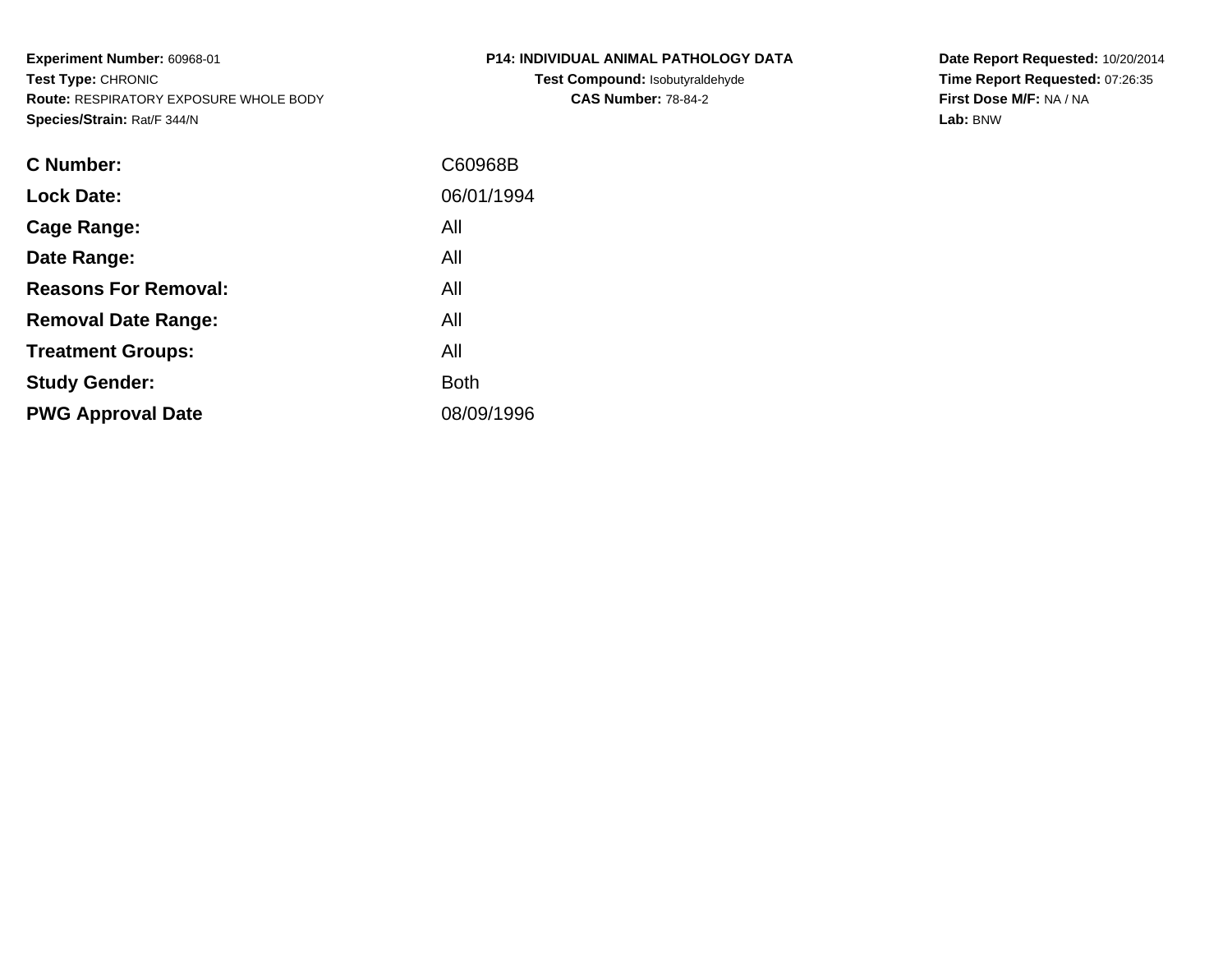| Experiment Number: 60968-01<br>Test Type: CHRONIC<br><b>Route: RESPIRATORY EXPOSURE WHOLE BODY</b> |                               | <b>P14: INDIVIDUAL ANIMAL PATHOLOGY DATA</b><br>Test Compound: Isobutyraldehyde<br><b>CAS Number: 78-84-2</b> | Date Report Requested: 10/20/2014<br>Time Report Requested: 07:26:35 |  |
|----------------------------------------------------------------------------------------------------|-------------------------------|---------------------------------------------------------------------------------------------------------------|----------------------------------------------------------------------|--|
| Species/Strain: Rat/F 344/N                                                                        |                               |                                                                                                               | First Dose M/F: NA / NA<br>Lab: BNW                                  |  |
| <b>ANIMAL ID: 1</b>                                                                                | <b>TRT#: 1</b>                | <b>SEX: Male</b>                                                                                              | DAY ON TEST: 482                                                     |  |
|                                                                                                    | <b>DOSE: CONTROL</b>          | <b>DISP: Natural Death</b>                                                                                    | <b>HISTO: 28455</b>                                                  |  |
|                                                                                                    |                               | ORGAN AND ACCOUNTABLE SITE STATUS                                                                             |                                                                      |  |
| <b>NORMAL</b>                                                                                      |                               |                                                                                                               |                                                                      |  |
| * Adrenal Cortex                                                                                   | <b>Blood Vessel</b>           | * Bone                                                                                                        | * Bone Marrow                                                        |  |
| * Brain                                                                                            | * Epididymis                  | * Esophagus                                                                                                   | * Heart                                                              |  |
| * Intestine Large, Colon                                                                           | * Intestine Large, Rectum     | * Intestine Small, Duodenum                                                                                   | * Islets, Pancreatic                                                 |  |
| * Larynx                                                                                           | * Liver                       | * Lung                                                                                                        | * Lymph Node, Bronchial                                              |  |
| * Lymph Node, Mandibular                                                                           | * Lymph Node, Mediastinal     | * Lymph Node, Mesenteric                                                                                      | * Mammary Gland                                                      |  |
| * Nose                                                                                             | * Pancreas                    | * Parathyroid Gland                                                                                           | Pleura                                                               |  |
| * Preputial Gland                                                                                  | * Salivary Glands             | * Seminal Vesicle                                                                                             | * Spleen                                                             |  |
| * Stomach, Forestomach                                                                             | * Stomach, Glandular          | * Thymus                                                                                                      | * Thyroid Gland                                                      |  |
| * Trachea                                                                                          | * Urinary Bladder             |                                                                                                               |                                                                      |  |
| <b>MISSING</b>                                                                                     |                               |                                                                                                               |                                                                      |  |
| * Adrenal Medulla                                                                                  |                               |                                                                                                               |                                                                      |  |
| <b>AUTO PRECLUDES DIAG.</b>                                                                        |                               |                                                                                                               |                                                                      |  |
| * Intestine Large, Cecum                                                                           | * Intestine Small. Ileum      | * Intestine Small, Jejunum                                                                                    |                                                                      |  |
| <b>OBSERVATIONS</b>                                                                                |                               |                                                                                                               |                                                                      |  |
| * Kidney                                                                                           |                               | Nephropathy                                                                                                   | Chronic, Minimal                                                     |  |
| * Pituitary Gland                                                                                  | <b>Pars Distalis</b>          | Adenoma                                                                                                       |                                                                      |  |
| [Adenoma TGLS = $1-8$ ]                                                                            |                               |                                                                                                               |                                                                      |  |
| * Prostate                                                                                         |                               | Inflammation                                                                                                  | Suppurative, Moderate                                                |  |
| * Skin                                                                                             | <b>Subcut Tiss</b>            | Hemorrhage                                                                                                    | Marked                                                               |  |
| [Hemorrhage TGLS = $2,4-11$ ]                                                                      |                               |                                                                                                               |                                                                      |  |
| * Testes                                                                                           | <b>Interstit Cell</b>         | Adenoma                                                                                                       |                                                                      |  |
|                                                                                                    | <b>Interstit Cell</b>         | Hyperplasia                                                                                                   | Moderate                                                             |  |
| [Adenoma TGLS = $3-7$ ]                                                                            |                               |                                                                                                               |                                                                      |  |
| PRIMARY CAUSE OF DEATH                                                                             | - Skin Subcut Tiss Hemorrhage |                                                                                                               |                                                                      |  |
|                                                                                                    |                               |                                                                                                               |                                                                      |  |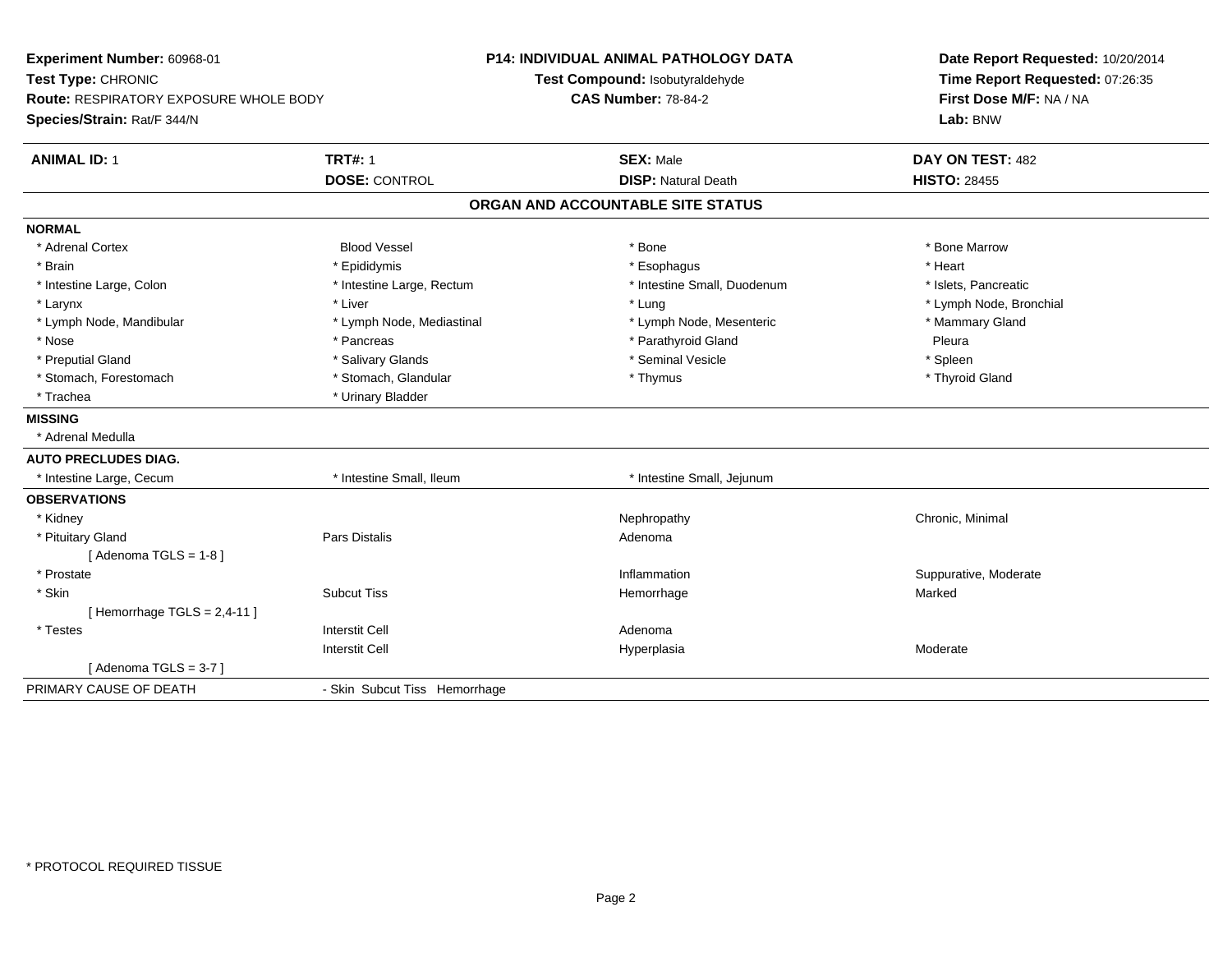| Experiment Number: 60968-01                        |                                 | <b>P14: INDIVIDUAL ANIMAL PATHOLOGY DATA</b> | Date Report Requested: 10/20/2014   |
|----------------------------------------------------|---------------------------------|----------------------------------------------|-------------------------------------|
| Test Type: CHRONIC                                 | Test Compound: Isobutyraldehyde |                                              | Time Report Requested: 07:26:35     |
| <b>Route: RESPIRATORY EXPOSURE WHOLE BODY</b>      |                                 | <b>CAS Number: 78-84-2</b>                   | First Dose M/F: NA / NA<br>Lab: BNW |
| <b>Species/Strain: Rat/F 344/N</b>                 |                                 |                                              |                                     |
| <b>TRT#: 1</b><br><b>ANIMAL ID: 2</b>              |                                 | <b>SEX: Male</b>                             | DAY ON TEST: 259                    |
| <b>DOSE: CONTROL</b>                               |                                 | <b>DISP: Moribund Sacrifice</b>              | <b>HISTO: 28456</b>                 |
|                                                    |                                 | ORGAN AND ACCOUNTABLE SITE STATUS            |                                     |
| <b>NORMAL</b>                                      |                                 |                                              |                                     |
| * Adrenal Medulla<br>* Adrenal Cortex              |                                 | * Bone                                       | * Bone Marrow                       |
| * Epididymis<br>* Esophagus                        |                                 | * Heart                                      | * Intestine Large, Cecum            |
| * Intestine Large, Colon                           | * Intestine Large, Rectum       | * Intestine Small, Duodenum                  | * Intestine Small, Ileum            |
| * Intestine Small, Jejunum<br>* Islets, Pancreatic |                                 | * Kidney                                     | * Larynx                            |
| * Lung                                             | * Lymph Node, Bronchial         | * Lymph Node, Mesenteric                     | * Mammary Gland                     |
| * Pancreas                                         | * Parathyroid Gland             | * Preputial Gland                            | * Prostate                          |
| * Seminal Vesicle<br>* Salivary Glands             |                                 | * Skin                                       | * Stomach, Forestomach              |
| * Testes<br>* Thymus                               |                                 | * Thyroid Gland                              | * Trachea                           |
| <b>OBSERVATIONS</b>                                |                                 |                                              |                                     |
| * Brain                                            |                                 | Leukemia Mononuclear                         |                                     |
| [ Leukemia Mononuclear TGLS = 2-15 ]               |                                 |                                              |                                     |
| * Liver                                            |                                 | Hepatodiaphragmatic Nodule                   |                                     |
|                                                    |                                 | Leukemia Mononuclear                         |                                     |
| [ Hepatodiaphragmatic Nodule TGLS = 4-14 ]         |                                 |                                              |                                     |
| [ Leukemia Mononuclear TGLS = 4-14 ]               |                                 |                                              |                                     |
| Lymph Node<br><b>Iliac</b>                         |                                 | Leukemia Mononuclear                         |                                     |
| Pancreatic                                         |                                 | Leukemia Mononuclear                         |                                     |
| Renal                                              |                                 | Leukemia Mononuclear                         |                                     |
| [ Leukemia Mononuclear TGLS = 5-17 ]               |                                 |                                              |                                     |
| [ Leukemia Mononuclear TGLS = 5-17 ]               |                                 |                                              |                                     |
| [ Leukemia Mononuclear TGLS = 7-16 ]               |                                 |                                              |                                     |
| * Lymph Node, Mandibular                           |                                 | Leukemia Mononuclear                         |                                     |
| [ Leukemia Mononuclear TGLS = 6-8 ]                |                                 |                                              |                                     |
| * Lymph Node, Mediastinal                          |                                 | Leukemia Mononuclear                         |                                     |
| [ Leukemia Mononuclear TGLS = 1-2 ]                |                                 |                                              |                                     |
| * Nose                                             |                                 | Leukemia Mononuclear                         |                                     |
| [ Leukemia Mononuclear TGLS = 6-8 ]                |                                 |                                              |                                     |
| * Pituitary Gland<br>Pars Distalis                 |                                 | Hyperplasia                                  | Moderate                            |
|                                                    |                                 | Leukemia Mononuclear                         |                                     |
| * Spleen                                           |                                 | Hemorrhage                                   | Moderate                            |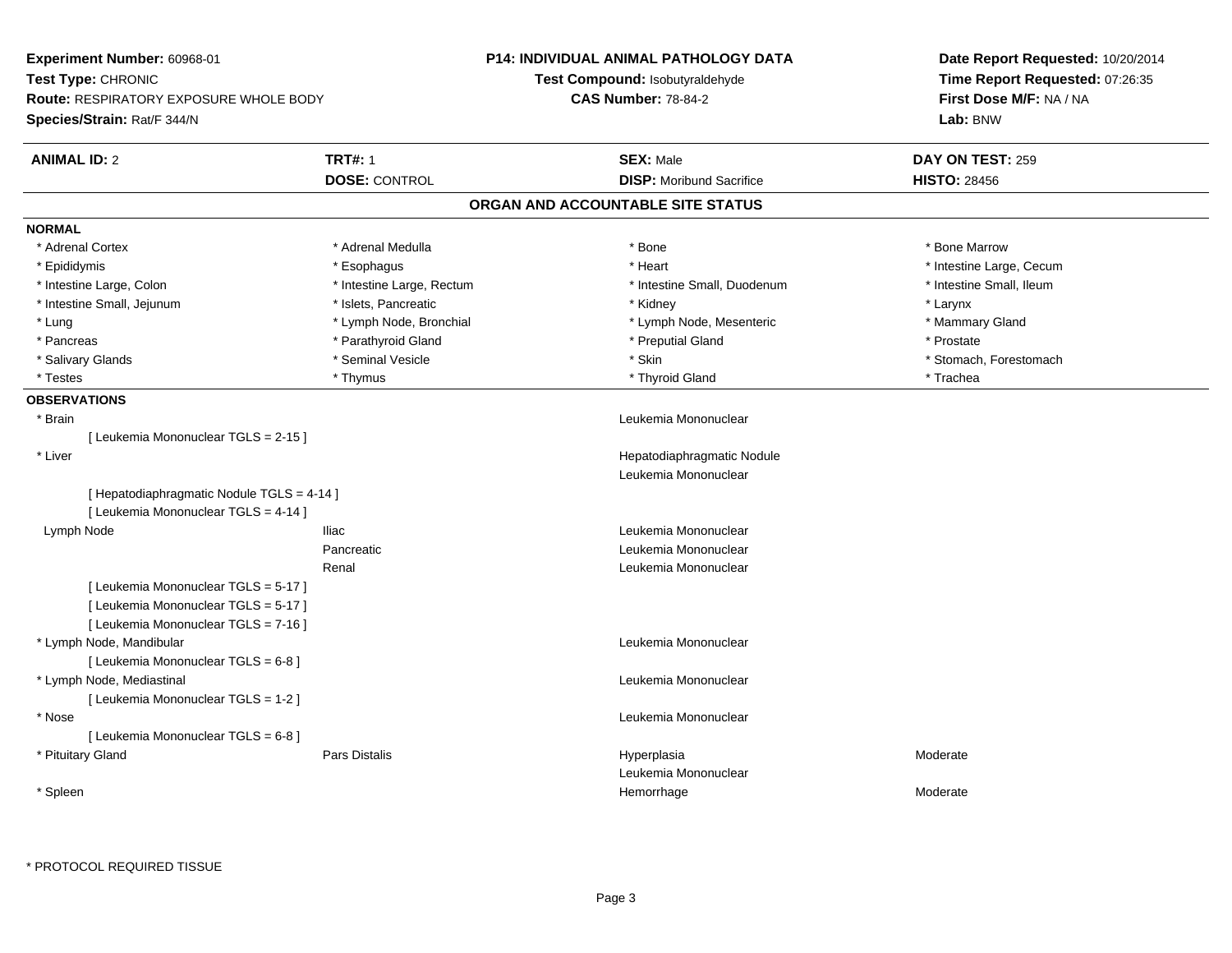| <b>Experiment Number: 60968-01</b><br>Test Type: CHRONIC<br><b>Route: RESPIRATORY EXPOSURE WHOLE BODY</b><br>Species/Strain: Rat/F 344/N |                                  | P14: INDIVIDUAL ANIMAL PATHOLOGY DATA<br>Test Compound: Isobutyraldehyde<br><b>CAS Number: 78-84-2</b> | Date Report Requested: 10/20/2014<br>Time Report Requested: 07:26:35<br>First Dose M/F: NA / NA<br>Lab: BNW |
|------------------------------------------------------------------------------------------------------------------------------------------|----------------------------------|--------------------------------------------------------------------------------------------------------|-------------------------------------------------------------------------------------------------------------|
| <b>ANIMAL ID: 2</b>                                                                                                                      | <b>TRT#: 1</b>                   | <b>SEX: Male</b>                                                                                       | DAY ON TEST: 259                                                                                            |
|                                                                                                                                          | <b>DOSE: CONTROL</b>             | <b>DISP:</b> Moribund Sacrifice                                                                        | <b>HISTO: 28456</b>                                                                                         |
|                                                                                                                                          |                                  | ORGAN AND ACCOUNTABLE SITE STATUS                                                                      |                                                                                                             |
|                                                                                                                                          |                                  | Leukemia Mononuclear                                                                                   |                                                                                                             |
| [Hemorrhage TGLS = $3-11+12+13$ ]                                                                                                        |                                  |                                                                                                        |                                                                                                             |
| [Leukemia Mononuclear TGLS = 3-11+12+13]                                                                                                 |                                  |                                                                                                        |                                                                                                             |
| * Stomach, Glandular                                                                                                                     |                                  | <b>Necrosis</b>                                                                                        | Moderate                                                                                                    |
| [Necrosis TGLS = 8-18]                                                                                                                   |                                  |                                                                                                        |                                                                                                             |
| * Urinary Bladder                                                                                                                        |                                  | <b>Calculus Micro Observation Only</b>                                                                 |                                                                                                             |
|                                                                                                                                          | <b>Transit Epithe</b>            | Hyperplasia                                                                                            | Mild                                                                                                        |
| [ Calculus Micro Observation Only TGLS = 6-8 ]                                                                                           |                                  |                                                                                                        |                                                                                                             |
| PRIMARY CAUSE OF DEATH                                                                                                                   | Leukemia Mononuclear<br>- Spleen |                                                                                                        |                                                                                                             |
| <b>CONTRIBUTORY CAUSE OF DEATH</b>                                                                                                       | Leukemia Mononuclear<br>- Brain  |                                                                                                        |                                                                                                             |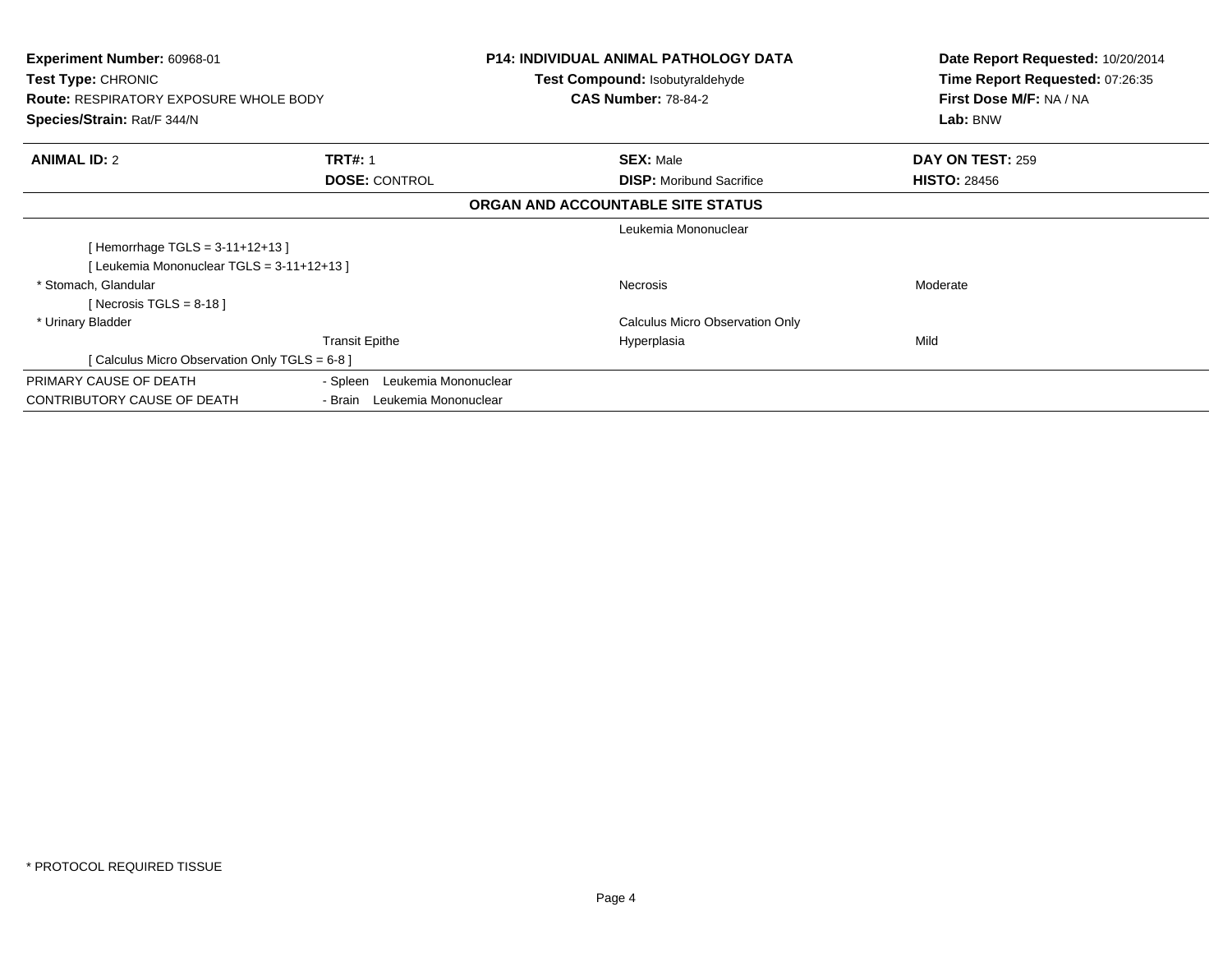| Experiment Number: 60968-01                     |                             | <b>P14: INDIVIDUAL ANIMAL PATHOLOGY DATA</b> | Date Report Requested: 10/20/2014                          |  |
|-------------------------------------------------|-----------------------------|----------------------------------------------|------------------------------------------------------------|--|
| Test Type: CHRONIC                              |                             | Test Compound: Isobutyraldehyde              | Time Report Requested: 07:26:35<br>First Dose M/F: NA / NA |  |
| <b>Route: RESPIRATORY EXPOSURE WHOLE BODY</b>   |                             | <b>CAS Number: 78-84-2</b>                   |                                                            |  |
| Species/Strain: Rat/F 344/N                     |                             |                                              | Lab: BNW                                                   |  |
| <b>ANIMAL ID: 3</b>                             | <b>TRT#: 1</b>              | <b>SEX: Male</b>                             | DAY ON TEST: 556                                           |  |
|                                                 | <b>DOSE: CONTROL</b>        | <b>DISP:</b> Moribund Sacrifice              | <b>HISTO: 28457</b>                                        |  |
|                                                 |                             | ORGAN AND ACCOUNTABLE SITE STATUS            |                                                            |  |
| <b>NORMAL</b>                                   |                             |                                              |                                                            |  |
| * Adrenal Cortex                                | * Adrenal Medulla           | * Bone                                       | * Epididymis                                               |  |
| * Esophagus                                     | * Heart                     | * Intestine Large, Cecum                     | * Intestine Large, Colon                                   |  |
| * Intestine Large, Rectum                       | * Intestine Small, Duodenum | * Intestine Small, Ileum                     | * Intestine Small, Jejunum                                 |  |
| * Islets, Pancreatic                            | * Lymph Node, Mandibular    | * Mammary Gland                              | * Pancreas                                                 |  |
| * Parathyroid Gland                             | * Preputial Gland           | * Prostate                                   | * Salivary Glands                                          |  |
| * Seminal Vesicle                               | * Skin                      | * Stomach, Glandular                         | * Thyroid Gland                                            |  |
| * Trachea                                       | * Urinary Bladder           |                                              |                                                            |  |
| <b>OBSERVATIONS</b>                             |                             |                                              |                                                            |  |
| * Bone Marrow                                   |                             | Leukemia Mononuclear                         |                                                            |  |
| [Leukemia Mononuclear TGLS = 1-2]               |                             |                                              |                                                            |  |
| * Brain                                         |                             | Hemorrhage                                   | Moderate                                                   |  |
| [Hemorrhage TGLS = 3-1]                         |                             |                                              |                                                            |  |
| * Kidney                                        |                             | Nephropathy                                  | Chronic, Mild                                              |  |
| * Larynx                                        |                             | Foreign Body                                 |                                                            |  |
| * Liver                                         |                             | Hepatodiaphragmatic Nodule                   |                                                            |  |
|                                                 |                             | Leukemia Mononuclear                         |                                                            |  |
|                                                 |                             | Vacuolization Cytoplasmic                    | Moderate                                                   |  |
| [ Hepatodiaphragmatic Nodule TGLS = 5,6-11+12 ] |                             |                                              |                                                            |  |
| * Lung                                          |                             | Leukemia Mononuclear                         |                                                            |  |
| [ Leukemia Mononuclear TGLS = 5,6-11+12 ]       |                             |                                              |                                                            |  |
| * Lymph Node, Bronchial                         |                             | Leukemia Mononuclear                         |                                                            |  |
| * Lymph Node, Mediastinal                       |                             | Leukemia Mononuclear                         |                                                            |  |
| * Lymph Node, Mesenteric                        |                             | Leukemia Mononuclear                         |                                                            |  |
| * Nose                                          |                             | Cyst                                         | Minimal                                                    |  |
| * Pituitary Gland                               | <b>Pars Distalis</b>        | Adenoma                                      |                                                            |  |
|                                                 |                             | Hemorrhage                                   | Marked                                                     |  |
| [Adenoma TGLS = $4-8$ ]                         |                             |                                              |                                                            |  |
| * Spleen                                        |                             | Hemorrhage                                   | Marked                                                     |  |
|                                                 |                             | Leukemia Mononuclear                         |                                                            |  |
| [Hemorrhage TGLS = 8-14]                        |                             |                                              |                                                            |  |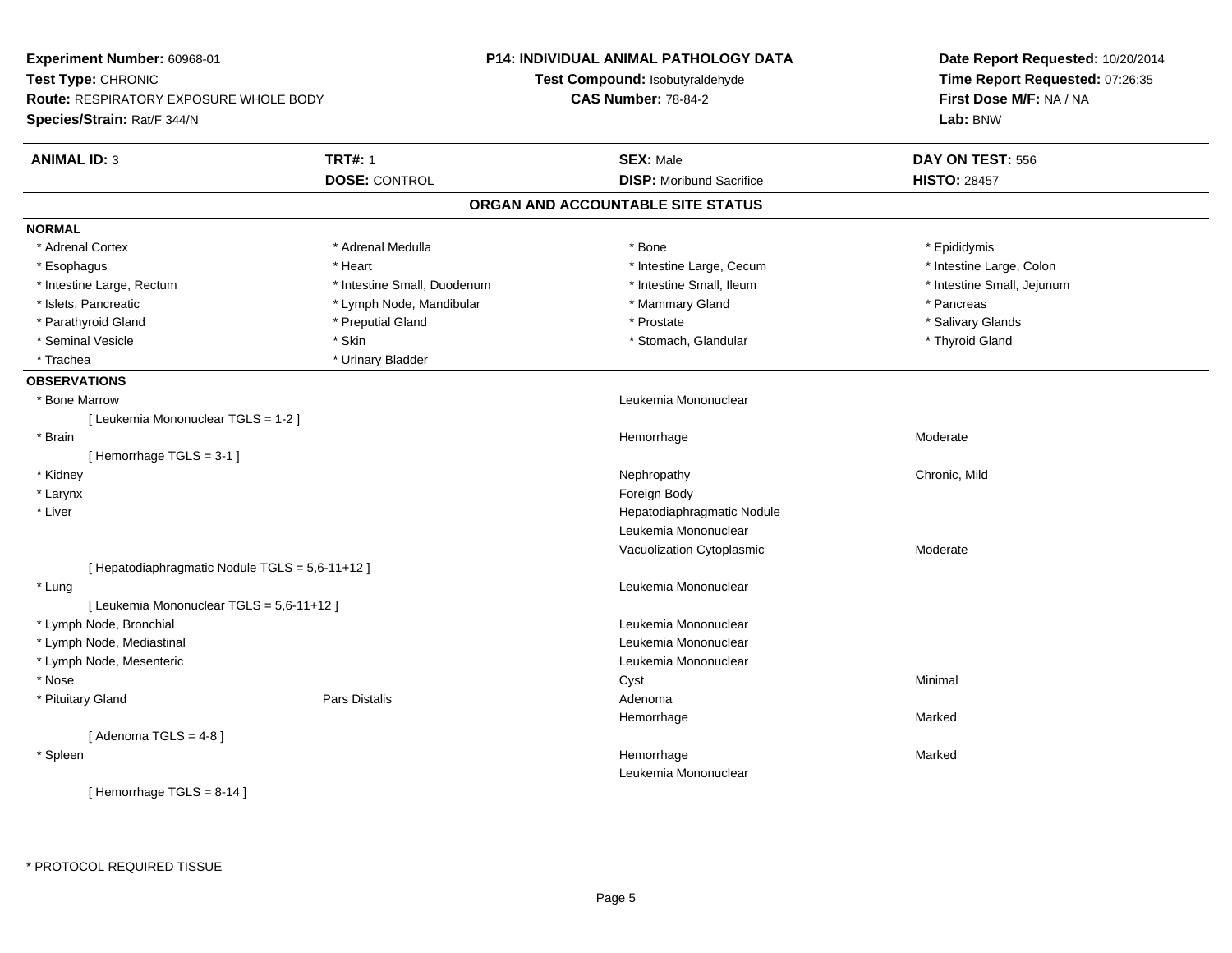| <b>Experiment Number: 60968-01</b><br>Test Type: CHRONIC<br><b>Route: RESPIRATORY EXPOSURE WHOLE BODY</b><br>Species/Strain: Rat/F 344/N |                                                                               | <b>P14: INDIVIDUAL ANIMAL PATHOLOGY DATA</b><br>Test Compound: Isobutyraldehyde<br><b>CAS Number: 78-84-2</b> | Date Report Requested: 10/20/2014<br>Time Report Requested: 07:26:35<br>First Dose M/F: NA / NA<br>Lab: BNW |
|------------------------------------------------------------------------------------------------------------------------------------------|-------------------------------------------------------------------------------|---------------------------------------------------------------------------------------------------------------|-------------------------------------------------------------------------------------------------------------|
| <b>ANIMAL ID: 3</b>                                                                                                                      | <b>TRT#: 1</b>                                                                | <b>SEX: Male</b>                                                                                              | DAY ON TEST: 556                                                                                            |
|                                                                                                                                          | <b>DOSE: CONTROL</b>                                                          | <b>DISP:</b> Moribund Sacrifice                                                                               | <b>HISTO: 28457</b>                                                                                         |
|                                                                                                                                          |                                                                               | ORGAN AND ACCOUNTABLE SITE STATUS                                                                             |                                                                                                             |
| [Leukemia Mononuclear TGLS = 7-13]                                                                                                       |                                                                               |                                                                                                               |                                                                                                             |
| * Stomach, Forestomach                                                                                                                   |                                                                               | Ulcer                                                                                                         | Moderate                                                                                                    |
| * Testes                                                                                                                                 | Interstit Cell                                                                | Adenoma                                                                                                       |                                                                                                             |
| [ Adenoma TGLS = 9-7 ]                                                                                                                   |                                                                               |                                                                                                               |                                                                                                             |
| * Thymus                                                                                                                                 |                                                                               | Leukemia Mononuclear                                                                                          |                                                                                                             |
| [Leukemia Mononuclear TGLS = 9-7 ]                                                                                                       |                                                                               |                                                                                                               |                                                                                                             |
| PRIMARY CAUSE OF DEATH                                                                                                                   | - Spleen<br>Leukemia Mononuclear                                              |                                                                                                               |                                                                                                             |
| CONTRIBUTORY CAUSE OF DEATH                                                                                                              | Hemorrhage; Pituitary Gland Pars Distalis Adenoma; Pituitary Gland<br>- Brain | Hemorrhage                                                                                                    |                                                                                                             |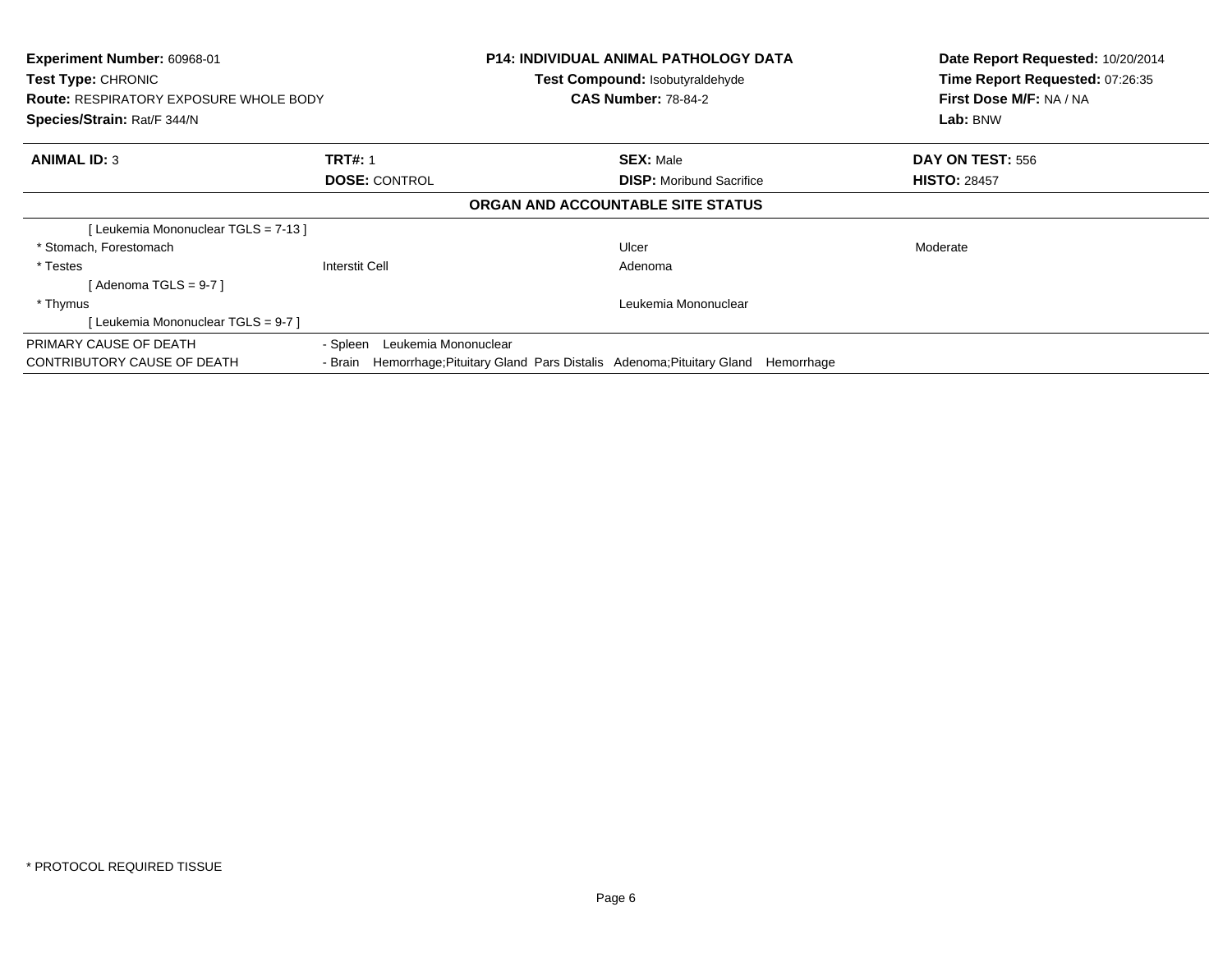| Experiment Number: 60968-01                                                  |                          | <b>P14: INDIVIDUAL ANIMAL PATHOLOGY DATA</b> | Date Report Requested: 10/20/2014 |
|------------------------------------------------------------------------------|--------------------------|----------------------------------------------|-----------------------------------|
| Test Type: CHRONIC                                                           |                          | <b>Test Compound: Isobutyraldehyde</b>       | Time Report Requested: 07:26:35   |
| <b>Route: RESPIRATORY EXPOSURE WHOLE BODY</b><br>Species/Strain: Rat/F 344/N |                          | <b>CAS Number: 78-84-2</b>                   | First Dose M/F: NA / NA           |
|                                                                              |                          |                                              | Lab: BNW                          |
| <b>ANIMAL ID: 4</b>                                                          | <b>TRT#: 1</b>           | <b>SEX: Male</b>                             | DAY ON TEST: 642                  |
|                                                                              | <b>DOSE: CONTROL</b>     | <b>DISP:</b> Moribund Sacrifice              | <b>HISTO: 28458</b>               |
|                                                                              |                          | ORGAN AND ACCOUNTABLE SITE STATUS            |                                   |
| <b>NORMAL</b>                                                                |                          |                                              |                                   |
| * Bone                                                                       | * Bone Marrow            | * Brain                                      | * Epididymis                      |
| * Esophagus                                                                  | * Intestine Large, Cecum | * Intestine Large, Colon                     | * Intestine Large, Rectum         |
| * Intestine Small, Duodenum                                                  | * Intestine Small, Ileum | * Intestine Small, Jejunum                   | * Islets, Pancreatic              |
| * Larynx                                                                     | * Mammary Gland          | * Nose                                       | * Parathyroid Gland               |
| * Preputial Gland                                                            | * Salivary Glands        | * Skin                                       | * Stomach, Glandular              |
| * Trachea                                                                    |                          |                                              |                                   |
| <b>OBSERVATIONS</b>                                                          |                          |                                              |                                   |
| * Adrenal Cortex                                                             |                          | Leukemia Mononuclear                         |                                   |
| [ Leukemia Mononuclear TGLS = 10-6 ]                                         |                          |                                              |                                   |
| * Adrenal Medulla                                                            |                          | Hyperplasia                                  | Moderate                          |
|                                                                              |                          | Pheochromocytoma Malignant                   |                                   |
| [ Pheochromocytoma Malignant TGLS = 9-5 ]                                    |                          |                                              |                                   |
| * Heart                                                                      |                          | Leukemia Mononuclear                         |                                   |
| * Kidney                                                                     |                          | Nephropathy                                  | Chronic, Mild                     |
| * Liver                                                                      |                          | Leukemia Mononuclear                         |                                   |
|                                                                              |                          | Vacuolization Cytoplasmic                    | Mild                              |
| [ Leukemia Mononuclear TGLS = 8-4 ]                                          |                          |                                              |                                   |
| * Lung                                                                       |                          | Leukemia Mononuclear                         |                                   |
| * Lymph Node, Bronchial                                                      |                          | Leukemia Mononuclear                         |                                   |
| [ Leukemia Mononuclear TGLS = 10-6 ]                                         |                          |                                              |                                   |
| * Lymph Node, Mandibular                                                     |                          | Leukemia Mononuclear                         |                                   |
| [ Leukemia Mononuclear TGLS = 10-6 ]                                         |                          |                                              |                                   |
| * Lymph Node, Mediastinal                                                    |                          | Leukemia Mononuclear                         |                                   |
| [ Leukemia Mononuclear TGLS = 2-2 ]                                          |                          |                                              |                                   |
| * Lymph Node, Mesenteric                                                     |                          | Leukemia Mononuclear                         |                                   |
| [ Leukemia Mononuclear TGLS = 10-6 ]                                         |                          |                                              |                                   |
| Mesentery                                                                    | Fat                      | Necrosis                                     | Moderate                          |
| [Necrosis $TGLS = 7-12$ ]                                                    |                          |                                              |                                   |
| * Pancreas                                                                   |                          | Leukemia Mononuclear                         |                                   |
| [ Leukemia Mononuclear TGLS = 7-12 ]                                         |                          |                                              |                                   |
|                                                                              |                          |                                              |                                   |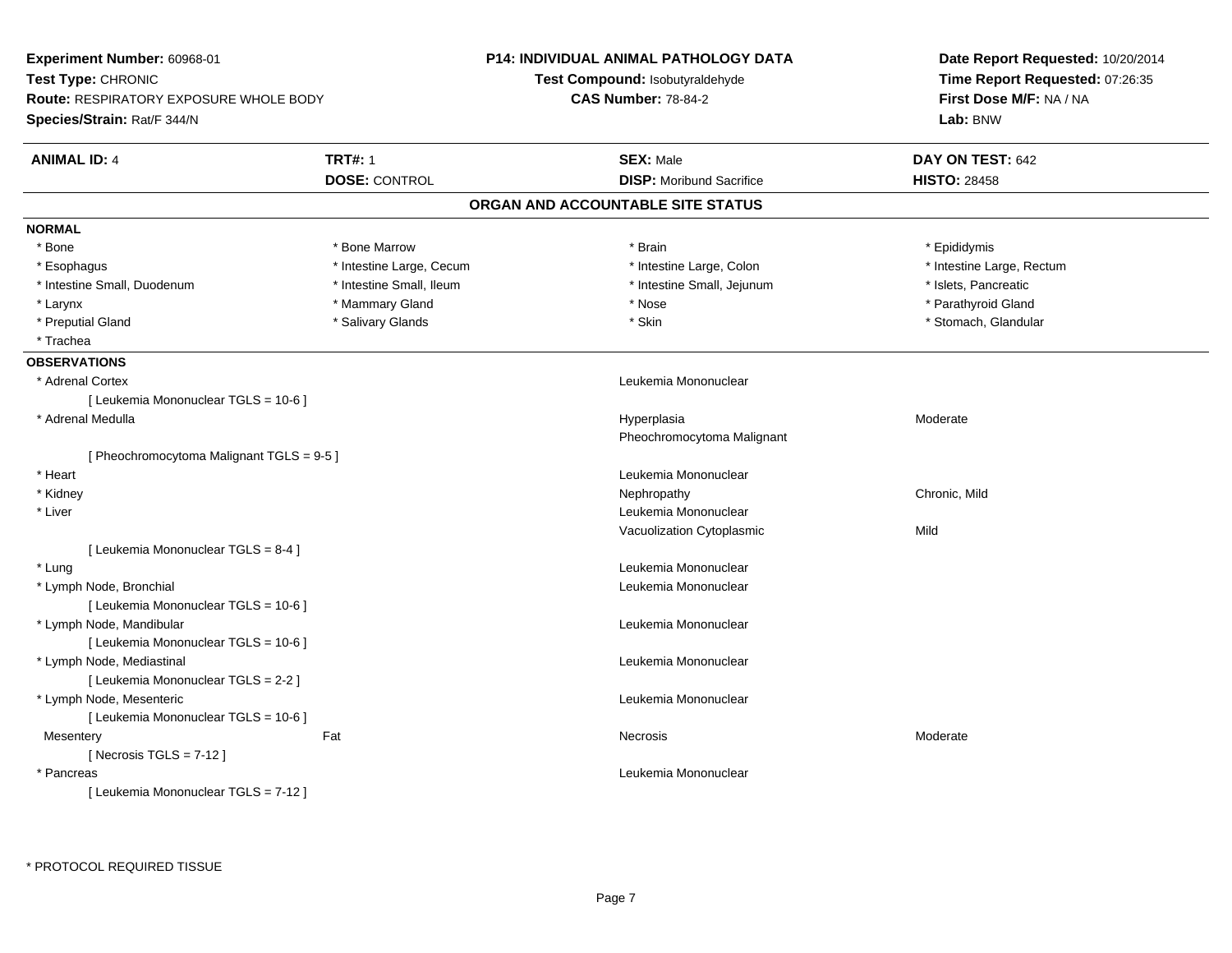| <b>Experiment Number: 60968-01</b><br>Test Type: CHRONIC<br><b>Route: RESPIRATORY EXPOSURE WHOLE BODY</b><br>Species/Strain: Rat/F 344/N |                               | <b>P14: INDIVIDUAL ANIMAL PATHOLOGY DATA</b><br>Test Compound: Isobutyraldehyde<br><b>CAS Number: 78-84-2</b> | Date Report Requested: 10/20/2014<br>Time Report Requested: 07:26:35<br>First Dose M/F: NA / NA<br>Lab: BNW |
|------------------------------------------------------------------------------------------------------------------------------------------|-------------------------------|---------------------------------------------------------------------------------------------------------------|-------------------------------------------------------------------------------------------------------------|
| <b>ANIMAL ID: 4</b>                                                                                                                      | <b>TRT#: 1</b>                | <b>SEX: Male</b>                                                                                              | DAY ON TEST: 642                                                                                            |
|                                                                                                                                          | <b>DOSE: CONTROL</b>          | <b>DISP:</b> Moribund Sacrifice                                                                               | <b>HISTO: 28458</b>                                                                                         |
|                                                                                                                                          |                               | ORGAN AND ACCOUNTABLE SITE STATUS                                                                             |                                                                                                             |
| * Pituitary Gland                                                                                                                        |                               | Leukemia Mononuclear                                                                                          |                                                                                                             |
| [ Leukemia Mononuclear TGLS = 3-8 ]                                                                                                      |                               |                                                                                                               |                                                                                                             |
| * Prostate                                                                                                                               |                               | Leukemia Mononuclear                                                                                          |                                                                                                             |
| [ Leukemia Mononuclear TGLS = 3-8 ]                                                                                                      |                               |                                                                                                               |                                                                                                             |
| * Seminal Vesicle                                                                                                                        | Epithelium                    | Hyperplasia                                                                                                   | Mild                                                                                                        |
|                                                                                                                                          |                               | Leukemia Mononuclear                                                                                          |                                                                                                             |
| * Spleen                                                                                                                                 |                               | Leukemia Mononuclear                                                                                          |                                                                                                             |
| [ Leukemia Mononuclear TGLS = 6-11 ]                                                                                                     |                               |                                                                                                               |                                                                                                             |
| * Stomach. Forestomach                                                                                                                   |                               | Leukemia Mononuclear                                                                                          |                                                                                                             |
| * Testes                                                                                                                                 | <b>Interstit Cell</b>         | Adenoma                                                                                                       |                                                                                                             |
|                                                                                                                                          | <b>Germinal Epith</b>         | Atrophy                                                                                                       | Marked                                                                                                      |
| [Adenoma TGLS = $4-7$ ]                                                                                                                  |                               |                                                                                                               |                                                                                                             |
| [Atrophy TGLS = $5-7$ ]                                                                                                                  |                               |                                                                                                               |                                                                                                             |
| * Thymus                                                                                                                                 |                               | Leukemia Mononuclear                                                                                          |                                                                                                             |
| [ Leukemia Mononuclear TGLS = 5-7 ]                                                                                                      |                               |                                                                                                               |                                                                                                             |
| * Thyroid Gland                                                                                                                          | C Cell                        | Hyperplasia                                                                                                   | Mild                                                                                                        |
| * Urinary Bladder                                                                                                                        | <b>Transit Epithe</b>         | Hyperplasia                                                                                                   | Minimal                                                                                                     |
|                                                                                                                                          |                               | Leukemia Mononuclear                                                                                          |                                                                                                             |
| PRIMARY CAUSE OF DEATH                                                                                                                   | - Spleen Leukemia Mononuclear |                                                                                                               |                                                                                                             |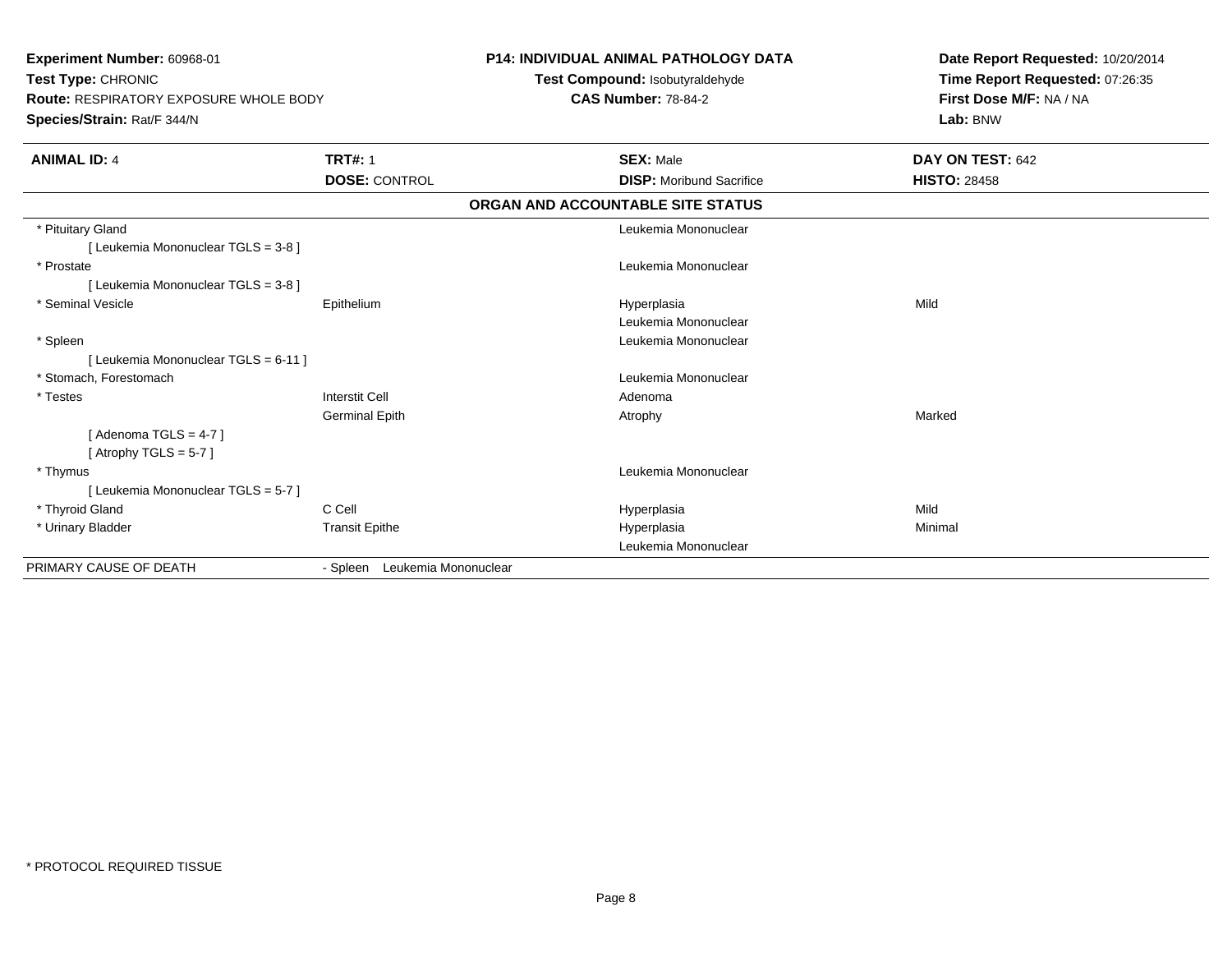| <b>Experiment Number: 60968-01</b><br>Test Type: CHRONIC<br><b>Route: RESPIRATORY EXPOSURE WHOLE BODY</b> |                           | <b>P14: INDIVIDUAL ANIMAL PATHOLOGY DATA</b> | Date Report Requested: 10/20/2014                          |
|-----------------------------------------------------------------------------------------------------------|---------------------------|----------------------------------------------|------------------------------------------------------------|
|                                                                                                           |                           | Test Compound: Isobutyraldehyde              | Time Report Requested: 07:26:35<br>First Dose M/F: NA / NA |
|                                                                                                           |                           | <b>CAS Number: 78-84-2</b>                   |                                                            |
| Species/Strain: Rat/F 344/N                                                                               |                           |                                              | Lab: BNW                                                   |
| <b>ANIMAL ID: 5</b>                                                                                       | <b>TRT#: 1</b>            | <b>SEX: Male</b>                             | DAY ON TEST: 523                                           |
|                                                                                                           | <b>DOSE: CONTROL</b>      | <b>DISP:</b> Moribund Sacrifice              | <b>HISTO: 28459</b>                                        |
|                                                                                                           |                           | ORGAN AND ACCOUNTABLE SITE STATUS            |                                                            |
| <b>NORMAL</b>                                                                                             |                           |                                              |                                                            |
| * Adrenal Cortex                                                                                          | * Bone                    | * Bone Marrow                                | * Brain                                                    |
| * Epididymis                                                                                              | * Esophagus               | * Heart                                      | * Intestine Large, Cecum                                   |
| * Intestine Large, Colon                                                                                  | * Intestine Large, Rectum | * Intestine Small, Duodenum                  | * Intestine Small, Ileum                                   |
| * Intestine Small, Jejunum                                                                                | * Islets, Pancreatic      | * Mammary Gland                              | * Nose                                                     |
| * Pancreas                                                                                                | * Preputial Gland         | * Prostate                                   | * Salivary Glands                                          |
| * Seminal Vesicle                                                                                         | * Stomach, Glandular      | * Thyroid Gland                              | * Trachea                                                  |
| * Urinary Bladder                                                                                         |                           |                                              |                                                            |
| <b>MISSING</b>                                                                                            |                           |                                              |                                                            |
| * Parathyroid Gland                                                                                       |                           |                                              |                                                            |
| <b>OBSERVATIONS</b>                                                                                       |                           |                                              |                                                            |
| * Adrenal Medulla                                                                                         |                           | Hyperplasia                                  | Mild                                                       |
| * Kidney                                                                                                  |                           | Nephropathy                                  | Chronic, Mild                                              |
| [Nephropathy TGLS = 12-5]                                                                                 |                           |                                              |                                                            |
| * Larynx                                                                                                  | Epithelium                | Hyperplasia                                  | Mild                                                       |
|                                                                                                           | Glands                    | Inflammation                                 | Suppurative, Moderate                                      |
| * Liver                                                                                                   |                           | Leukemia Mononuclear                         |                                                            |
|                                                                                                           |                           | Vacuolization Cytoplasmic                    | Marked                                                     |
| [ Leukemia Mononuclear TGLS = 11,14-4+12 ]                                                                |                           |                                              |                                                            |
| [Vacuolization Cytoplasmic TGLS = 14-12]                                                                  |                           |                                              |                                                            |
| * Lung                                                                                                    |                           | Hemorrhage                                   | Mild                                                       |
|                                                                                                           |                           | Leukemia Mononuclear                         |                                                            |
| [Hemorrhage $TGLS = 2-3+3a$ ]                                                                             |                           |                                              |                                                            |
| [ Leukemia Mononuclear TGLS = 2-3+3a ]                                                                    |                           |                                              |                                                            |
| Lymph Node                                                                                                | Pancreatic                | Leukemia Mononuclear                         |                                                            |
|                                                                                                           | Renal                     | Leukemia Mononuclear                         |                                                            |
| [ Leukemia Mononuclear TGLS = 8-11+13 ]                                                                   |                           |                                              |                                                            |
| [ Leukemia Mononuclear TGLS = 10-13 ]                                                                     |                           |                                              |                                                            |
| * Lymph Node, Bronchial                                                                                   |                           | Leukemia Mononuclear                         |                                                            |
| [ Leukemia Mononuclear TGLS = 13-6 ]                                                                      |                           |                                              |                                                            |
| * Lymph Node, Mandibular                                                                                  |                           | Leukemia Mononuclear                         |                                                            |
|                                                                                                           |                           |                                              |                                                            |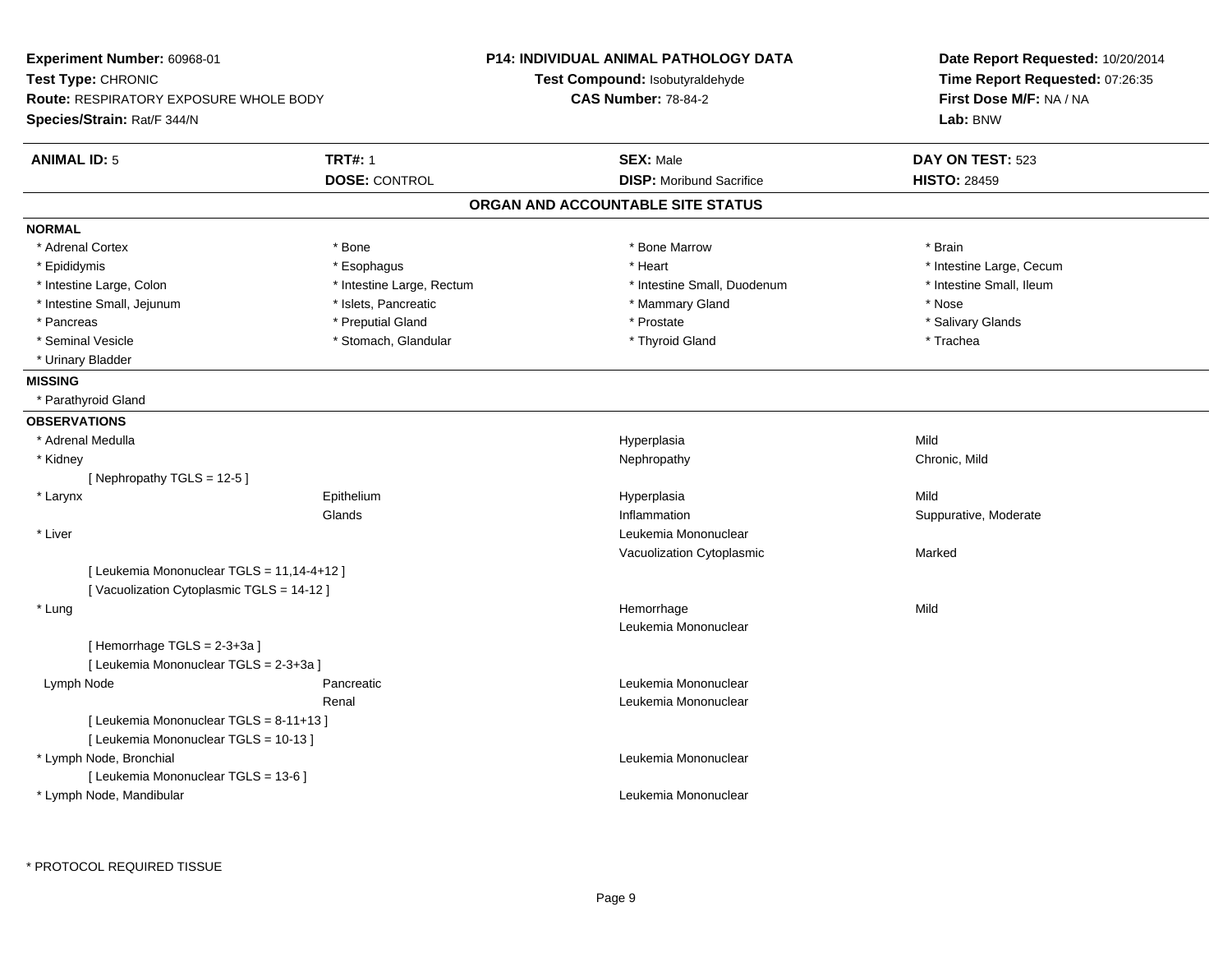| Experiment Number: 60968-01<br>Test Type: CHRONIC<br><b>Route: RESPIRATORY EXPOSURE WHOLE BODY</b><br>Species/Strain: Rat/F 344/N |                                  | <b>P14: INDIVIDUAL ANIMAL PATHOLOGY DATA</b><br>Test Compound: Isobutyraldehyde<br><b>CAS Number: 78-84-2</b> | Date Report Requested: 10/20/2014<br>Time Report Requested: 07:26:35<br>First Dose M/F: NA / NA<br>Lab: BNW |
|-----------------------------------------------------------------------------------------------------------------------------------|----------------------------------|---------------------------------------------------------------------------------------------------------------|-------------------------------------------------------------------------------------------------------------|
| <b>ANIMAL ID: 5</b>                                                                                                               | <b>TRT#: 1</b>                   | <b>SEX: Male</b>                                                                                              | DAY ON TEST: 523                                                                                            |
|                                                                                                                                   | <b>DOSE: CONTROL</b>             | <b>DISP:</b> Moribund Sacrifice                                                                               | <b>HISTO: 28459</b>                                                                                         |
|                                                                                                                                   |                                  | ORGAN AND ACCOUNTABLE SITE STATUS                                                                             |                                                                                                             |
| [ Leukemia Mononuclear TGLS = 13-6 ]                                                                                              |                                  |                                                                                                               |                                                                                                             |
| * Lymph Node, Mediastinal                                                                                                         |                                  | Leukemia Mononuclear                                                                                          |                                                                                                             |
| [ Leukemia Mononuclear TGLS = 1-2 ]                                                                                               |                                  |                                                                                                               |                                                                                                             |
| * Lymph Node, Mesenteric                                                                                                          |                                  | Leukemia Mononuclear                                                                                          |                                                                                                             |
| [ Leukemia Mononuclear TGLS = 13-6 ]                                                                                              |                                  |                                                                                                               |                                                                                                             |
| * Pituitary Gland                                                                                                                 | <b>Pars Distalis</b>             | Hyperplasia                                                                                                   | Mild                                                                                                        |
| * Skin                                                                                                                            |                                  | Inflammation                                                                                                  | Suppurative, Marked                                                                                         |
|                                                                                                                                   |                                  | Ulcer                                                                                                         | Marked                                                                                                      |
| [ Ulcer TGLS = $6-14$ ]                                                                                                           |                                  |                                                                                                               |                                                                                                             |
| * Spleen                                                                                                                          |                                  | Leukemia Mononuclear                                                                                          |                                                                                                             |
| [ Leukemia Mononuclear TGLS = 9-11 ]                                                                                              |                                  |                                                                                                               |                                                                                                             |
| * Stomach. Forestomach                                                                                                            |                                  | Hyperplasia                                                                                                   | Minimal                                                                                                     |
| * Testes                                                                                                                          | Interstit Cell                   | Adenoma                                                                                                       |                                                                                                             |
|                                                                                                                                   | <b>Interstit Cell</b>            | Hyperplasia                                                                                                   | Moderate                                                                                                    |
| [Adenoma TGLS = $7-7$ ]                                                                                                           |                                  |                                                                                                               |                                                                                                             |
| * Thymus                                                                                                                          |                                  | Leukemia Mononuclear                                                                                          |                                                                                                             |
| PRIMARY CAUSE OF DEATH                                                                                                            | Leukemia Mononuclear<br>- Spleen |                                                                                                               |                                                                                                             |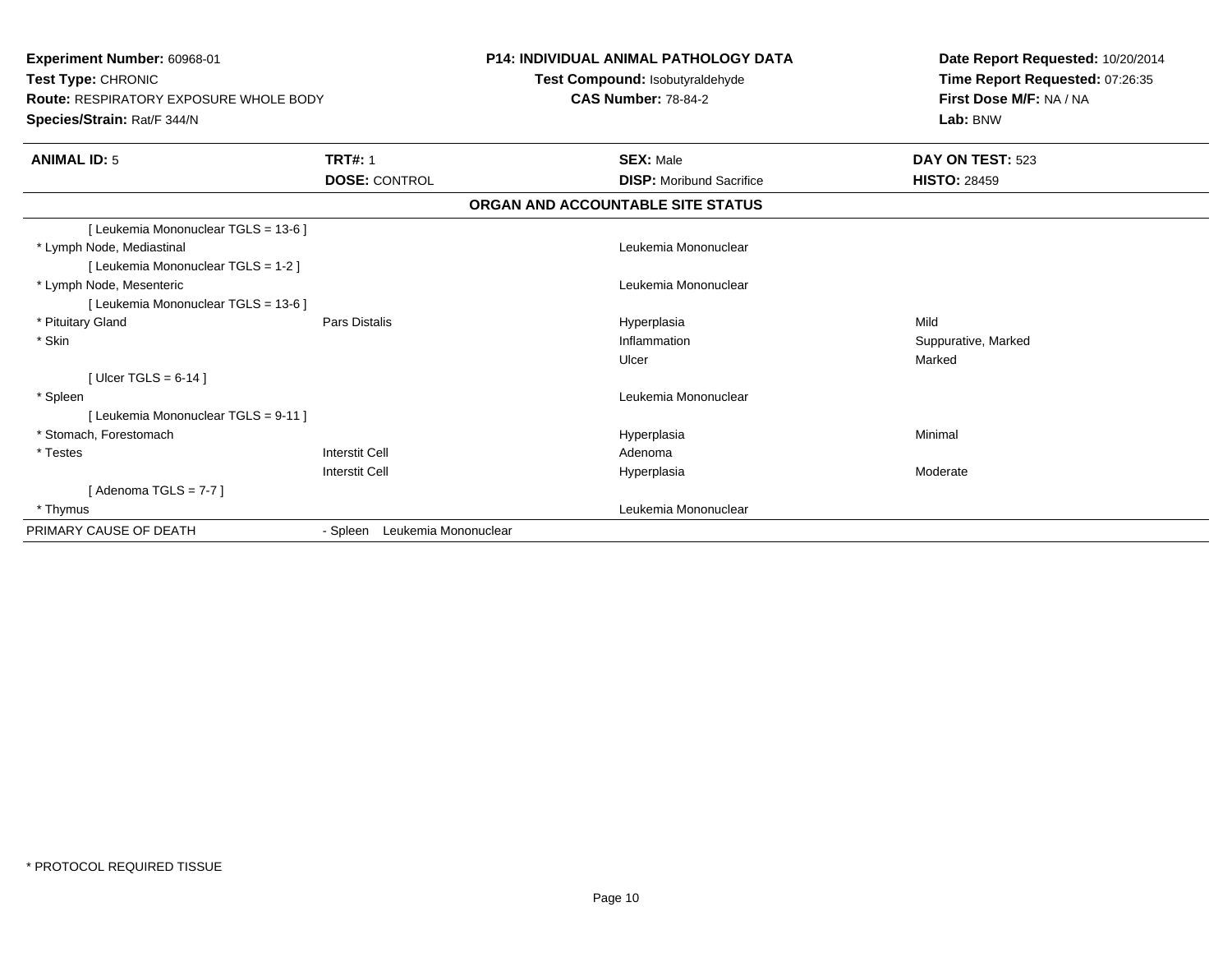**Experiment Number:** 60968-01**Test Type:** CHRONIC **Route:** RESPIRATORY EXPOSURE WHOLE BODY**Species/Strain:** Rat/F 344/N**P14: INDIVIDUAL ANIMAL PATHOLOGY DATATest Compound:** Isobutyraldehyde**CAS Number:** 78-84-2**Date Report Requested:** 10/20/2014**Time Report Requested:** 07:26:35**First Dose M/F:** NA / NA**Lab:** BNW**ANIMAL ID:** 6**6 DAY ON TEST:** 651 **DOSE:** CONTROL**DISP:** Moribund Sacrifice **HISTO:** 28460 **ORGAN AND ACCOUNTABLE SITE STATUSNORMAL**\* Adrenal Cortex \* Adrenal Cortex \* \* The matter of the state of the state of the Marrow \* Bone Marrow \* Epididymis \* Epididymis \* Epididymis \* Bone Marrow \* Adrenal Cortex \* Epididymis \* Epididymis \* Bone Marrow \* Epididymis \* Epididymis \* Intestine Large, Colon \* Esophagus \* **Intestine Large, Cecum \* Intestine Large, Cecum \* Intestine Large, Cecum \*** Intestine Large, Cecum \* Intestine Large, Rectum \* Thestine Small, Duodenum \* Number of the small, Ileum \* Intestine Small, Jejunum \* Intestine Small, Jejunum \* Islets, Pancreatic \* Larynx \* Liver \* Lymph Node, Bronchial \* Lymph Node, Mandibular \* The same \* Lymph Node, Mesenteric \* The same \* Mammary Gland \* The same \* Pancreas \* Salivary Glands \* Parathyroid Gland \* \* \* Preputial Gland \* \* Preputial Gland \* \* Prostate \* \* Salivary Glands \* Salivary Glands \* Stomach. Glandular \* Seminal Vesicle \* Spleen \* Spleen \* Spleen \* Stomach, Forestomach \* Stomach, Forestomach \* Thymus \* Thyroid Gland \* Trachea \* Urinary Bladder \* **OBSERVATIONS** \* Adrenal Medulla Hyperplasia Mild \* Brainn wenne alle the Ventricle wenne and the Hydrocephalus Moderate Moderate Moderate Moderate and the Ventricle o \* Kidneyy the controller of the controller of the controller of the Nephropathy Chronic, Marked ( $\alpha$  ) of the controller of the controller of the controller of the controller of the controller of the controller of the controller [ Nephropathy  $TGLS = 5-5$  ] \* Lungg and the state of the state of the state of the state of the Minimal Section 1, the state of the state of the Minimal Section 1, the state of the state of the state of the state of the state of the state of the state of t \* Lymph Node, Mediastinal Hemorrhagee Mild [ Hemorrhage TGLS = 1-2 ]**Mesentery** y the control of the Marked States of the Marked States of the Marked States of the Marked States of the Marked States of the Marked States of the Marked States of the Marked States of the Marked States of the Marked State  $[$  Necrosis TGLS = 4-12  $]$  \* Nosee and the control of the control of the control of the control of the control of the control of the control of the control of the control of the control of the control of the control of the control of the control of the co \* Pituitary Glandd and the contract of Pars Distalis and the contract of Adenoma and Adenoma and the Adenoma and the Adenoma and  $\alpha$  $[$  Adenoma TGLS = 2-8  $]$  \* Skinn and the control of the control of the control of the control of the control of the control of the control of the control of the control of the control of the control of the control of the control of the control of the co [ Inflammation TGLS = 3-11 ] \* Testess and the contract of the contract of the contract of the contract of the contract of the contract of the contract of the contract of the contract of the contract of the contract of the contract of the contract of the cont n Moderate PRIMARY CAUSE OF DEATH- Pituitary Gland Pars Distalis Adenoma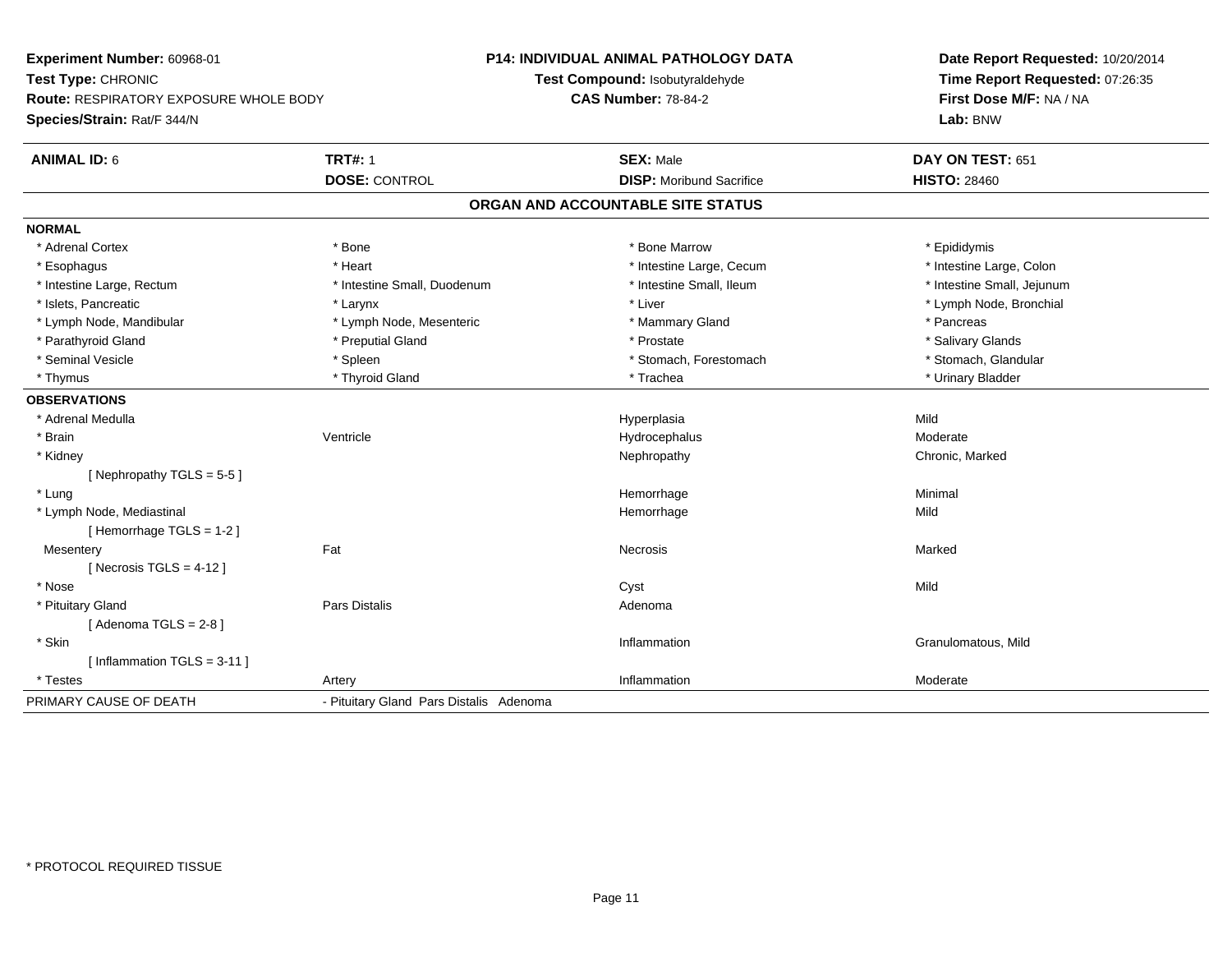| Experiment Number: 60968-01<br>Test Type: CHRONIC<br><b>Route: RESPIRATORY EXPOSURE WHOLE BODY</b><br>Species/Strain: Rat/F 344/N |                                         | P14: INDIVIDUAL ANIMAL PATHOLOGY DATA<br>Test Compound: Isobutyraldehyde<br><b>CAS Number: 78-84-2</b> | Date Report Requested: 10/20/2014<br>Time Report Requested: 07:26:35<br>First Dose M/F: NA / NA<br>Lab: BNW |
|-----------------------------------------------------------------------------------------------------------------------------------|-----------------------------------------|--------------------------------------------------------------------------------------------------------|-------------------------------------------------------------------------------------------------------------|
| <b>ANIMAL ID: 7</b>                                                                                                               | <b>TRT#: 1</b>                          | <b>SEX: Male</b>                                                                                       | DAY ON TEST: 574                                                                                            |
|                                                                                                                                   | <b>DOSE: CONTROL</b>                    | <b>DISP:</b> Moribund Sacrifice                                                                        | <b>HISTO: 28461</b>                                                                                         |
|                                                                                                                                   |                                         | ORGAN AND ACCOUNTABLE SITE STATUS                                                                      |                                                                                                             |
| <b>NORMAL</b>                                                                                                                     |                                         |                                                                                                        |                                                                                                             |
| * Adrenal Cortex                                                                                                                  | * Adrenal Medulla                       | * Bone                                                                                                 | * Bone Marrow                                                                                               |
| * Brain                                                                                                                           | * Epididymis                            | * Esophagus                                                                                            | * Heart                                                                                                     |
| * Intestine Large, Cecum                                                                                                          | * Intestine Large, Colon                | * Intestine Large, Rectum                                                                              | * Intestine Small, Duodenum                                                                                 |
| * Intestine Small, Ileum                                                                                                          | * Intestine Small, Jejunum              | * Islets, Pancreatic                                                                                   | * Larynx                                                                                                    |
| * Lymph Node, Bronchial                                                                                                           | * Lymph Node, Mandibular                | * Lymph Node, Mediastinal                                                                              | * Lymph Node, Mesenteric                                                                                    |
| * Mammary Gland                                                                                                                   | * Pancreas                              | * Parathyroid Gland                                                                                    | * Prostate                                                                                                  |
| * Salivary Glands                                                                                                                 | * Seminal Vesicle                       | * Skin                                                                                                 | * Spleen                                                                                                    |
| * Stomach, Forestomach                                                                                                            | * Stomach, Glandular                    | * Testes                                                                                               | * Thymus                                                                                                    |
| * Thyroid Gland                                                                                                                   | * Trachea                               | * Urinary Bladder                                                                                      |                                                                                                             |
| <b>OBSERVATIONS</b>                                                                                                               |                                         |                                                                                                        |                                                                                                             |
| * Kidney                                                                                                                          |                                         | Nephropathy                                                                                            | Chronic, Mild                                                                                               |
| * Liver                                                                                                                           |                                         | <b>Clear Cell Focus</b>                                                                                |                                                                                                             |
|                                                                                                                                   |                                         | Hepatodiaphragmatic Nodule                                                                             |                                                                                                             |
| [Clear Cell Focus TGLS = 3-11]                                                                                                    |                                         |                                                                                                        |                                                                                                             |
| [ Hepatodiaphragmatic Nodule TGLS = 3-11 ]                                                                                        |                                         |                                                                                                        |                                                                                                             |
| * Lung                                                                                                                            |                                         | Hemorrhage                                                                                             | Minimal                                                                                                     |
| * Nose                                                                                                                            |                                         | Cyst                                                                                                   | Mild                                                                                                        |
| * Pituitary Gland                                                                                                                 | Pars Distalis                           | Adenoma                                                                                                |                                                                                                             |
| [Adenoma TGLS = $1-8$ ]                                                                                                           |                                         |                                                                                                        |                                                                                                             |
| * Preputial Gland                                                                                                                 |                                         | Hyperplasia                                                                                            | Mild                                                                                                        |
| * Skin                                                                                                                            |                                         |                                                                                                        |                                                                                                             |
| Note: TGLs= 2-7 No Corresponding Lesion.                                                                                          |                                         |                                                                                                        |                                                                                                             |
| PRIMARY CAUSE OF DEATH                                                                                                            | - Pituitary Gland Pars Distalis Adenoma |                                                                                                        |                                                                                                             |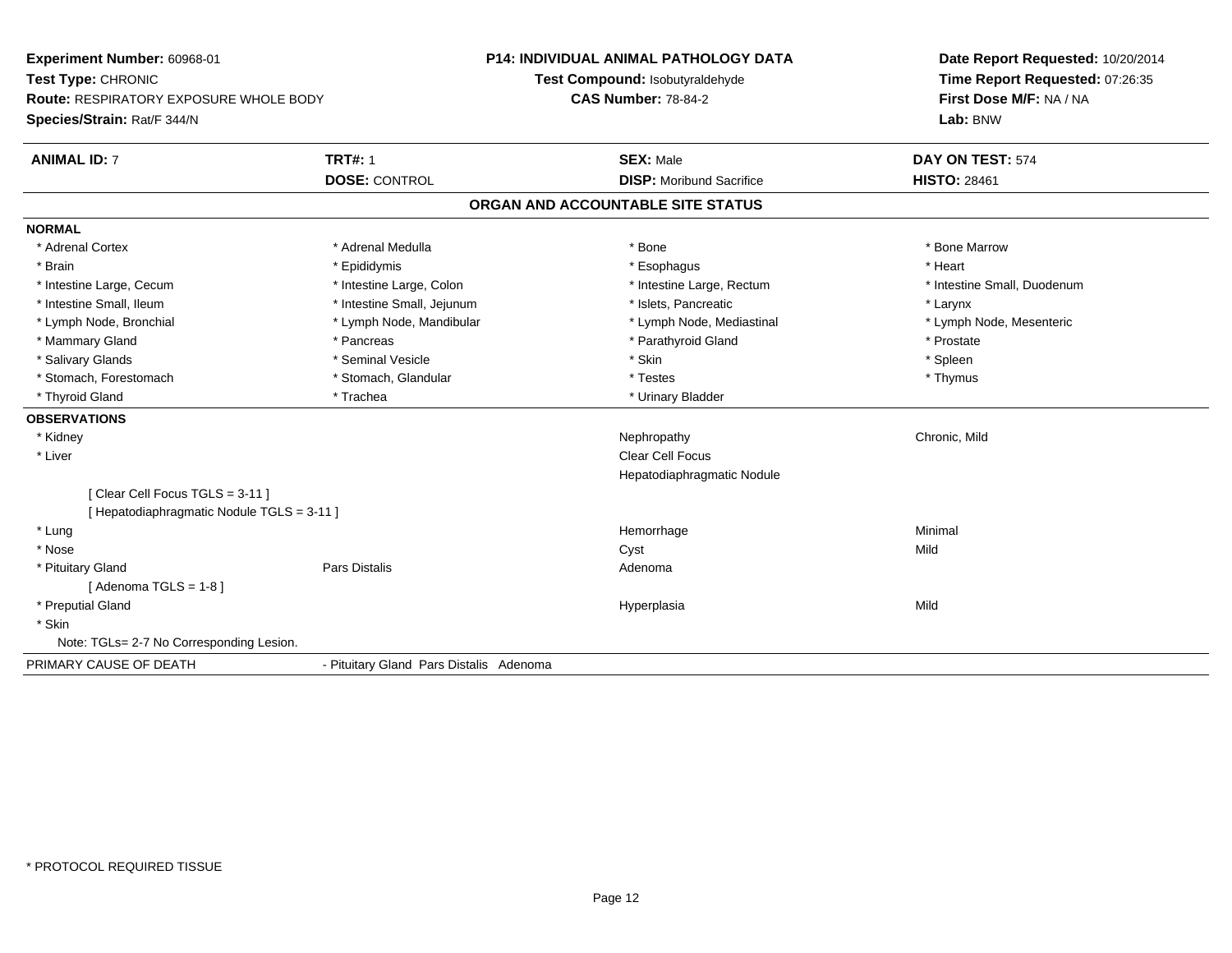| Experiment Number: 60968-01<br>Test Type: CHRONIC<br><b>Route: RESPIRATORY EXPOSURE WHOLE BODY</b><br>Species/Strain: Rat/F 344/N |                                         | P14: INDIVIDUAL ANIMAL PATHOLOGY DATA<br>Test Compound: Isobutyraldehyde<br><b>CAS Number: 78-84-2</b> | Date Report Requested: 10/20/2014<br>Time Report Requested: 07:26:35<br>First Dose M/F: NA / NA<br>Lab: BNW |
|-----------------------------------------------------------------------------------------------------------------------------------|-----------------------------------------|--------------------------------------------------------------------------------------------------------|-------------------------------------------------------------------------------------------------------------|
| <b>ANIMAL ID: 8</b>                                                                                                               | <b>TRT#: 1</b>                          | <b>SEX: Male</b>                                                                                       | DAY ON TEST: 706                                                                                            |
|                                                                                                                                   | <b>DOSE: CONTROL</b>                    | <b>DISP:</b> Moribund Sacrifice                                                                        | <b>HISTO: 28462</b>                                                                                         |
|                                                                                                                                   |                                         | ORGAN AND ACCOUNTABLE SITE STATUS                                                                      |                                                                                                             |
| <b>NORMAL</b>                                                                                                                     |                                         |                                                                                                        |                                                                                                             |
| * Adrenal Cortex                                                                                                                  | * Bone                                  | * Bone Marrow                                                                                          | * Brain                                                                                                     |
| * Epididymis                                                                                                                      | * Esophagus                             | * Intestine Large, Cecum                                                                               | * Intestine Large, Colon                                                                                    |
| * Intestine Large, Rectum                                                                                                         | * Intestine Small, Duodenum             | * Intestine Small, Ileum                                                                               | * Intestine Small, Jejunum                                                                                  |
| * Islets, Pancreatic                                                                                                              | * Larynx                                | * Liver                                                                                                | * Lung                                                                                                      |
| * Lymph Node, Bronchial                                                                                                           | * Lymph Node, Mandibular                | * Lymph Node, Mediastinal                                                                              | * Lymph Node, Mesenteric                                                                                    |
| * Nose                                                                                                                            | * Pancreas                              | * Parathyroid Gland                                                                                    | * Salivary Glands                                                                                           |
| * Seminal Vesicle                                                                                                                 | * Skin                                  | * Spleen                                                                                               | * Stomach, Forestomach                                                                                      |
| * Stomach, Glandular                                                                                                              | * Thymus                                | * Thyroid Gland                                                                                        | * Trachea                                                                                                   |
| <b>OBSERVATIONS</b>                                                                                                               |                                         |                                                                                                        |                                                                                                             |
| * Adrenal Medulla                                                                                                                 |                                         | Pheochromocytoma Malignant                                                                             |                                                                                                             |
| Note: pheo appears to invade vein on left extension of tumor on capsule.                                                          |                                         |                                                                                                        |                                                                                                             |
| [ Pheochromocytoma Malignant TGLS = 5-5 ]                                                                                         |                                         |                                                                                                        |                                                                                                             |
| * Heart                                                                                                                           |                                         | Cardiomyopathy                                                                                         | Mild                                                                                                        |
| * Kidney                                                                                                                          |                                         | Nephropathy                                                                                            | Chronic, Marked                                                                                             |
| [ Nephropathy TGLS = $6-5+11$ ]                                                                                                   |                                         |                                                                                                        |                                                                                                             |
| * Mammary Gland                                                                                                                   |                                         | Galactocele                                                                                            | Marked                                                                                                      |
| [Galactocele TGLS = 7-13]                                                                                                         |                                         |                                                                                                        |                                                                                                             |
| * Pituitary Gland                                                                                                                 | <b>Pars Distalis</b>                    | Adenoma                                                                                                |                                                                                                             |
| [Adenoma TGLS = $1-8$ ]                                                                                                           |                                         |                                                                                                        |                                                                                                             |
| * Preputial Gland                                                                                                                 |                                         | Inflammation                                                                                           | Suppurative, Marked                                                                                         |
| [Inflammation TGLS = $2-14$ ]                                                                                                     |                                         |                                                                                                        |                                                                                                             |
| * Prostate                                                                                                                        |                                         | Inflammation                                                                                           | Suppurative, Marked                                                                                         |
| [Inflammation TGLS = $4-12$ ]                                                                                                     |                                         |                                                                                                        |                                                                                                             |
| * Testes                                                                                                                          | <b>Interstit Cell</b>                   | Adenoma                                                                                                |                                                                                                             |
|                                                                                                                                   | Artery                                  | Inflammation                                                                                           | Moderate                                                                                                    |
| [Adenoma TGLS = $3-7$ ]                                                                                                           |                                         |                                                                                                        |                                                                                                             |
| * Urinary Bladder                                                                                                                 | <b>Transit Epithe</b>                   | Hyperplasia                                                                                            | Mild                                                                                                        |
|                                                                                                                                   |                                         | Inflammation                                                                                           | Suppurative, Moderate                                                                                       |
| PRIMARY CAUSE OF DEATH                                                                                                            | - Pituitary Gland Pars Distalis Adenoma |                                                                                                        |                                                                                                             |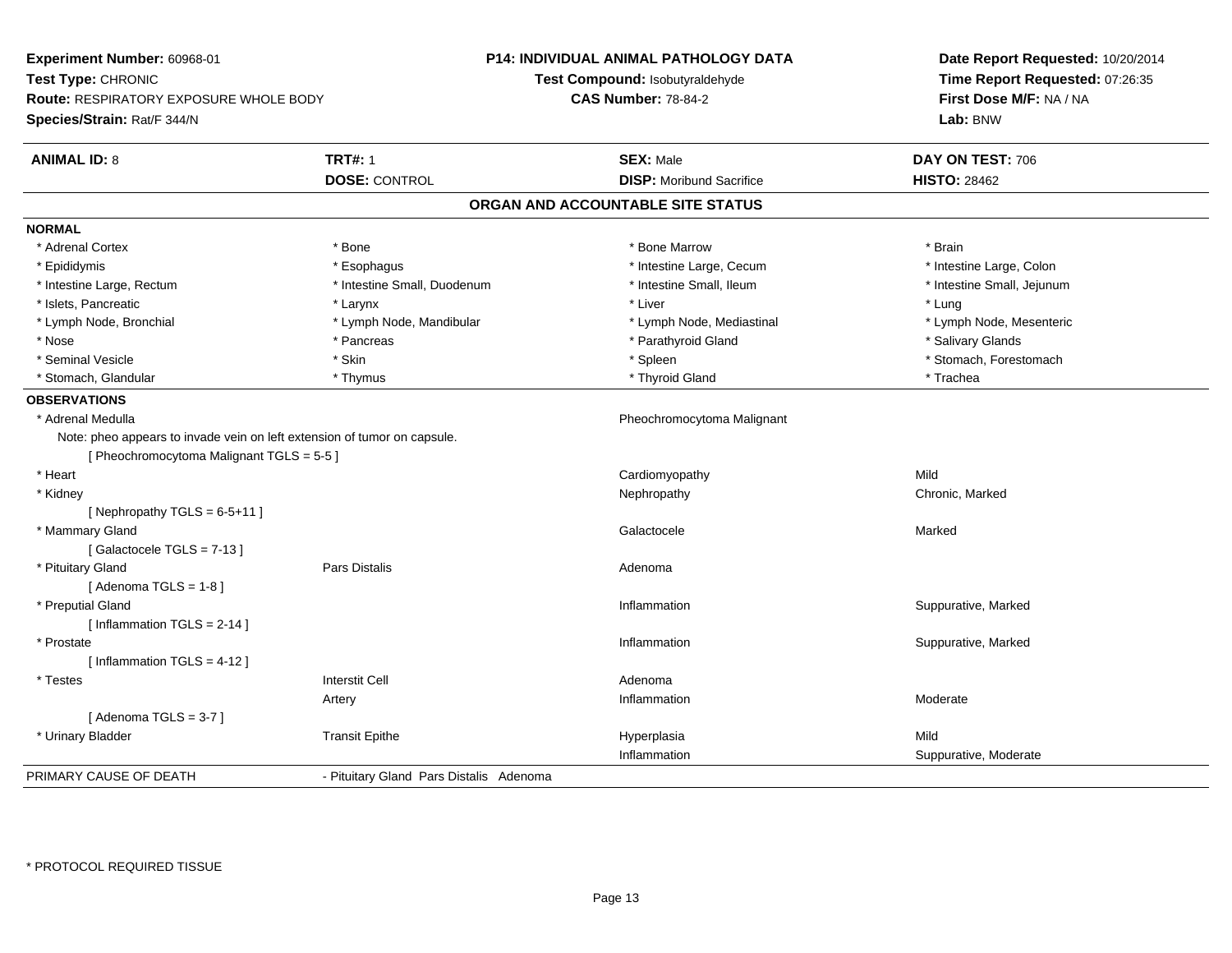| Experiment Number: 60968-01<br>Test Type: CHRONIC |                            | <b>P14: INDIVIDUAL ANIMAL PATHOLOGY DATA</b> | Date Report Requested: 10/20/2014<br>Time Report Requested: 07:26:35 |
|---------------------------------------------------|----------------------------|----------------------------------------------|----------------------------------------------------------------------|
|                                                   |                            | Test Compound: Isobutyraldehyde              |                                                                      |
| <b>Route: RESPIRATORY EXPOSURE WHOLE BODY</b>     |                            | <b>CAS Number: 78-84-2</b>                   | First Dose M/F: NA / NA                                              |
| Species/Strain: Rat/F 344/N                       |                            |                                              | Lab: BNW                                                             |
| <b>ANIMAL ID: 9</b>                               | <b>TRT#: 1</b>             | <b>SEX: Male</b>                             | DAY ON TEST: 733                                                     |
|                                                   | <b>DOSE: CONTROL</b>       | <b>DISP: Terminal Sacrifice</b>              | <b>HISTO: 28463</b>                                                  |
|                                                   |                            | ORGAN AND ACCOUNTABLE SITE STATUS            |                                                                      |
| <b>NORMAL</b>                                     |                            |                                              |                                                                      |
| * Adrenal Cortex                                  | * Adrenal Medulla          | * Bone                                       | * Bone Marrow                                                        |
| * Brain                                           | * Epididymis               | * Esophagus                                  | * Heart                                                              |
| * Intestine Large, Cecum                          | * Intestine Large, Colon   | * Intestine Large, Rectum                    | * Intestine Small, Duodenum                                          |
| * Intestine Small, Ileum                          | * Intestine Small, Jejunum | * Islets, Pancreatic                         | * Larynx                                                             |
| * Lymph Node, Bronchial                           | * Lymph Node, Mandibular   | * Lymph Node, Mediastinal                    | * Lymph Node, Mesenteric                                             |
| * Mammary Gland                                   | * Nose                     | * Parathyroid Gland                          | * Preputial Gland                                                    |
| * Prostate                                        | * Salivary Glands          | * Seminal Vesicle                            | * Skin                                                               |
| * Stomach. Forestomach                            | * Stomach, Glandular       | * Thymus                                     | * Thyroid Gland                                                      |
| * Trachea                                         | * Urinary Bladder          |                                              |                                                                      |
| <b>OBSERVATIONS</b>                               |                            |                                              |                                                                      |
| * Kidney                                          |                            | Nephropathy                                  | Chronic, Mild                                                        |
| * Liver                                           |                            | Leukemia Mononuclear                         |                                                                      |
| * Lung                                            | Alveolar Epith             | Hyperplasia                                  | Moderate                                                             |
| [ Hyperplasia TGLS = 1-3A ]                       |                            |                                              |                                                                      |
| * Pancreas                                        |                            | Atrophy                                      | Mild                                                                 |
| * Pituitary Gland                                 | Pars Distalis              | Adenoma                                      |                                                                      |
| [Adenoma TGLS = $2-8$ ]                           |                            |                                              |                                                                      |
| * Spleen                                          |                            | <b>Accessory Spleen</b>                      |                                                                      |
|                                                   |                            | Leukemia Mononuclear                         |                                                                      |
| [Accessory Spleen TGLS = 5,6-11]                  |                            |                                              |                                                                      |
| [ Leukemia Mononuclear TGLS = 5,6-11 ]            |                            |                                              |                                                                      |
| * Testes                                          | Bilateral, Interstit Cell  | Adenoma                                      |                                                                      |
| [Adenoma TGLS = $3,4-7$ ]                         |                            |                                              |                                                                      |
| PRIMARY CAUSE OF DEATH<br>$\blacksquare$          |                            |                                              |                                                                      |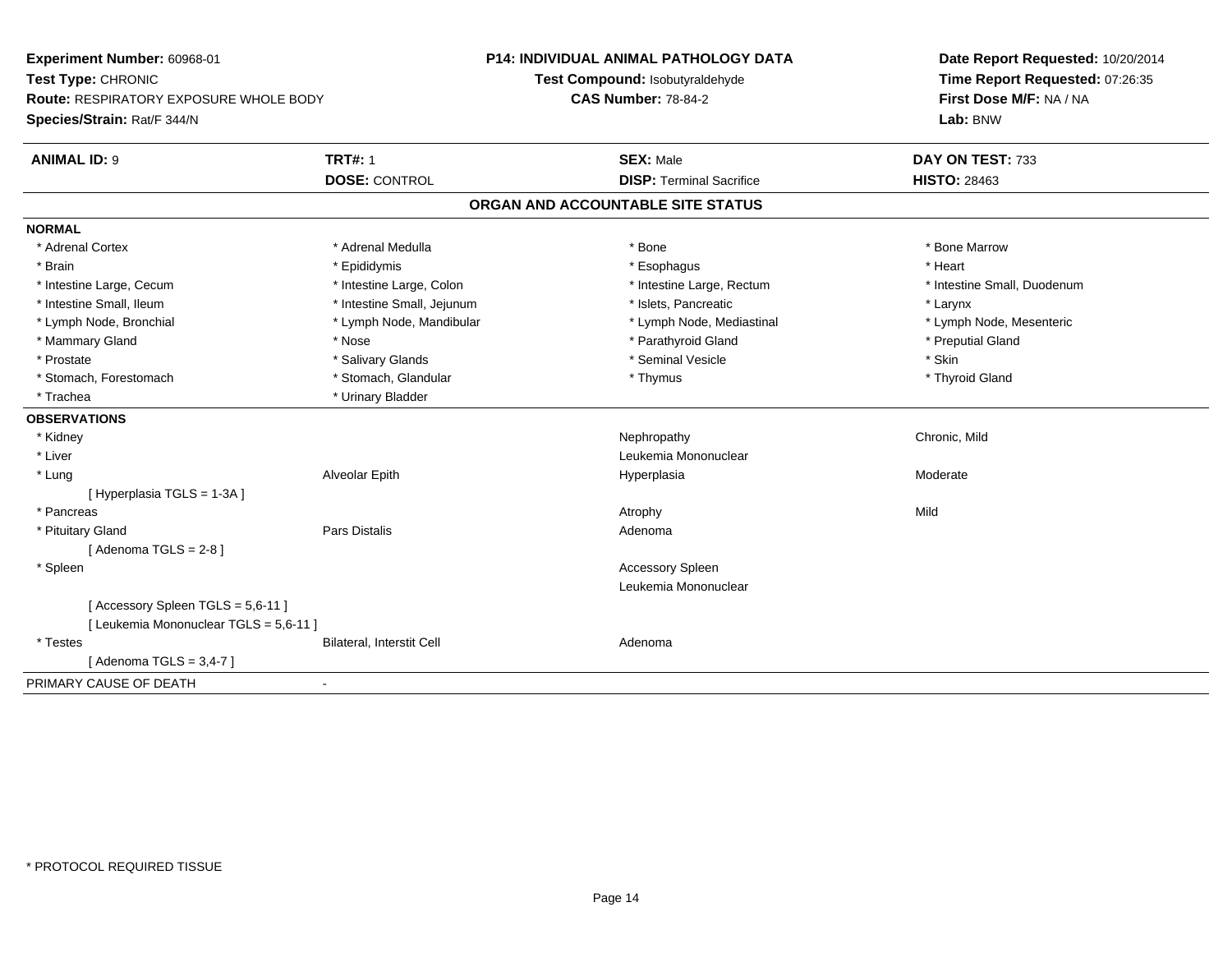| Experiment Number: 60968-01                                              |                             | P14: INDIVIDUAL ANIMAL PATHOLOGY DATA  | Date Report Requested: 10/20/2014<br>Time Report Requested: 07:26:35 |
|--------------------------------------------------------------------------|-----------------------------|----------------------------------------|----------------------------------------------------------------------|
| Test Type: CHRONIC                                                       |                             | <b>Test Compound: Isobutyraldehyde</b> |                                                                      |
| Route: RESPIRATORY EXPOSURE WHOLE BODY                                   | <b>CAS Number: 78-84-2</b>  |                                        | First Dose M/F: NA / NA                                              |
| Species/Strain: Rat/F 344/N                                              |                             |                                        | Lab: BNW                                                             |
| <b>ANIMAL ID: 10</b>                                                     | <b>TRT#: 1</b>              | <b>SEX: Male</b>                       | DAY ON TEST: 733                                                     |
|                                                                          | <b>DOSE: CONTROL</b>        | <b>DISP: Terminal Sacrifice</b>        | <b>HISTO: 28464</b>                                                  |
|                                                                          |                             | ORGAN AND ACCOUNTABLE SITE STATUS      |                                                                      |
| <b>NORMAL</b>                                                            |                             |                                        |                                                                      |
| * Adrenal Cortex                                                         | * Bone                      | * Brain                                | * Epididymis                                                         |
| * Esophagus                                                              | * Heart                     | * Intestine Large, Cecum               | * Intestine Large, Colon                                             |
| * Intestine Large, Rectum                                                | * Intestine Small, Duodenum | * Intestine Small, Ileum               | * Intestine Small, Jejunum                                           |
| * Islets, Pancreatic                                                     | * Larynx                    | * Lymph Node, Bronchial                | * Lymph Node, Mandibular                                             |
| * Lymph Node, Mediastinal                                                | * Mammary Gland             | * Nose                                 | * Preputial Gland                                                    |
| * Salivary Glands                                                        | * Seminal Vesicle           | * Skin                                 | * Stomach, Forestomach                                               |
| * Stomach, Glandular                                                     | * Thymus                    | * Trachea                              | * Urinary Bladder                                                    |
| <b>OBSERVATIONS</b>                                                      |                             |                                        |                                                                      |
| * Adrenal Medulla                                                        |                             | Hyperplasia                            | Mild                                                                 |
| * Bone Marrow                                                            |                             | Leukemia Mononuclear                   |                                                                      |
| [ Leukemia Mononuclear TGLS = 3,4-7 ]                                    |                             |                                        |                                                                      |
| Eye                                                                      |                             | Cataract                               | Marked                                                               |
|                                                                          | Lens                        | Mineralization                         | Marked                                                               |
| [Cataract TGLS = $2-14$ ]<br>[Mineralization TGLS = 2-14]                |                             |                                        |                                                                      |
| * Kidney<br>[Nephropathy TGLS = $7,8-5+12$ ]                             |                             | Nephropathy                            | Chronic, Marked                                                      |
| * Liver                                                                  | Hepatocyte                  | Degeneration                           | Cystic, Marked                                                       |
|                                                                          |                             | <b>Eosinophilic Focus</b>              |                                                                      |
|                                                                          |                             | Leukemia Mononuclear                   |                                                                      |
| [ Eosinophilic Focus TGLS = 9-4 ]<br>[ Leukemia Mononuclear TGLS = 9-4 ] |                             |                                        |                                                                      |
| * Lung                                                                   |                             | Leukemia Mononuclear                   |                                                                      |
| Lymph Node                                                               | Renal                       | Leukemia Mononuclear                   |                                                                      |
| [ Leukemia Mononuclear TGLS = 10-13 ]                                    |                             |                                        |                                                                      |
| * Lymph Node, Mesenteric                                                 |                             | Leukemia Mononuclear                   |                                                                      |
| [ Leukemia Mononuclear TGLS = 1-2 ]                                      |                             |                                        |                                                                      |
| * Pancreas                                                               |                             | Atrophy                                | Moderate                                                             |
| * Parathyroid Gland                                                      |                             | Hyperplasia                            | Moderate                                                             |
| * Pituitary Gland                                                        | Pars Distalis               | Adenoma                                |                                                                      |
|                                                                          |                             |                                        |                                                                      |

\* PROTOCOL REQUIRED TISSUE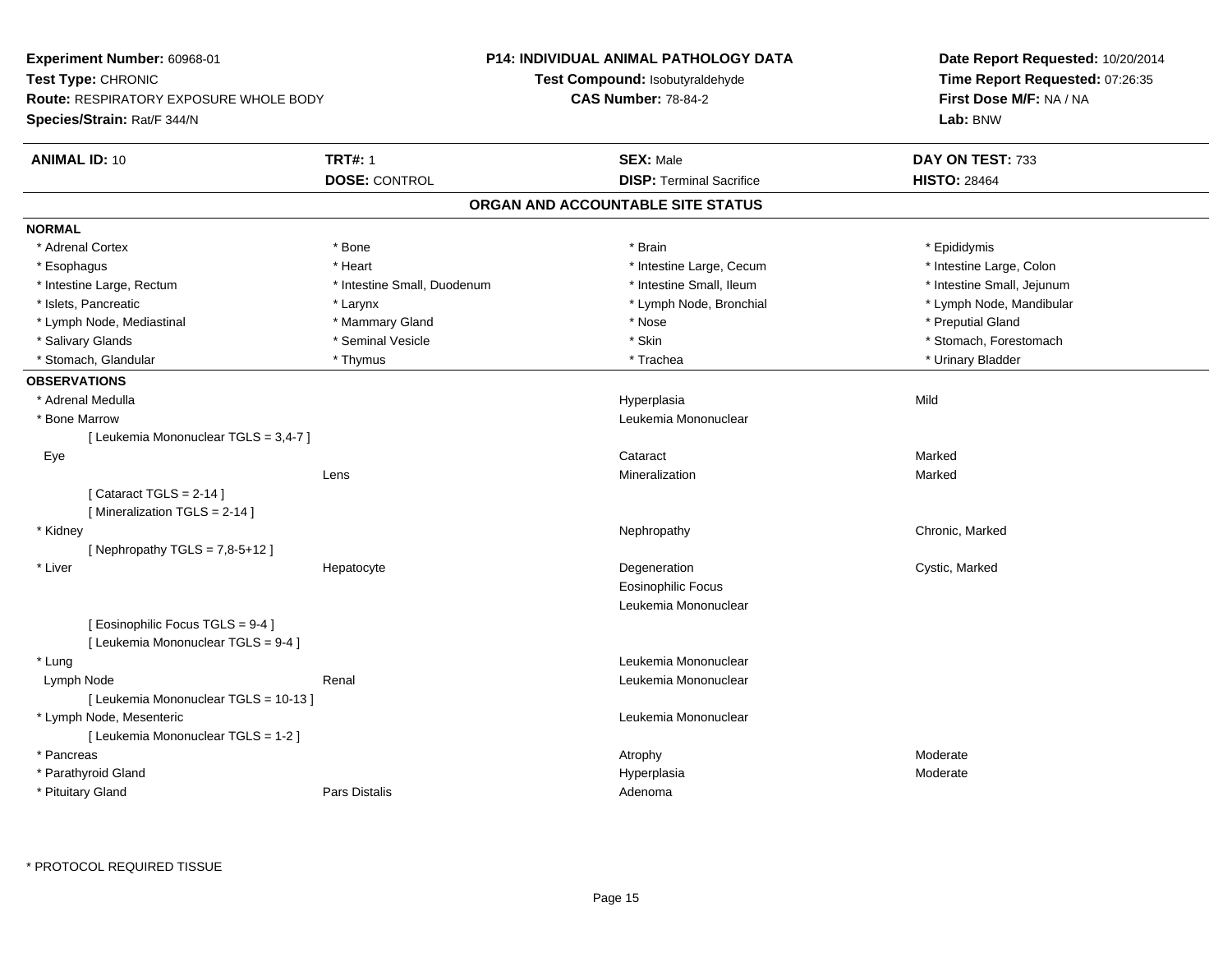| <b>Experiment Number: 60968-01</b><br><b>Test Type: CHRONIC</b><br><b>Route: RESPIRATORY EXPOSURE WHOLE BODY</b><br>Species/Strain: Rat/F 344/N |                                        | <b>P14: INDIVIDUAL ANIMAL PATHOLOGY DATA</b><br>Test Compound: Isobutyraldehyde<br><b>CAS Number: 78-84-2</b> | Date Report Requested: 10/20/2014<br>Time Report Requested: 07:26:35<br>First Dose M/F: NA / NA<br>Lab: BNW |
|-------------------------------------------------------------------------------------------------------------------------------------------------|----------------------------------------|---------------------------------------------------------------------------------------------------------------|-------------------------------------------------------------------------------------------------------------|
| <b>ANIMAL ID: 10</b>                                                                                                                            | <b>TRT#: 1</b><br><b>DOSE: CONTROL</b> | <b>SEX: Male</b><br><b>DISP:</b> Terminal Sacrifice                                                           | DAY ON TEST: 733<br><b>HISTO: 28464</b>                                                                     |
|                                                                                                                                                 |                                        | ORGAN AND ACCOUNTABLE SITE STATUS                                                                             |                                                                                                             |
| [Adenoma TGLS = $3-8$ ]                                                                                                                         |                                        |                                                                                                               |                                                                                                             |
| * Prostate                                                                                                                                      | Epithelium                             | Hyperplasia                                                                                                   | Mild                                                                                                        |
| * Spleen                                                                                                                                        |                                        | Leukemia Mononuclear                                                                                          |                                                                                                             |
| [Leukemia Mononuclear TGLS = 5,6-11 ]                                                                                                           |                                        |                                                                                                               |                                                                                                             |
| * Testes                                                                                                                                        | Bilateral, Interstit Cell              | Adenoma                                                                                                       |                                                                                                             |
| [Adenoma TGLS = 4-7]                                                                                                                            |                                        |                                                                                                               |                                                                                                             |
| * Thyroid Gland                                                                                                                                 | C Cell                                 | Carcinoma                                                                                                     |                                                                                                             |
| [Carcinoma TGLS = $1-2$ ]                                                                                                                       |                                        |                                                                                                               |                                                                                                             |
| PRIMARY CAUSE OF DEATH                                                                                                                          |                                        |                                                                                                               |                                                                                                             |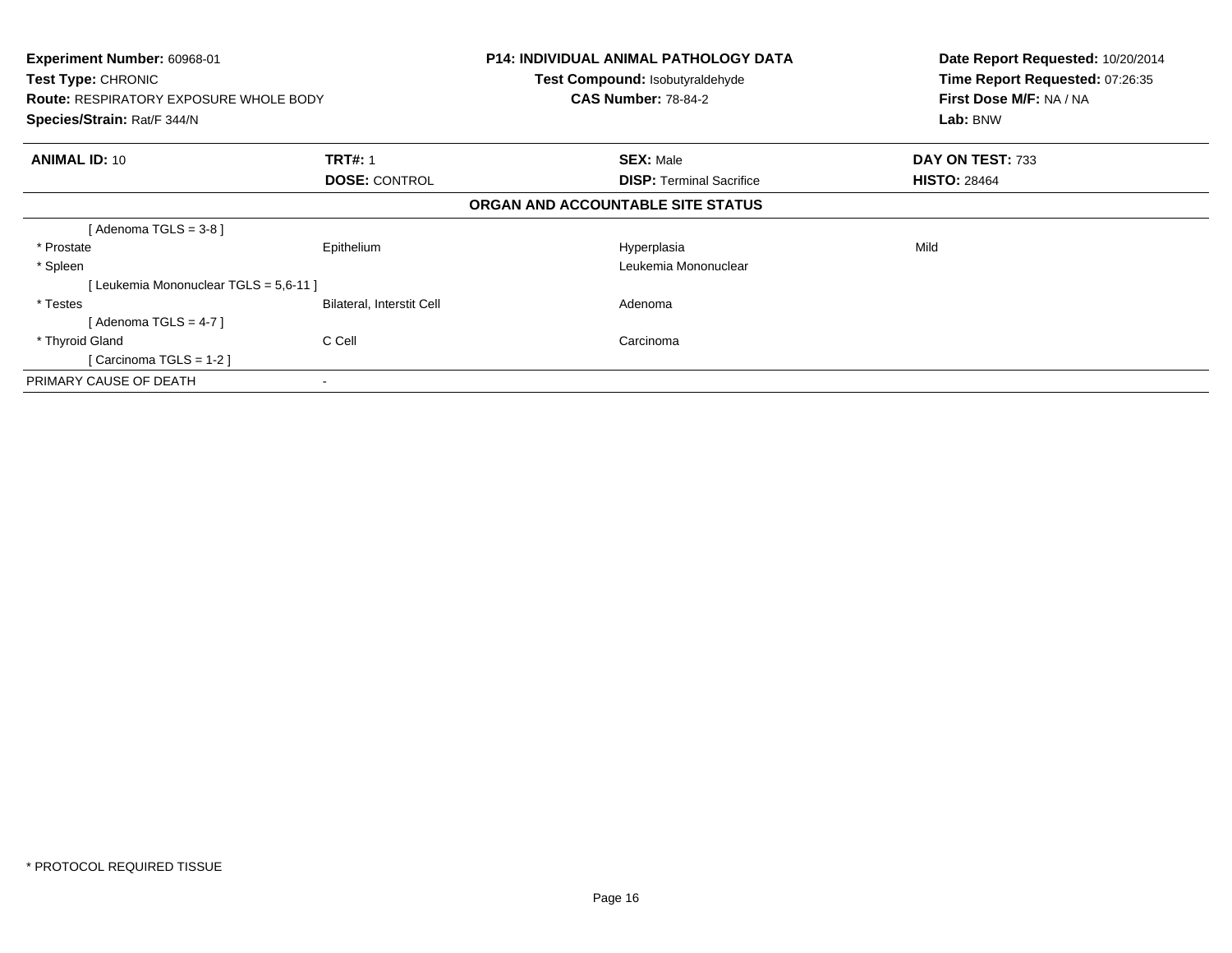**Experiment Number:** 60968-01**Test Type:** CHRONIC **Route:** RESPIRATORY EXPOSURE WHOLE BODY**Species/Strain:** Rat/F 344/N**P14: INDIVIDUAL ANIMAL PATHOLOGY DATATest Compound:** Isobutyraldehyde**CAS Number:** 78-84-2**Date Report Requested:** 10/20/2014**Time Report Requested:** 07:26:35**First Dose M/F:** NA / NA**Lab:** BNW**ANIMAL ID:** 11**TRT#:** 1 **SEX:** Male **DAY ON TEST:** 733 **DOSE:** CONTROL**DISP:** Terminal Sacrifice **HISTO:** 28465 **ORGAN AND ACCOUNTABLE SITE STATUSNORMALBlood Vessel**  Blood Vessel \* Bone \* Bone Marrow \* Brain\* Intestine Large, Colon \* Epididymis \* Intestine Large, Cecum \* Esophagus \* Intestine Large, Cecum \* Intestine Large, Cecum \* Intestine Large, Rectum \* Thestine Small, Duodenum \* Number of the small, Ileum \* Intestine Small, Jejunum \* Intestine Small, Jejunum \* Islets, Pancreatic Lacrimal Gland \* Larynx Lymph Node \* Lymph Node, Mesenteric \* Lymph Node, Bronchial \* Lymph Node, Mandibular \* Lymph Node, Mediastinal \* Lymph Node, Mediastinal \* Nose \* Parathyroid Gland \* Parathyroid Gland \* Preputial Gland \* Preputial Gland \* Prostate \* Prostate \* Salivary Glands \* The state of the seminal Vesicle \* Skin \* Skin \* Skin \* Stomach, Forestomach, Forestomach, Forestomach, Forestomach, Forestomach, Forestomach, Forestomach, Forestomach, Forestomach, Forestomach, Foresto \* Stomach, Glandular \* Thyroid Gland \* Testes \* Thyroid Gland \* Thyroid Gland \* Thyroid Gland \* Thyroid Gland \* Trachea **\*** Urinary Bladder **OBSERVATIONS** \* Adrenal CortexVacuolization Cytoplasmic **Moderate** Moderate \* Adrenal Medulla Pheochromocytoma Benign \* Heart Cardiomyopathyy Mild Chronic, Moderate \* Kidneyy the chronic, Moderate and September 2012 of the Chronic Moderate and September 2013 of the Chronic, Moderate e **Example 2018** Degeneration **Cystic, Moderate** Cystic, Moderate \* Liver Hepatocyte \* Lung Alveolar Epith Infiltration Cellular Histiocyte, Minimal \* Mammary Glandd and the control of the control of the control of the Galactocele and the control of the Marked Marked of the  $\sim$  Marked  $\sim$  Galactocele  $\sim$  Marked  $\sim$  Marked  $\sim$  Marked  $\sim$  Marked  $\sim$  Marked  $\sim$  Marked  $\sim$  Marke [ Galactocele TGLS = 1-12 ] \* Pancreass the control of the control of the control of the control of the control of the control of the control of the control of the control of the control of the control of the control of the control of the control of the contro \* Pituitary Glandd and the contract of Pars Distalis and the contract of Adenoma and Adenoma and the Adenoma and the Adenoma and  $\alpha$  $[$  Adenoma TGLS = 2-8  $]$  \* Spleenn and the control of the control of the control of the control of the control of the control of the control of the control of the control of the control of the control of the control of the control of the control of the co  $[$  Fibrosis TGLS = 3-11  $]$ PRIMARY CAUSE OF DEATH-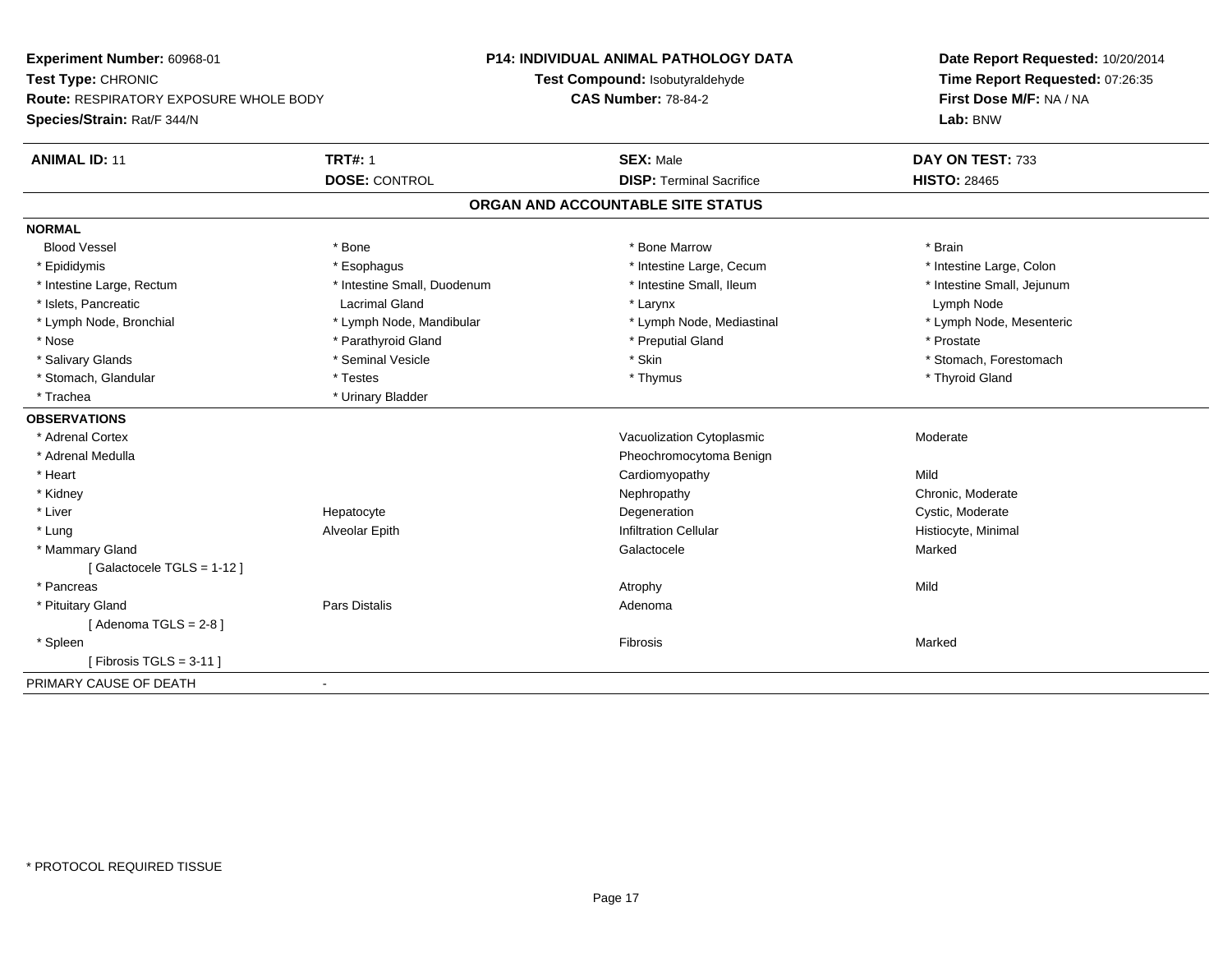**Experiment Number:** 60968-01**Test Type:** CHRONIC **Route:** RESPIRATORY EXPOSURE WHOLE BODY**Species/Strain:** Rat/F 344/N**P14: INDIVIDUAL ANIMAL PATHOLOGY DATATest Compound:** Isobutyraldehyde**CAS Number:** 78-84-2**Date Report Requested:** 10/20/2014**Time Report Requested:** 07:26:35**First Dose M/F:** NA / NA**Lab:** BNW**ANIMAL ID:** 12 **TRT#:** <sup>1</sup> **SEX:** Male **DAY ON TEST:** <sup>608</sup> **DOSE:** CONTROL**DISP:** Moribund Sacrifice **HISTO:** 28466 **ORGAN AND ACCOUNTABLE SITE STATUSNORMAL**\* Adrenal Cortex \* Adrenal Cortex \* Attack the state of the state of the Blood Vessel the state of the state of the state of the Marrow \* Bone Marrow \* Bone Marrow \* Bone Marrow \* Bone Marrow \* Bone Marrow \* Bone Marrow \* Bone Marrow \* Bon \* Brain \* Explorer \* Epididymis \* \* Epididymis \* \* Esophagus \* Esophagus \* \* Esophagus \* Intestine Large, Cecum \* \* Intestine Large, Cecum \* Intestine Small. Ileum \* Intestine Large, Colon \* Intestine Large, Rectum \* Intestine Small, Duodenum \* Intestine Small, Duodenum \* Lymph Node, Bronchial \* Intestine Small, Jejunum \* 1992 \* Marchial \* Islets, Pancreatic \* Larynx \* Larynx \* Larynx \* Lymph Node, Mediastinal \* \* Mammary Gland \* \* Nose \* \* Nose \* \* Pancreas \* Pancreas \* Pancreas \* Seminal Vesicle \* Parathyroid Gland \* **All and \* Seminal Xerostate \* Seminal Vesical Vesical Vesical Vesical Vesical Vesicle** \* Salivary Glands \* Skin \* Stomach, Glandular \* \* Thymus \* Thymus \* Stomach, Stomach, Glandular \* Thomac \* Thymus \* \* Trachea \* Urinary Bladder**OBSERVATIONS** \* Adrenal Medulla Hyperplasia Mild Eyee and the contract of the contract of the contract of the contract of the contract of the contract of the contract of  $\mathsf{Mild}$ [ Cataract TGLS = 3-12 ] \* Heart Atriumm and the contract of the Thrombosis and the Moderate of the Moderate of the Moderate of the Moderate of the Mo<br>Separate of the Moderate of the Moderate of the Moderate of the Moderate of the Moderate of the Moderate of th [ Thrombosis  $TGLS = 2-4$  ] \* Kidneyy the controller of the controller of the controller of the controller of the controller of the chronic, Mild \* Liver Leukemia Mononuclear Vacuolization Cytoplasmic Moderate \* Lungg and the state of the state of the state of the state of the Hemorrhage state of the Mild of the Mild of the S [ Hemorrhage TGLS = 1-3 ] \* Lymph Node, Mandibular Leukemia Mononuclear \* Lymph Node, Mesenteric Leukemia Mononuclear \* Pituitary Glandd and the contract of Pars Distalis and the contract of Adenoma and Adenoma and the Adenoma and the Adenoma and  $\alpha$  $[$  Adenoma TGLS = 4-8  $]$  \* Preputial Glandd and the control of the control of the control of the control of the control of the control of the control of the control of the control of the control of the control of the control of the control of the control of the co [ Cyst TGLS = 7-13 ] \* Spleen Leukemia Mononuclear [ Leukemia Mononuclear TGLS = 5-11 ] \* Stomach, Forestomachh anns an t-aisimeil anns an t-aisimeil anns an t-aisimeil an t-aisimeil an t-aisimeil an t-aisimeil an t-aisi \* TestesBilateral, Interstit Cell **Adenoma** Adenoma  $[$  Adenoma TGLS = 6-7  $]$ 

\* PROTOCOL REQUIRED TISSUE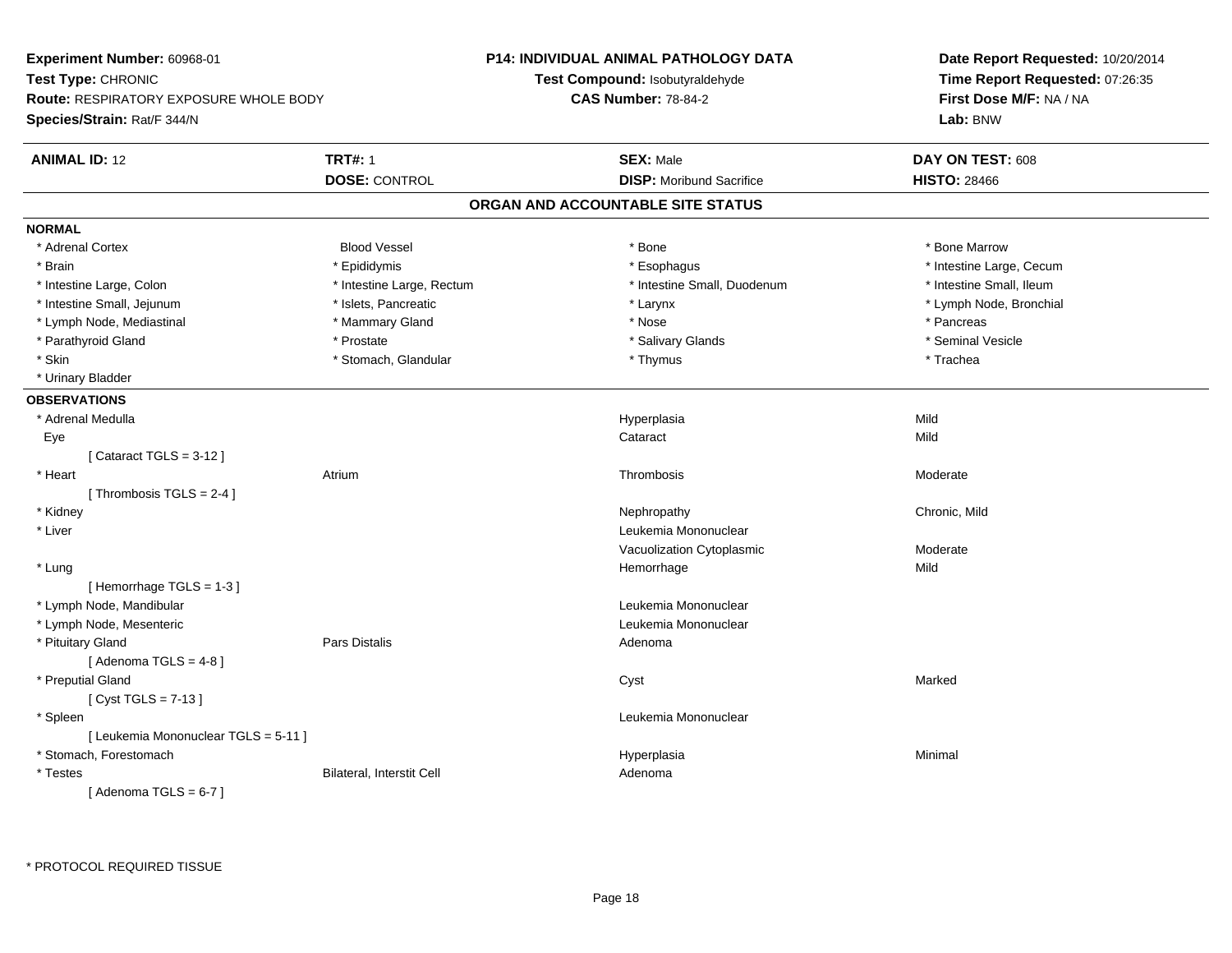| Experiment Number: 60968-01<br><b>Test Type: CHRONIC</b><br><b>Route: RESPIRATORY EXPOSURE WHOLE BODY</b><br>Species/Strain: Rat/F 344/N |                                  | <b>P14: INDIVIDUAL ANIMAL PATHOLOGY DATA</b> | Date Report Requested: 10/20/2014<br>Time Report Requested: 07:26:35<br>First Dose M/F: NA / NA |
|------------------------------------------------------------------------------------------------------------------------------------------|----------------------------------|----------------------------------------------|-------------------------------------------------------------------------------------------------|
|                                                                                                                                          |                                  | Test Compound: Isobutyraldehyde              |                                                                                                 |
|                                                                                                                                          |                                  | <b>CAS Number: 78-84-2</b>                   |                                                                                                 |
|                                                                                                                                          |                                  |                                              | Lab: BNW                                                                                        |
| <b>ANIMAL ID: 12</b>                                                                                                                     | <b>TRT#: 1</b>                   | <b>SEX: Male</b>                             | DAY ON TEST: 608                                                                                |
|                                                                                                                                          | <b>DOSE: CONTROL</b>             | <b>DISP:</b> Moribund Sacrifice              | <b>HISTO: 28466</b>                                                                             |
|                                                                                                                                          |                                  | ORGAN AND ACCOUNTABLE SITE STATUS            |                                                                                                 |
| * Thyroid Gland                                                                                                                          | C Cell                           | Carcinoma                                    |                                                                                                 |
| PRIMARY CAUSE OF DEATH                                                                                                                   | Leukemia Mononuclear<br>- Spleen |                                              |                                                                                                 |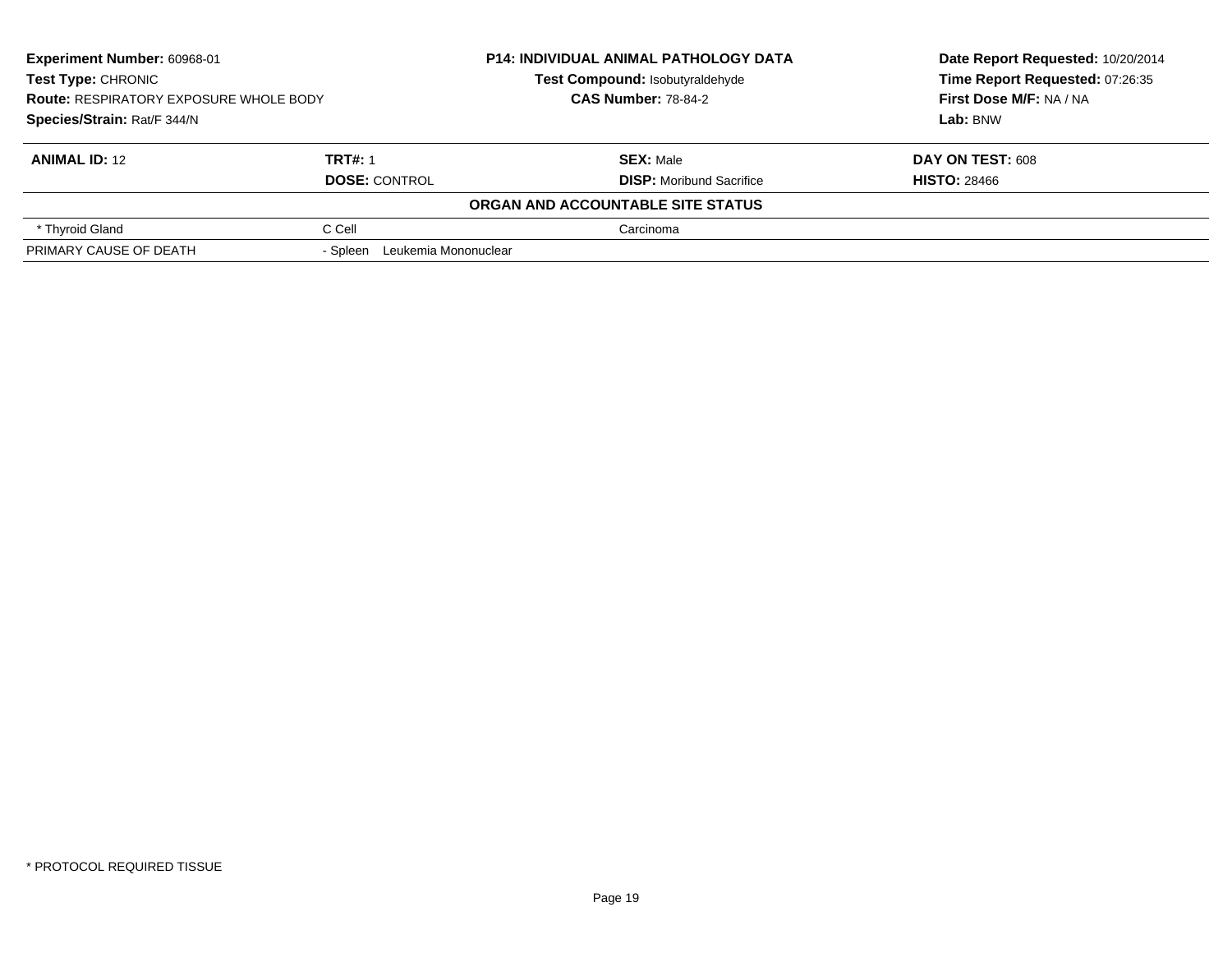| Experiment Number: 60968-01                   |                                                                                                     | <b>P14: INDIVIDUAL ANIMAL PATHOLOGY DATA</b> | Date Report Requested: 10/20/2014<br>Time Report Requested: 07:26:35 |  |
|-----------------------------------------------|-----------------------------------------------------------------------------------------------------|----------------------------------------------|----------------------------------------------------------------------|--|
| Test Type: CHRONIC                            |                                                                                                     | Test Compound: Isobutyraldehyde              |                                                                      |  |
| <b>Route: RESPIRATORY EXPOSURE WHOLE BODY</b> |                                                                                                     | <b>CAS Number: 78-84-2</b>                   | First Dose M/F: NA / NA                                              |  |
| Species/Strain: Rat/F 344/N                   |                                                                                                     |                                              | Lab: BNW                                                             |  |
| <b>ANIMAL ID: 13</b>                          | <b>TRT#: 1</b>                                                                                      | <b>SEX: Male</b>                             | DAY ON TEST: 733                                                     |  |
|                                               | <b>DOSE: CONTROL</b>                                                                                | <b>DISP: Terminal Sacrifice</b>              | <b>HISTO: 28467</b>                                                  |  |
|                                               |                                                                                                     | ORGAN AND ACCOUNTABLE SITE STATUS            |                                                                      |  |
| <b>NORMAL</b>                                 |                                                                                                     |                                              |                                                                      |  |
| * Adrenal Cortex                              | <b>Blood Vessel</b>                                                                                 | * Bone                                       | * Bone Marrow                                                        |  |
| * Brain                                       | * Epididymis                                                                                        | * Esophagus                                  | * Intestine Large, Cecum                                             |  |
| * Intestine Large, Colon                      | * Intestine Large, Rectum                                                                           | * Intestine Small, Duodenum                  | * Intestine Small, Ileum                                             |  |
| * Intestine Small, Jejunum                    | * Islets, Pancreatic                                                                                | * Larynx                                     | * Lymph Node, Mandibular                                             |  |
| * Mammary Gland                               | * Nose                                                                                              | * Parathyroid Gland                          | * Preputial Gland                                                    |  |
| * Prostate                                    | * Salivary Glands                                                                                   | * Seminal Vesicle                            | * Stomach, Forestomach                                               |  |
| * Stomach, Glandular                          | * Testes                                                                                            | * Thymus                                     | * Trachea                                                            |  |
| * Urinary Bladder                             |                                                                                                     |                                              |                                                                      |  |
| <b>OBSERVATIONS</b>                           |                                                                                                     |                                              |                                                                      |  |
| * Adrenal Medulla                             |                                                                                                     | Pheochromocytoma Benign                      |                                                                      |  |
| [Pheochromocytoma Benign TGLS = 5-5]          |                                                                                                     |                                              |                                                                      |  |
| * Heart                                       |                                                                                                     | Cardiomyopathy                               | Mild                                                                 |  |
| * Kidney                                      |                                                                                                     | Nephropathy                                  | Chronic, Moderate                                                    |  |
| [Nephropathy TGLS = $4,6-5$ ]                 |                                                                                                     |                                              |                                                                      |  |
| * Liver                                       |                                                                                                     | Leukemia Mononuclear                         |                                                                      |  |
| [ Leukemia Mononuclear TGLS = 4,6-5 ]         |                                                                                                     |                                              |                                                                      |  |
| * Lung                                        |                                                                                                     | Leukemia Mononuclear                         |                                                                      |  |
| [ Leukemia Mononuclear TGLS = 4,6-5 ]         | Note: pinworm xs and seminiferous tubule xs in mediastinum adjacent to LN on slide 2. Floaters. rar |                                              |                                                                      |  |
| * Lymph Node, Bronchial                       |                                                                                                     | Leukemia Mononuclear                         |                                                                      |  |
| * Lymph Node, Mediastinal                     |                                                                                                     | Leukemia Mononuclear                         |                                                                      |  |
| [ Leukemia Mononuclear TGLS = 5-5 ]           |                                                                                                     |                                              |                                                                      |  |
| * Lymph Node, Mesenteric                      |                                                                                                     | Leukemia Mononuclear                         |                                                                      |  |
| * Pancreas                                    |                                                                                                     | Atrophy                                      | Mild                                                                 |  |
| * Pituitary Gland                             | Pars Distalis                                                                                       | Adenoma                                      |                                                                      |  |
| [Adenoma TGLS = $2-8$ ]                       |                                                                                                     |                                              |                                                                      |  |
| * Skin                                        | <b>Subcut Tiss</b>                                                                                  | Lipoma                                       |                                                                      |  |
| [ Lipoma TGLS = $1-12$ ]                      |                                                                                                     |                                              |                                                                      |  |
| * Spleen                                      |                                                                                                     | Leukemia Mononuclear                         |                                                                      |  |
| [ Leukemia Mononuclear TGLS = 3-11 ]          |                                                                                                     |                                              |                                                                      |  |
|                                               |                                                                                                     |                                              |                                                                      |  |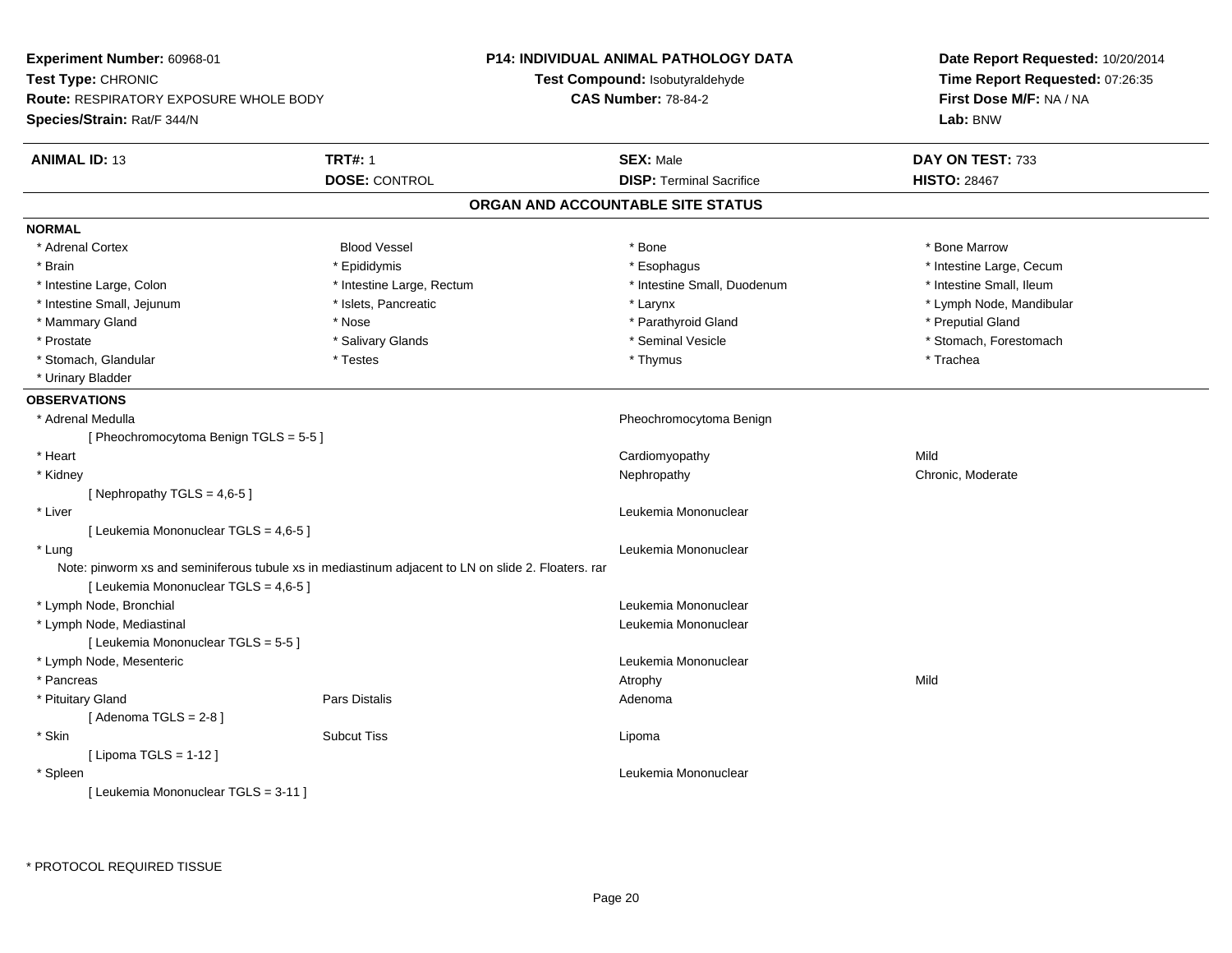| <b>Experiment Number: 60968-01</b><br><b>Test Type: CHRONIC</b><br><b>Route: RESPIRATORY EXPOSURE WHOLE BODY</b><br>Species/Strain: Rat/F 344/N |                      | <b>P14: INDIVIDUAL ANIMAL PATHOLOGY DATA</b> | Date Report Requested: 10/20/2014<br>Time Report Requested: 07:26:35<br>First Dose M/F: NA / NA |
|-------------------------------------------------------------------------------------------------------------------------------------------------|----------------------|----------------------------------------------|-------------------------------------------------------------------------------------------------|
|                                                                                                                                                 |                      | Test Compound: Isobutyraldehyde              |                                                                                                 |
|                                                                                                                                                 |                      | <b>CAS Number: 78-84-2</b>                   |                                                                                                 |
|                                                                                                                                                 |                      |                                              | Lab: BNW                                                                                        |
| <b>ANIMAL ID: 13</b>                                                                                                                            | <b>TRT#: 1</b>       | <b>SEX: Male</b>                             | DAY ON TEST: 733                                                                                |
|                                                                                                                                                 | <b>DOSE: CONTROL</b> | <b>DISP:</b> Terminal Sacrifice              | <b>HISTO: 28467</b>                                                                             |
|                                                                                                                                                 |                      | ORGAN AND ACCOUNTABLE SITE STATUS            |                                                                                                 |
| * Thyroid Gland                                                                                                                                 | C Cell               | Hvperplasia                                  | Mild                                                                                            |
| PRIMARY CAUSE OF DEATH                                                                                                                          |                      |                                              |                                                                                                 |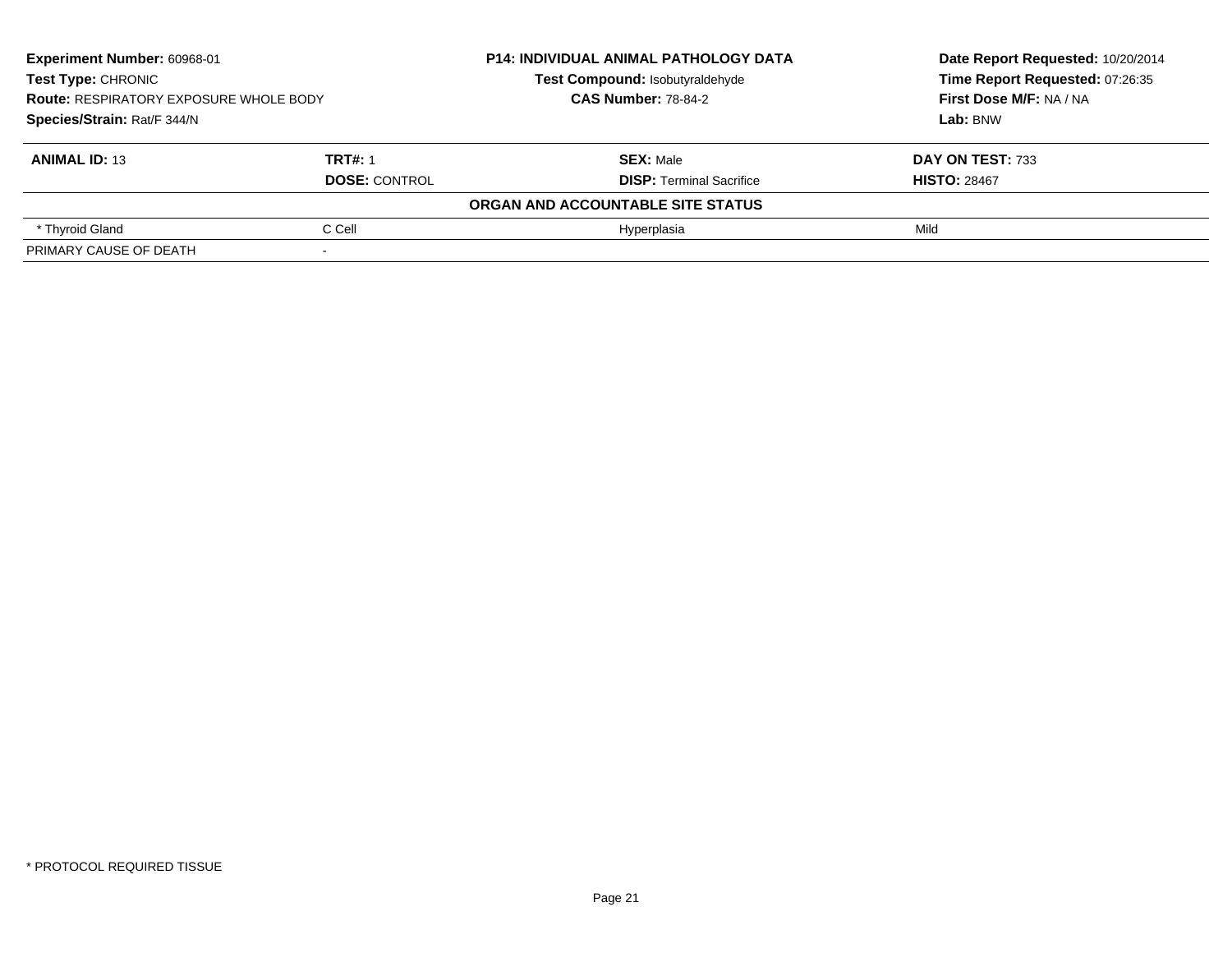| Experiment Number: 60968-01<br>Test Type: CHRONIC<br>Route: RESPIRATORY EXPOSURE WHOLE BODY<br>Species/Strain: Rat/F 344/N |                           | P14: INDIVIDUAL ANIMAL PATHOLOGY DATA<br>Test Compound: Isobutyraldehyde<br><b>CAS Number: 78-84-2</b> | Date Report Requested: 10/20/2014<br>Time Report Requested: 07:26:35<br>First Dose M/F: NA / NA<br>Lab: BNW |
|----------------------------------------------------------------------------------------------------------------------------|---------------------------|--------------------------------------------------------------------------------------------------------|-------------------------------------------------------------------------------------------------------------|
| <b>ANIMAL ID: 14</b>                                                                                                       | <b>TRT#: 1</b>            | <b>SEX: Male</b>                                                                                       | DAY ON TEST: 733                                                                                            |
|                                                                                                                            | <b>DOSE: CONTROL</b>      | <b>DISP: Terminal Sacrifice</b>                                                                        | <b>HISTO: 28468</b>                                                                                         |
|                                                                                                                            |                           | ORGAN AND ACCOUNTABLE SITE STATUS                                                                      |                                                                                                             |
| <b>NORMAL</b>                                                                                                              |                           |                                                                                                        |                                                                                                             |
| <b>Blood Vessel</b>                                                                                                        | * Bone                    | * Bone Marrow                                                                                          | * Brain                                                                                                     |
| * Epididymis                                                                                                               | * Esophagus               | * Heart                                                                                                | * Intestine Large, Cecum                                                                                    |
| * Intestine Large, Colon                                                                                                   | * Intestine Large, Rectum | * Intestine Small, Duodenum                                                                            | * Intestine Small, Ileum                                                                                    |
| * Intestine Small, Jejunum                                                                                                 | * Islets, Pancreatic      | * Lymph Node, Bronchial                                                                                | * Mammary Gland                                                                                             |
| * Nose                                                                                                                     | * Pancreas                | * Parathyroid Gland                                                                                    | * Prostate                                                                                                  |
| * Salivary Glands                                                                                                          | * Seminal Vesicle         | * Skin                                                                                                 | * Stomach, Forestomach                                                                                      |
| * Stomach, Glandular                                                                                                       | * Testes                  | * Thymus                                                                                               | * Thyroid Gland                                                                                             |
| * Trachea                                                                                                                  | * Urinary Bladder         |                                                                                                        |                                                                                                             |
| <b>MISSING</b>                                                                                                             |                           |                                                                                                        |                                                                                                             |
| * Lymph Node, Mandibular                                                                                                   |                           |                                                                                                        |                                                                                                             |
| <b>OBSERVATIONS</b>                                                                                                        |                           |                                                                                                        |                                                                                                             |
| * Adrenal Cortex                                                                                                           |                           | Vacuolization Cytoplasmic                                                                              | Mild                                                                                                        |
| * Adrenal Medulla                                                                                                          |                           | Hyperplasia                                                                                            | Mild                                                                                                        |
| * Brain                                                                                                                    |                           |                                                                                                        |                                                                                                             |
| Note: cellular mass in 3rd ventricle interpreted as floater.                                                               |                           |                                                                                                        |                                                                                                             |
| * Kidney                                                                                                                   |                           | Nephropathy                                                                                            | Chronic, Moderate                                                                                           |
| [Nephropathy TGLS = $4-5$ ]                                                                                                |                           |                                                                                                        |                                                                                                             |
| * Larynx                                                                                                                   |                           | Foreign Body                                                                                           |                                                                                                             |
|                                                                                                                            | Epithelium                | Metaplasia                                                                                             | Squamous, Mild                                                                                              |
| [Foreign Body TGLS = 2-11]                                                                                                 |                           |                                                                                                        |                                                                                                             |
| * Liver                                                                                                                    | <b>Bile Duct</b>          | Hyperplasia                                                                                            | Mild                                                                                                        |
|                                                                                                                            |                           | Leukemia Mononuclear                                                                                   |                                                                                                             |
| [ Leukemia Mononuclear TGLS = 3-4 ]                                                                                        |                           |                                                                                                        |                                                                                                             |
| * Lung                                                                                                                     |                           | Hemorrhage                                                                                             | Mild                                                                                                        |
| [Hemorrhage TGLS = 5-3]                                                                                                    |                           |                                                                                                        |                                                                                                             |
| * Lymph Node, Mediastinal                                                                                                  |                           | Leukemia Mononuclear                                                                                   |                                                                                                             |
| * Lymph Node, Mesenteric                                                                                                   |                           | Leukemia Mononuclear                                                                                   |                                                                                                             |
| * Pituitary Gland                                                                                                          | <b>Pars Distalis</b>      | Adenoma                                                                                                |                                                                                                             |
|                                                                                                                            |                           | Cyst                                                                                                   | Marked                                                                                                      |
| [Adenoma TGLS = $1-8$ ]                                                                                                    |                           |                                                                                                        |                                                                                                             |

\* PROTOCOL REQUIRED TISSUE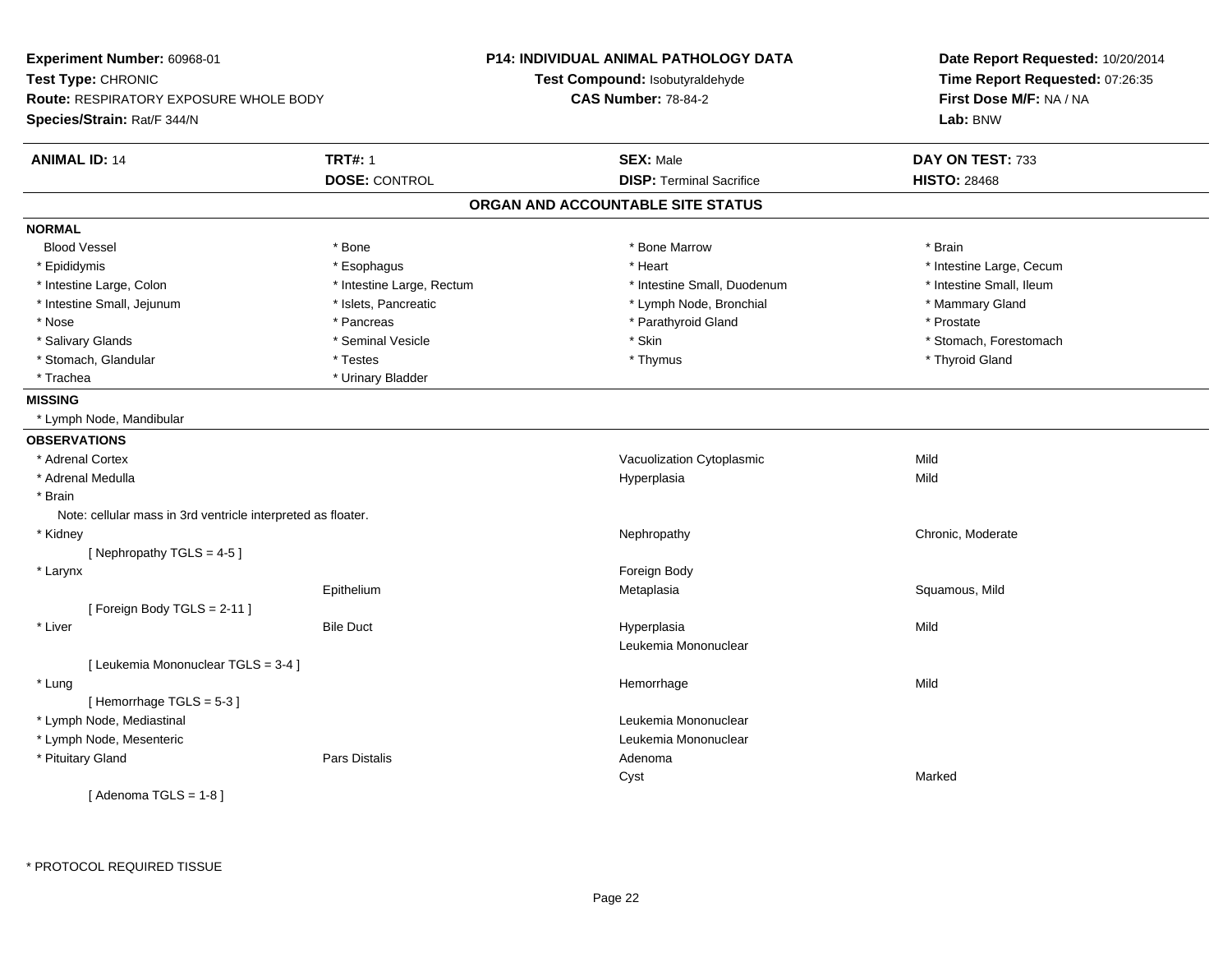| Experiment Number: 60968-01<br>Test Type: CHRONIC<br><b>Route: RESPIRATORY EXPOSURE WHOLE BODY</b><br>Species/Strain: Rat/F 344/N |  | <b>P14: INDIVIDUAL ANIMAL PATHOLOGY DATA</b><br>Test Compound: Isobutyraldehyde<br><b>CAS Number: 78-84-2</b> | Date Report Requested: 10/20/2014<br>Time Report Requested: 07:26:35<br>First Dose M/F: NA / NA<br>Lab: BNW |
|-----------------------------------------------------------------------------------------------------------------------------------|--|---------------------------------------------------------------------------------------------------------------|-------------------------------------------------------------------------------------------------------------|
| <b>ANIMAL ID: 14</b><br><b>TRT#: 1</b><br><b>DOSE: CONTROL</b>                                                                    |  | <b>SEX: Male</b><br><b>DISP:</b> Terminal Sacrifice                                                           | DAY ON TEST: 733<br><b>HISTO: 28468</b>                                                                     |
|                                                                                                                                   |  | ORGAN AND ACCOUNTABLE SITE STATUS                                                                             |                                                                                                             |
| [ $Cyst TGLS = 1-8$ ]                                                                                                             |  |                                                                                                               |                                                                                                             |
| * Preputial Gland                                                                                                                 |  | Inflammation                                                                                                  | Suppurative, Mild                                                                                           |
| * Spleen                                                                                                                          |  | <b>Fibrosis</b><br>Leukemia Mononuclear                                                                       | Moderate                                                                                                    |
| [Fibrosis TGLS = 2-11]                                                                                                            |  |                                                                                                               |                                                                                                             |
| [ Leukemia Mononuclear TGLS = 2-11 ]                                                                                              |  |                                                                                                               |                                                                                                             |
| PRIMARY CAUSE OF DEATH                                                                                                            |  |                                                                                                               |                                                                                                             |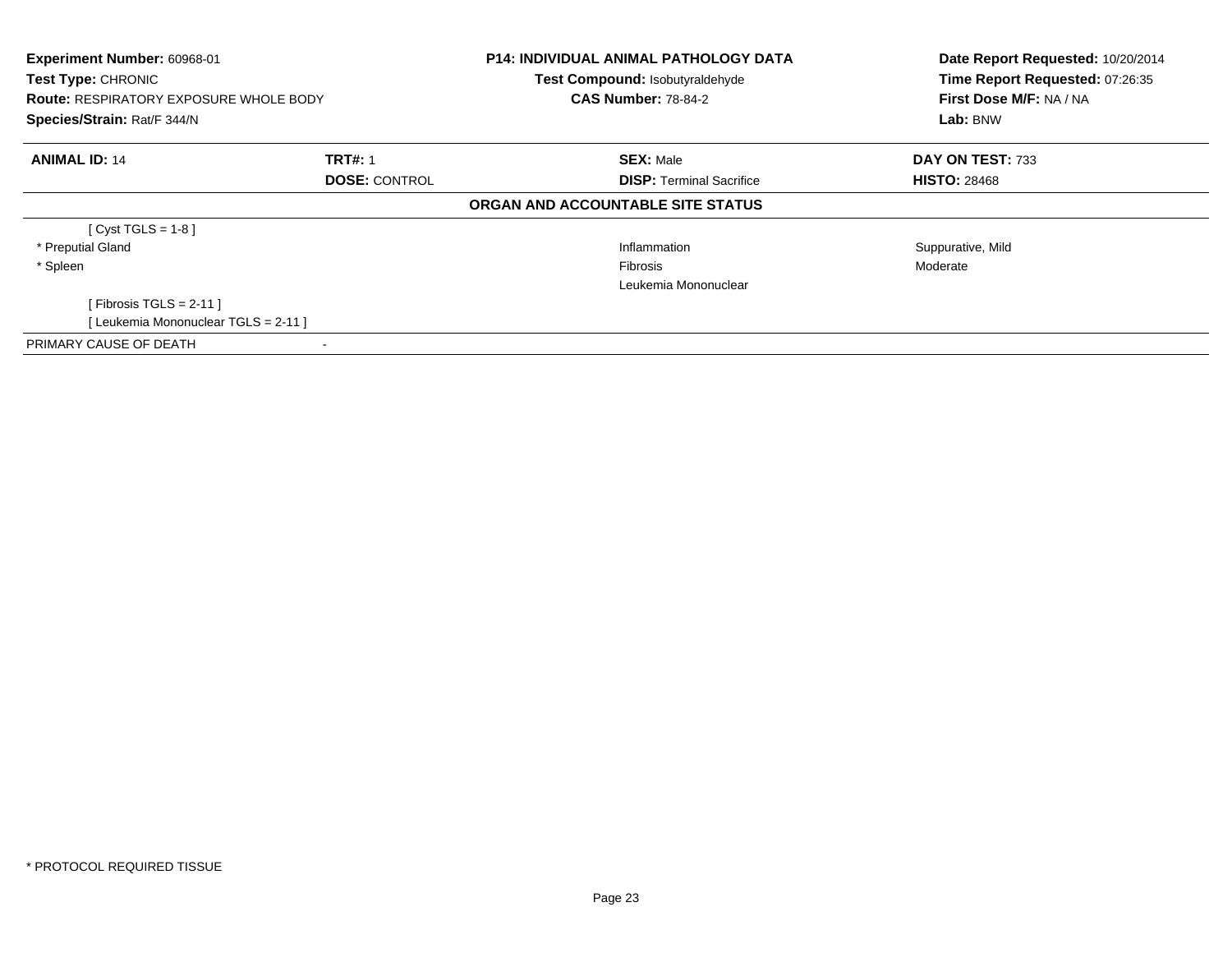| Experiment Number: 60968-01            |                          | <b>P14: INDIVIDUAL ANIMAL PATHOLOGY DATA</b> | Date Report Requested: 10/20/2014<br>Time Report Requested: 07:26:35 |
|----------------------------------------|--------------------------|----------------------------------------------|----------------------------------------------------------------------|
| Test Type: CHRONIC                     |                          | Test Compound: Isobutyraldehyde              |                                                                      |
| Route: RESPIRATORY EXPOSURE WHOLE BODY |                          | <b>CAS Number: 78-84-2</b>                   | First Dose M/F: NA / NA                                              |
| Species/Strain: Rat/F 344/N            |                          |                                              | Lab: BNW                                                             |
| <b>ANIMAL ID: 15</b>                   | <b>TRT#: 1</b>           | <b>SEX: Male</b>                             | DAY ON TEST: 663                                                     |
|                                        | <b>DOSE: CONTROL</b>     | <b>DISP:</b> Moribund Sacrifice              | <b>HISTO: 28469</b>                                                  |
|                                        |                          | ORGAN AND ACCOUNTABLE SITE STATUS            |                                                                      |
| <b>NORMAL</b>                          |                          |                                              |                                                                      |
| <b>Blood Vessel</b>                    | * Bone                   | * Epididymis                                 | * Esophagus                                                          |
| * Heart                                | * Intestine Large, Cecum | * Intestine Large, Colon                     | * Intestine Large, Rectum                                            |
| * Intestine Small, Duodenum            | * Intestine Small, Ileum | * Intestine Small, Jejunum                   | * Islets, Pancreatic                                                 |
| * Larynx                               | * Mammary Gland          | * Pancreas                                   | * Parathyroid Gland                                                  |
| * Preputial Gland                      | * Prostate               | * Salivary Glands                            | * Seminal Vesicle                                                    |
| * Skin                                 | * Stomach, Forestomach   | * Stomach, Glandular                         | * Testes                                                             |
| * Thymus                               | * Thyroid Gland          | * Trachea                                    | * Urinary Bladder                                                    |
| <b>OBSERVATIONS</b>                    |                          |                                              |                                                                      |
| * Adrenal Cortex                       |                          | Leukemia Mononuclear                         |                                                                      |
| * Adrenal Medulla                      |                          | Hyperplasia                                  | Moderate                                                             |
|                                        |                          | Pheochromocytoma Benign                      |                                                                      |
| * Bone Marrow                          |                          | Leukemia Mononuclear                         |                                                                      |
| * Brain                                |                          | Hemorrhage                                   | Marked                                                               |
| [Hemorrhage TGLS = $1-1$ ]             |                          |                                              |                                                                      |
| * Kidney                               |                          | Nephropathy                                  | Chronic, Moderate                                                    |
| * Liver                                |                          | Leukemia Mononuclear                         |                                                                      |
| [ Leukemia Mononuclear TGLS = 6-11 ]   |                          |                                              |                                                                      |
| * Lung                                 |                          | Hemorrhage                                   | Mild                                                                 |
|                                        |                          | Leukemia Mononuclear                         |                                                                      |
| * Lymph Node, Bronchial                |                          | Leukemia Mononuclear                         |                                                                      |
| * Lymph Node, Mandibular               |                          | Leukemia Mononuclear                         |                                                                      |
| * Lymph Node, Mediastinal              |                          | Leukemia Mononuclear                         |                                                                      |
| [ Leukemia Mononuclear TGLS = 5-2 ]    |                          |                                              |                                                                      |
| * Lymph Node, Mesenteric               |                          | Leukemia Mononuclear                         |                                                                      |
| * Nose                                 |                          | Inflammation                                 | Suppurative, Minimal                                                 |
| * Pituitary Gland                      | Pars Distalis            | Adenoma                                      |                                                                      |
|                                        |                          | Leukemia Mononuclear                         |                                                                      |
| [Adenoma TGLS = $2-8$ ]                |                          |                                              |                                                                      |
| [ Leukemia Mononuclear TGLS = 2-8 ]    |                          |                                              |                                                                      |
| * Spleen                               |                          | Hemorrhage                                   | Marked                                                               |
|                                        |                          |                                              |                                                                      |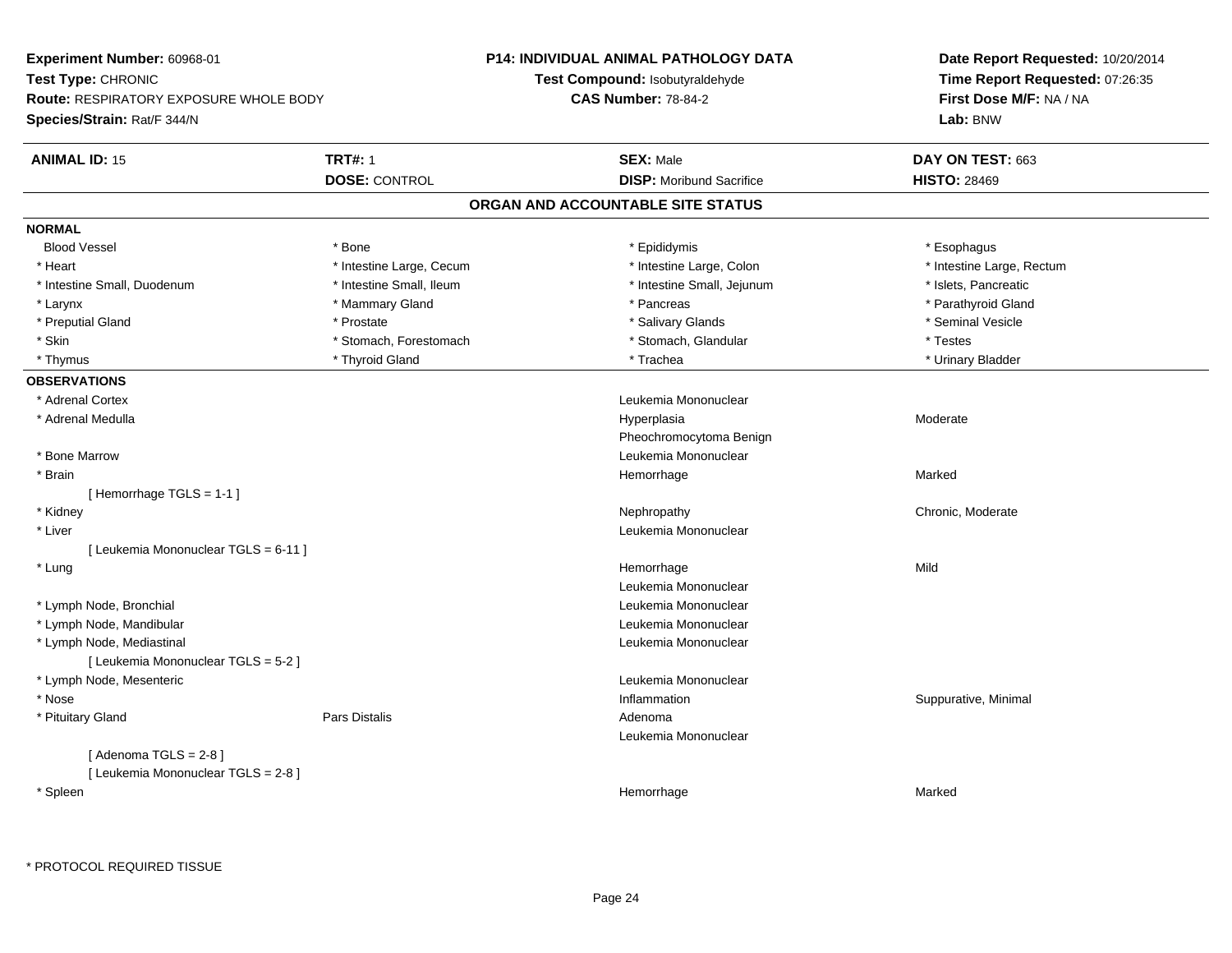| <b>Experiment Number: 60968-01</b><br><b>Test Type: CHRONIC</b> |                               | <b>P14: INDIVIDUAL ANIMAL PATHOLOGY DATA</b><br>Test Compound: Isobutyraldehyde | Date Report Requested: 10/20/2014<br>Time Report Requested: 07:26:35 |
|-----------------------------------------------------------------|-------------------------------|---------------------------------------------------------------------------------|----------------------------------------------------------------------|
| <b>Route: RESPIRATORY EXPOSURE WHOLE BODY</b>                   |                               | <b>CAS Number: 78-84-2</b>                                                      | First Dose M/F: NA / NA                                              |
| Species/Strain: Rat/F 344/N                                     |                               |                                                                                 | Lab: BNW                                                             |
| <b>ANIMAL ID: 15</b>                                            | <b>TRT#: 1</b>                | <b>SEX: Male</b>                                                                | DAY ON TEST: 663                                                     |
|                                                                 | <b>DOSE: CONTROL</b>          | <b>DISP:</b> Moribund Sacrifice                                                 | <b>HISTO: 28469</b>                                                  |
|                                                                 |                               | ORGAN AND ACCOUNTABLE SITE STATUS                                               |                                                                      |
|                                                                 |                               | Leukemia Mononuclear                                                            |                                                                      |
| [Hemorrhage TGLS = $7-12$ ]                                     |                               |                                                                                 |                                                                      |
| [Leukemia Mononuclear TGLS = 3-12 ]                             |                               |                                                                                 |                                                                      |
| PRIMARY CAUSE OF DEATH                                          | - Spleen Leukemia Mononuclear |                                                                                 |                                                                      |
| CONTRIBUTORY CAUSE OF DEATH                                     | - Brain Hemorrhage            |                                                                                 |                                                                      |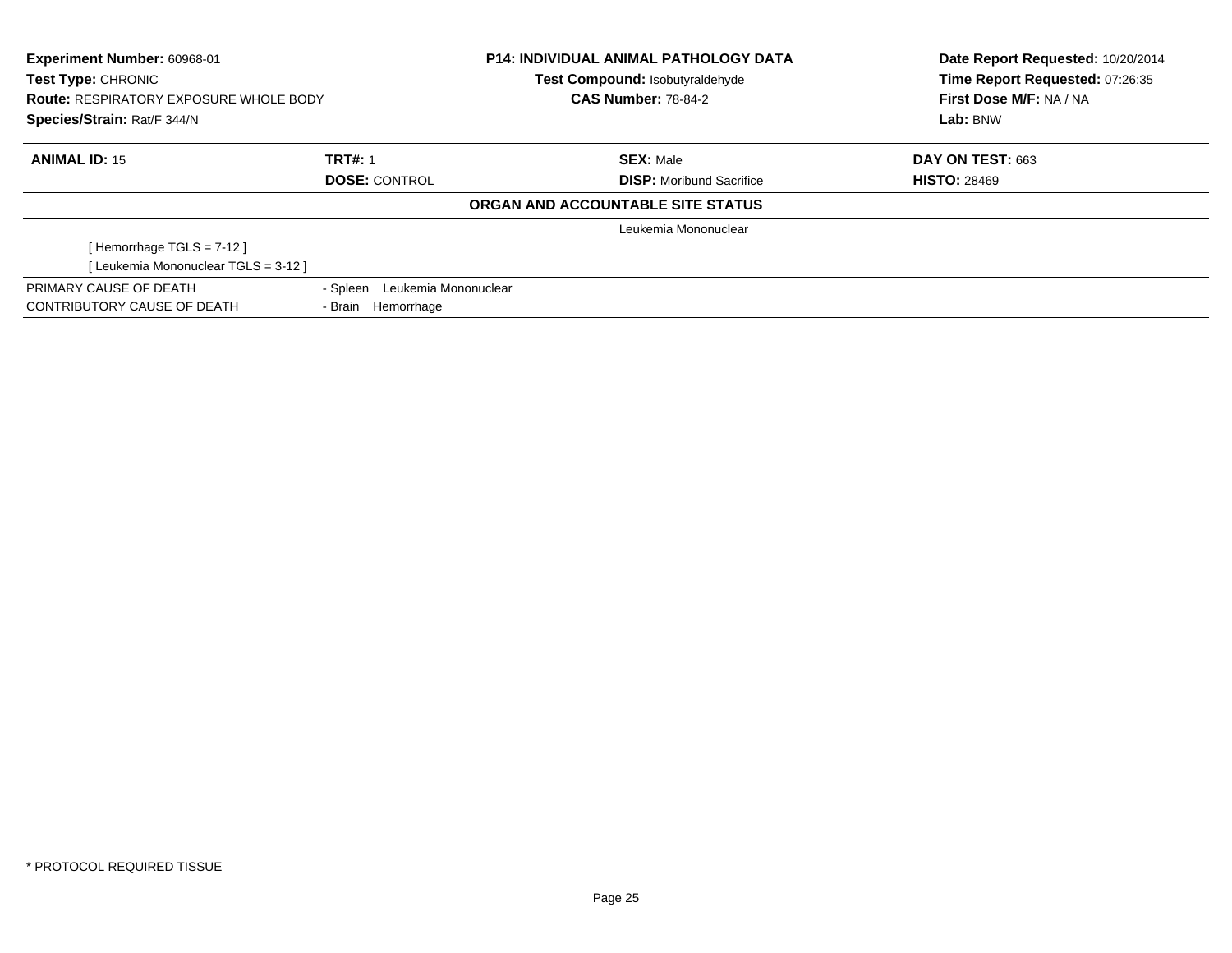| Experiment Number: 60968-01            |                             | P14: INDIVIDUAL ANIMAL PATHOLOGY DATA | Date Report Requested: 10/20/2014<br>Time Report Requested: 07:26:35<br>First Dose M/F: NA / NA |
|----------------------------------------|-----------------------------|---------------------------------------|-------------------------------------------------------------------------------------------------|
| Test Type: CHRONIC                     |                             | Test Compound: Isobutyraldehyde       |                                                                                                 |
| Route: RESPIRATORY EXPOSURE WHOLE BODY |                             | <b>CAS Number: 78-84-2</b>            |                                                                                                 |
| Species/Strain: Rat/F 344/N            |                             |                                       | Lab: BNW                                                                                        |
| <b>ANIMAL ID: 16</b>                   | <b>TRT#: 1</b>              | <b>SEX: Male</b>                      | DAY ON TEST: 706                                                                                |
|                                        | <b>DOSE: CONTROL</b>        | <b>DISP:</b> Moribund Sacrifice       | <b>HISTO: 28470</b>                                                                             |
|                                        |                             | ORGAN AND ACCOUNTABLE SITE STATUS     |                                                                                                 |
| <b>NORMAL</b>                          |                             |                                       |                                                                                                 |
| <b>Blood Vessel</b>                    | * Bone                      | * Brain                               | * Epididymis                                                                                    |
| * Esophagus                            | * Heart                     | * Intestine Large, Cecum              | * Intestine Large, Colon                                                                        |
| * Intestine Large, Rectum              | * Intestine Small, Duodenum | * Intestine Small, Ileum              | * Intestine Small, Jejunum                                                                      |
| * Larynx                               | * Mammary Gland             | * Nose                                | * Pancreas                                                                                      |
| * Parathyroid Gland                    | * Preputial Gland           | * Prostate                            | * Salivary Glands                                                                               |
| * Seminal Vesicle                      | * Skin                      | * Stomach, Forestomach                | * Stomach, Glandular                                                                            |
| * Thymus                               | * Thyroid Gland             | * Trachea                             | * Urinary Bladder                                                                               |
| <b>OBSERVATIONS</b>                    |                             |                                       |                                                                                                 |
| * Adrenal Cortex                       |                             | Leukemia Mononuclear                  |                                                                                                 |
| [ Leukemia Mononuclear TGLS = 2-7 ]    |                             |                                       |                                                                                                 |
| * Adrenal Medulla                      |                             | Leukemia Mononuclear                  |                                                                                                 |
|                                        | <b>Bilateral</b>            | Pheochromocytoma Benign               |                                                                                                 |
| * Bone Marrow                          |                             | Leukemia Mononuclear                  |                                                                                                 |
| [ Leukemia Mononuclear TGLS = 5-2 ]    |                             |                                       |                                                                                                 |
| * Islets, Pancreatic                   |                             | Adenoma                               |                                                                                                 |
| [Adenoma TGLS = $5-2$ ]                |                             |                                       |                                                                                                 |
| * Kidney                               | Pelvis, Transit Epithe      | Hyperplasia                           | Moderate                                                                                        |
|                                        |                             | Nephropathy                           | Chronic, Marked                                                                                 |
| [Nephropathy TGLS = $6-5$ ]            |                             |                                       |                                                                                                 |
| * Liver                                |                             | Angiectasis                           | Marked                                                                                          |
|                                        | Hepatocyte                  | Hyperplasia                           | Marked                                                                                          |
|                                        |                             | Leukemia Mononuclear                  |                                                                                                 |
| [Angiectasis $TGLS = 8,9-4+11$ ]       |                             |                                       |                                                                                                 |
| [Hyperplasia TGLS = $8,9-4+11$ ]       |                             |                                       |                                                                                                 |
| [ Leukemia Mononuclear TGLS = 5-4+11 ] |                             |                                       |                                                                                                 |
| * Lung                                 |                             | Leukemia Mononuclear                  |                                                                                                 |
| [ Leukemia Mononuclear TGLS = 5-4+11 ] |                             |                                       |                                                                                                 |
| * Lymph Node, Bronchial                |                             | Leukemia Mononuclear                  |                                                                                                 |
| [ Leukemia Mononuclear TGLS = 2-7 ]    |                             |                                       |                                                                                                 |
| * Lymph Node, Mandibular               |                             | Leukemia Mononuclear                  |                                                                                                 |
|                                        |                             |                                       |                                                                                                 |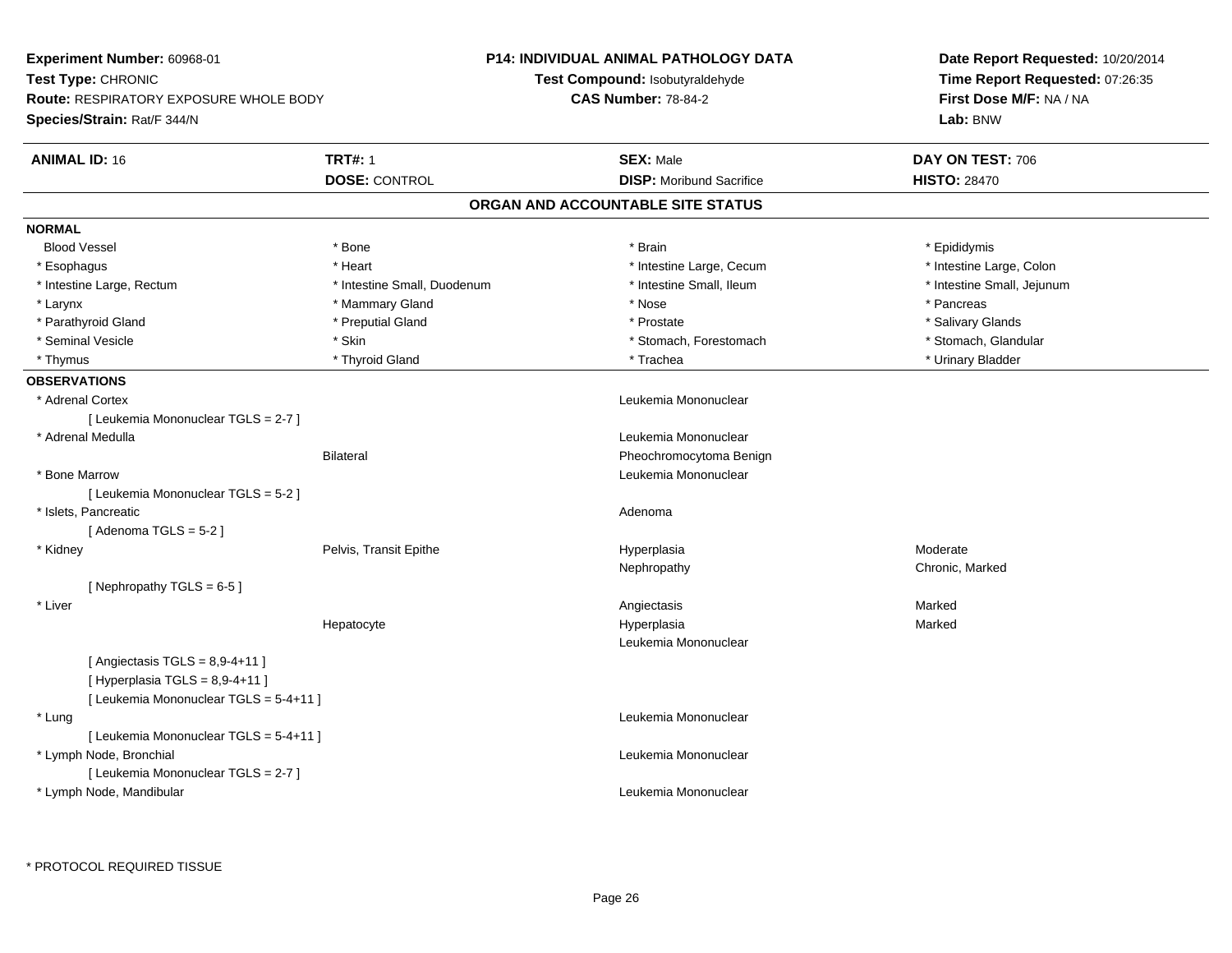| <b>Experiment Number: 60968-01</b><br>Test Type: CHRONIC<br><b>Route: RESPIRATORY EXPOSURE WHOLE BODY</b><br>Species/Strain: Rat/F 344/N |                           | <b>P14: INDIVIDUAL ANIMAL PATHOLOGY DATA</b><br>Test Compound: Isobutyraldehyde<br><b>CAS Number: 78-84-2</b> |                                   | Date Report Requested: 10/20/2014<br>Time Report Requested: 07:26:35<br>First Dose M/F: NA / NA<br>Lab: BNW |
|------------------------------------------------------------------------------------------------------------------------------------------|---------------------------|---------------------------------------------------------------------------------------------------------------|-----------------------------------|-------------------------------------------------------------------------------------------------------------|
| <b>ANIMAL ID: 16</b>                                                                                                                     | <b>TRT#: 1</b>            |                                                                                                               | <b>SEX: Male</b>                  | DAY ON TEST: 706                                                                                            |
|                                                                                                                                          | <b>DOSE: CONTROL</b>      |                                                                                                               | <b>DISP:</b> Moribund Sacrifice   | <b>HISTO: 28470</b>                                                                                         |
|                                                                                                                                          |                           |                                                                                                               | ORGAN AND ACCOUNTABLE SITE STATUS |                                                                                                             |
| [Leukemia Mononuclear TGLS = 2-7]                                                                                                        |                           |                                                                                                               |                                   |                                                                                                             |
| * Lymph Node, Mediastinal                                                                                                                |                           |                                                                                                               | Leukemia Mononuclear              |                                                                                                             |
| * Lymph Node, Mesenteric                                                                                                                 |                           |                                                                                                               | Leukemia Mononuclear              |                                                                                                             |
| [Leukemia Mononuclear TGLS = 2-7]                                                                                                        |                           |                                                                                                               |                                   |                                                                                                             |
| Mesentery                                                                                                                                | Fat                       |                                                                                                               | <b>Necrosis</b>                   | Marked                                                                                                      |
| [Necrosis TGLS = $3,7-13+14$ ]                                                                                                           |                           |                                                                                                               |                                   |                                                                                                             |
| * Pituitary Gland                                                                                                                        | <b>Pars Distalis</b>      |                                                                                                               | Adenoma                           |                                                                                                             |
| [Adenoma TGLS = $1-8$ ]                                                                                                                  |                           |                                                                                                               |                                   |                                                                                                             |
| * Spleen                                                                                                                                 |                           |                                                                                                               | Leukemia Mononuclear              |                                                                                                             |
| [ Leukemia Mononuclear TGLS = 4-12 ]                                                                                                     |                           |                                                                                                               |                                   |                                                                                                             |
| * Testes                                                                                                                                 | Bilateral, Interstit Cell |                                                                                                               | Adenoma                           |                                                                                                             |
| [Adenoma TGLS = $2-7$ ]                                                                                                                  |                           |                                                                                                               |                                   |                                                                                                             |
| PRIMARY CAUSE OF DEATH                                                                                                                   | Nephropathy<br>- Kidney   |                                                                                                               |                                   |                                                                                                             |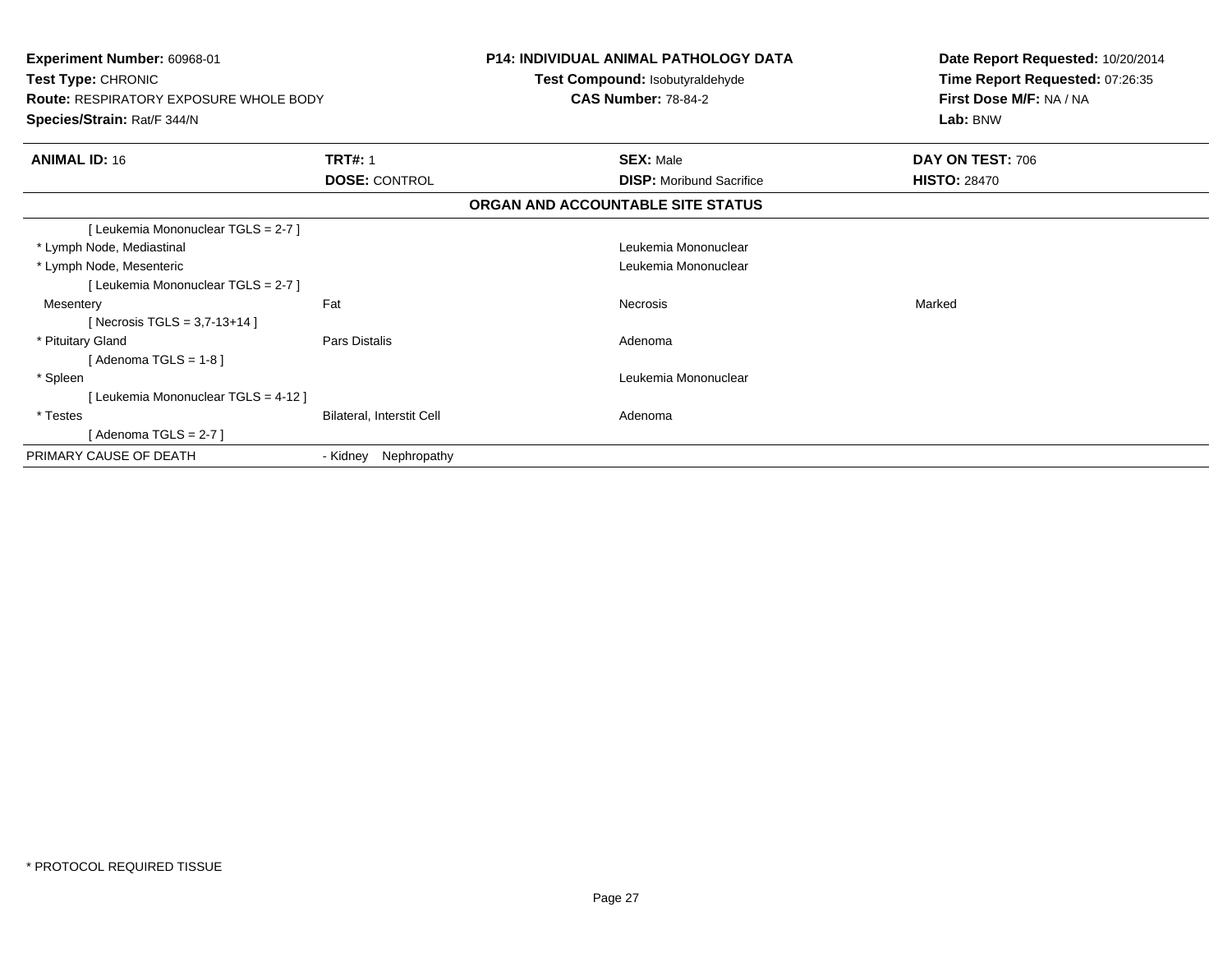| Experiment Number: 60968-01<br>Test Type: CHRONIC                                |                           | <b>P14: INDIVIDUAL ANIMAL PATHOLOGY DATA</b><br>Test Compound: Isobutyraldehyde | Date Report Requested: 10/20/2014<br>Time Report Requested: 07:26:35 |  |
|----------------------------------------------------------------------------------|---------------------------|---------------------------------------------------------------------------------|----------------------------------------------------------------------|--|
| <b>Route: RESPIRATORY EXPOSURE WHOLE BODY</b>                                    |                           | <b>CAS Number: 78-84-2</b>                                                      | First Dose M/F: NA / NA<br>Lab: BNW                                  |  |
| Species/Strain: Rat/F 344/N                                                      |                           |                                                                                 |                                                                      |  |
| <b>ANIMAL ID: 17</b>                                                             | <b>TRT#: 1</b>            | <b>SEX: Male</b>                                                                | DAY ON TEST: 678                                                     |  |
|                                                                                  | <b>DOSE: CONTROL</b>      | <b>DISP:</b> Moribund Sacrifice                                                 | <b>HISTO: 28471</b>                                                  |  |
|                                                                                  |                           | ORGAN AND ACCOUNTABLE SITE STATUS                                               |                                                                      |  |
| <b>NORMAL</b>                                                                    |                           |                                                                                 |                                                                      |  |
| * Adrenal Cortex                                                                 | <b>Blood Vessel</b>       | * Bone                                                                          | * Bone Marrow                                                        |  |
| * Brain                                                                          | * Epididymis              | * Esophagus                                                                     | * Heart                                                              |  |
| * Intestine Large, Cecum                                                         | * Intestine Large, Rectum | * Intestine Small, Duodenum                                                     | * Intestine Small, Ileum                                             |  |
| * Intestine Small, Jejunum                                                       | * Islets, Pancreatic      | * Kidney                                                                        | * Larynx                                                             |  |
| * Mammary Gland                                                                  | * Nose                    | * Pancreas                                                                      | * Parathyroid Gland                                                  |  |
| * Preputial Gland                                                                | * Prostate                | * Salivary Glands                                                               | * Seminal Vesicle                                                    |  |
| * Stomach, Forestomach                                                           | * Stomach, Glandular      | * Thymus                                                                        | * Thyroid Gland                                                      |  |
| * Trachea                                                                        | * Urinary Bladder         |                                                                                 |                                                                      |  |
| <b>OBSERVATIONS</b>                                                              |                           |                                                                                 |                                                                      |  |
| * Adrenal Medulla                                                                |                           | Leukemia Mononuclear                                                            |                                                                      |  |
|                                                                                  |                           | Pheochromocytoma Malignant                                                      |                                                                      |  |
| [ Leukemia Mononuclear TGLS = 2-7 ]<br>[ Pheochromocytoma Malignant TGLS = 6-5 ] |                           |                                                                                 |                                                                      |  |
| * Intestine Large, Colon                                                         |                           | Parasite Metazoan                                                               |                                                                      |  |
| [ Parasite Metazoan TGLS = 2-7 ]                                                 |                           |                                                                                 |                                                                      |  |
| * Liver                                                                          |                           | Leukemia Mononuclear                                                            |                                                                      |  |
| [ Leukemia Mononuclear TGLS = 4-4 ]                                              |                           |                                                                                 |                                                                      |  |
| * Lung                                                                           |                           | Leukemia Mononuclear                                                            |                                                                      |  |
| [ Leukemia Mononuclear TGLS = 4-4 ]                                              | Pancreatic                | Leukemia Mononuclear                                                            |                                                                      |  |
| Lymph Node                                                                       |                           |                                                                                 |                                                                      |  |
| * Lymph Node, Bronchial<br>[ Leukemia Mononuclear TGLS = 2-7 ]                   |                           | Leukemia Mononuclear                                                            |                                                                      |  |
| * Lymph Node, Mandibular                                                         |                           | Leukemia Mononuclear                                                            |                                                                      |  |
| [ Leukemia Mononuclear TGLS = 2-7 ]                                              |                           |                                                                                 |                                                                      |  |
| * Lymph Node, Mediastinal                                                        |                           | Leukemia Mononuclear                                                            |                                                                      |  |
| [ Leukemia Mononuclear TGLS = 6-5 ]                                              |                           |                                                                                 |                                                                      |  |
| * Lymph Node, Mesenteric                                                         |                           | Leukemia Mononuclear                                                            |                                                                      |  |
| [ Leukemia Mononuclear TGLS = 2-7 ]                                              |                           |                                                                                 |                                                                      |  |
| * Pituitary Gland                                                                | Pars Distalis             | Adenoma                                                                         |                                                                      |  |
| [Adenoma TGLS = $1-8$ ]                                                          |                           |                                                                                 |                                                                      |  |
|                                                                                  |                           |                                                                                 |                                                                      |  |

\* PROTOCOL REQUIRED TISSUE

÷.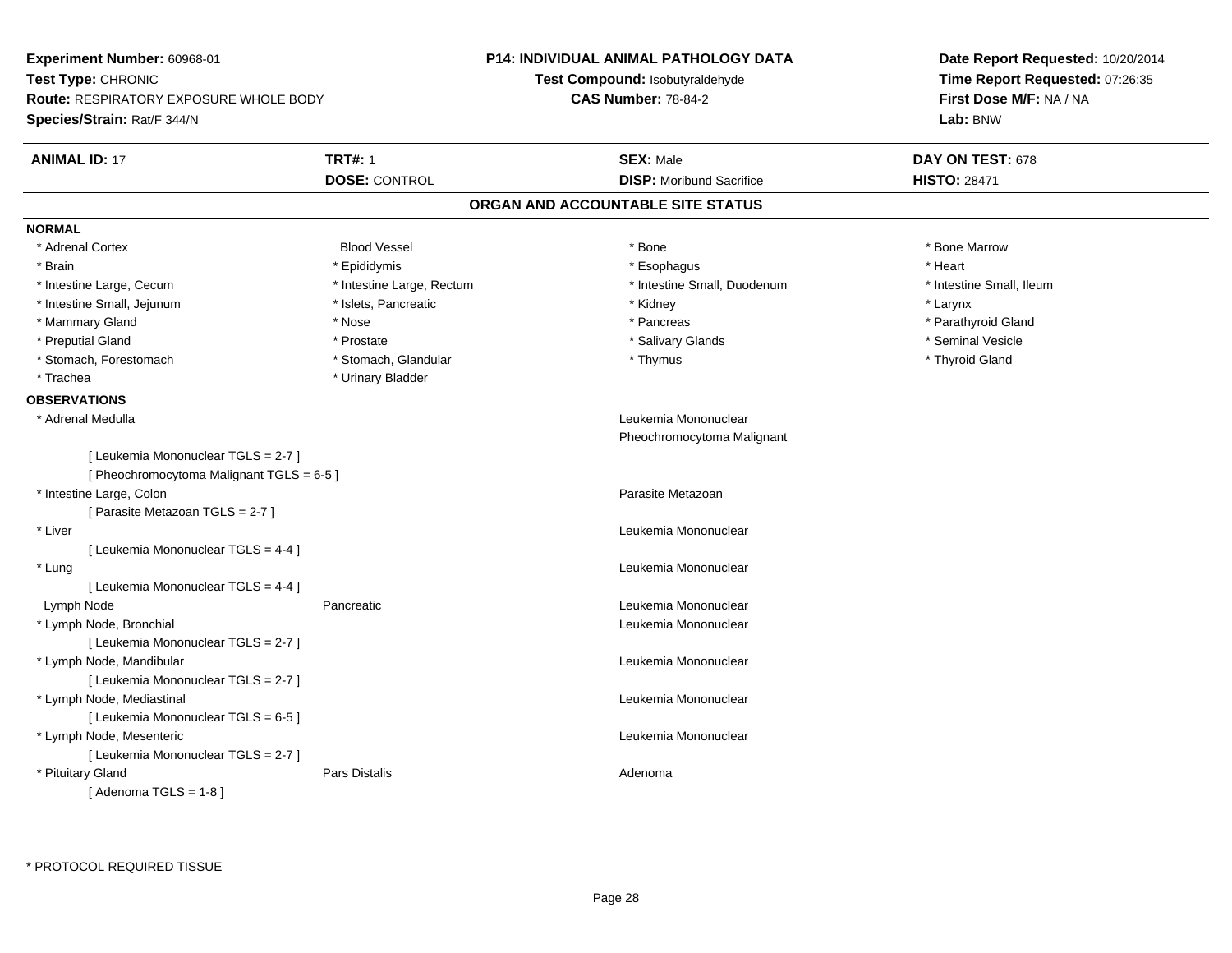| Experiment Number: 60968-01<br><b>Test Type: CHRONIC</b><br><b>Route: RESPIRATORY EXPOSURE WHOLE BODY</b><br>Species/Strain: Rat/F 344/N |                                         | <b>P14: INDIVIDUAL ANIMAL PATHOLOGY DATA</b><br><b>Test Compound: Isobutyraldehyde</b><br><b>CAS Number: 78-84-2</b> | Date Report Requested: 10/20/2014<br>Time Report Requested: 07:26:35<br>First Dose M/F: NA / NA<br>Lab: BNW |
|------------------------------------------------------------------------------------------------------------------------------------------|-----------------------------------------|----------------------------------------------------------------------------------------------------------------------|-------------------------------------------------------------------------------------------------------------|
| <b>ANIMAL ID: 17</b>                                                                                                                     | <b>TRT#: 1</b>                          | <b>SEX: Male</b>                                                                                                     | DAY ON TEST: 678                                                                                            |
|                                                                                                                                          | <b>DOSE: CONTROL</b>                    | <b>DISP:</b> Moribund Sacrifice                                                                                      | <b>HISTO: 28471</b>                                                                                         |
|                                                                                                                                          |                                         | ORGAN AND ACCOUNTABLE SITE STATUS                                                                                    |                                                                                                             |
| * Skin                                                                                                                                   | <b>Subcut Tiss</b>                      | Fibroma                                                                                                              |                                                                                                             |
| [ Fibroma TGLS = $5-12+13$ ]                                                                                                             |                                         |                                                                                                                      |                                                                                                             |
| * Spleen                                                                                                                                 |                                         | Leukemia Mononuclear                                                                                                 |                                                                                                             |
| [ Leukemia Mononuclear TGLS = 3-11 ]                                                                                                     |                                         |                                                                                                                      |                                                                                                             |
| * Testes                                                                                                                                 | <b>Bilateral, Interstit Cell</b>        | Adenoma                                                                                                              |                                                                                                             |
| [Adenoma TGLS = $2-7$ ]                                                                                                                  |                                         |                                                                                                                      |                                                                                                             |
| PRIMARY CAUSE OF DEATH                                                                                                                   | - Pituitary Gland Pars Distalis Adenoma |                                                                                                                      |                                                                                                             |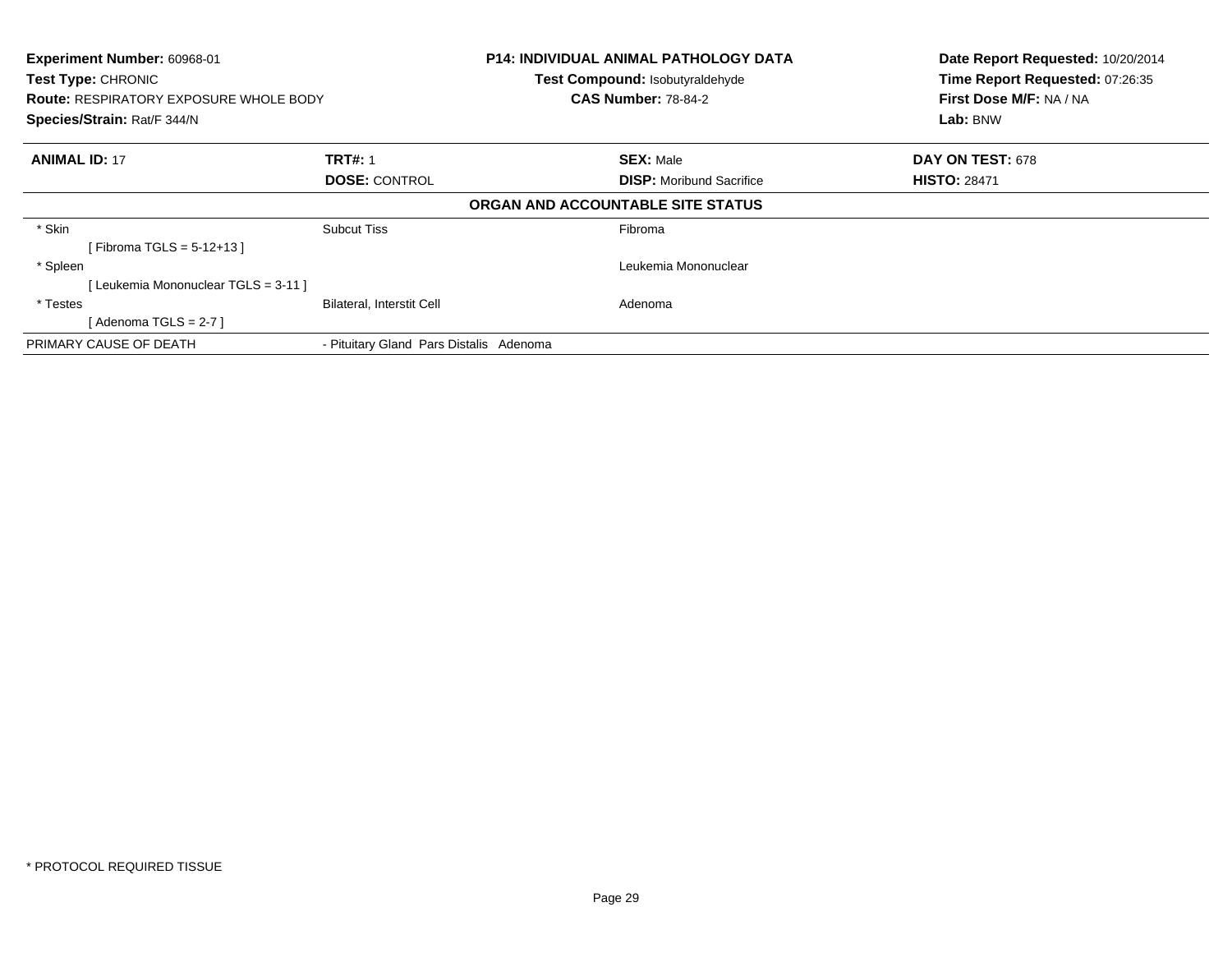| Experiment Number: 60968-01                   |                                 | P14: INDIVIDUAL ANIMAL PATHOLOGY DATA | Date Report Requested: 10/20/2014                          |  |
|-----------------------------------------------|---------------------------------|---------------------------------------|------------------------------------------------------------|--|
| Test Type: CHRONIC                            | Test Compound: Isobutyraldehyde |                                       | Time Report Requested: 07:26:35<br>First Dose M/F: NA / NA |  |
| <b>Route: RESPIRATORY EXPOSURE WHOLE BODY</b> | <b>CAS Number: 78-84-2</b>      |                                       |                                                            |  |
| Species/Strain: Rat/F 344/N                   |                                 |                                       | Lab: BNW                                                   |  |
| <b>ANIMAL ID: 18</b>                          | <b>TRT#: 1</b>                  | <b>SEX: Male</b>                      | DAY ON TEST: 720                                           |  |
|                                               | <b>DOSE: CONTROL</b>            | <b>DISP:</b> Moribund Sacrifice       | <b>HISTO: 28472</b>                                        |  |
|                                               |                                 | ORGAN AND ACCOUNTABLE SITE STATUS     |                                                            |  |
| <b>NORMAL</b>                                 |                                 |                                       |                                                            |  |
| * Adrenal Cortex                              | <b>Blood Vessel</b>             | * Bone                                | * Brain                                                    |  |
| * Epididymis                                  | * Esophagus                     | * Heart                               | * Intestine Large, Cecum                                   |  |
| * Intestine Large, Colon                      | * Intestine Large, Rectum       | * Intestine Small, Duodenum           | * Intestine Small, Ileum                                   |  |
| * Intestine Small, Jejunum                    | * Islets, Pancreatic            | * Mammary Gland                       | * Nose                                                     |  |
| * Pancreas                                    | * Parathyroid Gland             | * Prostate                            | * Salivary Glands                                          |  |
| * Seminal Vesicle                             | * Skin                          | * Stomach, Forestomach                | * Testes                                                   |  |
| * Thymus                                      | * Thyroid Gland                 | * Trachea                             | * Urinary Bladder                                          |  |
| <b>OBSERVATIONS</b>                           |                                 |                                       |                                                            |  |
| * Adrenal Medulla                             |                                 | Hyperplasia                           | Marked                                                     |  |
|                                               | <b>Bilateral</b>                | Pheochromocytoma Benign               |                                                            |  |
| * Bone Marrow                                 |                                 | Leukemia Mononuclear                  |                                                            |  |
| [ Leukemia Mononuclear TGLS = 6-5 ]           |                                 |                                       |                                                            |  |
| * Kidney                                      |                                 | Nephropathy                           | Chronic, Moderate                                          |  |
| [Nephropathy TGLS = 5-5]                      |                                 |                                       |                                                            |  |
| * Larynx                                      | Glands                          | Inflammation                          | Suppurative, Minimal                                       |  |
| * Liver                                       |                                 | Leukemia Mononuclear                  |                                                            |  |
| [ Leukemia Mononuclear TGLS = 5-5]            |                                 |                                       |                                                            |  |
| * Lung                                        |                                 | Leukemia Mononuclear                  |                                                            |  |
| [ Leukemia Mononuclear TGLS = 5-5 ]           |                                 |                                       |                                                            |  |
| * Lymph Node, Bronchial                       |                                 | Leukemia Mononuclear                  |                                                            |  |
| * Lymph Node, Mandibular                      |                                 | Leukemia Mononuclear                  |                                                            |  |
| * Lymph Node, Mediastinal                     |                                 | Leukemia Mononuclear                  |                                                            |  |
| [ Leukemia Mononuclear TGLS = 6-14 ]          |                                 |                                       |                                                            |  |
| * Lymph Node, Mesenteric                      |                                 | Leukemia Mononuclear                  |                                                            |  |
| * Pituitary Gland                             | Pars Distalis                   | Adenoma                               |                                                            |  |
| [Adenoma TGLS = $1-8$ ]                       |                                 |                                       |                                                            |  |
| * Preputial Gland                             |                                 | Carcinoma                             |                                                            |  |
| [Carcinoma TGLS = $2-7+13$ ]                  |                                 |                                       |                                                            |  |
| * Spleen                                      |                                 | Fibrosis                              | Moderate                                                   |  |
|                                               |                                 | Leukemia Mononuclear                  |                                                            |  |
|                                               |                                 |                                       |                                                            |  |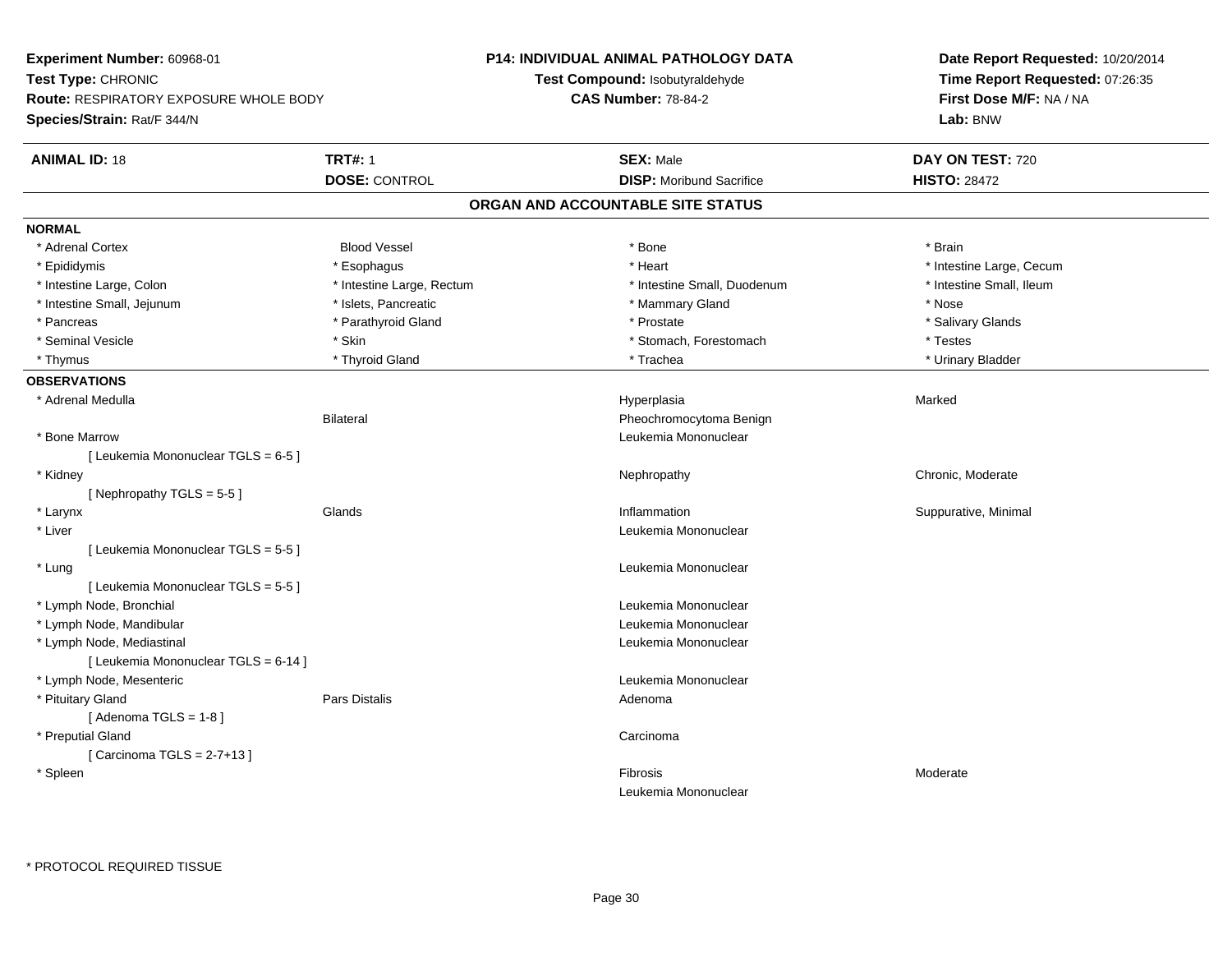| <b>Experiment Number: 60968-01</b><br>Test Type: CHRONIC<br><b>Route: RESPIRATORY EXPOSURE WHOLE BODY</b> |                                  | <b>P14: INDIVIDUAL ANIMAL PATHOLOGY DATA</b><br>Test Compound: Isobutyraldehyde | Date Report Requested: 10/20/2014<br>Time Report Requested: 07:26:35 |
|-----------------------------------------------------------------------------------------------------------|----------------------------------|---------------------------------------------------------------------------------|----------------------------------------------------------------------|
|                                                                                                           |                                  | <b>CAS Number: 78-84-2</b>                                                      | First Dose M/F: NA / NA                                              |
| Species/Strain: Rat/F 344/N                                                                               |                                  |                                                                                 | Lab: BNW                                                             |
| <b>ANIMAL ID: 18</b>                                                                                      | <b>TRT#: 1</b>                   | <b>SEX: Male</b>                                                                | <b>DAY ON TEST: 720</b>                                              |
|                                                                                                           | <b>DOSE: CONTROL</b>             | <b>DISP:</b> Moribund Sacrifice                                                 | <b>HISTO: 28472</b>                                                  |
|                                                                                                           |                                  | ORGAN AND ACCOUNTABLE SITE STATUS                                               |                                                                      |
| [ Fibrosis TGLS = $4-12$ ]                                                                                |                                  |                                                                                 |                                                                      |
| [Leukemia Mononuclear TGLS = 3-11+12]                                                                     |                                  |                                                                                 |                                                                      |
| * Stomach. Glandular                                                                                      |                                  | <b>Necrosis</b>                                                                 | Mild                                                                 |
| [ Necrosis TGLS = $6-14$ ]                                                                                |                                  |                                                                                 |                                                                      |
| PRIMARY CAUSE OF DEATH                                                                                    | Leukemia Mononuclear<br>- Spleen |                                                                                 |                                                                      |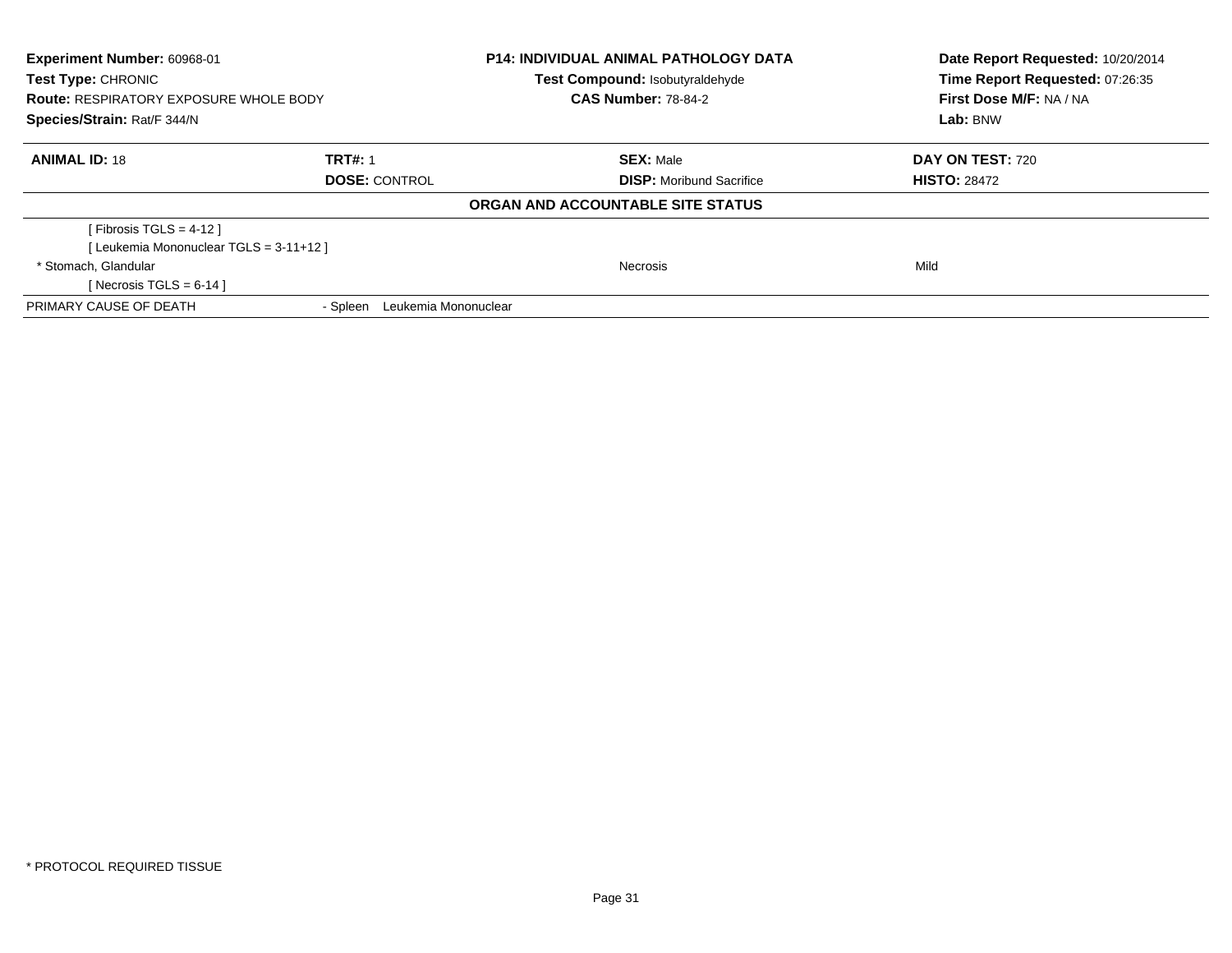**Experiment Number:** 60968-01**Test Type:** CHRONIC **Route:** RESPIRATORY EXPOSURE WHOLE BODY**Species/Strain:** Rat/F 344/N**P14: INDIVIDUAL ANIMAL PATHOLOGY DATATest Compound:** Isobutyraldehyde**CAS Number:** 78-84-2**Date Report Requested:** 10/20/2014**Time Report Requested:** 07:26:35**First Dose M/F:** NA / NA**Lab:** BNW**ANIMAL ID:** 19 **TRT#:** <sup>1</sup> **SEX:** Male **DAY ON TEST:** <sup>685</sup> **DOSE:** CONTROL**DISP:** Moribund Sacrifice **HISTO:** 28473 **ORGAN AND ACCOUNTABLE SITE STATUSNORMAL** \* Adrenal Medulla Blood Vessel \* Bone \* Bone Marrow\* Brain \* Explorer \* Epididymis \* \* Epididymis \* \* Esophagus \* Esophagus \* \* Esophagus \* Intestine Large, Cecum \* \* Intestine Large, Cecum \* Intestine Small. Ileum \* Intestine Large, Colon \* Intestine Large, Rectum \* Intestine Small, Duodenum \* Intestine Small, Duodenum \* Intestine Small, Jejunum \* \* 19ets, Pancreatic \* Larynx \* Larynx \* Larynx \* Larynx \* Lung \* Lymph Node, Mesenteric \* Lymph Node, Bronchial \* Lymph Node, Mandibular \* Lymph Node, Mediastinal \* Lymph Node, Mediastinal \* Mammary Gland \* \* Nose \* \* Nose \* \* Pancreas \* Pancreas \* \* Pancreas \* \* Pancreas \* \* Pancreas \* \* Parathyroid Gland \* Prostate \* \* Salivary Glands \* \* Salivary Glands \* \* Seminal Vesicle \* \* \* Seminal Yestrich \* \* Skin \* \* Skin \* Urinary Bladder \* Stomach, Glandular \* \* \* Thymus \* \* Thymus \* \* The \* \* Trachea \* \* Trachea \* \* Urinary Bladder \* \* Urinary Bladder \* **OBSERVATIONS** \* Adrenal CortexVacuolization Cytoplasmic **Moderate** Moderate \* Heart Cardiomyopathyy Mild Chronic, Marked \* Kidneyy the controller of the controller of the controller of the Nephropathy Chronic, Marked ( $\alpha$  ) of the controller of the controller of the controller of the controller of the controller of the controller of the controller [ Nephropathy  $TGLS = 6-5$  ] \* Liver Vacuolization Cytoplasmic Marked[ Vacuolization Cytoplasmic TGLS = 7-4 ] \* Pituitary Glandd and the contract of Pars Distalis and the contract of Adenoma and Adenoma and the Adenoma and the Adenoma and  $\alpha$  $[$  Adenoma TGLS = 3-8  $]$  \* Preputial Glandd and the control of the control of the control of the Hyperplasia and the control of the Marked Marked of the  $\eta$ Inflammation Suppurative, Marked [ Hyperplasia TGLS = 1-7+12 ][ Inflammation TGLS = 1-12 ] \* Spleenn and the state of the state of the state of the state of the state of the state of the state of the state of the state of the state of the state of the state of the state of the state of the state of the state of the stat  $[$  Fibrosis TGLS = 5-11  $]$  \* Stomach, Forestomachh anns an t-aisimeil anns an t-aisimeil anns an t-aisimeil an t-aisimeil an t-aisimeil an t-aisimeil an t-aisi Ulcer Moderate \* Testes Germinal Epithh and the matter of the Atrophy and the Marked Marked Marked Street and the Marked Marked Street and Marked Street and Marked Street and Marked Street and Marked Street and Marked Street and Marked Street and Marked Street \* Thyroid Gland Follicular Cel Hyperplasia Mild PRIMARY CAUSE OF DEATH - Pituitary Gland Pars Distalis Adenoma CONTRIBUTORY CAUSE OF DEATH- Kidney Nephropathy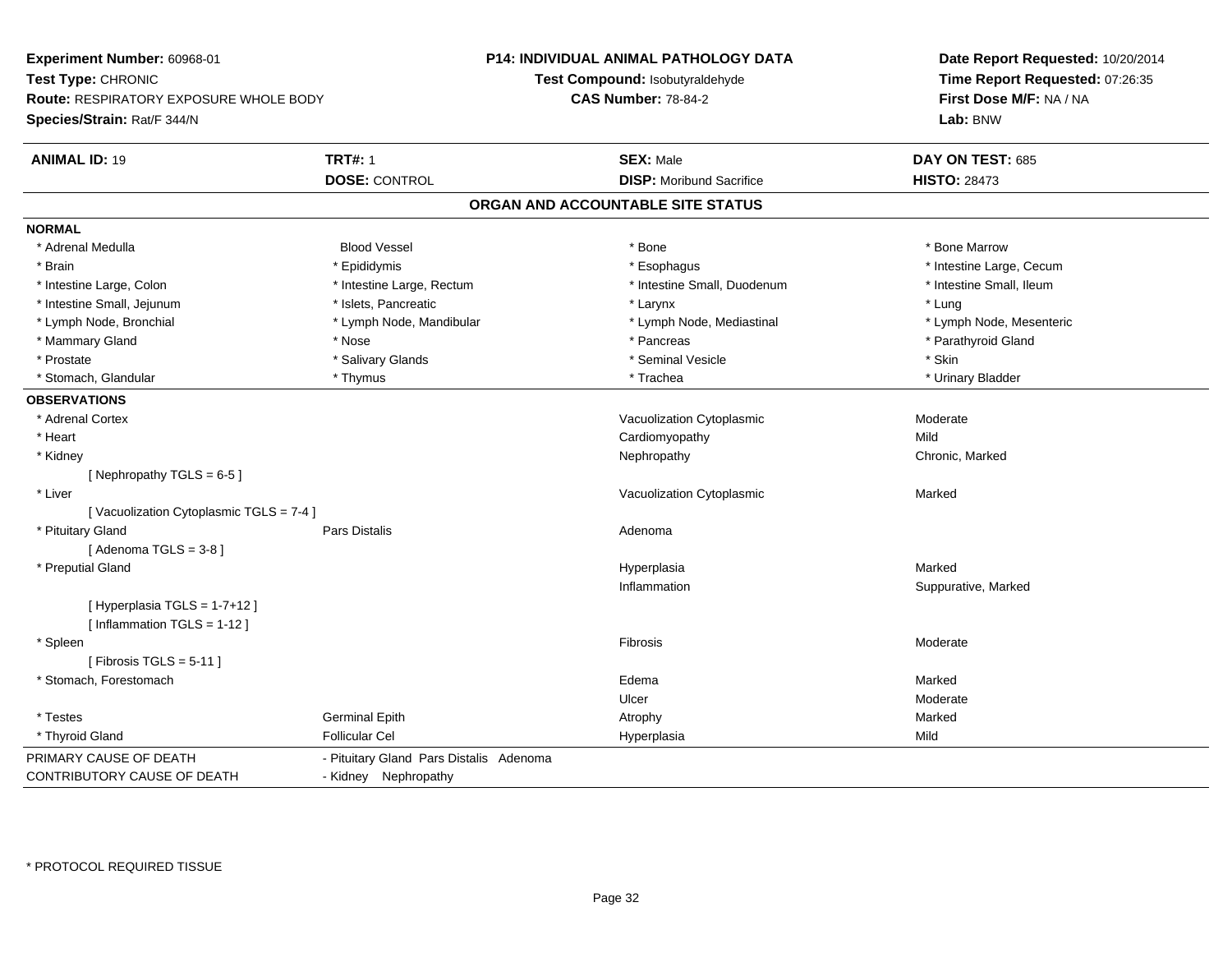**Experiment Number:** 60968-01**Test Type:** CHRONIC **Route:** RESPIRATORY EXPOSURE WHOLE BODY**Species/Strain:** Rat/F 344/N**P14: INDIVIDUAL ANIMAL PATHOLOGY DATATest Compound:** Isobutyraldehyde**CAS Number:** 78-84-2**Date Report Requested:** 10/20/2014**Time Report Requested:** 07:26:35**First Dose M/F:** NA / NA**Lab:** BNW**ANIMAL ID:** 20**TRT#:** 1 **SEX:** Male **DAY ON TEST:** 433 **DOSE:** CONTROL**DISP:** Moribund Sacrifice **HISTO:** 28474 **ORGAN AND ACCOUNTABLE SITE STATUSNORMAL**\* Adrenal Cortex \* Adrenal Medulla \* \* Book \* Blood Vessel \* Book \* Bone \* Bone \* Bone \* Bone \* Bone \* Bone \* Bone \* Bone \* Bone \* Esophagus \* Bone Marrow \* Brain \* Epididymis \* Esophagus \* Intestine Large, Rectum \* Heart \* Intestine Large, Cecum \* Intestine Large, Cecum \* Intestine Large, Colon \* Intestine Small, Duodenum \* Intestine Small, Ileum \* 1ntestine Small, Intestine Small, Jejunum \* Islets, Pancreatic \* Lymph Node, Mediastinal \* Larynx \* Larynx \* Lung \* Lung \* Lung \* Larynx \* Lymph Node, Bronchial \* 1999 \* Lymph Node, Mesenteric \* \* The mannery Gland \* Mammary Gland \* Nose \* Nose \* Pancreas \* Pancreas \* Pancreas \* Prostate \* Parathyroid Gland \* **All and \* Pituitary Gland \* Preputial Gland \* Preputial Gland** \* Preputial Gland \* Spleen \* Salivary Glands \* \* \* Sheen \* Seminal Vesicle \* \* \* Stan \* \* Skin \* \* Skin \* \* Spleen \* \* Spleen \* \* Spleen \* \* Thymus \* Stomach, Forestomach \* Testes \* Stomach, Glandular \* Testes \* Testes \* Testes \* Testes \* Testes \* Testes \* T \* Thyroid Gland \* Trachea \* Trachea \* Trachea \* Urinary Bladder **OBSERVATIONS** \* Kidneyy the controller of the controller of the controller of the controller of the controller of the controller of the controller of the controller of the controller of the controller of the controller of the controller of the \* Liver Hepatodiaphragmatic Nodule[ Hepatodiaphragmatic Nodule TGLS = 3-11 ] \* Lymph Node, Mandibular Hyperplasia Lymphoid, Moderate [ Hyperplasia TGLS = 1-7 ] Zymbal's Glandd<sub>d</sub> Carcinoma [ Carcinoma TGLS = 2-12 ]PRIMARY CAUSE OF DEATH- Zymbal's Gland Carcinoma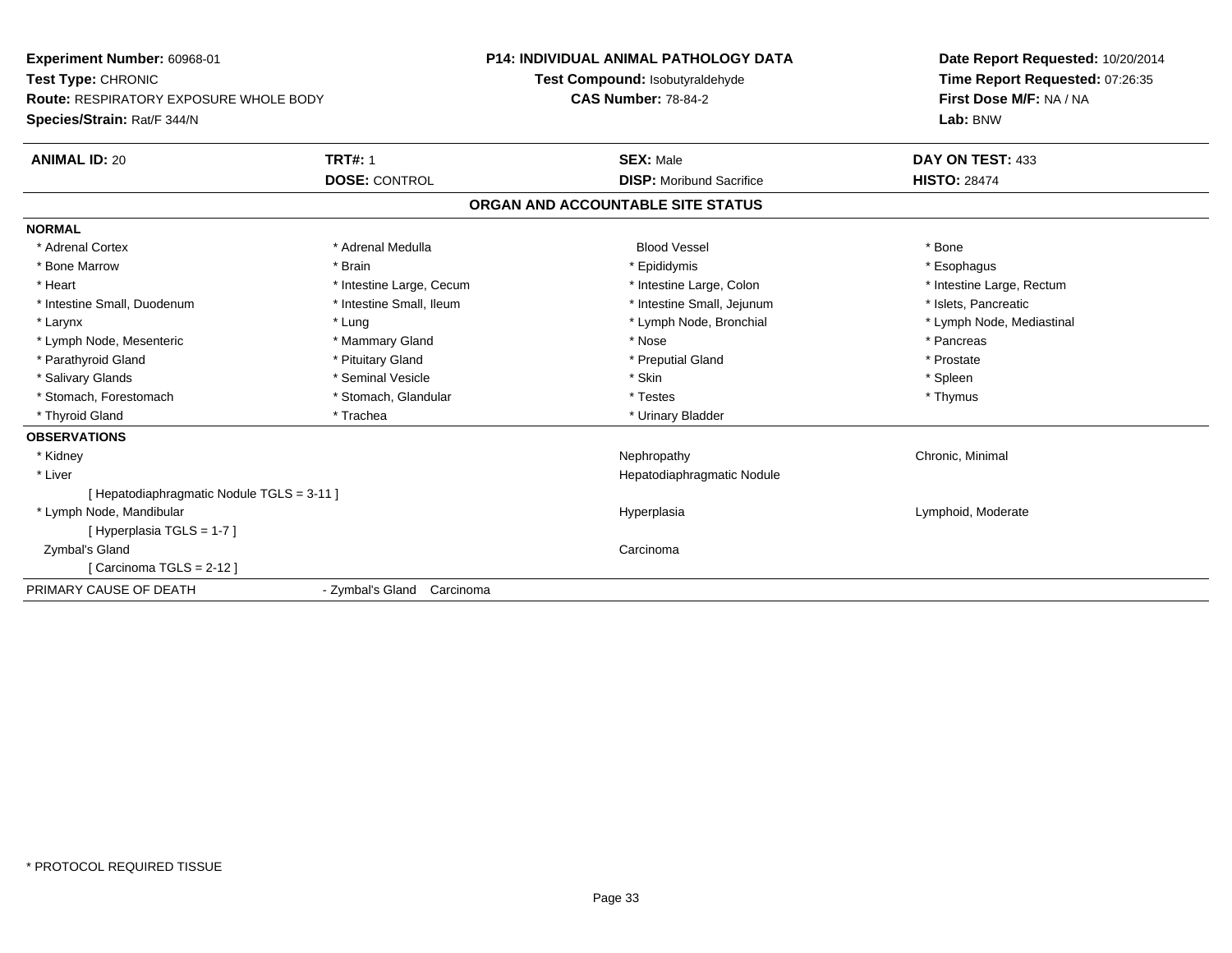| Experiment Number: 60968-01            |                                 | <b>P14: INDIVIDUAL ANIMAL PATHOLOGY DATA</b> | Date Report Requested: 10/20/2014                          |  |
|----------------------------------------|---------------------------------|----------------------------------------------|------------------------------------------------------------|--|
| Test Type: CHRONIC                     | Test Compound: Isobutyraldehyde |                                              | Time Report Requested: 07:26:35<br>First Dose M/F: NA / NA |  |
| Route: RESPIRATORY EXPOSURE WHOLE BODY | <b>CAS Number: 78-84-2</b>      |                                              |                                                            |  |
| Species/Strain: Rat/F 344/N            |                                 |                                              | Lab: BNW                                                   |  |
| <b>ANIMAL ID: 21</b>                   | <b>TRT#: 1</b>                  | <b>SEX: Male</b>                             | DAY ON TEST: 580                                           |  |
|                                        | <b>DOSE: CONTROL</b>            | <b>DISP: Moribund Sacrifice</b>              | <b>HISTO: 28475</b>                                        |  |
|                                        |                                 | ORGAN AND ACCOUNTABLE SITE STATUS            |                                                            |  |
| <b>NORMAL</b>                          |                                 |                                              |                                                            |  |
| * Adrenal Cortex                       | * Adrenal Medulla               | <b>Blood Vessel</b>                          | * Bone                                                     |  |
| * Brain                                | * Epididymis                    | * Esophagus                                  | * Heart                                                    |  |
| * Intestine Large, Cecum               | * Intestine Large, Colon        | * Intestine Large, Rectum                    | * Intestine Small, Duodenum                                |  |
| * Intestine Small, Ileum               | * Intestine Small, Jejunum      | * Islets, Pancreatic                         | * Larynx                                                   |  |
| * Mammary Gland                        | * Nose                          | * Pancreas                                   | * Parathyroid Gland                                        |  |
| * Prostate                             | * Salivary Glands               | * Seminal Vesicle                            | * Stomach, Forestomach                                     |  |
| * Stomach, Glandular                   | * Thymus                        | * Thyroid Gland                              | * Trachea                                                  |  |
| * Urinary Bladder                      |                                 |                                              |                                                            |  |
| <b>OBSERVATIONS</b>                    |                                 |                                              |                                                            |  |
| * Bone Marrow                          |                                 | Leukemia Mononuclear                         |                                                            |  |
| [ Leukemia Mononuclear TGLS = 1-7 ]    |                                 |                                              |                                                            |  |
| * Kidney                               |                                 | Nephropathy                                  | Chronic, Mild                                              |  |
| * Liver                                |                                 | Leukemia Mononuclear                         |                                                            |  |
| [Leukemia Mononuclear TGLS = 9-4]      |                                 |                                              |                                                            |  |
| * Lung                                 |                                 | Leukemia Mononuclear                         |                                                            |  |
| [ Leukemia Mononuclear TGLS = 9-4 ]    |                                 |                                              |                                                            |  |
| Lymph Node                             | <b>Iliac</b>                    | Leukemia Mononuclear                         |                                                            |  |
|                                        | Pancreatic                      | Leukemia Mononuclear                         |                                                            |  |
|                                        | Renal                           | Leukemia Mononuclear                         |                                                            |  |
| [ Leukemia Mononuclear TGLS = 6-14 ]   |                                 |                                              |                                                            |  |
| [ Leukemia Mononuclear TGLS = 7-15 ]   |                                 |                                              |                                                            |  |
| * Lymph Node, Bronchial                |                                 | Leukemia Mononuclear                         |                                                            |  |
| [Leukemia Mononuclear TGLS = 5-13]     |                                 |                                              |                                                            |  |
| * Lymph Node, Mandibular               |                                 | Leukemia Mononuclear                         |                                                            |  |
| [ Leukemia Mononuclear TGLS = 5-13 ]   |                                 |                                              |                                                            |  |
| * Lymph Node, Mediastinal              |                                 | Leukemia Mononuclear                         |                                                            |  |
| [ Leukemia Mononuclear TGLS = 5-13 ]   |                                 |                                              |                                                            |  |
| * Lymph Node, Mesenteric               |                                 | Leukemia Mononuclear                         |                                                            |  |
| [ Leukemia Mononuclear TGLS = 5-13 ]   |                                 |                                              |                                                            |  |
| Mesentery                              | Fat                             | <b>Necrosis</b>                              | Marked                                                     |  |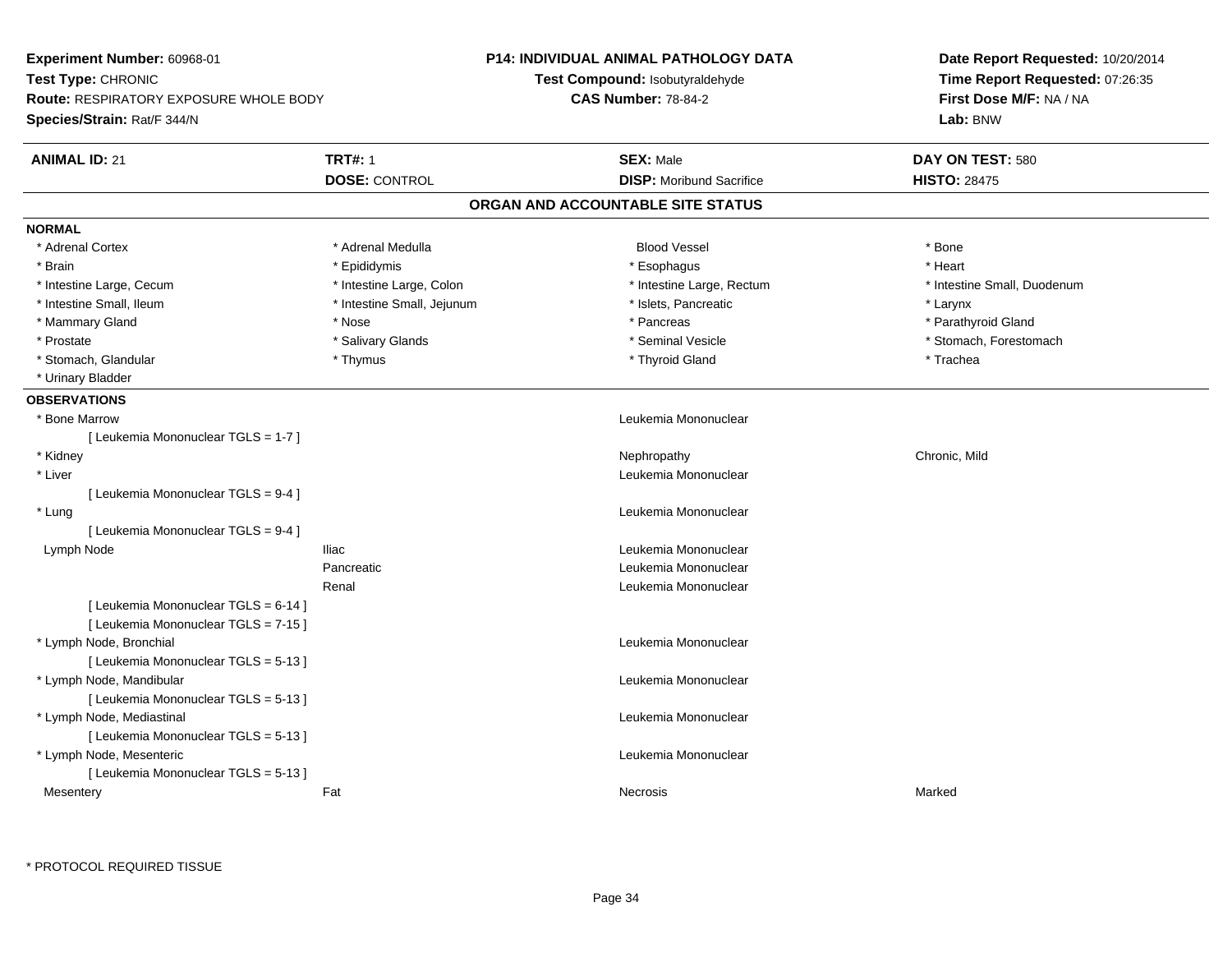| <b>Experiment Number: 60968-01</b><br>Test Type: CHRONIC<br><b>Route: RESPIRATORY EXPOSURE WHOLE BODY</b><br>Species/Strain: Rat/F 344/N |                                  | <b>P14: INDIVIDUAL ANIMAL PATHOLOGY DATA</b><br>Test Compound: Isobutyraldehyde<br><b>CAS Number: 78-84-2</b> |                                   | Date Report Requested: 10/20/2014<br>Time Report Requested: 07:26:35<br>First Dose M/F: NA / NA<br>Lab: BNW |
|------------------------------------------------------------------------------------------------------------------------------------------|----------------------------------|---------------------------------------------------------------------------------------------------------------|-----------------------------------|-------------------------------------------------------------------------------------------------------------|
| <b>ANIMAL ID: 21</b>                                                                                                                     | <b>TRT#: 1</b>                   |                                                                                                               | <b>SEX: Male</b>                  | DAY ON TEST: 580                                                                                            |
|                                                                                                                                          | <b>DOSE: CONTROL</b>             |                                                                                                               | <b>DISP:</b> Moribund Sacrifice   | <b>HISTO: 28475</b>                                                                                         |
|                                                                                                                                          |                                  |                                                                                                               | ORGAN AND ACCOUNTABLE SITE STATUS |                                                                                                             |
| [ Necrosis TGLS = $8-16$ ]                                                                                                               |                                  |                                                                                                               |                                   |                                                                                                             |
| * Pituitary Gland                                                                                                                        | Pars Distalis                    |                                                                                                               | Adenoma                           |                                                                                                             |
| [Adenoma TGLS = $1-8$ ]                                                                                                                  |                                  |                                                                                                               |                                   |                                                                                                             |
| * Preputial Gland                                                                                                                        |                                  |                                                                                                               | Inflammation                      | Suppurative, Moderate                                                                                       |
| [Inflammation TGLS = $2-11$ ]                                                                                                            |                                  |                                                                                                               |                                   |                                                                                                             |
| * Skin                                                                                                                                   |                                  |                                                                                                               | Inflammation                      | Suppurative, Moderate                                                                                       |
| [Inflammation TGLS = $2-11$ ]                                                                                                            |                                  |                                                                                                               |                                   |                                                                                                             |
| * Spleen                                                                                                                                 |                                  |                                                                                                               | Leukemia Mononuclear              |                                                                                                             |
| [ Leukemia Mononuclear TGLS = 4-12 ]                                                                                                     |                                  |                                                                                                               |                                   |                                                                                                             |
| * Testes                                                                                                                                 | Interstit Cell                   |                                                                                                               | Adenoma                           |                                                                                                             |
|                                                                                                                                          | <b>Interstit Cell</b>            |                                                                                                               | Hyperplasia                       | Moderate                                                                                                    |
| [Adenoma TGLS = $3-7$ ]                                                                                                                  |                                  |                                                                                                               |                                   |                                                                                                             |
| PRIMARY CAUSE OF DEATH                                                                                                                   | Leukemia Mononuclear<br>- Spleen |                                                                                                               |                                   |                                                                                                             |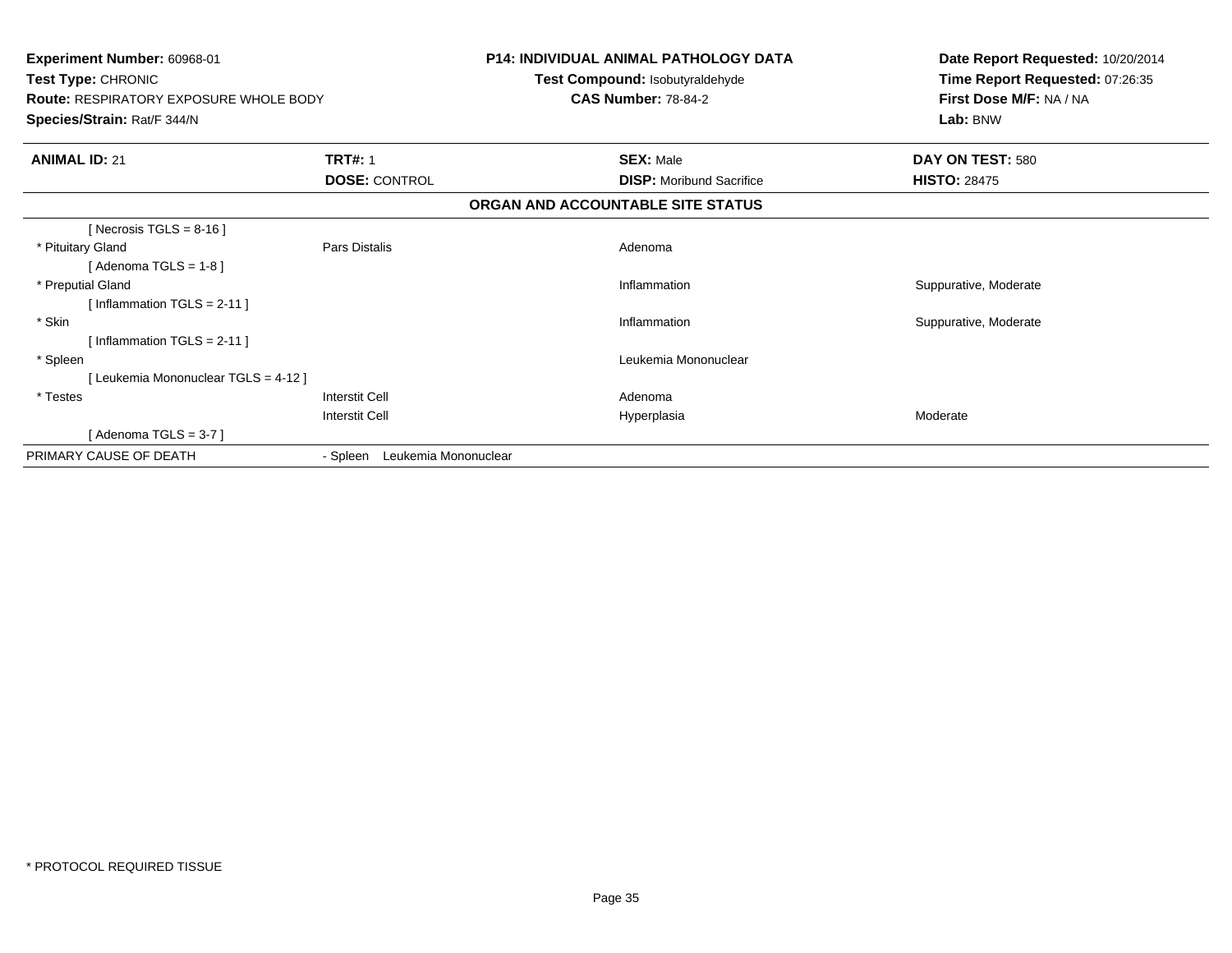| Experiment Number: 60968-01                   |                                                                                                 | <b>P14: INDIVIDUAL ANIMAL PATHOLOGY DATA</b> | Date Report Requested: 10/20/2014<br>Time Report Requested: 07:26:35<br>First Dose M/F: NA / NA<br>Lab: BNW |  |
|-----------------------------------------------|-------------------------------------------------------------------------------------------------|----------------------------------------------|-------------------------------------------------------------------------------------------------------------|--|
| Test Type: CHRONIC                            |                                                                                                 | Test Compound: Isobutyraldehyde              |                                                                                                             |  |
| <b>Route: RESPIRATORY EXPOSURE WHOLE BODY</b> |                                                                                                 | <b>CAS Number: 78-84-2</b>                   |                                                                                                             |  |
| Species/Strain: Rat/F 344/N                   |                                                                                                 |                                              |                                                                                                             |  |
| <b>ANIMAL ID: 22</b>                          | <b>TRT#: 1</b>                                                                                  | <b>SEX: Male</b>                             | DAY ON TEST: 733                                                                                            |  |
|                                               | <b>DOSE: CONTROL</b>                                                                            | <b>DISP: Terminal Sacrifice</b>              | <b>HISTO: 28476</b>                                                                                         |  |
|                                               |                                                                                                 | ORGAN AND ACCOUNTABLE SITE STATUS            |                                                                                                             |  |
| <b>NORMAL</b>                                 |                                                                                                 |                                              |                                                                                                             |  |
| * Adrenal Cortex                              | * Adrenal Medulla                                                                               | <b>Blood Vessel</b>                          | * Bone                                                                                                      |  |
| * Bone Marrow                                 | * Brain                                                                                         | * Epididymis                                 | * Esophagus                                                                                                 |  |
| * Heart                                       | * Intestine Large, Cecum                                                                        | * Intestine Large, Colon                     | * Intestine Large, Rectum                                                                                   |  |
| * Intestine Small, Duodenum                   | * Intestine Small, Ileum                                                                        | * Intestine Small, Jejunum                   | * Islets, Pancreatic                                                                                        |  |
| * Larynx                                      | * Liver                                                                                         | * Lung                                       | * Lymph Node, Bronchial                                                                                     |  |
| * Lymph Node, Mandibular                      | * Lymph Node, Mediastinal                                                                       | * Lymph Node, Mesenteric                     | * Mammary Gland                                                                                             |  |
| * Nose                                        | * Pancreas                                                                                      | * Parathyroid Gland                          | * Prostate                                                                                                  |  |
| * Salivary Glands                             | * Seminal Vesicle                                                                               | * Spleen                                     | * Stomach, Glandular                                                                                        |  |
| * Thymus                                      | * Thyroid Gland                                                                                 | * Trachea                                    | * Urinary Bladder                                                                                           |  |
| <b>OBSERVATIONS</b>                           |                                                                                                 |                                              |                                                                                                             |  |
| * Kidney                                      |                                                                                                 | Nephropathy                                  | Chronic, Moderate                                                                                           |  |
| [ Nephropathy TGLS = $4-5$ ]                  |                                                                                                 |                                              |                                                                                                             |  |
| * Pituitary Gland                             | <b>Pars Distalis</b>                                                                            | Adenoma                                      |                                                                                                             |  |
| [Adenoma TGLS = $2-8$ ]                       |                                                                                                 |                                              |                                                                                                             |  |
| * Preputial Gland                             |                                                                                                 | Carcinoma                                    |                                                                                                             |  |
| [Carcinoma TGLS = 1-11]                       |                                                                                                 |                                              |                                                                                                             |  |
| * Skin                                        | Epidermis                                                                                       | Keratoacanthoma                              |                                                                                                             |  |
| [Keratoacanthoma TGLS = 1-11]                 | Note: 2 separate lesions, at least in this section; inclusion cyst in skin, preputial gland ca. |                                              |                                                                                                             |  |
| * Stomach, Forestomach                        |                                                                                                 | Edema                                        | Moderate                                                                                                    |  |
|                                               |                                                                                                 | Hyperplasia                                  | Minimal                                                                                                     |  |
|                                               |                                                                                                 | Ulcer                                        | Marked                                                                                                      |  |
| * Testes                                      | Bilateral, Interstit Cell                                                                       | Adenoma                                      |                                                                                                             |  |
| [Adenoma TGLS = $3-7$ ]                       |                                                                                                 |                                              |                                                                                                             |  |
| PRIMARY CAUSE OF DEATH                        |                                                                                                 |                                              |                                                                                                             |  |
|                                               |                                                                                                 |                                              |                                                                                                             |  |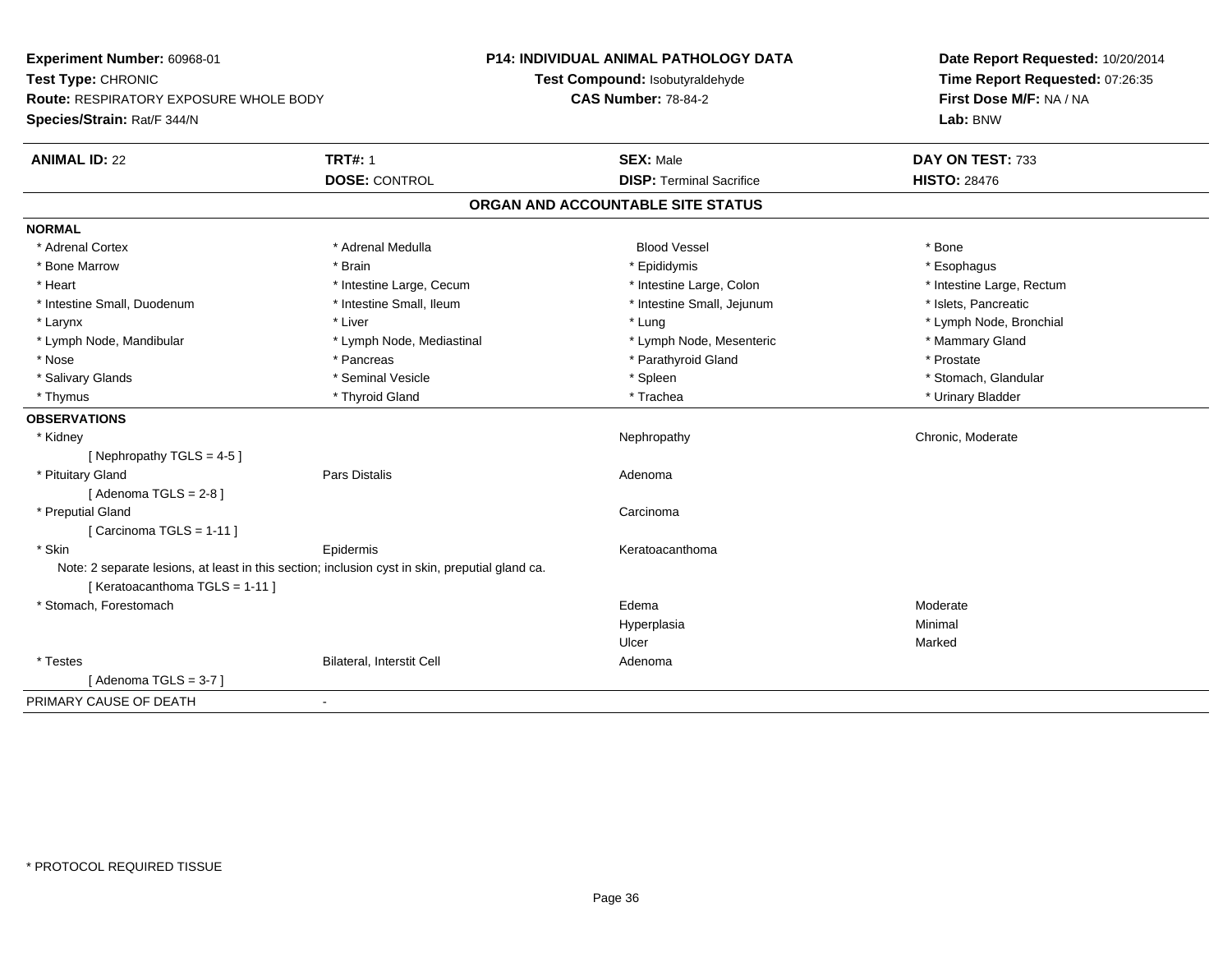| Experiment Number: 60968-01            |                                 | <b>P14: INDIVIDUAL ANIMAL PATHOLOGY DATA</b> | Date Report Requested: 10/20/2014                          |
|----------------------------------------|---------------------------------|----------------------------------------------|------------------------------------------------------------|
| Test Type: CHRONIC                     | Test Compound: Isobutyraldehyde |                                              | Time Report Requested: 07:26:35<br>First Dose M/F: NA / NA |
| Route: RESPIRATORY EXPOSURE WHOLE BODY | <b>CAS Number: 78-84-2</b>      |                                              |                                                            |
| Species/Strain: Rat/F 344/N            |                                 |                                              | Lab: BNW                                                   |
| <b>ANIMAL ID: 23</b>                   | <b>TRT#: 1</b>                  | <b>SEX: Male</b>                             | DAY ON TEST: 608                                           |
|                                        | <b>DOSE: CONTROL</b>            | <b>DISP:</b> Moribund Sacrifice              | <b>HISTO: 28477</b>                                        |
|                                        |                                 | ORGAN AND ACCOUNTABLE SITE STATUS            |                                                            |
| <b>NORMAL</b>                          |                                 |                                              |                                                            |
| <b>Blood Vessel</b>                    | * Bone                          | * Brain                                      | * Epididymis                                               |
| * Esophagus                            | * Heart                         | * Intestine Large, Cecum                     | * Intestine Large, Colon                                   |
| * Intestine Large, Rectum              | * Intestine Small, Duodenum     | * Intestine Small, Ileum                     | * Intestine Small, Jejunum                                 |
| * Islets, Pancreatic                   | * Larynx                        | * Mammary Gland                              | * Nose                                                     |
| * Pancreas                             | * Parathyroid Gland             | * Preputial Gland                            | * Prostate                                                 |
| * Salivary Glands                      | * Seminal Vesicle               | * Stomach, Forestomach                       | * Stomach, Glandular                                       |
| * Thymus                               | * Trachea                       | * Urinary Bladder                            |                                                            |
| <b>OBSERVATIONS</b>                    |                                 |                                              |                                                            |
| * Adrenal Cortex                       |                                 | Leukemia Mononuclear                         |                                                            |
| [ Leukemia Mononuclear TGLS = 1-7 ]    |                                 |                                              |                                                            |
| * Adrenal Medulla                      |                                 | Hyperplasia                                  | Mild                                                       |
|                                        |                                 | Leukemia Mononuclear                         |                                                            |
| * Bone Marrow                          |                                 | Leukemia Mononuclear                         |                                                            |
| * Kidney                               |                                 | Nephropathy                                  | Chronic, Mild                                              |
| [Nephropathy TGLS = $8-5$ ]            |                                 |                                              |                                                            |
| * Liver                                |                                 | Leukemia Mononuclear                         |                                                            |
| [ Leukemia Mononuclear TGLS = 7-4 ]    |                                 |                                              |                                                            |
| * Lung                                 |                                 | Leukemia Mononuclear                         |                                                            |
| [ Leukemia Mononuclear TGLS = 7-4 ]    |                                 |                                              |                                                            |
| * Lymph Node, Bronchial                |                                 | Leukemia Mononuclear                         |                                                            |
| [ Leukemia Mononuclear TGLS = 1-7 ]    |                                 |                                              |                                                            |
| * Lymph Node, Mandibular               |                                 | Leukemia Mononuclear                         |                                                            |
| [ Leukemia Mononuclear TGLS = 1-7 ]    |                                 |                                              |                                                            |
| * Lymph Node, Mediastinal              |                                 | Leukemia Mononuclear                         |                                                            |
| [ Leukemia Mononuclear TGLS = 3-2 ]    |                                 |                                              |                                                            |
| * Lymph Node, Mesenteric               |                                 | Leukemia Mononuclear                         |                                                            |
| * Pituitary Gland                      | <b>Pars Distalis</b>            | Adenoma                                      |                                                            |
| [Adenoma TGLS = $4-8$ ]                |                                 |                                              |                                                            |
| * Skin                                 | Epidermis                       | Cyst                                         | Marked                                                     |
|                                        |                                 | Inflammation                                 | Suppurative, Marked                                        |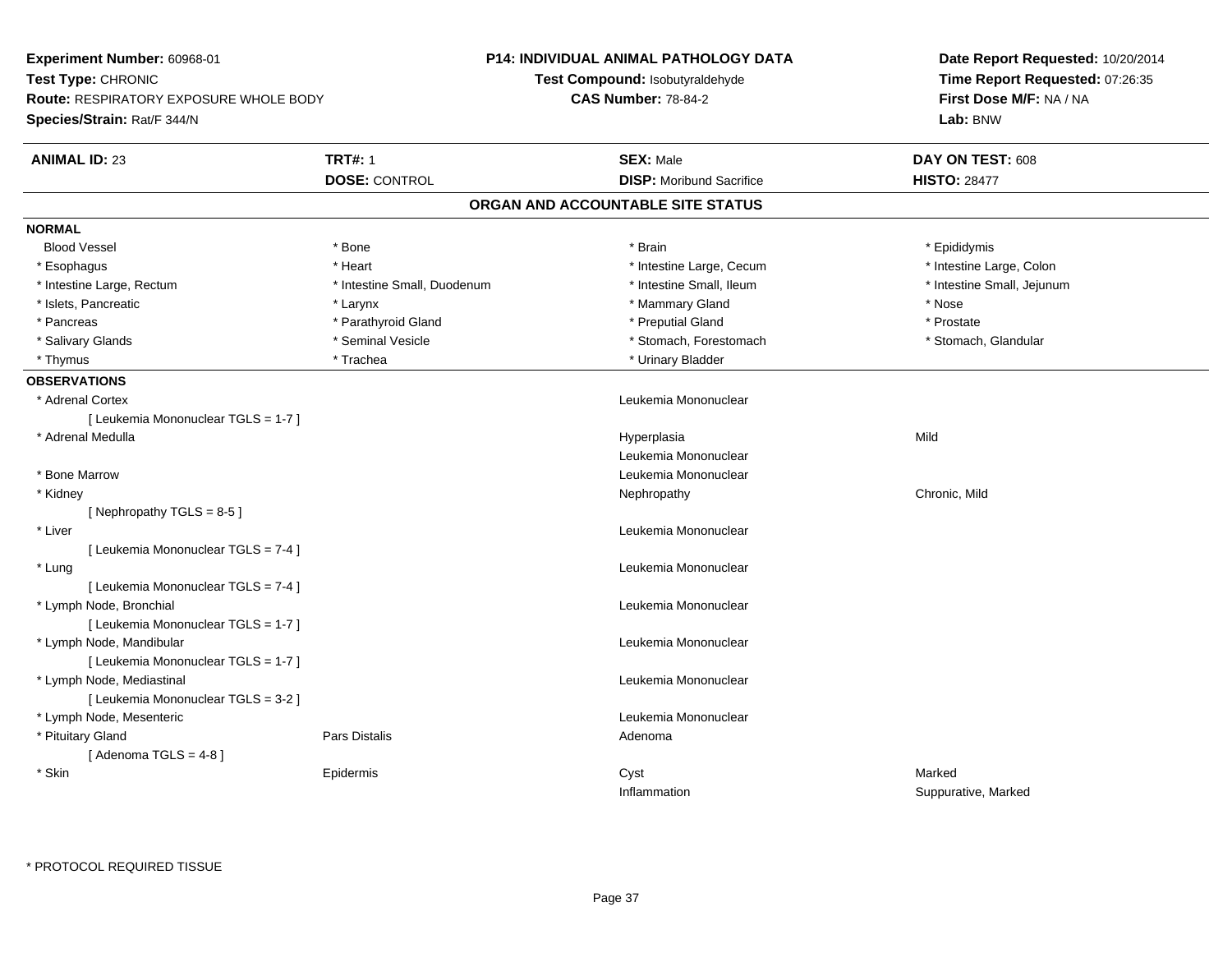| <b>Experiment Number: 60968-01</b><br><b>Test Type: CHRONIC</b><br><b>Route: RESPIRATORY EXPOSURE WHOLE BODY</b><br><b>Species/Strain: Rat/F 344/N</b> |                                  | <b>P14: INDIVIDUAL ANIMAL PATHOLOGY DATA</b><br><b>Test Compound: Isobutyraldehyde</b><br><b>CAS Number: 78-84-2</b>                 | Date Report Requested: 10/20/2014<br>Time Report Requested: 07:26:35<br>First Dose M/F: NA / NA<br>Lab: BNW |
|--------------------------------------------------------------------------------------------------------------------------------------------------------|----------------------------------|--------------------------------------------------------------------------------------------------------------------------------------|-------------------------------------------------------------------------------------------------------------|
| <b>ANIMAL ID: 23</b>                                                                                                                                   | <b>TRT#: 1</b>                   | <b>SEX: Male</b>                                                                                                                     | DAY ON TEST: 608                                                                                            |
|                                                                                                                                                        | <b>DOSE: CONTROL</b>             | <b>DISP:</b> Moribund Sacrifice                                                                                                      | <b>HISTO: 28477</b>                                                                                         |
|                                                                                                                                                        |                                  | ORGAN AND ACCOUNTABLE SITE STATUS                                                                                                    |                                                                                                             |
|                                                                                                                                                        |                                  | Note: gross description suggests strongly this lesion orgiginates in preputial gland duct; however, no gland visible in section. rar |                                                                                                             |
| [ Cyst TGLS = 2-13 ]                                                                                                                                   |                                  |                                                                                                                                      |                                                                                                             |
| [Inflammation TGLS = $2-13$ ]                                                                                                                          |                                  |                                                                                                                                      |                                                                                                             |
| * Spleen                                                                                                                                               |                                  | <b>Fibrosis</b>                                                                                                                      | Marked                                                                                                      |
|                                                                                                                                                        |                                  | Leukemia Mononuclear                                                                                                                 |                                                                                                             |
| [Fibrosis TGLS = $6-12$ ]                                                                                                                              |                                  |                                                                                                                                      |                                                                                                             |
| [Leukemia Mononuclear TGLS = 5,6-11+12 ]                                                                                                               |                                  |                                                                                                                                      |                                                                                                             |
| * Testes                                                                                                                                               | Interstit Cell                   | Hyperplasia                                                                                                                          | Moderate                                                                                                    |
| * Thyroid Gland                                                                                                                                        | C Cell                           | Hyperplasia                                                                                                                          | Moderate                                                                                                    |
| PRIMARY CAUSE OF DEATH                                                                                                                                 | Leukemia Mononuclear<br>- Spleen |                                                                                                                                      |                                                                                                             |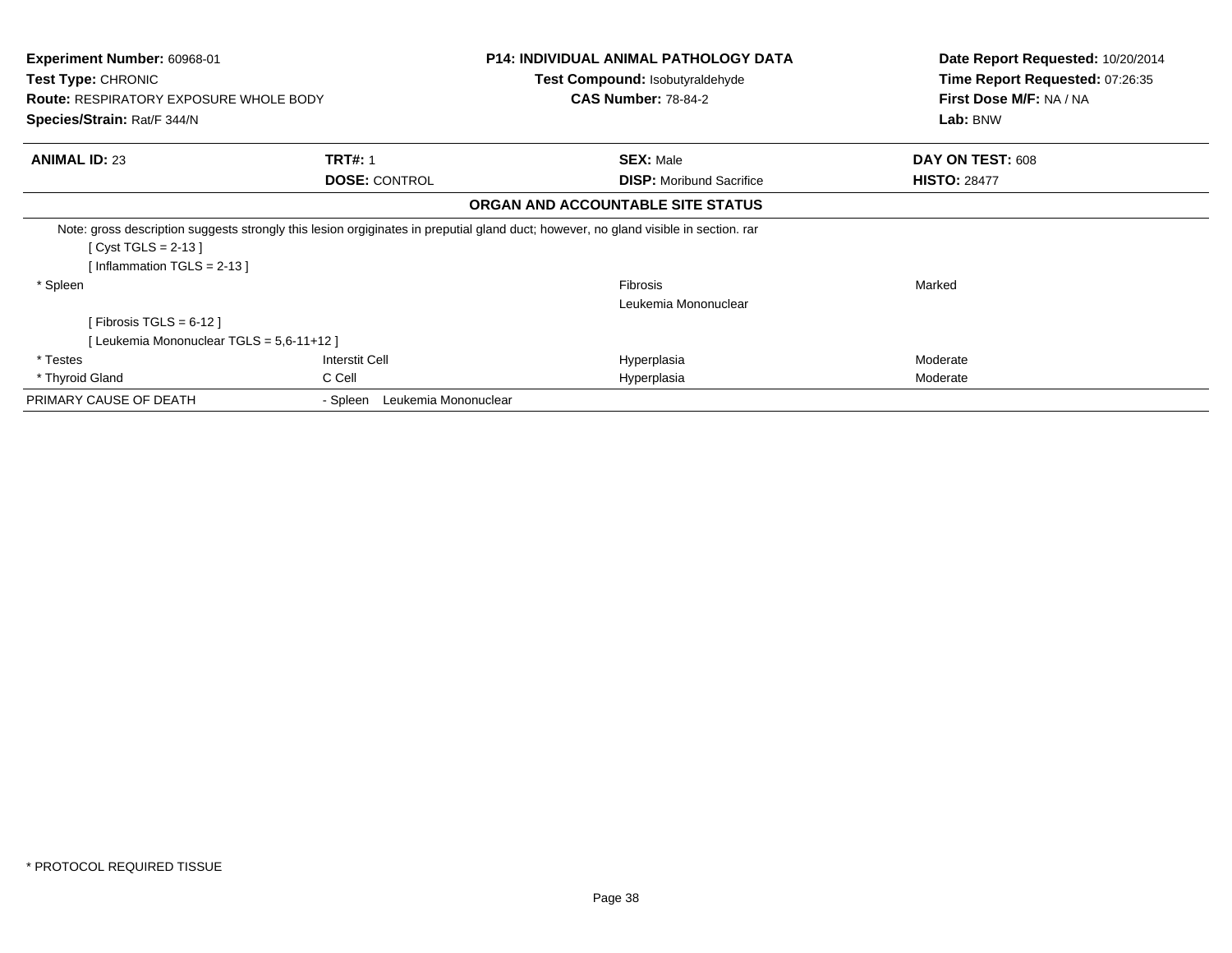**Experiment Number:** 60968-01**Test Type:** CHRONIC **Route:** RESPIRATORY EXPOSURE WHOLE BODY**Species/Strain:** Rat/F 344/N**P14: INDIVIDUAL ANIMAL PATHOLOGY DATATest Compound:** Isobutyraldehyde**CAS Number:** 78-84-2**Date Report Requested:** 10/20/2014**Time Report Requested:** 07:26:35**First Dose M/F:** NA / NA**Lab:** BNW**ANIMAL ID:** 24 **TRT#:** <sup>1</sup> **SEX:** Male **DAY ON TEST:** <sup>618</sup> **DOSE:** CONTROL**DISP:** Moribund Sacrifice **HISTO:** 28478 **ORGAN AND ACCOUNTABLE SITE STATUSNORMAL**\* Adrenal Cortex \* Adrenal Cortex \* \* Epididymis \* Adrenal Cortex \* \* Epididymis \* Bone \* \* Epididymis \* Epididymis \* Epididymis \* Epididymis \* Epididymis \* Epididymis \* Epididymis \* Epididymis \* Epididymis \* Epididymis \* Epididymis \* Epid \* Intestine Large, Colon \* Esophagus \* **Intestine Large, Cecum \* Intestine Large, Cecum \* Intestine Large, Cecum \*** Intestine Large, Cecum \* Intestine Large, Rectum \* Thestine Small, Duodenum \* Number of the small, Ileum \* Intestine Small, Jejunum \* Intestine Small, Jejunum \* Islets, Pancreatic \* The same \* Larynx \* Larynx \* Larynx \* Mammary Gland \* Nose \* Nose \* Nose \* Nose \* Salivary Glands \* Pancreas \* And the second term in the second term in the second term in the second term in the second term in the second term in the second term in the second term in the second term in the second term in the second term \* Stomach, Glandular \* Seminal Vesicle \* Stomach, Forestomach \* Skin \* Skin \* Stomach, Forestomach \* Stomach, Forestomach \* Testes \* Thymus \* Thyroid Gland \* Trachea \* Urinary Bladder**OBSERVATIONS** \* Adrenal Medullaa and the state of the state of the state of the Hyperplasia and the Moderate of the Moderate of the Shane and Moderate  $\sim$  Moderate of the state of the state of the state of the state of the state of the state of the sta \* Bone Marrow Leukemia Mononuclear [ Leukemia Mononuclear TGLS = 3-2 ] \* Brainn and the state of the state of the state of the state of the Marked Marked of the Marked State of the Marked State of the Marked State of the Marked State of the Marked State of the State of the Marked State of the State [ Hemorrhage TGLS = 4-1 ] Eyee and the contract of the contract of the contract of the contract of the contract of the contract of the contract of the contract of the contract of the contract of the contract of the contract of the contract of the cont [ Cataract TGLS = 3-16 ] \* Kidneyy the chronic, Moderate and September 2012 of the Chronic Moderate and September 2013 of the Chronic, Moderate [ Nephropathy TGLS = 11-5 ] \* Liver Leukemia Mononuclear [ Leukemia Mononuclear TGLS = 11-5 ] \* Lung Alveolar Epith Hyperplasia Marked Leukemia Mononuclear[ Hyperplasia TGLS = 2-12 ][ Leukemia Mononuclear TGLS = 11-5 ] Lymph NodePancreatic **Leukemia Mononuclear Leukemia Mononuclear** [ Leukemia Mononuclear TGLS = 10-17 ] \* Lymph Node, Bronchial Leukemia Mononuclear[ Leukemia Mononuclear TGLS = 13-6 ] \* Lymph Node, Mandibular Leukemia Mononuclear [ Leukemia Mononuclear TGLS = 13-6 ]

\* PROTOCOL REQUIRED TISSUE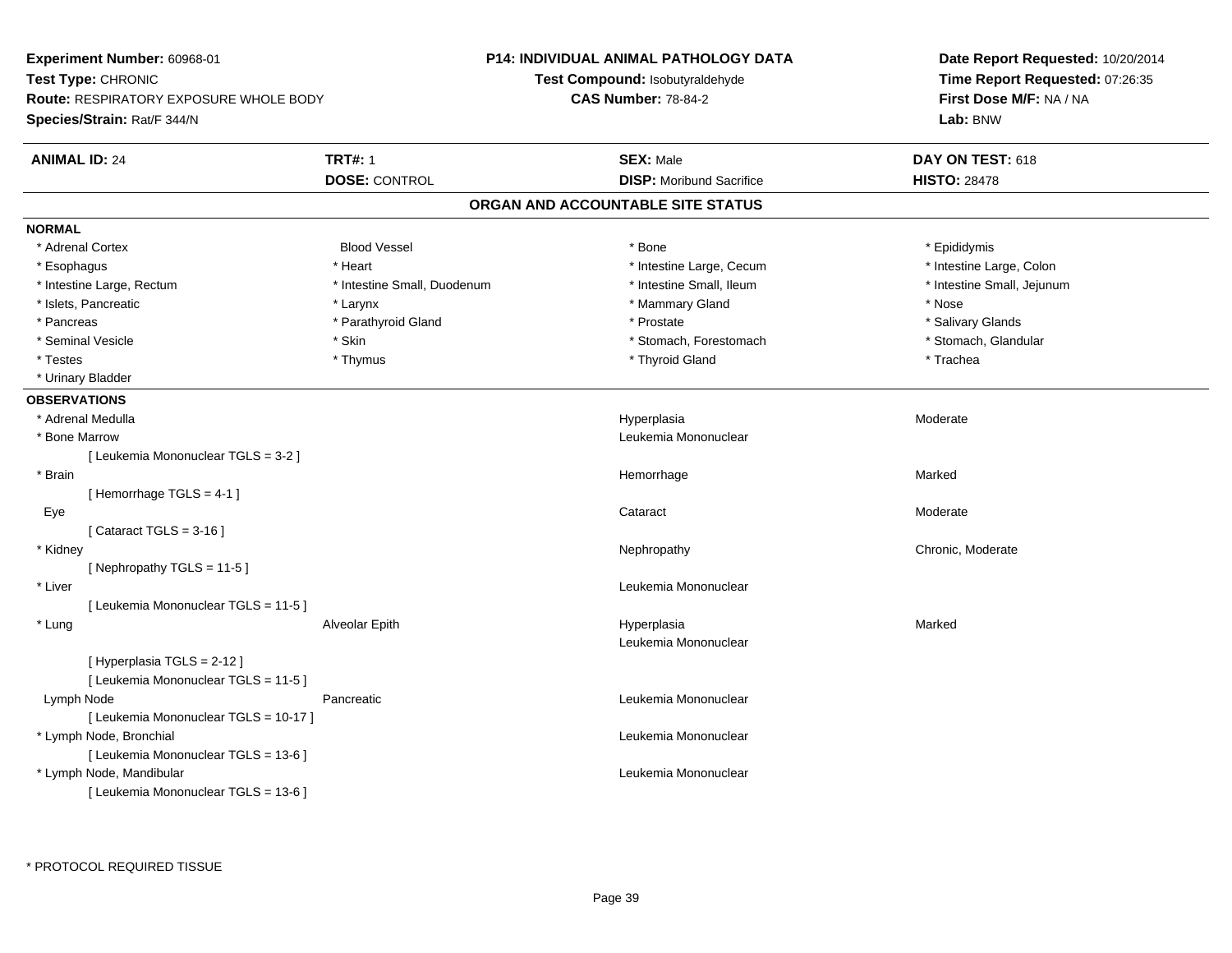| <b>Experiment Number: 60968-01</b><br>Test Type: CHRONIC<br><b>Route: RESPIRATORY EXPOSURE WHOLE BODY</b><br>Species/Strain: Rat/F 344/N |                                         | <b>P14: INDIVIDUAL ANIMAL PATHOLOGY DATA</b><br>Test Compound: Isobutyraldehyde<br><b>CAS Number: 78-84-2</b> | Date Report Requested: 10/20/2014<br>Time Report Requested: 07:26:35<br>First Dose M/F: NA / NA<br>Lab: BNW |
|------------------------------------------------------------------------------------------------------------------------------------------|-----------------------------------------|---------------------------------------------------------------------------------------------------------------|-------------------------------------------------------------------------------------------------------------|
| <b>ANIMAL ID: 24</b>                                                                                                                     | <b>TRT#: 1</b>                          | <b>SEX: Male</b>                                                                                              | DAY ON TEST: 618                                                                                            |
|                                                                                                                                          | <b>DOSE: CONTROL</b>                    | <b>DISP:</b> Moribund Sacrifice                                                                               | <b>HISTO: 28478</b>                                                                                         |
|                                                                                                                                          |                                         | ORGAN AND ACCOUNTABLE SITE STATUS                                                                             |                                                                                                             |
| * Lymph Node, Mediastinal                                                                                                                |                                         | Leukemia Mononuclear                                                                                          |                                                                                                             |
| * Lymph Node, Mesenteric                                                                                                                 |                                         | Leukemia Mononuclear                                                                                          |                                                                                                             |
| [Leukemia Mononuclear TGLS = 13-6]                                                                                                       |                                         |                                                                                                               |                                                                                                             |
| * Pituitary Gland                                                                                                                        | Pars Distalis                           | Adenoma                                                                                                       |                                                                                                             |
| [ Adenoma TGLS = 5-8 ]                                                                                                                   |                                         |                                                                                                               |                                                                                                             |
| * Preputial Gland                                                                                                                        |                                         | Inflammation                                                                                                  | Suppurative, Marked                                                                                         |
| [Inflammation TGLS = $7-18$ ]                                                                                                            |                                         |                                                                                                               |                                                                                                             |
| * Spleen                                                                                                                                 |                                         | Leukemia Mononuclear                                                                                          |                                                                                                             |
| Leukemia Mononuclear TGLS = 8,9-13 ]                                                                                                     |                                         |                                                                                                               |                                                                                                             |
| PRIMARY CAUSE OF DEATH                                                                                                                   | - Pituitary Gland Pars Distalis Adenoma |                                                                                                               |                                                                                                             |
| CONTRIBUTORY CAUSE OF DEATH                                                                                                              | - Brain Hemorrhage                      |                                                                                                               |                                                                                                             |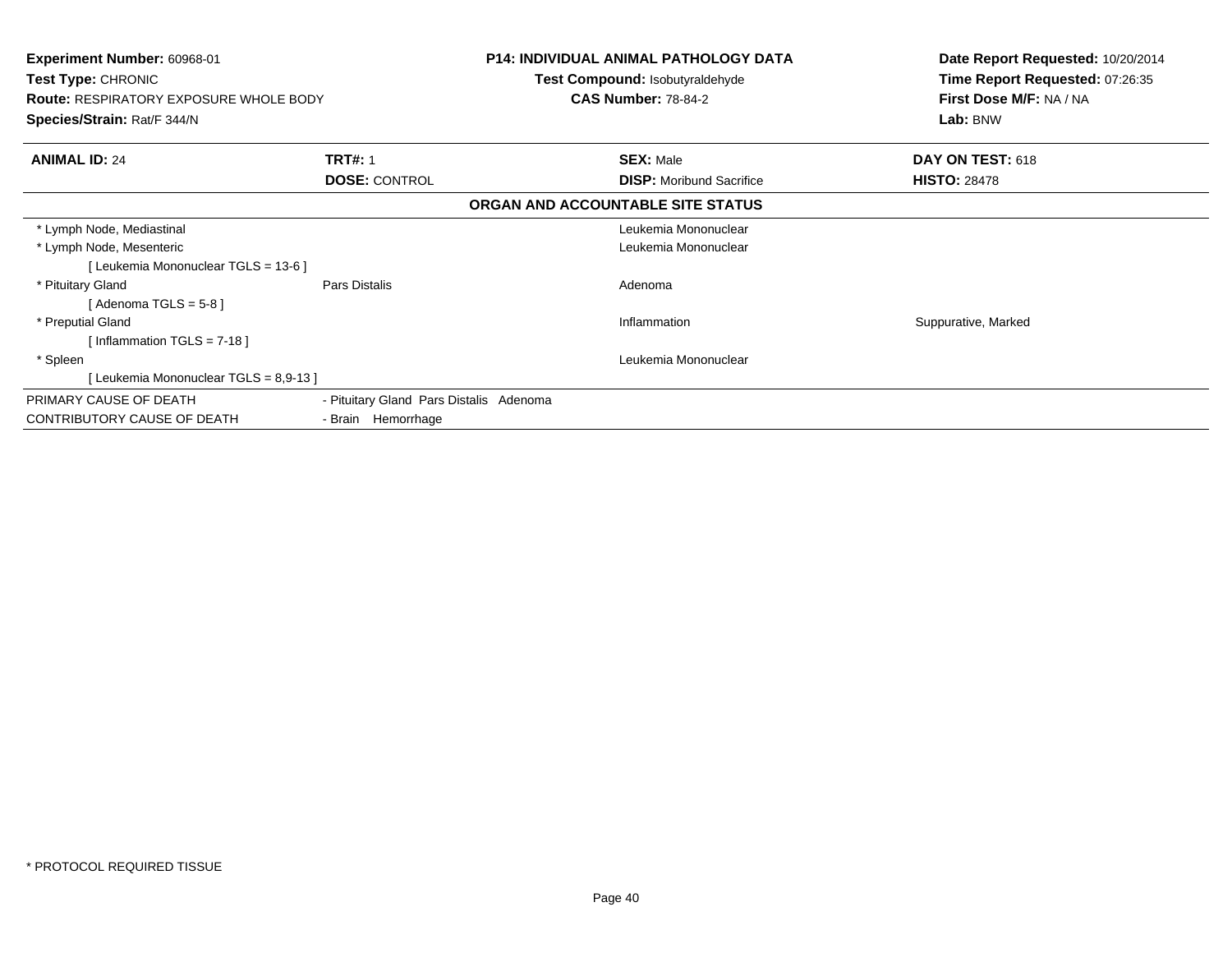| Experiment Number: 60968-01<br>Test Type: CHRONIC<br>Route: RESPIRATORY EXPOSURE WHOLE BODY<br>Species/Strain: Rat/F 344/N |                              | P14: INDIVIDUAL ANIMAL PATHOLOGY DATA<br>Test Compound: Isobutyraldehyde<br><b>CAS Number: 78-84-2</b> | Date Report Requested: 10/20/2014<br>Time Report Requested: 07:26:35<br>First Dose M/F: NA / NA<br>Lab: BNW |
|----------------------------------------------------------------------------------------------------------------------------|------------------------------|--------------------------------------------------------------------------------------------------------|-------------------------------------------------------------------------------------------------------------|
| <b>ANIMAL ID: 25</b>                                                                                                       | <b>TRT#: 1</b>               | <b>SEX: Male</b>                                                                                       | DAY ON TEST: 636                                                                                            |
|                                                                                                                            | <b>DOSE: CONTROL</b>         | <b>DISP:</b> Moribund Sacrifice                                                                        | <b>HISTO: 28479</b>                                                                                         |
|                                                                                                                            |                              | ORGAN AND ACCOUNTABLE SITE STATUS                                                                      |                                                                                                             |
| <b>NORMAL</b>                                                                                                              |                              |                                                                                                        |                                                                                                             |
| * Adrenal Cortex                                                                                                           | * Adrenal Medulla            | <b>Blood Vessel</b>                                                                                    | * Bone                                                                                                      |
| * Brain                                                                                                                    | * Epididymis                 | * Esophagus                                                                                            | * Heart                                                                                                     |
| * Intestine Large, Cecum                                                                                                   | * Intestine Large, Colon     | * Intestine Large, Rectum                                                                              | * Intestine Small, Duodenum                                                                                 |
| * Intestine Small, Ileum                                                                                                   | * Intestine Small, Jejunum   | * Islets, Pancreatic                                                                                   | * Larynx                                                                                                    |
| * Lymph Node, Bronchial                                                                                                    | * Nose                       | * Pancreas                                                                                             | * Preputial Gland                                                                                           |
| * Prostate                                                                                                                 | * Salivary Glands            | * Seminal Vesicle                                                                                      | * Skin                                                                                                      |
| * Stomach, Forestomach                                                                                                     | * Stomach, Glandular         | * Testes                                                                                               | * Thymus                                                                                                    |
| * Thyroid Gland                                                                                                            | * Trachea                    | * Urinary Bladder                                                                                      |                                                                                                             |
| <b>MISSING</b>                                                                                                             |                              |                                                                                                        |                                                                                                             |
| * Parathyroid Gland                                                                                                        |                              |                                                                                                        |                                                                                                             |
| <b>OBSERVATIONS</b>                                                                                                        |                              |                                                                                                        |                                                                                                             |
| * Bone Marrow                                                                                                              |                              | Leukemia Mononuclear                                                                                   |                                                                                                             |
| * Kidney                                                                                                                   |                              | Nephropathy                                                                                            | Chronic, Mild                                                                                               |
| * Liver                                                                                                                    |                              | Leukemia Mononuclear                                                                                   |                                                                                                             |
| * Lung                                                                                                                     |                              | Leukemia Mononuclear                                                                                   |                                                                                                             |
| * Lymph Node, Mandibular                                                                                                   |                              | Leukemia Mononuclear                                                                                   |                                                                                                             |
| [ Leukemia Mononuclear TGLS = 4-12 ]                                                                                       |                              |                                                                                                        |                                                                                                             |
| * Lymph Node, Mediastinal                                                                                                  |                              | Leukemia Mononuclear                                                                                   |                                                                                                             |
| [ Leukemia Mononuclear TGLS = 4-12 ]                                                                                       |                              |                                                                                                        |                                                                                                             |
| * Lymph Node, Mesenteric                                                                                                   |                              | Leukemia Mononuclear                                                                                   |                                                                                                             |
| [ Leukemia Mononuclear TGLS = 4-12 ]                                                                                       |                              |                                                                                                        |                                                                                                             |
| * Mammary Gland                                                                                                            |                              | Galactocele                                                                                            | Mild                                                                                                        |
| [Galactocele TGLS = 2-7]                                                                                                   |                              |                                                                                                        |                                                                                                             |
| Mesentery                                                                                                                  | Fat                          | Necrosis                                                                                               | Mild                                                                                                        |
| [ Necrosis TGLS = $3-13$ ]                                                                                                 |                              |                                                                                                        |                                                                                                             |
| * Pituitary Gland                                                                                                          | Pars Distalis                | Adenoma                                                                                                |                                                                                                             |
| [Adenoma TGLS = $1-8$ ]                                                                                                    |                              |                                                                                                        |                                                                                                             |
| * Spleen                                                                                                                   |                              | Leukemia Mononuclear                                                                                   |                                                                                                             |
| [ Leukemia Mononuclear TGLS = 4-12 ]                                                                                       |                              |                                                                                                        |                                                                                                             |
| DOIMADY CALISE OF DEATH                                                                                                    | Coloan Lautramia Mananualaar |                                                                                                        |                                                                                                             |

PRIMARY CAUSE OF DEATH

- Spleen Leukemia Mononuclear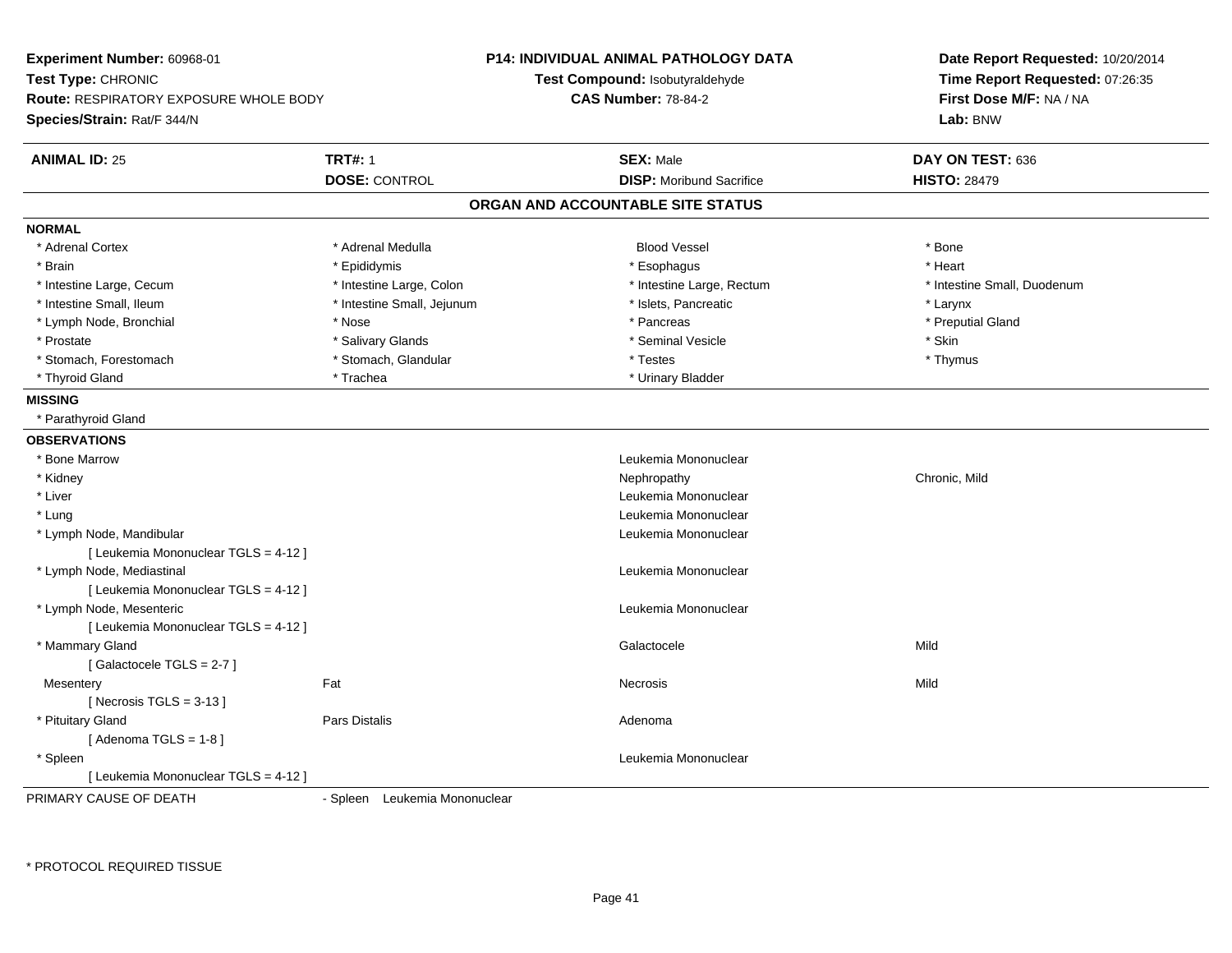| Experiment Number: 60968-01<br><b>Test Type: CHRONIC</b><br><b>Route: RESPIRATORY EXPOSURE WHOLE BODY</b> |                      | <b>P14: INDIVIDUAL ANIMAL PATHOLOGY DATA</b><br>Test Compound: Isobutyraldehyde<br><b>CAS Number: 78-84-2</b> | Date Report Requested: 10/20/2014<br>Time Report Requested: 07:26:35<br>First Dose M/F: NA / NA |
|-----------------------------------------------------------------------------------------------------------|----------------------|---------------------------------------------------------------------------------------------------------------|-------------------------------------------------------------------------------------------------|
| Species/Strain: Rat/F 344/N                                                                               |                      |                                                                                                               | Lab: BNW                                                                                        |
| <b>ANIMAL ID: 25</b>                                                                                      | <b>TRT#: 1</b>       | <b>SEX:</b> Male                                                                                              | DAY ON TEST: 636                                                                                |
|                                                                                                           | <b>DOSE: CONTROL</b> | <b>DISP:</b> Moribund Sacrifice                                                                               | <b>HISTO: 28479</b>                                                                             |
|                                                                                                           |                      | <b>ORGAN AND ACCOUNTABLE SITE STATUS</b>                                                                      |                                                                                                 |
|                                                                                                           |                      |                                                                                                               |                                                                                                 |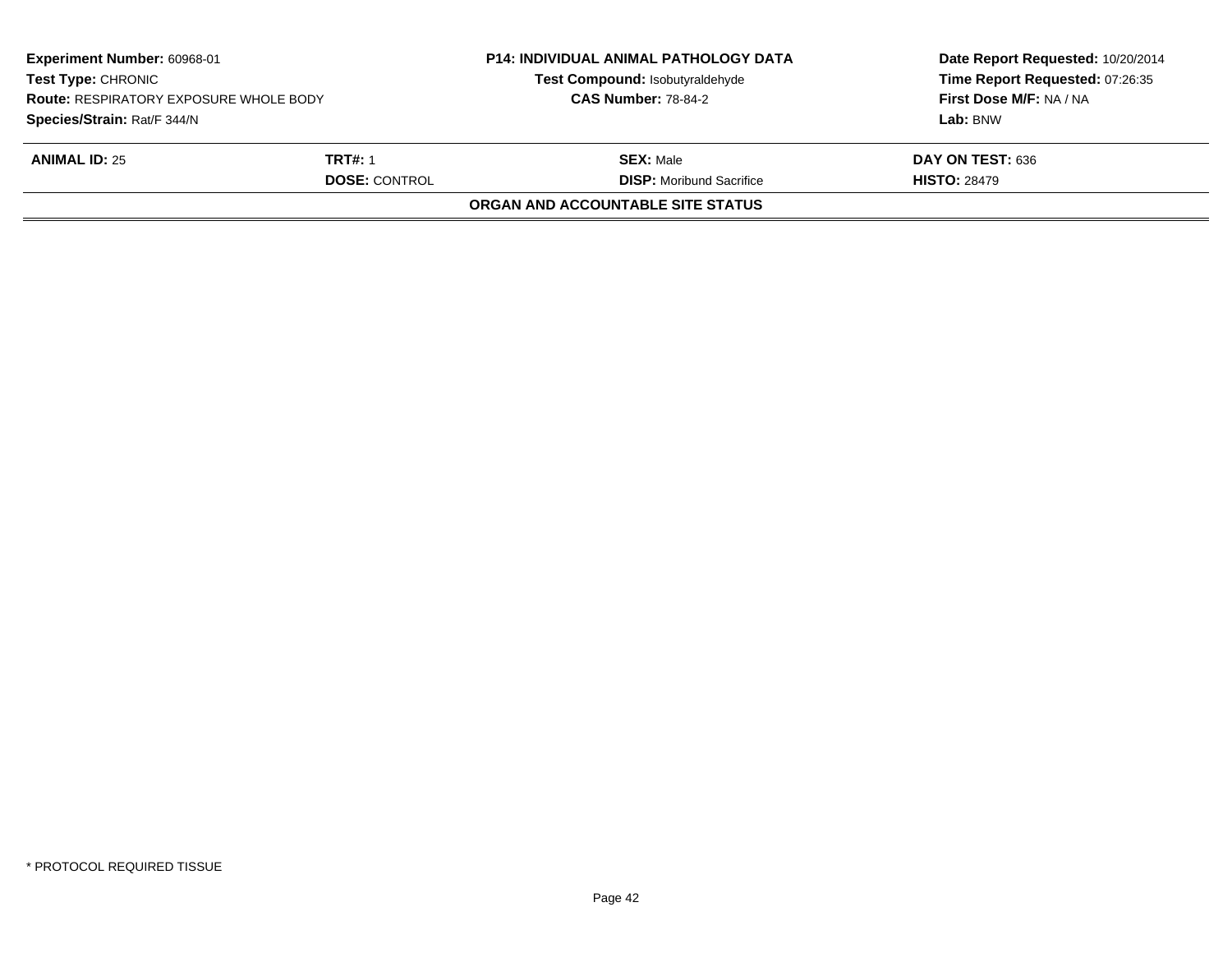**Experiment Number:** 60968-01**Test Type:** CHRONIC **Route:** RESPIRATORY EXPOSURE WHOLE BODY**Species/Strain:** Rat/F 344/N**P14: INDIVIDUAL ANIMAL PATHOLOGY DATATest Compound:** Isobutyraldehyde**CAS Number:** 78-84-2**Date Report Requested:** 10/20/2014**Time Report Requested:** 07:26:35**First Dose M/F:** NA / NA**Lab:** BNW**ANIMAL ID:** 26**6 TRT#:** 1 **TRT#:** 1 **SEX:** Male **SEX:** Male **DAY ON TEST:** 547 **DOSE:** CONTROL**DISP:** Moribund Sacrifice **HISTO:** 28480 **ORGAN AND ACCOUNTABLE SITE STATUSNORMAL**\* Adrenal Cortex \* Adrenal Cortex \* Adrenal Medulla Blood Vessel \* Bone\* Esophagus \* Bone Marrow \* Brain \* Epididymis \* Esophagus \* Intestine Large, Rectum \* Heart \* Intestine Large, Cecum \* Intestine Large, Cecum \* Intestine Large, Colon \* Intestine Small, Duodenum \* Intestine Small, Ileum \* Intestine Small, Intestine Small, Jejunum \* Islets, Pancreatic \* Lymph Node, Mediastinal \* Larynx **\* Lymph Node, Bronchial \*** Lymph Node, Bronchial \* Lymph Node, Mandibular \* Lymph Node, Mesenteric \* \* The mannery Gland \* Mammary Gland \* Nose \* Nose \* \* Pancreas \* Pancreas \* Pancreas \* Seminal Vesicle \* Parathyroid Gland \* November 2008 \* Prostate \* Prostate \* Salivary Glands \* Salivary Glands \* \* Skin \* Spleen \* Spleen \* Spleen \* Stomach, Glandular \* Testes \* Testes \* Testes \* Urinary Bladder \* Thymus \* Thyroid Gland \* Trachea \* Urinary Bladder \* **OBSERVATIONS** \* Kidneyy the controller of the controller of the controller of the Nephropathy Chronic, Marked Schronic, Marked Schronic, Marked Schronic, Marked Schronic, Marked Schronic, Marked Schronic, Marked Schronic, Marked Schronic, Marke [ Nephropathy  $TGLS = 4-5$  ] \* Liver Clear Cell FocusHepatocyte Necrosis Moderate Vacuolization Cytoplasmic Moderate[ Clear Cell Focus TGLS = 6-11 ] $[$  Necrosis TGLS = 5-4  $]$ [ Vacuolization Cytoplasmic TGLS = 5-4 ] \* Lung Alveolar Epith Hyperplasia Mild \* Pituitary Glandd and the contract of Pars Distalis and the contract of Adenoma and Adenoma and the Adenoma and the Adenoma and  $\lambda$  $[$  Adenoma TGLS = 3-8  $]$  \* Preputial Glandd and the control of the control of the control of the Hyperplasia and the control of the Marked Marked of the  $\eta$  \* Stomach, Forestomachh ann an t-ìre ann an t-ìre ann an t-ìre ann an t-ìre ann an t-ìre ann an t-ìre ann an Mild ann an Mild ann an Ulcerr **Marked** [ Ulcer TGLS = 7-12 ]PRIMARY CAUSE OF DEATH - Kidney Nephropathy CONTRIBUTORY CAUSE OF DEATH- Pituitary Gland Pars Distalis Adenoma;Stomach;Forestomach Ulcer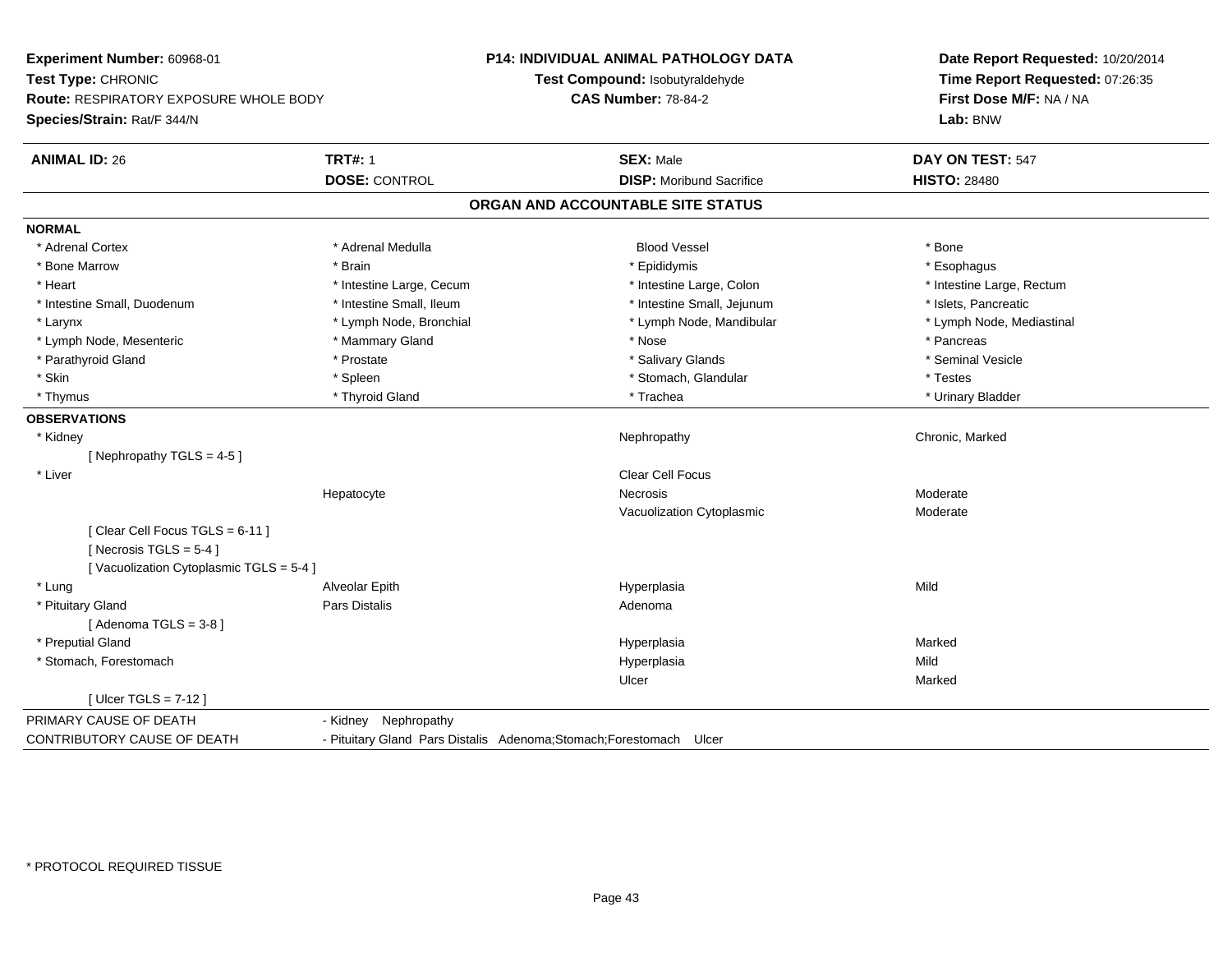**Experiment Number:** 60968-01**Test Type:** CHRONIC **Route:** RESPIRATORY EXPOSURE WHOLE BODY**Species/Strain:** Rat/F 344/N**P14: INDIVIDUAL ANIMAL PATHOLOGY DATATest Compound:** Isobutyraldehyde**CAS Number:** 78-84-2**Date Report Requested:** 10/20/2014**Time Report Requested:** 07:26:35**First Dose M/F:** NA / NA**Lab:** BNW**ANIMAL ID:** 27 **TRT#:** <sup>1</sup> **SEX:** Male **DAY ON TEST:** <sup>678</sup> **DOSE:** CONTROL**DISP:** Moribund Sacrifice **HISTO:** 28481 **ORGAN AND ACCOUNTABLE SITE STATUSNORMAL**\* Adrenal Cortex \* Adrenal Medulla \* \* Book \* Blood Vessel \* Book \* Bone \* Bone \* Bone \* Bone \* Bone \* Bone \* Bone \* Bone \* Bone \* Heart \* Brain \* \* Esophagus \* \* Esophagus \* \* Esophagus \* \* Esophagus \* \* Esophagus \* Heart \* Heart \* Heart \* Heart \* Intestine Large, Cecum \* Intestine Large, Colon \* Intestine Large, Rectum \* Intestine Small, Duodenum \* Intestine Small, Ileum \* Intestine Small, Jejunum \* Islets, Pancreatic \* Larynx\* Parathyroid Gland \* Mammary Gland \* \* Nose \* \* Nose \* \* Pancreas \* Pancreas \* \* Pancreas \* \* Pancreas \* \* Pancreas \* \* Parathyroid Gland \* Preputial Gland \* \* Annual vesicle \* \* Prostate \* \* Salivary Glands \* \* Salivary Glands \* \* Seminal Vesicle \* \* Stomach, Forestomach \* Thymus \* Stomach, Glandular \* The \* Testes \* Thymus \* Thymus \* Thymus \* Thymus \* Thymus \* Thyroid Gland \* Trachea \* Trachea \* Trachea \* Urinary Bladder **OBSERVATIONS** \* Bone MarrowLeukemia Mononuclear<br>Nephropathy \* Kidneyy the controller of the controller of the controller of the controller of the controller of the controller of the controller of the controller of the controller of the controller of the controller of the controller of the \* Liver Leukemia Mononuclear Hepatocyte Necrosis Moderate [ Leukemia Mononuclear TGLS = 7,8,9-4 ][ Necrosis TGLS = 7,8,9-4 ] \* Lungg and the set of the set of the set of the set of the set of the set of the set of the set of the set of the set of the set of the set of the set of the set of the set of the set of the set of the set of the set of the set [ Leukemia Mononuclear TGLS = 7,8,9-4 ] \* Lymph Node, Bronchial Leukemia Mononuclear[ Leukemia Mononuclear TGLS = 11-3 ] \* Lymph Node, Mandibular Leukemia Mononuclear [ Leukemia Mononuclear TGLS = 10-12 ] \* Lymph Node, Mediastinal Leukemia Mononuclear[ Leukemia Mononuclear TGLS = 11-3 ] \* Lymph Node, Mesenteric Leukemia Mononuclear [ Leukemia Mononuclear TGLS = 10-12 ]**Mesentery** y the control of the control of the control of the control of the control of the control of the control of the control of the control of the control of the control of the control of the control of the control of the contro  $[$  Necrosis TGLS = 3-15  $]$  \* Pituitary Glandd and the control of the control of the control of the control of the control of the control of the control of the control of the control of the control of the control of the control of the control of the control of the co HemorrhageModerate<br>Mild \* Skinn and the extent of the extent of the extending of the extending of the extending  $Cyst$  Mild

\* PROTOCOL REQUIRED TISSUE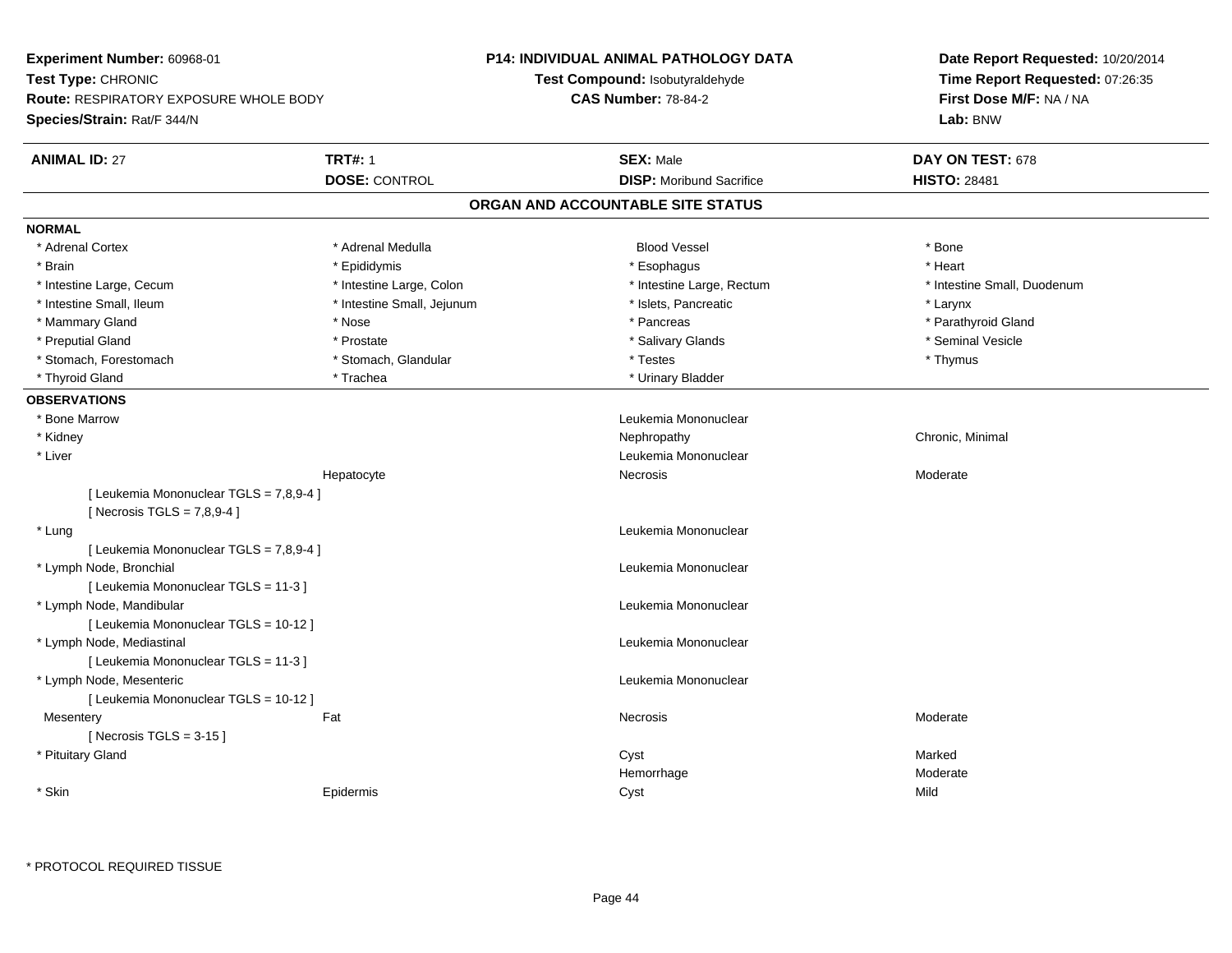| Experiment Number: 60968-01<br>Test Type: CHRONIC                            |                                                                                                           | <b>P14: INDIVIDUAL ANIMAL PATHOLOGY DATA</b><br>Test Compound: Isobutyraldehyde | Date Report Requested: 10/20/2014<br>Time Report Requested: 07:26:35 |
|------------------------------------------------------------------------------|-----------------------------------------------------------------------------------------------------------|---------------------------------------------------------------------------------|----------------------------------------------------------------------|
| <b>Route: RESPIRATORY EXPOSURE WHOLE BODY</b><br>Species/Strain: Rat/F 344/N |                                                                                                           | <b>CAS Number: 78-84-2</b>                                                      | First Dose M/F: NA / NA<br>Lab: BNW                                  |
|                                                                              |                                                                                                           |                                                                                 |                                                                      |
| <b>ANIMAL ID: 27</b>                                                         | <b>TRT#: 1</b>                                                                                            | <b>SEX: Male</b>                                                                | DAY ON TEST: 678                                                     |
|                                                                              | <b>DOSE: CONTROL</b>                                                                                      | <b>DISP:</b> Moribund Sacrifice                                                 | <b>HISTO: 28481</b>                                                  |
|                                                                              |                                                                                                           | ORGAN AND ACCOUNTABLE SITE STATUS                                               |                                                                      |
|                                                                              |                                                                                                           | Hyperkeratosis                                                                  | Mild                                                                 |
|                                                                              | Note: tgl 2 description may be in error, as lesion on slide 14 is a an epithelial lined cyst in subcutis. |                                                                                 |                                                                      |
| [ Cyst TGLS = $2-14$ ]                                                       |                                                                                                           |                                                                                 |                                                                      |
| [Hyperkeratosis TGLS = 1-13 ]                                                |                                                                                                           |                                                                                 |                                                                      |
| * Spleen                                                                     |                                                                                                           | Leukemia Mononuclear                                                            |                                                                      |
| [ Leukemia Mononuclear TGLS = 4,5,6-11 ]                                     |                                                                                                           |                                                                                 |                                                                      |
| PRIMARY CAUSE OF DEATH                                                       | - Spleen<br>Leukemia Mononuclear                                                                          |                                                                                 |                                                                      |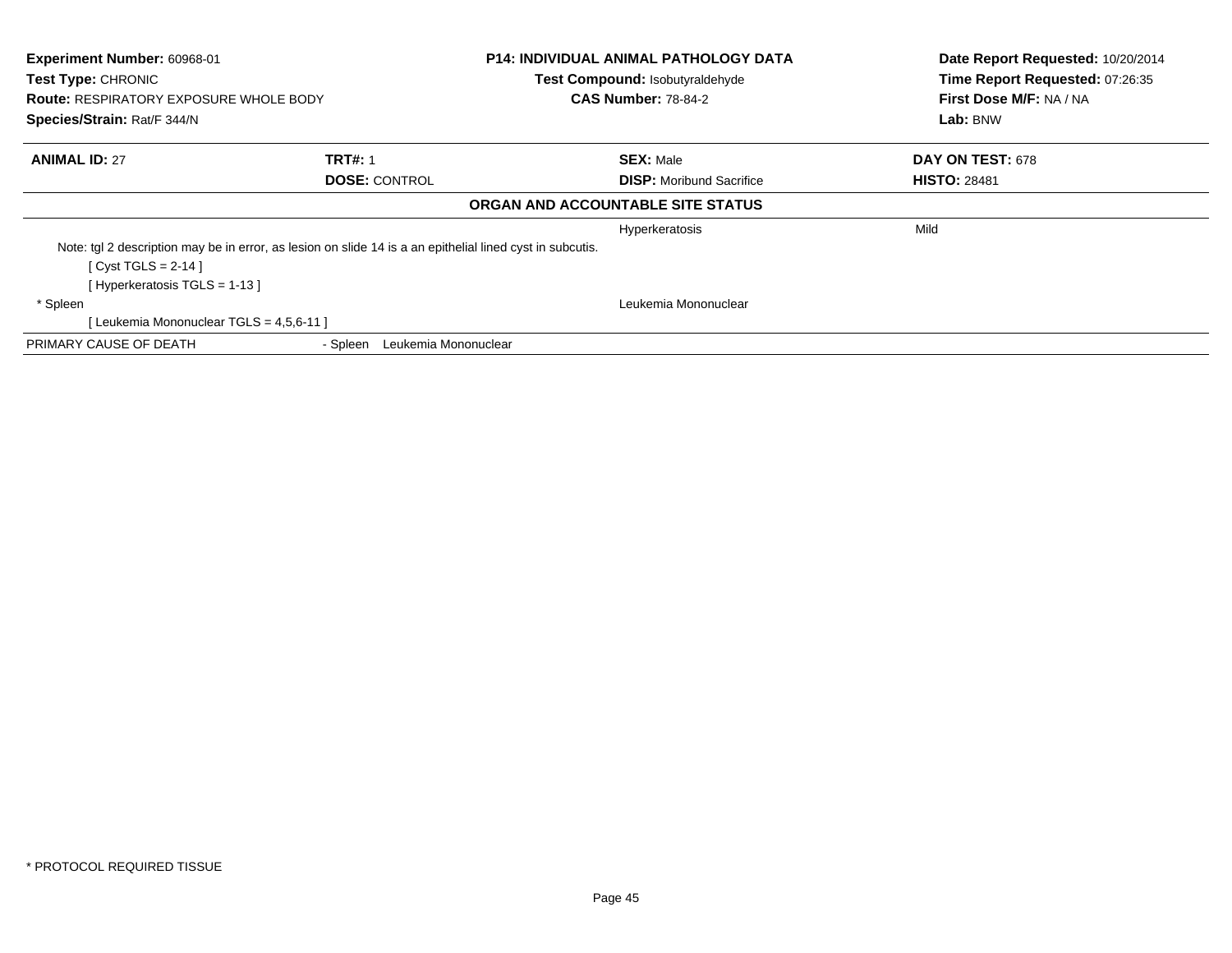| <b>Experiment Number: 60968-01</b><br>Test Type: CHRONIC<br><b>Route: RESPIRATORY EXPOSURE WHOLE BODY</b><br>Species/Strain: Rat/F 344/N |                           | <b>P14: INDIVIDUAL ANIMAL PATHOLOGY DATA</b><br>Test Compound: Isobutyraldehyde<br><b>CAS Number: 78-84-2</b> | Date Report Requested: 10/20/2014<br>Time Report Requested: 07:26:35<br>First Dose M/F: NA / NA<br>Lab: BNW |
|------------------------------------------------------------------------------------------------------------------------------------------|---------------------------|---------------------------------------------------------------------------------------------------------------|-------------------------------------------------------------------------------------------------------------|
| <b>ANIMAL ID: 28</b>                                                                                                                     | <b>TRT#: 1</b>            | <b>SEX: Male</b>                                                                                              | DAY ON TEST: 733                                                                                            |
|                                                                                                                                          | <b>DOSE: CONTROL</b>      | <b>DISP: Terminal Sacrifice</b>                                                                               | <b>HISTO: 28482</b>                                                                                         |
|                                                                                                                                          |                           | ORGAN AND ACCOUNTABLE SITE STATUS                                                                             |                                                                                                             |
| <b>NORMAL</b>                                                                                                                            |                           |                                                                                                               |                                                                                                             |
| * Adrenal Cortex                                                                                                                         | <b>Blood Vessel</b>       | * Bone                                                                                                        | * Bone Marrow                                                                                               |
| * Brain                                                                                                                                  | * Epididymis              | * Esophagus                                                                                                   | * Intestine Large, Cecum                                                                                    |
| * Intestine Large, Colon                                                                                                                 | * Intestine Large, Rectum | * Intestine Small, Duodenum                                                                                   | * Intestine Small, Ileum                                                                                    |
| * Intestine Small, Jejunum                                                                                                               | * Islets, Pancreatic      | * Larynx                                                                                                      | * Lung                                                                                                      |
| * Lymph Node, Bronchial                                                                                                                  | * Lymph Node, Mesenteric  | * Mammary Gland                                                                                               | * Nose                                                                                                      |
| * Parathyroid Gland                                                                                                                      | * Preputial Gland         | * Prostate                                                                                                    | * Salivary Glands                                                                                           |
| * Seminal Vesicle                                                                                                                        | * Stomach, Forestomach    | * Stomach, Glandular                                                                                          | * Thymus                                                                                                    |
| * Thyroid Gland                                                                                                                          | * Trachea                 | * Urinary Bladder                                                                                             |                                                                                                             |
| <b>MISSING</b>                                                                                                                           |                           |                                                                                                               |                                                                                                             |
| * Lymph Node, Mediastinal                                                                                                                |                           |                                                                                                               |                                                                                                             |
| <b>OBSERVATIONS</b>                                                                                                                      |                           |                                                                                                               |                                                                                                             |
| * Adrenal Medulla                                                                                                                        | <b>Bilateral</b>          | Pheochromocytoma Benign                                                                                       |                                                                                                             |
| * Heart                                                                                                                                  |                           | Cardiomyopathy                                                                                                | Mild                                                                                                        |
| * Kidney                                                                                                                                 |                           | Nephropathy                                                                                                   | Chronic, Moderate                                                                                           |
| [Nephropathy TGLS = $7-5$ ]                                                                                                              |                           |                                                                                                               |                                                                                                             |
| * Liver                                                                                                                                  |                           | Leukemia Mononuclear                                                                                          |                                                                                                             |
| [ Leukemia Mononuclear TGLS = 7-5 ]                                                                                                      |                           |                                                                                                               |                                                                                                             |
| * Lymph Node, Mandibular                                                                                                                 |                           | Leukemia Mononuclear                                                                                          |                                                                                                             |
| [ Leukemia Mononuclear TGLS = 2-7 ]                                                                                                      |                           |                                                                                                               |                                                                                                             |
| * Pancreas                                                                                                                               |                           | Atrophy                                                                                                       | Moderate                                                                                                    |
| * Pituitary Gland                                                                                                                        | Pars Distalis             | Adenoma                                                                                                       |                                                                                                             |
| [Adenoma TGLS = $3-8$ ]                                                                                                                  |                           |                                                                                                               |                                                                                                             |
| $^\star$ Skin                                                                                                                            | Sebaceous GI              | Adenoma                                                                                                       |                                                                                                             |
| [Adenoma TGLS = $1-13$ ]                                                                                                                 |                           |                                                                                                               |                                                                                                             |
| * Spleen                                                                                                                                 |                           | Leukemia Mononuclear                                                                                          |                                                                                                             |
| [ Leukemia Mononuclear TGLS = 6-11 ]                                                                                                     |                           |                                                                                                               |                                                                                                             |
| * Testes                                                                                                                                 | <b>Interstit Cell</b>     | Adenoma                                                                                                       |                                                                                                             |
|                                                                                                                                          | <b>Germinal Epith</b>     | Atrophy                                                                                                       | Marked                                                                                                      |
| [Adenoma TGLS = $5-12$ ]                                                                                                                 |                           |                                                                                                               |                                                                                                             |
| [Atrophy TGLS = $4-7$ ]                                                                                                                  |                           |                                                                                                               |                                                                                                             |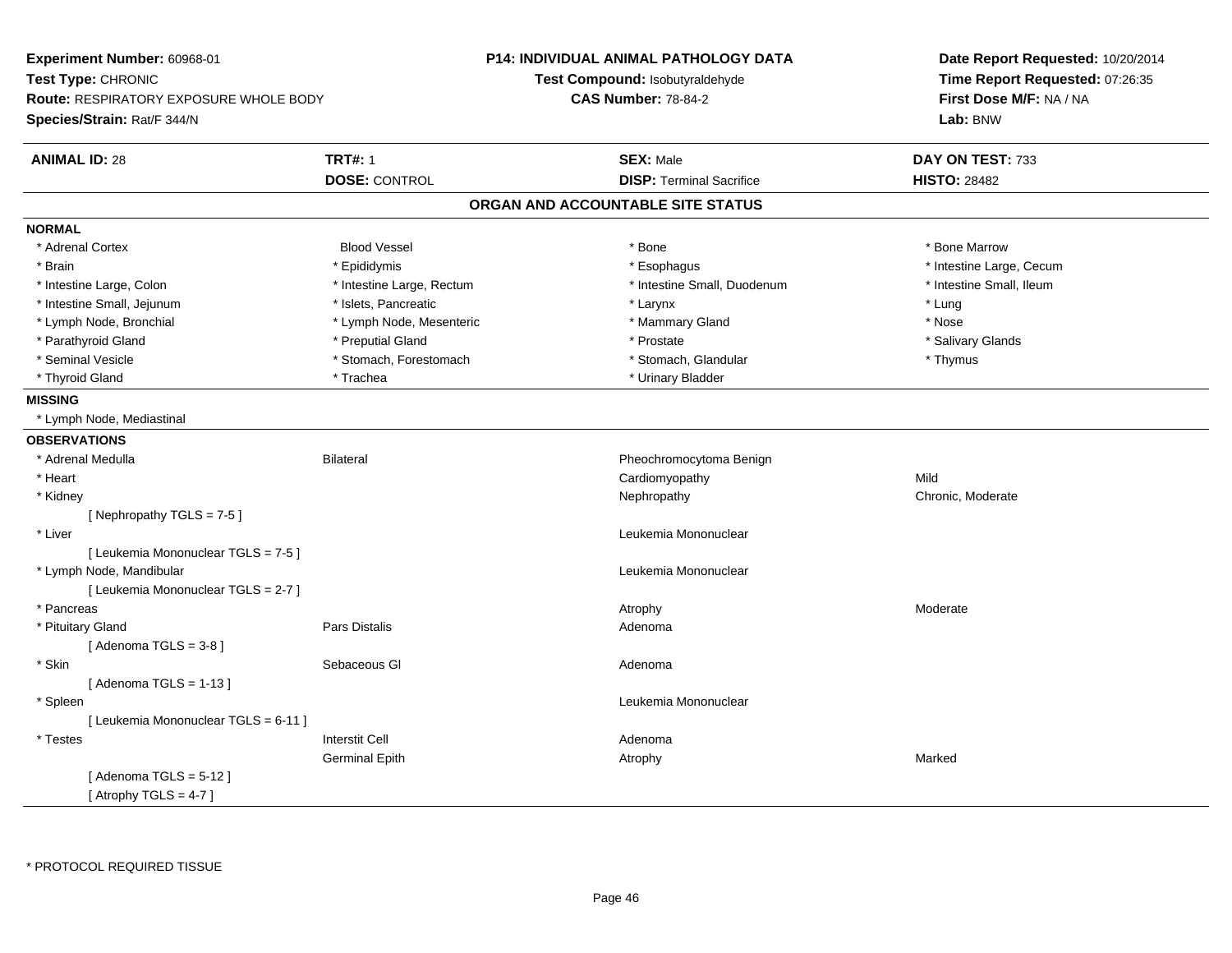| <b>Experiment Number: 60968-01</b><br><b>Test Type: CHRONIC</b><br><b>Route: RESPIRATORY EXPOSURE WHOLE BODY</b><br>Species/Strain: Rat/F 344/N |                                 | <b>P14: INDIVIDUAL ANIMAL PATHOLOGY DATA</b><br>Test Compound: Isobutyraldehyde<br><b>CAS Number: 78-84-2</b> | Date Report Requested: 10/20/2014<br>Time Report Requested: 07:26:35<br><b>First Dose M/F: NA / NA</b><br>Lab: BNW |
|-------------------------------------------------------------------------------------------------------------------------------------------------|---------------------------------|---------------------------------------------------------------------------------------------------------------|--------------------------------------------------------------------------------------------------------------------|
| <b>ANIMAL ID: 28</b>                                                                                                                            | TRT#: 1<br><b>DOSE: CONTROL</b> | <b>SEX: Male</b><br><b>DISP: Terminal Sacrifice</b>                                                           | DAY ON TEST: 733<br><b>HISTO: 28482</b>                                                                            |
|                                                                                                                                                 |                                 | <b>ORGAN AND ACCOUNTABLE SITE STATUS</b>                                                                      |                                                                                                                    |
| PRIMARY CAUSE OF DEATH                                                                                                                          |                                 |                                                                                                               |                                                                                                                    |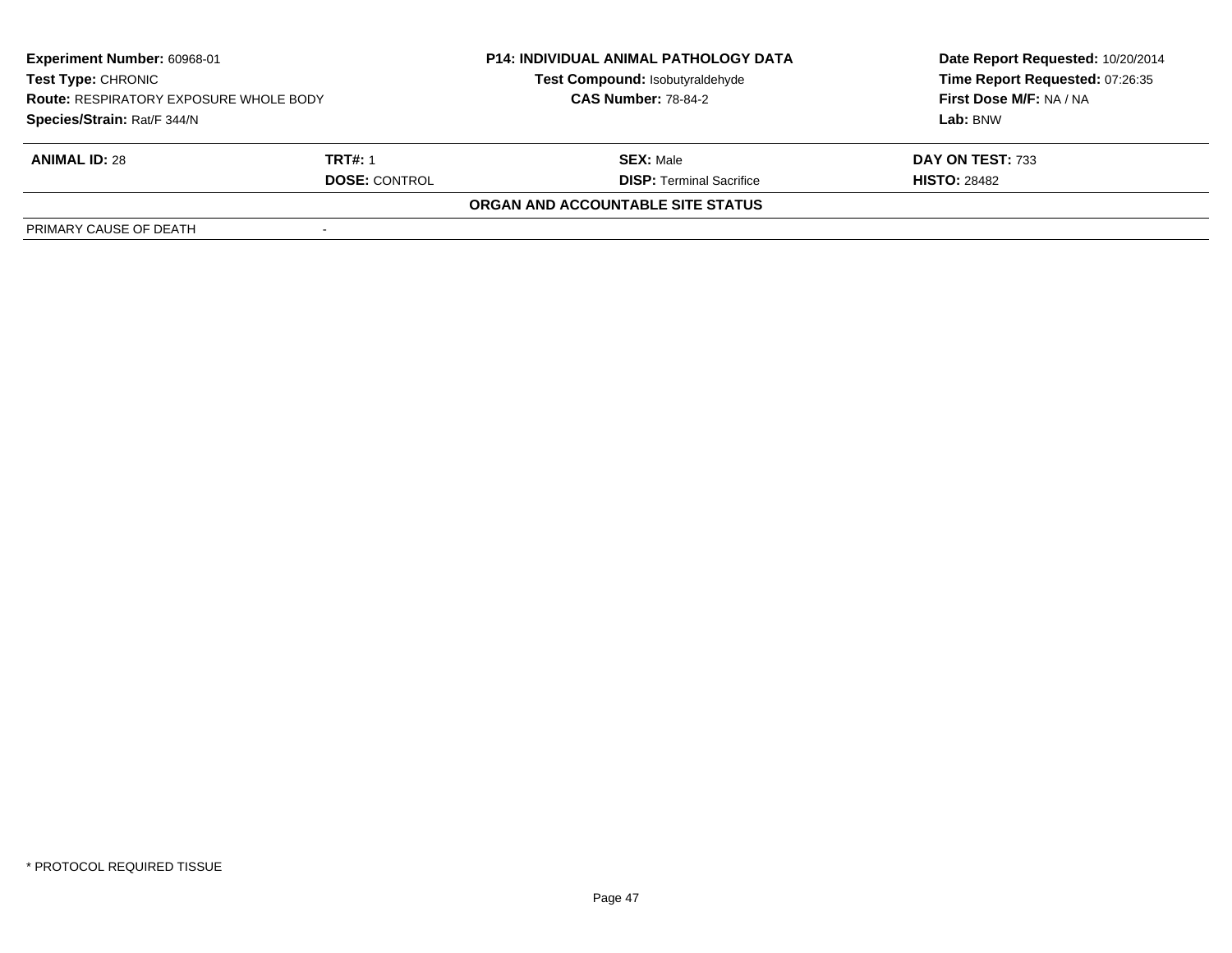**Experiment Number:** 60968-01**Test Type:** CHRONIC **Route:** RESPIRATORY EXPOSURE WHOLE BODY**Species/Strain:** Rat/F 344/N**P14: INDIVIDUAL ANIMAL PATHOLOGY DATATest Compound:** Isobutyraldehyde**CAS Number:** 78-84-2**Date Report Requested:** 10/20/2014**Time Report Requested:** 07:26:35**First Dose M/F:** NA / NA**Lab:** BNW**ANIMAL ID:** 29**TRT#:** 1 **SEX:** Male **DAY ON TEST:** 421 **DOSE:** CONTROL**DISP:** Moribund Sacrifice **HISTO:** 28483 **ORGAN AND ACCOUNTABLE SITE STATUSNORMAL**\* Adrenal Cortex \* Adrenal Medulla \* \* Book \* Blood Vessel \* Book \* Bone \* Bone \* Bone \* Bone \* Bone \* Bone \* Bone \* Bone \* Bone \* Esophagus \* Bone Marrow \* Brain \* Epididymis \* Esophagus \* Intestine Small, Duodenum \* Heart \* Intestine Large, Cecum \* Intestine Large, Cecum \* Intestine Large, Colon \* Intestine Small, Jejunum \* The many reserves the state of the state of the state of the state of the state of the state of the state of the state of the state of the state of the state of the state of the state of the st \* Liver which is the settlement of the settlement of the settlement of the settlement of the settlement of the settlement of the settlement of the settlement of the settlement of the settlement of the settlement of the set \* Mammary Gland \* \* Nose \* \* Nose \* \* Pancreas \* Pancreas \* \* Pancreas \* \* Pancreas \* \* Pancreas \* \* Parathyroid Gland \* Pituitary Gland \* \* Then the state \* Preputial Gland \* Prosection \* Prostate \* \* Salivary Glands \* Salivary Glands \* Salivary Glands \* Salivary Glands \* Salivary Glands \* Salivary Glands \* Salivary Glands \* Salivary Glan \* Seminal Vesicle \* The state of the set of the set of the set of the set of the set of the set of the set of the set of the set of the set of the set of the set of the set of the set of the set of the set of the set of th \* Stomach, Glandular \* Thymus \* Thyroid Gland \* Trachea \* Urinary Bladder**MISSING** \* Lymph Node, Mandibular**OBSERVATIONS** \* Intestine Large, Rectumm<br>
Parasite Metazoan  $[$  Parasite Metazoan TGLS = 1-11+12+13+14 ] \* Intestine Small, Ileumm Carcinoma and Carcinoma and Carcinoma and Carcinoma and Carcinoma and Carcinoma and Carcinoma and Carcinoma <br>The contract of the contract of the contract of the contract of the contract of the contract of the contract of Note: mucinous adenocarcinoma.[ Carcinoma TGLS = 1-11+12+13+14 ] \* Lymph Node, Mesentericc and the contract of the contract of the contract of the contract of the contract of the contract of the contract of the contract of the contract of the contract of the contract of the contract of the contract of the cont Lymphoid, Moderate [ Hyperplasia TGLS = 3-6 ] \* Testess and the contractive contractive contractive contractive contractive contractive contractive contractive contractive contractive contractive contractive contractive contractive contractive contractive contractive contract  $[$  Adenoma TGLS = 2-7  $]$ PRIMARY CAUSE OF DEATH- Intestine Small, Ileum Carcinoma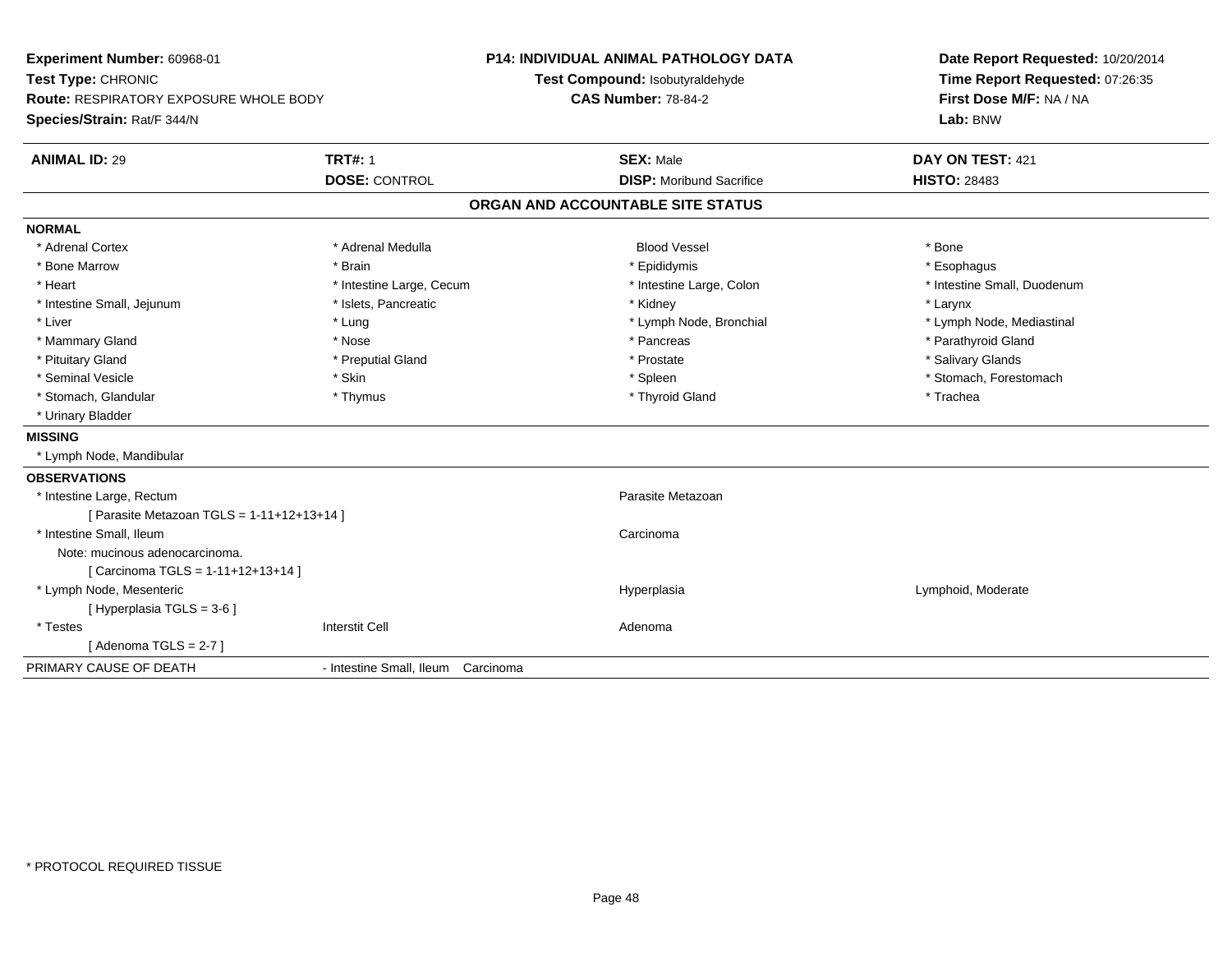**Experiment Number:** 60968-01**Test Type:** CHRONIC **Route:** RESPIRATORY EXPOSURE WHOLE BODY**Species/Strain:** Rat/F 344/N**P14: INDIVIDUAL ANIMAL PATHOLOGY DATATest Compound:** Isobutyraldehyde**CAS Number:** 78-84-2**Date Report Requested:** 10/20/2014**Time Report Requested:** 07:26:35**First Dose M/F:** NA / NA**Lab:** BNW**ANIMAL ID:** 30**TRT#:** 1 **SEX:** Male **DAY ON TEST:** 692 **DOSE:** CONTROL**DISP:** Moribund Sacrifice **HISTO:** 28484 **ORGAN AND ACCOUNTABLE SITE STATUSNORMAL**\* Adrenal Cortex \* Adrenal Medulla \* \* Book \* Blood Vessel \* Book \* Bone \* Bone \* Bone \* Bone \* Bone \* Bone \* Bone \* Bone \* Bone \* Esophagus \* Bone Marrow \* Brain \* Epididymis \* Esophagus \* Intestine Large, Rectum \* Heart \* Intestine Large, Cecum \* Intestine Large, Cecum \* Intestine Large, Colon \* Intestine Small, Duodenum \* Intestine Small, Ileum \* Intestine Small, Intestine Small, Jejunum \* Islets, Pancreatic \* Lymph Node, Mediastinal \* Larynx \* Lymph Node, Bronchial \* Lymph Node, Bronchial \* Lymph Node, Mandibular \* Mammary Gland \* \* Nose \* \* Nose \* \* Pancreas \* Pancreas \* \* Pancreas \* \* Pancreas \* \* Pancreas \* \* Parathyroid Gland \* Preputial Gland \* \* Annual vesicle \* \* Prostate \* \* Salivary Glands \* \* Salivary Glands \* \* Seminal Vesicle \* \* Skin \* Stomach, Forestomach \* Stomach \* Stomach, Glandular \* Thymus \* Thymus \* Thyroid Gland \* Trachea \* Trachea \* Trachea \* Thyroid Gland **OBSERVATIONS** \* Kidneyy the controller of the controller of the controller of the controller of the controller of the chronic, Mild \* Liver Leukemia Mononuclear \* Lung Alveolar/Bronchiolar Adenoma [ Alveolar/Bronchiolar Adenoma TGLS = 1-3 ] \* Lymph Node, Mesenteric Leukemia Mononuclear \* Pituitary Glandd and the contract of Pars Distalis and the contract of Adenoma and Adenoma and the Adenoma and the Adenoma and  $\lambda$  $[$  Adenoma TGLS = 2-8  $]$  \* Spleen Leukemia Mononuclear [ Leukemia Mononuclear TGLS = 3-11 ] \* Testess Interstit Cell Hyperplasia a Minimal PRIMARY CAUSE OF DEATH- Spleen Leukemia Mononuclear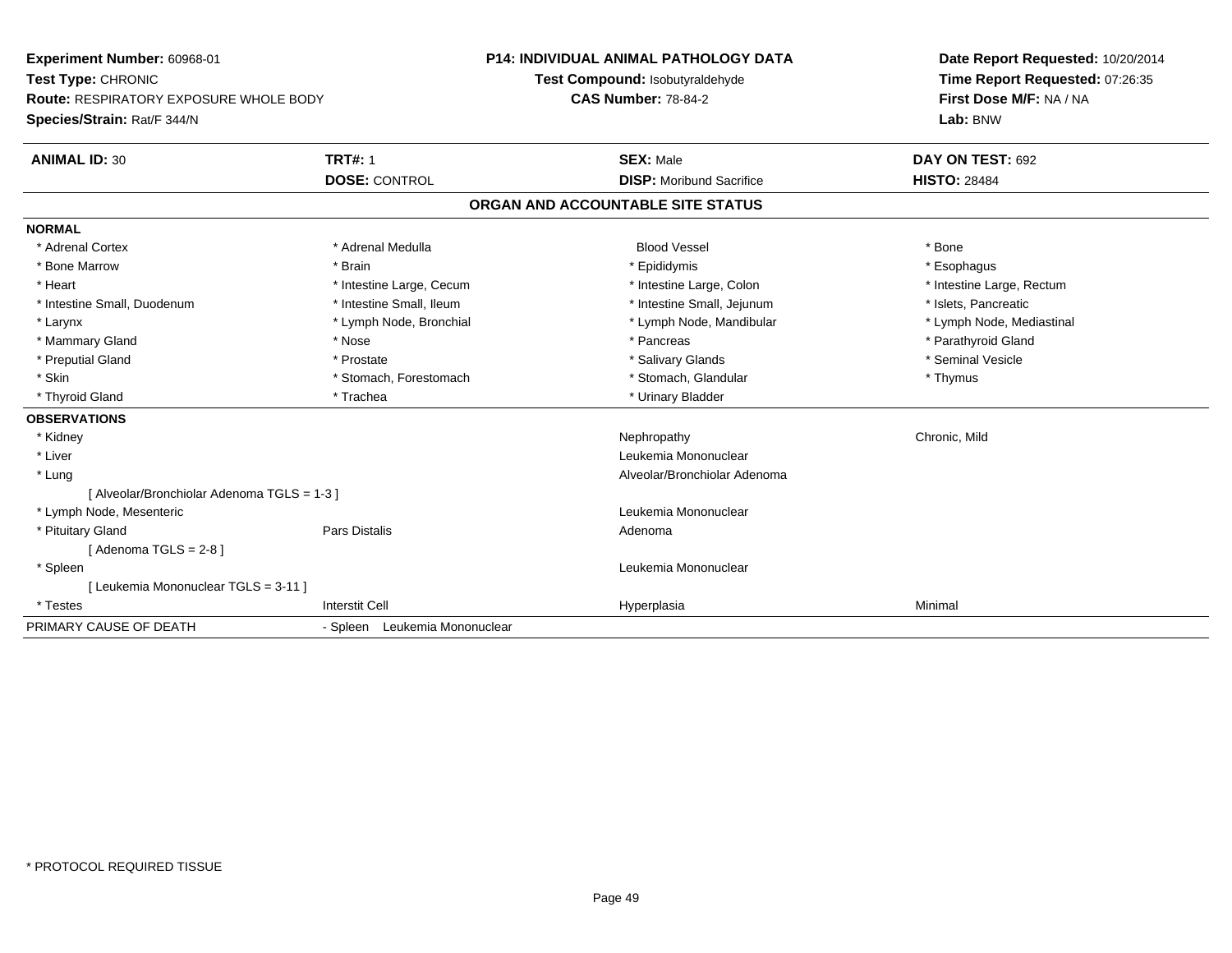| Time Report Requested: 07:26:35<br>Test Compound: Isobutyraldehyde<br><b>CAS Number: 78-84-2</b><br>First Dose M/F: NA / NA<br><b>Route: RESPIRATORY EXPOSURE WHOLE BODY</b><br>Lab: BNW<br><b>TRT#: 1</b><br><b>SEX: Male</b><br><b>ANIMAL ID: 31</b><br>DAY ON TEST: 614<br><b>DOSE: CONTROL</b><br><b>DISP:</b> Moribund Sacrifice<br><b>HISTO: 28485</b><br>ORGAN AND ACCOUNTABLE SITE STATUS<br><b>Blood Vessel</b><br>* Bone<br>* Brain<br>* Adrenal Medulla<br>* Epididymis<br>* Esophagus<br>* Heart<br>* Intestine Large, Cecum<br>* Intestine Small, Duodenum<br>* Intestine Small, Ileum<br>* Intestine Small, Jejunum<br>* Intestine Large, Colon<br>* Islets, Pancreatic<br>* Mammary Gland<br>* Parathyroid Gland<br>* Larynx<br>* Preputial Gland<br>* Salivary Glands<br>* Seminal Vesicle<br>* Skin<br>* Stomach, Glandular<br>* Stomach, Forestomach<br>* Thymus<br>* Thyroid Gland<br>* Urinary Bladder<br>* Trachea<br>* Adrenal Cortex<br>Mild<br>Hemorrhage<br>* Bone Marrow<br>Leukemia Mononuclear<br>* Intestine Large, Rectum<br>Parasite Metazoan<br>[ Parasite Metazoan TGLS = 3-7 ]<br>Chronic, Minimal<br>* Kidney<br>Nephropathy<br>* Liver<br>Leukemia Mononuclear<br>* Lung<br><b>Infiltration Cellular</b><br>Alveolar Epith<br>Histiocyte, Mild<br>Leukemia Mononuclear<br>Lymph Node<br>Pancreatic<br>Leukemia Mononuclear<br>* Lymph Node, Bronchial<br>Leukemia Mononuclear<br>[ Leukemia Mononuclear TGLS = 3-7 ]<br>* Lymph Node, Mandibular<br>Leukemia Mononuclear<br>[ Leukemia Mononuclear TGLS = 3-7 ]<br>* Lymph Node, Mediastinal<br>Leukemia Mononuclear<br>[ Leukemia Mononuclear TGLS = 1-2 ]<br>* Lymph Node, Mesenteric<br>Leukemia Mononuclear<br>[ Leukemia Mononuclear TGLS = 3-7 ]<br>* Nose<br>Foreign Body<br>[Foreign Body TGLS = 3-7]<br>* Pancreas<br>Moderate<br>Atrophy<br>* Pituitary Gland<br>Pars Distalis<br>Adenoma<br>Mild<br>Cyst | Experiment Number: 60968-01 | <b>P14: INDIVIDUAL ANIMAL PATHOLOGY DATA</b> | Date Report Requested: 10/20/2014 |
|---------------------------------------------------------------------------------------------------------------------------------------------------------------------------------------------------------------------------------------------------------------------------------------------------------------------------------------------------------------------------------------------------------------------------------------------------------------------------------------------------------------------------------------------------------------------------------------------------------------------------------------------------------------------------------------------------------------------------------------------------------------------------------------------------------------------------------------------------------------------------------------------------------------------------------------------------------------------------------------------------------------------------------------------------------------------------------------------------------------------------------------------------------------------------------------------------------------------------------------------------------------------------------------------------------------------------------------------------------------------------------------------------------------------------------------------------------------------------------------------------------------------------------------------------------------------------------------------------------------------------------------------------------------------------------------------------------------------------------------------------------------------------------------------------------------------------------------------------------------------------------------------------------|-----------------------------|----------------------------------------------|-----------------------------------|
|                                                                                                                                                                                                                                                                                                                                                                                                                                                                                                                                                                                                                                                                                                                                                                                                                                                                                                                                                                                                                                                                                                                                                                                                                                                                                                                                                                                                                                                                                                                                                                                                                                                                                                                                                                                                                                                                                                         | Test Type: CHRONIC          |                                              |                                   |
|                                                                                                                                                                                                                                                                                                                                                                                                                                                                                                                                                                                                                                                                                                                                                                                                                                                                                                                                                                                                                                                                                                                                                                                                                                                                                                                                                                                                                                                                                                                                                                                                                                                                                                                                                                                                                                                                                                         |                             |                                              |                                   |
|                                                                                                                                                                                                                                                                                                                                                                                                                                                                                                                                                                                                                                                                                                                                                                                                                                                                                                                                                                                                                                                                                                                                                                                                                                                                                                                                                                                                                                                                                                                                                                                                                                                                                                                                                                                                                                                                                                         | Species/Strain: Rat/F 344/N |                                              |                                   |
|                                                                                                                                                                                                                                                                                                                                                                                                                                                                                                                                                                                                                                                                                                                                                                                                                                                                                                                                                                                                                                                                                                                                                                                                                                                                                                                                                                                                                                                                                                                                                                                                                                                                                                                                                                                                                                                                                                         |                             |                                              |                                   |
|                                                                                                                                                                                                                                                                                                                                                                                                                                                                                                                                                                                                                                                                                                                                                                                                                                                                                                                                                                                                                                                                                                                                                                                                                                                                                                                                                                                                                                                                                                                                                                                                                                                                                                                                                                                                                                                                                                         |                             |                                              |                                   |
|                                                                                                                                                                                                                                                                                                                                                                                                                                                                                                                                                                                                                                                                                                                                                                                                                                                                                                                                                                                                                                                                                                                                                                                                                                                                                                                                                                                                                                                                                                                                                                                                                                                                                                                                                                                                                                                                                                         |                             |                                              |                                   |
|                                                                                                                                                                                                                                                                                                                                                                                                                                                                                                                                                                                                                                                                                                                                                                                                                                                                                                                                                                                                                                                                                                                                                                                                                                                                                                                                                                                                                                                                                                                                                                                                                                                                                                                                                                                                                                                                                                         | <b>NORMAL</b>               |                                              |                                   |
|                                                                                                                                                                                                                                                                                                                                                                                                                                                                                                                                                                                                                                                                                                                                                                                                                                                                                                                                                                                                                                                                                                                                                                                                                                                                                                                                                                                                                                                                                                                                                                                                                                                                                                                                                                                                                                                                                                         |                             |                                              |                                   |
|                                                                                                                                                                                                                                                                                                                                                                                                                                                                                                                                                                                                                                                                                                                                                                                                                                                                                                                                                                                                                                                                                                                                                                                                                                                                                                                                                                                                                                                                                                                                                                                                                                                                                                                                                                                                                                                                                                         |                             |                                              |                                   |
|                                                                                                                                                                                                                                                                                                                                                                                                                                                                                                                                                                                                                                                                                                                                                                                                                                                                                                                                                                                                                                                                                                                                                                                                                                                                                                                                                                                                                                                                                                                                                                                                                                                                                                                                                                                                                                                                                                         |                             |                                              |                                   |
|                                                                                                                                                                                                                                                                                                                                                                                                                                                                                                                                                                                                                                                                                                                                                                                                                                                                                                                                                                                                                                                                                                                                                                                                                                                                                                                                                                                                                                                                                                                                                                                                                                                                                                                                                                                                                                                                                                         |                             |                                              |                                   |
|                                                                                                                                                                                                                                                                                                                                                                                                                                                                                                                                                                                                                                                                                                                                                                                                                                                                                                                                                                                                                                                                                                                                                                                                                                                                                                                                                                                                                                                                                                                                                                                                                                                                                                                                                                                                                                                                                                         |                             |                                              |                                   |
|                                                                                                                                                                                                                                                                                                                                                                                                                                                                                                                                                                                                                                                                                                                                                                                                                                                                                                                                                                                                                                                                                                                                                                                                                                                                                                                                                                                                                                                                                                                                                                                                                                                                                                                                                                                                                                                                                                         |                             |                                              |                                   |
|                                                                                                                                                                                                                                                                                                                                                                                                                                                                                                                                                                                                                                                                                                                                                                                                                                                                                                                                                                                                                                                                                                                                                                                                                                                                                                                                                                                                                                                                                                                                                                                                                                                                                                                                                                                                                                                                                                         |                             |                                              |                                   |
|                                                                                                                                                                                                                                                                                                                                                                                                                                                                                                                                                                                                                                                                                                                                                                                                                                                                                                                                                                                                                                                                                                                                                                                                                                                                                                                                                                                                                                                                                                                                                                                                                                                                                                                                                                                                                                                                                                         | <b>OBSERVATIONS</b>         |                                              |                                   |
|                                                                                                                                                                                                                                                                                                                                                                                                                                                                                                                                                                                                                                                                                                                                                                                                                                                                                                                                                                                                                                                                                                                                                                                                                                                                                                                                                                                                                                                                                                                                                                                                                                                                                                                                                                                                                                                                                                         |                             |                                              |                                   |
|                                                                                                                                                                                                                                                                                                                                                                                                                                                                                                                                                                                                                                                                                                                                                                                                                                                                                                                                                                                                                                                                                                                                                                                                                                                                                                                                                                                                                                                                                                                                                                                                                                                                                                                                                                                                                                                                                                         |                             |                                              |                                   |
|                                                                                                                                                                                                                                                                                                                                                                                                                                                                                                                                                                                                                                                                                                                                                                                                                                                                                                                                                                                                                                                                                                                                                                                                                                                                                                                                                                                                                                                                                                                                                                                                                                                                                                                                                                                                                                                                                                         |                             |                                              |                                   |
|                                                                                                                                                                                                                                                                                                                                                                                                                                                                                                                                                                                                                                                                                                                                                                                                                                                                                                                                                                                                                                                                                                                                                                                                                                                                                                                                                                                                                                                                                                                                                                                                                                                                                                                                                                                                                                                                                                         |                             |                                              |                                   |
|                                                                                                                                                                                                                                                                                                                                                                                                                                                                                                                                                                                                                                                                                                                                                                                                                                                                                                                                                                                                                                                                                                                                                                                                                                                                                                                                                                                                                                                                                                                                                                                                                                                                                                                                                                                                                                                                                                         |                             |                                              |                                   |
|                                                                                                                                                                                                                                                                                                                                                                                                                                                                                                                                                                                                                                                                                                                                                                                                                                                                                                                                                                                                                                                                                                                                                                                                                                                                                                                                                                                                                                                                                                                                                                                                                                                                                                                                                                                                                                                                                                         |                             |                                              |                                   |
|                                                                                                                                                                                                                                                                                                                                                                                                                                                                                                                                                                                                                                                                                                                                                                                                                                                                                                                                                                                                                                                                                                                                                                                                                                                                                                                                                                                                                                                                                                                                                                                                                                                                                                                                                                                                                                                                                                         |                             |                                              |                                   |
|                                                                                                                                                                                                                                                                                                                                                                                                                                                                                                                                                                                                                                                                                                                                                                                                                                                                                                                                                                                                                                                                                                                                                                                                                                                                                                                                                                                                                                                                                                                                                                                                                                                                                                                                                                                                                                                                                                         |                             |                                              |                                   |
|                                                                                                                                                                                                                                                                                                                                                                                                                                                                                                                                                                                                                                                                                                                                                                                                                                                                                                                                                                                                                                                                                                                                                                                                                                                                                                                                                                                                                                                                                                                                                                                                                                                                                                                                                                                                                                                                                                         |                             |                                              |                                   |
|                                                                                                                                                                                                                                                                                                                                                                                                                                                                                                                                                                                                                                                                                                                                                                                                                                                                                                                                                                                                                                                                                                                                                                                                                                                                                                                                                                                                                                                                                                                                                                                                                                                                                                                                                                                                                                                                                                         |                             |                                              |                                   |
|                                                                                                                                                                                                                                                                                                                                                                                                                                                                                                                                                                                                                                                                                                                                                                                                                                                                                                                                                                                                                                                                                                                                                                                                                                                                                                                                                                                                                                                                                                                                                                                                                                                                                                                                                                                                                                                                                                         |                             |                                              |                                   |
|                                                                                                                                                                                                                                                                                                                                                                                                                                                                                                                                                                                                                                                                                                                                                                                                                                                                                                                                                                                                                                                                                                                                                                                                                                                                                                                                                                                                                                                                                                                                                                                                                                                                                                                                                                                                                                                                                                         |                             |                                              |                                   |
|                                                                                                                                                                                                                                                                                                                                                                                                                                                                                                                                                                                                                                                                                                                                                                                                                                                                                                                                                                                                                                                                                                                                                                                                                                                                                                                                                                                                                                                                                                                                                                                                                                                                                                                                                                                                                                                                                                         |                             |                                              |                                   |
|                                                                                                                                                                                                                                                                                                                                                                                                                                                                                                                                                                                                                                                                                                                                                                                                                                                                                                                                                                                                                                                                                                                                                                                                                                                                                                                                                                                                                                                                                                                                                                                                                                                                                                                                                                                                                                                                                                         |                             |                                              |                                   |
|                                                                                                                                                                                                                                                                                                                                                                                                                                                                                                                                                                                                                                                                                                                                                                                                                                                                                                                                                                                                                                                                                                                                                                                                                                                                                                                                                                                                                                                                                                                                                                                                                                                                                                                                                                                                                                                                                                         |                             |                                              |                                   |
|                                                                                                                                                                                                                                                                                                                                                                                                                                                                                                                                                                                                                                                                                                                                                                                                                                                                                                                                                                                                                                                                                                                                                                                                                                                                                                                                                                                                                                                                                                                                                                                                                                                                                                                                                                                                                                                                                                         |                             |                                              |                                   |
|                                                                                                                                                                                                                                                                                                                                                                                                                                                                                                                                                                                                                                                                                                                                                                                                                                                                                                                                                                                                                                                                                                                                                                                                                                                                                                                                                                                                                                                                                                                                                                                                                                                                                                                                                                                                                                                                                                         |                             |                                              |                                   |
|                                                                                                                                                                                                                                                                                                                                                                                                                                                                                                                                                                                                                                                                                                                                                                                                                                                                                                                                                                                                                                                                                                                                                                                                                                                                                                                                                                                                                                                                                                                                                                                                                                                                                                                                                                                                                                                                                                         |                             |                                              |                                   |
|                                                                                                                                                                                                                                                                                                                                                                                                                                                                                                                                                                                                                                                                                                                                                                                                                                                                                                                                                                                                                                                                                                                                                                                                                                                                                                                                                                                                                                                                                                                                                                                                                                                                                                                                                                                                                                                                                                         |                             |                                              |                                   |
|                                                                                                                                                                                                                                                                                                                                                                                                                                                                                                                                                                                                                                                                                                                                                                                                                                                                                                                                                                                                                                                                                                                                                                                                                                                                                                                                                                                                                                                                                                                                                                                                                                                                                                                                                                                                                                                                                                         |                             |                                              |                                   |
|                                                                                                                                                                                                                                                                                                                                                                                                                                                                                                                                                                                                                                                                                                                                                                                                                                                                                                                                                                                                                                                                                                                                                                                                                                                                                                                                                                                                                                                                                                                                                                                                                                                                                                                                                                                                                                                                                                         |                             |                                              |                                   |
|                                                                                                                                                                                                                                                                                                                                                                                                                                                                                                                                                                                                                                                                                                                                                                                                                                                                                                                                                                                                                                                                                                                                                                                                                                                                                                                                                                                                                                                                                                                                                                                                                                                                                                                                                                                                                                                                                                         |                             |                                              |                                   |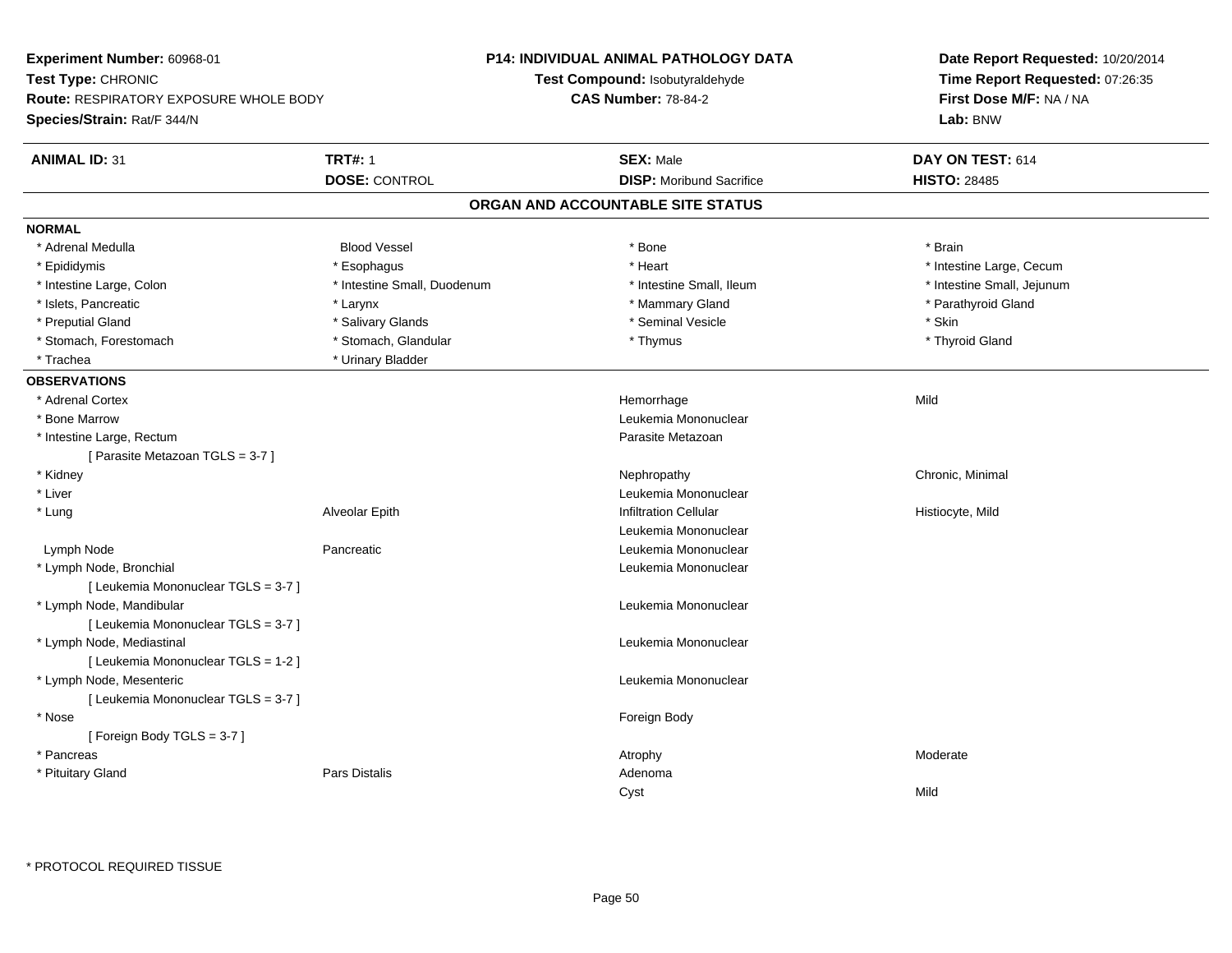| Experiment Number: 60968-01<br>Test Type: CHRONIC<br><b>Route: RESPIRATORY EXPOSURE WHOLE BODY</b><br>Species/Strain: Rat/F 344/N |                                  | <b>P14: INDIVIDUAL ANIMAL PATHOLOGY DATA</b><br>Test Compound: Isobutyraldehyde<br><b>CAS Number: 78-84-2</b> | Date Report Requested: 10/20/2014<br>Time Report Requested: 07:26:35<br>First Dose M/F: NA / NA<br>Lab: BNW |
|-----------------------------------------------------------------------------------------------------------------------------------|----------------------------------|---------------------------------------------------------------------------------------------------------------|-------------------------------------------------------------------------------------------------------------|
| <b>ANIMAL ID: 31</b>                                                                                                              | <b>TRT#: 1</b>                   | <b>SEX: Male</b>                                                                                              | DAY ON TEST: 614                                                                                            |
|                                                                                                                                   | <b>DOSE: CONTROL</b>             | <b>DISP:</b> Moribund Sacrifice                                                                               | <b>HISTO: 28485</b>                                                                                         |
|                                                                                                                                   |                                  | ORGAN AND ACCOUNTABLE SITE STATUS                                                                             |                                                                                                             |
| [Cyst TGLS = $2-8$ ]                                                                                                              |                                  |                                                                                                               |                                                                                                             |
| * Prostate                                                                                                                        |                                  | Inflammation                                                                                                  | Suppurative, Mild                                                                                           |
| * Spleen                                                                                                                          |                                  | Leukemia Mononuclear                                                                                          |                                                                                                             |
| [ Leukemia Mononuclear TGLS = 4-11 ]                                                                                              |                                  |                                                                                                               |                                                                                                             |
| * Testes                                                                                                                          | <b>Bilateral, Interstit Cell</b> | Adenoma                                                                                                       |                                                                                                             |
| [Adenoma TGLS = $3-7$ ]                                                                                                           |                                  |                                                                                                               |                                                                                                             |
| PRIMARY CAUSE OF DEATH                                                                                                            | Leukemia Mononuclear<br>- Spleen |                                                                                                               |                                                                                                             |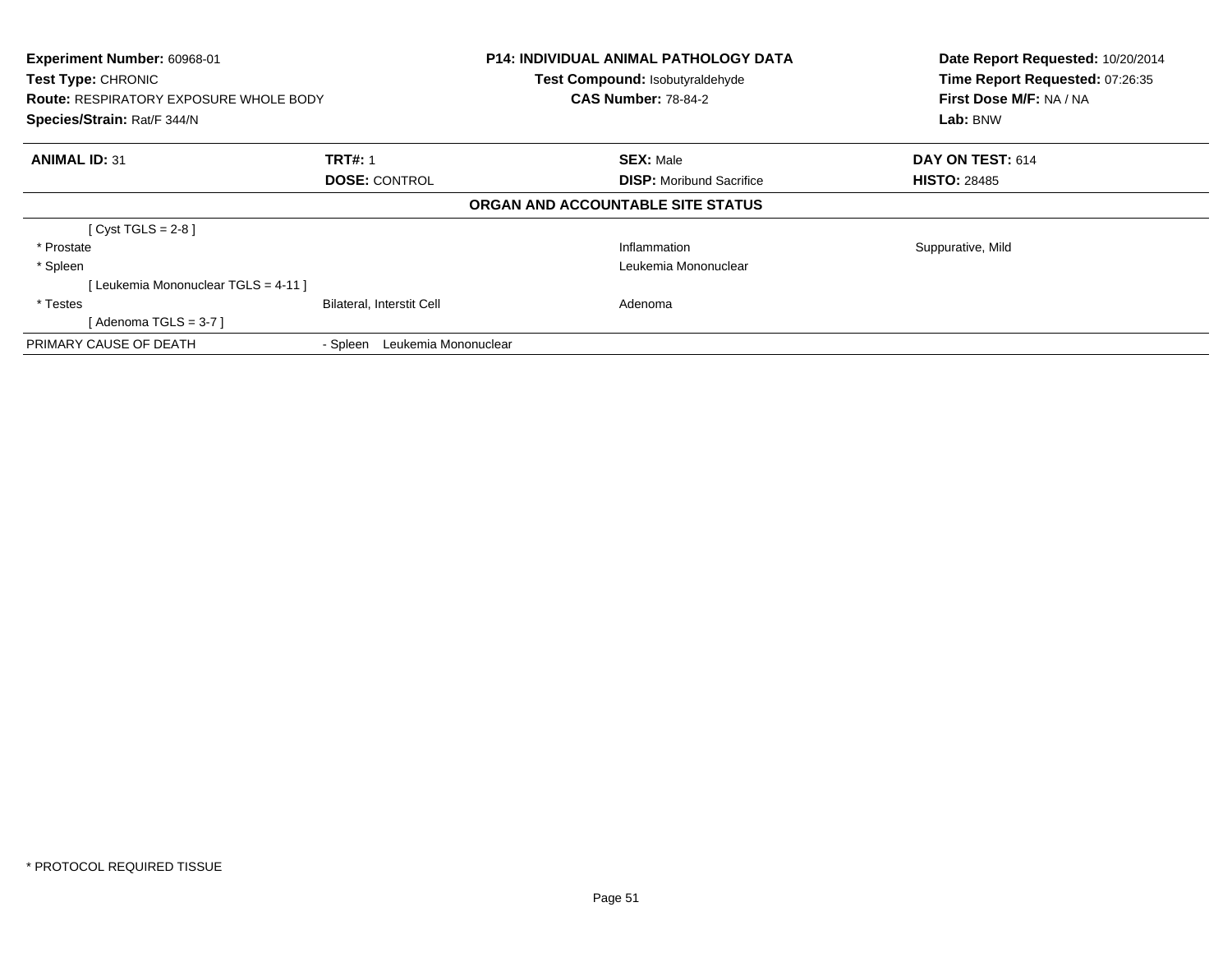| Experiment Number: 60968-01                   | P14: INDIVIDUAL ANIMAL PATHOLOGY DATA |                                   | Date Report Requested: 10/20/2014                          |  |
|-----------------------------------------------|---------------------------------------|-----------------------------------|------------------------------------------------------------|--|
| Test Type: CHRONIC                            |                                       | Test Compound: Isobutyraldehyde   | Time Report Requested: 07:26:35<br>First Dose M/F: NA / NA |  |
| <b>Route: RESPIRATORY EXPOSURE WHOLE BODY</b> |                                       | <b>CAS Number: 78-84-2</b>        |                                                            |  |
| Species/Strain: Rat/F 344/N                   |                                       |                                   | Lab: BNW                                                   |  |
| <b>ANIMAL ID: 32</b>                          | <b>TRT#: 1</b>                        | <b>SEX: Male</b>                  | DAY ON TEST: 678                                           |  |
|                                               | <b>DOSE: CONTROL</b>                  | <b>DISP:</b> Moribund Sacrifice   | <b>HISTO: 28486</b>                                        |  |
|                                               |                                       | ORGAN AND ACCOUNTABLE SITE STATUS |                                                            |  |
| <b>NORMAL</b>                                 |                                       |                                   |                                                            |  |
| * Adrenal Cortex                              | <b>Blood Vessel</b>                   | * Bone                            | * Bone Marrow                                              |  |
| * Brain                                       | * Epididymis                          | * Esophagus                       | * Heart                                                    |  |
| * Intestine Large, Cecum                      | * Intestine Large, Colon              | * Intestine Large, Rectum         | * Intestine Small, Duodenum                                |  |
| * Intestine Small, Ileum                      | * Intestine Small, Jejunum            | * Islets, Pancreatic              | * Larynx                                                   |  |
| * Mammary Gland                               | * Nose                                | * Pancreas                        | * Parathyroid Gland                                        |  |
| * Salivary Glands                             | * Seminal Vesicle                     | * Stomach, Forestomach            | * Stomach, Glandular                                       |  |
| * Thymus                                      | * Thyroid Gland                       | * Trachea                         | * Urinary Bladder                                          |  |
| <b>OBSERVATIONS</b>                           |                                       |                                   |                                                            |  |
| * Adrenal Medulla                             |                                       | Hyperplasia                       | Moderate                                                   |  |
| * Kidney                                      |                                       | Nephropathy                       | Chronic, Moderate                                          |  |
| [Nephropathy TGLS = 7-5]                      |                                       |                                   |                                                            |  |
| * Liver                                       | <b>Bile Duct</b>                      | Hyperplasia                       | Moderate                                                   |  |
|                                               |                                       | Leukemia Mononuclear              |                                                            |  |
| [ Leukemia Mononuclear TGLS = 6-4 ]           |                                       |                                   |                                                            |  |
| * Lung                                        |                                       | Leukemia Mononuclear              |                                                            |  |
| Lymph Node                                    | Pancreatic                            | Leukemia Mononuclear              |                                                            |  |
| * Lymph Node, Bronchial                       |                                       | Leukemia Mononuclear              |                                                            |  |
| [ Leukemia Mononuclear TGLS = 4-7 ]           |                                       |                                   |                                                            |  |
| * Lymph Node, Mandibular                      |                                       | Leukemia Mononuclear              |                                                            |  |
| [ Leukemia Mononuclear TGLS = 4-7 ]           |                                       |                                   |                                                            |  |
| * Lymph Node, Mediastinal                     |                                       | Leukemia Mononuclear              |                                                            |  |
| * Lymph Node, Mesenteric                      |                                       | Leukemia Mononuclear              |                                                            |  |
| [ Leukemia Mononuclear TGLS = 4-7 ]           |                                       |                                   |                                                            |  |
| * Pituitary Gland                             | <b>Pars Distalis</b>                  | Adenoma                           |                                                            |  |
| [Adenoma TGLS = $3-8$ ]                       |                                       |                                   |                                                            |  |
| * Preputial Gland                             |                                       | Inflammation                      | Chronic, Moderate                                          |  |
| [Inflammation $TGLS = 2-13$ ]                 |                                       |                                   |                                                            |  |
| * Prostate                                    | Epithelium                            | Hyperplasia                       | Mild                                                       |  |
| * Skin                                        |                                       | Inflammation                      | Granulomatous, Moderate                                    |  |
| [Inflammation TGLS = $2-13$ ]                 |                                       |                                   |                                                            |  |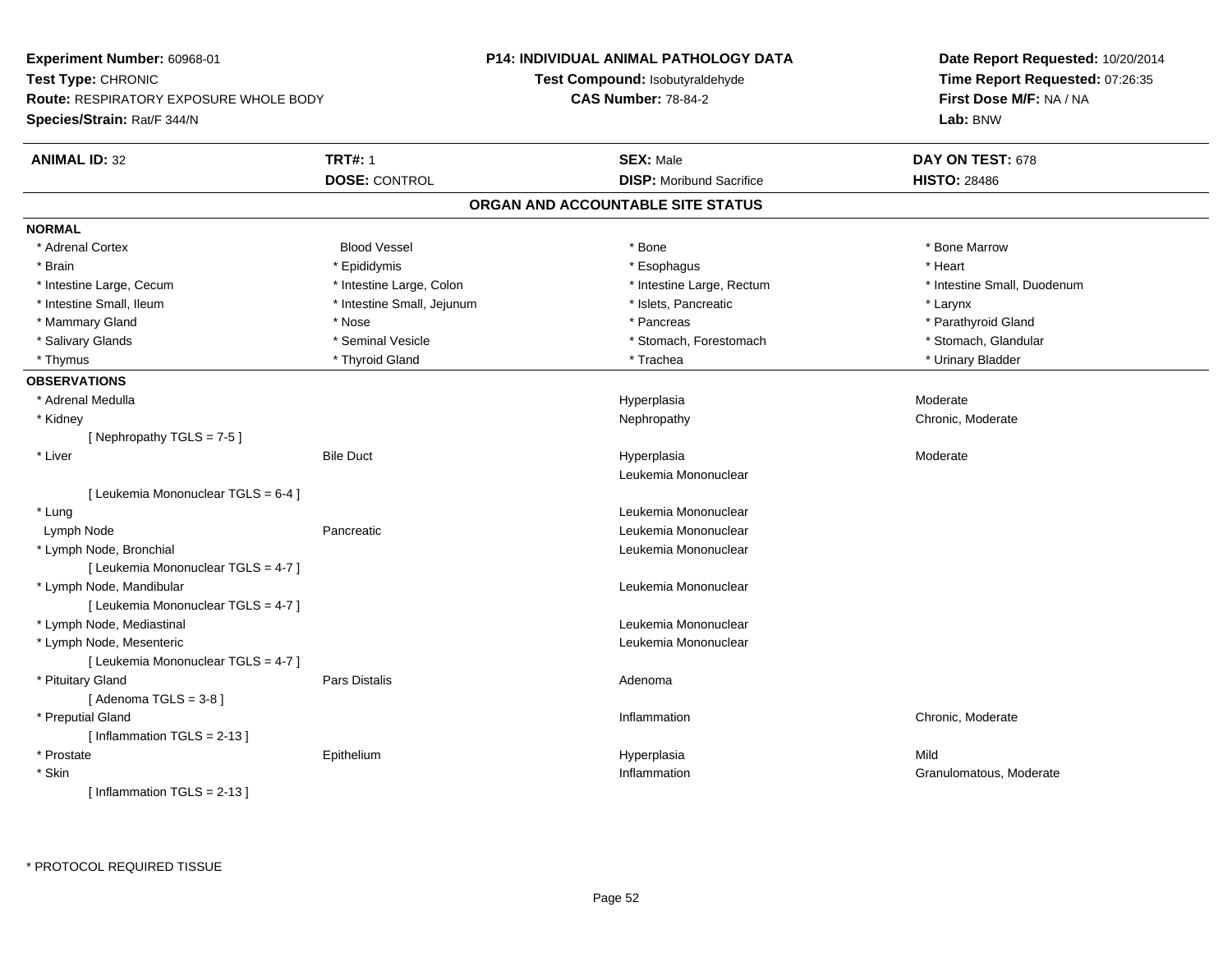| Experiment Number: 60968-01<br><b>Test Type: CHRONIC</b><br><b>Route: RESPIRATORY EXPOSURE WHOLE BODY</b><br>Species/Strain: Rat/F 344/N |                                         | <b>P14: INDIVIDUAL ANIMAL PATHOLOGY DATA</b><br>Test Compound: Isobutyraldehyde<br><b>CAS Number: 78-84-2</b> | Date Report Requested: 10/20/2014<br>Time Report Requested: 07:26:35<br>First Dose M/F: NA / NA<br>Lab: BNW |
|------------------------------------------------------------------------------------------------------------------------------------------|-----------------------------------------|---------------------------------------------------------------------------------------------------------------|-------------------------------------------------------------------------------------------------------------|
| <b>ANIMAL ID: 32</b>                                                                                                                     | <b>TRT#: 1</b>                          | <b>SEX: Male</b>                                                                                              | DAY ON TEST: 678                                                                                            |
|                                                                                                                                          | <b>DOSE: CONTROL</b>                    | <b>DISP:</b> Moribund Sacrifice                                                                               | <b>HISTO: 28486</b>                                                                                         |
|                                                                                                                                          |                                         | ORGAN AND ACCOUNTABLE SITE STATUS                                                                             |                                                                                                             |
| * Spleen                                                                                                                                 |                                         | Leukemia Mononuclear                                                                                          |                                                                                                             |
| [Leukemia Mononuclear TGLS = 5-12]                                                                                                       |                                         |                                                                                                               |                                                                                                             |
| * Testes                                                                                                                                 | <b>Bilateral, Interstit Cell</b>        | Adenoma                                                                                                       |                                                                                                             |
| [Adenoma TGLS = $4-7$ ]                                                                                                                  |                                         |                                                                                                               |                                                                                                             |
| PRIMARY CAUSE OF DEATH                                                                                                                   | - Pituitary Gland Pars Distalis Adenoma |                                                                                                               |                                                                                                             |
| CONTRIBUTORY CAUSE OF DEATH                                                                                                              | - Spleen Leukemia Mononuclear           |                                                                                                               |                                                                                                             |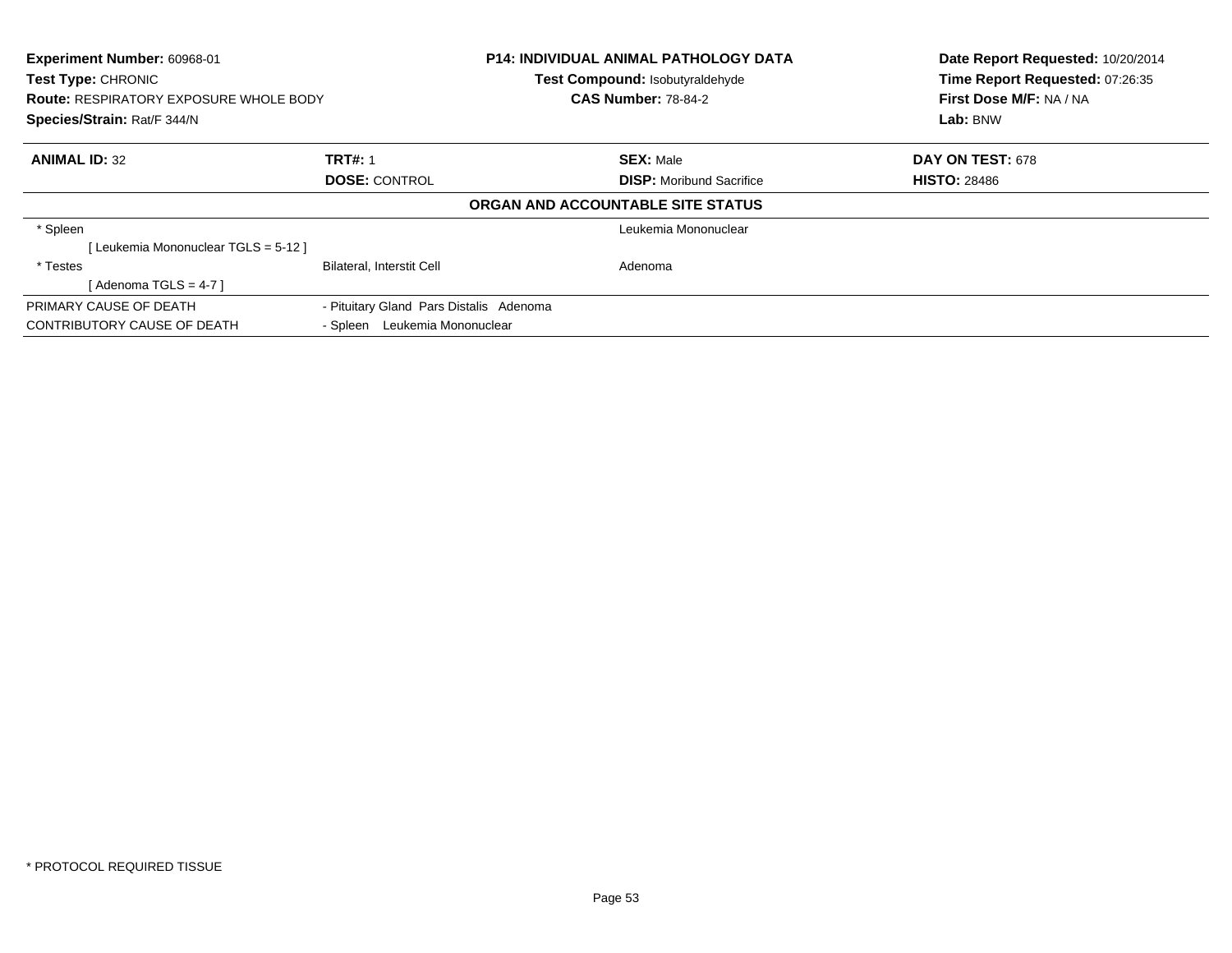| Experiment Number: 60968-01                                                                                                    |                           | <b>P14: INDIVIDUAL ANIMAL PATHOLOGY DATA</b> | Date Report Requested: 10/20/2014 |
|--------------------------------------------------------------------------------------------------------------------------------|---------------------------|----------------------------------------------|-----------------------------------|
| Test Type: CHRONIC                                                                                                             |                           | Test Compound: Isobutyraldehyde              | Time Report Requested: 07:26:35   |
| <b>Route: RESPIRATORY EXPOSURE WHOLE BODY</b>                                                                                  |                           | <b>CAS Number: 78-84-2</b>                   | First Dose M/F: NA / NA           |
| Species/Strain: Rat/F 344/N                                                                                                    |                           |                                              | Lab: BNW                          |
| <b>ANIMAL ID: 33</b>                                                                                                           | <b>TRT#: 1</b>            | <b>SEX: Male</b>                             | DAY ON TEST: 698                  |
|                                                                                                                                | <b>DOSE: CONTROL</b>      | <b>DISP:</b> Moribund Sacrifice              | <b>HISTO: 28487</b>               |
|                                                                                                                                |                           | ORGAN AND ACCOUNTABLE SITE STATUS            |                                   |
| <b>NORMAL</b>                                                                                                                  |                           |                                              |                                   |
| * Adrenal Cortex                                                                                                               | <b>Blood Vessel</b>       | * Bone                                       | * Bone Marrow                     |
| * Brain                                                                                                                        | * Esophagus               | * Heart                                      | * Intestine Large, Cecum          |
| * Intestine Large, Colon                                                                                                       | * Intestine Large, Rectum | * Intestine Small, Duodenum                  | * Intestine Small, Ileum          |
| * Intestine Small, Jejunum                                                                                                     | * Larynx                  | * Mammary Gland                              | * Parathyroid Gland               |
| * Preputial Gland                                                                                                              | * Prostate                | * Salivary Glands                            | * Skin                            |
| * Stomach, Forestomach                                                                                                         | * Thymus                  | * Trachea                                    | * Urinary Bladder                 |
| <b>MISSING</b>                                                                                                                 |                           |                                              |                                   |
| * Lymph Node, Mandibular                                                                                                       |                           |                                              |                                   |
| <b>OBSERVATIONS</b>                                                                                                            |                           |                                              |                                   |
| * Adrenal Medulla                                                                                                              |                           | Pheochromocytoma Benign                      |                                   |
| * Epididymis                                                                                                                   |                           | Mesothelioma Malignant                       |                                   |
| * Islets, Pancreatic                                                                                                           |                           | Hyperplasia                                  | Moderate                          |
| * Kidney                                                                                                                       |                           | Nephropathy                                  | Chronic, Moderate                 |
| [Nephropathy TGLS = 11-5]                                                                                                      |                           |                                              |                                   |
| * Liver                                                                                                                        |                           | Leukemia Mononuclear                         |                                   |
| [ Leukemia Mononuclear TGLS = 8-4 ]                                                                                            |                           |                                              |                                   |
| * Lung                                                                                                                         |                           | Leukemia Mononuclear                         |                                   |
| [ Leukemia Mononuclear TGLS = 8-4 ]                                                                                            |                           |                                              |                                   |
| Lymph Node                                                                                                                     | Pancreatic                | Leukemia Mononuclear                         |                                   |
|                                                                                                                                | Renal                     | Leukemia Mononuclear                         |                                   |
| [ Leukemia Mononuclear TGLS = 7-15 ]                                                                                           |                           |                                              |                                   |
| * Lymph Node, Bronchial                                                                                                        |                           | Leukemia Mononuclear                         |                                   |
| * Lymph Node, Mediastinal                                                                                                      |                           | Leukemia Mononuclear                         |                                   |
| * Lymph Node, Mesenteric                                                                                                       |                           | Leukemia Mononuclear                         |                                   |
| Mesentery                                                                                                                      |                           | Mesothelioma Malignant                       |                                   |
|                                                                                                                                | Fat                       | Necrosis                                     | Moderate                          |
| Note: mesothelioma on serosal surfaces only of abdominal viscera, does not invade.<br>[Mesothelioma Malignant TGLS = 12-14+17] |                           |                                              |                                   |
| [Necrosis TGLS = $6-14$ ]                                                                                                      |                           |                                              |                                   |
| * Nose                                                                                                                         |                           | Foreign Body                                 |                                   |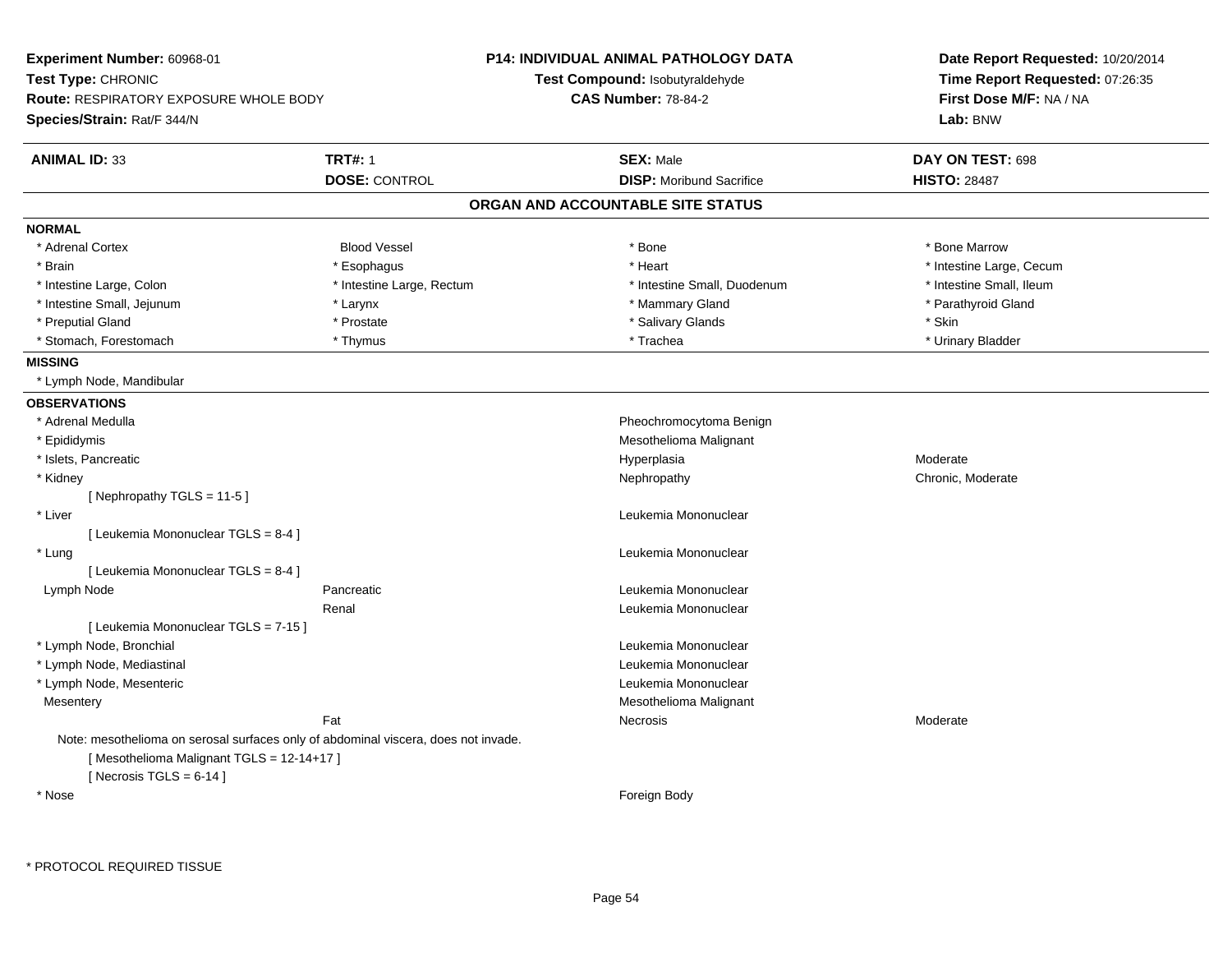| Experiment Number: 60968-01<br>Test Type: CHRONIC<br><b>Route: RESPIRATORY EXPOSURE WHOLE BODY</b><br>Species/Strain: Rat/F 344/N |                                  | <b>P14: INDIVIDUAL ANIMAL PATHOLOGY DATA</b><br>Test Compound: Isobutyraldehyde<br><b>CAS Number: 78-84-2</b> | Date Report Requested: 10/20/2014<br>Time Report Requested: 07:26:35<br>First Dose M/F: NA / NA<br>Lab: BNW |
|-----------------------------------------------------------------------------------------------------------------------------------|----------------------------------|---------------------------------------------------------------------------------------------------------------|-------------------------------------------------------------------------------------------------------------|
| <b>ANIMAL ID: 33</b>                                                                                                              | <b>TRT#: 1</b>                   | <b>SEX: Male</b>                                                                                              | DAY ON TEST: 698                                                                                            |
|                                                                                                                                   | <b>DOSE: CONTROL</b>             | <b>DISP:</b> Moribund Sacrifice                                                                               | <b>HISTO: 28487</b>                                                                                         |
|                                                                                                                                   |                                  | ORGAN AND ACCOUNTABLE SITE STATUS                                                                             |                                                                                                             |
|                                                                                                                                   | <b>Respirat Epith</b>            | Hyperplasia                                                                                                   | Mild                                                                                                        |
|                                                                                                                                   |                                  | Inflammation                                                                                                  | Suppurative, Moderate                                                                                       |
| Note: focal in xs1 assoc with fb.                                                                                                 |                                  |                                                                                                               |                                                                                                             |
| * Pancreas                                                                                                                        |                                  | Mesothelioma Malignant                                                                                        |                                                                                                             |
| [Mesothelioma Malignant TGLS = 12-14+17]                                                                                          |                                  |                                                                                                               |                                                                                                             |
| Peritoneum                                                                                                                        | Tunica Vaginal                   | Mesothelioma Malignant                                                                                        |                                                                                                             |
| [Mesothelioma Malignant TGLS = 9,10-13+16]                                                                                        |                                  |                                                                                                               |                                                                                                             |
| * Pituitary Gland                                                                                                                 | <b>Pars Distalis</b>             | Adenoma                                                                                                       |                                                                                                             |
| [Adenoma TGLS = $1-8$ ]                                                                                                           |                                  |                                                                                                               |                                                                                                             |
| * Seminal Vesicle                                                                                                                 |                                  | Mesothelioma Malignant                                                                                        |                                                                                                             |
| [Mesothelioma Malignant TGLS = 1-8]                                                                                               |                                  |                                                                                                               |                                                                                                             |
| * Spleen                                                                                                                          |                                  | Fibrosis                                                                                                      | Minimal                                                                                                     |
|                                                                                                                                   |                                  | Leukemia Mononuclear                                                                                          |                                                                                                             |
|                                                                                                                                   |                                  | Mesothelioma Malignant                                                                                        |                                                                                                             |
| [Fibrosis TGLS = $5-11$ ]                                                                                                         |                                  |                                                                                                               |                                                                                                             |
| [ Leukemia Mononuclear TGLS = 4-12 ]                                                                                              |                                  |                                                                                                               |                                                                                                             |
| [Mesothelioma Malignant TGLS = 1-8]                                                                                               |                                  |                                                                                                               |                                                                                                             |
| * Stomach, Glandular                                                                                                              |                                  | Mesothelioma Malignant                                                                                        |                                                                                                             |
| * Testes                                                                                                                          | <b>Bilateral, Interstit Cell</b> | Adenoma                                                                                                       |                                                                                                             |
|                                                                                                                                   | <b>Germinal Epith</b>            | Atrophy                                                                                                       | Moderate                                                                                                    |
|                                                                                                                                   |                                  | Mesothelioma Malignant                                                                                        |                                                                                                             |
| [Adenoma TGLS = $2,9-7+13$ ]                                                                                                      |                                  |                                                                                                               |                                                                                                             |
| [Atrophy TGLS = $3-7$ ]                                                                                                           |                                  |                                                                                                               |                                                                                                             |
| [Mesothelioma Malignant TGLS = 9,10-13+16]                                                                                        |                                  |                                                                                                               |                                                                                                             |
| * Thyroid Gland                                                                                                                   | C Cell                           | Adenoma                                                                                                       |                                                                                                             |
| PRIMARY CAUSE OF DEATH                                                                                                            | Leukemia Mononuclear<br>- Spleen |                                                                                                               |                                                                                                             |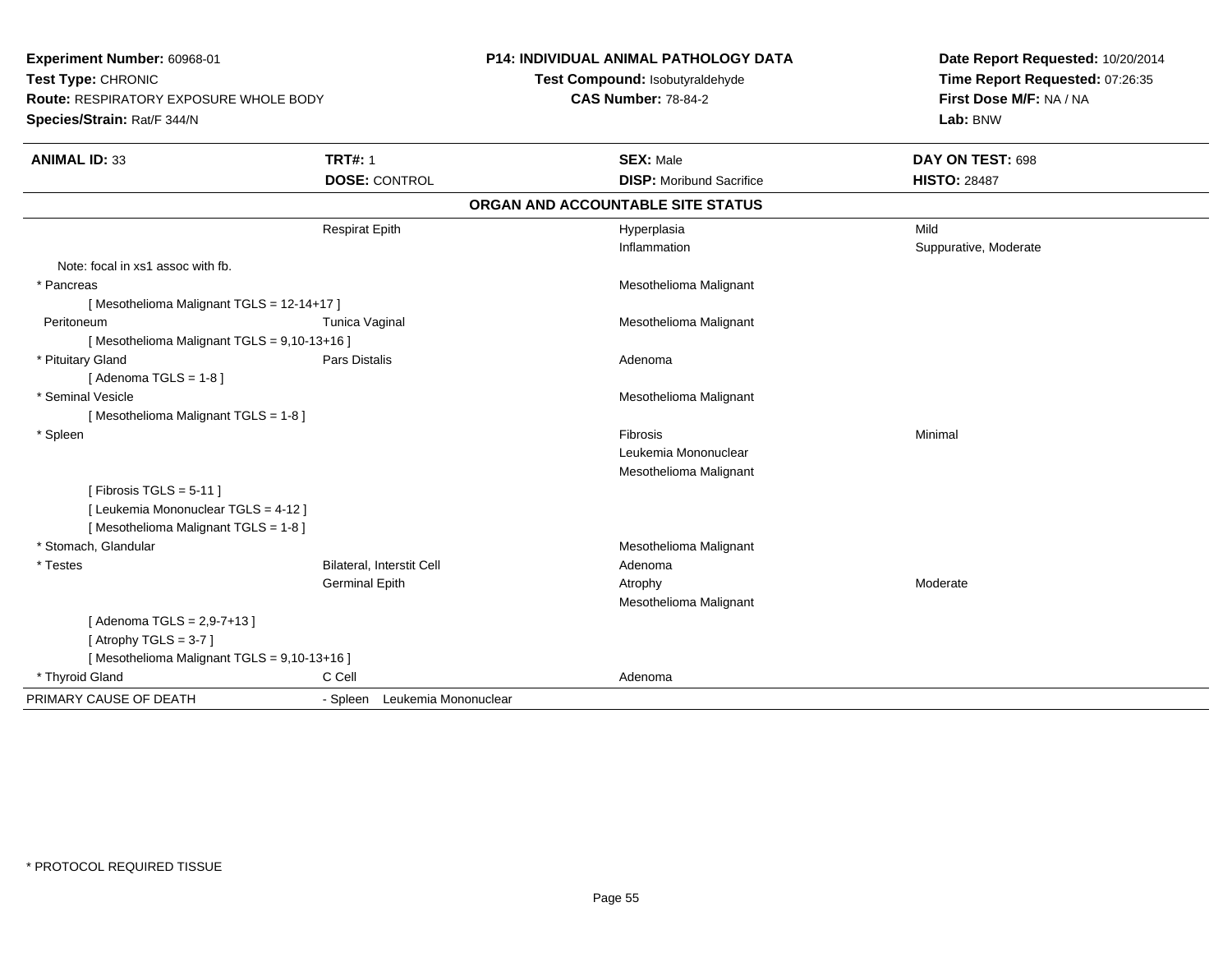| Experiment Number: 60968-01<br>Test Type: CHRONIC<br><b>Route: RESPIRATORY EXPOSURE WHOLE BODY</b> |                                        | <b>P14: INDIVIDUAL ANIMAL PATHOLOGY DATA</b><br>Test Compound: Isobutyraldehyde<br><b>CAS Number: 78-84-2</b> | Date Report Requested: 10/20/2014<br>Time Report Requested: 07:26:35<br>First Dose M/F: NA / NA |  |
|----------------------------------------------------------------------------------------------------|----------------------------------------|---------------------------------------------------------------------------------------------------------------|-------------------------------------------------------------------------------------------------|--|
| Species/Strain: Rat/F 344/N                                                                        |                                        |                                                                                                               | Lab: BNW                                                                                        |  |
| <b>ANIMAL ID: 34</b>                                                                               | <b>TRT#: 1</b><br><b>DOSE: CONTROL</b> | <b>SEX: Male</b><br><b>DISP: Natural Death</b>                                                                | DAY ON TEST: 681<br><b>HISTO: 28488</b>                                                         |  |
|                                                                                                    |                                        | ORGAN AND ACCOUNTABLE SITE STATUS                                                                             |                                                                                                 |  |
| <b>NORMAL</b>                                                                                      |                                        |                                                                                                               |                                                                                                 |  |
| * Adrenal Cortex                                                                                   | <b>Blood Vessel</b>                    | * Bone                                                                                                        | * Epididymis                                                                                    |  |
| * Esophagus                                                                                        | * Heart                                | * Intestine Large, Colon                                                                                      | * Intestine Large, Rectum                                                                       |  |
| * Intestine Small, Duodenum                                                                        | * Intestine Small, Jejunum             | * Islets, Pancreatic                                                                                          | * Larynx                                                                                        |  |
| * Mammary Gland                                                                                    | * Nose                                 | * Parathyroid Gland                                                                                           | * Prostate                                                                                      |  |
| * Salivary Glands                                                                                  | * Seminal Vesicle                      | * Skin                                                                                                        | * Stomach, Forestomach                                                                          |  |
| * Stomach, Glandular                                                                               | * Thymus                               | * Thyroid Gland                                                                                               | * Trachea                                                                                       |  |
| * Urinary Bladder                                                                                  |                                        |                                                                                                               |                                                                                                 |  |
| <b>AUTO PRECLUDES DIAG.</b>                                                                        |                                        |                                                                                                               |                                                                                                 |  |
| * Intestine Large, Cecum                                                                           | * Intestine Small, Ileum               |                                                                                                               |                                                                                                 |  |
| <b>OBSERVATIONS</b>                                                                                |                                        |                                                                                                               |                                                                                                 |  |
| * Adrenal Medulla                                                                                  | <b>Bilateral</b>                       | Pheochromocytoma Benign                                                                                       |                                                                                                 |  |
| * Bone Marrow                                                                                      |                                        | Leukemia Mononuclear                                                                                          |                                                                                                 |  |
| [ Leukemia Mononuclear TGLS = 9,10-13+16 ]                                                         |                                        |                                                                                                               |                                                                                                 |  |
| * Brain                                                                                            |                                        | Hemorrhage                                                                                                    | Marked                                                                                          |  |
| [Hemorrhage TGLS = 8-1]                                                                            |                                        |                                                                                                               |                                                                                                 |  |
| * Kidney                                                                                           |                                        | Leukemia Mononuclear                                                                                          |                                                                                                 |  |
|                                                                                                    |                                        | Nephropathy                                                                                                   | Chronic, Marked                                                                                 |  |
| [ Leukemia Mononuclear TGLS = 10-13 ]                                                              |                                        |                                                                                                               |                                                                                                 |  |
| * Liver                                                                                            | <b>Bile Duct</b>                       | Hyperplasia                                                                                                   | Moderate                                                                                        |  |
|                                                                                                    |                                        | Leukemia Mononuclear                                                                                          |                                                                                                 |  |
| [ Leukemia Mononuclear TGLS = 5-4 ]                                                                |                                        |                                                                                                               |                                                                                                 |  |
| * Lung                                                                                             |                                        | Leukemia Mononuclear                                                                                          |                                                                                                 |  |
| Lymph Node                                                                                         | Renal                                  | Leukemia Mononuclear                                                                                          |                                                                                                 |  |
| [ Leukemia Mononuclear TGLS = 6-14 ]                                                               |                                        |                                                                                                               |                                                                                                 |  |
| * Lymph Node, Bronchial                                                                            |                                        | Leukemia Mononuclear                                                                                          |                                                                                                 |  |
| [ Leukemia Mononuclear TGLS = 12-17 ]                                                              |                                        |                                                                                                               |                                                                                                 |  |
| * Lymph Node, Mandibular                                                                           |                                        | Leukemia Mononuclear                                                                                          |                                                                                                 |  |
| [ Leukemia Mononuclear TGLS = 12-17 ]                                                              |                                        |                                                                                                               |                                                                                                 |  |
| * Lymph Node, Mediastinal                                                                          |                                        | Leukemia Mononuclear                                                                                          |                                                                                                 |  |
| [ Leukemia Mononuclear TGLS = 7-2 ]                                                                |                                        |                                                                                                               |                                                                                                 |  |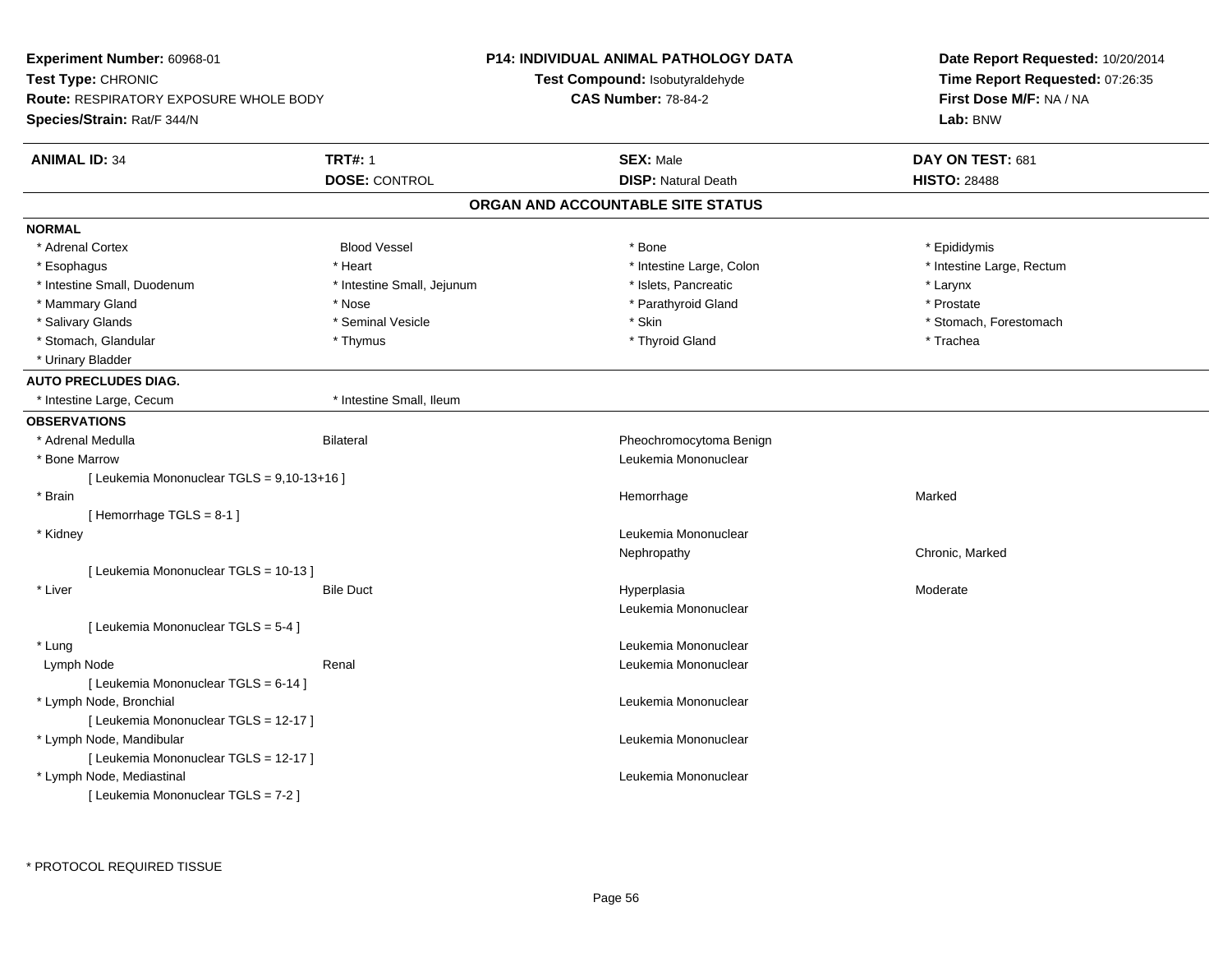| <b>Experiment Number: 60968-01</b><br>Test Type: CHRONIC<br><b>Route: RESPIRATORY EXPOSURE WHOLE BODY</b><br>Species/Strain: Rat/F 344/N |                               | <b>P14: INDIVIDUAL ANIMAL PATHOLOGY DATA</b><br>Test Compound: Isobutyraldehyde<br><b>CAS Number: 78-84-2</b> | Date Report Requested: 10/20/2014<br>Time Report Requested: 07:26:35<br>First Dose M/F: NA / NA<br>Lab: BNW |
|------------------------------------------------------------------------------------------------------------------------------------------|-------------------------------|---------------------------------------------------------------------------------------------------------------|-------------------------------------------------------------------------------------------------------------|
| <b>ANIMAL ID: 34</b>                                                                                                                     | <b>TRT#: 1</b>                | <b>SEX: Male</b>                                                                                              | DAY ON TEST: 681                                                                                            |
|                                                                                                                                          | <b>DOSE: CONTROL</b>          | <b>DISP: Natural Death</b>                                                                                    | <b>HISTO: 28488</b>                                                                                         |
|                                                                                                                                          |                               | ORGAN AND ACCOUNTABLE SITE STATUS                                                                             |                                                                                                             |
| * Lymph Node, Mesenteric                                                                                                                 |                               | Leukemia Mononuclear                                                                                          |                                                                                                             |
| [ Leukemia Mononuclear TGLS = 12-17 ]                                                                                                    |                               |                                                                                                               |                                                                                                             |
| Mesentery                                                                                                                                | Fat                           | Necrosis                                                                                                      | Marked                                                                                                      |
| [Necrosis TGLS = $11-16$ ]                                                                                                               |                               |                                                                                                               |                                                                                                             |
| * Pancreas                                                                                                                               |                               | Atrophy                                                                                                       | Moderate                                                                                                    |
| * Pituitary Gland                                                                                                                        | Pars Distalis                 | Adenoma                                                                                                       |                                                                                                             |
|                                                                                                                                          |                               | Leukemia Mononuclear                                                                                          |                                                                                                             |
| [Adenoma TGLS = $1-8$ ]                                                                                                                  |                               |                                                                                                               |                                                                                                             |
| [ Leukemia Mononuclear TGLS = 1-8]                                                                                                       |                               |                                                                                                               |                                                                                                             |
| * Preputial Gland                                                                                                                        |                               | Inflammation                                                                                                  | Suppurative, Marked                                                                                         |
| [Inflammation TGLS = $2-15$ ]                                                                                                            |                               |                                                                                                               |                                                                                                             |
| * Spleen                                                                                                                                 |                               | Fibrosis                                                                                                      | Moderate                                                                                                    |
|                                                                                                                                          |                               | Leukemia Mononuclear                                                                                          |                                                                                                             |
| [Fibrosis TGLS = $4,9-12$ ]                                                                                                              |                               |                                                                                                               |                                                                                                             |
| [ Leukemia Mononuclear TGLS = 3,4-11+12 ]                                                                                                |                               |                                                                                                               |                                                                                                             |
| * Testes                                                                                                                                 | <b>Interstit Cell</b>         | Hyperplasia                                                                                                   | Mild                                                                                                        |
| PRIMARY CAUSE OF DEATH                                                                                                                   | - Spleen Leukemia Mononuclear |                                                                                                               |                                                                                                             |
| <b>CONTRIBUTORY CAUSE OF DEATH</b>                                                                                                       | - Brain Hemorrhage            |                                                                                                               |                                                                                                             |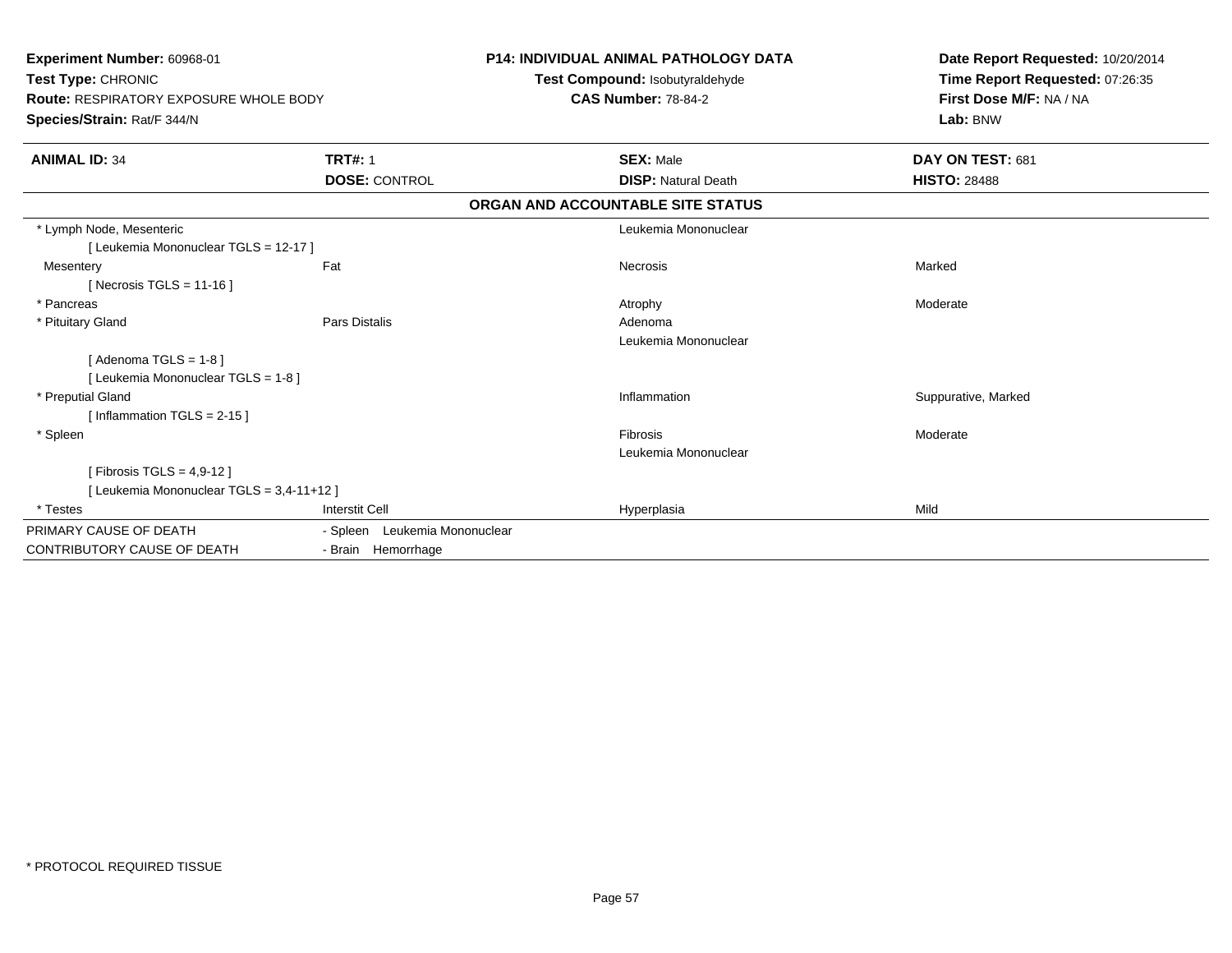**Experiment Number:** 60968-01**Test Type:** CHRONIC **Route:** RESPIRATORY EXPOSURE WHOLE BODY**Species/Strain:** Rat/F 344/N**P14: INDIVIDUAL ANIMAL PATHOLOGY DATATest Compound:** Isobutyraldehyde**CAS Number:** 78-84-2**Date Report Requested:** 10/20/2014**Time Report Requested:** 07:26:35**First Dose M/F:** NA / NA**Lab:** BNW**ANIMAL ID:** 35**TRT#:** 1 **SEX:** Male **DAY ON TEST:** 695 **DOSE:** CONTROL**DISP:** Moribund Sacrifice **HISTO:** 28489 **ORGAN AND ACCOUNTABLE SITE STATUSNORMAL**\* Adrenal Cortex \* Adrenal Cortex \* Attack the state of the state of the Blood Vessel the state of the state of the state of the Marrow \* Bone Marrow \* Bone Marrow \* Bone Marrow \* Bone Marrow \* Bone Marrow \* Bone Marrow \* Bone Marrow \* Bon \* Brain \* Alternative \* Esophagus \* \* Esophagus \* \* Heart \* Heart \* Intestine Large, Cecum \* Intestine Large, Cecum \* Intestine Large, Cecum \* Large \* Intestine Large \* Large \* Large \* Large \* Large \* Large \* Large \* Large \* Intestine Small. Ileum \* Intestine Large, Colon \* Intestine Large, Rectum \* Intestine Small, Duodenum \* Intestine Small, Duodenum \* Intestine Small, Jejunum \* Larynx \* Larynx \* Larynx \* Liver \* Liver \* Liver \* Liver \* Lung \* Lymph Node, Mesenteric \* Lymph Node, Bronchial \* Lymph Node, Mandibular \* Lymph Node, Mediastinal \* Lymph Node, Mediastinal \* Mammary Gland \* \* Nose \* \* Nose \* \* Pancreas \* Pancreas \* \* Pancreas \* \* Pancreas \* \* Pancreas \* \* Parathyroid Gland \* Prostate \* \* Salivary Glands \* \* Salivary Glands \* \* Seminal Vesicle \* \* \* Seminal Yestrich \* \* Skin \* \* Skin \* Thymus \* Spleen \* Stomach, Forestomach \* Stomach, Forestomach \* Stomach, Glandular \* Stomach, Glandular \* Thyroid Gland \* Trachea \* Trachea \* Trachea \* Thyroid Gland **OBSERVATIONS** \* Adrenal Medullaa and the state of the state of the state of the state of the Hyperplasia and the Marked Marked of the State o \* Epididymiss and the contract of the contract of the contract of the contract of the contract of the contract of the contract of the contract of the contract of the contract of the contract of the contract of the contract of the cont Inflammation **Granulomatous**, Mild [ Inflammation TGLS = 7-7 ] \* Islets, Pancreaticc contract the contract of the contract of the contract of the contract of the contract of the contract of the contract of the contract of the contract of the contract of the contract of the contract of the contract of the  $[$  Carcinoma TGLS = 8-11  $]$  \* Kidneyy the chronic, Moderate and September 2012 of the Chronic Moderate and September 2013 of the Chronic, Moderate [ Nephropathy TGLS = 5-5 ] \* Pituitary Glandd and the contract of Pars Distalis and the contract of Adenoma and Adenoma and the Adenoma and the Adenoma and  $\lambda$  $[$  Adenoma TGLS = 1-8  $]$  \* Preputial Glandd and the control of the control of the control of the control of the control of the control of the control of the control of the control of the control of the control of the control of the control of the control of the co [ Cyst TGLS = 2,9-12 ] \* TestesBilateral, Interstit Cell **Adenoma** [ Adenoma TGLS = 3,4-7 ]PRIMARY CAUSE OF DEATH- Pituitary Gland Pars Distalis Adenoma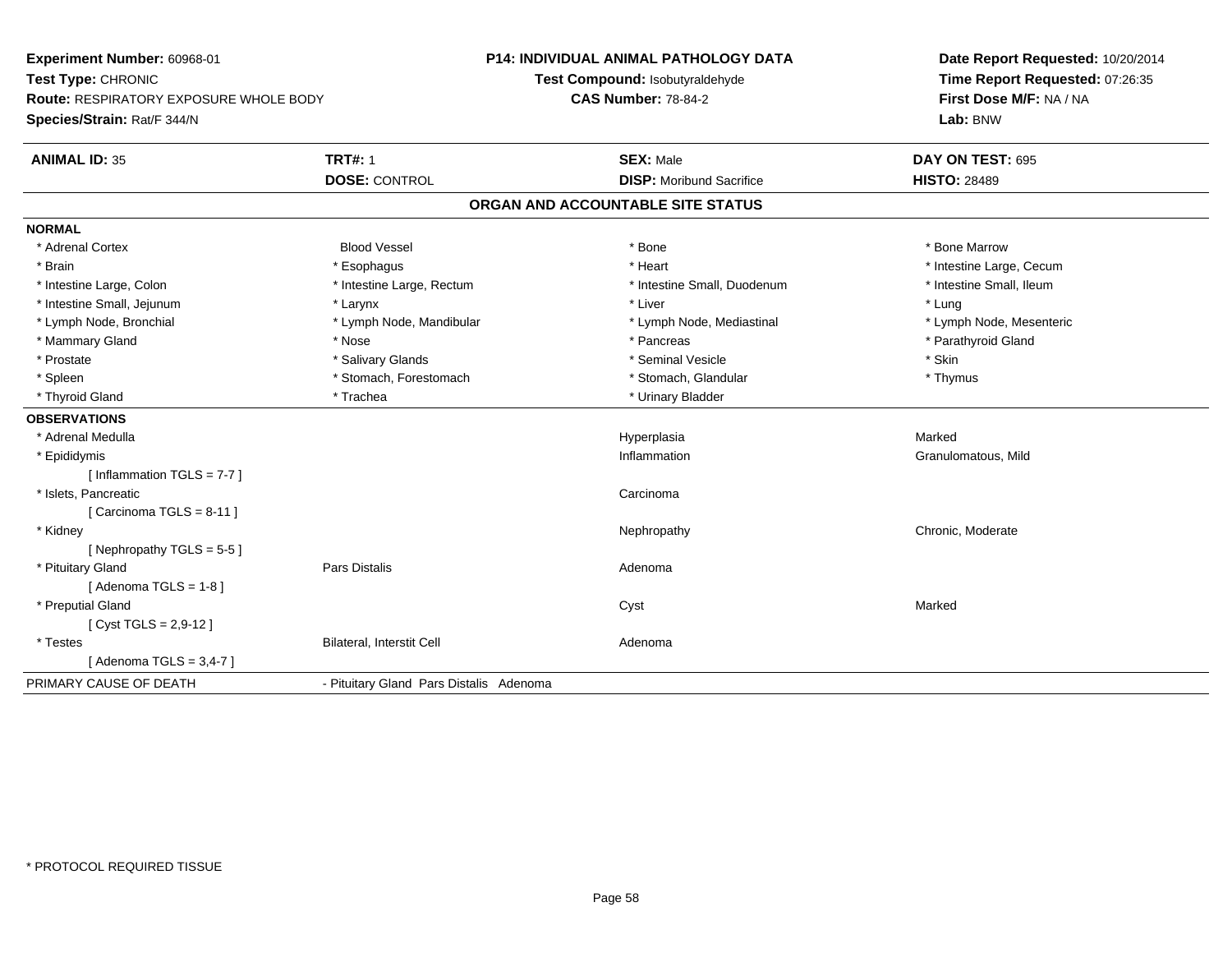**Experiment Number:** 60968-01**Test Type:** CHRONIC **Route:** RESPIRATORY EXPOSURE WHOLE BODY**Species/Strain:** Rat/F 344/N**P14: INDIVIDUAL ANIMAL PATHOLOGY DATATest Compound:** Isobutyraldehyde**CAS Number:** 78-84-2**Date Report Requested:** 10/20/2014**Time Report Requested:** 07:26:35**First Dose M/F:** NA / NA**Lab:** BNW**ANIMAL ID:** 36**TRT#:** 1 **SEX:** Male **DAY ON TEST:** 566 **DOSE:** CONTROL**DISP:** Moribund Sacrifice **HISTO:** 28490 **ORGAN AND ACCOUNTABLE SITE STATUSNORMAL**\* Adrenal Cortex \* Adrenal Cortex \* Adrenal Medulla Blood Vessel \* Bone\* Heart \* Bone Marrow \* Brain \* Esophagus \* Heart \* Intestine Large, Cecum \* Intestine Large, Colon \* Intestine Large, Rectum \* Intestine Small, Duodenum \* Intestine Small, Ileum \* Intestine Small, Jejunum \* Islets, Pancreatic \* Larynx\* Parathyroid Gland \* Mammary Gland \* \* Nose \* \* Nose \* \* Pancreas \* Pancreas \* \* Pancreas \* \* Pancreas \* \* Pancreas \* \* Parathyroid Gland \* Preputial Gland \* \* Annual vesicle \* \* Prostate \* \* Salivary Glands \* \* Salivary Glands \* \* Seminal Vesicle \* \* Skin \* Stomach, Forestomach \* Stomach \* Stomach, Glandular \* Thymus \* Thymus \* Thyroid Gland \* Trachea \* Trachea \* Trachea \* Urinary Bladder **OBSERVATIONS** \* Epididymiss and the contract of the contract of the contract of the contract of the contract of the contract of the contract of the contract of the contract of the contract of the contract of the contract of the contract of the cont Inflammation **Granulomatous**, Mild \* Kidneyy the controller of the controller of the controller of the controller of the controller of the chronic, Mild \* Liver Leukemia Mononuclear [ Leukemia Mononuclear TGLS = 4-4 ] \* Lung Leukemia Mononuclear [ Leukemia Mononuclear TGLS = 4-4 ] Lymph NodePancreatic **Leukemia Mononuclear Leukemia Mononuclear** Note: slide 13 is pancreatic,not renal ln;it has pancreas around it.[ Leukemia Mononuclear TGLS = 5,8-13+12 ] \* Lymph Node, Bronchial Leukemia Mononuclear[ Leukemia Mononuclear TGLS = 6-14 ] \* Lymph Node, Mandibular Leukemia Mononuclear [ Leukemia Mononuclear TGLS = 6-14 ] \* Lymph Node, Mediastinal Leukemia Mononuclear[ Leukemia Mononuclear TGLS = 1-2 ] \* Lymph Node, Mesenteric Leukemia Mononuclear [ Leukemia Mononuclear TGLS = 6-14 ] \* Pituitary Glandd and the contract of Pars Distalis and the contract of Adenoma and Adenoma and the Adenoma and the Adenoma and  $\lambda$  $[$  Adenoma TGLS = 2-8  $]$  \* Spleen Leukemia Mononuclear [ Leukemia Mononuclear TGLS = 3,7-11 ]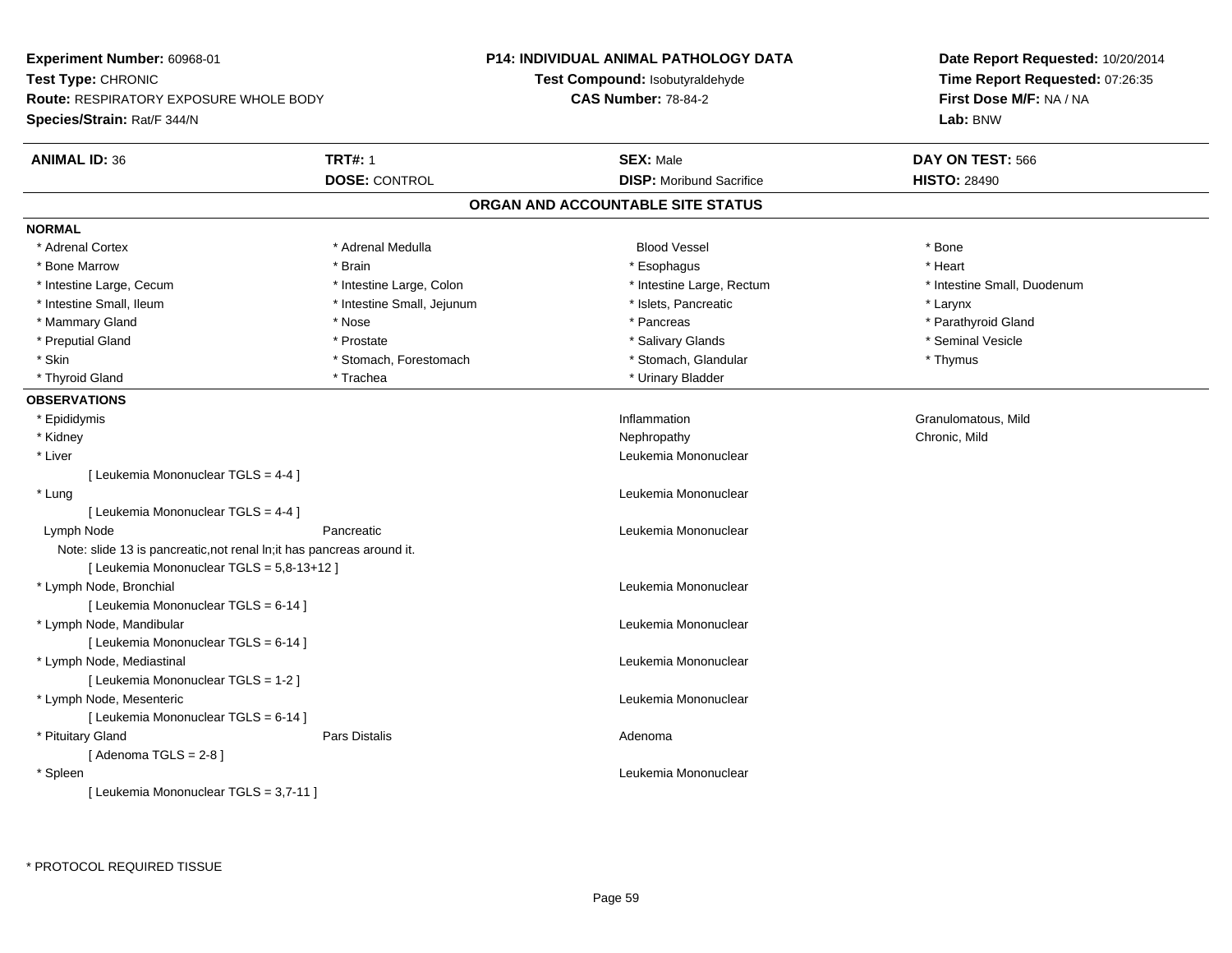| Experiment Number: 60968-01                                         |                                  | <b>P14: INDIVIDUAL ANIMAL PATHOLOGY DATA</b> | Date Report Requested: 10/20/2014 |
|---------------------------------------------------------------------|----------------------------------|----------------------------------------------|-----------------------------------|
| Test Type: CHRONIC<br><b>Route: RESPIRATORY EXPOSURE WHOLE BODY</b> |                                  | Test Compound: Isobutyraldehyde              | Time Report Requested: 07:26:35   |
|                                                                     |                                  | <b>CAS Number: 78-84-2</b>                   | First Dose M/F: NA / NA           |
| Species/Strain: Rat/F 344/N                                         |                                  |                                              | Lab: BNW                          |
| <b>ANIMAL ID: 36</b>                                                | <b>TRT#: 1</b>                   | <b>SEX: Male</b>                             | DAY ON TEST: 566                  |
|                                                                     | <b>DOSE: CONTROL</b>             | <b>DISP:</b> Moribund Sacrifice              | <b>HISTO: 28490</b>               |
|                                                                     |                                  | ORGAN AND ACCOUNTABLE SITE STATUS            |                                   |
| * Testes                                                            | <b>Bilateral, Interstit Cell</b> | Adenoma                                      |                                   |
| PRIMARY CAUSE OF DEATH                                              | - Spleen Leukemia Mononuclear    |                                              |                                   |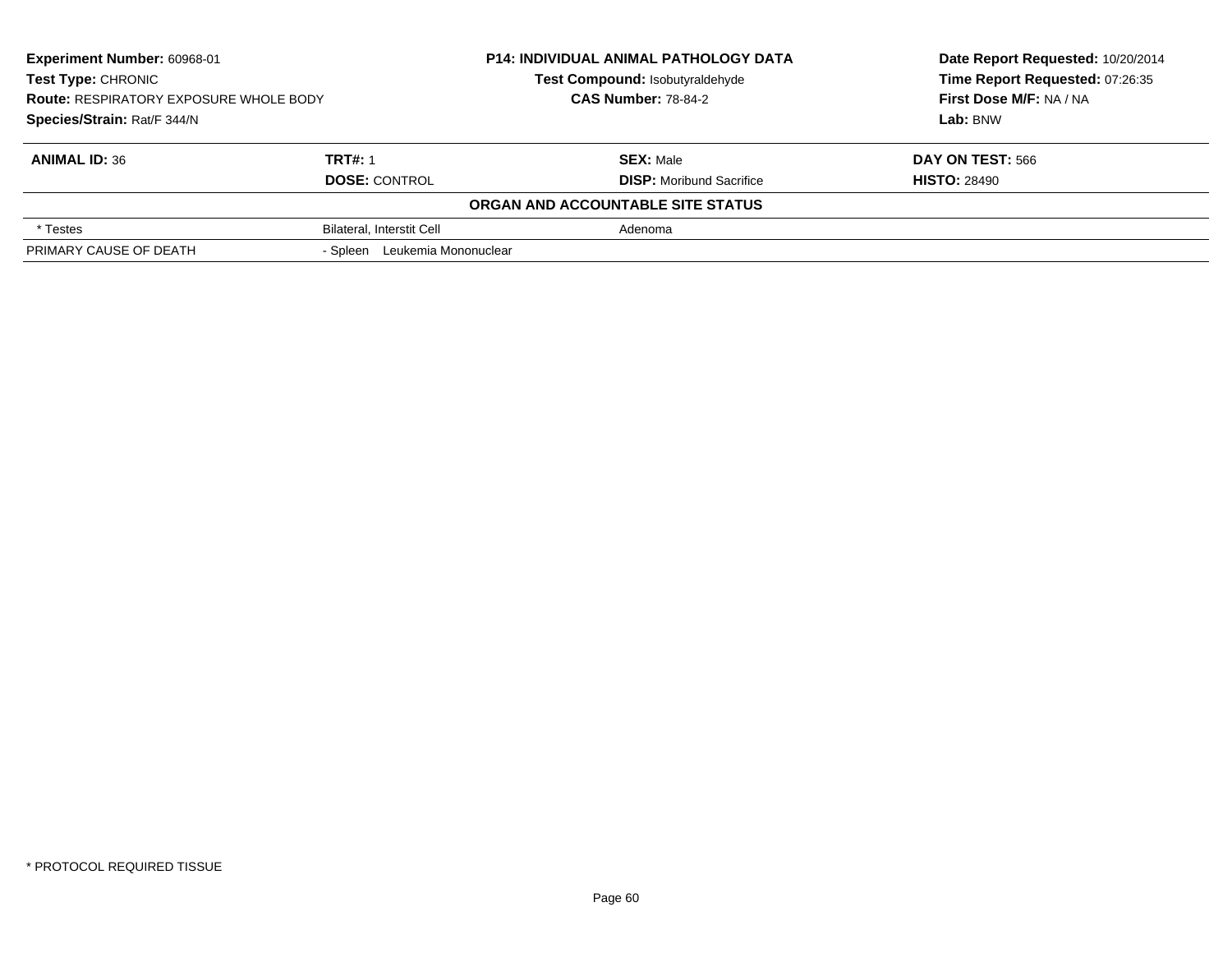| Experiment Number: 60968-01                   |                           | <b>P14: INDIVIDUAL ANIMAL PATHOLOGY DATA</b> | Date Report Requested: 10/20/2014 |
|-----------------------------------------------|---------------------------|----------------------------------------------|-----------------------------------|
| Test Type: CHRONIC                            |                           | Test Compound: Isobutyraldehyde              | Time Report Requested: 07:26:35   |
| <b>Route: RESPIRATORY EXPOSURE WHOLE BODY</b> |                           | <b>CAS Number: 78-84-2</b>                   | First Dose M/F: NA / NA           |
| Species/Strain: Rat/F 344/N                   |                           |                                              | Lab: BNW                          |
| <b>ANIMAL ID: 37</b>                          | <b>TRT#: 1</b>            | <b>SEX: Male</b>                             | DAY ON TEST: 733                  |
|                                               | <b>DOSE: CONTROL</b>      | <b>DISP: Terminal Sacrifice</b>              | <b>HISTO: 28491</b>               |
|                                               |                           | ORGAN AND ACCOUNTABLE SITE STATUS            |                                   |
| <b>NORMAL</b>                                 |                           |                                              |                                   |
| * Adrenal Cortex                              | <b>Blood Vessel</b>       | * Bone                                       | * Bone Marrow                     |
| * Brain                                       | * Epididymis              | * Esophagus                                  | * Heart                           |
| * Intestine Large, Cecum                      | * Intestine Large, Colon  | * Intestine Small, Duodenum                  | * Intestine Small, Ileum          |
| * Intestine Small, Jejunum                    | * Islets, Pancreatic      | * Larynx                                     | * Lymph Node, Bronchial           |
| * Lymph Node, Mediastinal                     | * Lymph Node, Mesenteric  | * Mammary Gland                              | * Pancreas                        |
| * Parathyroid Gland                           | * Prostate                | * Salivary Glands                            | * Seminal Vesicle                 |
| * Skin                                        | * Stomach, Forestomach    | * Stomach, Glandular                         | * Thymus                          |
| * Thyroid Gland                               | * Trachea                 | * Urinary Bladder                            |                                   |
| <b>MISSING</b>                                |                           |                                              |                                   |
| * Lymph Node, Mandibular                      |                           |                                              |                                   |
| <b>OBSERVATIONS</b>                           |                           |                                              |                                   |
| * Adrenal Medulla                             |                           | Hyperplasia                                  | Moderate                          |
| * Intestine Large, Rectum                     |                           | Parasite Metazoan                            |                                   |
| * Kidney                                      |                           | Nephropathy                                  | Chronic, Moderate                 |
| * Liver                                       |                           | Hepatodiaphragmatic Nodule                   |                                   |
|                                               |                           | Vacuolization Cytoplasmic                    | Mild                              |
| [ Hepatodiaphragmatic Nodule TGLS = 4-11 ]    |                           |                                              |                                   |
| * Lung                                        | Alveolar Epith            | Foreign Body                                 |                                   |
|                                               | Alveolar Epith            | Hyperplasia                                  | Moderate                          |
| * Nose                                        |                           | Cyst                                         | Mild                              |
| * Pituitary Gland                             | Pars Distalis             | Hyperplasia                                  | Minimal                           |
| * Preputial Gland                             |                           | Inflammation                                 | Suppurative, Moderate             |
| [ Inflammation TGLS = 1-7 ]                   |                           |                                              |                                   |
| * Spleen                                      |                           | Fibrosis                                     | Moderate                          |
| * Testes                                      | Bilateral, Interstit Cell | Adenoma                                      |                                   |
| [Adenoma TGLS = $2,3-7$ ]                     |                           |                                              |                                   |
| PRIMARY CAUSE OF DEATH                        | $\sim$                    |                                              |                                   |
|                                               |                           |                                              |                                   |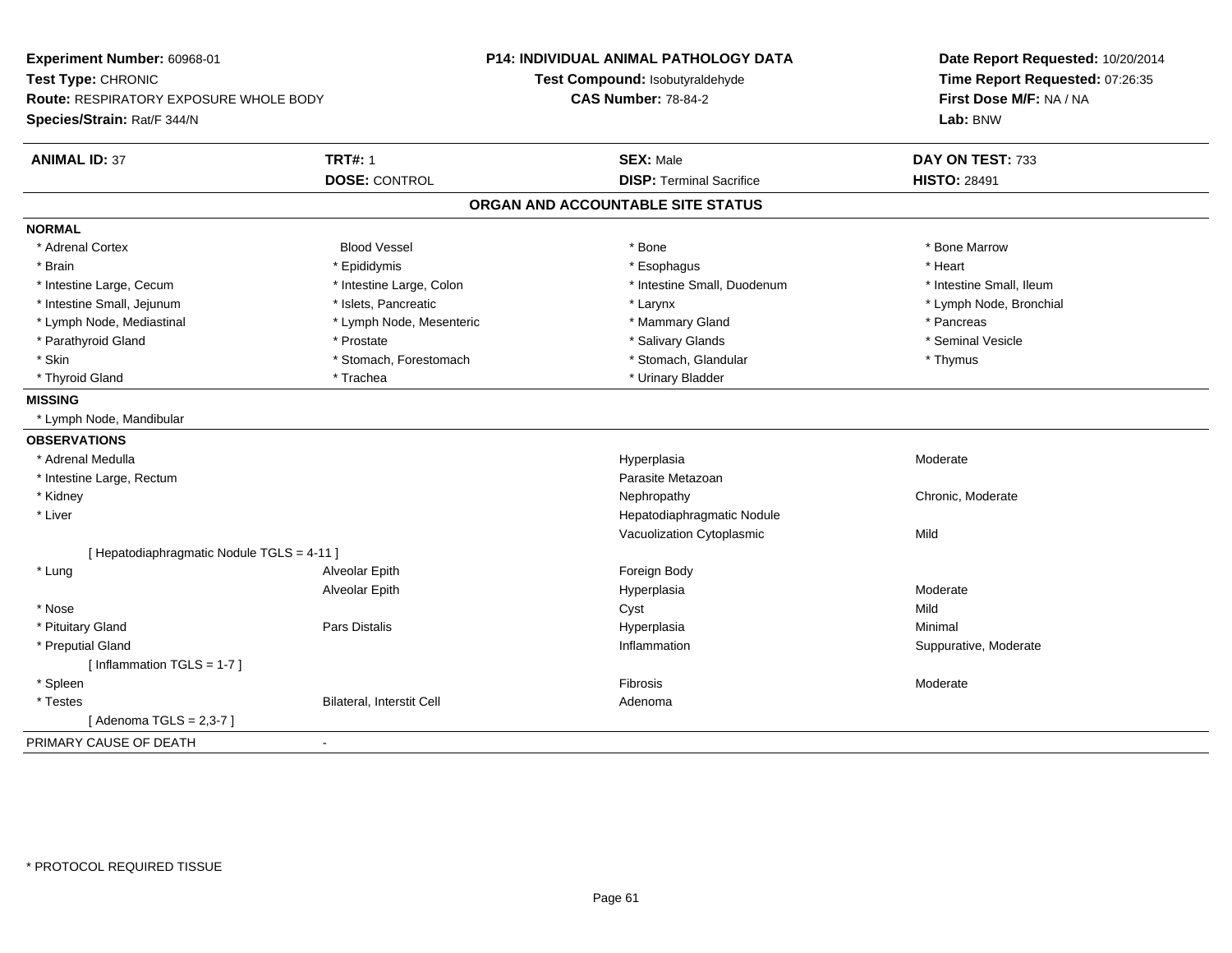**Experiment Number:** 60968-01**Test Type:** CHRONIC **Route:** RESPIRATORY EXPOSURE WHOLE BODY**Species/Strain:** Rat/F 344/N**P14: INDIVIDUAL ANIMAL PATHOLOGY DATATest Compound:** Isobutyraldehyde**CAS Number:** 78-84-2**Date Report Requested:** 10/20/2014**Time Report Requested:** 07:26:35**First Dose M/F:** NA / NA**Lab:** BNW**ANIMAL ID:** 38**TRT#:** 1 **SEX:** Male **DAY ON TEST:** 604 **DOSE:** CONTROL **DISP:** Moribund Sacrifice **HISTO:** <sup>28492</sup> **ORGAN AND ACCOUNTABLE SITE STATUSNORMAL**\* Adrenal Cortex \* Adrenal Medulla \* \* Book \* Blood Vessel \* Book \* Bone \* Bone \* Bone \* Bone \* Bone \* Bone \* Bone \* Bone \* Bone \* Brain \* Esophagus \* Esophagus \* \* Esophagus \* Heart \* Heart \* Intestine Large, Cecum \* Intestine Large, Cecum \* \* Esophagus \* Franches \* Esophagus \* Esophagus \* Esophagus \* Esophagus \* Esophagus \* Esophagus \* Esophagus \* \* Intestine Small, Ileum \* Intestine Large, Colon \* Intestine Large, Rectum \* Intestine Small, Duodenum \* Intestine Small, Duodenum \* Intestine Small, Jejunum \* The matches of the state of the state of the state of the state of the state of the state of the state of the state of the state of the state of the state of the state of the state of the state \* Pancreas \* Parathyroid Gland \* Parathyroid Gland \* Preputial Gland \* Preputial Gland \* Prostate \* Salivary Glands \* The storm of the seminal Vesicle the second term in the second term in the second term in the second second term in the second second term in the second second term in the second second term in the seco \* Thymus \* Thyroid Gland \* Trachea Zymbal's Gland **OBSERVATIONS** \* Bone Marrow Leukemia Mononuclear \* Epididymis Mesothelioma Malignant \* Kidneyy the controller of the controller of the controller of the controller of the controller of the controller of the controller of the controller of the controller of the controller of the controller of the controller of the \* Liver Leukemia Mononuclear Vacuolization Cytoplasmic Moderate[ Leukemia Mononuclear TGLS = 7,8-4+13 ][ Vacuolization Cytoplasmic TGLS = 7-4 ] \* Lung Leukemia Mononuclear [ Leukemia Mononuclear TGLS = 3,4-3+3A ] Lymph Node Renal Leukemia Mononuclear [ Leukemia Mononuclear TGLS = 9-16 ] \* Lymph Node, Bronchial Leukemia Mononuclear[ Leukemia Mononuclear TGLS = 1-15 ] \* Lymph Node, Mandibular Leukemia Mononuclear [ Leukemia Mononuclear TGLS = 1-15 ] \* Lymph Node, Mediastinal Leukemia Mononuclear[ Leukemia Mononuclear TGLS = 2-11 ] \* Lymph Node, Mesenteric Leukemia Mononuclear [ Leukemia Mononuclear TGLS = 11-17 ] \* Nose Leukemia Mononuclear [ Leukemia Mononuclear TGLS = 5-7 ] PeritoneumTunica Vaginal Mesothelioma Malignant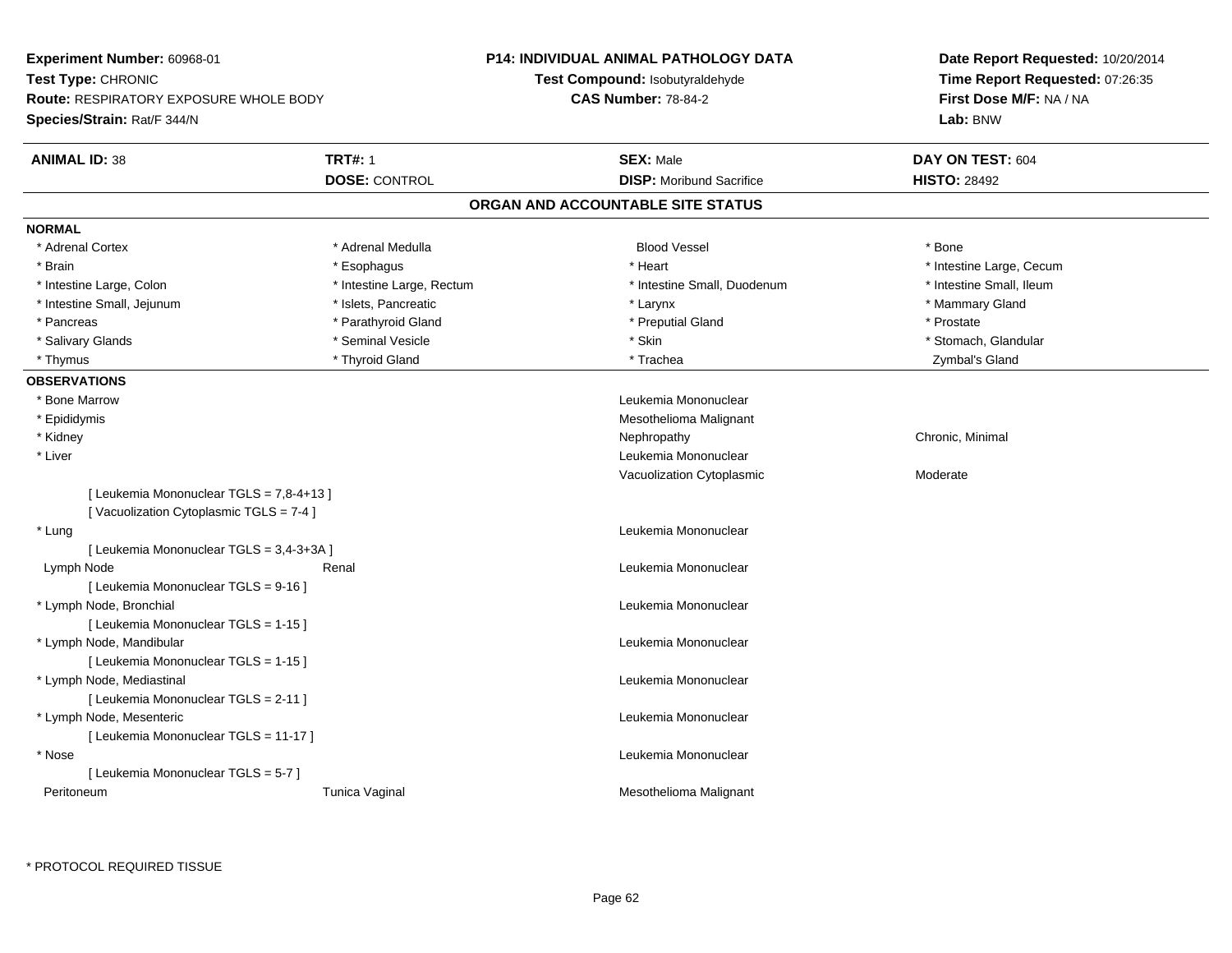| Experiment Number: 60968-01<br>Test Type: CHRONIC<br><b>Route: RESPIRATORY EXPOSURE WHOLE BODY</b><br>Species/Strain: Rat/F 344/N |                                  | <b>P14: INDIVIDUAL ANIMAL PATHOLOGY DATA</b><br>Test Compound: Isobutyraldehyde<br><b>CAS Number: 78-84-2</b> | Date Report Requested: 10/20/2014<br>Time Report Requested: 07:26:35<br>First Dose M/F: NA / NA<br>Lab: BNW |
|-----------------------------------------------------------------------------------------------------------------------------------|----------------------------------|---------------------------------------------------------------------------------------------------------------|-------------------------------------------------------------------------------------------------------------|
| <b>ANIMAL ID: 38</b>                                                                                                              | <b>TRT#: 1</b>                   | <b>SEX: Male</b>                                                                                              | DAY ON TEST: 604                                                                                            |
|                                                                                                                                   | <b>DOSE: CONTROL</b>             | <b>DISP:</b> Moribund Sacrifice                                                                               | <b>HISTO: 28492</b>                                                                                         |
|                                                                                                                                   |                                  | ORGAN AND ACCOUNTABLE SITE STATUS                                                                             |                                                                                                             |
| * Pituitary Gland                                                                                                                 | Pars Distalis                    | Adenoma                                                                                                       |                                                                                                             |
| * Spleen                                                                                                                          |                                  | Leukemia Mononuclear                                                                                          |                                                                                                             |
| [Leukemia Mononuclear TGLS = 6-14]                                                                                                |                                  |                                                                                                               |                                                                                                             |
| * Stomach, Forestomach                                                                                                            |                                  | Hyperplasia                                                                                                   | Mild                                                                                                        |
|                                                                                                                                   |                                  | Leukemia Mononuclear                                                                                          |                                                                                                             |
| * Testes                                                                                                                          | Bilateral, Interstit Cell        | Adenoma                                                                                                       |                                                                                                             |
|                                                                                                                                   |                                  | Mesothelioma Malignant                                                                                        |                                                                                                             |
| [Adenoma TGLS = $5-7$ ]                                                                                                           |                                  |                                                                                                               |                                                                                                             |
| [Mesothelioma Malignant TGLS = 5-7]                                                                                               |                                  |                                                                                                               |                                                                                                             |
| * Urinary Bladder                                                                                                                 |                                  | Leukemia Mononuclear                                                                                          |                                                                                                             |
| [Leukemia Mononuclear TGLS = 5-7]                                                                                                 |                                  |                                                                                                               |                                                                                                             |
| PRIMARY CAUSE OF DEATH                                                                                                            | Leukemia Mononuclear<br>- Spleen |                                                                                                               |                                                                                                             |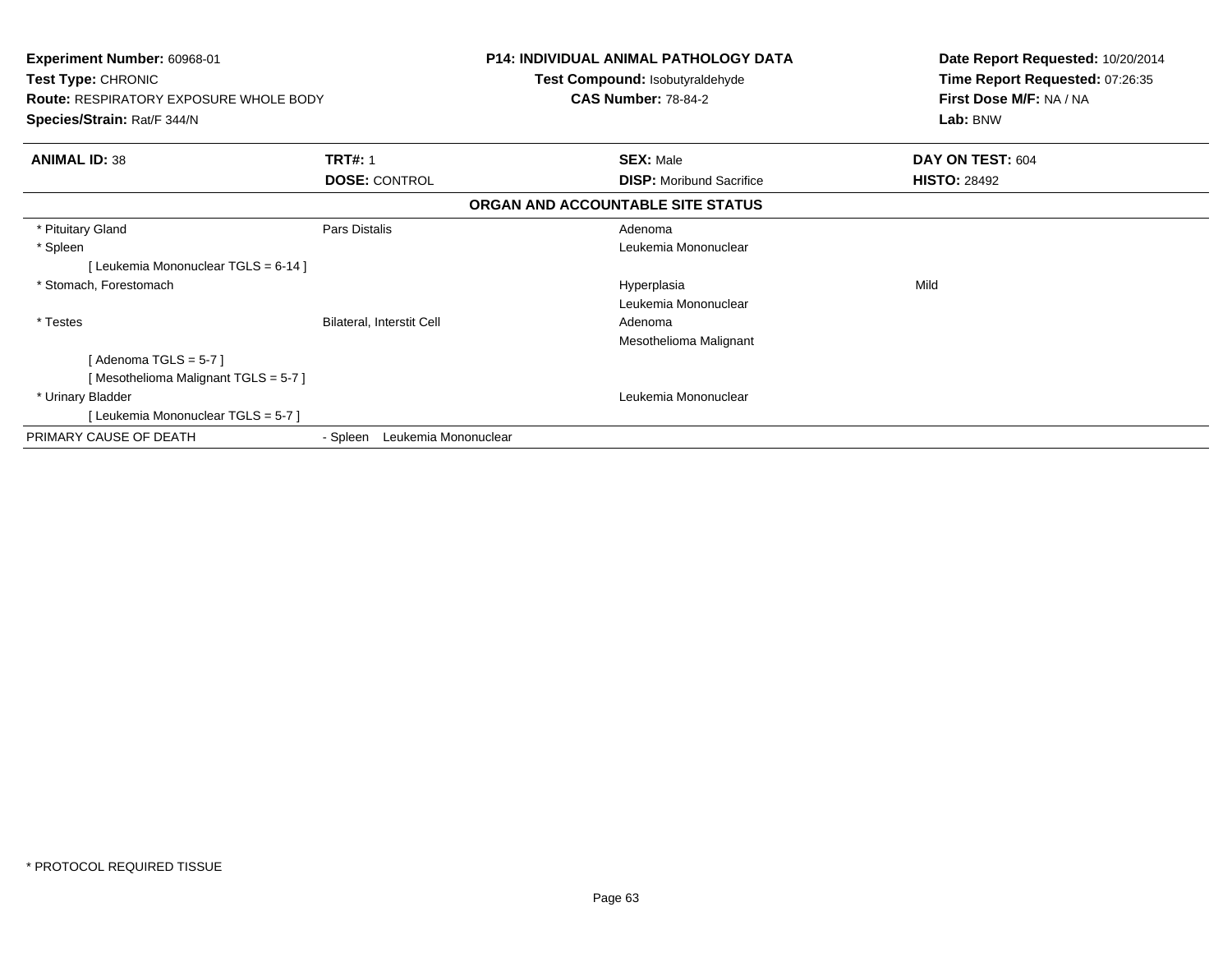| Experiment Number: 60968-01            |                                  | <b>P14: INDIVIDUAL ANIMAL PATHOLOGY DATA</b> | Date Report Requested: 10/20/2014 |
|----------------------------------------|----------------------------------|----------------------------------------------|-----------------------------------|
| Test Type: CHRONIC                     |                                  | Test Compound: Isobutyraldehyde              | Time Report Requested: 07:26:35   |
| Route: RESPIRATORY EXPOSURE WHOLE BODY |                                  | <b>CAS Number: 78-84-2</b>                   | First Dose M/F: NA / NA           |
| Species/Strain: Rat/F 344/N            |                                  |                                              | Lab: BNW                          |
| <b>ANIMAL ID: 39</b>                   | <b>TRT#: 1</b>                   | <b>SEX: Male</b>                             | DAY ON TEST: 705                  |
|                                        | <b>DOSE: CONTROL</b>             | <b>DISP:</b> Moribund Sacrifice              | <b>HISTO: 28493</b>               |
|                                        |                                  | ORGAN AND ACCOUNTABLE SITE STATUS            |                                   |
| <b>NORMAL</b>                          |                                  |                                              |                                   |
| * Adrenal Cortex                       | <b>Blood Vessel</b>              | * Bone                                       | * Bone Marrow                     |
| * Brain                                | * Epididymis                     | * Esophagus                                  | * Heart                           |
| * Intestine Large, Cecum               | * Intestine Large, Colon         | * Intestine Large, Rectum                    | * Intestine Small, Duodenum       |
| * Intestine Small, Ileum               | * Intestine Small, Jejunum       | * Larynx                                     | * Lung                            |
| * Lymph Node, Mandibular               | * Mammary Gland                  | * Nose                                       | * Pancreas                        |
| * Parathyroid Gland                    | * Salivary Glands                | * Seminal Vesicle                            | * Skin                            |
| * Stomach, Glandular                   | * Thymus                         | * Thyroid Gland                              | * Trachea                         |
| <b>OBSERVATIONS</b>                    |                                  |                                              |                                   |
| * Adrenal Medulla                      |                                  | Hyperplasia                                  | Mild                              |
| * Islets, Pancreatic                   |                                  | Hyperplasia                                  | Moderate                          |
| [ Hyperplasia TGLS = 9-11 ]            |                                  |                                              |                                   |
| * Kidney                               |                                  | Nephropathy                                  | Chronic, Marked                   |
| [Nephropathy TGLS = 7-5]               |                                  |                                              |                                   |
| * Liver                                |                                  | Leukemia Mononuclear                         |                                   |
| [ Leukemia Mononuclear TGLS = 6-4 ]    |                                  |                                              |                                   |
| * Lymph Node, Bronchial                |                                  | Leukemia Mononuclear                         |                                   |
| * Lymph Node, Mediastinal              |                                  | Leukemia Mononuclear                         |                                   |
| * Lymph Node, Mesenteric               |                                  | Leukemia Mononuclear                         |                                   |
| Mesentery                              | Fat                              | Necrosis                                     | Moderate                          |
| [Necrosis $TGLS = 3-13$ ]              |                                  |                                              |                                   |
| * Pituitary Gland                      | <b>Pars Distalis</b>             | Adenoma                                      |                                   |
| [Adenoma TGLS = $1-8$ ]                |                                  |                                              |                                   |
| * Preputial Gland                      |                                  | Inflammation                                 | Suppurative, Moderate             |
| * Prostate                             |                                  | Inflammation                                 | Suppurative, Moderate             |
| * Spleen                               |                                  | Fibrosis                                     | Moderate                          |
|                                        |                                  | Leukemia Mononuclear                         |                                   |
| [Fibrosis TGLS = $5-12$ ]              |                                  |                                              |                                   |
| [ Leukemia Mononuclear TGLS = 4-11 ]   |                                  |                                              |                                   |
| * Stomach, Forestomach                 |                                  | Edema                                        | Moderate                          |
| * Testes                               | <b>Bilateral, Interstit Cell</b> | Adenoma                                      |                                   |

\* PROTOCOL REQUIRED TISSUE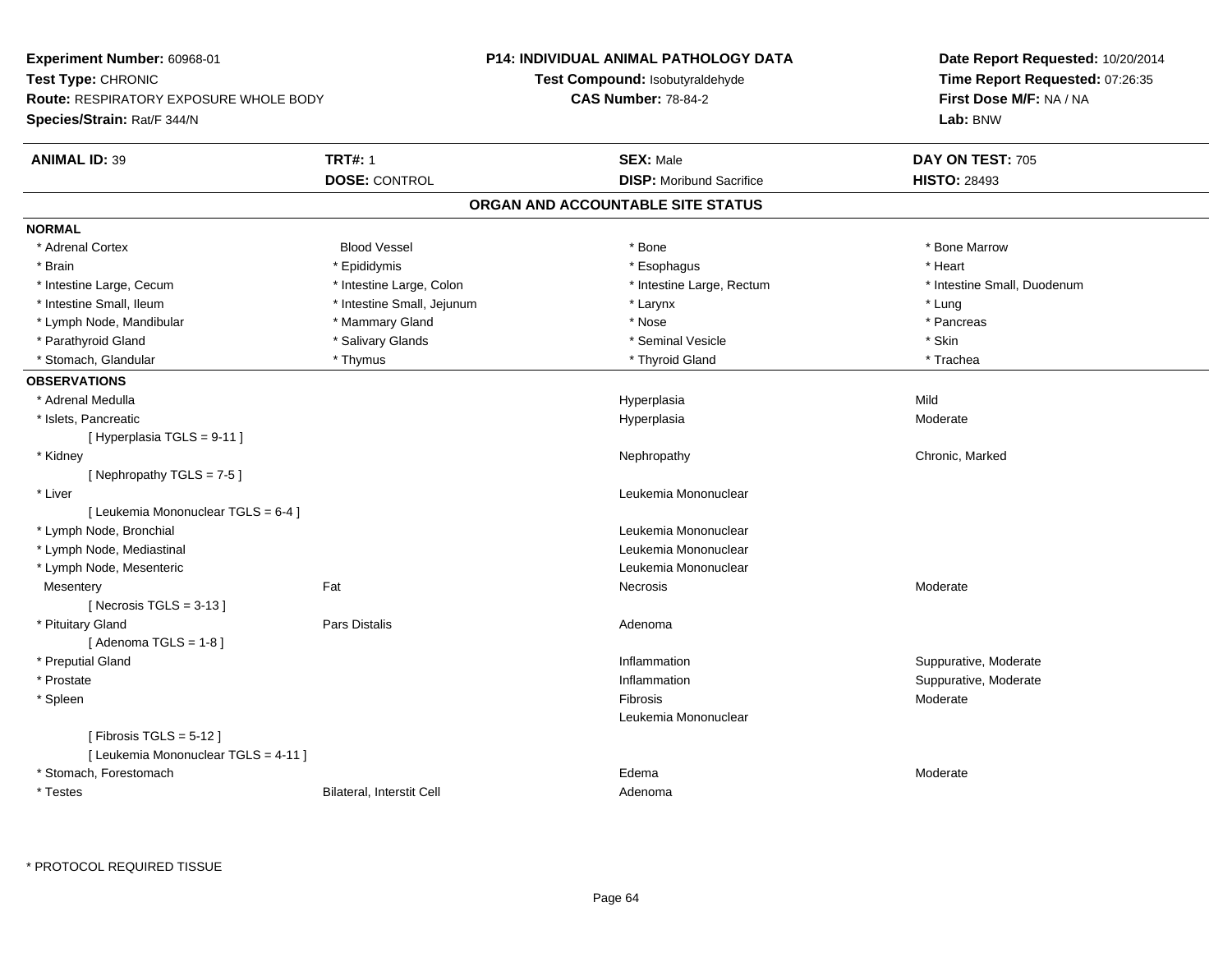| Experiment Number: 60968-01<br>P14: INDIVIDUAL ANIMAL PATHOLOGY DATA<br><b>Test Type: CHRONIC</b><br>Test Compound: Isobutyraldehyde<br><b>CAS Number: 78-84-2</b><br><b>Route: RESPIRATORY EXPOSURE WHOLE BODY</b> |                                         |                                   | Date Report Requested: 10/20/2014<br>Time Report Requested: 07:26:35 |
|---------------------------------------------------------------------------------------------------------------------------------------------------------------------------------------------------------------------|-----------------------------------------|-----------------------------------|----------------------------------------------------------------------|
|                                                                                                                                                                                                                     |                                         |                                   |                                                                      |
|                                                                                                                                                                                                                     |                                         |                                   | First Dose M/F: NA / NA                                              |
| Species/Strain: Rat/F 344/N                                                                                                                                                                                         |                                         |                                   | Lab: BNW                                                             |
| <b>ANIMAL ID: 39</b>                                                                                                                                                                                                | <b>TRT#: 1</b>                          | <b>SEX: Male</b>                  | DAY ON TEST: 705                                                     |
|                                                                                                                                                                                                                     | <b>DOSE: CONTROL</b>                    | <b>DISP:</b> Moribund Sacrifice   | <b>HISTO: 28493</b>                                                  |
|                                                                                                                                                                                                                     |                                         | ORGAN AND ACCOUNTABLE SITE STATUS |                                                                      |
| [Adenoma TGLS = 2,8-7]                                                                                                                                                                                              |                                         |                                   |                                                                      |
| * Urinary Bladder                                                                                                                                                                                                   | <b>Transit Epithe</b>                   | Hyperplasia                       | Mild                                                                 |
| PRIMARY CAUSE OF DEATH                                                                                                                                                                                              | - Pituitary Gland Pars Distalis Adenoma |                                   |                                                                      |
| CONTRIBUTORY CAUSE OF DEATH                                                                                                                                                                                         | - Kidney Nephropathy                    |                                   |                                                                      |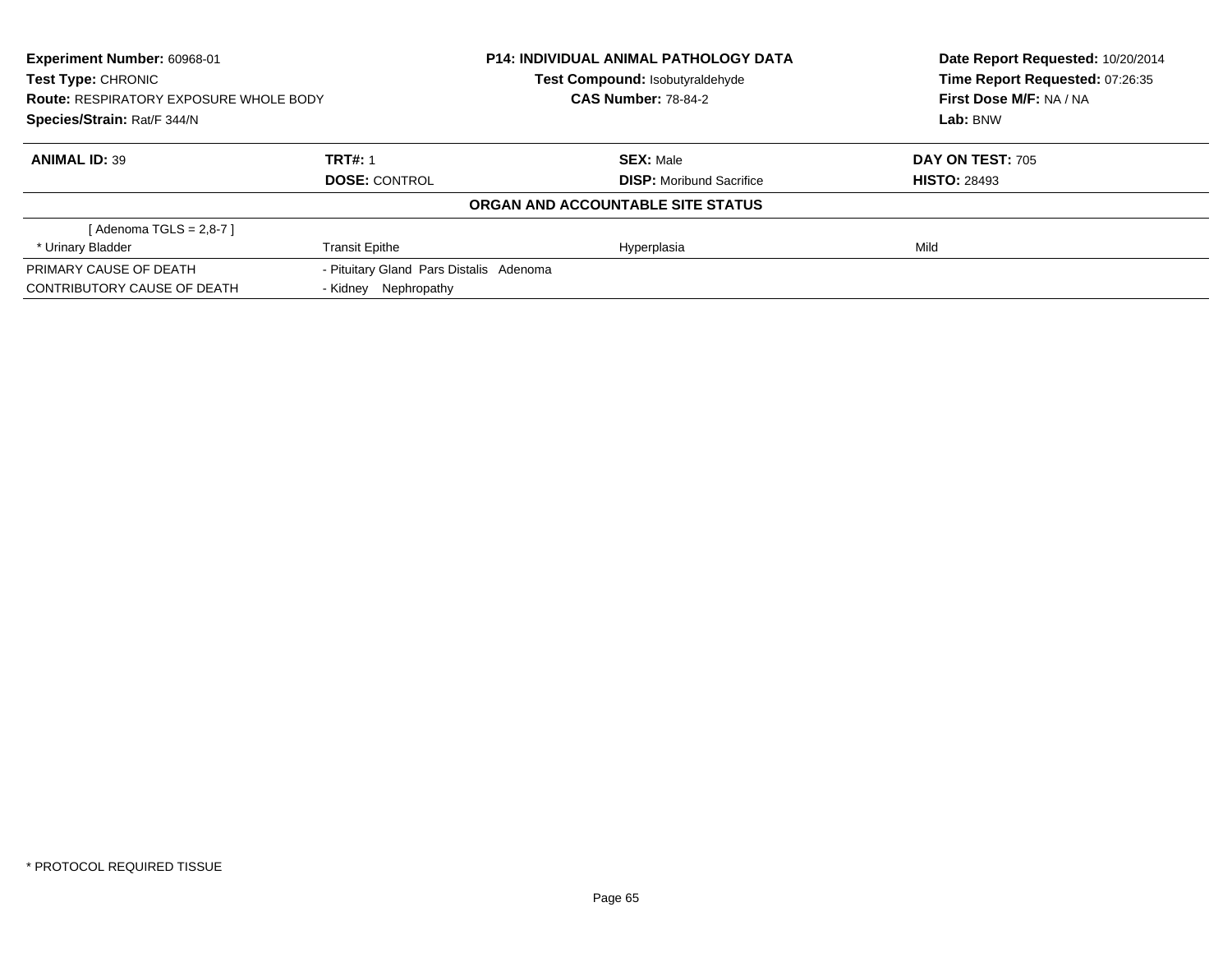**Experiment Number:** 60968-01**Test Type:** CHRONIC **Route:** RESPIRATORY EXPOSURE WHOLE BODY**Species/Strain:** Rat/F 344/N**P14: INDIVIDUAL ANIMAL PATHOLOGY DATATest Compound:** Isobutyraldehyde**CAS Number:** 78-84-2**Date Report Requested:** 10/20/2014**Time Report Requested:** 07:26:35**First Dose M/F:** NA / NA**Lab:** BNW**ANIMAL ID:** 40**TRT#:** 1 **SEX:** Male **DAY ON TEST:** 465 **DOSE:** CONTROL**DISP:** Moribund Sacrifice **HISTO:** 28494 **ORGAN AND ACCOUNTABLE SITE STATUSNORMAL**\* Adrenal Cortex \* Adrenal Medulla \* \* Book \* Blood Vessel \* Book \* Bone \* Bone \* Bone \* Bone \* Bone \* Bone \* Bone \* Bone \* Bone \* Bone Marrow \* The matter of the state of the state of the state of the state of the state of the state of the state of the state of the state of the state of the state of the state of the state of the state of the state \* Intestine Small, Ileum \* Intestine Large, Colon \* Intestine Large, Rectum \* Intestine Small, Duodenum \* Intestine Small, Duodenum \* Intestine Small, Jejunum \* 1998 \* The state of the state of the state of the state of the state of the state of the state of the state of the state of the state of the state of the state of the state of the state of the \* Lymph Node, Bronchial \* Lymph Node, Mandibular \* Lymph Node, Mediastinal \* Lymph Node, Mesenteric\* Mammary Gland \* \* Nose \* \* Nose \* \* Pancreas \* Pancreas \* \* Pancreas \* \* Pancreas \* \* Pancreas \* \* Parathyroid Gland \* Preputial Gland \* \* Annual vesicle \* \* Prostate \* \* Salivary Glands \* \* Salivary Glands \* \* Seminal Vesicle \* \* Stomach, Glandular \* Skin \* Spleen \* Spleen \* Spleen \* Stomach, Forestomach \* Stomach, Forestomach \* Testes \* Thymus \* Thyroid Gland \* Trachea \* Urinary Bladder**OBSERVATIONS** \* Brainn wenne alle the Ventricle wenne and the Hydrocephalus Moderate Moderate Moderate Moderate and the Ventricle o \* Epididymiss and the contract of the contract of the contract of the contract of the contract of the contract of the contract of the contract of the contract of the contract of the contract of the contract of the contract of the cont Inflammation **Suppurative, Moderate** [ Inflammation TGLS = 2-11 ] \* Kidneyy the chronic, Moderate and September 2012 of the Chronic Moderate and September 2013 of the Chronic, Moderate \* Lungg and the state of the state of the state of the state of the Minimal Section 1, the state of the state of the Minimal Section 1, the state of the state of the state of the state of the state of the state of the state of t \* Pituitary Glandd and the contract of Pars Distalis and the contract of Adenoma and Adenoma and the Adenoma and the Adenoma and  $\lambda$  $[$  Adenoma TGLS = 1-8  $]$ PRIMARY CAUSE OF DEATH- Pituitary Gland Pars Distalis Adenoma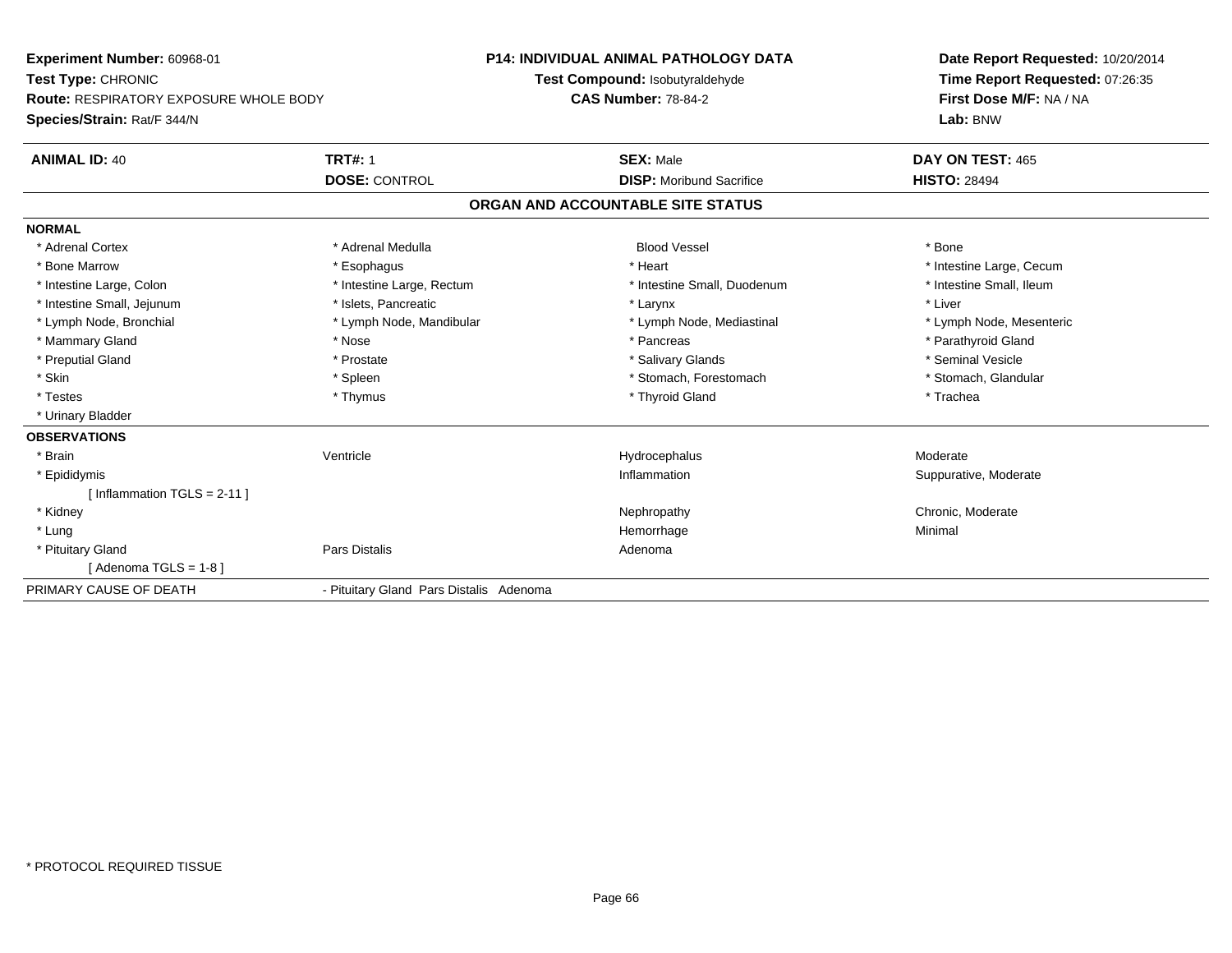**Experiment Number:** 60968-01**Test Type:** CHRONIC **Route:** RESPIRATORY EXPOSURE WHOLE BODY**Species/Strain:** Rat/F 344/N**P14: INDIVIDUAL ANIMAL PATHOLOGY DATATest Compound:** Isobutyraldehyde**CAS Number:** 78-84-2**Date Report Requested:** 10/20/2014**Time Report Requested:** 07:26:35**First Dose M/F:** NA / NA**Lab:** BNW**ANIMAL ID:** 41**TRT#:** 1 **SEX:** Male **DAY ON TEST:** 733 **DOSE:** CONTROL**DISP:** Terminal Sacrifice **HISTO:** 28495 **ORGAN AND ACCOUNTABLE SITE STATUSNORMAL**\* Adrenal Cortex \* Adrenal Cortex \* Attack the state of the state of the Blood Vessel the state of the state of the state of the Marrow \* Bone Marrow \* Bone Marrow \* Bone Marrow \* Bone Marrow \* Bone Marrow \* Bone Marrow \* Bone Marrow \* Bon \* Brain \* Explorer \* Epididymis \* \* Epididymis \* \* Esophagus \* Esophagus \* \* Esophagus \* Intestine Large, Cecum \* \* Intestine Large, Cecum \* Intestine Small. Ileum \* Intestine Large, Colon \* Intestine Large, Rectum \* Intestine Small, Duodenum \* Intestine Small, Duodenum \* Lymph Node, Bronchial \* Intestine Small, Jejunum \* **Manufally and According the Contract According to According the According to According the Node, Bronch in the According to According the Lung \* Lung \* Lung \* Lung \* Lung \* Lung \* Lung \* Lung** \* Lymph Node, Mandibular \* Lymph Node, Mediastinal \* Lymph Node, Mesenteric \* Mammary Gland \* Pancreas \* Parathyroid Gland \* Parathyroid Gland \* Preputial Gland \* Preputial Gland \* Prostate \* Spleen \* Salivary Glands \* \* \* Sheen \* Seminal Vesicle \* \* \* Stan \* \* Skin \* \* Skin \* \* Spleen \* \* Spleen \* \* Spleen \* \* Trachea \* Stomach, Forestomach \* Thymus \* Stomach, Glandular \* Thymus \* Thymus \* Thymus \* Thymus \* Thymus \* Thymus \* Thymus \* Thymus \* Thymus \* Thymus \* Thymus \* Thymus \* Thymus \* Thymus \* Thymus \* Thymus \* Thymus \* Thymus \* Thymu \* Urinary Bladder**OBSERVATIONS** \* Adrenal Medullaa and the state of the state of the state of the Hyperplasia and the Moderate of the Moderate of the Shane and Moderate  $\sim$  Moderate of the state of the state of the state of the state of the state of the state of the sta Pheochromocytoma Benign \* Heart Cardiomyopathyy Mild \* Islets, Pancreaticc contract the contract of the contract of the contract of the contract of the contract of the contract of the contract of the contract of the contract of the contract of the contract of the contract of the contract of the Nephropathy \* Kidneyy the controller of the controller of the controller of the Nephropathy Chronic, Marked Schronic, Marked Schronic, Marked Schronic, Marked Schronic, Marked Schronic, Marked Schronic, Marked Schronic, Marked Schronic, Marke [ Nephropathy TGLS = 4-5 ] \* Liverr and the contract of the contract of the contract of the contract of the contract of the contract of the contract of the contract of the contract of the contract of the contract of the contract of the contract of the cont s Moderate Vacuolization Cytoplasmicc Mild [ Angiectasis TGLS = 5-11 ] \* Nosee inflammation inflammation in the support of the Suppurative, Moderate entry the Suppurative, Moderate entry  $\sim$  Suppurative, Moderate entry  $\sim$  Suppurative, Moderate entry  $\sim$  Suppurative, Moderate entry  $\sim$  Suppurat Respirat Epith Metaplasia Squamous, Mild \* Pituitary Glandd and the contract of Pars Distalis and the contract of Adenoma and Adenoma and the Adenoma and the Adenoma and  $\lambda$  $[$  Adenoma TGLS = 3-8  $]$  \* Testes Interstit Cell AdenomaGerminal Epithh and the control of the Atrophy and the Marked Marked Marked Street and the Marked Street and Marked Street and Marked Street and Marked Street and Marked Street and Marked Street and Marked Street and Marked Street and M Artery Inflammationn Moderate  $[$  Adenoma TGLS = 2-7  $]$  $[$  Atrophy TGLS = 1-7  $]$  \* Thyroid Gland C Cell Carcinoma PRIMARY CAUSE OF DEATH-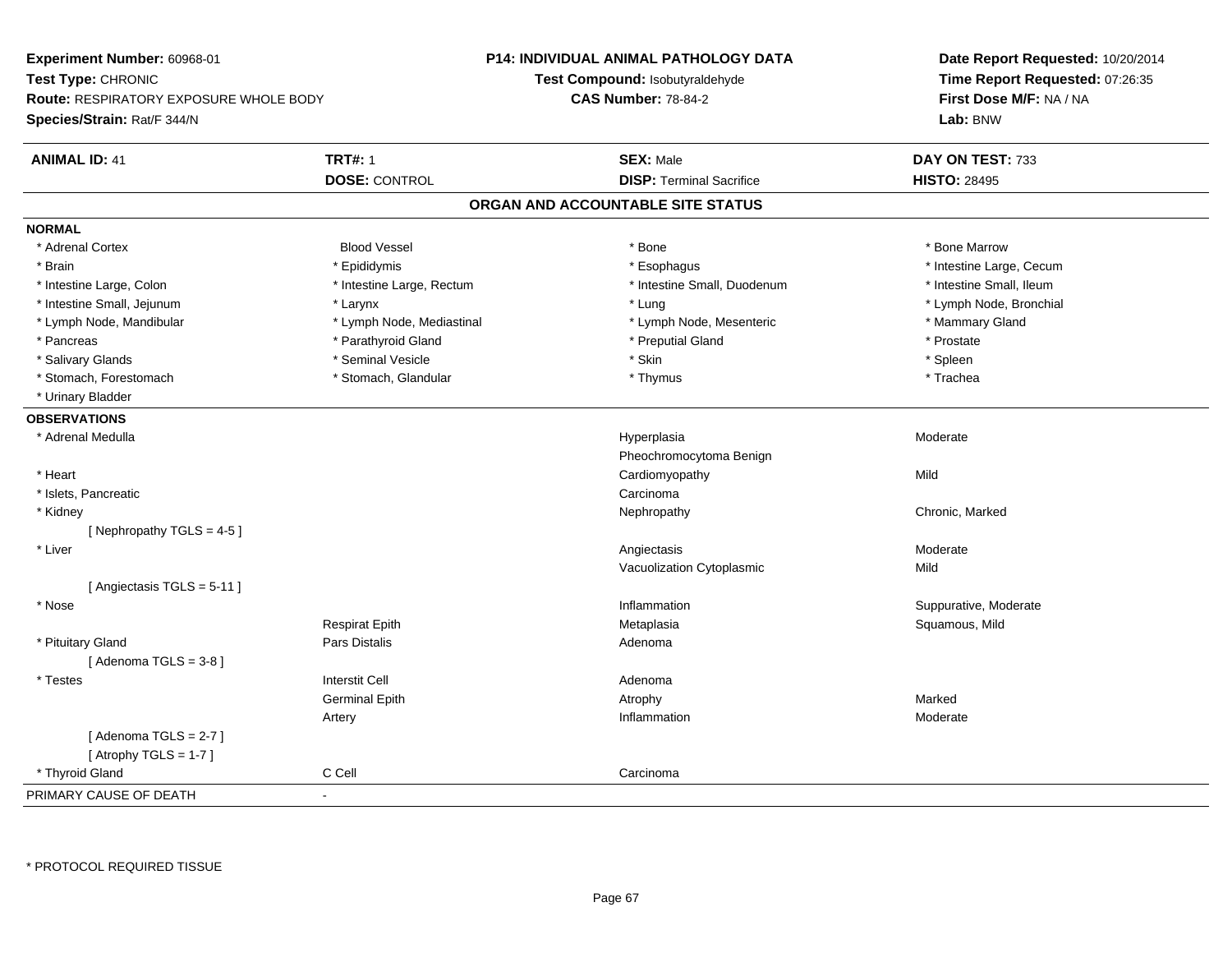| Experiment Number: 60968-01                   |                             | <b>P14: INDIVIDUAL ANIMAL PATHOLOGY DATA</b> | Date Report Requested: 10/20/2014 |
|-----------------------------------------------|-----------------------------|----------------------------------------------|-----------------------------------|
| Test Type: CHRONIC                            |                             | Test Compound: Isobutyraldehyde              | Time Report Requested: 07:26:35   |
| <b>Route: RESPIRATORY EXPOSURE WHOLE BODY</b> |                             | <b>CAS Number: 78-84-2</b>                   | First Dose M/F: NA / NA           |
| Species/Strain: Rat/F 344/N                   |                             |                                              | Lab: BNW                          |
| <b>ANIMAL ID: 42</b>                          | <b>TRT#: 1</b>              | <b>SEX: Male</b>                             | DAY ON TEST: 579                  |
|                                               | <b>DOSE: CONTROL</b>        | <b>DISP: Natural Death</b>                   | <b>HISTO: 28496</b>               |
|                                               |                             | ORGAN AND ACCOUNTABLE SITE STATUS            |                                   |
| <b>NORMAL</b>                                 |                             |                                              |                                   |
| * Adrenal Cortex                              | <b>Blood Vessel</b>         | * Bone                                       | * Bone Marrow                     |
| * Brain                                       | * Epididymis                | * Esophagus                                  | * Intestine Large, Colon          |
| * Intestine Large, Rectum                     | * Intestine Small, Duodenum | * Intestine Small, Ileum                     | * Islets, Pancreatic              |
| * Larynx                                      | * Lymph Node, Mandibular    | * Mammary Gland                              | * Pancreas                        |
| * Parathyroid Gland                           | * Prostate                  | * Salivary Glands                            | * Seminal Vesicle                 |
| * Skin                                        | * Stomach, Forestomach      | * Stomach, Glandular                         | * Thymus                          |
| * Thyroid Gland                               | * Trachea                   | * Urinary Bladder                            |                                   |
| <b>AUTO PRECLUDES DIAG.</b>                   |                             |                                              |                                   |
| * Intestine Large, Cecum                      | * Intestine Small, Jejunum  |                                              |                                   |
| <b>OBSERVATIONS</b>                           |                             |                                              |                                   |
| * Adrenal Medulla                             |                             | Hyperplasia                                  | Moderate                          |
| * Heart                                       | Atrium                      | Thrombosis                                   | Moderate                          |
| * Kidney                                      |                             | Nephropathy                                  | Chronic, Moderate                 |
| [Nephropathy TGLS = 6-5]                      |                             |                                              |                                   |
| * Liver                                       | <b>Bile Duct</b>            | Hyperplasia                                  | Moderate                          |
|                                               |                             | Leukemia Mononuclear                         |                                   |
|                                               |                             | Vacuolization Cytoplasmic                    | Moderate                          |
| [ Leukemia Mononuclear TGLS = 7-4 ]           |                             |                                              |                                   |
| * Lung                                        |                             | Leukemia Mononuclear                         |                                   |
| [ Leukemia Mononuclear TGLS = 1-3 ]           |                             |                                              |                                   |
| * Lymph Node, Bronchial                       |                             | Leukemia Mononuclear                         |                                   |
| [ Leukemia Mononuclear TGLS = 4-7 ]           |                             |                                              |                                   |
| * Lymph Node, Mediastinal                     |                             | Leukemia Mononuclear                         |                                   |
| * Lymph Node, Mesenteric                      |                             | Leukemia Mononuclear                         |                                   |
| [ Leukemia Mononuclear TGLS = 4-7 ]           |                             |                                              |                                   |
| * Nose                                        |                             | Foreign Body                                 |                                   |
| [Foreign Body TGLS = 4-7]                     |                             |                                              |                                   |
| * Pituitary Gland                             | Pars Distalis               | Hyperplasia                                  | Mild                              |
| * Preputial Gland                             |                             | Cyst                                         | Moderate                          |
| [Cyst TGLS = $2-7$ ]                          |                             |                                              |                                   |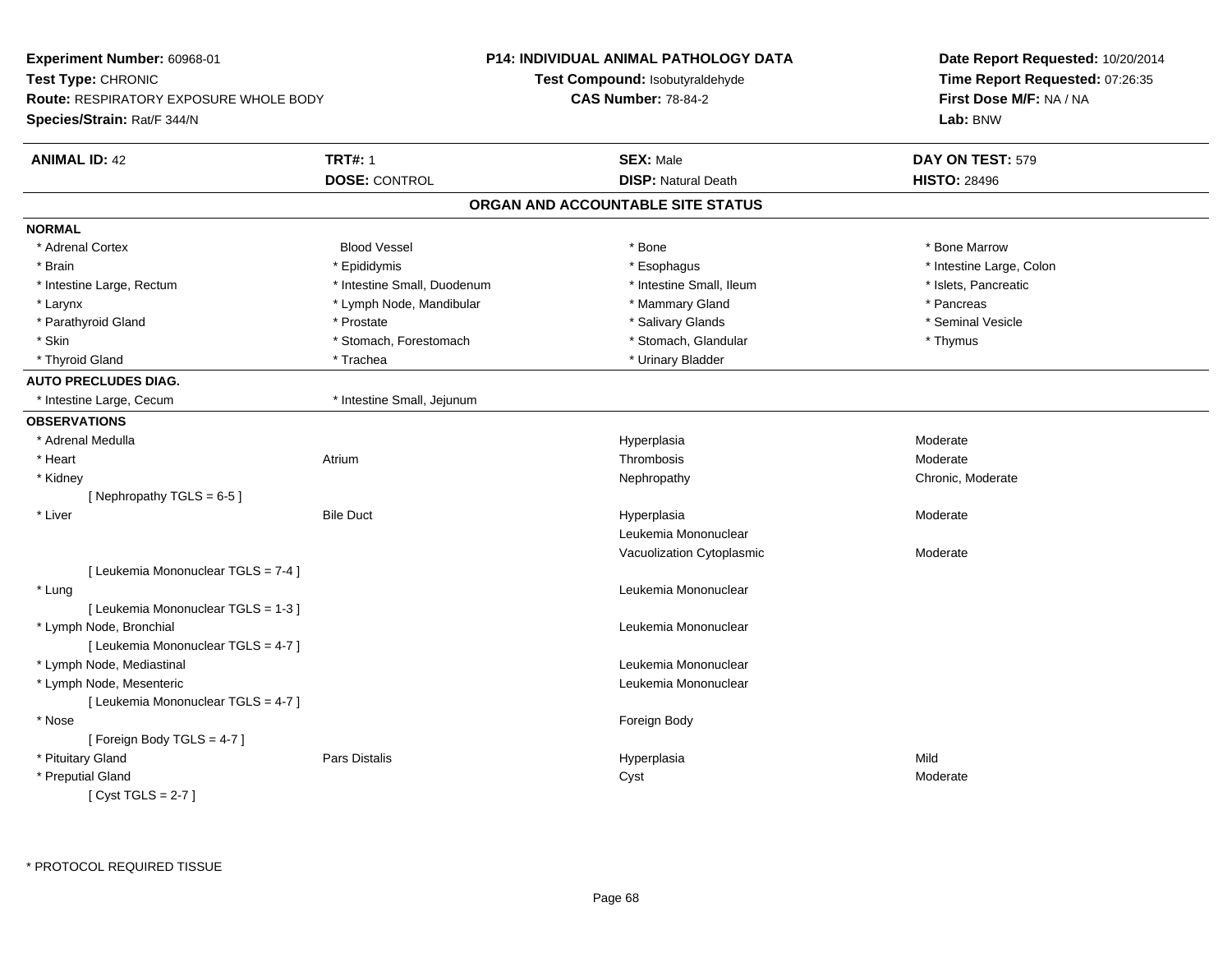| Experiment Number: 60968-01<br>Test Type: CHRONIC<br><b>Route: RESPIRATORY EXPOSURE WHOLE BODY</b><br>Species/Strain: Rat/F 344/N |                                                            | <b>P14: INDIVIDUAL ANIMAL PATHOLOGY DATA</b><br>Test Compound: Isobutyraldehyde<br><b>CAS Number: 78-84-2</b> | Date Report Requested: 10/20/2014<br>Time Report Requested: 07:26:35<br>First Dose M/F: NA / NA<br>Lab: BNW |
|-----------------------------------------------------------------------------------------------------------------------------------|------------------------------------------------------------|---------------------------------------------------------------------------------------------------------------|-------------------------------------------------------------------------------------------------------------|
| <b>ANIMAL ID: 42</b>                                                                                                              | <b>TRT#: 1</b><br><b>DOSE: CONTROL</b>                     | <b>SEX: Male</b><br><b>DISP: Natural Death</b>                                                                | DAY ON TEST: 579<br><b>HISTO: 28496</b>                                                                     |
|                                                                                                                                   |                                                            | ORGAN AND ACCOUNTABLE SITE STATUS                                                                             |                                                                                                             |
| * Spleen<br>[Leukemia Mononuclear TGLS = 5-4 ]                                                                                    |                                                            | Leukemia Mononuclear                                                                                          |                                                                                                             |
| * Testes<br>[Adenoma TGLS = $3-7$ ]<br>[Atrophy TGLS = 4-7]                                                                       | Interstit Cell<br><b>Germinal Epith</b>                    | Adenoma<br>Atrophy                                                                                            | Marked                                                                                                      |
| PRIMARY CAUSE OF DEATH<br><b>CONTRIBUTORY CAUSE OF DEATH</b>                                                                      | - Spleen Leukemia Mononuclear<br>- Heart Atrium Thrombosis |                                                                                                               |                                                                                                             |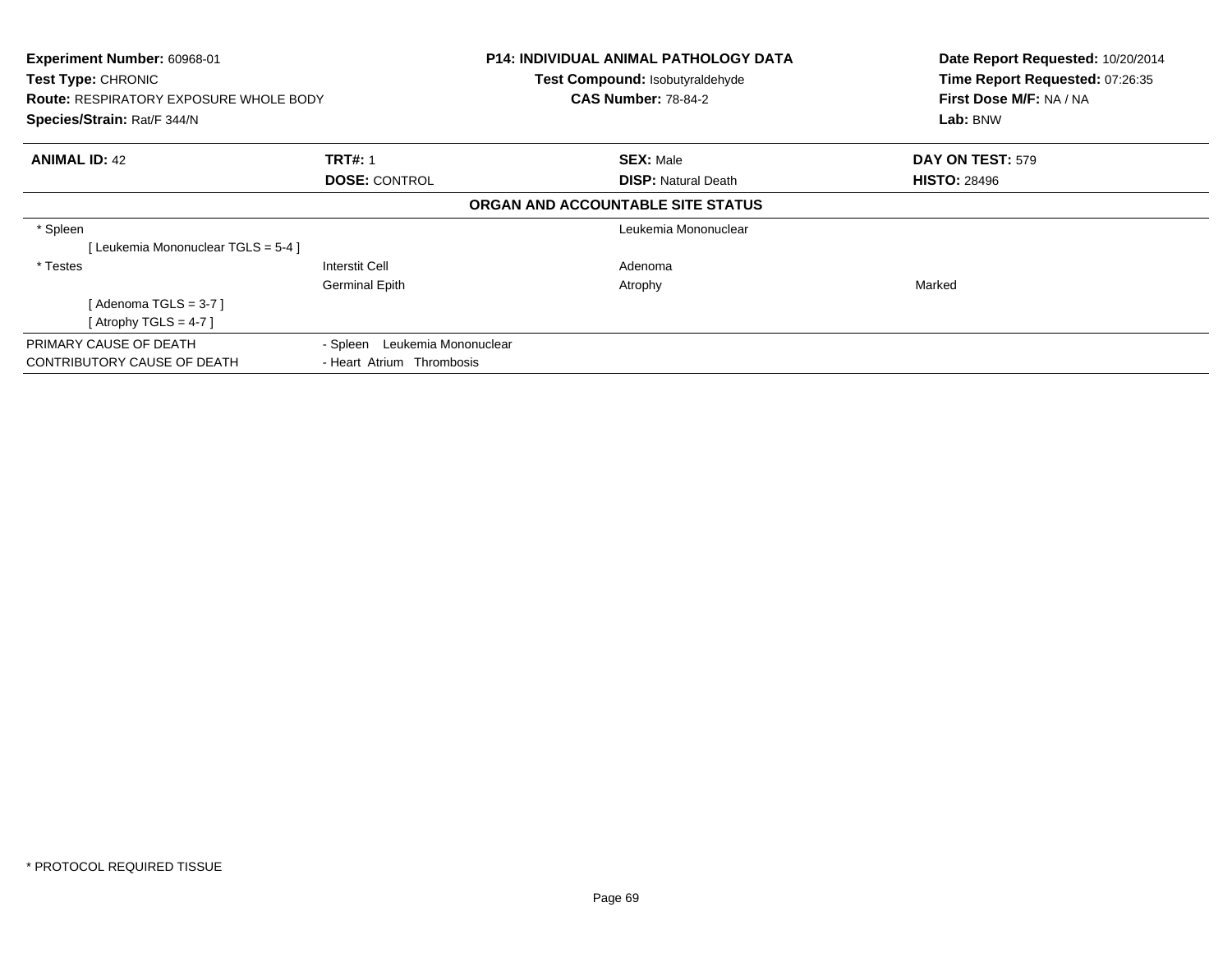| Experiment Number: 60968-01                                         |                           | <b>P14: INDIVIDUAL ANIMAL PATHOLOGY DATA</b> | Date Report Requested: 10/20/2014                          |  |
|---------------------------------------------------------------------|---------------------------|----------------------------------------------|------------------------------------------------------------|--|
| Test Type: CHRONIC<br><b>Route: RESPIRATORY EXPOSURE WHOLE BODY</b> |                           | Test Compound: Isobutyraldehyde              | Time Report Requested: 07:26:35<br>First Dose M/F: NA / NA |  |
|                                                                     |                           | <b>CAS Number: 78-84-2</b>                   |                                                            |  |
| Species/Strain: Rat/F 344/N                                         |                           |                                              | Lab: BNW                                                   |  |
| <b>ANIMAL ID: 43</b>                                                | <b>TRT#: 1</b>            | <b>SEX: Male</b>                             | DAY ON TEST: 549                                           |  |
|                                                                     | <b>DOSE: CONTROL</b>      | <b>DISP:</b> Moribund Sacrifice              | <b>HISTO: 28497</b>                                        |  |
|                                                                     |                           | ORGAN AND ACCOUNTABLE SITE STATUS            |                                                            |  |
| <b>NORMAL</b>                                                       |                           |                                              |                                                            |  |
| * Adrenal Cortex                                                    | * Adrenal Medulla         | <b>Blood Vessel</b>                          | * Bone                                                     |  |
| * Bone Marrow                                                       | * Brain                   | * Epididymis                                 | * Esophagus                                                |  |
| * Heart                                                             | * Intestine Large, Rectum | * Intestine Small, Ileum                     | * Intestine Small, Jejunum                                 |  |
| * Islets, Pancreatic                                                | * Larynx                  | * Lymph Node, Mandibular                     | * Mammary Gland                                            |  |
| * Nose                                                              | * Pancreas                | * Parathyroid Gland                          | * Preputial Gland                                          |  |
| * Salivary Glands                                                   | * Skin                    | * Thymus                                     | * Thyroid Gland                                            |  |
| * Trachea                                                           |                           |                                              |                                                            |  |
| <b>OBSERVATIONS</b>                                                 |                           |                                              |                                                            |  |
| * Intestine Large, Cecum                                            |                           | Lymphoma Malignant                           |                                                            |  |
| [ Lymphoma Malignant TGLS = 3,5-11+12 ]                             |                           |                                              |                                                            |  |
| * Intestine Large, Colon                                            |                           | Lymphoma Malignant                           |                                                            |  |
| [ Lymphoma Malignant TGLS = 3,5-11+12 ]                             |                           |                                              |                                                            |  |
| * Intestine Small, Duodenum                                         |                           | Lymphoma Malignant                           |                                                            |  |
| [ Lymphoma Malignant TGLS = 3,5-11+12 ]                             |                           |                                              |                                                            |  |
| * Kidney                                                            |                           | Nephropathy                                  | Chronic, Mild                                              |  |
| [Nephropathy TGLS = 2-5]                                            |                           |                                              |                                                            |  |
| * Liver                                                             |                           | Lymphoma Malignant                           |                                                            |  |
| [ Lymphoma Malignant TGLS = 2-5 ]                                   |                           |                                              |                                                            |  |
| * Lung                                                              |                           | Lymphoma Malignant                           |                                                            |  |
| [ Lymphoma Malignant TGLS = 2-5 ]                                   |                           |                                              |                                                            |  |
| Lymph Node                                                          | Pancreatic                | Lymphoma Malignant                           |                                                            |  |
| [ Lymphoma Malignant TGLS = 7-4 ]                                   |                           |                                              |                                                            |  |
| * Lymph Node, Bronchial                                             |                           | Lymphoma Malignant                           |                                                            |  |
| [ Lymphoma Malignant TGLS = 3,5-11+12 ]                             |                           |                                              |                                                            |  |
| * Lymph Node, Mediastinal                                           |                           | Lymphoma Malignant                           |                                                            |  |
| [ Lymphoma Malignant TGLS = 6-2 ]                                   |                           |                                              |                                                            |  |
| * Lymph Node, Mesenteric                                            |                           | Lymphoma Malignant                           |                                                            |  |
| [ Lymphoma Malignant TGLS = 3,5-11+12 ]                             |                           |                                              |                                                            |  |
| Mesentery                                                           |                           | Lymphoma Malignant                           |                                                            |  |
| [ Lymphoma Malignant TGLS = 3-12 ]                                  |                           |                                              |                                                            |  |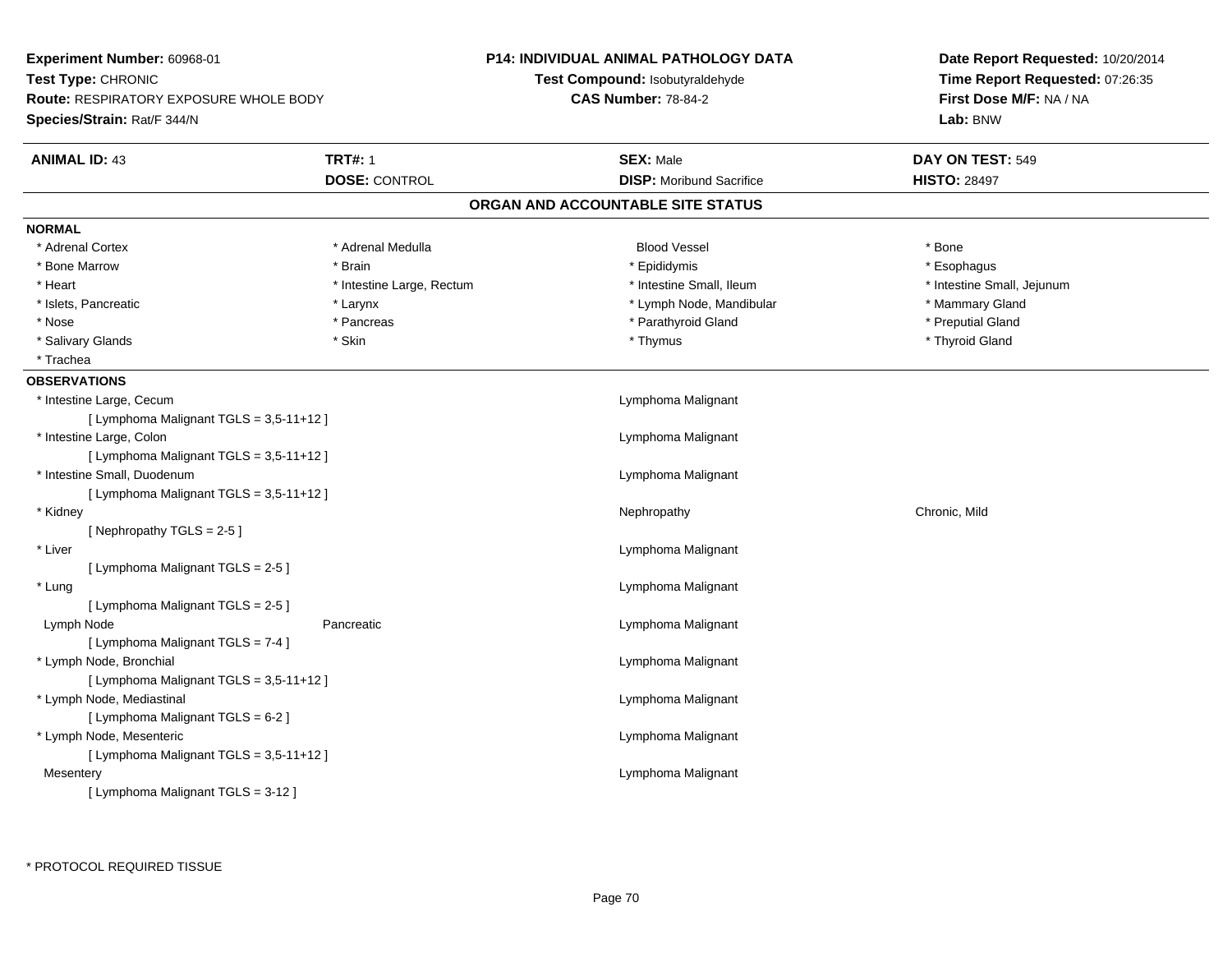|                                   | First Dose M/F: NA / NA<br>Lab: BNW |
|-----------------------------------|-------------------------------------|
| <b>SEX: Male</b>                  | DAY ON TEST: 549                    |
| <b>DISP:</b> Moribund Sacrifice   | <b>HISTO: 28497</b>                 |
| ORGAN AND ACCOUNTABLE SITE STATUS |                                     |
| Adenoma                           |                                     |
| Lymphoma Malignant                |                                     |
| Lymphoma Malignant                |                                     |
| Lymphoma Malignant                |                                     |
| Lymphoma Malignant                |                                     |
|                                   |                                     |
| Lymphoma Malignant                |                                     |
|                                   |                                     |
| Adenoma                           |                                     |
|                                   |                                     |
| Lymphoma Malignant                |                                     |
|                                   |                                     |
|                                   |                                     |
|                                   | <b>CAS Number: 78-84-2</b>          |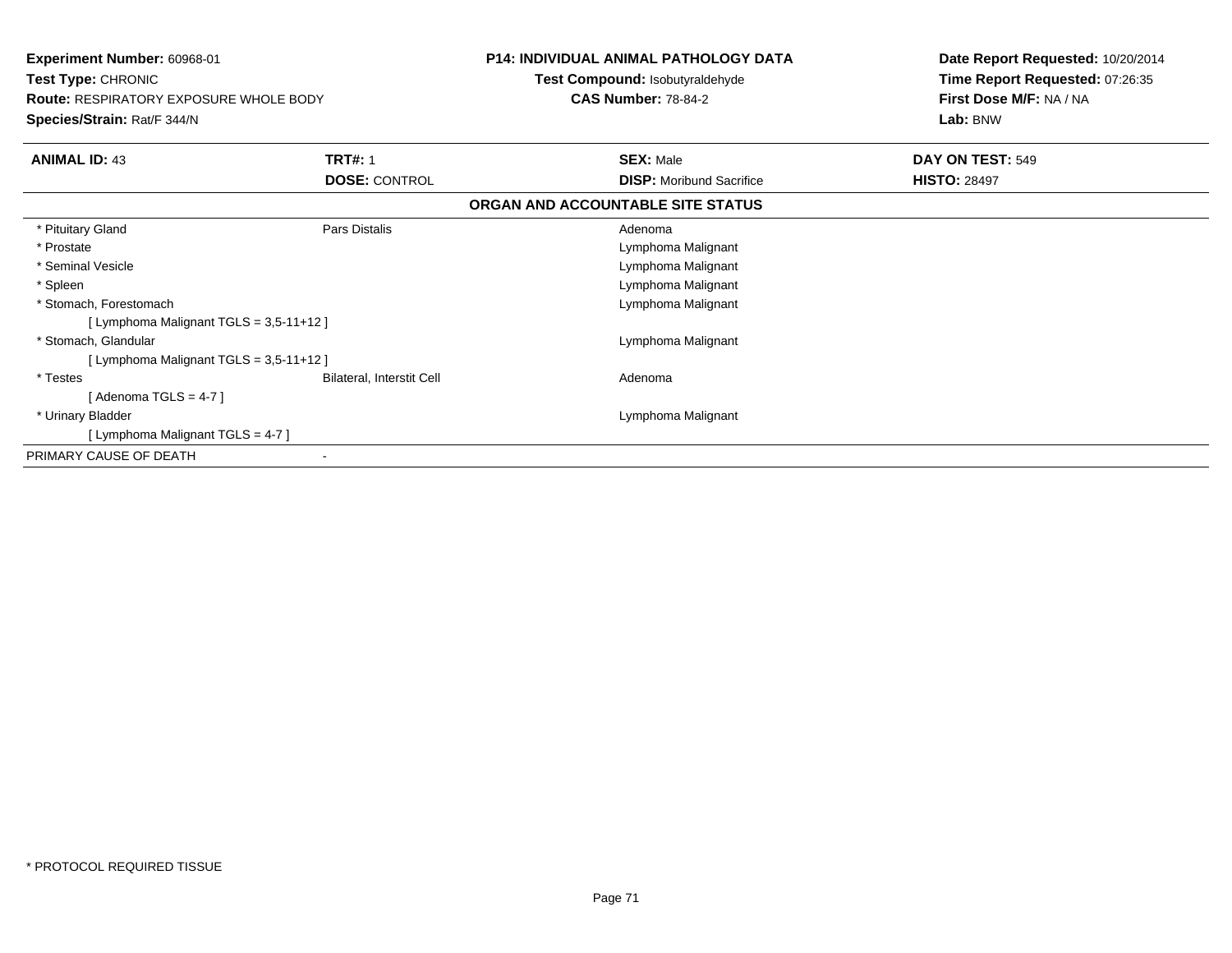**Experiment Number:** 60968-01**Test Type:** CHRONIC **Route:** RESPIRATORY EXPOSURE WHOLE BODY**Species/Strain:** Rat/F 344/N**P14: INDIVIDUAL ANIMAL PATHOLOGY DATATest Compound:** Isobutyraldehyde**CAS Number:** 78-84-2**Date Report Requested:** 10/20/2014**Time Report Requested:** 07:26:35**First Dose M/F:** NA / NA**Lab:** BNW**ANIMAL ID:** 44 **TRT#:** <sup>1</sup> **SEX:** Male **DAY ON TEST:** <sup>687</sup> **DOSE:** CONTROL**DISP:** Moribund Sacrifice **HISTO:** 28498 **ORGAN AND ACCOUNTABLE SITE STATUSNORMAL**\* Adrenal Cortex \* Adrenal Medulla \* \* Book \* Blood Vessel \* Book \* Bone \* Bone \* Bone \* Bone \* Bone \* Bone \* Bone \* Bone \* Bone \* Esophagus \* Bone Marrow \* Brain \* Epididymis \* Esophagus \* Intestine Large, Rectum \* Heart \* Intestine Large, Cecum \* Intestine Large, Cecum \* Intestine Large, Colon \* Intestine Small, Duodenum \* Intestine Small, Ileum \* Intestine Small, Intestine Small, Jejunum \* Islets, Pancreatic \* Larynx \* Louis \* Liver \* Lung \* Lung \* Lung \* Lung \* Lung \* Lymph Node, Bronchial \* Lymph Node, Bronchial \* \* Lymph Node, Mandibular \* Lymph Node, Mediastinal \* Lymph Node, Mesenteric \* Mammary Gland \* Salivary Glands \* Parathyroid Gland \* **Example 20** \* Preputial Gland \* Prostate \* Prostate \* Prostate \* Seminal Vesicle \* The state of the set of the set of the set of the set of the set of the set of the set of the set of the set of the set of the set of the set of the set of the set of the set of the set of the set of th \* Stomach, Glandular \* \* \* Thyroid Glandular \* Thestes \* \* Thymus \* Thymus \* Thyroid Glandular \* Thyroid Gland \* Trachea \* Urinary Bladder**OBSERVATIONS** Eyee the cornea cornea and the cornea method of the corneal method of the corneal method of the corneal method of  $M$ [ Mineralization TGLS = 1-11 ] \* Kidneyy the chronic, Moderate and September 2012 of the Chronic Moderate and September 2013 of the Chronic, Moderate [ Nephropathy TGLS = 3-5 ] \* Nosee and the control of the control of the control of the control of the control of the control of the control of the control of the control of the control of the control of the control of the control of the control of the co \* Pancreass the control of the control of the control of the control of the control of the control of the control of the control of the control of the control of the control of the control of the control of the control of the contro \* Pituitary Glandd and the contract of Pars Distalis and the contract of Adenoma and Adenoma and the Adenoma and the Adenoma and  $\lambda$  $[$  Adenoma TGLS = 2-8  $]$ PRIMARY CAUSE OF DEATH- Pituitary Gland Pars Distalis Adenoma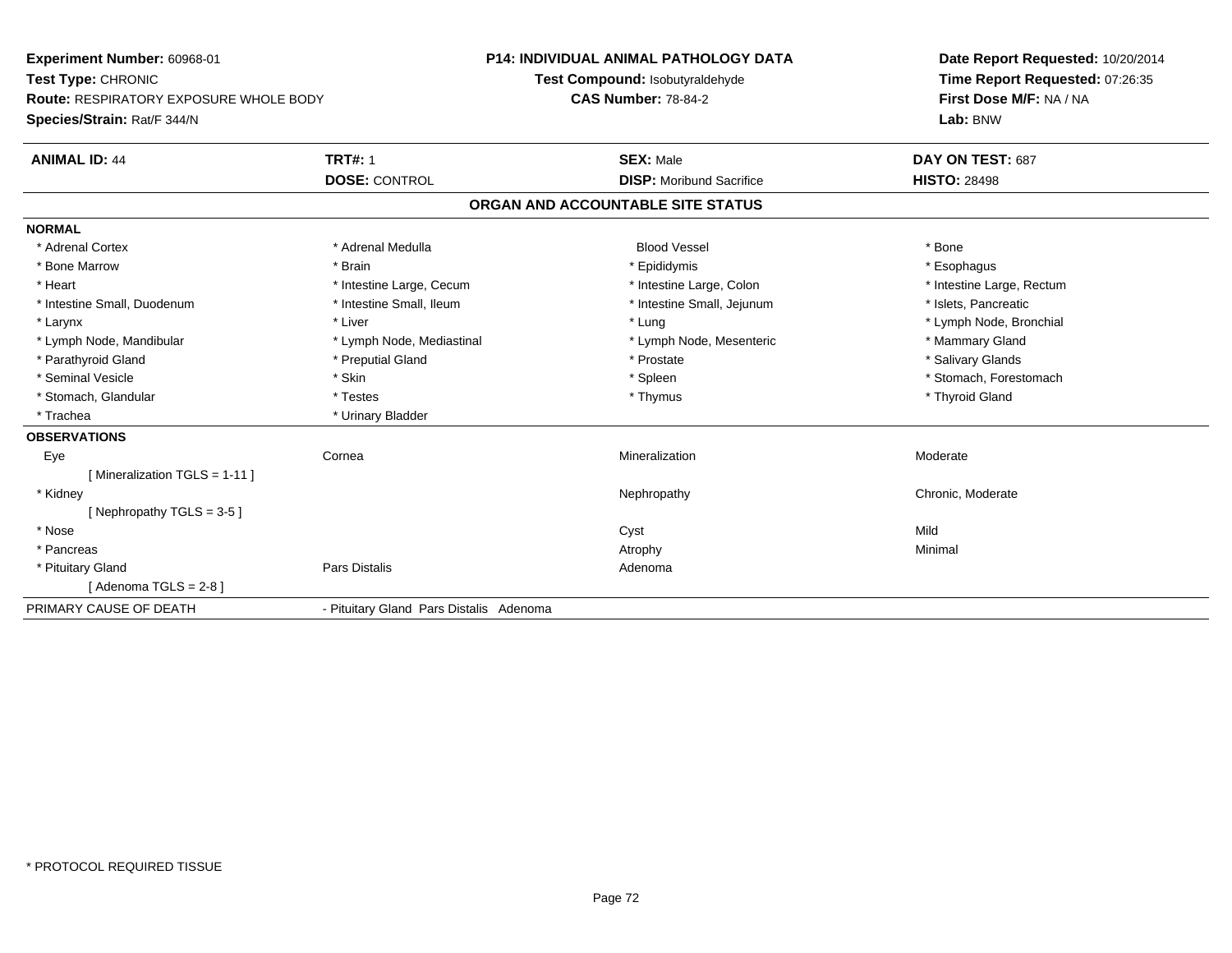**Experiment Number:** 60968-01**Test Type:** CHRONIC **Route:** RESPIRATORY EXPOSURE WHOLE BODY**Species/Strain:** Rat/F 344/N**P14: INDIVIDUAL ANIMAL PATHOLOGY DATATest Compound:** Isobutyraldehyde**CAS Number:** 78-84-2**Date Report Requested:** 10/20/2014**Time Report Requested:** 07:26:35**First Dose M/F:** NA / NA**Lab:** BNW**ANIMAL ID:** 45 **TRT#:** <sup>1</sup> **SEX:** Male **DAY ON TEST:** <sup>733</sup> **DOSE:** CONTROL**DISP:** Terminal Sacrifice **HISTO:** 28499 **ORGAN AND ACCOUNTABLE SITE STATUSNORMAL**\* Adrenal Cortex \* Adrenal Medulla \* \* Book \* Blood Vessel \* Book \* Bone \* Bone \* Bone \* Bone \* Bone \* Bone \* Bone \* Bone \* Bone \* Esophagus \* Bone Marrow \* Brain \* Epididymis \* Esophagus \* Heart Thestine Large, Cecum Thestine Large, Cecum Assessment Carge, Colon Thestine Large, Rectum \* Intestine Large, Rectum \* Intestine Large, Rectum \* Intestine Small, Duodenum \* Intestine Small, Ileum \* Intestine Small, Intestine Small, Jejunum \* Islets, Pancreatic \* Larynx \* Louis \* Liver \* Lung \* Lung \* Lung \* Lung \* Lung \* Lymph Node, Bronchial \* Lymph Node, Bronchial \* \* Lymph Node, Mandibular \* The state of the state of the Mediastinal \* Lymph Node, Mesenteric \* Nose \* Salivary Glands \* Pancreas \* And the second term in the second term in the second term in the second term in the second term in the second term in the second term in the second term in the second term in the second term in the second term \* Seminal Vesicle \* Thymus \* Stomach, Forestomach \* Thymus \* Stomach, Glandular \* Thymus \* Thymus \* Thyroid Gland \* Trachea \* Trachea \* Trachea \* Thyroid Gland **OBSERVATIONS** \* Kidneyy the controller of the controller of the controller of the controller of the controller of the chronic, Mild \* Mammary Glandd **Executive Contract of the Contract Contract Contract Contract Contract Contract Contract Contract Contract Contract Contract Contract Contract Contract Contract Contract Contract Contract Contract Contract Contract Cont** Galactocelee Marked Marked [ Fibroadenoma TGLS = 4-12 ][ Galactocele TGLS = 2-14 ] \* Pituitary Glandd and the contract of Pars Distalis and the contract of Adenoma and Adenoma and the Adenoma and the Adenoma and  $\lambda$  $[$  Adenoma TGLS = 3-8  $]$  \* Preputial Glandd and the set of the set of the set of the Hyperplasia Moderate and the Moderate  $\sim$  Moderate  $\sim$  Moderate  $\sim$  \* Skin Hyperkeratosis Marked [ Hyperkeratosis TGLS = 1-13 ] \* Spleen Leukemia Mononuclear [ Leukemia Mononuclear TGLS = 6-4 ] \* TestesBilateral, Interstit Cell **Adenoma** Adenoma [ Adenoma  $TGLS = 5-7$  ] PRIMARY CAUSE OF DEATH-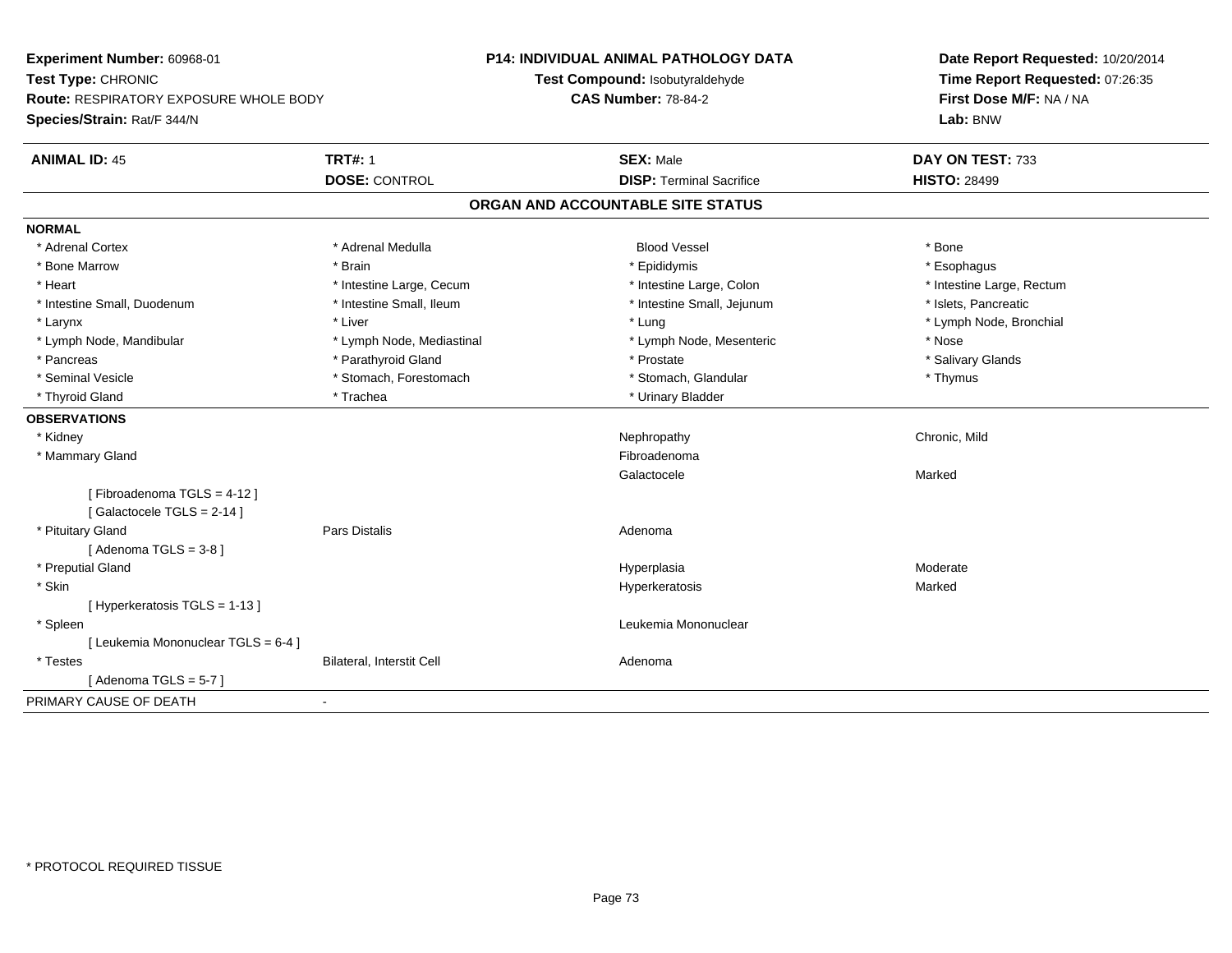**Experiment Number:** 60968-01**Test Type:** CHRONIC **Route:** RESPIRATORY EXPOSURE WHOLE BODY**Species/Strain:** Rat/F 344/N**P14: INDIVIDUAL ANIMAL PATHOLOGY DATATest Compound:** Isobutyraldehyde**CAS Number:** 78-84-2**Date Report Requested:** 10/20/2014**Time Report Requested:** 07:26:35**First Dose M/F:** NA / NA**Lab:** BNW**ANIMAL ID:** 46**TRT#:** 1 **SEX:** Male **DAY ON TEST:** 729 **DOSE:** CONTROL**DISP:** Moribund Sacrifice **HISTO:** 28500 **ORGAN AND ACCOUNTABLE SITE STATUSNORMAL**\* Adrenal Cortex \* Adrenal Cortex \* Attack the state of the state of the Blood Vessel the state of the state of the state of the Marrow \* Bone Marrow \* Bone Marrow \* Bone Marrow \* Bone Marrow \* Bone Marrow \* Bone Marrow \* Bone Marrow \* Bon \* Epididymis \* https://www.fragusta.com/windows/windows/windows/windows/windows/windows/windows/windows/windows/ \* Intestine Large, Colon \* Thestine Small, Duodenum \* \* Intestine Small, Ileum \* \* Intestine Small, Jejunum \* Intestine Small, Jejunum \* Intestine Small, Jejunum \* Islets, Pancreatic \* Lung \* Lymph Node, Bronchial \* Lymph Node, Mandibular \* Lymph Node, Mediastinal \* Lymph Node, Mesenteric \* Mammary Gland \* Nose\* Seminal Vesicle \* Parathyroid Gland \* \* \* Prostate \* \* Prostate \* \* Salivary Glands \* \* Salivary Glands \* \* Seminal Vesicle \* Stomach, Forestomach \* Thyroid Gland \* Stomach, Glandular \* Thymus \* Thymus \* Thyroid Gland \* Thyroid Gland \* Trachea \* Urinary Bladder**OBSERVATIONS** \* Adrenal Medulla Pheochromocytoma Benign \* Brainn wenne alle the Ventricle wenne and the Hydrocephalus Moderate Moderate Moderate Moderate and the Ventricle o \* Intestine Large, Rectumm and the contract of the contract of the contract of the contract of the contract of the contract of the contract of the contract of the contract of the contract of the contract of the contract of the contract of the cont \* Kidneyy which is a controlled that the controller controller the chronic of the chronic chronic, Moderate  $\lambda$ [ Nephropathy TGLS = 6-5 ] \* Larynx**x** and the contract of the contract of the contract of the contract of the contract of the contract of the contract of the contract of the contract of the contract of the contract of the contract of the contract of the co Glands Inflammation Suppurative, Moderate [ Foreign Body TGLS = 3-7 ] \* Liver Leukemia Mononuclear [ Leukemia Mononuclear TGLS = 6-5 ] \* Pancreass and the contract of the contract of the contract of the contract of the contract of the contract of the contract of  $\lambda$  \* Pituitary Glandd and the contract of Pars Distalis and the contract of Adenoma and Adenoma and the Adenoma and the Adenoma and  $\lambda$  $[$  Adenoma TGLS = 1-8  $]$  \* Preputial Glandd with the suppurative, Marked and Suppurative, Marked and Suppurative, Marked and Suppurative, Marked and Suppurative, Marked and Suppurative, Marked and Suppurative, Marked and Suppurative, Marked and Suppurative, Marked [ Inflammation TGLS = 2-7 ] \* Skinn and the extent of the extended of the extended of the extended of the extended of the extended of the extend<br>In the extended of the extended of the extended of the extended of the extended of the extended of the extended Keratoacanthoma[ Cyst TGLS = 4-12 ][ Keratoacanthoma TGLS = 4-12 ] \* Spleenn and the state of the state of the state of the state of the state of the state of the state of the state of the state of the state of the state of the state of the state of the state of the state of the state of the stat Leukemia Mononuclear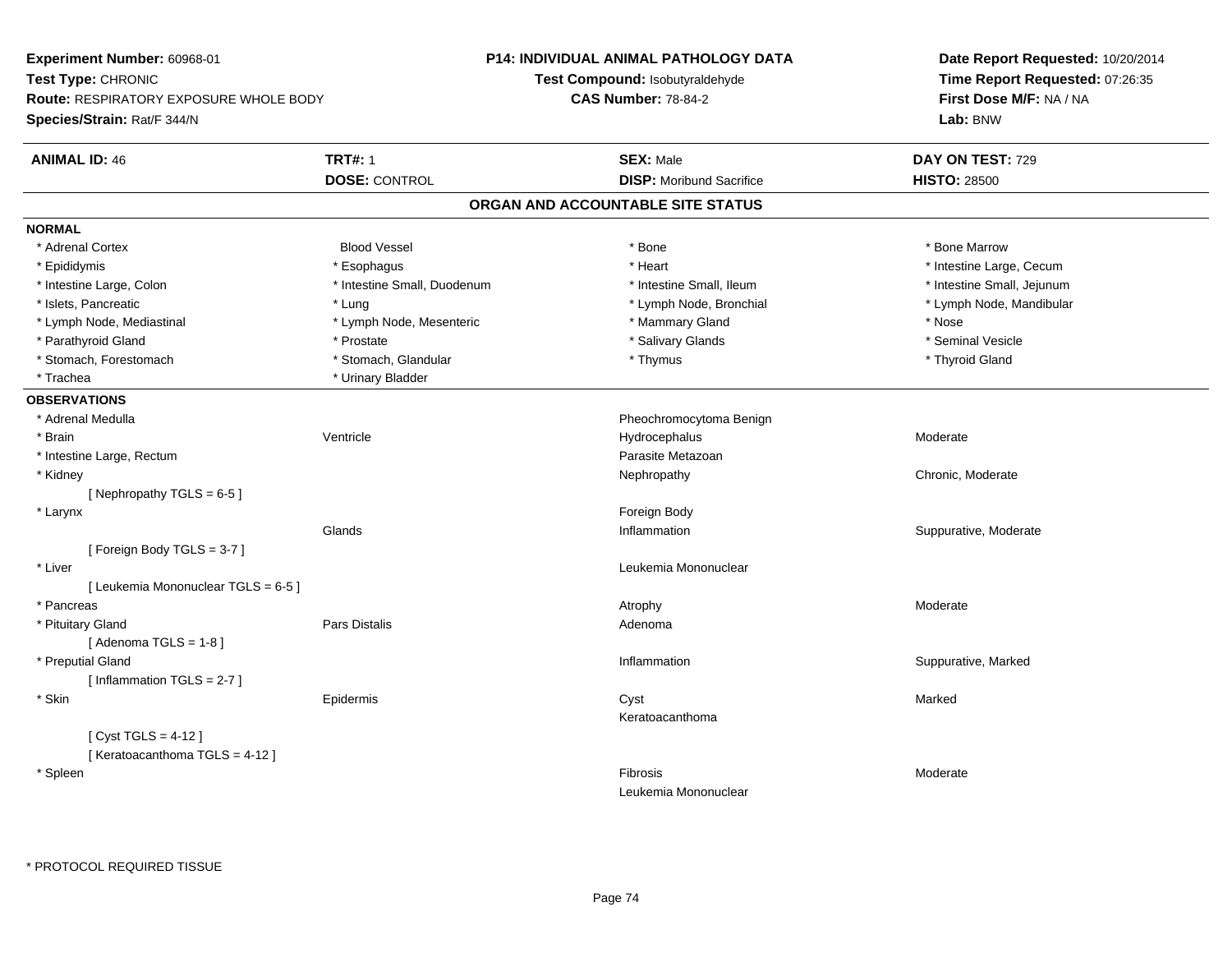| <b>Experiment Number: 60968-01</b><br>Test Type: CHRONIC |                                         | <b>P14: INDIVIDUAL ANIMAL PATHOLOGY DATA</b><br>Test Compound: Isobutyraldehyde |                                   | Date Report Requested: 10/20/2014<br>Time Report Requested: 07:26:35 |
|----------------------------------------------------------|-----------------------------------------|---------------------------------------------------------------------------------|-----------------------------------|----------------------------------------------------------------------|
| <b>Route: RESPIRATORY EXPOSURE WHOLE BODY</b>            |                                         | <b>CAS Number: 78-84-2</b>                                                      |                                   | First Dose M/F: NA / NA                                              |
| Species/Strain: Rat/F 344/N                              |                                         |                                                                                 |                                   | Lab: BNW                                                             |
| <b>ANIMAL ID: 46</b>                                     | <b>TRT#: 1</b>                          |                                                                                 | <b>SEX: Male</b>                  | DAY ON TEST: 729                                                     |
|                                                          | <b>DOSE: CONTROL</b>                    |                                                                                 | <b>DISP:</b> Moribund Sacrifice   | <b>HISTO: 28500</b>                                                  |
|                                                          |                                         |                                                                                 | ORGAN AND ACCOUNTABLE SITE STATUS |                                                                      |
| [Fibrosis TGLS = $5-11$ ]                                |                                         |                                                                                 |                                   |                                                                      |
| [Leukemia Mononuclear TGLS = 5-11]                       |                                         |                                                                                 |                                   |                                                                      |
| * Testes                                                 | <b>Interstit Cell</b>                   |                                                                                 | Adenoma                           |                                                                      |
| [Adenoma TGLS = $3-7$ ]                                  |                                         |                                                                                 |                                   |                                                                      |
| PRIMARY CAUSE OF DEATH                                   | - Pituitary Gland Pars Distalis Adenoma |                                                                                 |                                   |                                                                      |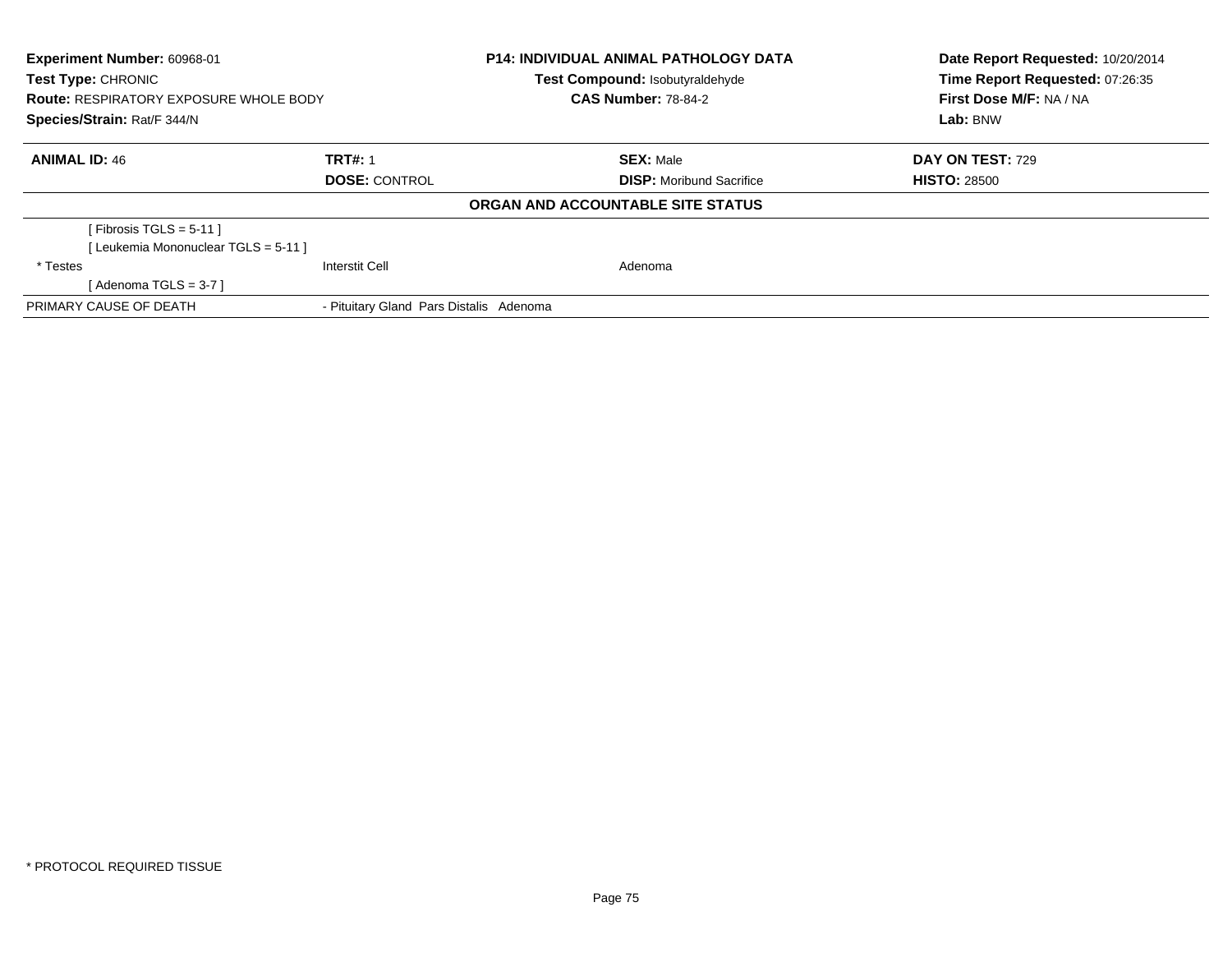| Test Compound: Isobutyraldehyde<br>Time Report Requested: 07:26:35<br><b>CAS Number: 78-84-2</b><br>First Dose M/F: NA / NA<br><b>Route: RESPIRATORY EXPOSURE WHOLE BODY</b><br>Lab: BNW<br><b>TRT#: 1</b><br><b>ANIMAL ID: 47</b><br><b>SEX: Male</b><br>DAY ON TEST: 733<br><b>DISP: Terminal Sacrifice</b><br><b>HISTO: 28501</b><br><b>DOSE: CONTROL</b><br>ORGAN AND ACCOUNTABLE SITE STATUS<br>* Adrenal Cortex<br><b>Blood Vessel</b><br>* Bone<br>* Bone Marrow<br>* Heart<br>* Brain<br>* Epididymis<br>* Esophagus<br>* Intestine Small, Duodenum<br>* Intestine Large, Cecum<br>* Intestine Large, Colon<br>* Intestine Large, Rectum<br>* Intestine Small, Ileum<br>* Intestine Small, Jejunum<br>* Islets, Pancreatic<br>* Mammary Gland<br>* Parathyroid Gland<br>* Preputial Gland<br>* Pancreas<br>* Prostate<br>* Seminal Vesicle<br>* Salivary Glands<br>* Stomach, Forestomach<br>* Stomach, Glandular<br>* Thyroid Gland<br>* Trachea<br>* Thymus<br>* Urinary Bladder<br>Minimal<br>* Adrenal Medulla<br>Hyperplasia<br>Pheochromocytoma Benign<br>Chronic, Mild<br>* Kidney<br>Nephropathy<br>* Larynx<br>Glands<br>Inflammation<br>Suppurative, Moderate<br>* Liver<br>Leukemia Mononuclear<br>* Lung<br>Leukemia Mononuclear<br>Pancreatic<br>Leukemia Mononuclear<br>Lymph Node<br>Renal<br>Leukemia Mononuclear<br>Leukemia Mononuclear<br>Thoracic<br>Note: prescapular LN not a choice; recorded as thoracic LN.<br>[ Leukemia Mononuclear TGLS = 2-13 ]<br>[ Leukemia Mononuclear TGLS = 11-17 ]<br>* Lymph Node, Bronchial<br>Leukemia Mononuclear<br>[ Leukemia Mononuclear TGLS = 1-7 ]<br>* Lymph Node, Mandibular<br>Leukemia Mononuclear<br>[ Leukemia Mononuclear TGLS = 1-7 ]<br>* Lymph Node, Mediastinal<br>Leukemia Mononuclear<br>[ Leukemia Mononuclear TGLS = 3-2 ]<br>* Lymph Node, Mesenteric<br>Leukemia Mononuclear<br>[ Leukemia Mononuclear TGLS = 12-12 ]<br>Fat<br>Inflammation<br>Granulomatous, Moderate<br>Mesentery<br>Fat<br>Necrosis<br>Moderate | Experiment Number: 60968-01 | <b>P14: INDIVIDUAL ANIMAL PATHOLOGY DATA</b> | Date Report Requested: 10/20/2014 |  |
|-----------------------------------------------------------------------------------------------------------------------------------------------------------------------------------------------------------------------------------------------------------------------------------------------------------------------------------------------------------------------------------------------------------------------------------------------------------------------------------------------------------------------------------------------------------------------------------------------------------------------------------------------------------------------------------------------------------------------------------------------------------------------------------------------------------------------------------------------------------------------------------------------------------------------------------------------------------------------------------------------------------------------------------------------------------------------------------------------------------------------------------------------------------------------------------------------------------------------------------------------------------------------------------------------------------------------------------------------------------------------------------------------------------------------------------------------------------------------------------------------------------------------------------------------------------------------------------------------------------------------------------------------------------------------------------------------------------------------------------------------------------------------------------------------------------------------------------------------------------------------------------------------------------------------------------------------------------------------------------------------------------|-----------------------------|----------------------------------------------|-----------------------------------|--|
|                                                                                                                                                                                                                                                                                                                                                                                                                                                                                                                                                                                                                                                                                                                                                                                                                                                                                                                                                                                                                                                                                                                                                                                                                                                                                                                                                                                                                                                                                                                                                                                                                                                                                                                                                                                                                                                                                                                                                                                                           | Test Type: CHRONIC          |                                              |                                   |  |
|                                                                                                                                                                                                                                                                                                                                                                                                                                                                                                                                                                                                                                                                                                                                                                                                                                                                                                                                                                                                                                                                                                                                                                                                                                                                                                                                                                                                                                                                                                                                                                                                                                                                                                                                                                                                                                                                                                                                                                                                           |                             |                                              |                                   |  |
|                                                                                                                                                                                                                                                                                                                                                                                                                                                                                                                                                                                                                                                                                                                                                                                                                                                                                                                                                                                                                                                                                                                                                                                                                                                                                                                                                                                                                                                                                                                                                                                                                                                                                                                                                                                                                                                                                                                                                                                                           | Species/Strain: Rat/F 344/N |                                              |                                   |  |
|                                                                                                                                                                                                                                                                                                                                                                                                                                                                                                                                                                                                                                                                                                                                                                                                                                                                                                                                                                                                                                                                                                                                                                                                                                                                                                                                                                                                                                                                                                                                                                                                                                                                                                                                                                                                                                                                                                                                                                                                           |                             |                                              |                                   |  |
|                                                                                                                                                                                                                                                                                                                                                                                                                                                                                                                                                                                                                                                                                                                                                                                                                                                                                                                                                                                                                                                                                                                                                                                                                                                                                                                                                                                                                                                                                                                                                                                                                                                                                                                                                                                                                                                                                                                                                                                                           |                             |                                              |                                   |  |
|                                                                                                                                                                                                                                                                                                                                                                                                                                                                                                                                                                                                                                                                                                                                                                                                                                                                                                                                                                                                                                                                                                                                                                                                                                                                                                                                                                                                                                                                                                                                                                                                                                                                                                                                                                                                                                                                                                                                                                                                           |                             |                                              |                                   |  |
|                                                                                                                                                                                                                                                                                                                                                                                                                                                                                                                                                                                                                                                                                                                                                                                                                                                                                                                                                                                                                                                                                                                                                                                                                                                                                                                                                                                                                                                                                                                                                                                                                                                                                                                                                                                                                                                                                                                                                                                                           | <b>NORMAL</b>               |                                              |                                   |  |
|                                                                                                                                                                                                                                                                                                                                                                                                                                                                                                                                                                                                                                                                                                                                                                                                                                                                                                                                                                                                                                                                                                                                                                                                                                                                                                                                                                                                                                                                                                                                                                                                                                                                                                                                                                                                                                                                                                                                                                                                           |                             |                                              |                                   |  |
|                                                                                                                                                                                                                                                                                                                                                                                                                                                                                                                                                                                                                                                                                                                                                                                                                                                                                                                                                                                                                                                                                                                                                                                                                                                                                                                                                                                                                                                                                                                                                                                                                                                                                                                                                                                                                                                                                                                                                                                                           |                             |                                              |                                   |  |
|                                                                                                                                                                                                                                                                                                                                                                                                                                                                                                                                                                                                                                                                                                                                                                                                                                                                                                                                                                                                                                                                                                                                                                                                                                                                                                                                                                                                                                                                                                                                                                                                                                                                                                                                                                                                                                                                                                                                                                                                           |                             |                                              |                                   |  |
|                                                                                                                                                                                                                                                                                                                                                                                                                                                                                                                                                                                                                                                                                                                                                                                                                                                                                                                                                                                                                                                                                                                                                                                                                                                                                                                                                                                                                                                                                                                                                                                                                                                                                                                                                                                                                                                                                                                                                                                                           |                             |                                              |                                   |  |
|                                                                                                                                                                                                                                                                                                                                                                                                                                                                                                                                                                                                                                                                                                                                                                                                                                                                                                                                                                                                                                                                                                                                                                                                                                                                                                                                                                                                                                                                                                                                                                                                                                                                                                                                                                                                                                                                                                                                                                                                           |                             |                                              |                                   |  |
|                                                                                                                                                                                                                                                                                                                                                                                                                                                                                                                                                                                                                                                                                                                                                                                                                                                                                                                                                                                                                                                                                                                                                                                                                                                                                                                                                                                                                                                                                                                                                                                                                                                                                                                                                                                                                                                                                                                                                                                                           |                             |                                              |                                   |  |
|                                                                                                                                                                                                                                                                                                                                                                                                                                                                                                                                                                                                                                                                                                                                                                                                                                                                                                                                                                                                                                                                                                                                                                                                                                                                                                                                                                                                                                                                                                                                                                                                                                                                                                                                                                                                                                                                                                                                                                                                           |                             |                                              |                                   |  |
|                                                                                                                                                                                                                                                                                                                                                                                                                                                                                                                                                                                                                                                                                                                                                                                                                                                                                                                                                                                                                                                                                                                                                                                                                                                                                                                                                                                                                                                                                                                                                                                                                                                                                                                                                                                                                                                                                                                                                                                                           | <b>OBSERVATIONS</b>         |                                              |                                   |  |
|                                                                                                                                                                                                                                                                                                                                                                                                                                                                                                                                                                                                                                                                                                                                                                                                                                                                                                                                                                                                                                                                                                                                                                                                                                                                                                                                                                                                                                                                                                                                                                                                                                                                                                                                                                                                                                                                                                                                                                                                           |                             |                                              |                                   |  |
|                                                                                                                                                                                                                                                                                                                                                                                                                                                                                                                                                                                                                                                                                                                                                                                                                                                                                                                                                                                                                                                                                                                                                                                                                                                                                                                                                                                                                                                                                                                                                                                                                                                                                                                                                                                                                                                                                                                                                                                                           |                             |                                              |                                   |  |
|                                                                                                                                                                                                                                                                                                                                                                                                                                                                                                                                                                                                                                                                                                                                                                                                                                                                                                                                                                                                                                                                                                                                                                                                                                                                                                                                                                                                                                                                                                                                                                                                                                                                                                                                                                                                                                                                                                                                                                                                           |                             |                                              |                                   |  |
|                                                                                                                                                                                                                                                                                                                                                                                                                                                                                                                                                                                                                                                                                                                                                                                                                                                                                                                                                                                                                                                                                                                                                                                                                                                                                                                                                                                                                                                                                                                                                                                                                                                                                                                                                                                                                                                                                                                                                                                                           |                             |                                              |                                   |  |
|                                                                                                                                                                                                                                                                                                                                                                                                                                                                                                                                                                                                                                                                                                                                                                                                                                                                                                                                                                                                                                                                                                                                                                                                                                                                                                                                                                                                                                                                                                                                                                                                                                                                                                                                                                                                                                                                                                                                                                                                           |                             |                                              |                                   |  |
|                                                                                                                                                                                                                                                                                                                                                                                                                                                                                                                                                                                                                                                                                                                                                                                                                                                                                                                                                                                                                                                                                                                                                                                                                                                                                                                                                                                                                                                                                                                                                                                                                                                                                                                                                                                                                                                                                                                                                                                                           |                             |                                              |                                   |  |
|                                                                                                                                                                                                                                                                                                                                                                                                                                                                                                                                                                                                                                                                                                                                                                                                                                                                                                                                                                                                                                                                                                                                                                                                                                                                                                                                                                                                                                                                                                                                                                                                                                                                                                                                                                                                                                                                                                                                                                                                           |                             |                                              |                                   |  |
|                                                                                                                                                                                                                                                                                                                                                                                                                                                                                                                                                                                                                                                                                                                                                                                                                                                                                                                                                                                                                                                                                                                                                                                                                                                                                                                                                                                                                                                                                                                                                                                                                                                                                                                                                                                                                                                                                                                                                                                                           |                             |                                              |                                   |  |
|                                                                                                                                                                                                                                                                                                                                                                                                                                                                                                                                                                                                                                                                                                                                                                                                                                                                                                                                                                                                                                                                                                                                                                                                                                                                                                                                                                                                                                                                                                                                                                                                                                                                                                                                                                                                                                                                                                                                                                                                           |                             |                                              |                                   |  |
|                                                                                                                                                                                                                                                                                                                                                                                                                                                                                                                                                                                                                                                                                                                                                                                                                                                                                                                                                                                                                                                                                                                                                                                                                                                                                                                                                                                                                                                                                                                                                                                                                                                                                                                                                                                                                                                                                                                                                                                                           |                             |                                              |                                   |  |
|                                                                                                                                                                                                                                                                                                                                                                                                                                                                                                                                                                                                                                                                                                                                                                                                                                                                                                                                                                                                                                                                                                                                                                                                                                                                                                                                                                                                                                                                                                                                                                                                                                                                                                                                                                                                                                                                                                                                                                                                           |                             |                                              |                                   |  |
|                                                                                                                                                                                                                                                                                                                                                                                                                                                                                                                                                                                                                                                                                                                                                                                                                                                                                                                                                                                                                                                                                                                                                                                                                                                                                                                                                                                                                                                                                                                                                                                                                                                                                                                                                                                                                                                                                                                                                                                                           |                             |                                              |                                   |  |
|                                                                                                                                                                                                                                                                                                                                                                                                                                                                                                                                                                                                                                                                                                                                                                                                                                                                                                                                                                                                                                                                                                                                                                                                                                                                                                                                                                                                                                                                                                                                                                                                                                                                                                                                                                                                                                                                                                                                                                                                           |                             |                                              |                                   |  |
|                                                                                                                                                                                                                                                                                                                                                                                                                                                                                                                                                                                                                                                                                                                                                                                                                                                                                                                                                                                                                                                                                                                                                                                                                                                                                                                                                                                                                                                                                                                                                                                                                                                                                                                                                                                                                                                                                                                                                                                                           |                             |                                              |                                   |  |
|                                                                                                                                                                                                                                                                                                                                                                                                                                                                                                                                                                                                                                                                                                                                                                                                                                                                                                                                                                                                                                                                                                                                                                                                                                                                                                                                                                                                                                                                                                                                                                                                                                                                                                                                                                                                                                                                                                                                                                                                           |                             |                                              |                                   |  |
|                                                                                                                                                                                                                                                                                                                                                                                                                                                                                                                                                                                                                                                                                                                                                                                                                                                                                                                                                                                                                                                                                                                                                                                                                                                                                                                                                                                                                                                                                                                                                                                                                                                                                                                                                                                                                                                                                                                                                                                                           |                             |                                              |                                   |  |
|                                                                                                                                                                                                                                                                                                                                                                                                                                                                                                                                                                                                                                                                                                                                                                                                                                                                                                                                                                                                                                                                                                                                                                                                                                                                                                                                                                                                                                                                                                                                                                                                                                                                                                                                                                                                                                                                                                                                                                                                           |                             |                                              |                                   |  |
|                                                                                                                                                                                                                                                                                                                                                                                                                                                                                                                                                                                                                                                                                                                                                                                                                                                                                                                                                                                                                                                                                                                                                                                                                                                                                                                                                                                                                                                                                                                                                                                                                                                                                                                                                                                                                                                                                                                                                                                                           |                             |                                              |                                   |  |
|                                                                                                                                                                                                                                                                                                                                                                                                                                                                                                                                                                                                                                                                                                                                                                                                                                                                                                                                                                                                                                                                                                                                                                                                                                                                                                                                                                                                                                                                                                                                                                                                                                                                                                                                                                                                                                                                                                                                                                                                           |                             |                                              |                                   |  |
|                                                                                                                                                                                                                                                                                                                                                                                                                                                                                                                                                                                                                                                                                                                                                                                                                                                                                                                                                                                                                                                                                                                                                                                                                                                                                                                                                                                                                                                                                                                                                                                                                                                                                                                                                                                                                                                                                                                                                                                                           |                             |                                              |                                   |  |
|                                                                                                                                                                                                                                                                                                                                                                                                                                                                                                                                                                                                                                                                                                                                                                                                                                                                                                                                                                                                                                                                                                                                                                                                                                                                                                                                                                                                                                                                                                                                                                                                                                                                                                                                                                                                                                                                                                                                                                                                           |                             |                                              |                                   |  |
|                                                                                                                                                                                                                                                                                                                                                                                                                                                                                                                                                                                                                                                                                                                                                                                                                                                                                                                                                                                                                                                                                                                                                                                                                                                                                                                                                                                                                                                                                                                                                                                                                                                                                                                                                                                                                                                                                                                                                                                                           |                             |                                              |                                   |  |

\* PROTOCOL REQUIRED TISSUE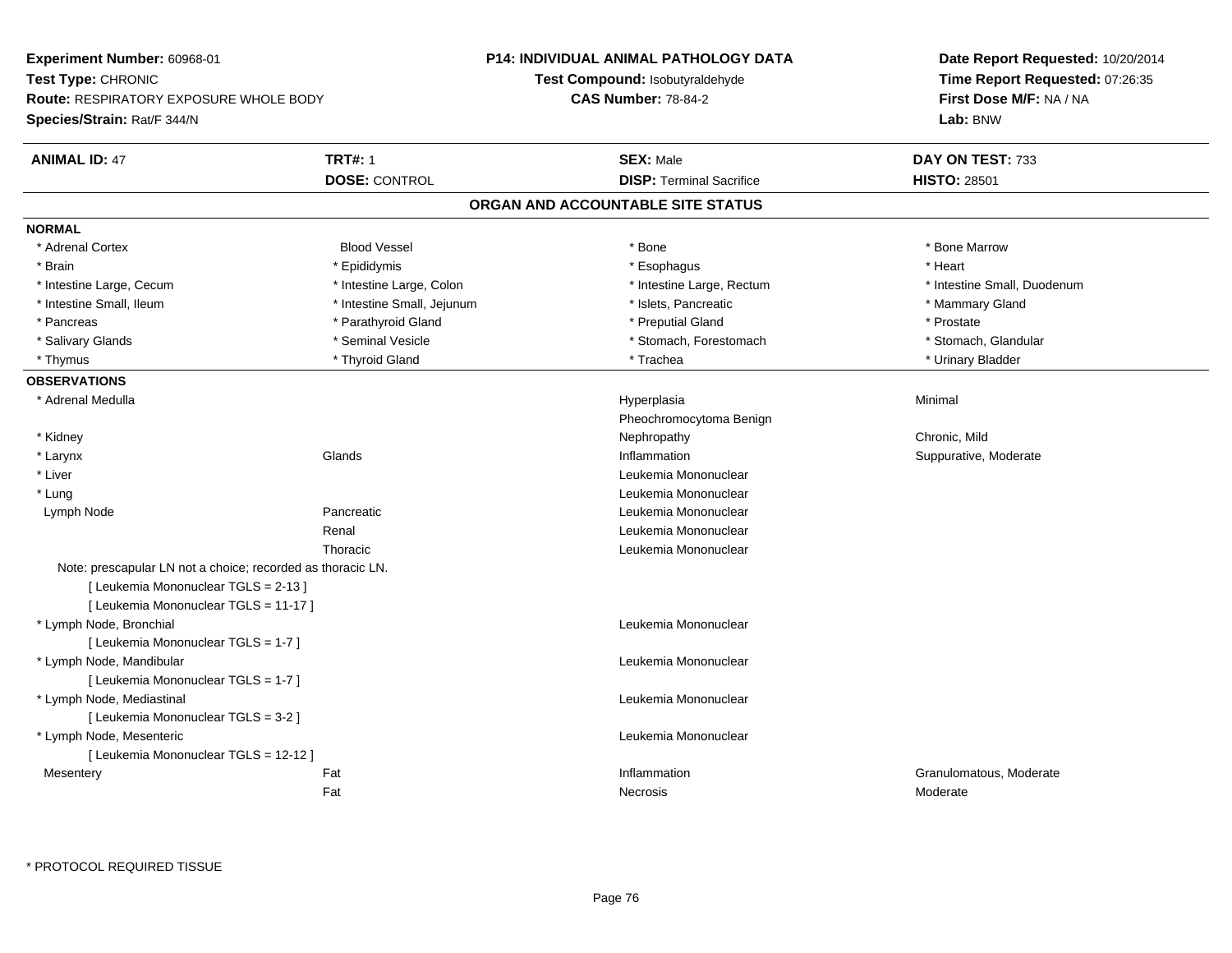| Experiment Number: 60968-01<br>Test Type: CHRONIC<br>Route: RESPIRATORY EXPOSURE WHOLE BODY<br>Species/Strain: Rat/F 344/N |                       | <b>P14: INDIVIDUAL ANIMAL PATHOLOGY DATA</b><br>Test Compound: Isobutyraldehyde<br><b>CAS Number: 78-84-2</b> | Date Report Requested: 10/20/2014<br>Time Report Requested: 07:26:35<br>First Dose M/F: NA / NA<br>Lab: BNW |
|----------------------------------------------------------------------------------------------------------------------------|-----------------------|---------------------------------------------------------------------------------------------------------------|-------------------------------------------------------------------------------------------------------------|
| <b>ANIMAL ID: 47</b>                                                                                                       | <b>TRT#: 1</b>        | <b>SEX: Male</b>                                                                                              | DAY ON TEST: 733                                                                                            |
|                                                                                                                            | <b>DOSE: CONTROL</b>  | <b>DISP: Terminal Sacrifice</b>                                                                               | <b>HISTO: 28501</b>                                                                                         |
|                                                                                                                            |                       | ORGAN AND ACCOUNTABLE SITE STATUS                                                                             |                                                                                                             |
| [Inflammation $TGLS = 9-15$ ]<br>[Necrosis TGLS = $8-14$ ]                                                                 |                       |                                                                                                               |                                                                                                             |
| * Nose                                                                                                                     |                       | Foreign Body                                                                                                  |                                                                                                             |
|                                                                                                                            | <b>Respirat Epith</b> | Hyperplasia                                                                                                   | Mild                                                                                                        |
|                                                                                                                            |                       | Inflammation                                                                                                  | Suppurative, Marked                                                                                         |
| * Pituitary Gland                                                                                                          | <b>Pars Distalis</b>  | Adenoma                                                                                                       |                                                                                                             |
| [Adenoma TGLS = $4-8$ ]                                                                                                    |                       |                                                                                                               |                                                                                                             |
| * Skin                                                                                                                     | <b>Subcut Tiss</b>    | Fibroma                                                                                                       |                                                                                                             |
| [Fibroma TGLS = $5-16$ ]                                                                                                   |                       |                                                                                                               |                                                                                                             |
| * Spleen                                                                                                                   |                       | Leukemia Mononuclear                                                                                          |                                                                                                             |
| [Leukemia Mononuclear TGLS = 10-11]                                                                                        |                       |                                                                                                               |                                                                                                             |
| * Testes                                                                                                                   | <b>Interstit Cell</b> | Adenoma                                                                                                       |                                                                                                             |
|                                                                                                                            | Germinal Epith        | Atrophy                                                                                                       | Marked                                                                                                      |
| [Adenoma TGLS = $6-7$ ]                                                                                                    |                       |                                                                                                               |                                                                                                             |
| [Atrophy TGLS = $7-7$ ]                                                                                                    |                       |                                                                                                               |                                                                                                             |
| PRIMARY CAUSE OF DEATH                                                                                                     |                       |                                                                                                               |                                                                                                             |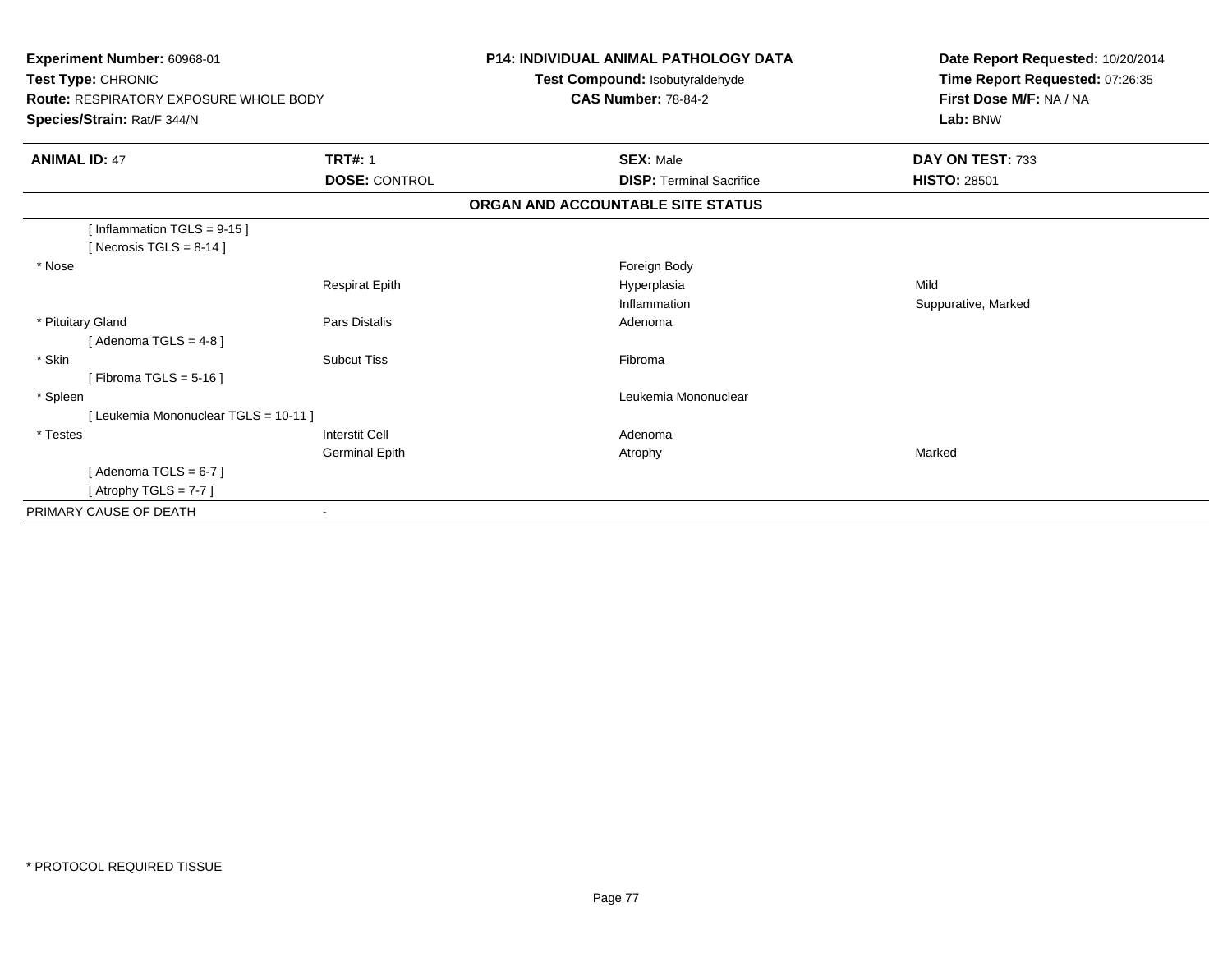| <b>Experiment Number: 60968-01</b><br>Test Type: CHRONIC<br><b>Route: RESPIRATORY EXPOSURE WHOLE BODY</b><br>Species/Strain: Rat/F 344/N |                                        | P14: INDIVIDUAL ANIMAL PATHOLOGY DATA<br>Test Compound: Isobutyraldehyde<br><b>CAS Number: 78-84-2</b> | Date Report Requested: 10/20/2014<br>Time Report Requested: 07:26:35<br>First Dose M/F: NA / NA<br>Lab: BNW |
|------------------------------------------------------------------------------------------------------------------------------------------|----------------------------------------|--------------------------------------------------------------------------------------------------------|-------------------------------------------------------------------------------------------------------------|
| <b>ANIMAL ID: 48</b>                                                                                                                     | <b>TRT#: 1</b><br><b>DOSE: CONTROL</b> | <b>SEX: Male</b><br><b>DISP:</b> Moribund Sacrifice                                                    | DAY ON TEST: 663<br><b>HISTO: 28502</b>                                                                     |
|                                                                                                                                          |                                        | ORGAN AND ACCOUNTABLE SITE STATUS                                                                      |                                                                                                             |
| <b>NORMAL</b>                                                                                                                            |                                        |                                                                                                        |                                                                                                             |
| * Adrenal Cortex                                                                                                                         | <b>Blood Vessel</b>                    | * Bone                                                                                                 | * Brain                                                                                                     |
| * Epididymis                                                                                                                             | * Esophagus                            | * Heart                                                                                                | * Intestine Large, Cecum                                                                                    |
| * Intestine Large, Colon                                                                                                                 | * Intestine Large, Rectum              | * Intestine Small, Duodenum                                                                            | * Intestine Small, Ileum                                                                                    |
| * Intestine Small, Jejunum                                                                                                               | * Islets, Pancreatic                   | * Larynx                                                                                               | * Mammary Gland                                                                                             |
| * Pancreas                                                                                                                               | * Parathyroid Gland                    | * Pituitary Gland                                                                                      | * Preputial Gland                                                                                           |
| * Prostate                                                                                                                               | * Salivary Glands                      | * Seminal Vesicle                                                                                      | * Skin                                                                                                      |
| * Stomach, Forestomach                                                                                                                   | * Stomach, Glandular                   | * Thymus                                                                                               | * Thyroid Gland                                                                                             |
| * Trachea                                                                                                                                | * Urinary Bladder                      |                                                                                                        |                                                                                                             |
| <b>OBSERVATIONS</b>                                                                                                                      |                                        |                                                                                                        |                                                                                                             |
| * Adrenal Medulla                                                                                                                        |                                        | Hyperplasia                                                                                            | Mild                                                                                                        |
| * Bone Marrow                                                                                                                            |                                        | Leukemia Mononuclear                                                                                   |                                                                                                             |
| [ Leukemia Mononuclear TGLS = 3-2 ]                                                                                                      |                                        |                                                                                                        |                                                                                                             |
| * Kidney                                                                                                                                 |                                        | Nephropathy                                                                                            | Chronic, Moderate                                                                                           |
| * Liver                                                                                                                                  |                                        | <b>Clear Cell Focus</b>                                                                                |                                                                                                             |
|                                                                                                                                          |                                        | Leukemia Mononuclear                                                                                   |                                                                                                             |
| [Clear Cell Focus TGLS = 5-13]                                                                                                           |                                        |                                                                                                        |                                                                                                             |
| [ Leukemia Mononuclear TGLS = 3-4 ]                                                                                                      |                                        |                                                                                                        |                                                                                                             |
| * Lung                                                                                                                                   |                                        | Leukemia Mononuclear                                                                                   |                                                                                                             |
| [ Leukemia Mononuclear TGLS = 4-11 ]                                                                                                     |                                        |                                                                                                        |                                                                                                             |
| * Lymph Node, Bronchial                                                                                                                  |                                        | Leukemia Mononuclear                                                                                   |                                                                                                             |
| * Lymph Node, Mandibular                                                                                                                 |                                        | Leukemia Mononuclear                                                                                   |                                                                                                             |
| * Lymph Node, Mediastinal                                                                                                                |                                        | Leukemia Mononuclear                                                                                   |                                                                                                             |
| * Lymph Node, Mesenteric                                                                                                                 |                                        | Leukemia Mononuclear                                                                                   |                                                                                                             |
| * Nose                                                                                                                                   |                                        | Foreign Body                                                                                           |                                                                                                             |
|                                                                                                                                          |                                        | Inflammation                                                                                           | Suppurative, Mild                                                                                           |
| [Foreign Body TGLS = 1-7]                                                                                                                |                                        |                                                                                                        |                                                                                                             |
| * Spleen                                                                                                                                 |                                        | Leukemia Mononuclear                                                                                   |                                                                                                             |
| [ Leukemia Mononuclear TGLS = 2-12 ]                                                                                                     |                                        |                                                                                                        |                                                                                                             |
| * Testes                                                                                                                                 | Bilateral, Interstit Cell              | Adenoma                                                                                                |                                                                                                             |
| [Adenoma TGLS = $1-7$ ]                                                                                                                  |                                        |                                                                                                        |                                                                                                             |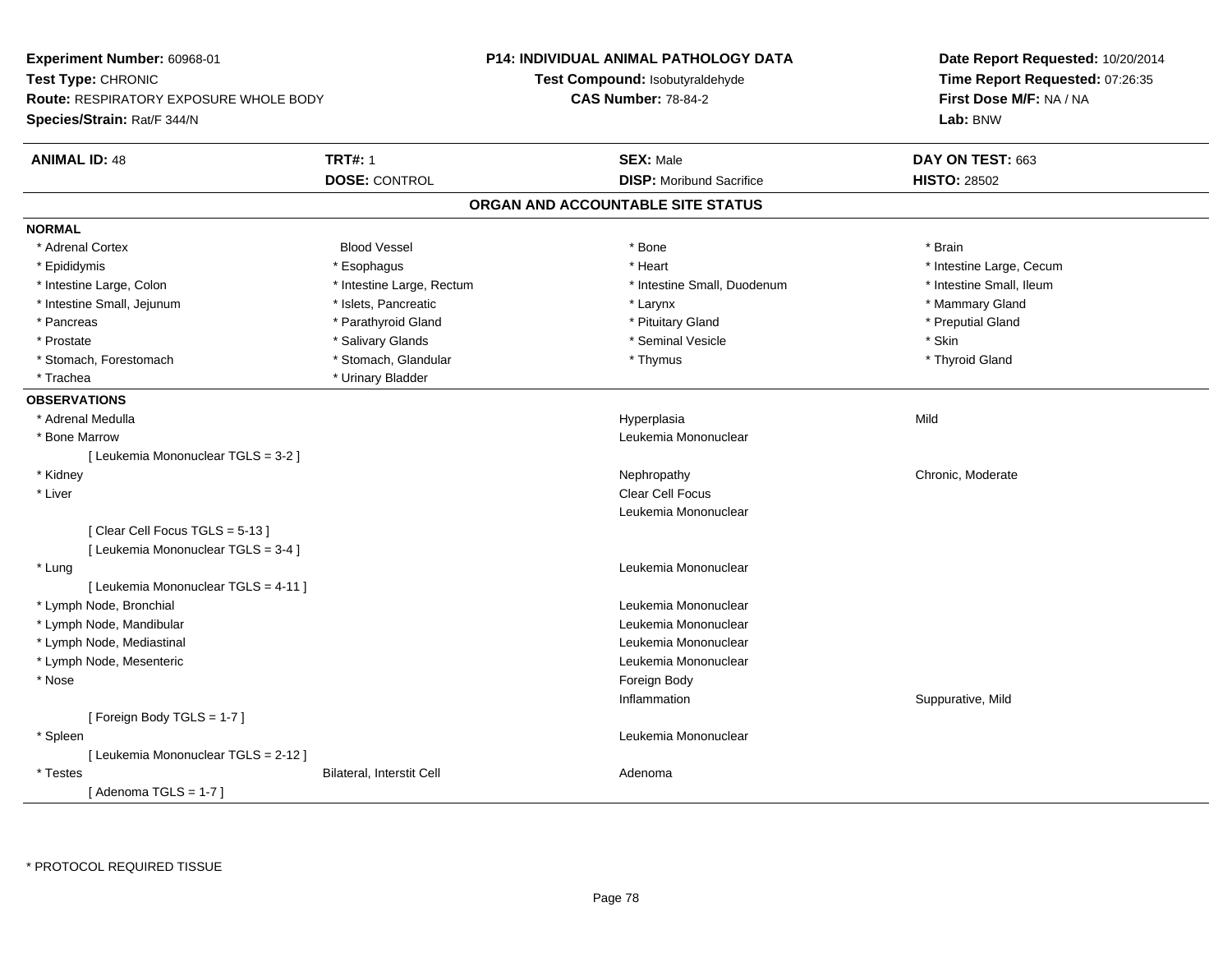| <b>Experiment Number: 60968-01</b><br>Test Type: CHRONIC |                                  | <b>P14: INDIVIDUAL ANIMAL PATHOLOGY DATA</b><br>Test Compound: Isobutyraldehyde | Date Report Requested: 10/20/2014<br>Time Report Requested: 07:26:35 |
|----------------------------------------------------------|----------------------------------|---------------------------------------------------------------------------------|----------------------------------------------------------------------|
| <b>Route: RESPIRATORY EXPOSURE WHOLE BODY</b>            |                                  | <b>CAS Number: 78-84-2</b>                                                      | First Dose M/F: NA / NA                                              |
| Species/Strain: Rat/F 344/N                              |                                  |                                                                                 | Lab: BNW                                                             |
| <b>ANIMAL ID: 48</b>                                     | <b>TRT#: 1</b>                   | <b>SEX: Male</b>                                                                | <b>DAY ON TEST: 663</b>                                              |
|                                                          | <b>DOSE: CONTROL</b>             | <b>DISP:</b> Moribund Sacrifice                                                 | <b>HISTO: 28502</b>                                                  |
|                                                          |                                  | ORGAN AND ACCOUNTABLE SITE STATUS                                               |                                                                      |
| PRIMARY CAUSE OF DEATH                                   | Leukemia Mononuclear<br>- Spleen |                                                                                 |                                                                      |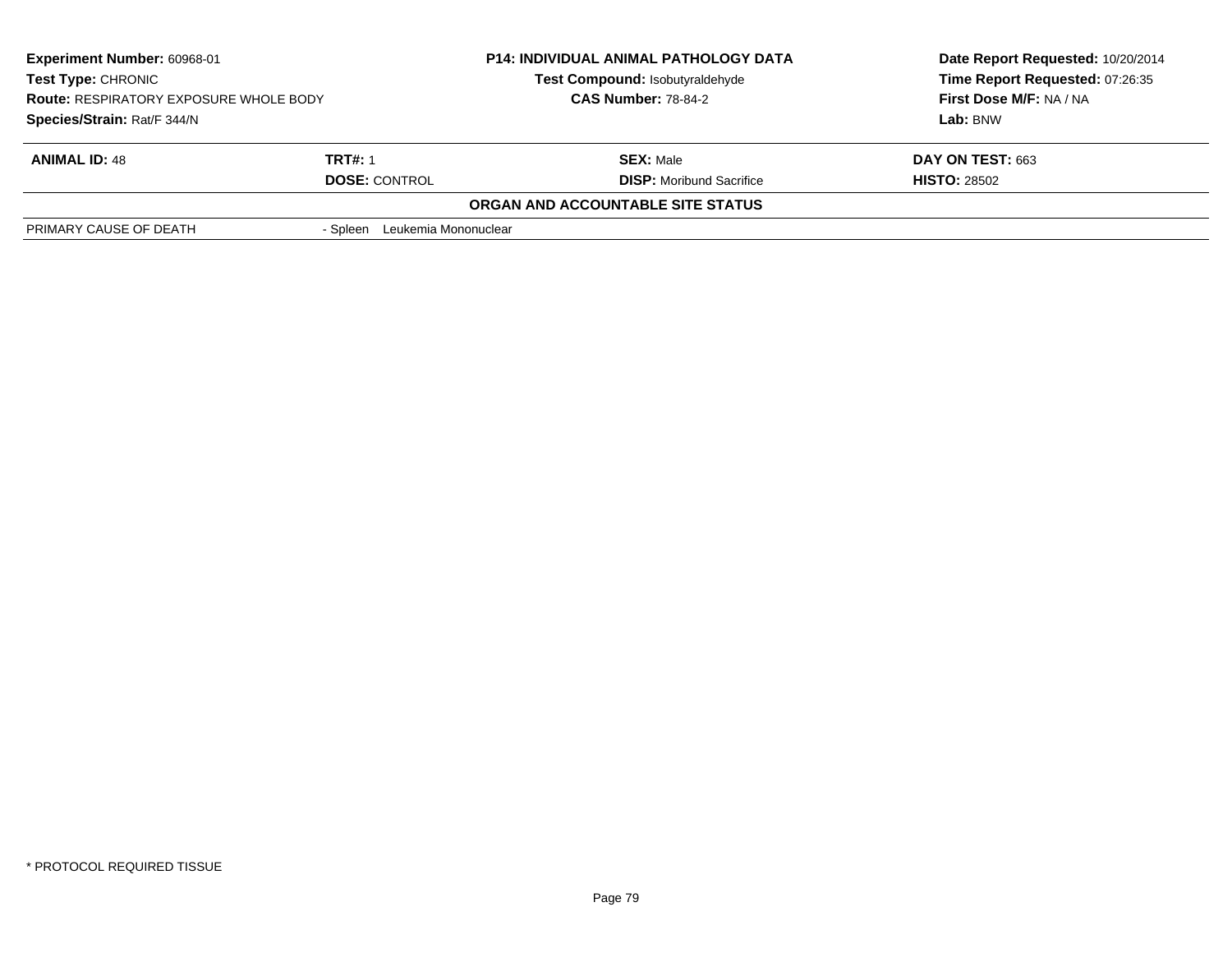| Experiment Number: 60968-01                                             |                                  | P14: INDIVIDUAL ANIMAL PATHOLOGY DATA | Date Report Requested: 10/20/2014 |
|-------------------------------------------------------------------------|----------------------------------|---------------------------------------|-----------------------------------|
| Test Type: CHRONIC                                                      |                                  | Test Compound: Isobutyraldehyde       | Time Report Requested: 07:26:35   |
| Route: RESPIRATORY EXPOSURE WHOLE BODY                                  |                                  | <b>CAS Number: 78-84-2</b>            | First Dose M/F: NA / NA           |
| Species/Strain: Rat/F 344/N                                             |                                  |                                       | Lab: BNW                          |
| <b>ANIMAL ID: 49</b>                                                    | <b>TRT#: 1</b>                   | <b>SEX: Male</b>                      | DAY ON TEST: 733                  |
|                                                                         | <b>DOSE: CONTROL</b>             | <b>DISP: Terminal Sacrifice</b>       | <b>HISTO: 28503</b>               |
|                                                                         |                                  | ORGAN AND ACCOUNTABLE SITE STATUS     |                                   |
| <b>NORMAL</b>                                                           |                                  |                                       |                                   |
| * Adrenal Cortex                                                        | <b>Blood Vessel</b>              | * Bone                                | * Bone Marrow                     |
| * Brain                                                                 | * Epididymis                     | * Esophagus                           | * Heart                           |
| * Intestine Large, Colon                                                | * Intestine Large, Rectum        | * Intestine Small, Duodenum           | * Intestine Small, Ileum          |
| * Intestine Small, Jejunum                                              | * Islets, Pancreatic             | * Larynx                              | * Liver                           |
| * Lymph Node, Bronchial                                                 | * Lymph Node, Mandibular         | * Lymph Node, Mediastinal             | * Lymph Node, Mesenteric          |
| * Nose                                                                  | * Pancreas                       | * Parathyroid Gland                   | * Preputial Gland                 |
| * Prostate                                                              | * Salivary Glands                | * Seminal Vesicle                     | * Spleen                          |
| * Stomach, Forestomach                                                  | * Stomach, Glandular             | * Thymus                              | * Thyroid Gland                   |
| * Trachea                                                               | * Urinary Bladder                |                                       |                                   |
| <b>OBSERVATIONS</b>                                                     |                                  |                                       |                                   |
| * Adrenal Medulla                                                       |                                  | Hyperplasia                           | Moderate                          |
| * Int Sm Jejunum                                                        |                                  |                                       |                                   |
| Note: jejunum mass is slightly enlarged Peyer's patch in xs on slide 6. |                                  |                                       |                                   |
| * Intestine Large, Cecum                                                |                                  | Parasite Metazoan                     |                                   |
| [ Parasite Metazoan TGLS = 3,8-7 ]                                      |                                  |                                       |                                   |
| * Kidney                                                                |                                  | Nephropathy                           | Chronic, Marked                   |
| * Lung                                                                  | Alveolar Epith                   | Hyperplasia                           | Minimal                           |
| * Mammary Gland                                                         |                                  | Galactocele                           | Marked                            |
| [Galactocele TGLS = $2,7-11+12$ ]                                       |                                  |                                       |                                   |
| * Pituitary Gland                                                       | Pars Distalis                    | Adenoma                               |                                   |
| [Adenoma TGLS = $1-8$ ]                                                 |                                  |                                       |                                   |
| * Skin                                                                  | <b>Subcut Tiss</b>               | Fibroma                               |                                   |
| [Fibroma TGLS = $5-13$ ]                                                |                                  |                                       |                                   |
| * Testes                                                                | <b>Bilateral, Interstit Cell</b> | Adenoma                               |                                   |
| [ Adenoma TGLS = 3,8-7 ]                                                |                                  |                                       |                                   |
| PRIMARY CAUSE OF DEATH                                                  |                                  |                                       |                                   |
|                                                                         |                                  |                                       |                                   |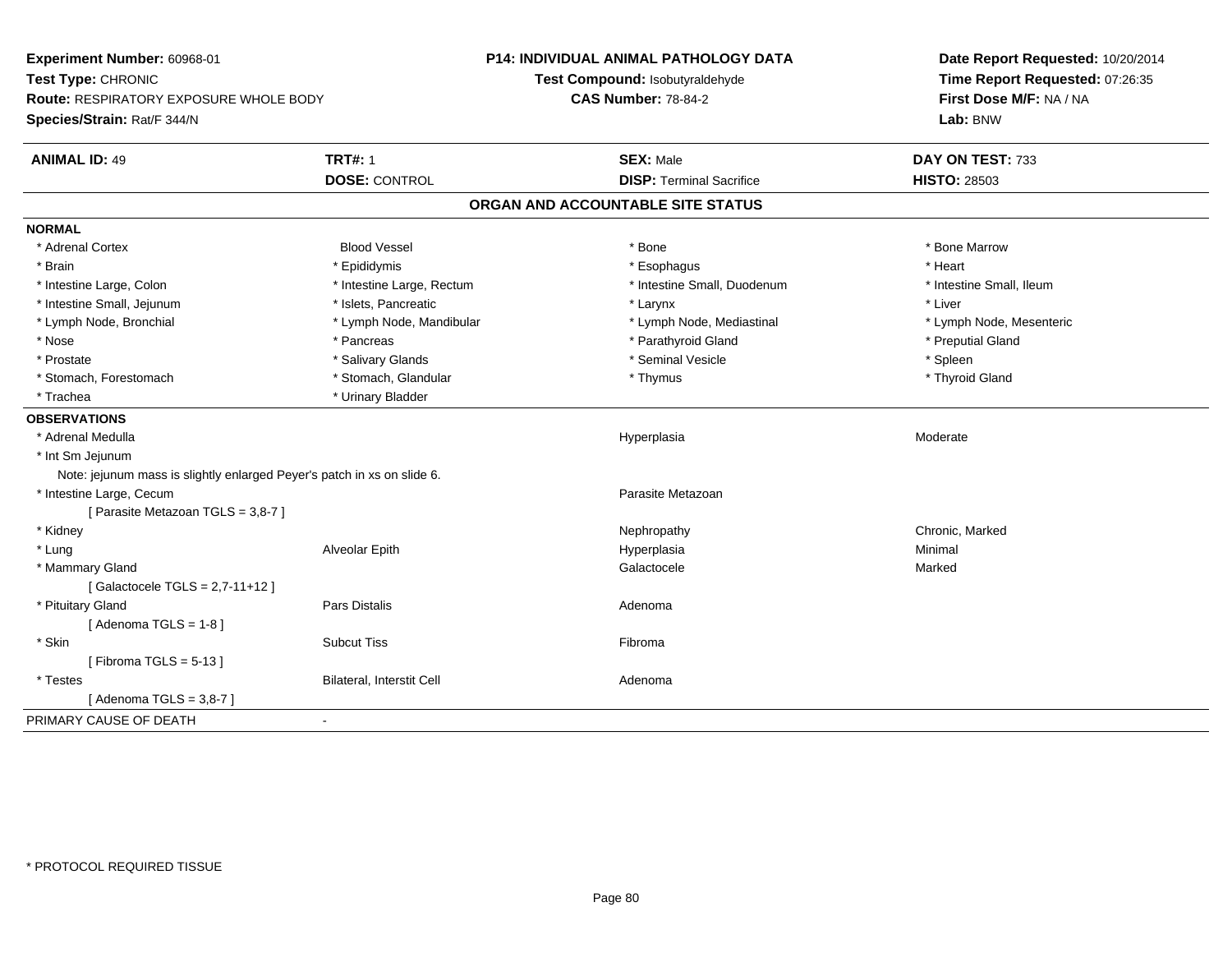**Experiment Number:** 60968-01**Test Type:** CHRONIC **Route:** RESPIRATORY EXPOSURE WHOLE BODY**Species/Strain:** Rat/F 344/N**P14: INDIVIDUAL ANIMAL PATHOLOGY DATATest Compound:** Isobutyraldehyde**CAS Number:** 78-84-2**Date Report Requested:** 10/20/2014**Time Report Requested:** 07:26:35**First Dose M/F:** NA / NA**Lab:** BNW**ANIMAL ID:** 50**TRT#:** 1 **SEX:** Male **DAY ON TEST:** 664 **DOSE:** CONTROL**DISP:** Moribund Sacrifice **HISTO:** 28504 **ORGAN AND ACCOUNTABLE SITE STATUSNORMAL**\* Adrenal Cortex \* Adrenal Cortex \* Brain \* Brain \* Brain \* Brain \* Bood Vessel \* \* \* \* Brain \* Bone \* \* \* \* \* \* \* Brain \* \* Brain \* \* Brain \* \* Brain \* \* Brain \* \* Brain \* \* Brain \* \* Brain \* \* Brain \* \* Brain \* \* Brain \* \* Brain \* \* Brai \* Epididymis **Account 19 and 19 and 19 and 19 and 19 and 19 and 19 and 19 and 19 and 19 and 19 and 19 and 19 and 19 and 19 and 19 and 19 and 19 and 19 and 19 and 19 and 19 and 19 and 19 and 19 and 19 and 19 and 19 and 19 a** \* Intestine Large, Rectum \* Thestine Small, Duodenum \* Number of the small, Ileum \* Intestine Small, Jejunum \* Intestine Small, Jejunum \* Islets, Pancreatic \* The manner of the Larynx \* Larynx \* Lymph Node, Mandibular \* The manner of the manner Mammary Gland \* Preputial Gland \* Nose \* Pancreas \* Parathyroid Gland \* Preputial Gland \* Prostate \* The state \* Salivary Glands \* Seminal Vesicle \* Seminal Vesicle \* Stomach, Forestomach \* Stomach, Glandular \* Thymus \* Thyroid Gland \* Trachea \* Urinary Bladder**OBSERVATIONS** \* Adrenal Medullaa and the state of the state of the state of the Hyperplasia and the Moderate of the Moderate of the Shane and T \* Bone MarrowLeukemia Mononuclear<br>Parasite Metazoan \* Intestine Large, Cecumm and the contract of the contract of the contract of the contract of the contract of the Metazoan Parasite Metazoan<br>The contract of the contract of the contract of the contract of the contract of the contract of the contr \* Kidneyy the controller of the controller of the controller of the controller of the controller of the controller of the controller of the controller of the controller of the controller of the controller of the controller of the \* Liver Leukemia Mononuclear [ Leukemia Mononuclear TGLS = 2-4 ] \* Lung Leukemia Mononuclear [ Leukemia Mononuclear TGLS = 2-4 ] \* Lymph Node, Bronchial Leukemia Mononuclear \* Lymph Node, Mediastinal Leukemia Mononuclear \* Lymph Node, Mesenteric Leukemia Mononuclear \* Pituitary Glandd and the contract of Pars Distalis and the contract of Adenoma and Adenoma and the Adenoma and the Adenoma and  $\lambda$  $[$  Adenoma TGLS = 1-8  $]$  \* Skinn and the extent of the extended of the extended of the extended of the extended of the extended of the extend<br>In the extended of the extended of the extended of the extended of the extended of the extended of the extended [ Cyst TGLS = 4-11 ] \* Spleen Leukemia Mononuclear [ Leukemia Mononuclear TGLS = 3-12 ] \* Testess Interstit Cell Hyperplasia Hyperplasia eta alderate eta alderate eta alderate eta alderate eta alderate eta alderate eta alderate PRIMARY CAUSE OF DEATH- Spleen Leukemia Mononuclear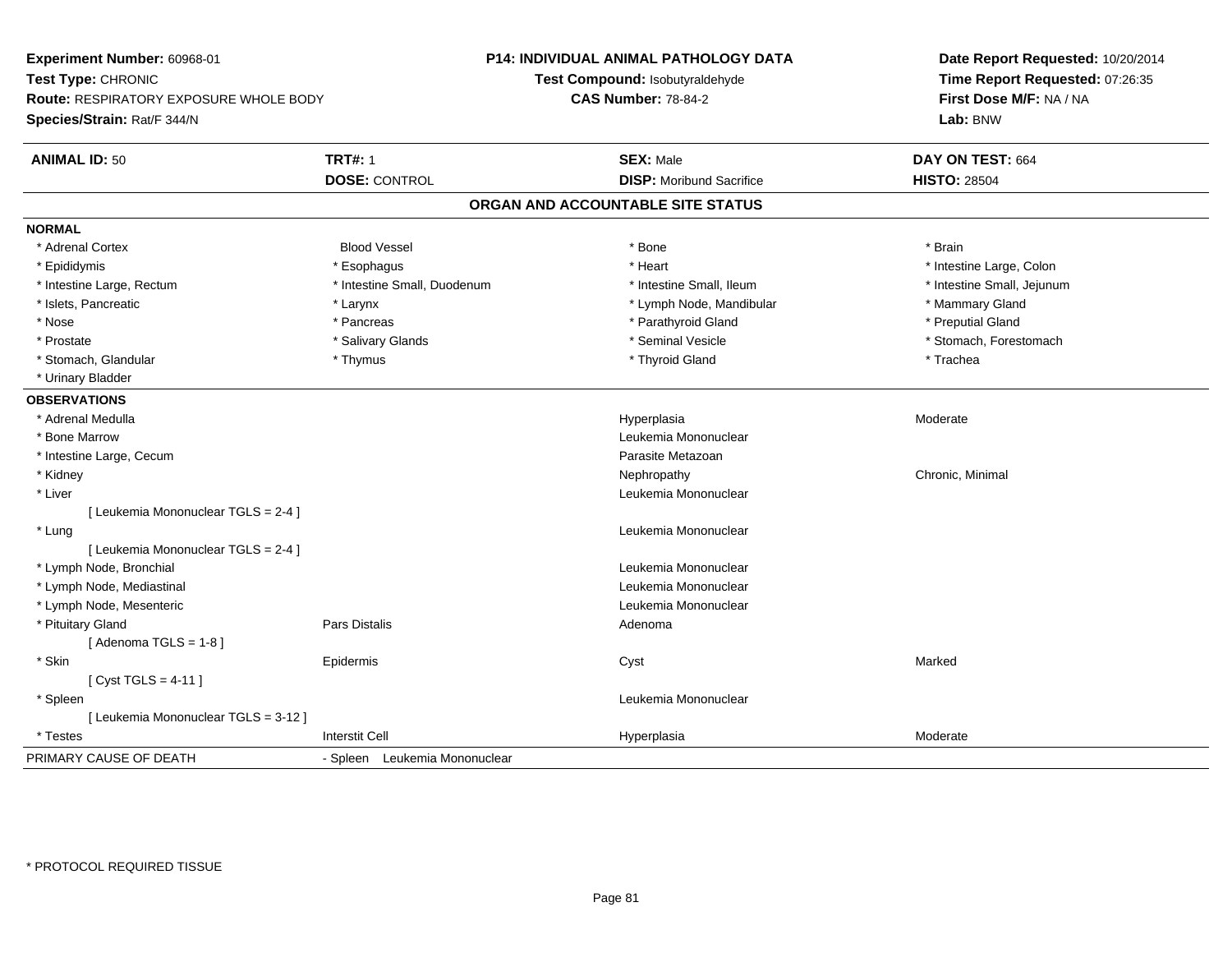| Experiment Number: 60968-01                                    |                            | <b>P14: INDIVIDUAL ANIMAL PATHOLOGY DATA</b> | Date Report Requested: 10/20/2014 |
|----------------------------------------------------------------|----------------------------|----------------------------------------------|-----------------------------------|
| Test Type: CHRONIC                                             |                            | Test Compound: Isobutyraldehyde              | Time Report Requested: 07:26:35   |
| <b>Route: RESPIRATORY EXPOSURE WHOLE BODY</b>                  |                            | <b>CAS Number: 78-84-2</b>                   | First Dose M/F: NA / NA           |
| Species/Strain: Rat/F 344/N                                    |                            |                                              | Lab: BNW                          |
| <b>ANIMAL ID: 201</b>                                          | <b>TRT#: 3</b>             | <b>SEX: Male</b>                             | DAY ON TEST: 733                  |
|                                                                | DOSE: 500 PPM              | <b>DISP: Terminal Sacrifice</b>              | <b>HISTO: 28755</b>               |
|                                                                |                            | ORGAN AND ACCOUNTABLE SITE STATUS            |                                   |
| <b>NORMAL</b>                                                  |                            |                                              |                                   |
| <b>Blood Vessel</b>                                            | * Bone                     | * Epididymis                                 | * Esophagus                       |
| * Intestine Large, Cecum                                       | * Intestine Large, Colon   | * Intestine Large, Rectum                    | * Intestine Small, Duodenum       |
| * Intestine Small, Ileum                                       | * Intestine Small, Jejunum | * Islets, Pancreatic                         | * Larynx                          |
| * Mammary Gland                                                | * Nose                     | * Pancreas                                   | * Parathyroid Gland               |
| * Pituitary Gland                                              | * Preputial Gland          | * Prostate                                   | * Salivary Glands                 |
| * Seminal Vesicle                                              | * Stomach, Glandular       | * Thymus                                     | * Thyroid Gland                   |
| * Trachea                                                      | * Urinary Bladder          |                                              |                                   |
| <b>OBSERVATIONS</b>                                            |                            |                                              |                                   |
| * Adrenal Cortex                                               |                            | Leukemia Mononuclear                         |                                   |
| [ Leukemia Mononuclear TGLS = 7-15 ]                           |                            |                                              |                                   |
| * Adrenal Medulla                                              |                            | Pheochromocytoma Benign                      |                                   |
| [ Pheochromocytoma Benign TGLS = 7-15 ]                        |                            |                                              |                                   |
| * Bone Marrow                                                  |                            | Leukemia Mononuclear                         |                                   |
| * Brain                                                        |                            | Hemorrhage                                   | Marked                            |
| [Hemorrhage TGLS = 1-1]                                        |                            |                                              |                                   |
| * Heart                                                        |                            | Leukemia Mononuclear                         |                                   |
| [ Leukemia Mononuclear TGLS = 1-1 ]                            |                            |                                              |                                   |
| * Kidney                                                       |                            | Leukemia Mononuclear                         |                                   |
|                                                                |                            | Nephropathy                                  | Chronic, Moderate                 |
| [ Leukemia Mononuclear TGLS = 5-5 ]                            |                            |                                              |                                   |
| [Nephropathy TGLS = 5-5]                                       |                            |                                              |                                   |
| * Liver                                                        |                            | Hepatodiaphragmatic Nodule                   |                                   |
|                                                                | <b>Bile Duct</b>           | Hyperplasia                                  | Marked                            |
|                                                                |                            | Leukemia Mononuclear                         |                                   |
| [ Hepatodiaphragmatic Nodule TGLS = 11-13 ]                    |                            |                                              |                                   |
| [ Leukemia Mononuclear TGLS = 10-4+13 ]                        |                            |                                              |                                   |
| * Lung                                                         | Alveolar Epith             | Fibrosis                                     | Moderate                          |
|                                                                |                            | Leukemia Mononuclear                         |                                   |
| Note: focal fibrosis secondary to MCL infiltrate, on slide 3A. |                            |                                              |                                   |
| * Lymph Node, Bronchial                                        |                            | Leukemia Mononuclear                         |                                   |
|                                                                |                            |                                              |                                   |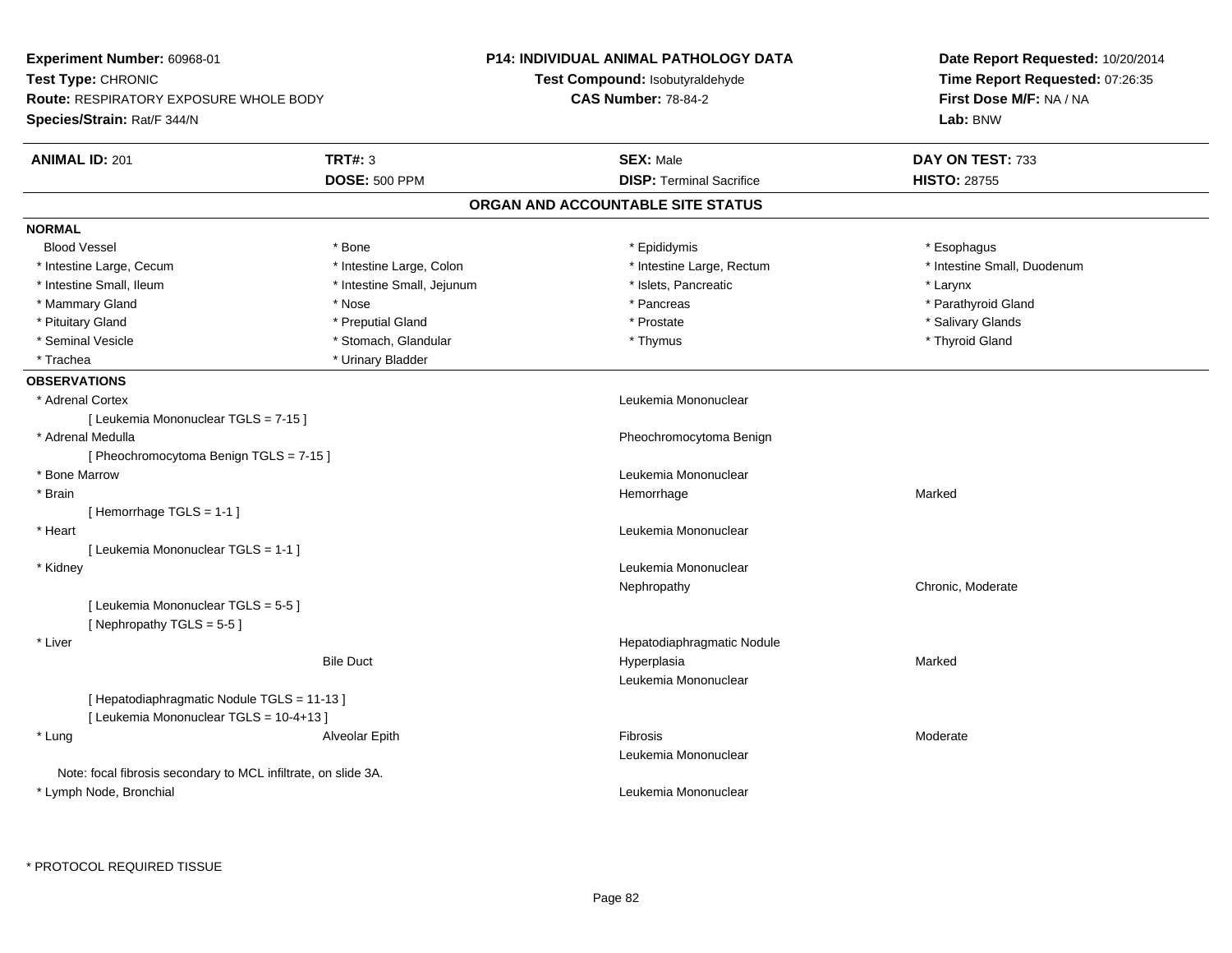**Experiment Number:** 60968-01**Test Type:** CHRONIC **Route:** RESPIRATORY EXPOSURE WHOLE BODY**Species/Strain:** Rat/F 344/N**P14: INDIVIDUAL ANIMAL PATHOLOGY DATATest Compound:** Isobutyraldehyde**CAS Number:** 78-84-2**Date Report Requested:** 10/20/2014**Time Report Requested:** 07:26:35**First Dose M/F:** NA / NA**Lab:** BNW**ANIMAL ID:** 201**TRT#:** 3 **SEX:** Male **DAY ON TEST:** 733 **DOSE:** 500 PPM**DISP:** Terminal Sacrifice **HISTO:** 28755 **ORGAN AND ACCOUNTABLE SITE STATUS**[ Leukemia Mononuclear TGLS = 7-15 ] \* Lymph Node, Mandibular Leukemia Mononuclear [ Leukemia Mononuclear TGLS = 7-15 ] \* Lymph Node, Mediastinal Leukemia Mononuclear[ Leukemia Mononuclear TGLS = 3-2 ] \* Lymph Node, Mesenteric Leukemia Mononuclear [ Leukemia Mononuclear TGLS = 7-15 ] \* Skinn and the experiment of the experiment of the experiment of the experiment of the experiment of the experiment of the experiment of the experiment of the experiment of the experiment of the experiment of the experiment of Sebaceous Gl Hyperplasiaa **Moderate** Squamous Cell PapillomaTrichoepithelioma[ Cyst TGLS = 9-11 ][ Squamous Cell Papilloma TGLS = 8-17 ][ Trichoepithelioma TGLS = 6-16 ] \* Spleenn and the control of the control of the control of the control of the control of the control of the control of the control of the control of the control of the control of the control of the control of the control of the co [ Leukemia Mononuclear TGLS = 4-14 ] \* Stomach, Forestomachh ann an t-ainmeile ann an t-ainmeile ann an t-ainmeile an t-ainmeile ann an t-ainmeile an t-ainmeile an Marked \* TestesBilateral, Interstit Cell **Adenoma** [ Adenoma TGLS = 2,12-7 ]PRIMARY CAUSE OF DEATH-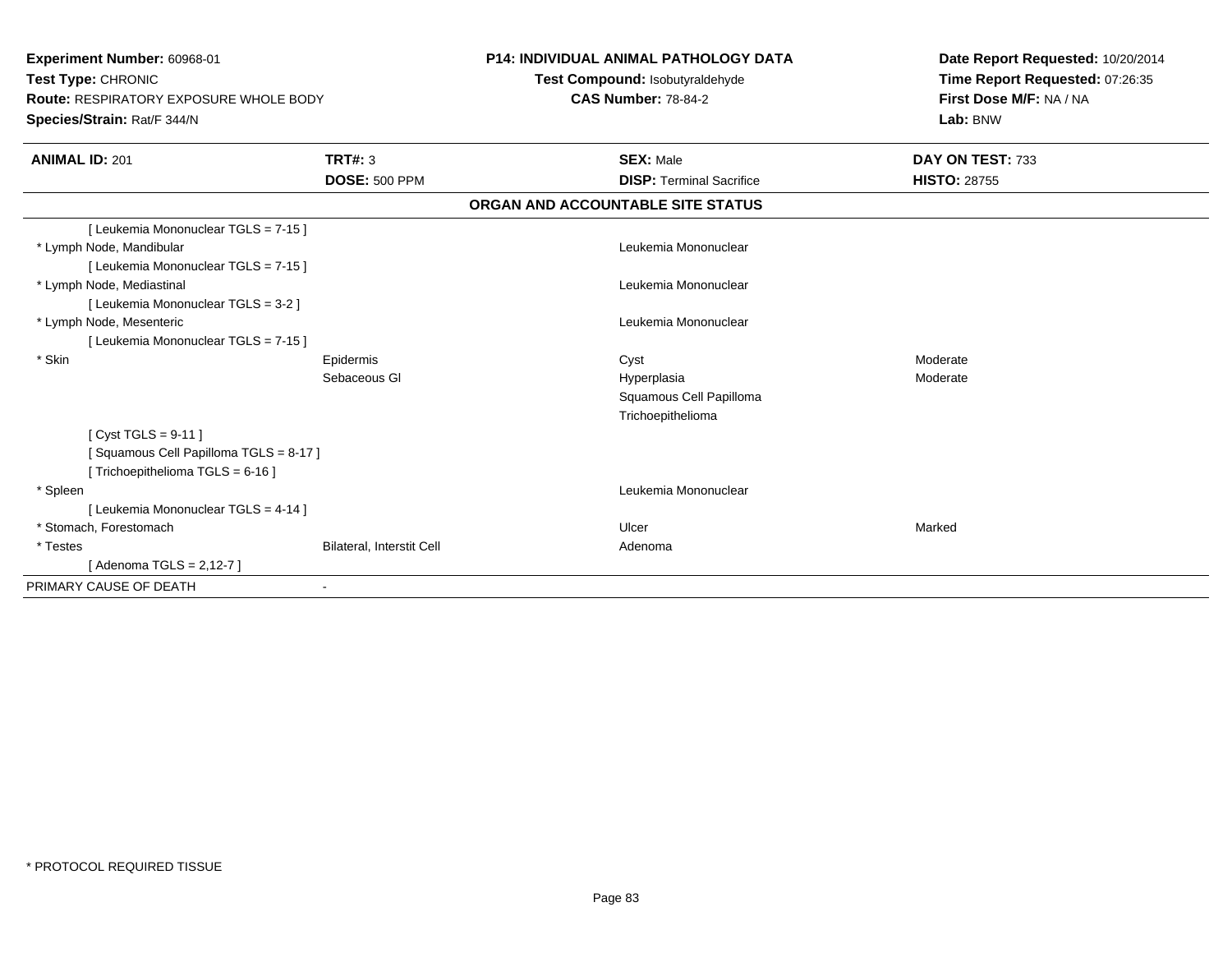| Experiment Number: 60968-01<br>Test Type: CHRONIC<br><b>Route: RESPIRATORY EXPOSURE WHOLE BODY</b><br>Species/Strain: Rat/F 344/N |                           | <b>P14: INDIVIDUAL ANIMAL PATHOLOGY DATA</b><br>Test Compound: Isobutyraldehyde<br><b>CAS Number: 78-84-2</b> | Date Report Requested: 10/20/2014<br>Time Report Requested: 07:26:35<br>First Dose M/F: NA / NA<br>Lab: BNW |
|-----------------------------------------------------------------------------------------------------------------------------------|---------------------------|---------------------------------------------------------------------------------------------------------------|-------------------------------------------------------------------------------------------------------------|
| <b>ANIMAL ID: 202</b>                                                                                                             | <b>TRT#: 3</b>            | <b>SEX: Male</b>                                                                                              | DAY ON TEST: 715                                                                                            |
|                                                                                                                                   | <b>DOSE: 500 PPM</b>      | <b>DISP:</b> Moribund Sacrifice                                                                               | <b>HISTO: 28756</b>                                                                                         |
|                                                                                                                                   |                           | ORGAN AND ACCOUNTABLE SITE STATUS                                                                             |                                                                                                             |
| <b>NORMAL</b>                                                                                                                     |                           |                                                                                                               |                                                                                                             |
| * Adrenal Cortex                                                                                                                  | <b>Blood Vessel</b>       | * Bone                                                                                                        | * Bone Marrow                                                                                               |
| * Epididymis                                                                                                                      | * Esophagus               | * Heart                                                                                                       | * Intestine Large, Cecum                                                                                    |
| * Intestine Large, Colon                                                                                                          | * Intestine Large, Rectum | * Intestine Small, Duodenum                                                                                   | * Intestine Small, Ileum                                                                                    |
| * Intestine Small, Jejunum                                                                                                        | * Islets, Pancreatic      | * Larynx                                                                                                      | * Mammary Gland                                                                                             |
| * Pancreas                                                                                                                        | * Parathyroid Gland       | * Preputial Gland                                                                                             | * Prostate                                                                                                  |
| * Seminal Vesicle                                                                                                                 | * Skin                    | * Stomach, Glandular                                                                                          | * Testes                                                                                                    |
| * Thyroid Gland                                                                                                                   | * Trachea                 | * Urinary Bladder                                                                                             |                                                                                                             |
| <b>MISSING</b>                                                                                                                    |                           |                                                                                                               |                                                                                                             |
| * Salivary Glands                                                                                                                 |                           |                                                                                                               |                                                                                                             |
| <b>INSUFFICIENT TISSUE</b>                                                                                                        |                           |                                                                                                               |                                                                                                             |
| Eye                                                                                                                               |                           |                                                                                                               |                                                                                                             |
| <b>OBSERVATIONS</b>                                                                                                               |                           |                                                                                                               |                                                                                                             |
| * Adrenal Medulla                                                                                                                 |                           | Hyperplasia                                                                                                   | Marked                                                                                                      |
| * Brain                                                                                                                           |                           | Hemorrhage                                                                                                    | Mild                                                                                                        |
| * Kidney                                                                                                                          |                           | Nephropathy                                                                                                   | Chronic, Moderate                                                                                           |
| * Liver                                                                                                                           |                           | Leukemia Mononuclear                                                                                          |                                                                                                             |
| [ Leukemia Mononuclear TGLS = 5-4 ]                                                                                               |                           |                                                                                                               |                                                                                                             |
| * Lung                                                                                                                            |                           | Leukemia Mononuclear                                                                                          |                                                                                                             |
| [ Leukemia Mononuclear TGLS = 5-4 ]                                                                                               |                           |                                                                                                               |                                                                                                             |
| * Lymph Node, Bronchial                                                                                                           |                           | Leukemia Mononuclear                                                                                          |                                                                                                             |
| [ Leukemia Mononuclear TGLS = 7-2 ]                                                                                               |                           |                                                                                                               |                                                                                                             |
| * Lymph Node, Mandibular                                                                                                          |                           | Leukemia Mononuclear                                                                                          |                                                                                                             |
| [ Leukemia Mononuclear TGLS = 7-2 ]                                                                                               |                           |                                                                                                               |                                                                                                             |
| * Lymph Node, Mediastinal                                                                                                         |                           | Leukemia Mononuclear                                                                                          |                                                                                                             |
| [ Leukemia Mononuclear TGLS = 6-2 ]                                                                                               |                           |                                                                                                               |                                                                                                             |
| * Lymph Node, Mesenteric                                                                                                          |                           | Leukemia Mononuclear                                                                                          |                                                                                                             |
| [ Leukemia Mononuclear TGLS = 7-2 ]                                                                                               |                           |                                                                                                               |                                                                                                             |
| $*$ Nose                                                                                                                          |                           | Foreign Body                                                                                                  |                                                                                                             |
| [ Foreign Body TGLS = $7-2$ ]                                                                                                     |                           |                                                                                                               |                                                                                                             |
| * Pituitary Gland                                                                                                                 | <b>Pars Distalis</b>      | Adenoma                                                                                                       |                                                                                                             |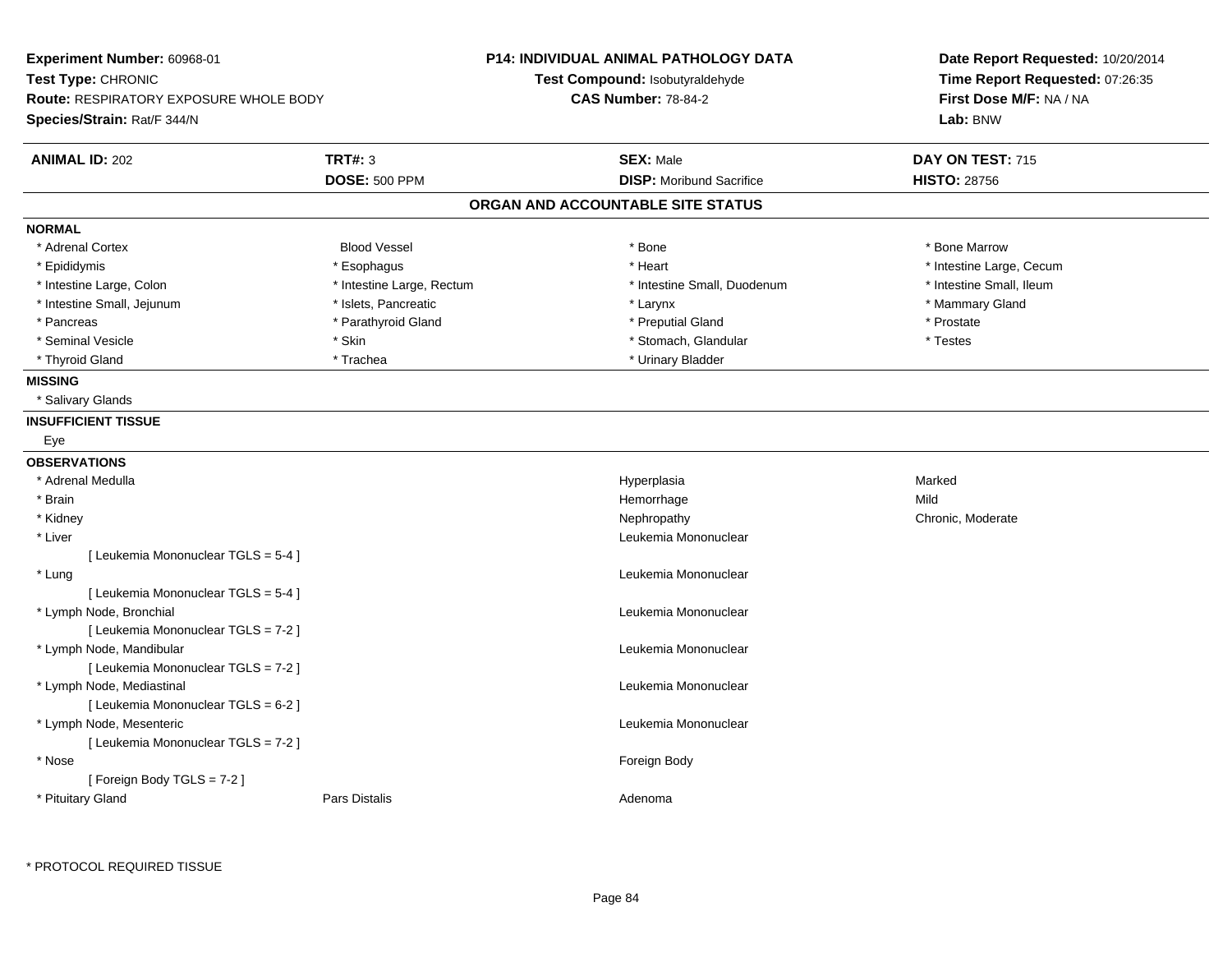| Experiment Number: 60968-01<br><b>Test Type: CHRONIC</b><br><b>Route: RESPIRATORY EXPOSURE WHOLE BODY</b><br>Species/Strain: Rat/F 344/N |                                  | <b>P14: INDIVIDUAL ANIMAL PATHOLOGY DATA</b><br><b>Test Compound: Isobutyraldehyde</b><br><b>CAS Number: 78-84-2</b> | Date Report Requested: 10/20/2014<br>Time Report Requested: 07:26:35<br>First Dose M/F: NA / NA<br>Lab: BNW |
|------------------------------------------------------------------------------------------------------------------------------------------|----------------------------------|----------------------------------------------------------------------------------------------------------------------|-------------------------------------------------------------------------------------------------------------|
| <b>ANIMAL ID: 202</b>                                                                                                                    | TRT#: 3<br><b>DOSE: 500 PPM</b>  | <b>SEX: Male</b><br><b>DISP:</b> Moribund Sacrifice                                                                  | DAY ON TEST: 715<br><b>HISTO: 28756</b>                                                                     |
|                                                                                                                                          |                                  | ORGAN AND ACCOUNTABLE SITE STATUS                                                                                    |                                                                                                             |
| [Adenoma TGLS = $2-8$ ]                                                                                                                  |                                  |                                                                                                                      |                                                                                                             |
| * Spleen                                                                                                                                 |                                  | <b>Fibrosis</b><br>Leukemia Mononuclear                                                                              | Moderate                                                                                                    |
| [Fibrosis TGLS = 4-11]                                                                                                                   |                                  |                                                                                                                      |                                                                                                             |
| [Leukemia Mononuclear TGLS = 3-11]                                                                                                       |                                  |                                                                                                                      |                                                                                                             |
| * Stomach, Forestomach                                                                                                                   |                                  | Hyperplasia                                                                                                          | Minimal                                                                                                     |
| * Thymus                                                                                                                                 |                                  | Leukemia Mononuclear                                                                                                 |                                                                                                             |
| [Leukemia Mononuclear TGLS = 7-2]                                                                                                        |                                  |                                                                                                                      |                                                                                                             |
| PRIMARY CAUSE OF DEATH                                                                                                                   | Leukemia Mononuclear<br>- Spleen |                                                                                                                      |                                                                                                             |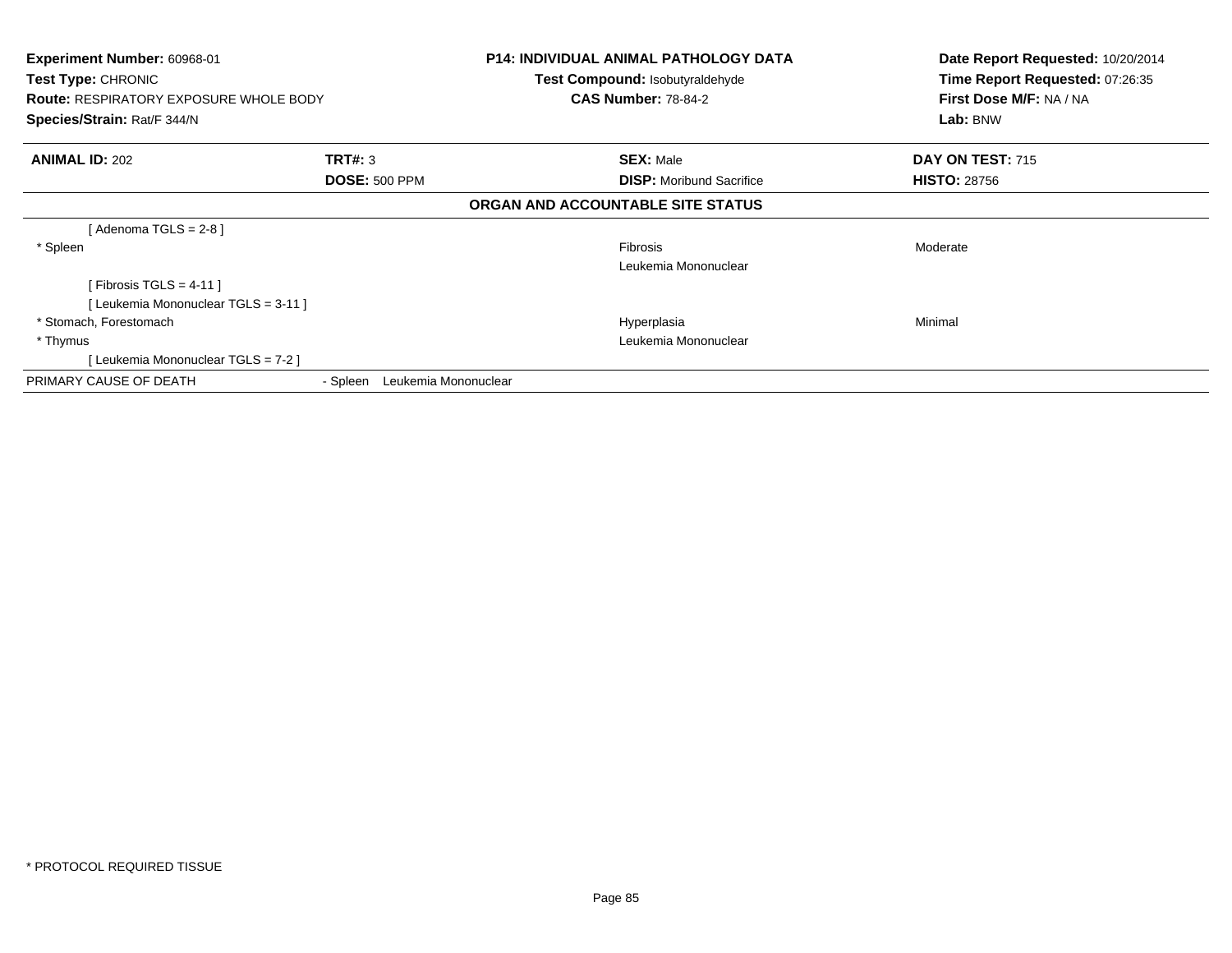**Experiment Number:** 60968-01**Test Type:** CHRONIC **Route:** RESPIRATORY EXPOSURE WHOLE BODY**Species/Strain:** Rat/F 344/N**P14: INDIVIDUAL ANIMAL PATHOLOGY DATATest Compound:** Isobutyraldehyde**CAS Number:** 78-84-2**Date Report Requested:** 10/20/2014**Time Report Requested:** 07:26:35**First Dose M/F:** NA / NA**Lab:** BNW**ANIMAL ID:** 203**TRT#:** 3 **SEX:** Male **DAY ON TEST:** 636 **DOSE:** 500 PPM**DISP:** Moribund Sacrifice **HISTO: 28757 ORGAN AND ACCOUNTABLE SITE STATUSNORMAL**\* Adrenal Cortex \* Adrenal Cortex \* Attack the state of the state of the Blood Vessel the state of the state of the state of the Marrow \* Bone Marrow \* Bone Marrow \* Bone Marrow \* Bone Marrow \* Bone Marrow \* Bone Marrow \* Bone Marrow \* Bon \* Brain \* \* Esophagus \* \* Esophagus \* \* Esophagus \* \* Esophagus \* \* Esophagus \* Heart \* Heart \* Heart \* Heart \* Intestine Large, Cecum \* Intestine Large, Colon \* Intestine Small, Duodenum \* Intestine Small, Ileum\* Lymph Node, Bronchial \* Intestine Small, Jejunum \* 1992 \* Islets, Pancreatic \* Liver \* Liver \* Liver \* Lymph Node, Mandibular \* The mode of the Mediastinal The Mediastinal the Mediastinal the Mediasting the Mammary Gland \* Nose \* Pancreas \* Pancreas \* Pancreas \* Parathyroid Gland \* Parathyroid Gland \* Pituitary Gland \* Pituitary Stand \* Pituitary Communisty of the standard \* Parathyroid Gland \* Pituitary Gland \* Pituitary Gland \* Pituitary \* Seminal Vesicle \* Preputial Gland \* \* Annual vesicle \* \* Prostate \* \* Salivary Glands \* \* Salivary Glands \* \* Seminal Vesicle \* \* Skin \* Stomach, Forestomach \* Stomach \* Stomach, Glandular \* Thymus \* Thymus \* Thyroid Gland \* Trachea \* Trachea \* Trachea \* Thyroid Gland **OBSERVATIONS** \* Adrenal Medulla Pheochromocytoma Benign [ Pheochromocytoma Benign TGLS = 3-5 ] \* Intestine Large, Rectum Polyp Adenomatous [ Polyp Adenomatous TGLS = 1-11 ] \* Kidneyy the controller of the controller of the controller of the controller of the controller of the controller of the controller of the controller of the controller of the controller of the controller of the controller of the \* Larynx**x** and the contract of the contract of the contract of the contract of the contract of the contract of the contract of the contract of the contract of the contract of the contract of the contract of the contract of the co Glands Inflammation Suppurative, Minimal [ Foreign Body TGLS = 4-7 ] \* Lungg and the state of the state of the state of the state of the Hemorrhage state of the Mild of the Mild of the S [ Hemorrhage TGLS = 2-3 ] Oral Mucosaend a between the controller of the controller of the controller of the Cyst of the Cyst of the Moderate of the Moderate of the Cyst of the Cyst of the Cyst of the Cyst of the Cyst of the Cyst of the Cyst of the Cyst of th Note: epith inclusion cyst under oral mucosa on nasal xs2. \* Spleenn and the control of the control of the control of the control of the control of the control of the control of the control of the control of the control of the control of the control of the control of the control of the co \* TestesBilateral, Interstit Cell **Adenoma** Adenoma  $[$  Adenoma TGLS = 4-7  $]$ PRIMARY CAUSE OF DEATH- UNCERTAIN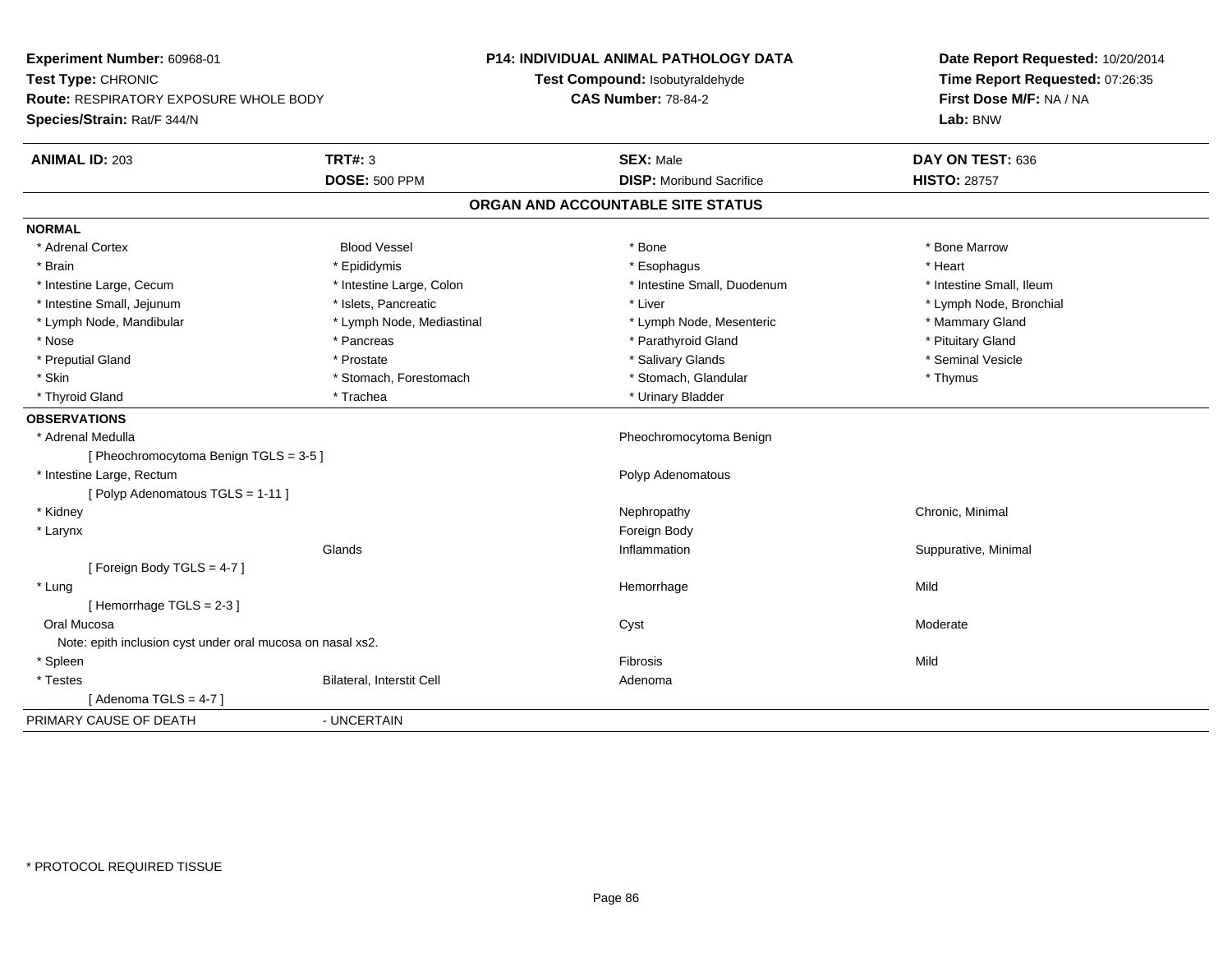**Experiment Number:** 60968-01**Test Type:** CHRONIC **Route:** RESPIRATORY EXPOSURE WHOLE BODY**Species/Strain:** Rat/F 344/N**P14: INDIVIDUAL ANIMAL PATHOLOGY DATATest Compound:** Isobutyraldehyde**CAS Number:** 78-84-2**Date Report Requested:** 10/20/2014**Time Report Requested:** 07:26:35**First Dose M/F:** NA / NA**Lab:** BNW**ANIMAL ID:** 204 **TRT#:** <sup>3</sup> **SEX:** Male **DAY ON TEST:** <sup>728</sup> **DOSE:** 500 PPM**DISP:** Moribund Sacrifice **HISTO:** 28758 **ORGAN AND ACCOUNTABLE SITE STATUSNORMAL**\* Adrenal Cortex \* Adrenal Cortex \* Attack the state of the state of the Blood Vessel the state of the state of the state of the Marrow \* Bone Marrow \* Bone Marrow \* Bone Marrow \* Bone Marrow \* Bone Marrow \* Bone Marrow \* Bone Marrow \* Bon \* Brain \* \* Esophagus \* \* Esophagus \* \* Esophagus \* \* Esophagus \* \* Esophagus \* Heart \* Heart \* Heart \* Heart \* Intestine Large, Cecum \* Intestine Large, Colon \* Intestine Large, Rectum \* Intestine Small, Duodenum\* Intestine Small, Ileum \* https://www.fatheratic \* Lung \* Intestine Small, Jejunum \* Islets, Pancreatic \* Lung \* Lung \* Lymph Node, Mesenteric \* Lymph Node, Bronchial \* Lymph Node, Mandibular \* Lymph Node, Mediastinal \* Lymph Node, Mediastinal \* Mammary Gland \* \* Andreas \* \* Pancreas \* \* Parathyroid Gland \* \* Parathyroid Gland \* \* Salivary Glands \* Salivary Glands \* Salivary Glands \* Salivary Glands \* Salivary Glands \* Salivary Glands \* Salivary Glands \* Salivar \* Seminal Vesicle \* Thymus \* Stomach, Forestomach \* Northern \* Stomach, Glandular \* Thymus \* Thymus \* Thyroid Gland \* Trachea \* Trachea \* Trachea \* Urinary Bladder **OBSERVATIONS** \* Adrenal Medulla Pheochromocytoma Benign \* Kidneyy which is a controlled that the controller controller the chronic of the chronic chronic, Moderate  $\lambda$ n Suppurative, Mild \* Larynxx and the set of the Glands of the Glands of the set of the set of the set of the set of the set of the set of the set of the set of the set of the set of the set of the set of the set of the set of the set of the set of t \* Liverr and the contract of the contract of the contract of the contract of the contract of the contract of the contract of the contract of the contract of the contract of the contract of the contract of the contract of the cont Angiectasis Moderate Leukemia Mononuclear[ Angiectasis TGLS = 4-4 ] \* Nosee and the control of the control of the control of the control of the control of the control of the control of the control of the control of the control of the control of the control of the control of the control of the co \* Pituitary Glandd and the state of the state of the state of the state of the Marked Marked of the State of the Marked of the Marked of the State of the Marked of the State of the Marked of the State of the State of the State of the State [ Hemorrhage TGLS = 1-8 ] \* Preputial Glandd and the control of the control of the control of the control of the control of the control of the control of the control of the control of the control of the control of the control of the control of the control of the co Inflammation Suppurative, Moderate [ Cyst TGLS = 8-12 ] \* Prostatee inflammation inflammation in the support of the Suppurative, Moderate expansion in the Suppurative, Moderate \* Skinn and the state of the state of the state of the state of the Hyperkeratosis and the state of the Minimal state of the state of the state of the state of the state of the state of the state of the state of the state of the [ Hyperkeratosis TGLS = 5-11 ] \* Spleenn and the state of the state of the state of the state of the state of the state of the state of the state of the state of the state of the state of the state of the state of the state of the state of the state of the stat Leukemia Mononuclear $[$  Fibrosis TGLS = 3-4  $]$ [ Leukemia Mononuclear TGLS = 5-11 ] \* Testes Interstit Cell AdenomaGerminal Epithh and the control of the Atrophy and the Marked Marked Marked Street and the Marked Street and Marked Street and Marked Street and Marked Street and Marked Street and Marked Street and Marked Street and Marked Street and M

\* PROTOCOL REQUIRED TISSUE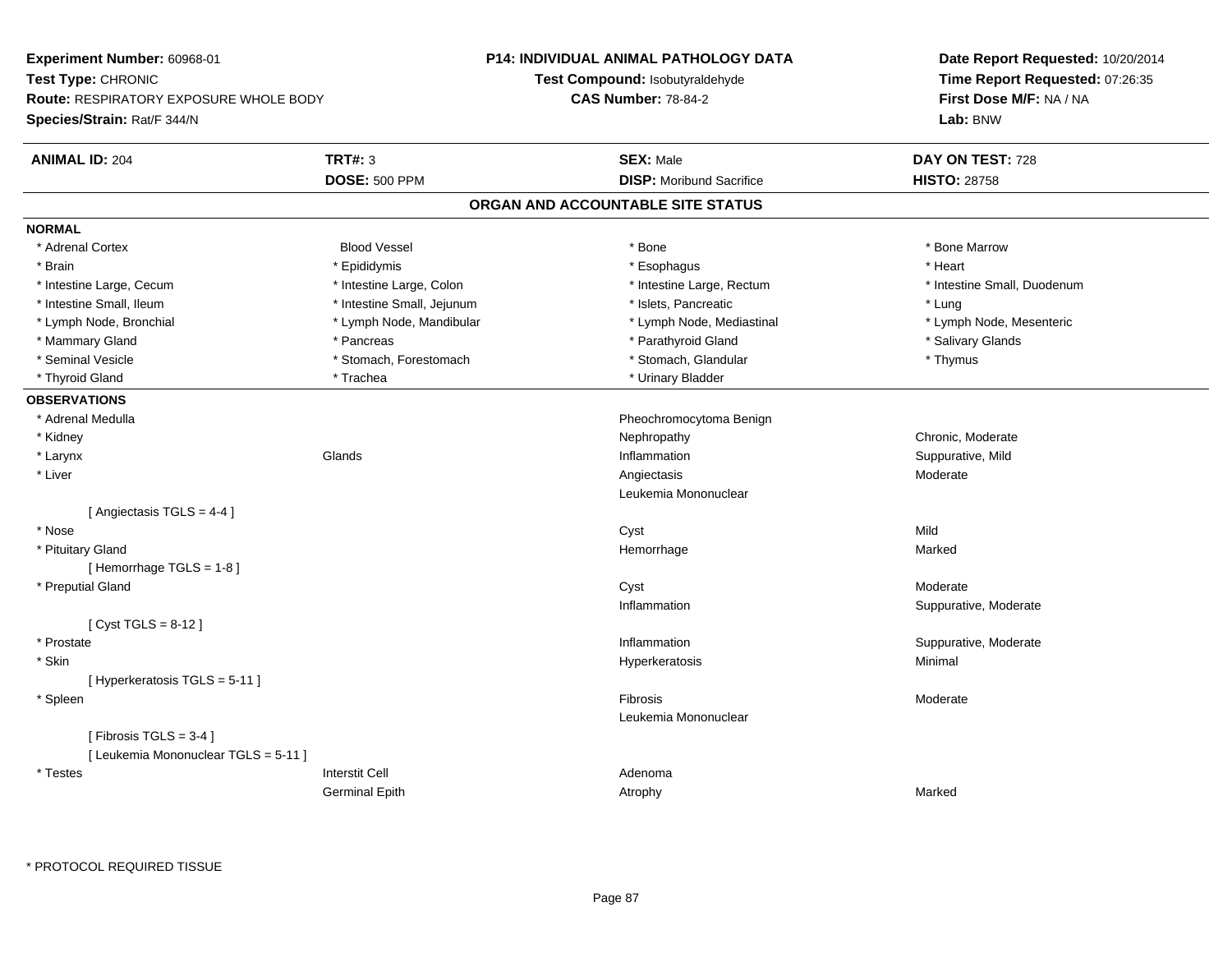| Experiment Number: 60968-01<br><b>Test Type: CHRONIC</b><br><b>Route: RESPIRATORY EXPOSURE WHOLE BODY</b> |                                 | <b>P14: INDIVIDUAL ANIMAL PATHOLOGY DATA</b> | Date Report Requested: 10/20/2014<br>Time Report Requested: 07:26:35 |
|-----------------------------------------------------------------------------------------------------------|---------------------------------|----------------------------------------------|----------------------------------------------------------------------|
|                                                                                                           |                                 | Test Compound: Isobutyraldehyde              |                                                                      |
|                                                                                                           |                                 | <b>CAS Number: 78-84-2</b>                   | First Dose M/F: NA / NA                                              |
| Species/Strain: Rat/F 344/N                                                                               |                                 |                                              | Lab: BNW                                                             |
| <b>ANIMAL ID: 204</b>                                                                                     | TRT#: 3                         | <b>SEX: Male</b>                             | DAY ON TEST: 728                                                     |
|                                                                                                           | <b>DOSE: 500 PPM</b>            | <b>DISP:</b> Moribund Sacrifice              | <b>HISTO: 28758</b>                                                  |
|                                                                                                           |                                 | ORGAN AND ACCOUNTABLE SITE STATUS            |                                                                      |
| [Adenoma TGLS = $2-7$ ]                                                                                   |                                 |                                              |                                                                      |
| PRIMARY CAUSE OF DEATH                                                                                    | - Pituitary Gland<br>Hemorrhage |                                              |                                                                      |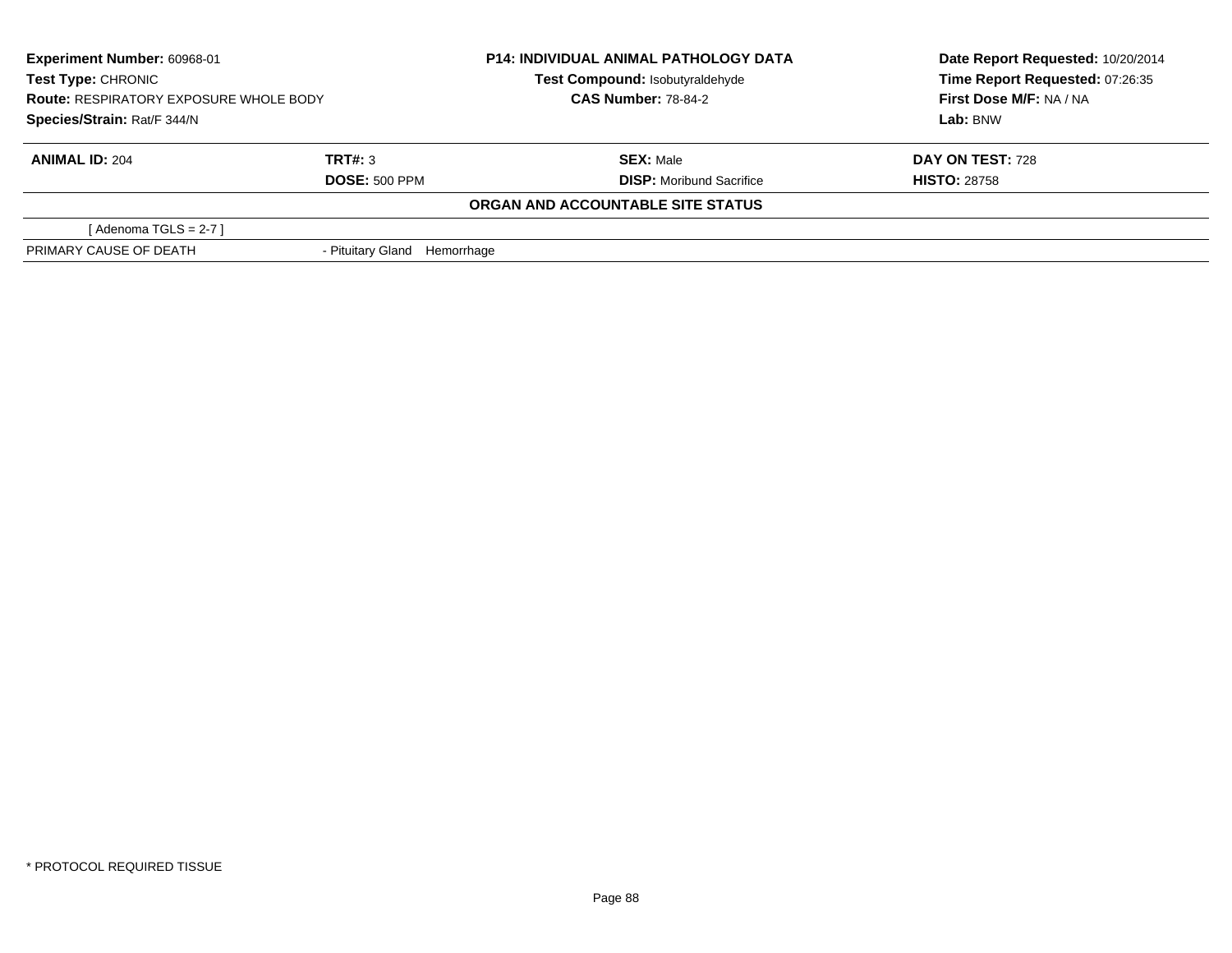**Experiment Number:** 60968-01**Test Type:** CHRONIC **Route:** RESPIRATORY EXPOSURE WHOLE BODY**Species/Strain:** Rat/F 344/N**P14: INDIVIDUAL ANIMAL PATHOLOGY DATATest Compound:** Isobutyraldehyde**CAS Number:** 78-84-2**Date Report Requested:** 10/20/2014**Time Report Requested:** 07:26:35**First Dose M/F:** NA / NA**Lab:** BNW**ANIMAL ID:** 205**TRT#:** 3 **SEX:** Male **DAY ON TEST:** 540 **DOSE:** 500 PPM**DISP:** Moribund Sacrifice **HISTO:** 28759 **ORGAN AND ACCOUNTABLE SITE STATUSNORMAL**\* Adrenal Cortex \* Adrenal Cortex \* Adrenal Medulla Blood Vessel \* Bone\* Esophagus \* Bone Marrow \* Brain \* Epididymis \* Esophagus \* Intestine Large, Rectum \* Heart \* Intestine Large, Cecum \* Intestine Large, Cecum \* Intestine Large, Colon \* Intestine Small, Duodenum \* Intestine Small, Ileum \* Intestine Small, Jejunum \* Larynx\* Lymph Node, Mediastinal \* Liver \* Lung \* Lung \* Lung \* Lung \* Lymph Node, Mandibular \* Lymph Node, Mandibular \* Lymph Node, Mesenteric \* \* The mannery Gland \* Mammary Gland \* Nose \* Nose \* \* Pancreas \* Pancreas \* Pancreas \* Salivary Glands \* Parathyroid Gland \* **Example 20** \* Preputial Gland \* Prostate \*  $\frac{1}{2}$  \* Prostate \*  $\frac{1}{2}$  \* Prostate \* Seminal Vesicle \* The state of the set of the Spinal Cord \* Spinal Cord \* Stomach, Forestomach \* Stomach, Forestomach \* Stomach, Glandular \* Thymus \* Thyroid Gland \* Trachea**MISSING** \* Lymph Node, Bronchial**OBSERVATIONS** \* Brain Note: Step sections of brain and spinal cord; no abnormalities found. \* Islets, Pancreaticc contract the contract of the contract of the contract of the contract of the contract of the contract of the contract of the contract of the contract of the contract of the contract of the contract of the contract of the [ Carcinoma TGLS = 3-11 ] \* Kidneyy the controller of the controller of the controller of the controller of the controller of the chronic, Mild \* Pituitary Gland Pars Distalis Hyperplasia Moderate \* Spleenn and the contract of the contract of the contract of the contract of the contract of the contract of the contract of the contract of the contract of the contract of the contract of the contract of the contract of the cont  $[$  Fibrosis TGLS = 1-4  $]$  \* Testess and the contractive contractive contractive contractive contractive contractive contractive contractive contractive contractive contractive contractive contractive contractive contractive contractive contractive contract  $[$  Adenoma TGLS = 2-7  $]$  \* Urinary Bladder Calculus Micro Observation Only[ Calculus Micro Observation Only TGLS = 2-7 ]PRIMARY CAUSE OF DEATH- UNCERTAIN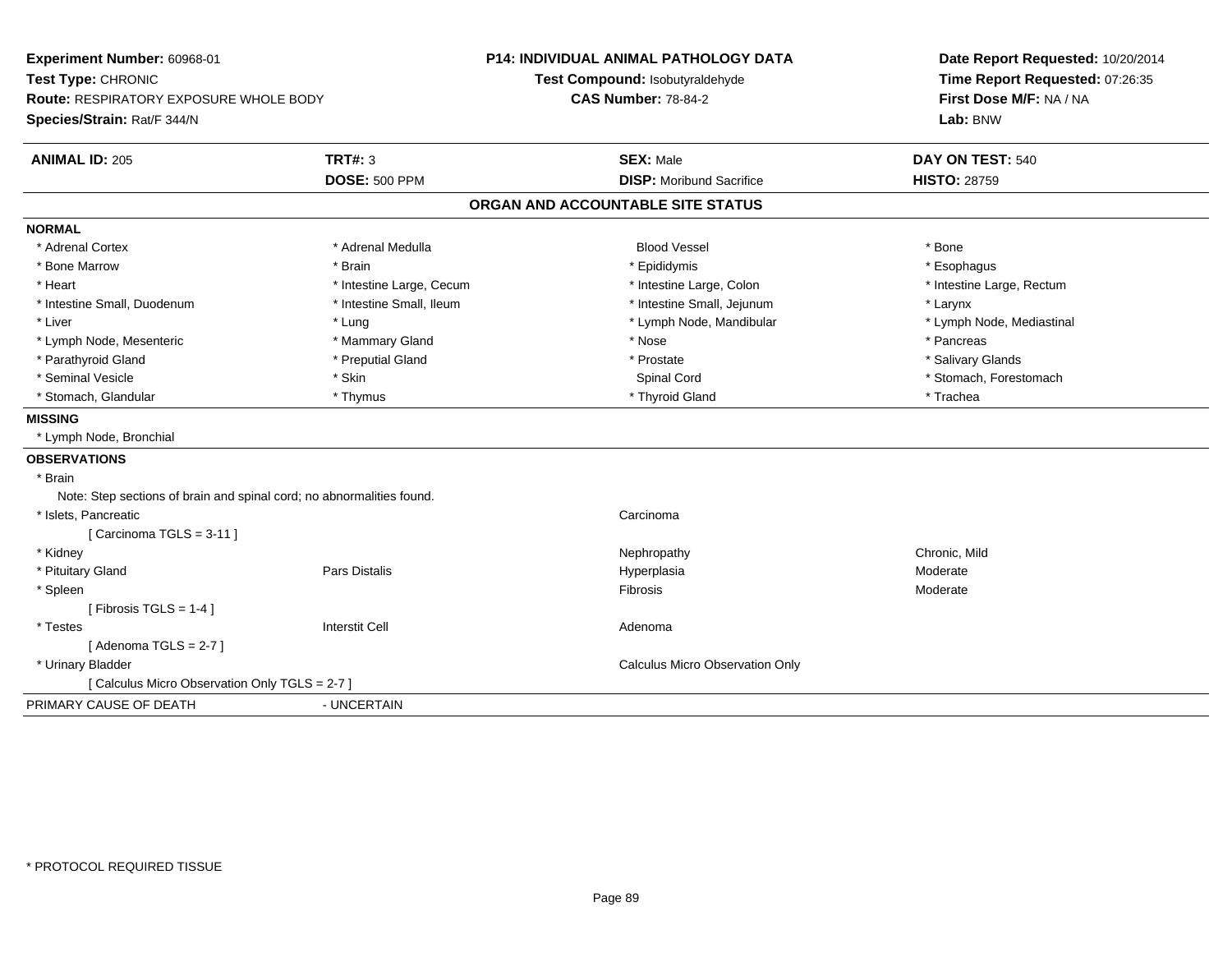**Experiment Number:** 60968-01**Test Type:** CHRONIC **Route:** RESPIRATORY EXPOSURE WHOLE BODY**Species/Strain:** Rat/F 344/N**P14: INDIVIDUAL ANIMAL PATHOLOGY DATATest Compound:** Isobutyraldehyde**CAS Number:** 78-84-2**Date Report Requested:** 10/20/2014**Time Report Requested:** 07:26:35**First Dose M/F:** NA / NA**Lab:** BNW**ANIMAL ID:** 206**TRT#:** 3 **SEX:** Male **DAY ON TEST:** 608 **DOSE:** 500 PPM**DISP:** Moribund Sacrifice **HISTO:** 28760 **ORGAN AND ACCOUNTABLE SITE STATUSNORMAL**\* Adrenal Cortex \* Adrenal Medulla \* \* Book \* Blood Vessel \* Book \* Bone \* Bone \* Bone \* Bone \* Bone \* Bone \* Bone \* Bone \* Bone \* Heart \* Bone Marrow \* Epididymis \* Esophagus \* Heart \* Intestine Large, Cecum \* Intestine Large, Colon \* Intestine Large, Rectum \* Intestine Small, Duodenum \* Intestine Small, Ileum \* Intestine Small, Jejunum \* Islets, Pancreatic \* Larynx\* Liver which is the settlement of the term of the settlement of the settlement of the settlement of the settlement of the settlement of the settlement of the settlement of the settlement of the settlement of the settlemen \* Lymph Node, Mediastinal \* Nose \* Lymph Node, Mesenteric \* \* Mammary Gland \* Memmary Gland \* Nose \* Salivary Glands \* Pancreas \* And the second term in the second term in the second term in the second term in the second term in the second term in the second term in the second term in the second term in the second term in the second term \* Stomach, Glandular \* Seminal Vesicle \* Skin \* Skin \* Skin \* Stomach, Forestomach \* Stomach, Forestomach \* Thymus \* Thyroid Gland \* Trachea \* Urinary Bladder \* **OBSERVATIONS** \* Brainn and the state of the state of the state of the state of the Mild and the Mild and the Mild and the Mild and the Mild and the Mild and the Mild and the Mild and the Mild and the Mild and the Mild and the Mild and the Mild \* Kidneyy the controller of the controller of the controller of the controller of the controller of the chronic, Mild \* Pituitary Glandd and the contract of Pars Distalis and the contract of Adenoma and Adenoma and the Adenoma and the Adenoma and  $\lambda$  $[$  Adenoma TGLS = 1-8  $]$  \* Preputial Glandd and the control of the control of the control of the control of the control of the control of the control of the control of the control of the control of the control of the control of the control of the control of the co [ Cyst TGLS = 4-7 ] \* Spleenn and the state of the state of the state of the state of the state of the state of the state of the state of the state of the state of the state of the state of the state of the state of the state of the state of the stat  $[$  Fibrosis TGLS = 3-4  $]$  \* Testes Interstit Cell Adenoma $[$  Adenoma TGLS = 2-7  $]$ PRIMARY CAUSE OF DEATH- Pituitary Gland Pars Distalis Adenoma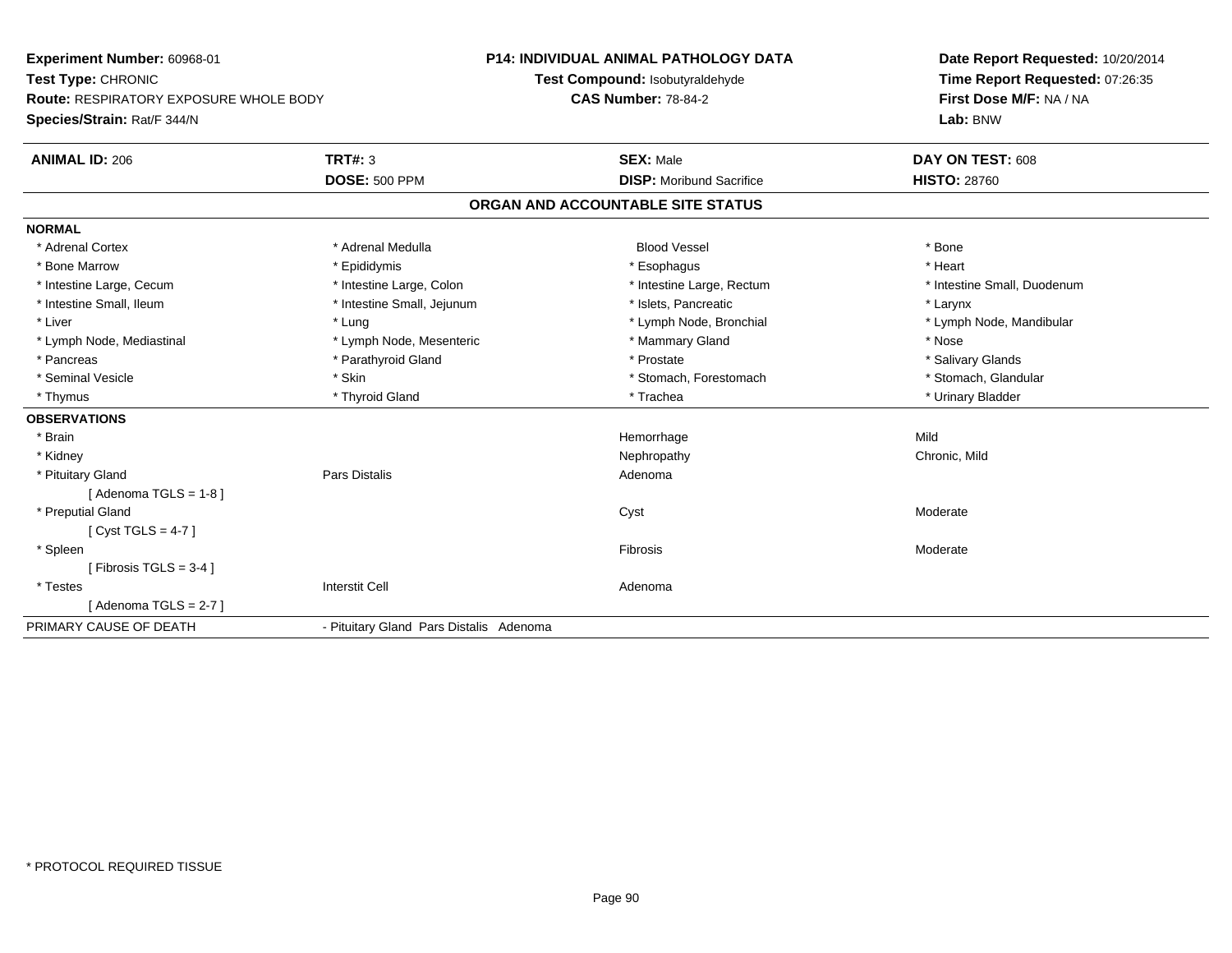**Experiment Number:** 60968-01**Test Type:** CHRONIC **Route:** RESPIRATORY EXPOSURE WHOLE BODY**Species/Strain:** Rat/F 344/N**P14: INDIVIDUAL ANIMAL PATHOLOGY DATATest Compound:** Isobutyraldehyde**CAS Number:** 78-84-2**Date Report Requested:** 10/20/2014**Time Report Requested:** 07:26:35**First Dose M/F:** NA / NA**Lab:** BNW**ANIMAL ID:** 207**TRT#:** 3 **SEX:** Male **DAY ON TEST:** 616 **DOSE:** 500 PPM**DISP:** Moribund Sacrifice **HISTO:** 28761 **ORGAN AND ACCOUNTABLE SITE STATUSNORMAL**\* Adrenal Cortex \* Adrenal Cortex \* Brain \* Brain \* Brain \* Brain \* Bood Vessel \* \* \* \* Brain \* Bone \* \* \* \* \* \* \* Brain \* \* Brain \* \* Brain \* \* Brain \* \* Brain \* \* Brain \* \* Brain \* \* Brain \* \* Brain \* \* Brain \* \* Brain \* \* Brain \* \* Brai \* Intestine Large, Colon \* Epididymis \* Esophagus \* Esophagus \* Esophagus \* 11testine Large, Cecum \* Intestine Large, Rectum \* Thestine Small, Duodenum \* Number of the small, Ileum \* Intestine Small, Jejunum \* Intestine Small, Jejunum \* Islets, Pancreatic \* Larynx \* Lung \* Lymph Node, Bronchial \* Lymph Node, Mediastinal \* \* Mammary Gland \* Mammary Gland \* Nose \* \* Nose \* \* Parathyroid Gland \* Parathyroid Gland \* Preputial Gland \* \* Annual vesicle \* \* Prostate \* \* Salivary Glands \* \* Salivary Glands \* \* Seminal Vesicle \* \* Skin \* Stomach, Glandular \* \* Thymus \* Testes \* Thymus \* Thymus \* Thymus \* Thymus \* Thymus \* Thymus \* \* Thymus \* Trachea **\*** Urinary Bladder **OBSERVATIONS** \* Adrenal Medullaa and the state of the state of the state of the state of the Hyperplasia and the Marked Marked of the State o \* Bone Marrow Leukemia Mononuclear [ Leukemia Mononuclear TGLS = 2-7 ] \* Heart Atrium Thrombosis Moderate \* Kidneyy the controller of the controller of the controller of the controller of the controller of the chronic, Mild [ Nephropathy  $TGLS = 4-5$  ] \* Liver Leukemia Mononuclear [ Leukemia Mononuclear TGLS = 5-4 ] \* Lymph Node, Mandibular Leukemia Mononuclear \* Lymph Node, Mesenteric Leukemia Mononuclear **Mesentery** y the control of the Marked States of the Marked States of the Marked States of the Marked States of the Marked States of the Marked States of the Marked States of the Marked States of the Marked States of the Marked State  $[$  Necrosis TGLS = 2-11  $]$  \* Pancreass the control of the control of the control of the control of the control of the control of the control of the control of the control of the control of the control of the control of the control of the control of the contro \* Pituitary Glandd and the contract of Pars Distalis and the contract of Adenoma and Adenoma and the Adenoma and the Adenoma and  $\lambda$  $[$  Adenoma TGLS = 1-8  $]$  \* Spleen Leukemia Mononuclear [ Leukemia Mononuclear TGLS = 3-4 ] \* Stomach, Forestomachh anns an t-aisimeil anns an t-aisimeil anns an t-aisimeil an t-aisimeil an t-aisimeil an t-aisimeil an t-aisi \* Thyroid Gland C Cell Hyperplasia Marked PRIMARY CAUSE OF DEATH- Pituitary Gland Pars Distalis Adenoma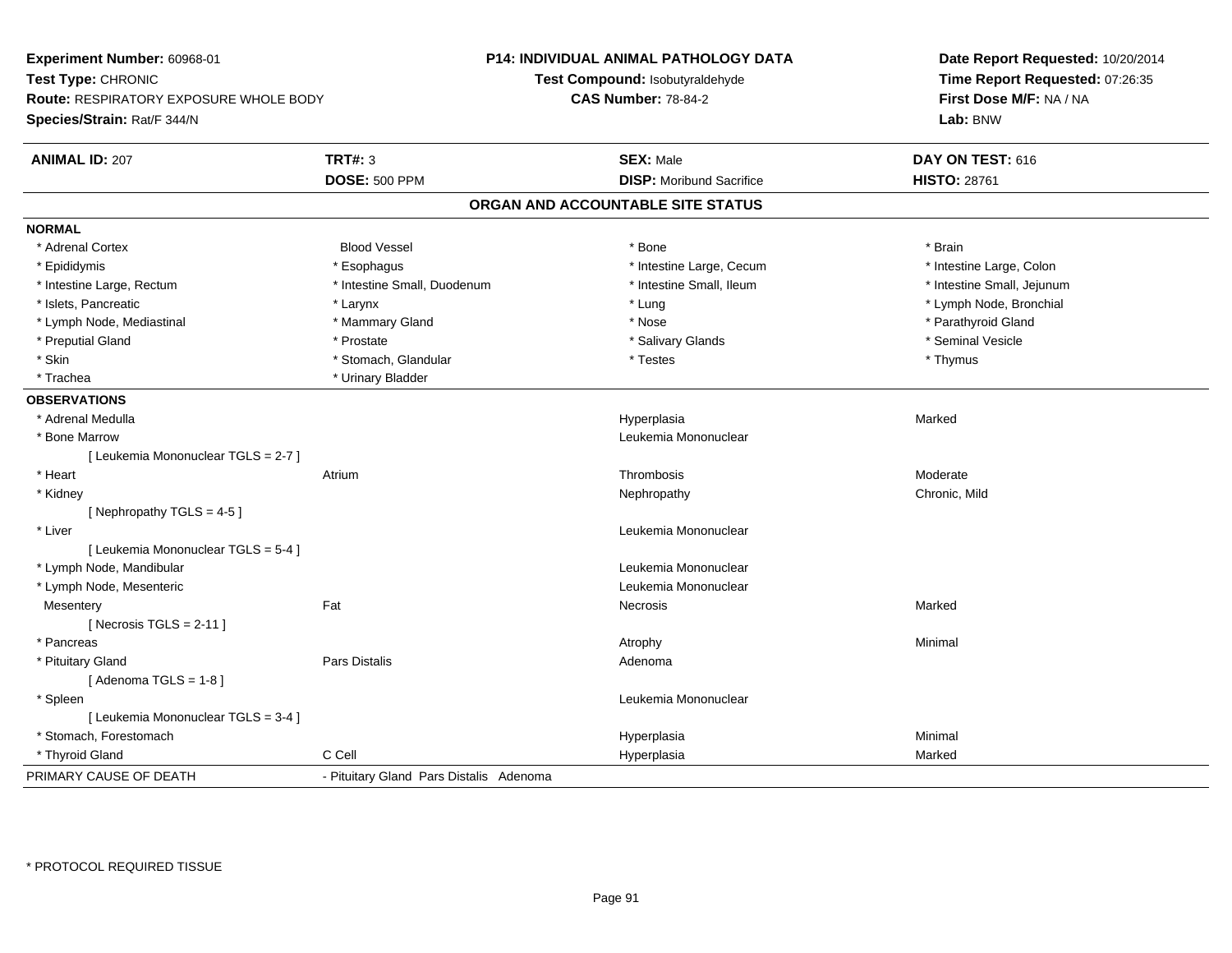**Experiment Number:** 60968-01**Test Type:** CHRONIC **Route:** RESPIRATORY EXPOSURE WHOLE BODY**Species/Strain:** Rat/F 344/N**P14: INDIVIDUAL ANIMAL PATHOLOGY DATATest Compound:** Isobutyraldehyde**CAS Number:** 78-84-2**Date Report Requested:** 10/20/2014**Time Report Requested:** 07:26:35**First Dose M/F:** NA / NA**Lab:** BNW**ANIMAL ID:** 208**TRT#:** 3 **SEX:** Male **DAY ON TEST:** 605 **DOSE:** 500 PPM**DISP:** Natural Death **HISTO:** 28762 **ORGAN AND ACCOUNTABLE SITE STATUSNORMAL** \* Adrenal Medulla Blood Vessel \* Bone \* Bone Marrow\* Epididymis \* https://www.fragusta.com/windows/windows/windows/windows/windows/windows/windows/windows/windows/ \* Intestine Small, Ileum \* Intestine Large, Colon \* Intestine Large, Rectum \* Intestine Small, Duodenum \* Intestine Small, Duodenum \* Intestine Small, Jejunum \* \* The mannery Gland \* \* Islets, Pancreatic \* The mannery Stand \* Larynx \* Larynx \* Mammary Gland \* Preputial Gland \* Nose \* Pancreas \* Parathyroid Gland \* Preputial Gland \* Prostate \* \* Salivary Glands \* \* Salivary Glands \* \* Seminal Vesicle \* \* \* Seminal Yestrich \* \* Skin \* \* Skin \* Thyroid Gland \* Stomach, Forestomach \* Thymus \* Stomach, Glandular \* Thymus \* Thymus \* Thymus \* Thymus \* Thymus \* Thymus \* Thymus \* Thymus \* Thymus \* Thymus \* Thymus \* Thymus \* Thymus \* Thymus \* Thymus \* Thymus \* Thymus \* Thymus \* Thymu \* Trachea **\*** Urinary Bladder **OBSERVATIONS** \* Adrenal Cortex**x** and the contract of the contract of the contract of the contract of the contract of the contract of the contract of the contract of the contract of the contract of the contract of the contract of the contract of the co Hemorrhage entitled and the material moderate of Moderate Moderate Moderate entitled and Moderate Moderate Mod<br>Marked \* Brainn and the state of the state of the state of the state of the Marked Marked of the Marked State of the Marked State of the Marked State of the State of the Marked State of the State of the State of the State of the State o \* Kidneyy the controller of the controller of the controller of the controller of the controller of the chronic, Mild \* Liver Leukemia Mononuclear \* Lung Leukemia Mononuclear \* Lymph Node, Bronchial Leukemia Mononuclear[ Leukemia Mononuclear TGLS = 2-7 ] \* Lymph Node, Mandibular Leukemia Mononuclear [ Leukemia Mononuclear TGLS = 2-7 ] \* Lymph Node, Mediastinal Leukemia Mononuclear \* Lymph Node, Mesenteric Leukemia Mononuclear [ Leukemia Mononuclear TGLS = 2-7 ] \* Pituitary Glandd and the control of the control of the control of the control of the control of the control of the control of the control of the control of the control of the control of the control of the control of the control of the co Pars Distalis Hyperplasia Moderate  $[$  Cyst TGLS = 1-8  $]$  \* Spleen Leukemia Mononuclear [ Leukemia Mononuclear TGLS = 3-11 ] \* TestesBilateral, Interstit Cell **Adenoma** Adenoma  $[$  Adenoma TGLS = 2-7  $]$ PRIMARY CAUSE OF DEATH - Spleen Leukemia Mononuclear CONTRIBUTORY CAUSE OF DEATH- Brain Hemorrhage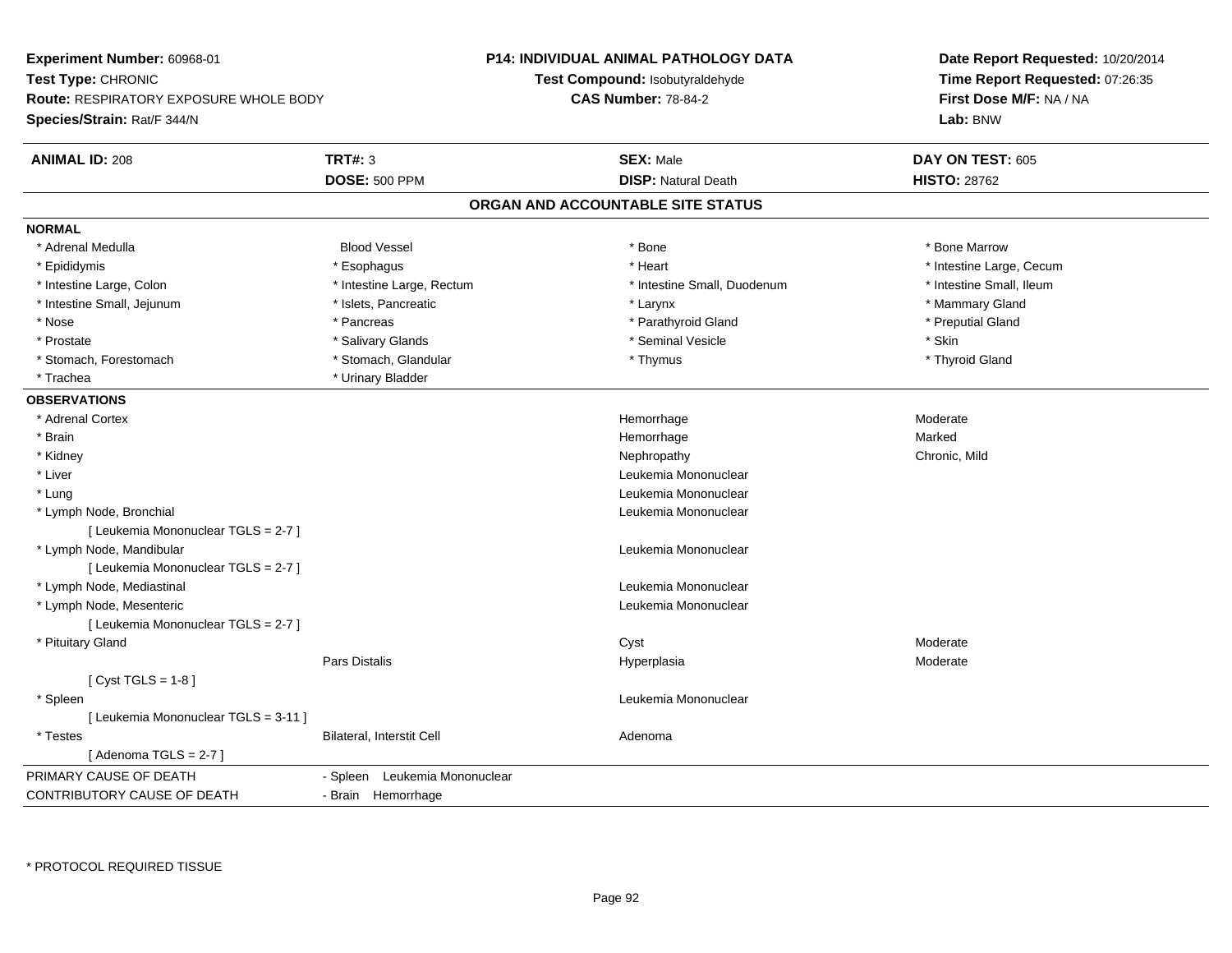| Time Report Requested: 07:26:35<br>Test Type: CHRONIC<br>Test Compound: Isobutyraldehyde<br><b>Route: RESPIRATORY EXPOSURE WHOLE BODY</b><br><b>CAS Number: 78-84-2</b><br>First Dose M/F: NA / NA<br>Species/Strain: Rat/F 344/N<br>Lab: BNW<br><b>TRT#: 3</b><br><b>ANIMAL ID: 209</b><br><b>SEX: Male</b><br>DAY ON TEST: 733<br><b>DISP: Terminal Sacrifice</b><br><b>DOSE: 500 PPM</b><br><b>HISTO: 28763</b><br>ORGAN AND ACCOUNTABLE SITE STATUS<br><b>NORMAL</b><br><b>Blood Vessel</b><br>* Adrenal Cortex<br>* Bone<br>* Bone Marrow<br>* Epididymis<br>* Heart<br>* Brain<br>* Esophagus<br>* Intestine Large, Rectum<br>* Intestine Large, Cecum<br>* Intestine Large, Colon<br>* Intestine Small, Duodenum<br>* Intestine Small, Ileum<br>* Intestine Small, Jejunum<br>* Islets, Pancreatic<br>* Lung<br>* Lymph Node, Mandibular<br>* Lymph Node, Mesenteric<br>* Lymph Node, Bronchial<br>* Lymph Node, Mediastinal<br>* Parathyroid Gland<br>* Mammary Gland<br>* Nose<br>* Pancreas<br>* Seminal Vesicle<br>* Salivary Glands<br>* Stomach, Forestomach<br>* Stomach, Glandular<br>* Thymus<br>* Trachea<br>* Urinary Bladder<br><b>OBSERVATIONS</b><br>Mild<br>* Adrenal Medulla<br>Hyperplasia<br>Cataract<br>Eye<br>Lens<br>Moderate<br>[Cataract TGLS = $1-16$ ]<br>* Kidney<br>Chronic, Moderate<br>Nephropathy<br>[Nephropathy TGLS = 10-5]<br>Foreign Body<br>* Larynx<br>Glands<br>Inflammation<br>Suppurative, Minimal<br>Squamous, Minimal<br>Epithelium<br>Metaplasia<br>* Liver<br>Marked<br>Angiectasis<br>[Angiectasis TGLS = 9-11]<br>Squamous Cell Papilloma<br>Oral Mucosa<br>[Squamous Cell Papilloma TGLS = 5-18]<br>* Pituitary Gland<br>Pars Distalis<br>Adenoma<br>[Adenoma $TGLS = 2-8$ ]<br>* Preputial Gland<br>Mild<br>Cyst<br>[ $Cyst TGLS = 4-15$ ]<br>Hyperplasia<br>* Prostate<br>Epithelium<br>Minimal<br>* Skin<br>Keratoacanthoma<br>[Keratoacanthoma TGLS = 3-17]<br>* Spleen<br>Fibrosis<br>Moderate | Experiment Number: 60968-01 | <b>P14: INDIVIDUAL ANIMAL PATHOLOGY DATA</b> | Date Report Requested: 10/20/2014 |  |
|-----------------------------------------------------------------------------------------------------------------------------------------------------------------------------------------------------------------------------------------------------------------------------------------------------------------------------------------------------------------------------------------------------------------------------------------------------------------------------------------------------------------------------------------------------------------------------------------------------------------------------------------------------------------------------------------------------------------------------------------------------------------------------------------------------------------------------------------------------------------------------------------------------------------------------------------------------------------------------------------------------------------------------------------------------------------------------------------------------------------------------------------------------------------------------------------------------------------------------------------------------------------------------------------------------------------------------------------------------------------------------------------------------------------------------------------------------------------------------------------------------------------------------------------------------------------------------------------------------------------------------------------------------------------------------------------------------------------------------------------------------------------------------------------------------------------------------------------------------------------------------------------------------------------------------------------------------------|-----------------------------|----------------------------------------------|-----------------------------------|--|
|                                                                                                                                                                                                                                                                                                                                                                                                                                                                                                                                                                                                                                                                                                                                                                                                                                                                                                                                                                                                                                                                                                                                                                                                                                                                                                                                                                                                                                                                                                                                                                                                                                                                                                                                                                                                                                                                                                                                                           |                             |                                              |                                   |  |
|                                                                                                                                                                                                                                                                                                                                                                                                                                                                                                                                                                                                                                                                                                                                                                                                                                                                                                                                                                                                                                                                                                                                                                                                                                                                                                                                                                                                                                                                                                                                                                                                                                                                                                                                                                                                                                                                                                                                                           |                             |                                              |                                   |  |
|                                                                                                                                                                                                                                                                                                                                                                                                                                                                                                                                                                                                                                                                                                                                                                                                                                                                                                                                                                                                                                                                                                                                                                                                                                                                                                                                                                                                                                                                                                                                                                                                                                                                                                                                                                                                                                                                                                                                                           |                             |                                              |                                   |  |
|                                                                                                                                                                                                                                                                                                                                                                                                                                                                                                                                                                                                                                                                                                                                                                                                                                                                                                                                                                                                                                                                                                                                                                                                                                                                                                                                                                                                                                                                                                                                                                                                                                                                                                                                                                                                                                                                                                                                                           |                             |                                              |                                   |  |
|                                                                                                                                                                                                                                                                                                                                                                                                                                                                                                                                                                                                                                                                                                                                                                                                                                                                                                                                                                                                                                                                                                                                                                                                                                                                                                                                                                                                                                                                                                                                                                                                                                                                                                                                                                                                                                                                                                                                                           |                             |                                              |                                   |  |
|                                                                                                                                                                                                                                                                                                                                                                                                                                                                                                                                                                                                                                                                                                                                                                                                                                                                                                                                                                                                                                                                                                                                                                                                                                                                                                                                                                                                                                                                                                                                                                                                                                                                                                                                                                                                                                                                                                                                                           |                             |                                              |                                   |  |
|                                                                                                                                                                                                                                                                                                                                                                                                                                                                                                                                                                                                                                                                                                                                                                                                                                                                                                                                                                                                                                                                                                                                                                                                                                                                                                                                                                                                                                                                                                                                                                                                                                                                                                                                                                                                                                                                                                                                                           |                             |                                              |                                   |  |
|                                                                                                                                                                                                                                                                                                                                                                                                                                                                                                                                                                                                                                                                                                                                                                                                                                                                                                                                                                                                                                                                                                                                                                                                                                                                                                                                                                                                                                                                                                                                                                                                                                                                                                                                                                                                                                                                                                                                                           |                             |                                              |                                   |  |
|                                                                                                                                                                                                                                                                                                                                                                                                                                                                                                                                                                                                                                                                                                                                                                                                                                                                                                                                                                                                                                                                                                                                                                                                                                                                                                                                                                                                                                                                                                                                                                                                                                                                                                                                                                                                                                                                                                                                                           |                             |                                              |                                   |  |
|                                                                                                                                                                                                                                                                                                                                                                                                                                                                                                                                                                                                                                                                                                                                                                                                                                                                                                                                                                                                                                                                                                                                                                                                                                                                                                                                                                                                                                                                                                                                                                                                                                                                                                                                                                                                                                                                                                                                                           |                             |                                              |                                   |  |
|                                                                                                                                                                                                                                                                                                                                                                                                                                                                                                                                                                                                                                                                                                                                                                                                                                                                                                                                                                                                                                                                                                                                                                                                                                                                                                                                                                                                                                                                                                                                                                                                                                                                                                                                                                                                                                                                                                                                                           |                             |                                              |                                   |  |
|                                                                                                                                                                                                                                                                                                                                                                                                                                                                                                                                                                                                                                                                                                                                                                                                                                                                                                                                                                                                                                                                                                                                                                                                                                                                                                                                                                                                                                                                                                                                                                                                                                                                                                                                                                                                                                                                                                                                                           |                             |                                              |                                   |  |
|                                                                                                                                                                                                                                                                                                                                                                                                                                                                                                                                                                                                                                                                                                                                                                                                                                                                                                                                                                                                                                                                                                                                                                                                                                                                                                                                                                                                                                                                                                                                                                                                                                                                                                                                                                                                                                                                                                                                                           |                             |                                              |                                   |  |
|                                                                                                                                                                                                                                                                                                                                                                                                                                                                                                                                                                                                                                                                                                                                                                                                                                                                                                                                                                                                                                                                                                                                                                                                                                                                                                                                                                                                                                                                                                                                                                                                                                                                                                                                                                                                                                                                                                                                                           |                             |                                              |                                   |  |
|                                                                                                                                                                                                                                                                                                                                                                                                                                                                                                                                                                                                                                                                                                                                                                                                                                                                                                                                                                                                                                                                                                                                                                                                                                                                                                                                                                                                                                                                                                                                                                                                                                                                                                                                                                                                                                                                                                                                                           |                             |                                              |                                   |  |
|                                                                                                                                                                                                                                                                                                                                                                                                                                                                                                                                                                                                                                                                                                                                                                                                                                                                                                                                                                                                                                                                                                                                                                                                                                                                                                                                                                                                                                                                                                                                                                                                                                                                                                                                                                                                                                                                                                                                                           |                             |                                              |                                   |  |
|                                                                                                                                                                                                                                                                                                                                                                                                                                                                                                                                                                                                                                                                                                                                                                                                                                                                                                                                                                                                                                                                                                                                                                                                                                                                                                                                                                                                                                                                                                                                                                                                                                                                                                                                                                                                                                                                                                                                                           |                             |                                              |                                   |  |
|                                                                                                                                                                                                                                                                                                                                                                                                                                                                                                                                                                                                                                                                                                                                                                                                                                                                                                                                                                                                                                                                                                                                                                                                                                                                                                                                                                                                                                                                                                                                                                                                                                                                                                                                                                                                                                                                                                                                                           |                             |                                              |                                   |  |
|                                                                                                                                                                                                                                                                                                                                                                                                                                                                                                                                                                                                                                                                                                                                                                                                                                                                                                                                                                                                                                                                                                                                                                                                                                                                                                                                                                                                                                                                                                                                                                                                                                                                                                                                                                                                                                                                                                                                                           |                             |                                              |                                   |  |
|                                                                                                                                                                                                                                                                                                                                                                                                                                                                                                                                                                                                                                                                                                                                                                                                                                                                                                                                                                                                                                                                                                                                                                                                                                                                                                                                                                                                                                                                                                                                                                                                                                                                                                                                                                                                                                                                                                                                                           |                             |                                              |                                   |  |
|                                                                                                                                                                                                                                                                                                                                                                                                                                                                                                                                                                                                                                                                                                                                                                                                                                                                                                                                                                                                                                                                                                                                                                                                                                                                                                                                                                                                                                                                                                                                                                                                                                                                                                                                                                                                                                                                                                                                                           |                             |                                              |                                   |  |
|                                                                                                                                                                                                                                                                                                                                                                                                                                                                                                                                                                                                                                                                                                                                                                                                                                                                                                                                                                                                                                                                                                                                                                                                                                                                                                                                                                                                                                                                                                                                                                                                                                                                                                                                                                                                                                                                                                                                                           |                             |                                              |                                   |  |
|                                                                                                                                                                                                                                                                                                                                                                                                                                                                                                                                                                                                                                                                                                                                                                                                                                                                                                                                                                                                                                                                                                                                                                                                                                                                                                                                                                                                                                                                                                                                                                                                                                                                                                                                                                                                                                                                                                                                                           |                             |                                              |                                   |  |
|                                                                                                                                                                                                                                                                                                                                                                                                                                                                                                                                                                                                                                                                                                                                                                                                                                                                                                                                                                                                                                                                                                                                                                                                                                                                                                                                                                                                                                                                                                                                                                                                                                                                                                                                                                                                                                                                                                                                                           |                             |                                              |                                   |  |
|                                                                                                                                                                                                                                                                                                                                                                                                                                                                                                                                                                                                                                                                                                                                                                                                                                                                                                                                                                                                                                                                                                                                                                                                                                                                                                                                                                                                                                                                                                                                                                                                                                                                                                                                                                                                                                                                                                                                                           |                             |                                              |                                   |  |
|                                                                                                                                                                                                                                                                                                                                                                                                                                                                                                                                                                                                                                                                                                                                                                                                                                                                                                                                                                                                                                                                                                                                                                                                                                                                                                                                                                                                                                                                                                                                                                                                                                                                                                                                                                                                                                                                                                                                                           |                             |                                              |                                   |  |
|                                                                                                                                                                                                                                                                                                                                                                                                                                                                                                                                                                                                                                                                                                                                                                                                                                                                                                                                                                                                                                                                                                                                                                                                                                                                                                                                                                                                                                                                                                                                                                                                                                                                                                                                                                                                                                                                                                                                                           |                             |                                              |                                   |  |
|                                                                                                                                                                                                                                                                                                                                                                                                                                                                                                                                                                                                                                                                                                                                                                                                                                                                                                                                                                                                                                                                                                                                                                                                                                                                                                                                                                                                                                                                                                                                                                                                                                                                                                                                                                                                                                                                                                                                                           |                             |                                              |                                   |  |
|                                                                                                                                                                                                                                                                                                                                                                                                                                                                                                                                                                                                                                                                                                                                                                                                                                                                                                                                                                                                                                                                                                                                                                                                                                                                                                                                                                                                                                                                                                                                                                                                                                                                                                                                                                                                                                                                                                                                                           |                             |                                              |                                   |  |
|                                                                                                                                                                                                                                                                                                                                                                                                                                                                                                                                                                                                                                                                                                                                                                                                                                                                                                                                                                                                                                                                                                                                                                                                                                                                                                                                                                                                                                                                                                                                                                                                                                                                                                                                                                                                                                                                                                                                                           |                             |                                              |                                   |  |
|                                                                                                                                                                                                                                                                                                                                                                                                                                                                                                                                                                                                                                                                                                                                                                                                                                                                                                                                                                                                                                                                                                                                                                                                                                                                                                                                                                                                                                                                                                                                                                                                                                                                                                                                                                                                                                                                                                                                                           |                             |                                              |                                   |  |
|                                                                                                                                                                                                                                                                                                                                                                                                                                                                                                                                                                                                                                                                                                                                                                                                                                                                                                                                                                                                                                                                                                                                                                                                                                                                                                                                                                                                                                                                                                                                                                                                                                                                                                                                                                                                                                                                                                                                                           |                             |                                              |                                   |  |
|                                                                                                                                                                                                                                                                                                                                                                                                                                                                                                                                                                                                                                                                                                                                                                                                                                                                                                                                                                                                                                                                                                                                                                                                                                                                                                                                                                                                                                                                                                                                                                                                                                                                                                                                                                                                                                                                                                                                                           |                             |                                              |                                   |  |
|                                                                                                                                                                                                                                                                                                                                                                                                                                                                                                                                                                                                                                                                                                                                                                                                                                                                                                                                                                                                                                                                                                                                                                                                                                                                                                                                                                                                                                                                                                                                                                                                                                                                                                                                                                                                                                                                                                                                                           |                             |                                              |                                   |  |
|                                                                                                                                                                                                                                                                                                                                                                                                                                                                                                                                                                                                                                                                                                                                                                                                                                                                                                                                                                                                                                                                                                                                                                                                                                                                                                                                                                                                                                                                                                                                                                                                                                                                                                                                                                                                                                                                                                                                                           |                             |                                              |                                   |  |
|                                                                                                                                                                                                                                                                                                                                                                                                                                                                                                                                                                                                                                                                                                                                                                                                                                                                                                                                                                                                                                                                                                                                                                                                                                                                                                                                                                                                                                                                                                                                                                                                                                                                                                                                                                                                                                                                                                                                                           |                             |                                              |                                   |  |
|                                                                                                                                                                                                                                                                                                                                                                                                                                                                                                                                                                                                                                                                                                                                                                                                                                                                                                                                                                                                                                                                                                                                                                                                                                                                                                                                                                                                                                                                                                                                                                                                                                                                                                                                                                                                                                                                                                                                                           | [Fibrosis TGLS = $8-13$ ]   |                                              |                                   |  |

\* PROTOCOL REQUIRED TISSUE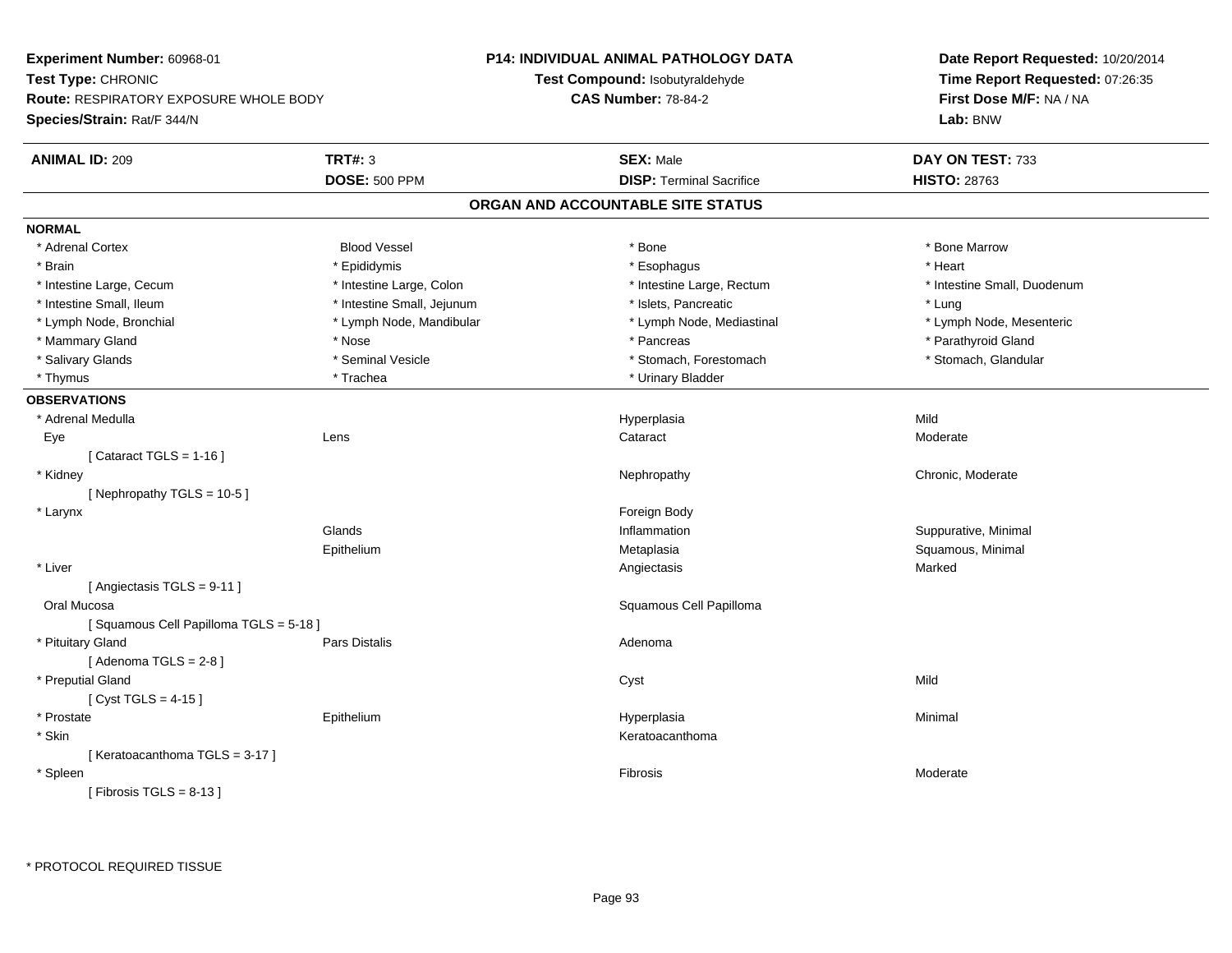| <b>Experiment Number: 60968-01</b>            |                                  | <b>P14: INDIVIDUAL ANIMAL PATHOLOGY DATA</b> | Date Report Requested: 10/20/2014<br>Time Report Requested: 07:26:35 |
|-----------------------------------------------|----------------------------------|----------------------------------------------|----------------------------------------------------------------------|
| Test Type: CHRONIC                            |                                  | Test Compound: Isobutyraldehyde              |                                                                      |
| <b>Route: RESPIRATORY EXPOSURE WHOLE BODY</b> |                                  | <b>CAS Number: 78-84-2</b>                   | First Dose M/F: NA / NA                                              |
| Species/Strain: Rat/F 344/N                   |                                  |                                              | Lab: BNW                                                             |
| <b>ANIMAL ID: 209</b>                         | TRT#: 3                          | <b>SEX: Male</b>                             | DAY ON TEST: 733                                                     |
|                                               | <b>DOSE: 500 PPM</b>             | <b>DISP:</b> Terminal Sacrifice              | <b>HISTO: 28763</b>                                                  |
|                                               |                                  | ORGAN AND ACCOUNTABLE SITE STATUS            |                                                                      |
| * Testes                                      | <b>Bilateral, Interstit Cell</b> | Adenoma                                      |                                                                      |
| [ Adenoma TGLS = 6,7-7 ]                      |                                  |                                              |                                                                      |
| * Thyroid Gland                               | C Cell                           | Adenoma                                      |                                                                      |
| PRIMARY CAUSE OF DEATH                        |                                  |                                              |                                                                      |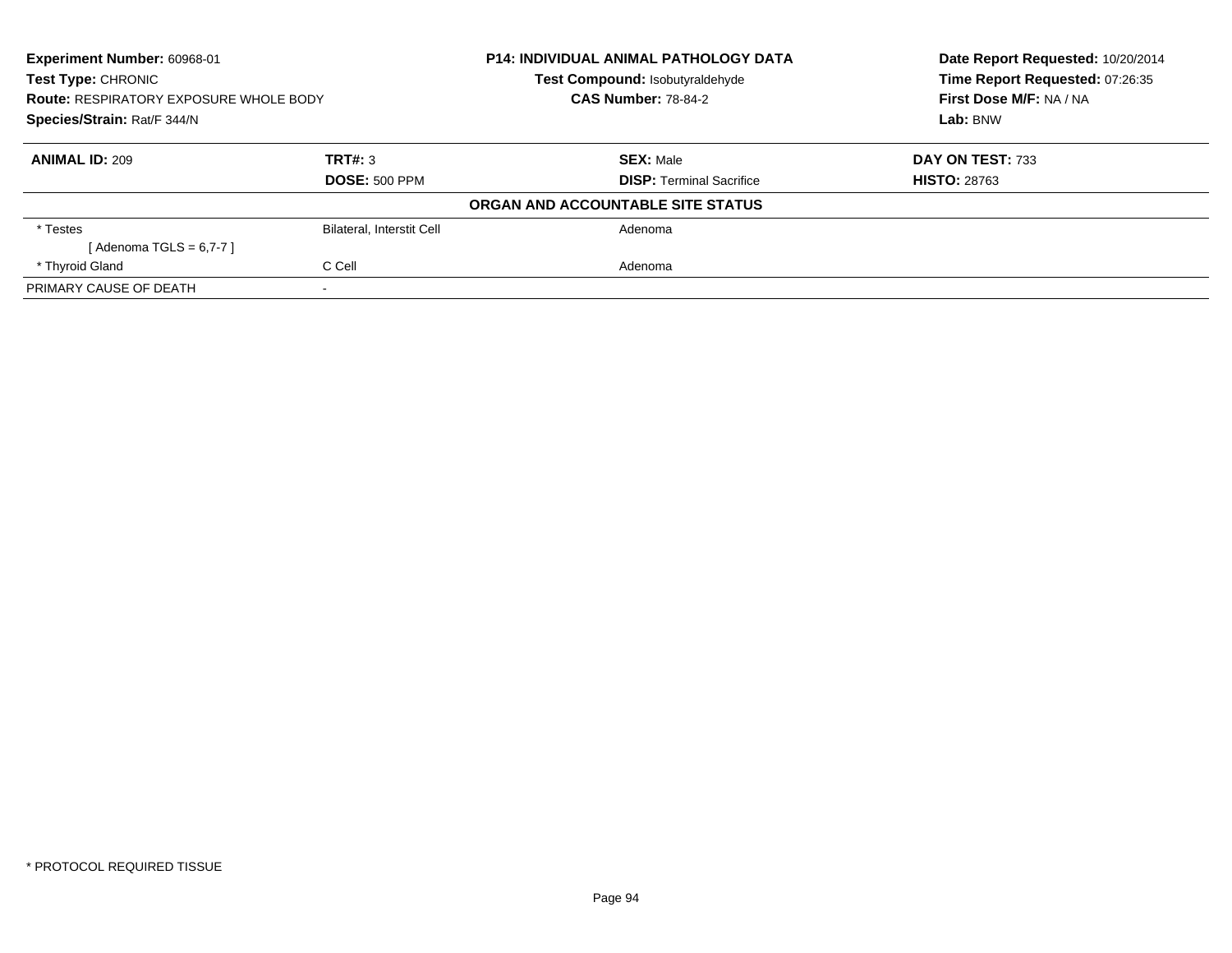| Experiment Number: 60968-01<br>Test Type: CHRONIC<br><b>Route: RESPIRATORY EXPOSURE WHOLE BODY</b><br>Species/Strain: Rat/F 344/N |                               | P14: INDIVIDUAL ANIMAL PATHOLOGY DATA<br>Test Compound: Isobutyraldehyde<br><b>CAS Number: 78-84-2</b> | Date Report Requested: 10/20/2014<br>Time Report Requested: 07:26:35<br>First Dose M/F: NA / NA<br>Lab: BNW |
|-----------------------------------------------------------------------------------------------------------------------------------|-------------------------------|--------------------------------------------------------------------------------------------------------|-------------------------------------------------------------------------------------------------------------|
| <b>ANIMAL ID: 210</b>                                                                                                             | TRT#: 3                       | <b>SEX: Male</b>                                                                                       | DAY ON TEST: 667                                                                                            |
|                                                                                                                                   | <b>DOSE: 500 PPM</b>          | <b>DISP:</b> Moribund Sacrifice                                                                        | <b>HISTO: 28764</b>                                                                                         |
|                                                                                                                                   |                               | ORGAN AND ACCOUNTABLE SITE STATUS                                                                      |                                                                                                             |
| <b>NORMAL</b>                                                                                                                     |                               |                                                                                                        |                                                                                                             |
| * Adrenal Medulla                                                                                                                 | <b>Blood Vessel</b>           | * Bone                                                                                                 | * Bone Marrow                                                                                               |
| * Brain                                                                                                                           | * Epididymis                  | * Esophagus                                                                                            | * Heart                                                                                                     |
| * Intestine Large, Cecum                                                                                                          | * Intestine Large, Colon      | * Intestine Large, Rectum                                                                              | * Intestine Small, Duodenum                                                                                 |
| * Intestine Small, Ileum                                                                                                          | * Intestine Small, Jejunum    | * Islets, Pancreatic                                                                                   | * Larynx                                                                                                    |
| * Lung                                                                                                                            | * Lymph Node, Bronchial       | * Mammary Gland                                                                                        | * Nose                                                                                                      |
| * Pancreas                                                                                                                        | * Parathyroid Gland           | * Preputial Gland                                                                                      | * Salivary Glands                                                                                           |
| * Skin                                                                                                                            | * Stomach, Glandular          | * Thymus                                                                                               | * Trachea                                                                                                   |
| <b>OBSERVATIONS</b>                                                                                                               |                               |                                                                                                        |                                                                                                             |
| * Adrenal Cortex                                                                                                                  |                               | Vacuolization Cytoplasmic                                                                              | Mild                                                                                                        |
| * Kidney                                                                                                                          |                               | Nephropathy                                                                                            | Chronic, Marked                                                                                             |
| [Nephropathy TGLS = $4-5$ ]                                                                                                       |                               |                                                                                                        |                                                                                                             |
| * Liver                                                                                                                           |                               | Leukemia Mononuclear                                                                                   |                                                                                                             |
|                                                                                                                                   |                               | Vacuolization Cytoplasmic                                                                              | Moderate                                                                                                    |
| [ Leukemia Mononuclear TGLS = 4-5 ]                                                                                               |                               |                                                                                                        |                                                                                                             |
| * Lymph Node, Mandibular                                                                                                          |                               | Leukemia Mononuclear                                                                                   |                                                                                                             |
| * Lymph Node, Mediastinal                                                                                                         |                               | Leukemia Mononuclear                                                                                   |                                                                                                             |
| * Lymph Node, Mesenteric                                                                                                          |                               | Leukemia Mononuclear                                                                                   |                                                                                                             |
| * Pituitary Gland                                                                                                                 | <b>Pars Distalis</b>          | Adenoma                                                                                                |                                                                                                             |
| [Adenoma TGLS = $1-8$ ]                                                                                                           |                               |                                                                                                        |                                                                                                             |
| * Prostate                                                                                                                        |                               | Inflammation                                                                                           | Suppurative, Marked                                                                                         |
| * Seminal Vesicle                                                                                                                 | Epithelium                    | Hyperplasia                                                                                            | Marked                                                                                                      |
|                                                                                                                                   |                               | Inflammation                                                                                           | Suppurative, Marked                                                                                         |
| * Spleen                                                                                                                          |                               | Leukemia Mononuclear                                                                                   |                                                                                                             |
| [ Leukemia Mononuclear TGLS = 3-11 ]                                                                                              |                               |                                                                                                        |                                                                                                             |
| * Stomach, Forestomach                                                                                                            |                               | Ulcer                                                                                                  | Marked                                                                                                      |
| $^\star$ Testes                                                                                                                   | <b>Interstit Cell</b>         | Adenoma                                                                                                |                                                                                                             |
| [Adenoma TGLS = $2-7$ ]                                                                                                           |                               |                                                                                                        |                                                                                                             |
| * Thyroid Gland                                                                                                                   | C Cell                        | Hyperplasia                                                                                            | Moderate                                                                                                    |
| * Urinary Bladder                                                                                                                 | <b>Transit Epithe</b>         | Hyperplasia                                                                                            | Marked                                                                                                      |
| PRIMARY CAUSE OF DEATH                                                                                                            | - Spleen Leukemia Mononuclear |                                                                                                        |                                                                                                             |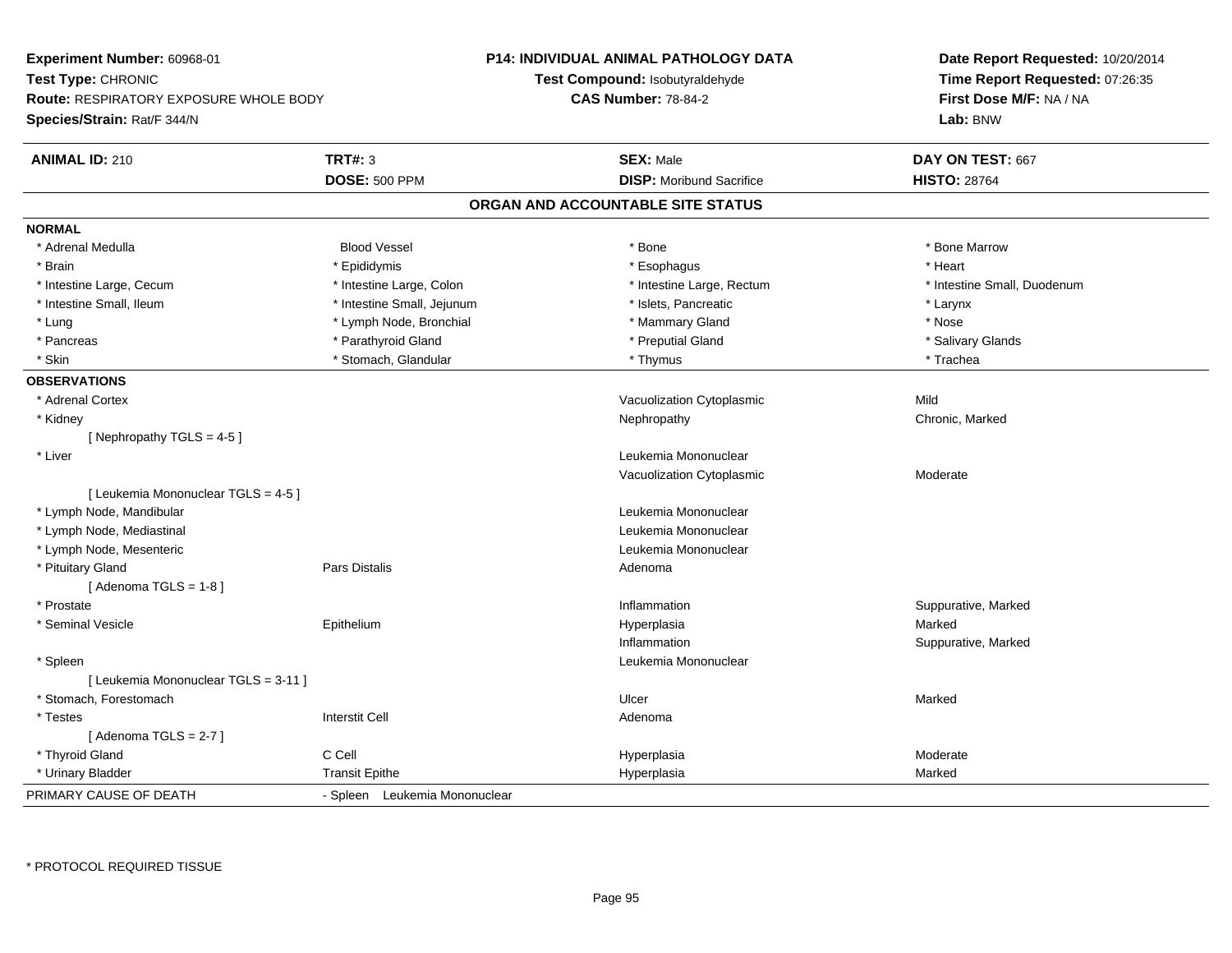**Experiment Number:** 60968-01**Test Type:** CHRONIC **Route:** RESPIRATORY EXPOSURE WHOLE BODY**Species/Strain:** Rat/F 344/N**P14: INDIVIDUAL ANIMAL PATHOLOGY DATATest Compound:** Isobutyraldehyde**CAS Number:** 78-84-2**Date Report Requested:** 10/20/2014**Time Report Requested:** 07:26:35**First Dose M/F:** NA / NA**Lab:** BNW**ANIMAL ID:** 211**TRT#:** 3 **SEX:** Male **DAY ON TEST:** 614 **DOSE:** 500 PPM**DISP:** Moribund Sacrifice **HISTO:** 28765 **ORGAN AND ACCOUNTABLE SITE STATUSNORMAL**\* Adrenal Cortex \* Adrenal Cortex \* Brain \* Brain \* Brain \* Brain \* Bood Vessel \* \* \* \* Brain \* Bone \* \* \* \* \* \* \* Brain \* \* Brain \* \* Brain \* \* Brain \* \* Brain \* \* Brain \* \* Brain \* \* Brain \* \* Brain \* \* Brain \* \* Brain \* \* Brain \* \* Brai \* Epididymis **Account 19 and 19 and 19 and 19 and 19 and 19 and 19 and 19 and 19 and 19 and 19 and 19 and 19 and 19 and 19 and 19 and 19 and 19 and 19 and 19 and 19 and 19 and 19 and 19 and 19 and 19 and 19 and 19 and 19 a** \* Intestine Small, Ileum \* Intestine Large, Colon \* Intestine Large, Rectum \* Intestine Small, Duodenum \* Intestine Small, Duodenum \* Intestine Small, Jejunum \* \* \* 19ets, Pancreatic \* \* Mammary Gland \* Mammary Gland \* Nose \* Prostate \* Pancreas \* Postate \* Parathyroid Gland \* \* Preputial Gland \* Preputial Gland \* Prostate \* Prostate \* Prostate \* Salivary Glands \* The state of the seminal Vesicle \* Skin \* Skin \* Skin \* Stomach, Forestomach, Forestomach, Forestomach, Forestomach, Forestomach, Forestomach, Forestomach, Forestomach, Forestomach, Forestomach, Foresto \* Stomach, Glandular \* Thymus \* Thymus \* Thymus \* Thyroid Gland \* Thyroid Gland \* Trachea \* Urinary Bladder**OBSERVATIONS** \* Adrenal Medullaa and the state of the state of the state of the state of the Hyperplasia and the Marked Marked of the State o \* Bone MarrowLeukemia Mononuclear<br>Nephropathy \* Kidneyy the controller of the controller of the controller of the controller of the controller of the chronic, Mild n Suppurative, Minimal \* Larynxx and the set of the Glands of the Glands of the set of the set of the set of the set of the set of the set of the set of the set of the set of the set of the set of the set of the set of the set of the set of the set of t \* Liver Hepatocytee and the contract of the Degeneration contract to the contract of the Cystic, Mild Leukemia Mononuclear \* Lung Alveolar Epith Hyperplasia Mild Alveolar EpithInfiltration Cellular **Historyte**, Moderate Leukemia Mononuclear \* Lymph Node, Bronchial Leukemia Mononuclear \* Lymph Node, Mandibular Leukemia Mononuclear \* Lymph Node, Mediastinal Leukemia Mononuclear \* Lymph Node, Mesenteric Leukemia Mononuclear \* Pituitary Glandd and the contract of Pars Distalis and the contract of Adenoma and Adenoma and the Adenoma and the Adenoma and  $\lambda$ Hemorrhagee Marked  $[$  Adenoma TGLS = 1-8  $]$  \* Spleen Leukemia Mononuclear [ Leukemia Mononuclear TGLS = 3-11 ] \* Testes Interstit Cell Adenoma[ Adenoma TGLS = 2-7 ] PRIMARY CAUSE OF DEATH- Spleen Leukemia Mononuclear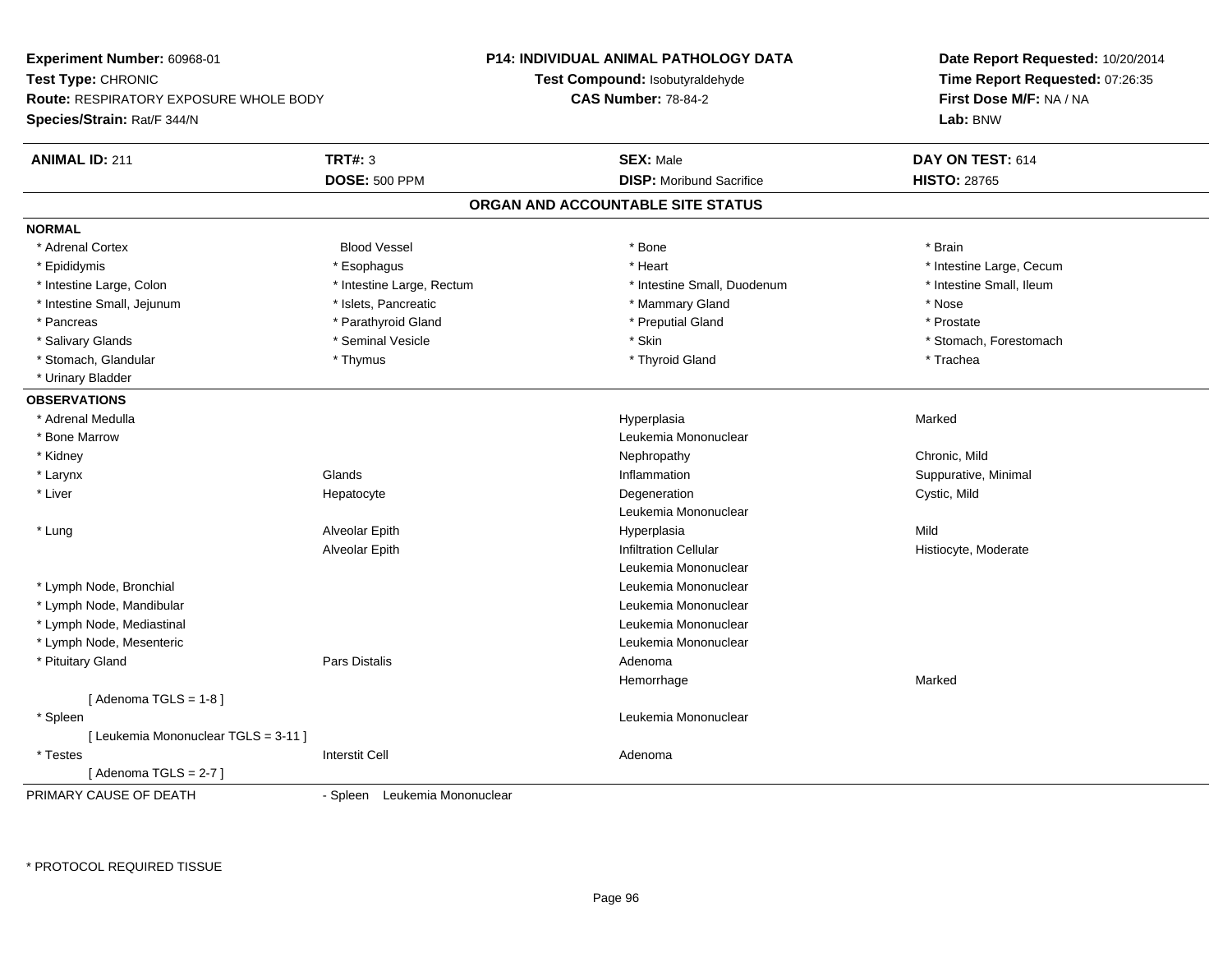| <b>Experiment Number: 60968-01</b><br>Test Type: CHRONIC<br><b>Route: RESPIRATORY EXPOSURE WHOLE BODY</b><br>Species/Strain: Rat/F 344/N |                                 | <b>P14: INDIVIDUAL ANIMAL PATHOLOGY DATA</b><br>Test Compound: Isobutyraldehyde<br><b>CAS Number: 78-84-2</b> | Date Report Requested: 10/20/2014<br>Time Report Requested: 07:26:35<br>First Dose M/F: NA / NA<br>Lab: BNW |
|------------------------------------------------------------------------------------------------------------------------------------------|---------------------------------|---------------------------------------------------------------------------------------------------------------|-------------------------------------------------------------------------------------------------------------|
| <b>ANIMAL ID: 211</b>                                                                                                                    | TRT#: 3<br><b>DOSE: 500 PPM</b> | <b>SEX: Male</b><br><b>DISP:</b> Moribund Sacrifice                                                           | DAY ON TEST: 614<br><b>HISTO: 28765</b>                                                                     |
|                                                                                                                                          |                                 | ORGAN AND ACCOUNTABLE SITE STATUS                                                                             |                                                                                                             |
| CONTRIBUTORY CAUSE OF DEATH                                                                                                              | - Pituitary Gland Hemorrhage    |                                                                                                               |                                                                                                             |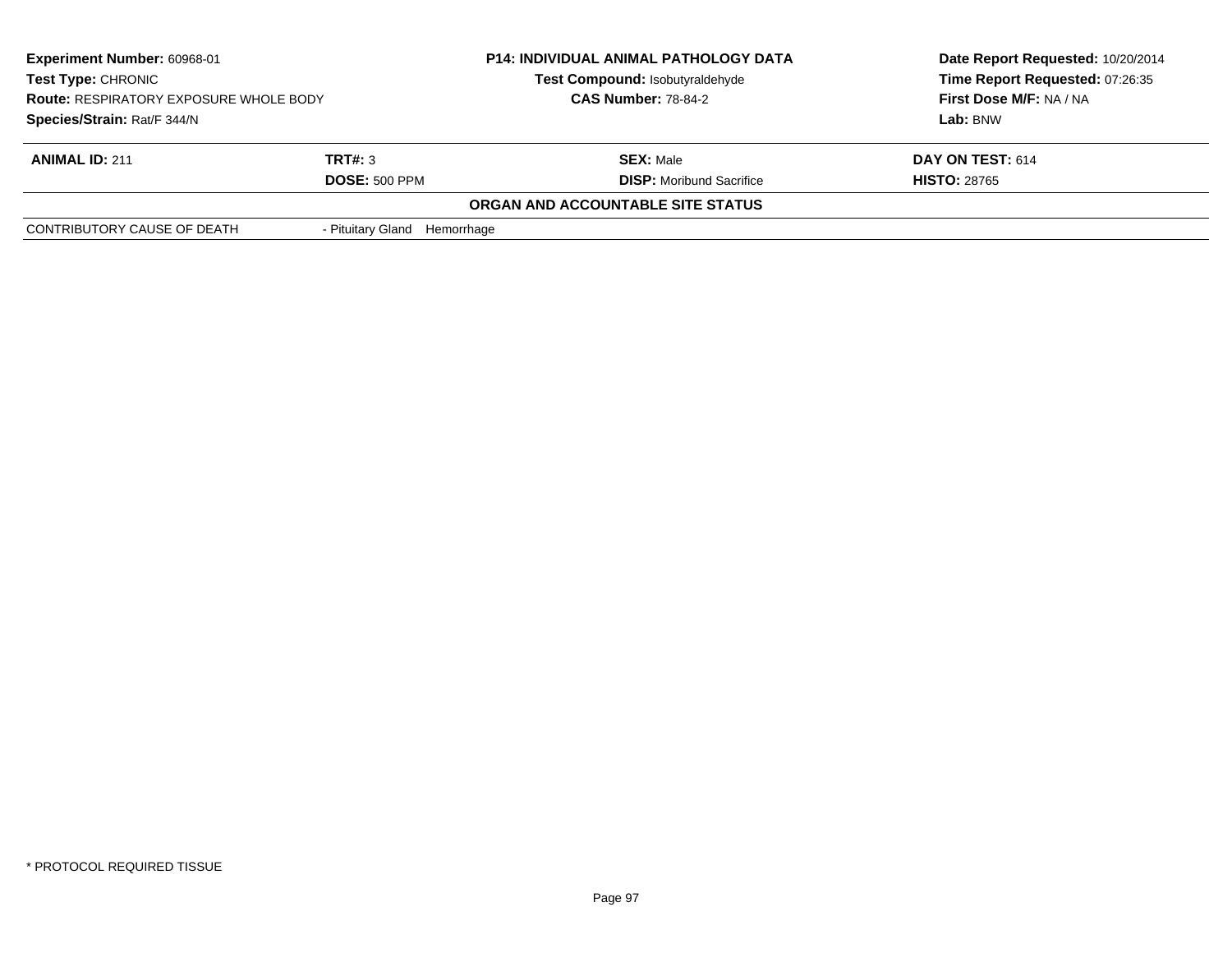**Experiment Number:** 60968-01**Test Type:** CHRONIC **Route:** RESPIRATORY EXPOSURE WHOLE BODY**Species/Strain:** Rat/F 344/N**P14: INDIVIDUAL ANIMAL PATHOLOGY DATATest Compound:** Isobutyraldehyde**CAS Number:** 78-84-2**Date Report Requested:** 10/20/2014**Time Report Requested:** 07:26:35**First Dose M/F:** NA / NA**Lab:** BNW**ANIMAL ID:** 212**TRT#:** 3 **SEX:** Male **DAY ON TEST:** 679 **DOSE:** 500 PPM**DISP:** Moribund Sacrifice **HISTO:** 28766 **ORGAN AND ACCOUNTABLE SITE STATUSNORMAL**\* Adrenal Cortex \* Adrenal Cortex \* Brain \* Brain \* Brain \* Brain \* Bood Vessel \* \* \* \* Brain \* Bone \* \* \* \* \* \* \* Brain \* \* Brain \* \* Brain \* \* Brain \* \* Brain \* \* Brain \* \* Brain \* \* Brain \* \* Brain \* \* Brain \* \* Brain \* \* Brain \* \* Brai \* Epididymis **Account 19 and 19 and 19 and 19 and 19 and 19 and 19 and 19 and 19 and 19 and 19 and 19 and 19 and 19 and 19 and 19 and 19 and 19 and 19 and 19 and 19 and 19 and 19 and 19 and 19 and 19 and 19 and 19 and 19 a** \* Intestine Small, Ileum \* Intestine Large, Colon \* Intestine Large, Rectum \* Intestine Small, Duodenum \* Intestine Small, Duodenum \* Intestine Small, Jejunum **\* The Contract of Australian Contract Australian Contract Australian Contract Australian Contract Australian Contract Australian Contract Australian Contract Australian Contract Australian Contr** \* Mammary Gland \* Lymph Node, Bronchial \* Lymph Node, Mandibular \* Mammary Alexandre \* Lymph Node, Mesenteric \* Nose \* Pancreas \* Pancreas \* Pancreas \* Parathyroid Gland \* Parathyroid Gland \* Pituitary Gland \* Pituitary Stand \* Pituitary Communisty of the standard \* Parathyroid Gland \* Pituitary Gland \* Pituitary Gland \* Pituitary \* Prostate \* \* Salivary Glands \* \* Salivary Glands \* \* Seminal Vesicle \* \* \* Seminal Yestrich \* \* Skin \* \* Skin \* Trachea \* Stomach, Glandular \* Thymus \* Thymus \* Thymus \* Thymus \* Thyroid Gland \* Thyroid Gland \* \* Urinary Bladder**OBSERVATIONS** \* Adrenal Medulla Pheochromocytoma Benign [ Pheochromocytoma Benign TGLS = 1-15 ] \* Bone MarrowLeukemia Mononuclear<br>Adenoma \* Islets, Pancreaticc and the contract of the contract of the contract of the contract of the contract of the contract of the contract of the contract of the contract of the contract of the contract of the contract of the contract of the cont Nephropathy \* Kidneyy the controller of the controller of the controller of the Nephropathy Chronic, Marked Schronic, Marked Schronic, Marked Schronic, Marked Schronic, Marked Schronic, Marked Schronic, Marked Schronic, Marked Schronic, Marke [ Nephropathy TGLS = 8-5 ] \* Liver Clear Cell Focus Hepatocellular CarcinomaLeukemia Mononuclear[ Clear Cell Focus TGLS = 6-4 ][ Hepatocellular Carcinoma TGLS = 5-14 ][ Leukemia Mononuclear TGLS = 7-4 ] \* Lymph Node, Mediastinal Leukemia Mononuclear \* Preputial Glandd and the control of the control of the control of the control of the control of the control of the control of the control of the control of the control of the control of the control of the control of the control of the co \* Spleen Accessory Spleen Angiectasiss and the contract of the Marked Leukemia Mononuclear[ Accessory Spleen TGLS = 9-13 ][ Angiectasis TGLS = 3-12 ][ Leukemia Mononuclear TGLS = 2-11 ]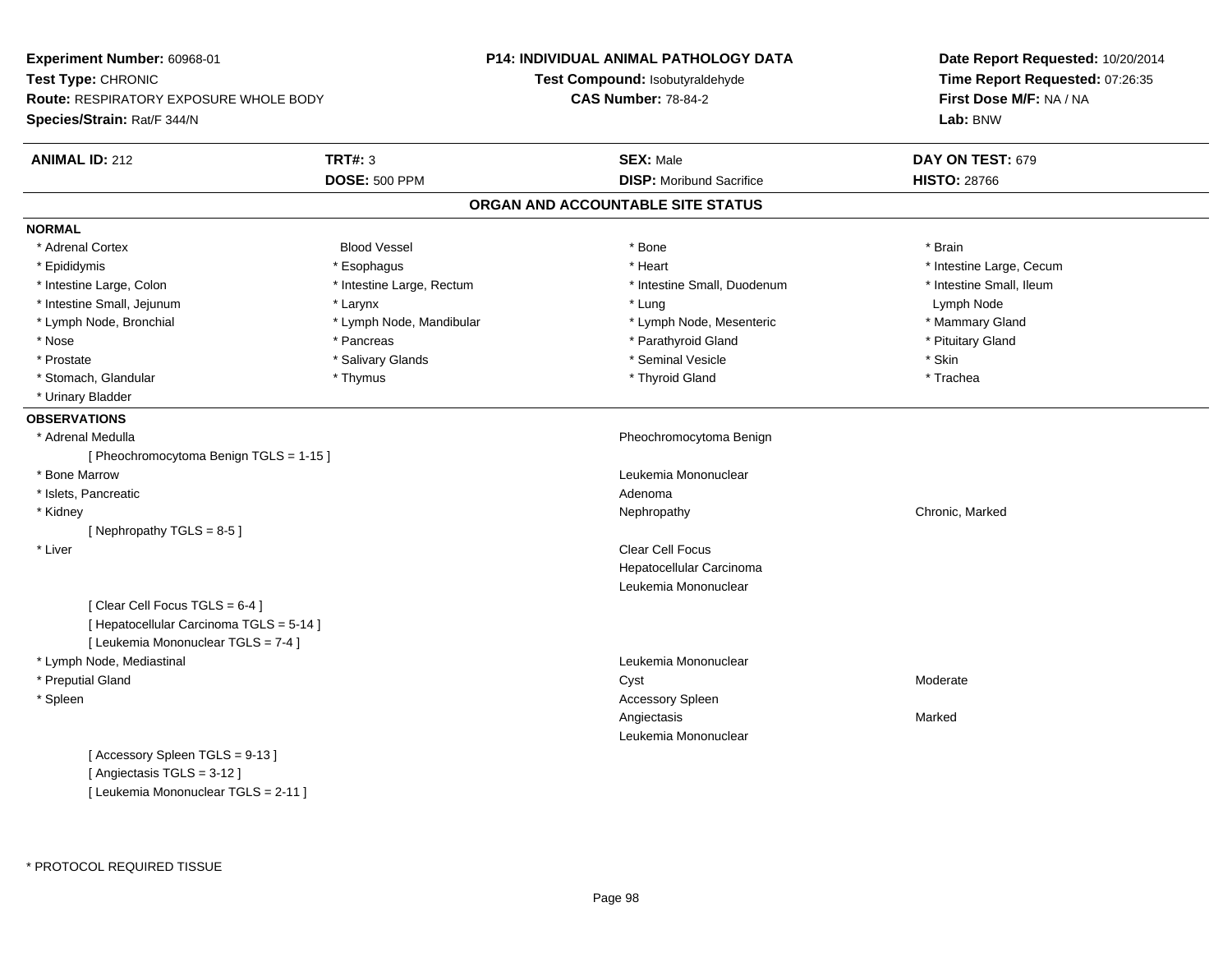| Experiment Number: 60968-01<br><b>Test Type: CHRONIC</b><br><b>Route: RESPIRATORY EXPOSURE WHOLE BODY</b><br>Species/Strain: Rat/F 344/N |                                  | P14: INDIVIDUAL ANIMAL PATHOLOGY DATA                         | Date Report Requested: 10/20/2014                          |  |
|------------------------------------------------------------------------------------------------------------------------------------------|----------------------------------|---------------------------------------------------------------|------------------------------------------------------------|--|
|                                                                                                                                          |                                  | Test Compound: Isobutyraldehyde<br><b>CAS Number: 78-84-2</b> | Time Report Requested: 07:26:35<br>First Dose M/F: NA / NA |  |
|                                                                                                                                          |                                  |                                                               | Lab: BNW                                                   |  |
| <b>ANIMAL ID: 212</b>                                                                                                                    | TRT#: 3                          | <b>SEX: Male</b>                                              | DAY ON TEST: 679                                           |  |
|                                                                                                                                          | <b>DOSE: 500 PPM</b>             | <b>DISP:</b> Moribund Sacrifice                               | <b>HISTO: 28766</b>                                        |  |
|                                                                                                                                          |                                  | ORGAN AND ACCOUNTABLE SITE STATUS                             |                                                            |  |
| * Stomach, Forestomach                                                                                                                   |                                  | Hyperplasia                                                   | Mild                                                       |  |
| * Testes                                                                                                                                 | <b>Bilateral, Interstit Cell</b> | Adenoma                                                       |                                                            |  |
| [Adenoma TGLS = $4-7$ ]                                                                                                                  |                                  |                                                               |                                                            |  |
| Zymbal's Gland                                                                                                                           |                                  | Carcinoma                                                     |                                                            |  |
| [Carcinoma TGLS = $1-15$ ]                                                                                                               |                                  |                                                               |                                                            |  |
| PRIMARY CAUSE OF DEATH                                                                                                                   | Leukemia Mononuclear<br>- Spleen |                                                               |                                                            |  |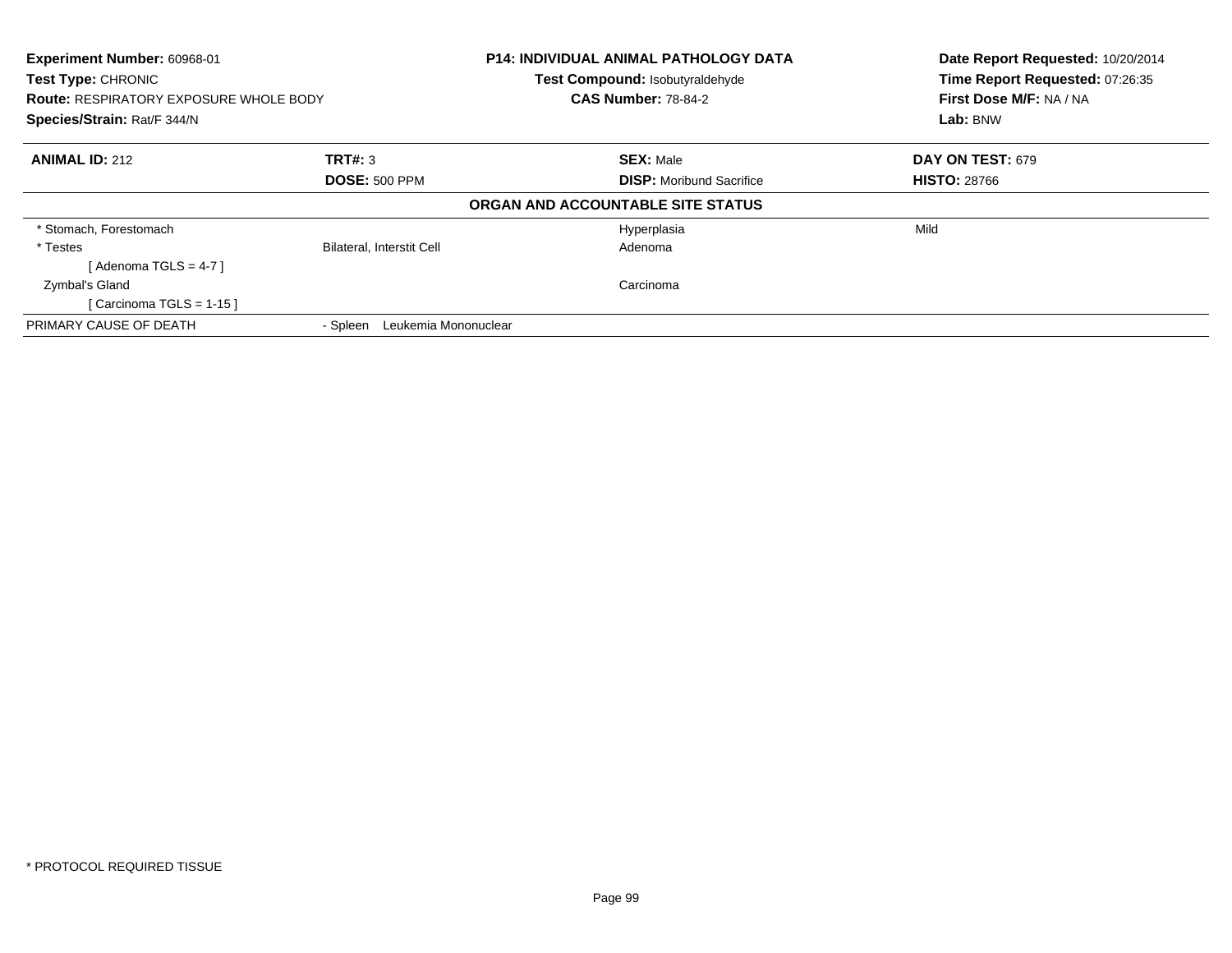**Experiment Number:** 60968-01**Test Type:** CHRONIC **Route:** RESPIRATORY EXPOSURE WHOLE BODY**Species/Strain:** Rat/F 344/N**P14: INDIVIDUAL ANIMAL PATHOLOGY DATATest Compound:** Isobutyraldehyde**CAS Number:** 78-84-2**Date Report Requested:** 10/20/2014**Time Report Requested:** 07:26:35**First Dose M/F:** NA / NA**Lab:** BNW**ANIMAL ID:** 213**TRT#:** 3 **SEX:** Male **DAY ON TEST:** 733 **DOSE:** 500 PPM**DISP:** Terminal Sacrifice **HISTO:** 28767 **ORGAN AND ACCOUNTABLE SITE STATUSNORMAL**\* Adrenal Cortex \* Adrenal Cortex \* Adrenal Medulla Blood Vessel \* Bone\* Esophagus \* Bone Marrow \* Brain \* Epididymis \* Esophagus \* Intestine Large, Rectum \* Heart \* Intestine Large, Cecum \* Intestine Large, Cecum \* Intestine Large, Colon \* Intestine Small, Duodenum \* Intestine Small, Ileum \* Intestine Small, Intestine Small, Jejunum \* Islets, Pancreatic \* Larynx \* Lung \* Lymph Node, Bronchial \* Lymph Node, Mandibular \* Lymph Node, Mediastinal \* Nose \* Lymph Node, Mesenteric \* \* Mammary Gland \* Memmary Gland \* Nose \* Prostate \* Pancreas \* Pancreas \* Pancreas \* Pancreas \* Pancreas \* Preputial Gland \* Preputial Gland \* Stomach, Glandular \* Salivary Glands \* Seminal Vesicle \* Seminal Vesicle \* Stomach, Forestomach \* Stomach, Forestomach \* Thymus \* Thyroid Gland \* Trachea \* Urinary Bladder \* **OBSERVATIONS** \* Kidneyy which is a controlled that the controller controller the chronic of the chronic chronic, Moderate  $\lambda$  \* Liverr and the contract of the contract of the contract of the contract of the contract of the contract of the contract of the contract of the contract of the contract of the contract of the contract of the contract of the cont s Mild Cystic, Mild Hepatocytee the contract of the Degeneration Cystic, Mild and Cystic, Mild and Cystic, Mild Leukemia Mononuclear[ Leukemia Mononuclear TGLS = 2-4 ] \* Pituitary Glandd and the contract of Pars Distalis and the contract of Adenoma and Adenoma and the Adenoma and the Adenoma and  $\lambda$  $[$  Adenoma TGLS = 1-8  $]$  \* Skin Hyperkeratosis Marked Hyperplasia Moderate [ Hyperkeratosis TGLS = 3-11 ][ Hyperplasia TGLS = 3-11 ] \* Spleen Leukemia Mononuclear [ Leukemia Mononuclear TGLS = 3-11 ] \* Testess and the contract of the contract of the contract of the contract of the contract of the contract of the contract of the contract of the contract of the contract of the contract of the contract of the contract of the cont PRIMARY CAUSE OF DEATH-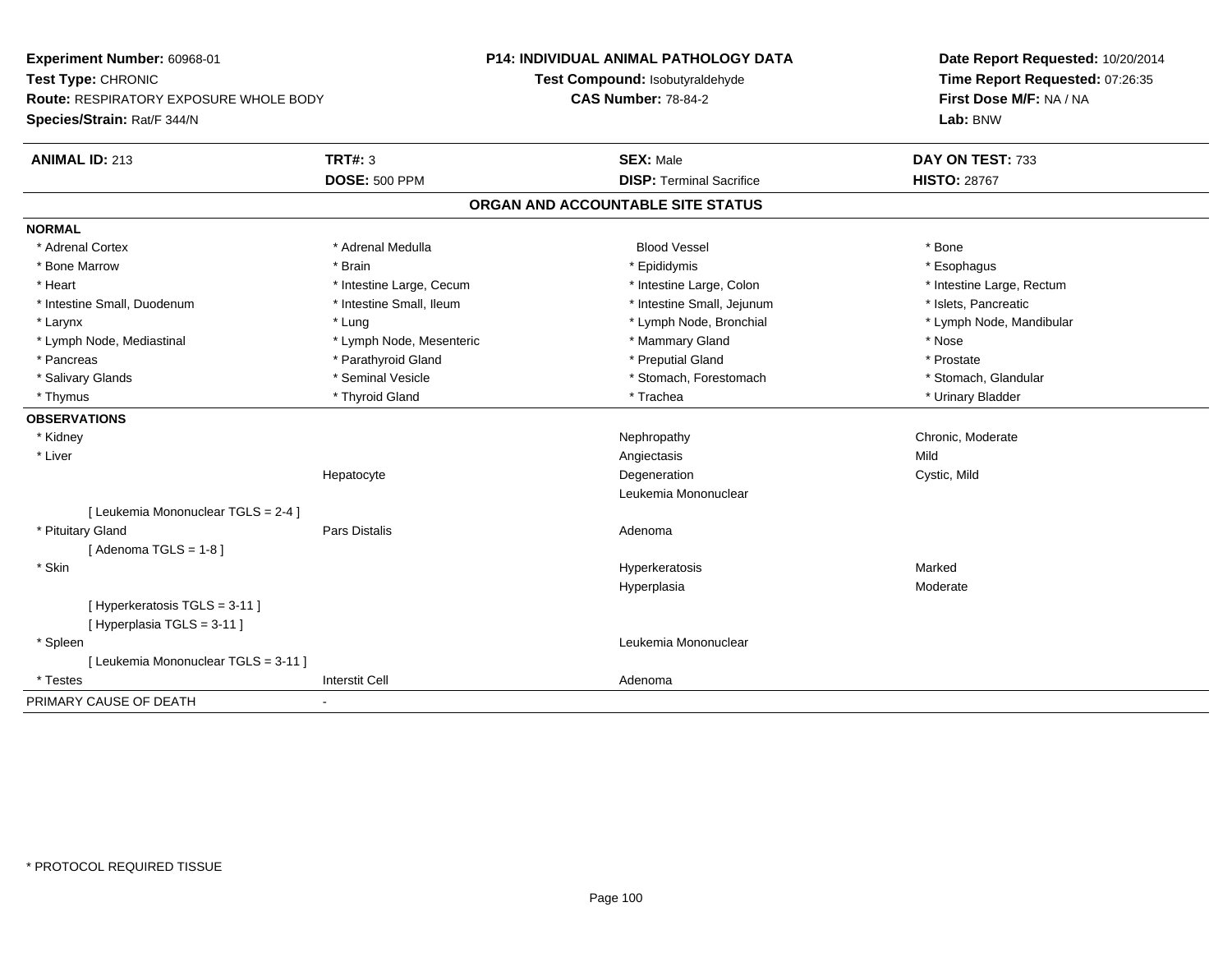**Experiment Number:** 60968-01**Test Type:** CHRONIC **Route:** RESPIRATORY EXPOSURE WHOLE BODY**Species/Strain:** Rat/F 344/N**P14: INDIVIDUAL ANIMAL PATHOLOGY DATATest Compound:** Isobutyraldehyde**CAS Number:** 78-84-2**Date Report Requested:** 10/20/2014**Time Report Requested:** 07:26:35**First Dose M/F:** NA / NA**Lab:** BNW**ANIMAL ID:** 214**TRT#:** 3 **SEX:** Male **DAY ON TEST:** 678 **DOSE:** 500 PPM **DISP:** Moribund Sacrifice **HISTO:** <sup>28768</sup> **ORGAN AND ACCOUNTABLE SITE STATUSNORMAL**\* Adrenal Cortex \* Adrenal Cortex \* Attack the state of the state of the Blood Vessel the state of the state of the state of the Marrow \* Bone Marrow \* Bone Marrow \* Bone Marrow \* Bone Marrow \* Bone Marrow \* Bone Marrow \* Bone Marrow \* Bon \* Brain \* \* Esophagus \* \* Esophagus \* \* Esophagus \* \* Esophagus \* \* Esophagus \* Heart \* Heart \* Heart \* Heart \* Intestine Large, Cecum \* Intestine Large, Colon \* Intestine Large, Rectum \* Intestine Small, Duodenum \* Intestine Small, Ileum \* Intestine Small, Jejunum \* Islets, Pancreatic \* Larynx\* Lymph Node, Mesenteric \* Lymph Node, Bronchial \* Lymph Node, Mandibular \* Lymph Node, Mediastinal \* Lymph Node, Mediastinal \* Mammary Gland \* \* Nose \* \* Nose \* \* Pancreas \* Pancreas \* \* Pancreas \* \* Pancreas \* \* Pancreas \* \* Parathyroid Gland \* Pituitary Gland \* \* Then the state \* Preputial Gland \* Prosection \* Prostate \* \* Salivary Glands \* Salivary Glands \* Salivary Glands \* Salivary Glands \* Salivary Glands \* Salivary Glands \* Salivary Glands \* Salivary Glan \* Seminal Vesicle \* Thymus \* Spleen \* Spleen \* Stomach, Glandular \* Stomach, Glandular \* Thymus \* Thyroid Gland \* Trachea \* Trachea \* Trachea \* Thyroid Gland \* Urinary Bladder **OBSERVATIONS** \* Adrenal Medullaa and the control of the control of the control of the Hyperplasia and the control of the Minimal of the control of the control of the control of the control of the control of the control of the control of the control of t \* Kidneyy which is a controlled that the controller controller the chronic of the chronic chronic, Moderate  $\lambda$ [ Nephropathy TGLS = 3-5 ] \* Liver Hepatocellular Carcinoma[ Hepatocellular Carcinoma TGLS = 2-12 ] \* Lung Alveolar Epith Hyperplasia Moderate Alveolar EpithInfiltration Cellular **Histiocyte**, Moderate **Mesentery** y the contract of the state of the state of the state of the state of the state of the state of the state of t Inflammation **Granulomatous**, Marked [ Inflammation TGLS = 5-13 ] \* Skinhyperkeratosis in the experiment of the Hyperkeratosis and the Hyperkeratosis and the Moderate Moderate in the Moderate  $\sim$  Moderate in the experiment of the  $\sim$  Moderate in the experiment of the experiment of the experi [ Hyperkeratosis TGLS = 4-11 ] \* Stomach, Forestomachh ann an t-ìre ann an t-ìre ann an t-ìre ann an t-ìre ann an t-ìre ann an t-ìre ann an Mild ann an Mild ann an Ulcerr **Marked** Note: "mesentery, inflam" is peritonitis with adhesion of omentum to forestomach in slide 13. Secondary to ulcer on slide 8. \* Testes Interstit Cell AdenomaGerminal Epithh and the control of the Atrophy and the Marked Marked Marked Street and the Marked Street and Marked Street and Marked Street and Marked Street and Marked Street and Marked Street and Marked Street and Marked Street and M  $[$  Adenoma TGLS = 1-7  $]$ PRIMARY CAUSE OF DEATH - Stomach, Forestomach Ulcer Animal Note: Nephropathy is not severe enough to cause moribund condition; PCOM is forestomac h ulcer (slide 8) with peritonitis (slide 13).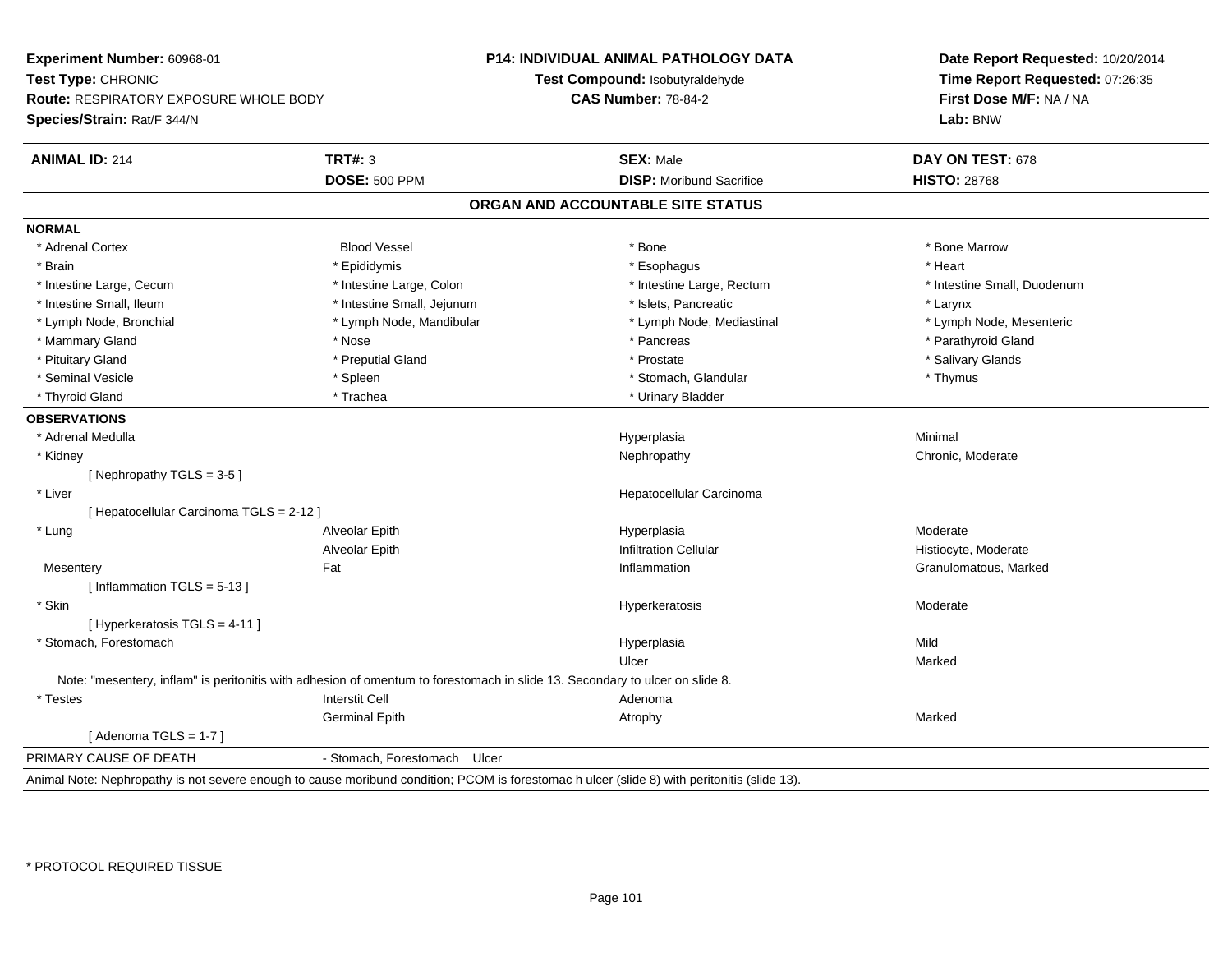**Experiment Number:** 60968-01**Test Type:** CHRONIC **Route:** RESPIRATORY EXPOSURE WHOLE BODY**Species/Strain:** Rat/F 344/N**P14: INDIVIDUAL ANIMAL PATHOLOGY DATATest Compound:** Isobutyraldehyde**CAS Number:** 78-84-2**Date Report Requested:** 10/20/2014**Time Report Requested:** 07:26:35**First Dose M/F:** NA / NA**Lab:** BNW**ANIMAL ID:** 215**TRT#:** 3 **SEX:** Male **DAY ON TEST:** 687 **DOSE:** 500 PPM**DISP:** Moribund Sacrifice **HISTO:** 28769 **ORGAN AND ACCOUNTABLE SITE STATUSNORMAL**\* Adrenal Cortex \* Adrenal Cortex \* Attack the state of the state of the Blood Vessel the state of the state of the state of the Marrow \* Bone Marrow \* Bone Marrow \* Bone Marrow \* Bone Marrow \* Bone Marrow \* Bone Marrow \* Bone Marrow \* Bon \* Brain \* \* Esophagus \* \* Esophagus \* \* Esophagus \* \* Esophagus \* \* Esophagus \* Heart \* Heart \* Heart \* Heart \* Intestine Large, Cecum \* Intestine Large, Colon \* Intestine Large, Rectum \* Intestine Small, Duodenum \* Intestine Small, Ileum \* Intestine Small, Jejunum \* Islets, Pancreatic \* Larynx\* Liver which is the settlement of the term of the settlement of the settlement of the settlement of the settlement of the settlement of the settlement of the settlement of the settlement of the settlement of the settlemen \* Lymph Node, Mediastinal \* Nose \* Lymph Node, Mesenteric \* \* Mammary Gland \* Memmary Gland \* Nose \* Seminal Vesicle \* Pancreas \* And the section of the state of the state of the state of the state of the state of the state of the state of the state of the state of the state of the state of the state of the state of the state of the stat \* Skin \* Spleen \* Spleen \* Spleen \* Stomach, Glandular \* Testes \* Testes \* Testes \* Urinary Bladder \* Thymus \* Thyroid Gland \* Trachea \* Urinary Bladder \* **OBSERVATIONS** \* Adrenal Medulla Hyperplasia Mild \* Kidneyy the controller of the controller of the controller of the Nephropathy Chronic, Marked Schronic, Marked Schronic, Marked Schronic, Marked Schronic, Marked Schronic, Marked Schronic, Marked Schronic, Marked Schronic, Marke  $[$  Nephropathy TGLS = 2-5+11  $]$  \* Parathyroid Glandd and the set of the set of the set of the Hyperplasia Moderate and the Moderate  $\sim$  Moderate  $\sim$  \* Pituitary Glandd and the contract of Pars Distalis and the contract of Adenoma and Adenoma and the Adenoma and the Adenoma and  $\lambda$  $[$  Adenoma TGLS = 1-8  $]$  \* Prostatee inflammation inflammation in the support of the Suppurative, Moderate expansion in the Suppurative, Moderate \* Stomach, Forestomachh ann an t-ainm an t-ainm an t-ainm an t-ainm an t-ainm ann an t-ainm an t-ainm an t-ainm an t-ainm an t-ainm a<br>Tha ann an t-ainm an t-ainm an t-ainm an t-ainm an t-ainm an t-ainm an t-ainm an t-ainm an t-ainm an t-ainm an PRIMARY CAUSE OF DEATH - Pituitary Gland Pars Distalis Adenoma CONTRIBUTORY CAUSE OF DEATH- Kidney Nephropathy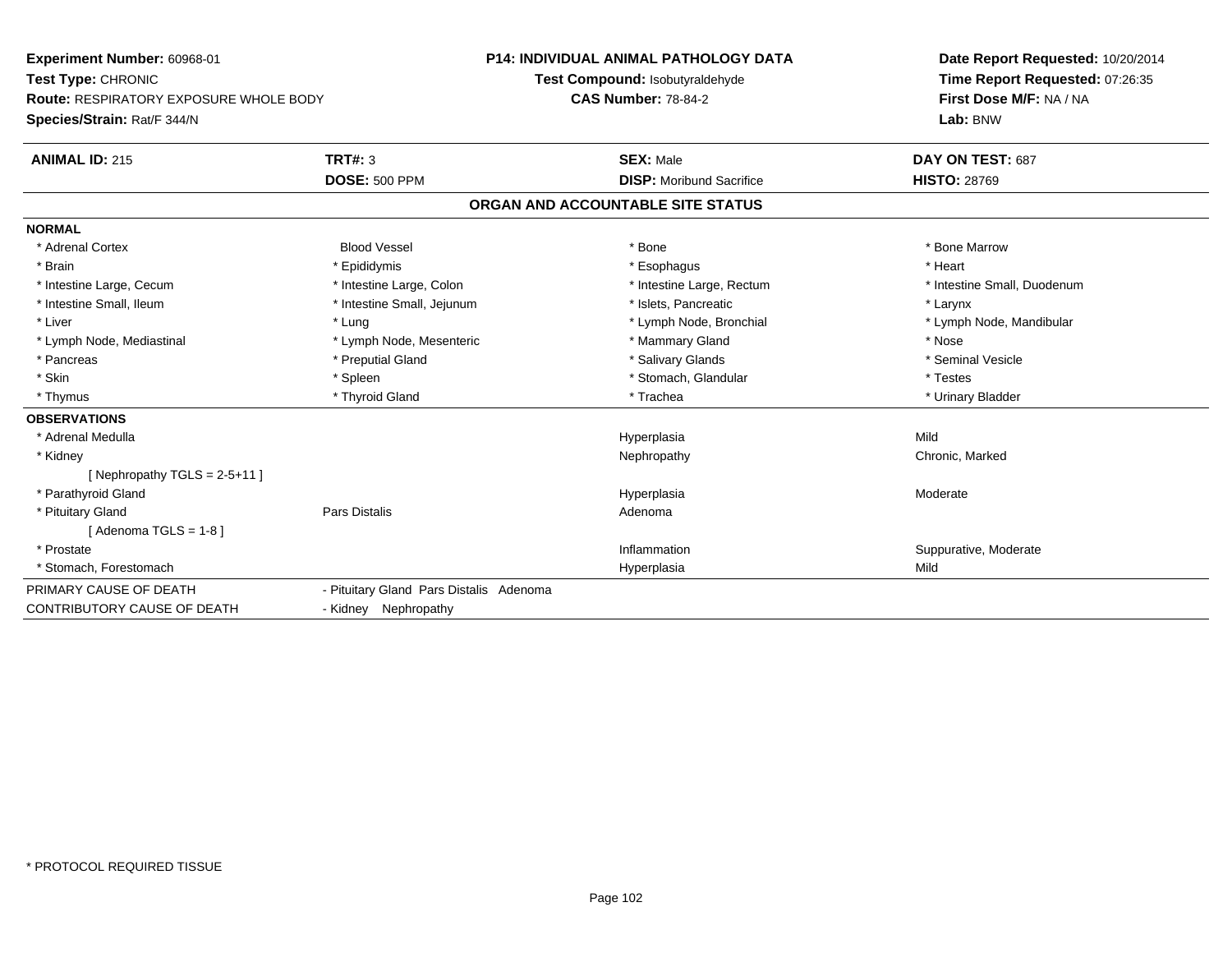**Experiment Number:** 60968-01**Test Type:** CHRONIC **Route:** RESPIRATORY EXPOSURE WHOLE BODY**Species/Strain:** Rat/F 344/N**P14: INDIVIDUAL ANIMAL PATHOLOGY DATATest Compound:** Isobutyraldehyde**CAS Number:** 78-84-2**Date Report Requested:** 10/20/2014**Time Report Requested:** 07:26:35**First Dose M/F:** NA / NA**Lab:** BNW**ANIMAL ID:** 216**TRT#:** 3 **SEX:** Male **DAY ON TEST:** 692 **DOSE:** 500 PPM**DISP:** Moribund Sacrifice **HISTO:** 28770 **ORGAN AND ACCOUNTABLE SITE STATUSNORMAL**\* Adrenal Cortex \* Adrenal Cortex \* \* Annual Cortex \* Epididymis \* Bone \* \* Bone \* \* Brain \* \* Brain \* \* Epididymis \* Epididymis \* Esophagus \* Thestine Large, Cecum \* Intestine Large, Cecum \* Intestine Large, Colon \* Intestine Large, Rectum \* Intestine Small, Duodenum \* Intestine Small, Ileum \* Intestine Small, Jejunum \* Islets, Pancreatic\* Larynx **\* Axist Accord \* Mammary Gland** \* **Axist Accord \* Prostate** \* Prostate \* Prostate \* Prostate \* Prostate \* Trachea \* Salivary Glands \* Seminal Vesicle \* Seminal Vesicle \* Trachean \* Stomach, Glandular \* Stomach, Glandular **OBSERVATIONS** \* Adrenal Medullaa and the state of the state of the state of the Hyperplasia and the Moderate of the Moderate of the Shane and T \* Bone Marrow Leukemia Mononuclear \* Heart Leukemia Mononuclear \* Kidneyy the controller of the controller of the controller of the controller of the controller of the chronic, Mild \* Liver Leukemia Mononuclear [ Leukemia Mononuclear TGLS = 11-4 ] \* Lung Alveolar Epith Hyperplasia Mild Alveolar EpithInfiltration Cellular **Histiocyte**, Moderate Leukemia Mononuclear[ Leukemia Mononuclear TGLS = 11-4 ] Lymph NodeDeep Cervical and Deep Cervical contracts of the Leukemia Mononuclear Iliac Leukemia Mononuclear Inguinal Leukemia MononuclearPancreatic Leukemia Mononuclear Popliteal Leukemia MononuclearRenal Leukemia MononuclearThoracic Leukemia Mononuclear Note: tgl 5-18 is axillary ln, not popliteal; not on list. Please add axillary,brachial ln to list!!Note: tgl 8-20 is brachial ln, not thoracic; brachial not on list.Note: tgl 14 is pancreatic, not mesenteric ln.[ Leukemia Mononuclear TGLS = 13-22 ][ Leukemia Mononuclear TGLS = 14-14 ][ Leukemia Mononuclear TGLS = 2-17 ]

[ Leukemia Mononuclear TGLS = 5-18 ]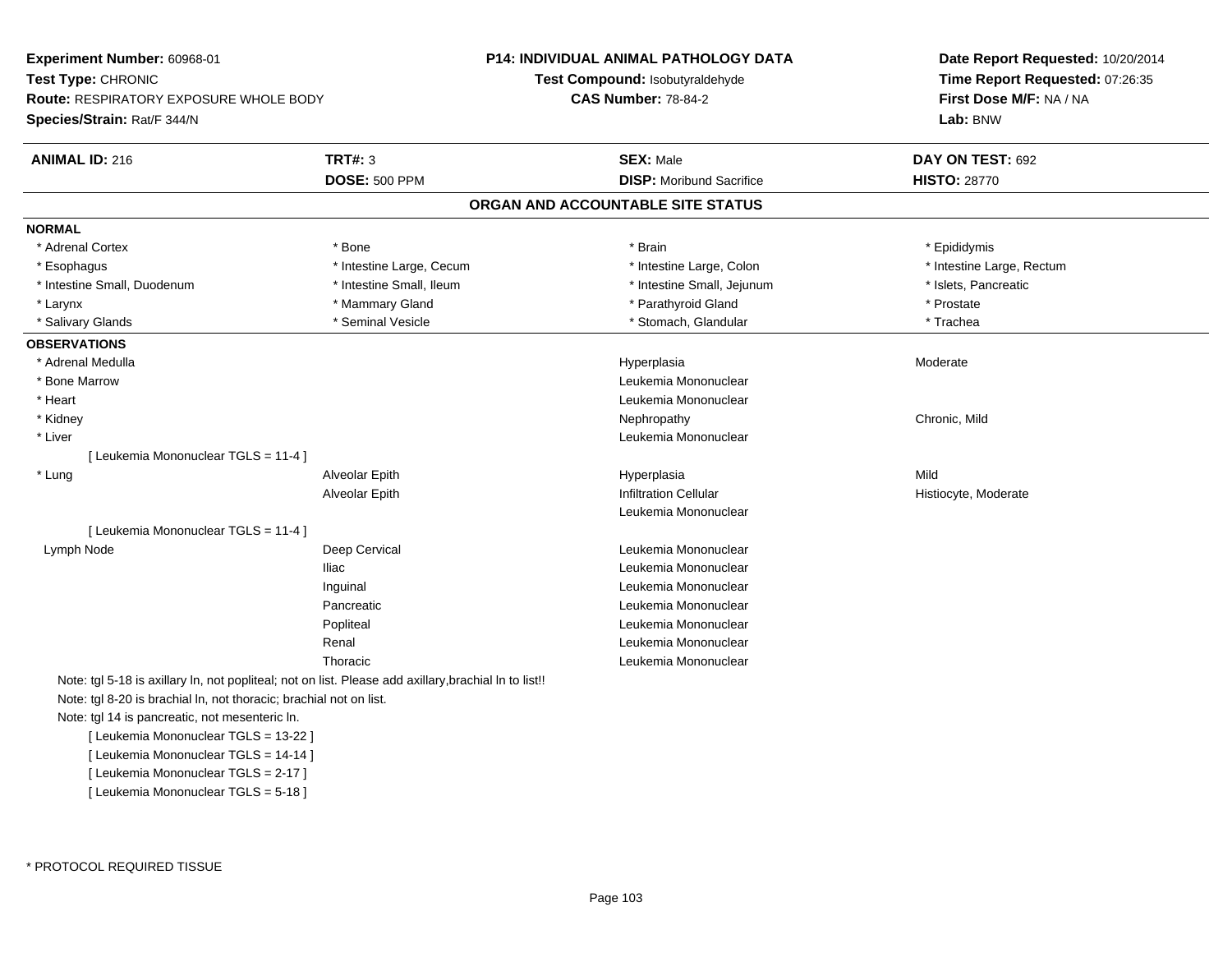**Experiment Number:** 60968-01**Test Type:** CHRONIC **Route:** RESPIRATORY EXPOSURE WHOLE BODY**Species/Strain:** Rat/F 344/N

## **P14: INDIVIDUAL ANIMAL PATHOLOGY DATA**

**Test Compound:** Isobutyraldehyde**CAS Number:** 78-84-2

**Date Report Requested:** 10/20/2014**Time Report Requested:** 07:26:35**First Dose M/F:** NA / NA**Lab:** BNW

| <b>ANIMAL ID: 216</b>                   | <b>TRT#: 3</b>            | <b>SEX: Male</b>                  | DAY ON TEST: 692    |  |
|-----------------------------------------|---------------------------|-----------------------------------|---------------------|--|
|                                         | <b>DOSE: 500 PPM</b>      | <b>DISP:</b> Moribund Sacrifice   | <b>HISTO: 28770</b> |  |
|                                         |                           | ORGAN AND ACCOUNTABLE SITE STATUS |                     |  |
| [ Leukemia Mononuclear TGLS = 7-19 ]    |                           |                                   |                     |  |
| [ Leukemia Mononuclear TGLS = 8-20 ]    |                           |                                   |                     |  |
| [ Leukemia Mononuclear TGLS = 12-21 ]   |                           |                                   |                     |  |
| * Lymph Node, Bronchial                 |                           | Leukemia Mononuclear              |                     |  |
| [ Leukemia Mononuclear TGLS = 1-15 ]    |                           |                                   |                     |  |
| * Lymph Node, Mandibular                |                           | Leukemia Mononuclear              |                     |  |
| [ Leukemia Mononuclear TGLS = 1-15 ]    |                           |                                   |                     |  |
| * Lymph Node, Mediastinal               |                           | Leukemia Mononuclear              |                     |  |
| [ Leukemia Mononuclear TGLS = 3-11 ]    |                           |                                   |                     |  |
| * Lymph Node, Mesenteric                |                           | Leukemia Mononuclear              |                     |  |
| * Nose                                  |                           | Leukemia Mononuclear              |                     |  |
| * Pancreas                              |                           | Leukemia Mononuclear              |                     |  |
| [ Leukemia Mononuclear TGLS = 14-14 ]   |                           |                                   |                     |  |
| * Pituitary Gland                       | Pars Distalis             | Hyperplasia                       | Moderate            |  |
|                                         |                           | Leukemia Mononuclear              |                     |  |
| * Preputial Gland                       |                           | Adenoma                           |                     |  |
|                                         |                           | Hyperplasia                       | Moderate            |  |
|                                         |                           | Leukemia Mononuclear              |                     |  |
| [Adenoma TGLS = $4-16$ ]                |                           |                                   |                     |  |
| [ Hyperplasia TGLS = 4-16 ]             |                           |                                   |                     |  |
| [ Leukemia Mononuclear TGLS = 4-16 ]    |                           |                                   |                     |  |
| * Skin                                  |                           | Ulcer                             | Marked              |  |
| [ Ulcer TGLS = $4-7+16$ ]               |                           |                                   |                     |  |
| * Spleen                                |                           | Leukemia Mononuclear              |                     |  |
|                                         |                           | Necrosis                          | Marked              |  |
| [ Leukemia Mononuclear TGLS = 9-12+13 ] |                           |                                   |                     |  |
| [ Necrosis TGLS = 10-13+12 ]            |                           |                                   |                     |  |
| * Stomach, Forestomach                  |                           | Leukemia Mononuclear              |                     |  |
| * Testes                                | Bilateral, Interstit Cell | Adenoma                           |                     |  |
| [Adenoma TGLS = $6-7$ ]                 |                           |                                   |                     |  |
| * Thymus                                |                           | Leukemia Mononuclear              |                     |  |
|                                         |                           |                                   |                     |  |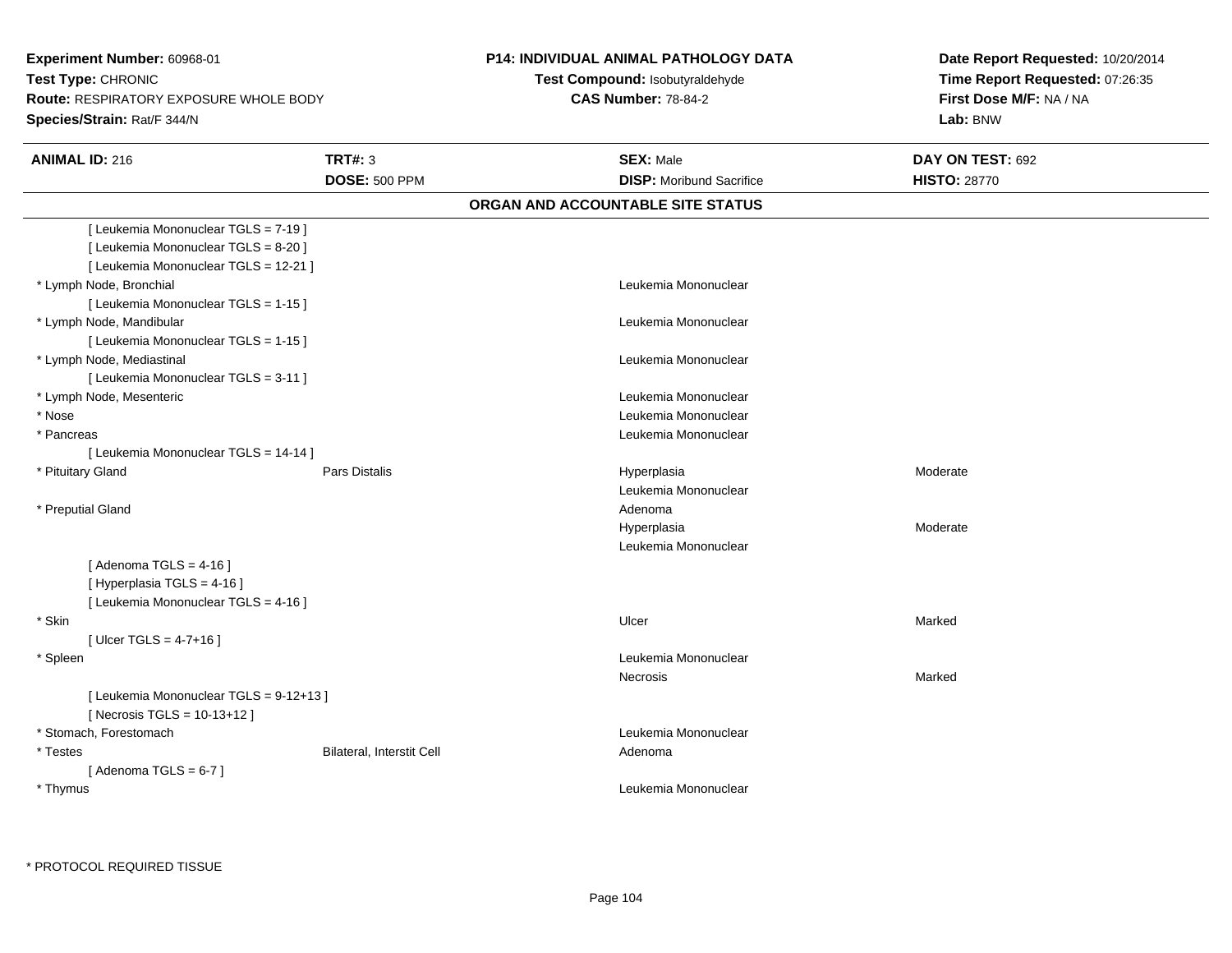| Experiment Number: 60968-01<br><b>Test Type: CHRONIC</b><br><b>Route: RESPIRATORY EXPOSURE WHOLE BODY</b><br>Species/Strain: Rat/F 344/N |                                  | <b>P14: INDIVIDUAL ANIMAL PATHOLOGY DATA</b><br>Test Compound: Isobutyraldehyde<br><b>CAS Number: 78-84-2</b> | Date Report Requested: 10/20/2014<br>Time Report Requested: 07:26:35<br>First Dose M/F: NA / NA<br>Lab: BNW |  |
|------------------------------------------------------------------------------------------------------------------------------------------|----------------------------------|---------------------------------------------------------------------------------------------------------------|-------------------------------------------------------------------------------------------------------------|--|
|                                                                                                                                          |                                  |                                                                                                               |                                                                                                             |  |
| <b>ANIMAL ID: 216</b>                                                                                                                    | TRT#: 3                          | <b>SEX: Male</b>                                                                                              | DAY ON TEST: 692                                                                                            |  |
|                                                                                                                                          | <b>DOSE: 500 PPM</b>             | <b>DISP:</b> Moribund Sacrifice                                                                               | <b>HISTO: 28770</b>                                                                                         |  |
|                                                                                                                                          |                                  | ORGAN AND ACCOUNTABLE SITE STATUS                                                                             |                                                                                                             |  |
| [Leukemia Mononuclear TGLS = 6-7]                                                                                                        |                                  |                                                                                                               |                                                                                                             |  |
| * Thyroid Gland                                                                                                                          | C Cell                           | Adenoma                                                                                                       | Multiple                                                                                                    |  |
| * Urinary Bladder                                                                                                                        |                                  | Leukemia Mononuclear                                                                                          |                                                                                                             |  |
| PRIMARY CAUSE OF DEATH                                                                                                                   | Leukemia Mononuclear<br>- Spleen |                                                                                                               |                                                                                                             |  |
| CONTRIBUTORY CAUSE OF DEATH                                                                                                              | - Spleen<br>Necrosis             |                                                                                                               |                                                                                                             |  |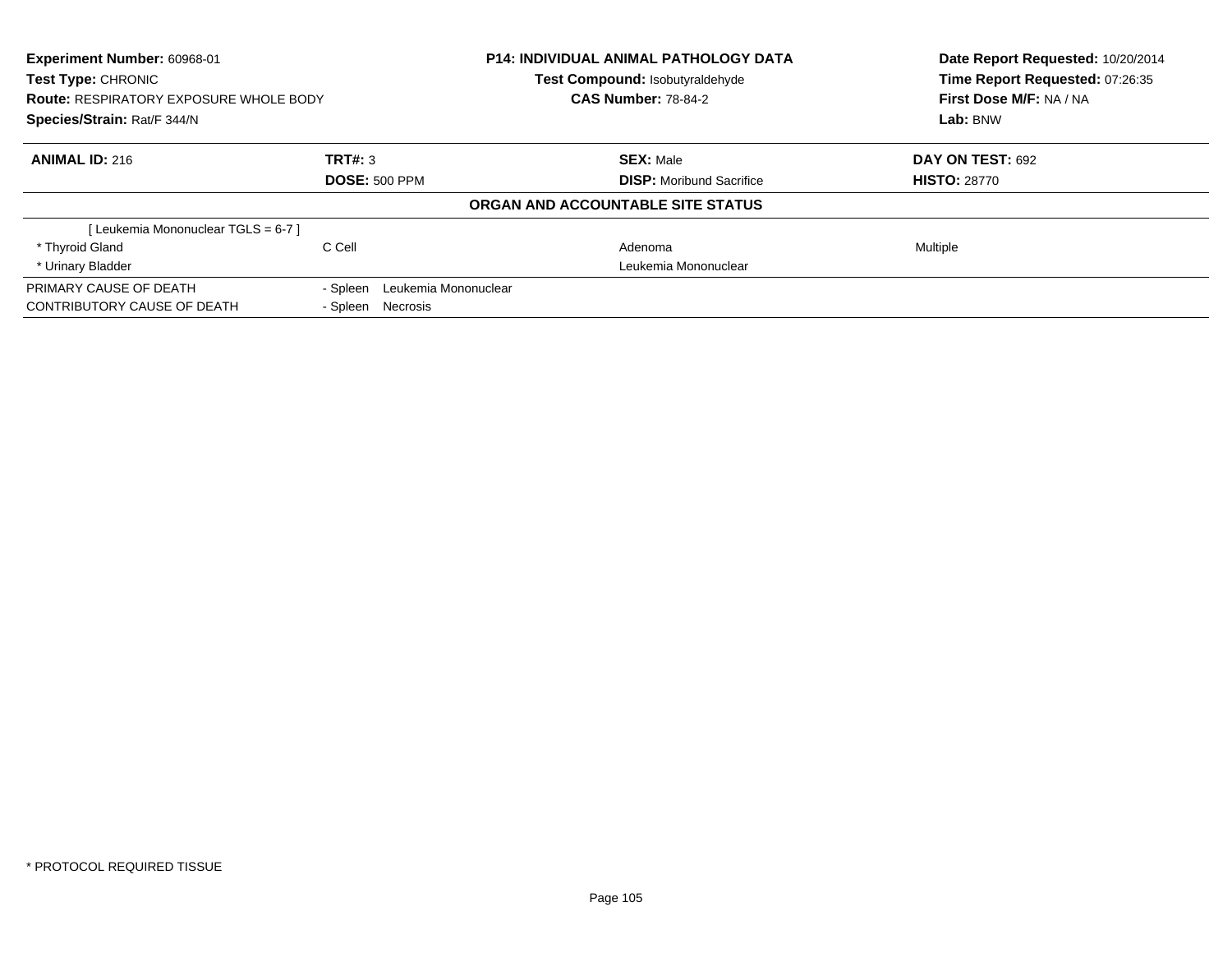| Experiment Number: 60968-01<br>Test Type: CHRONIC<br><b>Route: RESPIRATORY EXPOSURE WHOLE BODY</b><br>Species/Strain: Rat/F 344/N |                                 | <b>P14: INDIVIDUAL ANIMAL PATHOLOGY DATA</b><br>Test Compound: Isobutyraldehyde<br><b>CAS Number: 78-84-2</b>                                                   | Date Report Requested: 10/20/2014<br>Time Report Requested: 07:26:35<br>First Dose M/F: NA / NA<br>Lab: BNW |
|-----------------------------------------------------------------------------------------------------------------------------------|---------------------------------|-----------------------------------------------------------------------------------------------------------------------------------------------------------------|-------------------------------------------------------------------------------------------------------------|
| <b>ANIMAL ID: 217</b>                                                                                                             | TRT#: 3                         | <b>SEX: Male</b>                                                                                                                                                | DAY ON TEST: 664                                                                                            |
|                                                                                                                                   | <b>DOSE: 500 PPM</b>            | <b>DISP:</b> Moribund Sacrifice                                                                                                                                 | <b>HISTO: 28771</b>                                                                                         |
|                                                                                                                                   |                                 | ORGAN AND ACCOUNTABLE SITE STATUS                                                                                                                               |                                                                                                             |
| <b>NORMAL</b>                                                                                                                     |                                 |                                                                                                                                                                 |                                                                                                             |
| * Adrenal Cortex                                                                                                                  | <b>Blood Vessel</b>             | * Bone                                                                                                                                                          | * Bone Marrow                                                                                               |
| * Brain                                                                                                                           | * Epididymis                    | * Esophagus                                                                                                                                                     | * Heart                                                                                                     |
| * Intestine Large, Colon                                                                                                          | * Intestine Large, Rectum       | * Intestine Small, Duodenum                                                                                                                                     | * Intestine Small, Ileum                                                                                    |
| * Intestine Small, Jejunum                                                                                                        | * Islets, Pancreatic            | * Larynx                                                                                                                                                        | * Liver                                                                                                     |
| * Lung                                                                                                                            | * Lymph Node, Mandibular        | * Lymph Node, Mediastinal                                                                                                                                       | * Lymph Node, Mesenteric                                                                                    |
| * Mammary Gland                                                                                                                   | * Nose                          | * Pancreas                                                                                                                                                      | * Parathyroid Gland                                                                                         |
| * Preputial Gland                                                                                                                 | * Prostate                      | * Salivary Glands                                                                                                                                               | * Seminal Vesicle                                                                                           |
| * Spleen                                                                                                                          | * Stomach, Forestomach          | * Stomach, Glandular                                                                                                                                            | * Thymus                                                                                                    |
| * Thyroid Gland                                                                                                                   | * Trachea                       | * Urinary Bladder                                                                                                                                               |                                                                                                             |
| <b>MISSING</b>                                                                                                                    |                                 |                                                                                                                                                                 |                                                                                                             |
| * Lymph Node, Bronchial                                                                                                           |                                 |                                                                                                                                                                 |                                                                                                             |
| <b>OBSERVATIONS</b>                                                                                                               |                                 |                                                                                                                                                                 |                                                                                                             |
| * Adrenal Medulla                                                                                                                 |                                 | Hyperplasia                                                                                                                                                     | Marked                                                                                                      |
| * Intestine Large, Cecum                                                                                                          |                                 | Parasite Metazoan                                                                                                                                               |                                                                                                             |
| [ Parasite Metazoan TGLS = 3-7 ]                                                                                                  |                                 |                                                                                                                                                                 |                                                                                                             |
| * Kidney                                                                                                                          |                                 | Nephropathy                                                                                                                                                     | Chronic, Mild                                                                                               |
| * Pituitary Gland                                                                                                                 | <b>Pars Distalis</b>            | Adenoma                                                                                                                                                         |                                                                                                             |
| * Skin                                                                                                                            | <b>Subcut Tiss</b>              | Fibrosarcoma                                                                                                                                                    |                                                                                                             |
|                                                                                                                                   |                                 | Hyperkeratosis                                                                                                                                                  | Marked                                                                                                      |
| [Fibrosarcoma TGLS = 2-12+13+14+15+16+17+18]<br>[ Hyperkeratosis TGLS = 1-11 ]                                                    |                                 | Note: diff dx other spindle cell tumors. Majority of this tumor is interlacing bundles of spindle cells with birefringent collagen matrix. Some foci w mitoses. |                                                                                                             |
| * Testes                                                                                                                          | Bilateral, Interstit Cell       | Adenoma                                                                                                                                                         |                                                                                                             |
| [Adenoma TGLS = 3-7]                                                                                                              |                                 |                                                                                                                                                                 |                                                                                                             |
| PRIMARY CAUSE OF DEATH                                                                                                            | - Skin Subcut Tiss Fibrosarcoma |                                                                                                                                                                 |                                                                                                             |
|                                                                                                                                   |                                 |                                                                                                                                                                 |                                                                                                             |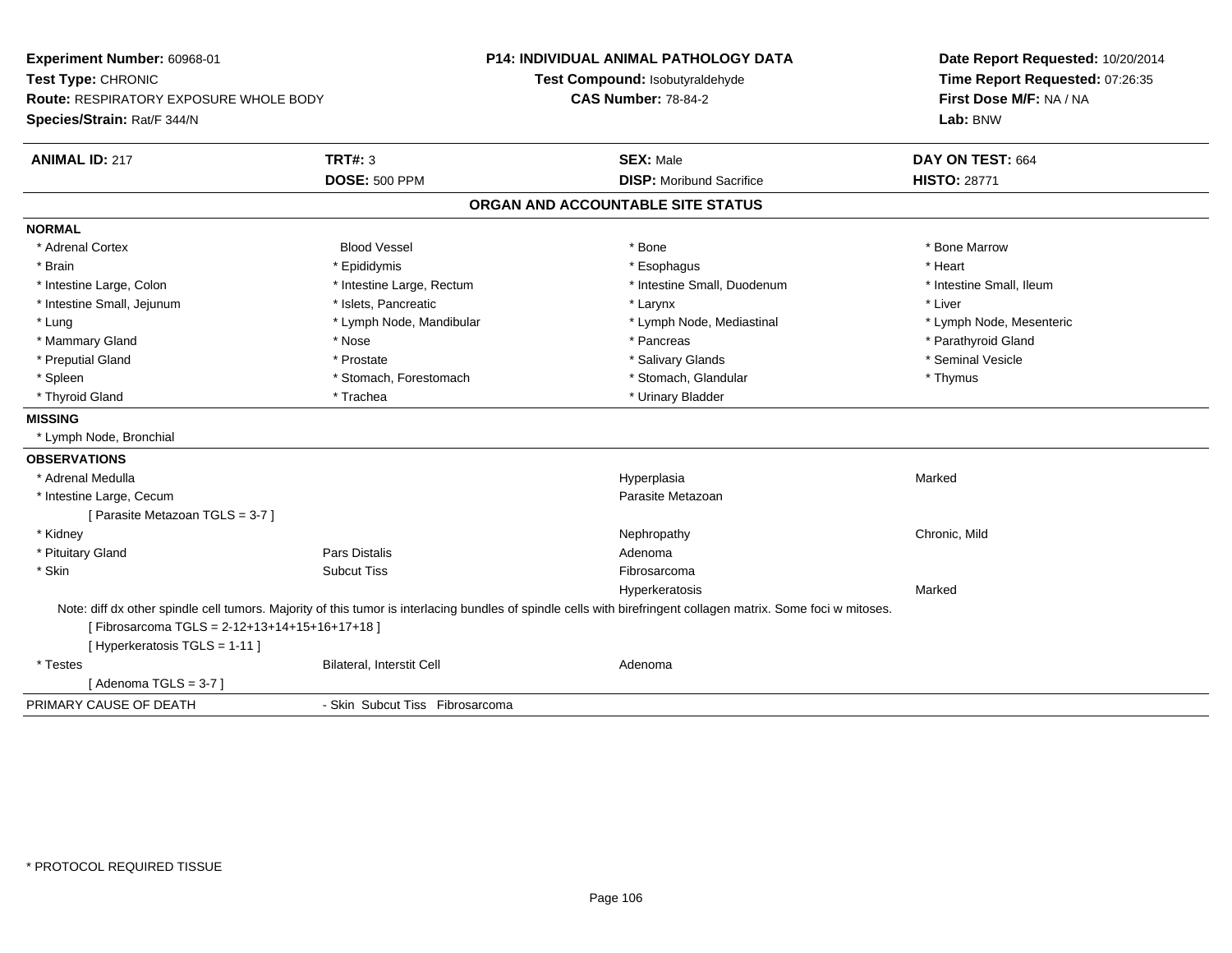**Experiment Number:** 60968-01**Test Type:** CHRONIC **Route:** RESPIRATORY EXPOSURE WHOLE BODY**Species/Strain:** Rat/F 344/N**P14: INDIVIDUAL ANIMAL PATHOLOGY DATATest Compound:** Isobutyraldehyde**CAS Number:** 78-84-2**Date Report Requested:** 10/20/2014**Time Report Requested:** 07:26:35**First Dose M/F:** NA / NA**Lab:** BNW**ANIMAL ID:** 218**TRT#:** 3 **SEX:** Male **DAY ON TEST:** 733 **DOSE:** 500 PPM**DISP:** Terminal Sacrifice **HISTO:** 28772 **ORGAN AND ACCOUNTABLE SITE STATUSNORMAL**\* Adrenal Cortex \* Adrenal Cortex \* Attack the state of the state of the Blood Vessel the state of the state of the state of the Marrow \* Bone Marrow \* Bone Marrow \* Bone Marrow \* Bone Marrow \* Bone Marrow \* Bone Marrow \* Bone Marrow \* Bon \* Brain \* \* Esophagus \* \* Esophagus \* \* Esophagus \* \* Esophagus \* \* Esophagus \* Heart \* Heart \* Heart \* Heart \* Intestine Large, Cecum \* Intestine Large, Colon \* Intestine Large, Rectum \* Intestine Small, Duodenum \* Intestine Small, Ileum \* Intestine Small, Jejunum \* Islets, Pancreatic \* Larynx\* Lymph Node, Mediastinal \* Lung \* Lymph Node, Bronchial \* Lymph Node, Mandibular \* Lymph Node, Mandibular \* Lymph Node, Mesenteric \* \* Mammary Gland \* Mammary Gland \* Nose \* Nose \* \* Parathyroid Gland \* Parathyroid Gland \* Prostate \* \* Seminal Vesicle \* \* Seminal Vesicle \* \* Seminal Vesicle \* \* Spleen \* \* Spleen \* \* Spleen \* \* Spleen \* \* Spleen \* \* Spleen \* \* Spleen \* \* Spleen \* \* Spleen \* \* Spleen \* \* Spleen \* \* Spleen \* \* Spleen \* \* Sple \* Trachea \* Stomach, Forestomach \* Thymus \* Stomach, Glandular \* Thymus \* Thymus \* Thymus \* Thymus \* Thymus \* Thymus \* Thymus \* Thymus \* Thymus \* Thymus \* Thymus \* Thymus \* Thymus \* Thymus \* Thymus \* Thymus \* Thymus \* Thymus \* Thymu \* Urinary Bladder**OBSERVATIONS** \* Adrenal Medulla Hyperplasia Mild Pheochromocytoma Benign \* Kidneyy the controller of the controller of the controller of the controller of the controller of the chronic, Mild \* Liver Basophilic Focus Clear Cell Focus[ Basophilic Focus TGLS = 4-12 ][ Clear Cell Focus TGLS = 4-12 ] \* Pancreass and the contract of the contract of the contract of the contract of the contract of the contract of the contract of  $\lambda$  \* Pituitary Gland Pars Distalis Hyperplasia Mild [ Hyperplasia TGLS = 2-8 ] \* Preputial Glandd<sub>d</sub> Carcinoma  $[$  Carcinoma TGLS = 1-13  $]$  \* Skin Hyperkeratosis Marked [ Hyperkeratosis TGLS = 5-11 ] \* TestesBilateral, Interstit Cell **Adenoma** Adenoma  $[$  Adenoma TGLS = 3-7  $]$  \* Thyroid Gland C Cell Hyperplasia Marked PRIMARY CAUSE OF DEATH-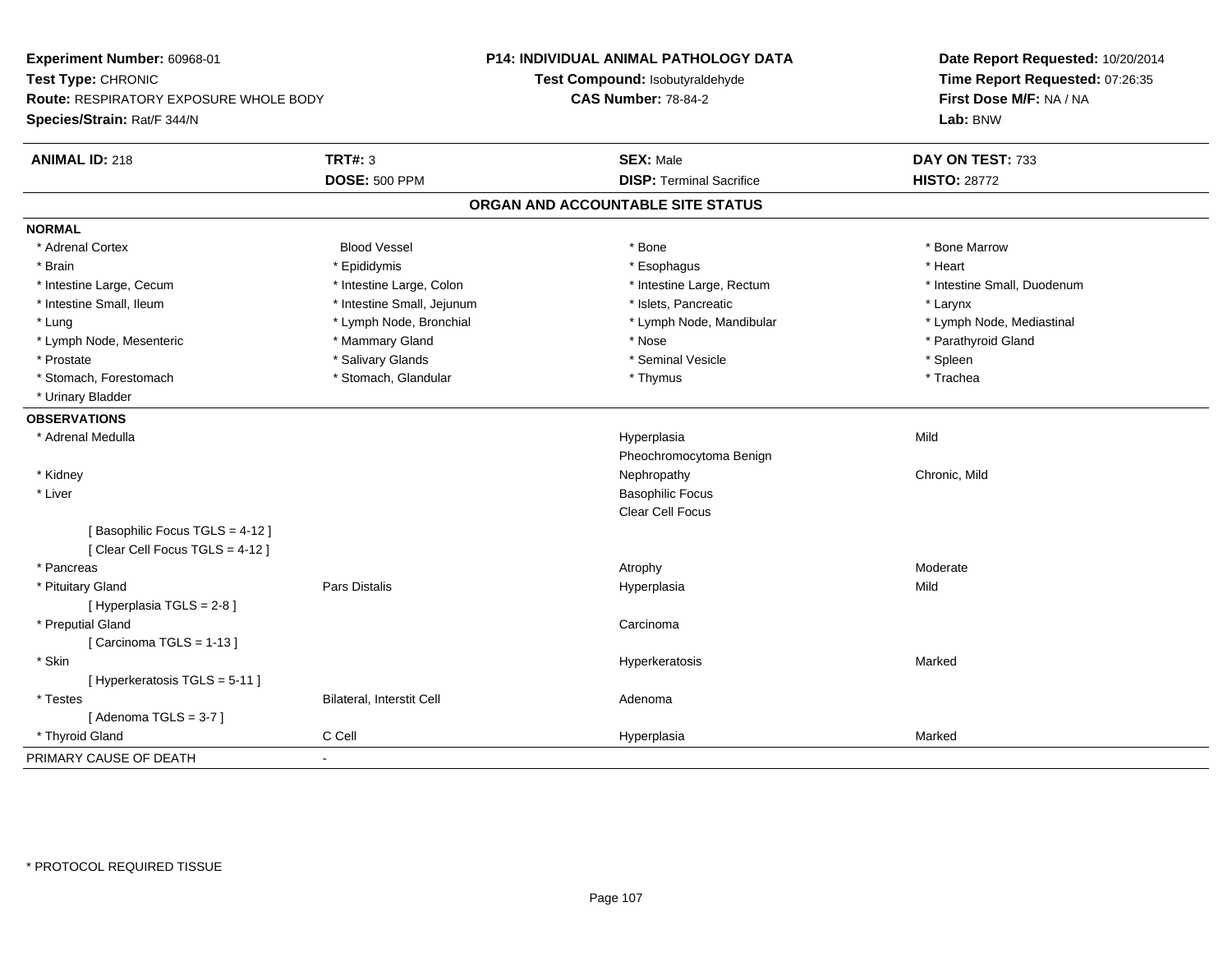| Experiment Number: 60968-01<br>Test Type: CHRONIC<br><b>Route: RESPIRATORY EXPOSURE WHOLE BODY</b> |                                  | P14: INDIVIDUAL ANIMAL PATHOLOGY DATA | Date Report Requested: 10/20/2014 |  |
|----------------------------------------------------------------------------------------------------|----------------------------------|---------------------------------------|-----------------------------------|--|
|                                                                                                    |                                  | Test Compound: Isobutyraldehyde       | Time Report Requested: 07:26:35   |  |
|                                                                                                    |                                  | <b>CAS Number: 78-84-2</b>            | First Dose M/F: NA / NA           |  |
| Species/Strain: Rat/F 344/N                                                                        |                                  |                                       | Lab: BNW                          |  |
| <b>ANIMAL ID: 219</b>                                                                              | TRT#: 3                          | <b>SEX: Male</b>                      | DAY ON TEST: 733                  |  |
|                                                                                                    | <b>DOSE: 500 PPM</b>             | <b>DISP: Terminal Sacrifice</b>       | <b>HISTO: 28773</b>               |  |
|                                                                                                    |                                  | ORGAN AND ACCOUNTABLE SITE STATUS     |                                   |  |
| <b>NORMAL</b>                                                                                      |                                  |                                       |                                   |  |
| * Adrenal Cortex                                                                                   | <b>Blood Vessel</b>              | * Bone                                | * Bone Marrow                     |  |
| * Brain                                                                                            | * Epididymis                     | * Esophagus                           | * Heart                           |  |
| * Intestine Large, Cecum                                                                           | * Intestine Large, Rectum        | * Intestine Small, Duodenum           | * Intestine Small, Ileum          |  |
| * Intestine Small, Jejunum                                                                         | * Larynx                         | * Liver                               | * Lymph Node, Bronchial           |  |
| * Lymph Node, Mandibular                                                                           | * Lymph Node, Mediastinal        | * Lymph Node, Mesenteric              | * Mammary Gland                   |  |
| * Nose                                                                                             | * Parathyroid Gland              | * Pituitary Gland                     | * Preputial Gland                 |  |
| * Prostate                                                                                         | * Salivary Glands                | * Seminal Vesicle                     | * Skin                            |  |
| * Spleen                                                                                           | * Stomach, Forestomach           | * Stomach, Glandular                  | * Thymus                          |  |
| * Thyroid Gland                                                                                    | * Trachea                        | * Urinary Bladder                     |                                   |  |
| <b>OBSERVATIONS</b>                                                                                |                                  |                                       |                                   |  |
| * Adrenal Medulla                                                                                  |                                  | Pheochromocytoma Benign               |                                   |  |
| [ Pheochromocytoma Benign TGLS = 1,2-7 ]                                                           |                                  |                                       |                                   |  |
| * Intestine Large, Colon                                                                           |                                  | Parasite Metazoan                     |                                   |  |
| [ Parasite Metazoan TGLS = 1,2-7 ]                                                                 |                                  |                                       |                                   |  |
| * Islets, Pancreatic                                                                               |                                  | Hyperplasia                           | Moderate                          |  |
| * Kidney                                                                                           |                                  | Nephropathy                           | Chronic, Marked                   |  |
| * Lung                                                                                             | Alveolar Epith                   | Hyperplasia                           | Moderate                          |  |
| * Pancreas                                                                                         |                                  | Atrophy                               | Moderate                          |  |
| * Testes                                                                                           | <b>Bilateral, Interstit Cell</b> | Adenoma                               |                                   |  |
| [Adenoma TGLS = 1,2-7]                                                                             |                                  |                                       |                                   |  |
| PRIMARY CAUSE OF DEATH                                                                             | $\blacksquare$                   |                                       |                                   |  |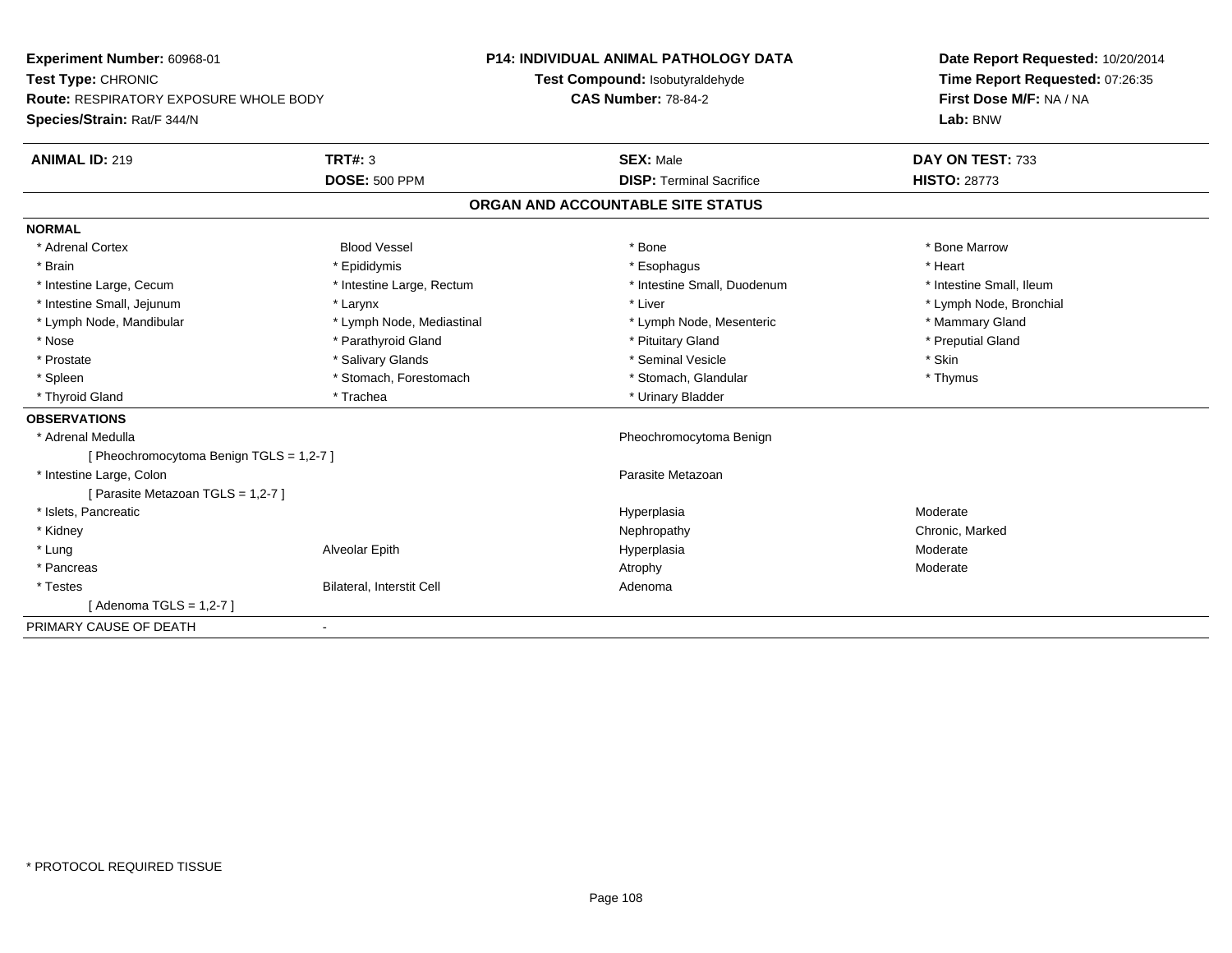| <b>Experiment Number: 60968-01</b><br>Test Type: CHRONIC<br><b>Route: RESPIRATORY EXPOSURE WHOLE BODY</b><br>Species/Strain: Rat/F 344/N |                                        | P14: INDIVIDUAL ANIMAL PATHOLOGY DATA<br>Test Compound: Isobutyraldehyde<br><b>CAS Number: 78-84-2</b> | Date Report Requested: 10/20/2014<br>Time Report Requested: 07:26:35<br>First Dose M/F: NA / NA<br>Lab: BNW |
|------------------------------------------------------------------------------------------------------------------------------------------|----------------------------------------|--------------------------------------------------------------------------------------------------------|-------------------------------------------------------------------------------------------------------------|
| <b>ANIMAL ID: 220</b>                                                                                                                    | <b>TRT#: 3</b><br><b>DOSE: 500 PPM</b> | <b>SEX: Male</b><br><b>DISP:</b> Moribund Sacrifice                                                    | DAY ON TEST: 616<br><b>HISTO: 28774</b>                                                                     |
|                                                                                                                                          |                                        | ORGAN AND ACCOUNTABLE SITE STATUS                                                                      |                                                                                                             |
| <b>NORMAL</b>                                                                                                                            |                                        |                                                                                                        |                                                                                                             |
| * Adrenal Cortex                                                                                                                         | * Adrenal Medulla                      | <b>Blood Vessel</b>                                                                                    | * Bone                                                                                                      |
| * Bone Marrow                                                                                                                            | * Brain                                | * Epididymis                                                                                           | * Esophagus                                                                                                 |
| * Heart                                                                                                                                  | * Intestine Large, Cecum               | * Intestine Large, Colon                                                                               | * Intestine Large, Rectum                                                                                   |
| * Intestine Small, Duodenum                                                                                                              | * Intestine Small, Ileum               | * Intestine Small, Jejunum                                                                             | * Larynx                                                                                                    |
| * Mammary Gland                                                                                                                          | * Nose                                 | * Pancreas                                                                                             | * Parathyroid Gland                                                                                         |
| * Prostate                                                                                                                               | * Salivary Glands                      | * Seminal Vesicle                                                                                      | * Skin                                                                                                      |
| * Stomach, Forestomach                                                                                                                   | * Stomach, Glandular                   | * Thymus                                                                                               | * Thyroid Gland                                                                                             |
| * Trachea                                                                                                                                |                                        |                                                                                                        |                                                                                                             |
| <b>MISSING</b>                                                                                                                           |                                        |                                                                                                        |                                                                                                             |
| * Lymph Node, Mandibular                                                                                                                 |                                        |                                                                                                        |                                                                                                             |
| <b>OBSERVATIONS</b>                                                                                                                      |                                        |                                                                                                        |                                                                                                             |
| * Islets, Pancreatic                                                                                                                     |                                        | Adenoma                                                                                                |                                                                                                             |
|                                                                                                                                          |                                        | Hyperplasia                                                                                            | Marked                                                                                                      |
| [ Adenoma TGLS = 1,2-7 ]                                                                                                                 |                                        |                                                                                                        |                                                                                                             |
| * Kidney                                                                                                                                 |                                        | Nephropathy                                                                                            | Chronic, Mild                                                                                               |
| * Liver                                                                                                                                  |                                        | Leukemia Mononuclear                                                                                   |                                                                                                             |
| [ Leukemia Mononuclear TGLS = 6-4 ]                                                                                                      |                                        |                                                                                                        |                                                                                                             |
| * Lung                                                                                                                                   | Alveolar Epith                         | <b>Fibrosis</b>                                                                                        | Mild                                                                                                        |
|                                                                                                                                          | Alveolar Epith                         | <b>Infiltration Cellular</b>                                                                           | Histiocyte, Marked                                                                                          |
|                                                                                                                                          |                                        | Leukemia Mononuclear                                                                                   |                                                                                                             |
| * Lymph Node, Bronchial                                                                                                                  |                                        | Leukemia Mononuclear                                                                                   |                                                                                                             |
| [ Leukemia Mononuclear TGLS = 7-15+16+17+18 ]                                                                                            |                                        |                                                                                                        |                                                                                                             |
| * Lymph Node, Mediastinal                                                                                                                |                                        | Hyperplasia                                                                                            | Histiocytic, Marked                                                                                         |
|                                                                                                                                          |                                        | Leukemia Mononuclear                                                                                   |                                                                                                             |
| [ Leukemia Mononuclear TGLS = 7-15+16+17+18 ]                                                                                            |                                        |                                                                                                        |                                                                                                             |
| * Lymph Node, Mesenteric                                                                                                                 |                                        | Leukemia Mononuclear                                                                                   |                                                                                                             |
| [ Leukemia Mononuclear TGLS = 7-15+16+17+18 ]                                                                                            |                                        |                                                                                                        |                                                                                                             |
| Mesentery                                                                                                                                | Fat                                    | Necrosis                                                                                               | Moderate                                                                                                    |
| [Necrosis TGLS = $4-14$ ]                                                                                                                |                                        |                                                                                                        |                                                                                                             |
| * Pituitary Gland                                                                                                                        | Pars Distalis                          | Hyperplasia                                                                                            | Moderate                                                                                                    |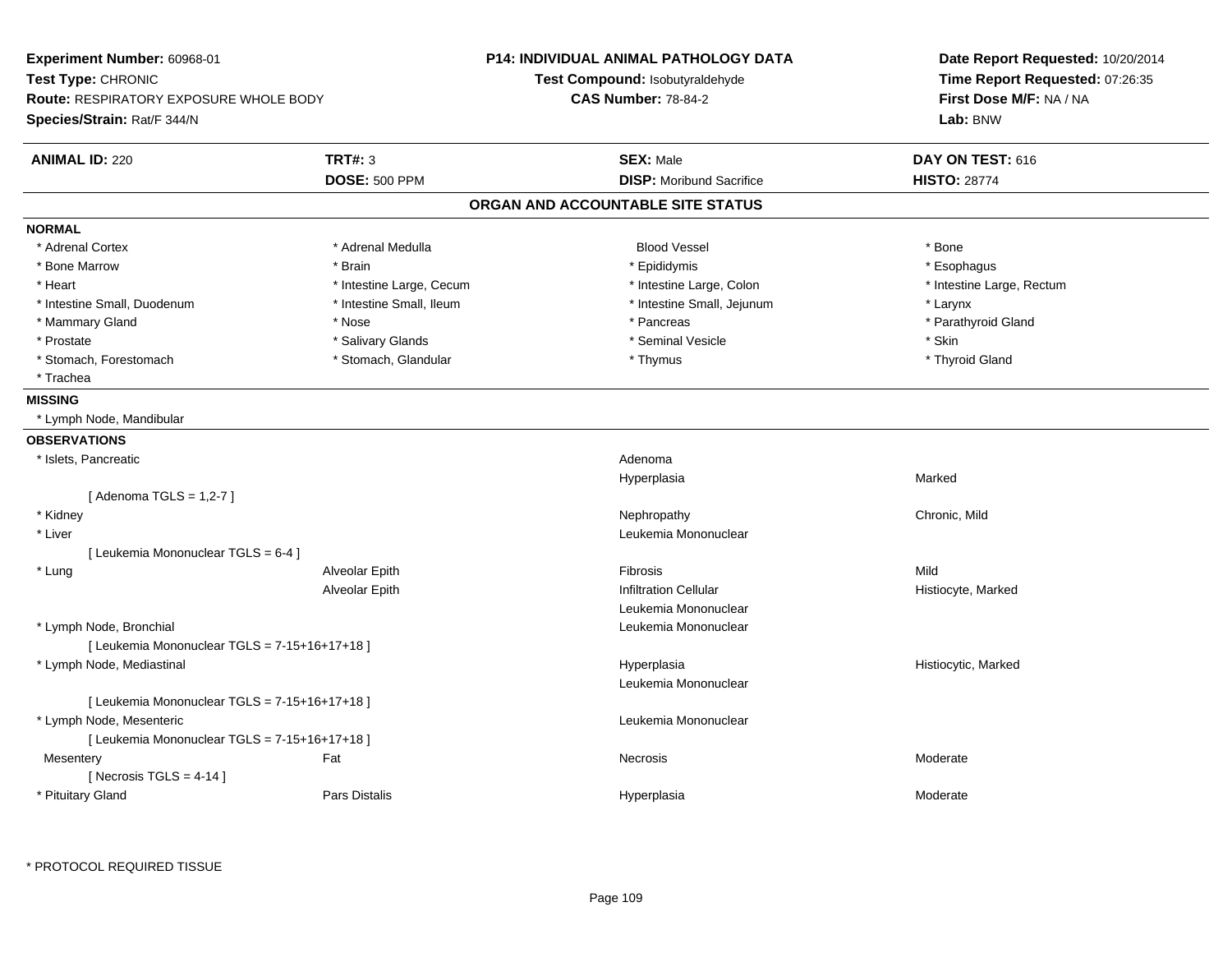| Experiment Number: 60968-01<br>Test Type: CHRONIC<br><b>Route: RESPIRATORY EXPOSURE WHOLE BODY</b><br>Species/Strain: Rat/F 344/N |                               | <b>P14: INDIVIDUAL ANIMAL PATHOLOGY DATA</b><br>Test Compound: Isobutyraldehyde<br><b>CAS Number: 78-84-2</b>                             | Date Report Requested: 10/20/2014<br>Time Report Requested: 07:26:35<br>First Dose M/F: NA / NA<br>Lab: BNW |  |
|-----------------------------------------------------------------------------------------------------------------------------------|-------------------------------|-------------------------------------------------------------------------------------------------------------------------------------------|-------------------------------------------------------------------------------------------------------------|--|
| <b>ANIMAL ID: 220</b>                                                                                                             | <b>TRT#: 3</b>                | <b>SEX: Male</b>                                                                                                                          | DAY ON TEST: 616                                                                                            |  |
|                                                                                                                                   | <b>DOSE: 500 PPM</b>          | <b>DISP:</b> Moribund Sacrifice                                                                                                           | <b>HISTO: 28774</b>                                                                                         |  |
|                                                                                                                                   |                               | ORGAN AND ACCOUNTABLE SITE STATUS                                                                                                         |                                                                                                             |  |
| [ Hyperplasia TGLS = 2-8 ]                                                                                                        |                               |                                                                                                                                           |                                                                                                             |  |
| * Preputial Gland                                                                                                                 |                               | Cyst                                                                                                                                      | Marked                                                                                                      |  |
| [ $Cyst TGLS = 1-13$ ]                                                                                                            |                               |                                                                                                                                           |                                                                                                             |  |
| <b>Skeletal Muscle</b>                                                                                                            |                               | Sarcoma                                                                                                                                   |                                                                                                             |  |
| [Sarcoma TGLS = $7-15+16+17+18$ ]                                                                                                 |                               | Note: This is a spindle cell tumor in perit. cavity and overlying muscle, primary site not clear. Most likely fibrosarcoma or Schwannoma. |                                                                                                             |  |
| * Spleen                                                                                                                          |                               | Leukemia Mononuclear                                                                                                                      |                                                                                                             |  |
| [Leukemia Mononuclear TGLS = 5-11]                                                                                                |                               |                                                                                                                                           |                                                                                                             |  |
| * Testes                                                                                                                          | Bilateral, Interstit Cell     | Adenoma                                                                                                                                   |                                                                                                             |  |
| [Adenoma TGLS = $3-7$ ]                                                                                                           |                               |                                                                                                                                           |                                                                                                             |  |
| * Urinary Bladder                                                                                                                 | <b>Transit Epithe</b>         | Carcinoma                                                                                                                                 |                                                                                                             |  |
| [Carcinoma TGLS = $8-12$ ]                                                                                                        |                               |                                                                                                                                           |                                                                                                             |  |
| PRIMARY CAUSE OF DEATH                                                                                                            | - Skeletal Muscle Sarcoma     |                                                                                                                                           |                                                                                                             |  |
| <b>CONTRIBUTORY CAUSE OF DEATH</b>                                                                                                | - Spleen Leukemia Mononuclear |                                                                                                                                           |                                                                                                             |  |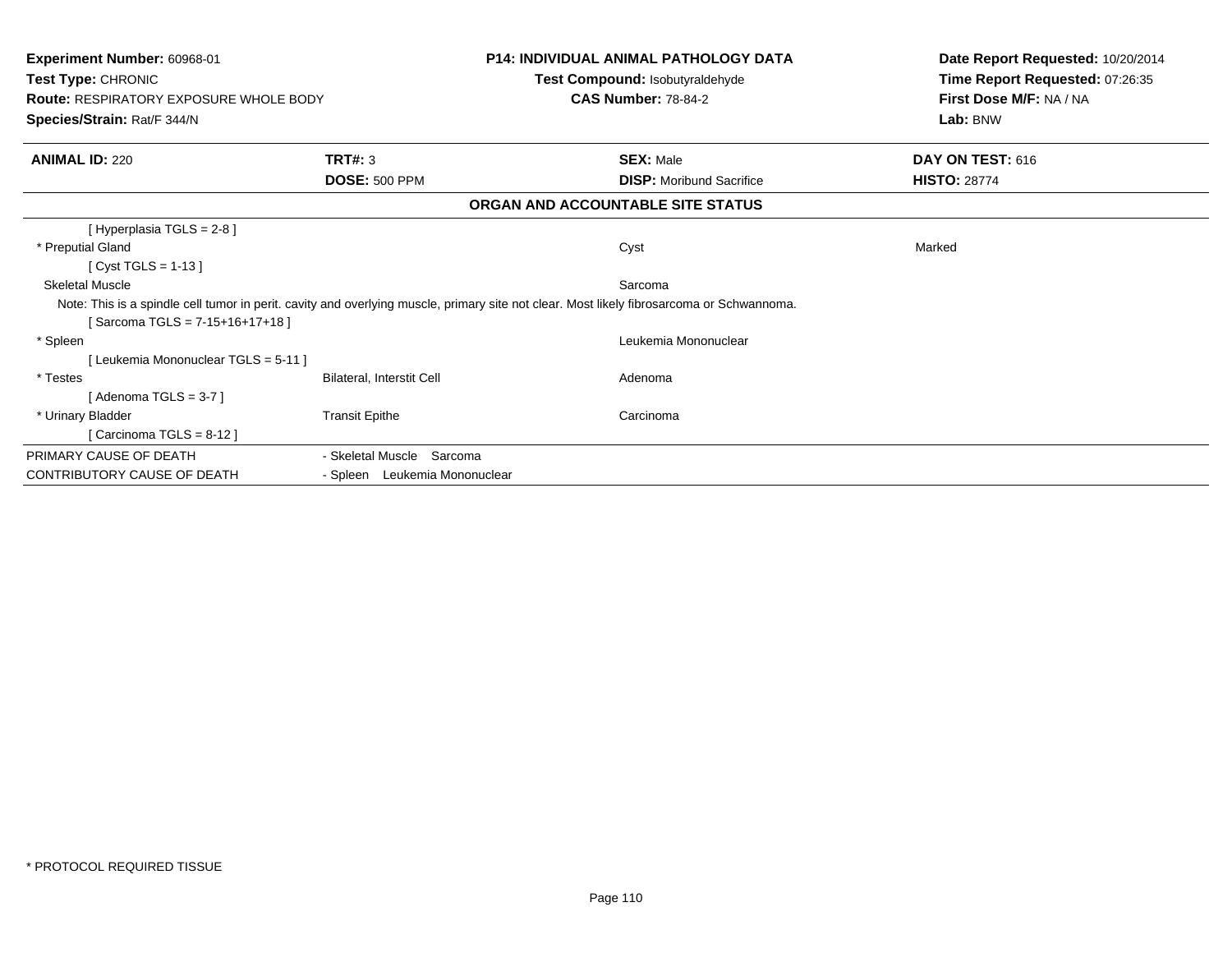| Experiment Number: 60968-01                   |                          | <b>P14: INDIVIDUAL ANIMAL PATHOLOGY DATA</b> | Date Report Requested: 10/20/2014<br>Time Report Requested: 07:26:35<br>First Dose M/F: NA / NA |  |
|-----------------------------------------------|--------------------------|----------------------------------------------|-------------------------------------------------------------------------------------------------|--|
| Test Type: CHRONIC                            |                          | Test Compound: Isobutyraldehyde              |                                                                                                 |  |
| <b>Route: RESPIRATORY EXPOSURE WHOLE BODY</b> |                          | <b>CAS Number: 78-84-2</b>                   |                                                                                                 |  |
| Species/Strain: Rat/F 344/N                   |                          |                                              | Lab: BNW                                                                                        |  |
| <b>ANIMAL ID: 221</b>                         | <b>TRT#: 3</b>           | <b>SEX: Male</b>                             | DAY ON TEST: 733                                                                                |  |
|                                               | <b>DOSE: 500 PPM</b>     | <b>DISP: Terminal Sacrifice</b>              | <b>HISTO: 28775</b>                                                                             |  |
|                                               |                          | ORGAN AND ACCOUNTABLE SITE STATUS            |                                                                                                 |  |
| <b>NORMAL</b>                                 |                          |                                              |                                                                                                 |  |
| * Adrenal Cortex                              | <b>Blood Vessel</b>      | * Bone                                       | * Bone Marrow                                                                                   |  |
| * Brain                                       | * Epididymis             | * Esophagus                                  | * Heart                                                                                         |  |
| * Intestine Large, Cecum                      | * Intestine Large, Colon | * Intestine Small, Duodenum                  | * Intestine Small, Ileum                                                                        |  |
| * Intestine Small, Jejunum                    | * Islets, Pancreatic     | * Larynx                                     | * Lung                                                                                          |  |
| * Lymph Node, Bronchial                       | * Lymph Node, Mandibular | * Lymph Node, Mediastinal                    | * Lymph Node, Mesenteric                                                                        |  |
| * Mammary Gland                               | * Parathyroid Gland      | * Preputial Gland                            | * Prostate                                                                                      |  |
| * Salivary Glands                             | * Seminal Vesicle        | * Stomach, Forestomach                       | * Stomach, Glandular                                                                            |  |
| * Thymus                                      | * Thyroid Gland          | * Trachea                                    | * Urinary Bladder                                                                               |  |
| <b>MISSING</b>                                |                          |                                              |                                                                                                 |  |
| * Intestine Large, Rectum                     |                          |                                              |                                                                                                 |  |
| <b>OBSERVATIONS</b>                           |                          |                                              |                                                                                                 |  |
| * Adrenal Medulla                             |                          | Hyperplasia                                  | Marked                                                                                          |  |
| * Kidney                                      |                          | Nephropathy                                  | Chronic, Marked                                                                                 |  |
| [Nephropathy TGLS = $4-5$ ]                   |                          |                                              |                                                                                                 |  |
| * Liver                                       | Hepatocyte               | Degeneration                                 | Cystic, Moderate                                                                                |  |
|                                               |                          | Hepatodiaphragmatic Nodule                   |                                                                                                 |  |
|                                               |                          | Leukemia Mononuclear                         |                                                                                                 |  |
| [ Hepatodiaphragmatic Nodule TGLS = 5-4 ]     |                          |                                              |                                                                                                 |  |
| [ Leukemia Mononuclear TGLS = 5-4 ]           |                          |                                              |                                                                                                 |  |
| Mesentery                                     | Fat                      | <b>Necrosis</b>                              | Moderate                                                                                        |  |
| [Necrosis $TGLS = 7-12$ ]                     |                          |                                              |                                                                                                 |  |
| * Nose                                        |                          | Foreign Body                                 |                                                                                                 |  |
| [Foreign Body TGLS = 2,3-7]                   |                          |                                              |                                                                                                 |  |
| * Pancreas                                    |                          | Adenoma                                      |                                                                                                 |  |
| [Adenoma TGLS = $7-12$ ]                      |                          |                                              |                                                                                                 |  |
| * Pituitary Gland                             | Pars Distalis            | Adenoma                                      |                                                                                                 |  |
| [Adenoma TGLS = $1-8$ ]                       |                          |                                              |                                                                                                 |  |
| * Skin                                        |                          | Hyperkeratosis                               | Marked                                                                                          |  |
| [ Hyperkeratosis TGLS = 6-11 ]                |                          |                                              |                                                                                                 |  |
| * Spleen                                      |                          | Leukemia Mononuclear                         |                                                                                                 |  |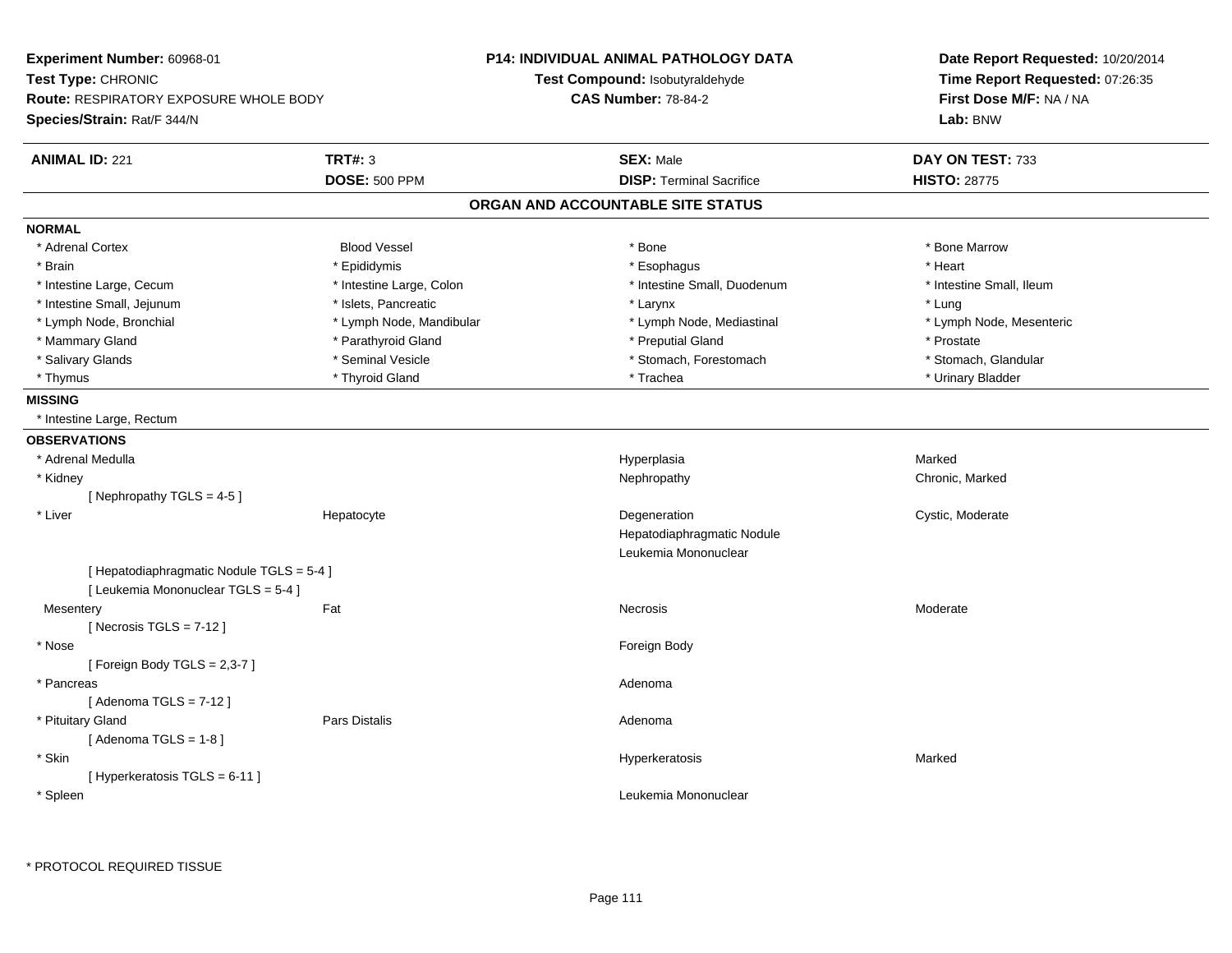| Experiment Number: 60968-01<br><b>Test Type: CHRONIC</b><br><b>Route: RESPIRATORY EXPOSURE WHOLE BODY</b><br>Species/Strain: Rat/F 344/N |                           | <b>P14: INDIVIDUAL ANIMAL PATHOLOGY DATA</b><br>Test Compound: Isobutyraldehyde<br><b>CAS Number: 78-84-2</b> |  | Date Report Requested: 10/20/2014<br>Time Report Requested: 07:26:35<br>First Dose M/F: NA / NA<br>Lab: BNW |
|------------------------------------------------------------------------------------------------------------------------------------------|---------------------------|---------------------------------------------------------------------------------------------------------------|--|-------------------------------------------------------------------------------------------------------------|
| <b>ANIMAL ID: 221</b>                                                                                                                    | TRT#: 3                   | <b>SEX: Male</b>                                                                                              |  | <b>DAY ON TEST: 733</b>                                                                                     |
|                                                                                                                                          | <b>DOSE: 500 PPM</b>      | <b>DISP:</b> Terminal Sacrifice                                                                               |  | <b>HISTO: 28775</b>                                                                                         |
|                                                                                                                                          |                           | ORGAN AND ACCOUNTABLE SITE STATUS                                                                             |  |                                                                                                             |
| [Leukemia Mononuclear TGLS = 6-11]                                                                                                       |                           |                                                                                                               |  |                                                                                                             |
| * Testes                                                                                                                                 | Bilateral, Interstit Cell | Adenoma                                                                                                       |  |                                                                                                             |
| [Adenoma TGLS = $2,3-7$ ]                                                                                                                |                           |                                                                                                               |  |                                                                                                             |
| PRIMARY CAUSE OF DEATH                                                                                                                   |                           |                                                                                                               |  |                                                                                                             |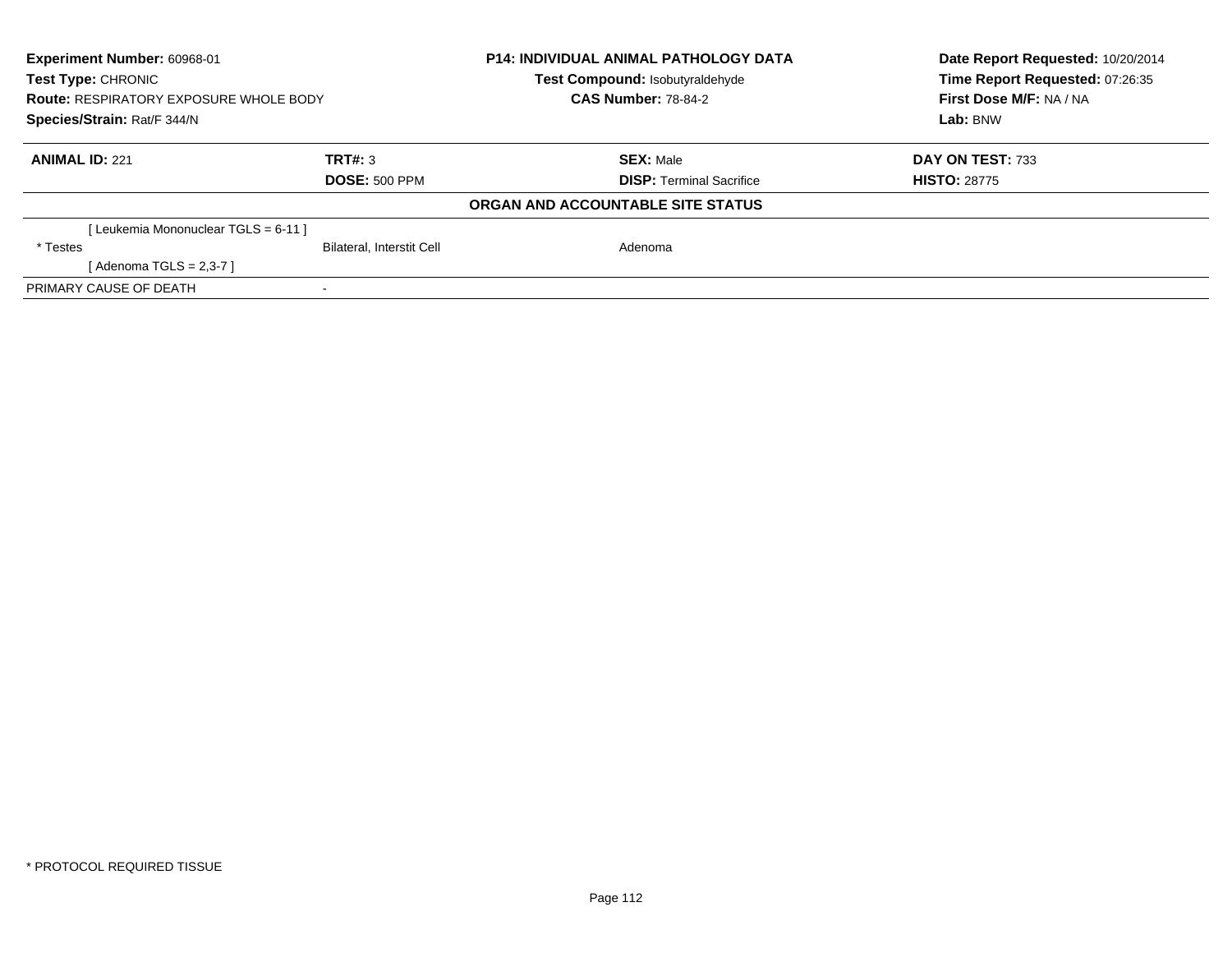**Experiment Number:** 60968-01**Test Type:** CHRONIC **Route:** RESPIRATORY EXPOSURE WHOLE BODY**Species/Strain:** Rat/F 344/N**P14: INDIVIDUAL ANIMAL PATHOLOGY DATATest Compound:** Isobutyraldehyde**CAS Number:** 78-84-2**Date Report Requested:** 10/20/2014**Time Report Requested:** 07:26:35**First Dose M/F:** NA / NA**Lab:** BNW**ANIMAL ID:** 222 **TRT#:** <sup>3</sup> **SEX:** Male **DAY ON TEST:** <sup>184</sup> **DOSE:** 500 PPM**DISP:** Moribund Sacrifice **HISTO:** 28776 **ORGAN AND ACCOUNTABLE SITE STATUSNORMAL**\* Adrenal Cortex \* Adrenal Medulla \* \* Book \* Blood Vessel \* Book \* Bone \* Bone \* Bone \* Bone \* Bone \* Bone \* Bone \* Bone \* Bone \* Esophagus \* Bone Marrow \* Brain \* Epididymis \* Esophagus \* Intestine Large, Rectum \* Heart \* Intestine Large, Cecum \* Intestine Large, Cecum \* Intestine Large, Colon \* Intestine Small, Duodenum \* Intestine Small, Ileum \* Intestine Small, Intestine Small, Jejunum \* Islets, Pancreatic \* Kidney \* Larynx \* Liver \* Lung\* Nose \* Lymph Node, Bronchial \* Lymph Node, Mesenteric \* Mammary Gland \* Mammary Gland \* Preputial Gland \* Pancreas \* \* Parathyroid Gland \* \* Parathyroid Gland \* \* Pituitary Gland \* \* Preputial Gland \* \* Preputial Gland \* Prostate \* \* Salivary Glands \* \* Salivary Glands \* \* Seminal Vesicle \* \* \* Seminal Yestrich \* \* Skin \* \* Skin \* Testes \* Spleen \* Stomach, Forestomach \* Stomach \* Stomach, Glandular \* Stomach, Glandular \* Urinary Bladder \* Thymus \* Thyroid Gland \* Trachea \* Urinary Bladder \* **OBSERVATIONS** \* Lymph Node, Mandibular Hyperplasia Lymphoid, Moderate [ Hyperplasia TGLS = 1-7 ] \* Lymph Node, Mediastinal Hemorrhagee Mild [ Hemorrhage TGLS = 2-2 ] Tooth Developmental Malformation PRIMARY CAUSE OF DEATH- Tooth Developmental Malformation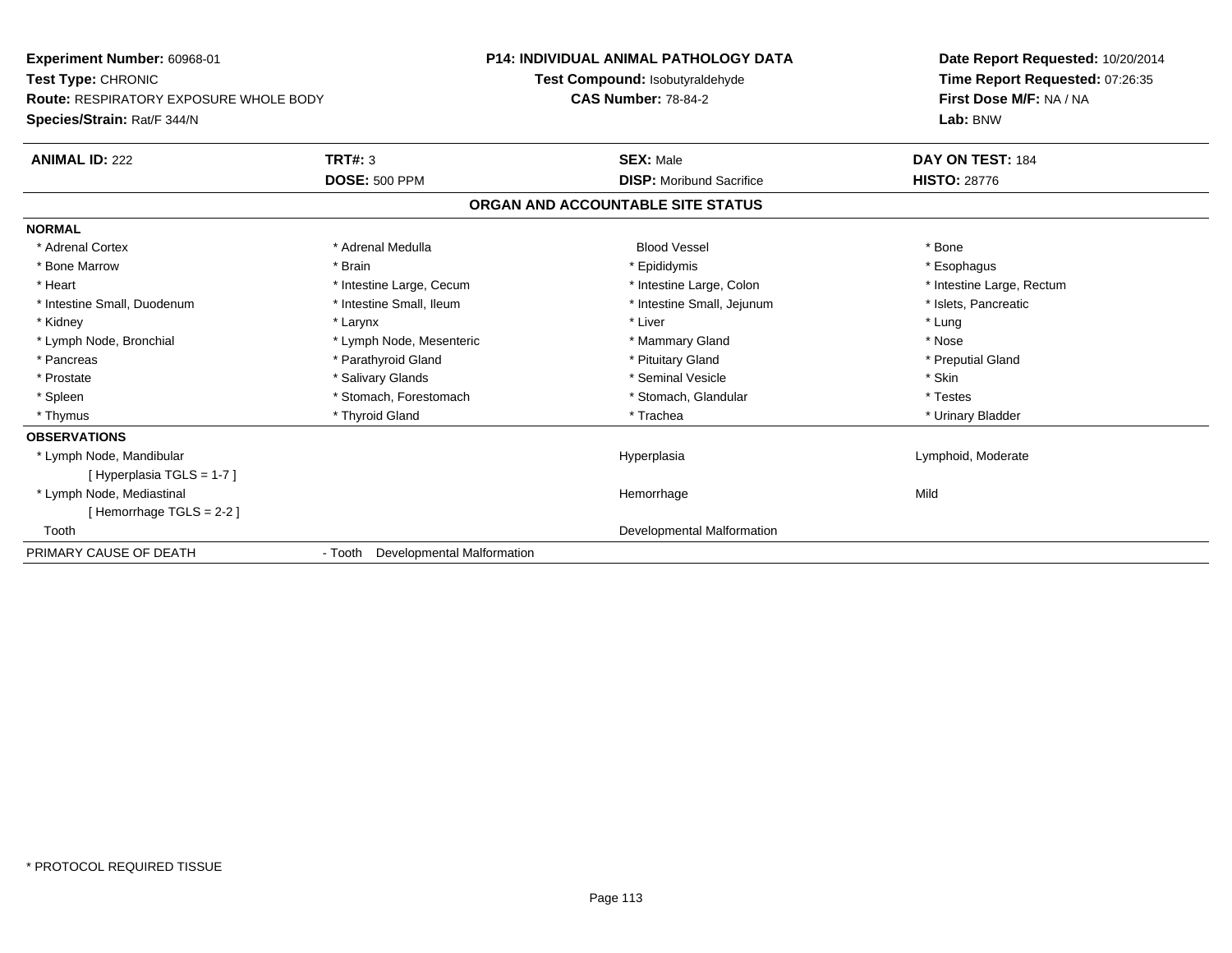**Experiment Number:** 60968-01**Test Type:** CHRONIC **Route:** RESPIRATORY EXPOSURE WHOLE BODY**Species/Strain:** Rat/F 344/N**P14: INDIVIDUAL ANIMAL PATHOLOGY DATATest Compound:** Isobutyraldehyde**CAS Number:** 78-84-2**Date Report Requested:** 10/20/2014**Time Report Requested:** 07:26:35**First Dose M/F:** NA / NA**Lab:** BNW**ANIMAL ID:** 223**TRT#:** 3 **SEX:** Male **DAY ON TEST:** 667 **DOSE:** 500 PPM**DISP:** Moribund Sacrifice **HISTO: 28777 ORGAN AND ACCOUNTABLE SITE STATUSNORMALBlood Vessel**  Blood Vessel \* Bone \* Brain \* Epididymis\* Intestine Large, Colon \* Esophagus \* **Intestine Large, Cecum \* Intestine Large, Cecum \* Intestine Large, Cecum \*** Intestine Large, Cecum \* Intestine Large, Rectum \* Thestine Small, Duodenum \* Number of the small, Ileum \* Intestine Small, Jejunum \* Intestine Small, Jejunum \* Islets, Pancreatic \* The same \* Larynx \* Larynx \* Lymph Node, Mandibular \* Lymph Node, Mandibular \* Nose \* Salivary Glands \* Parathyroid Gland \* \* \* Preputial Gland \* \* Preputial Gland \* \* Prostate \* \* Salivary Glands \* Salivary Glands \* Seminal Vesicle \* Thymus \* Stomach, Forestomach \* Northern \* Stomach, Glandular \* Thymus \* Thymus \* Trachea **\*** Urinary Bladder **OBSERVATIONS** \* Adrenal Cortex Leukemia Mononuclear [ Leukemia Mononuclear TGLS = 1-2 ] \* Adrenal Medulla Hyperplasia Mild \* Bone Marrow Leukemia Mononuclear [ Leukemia Mononuclear TGLS = 2-2 ] \* Kidneyy the controller of the controller of the controller of the controller of the controller of the chronic, Mild [ Nephropathy TGLS = 9-5 ] \* Liver Hepatocytee which is the contract of the Degeneration contract the contract of the Cystic, Marked Cystic, Marked Cystic, Leukemia Mononuclear[ Degeneration TGLS = 12-12 ][ Leukemia Mononuclear TGLS = 8,12-4+12 ] \* Lung Alveolar Epith Infiltration Cellular Histiocyte, Mild Leukemia Mononuclear[ Leukemia Mononuclear TGLS = 3-3+3a ] \* Lymph Node, Bronchial Leukemia Mononuclear[ Leukemia Mononuclear TGLS = 1-2 ] \* Lymph Node, Mediastinal Leukemia Mononuclear \* Lymph Node, Mesenteric Leukemia Mononuclear [ Leukemia Mononuclear TGLS = 1-2 ] \* Mammary Glandd **Executive Contract of the Contract Contract Contract Contract Contract Contract Contract Contract Contract Contract Contract Contract Contract Contract Contract Contract Contract Contract Contract Contract Contract Cont** [ Fibroadenoma TGLS = 11-14 ] \* Pancreass the control of the control of the control of the control of the control of the control of the control of the control of the control of the control of the control of the control of the control of the control of the contro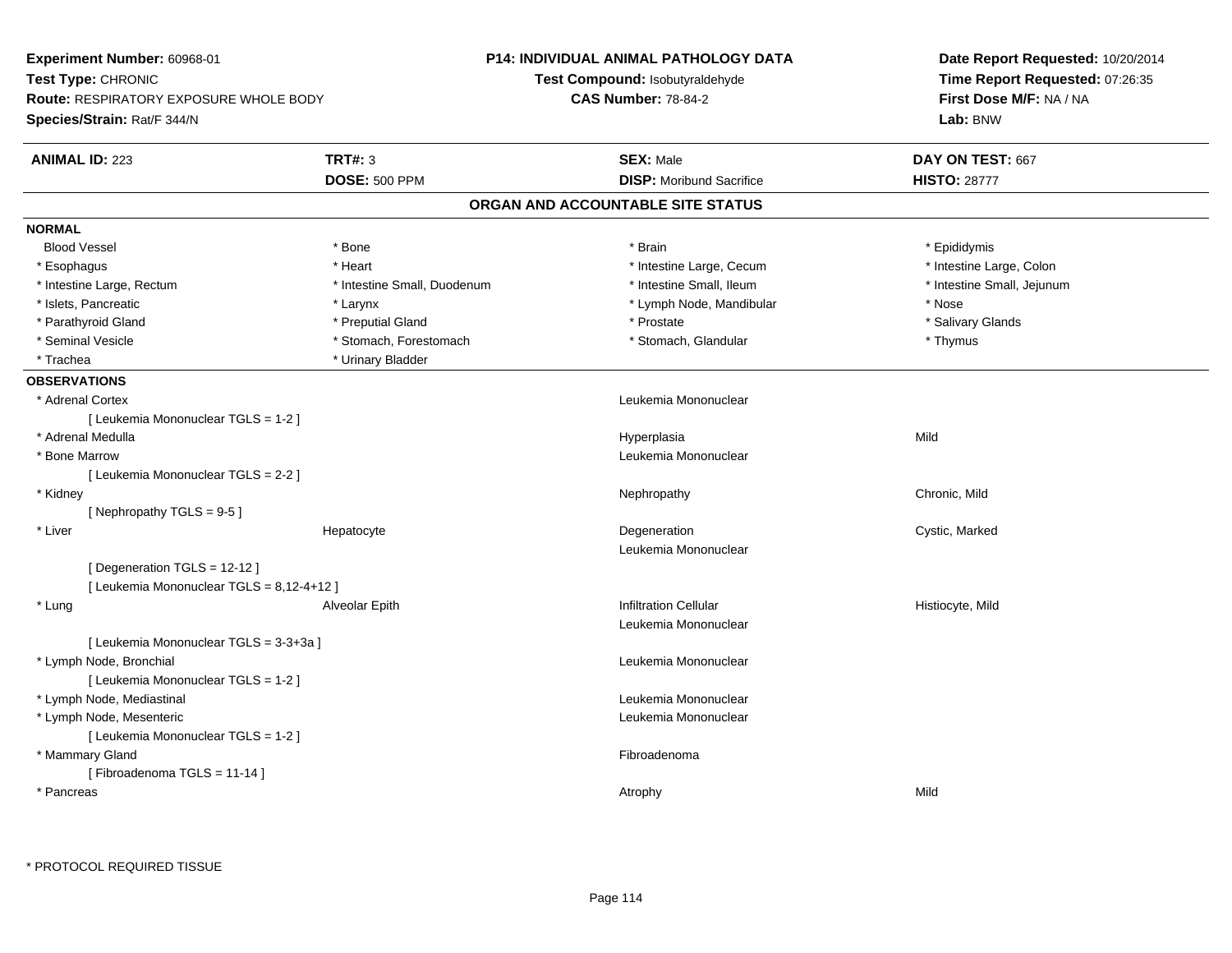| Experiment Number: 60968-01<br>Test Type: CHRONIC<br><b>Route: RESPIRATORY EXPOSURE WHOLE BODY</b><br>Species/Strain: Rat/F 344/N |                                  | <b>P14: INDIVIDUAL ANIMAL PATHOLOGY DATA</b><br>Test Compound: Isobutyraldehyde<br><b>CAS Number: 78-84-2</b> | Date Report Requested: 10/20/2014<br>Time Report Requested: 07:26:35<br>First Dose M/F: NA / NA<br>Lab: BNW |
|-----------------------------------------------------------------------------------------------------------------------------------|----------------------------------|---------------------------------------------------------------------------------------------------------------|-------------------------------------------------------------------------------------------------------------|
| <b>ANIMAL ID: 223</b>                                                                                                             | TRT#: 3                          | <b>SEX: Male</b>                                                                                              | DAY ON TEST: 667                                                                                            |
|                                                                                                                                   | <b>DOSE: 500 PPM</b>             | <b>DISP:</b> Moribund Sacrifice                                                                               | <b>HISTO: 28777</b>                                                                                         |
|                                                                                                                                   |                                  | ORGAN AND ACCOUNTABLE SITE STATUS                                                                             |                                                                                                             |
| * Pituitary Gland<br>[Hyperplasia TGLS = $2-8$ ]                                                                                  | Pars Distalis                    | Hyperplasia                                                                                                   | Marked                                                                                                      |
| * Skin<br>Note: step sections of slide 13; no change.<br>Note: Not diagnostic<br>[Hyperkeratosis TGLS = 10-13]                    |                                  | Hyperkeratosis                                                                                                | Marked                                                                                                      |
| * Spleen<br>[Fibrosis TGLS = $7-11$ ]                                                                                             |                                  | Fibrosis<br>Leukemia Mononuclear                                                                              | Mild                                                                                                        |
| [Leukemia Mononuclear TGLS = 6,7-11]<br>* Testes<br>[Adenoma TGLS = $4,5-7$ ]                                                     | Bilateral, Interstit Cell        | Adenoma                                                                                                       |                                                                                                             |
| * Thyroid Gland<br>[Carcinoma TGLS = $1-2$ ]                                                                                      | C Cell                           | Carcinoma                                                                                                     |                                                                                                             |
| PRIMARY CAUSE OF DEATH                                                                                                            | Leukemia Mononuclear<br>- Spleen |                                                                                                               |                                                                                                             |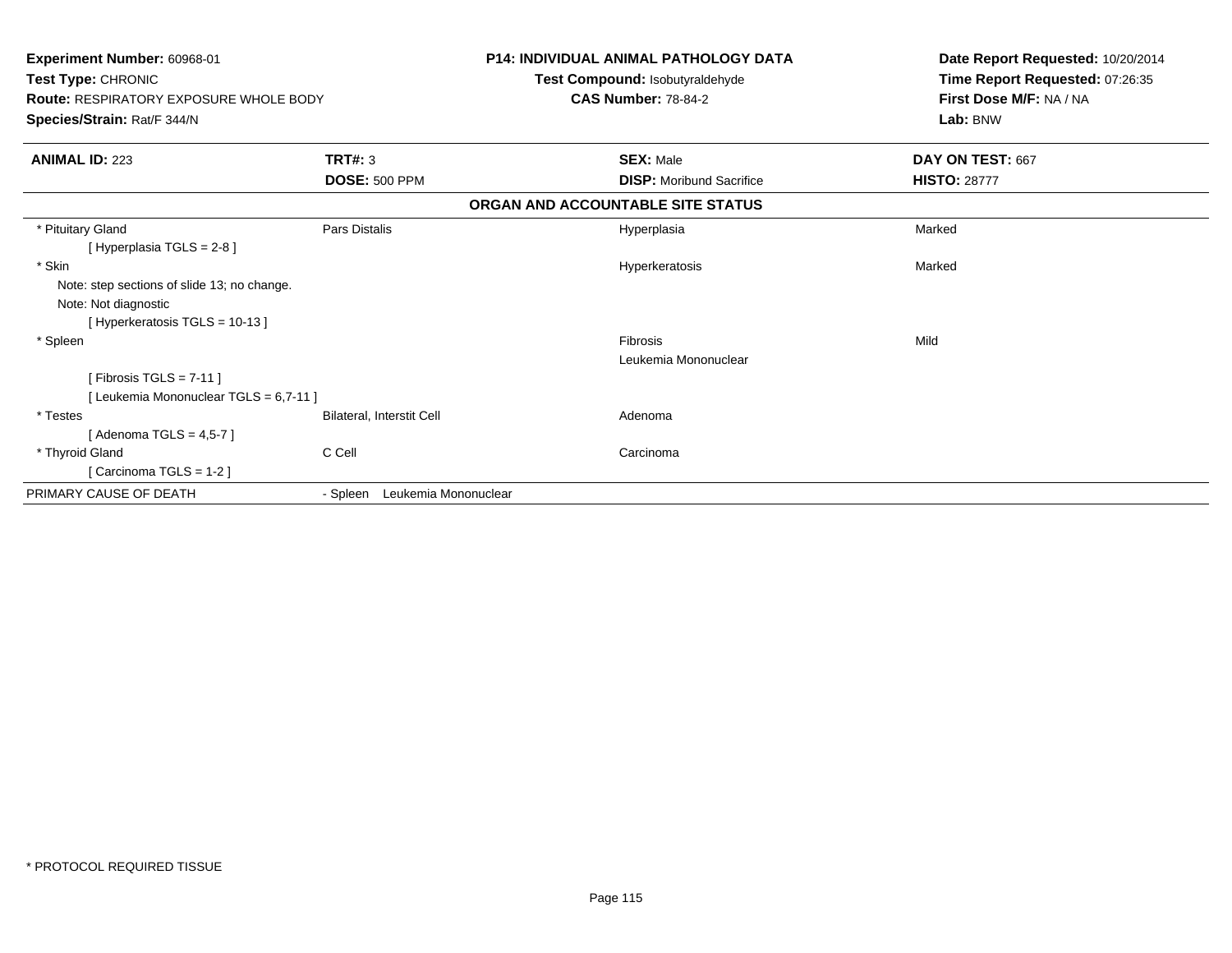**Experiment Number:** 60968-01**Test Type:** CHRONIC **Route:** RESPIRATORY EXPOSURE WHOLE BODY**Species/Strain:** Rat/F 344/N**P14: INDIVIDUAL ANIMAL PATHOLOGY DATATest Compound:** Isobutyraldehyde**CAS Number:** 78-84-2**Date Report Requested:** 10/20/2014**Time Report Requested:** 07:26:35**First Dose M/F:** NA / NA**Lab:** BNW**ANIMAL ID:** 224**TRT#:** 3 **SEX:** Male **DAY ON TEST:** 580 **DOSE:** 500 PPM**DISP:** Moribund Sacrifice **HISTO:** 28778 **ORGAN AND ACCOUNTABLE SITE STATUSNORMAL**\* Adrenal Cortex \* Adrenal Cortex \* Adrenal Medulla Blood Vessel \* Bone\* Esophagus \* Bone Marrow \* Brain \* Epididymis \* Esophagus \* Intestine Large, Rectum \* Heart **\*** Intestine Large, Cecum **\* Intestine Large, Cecum** \* Intestine Large, Colon \* Intestine Large, Colon \* Intestine Small, Duodenum \* Intestine Small, Ileum \* Intestine Small, Intestine Small, Jejunum \* Islets, Pancreatic \* Larynx **\* Example 19** \* Lymph Node, Mandibular \* Mammary Gland \* Mose \* Nose \* Nose \* Prostate \* Pancreas \* Pancreas \* Parathyroid Gland \* Pancreas \* Peputial Gland \* Salivary Glands \* The state of the seminal Vesicle \* Skin \* Skin \* Skin \* Stomach, Forestomach, Forestomach, Forestomach, Forestomach, Forestomach, Forestomach, Forestomach, Forestomach, Forestomach, Forestomach, Foresto \* Stomach, Glandular \* Thymus \* Thymus \* Thymus \* Thyroid Gland \* Thyroid Gland \* Trachea \* Urinary Bladder**OBSERVATIONS** \* Kidneyy the controller of the controller of the controller of the controller of the controller of the controller of the controller of the controller of the controller of the controller of the controller of the controller of the \* Liverr and the contract of the contract of the contract of the contract of the contract of the contract of the contract of the contract of the contract of the contract of the contract of the contract of the contract of the cont Angiectasis Moderate Leukemia Mononuclear[ Angiectasis TGLS = 3-11 ][ Leukemia Mononuclear TGLS = 3-4+11 ] \* Lung Alveolar Epith Infiltration Cellular Histiocyte, Moderate Leukemia Mononuclear[ Infiltration Cellular TGLS = 1-3+3a ][ Leukemia Mononuclear TGLS = 1-3+3a ] \* Lymph Node, Bronchial Leukemia Mononuclear \* Lymph Node, Mediastinal Leukemia Mononuclear \* Lymph Node, Mesenteric Leukemia Mononuclear \* Pituitary Gland Pars Distalis Hyperplasia Moderate \* Spleen Leukemia Mononuclear \* Testes Interstit Cell AdenomaI **Hyperplasia** Interstit Cella Mild  $[$  Adenoma TGLS = 2-7  $]$ PRIMARY CAUSE OF DEATH- Spleen Leukemia Mononuclear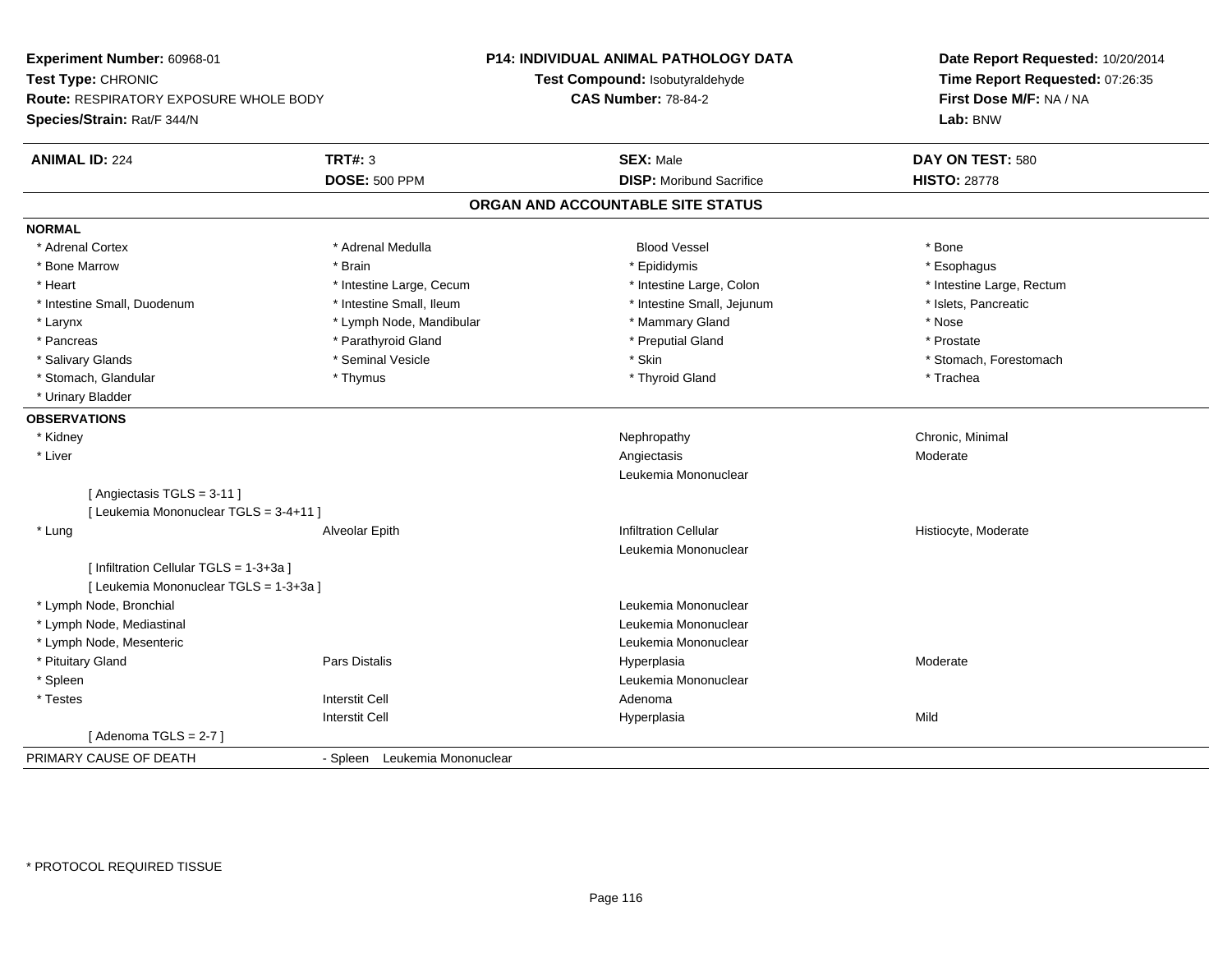**Experiment Number:** 60968-01**Test Type:** CHRONIC **Route:** RESPIRATORY EXPOSURE WHOLE BODY**Species/Strain:** Rat/F 344/N**P14: INDIVIDUAL ANIMAL PATHOLOGY DATATest Compound:** Isobutyraldehyde**CAS Number:** 78-84-2**Date Report Requested:** 10/20/2014**Time Report Requested:** 07:26:35**First Dose M/F:** NA / NA**Lab:** BNW**ANIMAL ID:** 225 **TRT#:** <sup>3</sup> **SEX:** Male **DAY ON TEST:** <sup>706</sup> **DOSE:** 500 PPM**DISP:** Moribund Sacrifice **HISTO:** 28779 **ORGAN AND ACCOUNTABLE SITE STATUSNORMAL**\* Adrenal Cortex \* Adrenal Cortex \* Adrenal Medulla Blood Vessel \* Bone\* Esophagus \* Bone Marrow \* Brain \* Epididymis \* Esophagus \* Heart Thestine Large, Cecum Thestine Large, Cecum Assessment Carge, Colon Thestine Large, Rectum \* Intestine Large, Rectum \* Intestine Large, Rectum \* Intestine Small, Duodenum \* Intestine Small, Ileum \* Intestine Small, Intestine Small, Jejunum \* Islets, Pancreatic \* Larynx \* Lung \* Lymph Node, Bronchial \* Lymph Node, Mandibular \* Lymph Node, Mediastinal \* The mode is the second of the second term in the second term in the second term in the second term in the second term in the second term in the second term in the second term in the second term \* Seminal Vesicle \* Parathyroid Gland \* \* \* Prostate \* \* Prostate \* \* Salivary Glands \* \* Salivary Glands \* \* Seminal Vesicle \* Stomach, Forestomach \* Trachea \* Thymus \* Thymus \* Thyroid Gland \* Thyroid Gland \* Trachea \* Trachea \* Urinary Bladder**OBSERVATIONS** \* Kidneyy the controller of the controller of the controller of the Nephropathy Chronic, Marked ( $\alpha$  ) of the controller of the controller of the controller of the controller of the controller of the controller of the controller [ Nephropathy TGLS = 5-5 ] \* Liver Leukemia Mononuclear [ Leukemia Mononuclear TGLS = 5-5 ] Lymph Nodee en anno 1920 - Iliac anno 1920 - Iliac anno 1920 - Ectasia anno 1920 - Anno 1920 - Marked Marked II<br>Iomraidhean  $[$  Ectasia TGLS = 4-13  $]$  \* Nosee and the control of the control of the control of the control of the control of the control of the control of the control of the control of the control of the control of the control of the control of the control of the co \* Pituitary Glandd and the contract of Pars Distalis and the contract of Adenoma and Adenoma and the Adenoma and the Adenoma and  $\lambda$  $[$  Adenoma TGLS = 2-8  $]$  \* Preputial Glandd and the control of the control of the control of the control of the control of the control of the control of the control of the control of the control of the control of the control of the control of the control of the co Inflammation Suppurative, Moderate Note: lesion is more evident on slide 7 than on slide 12.[ Cyst TGLS = 1-7+12 ] $[$  Inflammation TGLS = 1-7+12  $]$  \* Skinn anns an t-ainmeile anns an t-ainmeile anns an t-ainmeile anns an t-ainmeile anns an t-ainmeile anns an t-ainm [ Keratoacanthoma TGLS = 6-14 ] \* Spleenn and the contract of the contract of the contract of the contract of the contract of the contract of the contract of the contract of the contract of the contract of the contract of the contract of the contract of the cont Leukemia Mononuclear $[$  Fibrosis TGLS = 3-11  $]$ [ Leukemia Mononuclear TGLS = 3-11 ]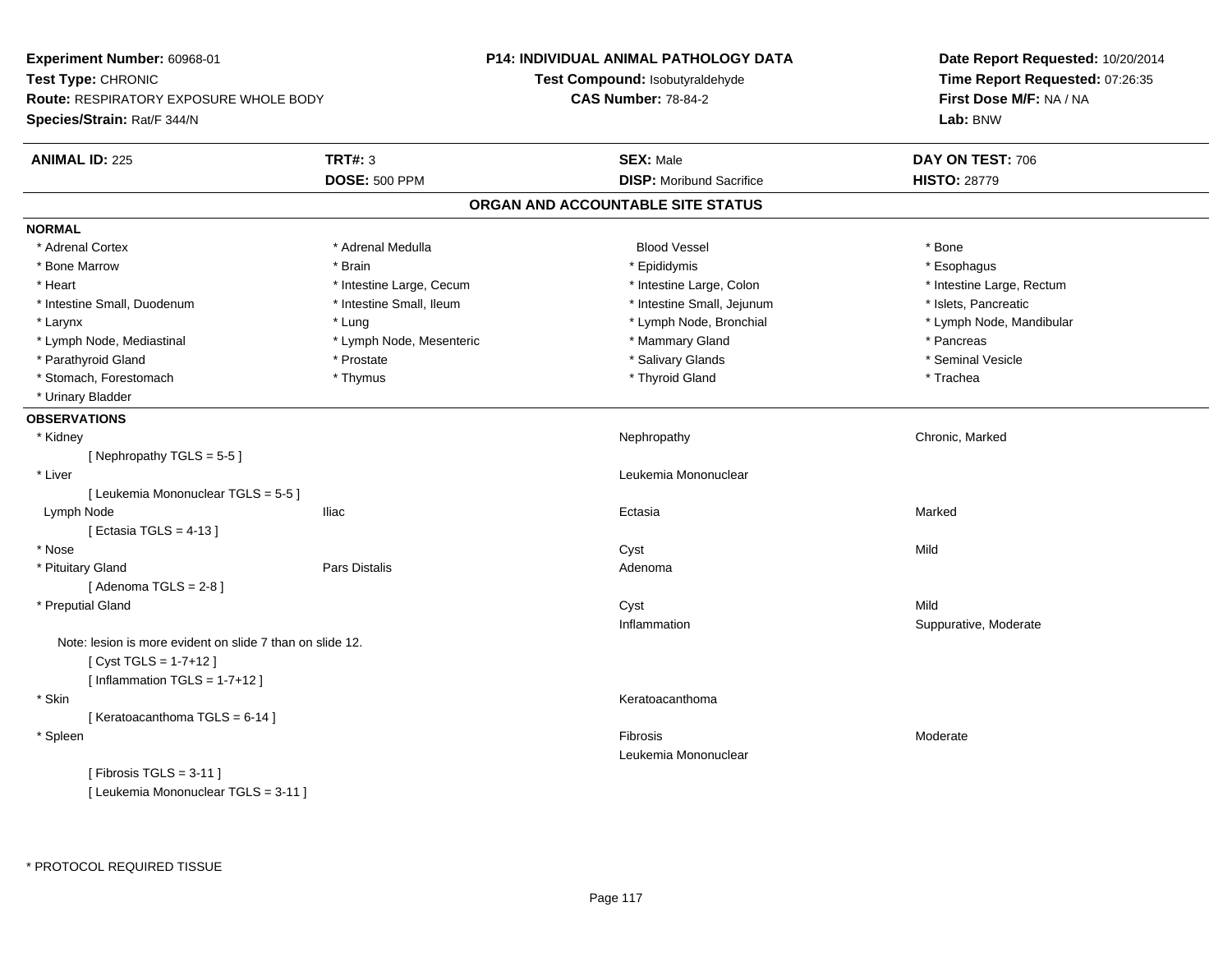| Experiment Number: 60968-01<br>Test Type: CHRONIC<br><b>Route: RESPIRATORY EXPOSURE WHOLE BODY</b><br>Species/Strain: Rat/F 344/N |                                         | <b>P14: INDIVIDUAL ANIMAL PATHOLOGY DATA</b><br>Test Compound: Isobutyraldehyde<br><b>CAS Number: 78-84-2</b> | Date Report Requested: 10/20/2014<br>Time Report Requested: 07:26:35<br>First Dose M/F: NA / NA<br>Lab: BNW |
|-----------------------------------------------------------------------------------------------------------------------------------|-----------------------------------------|---------------------------------------------------------------------------------------------------------------|-------------------------------------------------------------------------------------------------------------|
| <b>ANIMAL ID: 225</b>                                                                                                             | TRT#: 3<br><b>DOSE: 500 PPM</b>         | <b>SEX: Male</b><br><b>DISP:</b> Moribund Sacrifice                                                           | DAY ON TEST: 706<br><b>HISTO: 28779</b>                                                                     |
|                                                                                                                                   |                                         | ORGAN AND ACCOUNTABLE SITE STATUS                                                                             |                                                                                                             |
| * Stomach, Glandular                                                                                                              |                                         | Inflammation<br>Ulcer                                                                                         | Suppurative, Moderate<br>Moderate                                                                           |
| * Testes<br>[Adenoma TGLS = $7-7$ ]                                                                                               | <b>Bilateral, Interstit Cell</b>        | Adenoma                                                                                                       |                                                                                                             |
| PRIMARY CAUSE OF DEATH                                                                                                            | - Pituitary Gland Pars Distalis Adenoma |                                                                                                               |                                                                                                             |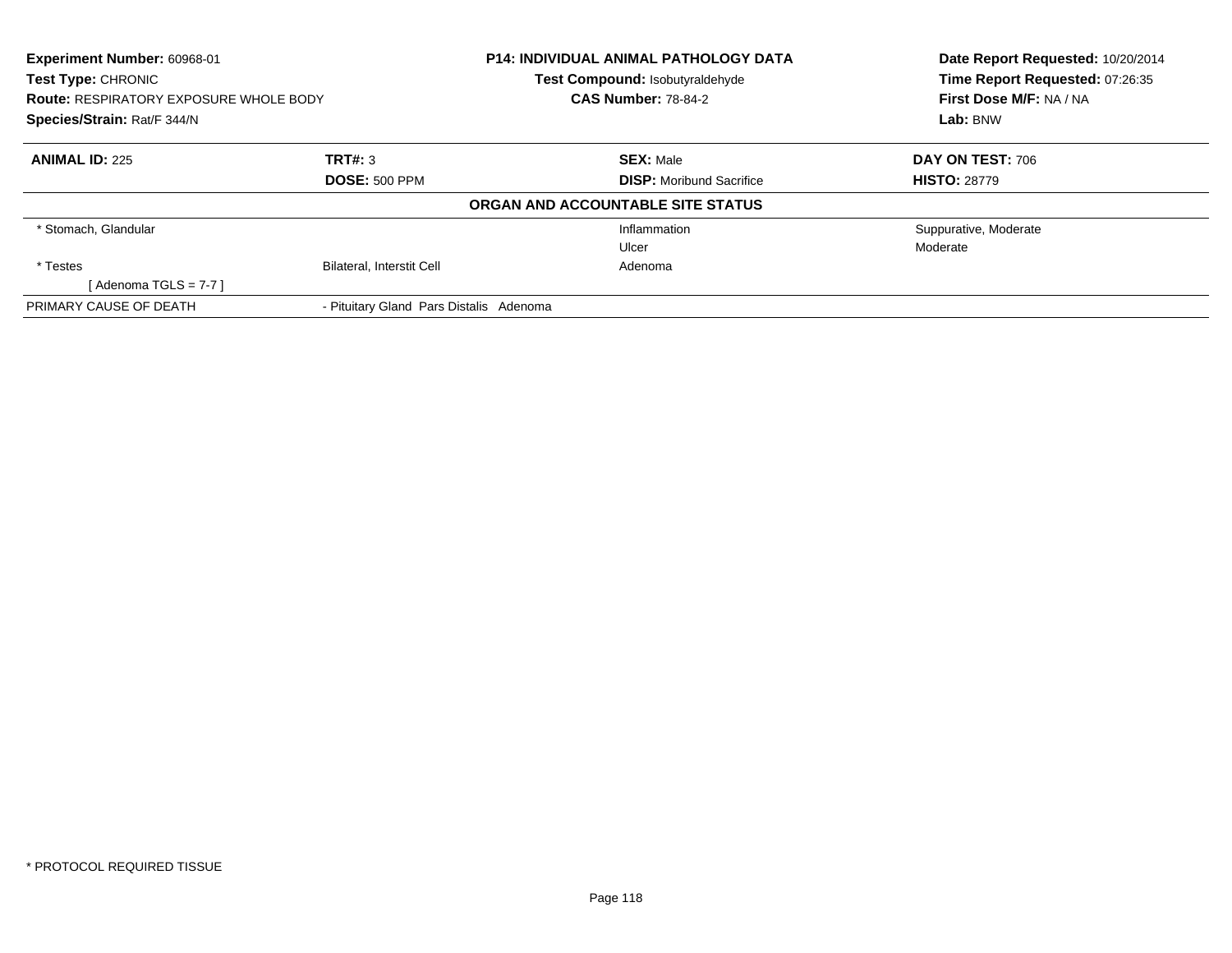| <b>Experiment Number: 60968-01</b><br>Test Type: CHRONIC<br><b>Route: RESPIRATORY EXPOSURE WHOLE BODY</b><br>Species/Strain: Rat/F 344/N |                             | <b>P14: INDIVIDUAL ANIMAL PATHOLOGY DATA</b><br>Test Compound: Isobutyraldehyde<br><b>CAS Number: 78-84-2</b> | Date Report Requested: 10/20/2014<br>Time Report Requested: 07:26:35<br>First Dose M/F: NA / NA<br>Lab: BNW |
|------------------------------------------------------------------------------------------------------------------------------------------|-----------------------------|---------------------------------------------------------------------------------------------------------------|-------------------------------------------------------------------------------------------------------------|
| <b>ANIMAL ID: 226</b>                                                                                                                    | <b>TRT#: 3</b>              | <b>SEX: Male</b>                                                                                              | DAY ON TEST: 733                                                                                            |
|                                                                                                                                          | <b>DOSE: 500 PPM</b>        | <b>DISP: Terminal Sacrifice</b>                                                                               | <b>HISTO: 28780</b>                                                                                         |
|                                                                                                                                          |                             | ORGAN AND ACCOUNTABLE SITE STATUS                                                                             |                                                                                                             |
| <b>NORMAL</b>                                                                                                                            |                             |                                                                                                               |                                                                                                             |
| * Adrenal Cortex                                                                                                                         | <b>Blood Vessel</b>         | * Bone Marrow                                                                                                 | * Brain                                                                                                     |
| * Epididymis                                                                                                                             | * Esophagus                 | * Heart                                                                                                       | * Intestine Large, Cecum                                                                                    |
| * Intestine Large, Colon                                                                                                                 | * Intestine Small, Duodenum | * Intestine Small, Ileum                                                                                      | * Intestine Small, Jejunum                                                                                  |
| * Islets, Pancreatic                                                                                                                     | * Lung                      | * Lymph Node, Bronchial                                                                                       | * Lymph Node, Mandibular                                                                                    |
| * Lymph Node, Mediastinal                                                                                                                | * Mammary Gland             | * Nose                                                                                                        | * Parathyroid Gland                                                                                         |
| * Preputial Gland                                                                                                                        | * Prostate                  | * Salivary Glands                                                                                             | * Seminal Vesicle                                                                                           |
| * Stomach, Forestomach                                                                                                                   | * Stomach, Glandular        | * Thymus                                                                                                      | * Thyroid Gland                                                                                             |
| * Trachea                                                                                                                                | * Urinary Bladder           |                                                                                                               |                                                                                                             |
| <b>MISSING</b>                                                                                                                           |                             |                                                                                                               |                                                                                                             |
| * Intestine Large, Rectum                                                                                                                |                             |                                                                                                               |                                                                                                             |
| <b>OBSERVATIONS</b>                                                                                                                      |                             |                                                                                                               |                                                                                                             |
| * Adrenal Medulla                                                                                                                        |                             | Pheochromocytoma Benign                                                                                       |                                                                                                             |
| * Kidney                                                                                                                                 |                             | Nephropathy                                                                                                   | Chronic, Moderate                                                                                           |
| [Nephropathy TGLS = 3-5]                                                                                                                 |                             |                                                                                                               |                                                                                                             |
| * Larynx                                                                                                                                 | Epithelium                  | Hyperplasia                                                                                                   | Mild                                                                                                        |
|                                                                                                                                          | Glands                      | Inflammation                                                                                                  | Suppurative, Mild                                                                                           |
| $^{\star}$ Liver                                                                                                                         |                             | Angiectasis                                                                                                   | Moderate                                                                                                    |
|                                                                                                                                          | Hepatocyte                  | Hyperplasia                                                                                                   | Moderate                                                                                                    |
|                                                                                                                                          |                             | Leukemia Mononuclear                                                                                          |                                                                                                             |
| [ Hyperplasia TGLS = 4-4 ]                                                                                                               |                             |                                                                                                               |                                                                                                             |
| [ Leukemia Mononuclear TGLS = 4-4 ]                                                                                                      |                             |                                                                                                               |                                                                                                             |
| * Lymph Node, Mesenteric                                                                                                                 |                             | Leukemia Mononuclear                                                                                          |                                                                                                             |
| * Pancreas                                                                                                                               |                             | Atrophy                                                                                                       | Mild                                                                                                        |
| * Pituitary Gland                                                                                                                        | Pars Distalis               | Hyperplasia                                                                                                   | Moderate                                                                                                    |
| * Skin                                                                                                                                   |                             | Acanthosis                                                                                                    | Moderate                                                                                                    |
|                                                                                                                                          |                             | Hyperplasia                                                                                                   | Moderate                                                                                                    |
| [Acanthosis TGLS = $5-11$ ]                                                                                                              |                             |                                                                                                               |                                                                                                             |
| * Spleen                                                                                                                                 |                             | Fibrosis                                                                                                      | Marked                                                                                                      |
|                                                                                                                                          |                             | Leukemia Mononuclear                                                                                          |                                                                                                             |
| [ Fibrosis TGLS = $2-13$ ]                                                                                                               |                             |                                                                                                               |                                                                                                             |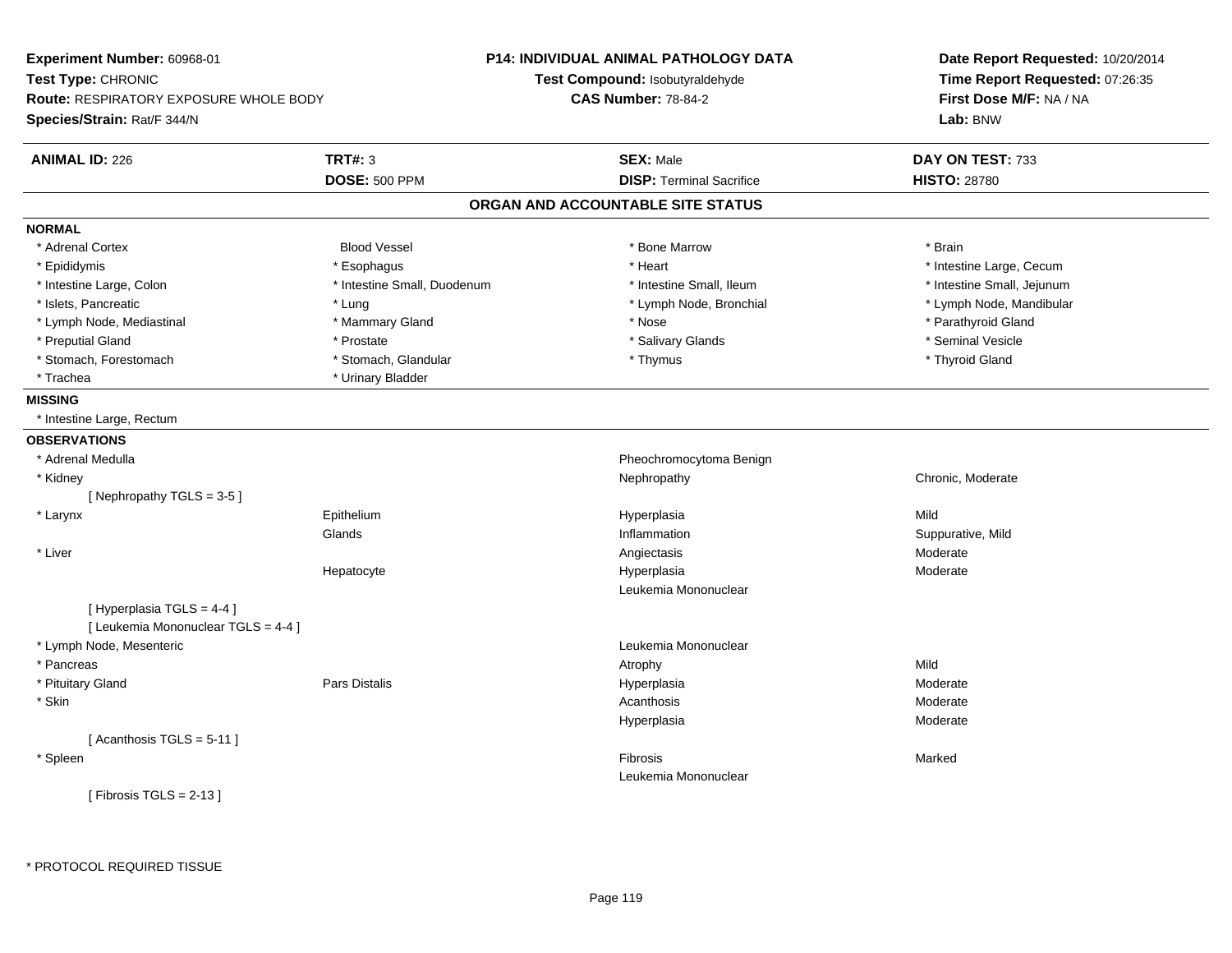| Experiment Number: 60968-01<br><b>Test Type: CHRONIC</b><br><b>Route: RESPIRATORY EXPOSURE WHOLE BODY</b><br>Species/Strain: Rat/F 344/N |                                  | <b>P14: INDIVIDUAL ANIMAL PATHOLOGY DATA</b><br><b>Test Compound: Isobutyraldehyde</b><br><b>CAS Number: 78-84-2</b> |                                 | Date Report Requested: 10/20/2014<br>Time Report Requested: 07:26:35<br>First Dose M/F: NA / NA |
|------------------------------------------------------------------------------------------------------------------------------------------|----------------------------------|----------------------------------------------------------------------------------------------------------------------|---------------------------------|-------------------------------------------------------------------------------------------------|
|                                                                                                                                          |                                  |                                                                                                                      |                                 | Lab: BNW                                                                                        |
| <b>ANIMAL ID: 226</b>                                                                                                                    | TRT#: 3                          |                                                                                                                      | <b>SEX: Male</b>                | DAY ON TEST: 733                                                                                |
|                                                                                                                                          | <b>DOSE: 500 PPM</b>             |                                                                                                                      | <b>DISP: Terminal Sacrifice</b> | <b>HISTO: 28780</b>                                                                             |
|                                                                                                                                          |                                  | ORGAN AND ACCOUNTABLE SITE STATUS                                                                                    |                                 |                                                                                                 |
| [Leukemia Mononuclear TGLS = 2-13 ]                                                                                                      |                                  |                                                                                                                      |                                 |                                                                                                 |
| * Testes                                                                                                                                 | <b>Bilateral, Interstit Cell</b> |                                                                                                                      | Adenoma                         |                                                                                                 |
| [Adenoma TGLS = $1-14$ ]                                                                                                                 |                                  |                                                                                                                      |                                 |                                                                                                 |
| PRIMARY CAUSE OF DEATH                                                                                                                   |                                  |                                                                                                                      |                                 |                                                                                                 |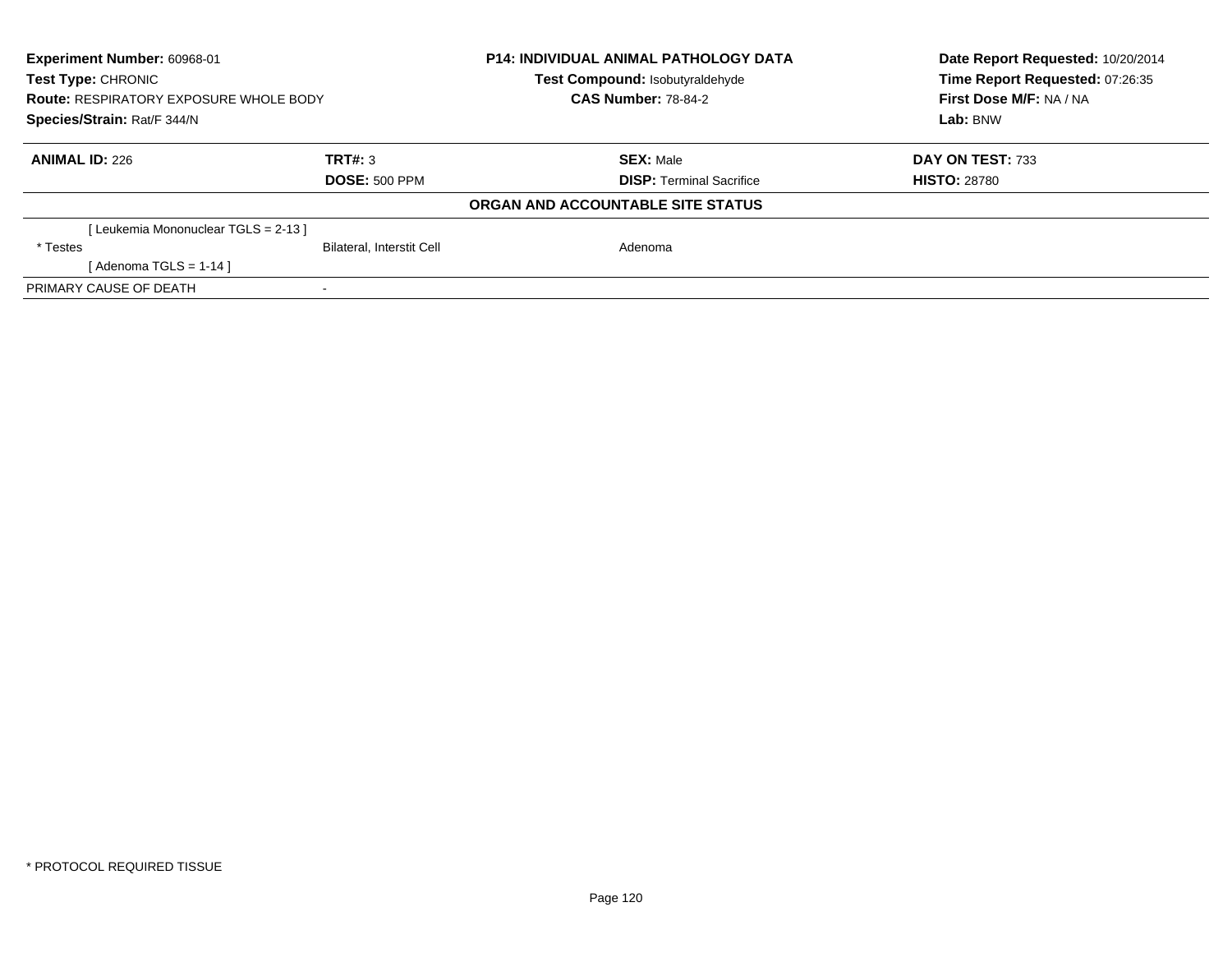**Experiment Number:** 60968-01**Test Type:** CHRONIC **Route:** RESPIRATORY EXPOSURE WHOLE BODY**Species/Strain:** Rat/F 344/N**P14: INDIVIDUAL ANIMAL PATHOLOGY DATATest Compound:** Isobutyraldehyde**CAS Number:** 78-84-2**Date Report Requested:** 10/20/2014**Time Report Requested:** 07:26:35**First Dose M/F:** NA / NA**Lab:** BNW**ANIMAL ID:** 227**TRT#:** 3 **SEX:** Male **DAY ON TEST:** 635 **DOSE:** 500 PPM**DISP:** Moribund Sacrifice **HISTO:** 28781 **ORGAN AND ACCOUNTABLE SITE STATUSNORMALBlood Vessel**  Blood Vessel \* Bone \* Brain \* Epididymis\* Intestine Large, Colon \* Esophagus \* **Heart \* Intestine Large, Cecum \* Intestine Large, Cecum \*** Intestine Large, Cecum \* Intestine Large, Rectum \* Thestine Small, Duodenum \* Number of the small, Ileum \* Intestine Small, Jejunum \* Intestine Small, Jejunum \* Islets, Pancreatic \* Larynx \* Mammary Gland \* Nose \* Seminal Vesicle \* Parathyroid Gland \* \* \* Prostate \* \* Prostate \* \* Salivary Glands \* \* Salivary Glands \* \* Seminal Vesicle \* Skin \* Stomach, Glandular \* Stomach, Glandular \* Thymus \* Thymus \* Thymus \* Thyroid Gland \* Trachea **\*** Urinary Bladder **OBSERVATIONS** \* Adrenal CortexVacuolization Cytoplasmic **Moderate** Moderate \* Adrenal Medulla Hyperplasia Mild \* Bone MarrowLeukemia Mononuclear<br>Nephropathy \* Kidneyy the controller of the controller of the controller of the controller of the controller of the chronic, Mild \* Liverr Bile Duct Hyperplasia a and a study of the state of the Marked Hepatocyte Hyperplasia Moderate Leukemia MononuclearVacuolization Cytoplasmic Marked[ Leukemia Mononuclear TGLS = 6-4 ] \* Lungg and the set of the set of the set of the set of the set of the set of the set of the set of the set of the set of the set of the set of the set of the set of the set of the set of the set of the set of the set of the set \* Lymph Node, Bronchial Leukemia Mononuclear[ Leukemia Mononuclear TGLS = 4-7 ] \* Lymph Node, Mandibular Leukemia Mononuclear [ Leukemia Mononuclear TGLS = 4-7 ] \* Lymph Node, Mediastinal Leukemia Mononuclear \* Lymph Node, Mesenteric Leukemia Mononuclear [ Leukemia Mononuclear TGLS = 4-7 ] \* Pancreass the control of the control of the control of the control of the control of the control of the control of the control of the control of the control of the control of the control of the control of the control of the contro \* Pituitary Glandd and the contract of Pars Distalis and the contract of Adenoma and Adenoma and the Adenoma and the Adenoma and  $\lambda$  $[$  Adenoma TGLS = 1-8  $]$  \* Preputial Glandd and the control of the control of the control of the control of the control of the control of the control of the control of the control of the control of the control of the control of the control of the control of the co  $[$  Cyst TGLS = 2-7+12  $]$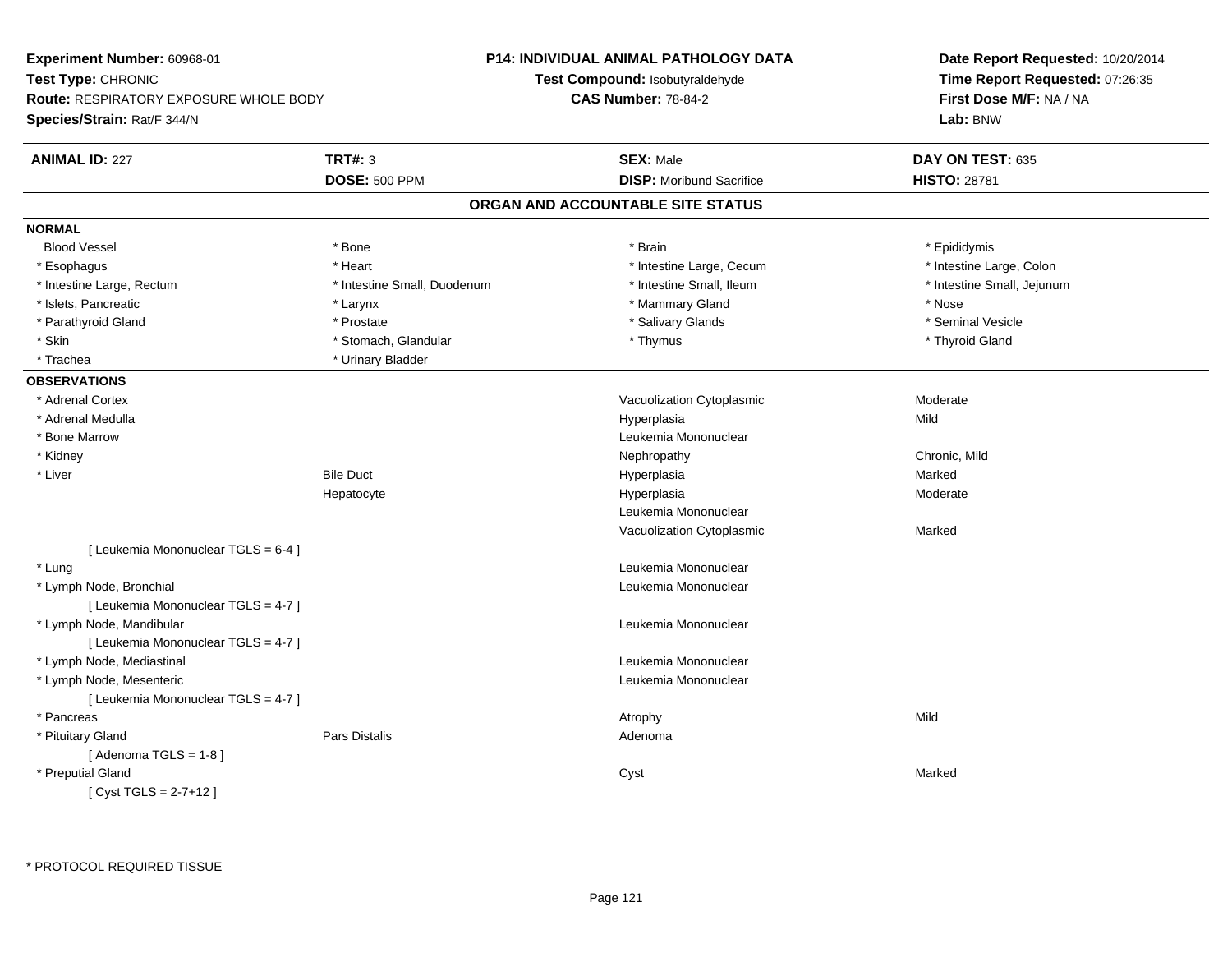| Experiment Number: 60968-01<br>Test Type: CHRONIC<br><b>Route: RESPIRATORY EXPOSURE WHOLE BODY</b><br>Species/Strain: Rat/F 344/N |                                  | P14: INDIVIDUAL ANIMAL PATHOLOGY DATA<br>Test Compound: Isobutyraldehyde<br><b>CAS Number: 78-84-2</b> | Date Report Requested: 10/20/2014<br>Time Report Requested: 07:26:35<br>First Dose M/F: NA / NA<br>Lab: BNW |
|-----------------------------------------------------------------------------------------------------------------------------------|----------------------------------|--------------------------------------------------------------------------------------------------------|-------------------------------------------------------------------------------------------------------------|
| <b>ANIMAL ID: 227</b>                                                                                                             | TRT#: 3<br><b>DOSE: 500 PPM</b>  | <b>SEX: Male</b><br><b>DISP:</b> Moribund Sacrifice                                                    | DAY ON TEST: 635<br><b>HISTO: 28781</b>                                                                     |
|                                                                                                                                   |                                  | ORGAN AND ACCOUNTABLE SITE STATUS                                                                      |                                                                                                             |
| * Spleen<br>[Leukemia Mononuclear TGLS = 5-11]                                                                                    |                                  | Leukemia Mononuclear                                                                                   |                                                                                                             |
| * Stomach, Forestomach                                                                                                            |                                  | Hyperplasia                                                                                            | Moderate                                                                                                    |
| * Testes                                                                                                                          | Bilateral, Interstit Cell        | Adenoma                                                                                                |                                                                                                             |
|                                                                                                                                   | <b>Germinal Epith</b>            | Atrophy                                                                                                | Mild                                                                                                        |
| [ Adenoma TGLS = 3-7 ]                                                                                                            |                                  |                                                                                                        |                                                                                                             |
| [Atrophy TGLS = 4-7 ]                                                                                                             |                                  |                                                                                                        |                                                                                                             |
| PRIMARY CAUSE OF DEATH                                                                                                            | Leukemia Mononuclear<br>- Spleen |                                                                                                        |                                                                                                             |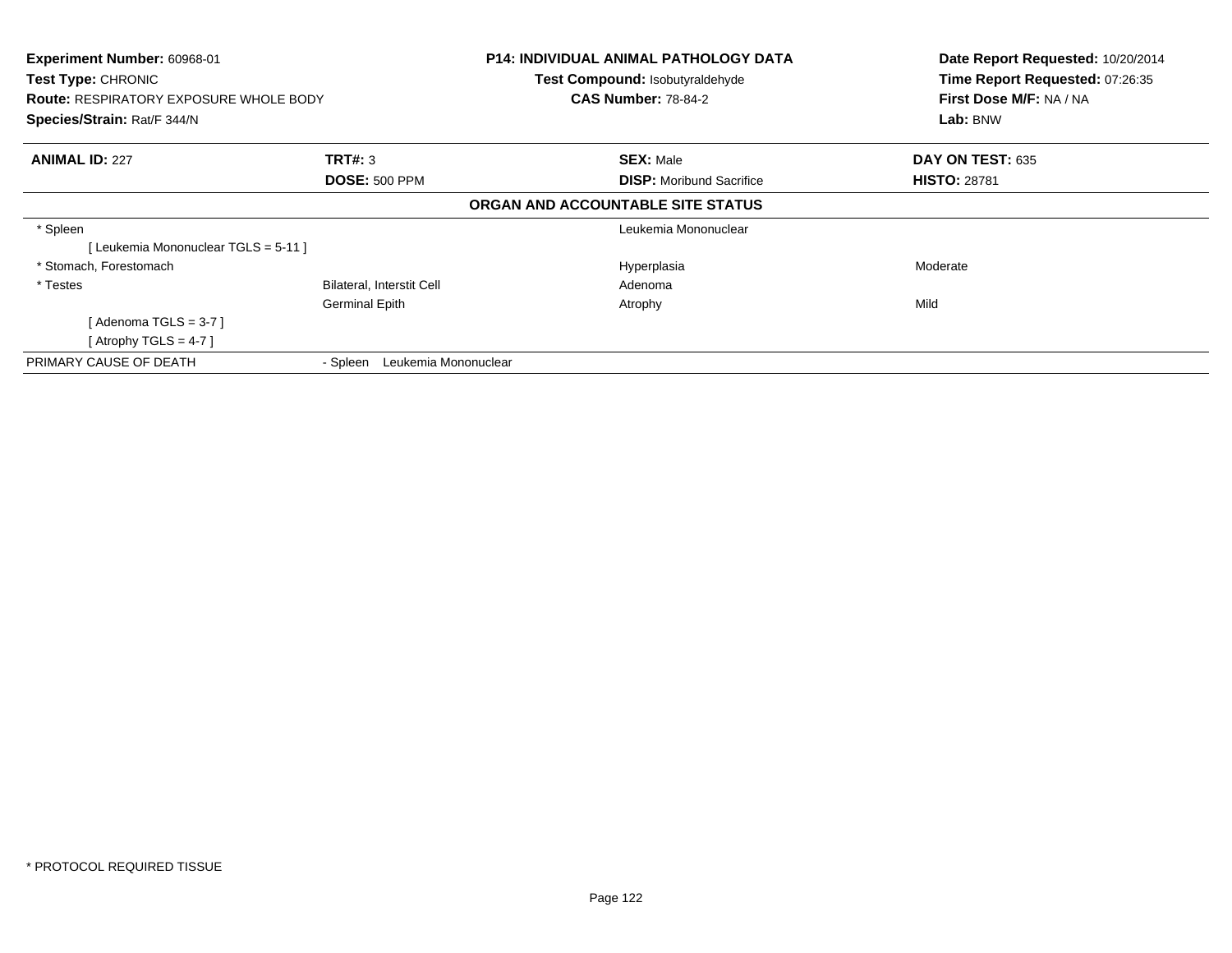**Experiment Number:** 60968-01**Test Type:** CHRONIC **Route:** RESPIRATORY EXPOSURE WHOLE BODY**Species/Strain:** Rat/F 344/N**P14: INDIVIDUAL ANIMAL PATHOLOGY DATATest Compound:** Isobutyraldehyde**CAS Number:** 78-84-2**Date Report Requested:** 10/20/2014**Time Report Requested:** 07:26:35**First Dose M/F:** NA / NA**Lab:** BNW**ANIMAL ID:** 228**TRT#:** 3 **SEX:** Male **DAY ON TEST:** 733 **DOSE:** 500 PPM**DISP:** Terminal Sacrifice **HISTO:** 28782 **ORGAN AND ACCOUNTABLE SITE STATUSNORMAL**\* Adrenal Cortex \* Adrenal Medulla \* \* Book \* Blood Vessel \* Book \* Bone \* Bone \* Bone \* Bone \* Bone \* Bone \* Bone \* Bone \* Bone \* Esophagus \* Bone Marrow \* Brain \* Epididymis \* Esophagus \* Intestine Small, Duodenum \* Heart \* Intestine Large, Cecum \* Intestine Large, Cecum \* Intestine Large, Colon \* Intestine Small, Ileum \* Thestine Small, Jejunum \* 1998 \* Islets, Pancreatic \* The manus \* Larynx \* Larynx \* Liver which is the settlement of the term of the settlement of the settlement of the settlement of the settlement of the settlement of the settlement of the settlement of the settlement of the settlement of the settlemen \* Lymph Node, Mediastinal \* Nose \* Lymph Node, Mesenteric \* \* Mammary Gland \* Memmary Gland \* Nose \* Prostate \* Pancreas \* Parathyroid Gland \* Parathyroid Gland \* Parathyroid Gland \* Prituitary Gland \* Salivary Glands \* The state of the seminal Vesicle \* The state \* Spleen \* Spleen \* Stomach, Forestomach, Forestomach \* Stomach, Glandular \* Thymus \* Thymus \* Thymus \* Thyroid Gland \* Thyroid Gland \* Trachea \* Urinary Bladder**OBSERVATIONS** \* Intestine Large, Rectumm<br>
Parasite Metazoan [ Parasite Metazoan TGLS = 2-7 ] \* Kidneyy the controller of the controller of the controller of the controller of the controller of the controller of the controller of the controller of the controller of the controller of the controller of the controller of the \* Preputial Glandd and a state of the control of the control of the control of the control of the control of the control of the control of the control of the control of the control of the control of the control of the control of the contro [ Adenoma TGLS = 1-12 ] \* Skin Hyperkeratosis Marked [ Hyperkeratosis TGLS = 3-11 ] \* TestesBilateral, Interstit Cell **Adenoma** Adenoma  $[$  Adenoma TGLS = 2-7  $]$ PRIMARY CAUSE OF DEATH-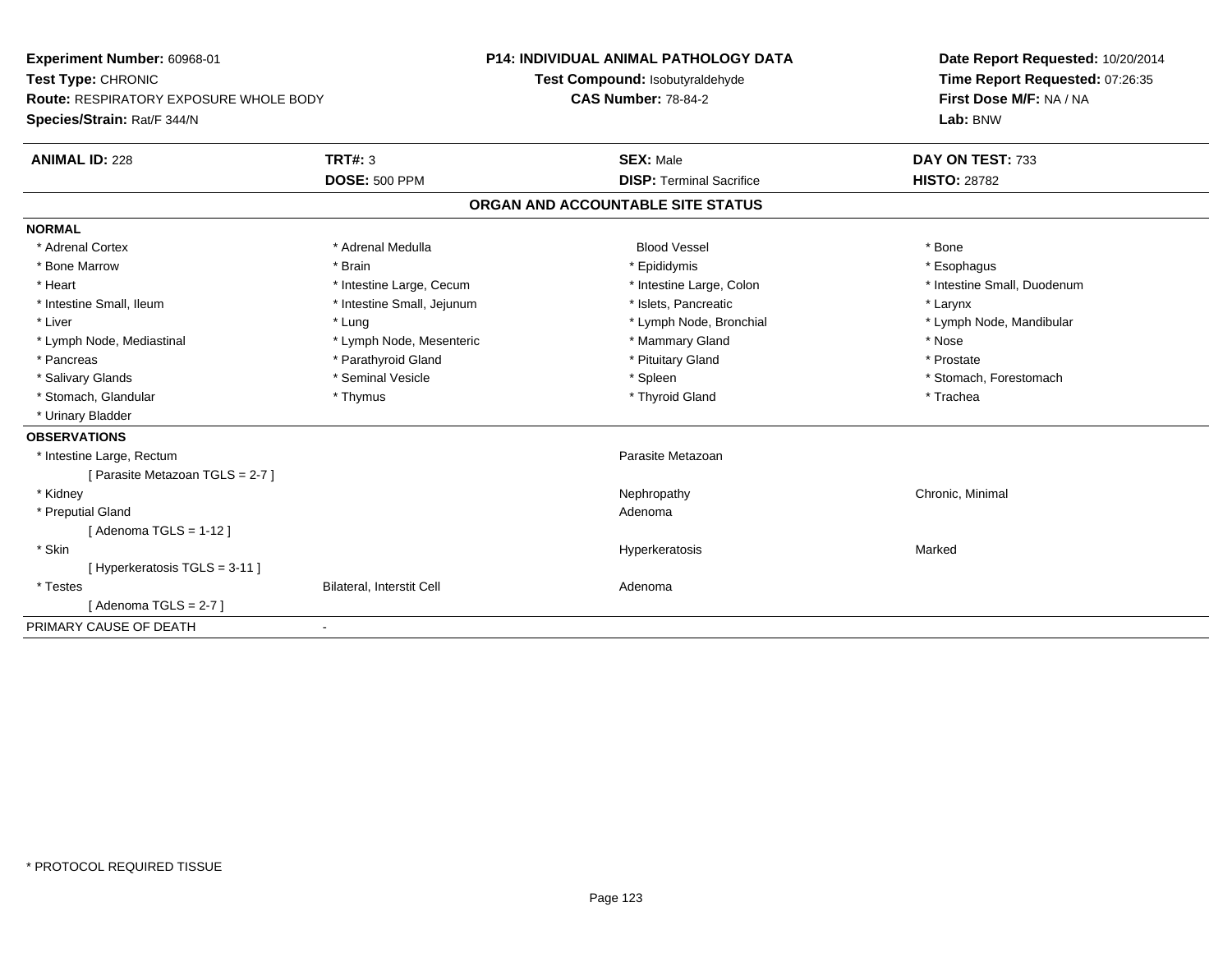| Experiment Number: 60968-01                                                                                      |                                                                      |
|------------------------------------------------------------------------------------------------------------------|----------------------------------------------------------------------|
| Test Type: CHRONIC<br>Test Compound: Isobutyraldehyde                                                            | Date Report Requested: 10/20/2014<br>Time Report Requested: 07:26:35 |
| <b>CAS Number: 78-84-2</b><br><b>Route: RESPIRATORY EXPOSURE WHOLE BODY</b>                                      | First Dose M/F: NA / NA                                              |
| Lab: BNW<br><b>Species/Strain: Rat/F 344/N</b>                                                                   |                                                                      |
| <b>TRT#: 3</b><br><b>ANIMAL ID: 229</b><br><b>SEX: Male</b><br>DAY ON TEST: 618                                  |                                                                      |
| <b>DOSE: 500 PPM</b><br><b>DISP:</b> Moribund Sacrifice<br><b>HISTO: 28783</b>                                   |                                                                      |
| ORGAN AND ACCOUNTABLE SITE STATUS                                                                                |                                                                      |
| <b>NORMAL</b>                                                                                                    |                                                                      |
| * Adrenal Cortex<br>* Adrenal Medulla<br><b>Blood Vessel</b><br>* Bone                                           |                                                                      |
| * Heart<br>* Epididymis<br>* Esophagus<br>* Intestine Large, Cecum                                               |                                                                      |
| * Intestine Small, Ileum<br>* Intestine Large, Colon<br>* Intestine Large, Rectum<br>* Intestine Small, Duodenum |                                                                      |
| * Intestine Small, Jejunum<br>* Islets, Pancreatic<br>* Mammary Gland<br>* Larynx                                |                                                                      |
| * Parathyroid Gland<br>* Preputial Gland<br>* Nose<br>* Pancreas                                                 |                                                                      |
| * Seminal Vesicle<br>* Skin<br>* Prostate<br>* Salivary Glands                                                   |                                                                      |
| * Stomach, Glandular<br>* Thymus<br>* Thyroid Gland<br>* Trachea                                                 |                                                                      |
| * Urinary Bladder                                                                                                |                                                                      |
| <b>OBSERVATIONS</b>                                                                                              |                                                                      |
| Leukemia Mononuclear<br>* Bone Marrow                                                                            |                                                                      |
| [ Leukemia Mononuclear TGLS = 2-7 ]                                                                              |                                                                      |
| * Brain<br>Hemorrhage<br>Moderate                                                                                |                                                                      |
| * Kidney<br>Chronic, Mild<br>Nephropathy                                                                         |                                                                      |
| [Nephropathy TGLS = 5-5]                                                                                         |                                                                      |
| * Liver<br>Leukemia Mononuclear                                                                                  |                                                                      |
| [ Leukemia Mononuclear TGLS = 4-4 ]                                                                              |                                                                      |
| Leukemia Mononuclear<br>* Lung                                                                                   |                                                                      |
| [ Leukemia Mononuclear TGLS = 4-4 ]                                                                              |                                                                      |
| Lymph Node<br>Leukemia Mononuclear<br>Pancreatic                                                                 |                                                                      |
| [ Leukemia Mononuclear TGLS = 6-14 ]                                                                             |                                                                      |
| * Lymph Node, Bronchial<br>Leukemia Mononuclear                                                                  |                                                                      |
| [ Leukemia Mononuclear TGLS = 2-7 ]                                                                              |                                                                      |
| * Lymph Node, Mandibular<br>Leukemia Mononuclear                                                                 |                                                                      |
| [ Leukemia Mononuclear TGLS = 2-7 ]                                                                              |                                                                      |
| * Lymph Node, Mediastinal<br>Leukemia Mononuclear                                                                |                                                                      |
| * Lymph Node, Mesenteric<br>Leukemia Mononuclear                                                                 |                                                                      |
| [ Leukemia Mononuclear TGLS = 2-7 ]                                                                              |                                                                      |
| Fat<br>Marked<br><b>Necrosis</b><br>Mesentery                                                                    |                                                                      |
| [Necrosis TGLS = $3-13$ ]                                                                                        |                                                                      |
| * Pituitary Gland<br><b>Pars Distalis</b><br>Mild<br>Hyperplasia                                                 |                                                                      |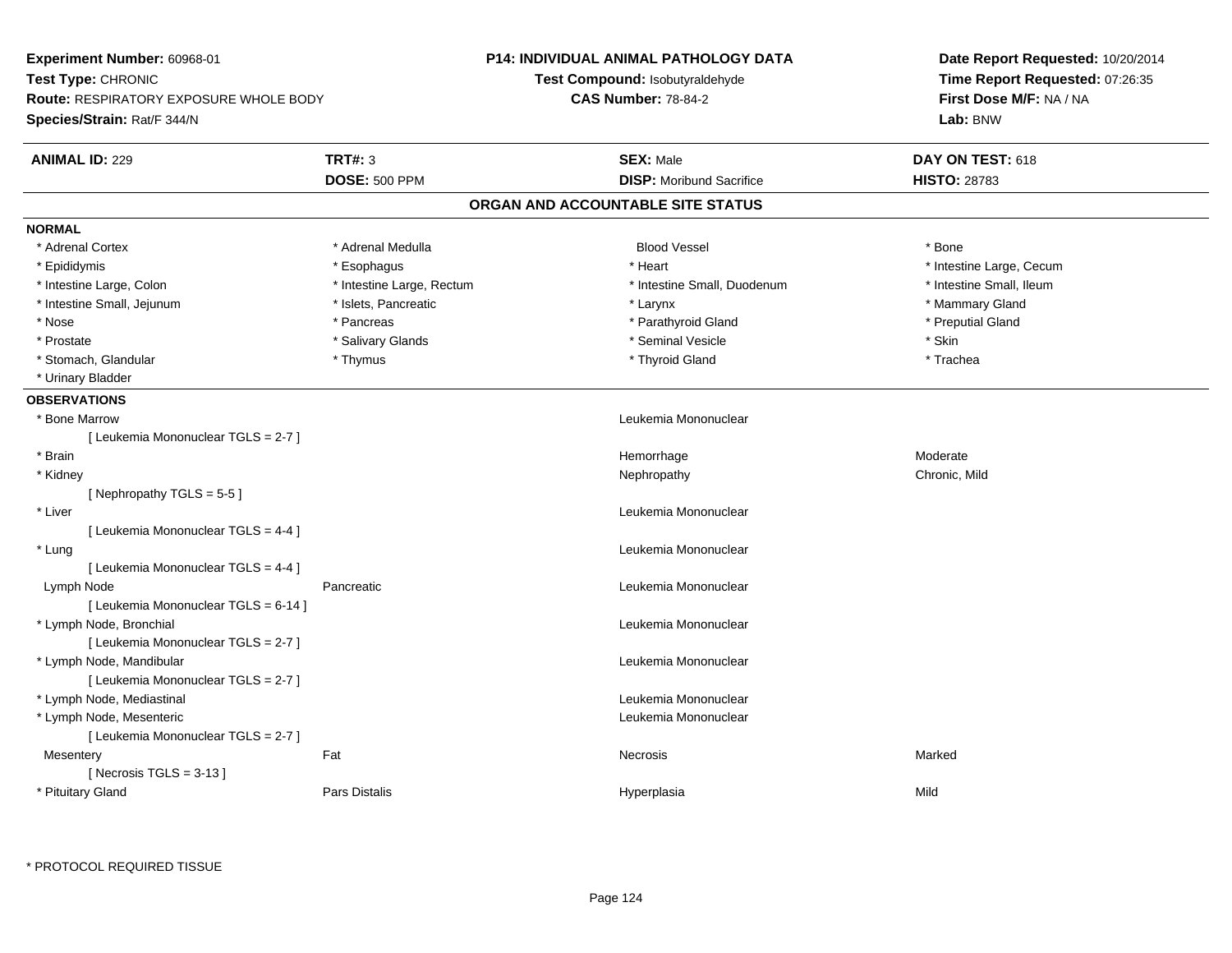| Experiment Number: 60968-01<br>Test Type: CHRONIC<br><b>Route: RESPIRATORY EXPOSURE WHOLE BODY</b><br>Species/Strain: Rat/F 344/N |                                  | <b>P14: INDIVIDUAL ANIMAL PATHOLOGY DATA</b><br>Test Compound: Isobutyraldehyde<br><b>CAS Number: 78-84-2</b> | Date Report Requested: 10/20/2014<br>Time Report Requested: 07:26:35<br>First Dose M/F: NA / NA<br>Lab: BNW |
|-----------------------------------------------------------------------------------------------------------------------------------|----------------------------------|---------------------------------------------------------------------------------------------------------------|-------------------------------------------------------------------------------------------------------------|
| <b>ANIMAL ID: 229</b>                                                                                                             | TRT#: 3                          | <b>SEX: Male</b>                                                                                              | <b>DAY ON TEST: 618</b>                                                                                     |
|                                                                                                                                   | <b>DOSE: 500 PPM</b>             | <b>DISP:</b> Moribund Sacrifice<br>ORGAN AND ACCOUNTABLE SITE STATUS                                          | <b>HISTO: 28783</b>                                                                                         |
| * Spleen<br>[Leukemia Mononuclear TGLS = 1-12]                                                                                    |                                  | Leukemia Mononuclear                                                                                          |                                                                                                             |
| * Stomach, Forestomach                                                                                                            |                                  | <b>Necrosis</b>                                                                                               | Mild                                                                                                        |
| * Testes<br>[Adenoma TGLS = $2-7$ ]                                                                                               | <b>Bilateral, Interstit Cell</b> | Adenoma                                                                                                       |                                                                                                             |
| PRIMARY CAUSE OF DEATH                                                                                                            | Leukemia Mononuclear<br>- Spleen |                                                                                                               |                                                                                                             |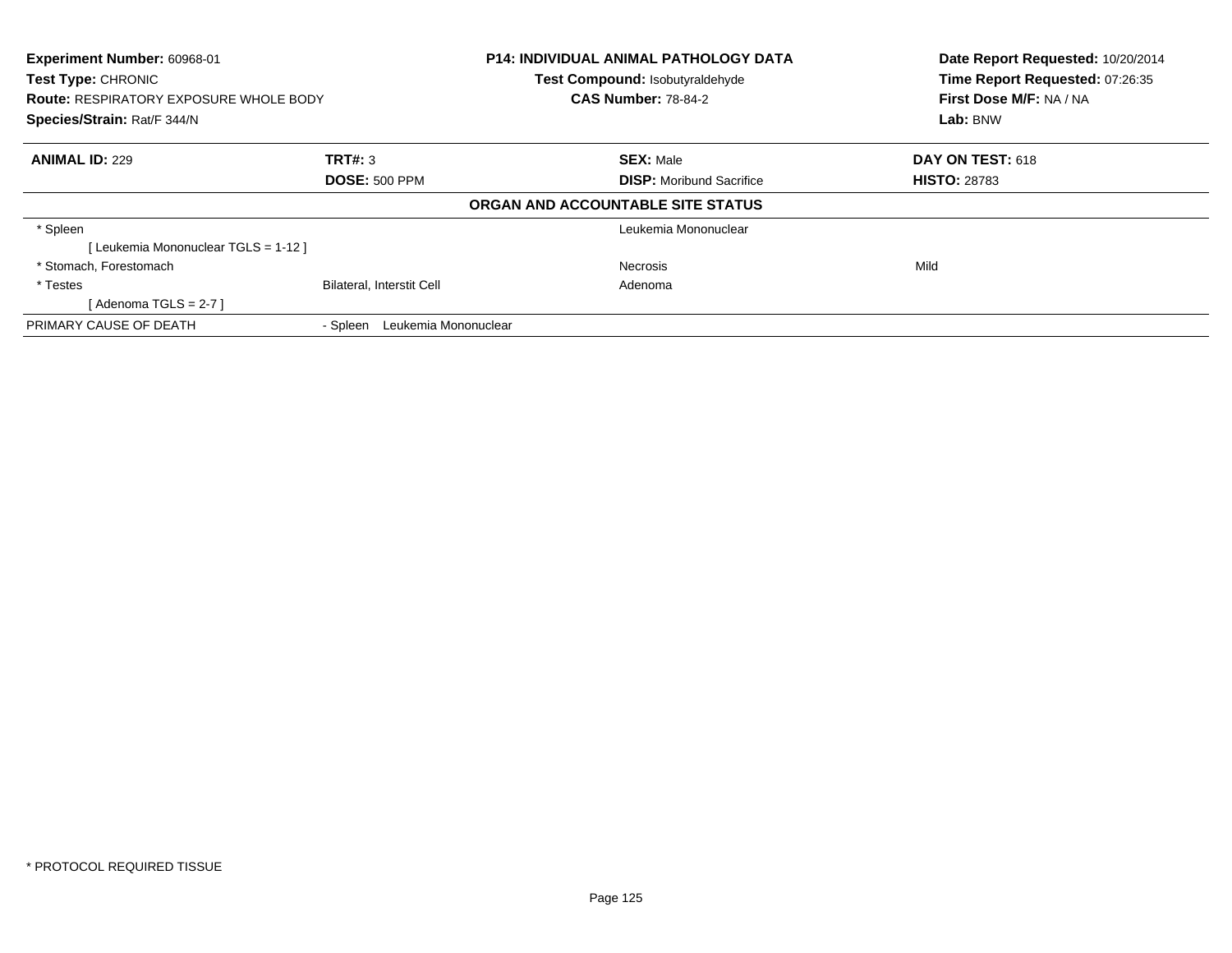**Experiment Number:** 60968-01**Test Type:** CHRONIC **Route:** RESPIRATORY EXPOSURE WHOLE BODY**Species/Strain:** Rat/F 344/N**P14: INDIVIDUAL ANIMAL PATHOLOGY DATATest Compound:** Isobutyraldehyde**CAS Number:** 78-84-2**Date Report Requested:** 10/20/2014**Time Report Requested:** 07:26:35**First Dose M/F:** NA / NA**Lab:** BNW**ANIMAL ID:** 230**C TRT#:** 3 **SEX:** Male **DAY ON TEST:** 733 **DOSE:** 500 PPM**DISP:** Terminal Sacrifice **HISTO:** 28784 **ORGAN AND ACCOUNTABLE SITE STATUSNORMALBlood Vessel**  Blood Vessel \* Bone \* Brain \* Epididymis\* Intestine Large, Colon \* Esophagus \* **Heart \* Intestine Large, Cecum \* Intestine Large, Cecum \*** Intestine Large, Cecum \* Intestine Small, Jejunum \* Intestine Large, Rectum \* Intestine Small, Duodenum \* Intestine Small, Duodenum \* \* Intestine Small, Ileum \* Islets, Pancreatic \* Larynx \* Mammary Gland \* Nose \* Prostate \* Parathyroid Gland \* \* Pituitary Gland \* Pituitary Gland \* \* Preputial Gland \* Preputial Gland \* Salivary Glands \* The state of the seminal Vesicle \* Skin \* Skin \* Skin \* Stomach, Forestomach, Forestomach, Forestomach, Forestomach, Forestomach, Forestomach, Forestomach, Forestomach, Forestomach, Forestomach, Foresto \* Stomach, Glandular \* Thymus \* Thymus \* Thomas \* Trachea \* Trachea \* Trachea \* Trachea \* Urinary Bladder **OBSERVATIONS** \* Adrenal CortexVacuolization Cytoplasmic **Marked** Marked \* Adrenal Medulla Pheochromocytoma Benign \* Bone MarrowLeukemia Mononuclear<br>Nephropathy \* Kidneyy the chronic, Moderate and September 2012 of the Chronic Moderate and September 2013 of the Chronic, Moderate [ Nephropathy  $TGLS = 8-5$  ] \* Liver Leukemia Mononuclear Hepatocyte Necrosis Moderate [ Leukemia Mononuclear TGLS = 7-4 ] \* Lung Alveolar Epith Hyperplasia Marked Alveolar EpithInfiltration Cellular **Histiocyte**, Moderate Leukemia Mononuclear Lymph NodePancreatic **Leukemia Mononuclear** [ Leukemia Mononuclear TGLS = 6-11 ] \* Lymph Node, Bronchial Leukemia Mononuclear \* Lymph Node, Mandibular Leukemia Mononuclear \* Lymph Node, Mediastinal Leukemia Mononuclear \* Lymph Node, Mesenteric Leukemia Mononuclear **Mesentery** y the contract of the contract of the contract of the contract of the contract of the contract of the contract of the contract of the contract of the contract of the contract of the contract of the contract of the contract  $[$  Necrosis TGLS = 3-12  $]$  \* Pancreass the control of the control of the control of the control of the control of the control of the control of the control of the control of the control of the control of the control of the control of the control of the contro Mild \* Spleenn and the control of the control of the control of the control of the control of the control of the control of the control of the control of the control of the control of the control of the control of the control of the co Leukemia Mononuclear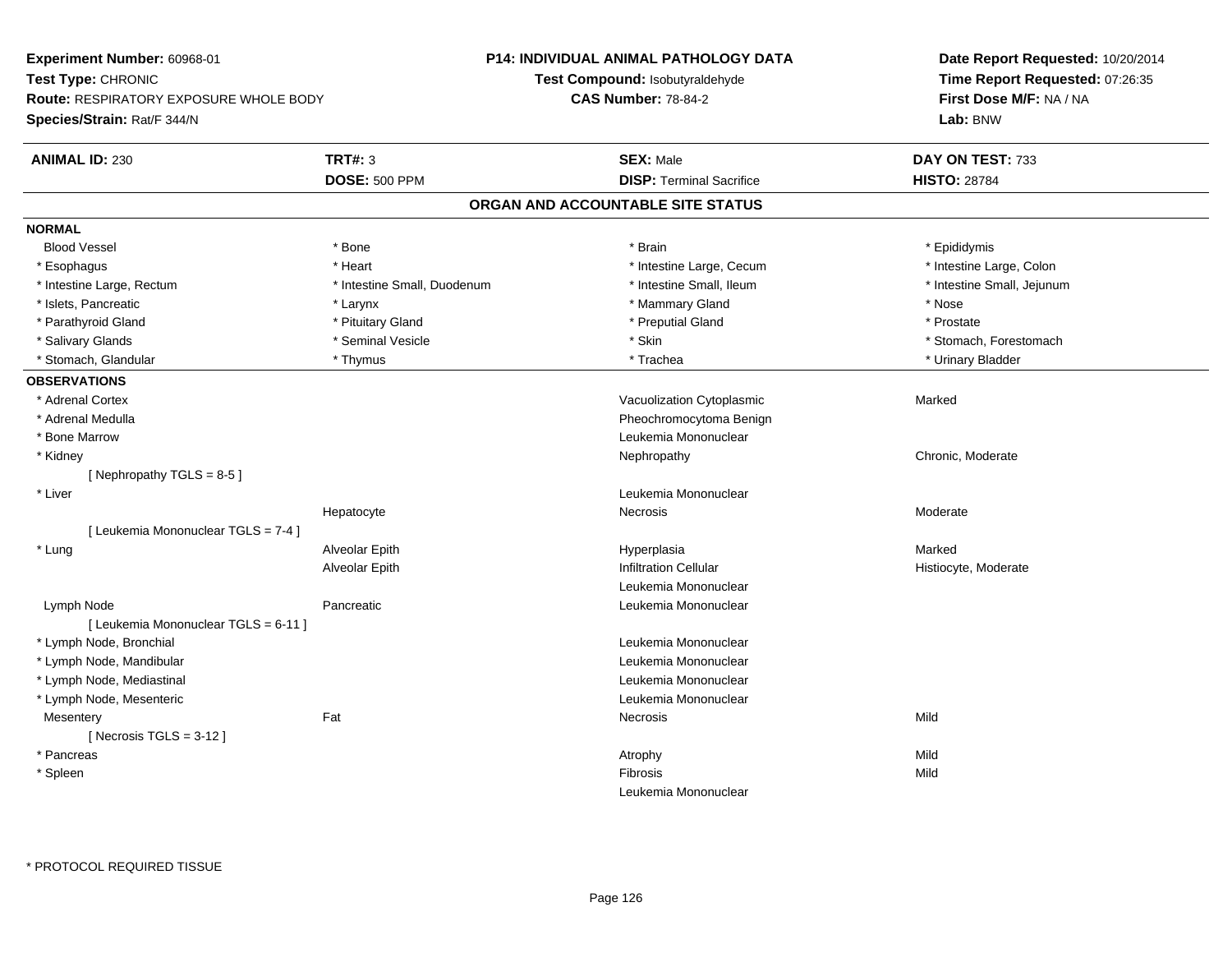| Experiment Number: 60968-01<br>Test Type: CHRONIC<br><b>Route: RESPIRATORY EXPOSURE WHOLE BODY</b><br>Species/Strain: Rat/F 344/N |                                  | <b>P14: INDIVIDUAL ANIMAL PATHOLOGY DATA</b><br>Test Compound: Isobutyraldehyde<br><b>CAS Number: 78-84-2</b> | Date Report Requested: 10/20/2014<br>Time Report Requested: 07:26:35<br>First Dose M/F: NA / NA<br>Lab: BNW |
|-----------------------------------------------------------------------------------------------------------------------------------|----------------------------------|---------------------------------------------------------------------------------------------------------------|-------------------------------------------------------------------------------------------------------------|
| <b>ANIMAL ID: 230</b>                                                                                                             | TRT#: 3                          | <b>SEX: Male</b>                                                                                              | DAY ON TEST: 733                                                                                            |
|                                                                                                                                   | <b>DOSE: 500 PPM</b>             | <b>DISP:</b> Terminal Sacrifice                                                                               | <b>HISTO: 28784</b>                                                                                         |
|                                                                                                                                   |                                  | ORGAN AND ACCOUNTABLE SITE STATUS                                                                             |                                                                                                             |
| [ Fibrosis TGLS = $4-11$ ]                                                                                                        |                                  |                                                                                                               |                                                                                                             |
| [Leukemia Mononuclear TGLS = 5-11]                                                                                                |                                  |                                                                                                               |                                                                                                             |
| * Testes                                                                                                                          | <b>Bilateral, Interstit Cell</b> | Adenoma                                                                                                       |                                                                                                             |
|                                                                                                                                   | <b>Germinal Epith</b>            | Atrophy                                                                                                       | Moderate                                                                                                    |
| [ Adenoma TGLS = 1,2-7 ]                                                                                                          |                                  |                                                                                                               |                                                                                                             |
| [Atrophy TGLS = 1-7]                                                                                                              |                                  |                                                                                                               |                                                                                                             |
| * Thyroid Gland                                                                                                                   | C Cell                           | Hyperplasia                                                                                                   | Moderate                                                                                                    |
| PRIMARY CAUSE OF DEATH                                                                                                            |                                  |                                                                                                               |                                                                                                             |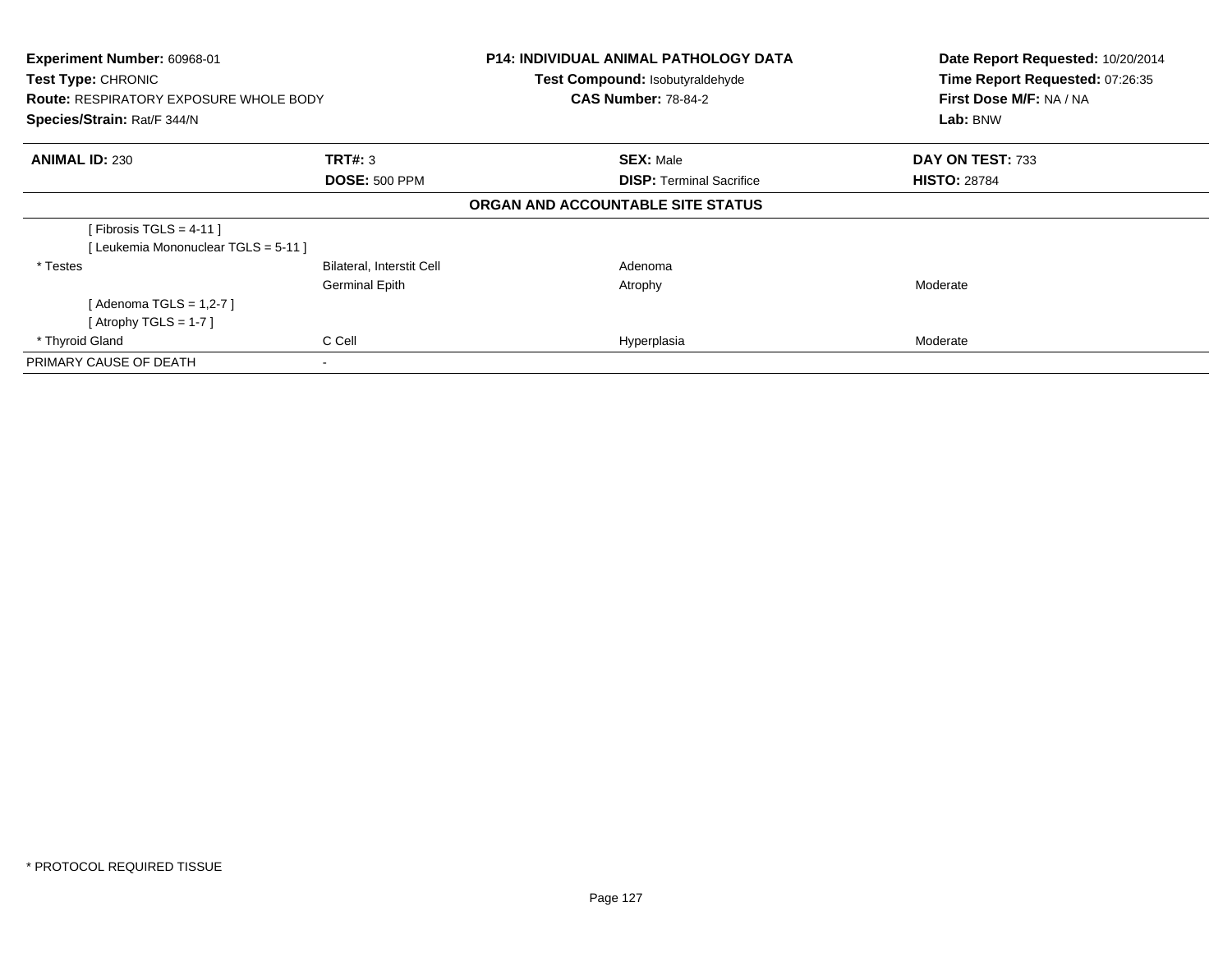**Experiment Number:** 60968-01**Test Type:** CHRONIC **Route:** RESPIRATORY EXPOSURE WHOLE BODY**Species/Strain:** Rat/F 344/N**P14: INDIVIDUAL ANIMAL PATHOLOGY DATATest Compound:** Isobutyraldehyde**CAS Number:** 78-84-2**Date Report Requested:** 10/20/2014**Time Report Requested:** 07:26:35**First Dose M/F:** NA / NA**Lab:** BNW**ANIMAL ID:** 231**TRT#:** 3 **SEX:** Male **DAY ON TEST:** 733 **DOSE:** 500 PPM**DISP:** Terminal Sacrifice **HISTO:** 28785 **ORGAN AND ACCOUNTABLE SITE STATUSNORMAL**\* Adrenal Cortex \* Adrenal Cortex \* Attack the state of the state of the Blood Vessel the state of the state of the state of the Marrow \* Bone Marrow \* Bone Marrow \* Bone Marrow \* Bone Marrow \* Bone Marrow \* Bone Marrow \* Bone Marrow \* Bon \* Epididymis \* https://www.fragusta.com/windows/windows/windows/windows/windows/windows/windows/windows/windows/ \* Intestine Small, Ileum \* Intestine Large, Colon \* Intestine Large, Rectum \* Intestine Small, Duodenum \* 1 \* Lymph Node, Bronchial \* Intestine Small, Jejunum \* Nodel \* Islets, Pancreatic \* Nodel \* Larynx \* Larynx \* Larynx \* Larynx \* Larynx \* Larynx \* Larynx \* Larynx \* Larynx \* Larynx \* Larynx \* Larynx \* Larynx \* Larynx \* Larynx \* Larynx \* Larynx \* Lar \* Mammary Gland \* \* Nose \* \* Nose \* \* Pancreas \* Pancreas \* \* Pancreas \* \* Pancreas \* \* Pancreas \* \* Parathyroid Gland \* Preputial Gland \* \* Annual vesicle \* \* Prostate \* \* Salivary Glands \* \* Salivary Glands \* \* Seminal Vesicle \* \* Stomach, Forestomach \* Thyroid Gland \* Stomach, Glandular \* Thymus \* Thymus \* Thymus \* Thyroid Gland \* Thyroid Gland \* Trachea **\*** Urinary Bladder **OBSERVATIONS** \* Adrenal Medulla Hyperplasia Mild \* Brainn and the state of the state of the state of the state of the Minimal Control of the Minimal Control of the Minimal Control of the Minimal Control of the State of the State of the State of the State of the State of the Sta \* Kidneyy the controller of the controller of the controller of the controller of the controller of the chronic, Mild \* Liver Leukemia Mononuclear [ Leukemia Mononuclear TGLS = 5-4 ] \* Lung Alveolar Epith Fibrosis Minimal Alveolar Epithh anns an t-Imperplasia anns an t-Imperplasia anns an t-Imperplasia anns an t-Imperplasia anns an t-Imperplasi Alveolar EpithInfiltration Cellular **Histiocyte**, Minimal \* Lymph Node, Mandibular Leukemia Mononuclear [ Leukemia Mononuclear TGLS = 3-7 ] \* Lymph Node, Mediastinal Leukemia Mononuclear \* Lymph Node, Mesenteric Leukemia Mononuclear [ Leukemia Mononuclear TGLS = 3-7 ] \* Pituitary Glandd and the contract of Pars Distalis and the contract of Adenoma and Adenoma and the Adenoma and the Adenoma and  $\lambda$  $[$  Adenoma TGLS = 2-8  $]$  \* Skinn and the set of the set of the set of the set of the set of the set of the set of the set of the set of the s [ Basal Cell Adenoma TGLS = 1-11 ] \* Spleen Leukemia Mononuclear [ Leukemia Mononuclear TGLS = 4-4 ] \* TestesBilateral, Interstit Cell **Adenoma** Adenoma  $[$  Adenoma TGLS = 3-7  $]$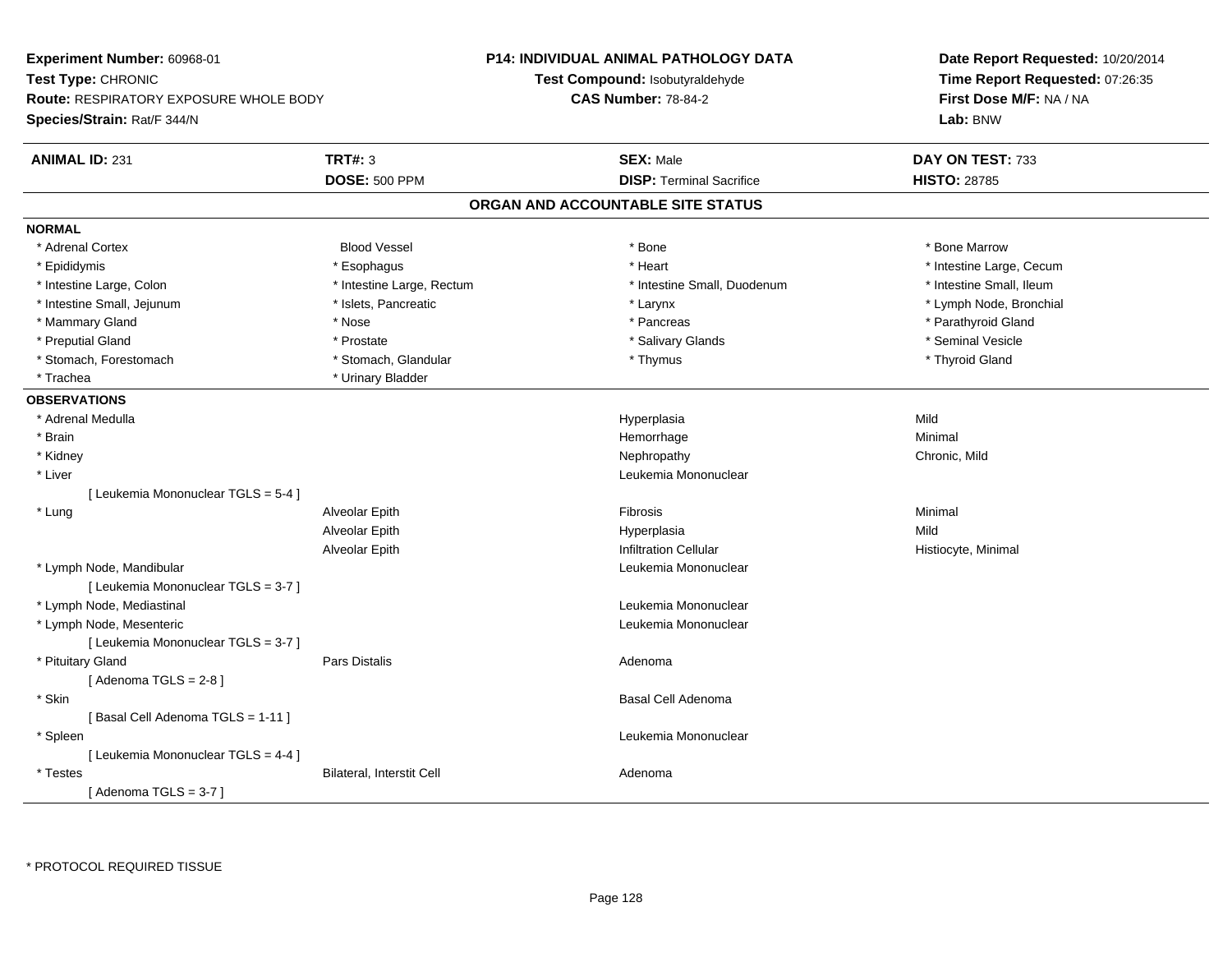| <b>Experiment Number: 60968-01</b><br><b>Test Type: CHRONIC</b><br><b>Route: RESPIRATORY EXPOSURE WHOLE BODY</b><br>Species/Strain: Rat/F 344/N |                      | <b>P14: INDIVIDUAL ANIMAL PATHOLOGY DATA</b><br>Test Compound: Isobutyraldehyde<br><b>CAS Number: 78-84-2</b> | Date Report Requested: 10/20/2014<br>Time Report Requested: 07:26:35<br><b>First Dose M/F: NA / NA</b><br>Lab: BNW |
|-------------------------------------------------------------------------------------------------------------------------------------------------|----------------------|---------------------------------------------------------------------------------------------------------------|--------------------------------------------------------------------------------------------------------------------|
|                                                                                                                                                 |                      |                                                                                                               |                                                                                                                    |
| <b>ANIMAL ID: 231</b>                                                                                                                           | TRT#: 3              | <b>SEX: Male</b>                                                                                              | DAY ON TEST: 733                                                                                                   |
|                                                                                                                                                 | <b>DOSE: 500 PPM</b> | <b>DISP: Terminal Sacrifice</b>                                                                               | <b>HISTO: 28785</b>                                                                                                |
|                                                                                                                                                 |                      | <b>ORGAN AND ACCOUNTABLE SITE STATUS</b>                                                                      |                                                                                                                    |
| PRIMARY CAUSE OF DEATH                                                                                                                          |                      |                                                                                                               |                                                                                                                    |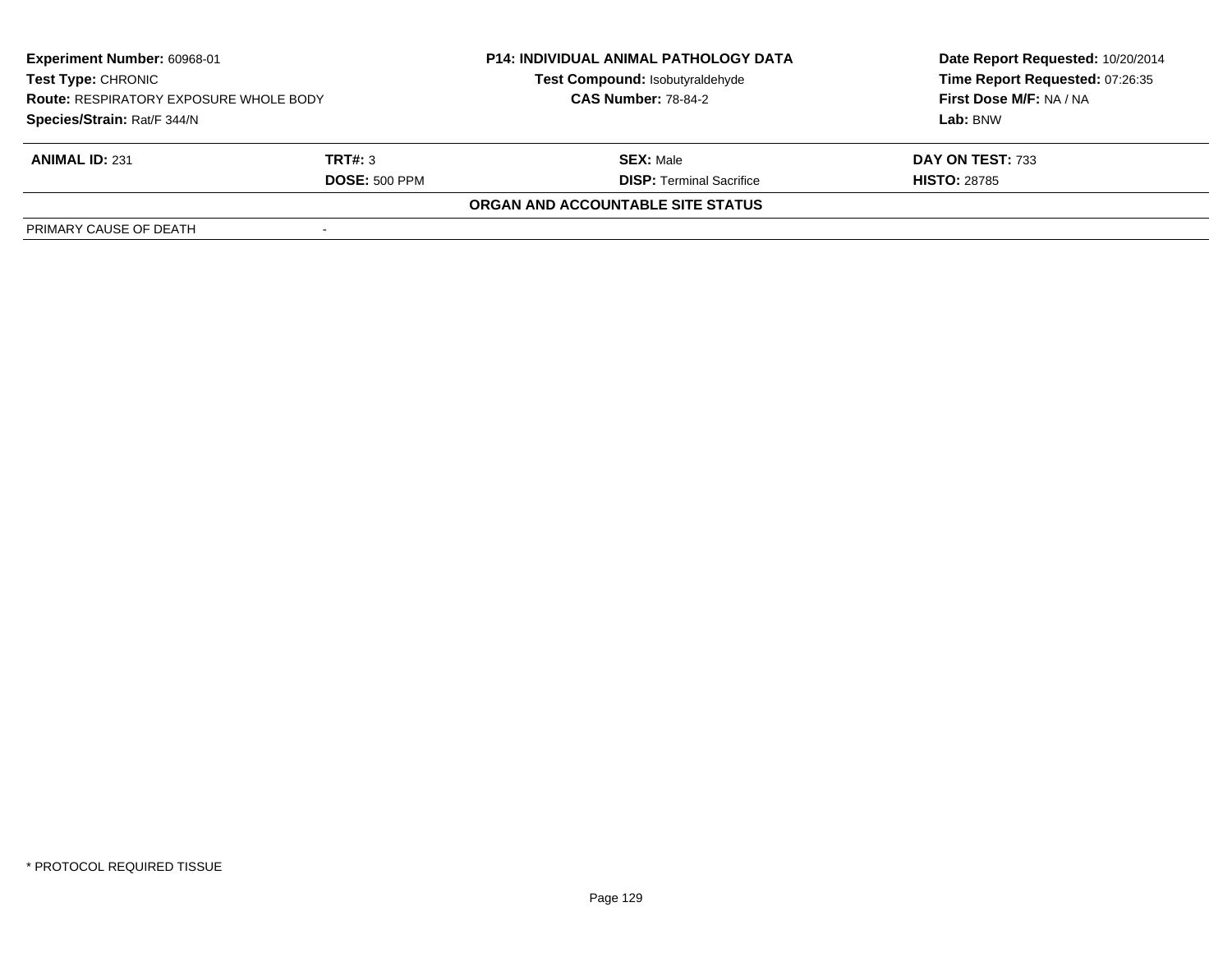**Experiment Number:** 60968-01**Test Type:** CHRONIC **Route:** RESPIRATORY EXPOSURE WHOLE BODY**Species/Strain:** Rat/F 344/N**P14: INDIVIDUAL ANIMAL PATHOLOGY DATATest Compound:** Isobutyraldehyde**CAS Number:** 78-84-2**Date Report Requested:** 10/20/2014**Time Report Requested:** 07:26:35**First Dose M/F:** NA / NA**Lab:** BNW**ANIMAL ID:** 232**TRT#:** 3 **SEX:** Male **DAY ON TEST:** 594 **DOSE:** 500 PPM**DISP:** Moribund Sacrifice **HISTO:** 28786 **ORGAN AND ACCOUNTABLE SITE STATUSNORMAL**\* Adrenal Cortex \* Adrenal Cortex \* \* Epididymis \* Adrenal Cortex \* \* Epididymis \* Bone \* \* Epididymis \* Epididymis \* Epididymis \* Epididymis \* Epididymis \* Epididymis \* Epididymis \* Epididymis \* Epididymis \* Epididymis \* Epididymis \* Epid \* Intestine Large, Colon \* Esophagus \* **Heart \* Intestine Large, Cecum \* Intestine Large, Cecum \*** Intestine Large, Cecum \* Intestine Large, Rectum \* Thestine Small, Duodenum \* Number of the small, Ileum \* Intestine Small, Jejunum \* Intestine Small, Jejunum \* Islets, Pancreatic \* \* Andrew \* Larynx \* Larynx \* The matrix of the matrix of the matrix of the matrix of the matrix of the matrix of the matrix of the matrix of the matrix of the matrix of the matrix of the matrix of th \* Seminal Vesicle \* Parathyroid Gland \* \* Annual Cland \* \* Preputial Gland \* \* \* Salivary Glands \* \* Salivary Glands \* \* Seminal Vesicle \* Stomach, Forestomach \* Thymus \* Stomach, Glandular \* Testes \* Testes \* Thymus \* Thymus \* Thymus \* Thyroid Gland \* Trachea \* Trachea \* Trachea \* Thyroid Gland \* Urinary Bladder **OBSERVATIONS** \* Adrenal Medulla Hyperplasia Mild \* Bone MarrowLeukemia Mononuclear<br>
Untricle<br>
Unterstand Hydrocephalus<br>
Unterstand Hydrocephalus \* Brainn wenne alle the Ventricle wenne and the Hydrocephalus Moderate Moderate Moderate Moderate and the Ventricle o \* Kidneyy the controller of the controller of the controller of the Nephropathy Chronic, Marked ( $\alpha$  ) of the controller of the controller of the controller of the controller of the controller of the controller of the controller [ Nephropathy TGLS = 3-5 ] \* Liver Leukemia Mononuclear Vacuolization Cytoplasmicc Mild [ Leukemia Mononuclear TGLS = 3-5 ] \* Lung Leukemia Mononuclear Lymph Node Renal Leukemia Mononuclear [ Leukemia Mononuclear TGLS = 4-13 ] \* Lymph Node, Bronchial Leukemia Mononuclear \* Lymph Node, Mandibular Leukemia Mononuclear \* Lymph Node, Mediastinal Leukemia Mononuclear \* Lymph Node, Mesenteric Leukemia Mononuclear \* Nosee and the state of the state of the state of the state of the state of the state of the state of the state of the state of the state of the state of the state of the state of the state of the state of the state of the stat Inflammation Suppurative, Mild [ Foreign Body TGLS = 2-12 ] \* Pituitary Glandd and the contract of Pars Distalis and the contract of Adenoma and Adenoma and the Adenoma and the Adenoma and  $\lambda$  $[$  Adenoma TGLS = 1-8  $]$  \* Prostatee inflammation inflammation in the support of the Suppurative, Moderate expansion in the Suppurative, Moderate \* SkinHyperkeratosis Marked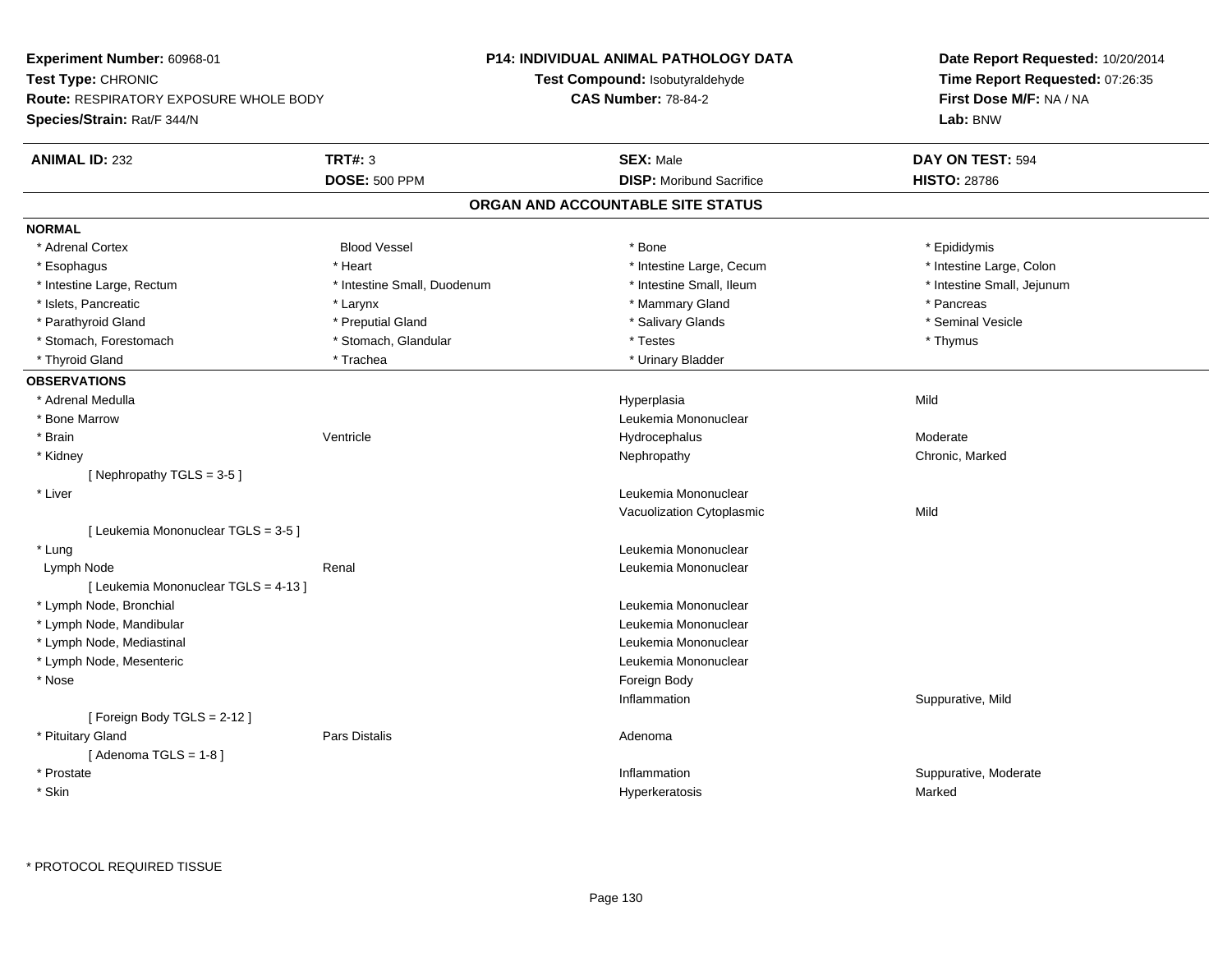| Experiment Number: 60968-01<br><b>Test Type: CHRONIC</b><br><b>Route: RESPIRATORY EXPOSURE WHOLE BODY</b><br>Species/Strain: Rat/F 344/N |                                                  | <b>P14: INDIVIDUAL ANIMAL PATHOLOGY DATA</b><br>Test Compound: Isobutyraldehyde<br><b>CAS Number: 78-84-2</b> |  | Date Report Requested: 10/20/2014<br>Time Report Requested: 07:26:35<br>First Dose M/F: NA / NA<br>Lab: BNW |
|------------------------------------------------------------------------------------------------------------------------------------------|--------------------------------------------------|---------------------------------------------------------------------------------------------------------------|--|-------------------------------------------------------------------------------------------------------------|
| <b>ANIMAL ID: 232</b>                                                                                                                    | TRT#: 3                                          | <b>SEX: Male</b>                                                                                              |  | DAY ON TEST: 594                                                                                            |
|                                                                                                                                          | <b>DOSE: 500 PPM</b>                             | <b>DISP:</b> Moribund Sacrifice                                                                               |  | <b>HISTO: 28786</b>                                                                                         |
|                                                                                                                                          |                                                  | ORGAN AND ACCOUNTABLE SITE STATUS                                                                             |  |                                                                                                             |
| [Hyperkeratosis TGLS = 5-11]                                                                                                             |                                                  |                                                                                                               |  |                                                                                                             |
| * Spleen                                                                                                                                 |                                                  | Leukemia Mononuclear                                                                                          |  |                                                                                                             |
| [Leukemia Mononuclear TGLS = 2-12 ]                                                                                                      |                                                  |                                                                                                               |  |                                                                                                             |
| PRIMARY CAUSE OF DEATH                                                                                                                   | - Pituitary Gland Pars Distalis Adenoma          |                                                                                                               |  |                                                                                                             |
| CONTRIBUTORY CAUSE OF DEATH                                                                                                              | - Nose Foreign Body; Spleen Leukemia Mononuclear |                                                                                                               |  |                                                                                                             |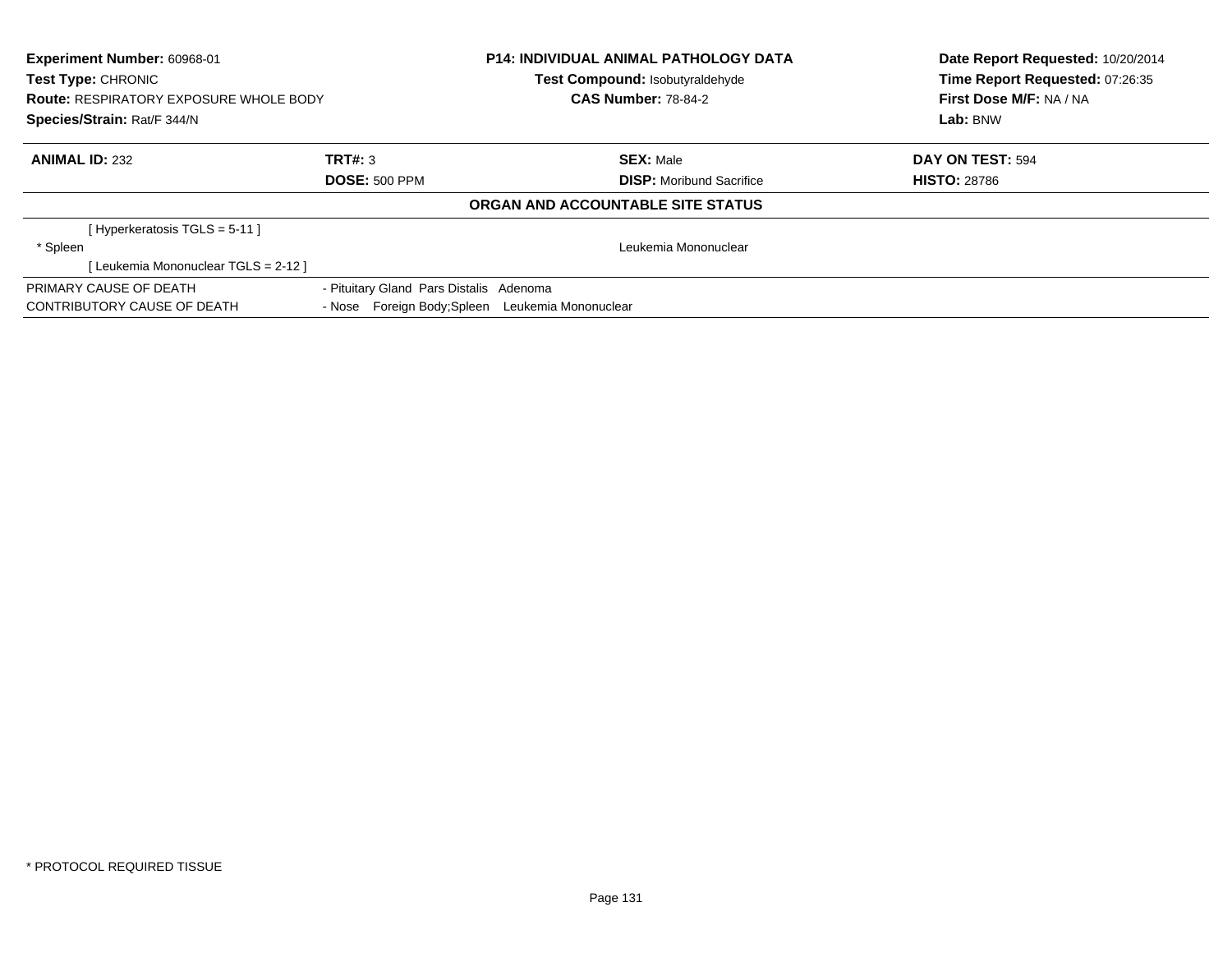| Experiment Number: 60968-01<br>Test Type: CHRONIC<br><b>Route: RESPIRATORY EXPOSURE WHOLE BODY</b><br>Species/Strain: Rat/F 344/N |                                                                                                                                          | <b>P14: INDIVIDUAL ANIMAL PATHOLOGY DATA</b><br>Test Compound: Isobutyraldehyde<br><b>CAS Number: 78-84-2</b> | Date Report Requested: 10/20/2014<br>Time Report Requested: 07:26:35<br>First Dose M/F: NA / NA<br>Lab: BNW |
|-----------------------------------------------------------------------------------------------------------------------------------|------------------------------------------------------------------------------------------------------------------------------------------|---------------------------------------------------------------------------------------------------------------|-------------------------------------------------------------------------------------------------------------|
| <b>ANIMAL ID: 233</b>                                                                                                             | <b>TRT#: 3</b>                                                                                                                           | <b>SEX: Male</b>                                                                                              | DAY ON TEST: 716                                                                                            |
|                                                                                                                                   | <b>DOSE: 500 PPM</b>                                                                                                                     | <b>DISP: Natural Death</b>                                                                                    | <b>HISTO: 28787</b>                                                                                         |
|                                                                                                                                   |                                                                                                                                          | ORGAN AND ACCOUNTABLE SITE STATUS                                                                             |                                                                                                             |
| <b>NORMAL</b>                                                                                                                     |                                                                                                                                          |                                                                                                               |                                                                                                             |
| * Adrenal Cortex                                                                                                                  | <b>Blood Vessel</b>                                                                                                                      | * Bone                                                                                                        | * Brain                                                                                                     |
| * Epididymis                                                                                                                      | * Esophagus                                                                                                                              | * Intestine Large, Cecum                                                                                      | * Intestine Large, Colon                                                                                    |
| * Intestine Large, Rectum                                                                                                         | * Intestine Small, Duodenum                                                                                                              | * Intestine Small, Ileum                                                                                      | * Intestine Small, Jejunum                                                                                  |
| * Islets, Pancreatic                                                                                                              | * Larynx                                                                                                                                 | * Mammary Gland                                                                                               | * Nose                                                                                                      |
| * Pancreas                                                                                                                        | * Parathyroid Gland                                                                                                                      | * Preputial Gland                                                                                             | * Prostate                                                                                                  |
| * Salivary Glands                                                                                                                 | * Seminal Vesicle                                                                                                                        | * Stomach, Forestomach                                                                                        | * Stomach, Glandular                                                                                        |
| * Thymus                                                                                                                          | * Thyroid Gland                                                                                                                          | * Trachea                                                                                                     | * Urinary Bladder                                                                                           |
| <b>OBSERVATIONS</b>                                                                                                               |                                                                                                                                          |                                                                                                               |                                                                                                             |
| * Adrenal Medulla                                                                                                                 |                                                                                                                                          | Pheochromocytoma Benign                                                                                       |                                                                                                             |
| [Pheochromocytoma Benign TGLS = 8-5]                                                                                              |                                                                                                                                          |                                                                                                               |                                                                                                             |
| * Bone Marrow                                                                                                                     |                                                                                                                                          | Leukemia Mononuclear                                                                                          |                                                                                                             |
| * Heart                                                                                                                           |                                                                                                                                          | Cardiomyopathy                                                                                                | Mild                                                                                                        |
| * Kidney                                                                                                                          |                                                                                                                                          | Nephropathy                                                                                                   | Chronic, Moderate                                                                                           |
| * Liver                                                                                                                           |                                                                                                                                          | Leukemia Mononuclear                                                                                          |                                                                                                             |
| * Lung                                                                                                                            | Alveolar Epith                                                                                                                           | Fibrosis                                                                                                      | Minimal                                                                                                     |
|                                                                                                                                   | Bronchiole, Bronchus, Interstitium                                                                                                       | Fibrosis                                                                                                      | Moderate                                                                                                    |
|                                                                                                                                   |                                                                                                                                          | Leukemia Mononuclear                                                                                          |                                                                                                             |
|                                                                                                                                   | Interstitium                                                                                                                             | Mineralization                                                                                                | Mild                                                                                                        |
| [Fibrosis TGLS = $2-12+3$ ]                                                                                                       | Note: fibrosis around airways and adjacent interstitium; most notable in xs from left lung, but present to lesser extent in other lobes. |                                                                                                               |                                                                                                             |
| Lymph Node                                                                                                                        | Pancreatic                                                                                                                               | Leukemia Mononuclear                                                                                          |                                                                                                             |
| * Lymph Node, Bronchial<br>[ Leukemia Mononuclear TGLS = 10-16 ]                                                                  |                                                                                                                                          | Leukemia Mononuclear                                                                                          |                                                                                                             |
| * Lymph Node, Mandibular<br>[ Leukemia Mononuclear TGLS = 10-16 ]                                                                 |                                                                                                                                          | Leukemia Mononuclear                                                                                          |                                                                                                             |
| * Lymph Node, Mediastinal<br>[ Leukemia Mononuclear TGLS = 8-5 ]                                                                  |                                                                                                                                          | Leukemia Mononuclear                                                                                          |                                                                                                             |
| * Lymph Node, Mesenteric                                                                                                          |                                                                                                                                          | Leukemia Mononuclear                                                                                          |                                                                                                             |
| [ Leukemia Mononuclear TGLS = 10-16 ]<br>Oral Mucosa                                                                              | Pharyngeal                                                                                                                               | Hyperplasia                                                                                                   | Marked                                                                                                      |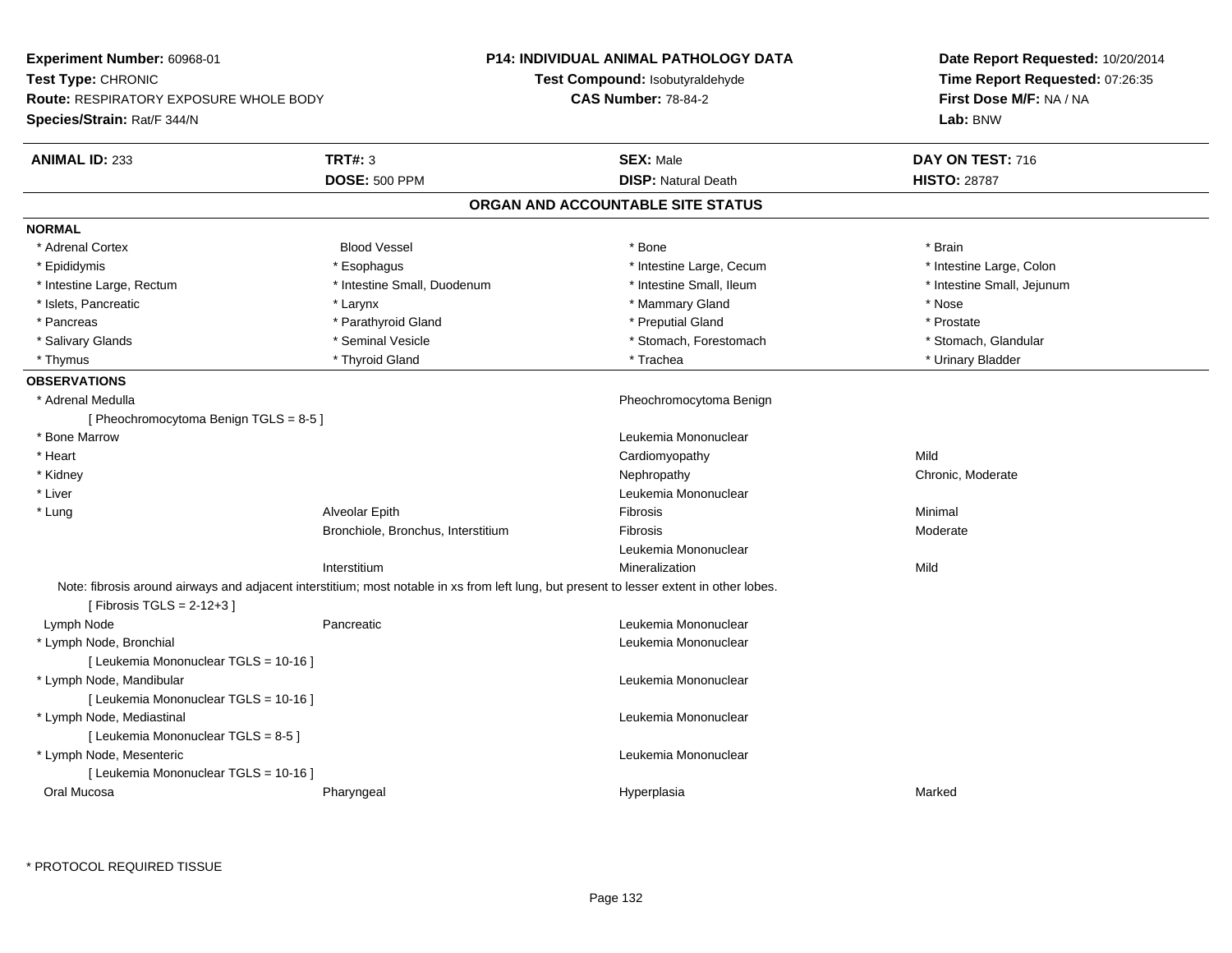| Experiment Number: 60968-01                                                                           |                                  | <b>P14: INDIVIDUAL ANIMAL PATHOLOGY DATA</b>                  | Date Report Requested: 10/20/2014                          |
|-------------------------------------------------------------------------------------------------------|----------------------------------|---------------------------------------------------------------|------------------------------------------------------------|
| Test Type: CHRONIC<br><b>Route: RESPIRATORY EXPOSURE WHOLE BODY</b>                                   |                                  | Test Compound: Isobutyraldehyde<br><b>CAS Number: 78-84-2</b> | Time Report Requested: 07:26:35<br>First Dose M/F: NA / NA |
| Species/Strain: Rat/F 344/N                                                                           |                                  |                                                               | Lab: BNW                                                   |
|                                                                                                       |                                  |                                                               |                                                            |
| <b>ANIMAL ID: 233</b>                                                                                 | TRT#: 3                          | <b>SEX: Male</b>                                              | DAY ON TEST: 716                                           |
|                                                                                                       | <b>DOSE: 500 PPM</b>             | <b>DISP: Natural Death</b>                                    | <b>HISTO: 28787</b>                                        |
|                                                                                                       |                                  | ORGAN AND ACCOUNTABLE SITE STATUS                             |                                                            |
| Note: lesion located in midline, caudal to normal nose section 3; suspect sequel to malocclusion. rar |                                  |                                                               |                                                            |
| [Hyperplasia TGLS = 10-16]                                                                            |                                  |                                                               |                                                            |
| * Pituitary Gland                                                                                     | Pars Distalis                    | Adenoma                                                       |                                                            |
| * Skin                                                                                                | <b>Subcut Tiss</b>               | Fibroma                                                       |                                                            |
|                                                                                                       |                                  | Hyperkeratosis                                                | Moderate                                                   |
|                                                                                                       |                                  | Hyperplasia                                                   | Moderate                                                   |
| [Fibroma TGLS = $1-13+14$ ]                                                                           |                                  |                                                               |                                                            |
| [ Hyperkeratosis TGLS = 9-11 ]                                                                        |                                  |                                                               |                                                            |
| [ Hyperplasia TGLS = 9-11 ]                                                                           |                                  |                                                               |                                                            |
| * Spleen                                                                                              |                                  | Leukemia Mononuclear                                          |                                                            |
| [Leukemia Mononuclear TGLS = 5,6,7-15]                                                                |                                  |                                                               |                                                            |
| * Testes                                                                                              | Bilateral, Interstit Cell        | Adenoma                                                       |                                                            |
| [Adenoma TGLS = $3,4-7$ ]                                                                             |                                  |                                                               |                                                            |
| PRIMARY CAUSE OF DEATH                                                                                | Leukemia Mononuclear<br>- Spleen |                                                               |                                                            |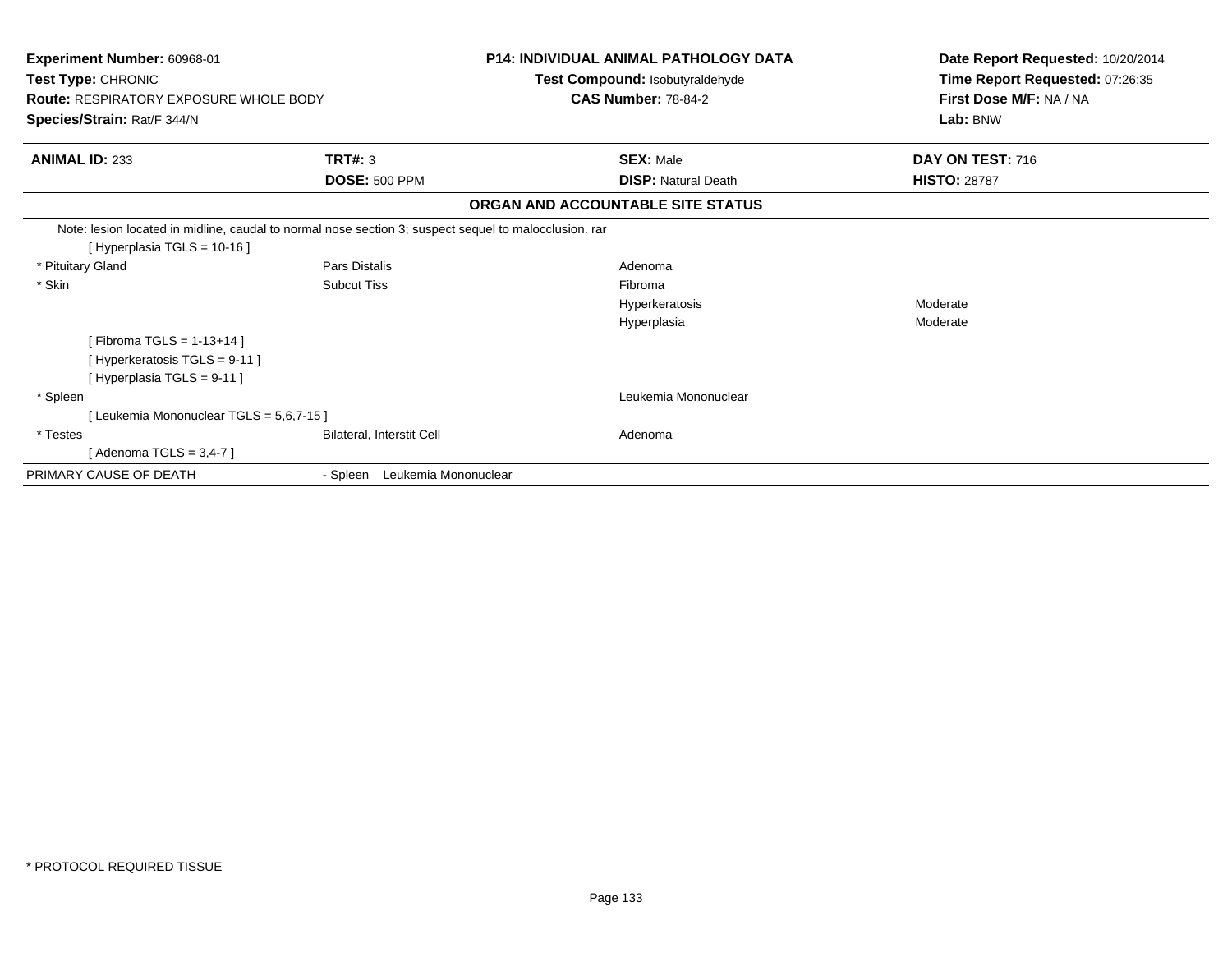| Experiment Number: 60968-01<br>Test Type: CHRONIC<br><b>Route: RESPIRATORY EXPOSURE WHOLE BODY</b><br>Species/Strain: Rat/F 344/N |                            | P14: INDIVIDUAL ANIMAL PATHOLOGY DATA<br>Test Compound: Isobutyraldehyde<br><b>CAS Number: 78-84-2</b> | Date Report Requested: 10/20/2014<br>Time Report Requested: 07:26:35<br>First Dose M/F: NA / NA<br>Lab: BNW |
|-----------------------------------------------------------------------------------------------------------------------------------|----------------------------|--------------------------------------------------------------------------------------------------------|-------------------------------------------------------------------------------------------------------------|
| <b>ANIMAL ID: 234</b>                                                                                                             | <b>TRT#: 3</b>             | <b>SEX: Male</b>                                                                                       | DAY ON TEST: 733                                                                                            |
|                                                                                                                                   | <b>DOSE: 500 PPM</b>       | <b>DISP: Terminal Sacrifice</b>                                                                        | <b>HISTO: 28788</b>                                                                                         |
|                                                                                                                                   |                            | ORGAN AND ACCOUNTABLE SITE STATUS                                                                      |                                                                                                             |
| <b>NORMAL</b>                                                                                                                     |                            |                                                                                                        |                                                                                                             |
| <b>Blood Vessel</b>                                                                                                               | * Bone                     | * Epididymis                                                                                           | * Esophagus                                                                                                 |
| * Intestine Large, Cecum                                                                                                          | * Intestine Large, Colon   | * Intestine Large, Rectum                                                                              | * Intestine Small, Duodenum                                                                                 |
| * Intestine Small, Ileum                                                                                                          | * Intestine Small, Jejunum | * Islets, Pancreatic                                                                                   | * Larynx                                                                                                    |
| * Nose                                                                                                                            | * Pancreas                 | * Parathyroid Gland                                                                                    | * Preputial Gland                                                                                           |
| * Prostate                                                                                                                        | * Salivary Glands          | * Seminal Vesicle                                                                                      | * Skin                                                                                                      |
| * Stomach, Forestomach                                                                                                            | * Stomach, Glandular       | * Thymus                                                                                               | * Thyroid Gland                                                                                             |
| * Trachea                                                                                                                         | * Urinary Bladder          |                                                                                                        |                                                                                                             |
| <b>MISSING</b>                                                                                                                    |                            |                                                                                                        |                                                                                                             |
| * Lymph Node, Mandibular                                                                                                          |                            |                                                                                                        |                                                                                                             |
| <b>OBSERVATIONS</b>                                                                                                               |                            |                                                                                                        |                                                                                                             |
| * Adrenal Cortex                                                                                                                  |                            | Leukemia Mononuclear                                                                                   |                                                                                                             |
|                                                                                                                                   |                            | Vacuolization Cytoplasmic                                                                              | Mild                                                                                                        |
| * Adrenal Medulla                                                                                                                 | <b>Bilateral</b>           | Pheochromocytoma Benign                                                                                |                                                                                                             |
| * Bone Marrow                                                                                                                     |                            | Leukemia Mononuclear                                                                                   |                                                                                                             |
| [Leukemia Mononuclear TGLS = 8-5]                                                                                                 |                            |                                                                                                        |                                                                                                             |
| * Brain                                                                                                                           |                            | Hemorrhage                                                                                             | Moderate                                                                                                    |
|                                                                                                                                   |                            | Leukemia Mononuclear                                                                                   |                                                                                                             |
| [Hemorrhage TGLS = 9,10-1+11+12]                                                                                                  |                            |                                                                                                        |                                                                                                             |
| [ Leukemia Mononuclear TGLS = 9,10-1+11+12 ]                                                                                      |                            |                                                                                                        |                                                                                                             |
| * Heart                                                                                                                           |                            | Leukemia Mononuclear                                                                                   |                                                                                                             |
| [ Leukemia Mononuclear TGLS = 9,10-1+11+12 ]                                                                                      |                            |                                                                                                        |                                                                                                             |
| * Kidney                                                                                                                          |                            | Leukemia Mononuclear                                                                                   |                                                                                                             |
|                                                                                                                                   |                            | Nephropathy                                                                                            | Chronic, Moderate                                                                                           |
| [ Leukemia Mononuclear TGLS = 8-5 ]<br>[Nephropathy TGLS = 8-5]                                                                   |                            |                                                                                                        |                                                                                                             |
| * Liver                                                                                                                           |                            | Leukemia Mononuclear                                                                                   |                                                                                                             |
| [ Leukemia Mononuclear TGLS = 8-5 ]                                                                                               |                            |                                                                                                        |                                                                                                             |
| * Lung                                                                                                                            | Alveolar Epith             | Hyperplasia                                                                                            | Minimal                                                                                                     |
|                                                                                                                                   |                            | Leukemia Mononuclear                                                                                   |                                                                                                             |
| [ Leukemia Mononuclear TGLS = 8-5 ]                                                                                               |                            |                                                                                                        |                                                                                                             |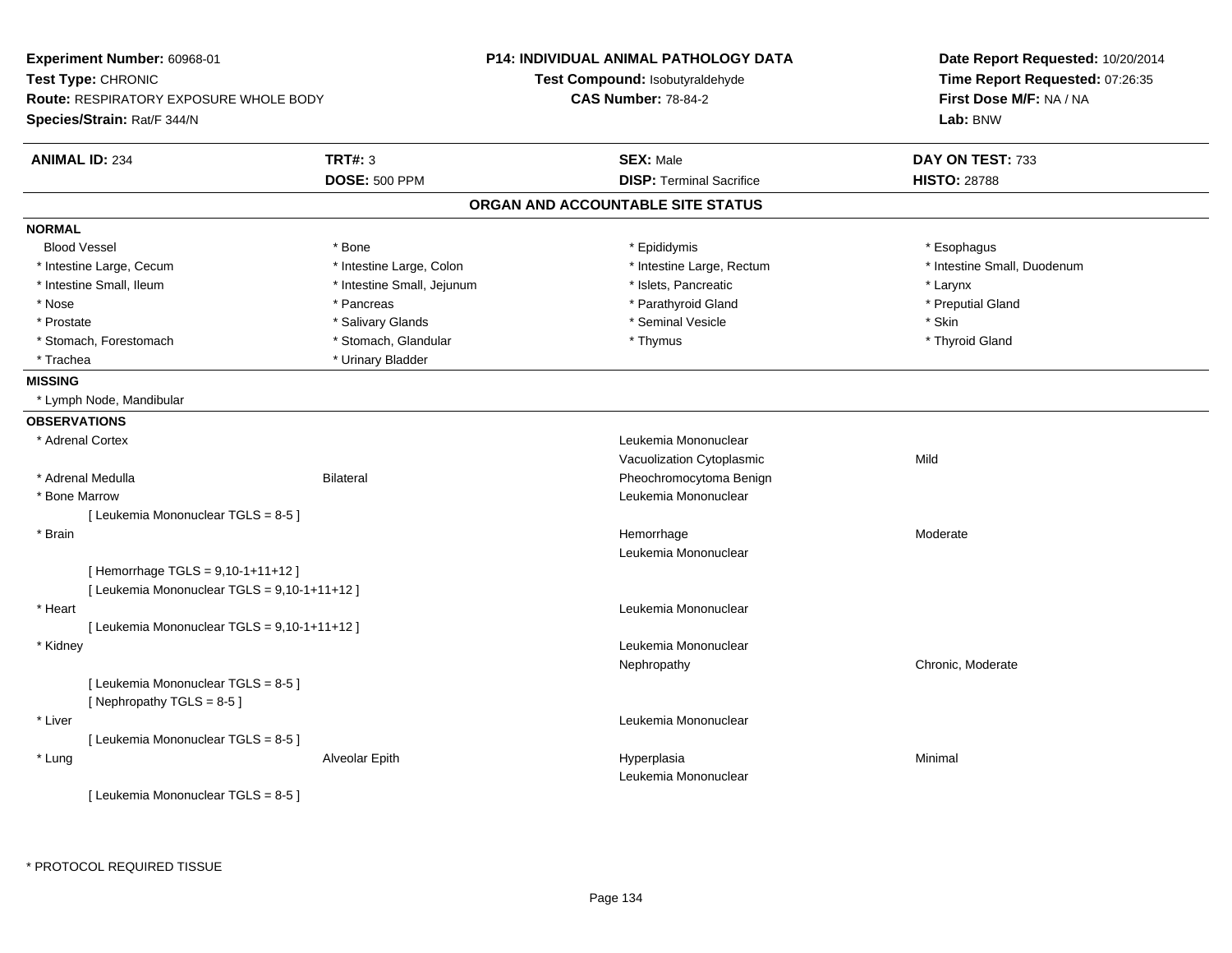| Experiment Number: 60968-01<br>Test Type: CHRONIC<br>Route: RESPIRATORY EXPOSURE WHOLE BODY |                       | <b>P14: INDIVIDUAL ANIMAL PATHOLOGY DATA</b><br>Test Compound: Isobutyraldehyde | Date Report Requested: 10/20/2014<br>Time Report Requested: 07:26:35 |
|---------------------------------------------------------------------------------------------|-----------------------|---------------------------------------------------------------------------------|----------------------------------------------------------------------|
|                                                                                             |                       | <b>CAS Number: 78-84-2</b>                                                      | First Dose M/F: NA / NA                                              |
| Species/Strain: Rat/F 344/N                                                                 |                       |                                                                                 | Lab: BNW                                                             |
| <b>ANIMAL ID: 234</b>                                                                       | <b>TRT#: 3</b>        | <b>SEX: Male</b>                                                                | DAY ON TEST: 733                                                     |
|                                                                                             | <b>DOSE: 500 PPM</b>  | <b>DISP: Terminal Sacrifice</b>                                                 | <b>HISTO: 28788</b>                                                  |
|                                                                                             |                       | ORGAN AND ACCOUNTABLE SITE STATUS                                               |                                                                      |
| * Lymph Node, Bronchial                                                                     |                       | Leukemia Mononuclear                                                            |                                                                      |
| [ Leukemia Mononuclear TGLS = 3-7 ]                                                         |                       |                                                                                 |                                                                      |
| * Lymph Node, Mediastinal                                                                   |                       | Leukemia Mononuclear                                                            |                                                                      |
| * Lymph Node, Mesenteric                                                                    |                       | Leukemia Mononuclear                                                            |                                                                      |
| [ Leukemia Mononuclear TGLS = 3-7 ]                                                         |                       |                                                                                 |                                                                      |
| * Mammary Gland                                                                             |                       | Fibroadenoma                                                                    |                                                                      |
| [Fibroadenoma TGLS = 2-15]                                                                  |                       |                                                                                 |                                                                      |
| Mesentery                                                                                   | Fat                   | Necrosis                                                                        | Moderate                                                             |
| [Necrosis TGLS = $5-16$ ]                                                                   |                       |                                                                                 |                                                                      |
| * Pituitary Gland                                                                           | <b>Pars Distalis</b>  | Adenoma                                                                         |                                                                      |
|                                                                                             |                       | Leukemia Mononuclear                                                            |                                                                      |
| [Adenoma TGLS = $1-8$ ]                                                                     |                       |                                                                                 |                                                                      |
| [ Leukemia Mononuclear TGLS = 1-8 ]                                                         |                       |                                                                                 |                                                                      |
| * Spleen                                                                                    |                       | Fibrosis                                                                        | Marked                                                               |
|                                                                                             |                       | Leukemia Mononuclear                                                            |                                                                      |
| [ Fibrosis TGLS = $7-14$ ]                                                                  |                       |                                                                                 |                                                                      |
| [ Leukemia Mononuclear TGLS = 6,7-13+14 ]                                                   |                       |                                                                                 |                                                                      |
| * Testes                                                                                    | <b>Interstit Cell</b> | Adenoma                                                                         |                                                                      |
|                                                                                             | <b>Germinal Epith</b> | Atrophy                                                                         | Marked                                                               |
| [Adenoma TGLS = $4-7$ ]                                                                     |                       |                                                                                 |                                                                      |
| [Atrophy TGLS = $3-7$ ]                                                                     |                       |                                                                                 |                                                                      |
| PRIMARY CAUSE OF DEATH                                                                      | $\blacksquare$        |                                                                                 |                                                                      |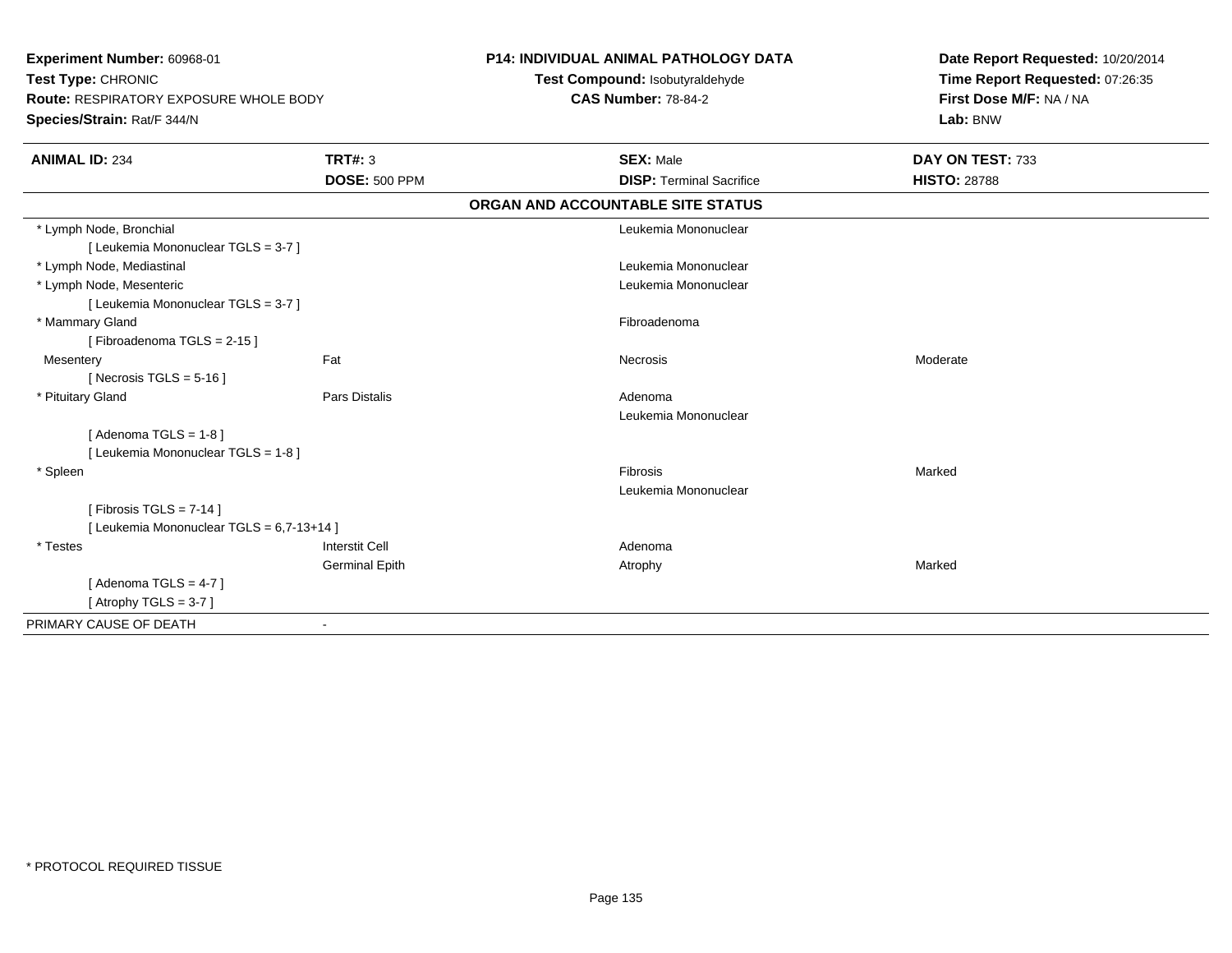| Experiment Number: 60968-01                   |                          | <b>P14: INDIVIDUAL ANIMAL PATHOLOGY DATA</b> | Date Report Requested: 10/20/2014 |  |
|-----------------------------------------------|--------------------------|----------------------------------------------|-----------------------------------|--|
| Test Type: CHRONIC                            |                          | Test Compound: Isobutyraldehyde              | Time Report Requested: 07:26:35   |  |
| <b>Route: RESPIRATORY EXPOSURE WHOLE BODY</b> |                          | <b>CAS Number: 78-84-2</b>                   | First Dose M/F: NA / NA           |  |
| Species/Strain: Rat/F 344/N                   |                          |                                              | Lab: BNW                          |  |
| <b>ANIMAL ID: 235</b>                         | <b>TRT#: 3</b>           | <b>SEX: Male</b>                             | DAY ON TEST: 679                  |  |
|                                               | <b>DOSE: 500 PPM</b>     | <b>DISP:</b> Moribund Sacrifice              | <b>HISTO: 28789</b>               |  |
|                                               |                          | ORGAN AND ACCOUNTABLE SITE STATUS            |                                   |  |
| <b>NORMAL</b>                                 |                          |                                              |                                   |  |
| <b>Blood Vessel</b>                           | * Bone                   | * Epididymis                                 | * Esophagus                       |  |
| * Heart                                       | * Intestine Large, Cecum | * Intestine Large, Colon                     | * Intestine Large, Rectum         |  |
| * Intestine Small, Duodenum                   | * Intestine Small, Ileum | * Intestine Small, Jejunum                   | * Islets, Pancreatic              |  |
| * Larynx                                      | * Mammary Gland          | * Nose                                       | * Pancreas                        |  |
| * Parathyroid Gland                           | * Preputial Gland        | * Prostate                                   | * Salivary Glands                 |  |
| * Seminal Vesicle                             | * Stomach, Forestomach   | * Stomach, Glandular                         | * Thyroid Gland                   |  |
| * Trachea                                     | * Urinary Bladder        |                                              |                                   |  |
| <b>OBSERVATIONS</b>                           |                          |                                              |                                   |  |
| * Adrenal Cortex                              |                          | Hyperplasia                                  | Moderate                          |  |
|                                               |                          | Leukemia Mononuclear                         |                                   |  |
| * Adrenal Medulla                             |                          | Leukemia Mononuclear                         |                                   |  |
| * Bone Marrow                                 |                          | Leukemia Mononuclear                         |                                   |  |
| * Brain                                       |                          | Hemorrhage                                   | Mild                              |  |
| [Hemorrhage TGLS = 5-1]                       |                          |                                              |                                   |  |
| * Kidney                                      |                          | Leukemia Mononuclear                         |                                   |  |
|                                               |                          | Nephropathy                                  | Chronic, Mild                     |  |
| * Liver                                       |                          | Leukemia Mononuclear                         |                                   |  |
| [ Leukemia Mononuclear TGLS = 4-4 ]           |                          |                                              |                                   |  |
| * Lung                                        |                          | Leukemia Mononuclear                         |                                   |  |
| [ Leukemia Mononuclear TGLS = 4-4 ]           |                          |                                              |                                   |  |
| Lymph Node                                    | Pancreatic               | Leukemia Mononuclear                         |                                   |  |
| [ Leukemia Mononuclear TGLS = 3-12 ]          |                          |                                              |                                   |  |
| * Lymph Node, Bronchial                       |                          | Leukemia Mononuclear                         |                                   |  |
| [ Leukemia Mononuclear TGLS = 1-7 ]           |                          |                                              |                                   |  |
| * Lymph Node, Mandibular                      |                          | Leukemia Mononuclear                         |                                   |  |
| [ Leukemia Mononuclear TGLS = 1-7 ]           |                          |                                              |                                   |  |
| * Lymph Node, Mediastinal                     |                          | Leukemia Mononuclear                         |                                   |  |
| * Lymph Node, Mesenteric                      |                          | Leukemia Mononuclear                         |                                   |  |
| [ Leukemia Mononuclear TGLS = 1-7 ]           |                          |                                              |                                   |  |
| * Pituitary Gland                             | <b>Pars Distalis</b>     | Hypertrophy                                  | Mild                              |  |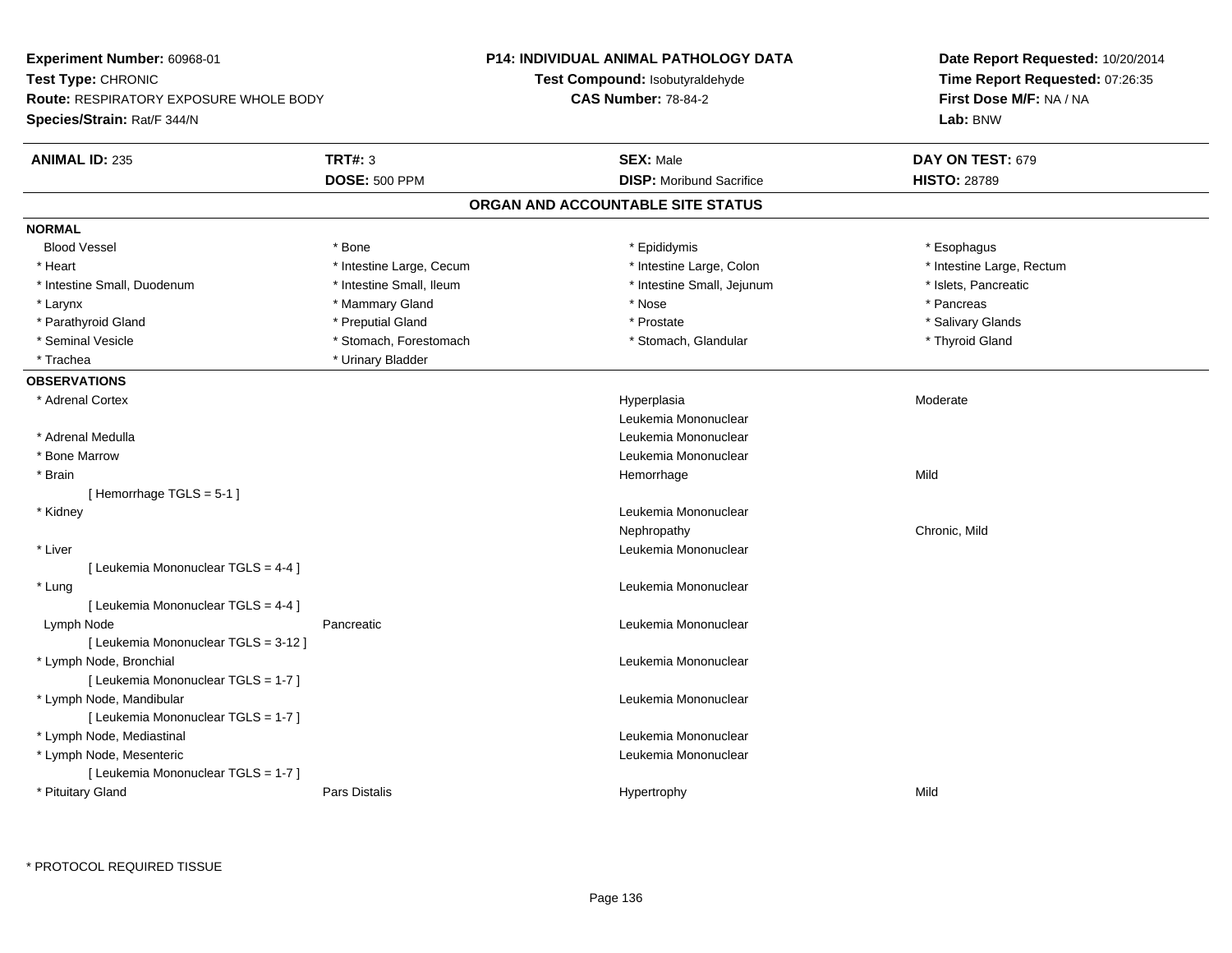| <b>Experiment Number: 60968-01</b><br><b>Test Type: CHRONIC</b><br><b>Route: RESPIRATORY EXPOSURE WHOLE BODY</b><br>Species/Strain: Rat/F 344/N |                                  | <b>P14: INDIVIDUAL ANIMAL PATHOLOGY DATA</b><br><b>Test Compound: Isobutyraldehyde</b><br><b>CAS Number: 78-84-2</b> | Date Report Requested: 10/20/2014<br>Time Report Requested: 07:26:35<br>First Dose M/F: NA / NA<br>Lab: BNW |
|-------------------------------------------------------------------------------------------------------------------------------------------------|----------------------------------|----------------------------------------------------------------------------------------------------------------------|-------------------------------------------------------------------------------------------------------------|
| <b>ANIMAL ID: 235</b>                                                                                                                           | <b>TRT#: 3</b>                   | <b>SEX: Male</b>                                                                                                     | DAY ON TEST: 679                                                                                            |
|                                                                                                                                                 | <b>DOSE: 500 PPM</b>             | <b>DISP:</b> Moribund Sacrifice                                                                                      | <b>HISTO: 28789</b>                                                                                         |
|                                                                                                                                                 |                                  | ORGAN AND ACCOUNTABLE SITE STATUS                                                                                    |                                                                                                             |
|                                                                                                                                                 |                                  | Leukemia Mononuclear                                                                                                 |                                                                                                             |
| * Skin                                                                                                                                          |                                  | Keratoacanthoma                                                                                                      |                                                                                                             |
| [Keratoacanthoma TGLS = 6-13]                                                                                                                   |                                  |                                                                                                                      |                                                                                                             |
| * Spleen                                                                                                                                        |                                  | Leukemia Mononuclear                                                                                                 |                                                                                                             |
| Leukemia Mononuclear TGLS = 2-11 ]                                                                                                              |                                  |                                                                                                                      |                                                                                                             |
| * Testes                                                                                                                                        | <b>Bilateral, Interstit Cell</b> | Adenoma                                                                                                              |                                                                                                             |
| [ Adenoma TGLS = 1-7 ]                                                                                                                          |                                  |                                                                                                                      |                                                                                                             |
| * Thymus                                                                                                                                        |                                  | Leukemia Mononuclear                                                                                                 |                                                                                                             |
| Leukemia Mononuclear TGLS = 1-7 ]                                                                                                               |                                  |                                                                                                                      |                                                                                                             |
| PRIMARY CAUSE OF DEATH                                                                                                                          | Leukemia Mononuclear<br>- Spleen |                                                                                                                      |                                                                                                             |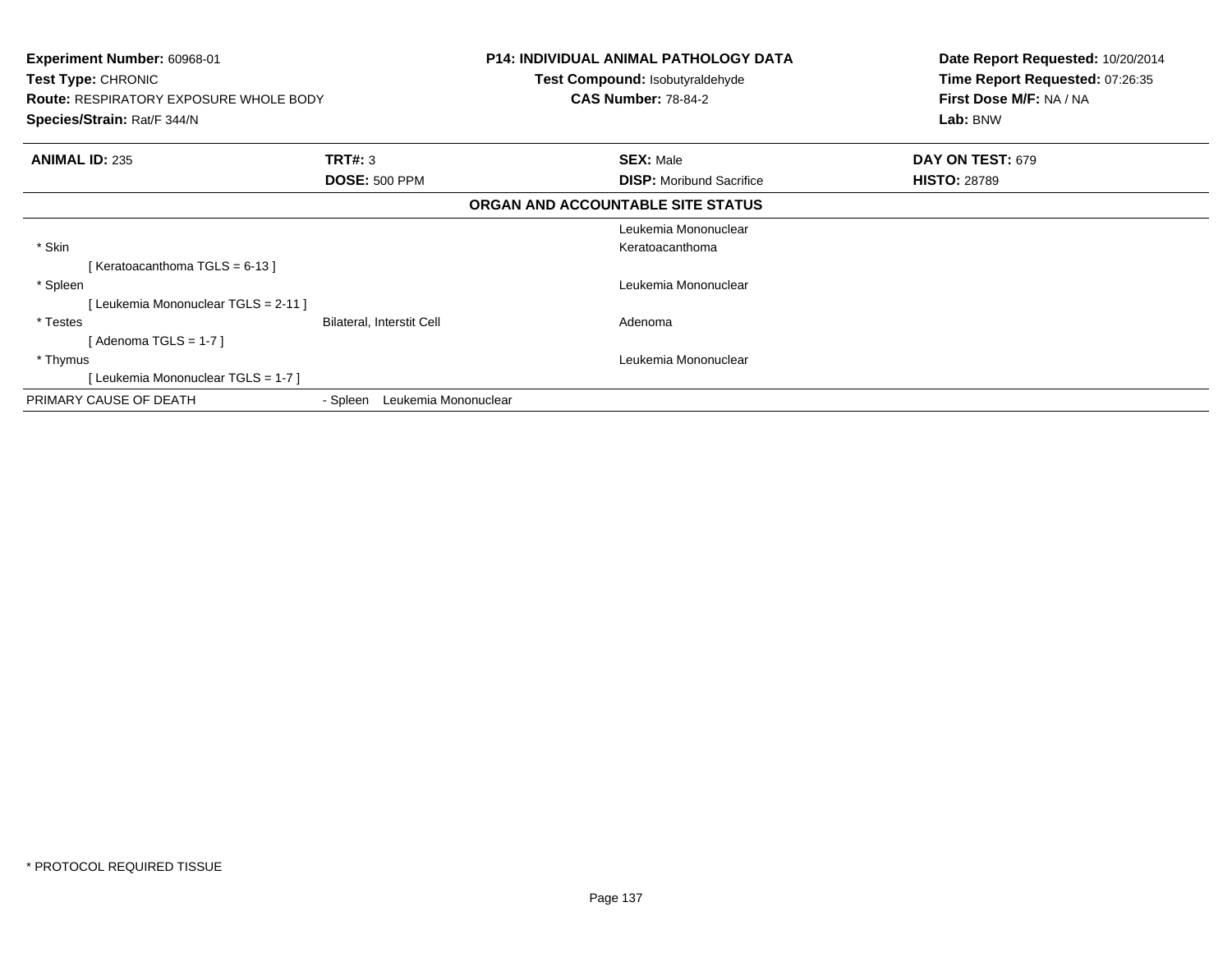| Experiment Number: 60968-01<br>Test Type: CHRONIC |                                  | P14: INDIVIDUAL ANIMAL PATHOLOGY DATA                                                                                                                                       | Date Report Requested: 10/20/2014<br>Time Report Requested: 07:26:35 |  |
|---------------------------------------------------|----------------------------------|-----------------------------------------------------------------------------------------------------------------------------------------------------------------------------|----------------------------------------------------------------------|--|
|                                                   |                                  | Test Compound: Isobutyraldehyde                                                                                                                                             |                                                                      |  |
| <b>Route: RESPIRATORY EXPOSURE WHOLE BODY</b>     |                                  | <b>CAS Number: 78-84-2</b>                                                                                                                                                  | First Dose M/F: NA / NA                                              |  |
| Species/Strain: Rat/F 344/N                       |                                  |                                                                                                                                                                             | Lab: BNW                                                             |  |
| <b>ANIMAL ID: 236</b>                             | TRT#: 3                          | <b>SEX: Male</b>                                                                                                                                                            | DAY ON TEST: 601                                                     |  |
|                                                   | <b>DOSE: 500 PPM</b>             | <b>DISP: Natural Death</b>                                                                                                                                                  | <b>HISTO: 28790</b>                                                  |  |
|                                                   |                                  | ORGAN AND ACCOUNTABLE SITE STATUS                                                                                                                                           |                                                                      |  |
| <b>NORMAL</b>                                     |                                  |                                                                                                                                                                             |                                                                      |  |
| * Parathyroid Gland                               | * Salivary Glands                | * Skin                                                                                                                                                                      |                                                                      |  |
| <b>AUTO PRECLUDES DIAG.</b>                       |                                  |                                                                                                                                                                             |                                                                      |  |
| * Adrenal Cortex                                  | * Adrenal Medulla                | <b>Blood Vessel</b>                                                                                                                                                         | * Bone                                                               |  |
| * Bone Marrow                                     | * Epididymis                     | * Esophagus                                                                                                                                                                 | * Heart                                                              |  |
| * Intestine Large, Cecum                          | * Intestine Large, Colon         | * Intestine Large, Rectum                                                                                                                                                   | * Intestine Small, Duodenum                                          |  |
| * Intestine Small, Ileum                          | * Intestine Small, Jejunum       | * Islets. Pancreatic                                                                                                                                                        | * Kidney                                                             |  |
| * Larynx                                          | * Liver                          | * Lung                                                                                                                                                                      | * Lymph Node, Bronchial                                              |  |
| * Lymph Node, Mandibular                          | * Lymph Node, Mediastinal        | * Lymph Node, Mesenteric                                                                                                                                                    | * Mammary Gland                                                      |  |
| * Nose                                            | * Pancreas                       | * Pituitary Gland                                                                                                                                                           | * Preputial Gland                                                    |  |
| * Prostate                                        | * Seminal Vesicle                | * Spleen                                                                                                                                                                    | * Stomach. Forestomach                                               |  |
| * Stomach, Glandular                              | * Thymus                         | * Thyroid Gland                                                                                                                                                             | * Trachea                                                            |  |
| * Urinary Bladder                                 |                                  |                                                                                                                                                                             |                                                                      |  |
| <b>OBSERVATIONS</b>                               |                                  |                                                                                                                                                                             |                                                                      |  |
| * Brain                                           |                                  | Hemorrhage                                                                                                                                                                  | Mild                                                                 |  |
| * Testes                                          | <b>Bilateral, Interstit Cell</b> | Adenoma                                                                                                                                                                     |                                                                      |  |
| PRIMARY CAUSE OF DEATH                            | - UNCERTAIN                      |                                                                                                                                                                             |                                                                      |  |
|                                                   |                                  | Apimal Note: Most ticques not interpretable for cubtle logione; no obvious masses in parapoky mal ergans. Testes have large masses, yory likely interstitial cell adoptomas |                                                                      |  |

Animal Note: Most tissues not interpretable for subtle lesions; no obvious masses in parenchy mal organs. Testes have large masses, very likely interstitial cell adenomas.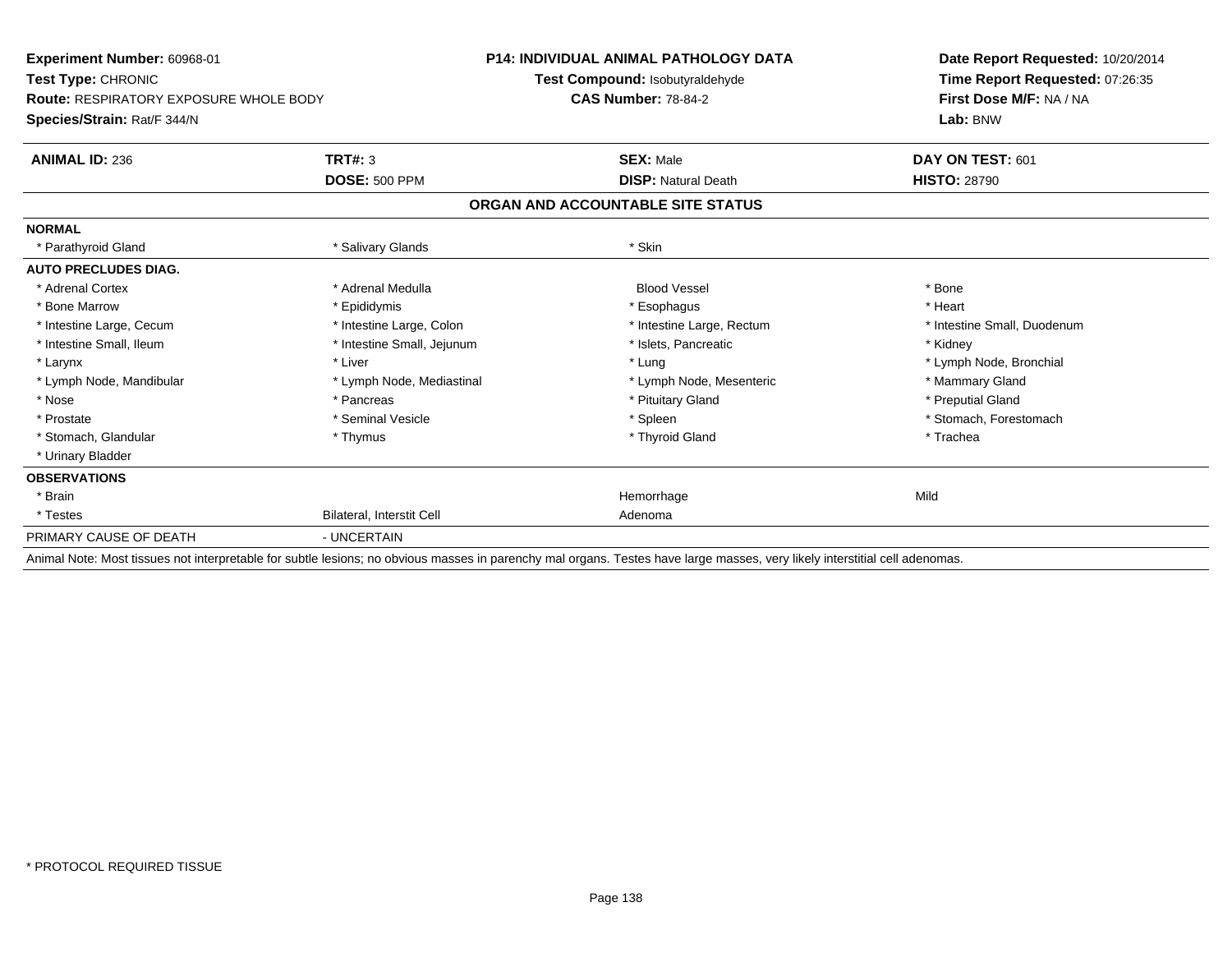**Experiment Number:** 60968-01**Test Type:** CHRONIC **Route:** RESPIRATORY EXPOSURE WHOLE BODY**Species/Strain:** Rat/F 344/N**P14: INDIVIDUAL ANIMAL PATHOLOGY DATATest Compound:** Isobutyraldehyde**CAS Number:** 78-84-2**Date Report Requested:** 10/20/2014**Time Report Requested:** 07:26:35**First Dose M/F:** NA / NA**Lab:** BNW**ANIMAL ID:** 237**TRT#:** 3 **SEX:** Male **DAY ON TEST:** 733 **DOSE:** 500 PPM**DISP:** Terminal Sacrifice **HISTO:** 28791 **ORGAN AND ACCOUNTABLE SITE STATUSNORMAL**\* Adrenal Cortex \* Adrenal Cortex \* Adrenal Medulla Blood Vessel \* Bone\* Esophagus \* Bone Marrow \* Brain \* Epididymis \* Esophagus \* Intestine Small. Duodenum \* Intestine Large, Cecum \* Intestine Large, Colon \* Intestine Sarge, Rectum \* Intestine Large, Rectum \* Lymph Node, Mediastinal \* Intestine Small, Ileum \* 100 mm \* Intestine Small, Jejunum \* Intestine Node, Mediastic \* Lymph Node, Mediastinal \* Mammary Gland \* \* Nose \* \* Nose \* \* Pancreas \* Pancreas \* \* Pancreas \* \* Pancreas \* \* Pancreas \* \* Parathyroid Gland \* Preputial Gland \* \* Annual vesicle \* \* Prostate \* \* Salivary Glands \* \* Salivary Glands \* \* Seminal Vesicle \* \* Skin \* Stomach, Forestomach \* Stomach \* Stomach, Glandular \* Thymus \* Thymus \* Thyroid Gland \* Trachea \* Trachea \* Trachea \* Urinary Bladder **MISSING** \* Lymph Node, Mandibular**OBSERVATIONS** \* Heart Leukemia Mononuclear \* Kidneyy the chronic, Moderate and September 2011 of the Chronic Moderate and September 2012 of the Chronic, Moderate [ Nephropathy TGLS = 6-5 ] \* Larynx Epithelium Metaplasia Squamous, Mild Note: squamous metaplasia in ventral pouch. \* Liver Leukemia Mononuclear [ Leukemia Mononuclear TGLS = 5-4 ] \* Lung Leukemia Mononuclear [ Leukemia Mononuclear TGLS = 5-4 ] \* Lymph Node, Bronchial Leukemia Mononuclear \* Lymph Node, Mesenteric Leukemia Mononuclear \* Pituitary Glandd and the set of Pars Distalis and the Second Adenomal Adenomal Second Second Pars Distallis Hemorrhagee Marked Marked  $[$  Adenoma TGLS = 2-8  $]$ [ Hemorrhage TGLS = 2-8 ] \* Spleenn and the control of the control of the control of the control of the control of the control of the control of the control of the control of the control of the control of the control of the control of the control of the co Leukemia Mononuclear $[$  Fibrosis TGLS = 4-11  $]$ [ Leukemia Mononuclear TGLS = 3,4-11 ]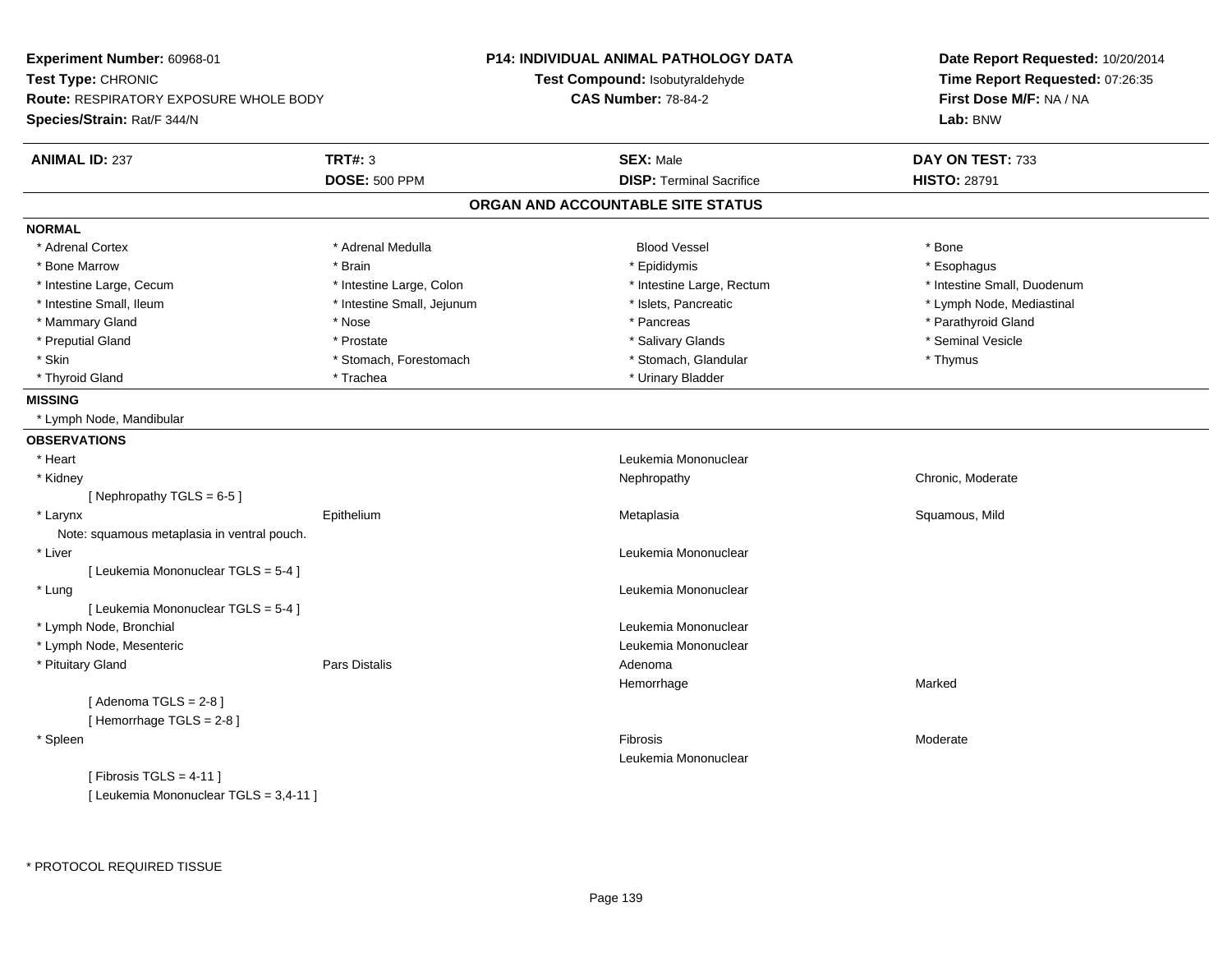| <b>Experiment Number: 60968-01</b><br>Test Type: CHRONIC<br><b>Route: RESPIRATORY EXPOSURE WHOLE BODY</b> |                                  | <b>P14: INDIVIDUAL ANIMAL PATHOLOGY DATA</b><br>Test Compound: Isobutyraldehyde | Date Report Requested: 10/20/2014<br>Time Report Requested: 07:26:35<br>First Dose M/F: NA / NA |
|-----------------------------------------------------------------------------------------------------------|----------------------------------|---------------------------------------------------------------------------------|-------------------------------------------------------------------------------------------------|
|                                                                                                           |                                  | <b>CAS Number: 78-84-2</b>                                                      |                                                                                                 |
| Species/Strain: Rat/F 344/N                                                                               |                                  |                                                                                 | Lab: BNW                                                                                        |
| <b>ANIMAL ID: 237</b>                                                                                     | TRT#: 3                          | <b>SEX:</b> Male                                                                | DAY ON TEST: 733                                                                                |
|                                                                                                           | <b>DOSE: 500 PPM</b>             | <b>DISP:</b> Terminal Sacrifice                                                 | <b>HISTO: 28791</b>                                                                             |
|                                                                                                           |                                  | ORGAN AND ACCOUNTABLE SITE STATUS                                               |                                                                                                 |
| * Testes                                                                                                  | <b>Bilateral, Interstit Cell</b> | Adenoma                                                                         |                                                                                                 |
| [Adenoma TGLS = $1-7$ ]                                                                                   |                                  |                                                                                 |                                                                                                 |
| PRIMARY CAUSE OF DEATH                                                                                    | $\,$                             |                                                                                 |                                                                                                 |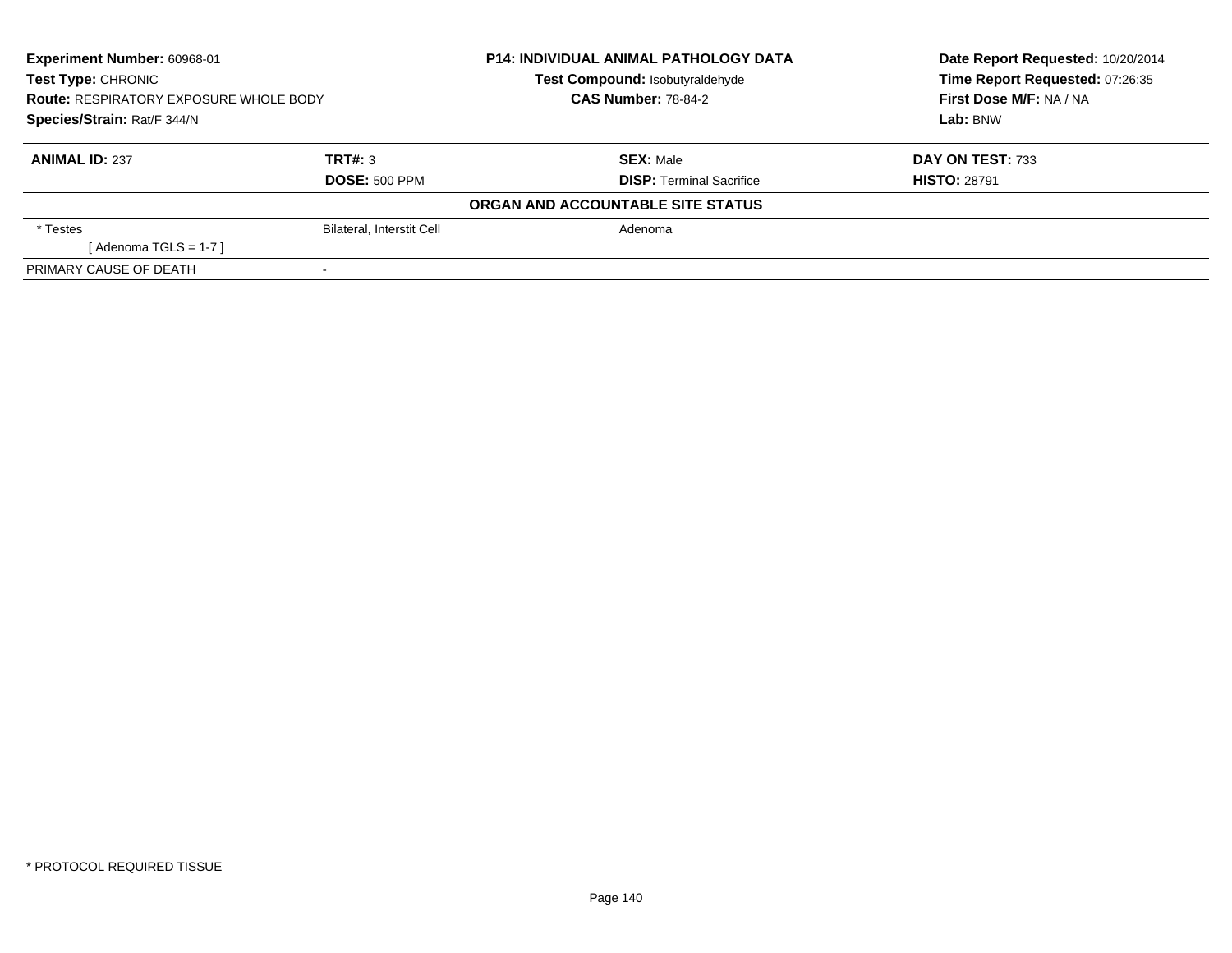**Experiment Number:** 60968-01**Test Type:** CHRONIC **Route:** RESPIRATORY EXPOSURE WHOLE BODY**Species/Strain:** Rat/F 344/N**P14: INDIVIDUAL ANIMAL PATHOLOGY DATATest Compound:** Isobutyraldehyde**CAS Number:** 78-84-2**Date Report Requested:** 10/20/2014**Time Report Requested:** 07:26:35**First Dose M/F:** NA / NA**Lab:** BNW**ANIMAL ID:** 238**TRT#:** 3 **SEX:** Male **DAY ON TEST:** 733 **DOSE:** 500 PPM**DISP:** Terminal Sacrifice **HISTO:** 28792 **ORGAN AND ACCOUNTABLE SITE STATUSNORMAL**\* Adrenal Cortex \* Adrenal Cortex \* Attack the state of the state of the Blood Vessel the state of the state of the state of the Marrow \* Bone Marrow \* Bone Marrow \* Bone Marrow \* Bone Marrow \* Bone Marrow \* Bone Marrow \* Bone Marrow \* Bon \* Brain \* \* Esophagus \* \* Esophagus \* \* Esophagus \* \* Esophagus \* \* Esophagus \* Heart \* Heart \* Heart \* Heart \* Intestine Large, Cecum \* Intestine Large, Colon \* Intestine Small, Duodenum \* Intestine Small, Ileum\* Intestine Small, Jejunum \* 1998 \* \* Islets, Pancreatic \* Maxwell \* Larynx \* Larynx \* Larynx \* Lung \* Lymph Node, Mesenteric \* Lymph Node, Bronchial \* Lymph Node, Mandibular \* Lymph Node, Mediastinal \* Lymph Node, Mediastinal \* Parathyroid Gland \* \* \* Preputial Gland \* \* Preputial Gland \* \* Prostate \* \* Salivary Glands \* Salivary Glands \* Seminal Vesicle \* Thymus \* Stomach, Forestomach \* Northern \* Stomach, Glandular \* Thymus \* Thymus \* Thyroid Gland \* Trachea \* Trachea \* Trachea \* Urinary Bladder **OBSERVATIONS** \* Adrenal Medullaa and the state of the state of the state of the state of the Hyperplasia and the Marked Marked of the State o \* Intestine Large, Rectumm<br>
Parasite Metazoan [ Parasite Metazoan TGLS = 2,3-14 ] \* Kidneyy the controller of the controller of the controller of the Nephropathy Chronic, Marked ( $\alpha$  ) of the controller of the controller of the controller of the controller of the controller of the controller of the controller [ Nephropathy TGLS = 6-5 ] \* Liverr and the contract of the contract of the contract of the contract of the contract of the contract of the contract of the contract of the contract of the contract of the contract of the contract of the contract of the cont s Mild Basophilic Focus \* Mammary Gland Epitheliumm and the Hyperplasia Moderate Moderate Share is a moderate of the Moderate of the Moderate of the Moderate of  $\mathsf{M}$ [ Hyperplasia TGLS = 8-17 ] \* Nosee and the state of the state of the state of the state of the state of the state of the state of the state of the state of the state of the state of the state of the state of the state of the state of the state of the stat  $[$  Foreign Body TGLS = 2,3-14  $]$  \* Pancreass the control of the control of the control of the control of the control of the control of the control of the control of the control of the control of the control of the control of the control of the control of the contro \* Pituitary Glandd and the contract of Pars Distalis and the contract of Adenoma and Adenoma and the Adenoma and the Adenoma and  $\lambda$  $[$  Adenoma TGLS = 1-8  $]$  \* Skinn and the state of the state of the state of the Hyperkeratosis and the Moderate of the Moderate of the Shankov<br>In the state of the state of the state of the state of the state of the state of the state of the state of the Hyperplasiaa Mild Keratoacanthoma[ Hyperkeratosis TGLS = 9-11 ][ Hyperplasia TGLS = 9-11 ][ Keratoacanthoma TGLS = 7-16 ] \* Spleenn and the contract of the contract of the contract of the contract of the contract of the contract of the contract of the contract of the contract of the contract of the contract of the contract of the contract of the cont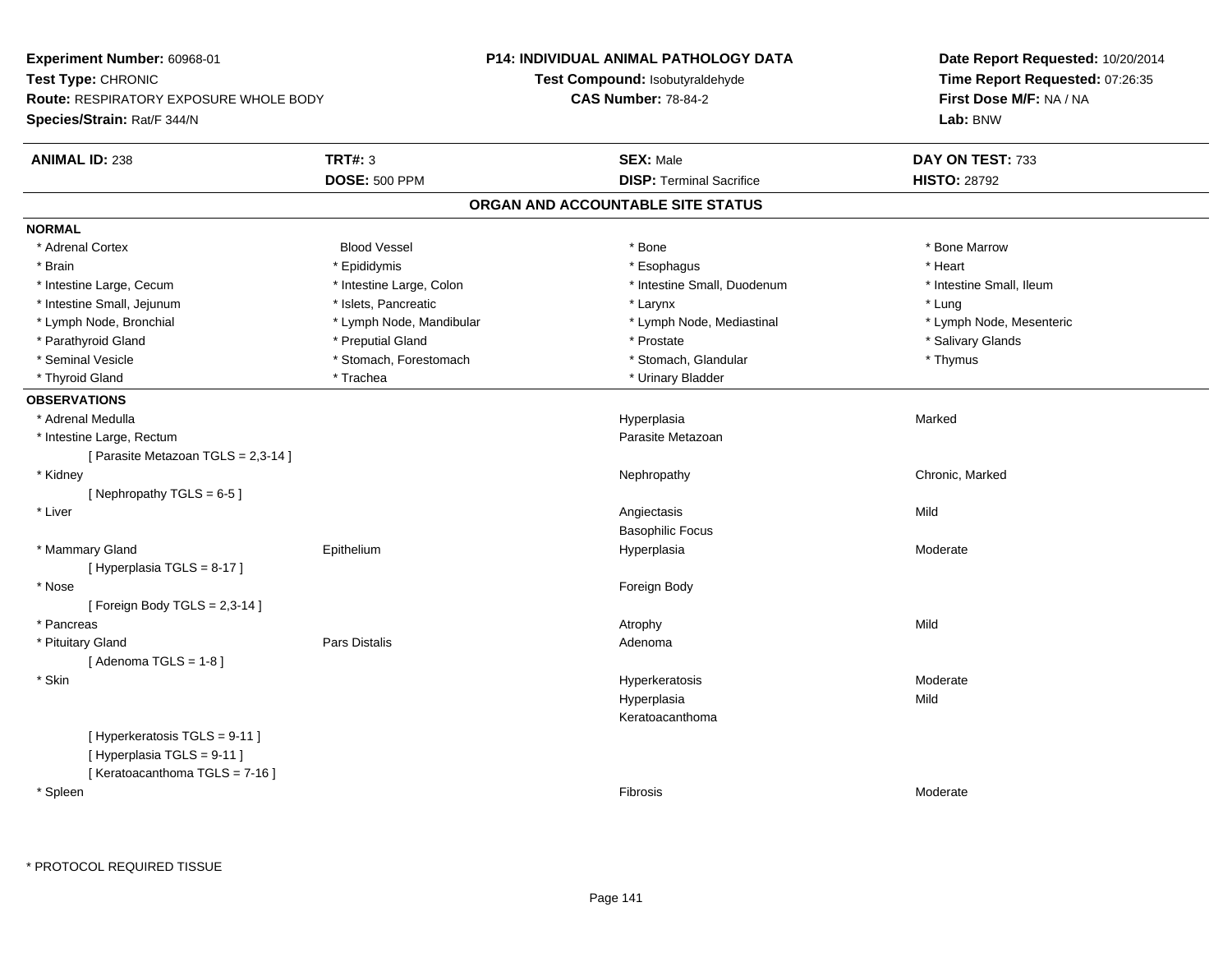| Experiment Number: 60968-01<br><b>Test Type: CHRONIC</b> |                                  | <b>P14: INDIVIDUAL ANIMAL PATHOLOGY DATA</b><br><b>Test Compound: Isobutyraldehyde</b> | Date Report Requested: 10/20/2014<br>Time Report Requested: 07:26:35 |
|----------------------------------------------------------|----------------------------------|----------------------------------------------------------------------------------------|----------------------------------------------------------------------|
| <b>Route: RESPIRATORY EXPOSURE WHOLE BODY</b>            |                                  | <b>CAS Number: 78-84-2</b>                                                             | First Dose M/F: NA / NA                                              |
| Species/Strain: Rat/F 344/N                              |                                  |                                                                                        | Lab: BNW                                                             |
| <b>ANIMAL ID: 238</b>                                    | TRT#: 3                          | <b>SEX: Male</b>                                                                       | DAY ON TEST: 733                                                     |
|                                                          | <b>DOSE: 500 PPM</b>             | <b>DISP: Terminal Sacrifice</b>                                                        | <b>HISTO: 28792</b>                                                  |
|                                                          |                                  | ORGAN AND ACCOUNTABLE SITE STATUS                                                      |                                                                      |
| [Fibrosis TGLS = 4-13]                                   |                                  |                                                                                        |                                                                      |
| * Testes                                                 | <b>Bilateral, Interstit Cell</b> | Adenoma                                                                                |                                                                      |
| [Adenoma TGLS = $2,3-14$ ]                               |                                  |                                                                                        |                                                                      |
| PRIMARY CAUSE OF DEATH                                   |                                  |                                                                                        |                                                                      |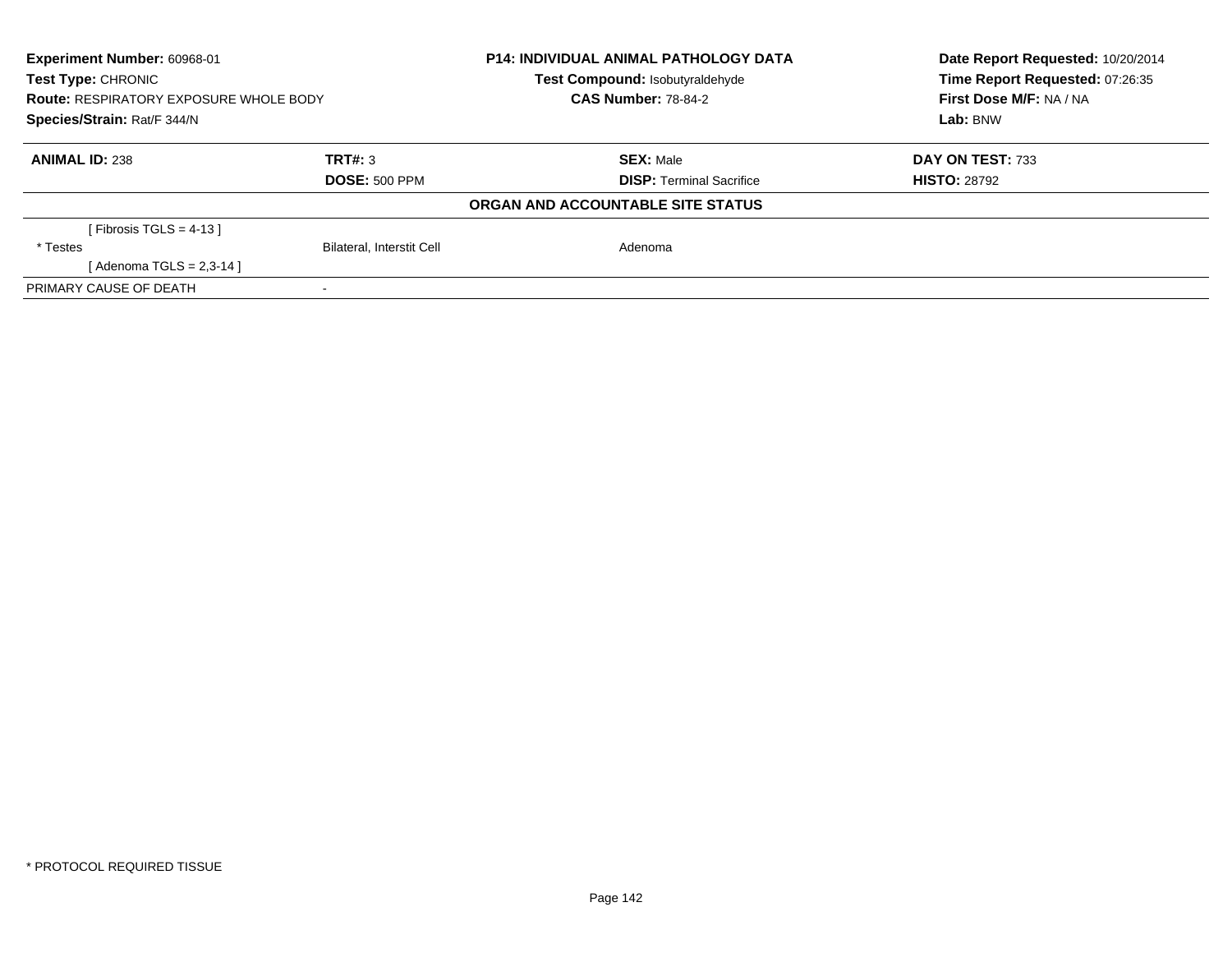**Experiment Number:** 60968-01**Test Type:** CHRONIC **Route:** RESPIRATORY EXPOSURE WHOLE BODY**Species/Strain:** Rat/F 344/N**P14: INDIVIDUAL ANIMAL PATHOLOGY DATATest Compound:** Isobutyraldehyde**CAS Number:** 78-84-2**Date Report Requested:** 10/20/2014**Time Report Requested:** 07:26:35**First Dose M/F:** NA / NA**Lab:** BNW**ANIMAL ID:** 239**TRT#:** 3 **SEX:** Male **DAY ON TEST:** 663 **DOSE:** 500 PPM **DISP:** Moribund Sacrifice **HISTO:** <sup>28793</sup> **ORGAN AND ACCOUNTABLE SITE STATUSNORMAL**\* Adrenal Cortex \* Adrenal Cortex \* Brain \* Brain \* Brain \* Brain \* Bood Vessel \* \* \* \* Brain \* Bone \* \* \* \* \* \* \* Brain \* \* Brain \* \* Brain \* \* Brain \* \* Brain \* \* Brain \* \* Brain \* \* Brain \* \* Brain \* \* Brain \* \* Brain \* \* Brain \* \* Brai \* Epididymis **Account 19 and 19 and 19 and 19 and 19 and 19 and 19 and 19 and 19 and 19 and 19 and 19 and 19 and 19 and 19 and 19 and 19 and 19 and 19 and 19 and 19 and 19 and 19 and 19 and 19 and 19 and 19 and 19 and 19 a** \* Intestine Small. Ileum \* Intestine Large, Colon \* Intestine Large, Rectum \* Intestine Small, Duodenum \* 1 \* Lymph Node, Mediastinal \* Intestine Small, Jejunum \* Nodel \* Islets, Pancreatic \* Nodel \* Larynx \* Larynx \* Larynx \* Larynx \* Larynx \* Larynx \* Larynx \* Larynx \* Larynx \* Larynx \* Larynx \* Larynx \* Larynx \* Larynx \* Larynx \* Larynx \* Larynx \* Lar \* Mammary Gland \* \* And \* \* Nose \* \* Posser \* Preputial Gland \* Preputial Gland \* Preputial Gland \* \* Preputial Gland \* \* Preputial Gland \* \* Preputial Gland \* \* Preputial Gland \* \* Preputial Gland \* \* Preputial Gland \* \* \* Prostate \* \* Salivary Glands \* \* Salivary Glands \* \* Seminal Vesicle \* \* \* Seminal Yestrich \* \* Skin \* \* Skin \* Urinary Bladder \* Stomach, Forestomach \* North and \* Stomach, Glandular \* Trachea \* Trachea \* Trachea **OBSERVATIONS** \* Adrenal Medulla Hyperplasia Mild \* Bone MarrowLymphoma Malignant<br>Nephropathy \* Kidneyy the controller of the controller of the controller of the controller of the controller of the controller of the controller of the controller of the controller of the controller of the controller of the controller of the \* Liver Vacuolization Cytoplasmic Moderate[ Vacuolization Cytoplasmic TGLS = 8-11 ] \* Lung Lymphoma Malignant [ Lymphoma Malignant TGLS = 8-11 ] \* Lymph Node, Bronchial Lymphoma Malignant[ Lymphoma Malignant TGLS = 9-13 ] \* Lymph Node, Mandibular Lymphoma Malignant [ Lymphoma Malignant TGLS = 9-13 ] \* Lymph Node, Mesenteric Lymphoma Malignant [ Lymphoma Malignant TGLS = 9-13 ]**Mesentery**  Lymphoma Malignant Fat Necrosis Moderate[ Lymphoma Malignant TGLS = 3-14 ] $[$  Necrosis TGLS = 3-14  $]$  \* Pancreas Lymphoma Malignant [ Lymphoma Malignant TGLS = 3-14 ] \* Pituitary Glandd and the contract of Pars Distalis and the contract of Adenoma and Adenoma and the Adenoma and the Adenoma and  $\lambda$  \* Spleenn and the control of the control of the control of the control of the control of the control of the control of the control of the control of the control of the control of the control of the control of the control of the co Lymphoma Malignant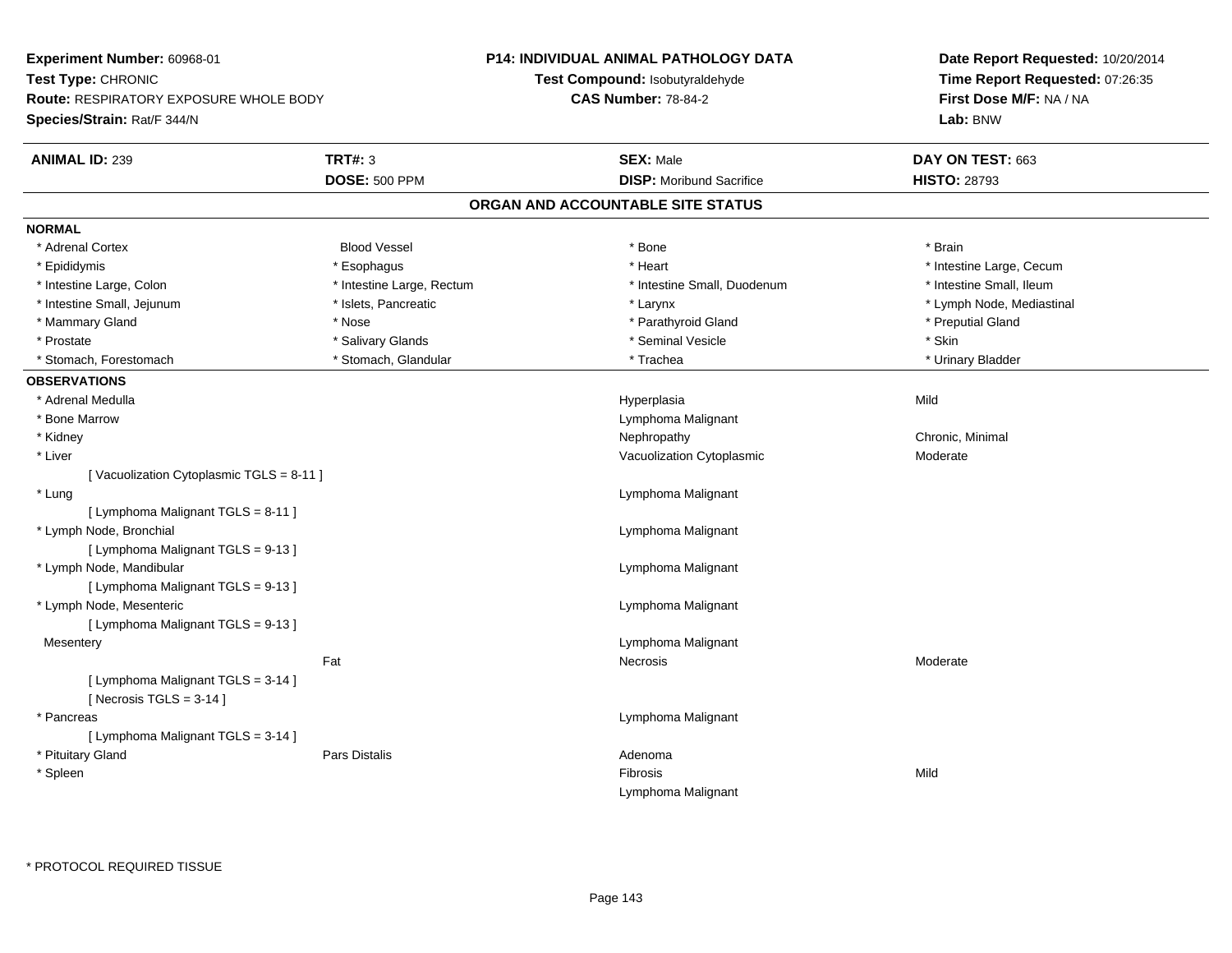| <b>Experiment Number: 60968-01</b><br><b>Test Type: CHRONIC</b><br><b>Route: RESPIRATORY EXPOSURE WHOLE BODY</b><br>Species/Strain: Rat/F 344/N |                             | <b>P14: INDIVIDUAL ANIMAL PATHOLOGY DATA</b><br><b>Test Compound: Isobutyraldehyde</b><br><b>CAS Number: 78-84-2</b>                                   | Date Report Requested: 10/20/2014<br>Time Report Requested: 07:26:35<br>First Dose M/F: NA / NA<br>Lab: BNW |
|-------------------------------------------------------------------------------------------------------------------------------------------------|-----------------------------|--------------------------------------------------------------------------------------------------------------------------------------------------------|-------------------------------------------------------------------------------------------------------------|
|                                                                                                                                                 |                             |                                                                                                                                                        |                                                                                                             |
| <b>ANIMAL ID: 239</b>                                                                                                                           | TRT#: 3                     | <b>SEX: Male</b>                                                                                                                                       | DAY ON TEST: 663                                                                                            |
|                                                                                                                                                 | <b>DOSE: 500 PPM</b>        | <b>DISP:</b> Moribund Sacrifice                                                                                                                        | <b>HISTO: 28793</b>                                                                                         |
|                                                                                                                                                 |                             | ORGAN AND ACCOUNTABLE SITE STATUS                                                                                                                      |                                                                                                             |
| [Fibrosis TGLS = $7-12$ ]                                                                                                                       |                             |                                                                                                                                                        |                                                                                                             |
| [ Lymphoma Malignant TGLS = 6-12 ]                                                                                                              |                             |                                                                                                                                                        |                                                                                                             |
| * Testes                                                                                                                                        | Bilateral, Interstit Cell   | Adenoma                                                                                                                                                |                                                                                                             |
|                                                                                                                                                 | Germinal Epith              | Atrophy                                                                                                                                                | Moderate                                                                                                    |
| [Adenoma TGLS = $5-7$ ]                                                                                                                         |                             |                                                                                                                                                        |                                                                                                             |
| [Atrophy TGLS = 4-7 ]                                                                                                                           |                             |                                                                                                                                                        |                                                                                                             |
| * Thymus                                                                                                                                        |                             | Lymphoma Malignant                                                                                                                                     |                                                                                                             |
| [ Lymphoma Malignant TGLS = 10-2 ]                                                                                                              |                             |                                                                                                                                                        |                                                                                                             |
| * Thyroid Gland                                                                                                                                 | C Cell                      | Hyperplasia                                                                                                                                            | Mild                                                                                                        |
| PRIMARY CAUSE OF DEATH                                                                                                                          | - Spleen Lymphoma Malignant |                                                                                                                                                        |                                                                                                             |
|                                                                                                                                                 |                             | Animal Note: Atypical infiltration pattern for MCL in spleen, liver, lung. Thymus severely af fected. Possibly a thymic lymphoma superimposed on MCL?? |                                                                                                             |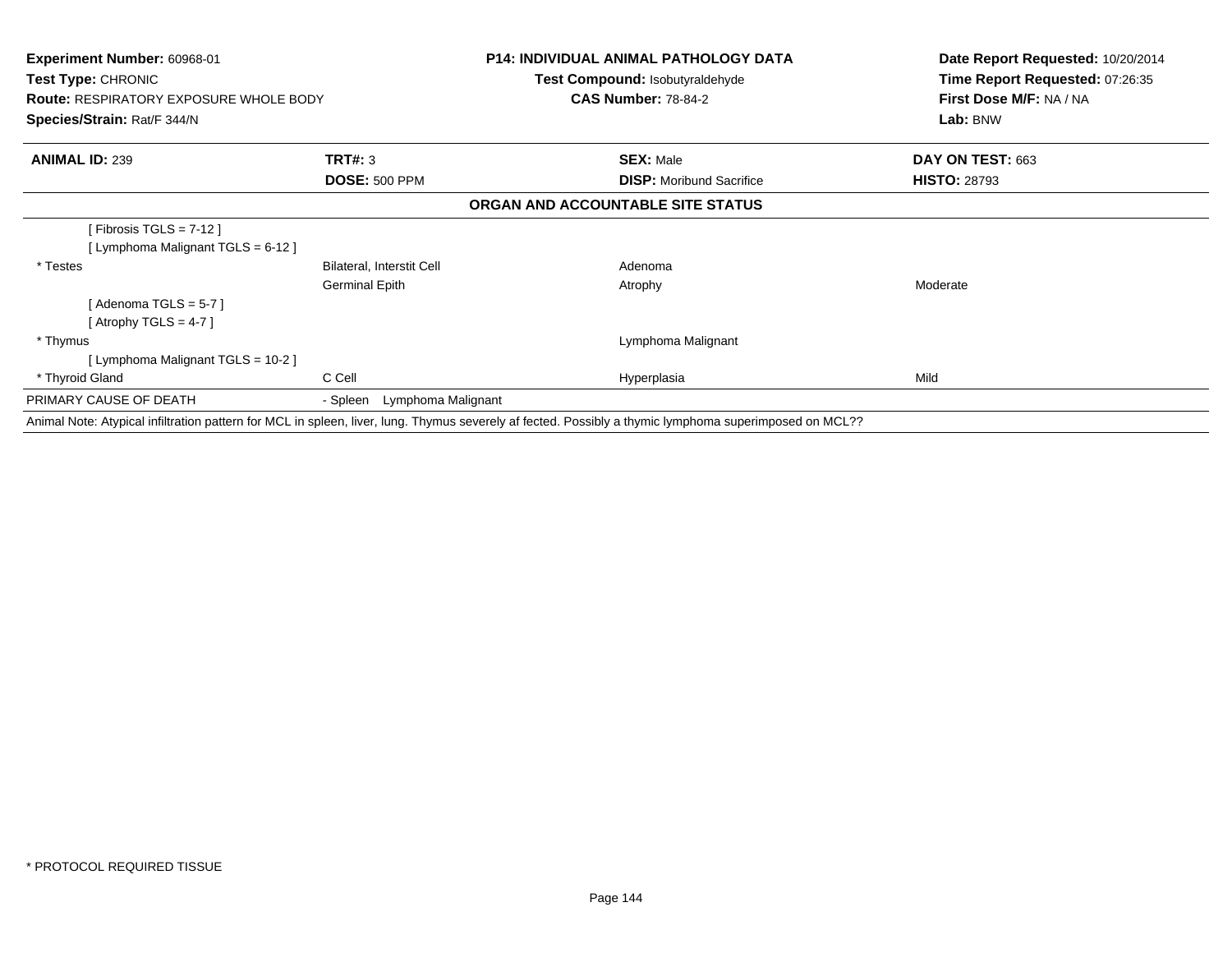| Experiment Number: 60968-01<br>Test Type: CHRONIC<br>Route: RESPIRATORY EXPOSURE WHOLE BODY<br>Species/Strain: Rat/F 344/N |                           |                                   | P14: INDIVIDUAL ANIMAL PATHOLOGY DATA<br>Test Compound: Isobutyraldehyde<br><b>CAS Number: 78-84-2</b> | Date Report Requested: 10/20/2014<br>Time Report Requested: 07:26:35<br>First Dose M/F: NA / NA<br>Lab: BNW |
|----------------------------------------------------------------------------------------------------------------------------|---------------------------|-----------------------------------|--------------------------------------------------------------------------------------------------------|-------------------------------------------------------------------------------------------------------------|
| <b>ANIMAL ID: 240</b>                                                                                                      | <b>TRT#: 3</b>            |                                   | <b>SEX: Male</b>                                                                                       | DAY ON TEST: 579                                                                                            |
|                                                                                                                            | <b>DOSE: 500 PPM</b>      |                                   | <b>DISP:</b> Moribund Sacrifice                                                                        | <b>HISTO: 28794</b>                                                                                         |
|                                                                                                                            |                           | ORGAN AND ACCOUNTABLE SITE STATUS |                                                                                                        |                                                                                                             |
| <b>NORMAL</b>                                                                                                              |                           |                                   |                                                                                                        |                                                                                                             |
| * Adrenal Cortex                                                                                                           | <b>Blood Vessel</b>       |                                   | * Bone                                                                                                 | * Brain                                                                                                     |
| * Epididymis                                                                                                               | * Esophagus               |                                   | * Heart                                                                                                | * Intestine Large, Cecum                                                                                    |
| * Intestine Large, Colon                                                                                                   | * Intestine Large, Rectum |                                   | * Intestine Small, Duodenum                                                                            | * Intestine Small, Ileum                                                                                    |
| * Intestine Small, Jejunum                                                                                                 | * Larynx                  |                                   | * Lymph Node, Bronchial                                                                                | * Lymph Node, Mandibular                                                                                    |
| * Lymph Node, Mediastinal                                                                                                  | * Lymph Node, Mesenteric  |                                   | * Mammary Gland                                                                                        | * Pancreas                                                                                                  |
| * Preputial Gland                                                                                                          | * Prostate                |                                   | * Salivary Glands                                                                                      | * Seminal Vesicle                                                                                           |
| * Skin                                                                                                                     | * Stomach, Forestomach    |                                   | * Stomach, Glandular                                                                                   | * Thymus                                                                                                    |
| * Trachea                                                                                                                  | * Urinary Bladder         |                                   |                                                                                                        |                                                                                                             |
| <b>MISSING</b>                                                                                                             |                           |                                   |                                                                                                        |                                                                                                             |
| * Parathyroid Gland                                                                                                        |                           |                                   |                                                                                                        |                                                                                                             |
| <b>OBSERVATIONS</b>                                                                                                        |                           |                                   |                                                                                                        |                                                                                                             |
| * Adrenal Medulla                                                                                                          |                           |                                   | Pheochromocytoma Benign                                                                                |                                                                                                             |
| * Bone Marrow                                                                                                              |                           |                                   | Leukemia Mononuclear                                                                                   |                                                                                                             |
| * Islets, Pancreatic                                                                                                       |                           |                                   | Hyperplasia                                                                                            | Mild                                                                                                        |
| * Kidney                                                                                                                   | Cortex                    |                                   | Necrosis                                                                                               | Moderate                                                                                                    |
|                                                                                                                            |                           |                                   | Nephropathy                                                                                            | Chronic, Mild                                                                                               |
| [Necrosis TGLS = $6-5$ ]                                                                                                   |                           |                                   |                                                                                                        |                                                                                                             |
| * Liver                                                                                                                    |                           |                                   | Leukemia Mononuclear                                                                                   |                                                                                                             |
| [ Leukemia Mononuclear TGLS = 5-4 ]                                                                                        |                           |                                   |                                                                                                        |                                                                                                             |
| * Lung                                                                                                                     |                           |                                   | Hemorrhage                                                                                             | Moderate                                                                                                    |
|                                                                                                                            |                           |                                   | Leukemia Mononuclear                                                                                   |                                                                                                             |
| [Hemorrhage TGLS = 2-11]                                                                                                   |                           |                                   |                                                                                                        |                                                                                                             |
| [ Leukemia Mononuclear TGLS = 2-11 ]                                                                                       |                           |                                   |                                                                                                        |                                                                                                             |
| * Nose                                                                                                                     |                           |                                   | Cyst                                                                                                   | Mild                                                                                                        |
| * Pituitary Gland                                                                                                          |                           |                                   | Hemorrhage                                                                                             | Minimal                                                                                                     |
| * Spleen                                                                                                                   |                           |                                   | Leukemia Mononuclear                                                                                   |                                                                                                             |
| [ Leukemia Mononuclear TGLS = 4-12 ]                                                                                       |                           |                                   |                                                                                                        |                                                                                                             |
| * Testes                                                                                                                   | <b>Interstit Cell</b>     |                                   | Adenoma                                                                                                |                                                                                                             |
| [Adenoma TGLS = $3-7$ ]                                                                                                    |                           |                                   |                                                                                                        |                                                                                                             |
| * Thyroid Gland                                                                                                            | <b>Follicular Cel</b>     |                                   | Hyperplasia                                                                                            | Mild                                                                                                        |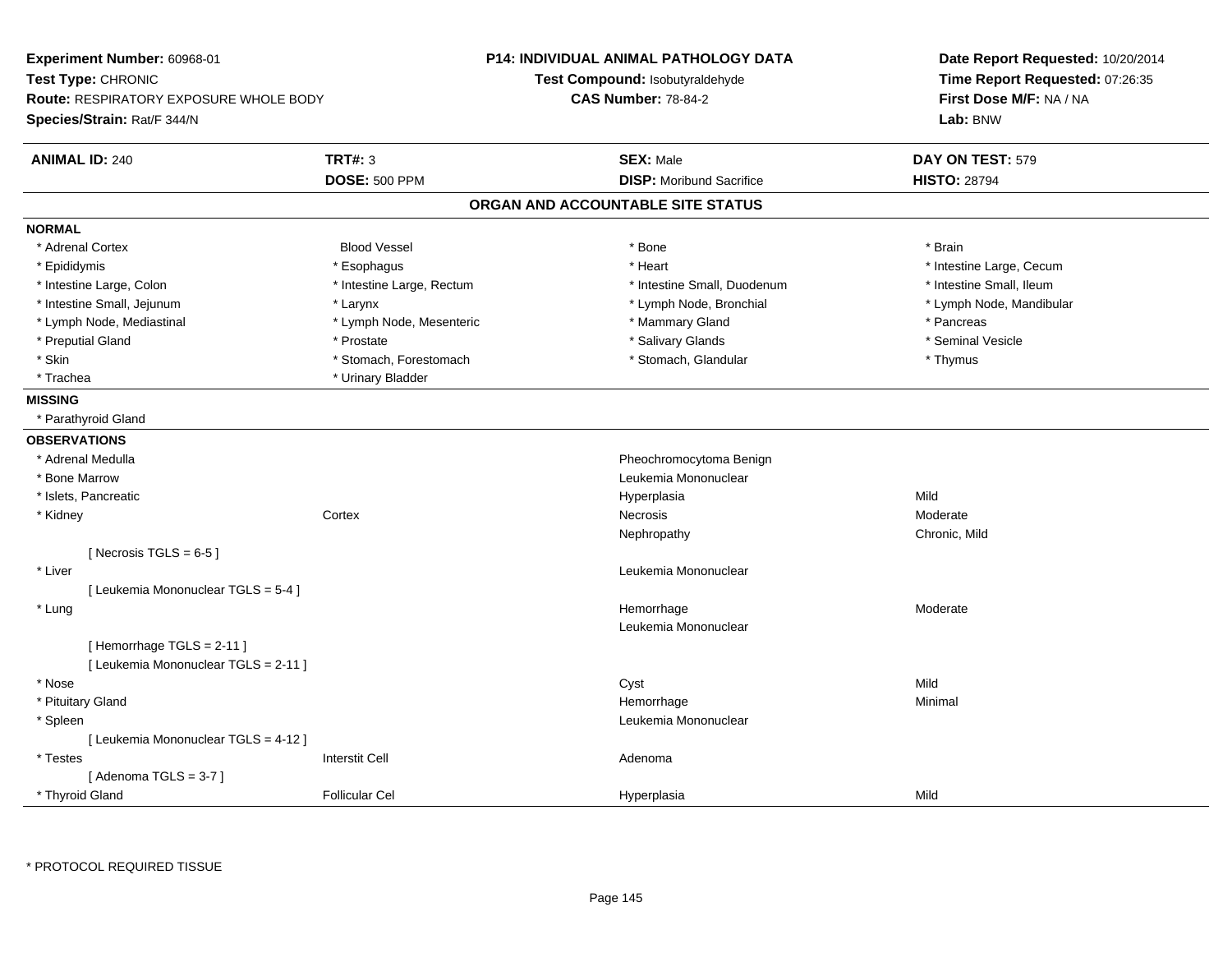| <b>Experiment Number: 60968-01</b><br><b>Test Type: CHRONIC</b> |                                  | <b>P14: INDIVIDUAL ANIMAL PATHOLOGY DATA</b> | Date Report Requested: 10/20/2014 |
|-----------------------------------------------------------------|----------------------------------|----------------------------------------------|-----------------------------------|
|                                                                 |                                  | Test Compound: Isobutyraldehyde              | Time Report Requested: 07:26:35   |
| <b>Route: RESPIRATORY EXPOSURE WHOLE BODY</b>                   |                                  | <b>CAS Number: 78-84-2</b>                   | First Dose M/F: NA / NA           |
| Species/Strain: Rat/F 344/N                                     |                                  |                                              | Lab: BNW                          |
| <b>ANIMAL ID: 240</b>                                           | TRT#: 3                          | <b>SEX: Male</b>                             | <b>DAY ON TEST: 579</b>           |
|                                                                 | <b>DOSE: 500 PPM</b>             | <b>DISP:</b> Moribund Sacrifice              | <b>HISTO: 28794</b>               |
|                                                                 |                                  | ORGAN AND ACCOUNTABLE SITE STATUS            |                                   |
| PRIMARY CAUSE OF DEATH                                          | Leukemia Mononuclear<br>- Spleen |                                              |                                   |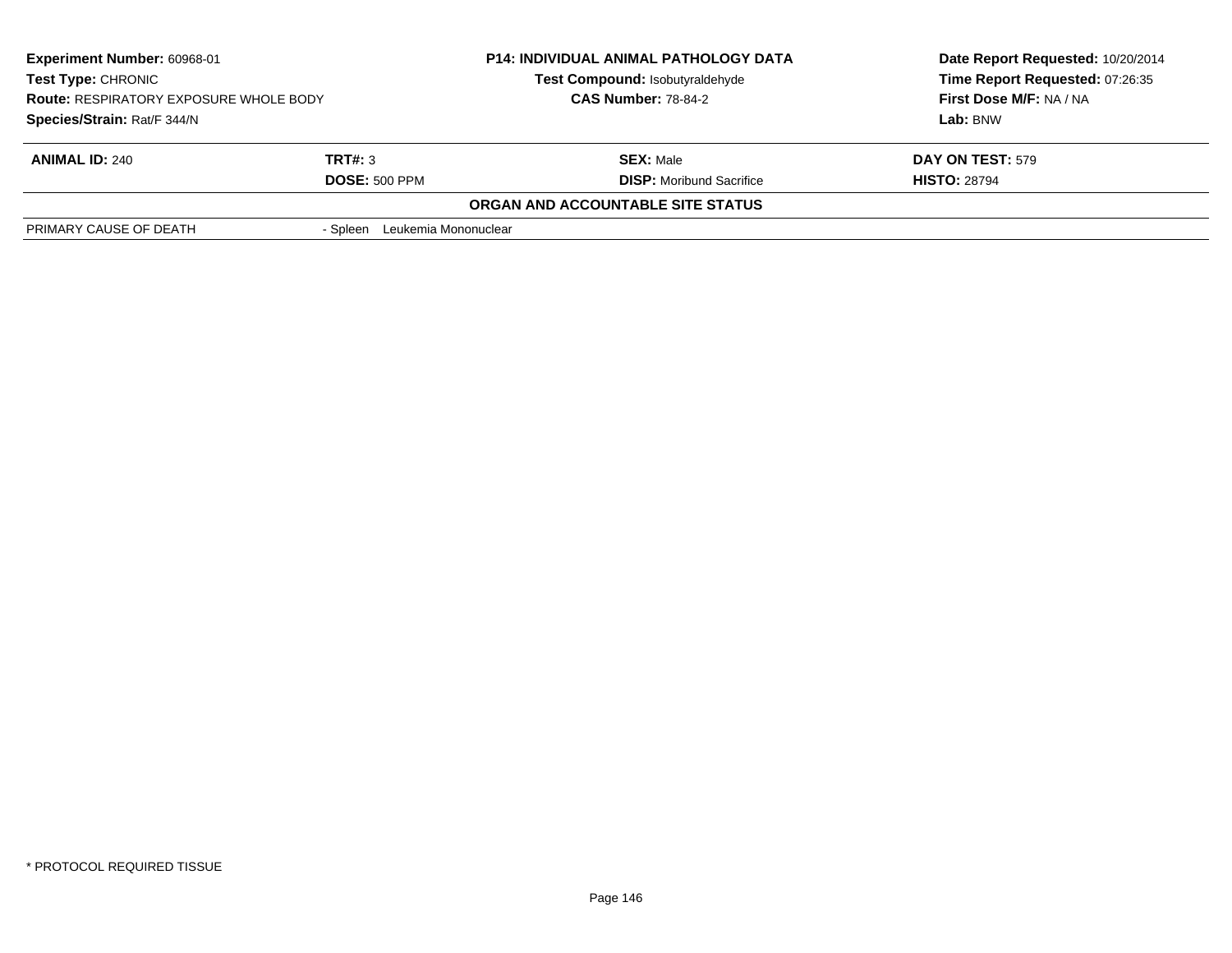| Experiment Number: 60968-01            |                            | <b>P14: INDIVIDUAL ANIMAL PATHOLOGY DATA</b> | Date Report Requested: 10/20/2014 |  |
|----------------------------------------|----------------------------|----------------------------------------------|-----------------------------------|--|
| Test Type: CHRONIC                     |                            | Test Compound: Isobutyraldehyde              | Time Report Requested: 07:26:35   |  |
| Route: RESPIRATORY EXPOSURE WHOLE BODY |                            | <b>CAS Number: 78-84-2</b>                   | First Dose M/F: NA / NA           |  |
| Species/Strain: Rat/F 344/N            |                            |                                              | Lab: BNW                          |  |
| <b>ANIMAL ID: 241</b>                  | <b>TRT#: 3</b>             | <b>SEX: Male</b>                             | DAY ON TEST: 674                  |  |
|                                        | <b>DOSE: 500 PPM</b>       | <b>DISP:</b> Moribund Sacrifice              | <b>HISTO: 28795</b>               |  |
|                                        |                            | ORGAN AND ACCOUNTABLE SITE STATUS            |                                   |  |
| <b>NORMAL</b>                          |                            |                                              |                                   |  |
| * Adrenal Cortex                       | * Adrenal Medulla          | <b>Blood Vessel</b>                          | * Bone                            |  |
| * Brain                                | * Epididymis               | * Esophagus                                  | * Heart                           |  |
| * Intestine Large, Cecum               | * Intestine Large, Colon   | * Intestine Large, Rectum                    | * Intestine Small, Duodenum       |  |
| * Intestine Small, Ileum               | * Intestine Small, Jejunum | * Larynx                                     | * Mammary Gland                   |  |
| * Nose                                 | * Pancreas                 | * Parathyroid Gland                          | * Prostate                        |  |
| * Salivary Glands                      | * Seminal Vesicle          | * Stomach, Forestomach                       | * Stomach, Glandular              |  |
| * Thymus                               | * Thyroid Gland            | * Trachea                                    | * Urinary Bladder                 |  |
| <b>OBSERVATIONS</b>                    |                            |                                              |                                   |  |
| * Bone Marrow                          |                            | Leukemia Mononuclear                         |                                   |  |
| * Islets, Pancreatic                   |                            | Adenoma                                      |                                   |  |
| * Kidney                               |                            | Nephropathy                                  | Chronic, Mild                     |  |
| * Liver                                |                            | Leukemia Mononuclear                         |                                   |  |
| [ Leukemia Mononuclear TGLS = 8-4 ]    |                            |                                              |                                   |  |
| * Lung                                 |                            | Hemorrhage                                   | Mild                              |  |
|                                        |                            | Leukemia Mononuclear                         |                                   |  |
| [Hemorrhage TGLS = 1-12]               |                            |                                              |                                   |  |
| [ Leukemia Mononuclear TGLS = 1-12 ]   |                            |                                              |                                   |  |
| * Lymph Node, Bronchial                |                            | Leukemia Mononuclear                         |                                   |  |
| [ Leukemia Mononuclear TGLS = 5-7 ]    |                            |                                              |                                   |  |
| * Lymph Node, Mandibular               |                            | Leukemia Mononuclear                         |                                   |  |
| [ Leukemia Mononuclear TGLS = 5-7 ]    |                            |                                              |                                   |  |
| * Lymph Node, Mediastinal              |                            | Leukemia Mononuclear                         |                                   |  |
| [ Leukemia Mononuclear TGLS = 5-7 ]    |                            |                                              |                                   |  |
| * Lymph Node, Mesenteric               |                            | Leukemia Mononuclear                         |                                   |  |
| [ Leukemia Mononuclear TGLS = 5-7 ]    |                            |                                              |                                   |  |
| Mesentery                              | Fat                        | Necrosis                                     | Moderate                          |  |
| [ Necrosis TGLS = $4-15$ ]             |                            |                                              |                                   |  |
| * Pituitary Gland                      | Pars Distalis              | Adenoma                                      |                                   |  |
| [Adenoma TGLS = $2-8$ ]                |                            |                                              |                                   |  |
| * Preputial Gland                      |                            | Cyst                                         | Moderate                          |  |
|                                        |                            |                                              |                                   |  |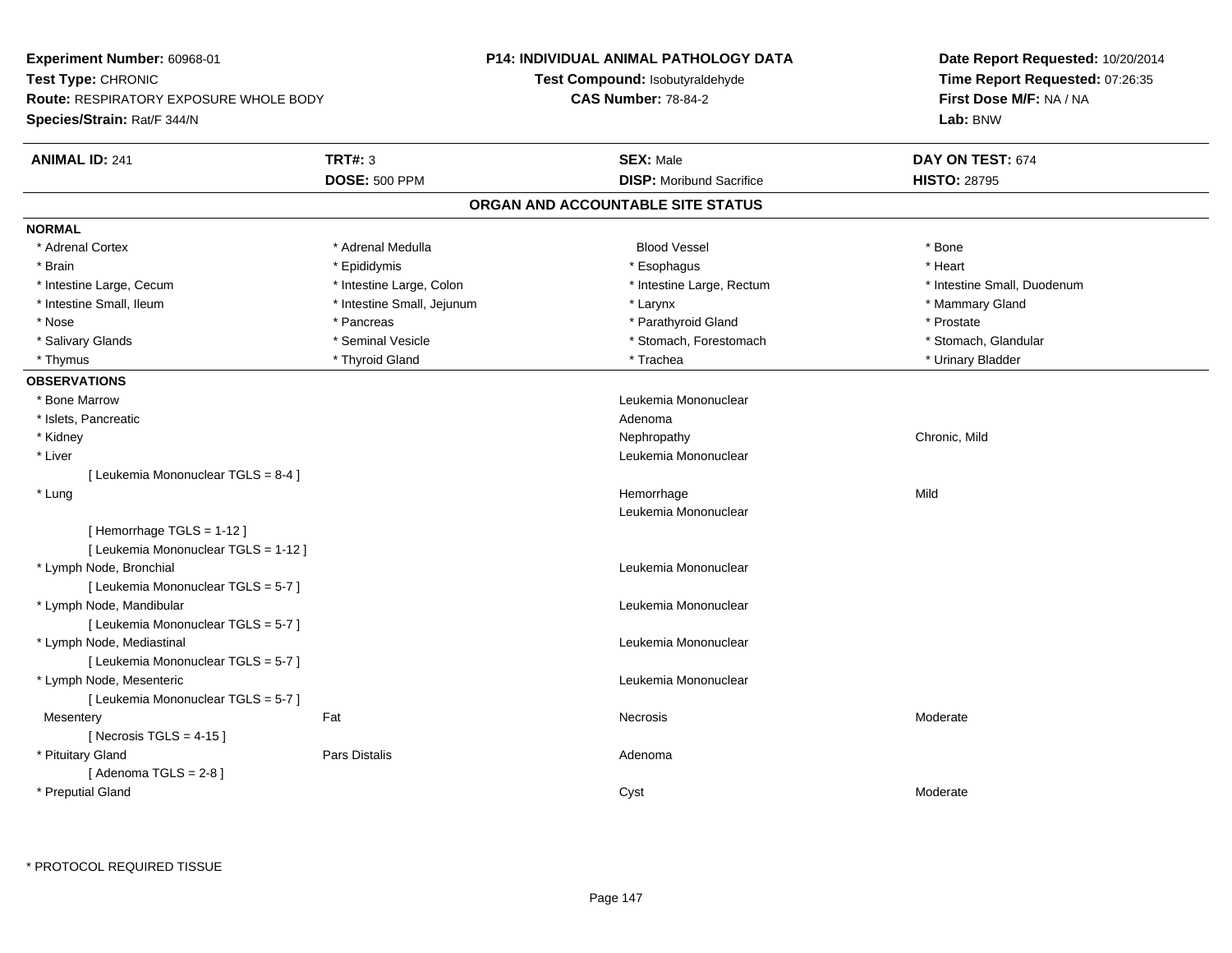| Experiment Number: 60968-01<br>Test Type: CHRONIC<br><b>Route: RESPIRATORY EXPOSURE WHOLE BODY</b><br>Species/Strain: Rat/F 344/N |                                  | <b>P14: INDIVIDUAL ANIMAL PATHOLOGY DATA</b><br>Test Compound: Isobutyraldehyde<br><b>CAS Number: 78-84-2</b> | Date Report Requested: 10/20/2014<br>Time Report Requested: 07:26:35<br>First Dose M/F: NA / NA<br>Lab: BNW |
|-----------------------------------------------------------------------------------------------------------------------------------|----------------------------------|---------------------------------------------------------------------------------------------------------------|-------------------------------------------------------------------------------------------------------------|
| <b>ANIMAL ID: 241</b>                                                                                                             | TRT#: 3                          | <b>SEX: Male</b>                                                                                              | DAY ON TEST: 674                                                                                            |
|                                                                                                                                   | <b>DOSE: 500 PPM</b>             | <b>DISP:</b> Moribund Sacrifice                                                                               | <b>HISTO: 28795</b>                                                                                         |
|                                                                                                                                   |                                  | ORGAN AND ACCOUNTABLE SITE STATUS                                                                             |                                                                                                             |
| [Cyst TGLS = $3-16+7$ ]<br>[Inflammation TGLS = $3-16$ ]                                                                          |                                  | Inflammation                                                                                                  | Suppurative, Moderate                                                                                       |
| * Skin<br>Squamous Cell Papilloma TGLS = 9-11 ]                                                                                   |                                  | Squamous Cell Papilloma                                                                                       |                                                                                                             |
| * Spleen<br>[Fibrosis TGLS = $7-14$ ]<br>[Leukemia Mononuclear TGLS = 6-13+14]                                                    |                                  | <b>Fibrosis</b><br>Leukemia Mononuclear                                                                       | Moderate                                                                                                    |
| * Testes<br>[Adenoma TGLS = $5-7$ ]                                                                                               | Bilateral, Interstit Cell        | Adenoma                                                                                                       |                                                                                                             |
| PRIMARY CAUSE OF DEATH                                                                                                            | Leukemia Mononuclear<br>- Spleen |                                                                                                               |                                                                                                             |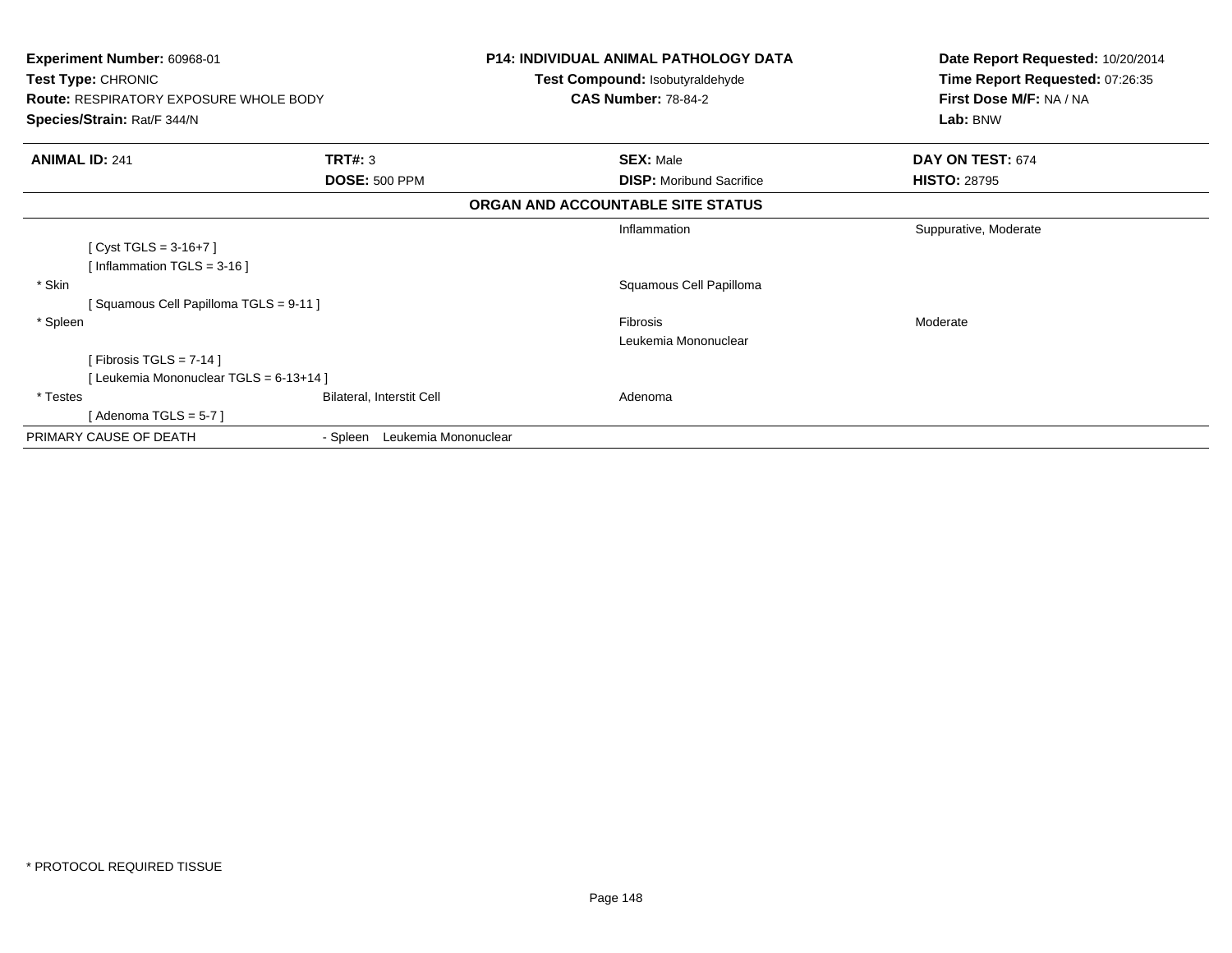| Experiment Number: 60968-01<br>Test Type: CHRONIC<br><b>Route: RESPIRATORY EXPOSURE WHOLE BODY</b> |                                                                                                                                                  | <b>P14: INDIVIDUAL ANIMAL PATHOLOGY DATA</b><br>Test Compound: Isobutyraldehyde<br><b>CAS Number: 78-84-2</b> | Date Report Requested: 10/20/2014<br>Time Report Requested: 07:26:35<br>First Dose M/F: NA / NA |
|----------------------------------------------------------------------------------------------------|--------------------------------------------------------------------------------------------------------------------------------------------------|---------------------------------------------------------------------------------------------------------------|-------------------------------------------------------------------------------------------------|
| Species/Strain: Rat/F 344/N                                                                        |                                                                                                                                                  |                                                                                                               | Lab: BNW                                                                                        |
| <b>ANIMAL ID: 242</b>                                                                              | TRT#: 3                                                                                                                                          | <b>SEX: Male</b>                                                                                              | DAY ON TEST: 384                                                                                |
|                                                                                                    | <b>DOSE: 500 PPM</b>                                                                                                                             | <b>DISP:</b> Moribund Sacrifice                                                                               | <b>HISTO: 28796</b>                                                                             |
|                                                                                                    |                                                                                                                                                  | ORGAN AND ACCOUNTABLE SITE STATUS                                                                             |                                                                                                 |
| <b>NORMAL</b>                                                                                      |                                                                                                                                                  |                                                                                                               |                                                                                                 |
| * Adrenal Cortex                                                                                   | * Adrenal Medulla                                                                                                                                | <b>Blood Vessel</b>                                                                                           | * Bone                                                                                          |
| * Bone Marrow                                                                                      | * Brain                                                                                                                                          | * Epididymis                                                                                                  | * Esophagus                                                                                     |
| * Heart                                                                                            | * Intestine Large, Cecum                                                                                                                         | * Intestine Large, Colon                                                                                      | * Intestine Large, Rectum                                                                       |
| * Intestine Small, Duodenum                                                                        | * Intestine Small, Ileum                                                                                                                         | * Intestine Small, Jejunum                                                                                    | * Islets, Pancreatic                                                                            |
| * Larynx                                                                                           | * Lung                                                                                                                                           | * Lymph Node, Mandibular                                                                                      | * Lymph Node, Mediastinal                                                                       |
| * Lymph Node, Mesenteric                                                                           | * Mammary Gland                                                                                                                                  | * Nose                                                                                                        | * Pancreas                                                                                      |
| * Parathyroid Gland                                                                                | * Prostate                                                                                                                                       | * Salivary Glands                                                                                             | * Seminal Vesicle                                                                               |
| * Skin                                                                                             | * Spleen                                                                                                                                         | * Stomach, Glandular                                                                                          | * Testes                                                                                        |
| * Thymus                                                                                           | * Thyroid Gland                                                                                                                                  | * Trachea                                                                                                     |                                                                                                 |
| <b>MISSING</b>                                                                                     |                                                                                                                                                  |                                                                                                               |                                                                                                 |
| * Lymph Node, Bronchial                                                                            |                                                                                                                                                  |                                                                                                               |                                                                                                 |
| <b>OBSERVATIONS</b>                                                                                |                                                                                                                                                  |                                                                                                               |                                                                                                 |
| * Kidney                                                                                           |                                                                                                                                                  | Nephropathy                                                                                                   | Chronic, Moderate                                                                               |
| [Nephropathy TGLS = $3-5$ ]                                                                        |                                                                                                                                                  |                                                                                                               |                                                                                                 |
| * Liver                                                                                            |                                                                                                                                                  | Vacuolization Cytoplasmic                                                                                     | Marked                                                                                          |
| [Vacuolization Cytoplasmic TGLS = 4-4]                                                             |                                                                                                                                                  |                                                                                                               |                                                                                                 |
| * Pituitary Gland                                                                                  | <b>Pars Distalis</b>                                                                                                                             | Adenoma                                                                                                       |                                                                                                 |
| [Adenoma TGLS = $2-8$ ]                                                                            |                                                                                                                                                  |                                                                                                               |                                                                                                 |
| * Preputial Gland                                                                                  |                                                                                                                                                  | Carcinoma                                                                                                     |                                                                                                 |
| [ Carcinoma TGLS = 1-12 ]                                                                          |                                                                                                                                                  |                                                                                                               |                                                                                                 |
| * Stomach, Forestomach                                                                             |                                                                                                                                                  | Leiomyosarcoma                                                                                                |                                                                                                 |
|                                                                                                    | Note: spindle cell tumor arising in wall of stomach, with supp. inflam. May have arisen as sequel to ulcer>inflam>fibrosis; many atypical cells. |                                                                                                               |                                                                                                 |
| [ Leiomyosarcoma TGLS = 5-12 ]                                                                     |                                                                                                                                                  |                                                                                                               |                                                                                                 |
| * Urinary Bladder                                                                                  |                                                                                                                                                  | Ulcer                                                                                                         | Marked                                                                                          |
| PRIMARY CAUSE OF DEATH                                                                             | - Pituitary Gland Pars Distalis Adenoma                                                                                                          |                                                                                                               |                                                                                                 |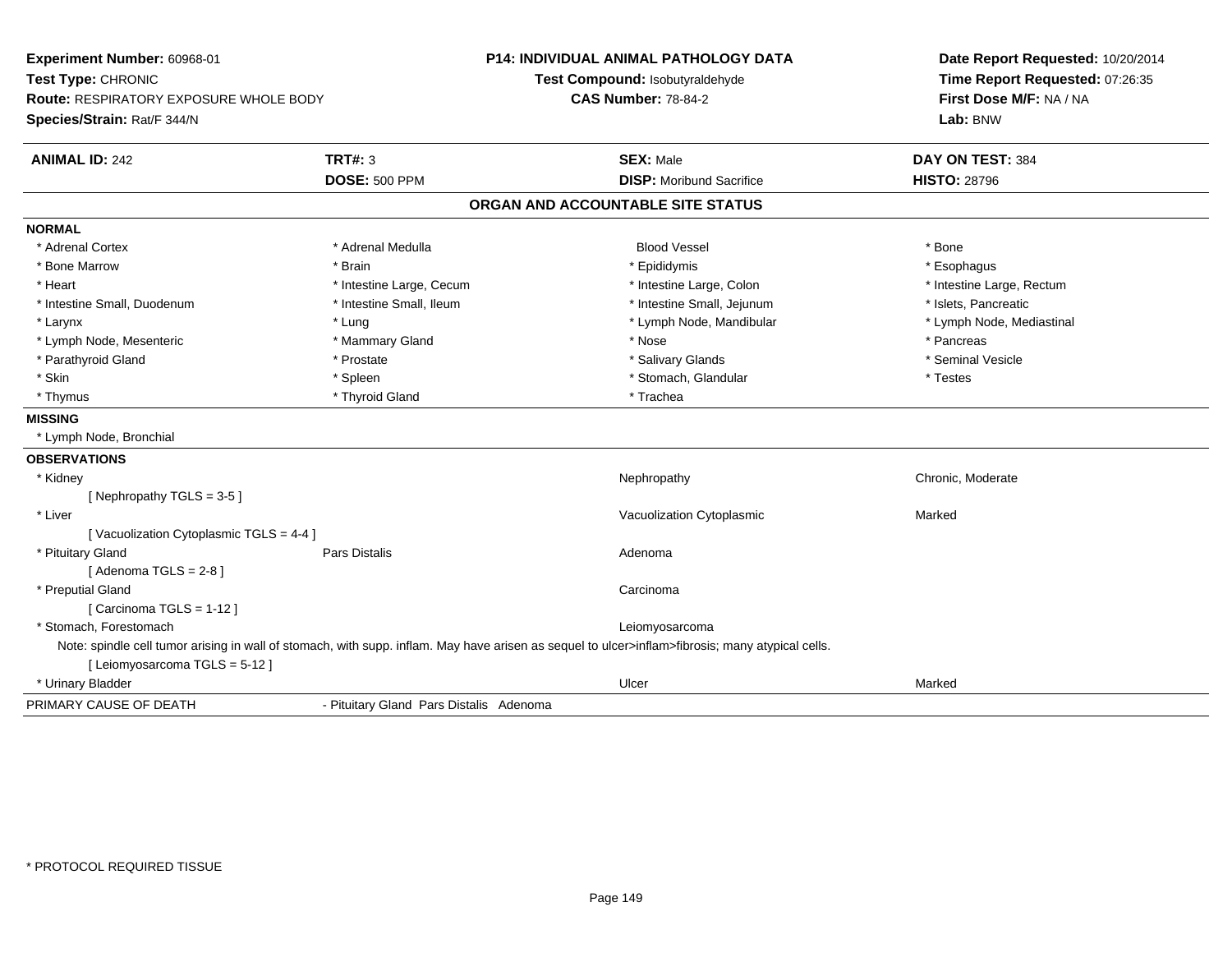**Experiment Number:** 60968-01**Test Type:** CHRONIC **Route:** RESPIRATORY EXPOSURE WHOLE BODY**Species/Strain:** Rat/F 344/N**P14: INDIVIDUAL ANIMAL PATHOLOGY DATATest Compound:** Isobutyraldehyde**CAS Number:** 78-84-2**Date Report Requested:** 10/20/2014**Time Report Requested:** 07:26:35**First Dose M/F:** NA / NA**Lab:** BNW**ANIMAL ID:** 243**TRT#:** 3 **SEX:** Male **DAY ON TEST:** 733 **DOSE:** 500 PPM**DISP:** Terminal Sacrifice **HISTO:** 28797 **ORGAN AND ACCOUNTABLE SITE STATUSNORMAL**\* Adrenal Cortex \* Adrenal Cortex \* Attack the state of the state of the Blood Vessel the state of the state of the state of the Marrow \* Bone Marrow \* Bone Marrow \* Bone Marrow \* Bone Marrow \* Bone Marrow \* Bone Marrow \* Bone Marrow \* Bon \* Brain \* \* Esophagus \* \* Esophagus \* \* Esophagus \* \* Esophagus \* \* Esophagus \* Heart \* Heart \* Heart \* Heart \* Intestine Large, Cecum \* Intestine Large, Colon \* Intestine Large, Rectum \* Intestine Small, Duodenum\* Intestine Small, Ileum \* Thestine Small, Jejunum \* 1998 \* Islets, Pancreatic \* The manus \* Larynx \* Larynx \* Liver which is the settlement of the term of the settlement of the settlement of the settlement of the settlement of the settlement of the settlement of the settlement of the settlement of the settlement of the settlemen \* Lymph Node, Mediastinal \* Nose \* Lymph Node, Mesenteric \* \* Mammary Gland \* Memmary Gland \* Nose \* Salivary Glands \* Pancreas \* And the section of the section of the section of the section of the section of the section of the section of the section of the section of the section of the section of the section of the section of the sectio \* Stomach, Glandular \* Seminal Vesicle \* Skin \* Skin \* Skin \* Stomach, Forestomach \* Stomach, Forestomach \* Thymus \* Thyroid Gland \* Trachea \* Urinary Bladder \* **OBSERVATIONS** \* Adrenal Medulla Pheochromocytoma Benign [ Pheochromocytoma Benign TGLS = 3-7 ] \* Kidney Renal Tubule Hyperplasia Marked Nephropathy Chronic, Moderate**Mesentery** y the control of the set of the control of the Moderate of the Moderate of the Moderate of the Moderate of the Moderate of the Moderate of the Moderate of the Moderate of the Moderate of the Moderate of the Moderate of the  $[$  Necrosis TGLS = 2-11  $]$  \* Pituitary Glandd and the contract of Pars Distalis and the contract of Adenoma and Adenoma and the Adenoma and the Adenoma and  $\lambda$  $[$  Adenoma TGLS = 1-8  $]$  \* Prostate Epithelium Hyperplasia Mild \* Spleenn and the control of the control of the control of the control of the control of the control of the control of the control of the control of the control of the control of the control of the control of the control of the co Leukemia Mononuclear $[$  Fibrosis TGLS = 5-4  $]$ [ Leukemia Mononuclear TGLS = 4-4 ] \* TestesBilateral, Interstit Cell **Adenoma** Adenoma  $[$  Adenoma TGLS = 3-7  $]$ PRIMARY CAUSE OF DEATH-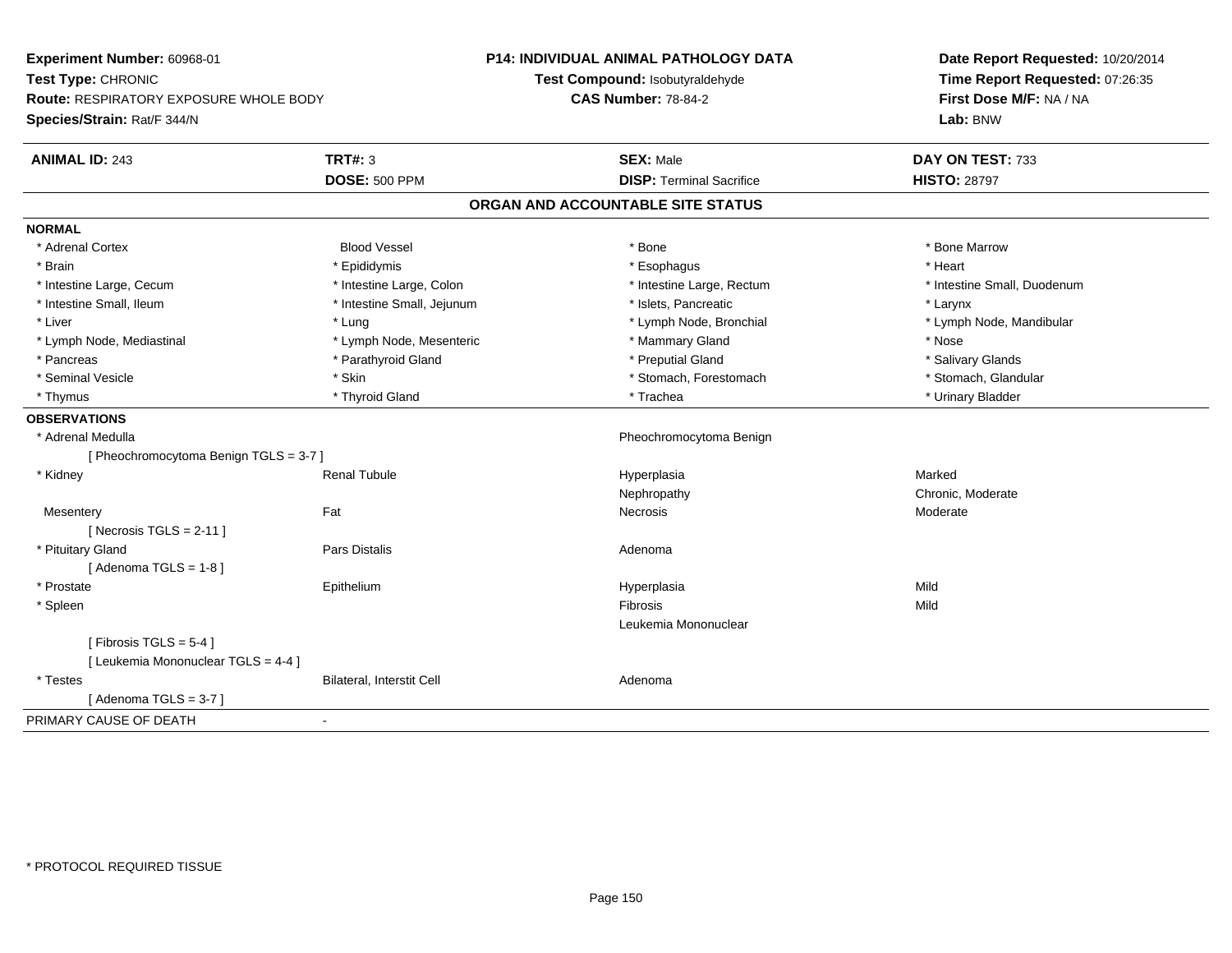**Experiment Number:** 60968-01**Test Type:** CHRONIC **Route:** RESPIRATORY EXPOSURE WHOLE BODY**Species/Strain:** Rat/F 344/N**P14: INDIVIDUAL ANIMAL PATHOLOGY DATATest Compound:** Isobutyraldehyde**CAS Number:** 78-84-2**Date Report Requested:** 10/20/2014**Time Report Requested:** 07:26:35**First Dose M/F:** NA / NA**Lab:** BNW**ANIMAL ID:** 244**TRT#:** 3 **SEX:** Male **DAY ON TEST:** 733 **DOSE:** 500 PPM**DISP:** Terminal Sacrifice **HISTO:** 28798 **ORGAN AND ACCOUNTABLE SITE STATUSNORMAL** \* Adrenal Medulla Blood Vessel \* Bone \* Bone Marrow\* Brain \* \* Esophagus \* \* Esophagus \* \* Esophagus \* \* Esophagus \* \* Esophagus \* Heart \* Heart \* Heart \* Heart \* Intestine Large, Cecum \* Intestine Large, Colon \* Intestine Small, Duodenum \* Intestine Small, Ileum\* Lymph Node, Bronchial \* Intestine Small, Jejunum \* Nodel \* Islets, Pancreatic \* Nodel \* Larynx \* Larynx \* Larynx \* Larynx \* Larynx \* Larynx \* Larynx \* Larynx \* Larynx \* Larynx \* Larynx \* Larynx \* Larynx \* Larynx \* Larynx \* Larynx \* Larynx \* Lar \* Lymph Node, Mandibular \* Lymph Node, Mediastinal \* Mammary Gland \* Nose\* Salivary Glands \* Pancreas \* And the section of the section of the section of the section of the section of the section of the section of the section of the section of the section of the section of the section of the section of the sectio \* Seminal Vesicle \* Thymus \* Stomach, Forestomach \* Northern \* Stomach, Glandular \* Thymus \* Thymus \* Thyroid Gland \* Trachea \* Trachea \* Trachea \* Urinary Bladder **OBSERVATIONS** \* Adrenal CortexVacuolization Cytoplasmic **Moderate** Moderate \* Intestine Large, Rectumm<br>
Parasite Metazoan [ Parasite Metazoan TGLS = 3,4-7 ] \* Kidneyy the chronic, Moderate and September 2012 of the Chronic Moderate and September 2013 of the Chronic, Moderate \* Liver Leukemia Mononuclear \* Lungg and the set of the set of the set of the set of the set of the set of the set of the set of the set of the set of the set of the set of the set of the set of the set of the set of the set of the set of the set of the set \* Lymph Node, Mesenteric Leukemia Mononuclear [ Leukemia Mononuclear TGLS = 3,4-7 ] \* Pituitary Glandd and the contract of Pars Distalis and the contract of Adenoma and Adenoma and the Adenoma and the Adenoma and  $\lambda$  $[$  Adenoma TGLS = 2-8  $]$  \* Prostate Epithelium Hyperplasia Moderate \* Skinn and the state of the state of the state of the state of the Hyperplasia Marked State of the Marked State of the State of the State of the State of the State of the State of the State of the State of the State of the Stat [ Hyperplasia TGLS = 1-12 ] \* Spleenn and the state of the state of the state of the state of the state of the state of the state of the state of the state of the state of the state of the state of the state of the state of the state of the state of the stat Leukemia Mononuclear[ Leukemia Mononuclear TGLS = 5-11 ] \* TestesBilateral, Interstit Cell **Adenoma** Adenoma [ Adenoma TGLS = 3,4-7 ]PRIMARY CAUSE OF DEATH-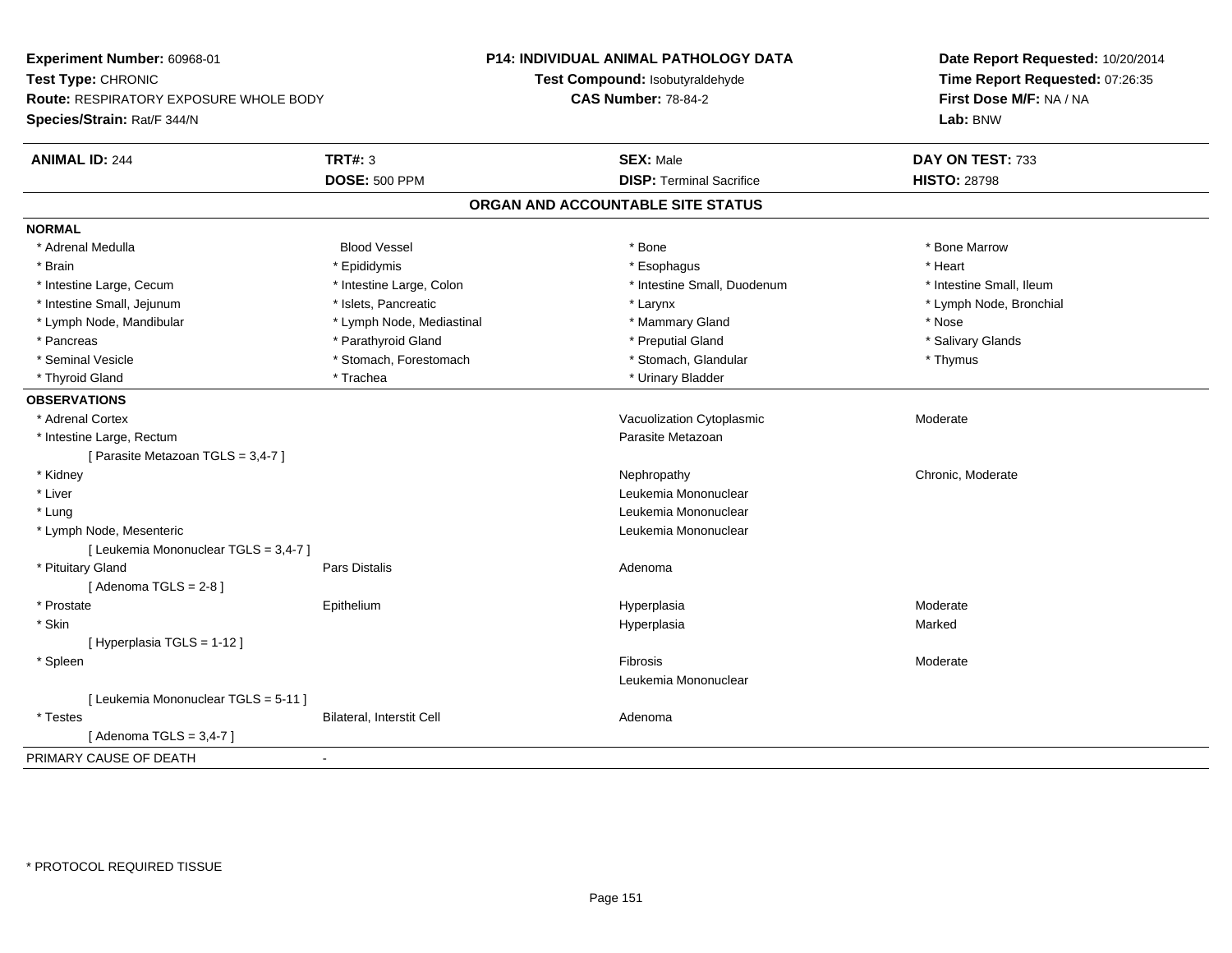**Experiment Number:** 60968-01**Test Type:** CHRONIC **Route:** RESPIRATORY EXPOSURE WHOLE BODY**Species/Strain:** Rat/F 344/N**P14: INDIVIDUAL ANIMAL PATHOLOGY DATATest Compound:** Isobutyraldehyde**CAS Number:** 78-84-2**Date Report Requested:** 10/20/2014**Time Report Requested:** 07:26:35**First Dose M/F:** NA / NA**Lab:** BNW**ANIMAL ID:** 245**TRT#:** 3 **SEX:** Male **DAY ON TEST:** 687 **DOSE:** 500 PPM**DISP:** Moribund Sacrifice **HISTO:** 28799 **ORGAN AND ACCOUNTABLE SITE STATUSNORMAL** \* Adrenal Medulla Blood Vessel \* Bone \* Bone Marrow\* Brain \* \* Esophagus \* \* Esophagus \* \* Esophagus \* \* Esophagus \* \* Esophagus \* Heart \* Heart \* Heart \* Heart \* Intestine Large, Cecum \* Intestine Large, Colon \* Intestine Large, Rectum \* Intestine Small, Duodenum \* Intestine Small, Ileum \* Intestine Small, Jejunum \* Islets, Pancreatic \* Lymph Node, Bronchial \* Lymph Node, Mandibular \* Lymph Node, Mediastinal \* Lymph Node, Mesenteric \* Mammary Gland\* Pancreas \* Parathyroid Gland \* Parathyroid Gland \* Preputial Gland \* Preputial Gland \* Prostate \* Thymus \* Salivary Glands \* Seminal Vesicle \* Stomach, Glandular \* Thymus\* Thyroid Gland \* Trachea \* Trachea \* Trachea \* Urinary Bladder **OBSERVATIONS** \* Adrenal CortexVacuolization Cytoplasmic Mild Chronic, Marked \* Kidneyy the controller of the controller of the controller of the Nephropathy Chronic, Marked Schronic, Marked Schronic, Marked Schronic, Marked Schronic, Marked Schronic, Marked Schronic, Marked Schronic, Marked Schronic, Marke [ Nephropathy  $TGLS = 6-5$  ] \* Larynx**x** and the contract of the contract of the contract of the contract of the contract of the contract of the contract of the contract of the contract of the contract of the contract of the contract of the contract of the co Epithelium Metaplasia Squamous, Moderate \* Liver HepatocyteDegeneration Cystic, Moderate Hepatodiaphragmatic NoduleHepatocyte Necrosis Moderate Vacuolization Cytoplasmic Marked[ Hepatodiaphragmatic Nodule TGLS = 5-13 ] \* Lung Alveolar Epith Fibrosis Mild Alveolar Epithh Marked Marked (1999) and Hyperplasia Alveolar EpithInfiltration Cellular **Histiocyte**, Mild [ Hyperplasia TGLS = 1-3A ][ Infiltration Cellular TGLS = 1-3A ] \* Nosee and the state of the state of the state of the state of the state of the state of the state of the state of the state of the state of the state of the state of the state of the state of the state of the state of the stat Inflammation Suppurative, Mild [ Foreign Body TGLS = 3-7 ] \* Pituitary Glandd and the contract of Pars Distalis and the contract of Adenoma and Adenoma and the Adenoma and the Adenoma and  $\lambda$  $[$  Adenoma TGLS = 2-8  $]$  \* SkinHyperkeratosis Marked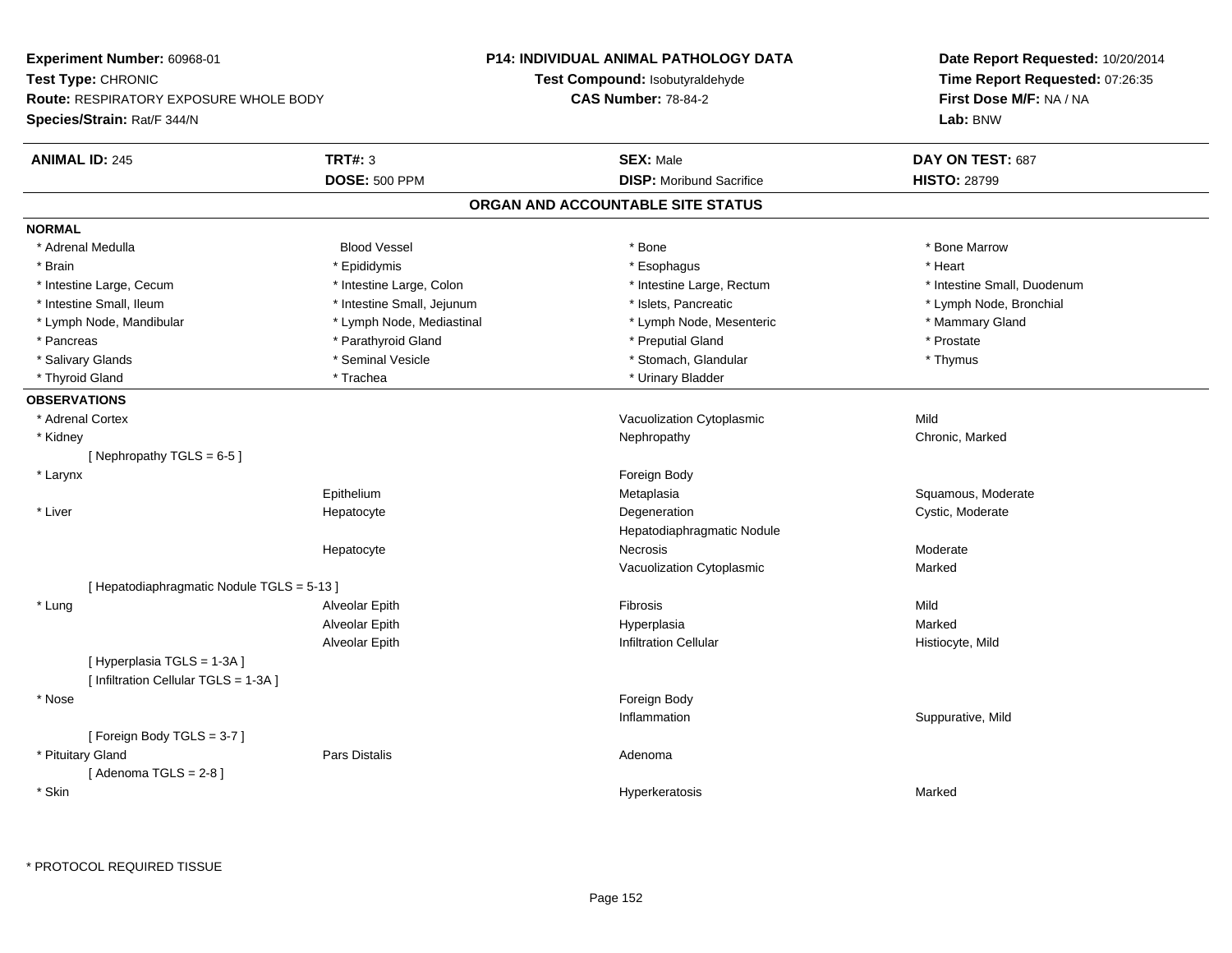| Experiment Number: 60968-01<br><b>Test Type: CHRONIC</b><br><b>Route: RESPIRATORY EXPOSURE WHOLE BODY</b><br>Species/Strain: Rat/F 344/N |                                         | <b>P14: INDIVIDUAL ANIMAL PATHOLOGY DATA</b><br>Test Compound: Isobutyraldehyde<br><b>CAS Number: 78-84-2</b> | Date Report Requested: 10/20/2014<br>Time Report Requested: 07:26:35<br>First Dose M/F: NA / NA<br>Lab: BNW |
|------------------------------------------------------------------------------------------------------------------------------------------|-----------------------------------------|---------------------------------------------------------------------------------------------------------------|-------------------------------------------------------------------------------------------------------------|
| <b>ANIMAL ID: 245</b>                                                                                                                    | <b>TRT#: 3</b>                          | <b>SEX: Male</b>                                                                                              | DAY ON TEST: 687                                                                                            |
|                                                                                                                                          | <b>DOSE: 500 PPM</b>                    | <b>DISP:</b> Moribund Sacrifice                                                                               | <b>HISTO: 28799</b>                                                                                         |
|                                                                                                                                          |                                         | ORGAN AND ACCOUNTABLE SITE STATUS                                                                             |                                                                                                             |
| [Hyperkeratosis TGLS = 7-11]                                                                                                             |                                         |                                                                                                               |                                                                                                             |
| * Spleen                                                                                                                                 |                                         | <b>Fibrosis</b>                                                                                               | Marked                                                                                                      |
| [Fibrosis TGLS = 4-12]                                                                                                                   |                                         |                                                                                                               |                                                                                                             |
| * Stomach, Forestomach                                                                                                                   |                                         | Ulcer                                                                                                         | Mild                                                                                                        |
| * Testes                                                                                                                                 | <b>Bilateral, Interstit Cell</b>        | Adenoma                                                                                                       |                                                                                                             |
| [ Adenoma TGLS = 3-7 ]                                                                                                                   |                                         |                                                                                                               |                                                                                                             |
| PRIMARY CAUSE OF DEATH                                                                                                                   | - Pituitary Gland Pars Distalis Adenoma |                                                                                                               |                                                                                                             |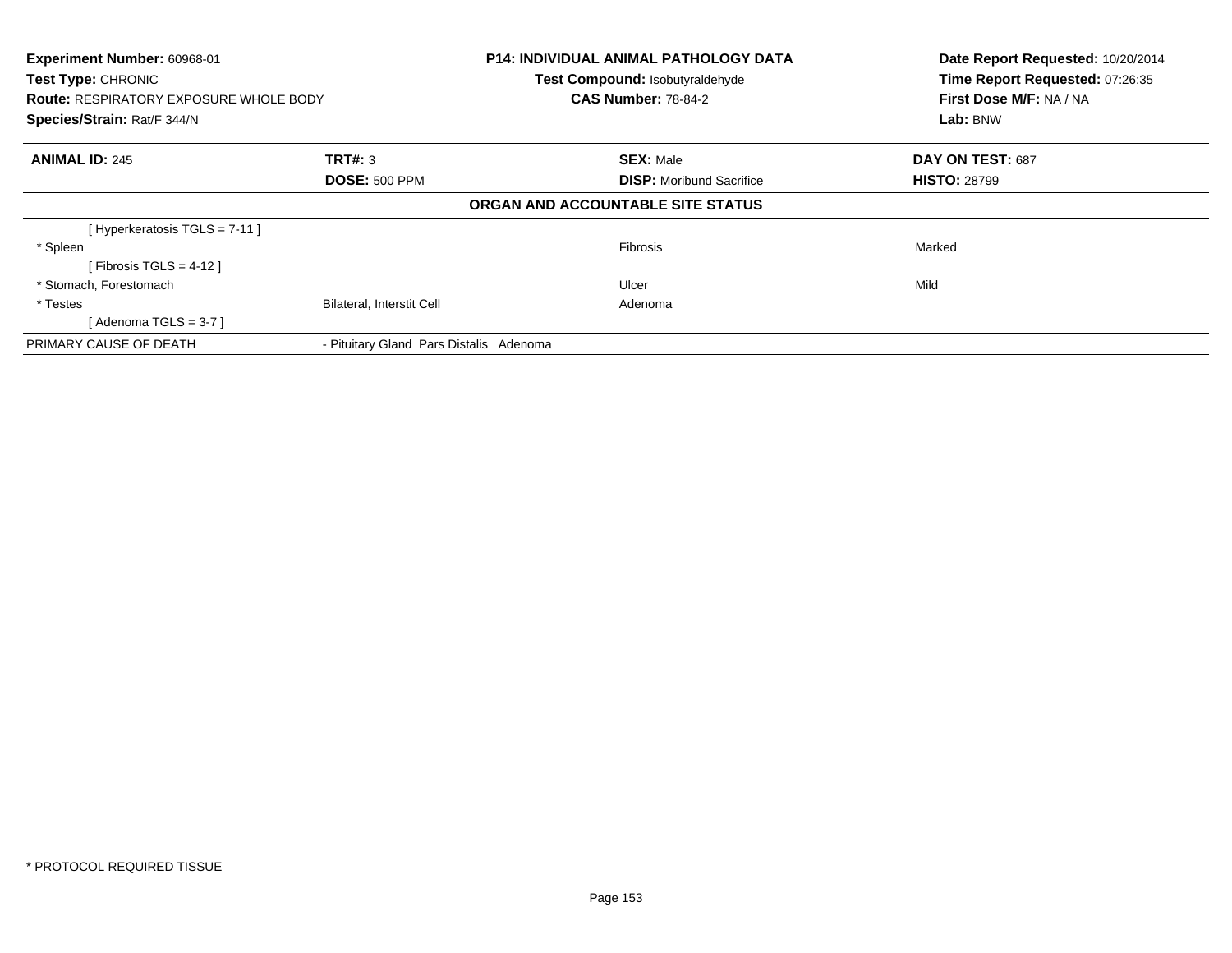**Experiment Number:** 60968-01**Test Type:** CHRONIC **Route:** RESPIRATORY EXPOSURE WHOLE BODY**Species/Strain:** Rat/F 344/N**P14: INDIVIDUAL ANIMAL PATHOLOGY DATATest Compound:** Isobutyraldehyde**CAS Number:** 78-84-2**Date Report Requested:** 10/20/2014**Time Report Requested:** 07:26:35**First Dose M/F:** NA / NA**Lab:** BNW**ANIMAL ID:** 246**6 DAY ON TEST:** 644 **DOSE:** 500 PPM**DISP:** Moribund Sacrifice **HISTO:** 28800 **ORGAN AND ACCOUNTABLE SITE STATUSNORMAL**\* Adrenal Cortex \* Adrenal Medulla \* \* Book \* Blood Vessel \* Book \* Bone \* Bone \* Bone \* Bone \* Bone \* Bone \* Bone \* Bone \* Bone \* Brain \* Esophagus \* Esophagus \* Esophagus \* Esophagus \* Esophagus \* Intestine Large, Cecum \* \* Esophagus \* Intestine Large, Cecum \* Intestine Large, Rectum \* Thestine Small, Duodenum \* \* Intestine Small, Ileum \* \* Intestine Small, Jejunum \* Intestine Small, Jejunum \* Islets, Pancreatic \* Larynx \* Mammary Gland \* Nose \* Preputial Gland \* Pancreas \* \* Parathyroid Gland \* \* Parathyroid Gland \* \* Pituitary Gland \* \* Preputial Gland \* \* Preputial Gland \* Prostate \* \* Salivary Glands \* \* Salivary Glands \* \* Seminal Vesicle \* \* \* Seminal Yestrich \* \* Skin \* \* Skin \* Urinary Bladder \* Stomach, Glandular \* \* Thyroid Gland \* \* Thyroid Gland \* \* Trachea \* \* Trachea \* \* Urinary Bladder \* \* Urinary Bladder \* \* Urinary Bladder \* \* Urinary Bladder \* \* Urinary Bladder \* \* Urinary Bladder \* \* Urinary Bladder \* **OBSERVATIONS** \* Bone Marrow Leukemia Mononuclear \* Heart Leukemia Mononuclear \* Intestine Large, Colon Parasite Metazoan [ Parasite Metazoan TGLS = 1-7 ] \* Kidneyy the controller of the controller of the controller of the controller of the controller of the controller of the controller of the controller of the controller of the controller of the controller of the controller of the \* Liver Leukemia Mononuclear \* Lung Alveolar Epith Hyperplasia Mild Alveolar EpithInfiltration Cellular **Histiocyte**, Mild Leukemia Mononuclear Lymph Node Pancreatic Leukemia Mononuclear \* Lymph Node, Bronchial Leukemia Mononuclear[ Leukemia Mononuclear TGLS = 1-7 ] \* Lymph Node, Mandibular Leukemia Mononuclear [ Leukemia Mononuclear TGLS = 1-7 ] \* Lymph Node, Mediastinal Leukemia Mononuclear[ Leukemia Mononuclear TGLS = 1-7 ] \* Lymph Node, Mesenteric Leukemia Mononuclear [ Leukemia Mononuclear TGLS = 2-7 ] \* Spleen Leukemia Mononuclear [ Leukemia Mononuclear TGLS = 3-11 ] \* Stomach, Forestomach Leukemia Mononuclear [ Leukemia Mononuclear TGLS = 1-7 ]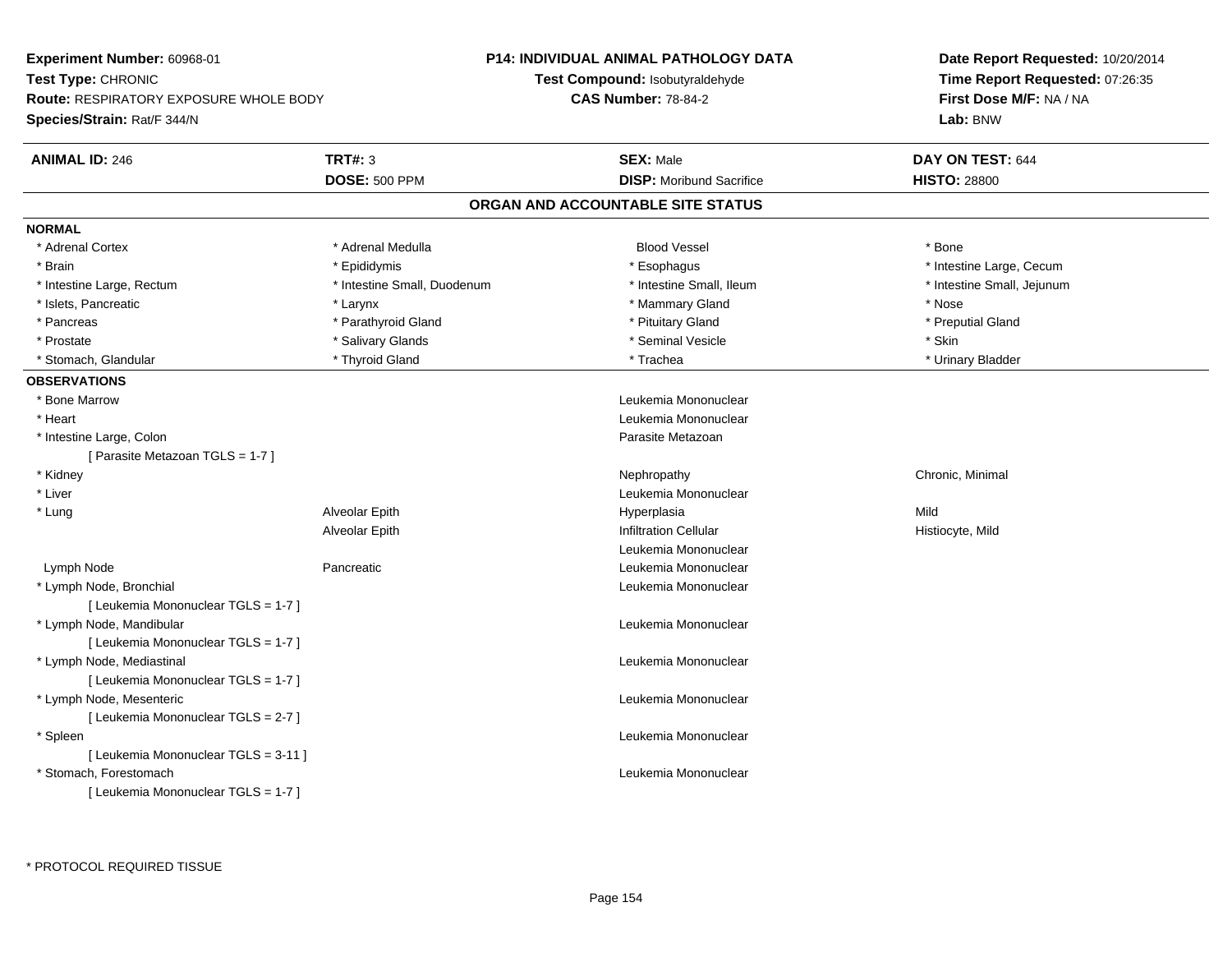| <b>Experiment Number: 60968-01</b><br><b>Test Type: CHRONIC</b> |                                  | P14: INDIVIDUAL ANIMAL PATHOLOGY DATA<br>Test Compound: Isobutyraldehyde | Date Report Requested: 10/20/2014<br>Time Report Requested: 07:26:35 |
|-----------------------------------------------------------------|----------------------------------|--------------------------------------------------------------------------|----------------------------------------------------------------------|
| <b>Route: RESPIRATORY EXPOSURE WHOLE BODY</b>                   |                                  | <b>CAS Number: 78-84-2</b>                                               | First Dose M/F: NA / NA                                              |
| Species/Strain: Rat/F 344/N                                     |                                  |                                                                          | Lab: BNW                                                             |
| <b>ANIMAL ID: 246</b>                                           | TRT#: 3                          | <b>SEX: Male</b>                                                         | DAY ON TEST: 644                                                     |
|                                                                 | <b>DOSE: 500 PPM</b>             | <b>DISP:</b> Moribund Sacrifice                                          | <b>HISTO: 28800</b>                                                  |
|                                                                 |                                  | ORGAN AND ACCOUNTABLE SITE STATUS                                        |                                                                      |
| * Testes                                                        | <b>Bilateral, Interstit Cell</b> | Adenoma                                                                  |                                                                      |
| [ Adenoma TGLS = 2-7 ]                                          |                                  |                                                                          |                                                                      |
| * Thymus                                                        |                                  | Leukemia Mononuclear                                                     |                                                                      |
| [Leukemia Mononuclear TGLS = 2-7]                               |                                  |                                                                          |                                                                      |
| PRIMARY CAUSE OF DEATH                                          | Leukemia Mononuclear<br>- Spleen |                                                                          |                                                                      |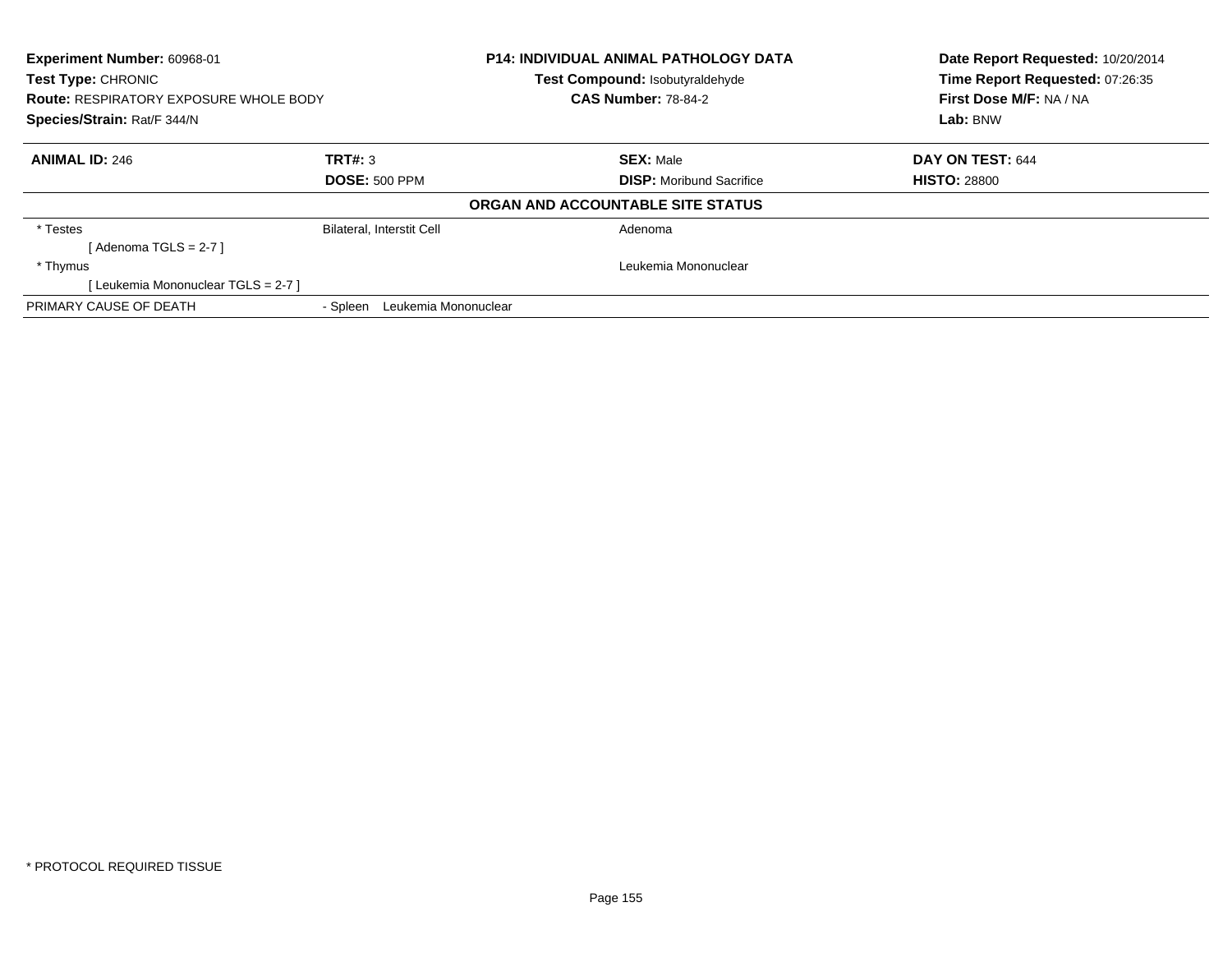**Experiment Number:** 60968-01**Test Type:** CHRONIC **Route:** RESPIRATORY EXPOSURE WHOLE BODY**Species/Strain:** Rat/F 344/N**P14: INDIVIDUAL ANIMAL PATHOLOGY DATATest Compound:** Isobutyraldehyde**CAS Number:** 78-84-2**Date Report Requested:** 10/20/2014**Time Report Requested:** 07:26:35**First Dose M/F:** NA / NA**Lab:** BNW**ANIMAL ID:** 247**TRT#:** 3 **SEX:** Male **DAY ON TEST:** 614 **DOSE:** 500 PPM**DISP:** Moribund Sacrifice **HISTO:** 28801 **ORGAN AND ACCOUNTABLE SITE STATUSNORMAL**\* Adrenal Cortex \* Adrenal Medulla **\*** Adrenal Medulla **blood Vessel \* Bone Marrow** \* Bone Marrow \* Brain \* \* Esophagus \* \* Esophagus \* \* Esophagus \* \* Esophagus \* \* Esophagus \* Heart \* Heart \* Heart \* Heart \* Intestine Large, Cecum \* Intestine Large, Colon \* Intestine Large, Rectum \* Intestine Small, Duodenum \* Intestine Small, Ileum \* Intestine Small, Jejunum \* Islets, Pancreatic \* Larynx\* Lymph Node, Mediastinal \* Lung \* Lymph Node, Bronchial \* Lymph Node, Aandibular \* Lymph Node, Mandibular \* Lymph Node, Mesenteric \* \* Mammary Gland \* Mammary Gland \* Pancreas \* Pancreas \* \* Pancreas \* Parathyroid Gland \* Prostate \* \* Salivary Glands \* \* Salivary Glands \* \* Seminal Vesicle \* \* \* Seminal Yestrich \* \* Skin \* \* Skin \* Thyroid Gland \* Spleen \* Stomach, Glandular \* Thymus \* Thymus \* Thymus \* Thymus \* Thymus \* Thymus \* Thymus \* Thymus \* Thymus \* Thymus \* Thymus \* Thymus \* Thymus \* Thymus \* Thymus \* Thymus \* Thymus \* Thymus \* Thymus \* Thymus \* Thymus \* T \* Trachea**OBSERVATIONS** \* Bonee Cranium m and the set of the set of the set of the set of the set of the set of the set of the set of the set of the s<br>Alternative set of the set of the set of the set of the set of the set of the set of the set of the set of the CraniumInflammation **Granulomatous**, Marked Note: focus of inflam and fibrosis in skull above median septum in xs3. \* Kidneyy the controller of the controller of the controller of the Nephropathy Chronic, Marked Schronic, Marked Schronic, Marked Schronic, Marked Schronic, Marked Schronic, Marked Schronic, Marked Schronic, Marked Schronic, Marke [ Nephropathy TGLS = 3-5 ] \* Liver Hepatodiaphragmatic Nodule[ Hepatodiaphragmatic Nodule TGLS = 4-11 ] \* Nose Respirat Epith Metaplasia Squamous, Mild Note: left side lateral wall, in xs1 \* Pituitary Glandd and the contract of Pars Distalis and the contract of Adenoma and Adenoma and the Adenoma and the Adenoma and  $\lambda$  $[$  Adenoma TGLS = 1-8  $]$  \* Preputial Glandd and the control of the control of the control of the control of the control of the control of the control of the control of the control of the control of the control of the control of the control of the control of the co [ Cyst TGLS = 2-7 ] \* Stomach, Forestomachh ann an chaidh ann an t-ainmeile ann an t-ainmeile ann an t-ainmeile an t-ainmeile an t-ainmeile an t-ainmeil Ulcerr **Marked**  $[$  Ulcer TGLS = 6-8  $]$  \* Testes Interstit Cell Adenoma $[$  Adenoma TGLS = 5-7  $]$  \* Urinary Bladder Transit Epithe Hyperplasia Mild InflammationSuppurative, Mild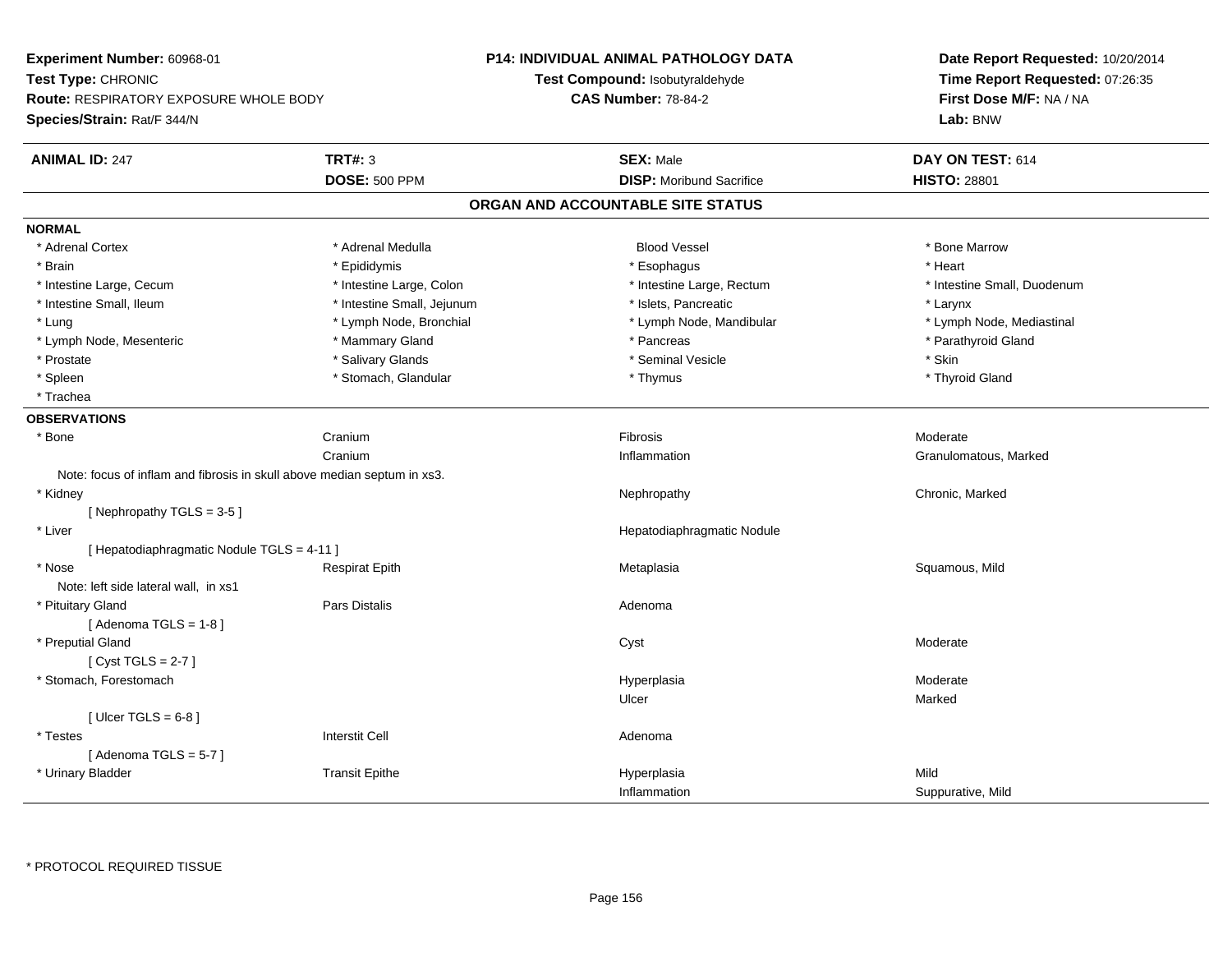| <b>Experiment Number: 60968-01</b>            |                                         | <b>P14: INDIVIDUAL ANIMAL PATHOLOGY DATA</b> | Date Report Requested: 10/20/2014<br>Time Report Requested: 07:26:35 |
|-----------------------------------------------|-----------------------------------------|----------------------------------------------|----------------------------------------------------------------------|
| <b>Test Type: CHRONIC</b>                     |                                         | Test Compound: Isobutyraldehyde              |                                                                      |
| <b>Route: RESPIRATORY EXPOSURE WHOLE BODY</b> |                                         | <b>CAS Number: 78-84-2</b>                   | First Dose M/F: NA / NA                                              |
| Species/Strain: Rat/F 344/N                   |                                         |                                              | Lab: BNW                                                             |
| <b>ANIMAL ID: 247</b>                         | TRT#: 3                                 | <b>SEX: Male</b>                             | DAY ON TEST: 614                                                     |
|                                               | <b>DOSE: 500 PPM</b>                    | <b>DISP:</b> Moribund Sacrifice              | <b>HISTO: 28801</b>                                                  |
|                                               |                                         | ORGAN AND ACCOUNTABLE SITE STATUS            |                                                                      |
| PRIMARY CAUSE OF DEATH                        | - Pituitary Gland Pars Distalis Adenoma |                                              |                                                                      |
| CONTRIBUTORY CAUSE OF DEATH                   | - Stomach: Forestomach Ulcer            |                                              |                                                                      |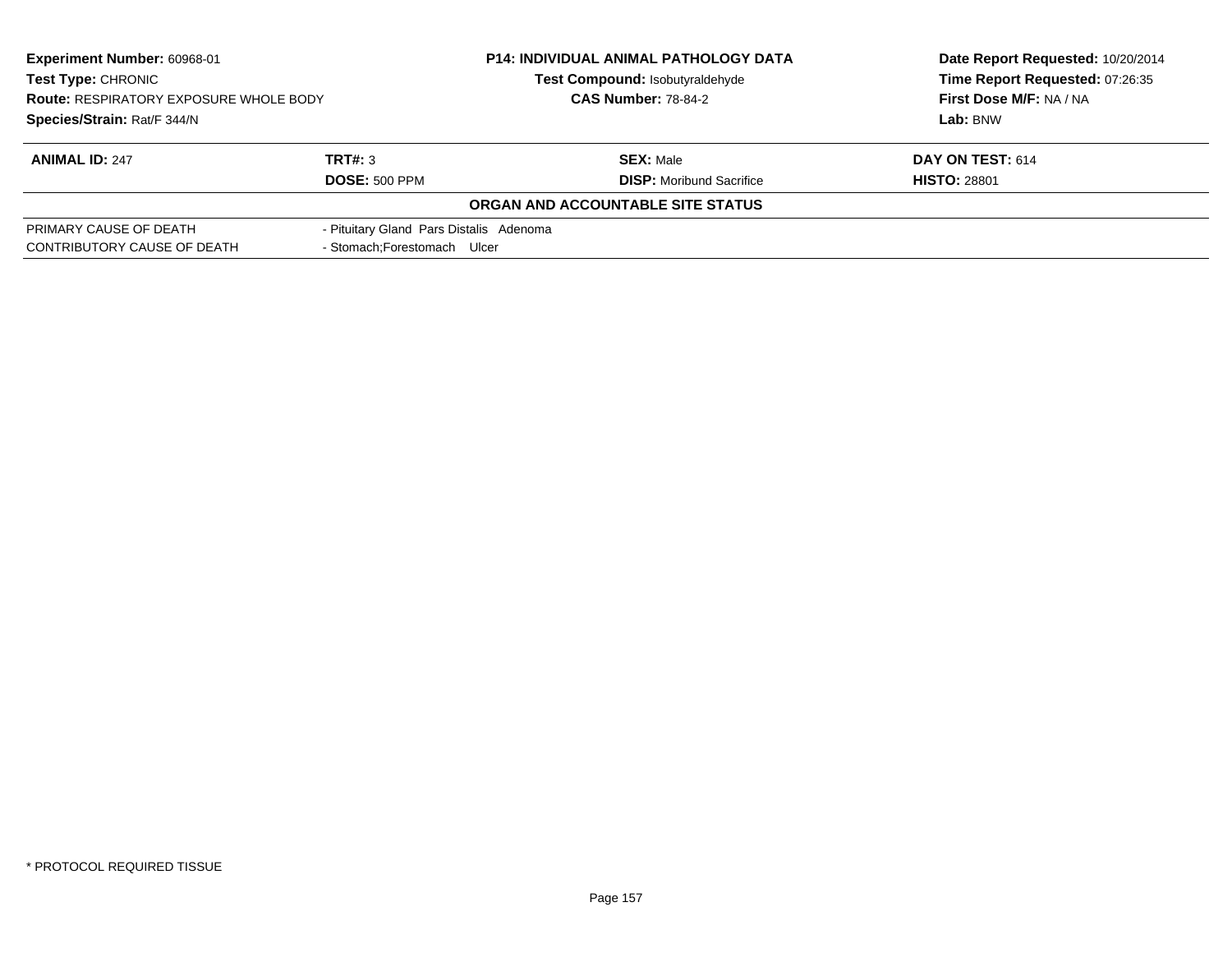**Experiment Number:** 60968-01**Test Type:** CHRONIC **Route:** RESPIRATORY EXPOSURE WHOLE BODY**Species/Strain:** Rat/F 344/N**P14: INDIVIDUAL ANIMAL PATHOLOGY DATATest Compound:** Isobutyraldehyde**CAS Number:** 78-84-2**Date Report Requested:** 10/20/2014**Time Report Requested:** 07:26:35**First Dose M/F:** NA / NA**Lab:** BNW**ANIMAL ID:** 248**TRT#:** 3 **SEX:** Male **DAY ON TEST:** 403 **DOSE:** 500 PPM**DISP:** Moribund Sacrifice **HISTO:** 28802 **ORGAN AND ACCOUNTABLE SITE STATUSNORMAL**\* Adrenal Cortex \* Adrenal Medulla **\*** Adrenal Medulla **blood Vessel \* Bone Marrow** \* Bone Marrow \* Brain \* \* Esophagus \* \* Esophagus \* \* Esophagus \* \* Esophagus \* \* Esophagus \* Heart \* Heart \* Heart \* Heart \* Intestine Large, Cecum \* Intestine Large, Colon \* Intestine Large, Rectum \* Intestine Small, Duodenum \* Intestine Small, Ileum \* Intestine Small, Jejunum \* Islets, Pancreatic \* Liver\* Lung \* Lymph Node, Bronchial \* Lymph Node, and ibular \* Lymph Node, Mandibular \* Lymph Node, Mediastinal \* Lymph Node, Mediastinal \* Lymph Node, Mesenteric \* \* Mammary Gland \* Mammary Gland \* Pancreas \* Pancreas \* \* Pancreas \* \* Parathyroid Gland \* Preputial Gland \* \* Annual vesicle \* \* Prostate \* \* Salivary Glands \* \* Salivary Glands \* \* Seminal Vesicle \* \* Skin \* Spleen \* Spleen \* Spleen \* Stomach, Glandular \* Testes \* Testes \* Testes \* Thymus \* Thyroid Gland \* Thyroid Gland \* Thymus \* Trachea **INSUFFICIENT TISSUE** \* Urinary Bladder**OBSERVATIONS** \* Bonee Cranium Inflammation Granulomatous, Moderate Note: associated with supp inflam in xs2 of nose. \* Kidneyy the controller of the controller of the controller of the controller of the controller of the controller of the controller of the controller of the controller of the controller of the controller of the controller of the \* Larynx**x** and the contract of the contract of the contract of the contract of the contract of the contract of the contract of the contract of the contract of the contract of the contract of the contract of the contract of the co InflammationInflammation **Example 2018** Suppurative, Mild<br>
Inflammation **Example 2018** Suppurative, Marked \* Nosee the contraction of the contraction of the contraction of the contraction of the contraction of the contraction of  $\mathbf S$ uppurative, Marked \* Pituitary Glandd and the set of Pars Distalis and the Second Adenomal Adenomal Second Second Pars Distallis Cystt **the contract of the contract of the contract of the contract of the contract of the contract of the contract of the contract of the contract of the contract of the contract of the contract of the contract of the contrac** [ Adenoma TGLS = 3-8 ] \* Stomach, Forestomachh ann an t-ainm an t-ainm ann an t-ainm an t-ainm an t-ainm an t-ainm an t-ainm an t-ainm an t-ainm an t-ainm an t-ainm an t-ainm an t-ainm ann an t-ainm an t-ainm an t-ainm an t-ainm an t-ainm an t-ainm an t-ainm an t-ain PRIMARY CAUSE OF DEATH- Pituitary Gland Pars Distalis Adenoma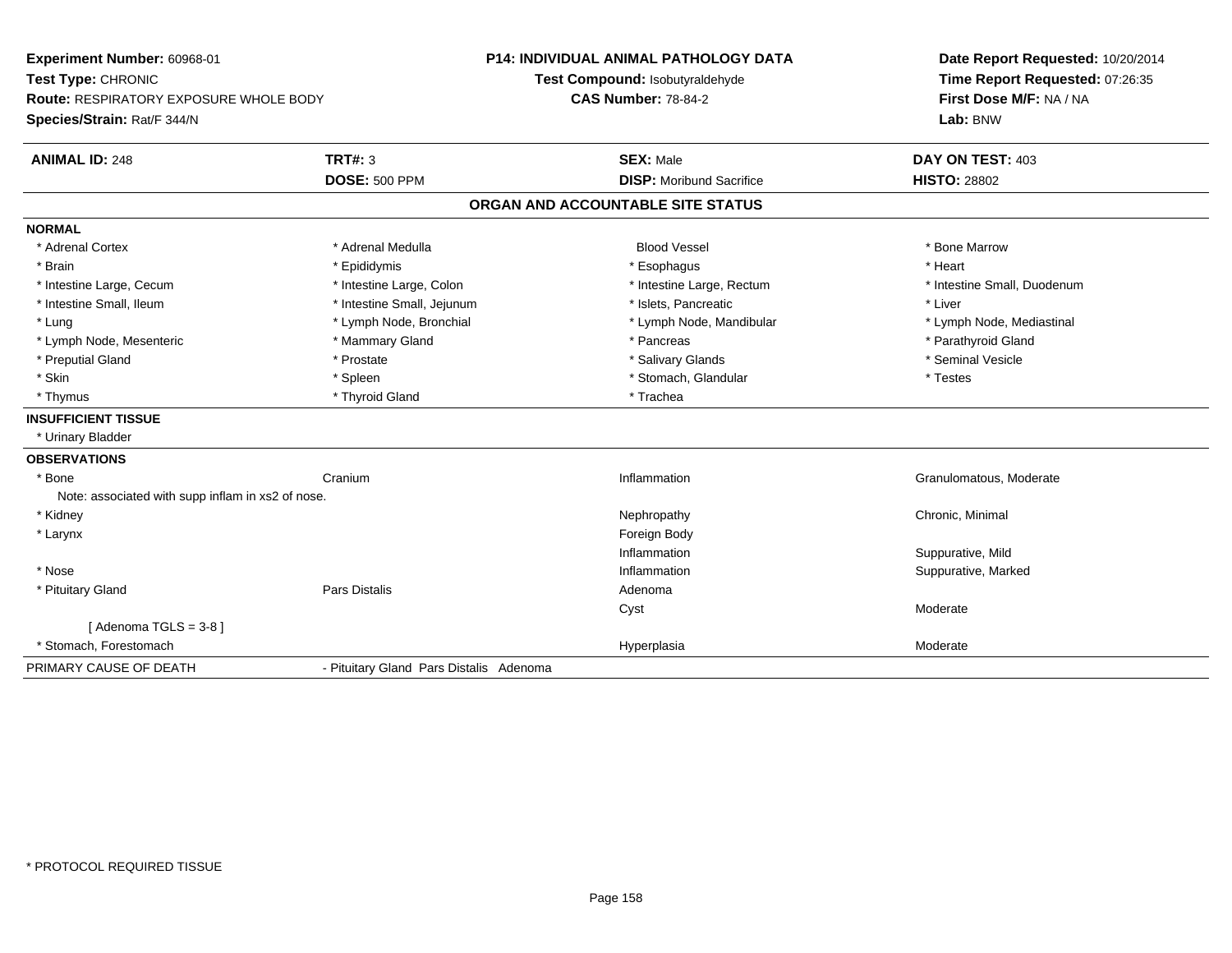**Experiment Number:** 60968-01**Test Type:** CHRONIC **Route:** RESPIRATORY EXPOSURE WHOLE BODY**Species/Strain:** Rat/F 344/N**P14: INDIVIDUAL ANIMAL PATHOLOGY DATATest Compound:** Isobutyraldehyde**CAS Number:** 78-84-2**Date Report Requested:** 10/20/2014**Time Report Requested:** 07:26:35**First Dose M/F:** NA / NA**Lab:** BNW**ANIMAL ID:** 249**SEX:** Male **DAY ON TEST:** 575 **DOSE:** 500 PPM**DISP:** Moribund Sacrifice **HISTO:** 28803 **ORGAN AND ACCOUNTABLE SITE STATUSNORMAL**\* Adrenal Cortex \* Adrenal Cortex \* Adrenal Medulla Blood Vessel \* Bone\* Esophagus \* Bone Marrow \* Brain \* Epididymis \* Esophagus \* Intestine Small, Duodenum \* Intestine Large, Cecum \* Intestine Large, Colon \* Intestine Sarge, Rectum \* Intestine Large, Rectum \* Intestine Small, Ileum \* https://www.fatheratic \* Lung \* Intestine Small, Jejunum \* Islets, Pancreatic \* Lung \* Lung \* Mammary Gland \* Lymph Node, Bronchial \* Lymph Node, Mandibular \* Lymph Node, Mesenteric \* Lymph Node, Mesenteric \* Preputial Gland \* Nose \* Pancreas \* Pituitary Gland \* Preputial Gland \* Stomach. Glandular \* Prostate \* \* Salivary Glands \* Salivary Glands \* \* Seminal Vesicle \* \* Stomach, Glandular \* Stomach, Glandular \* Stomach, Glandular \* Stomach, Glandular \* Stomach, Glandular \* Stomach, Glandular \* Stomach, Glandular \* St \* Thymus \* Thyroid Gland \* Trachea \* Urinary Bladder \* **MISSING** \* Parathyroid Gland**OBSERVATIONS** \* Heartt **the contract of the contract of the contract of the contract of the contract of the contract of the contract of the contract of the contract of the contract of the contract of the contract of the contract of the contrac**  Thrombosis Mild \* Kidneyy the chronic, Moderate and September 2011 of the Chronic Moderate and September 2012 of the Chronic, Moderate n Suppurative, Minimal \* Larynxx and the set of the Glands of the Glands of the set of the set of the set of the set of the set of the set of the set of the set of the set of the set of the set of the set of the set of the set of the set of the set of t \* Liver Leukemia Mononuclear \* Lymph Node, Mediastinal Leukemia Mononuclear**Mesentery** y the controller of the state of the controller of the Marked State of the Marked State of the Marked State of  $[$  Necrosis TGLS = 4-13  $]$  \* Skinn and the state of the state of the state of the state of the Hyperkeratosis and the moderate of the Moderate [ Hyperkeratosis TGLS = 3-11 ] \* Spleenn and the control of the control of the control of the control of the control of the control of the control of the control of the control of the control of the control of the control of the control of the control of the co [ Leukemia Mononuclear TGLS = 2-12 ] \* Stomach, Forestomachh ann an t-ainm an t-ainm an t-ainm an t-ainm ann an t-ainm an t-ainm an t-ainm an t-ainm an t-ainm an t-ainm a<br>Iomraidhean Inflammation Suppurative, Moderate \* TestesBilateral, Interstit Cell **Adenoma** Adenoma  $[$  Adenoma TGLS = 1-7  $]$ PRIMARY CAUSE OF DEATH- Spleen Leukemia Mononuclear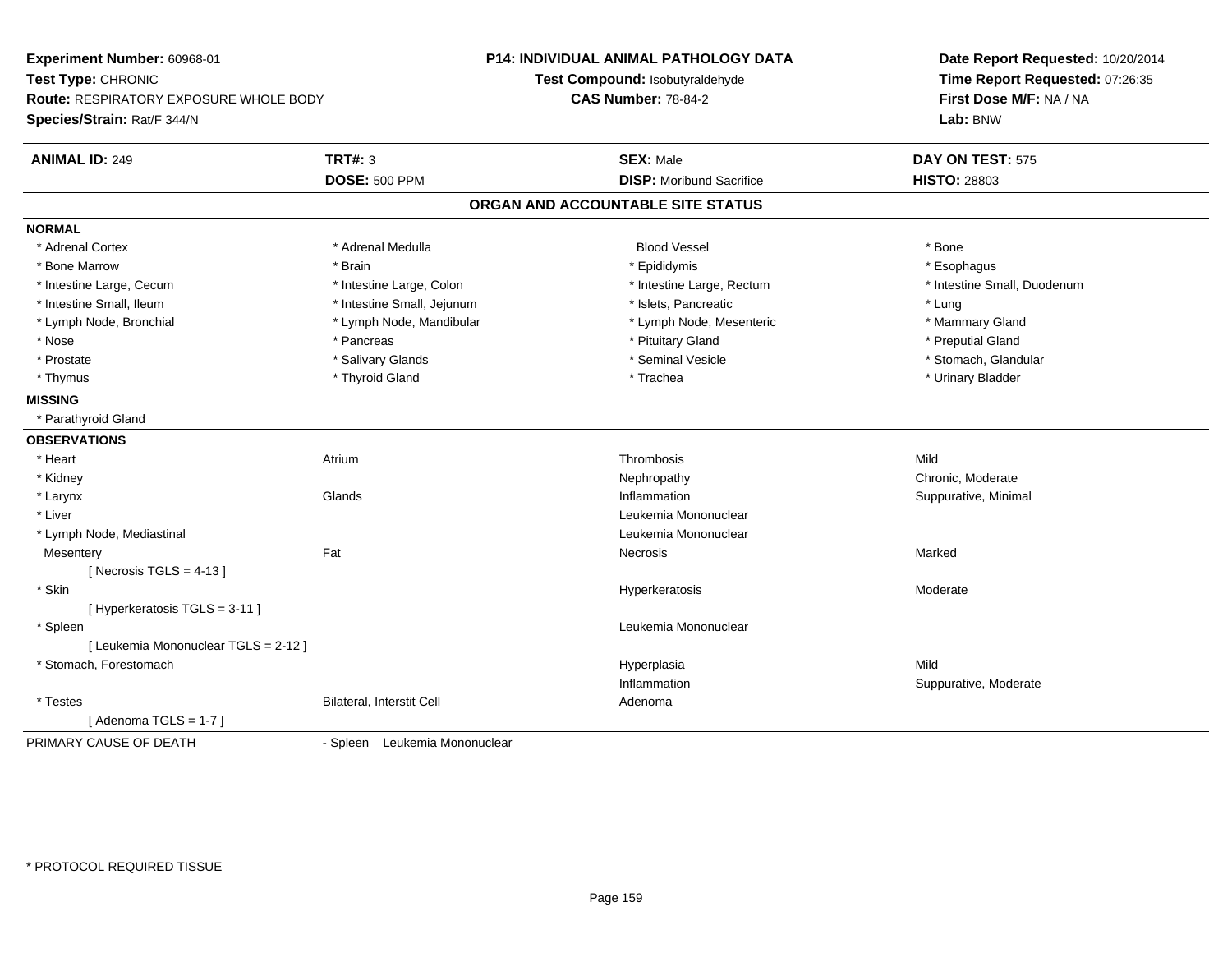| Experiment Number: 60968-01            |                            | P14: INDIVIDUAL ANIMAL PATHOLOGY DATA | Date Report Requested: 10/20/2014<br>Time Report Requested: 07:26:35 |  |
|----------------------------------------|----------------------------|---------------------------------------|----------------------------------------------------------------------|--|
| Test Type: CHRONIC                     |                            | Test Compound: Isobutyraldehyde       |                                                                      |  |
| Route: RESPIRATORY EXPOSURE WHOLE BODY |                            | <b>CAS Number: 78-84-2</b>            | First Dose M/F: NA / NA<br>Lab: BNW                                  |  |
| Species/Strain: Rat/F 344/N            |                            |                                       |                                                                      |  |
| <b>ANIMAL ID: 250</b>                  | TRT#: 3                    | <b>SEX: Male</b>                      | DAY ON TEST: 554                                                     |  |
|                                        | <b>DOSE: 500 PPM</b>       | <b>DISP:</b> Moribund Sacrifice       | <b>HISTO: 28804</b>                                                  |  |
|                                        |                            | ORGAN AND ACCOUNTABLE SITE STATUS     |                                                                      |  |
| <b>NORMAL</b>                          |                            |                                       |                                                                      |  |
| * Adrenal Cortex                       | * Adrenal Medulla          | <b>Blood Vessel</b>                   | * Bone                                                               |  |
| * Brain                                | * Epididymis               | * Esophagus                           | * Heart                                                              |  |
| * Intestine Large, Cecum               | * Intestine Large, Colon   | * Intestine Large, Rectum             | * Intestine Small, Duodenum                                          |  |
| * Intestine Small, Ileum               | * Intestine Small, Jejunum | * Islets, Pancreatic                  | * Larynx                                                             |  |
| * Lymph Node, Mandibular               | * Lymph Node, Mediastinal  | * Mammary Gland                       | * Nose                                                               |  |
| * Parathyroid Gland                    | * Prostate                 | * Salivary Glands                     | * Seminal Vesicle                                                    |  |
| $^\star$ Skin                          | * Stomach, Forestomach     | * Stomach, Glandular                  | * Thymus                                                             |  |
| * Thyroid Gland                        | * Trachea                  | * Urinary Bladder                     |                                                                      |  |
| <b>MISSING</b>                         |                            |                                       |                                                                      |  |
| * Pancreas                             |                            |                                       |                                                                      |  |
| <b>OBSERVATIONS</b>                    |                            |                                       |                                                                      |  |
| * Bone Marrow                          |                            | Leukemia Mononuclear                  |                                                                      |  |
| * Kidney                               |                            | Nephropathy                           | Chronic, Minimal                                                     |  |
| * Liver                                |                            | Leukemia Mononuclear                  |                                                                      |  |
| [ Leukemia Mononuclear TGLS = 9-4 ]    |                            |                                       |                                                                      |  |
| * Lung                                 |                            | Leukemia Mononuclear                  |                                                                      |  |
| [ Leukemia Mononuclear TGLS = 1-3 ]    |                            |                                       |                                                                      |  |
| Lymph Node                             | <b>Iliac</b>               | Leukemia Mononuclear                  |                                                                      |  |
|                                        | Pancreatic                 | Leukemia Mononuclear                  |                                                                      |  |
|                                        | Renal                      | Leukemia Mononuclear                  |                                                                      |  |
| [ Leukemia Mononuclear TGLS = 11-15 ]  |                            |                                       |                                                                      |  |
| [ Leukemia Mononuclear TGLS = 10-14 ]  |                            |                                       |                                                                      |  |
| [ Leukemia Mononuclear TGLS = 8-11 ]   |                            |                                       |                                                                      |  |
| * Lymph Node, Bronchial                |                            | Leukemia Mononuclear                  |                                                                      |  |
| [ Leukemia Mononuclear TGLS = 12-6 ]   |                            |                                       |                                                                      |  |
| * Lymph Node, Mesenteric               |                            | Leukemia Mononuclear                  |                                                                      |  |
| [ Leukemia Mononuclear TGLS = 12-6 ]   |                            |                                       |                                                                      |  |
| Mesentery                              | Fat                        | Hemorrhage                            | Marked                                                               |  |
| [Hemorrhage TGLS = $13-16$ ]           |                            |                                       |                                                                      |  |
| * Pituitary Gland                      | <b>Pars Distalis</b>       | Adenoma                               |                                                                      |  |

\* PROTOCOL REQUIRED TISSUE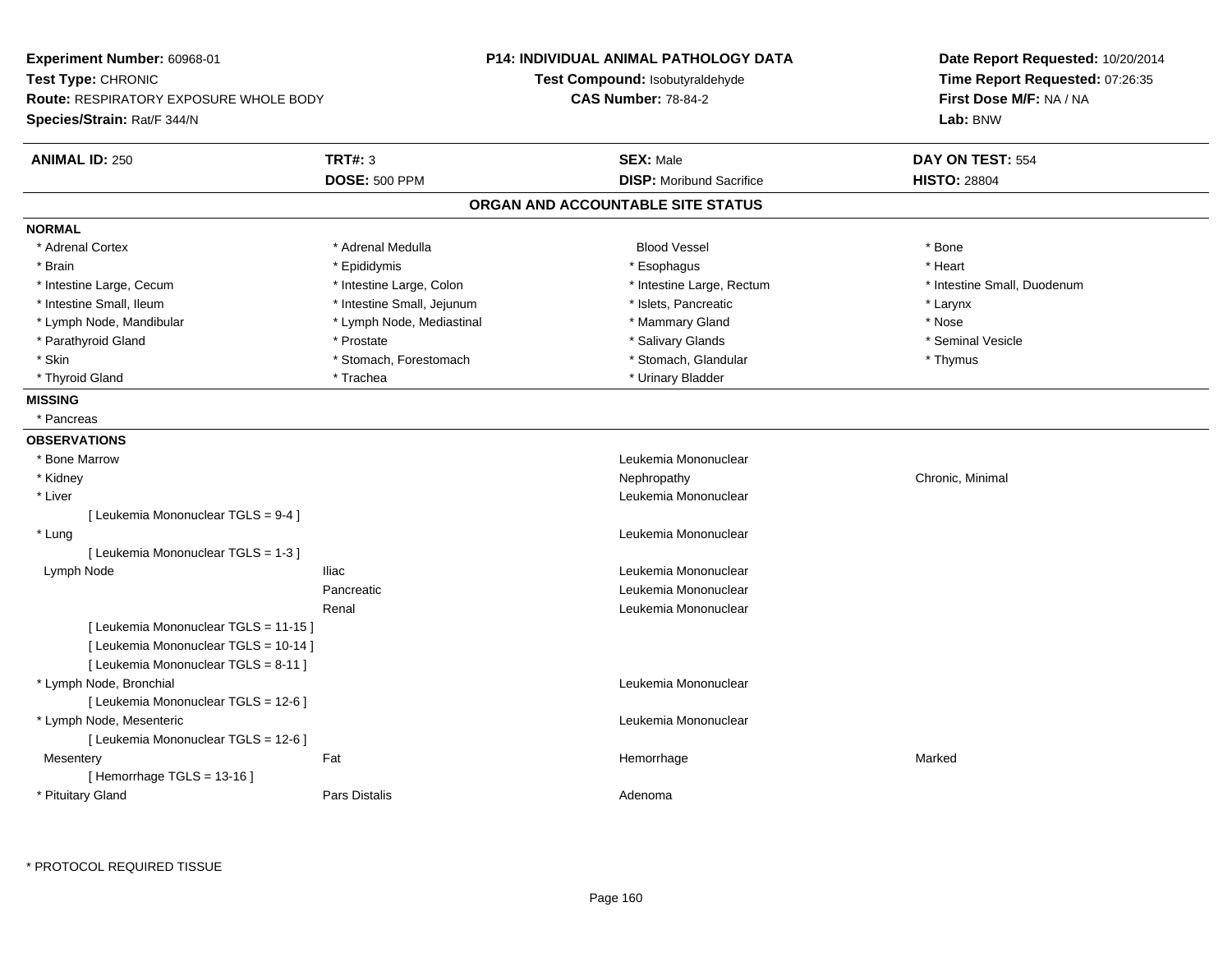| <b>Experiment Number: 60968-01</b><br>Test Type: CHRONIC |                                  | <b>P14: INDIVIDUAL ANIMAL PATHOLOGY DATA</b> | Date Report Requested: 10/20/2014 |
|----------------------------------------------------------|----------------------------------|----------------------------------------------|-----------------------------------|
|                                                          |                                  | <b>Test Compound: Isobutyraldehyde</b>       | Time Report Requested: 07:26:35   |
| <b>Route: RESPIRATORY EXPOSURE WHOLE BODY</b>            |                                  | <b>CAS Number: 78-84-2</b>                   | First Dose M/F: NA / NA           |
| Species/Strain: Rat/F 344/N                              |                                  |                                              | Lab: BNW                          |
| <b>ANIMAL ID: 250</b>                                    | TRT#: 3                          | <b>SEX: Male</b>                             | DAY ON TEST: 554                  |
|                                                          | <b>DOSE: 500 PPM</b>             | <b>DISP:</b> Moribund Sacrifice              | <b>HISTO: 28804</b>               |
|                                                          |                                  | ORGAN AND ACCOUNTABLE SITE STATUS            |                                   |
| * Preputial Gland                                        |                                  | Cyst                                         | Marked                            |
| [ Cyst TGLS = 2-13 ]                                     |                                  |                                              |                                   |
| * Spleen                                                 |                                  | Hemorrhage                                   | Marked                            |
|                                                          |                                  | Leukemia Mononuclear                         |                                   |
| [Hemorrhage TGLS = $6-12$ ]                              |                                  |                                              |                                   |
| [Leukemia Mononuclear TGLS = 5,6,7-11+12]                |                                  |                                              |                                   |
| * Testes                                                 | Interstit Cell                   | Adenoma                                      |                                   |
| [ Adenoma TGLS = 4-7 ]                                   |                                  |                                              |                                   |
| PRIMARY CAUSE OF DEATH                                   | Leukemia Mononuclear<br>- Spleen |                                              |                                   |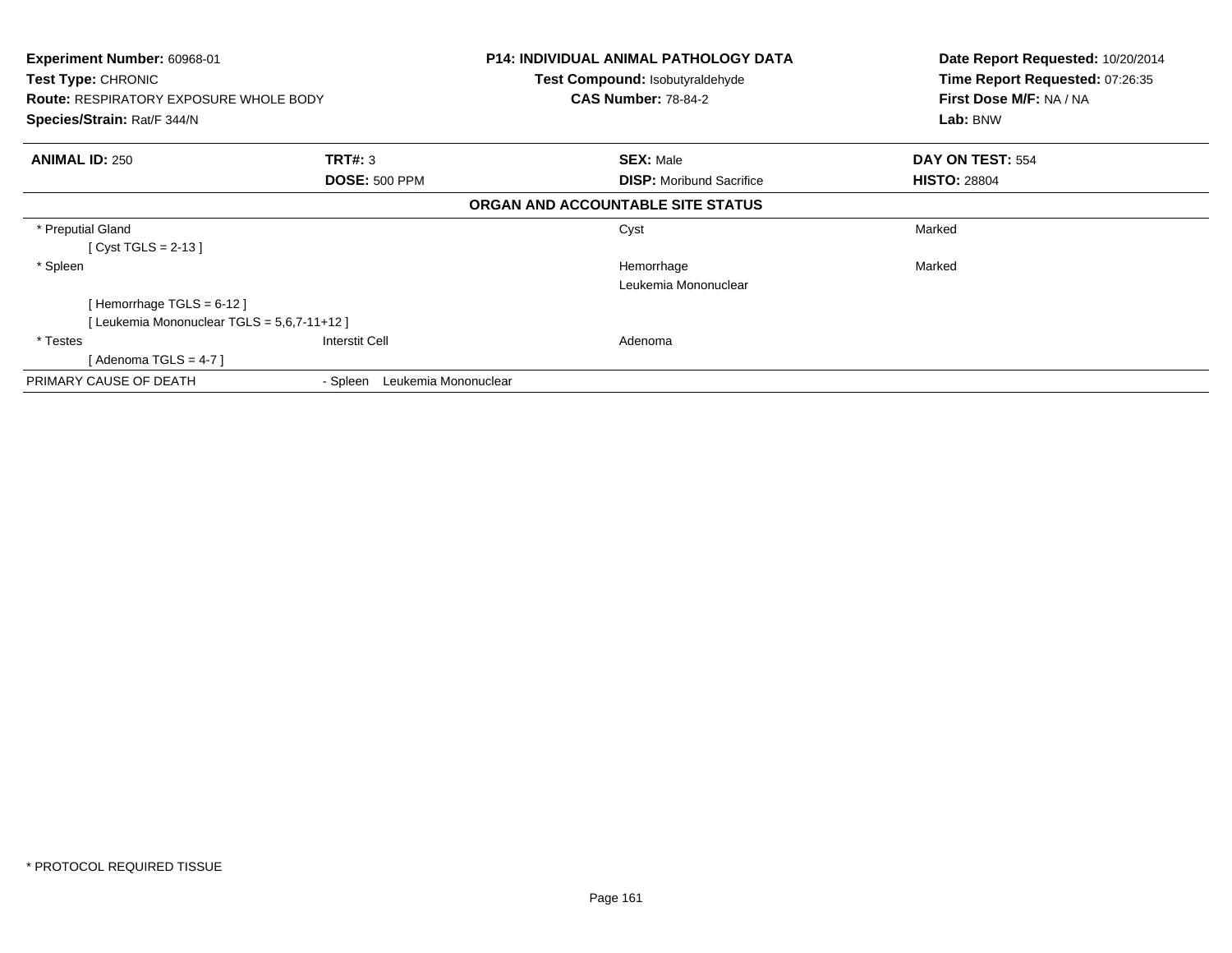**Experiment Number:** 60968-01**Test Type:** CHRONIC **Route:** RESPIRATORY EXPOSURE WHOLE BODY**Species/Strain:** Rat/F 344/N**P14: INDIVIDUAL ANIMAL PATHOLOGY DATATest Compound:** Isobutyraldehyde**CAS Number:** 78-84-2**Date Report Requested:** 10/20/2014**Time Report Requested:** 07:26:35**First Dose M/F:** NA / NA**Lab:** BNW**ANIMAL ID:** 401**TRT#:** 5 **SEX:** Male **DAY ON TEST:** 468 **DOSE:** 1000 PPM**DISP:** Moribund Sacrifice **HISTO:** 28655 **ORGAN AND ACCOUNTABLE SITE STATUSNORMAL**\* Adrenal Cortex \* Adrenal Cortex \* Adrenal Medulla Blood Vessel \* Bone\* Esophagus \* Bone Marrow \* Brain \* Epididymis \* Esophagus \* Intestine Large, Rectum \* Heart \* Intestine Large, Cecum \* Intestine Large, Cecum \* Intestine Large, Colon \* Intestine Small, Duodenum \* Intestine Small, Ileum \* Intestine Small, Intestine Small, Jejunum \* Islets, Pancreatic \* Lymph Node, Mesenteric \* Larynx **\*** Lymph Node, Mandibular \* Lymph Node, Mediastinal \* Lymph Node, Mediastinal \* Mammary Gland \* Parathyroid Gland \* Preputial Gland \* Prostate\* Stomach. Glandular \* Salivary Glands \* \* Stomach, Glandular \* Seminal Vesicle \* \* Stomach, Stomach, Stomach, Glandular \* Stomach, Glandular \* Stomach, Glandular \* Stomach, Glandular \* Stomach, Glandular \* Stomach, Glandular \* Stomach, Glandu \* Thymus \* Thyroid Gland \* Trachea \* Urinary Bladder \* **OBSERVATIONS** \* Kidneyy the controller of the controller of the controller of the controller of the controller of the controller of the controller of the controller of the controller of the controller of the controller of the controller of the \* Liver Leukemia Mononuclear [ Leukemia Mononuclear TGLS = 2-4 ] \* Lungg and the state of the state of the state of the state of the Hemorrhage state of the Mild of the Mild of the S [ Hemorrhage TGLS = 3-11 ] \* Lymph Node, Bronchial Leukemia Mononuclear \* Nose Respirat Epith Metaplasia Squamous, Minimal Note: minimal squamous metaplasia on right maxillary turbinate opposite median septum. \* Pancreass the control of the control of the control of the control of the control of the control of the control of the control of the control of the control of the control of the control of the control of the control of the contro Mild \* Pituitary Gland Pars Distalis Hyperplasia Mild \* Spleen Leukemia Mononuclear [ Leukemia Mononuclear TGLS = 1-12 ] \* Stomach, Forestomachh anns an t-aisimeil anns an t-aisimeil anns an t-aisimeil an t-aisimeil an t-aisimeil an t-aisimeil an t-aisi Ulcerr Mild Moderate \* Testess Interstit Cell Hyperplasia a Moderate PRIMARY CAUSE OF DEATH- Spleen Leukemia Mononuclear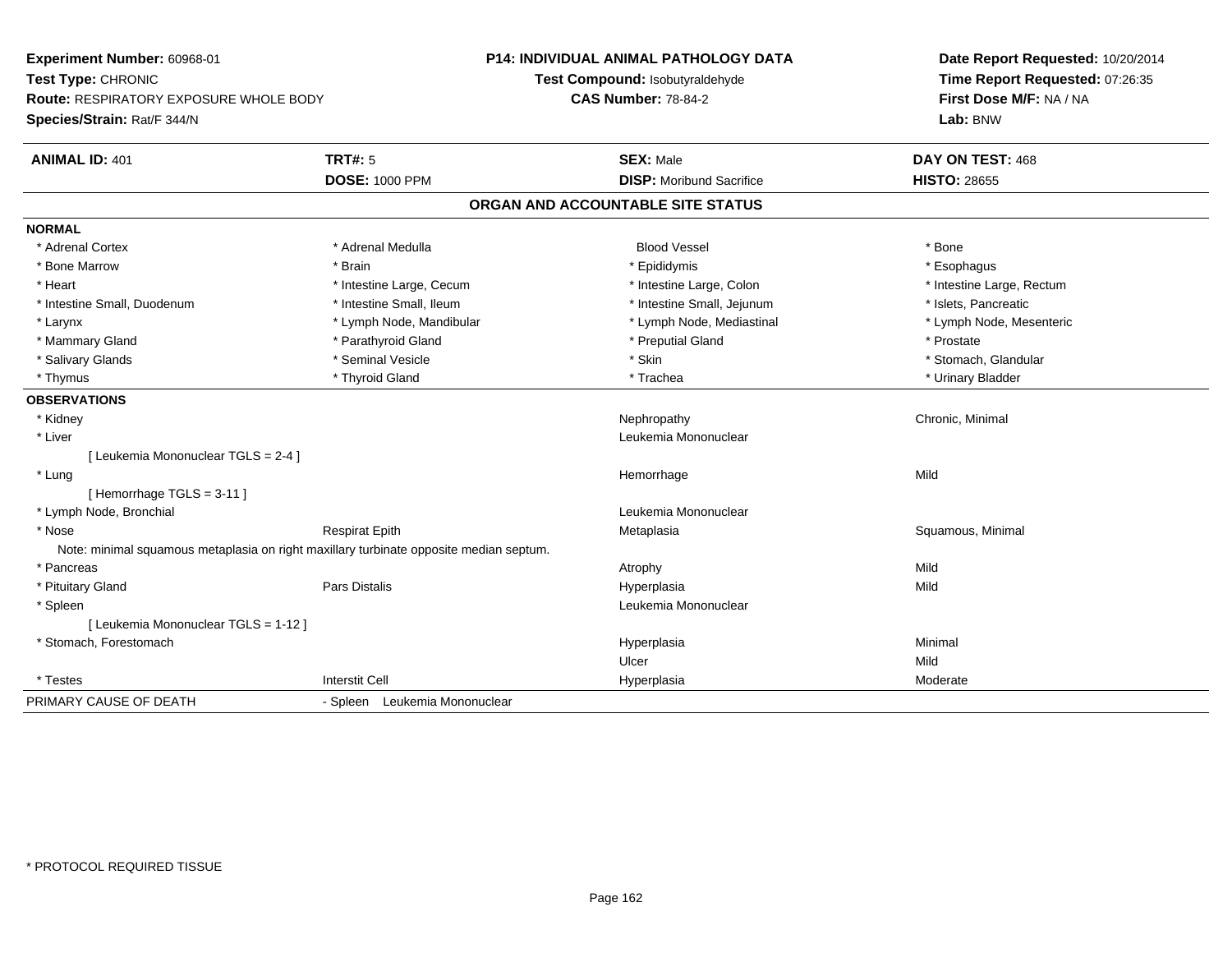| Experiment Number: 60968-01                   |                          | <b>P14: INDIVIDUAL ANIMAL PATHOLOGY DATA</b> | Date Report Requested: 10/20/2014 |  |
|-----------------------------------------------|--------------------------|----------------------------------------------|-----------------------------------|--|
| Test Type: CHRONIC                            |                          | Test Compound: Isobutyraldehyde              | Time Report Requested: 07:26:35   |  |
| <b>Route: RESPIRATORY EXPOSURE WHOLE BODY</b> |                          | <b>CAS Number: 78-84-2</b>                   | First Dose M/F: NA / NA           |  |
| Species/Strain: Rat/F 344/N                   |                          |                                              | Lab: BNW                          |  |
| <b>ANIMAL ID: 402</b>                         | TRT#: 5                  | <b>SEX: Male</b>                             | DAY ON TEST: 468                  |  |
|                                               | <b>DOSE: 1000 PPM</b>    | <b>DISP:</b> Moribund Sacrifice              | <b>HISTO: 28656</b>               |  |
|                                               |                          | ORGAN AND ACCOUNTABLE SITE STATUS            |                                   |  |
| <b>NORMAL</b>                                 |                          |                                              |                                   |  |
| * Adrenal Cortex                              | * Adrenal Medulla        | <b>Blood Vessel</b>                          | * Bone                            |  |
| * Bone Marrow                                 | * Brain                  | * Epididymis                                 | * Esophagus                       |  |
| * Heart                                       | * Intestine Large, Cecum | * Intestine Large, Colon                     | * Intestine Large, Rectum         |  |
| * Intestine Small, Duodenum                   | * Intestine Small, Ileum | * Intestine Small, Jejunum                   | * Islets, Pancreatic              |  |
| * Larynx                                      | * Liver                  | * Lung                                       | * Lymph Node, Bronchial           |  |
| * Lymph Node, Mediastinal                     | * Lymph Node, Mesenteric | * Mammary Gland                              | * Pancreas                        |  |
| * Parathyroid Gland                           | * Preputial Gland        | * Prostate                                   | * Salivary Glands                 |  |
| * Seminal Vesicle                             | * Skin                   | * Spleen                                     | * Stomach, Forestomach            |  |
| * Stomach, Glandular                          | * Testes                 | * Thymus                                     | * Thyroid Gland                   |  |
| * Trachea                                     | * Urinary Bladder        |                                              |                                   |  |
| <b>MISSING</b>                                |                          |                                              |                                   |  |
| * Lymph Node, Mandibular                      |                          |                                              |                                   |  |
| <b>OBSERVATIONS</b>                           |                          |                                              |                                   |  |
| * Kidney                                      |                          | Nephropathy                                  | Chronic, Minimal                  |  |
| * Nose                                        | <b>Respirat Epith</b>    | Metaplasia                                   | Squamous, Minimal                 |  |
| * Pituitary Gland                             | Pars Distalis            | Hyperplasia                                  | Mild                              |  |
| Tooth                                         |                          | Inflammation                                 | Suppurative, Marked               |  |
| [Inflammation TGLS = $1-9$ ]                  |                          |                                              |                                   |  |
| PRIMARY CAUSE OF DEATH                        | - Tooth Inflammation     |                                              |                                   |  |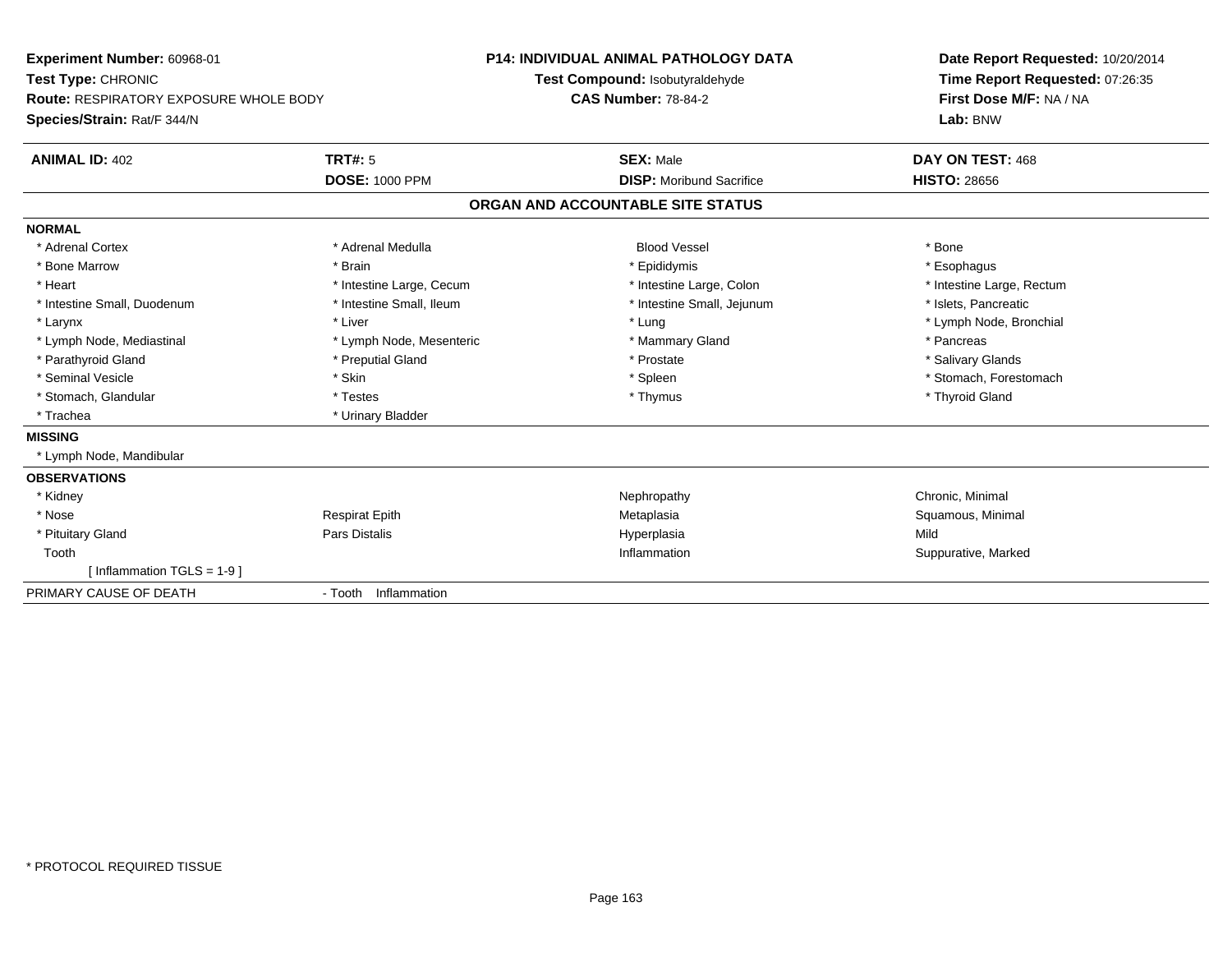| Experiment Number: 60968-01<br><b>Test Type: CHRONIC</b><br><b>Route: RESPIRATORY EXPOSURE WHOLE BODY</b> |                          | P14: INDIVIDUAL ANIMAL PATHOLOGY DATA  | Date Report Requested: 10/20/2014<br>Time Report Requested: 07:26:35<br>First Dose M/F: NA / NA |  |
|-----------------------------------------------------------------------------------------------------------|--------------------------|----------------------------------------|-------------------------------------------------------------------------------------------------|--|
|                                                                                                           |                          | <b>Test Compound: Isobutyraldehyde</b> |                                                                                                 |  |
|                                                                                                           |                          | <b>CAS Number: 78-84-2</b>             |                                                                                                 |  |
| Species/Strain: Rat/F 344/N                                                                               |                          |                                        | Lab: BNW                                                                                        |  |
| <b>ANIMAL ID: 403</b>                                                                                     | <b>TRT#: 5</b>           | <b>SEX: Male</b>                       | DAY ON TEST: 733                                                                                |  |
|                                                                                                           | <b>DOSE: 1000 PPM</b>    | <b>DISP: Terminal Sacrifice</b>        | <b>HISTO: 28657</b>                                                                             |  |
|                                                                                                           |                          | ORGAN AND ACCOUNTABLE SITE STATUS      |                                                                                                 |  |
| <b>NORMAL</b>                                                                                             |                          |                                        |                                                                                                 |  |
| <b>Blood Vessel</b>                                                                                       | * Bone                   | * Brain                                | * Epididymis                                                                                    |  |
| * Esophagus                                                                                               | * Heart                  | * Intestine Large, Colon               | * Intestine Large, Rectum                                                                       |  |
| * Intestine Small, Duodenum                                                                               | * Intestine Small, Ileum | * Intestine Small, Jejunum             | * Islets, Pancreatic                                                                            |  |
| * Mammary Gland                                                                                           | * Parathyroid Gland      | * Prostate                             | * Salivary Glands                                                                               |  |
| * Seminal Vesicle                                                                                         | * Stomach, Forestomach   | * Stomach, Glandular                   | * Thymus                                                                                        |  |
| * Thyroid Gland                                                                                           | * Trachea                | * Urinary Bladder                      |                                                                                                 |  |
| <b>OBSERVATIONS</b>                                                                                       |                          |                                        |                                                                                                 |  |
| * Adrenal Cortex                                                                                          |                          | Leukemia Mononuclear                   |                                                                                                 |  |
|                                                                                                           |                          | Vacuolization Cytoplasmic              | Moderate                                                                                        |  |
| * Adrenal Medulla                                                                                         |                          | Pheochromocytoma Benign                |                                                                                                 |  |
| * Bone Marrow                                                                                             |                          | Leukemia Mononuclear                   |                                                                                                 |  |
| * Intestine Large, Cecum                                                                                  |                          | Parasite Metazoan                      |                                                                                                 |  |
| [ Parasite Metazoan TGLS = 1-7 ]                                                                          |                          |                                        |                                                                                                 |  |
| * Kidney                                                                                                  |                          | Nephropathy                            | Chronic, Moderate                                                                               |  |
| [Nephropathy TGLS = 9-5]                                                                                  |                          |                                        |                                                                                                 |  |
| * Larynx                                                                                                  |                          | Foreign Body                           |                                                                                                 |  |
|                                                                                                           | Glands                   | Inflammation                           | Suppurative, Minimal                                                                            |  |
| * Liver                                                                                                   |                          | Angiectasis                            | Marked                                                                                          |  |
|                                                                                                           |                          | Leukemia Mononuclear                   |                                                                                                 |  |
| [ Angiectasis TGLS = $11,15-13+4$ ]                                                                       |                          |                                        |                                                                                                 |  |
| [ Leukemia Mononuclear TGLS = 14-4+13 ]                                                                   |                          |                                        |                                                                                                 |  |
| * Lung                                                                                                    |                          | Hemorrhage                             | Mild                                                                                            |  |
|                                                                                                           |                          | Leukemia Mononuclear                   |                                                                                                 |  |
| [Hemorrhage TGLS = 3-3+3A]                                                                                |                          |                                        |                                                                                                 |  |
| [ Leukemia Mononuclear TGLS = 14-4+13 ]                                                                   |                          |                                        |                                                                                                 |  |
| Lymph Node                                                                                                | Popliteal                | Leukemia Mononuclear                   |                                                                                                 |  |
| Note: tgl 4-16 is axillary LN, not available so i used popliteal.                                         |                          |                                        |                                                                                                 |  |
| [ Leukemia Mononuclear TGLS = 4-16 ]                                                                      |                          |                                        |                                                                                                 |  |
| * Lymph Node, Bronchial                                                                                   |                          | Leukemia Mononuclear                   |                                                                                                 |  |
| [ Leukemia Mononuclear TGLS = 1-7 ]                                                                       |                          |                                        |                                                                                                 |  |
|                                                                                                           |                          |                                        |                                                                                                 |  |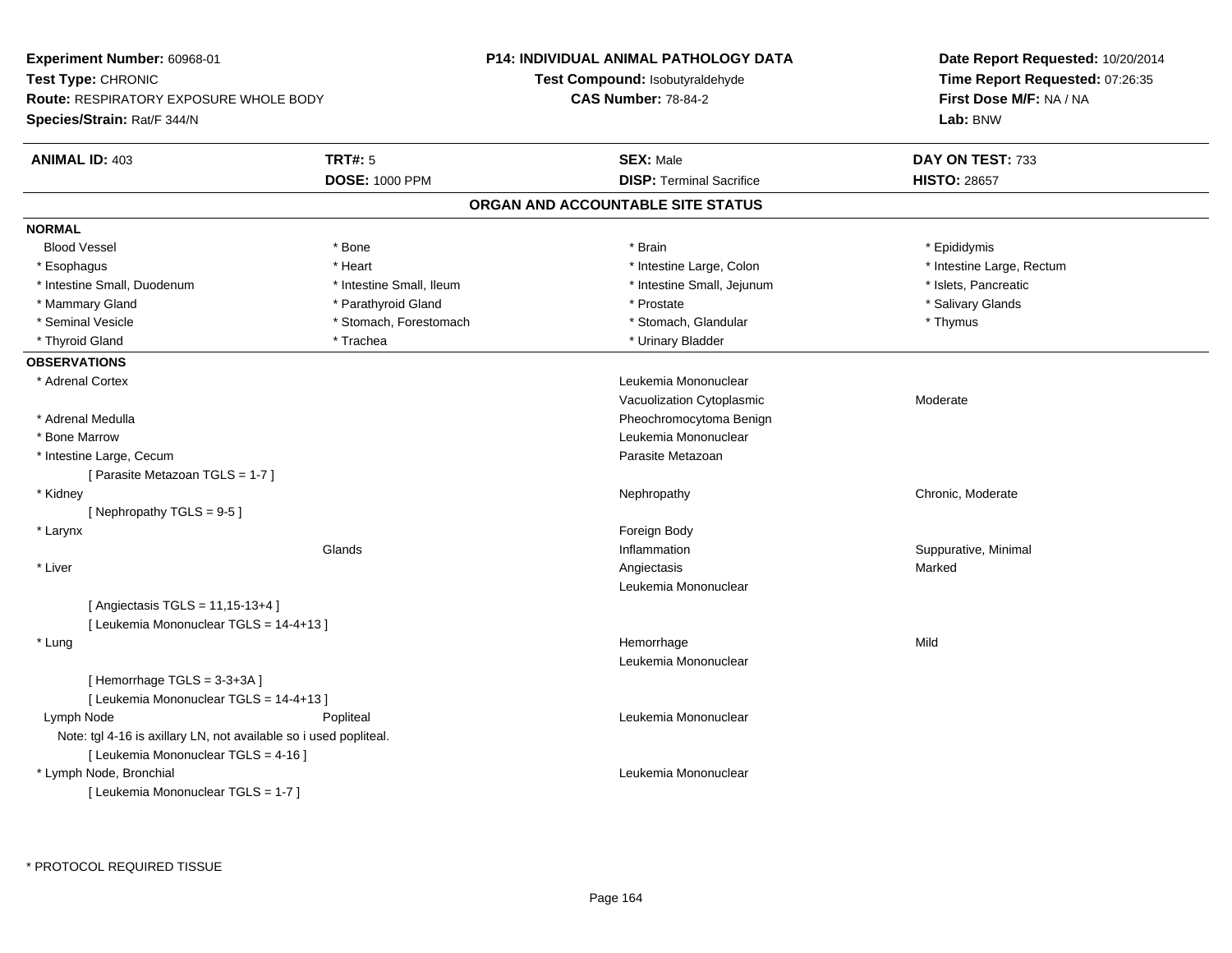**Experiment Number:** 60968-01**Test Type:** CHRONIC **Route:** RESPIRATORY EXPOSURE WHOLE BODY**Species/Strain:** Rat/F 344/N**P14: INDIVIDUAL ANIMAL PATHOLOGY DATATest Compound:** Isobutyraldehyde**CAS Number:** 78-84-2**Date Report Requested:** 10/20/2014**Time Report Requested:** 07:26:35**First Dose M/F:** NA / NA**Lab:** BNW**ANIMAL ID:** 403**TRT#:** 5 **SEX:** Male **DAY ON TEST:** 733 **DOSE:** 1000 PPM**DISP:** Terminal Sacrifice **HISTO:** 28657 **ORGAN AND ACCOUNTABLE SITE STATUS** \* Lymph Node, Mandibular Leukemia Mononuclear [ Leukemia Mononuclear TGLS = 1-7 ] \* Lymph Node, Mediastinal Leukemia Mononuclear[ Leukemia Mononuclear TGLS = 7-2 ] \* Lymph Node, Mesenteric Leukemia Mononuclear **Mesentery** y the control of the set of the control of the Moderate of the Moderate of the Moderate of the Moderate of the Moderate of the Moderate of the Moderate of the Moderate of the Moderate of the Moderate of the Moderate of the  $[$  Necrosis TGLS = 10-15  $]$  \* Nosee and the Colombia Colombia Degeneration and the Colombia Degeneration and the Colombia Minimal Minimal of Minimal State of the Colombia Degeneration and the Minimal Minimal of the Colombia Degeneration and the Colombia De Foreign Body Inflammation Suppurative, Minimal [ Foreign Body TGLS = 6-7 ] Oral Mucosa Gingival Hyperplasia Marked Note: adjacent to molar with feed embedded in periodontium. \* Pancreass the control of the control of the control of the control of the control of the control of the control of the control of the control of the control of the control of the control of the control of the control of the contro \* Pituitary Glandd and the set of Pars Distalis and the Second Adenomal Adenomal Second Second Pars Distallis  $[$  Adenoma TGLS = 2-8  $]$  \* Preputial Glandd **Example 2018 Inflammation** Chronic, Marked Chronic, Marked 2019 **Chronic**, Marked 2019 **Chronic**, Marked 2019 \* Skinn anns an t-ainmeile anns an t-ainmeile anns an t-ainmeile anns an t-ainmeile anns an t-ainmeile anns an t-ainm Ulcerr **Mild** [ Keratoacanthoma TGLS = 5-14 ] \* Spleen Accessory Spleen Leukemia Mononuclear[ Accessory Spleen TGLS = 13-12 ][ Leukemia Mononuclear TGLS = 8-12 ] \* TestesBilateral, Interstit Cell **Adenoma** Adenoma Germinal Epithh and the matter of the Atrophy and the Marked Marked Marked Street and the Marked Marked Street and Marked Street and Marked Street and Marked Street and Marked Street and Marked Street and Marked Street and Marked Street  $[$  Adenoma TGLS = 6,12-7  $]$ [ Atrophy  $TGLS = 6-7$  ] PRIMARY CAUSE OF DEATH-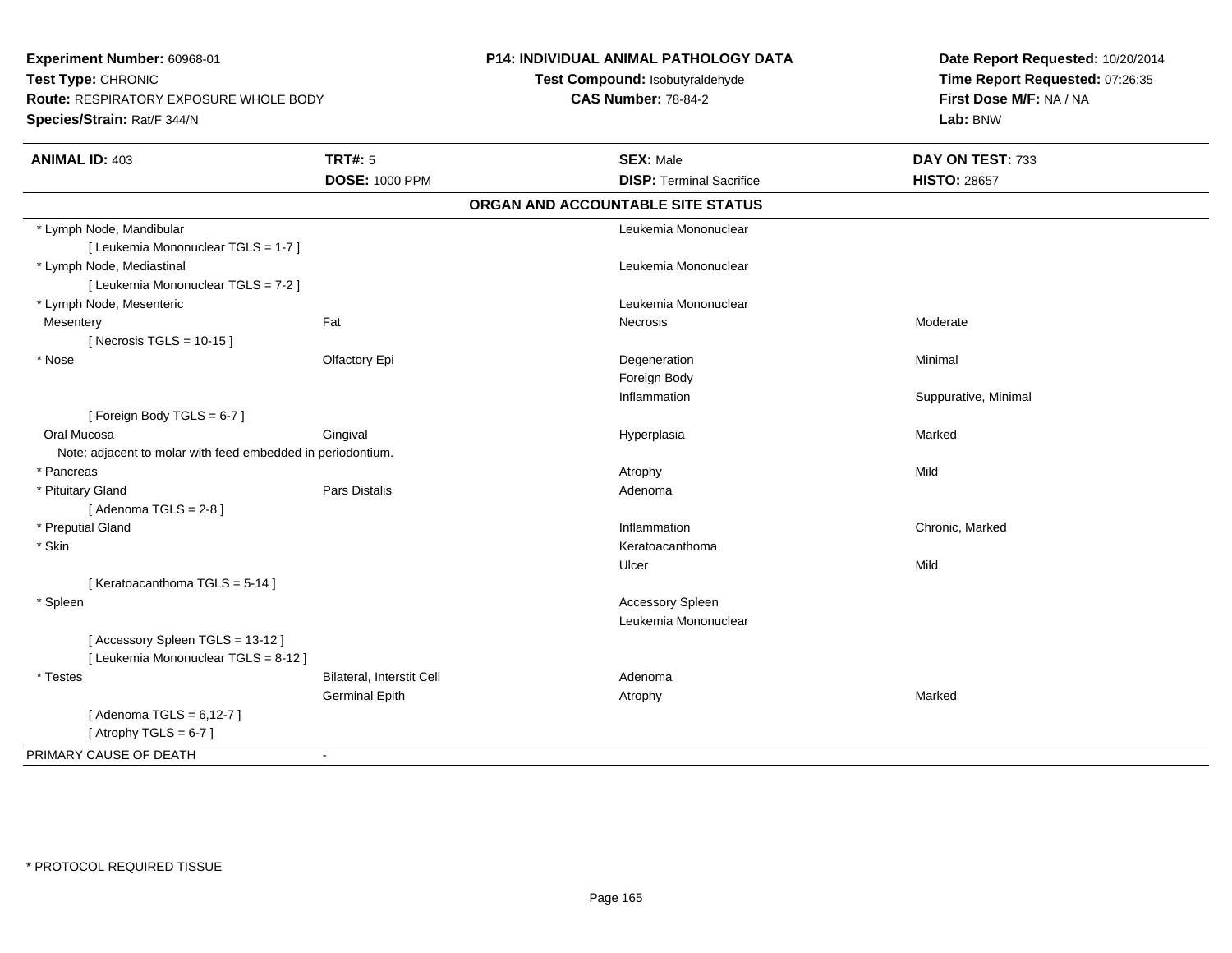| Experiment Number: 60968-01                                                   | <b>P14: INDIVIDUAL ANIMAL PATHOLOGY DATA</b> |                                        | Date Report Requested: 10/20/2014 |
|-------------------------------------------------------------------------------|----------------------------------------------|----------------------------------------|-----------------------------------|
| Test Type: CHRONIC                                                            |                                              | <b>Test Compound: Isobutyraldehyde</b> | Time Report Requested: 07:26:35   |
| <b>Route: RESPIRATORY EXPOSURE WHOLE BODY</b>                                 |                                              | <b>CAS Number: 78-84-2</b>             | First Dose M/F: NA / NA           |
| Species/Strain: Rat/F 344/N                                                   |                                              |                                        | Lab: BNW                          |
| <b>TRT#: 5</b><br><b>ANIMAL ID: 404</b>                                       |                                              | <b>SEX: Male</b>                       | DAY ON TEST: 601                  |
|                                                                               | <b>DOSE: 1000 PPM</b>                        | <b>DISP:</b> Moribund Sacrifice        | <b>HISTO: 28658</b>               |
|                                                                               |                                              | ORGAN AND ACCOUNTABLE SITE STATUS      |                                   |
| <b>NORMAL</b>                                                                 |                                              |                                        |                                   |
| * Adrenal Medulla                                                             | <b>Blood Vessel</b>                          | * Bone                                 | * Bone Marrow                     |
| * Epididymis                                                                  | * Esophagus                                  | * Heart                                | * Intestine Large, Cecum          |
| * Intestine Large, Colon                                                      | * Intestine Small, Duodenum                  | * Intestine Small, Ileum               | * Intestine Small, Jejunum        |
| * Islets, Pancreatic<br>* Larynx                                              |                                              | * Mammary Gland                        | * Nose                            |
| * Pancreas                                                                    | * Parathyroid Gland                          | * Preputial Gland                      | * Prostate                        |
| * Salivary Glands                                                             | * Seminal Vesicle                            | * Skin                                 | * Stomach, Glandular              |
| * Testes                                                                      | * Thyroid Gland                              | * Trachea                              | * Urinary Bladder                 |
| <b>MISSING</b>                                                                |                                              |                                        |                                   |
| * Intestine Large, Rectum                                                     |                                              |                                        |                                   |
| <b>OBSERVATIONS</b>                                                           |                                              |                                        |                                   |
| * Adrenal Cortex                                                              |                                              | Vacuolization Cytoplasmic              | Mild                              |
| * Brain<br>Ventricle                                                          |                                              | Hydrocephalus                          | Mild                              |
| * Kidney                                                                      |                                              | Nephropathy                            | Chronic, Marked                   |
| [ Nephropathy TGLS = $5-5$ ]                                                  |                                              |                                        |                                   |
| * Liver                                                                       |                                              | Leukemia Mononuclear                   |                                   |
|                                                                               |                                              | Vacuolization Cytoplasmic              | Marked                            |
| [ Leukemia Mononuclear TGLS = 5-5 ]<br>[Vacuolization Cytoplasmic TGLS = 4-4] |                                              |                                        |                                   |
| * Lung                                                                        | Alveolar Epith                               | <b>Infiltration Cellular</b>           | Histiocyte, Mild                  |
|                                                                               |                                              | Leukemia Mononuclear                   |                                   |
| * Lymph Node, Bronchial                                                       |                                              | Leukemia Mononuclear                   |                                   |
| [ Leukemia Mononuclear TGLS = 3-4 ]                                           |                                              |                                        |                                   |
| * Lymph Node, Mandibular                                                      |                                              | Leukemia Mononuclear                   |                                   |
| [ Leukemia Mononuclear TGLS = 3-4 ]                                           |                                              |                                        |                                   |
| * Lymph Node, Mediastinal                                                     |                                              | Leukemia Mononuclear                   |                                   |
| * Lymph Node, Mesenteric                                                      |                                              | Leukemia Mononuclear                   |                                   |
| [ Leukemia Mononuclear TGLS = 3-4 ]                                           |                                              |                                        |                                   |
| * Pituitary Gland<br>Pars Distalis                                            |                                              | Adenoma                                |                                   |
| [Adenoma TGLS = $2-8$ ]                                                       |                                              |                                        |                                   |
| * Spleen                                                                      |                                              | Leukemia Mononuclear                   |                                   |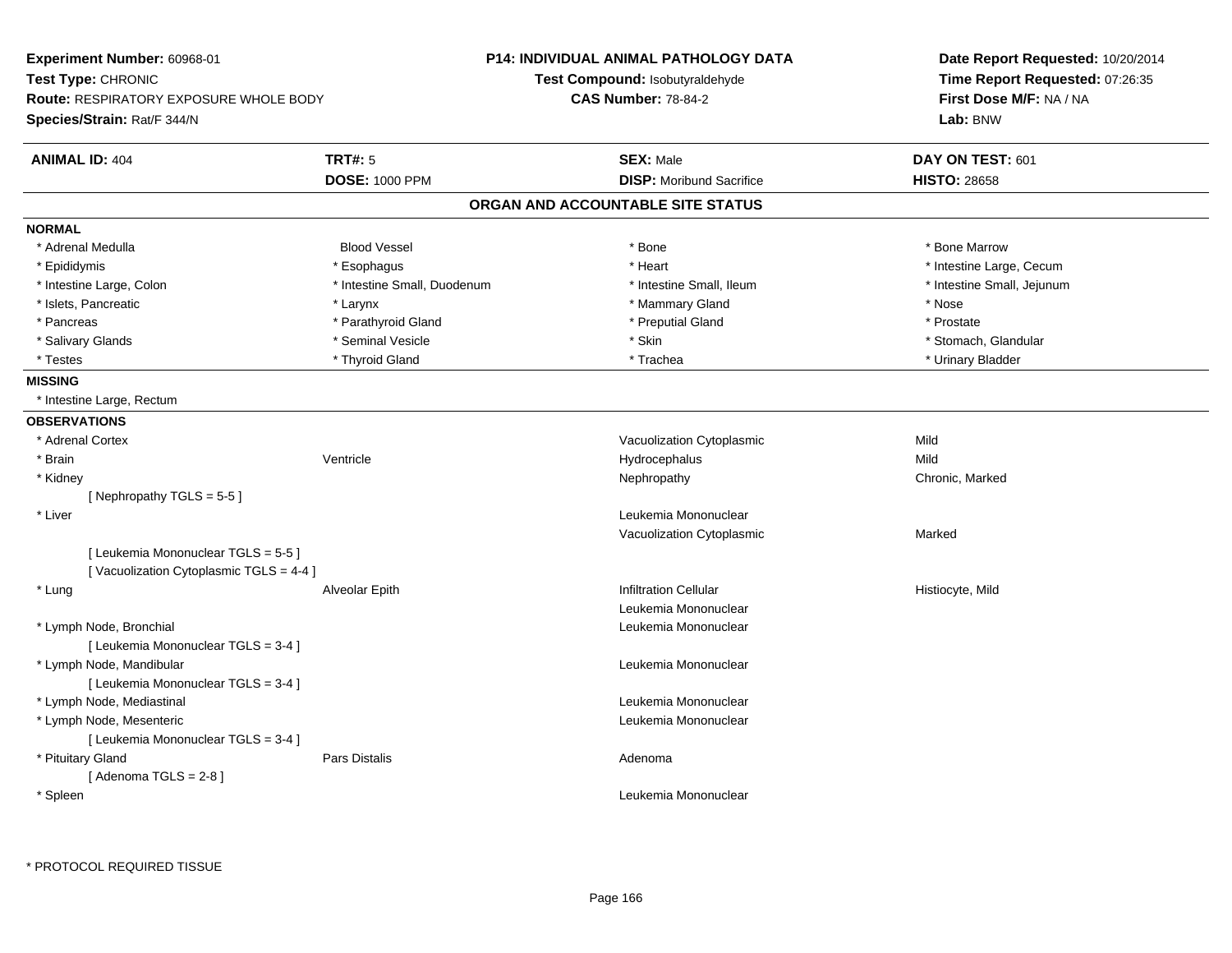| <b>Experiment Number: 60968-01</b><br><b>Test Type: CHRONIC</b><br><b>Route: RESPIRATORY EXPOSURE WHOLE BODY</b><br>Species/Strain: Rat/F 344/N |                                                                                                                                                                                                                                                 | P14: INDIVIDUAL ANIMAL PATHOLOGY DATA<br><b>Test Compound: Isobutyraldehyde</b><br><b>CAS Number: 78-84-2</b> | Date Report Requested: 10/20/2014<br>Time Report Requested: 07:26:35<br>First Dose M/F: NA / NA<br>Lab: BNW |
|-------------------------------------------------------------------------------------------------------------------------------------------------|-------------------------------------------------------------------------------------------------------------------------------------------------------------------------------------------------------------------------------------------------|---------------------------------------------------------------------------------------------------------------|-------------------------------------------------------------------------------------------------------------|
| <b>ANIMAL ID: 404</b>                                                                                                                           | <b>TRT#:</b> 5                                                                                                                                                                                                                                  | <b>SEX: Male</b>                                                                                              | DAY ON TEST: 601                                                                                            |
|                                                                                                                                                 | <b>DOSE: 1000 PPM</b>                                                                                                                                                                                                                           | <b>DISP:</b> Moribund Sacrifice                                                                               | <b>HISTO: 28658</b>                                                                                         |
|                                                                                                                                                 |                                                                                                                                                                                                                                                 | ORGAN AND ACCOUNTABLE SITE STATUS                                                                             |                                                                                                             |
| [Leukemia Mononuclear TGLS = 3-4 ]                                                                                                              |                                                                                                                                                                                                                                                 |                                                                                                               |                                                                                                             |
| * Stomach, Forestomach                                                                                                                          |                                                                                                                                                                                                                                                 | Hyperkeratosis                                                                                                | Moderate                                                                                                    |
|                                                                                                                                                 |                                                                                                                                                                                                                                                 | Hyperplasia                                                                                                   | Moderate                                                                                                    |
|                                                                                                                                                 |                                                                                                                                                                                                                                                 | Inflammation                                                                                                  | Suppurative, Moderate                                                                                       |
|                                                                                                                                                 |                                                                                                                                                                                                                                                 | Ulcer                                                                                                         | Marked                                                                                                      |
| * Thymus                                                                                                                                        |                                                                                                                                                                                                                                                 | Leukemia Mononuclear                                                                                          |                                                                                                             |
|                                                                                                                                                 |                                                                                                                                                                                                                                                 | Thymoma Malignant                                                                                             |                                                                                                             |
| [Leukemia Mononuclear TGLS = 3-4 ]                                                                                                              |                                                                                                                                                                                                                                                 |                                                                                                               |                                                                                                             |
| [Thymoma Malignant TGLS = 3-4]                                                                                                                  |                                                                                                                                                                                                                                                 |                                                                                                               |                                                                                                             |
| PRIMARY CAUSE OF DEATH                                                                                                                          | - Pituitary Gland Pars Distalis Adenoma                                                                                                                                                                                                         |                                                                                                               |                                                                                                             |
| <b>CONTRIBUTORY CAUSE OF DEATH</b>                                                                                                              | - Lymph Node;Bronchial Leukemia Mononuclear;Lymph Node;Mandibular Leukemia Mononuclear;Lymph Node;Mesenteric Leukemia Mononuclear;Spleen<br>Leukemia Mononuclear;Stomach;Forestomach Ulcer;Thymus Leukemia Mononuclear;Thymus Thymoma Malignant |                                                                                                               |                                                                                                             |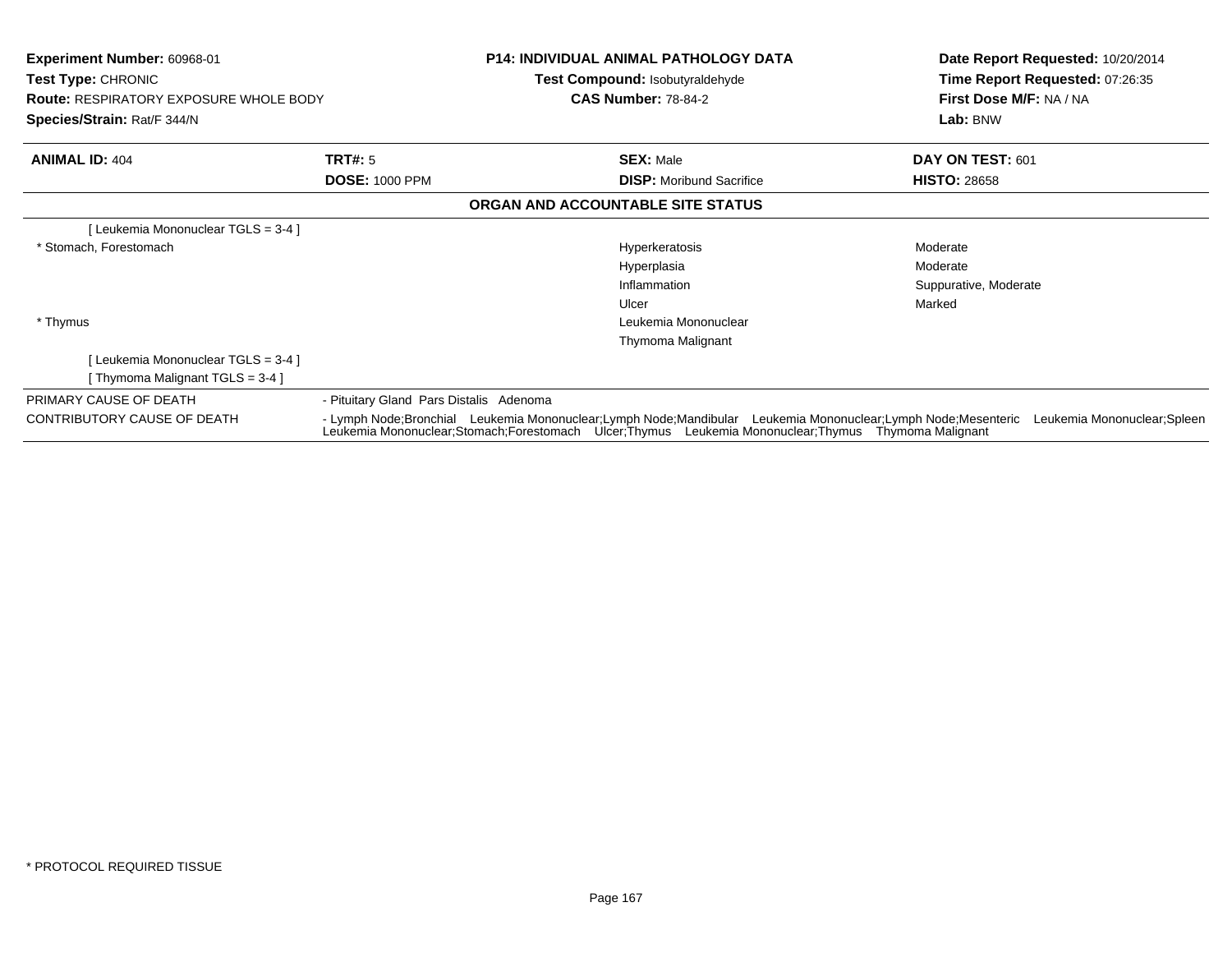**Experiment Number:** 60968-01**Test Type:** CHRONIC **Route:** RESPIRATORY EXPOSURE WHOLE BODY**Species/Strain:** Rat/F 344/N**P14: INDIVIDUAL ANIMAL PATHOLOGY DATATest Compound:** Isobutyraldehyde**CAS Number:** 78-84-2**Date Report Requested:** 10/20/2014**Time Report Requested:** 07:26:35**First Dose M/F:** NA / NA**Lab:** BNW**ANIMAL ID:** 405**TRT#:** 5 **SEX:** Male **DAY ON TEST:** 733 **DOSE:** 1000 PPM**DISP:** Terminal Sacrifice **HISTO:** 28659 **ORGAN AND ACCOUNTABLE SITE STATUSNORMAL**\* Adrenal Cortex \* Adrenal Cortex \* Attack the state of the state of the Blood Vessel the state of the state of the state of the Marrow \* Bone Marrow \* Bone Marrow \* Bone Marrow \* Bone Marrow \* Bone Marrow \* Bone Marrow \* Bone Marrow \* Bon \* Brain \* \* Esophagus \* \* Esophagus \* \* Esophagus \* \* Esophagus \* \* Esophagus \* Heart \* Heart \* Heart \* Heart \* Intestine Large, Cecum \* Intestine Large, Colon \* Intestine Large, Rectum \* Intestine Small, Duodenum\* Intestine Small, Ileum \* Thestine Small, Jejunum \* 1998 \* Islets, Pancreatic \* The manus \* Larynx \* Larynx \* Lymph Node, Mediastinal \* Lung \* Lymph Node, Bronchial \* Lymph Node, Mandibular \* Lymph Node, Mandibular \* Lymph Node, Mesenteric \* The state \* Parathyroid Gland \* The state \* Preputial Gland \* Prostate \* Prostate \* Prostate \* Spleen \* Salivary Glands \* \* \* Sheen \* Seminal Vesicle \* \* \* Stan \* \* Skin \* \* Skin \* \* Spleen \* \* Spleen \* \* Spleen \* \* Thyroid Gland \* Stomach, Forestomach \* Thymus \* Stomach, Glandular \* Thymus \* Thymus \* Thymus \* Thymus \* Thymus \* Thymus \* Thymus \* Thymus \* Thymus \* Thymus \* Thymus \* Thymus \* Thymus \* Thymus \* Thymus \* Thymus \* Thymus \* Thymus \* Thymu \* Trachea **OBSERVATIONS** \* Adrenal MedullaBilateral **Pheochromocytoma Benign**  \* Kidneyy the controller of the controller of the controller of the controller of the controller of the chronic, Mild \* Liver Basophilic FocusBile Duct Hyperplasiaa Mild \* Mammary Glandd **Executive Contract of the Contract Contract Contract Contract Contract Contract Contract Contract Contract Contract Contract Contract Contract Contract Contract Contract Contract Contract Contract Contract Contract Cont**  $[$  Fibroadenoma TGLS = 1-11+12 $]$  \* Nosee and the control of the control of the control of the control of the control of the control of the control of the control of the control of the control of the control of the control of the control of the control of the co \* Pancreass the control of the control of the control of the control of the control of the control of the control of the control of the control of the control of the control of the control of the control of the control of the contro \* Pituitary Glandd and the contract of Pars Distalis and the contract of Adenoma and Adenoma and the Adenoma and the Adenoma and  $\lambda$  \* Testes Interstit Cell Adenoma \* Urinary Bladder Hemorrhagee Mild PRIMARY CAUSE OF DEATH-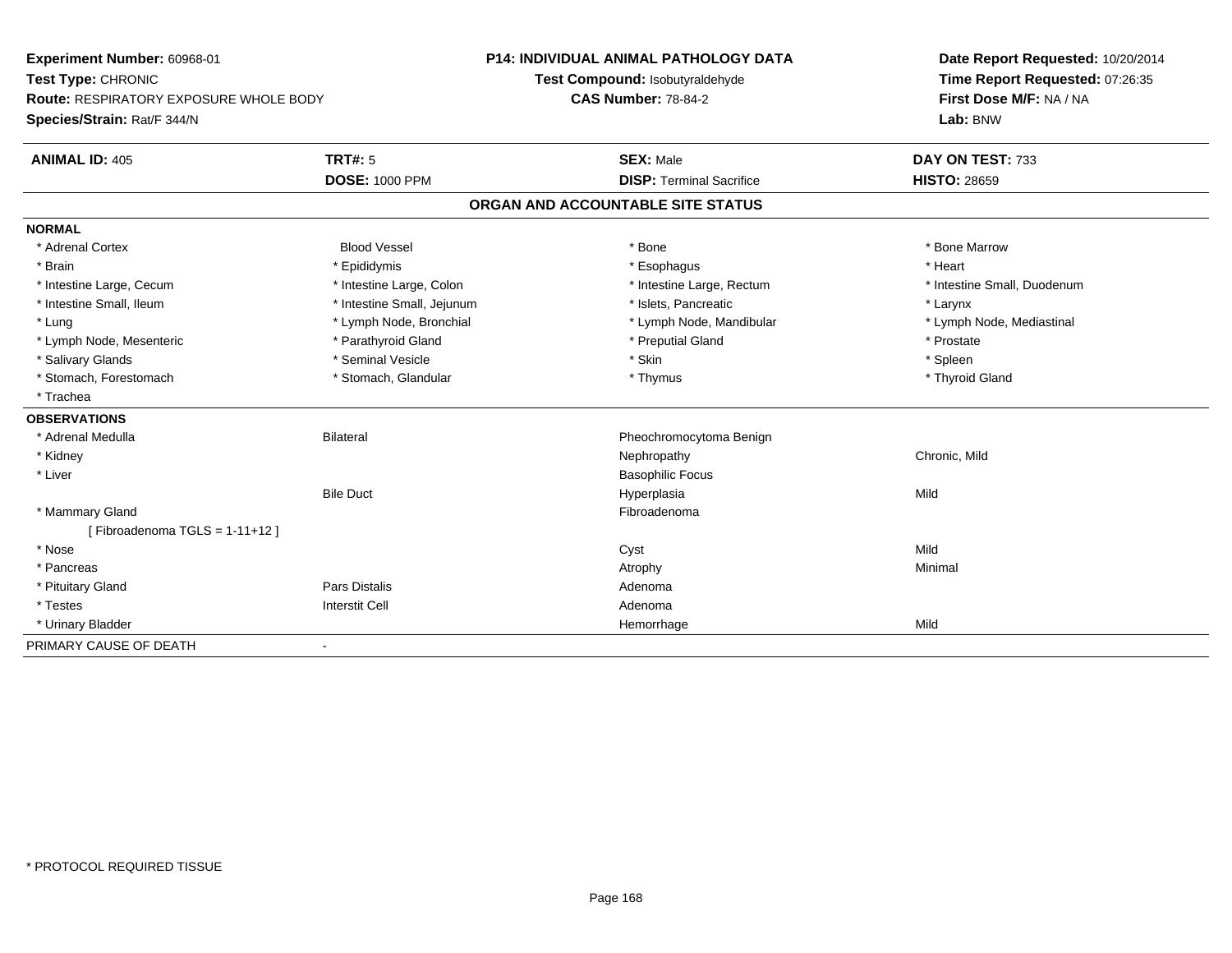**Experiment Number:** 60968-01**Test Type:** CHRONIC **Route:** RESPIRATORY EXPOSURE WHOLE BODY**Species/Strain:** Rat/F 344/N**P14: INDIVIDUAL ANIMAL PATHOLOGY DATATest Compound:** Isobutyraldehyde**CAS Number:** 78-84-2**Date Report Requested:** 10/20/2014**Time Report Requested:** 07:26:35**First Dose M/F:** NA / NA**Lab:** BNW**ANIMAL ID:** 406**TRT#:** 5 **SEX:** Male **DAY ON TEST:** 580 **DOSE:** 1000 PPM**DISP:** Moribund Sacrifice **HISTO:** 28660 **ORGAN AND ACCOUNTABLE SITE STATUSNORMAL**\* Adrenal Cortex \* Adrenal Medulla \* \* Book \* Blood Vessel \* Book \* Bone \* Bone \* Bone \* Bone \* Bone \* Bone \* Bone \* Bone \* Bone \* Esophagus \* Bone Marrow \* Brain \* Epididymis \* Esophagus \* Intestine Large, Rectum \* Heart \* Intestine Large, Cecum \* Intestine Large, Cecum \* Intestine Large, Colon \* Intestine Small, Duodenum \* Intestine Small, Ileum \* Intestine Small, Intestine Small, Jejunum \* Islets, Pancreatic \* Lymph Node, Mediastinal \* Lung \* Lymph Node, Bronchial \* Lymph Node, Mandibular \* Lymph Node, Mandibular \* Lymph Node, Mesenteric \* The puting the Mammary Gland \* The mathyroid Gland \* Parathyroid Gland \* Preputial Gland \* Salivary Glands \* The state of the seminal Vesicle \* Skin \* Skin \* Skin \* Stomach, Forestomach, Forestomach, Forestomach, Forestomach, Forestomach, Forestomach, Forestomach, Forestomach, Forestomach, Forestomach, Foresto \* Stomach, Glandular \* Thestes \* Testes \* Thymus \* Thymus \* Thymus \* Thymus \* Thyroid Gland \* Trachea **\*** Urinary Bladder **MISSING** \* Pituitary Gland**OBSERVATIONS** \* Kidneyy the controller of the controller of the controller of the controller of the controller of the controller of the controller of the controller of the controller of the controller of the controller of the controller of the \* Larynxx and the set of the Glands of the Glands of the set of the set of the set of the set of the set of the set of the set of the set of the set of the set of the set of the set of the set of the set of the set of the set of t Inflammation **Suppurative, Moderate**  \* Liver Leukemia Mononuclear **Mesentery** y the contract of the contract of the contract of the contract of the contract of the contract of the contract of the contract of the contract of the contract of the contract of the contract of the contract of the contract  $[$  Necrosis TGLS = 1-11  $]$  \* Nosee the contraction of the contraction of the contraction of the contraction of the contraction of the contraction of  $\mathbf S$ uppurative, Minimal of the contraction of the contraction of the contraction of the contraction of t \* Pancreass the control of the control of the control of the control of the control of the control of the control of the control of the control of the control of the control of the control of the control of the control of the contro \* Prostatee inflammation and the suppurative, Moderate entry of the state of the state of the state of the state of the state of the state of the state of the state of the state of the state of the state of the state of the state of \* Spleen Leukemia Mononuclear PRIMARY CAUSE OF DEATH- Spleen Leukemia Mononuclear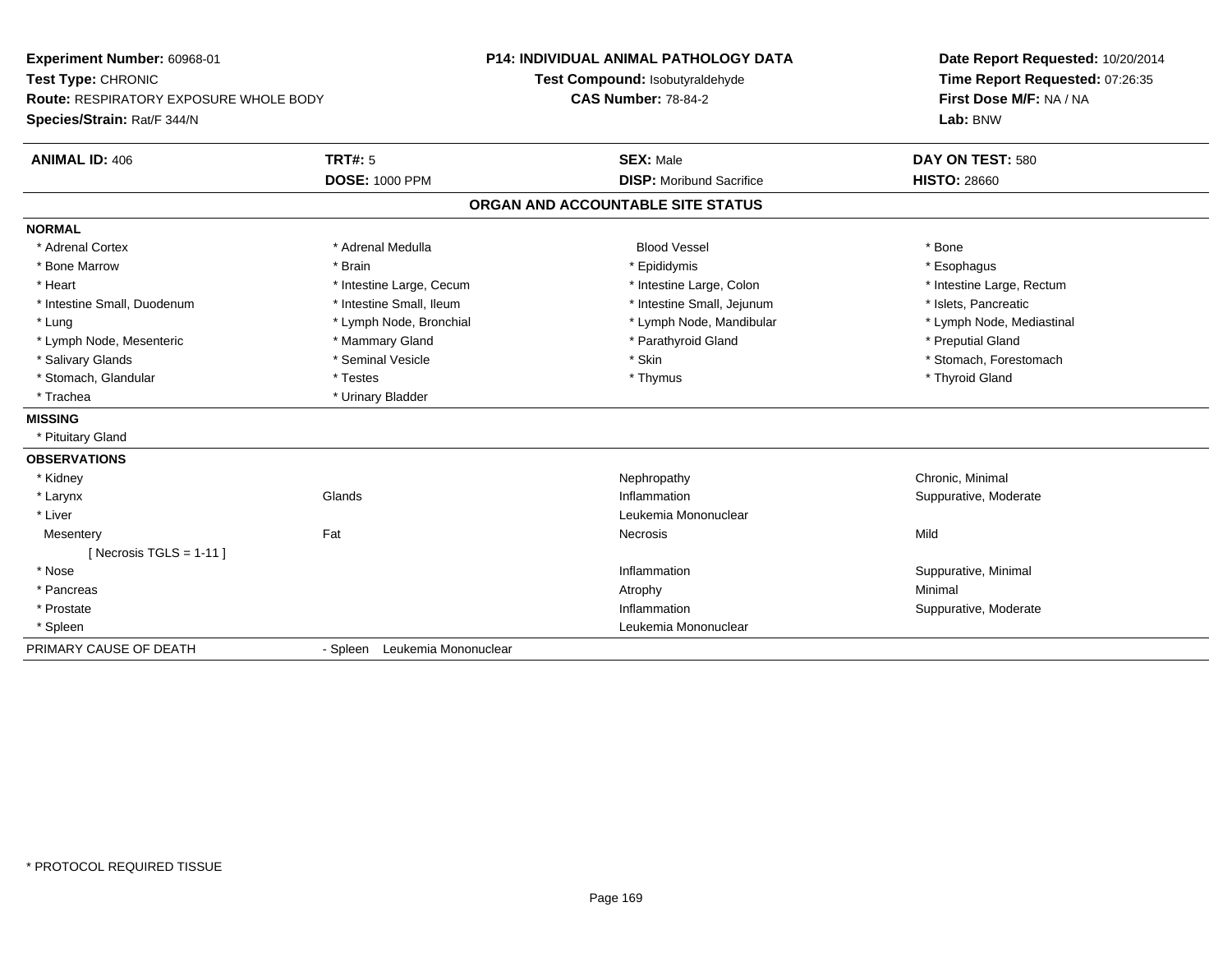**Experiment Number:** 60968-01**Test Type:** CHRONIC **Route:** RESPIRATORY EXPOSURE WHOLE BODY**Species/Strain:** Rat/F 344/N**P14: INDIVIDUAL ANIMAL PATHOLOGY DATATest Compound:** Isobutyraldehyde**CAS Number:** 78-84-2**Date Report Requested:** 10/20/2014**Time Report Requested:** 07:26:36**First Dose M/F:** NA / NA**Lab:** BNW**ANIMAL ID:** 407**TRT#:** 5 **SEX:** Male **DAY ON TEST:** 590 **DOSE:** 1000 PPM**DISP:** Moribund Sacrifice **HISTO:** 28661 **ORGAN AND ACCOUNTABLE SITE STATUSNORMAL**\* Adrenal Cortex \* Adrenal Medulla \* \* Book \* Blood Vessel \* Book \* Bone \* Bone \* Bone \* Bone \* Bone \* Bone \* Bone \* Bone \* Bone \* Heart \* Bone Marrow \* Epididymis \* Esophagus \* Heart \* Intestine Large, Cecum \* Intestine Large, Colon \* Intestine Large, Rectum \* Intestine Small, Duodenum \* Intestine Small, Ileum \* Intestine Small, Jejunum \* Islets, Pancreatic \* Larynx\* Lymph Node, Mesenteric \* Lymph Node, Bronchial \* Lymph Node, Mandibular \* Lymph Node, Mediastinal \* Lymph Node, Mediastinal \* Mammary Gland \* \* American \* Pancreas \* Pancreas \* \* Parathyroid Gland \* Parathyroid Gland \* \* Preputial Gland \* \* Preputial Gland \* \* Preputial Gland \* \* Preputial Gland \* \* Preputial Gland \* \* Preputial Gland \* \* Prepu \* Salivary Glands \* The state of the seminal Vesicle \* Skin \* Skin \* Skin \* Stomach, Forestomach, Forestomach, Forestomach, Forestomach, Forestomach, Forestomach, Forestomach, Forestomach, Forestomach, Forestomach, Foresto \* Stomach, Glandular \* Thestes \* Testes \* Thymus \* Thymus \* Thymus \* Thymus \* Thymus \* Thyroid Gland \* Trachea **\*** Urinary Bladder **OBSERVATIONS** \* Brainn and the Unit of the Mentricle Contribution of the Hydrocephalus Contribution of Mild \* Kidneyy the controller of the controller of the controller of the controller of the controller of the chronic, Mild [ Nephropathy TGLS = 4-5 ] \* Liver Leukemia Mononuclear [ Leukemia Mononuclear TGLS = 3-4 ] \* Lung Alveolar Epith Hyperplasia Minimal Alveolar EpithInfiltration Cellular **Histiocyte**, Minimal \* Nosee and the control of the control of the control of the control of the control of the control of the control of the control of the control of the control of the control of the control of the control of the control of the co \* Pituitary Glandd and the contract of Pars Distalis and the contract of Adenoma and Adenoma and the Adenoma and the Adenoma and  $\lambda$ [ Adenoma TGLS = 1-12 ] \* Prostatee inflammation inflammation in the support of the Suppurative, Moderate expansion in the Suppurative, Moderate \* Spleen Leukemia Mononuclear [ Leukemia Mononuclear TGLS = 2-11 ]PRIMARY CAUSE OF DEATH- Pituitary Gland Pars Distalis Adenoma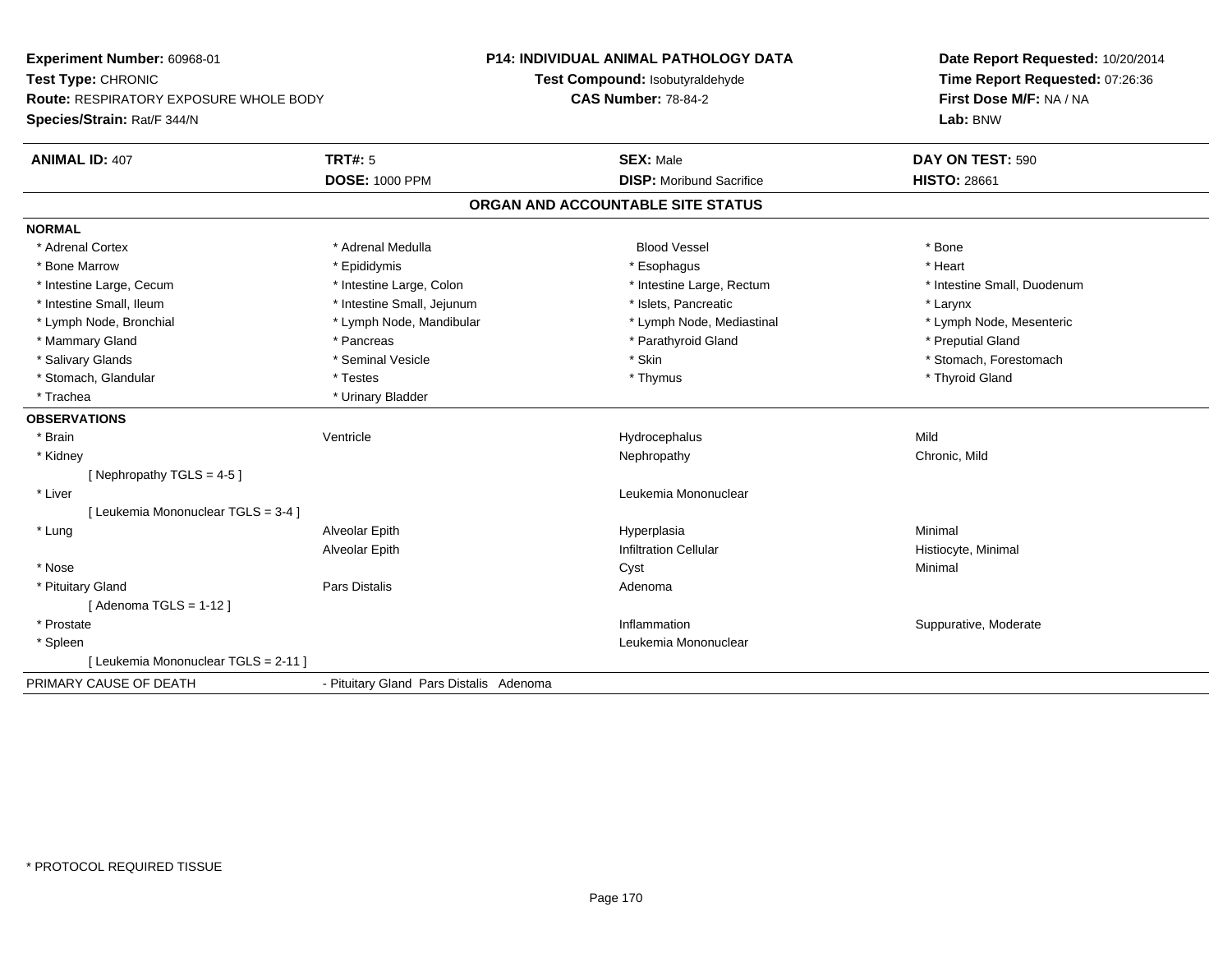| Experiment Number: 60968-01                   | <b>P14: INDIVIDUAL ANIMAL PATHOLOGY DATA</b> |                                   | Date Report Requested: 10/20/2014 |  |
|-----------------------------------------------|----------------------------------------------|-----------------------------------|-----------------------------------|--|
| <b>Test Type: CHRONIC</b>                     |                                              | Test Compound: Isobutyraldehyde   | Time Report Requested: 07:26:36   |  |
| <b>Route: RESPIRATORY EXPOSURE WHOLE BODY</b> |                                              | <b>CAS Number: 78-84-2</b>        | First Dose M/F: NA / NA           |  |
| Species/Strain: Rat/F 344/N                   |                                              |                                   | Lab: BNW                          |  |
| <b>ANIMAL ID: 408</b>                         | <b>TRT#: 5</b>                               | <b>SEX: Male</b>                  | DAY ON TEST: 706                  |  |
|                                               | <b>DOSE: 1000 PPM</b>                        | <b>DISP: Moribund Sacrifice</b>   | <b>HISTO: 28662</b>               |  |
|                                               |                                              | ORGAN AND ACCOUNTABLE SITE STATUS |                                   |  |
| <b>NORMAL</b>                                 |                                              |                                   |                                   |  |
| <b>Blood Vessel</b>                           | * Bone                                       | * Brain                           | * Epididymis                      |  |
| * Esophagus                                   | * Intestine Large, Cecum                     | * Intestine Large, Colon          | * Intestine Large, Rectum         |  |
| * Intestine Small, Duodenum                   | * Intestine Small, Ileum                     | * Intestine Small, Jejunum        | * Islets, Pancreatic              |  |
| * Mammary Gland                               | * Pancreas                                   | * Parathyroid Gland               | * Preputial Gland                 |  |
| * Prostate                                    | * Salivary Glands                            | * Seminal Vesicle                 | * Skin                            |  |
| * Stomach, Glandular                          | * Testes                                     | * Thymus                          | * Trachea                         |  |
| * Urinary Bladder                             |                                              |                                   |                                   |  |
| <b>OBSERVATIONS</b>                           |                                              |                                   |                                   |  |
| * Adrenal Cortex                              |                                              | Leukemia Mononuclear              |                                   |  |
| [ Leukemia Mononuclear TGLS = 7-7 ]           |                                              |                                   |                                   |  |
| * Adrenal Medulla                             |                                              | Hyperplasia                       | Moderate                          |  |
| * Bone Marrow                                 |                                              | Leukemia Mononuclear              |                                   |  |
| * Heart                                       |                                              | Leukemia Mononuclear              |                                   |  |
| * Kidney                                      |                                              | Leukemia Mononuclear              |                                   |  |
| [ Leukemia Mononuclear TGLS = 3-5 ]           |                                              |                                   |                                   |  |
| * Larynx                                      |                                              | Foreign Body                      |                                   |  |
|                                               | Glands                                       | Inflammation                      | Suppurative, Mild                 |  |
| * Liver                                       |                                              | Leukemia Mononuclear              |                                   |  |
| [ Leukemia Mononuclear TGLS = 3-5 ]           |                                              |                                   |                                   |  |
| * Lung                                        |                                              | Leukemia Mononuclear              |                                   |  |
| [Leukemia Mononuclear TGLS = 3-5]             |                                              |                                   |                                   |  |
| Lymph Node                                    | <b>Iliac</b>                                 | Leukemia Mononuclear              |                                   |  |
|                                               | Pancreatic                                   | Leukemia Mononuclear              |                                   |  |
|                                               | Renal                                        | Leukemia Mononuclear              |                                   |  |
| [ Leukemia Mononuclear TGLS = 5-14 ]          |                                              |                                   |                                   |  |
| [ Leukemia Mononuclear TGLS = 4-13 ]          |                                              |                                   |                                   |  |
| * Lymph Node, Bronchial                       |                                              | Leukemia Mononuclear              |                                   |  |
| [ Leukemia Mononuclear TGLS = 7-7 ]           |                                              |                                   |                                   |  |
| * Lymph Node, Mandibular                      |                                              | Leukemia Mononuclear              |                                   |  |
| [ Leukemia Mononuclear TGLS = 7-7 ]           |                                              |                                   |                                   |  |
|                                               |                                              |                                   |                                   |  |

\* PROTOCOL REQUIRED TISSUE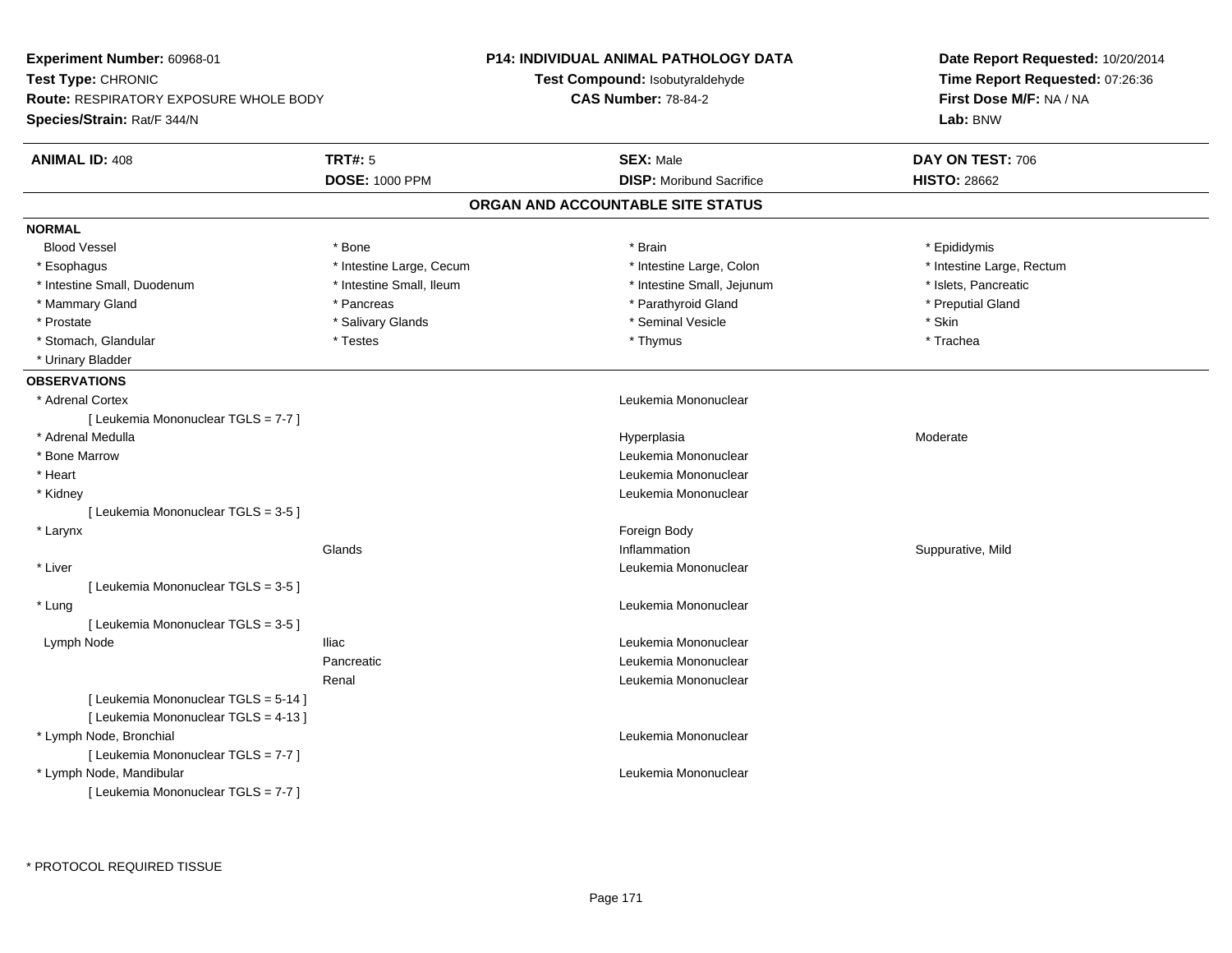| Experiment Number: 60968-01<br>Test Type: CHRONIC<br><b>Route: RESPIRATORY EXPOSURE WHOLE BODY</b><br>Species/Strain: Rat/F 344/N |                                                                                                       | <b>P14: INDIVIDUAL ANIMAL PATHOLOGY DATA</b><br>Test Compound: Isobutyraldehyde<br><b>CAS Number: 78-84-2</b> | Date Report Requested: 10/20/2014<br>Time Report Requested: 07:26:36<br>First Dose M/F: NA / NA<br>Lab: BNW |
|-----------------------------------------------------------------------------------------------------------------------------------|-------------------------------------------------------------------------------------------------------|---------------------------------------------------------------------------------------------------------------|-------------------------------------------------------------------------------------------------------------|
| <b>ANIMAL ID: 408</b>                                                                                                             | TRT#: 5                                                                                               | <b>SEX: Male</b>                                                                                              | DAY ON TEST: 706                                                                                            |
|                                                                                                                                   | <b>DOSE: 1000 PPM</b>                                                                                 | <b>DISP:</b> Moribund Sacrifice                                                                               | <b>HISTO: 28662</b>                                                                                         |
|                                                                                                                                   |                                                                                                       | ORGAN AND ACCOUNTABLE SITE STATUS                                                                             |                                                                                                             |
| * Lymph Node, Mediastinal<br>[Leukemia Mononuclear TGLS = 1-2]                                                                    |                                                                                                       | Leukemia Mononuclear                                                                                          |                                                                                                             |
| * Lymph Node, Mesenteric<br>[ Leukemia Mononuclear TGLS = 6-12 ]                                                                  |                                                                                                       | Leukemia Mononuclear                                                                                          |                                                                                                             |
| * Nose                                                                                                                            |                                                                                                       | Inflammation<br>Leukemia Mononuclear                                                                          | Suppurative, Mild                                                                                           |
|                                                                                                                                   | <b>Respirat Epith</b>                                                                                 | Metaplasia                                                                                                    | Squamous, Mild                                                                                              |
|                                                                                                                                   | Note: squamous metaplasia on medial surface and distal maxil. turbs and adjacent lateral wall in xs1. |                                                                                                               |                                                                                                             |
| * Pituitary Gland                                                                                                                 | <b>Pars Distalis</b>                                                                                  | Adenoma                                                                                                       |                                                                                                             |
|                                                                                                                                   |                                                                                                       | Leukemia Mononuclear                                                                                          |                                                                                                             |
| * Spleen                                                                                                                          |                                                                                                       | Leukemia Mononuclear                                                                                          |                                                                                                             |
| [ Leukemia Mononuclear TGLS = 2-11 ]                                                                                              |                                                                                                       |                                                                                                               |                                                                                                             |
| * Stomach. Forestomach                                                                                                            |                                                                                                       | Hyperplasia                                                                                                   | Minimal                                                                                                     |
| * Thyroid Gland                                                                                                                   | C Cell                                                                                                | Adenoma                                                                                                       |                                                                                                             |
| PRIMARY CAUSE OF DEATH                                                                                                            | Leukemia Mononuclear<br>- Spleen                                                                      |                                                                                                               |                                                                                                             |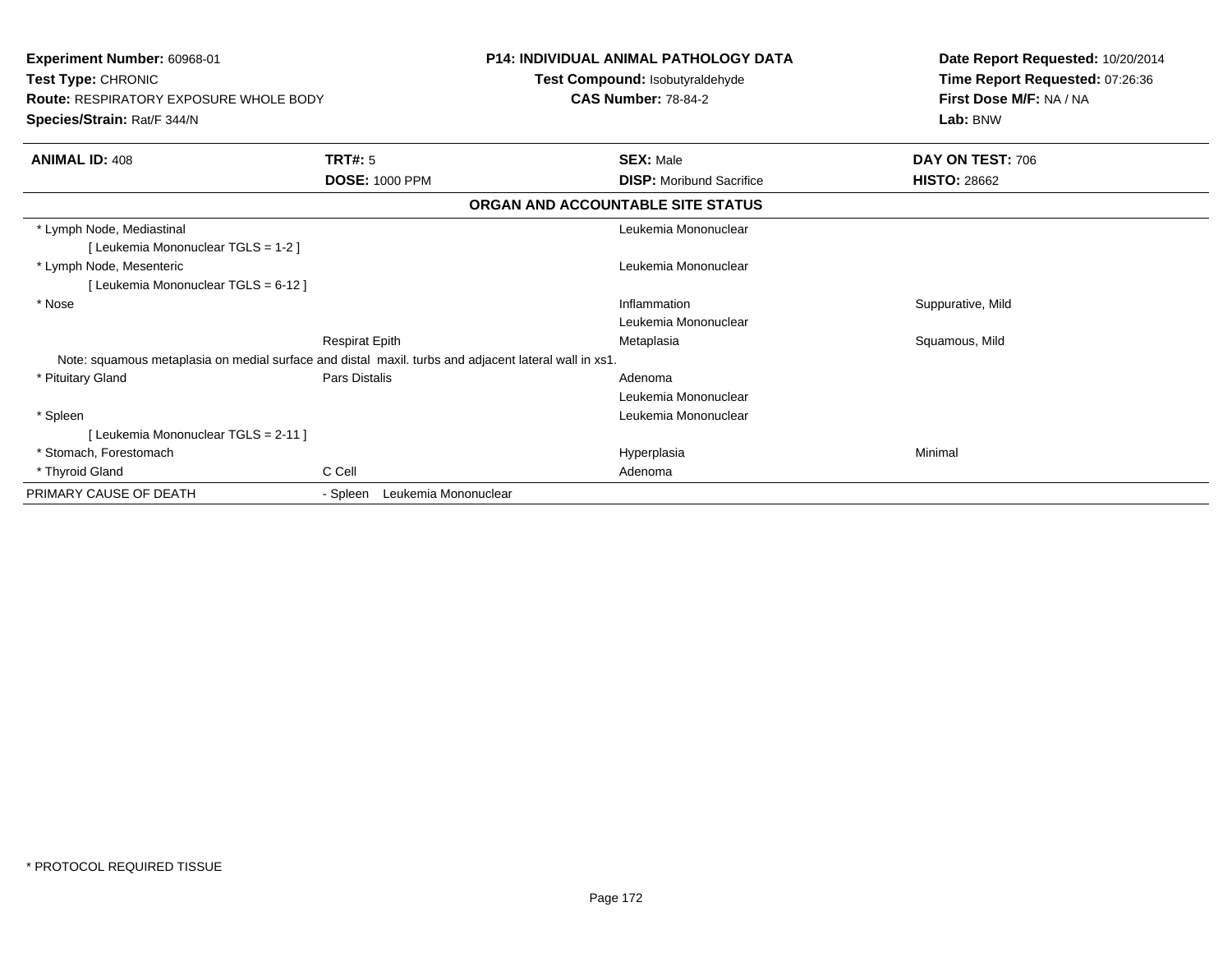**Experiment Number:** 60968-01**Test Type:** CHRONIC **Route:** RESPIRATORY EXPOSURE WHOLE BODY**Species/Strain:** Rat/F 344/N**P14: INDIVIDUAL ANIMAL PATHOLOGY DATATest Compound:** Isobutyraldehyde**CAS Number:** 78-84-2**Date Report Requested:** 10/20/2014**Time Report Requested:** 07:26:36**First Dose M/F:** NA / NA**Lab:** BNW**ANIMAL ID:** 409**TRT#:** 5 **SEX:** Male **DAY ON TEST:** 502 **DOSE:** 1000 PPM**DISP:** Moribund Sacrifice **HISTO:** 28663 **ORGAN AND ACCOUNTABLE SITE STATUSNORMAL**\* Adrenal Cortex \* Adrenal Medulla \* \* Book \* Blood Vessel \* Book \* Bone \* Bone \* Bone \* Bone \* Bone \* Bone \* Bone \* Bone \* Bone \* Heart \* Bone Marrow \* Epididymis \* Esophagus \* Heart \* Intestine Large, Cecum \* Intestine Large, Colon \* Intestine Large, Rectum \* Intestine Small, Duodenum \* Intestine Small, Ileum \* Intestine Small, Jejunum \* Islets, Pancreatic \* Larynx\* Lymph Node, Mediastinal \* Liver \* Lung \* Lung \* Lung \* Lung \* Lymph Node, Mandibular \* Lymph Node, Mandibular \* Lymph Node, Mesenteric \* \* The mannery Gland \* Mammary Gland \* Nose \* Nose \* \* Pancreas \* Pancreas \* Pancreas \* Salivary Glands \* Parathyroid Gland \* **Example 20** \* Preputial Gland \* Prostate \*  $\frac{1}{2}$  \* Prostate \*  $\frac{1}{2}$  \* Prostate \* Seminal Vesicle \* The store of the set of the set of the set of the set of the set of the set of the set of the set of the set of the set of the set of the set of the set of the set of the set of the set of the set of th \* Thymus \* Thyroid Gland \* Trachea \* Urinary Bladder \* **MISSING** \* Lymph Node, Bronchial**OBSERVATIONS** \* Brainn and the state of the state of the state of the state of the Marked Marked of the Marked Marked of the Marked  $\eta$ [ Hemorrhage TGLS = 2-1 ] \* Kidneyy the controller of the controller of the controller of the controller of the controller of the chronic, Mild \* Pituitary Glandd and the set of Pars Distalis and the Second Adenomal Adenomal Second Second Pars Distallis [ Adenoma TGLS = 1-8 ] \* Stomach, Forestomachh anns an t-aisimeil anns an t-aisimeil anns an t-aisimeil an t-aisimeil an t-aisimeil an t-aisimeil an t-aisi Ulcer Moderate[ Ulcer TGLS = 3-11 ] \* Testess and the contractive contractive contractive contractive contractive contractive contractive contractive contractive contractive contractive contractive contractive contractive contractive contractive contractive contract I Contract to the Contract of the Hyperplasia Interstit Cella Mild PRIMARY CAUSE OF DEATH - Pituitary Gland Pars Distalis Adenoma CONTRIBUTORY CAUSE OF DEATH- Brain Hemorrhage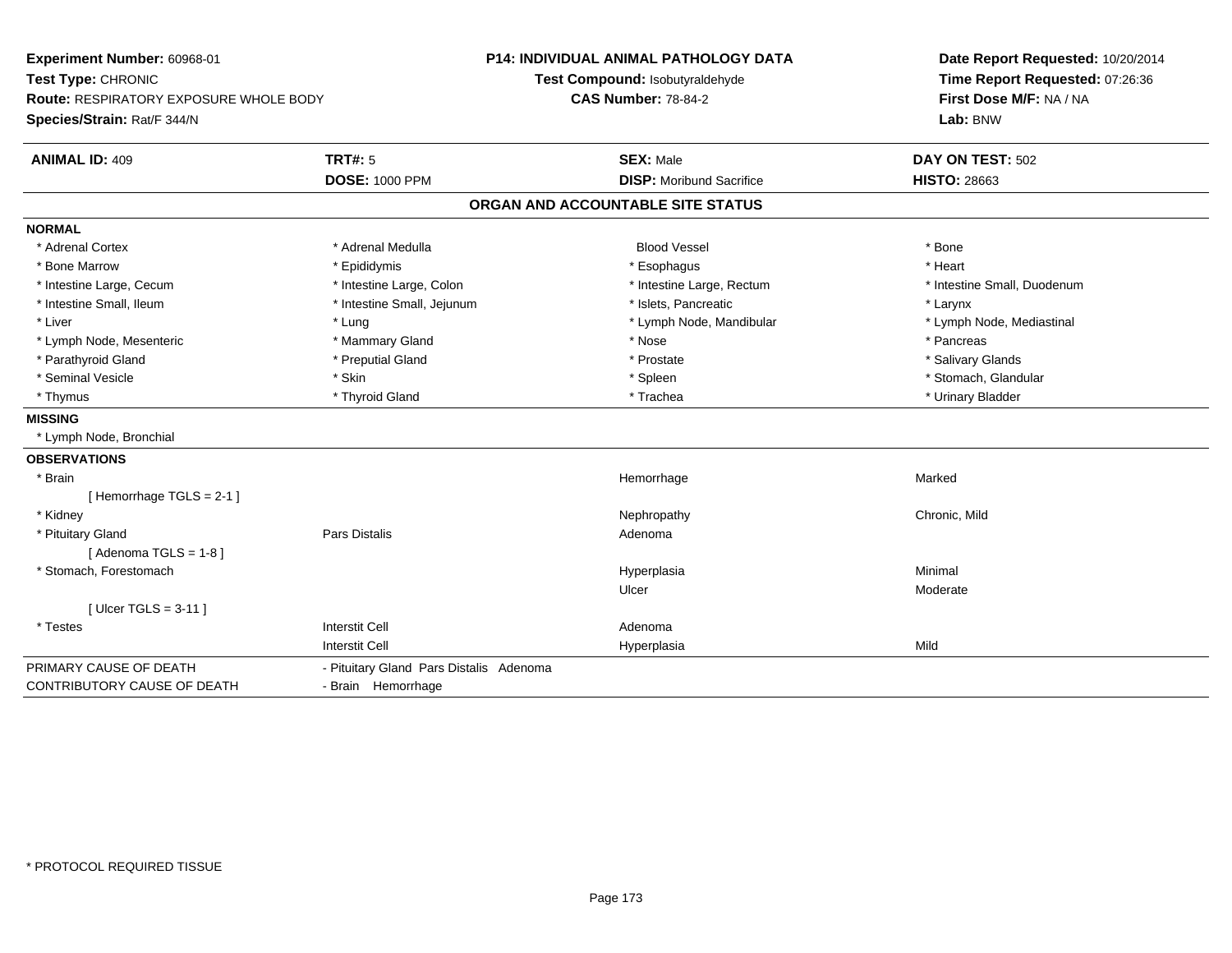**Experiment Number:** 60968-01**Test Type:** CHRONIC **Route:** RESPIRATORY EXPOSURE WHOLE BODY**Species/Strain:** Rat/F 344/N**P14: INDIVIDUAL ANIMAL PATHOLOGY DATATest Compound:** Isobutyraldehyde**CAS Number:** 78-84-2**Date Report Requested:** 10/20/2014**Time Report Requested:** 07:26:36**First Dose M/F:** NA / NA**Lab:** BNW**ANIMAL ID:** 410**TRT#:** 5 **SEX:** Male **DAY ON TEST:** 692 **DOSE:** 1000 PPM**DISP:** Moribund Sacrifice **HISTO:** 28664 **ORGAN AND ACCOUNTABLE SITE STATUSNORMAL**\* Adrenal Cortex \* Adrenal Cortex \* Attack the state of the state of the Blood Vessel the state of the state of the state of the Marrow \* Bone Marrow \* Bone Marrow \* Bone Marrow \* Bone Marrow \* Bone Marrow \* Bone Marrow \* Bone Marrow \* Bon \* Brain \* \* Esophagus \* \* Esophagus \* \* Esophagus \* \* Esophagus \* \* Esophagus \* Heart \* Heart \* Heart \* Heart \* Intestine Large, Cecum \* Intestine Large, Colon \* Intestine Large, Rectum \* Intestine Small, Duodenum \* Intestine Small, Ileum \* Intestine Small, Jejunum \* Islets, Pancreatic \* Larynx\* Lymph Node, Mediastinal \* Lung \* Lymph Node, Bronchial \* Lymph Node, Aandibular \* Lymph Node, Mandibular \* Lymph Node, Mesenteric \* \* The mannery Gland \* Mammary Gland \* Nose \* Nose \* \* Pancreas \* Pancreas \* Pancreas \* Seminal Vesicle \* Parathyroid Gland \* November 2008 \* Prostate \* Prostate \* Salivary Glands \* Salivary Glands \* \* Skin \* Stomach, Glandular \* Thyroid Gland \* Thyroid Stand \* The \* The \* The \* Trachea \* Urinary Bladder**OBSERVATIONS** \* Adrenal Medulla Pheochromocytoma Benign [ Pheochromocytoma Benign TGLS = 9-5 ] \* Kidneyy the controller of the controller of the controller of the Nephropathy Chronic, Marked Schronic, Marked Schronic, Marked Schronic, Marked Schronic, Marked Schronic, Marked Schronic, Marked Schronic, Marked Schronic, Marke  $[$  Nephropathy TGLS = 8-5+14 ] \* Liverr and the contract of the contract of the contract of the contract of the contract of the contract of the contract of the contract of the contract of the contract of the contract of the contract of the contract of the cont s Moderate Mixed Cell FocusNote: borderline lesion vs adenoma; Dx based on lack of deviation from normal architectural features.[ Angiectasis TGLS = 7-11 ] $[$  Mixed Cell Focus TGLS = 6-12  $]$  \* Pituitary Glandd and the contract of Pars Distalis and the contract of Adenoma and Adenoma and the Adenoma and the Adenoma and  $\lambda$ Cyst Marked $[$  Adenoma TGLS = 1-8  $]$ [ Cyst TGLS = 1-8 ] \* Preputial Glandd with the suppurative, Marked and Suppurative, Marked and Suppurative, Marked and Suppurative, Marked and Suppurative, Marked and Suppurative, Marked and Suppurative, Marked and Suppurative, Marked and Suppurative, Marked [ Inflammation TGLS = 2-7 ] \* Spleenn and the state of the state of the state of the state of the state of the state of the state of the state of the state of the state of the state of the state of the state of the state of the state of the state of the stat  $[$  Fibrosis TGLS = 5-13  $]$  \* Stomach, Forestomachh anns an t-aisimeil anns an t-aisimeil anns an t-aisimeil an t-aisimeil an t-aisimeil an t-aisimeil an t-aisi \* TestesBilateral, Interstit Cell **Adenoma** Adenoma Germinal Epithh and the control of the Atrophy and the Moderate of the Moderate of the Moderate of the Moderate of the Moderate of the Moderate of the Moderate of the Moderate of the Moderate of the Moderate of the Moderate of the Moder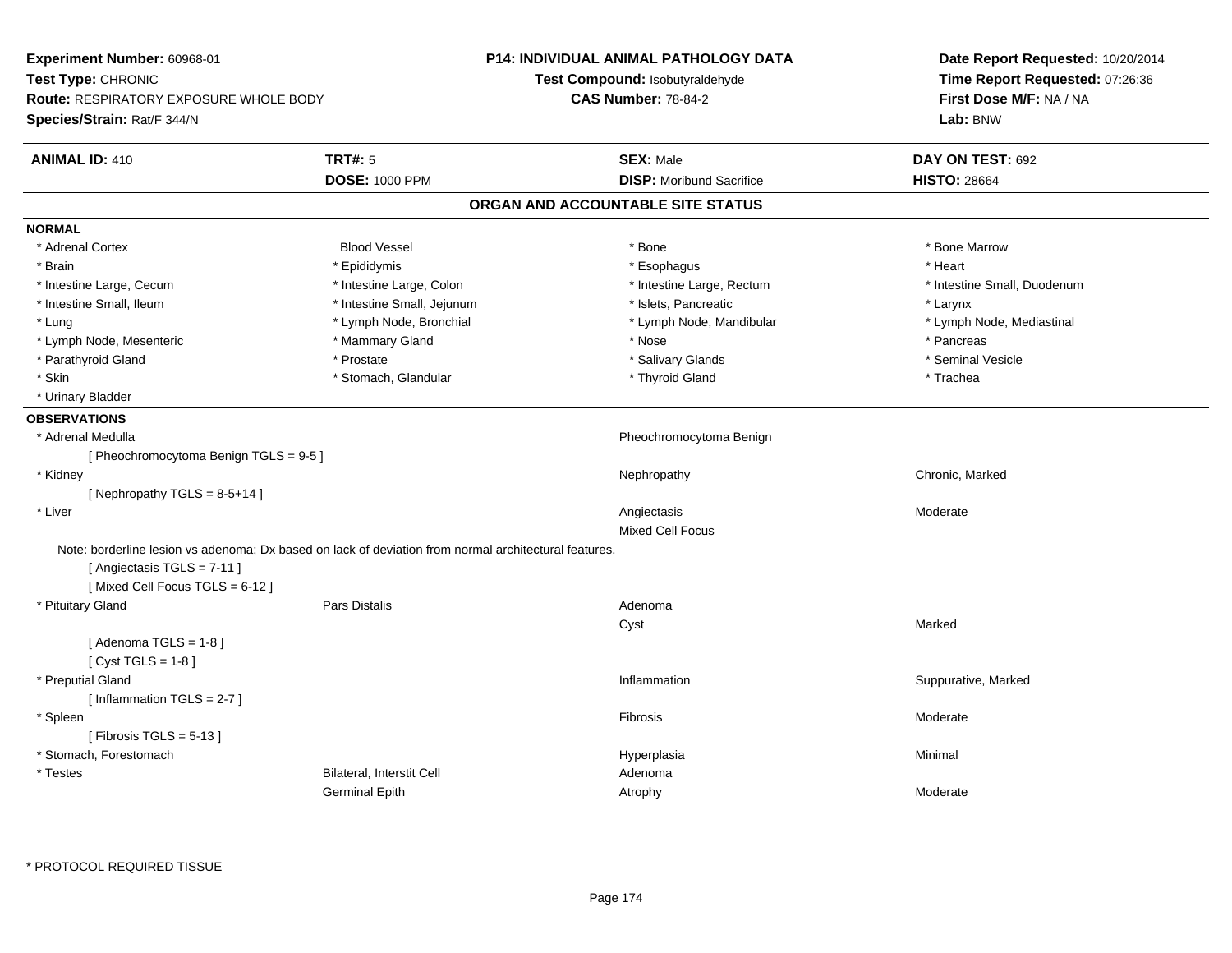| Experiment Number: 60968-01<br>Test Type: CHRONIC<br><b>Route: RESPIRATORY EXPOSURE WHOLE BODY</b><br>Species/Strain: Rat/F 344/N |                         | <b>P14: INDIVIDUAL ANIMAL PATHOLOGY DATA</b><br>Test Compound: Isobutyraldehyde<br><b>CAS Number: 78-84-2</b> | Date Report Requested: 10/20/2014<br>Time Report Requested: 07:26:36<br>First Dose M/F: NA / NA<br>Lab: BNW |
|-----------------------------------------------------------------------------------------------------------------------------------|-------------------------|---------------------------------------------------------------------------------------------------------------|-------------------------------------------------------------------------------------------------------------|
|                                                                                                                                   |                         |                                                                                                               |                                                                                                             |
| <b>ANIMAL ID: 410</b>                                                                                                             | TRT#: 5                 | <b>SEX: Male</b>                                                                                              | DAY ON TEST: 692                                                                                            |
|                                                                                                                                   | <b>DOSE: 1000 PPM</b>   | <b>DISP:</b> Moribund Sacrifice                                                                               | <b>HISTO: 28664</b>                                                                                         |
|                                                                                                                                   |                         | ORGAN AND ACCOUNTABLE SITE STATUS                                                                             |                                                                                                             |
| [ Adenoma TGLS = 4-7 ]                                                                                                            |                         |                                                                                                               |                                                                                                             |
| [Atrophy TGLS = 3-7 ]                                                                                                             |                         |                                                                                                               |                                                                                                             |
| * Thymus                                                                                                                          |                         | <b>Ectopic Parathyroid Gland</b>                                                                              | Moderate                                                                                                    |
| PRIMARY CAUSE OF DEATH                                                                                                            | Nephropathy<br>- Kidney |                                                                                                               |                                                                                                             |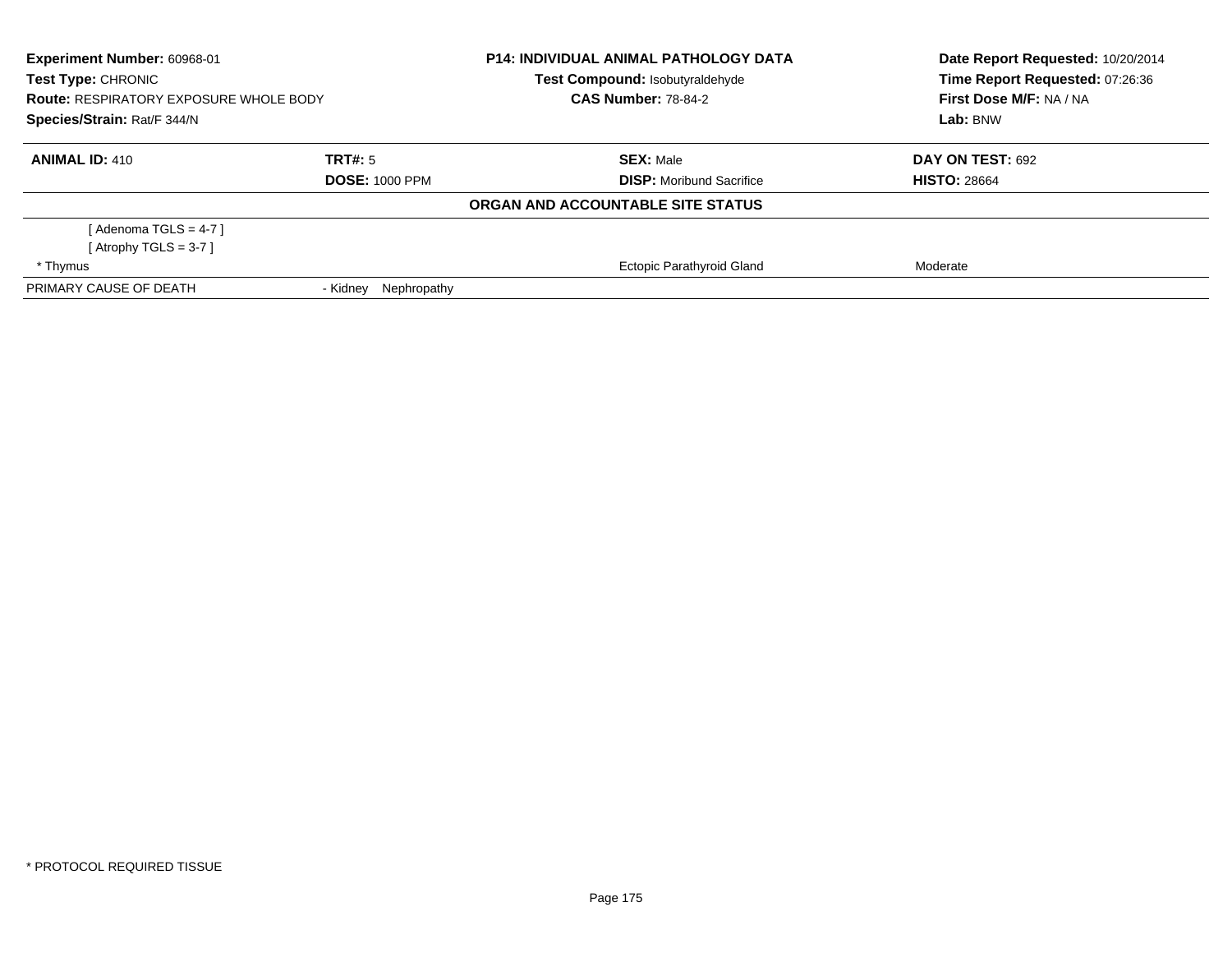**Experiment Number:** 60968-01**Test Type:** CHRONIC **Route:** RESPIRATORY EXPOSURE WHOLE BODY**Species/Strain:** Rat/F 344/N**P14: INDIVIDUAL ANIMAL PATHOLOGY DATATest Compound:** Isobutyraldehyde**CAS Number:** 78-84-2**Date Report Requested:** 10/20/2014**Time Report Requested:** 07:26:36**First Dose M/F:** NA / NA**Lab:** BNW**ANIMAL ID:** 411**TRT#:** 5 **SEX:** Male **DAY ON TEST:** 486 **DOSE:** 1000 PPM**DISP:** Moribund Sacrifice **HISTO:** 28665 **ORGAN AND ACCOUNTABLE SITE STATUSNORMAL**\* Adrenal Cortex \* Adrenal Medulla \* \* Book \* Blood Vessel \* Book \* Bone \* Bone \* Bone \* Bone \* Bone \* Bone \* Bone \* Bone \* Bone \* Heart \* Brain \* \* Esophagus \* \* Esophagus \* \* Esophagus \* \* Esophagus \* \* Esophagus \* Heart \* Heart \* Heart \* Heart \* Intestine Large, Cecum \* Intestine Large, Colon \* Intestine Large, Rectum \* Intestine Small, Duodenum \* Intestine Small, Ileum \* Intestine Small, Jejunum \* Islets, Pancreatic \* Larynx\* Parathyroid Gland \* Mammary Gland \* \* Nose \* \* Nose \* \* Pancreas \* Pancreas \* \* Pancreas \* \* Pancreas \* \* Pancreas \* \* Parathyroid Gland \* Prostate \* The state \* Salivary Glands \* Seminal Vesicle \* Seminal Vesicle \* Stomach, Forestomach \* Stomach, Glandular \* Thymus \* Thyroid Gland \* Trachea \* Urinary Bladder**OBSERVATIONS** \* Bone MarrowLeukemia Mononuclear<br>Nephropathy \* Kidneyy the controller of the controller of the controller of the controller of the controller of the controller of the controller of the controller of the controller of the controller of the controller of the controller of the \* Liver Hepatocyte Hyperplasia Marked Leukemia Mononuclear[ Leukemia Mononuclear TGLS = 8-4 ] \* Lungg and the state of the state of the state of the state of the Hemorrhage state of the Mild of the Mild of the S Leukemia Mononuclear[ Hemorrhage TGLS = 3-11+12 ][ Leukemia Mononuclear TGLS = 3-11+12 ] Lymph NodePancreatic **Leukemia Mononuclear Leukemia Mononuclear** Renal Leukemia Mononuclear[ Leukemia Mononuclear TGLS = 7-15 ][ Leukemia Mononuclear TGLS = 9-16 ] \* Lymph Node, Bronchial Leukemia Mononuclear[ Leukemia Mononuclear TGLS = 1-7 ] \* Lymph Node, Mandibular Leukemia Mononuclear [ Leukemia Mononuclear TGLS = 1-7 ] \* Lymph Node, Mediastinal Leukemia Mononuclear[ Leukemia Mononuclear TGLS = 2-2 ] \* Lymph Node, Mesenteric Leukemia Mononuclear [ Leukemia Mononuclear TGLS = 10-6 ]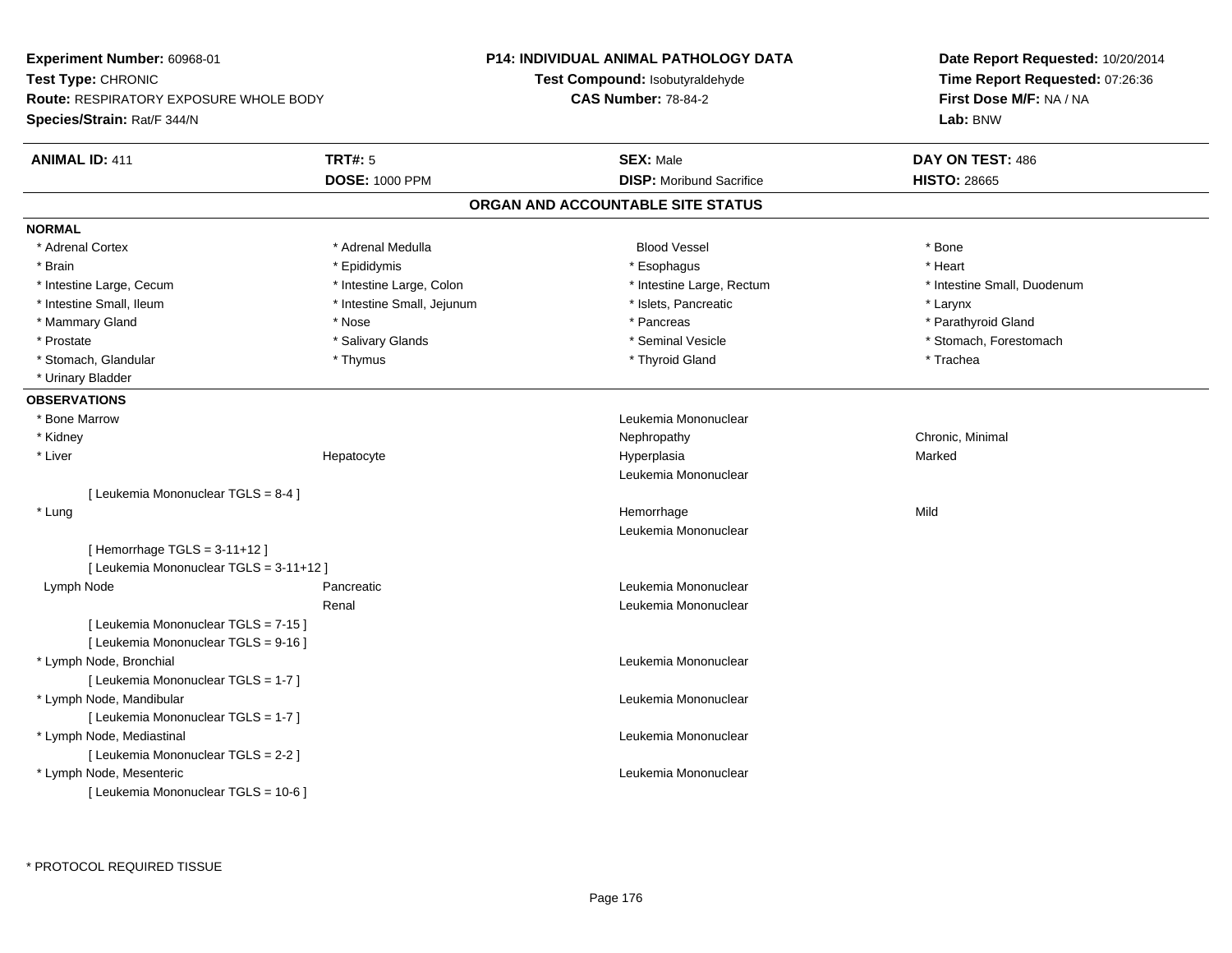| <b>Experiment Number: 60968-01</b><br><b>Test Type: CHRONIC</b><br><b>Route: RESPIRATORY EXPOSURE WHOLE BODY</b><br>Species/Strain: Rat/F 344/N |                                  | <b>P14: INDIVIDUAL ANIMAL PATHOLOGY DATA</b><br><b>Test Compound: Isobutyraldehyde</b><br><b>CAS Number: 78-84-2</b> | Date Report Requested: 10/20/2014<br>Time Report Requested: 07:26:36<br>First Dose M/F: NA / NA<br>Lab: BNW |
|-------------------------------------------------------------------------------------------------------------------------------------------------|----------------------------------|----------------------------------------------------------------------------------------------------------------------|-------------------------------------------------------------------------------------------------------------|
| <b>ANIMAL ID: 411</b>                                                                                                                           | <b>TRT#:</b> 5                   | <b>SEX: Male</b>                                                                                                     | DAY ON TEST: 486                                                                                            |
|                                                                                                                                                 | <b>DOSE: 1000 PPM</b>            | <b>DISP:</b> Moribund Sacrifice                                                                                      | <b>HISTO: 28665</b>                                                                                         |
|                                                                                                                                                 |                                  | ORGAN AND ACCOUNTABLE SITE STATUS                                                                                    |                                                                                                             |
| * Pituitary Gland                                                                                                                               | Pars Distalis                    | Adenoma                                                                                                              |                                                                                                             |
| [Adenoma TGLS = $4-8$ ]                                                                                                                         |                                  |                                                                                                                      |                                                                                                             |
| * Preputial Gland                                                                                                                               |                                  | Inflammation                                                                                                         | Suppurative, Marked                                                                                         |
| [Inflammation TGLS = $5-17$ ]                                                                                                                   |                                  |                                                                                                                      |                                                                                                             |
| * Skin                                                                                                                                          |                                  | Leukemia Mononuclear                                                                                                 |                                                                                                             |
| [Leukemia Mononuclear TGLS = 5-17]                                                                                                              |                                  |                                                                                                                      |                                                                                                             |
| * Spleen                                                                                                                                        |                                  | Leukemia Mononuclear                                                                                                 |                                                                                                             |
| [Leukemia Mononuclear TGLS = 6,11-13+18]                                                                                                        |                                  |                                                                                                                      |                                                                                                             |
| * Testes                                                                                                                                        | <b>Germinal Epith</b>            | Atrophy                                                                                                              | Marked                                                                                                      |
| PRIMARY CAUSE OF DEATH                                                                                                                          | Leukemia Mononuclear<br>- Spleen |                                                                                                                      |                                                                                                             |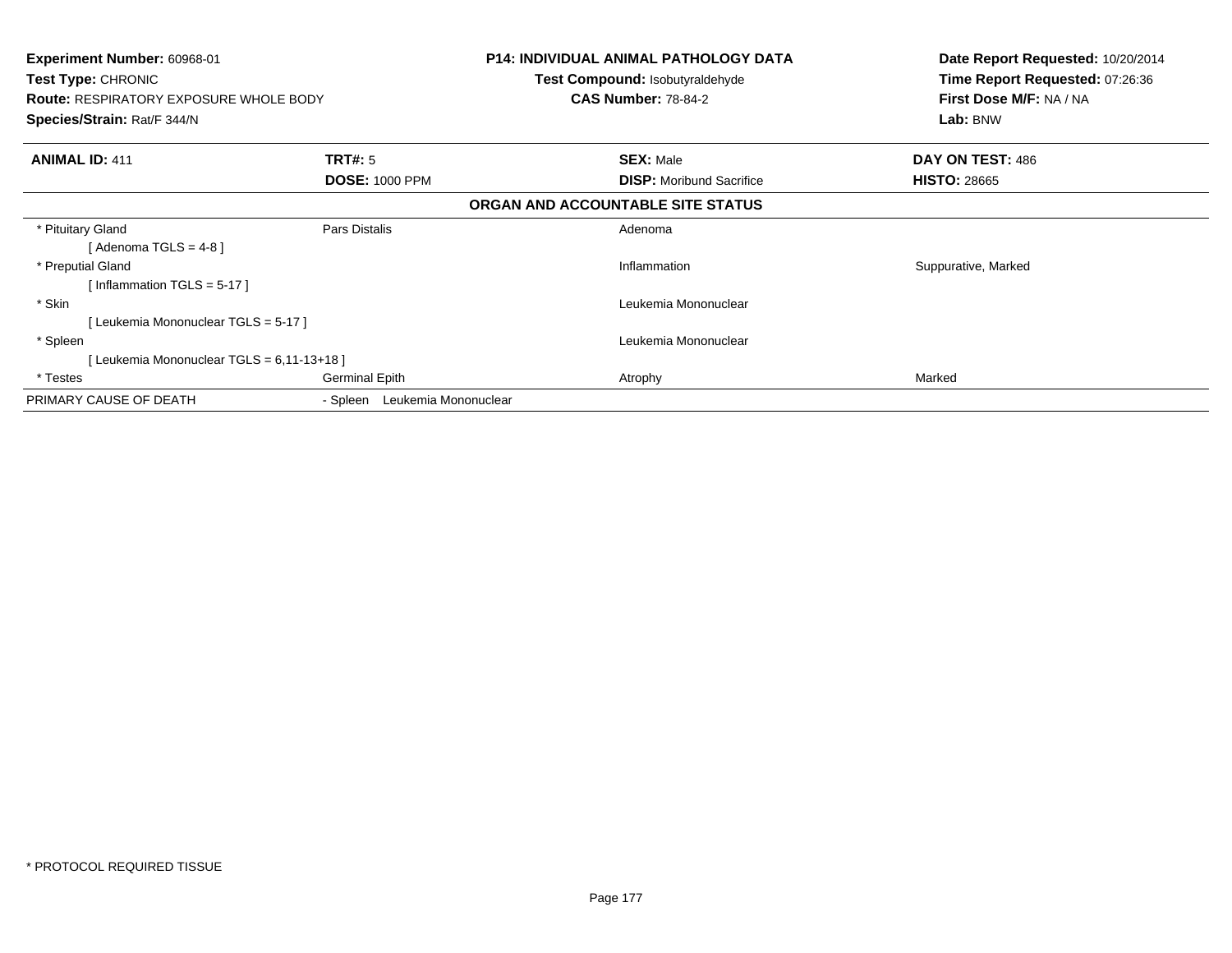**Experiment Number:** 60968-01**Test Type:** CHRONIC **Route:** RESPIRATORY EXPOSURE WHOLE BODY**Species/Strain:** Rat/F 344/N**P14: INDIVIDUAL ANIMAL PATHOLOGY DATATest Compound:** Isobutyraldehyde**CAS Number:** 78-84-2**Date Report Requested:** 10/20/2014**Time Report Requested:** 07:26:36**First Dose M/F:** NA / NA**Lab:** BNW**ANIMAL ID:** 412**TRT#:** 5 **SEX:** Male **DAY ON TEST:** 538 **DOSE:** 1000 PPM**DISP:** Natural Death **HISTO:** 28666 **ORGAN AND ACCOUNTABLE SITE STATUSNORMAL**\* Adrenal Cortex \* Adrenal Medulla \* \* Book \* Blood Vessel \* Book \* Bone \* Bone \* Bone \* Bone \* Bone \* Bone \* Bone \* Bone \* Bone \* Heart \* Bone Marrow \* Epididymis \* Esophagus \* Heart \* Intestine Large, Cecum \* Intestine Large, Colon \* Intestine Large, Rectum \* Intestine Small, Duodenum \* Intestine Small, Ileum \* Intestine Small, Jejunum \* Islets, Pancreatic \* Liver\* Lymph Node, Bronchial \* Lymph Node, Mediastinal \* Lymph Node, Mesenteric \* Mammary Gland \* Preputial Gland \* Nose \* Pancreas \* Parathyroid Gland \* Preputial Gland \* Prostate \* \* Salivary Glands \* \* Salivary Glands \* \* Seminal Vesicle \* \* \* Seminal Yestrich \* \* Skin \* \* Skin \* Testes \* Spleen \* Stomach, Forestomach \* Stomach, Spleen \* Stomach, Glandular \* Testestess \* Stomach, Glandular \* Thymus \* Trachea \* Trachea \* Trachea \* Urinary Bladder **MISSING** \* Lymph Node, Mandibular**OBSERVATIONS** \* Brainn and the most settled and the most settled and the most settled and the Moderate most settled and the Moderate \* Kidneyy the controller of the controller of the controller of the controller of the controller of the chronic, Mild n Suppurative, Mild \* Larynxx and the set of the Glands of the Glands of the set of the set of the set of the set of the set of the set of the set of the set of the set of the set of the set of the set of the set of the set of the set of the set of t \* Lungg and the state of the state of the state of the state of the Hemorrhage state of the Mild state of the Mild state of the State of the State of the State of the State of the State of the State of the State of the State of [ Hemorrhage TGLS = 4-3 ] \* Pituitary Glandd and the set of Pars Distalis and the Second Adenomal Adenomal Second Second Pars Distallis Hemorrhagee Marked Marked  $[$  Adenoma TGLS = 2-8  $]$ [ Hemorrhage TGLS = 2-8 ] \* Thyroid Glandd and the CCell CCell Constants of the CCell CCE of the Hyperplasia Moderate Moderate Moderate of the Moderate PRIMARY CAUSE OF DEATH - Pituitary Gland Hemorrhage CONTRIBUTORY CAUSE OF DEATH- Brain Hemorrhage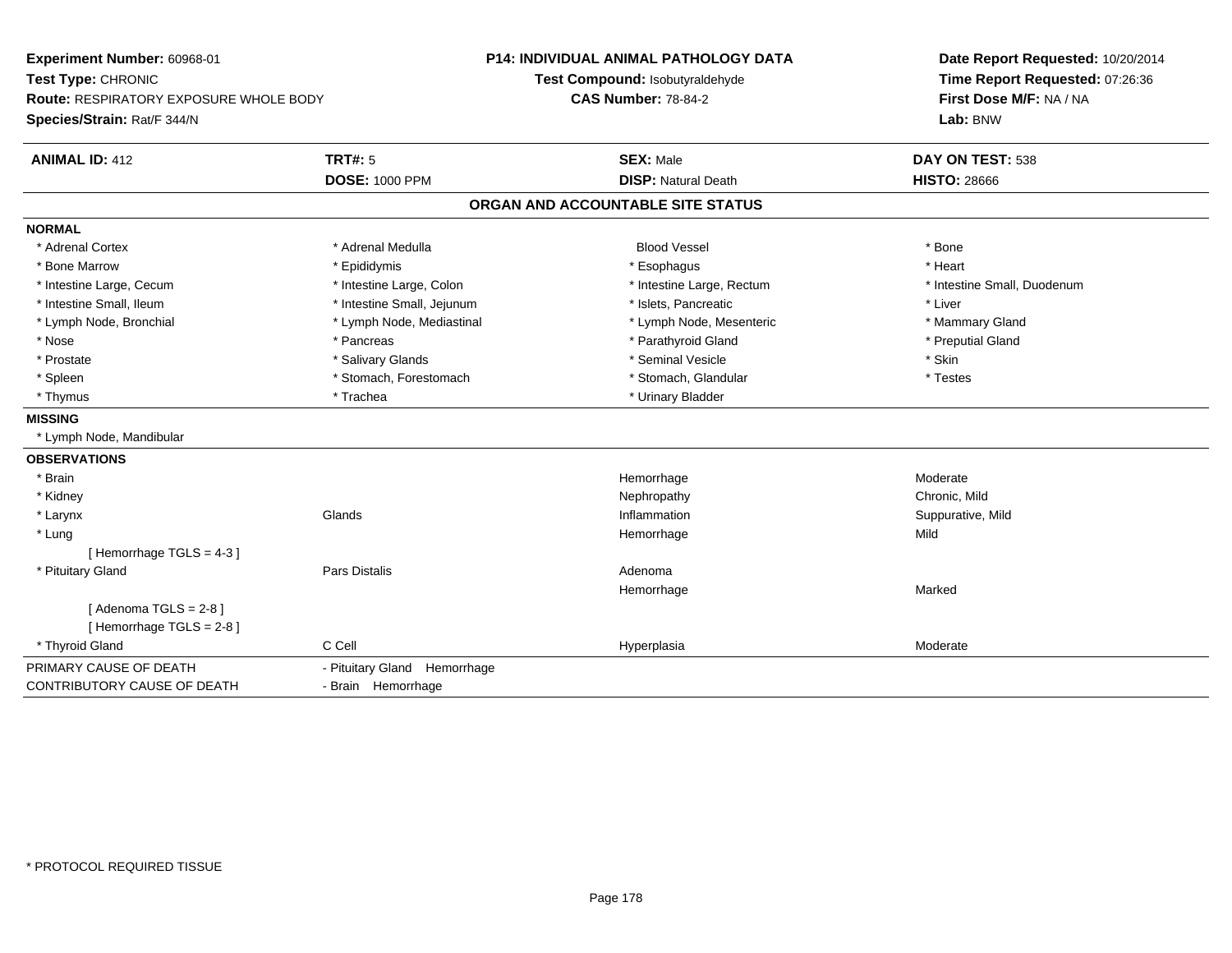**Experiment Number:** 60968-01**Test Type:** CHRONIC **Route:** RESPIRATORY EXPOSURE WHOLE BODY**Species/Strain:** Rat/F 344/N**P14: INDIVIDUAL ANIMAL PATHOLOGY DATATest Compound:** Isobutyraldehyde**CAS Number:** 78-84-2**Date Report Requested:** 10/20/2014**Time Report Requested:** 07:26:36**First Dose M/F:** NA / NA**Lab:** BNW**ANIMAL ID:** 413**TRT#:** 5 **SEX:** Male **DAY ON TEST:** 733 **DOSE:** 1000 PPM**DISP:** Terminal Sacrifice **HISTO:** 28667 **ORGAN AND ACCOUNTABLE SITE STATUSNORMALBlood Vessel**  Blood Vessel \* Bone \* Bone Marrow \* Brain\* Epididymis **Account 19 and 19 and 19 and 19 and 19 and 19 and 19 and 19 and 19 and 19 and 19 and 19 and 19 and 19 and 19 and 19 and 19 and 19 and 19 and 19 and 19 and 19 and 19 and 19 and 19 and 19 and 19 and 19 and 19 a** \* Intestine Small. Ileum \* Intestine Large, Colon \* Intestine Large, Rectum \* Intestine Small, Duodenum \* Intestine Small, Duodenum \* Lymph Node, Bronchial \* Intestine Small, Jejunum \* Mathematic \* Lung \* Islets, Pancreatic \* Mathematic \* Lung \* Lung \* Node, Bronchial \* Lymph Node, Mandibular \* Lymph Node, Mediastinal \* Lymph Node, Mesenteric \* Mammary Gland\* Salivary Glands \* Pancreas \* And the second term in the second term in the second term in the second term in the second term in the second term in the second term in the second term in the second term in the second term in the second term \* Seminal Vesicle \* \* Thyroid Gland \* Stomach, Glandular \* \* Thymus \* Thymus \* Thyroid Gland \* Thyroid Gland \* \* Trachea \* Urinary Bladder**OBSERVATIONS** \* Adrenal CortexVacuolization Cytoplasmic **Mild**  \* Adrenal MedullaBilateral **Pheochromocytoma Benign** [ Pheochromocytoma Benign TGLS = 9-5 ] \* Kidneyy the controller of the controller of the controller of the Nephropathy Chronic, Marked Schronic, Marked Schronic, Marked Schronic, Marked Schronic, Marked Schronic, Marked Schronic, Marked Schronic, Marked Schronic, Marke  $[$  Nephropathy TGLS = 8-5+14 ] \* Larynxx and the set of the Glands of the Glands of the set of the set of the set of the set of the set of the set of the set of the set of the set of the set of the set of the set of the set of the set of the set of the set of t Inflammation **Suppurative, Mild** Epithelium Metaplasia Squamous, Mild \* Liver HepatocyteDegeneration Cystic, Moderate Hepatocyte Necrosis Moderate Thrombosis Marked $[$  Degeneration TGLS = 6,7-4+13 ]  $[$  Necrosis TGLS = 6,7-13  $]$ [ Thrombosis  $TGLS = 6-13$  ] \* Nosee and the state of the state of the state of the state of the state of the state of the state of the state of the state of the state of the state of the state of the state of the state of the state of the state of the stat Inflammation Suppurative, Mild \* Pituitary Glandd and the contract of Pars Distalis and the contract of Adenoma and Adenoma and the Adenoma and the Adenoma and  $\lambda$ [ Adenoma TGLS = 10-8 ] \* Preputial Glandd and the control of the control of the control of the control of the control of the control of the control of the control of the control of the control of the control of the control of the control of the control of the co [ Cyst TGLS = 2-15 ] \* Skin Schwannoma Malignant Note: site is tail; also has features suggestive of hemangiopericytoma.

\* PROTOCOL REQUIRED TISSUE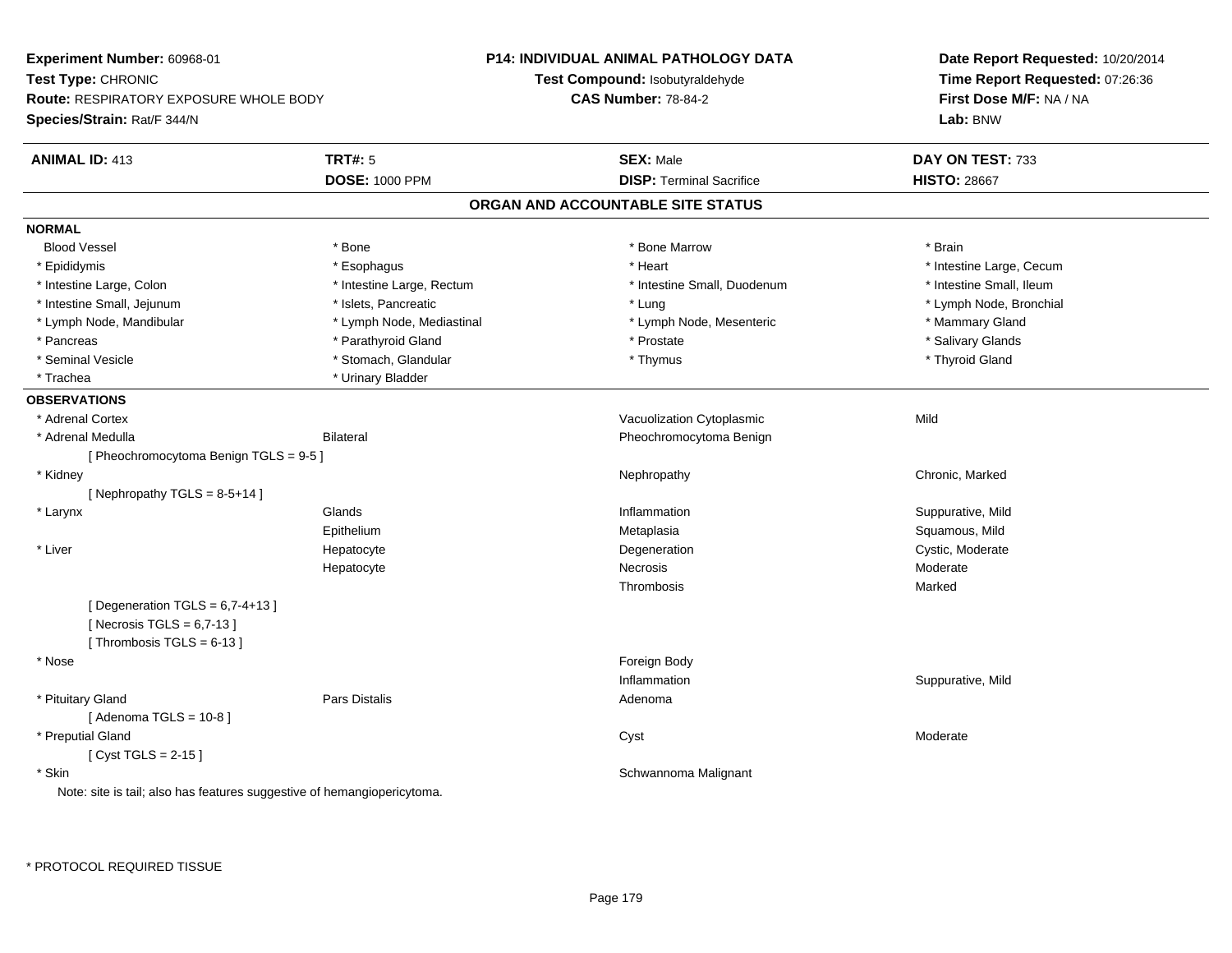| <b>Experiment Number: 60968-01</b><br>Test Type: CHRONIC<br><b>Route: RESPIRATORY EXPOSURE WHOLE BODY</b><br>Species/Strain: Rat/F 344/N |                           | <b>P14: INDIVIDUAL ANIMAL PATHOLOGY DATA</b><br>Test Compound: Isobutyraldehyde<br><b>CAS Number: 78-84-2</b> | Date Report Requested: 10/20/2014<br>Time Report Requested: 07:26:36<br>First Dose M/F: NA / NA<br>Lab: BNW |
|------------------------------------------------------------------------------------------------------------------------------------------|---------------------------|---------------------------------------------------------------------------------------------------------------|-------------------------------------------------------------------------------------------------------------|
|                                                                                                                                          |                           |                                                                                                               |                                                                                                             |
| <b>ANIMAL ID: 413</b>                                                                                                                    | TRT#: 5                   | <b>SEX: Male</b>                                                                                              | DAY ON TEST: 733                                                                                            |
|                                                                                                                                          | <b>DOSE: 1000 PPM</b>     | <b>DISP: Terminal Sacrifice</b>                                                                               | <b>HISTO: 28667</b>                                                                                         |
|                                                                                                                                          |                           | ORGAN AND ACCOUNTABLE SITE STATUS                                                                             |                                                                                                             |
| [Schwannoma Malignant TGLS = 1-11]                                                                                                       |                           |                                                                                                               |                                                                                                             |
| * Spleen                                                                                                                                 |                           | Fibrosis                                                                                                      | Moderate                                                                                                    |
| [Fibrosis TGLS = $5-12$ ]                                                                                                                |                           |                                                                                                               |                                                                                                             |
| * Stomach, Forestomach                                                                                                                   |                           | Hyperplasia                                                                                                   | Mild                                                                                                        |
|                                                                                                                                          |                           | Inflammation                                                                                                  | Suppurative, Moderate                                                                                       |
|                                                                                                                                          |                           | Ulcer                                                                                                         | Moderate                                                                                                    |
| * Testes                                                                                                                                 | Bilateral, Interstit Cell | Adenoma                                                                                                       |                                                                                                             |
|                                                                                                                                          | <b>Germinal Epith</b>     | Atrophy                                                                                                       | Marked                                                                                                      |
| [Adenoma TGLS = $3,4$ -7]                                                                                                                |                           |                                                                                                               |                                                                                                             |
| [Atrophy TGLS = $3-7$ ]                                                                                                                  |                           |                                                                                                               |                                                                                                             |
| PRIMARY CAUSE OF DEATH                                                                                                                   |                           |                                                                                                               |                                                                                                             |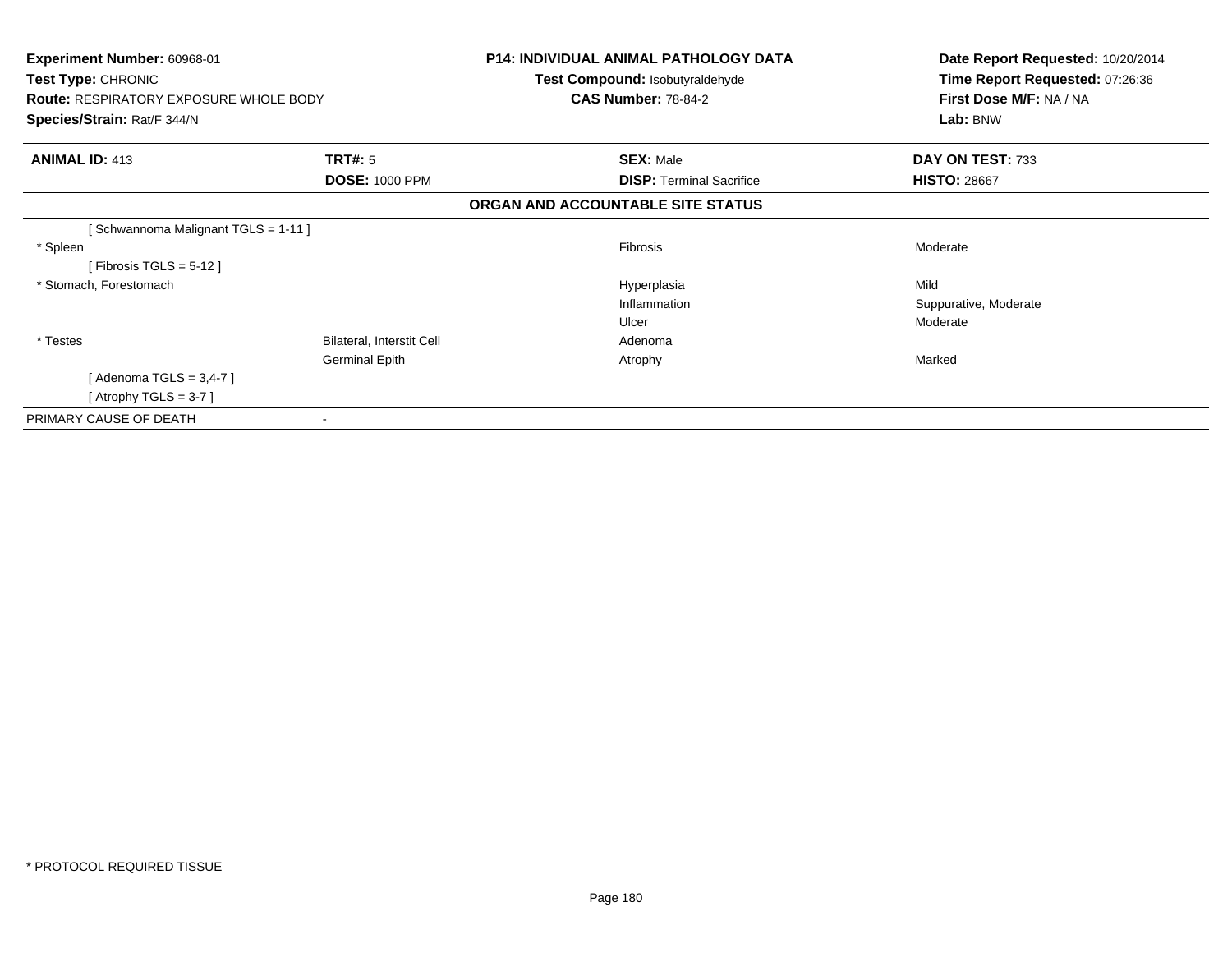**Experiment Number:** 60968-01**Test Type:** CHRONIC **Route:** RESPIRATORY EXPOSURE WHOLE BODY**Species/Strain:** Rat/F 344/N**P14: INDIVIDUAL ANIMAL PATHOLOGY DATATest Compound:** Isobutyraldehyde**CAS Number:** 78-84-2**Date Report Requested:** 10/20/2014**Time Report Requested:** 07:26:36**First Dose M/F:** NA / NA**Lab:** BNW**ANIMAL ID:** 414**TRT#:** 5 **SEX:** Male **DAY ON TEST:** 578 **DOSE:** 1000 PPM**DISP:** Natural Death **HISTO:** 28668 **ORGAN AND ACCOUNTABLE SITE STATUSNORMAL**\* Adrenal Cortex \* Adrenal Cortex \* Adrenal Medulla Blood Vessel \* Bone\* Esophagus \* Bone Marrow \* Brain \* Epididymis \* Esophagus \* Intestine Small, Duodenum \* Heart \* Intestine Large, Colon \* Intestine Large, Colon \* 11testine Large, Rectum \* Islets, Pancreatic **\* Larynx \* Larynx** \* Larynx \* Lung \* Lung \* Lung \* Lymph Node, Bronchial \* Lymph Node, Mandibular \* Lymph Node, Mediastinal \* Lymph Node, Mesenteric \* Mammary Gland \* Salivary Glands \* Pancreas \* And the second term in the second term in the second term in the second term in the second term in the second term in the second term in the second term in the second term in the second term in the second term \* Stomach. Glandular \* Seminal Vesicle \* Spleen \* Spleen \* Spleen \* Stomach, Forestomach \* Stomach, Forestomach \* Testes \* Thymus \* Thyroid Gland \* Trachea \* Urinary Bladder**AUTO PRECLUDES DIAG.** \* Intestine Large, Cecum \* Intestine Small, Ileum \* Intestine Small, Jejunum \* Nose**OBSERVATIONS** \* Kidneyy the controller of the controller of the controller of the controller of the controller of the chronic, Mild \* Liver Hepatodiaphragmatic Nodule[ Hepatodiaphragmatic Nodule TGLS = 4-4 ] \* Pituitary Glandd and the set of Pars Distalis and the Second Adenomal Adenomal Second Second Pars Distallis  $[$  Adenoma TGLS = 3-8  $]$  \* Preputial Glandd and the control of the control of the control of the control of the control of the control of the control of the control of the control of the control of the control of the control of the control of the control of the co [ Cyst TGLS = 2-7 ] \* Skinn anns an t-ainmeile anns an t-ainmeile anns an t-ainmeile anns an t-ainmeile anns an t-ainmeile anns an t-ainm [ Keratoacanthoma TGLS = 1-11 ]PRIMARY CAUSE OF DEATH- Pituitary Gland Pars Distalis Adenoma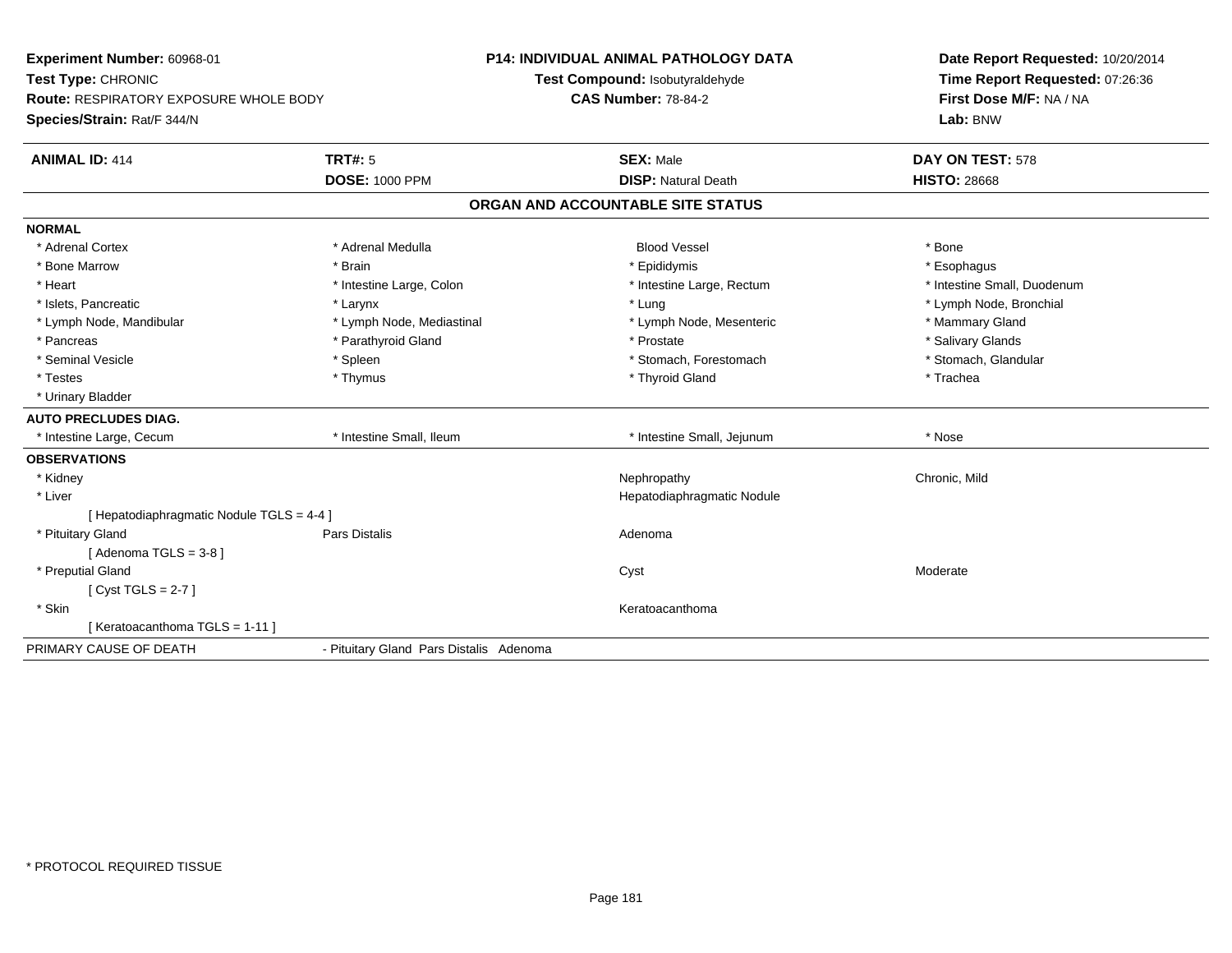**Experiment Number:** 60968-01**Test Type:** CHRONIC **Route:** RESPIRATORY EXPOSURE WHOLE BODY**Species/Strain:** Rat/F 344/N**P14: INDIVIDUAL ANIMAL PATHOLOGY DATATest Compound:** Isobutyraldehyde**CAS Number:** 78-84-2**Date Report Requested:** 10/20/2014**Time Report Requested:** 07:26:36**First Dose M/F:** NA / NA**Lab:** BNW**ANIMAL ID:** 415 **TRT#:** <sup>5</sup> **SEX:** Male **DAY ON TEST:** <sup>541</sup> **DOSE:** 1000 PPM**DISP:** Moribund Sacrifice **HISTO:** 28669 **ORGAN AND ACCOUNTABLE SITE STATUSNORMAL**\* Adrenal Cortex \* Adrenal Medulla \* \* Book \* Blood Vessel \* Book \* Bone \* Bone \* Bone \* Bone \* Bone \* Bone \* Bone \* Bone \* Bone \* Esophagus \* Bone Marrow \* Brain \* Epididymis \* Esophagus \* Intestine Small, Duodenum \* Heart \* Intestine Large, Cecum \* Intestine Large, Cecum \* Intestine Large, Rectum \* Intestine Small, Ileum \* Intestine Small, Jejunum \* Islets, Pancreatic \* Larynx\* Lymph Node, Mediastinal \* Liver \* Lymph Node, Bronchial \* Lymph Node, Mandibular \* Lymph Node, Mandibular \* Lymph Node, Mesenteric \* \* The \* Mammary Gland \* The \* Prostate \* Prostate \* Prostate \* Prostate \* Prostate \* Salivary Glands \* The state of the seminal Vesicle \* The state \* Spleen \* Spleen \* Stomach, Forestomach, Forestomach \* Stomach, Glandular \* Thymus \* Thymus \* Thymus \* Thyroid Gland \* Thyroid Gland \* The \* Trachea \* Urinary Bladder**OBSERVATIONS** \* Intestine Large, Colon Parasite Metazoan \* Kidneyy the controller controller that the controller controller the controller controller chronic, Minimal of the chronic, Minimal of the chronic, Minimal of the chronic chronic, Minimal of the chronic chronic chronic chronic c \* Lungg and the state of the state of the state of the state of the Hemorrhage state of the Mild state of the Mild state of the State of the State of the State of the State of the State of the State of the State of the State of \* Nosee and the control of the control of the control of the control of the control of the control of the control of the control of the control of the control of the control of the control of the control of the control of the co \* Pancreass the control of the control of the control of the control of the control of the control of the control of the control of the control of the control of the control of the control of the control of the control of the contro \* Pituitary Glandd and the contract of Pars Distalis and the contract of Adenoma and Adenoma and the Adenoma and the Adenoma and  $\lambda$  $[$  Adenoma TGLS = 2-8  $]$  \* Preputial Glandd<sub>d</sub> Carcinoma  $[$  Carcinoma TGLS = 3-11  $]$  \* Skinn and the subcut Tiss the subset of the set of the set of the set of the set of the set of the set of the set o [ Fibrosarcoma TGLS = 1-12+13+14+15 ] \* TestesBilateral, Interstit Cell **Adenoma** [ Adenoma TGLS =  $4,5-7$  ] PRIMARY CAUSE OF DEATH- Skin Subcut Tiss Fibrosarcoma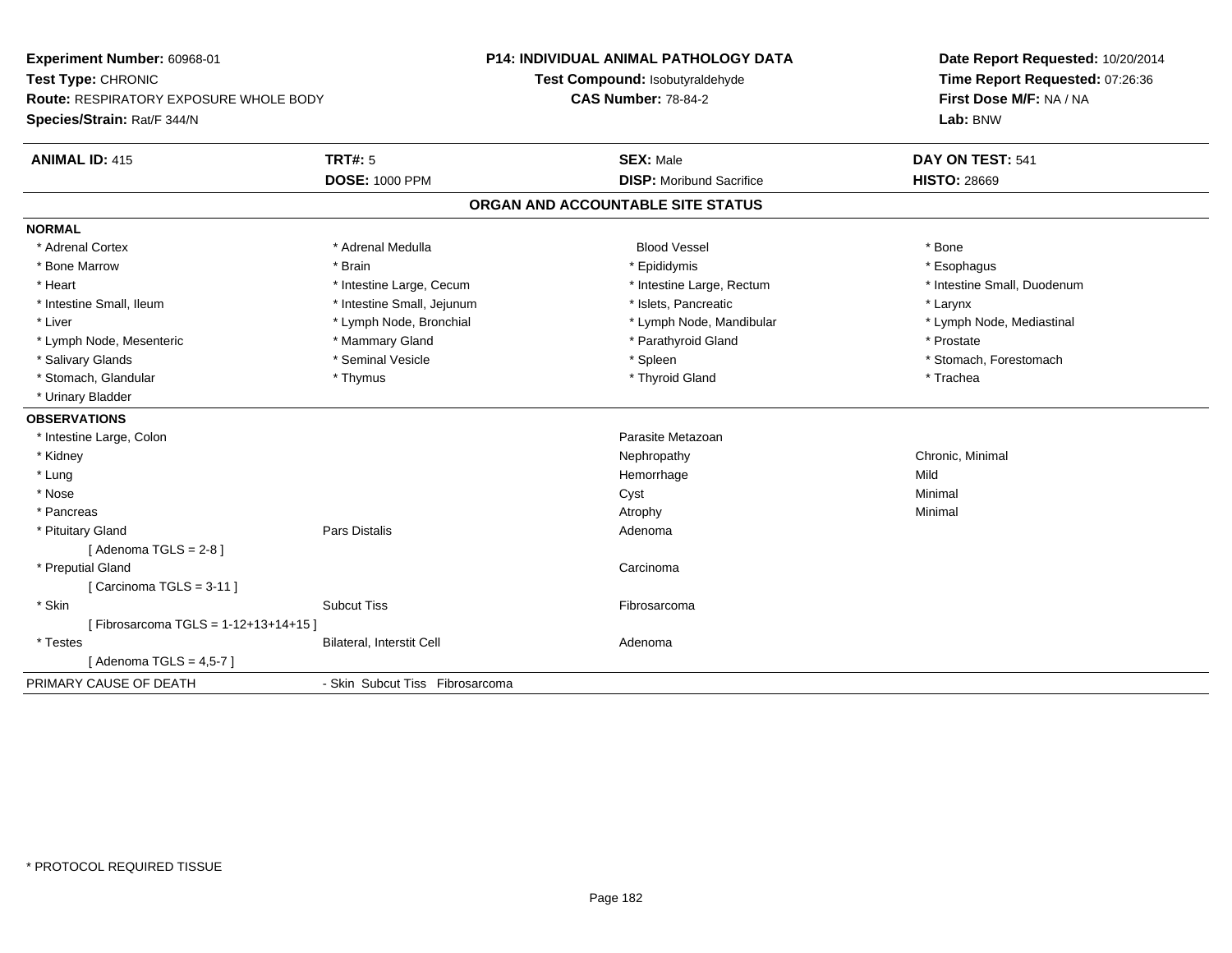| Experiment Number: 60968-01            |                            | P14: INDIVIDUAL ANIMAL PATHOLOGY DATA | Date Report Requested: 10/20/2014<br>Time Report Requested: 07:26:36 |
|----------------------------------------|----------------------------|---------------------------------------|----------------------------------------------------------------------|
| Test Type: CHRONIC                     |                            | Test Compound: Isobutyraldehyde       |                                                                      |
| Route: RESPIRATORY EXPOSURE WHOLE BODY | <b>CAS Number: 78-84-2</b> |                                       | First Dose M/F: NA / NA                                              |
| Species/Strain: Rat/F 344/N            |                            |                                       | Lab: BNW                                                             |
| <b>ANIMAL ID: 416</b>                  | <b>TRT#: 5</b>             | <b>SEX: Male</b>                      | DAY ON TEST: 586                                                     |
|                                        | <b>DOSE: 1000 PPM</b>      | <b>DISP: Moribund Sacrifice</b>       | <b>HISTO: 28670</b>                                                  |
|                                        |                            | ORGAN AND ACCOUNTABLE SITE STATUS     |                                                                      |
| <b>NORMAL</b>                          |                            |                                       |                                                                      |
| * Adrenal Cortex                       | <b>Blood Vessel</b>        | * Bone                                | * Bone Marrow                                                        |
| * Brain                                | * Epididymis               | * Esophagus                           | * Intestine Large, Cecum                                             |
| * Intestine Large, Colon               | * Intestine Large, Rectum  | * Intestine Small, Duodenum           | * Intestine Small, Ileum                                             |
| * Intestine Small, Jejunum             | * Islets, Pancreatic       | * Larynx                              | * Lymph Node, Mesenteric                                             |
| * Mammary Gland                        | * Nose                     | * Pancreas                            | * Parathyroid Gland                                                  |
| * Prostate                             | * Salivary Glands          | * Seminal Vesicle                     | * Skin                                                               |
| * Stomach, Glandular                   | * Thymus                   | * Trachea                             | * Urinary Bladder                                                    |
| <b>MISSING</b>                         |                            |                                       |                                                                      |
| * Lymph Node, Mandibular               |                            |                                       |                                                                      |
| <b>OBSERVATIONS</b>                    |                            |                                       |                                                                      |
| * Adrenal Medulla                      |                            | Hyperplasia                           | Mild                                                                 |
| * Heart                                | Atrium                     | Thrombosis                            | Mild                                                                 |
| [Thrombosis TGLS = $5-4$ ]             |                            |                                       |                                                                      |
| * Kidney                               |                            | Nephropathy                           | Chronic, Mild                                                        |
| * Liver                                |                            | Leukemia Mononuclear                  |                                                                      |
| [ Leukemia Mononuclear TGLS = 7-4 ]    |                            |                                       |                                                                      |
| * Lung                                 |                            | Leukemia Mononuclear                  |                                                                      |
| [ Leukemia Mononuclear TGLS = 7-4 ]    |                            |                                       |                                                                      |
| * Lymph Node, Bronchial                |                            | Leukemia Mononuclear                  |                                                                      |
| [ Leukemia Mononuclear TGLS = 3-2 ]    |                            |                                       |                                                                      |
| * Lymph Node, Mediastinal              |                            | Leukemia Mononuclear                  |                                                                      |
| [ Leukemia Mononuclear TGLS = 4-2 ]    |                            |                                       |                                                                      |
| * Pituitary Gland                      | Pars Distalis              | Adenoma                               |                                                                      |
| [Adenoma TGLS = $6-8$ ]                |                            |                                       |                                                                      |
| * Preputial Gland                      |                            | Adenoma                               |                                                                      |
|                                        |                            | Cyst                                  | Marked                                                               |
|                                        |                            | Hyperplasia                           | Marked                                                               |
| [Adenoma TGLS = $1-11$ ]               |                            |                                       |                                                                      |
| [ Cyst TGLS = 1-11 ]                   |                            |                                       |                                                                      |

[ Hyperplasia TGLS = 1-11 ]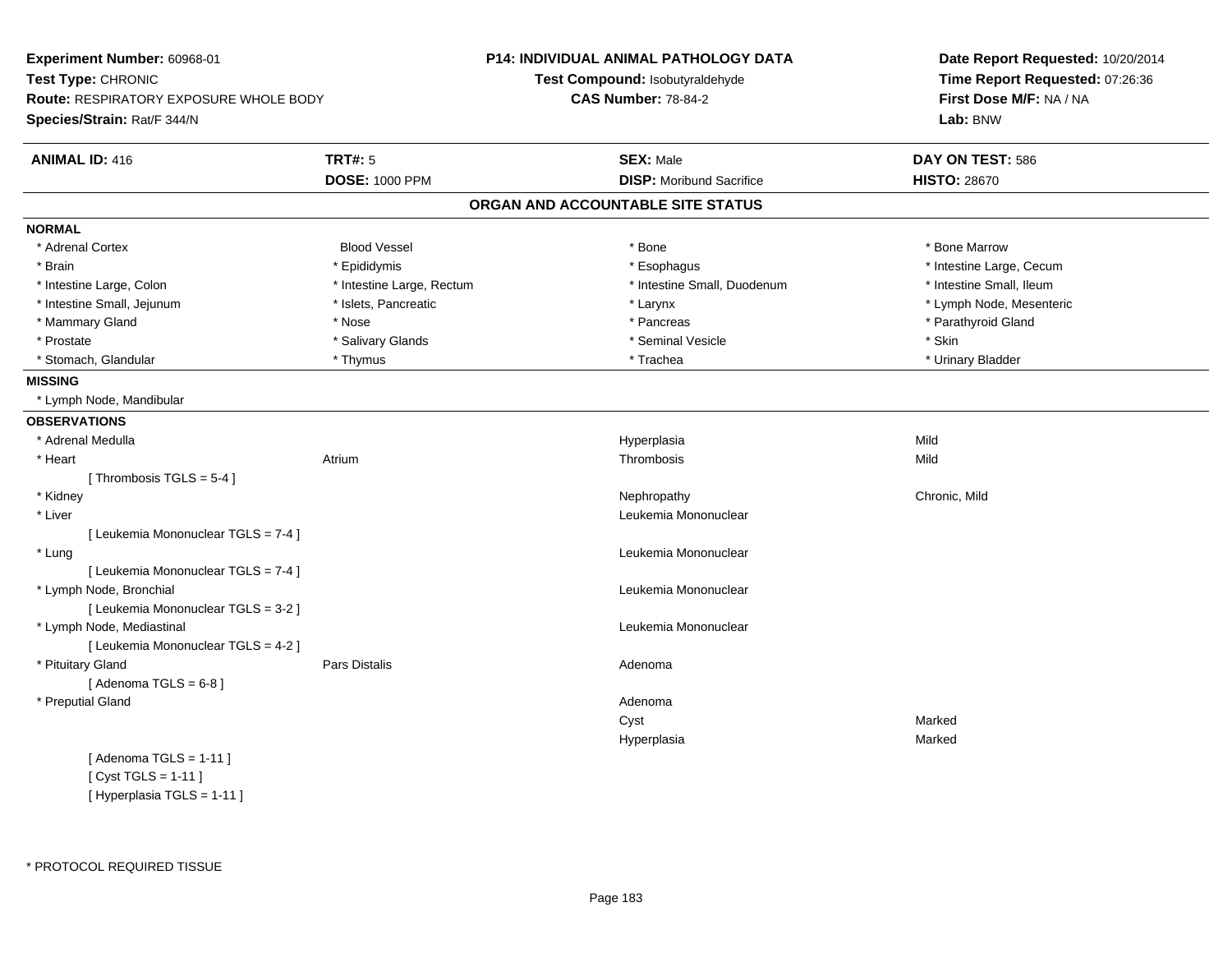| Experiment Number: 60968-01<br>Test Type: CHRONIC<br><b>Route: RESPIRATORY EXPOSURE WHOLE BODY</b><br>Species/Strain: Rat/F 344/N |                                         | <b>P14: INDIVIDUAL ANIMAL PATHOLOGY DATA</b><br>Test Compound: Isobutyraldehyde<br><b>CAS Number: 78-84-2</b> | Date Report Requested: 10/20/2014<br>Time Report Requested: 07:26:36<br>First Dose M/F: NA / NA<br>Lab: BNW |
|-----------------------------------------------------------------------------------------------------------------------------------|-----------------------------------------|---------------------------------------------------------------------------------------------------------------|-------------------------------------------------------------------------------------------------------------|
| <b>ANIMAL ID: 416</b>                                                                                                             | <b>TRT#: 5</b><br><b>DOSE: 1000 PPM</b> | <b>SEX: Male</b><br><b>DISP:</b> Moribund Sacrifice                                                           | DAY ON TEST: 586<br><b>HISTO: 28670</b>                                                                     |
|                                                                                                                                   |                                         | ORGAN AND ACCOUNTABLE SITE STATUS                                                                             |                                                                                                             |
| * Spleen                                                                                                                          |                                         | Fibrosis<br>Leukemia Mononuclear                                                                              | Mild                                                                                                        |
| [Fibrosis TGLS = $9-12$ ]                                                                                                         |                                         |                                                                                                               |                                                                                                             |
| [Leukemia Mononuclear TGLS = 8-12]                                                                                                |                                         |                                                                                                               |                                                                                                             |
| * Stomach, Forestomach                                                                                                            |                                         | Hyperplasia                                                                                                   | Mild                                                                                                        |
|                                                                                                                                   |                                         | Ulcer                                                                                                         | Marked                                                                                                      |
| [Ulcer TGLS = 11-8+13]                                                                                                            |                                         |                                                                                                               |                                                                                                             |
| * Testes                                                                                                                          | Bilateral, Interstit Cell               | Adenoma                                                                                                       |                                                                                                             |
| [ Adenoma TGLS = 10-7 ]                                                                                                           |                                         |                                                                                                               |                                                                                                             |
| * Thyroid Gland                                                                                                                   | <b>Follicular Cel</b>                   | Carcinoma                                                                                                     |                                                                                                             |
| Carcinoma TGLS = 3-2 ]                                                                                                            |                                         |                                                                                                               |                                                                                                             |
| PRIMARY CAUSE OF DEATH                                                                                                            | - Spleen Leukemia Mononuclear           |                                                                                                               |                                                                                                             |
| CONTRIBUTORY CAUSE OF DEATH                                                                                                       | - Stomach; Forestomach Ulcer            |                                                                                                               |                                                                                                             |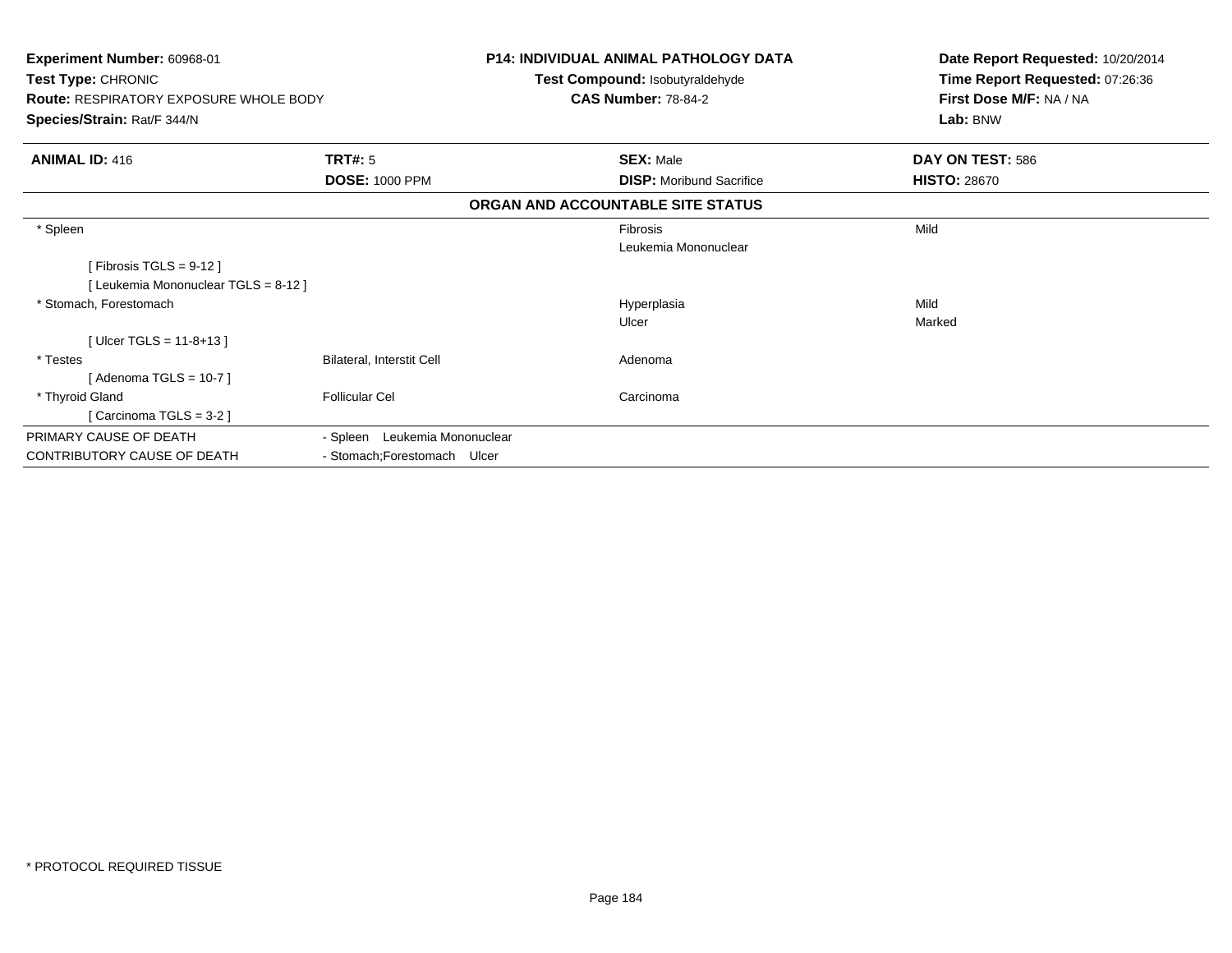| Experiment Number: 60968-01            |                                                                                                              | <b>P14: INDIVIDUAL ANIMAL PATHOLOGY DATA</b> | Date Report Requested: 10/20/2014<br>Time Report Requested: 07:26:36<br>First Dose M/F: NA / NA |  |
|----------------------------------------|--------------------------------------------------------------------------------------------------------------|----------------------------------------------|-------------------------------------------------------------------------------------------------|--|
| Test Type: CHRONIC                     |                                                                                                              | Test Compound: Isobutyraldehyde              |                                                                                                 |  |
| Route: RESPIRATORY EXPOSURE WHOLE BODY |                                                                                                              | <b>CAS Number: 78-84-2</b>                   |                                                                                                 |  |
| Species/Strain: Rat/F 344/N            |                                                                                                              |                                              | Lab: BNW                                                                                        |  |
| <b>ANIMAL ID: 417</b>                  | <b>TRT#: 5</b>                                                                                               | <b>SEX: Male</b>                             | DAY ON TEST: 720                                                                                |  |
|                                        | <b>DOSE: 1000 PPM</b>                                                                                        | <b>DISP:</b> Moribund Sacrifice              | <b>HISTO: 28671</b>                                                                             |  |
|                                        |                                                                                                              | ORGAN AND ACCOUNTABLE SITE STATUS            |                                                                                                 |  |
| <b>NORMAL</b>                          |                                                                                                              |                                              |                                                                                                 |  |
| * Adrenal Cortex                       | <b>Blood Vessel</b>                                                                                          | * Bone                                       | * Brain                                                                                         |  |
| * Epididymis                           | * Esophagus                                                                                                  | * Heart                                      | * Intestine Large, Cecum                                                                        |  |
| * Intestine Large, Colon               | * Intestine Large, Rectum                                                                                    | * Intestine Small, Duodenum                  | * Intestine Small, Ileum                                                                        |  |
| * Intestine Small, Jejunum             | * Larynx                                                                                                     | * Mammary Gland                              | * Parathyroid Gland                                                                             |  |
| * Preputial Gland                      | * Prostate                                                                                                   | * Salivary Glands                            | * Seminal Vesicle                                                                               |  |
| * Skin                                 | * Stomach, Glandular                                                                                         | * Thymus                                     | * Thyroid Gland                                                                                 |  |
| * Trachea                              | * Urinary Bladder                                                                                            |                                              |                                                                                                 |  |
| <b>OBSERVATIONS</b>                    |                                                                                                              |                                              |                                                                                                 |  |
| * Adrenal Medulla                      |                                                                                                              | Hyperplasia                                  | Moderate                                                                                        |  |
| * Bone Marrow                          |                                                                                                              | Leukemia Mononuclear                         |                                                                                                 |  |
| [ Leukemia Mononuclear TGLS = 4-2 ]    |                                                                                                              |                                              |                                                                                                 |  |
| * Islets, Pancreatic                   |                                                                                                              | Adenoma                                      |                                                                                                 |  |
| [Adenoma TGLS = $9-11$ ]               |                                                                                                              |                                              |                                                                                                 |  |
| * Kidney                               |                                                                                                              | Nephropathy                                  | Chronic, Mild                                                                                   |  |
| * Liver                                |                                                                                                              | Leukemia Mononuclear                         |                                                                                                 |  |
| [ Leukemia Mononuclear TGLS = 8-4 ]    |                                                                                                              |                                              |                                                                                                 |  |
| * Lung                                 | Alveolar Epith                                                                                               | Foreign Body                                 |                                                                                                 |  |
|                                        |                                                                                                              | Inflammation                                 | Granulomatous, Marked                                                                           |  |
| [Inflammation $TGLS = 1-3+3a$ ]        | Note: multiple fb granulomas in lung parenchyma; looks like food particles. Brisk reaction in some foci. rar |                                              |                                                                                                 |  |
| Lymph Node                             | Pancreatic                                                                                                   | Leukemia Mononuclear                         |                                                                                                 |  |
| [ Leukemia Mononuclear TGLS = 9-11 ]   |                                                                                                              |                                              |                                                                                                 |  |
| * Lymph Node, Bronchial                |                                                                                                              | Leukemia Mononuclear                         |                                                                                                 |  |
| * Lymph Node, Mandibular               |                                                                                                              | Leukemia Mononuclear                         |                                                                                                 |  |
| * Lymph Node, Mediastinal              |                                                                                                              | Leukemia Mononuclear                         |                                                                                                 |  |
| [ Leukemia Mononuclear TGLS = 2-2 ]    |                                                                                                              |                                              |                                                                                                 |  |
| * Lymph Node, Mesenteric               |                                                                                                              | Leukemia Mononuclear                         |                                                                                                 |  |
| * Nose                                 |                                                                                                              | Cyst                                         | Minimal                                                                                         |  |
| * Pancreas                             |                                                                                                              | Atrophy                                      | Mild                                                                                            |  |
| * Pituitary Gland                      | Pars Distalis                                                                                                | Adenoma                                      |                                                                                                 |  |
|                                        |                                                                                                              |                                              |                                                                                                 |  |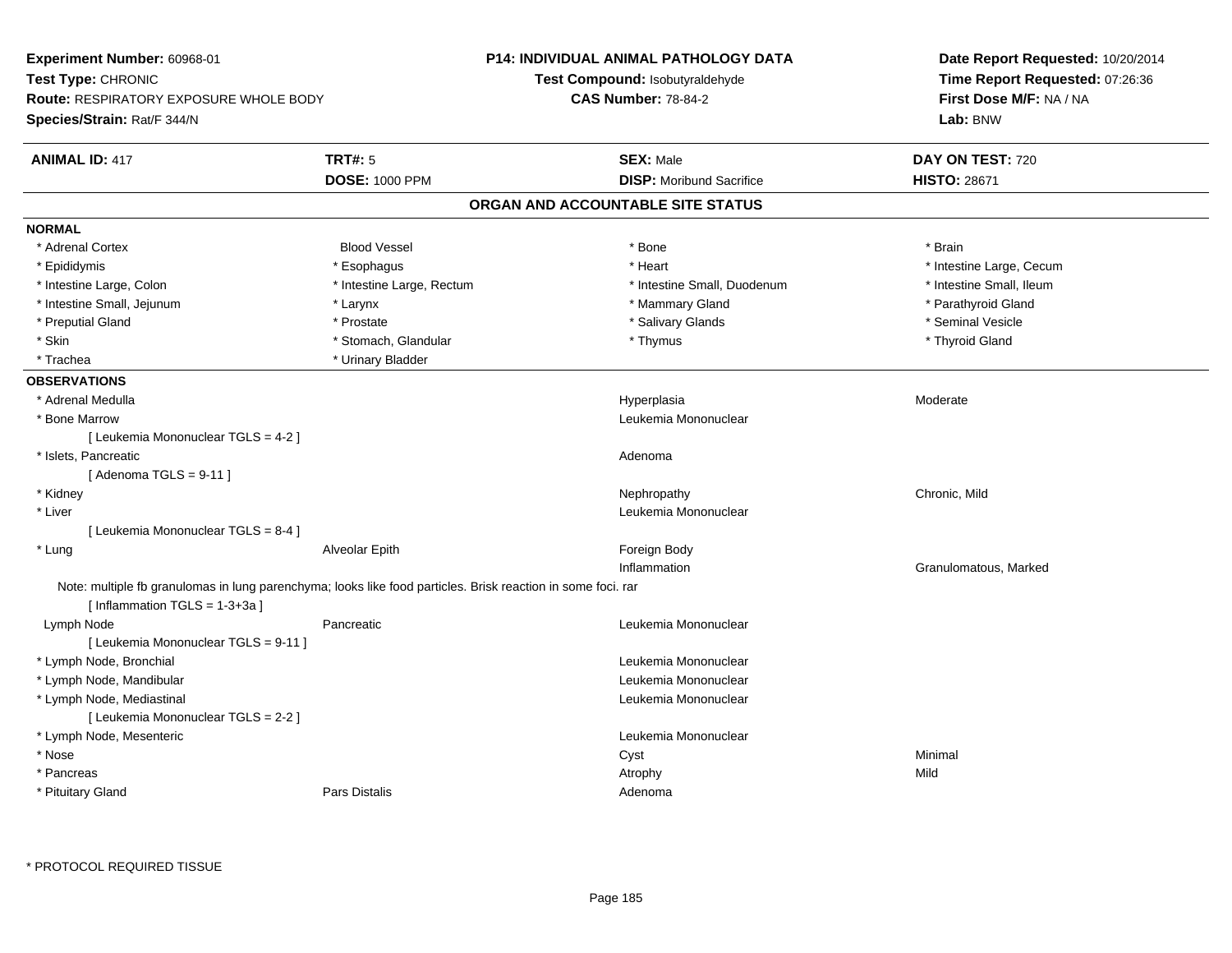| Experiment Number: 60968-01<br>Test Type: CHRONIC<br><b>Route: RESPIRATORY EXPOSURE WHOLE BODY</b> |                                  | <b>P14: INDIVIDUAL ANIMAL PATHOLOGY DATA</b><br>Test Compound: Isobutyraldehyde<br><b>CAS Number: 78-84-2</b> | Date Report Requested: 10/20/2014<br>Time Report Requested: 07:26:36<br>First Dose M/F: NA / NA |  |
|----------------------------------------------------------------------------------------------------|----------------------------------|---------------------------------------------------------------------------------------------------------------|-------------------------------------------------------------------------------------------------|--|
| Species/Strain: Rat/F 344/N                                                                        |                                  |                                                                                                               | Lab: BNW                                                                                        |  |
| <b>ANIMAL ID: 417</b>                                                                              | <b>TRT#: 5</b>                   | <b>SEX: Male</b>                                                                                              | DAY ON TEST: 720                                                                                |  |
|                                                                                                    | <b>DOSE: 1000 PPM</b>            | <b>DISP:</b> Moribund Sacrifice                                                                               | <b>HISTO: 28671</b>                                                                             |  |
|                                                                                                    |                                  | ORGAN AND ACCOUNTABLE SITE STATUS                                                                             |                                                                                                 |  |
|                                                                                                    |                                  | Cyst                                                                                                          | Moderate                                                                                        |  |
| [Adenoma TGLS = $3-8$ ]                                                                            |                                  |                                                                                                               |                                                                                                 |  |
| [Cyst TGLS = $3-8$ ]                                                                               |                                  |                                                                                                               |                                                                                                 |  |
| * Spleen                                                                                           |                                  | Hemorrhage                                                                                                    | Marked                                                                                          |  |
|                                                                                                    |                                  | Leukemia Mononuclear                                                                                          |                                                                                                 |  |
| [Hemorrhage $TGLS = 7-11$ ]                                                                        |                                  |                                                                                                               |                                                                                                 |  |
| [Leukemia Mononuclear TGLS = 6-11]                                                                 |                                  |                                                                                                               |                                                                                                 |  |
| * Stomach, Forestomach                                                                             |                                  | Hyperplasia                                                                                                   | Mild                                                                                            |  |
| * Testes                                                                                           | <b>Bilateral, Interstit Cell</b> | Adenoma                                                                                                       |                                                                                                 |  |
|                                                                                                    | <b>Germinal Epith</b>            | Atrophy                                                                                                       | Moderate                                                                                        |  |
| [Adenoma TGLS = $4-7$ ]                                                                            |                                  |                                                                                                               |                                                                                                 |  |
| [Atrophy TGLS = $5-7$ ]                                                                            |                                  |                                                                                                               |                                                                                                 |  |
| PRIMARY CAUSE OF DEATH                                                                             | Leukemia Mononuclear<br>- Spleen |                                                                                                               |                                                                                                 |  |
| CONTRIBUTORY CAUSE OF DEATH                                                                        | - Spleen Hemorrhage              |                                                                                                               |                                                                                                 |  |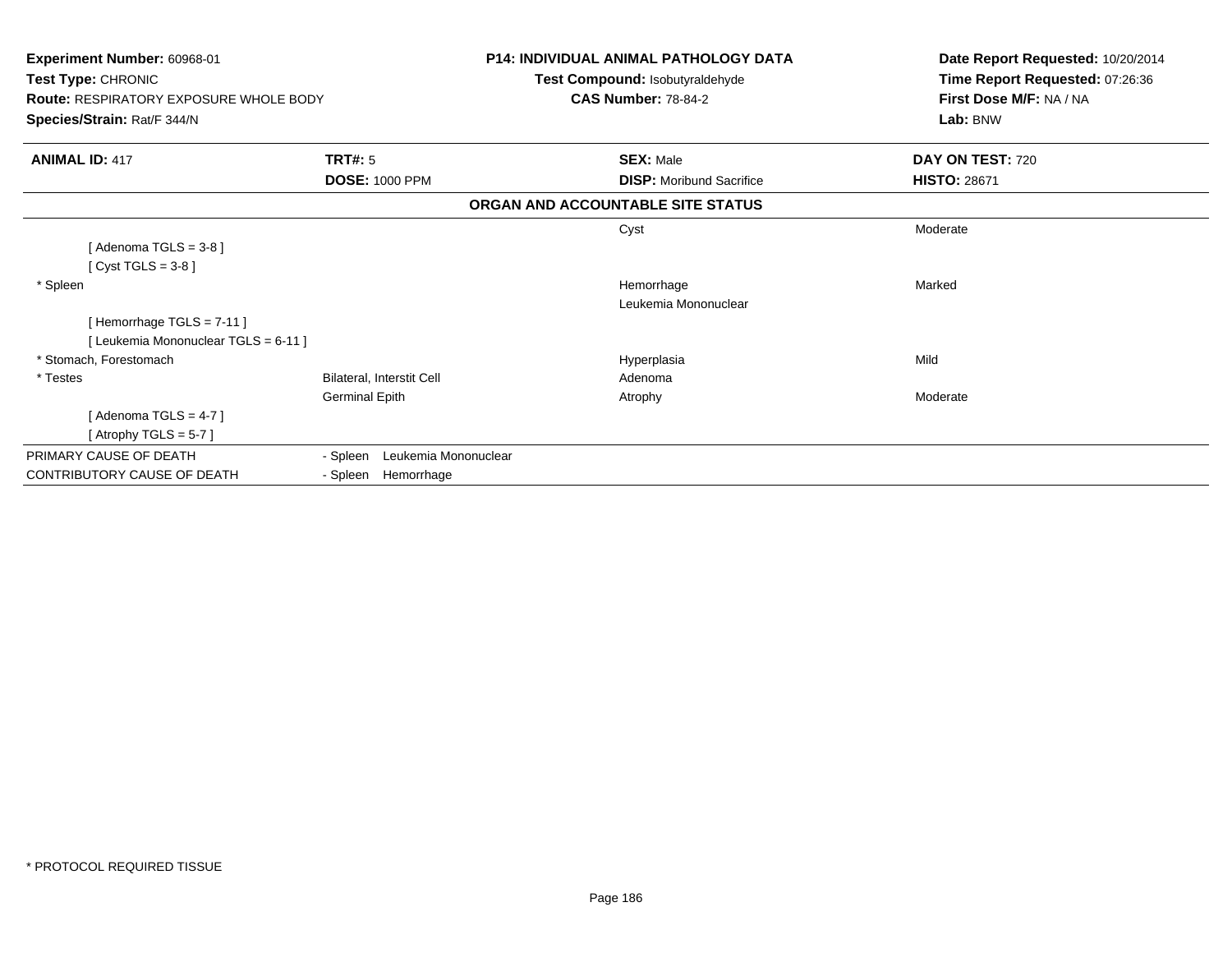**Experiment Number:** 60968-01**Test Type:** CHRONIC **Route:** RESPIRATORY EXPOSURE WHOLE BODY**Species/Strain:** Rat/F 344/N**P14: INDIVIDUAL ANIMAL PATHOLOGY DATATest Compound:** Isobutyraldehyde**CAS Number:** 78-84-2**Date Report Requested:** 10/20/2014**Time Report Requested:** 07:26:36**First Dose M/F:** NA / NA**Lab:** BNW**ANIMAL ID:** 418**TRT#:** 5 **SEX:** Male **DAY ON TEST:** 650 **DOSE:** 1000 PPM**DISP:** Moribund Sacrifice **HISTO:** 28672 **ORGAN AND ACCOUNTABLE SITE STATUSNORMAL**\* Adrenal Cortex \* Adrenal Medulla \* \* Book \* Blood Vessel \* Book \* Bone \* Bone \* Bone \* Bone \* Bone \* Bone \* Bone \* Bone \* Bone \* Esophagus \* Bone Marrow \* Brain \* Epididymis \* Esophagus \* Intestine Small, Duodenum \* Heart \* Intestine Large, Cecum \* Intestine Large, Cecum \* Intestine Large, Rectum \* Intestine Small, Ileum \* Thestine Small, Jejunum \* 1998 \* Islets, Pancreatic \* The manus \* Larynx \* Larynx \* Liver which is the settlement of the term of the settlement of the settlement of the settlement of the settlement of the settlement of the settlement of the settlement of the settlement of the settlement of the settlemen \* Lymph Node, Mediastinal \* Nose \* Lymph Node, Mesenteric \* \* Mammary Gland \* Memmary Gland \* Nose \* Salivary Glands \* Pancreas \* And the section of the section of the section of the section of the section of the section of the section of the section of the section of the section of the section of the section of the section of the sectio \* Seminal Vesicle \* The state of the set of the set of the set of the set of the set of the set of the set of the set of the set of the set of the set of the set of the set of the set of the set of the set of the set of th \* Stomach, Glandular \* \* \* Thymus \* \* Thymus \* \* The \* \* Trachea \* \* Trachea \* \* Urinary Bladder \* \* Urinary Bladder \* **OBSERVATIONS** \* Intestine Large, Colon Parasite Metazoan \* Kidneyy the controller controller that the controller controller the controller controller chronic, Minimal of the chronic, Minimal of the chronic, Minimal of the chronic chronic, Minimal of the chronic chronic chronic chronic c **Mesentery** y the control of the state of the control of the Necrosis and the Moderate of the Moderate of the Moderate of the Moderate of the Moderate of the Moderate of the Moderate of the Moderate of the Moderate of the Moderate of  $[$  Necrosis TGLS = 4-12  $]$  \* Pituitary Glandd and the contract of Pars Distalis and the contract of Adenoma and Adenoma and the Adenoma and the Adenoma and  $\lambda$  $[$  Adenoma TGLS = 2-8  $]$  \* Prostatee inflammation inflammation in the suppurative, Mild (Suppurative, Mild in the suppurative, Mild in the suppurative, Mild in the suppurative, Mild in the suppurative, Mild in the suppurative, Mild in the suppurative, Mild \* TestesBilateral, Interstit Cell **Adenoma** Adenoma  $[$  Adenoma TGLS = 3-7  $]$  \* Thyroid Glandd and the CCell CCell Constants of the Hyperplasia Moderate Moderate Moderate of the Moderate of the Moderate  $\sim$ PRIMARY CAUSE OF DEATH- Pituitary Gland Pars Distalis Adenoma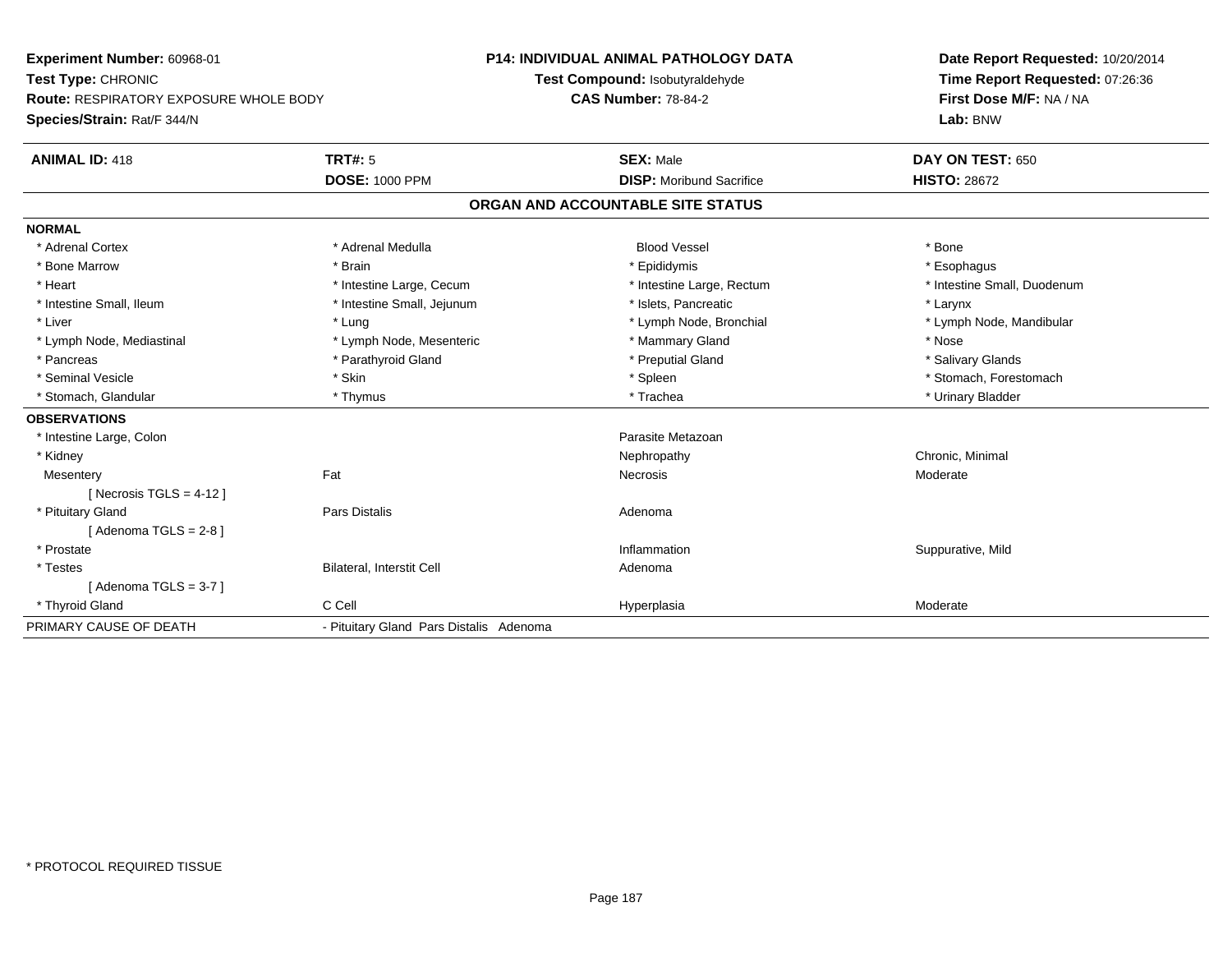**Experiment Number:** 60968-01**Test Type:** CHRONIC **Route:** RESPIRATORY EXPOSURE WHOLE BODY**Species/Strain:** Rat/F 344/N**P14: INDIVIDUAL ANIMAL PATHOLOGY DATATest Compound:** Isobutyraldehyde**CAS Number:** 78-84-2**Date Report Requested:** 10/20/2014**Time Report Requested:** 07:26:36**First Dose M/F:** NA / NA**Lab:** BNW**ANIMAL ID:** 419**TRT#:** 5 **SEX:** Male **DAY ON TEST:** 523 **DOSE:** 1000 PPM**DISP:** Moribund Sacrifice **HISTO:** 28673 **ORGAN AND ACCOUNTABLE SITE STATUSNORMAL**\* Adrenal Cortex \* Adrenal Cortex \* Attack the state of the state of the Blood Vessel the state of the state of the state of the Marrow \* Bone Marrow \* Bone Marrow \* Bone Marrow \* Bone Marrow \* Bone Marrow \* Bone Marrow \* Bone Marrow \* Bon \* Epididymis \* https://www.fragusta.com/windows/windows/windows/windows/windows/windows/windows/windows/windows/ \* Intestine Small, Ileum \* Intestine Large, Colon \* Intestine Large, Rectum \* Intestine Small, Duodenum \* Intestine Small, Duodenum \* Intestine Small, Jejunum \* 1998 \* The settlement of the settlement of the settlement of the settlement of the settlement of the settlement of the settlement of the settlement of the settlement of the settlement of the se \* Lung **\* Lymph Node, Bronchial \*** Lymph Node, Bronchial \* Lymph Node, Mandibular \* Lymph Node, Mediastinal \* Lymph Node, Mesenteric \* \* The mannery Gland \* Mammary Gland \* Nose \* Nose \* \* Pancreas \* Pancreas \* Pancreas \* Salivary Glands \* Parathyroid Gland \* **Example 20** \* Preputial Gland \* Prostate \* Prostate \* Prostate \* Seminal Vesicle \* The state of the set of the set of the set of the set of the set of the set of the set of the set of the set of the set of the set of the set of the set of the set of the set of the set of the set of th \* Stomach, Glandular \* Thymus \* Thyroid Gland \* Trachea \* Urinary Bladder**OBSERVATIONS** \* Adrenal Medulla Pheochromocytoma Benign \* Brainn and the Unit of the Unit of the Mild of the Mild of the Mild of the Mild of the Mild of the Mild of the Mild o \* Kidneyy the controller controller that the controller controller the controller controller chronic, Minimal of the chronic, Minimal of the chronic, Minimal of the chronic chronic, Minimal of the chronic chronic chronic chronic c \* Pituitary Glandd and the contract of Pars Distalis and the contract of Adenoma and Adenoma and the Adenoma and the Adenoma and  $\lambda$  $[$  Adenoma TGLS = 1-8  $]$  \* Testess and the contract of the contract of the contract of the contract of the contract of the contract of the contract of the contract of the contract of the contract of the contract of the contract of the contract of the cont PRIMARY CAUSE OF DEATH- Pituitary Gland Pars Distalis Adenoma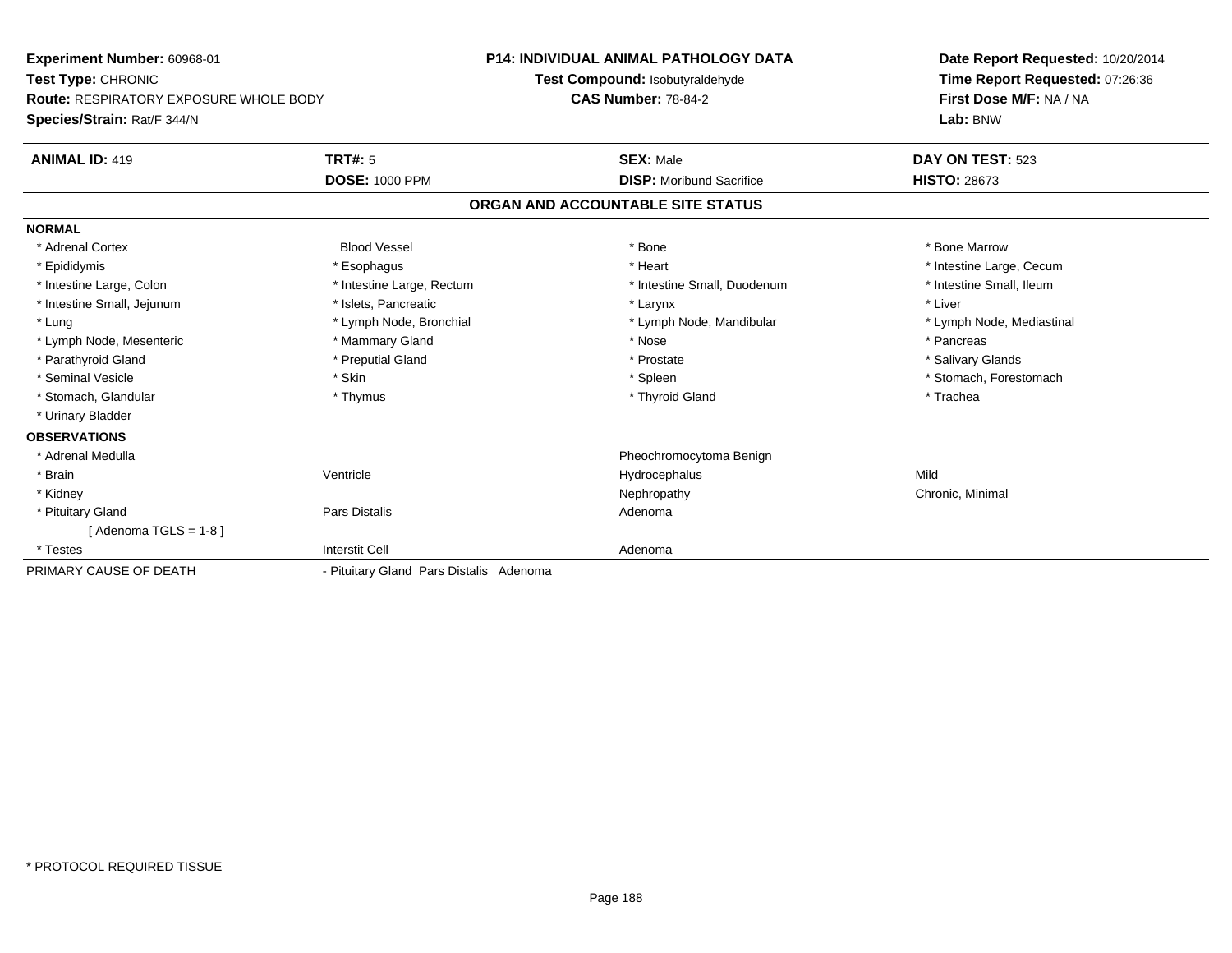**Experiment Number:** 60968-01**Test Type:** CHRONIC **Route:** RESPIRATORY EXPOSURE WHOLE BODY**Species/Strain:** Rat/F 344/N**P14: INDIVIDUAL ANIMAL PATHOLOGY DATATest Compound:** Isobutyraldehyde**CAS Number:** 78-84-2**Date Report Requested:** 10/20/2014**Time Report Requested:** 07:26:36**First Dose M/F:** NA / NA**Lab:** BNW**ANIMAL ID:** 420**TRT#:** 5 **SEX:** Male **DAY ON TEST:** 636 **DOSE:** 1000 PPM**DISP:** Moribund Sacrifice **HISTO:** 28674 **ORGAN AND ACCOUNTABLE SITE STATUSNORMAL**\* Adrenal Cortex \* Adrenal Cortex \* Attack the state of the state of the Blood Vessel the state of the state of the state of the Marrow \* Bone Marrow \* Bone Marrow \* Bone Marrow \* Bone Marrow \* Bone Marrow \* Bone Marrow \* Bone Marrow \* Bon \* Epididymis \* https://www.fragusta.com/windows/windows/windows/windows/windows/windows/windows/windows/windows/ \* Intestine Small. Ileum \* Intestine Large, Colon \* Intestine Large, Rectum \* Intestine Small, Duodenum \* Intestine Small, Duodenum \* Intestine Small, Jejunum \* 1997 \* The state of the state of the state of the state of the state of the state of the state of the state of the state of the state of the state of the state of the state of the state of the \* Lymph Node, Mesenteric \* Lymph Node, Bronchial \* Lymph Node, Mandibular \* Lymph Node, Mediastinal \* Lymph Node, Mediastinal \* Mammary Gland \* Pancreas \* Pancreas \* Pancreas \* Parathyroid Gland \* Prostate \* Prostate \* Prostate \* Spleen \* Salivary Glands \* \* \* Sheen \* Seminal Vesicle \* \* \* Stan \* \* Skin \* \* Skin \* \* Spleen \* \* Spleen \* \* Spleen \* \* Thymus \* Stomach, Forestomach \* Testes \* Stomach, Glandular \* Testes \* Testes \* Testes \* Testes \* Testes \* Testes \* T \* Trachea **\*** Urinary Bladder **OBSERVATIONS** \* Adrenal Medulla Hyperplasia Mild \* Brainn wenne alle the Ventricle wenne and the Hydrocephalus Moderate Moderate Moderate Moderate and the Ventricle o \* Kidneyy the controller of the controller of the controller of the controller of the controller of the chronic, Mild \* Liver Vacuolization Cytoplasmic Moderate[ Vacuolization Cytoplasmic TGLS = 5-4 ]**Mesentery** y the control of the state of the control of the Necrosis and the Moderate of the Moderate of the Moderate of the Moderate of the Moderate of the Moderate of the Moderate of the Moderate of the Moderate of the Moderate of  $[$  Necrosis TGLS = 3-12  $]$  \* Nose Nasopharyn Dct Hyperplasia Moderate \* Pituitary Glandd and the contract of Pars Distalis and the contract of Adenoma and Adenoma and the Adenoma and the Adenoma and  $\lambda$  $[$  Adenoma TGLS = 1-8  $]$  \* Preputial Glandd and the control of the control of the control of the control of the control of the control of the control of the control of the control of the control of the control of the control of the control of the control of the co [ Cyst TGLS = 2-11 ] \* Thyroid Glandd and the CCell CCell Constants of the Hyperplasia Moderate Moderate Moderate of the Moderate of the Moderate  $\sim$ PRIMARY CAUSE OF DEATH- Pituitary Gland Pars Distalis Adenoma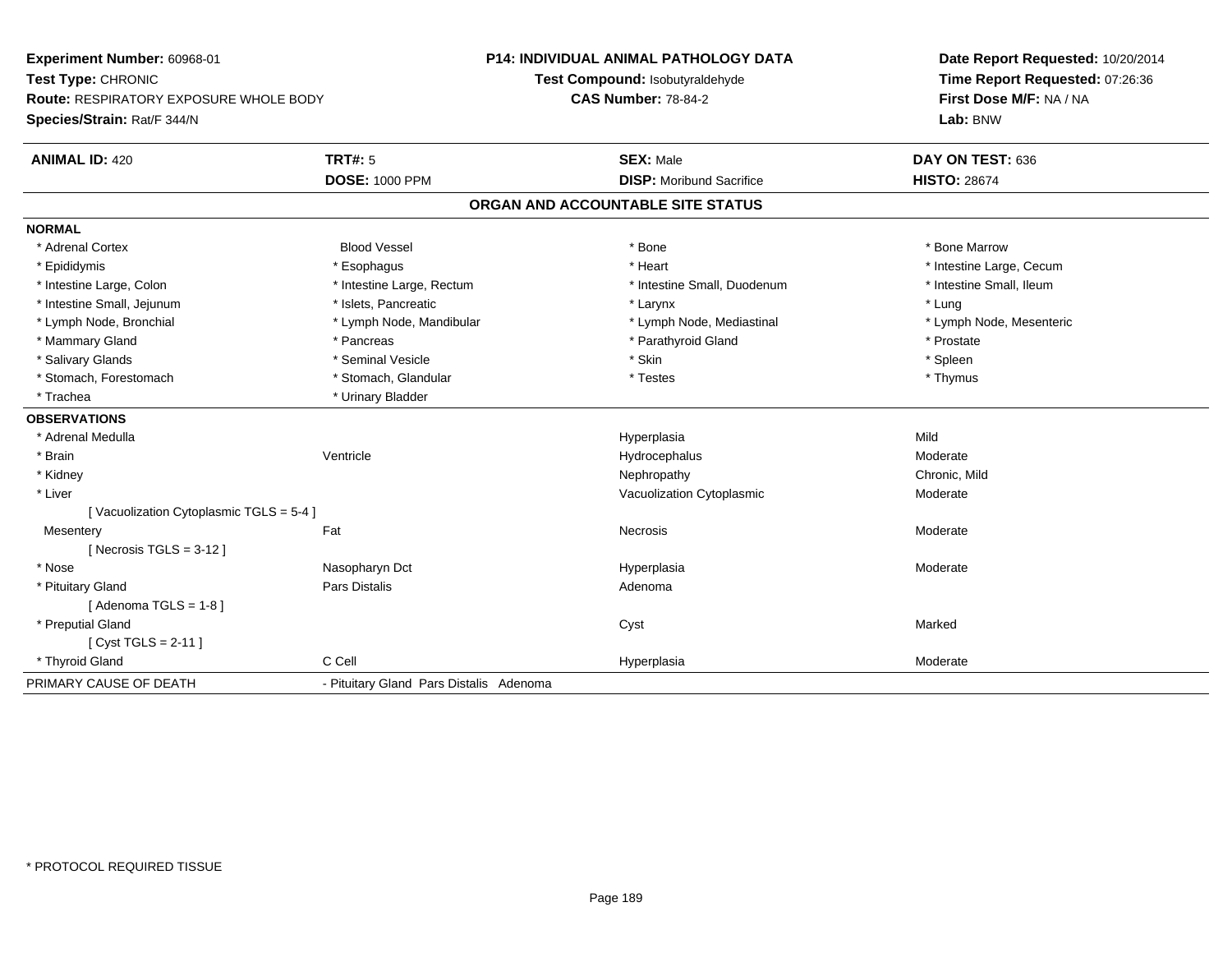**Experiment Number:** 60968-01**Test Type:** CHRONIC **Route:** RESPIRATORY EXPOSURE WHOLE BODY**Species/Strain:** Rat/F 344/N**P14: INDIVIDUAL ANIMAL PATHOLOGY DATATest Compound:** Isobutyraldehyde**CAS Number:** 78-84-2**Date Report Requested:** 10/20/2014**Time Report Requested:** 07:26:36**First Dose M/F:** NA / NA**Lab:** BNW**ANIMAL ID:** 421**TRT#:** 5 **SEX:** Male **DAY ON TEST:** 625 **DOSE:** 1000 PPM**DISP:** Moribund Sacrifice **HISTO:** 28675 **ORGAN AND ACCOUNTABLE SITE STATUSNORMAL**\* Adrenal Cortex \* Adrenal Cortex \* \* Epididymis \* Adrenal Cortex \* \* Epididymis \* Bone \* \* Epididymis \* Epididymis \* Epididymis \* Epididymis \* Epididymis \* Epididymis \* Epididymis \* Epididymis \* Epididymis \* Epididymis \* Epididymis \* Epid \* Intestine Large, Colon \* Esophagus \* **Heart \* Intestine Large, Cecum \* Intestine Large, Cecum \*** Intestine Large, Cecum \* Intestine Large, Rectum \* Thestine Small, Duodenum \* Number of the small, Ileum \* Intestine Small, Jejunum \* Intestine Small, Jejunum \* Islets, Pancreatic \* Larynx \* Liver \* Lymph Node, Bronchial \* Lymph Node, Mandibular \* The mode of the Mediastinal The Mediastinal the Mediastinal the Mediasting the Mammary Gland \* Nose \* Pancreas \* Pancreas \* Pancreas \* Parathyroid Gland \* Prostate \* Prostate \* Spleen \* Salivary Glands \* \* \* Sheen \* Seminal Vesicle \* \* \* Stan \* \* Skin \* \* Skin \* \* Spleen \* \* Spleen \* \* Spleen \* \* Thymus \* Stomach, Forestomach \* Testes \* Stomach, Glandular \* Testes \* Testes \* Testes \* Trachea **\*** Urinary Bladder **OBSERVATIONS** \* Adrenal Medulla Hyperplasia Mild \* Bone Marroww where the controller experiment of the Hyperplasia and the Reticulum Cell, Marked and Reticulum Cell, Marked \* Brainn wenne alle the Ventricle wenne and the Hydrocephalus Moderate Moderate Moderate Moderate and the Ventricle o \* Kidneyy the controller of the controller of the controller of the controller of the controller of the chronic, Mild [ Nephropathy TGLS = 3-5 ] \* Lung Alveolar Epith Infiltration Cellular Histiocyte, Mild \* Pituitary Glandd and the contract of Pars Distalis and the contract of Adenoma and Adenoma and the Adenoma and the Adenoma and  $\lambda$  $[$  Adenoma TGLS = 2-8  $]$  \* Preputial Glandd<sub>d</sub> Carcinoma [ Carcinoma TGLS = 1-11+12+13 ] \* Thyroid Gland C Cell Hyperplasia Mild PRIMARY CAUSE OF DEATH - Pituitary Gland Pars Distalis Adenoma CONTRIBUTORY CAUSE OF DEATH- Preputial Gland Carcinoma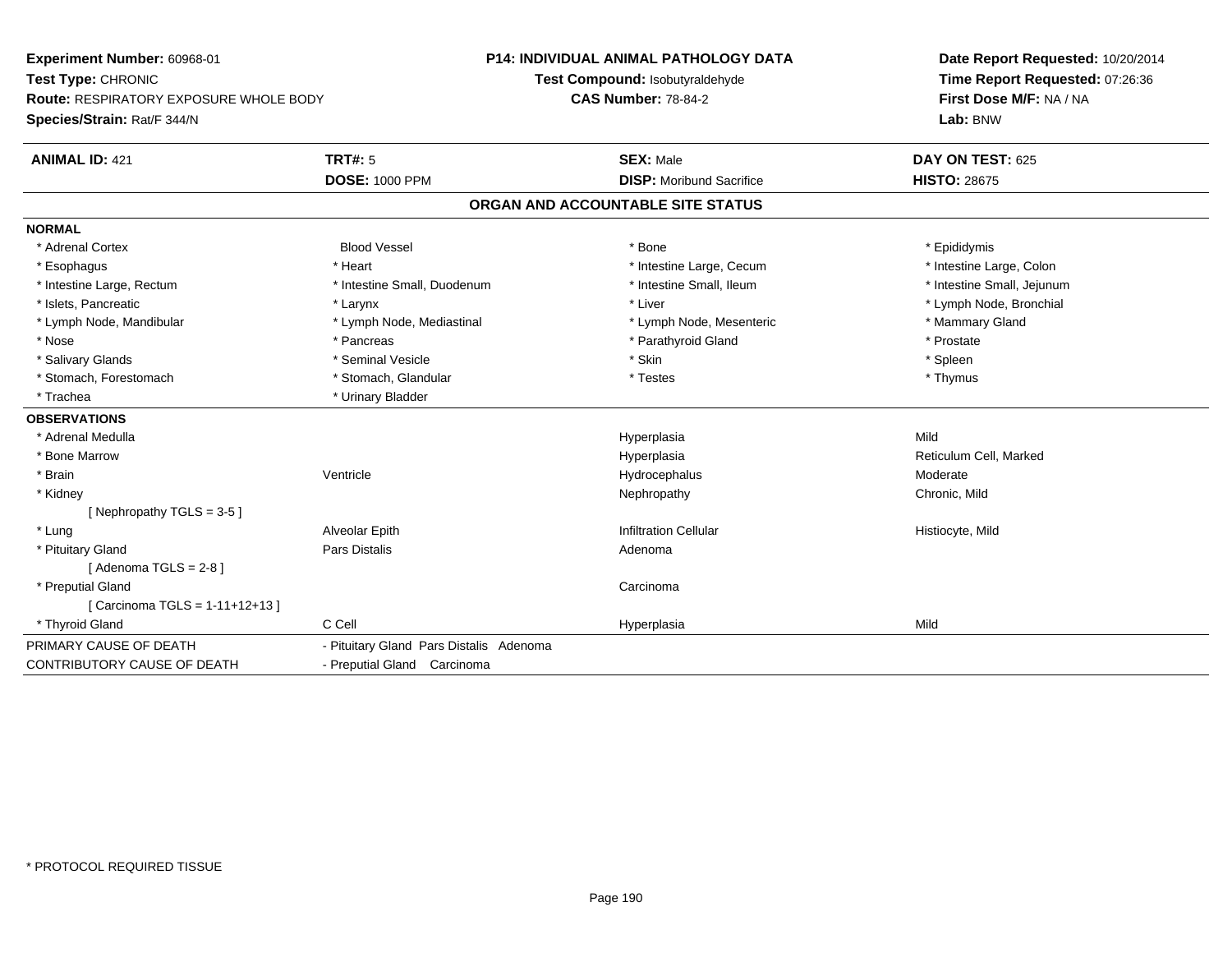**Experiment Number:** 60968-01**Test Type:** CHRONIC **Route:** RESPIRATORY EXPOSURE WHOLE BODY**Species/Strain:** Rat/F 344/N**P14: INDIVIDUAL ANIMAL PATHOLOGY DATATest Compound:** Isobutyraldehyde**CAS Number:** 78-84-2**Date Report Requested:** 10/20/2014**Time Report Requested:** 07:26:36**First Dose M/F:** NA / NA**Lab:** BNW**ANIMAL ID:** 422**TRT#:** 5 **SEX:** Male **DAY ON TEST:** 552 **DOSE:** 1000 PPM**DISP:** Moribund Sacrifice **HISTO:** 28676 **ORGAN AND ACCOUNTABLE SITE STATUSNORMAL**\* Adrenal Cortex \* Adrenal Cortex \* Attack the state of the state of the Blood Vessel the state of the state of the state of the Marrow \* Bone Marrow \* Bone Marrow \* Bone Marrow \* Bone Marrow \* Bone Marrow \* Bone Marrow \* Bone Marrow \* Bon \* Brain \* \* Esophagus \* \* Esophagus \* \* Esophagus \* \* Esophagus \* \* Esophagus \* Heart \* Heart \* Heart \* Heart \* Intestine Large, Cecum \* Intestine Large, Colon \* Intestine Large, Rectum \* Intestine Small, Duodenum \* Intestine Small, Ileum \* Intestine Small, Jejunum \* Islets, Pancreatic \* Larynx\* Mammary Gland \* Lymph Node, Bronchial \* Lymph Node, Mandibular \* Lymph Node, Mediastinal \* Lymph Node, Mediastinal \* Nose \* Pancreas \* Pancreas \* Pancreas \* Parathyroid Gland \* Parathyroid Gland \* Pituitary Gland \* Pituitary Stand \* Pituitary Communisty of the standard \* Parathyroid Gland \* Pituitary Gland \* Pituitary Gland \* Pituitary \* Seminal Vesicle \* Preputial Gland \* \* Annual vesicle \* \* Prostate \* \* Salivary Glands \* \* Salivary Glands \* \* Seminal Vesicle \* \* Skin \* Stomach, Forestomach \* Stomach \* Stomach, Glandular \* Thymus \* Thymus \* Thyroid Gland \* Trachea \* Trachea \* Trachea \* Thyroid Gland \* Urinary Bladder **OBSERVATIONS** \* Adrenal Medulla Leukemia Mononuclear Pheochromocytoma Benign[ Leukemia Mononuclear TGLS = 1-7 ][ Pheochromocytoma Benign TGLS = 1-7 ] \* Kidneyy which is a controlled that the controller controller the chronic of the chronic chronic, Moderate  $\lambda$  \* Liver Leukemia Mononuclear \* Lung Alveolar Epith Infiltration Cellular Histiocyte, Marked Alveolar Epithh ann an Dùmhanasachadh Pigmentation ann an Dùmhan Marked Marked ann an Aonaichte an Aonaichte an Aonaichte an [ Infiltration Cellular TGLS = 2-3+3a ][ Pigmentation TGLS = 2-3+3a ] \* Lymph Node, Mesenteric Leukemia Mononuclear [ Leukemia Mononuclear TGLS = 1-7 ] \* Spleenn and the state of the state of the state of the state of the state of the state of the state of the state of the state of the state of the state of the state of the state of the state of the state of the state of the stat Leukemia Mononuclear[ Leukemia Mononuclear TGLS = 2-3+3a ] \* TestesBilateral, Interstit Cell **Adenoma** Adenoma  $[$  Adenoma TGLS = 1-7  $]$ PRIMARY CAUSE OF DEATH- Spleen Leukemia Mononuclear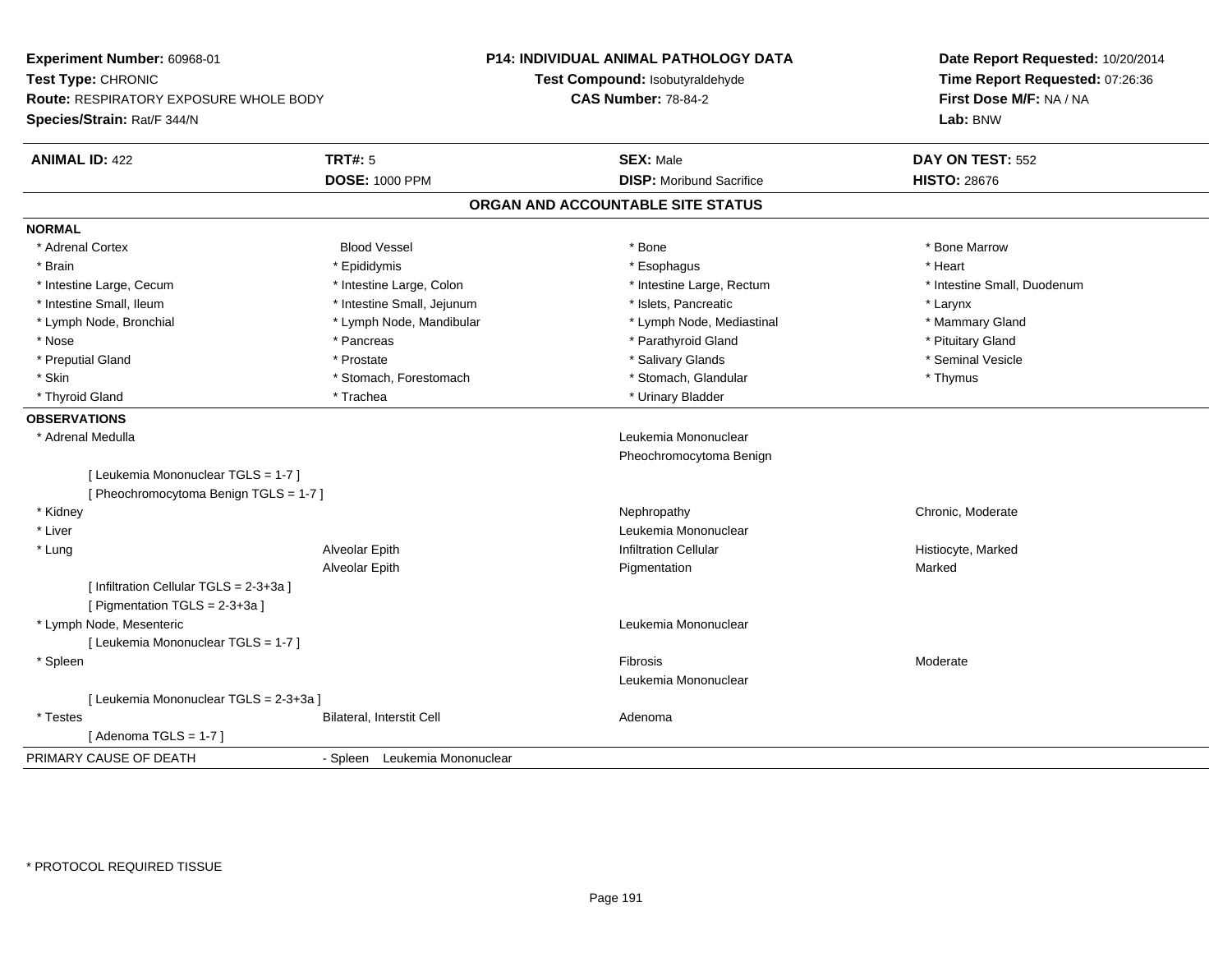**Experiment Number:** 60968-01**Test Type:** CHRONIC **Route:** RESPIRATORY EXPOSURE WHOLE BODY**Species/Strain:** Rat/F 344/N**P14: INDIVIDUAL ANIMAL PATHOLOGY DATATest Compound:** Isobutyraldehyde**CAS Number:** 78-84-2**Date Report Requested:** 10/20/2014**Time Report Requested:** 07:26:36**First Dose M/F:** NA / NA**Lab:** BNW**ANIMAL ID:** 423**TRT#:** 5 **SEX:** Male **DAY ON TEST:** 616 **DOSE:** 1000 PPM**DISP:** Moribund Sacrifice **HISTO: 28677 ORGAN AND ACCOUNTABLE SITE STATUSNORMAL**\* Adrenal Cortex \* Adrenal Cortex \* Attack the state of the state of the Blood Vessel the state of the state of the state of the Marrow \* Bone Marrow \* Bone Marrow \* Bone Marrow \* Bone Marrow \* Bone Marrow \* Bone Marrow \* Bone Marrow \* Bon \* Brain \* \* Esophagus \* \* Esophagus \* \* Esophagus \* \* Esophagus \* \* Esophagus \* Heart \* Heart \* Heart \* Heart \* Intestine Large, Cecum \* Intestine Large, Colon \* Intestine Large, Rectum \* Intestine Small, Duodenum\* Intestine Small, Ileum \* Thestine Small, Jejunum \* 1998 \* Islets, Pancreatic \* The manus \* Larynx \* Larynx \* Lymph Node, Mediastinal \* Liver \* Lymph Node, Bronchial \* Lymph Node, Annual \* Lymph Node, Mandibular \* Lymph Node, Mandibular \* Lymph Node, Mesenteric \* The puting the Mammary Gland \* The mathyroid Gland \* Parathyroid Gland \* Preputial Gland \* Prostate \* \* Salivary Glands \* \* Salivary Glands \* \* Seminal Vesicle \* \* \* Seminal Yestrich \* \* Skin \* \* Skin \* Thymus \* Spleen \* Stomach, Forestomach \* Stomach, Forestomach \* Stomach, Slandular \* Stomach, Glandular \* Thyroid Gland \* Trachea \* Trachea \* Trachea \* Thyroid Gland **OBSERVATIONS** \* Adrenal Medulla Pheochromocytoma Benign Pheochromocytoma Malignant[ Pheochromocytoma Benign TGLS = 2-5 ][ Pheochromocytoma Malignant TGLS = 1-11 ] \* Kidneyy the control of the control of the control of the control of the control of the control of the control of the control of the control of the control of the control of the control of the control of the control of the contro n Marked Artery Necrosis Fibrinoid, Markedy **Chronic, Moderate** Chronic, Moderate Nephropathy \* Lung Alveolar Epith Hyperplasia Mild Alveolar EpithInfiltration Cellular **Histiocyte**, Mild \* Nose Respirat Epith Hyperplasia Mild Note: focus on left lateral wall in xs1. \* Pancreass the control of the control of the control of the control of the control of the control of the control of the control of the control of the control of the control of the control of the control of the control of the contro \* Pituitary Glandd and the contract of Pars Distalis and the contract of Adenoma and Adenoma and the Adenoma and the Adenoma and  $\lambda$  \* Testess and the contract of the contract of the contract of the contract of the contract of the contract of the contract of the contract of the contract of the contract of the contract of the contract of the contract of the cont PRIMARY CAUSE OF DEATH- Adrenal Medulla Pheochromocytoma Malignant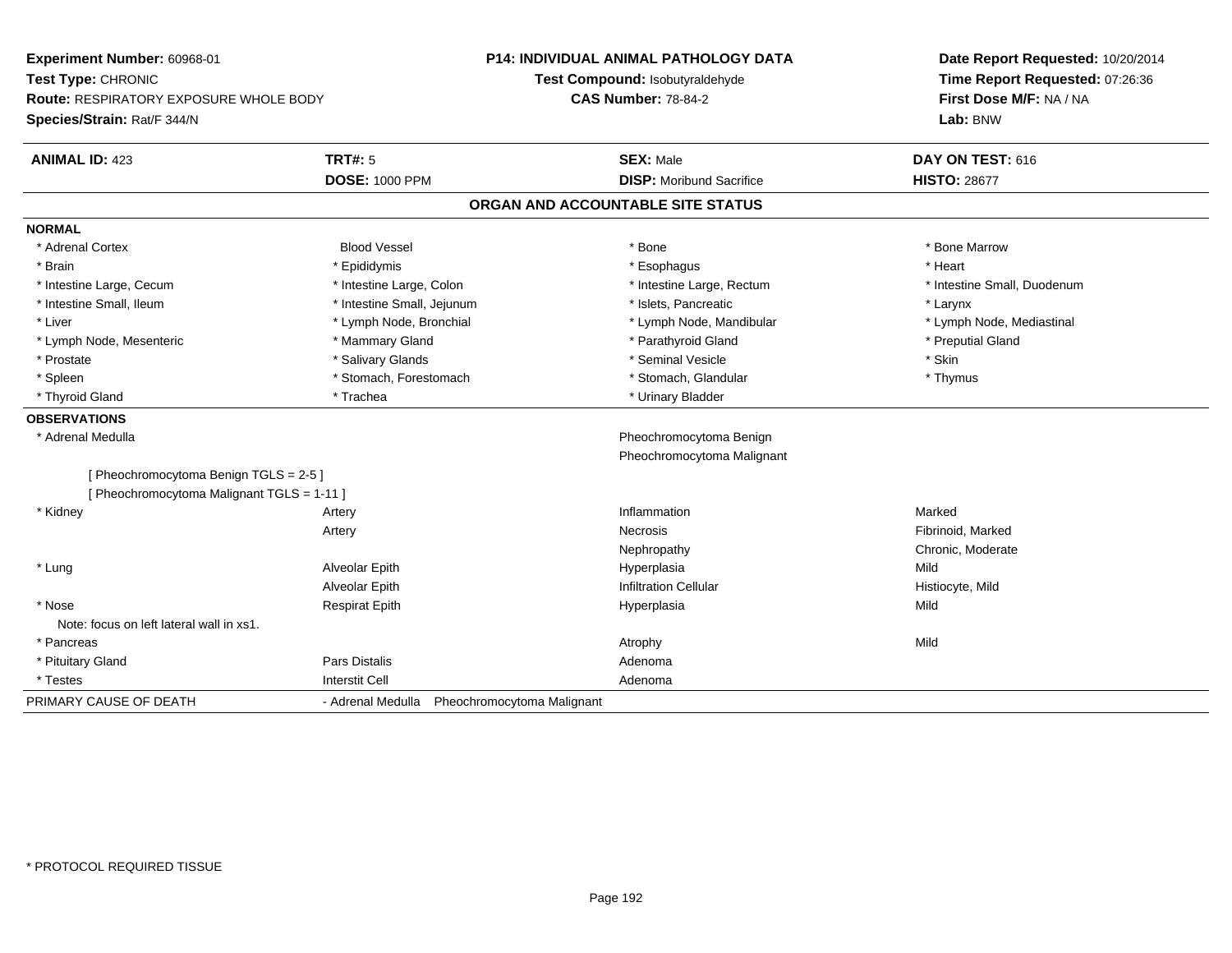**Experiment Number:** 60968-01**Test Type:** CHRONIC **Route:** RESPIRATORY EXPOSURE WHOLE BODY**Species/Strain:** Rat/F 344/N**P14: INDIVIDUAL ANIMAL PATHOLOGY DATATest Compound:** Isobutyraldehyde**CAS Number:** 78-84-2**Date Report Requested:** 10/20/2014**Time Report Requested:** 07:26:36**First Dose M/F:** NA / NA**Lab:** BNW**ANIMAL ID:** 424**TRT#:** 5 **SEX:** Male **DAY ON TEST:** 440 **DOSE:** 1000 PPM**DISP:** Moribund Sacrifice **HISTO:** 28678 **ORGAN AND ACCOUNTABLE SITE STATUSNORMAL**\* Adrenal Cortex \* Adrenal Cortex \* Adrenal Medulla Blood Vessel \* Bone\* Esophagus \* Bone Marrow \* Brain \* Epididymis \* Esophagus \* Heart Thestine Large, Cecum Thestine Large, Cecum Assessment Carge, Colon Thestine Large, Rectum \* Intestine Large, Rectum \* Intestine Large, Rectum \* Intestine Small, Duodenum \* Intestine Small, Ileum \* Intestine Small, Intestine Small, Jejunum \* Islets, Pancreatic \* Larynx \* Louis \* Liver \* Lung \* Lung \* Lung \* Lung \* Lung \* Lymph Node, Bronchial \* Lymph Node, Bronchial \* \* Lymph Node, Mandibular \* Lymph Node, Mediastinal \* Lymph Node, Mesenteric \* Mammary Gland \* Pancreas \* Parathyroid Gland \* Parathyroid Gland \* Preputial Gland \* Preputial Gland \* Prostate \* Spleen \* Salivary Glands \* \* \* Sheen \* Seminal Vesicle \* \* \* Stan \* \* Skin \* \* Skin \* \* Spleen \* \* Spleen \* \* Spleen \* \* Trachea \* Stomach, Glandular \* Thymus \* Thymus \* Thymus \* Thymus \* Thyroid Gland \* Thyroid Gland \* \* Urinary Bladder**OBSERVATIONS** Eyee and the contract of the contract of the contract of the contract of the contract of the contract of the contract of the contract of the contract of the contract of the contract of the contract of the contract of the cont [ Cataract TGLS = 3-12 ] \* Kidneyy the controller of the controller of the controller of the controller of the controller of the chronic, Mild \* Nose Respirat Epith Hyperplasia Mild \* Pituitary Gland Pars Distalis Hyperplasia Mild Spinal Cord Schwannoma Malignant [ Schwannoma Malignant TGLS = 2-11 ] \* Stomach, Forestomachh anns an t-aisimeil anns an t-aisimeil anns an t-aisimeil an t-aisimeil an t-aisimeil an t-aisimeil an t-aisi Ulcer Moderate \* Testess and the contract of the contract of the contract of the contract of the contract of the contract of the contract of the contract of the contract of the contract of the contract of the contract of the contract of the cont PRIMARY CAUSE OF DEATH- Spinal Cord Schwannoma Malignant

Animal Note: Please note that this rat was classified as accidently killed on initial coding , thought to be a spinal trauma. PCOM is spinal TUMOR, classify as MSAC. rar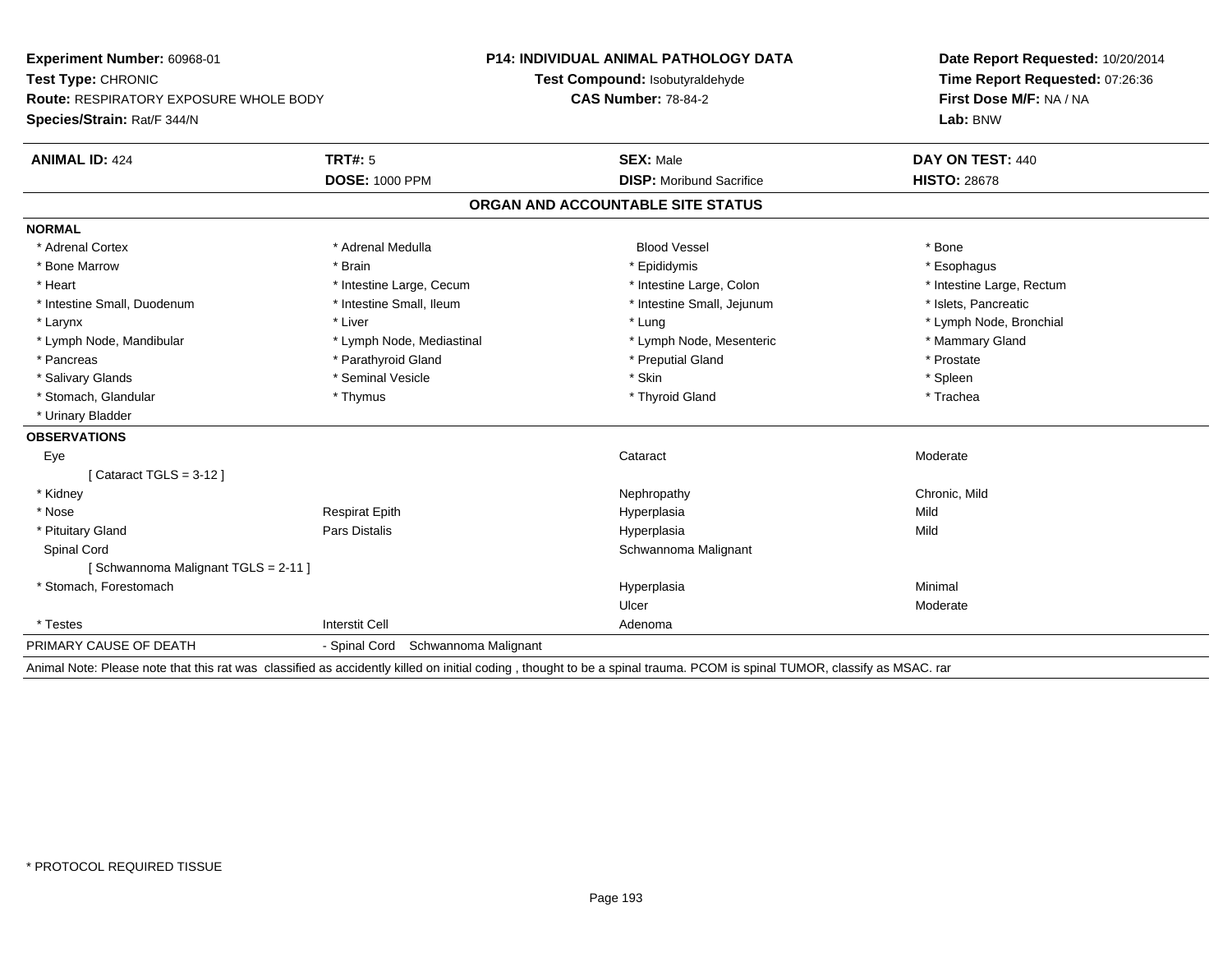**Experiment Number:** 60968-01**Test Type:** CHRONIC **Route:** RESPIRATORY EXPOSURE WHOLE BODY**Species/Strain:** Rat/F 344/N**P14: INDIVIDUAL ANIMAL PATHOLOGY DATATest Compound:** Isobutyraldehyde**CAS Number:** 78-84-2**Date Report Requested:** 10/20/2014**Time Report Requested:** 07:26:36**First Dose M/F:** NA / NA**Lab:** BNW**ANIMAL ID:** 425**TRT#:** 5 **SEX:** Male **DAY ON TEST:** 479 **DOSE:** 1000 PPM**DISP:** Moribund Sacrifice **HISTO:** 28679 **ORGAN AND ACCOUNTABLE SITE STATUSNORMAL**\* Adrenal Cortex \* Adrenal Medulla \* \* Book \* Blood Vessel \* Book \* Bone \* Bone \* Bone \* Bone \* Bone \* Bone \* Bone \* Bone \* Bone \* Heart \* Bone Marrow \* Epididymis \* Esophagus \* Heart \* Intestine Large, Cecum \* Intestine Large, Colon \* Intestine Large, Rectum \* Intestine Small, Duodenum \* Intestine Small, Ileum \* Intestine Small, Jejunum \* Islets, Pancreatic \* Larynx\* Lymph Node, Mediastinal \* Lung \* Lymph Node, Bronchial \* Lymph Node, Mandibular \* Lymph Node, Mandibular \* Lymph Node, Mesenteric \* \* The mannery Gland \* Mammary Gland \* Nose \* Nose \* \* Pancreas \* Pancreas \* Pancreas \* Salivary Glands \* Parathyroid Gland \* **Example 20** \* Preputial Gland \* Prostate \* Prostate \* Prostate \* Seminal Vesicle \* The state of the set of the set of the set of the set of the set of the set of the set of the set of the set of the set of the set of the set of the set of the set of the set of the set of the set of th \* Stomach, Glandular \* Thymus \* Thyroid Gland \* Trachea \* Urinary Bladder**OBSERVATIONS** \* Brainn wenne alle the Ventricle wenne and the Hydrocephalus Moderate Moderate Moderate Moderate and the Ventricle o \* Kidneyy the controller of the controller of the controller of the controller of the controller of the chronic, Mild \* Liver Hepatodiaphragmatic Nodule[ Hepatodiaphragmatic Nodule TGLS = 2-4 ] \* Pituitary Glandd and the contract of Pars Distalis and the contract of Adenoma and Adenoma and the Adenoma and the Adenoma and  $\lambda$  $[$  Adenoma TGLS = 1-8  $]$  \* Testess and the contract of the contract of the contract of the contract of the contract of the contract of the contract of the contract of the contract of the contract of the contract of the contract of the contract of the cont a Mild PRIMARY CAUSE OF DEATH- Pituitary Gland Pars Distalis Adenoma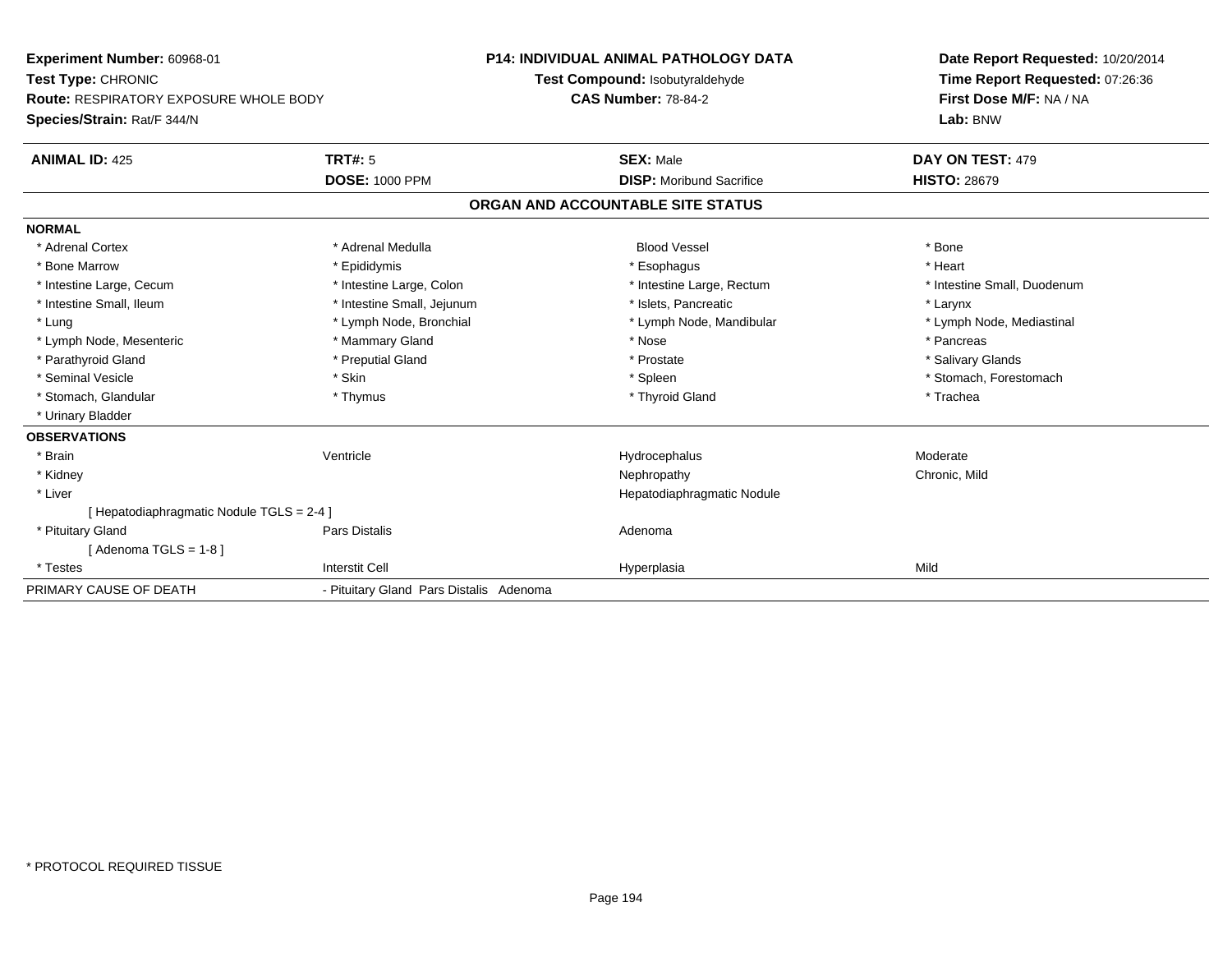**Experiment Number:** 60968-01**Test Type:** CHRONIC **Route:** RESPIRATORY EXPOSURE WHOLE BODY**Species/Strain:** Rat/F 344/N**P14: INDIVIDUAL ANIMAL PATHOLOGY DATATest Compound:** Isobutyraldehyde**CAS Number:** 78-84-2**Date Report Requested:** 10/20/2014**Time Report Requested:** 07:26:36**First Dose M/F:** NA / NA**Lab:** BNW**ANIMAL ID:** 426**6 DAY ON TEST:** 733 **DOSE:** 1000 PPM**DISP:** Terminal Sacrifice **HISTO:** 28680 **ORGAN AND ACCOUNTABLE SITE STATUSNORMAL**\* Adrenal Cortex \* Adrenal Medulla \* \* Book \* Blood Vessel \* Book \* Bone \* Bone \* Bone \* Bone \* Bone \* Bone \* Bone \* Bone \* Bone \* Esophagus \* Bone Marrow \* Brain \* Epididymis \* Esophagus \* Intestine Large, Rectum \* Heart \* Intestine Large, Cecum \* Intestine Large, Cecum \* Intestine Large, Colon \* Intestine Small, Duodenum \* Intestine Small, Ileum \* Intestine Small, Intestine Small, Jejunum \* Islets, Pancreatic \* Larynx \* Mammary Gland \* Nose \* Pancreas \* Salivary Glands \* Parathyroid Gland \* \* \* Pituitary Gland \* \* Prostate \* \* Prostate \* \* Salivary Glands \* Salivary Glands \* Salivary Glands \* Salivary Glands \* Salivary Glands \* Salivary Glands \* Salivary Glands \* Salivary Glands \* Saliva \* Stomach, Glandular \* Seminal Vesicle \* Skin \* Skin \* Skin \* Stomach, Forestomach \* Stomach, Forestomach \* Thymus \* Trachea \* Trachea \* Urinary Bladder **OBSERVATIONS** \* Kidneyy which is a controlled that the controller controller the chronic of the chronic chronic, Moderate  $\lambda$  \* Liver Leukemia Mononuclear \* Lungg and the state of the state of the state of the state of the Minimal Section 1, the state of the state of the Minimal Section 1, the state of the state of the state of the state of the state of the state of the state of t \* Lymph Node, Bronchial Leukemia Mononuclear \* Lymph Node, Mandibular Leukemia Mononuclear \* Lymph Node, Mediastinal Leukemia Mononuclear \* Lymph Node, Mesenteric Leukemia Mononuclear \* Preputial Glandd and the control of the control of the control of the control of the control of the control of the control of the control of the control of the control of the control of the control of the control of the control of the co Inflammation Suppurative, Moderate [ Cyst TGLS = 1-12 ] \* Spleen Leukemia Mononuclear [ Leukemia Mononuclear TGLS = 3-11 ] \* TestesBilateral, Interstit Cell **Adenoma** Adenoma  $[$  Adenoma TGLS = 2-7  $]$  \* Thyroid Gland C Cell Hyperplasia Minimal PRIMARY CAUSE OF DEATH-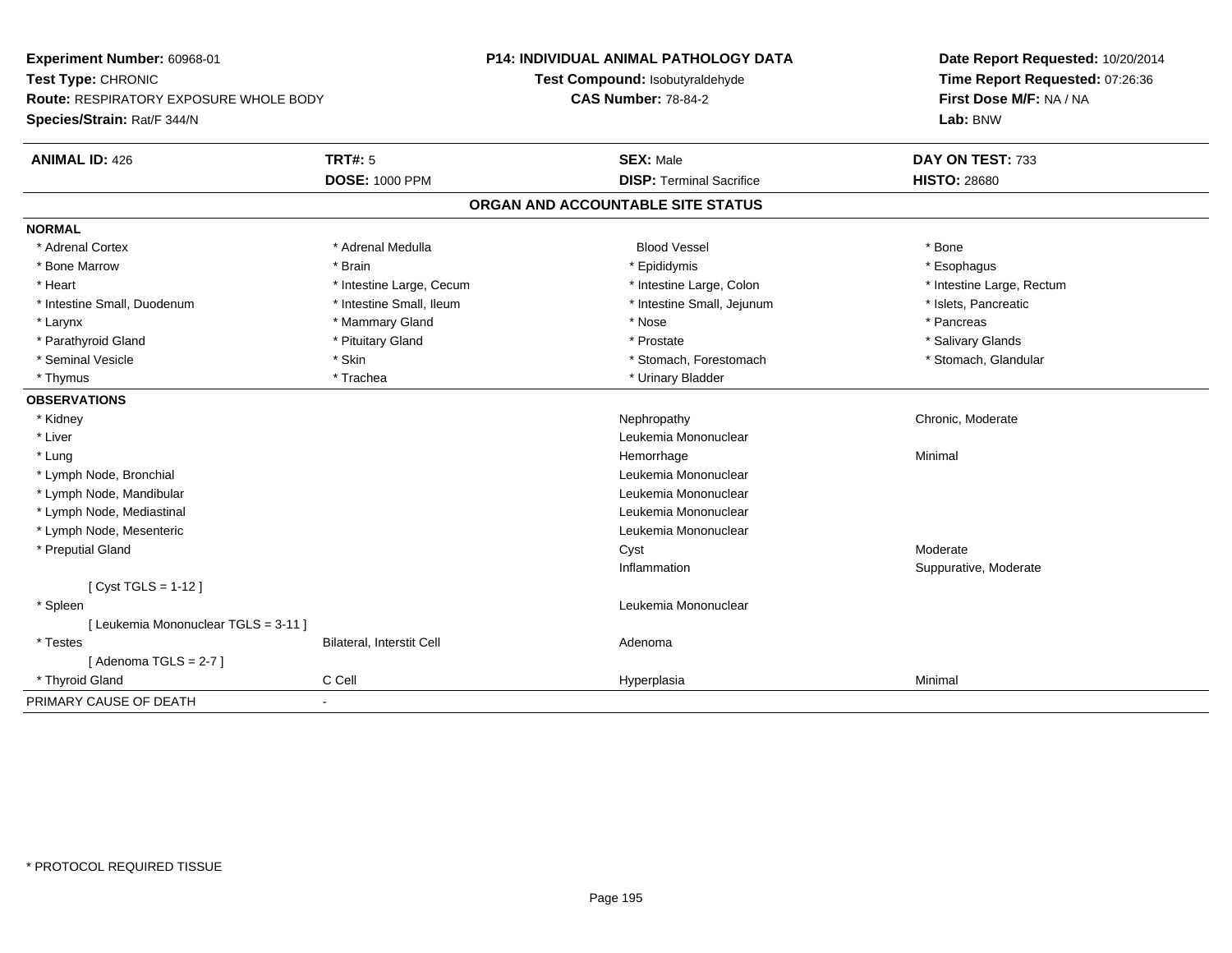**Experiment Number:** 60968-01**Test Type:** CHRONIC **Route:** RESPIRATORY EXPOSURE WHOLE BODY**Species/Strain:** Rat/F 344/N**P14: INDIVIDUAL ANIMAL PATHOLOGY DATATest Compound:** Isobutyraldehyde**CAS Number:** 78-84-2**Date Report Requested:** 10/20/2014**Time Report Requested:** 07:26:36**First Dose M/F:** NA / NA**Lab:** BNW**ANIMAL ID:** 427**TRT#:** 5 **SEX:** Male **DAY ON TEST:** 733 **DOSE:** 1000 PPM**DISP:** Terminal Sacrifice **HISTO:** 28681 **ORGAN AND ACCOUNTABLE SITE STATUSNORMAL**\* Adrenal Cortex \* Adrenal Cortex \* Adrenal Medulla Blood Vessel \* Bone\* Esophagus \* Bone Marrow \* Brain \* Epididymis \* Esophagus \* Heart Thestine Large, Cecum Thestine Large, Cecum Assessment Carge, Colon Thestine Large, Rectum \* Intestine Large, Rectum \* Intestine Large, Rectum \* Intestine Small, Duodenum \* Intestine Small, Ileum \* Intestine Small, Intestine Small, Jejunum \* Islets, Pancreatic \* Lymph Node, Mediastinal \* Larynx **\* Lymph Node, Bronchial \*** Lymph Node, Bronchial \* Lymph Node, Mandibular \* Lymph Node, Mesenteric \* \* Mammary Gland \* Mammary Gland \* Pancreas \* Pancreas \* \* Pancreas \* Parathyroid Gland \* Prostate \* \* Salivary Glands \* \* Salivary Glands \* \* Seminal Vesicle \* \* \* Seminal Yestrich \* \* Skin \* \* Skin \* Thyroid Gland \* Stomach, Forestomach \* Thymus \* Stomach, Glandular \* Thymus \* Thymus \* Thymus \* Thymus \* Thymus \* Thymus \* Thymus \* Thymus \* Thymus \* Thymus \* Thymus \* Thymus \* Thymus \* Thymus \* Thymus \* Thymus \* Thymus \* Thymus \* Thymu \* Trachea **\*** Urinary Bladder **OBSERVATIONS** \* Kidneyy which is a controlled that the controller controller the chronic of the chronic chronic, Moderate  $\lambda$  \* Liver Hepatocytee the contract of the Degeneration of the contract of the Cystic, Moderate contract of Degeneration of the Cystic, Moderate  $\sim$ Leukemia Mononuclear \* Lung Alveolar Epith Infiltration Cellular Histiocyte, Minimal \* Nosee and the state of the state of the state of the state of the state of the state of the state of the state of the state of the state of the state of the state of the state of the state of the state of the state of the stat Respirat Epithh ann an t-India ann an t-Imperplasia ann an t-Imperplasia ann an t-Imperplasia ann an Moderate ann an Moderate Note: in xs2 on median septum and nasal turbinate assoc with foreign body.[ Foreign Body TGLS = 4-7 ] \* Pituitary Glandd and the contract of Pars Distalis and the contract of Adenoma and Adenoma and the Adenoma and the Adenoma and  $\lambda$  $[$  Adenoma TGLS = 1-8  $]$  \* Preputial Glandd<sub>d</sub> Carcinoma  $[$  Carcinoma TGLS = 2-12  $]$  \* Spleenn and the state of the state of the state of the state of the state of the state of the state of the state of the state of the state of the state of the state of the state of the state of the state of the state of the stat Leukemia Mononuclear $[$  Fibrosis TGLS = 3-11  $]$ [ Leukemia Mononuclear TGLS = 2-12 ] \* TestesBilateral, Interstit Cell **Adenoma** Adenoma  $[$  Adenoma TGLS = 4-7  $]$ PRIMARY CAUSE OF DEATH-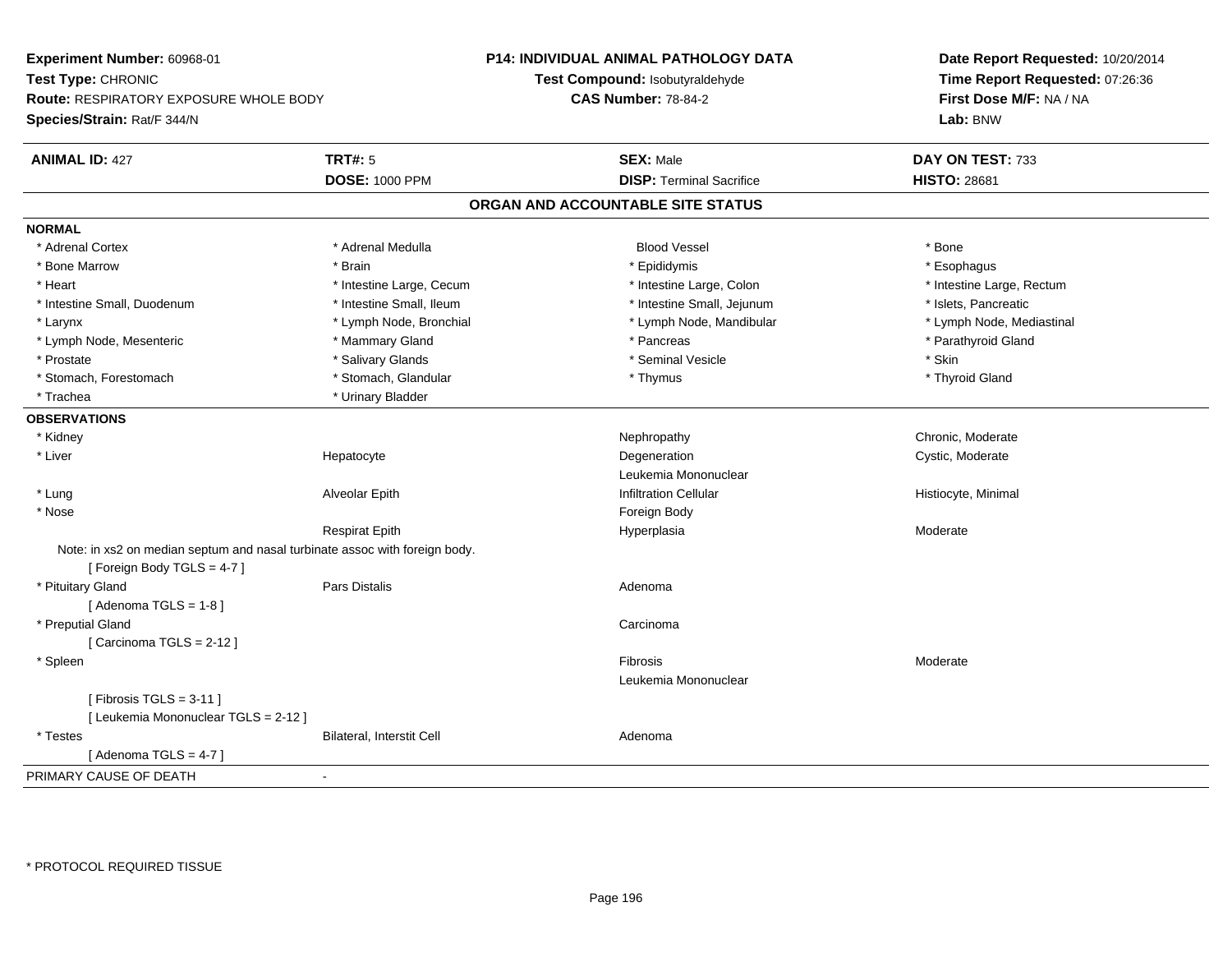**Experiment Number:** 60968-01**Test Type:** CHRONIC **Route:** RESPIRATORY EXPOSURE WHOLE BODY**Species/Strain:** Rat/F 344/N**P14: INDIVIDUAL ANIMAL PATHOLOGY DATATest Compound:** Isobutyraldehyde**CAS Number:** 78-84-2**Date Report Requested:** 10/20/2014**Time Report Requested:** 07:26:36**First Dose M/F:** NA / NA**Lab:** BNW**ANIMAL ID:** 428**TRT#:** 5 **SEX:** Male **SEX:** Male **DAY ON TEST:** 701 **DOSE:** 1000 PPM**DISP:** Moribund Sacrifice **HISTO:** 28682 **ORGAN AND ACCOUNTABLE SITE STATUSNORMAL**\* Adrenal Cortex \* Adrenal Cortex \* Brain \* Brain \* Brain \* Brain \* Bood Vessel \* \* \* \* Brain \* Bone \* \* \* \* \* \* \* Brain \* \* Brain \* \* Brain \* \* Brain \* \* Brain \* \* Brain \* \* Brain \* \* Brain \* \* Brain \* \* Brain \* \* Brain \* \* Brain \* \* Brai \* Epididymis **Account 19 and 19 and 19 and 19 and 19 and 19 and 19 and 19 and 19 and 19 and 19 and 19 and 19 and 19 and 19 and 19 and 19 and 19 and 19 and 19 and 19 and 19 and 19 and 19 and 19 and 19 and 19 and 19 and 19 a** \* Intestine Small, Ileum \* Intestine Large, Colon \* Intestine Large, Rectum \* Intestine Small, Duodenum \* Intestine Small, Duodenum \* Intestine Small, Jejunum \* \* The mannery Gland \* \* Islets, Pancreatic \* The mannery Stand \* Larynx \* Larynx \* Mammary Gland \* Salivary Glands \* Parathyroid Gland \* \* \* Pituitary Gland \* \* Prostate \* \* Prostate \* \* Salivary Glands \* Salivary Glands \* Salivary Glands \* Salivary Glands \* Salivary Glands \* Salivary Glands \* Salivary Glands \* Salivary Glands \* Saliva \* Seminal Vesicle \* Thymus \* Stomach, Forestomach \* Northern \* Stomach, Glandular \* Thymus \* Thymus \* Thyroid Gland \* Trachea \* Trachea \* Trachea \* Thyroid Gland \* Urinary Bladder **OBSERVATIONS** \* Adrenal Medullaa and the state of the state of the state of the Hyperplasia and the Moderate of the Moderate of the Shane and T \* Bone MarrowLeukemia Mononuclear<br>Nephropathy \* Kidneyy the controller of the controller of the controller of the controller of the controller of the chronic, Mild \* Liver Hepatodiaphragmatic NoduleBile Duct Hyperplasia Moderate Leukemia Mononuclear[ Hepatodiaphragmatic Nodule TGLS = 7-12 ][ Leukemia Mononuclear TGLS = 8-4+12 ] \* Lung Epithelioma Benign Leukemia Mononuclear[ Epithelioma Benign TGLS = 1-11 ] Lymph NodeIliac **III** access of the Leukemia Mononuclear **Leukemia Mononuclear** Pancreatic Leukemia Mononuclear [ Leukemia Mononuclear TGLS = 9-17 ][ Leukemia Mononuclear TGLS = 6-15 ] \* Lymph Node, Bronchial Leukemia Mononuclear**Leukemia Mononuclear Contract Contract Contract Contract Contract Contract Contract Contract Contract Contract Contract Contract Contract Contract Contract Contract Contract Contract Contract Contract Contract Contract**  \* Lymph Node, Mandibular \* Lymph Node, Mediastinal Leukemia Mononuclear \* Lymph Node, Mesenteric Leukemia Mononuclear \* Nosee and the control of the control of the control of the control of the control of the control of the control of the control of the control of the control of the control of the control of the control of the control of the co \* Pancreass and the control of the control of the control of the control of the control of the control of the control of the control of the control of the control of the control of the control of the control of the control of the co Peniss and the control of the control of the control of the control of the control of the control of the control of the control of the control of the control of the control of the control of the control of the control of the co e Marked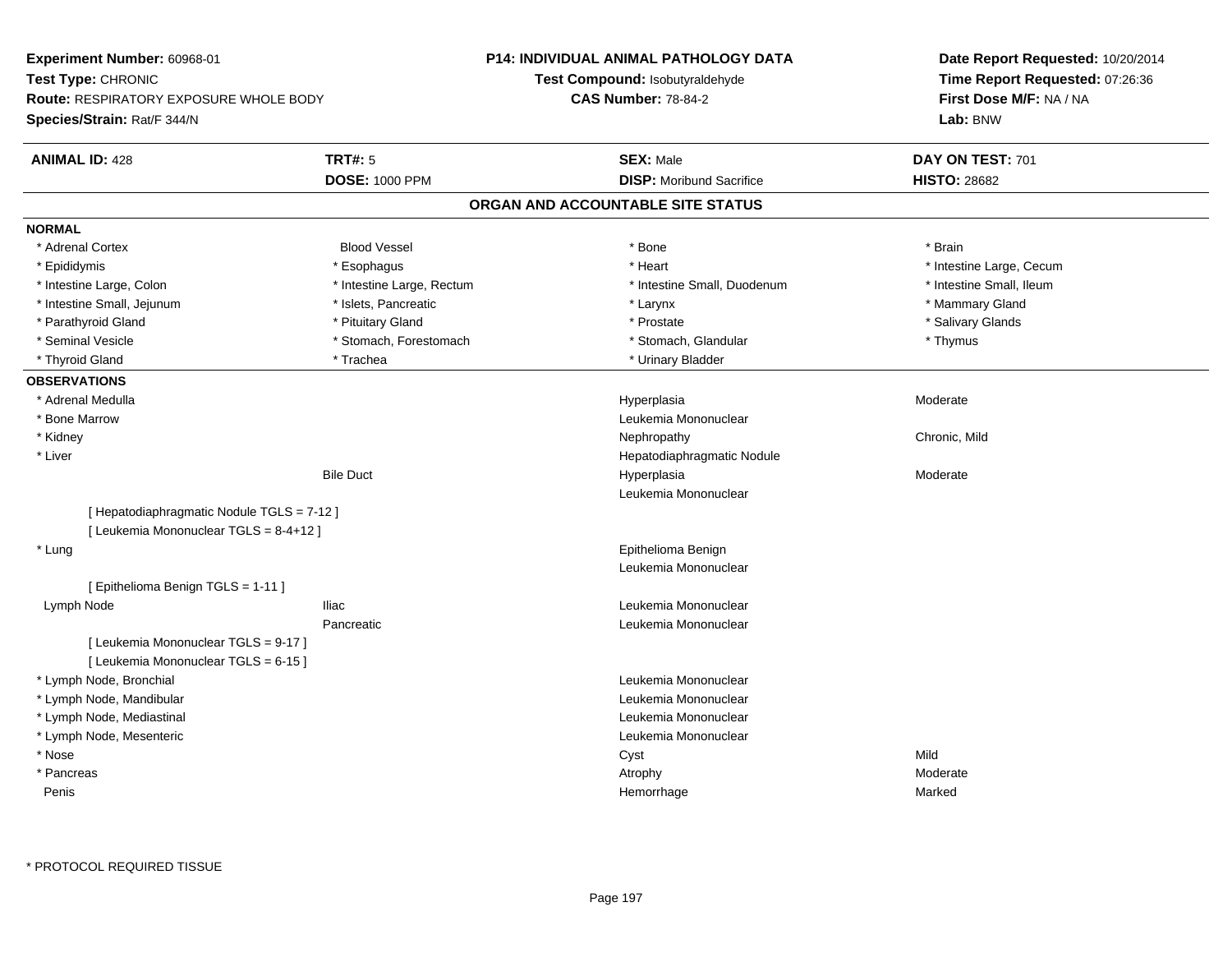| <b>Experiment Number: 60968-01</b><br>Test Type: CHRONIC<br><b>Route: RESPIRATORY EXPOSURE WHOLE BODY</b><br>Species/Strain: Rat/F 344/N |                                      | <b>P14: INDIVIDUAL ANIMAL PATHOLOGY DATA</b><br>Test Compound: Isobutyraldehyde<br><b>CAS Number: 78-84-2</b> | Date Report Requested: 10/20/2014<br>Time Report Requested: 07:26:36<br>First Dose M/F: NA / NA<br>Lab: BNW |
|------------------------------------------------------------------------------------------------------------------------------------------|--------------------------------------|---------------------------------------------------------------------------------------------------------------|-------------------------------------------------------------------------------------------------------------|
| <b>ANIMAL ID: 428</b>                                                                                                                    | TRT#: 5                              | <b>SEX: Male</b>                                                                                              | DAY ON TEST: 701                                                                                            |
|                                                                                                                                          | <b>DOSE: 1000 PPM</b>                | <b>DISP:</b> Moribund Sacrifice                                                                               | <b>HISTO: 28682</b>                                                                                         |
|                                                                                                                                          |                                      | ORGAN AND ACCOUNTABLE SITE STATUS                                                                             |                                                                                                             |
|                                                                                                                                          |                                      | Thrombosis                                                                                                    | Acute, Marked                                                                                               |
| [Hemorrhage TGLS = $3-14$ ]                                                                                                              |                                      |                                                                                                               |                                                                                                             |
| * Preputial Gland                                                                                                                        |                                      | Inflammation                                                                                                  | Suppurative, Moderate                                                                                       |
| [Inflammation TGLS = $2-16$ ]                                                                                                            |                                      |                                                                                                               |                                                                                                             |
| * Skin                                                                                                                                   |                                      | Ulcer                                                                                                         | Moderate                                                                                                    |
| [Ulcer TGLS = $2-16$ ]                                                                                                                   |                                      |                                                                                                               |                                                                                                             |
| * Spleen                                                                                                                                 |                                      | Leukemia Mononuclear                                                                                          |                                                                                                             |
| [Leukemia Mononuclear TGLS = 5-13]                                                                                                       |                                      |                                                                                                               |                                                                                                             |
| * Testes                                                                                                                                 | Bilateral, Interstit Cell            | Adenoma                                                                                                       |                                                                                                             |
| [ Adenoma TGLS = 4-7 ]                                                                                                                   |                                      |                                                                                                               |                                                                                                             |
| PRIMARY CAUSE OF DEATH                                                                                                                   | Leukemia Mononuclear<br>- Spleen     |                                                                                                               |                                                                                                             |
| CONTRIBUTORY CAUSE OF DEATH                                                                                                              | - Penis Hemorrhage; Penis Thrombosis |                                                                                                               |                                                                                                             |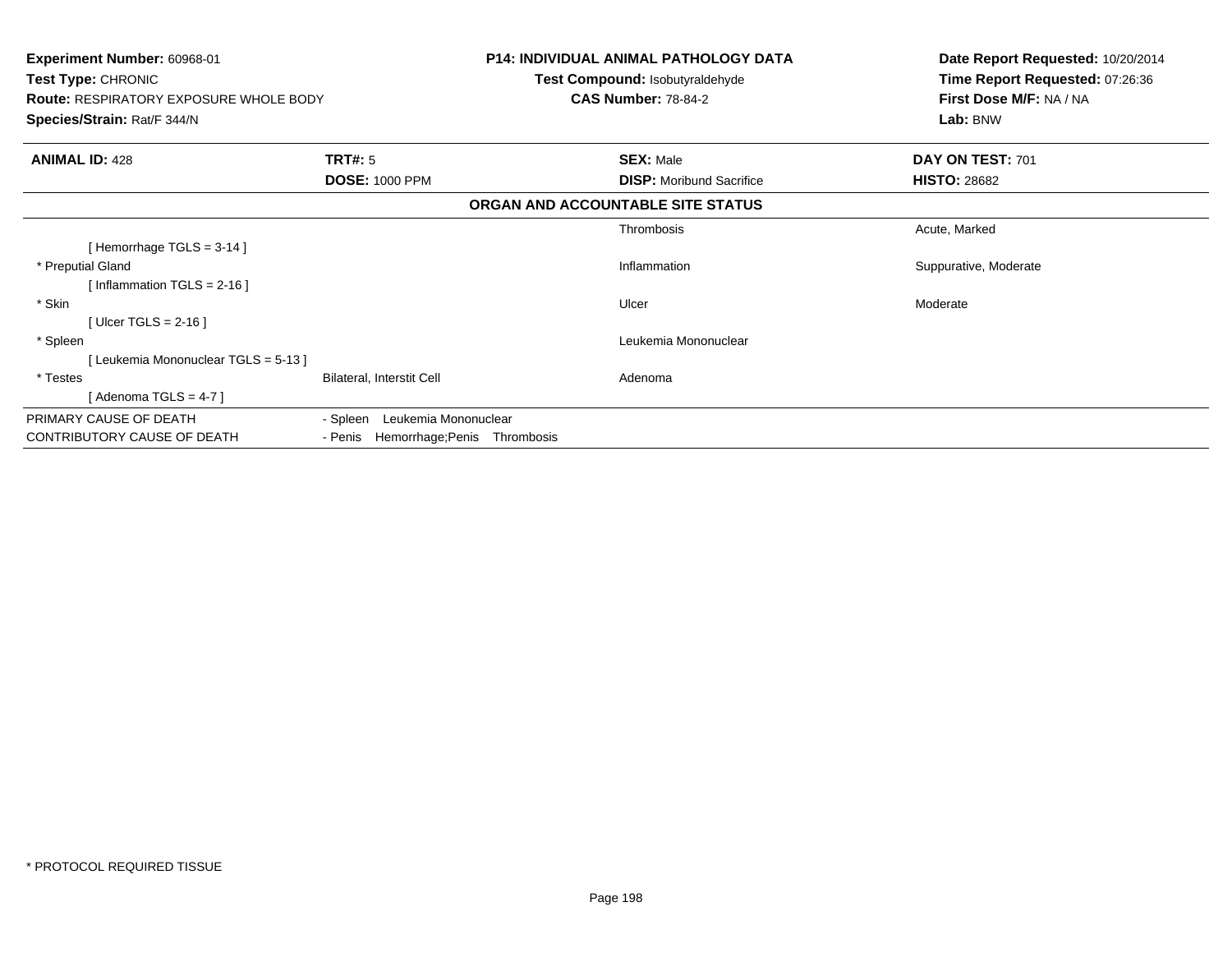**Experiment Number:** 60968-01**Test Type:** CHRONIC **Route:** RESPIRATORY EXPOSURE WHOLE BODY**Species/Strain:** Rat/F 344/N**P14: INDIVIDUAL ANIMAL PATHOLOGY DATATest Compound:** Isobutyraldehyde**CAS Number:** 78-84-2**Date Report Requested:** 10/20/2014**Time Report Requested:** 07:26:36**First Dose M/F:** NA / NA**Lab:** BNW**ANIMAL ID:** 429**TRT#:** 5 **SEX:** Male **DAY ON TEST:** 539 **DOSE:** 1000 PPM**DISP:** Natural Death **HISTO:** 28683 **ORGAN AND ACCOUNTABLE SITE STATUSNORMAL**\* Adrenal Cortex \* Adrenal Cortex \* Attack the state of the state of the Blood Vessel the state of the state of the state of the Marrow \* Bone Marrow \* Bone Marrow \* Bone Marrow \* Bone Marrow \* Bone Marrow \* Bone Marrow \* Bone Marrow \* Bon \* Intestine Large, Colon \* Epididymis \* Esophagus \* Esophagus \* Esophagus \* 11testine Large, Cecum \* Intestine Large, Rectum \* Thestine Small, Duodenum \* Number of the small, Ileum \* Intestine Small, Jejunum \* Intestine Small, Jejunum \* Islets, Pancreatic \* The manner of the Larynx \* Larynx \* Larynx \* Lymph Node, Mandibular \* \* Mammary Gland \* Nose \* Pancreas \* Pancreas \* Parathyroid Gland \* Parathyroid Gland \* Pituitary Gland \* Pituitary Gland \* Pituitary Computer \* Parathyroid Gland \* Pituitary Gland \* Pituitary Gland \* Pituitary Gland \* Pituitary Gland \* Pi \* Seminal Vesicle \* Preputial Gland \* \* Annual vesicle \* \* Prostate \* \* Salivary Glands \* \* Salivary Glands \* \* Seminal Vesicle \* \* Skin \* Stomach, Forestomach \* Stomach \* Stomach, Glandular \* Thymus \* Thymus \* Thyroid Gland \* Trachea \* Trachea \* Trachea \* Urinary Bladder **OBSERVATIONS** \* Adrenal Medulla Hyperplasia Mild \* Brainhemorrhage and the morrhage of the most defined to the Moderate of the Moderate of the Moderate of the Moderate of the Moderate of the Moderate of the Moderate of the Moderate of the Moderate of the Moderate of the Moderat \* Heart Cardiomyopathyy Mild Chronic, Minimal \* Kidneyy the controller controller that the controller controller the controller controller chronic, Minimal of the chronic, Minimal of the chronic, Minimal of the chronic chronic, Minimal of the chronic chronic chronic chronic c \* Liver Leukemia Mononuclear Hepatocyte Necrosis Moderate [ Leukemia Mononuclear TGLS = 3-4 ] $[$  Necrosis TGLS = 3-4  $]$  \* Lung Leukemia Mononuclear [ Leukemia Mononuclear TGLS = 3-4 ] \* Lymph Node, Bronchiall and the control of the control of the control of the control of the control of the control of the control of Moderate \* Lymph Node, Mediastinall and the control of the control of the control of the control of the control of the control of the control of s Mild Mild \* Lymph Node, Mesenteric Fibrosis MildMarked \* Spleenn and the control of the control of the control of the control of the control of the control of the control of the control of the control of the control of the control of the control of the control of the control of the co Leukemia Mononuclear $[$  Fibrosis TGLS = 2-11  $]$ [ Leukemia Mononuclear TGLS = 2-11 ] \* Testes Interstit Cell Adenoma $[$  Adenoma TGLS = 1-7  $]$ PRIMARY CAUSE OF DEATH - Spleen Leukemia Mononuclear CONTRIBUTORY CAUSE OF DEATH- Brain Hemorrhage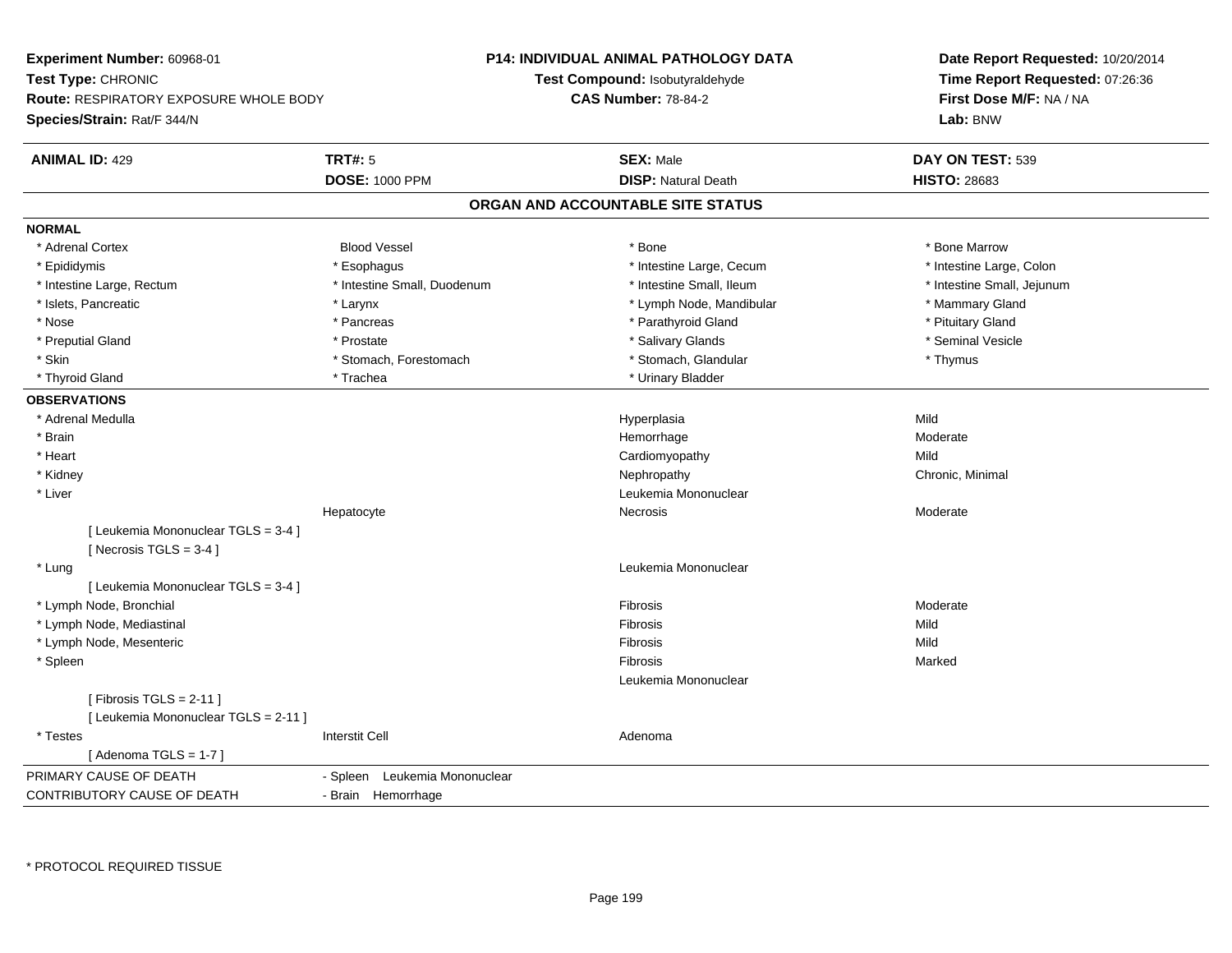**Experiment Number:** 60968-01**Test Type:** CHRONIC **Route:** RESPIRATORY EXPOSURE WHOLE BODY**Species/Strain:** Rat/F 344/N**P14: INDIVIDUAL ANIMAL PATHOLOGY DATATest Compound:** Isobutyraldehyde**CAS Number:** 78-84-2**Date Report Requested:** 10/20/2014**Time Report Requested:** 07:26:36**First Dose M/F:** NA / NA**Lab:** BNW**ANIMAL ID:** 430**TRT#:** 5 **SEX:** Male **DAY ON TEST:** 733 **DOSE:** 1000 PPM**DISP:** Terminal Sacrifice **HISTO:** 28684 **ORGAN AND ACCOUNTABLE SITE STATUSNORMALBlood Vessel**  Blood Vessel \* Bone \* Bone Marrow \* Brain\* Intestine Large, Colon \* Epididymis \* Intestine Large, Cecum \* Esophagus \* Intestine Large, Cecum \* Intestine Large, Cecum \* Intestine Small, Duodenum \* Intestine Small, Ileum \* Intestine Small, Jejunum \* Islets, Pancreatic\* Larynx \* Lung \* Lymph Node, Bronchial \* Lymph Node, Mandibular \* Lymph Node, Mediastinal \* The mode is the second of the second term in the second term in the second term in the second term in the second term in the second term in the second term in the second term in the second term \* Seminal Vesicle \* Parathyroid Gland \* \* \* Prostate \* \* Prostate \* \* Salivary Glands \* \* Salivary Glands \* \* Seminal Vesicle \* Skin \* Stomach, Forestomach \* Stomach \* Stomach, Glandular \* Thymus \* Thymus \* Trachea \* Urinary Bladder**OBSERVATIONS** \* Adrenal CortexVacuolization Cytoplasmic **Mild** Moderate \* Adrenal Medullaa and the state of the state of the state of the Hyperplasia and the Moderate of the Moderate of the Shane and T \* Heart Cardiomyopathyy Mild \* Intestine Large, RectumParasite Metazoan<br>Nephropathy \* Kidneyy the controller of the controller of the controller of the Nephropathy Chronic, Marked Schronic, Marked Schronic, Marked Schronic, Marked Schronic, Marked Schronic, Marked Schronic, Marked Schronic, Marked Schronic, Marke \* Liverr and the contract of the contract of the contract of the contract of the contract of the contract of the contract of the contract of the contract of the contract of the contract of the contract of the contract of the cont s Mild Minimal \* Nosee and the control of the control of the control of the control of the control of the control of the control of the control of the control of the control of the control of the control of the control of the control of the co \* Pituitary Glandd and the contract of Pars Distalis and the contract of Adenoma and Adenoma and the Adenoma and the Adenoma and  $\lambda$  $[$  Adenoma TGLS = 2-8  $]$  \* Preputial Glandd and the control of the control of the control of the Hyperplasia and the control of the Marked Marked of the  $\eta$ [ Hyperplasia TGLS = 1-12 ] \* Spleenn and the state of the state of the state of the state of the state of the state of the state of the state of the state of the state of the state of the state of the state of the state of the state of the state of the stat  $[$  Fibrosis TGLS = 3-4  $]$  \* TestesBilateral, Interstit Cell **Adenoma** Adenoma  $[$  Adenoma TGLS = 4-7  $]$  \* Thyroid Gland C Cell Hyperplasia Mild PRIMARY CAUSE OF DEATH-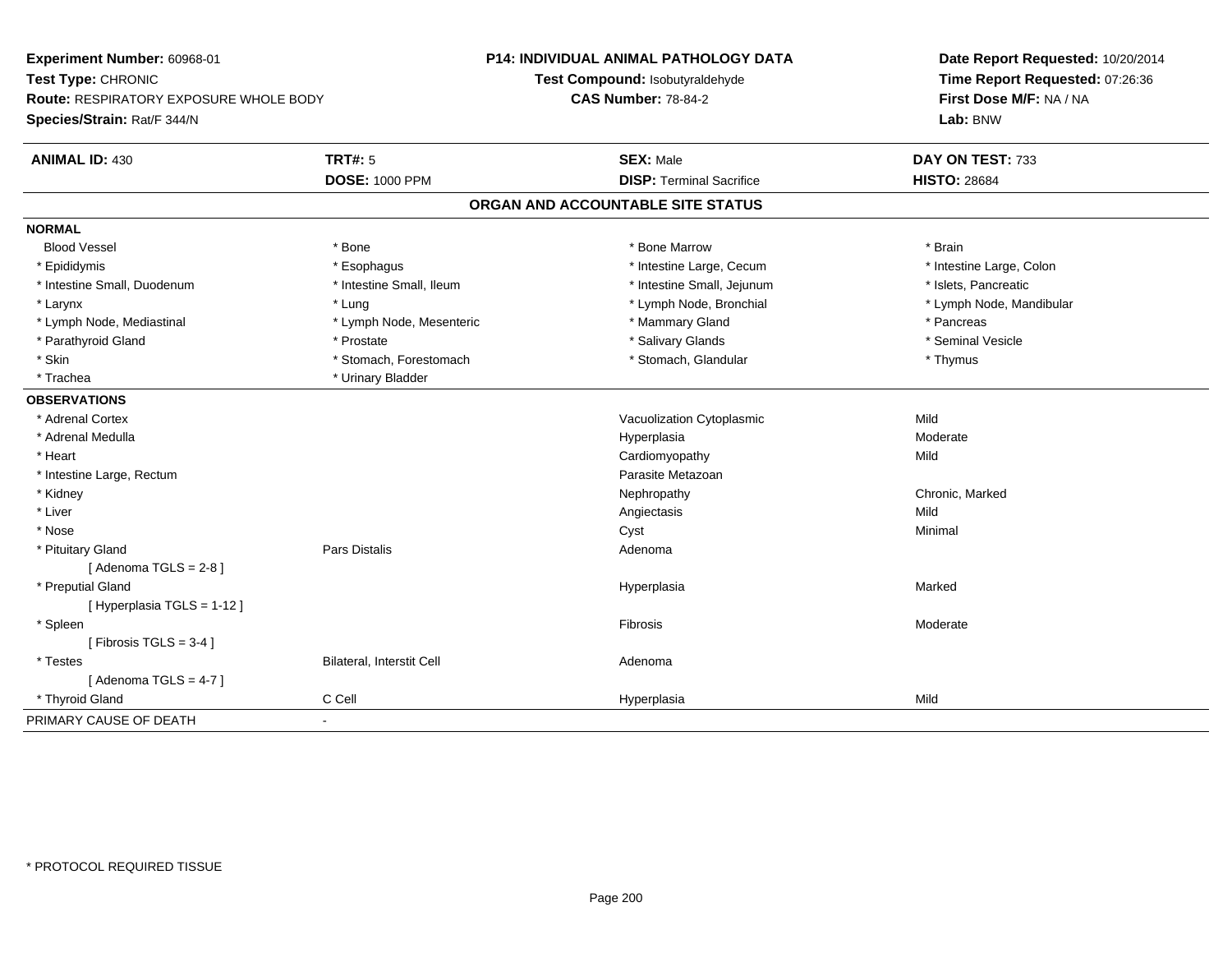**Experiment Number:** 60968-01**Test Type:** CHRONIC **Route:** RESPIRATORY EXPOSURE WHOLE BODY**Species/Strain:** Rat/F 344/N**P14: INDIVIDUAL ANIMAL PATHOLOGY DATATest Compound:** Isobutyraldehyde**CAS Number:** 78-84-2**Date Report Requested:** 10/20/2014**Time Report Requested:** 07:26:36**First Dose M/F:** NA / NA**Lab:** BNW**ANIMAL ID:** 431**TRT#:** 5 **SEX:** Male **DAY ON TEST:** 733 **DOSE:** 1000 PPM**DISP:** Terminal Sacrifice **HISTO:** 28685 **ORGAN AND ACCOUNTABLE SITE STATUSNORMAL**\* Adrenal Cortex \* Adrenal Cortex \* Attack the state of the state of the Blood Vessel the state of the state of the state of the Marrow \* Bone Marrow \* Bone Marrow \* Bone Marrow \* Bone Marrow \* Bone Marrow \* Bone Marrow \* Bone Marrow \* Bon \* Brain \* \* Esophagus \* \* Esophagus \* \* Esophagus \* \* Esophagus \* \* Esophagus \* Heart \* Heart \* Heart \* Heart \* Intestine Large, Cecum \* Intestine Large, Colon \* Intestine Large, Rectum \* Intestine Small, Duodenum \* Intestine Small, Ileum \* Intestine Small, Jejunum \* Islets, Pancreatic \* Larynx\* Lymph Node, Mediastinal \* Lung \* Lymph Node, Bronchial \* Lymph Node, Aandibular \* Lymph Node, Mandibular \* Lymph Node, Mesenteric \* The puting the second of the Pancreas \* Parathyroid Gland \* Parathyroid Gland \* Preputial Gland \* Prostate \* \* Salivary Glands \* \* Salivary Glands \* \* Seminal Vesicle \* \* \* Seminal Yestrich \* \* Skin \* \* Skin \* Trachea \* Stomach, Forestomach \* Thyroid Gland \* Stomach, Glandular \* Thyroid Gland \* Thyroid Gland \* Urinary Bladder**OBSERVATIONS** \* Adrenal Medullaa and the state of the state of the state of the Hyperplasia and the Moderate of the Moderate of the Shane and T Eyee the contract of the contract of the contract of the contract of the contract of the contract of the contract  $\mathsf{M}$ arked  $[$  Cataract TGLS = 2-14  $]$  \* Kidneyy the controller of the controller of the controller of the Nephropathy Chronic, Marked Schronic, Marked Schronic, Marked Schronic, Marked Schronic, Marked Schronic, Marked Schronic, Marked Schronic, Marked Schronic, Marke [ Nephropathy  $TGLS = 6-5$  ] \* Liver Hepatocytee the contract of the Degeneration Cystic, Mild and Cystic, Mild and Cystic, Mild Hepatodiaphragmatic Nodule[ Hepatodiaphragmatic Nodule TGLS = 5-11 ] \* Mammary Glandd and the control of the control of the control of Galactocele and the control of the Moderate  $\sim$  Moderate  $\sim$ Epithelium Hyperplasia Mild [ Galactocele TGLS = 1-13 ][ Hyperplasia TGLS = 1-13 ] \* Nose Respirat Epith Metaplasia Squamous, Mild Note: right dorsolateral wall in xs1. Oral Mucosa Pharyngeal Hyperplasia Marked Pharyngeal Squamous Cell PapillomaNote: xs3 \* Pituitary Glandd and the contract of Pars Distalis and the contract of Adenoma and Adenoma and the Adenoma and the Adenoma and  $\lambda$  \* Spleenn and the control of the control of the control of the control of the control of the control of the control of the control of the control of the control of the control of the control of the control of the control of the co  $[$  Fibrosis TGLS = 4-4  $]$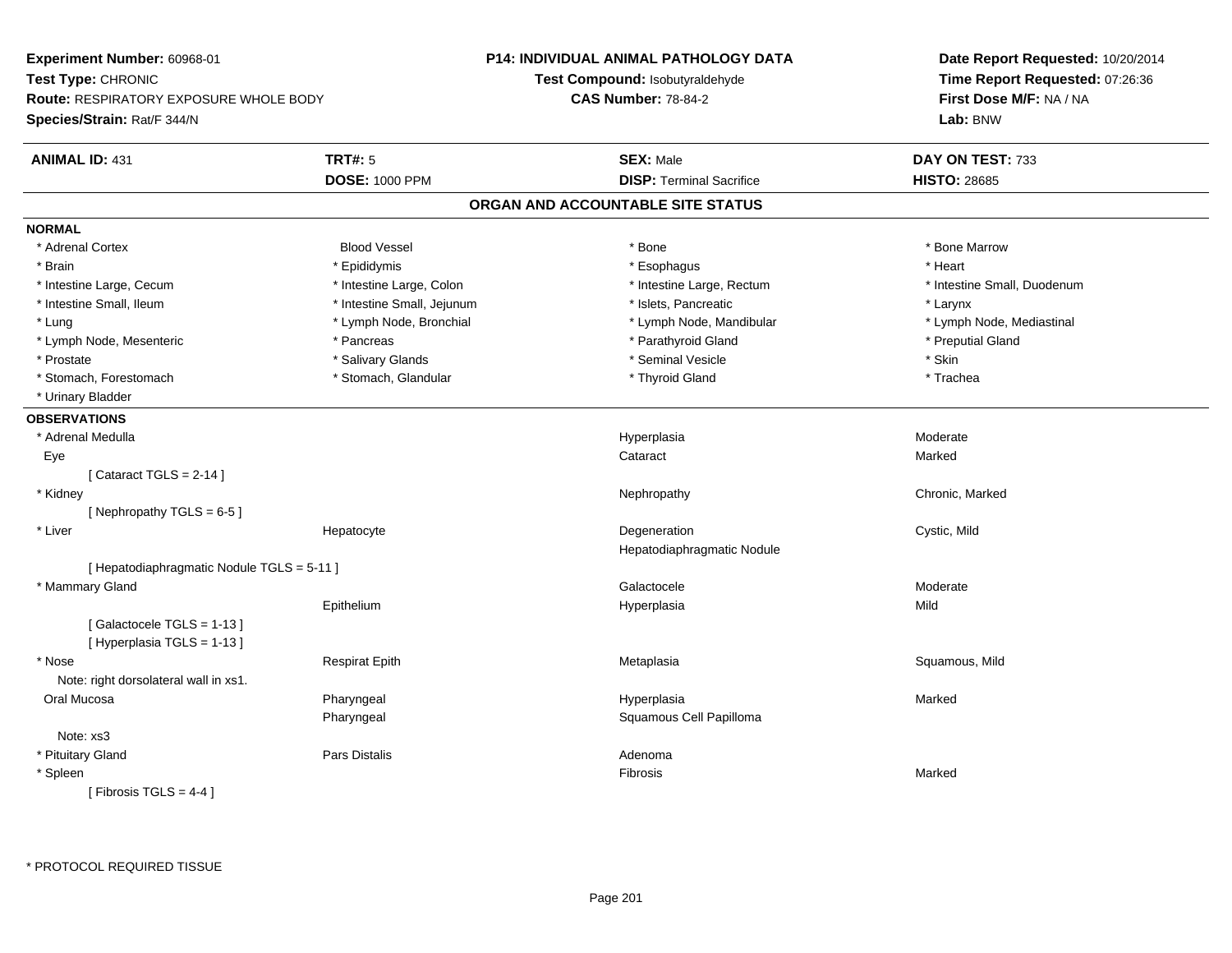| Experiment Number: 60968-01<br>Test Type: CHRONIC<br><b>Route: RESPIRATORY EXPOSURE WHOLE BODY</b><br>Species/Strain: Rat/F 344/N |                           | <b>P14: INDIVIDUAL ANIMAL PATHOLOGY DATA</b><br>Test Compound: Isobutyraldehyde<br><b>CAS Number: 78-84-2</b> | Date Report Requested: 10/20/2014<br>Time Report Requested: 07:26:36<br>First Dose M/F: NA / NA<br>Lab: BNW |
|-----------------------------------------------------------------------------------------------------------------------------------|---------------------------|---------------------------------------------------------------------------------------------------------------|-------------------------------------------------------------------------------------------------------------|
| <b>ANIMAL ID: 431</b>                                                                                                             | TRT#: 5                   | <b>SEX: Male</b>                                                                                              | DAY ON TEST: 733                                                                                            |
|                                                                                                                                   | <b>DOSE: 1000 PPM</b>     | <b>DISP:</b> Terminal Sacrifice                                                                               | <b>HISTO: 28685</b>                                                                                         |
|                                                                                                                                   |                           | ORGAN AND ACCOUNTABLE SITE STATUS                                                                             |                                                                                                             |
| * Testes                                                                                                                          | Bilateral, Interstit Cell | Adenoma                                                                                                       |                                                                                                             |
|                                                                                                                                   | <b>Germinal Epith</b>     | Atrophy                                                                                                       | Marked                                                                                                      |
|                                                                                                                                   | Artery                    | Inflammation                                                                                                  | Moderate                                                                                                    |
| [Adenoma TGLS = 3-7+12 ]                                                                                                          |                           |                                                                                                               |                                                                                                             |
| [Atrophy TGLS = $7-7$ ]                                                                                                           |                           |                                                                                                               |                                                                                                             |
| * Thymus                                                                                                                          |                           | Thymoma Benign                                                                                                |                                                                                                             |
| PRIMARY CAUSE OF DEATH                                                                                                            | $\overline{\phantom{a}}$  |                                                                                                               |                                                                                                             |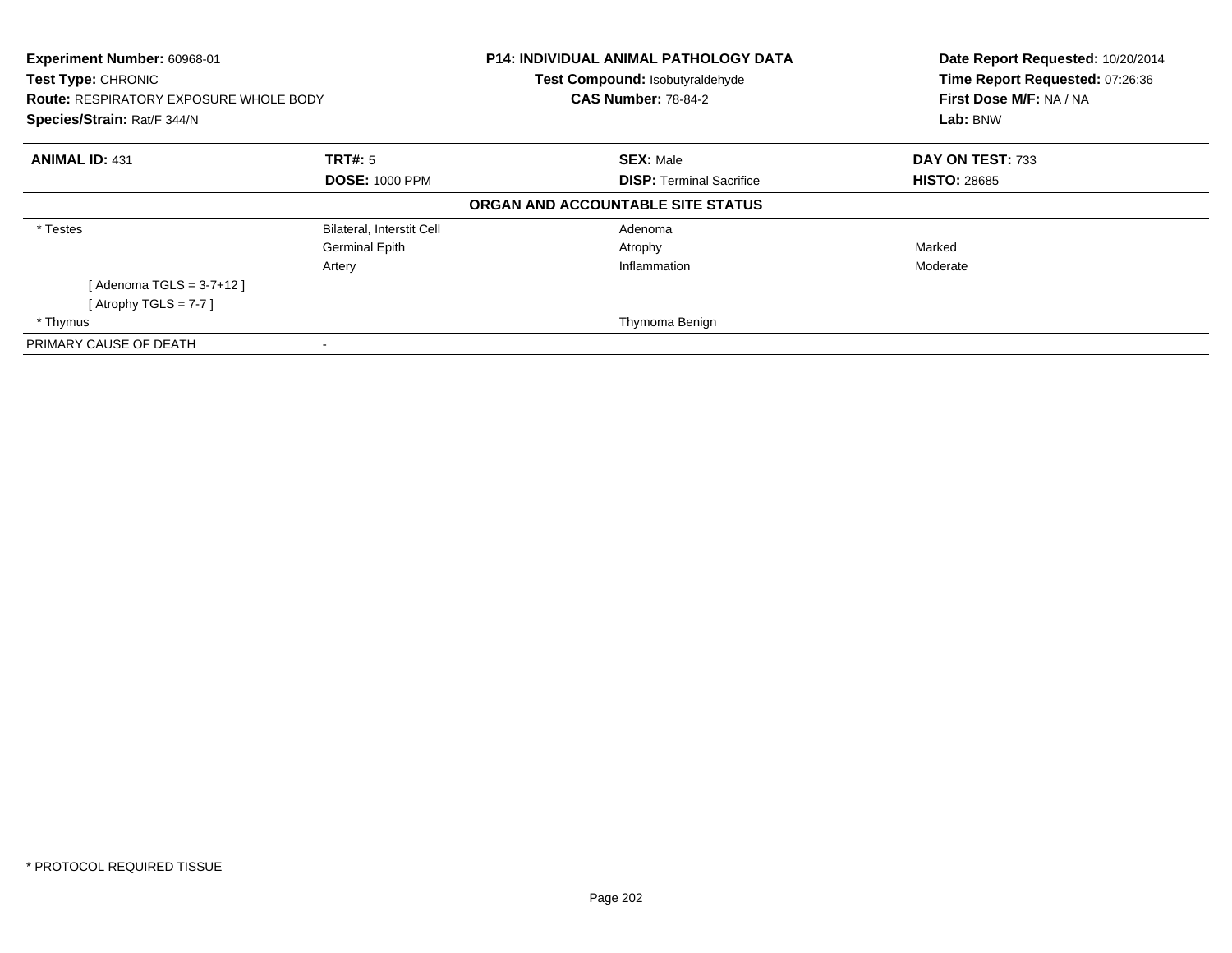**Experiment Number:** 60968-01**Test Type:** CHRONIC **Route:** RESPIRATORY EXPOSURE WHOLE BODY**Species/Strain:** Rat/F 344/N**P14: INDIVIDUAL ANIMAL PATHOLOGY DATATest Compound:** Isobutyraldehyde**CAS Number:** 78-84-2**Date Report Requested:** 10/20/2014**Time Report Requested:** 07:26:36**First Dose M/F:** NA / NA**Lab:** BNW**ANIMAL ID:** 432**TRT#:** 5 **SEX:** Male **DAY ON TEST:** 520 **DOSE:** 1000 PPM**DISP:** Moribund Sacrifice **HISTO:** 28686 **ORGAN AND ACCOUNTABLE SITE STATUSNORMAL**\* Adrenal Cortex \* Adrenal Medulla \* \* Book \* Blood Vessel \* Book \* Bone \* Bone \* Bone \* Bone \* Bone \* Bone \* Bone \* Bone \* Bone Eve \* Bone Marrow \* Epididymis \* Esophagus Eye\* Heart Thestine Large, Cecum Thestine Large, Cecum And Alternative Large, Colon Thestine Large, Rectum \* Intestine Large, Rectum \* Intestine Large, Rectum \* Intestine Small, Duodenum \* Intestine Small, Ileum \* Intestine Small, Intestine Small, Jejunum \* Islets, Pancreatic \* Larynx \* Lung \* Lymph Node, Bronchial \* Lymph Node, Mandibular \* Lymph Node, Mediastinal \* Nose \* Lymph Node, Mesenteric \* \* Mammary Gland \* Memmary Gland \* Nose \* Salivary Glands \* Pancreas \* And the second term in the second term in the second term in the second term in the second term in the second term in the second term in the second term in the second term in the second term in the second term \* Seminal Vesicle \* The state of the set of the set of the set of the set of the set of the set of the set of the set of the set of the set of the set of the set of the set of the set of the set of the set of the set of th \* Stomach, Glandular \* \* \* Trachea \* \* Testes \* \* Thymus \* Thymus \* Thymus \* Trachea \* Trachea \* Urinary Bladder**OBSERVATIONS** \* Brainn wenne alle the Ventricle wenne and the Hydrocephalus Moderate Moderate Moderate Moderate and the Ventricle o \* Kidneyy which is a controlled that the controller controller the chronic of the chronic chronic, Moderate  $\lambda$  \* Liver Hepatocytee the contract of the Necrosis **Mild** Vacuolization Cytoplasmic Marked $[$  Necrosis TGLS = 6-11  $]$ [ Vacuolization Cytoplasmic TGLS = 6-11 ] \* Pituitary Glandd and the contract of Pars Distalis and the contract of Adenoma and Adenoma and the Adenoma and the Adenoma and  $\lambda$  $[$  Adenoma TGLS = 4-8  $]$  \* Preputial Glandd and the control of the control of the control of the control of the control of the control of the control of the control of the control of the control of the control of the control of the control of the control of the co [ Cyst TGLS = 5-7 ] \* Thyroid Glandd C Cell Carcinoma [ Carcinoma TGLS = 1-2 ]PRIMARY CAUSE OF DEATH- Pituitary Gland Pars Distalis Adenoma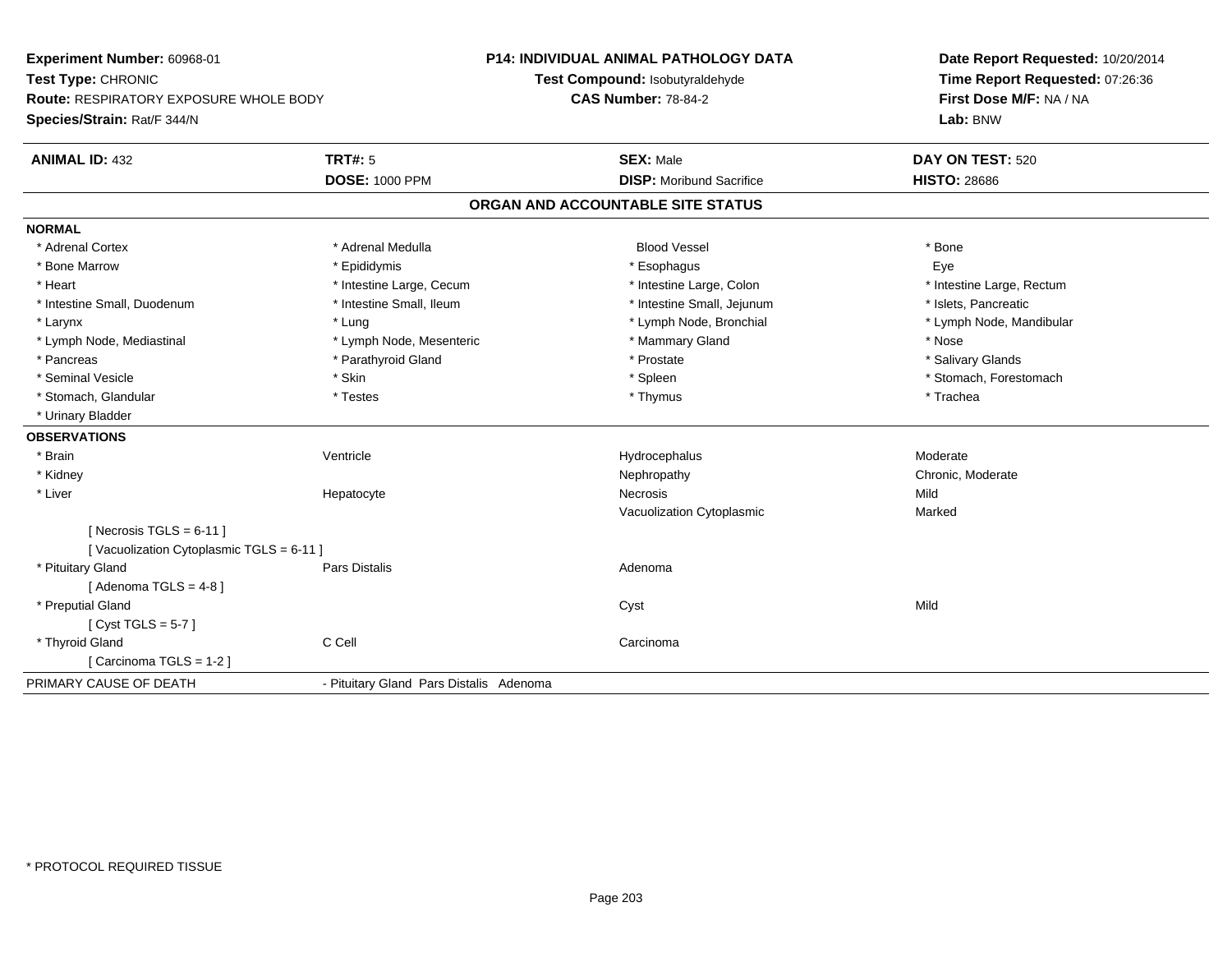**Experiment Number:** 60968-01**Test Type:** CHRONIC **Route:** RESPIRATORY EXPOSURE WHOLE BODY**Species/Strain:** Rat/F 344/N**P14: INDIVIDUAL ANIMAL PATHOLOGY DATATest Compound:** Isobutyraldehyde**CAS Number:** 78-84-2**Date Report Requested:** 10/20/2014**Time Report Requested:** 07:26:36**First Dose M/F:** NA / NA**Lab:** BNW**ANIMAL ID:** 433**TRT#:** 5 **SEX:** Male **DAY ON TEST:** 568 **DOSE:** 1000 PPM**DISP:** Moribund Sacrifice **HISTO:** 28687 **ORGAN AND ACCOUNTABLE SITE STATUSNORMAL**\* Adrenal Cortex \* Adrenal Cortex \* Attack the state of the state of the Blood Vessel the state of the state of the state of the Marrow \* Bone Marrow \* Bone Marrow \* Bone Marrow \* Bone Marrow \* Bone Marrow \* Bone Marrow \* Bone Marrow \* Bon \* Epididymis \* Esophagus Eye \* Heart \* Intestine Large, Cecum \* Intestine Large, Colon \* Intestine Large, Rectum \* Intestine Small, Duodenum \* Intestine Small, Ileum \* Intestine Small, Jejunum \* Islets, Pancreatic \* Liver \* Lung \* Lymph Node, Bronchial \* Lymph Node, Mediastinal \* Lymph Node, Mesenteric\* Mammary Gland \* \* Nose \* \* Nose \* \* Pancreas \* Pancreas \* \* Pancreas \* \* Pancreas \* \* Pancreas \* \* Parathyroid Gland \* Preputial Gland \* \* Annual vesicle \* \* Prostate \* \* Salivary Glands \* \* Salivary Glands \* \* Seminal Vesicle \* \* Stomach, Glandular \* Skin \* Stomach, Forestomach \* Spleen \* Spleen \* Stomach, Forestomach \* Stomach, Forestomach \* Testes \* Thymus \* Thyroid Gland \* Trachea \* Urinary Bladder**MISSING** \* Lymph Node, Mandibular**INSUFFICIENT TISSUE** \* Larynx**OBSERVATIONS** \* Adrenal Medulla Pheochromocytoma Benign [ Pheochromocytoma Benign TGLS = 4-8 ] \* Brainn and the state of the state of the state of the state of the Marked Marked of the Marked Marked of the Marked  $\eta$ [ Hemorrhage TGLS = 7-1 ] Harderian Glandd and the state of the state of the state of the Hyperplasia Moderate of the Moderate of the Moderate of the Moderate of the Moderate of the Moderate of the Moderate of the Moderate of the Moderate of the Moderate of the M [ Hyperplasia TGLS = 5-11 ] \* Kidneyy the controller of the controller of the controller of the controller of the controller of the chronic, Mild **Mesentery** y the control of the state of the control of the Moderate of the Moderate of the Moderate of the Moderate of the Moderate of the Moderate of the Moderate of the Moderate of the Moderate of the Moderate of the Moderate of t  $[$  Necrosis TGLS = 6-12  $]$  \* Pituitary Glandd and the set of Pars Distalis and the Second Adenomal Adenomal Second Second Pars Distallis Hemorrhagee Marked  $[$  Adenoma TGLS = 4-8  $]$ [ Hemorrhage TGLS = 4-8 ]

PRIMARY CAUSE OF DEATH

- Pituitary Gland Pars Distalis Adenoma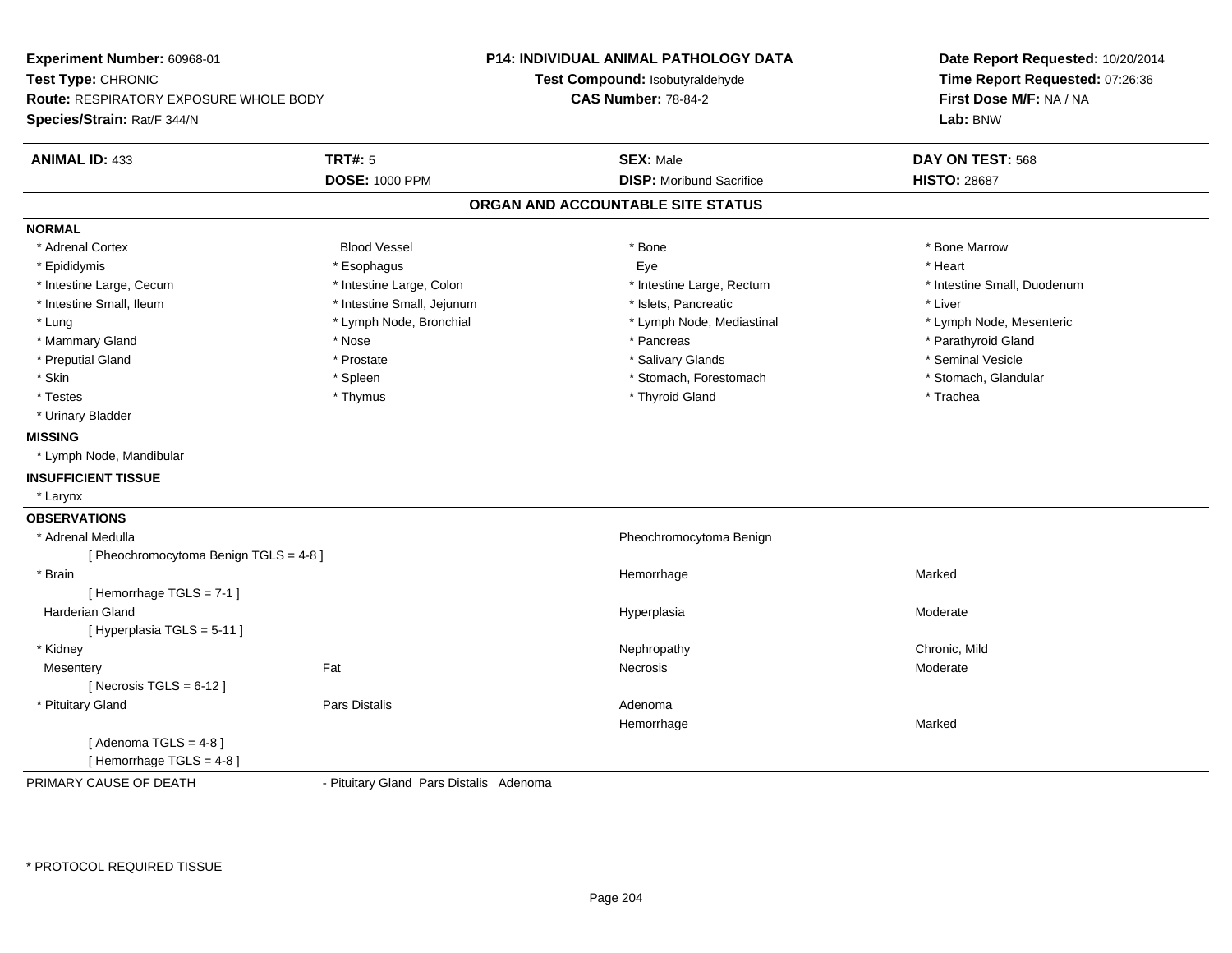| Experiment Number: 60968-01                                                                               |                       | <b>P14: INDIVIDUAL ANIMAL PATHOLOGY DATA</b>                                               | Date Report Requested: 10/20/2014 |
|-----------------------------------------------------------------------------------------------------------|-----------------------|--------------------------------------------------------------------------------------------|-----------------------------------|
| <b>Test Type: CHRONIC</b><br><b>Route: RESPIRATORY EXPOSURE WHOLE BODY</b><br>Species/Strain: Rat/F 344/N |                       | Test Compound: Isobutyraldehyde                                                            | Time Report Requested: 07:26:36   |
|                                                                                                           |                       | <b>CAS Number: 78-84-2</b>                                                                 | First Dose M/F: NA / NA           |
|                                                                                                           |                       |                                                                                            | Lab: BNW                          |
| <b>ANIMAL ID: 433</b>                                                                                     | TRT#: 5               | <b>SEX: Male</b>                                                                           | DAY ON TEST: 568                  |
|                                                                                                           | <b>DOSE: 1000 PPM</b> | <b>DISP:</b> Moribund Sacrifice                                                            | <b>HISTO: 28687</b>               |
|                                                                                                           |                       | ORGAN AND ACCOUNTABLE SITE STATUS                                                          |                                   |
| CONTRIBUTORY CAUSE OF DEATH                                                                               |                       | - Adrenal Medulla Pheochromocytoma Benign; Brain Hemorrhage; Pituitary Gland<br>Hemorrhage |                                   |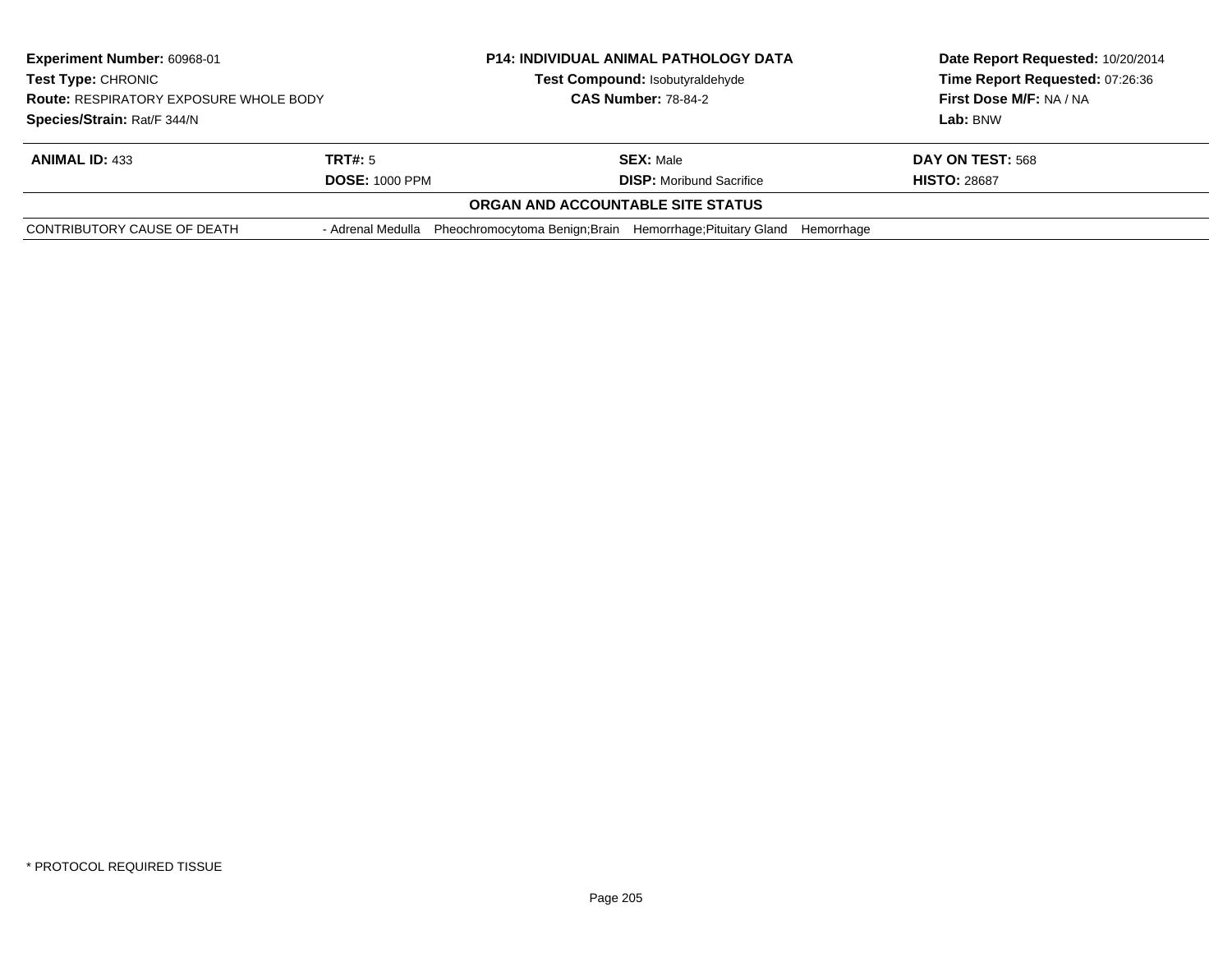| Experiment Number: 60968-01                   |                           | <b>P14: INDIVIDUAL ANIMAL PATHOLOGY DATA</b> | Date Report Requested: 10/20/2014 |
|-----------------------------------------------|---------------------------|----------------------------------------------|-----------------------------------|
| Test Type: CHRONIC                            |                           | Test Compound: Isobutyraldehyde              | Time Report Requested: 07:26:36   |
| <b>Route: RESPIRATORY EXPOSURE WHOLE BODY</b> |                           | <b>CAS Number: 78-84-2</b>                   | First Dose M/F: NA / NA           |
| Species/Strain: Rat/F 344/N                   |                           |                                              | Lab: BNW                          |
| <b>ANIMAL ID: 434</b>                         | TRT#: 5                   | <b>SEX: Male</b>                             | DAY ON TEST: 617                  |
|                                               | <b>DOSE: 1000 PPM</b>     | <b>DISP:</b> Moribund Sacrifice              | <b>HISTO: 28688</b>               |
|                                               |                           | ORGAN AND ACCOUNTABLE SITE STATUS            |                                   |
| <b>NORMAL</b>                                 |                           |                                              |                                   |
| * Adrenal Cortex                              | <b>Blood Vessel</b>       | * Bone                                       | * Brain                           |
| * Epididymis                                  | * Esophagus               | * Heart                                      | * Intestine Large, Cecum          |
| * Intestine Large, Colon                      | * Intestine Large, Rectum | * Intestine Small, Duodenum                  | * Intestine Small, Ileum          |
| * Intestine Small, Jejunum                    | * Larynx                  | * Mammary Gland                              | * Pancreas                        |
| * Prostate                                    | * Salivary Glands         | * Seminal Vesicle                            | * Skin                            |
| * Stomach, Glandular                          | * Thymus                  | * Trachea                                    | * Urinary Bladder                 |
| <b>MISSING</b>                                |                           |                                              |                                   |
| * Parathyroid Gland                           |                           |                                              |                                   |
| <b>OBSERVATIONS</b>                           |                           |                                              |                                   |
| * Adrenal Medulla                             |                           | Hyperplasia                                  | Moderate                          |
| * Bone Marrow                                 |                           | Leukemia Mononuclear                         |                                   |
| [ Leukemia Mononuclear TGLS = 4-8 ]           |                           |                                              |                                   |
| * Islets, Pancreatic                          |                           | Hyperplasia                                  | Moderate                          |
| * Kidney                                      |                           | Nephropathy                                  | Chronic, Moderate                 |
| [Nephropathy TGLS = $4-5$ ]                   |                           |                                              |                                   |
| * Liver                                       | Hepatocyte                | Hyperplasia                                  | Marked                            |
|                                               |                           | Leukemia Mononuclear                         |                                   |
|                                               |                           | Vacuolization Cytoplasmic                    | Marked                            |
| [ Hyperplasia TGLS = $2,3-4+11$ ]             |                           |                                              |                                   |
| [ Leukemia Mononuclear TGLS = 2,3-4+11 ]      |                           |                                              |                                   |
| [Vacuolization Cytoplasmic TGLS = 3-11]       |                           |                                              |                                   |
| * Lung                                        |                           | Leukemia Mononuclear                         |                                   |
| [ Leukemia Mononuclear TGLS = 2,3-4+11 ]      |                           |                                              |                                   |
| * Lymph Node, Bronchial                       |                           | Leukemia Mononuclear                         |                                   |
| [ Leukemia Mononuclear TGLS = 5-13 ]          |                           |                                              |                                   |
| * Lymph Node, Mandibular                      |                           | Leukemia Mononuclear                         |                                   |
| [ Leukemia Mononuclear TGLS = 5-13 ]          |                           |                                              |                                   |
| * Lymph Node, Mediastinal                     |                           | Leukemia Mononuclear                         |                                   |
| * Lymph Node, Mesenteric                      |                           | Leukemia Mononuclear                         |                                   |
| [ Leukemia Mononuclear TGLS = 5-13 ]          |                           |                                              |                                   |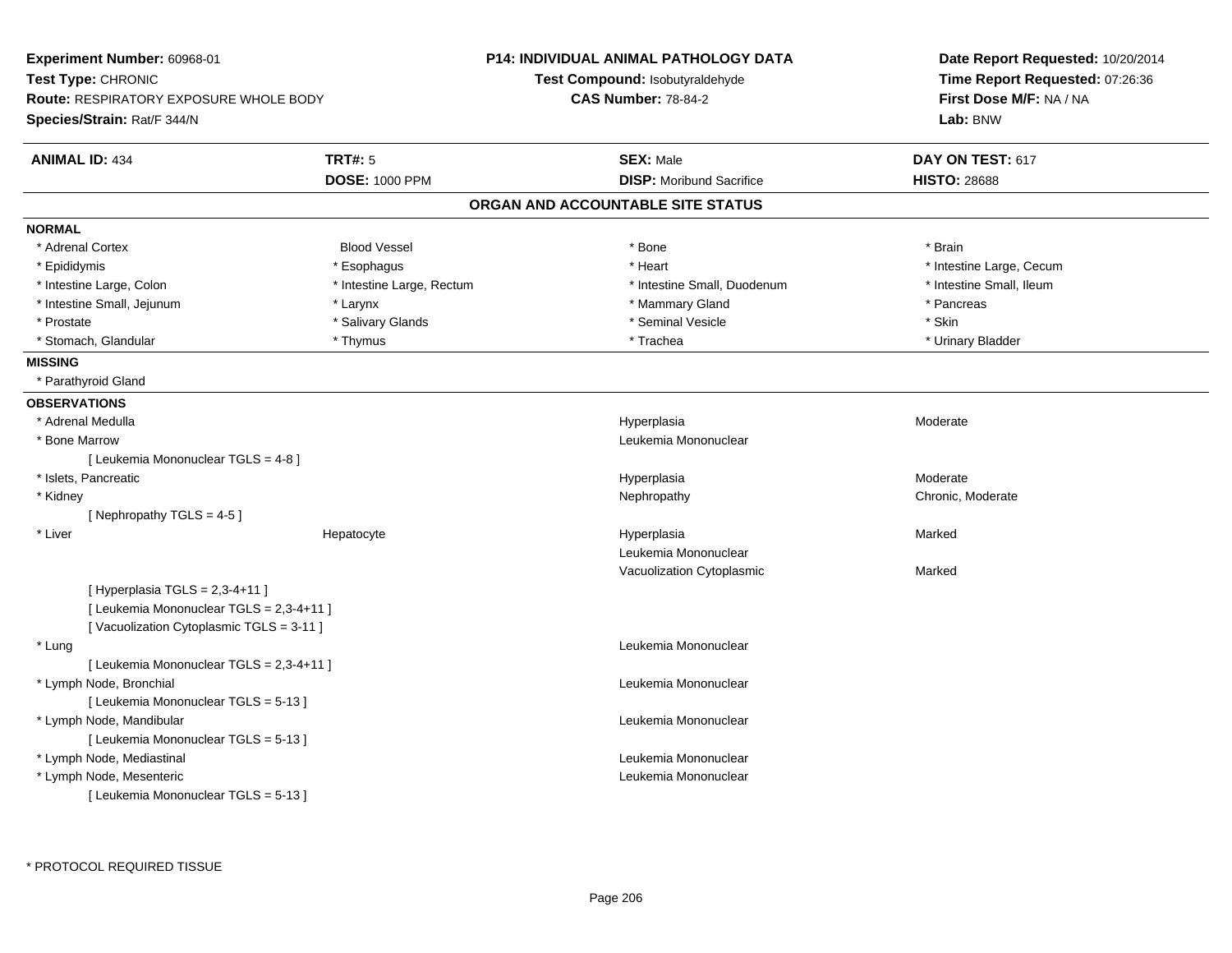| <b>Experiment Number: 60968-01</b><br>Test Type: CHRONIC<br><b>Route: RESPIRATORY EXPOSURE WHOLE BODY</b><br>Species/Strain: Rat/F 344/N |                                  | <b>P14: INDIVIDUAL ANIMAL PATHOLOGY DATA</b><br>Test Compound: Isobutyraldehyde<br><b>CAS Number: 78-84-2</b> | Date Report Requested: 10/20/2014<br>Time Report Requested: 07:26:36<br>First Dose M/F: NA / NA<br>Lab: BNW |
|------------------------------------------------------------------------------------------------------------------------------------------|----------------------------------|---------------------------------------------------------------------------------------------------------------|-------------------------------------------------------------------------------------------------------------|
| <b>ANIMAL ID: 434</b>                                                                                                                    | <b>TRT#: 5</b>                   | <b>SEX: Male</b>                                                                                              | DAY ON TEST: 617                                                                                            |
|                                                                                                                                          | <b>DOSE: 1000 PPM</b>            | <b>DISP:</b> Moribund Sacrifice                                                                               | <b>HISTO: 28688</b>                                                                                         |
|                                                                                                                                          |                                  | ORGAN AND ACCOUNTABLE SITE STATUS                                                                             |                                                                                                             |
| * Nose<br>Note: right lateral wall in xs1.                                                                                               | <b>Respirat Epith</b>            | Metaplasia                                                                                                    | Squamous, Mild                                                                                              |
| * Pituitary Gland                                                                                                                        | Pars Distalis                    | Adenoma                                                                                                       |                                                                                                             |
| * Preputial Gland                                                                                                                        |                                  | Cyst                                                                                                          | Moderate                                                                                                    |
| * Spleen                                                                                                                                 |                                  | Leukemia Mononuclear                                                                                          |                                                                                                             |
| [ Leukemia Mononuclear TGLS = 1-12 ]                                                                                                     |                                  |                                                                                                               |                                                                                                             |
| * Stomach, Forestomach                                                                                                                   |                                  | Hyperkeratosis                                                                                                | Moderate                                                                                                    |
|                                                                                                                                          |                                  | Hyperplasia                                                                                                   | Moderate                                                                                                    |
|                                                                                                                                          |                                  | Ulcer                                                                                                         | Marked                                                                                                      |
| [Ulcer TGLS = $6-14$ ]                                                                                                                   |                                  |                                                                                                               |                                                                                                             |
| * Testes                                                                                                                                 | Germinal Epith                   | Atrophy                                                                                                       | Mild                                                                                                        |
| * Thyroid Gland                                                                                                                          | C Cell                           | Adenoma                                                                                                       |                                                                                                             |
| PRIMARY CAUSE OF DEATH                                                                                                                   | Leukemia Mononuclear<br>- Spleen |                                                                                                               |                                                                                                             |
| CONTRIBUTORY CAUSE OF DEATH                                                                                                              | - Bone Marrow                    | Leukemia Mononuclear; Stomach; Forestomach Ulcer                                                              |                                                                                                             |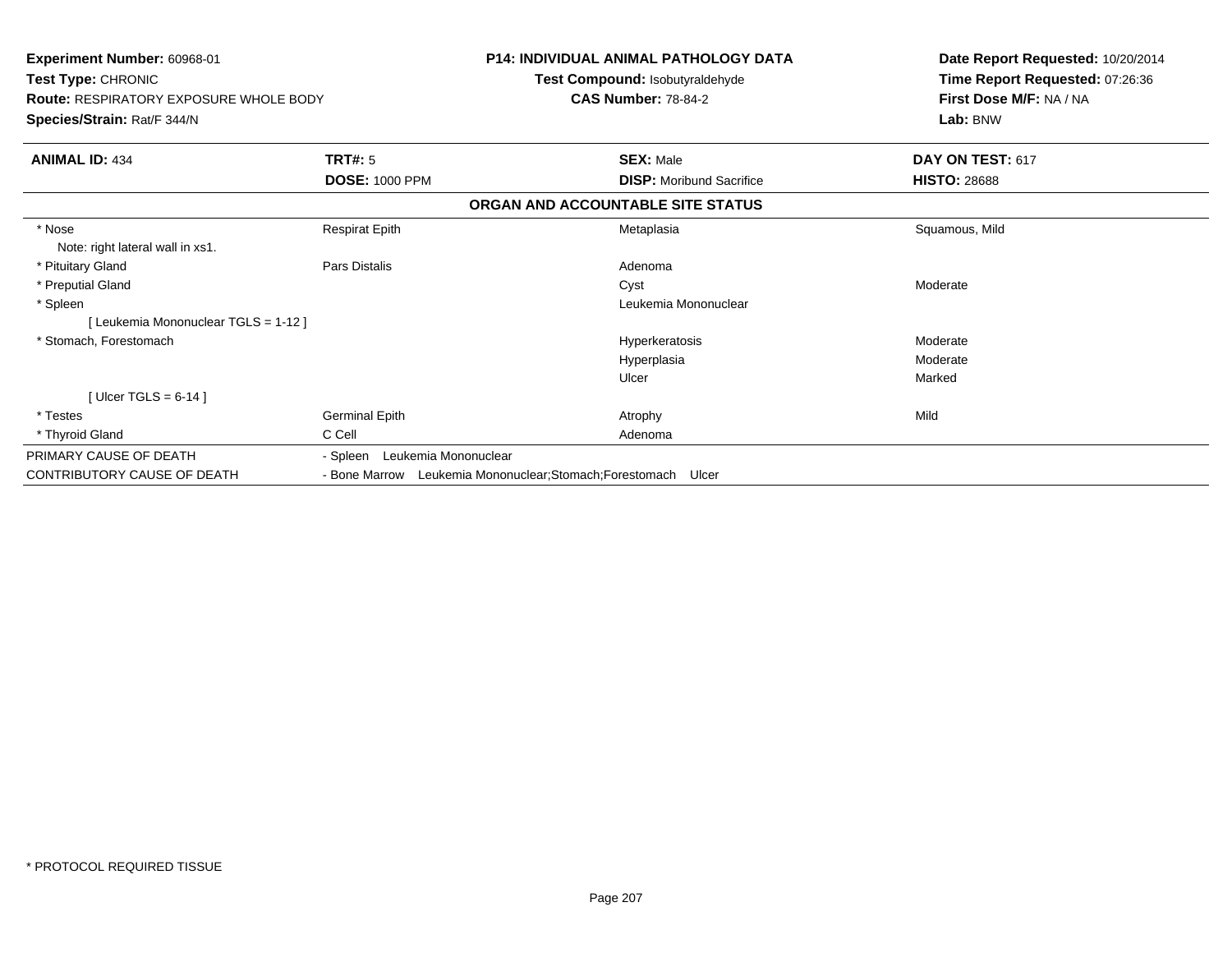| Experiment Number: 60968-01<br>Test Type: CHRONIC<br><b>Route: RESPIRATORY EXPOSURE WHOLE BODY</b><br>Species/Strain: Rat/F 344/N |                                  | <b>P14: INDIVIDUAL ANIMAL PATHOLOGY DATA</b><br>Test Compound: Isobutyraldehyde<br><b>CAS Number: 78-84-2</b> | Date Report Requested: 10/20/2014<br>Time Report Requested: 07:26:36<br>First Dose M/F: NA / NA<br>Lab: BNW |
|-----------------------------------------------------------------------------------------------------------------------------------|----------------------------------|---------------------------------------------------------------------------------------------------------------|-------------------------------------------------------------------------------------------------------------|
| <b>ANIMAL ID: 435</b>                                                                                                             | TRT#: 5<br><b>DOSE: 1000 PPM</b> | <b>SEX: Male</b><br><b>DISP: Terminal Sacrifice</b>                                                           | DAY ON TEST: 733<br><b>HISTO: 28689</b>                                                                     |
|                                                                                                                                   |                                  | ORGAN AND ACCOUNTABLE SITE STATUS                                                                             |                                                                                                             |
| <b>NORMAL</b>                                                                                                                     |                                  |                                                                                                               |                                                                                                             |
| * Adrenal Cortex                                                                                                                  | * Adrenal Medulla                | <b>Blood Vessel</b>                                                                                           | * Bone                                                                                                      |
| * Bone Marrow                                                                                                                     | * Brain                          | * Epididymis                                                                                                  | * Esophagus                                                                                                 |
| * Heart                                                                                                                           | * Intestine Large, Cecum         | * Intestine Large, Rectum                                                                                     | * Intestine Small, Duodenum                                                                                 |
| * Intestine Small, Ileum                                                                                                          | * Intestine Small, Jejunum       | * Islets, Pancreatic                                                                                          | * Larynx                                                                                                    |
| * Lymph Node, Bronchial                                                                                                           | * Lymph Node, Mediastinal        | * Lymph Node, Mesenteric                                                                                      | * Mammary Gland                                                                                             |
| * Pancreas                                                                                                                        | * Parathyroid Gland              | * Preputial Gland                                                                                             | * Prostate                                                                                                  |
| * Salivary Glands                                                                                                                 | * Seminal Vesicle                | * Skin                                                                                                        | * Stomach, Forestomach                                                                                      |
| * Stomach, Glandular                                                                                                              | * Thyroid Gland                  | * Trachea                                                                                                     | * Urinary Bladder                                                                                           |
| <b>MISSING</b>                                                                                                                    |                                  |                                                                                                               |                                                                                                             |
| * Lymph Node, Mandibular                                                                                                          |                                  |                                                                                                               |                                                                                                             |
| <b>OBSERVATIONS</b>                                                                                                               |                                  |                                                                                                               |                                                                                                             |
| * Intestine Large, Colon                                                                                                          |                                  | Inflammation                                                                                                  | Suppurative, Moderate                                                                                       |
|                                                                                                                                   |                                  | Polyp Adenomatous                                                                                             |                                                                                                             |
|                                                                                                                                   |                                  | Ulcer                                                                                                         | Moderate                                                                                                    |
| Note: ulcer and inflam are on slide 6; polyp is on slide 13.                                                                      |                                  |                                                                                                               |                                                                                                             |
| [Polyp Adenomatous TGLS = 5-13]                                                                                                   |                                  |                                                                                                               |                                                                                                             |
| * Kidney                                                                                                                          |                                  | Nephropathy                                                                                                   | Chronic, Minimal                                                                                            |
| * Liver                                                                                                                           |                                  | Hepatodiaphragmatic Nodule                                                                                    |                                                                                                             |
|                                                                                                                                   |                                  | Leukemia Mononuclear                                                                                          |                                                                                                             |
| [ Hepatodiaphragmatic Nodule TGLS = 3-11 ]                                                                                        |                                  |                                                                                                               |                                                                                                             |
| [ Leukemia Mononuclear TGLS = 3-11 ]                                                                                              |                                  |                                                                                                               |                                                                                                             |
| * Lung                                                                                                                            |                                  | Hemorrhage                                                                                                    | Minimal                                                                                                     |
| [Hemorrhage TGLS = 4-3]                                                                                                           |                                  |                                                                                                               |                                                                                                             |
| * Nose                                                                                                                            | Olfactory Epi                    | Degeneration                                                                                                  | Minimal                                                                                                     |
| * Pituitary Gland                                                                                                                 | Pars Distalis                    | Adenoma                                                                                                       |                                                                                                             |
| [Adenoma TGLS = $1-8$ ]                                                                                                           |                                  |                                                                                                               |                                                                                                             |
| * Spleen                                                                                                                          |                                  | Leukemia Mononuclear                                                                                          |                                                                                                             |
| [ Leukemia Mononuclear TGLS = 7-12 ]                                                                                              |                                  |                                                                                                               |                                                                                                             |
| * Testes                                                                                                                          | Bilateral, Interstit Cell        | Adenoma                                                                                                       |                                                                                                             |
| [Adenoma TGLS = $2,6-7$ ]                                                                                                         |                                  |                                                                                                               |                                                                                                             |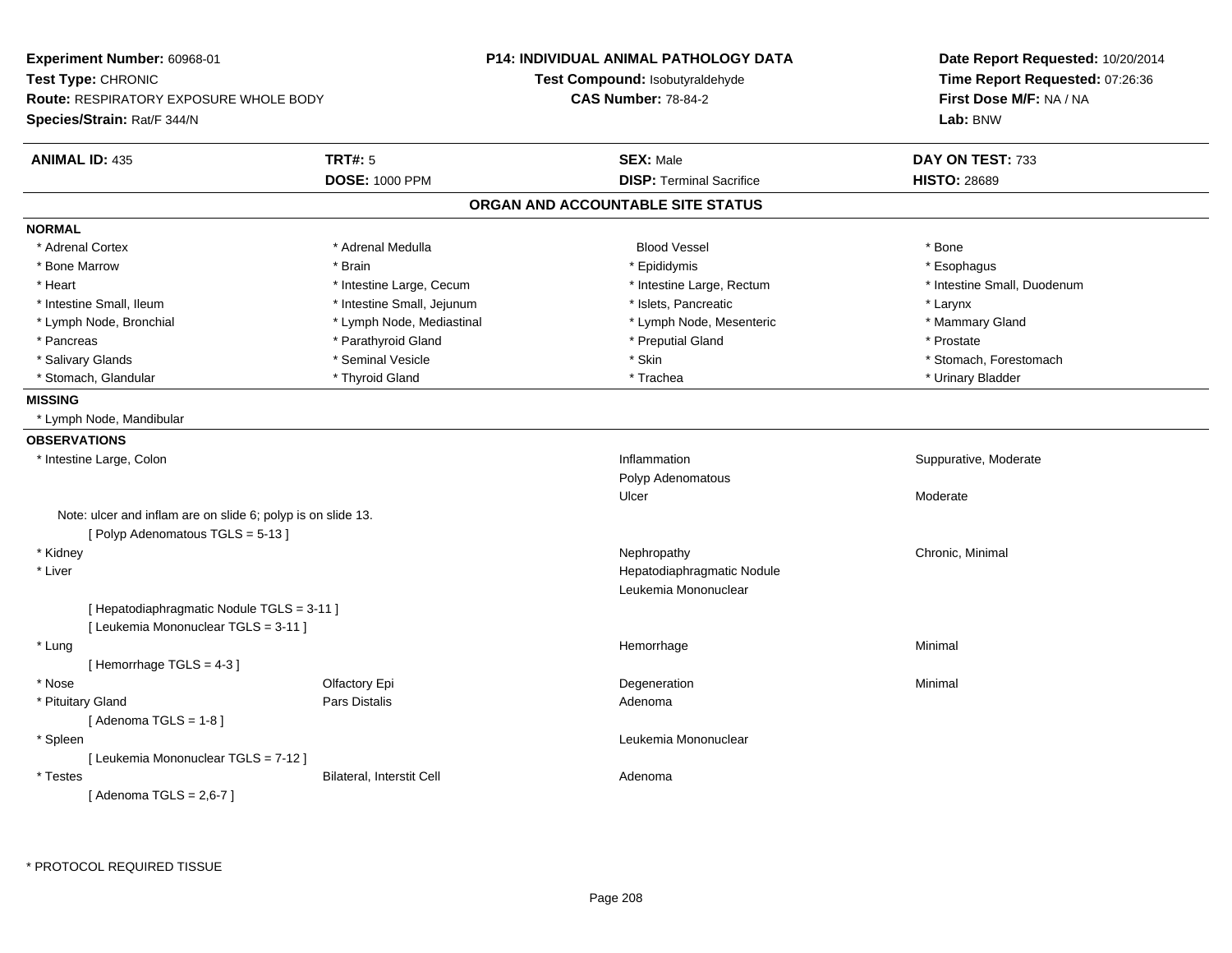| Experiment Number: 60968-01<br><b>Test Type: CHRONIC</b> |                       | <b>P14: INDIVIDUAL ANIMAL PATHOLOGY DATA</b><br>Test Compound: Isobutyraldehyde | Date Report Requested: 10/20/2014<br>Time Report Requested: 07:26:36 |
|----------------------------------------------------------|-----------------------|---------------------------------------------------------------------------------|----------------------------------------------------------------------|
| <b>Route: RESPIRATORY EXPOSURE WHOLE BODY</b>            |                       | <b>CAS Number: 78-84-2</b>                                                      | First Dose M/F: NA / NA                                              |
| Species/Strain: Rat/F 344/N                              |                       |                                                                                 | Lab: BNW                                                             |
| <b>ANIMAL ID: 435</b>                                    | TRT#: 5               | <b>SEX: Male</b>                                                                | <b>DAY ON TEST: 733</b>                                              |
|                                                          | <b>DOSE: 1000 PPM</b> | <b>DISP:</b> Terminal Sacrifice                                                 | <b>HISTO: 28689</b>                                                  |
|                                                          |                       | ORGAN AND ACCOUNTABLE SITE STATUS                                               |                                                                      |
| * Thymus                                                 |                       | Thymoma Malignant                                                               |                                                                      |
| Thymoma Malignant TGLS = 2,6-7 ]                         |                       |                                                                                 |                                                                      |
| PRIMARY CAUSE OF DEATH                                   |                       |                                                                                 |                                                                      |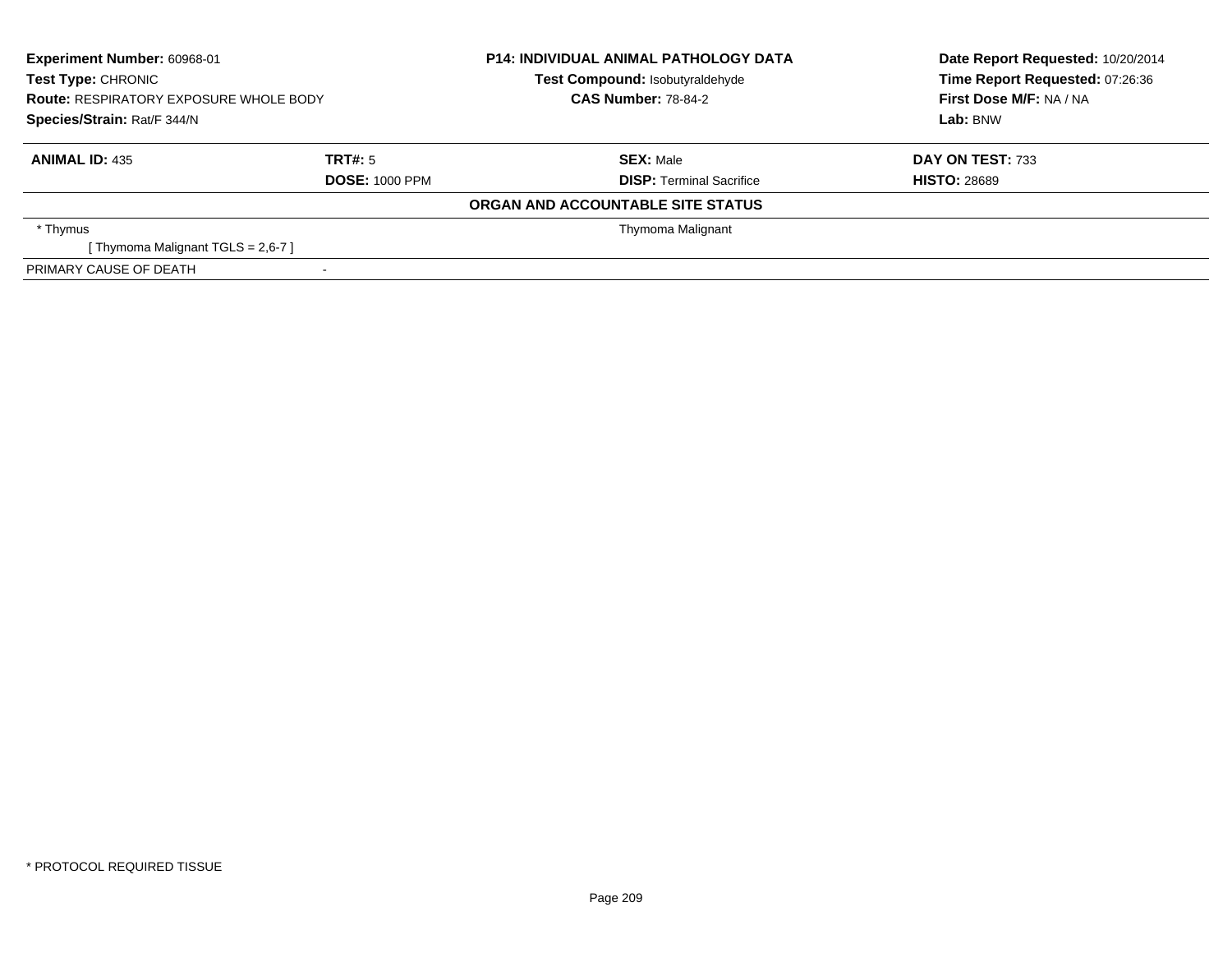**Experiment Number:** 60968-01**Test Type:** CHRONIC **Route:** RESPIRATORY EXPOSURE WHOLE BODY**Species/Strain:** Rat/F 344/N**P14: INDIVIDUAL ANIMAL PATHOLOGY DATATest Compound:** Isobutyraldehyde**CAS Number:** 78-84-2**Date Report Requested:** 10/20/2014**Time Report Requested:** 07:26:36**First Dose M/F:** NA / NA**Lab:** BNW**ANIMAL ID:** 436**TRT#:** 5 **SEX:** Male **DAY ON TEST:** 419 **DOSE:** 1000 PPM**DISP:** Moribund Sacrifice **HISTO:** 28690 **ORGAN AND ACCOUNTABLE SITE STATUSNORMAL**\* Adrenal Cortex \* Adrenal Cortex \* Adrenal Medulla Blood Vessel \* Bone\* Esophagus \* Bone Marrow \* Brain \* Epididymis \* Esophagus \* Heart Thestine Large, Cecum Thestine Large, Cecum Assessment Carge, Colon Thestine Large, Rectum \* Intestine Large, Rectum \* Intestine Large, Rectum \* Intestine Small, Duodenum \* **1992 \* Intestine Small, Jejunum \* 1994** \* Islets, Pancreatic \* \* Kidney \* Kidney \* Larynx \* Louis \* Liver \* Lung \* Lung \* Lung \* Lung \* Lung \* Lymph Node, Bronchial \* Lymph Node, Bronchial \* \* Lymph Node, Mandibular \* Lymph Node, Mediastinal \* Lymph Node, Mesenteric \* Mammary Gland \* Nose \* Pancreas \* Pancreas \* Pancreas \* Pancreas \* Parathyroid Gland \* Prostate \* Prostate \* Spleen \* Salivary Glands \* \* \* Sheen \* Seminal Vesicle \* \* \* Stan \* \* Skin \* \* Skin \* \* Spleen \* \* Spleen \* \* Spleen \* \* Thymus \* Stomach, Forestomach \* Testes \* Stomach, Glandular \* Testes \* Testes \* Testes \* Testes \* Testes \* Testes \* T \* Thyroid Gland \* Trachea**OBSERVATIONS** \* Intestine Small, Ileumm Carcinoma and Carcinoma and Carcinoma and Carcinoma and Carcinoma and Carcinoma and Carcinoma and Carcinoma <br>The contract of the contract of the contract of the contract of the contract of the contract of the contract of DiverticulumHyperplasia Epithelium Hyperplasia Marked  $[$  Diverticulum TGLS = 6-12+13  $]$  \* Pituitary Gland Pars Distalis Hyperplasia Minimal \* Preputial Glandd<sub>d</sub> Carcinoma [ Carcinoma TGLS = 3-11 ] \* Urinary Bladder Calculus Micro Observation Only[ Calculus Micro Observation Only TGLS = 4-8 ]PRIMARY CAUSE OF DEATH - Preputial Gland Carcinoma CONTRIBUTORY CAUSE OF DEATH- Intestine Small;Ileum Diverticulum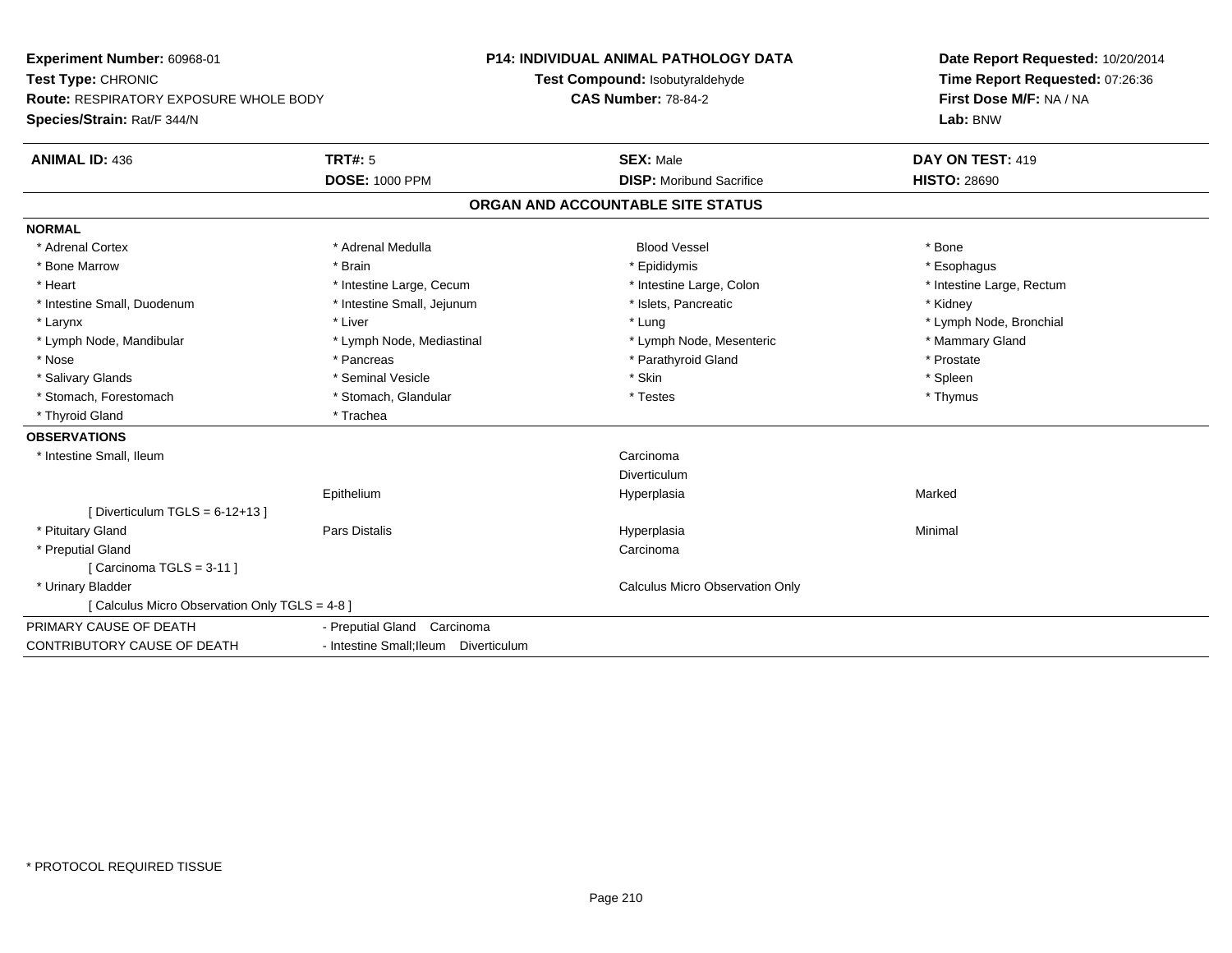**Experiment Number:** 60968-01**Test Type:** CHRONIC **Route:** RESPIRATORY EXPOSURE WHOLE BODY**Species/Strain:** Rat/F 344/N**P14: INDIVIDUAL ANIMAL PATHOLOGY DATATest Compound:** Isobutyraldehyde**CAS Number:** 78-84-2**Date Report Requested:** 10/20/2014**Time Report Requested:** 07:26:36**First Dose M/F:** NA / NA**Lab:** BNW**ANIMAL ID:** 437**TRT#:** 5 **SEX:** Male **DAY ON TEST:** 679 **DOSE:** 1000 PPM**DISP:** Moribund Sacrifice **HISTO:** 28691 **ORGAN AND ACCOUNTABLE SITE STATUSNORMAL**\* Adrenal Cortex \* Adrenal Cortex \* Adrenal Medulla Blood Vessel \* Bone\* Esophagus \* Bone Marrow \* Brain \* Epididymis \* Esophagus \* Intestine Small. Duodenum \* Intestine Large, Cecum \* Intestine Large, Colon \* Intestine Sarge, Rectum \* Intestine Large, Rectum \* Intestine Small, Ileum \* Intestine Small, Jejunum \* Islets, Pancreatic \* Larynx\* Lymph Node, Mesenteric \* Lymph Node, Bronchial \* Lymph Node, Mandibular \* Lymph Node, Mediastinal \* Lymph Node, Mediastinal \* Mammary Gland \* \* Nose \* \* Nose \* \* Pancreas \* Pancreas \* \* Pancreas \* \* Pancreas \* \* Pancreas \* \* Parathyroid Gland \* Preputial Gland \* \* Annual vesicle \* \* Prostate \* \* Salivary Glands \* \* Salivary Glands \* \* Seminal Vesicle \* \* Spleen \* Stomach, Forestomach \* Stomach \* Stomach, Glandular \* Stomach, Glandular \* Thymus \* Thyroid Gland \* Trachea \* Trachea \* Trachea \* Thyroid Gland **OBSERVATIONS** \* Heart Atrium Thrombosis Marked \* Kidneyy the controller of the controller of the controller of the controller of the controller of the chronic, Mild [ Nephropathy  $TGLS = 6-5$  ] \* Liver Hepatocytee the contract of the Degeneration Cystic, Mild and Cystic, Mild and Cystic, Mild \* Lungg and the state of the state of the state of the state of the Hemorrhage state of the Mild state of the Mild state of the State of the State of the State of the State of the State of the State of the State of the State of Alveolar Epithh anns an t-Imperplasia anns an t-Imperplasia anns an t-Imperplasia anns an t-Imperplasia anns an t-Imperplasi Alveolar EpithInfiltration Cellular **Historyte**, Mild \* Pituitary Glandd and the contract of Pars Distalis and the contract of Adenoma and Adenoma and the Adenoma and the Adenoma and  $\lambda$ Hemorrhagee Marked [ Adenoma  $TGLS = 5-8$  ] [ Hemorrhage TGLS = 5-8 ] \* Skinn and the Subcut Tiss the Subcut of the Subcut Tiss of the Subcut Tiss of the Subcut Tiss of the Edema Marked  $\sim$  Marked Hyperkeratosis Moderate[ Edema TGLS = 2-7 ][ Hyperkeratosis TGLS = 1-11 ] \* Testes Interstit Cell Adenoma $[$  Adenoma TGLS = 4-7  $]$ PRIMARY CAUSE OF DEATH - Pituitary Gland Pars Distalis Adenoma CONTRIBUTORY CAUSE OF DEATH- Heart Atrium Thrombosis;Pituitary Gland Hemorrhage;Skin Subcut Tiss Edema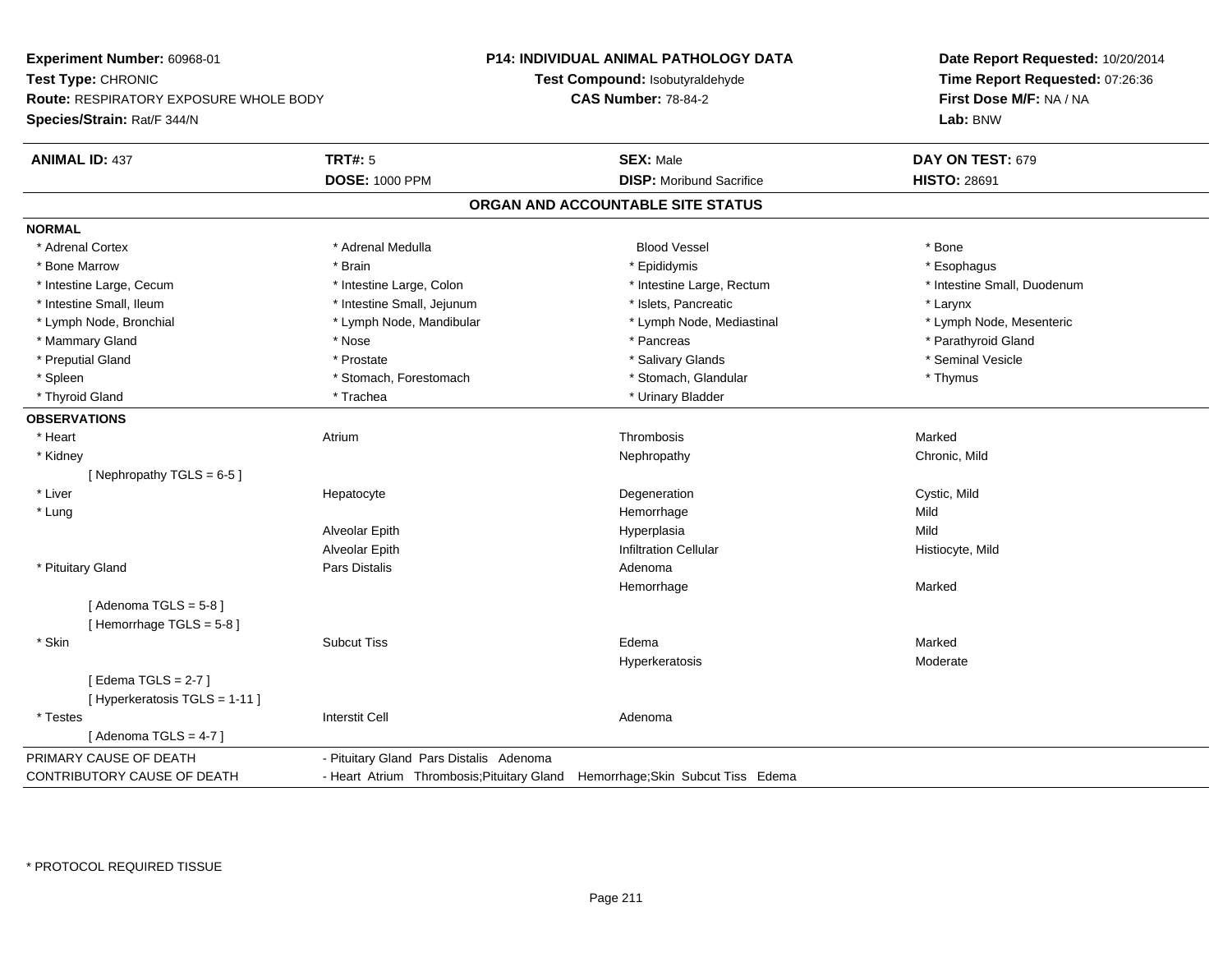**Experiment Number:** 60968-01**Test Type:** CHRONIC **Route:** RESPIRATORY EXPOSURE WHOLE BODY**Species/Strain:** Rat/F 344/N**P14: INDIVIDUAL ANIMAL PATHOLOGY DATATest Compound:** Isobutyraldehyde**CAS Number:** 78-84-2**Date Report Requested:** 10/20/2014**Time Report Requested:** 07:26:36**First Dose M/F:** NA / NA**Lab:** BNW**ANIMAL ID:** 438**TRT#:** 5 **SEX:** Male **DAY ON TEST:** 686 **DOSE:** 1000 PPM**DISP:** Natural Death **HISTO:** 28692 **ORGAN AND ACCOUNTABLE SITE STATUSNORMAL**\* Adrenal Cortex \* Adrenal Cortex \* Adrenal Medulla Blood Vessel \* Bone\* Bone Marrow \* The Large, Cecum \* Brain \* Esophagus \* Esophagus \* Esophagus \* Intestine Large, Cecum \* Intestine Large, Cecum \* Intestine Small, Ileum \* Intestine Large, Colon \* Intestine Large, Rectum \* Intestine Small, Duodenum \* 1 \* Lymph Node, Bronchial \* Intestine Small, Jejunum \* Nodel \* Islets, Pancreatic \* Notes: \* Larynx \* Larynx \* Larynx \* Larynx \* Larynx \* Larynx \* Larynx \* Larynx \* Larynx \* Larynx \* Larynx \* Larynx \* Larynx \* Larynx \* Larynx \* Larynx \* Larynx \* La \* Lymph Node, Mandibular \* Lymph Node, Mediastinal \* Lymph Node, Mesenteric \* Mammary Gland \* Preputial Gland \* Pancreas \* \* Parathyroid Gland \* \* Parathyroid Gland \* \* Pituitary Gland \* \* Preputial Gland \* \* Preputial Gland \* Prostate \* The state \* Salivary Glands \* Seminal Vesicle \* Seminal Vesicle \* Stomach, Forestomach \* Stomach, Glandular \* \* \* Thymus \* \* Thymus \* \* The \* \* Trachea \* \* Trachea \* \* Urinary Bladder \* \* Urinary Bladder \* **OBSERVATIONS** \* Epididymis Mesothelioma Malignant [ Mesothelioma Malignant TGLS = 5-7 ] \* Heart Atriumm and the controller of the Thrombosis and the controller of the Marked Marked Street and the Marked Street and The Marked Street and the Marked Street and the Marked Street and the Marked Street and the Marked Street and  $[$  Thrombosis TGLS = 12-11  $]$  \* Kidneyy which is a controlled that the controller controller the chronic of the chronic chronic, Moderate  $\lambda$  \* Liver Hepatocytee the contract of the Necrosis **Mild** Vacuolization Cytoplasmic Marked $[$  Necrosis TGLS = 3-4  $]$ [ Vacuolization Cytoplasmic TGLS = 3-4 ] \* Lung Mesothelioma Malignant [ Mesothelioma Malignant TGLS = 3-4 ]**Mesentery**  Mesothelioma Malignant  $[$  Mesothelioma Malignant TGLS = 4,8,9,10,11-15+4+13+16+12+5+6  $]$  \* Nose Respirat Epith Metaplasia Squamous, Mild Note: left median septum in xs1. Pleura Mesothelioma Malignant \* Skin Trichoepithelioma [ Trichoepithelioma TGLS = 1-14 ] \* Spleen Mesothelioma Malignant [ Mesothelioma Malignant TGLS = 1-14 ] \* TestesBilateral, Interstit Cell **Adenoma** Adenoma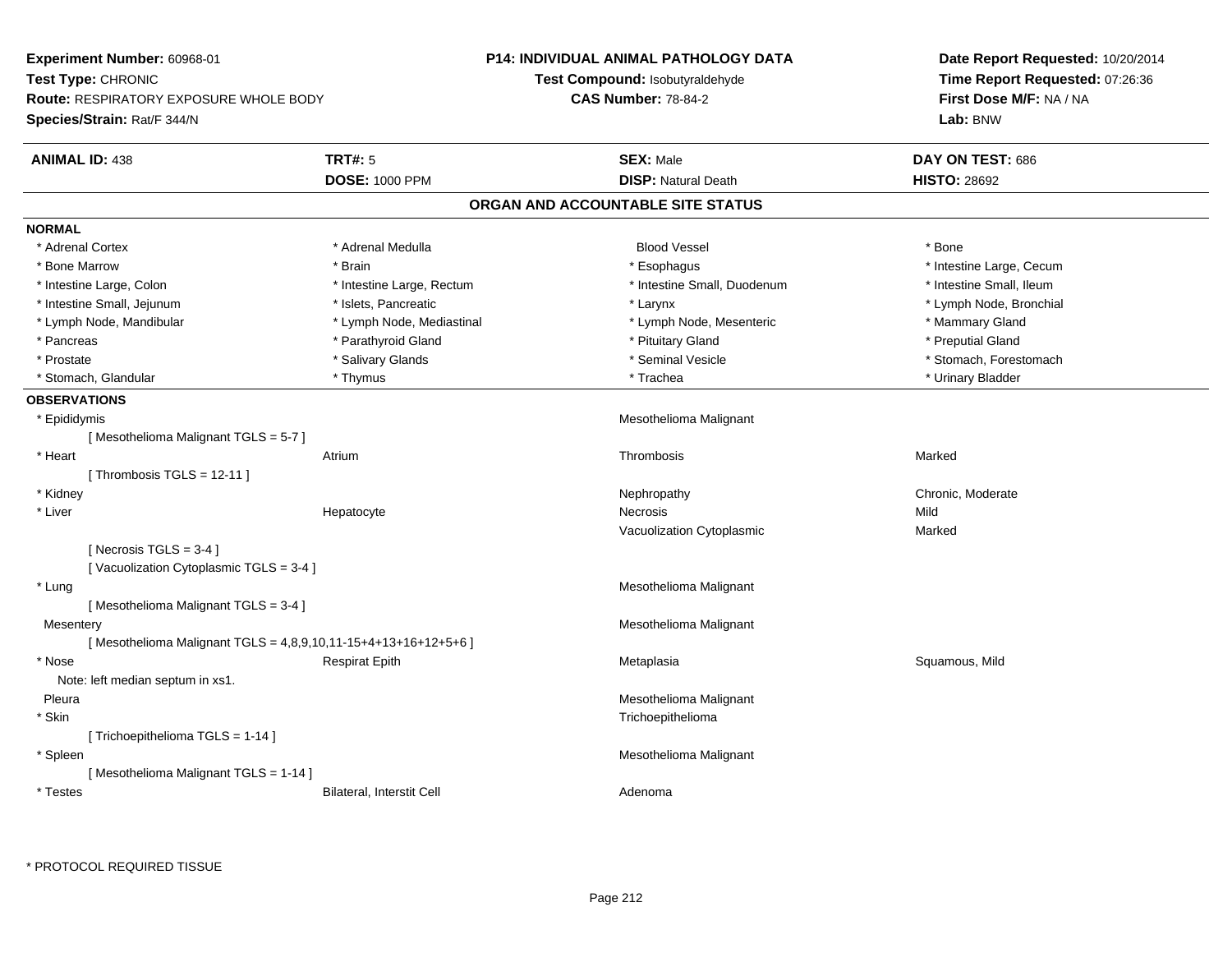| Experiment Number: 60968-01<br>Test Type: CHRONIC<br><b>Route: RESPIRATORY EXPOSURE WHOLE BODY</b> |                           | <b>P14: INDIVIDUAL ANIMAL PATHOLOGY DATA</b> | Date Report Requested: 10/20/2014<br>Time Report Requested: 07:26:36 |
|----------------------------------------------------------------------------------------------------|---------------------------|----------------------------------------------|----------------------------------------------------------------------|
|                                                                                                    |                           | Test Compound: Isobutyraldehyde              |                                                                      |
|                                                                                                    |                           | <b>CAS Number: 78-84-2</b>                   | First Dose M/F: NA / NA                                              |
| Species/Strain: Rat/F 344/N                                                                        |                           |                                              | Lab: BNW                                                             |
| <b>ANIMAL ID: 438</b>                                                                              | TRT#: 5                   | <b>SEX: Male</b>                             | DAY ON TEST: 686                                                     |
|                                                                                                    | <b>DOSE: 1000 PPM</b>     | <b>DISP:</b> Natural Death                   | <b>HISTO: 28692</b>                                                  |
|                                                                                                    |                           | ORGAN AND ACCOUNTABLE SITE STATUS            |                                                                      |
|                                                                                                    |                           | Mesothelioma Malignant                       |                                                                      |
| [ Adenoma TGLS = 6,7-7 ]                                                                           |                           |                                              |                                                                      |
| [Mesothelioma Malignant TGLS = 6,7-7]                                                              |                           |                                              |                                                                      |
| * Thyroid Gland                                                                                    | C Cell                    | Hyperplasia                                  | Mild                                                                 |
| PRIMARY CAUSE OF DEATH                                                                             | - Mesentery               | Mesothelioma Malignant                       |                                                                      |
| CONTRIBUTORY CAUSE OF DEATH                                                                        | - Heart Atrium Thrombosis |                                              |                                                                      |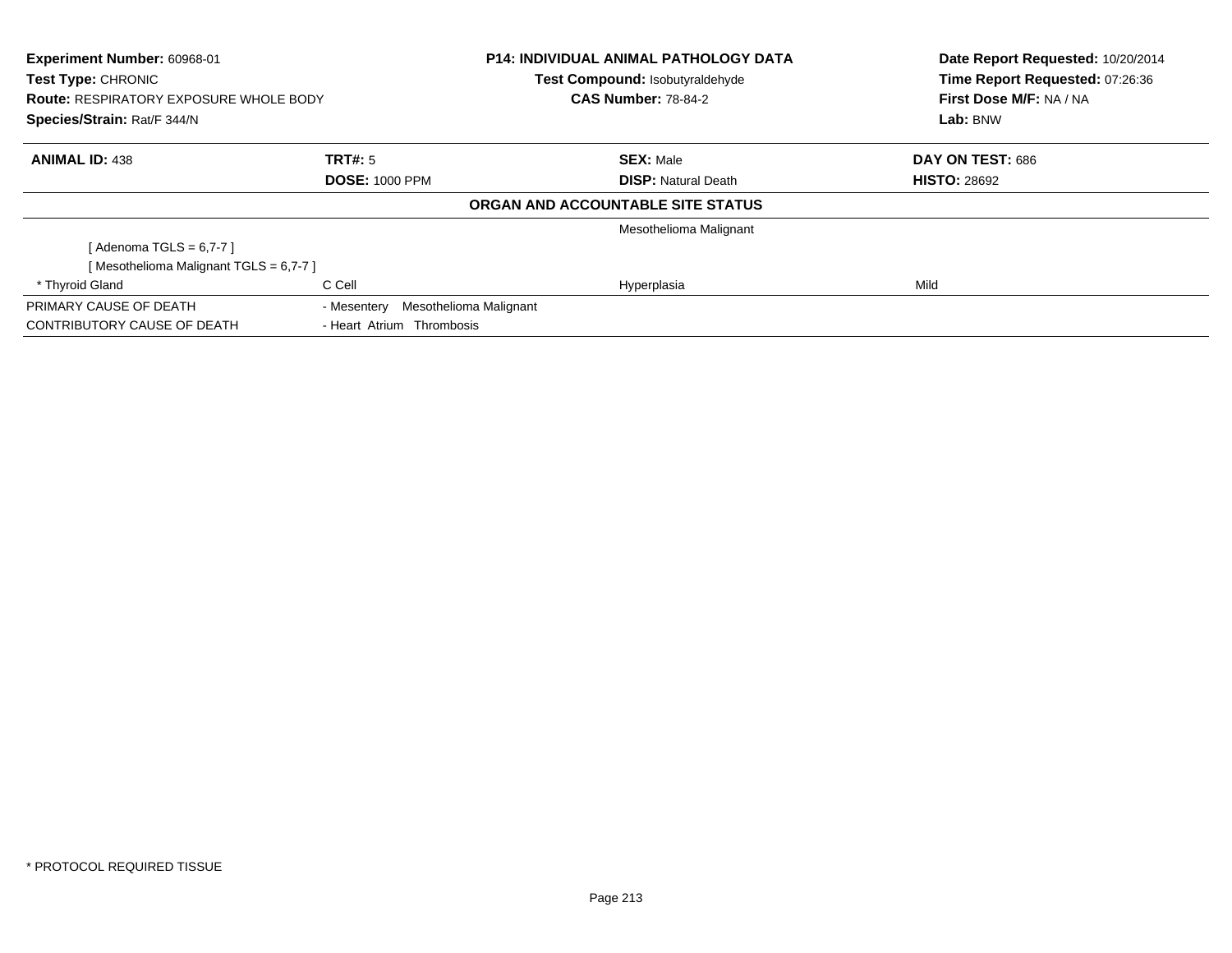**Experiment Number:** 60968-01**Test Type:** CHRONIC **Route:** RESPIRATORY EXPOSURE WHOLE BODY**Species/Strain:** Rat/F 344/N**P14: INDIVIDUAL ANIMAL PATHOLOGY DATATest Compound:** Isobutyraldehyde**CAS Number:** 78-84-2**Date Report Requested:** 10/20/2014**Time Report Requested:** 07:26:36**First Dose M/F:** NA / NA**Lab:** BNW**ANIMAL ID:** 439**TRT#:** 5 **SEX:** Male **DAY ON TEST:** 700 **DOSE:** 1000 PPM**DISP:** Moribund Sacrifice **HISTO:** 28693 **ORGAN AND ACCOUNTABLE SITE STATUSNORMAL**\* Adrenal Cortex \* Adrenal Cortex \* Attack the state of the state of the Blood Vessel the state of the state of the state of the Marrow \* Bone Marrow \* Bone Marrow \* Bone Marrow \* Bone Marrow \* Bone Marrow \* Bone Marrow \* Bone Marrow \* Bon \* Brain \* \* Esophagus \* \* Esophagus \* \* Esophagus \* \* Esophagus \* \* Esophagus \* Heart \* Heart \* Heart \* Heart \* Intestine Large, Cecum \* Intestine Large, Rectum \* Intestine Small, Duodenum \* Intestine Small, Ileum\* Intestine Small, Jejunum \* 1998 \* The state of the state of the state of the state of the state of the state of the state of the state of the state of the state of the state of the state of the state of the state of the \* Lymph Node, Mesenteric \* Lymph Node, Bronchial \* Lymph Node, Mandibular \* Lymph Node, Mediastinal \* Lymph Node, Mediastinal \* Mammary Gland \* \* Nose \* \* Nose \* \* Pancreas \* Pancreas \* \* Pancreas \* \* Pancreas \* \* Pancreas \* \* Parathyroid Gland \* Salivary Glands \* \* \* Sheen \* Seminal Vesicle \* \* \* Stan \* \* Skin \* \* Skin \* \* Spleen \* \* Spleen \* \* Spleen \* \* Thyroid Gland \* Stomach, Forestomach \* Thymus \* Stomach, Glandular \* Thymus \* Thymus \* Thymus \* Thymus \* Thymus \* Thymus \* Thymus \* Thymus \* Thymus \* Thymus \* Thymus \* Thymus \* Thymus \* Thymus \* Thymus \* Thymus \* Thymus \* Thymus \* Thymu \* Trachea **\*** Urinary Bladder **OBSERVATIONS** \* Adrenal Medulla Hyperplasia Mild \* Intestine Large, Colon Parasite Metazoan [ Parasite Metazoan TGLS = 3,4-7 ] \* Kidneyy the controller of the controller of the controller of the Nephropathy Chronic, Marked Schronic, Marked Schronic, Marked Schronic, Marked Schronic, Marked Schronic, Marked Schronic, Marked Schronic, Marked Schronic, Marke Cystic, Minimal \* Liver Hepatocyte Degeneration Cystic, Minimal \* Pituitary Glandd and the contract of Pars Distalis and the contract of Adenoma and Adenoma and the Adenoma and the Adenoma and  $\lambda$  $[$  Adenoma TGLS = 1-8  $]$  \* Preputial GlandInflammation **Suppurative, Moderate** [ Inflammation TGLS = 2-11 ] \* Prostate**Epithelium**  Hyperplasia Mild \* TestesBilateral, Interstit Cell **Adenoma** Adenoma [ Adenoma TGLS = 3,4-7 ]PRIMARY CAUSE OF DEATH- Pituitary Gland Pars Distalis Adenoma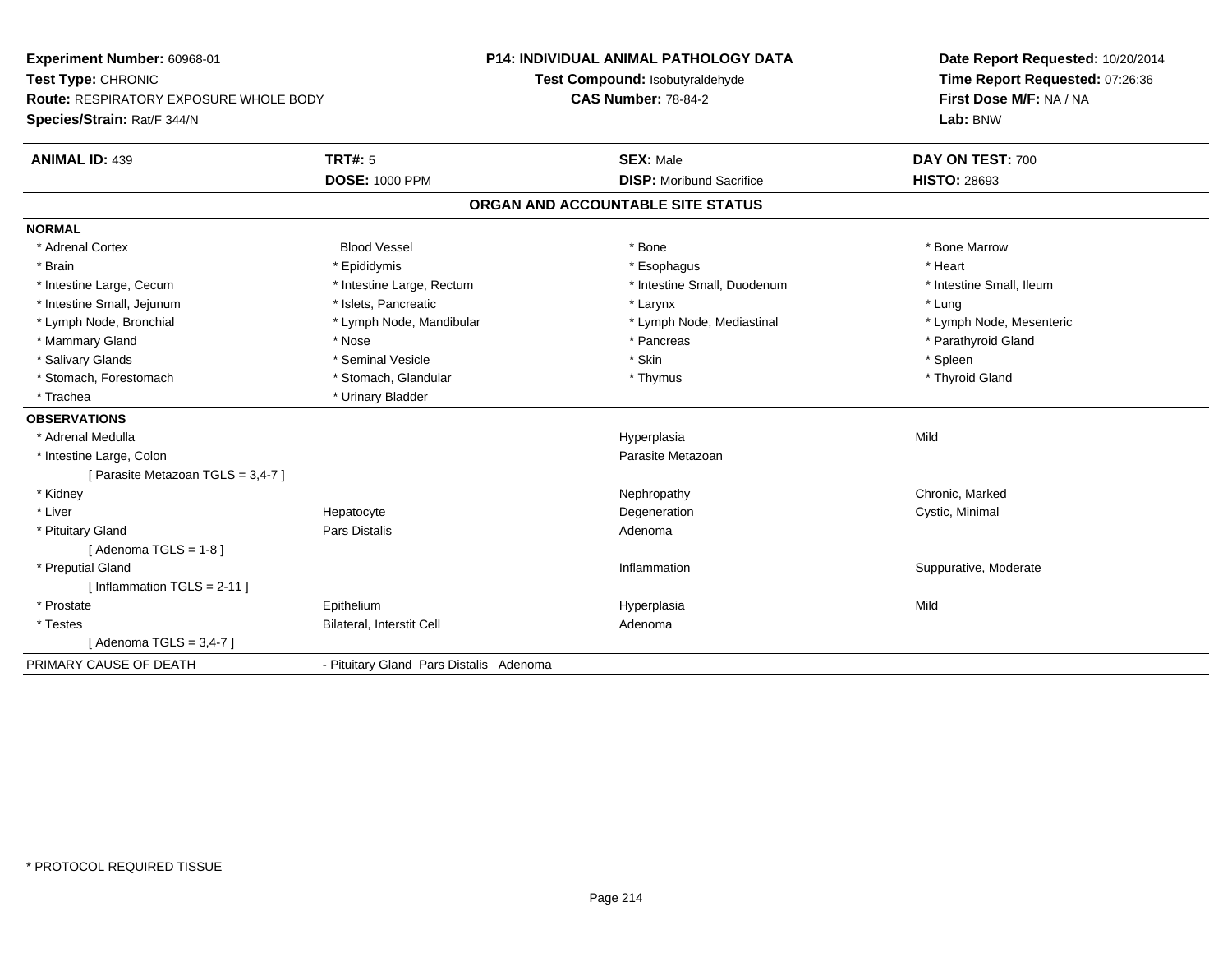**Experiment Number:** 60968-01**Test Type:** CHRONIC **Route:** RESPIRATORY EXPOSURE WHOLE BODY**Species/Strain:** Rat/F 344/N**P14: INDIVIDUAL ANIMAL PATHOLOGY DATATest Compound:** Isobutyraldehyde**CAS Number:** 78-84-2**Date Report Requested:** 10/20/2014**Time Report Requested:** 07:26:36**First Dose M/F:** NA / NA**Lab:** BNW**ANIMAL ID:** 440**TRT#:** 5 **SEX:** Male **DAY ON TEST:** 664 **DOSE:** 1000 PPM**DISP:** Moribund Sacrifice **HISTO:** 28694 **ORGAN AND ACCOUNTABLE SITE STATUSNORMAL**\* Adrenal Cortex \* Adrenal Cortex \* Adrenal Medulla Blood Vessel \* Bone\* Esophagus \* Bone Marrow \* Brain \* Epididymis \* Esophagus \* Intestine Small, Duodenum \* Heart \* Intestine Large, Cecum \* Intestine Large, Cecum \* Intestine Large, Colon \* Intestine Small, Ileum \* Intestine Small, Jejunum \* Islets, Pancreatic \* Larynx\* Lymph Node, Mediastinal \* Lung \* Lymph Node, Bronchial \* Lymph Node, Aandibular \* Lymph Node, Mandibular \* Lymph Node, Mesenteric \* \* Mammary Gland \* Mammary Gland \* Pancreas \* Pancreas \* \* Pancreas \* \* Parathyroid Gland \* Prostate \* \* Salivary Glands \* \* Salivary Glands \* \* Seminal Vesicle \* \* \* Seminal Yestrich \* \* Skin \* \* Skin \* Urinary Bladder \* Stomach, Glandular \* \* \* Thymus \* \* Thymus \* \* The \* \* Trachea \* \* Trachea \* \* Urinary Bladder \* \* Urinary Bladder \* **OBSERVATIONS** \* Intestine Large, Rectumm<br>Parasite Metazoan<br>Parasite Metazoan \* Kidneyy the cortex cortex content of the cortex content of the cortex content of the cortex content of the cortex content of the cortex content of the cortex content of the cortex content of the cortex content of the cortex cont y Chronic, Marked Nephropathy[ Cyst TGLS = 7-13 ] $[$  Nephropathy TGLS = 6-5+13 ] \* Liverr and the contract of the contract of the contract of the contract of the contract of the contract of the contract of the contract of the contract of the contract of the contract of the contract of the contract of the cont s Moderate [ Angiectasis TGLS = 8-12 ] \* Nose Respirat Epith Metaplasia Squamous, Minimal Note: right lateral wall on xs1. \* Pituitary Glandd and the contract of Pars Distalis and the contract of Adenoma and Adenoma and the Adenoma and the Adenoma and  $\lambda$  $[$  Adenoma TGLS = 1-8  $]$  \* Preputial Glandd and the control of the control of the control of the control of the control of the control of the control of the control of the control of the control of the control of the control of the control of the control of the co  $[$  Cyst TGLS = 2,3-14  $]$  \* Spleenn and the control of the control of the control of the control of the control of the control of the control of the control of the control of the control of the control of the control of the control of the control of the co  $[$  Fibrosarcoma TGLS = 4,5-11  $]$  \* Stomach, Forestomachh ann an t-ìre ann an t-ìre ann an t-ìre ann an t-ìre ann an t-ìre ann an t-ìre ann an Mild ann an Mild ann an Ulcerr **Marked** Minimal \* Testes Interstit Cell Hyperplasiaa and a studies of the studies of the Minimal \* Thyroid Gland C Cell Hyperplasia Mild PRIMARY CAUSE OF DEATH- Kidney Nephropathy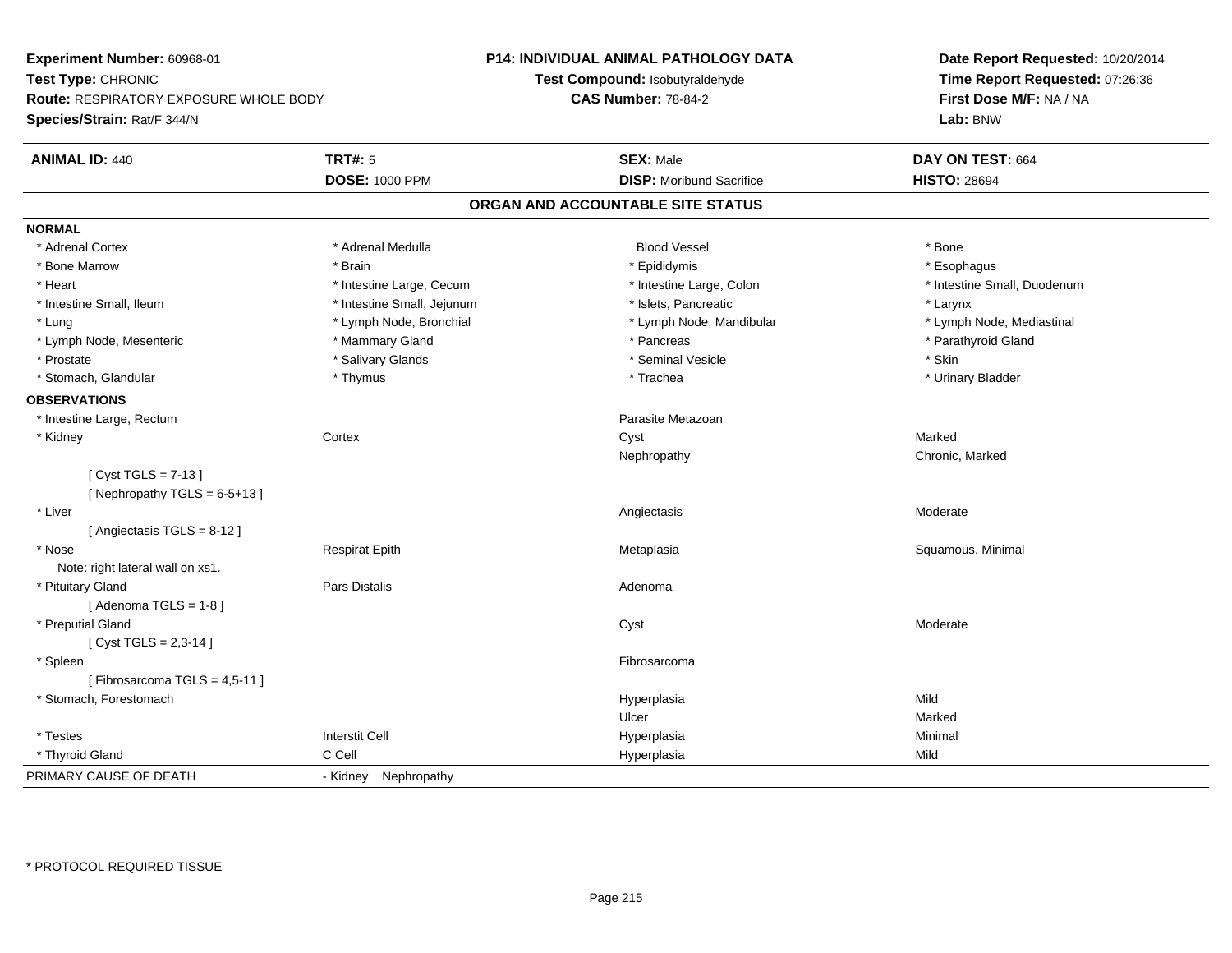**Experiment Number:** 60968-01**Test Type:** CHRONIC **Route:** RESPIRATORY EXPOSURE WHOLE BODY**Species/Strain:** Rat/F 344/N**P14: INDIVIDUAL ANIMAL PATHOLOGY DATATest Compound:** Isobutyraldehyde**CAS Number:** 78-84-2**Date Report Requested:** 10/20/2014**Time Report Requested:** 07:26:36**First Dose M/F:** NA / NA**Lab:** BNW**ANIMAL ID:** 441**TRT#:** 5 **SEX:** Male **DAY ON TEST:** 733 **DOSE:** 1000 PPM**DISP:** Terminal Sacrifice **HISTO:** 28695 **ORGAN AND ACCOUNTABLE SITE STATUSNORMAL**\* Adrenal Cortex \* Adrenal Cortex \* Attack the state of the state of the Blood Vessel the state of the state of the state of the Marrow \* Bone Marrow \* Bone Marrow \* Bone Marrow \* Bone Marrow \* Bone Marrow \* Bone Marrow \* Bone Marrow \* Bon \* Brain \* \* Esophagus \* \* Esophagus \* \* Esophagus \* \* Esophagus \* \* Esophagus \* Heart \* Heart \* Heart \* Heart \* Intestine Large, Colon \* Intestine Large, Rectum \* Intestine Small, Duodenum \* Intestine Small, Ileum \* Intestine Small, Ileum \* Lymph Node, Bronchial \* Intestine Small, Jejunum \* **Manufally and According the Contract According to According the According to According the Node, Bronch in the According to According the Lung \* Lung \* Lung \* Lung \* Lung \* Lung \* Lung \* Lung** \* Lymph Node, Mandibular \* Lymph Node, Mediastinal \* Lymph Node, Mesenteric \* Mammary Gland \* Salivary Glands \* Parathyroid Gland \* \* \* Preputial Gland \* \* Preputial Gland \* \* Prostate \* \* Salivary Glands \* Salivary Glands \* Seminal Vesicle \* Thymus \* Stomach, Forestomach \* Northern \* Stomach, Glandular \* Thymus \* Thymus \* Thyroid Gland \* Trachea \* Trachea \* Trachea \* Thyroid Gland \* Urinary Bladder **OBSERVATIONS** \* Adrenal Medulla Bilateral Pheochromocytoma Benign \* Intestine Large, Cecumm and the contract of the contract of the contract of the contract of the Metazoan Parasite Metazoan and the c<br>The contract of the contract of the contract of the contract of the contract of the contract of the contract of \* Islets, Pancreaticc contract the contract of the contract of the contract of the contract of the contract of the contract of the contract of the contract of the contract of the contract of the contract of the contract of the contract of the Hyperplasia \* Kidney Renal Tubule Hyperplasia Atypical, Marked Nephropathy Chronic, Marked $[$  Nephropathy TGLS = 6-5+13 ] \* Liver Leukemia Mononuclear [ Leukemia Mononuclear TGLS = 5-4 ] \* Nose Respirat Epith Metaplasia Squamous, Minimal Note: right lateral wall in xs1. \* Pancreass and the control of the control of the control of the control of the control of the control of the control of the control of the control of the control of the control of the control of the control of the control of the co \* Pituitary Glandd and the contract of Pars Distalis and the contract of Adenoma and Adenoma and the Adenoma and the Adenoma and  $\lambda$  $[$  Adenoma TGLS = 2-8  $]$  \* Skinn and the extent of the extended of the extended of the extended of the extended of the extended of the extend<br>In the extended of the extended of the extended of the extended of the extended of the extended of the extended Epidermis, Subcut Tiss Cyst Marked[ Cyst TGLS = 7-11 ][ Cyst TGLS = 1-14 ] \* Spleen Leukemia Mononuclear [ Leukemia Mononuclear TGLS = 4-4 ] \* Testes Interstit Cell Adenoma $[$  Adenoma TGLS = 3-7  $]$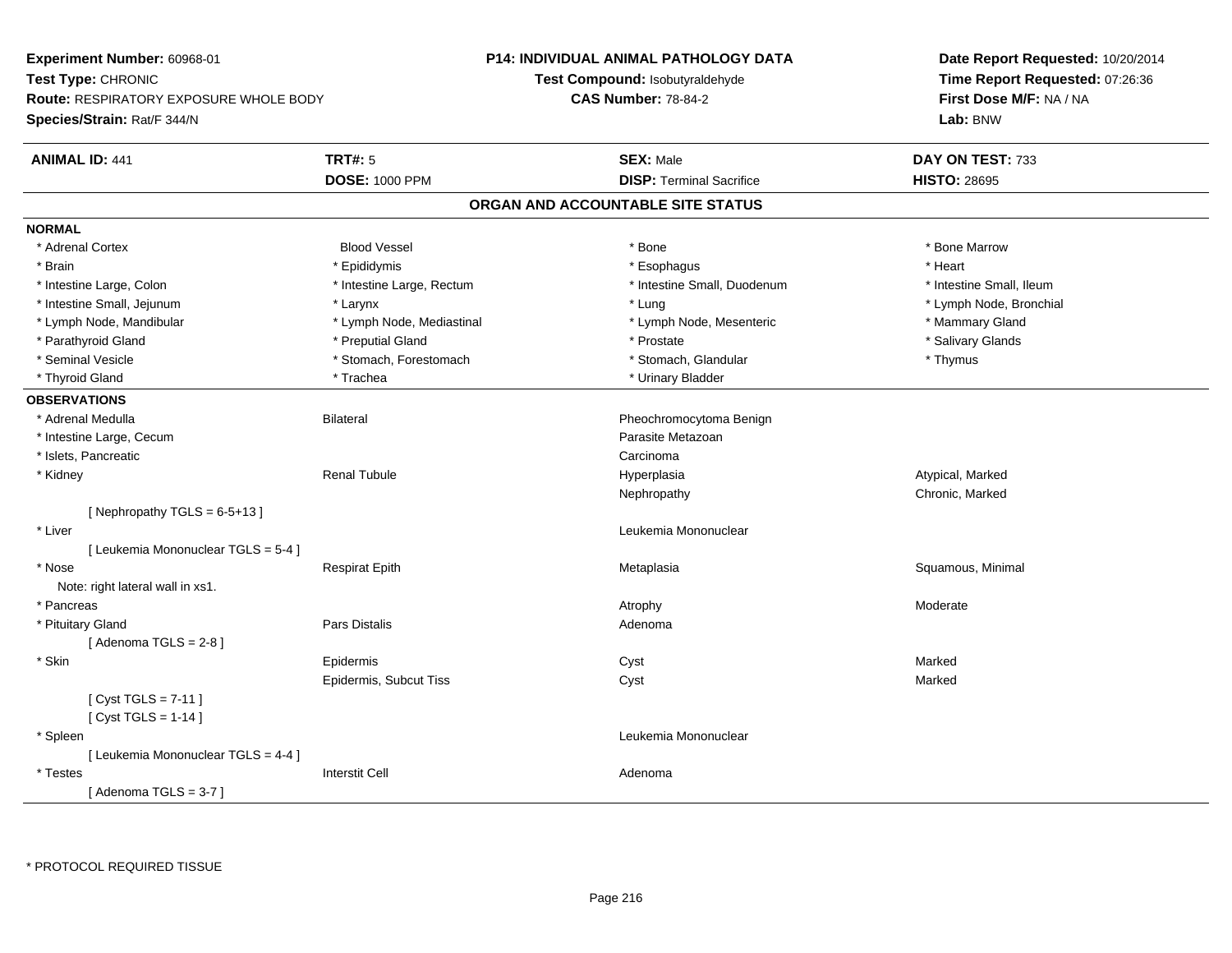| <b>Experiment Number: 60968-01</b><br>Test Type: CHRONIC<br><b>Route: RESPIRATORY EXPOSURE WHOLE BODY</b> |                       | <b>P14: INDIVIDUAL ANIMAL PATHOLOGY DATA</b><br>Test Compound: Isobutyraldehyde<br><b>CAS Number: 78-84-2</b> | Date Report Requested: 10/20/2014<br>Time Report Requested: 07:26:36<br>First Dose M/F: NA / NA |
|-----------------------------------------------------------------------------------------------------------|-----------------------|---------------------------------------------------------------------------------------------------------------|-------------------------------------------------------------------------------------------------|
| Species/Strain: Rat/F 344/N                                                                               |                       |                                                                                                               | Lab: BNW                                                                                        |
| <b>ANIMAL ID: 441</b>                                                                                     | TRT#: 5               | <b>SEX: Male</b>                                                                                              | DAY ON TEST: 733                                                                                |
|                                                                                                           | <b>DOSE: 1000 PPM</b> | <b>DISP: Terminal Sacrifice</b>                                                                               | <b>HISTO: 28695</b>                                                                             |
|                                                                                                           |                       | ORGAN AND ACCOUNTABLE SITE STATUS                                                                             |                                                                                                 |
| PRIMARY CAUSE OF DEATH                                                                                    |                       |                                                                                                               |                                                                                                 |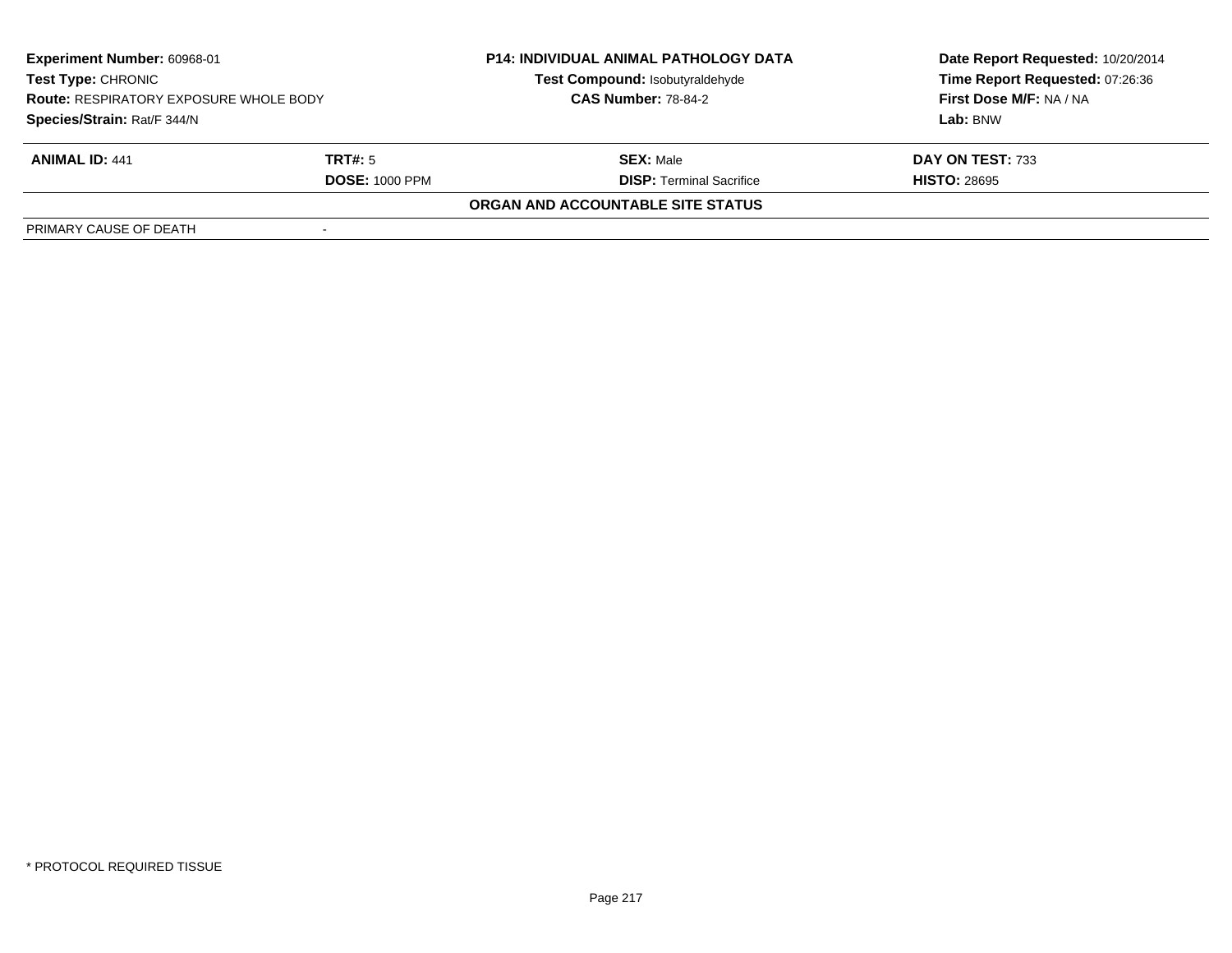**Experiment Number:** 60968-01**Test Type:** CHRONIC **Route:** RESPIRATORY EXPOSURE WHOLE BODY**Species/Strain:** Rat/F 344/N**P14: INDIVIDUAL ANIMAL PATHOLOGY DATATest Compound:** Isobutyraldehyde**CAS Number:** 78-84-2**Date Report Requested:** 10/20/2014**Time Report Requested:** 07:26:36**First Dose M/F:** NA / NA**Lab:** BNW**ANIMAL ID:** 442**TRT#:** 5 **SEX:** Male **DAY ON TEST:** 576 **DOSE:** 1000 PPM**DISP:** Moribund Sacrifice **HISTO:** 28696 **ORGAN AND ACCOUNTABLE SITE STATUSNORMAL** \* Adrenal Medulla Blood Vessel \* Bone \* Bone Marrow\* Brain \* Explorer \* Epididymis \* \* Epididymis \* \* Esophagus \* Esophagus \* \* Esophagus \* Intestine Large, Cecum \* \* Intestine Large, Cecum \* Intestine Small, Ileum \* Intestine Large, Colon \* Intestine Large, Rectum \* Intestine Small, Duodenum \* Intestine Small, Duodenum \* Lymph Node, Mandibular \* Intestine Small, Jejunum \* Nodel \* Islets, Pancreatic \* Nodel \* Larynx \* Larynx \* Larynx \* Larynx \* Larynx \* Larynx \* Larynx \* Larynx \* Larynx \* Larynx \* Larynx \* Larynx \* Larynx \* Larynx \* Larynx \* Larynx \* Larynx \* Lar \* Mammary Gland \* **All and \* Pancreas** \* Pancreas \* Parathyroid Gland \* Parathyroid Gland \* Pituitary Gland \* Pituitary Gland \* Seminal Vesicle \* Preputial Gland \* \* Annual vesicle \* \* Prostate \* \* Salivary Glands \* \* Salivary Glands \* \* Seminal Vesicle \* \* Urinary Bladder \* Stomach, Glandular \* \* \* Thymus \* \* Thymus \* \* The \* \* Trachea \* \* Trachea \* \* Urinary Bladder \* \* Urinary Bladder \* **OBSERVATIONS** \* Adrenal CortexVacuolization Cytoplasmic **Moderate** Moderate Moderate Eyee which contains the contract contains the contract contains the contract of the contract contract contract of  $\sim$  Moderate contract contract  $\sim$  Moderate contract contract contract contract contract contract contract co  $[$  Cataract TGLS = 2-14  $]$  \* Heart Leukemia Mononuclear[ Leukemia Mononuclear TGLS = 2-14 ] \* Kidneyy the controller of the controller of the controller of the controller of the chronic controller of the chronic, Mild \* Liver Leukemia Mononuclear [ Leukemia Mononuclear TGLS = 3-4 ] \* Lung Alveolar Epith Hyperplasia Minimal Alveolar EpithInfiltration Cellular **Histiocyte**, Moderate Leukemia Mononuclear[ Leukemia Mononuclear TGLS = 3-4 ] \* Lymph Node, Bronchial Leukemia Mononuclear \* Lymph Node, Mediastinal Leukemia Mononuclear \* Lymph Node, Mesenteric Leukemia Mononuclear **Mesentery** y the control of the Marked States of the Marked States of the Marked States of the Marked States of the Marked States of the Marked States of the Marked States of the Marked States of the Marked States of the Marked State  $[$  Necrosis TGLS = 4-15  $]$  \* Nosee de la contradicto de la contradicto de la contradicto de la contradicto de la contradicto de la contradicto d<br>Adenoma Olfactory Epi Degenerationn Marked Foreign Body Inflammation Suppurative, Marked Respirat EpithMetaplasia Squamous, Mild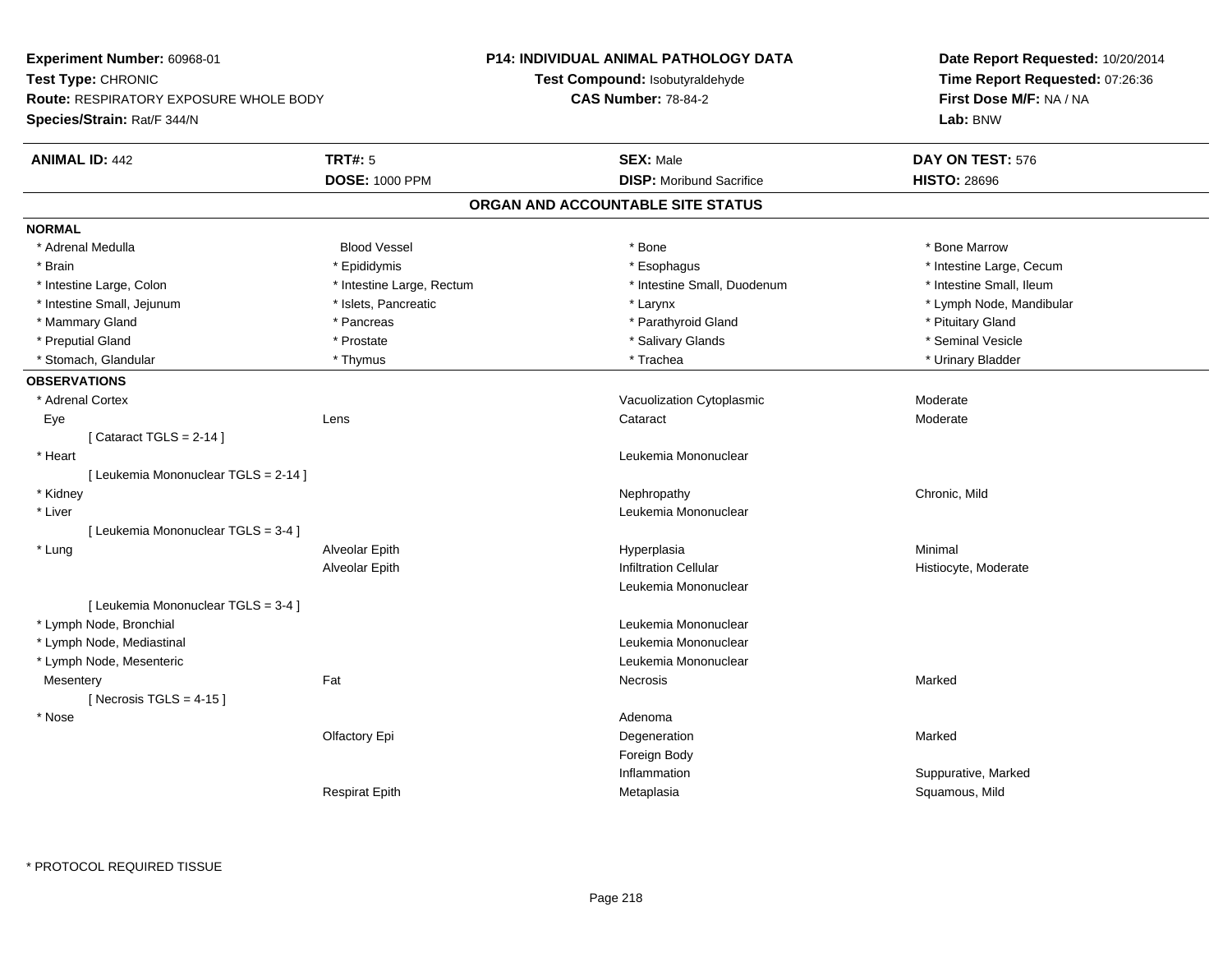| Experiment Number: 60968-01                                                                                                     |                                  | <b>P14: INDIVIDUAL ANIMAL PATHOLOGY DATA</b>                                                                                                                         | Date Report Requested: 10/20/2014 |  |
|---------------------------------------------------------------------------------------------------------------------------------|----------------------------------|----------------------------------------------------------------------------------------------------------------------------------------------------------------------|-----------------------------------|--|
| Test Type: CHRONIC                                                                                                              |                                  | Test Compound: Isobutyraldehyde                                                                                                                                      | Time Report Requested: 07:26:36   |  |
| <b>Route: RESPIRATORY EXPOSURE WHOLE BODY</b>                                                                                   |                                  | <b>CAS Number: 78-84-2</b>                                                                                                                                           | First Dose M/F: NA / NA           |  |
| Species/Strain: Rat/F 344/N                                                                                                     |                                  |                                                                                                                                                                      | Lab: BNW                          |  |
| <b>ANIMAL ID: 442</b>                                                                                                           | <b>TRT#: 5</b>                   | <b>SEX: Male</b>                                                                                                                                                     | DAY ON TEST: 576                  |  |
|                                                                                                                                 | <b>DOSE: 1000 PPM</b>            | <b>DISP:</b> Moribund Sacrifice                                                                                                                                      | <b>HISTO: 28696</b>               |  |
|                                                                                                                                 |                                  | ORGAN AND ACCOUNTABLE SITE STATUS                                                                                                                                    |                                   |  |
| Note: Ordered step sections of tumor with pH adjusted for better hematoxylin staining; no change in Dx.<br>[Adenoma TGLS = 1-2] |                                  | Note: tumor is in right dorsolateral wall of xs1, appears to involve glands more than surface epithelium, altho it is pendulous. Inflamm. in xs1 and xs2, fb in xs3. |                                   |  |
| * Skin                                                                                                                          |                                  | Hyperkeratosis                                                                                                                                                       | Mild                              |  |
| [Hyperkeratosis TGLS = 7-11]                                                                                                    |                                  |                                                                                                                                                                      |                                   |  |
| * Spleen                                                                                                                        |                                  | Leukemia Mononuclear                                                                                                                                                 |                                   |  |
| [Leukemia Mononuclear TGLS = 5-13]                                                                                              |                                  |                                                                                                                                                                      |                                   |  |
| * Stomach, Forestomach                                                                                                          |                                  | Hyperplasia                                                                                                                                                          | Mild                              |  |
|                                                                                                                                 |                                  | Leukemia Mononuclear                                                                                                                                                 |                                   |  |
| * Testes                                                                                                                        | Bilateral, Interstit Cell        | Adenoma                                                                                                                                                              |                                   |  |
| [Adenoma TGLS = 6-7]                                                                                                            |                                  |                                                                                                                                                                      |                                   |  |
| * Thyroid Gland                                                                                                                 | <b>Follicular Cel</b>            | Carcinoma                                                                                                                                                            |                                   |  |
| [Carcinoma TGLS = 1-2]                                                                                                          |                                  |                                                                                                                                                                      |                                   |  |
| PRIMARY CAUSE OF DEATH                                                                                                          | Leukemia Mononuclear<br>- Spleen |                                                                                                                                                                      |                                   |  |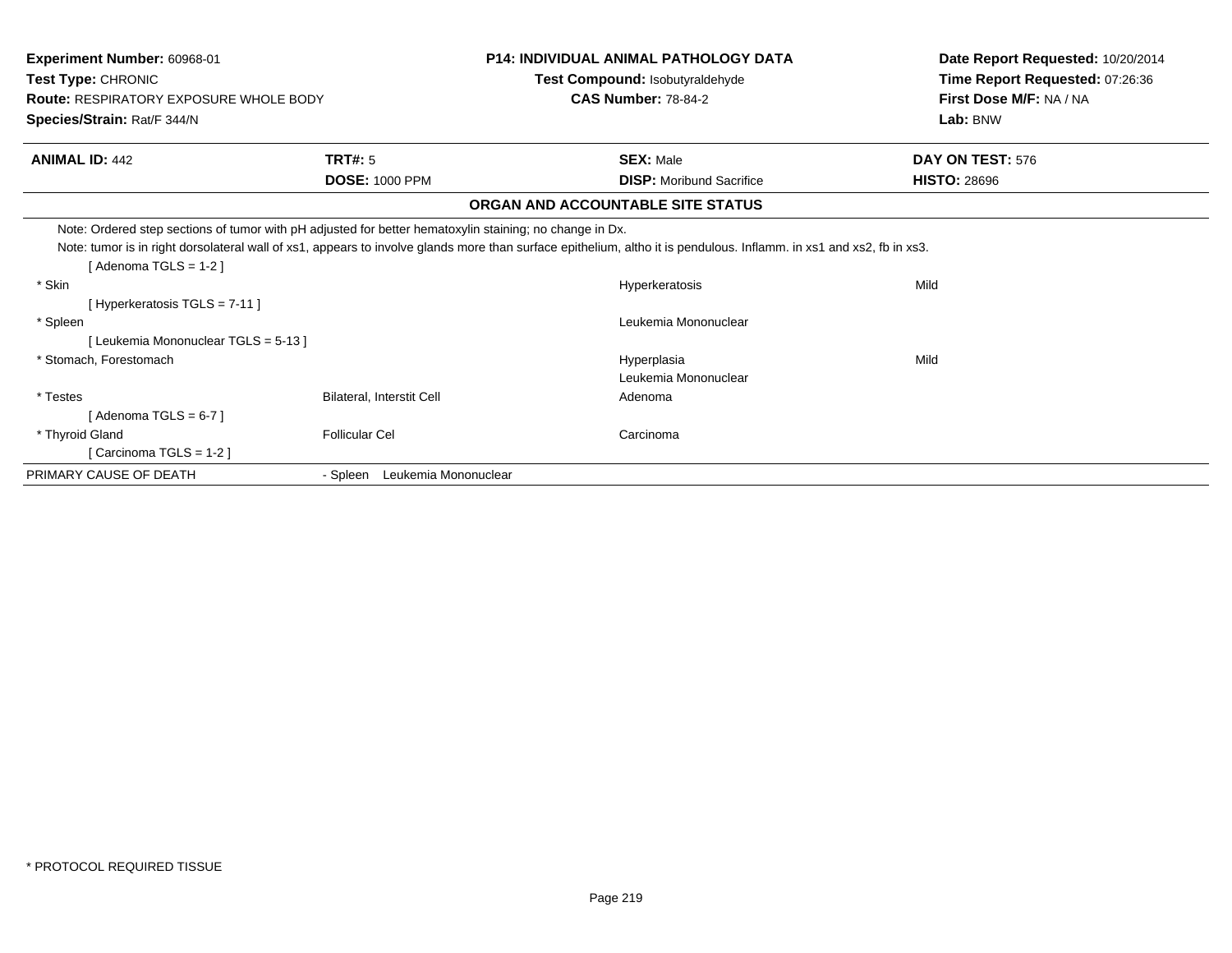**Experiment Number:** 60968-01**Test Type:** CHRONIC **Route:** RESPIRATORY EXPOSURE WHOLE BODY**Species/Strain:** Rat/F 344/N**P14: INDIVIDUAL ANIMAL PATHOLOGY DATATest Compound:** Isobutyraldehyde**CAS Number:** 78-84-2**Date Report Requested:** 10/20/2014**Time Report Requested:** 07:26:36**First Dose M/F:** NA / NA**Lab:** BNW**ANIMAL ID:** 443**TRT#:** 5 **SEX:** Male **DAY ON TEST:** 733 **DOSE:** 1000 PPM**DISP:** Terminal Sacrifice **HISTO:** 28697 **ORGAN AND ACCOUNTABLE SITE STATUSNORMALBlood Vessel**  Blood Vessel \* Bone \* Bone Marrow \* Brain\* Epididymis **Account 19 and 19 and 19 and 19 and 19 and 19 and 19 and 19 and 19 and 19 and 19 and 19 and 19 and 19 and 19 and 19 and 19 and 19 and 19 and 19 and 19 and 19 and 19 and 19 and 19 and 19 and 19 and 19 and 19 a** \* Intestine Small. Ileum \* Intestine Large, Colon \* Intestine Large, Rectum \* Intestine Small, Duodenum \* Intestine Small, Duodenum \* Intestine Small, Jejunum \* \* 19ets, Pancreatic \* Larynx \* Larynx \* Larynx \* Larynx \* Lung \* Lymph Node, Mesenteric \* Lymph Node, Bronchial \* Lymph Node, Mandibular \* Lymph Node, Mediastinal \* Lymph Node, Mediastinal \* Mammary Gland \* The state \* Nose \* Nose \* Prostate \* Prostate \* Prostate \* Prostate \* Prostate \* Prostate \* Prostate \* Stomach. Glandular \* Salivary Glands \* Seminal Vesicle \* Seminal Vesicle \* \* Stomach, Forestomach \* Stomach, Forestomach \* Thymus \* Trachea \* Trachea \* Trachea \* Urinary Bladder **OBSERVATIONS** \* Adrenal CortexVacuolization Cytoplasmic **Mild**  \* Adrenal Medulla Pheochromocytoma Benign \* Kidneyy the chronic, Moderate and September 2012 of the Chronic Moderate and September 2013 of the Chronic, Moderate \* Liver Leukemia Mononuclear [ Leukemia Mononuclear TGLS = 4-11 ] \* Pancreass the control of the control of the control of the control of the control of the control of the control of the control of the control of the control of the control of the control of the control of the control of the contro \* Pituitary Glandd and the contract of Pars Distalis and the contract of Adenoma and Adenoma and the Adenoma and the Adenoma and  $\lambda$  \* Preputial Glandd inflammation inflammation in the Suppurative, Moderate in the Suppurative, Moderate in the Suppurative, Moderate in the Suppurative, Moderate in the Suppurative, Moderate in the Suppurative, Moderate in the Suppurative, [ Inflammation TGLS = 2-13 ] \* Skinn and the subcut Tiss of the subset of the set of the set of the set of the set of the set of the set of the s [ Lipoma TGLS = 1-14+15+16 ] \* Spleenn and the state of the state of the state of the state of the state of the state of the state of the state of the state of the state of the state of the state of the state of the state of the state of the state of the stat Leukemia Mononuclear[ Fibrosis TGLS = 3-12 ][ Leukemia Mononuclear TGLS = 3-12 ] \* Testes Interstit Cell AdenomaI **Hyperplasia** Interstit Cella and a studies of the studies of the Minimal  $[$  Adenoma TGLS = 5-7  $]$  \* Thyroid Glandd C Cell C Cell Adenoma PRIMARY CAUSE OF DEATH-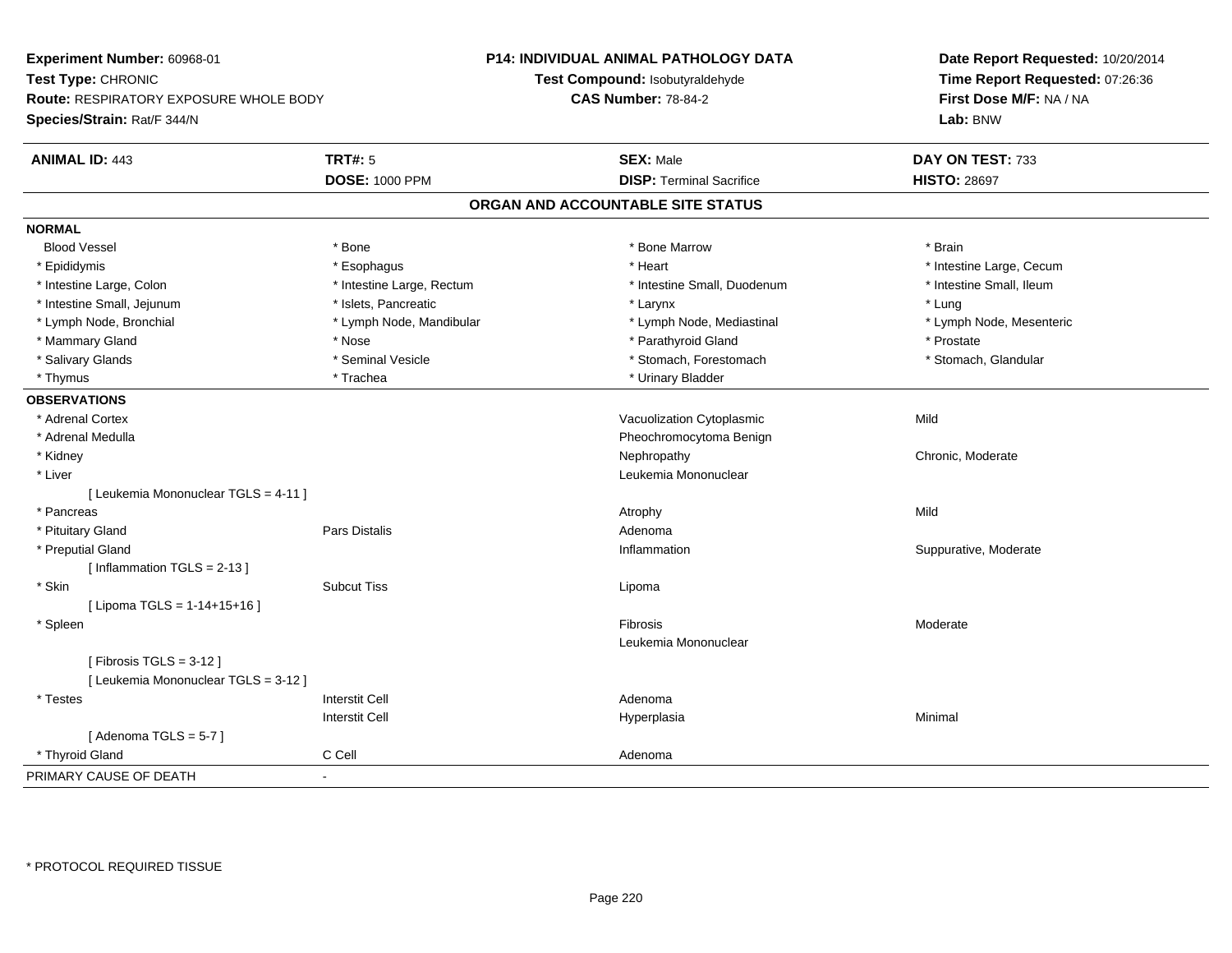| Experiment Number: 60968-01                   |                             | <b>P14: INDIVIDUAL ANIMAL PATHOLOGY DATA</b> | Date Report Requested: 10/20/2014<br>Time Report Requested: 07:26:36 |  |
|-----------------------------------------------|-----------------------------|----------------------------------------------|----------------------------------------------------------------------|--|
| Test Type: CHRONIC                            |                             | Test Compound: Isobutyraldehyde              |                                                                      |  |
| <b>Route: RESPIRATORY EXPOSURE WHOLE BODY</b> |                             | <b>CAS Number: 78-84-2</b>                   | First Dose M/F: NA / NA<br>Lab: BNW                                  |  |
| Species/Strain: Rat/F 344/N                   |                             |                                              |                                                                      |  |
| <b>ANIMAL ID: 444</b>                         | <b>TRT#: 5</b>              | <b>SEX: Male</b>                             | DAY ON TEST: 715                                                     |  |
|                                               | <b>DOSE: 1000 PPM</b>       | <b>DISP:</b> Moribund Sacrifice              | <b>HISTO: 28698</b>                                                  |  |
|                                               |                             | ORGAN AND ACCOUNTABLE SITE STATUS            |                                                                      |  |
| <b>NORMAL</b>                                 |                             |                                              |                                                                      |  |
| <b>Blood Vessel</b>                           | * Bone                      | * Bone Marrow                                | * Epididymis                                                         |  |
| * Esophagus                                   | * Heart                     | * Intestine Large, Cecum                     | * Intestine Large, Colon                                             |  |
| * Intestine Large, Rectum                     | * Intestine Small, Duodenum | * Intestine Small, Ileum                     | * Intestine Small, Jejunum                                           |  |
| * Islets, Pancreatic                          | * Larynx                    | * Mammary Gland                              | * Nose                                                               |  |
| * Pancreas                                    | * Parathyroid Gland         | * Preputial Gland                            | * Prostate                                                           |  |
| * Salivary Glands                             | * Seminal Vesicle           | * Skin                                       | * Stomach, Glandular                                                 |  |
| * Thyroid Gland                               | * Trachea                   | * Urinary Bladder                            |                                                                      |  |
| <b>OBSERVATIONS</b>                           |                             |                                              |                                                                      |  |
| * Adrenal Cortex                              |                             | Leukemia Mononuclear                         |                                                                      |  |
| [ Leukemia Mononuclear TGLS = 1,2-7 ]         |                             |                                              |                                                                      |  |
| * Adrenal Medulla                             |                             | Leukemia Mononuclear                         |                                                                      |  |
|                                               |                             | Pheochromocytoma Benign                      |                                                                      |  |
| [ Leukemia Mononuclear TGLS = 7-5 ]           |                             |                                              |                                                                      |  |
| [ Pheochromocytoma Benign TGLS = 7-5 ]        |                             |                                              |                                                                      |  |
| * Brain                                       |                             | Hemorrhage                                   | Marked                                                               |  |
| [Hemorrhage TGLS = $8-1$ ]                    |                             |                                              |                                                                      |  |
| * Kidney                                      |                             | Leukemia Mononuclear                         |                                                                      |  |
|                                               |                             | Nephropathy                                  | Chronic, Mild                                                        |  |
| * Liver                                       | <b>Bile Duct</b>            | Hyperplasia                                  | Marked                                                               |  |
|                                               |                             | Leukemia Mononuclear                         |                                                                      |  |
| [ Leukemia Mononuclear TGLS = 6-4 ]           |                             |                                              |                                                                      |  |
| * Lung                                        |                             | Leukemia Mononuclear                         |                                                                      |  |
| * Lymph Node, Bronchial                       |                             | Leukemia Mononuclear                         |                                                                      |  |
| [ Leukemia Mononuclear TGLS = 1,2-7 ]         |                             |                                              |                                                                      |  |
| * Lymph Node, Mandibular                      |                             | Leukemia Mononuclear                         |                                                                      |  |
| [ Leukemia Mononuclear TGLS = 1,2-7 ]         |                             |                                              |                                                                      |  |
| * Lymph Node, Mediastinal                     |                             | Leukemia Mononuclear                         |                                                                      |  |
| * Lymph Node, Mesenteric                      |                             | Leukemia Mononuclear                         |                                                                      |  |
| [ Leukemia Mononuclear TGLS = 1,2-7 ]         |                             |                                              |                                                                      |  |
| Mesentery                                     | Fat                         | Necrosis                                     | Marked                                                               |  |
|                                               |                             |                                              |                                                                      |  |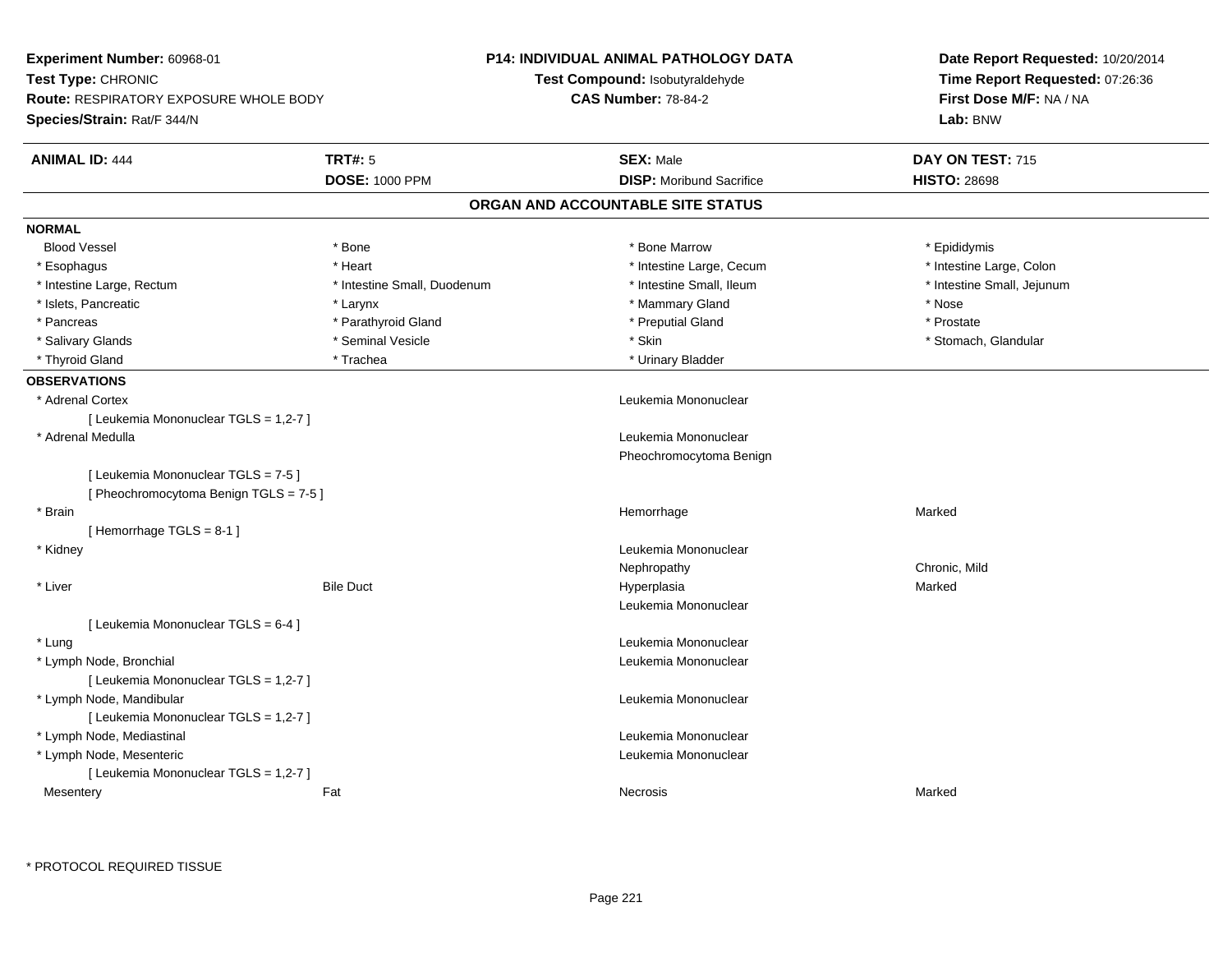| Experiment Number: 60968-01<br>Test Type: CHRONIC<br><b>Route: RESPIRATORY EXPOSURE WHOLE BODY</b><br>Species/Strain: Rat/F 344/N |                                  | <b>P14: INDIVIDUAL ANIMAL PATHOLOGY DATA</b><br>Test Compound: Isobutyraldehyde<br><b>CAS Number: 78-84-2</b> | Date Report Requested: 10/20/2014<br>Time Report Requested: 07:26:36<br>First Dose M/F: NA / NA<br>Lab: BNW |
|-----------------------------------------------------------------------------------------------------------------------------------|----------------------------------|---------------------------------------------------------------------------------------------------------------|-------------------------------------------------------------------------------------------------------------|
| <b>ANIMAL ID: 444</b>                                                                                                             | <b>TRT#: 5</b>                   | <b>SEX: Male</b>                                                                                              | DAY ON TEST: 715                                                                                            |
|                                                                                                                                   | <b>DOSE: 1000 PPM</b>            | <b>DISP:</b> Moribund Sacrifice                                                                               | <b>HISTO: 28698</b>                                                                                         |
|                                                                                                                                   |                                  | ORGAN AND ACCOUNTABLE SITE STATUS                                                                             |                                                                                                             |
| Note: Tgl 3 not identifiable; probly not mesentery.<br>[ Necrosis TGLS = $3-13$ ]                                                 |                                  |                                                                                                               |                                                                                                             |
| * Pituitary Gland                                                                                                                 | Pars Distalis                    | Hyperplasia<br>Leukemia Mononuclear                                                                           | Moderate                                                                                                    |
| * Spleen                                                                                                                          |                                  | Leukemia Mononuclear                                                                                          |                                                                                                             |
|                                                                                                                                   |                                  | <b>Necrosis</b>                                                                                               | Marked                                                                                                      |
| [ Leukemia Mononuclear TGLS = 4-12 ]                                                                                              |                                  |                                                                                                               |                                                                                                             |
| [ Necrosis TGLS = $5-14$ ]                                                                                                        |                                  |                                                                                                               |                                                                                                             |
| * Stomach, Forestomach                                                                                                            |                                  | Hyperkeratosis                                                                                                | Moderate                                                                                                    |
|                                                                                                                                   |                                  | Hyperplasia                                                                                                   | Minimal                                                                                                     |
| * Testes                                                                                                                          | Bilateral, Interstit Cell        | Adenoma                                                                                                       |                                                                                                             |
| [Adenoma TGLS = 1,2-7]                                                                                                            |                                  |                                                                                                               |                                                                                                             |
| * Thymus                                                                                                                          |                                  | Leukemia Mononuclear                                                                                          |                                                                                                             |
| [ Leukemia Mononuclear TGLS = 1,2-7 ]                                                                                             |                                  |                                                                                                               |                                                                                                             |
| PRIMARY CAUSE OF DEATH                                                                                                            | - Spleen<br>Leukemia Mononuclear |                                                                                                               |                                                                                                             |
| CONTRIBUTORY CAUSE OF DEATH                                                                                                       | - Brain Hemorrhage               |                                                                                                               |                                                                                                             |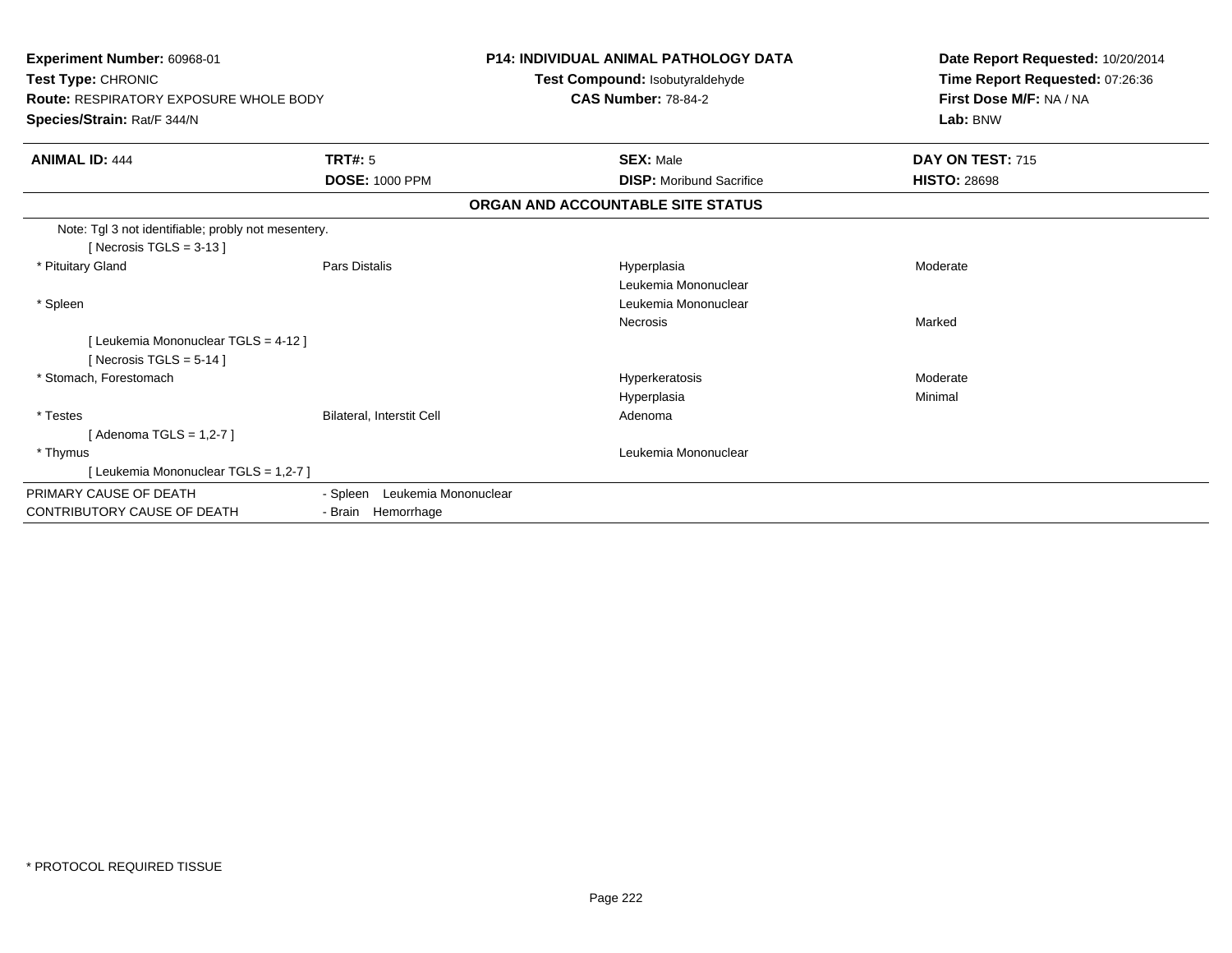| <b>Experiment Number: 60968-01</b>                                  |                          | P14: INDIVIDUAL ANIMAL PATHOLOGY DATA | Date Report Requested: 10/20/2014 |  |
|---------------------------------------------------------------------|--------------------------|---------------------------------------|-----------------------------------|--|
| Test Type: CHRONIC<br><b>Route: RESPIRATORY EXPOSURE WHOLE BODY</b> |                          | Test Compound: Isobutyraldehyde       | Time Report Requested: 07:26:36   |  |
|                                                                     |                          | <b>CAS Number: 78-84-2</b>            | First Dose M/F: NA / NA           |  |
| Species/Strain: Rat/F 344/N                                         |                          |                                       | Lab: BNW                          |  |
| <b>ANIMAL ID: 445</b>                                               | <b>TRT#: 5</b>           | <b>SEX: Male</b>                      | DAY ON TEST: 607                  |  |
|                                                                     | <b>DOSE: 1000 PPM</b>    | <b>DISP: Natural Death</b>            | <b>HISTO: 28699</b>               |  |
|                                                                     |                          | ORGAN AND ACCOUNTABLE SITE STATUS     |                                   |  |
| <b>NORMAL</b>                                                       |                          |                                       |                                   |  |
| * Adrenal Cortex                                                    | * Adrenal Medulla        | <b>Blood Vessel</b>                   | * Bone                            |  |
| * Bone Marrow                                                       | * Brain                  | * Epididymis                          | * Esophagus                       |  |
| * Intestine Large, Rectum                                           | * Islets, Pancreatic     | * Larynx                              | * Mammary Gland                   |  |
| * Pancreas                                                          | * Parathyroid Gland      | * Prostate                            | * Salivary Glands                 |  |
| * Seminal Vesicle                                                   | * Stomach, Forestomach   | * Testes                              | * Thymus                          |  |
| * Thyroid Gland                                                     | * Trachea                | * Urinary Bladder                     |                                   |  |
| <b>AUTO PRECLUDES DIAG.</b>                                         |                          |                                       |                                   |  |
| * Intestine Large, Cecum                                            | * Intestine Large, Colon | * Intestine Small, Duodenum           | * Intestine Small, Ileum          |  |
| * Intestine Small, Jejunum                                          |                          |                                       |                                   |  |
| <b>OBSERVATIONS</b>                                                 |                          |                                       |                                   |  |
| * Heart                                                             |                          | Cardiomyopathy                        | Moderate                          |  |
|                                                                     | Atrium                   | Thrombosis                            | Mild                              |  |
| * Kidney                                                            |                          | Nephropathy                           | Chronic, Mild                     |  |
| * Liver                                                             |                          | Leukemia Mononuclear                  |                                   |  |
|                                                                     |                          | Vacuolization Cytoplasmic             | Moderate                          |  |
| [ Leukemia Mononuclear TGLS = 7-4 ]                                 |                          |                                       |                                   |  |
| * Lung                                                              |                          | Leukemia Mononuclear                  |                                   |  |
| Lymph Node                                                          | <b>Iliac</b>             | Leukemia Mononuclear                  |                                   |  |
|                                                                     | Pancreatic               | Leukemia Mononuclear                  |                                   |  |
| [ Leukemia Mononuclear TGLS = 8-14 ]                                |                          |                                       |                                   |  |
| * Lymph Node, Bronchial                                             |                          | Leukemia Mononuclear                  |                                   |  |
| [ Leukemia Mononuclear TGLS = 11-15 ]                               |                          |                                       |                                   |  |
| * Lymph Node, Mandibular                                            |                          | Leukemia Mononuclear                  |                                   |  |
| [ Leukemia Mononuclear TGLS = 11-15 ]                               |                          |                                       |                                   |  |
| * Lymph Node, Mediastinal                                           |                          | Leukemia Mononuclear                  |                                   |  |
| [ Leukemia Mononuclear TGLS = 4-2 ]                                 |                          |                                       |                                   |  |
| * Lymph Node, Mesenteric                                            |                          | Leukemia Mononuclear                  |                                   |  |
| [ Leukemia Mononuclear TGLS = 11-15 ]                               |                          |                                       |                                   |  |
| * Nose                                                              |                          | Cyst                                  | Minimal                           |  |
| * Pituitary Gland                                                   | Pars Distalis            | Adenoma                               |                                   |  |
|                                                                     |                          |                                       |                                   |  |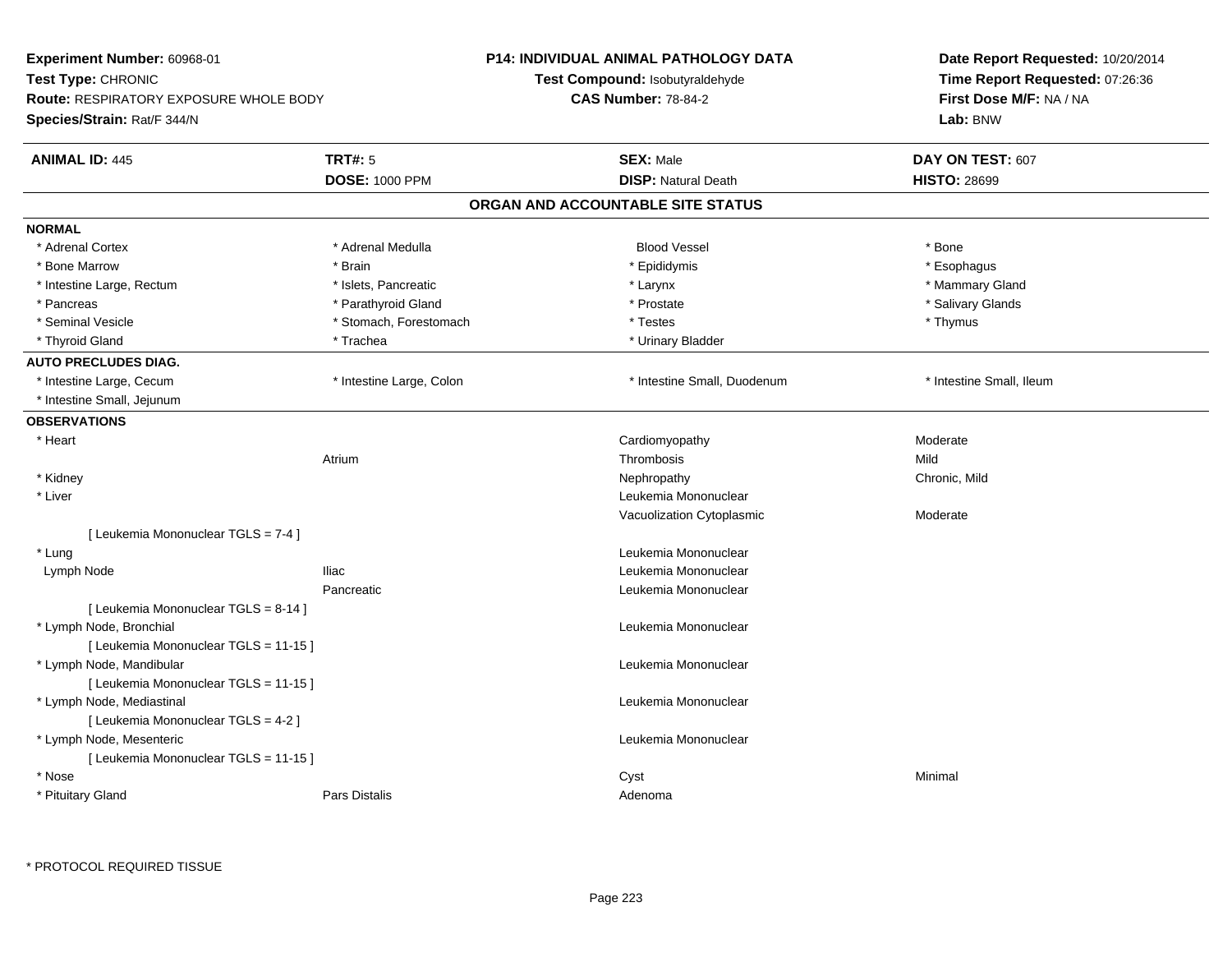| Experiment Number: 60968-01<br><b>Test Type: CHRONIC</b><br><b>Route: RESPIRATORY EXPOSURE WHOLE BODY</b><br>Species/Strain: Rat/F 344/N |                                         | <b>P14: INDIVIDUAL ANIMAL PATHOLOGY DATA</b><br><b>Test Compound: Isobutyraldehyde</b><br><b>CAS Number: 78-84-2</b> | Date Report Requested: 10/20/2014<br>Time Report Requested: 07:26:36<br>First Dose M/F: NA / NA<br>Lab: BNW |
|------------------------------------------------------------------------------------------------------------------------------------------|-----------------------------------------|----------------------------------------------------------------------------------------------------------------------|-------------------------------------------------------------------------------------------------------------|
| <b>ANIMAL ID: 445</b>                                                                                                                    | <b>TRT#:</b> 5<br><b>DOSE: 1000 PPM</b> | <b>SEX: Male</b><br><b>DISP: Natural Death</b>                                                                       | DAY ON TEST: 607<br><b>HISTO: 28699</b>                                                                     |
|                                                                                                                                          |                                         | ORGAN AND ACCOUNTABLE SITE STATUS                                                                                    |                                                                                                             |
| [Adenoma TGLS = $5-8$ ]                                                                                                                  |                                         |                                                                                                                      |                                                                                                             |
| * Preputial Gland                                                                                                                        |                                         | Cyst                                                                                                                 | Marked                                                                                                      |
|                                                                                                                                          |                                         | Inflammation                                                                                                         | Suppurative, Marked                                                                                         |
| [Cyst TGLS = 2-13]                                                                                                                       |                                         |                                                                                                                      |                                                                                                             |
| * Skin                                                                                                                                   |                                         | Ulcer                                                                                                                | Minimal                                                                                                     |
| * Spleen                                                                                                                                 |                                         | Leukemia Mononuclear                                                                                                 |                                                                                                             |
| * Stomach, Glandular                                                                                                                     |                                         | Ulcer                                                                                                                | Marked                                                                                                      |
| [ Ulcer TGLS = $10-12$ ]                                                                                                                 |                                         |                                                                                                                      |                                                                                                             |
| PRIMARY CAUSE OF DEATH                                                                                                                   | - Spleen Leukemia Mononuclear           |                                                                                                                      |                                                                                                             |
| CONTRIBUTORY CAUSE OF DEATH                                                                                                              |                                         | - Pituitary Gland Pars Distalis Adenoma; Stomach; Glandular Ulcer                                                    |                                                                                                             |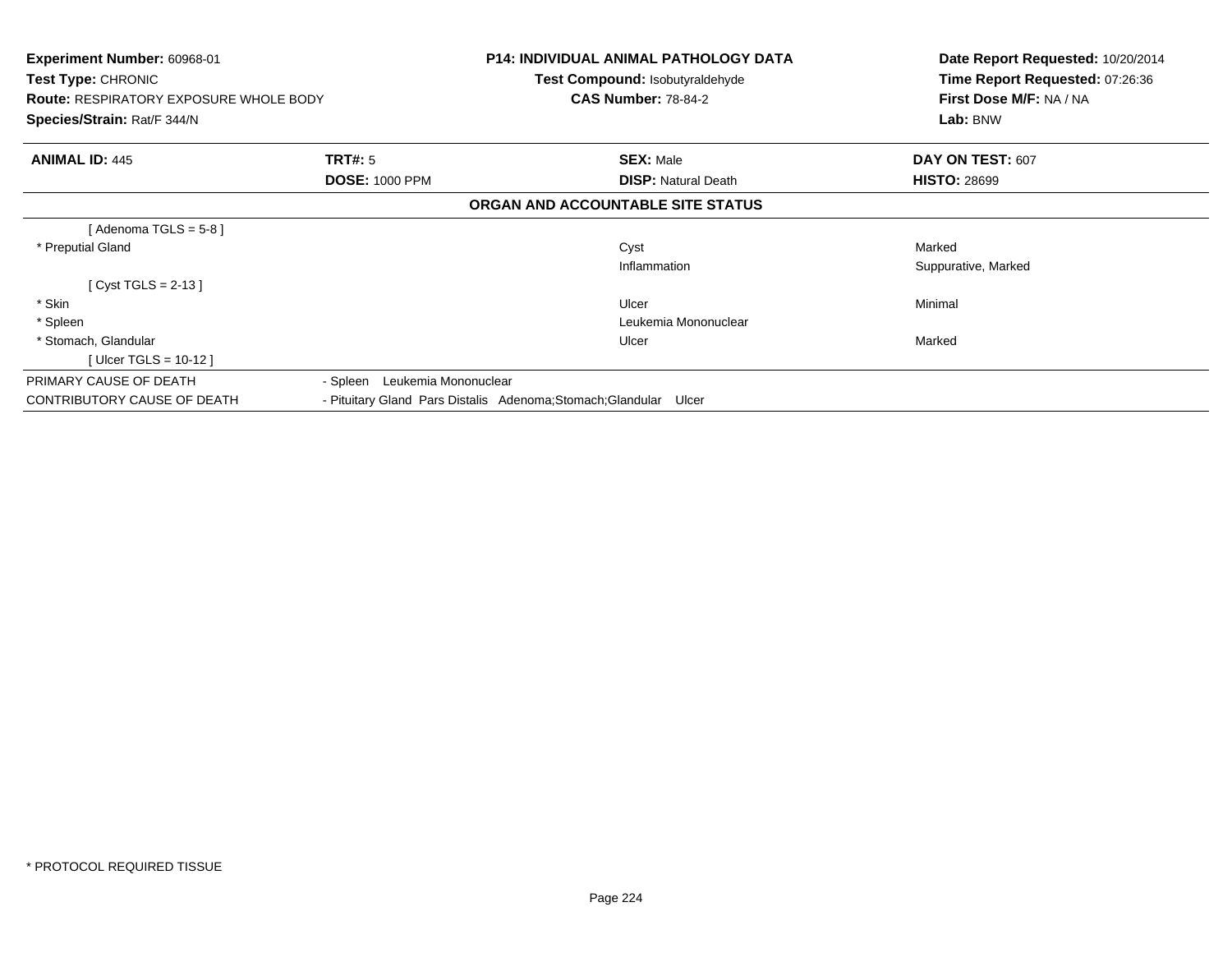**Experiment Number:** 60968-01**Test Type:** CHRONIC **Route:** RESPIRATORY EXPOSURE WHOLE BODY**Species/Strain:** Rat/F 344/N**P14: INDIVIDUAL ANIMAL PATHOLOGY DATATest Compound:** Isobutyraldehyde**CAS Number:** 78-84-2**Date Report Requested:** 10/20/2014**Time Report Requested:** 07:26:36**First Dose M/F:** NA / NA**Lab:** BNW**ANIMAL ID:** 446**TRT#:** 5 **SEX:** Male **DAY ON TEST:** 489 **DOSE:** 1000 PPM**DISP:** Moribund Sacrifice **HISTO:** 28700 **ORGAN AND ACCOUNTABLE SITE STATUSNORMAL**\* Adrenal Cortex \* Adrenal Medulla \* \* Book \* Blood Vessel \* Book \* Bone \* Bone \* Bone \* Bone \* Bone \* Bone \* Bone \* Bone \* Bone \* Heart \* Bone Marrow \* Epididymis \* Esophagus \* Heart \* Intestine Large, Cecum \* Intestine Large, Colon \* Intestine Large, Rectum \* Intestine Small, Duodenum \* Intestine Small, Ileum \* Intestine Small, Jejunum \* Islets, Pancreatic \* Larynx\* Lymph Node, Mediastinal \* Lung \* Lymph Node, Bronchial \* Lymph Node, Mandibular \* Lymph Node, Mandibular \* Lymph Node, Mesenteric \* \* The mannery Gland \* Mammary Gland \* Nose \* Nose \* \* Pancreas \* Pancreas \* Pancreas \* Salivary Glands \* Parathyroid Gland \* **Example 20** \* Preputial Gland \* Prostate \* Prostate \* Prostate \* Seminal Vesicle \* The state of the set of the set of the set of the set of the set of the set of the set of the set of the set of the set of the set of the set of the set of the set of the set of the set of the set of th \* Stomach, Glandular \* \* \* Thyroid Glandular \* Thestes \* \* Thymus \* Thymus \* Thyroid Glandular \* Thyroid Gland \* Trachea \* Urinary Bladder**OBSERVATIONS** \* Brainn and the Unit of the Mentricle Contribution of the Hydrocephalus Contribution of Mild \* Kidneyy the controller of the controller of the controller of the controller of the controller of the chronic, Mild n **Granulomatous, Moderate**  \* Liver**Inflammation**  \* Pituitary Glandd and the contract of Pars Distalis and the contract of Adenoma and Adenoma and the Adenoma and the Adenoma and  $\lambda$  $[$  Adenoma TGLS = 2-8  $]$  Zymbal's Glandd<sub>d</sub> Carcinoma [ Carcinoma TGLS = 1-12 ]PRIMARY CAUSE OF DEATH- Pituitary Gland Pars Distalis Adenoma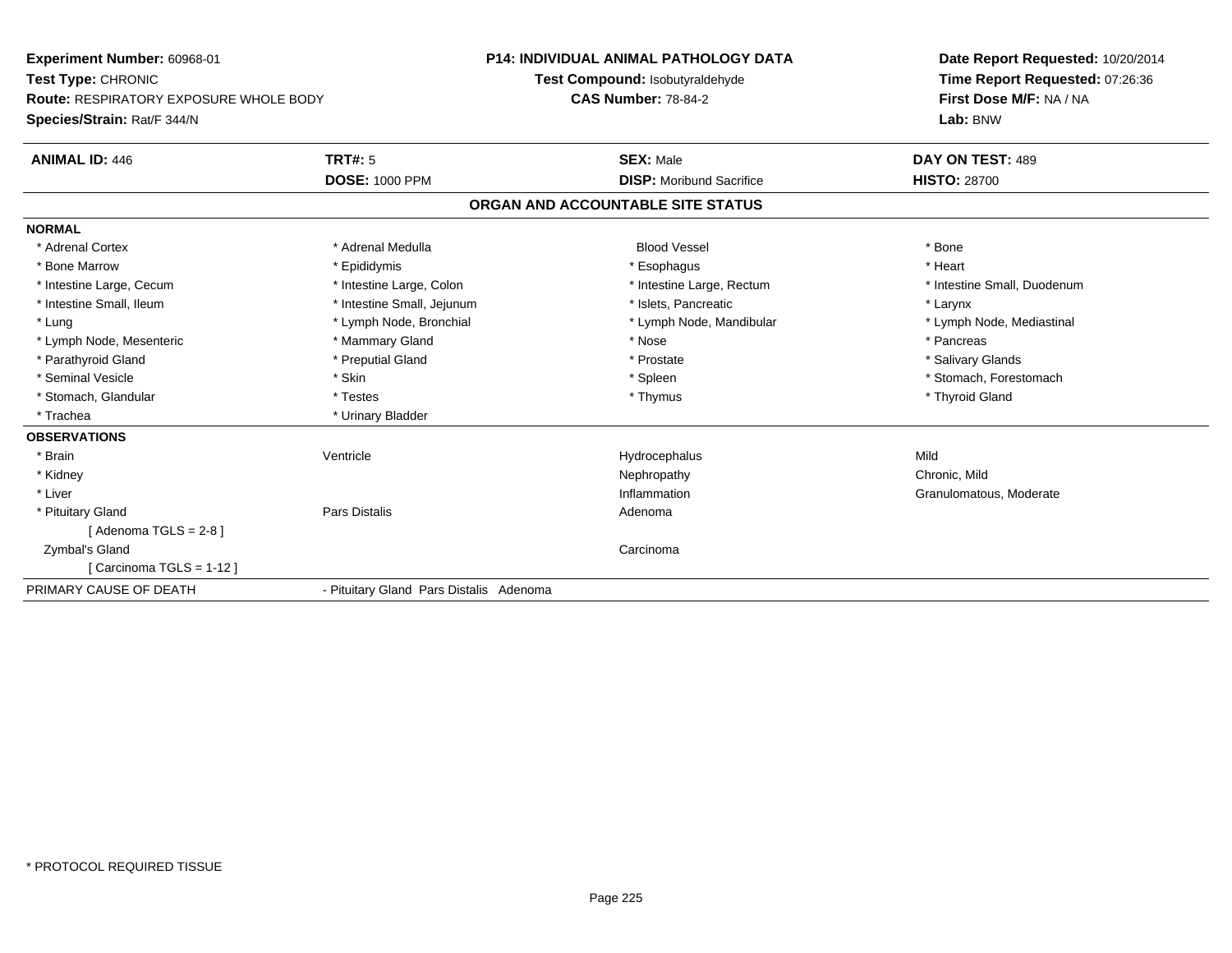| Experiment Number: 60968-01<br>Test Type: CHRONIC<br><b>Route: RESPIRATORY EXPOSURE WHOLE BODY</b><br>Species/Strain: Rat/F 344/N |                            | <b>P14: INDIVIDUAL ANIMAL PATHOLOGY DATA</b><br>Test Compound: Isobutyraldehyde<br><b>CAS Number: 78-84-2</b> |                                 | Date Report Requested: 10/20/2014<br>Time Report Requested: 07:26:36<br>First Dose M/F: NA / NA<br>Lab: BNW                                |  |
|-----------------------------------------------------------------------------------------------------------------------------------|----------------------------|---------------------------------------------------------------------------------------------------------------|---------------------------------|--------------------------------------------------------------------------------------------------------------------------------------------|--|
| <b>ANIMAL ID: 447</b>                                                                                                             | <b>TRT#: 5</b>             | <b>SEX: Male</b>                                                                                              |                                 | DAY ON TEST: 636                                                                                                                           |  |
|                                                                                                                                   | <b>DOSE: 1000 PPM</b>      |                                                                                                               | <b>DISP:</b> Moribund Sacrifice | <b>HISTO: 28701</b>                                                                                                                        |  |
|                                                                                                                                   |                            | ORGAN AND ACCOUNTABLE SITE STATUS                                                                             |                                 |                                                                                                                                            |  |
| <b>NORMAL</b>                                                                                                                     |                            |                                                                                                               |                                 |                                                                                                                                            |  |
| * Adrenal Cortex                                                                                                                  | <b>Blood Vessel</b>        | * Bone                                                                                                        |                                 | * Bone Marrow                                                                                                                              |  |
| * Brain                                                                                                                           | * Epididymis               | * Esophagus                                                                                                   |                                 | * Heart                                                                                                                                    |  |
| * Intestine Large, Colon                                                                                                          | * Intestine Large, Rectum  |                                                                                                               | * Intestine Small, Duodenum     | * Intestine Small, Ileum                                                                                                                   |  |
| * Intestine Small, Jejunum                                                                                                        | * Islets, Pancreatic       | $*$ Larynx                                                                                                    |                                 | * Lymph Node, Bronchial                                                                                                                    |  |
| * Lymph Node, Mediastinal                                                                                                         | * Mammary Gland            | * Nose                                                                                                        |                                 | * Pancreas                                                                                                                                 |  |
| * Parathyroid Gland                                                                                                               | * Preputial Gland          | * Prostate                                                                                                    |                                 | * Salivary Glands                                                                                                                          |  |
| * Seminal Vesicle                                                                                                                 | * Stomach, Forestomach     |                                                                                                               | * Stomach, Glandular            | * Testes                                                                                                                                   |  |
| * Thymus                                                                                                                          | * Thyroid Gland            | * Trachea                                                                                                     |                                 | * Urinary Bladder                                                                                                                          |  |
| <b>MISSING</b>                                                                                                                    |                            |                                                                                                               |                                 |                                                                                                                                            |  |
| * Lymph Node, Mandibular                                                                                                          |                            |                                                                                                               |                                 |                                                                                                                                            |  |
| <b>OBSERVATIONS</b>                                                                                                               |                            |                                                                                                               |                                 |                                                                                                                                            |  |
| * Adrenal Medulla                                                                                                                 |                            | Hyperplasia                                                                                                   |                                 | Marked                                                                                                                                     |  |
| * Intestine Large, Cecum                                                                                                          |                            |                                                                                                               | Parasite Metazoan               |                                                                                                                                            |  |
| [ Parasite Metazoan TGLS = 3-4 ]                                                                                                  |                            |                                                                                                               |                                 |                                                                                                                                            |  |
| * Kidney                                                                                                                          |                            | Nephropathy                                                                                                   |                                 | Chronic, Mild                                                                                                                              |  |
| * Liver                                                                                                                           |                            |                                                                                                               | Leukemia Mononuclear            |                                                                                                                                            |  |
| * Lung                                                                                                                            |                            |                                                                                                               | Leukemia Mononuclear            |                                                                                                                                            |  |
| * Lymph Node, Mesenteric                                                                                                          |                            |                                                                                                               | Leukemia Mononuclear            |                                                                                                                                            |  |
| [ Leukemia Mononuclear TGLS = 3-4 ]                                                                                               |                            |                                                                                                               |                                 |                                                                                                                                            |  |
| * Pituitary Gland                                                                                                                 | Pars Distalis              | Adenoma                                                                                                       |                                 |                                                                                                                                            |  |
| [Adenoma TGLS = $1-8$ ]                                                                                                           |                            |                                                                                                               |                                 |                                                                                                                                            |  |
| * Skin                                                                                                                            | <b>Subcut Tiss</b>         | Fibroma                                                                                                       |                                 |                                                                                                                                            |  |
| [Fibroma TGLS = 2-13+14+15+16+17+18]                                                                                              |                            |                                                                                                               |                                 |                                                                                                                                            |  |
| * Spleen                                                                                                                          |                            |                                                                                                               | Leukemia Mononuclear            |                                                                                                                                            |  |
| [ Leukemia Mononuclear TGLS = 3-4 ]                                                                                               |                            |                                                                                                               |                                 |                                                                                                                                            |  |
| PRIMARY CAUSE OF DEATH                                                                                                            | - Skin Subcut Tiss Fibroma |                                                                                                               |                                 |                                                                                                                                            |  |
| CONTRIBUTORY CAUSE OF DEATH                                                                                                       | Mononuclear                |                                                                                                               |                                 | - Intestine Large;Cecum Parasite Metazoan;Lymph Node;Mesenteric Leukemia Mononuclear;Pituitary Gland Pars Distalis Adenoma;Spleen Leukemia |  |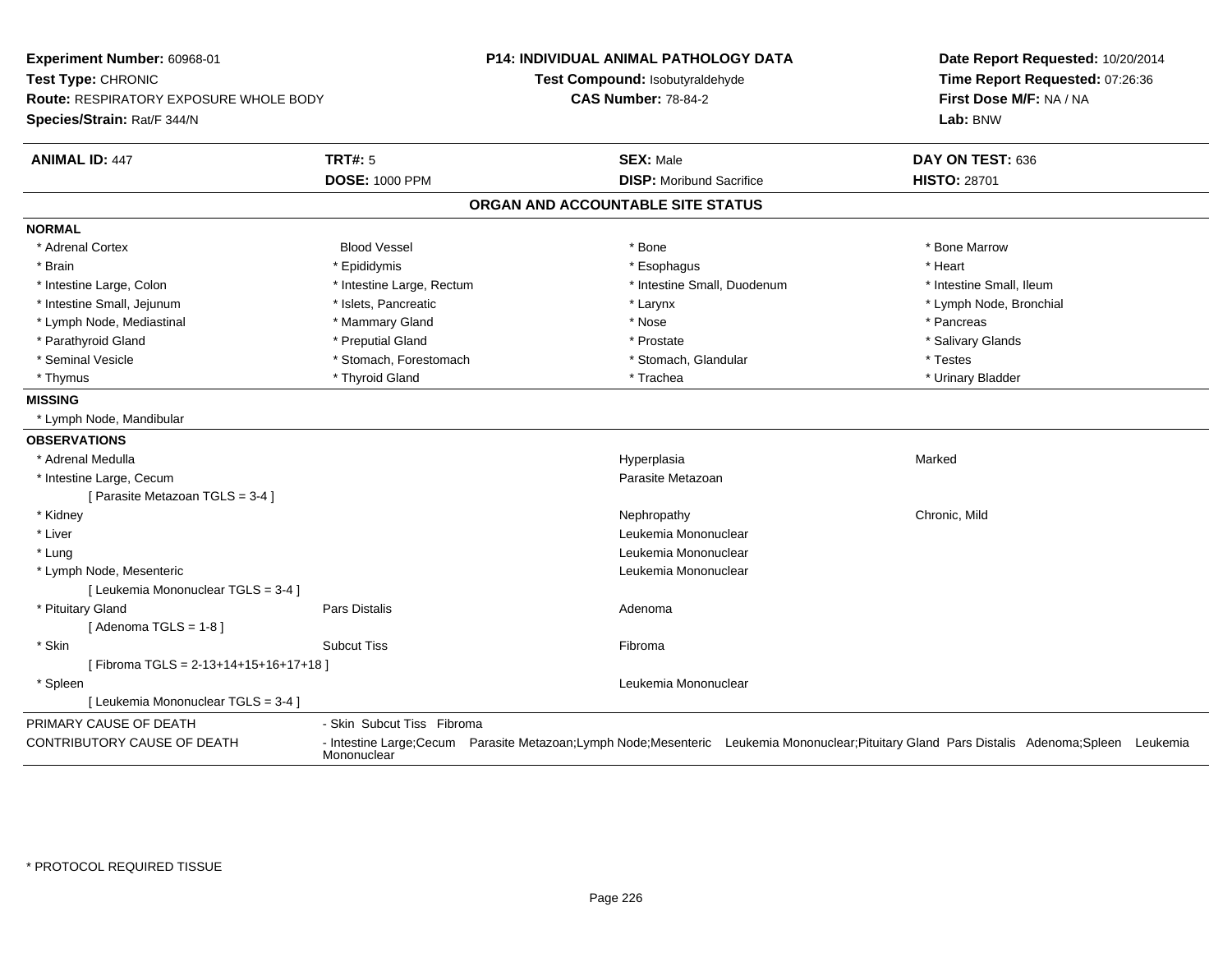**Experiment Number:** 60968-01**Test Type:** CHRONIC **Route:** RESPIRATORY EXPOSURE WHOLE BODY**Species/Strain:** Rat/F 344/N**P14: INDIVIDUAL ANIMAL PATHOLOGY DATATest Compound:** Isobutyraldehyde**CAS Number:** 78-84-2**Date Report Requested:** 10/20/2014**Time Report Requested:** 07:26:36**First Dose M/F:** NA / NA**Lab:** BNW**ANIMAL ID:** 448**TRT#:** 5 **SEX:** Male **DAY ON TEST:** 733 **DOSE:** 1000 PPM**DISP:** Terminal Sacrifice **HISTO:** 28702 **ORGAN AND ACCOUNTABLE SITE STATUSNORMAL**\* Adrenal Cortex \* Adrenal Cortex \* Adrenal Medulla Blood Vessel \* Bone\* Heart \* Bone Marrow \* Brain \* Esophagus \* Heart \* Intestine Large, Cecum \* Intestine Large, Colon \* Intestine Small, Duodenum \* Intestine Small, Ileum \* Intestine Small, Ileum \* Lymph Node, Bronchial \* Intestine Small, Jejunum \* Mathematic \* Lung \* Islets, Pancreatic \* Mathematic \* Lung \* Lung \* Node, Bronchial \* Lymph Node, Mandibular \* The mode of the Mediastinal The Mediastinal the Mediastinal the Mediasting the Mammary Gland \* Nose \* Parathyroid Gland \* Parathyroid Gland \* Prostate \* Prostate \* Prostate \* Prostate \* Prostate \* Prostate \* Salivary Glands \* The state of the seminal Vesicle \* The state \* Spleen \* Spleen \* Stomach, Forestomach, Forestomach \* Stomach, Glandular \* Thymus \* Thymus \* Thymus \* Thyroid Gland \* Thyroid Gland \* Thachea \* Urinary Bladder**OBSERVATIONS** \* Epididymis Epithelium Hyperplasia Moderate Inflammation Granulomatous, Marked [ Inflammation TGLS = 4-12 ] \* Intestine Large, Rectumm and the contract of the contract of the contract of the contract of the contract of the contract of the contract of the contract of the contract of the contract of the contract of the contract of the contract of the cont \* Kidneyy the controller of the controller of the controller of the controller of the controller of the chronic, Mild n Suppurative, Mild \* Larynxx and the set of the Glands of the Glands of the set of the set of the set of the set of the set of the set of the set of the set of the set of the set of the set of the set of the set of the set of the set of the set of t \* Liver**Inflammation** Inflammation **Granulomatous**, Moderate \* Pancreass the control of the control of the control of the control of the control of the control of the control of the control of the control of the control of the control of the control of the control of the control of the contro Moderate \* Preputial Glandd and the control of the control of the control of the control of the control of the control of the control of the control of the control of the control of the control of the control of the control of the control of the co Inflammation Suppurative, Moderate [ Cyst TGLS = 2-13 ][ Inflammation TGLS = 2-13 ] \* Skinn and the Sebaceous Glass Controller and the Cyst Cyst Controller and the Moderate Moderate Keratoacanthoma[ Cyst TGLS = 1-15 ][ Keratoacanthoma TGLS = 5-14 ] \* TestesBilateral, Interstit Cell **Adenoma** Adenoma  $[$  Adenoma TGLS = 3-7  $]$ PRIMARY CAUSE OF DEATH-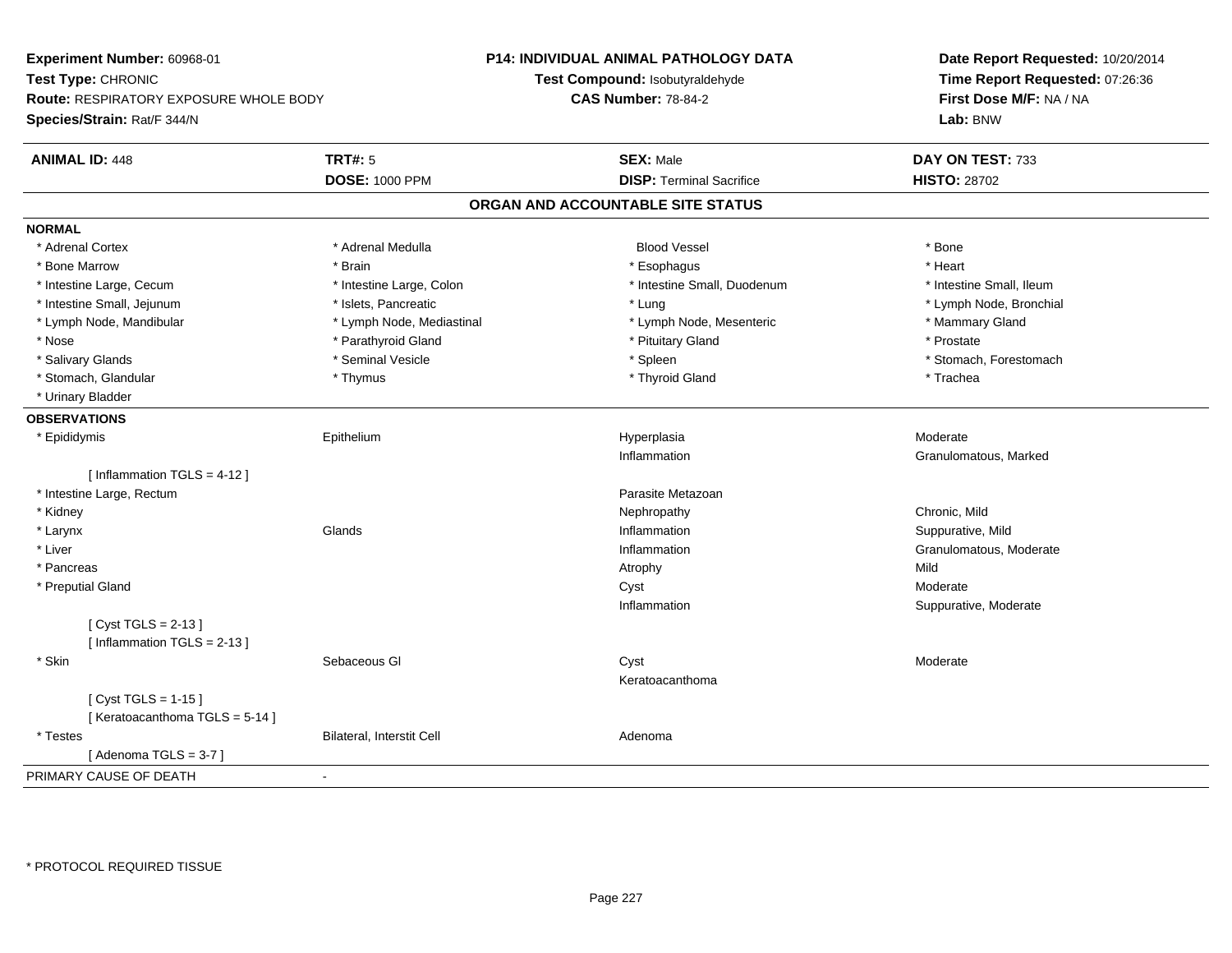**Experiment Number:** 60968-01**Test Type:** CHRONIC **Route:** RESPIRATORY EXPOSURE WHOLE BODY**Species/Strain:** Rat/F 344/N**P14: INDIVIDUAL ANIMAL PATHOLOGY DATATest Compound:** Isobutyraldehyde**CAS Number:** 78-84-2**Date Report Requested:** 10/20/2014**Time Report Requested:** 07:26:36**First Dose M/F:** NA / NA**Lab:** BNW**ANIMAL ID:** 449**TRT#:** 5 **SEX:** Male **DAY ON TEST:** 720 **DOSE:** 1000 PPM**DISP:** Moribund Sacrifice **HISTO:** 28703 **ORGAN AND ACCOUNTABLE SITE STATUSNORMAL**\* Adrenal Cortex \* Adrenal Cortex \* Attack the state of the state of the Blood Vessel the state of the state of the state of the Marrow \* Bone Marrow \* Bone Marrow \* Bone Marrow \* Bone Marrow \* Bone Marrow \* Bone Marrow \* Bone Marrow \* Bon \* Brain \* \* Esophagus \* \* Esophagus \* \* Esophagus \* \* Esophagus \* \* Esophagus \* Heart \* Heart \* Heart \* Heart \* Intestine Large, Cecum \* Intestine Large, Colon \* Intestine Large, Rectum \* Intestine Small, Duodenum \* Intestine Small, Ileum \* Intestine Small, Jejunum \* Islets, Pancreatic \* Larynx\* Liver which is the settlement of the term of the settlement of the settlement of the settlement of the settlement of the settlement of the settlement of the settlement of the settlement of the settlement of the settlemen \* Lymph Node, Mediastinal \* Nose \* Lymph Node, Mesenteric \* \* Mammary Gland \* Memmary Gland \* Nose \* Seminal Vesicle \* Pancreas \* And the section of the state of the state of the state of the state of the state of the state of the state of the state of the state of the state of the state of the state of the state of the state of the stat \* Skin \* Spleen \* Spleen \* Spleen \* Stomach, Glandular \* Stomach, Stomach, Stomach, Stomach, Stomach, Stomach, Stomach, Stomach, Stomach, Stomach, Stomach, Stomach, Stomach, Stomach, Stomach, Stomach, Stomach, Stomach, Sto \* Thyroid Gland \* Trachea \* Trachea \* Trachea \* Thyroid Gland **OBSERVATIONS** \* Adrenal Medulla Pheochromocytoma Benign [ Pheochromocytoma Benign TGLS = 5-5 ] \* Kidneyy the chronic, Moderate and September 2012 of the Chronic Moderate and September 2013 of the Chronic, Moderate [ Nephropathy TGLS = 4-5 ] \* Pituitary Glandd and the contract of Pars Distalis and the contract of Adenoma and Adenoma and the Adenoma and the Adenoma and  $\lambda$  $[$  Adenoma TGLS = 1-8  $]$  \* Preputial Glandd and the control of the control of the control of the control of the control of the control of the control of the control of the control of the control of the control of the control of the control of the control of the co [ Cyst TGLS = 2-11 ] \* Prostate**Epithelium**  Hyperplasia Moderate Inflammation Suppurative, Mild \* Stomach, Forestomachh ann an t-ìre ann an t-ìre ann an t-ìre ann an t-ìre ann an t-ìre ann an t-ìre ann an Mild ann an Mild ann an \* Testes Interstit Cell AdenomaGerminal Epithh and the control of the Atrophy and the Moderate of the Moderate of the Moderate of the Moderate of the Moderate of the Moderate of the Moderate of the Moderate of the Moderate of the Moderate of the Moderate of the Moder  $[$  Adenoma TGLS = 3-7  $]$ PRIMARY CAUSE OF DEATH- Pituitary Gland Pars Distalis Adenoma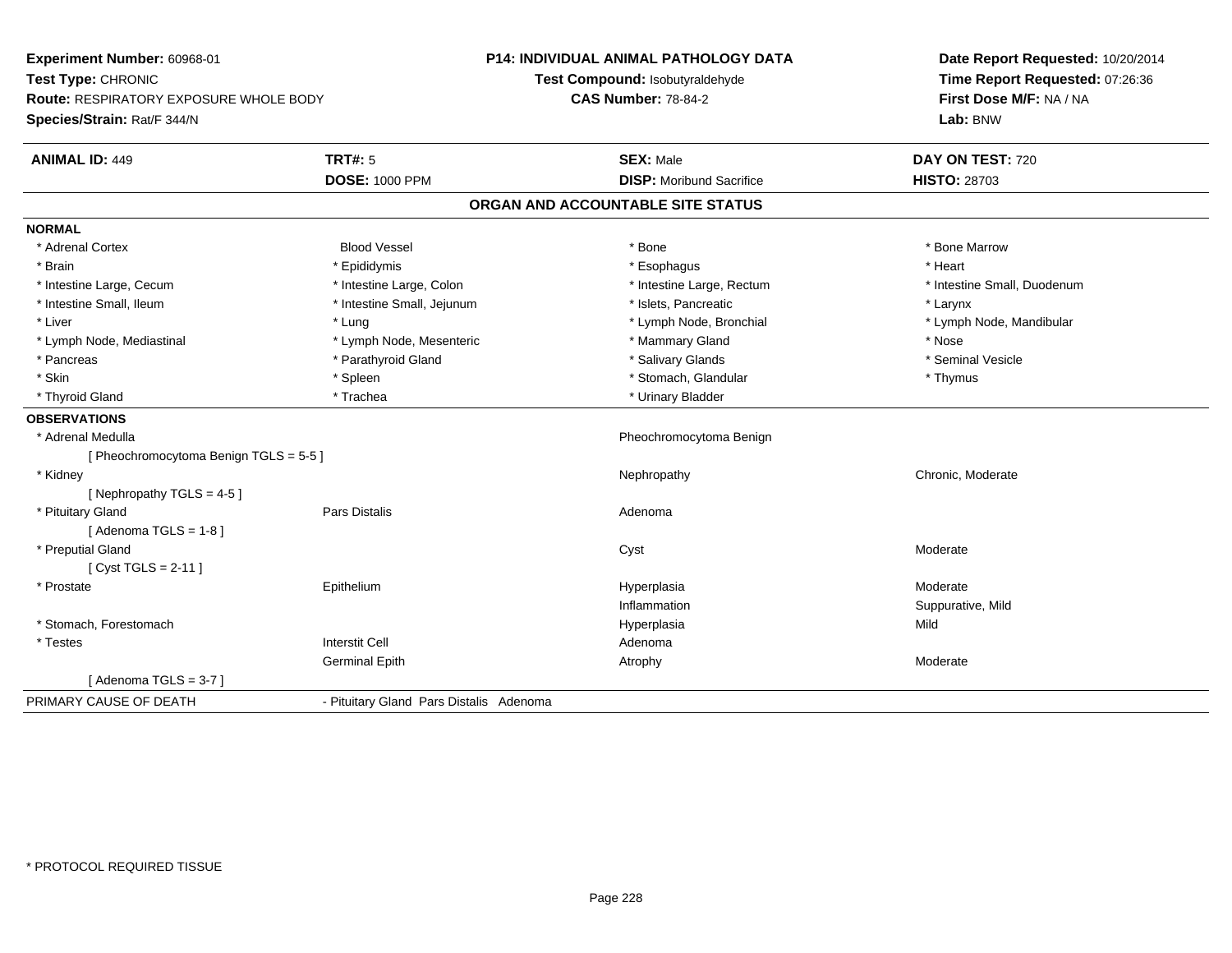**Experiment Number:** 60968-01**Test Type:** CHRONIC **Route:** RESPIRATORY EXPOSURE WHOLE BODY**Species/Strain:** Rat/F 344/N**P14: INDIVIDUAL ANIMAL PATHOLOGY DATATest Compound:** Isobutyraldehyde**CAS Number:** 78-84-2**Date Report Requested:** 10/20/2014**Time Report Requested:** 07:26:36**First Dose M/F:** NA / NA**Lab:** BNW**ANIMAL ID:** 450**TRT#:** 5 **SEX:** Male **DAY ON TEST:** 666 **DOSE:** 1000 PPM**DISP:** Moribund Sacrifice **HISTO:** 28704 **ORGAN AND ACCOUNTABLE SITE STATUSNORMAL**\* Adrenal Cortex \* Adrenal Medulla \* \* Book \* Blood Vessel \* Book \* Bone \* Bone \* Bone \* Bone \* Bone \* Bone \* Bone \* Bone \* Bone \* Epididymis **Account 19 and 19 and 19 and 19 and 19 and 19 and 19 and 19 and 19 and 19 and 19 and 19 and 19 and 19 and 19 and 19 and 19 and 19 and 19 and 19 and 19 and 19 and 19 and 19 and 19 and 19 and 19 and 19 and 19 a** \* Intestine Small. Ileum \* Intestine Large, Colon \* Intestine Large, Rectum \* Intestine Small, Duodenum \* Intestine Small, Duodenum \* Intestine Small, Jejunum \* The metal of the state of the state of the state of the state of the state of the state of the state of the state of the state of the state of the state of the state of the state of the state o \* Salivary Glands \* Parathyroid Gland \* \* \* Preputial Gland \* \* Preputial Gland \* \* Prostate \* \* Salivary Glands \* Salivary Glands \* Seminal Vesicle \* \* \* States \* \* Skin \* \* Thymus \* Thymus \* The \* The \* The \* Trachea **OBSERVATIONS** \* Bone MarrowLeukemia Mononuclear<br>Hemorrhage \* Brainn and the state of the state of the state of the state of the Marked Marked of the Marked State of the Marked State of the Marked State of the State of the Marked State of the State of the State of the State of the State o [ Hemorrhage TGLS = 7-1 ] \* Kidneyy the controller of the controller of the controller of the controller of the controller of the chronic, Mild \* Larynx**x** and the contract of the contract of the contract of the contract of the contract of the contract of the contract of the contract of the contract of the contract of the contract of the contract of the contract of the co Epithelium Hyperplasia Mild \* Liver Leukemia Mononuclear [ Leukemia Mononuclear TGLS = 5-4 ] \* Lung Leukemia Mononuclear [ Leukemia Mononuclear TGLS = 5-4 ] \* Lymph Node, Bronchial Leukemia Mononuclear[ Leukemia Mononuclear TGLS = 6-13 ] \* Lymph Node, Mandibular Leukemia Mononuclear [ Leukemia Mononuclear TGLS = 6-13 ] \* Lymph Node, Mediastinal Leukemia Mononuclear[ Leukemia Mononuclear TGLS = 9-2 ] \* Lymph Node, Mesenteric Leukemia Mononuclear [ Leukemia Mononuclear TGLS = 6-13 ] \* Nosee substitution of the substitution of the substitution of the substitution of the substitution of the substitution  $\mathbf S$ uppurative, Mild Respirat EpithMetaplasia **Squamous, Minimal** Note: right lateral wall,dorsal corner, xs1. \* Pituitary Glandd and the contract of Pars Distalis and the contract of Adenoma and Adenoma and the Adenoma and the Adenoma and  $\lambda$  $[$  Adenoma TGLS = 1-8  $]$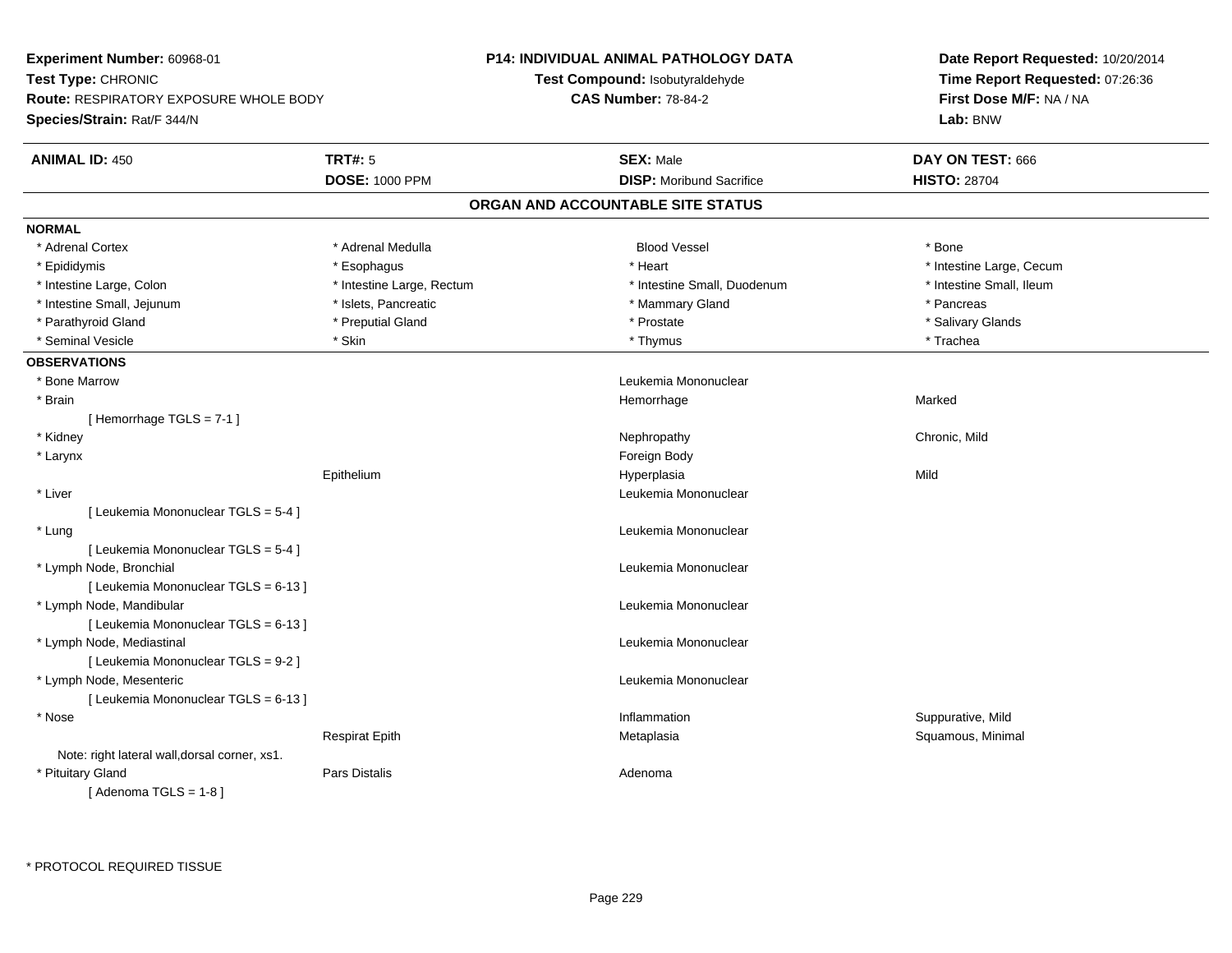| Experiment Number: 60968-01<br>Test Type: CHRONIC<br><b>Route: RESPIRATORY EXPOSURE WHOLE BODY</b><br>Species/Strain: Rat/F 344/N |                                                           | <b>P14: INDIVIDUAL ANIMAL PATHOLOGY DATA</b><br>Test Compound: Isobutyraldehyde<br><b>CAS Number: 78-84-2</b> | Date Report Requested: 10/20/2014<br>Time Report Requested: 07:26:36<br>First Dose M/F: NA / NA<br>Lab: BNW |
|-----------------------------------------------------------------------------------------------------------------------------------|-----------------------------------------------------------|---------------------------------------------------------------------------------------------------------------|-------------------------------------------------------------------------------------------------------------|
|                                                                                                                                   |                                                           |                                                                                                               |                                                                                                             |
| <b>ANIMAL ID: 450</b>                                                                                                             | <b>TRT#: 5</b>                                            | <b>SEX: Male</b>                                                                                              | DAY ON TEST: 666                                                                                            |
|                                                                                                                                   | <b>DOSE: 1000 PPM</b>                                     | <b>DISP:</b> Moribund Sacrifice                                                                               | <b>HISTO: 28704</b>                                                                                         |
|                                                                                                                                   |                                                           | ORGAN AND ACCOUNTABLE SITE STATUS                                                                             |                                                                                                             |
| * Spleen                                                                                                                          |                                                           | Leukemia Mononuclear                                                                                          |                                                                                                             |
|                                                                                                                                   |                                                           | <b>Necrosis</b>                                                                                               | Marked                                                                                                      |
| [ Leukemia Mononuclear TGLS = 4-12 ]<br>[Necrosis TGLS = $10-12$ ]                                                                |                                                           |                                                                                                               |                                                                                                             |
| * Stomach, Forestomach                                                                                                            |                                                           | Hyperplasia                                                                                                   | Mild                                                                                                        |
|                                                                                                                                   |                                                           | Ulcer                                                                                                         | Marked                                                                                                      |
| * Stomach, Glandular                                                                                                              |                                                           | Thrombosis                                                                                                    | Moderate                                                                                                    |
| * Testes                                                                                                                          | Bilateral, Interstit Cell                                 | Adenoma                                                                                                       |                                                                                                             |
| [Adenoma TGLS = 2,3-7]                                                                                                            |                                                           |                                                                                                               |                                                                                                             |
| * Thyroid Gland                                                                                                                   | C Cell                                                    | Adenoma                                                                                                       |                                                                                                             |
| * Urinary Bladder                                                                                                                 |                                                           | Hemorrhage                                                                                                    | Marked                                                                                                      |
| [Hemorrhage TGLS = $8-8$ ]                                                                                                        |                                                           |                                                                                                               |                                                                                                             |
| PRIMARY CAUSE OF DEATH                                                                                                            | Leukemia Mononuclear<br>- Spleen                          |                                                                                                               |                                                                                                             |
| CONTRIBUTORY CAUSE OF DEATH                                                                                                       | - Brain Hemorrhage; Pituitary Gland Pars Distalis Adenoma |                                                                                                               |                                                                                                             |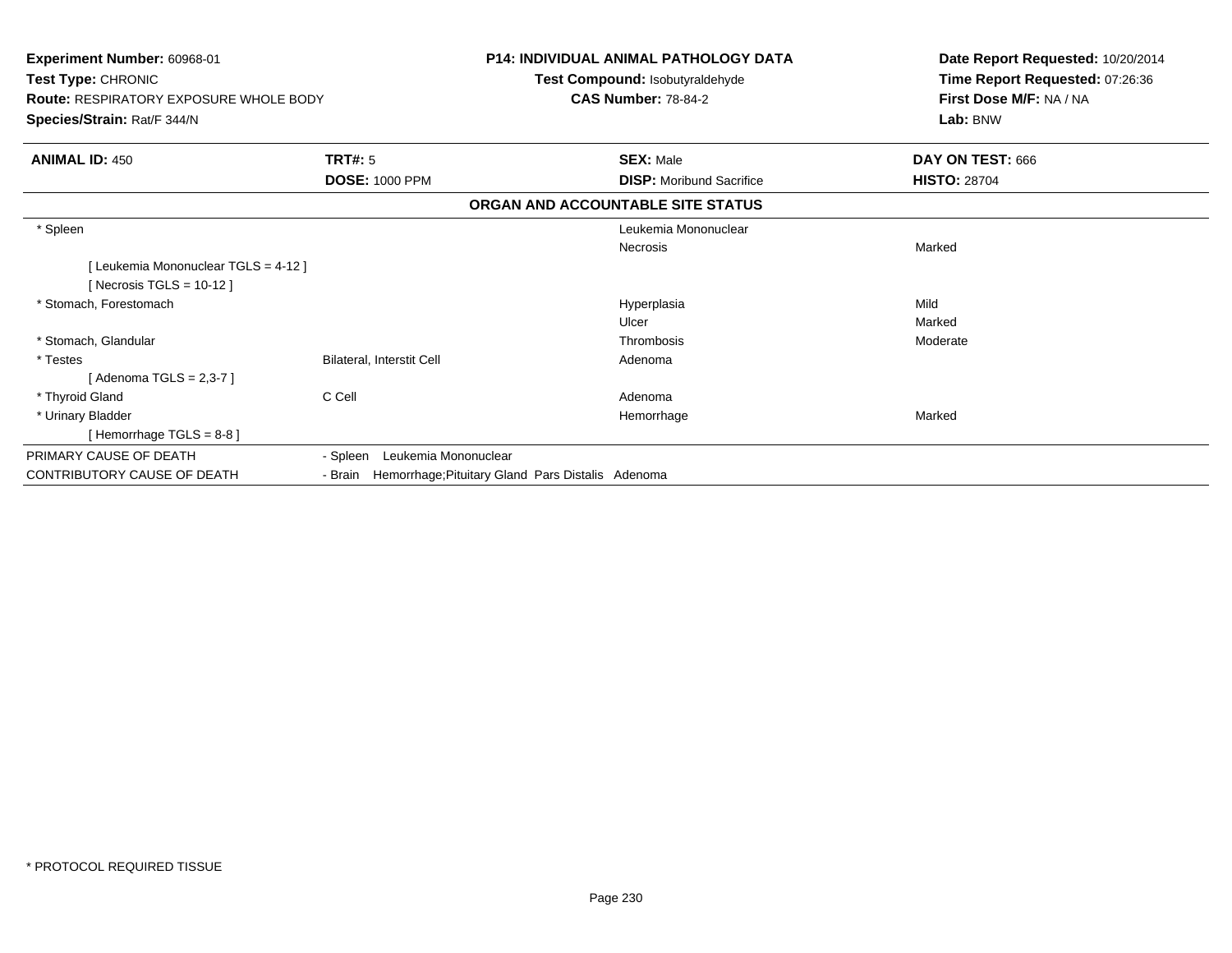**Experiment Number:** 60968-01**Test Type:** CHRONIC **Route:** RESPIRATORY EXPOSURE WHOLE BODY**Species/Strain:** Rat/F 344/N**P14: INDIVIDUAL ANIMAL PATHOLOGY DATATest Compound:** Isobutyraldehyde**CAS Number:** 78-84-2**Date Report Requested:** 10/20/2014**Time Report Requested:** 07:26:36**First Dose M/F:** NA / NA**Lab:** BNW**ANIMAL ID:** 601**TRT#:** 7 **SEX:** Male **DAY ON TEST:** 636 **DOSE:** 2000 PPM**DISP:** Moribund Sacrifice **HISTO:** 28555 **ORGAN AND ACCOUNTABLE SITE STATUSNORMAL**\* Adrenal Cortex \* Adrenal Cortex \* \* Adrenal Cortex \* Brain \* Bone \* \* Bone Marrow \* Bone Marrow \* \* Brain \* Brain \* Brain \* Brain \* Brain \* Brain \* Brain \* Brain \* Brain \* Brain \* Brain \* Brain \* Brain \* Brain \* Brain \* Brain \* Brain \* B \* Epididymis **\* Execution Contract Contract Constructs** \* Intestine Large, Cecum \* Intestine Large, Colon \* Intestine Large, Colon \* Intestine Large, Rectum \* Thestine Small, Duodenum \* Number of the small, Ileum \* Intestine Small, Jejunum \* Intestine Small, Jejunum \* Islets, Pancreatic \* The manner of the Larynx \* Larynx \* Larynx \* Lymph Node, Mandibular \* \* Mammary Gland \* Seminal Vesicle \* Parathyroid Gland \* \* \* Prostate \* \* Prostate \* \* Salivary Glands \* \* Salivary Glands \* \* Seminal Vesicle \* Stomach, Forestomach \* Trachea \* Stomach, Glandular \* Thyroid Gland \* Thyroid Gland \* Trachea \* Urinary Bladder**OBSERVATIONS** \* Adrenal Medulla Leukemia Mononuclear Pheochromocytoma Benign \* Heart Leukemia Mononuclear[ Leukemia Mononuclear TGLS = 1-8 ] \* Kidneyy the controller of the controller of the controller of the controller of the controller of the chronic, Mild \* Liverr Bile Duct Hyperplasia Hyperplasia Moderate Leukemia Mononuclear[ Leukemia Mononuclear TGLS = 5-4 ] \* Lung Leukemia Mononuclear \* Lymph Node, Bronchial Leukemia Mononuclear \* Lymph Node, Mediastinal Leukemia Mononuclear \* Lymph Node, Mesenteric Leukemia Mononuclear \* Nosee and the state of the state of the state of the state of the state of the state of the state of the state of the state of the state of the state of the state of the state of the state of the state of the state of the stat Inflammation Suppurative, Mild Respirat Epith Metaplasia Squamous, Mild Note: focal squamous metaplasia on tips of both maxillary turbinates in xs1, most severe on left; also minimal on left median septum. \* Pancreass the control of the control of the control of the control of the control of the control of the control of the control of the control of the control of the control of the control of the control of the control of the contro \* Pituitary Glandd and the contract of Pars Distalis and the contract of Adenoma and Adenoma and the Adenoma and the Adenoma and  $\lambda$ Leukemia Mononuclear \* Preputial Glandd with the suppurative, Marked and Suppurative, Marked and Suppurative, Marked and Suppurative, Marked and Suppurative, Marked and Suppurative, Marked and Suppurative, Marked and Suppurative, Marked and Suppurative, Marked [ Inflammation TGLS = 1-7 ] \* Skinn de la construction de la construction de la construction de la construction de la construction de la construction<br>Inflammation de la construction de la construction de la construction de la construction de la constructio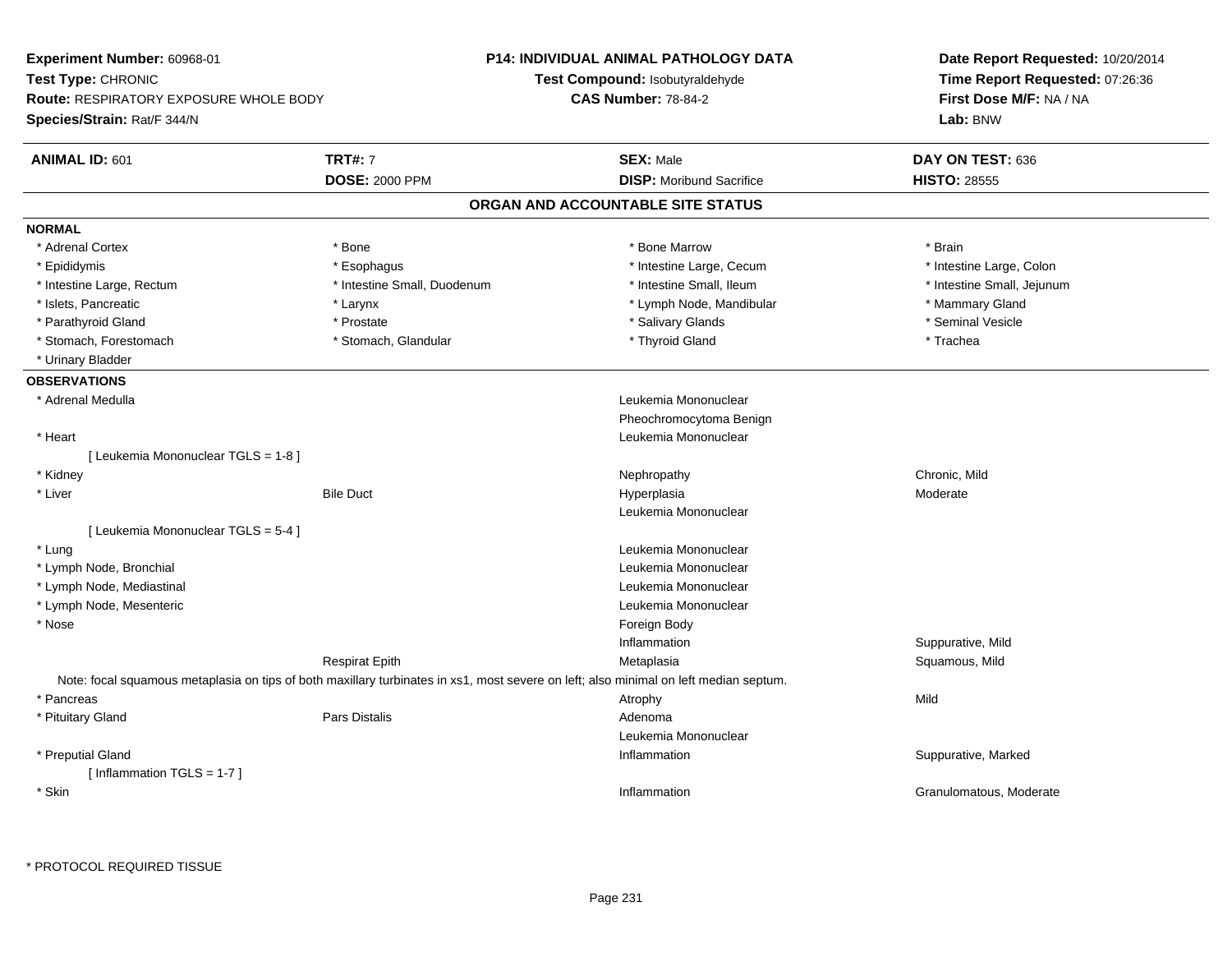| Experiment Number: 60968-01<br>Test Type: CHRONIC<br><b>Route: RESPIRATORY EXPOSURE WHOLE BODY</b><br>Species/Strain: Rat/F 344/N |                                  | <b>P14: INDIVIDUAL ANIMAL PATHOLOGY DATA</b><br>Test Compound: Isobutyraldehyde<br><b>CAS Number: 78-84-2</b> | Date Report Requested: 10/20/2014<br>Time Report Requested: 07:26:36<br>First Dose M/F: NA / NA<br>Lab: BNW |
|-----------------------------------------------------------------------------------------------------------------------------------|----------------------------------|---------------------------------------------------------------------------------------------------------------|-------------------------------------------------------------------------------------------------------------|
| <b>ANIMAL ID: 601</b>                                                                                                             | <b>TRT#: 7</b>                   | <b>SEX: Male</b>                                                                                              | DAY ON TEST: 636                                                                                            |
|                                                                                                                                   | <b>DOSE: 2000 PPM</b>            | <b>DISP:</b> Moribund Sacrifice                                                                               | <b>HISTO: 28555</b>                                                                                         |
|                                                                                                                                   |                                  | ORGAN AND ACCOUNTABLE SITE STATUS                                                                             |                                                                                                             |
| [Inflammation TGLS = $2-12$ ]                                                                                                     |                                  |                                                                                                               |                                                                                                             |
| * Spleen                                                                                                                          |                                  | Leukemia Mononuclear                                                                                          |                                                                                                             |
| [Leukemia Mononuclear TGLS = 4-11]                                                                                                |                                  |                                                                                                               |                                                                                                             |
| * Testes                                                                                                                          | Interstit Cell                   | Adenoma                                                                                                       |                                                                                                             |
|                                                                                                                                   | Interstit Cell                   | Hyperplasia                                                                                                   | Moderate                                                                                                    |
| [ Adenoma TGLS = 3-7 ]                                                                                                            |                                  |                                                                                                               |                                                                                                             |
| * Thymus                                                                                                                          |                                  | Leukemia Mononuclear                                                                                          |                                                                                                             |
| PRIMARY CAUSE OF DEATH                                                                                                            | Leukemia Mononuclear<br>- Spleen |                                                                                                               |                                                                                                             |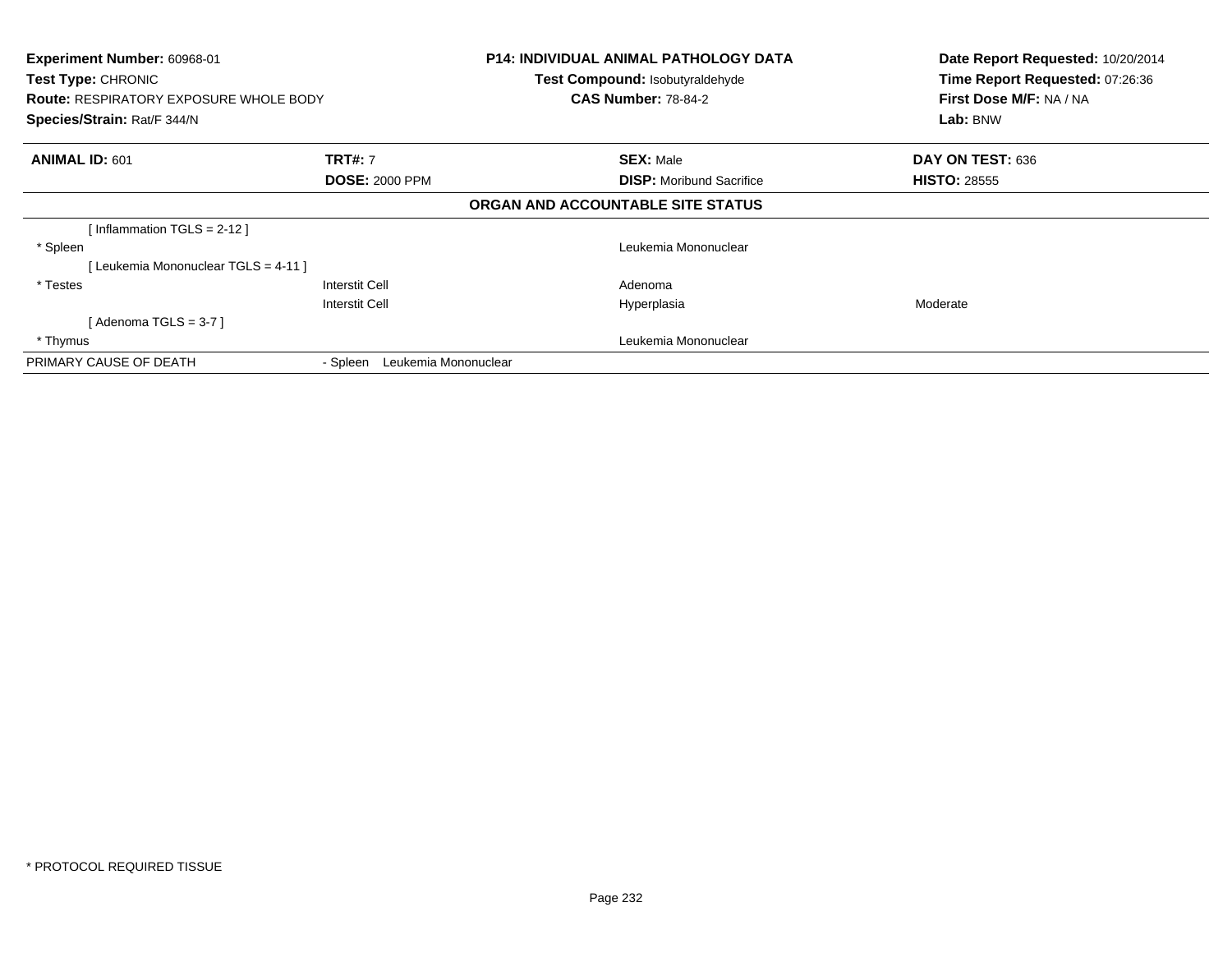**Experiment Number:** 60968-01**Test Type:** CHRONIC **Route:** RESPIRATORY EXPOSURE WHOLE BODY**Species/Strain:** Rat/F 344/N**P14: INDIVIDUAL ANIMAL PATHOLOGY DATATest Compound:** Isobutyraldehyde**CAS Number:** 78-84-2**Date Report Requested:** 10/20/2014**Time Report Requested:** 07:26:36**First Dose M/F:** NA / NA**Lab:** BNW**ANIMAL ID:** 602**TRT#:** 7 **SEX:** Male **DAY ON TEST:** 664 **DOSE:** 2000 PPM**DISP:** Moribund Sacrifice **HISTO:** 28556 **ORGAN AND ACCOUNTABLE SITE STATUSNORMAL**\* Adrenal Cortex \* Adrenal Cortex \* \* Annual Cortex \* Epididymis \* Bone \* \* Bone \* \* Brain \* \* Brain \* \* Epididymis \* Epididymis \* Intestine Large, Colon \* Esophagus \* **Intestine Large, Cecum \* Intestine Large, Cecum \*** Intestine Large, Cecum \* Intestine Large, Rectum \* Thestine Small, Duodenum \* Number of the small, Ileum \* Intestine Small, Jejunum \* Intestine Small, Jejunum \* Islets, Pancreatic \* Larynx \* Lymph Node, Bronchial \* Lymph Node, Mandibular \* Lymph Node, Mediastinal \* The putial Gland \* Mammary Gland \* The mathyroid Gland \* Parathyroid Gland \* Preputial Gland \* Prostate \* \* Salivary Glands \* \* Salivary Glands \* \* Seminal Vesicle \* \* \* Seminal Yestrich \* \* Skin \* \* Skin \* Thyroid Gland \* Stomach, Forestomach \* Thymus \* Stomach, Glandular \* Thymus \* Thymus \* Thymus \* Thymus \* Thymus \* Thymus \* Thymus \* Thymus \* Thymus \* Thymus \* Thymus \* Thymus \* Thymus \* Thymus \* Thymus \* Thymus \* Thymus \* Thymus \* Thymu \* Trachea \* Urinary Bladder**OBSERVATIONS** \* Adrenal Medullaa and the state of the state of the state of the Hyperplasia and the Moderate of the Moderate of the Shane and T \* Bone MarrowLeukemia Mononuclear<br>Nephropathy \* Kidneyy the chronic, Moderate and September 2012 of the Chronic Moderate and September 2013 of the Chronic, Moderate [ Nephropathy TGLS = 5-5 ] \* Liver Hepatocytee which is the degeneration of the control of the cystic, Marked Cystic, Marked Cystic, Marked Cystic, Marked Cystic, Marked Cystic, Marked Cystic, Marked Cystic, Marked Cystic, Marked Cystic, Marked Cystic, Marked Cystic, Hepatodiaphragmatic NoduleBile Duct Hyperplasia Moderate Leukemia Mononuclear $[$  Degeneration TGLS = 6-11  $]$ [ Hepatodiaphragmatic Nodule TGLS = 7-12 ][ Leukemia Mononuclear TGLS = 6-11 ] \* Lung Leukemia Mononuclear \* Lymph Node, Mesenteric Leukemia Mononuclear \* Nosee and the Contractory Epi and the Contractor of the Contractor of the Contractor of the Mild of the Mild of the Mild of the Mild of the Contractor of the Mild of the Contractor of the Contractor of the Contractor of the Co Respirat EpithMetaplasia **Squamous, Mild** Note: squamous metaplasia on tips of both maxillary turbinates and medial surface of right maxillary turbinate in xs1.Note: Minimal to mild degeneration of olfactory epithelium lining dorsal meatus in xs2. \* Pancreass the control of the control of the control of the control of the control of the control of the control of the control of the control of the control of the control of the control of the control of the control of the contro Moderate \* Pituitary Glandd and the control of the control of the control of the control of the control of the control of the control of the control of the control of the control of the control of the control of the control of the control of the co Pars Distalis Hyperplasiaa Mild  $[$  Cyst TGLS = 1-8  $]$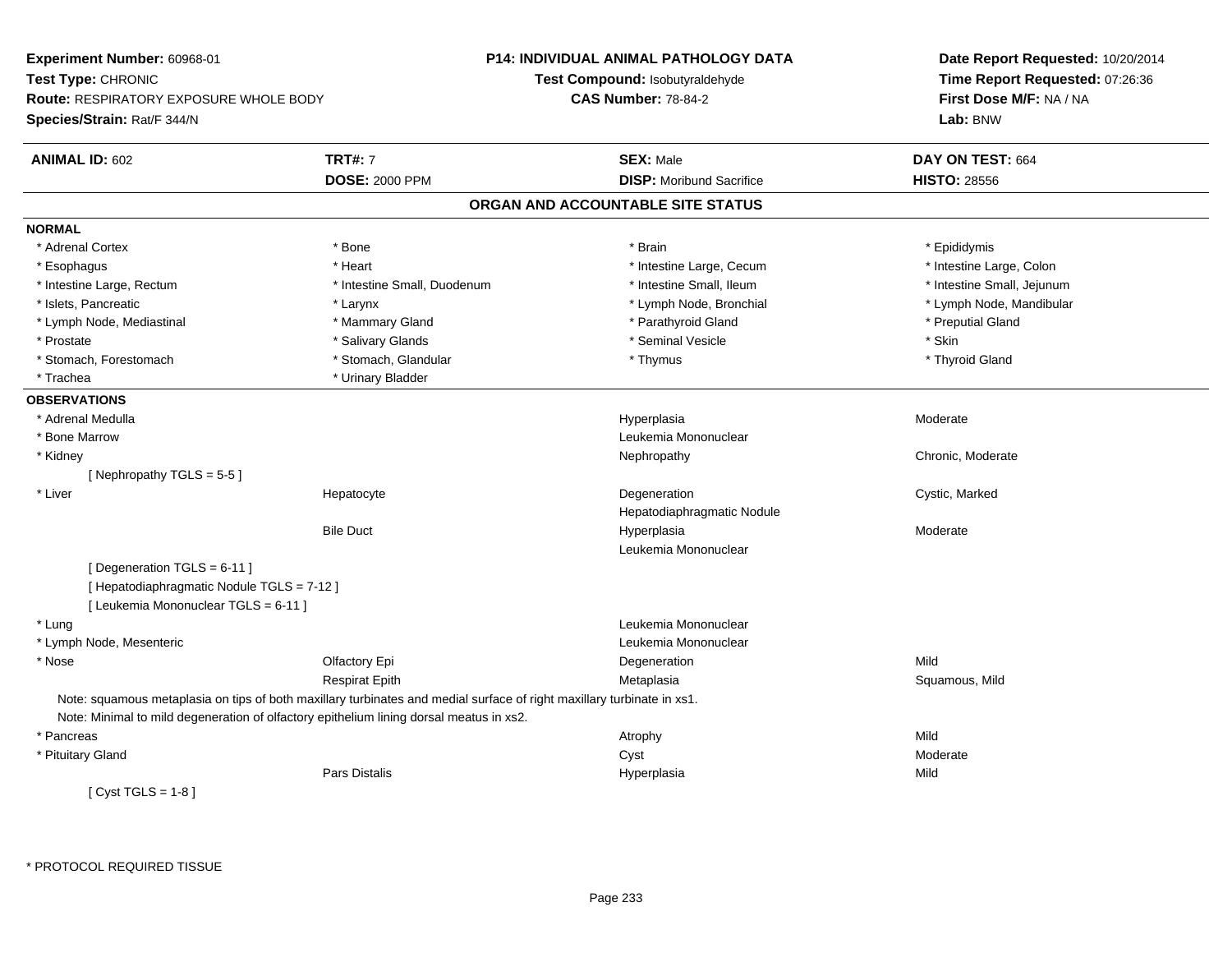| Experiment Number: 60968-01<br>Test Type: CHRONIC<br><b>Route: RESPIRATORY EXPOSURE WHOLE BODY</b><br>Species/Strain: Rat/F 344/N |                                  | <b>P14: INDIVIDUAL ANIMAL PATHOLOGY DATA</b><br>Test Compound: Isobutyraldehyde<br><b>CAS Number: 78-84-2</b> | Date Report Requested: 10/20/2014<br>Time Report Requested: 07:26:36<br>First Dose M/F: NA / NA<br>Lab: BNW |
|-----------------------------------------------------------------------------------------------------------------------------------|----------------------------------|---------------------------------------------------------------------------------------------------------------|-------------------------------------------------------------------------------------------------------------|
| <b>ANIMAL ID: 602</b>                                                                                                             | <b>TRT#: 7</b>                   | <b>SEX: Male</b>                                                                                              | DAY ON TEST: 664                                                                                            |
|                                                                                                                                   | <b>DOSE: 2000 PPM</b>            | <b>DISP:</b> Moribund Sacrifice                                                                               | <b>HISTO: 28556</b>                                                                                         |
|                                                                                                                                   |                                  | ORGAN AND ACCOUNTABLE SITE STATUS                                                                             |                                                                                                             |
| * Spleen                                                                                                                          |                                  | <b>Fibrosis</b>                                                                                               | Moderate                                                                                                    |
|                                                                                                                                   |                                  | Leukemia Mononuclear                                                                                          |                                                                                                             |
| [ Fibrosis TGLS = $3,8-14$ ]                                                                                                      |                                  |                                                                                                               |                                                                                                             |
| [ Leukemia Mononuclear TGLS = 2-13+14 ]                                                                                           |                                  |                                                                                                               |                                                                                                             |
| * Testes                                                                                                                          | <b>Bilateral, Interstit Cell</b> | Adenoma                                                                                                       |                                                                                                             |
| [Adenoma TGLS = $4-7$ ]                                                                                                           |                                  |                                                                                                               |                                                                                                             |
| PRIMARY CAUSE OF DEATH                                                                                                            | Leukemia Mononuclear<br>- Spleen |                                                                                                               |                                                                                                             |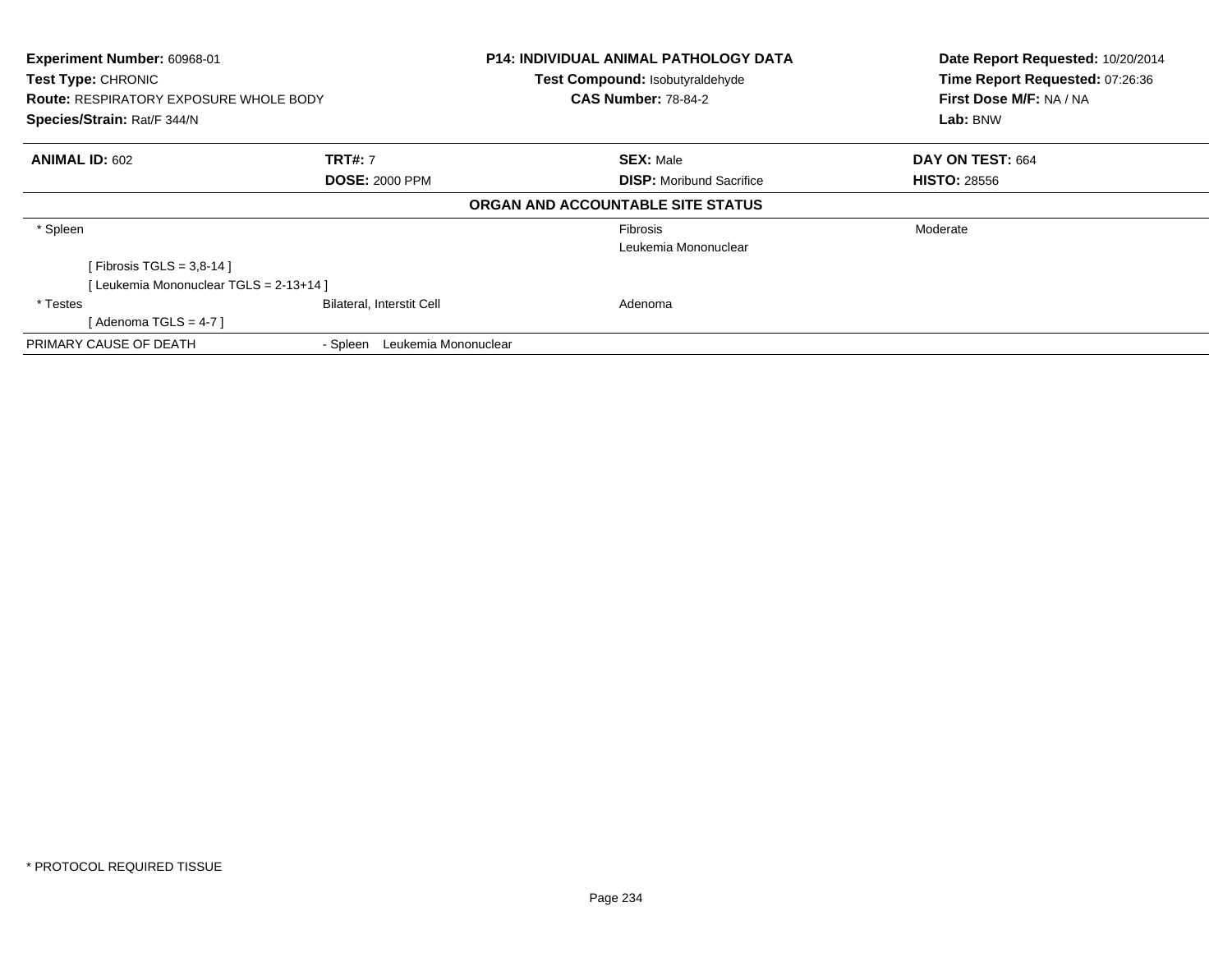| <b>Experiment Number: 60968-01</b>            |                               | <b>P14: INDIVIDUAL ANIMAL PATHOLOGY DATA</b> | Date Report Requested: 10/20/2014 |
|-----------------------------------------------|-------------------------------|----------------------------------------------|-----------------------------------|
| Test Type: CHRONIC                            |                               | Test Compound: Isobutyraldehyde              | Time Report Requested: 07:26:36   |
| <b>Route: RESPIRATORY EXPOSURE WHOLE BODY</b> |                               | <b>CAS Number: 78-84-2</b>                   | First Dose M/F: NA / NA           |
| Species/Strain: Rat/F 344/N                   |                               |                                              | Lab: BNW                          |
| ANIMAL ID: 603                                | <b>TRT#: 7</b>                | <b>SEX: Male</b>                             | DAY ON TEST: 638                  |
|                                               | <b>DOSE: 2000 PPM</b>         | <b>DISP:</b> Moribund Sacrifice              | <b>HISTO: 28557</b>               |
|                                               |                               | ORGAN AND ACCOUNTABLE SITE STATUS            |                                   |
| <b>NORMAL</b>                                 |                               |                                              |                                   |
| * Adrenal Cortex                              | * Adrenal Medulla             | * Bone                                       | * Bone Marrow                     |
| * Epididymis                                  | * Esophagus                   | * Heart                                      | * Intestine Large, Cecum          |
| * Intestine Large, Colon                      | * Intestine Large, Rectum     | * Intestine Small, Duodenum                  | * Intestine Small, Ileum          |
| * Intestine Small, Jejunum                    | * Islets, Pancreatic          | * Larynx                                     | * Lung                            |
| * Lymph Node, Bronchial                       | * Lymph Node, Mandibular      | * Lymph Node, Mediastinal                    | * Lymph Node, Mesenteric          |
| * Pancreas                                    | * Parathyroid Gland           | * Preputial Gland                            | * Prostate                        |
| * Salivary Glands                             | * Seminal Vesicle             | * Skin                                       | * Stomach, Forestomach            |
| * Stomach, Glandular                          | * Thyroid Gland               | * Trachea                                    | * Urinary Bladder                 |
| <b>MISSING</b>                                |                               |                                              |                                   |
| * Thymus                                      |                               |                                              |                                   |
| <b>OBSERVATIONS</b>                           |                               |                                              |                                   |
| * Brain                                       | Ventricle                     | Hydrocephalus                                | Moderate                          |
| * Kidney                                      | <b>Renal Tubule</b>           | Hyperplasia                                  | Marked                            |
|                                               |                               | Nephropathy                                  | Chronic, Moderate                 |
| [Nephropathy TGLS = 6-5]                      |                               |                                              |                                   |
| * Liver                                       |                               | Leukemia Mononuclear                         |                                   |
| [ Leukemia Mononuclear TGLS = 6-5 ]           |                               |                                              |                                   |
| * Mammary Gland                               |                               | Galactocele                                  | Moderate                          |
| [Galactocele TGLS = 4-11]                     |                               |                                              |                                   |
| * Nose                                        | Olfactory Epi                 | Degeneration                                 | Minimal                           |
|                                               | <b>Respirat Epith</b>         | Metaplasia                                   | Squamous, Minimal                 |
| * Pituitary Gland                             | Pars Distalis                 | Adenoma                                      |                                   |
| [Adenoma TGLS = $5-8$ ]                       |                               |                                              |                                   |
| * Spleen                                      |                               | Leukemia Mononuclear                         |                                   |
| [ Leukemia Mononuclear TGLS = 5-8 ]           |                               |                                              |                                   |
| * Testes                                      | <b>Interstit Cell</b>         | Adenoma                                      |                                   |
|                                               | <b>Interstit Cell</b>         | Hyperplasia                                  | Moderate                          |
| [Adenoma TGLS = $7-7$ ]                       |                               |                                              |                                   |
| PRIMARY CAUSE OF DEATH                        | - Spleen Leukemia Mononuclear |                                              |                                   |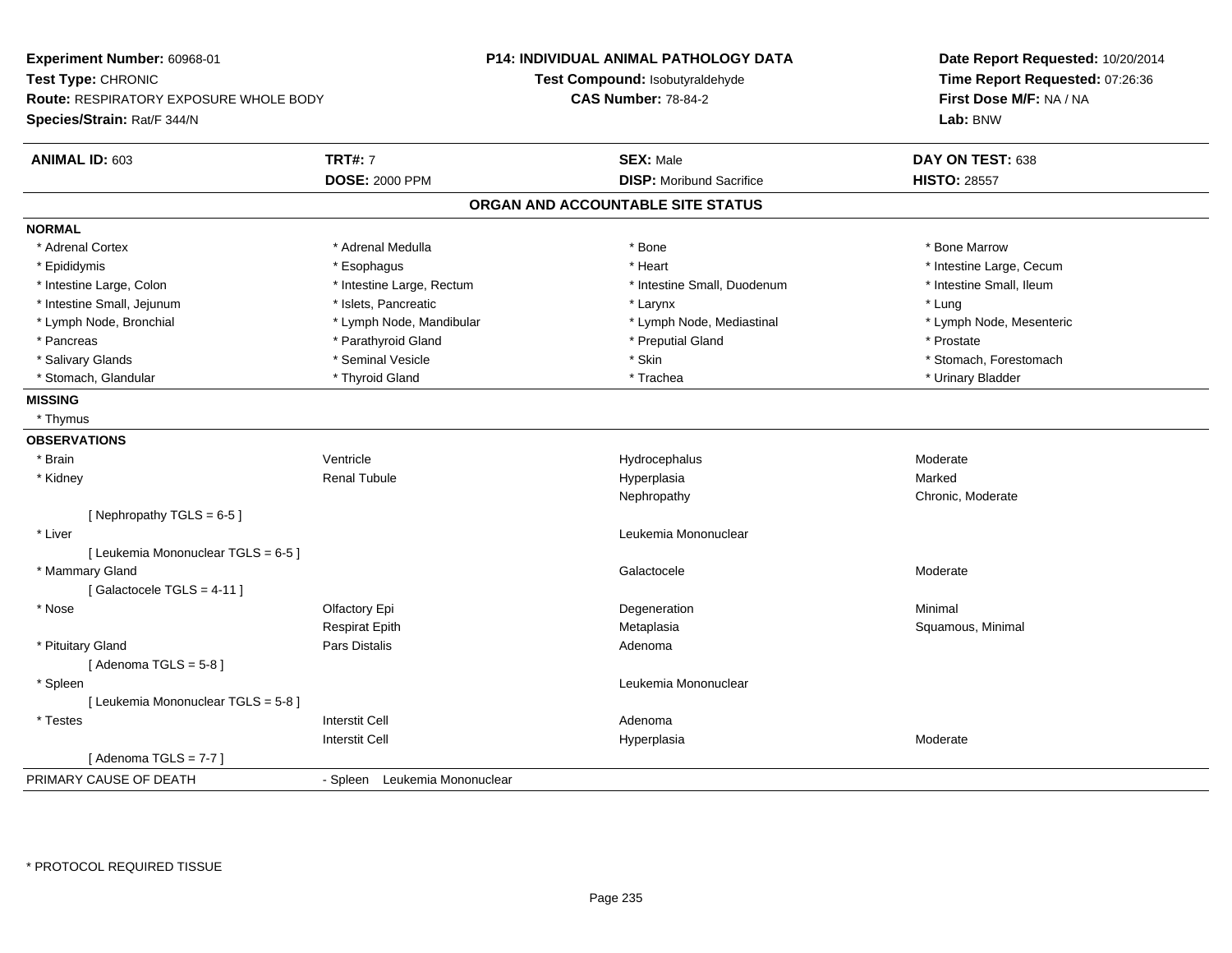| Experiment Number: 60968-01                                  |                         | P14: INDIVIDUAL ANIMAL PATHOLOGY DATA | Date Report Requested: 10/20/2014                          |  |
|--------------------------------------------------------------|-------------------------|---------------------------------------|------------------------------------------------------------|--|
| Test Type: CHRONIC<br>Route: RESPIRATORY EXPOSURE WHOLE BODY |                         | Test Compound: Isobutyraldehyde       | Time Report Requested: 07:26:36<br>First Dose M/F: NA / NA |  |
|                                                              |                         | <b>CAS Number: 78-84-2</b>            |                                                            |  |
| Species/Strain: Rat/F 344/N                                  |                         |                                       | Lab: BNW                                                   |  |
| <b>ANIMAL ID: 604</b>                                        | <b>TRT#: 7</b>          | <b>SEX: Male</b>                      | DAY ON TEST: 463                                           |  |
|                                                              | <b>DOSE: 2000 PPM</b>   | <b>DISP: Natural Death</b>            | <b>HISTO: 28558</b>                                        |  |
|                                                              |                         | ORGAN AND ACCOUNTABLE SITE STATUS     |                                                            |  |
| <b>NORMAL</b>                                                |                         |                                       |                                                            |  |
| * Adrenal Cortex                                             | * Adrenal Medulla       | * Bone                                | * Bone Marrow                                              |  |
| * Brain                                                      | * Esophagus             | * Islets, Pancreatic                  | * Larynx                                                   |  |
| * Lung                                                       | * Lymph Node, Bronchial | * Lymph Node, Mandibular              | * Lymph Node, Mediastinal                                  |  |
| * Lymph Node, Mesenteric                                     | * Mammary Gland         | * Parathyroid Gland                   | * Pituitary Gland                                          |  |
| * Preputial Gland                                            | * Salivary Glands       | * Skin                                | * Thymus                                                   |  |
| * Thyroid Gland                                              | * Trachea               |                                       |                                                            |  |
| <b>AUTO PRECLUDES DIAG.</b>                                  |                         |                                       |                                                            |  |
| * Intestine Small, Jejunum                                   |                         |                                       |                                                            |  |
| <b>OBSERVATIONS</b>                                          |                         |                                       |                                                            |  |
| * Epididymis                                                 |                         | Mesothelioma Malignant                |                                                            |  |
| * Heart                                                      | Atrium                  | Thrombosis                            | Moderate                                                   |  |
| * Intestine Large, Cecum                                     |                         | Mesothelioma Malignant                |                                                            |  |
| * Intestine Large, Colon                                     |                         | Mesothelioma Malignant                |                                                            |  |
| * Intestine Large, Rectum                                    |                         | Mesothelioma Malignant                |                                                            |  |
| * Intestine Small, Duodenum                                  |                         | Mesothelioma Malignant                |                                                            |  |
| * Intestine Small, Ileum                                     |                         | Mesothelioma Malignant                |                                                            |  |
| * Kidney                                                     |                         | Mesothelioma Malignant                |                                                            |  |
|                                                              |                         | Nephropathy                           | Chronic, Moderate                                          |  |
| * Liver                                                      | Hepatocyte              | Necrosis                              | Mild                                                       |  |
|                                                              |                         | Vacuolization Cytoplasmic             | Moderate                                                   |  |
| [Necrosis TGLS = $4-4$ ]                                     |                         |                                       |                                                            |  |
| [Vacuolization Cytoplasmic TGLS = 4-4]                       |                         |                                       |                                                            |  |
| Mesentery                                                    |                         | Mesothelioma Malignant                |                                                            |  |
| [Mesothelioma Malignant TGLS = 2,3,5-7+12+13]                |                         |                                       |                                                            |  |
| * Nose                                                       | Olfactory Epi           | Degeneration                          | Minimal                                                    |  |
|                                                              | <b>Respirat Epith</b>   | Metaplasia                            | Squamous, Minimal                                          |  |
| * Pancreas                                                   |                         | Mesothelioma Malignant                |                                                            |  |
| [Mesothelioma Malignant TGLS = 2,3,5-7+12+13]                |                         |                                       |                                                            |  |
| * Prostate                                                   |                         | Mesothelioma Malignant                |                                                            |  |
| [Mesothelioma Malignant TGLS = 2,3,5-7+12+13]                |                         |                                       |                                                            |  |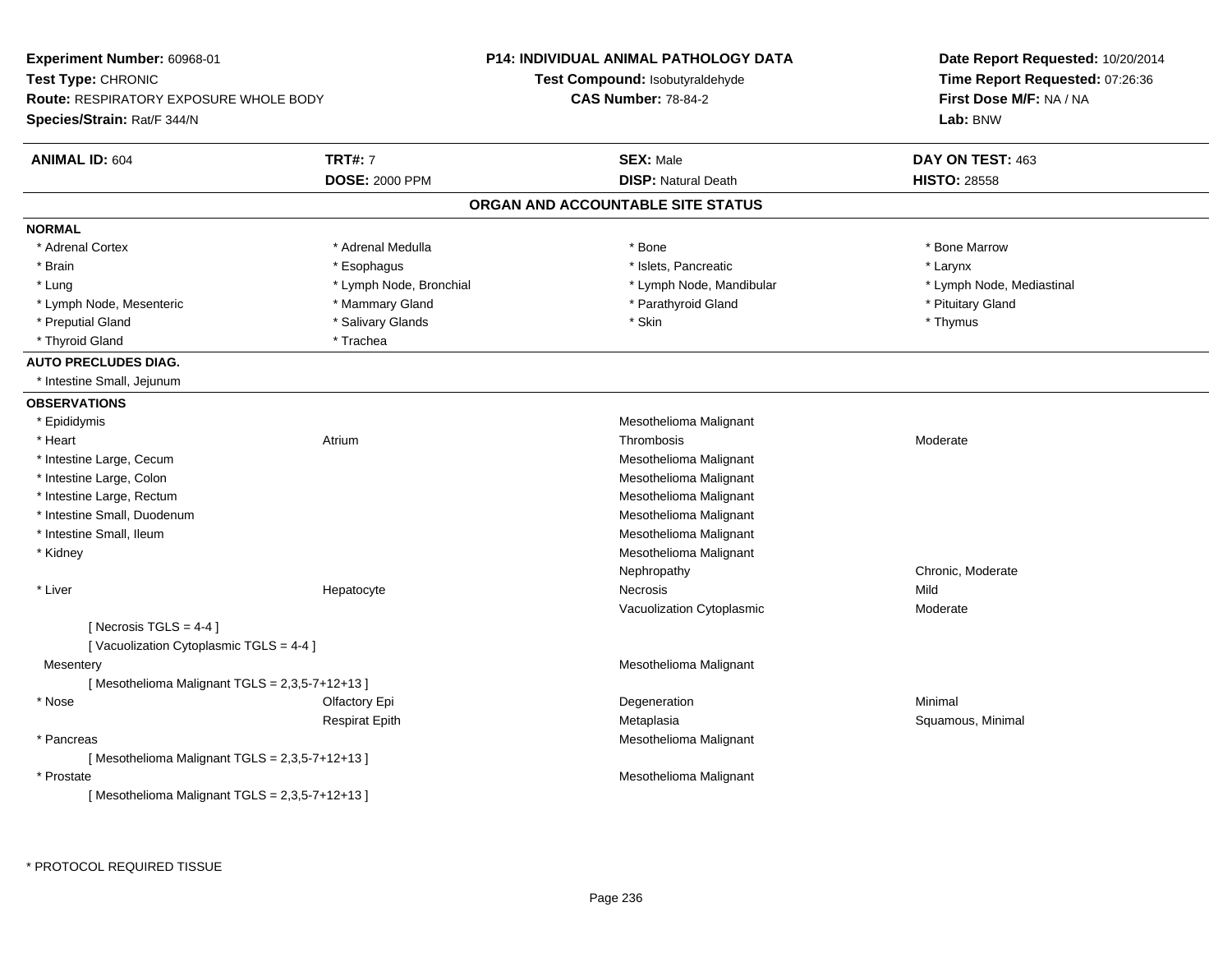| <b>Experiment Number: 60968-01</b><br>Test Type: CHRONIC<br><b>Route: RESPIRATORY EXPOSURE WHOLE BODY</b><br>Species/Strain: Rat/F 344/N |                                         | <b>P14: INDIVIDUAL ANIMAL PATHOLOGY DATA</b><br>Test Compound: Isobutyraldehyde<br><b>CAS Number: 78-84-2</b> | Date Report Requested: 10/20/2014<br>Time Report Requested: 07:26:36<br>First Dose M/F: NA / NA<br>Lab: BNW |
|------------------------------------------------------------------------------------------------------------------------------------------|-----------------------------------------|---------------------------------------------------------------------------------------------------------------|-------------------------------------------------------------------------------------------------------------|
|                                                                                                                                          |                                         |                                                                                                               |                                                                                                             |
| <b>ANIMAL ID: 604</b>                                                                                                                    | <b>TRT#: 7</b><br><b>DOSE: 2000 PPM</b> | <b>SEX: Male</b><br><b>DISP:</b> Natural Death                                                                | DAY ON TEST: 463<br><b>HISTO: 28558</b>                                                                     |
|                                                                                                                                          |                                         | ORGAN AND ACCOUNTABLE SITE STATUS                                                                             |                                                                                                             |
| * Seminal Vesicle<br>[Mesothelioma Malignant TGLS = $2,3,5-7+12+13$ ]                                                                    |                                         | Mesothelioma Malignant                                                                                        |                                                                                                             |
| * Spleen<br>[Mesothelioma Malignant TGLS = 2,3,5-7+12+13]                                                                                |                                         | Mesothelioma Malignant                                                                                        |                                                                                                             |
| * Stomach, Forestomach                                                                                                                   |                                         | Mesothelioma Malignant                                                                                        |                                                                                                             |
| * Stomach, Glandular                                                                                                                     |                                         | Mesothelioma Malignant                                                                                        |                                                                                                             |
| * Testes                                                                                                                                 | <b>Interstit Cell</b>                   | Adenoma                                                                                                       |                                                                                                             |
|                                                                                                                                          | <b>Germinal Epith</b>                   | Atrophy                                                                                                       | Marked                                                                                                      |
|                                                                                                                                          |                                         | Mesothelioma Malignant                                                                                        |                                                                                                             |
| [Mesothelioma Malignant TGLS = $2,3,5-7+12+13$ ]                                                                                         |                                         |                                                                                                               |                                                                                                             |
| * Urinary Bladder                                                                                                                        |                                         | Mesothelioma Malignant                                                                                        |                                                                                                             |
| PRIMARY CAUSE OF DEATH                                                                                                                   | - Epididymis                            | Mesothelioma Malignant                                                                                        |                                                                                                             |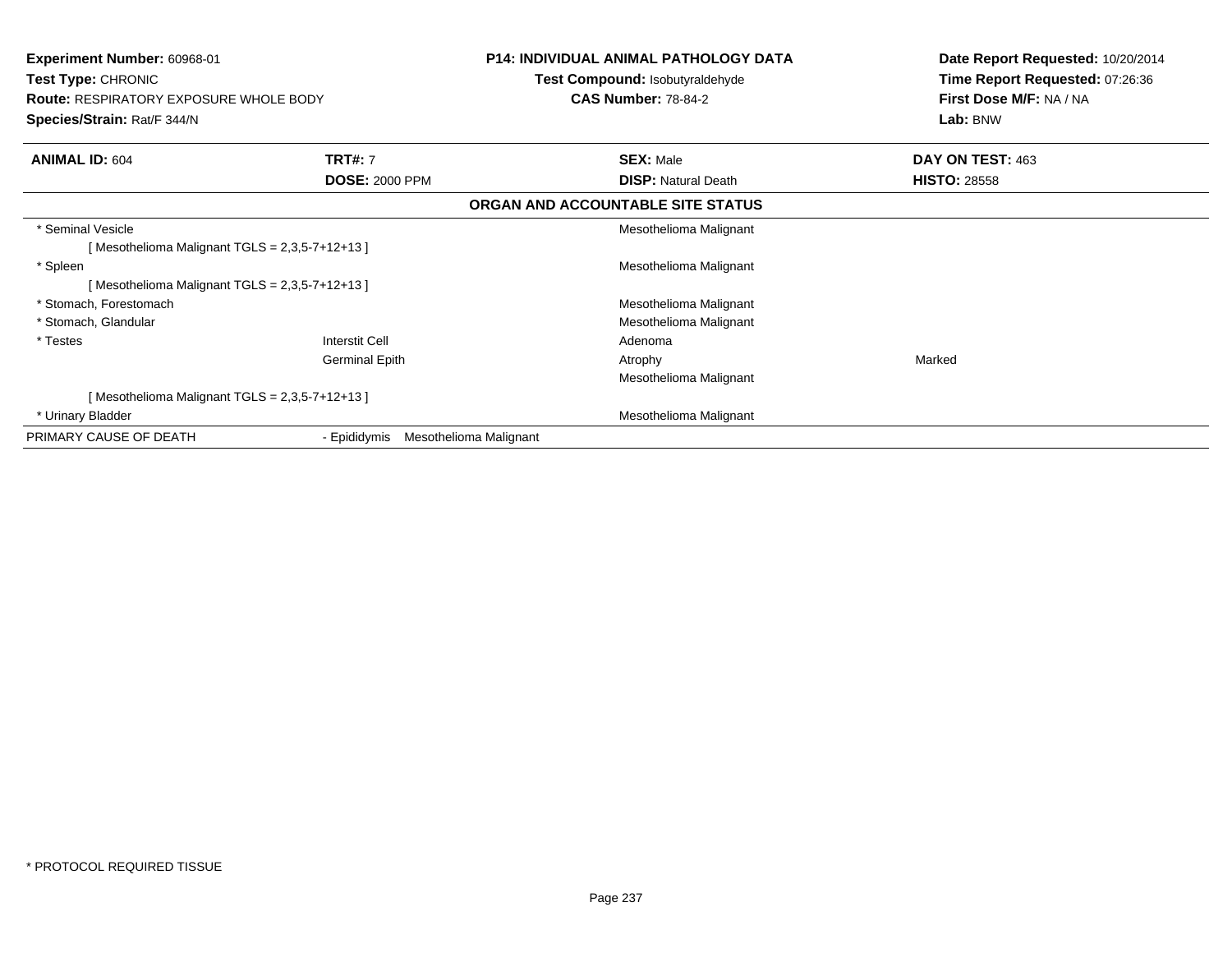| Experiment Number: 60968-01<br>Test Type: CHRONIC<br><b>Route: RESPIRATORY EXPOSURE WHOLE BODY</b>                      |                           | <b>P14: INDIVIDUAL ANIMAL PATHOLOGY DATA</b> | Date Report Requested: 10/20/2014                          |  |
|-------------------------------------------------------------------------------------------------------------------------|---------------------------|----------------------------------------------|------------------------------------------------------------|--|
|                                                                                                                         |                           | Test Compound: Isobutyraldehyde              | Time Report Requested: 07:26:36<br>First Dose M/F: NA / NA |  |
|                                                                                                                         |                           | <b>CAS Number: 78-84-2</b>                   |                                                            |  |
| Species/Strain: Rat/F 344/N                                                                                             |                           |                                              | Lab: BNW                                                   |  |
| <b>ANIMAL ID: 605</b>                                                                                                   | <b>TRT#: 7</b>            | <b>SEX: Male</b>                             | DAY ON TEST: 733                                           |  |
|                                                                                                                         | <b>DOSE: 2000 PPM</b>     | <b>DISP: Terminal Sacrifice</b>              | <b>HISTO: 28559</b>                                        |  |
|                                                                                                                         |                           | ORGAN AND ACCOUNTABLE SITE STATUS            |                                                            |  |
| <b>NORMAL</b>                                                                                                           |                           |                                              |                                                            |  |
| * Adrenal Cortex                                                                                                        | * Bone                    | * Bone Marrow                                | * Brain                                                    |  |
| * Epididymis                                                                                                            | * Esophagus               | * Heart                                      | * Intestine Large, Cecum                                   |  |
| * Intestine Large, Colon                                                                                                | * Intestine Large, Rectum | * Intestine Small, Duodenum                  | * Intestine Small, Ileum                                   |  |
| * Intestine Small, Jejunum                                                                                              | * Larynx                  | * Lung                                       | * Lymph Node, Bronchial                                    |  |
| * Lymph Node, Mandibular                                                                                                | * Lymph Node, Mediastinal | * Lymph Node, Mesenteric                     | * Mammary Gland                                            |  |
| * Pancreas                                                                                                              | * Parathyroid Gland       | * Preputial Gland                            | * Prostate                                                 |  |
| * Salivary Glands                                                                                                       | * Seminal Vesicle         | * Skin                                       | * Stomach, Forestomach                                     |  |
| * Stomach, Glandular                                                                                                    | * Thyroid Gland           | * Trachea                                    | * Urinary Bladder                                          |  |
| <b>OBSERVATIONS</b>                                                                                                     |                           |                                              |                                                            |  |
| * Adrenal Medulla                                                                                                       |                           | Hyperplasia                                  | Minimal                                                    |  |
| Eye                                                                                                                     |                           | Cataract                                     | Marked                                                     |  |
| [Cataract TGLS = $3-12$ ]                                                                                               |                           |                                              |                                                            |  |
| * Islets, Pancreatic                                                                                                    |                           | Adenoma                                      |                                                            |  |
| [Adenoma TGLS = $3-12$ ]                                                                                                |                           |                                              |                                                            |  |
| * Kidney                                                                                                                |                           | Nephropathy                                  | Chronic, Moderate                                          |  |
| * Larynx                                                                                                                |                           |                                              |                                                            |  |
| Note: median arytenoids squamous epith looks thick, keratinized, one mitotic figure; compared with controls 1-10;nsl+-. |                           |                                              |                                                            |  |
| * Liver                                                                                                                 |                           | Leukemia Mononuclear                         |                                                            |  |
| [ Leukemia Mononuclear TGLS = 7-4 ]                                                                                     |                           |                                              |                                                            |  |
| * Nose                                                                                                                  | Olfactory Epi             | Degeneration                                 | Mild                                                       |  |
|                                                                                                                         | <b>Respirat Epith</b>     | Metaplasia                                   | Squamous, Minimal                                          |  |
| * Pituitary Gland                                                                                                       | Pars Distalis             | Adenoma                                      |                                                            |  |
| [Adenoma TGLS = $5-8$ ]                                                                                                 |                           |                                              |                                                            |  |
| * Spleen                                                                                                                |                           | Leukemia Mononuclear                         |                                                            |  |
| [ Leukemia Mononuclear TGLS = 6-11 ]                                                                                    |                           |                                              |                                                            |  |
| * Testes                                                                                                                | Bilateral, Interstit Cell | Adenoma                                      |                                                            |  |
| [Adenoma TGLS = $4-7$ ]                                                                                                 |                           |                                              |                                                            |  |
| * Thymus                                                                                                                |                           | Leukemia Mononuclear                         |                                                            |  |
| [ Leukemia Mononuclear TGLS = 4-7 ]                                                                                     |                           |                                              |                                                            |  |
| PRIMARY CAUSE OF DEATH                                                                                                  |                           |                                              |                                                            |  |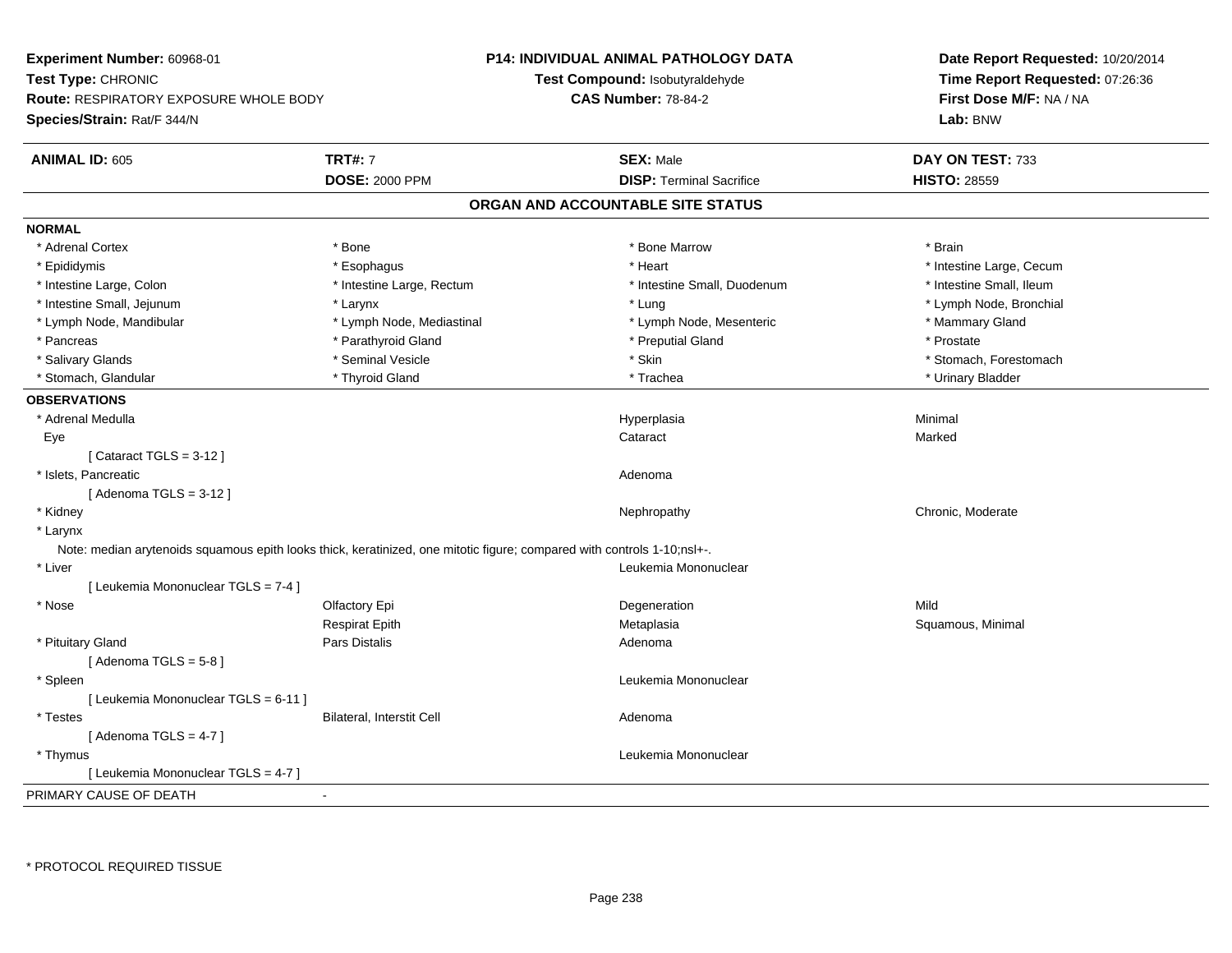| Experiment Number: 60968-01                   |                          | <b>P14: INDIVIDUAL ANIMAL PATHOLOGY DATA</b>                                                                                              | Date Report Requested: 10/20/2014                          |  |
|-----------------------------------------------|--------------------------|-------------------------------------------------------------------------------------------------------------------------------------------|------------------------------------------------------------|--|
| Test Type: CHRONIC                            |                          | Test Compound: Isobutyraldehyde                                                                                                           | Time Report Requested: 07:26:36<br>First Dose M/F: NA / NA |  |
| <b>Route: RESPIRATORY EXPOSURE WHOLE BODY</b> |                          | <b>CAS Number: 78-84-2</b>                                                                                                                |                                                            |  |
| Species/Strain: Rat/F 344/N                   |                          |                                                                                                                                           | Lab: BNW                                                   |  |
| <b>ANIMAL ID: 606</b>                         | <b>TRT#: 7</b>           | <b>SEX: Male</b>                                                                                                                          | DAY ON TEST: 607                                           |  |
|                                               | <b>DOSE: 2000 PPM</b>    | <b>DISP: Natural Death</b>                                                                                                                | <b>HISTO: 28560</b>                                        |  |
|                                               |                          | ORGAN AND ACCOUNTABLE SITE STATUS                                                                                                         |                                                            |  |
| <b>NORMAL</b>                                 |                          |                                                                                                                                           |                                                            |  |
| * Adrenal Cortex                              | $*$ Bone                 | * Brain                                                                                                                                   | * Epididymis                                               |  |
| * Esophagus                                   | * Intestine Large, Colon | * Intestine Large, Rectum                                                                                                                 | * Intestine Small, Duodenum                                |  |
| * Intestine Small, Jejunum                    | * Islets, Pancreatic     | * Lung                                                                                                                                    | * Lymph Node, Bronchial                                    |  |
| * Lymph Node, Mandibular                      | * Mammary Gland          | * Pancreas                                                                                                                                | * Parathyroid Gland                                        |  |
| * Prostate                                    | * Salivary Glands        | * Seminal Vesicle                                                                                                                         | * Stomach, Forestomach                                     |  |
| * Stomach, Glandular                          | * Thymus                 | * Thyroid Gland                                                                                                                           | * Trachea                                                  |  |
| * Urinary Bladder                             |                          |                                                                                                                                           |                                                            |  |
| <b>AUTO PRECLUDES DIAG.</b>                   |                          |                                                                                                                                           |                                                            |  |
| * Intestine Large, Cecum                      | * Intestine Small, Ileum |                                                                                                                                           |                                                            |  |
| <b>OBSERVATIONS</b>                           |                          |                                                                                                                                           |                                                            |  |
| * Adrenal Medulla                             |                          | Pheochromocytoma Benign                                                                                                                   |                                                            |  |
| [ Pheochromocytoma Benign TGLS = 4-14 ]       |                          |                                                                                                                                           |                                                            |  |
| * Bone Marrow                                 |                          | Leukemia Mononuclear                                                                                                                      |                                                            |  |
| * Heart                                       | Atrium                   | Thrombosis                                                                                                                                | Moderate                                                   |  |
| [Thrombosis TGLS = $6-12$ ]                   |                          |                                                                                                                                           |                                                            |  |
| * Kidney                                      |                          | Nephropathy                                                                                                                               | Chronic, Moderate                                          |  |
| * Larynx                                      | Epithelium               | Metaplasia                                                                                                                                | Squamous, Mild                                             |  |
|                                               |                          | Note: mild thickening of median arytenoids on xs thru vp (?); compare with controls. Also mild focal squamous metaplasia at bottom of vp. |                                                            |  |
| * Liver                                       |                          | Leukemia Mononuclear                                                                                                                      |                                                            |  |
| * Lymph Node, Mediastinal                     |                          | Fibrosis                                                                                                                                  | Moderate                                                   |  |
| [Fibrosis TGLS = $2-2$ ]                      |                          |                                                                                                                                           |                                                            |  |
| * Lymph Node, Mesenteric                      |                          | Leukemia Mononuclear                                                                                                                      |                                                            |  |
| [ Leukemia Mononuclear TGLS = 4-14 ]          |                          |                                                                                                                                           |                                                            |  |
| * Nose                                        | Olfactory Epi            | Degeneration                                                                                                                              | Minimal                                                    |  |
|                                               | <b>Respirat Epith</b>    | Metaplasia                                                                                                                                | Squamous, Minimal                                          |  |
| * Pituitary Gland                             | Pars Distalis            | Adenoma                                                                                                                                   |                                                            |  |
| * Preputial Gland                             |                          | Hyperplasia                                                                                                                               | Moderate                                                   |  |
| [Hyperplasia TGLS = 1-13]                     |                          |                                                                                                                                           |                                                            |  |
| * Skin                                        |                          | Ulcer                                                                                                                                     | Moderate                                                   |  |
| [ Ulcer TGLS = $1-7+13$ ]                     |                          |                                                                                                                                           |                                                            |  |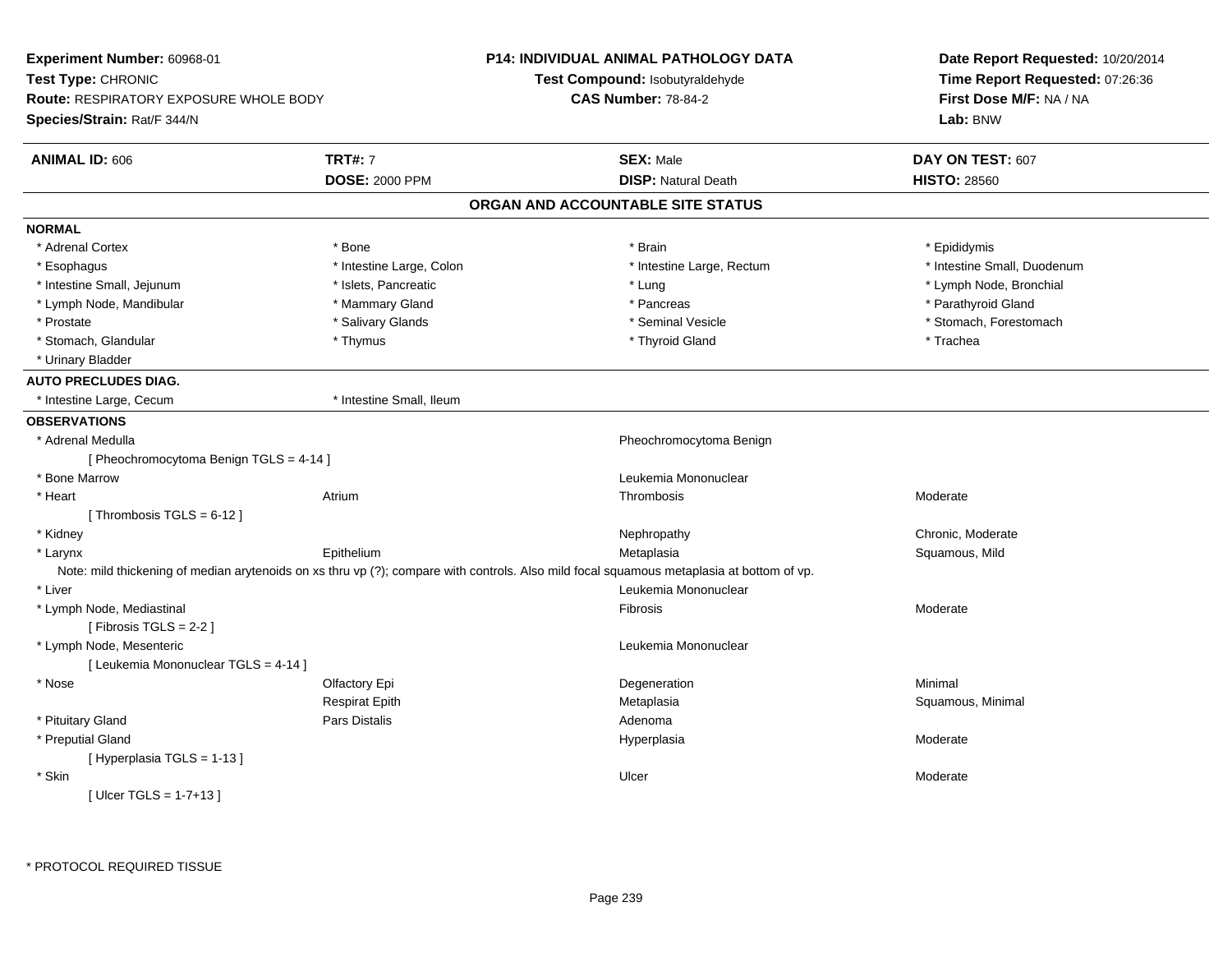| <b>Experiment Number: 60968-01</b><br><b>Test Type: CHRONIC</b><br><b>Route: RESPIRATORY EXPOSURE WHOLE BODY</b> |                                  | P14: INDIVIDUAL ANIMAL PATHOLOGY DATA<br><b>Test Compound: Isobutyraldehyde</b><br><b>CAS Number: 78-84-2</b> | Date Report Requested: 10/20/2014<br>Time Report Requested: 07:26:36<br>First Dose M/F: NA / NA |
|------------------------------------------------------------------------------------------------------------------|----------------------------------|---------------------------------------------------------------------------------------------------------------|-------------------------------------------------------------------------------------------------|
| Species/Strain: Rat/F 344/N                                                                                      |                                  |                                                                                                               | Lab: BNW                                                                                        |
| <b>ANIMAL ID: 606</b>                                                                                            | <b>TRT#: 7</b>                   | <b>SEX: Male</b>                                                                                              | DAY ON TEST: 607                                                                                |
|                                                                                                                  | <b>DOSE: 2000 PPM</b>            | <b>DISP:</b> Natural Death                                                                                    | <b>HISTO: 28560</b>                                                                             |
|                                                                                                                  |                                  | ORGAN AND ACCOUNTABLE SITE STATUS                                                                             |                                                                                                 |
| * Spleen                                                                                                         |                                  | Fibrosis                                                                                                      | Moderate                                                                                        |
|                                                                                                                  |                                  | Leukemia Mononuclear                                                                                          |                                                                                                 |
| [Fibrosis TGLS = $9,10-11$ ]                                                                                     |                                  |                                                                                                               |                                                                                                 |
| [Leukemia Mononuclear TGLS = 3-4+11]                                                                             |                                  |                                                                                                               |                                                                                                 |
| * Testes                                                                                                         | Interstit Cell                   | Adenoma                                                                                                       |                                                                                                 |
|                                                                                                                  | <b>Germinal Epith</b>            | Atrophy                                                                                                       | Marked                                                                                          |
| [Atrophy TGLS = $7-7$ ]                                                                                          |                                  |                                                                                                               |                                                                                                 |
| PRIMARY CAUSE OF DEATH                                                                                           | Leukemia Mononuclear<br>- Spleen |                                                                                                               |                                                                                                 |
| CONTRIBUTORY CAUSE OF DEATH                                                                                      | - Heart Atrium Thrombosis        |                                                                                                               |                                                                                                 |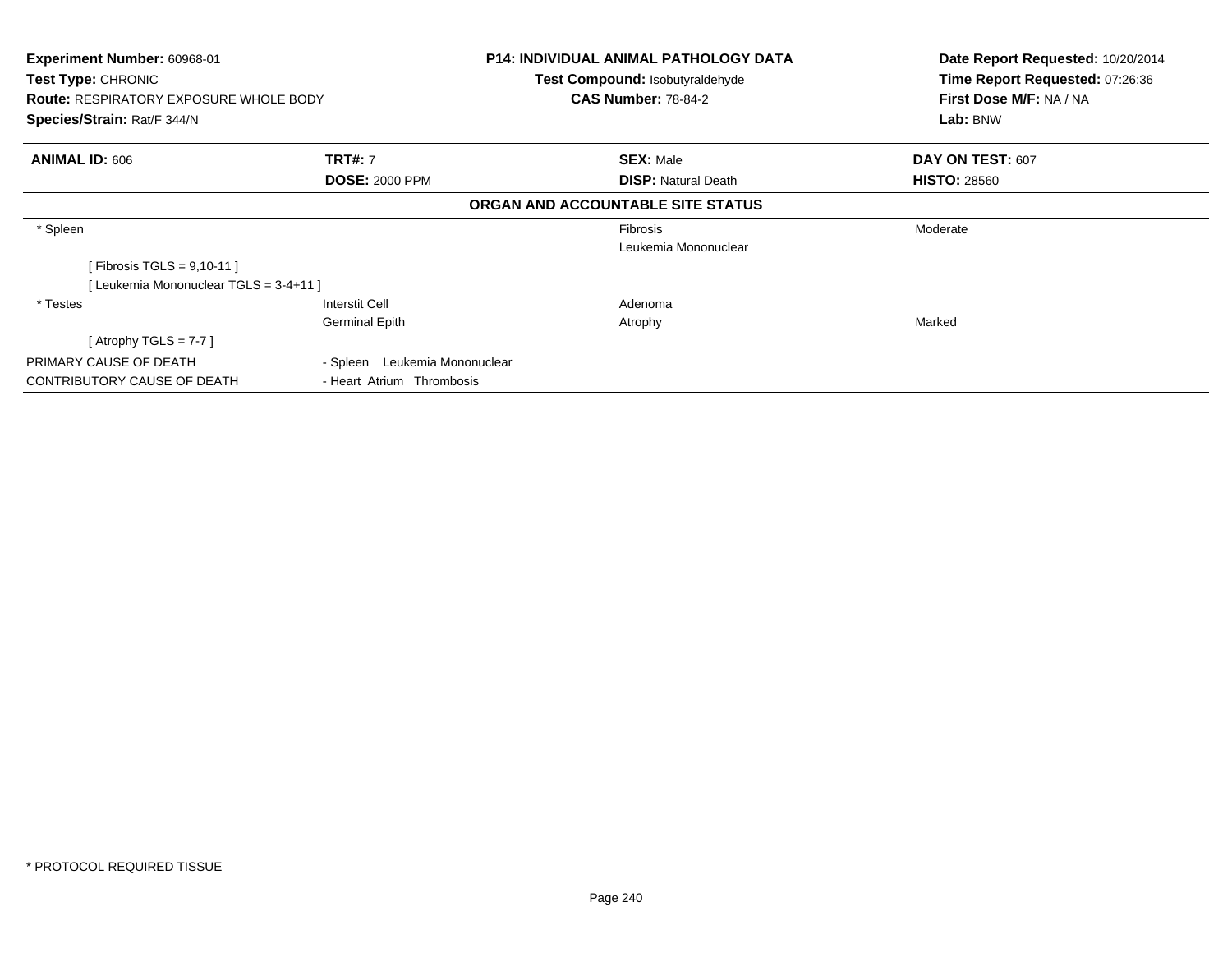| <b>Experiment Number: 60968-01</b><br>Test Type: CHRONIC<br><b>Route: RESPIRATORY EXPOSURE WHOLE BODY</b><br>Species/Strain: Rat/F 344/N |                             | <b>P14: INDIVIDUAL ANIMAL PATHOLOGY DATA</b><br>Test Compound: Isobutyraldehyde<br><b>CAS Number: 78-84-2</b> | Date Report Requested: 10/20/2014<br>Time Report Requested: 07:26:36<br>First Dose M/F: NA / NA<br>Lab: BNW |
|------------------------------------------------------------------------------------------------------------------------------------------|-----------------------------|---------------------------------------------------------------------------------------------------------------|-------------------------------------------------------------------------------------------------------------|
| <b>ANIMAL ID: 607</b>                                                                                                                    | <b>TRT#: 7</b>              | <b>SEX: Male</b>                                                                                              | DAY ON TEST: 582                                                                                            |
|                                                                                                                                          | <b>DOSE: 2000 PPM</b>       | <b>DISP: Natural Death</b>                                                                                    | <b>HISTO: 28561</b>                                                                                         |
|                                                                                                                                          |                             | ORGAN AND ACCOUNTABLE SITE STATUS                                                                             |                                                                                                             |
| <b>NORMAL</b>                                                                                                                            |                             |                                                                                                               |                                                                                                             |
| * Adrenal Cortex                                                                                                                         | $*$ Bone                    | * Brain                                                                                                       | * Epididymis                                                                                                |
| * Esophagus                                                                                                                              | * Heart                     | * Intestine Large, Cecum                                                                                      | * Intestine Large, Colon                                                                                    |
| * Intestine Large, Rectum                                                                                                                | * Intestine Small, Duodenum | * Intestine Small, Jejunum                                                                                    | * Islets, Pancreatic                                                                                        |
| * Larynx                                                                                                                                 | * Lymph Node, Mandibular    | * Mammary Gland                                                                                               | * Pancreas                                                                                                  |
| * Parathyroid Gland                                                                                                                      | * Preputial Gland           | * Prostate                                                                                                    | * Salivary Glands                                                                                           |
| * Seminal Vesicle                                                                                                                        | * Skin                      | * Stomach, Glandular                                                                                          | * Thymus                                                                                                    |
| * Thyroid Gland                                                                                                                          | * Trachea                   | * Urinary Bladder                                                                                             |                                                                                                             |
| <b>AUTO PRECLUDES DIAG.</b><br>* Intestine Small, Ileum                                                                                  |                             |                                                                                                               |                                                                                                             |
| <b>OBSERVATIONS</b>                                                                                                                      |                             |                                                                                                               |                                                                                                             |
| * Adrenal Medulla                                                                                                                        |                             | Pheochromocytoma Malignant                                                                                    |                                                                                                             |
| [ Pheochromocytoma Malignant TGLS = 3-12 ]                                                                                               |                             |                                                                                                               |                                                                                                             |
| * Bone Marrow                                                                                                                            |                             | Leukemia Mononuclear                                                                                          |                                                                                                             |
| [ Leukemia Mononuclear TGLS = 2-2 ]                                                                                                      |                             |                                                                                                               |                                                                                                             |
| * Kidney                                                                                                                                 |                             | Nephropathy                                                                                                   | Chronic, Mild                                                                                               |
| * Liver                                                                                                                                  |                             | Leukemia Mononuclear                                                                                          |                                                                                                             |
| * Lung                                                                                                                                   | Alveolar Epith              | Infiltration Cellular                                                                                         | Histiocyte, Moderate                                                                                        |
|                                                                                                                                          |                             | Leukemia Mononuclear                                                                                          |                                                                                                             |
| * Lymph Node, Bronchial                                                                                                                  |                             | Leukemia Mononuclear                                                                                          |                                                                                                             |
| * Lymph Node, Mediastinal                                                                                                                |                             | Leukemia Mononuclear                                                                                          |                                                                                                             |
| * Lymph Node, Mesenteric                                                                                                                 |                             | Leukemia Mononuclear                                                                                          |                                                                                                             |
| * Nose                                                                                                                                   | Olfactory Epi               | Degeneration                                                                                                  | Mild                                                                                                        |
|                                                                                                                                          |                             | Foreign Body                                                                                                  |                                                                                                             |
|                                                                                                                                          |                             | Inflammation                                                                                                  | Suppurative, Mild                                                                                           |
|                                                                                                                                          | <b>Respirat Epith</b>       | Metaplasia                                                                                                    | Squamous, Minimal                                                                                           |
| * Pituitary Gland<br>[Adenoma TGLS = $4-8$ ]                                                                                             | Pars Distalis               | Adenoma                                                                                                       |                                                                                                             |
| * Spleen                                                                                                                                 |                             | Leukemia Mononuclear                                                                                          |                                                                                                             |
| [ Leukemia Mononuclear TGLS = 2-11 ]                                                                                                     |                             |                                                                                                               |                                                                                                             |
| * Stomach, Forestomach                                                                                                                   |                             | Ulcer                                                                                                         | Mild                                                                                                        |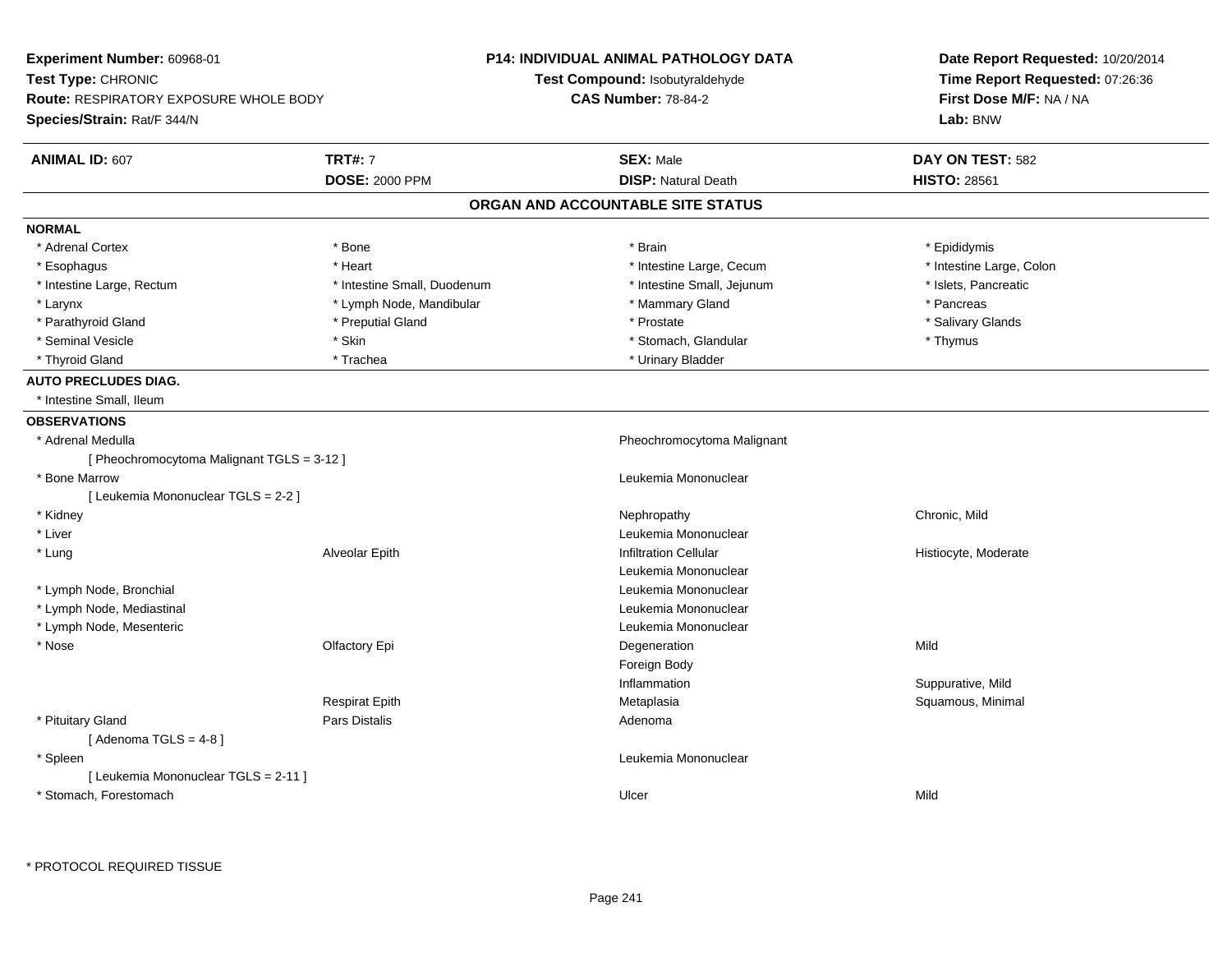| <b>Experiment Number: 60968-01</b><br>Test Type: CHRONIC<br><b>Route: RESPIRATORY EXPOSURE WHOLE BODY</b><br>Species/Strain: Rat/F 344/N |                                  | <b>P14: INDIVIDUAL ANIMAL PATHOLOGY DATA</b><br>Test Compound: Isobutyraldehyde | Date Report Requested: 10/20/2014<br>Time Report Requested: 07:26:36 |
|------------------------------------------------------------------------------------------------------------------------------------------|----------------------------------|---------------------------------------------------------------------------------|----------------------------------------------------------------------|
|                                                                                                                                          |                                  | <b>CAS Number: 78-84-2</b>                                                      | First Dose M/F: NA / NA                                              |
|                                                                                                                                          |                                  |                                                                                 | Lab: BNW                                                             |
| <b>ANIMAL ID: 607</b>                                                                                                                    | <b>TRT#: 7</b>                   | <b>SEX: Male</b>                                                                | DAY ON TEST: 582                                                     |
|                                                                                                                                          | <b>DOSE: 2000 PPM</b>            | <b>DISP: Natural Death</b>                                                      | <b>HISTO: 28561</b>                                                  |
|                                                                                                                                          |                                  | ORGAN AND ACCOUNTABLE SITE STATUS                                               |                                                                      |
| * Testes                                                                                                                                 | <b>Interstit Cell</b>            | Adenoma                                                                         |                                                                      |
| [Adenoma TGLS = $1-7$ ]                                                                                                                  |                                  |                                                                                 |                                                                      |
| PRIMARY CAUSE OF DEATH                                                                                                                   | Leukemia Mononuclear<br>- Spleen |                                                                                 |                                                                      |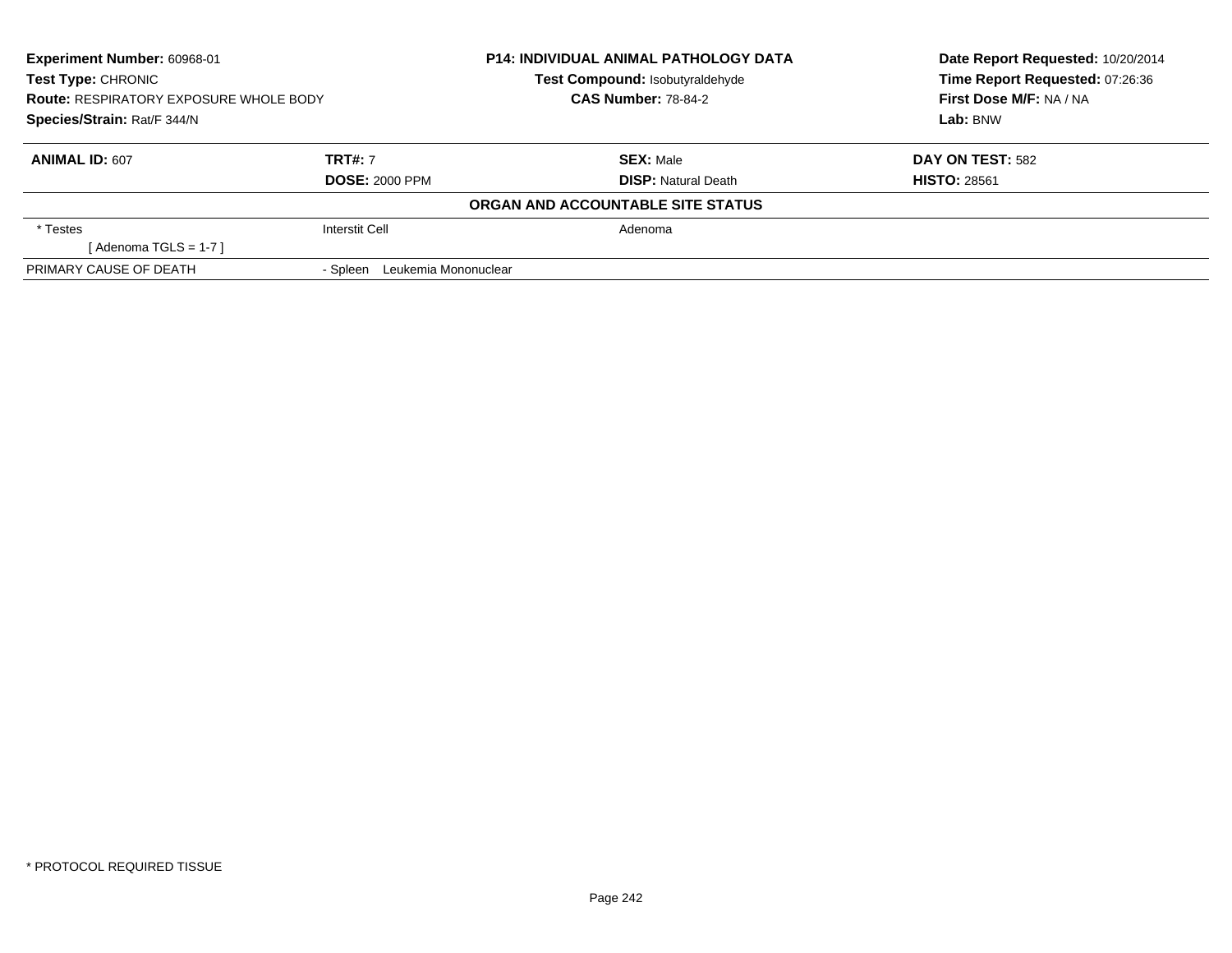**Experiment Number:** 60968-01**Test Type:** CHRONIC **Route:** RESPIRATORY EXPOSURE WHOLE BODY**Species/Strain:** Rat/F 344/N**P14: INDIVIDUAL ANIMAL PATHOLOGY DATATest Compound:** Isobutyraldehyde**CAS Number:** 78-84-2**Date Report Requested:** 10/20/2014**Time Report Requested:** 07:26:36**First Dose M/F:** NA / NA**Lab:** BNW**ANIMAL ID:** 608**TRT#:** 7 **SEX:** Male **DAY ON TEST:** 636 **DOSE:** 2000 PPM**DISP:** Moribund Sacrifice **HISTO:** 28562 **ORGAN AND ACCOUNTABLE SITE STATUSNORMAL**\* Bone \* Bone \* Bone Marrow \* Brain \* Epididymis \* Esophagus \* Thestine Large, Colon \* Intestine Large, Cecum \* Intestine Large, Cecum \* Intestine Large, Colon \* Intestine Large, Colon \* Intestine Large, Rectum \* Thestine Small, Duodenum \* Number of the small, Ileum \* Intestine Small, Jejunum \* Intestine Small, Jejunum \* Lymph Node, Mandibular \* The putial Gland \* Mammary Gland \* The mathyroid Gland \* Parathyroid Gland \* \* Preputial Gland \* Prostate \* \* Salivary Glands \* \* Salivary Glands \* \* Seminal Vesicle \* \* \* Seminal Yestrich \* \* Skin \* \* Skin \* Thyroid Gland \* Stomach, Forestomach \* Thymus \* Stomach, Glandular \* Thymus \* Thymus \* Thymus \* Thymus \* Thymus \* Thymus \* Thymus \* Thymus \* Thymus \* Thymus \* Thymus \* Thymus \* Thymus \* Thymus \* Thymus \* Thymus \* Thymus \* Thymus \* Thymu \* Trachea **\*** Urinary Bladder **OBSERVATIONS** \* Adrenal Cortex Leukemia Mononuclear \* Adrenal Medulla Leukemia Mononuclear Bilateral Pheochromocytoma Benign \* Islets, Pancreaticc and the contract of the contract of the contract of the contract of the contract of the contract of the contract of the contract of the contract of the contract of the contract of the contract of the contract of the cont Leukemia Mononuclear \* KidneyNephropathy Chronic, Mild \* Larynx Epithelium Hyperplasia Minimal **Glands**  Inflammation Suppurative, Moderate Note: hyperplasia of epith is ventral in xs2 and 3, assoc with inflam. \* Liver Hepatocyte Hyperplasia Marked Leukemia Mononuclear[ Hyperplasia TGLS = 4-4 ] \* Lung Leukemia Mononuclear [ Leukemia Mononuclear TGLS = 4-4 ] \* Lymph Node, Bronchial Leukemia Mononuclear \* Lymph Node, Mediastinal Leukemia Mononuclear \* Lymph Node, Mesenteric Leukemia Mononuclear \* Nosee and the Colombia Colombia Degeneration and the Colombia Degeneration and the Colombia Minimal Minimal of the Minimal State of the Colombia Degeneration and the Minimal of the Colombia Degeneration of the Colombia Degener Inflammation Suppurative, Mild Respirat Epith Metaplasia Squamous, Mild Note: focal squamous metaplasia in dorsal meatus medially on left side, xs1. \* PancreasLeukemia Mononuclear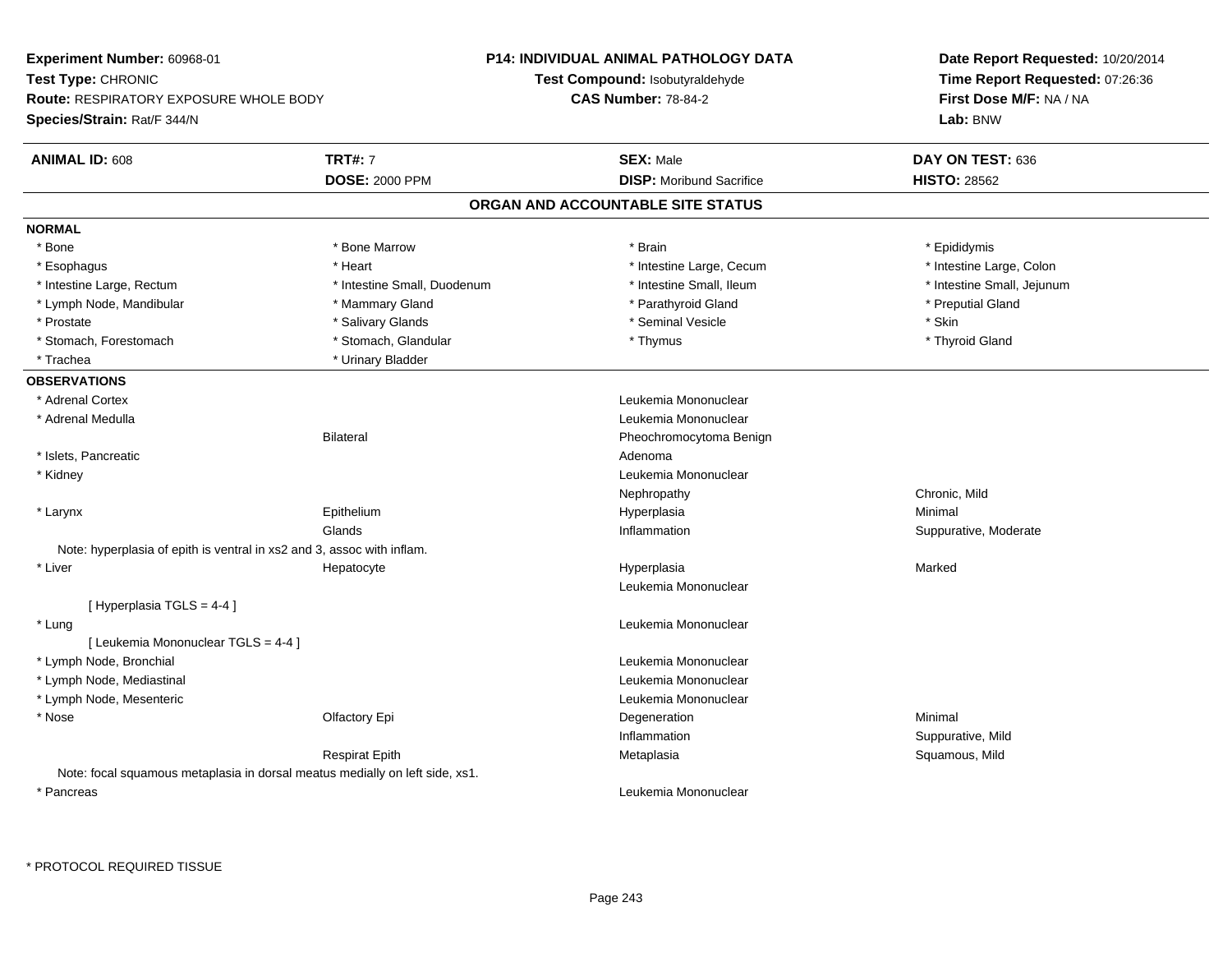| <b>Experiment Number: 60968-01</b><br>Test Type: CHRONIC<br><b>Route: RESPIRATORY EXPOSURE WHOLE BODY</b><br>Species/Strain: Rat/F 344/N |                                  | <b>P14: INDIVIDUAL ANIMAL PATHOLOGY DATA</b><br>Test Compound: Isobutyraldehyde<br><b>CAS Number: 78-84-2</b> | Date Report Requested: 10/20/2014<br>Time Report Requested: 07:26:36<br>First Dose M/F: NA / NA<br>Lab: BNW |
|------------------------------------------------------------------------------------------------------------------------------------------|----------------------------------|---------------------------------------------------------------------------------------------------------------|-------------------------------------------------------------------------------------------------------------|
| <b>ANIMAL ID: 608</b>                                                                                                                    | <b>TRT#: 7</b>                   | <b>SEX: Male</b>                                                                                              | DAY ON TEST: 636                                                                                            |
|                                                                                                                                          | <b>DOSE: 2000 PPM</b>            | <b>DISP:</b> Moribund Sacrifice                                                                               | <b>HISTO: 28562</b>                                                                                         |
|                                                                                                                                          |                                  | ORGAN AND ACCOUNTABLE SITE STATUS                                                                             |                                                                                                             |
| [ Leukemia Mononuclear TGLS = 4-4 ]                                                                                                      |                                  |                                                                                                               |                                                                                                             |
| * Pituitary Gland                                                                                                                        |                                  | Leukemia Mononuclear                                                                                          |                                                                                                             |
| [Leukemia Mononuclear TGLS = 1-8]                                                                                                        |                                  |                                                                                                               |                                                                                                             |
| * Spleen                                                                                                                                 |                                  | Leukemia Mononuclear                                                                                          |                                                                                                             |
| [Leukemia Mononuclear TGLS = 3-11 ]                                                                                                      |                                  |                                                                                                               |                                                                                                             |
| * Testes                                                                                                                                 | <b>Bilateral, Interstit Cell</b> | Adenoma                                                                                                       |                                                                                                             |
| [Adenoma TGLS = $2-7$ ]                                                                                                                  |                                  |                                                                                                               |                                                                                                             |
| PRIMARY CAUSE OF DEATH                                                                                                                   | Leukemia Mononuclear<br>- Spleen |                                                                                                               |                                                                                                             |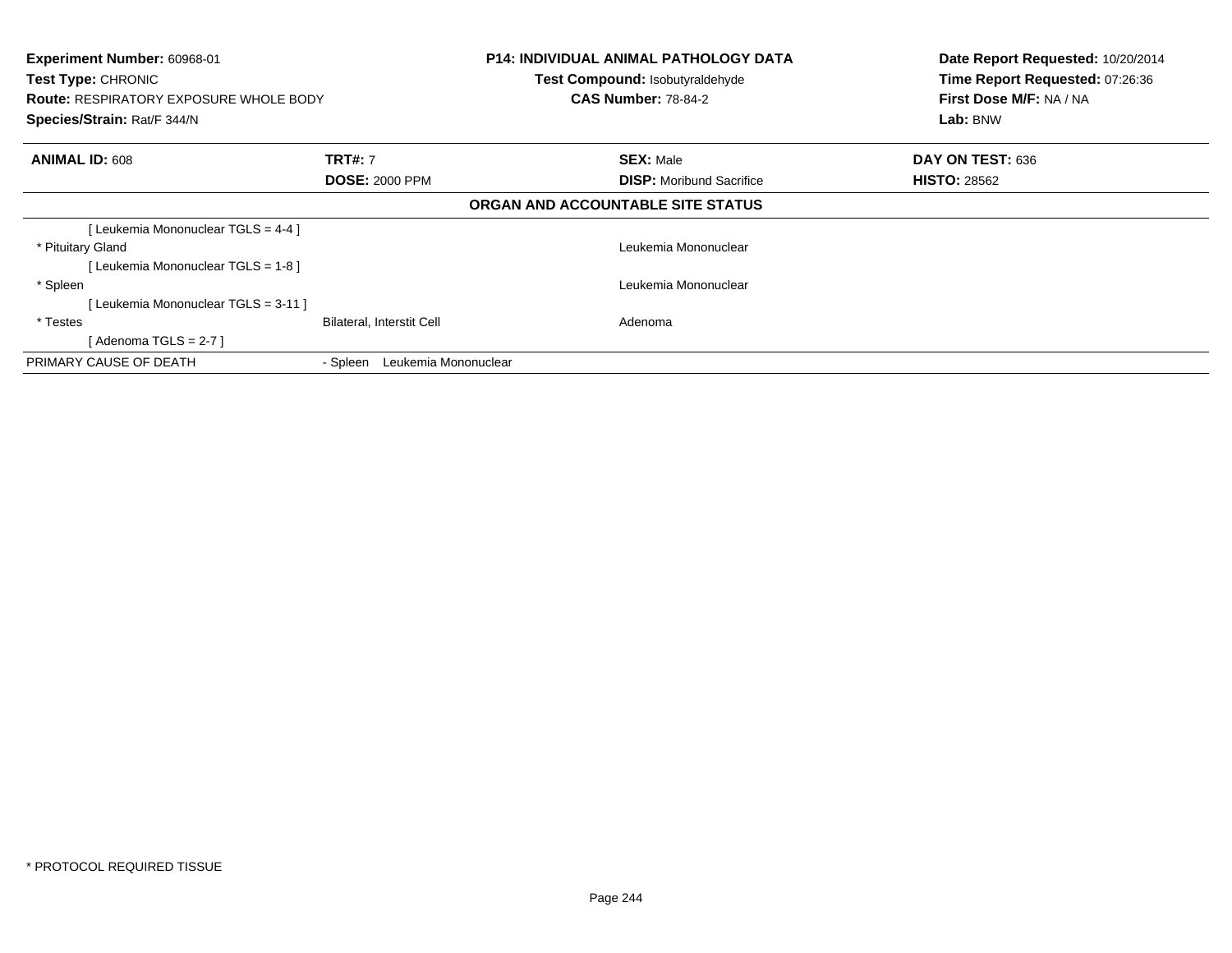**Experiment Number:** 60968-01**Test Type:** CHRONIC **Route:** RESPIRATORY EXPOSURE WHOLE BODY**Species/Strain:** Rat/F 344/N**P14: INDIVIDUAL ANIMAL PATHOLOGY DATATest Compound:** Isobutyraldehyde**CAS Number:** 78-84-2**Date Report Requested:** 10/20/2014**Time Report Requested:** 07:26:36**First Dose M/F:** NA / NA**Lab:** BNW**ANIMAL ID:** 609**TRT#:** 7 **SEX:** Male **DAY ON TEST:** 545 **DOSE:** 2000 PPM**DISP:** Moribund Sacrifice **HISTO:** 28563 **ORGAN AND ACCOUNTABLE SITE STATUSNORMAL**\* Adrenal Cortex \* Adrenal Medulla \* Adrenal Medulla \* Bone \* Bone \* Bone \* Bone \* Bone Marrow \* Epididymis \* https://www.fragusta.com/windows/windows/windows/windows/windows/windows/windows/windows/windows/ \* Intestine Small. Ileum \* Intestine Large, Colon \* Intestine Large, Rectum \* Intestine Small, Duodenum \* Intestine Small, Duodenum \* Intestine Small, Jejunum \* \* et \* \* steeks, Pancreatic \* \* Lymph Node, Bronchial \* Lymph Node, Mandibular \* Lymph Node, Mandibular \* Lymph Node, Mandibular \* Lymph Node, Mandibular \* Lymph Node, Mandibular \* Lymph Node, \* Lymph Node, Mediastinal \* The mode of the Mesenteric the manner of Mammary Gland \* The manner \* Pancreas \* Salivary Glands \* Parathyroid Gland \* \* \* Preputial Gland \* \* Preputial Gland \* \* Prostate \* \* Salivary Glands \* Salivary Glands \* Stomach. Glandular \* Seminal Vesicle \* Skin \* Skin \* Skin \* Stomach, Forestomach \* Stomach, Forestomach \* Testes \* Thymus \* Thyroid Gland \* Trachea \* Urinary Bladder**OBSERVATIONS** \* Brainn wenne alle the Ventricle wenne and the Hydrocephalus Moderate Moderate Moderate Moderate and the Ventricle o \* Kidneyy the chronic, Moderate and September 2012 of the Chronic Moderate and September 2013 of the Chronic, Moderate [ Nephropathy  $TGLS = 6-5$  ] \* Larynx**x** and the contract of the contract of the contract of the contract of the contract of the contract of the contract of the contract of the contract of the contract of the contract of the contract of the contract of the co \* Liver Hepatodiaphragmatic NoduleVacuolization Cytoplasmicc Mild [ Hepatodiaphragmatic Nodule TGLS = 5-13 ] \* Lungg and the state of the state of the state of the state of the Minimal Section 1, the state of the state of the Minimal Section 1, the state of the state of the state of the state of the state of the state of the state of t \* Nosee and the Colombia Colombia Degeneration and the Colombia Degeneration and the Colombia Minimal Minimal of the Minimal State of the Colombia Degeneration and the Minimal of the Colombia Degeneration of the Colombia Degener \* Pituitary Glandd and the contract of Pars Distalis and the contract of Adenoma and Adenoma and the Adenoma and the Adenoma and  $\lambda$  $[$  Adenoma TGLS = 3-8  $]$  Spinal Cordd and the state of the state of the state of the state of the Marked Marked of the State of the Marked of the Marked of the State of the Marked of the State of the Marked of the State of the State of the State of the State [ Hemorrhage TGLS = 7-11 ] \* Spleenn and the state of the state of the state of the state of the state of the state of the state of the state of the state of the state of the state of the state of the state of the state of the state of the state of the stat  $[$  Fibrosis TGLS = 4-12  $]$ PRIMARY CAUSE OF DEATH - Pituitary Gland Pars Distalis Adenoma CONTRIBUTORY CAUSE OF DEATH- Spinal Cord Hemorrhage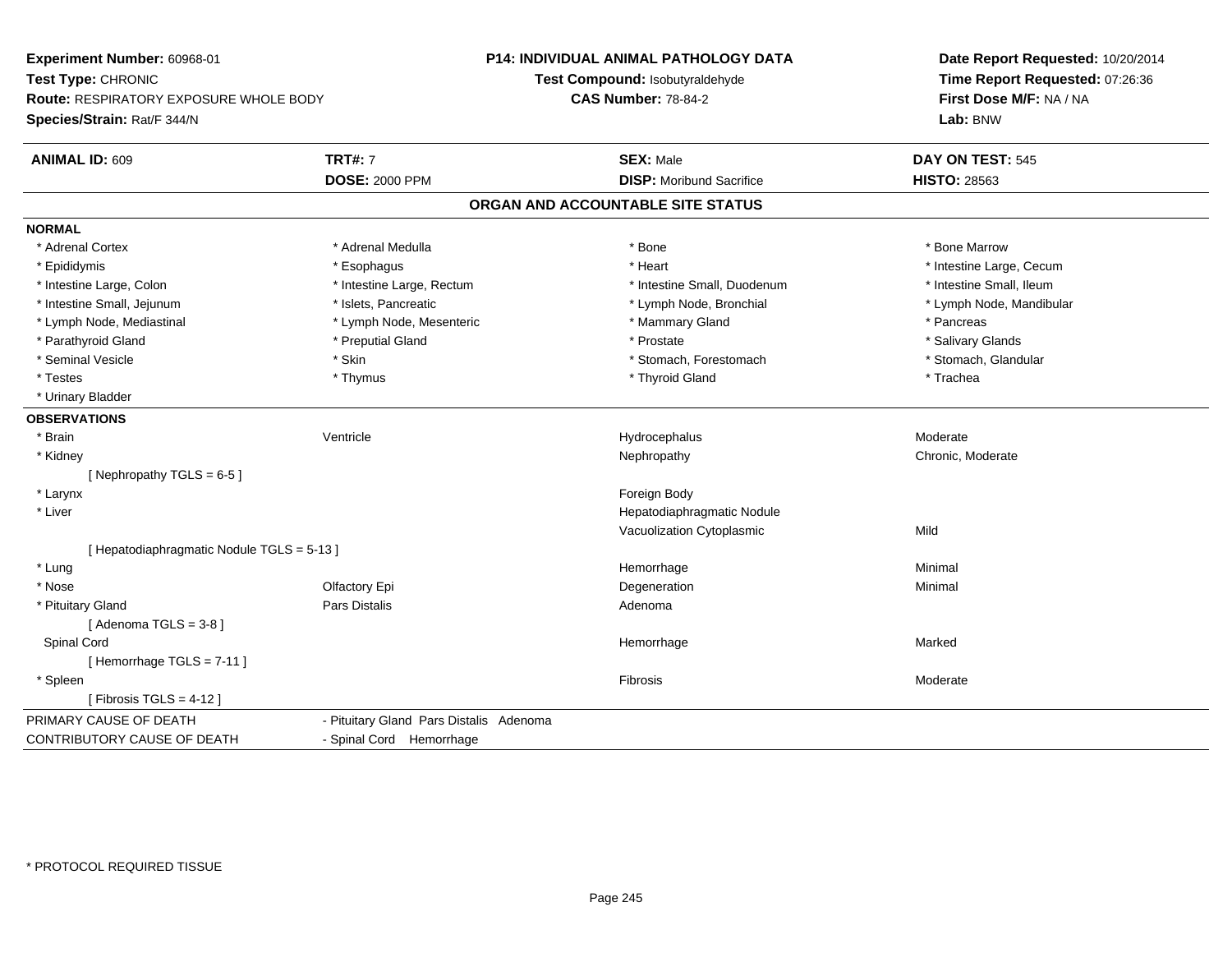**Experiment Number:** 60968-01**Test Type:** CHRONIC **Route:** RESPIRATORY EXPOSURE WHOLE BODY**Species/Strain:** Rat/F 344/N**P14: INDIVIDUAL ANIMAL PATHOLOGY DATATest Compound:** Isobutyraldehyde**CAS Number:** 78-84-2**Date Report Requested:** 10/20/2014**Time Report Requested:** 07:26:36**First Dose M/F:** NA / NA**Lab:** BNW**ANIMAL ID:** 610**TRT#:** 7 **SEX:** Male **DAY ON TEST:** 494 **DOSE:** 2000 PPM**DISP:** Natural Death **HISTO:** 28564 **ORGAN AND ACCOUNTABLE SITE STATUSNORMAL**\* Adrenal Cortex \* Adrenal Medulla \* Adrenal Medulla \* Bone \* Bone \* Bone \* Bone \* Bone Marrow \* Epididymis \* https://www.fragusta.com/windows/windows/windows/windows/windows/windows/windows/windows/windows/ \* Intestine Large, Rectum \* Thestine Small, Duodenum \* \* Intestine Small, Ileum \* \* Intestine Small, Jejunum \* Intestine Small, Jejunum \* Islets, Pancreatic \* \* \* Larynx \* Larynx \* Larynx \* Liver \* Liver \* Liver \* Larynx \* Lung \* Mammary Gland \* Lymph Node, Bronchial \* Lymph Node, Mediastinal \* Lymph Node, Mesenteric \* Lymph Node, Mesenteric \* Pancreas \* Parathyroid Gland \* Parathyroid Gland \* Preputial Gland \* Preputial Gland \* Prostate \* Spleen \* Salivary Glands \* \* \* Sheen \* Seminal Vesicle \* \* \* Stan \* \* Skin \* \* Skin \* \* Spleen \* \* Spleen \* \* Spleen \* \* Thymus \* Stomach, Forestomach \* Testes \* Stomach, Glandular \* Testes \* Testes \* Testes \* Testes \* Testes \* \* Testes \*  $\sim$  \* Testes \*  $\sim$  \* Testes \*  $\sim$  \* Testes \* \* Testes \* \* Testes \* \* \* Testes \* \* \* Testes \* \* \* \* \* \* \* \* \* \* Thyroid Gland \* Trachea \* Trachea \* Trachea \* Thyroid Gland **MISSING** \* Lymph Node, Mandibular**OBSERVATIONS** \* Brainn and the state of the state of the state of the state of the Middle State of the Middle State of the Middle St \* Intestine Large, ColonParasite Metazoan<br>Nephropathy \* Kidneyy the controller of the controller of the controller of the controller of the controller of the chronic, Mild \* Nosee and the Colombia Colombia Defectory Epi and the Colombia Degeneration and the Colombia Minimal Minimal Degeneration Respirat EpithMetaplasia **Squamous, Mild** Note: autolysis prevents evaluation of olfactory epithelium. \* Pituitary Glandd and the set of Pars Distalis and the Second Adenomal Adenomal Second Second Pars Distallis Cystt **the contract of the contract of the contract of the contract of the contract of the contract of the contract of the contract of the contract of the contract of the contract of the contract of the contract of the contrac**  $[$  Adenoma TGLS = 1-8  $]$  $[$  Cyst TGLS = 1-8  $]$ PRIMARY CAUSE OF DEATH - Pituitary Gland Pars Distalis Adenoma CONTRIBUTORY CAUSE OF DEATH- Brain Hemorrhage;Pituitary Gland Cyst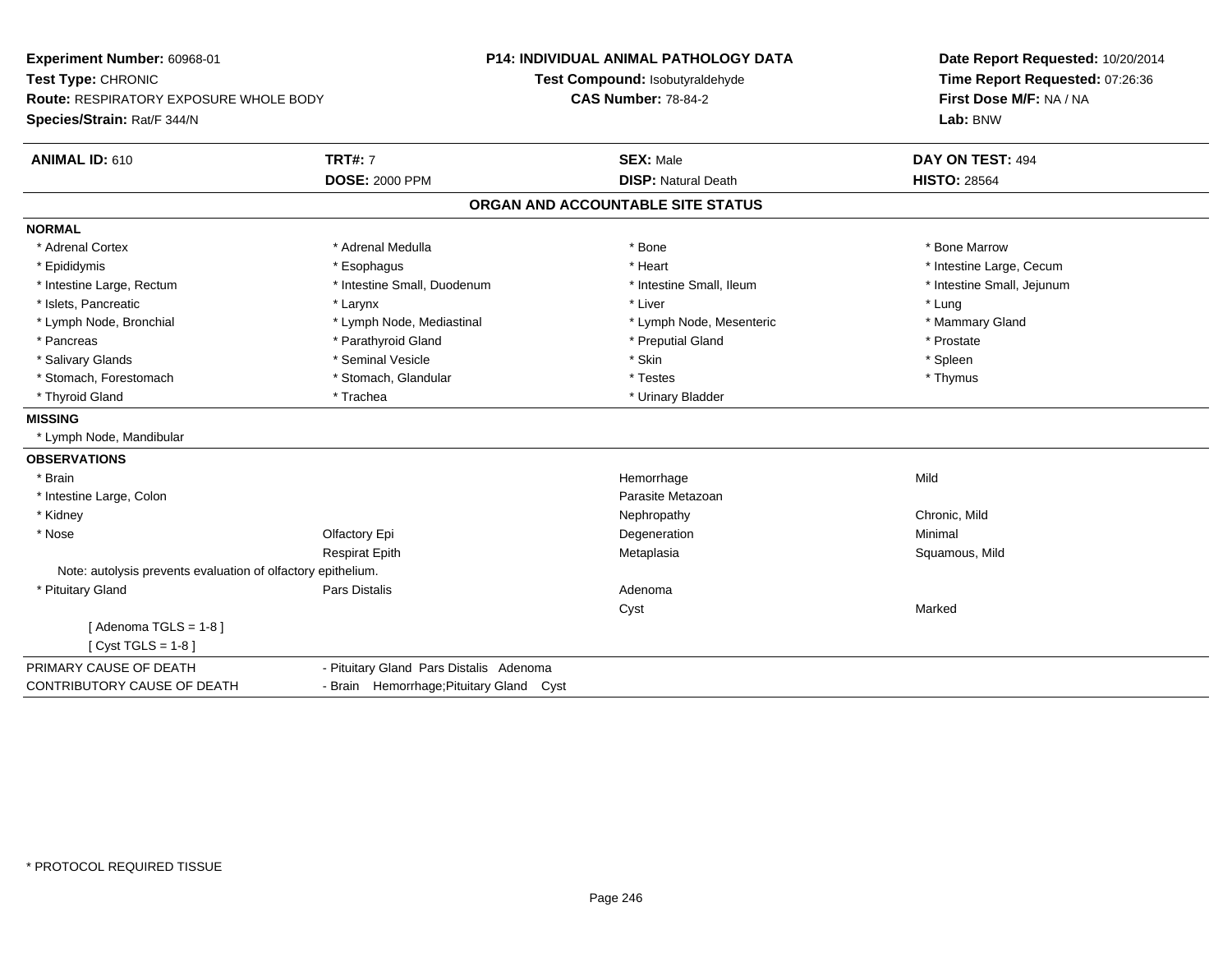| Experiment Number: 60968-01<br>Test Type: CHRONIC<br><b>Route: RESPIRATORY EXPOSURE WHOLE BODY</b><br>Species/Strain: Rat/F 344/N |                           | <b>P14: INDIVIDUAL ANIMAL PATHOLOGY DATA</b><br>Test Compound: Isobutyraldehyde<br><b>CAS Number: 78-84-2</b> | Date Report Requested: 10/20/2014<br>Time Report Requested: 07:26:36<br>First Dose M/F: NA / NA<br>Lab: BNW |
|-----------------------------------------------------------------------------------------------------------------------------------|---------------------------|---------------------------------------------------------------------------------------------------------------|-------------------------------------------------------------------------------------------------------------|
| ANIMAL ID: 611                                                                                                                    | <b>TRT#: 7</b>            | <b>SEX: Male</b>                                                                                              | DAY ON TEST: 733                                                                                            |
|                                                                                                                                   | <b>DOSE: 2000 PPM</b>     | <b>DISP: Terminal Sacrifice</b>                                                                               | <b>HISTO: 28565</b>                                                                                         |
|                                                                                                                                   |                           | ORGAN AND ACCOUNTABLE SITE STATUS                                                                             |                                                                                                             |
| <b>NORMAL</b>                                                                                                                     |                           |                                                                                                               |                                                                                                             |
| * Adrenal Cortex                                                                                                                  | * Adrenal Medulla         | * Bone                                                                                                        | * Brain                                                                                                     |
| * Epididymis                                                                                                                      | * Esophagus               | * Heart                                                                                                       | * Intestine Large, Cecum                                                                                    |
| * Intestine Large, Colon                                                                                                          | * Intestine Large, Rectum | * Intestine Small, Duodenum                                                                                   | * Intestine Small, Ileum                                                                                    |
| * Intestine Small, Jejunum                                                                                                        | * Islets, Pancreatic      | * Larynx                                                                                                      | * Lung                                                                                                      |
| * Mammary Gland                                                                                                                   | * Pancreas                | * Parathyroid Gland                                                                                           | * Preputial Gland                                                                                           |
| * Prostate                                                                                                                        | * Salivary Glands         | * Seminal Vesicle                                                                                             | * Stomach, Forestomach                                                                                      |
| * Stomach, Glandular                                                                                                              | * Testes                  | * Thymus                                                                                                      | * Thyroid Gland                                                                                             |
| * Trachea                                                                                                                         | * Urinary Bladder         |                                                                                                               |                                                                                                             |
| <b>OBSERVATIONS</b>                                                                                                               |                           |                                                                                                               |                                                                                                             |
| * Bone Marrow                                                                                                                     |                           | Leukemia Mononuclear                                                                                          |                                                                                                             |
| * Kidney                                                                                                                          |                           | Nephropathy                                                                                                   | Chronic, Moderate                                                                                           |
| [Nephropathy TGLS = 4-5]                                                                                                          |                           |                                                                                                               |                                                                                                             |
| * Liver                                                                                                                           |                           | Leukemia Mononuclear                                                                                          |                                                                                                             |
| [ Leukemia Mononuclear TGLS = 5-4 ]                                                                                               |                           |                                                                                                               |                                                                                                             |
| * Lymph Node, Bronchial                                                                                                           |                           | Leukemia Mononuclear                                                                                          |                                                                                                             |
| * Lymph Node, Mandibular                                                                                                          |                           | Leukemia Mononuclear                                                                                          |                                                                                                             |
| * Lymph Node, Mediastinal                                                                                                         |                           | Leukemia Mononuclear                                                                                          |                                                                                                             |
| * Lymph Node, Mesenteric                                                                                                          |                           | Leukemia Mononuclear                                                                                          |                                                                                                             |
| Mesentery                                                                                                                         | Fat                       | Inflammation                                                                                                  | Granulomatous, Mild                                                                                         |
| [Inflammation TGLS = $6-12$ ]                                                                                                     |                           |                                                                                                               |                                                                                                             |
| * Nose                                                                                                                            | Olfactory Epi             | Degeneration                                                                                                  | Mild                                                                                                        |
|                                                                                                                                   | <b>Respirat Epith</b>     | Metaplasia                                                                                                    | Squamous, Mild                                                                                              |
| * Pituitary Gland                                                                                                                 | Pars Distalis             | Adenoma                                                                                                       |                                                                                                             |
| [Adenoma TGLS = $1-8$ ]                                                                                                           |                           |                                                                                                               |                                                                                                             |
| * Skin                                                                                                                            | <b>Subcut Tiss</b>        | Fibroma                                                                                                       |                                                                                                             |
| [Fibroma TGLS = $2-13$ ]                                                                                                          |                           |                                                                                                               |                                                                                                             |
| * Spleen                                                                                                                          |                           | Leukemia Mononuclear                                                                                          |                                                                                                             |
| [ Leukemia Mononuclear TGLS = 3-11 ]                                                                                              |                           |                                                                                                               |                                                                                                             |
| PRIMARY CAUSE OF DEATH                                                                                                            | $\sim$                    |                                                                                                               |                                                                                                             |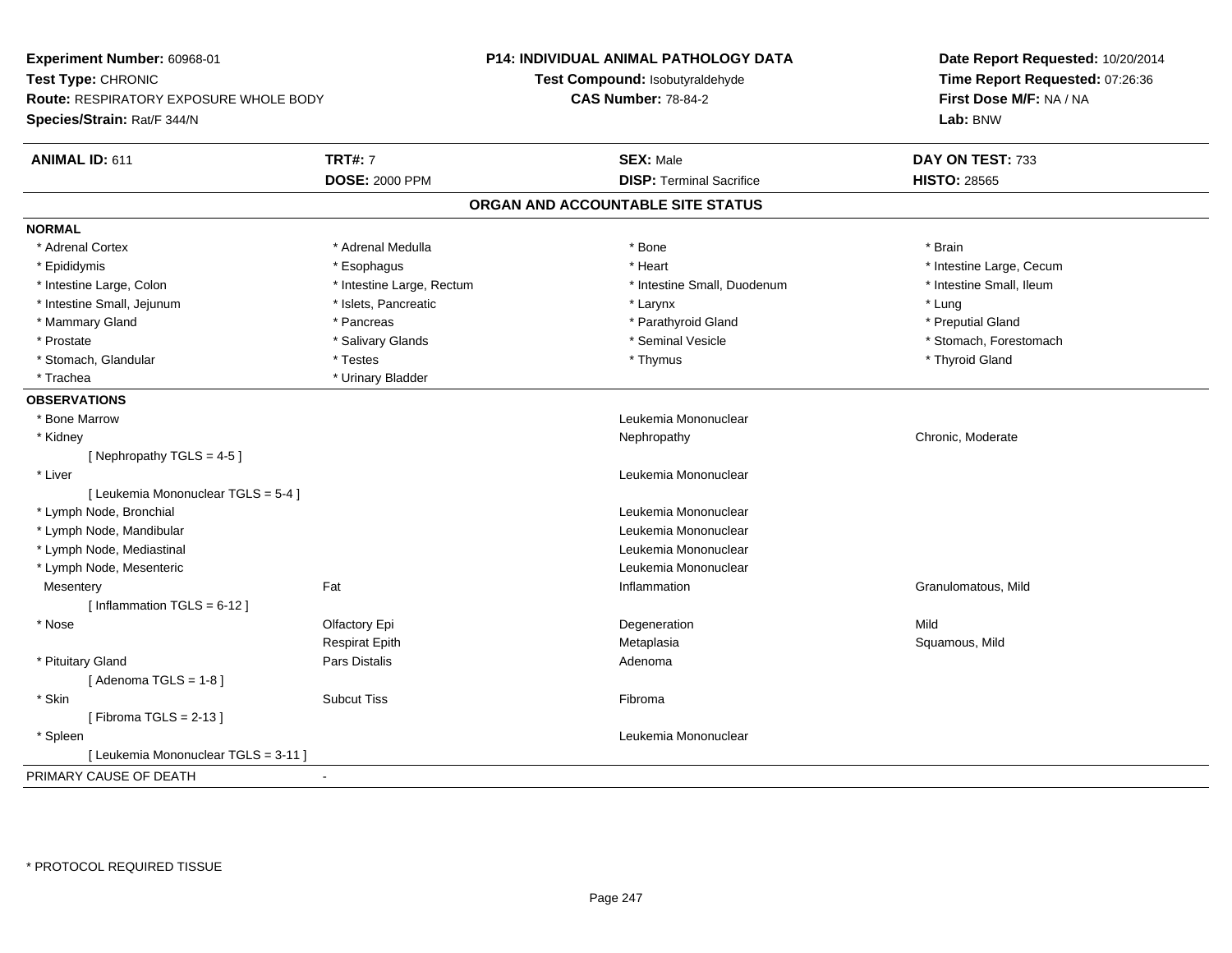**Experiment Number:** 60968-01**Test Type:** CHRONIC **Route:** RESPIRATORY EXPOSURE WHOLE BODY**Species/Strain:** Rat/F 344/N**P14: INDIVIDUAL ANIMAL PATHOLOGY DATATest Compound:** Isobutyraldehyde**CAS Number:** 78-84-2**Date Report Requested:** 10/20/2014**Time Report Requested:** 07:26:36**First Dose M/F:** NA / NA**Lab:** BNW**ANIMAL ID:** 612 **TRT#:** <sup>7</sup> **SEX:** Male **DAY ON TEST:** <sup>552</sup> **DOSE:** 2000 PPM**DISP:** Moribund Sacrifice **HISTO:** 28566 **ORGAN AND ACCOUNTABLE SITE STATUSNORMAL**\* Adrenal Cortex \* Adrenal Medulla \* Adrenal Medulla \* Bone \* Bone \* Bone \* Bone \* Bone Marrow \* Brain \* \* Esophagus \* \* Esophagus \* \* Esophagus \* \* Esophagus \* \* Esophagus \* Heart \* Heart \* Heart \* Heart \* Intestine Large, Colon \* Intestine Large, Rectum \* Intestine Small, Duodenum \* Intestine Small, Ileum\* Intestine Small, Jejunum \* \* 19ets, Pancreatic \* Liver \* Liver \* Liver \* Liver \* Lung \* Mammary Gland \* Lymph Node, Bronchial \* Lymph Node, Mandibular \* Lymph Node, Mediastinal \* Lymph Node, Mediastinal \* Salivary Glands \* Parathyroid Gland \* \* \* Preputial Gland \* \* Preputial Gland \* \* Prostate \* \* Salivary Glands \* Salivary Glands \* Seminal Vesicle \* The state of the set of the set of the set of the set of the set of the set of the set of the set of the set of the set of the set of the set of the set of the set of the set of the set of the set of th \* Stomach, Glandular \* \* \* Thymus \* \* Thymus \* \* The \* \* Trachea \* \* Trachea \* \* Urinary Bladder \* \* Urinary Bladder \* **OBSERVATIONS** \* Intestine Large, Cecum Edema Moderate [ Edema TGLS = 1-11 ] \* Kidneyy the controller controller that the controller controller the controller controller chronic, Minimal of the chronic, Minimal of the chronic, Minimal of the chronic chronic, Minimal of the chronic chronic chronic chronic c \* Larynx**x** and the contract of the contract of the contract of the contract of the contract of the contract of the contract of the contract of the contract of the contract of the contract of the contract of the contract of the co Inflammation Suppurative, Minimal \* Lymph Node, Mesentericc **Ectasia** a and a study of the state of the Marked [ Ectasia TGLS = 3-11 ] \* Nosee and the Colombia Colombia Degeneration and the Colombia Degeneration and the Colombia Minimal Minimal of the Minimal State of the Colombia Degeneration and the Minimal of the Colombia Degeneration of the Colombia Degener Respirat EpithMetaplasia **Squamous, Minimal**  Oral Mucosaa and the state of the state of the state of the Hyperplasia and the Moderate of the Moderate of the Shane and Moderate  $\sim$  Moderate of the state of the state of the state of the state of the state of the state of the sta [ Hyperplasia TGLS = 4-12 ] \* Pancreass the control of the control of the control of the control of the control of the control of the control of the control of the control of the control of the control of the control of the control of the control of the contro \* Pituitary Glandd and the contract of Pars Distalis and the contract of Adenoma and Adenoma and the Adenoma and the Adenoma and  $\lambda$  \* TestesBilateral, Interstit Cell **Adenoma** Adenoma  $[$  Adenoma TGLS = 2-7  $]$  \* Thyroid Glandd and the CCell CCell Constants of the Hyperplasia Moderate Moderate Moderate of the Moderate of the Moderate  $\sim$ PRIMARY CAUSE OF DEATH- UNCERTAIN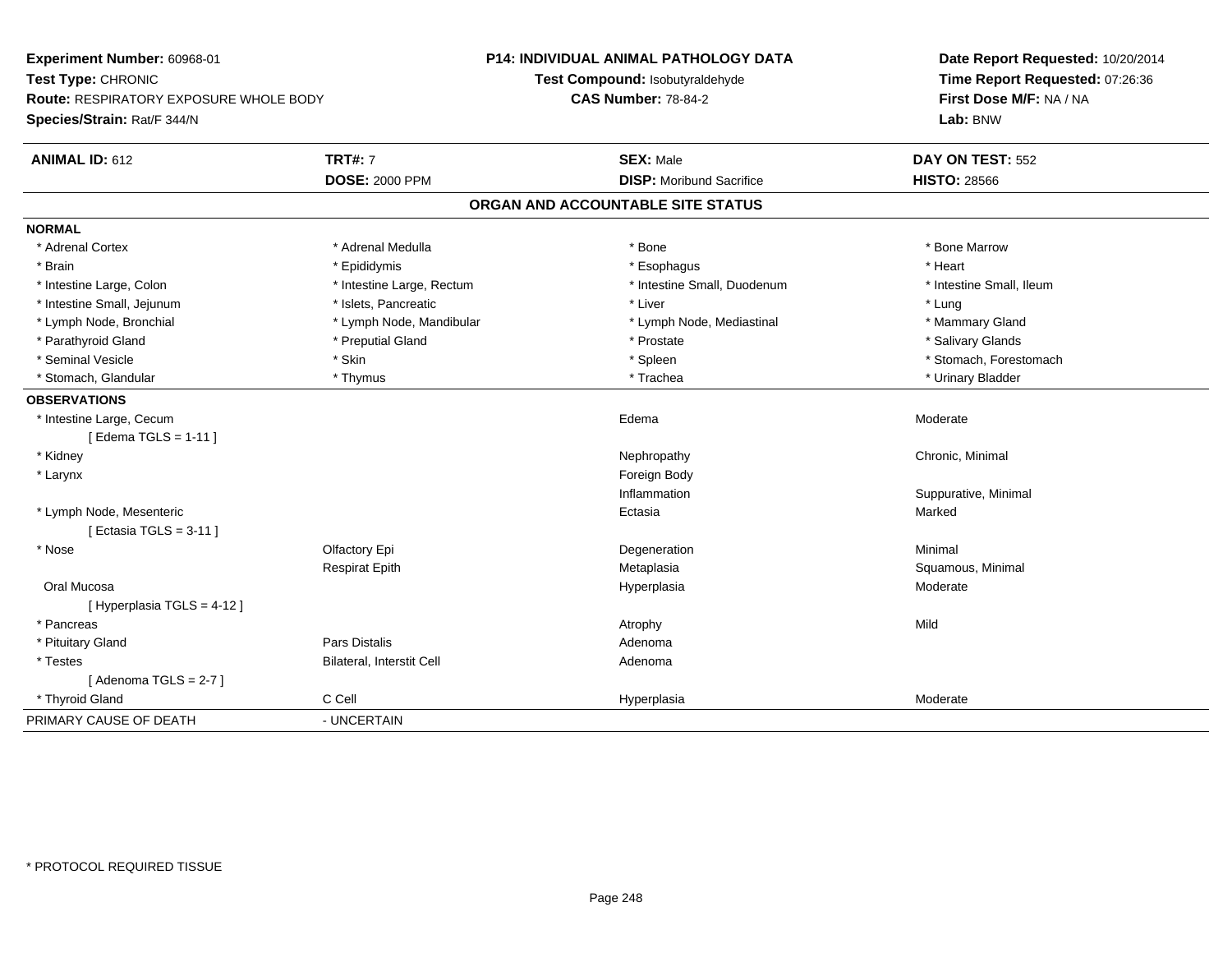| Experiment Number: 60968-01                                                                        |                          | <b>P14: INDIVIDUAL ANIMAL PATHOLOGY DATA</b> | Date Report Requested: 10/20/2014                          |
|----------------------------------------------------------------------------------------------------|--------------------------|----------------------------------------------|------------------------------------------------------------|
| Test Type: CHRONIC<br><b>Route: RESPIRATORY EXPOSURE WHOLE BODY</b><br>Species/Strain: Rat/F 344/N |                          | Test Compound: Isobutyraldehyde              | Time Report Requested: 07:26:36<br>First Dose M/F: NA / NA |
|                                                                                                    |                          | <b>CAS Number: 78-84-2</b>                   |                                                            |
|                                                                                                    |                          |                                              | Lab: BNW                                                   |
| <b>ANIMAL ID: 613</b>                                                                              | <b>TRT#: 7</b>           | <b>SEX: Male</b>                             | DAY ON TEST: 636                                           |
|                                                                                                    | <b>DOSE: 2000 PPM</b>    | <b>DISP:</b> Moribund Sacrifice              | <b>HISTO: 28567</b>                                        |
|                                                                                                    |                          | ORGAN AND ACCOUNTABLE SITE STATUS            |                                                            |
| <b>NORMAL</b>                                                                                      |                          |                                              |                                                            |
| * Adrenal Cortex                                                                                   | <b>Blood Vessel</b>      | * Bone                                       | * Brain                                                    |
| * Epididymis                                                                                       | * Esophagus              | * Heart                                      | * Intestine Large, Rectum                                  |
| * Intestine Small, Duodenum                                                                        | * Intestine Small, Ileum | * Intestine Small, Jejunum                   | * Islets, Pancreatic                                       |
| * Mammary Gland                                                                                    | * Nose                   | * Parathyroid Gland                          | * Preputial Gland                                          |
| * Prostate                                                                                         | * Salivary Glands        | * Seminal Vesicle                            | * Stomach, Forestomach                                     |
| * Stomach, Glandular                                                                               | * Thymus                 | * Thyroid Gland                              | * Trachea                                                  |
| * Urinary Bladder                                                                                  |                          |                                              |                                                            |
| <b>OBSERVATIONS</b>                                                                                |                          |                                              |                                                            |
| * Adrenal Medulla                                                                                  |                          | Hyperplasia                                  | Marked                                                     |
| * Bone Marrow                                                                                      |                          | Leukemia Mononuclear                         |                                                            |
| [ Leukemia Mononuclear TGLS = 1-11 ]                                                               |                          |                                              |                                                            |
| * Intestine Large, Cecum                                                                           |                          | Parasite Metazoan                            |                                                            |
| * Intestine Large, Colon                                                                           |                          | Parasite Metazoan                            |                                                            |
| * Kidney                                                                                           | Cortex                   | Necrosis                                     | Marked                                                     |
|                                                                                                    |                          | Nephropathy                                  | Chronic, Mild                                              |
| Note: infarct in cortex. rar                                                                       |                          |                                              |                                                            |
| [Necrosis TGLS = $8-14$ ]                                                                          |                          |                                              |                                                            |
| [ Nephropathy $TGLS = 7-5$ ]                                                                       |                          |                                              |                                                            |
| * Larynx                                                                                           | Epithelium               | Metaplasia                                   | Squamous, Mild                                             |
| * Liver                                                                                            |                          | Leukemia Mononuclear                         |                                                            |
| [ Leukemia Mononuclear TGLS = 6,11-4+16 ]                                                          |                          |                                              |                                                            |
| * Lung                                                                                             | Alveolar Epith           | <b>Infiltration Cellular</b>                 | Histiocyte, Mild                                           |
|                                                                                                    |                          | Leukemia Mononuclear                         |                                                            |
| [ Leukemia Mononuclear TGLS = 9-11 ]                                                               |                          |                                              |                                                            |
| * Lymph Node, Bronchial                                                                            |                          | Leukemia Mononuclear                         |                                                            |
| * Lymph Node, Mandibular                                                                           |                          | Leukemia Mononuclear                         |                                                            |
| * Lymph Node, Mediastinal                                                                          |                          | Leukemia Mononuclear                         |                                                            |
| * Lymph Node, Mesenteric                                                                           |                          | Leukemia Mononuclear                         |                                                            |
| * Pancreas                                                                                         |                          | Atrophy                                      | Mild                                                       |
| * Pituitary Gland                                                                                  | <b>Pars Distalis</b>     | Hyperplasia                                  | Moderate                                                   |
|                                                                                                    |                          |                                              |                                                            |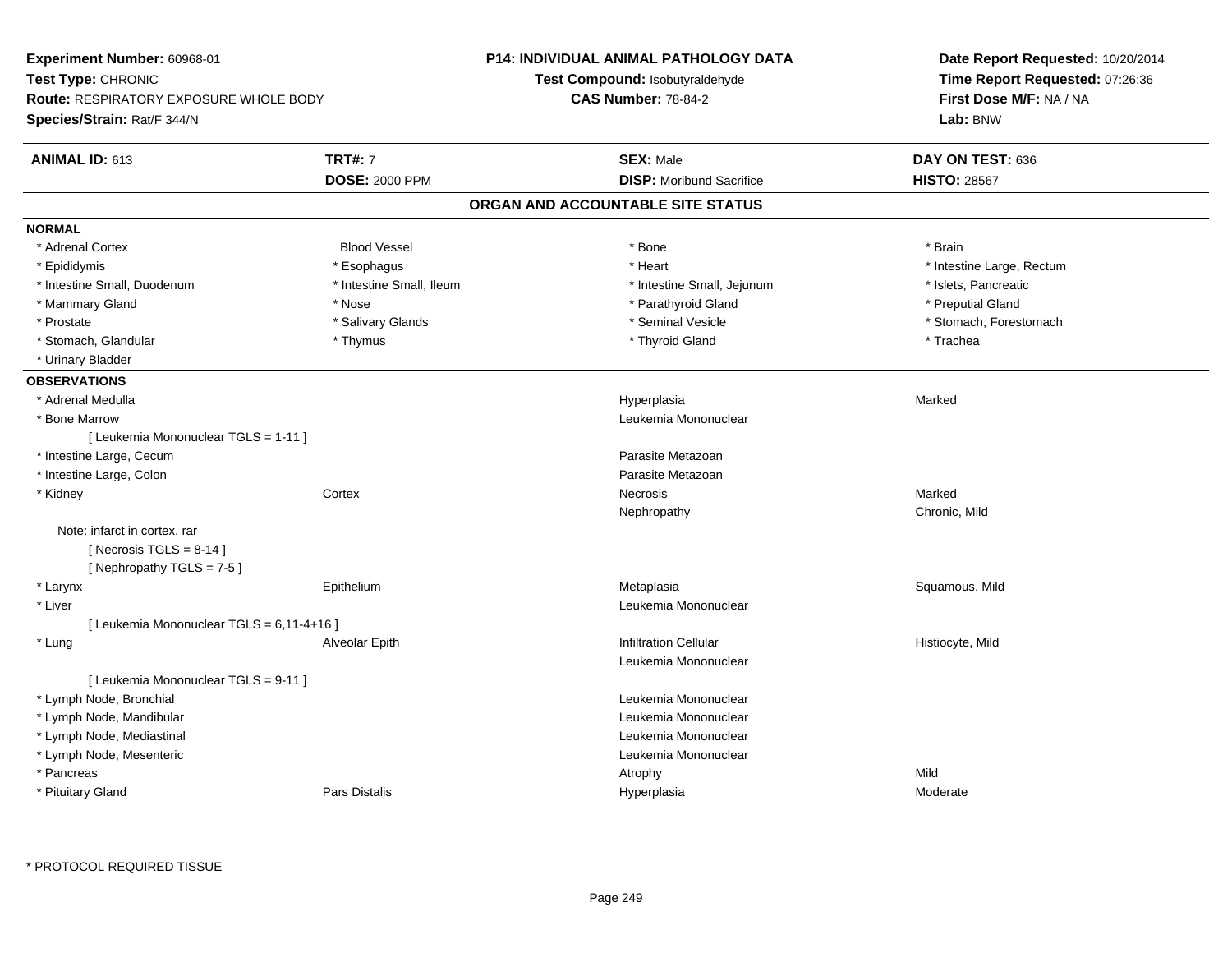| <b>Experiment Number: 60968-01</b>            |                                  | <b>P14: INDIVIDUAL ANIMAL PATHOLOGY DATA</b> | Date Report Requested: 10/20/2014 |
|-----------------------------------------------|----------------------------------|----------------------------------------------|-----------------------------------|
| Test Type: CHRONIC                            |                                  | <b>Test Compound: Isobutyraldehyde</b>       | Time Report Requested: 07:26:36   |
| <b>Route: RESPIRATORY EXPOSURE WHOLE BODY</b> |                                  | <b>CAS Number: 78-84-2</b>                   | First Dose M/F: NA / NA           |
| Species/Strain: Rat/F 344/N                   |                                  |                                              | Lab: BNW                          |
| <b>ANIMAL ID: 613</b>                         | <b>TRT#: 7</b>                   | <b>SEX: Male</b>                             | DAY ON TEST: 636                  |
|                                               | <b>DOSE: 2000 PPM</b>            | <b>DISP:</b> Moribund Sacrifice              | <b>HISTO: 28567</b>               |
|                                               |                                  | ORGAN AND ACCOUNTABLE SITE STATUS            |                                   |
| * Skin                                        |                                  | Ulcer                                        | Moderate                          |
| [Ulcer TGLS = $3-15$ ]                        |                                  |                                              |                                   |
| * Spleen                                      |                                  | <b>Fibrosis</b>                              | Marked                            |
|                                               |                                  | Leukemia Mononuclear                         |                                   |
| [Fibrosis TGLS = 10-13]                       |                                  |                                              |                                   |
| [Leukemia Mononuclear TGLS = 5-12+13 ]        |                                  |                                              |                                   |
| * Testes                                      | Interstit Cell                   | Adenoma                                      |                                   |
| [Adenoma TGLS = 4-7]                          |                                  |                                              |                                   |
| PRIMARY CAUSE OF DEATH                        | Leukemia Mononuclear<br>- Spleen |                                              |                                   |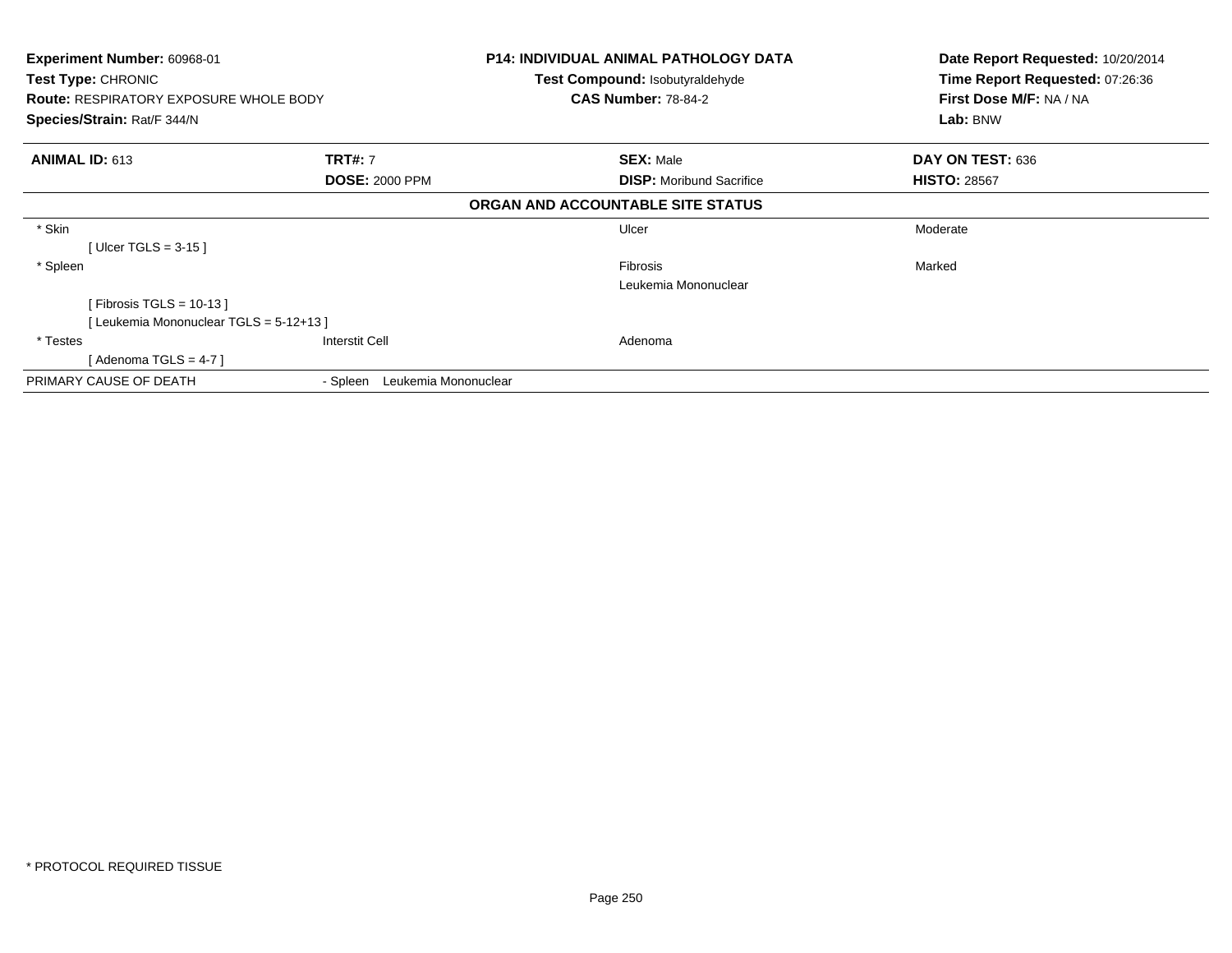| Experiment Number: 60968-01<br>Test Type: CHRONIC<br><b>Route: RESPIRATORY EXPOSURE WHOLE BODY</b> |                             | P14: INDIVIDUAL ANIMAL PATHOLOGY DATA<br>Test Compound: Isobutyraldehyde | Date Report Requested: 10/20/2014<br>Time Report Requested: 07:26:36 |  |
|----------------------------------------------------------------------------------------------------|-----------------------------|--------------------------------------------------------------------------|----------------------------------------------------------------------|--|
|                                                                                                    |                             | <b>CAS Number: 78-84-2</b>                                               |                                                                      |  |
| Species/Strain: Rat/F 344/N                                                                        |                             |                                                                          | First Dose M/F: NA / NA<br>Lab: BNW                                  |  |
| <b>ANIMAL ID: 614</b>                                                                              | <b>TRT#: 7</b>              | <b>SEX: Male</b>                                                         | DAY ON TEST: 581                                                     |  |
|                                                                                                    | <b>DOSE: 2000 PPM</b>       | <b>DISP:</b> Moribund Sacrifice                                          | <b>HISTO: 28568</b>                                                  |  |
|                                                                                                    |                             | ORGAN AND ACCOUNTABLE SITE STATUS                                        |                                                                      |  |
| <b>NORMAL</b>                                                                                      |                             |                                                                          |                                                                      |  |
| * Adrenal Cortex                                                                                   | <b>Blood Vessel</b>         | * Bone                                                                   | * Bone Marrow                                                        |  |
| * Brain                                                                                            | * Epididymis                | * Esophagus                                                              | * Intestine Large, Colon                                             |  |
| * Intestine Large, Rectum                                                                          | * Intestine Small, Duodenum | * Intestine Small, Ileum                                                 | * Intestine Small, Jejunum                                           |  |
| * Islets, Pancreatic                                                                               | * Larynx                    | * Lymph Node, Mandibular                                                 | * Mammary Gland                                                      |  |
| * Pancreas                                                                                         | * Parathyroid Gland         | * Preputial Gland                                                        | * Salivary Glands                                                    |  |
| * Seminal Vesicle                                                                                  | * Stomach, Glandular        | * Thymus                                                                 | * Trachea                                                            |  |
| * Urinary Bladder                                                                                  |                             |                                                                          |                                                                      |  |
| <b>OBSERVATIONS</b>                                                                                |                             |                                                                          |                                                                      |  |
| * Adrenal Medulla                                                                                  |                             | Hyperplasia<br>Pheochromocytoma Benign                                   | Moderate                                                             |  |
| [ Pheochromocytoma Benign TGLS = 7-3 ]                                                             |                             |                                                                          |                                                                      |  |
| * Heart                                                                                            |                             | Cardiomyopathy                                                           | Marked                                                               |  |
| * Intestine Large, Cecum                                                                           |                             | Parasite Metazoan                                                        |                                                                      |  |
| [ Parasite Metazoan TGLS = 7-3 ]                                                                   |                             |                                                                          |                                                                      |  |
| * Kidney                                                                                           | Cortex                      | Necrosis                                                                 | Moderate                                                             |  |
| [ Necrosis TGLS = $5-5$ ]                                                                          |                             |                                                                          |                                                                      |  |
| * Liver                                                                                            |                             | Leukemia Mononuclear                                                     |                                                                      |  |
|                                                                                                    | Hepatocyte                  | Necrosis                                                                 | Moderate                                                             |  |
| [ Leukemia Mononuclear TGLS = 4-4 ]<br>[Necrosis $TGLS = 4-4$ ]                                    |                             |                                                                          |                                                                      |  |
| * Lung                                                                                             |                             | Leukemia Mononuclear                                                     |                                                                      |  |
| [ Leukemia Mononuclear TGLS = 1-3+3a ]                                                             |                             |                                                                          |                                                                      |  |
| * Lymph Node, Bronchial                                                                            |                             | Leukemia Mononuclear                                                     |                                                                      |  |
| [ Leukemia Mononuclear TGLS = 7-3 ]                                                                |                             |                                                                          |                                                                      |  |
| * Lymph Node, Mediastinal                                                                          |                             | Leukemia Mononuclear                                                     |                                                                      |  |
| * Lymph Node, Mesenteric                                                                           |                             | Leukemia Mononuclear                                                     |                                                                      |  |
| Mesentery                                                                                          | Fat                         | Necrosis                                                                 | Marked                                                               |  |
| [ Necrosis TGLS = $6-11$ ]                                                                         |                             |                                                                          |                                                                      |  |
| * Nose                                                                                             | Olfactory Epi               | Degeneration                                                             | Minimal                                                              |  |
|                                                                                                    | <b>Respirat Epith</b>       | Metaplasia                                                               | Squamous, Mild                                                       |  |
|                                                                                                    |                             |                                                                          |                                                                      |  |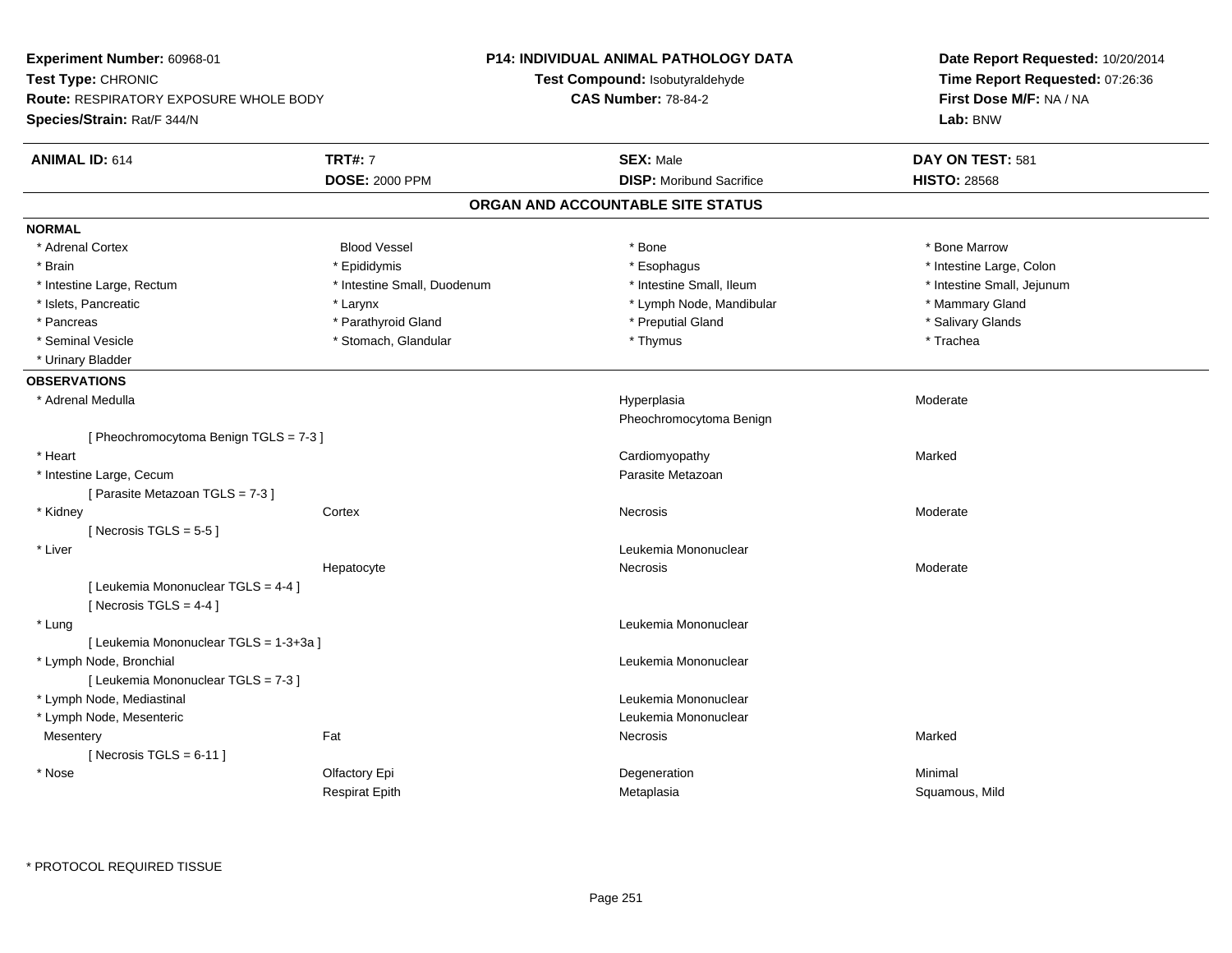| <b>Experiment Number: 60968-01</b><br>Test Type: CHRONIC<br><b>Route: RESPIRATORY EXPOSURE WHOLE BODY</b> |                                  | <b>P14: INDIVIDUAL ANIMAL PATHOLOGY DATA</b><br>Test Compound: Isobutyraldehyde<br><b>CAS Number: 78-84-2</b> | Date Report Requested: 10/20/2014<br>Time Report Requested: 07:26:36<br>First Dose M/F: NA / NA |  |
|-----------------------------------------------------------------------------------------------------------|----------------------------------|---------------------------------------------------------------------------------------------------------------|-------------------------------------------------------------------------------------------------|--|
| Species/Strain: Rat/F 344/N                                                                               |                                  |                                                                                                               | Lab: BNW                                                                                        |  |
| <b>ANIMAL ID: 614</b>                                                                                     | <b>TRT#: 7</b>                   | <b>SEX: Male</b>                                                                                              | DAY ON TEST: 581                                                                                |  |
|                                                                                                           | <b>DOSE: 2000 PPM</b>            | <b>DISP:</b> Moribund Sacrifice                                                                               | <b>HISTO: 28568</b>                                                                             |  |
|                                                                                                           |                                  | ORGAN AND ACCOUNTABLE SITE STATUS                                                                             |                                                                                                 |  |
| Note: mild squamous metaplasia on left maxilloturb. and adjacent lateral wall.                            |                                  |                                                                                                               |                                                                                                 |  |
| * Pituitary Gland                                                                                         | Pars Distalis                    | Hyperplasia                                                                                                   | Mild                                                                                            |  |
| * Prostate                                                                                                | Epithelium                       | Hyperplasia                                                                                                   | Mild                                                                                            |  |
| * Skin                                                                                                    |                                  | Inflammation                                                                                                  | Granulomatous, Mild                                                                             |  |
| [Inflammation TGLS = $2-7$ ]                                                                              |                                  |                                                                                                               |                                                                                                 |  |
| * Spleen                                                                                                  |                                  | Leukemia Mononuclear                                                                                          |                                                                                                 |  |
| [Leukemia Mononuclear TGLS = 3-12]                                                                        |                                  |                                                                                                               |                                                                                                 |  |
| * Stomach, Forestomach                                                                                    |                                  | Hyperplasia                                                                                                   | Mild                                                                                            |  |
|                                                                                                           |                                  | Inflammation                                                                                                  | Suppurative, Mild                                                                               |  |
| * Testes                                                                                                  | <b>Germinal Epith</b>            | Atrophy                                                                                                       | Moderate                                                                                        |  |
|                                                                                                           | <b>Interstit Cell</b>            | Hyperplasia                                                                                                   | Minimal                                                                                         |  |
| * Thyroid Gland                                                                                           | C Cell                           | Hyperplasia                                                                                                   | Mild                                                                                            |  |
| PRIMARY CAUSE OF DEATH                                                                                    | Leukemia Mononuclear<br>- Spleen |                                                                                                               |                                                                                                 |  |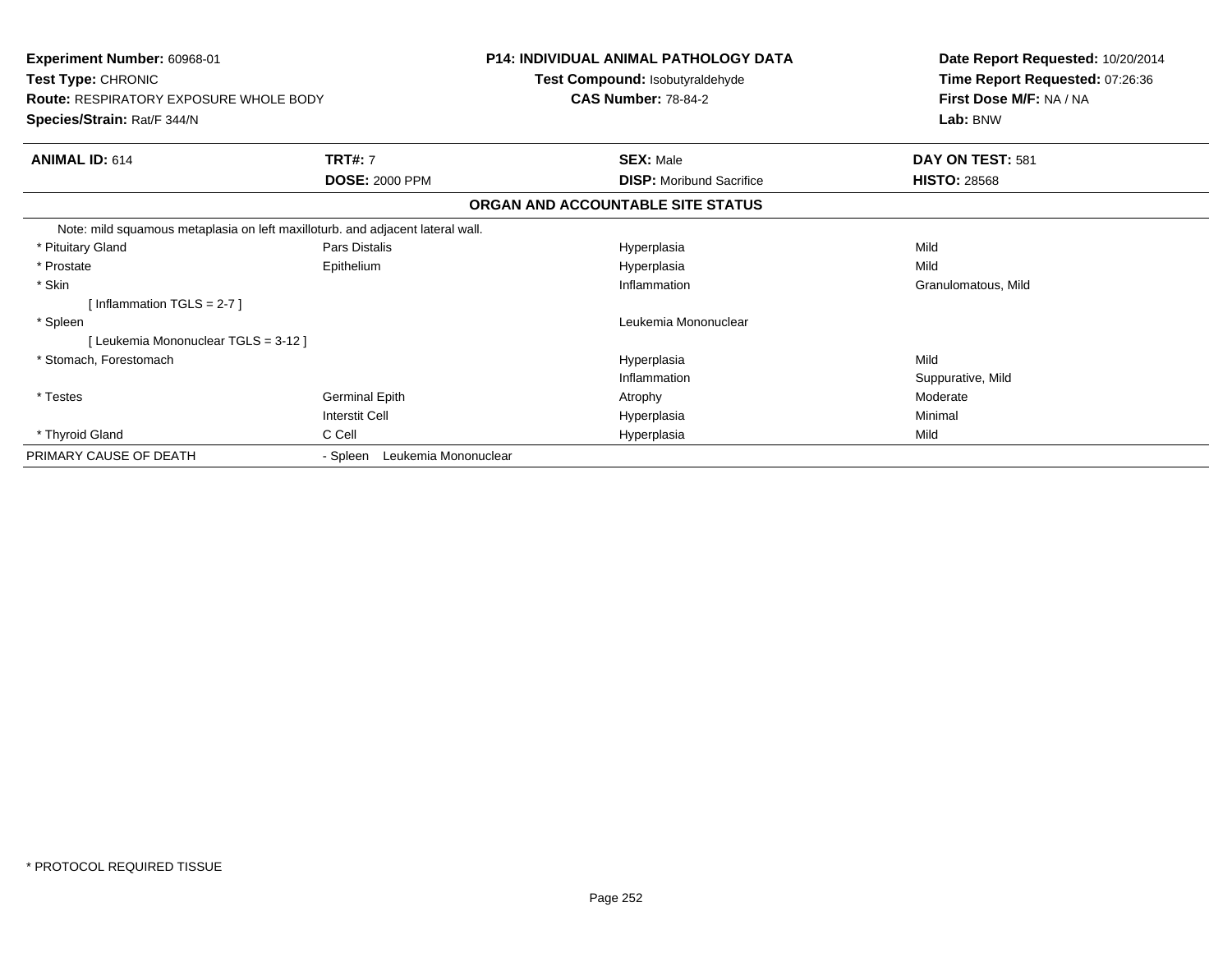**Experiment Number:** 60968-01**Test Type:** CHRONIC **Route:** RESPIRATORY EXPOSURE WHOLE BODY**Species/Strain:** Rat/F 344/N**P14: INDIVIDUAL ANIMAL PATHOLOGY DATATest Compound:** Isobutyraldehyde**CAS Number:** 78-84-2**Date Report Requested:** 10/20/2014**Time Report Requested:** 07:26:36**First Dose M/F:** NA / NA**Lab:** BNW**ANIMAL ID:** 615**TRT#:** 7 **SEX:** Male **DAY ON TEST:** 733 **DOSE:** 2000 PPM**DISP:** Terminal Sacrifice **HISTO:** 28569 **ORGAN AND ACCOUNTABLE SITE STATUSNORMALBlood Vessel**  Blood Vessel \* Bone \* Bone Marrow \* Brain\* Epididymis **Account 19 and 19 and 19 and 19 and 19 and 19 and 19 and 19 and 19 and 19 and 19 and 19 and 19 and 19 and 19 and 19 and 19 and 19 and 19 and 19 and 19 and 19 and 19 and 19 and 19 and 19 and 19 and 19 and 19 a** \* Intestine Small, Ileum \* Intestine Large, Colon \* Intestine Large, Rectum \* Intestine Small, Duodenum \* Intestine Small, Duodenum \* Lymph Node, Mandibular \* Intestine Small, Jejunum \* 1992 \* Lung \* Lung \* Lymph Node, Bronchial \* Lymph Node, Bronchial \* \* Lymph Node, Mediastinal \* Lymph Node, Mesenteric \* \* Pancreas \* Pancreas \* \* Pancreas \* Parathyroid Gland \* Preputial Gland \* \* Annual vesicle \* \* Prostate \* \* Salivary Glands \* \* Salivary Glands \* \* Seminal Vesicle \* \* Skin \* Stomach, Forestomach \* Stomach \* Stomach, Stomach, Glandular \* Testes \* Testes \* Urinary Bladder \* Thymus \* Thyroid Gland \* Trachea \* Urinary Bladder \* **OBSERVATIONS** \* Adrenal CortexVacuolization Cytoplasmic Mild \* Adrenal Medulla Pheochromocytoma Benign \* Islets, Pancreaticc contract the contract of the contract of the contract of the contract of the contract of the contract of the contract of the contract of the contract of the contract of the contract of the contract of the contract of the Nephropathy \* Kidneyy the chronic, Moderate and September 2012 of the Chronic Moderate and September 2013 of the Chronic, Moderate [ Nephropathy TGLS = 6-5 ] \* Larynx**x** and the contract of the contract of the contract of the contract of the contract of the contract of the contract of the contract of the contract of the contract of the contract of the contract of the contract of the co \* Liver Leukemia Mononuclear Vacuolization Cytoplasmicc Mild [ Leukemia Mononuclear TGLS = 4-4 ] \* Mammary Glandd and the control of the control of the control of Galactocele and the control of the Moderate  $\sim$  Moderate  $\sim$ [ Galactocele TGLS = 1-11 ] \* Nosee and the Colombia Colombia Colombia Colombia Colombia Degeneration and the Colombia Colombia Colombia Colombi<br>Property and the Colombia Colombia Colombia Colombia Colombia Colombia Colombia Colombia Colombia Colombia Col Foreign BodyRespirat Epithh anns an t-Imperplasia anns an t-Imperplasia anns an t-Imperplasia anns an t-Imperplasia anns an t-Imperplasi<br>Iomraidhean Inflammation Suppurative, Minimal Respirat EpithMetaplasia **Squamous, Minimal** Note: focal squamous metaplasia on left median septum adjacent to dorsal meatus in xs1. \* Pituitary Glandd and the contract of Pars Distalis and the contract of Adenoma and Adenoma and the Adenoma and the Adenoma and  $\alpha$  $[$  Adenoma TGLS = 2-8  $]$  \* Spleen Leukemia Mononuclear [ Leukemia Mononuclear TGLS = 7-4 ]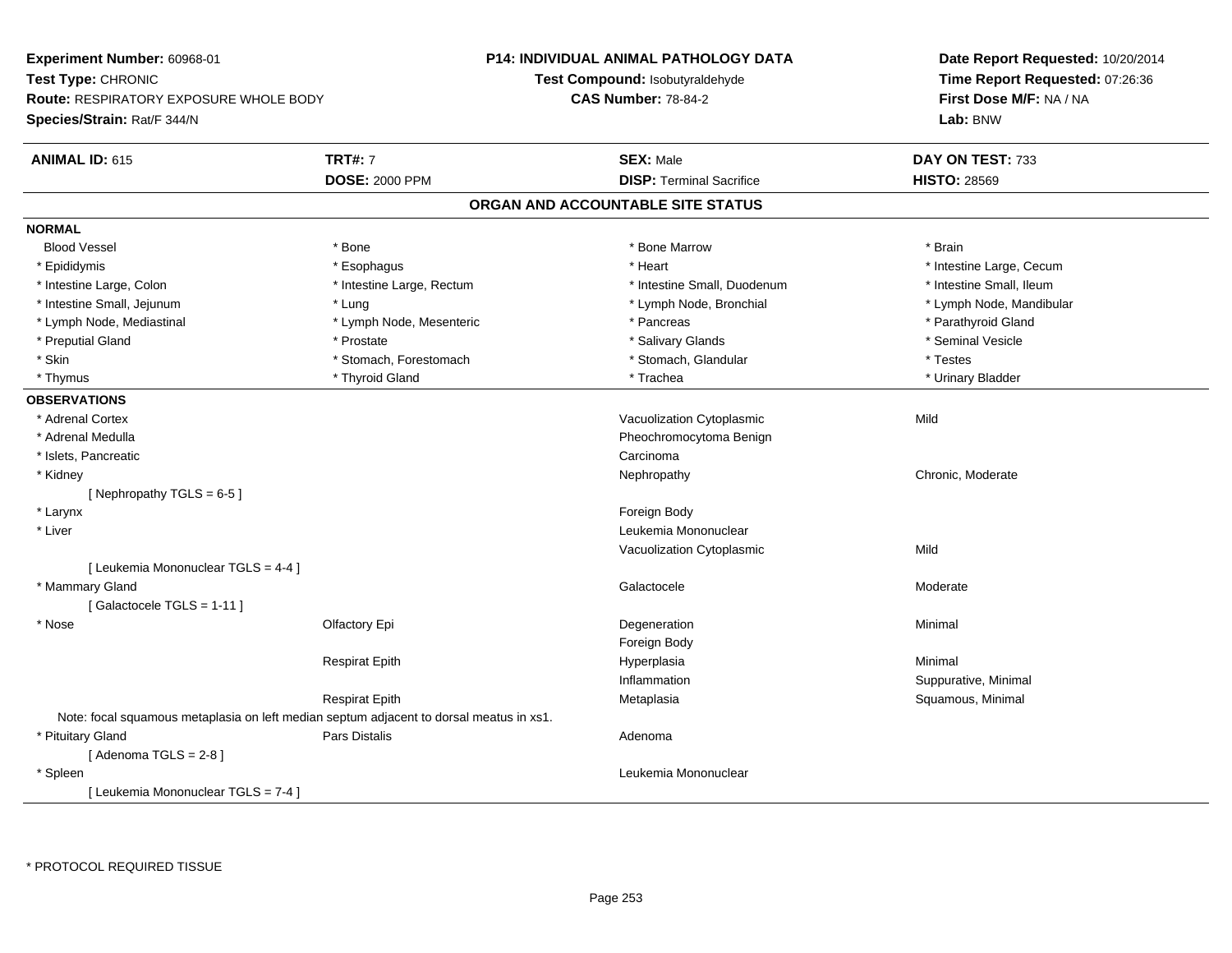| <b>Experiment Number: 60968-01</b><br>Test Type: CHRONIC<br><b>Route: RESPIRATORY EXPOSURE WHOLE BODY</b><br>Species/Strain: Rat/F 344/N |                       | <b>P14: INDIVIDUAL ANIMAL PATHOLOGY DATA</b><br>Test Compound: Isobutyraldehyde<br><b>CAS Number: 78-84-2</b> | Date Report Requested: 10/20/2014<br>Time Report Requested: 07:26:36<br>First Dose M/F: NA / NA<br>Lab: BNW |
|------------------------------------------------------------------------------------------------------------------------------------------|-----------------------|---------------------------------------------------------------------------------------------------------------|-------------------------------------------------------------------------------------------------------------|
|                                                                                                                                          |                       |                                                                                                               |                                                                                                             |
| <b>ANIMAL ID: 615</b>                                                                                                                    | <b>TRT#: 7</b>        | <b>SEX: Male</b>                                                                                              | DAY ON TEST: 733                                                                                            |
|                                                                                                                                          | <b>DOSE: 2000 PPM</b> | <b>DISP: Terminal Sacrifice</b>                                                                               | <b>HISTO: 28569</b>                                                                                         |
|                                                                                                                                          |                       | ORGAN AND ACCOUNTABLE SITE STATUS                                                                             |                                                                                                             |
| PRIMARY CAUSE OF DEATH                                                                                                                   |                       |                                                                                                               |                                                                                                             |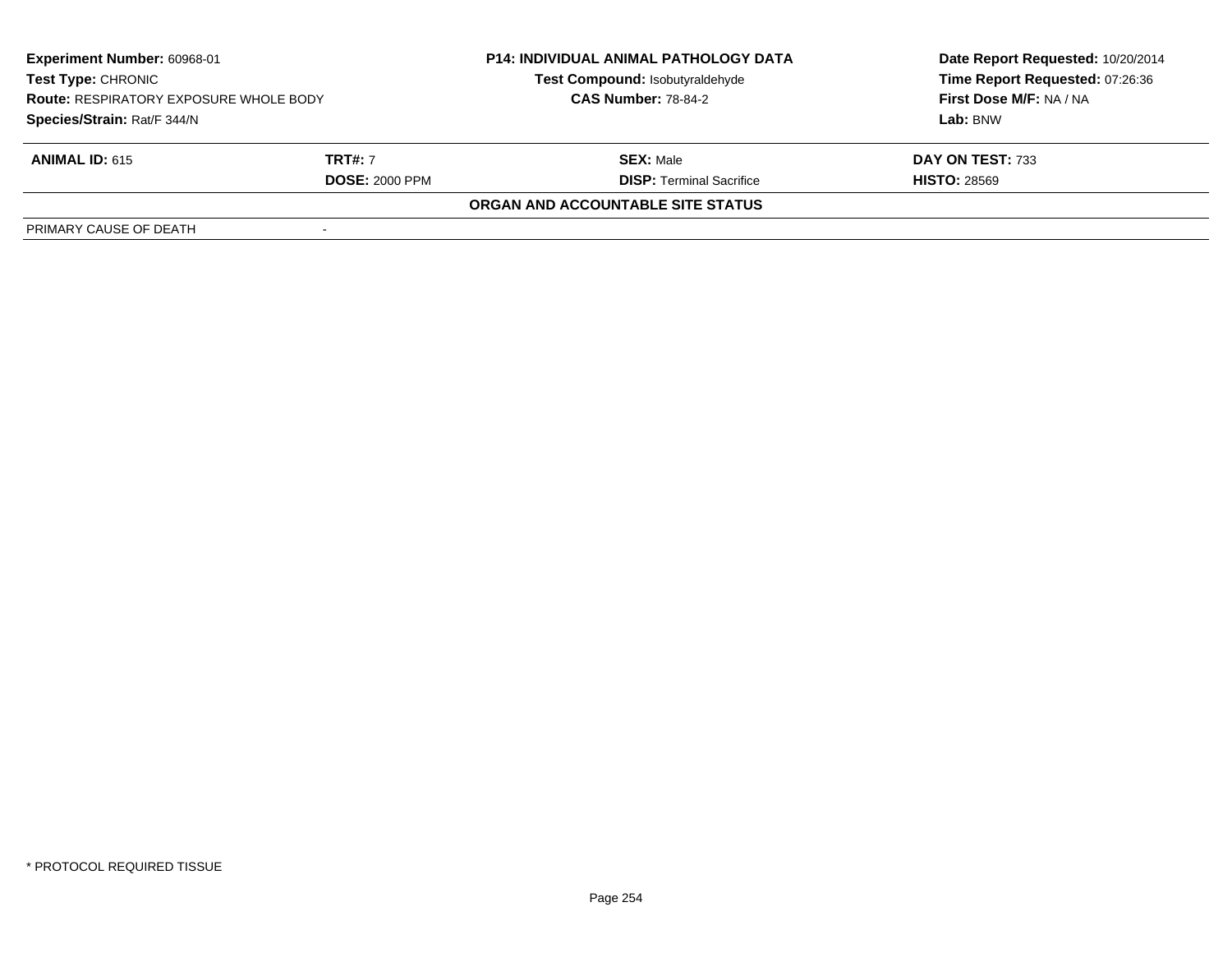**Experiment Number:** 60968-01**Test Type:** CHRONIC **Route:** RESPIRATORY EXPOSURE WHOLE BODY**Species/Strain:** Rat/F 344/N**P14: INDIVIDUAL ANIMAL PATHOLOGY DATATest Compound:** Isobutyraldehyde**CAS Number:** 78-84-2**Date Report Requested:** 10/20/2014**Time Report Requested:** 07:26:36**First Dose M/F:** NA / NA**Lab:** BNW**ANIMAL ID:** 616**TRT#:** 7 **SEX:** Male **DAY ON TEST:** 723 **DOSE:** 2000 PPM**DISP:** Moribund Sacrifice **HISTO:** 28570 **ORGAN AND ACCOUNTABLE SITE STATUSNORMAL**\* Adrenal Cortex \* Adrenal Cortex \* Attack the state of the state of the Blood Vessel the state of the state of the state of the Marrow \* Bone Marrow \* Bone Marrow \* Bone Marrow \* Bone Marrow \* Bone Marrow \* Bone Marrow \* Bone Marrow \* Bon \* Brain \* Explorer \* Epididymis \* \* Epididymis \* \* Esophagus \* Esophagus \* \* Esophagus \* Intestine Large, Cecum \* \* Intestine Large, Cecum \* Intestine Small. Ileum \* Intestine Large, Colon \* Intestine Large, Rectum \* Intestine Small, Duodenum \* Intestine Small, Duodenum \* Intestine Small, Jejunum \* 1992 \* \* Islets, Pancreatic \* Martin American \* Larynx \* Liver \* Liver \* Lung \* Lymph Node, Bronchial \* Lymph Node, Mediastinal \* Lymph Node, Mesenteric\* Mammary Gland \* \* Andreas \* \* Pancreas \* \* Parathyroid Gland \* \* Parathyroid Gland \* \* Salivary Glands \* Salivary Glands \* Salivary Glands \* Salivary Glands \* Salivary Glands \* Salivary Glands \* Salivary Glands \* Salivar \* Stomach. Glandular \* Seminal Vesicle \* Skin \* Skin \* Skin \* Stomach, Forestomach \* Stomach, Forestomach \* Thymus \* Trachea \* Trachea \* Trachea \* Urinary Bladder **OBSERVATIONS** \* Adrenal Medulla Pheochromocytoma Benign \* Heart Cardiomyopathyy Mild Chronic, Moderate \* Kidneyy the chronic, Moderate and September 2012 of the Chronic Moderate and September 2013 of the Chronic, Moderate [ Nephropathy TGLS = 5-5 ] \* Lymph Node, Mandibular Hyperplasia Lymphoid, Moderate \* Nosee and the Colombia Colombia Colombia Colombia Colombia Colombia Degeneration and the Colombia Colombia Minimal<br>Colombia Colombia Colombia Colombia Colombia Colombia Colombia Colombia Colombia Colombia Colombia Colombia Co \* Pituitary Glandd and the contract of Pars Distalis and the contract of Adenoma and Adenoma and the Adenoma and the Adenoma and  $\alpha$  $[$  Adenoma TGLS = 1-8  $]$  \* Preputial Glandd inflammation in the suppurative, Mild and Suppurative, Mild and Suppurative, Mild and Suppurative, Mild and Suppurative, Mild and Suppurative, Mild and Suppurative, Mild and Suppurative, Mild and Suppurative, Mild and Su [ Inflammation TGLS = 2-13 ] \* Prostate Epithelium Hyperplasia Minimal \* Spleenn and the contract of the contract of the contract of the contract of the contract of the contract of the contract of the contract of the contract of the contract of the contract of the contract of the contract of the cont  $[$  Fibrosis TGLS = 4-11  $]$  \* TestesBilateral, Interstit Cell **Adenoma** Adenoma [ Adenoma TGLS = 3-7+12 ] \* Thyroid Gland C Cell Hyperplasia Minimal PRIMARY CAUSE OF DEATH- Pituitary Gland Pars Distalis Adenoma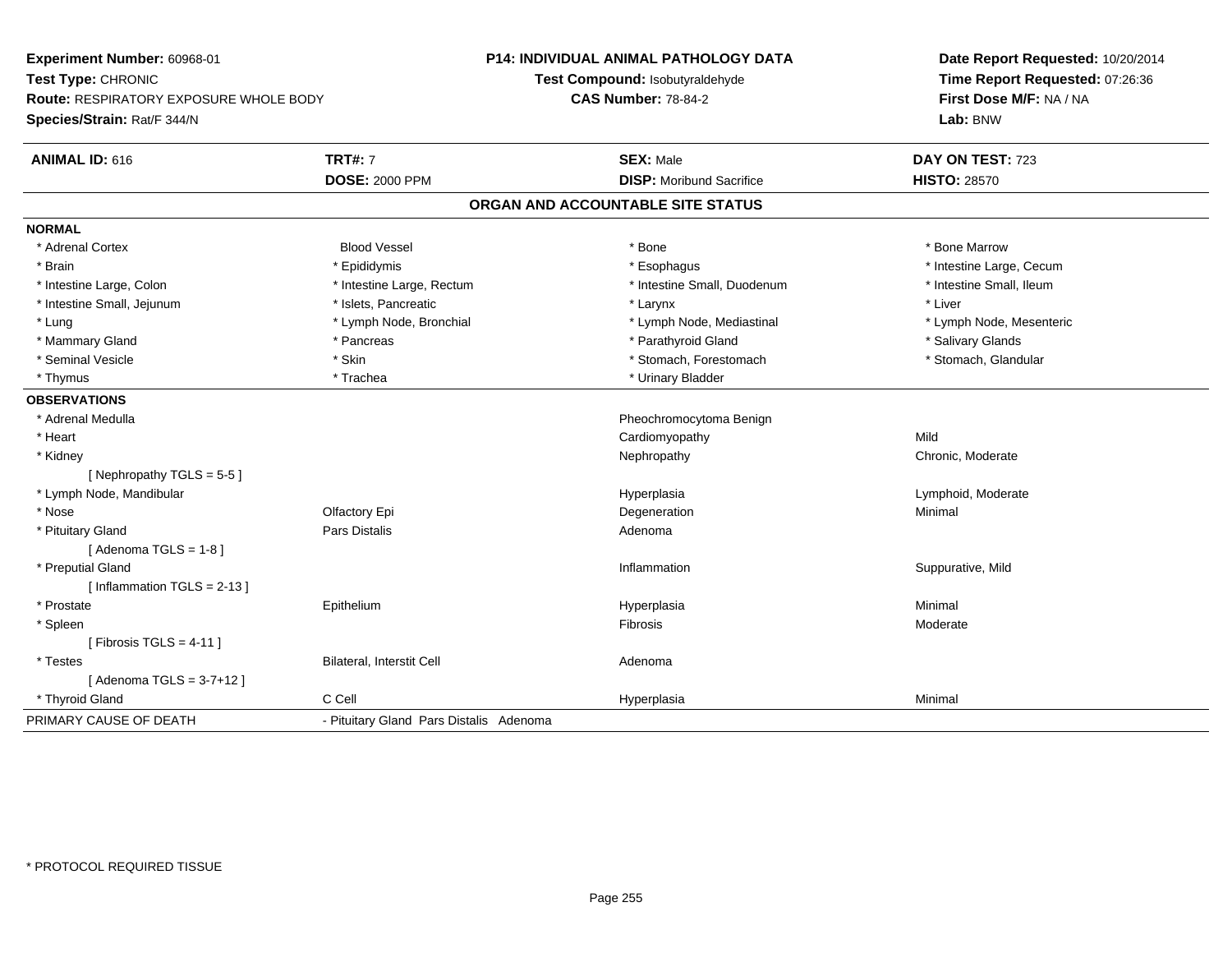**Experiment Number:** 60968-01**Test Type:** CHRONIC **Route:** RESPIRATORY EXPOSURE WHOLE BODY**Species/Strain:** Rat/F 344/N**P14: INDIVIDUAL ANIMAL PATHOLOGY DATATest Compound:** Isobutyraldehyde**CAS Number:** 78-84-2**Date Report Requested:** 10/20/2014**Time Report Requested:** 07:26:36**First Dose M/F:** NA / NA**Lab:** BNW**ANIMAL ID:** 617**TRT#:** 7 **SEX:** Male **DAY ON TEST:** 443 **DOSE:** 2000 PPM**DISP:** Moribund Sacrifice **HISTO:** 28571 **ORGAN AND ACCOUNTABLE SITE STATUSNORMAL**\* Adrenal Cortex \* Adrenal Medulla \* \* Book \* Blood Vessel \* Book \* Bone \* Bone \* Bone \* Bone \* Bone \* Bone \* Bone \* Bone \* Bone \* Bone Marrow \* The Large, Cecum \* Epididymis \* Esophagus \* Esophagus \* Esophagus \* Intestine Large, Cecum \* \* Intestine Small, Ileum \* Intestine Large, Colon \* Intestine Large, Rectum \* Intestine Small, Duodenum \* Intestine Small, Duodenum \* Intestine Small, Jejunum \* The matches of the state of the state of the state of the state of the state of the state of the state of the state of the state of the state of the state of the state of the state of the state \* Pancreas \* Parathyroid Gland \* Parathyroid Gland \* Preputial Gland \* Preputial Gland \* Prostate \* Salivary Glands \* The storm of the seminal Vesicle the second term in the second term in the second term in the second second term in the second second term in the second second term in the second second term in the seco \* Testes \* Thymus \* Thyroid Gland \* Trachea \* Urinary Bladder**OBSERVATIONS** \* Brainn and the control of the control of the control of the control of Gliosis and Clicking and Clicking and Mild and Mild \* Heart Cardiomyopathyy Mild [ Cardiomyopathy TGLS = 4-4 ] \* Kidneyy the controller of the controller of the controller of the controller of the controller of the chronic, Mild \* Liver Leukemia Mononuclear [ Leukemia Mononuclear TGLS = 6,7-4 ] \* Lungg and the state of the state of the state of the state of the Hemorrhage state of the Mild state of the Mild state of the State of the State of the State of the State of the State of the State of the State of the State of Leukemia Mononuclear[ Hemorrhage TGLS = 3-11 ][ Leukemia Mononuclear TGLS = 3-11 ] Lymph NodePancreatic **Leukemia Mononuclear Leukemia Mononuclear** Renal Leukemia Mononuclear[ Leukemia Mononuclear TGLS = 8-12 ][ Leukemia Mononuclear TGLS = 12-13 ] \* Lymph Node, Bronchial Leukemia Mononuclear[ Leukemia Mononuclear TGLS = 1-7 ] \* Lymph Node, Mandibular Leukemia Mononuclear [ Leukemia Mononuclear TGLS = 1-7 ] \* Lymph Node, Mediastinal Leukemia Mononuclear[ Leukemia Mononuclear TGLS = 2-2 ] \* Lymph Node, MesentericLeukemia Mononuclear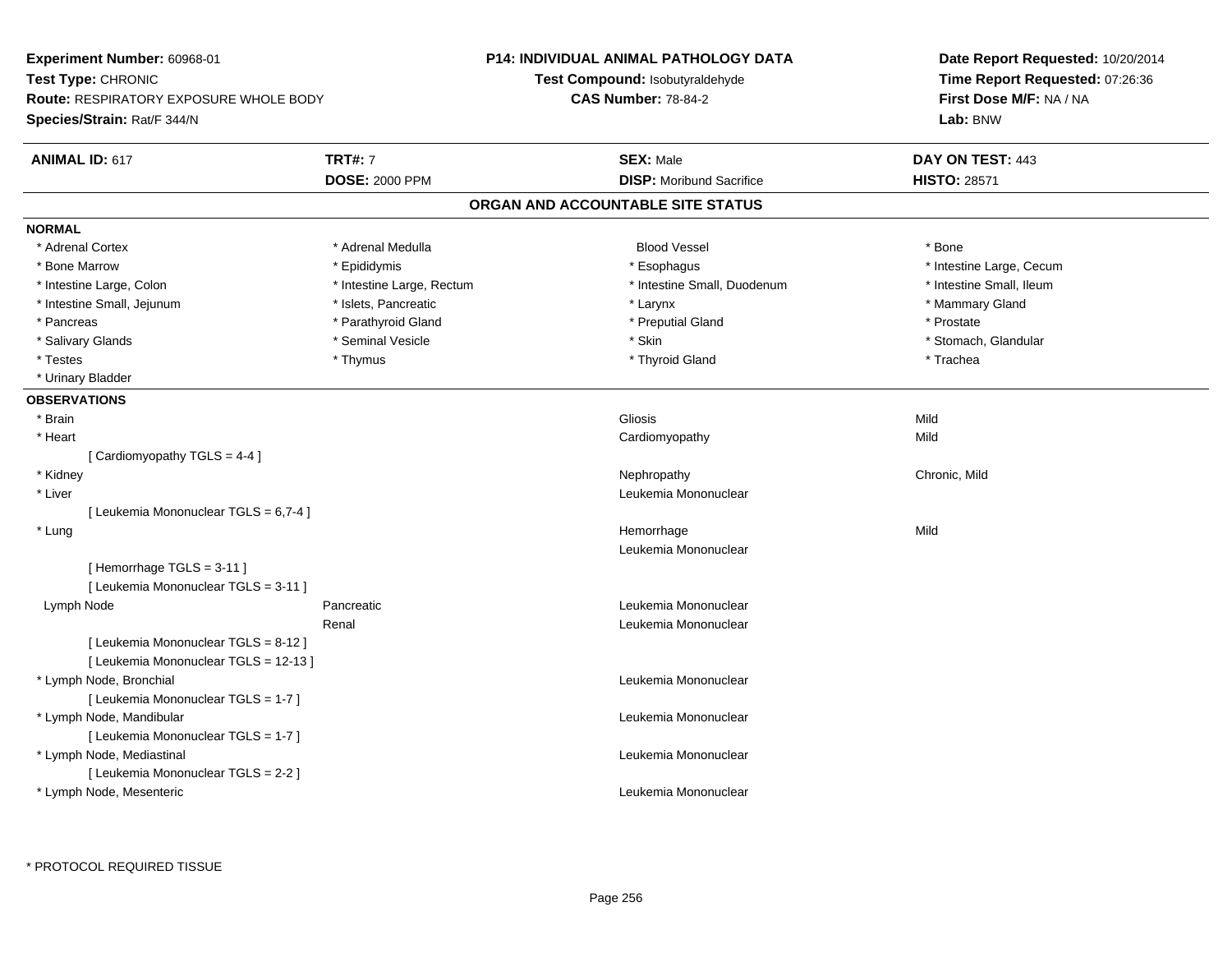| <b>Experiment Number: 60968-01</b><br>Test Type: CHRONIC<br><b>Route: RESPIRATORY EXPOSURE WHOLE BODY</b><br>Species/Strain: Rat/F 344/N |                                  | <b>P14: INDIVIDUAL ANIMAL PATHOLOGY DATA</b><br>Test Compound: Isobutyraldehyde<br><b>CAS Number: 78-84-2</b> | Date Report Requested: 10/20/2014<br>Time Report Requested: 07:26:36<br>First Dose M/F: NA / NA<br>Lab: BNW |
|------------------------------------------------------------------------------------------------------------------------------------------|----------------------------------|---------------------------------------------------------------------------------------------------------------|-------------------------------------------------------------------------------------------------------------|
| <b>ANIMAL ID: 617</b>                                                                                                                    | <b>TRT#: 7</b>                   | <b>SEX: Male</b>                                                                                              | DAY ON TEST: 443                                                                                            |
|                                                                                                                                          | <b>DOSE: 2000 PPM</b>            | <b>DISP:</b> Moribund Sacrifice                                                                               | <b>HISTO: 28571</b>                                                                                         |
|                                                                                                                                          |                                  | ORGAN AND ACCOUNTABLE SITE STATUS                                                                             |                                                                                                             |
| [Leukemia Mononuclear TGLS = 11-6]                                                                                                       |                                  |                                                                                                               |                                                                                                             |
| * Nose                                                                                                                                   |                                  | Foreign Body                                                                                                  |                                                                                                             |
|                                                                                                                                          | <b>Respirat Epith</b>            | Hyperplasia                                                                                                   | Mild                                                                                                        |
|                                                                                                                                          |                                  | Inflammation                                                                                                  | Suppurative, Minimal                                                                                        |
|                                                                                                                                          | <b>Respirat Epith</b>            | Metaplasia                                                                                                    | Squamous, Minimal                                                                                           |
| Note: hyperplasia on septum adjacent to fb in xs2.                                                                                       |                                  |                                                                                                               |                                                                                                             |
| [ Foreign Body TGLS = 9,10-12 ]                                                                                                          |                                  |                                                                                                               |                                                                                                             |
| * Pituitary Gland                                                                                                                        |                                  | Cyst                                                                                                          | Mild                                                                                                        |
| [Cyst TGLS = $5-8$ ]                                                                                                                     |                                  |                                                                                                               |                                                                                                             |
| * Spleen                                                                                                                                 |                                  | Leukemia Mononuclear                                                                                          |                                                                                                             |
| [Leukemia Mononuclear TGLS = 9,10-12]                                                                                                    |                                  |                                                                                                               |                                                                                                             |
| * Stomach, Forestomach                                                                                                                   |                                  | Hyperplasia                                                                                                   | Minimal                                                                                                     |
| PRIMARY CAUSE OF DEATH                                                                                                                   | Leukemia Mononuclear<br>- Spleen |                                                                                                               |                                                                                                             |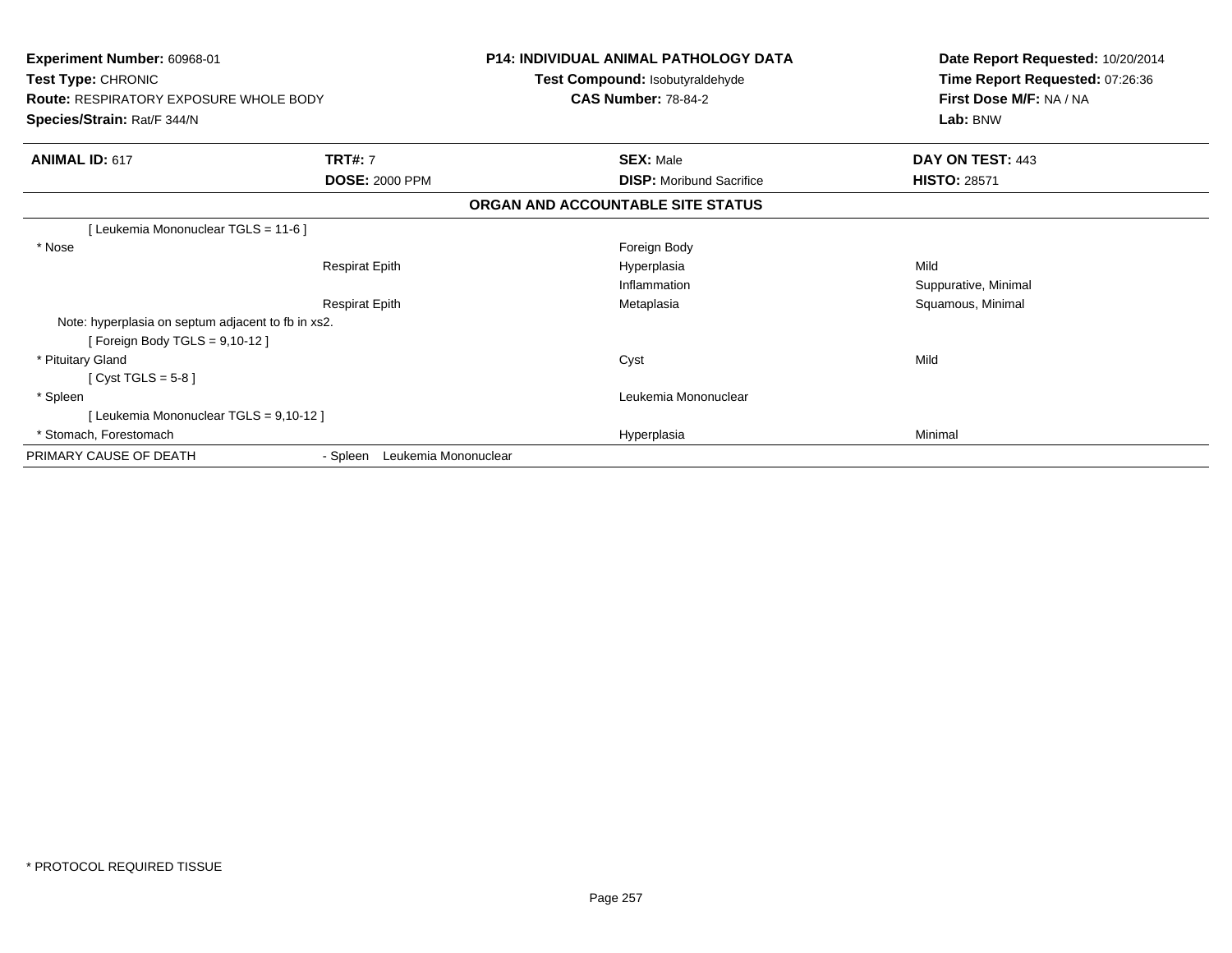**Experiment Number:** 60968-01**Test Type:** CHRONIC **Route:** RESPIRATORY EXPOSURE WHOLE BODY**Species/Strain:** Rat/F 344/N**P14: INDIVIDUAL ANIMAL PATHOLOGY DATATest Compound:** Isobutyraldehyde**CAS Number:** 78-84-2**Date Report Requested:** 10/20/2014**Time Report Requested:** 07:26:36**First Dose M/F:** NA / NA**Lab:** BNW**ANIMAL ID:** 618**TRT#:** 7 **SEX:** Male **DAY ON TEST:** 637 **DOSE:** 2000 PPM**DISP:** Moribund Sacrifice **HISTO:** 28572 **ORGAN AND ACCOUNTABLE SITE STATUSNORMAL**\* Adrenal Cortex \* Adrenal Cortex \* Adrenal Medulla Blood Vessel \* Bone\* Esophagus \* Bone Marrow \* Brain \* Epididymis \* Esophagus \* Heart Thestine Large, Cecum Thestine Large, Cecum Assessment Carge, Colon Thestine Large, Rectum \* Intestine Large, Rectum \* Intestine Large, Rectum \* Intestine Small, Duodenum \* Intestine Small, Ileum \* Intestine Small, Jejunum \* Islets, Pancreatic\* Larynx **\* Lymph Node, Bronchial \*** Mammary Gland \* \* Memmary Gland \* \* Pancreas \* Salivary Glands \* Parathyroid Gland \* \* \* Preputial Gland \* \* Preputial Gland \* \* Prostate \* \* Salivary Glands \* Salivary Glands \* Seminal Vesicle \* Thymus \* Stomach, Forestomach \* Northern \* Stomach, Glandular \* Thymus \* Thymus \* Thyroid Gland \* Trachea \* Trachea \* Trachea \* Thyroid Gland \* Urinary Bladder **OBSERVATIONS** \* Kidneyy the chronic, Moderate and September 2012 of the Chronic Moderate and September 2013 of the Chronic, Moderate \* Liver Hepatocytee which is the degeneration of the control of the cystic, Marked Cystic, Marked Cystic, Marked Cystic, Marked Cystic, Marked Cystic, Marked Cystic, Marked Cystic, Marked Cystic, Marked Cystic, Marked Cystic, Marked Cystic, Leukemia Mononuclear[ Degeneration TGLS = 8-4 ] \* Lung Alveolar/Bronchiolar Adenoma Alveolar Epithh Marked Marked (1999) and Hyperplasia Leukemia Mononuclear[ Alveolar/Bronchiolar Adenoma TGLS = 2-12 ][ Hyperplasia TGLS = 1-11 ][ Leukemia Mononuclear TGLS = 1-11 ] \* Lymph Node, Mandibular Leukemia Mononuclear \* Lymph Node, Mediastinal Leukemia Mononuclear \* Lymph Node, Mesenteric Leukemia Mononuclear **Mesentery** y the contract of the contract of the contract of the contract of the contract of the contract of the contract of the contract of the contract of the contract of the contract of the contract of the contract of the contract  $[$  Necrosis TGLS = 5-14  $]$  \* Nosee and the Colombia Colombia Colombia Colombia Colombia Colombia Degeneration and the Colombia Colombia Minimal<br>Colombia Colombia Colombia Colombia Colombia Colombia Colombia Colombia Colombia Colombia Colombia Colombia Co Respirat EpithMetaplasia **Squamous, Moderate** Squamous, Moderate Note: tips of turbinates and adjacent lateral wall. \* Pituitary Glandd and the contract of Pars Distalis and the contract of Adenoma and Adenoma and the Adenoma and the Adenoma and  $\alpha$  $[$  Adenoma TGLS = 3-8  $]$  \* Skinn inflammation in the suppurative, Mild (i.e.,  $\blacksquare$  ) inflammation in the suppurative, Mild (i.e.,  $\blacksquare$  ) is the suppurative, Mild (i.e.,  $\blacksquare$  ) is the suppurative,  $\blacksquare$  ) is the suppurative,  $\blacksquare$  ) is the suppur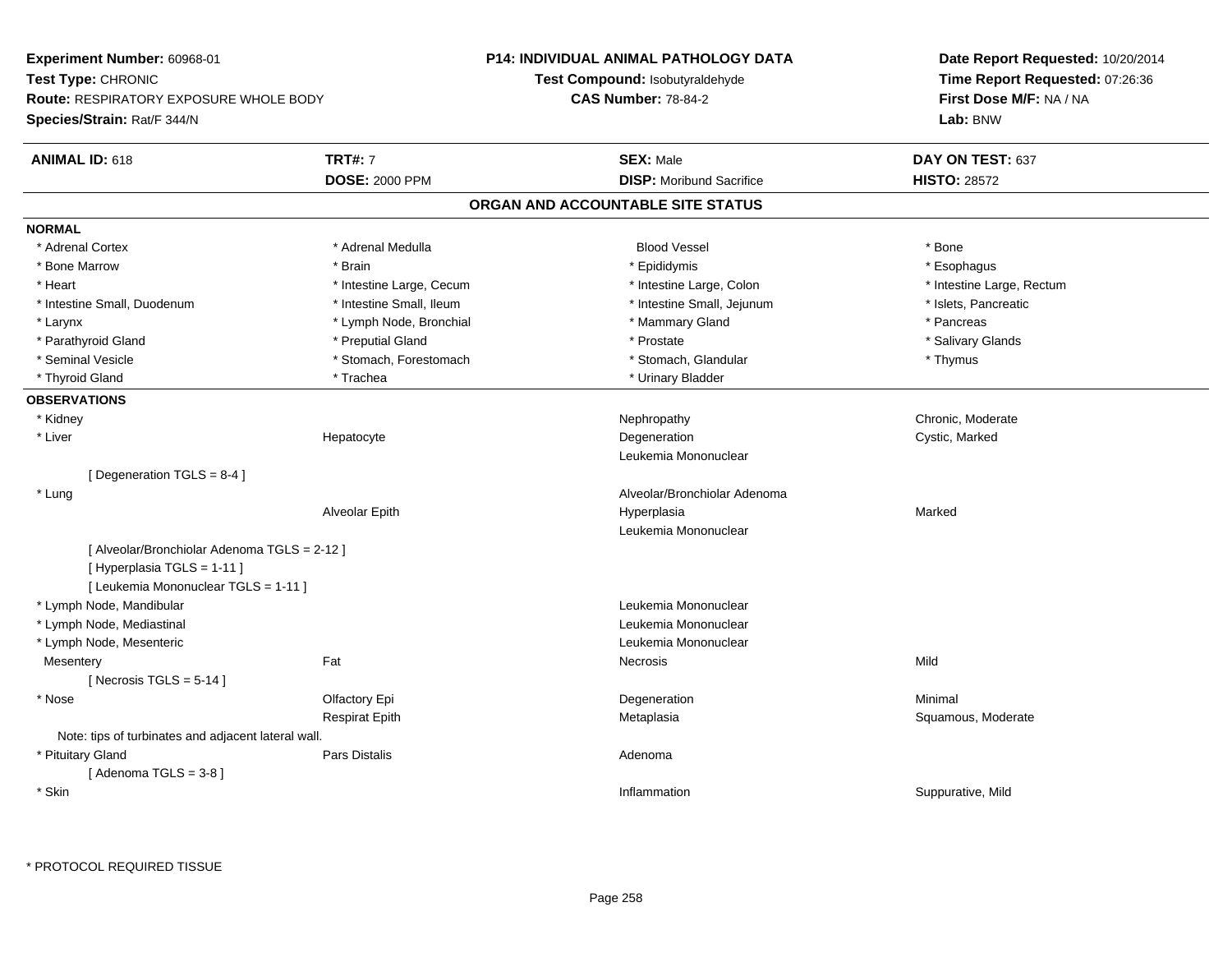| Experiment Number: 60968-01<br>Test Type: CHRONIC<br><b>Route: RESPIRATORY EXPOSURE WHOLE BODY</b><br>Species/Strain: Rat/F 344/N |                                  | <b>P14: INDIVIDUAL ANIMAL PATHOLOGY DATA</b><br>Test Compound: Isobutyraldehyde<br><b>CAS Number: 78-84-2</b> | Date Report Requested: 10/20/2014<br>Time Report Requested: 07:26:36<br>First Dose M/F: NA / NA<br>Lab: BNW |
|-----------------------------------------------------------------------------------------------------------------------------------|----------------------------------|---------------------------------------------------------------------------------------------------------------|-------------------------------------------------------------------------------------------------------------|
| <b>ANIMAL ID: 618</b>                                                                                                             | <b>TRT#: 7</b>                   | <b>SEX: Male</b>                                                                                              | DAY ON TEST: 637                                                                                            |
|                                                                                                                                   | <b>DOSE: 2000 PPM</b>            | <b>DISP:</b> Moribund Sacrifice                                                                               | <b>HISTO: 28572</b>                                                                                         |
|                                                                                                                                   |                                  | ORGAN AND ACCOUNTABLE SITE STATUS                                                                             |                                                                                                             |
| [Inflammation TGLS = 4-13]                                                                                                        |                                  |                                                                                                               |                                                                                                             |
| * Spleen                                                                                                                          |                                  | Leukemia Mononuclear                                                                                          |                                                                                                             |
| [Leukemia Mononuclear TGLS = 7-15]                                                                                                |                                  |                                                                                                               |                                                                                                             |
| * Testes                                                                                                                          | <b>Interstit Cell</b>            | Adenoma                                                                                                       |                                                                                                             |
|                                                                                                                                   | <b>Interstit Cell</b>            | Hyperplasia                                                                                                   | Mild                                                                                                        |
| [Adenoma TGLS = $6-7$ ]                                                                                                           |                                  |                                                                                                               |                                                                                                             |
| PRIMARY CAUSE OF DEATH                                                                                                            | Leukemia Mononuclear<br>- Spleen |                                                                                                               |                                                                                                             |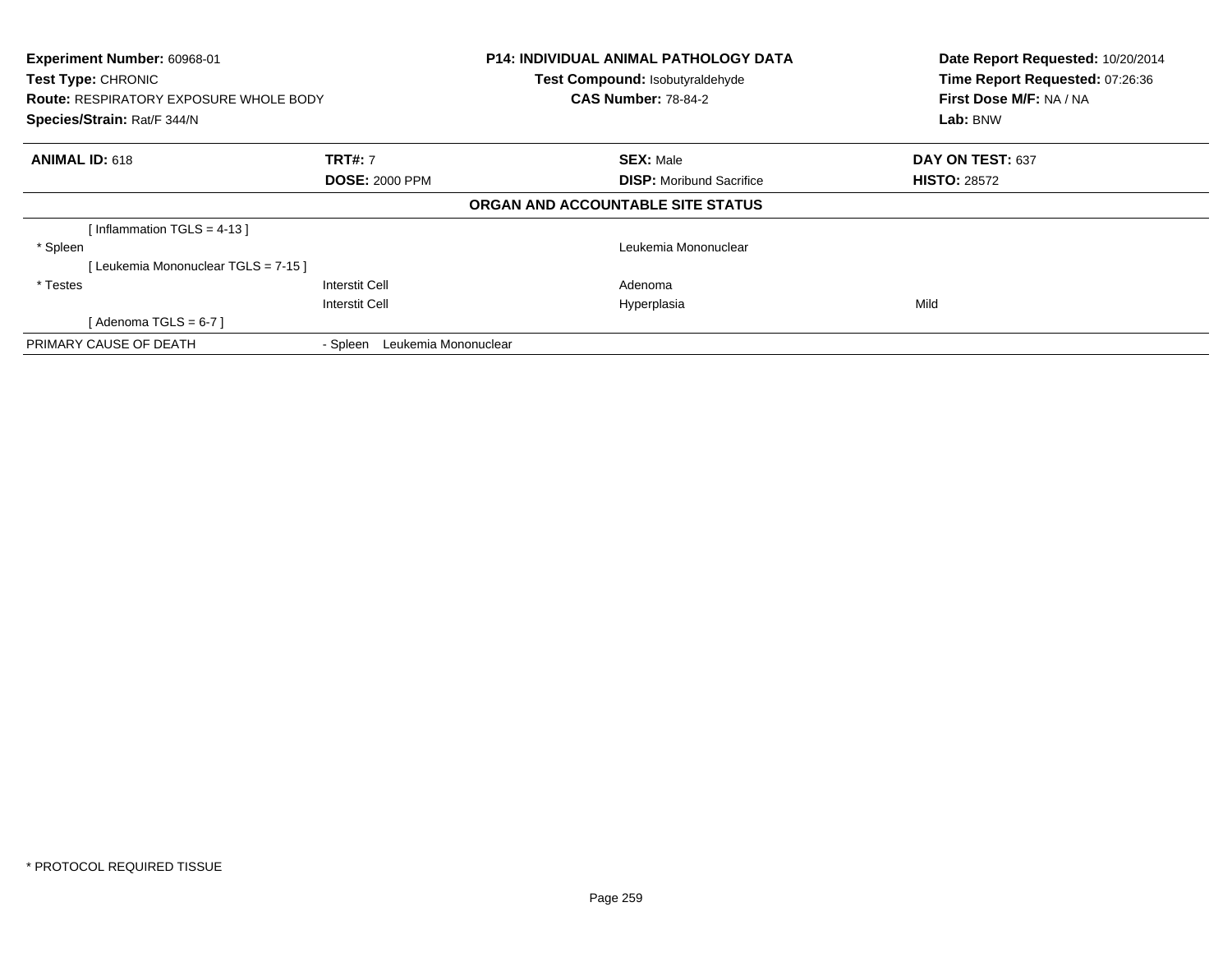**Experiment Number:** 60968-01**Test Type:** CHRONIC **Route:** RESPIRATORY EXPOSURE WHOLE BODY**Species/Strain:** Rat/F 344/N**P14: INDIVIDUAL ANIMAL PATHOLOGY DATATest Compound:** Isobutyraldehyde**CAS Number:** 78-84-2**Date Report Requested:** 10/20/2014**Time Report Requested:** 07:26:36**First Dose M/F:** NA / NA**Lab:** BNW**ANIMAL ID:** 619**TRT#:** 7 **SEX:** Male **DAY ON TEST:** 580 **DOSE:** 2000 PPM**DISP:** Moribund Sacrifice **HISTO:** 28573 **ORGAN AND ACCOUNTABLE SITE STATUSNORMAL**\* Adrenal Cortex \* Adrenal Medulla \* \* Book \* Blood Vessel \* Book \* Bone \* Bone \* Bone \* Bone \* Bone \* Bone \* Bone \* Bone \* Bone \* Bone Marrow \* The Large, Cecum \* Epididymis \* Esophagus \* Esophagus \* Esophagus \* Intestine Large, Cecum \* \* Intestine Small, Ileum \* Intestine Large, Colon \* Intestine Large, Rectum \* Intestine Small, Duodenum \* Intestine Small, Duodenum \* Lymph Node, Bronchial \* Intestine Small, Jejunum \* Mathematic \* Lung \* Islets, Pancreatic \* Mathematic \* Lung \* Lung \* Node, Bronchial \* Lymph Node, Mandibular \* The mode of the Mediastinal The Mediastinal the Mediastinal the Mediasting the Mammary Gland \* Salivary Glands \* Parathyroid Gland \* \* \* Preputial Gland \* \* Preputial Gland \* \* Prostate \* \* Salivary Glands \* Salivary Glands \* Seminal Vesicle \* The state of the set of the set of the set of the set of the set of the set of the set of the set of the set of the set of the set of the set of the set of the set of the set of the set of the set of th \* Stomach, Glandular \* Thymus \* Thymus \* Thymus \* Thyroid Gland \* Thyroid Gland \* Thachea \* Urinary Bladder**OBSERVATIONS** \* Brainn and the Unit of the Unit of the Mild of the Mild of the Mild of the Mild of the Mild of the Mild of the Mild o \* Heart Cardiomyopathyy Mild Chronic, Moderate \* Kidneyy the chronic, Moderate and September 2012 of the Chronic Moderate and September 2013 of the Chronic, Moderate n Suppurative, Mild \* Larynxx and the set of the Glands of the Glands of the set of the set of the set of the set of the set of the set of the set of the set of the set of the set of the set of the set of the set of the set of the set of the set of t \* Liver Hepatodiaphragmatic NoduleVacuolization Cytoplasmicc Mild [ Hepatodiaphragmatic Nodule TGLS = 2-11 ] \* Nosee and the Computer Control of Computer Control of the Computer Computer Control of Computer Control of Mild Inflammation Suppurative, Mild Respirat Epith Metaplasia Squamous, Mild Note: focus of squamous metaplasia on right side of median septum adjacent to maxillary turbinate. \* Pancreass and the control of the control of the control of the control of the control of the control of the control of the control of the control of the control of the control of the control of the control of the control of the co \* Pituitary Glandd and the contract of Pars Distalis and the contract of Adenoma and Adenoma and the Adenoma and the Adenoma and  $\alpha$  $[$  Adenoma TGLS = 1-8  $]$  \* Testess and the contract of the contract of the contract of the contract of the contract of the contract of the contract of the contract of the contract of the contract of the contract of the contract of the contract of the cont a Minimal PRIMARY CAUSE OF DEATH- Pituitary Gland Pars Distalis Adenoma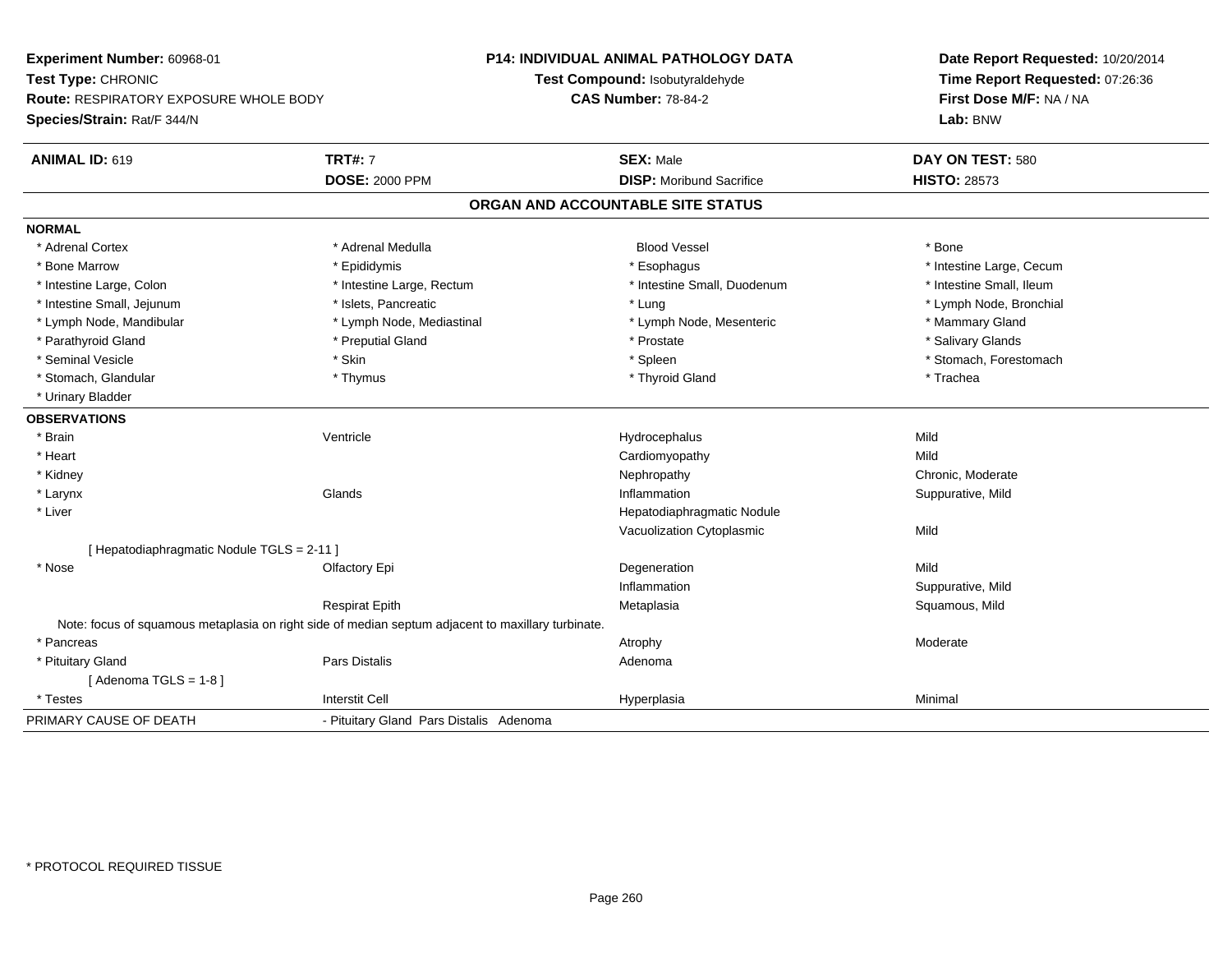| Experiment Number: 60968-01                                                                 |                          | <b>P14: INDIVIDUAL ANIMAL PATHOLOGY DATA</b> | Date Report Requested: 10/20/2014                                      |
|---------------------------------------------------------------------------------------------|--------------------------|----------------------------------------------|------------------------------------------------------------------------|
| Test Type: CHRONIC<br>Route: RESPIRATORY EXPOSURE WHOLE BODY<br>Species/Strain: Rat/F 344/N |                          | Test Compound: Isobutyraldehyde              | Time Report Requested: 07:26:36<br>First Dose M/F: NA / NA<br>Lab: BNW |
|                                                                                             |                          | <b>CAS Number: 78-84-2</b>                   |                                                                        |
|                                                                                             |                          |                                              |                                                                        |
| <b>ANIMAL ID: 620</b>                                                                       | <b>TRT#: 7</b>           | <b>SEX: Male</b>                             | DAY ON TEST: 496                                                       |
|                                                                                             | <b>DOSE: 2000 PPM</b>    | <b>DISP:</b> Moribund Sacrifice              | <b>HISTO: 28574</b>                                                    |
|                                                                                             |                          | ORGAN AND ACCOUNTABLE SITE STATUS            |                                                                        |
| <b>NORMAL</b>                                                                               |                          |                                              |                                                                        |
| * Adrenal Medulla                                                                           | <b>Blood Vessel</b>      | * Bone                                       | * Brain                                                                |
| * Epididymis                                                                                | * Esophagus              | * Intestine Large, Colon                     | * Intestine Large, Rectum                                              |
| * Intestine Small, Duodenum                                                                 | * Intestine Small, Ileum | * Intestine Small, Jejunum                   | * Islets, Pancreatic                                                   |
| * Mammary Gland                                                                             | * Pancreas               | * Parathyroid Gland                          | * Preputial Gland                                                      |
| * Prostate                                                                                  | * Salivary Glands        | * Seminal Vesicle                            | * Skin                                                                 |
| * Stomach, Glandular                                                                        | * Thymus                 | * Thyroid Gland                              | * Trachea                                                              |
| * Urinary Bladder                                                                           |                          |                                              |                                                                        |
| <b>OBSERVATIONS</b>                                                                         |                          |                                              |                                                                        |
| * Adrenal Cortex                                                                            |                          | Leukemia Mononuclear                         |                                                                        |
| [ Leukemia Mononuclear TGLS = 3-7 ]                                                         |                          |                                              |                                                                        |
| * Bone Marrow                                                                               |                          | Leukemia Mononuclear                         |                                                                        |
| * Heart                                                                                     |                          | Leukemia Mononuclear                         |                                                                        |
| * Intestine Large, Cecum                                                                    |                          | Parasite Metazoan                            |                                                                        |
| [ Parasite Metazoan TGLS = 3-7 ]                                                            |                          |                                              |                                                                        |
| * Kidney                                                                                    |                          | Leukemia Mononuclear                         |                                                                        |
|                                                                                             |                          | Nephropathy                                  | Chronic, Minimal                                                       |
| [ Leukemia Mononuclear TGLS = 7-5 ]                                                         |                          |                                              |                                                                        |
| * Larynx                                                                                    | Epithelium               | Metaplasia                                   | Squamous, Mild                                                         |
| Note: sq metapl at bottom of ventral pouch in xs2.                                          |                          |                                              |                                                                        |
| * Liver                                                                                     |                          | Hemorrhage                                   | Marked                                                                 |
|                                                                                             |                          | Leukemia Mononuclear                         |                                                                        |
| [Hemorrhage TGLS = $6-4$ ]                                                                  |                          |                                              |                                                                        |
| [Leukemia Mononuclear TGLS = 7-5]                                                           |                          |                                              |                                                                        |
| * Lung                                                                                      |                          | Hemorrhage                                   | Moderate                                                               |
|                                                                                             |                          | Leukemia Mononuclear                         |                                                                        |
| [Hemorrhage TGLS = 5-11]                                                                    |                          |                                              |                                                                        |
| [ Leukemia Mononuclear TGLS = 5-11 ]                                                        |                          |                                              |                                                                        |
| Lymph Node                                                                                  | Deep Cervical            | Leukemia Mononuclear                         |                                                                        |
|                                                                                             | Pancreatic               | Leukemia Mononuclear                         |                                                                        |
| Note: bilateral axillary LN enlargement, Dx, MCL, no site is available.                     |                          |                                              |                                                                        |
|                                                                                             |                          |                                              |                                                                        |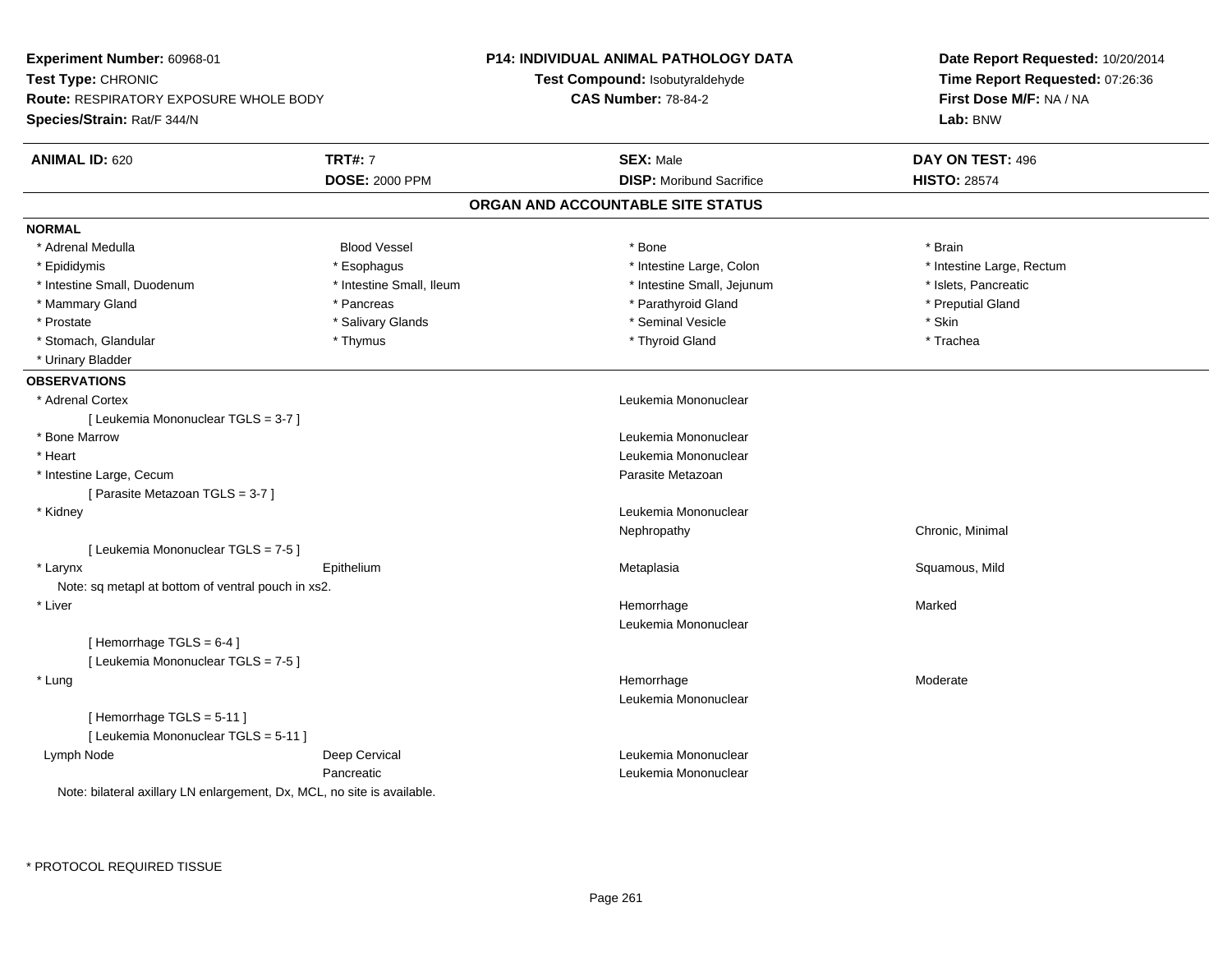**Experiment Number:** 60968-01**Test Type:** CHRONIC **Route:** RESPIRATORY EXPOSURE WHOLE BODY**Species/Strain:** Rat/F 344/N**P14: INDIVIDUAL ANIMAL PATHOLOGY DATATest Compound:** Isobutyraldehyde**CAS Number:** 78-84-2**Date Report Requested:** 10/20/2014**Time Report Requested:** 07:26:36**First Dose M/F:** NA / NA**Lab:** BNW**ANIMAL ID:** 620**TRT#:** 7 **SEX:** Male **DAY ON TEST:** 496 **DOSE:** 2000 PPM**DISP:** Moribund Sacrifice **HISTO:** 28574 **ORGAN AND ACCOUNTABLE SITE STATUS**[ Leukemia Mononuclear TGLS = 8-14 ][ Leukemia Mononuclear TGLS = 1-15 ] \* Lymph Node, Bronchial Leukemia Mononuclear[ Leukemia Mononuclear TGLS = 3-7 ] \* Lymph Node, Mandibular Leukemia Mononuclear [ Leukemia Mononuclear TGLS = 3-7 ] \* Lymph Node, Mediastinal Leukemia Mononuclear[ Leukemia Mononuclear TGLS = 4-2 ] \* Lymph Node, Mesenteric Leukemia Mononuclear [ Leukemia Mononuclear TGLS = 10-13 ] \* Nosee and the Colombia Colombia Degeneration and the Colombia Degeneration and the Colombia Minimal Minimal of Minimal State of the Colombia Degeneration and the Minimal Minimal of the Colombia Degeneration and the Colombia De Respirat Epith Metaplasia Squamous, Minimal \* Pituitary Glandd and the set of Pars Distalis and the Second Adenomal Adenomal Second Second Pars Distallis \* Spleen Leukemia Mononuclear [ Leukemia Mononuclear TGLS = 9-12 ] \* Stomach, Forestomachh ann an t-ìre ann an t-ìre ann an t-ìre ann an Ulcer ann an t-ìre ann an t-ìre ann an Mild \* Testess and the contract of the contract of the contract of the contract of the contract of the contract of the contract of  $\mathbb{R}^n$ I Contract to the Contract of the Hyperplasia Interstit Cella Minimal PRIMARY CAUSE OF DEATH- Spleen Leukemia Mononuclear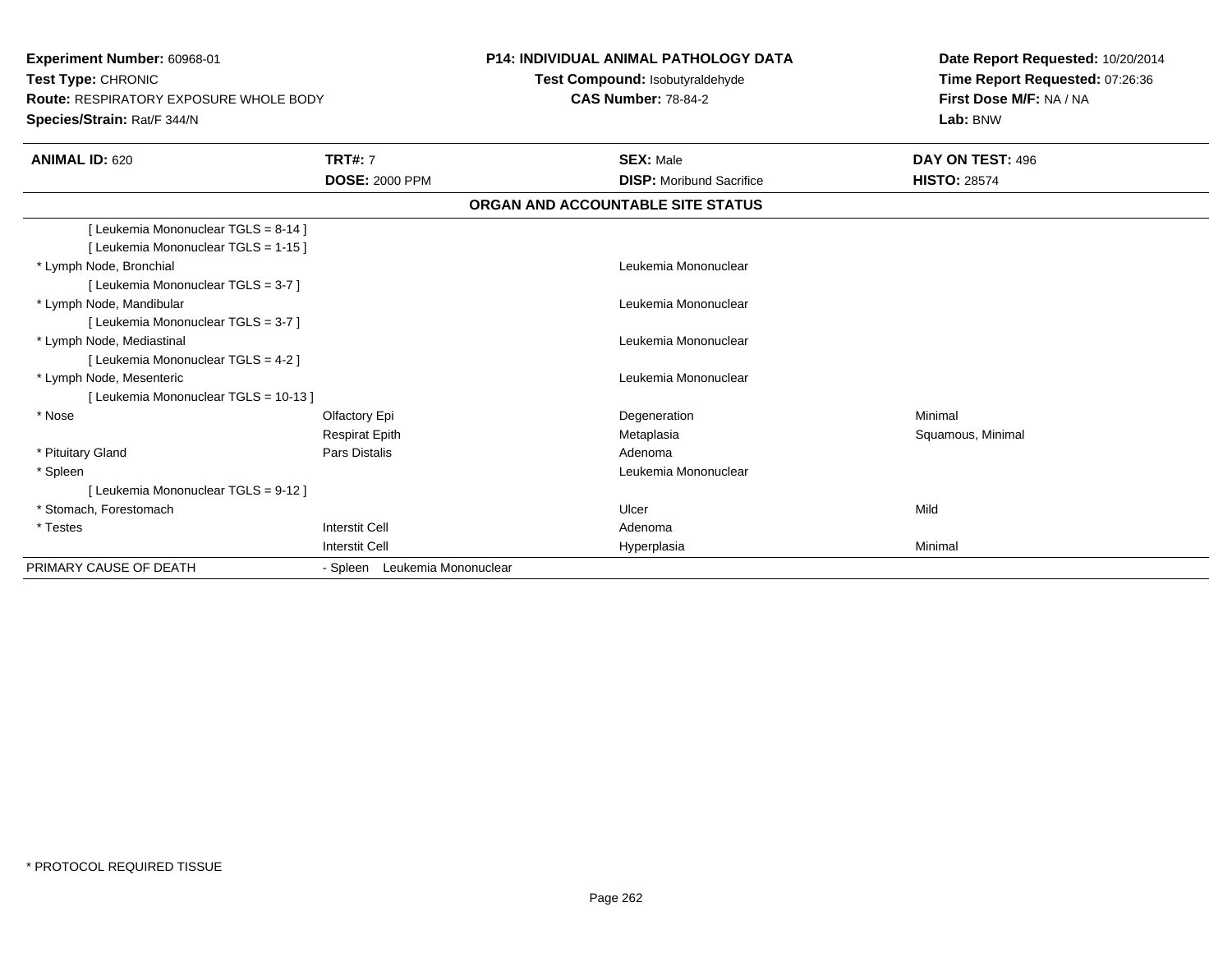| Experiment Number: 60968-01                   |                            | P14: INDIVIDUAL ANIMAL PATHOLOGY DATA | Date Report Requested: 10/20/2014<br>Time Report Requested: 07:26:36<br>First Dose M/F: NA / NA |
|-----------------------------------------------|----------------------------|---------------------------------------|-------------------------------------------------------------------------------------------------|
| Test Type: CHRONIC                            |                            | Test Compound: Isobutyraldehyde       |                                                                                                 |
| <b>Route: RESPIRATORY EXPOSURE WHOLE BODY</b> |                            | <b>CAS Number: 78-84-2</b>            |                                                                                                 |
| Species/Strain: Rat/F 344/N                   |                            |                                       | Lab: BNW                                                                                        |
| <b>ANIMAL ID: 621</b>                         | <b>TRT#: 7</b>             | <b>SEX: Male</b>                      | DAY ON TEST: 650                                                                                |
|                                               | <b>DOSE: 2000 PPM</b>      | <b>DISP:</b> Moribund Sacrifice       | <b>HISTO: 28575</b>                                                                             |
|                                               |                            | ORGAN AND ACCOUNTABLE SITE STATUS     |                                                                                                 |
| <b>NORMAL</b>                                 |                            |                                       |                                                                                                 |
| <b>Blood Vessel</b>                           | * Bone                     | * Epididymis                          | * Esophagus                                                                                     |
| * Intestine Large, Cecum                      | * Intestine Large, Colon   | * Intestine Large, Rectum             | * Intestine Small, Duodenum                                                                     |
| * Intestine Small, Ileum                      | * Intestine Small, Jejunum | * Islets, Pancreatic                  | * Larynx                                                                                        |
| * Mammary Gland                               | * Pancreas                 | * Parathyroid Gland                   | * Preputial Gland                                                                               |
| * Prostate                                    | * Salivary Glands          | * Seminal Vesicle                     | * Stomach, Glandular                                                                            |
| * Thymus                                      | * Thyroid Gland            | * Trachea                             | * Urinary Bladder                                                                               |
| <b>OBSERVATIONS</b>                           |                            |                                       |                                                                                                 |
| * Adrenal Cortex                              |                            | Leukemia Mononuclear                  |                                                                                                 |
| * Adrenal Medulla                             |                            | Leukemia Mononuclear                  |                                                                                                 |
|                                               |                            | Pheochromocytoma Benign               |                                                                                                 |
| * Bone Marrow                                 |                            | Leukemia Mononuclear                  |                                                                                                 |
| [ Leukemia Mononuclear TGLS = 4-2 ]           |                            |                                       |                                                                                                 |
| * Brain                                       |                            | Hemorrhage                            | Marked                                                                                          |
| [Hemorrhage TGLS = 4-1]                       |                            |                                       |                                                                                                 |
| Eye                                           |                            | Cataract                              | Marked                                                                                          |
| [Cataract TGLS = $3-13$ ]                     |                            |                                       |                                                                                                 |
| * Heart                                       |                            | Leukemia Mononuclear                  |                                                                                                 |
| [ Leukemia Mononuclear TGLS = 3-13 ]          |                            |                                       |                                                                                                 |
| * Kidney                                      |                            | Leukemia Mononuclear                  |                                                                                                 |
|                                               |                            | Nephropathy                           | Chronic, Mild                                                                                   |
| * Liver                                       |                            | Leukemia Mononuclear                  |                                                                                                 |
| * Lung                                        |                            | Hemorrhage                            | Mild                                                                                            |
|                                               |                            | Leukemia Mononuclear                  |                                                                                                 |
| [Hemorrhage TGLS = 2-11]                      |                            |                                       |                                                                                                 |
| [ Leukemia Mononuclear TGLS = 2-11 ]          |                            |                                       |                                                                                                 |
| * Lymph Node, Bronchial                       |                            | Leukemia Mononuclear                  |                                                                                                 |
| * Lymph Node, Mandibular                      |                            | Leukemia Mononuclear                  |                                                                                                 |
| * Lymph Node, Mediastinal                     |                            | Leukemia Mononuclear                  |                                                                                                 |
| * Lymph Node, Mesenteric                      |                            | Leukemia Mononuclear                  |                                                                                                 |
| * Nose                                        | Olfactory Epi              | Degeneration                          | Mild                                                                                            |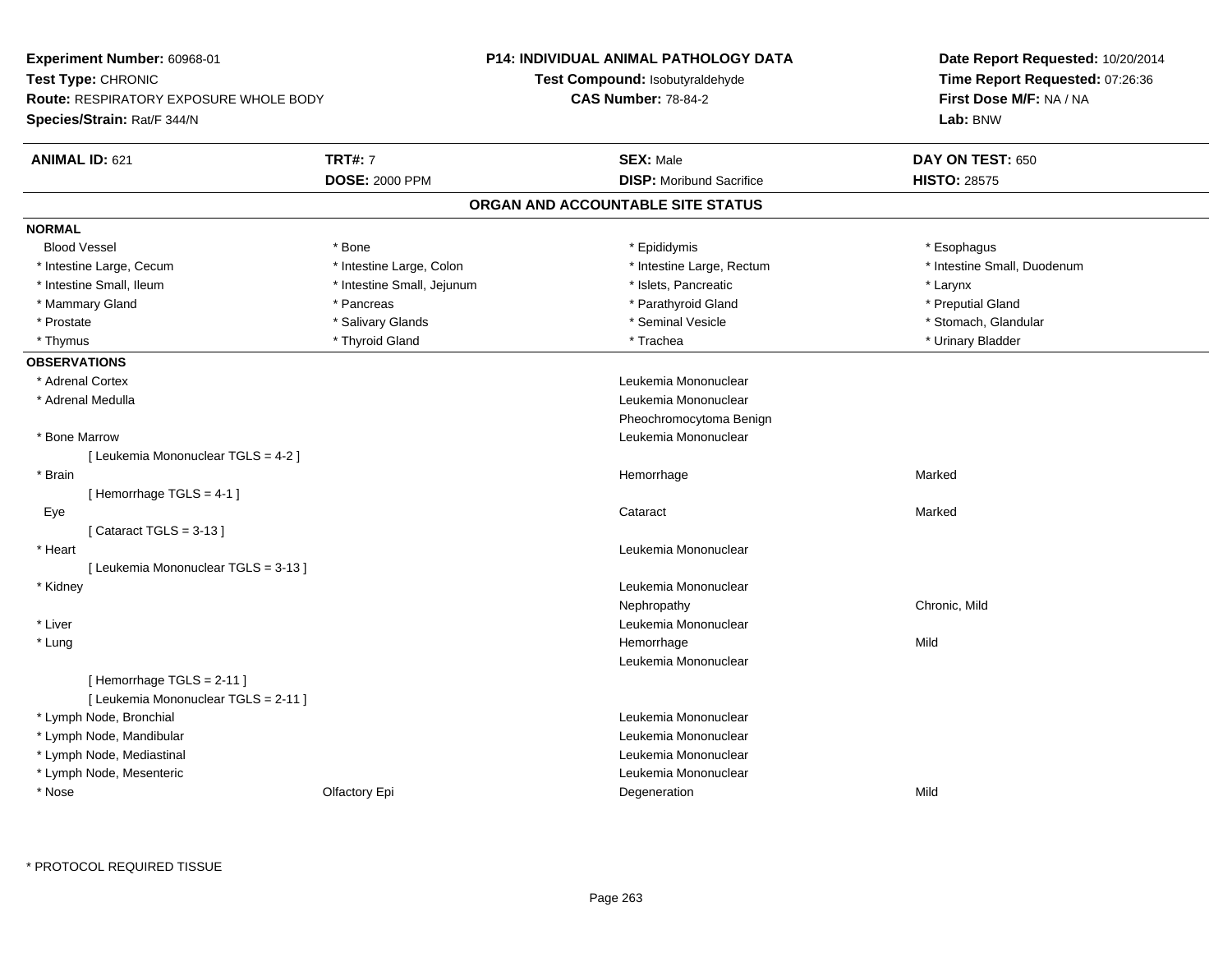| <b>Experiment Number: 60968-01</b><br>Test Type: CHRONIC<br><b>Route: RESPIRATORY EXPOSURE WHOLE BODY</b><br>Species/Strain: Rat/F 344/N |                                  | <b>P14: INDIVIDUAL ANIMAL PATHOLOGY DATA</b><br>Test Compound: Isobutyraldehyde<br><b>CAS Number: 78-84-2</b> | Date Report Requested: 10/20/2014<br>Time Report Requested: 07:26:36<br>First Dose M/F: NA / NA<br>Lab: BNW |
|------------------------------------------------------------------------------------------------------------------------------------------|----------------------------------|---------------------------------------------------------------------------------------------------------------|-------------------------------------------------------------------------------------------------------------|
| <b>ANIMAL ID: 621</b>                                                                                                                    | <b>TRT#: 7</b>                   | <b>SEX: Male</b>                                                                                              | DAY ON TEST: 650                                                                                            |
|                                                                                                                                          | <b>DOSE: 2000 PPM</b>            | <b>DISP:</b> Moribund Sacrifice                                                                               | <b>HISTO: 28575</b>                                                                                         |
|                                                                                                                                          |                                  | ORGAN AND ACCOUNTABLE SITE STATUS                                                                             |                                                                                                             |
|                                                                                                                                          | <b>Respirat Epith</b>            | Metaplasia                                                                                                    | Squamous, Mild                                                                                              |
| * Pituitary Gland                                                                                                                        | Pars Distalis                    | Hyperplasia                                                                                                   | Mild                                                                                                        |
|                                                                                                                                          |                                  | Leukemia Mononuclear                                                                                          |                                                                                                             |
| * Skin                                                                                                                                   | <b>Subcut Tiss</b>               | Fibroma                                                                                                       |                                                                                                             |
| [Fibroma TGLS = 1-14]                                                                                                                    |                                  |                                                                                                               |                                                                                                             |
| * Spleen                                                                                                                                 |                                  | Leukemia Mononuclear                                                                                          |                                                                                                             |
| [Leukemia Mononuclear TGLS = 1-14]                                                                                                       |                                  |                                                                                                               |                                                                                                             |
| * Stomach. Forestomach                                                                                                                   |                                  | Leukemia Mononuclear                                                                                          |                                                                                                             |
| * Testes                                                                                                                                 | Bilateral, Interstit Cell        | Adenoma                                                                                                       |                                                                                                             |
| [ Adenoma TGLS = 5-7 ]                                                                                                                   |                                  |                                                                                                               |                                                                                                             |
| PRIMARY CAUSE OF DEATH                                                                                                                   | Leukemia Mononuclear<br>- Spleen |                                                                                                               |                                                                                                             |
| CONTRIBUTORY CAUSE OF DEATH                                                                                                              | - Brain Hemorrhage               |                                                                                                               |                                                                                                             |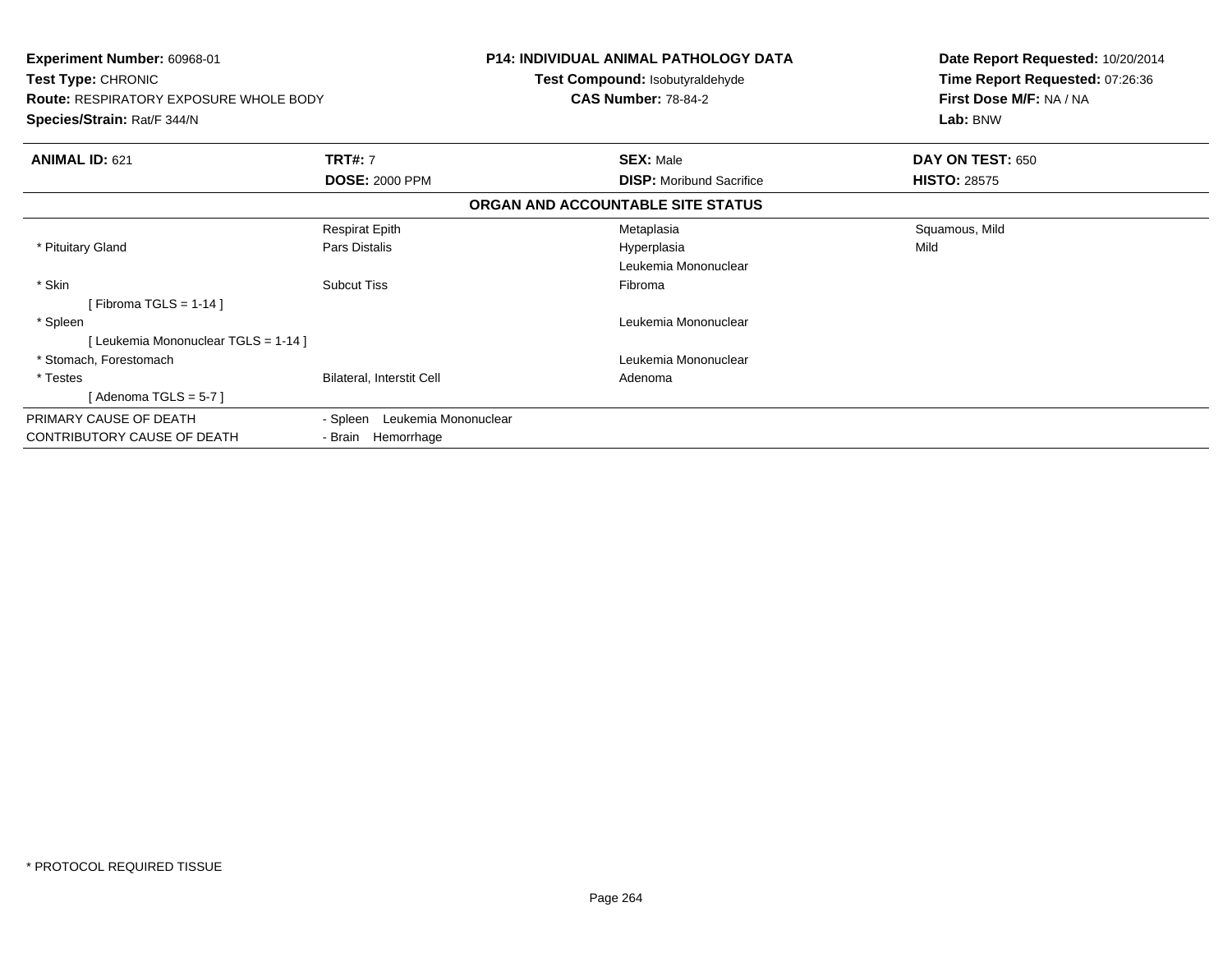**Experiment Number:** 60968-01**Test Type:** CHRONIC **Route:** RESPIRATORY EXPOSURE WHOLE BODY**Species/Strain:** Rat/F 344/N**P14: INDIVIDUAL ANIMAL PATHOLOGY DATATest Compound:** Isobutyraldehyde**CAS Number:** 78-84-2**Date Report Requested:** 10/20/2014**Time Report Requested:** 07:26:36**First Dose M/F:** NA / NA**Lab:** BNW**ANIMAL ID:** 622**TRT#:** 7 **SEX:** Male **DAY ON TEST:** 465 **DOSE:** 2000 PPM**DISP:** Moribund Sacrifice **HISTO:** 28576 **ORGAN AND ACCOUNTABLE SITE STATUSNORMAL**\* Adrenal Cortex \* Adrenal Medulla \* \* Book \* Blood Vessel \* Book \* Bone \* Bone \* Bone \* Bone \* Bone \* Bone \* Bone \* Bone \* Bone \* Esophagus \* Bone Marrow \* Brain \* Epididymis \* Esophagus \* Intestine Large, Rectum \* Heart \* Intestine Large, Cecum \* Intestine Large, Cecum \* Intestine Large, Colon \* Intestine Small, Duodenum \* Intestine Small, Ileum \* 1ntestine Small, Intestine Small, Jejunum \* Islets, Pancreatic \* Larynx \* Liver \* Lung Lymph Node \* Mammary Gland \* Lymph Node, Bronchial \* Lymph Node, Mediastinal \* Lymph Node, Mesenteric \* Lymph Node, Mesenteric \* Pancreas \* Parathyroid Gland \* Parathyroid Gland \* Prituitary Gland \* Prostate \* Prostate \* Salivary Glands \* The state of the seminal Vesicle \* The state \* Spleen \* Spleen \* Stomach, Forestomach, Forestomach \* Stomach, Glandular \* Thymus \* Thymus \* Thymus \* Thyroid Gland \* Thyroid Gland \* Trachea \* Urinary Bladder**MISSING** \* Lymph Node, Mandibular**OBSERVATIONS** \* Kidneyy the controller of the controller of the controller of the Nephropathy Chronic, Minimal (Chronic, Minimal  $\mu$  \* Nosee and the control of the control of the control of the control of the control of the control of the control of the control of the control of the control of the control of the control of the control of the control of the co \* Preputial Glandd the suppurative, Marked of the Suppuration of the Suppuration of the Suppurative, Marked of the Suppurative, Marked of the Suppuration of the Suppuration of the Suppuration of the Suppuration of the Suppuration of the Su [ Inflammation TGLS = 1-12 ] \* Skinn and the control of the control of the control of the control of the control of the control of the control of the control of the control of the control of the control of the control of the control of the control of the co [ Ulcer TGLS = 1-12 ] \* TestesBilateral, Interstit Cell **Adenoma** Adenoma PRIMARY CAUSE OF DEATH- UNCERTAIN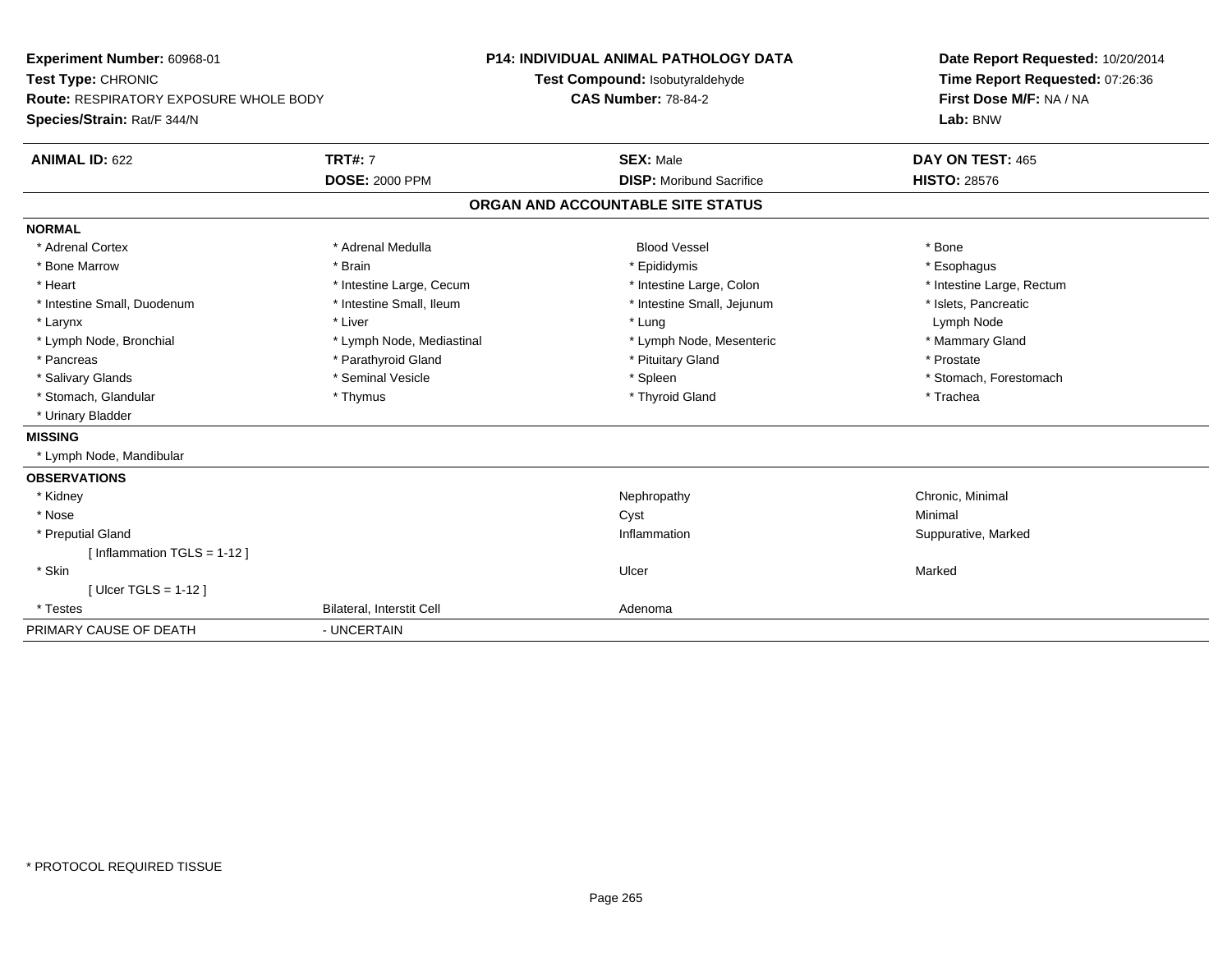| Experiment Number: 60968-01                                         |                           | <b>P14: INDIVIDUAL ANIMAL PATHOLOGY DATA</b> | Date Report Requested: 10/20/2014                          |  |
|---------------------------------------------------------------------|---------------------------|----------------------------------------------|------------------------------------------------------------|--|
| Test Type: CHRONIC<br><b>Route: RESPIRATORY EXPOSURE WHOLE BODY</b> |                           | Test Compound: Isobutyraldehyde              | Time Report Requested: 07:26:36<br>First Dose M/F: NA / NA |  |
|                                                                     |                           | <b>CAS Number: 78-84-2</b>                   |                                                            |  |
| Species/Strain: Rat/F 344/N                                         |                           |                                              | Lab: BNW                                                   |  |
| <b>ANIMAL ID: 623</b>                                               | <b>TRT#: 7</b>            | <b>SEX: Male</b>                             | DAY ON TEST: 660                                           |  |
|                                                                     | <b>DOSE: 2000 PPM</b>     | <b>DISP:</b> Moribund Sacrifice              | <b>HISTO: 28577</b>                                        |  |
|                                                                     |                           | ORGAN AND ACCOUNTABLE SITE STATUS            |                                                            |  |
| <b>NORMAL</b>                                                       |                           |                                              |                                                            |  |
| * Adrenal Cortex                                                    | <b>Blood Vessel</b>       | * Bone                                       | * Bone Marrow                                              |  |
| * Epididymis                                                        | * Esophagus               | * Heart                                      | * Intestine Large, Cecum                                   |  |
| * Intestine Large, Colon                                            | * Intestine Large, Rectum | * Intestine Small, Duodenum                  | * Intestine Small, Ileum                                   |  |
| * Intestine Small, Jejunum                                          | * Islets, Pancreatic      | * Lung                                       | * Mammary Gland                                            |  |
| * Pancreas                                                          | * Parathyroid Gland       | * Preputial Gland                            | * Prostate                                                 |  |
| * Salivary Glands                                                   | * Seminal Vesicle         | * Stomach, Forestomach                       | * Stomach, Glandular                                       |  |
| * Thymus                                                            | * Trachea                 | * Urinary Bladder                            |                                                            |  |
| <b>OBSERVATIONS</b>                                                 |                           |                                              |                                                            |  |
| * Adrenal Medulla                                                   |                           | Hyperplasia                                  | Moderate                                                   |  |
| * Brain                                                             | Ventricle                 | Hydrocephalus                                | Moderate                                                   |  |
| * Kidney                                                            |                           | Nephropathy                                  | Chronic, Marked                                            |  |
| [Nephropathy TGLS = 4-5]                                            |                           |                                              |                                                            |  |
| * Larynx                                                            |                           | Foreign Body                                 |                                                            |  |
|                                                                     | Epithelium                | Metaplasia                                   | Squamous, Moderate                                         |  |
| * Liver                                                             |                           | Leukemia Mononuclear                         |                                                            |  |
| [ Leukemia Mononuclear TGLS = 5-4 ]                                 |                           |                                              |                                                            |  |
| * Lymph Node, Bronchial                                             |                           | Leukemia Mononuclear                         |                                                            |  |
| * Lymph Node, Mandibular                                            |                           | Leukemia Mononuclear                         |                                                            |  |
| * Lymph Node, Mediastinal                                           |                           | Leukemia Mononuclear                         |                                                            |  |
| [ Leukemia Mononuclear TGLS = 2-2 ]                                 |                           |                                              |                                                            |  |
| * Lymph Node, Mesenteric                                            |                           | Leukemia Mononuclear                         |                                                            |  |
| $*$ Nose                                                            | Olfactory Epi             | Degeneration                                 | Mild                                                       |  |
|                                                                     |                           | Foreign Body                                 |                                                            |  |
|                                                                     | <b>Respirat Epith</b>     | Hyperplasia                                  | Mild                                                       |  |
|                                                                     |                           | Inflammation                                 | Suppurative, Moderate                                      |  |
|                                                                     | <b>Respirat Epith</b>     | Metaplasia                                   | Squamous, Minimal                                          |  |
| Note: hyperplasia and inflam assoc with fb in xs2.                  |                           |                                              |                                                            |  |
| * Pituitary Gland<br>[Adenoma TGLS = $1-8$ ]                        | Pars Distalis             | Adenoma                                      |                                                            |  |
| * Skin                                                              | Epidermis                 | Cyst                                         | Moderate                                                   |  |

\* PROTOCOL REQUIRED TISSUE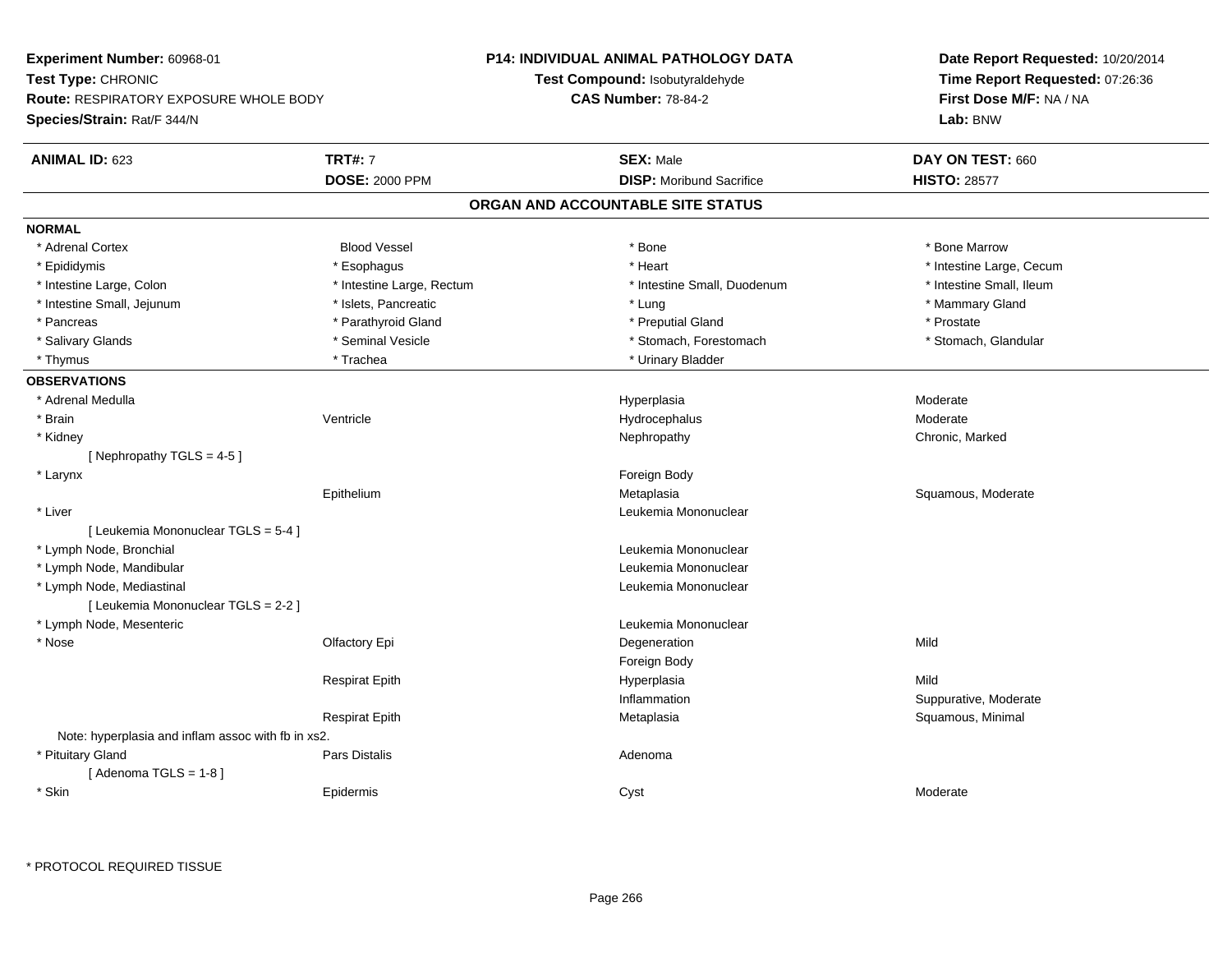| Experiment Number: 60968-01<br>Test Type: CHRONIC<br><b>Route: RESPIRATORY EXPOSURE WHOLE BODY</b><br>Species/Strain: Rat/F 344/N |                                         | <b>P14: INDIVIDUAL ANIMAL PATHOLOGY DATA</b><br>Test Compound: Isobutyraldehyde<br><b>CAS Number: 78-84-2</b> | Date Report Requested: 10/20/2014<br>Time Report Requested: 07:26:36<br>First Dose M/F: NA / NA<br>Lab: BNW |
|-----------------------------------------------------------------------------------------------------------------------------------|-----------------------------------------|---------------------------------------------------------------------------------------------------------------|-------------------------------------------------------------------------------------------------------------|
| <b>ANIMAL ID: 623</b>                                                                                                             | <b>TRT#: 7</b>                          | <b>SEX: Male</b>                                                                                              | DAY ON TEST: 660                                                                                            |
|                                                                                                                                   | <b>DOSE: 2000 PPM</b>                   | <b>DISP:</b> Moribund Sacrifice                                                                               | <b>HISTO: 28577</b>                                                                                         |
|                                                                                                                                   |                                         | ORGAN AND ACCOUNTABLE SITE STATUS                                                                             |                                                                                                             |
| [Cyst TGLS = $6-12$ ]                                                                                                             |                                         |                                                                                                               |                                                                                                             |
| * Spleen                                                                                                                          |                                         | Leukemia Mononuclear                                                                                          |                                                                                                             |
| [Leukemia Mononuclear TGLS = 3-11]                                                                                                |                                         |                                                                                                               |                                                                                                             |
| * Testes                                                                                                                          | Artery                                  | Inflammation                                                                                                  | Mild                                                                                                        |
| * Thyroid Gland                                                                                                                   | C Cell                                  | Hyperplasia                                                                                                   | Mild                                                                                                        |
| PRIMARY CAUSE OF DEATH                                                                                                            | - Spleen Leukemia Mononuclear           |                                                                                                               |                                                                                                             |
| <b>CONTRIBUTORY CAUSE OF DEATH</b>                                                                                                | - Pituitary Gland Pars Distalis Adenoma |                                                                                                               |                                                                                                             |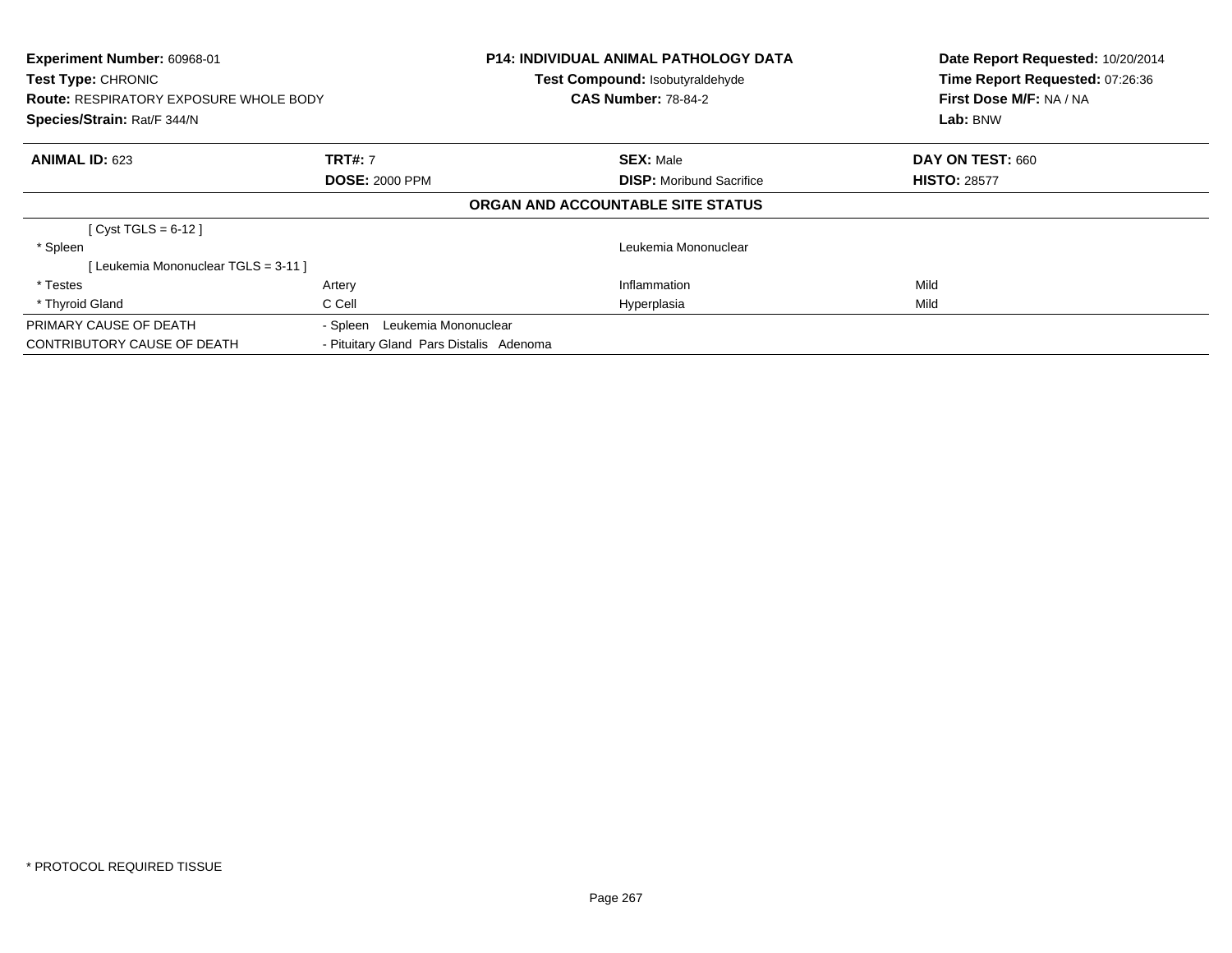| Experiment Number: 60968-01<br>Test Type: CHRONIC<br><b>Route: RESPIRATORY EXPOSURE WHOLE BODY</b><br>Species/Strain: Rat/F 344/N |                            | <b>P14: INDIVIDUAL ANIMAL PATHOLOGY DATA</b><br>Test Compound: Isobutyraldehyde<br><b>CAS Number: 78-84-2</b> | Date Report Requested: 10/20/2014<br>Time Report Requested: 07:26:36<br>First Dose M/F: NA / NA<br>Lab: BNW |
|-----------------------------------------------------------------------------------------------------------------------------------|----------------------------|---------------------------------------------------------------------------------------------------------------|-------------------------------------------------------------------------------------------------------------|
| <b>ANIMAL ID: 624</b>                                                                                                             | <b>TRT#: 7</b>             | <b>SEX: Male</b>                                                                                              | DAY ON TEST: 652                                                                                            |
|                                                                                                                                   | <b>DOSE: 2000 PPM</b>      | <b>DISP:</b> Moribund Sacrifice                                                                               | <b>HISTO: 28578</b>                                                                                         |
|                                                                                                                                   |                            | ORGAN AND ACCOUNTABLE SITE STATUS                                                                             |                                                                                                             |
| NORMAL                                                                                                                            |                            |                                                                                                               |                                                                                                             |
| * Adrenal Cortex                                                                                                                  | <b>Blood Vessel</b>        | * Bone                                                                                                        | * Bone Marrow                                                                                               |
| * Brain                                                                                                                           | * Epididymis               | * Esophagus                                                                                                   | * Heart                                                                                                     |
| * Intestine Large, Cecum                                                                                                          | * Intestine Large, Colon   | * Intestine Large, Rectum                                                                                     | * Intestine Small, Duodenum                                                                                 |
| * Intestine Small, Ileum                                                                                                          | * Intestine Small, Jejunum | * Islets, Pancreatic                                                                                          | * Larynx                                                                                                    |
| * Mammary Gland                                                                                                                   | * Pancreas                 | * Prostate                                                                                                    | * Salivary Glands                                                                                           |
| * Seminal Vesicle                                                                                                                 | * Stomach, Forestomach     | * Stomach, Glandular                                                                                          | * Thymus                                                                                                    |
| * Thyroid Gland                                                                                                                   | * Trachea                  |                                                                                                               |                                                                                                             |
| <b>MISSING</b>                                                                                                                    |                            |                                                                                                               |                                                                                                             |
| * Parathyroid Gland                                                                                                               |                            |                                                                                                               |                                                                                                             |
| <b>OBSERVATIONS</b>                                                                                                               |                            |                                                                                                               |                                                                                                             |
| * Adrenal Medulla                                                                                                                 |                            | Hyperplasia                                                                                                   | Moderate                                                                                                    |
|                                                                                                                                   |                            | Pheochromocytoma Benign                                                                                       |                                                                                                             |
| [Pheochromocytoma Benign TGLS = 7-5]                                                                                              |                            |                                                                                                               |                                                                                                             |
| * Kidney                                                                                                                          |                            | Nephropathy                                                                                                   | Chronic, Moderate                                                                                           |
| [Nephropathy TGLS = 6-5]                                                                                                          |                            |                                                                                                               |                                                                                                             |
| * Liver                                                                                                                           |                            | Leukemia Mononuclear                                                                                          |                                                                                                             |
| [ Leukemia Mononuclear TGLS = 6-5 ]                                                                                               |                            |                                                                                                               |                                                                                                             |
| * Lung                                                                                                                            | Alveolar Epith             | Hyperplasia                                                                                                   | Mild                                                                                                        |
|                                                                                                                                   | Alveolar Epith             | <b>Infiltration Cellular</b>                                                                                  | Histiocyte, Moderate                                                                                        |
|                                                                                                                                   |                            | Leukemia Mononuclear                                                                                          |                                                                                                             |
| [ Leukemia Mononuclear TGLS = 6-5 ]                                                                                               |                            |                                                                                                               |                                                                                                             |
| Lymph Node                                                                                                                        | Renal                      | Leukemia Mononuclear                                                                                          |                                                                                                             |
| [ Leukemia Mononuclear TGLS = 8-14 ]                                                                                              |                            |                                                                                                               |                                                                                                             |
| * Lymph Node, Bronchial                                                                                                           |                            | Leukemia Mononuclear                                                                                          |                                                                                                             |
| * Lymph Node, Mandibular                                                                                                          |                            | Leukemia Mononuclear                                                                                          |                                                                                                             |
| * Lymph Node, Mediastinal                                                                                                         |                            | Leukemia Mononuclear                                                                                          |                                                                                                             |
| [ Leukemia Mononuclear TGLS = 7-5 ]                                                                                               |                            |                                                                                                               |                                                                                                             |
| * Lymph Node, Mesenteric                                                                                                          |                            | Leukemia Mononuclear                                                                                          |                                                                                                             |
| * Nose                                                                                                                            | Olfactory Epi              | Degeneration                                                                                                  | Minimal                                                                                                     |
|                                                                                                                                   |                            | Inflammation                                                                                                  | Suppurative, Moderate                                                                                       |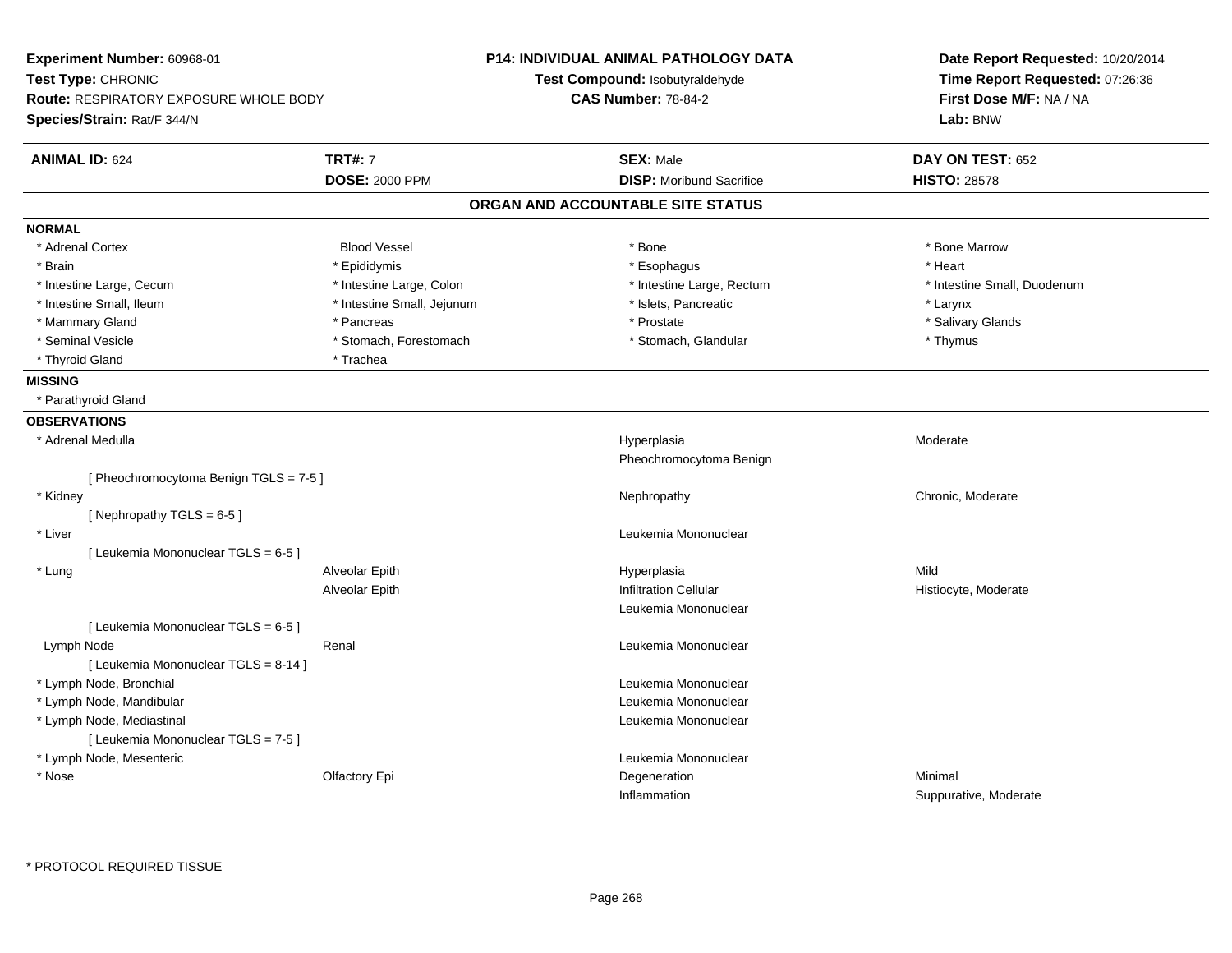| Experiment Number: 60968-01<br>Test Type: CHRONIC<br><b>Route: RESPIRATORY EXPOSURE WHOLE BODY</b><br>Species/Strain: Rat/F 344/N |                                  | <b>P14: INDIVIDUAL ANIMAL PATHOLOGY DATA</b><br>Test Compound: Isobutyraldehyde<br><b>CAS Number: 78-84-2</b> | Date Report Requested: 10/20/2014<br>Time Report Requested: 07:26:36<br>First Dose M/F: NA / NA<br>Lab: BNW |
|-----------------------------------------------------------------------------------------------------------------------------------|----------------------------------|---------------------------------------------------------------------------------------------------------------|-------------------------------------------------------------------------------------------------------------|
| <b>ANIMAL ID: 624</b>                                                                                                             | <b>TRT#: 7</b>                   | <b>SEX: Male</b>                                                                                              | DAY ON TEST: 652                                                                                            |
|                                                                                                                                   | <b>DOSE: 2000 PPM</b>            | <b>DISP: Moribund Sacrifice</b>                                                                               | <b>HISTO: 28578</b>                                                                                         |
|                                                                                                                                   |                                  | ORGAN AND ACCOUNTABLE SITE STATUS                                                                             |                                                                                                             |
|                                                                                                                                   | <b>Respirat Epith</b>            | Metaplasia                                                                                                    | Squamous, Moderate                                                                                          |
| Note: lesions on tips of turbinates; photogenic.                                                                                  |                                  |                                                                                                               |                                                                                                             |
| * Pituitary Gland                                                                                                                 | Pars Distalis                    | Hyperplasia<br>Leukemia Mononuclear                                                                           | Mild                                                                                                        |
| [ Leukemia Mononuclear TGLS = 1-8 ]                                                                                               |                                  |                                                                                                               |                                                                                                             |
| * Preputial Gland<br>[Inflammation TGLS = $2-13$ ]                                                                                |                                  | Inflammation                                                                                                  | Suppurative, Marked                                                                                         |
| * Skin                                                                                                                            |                                  | Leukemia Mononuclear                                                                                          |                                                                                                             |
| [ Leukemia Mononuclear TGLS = 2-13 ]                                                                                              |                                  |                                                                                                               |                                                                                                             |
| * Spleen                                                                                                                          |                                  | Fibrosis                                                                                                      | Moderate                                                                                                    |
|                                                                                                                                   |                                  | Leukemia Mononuclear                                                                                          |                                                                                                             |
| [Fibrosis TGLS = $5-12$ ]<br>[ Leukemia Mononuclear TGLS = 4-11 ]                                                                 |                                  |                                                                                                               |                                                                                                             |
| * Testes                                                                                                                          | <b>Interstit Cell</b>            | Adenoma                                                                                                       |                                                                                                             |
| [ Adenoma TGLS = 3-7 ]                                                                                                            |                                  |                                                                                                               |                                                                                                             |
| * Urinary Bladder                                                                                                                 |                                  | Leukemia Mononuclear                                                                                          |                                                                                                             |
| [ Leukemia Mononuclear TGLS = 3-7 ]                                                                                               |                                  |                                                                                                               |                                                                                                             |
| PRIMARY CAUSE OF DEATH                                                                                                            | Leukemia Mononuclear<br>- Spleen |                                                                                                               |                                                                                                             |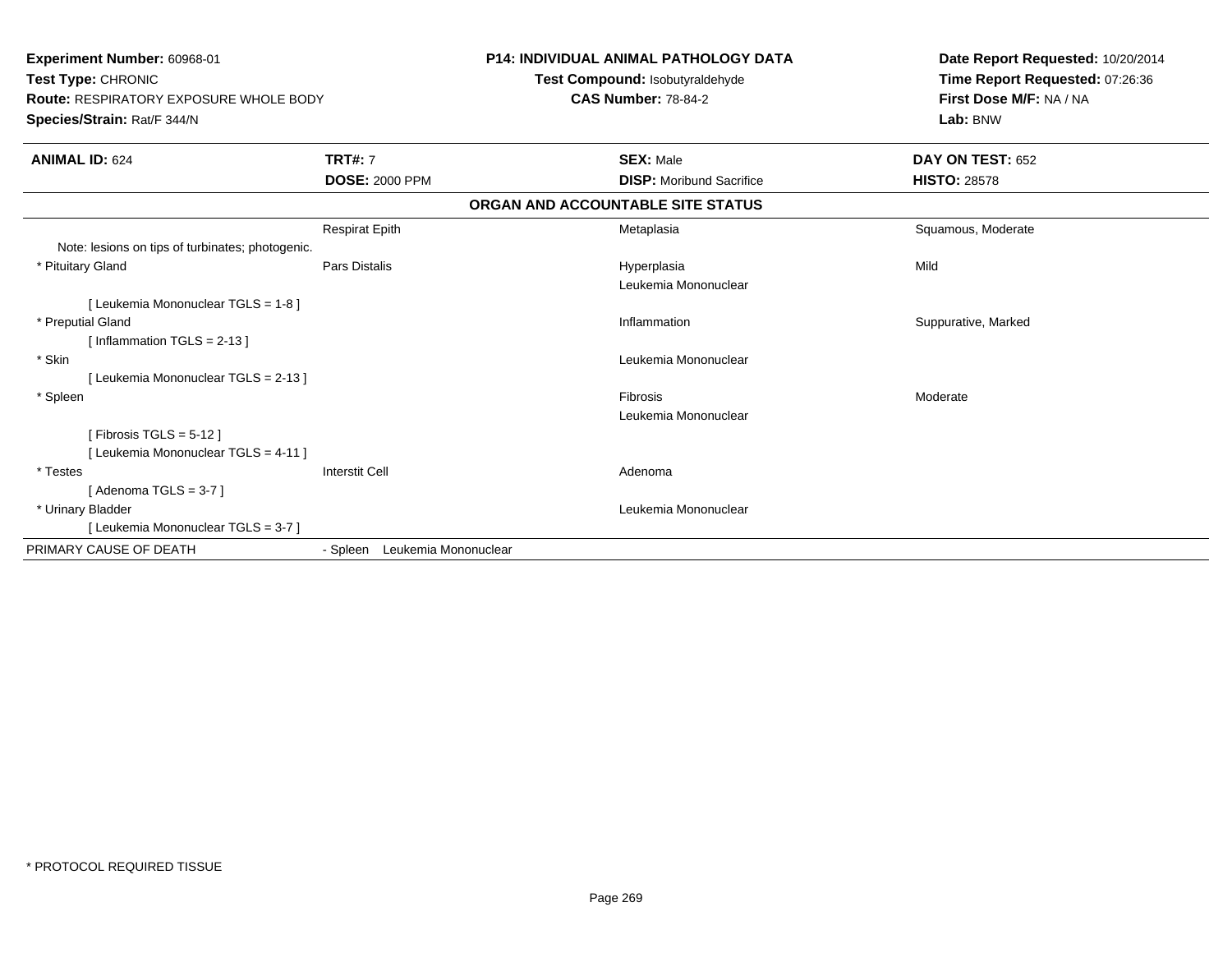**Experiment Number:** 60968-01**Test Type:** CHRONIC **Route:** RESPIRATORY EXPOSURE WHOLE BODY**Species/Strain:** Rat/F 344/N**P14: INDIVIDUAL ANIMAL PATHOLOGY DATATest Compound:** Isobutyraldehyde**CAS Number:** 78-84-2**Date Report Requested:** 10/20/2014**Time Report Requested:** 07:26:36**First Dose M/F:** NA / NA**Lab:** BNW**ANIMAL ID:** 625**TRT#:** 7 **SEX:** Male **DAY ON TEST:** 576 **DOSE:** 2000 PPM**DISP:** Moribund Sacrifice **HISTO:** 28579 **ORGAN AND ACCOUNTABLE SITE STATUSNORMAL**\* Adrenal Cortex \* Adrenal Medulla \* \* Book \* Blood Vessel \* Book \* Bone \* Bone \* Bone \* Bone \* Bone \* Bone \* Bone \* Bone \* Bone \* Heart \* Bone Marrow \* Epididymis \* Esophagus \* Heart \* Intestine Large, Cecum \* Intestine Large, Colon \* Intestine Large, Rectum \* Intestine Small, Duodenum \* Intestine Small, Ileum \* Intestine Small, Jejunum \* Islets, Pancreatic \* Larynx\* Lymph Node, Mediastinal \* Lung \* Lymph Node, Bronchial \* Lymph Node, Mandibular \* Lymph Node, Mandibular \* Lymph Node, Mesenteric \* The puting the Mammary Gland \* The mathyroid Gland \* Parathyroid Gland \* Preputial Gland \* Prostate \* \* Seminal Vesicle \* \* Seminal Vesicle \* \* Seminal Vesicle \* \* Spleen \* \* Spleen \* \* Spleen \* \* Spleen \* \* Spleen \* \* Spleen \* \* Spleen \* \* Spleen \* \* Spleen \* \* Spleen \* \* Spleen \* \* Spleen \* \* Spleen \* \* Sple \* Trachea \* Stomach, Glandular \* Thymus \* Thymus \* Thymus \* Thyroid Gland \* Thyroid Gland \* \* Urinary Bladder**OBSERVATIONS** \* Brainn and the state of the state of the state of the state of the Mild and the Mild and the Mild and the Mild and M<br>The state of the state of the state of the state of the state of the state of the state of the state of the st \* Kidneyy the controller of the controller of the controller of the Nephropathy Chronic, Marked Schronic, Marked Schronic, Marked Schronic, Marked Schronic, Marked Schronic, Marked Schronic, Marked Schronic, Marked Schronic, Marke [ Nephropathy  $TGLS = 4-5$  ] \* Liver Vacuolization Cytoplasmic Moderate[ Vacuolization Cytoplasmic TGLS = 3-4 ] \* Nosee and the Colombia Colombia Colombia Colombia Colombia Colombia Degeneration and the Colombia Colombia Minimal<br>Colombia Colombia Colombia Colombia Colombia Colombia Colombia Colombia Colombia Colombia Colombia Colombia Co Respirat Epith Metaplasia Squamous, Mild \* Pancreass the control of the control of the control of the control of the control of the control of the control of the control of the control of the control of the control of the control of the control of the control of the contro \* Pituitary Glandd and the contract of Pars Distalis and the contract of Adenoma and Adenoma and the Adenoma and the Adenoma and  $\alpha$  $[$  Adenoma TGLS = 1-8  $]$  \* Skinn and the control of the control of the control of the control of the control of the control of the control of the control of the control of the control of the control of the control of the control of the control of the co [ Ulcer TGLS = 5-11 ] \* Stomach, Forestomachh ann an choimhean ann an t-ainmeile ann an t-ainmeile ann an t-ainmeile an t-ainmeile an t-ainmeile an t-ainm Ulcerr **Marked**  \* Testes Interstit Cell AdenomaGerminal Epithh and the control of the Atrophy and the Moderate of the Moderate of the Moderate of the Moderate of the Moderate of the Moderate of the Moderate of the Moderate of the Moderate of the Moderate of the Moderate of the Moder  $[$  Adenoma TGLS = 2-7  $]$ PRIMARY CAUSE OF DEATH- Pituitary Gland Pars Distalis Adenoma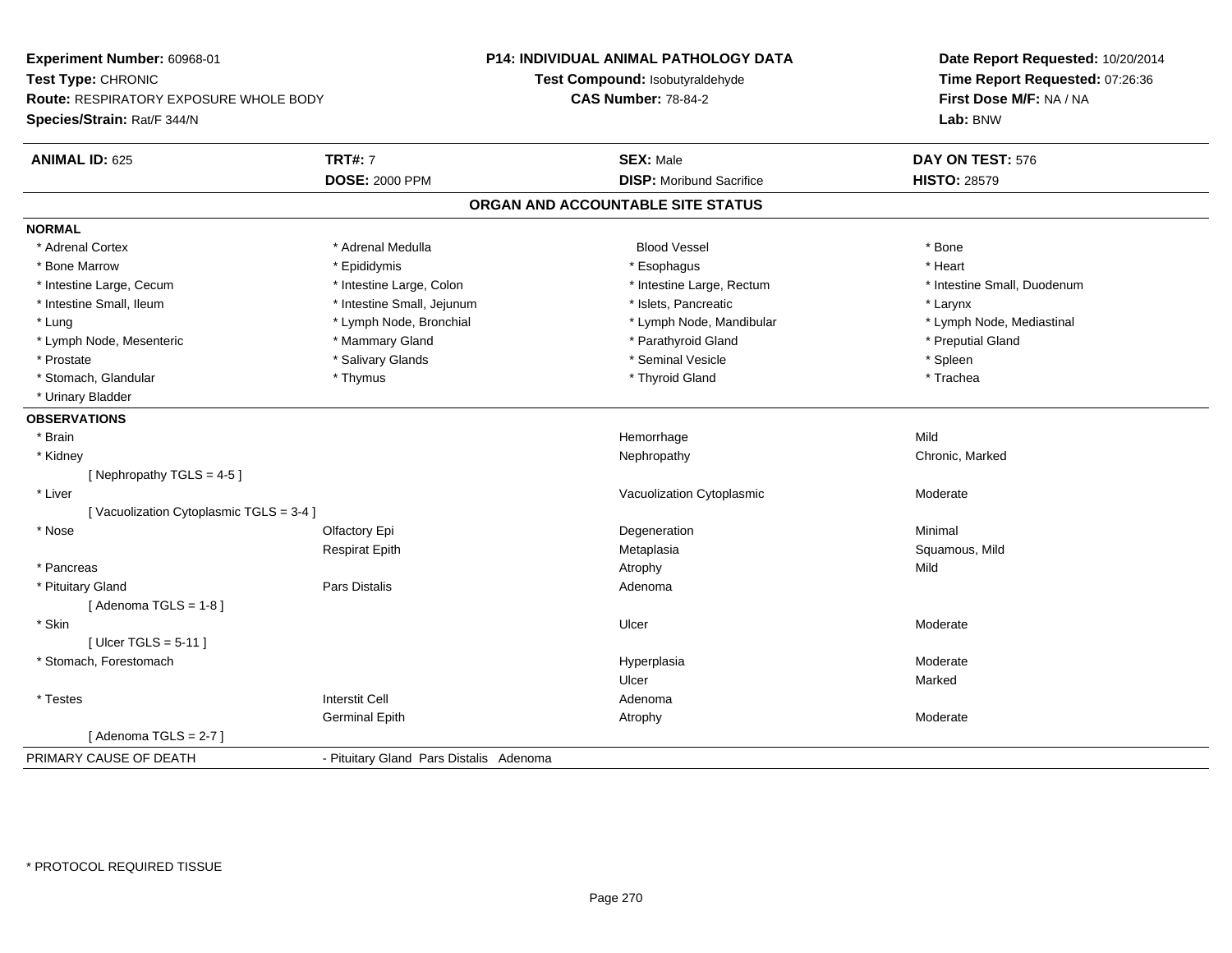**Experiment Number:** 60968-01**Test Type:** CHRONIC **Route:** RESPIRATORY EXPOSURE WHOLE BODY**Species/Strain:** Rat/F 344/N**P14: INDIVIDUAL ANIMAL PATHOLOGY DATATest Compound:** Isobutyraldehyde**CAS Number:** 78-84-2**Date Report Requested:** 10/20/2014**Time Report Requested:** 07:26:36**First Dose M/F:** NA / NA**Lab:** BNW**ANIMAL ID:** 626**6 DAY ON TEST:** 733 **DOSE:** 2000 PPM**DISP:** Terminal Sacrifice **HISTO:** 28580 **ORGAN AND ACCOUNTABLE SITE STATUSNORMAL**\* Adrenal Cortex \* Adrenal Cortex \* Attack the state of the state of the Blood Vessel the state of the state of the state of the Marrow \* Bone Marrow \* Bone Marrow \* Bone Marrow \* Bone Marrow \* Bone Marrow \* Bone Marrow \* Bone Marrow \* Bon \* Brain \* Explorer \* Epididymis \* \* Epididymis \* \* Esophagus \* Esophagus \* \* Esophagus \* Intestine Large, Cecum \* \* Intestine Large, Cecum \* Intestine Small. Ileum \* Intestine Large, Colon \* Intestine Large, Rectum \* Intestine Small, Duodenum \* Intestine Small, Duodenum \* Lymph Node, Bronchial \* Intestine Small, Jejunum \* Nodel \* Islets, Pancreatic \* Notes \* Larynx \* Larynx \* Larynx \* Larynx \* Larynx \* Larynx \* Larynx \* Larynx \* Larynx \* Larynx \* Larynx \* Larynx \* Larynx \* Larynx \* Larynx \* Larynx \* Larynx \* Lar \* Lymph Node, Mandibular \* \* The mannery Gland \* Mammary Gland \* \* Pancreas \* \* Pancreas \* \* Pancreas \* \* Parathyroid Gland \* Prostate \* \* Salivary Glands \* \* Salivary Glands \* \* Seminal Vesicle \* \* \* Seminal Yestrich \* \* Skin \* \* Skin \* Trachea \* Stomach, Forestomach \* Thymus \* Stomach, Glandular \* Thymus \* Thymus \* Thymus \* Thymus \* Thymus \* Thymus \* Thymus \* Thymus \* Thymus \* Thymus \* Thymus \* Thymus \* Thymus \* Thymus \* Thymus \* Thymus \* Thymus \* Thymus \* Thymu \* Urinary Bladder**OBSERVATIONS** \* Adrenal Medullaa and the state of the state of the state of the Hyperplasia and the Moderate of the Moderate of the Shane and T Pheochromocytoma Benign \* Heart Cardiomyopathyy Mild Chronic, Marked \* Kidneyy the controller of the controller of the controller of the Nephropathy Chronic, Marked Schronic, Marked Schronic, Marked Schronic, Marked Schronic, Marked Schronic, Marked Schronic, Marked Schronic, Marked Schronic, Marke  $[$  Nephropathy TGLS = 7-5+13  $]$  \* Liver Leukemia Mononuclear [ Leukemia Mononuclear TGLS = 8,9-4 ] \* Lung Leukemia Mononuclear [ Leukemia Mononuclear TGLS = 8,9-4 ] Lymph NodeRenal **Renal** Renal Leukemia Mononuclear [ Leukemia Mononuclear TGLS = 10-16 ] \* Lymph Node, Mediastinal Leukemia Mononuclear \* Lymph Node, Mesenteric Leukemia Mononuclear \* NoseVomeronas Org **Adenoma** Adenoma Cystt behavior of the contract of the contract of the contract of the contract of the contract of the contract of the contract of the contract of the contract of the contract of the contract of the contract of the contract of Minimal Olfactory Epi Degenerationn Minimal Vomeronas Orgg and the Dilatation Contract of the Dilatation of the Moderate Moderate of the Moderate of the Moderate of the Moderate of the Moderate of the Moderate of the Moderate of the Moderate of the Moderate of the Moderate of th Foreign BodyRespirat Epith Metaplasia Squamous, Minimal \* Pituitary Glandd and the contract of Pars Distalis and the contract of Adenoma and Adenoma and the Adenoma and the Adenoma and  $\alpha$  $[$  Adenoma TGLS = 2-8  $]$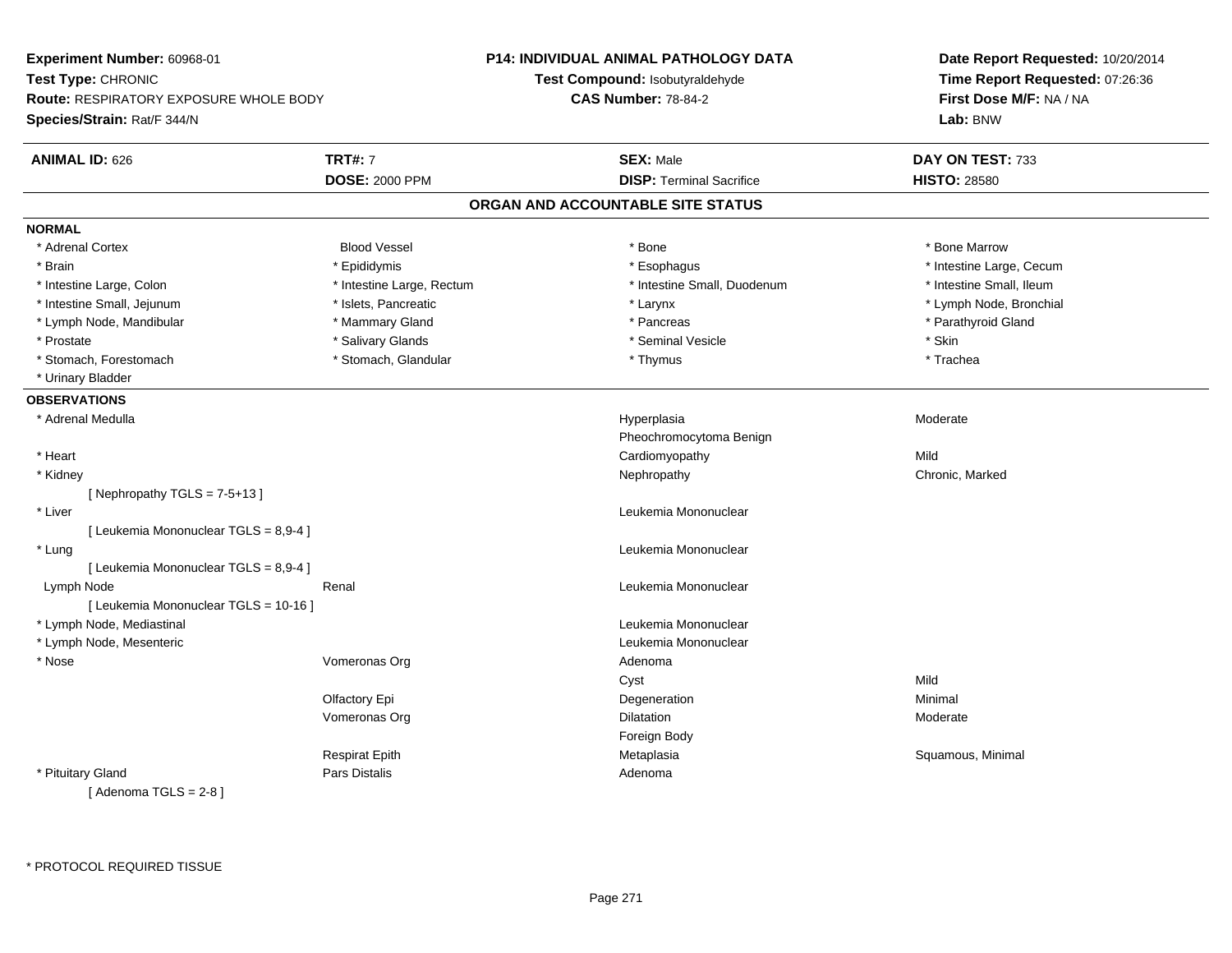| <b>Experiment Number: 60968-01</b><br><b>Test Type: CHRONIC</b><br><b>Route: RESPIRATORY EXPOSURE WHOLE BODY</b><br>Species/Strain: Rat/F 344/N |                                  | <b>P14: INDIVIDUAL ANIMAL PATHOLOGY DATA</b><br><b>Test Compound: Isobutyraldehyde</b><br><b>CAS Number: 78-84-2</b> | Date Report Requested: 10/20/2014<br>Time Report Requested: 07:26:36<br>First Dose M/F: NA / NA<br>Lab: BNW |
|-------------------------------------------------------------------------------------------------------------------------------------------------|----------------------------------|----------------------------------------------------------------------------------------------------------------------|-------------------------------------------------------------------------------------------------------------|
| <b>ANIMAL ID: 626</b>                                                                                                                           | <b>TRT#: 7</b>                   | <b>SEX: Male</b>                                                                                                     | DAY ON TEST: 733                                                                                            |
|                                                                                                                                                 | <b>DOSE: 2000 PPM</b>            | <b>DISP:</b> Terminal Sacrifice                                                                                      | <b>HISTO: 28580</b>                                                                                         |
|                                                                                                                                                 |                                  | ORGAN AND ACCOUNTABLE SITE STATUS                                                                                    |                                                                                                             |
| * Preputial Gland                                                                                                                               |                                  | Carcinoma                                                                                                            |                                                                                                             |
| [ Carcinoma TGLS = 1-14+15 ]                                                                                                                    |                                  |                                                                                                                      |                                                                                                             |
| * Spleen                                                                                                                                        |                                  | <b>Fibrosis</b>                                                                                                      | Moderate                                                                                                    |
|                                                                                                                                                 |                                  | Leukemia Mononuclear                                                                                                 |                                                                                                             |
| [Fibrosis TGLS = $6-12$ ]                                                                                                                       |                                  |                                                                                                                      |                                                                                                             |
| [Leukemia Mononuclear TGLS = 5-11+12]                                                                                                           |                                  |                                                                                                                      |                                                                                                             |
| * Testes                                                                                                                                        | <b>Bilateral, Interstit Cell</b> | Adenoma                                                                                                              |                                                                                                             |
| [Adenoma TGLS = 3,4-7]                                                                                                                          |                                  |                                                                                                                      |                                                                                                             |
| * Thyroid Gland                                                                                                                                 | C Cell                           | Adenoma                                                                                                              |                                                                                                             |
| PRIMARY CAUSE OF DEATH                                                                                                                          | $\sim$                           |                                                                                                                      |                                                                                                             |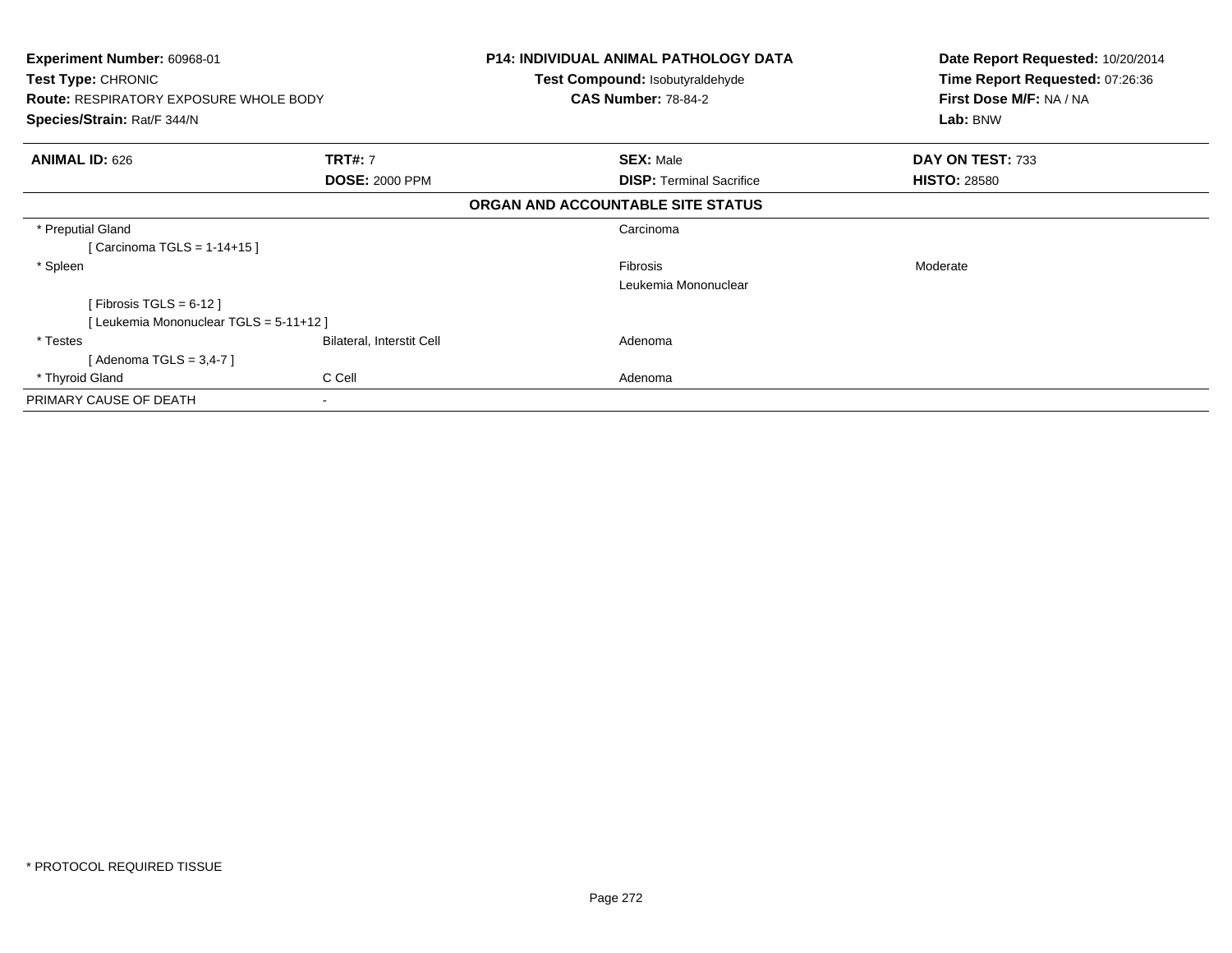| Experiment Number: 60968-01                   |                             | <b>P14: INDIVIDUAL ANIMAL PATHOLOGY DATA</b> | Date Report Requested: 10/20/2014<br>Time Report Requested: 07:26:36 |
|-----------------------------------------------|-----------------------------|----------------------------------------------|----------------------------------------------------------------------|
| Test Type: CHRONIC                            |                             | Test Compound: Isobutyraldehyde              |                                                                      |
| <b>Route: RESPIRATORY EXPOSURE WHOLE BODY</b> |                             | <b>CAS Number: 78-84-2</b>                   | First Dose M/F: NA / NA                                              |
| Species/Strain: Rat/F 344/N                   |                             |                                              | Lab: BNW                                                             |
| <b>ANIMAL ID: 627</b>                         | <b>TRT#: 7</b>              | <b>SEX: Male</b>                             | DAY ON TEST: 579                                                     |
|                                               | <b>DOSE: 2000 PPM</b>       | <b>DISP:</b> Moribund Sacrifice              | <b>HISTO: 28581</b>                                                  |
|                                               |                             | ORGAN AND ACCOUNTABLE SITE STATUS            |                                                                      |
| <b>NORMAL</b>                                 |                             |                                              |                                                                      |
| * Adrenal Cortex                              | <b>Blood Vessel</b>         | * Bone                                       | * Brain                                                              |
| * Epididymis                                  | * Esophagus                 | * Heart                                      | * Intestine Large, Cecum                                             |
| * Intestine Large, Rectum                     | * Intestine Small, Duodenum | * Intestine Small, Ileum                     | * Intestine Small, Jejunum                                           |
| * Islets, Pancreatic                          | * Larynx                    | * Mammary Gland                              | * Pancreas                                                           |
| * Parathyroid Gland                           | * Salivary Glands           | * Stomach, Glandular                         | * Thymus                                                             |
| * Thyroid Gland                               | * Trachea                   |                                              |                                                                      |
| <b>OBSERVATIONS</b>                           |                             |                                              |                                                                      |
| * Adrenal Medulla                             |                             | Hyperplasia                                  | Moderate                                                             |
| * Bone Marrow                                 |                             | Leukemia Mononuclear                         |                                                                      |
| * Intestine Large, Colon                      |                             | Leukemia Mononuclear                         |                                                                      |
| [ Leukemia Mononuclear TGLS = 5-14 ]          |                             |                                              |                                                                      |
| * Kidney                                      |                             | Nephropathy                                  | Chronic, Mild                                                        |
| * Liver                                       |                             | Leukemia Mononuclear                         |                                                                      |
| [ Leukemia Mononuclear TGLS = 6-4 ]           |                             |                                              |                                                                      |
| * Lung                                        |                             | Leukemia Mononuclear                         |                                                                      |
| [Leukemia Mononuclear TGLS = 9-3]             |                             |                                              |                                                                      |
| Lymph Node                                    | Pancreatic                  | Leukemia Mononuclear                         |                                                                      |
| * Lymph Node, Bronchial                       |                             | Leukemia Mononuclear                         |                                                                      |
| [ Leukemia Mononuclear TGLS = 11-12 ]         |                             |                                              |                                                                      |
| * Lymph Node, Mandibular                      |                             | Leukemia Mononuclear                         |                                                                      |
| [ Leukemia Mononuclear TGLS = 11-12 ]         |                             |                                              |                                                                      |
| * Lymph Node, Mediastinal                     |                             | Leukemia Mononuclear                         |                                                                      |
| * Lymph Node, Mesenteric                      |                             | Leukemia Mononuclear                         |                                                                      |
| [ Leukemia Mononuclear TGLS = 11-12 ]         |                             |                                              |                                                                      |
| Mesentery                                     |                             | Leukemia Mononuclear                         |                                                                      |
| [ Leukemia Mononuclear TGLS = 5-14 ]          |                             |                                              |                                                                      |
| * Nose                                        |                             | Cyst                                         | Mild                                                                 |
|                                               | Olfactory Epi               | Degeneration                                 | Minimal                                                              |
|                                               | <b>Respirat Epith</b>       | Metaplasia                                   | Squamous, Minimal                                                    |
| * Pituitary Gland                             | Pars Distalis               | Hyperplasia                                  | Moderate                                                             |
|                                               |                             |                                              |                                                                      |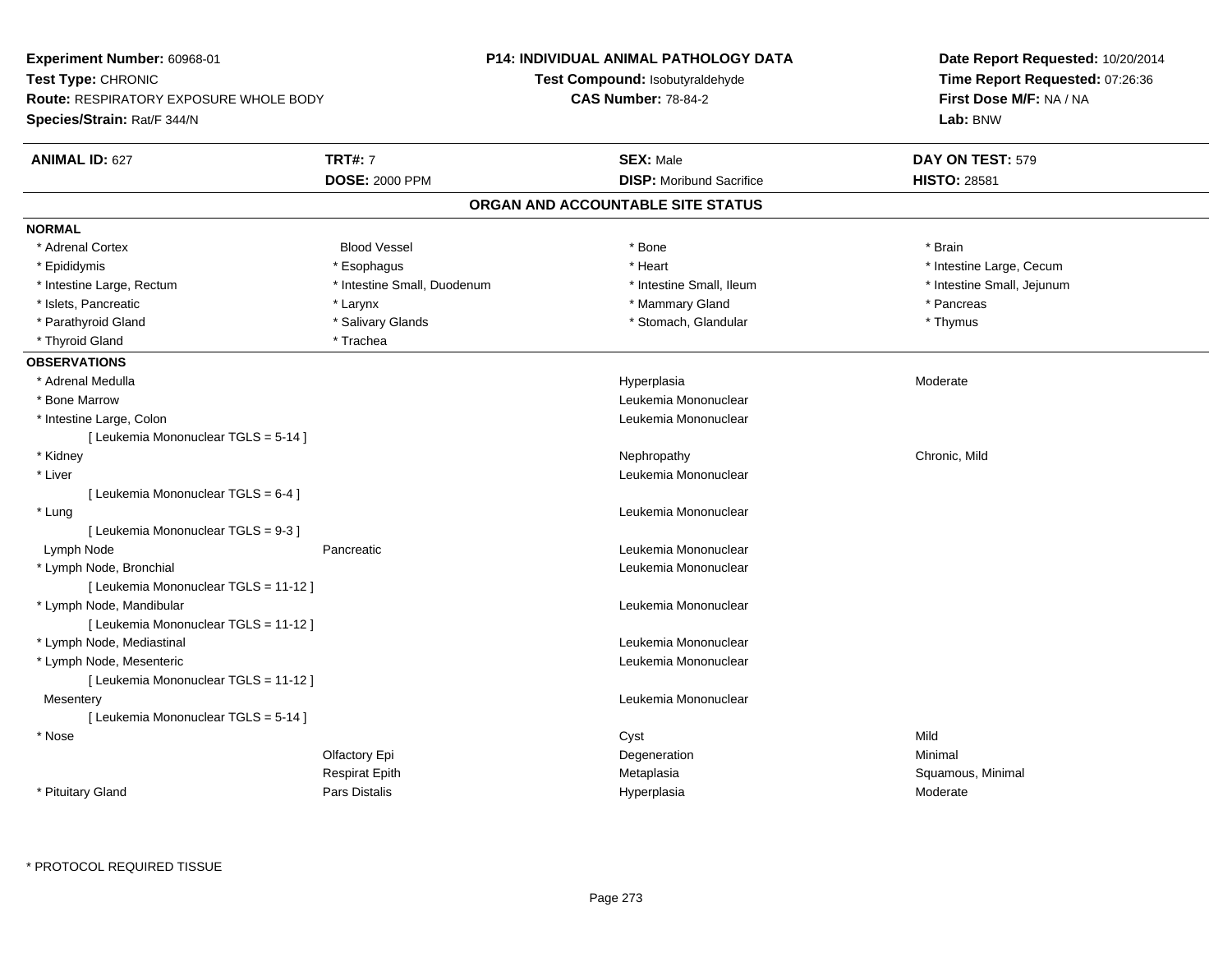| Experiment Number: 60968-01<br>Test Type: CHRONIC<br><b>Route: RESPIRATORY EXPOSURE WHOLE BODY</b><br>Species/Strain: Rat/F 344/N |                               | P14: INDIVIDUAL ANIMAL PATHOLOGY DATA<br>Date Report Requested: 10/20/2014<br>Test Compound: Isobutyraldehyde<br>Time Report Requested: 07:26:36<br>First Dose M/F: NA / NA<br><b>CAS Number: 78-84-2</b><br>Lab: BNW |                     |
|-----------------------------------------------------------------------------------------------------------------------------------|-------------------------------|-----------------------------------------------------------------------------------------------------------------------------------------------------------------------------------------------------------------------|---------------------|
| <b>ANIMAL ID: 627</b>                                                                                                             | <b>TRT#: 7</b>                | <b>SEX: Male</b>                                                                                                                                                                                                      | DAY ON TEST: 579    |
|                                                                                                                                   | <b>DOSE: 2000 PPM</b>         | <b>DISP:</b> Moribund Sacrifice                                                                                                                                                                                       | <b>HISTO: 28581</b> |
|                                                                                                                                   |                               | ORGAN AND ACCOUNTABLE SITE STATUS                                                                                                                                                                                     |                     |
|                                                                                                                                   |                               | Leukemia Mononuclear                                                                                                                                                                                                  |                     |
| [ Leukemia Mononuclear TGLS = 3-8 ]                                                                                               |                               |                                                                                                                                                                                                                       |                     |
| * Preputial Gland                                                                                                                 |                               | Cyst                                                                                                                                                                                                                  | Marked              |
| [ Cyst TGLS = $8-13$ ]                                                                                                            |                               |                                                                                                                                                                                                                       |                     |
| * Prostate                                                                                                                        |                               | Leukemia Mononuclear                                                                                                                                                                                                  |                     |
| [ Leukemia Mononuclear TGLS = 8-13 ]                                                                                              |                               |                                                                                                                                                                                                                       |                     |
| * Seminal Vesicle                                                                                                                 |                               | Leukemia Mononuclear                                                                                                                                                                                                  |                     |
| [ Leukemia Mononuclear TGLS = 8-13 ]                                                                                              |                               |                                                                                                                                                                                                                       |                     |
| * Skin                                                                                                                            |                               | Leukemia Mononuclear                                                                                                                                                                                                  |                     |
| [ Leukemia Mononuclear TGLS = 8-13 ]                                                                                              |                               |                                                                                                                                                                                                                       |                     |
| * Spleen                                                                                                                          |                               | Leukemia Mononuclear                                                                                                                                                                                                  |                     |
| [ Leukemia Mononuclear TGLS = 4-11 ]                                                                                              |                               |                                                                                                                                                                                                                       |                     |
| * Stomach, Forestomach                                                                                                            |                               | Edema                                                                                                                                                                                                                 | Moderate            |
|                                                                                                                                   |                               | Leukemia Mononuclear                                                                                                                                                                                                  |                     |
| * Testes                                                                                                                          | <b>Interstit Cell</b>         | Adenoma                                                                                                                                                                                                               |                     |
|                                                                                                                                   | <b>Interstit Cell</b>         | Hyperplasia                                                                                                                                                                                                           | Mild                |
| * Urinary Bladder                                                                                                                 |                               | Hemorrhage                                                                                                                                                                                                            | Moderate            |
|                                                                                                                                   |                               | Leukemia Mononuclear                                                                                                                                                                                                  |                     |
| [Hemorrhage TGLS = $10-8$ ]                                                                                                       |                               |                                                                                                                                                                                                                       |                     |
| [ Leukemia Mononuclear TGLS = 10-8 ]                                                                                              |                               |                                                                                                                                                                                                                       |                     |
| PRIMARY CAUSE OF DEATH                                                                                                            | - Spleen Leukemia Mononuclear |                                                                                                                                                                                                                       |                     |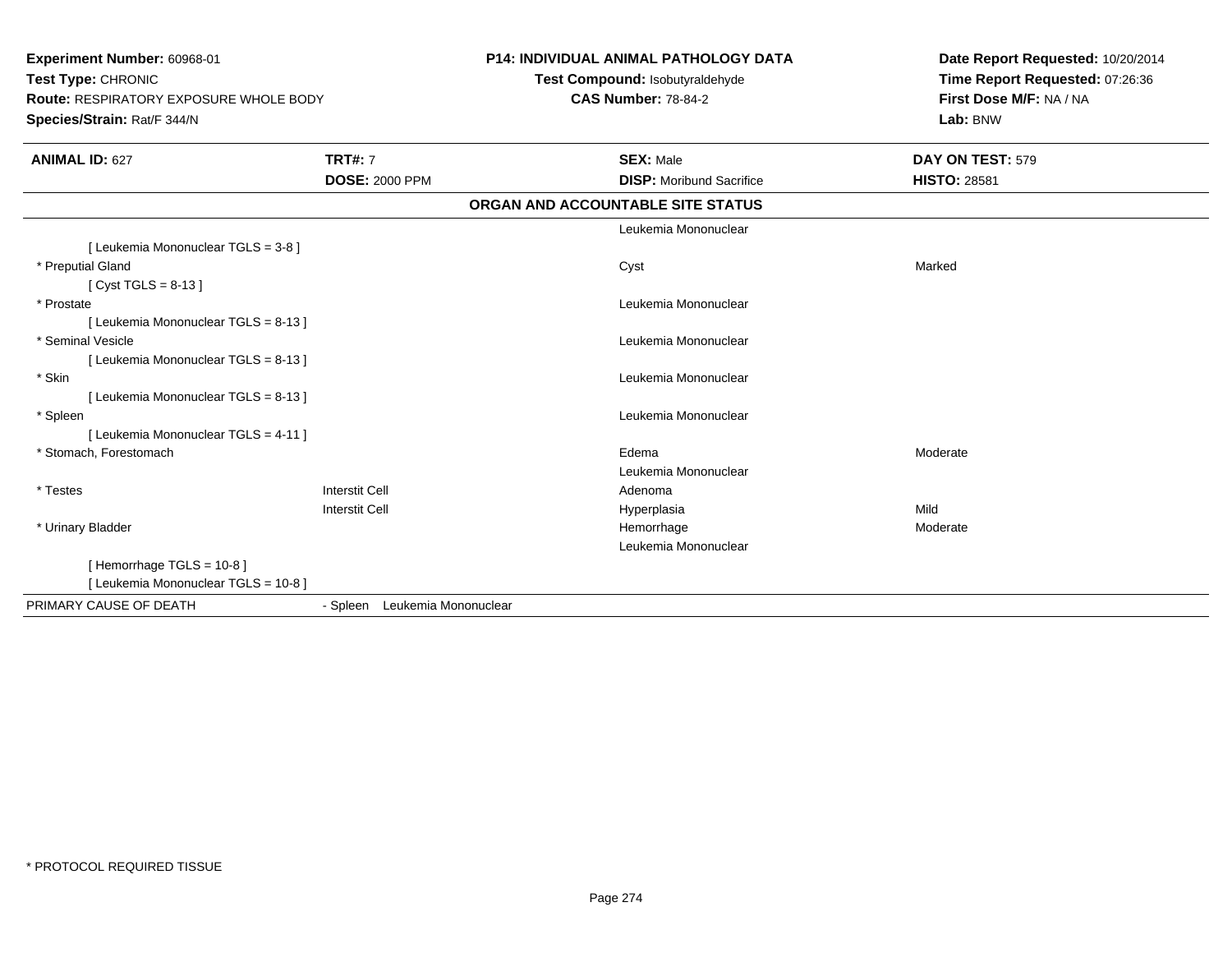| Experiment Number: 60968-01<br>Test Type: CHRONIC<br><b>Route: RESPIRATORY EXPOSURE WHOLE BODY</b><br>Species/Strain: Rat/F 344/N |                          | <b>P14: INDIVIDUAL ANIMAL PATHOLOGY DATA</b> | Date Report Requested: 10/20/2014<br>Time Report Requested: 07:26:36<br>First Dose M/F: NA / NA |
|-----------------------------------------------------------------------------------------------------------------------------------|--------------------------|----------------------------------------------|-------------------------------------------------------------------------------------------------|
|                                                                                                                                   |                          | Test Compound: Isobutyraldehyde              |                                                                                                 |
|                                                                                                                                   |                          | <b>CAS Number: 78-84-2</b>                   |                                                                                                 |
|                                                                                                                                   |                          |                                              | Lab: BNW                                                                                        |
| <b>ANIMAL ID: 628</b>                                                                                                             | <b>TRT#: 7</b>           | <b>SEX: Male</b>                             | DAY ON TEST: 733                                                                                |
|                                                                                                                                   | <b>DOSE: 2000 PPM</b>    | <b>DISP: Terminal Sacrifice</b>              | <b>HISTO: 28582</b>                                                                             |
|                                                                                                                                   |                          | ORGAN AND ACCOUNTABLE SITE STATUS            |                                                                                                 |
| <b>NORMAL</b>                                                                                                                     |                          |                                              |                                                                                                 |
| * Adrenal Cortex                                                                                                                  | <b>Blood Vessel</b>      | * Bone                                       | * Bone Marrow                                                                                   |
| * Brain                                                                                                                           | * Epididymis             | * Esophagus                                  | * Heart                                                                                         |
| * Intestine Large, Cecum                                                                                                          | * Intestine Large, Colon | * Intestine Small, Duodenum                  | * Intestine Small, Ileum                                                                        |
| * Intestine Small, Jejunum                                                                                                        | * Islets, Pancreatic     | * Larynx                                     | * Mammary Gland                                                                                 |
| * Parathyroid Gland                                                                                                               | * Pituitary Gland        | * Preputial Gland                            | * Prostate                                                                                      |
| * Salivary Glands                                                                                                                 | * Seminal Vesicle        | * Skin                                       | * Stomach, Forestomach                                                                          |
| * Stomach, Glandular                                                                                                              | * Thymus                 | * Trachea                                    | * Urinary Bladder                                                                               |
| <b>OBSERVATIONS</b>                                                                                                               |                          |                                              |                                                                                                 |
| * Adrenal Medulla                                                                                                                 |                          | Hyperplasia                                  | Moderate                                                                                        |
| * Intestine Large, Rectum                                                                                                         |                          | Parasite Metazoan                            |                                                                                                 |
| * Kidney                                                                                                                          |                          | Nephropathy                                  | Chronic, Moderate                                                                               |
| [Nephropathy TGLS = 7-5]                                                                                                          |                          |                                              |                                                                                                 |
| * Liver                                                                                                                           |                          | Leukemia Mononuclear                         |                                                                                                 |
| [ Leukemia Mononuclear TGLS = 8-4 ]                                                                                               |                          |                                              |                                                                                                 |
| * Lung                                                                                                                            |                          | Alveolar/Bronchiolar Adenoma                 |                                                                                                 |
|                                                                                                                                   | Alveolar Epith           | Hyperplasia                                  | Marked                                                                                          |
|                                                                                                                                   | Alveolar Epith           | <b>Infiltration Cellular</b>                 | Histiocyte, Moderate                                                                            |
|                                                                                                                                   |                          | Leukemia Mononuclear                         |                                                                                                 |
| [ Alveolar/Bronchiolar Adenoma TGLS = 1-3 ]                                                                                       |                          |                                              |                                                                                                 |
| * Lymph Node, Bronchial                                                                                                           |                          | Leukemia Mononuclear                         |                                                                                                 |
| * Lymph Node, Mandibular                                                                                                          |                          | Leukemia Mononuclear                         |                                                                                                 |
| * Lymph Node, Mediastinal                                                                                                         |                          | Leukemia Mononuclear                         |                                                                                                 |
| * Lymph Node, Mesenteric                                                                                                          |                          | Leukemia Mononuclear                         |                                                                                                 |
| * Nose                                                                                                                            |                          | Cyst                                         | Minimal                                                                                         |
|                                                                                                                                   | Olfactory Epi            | Degeneration                                 | Minimal                                                                                         |
|                                                                                                                                   | <b>Respirat Epith</b>    | Hyperplasia                                  | Minimal                                                                                         |
|                                                                                                                                   |                          | Inflammation                                 | Suppurative, Moderate                                                                           |
|                                                                                                                                   | <b>Respirat Epith</b>    | Metaplasia                                   | Squamous, Moderate                                                                              |
| * Pancreas                                                                                                                        |                          | Leukemia Mononuclear                         |                                                                                                 |
| [ Leukemia Mononuclear TGLS = 6-11 ]                                                                                              |                          |                                              |                                                                                                 |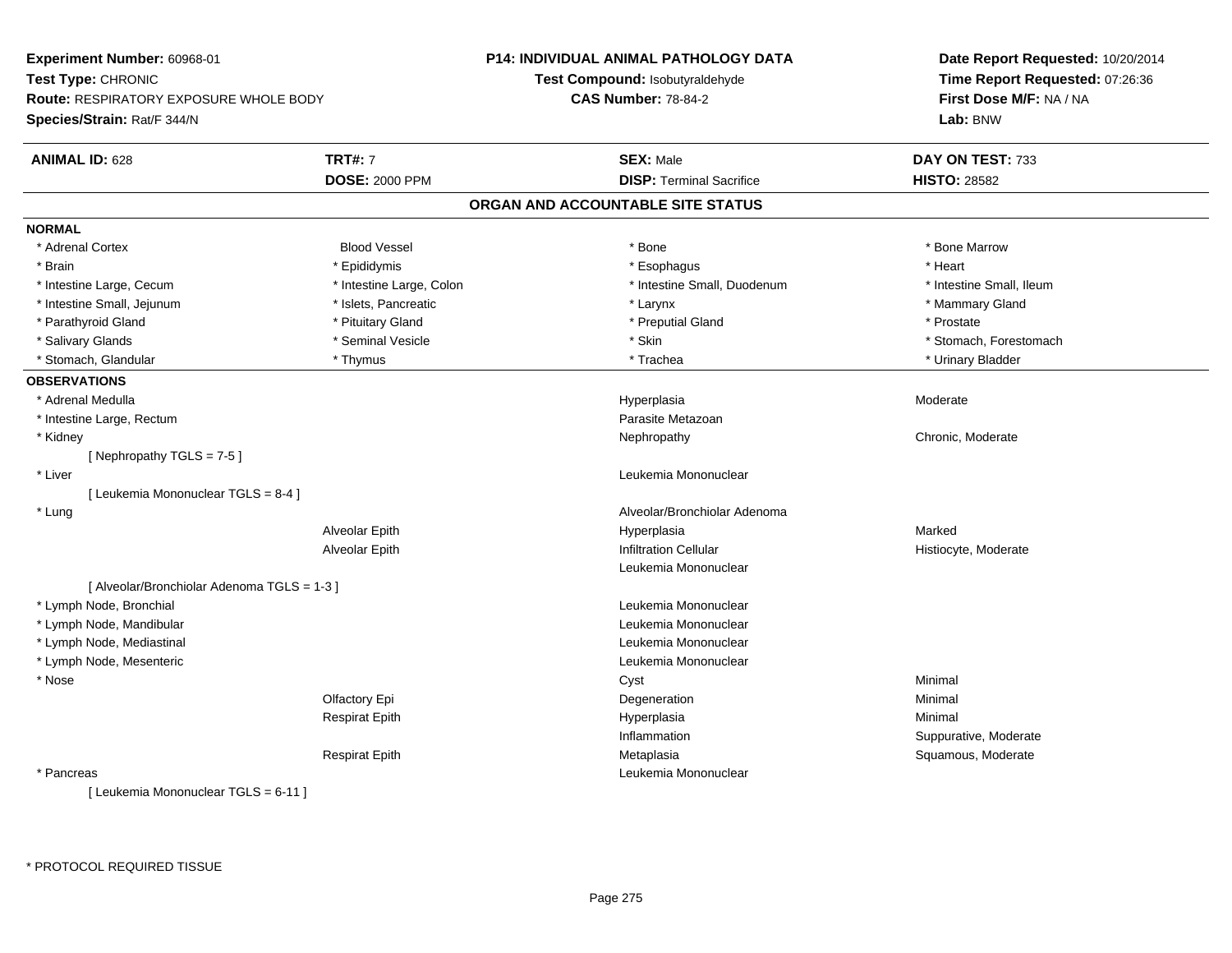| Experiment Number: 60968-01<br>Test Type: CHRONIC<br><b>Route: RESPIRATORY EXPOSURE WHOLE BODY</b> |                           |                                   | P14: INDIVIDUAL ANIMAL PATHOLOGY DATA<br>Date Report Requested: 10/20/2014<br>Time Report Requested: 07:26:36<br>Test Compound: Isobutyraldehyde<br>First Dose M/F: NA / NA<br><b>CAS Number: 78-84-2</b> |                     |
|----------------------------------------------------------------------------------------------------|---------------------------|-----------------------------------|-----------------------------------------------------------------------------------------------------------------------------------------------------------------------------------------------------------|---------------------|
| Species/Strain: Rat/F 344/N                                                                        |                           |                                   |                                                                                                                                                                                                           | Lab: BNW            |
| <b>ANIMAL ID: 628</b>                                                                              | <b>TRT#: 7</b>            |                                   | <b>SEX: Male</b>                                                                                                                                                                                          | DAY ON TEST: 733    |
|                                                                                                    | <b>DOSE: 2000 PPM</b>     |                                   | <b>DISP: Terminal Sacrifice</b>                                                                                                                                                                           | <b>HISTO: 28582</b> |
|                                                                                                    |                           | ORGAN AND ACCOUNTABLE SITE STATUS |                                                                                                                                                                                                           |                     |
| * Spleen                                                                                           |                           |                                   | Fibrosis                                                                                                                                                                                                  | Moderate            |
|                                                                                                    |                           |                                   | Leukemia Mononuclear                                                                                                                                                                                      |                     |
| [Fibrosis TGLS = $5-11$ ]                                                                          |                           |                                   |                                                                                                                                                                                                           |                     |
| [Leukemia Mononuclear TGLS = 4-11]                                                                 |                           |                                   |                                                                                                                                                                                                           |                     |
| * Testes                                                                                           | Bilateral, Interstit Cell |                                   | Adenoma                                                                                                                                                                                                   |                     |
| [ Adenoma TGLS = 2,3-7 ]                                                                           |                           |                                   |                                                                                                                                                                                                           |                     |
| * Thyroid Gland                                                                                    | Bilateral, C Cell         |                                   | Adenoma                                                                                                                                                                                                   |                     |
| PRIMARY CAUSE OF DEATH                                                                             |                           |                                   |                                                                                                                                                                                                           |                     |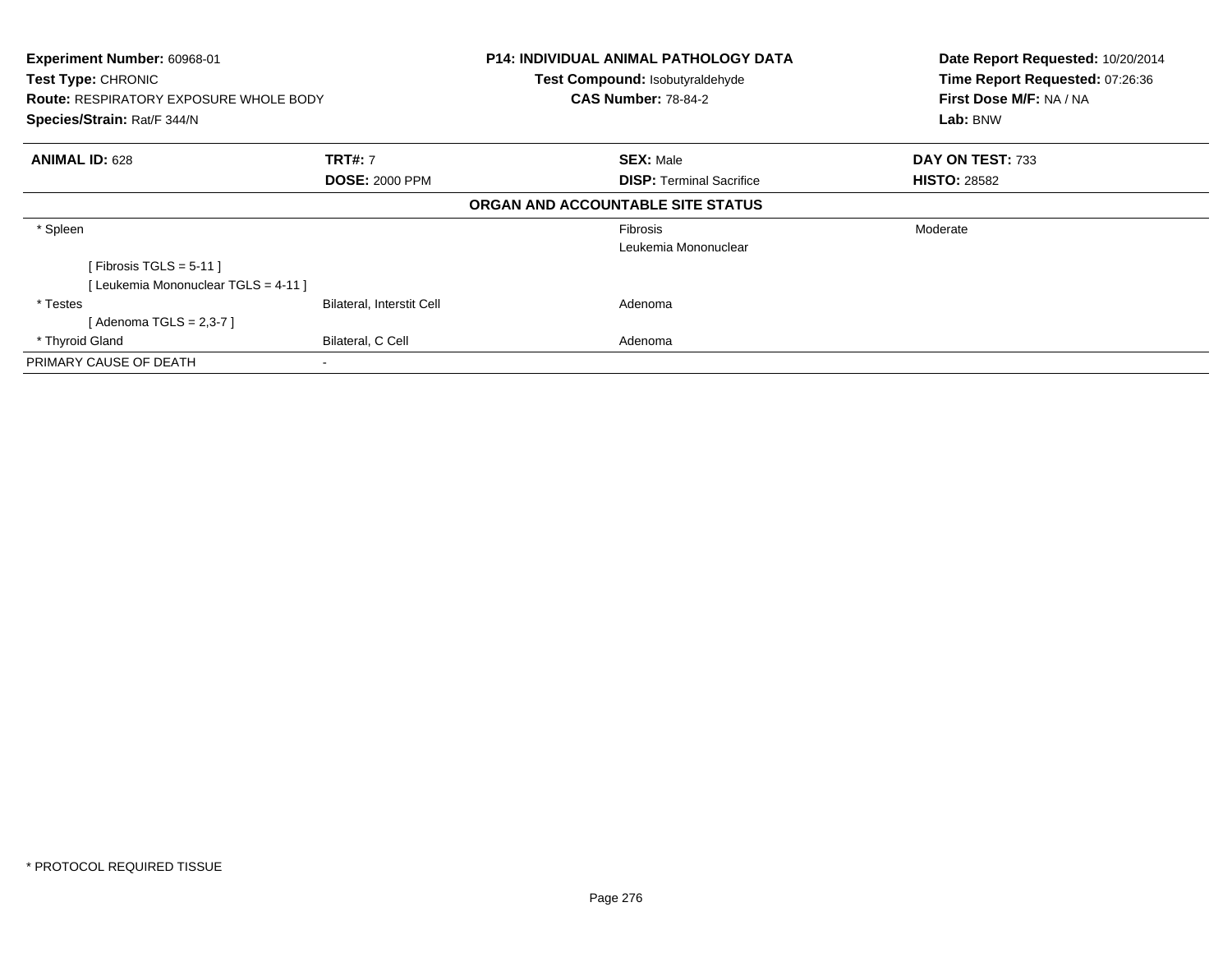| Experiment Number: 60968-01                                           |                          | <b>P14: INDIVIDUAL ANIMAL PATHOLOGY DATA</b> | Date Report Requested: 10/20/2014 |
|-----------------------------------------------------------------------|--------------------------|----------------------------------------------|-----------------------------------|
| Test Type: CHRONIC                                                    |                          | Test Compound: Isobutyraldehyde              | Time Report Requested: 07:26:36   |
| Route: RESPIRATORY EXPOSURE WHOLE BODY<br>Species/Strain: Rat/F 344/N |                          | <b>CAS Number: 78-84-2</b>                   | First Dose M/F: NA / NA           |
|                                                                       |                          |                                              | Lab: BNW                          |
| <b>ANIMAL ID: 629</b>                                                 | <b>TRT#: 7</b>           | <b>SEX: Male</b>                             | DAY ON TEST: 658                  |
|                                                                       | <b>DOSE: 2000 PPM</b>    | <b>DISP:</b> Moribund Sacrifice              | <b>HISTO: 28583</b>               |
|                                                                       |                          | ORGAN AND ACCOUNTABLE SITE STATUS            |                                   |
| <b>NORMAL</b>                                                         |                          |                                              |                                   |
| * Adrenal Cortex                                                      | * Adrenal Medulla        | <b>Blood Vessel</b>                          | * Bone                            |
| * Bone Marrow                                                         | * Brain                  | * Epididymis                                 | * Esophagus                       |
| * Heart                                                               | * Intestine Large, Cecum | * Intestine Large, Colon                     | * Intestine Large, Rectum         |
| * Intestine Small, Duodenum                                           | * Intestine Small, Ileum | * Intestine Small, Jejunum                   | * Islets, Pancreatic              |
| * Mammary Gland                                                       | * Pancreas               | * Parathyroid Gland                          | * Preputial Gland                 |
| * Salivary Glands                                                     | * Seminal Vesicle        | * Skin                                       | * Stomach, Forestomach            |
| * Stomach, Glandular                                                  | * Thymus                 | * Thyroid Gland                              | * Trachea                         |
| * Urinary Bladder                                                     |                          |                                              |                                   |
| <b>OBSERVATIONS</b>                                                   |                          |                                              |                                   |
| * Kidney                                                              |                          | Nephropathy                                  | Chronic, Marked                   |
| [Nephropathy TGLS = 7-5]                                              |                          |                                              |                                   |
| * Larynx                                                              |                          | Foreign Body                                 |                                   |
| * Liver                                                               |                          | Leukemia Mononuclear                         |                                   |
| [ Leukemia Mononuclear TGLS = 7-5 ]                                   |                          |                                              |                                   |
| * Lung                                                                |                          | Hemorrhage                                   | Mild                              |
|                                                                       |                          | Leukemia Mononuclear                         |                                   |
| [Hemorrhage TGLS = 9-11]<br>[ Leukemia Mononuclear TGLS = 9-11 ]      |                          |                                              |                                   |
| * Lymph Node, Bronchial                                               |                          | Leukemia Mononuclear                         |                                   |
| * Lymph Node, Mandibular                                              |                          | Leukemia Mononuclear                         |                                   |
| * Lymph Node, Mediastinal                                             |                          | Leukemia Mononuclear                         |                                   |
| * Lymph Node, Mesenteric                                              |                          | Leukemia Mononuclear                         |                                   |
| Mesentery                                                             | Fat                      | <b>Necrosis</b>                              | Moderate                          |
| [Necrosis $TGLS = 8-13$ ]                                             |                          |                                              |                                   |
| * Nose                                                                | Olfactory Epi            | Degeneration                                 | Minimal                           |
|                                                                       |                          | Inflammation                                 | Suppurative, Minimal              |
|                                                                       | <b>Respirat Epith</b>    | Metaplasia                                   | Squamous, Minimal                 |
| Note: minimal squamous metaplasia on tip of left nasal turbinate.     |                          |                                              |                                   |
| * Pituitary Gland                                                     |                          | Leukemia Mononuclear                         |                                   |
| [ Leukemia Mononuclear TGLS = 1-8 ]                                   |                          |                                              |                                   |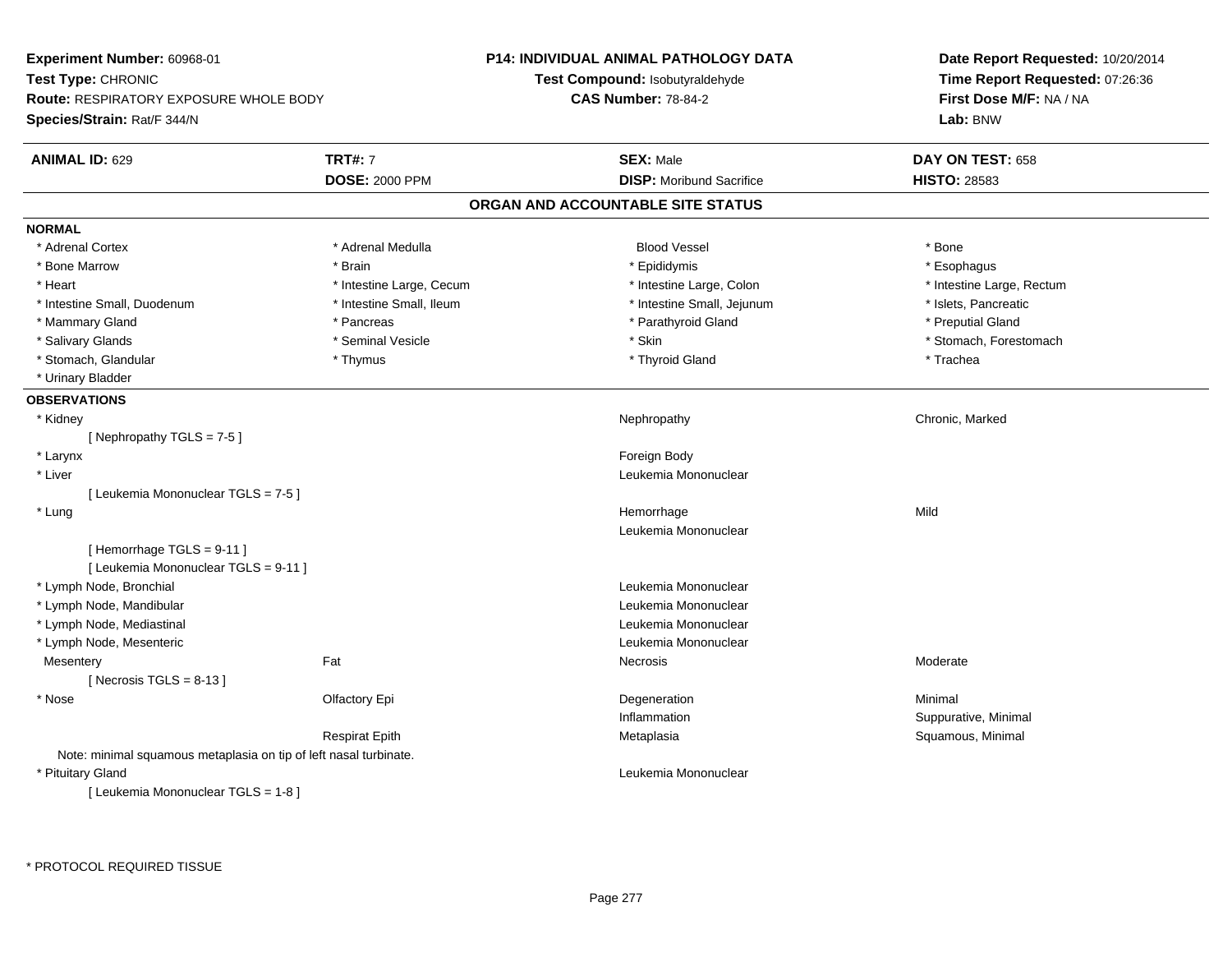| Experiment Number: 60968-01<br>Test Type: CHRONIC<br><b>Route: RESPIRATORY EXPOSURE WHOLE BODY</b><br>Species/Strain: Rat/F 344/N |                                  | <b>P14: INDIVIDUAL ANIMAL PATHOLOGY DATA</b><br>Test Compound: Isobutyraldehyde<br><b>CAS Number: 78-84-2</b> | Date Report Requested: 10/20/2014<br>Time Report Requested: 07:26:36<br>First Dose M/F: NA / NA<br>Lab: BNW |
|-----------------------------------------------------------------------------------------------------------------------------------|----------------------------------|---------------------------------------------------------------------------------------------------------------|-------------------------------------------------------------------------------------------------------------|
| <b>ANIMAL ID: 629</b>                                                                                                             | <b>TRT#: 7</b>                   | <b>SEX: Male</b>                                                                                              | DAY ON TEST: 658                                                                                            |
|                                                                                                                                   | <b>DOSE: 2000 PPM</b>            | <b>DISP:</b> Moribund Sacrifice                                                                               | <b>HISTO: 28583</b>                                                                                         |
|                                                                                                                                   |                                  | ORGAN AND ACCOUNTABLE SITE STATUS                                                                             |                                                                                                             |
| * Prostate                                                                                                                        |                                  | Inflammation                                                                                                  | Suppurative, Mild                                                                                           |
| * Spleen                                                                                                                          |                                  | <b>Fibrosis</b>                                                                                               | Moderate                                                                                                    |
|                                                                                                                                   |                                  | Leukemia Mononuclear                                                                                          |                                                                                                             |
| [Fibrosis TGLS = $6-12$ ]                                                                                                         |                                  |                                                                                                               |                                                                                                             |
| [Leukemia Mononuclear TGLS = 5-12]                                                                                                |                                  |                                                                                                               |                                                                                                             |
| * Testes                                                                                                                          | Interstit Cell                   | Adenoma                                                                                                       |                                                                                                             |
|                                                                                                                                   | <b>Germinal Epith</b>            | Atrophy                                                                                                       | Marked                                                                                                      |
| [ Adenoma TGLS = 3-7 ]                                                                                                            |                                  |                                                                                                               |                                                                                                             |
| [Atrophy TGLS = 2-7 ]                                                                                                             |                                  |                                                                                                               |                                                                                                             |
| PRIMARY CAUSE OF DEATH                                                                                                            | Leukemia Mononuclear<br>- Spleen |                                                                                                               |                                                                                                             |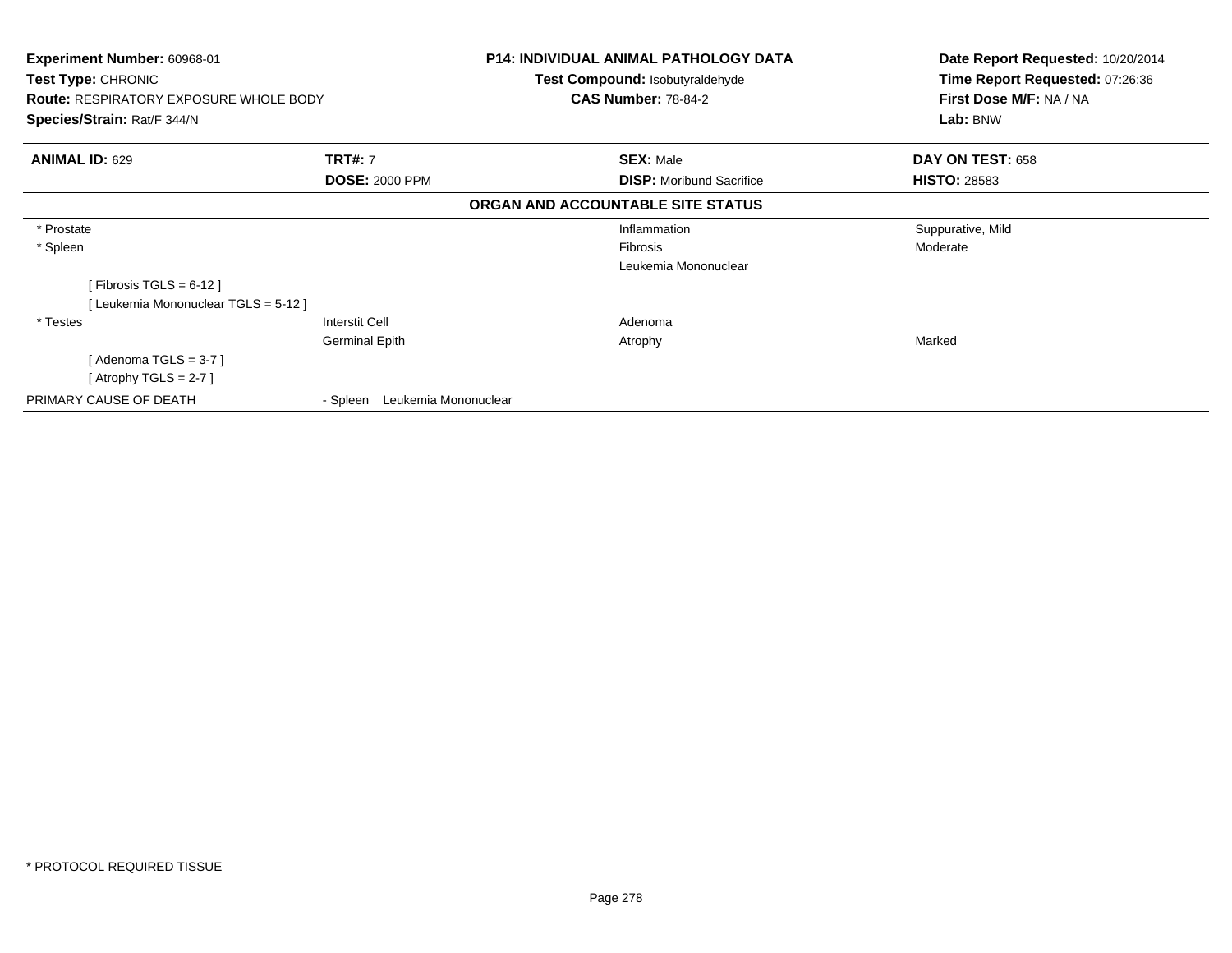**Experiment Number:** 60968-01**Test Type:** CHRONIC **Route:** RESPIRATORY EXPOSURE WHOLE BODY**Species/Strain:** Rat/F 344/N**P14: INDIVIDUAL ANIMAL PATHOLOGY DATATest Compound:** Isobutyraldehyde**CAS Number:** 78-84-2**Date Report Requested:** 10/20/2014**Time Report Requested:** 07:26:36**First Dose M/F:** NA / NA**Lab:** BNW**ANIMAL ID:** 630**C TRT#:** 7 **SEX:** Male **DAY ON TEST:** 441 **DOSE:** 2000 PPM**DISP:** Moribund Sacrifice **HISTO:** 28584 **ORGAN AND ACCOUNTABLE SITE STATUSNORMAL**\* Adrenal Cortex \* Adrenal Medulla \* \* Book \* Blood Vessel \* Book \* Bone \* Bone \* Bone \* Bone \* Bone \* Bone \* Bone \* Bone \* Bone \* Heart \* Brain \* \* Esophagus \* \* Esophagus \* \* Esophagus \* \* Esophagus \* \* Esophagus \* Heart \* Heart \* Heart \* Heart \* Intestine Large, Cecum \* Intestine Large, Colon \* Intestine Large, Rectum \* Intestine Small, Duodenum \* Intestine Small, Ileum \* Intestine Small, Jejunum \* Islets, Pancreatic \* Larynx\* Lymph Node, Mesenteric \* Lymph Node, Bronchial \* Lymph Node, Mandibular \* Lymph Node, Mediastinal \* Lymph Node, Mediastinal \* Mammary Gland \* **All and \* Pancreas** \* Pancreas \* Parathyroid Gland \* Parathyroid Gland \* Pituitary Gland \* Pituitary Gland \* Prostate \* \* Salivary Glands \* \* Salivary Glands \* \* Seminal Vesicle \* \* \* Seminal Yestrich \* \* Skin \* \* Skin \* Trachea \* Stomach, Forestomach \* Thymus \* Stomach, Glandular \* Thymus \* Thymus \* Thymus \* Thymus \* Thymus \* Thymus \* Thymus \* Thymus \* Thymus \* Thymus \* Thymus \* Thymus \* Thymus \* Thymus \* Thymus \* Thymus \* Thymus \* Thymus \* Thymu \* Urinary Bladder**OBSERVATIONS** \* Bone Marroww Myelofibrosis and the method of the Moderate Myelofibrosis and the Moderate Moderate  $\sim$  Moderate  $\sim$  \* Kidneyy the controller of the controller of the controller of the controller of the controller of the chronic, Mild \* Liver Hepatocyte Hyperplasia Marked Leukemia Mononuclear[ Hyperplasia TGLS = 5-4 ][ Leukemia Mononuclear TGLS = 5-4 ] \* Lung Alveolar Epith Infiltration Cellular Histiocyte, Moderate Leukemia Mononuclear[ Leukemia Mononuclear TGLS = 4-3 ]**Mesentery** y the control of the Marked States of the Marked States of the Marked States of the Marked States of the Marked States of the Marked States of the Marked States of the Marked States of the Marked States of the Marked State  $[$  Necrosis TGLS = 6,8,9-12+14+15 ] \* Nosee and the Colombia Colombia Colombia Colombia Colombia Colombia Degeneration and the Colombia Colombia Minimal<br>Colombia Colombia Colombia Colombia Colombia Colombia Colombia Colombia Colombia Colombia Colombia Colombia Co Respirat EpithMetaplasia **Squamous, Minimal**  \* Preputial Glandd with the suppurative, Marked and Suppurative, Marked and Suppurative, Marked and Suppurative, Marked and Suppurative, Marked and Suppurative, Marked and Suppurative, Marked and Suppurative, Marked and Suppurative, Marked  $[$  Inflammation TGLS = 1,2-13  $]$  \* Spleen Leukemia Mononuclear [ Leukemia Mononuclear TGLS = 1,2-13 ] \* Testes Interstit Cell Adenoma Necrosiss and the contract of the Marked  $[$  Necrosis TGLS = 7-7  $]$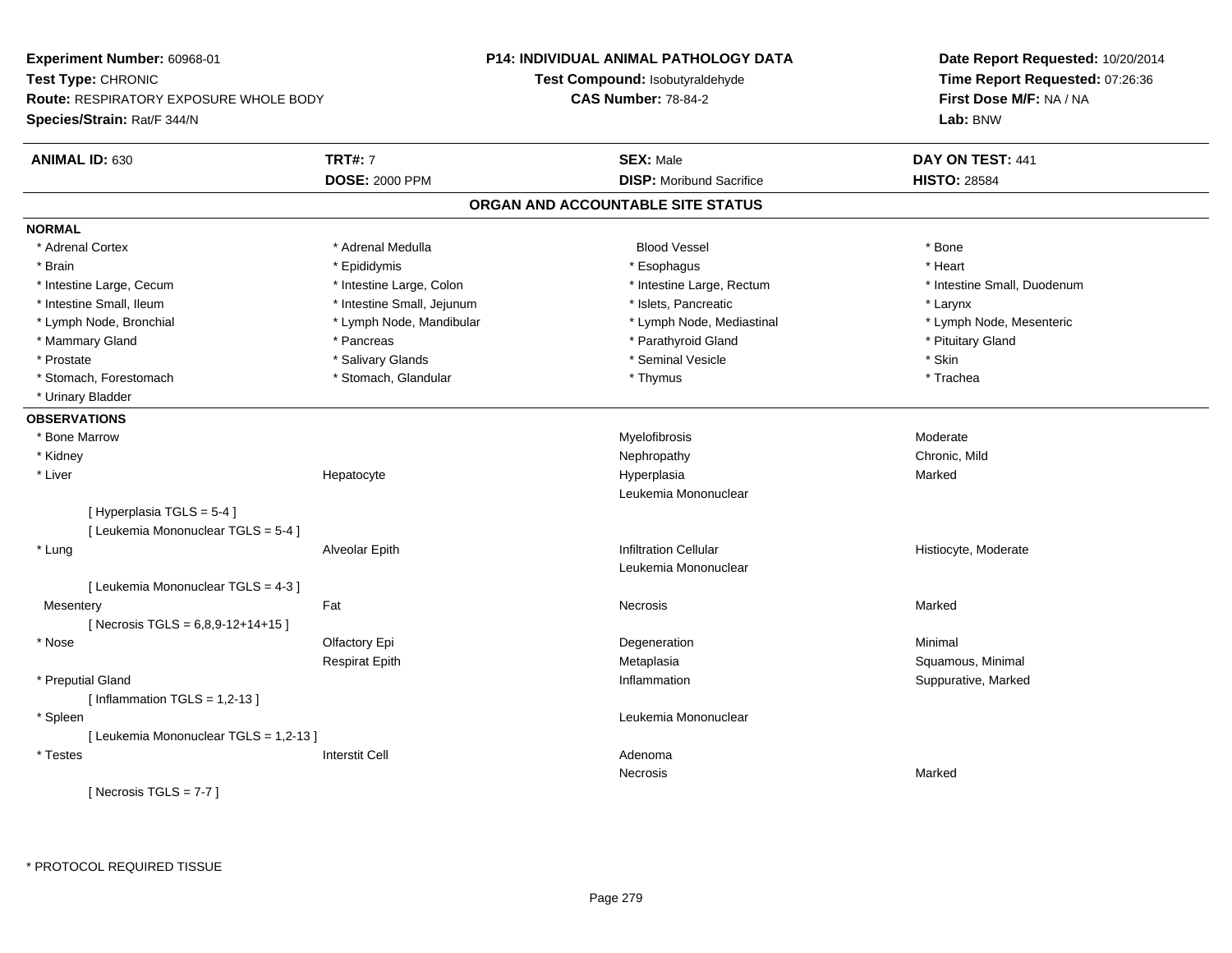| <b>Experiment Number: 60968-01</b><br><b>Test Type: CHRONIC</b> |                               | <b>P14: INDIVIDUAL ANIMAL PATHOLOGY DATA</b> | Date Report Requested: 10/20/2014<br>Time Report Requested: 07:26:36 |
|-----------------------------------------------------------------|-------------------------------|----------------------------------------------|----------------------------------------------------------------------|
|                                                                 |                               | Test Compound: Isobutyraldehyde              |                                                                      |
| <b>Route: RESPIRATORY EXPOSURE WHOLE BODY</b>                   |                               | <b>CAS Number: 78-84-2</b>                   | First Dose M/F: NA / NA                                              |
| Species/Strain: Rat/F 344/N                                     |                               |                                              | Lab: BNW                                                             |
| <b>ANIMAL ID: 630</b>                                           | <b>TRT#: 7</b>                | <b>SEX: Male</b>                             | DAY ON TEST: 441                                                     |
|                                                                 | <b>DOSE: 2000 PPM</b>         | <b>DISP:</b> Moribund Sacrifice              | <b>HISTO: 28584</b>                                                  |
|                                                                 |                               | ORGAN AND ACCOUNTABLE SITE STATUS            |                                                                      |
| * Thyroid Gland                                                 | C Cell                        | Hyperplasia                                  | Minimal                                                              |
| PRIMARY CAUSE OF DEATH                                          | - Spleen Leukemia Mononuclear |                                              |                                                                      |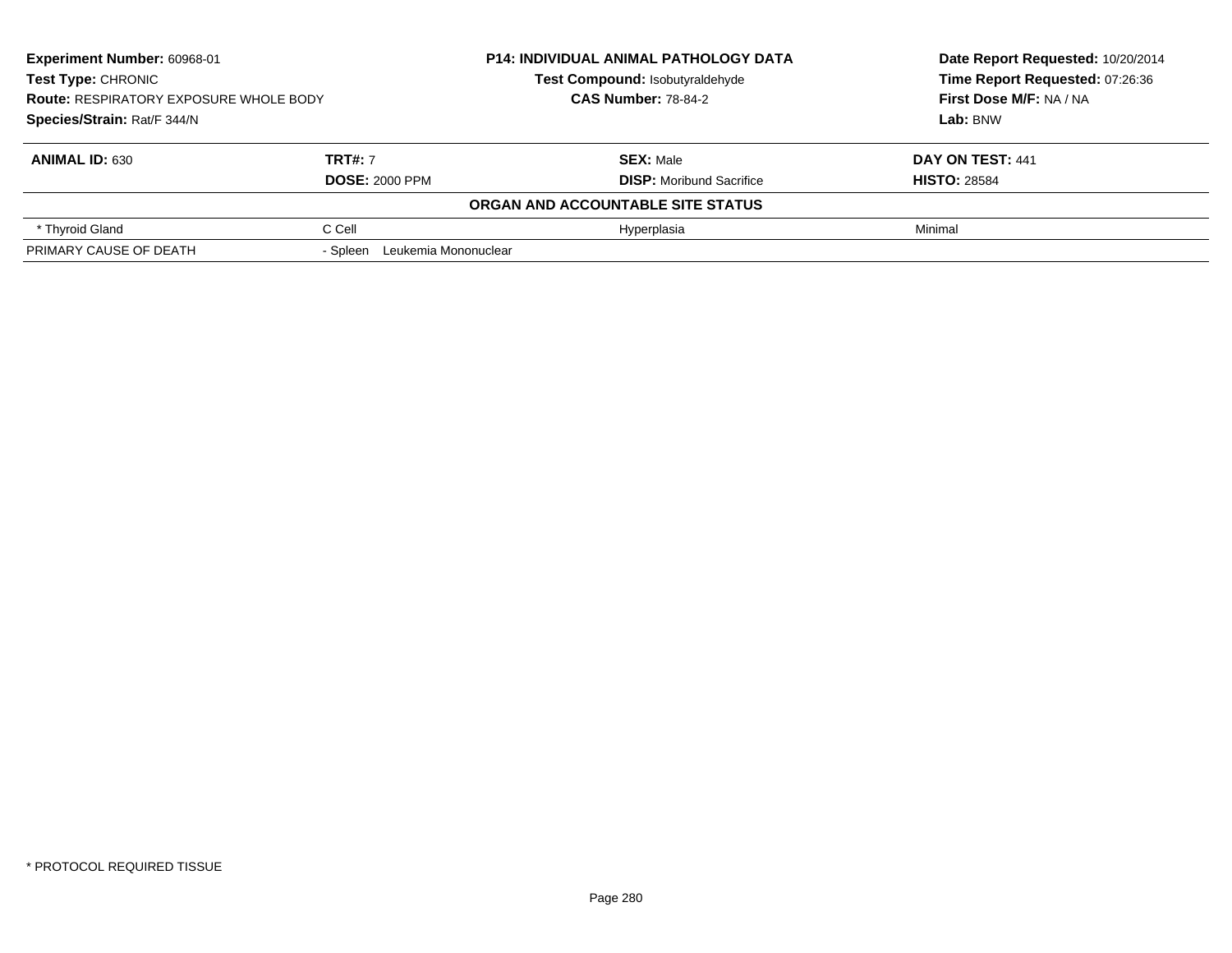| Experiment Number: 60968-01<br>Test Type: CHRONIC<br><b>Route: RESPIRATORY EXPOSURE WHOLE BODY</b><br>Species/Strain: Rat/F 344/N |                                         | <b>P14: INDIVIDUAL ANIMAL PATHOLOGY DATA</b><br>Test Compound: Isobutyraldehyde<br><b>CAS Number: 78-84-2</b> | Date Report Requested: 10/20/2014<br>Time Report Requested: 07:26:36<br>First Dose M/F: NA / NA<br>Lab: BNW |
|-----------------------------------------------------------------------------------------------------------------------------------|-----------------------------------------|---------------------------------------------------------------------------------------------------------------|-------------------------------------------------------------------------------------------------------------|
| ANIMAL ID: 631                                                                                                                    | <b>TRT#: 7</b><br><b>DOSE: 2000 PPM</b> | <b>SEX: Male</b><br><b>DISP: Moribund Sacrifice</b>                                                           | DAY ON TEST: 491<br><b>HISTO: 28585</b>                                                                     |
|                                                                                                                                   |                                         | ORGAN AND ACCOUNTABLE SITE STATUS                                                                             |                                                                                                             |
| <b>NORMAL</b>                                                                                                                     |                                         |                                                                                                               |                                                                                                             |
| * Adrenal Cortex                                                                                                                  | * Adrenal Medulla                       | <b>Blood Vessel</b>                                                                                           | * Bone                                                                                                      |
| * Bone Marrow                                                                                                                     | * Brain                                 | * Epididymis                                                                                                  | * Esophagus                                                                                                 |
| * Heart                                                                                                                           | * Intestine Large, Cecum                | * Intestine Large, Colon                                                                                      | * Intestine Large, Rectum                                                                                   |
| * Intestine Small, Duodenum                                                                                                       | * Intestine Small, Ileum                | * Intestine Small, Jejunum                                                                                    | * Islets, Pancreatic                                                                                        |
| * Larynx                                                                                                                          | * Liver                                 | * Lung                                                                                                        | * Lymph Node, Bronchial                                                                                     |
| * Lymph Node, Mediastinal                                                                                                         | * Lymph Node, Mesenteric                | * Mammary Gland                                                                                               | * Pancreas                                                                                                  |
| * Parathyroid Gland                                                                                                               | * Preputial Gland                       | * Prostate                                                                                                    | * Salivary Glands                                                                                           |
| * Seminal Vesicle                                                                                                                 | * Skin                                  | * Spleen                                                                                                      | * Stomach, Forestomach                                                                                      |
| * Stomach, Glandular                                                                                                              | * Testes                                | * Thymus                                                                                                      | * Thyroid Gland                                                                                             |
| * Trachea                                                                                                                         | * Urinary Bladder                       |                                                                                                               |                                                                                                             |
| <b>MISSING</b>                                                                                                                    |                                         |                                                                                                               |                                                                                                             |
| * Lymph Node, Mandibular                                                                                                          |                                         |                                                                                                               |                                                                                                             |
| <b>OBSERVATIONS</b>                                                                                                               |                                         |                                                                                                               |                                                                                                             |
| * Kidney                                                                                                                          |                                         | Nephropathy                                                                                                   | Chronic, Mild                                                                                               |
| * Nose                                                                                                                            | Olfactory Epi                           | Degeneration                                                                                                  | Minimal                                                                                                     |
| * Pituitary Gland                                                                                                                 | Pars Distalis                           | Adenoma                                                                                                       |                                                                                                             |
| [Adenoma TGLS = $1-8$ ]                                                                                                           |                                         |                                                                                                               |                                                                                                             |
| PRIMARY CAUSE OF DEATH                                                                                                            | - Pituitary Gland Pars Distalis Adenoma |                                                                                                               |                                                                                                             |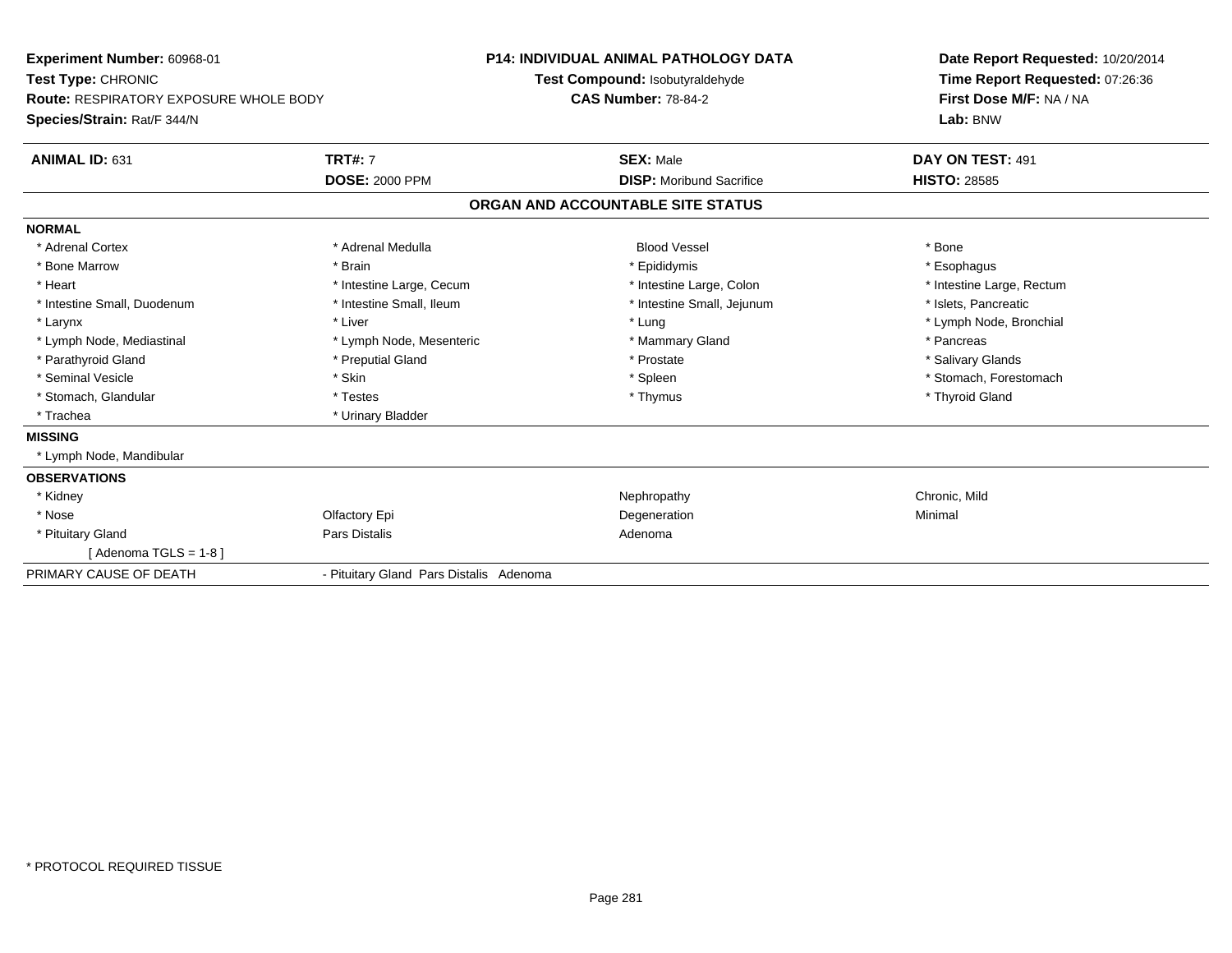**Experiment Number:** 60968-01**Test Type:** CHRONIC **Route:** RESPIRATORY EXPOSURE WHOLE BODY**Species/Strain:** Rat/F 344/N**P14: INDIVIDUAL ANIMAL PATHOLOGY DATATest Compound:** Isobutyraldehyde**CAS Number:** 78-84-2**Date Report Requested:** 10/20/2014**Time Report Requested:** 07:26:36**First Dose M/F:** NA / NA**Lab:** BNW**ANIMAL ID:** 632**TRT#:** 7 **SEX:** Male **DAY ON TEST:** 733 **DOSE:** 2000 PPM**DISP:** Terminal Sacrifice **HISTO:** 28586 **ORGAN AND ACCOUNTABLE SITE STATUSNORMAL**\* Adrenal Cortex \* Adrenal Cortex \* Adrenal Medulla Blood Vessel \* Bone\* Esophagus \* Bone Marrow \* Brain \* Epididymis \* Esophagus \* Heart Thestine Large, Cecum Thestine Large, Cecum Assessment Carge, Colon Thestine Large, Rectum \* Intestine Large, Rectum \* Intestine Large, Rectum \* Intestine Small, Duodenum \* Intestine Small, Ileum \* Intestine Small, Jejunum \* Islets, Pancreatic\* Lymph Node, Mediastinal \* Lung \* Lymph Node, Bronchial \* Lymph Node, Mandibular \* Lymph Node, Mandibular \* Lymph Node, Mesenteric \* \* Mammary Gland \* Mammary Gland \* Pancreas \* Pancreas \* \* Pancreas \* Parathyroid Gland \* Salivary Glands \* The state of the seminal Vesicle \* Skin \* Skin \* Skin \* Stomach, Forestomach, Forestomach, Forestomach, Forestomach, Forestomach, Forestomach, Forestomach, Forestomach, Forestomach, Forestomach, Foresto \* Stomach, Glandular \* Thymus \* Thymus \* Thymus \* Thyroid Gland \* Thyroid Gland \* Thachea \* Urinary Bladder**OBSERVATIONS** \* Kidneyy the controller of the controller of the controller of the Nephropathy Chronic, Marked Schronic, Marked Schronic, Marked Schronic, Marked Schronic, Marked Schronic, Marked Schronic, Marked Schronic, Marked Schronic, Marke [ Nephropathy  $TGLS = 6-5$  ] \* Larynx**x** and the contract of the contract of the contract of the contract of the contract of the contract of the contract of the contract of the contract of the contract of the contract of the contract of the contract of the co Inflammation **Suppurative, Minimal**  \* Liver Clear Cell Focus[ Clear Cell Focus TGLS = 6-5 ] \* Nosee and the Colombia Colombia Colombia Colombia Colombia Colombia Degeneration and the Colombia Colombia Minimal<br>Colombia Colombia Colombia Colombia Colombia Colombia Colombia Colombia Colombia Colombia Colombia Colombia Co Respirat Epith Metaplasia Squamous, Mild PeritoneumTunica Vaginal Mesothelioma Benign [ Mesothelioma Benign TGLS = 4-7 ] \* Pituitary Glandd and the contract of Pars Distalis and the contract of Adenoma and Adenoma and the Adenoma and the Adenoma and  $\alpha$ Cyst Moderate $[$  Adenoma TGLS = 2-8  $]$ [ Cyst TGLS = 2-8 ] \* Preputial Glandd inflammation inflammation in the Suppurative, Moderate in the Suppurative, Moderate in the Suppurative, Moderate in the Suppurative, Moderate in the Suppurative, Moderate in the Suppurative, Moderate in the Suppurative, [ Inflammation TGLS = 1-12 ] \* Prostate Epithelium Hyperplasia Mild \* Skin Note: [TGLs = 1-12] No Corresponding Lesion \* Spleenn and the contract of the contract of the contract of the contract of the contract of the contract of the contract of the contract of the contract of the contract of the contract of the contract of the contract of the cont  $[$  Fibrosis TGLS = 5-4  $]$ 

\* PROTOCOL REQUIRED TISSUE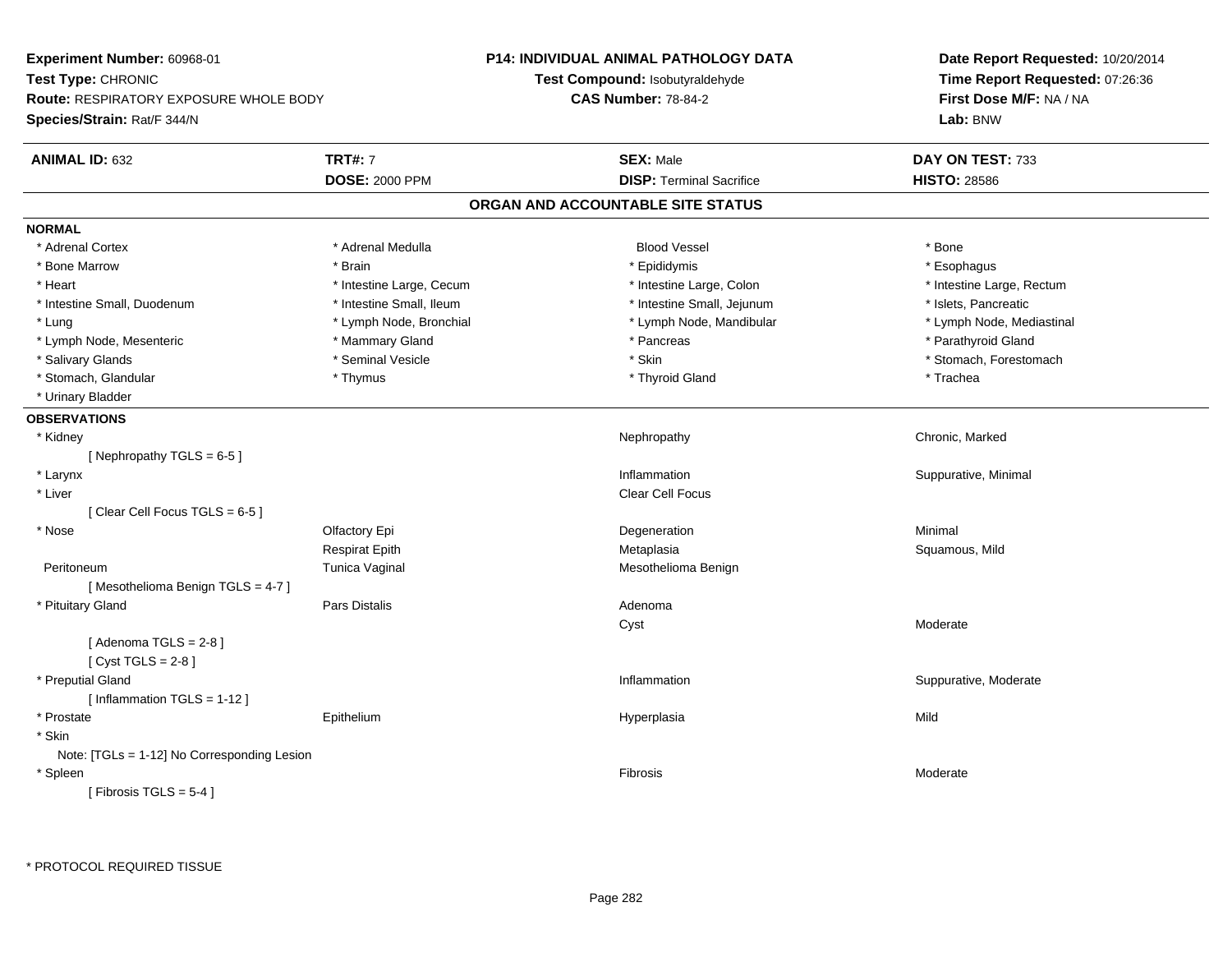| <b>Experiment Number: 60968-01</b><br>Test Type: CHRONIC<br><b>Route: RESPIRATORY EXPOSURE WHOLE BODY</b><br>Species/Strain: Rat/F 344/N |                                         | <b>P14: INDIVIDUAL ANIMAL PATHOLOGY DATA</b><br><b>Test Compound: Isobutyraldehyde</b> | Date Report Requested: 10/20/2014<br>Time Report Requested: 07:26:36<br>First Dose M/F: NA / NA<br>Lab: BNW |
|------------------------------------------------------------------------------------------------------------------------------------------|-----------------------------------------|----------------------------------------------------------------------------------------|-------------------------------------------------------------------------------------------------------------|
|                                                                                                                                          |                                         | <b>CAS Number: 78-84-2</b>                                                             |                                                                                                             |
| <b>ANIMAL ID: 632</b>                                                                                                                    | <b>TRT#: 7</b><br><b>DOSE: 2000 PPM</b> | <b>SEX: Male</b><br><b>DISP:</b> Terminal Sacrifice                                    | DAY ON TEST: 733<br><b>HISTO: 28586</b>                                                                     |
|                                                                                                                                          |                                         | ORGAN AND ACCOUNTABLE SITE STATUS                                                      |                                                                                                             |
| * Testes                                                                                                                                 | <b>Bilateral, Interstit Cell</b>        | Adenoma                                                                                |                                                                                                             |
| [Adenoma TGLS = $3,4-7+11$ ]                                                                                                             |                                         |                                                                                        |                                                                                                             |
| PRIMARY CAUSE OF DEATH                                                                                                                   |                                         |                                                                                        |                                                                                                             |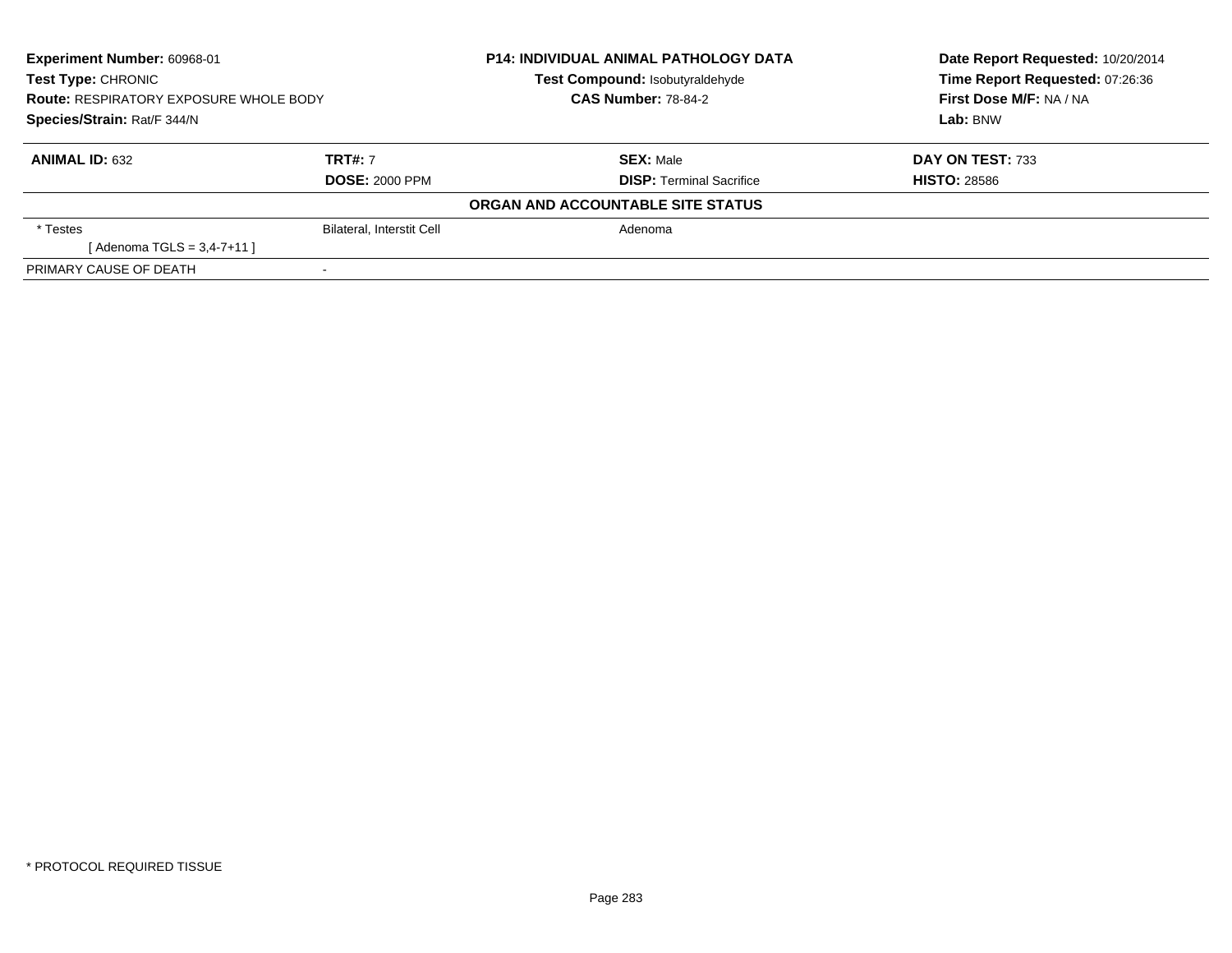| <b>Experiment Number: 60968-01</b><br>Test Type: CHRONIC<br><b>Route: RESPIRATORY EXPOSURE WHOLE BODY</b><br>Species/Strain: Rat/F 344/N |                                         | <b>P14: INDIVIDUAL ANIMAL PATHOLOGY DATA</b><br>Test Compound: Isobutyraldehyde<br><b>CAS Number: 78-84-2</b> | Date Report Requested: 10/20/2014<br>Time Report Requested: 07:26:36<br>First Dose M/F: NA / NA<br>Lab: BNW |
|------------------------------------------------------------------------------------------------------------------------------------------|-----------------------------------------|---------------------------------------------------------------------------------------------------------------|-------------------------------------------------------------------------------------------------------------|
| <b>ANIMAL ID: 633</b>                                                                                                                    | <b>TRT#: 7</b><br><b>DOSE: 2000 PPM</b> | <b>SEX: Male</b><br><b>DISP:</b> Moribund Sacrifice                                                           | DAY ON TEST: 520<br><b>HISTO: 28587</b>                                                                     |
|                                                                                                                                          |                                         | ORGAN AND ACCOUNTABLE SITE STATUS                                                                             |                                                                                                             |
| <b>NORMAL</b>                                                                                                                            |                                         |                                                                                                               |                                                                                                             |
| * Adrenal Cortex                                                                                                                         | * Adrenal Medulla                       | <b>Blood Vessel</b>                                                                                           | * Bone                                                                                                      |
| * Bone Marrow                                                                                                                            | * Brain                                 | * Epididymis                                                                                                  | * Esophagus                                                                                                 |
| * Heart                                                                                                                                  | * Intestine Large, Cecum                | * Intestine Large, Colon                                                                                      | * Intestine Large, Rectum                                                                                   |
| * Intestine Small, Duodenum                                                                                                              | * Intestine Small, Ileum                | * Intestine Small, Jejunum                                                                                    | * Islets, Pancreatic                                                                                        |
| * Larynx                                                                                                                                 | * Lung                                  | * Lymph Node, Bronchial                                                                                       | * Lymph Node, Mandibular                                                                                    |
| * Lymph Node, Mediastinal                                                                                                                | * Lymph Node, Mesenteric                | * Mammary Gland                                                                                               | * Pancreas                                                                                                  |
| * Parathyroid Gland                                                                                                                      | * Preputial Gland                       | * Prostate                                                                                                    | * Salivary Glands                                                                                           |
| * Seminal Vesicle                                                                                                                        | * Skin                                  | * Spleen                                                                                                      | * Stomach. Forestomach                                                                                      |
| * Stomach, Glandular                                                                                                                     | * Testes                                | * Thymus                                                                                                      | * Thyroid Gland                                                                                             |
| * Trachea                                                                                                                                | * Urinary Bladder                       |                                                                                                               |                                                                                                             |
| <b>OBSERVATIONS</b>                                                                                                                      |                                         |                                                                                                               |                                                                                                             |
| * Kidney                                                                                                                                 |                                         | Nephropathy                                                                                                   | Chronic, Mild                                                                                               |
| * Liver                                                                                                                                  |                                         | Hepatodiaphragmatic Nodule                                                                                    |                                                                                                             |
| [Hepatodiaphragmatic Nodule TGLS = 2-4 ]                                                                                                 |                                         |                                                                                                               |                                                                                                             |
| * Nose                                                                                                                                   |                                         | Cyst                                                                                                          | Minimal                                                                                                     |
| * Pituitary Gland                                                                                                                        | <b>Pars Distalis</b>                    | Adenoma                                                                                                       |                                                                                                             |
| [ Adenoma TGLS = 1-8 ]                                                                                                                   |                                         |                                                                                                               |                                                                                                             |
| PRIMARY CAUSE OF DEATH                                                                                                                   | - Pituitary Gland Pars Distalis Adenoma |                                                                                                               |                                                                                                             |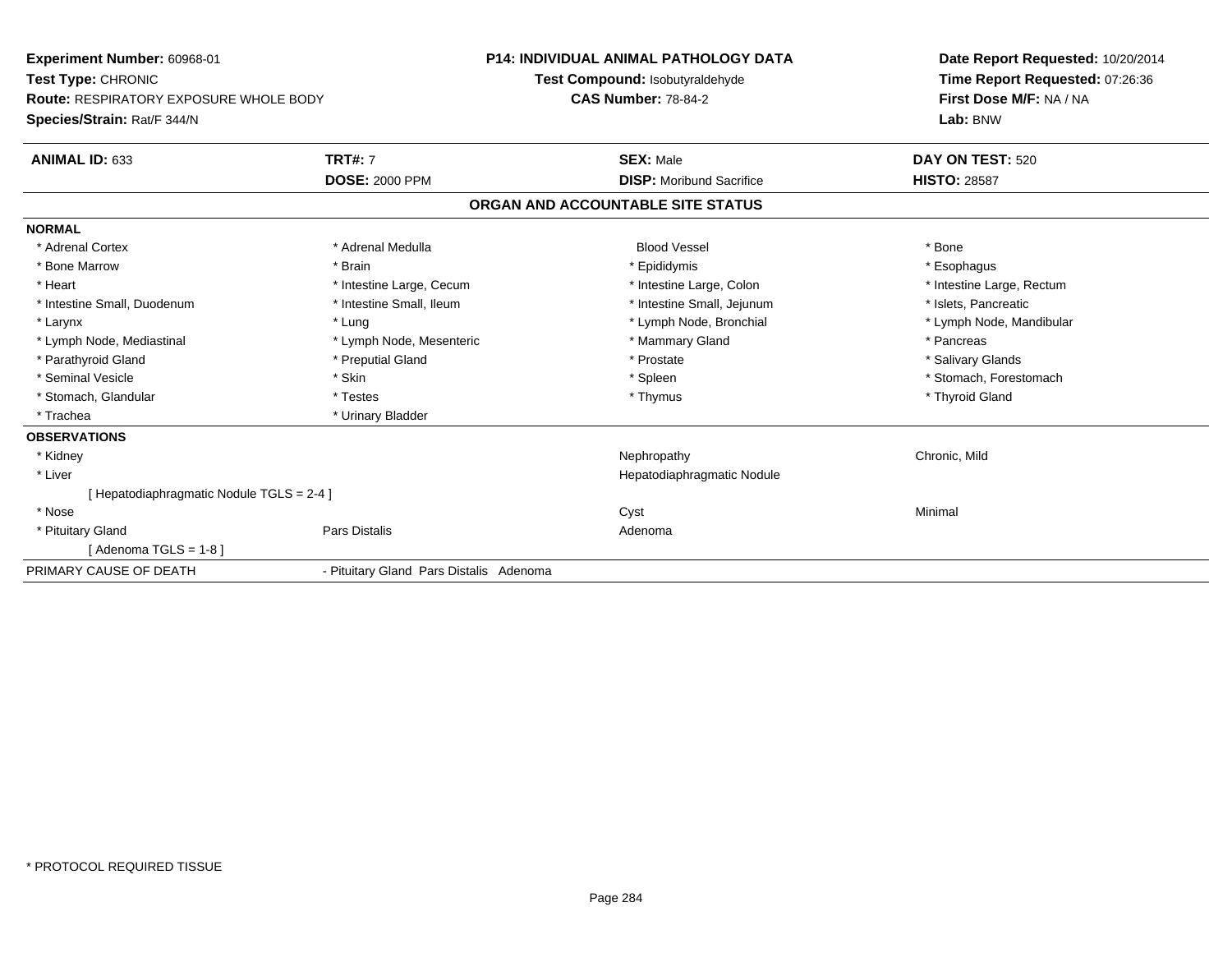**Experiment Number:** 60968-01**Test Type:** CHRONIC **Route:** RESPIRATORY EXPOSURE WHOLE BODY**Species/Strain:** Rat/F 344/N**P14: INDIVIDUAL ANIMAL PATHOLOGY DATATest Compound:** Isobutyraldehyde**CAS Number:** 78-84-2**Date Report Requested:** 10/20/2014**Time Report Requested:** 07:26:36**First Dose M/F:** NA / NA**Lab:** BNW**ANIMAL ID:** 634**TRT#:** 7 **SEX:** Male **DAY ON TEST:** 615 **DOSE:** 2000 PPM**DISP:** Moribund Sacrifice **HISTO:** 28588 **ORGAN AND ACCOUNTABLE SITE STATUSNORMAL**\* Adrenal Cortex \* Adrenal Cortex \* Brain \* Brain \* Brain \* Brain \* Bood Vessel \* \* \* \* Brain \* Bone \* \* \* \* \* \* \* Brain \* \* Brain \* \* Brain \* \* Brain \* \* Brain \* \* Brain \* \* Brain \* \* Brain \* \* Brain \* \* Brain \* \* Brain \* \* Brain \* \* Brai \* Epididymis **Account 19 and 19 and 19 and 19 and 19 and 19 and 19 and 19 and 19 and 19 and 19 and 19 and 19 and 19 and 19 and 19 and 19 and 19 and 19 and 19 and 19 and 19 and 19 and 19 and 19 and 19 and 19 and 19 and 19 a** \* Intestine Small, Ileum \* Intestine Large, Colon \* Intestine Large, Rectum \* Intestine Small, Duodenum \* 1 \* Intestine Small, Jejunum \* \* The mannery Gland \* \* Islets, Pancreatic \* The mannery Stand \* Larynx \* Larynx \* Mammary Gland \* Pancreas \* Parathyroid Gland \* Parathyroid Gland \* Preputial Gland \* Preputial Gland \* Prostate \* Salivary Glands \* The state of the seminal Vesicle \* Skin \* Skin \* Skin \* Stomach, Forestomach, Forestomach, Forestomach, Forestomach, Forestomach, Forestomach, Forestomach, Forestomach, Forestomach, Forestomach, Foresto \* Stomach, Glandular \* Thymus \* Thymus \* Thymus \* Thyroid Gland \* Thyroid Gland \* Trachea \* Urinary Bladder**OBSERVATIONS** \* Adrenal Medullaa and the state of the state of the state of the state of the Hyperplasia and the Marked Marked of the State o \* Bone MarrowLeukemia Mononuclear<br>Nephropathy \* Kidneyy the chronic, Moderate and September 2012 of the Chronic Moderate and September 2013 of the Chronic, Moderate \* Liver Leukemia Mononuclear [ Leukemia Mononuclear TGLS = 9-4 ] \* Lungg and the set of the set of the set of the set of the set of the set of the set of the set of the set of the set of the set of the set of the set of the set of the set of the set of the set of the set of the set of the set [ Leukemia Mononuclear TGLS = 9-4 ] Lymph Node Pancreatic Leukemia Mononuclear Renal Leukemia Mononuclear[ Leukemia Mononuclear TGLS = 10-14 ][ Leukemia Mononuclear TGLS = 6-12 ] \* Lymph Node, Bronchial Leukemia Mononuclear[ Leukemia Mononuclear TGLS = 1-7 ] \* Lymph Node, Mandibular Leukemia Mononuclear [ Leukemia Mononuclear TGLS = 1-7 ] \* Lymph Node, Mediastinal Leukemia Mononuclear[ Leukemia Mononuclear TGLS = 2-2 ] \* Lymph Node, Mesenteric Leukemia Mononuclear **Mesentery** y the control of the Marked States of the Marked States of the Marked States of the Marked States of the Marked States of the Marked States of the Marked States of the Marked States of the Marked States of the Marked State  $[$  Necrosis TGLS = 4-13  $]$  \* Nosee and the Colombia Colombia Colombia Colombia Colombia Colombia Degeneration and the Colombia Colombia Minimal<br>Colombia Colombia Colombia Colombia Colombia Colombia Colombia Colombia Colombia Colombia Colombia Colombia Co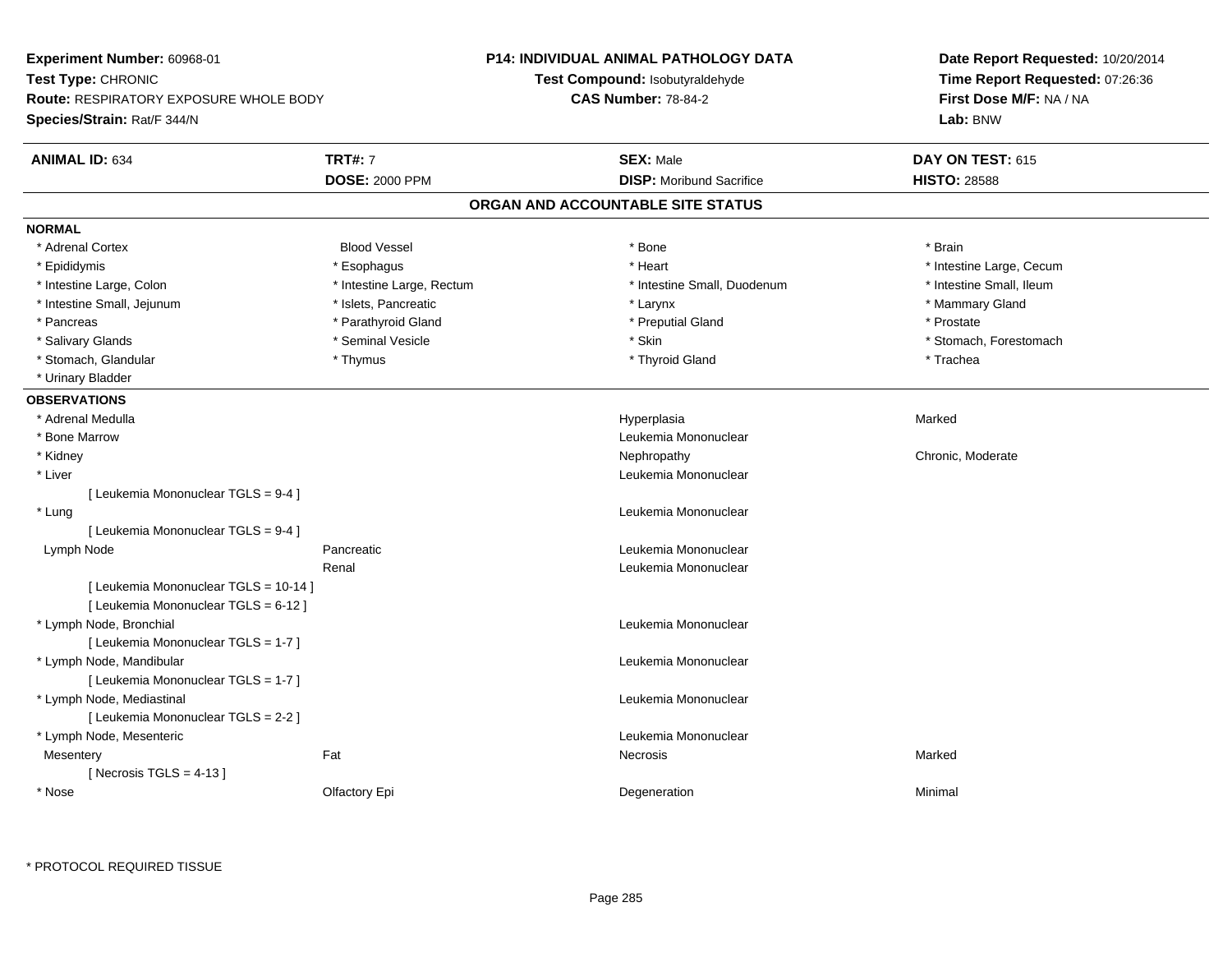| <b>Experiment Number: 60968-01</b><br>Test Type: CHRONIC<br><b>Route: RESPIRATORY EXPOSURE WHOLE BODY</b><br>Species/Strain: Rat/F 344/N |                                  | <b>P14: INDIVIDUAL ANIMAL PATHOLOGY DATA</b><br>Date Report Requested: 10/20/2014<br>Time Report Requested: 07:26:36<br>Test Compound: Isobutyraldehyde<br>First Dose M/F: NA / NA<br><b>CAS Number: 78-84-2</b><br>Lab: BNW |                      |
|------------------------------------------------------------------------------------------------------------------------------------------|----------------------------------|------------------------------------------------------------------------------------------------------------------------------------------------------------------------------------------------------------------------------|----------------------|
| <b>ANIMAL ID: 634</b>                                                                                                                    | <b>TRT#: 7</b>                   | <b>SEX: Male</b>                                                                                                                                                                                                             | DAY ON TEST: 615     |
|                                                                                                                                          | <b>DOSE: 2000 PPM</b>            | <b>DISP:</b> Moribund Sacrifice                                                                                                                                                                                              | <b>HISTO: 28588</b>  |
|                                                                                                                                          |                                  | ORGAN AND ACCOUNTABLE SITE STATUS                                                                                                                                                                                            |                      |
|                                                                                                                                          |                                  | Inflammation                                                                                                                                                                                                                 | Suppurative, Minimal |
|                                                                                                                                          | <b>Respirat Epith</b>            | Metaplasia                                                                                                                                                                                                                   | Squamous, Mild       |
| * Pituitary Gland                                                                                                                        | Pars Distalis                    | Adenoma                                                                                                                                                                                                                      |                      |
| [ Adenoma TGLS = 3-8 ]                                                                                                                   |                                  |                                                                                                                                                                                                                              |                      |
| * Spleen                                                                                                                                 |                                  | Fibrosis                                                                                                                                                                                                                     | Moderate             |
|                                                                                                                                          |                                  | Leukemia Mononuclear                                                                                                                                                                                                         |                      |
| [Fibrosis TGLS = $8-11$ ]                                                                                                                |                                  |                                                                                                                                                                                                                              |                      |
| [ Leukemia Mononuclear TGLS = 7-11 ]                                                                                                     |                                  |                                                                                                                                                                                                                              |                      |
| * Testes                                                                                                                                 | <b>Interstit Cell</b>            | Adenoma                                                                                                                                                                                                                      |                      |
| [ Adenoma TGLS = 5-7 ]                                                                                                                   |                                  |                                                                                                                                                                                                                              |                      |
| PRIMARY CAUSE OF DEATH                                                                                                                   | Leukemia Mononuclear<br>- Spleen |                                                                                                                                                                                                                              |                      |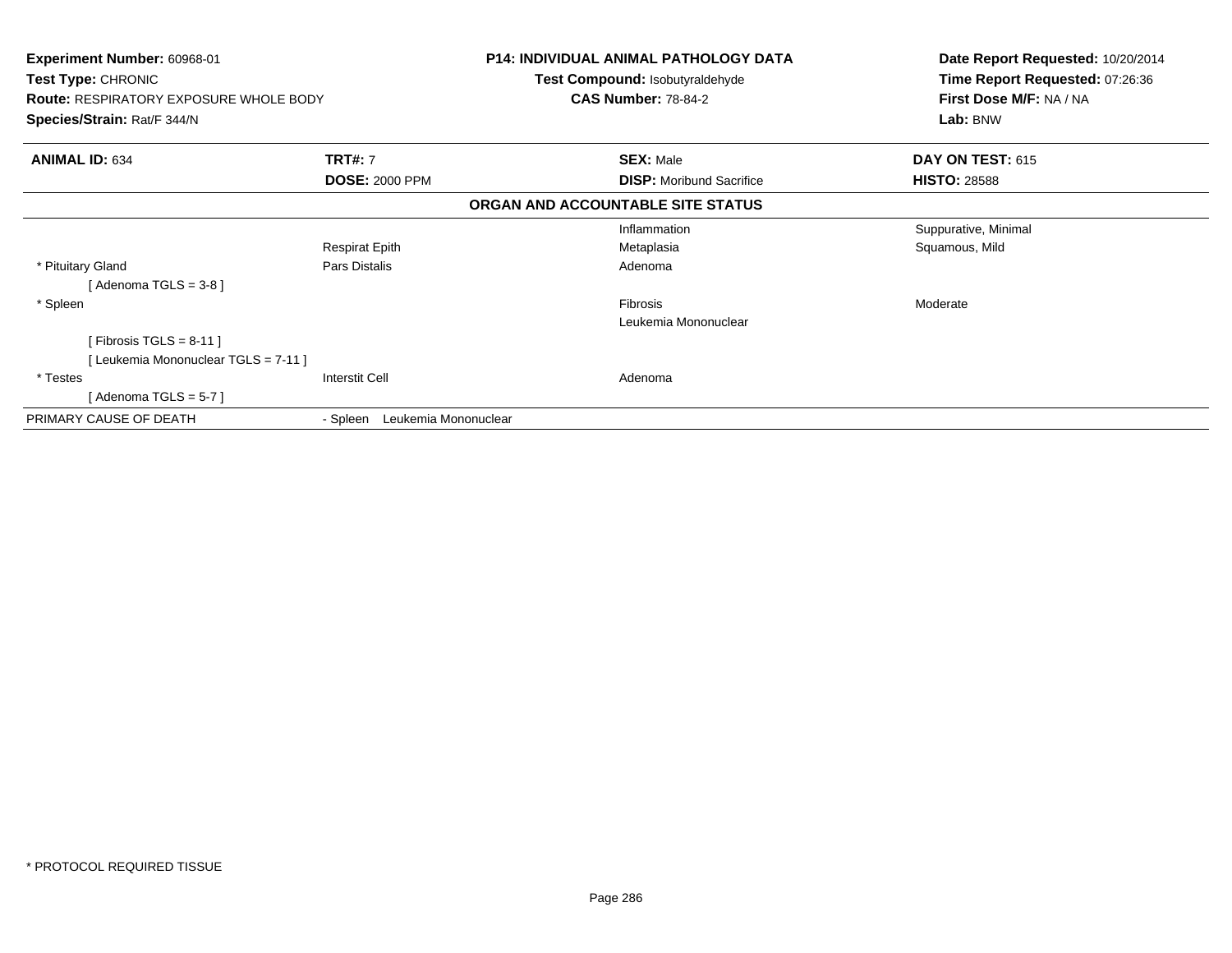**Experiment Number:** 60968-01**Test Type:** CHRONIC **Route:** RESPIRATORY EXPOSURE WHOLE BODY**Species/Strain:** Rat/F 344/N**P14: INDIVIDUAL ANIMAL PATHOLOGY DATATest Compound:** Isobutyraldehyde**CAS Number:** 78-84-2**Date Report Requested:** 10/20/2014**Time Report Requested:** 07:26:36**First Dose M/F:** NA / NA**Lab:** BNW**ANIMAL ID:** 635**TRT#:** 7 **SEX:** Male **DAY ON TEST:** 733 **DOSE:** 2000 PPM**DISP:** Terminal Sacrifice **HISTO:** 28589 **ORGAN AND ACCOUNTABLE SITE STATUSNORMAL**\* Adrenal Cortex \* Adrenal Cortex \* Adrenal Medulla Blood Vessel \* Bone\* Esophagus \* Bone Marrow \* Brain \* Epididymis \* Esophagus \* Intestine Small, Ileum \* Heart **\*** Intestine Large, Cecum **\* The Small, Duodenum \*** Intestine Small, Duodenum \* Intestine Small, Jejunum \* Larynx \* Larynx \* Larynx \* Liver \* Liver \* Liver \* Liver \* Lung \* Lymph Node, Mesenteric \* Lymph Node, Bronchial \* Lymph Node, Mandibular \* Lymph Node, Mediastinal \* Lymph Node, Mediastinal \* Mammary Gland \* \* Andrew \* Parathyroid Gland \* \* Prostate \* \* Prostate \* \* Salivary Glands \* Salivary Glands \* Salivary Glands \* Salivary Glands \* Salivary Glands \* Salivary Glands \* Salivary Glands \* Salivary Glands \* S \* Seminal Vesicle \* Thymus \* Stomach, Forestomach \* Northern \* Stomach, Glandular \* Thymus \* Thymus \* Thyroid Gland \* Trachea \* Trachea \* Trachea \* Thyroid Gland \* Urinary Bladder **OBSERVATIONS** \* Intestine Large, Colon Parasite Metazoan \* Intestine Large, Rectumm and the contract of the contract of the contract of the contract of the contract of the contract of the contract of the contract of the contract of the contract of the contract of the contract of the contract of the cont \* Islets, Pancreaticc description of the control of the control of the control of the control of the control of the control of the control of the control of the control of the control of the control of the control of the control of the contro Hyperplasia Moderate Moderate<br>
Nephropathy Megalem Megalem Moderate Chronic, Moderate \* Kidneyy the chronic, Moderate and September 2012 of the Chronic Moderate and September 2013 of the Chronic, Moderate \* Nosee and the control of the control of the control of the control of the control of the control of the control of the control of the control of the control of the control of the control of the control of the control of the co Olfactory Epi Degenerationn Minimal Respirat EpithMetaplasia **Squamous, Minimal**  \* Pancreass and the control of the control of the control of the control of the control of the control of the control of the control of the control of the control of the control of the control of the control of the control of the co \* Pituitary Glandd and the contract of Pars Distalis and the contract of Adenoma and Adenoma and the Adenoma and the Adenoma and  $\alpha$  $[$  Adenoma TGLS = 3-8  $]$  \* Preputial Glandd inflammation inflammation in the Suppurative, Moderate in the Suppurative, Moderate in the Suppurative, Moderate in the Suppurative, Moderate in the Suppurative, Moderate in the Suppurative, Moderate in the Suppurative,  $[$  Inflammation TGLS = 2-15  $]$  \* Skinn and the support of the set of the set of the set of the set of the set of the set of the set of the set of the set of the set of the set of the set of the set of the set of the set of the set of the set of the set of the Inflammation Granulomatous, Marked Ulcerr **Minimal** [ Inflammation TGLS = 1-11 ] $[$  Inflammation TGLS = 2-15  $]$  \* Spleenn and the contract of the contract of the contract of the contract of the contract of the contract of the contract of the contract of the contract of the contract of the contract of the contract of the contract of the cont  $[$  Fibrosis TGLS = 4-13  $]$  \* Testes Interstit Cell Adenoma $[$  Adenoma TGLS = 5-14  $]$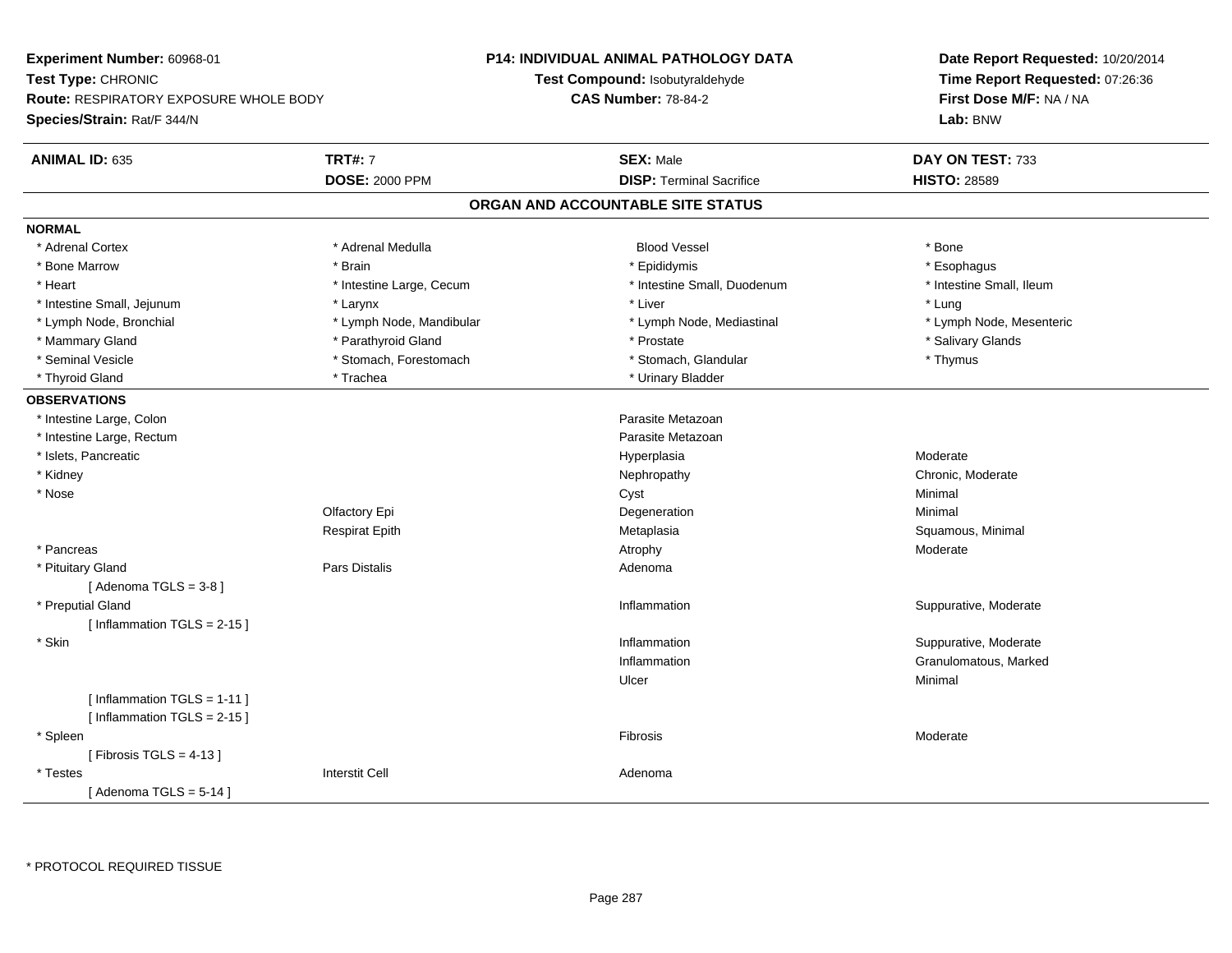| <b>Experiment Number: 60968-01</b><br>Test Type: CHRONIC<br><b>Route: RESPIRATORY EXPOSURE WHOLE BODY</b><br>Species/Strain: Rat/F 344/N |                       | <b>P14: INDIVIDUAL ANIMAL PATHOLOGY DATA</b><br>Test Compound: Isobutyraldehyde<br><b>CAS Number: 78-84-2</b> | Date Report Requested: 10/20/2014<br>Time Report Requested: 07:26:36<br>First Dose M/F: NA / NA |
|------------------------------------------------------------------------------------------------------------------------------------------|-----------------------|---------------------------------------------------------------------------------------------------------------|-------------------------------------------------------------------------------------------------|
|                                                                                                                                          |                       |                                                                                                               | Lab: BNW                                                                                        |
| <b>ANIMAL ID: 635</b>                                                                                                                    | <b>TRT#: 7</b>        | <b>SEX: Male</b>                                                                                              | DAY ON TEST: 733                                                                                |
|                                                                                                                                          | <b>DOSE: 2000 PPM</b> | <b>DISP: Terminal Sacrifice</b>                                                                               | <b>HISTO: 28589</b>                                                                             |
|                                                                                                                                          |                       | ORGAN AND ACCOUNTABLE SITE STATUS                                                                             |                                                                                                 |
| PRIMARY CAUSE OF DEATH                                                                                                                   |                       |                                                                                                               |                                                                                                 |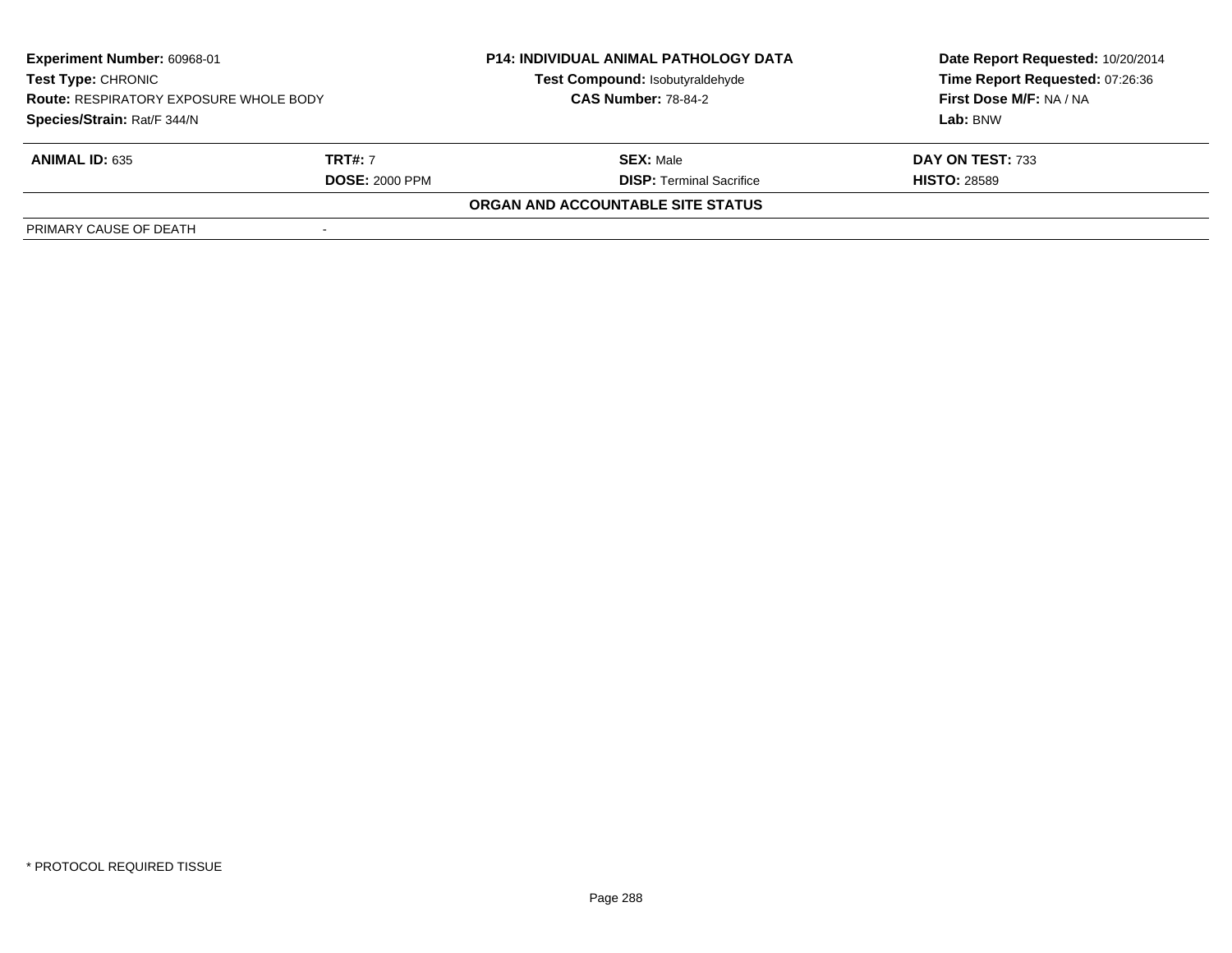| Experiment Number: 60968-01                   |                           | <b>P14: INDIVIDUAL ANIMAL PATHOLOGY DATA</b> | Date Report Requested: 10/20/2014<br>Time Report Requested: 07:26:36 |
|-----------------------------------------------|---------------------------|----------------------------------------------|----------------------------------------------------------------------|
| Test Type: CHRONIC                            |                           | Test Compound: Isobutyraldehyde              |                                                                      |
| <b>Route: RESPIRATORY EXPOSURE WHOLE BODY</b> |                           | <b>CAS Number: 78-84-2</b>                   | First Dose M/F: NA / NA                                              |
| Species/Strain: Rat/F 344/N                   |                           |                                              | Lab: BNW                                                             |
| <b>ANIMAL ID: 636</b>                         | <b>TRT#: 7</b>            | <b>SEX: Male</b>                             | DAY ON TEST: 733                                                     |
|                                               | <b>DOSE: 2000 PPM</b>     | <b>DISP: Terminal Sacrifice</b>              | <b>HISTO: 28590</b>                                                  |
|                                               |                           | ORGAN AND ACCOUNTABLE SITE STATUS            |                                                                      |
| <b>NORMAL</b>                                 |                           |                                              |                                                                      |
| * Adrenal Cortex                              | <b>Blood Vessel</b>       | * Bone                                       | * Bone Marrow                                                        |
| * Brain                                       | * Epididymis              | * Esophagus                                  | * Intestine Large, Cecum                                             |
| * Intestine Large, Colon                      | * Intestine Large, Rectum | * Intestine Small, Duodenum                  | * Intestine Small, Ileum                                             |
| * Intestine Small, Jejunum                    | * Islets, Pancreatic      | * Larynx                                     | * Mammary Gland                                                      |
| * Pancreas                                    | * Parathyroid Gland       | * Preputial Gland                            | * Prostate                                                           |
| * Salivary Glands                             | * Seminal Vesicle         | * Stomach, Forestomach                       | * Stomach, Glandular                                                 |
| * Thymus                                      | * Thyroid Gland           | * Trachea                                    | * Urinary Bladder                                                    |
| <b>MISSING</b>                                |                           |                                              |                                                                      |
| * Lymph Node, Mandibular                      |                           |                                              |                                                                      |
| <b>OBSERVATIONS</b>                           |                           |                                              |                                                                      |
| * Adrenal Medulla                             | <b>Bilateral</b>          | Pheochromocytoma Benign                      |                                                                      |
| * Heart                                       | Atrium                    | Thrombosis                                   | Moderate                                                             |
| [Thrombosis TGLS = $7-11$ ]                   |                           |                                              |                                                                      |
| * Kidney                                      |                           | Nephropathy                                  | Chronic, Marked                                                      |
| [Nephropathy TGLS = $6-5$ ]                   |                           |                                              |                                                                      |
| * Liver                                       | Hepatocyte                | Degeneration                                 | Cystic, Moderate                                                     |
|                                               |                           | Leukemia Mononuclear                         |                                                                      |
| [ Leukemia Mononuclear TGLS = 5-4 ]           |                           |                                              |                                                                      |
| * Lung                                        |                           | Leukemia Mononuclear                         |                                                                      |
| * Lymph Node, Bronchial                       |                           | Leukemia Mononuclear                         |                                                                      |
| * Lymph Node, Mediastinal                     |                           | Leukemia Mononuclear                         |                                                                      |
| * Lymph Node, Mesenteric                      |                           | Leukemia Mononuclear                         |                                                                      |
| * Nose                                        | Olfactory Epi             | Degeneration                                 | Minimal                                                              |
|                                               | Respirat Epith            | Metaplasia                                   | Squamous, Minimal                                                    |
| * Pituitary Gland                             | Pars Distalis             | Adenoma                                      |                                                                      |
| [Adenoma TGLS = $2-8$ ]                       |                           |                                              |                                                                      |
| * Skin                                        |                           | Keratoacanthoma                              |                                                                      |
| [Keratoacanthoma TGLS = 3-12]                 |                           |                                              |                                                                      |
| * Spleen                                      |                           | Fibrosis                                     | Moderate                                                             |
|                                               |                           | Leukemia Mononuclear                         |                                                                      |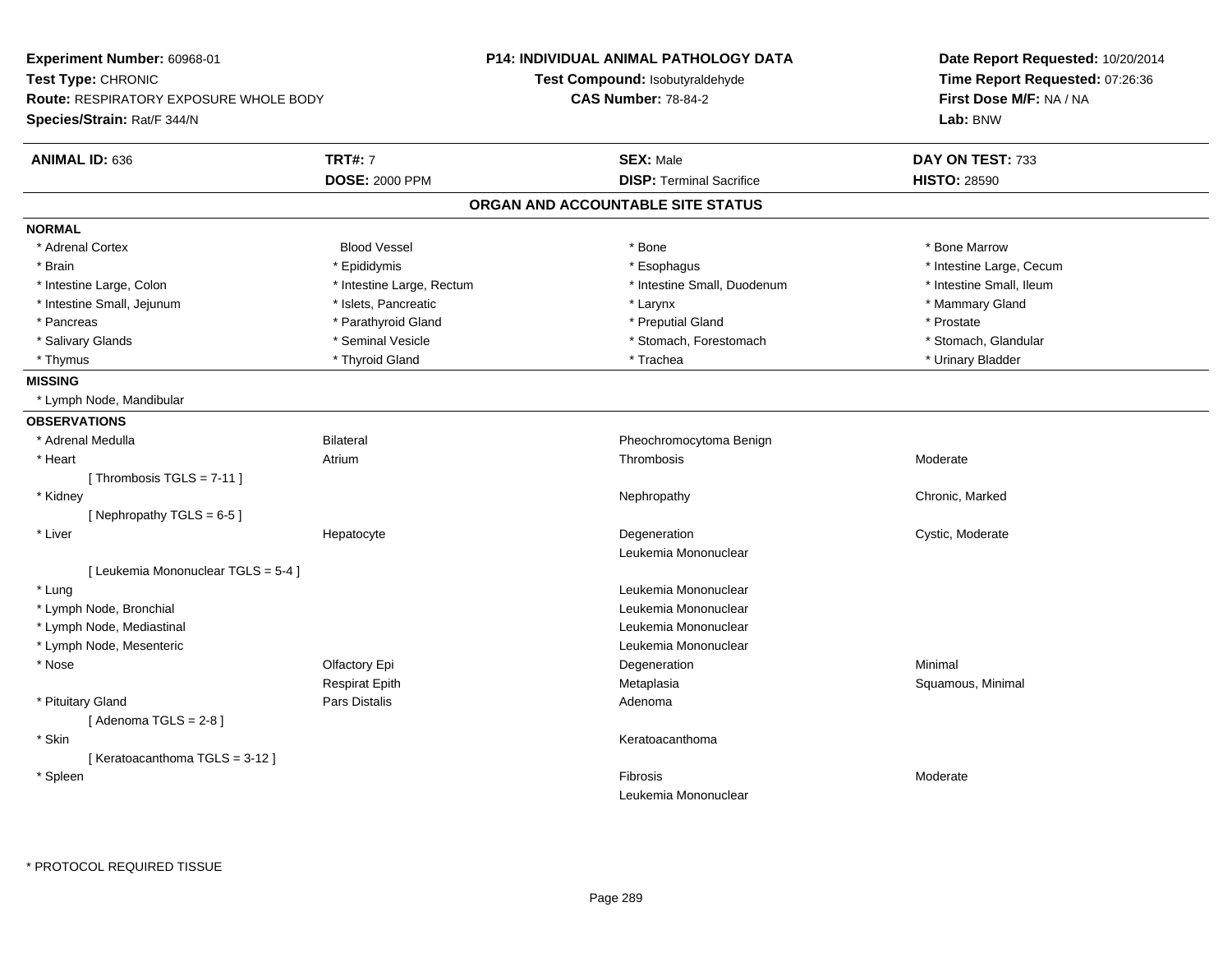| Experiment Number: 60968-01<br>Test Type: CHRONIC<br><b>Route: RESPIRATORY EXPOSURE WHOLE BODY</b><br>Species/Strain: Rat/F 344/N |                                         | <b>P14: INDIVIDUAL ANIMAL PATHOLOGY DATA</b><br>Test Compound: Isobutyraldehyde<br><b>CAS Number: 78-84-2</b> | Date Report Requested: 10/20/2014<br>Time Report Requested: 07:26:36<br>First Dose M/F: NA / NA<br>Lab: BNW |
|-----------------------------------------------------------------------------------------------------------------------------------|-----------------------------------------|---------------------------------------------------------------------------------------------------------------|-------------------------------------------------------------------------------------------------------------|
| <b>ANIMAL ID: 636</b>                                                                                                             | <b>TRT#: 7</b><br><b>DOSE: 2000 PPM</b> | <b>SEX: Male</b><br><b>DISP:</b> Terminal Sacrifice                                                           | DAY ON TEST: 733<br><b>HISTO: 28590</b>                                                                     |
|                                                                                                                                   |                                         | ORGAN AND ACCOUNTABLE SITE STATUS                                                                             |                                                                                                             |
| [Leukemia Mononuclear TGLS = 3-12 ]                                                                                               |                                         |                                                                                                               |                                                                                                             |
| * Testes                                                                                                                          | <b>Bilateral, Interstit Cell</b>        | Adenoma                                                                                                       |                                                                                                             |
| [Adenoma TGLS = $4-7$ ]                                                                                                           |                                         |                                                                                                               |                                                                                                             |
| PRIMARY CAUSE OF DEATH                                                                                                            |                                         |                                                                                                               |                                                                                                             |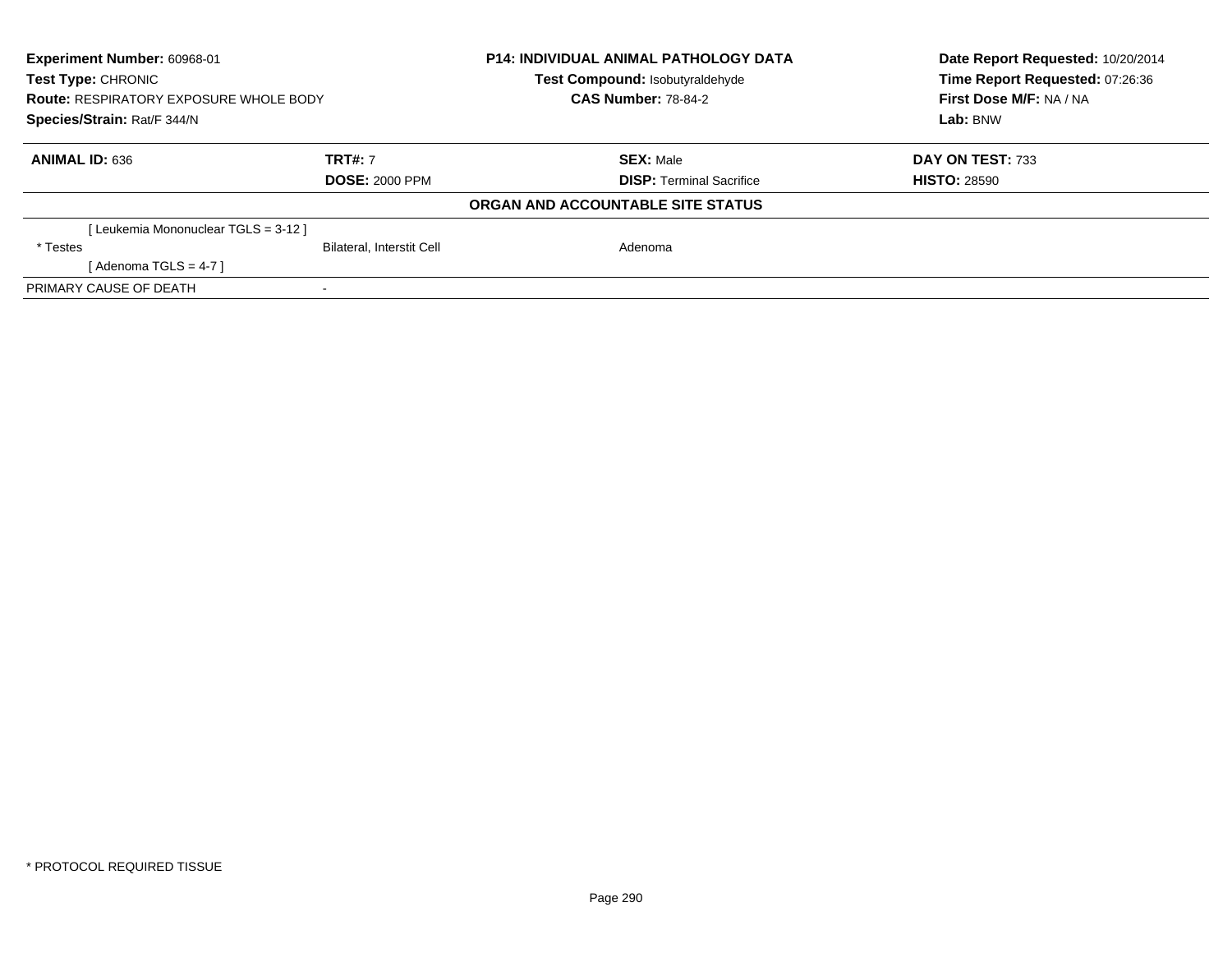| Experiment Number: 60968-01            |                             | <b>P14: INDIVIDUAL ANIMAL PATHOLOGY DATA</b> | Date Report Requested: 10/20/2014<br>Time Report Requested: 07:26:36<br>First Dose M/F: NA / NA |  |
|----------------------------------------|-----------------------------|----------------------------------------------|-------------------------------------------------------------------------------------------------|--|
| Test Type: CHRONIC                     |                             | <b>Test Compound: Isobutyraldehyde</b>       |                                                                                                 |  |
| Route: RESPIRATORY EXPOSURE WHOLE BODY |                             | <b>CAS Number: 78-84-2</b>                   |                                                                                                 |  |
| Species/Strain: Rat/F 344/N            |                             |                                              | Lab: BNW                                                                                        |  |
| <b>ANIMAL ID: 637</b>                  | <b>TRT#: 7</b>              | <b>SEX: Male</b>                             | DAY ON TEST: 678                                                                                |  |
|                                        | <b>DOSE: 2000 PPM</b>       | <b>DISP: Moribund Sacrifice</b>              | <b>HISTO: 28591</b>                                                                             |  |
|                                        |                             | ORGAN AND ACCOUNTABLE SITE STATUS            |                                                                                                 |  |
| <b>NORMAL</b>                          |                             |                                              |                                                                                                 |  |
| * Adrenal Cortex                       | * Adrenal Medulla           | <b>Blood Vessel</b>                          | * Bone                                                                                          |  |
| * Brain                                | * Epididymis                | * Esophagus                                  | * Heart                                                                                         |  |
| * Intestine Large, Rectum              | * Intestine Small, Duodenum | * Intestine Small, Ileum                     | * Intestine Small, Jejunum                                                                      |  |
| * Larynx                               | * Mammary Gland             | * Pancreas                                   | * Parathyroid Gland                                                                             |  |
| * Preputial Gland                      | * Prostate                  | * Salivary Glands                            | * Seminal Vesicle                                                                               |  |
| * Stomach, Forestomach                 | * Stomach, Glandular        | * Thymus                                     | * Thyroid Gland                                                                                 |  |
| * Trachea                              | * Urinary Bladder           |                                              |                                                                                                 |  |
| <b>OBSERVATIONS</b>                    |                             |                                              |                                                                                                 |  |
| <b>Bone Marrow</b>                     |                             | Leukemia Mononuclear                         |                                                                                                 |  |
| * Intestine Large, Cecum               |                             | Parasite Metazoan                            |                                                                                                 |  |
| [ Parasite Metazoan TGLS = 7-12 ]      |                             |                                              |                                                                                                 |  |
| * Intestine Large, Colon               |                             | Parasite Metazoan                            |                                                                                                 |  |
| [ Parasite Metazoan TGLS = 7-12 ]      |                             |                                              |                                                                                                 |  |
| * Islets, Pancreatic                   |                             | Adenoma                                      |                                                                                                 |  |
| * Kidney                               |                             | Nephropathy                                  | Chronic, Marked                                                                                 |  |
| * Liver                                | <b>Bile Duct</b>            | Hyperplasia                                  | Moderate                                                                                        |  |
|                                        |                             | Leukemia Mononuclear                         |                                                                                                 |  |
| [ Leukemia Mononuclear TGLS = 5-4 ]    |                             |                                              |                                                                                                 |  |
| * Lung                                 |                             | Leukemia Mononuclear                         |                                                                                                 |  |
| * Lymph Node, Bronchial                |                             | Leukemia Mononuclear                         |                                                                                                 |  |
| [ Leukemia Mononuclear TGLS = 7-12 ]   |                             |                                              |                                                                                                 |  |
| * Lymph Node, Mandibular               |                             | Leukemia Mononuclear                         |                                                                                                 |  |
| [ Leukemia Mononuclear TGLS = 7-12 ]   |                             |                                              |                                                                                                 |  |
| * Lymph Node, Mediastinal              |                             | Leukemia Mononuclear                         |                                                                                                 |  |
| [ Leukemia Mononuclear TGLS = 7-12 ]   |                             |                                              |                                                                                                 |  |
| * Lymph Node, Mesenteric               |                             | Leukemia Mononuclear                         |                                                                                                 |  |
| [ Leukemia Mononuclear TGLS = 7-12 ]   |                             |                                              |                                                                                                 |  |
| * Nose                                 | Olfactory Epi               | Degeneration                                 | Minimal                                                                                         |  |
|                                        |                             | Inflammation                                 | Suppurative, Moderate                                                                           |  |
|                                        | <b>Respirat Epith</b>       | Metaplasia                                   | Squamous, Moderate                                                                              |  |
|                                        |                             |                                              |                                                                                                 |  |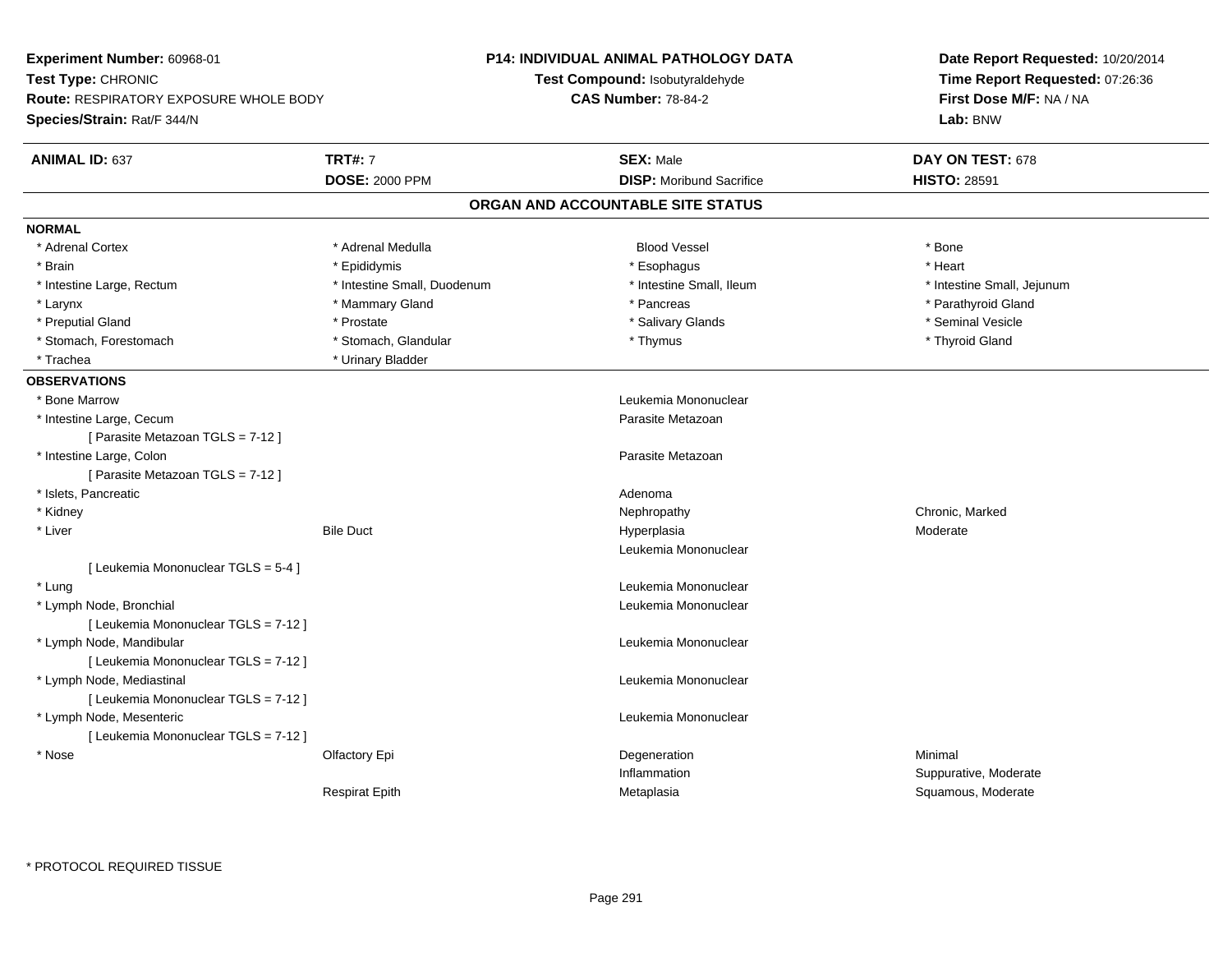| Experiment Number: 60968-01<br><b>Test Type: CHRONIC</b><br><b>Route: RESPIRATORY EXPOSURE WHOLE BODY</b><br>Species/Strain: Rat/F 344/N |                                  | <b>P14: INDIVIDUAL ANIMAL PATHOLOGY DATA</b><br><b>Test Compound: Isobutyraldehyde</b><br><b>CAS Number: 78-84-2</b> | Date Report Requested: 10/20/2014<br>Time Report Requested: 07:26:36<br>First Dose M/F: NA / NA<br>Lab: BNW |
|------------------------------------------------------------------------------------------------------------------------------------------|----------------------------------|----------------------------------------------------------------------------------------------------------------------|-------------------------------------------------------------------------------------------------------------|
| <b>ANIMAL ID: 637</b>                                                                                                                    | <b>TRT#: 7</b>                   | <b>SEX: Male</b>                                                                                                     | DAY ON TEST: 678                                                                                            |
|                                                                                                                                          | <b>DOSE: 2000 PPM</b>            | <b>DISP:</b> Moribund Sacrifice                                                                                      | <b>HISTO: 28591</b>                                                                                         |
|                                                                                                                                          |                                  | ORGAN AND ACCOUNTABLE SITE STATUS                                                                                    |                                                                                                             |
| Oral Mucosa                                                                                                                              |                                  | Squamous Cell Papilloma                                                                                              |                                                                                                             |
| [Squamous Cell Papilloma TGLS = 7-12]                                                                                                    |                                  |                                                                                                                      |                                                                                                             |
| * Pituitary Gland                                                                                                                        | Pars Distalis                    | Adenoma                                                                                                              |                                                                                                             |
| [Adenoma TGLS = $2-8$ ]                                                                                                                  |                                  |                                                                                                                      |                                                                                                             |
| * Skin                                                                                                                                   | Epidermis                        | Cyst                                                                                                                 | Moderate                                                                                                    |
| [ Cyst TGLS = $6-11$ ]                                                                                                                   |                                  |                                                                                                                      |                                                                                                             |
| * Spleen                                                                                                                                 |                                  | Fibrosis                                                                                                             | Mild                                                                                                        |
|                                                                                                                                          |                                  | Leukemia Mononuclear                                                                                                 |                                                                                                             |
| [Fibrosis TGLS = $4-13$ ]                                                                                                                |                                  |                                                                                                                      |                                                                                                             |
| [Leukemia Mononuclear TGLS = 3-13]                                                                                                       |                                  |                                                                                                                      |                                                                                                             |
| * Testes                                                                                                                                 | Interstit Cell                   | Adenoma                                                                                                              |                                                                                                             |
| [Adenoma TGLS = $8-7$ ]                                                                                                                  |                                  |                                                                                                                      |                                                                                                             |
| PRIMARY CAUSE OF DEATH                                                                                                                   | Leukemia Mononuclear<br>- Spleen |                                                                                                                      |                                                                                                             |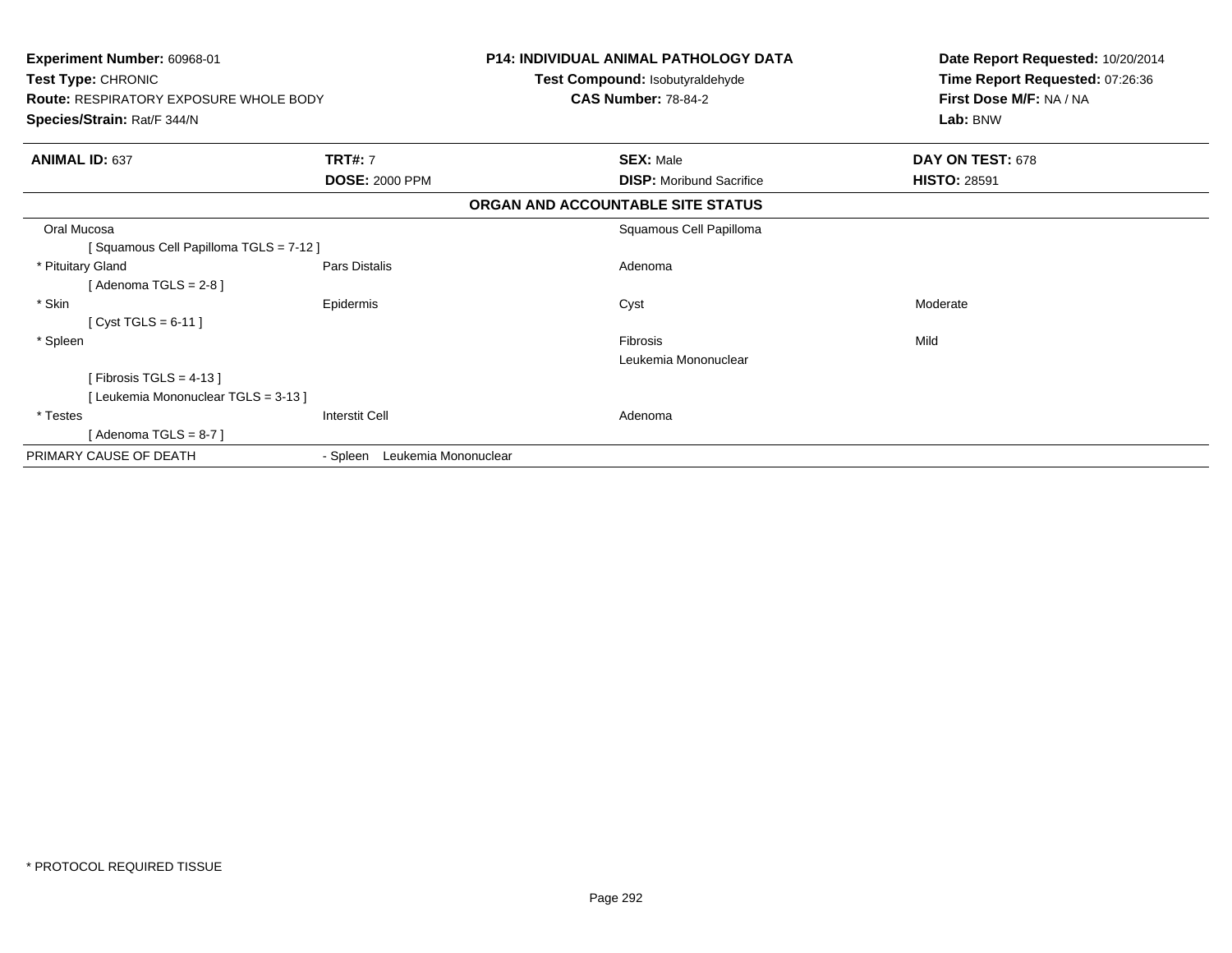**Experiment Number:** 60968-01**Test Type:** CHRONIC **Route:** RESPIRATORY EXPOSURE WHOLE BODY**Species/Strain:** Rat/F 344/N**P14: INDIVIDUAL ANIMAL PATHOLOGY DATATest Compound:** Isobutyraldehyde**CAS Number:** 78-84-2**Date Report Requested:** 10/20/2014**Time Report Requested:** 07:26:36**First Dose M/F:** NA / NA**Lab:** BNW**ANIMAL ID:** 638**TRT#:** 7 **SEX:** Male **DAY ON TEST:** 638 **DOSE:** 2000 PPM**DISP:** Moribund Sacrifice **HISTO:** 28592 **ORGAN AND ACCOUNTABLE SITE STATUSNORMAL**\* Adrenal Cortex \* Adrenal Cortex \* Brain \* Brain \* Brain \* Brain \* Bood Vessel \* \* \* \* Brain \* Bone \* \* \* \* \* \* \* Brain \* \* Brain \* \* Brain \* \* Brain \* \* Brain \* \* Brain \* \* Brain \* \* Brain \* \* Brain \* \* Brain \* \* Brain \* \* Brain \* \* Brai \* Epididymis **\* Execution Contract Contract Constructs** \* Intestine Large, Cecum \* Intestine Large, Colon \* Intestine Large, Colon \* Intestine Large, Rectum \* Thestine Small, Duodenum \* Number of the small, Ileum \* Intestine Small, Jejunum \* Intestine Small, Jejunum \* Islets, Pancreatic \* The manner of the Larynx \* Larynx \* Larynx \* Lymph Node, Mesenteric \* \* Mammary Gland \* Salivary Glands \* Pancreas \* And the second term in the second term in the second term in the second term in the second term in the second term in the second term in the second term in the second term in the second term in the second term \* Stomach, Glandular \* Seminal Vesicle \* Stomach, Forestomach \* Skin \* Skin \* Stomach, Forestomach \* Stomach, Forestomach \* Thymus \* Thyroid Gland \* Trachea \* Urinary Bladder \* **OBSERVATIONS** \* Adrenal Medullaa and the state of the state of the state of the state of the Hyperplasia and the state of the Marked State of \* Bone Marroww Myelofibrosis and the method of the Moderate Myelofibrosis and the Moderate Moderate  $\mathsf{M}$  \* Heart Cardiomyopathyy Mild Chronic, Moderate \* Kidneyy the chronic, Moderate and September 2012 of the Chronic Moderate and September 2013 of the Chronic, Moderate \* Liver Leukemia Mononuclear Vacuolization Cytoplasmicc Mild [ Leukemia Mononuclear TGLS = 5-4 ] \* Lungg and the set of the set of the set of the set of the set of the set of the set of the set of the set of the s \* Lymph Node, Bronchial Leukemia MononuclearNote: focus of preputial gland on pleural surface in slide 3 is interpreted as a floater. \* Lymph Node, Mandibularr and the contract of the contract of the contract of the contract of the contract of the contract of the contract of the contract of the contract of the contract of the contract of the contract of the contract of the cont Fibrosis Moderate Leukemia Mononuclear \* Lymph Node, Mediastinall and the control of the control of the control of the control of the control of the control of the control of s Mild Leukemia Mononuclear[ Leukemia Mononuclear TGLS = 3-2 ] \* Nosee and the Colombia Colombia Colombia Colombia Colombia Colombia Degeneration and the Colombia Colombia Minimal<br>Colombia Colombia Colombia Colombia Colombia Colombia Colombia Colombia Colombia Colombia Colombia Colombia Co Respirat Epith Metaplasia Squamous, Mild \* Pituitary Glandd and the contract of Pars Distalis and the contract of Adenoma and Adenoma and the Adenoma and the Adenoma and  $\lambda$  $[$  Adenoma TGLS = 4-8  $]$  \* Preputial Glandd and the control of the control of the control of the Hyperplasia and the control of the Mild of the control of the control of the control of the control of the control of the control of the control of the control of the Inflammation Suppurative, Moderate [ Hyperplasia TGLS = 2-12 ]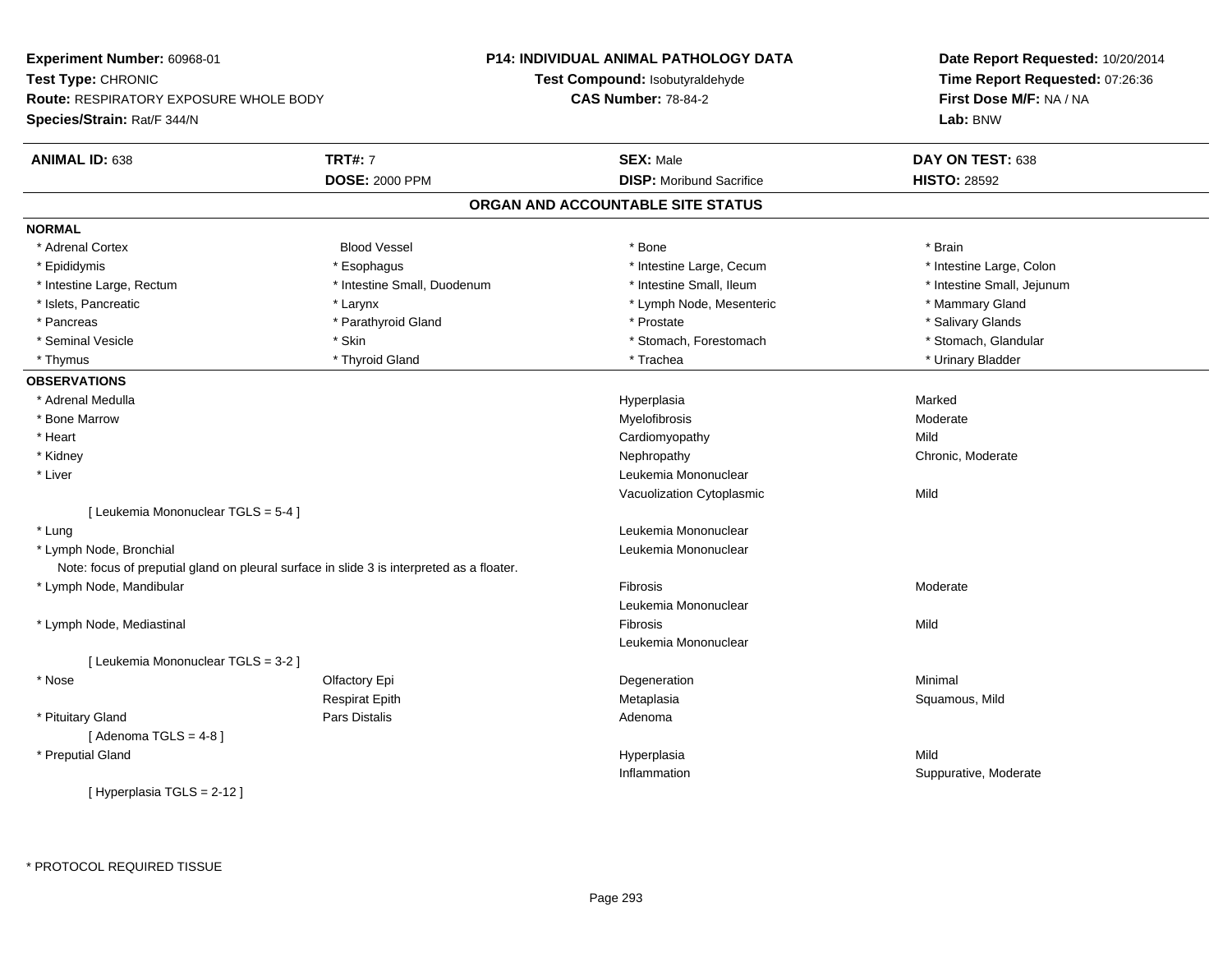| Experiment Number: 60968-01                   |                                  | P14: INDIVIDUAL ANIMAL PATHOLOGY DATA  | Date Report Requested: 10/20/2014 |
|-----------------------------------------------|----------------------------------|----------------------------------------|-----------------------------------|
| Test Type: CHRONIC                            |                                  | <b>Test Compound: Isobutyraldehyde</b> | Time Report Requested: 07:26:36   |
| <b>Route: RESPIRATORY EXPOSURE WHOLE BODY</b> |                                  | <b>CAS Number: 78-84-2</b>             | First Dose M/F: NA / NA           |
| Species/Strain: Rat/F 344/N                   |                                  |                                        | Lab: BNW                          |
| <b>ANIMAL ID: 638</b>                         | <b>TRT#: 7</b>                   | <b>SEX: Male</b>                       | DAY ON TEST: 638                  |
|                                               | <b>DOSE: 2000 PPM</b>            | <b>DISP:</b> Moribund Sacrifice        | <b>HISTO: 28592</b>               |
|                                               |                                  | ORGAN AND ACCOUNTABLE SITE STATUS      |                                   |
| [Inflammation TGLS = $2-12$ ]                 |                                  |                                        |                                   |
| * Spleen                                      |                                  | Fibrosis                               | Mild                              |
|                                               |                                  | Hemorrhage                             | Mild                              |
|                                               |                                  | Leukemia Mononuclear                   |                                   |
| [Fibrosis TGLS = $7-11$ ]                     |                                  |                                        |                                   |
| [Hemorrhage TGLS = $8-11$ ]                   |                                  |                                        |                                   |
| [ Leukemia Mononuclear TGLS = 6-11 ]          |                                  |                                        |                                   |
| * Testes                                      | <b>Interstit Cell</b>            | Hyperplasia                            | Moderate                          |
| PRIMARY CAUSE OF DEATH                        | Leukemia Mononuclear<br>- Spleen |                                        |                                   |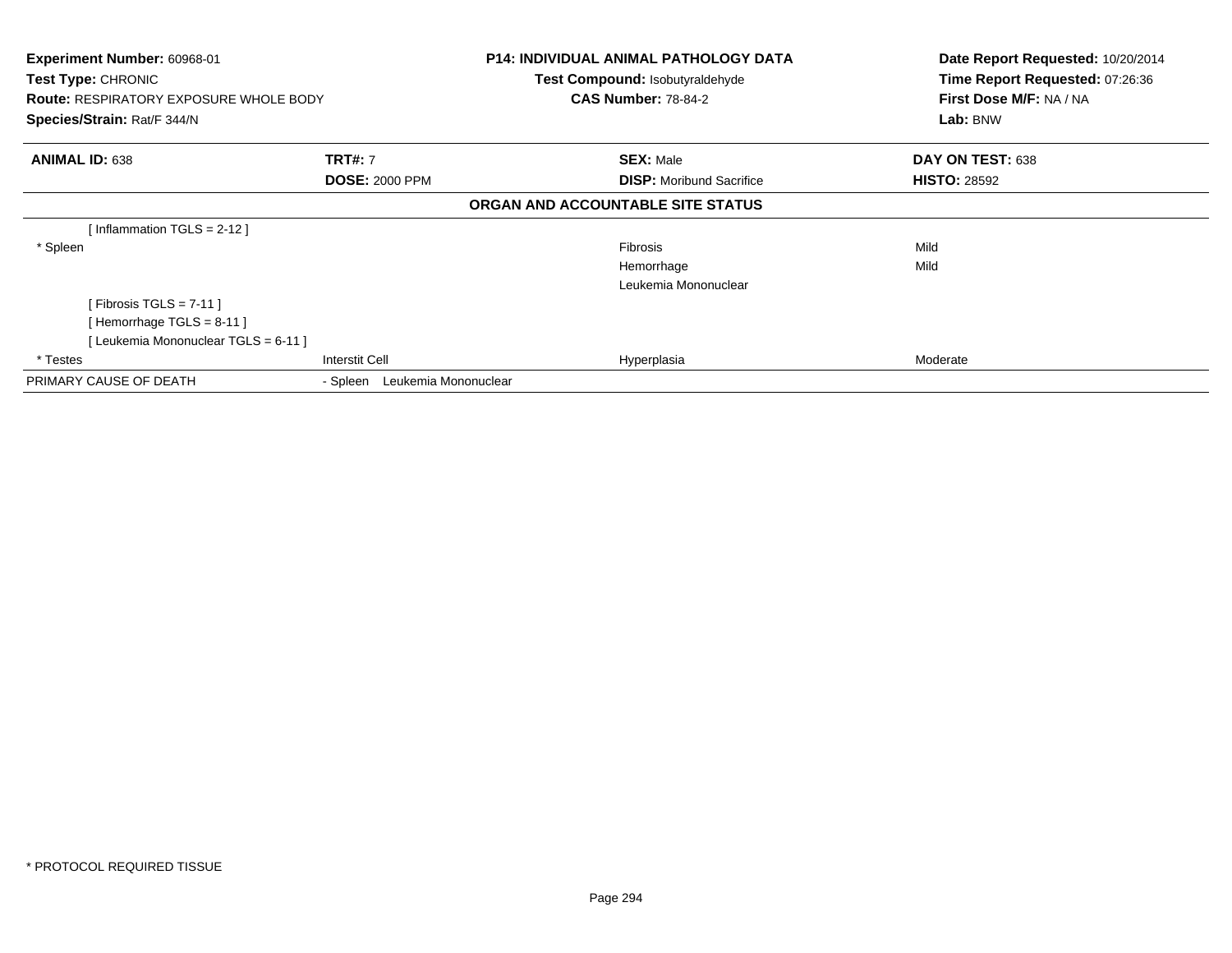**Experiment Number:** 60968-01**Test Type:** CHRONIC **Route:** RESPIRATORY EXPOSURE WHOLE BODY**Species/Strain:** Rat/F 344/N**P14: INDIVIDUAL ANIMAL PATHOLOGY DATATest Compound:** Isobutyraldehyde**CAS Number:** 78-84-2**Date Report Requested:** 10/20/2014**Time Report Requested:** 07:26:36**First Dose M/F:** NA / NA**Lab:** BNW**ANIMAL ID:** 639 **TRT#:** <sup>7</sup> **SEX:** Male **DAY ON TEST:** <sup>684</sup> **DOSE:** 2000 PPM**DISP:** Moribund Sacrifice **HISTO:** 28593 **ORGAN AND ACCOUNTABLE SITE STATUSNORMALBlood Vessel**  Blood Vessel \* Bone \* Bone Marrow \* Brain\* Epididymis **Account 19 and 19 and 19 and 19 and 19 and 19 and 19 and 19 and 19 and 19 and 19 and 19 and 19 and 19 and 19 and 19 and 19 and 19 and 19 and 19 and 19 and 19 and 19 and 19 and 19 and 19 and 19 and 19 and 19 a** \* Intestine Small, Ileum \* Intestine Large, Colon \* Intestine Large, Rectum \* Intestine Small, Duodenum \* Intestine Small, Duodenum \* Intestine Small, Jejunum \* \* \* https://www.fargorital.com/intervalue.com/intervalue.com/intervalue.com/intervalue.com/intervalue.com/intervalue.com/intervalue.com/intervalue.com/intervalue.com/intervalue.com/intervalue.c \* Lymph Node, Mesenteric \* \* Mammary Gland \* Mammary Gland \* Pancreas \* Pancreas \* \* Pancreas \* \* Parathyroid Gland \* Prostate \* \* Salivary Glands \* \* Salivary Glands \* \* Seminal Vesicle \* \* \* Seminal Yestrich \* \* Skin \* \* Skin \* Trachea \* Stomach, Glandular \* Thymus \* Thyroid Gland \* Trachea \* Urinary Bladder**MISSING** \* Lymph Node, Mandibular**OBSERVATIONS** \* Adrenal Cortex Leukemia Mononuclear \* Adrenal Medulla Leukemia Mononuclear Bilateral Pheochromocytoma Benign \* Kidney Renal Tubule Hyperplasia Marked Nephropathy Chronic, Marked $[$  Nephropathy TGLS = 6-5  $]$  \* Liver Hepatodiaphragmatic NoduleLeukemia Mononuclear[ Hepatodiaphragmatic Nodule TGLS = 5-4 ] \* Lungg and the set of the set of the set of the set of the set of the set of the set of the set of the set of the s [ Leukemia Mononuclear TGLS = 5-4 ] \* Lymph Node, Bronchial Leukemia Mononuclear \* Nosee and the Colombia Colombia Defectory Epi and the Colombia Degeneration and the Colombia Minimal Minimal Degeneration Respirat Epithh is a community of the Metaplasia service of the Squamous, Mild and Squamous, Mild and Squamous, Mild and Squamous, Mild and Squamous, Mild and Squamous, Mild and Squamous, Mild and Squamous, Mild and Squamous, Mild and S \* Pituitary Glandd and the set of Pars Distalis and the Second Adenomal Adenomal Second Second Pars Distallis  $[$  Adenoma TGLS = 1-8  $]$  \* Preputial Glandd<sub>d</sub> Carcinoma [ Carcinoma TGLS = 2-12+13 ] \* Spleenn and the control of the control of the control of the control of the control of the control of the control of the control of the control of the control of the control of the control of the control of the control of the co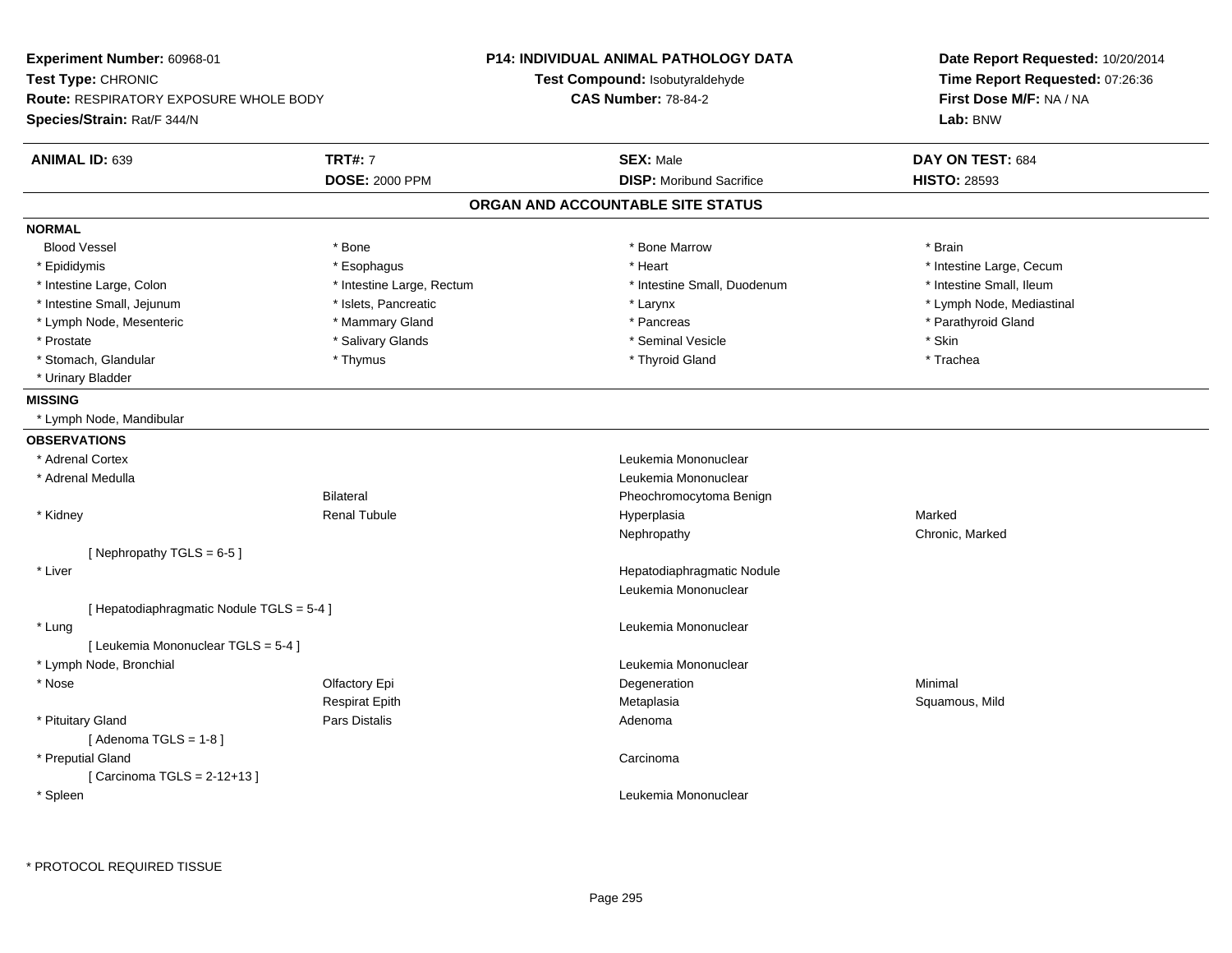| Experiment Number: 60968-01<br><b>Test Type: CHRONIC</b><br><b>Route: RESPIRATORY EXPOSURE WHOLE BODY</b><br>Species/Strain: Rat/F 344/N |                               | <b>P14: INDIVIDUAL ANIMAL PATHOLOGY DATA</b><br>Test Compound: Isobutyraldehyde<br><b>CAS Number: 78-84-2</b> | Date Report Requested: 10/20/2014<br>Time Report Requested: 07:26:36<br>First Dose M/F: NA / NA<br>Lab: BNW |
|------------------------------------------------------------------------------------------------------------------------------------------|-------------------------------|---------------------------------------------------------------------------------------------------------------|-------------------------------------------------------------------------------------------------------------|
| <b>ANIMAL ID: 639</b>                                                                                                                    | <b>TRT#: 7</b>                | <b>SEX: Male</b>                                                                                              | DAY ON TEST: 684                                                                                            |
|                                                                                                                                          | <b>DOSE: 2000 PPM</b>         | <b>DISP:</b> Moribund Sacrifice                                                                               | <b>HISTO: 28593</b>                                                                                         |
|                                                                                                                                          |                               | ORGAN AND ACCOUNTABLE SITE STATUS                                                                             |                                                                                                             |
| [Leukemia Mononuclear TGLS = 4-11]                                                                                                       |                               |                                                                                                               |                                                                                                             |
| * Stomach, Forestomach                                                                                                                   |                               | Hyperplasia                                                                                                   | Marked                                                                                                      |
| [Hyperplasia TGLS = 7-8]                                                                                                                 |                               |                                                                                                               |                                                                                                             |
| * Testes                                                                                                                                 | Interstit Cell                | Adenoma                                                                                                       |                                                                                                             |
|                                                                                                                                          | <b>Germinal Epith</b>         | Atrophy                                                                                                       | Moderate                                                                                                    |
| [Adenoma TGLS = $3-7$ ]                                                                                                                  |                               |                                                                                                               |                                                                                                             |
| PRIMARY CAUSE OF DEATH                                                                                                                   | - Spleen Leukemia Mononuclear |                                                                                                               |                                                                                                             |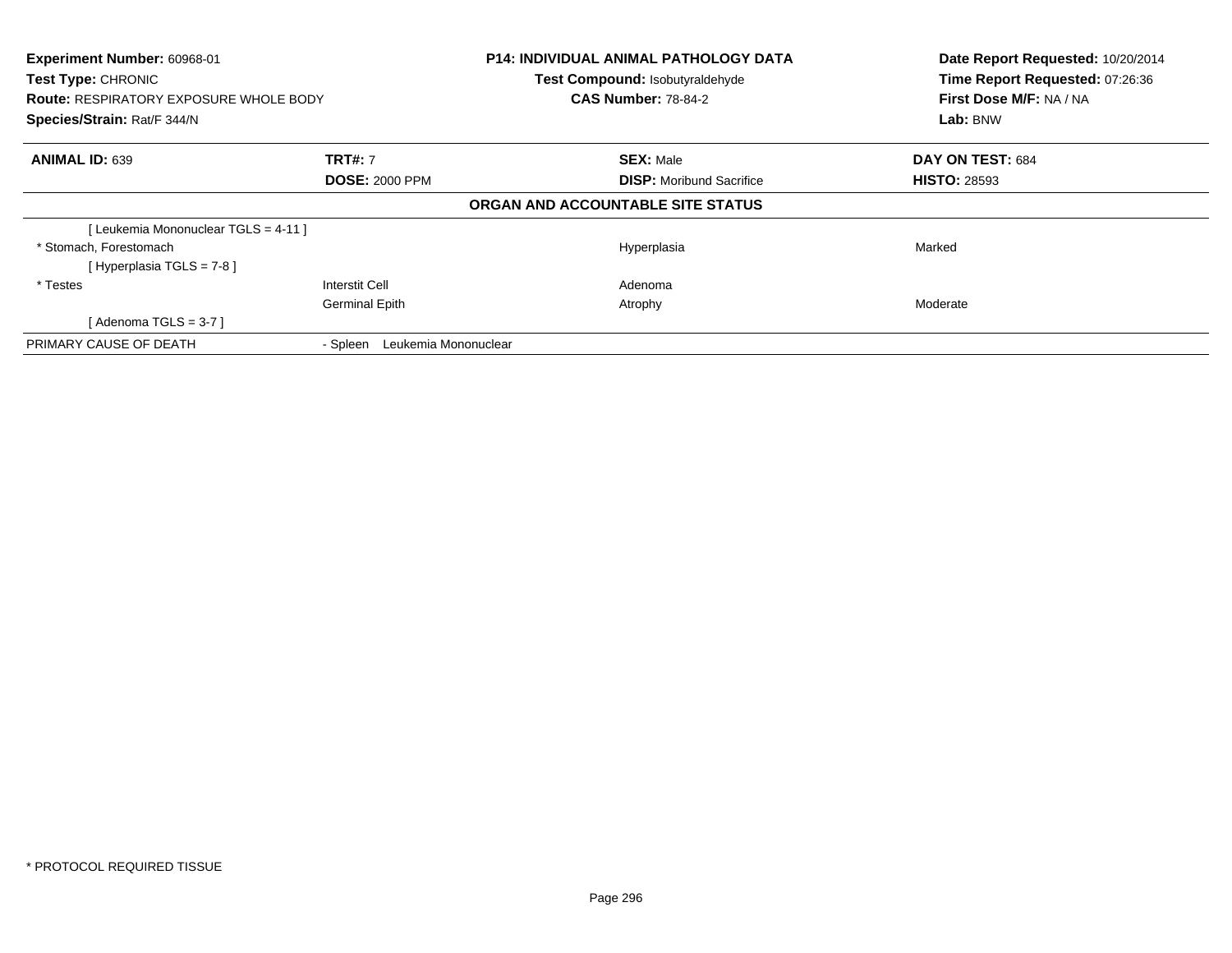**Experiment Number:** 60968-01**Test Type:** CHRONIC **Route:** RESPIRATORY EXPOSURE WHOLE BODY**Species/Strain:** Rat/F 344/N**P14: INDIVIDUAL ANIMAL PATHOLOGY DATATest Compound:** Isobutyraldehyde**CAS Number:** 78-84-2**Date Report Requested:** 10/20/2014**Time Report Requested:** 07:26:36**First Dose M/F:** NA / NA**Lab:** BNW**ANIMAL ID:** 640**TRT#:** 7 **SEX:** Male **DAY ON TEST:** 733 **DOSE:** 2000 PPM**DISP:** Terminal Sacrifice **HISTO:** 28594 **ORGAN AND ACCOUNTABLE SITE STATUSNORMAL** \* Adrenal Medulla Blood Vessel \* Bone \* Bone Marrow\* Brain \* \* Esophagus \* \* Esophagus \* \* Esophagus \* \* Esophagus \* \* Esophagus \* Heart \* Heart \* Heart \* Heart \* Intestine Large, Colon \* Intestine Large, Rectum \* Intestine Small, Duodenum \* Intestine Small, Ileum \* Intestine Small, Ileum \* Lymph Node, Bronchial \* Intestine Small, Jejunum \* Mathematic \* Lung \* Islets, Pancreatic \* Mathematic \* Lung \* Lung \* Node, Bronchial \* Lymph Node, Mandibular \* The mode of the Mediastinal The Mediastinal the Mediastinal the Mediasting the Mammary Gland \* Salivary Glands \* Pancreas \* And the second term in the second term in the second term in the second term in the second term in the second term in the second term in the second term in the second term in the second term in the second term \* Stomach. Glandular \* Seminal Vesicle \* Spleen \* Spleen \* Spleen \* Stomach, Forestomach \* Stomach, Forestomach \* Thymus \* Thyroid Gland \* Trachea \* Urinary Bladder \* **OBSERVATIONS** \* Adrenal CortexVacuolization Cytoplasmic Mild \* Intestine Large, Cecumm and the contract of the contract of the contract of the contract of the contract of the Metazoan Parasite Metazoan<br>The contract of the contract of the contract of the contract of the contract of the contract of the contr \* Kidneyy the controller of the controller of the controller of the Nephropathy Chronic, Marked ( $\alpha$  ) of the controller of the controller of the controller of the controller of the controller of the controller of the controller [ Nephropathy  $TGLS = 8-5$  ] \* Larynx Epiglottis MetaplasiaMetaplasia **Mataplasia** et al. et al. et al. et al. et al. et al. et al. et al. et al. et al. et al. et al. et a \* Liver Hepatocytee the contract of the Degeneration Cystic, Mild and Cystic, Mild and Cystic, Mild **Mesentery** y the contract of the contract of the contract of the contract of the contract of the contract of the contract of the contract of the contract of the contract of the contract of the contract of the contract of the contract  $[$  Necrosis TGLS = 5-11  $]$  \* Nosee and the Colombia Colombia Colombia Colombia Colombia Colombia Degeneration and the Colombia Colombia Minimal<br>Colombia Colombia Colombia Colombia Colombia Colombia Colombia Colombia Colombia Colombia Colombia Colombia Co Respirat Epith Hyperplasia Mild Inflammation Suppurative, Mild Respirat EpithMetaplasia **Squamous, Moderate** Note: focal marked hyperkeratosis upper right lateral wall, protruding into lumen. \* Pituitary Glandd and the contract of Pars Distalis and the contract of Adenoma and Adenoma and the Adenoma and the Adenoma and  $\lambda$  $[$  Adenoma TGLS = 4-8  $]$  \* Preputial Glandd inflammation inflammation in the Suppurative, Moderate in the Suppurative, Moderate in the Suppurative, Moderate in the Suppurative, Moderate in the Suppurative, Moderate in the Suppurative, Moderate in the Suppurative, [ Inflammation TGLS = 1-7 ] \* Skinn and the control of the control of the control of the control of the control of the control of the control of the control of the control of the control of the control of the control of the control of the control of the co [ Inflammation TGLS = 1-7 ] \* Testes Interstit Cell AdenomaGerminal Epithh and the control of the Atrophy and the Marked Marked Marked Street and the Marked Street and Marked Street and Marked Street and Marked Street and Marked Street and Marked Street and Marked Street and Marked Street and M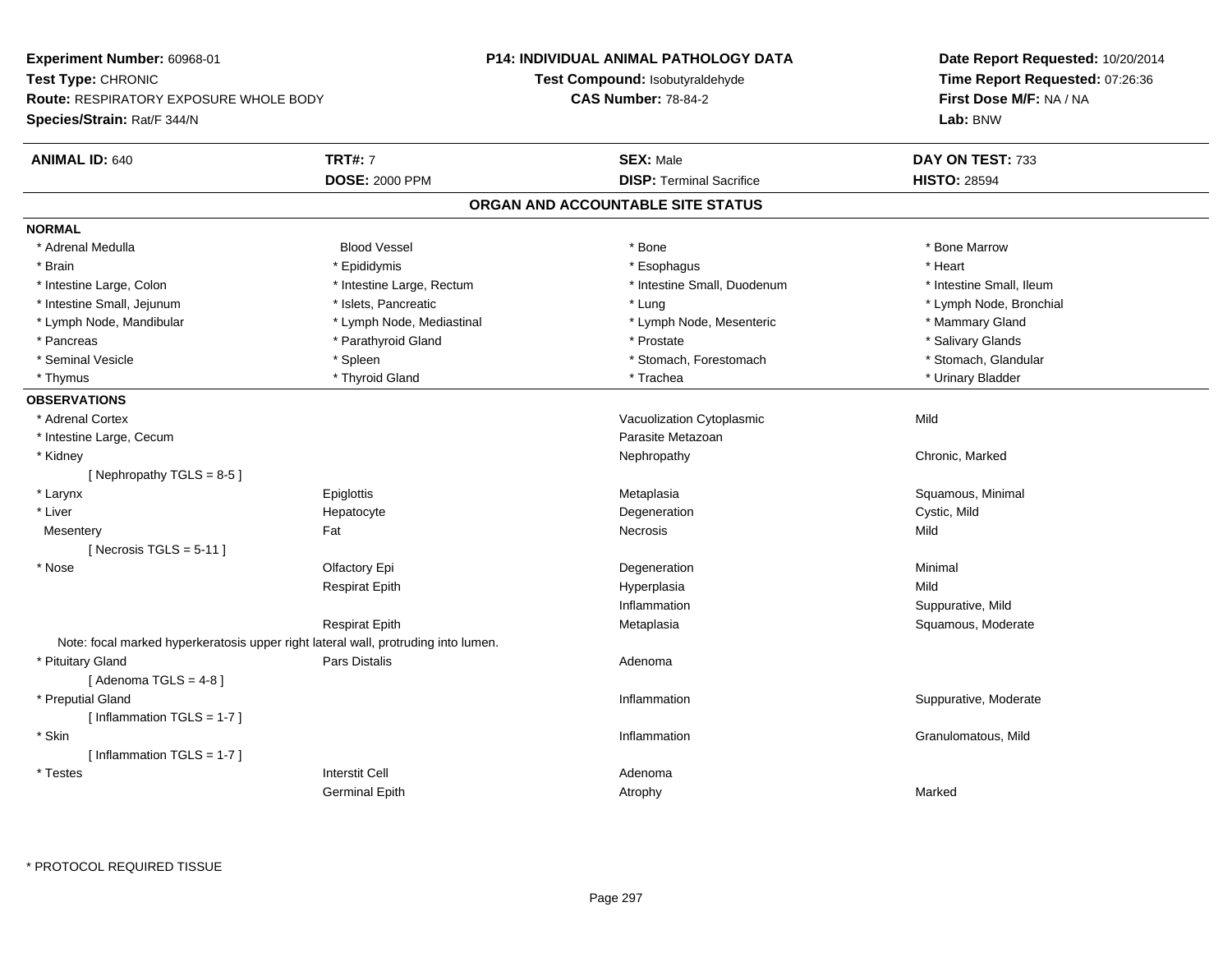| Experiment Number: 60968-01<br><b>Test Type: CHRONIC</b><br><b>Route: RESPIRATORY EXPOSURE WHOLE BODY</b><br>Species/Strain: Rat/F 344/N |                       | <b>P14: INDIVIDUAL ANIMAL PATHOLOGY DATA</b><br>Test Compound: Isobutyraldehyde | Date Report Requested: 10/20/2014<br>Time Report Requested: 07:26:36 |
|------------------------------------------------------------------------------------------------------------------------------------------|-----------------------|---------------------------------------------------------------------------------|----------------------------------------------------------------------|
|                                                                                                                                          |                       | <b>CAS Number: 78-84-2</b>                                                      | First Dose M/F: NA / NA                                              |
|                                                                                                                                          |                       |                                                                                 | Lab: BNW                                                             |
| <b>ANIMAL ID: 640</b>                                                                                                                    | <b>TRT#: 7</b>        | <b>SEX: Male</b>                                                                | DAY ON TEST: 733                                                     |
|                                                                                                                                          | <b>DOSE: 2000 PPM</b> | <b>DISP: Terminal Sacrifice</b>                                                 | <b>HISTO: 28594</b>                                                  |
|                                                                                                                                          |                       | ORGAN AND ACCOUNTABLE SITE STATUS                                               |                                                                      |
| [ Adenoma TGLS = 6-7 ]                                                                                                                   |                       |                                                                                 |                                                                      |
| [Atrophy TGLS = $7-7$ ]                                                                                                                  |                       |                                                                                 |                                                                      |
| PRIMARY CAUSE OF DEATH                                                                                                                   |                       |                                                                                 |                                                                      |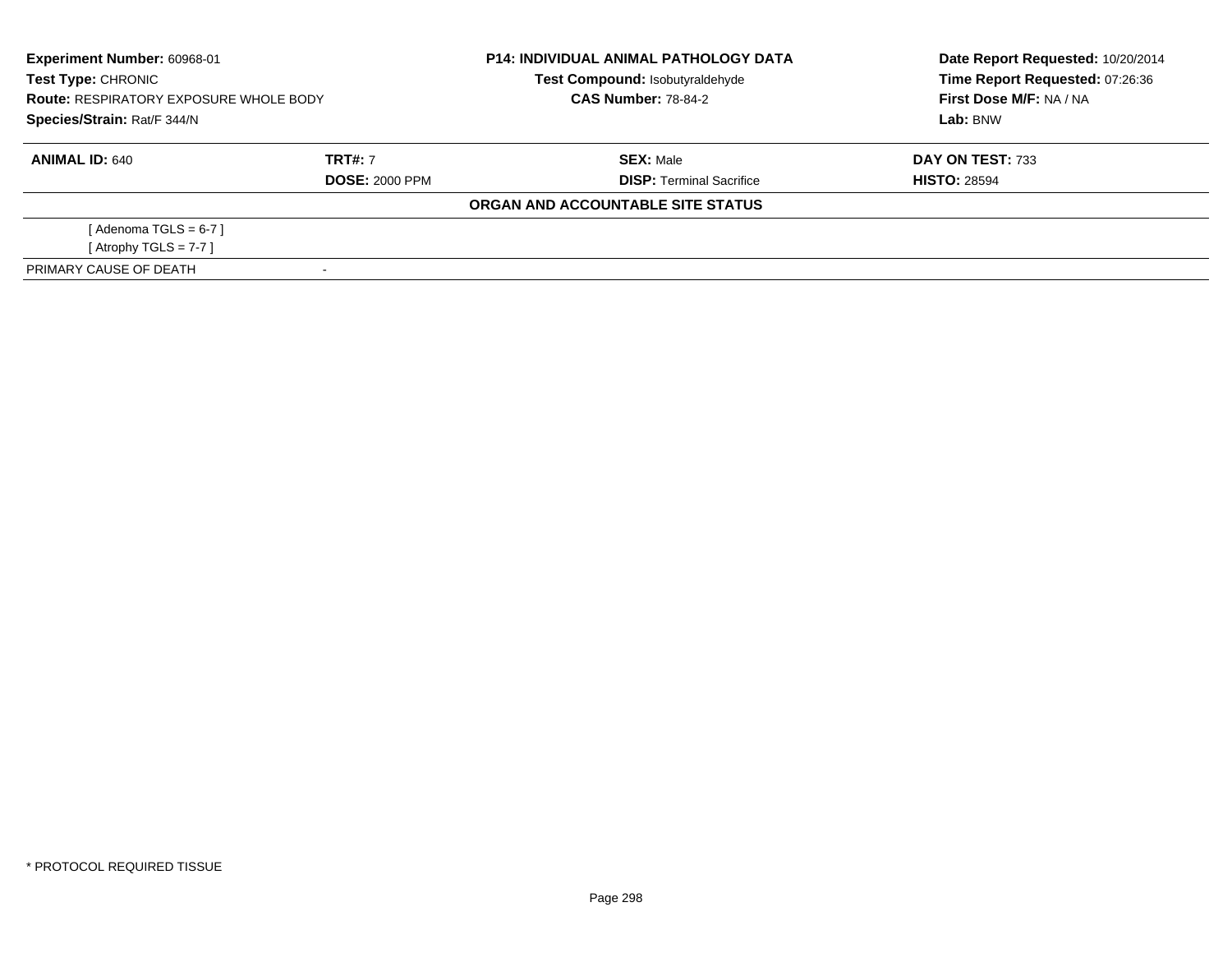**Experiment Number:** 60968-01**Test Type:** CHRONIC **Route:** RESPIRATORY EXPOSURE WHOLE BODY**Species/Strain:** Rat/F 344/N**P14: INDIVIDUAL ANIMAL PATHOLOGY DATATest Compound:** Isobutyraldehyde**CAS Number:** 78-84-2**Date Report Requested:** 10/20/2014**Time Report Requested:** 07:26:36**First Dose M/F:** NA / NA**Lab:** BNW**ANIMAL ID:** 641**TRT#:** 7 **SEX:** Male **DAY ON TEST:** 632 **DOSE:** 2000 PPM**DISP:** Moribund Sacrifice **HISTO:** 28595 **ORGAN AND ACCOUNTABLE SITE STATUSNORMAL**\* Adrenal Cortex \* Adrenal Cortex \* Adrenal Medulla Blood Vessel \* Bone\* Esophagus \* Bone Marrow \* Brain \* Epididymis \* Esophagus \* Heart Thestine Large, Cecum Thestine Large, Cecum Assessment Carge, Colon Thestine Large, Rectum \* Intestine Large, Rectum \* Intestine Large, Rectum \* Intestine Small, Duodenum \* Intestine Small, Ileum \* Intestine Small, Intestine Small, Jejunum \* Islets, Pancreatic \* Mammary Gland \* Larynx **\* Lung \* Lung \* Lung \* Ammary Gland** \* Annual \* Lymph Node, Bronchial \* Mammary Gland \* Mammary Gland \* Mammary Gland \* Mammary F \* Pancreas \* Parathyroid Gland \* Parathyroid Gland \* Preputial Gland \* Preputial Gland \* Prostate \* Stomach. Glandular \* Salivary Glands \* \* Stomach, Glandular \* Seminal Vesicle \* \* Stomach, Stomach, Stomach, Glandular \* Stomach, Glandular \* Stomach, Glandular \* Stomach, Glandular \* Stomach, Glandular \* Stomach, Glandular \* Stomach, Glandu \* Thymus \* Thyroid Gland \* Trachea \* Urinary Bladder \* **OBSERVATIONS** \* Kidneyy the chronic, Moderate and September 2012 of the Chronic Moderate and September 2013 of the Chronic, Moderate [ Nephropathy TGLS = 3-5 ] \* Liver Leukemia Mononuclear [ Leukemia Mononuclear TGLS = 3-5 ] \* Lymph Node, Mandibular Leukemia Mononuclear \* Lymph Node, Mediastinal Leukemia Mononuclear \* Lymph Node, Mesenteric Leukemia Mononuclear \* Nosee and the Colombia Colombia Colombia Colombia Colombia Colombia Degeneration and the Colombia Colombia Minimal<br>Colombia Colombia Colombia Colombia Colombia Colombia Colombia Colombia Colombia Colombia Colombia Colombia Co Inflammation Suppurative, Mild Respirat Epith Metaplasia Squamous, Mild \* Pituitary Glandd and the contract of Pars Distalis and the contract of Adenoma and Adenoma and the Adenoma and the Adenoma and  $\lambda$  \* Spleen Leukemia Mononuclear [ Leukemia Mononuclear TGLS = 2-11 ] \* Stomach, Forestomachh anns an t-ainm an t-ainm anns an t-ainm an t-ainm an t-ainm an t-ainm an t-ainm an t-ainm an t-ainm an t-ainm Hyperplasiaa Mild \* Testes Interstit Cell Adenoma $[$  Adenoma TGLS = 1-7  $]$ PRIMARY CAUSE OF DEATH- Spleen Leukemia Mononuclear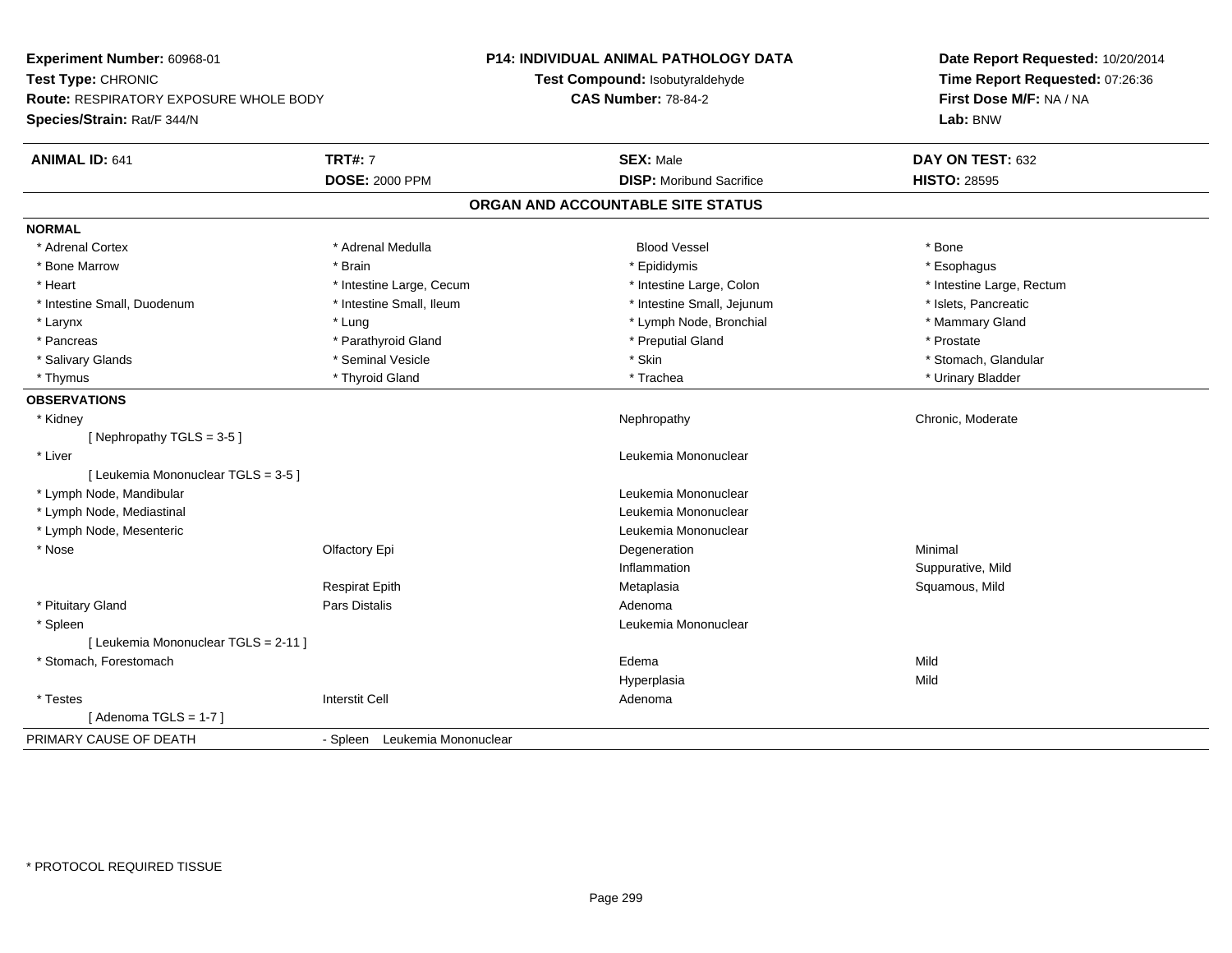| Experiment Number: 60968-01<br>Test Type: CHRONIC<br><b>Route: RESPIRATORY EXPOSURE WHOLE BODY</b><br>Species/Strain: Rat/F 344/N |                             | P14: INDIVIDUAL ANIMAL PATHOLOGY DATA<br>Test Compound: Isobutyraldehyde<br><b>CAS Number: 78-84-2</b> | Date Report Requested: 10/20/2014<br>Time Report Requested: 07:26:36<br>First Dose M/F: NA / NA<br>Lab: BNW |
|-----------------------------------------------------------------------------------------------------------------------------------|-----------------------------|--------------------------------------------------------------------------------------------------------|-------------------------------------------------------------------------------------------------------------|
| <b>ANIMAL ID: 642</b>                                                                                                             | <b>TRT#: 7</b>              | <b>SEX: Male</b>                                                                                       | DAY ON TEST: 652                                                                                            |
|                                                                                                                                   | <b>DOSE: 2000 PPM</b>       | <b>DISP:</b> Moribund Sacrifice                                                                        | <b>HISTO: 28596</b>                                                                                         |
|                                                                                                                                   |                             | ORGAN AND ACCOUNTABLE SITE STATUS                                                                      |                                                                                                             |
| <b>NORMAL</b>                                                                                                                     |                             |                                                                                                        |                                                                                                             |
| * Adrenal Cortex                                                                                                                  | <b>Blood Vessel</b>         | * Bone                                                                                                 | * Brain                                                                                                     |
| * Epididymis                                                                                                                      | * Esophagus                 | * Heart                                                                                                | * Intestine Large, Colon                                                                                    |
| * Intestine Large, Rectum                                                                                                         | * Intestine Small, Duodenum | * Intestine Small, Ileum                                                                               | * Intestine Small, Jejunum                                                                                  |
| * Islets, Pancreatic                                                                                                              | * Larynx                    | * Mammary Gland                                                                                        | * Pancreas                                                                                                  |
| * Prostate                                                                                                                        | * Salivary Glands           | * Seminal Vesicle                                                                                      | * Stomach, Forestomach                                                                                      |
| * Stomach, Glandular                                                                                                              | * Thymus                    | * Thyroid Gland                                                                                        | * Trachea                                                                                                   |
| * Urinary Bladder                                                                                                                 |                             |                                                                                                        |                                                                                                             |
| <b>MISSING</b>                                                                                                                    |                             |                                                                                                        |                                                                                                             |
| * Parathyroid Gland                                                                                                               |                             |                                                                                                        |                                                                                                             |
| <b>OBSERVATIONS</b>                                                                                                               |                             |                                                                                                        |                                                                                                             |
| * Adrenal Medulla                                                                                                                 |                             | Hyperplasia                                                                                            | Moderate                                                                                                    |
|                                                                                                                                   |                             | Pheochromocytoma Benign                                                                                |                                                                                                             |
| * Bone Marrow                                                                                                                     |                             | Leukemia Mononuclear                                                                                   |                                                                                                             |
| * Intestine Large, Cecum                                                                                                          |                             | Parasite Metazoan                                                                                      |                                                                                                             |
| * Kidney                                                                                                                          |                             | Nephropathy                                                                                            | Chronic, Mild                                                                                               |
| * Liver                                                                                                                           |                             | Leukemia Mononuclear                                                                                   |                                                                                                             |
| * Lung                                                                                                                            |                             | Leukemia Mononuclear                                                                                   |                                                                                                             |
| [Leukemia Mononuclear TGLS = 3-3]                                                                                                 |                             |                                                                                                        |                                                                                                             |
| * Lymph Node, Bronchial                                                                                                           |                             | Leukemia Mononuclear                                                                                   |                                                                                                             |
| * Lymph Node, Mandibular                                                                                                          |                             | Leukemia Mononuclear                                                                                   |                                                                                                             |
| * Lymph Node, Mediastinal                                                                                                         |                             | Leukemia Mononuclear                                                                                   |                                                                                                             |
| * Lymph Node, Mesenteric                                                                                                          |                             | Leukemia Mononuclear                                                                                   |                                                                                                             |
| * Nose                                                                                                                            | Olfactory Epi               | Degeneration                                                                                           | Minimal                                                                                                     |
|                                                                                                                                   | <b>Respirat Epith</b>       | Metaplasia                                                                                             | Squamous, Mild                                                                                              |
| * Pituitary Gland                                                                                                                 |                             | Cyst                                                                                                   | Mild                                                                                                        |
| [Cyst TGLS = $2-8$ ]                                                                                                              |                             |                                                                                                        |                                                                                                             |
| * Preputial Gland                                                                                                                 |                             | Carcinoma                                                                                              |                                                                                                             |
| [Carcinoma TGLS = 4-12]                                                                                                           |                             |                                                                                                        |                                                                                                             |
| * Skin                                                                                                                            | Epidermis                   | Cyst                                                                                                   | Marked                                                                                                      |
|                                                                                                                                   |                             | Keratoacanthoma                                                                                        |                                                                                                             |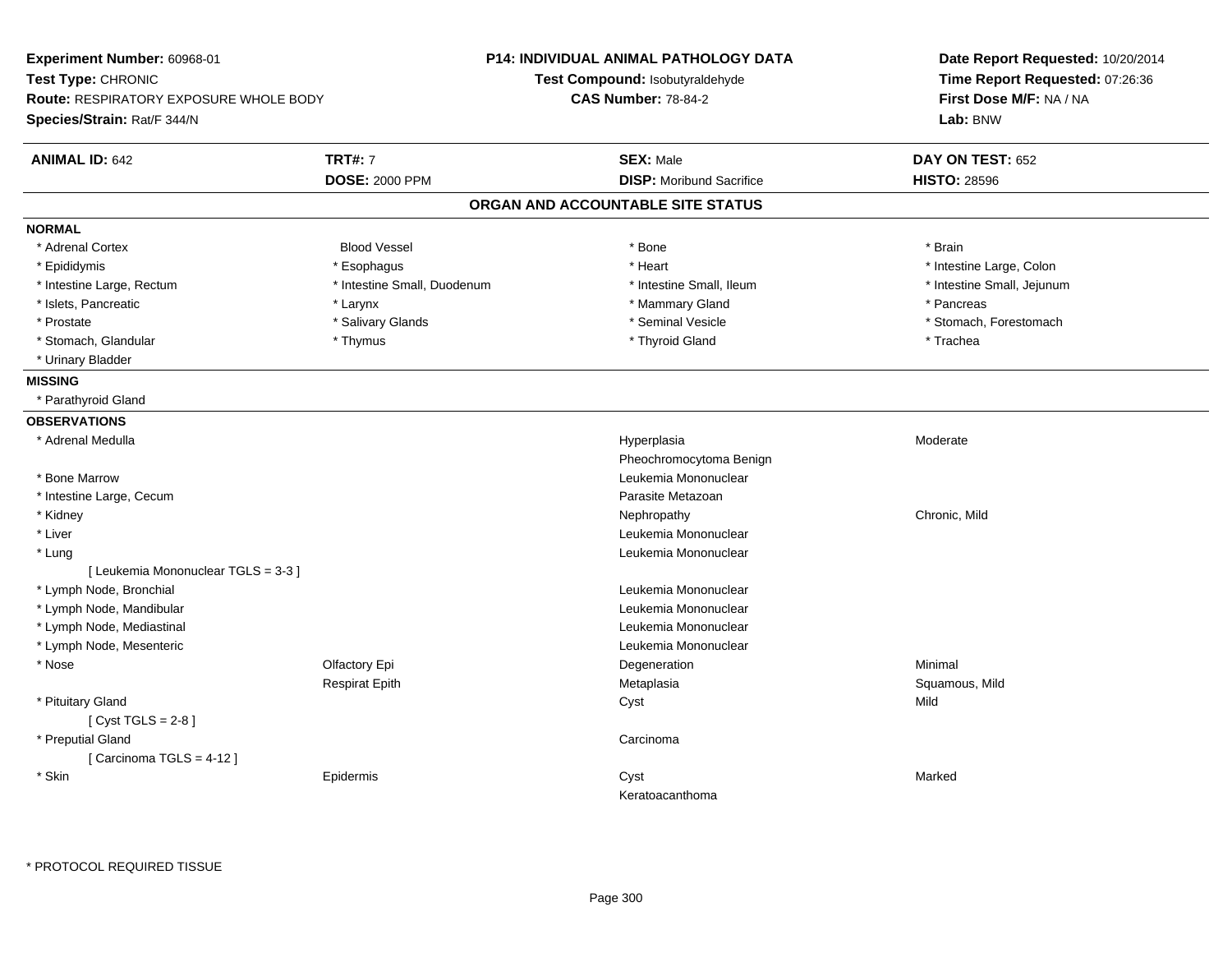| <b>Experiment Number: 60968-01</b><br>Test Type: CHRONIC<br><b>Route: RESPIRATORY EXPOSURE WHOLE BODY</b><br>Species/Strain: Rat/F 344/N |                                  | <b>P14: INDIVIDUAL ANIMAL PATHOLOGY DATA</b><br><b>Test Compound: Isobutyraldehyde</b><br><b>CAS Number: 78-84-2</b> | Date Report Requested: 10/20/2014<br>Time Report Requested: 07:26:36<br>First Dose M/F: NA / NA<br>Lab: BNW |
|------------------------------------------------------------------------------------------------------------------------------------------|----------------------------------|----------------------------------------------------------------------------------------------------------------------|-------------------------------------------------------------------------------------------------------------|
| <b>ANIMAL ID: 642</b>                                                                                                                    | <b>TRT#: 7</b>                   | <b>SEX: Male</b>                                                                                                     | DAY ON TEST: 652                                                                                            |
|                                                                                                                                          | <b>DOSE: 2000 PPM</b>            | <b>DISP:</b> Moribund Sacrifice                                                                                      | <b>HISTO: 28596</b>                                                                                         |
|                                                                                                                                          |                                  | ORGAN AND ACCOUNTABLE SITE STATUS                                                                                    |                                                                                                             |
| [ Cyst TGLS = 1-13 ]<br>[Keratoacanthoma TGLS = 1-13]                                                                                    |                                  |                                                                                                                      |                                                                                                             |
| * Spleen                                                                                                                                 |                                  | <b>Fibrosis</b>                                                                                                      | Moderate                                                                                                    |
|                                                                                                                                          |                                  | Leukemia Mononuclear                                                                                                 |                                                                                                             |
| [Fibrosis TGLS = $7-11$ ]                                                                                                                |                                  |                                                                                                                      |                                                                                                             |
| [Leukemia Mononuclear TGLS = 6-11]                                                                                                       |                                  |                                                                                                                      |                                                                                                             |
| * Testes                                                                                                                                 | <b>Bilateral, Interstit Cell</b> | Adenoma                                                                                                              |                                                                                                             |
| [ Adenoma TGLS = 5-7 ]                                                                                                                   |                                  |                                                                                                                      |                                                                                                             |
| PRIMARY CAUSE OF DEATH                                                                                                                   | Leukemia Mononuclear<br>- Spleen |                                                                                                                      |                                                                                                             |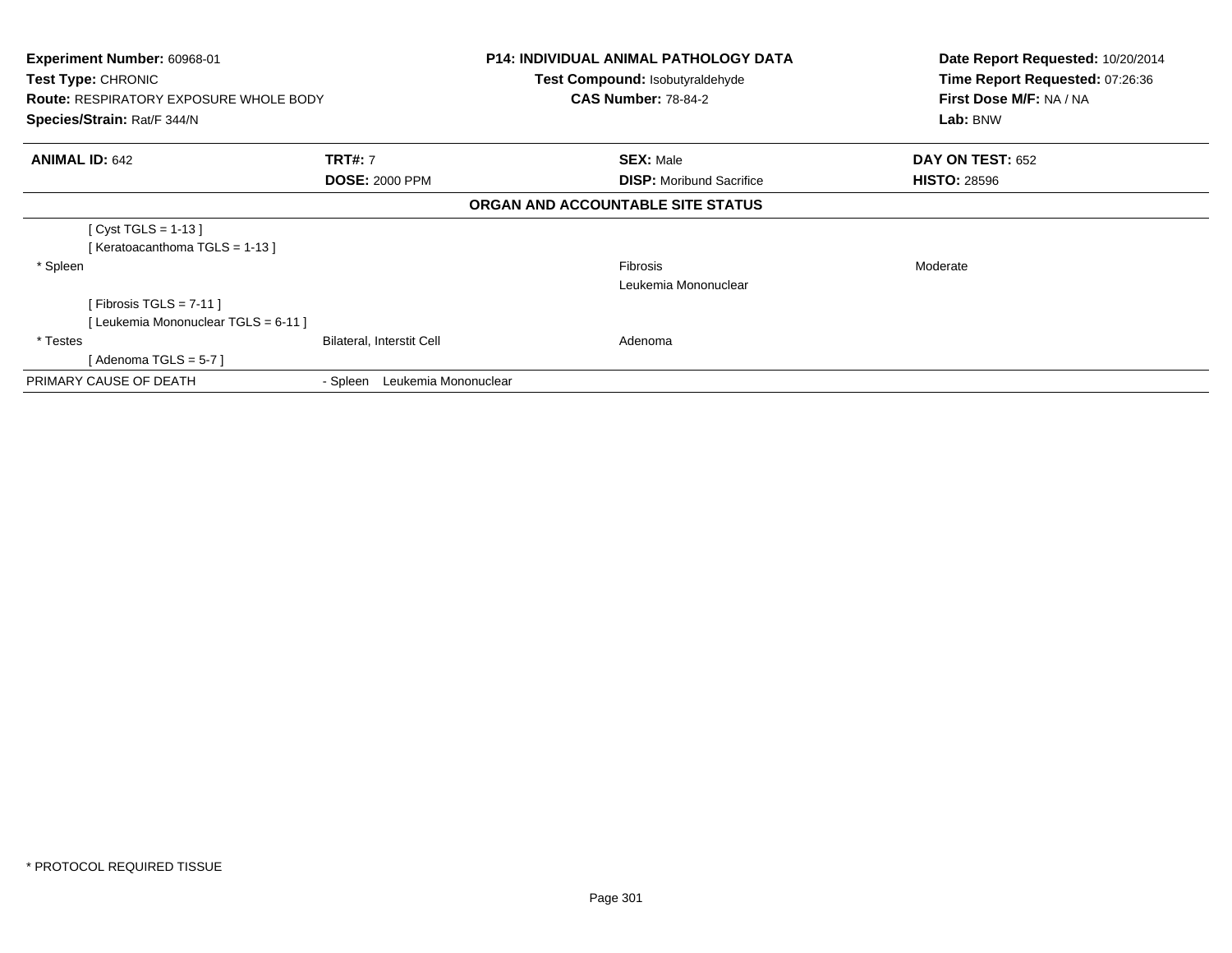| Experiment Number: 60968-01<br>Test Type: CHRONIC<br><b>Route: RESPIRATORY EXPOSURE WHOLE BODY</b><br>Species/Strain: Rat/F 344/N |                               | P14: INDIVIDUAL ANIMAL PATHOLOGY DATA<br>Test Compound: Isobutyraldehyde<br><b>CAS Number: 78-84-2</b> | Date Report Requested: 10/20/2014<br>Time Report Requested: 07:26:36<br>First Dose M/F: NA / NA<br>Lab: BNW |
|-----------------------------------------------------------------------------------------------------------------------------------|-------------------------------|--------------------------------------------------------------------------------------------------------|-------------------------------------------------------------------------------------------------------------|
| <b>ANIMAL ID: 643</b>                                                                                                             | <b>TRT#: 7</b>                | <b>SEX: Male</b>                                                                                       | DAY ON TEST: 590                                                                                            |
|                                                                                                                                   | <b>DOSE: 2000 PPM</b>         | <b>DISP: Natural Death</b>                                                                             | <b>HISTO: 28597</b>                                                                                         |
|                                                                                                                                   |                               | ORGAN AND ACCOUNTABLE SITE STATUS                                                                      |                                                                                                             |
| <b>NORMAL</b>                                                                                                                     |                               |                                                                                                        |                                                                                                             |
| * Adrenal Cortex                                                                                                                  | * Adrenal Medulla             | <b>Blood Vessel</b>                                                                                    | * Bone                                                                                                      |
| * Bone Marrow                                                                                                                     | * Epididymis                  | * Esophagus                                                                                            | * Heart                                                                                                     |
| * Intestine Large, Colon                                                                                                          | * Intestine Large, Rectum     | * Islets, Pancreatic                                                                                   | * Larynx                                                                                                    |
| * Lymph Node, Bronchial                                                                                                           | * Lymph Node, Mandibular      | * Mammary Gland                                                                                        | * Pancreas                                                                                                  |
| * Parathyroid Gland                                                                                                               | * Prostate                    | * Salivary Glands                                                                                      | * Seminal Vesicle                                                                                           |
| * Skin                                                                                                                            | * Stomach, Forestomach        | * Stomach, Glandular                                                                                   | * Thymus                                                                                                    |
| * Thyroid Gland                                                                                                                   | * Trachea                     | * Urinary Bladder                                                                                      |                                                                                                             |
| <b>AUTO PRECLUDES DIAG.</b>                                                                                                       |                               |                                                                                                        |                                                                                                             |
| * Intestine Large, Cecum                                                                                                          | * Intestine Small, Duodenum   | * Intestine Small, Ileum                                                                               | * Intestine Small, Jejunum                                                                                  |
| <b>OBSERVATIONS</b>                                                                                                               |                               |                                                                                                        |                                                                                                             |
| * Brain                                                                                                                           |                               | Hemorrhage                                                                                             | Moderate                                                                                                    |
| * Kidney                                                                                                                          |                               | Nephropathy                                                                                            | Chronic, Mild                                                                                               |
| * Liver                                                                                                                           |                               | Leukemia Mononuclear                                                                                   |                                                                                                             |
| [ Leukemia Mononuclear TGLS = 5,6-4+11 ]                                                                                          |                               |                                                                                                        |                                                                                                             |
| * Lung                                                                                                                            |                               | Leukemia Mononuclear                                                                                   |                                                                                                             |
| [ Leukemia Mononuclear TGLS = 5,6-4+11 ]                                                                                          |                               |                                                                                                        |                                                                                                             |
| * Lymph Node, Mediastinal                                                                                                         |                               | Leukemia Mononuclear                                                                                   |                                                                                                             |
| [ Leukemia Mononuclear TGLS = 7-13 ]                                                                                              |                               |                                                                                                        |                                                                                                             |
| * Lymph Node, Mesenteric                                                                                                          |                               | Leukemia Mononuclear                                                                                   |                                                                                                             |
| [ Leukemia Mononuclear TGLS = 7-13 ]                                                                                              |                               |                                                                                                        |                                                                                                             |
| * Nose                                                                                                                            | Olfactory Epi                 | Degeneration                                                                                           | Minimal                                                                                                     |
|                                                                                                                                   | Respirat Epith                | Metaplasia                                                                                             | Squamous, Mild                                                                                              |
| * Pituitary Gland                                                                                                                 | <b>Pars Distalis</b>          | Adenoma                                                                                                |                                                                                                             |
| * Preputial Gland                                                                                                                 |                               | Inflammation                                                                                           | Suppurative, Moderate                                                                                       |
| [Inflammation TGLS = 1-7]                                                                                                         |                               |                                                                                                        |                                                                                                             |
| * Spleen                                                                                                                          |                               | Leukemia Mononuclear                                                                                   |                                                                                                             |
| [ Leukemia Mononuclear TGLS = 4-12 ]                                                                                              |                               |                                                                                                        |                                                                                                             |
| * Testes                                                                                                                          | Bilateral, Interstit Cell     | Adenoma                                                                                                |                                                                                                             |
| [Adenoma TGLS = 2,3,8-7]                                                                                                          |                               |                                                                                                        |                                                                                                             |
| PRIMARY CAUSE OF DEATH                                                                                                            | - Spleen Leukemia Mononuclear |                                                                                                        |                                                                                                             |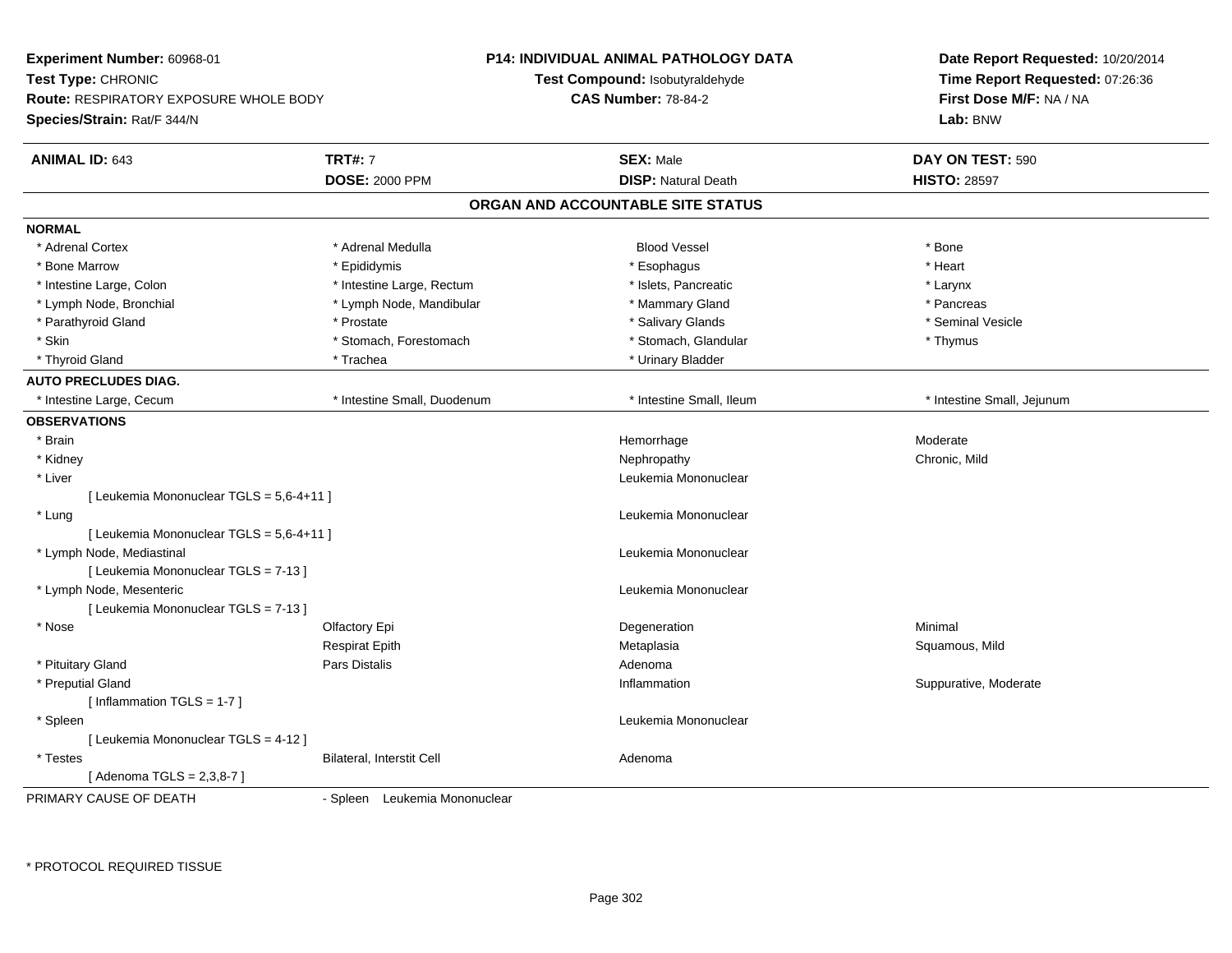| <b>Experiment Number: 60968-01</b><br><b>Test Type: CHRONIC</b><br><b>Route: RESPIRATORY EXPOSURE WHOLE BODY</b><br>Species/Strain: Rat/F 344/N |                    | <b>P14: INDIVIDUAL ANIMAL PATHOLOGY DATA</b><br>Test Compound: Isobutyraldehyde<br><b>CAS Number: 78-84-2</b> | Date Report Requested: 10/20/2014<br>Time Report Requested: 07:26:36<br>First Dose M/F: NA / NA<br>Lab: BNW |
|-------------------------------------------------------------------------------------------------------------------------------------------------|--------------------|---------------------------------------------------------------------------------------------------------------|-------------------------------------------------------------------------------------------------------------|
| <b>TRT#:</b> 7<br><b>ANIMAL ID: 643</b><br><b>DOSE: 2000 PPM</b>                                                                                |                    | <b>SEX: Male</b><br><b>DISP: Natural Death</b>                                                                | DAY ON TEST: 590<br><b>HISTO: 28597</b>                                                                     |
|                                                                                                                                                 |                    | ORGAN AND ACCOUNTABLE SITE STATUS                                                                             |                                                                                                             |
| CONTRIBUTORY CAUSE OF DEATH                                                                                                                     | - Brain Hemorrhage |                                                                                                               |                                                                                                             |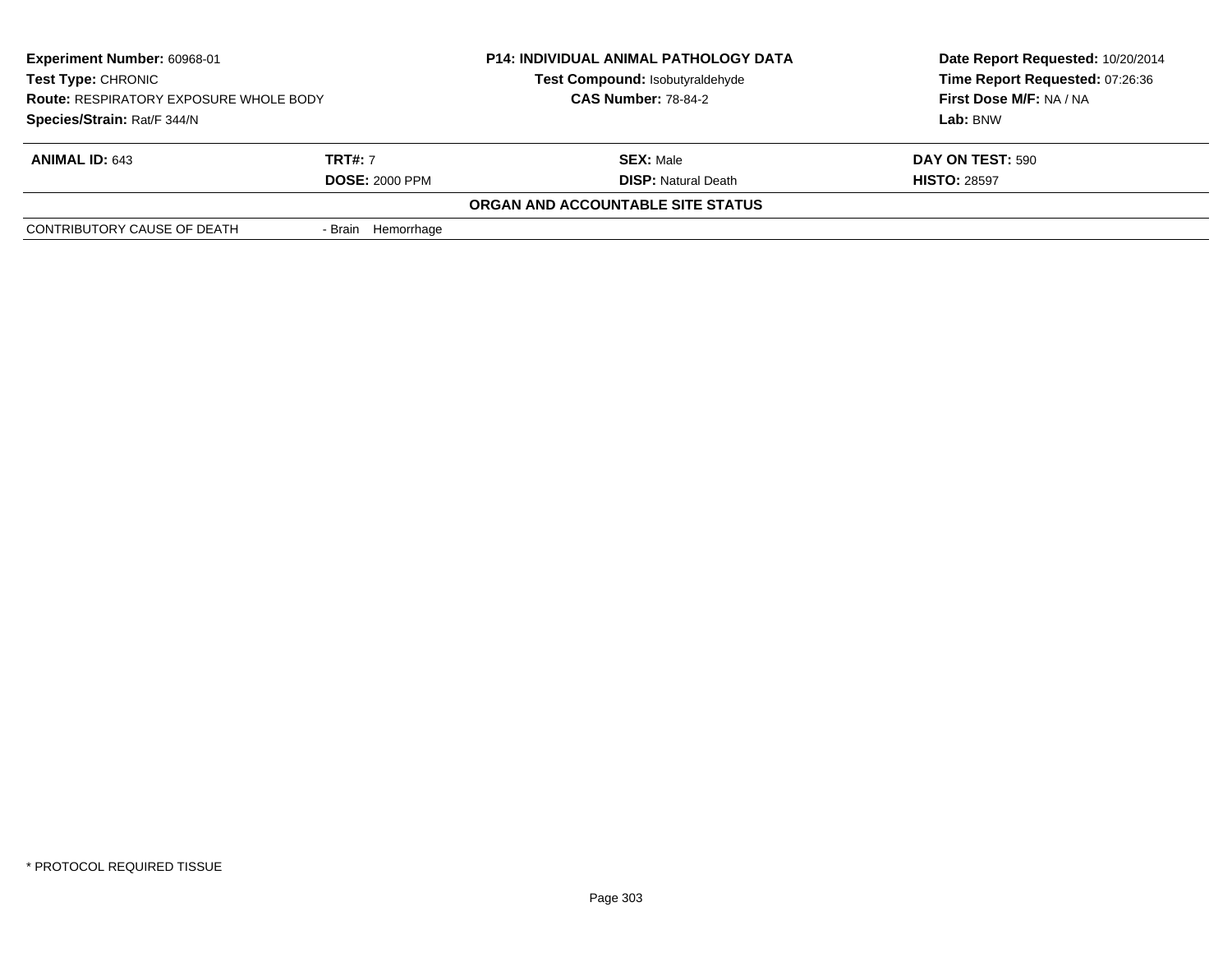| Experiment Number: 60968-01<br>Test Type: CHRONIC<br>Route: RESPIRATORY EXPOSURE WHOLE BODY<br>Species/Strain: Rat/F 344/N |                                                                          | P14: INDIVIDUAL ANIMAL PATHOLOGY DATA<br>Test Compound: Isobutyraldehyde<br><b>CAS Number: 78-84-2</b> | Date Report Requested: 10/20/2014<br>Time Report Requested: 07:26:36<br>First Dose M/F: NA / NA<br>Lab: BNW |
|----------------------------------------------------------------------------------------------------------------------------|--------------------------------------------------------------------------|--------------------------------------------------------------------------------------------------------|-------------------------------------------------------------------------------------------------------------|
| <b>ANIMAL ID: 644</b>                                                                                                      | <b>TRT#: 7</b>                                                           | <b>SEX: Male</b>                                                                                       | DAY ON TEST: 468                                                                                            |
|                                                                                                                            | <b>DOSE: 2000 PPM</b>                                                    | <b>DISP:</b> Moribund Sacrifice                                                                        | <b>HISTO: 28598</b>                                                                                         |
|                                                                                                                            |                                                                          | ORGAN AND ACCOUNTABLE SITE STATUS                                                                      |                                                                                                             |
| <b>NORMAL</b>                                                                                                              |                                                                          |                                                                                                        |                                                                                                             |
| * Adrenal Cortex                                                                                                           | * Adrenal Medulla                                                        | * Bone                                                                                                 | * Bone Marrow                                                                                               |
| * Brain                                                                                                                    | * Epididymis                                                             | * Esophagus                                                                                            | * Intestine Large, Cecum                                                                                    |
| * Intestine Large, Colon                                                                                                   | * Intestine Large, Rectum                                                | * Intestine Small, Duodenum                                                                            | * Intestine Small, Ileum                                                                                    |
| * Intestine Small, Jejunum                                                                                                 | * Islets, Pancreatic                                                     | * Larynx                                                                                               | * Lung                                                                                                      |
| * Lymph Node, Bronchial                                                                                                    | * Lymph Node, Mediastinal                                                | * Lymph Node, Mesenteric                                                                               | * Mammary Gland                                                                                             |
| * Pancreas                                                                                                                 | * Preputial Gland                                                        | * Salivary Glands                                                                                      | * Seminal Vesicle                                                                                           |
| * Skin                                                                                                                     | * Stomach, Forestomach                                                   | * Testes                                                                                               | * Thymus                                                                                                    |
| * Thyroid Gland                                                                                                            | * Trachea                                                                | * Urinary Bladder                                                                                      |                                                                                                             |
| <b>MISSING</b>                                                                                                             |                                                                          |                                                                                                        |                                                                                                             |
| * Lymph Node, Mandibular                                                                                                   |                                                                          |                                                                                                        |                                                                                                             |
| <b>OBSERVATIONS</b>                                                                                                        |                                                                          |                                                                                                        |                                                                                                             |
| <b>Blood Vessel</b>                                                                                                        |                                                                          | Mineralization                                                                                         | Marked                                                                                                      |
| * Heart                                                                                                                    |                                                                          | Mineralization                                                                                         | Moderate                                                                                                    |
| * Kidney                                                                                                                   | <b>Renal Tubule</b>                                                      | Mineralization                                                                                         | Marked                                                                                                      |
|                                                                                                                            |                                                                          | Nephropathy                                                                                            | Chronic, Marked                                                                                             |
| * Liver                                                                                                                    |                                                                          | Hyperplasia                                                                                            | Reticulum Cell, Moderate                                                                                    |
| * Nose                                                                                                                     | Olfactory Epi                                                            | Degeneration                                                                                           | Minimal                                                                                                     |
|                                                                                                                            | Nasopharyn Dct                                                           | Metaplasia                                                                                             | Squamous, Moderate                                                                                          |
|                                                                                                                            | <b>Respirat Epith</b>                                                    | Metaplasia                                                                                             | Squamous, Minimal                                                                                           |
| * Parathyroid Gland                                                                                                        |                                                                          | Hyperplasia                                                                                            | Moderate                                                                                                    |
| * Pituitary Gland                                                                                                          | <b>Pars Distalis</b>                                                     | Adenoma                                                                                                |                                                                                                             |
|                                                                                                                            |                                                                          | Cyst                                                                                                   | Marked                                                                                                      |
| [Adenoma TGLS = $2-13$ ]<br>[Cyst TGLS = $2-13$ ]                                                                          |                                                                          |                                                                                                        |                                                                                                             |
| * Prostate                                                                                                                 |                                                                          | Inflammation                                                                                           | Suppurative, Moderate                                                                                       |
| * Spleen                                                                                                                   |                                                                          | Hemangiosarcoma                                                                                        |                                                                                                             |
|                                                                                                                            |                                                                          | Hematopoietic Cell Proliferation                                                                       | Moderate                                                                                                    |
|                                                                                                                            |                                                                          | Hemorrhage                                                                                             | Marked                                                                                                      |
|                                                                                                                            | Note: hemorrhage from splenic hemangiosarcoma caused moribund condition. |                                                                                                        |                                                                                                             |

Note: hemorrhage from splenic hemangiosarcoma caused moribund condition.[ Hemangiosarcoma TGLS = 1-11 ]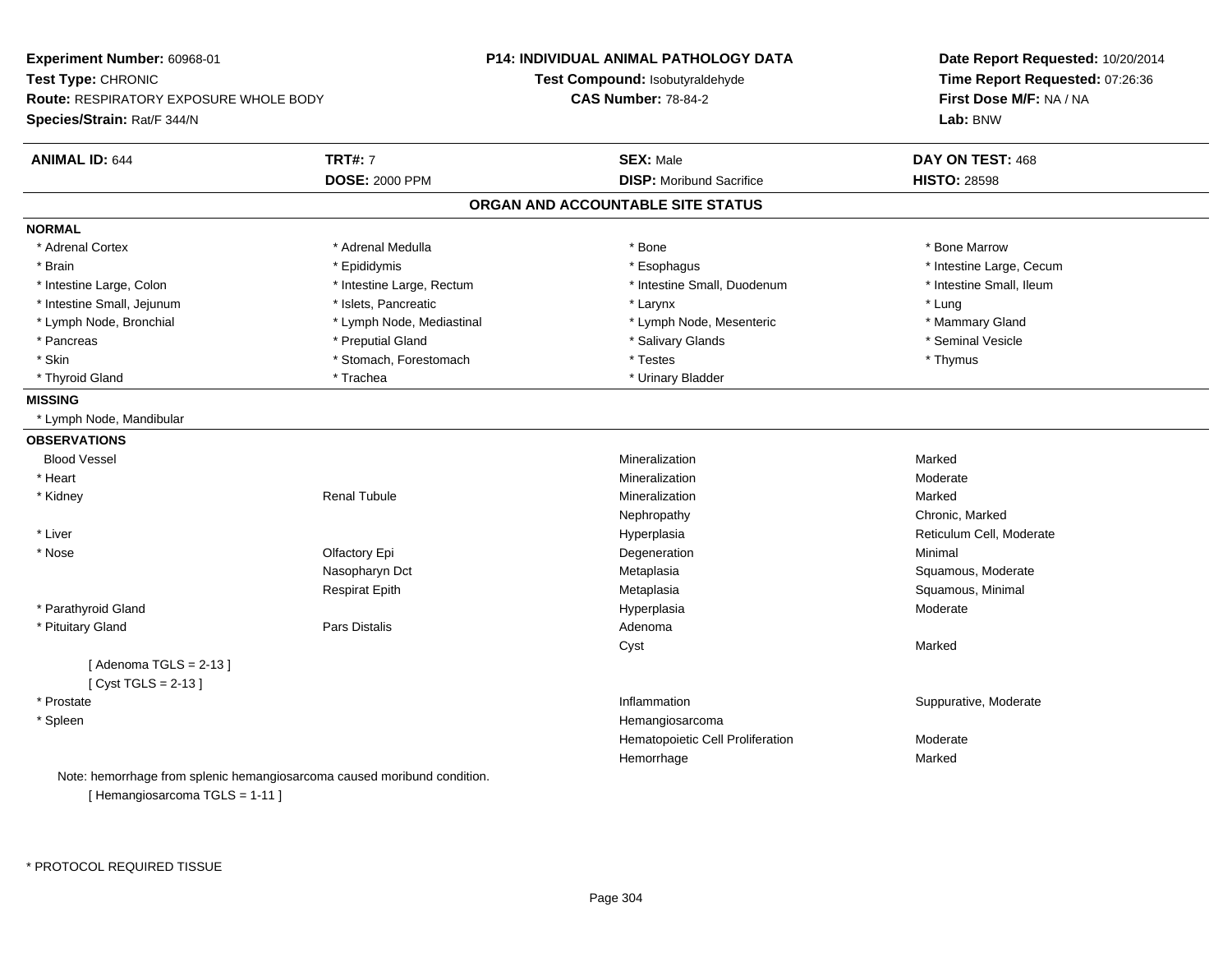| Experiment Number: 60968-01<br><b>Test Type: CHRONIC</b><br><b>Route: RESPIRATORY EXPOSURE WHOLE BODY</b><br>Species/Strain: Rat/F 344/N |                             | <b>P14: INDIVIDUAL ANIMAL PATHOLOGY DATA</b> | Date Report Requested: 10/20/2014<br>Time Report Requested: 07:26:36<br>First Dose M/F: NA / NA<br>Lab: BNW |
|------------------------------------------------------------------------------------------------------------------------------------------|-----------------------------|----------------------------------------------|-------------------------------------------------------------------------------------------------------------|
|                                                                                                                                          |                             | Test Compound: Isobutyraldehyde              |                                                                                                             |
|                                                                                                                                          |                             | <b>CAS Number: 78-84-2</b>                   |                                                                                                             |
|                                                                                                                                          |                             |                                              |                                                                                                             |
| <b>ANIMAL ID: 644</b>                                                                                                                    | <b>TRT#: 7</b>              | <b>SEX: Male</b>                             | DAY ON TEST: 468                                                                                            |
|                                                                                                                                          | <b>DOSE: 2000 PPM</b>       | <b>DISP:</b> Moribund Sacrifice              | <b>HISTO: 28598</b>                                                                                         |
|                                                                                                                                          |                             | ORGAN AND ACCOUNTABLE SITE STATUS            |                                                                                                             |
| [Hemorrhage TGLS = $1-11$ ]                                                                                                              |                             |                                              |                                                                                                             |
| * Stomach, Glandular                                                                                                                     |                             | Mineralization                               | Moderate                                                                                                    |
| PRIMARY CAUSE OF DEATH                                                                                                                   | - Spleen<br>Hemangiosarcoma |                                              |                                                                                                             |
| CONTRIBUTORY CAUSE OF DEATH                                                                                                              | - Spleen<br>Hemorrhage      |                                              |                                                                                                             |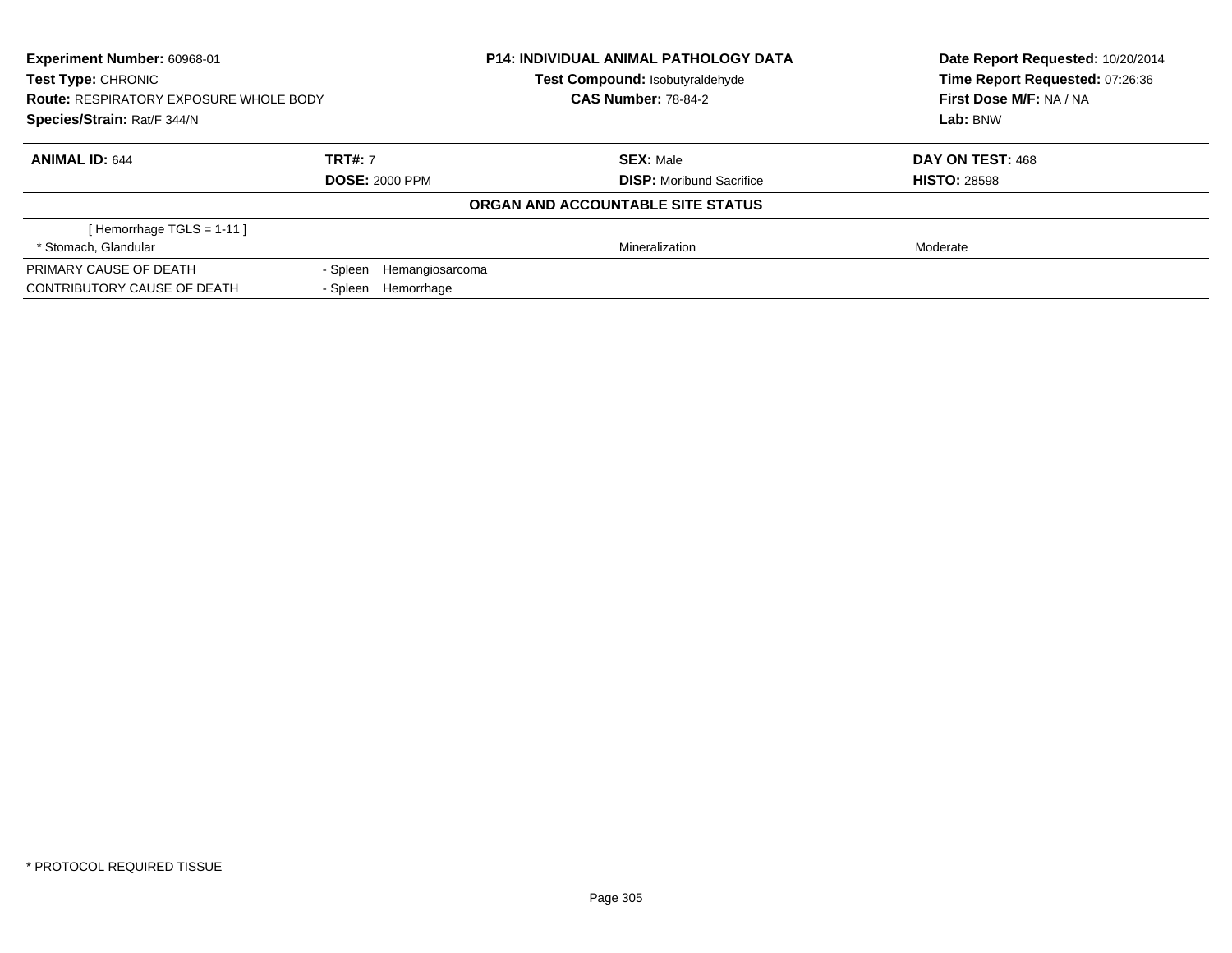**Experiment Number:** 60968-01**Test Type:** CHRONIC **Route:** RESPIRATORY EXPOSURE WHOLE BODY**Species/Strain:** Rat/F 344/N**P14: INDIVIDUAL ANIMAL PATHOLOGY DATATest Compound:** Isobutyraldehyde**CAS Number:** 78-84-2**Date Report Requested:** 10/20/2014**Time Report Requested:** 07:26:36**First Dose M/F:** NA / NA**Lab:** BNW**ANIMAL ID:** 645**TRT#:** 7 **SEX:** Male **DAY ON TEST:** 624 **DOSE:** 2000 PPM**DISP:** Moribund Sacrifice **HISTO:** 28599 **ORGAN AND ACCOUNTABLE SITE STATUSNORMAL**\* Adrenal Cortex \* Adrenal Cortex \* Attack the state of the state of the Blood Vessel the state of the state of the state of the Marrow \* Bone Marrow \* Bone Marrow \* Bone Marrow \* Bone Marrow \* Bone Marrow \* Bone Marrow \* Bone Marrow \* Bon \* Brain \* \* Esophagus \* \* Esophagus \* \* Esophagus \* \* Esophagus \* \* Esophagus \* Heart \* Heart \* Heart \* Heart \* Intestine Large, Cecum \* Intestine Large, Colon \* Intestine Large, Rectum \* Intestine Small, Duodenum \* Intestine Small, Ileum \* Intestine Small, Jejunum \* Islets, Pancreatic \* Larynx\* Lymph Node, Mesenteric \* Lymph Node, Bronchial \* Lymph Node, Mandibular \* Lymph Node, Mediastinal \* Lymph Node, Mediastinal \* Mammary Gland \* \* Postate \* \* Pancreas \* \* Pancreas \* \* Preputial Gland \* \* Preputial Gland \* \* Prostate \* Spleen \* Salivary Glands \* \* \* Sheen \* Seminal Vesicle \* \* \* Stan \* \* Skin \* \* Skin \* \* Spleen \* \* Spleen \* \* Spleen \* \* Thyroid Gland \* Stomach, Glandular \* Testes \* Thymus \* Thymus \* Thymus \* Thymus \* Thymus \* Thymus \* Thymus \* Thymus \* Thymus \* Trachea **\*** Urinary Bladder **OBSERVATIONS** \* Adrenal Medulla Hyperplasia Mild \* Kidneyy the controller of the controller of the controller of the Nephropathy Chronic, Marked Schronic, Marked Schronic, Marked Schronic, Marked Schronic, Marked Schronic, Marked Schronic, Marked Schronic, Marked Schronic, Marke [ Nephropathy TGLS = 3-5 ] \* Liver Vacuolization Cytoplasmic Moderate \* Lungg and the state of the state of the state of the state of the Hemorrhage state of the Mild state of the Mild state of the State of the State of the State of the State of the State of the State of the State of the State of Alveolar Epithh anns an t-Imperplasia anns an t-Imperplasia anns an t-Imperplasia anns an t-Imperplasia anns an t-Imperplasi \* Nosee and the Colombia Colombia Colombia Colombia Colombia Colombia Degeneration and the Colombia Colombia Minimal<br>Colombia Colombia Colombia Colombia Colombia Colombia Colombia Colombia Colombia Colombia Colombia Colombia Co Respirat Epith Metaplasia Squamous, Mild \* Parathyroid Glandd and the set of the set of the set of the Hyperplasia Moderate and the Moderate  $\sim$  Moderate  $\sim$  \* Pituitary Glandd and the contract of Pars Distalis and the contract of Adenoma and Adenoma and the Adenoma and the Adenoma and  $\lambda$ Cyst Moderate $[$  Adenoma TGLS = 2-8  $]$  $[$  Cyst TGLS = 2-8  $]$  \* Stomach, Forestomachh ann an Chaidh ann an t-ainm an t-ainm an t-ainm an t-ainm an t-ainm an t-ainm an t-ainm an t-ainm an t-ainm a<br>Tha ann an t-ainm an t-ainm an t-ainm an t-ainm an t-ainm an t-ainm an t-ainm an t-ainm an t-ainm an t-ainm an PRIMARY CAUSE OF DEATH - Kidney Nephropathy CONTRIBUTORY CAUSE OF DEATH- Pituitary Gland Pars Distalis Adenoma;Pituitary Gland Cyst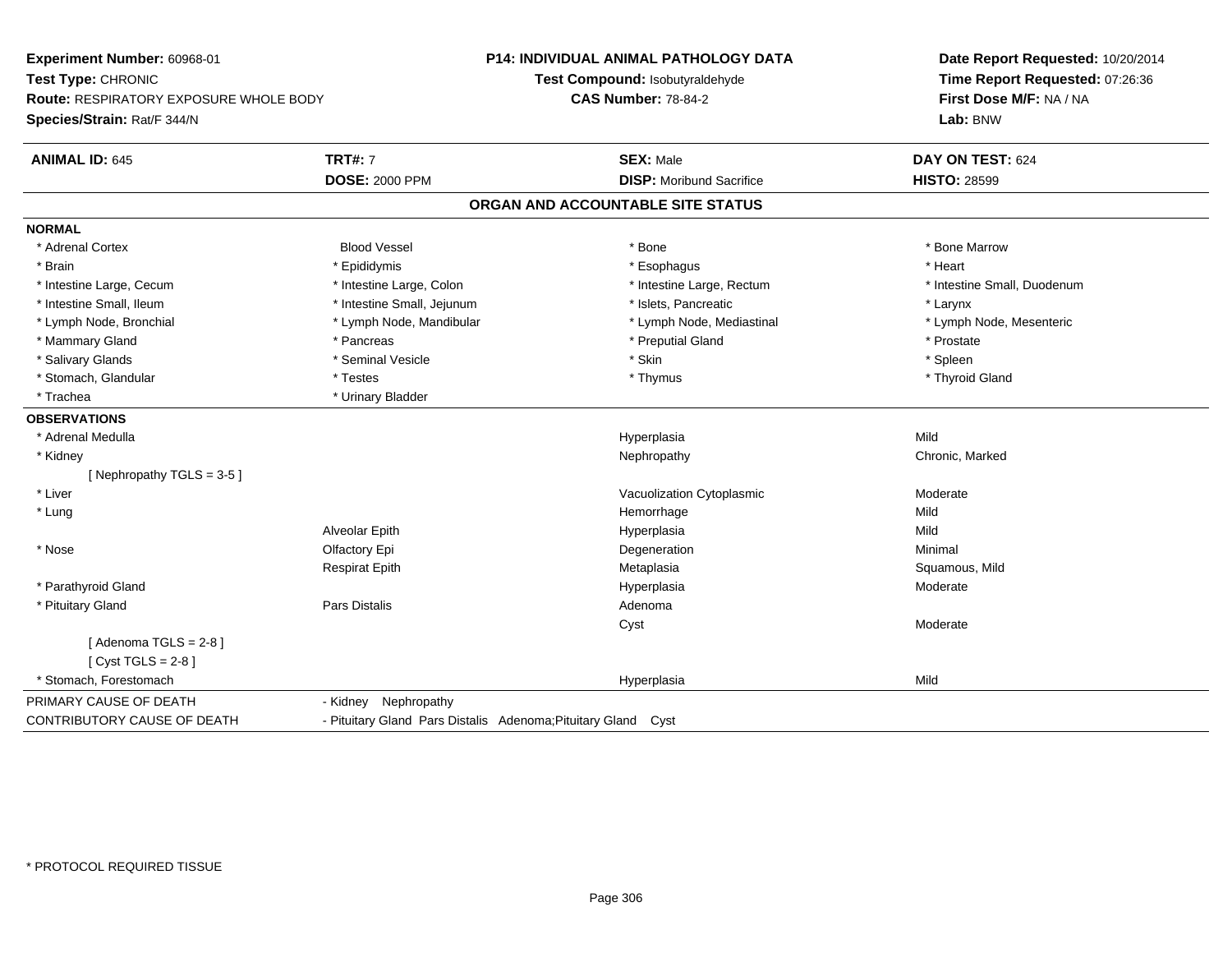**Experiment Number:** 60968-01**Test Type:** CHRONIC **Route:** RESPIRATORY EXPOSURE WHOLE BODY**Species/Strain:** Rat/F 344/N**P14: INDIVIDUAL ANIMAL PATHOLOGY DATATest Compound:** Isobutyraldehyde**CAS Number:** 78-84-2**Date Report Requested:** 10/20/2014**Time Report Requested:** 07:26:36**First Dose M/F:** NA / NA**Lab:** BNW**ANIMAL ID:** 646**TRT#:** 7 **SEX:** Male **DAY ON TEST:** 720 **DOSE:** 2000 PPM**DISP:** Moribund Sacrifice **HISTO:** 28600 **ORGAN AND ACCOUNTABLE SITE STATUSNORMAL**\* Adrenal Cortex \* Adrenal Cortex \* Attack the state of the state of the Blood Vessel the state of the state of the state of the Marrow \* Bone Marrow \* Bone Marrow \* Bone Marrow \* Bone Marrow \* Bone Marrow \* Bone Marrow \* Bone Marrow \* Bon \* Brain \* \* Esophagus \* \* Esophagus \* \* Esophagus \* \* Esophagus \* \* Esophagus \* Heart \* Heart \* Heart \* Heart \* Intestine Large, Cecum \* Intestine Large, Colon \* Intestine Large, Rectum \* Intestine Small, Duodenum \* Intestine Small, Ileum \* Intestine Small, Jejunum \* Islets, Pancreatic \* Lymph Node, Bronchial \* Lymph Node, Mandibular \* Lymph Node, Mediastinal \* Lymph Node, Mesenteric \* Mammary Gland\* Salivary Glands \* Pancreas \* And the second term in the second term in the second term in the second term in the second term in the second term in the second term in the second term in the second term in the second term in the second term \* Seminal Vesicle \* Thymus \* Stomach, Forestomach \* Northern \* Stomach, Glandular \* Thymus \* Thymus Zymbal's Gland \* Thyroid Gland \* \* Trachea \* \* Trachea \* Trachea \* \* Urinary Bladder \* \* Urinary Bladder \* \* Zymbal's Gland \* **OBSERVATIONS** \* Adrenal MedullaBilateral **Pheochromocytoma Benign**  \* Kidneyy the controller of the controller of the controller of the Nephropathy Chronic, Marked Schronic, Marked Schronic, Marked Schronic, Marked Schronic, Marked Schronic, Marked Schronic, Marked Schronic, Marked Schronic, Marke [ Nephropathy  $TGLS = 7,8-5$  ] \* Larynxx and the set of the Glands of the Glands of the set of the set of the set of the set of the set of the set of the set of the set of the set of the set of the set of the set of the set of the set of the set of the set of t Inflammation **Suppurative, Minimal**  \* Liver Leukemia Mononuclear [ Leukemia Mononuclear TGLS = 6-4 ] \* Lung Alveolar Epith Hyperplasia Mild \* Nosee and the Colombia Colombia Colombia Colombia Colombia Colombia Degeneration and the Colombia Colombia Minimal<br>Colombia Colombia Colombia Colombia Colombia Colombia Colombia Colombia Colombia Colombia Colombia Colombia Co Respirat EpithMetaplasia **Squamous, Minimal**  \* Parathyroid Glandd and the control of the control of the control of the Hyperplasia and the control of the Mild of the control of the control of the control of the control of the control of the control of the control of the control of the \* Pituitary Glandd and the contract of Pars Distalis and the contract of Adenoma and Adenoma and the Adenoma and the Adenoma and  $\lambda$  $[$  Adenoma TGLS = 1-8  $]$  \* Skinn and the state of the Subcut Tiss and the state of the Subset of the Subset of the Subset of the Subset of the Subset of the Subset of the Subset of the Subset of the Subset of the Subset of the Subset of the Subset of th Subcut Tiss Sarcoma $[$  Fibroma TGLS = 9-13  $]$ [ Sarcoma TGLS = 2-12 ] \* Spleen Leukemia Mononuclear [ Leukemia Mononuclear TGLS = 5-11 ] \* TestesBilateral, Interstit Cell **Adenoma** Adenoma  $[$  Adenoma TGLS = 3,4-7  $]$ PRIMARY CAUSE OF DEATH-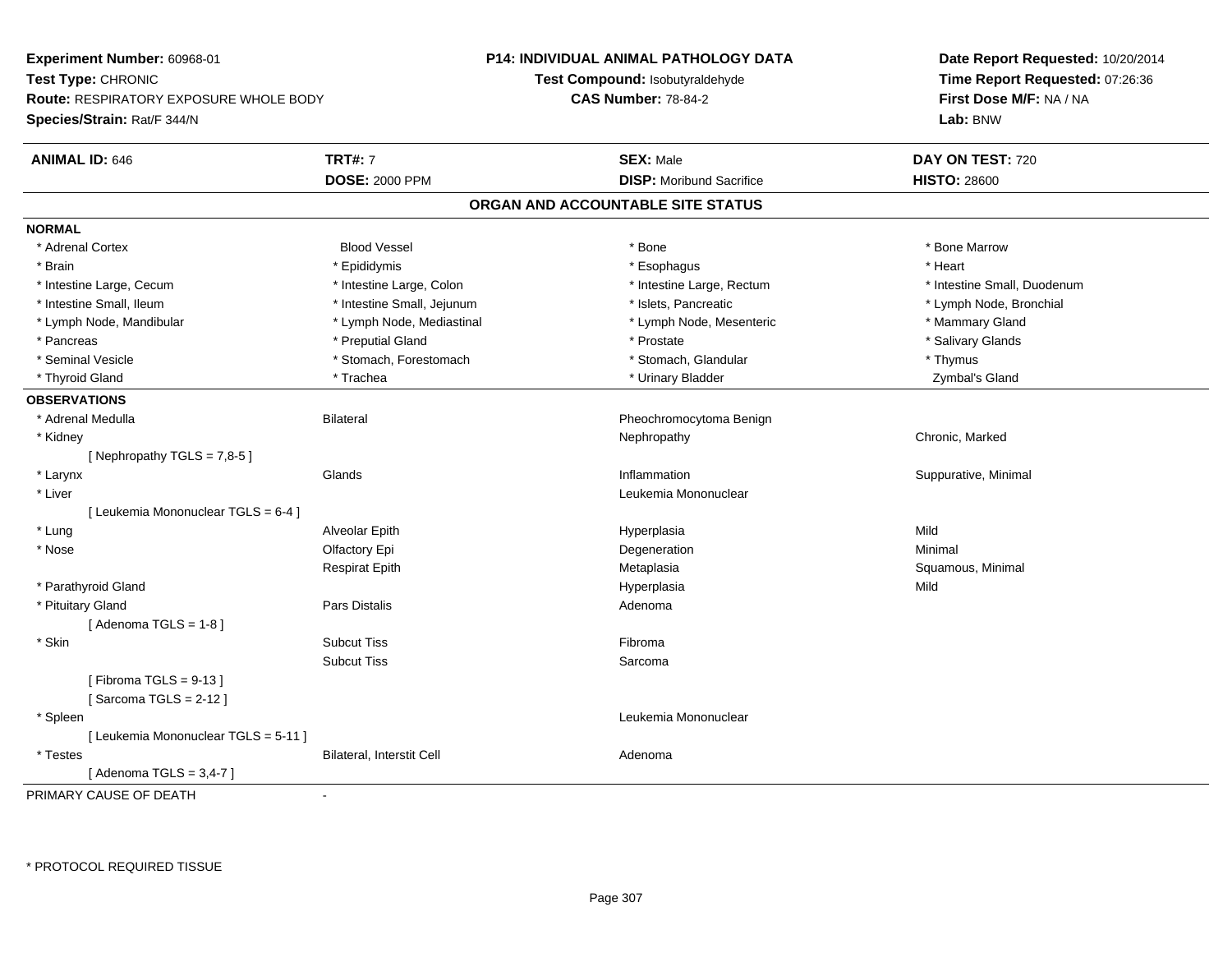| Experiment Number: 60968-01<br><b>Test Type: CHRONIC</b><br><b>Route: RESPIRATORY EXPOSURE WHOLE BODY</b><br>Species/Strain: Rat/F 344/N |                       | <b>P14: INDIVIDUAL ANIMAL PATHOLOGY DATA</b><br>Test Compound: Isobutyraldehyde<br><b>CAS Number: 78-84-2</b> | Date Report Requested: 10/20/2014<br>Time Report Requested: 07:26:36<br>First Dose M/F: NA / NA<br>Lab: BNW |
|------------------------------------------------------------------------------------------------------------------------------------------|-----------------------|---------------------------------------------------------------------------------------------------------------|-------------------------------------------------------------------------------------------------------------|
|                                                                                                                                          |                       |                                                                                                               |                                                                                                             |
| <b>ANIMAL ID: 646</b>                                                                                                                    | <b>TRT#: 7</b>        | <b>SEX: Male</b>                                                                                              | <b>DAY ON TEST: 720</b>                                                                                     |
|                                                                                                                                          | <b>DOSE: 2000 PPM</b> | <b>DISP:</b> Moribund Sacrifice                                                                               | <b>HISTO: 28600</b>                                                                                         |
|                                                                                                                                          |                       | ORGAN AND ACCOUNTABLE SITE STATUS                                                                             |                                                                                                             |
| CONTRIBUTORY CAUSE OF DEATH                                                                                                              | - Kidney Nephropathy  |                                                                                                               |                                                                                                             |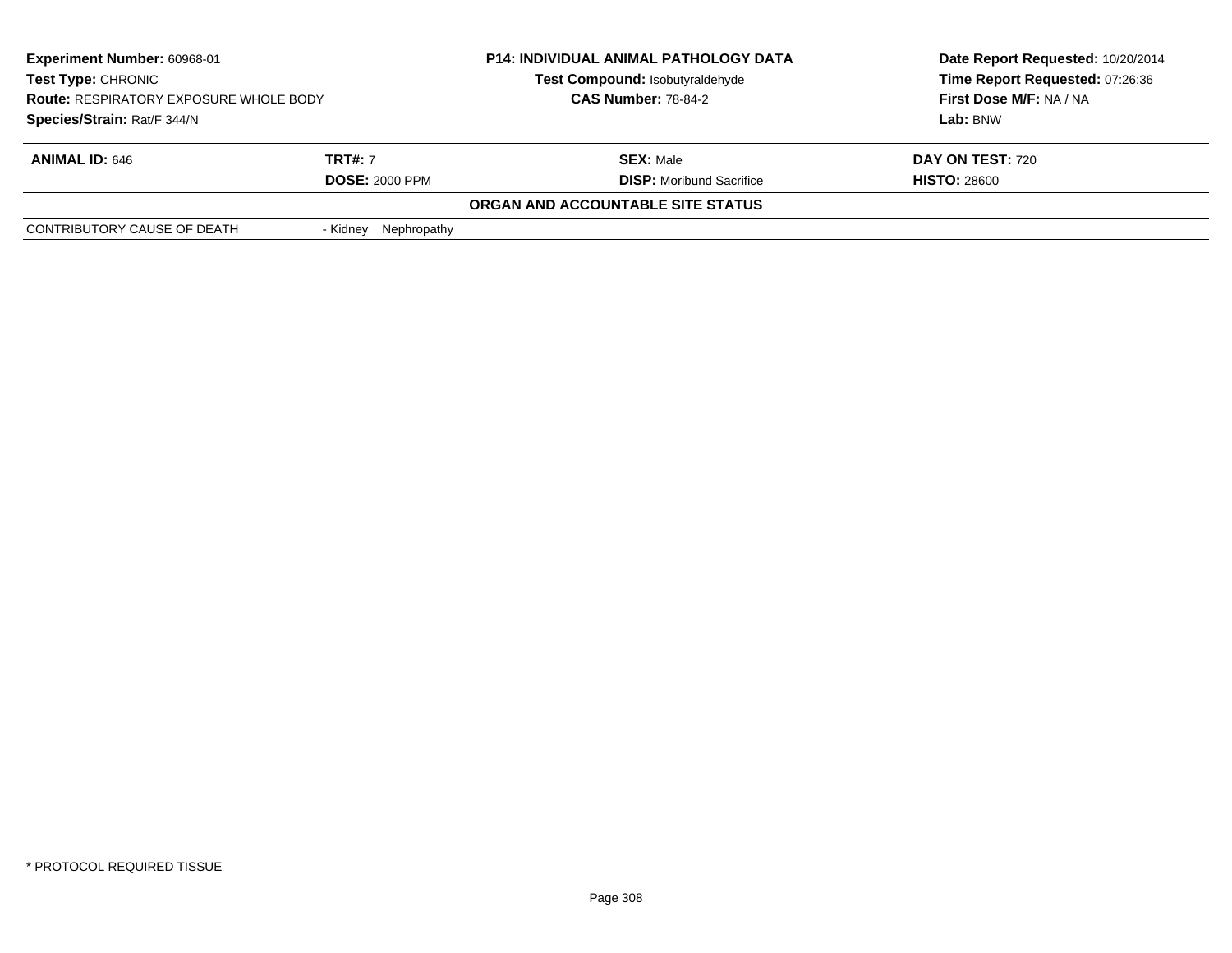| Experiment Number: 60968-01            |                             | <b>P14: INDIVIDUAL ANIMAL PATHOLOGY DATA</b> | Date Report Requested: 10/20/2014<br>Time Report Requested: 07:26:36<br>First Dose M/F: NA / NA |  |
|----------------------------------------|-----------------------------|----------------------------------------------|-------------------------------------------------------------------------------------------------|--|
| Test Type: CHRONIC                     |                             | Test Compound: Isobutyraldehyde              |                                                                                                 |  |
| Route: RESPIRATORY EXPOSURE WHOLE BODY |                             | <b>CAS Number: 78-84-2</b>                   |                                                                                                 |  |
| Species/Strain: Rat/F 344/N            |                             |                                              | Lab: BNW                                                                                        |  |
| <b>ANIMAL ID: 647</b>                  | <b>TRT#: 7</b>              | <b>SEX: Male</b>                             | DAY ON TEST: 733                                                                                |  |
|                                        | <b>DOSE: 2000 PPM</b>       | <b>DISP: Terminal Sacrifice</b>              | <b>HISTO: 28601</b>                                                                             |  |
|                                        |                             | ORGAN AND ACCOUNTABLE SITE STATUS            |                                                                                                 |  |
| <b>NORMAL</b>                          |                             |                                              |                                                                                                 |  |
| <b>Blood Vessel</b>                    | * Bone                      | * Bone Marrow                                | * Brain                                                                                         |  |
| * Epididymis                           | * Esophagus                 | * Heart                                      | * Intestine Large, Colon                                                                        |  |
| * Intestine Large, Rectum              | * Intestine Small, Duodenum | * Intestine Small, Ileum                     | * Intestine Small, Jejunum                                                                      |  |
| * Islets, Pancreatic                   | * Larynx                    | * Mammary Gland                              | * Pancreas                                                                                      |  |
| * Parathyroid Gland                    | * Pituitary Gland           | * Preputial Gland                            | * Prostate                                                                                      |  |
| * Salivary Glands                      | * Seminal Vesicle           | * Skin                                       | * Stomach, Forestomach                                                                          |  |
| * Stomach, Glandular                   | * Thymus                    | * Thyroid Gland                              | * Trachea                                                                                       |  |
| * Urinary Bladder                      |                             |                                              |                                                                                                 |  |
| <b>OBSERVATIONS</b>                    |                             |                                              |                                                                                                 |  |
| * Adrenal Cortex                       |                             | Leukemia Mononuclear                         |                                                                                                 |  |
| [ Leukemia Mononuclear TGLS = 8-6 ]    |                             |                                              |                                                                                                 |  |
| * Adrenal Medulla                      |                             | Leukemia Mononuclear                         |                                                                                                 |  |
|                                        |                             | Pheochromocytoma Benign                      |                                                                                                 |  |
| [ Leukemia Mononuclear TGLS = 8-6 ]    |                             |                                              |                                                                                                 |  |
| [ Pheochromocytoma Benign TGLS = 8-6 ] |                             |                                              |                                                                                                 |  |
| Eye                                    |                             | Cataract                                     | Marked                                                                                          |  |
|                                        | Cornea, Lens                | Mineralization                               | Moderate                                                                                        |  |
| [ Mineralization TGLS = 1-12 ]         |                             |                                              |                                                                                                 |  |
| * Intestine Large, Cecum               |                             | Parasite Metazoan                            |                                                                                                 |  |
| [ Parasite Metazoan TGLS = 8-6 ]       |                             |                                              |                                                                                                 |  |
| * Kidney                               |                             | Nephropathy                                  | Chronic, Moderate                                                                               |  |
| [Nephropathy TGLS = 7-5]               |                             |                                              |                                                                                                 |  |
| * Liver                                |                             | Leukemia Mononuclear                         |                                                                                                 |  |
| [ Leukemia Mononuclear TGLS = 7-5 ]    |                             |                                              |                                                                                                 |  |
| * Lung                                 | Alveolar Epith              | <b>Infiltration Cellular</b>                 | Histiocyte, Moderate                                                                            |  |
|                                        |                             | Leukemia Mononuclear                         |                                                                                                 |  |
| [ Leukemia Mononuclear TGLS = 2-3 ]    |                             |                                              |                                                                                                 |  |
| * Lymph Node, Bronchial                |                             | Leukemia Mononuclear                         |                                                                                                 |  |
| [ Leukemia Mononuclear TGLS = 8-6 ]    |                             |                                              |                                                                                                 |  |
| * Lymph Node, Mandibular               |                             | Leukemia Mononuclear                         |                                                                                                 |  |
|                                        |                             |                                              |                                                                                                 |  |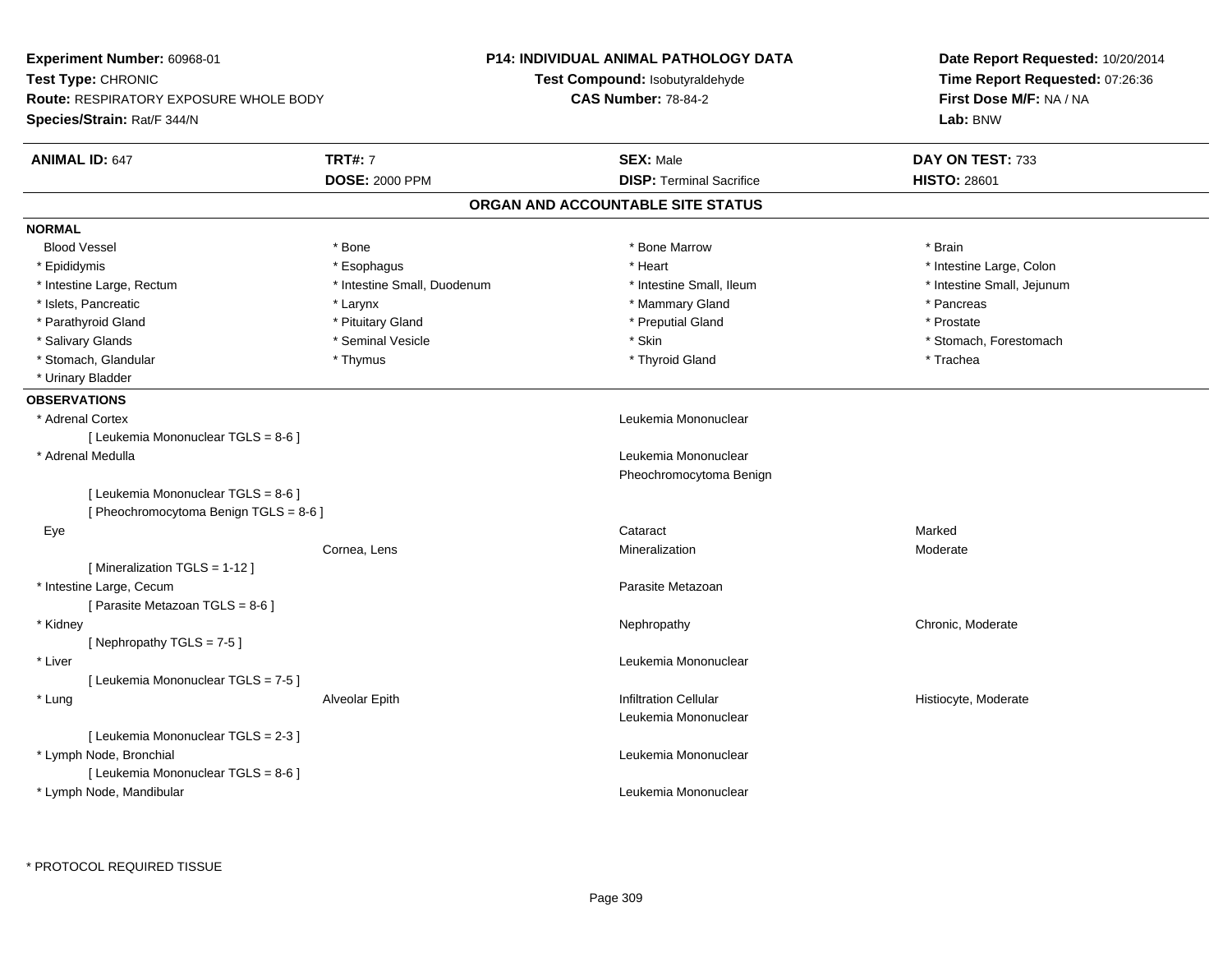**Experiment Number:** 60968-01**Test Type:** CHRONIC **Route:** RESPIRATORY EXPOSURE WHOLE BODY**Species/Strain:** Rat/F 344/N**P14: INDIVIDUAL ANIMAL PATHOLOGY DATATest Compound:** Isobutyraldehyde**CAS Number:** 78-84-2**Date Report Requested:** 10/20/2014**Time Report Requested:** 07:26:36**First Dose M/F:** NA / NA**Lab:** BNW**ANIMAL ID:** 647**TRT#:** 7 **SEX:** Male **DAY ON TEST:** 733 **DOSE:** 2000 PPM**DISP:** Terminal Sacrifice **HISTO:** 28601 **ORGAN AND ACCOUNTABLE SITE STATUS**[ Leukemia Mononuclear TGLS = 8-6 ] \* Lymph Node, Mediastinal Leukemia Mononuclear[ Leukemia Mononuclear TGLS = 8-6 ] \* Lymph Node, Mesenteric Leukemia Mononuclear [ Leukemia Mononuclear TGLS = 8-6 ] \* Nosee and the control of the control of the control of the control of the control of the control of the control of the control of the control of the control of the control of the control of the control of the control of the co Olfactory Epi Degenerationn Mild Foreign Bodyt **Inflammation** Nasopharyn Dct Suppurative, Moderate Inflammation Suppurative, Moderate Nasopharyn Dct Metaplasia Squamous, Moderate Respirat EpithMetaplasia **Squamous, Moderate** Note: focal moderate inflam and squamous metaplasia surrounding fb in vm; mild lesions on turbs.Note: Also moderate inflam and squamous metaplasia in nasopharyngeal duct. \* Spleenn and the control of the control of the control of the control of the control of the control of the control of the control of the control of the control of the control of the control of the control of the control of the co **Necrosis** s and the contract of the Marked [ Leukemia Mononuclear TGLS = 5-11 ] $[$  Necrosis TGLS = 6-11  $]$  \* Testess and the contract of the contract of the contract of the contract of the contract of the contract of the contract of  $\mathbb{R}^n$ Germinal Epithh and the control of the Atrophy and the Moderate of the Moderate of the Moderate of the Moderate of the Moderate of the Moderate of the Moderate of the Moderate of the Moderate of the Moderate of the Moderate of the Moder  $[$  Adenoma TGLS = 4-7  $]$  $[$  Atrophy TGLS = 3-7  $]$ PRIMARY CAUSE OF DEATH-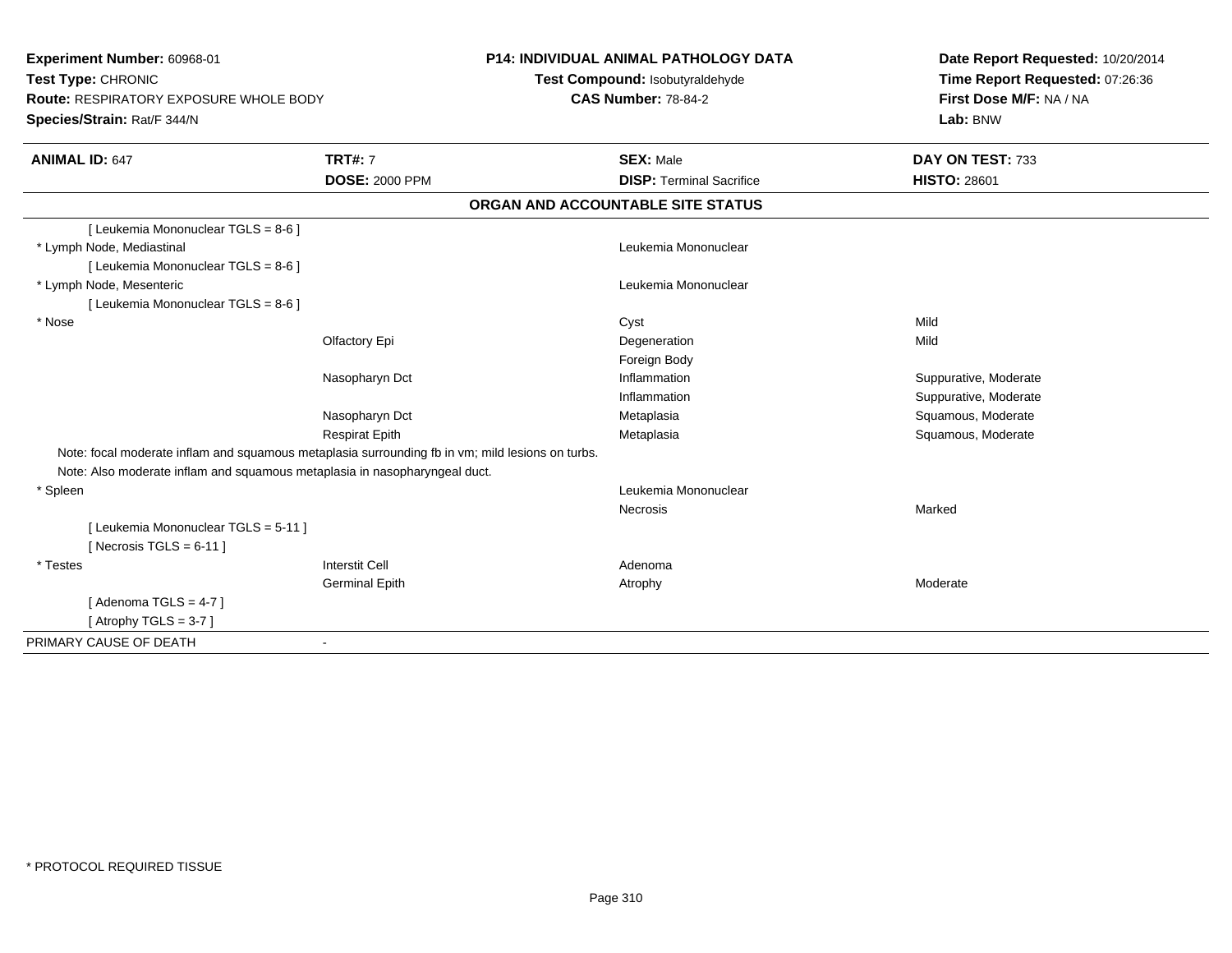**Experiment Number:** 60968-01**Test Type:** CHRONIC **Route:** RESPIRATORY EXPOSURE WHOLE BODY**Species/Strain:** Rat/F 344/N**P14: INDIVIDUAL ANIMAL PATHOLOGY DATATest Compound:** Isobutyraldehyde**CAS Number:** 78-84-2**Date Report Requested:** 10/20/2014**Time Report Requested:** 07:26:36**First Dose M/F:** NA / NA**Lab:** BNW**ANIMAL ID:** 648**TRT#:** 7 **SEX:** Male **DAY ON TEST:** 645 **DOSE:** 2000 PPM**DISP:** Moribund Sacrifice **HISTO:** 28602 **ORGAN AND ACCOUNTABLE SITE STATUSNORMAL**\* Adrenal Cortex \* Adrenal Cortex \* Adrenal Medulla Blood Vessel \* Bone\* Esophagus \* Bone Marrow \* Brain \* Epididymis \* Esophagus \* Heart Thestine Large, Cecum Thestine Large, Cecum Assessment Carge, Colon Thestine Large, Rectum \* Intestine Large, Rectum \* Intestine Large, Rectum \* Intestine Small, Duodenum \* Intestine Small, Ileum \* Intestine Small, Intestine Small, Jejunum \* Islets, Pancreatic \* Larynx \* Lung \* Lymph Node, Bronchial \* Lymph Node, Mandibular \* Lymph Node, Mediastinal \* The state of the state of the Mesenteric \* Pancreas \* Pancreas \* Parathyroid Gland \* Preputial Gland \* \* Annual vesicle \* \* Prostate \* \* Salivary Glands \* \* Salivary Glands \* \* Seminal Vesicle \* \* Skin \* \* Thymus \* Thymus \* \* Thymus \* \* Thyroid Gland \* \* Thyroid Thurbury \* Trachea \* Urinary Bladder**OBSERVATIONS** \* Kidneyy the controller of the controller of the controller of the Nephropathy Chronic, Marked Schronic, Marked Schronic, Marked Schronic, Marked Schronic, Marked Schronic, Marked Schronic, Marked Schronic, Marked Schronic, Marke [ Nephropathy TGLS = 10-5 ] \* Liver Serosaa and the set of the set of the set of the set of the set of the set of the set of the set of the set of the s Hepatocyte Necrosis Moderate Vacuolization Cytoplasmic Marked $[$  Fibrosis TGLS = 6-11  $]$  $[$  Necrosis TGLS = 7-12  $]$ [ Vacuolization Cytoplasmic  $TGLS = 8,9-4+11+12+14$  ] \* Mammary Glandd **Exercía de Santo Constituída e a constituída e a constituída e a constituída e a constituída e a constituída**<br>Exercípcio [ Fibroadenoma TGLS = 1-15 ]**Mesentery** y the control of the Marked States of the Marked States of the Marked States of the Marked States of the Marked States of the Marked States of the Marked States of the Marked States of the Marked States of the Marked State  $[$  Necrosis TGLS = 3-16  $]$  \* Nose Respirat Epith Metaplasia Squamous, Minimal \* Pituitary Glandd and the contract of Pars Distalis and the contract of Adenoma and Adenoma and the Adenoma and the Adenoma and  $\lambda$  $[$  Adenoma TGLS = 2-8  $]$  \* Spleenn and the state of the state of the state of the state of the state of the state of the state of the state of the state of the state of the state of the state of the state of the state of the state of the state of the stat \* Stomach, Forestomachh ann an chaidh ann an t-ainmeile ann an t-ainmeile ann an t-ainmeile an t-ainmeile an t-ainmeile an t-ainmeil Ulcerr **Marked** [ Hyperplasia TGLS = 5-17 ][ Ulcer TGLS = 5,12-17+19 ]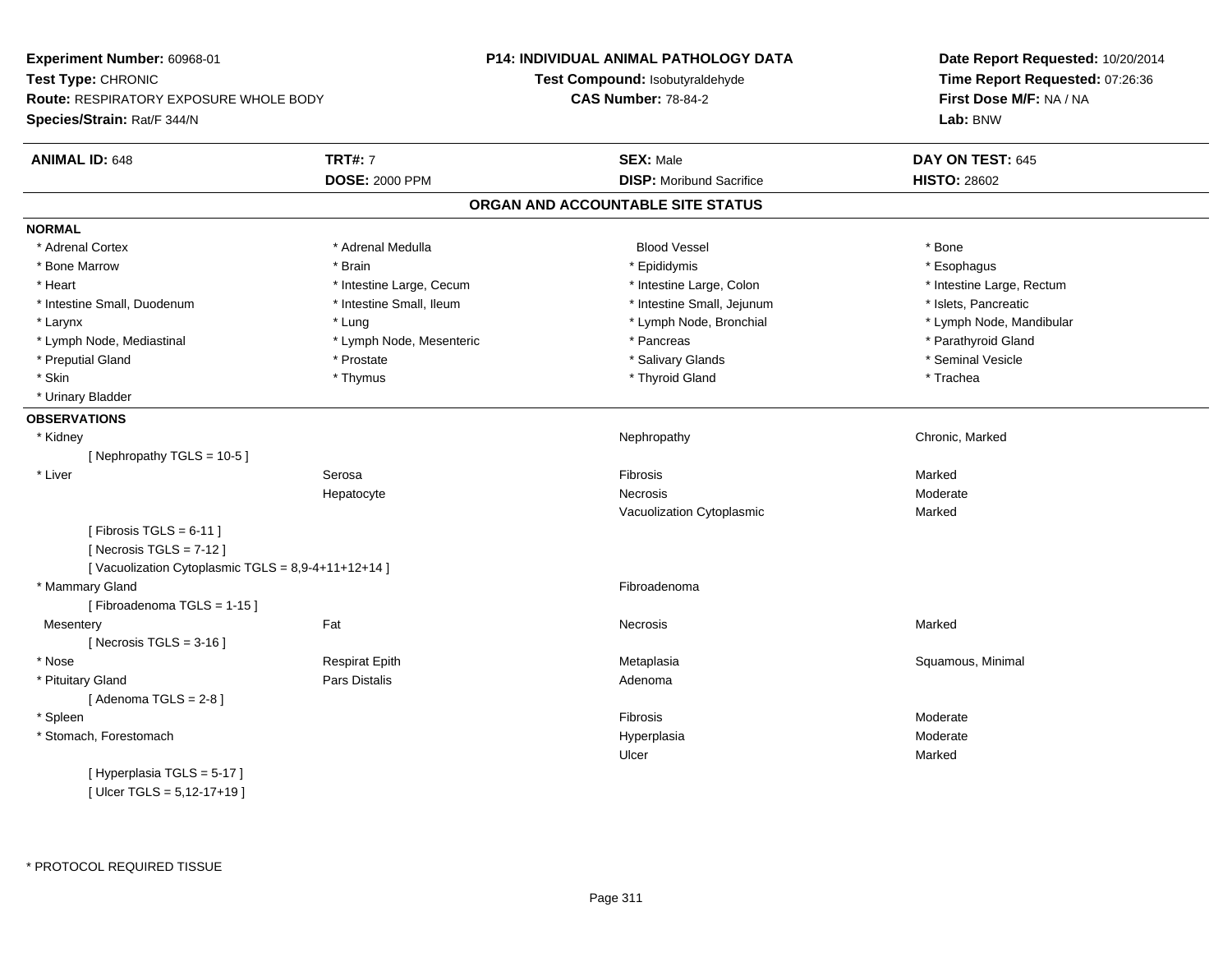| Experiment Number: 60968-01<br><b>Test Type: CHRONIC</b><br><b>Route: RESPIRATORY EXPOSURE WHOLE BODY</b><br>Species/Strain: Rat/F 344/N |                                         | <b>P14: INDIVIDUAL ANIMAL PATHOLOGY DATA</b><br><b>Test Compound: Isobutyraldehyde</b><br><b>CAS Number: 78-84-2</b> | Date Report Requested: 10/20/2014<br>Time Report Requested: 07:26:36<br>First Dose M/F: NA / NA<br>Lab: BNW |
|------------------------------------------------------------------------------------------------------------------------------------------|-----------------------------------------|----------------------------------------------------------------------------------------------------------------------|-------------------------------------------------------------------------------------------------------------|
| <b>ANIMAL ID: 648</b>                                                                                                                    | <b>TRT#: 7</b><br><b>DOSE: 2000 PPM</b> | <b>SEX: Male</b><br><b>DISP:</b> Moribund Sacrifice                                                                  | DAY ON TEST: 645<br><b>HISTO: 28602</b>                                                                     |
|                                                                                                                                          |                                         | ORGAN AND ACCOUNTABLE SITE STATUS                                                                                    |                                                                                                             |
| * Stomach, Glandular<br>[ Necrosis TGLS = $11-18$ ]                                                                                      |                                         | <b>Necrosis</b>                                                                                                      | Marked                                                                                                      |
| * Testes<br>[Adenoma TGLS = 4-7]                                                                                                         | <b>Bilateral, Interstit Cell</b>        | Adenoma                                                                                                              |                                                                                                             |
| PRIMARY CAUSE OF DEATH<br>CONTRIBUTORY CAUSE OF DEATH                                                                                    | - Stomach, Forestomach Ulcer            | - Kidney Nephropathy; Pituitary Gland Pars Distalis Adenoma                                                          |                                                                                                             |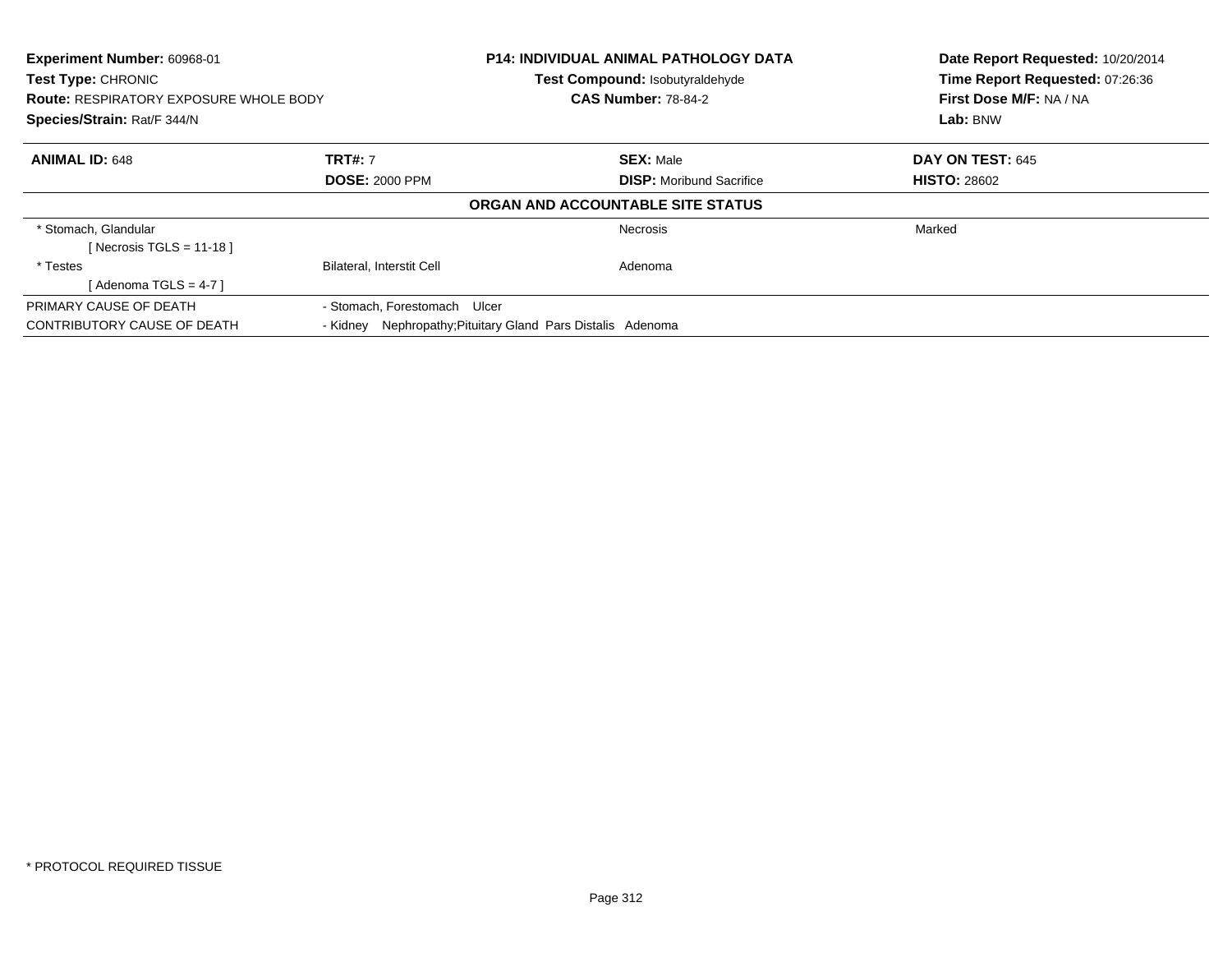**Experiment Number:** 60968-01**Test Type:** CHRONIC **Route:** RESPIRATORY EXPOSURE WHOLE BODY**Species/Strain:** Rat/F 344/N**P14: INDIVIDUAL ANIMAL PATHOLOGY DATATest Compound:** Isobutyraldehyde**CAS Number:** 78-84-2**Date Report Requested:** 10/20/2014**Time Report Requested:** 07:26:36**First Dose M/F:** NA / NA**Lab:** BNW**ANIMAL ID:** 649**TRT#:** 7 **SEX:** Male **DAY ON TEST:** 680 **DOSE:** 2000 PPM**DISP:** Moribund Sacrifice **HISTO:** 28603 **ORGAN AND ACCOUNTABLE SITE STATUSNORMALBlood Vessel**  Blood Vessel \* Bone \* Bone Marrow \* Epididymis\* Esophagus \* Thestine Large, Colon \* 11testine Large, Colon \* Intestine Large, Rectum \* Intestine Small, Duodenum \* Intestine Small, Ileum \* Intestine Small, Jejunum \* Islets, Pancreatic \* Larynx\* Lymph Node, Mediastinal \* Lung \* Lymph Node, Bronchial \* Lymph Node, Aandibular \* Lymph Node, Mandibular \* Lymph Node, Mesenteric \* The puting the second of the Pancreas \* Parathyroid Gland \* Parathyroid Gland \* Preputial Gland \* Prostate \* \* Salivary Glands \* \* Salivary Glands \* \* Seminal Vesicle \* \* \* Seminal Yestrich \* \* Skin \* \* Skin \* Thymus \* Stomach, Forestomach \* Testes \* Stomach, Glandular \* Testes \* Testes \* Testes \* Testes \* Testes \* Testes \* T \* Trachea \* Urinary Bladder**OBSERVATIONS** \* Adrenal CortexVacuolization Cytoplasmic **Moderate** Moderate \* Adrenal Medullaa and the state of the state of the state of the state of the Hyperplasia and the state of the Marked State of \* Brainn wenne alle the Ventricle wenne and the Hydrocephalus Moderate Moderate Moderate Moderate and the Ventricle o \* Heart Cardiomyopathyy Mild \* Intestine Large, CecumParasite Metazoan<br>Nephropathy \* Kidneyy the chronic, Moderate and September 2012 of the Chronic Moderate and September 2013 of the Chronic, Moderate \* Liver Leukemia Mononuclear \* Mammary Glandd and the control of the control of the control of the control of Galactocele and the control of Mild of the C [ Galactocele TGLS = 3-11 ] \* Nosee and the Colombia Colombia Colombia Colombia Colombia Colombia Degeneration and the Colombia Colombia Minimal<br>Colombia Colombia Colombia Colombia Colombia Colombia Colombia Colombia Colombia Colombia Colombia Colombia Co Respirat EpithMetaplasia **Squamous, Minimal**  \* Pituitary Glandd and the contract of Pars Distalis and the contract of Adenoma and Adenoma and the Adenoma and the Adenoma and  $\lambda$  $[$  Adenoma TGLS = 2-8  $]$  \* Spleen Leukemia Mononuclear [ Leukemia Mononuclear TGLS = 2-8 ] \* Thyroid Glandd C Cell Carcinoma [ Carcinoma TGLS = 1-2 ]PRIMARY CAUSE OF DEATH - Spleen Leukemia Mononuclear CONTRIBUTORY CAUSE OF DEATH- Brain Ventricle Hydrocephalus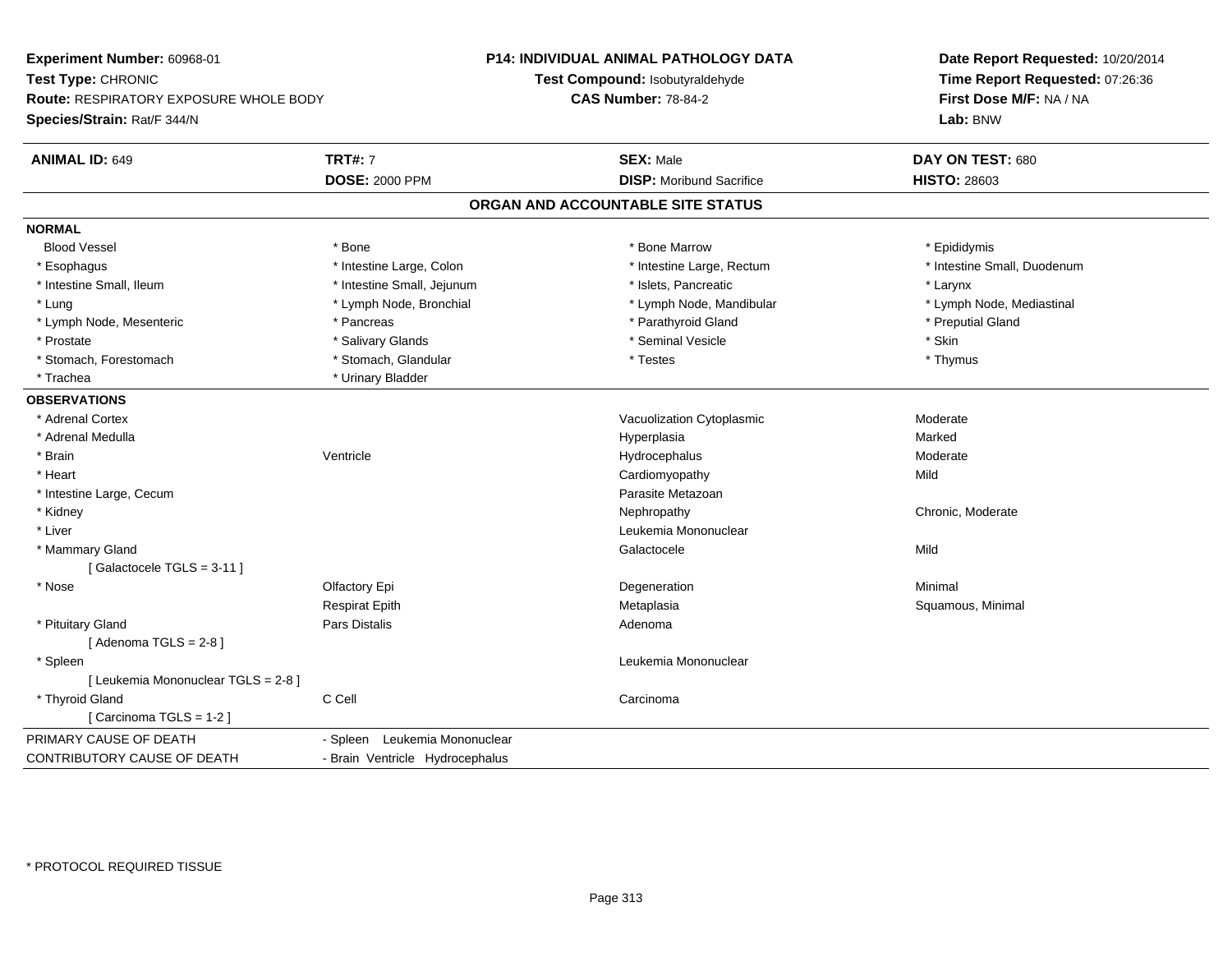| Experiment Number: 60968-01<br>Test Type: CHRONIC<br>Route: RESPIRATORY EXPOSURE WHOLE BODY<br>Species/Strain: Rat/F 344/N |                                         | P14: INDIVIDUAL ANIMAL PATHOLOGY DATA<br>Test Compound: Isobutyraldehyde<br><b>CAS Number: 78-84-2</b> | Date Report Requested: 10/20/2014<br>Time Report Requested: 07:26:36<br>First Dose M/F: NA / NA<br>Lab: BNW |
|----------------------------------------------------------------------------------------------------------------------------|-----------------------------------------|--------------------------------------------------------------------------------------------------------|-------------------------------------------------------------------------------------------------------------|
| <b>ANIMAL ID: 650</b>                                                                                                      | <b>TRT#: 7</b><br><b>DOSE: 2000 PPM</b> | <b>SEX: Male</b><br><b>DISP:</b> Moribund Sacrifice                                                    | DAY ON TEST: 679<br><b>HISTO: 28604</b>                                                                     |
|                                                                                                                            |                                         | ORGAN AND ACCOUNTABLE SITE STATUS                                                                      |                                                                                                             |
| <b>NORMAL</b>                                                                                                              |                                         |                                                                                                        |                                                                                                             |
| <b>Blood Vessel</b>                                                                                                        | * Bone                                  | * Brain                                                                                                | * Esophagus                                                                                                 |
| * Intestine Large, Cecum                                                                                                   | * Intestine Large, Colon                | * Intestine Large, Rectum                                                                              | * Intestine Small, Duodenum                                                                                 |
| * Intestine Small, Ileum                                                                                                   | * Intestine Small, Jejunum              | * Islets, Pancreatic                                                                                   | * Larynx                                                                                                    |
| * Mammary Gland                                                                                                            | * Pancreas                              | * Parathyroid Gland                                                                                    | * Pituitary Gland                                                                                           |
| * Preputial Gland                                                                                                          | * Salivary Glands                       | * Thymus                                                                                               | * Thyroid Gland                                                                                             |
| * Trachea                                                                                                                  |                                         |                                                                                                        |                                                                                                             |
| <b>OBSERVATIONS</b>                                                                                                        |                                         |                                                                                                        |                                                                                                             |
| * Adrenal Cortex                                                                                                           |                                         | Leukemia Mononuclear                                                                                   |                                                                                                             |
| [ Leukemia Mononuclear TGLS = 9-18 ]                                                                                       |                                         |                                                                                                        |                                                                                                             |
| * Adrenal Medulla                                                                                                          |                                         | Leukemia Mononuclear                                                                                   |                                                                                                             |
|                                                                                                                            |                                         | Pheochromocytoma Benign                                                                                |                                                                                                             |
| [ Leukemia Mononuclear TGLS = 9-18 ]                                                                                       |                                         |                                                                                                        |                                                                                                             |
| [ Pheochromocytoma Benign TGLS = 9-18 ]                                                                                    |                                         |                                                                                                        |                                                                                                             |
| * Bone Marrow                                                                                                              |                                         | Leukemia Mononuclear                                                                                   |                                                                                                             |
| * Epididymis                                                                                                               |                                         | Leukemia Mononuclear                                                                                   |                                                                                                             |
| * Heart                                                                                                                    |                                         | Cardiomyopathy                                                                                         | Mild                                                                                                        |
| * Kidney                                                                                                                   |                                         | Nephropathy                                                                                            | Chronic, Mild                                                                                               |
| * Liver                                                                                                                    |                                         | Leukemia Mononuclear                                                                                   |                                                                                                             |
| [ Leukemia Mononuclear TGLS = 5-4 ]                                                                                        |                                         |                                                                                                        |                                                                                                             |
| * Lung                                                                                                                     |                                         | Leukemia Mononuclear                                                                                   |                                                                                                             |
| [Leukemia Mononuclear TGLS = $1,2,8-3+3A+14+16+15$ ]                                                                       |                                         |                                                                                                        |                                                                                                             |
| * Lymph Node, Bronchial                                                                                                    |                                         | Leukemia Mononuclear                                                                                   |                                                                                                             |
| [ Leukemia Mononuclear TGLS = 9-18 ]                                                                                       |                                         |                                                                                                        |                                                                                                             |
| * Lymph Node, Mandibular                                                                                                   |                                         | Leukemia Mononuclear                                                                                   |                                                                                                             |
| [ Leukemia Mononuclear TGLS = 9-18 ]                                                                                       |                                         |                                                                                                        |                                                                                                             |
| * Lymph Node, Mediastinal                                                                                                  |                                         | Leukemia Mononuclear                                                                                   |                                                                                                             |
| [ Leukemia Mononuclear TGLS = 7-2 ]                                                                                        |                                         |                                                                                                        |                                                                                                             |
| * Lymph Node, Mesenteric                                                                                                   |                                         | Leukemia Mononuclear                                                                                   |                                                                                                             |
| [ Leukemia Mononuclear TGLS = 9-18 ]                                                                                       |                                         |                                                                                                        |                                                                                                             |
| * Nose                                                                                                                     | Olfactory Epi                           | Degeneration                                                                                           | Minimal                                                                                                     |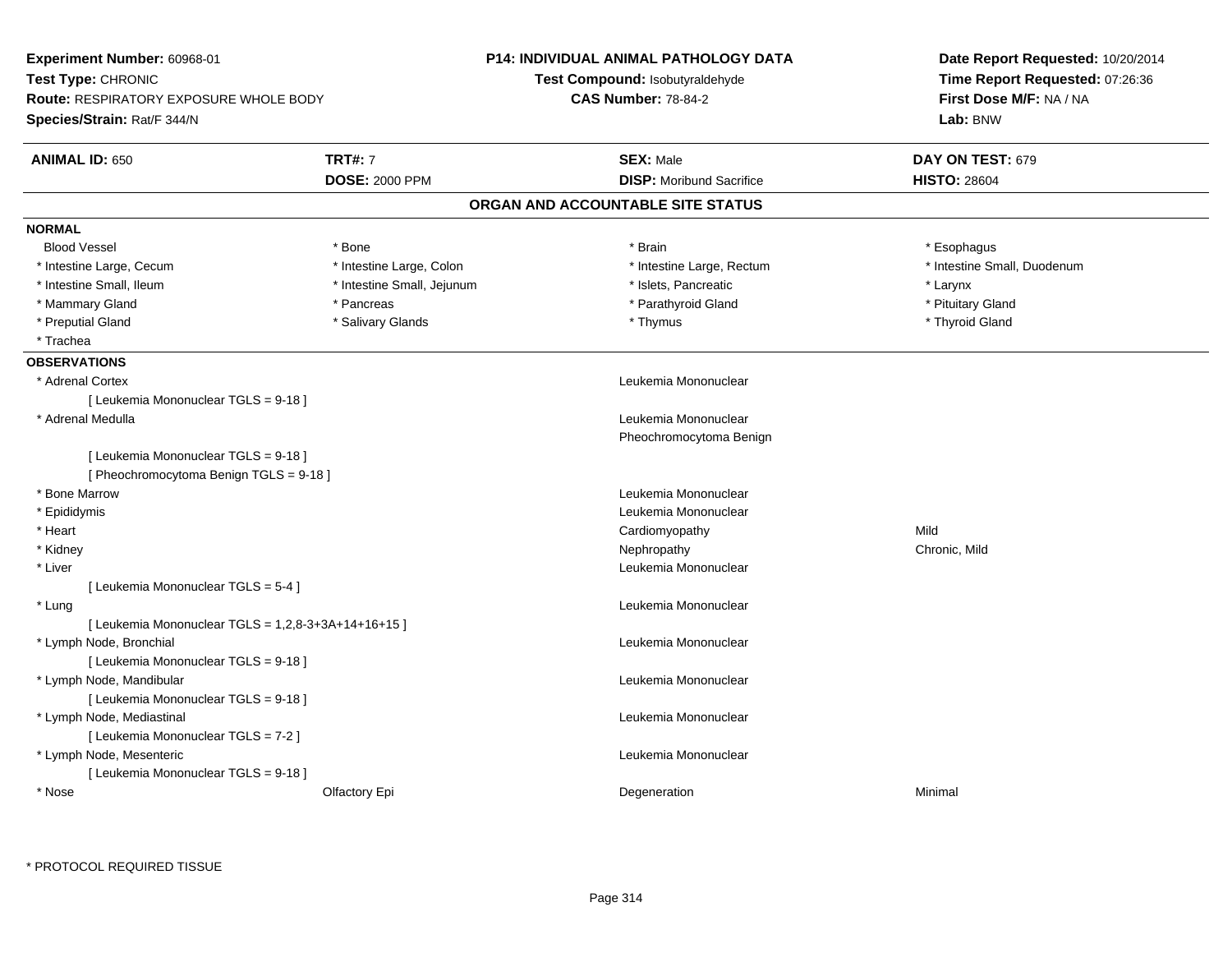**Experiment Number:** 60968-01**Test Type:** CHRONIC **Route:** RESPIRATORY EXPOSURE WHOLE BODY**Species/Strain:** Rat/F 344/N**P14: INDIVIDUAL ANIMAL PATHOLOGY DATATest Compound:** Isobutyraldehyde**CAS Number:** 78-84-2**Date Report Requested:** 10/20/2014**Time Report Requested:** 07:26:36**First Dose M/F:** NA / NA**Lab:** BNW**ANIMAL ID:** 650**TRT#:** 7 **SEX:** Male **DAY ON TEST:** 679 **DOSE:** 2000 PPM**DISP:** Moribund Sacrifice **HISTO:** 28604 **ORGAN AND ACCOUNTABLE SITE STATUS**Respirat Epith Metaplasia Squamous, Mild \* Prostate Leukemia Mononuclear  $[$  Leukemia Mononuclear TGLS = 1,2,8-3+3A+14+16+15  $]$  \* Seminal Vesicle Leukemia Mononuclear  $[$  Leukemia Mononuclear TGLS = 1,2,8-3+3A+14+16+15  $]$  \* Skinn and the subcut Tiss the set of the set of the set of the set of the set of the set of the set of the set of t  $[$  Fibroma TGLS = 6-11+12+13  $]$  \* Spleen Leukemia Mononuclear [ Leukemia Mononuclear TGLS = 4-17 ] \* Stomach, Forestomach Leukemia Mononuclear [ Leukemia Mononuclear TGLS = 9-18 ] \* Stomach, Glandular Leukemia Mononuclear [ Leukemia Mononuclear TGLS = 9-18 ] \* TestesBilateral, Interstit Cell **Adenoma**  $[$  Adenoma TGLS = 3-7  $]$  \* Urinary Bladder Leukemia Mononuclear [ Leukemia Mononuclear TGLS = 3-7 ]PRIMARY CAUSE OF DEATH- Spleen Leukemia Mononuclear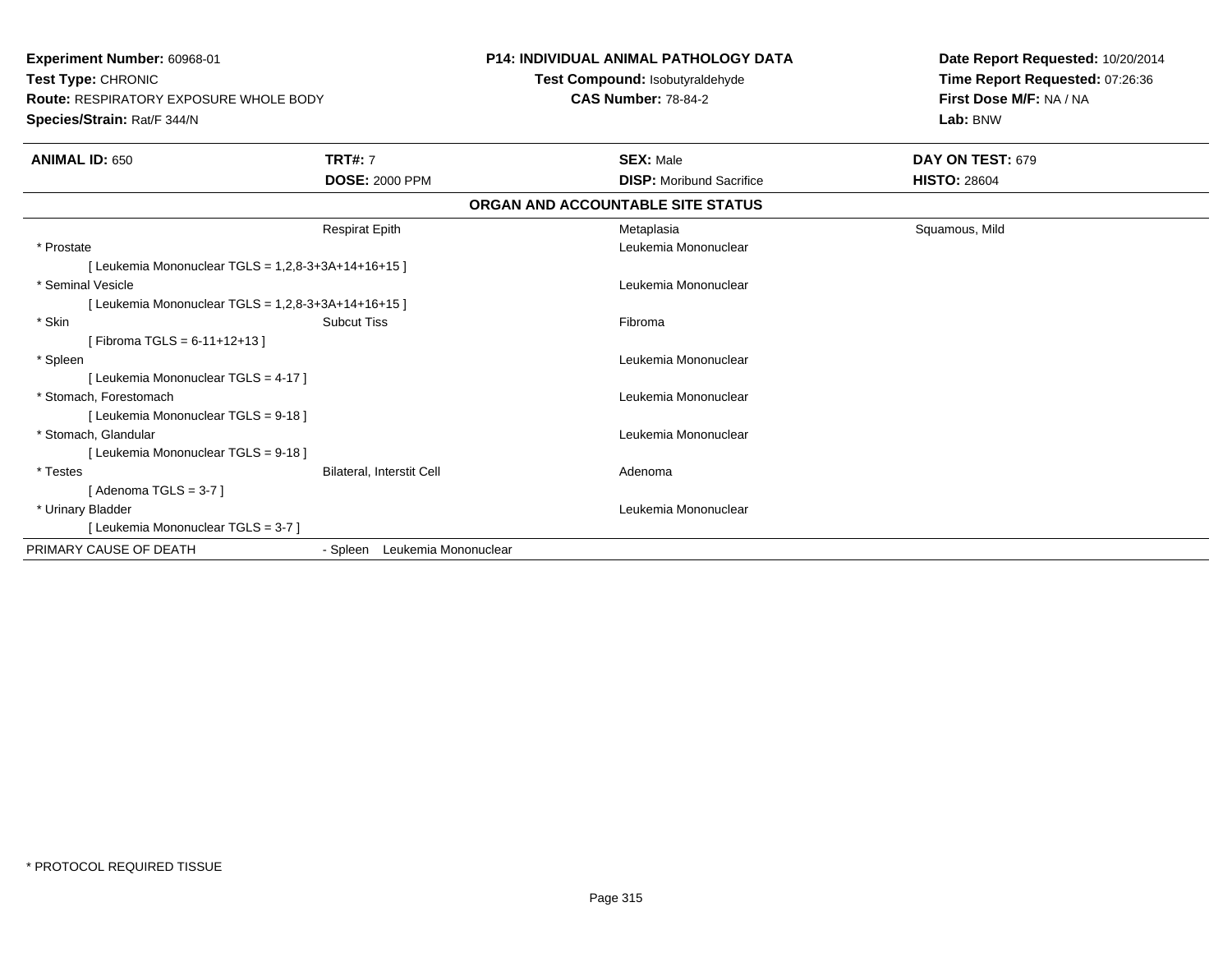| Experiment Number: 60968-01<br>Test Type: CHRONIC<br><b>Route: RESPIRATORY EXPOSURE WHOLE BODY</b><br>Species/Strain: Rat/F 344/N |                            | <b>P14: INDIVIDUAL ANIMAL PATHOLOGY DATA</b><br>Test Compound: Isobutyraldehyde | Date Report Requested: 10/20/2014<br>Time Report Requested: 07:26:36 |
|-----------------------------------------------------------------------------------------------------------------------------------|----------------------------|---------------------------------------------------------------------------------|----------------------------------------------------------------------|
|                                                                                                                                   |                            | <b>CAS Number: 78-84-2</b>                                                      | First Dose M/F: NA / NA<br>Lab: BNW                                  |
| <b>ANIMAL ID: 101</b>                                                                                                             | <b>TRT#: 2</b>             | <b>SEX: Female</b>                                                              | DAY ON TEST: 735                                                     |
|                                                                                                                                   | <b>DOSE: CONTROL</b>       | <b>DISP: Terminal Sacrifice</b>                                                 | <b>HISTO: 28505</b>                                                  |
|                                                                                                                                   |                            | ORGAN AND ACCOUNTABLE SITE STATUS                                               |                                                                      |
| <b>NORMAL</b>                                                                                                                     |                            |                                                                                 |                                                                      |
| * Adrenal Cortex                                                                                                                  | * Adrenal Medulla          | <b>Blood Vessel</b>                                                             | * Bone                                                               |
| * Bone Marrow                                                                                                                     | * Brain                    | * Clitoral Gland                                                                | * Esophagus                                                          |
| * Heart                                                                                                                           | * Intestine Large, Cecum   | * Intestine Large, Colon                                                        | * Intestine Small, Duodenum                                          |
| * Intestine Small, Ileum                                                                                                          | * Intestine Small, Jejunum | * Islets. Pancreatic                                                            | * Larynx                                                             |
| * Lymph Node, Bronchial                                                                                                           | * Lymph Node, Mandibular   | * Lymph Node, Mediastinal                                                       | * Lymph Node, Mesenteric                                             |
| * Mammary Gland                                                                                                                   | * Nose                     | * Ovary                                                                         | * Pancreas                                                           |
| * Parathyroid Gland                                                                                                               | * Salivary Glands          | * Skin                                                                          | * Spleen                                                             |
| * Stomach, Forestomach                                                                                                            | * Stomach, Glandular       | * Thymus                                                                        | * Thyroid Gland                                                      |
| * Trachea                                                                                                                         | * Urinary Bladder          | * Uterus                                                                        |                                                                      |
| <b>OBSERVATIONS</b>                                                                                                               |                            |                                                                                 |                                                                      |
| * Intestine Large, Rectum                                                                                                         |                            | Parasite Metazoan                                                               |                                                                      |
| [Parasite Metazoan TGLS = 3-8]                                                                                                    |                            |                                                                                 |                                                                      |
| * Kidney                                                                                                                          | <b>Renal Tubule</b>        | Mineralization                                                                  | Minimal                                                              |
|                                                                                                                                   |                            | Nephropathy                                                                     | Chronic, Mild                                                        |
| * Liver                                                                                                                           |                            | <b>Basophilic Focus</b>                                                         |                                                                      |
| * Lung                                                                                                                            |                            | Hemorrhage                                                                      | Mild                                                                 |
| [Hemorrhage TGLS = 5-3]                                                                                                           |                            |                                                                                 |                                                                      |
| * Mammary GI                                                                                                                      |                            |                                                                                 |                                                                      |
| Note: [TGL = 4-11] No Corresponding Lesion                                                                                        |                            |                                                                                 |                                                                      |
| * Pituitary Gland                                                                                                                 | <b>Pars Distalis</b>       | Adenoma                                                                         |                                                                      |
| [Adenoma TGLS = $3-8$ ]                                                                                                           |                            |                                                                                 |                                                                      |
| PRIMARY CAUSE OF DEATH                                                                                                            | $\blacksquare$             |                                                                                 |                                                                      |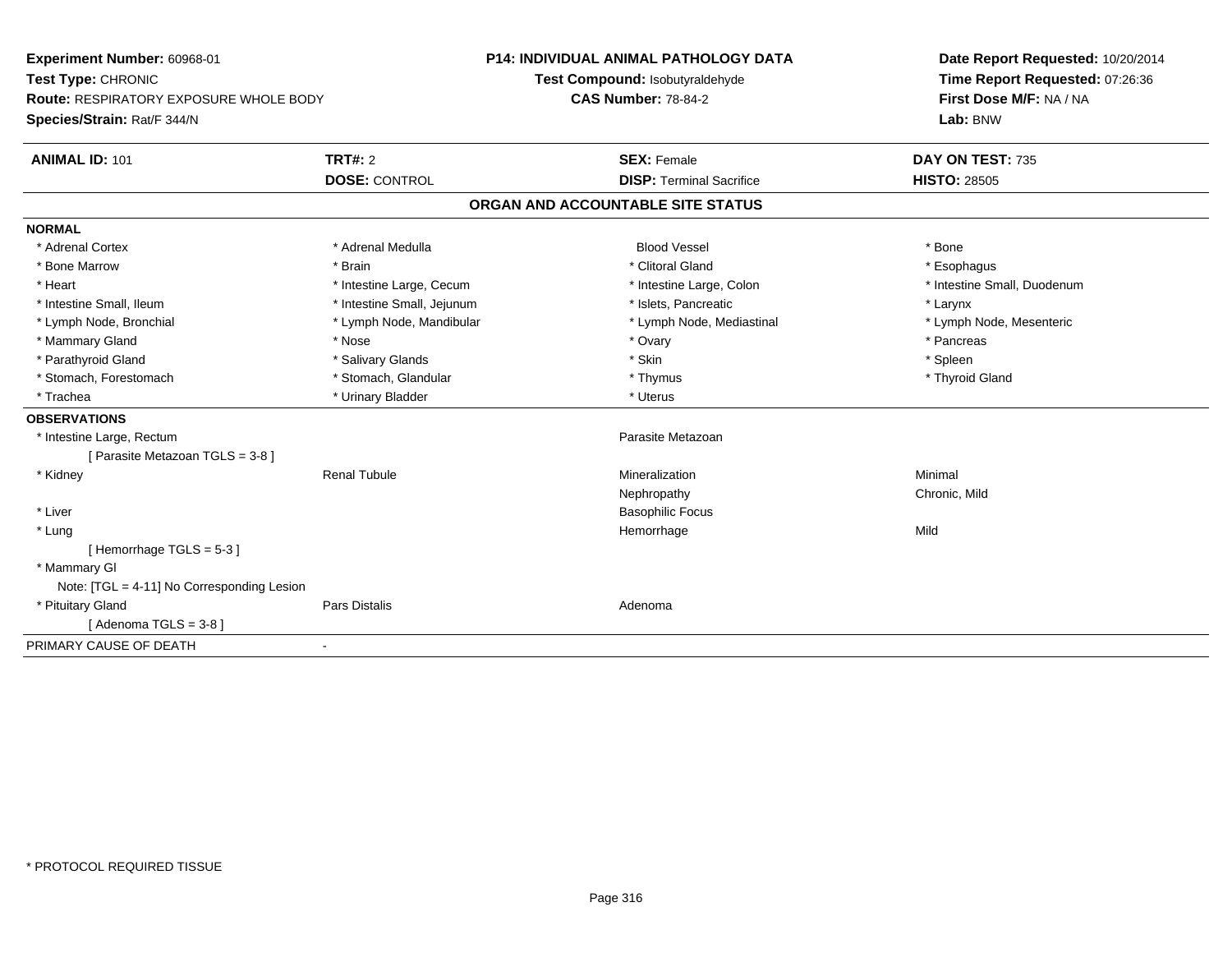| Experiment Number: 60968-01                   |                                         | <b>P14: INDIVIDUAL ANIMAL PATHOLOGY DATA</b> | Date Report Requested: 10/20/2014 |
|-----------------------------------------------|-----------------------------------------|----------------------------------------------|-----------------------------------|
| Test Type: CHRONIC                            |                                         | Test Compound: Isobutyraldehyde              | Time Report Requested: 07:26:36   |
| <b>Route: RESPIRATORY EXPOSURE WHOLE BODY</b> |                                         | <b>CAS Number: 78-84-2</b>                   | First Dose M/F: NA / NA           |
| Species/Strain: Rat/F 344/N                   |                                         |                                              | Lab: BNW                          |
| <b>ANIMAL ID: 102</b>                         | TRT#: 2                                 | <b>SEX: Female</b>                           | DAY ON TEST: 617                  |
|                                               | <b>DOSE: CONTROL</b>                    | <b>DISP:</b> Moribund Sacrifice              | <b>HISTO: 28506</b>               |
|                                               |                                         | ORGAN AND ACCOUNTABLE SITE STATUS            |                                   |
| <b>NORMAL</b>                                 |                                         |                                              |                                   |
| * Adrenal Cortex                              | * Adrenal Medulla                       | <b>Blood Vessel</b>                          | * Bone                            |
| * Bone Marrow                                 | * Brain                                 | * Clitoral Gland                             | * Esophagus                       |
| * Heart                                       | * Intestine Large, Cecum                | * Intestine Large, Rectum                    | * Intestine Small, Duodenum       |
| * Intestine Small, Ileum                      | * Intestine Small, Jejunum              | * Islets, Pancreatic                         | * Larynx                          |
| * Liver                                       | * Lymph Node, Bronchial                 | * Lymph Node, Mandibular                     | * Lymph Node, Mediastinal         |
| * Lymph Node, Mesenteric                      | * Nose                                  | * Ovary                                      | * Pancreas                        |
| * Parathyroid Gland                           | * Salivary Glands                       | * Skin                                       | * Spleen                          |
| * Stomach, Forestomach                        | * Stomach, Glandular                    | * Thymus                                     | * Thyroid Gland                   |
| * Trachea                                     | * Urinary Bladder                       | * Uterus                                     |                                   |
| <b>OBSERVATIONS</b>                           |                                         |                                              |                                   |
| * Intestine Large, Colon                      |                                         | Diverticulum                                 |                                   |
| [Diverticulum TGLS = $3-14$ ]                 |                                         |                                              |                                   |
| * Kidney                                      |                                         | Nephropathy                                  | Chronic, Minimal                  |
| * Lung                                        | Alveolar Epith                          | Foreign Body                                 |                                   |
| * Mammary Gland                               |                                         | Fibroadenoma                                 |                                   |
| [Fibroadenoma TGLS = $2-11+12+13$ ]           |                                         |                                              |                                   |
| * Pituitary Gland                             | Pars Distalis                           | Adenoma                                      |                                   |
| [Adenoma TGLS = $1-8$ ]                       |                                         |                                              |                                   |
| PRIMARY CAUSE OF DEATH                        | - Mammary Gland Fibroadenoma            |                                              |                                   |
| <b>CONTRIBUTORY CAUSE OF DEATH</b>            | - Pituitary Gland Pars Distalis Adenoma |                                              |                                   |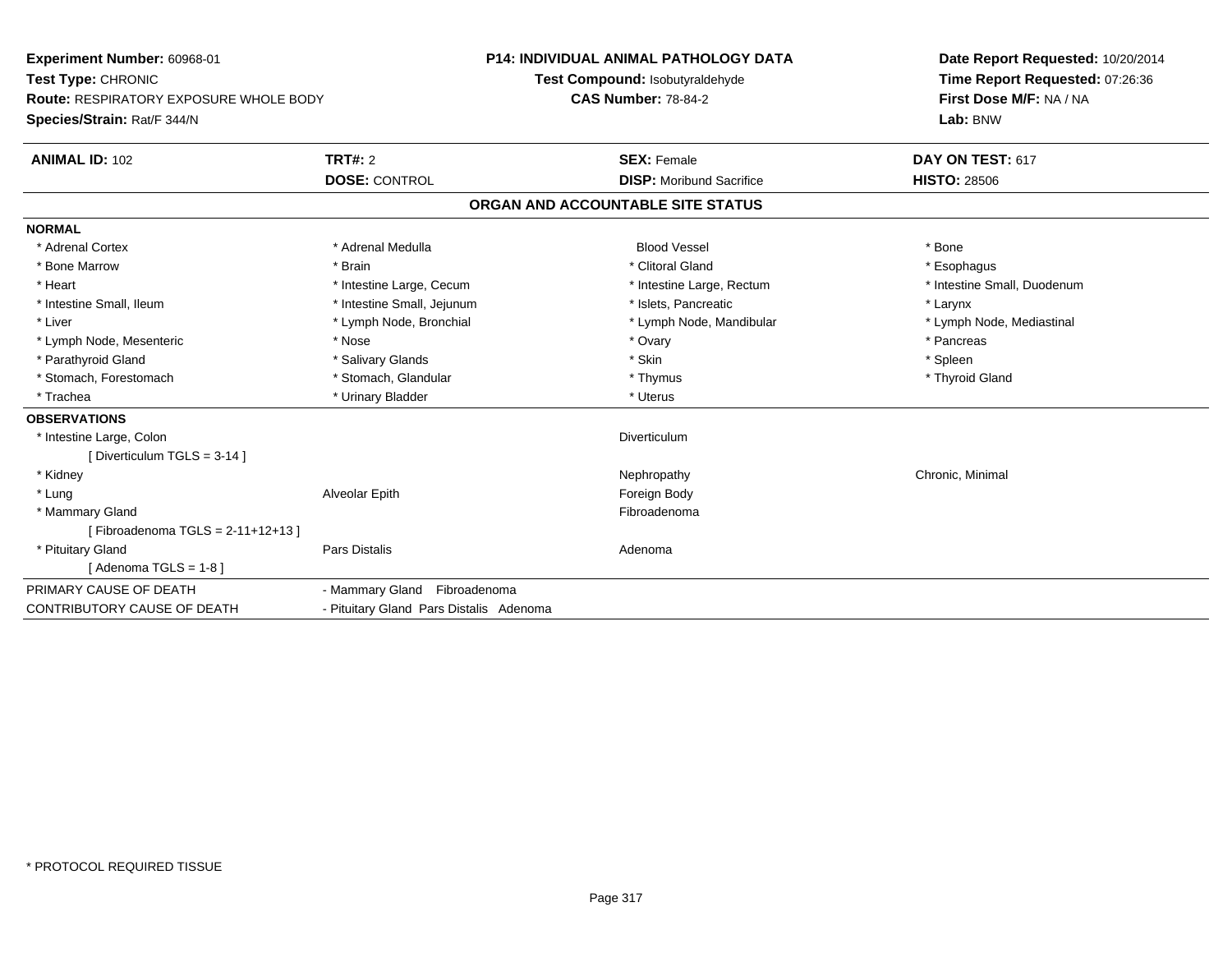| Experiment Number: 60968-01<br>Test Type: CHRONIC<br><b>Route: RESPIRATORY EXPOSURE WHOLE BODY</b><br>Species/Strain: Rat/F 344/N |                           | <b>P14: INDIVIDUAL ANIMAL PATHOLOGY DATA</b><br>Test Compound: Isobutyraldehyde<br><b>CAS Number: 78-84-2</b> |                                   | Date Report Requested: 10/20/2014<br>Time Report Requested: 07:26:36<br>First Dose M/F: NA / NA<br>Lab: BNW |
|-----------------------------------------------------------------------------------------------------------------------------------|---------------------------|---------------------------------------------------------------------------------------------------------------|-----------------------------------|-------------------------------------------------------------------------------------------------------------|
| ANIMAL ID: 103                                                                                                                    | TRT#: 2                   |                                                                                                               | <b>SEX: Female</b>                | DAY ON TEST: 735                                                                                            |
|                                                                                                                                   | <b>DOSE: CONTROL</b>      |                                                                                                               | <b>DISP: Terminal Sacrifice</b>   | <b>HISTO: 28507</b>                                                                                         |
|                                                                                                                                   |                           |                                                                                                               | ORGAN AND ACCOUNTABLE SITE STATUS |                                                                                                             |
| <b>NORMAL</b>                                                                                                                     |                           |                                                                                                               |                                   |                                                                                                             |
| * Adrenal Medulla                                                                                                                 | <b>Blood Vessel</b>       |                                                                                                               | * Bone                            | * Bone Marrow                                                                                               |
| * Brain                                                                                                                           | * Esophagus               |                                                                                                               | * Heart                           | * Intestine Large, Cecum                                                                                    |
| * Intestine Large, Colon                                                                                                          | * Intestine Large, Rectum |                                                                                                               | * Intestine Small, Duodenum       | * Intestine Small, Ileum                                                                                    |
| * Intestine Small, Jejunum                                                                                                        | * Islets, Pancreatic      |                                                                                                               | * Kidney                          | * Larynx                                                                                                    |
| * Lymph Node, Bronchial                                                                                                           | * Lymph Node, Mediastinal |                                                                                                               | * Lymph Node, Mesenteric          | * Nose                                                                                                      |
| * Ovary                                                                                                                           | * Pancreas                |                                                                                                               | * Salivary Glands                 | * Skin                                                                                                      |
| * Spleen                                                                                                                          | * Stomach, Forestomach    |                                                                                                               | * Stomach, Glandular              | * Thymus                                                                                                    |
| * Thyroid Gland                                                                                                                   | * Trachea                 |                                                                                                               | * Urinary Bladder                 |                                                                                                             |
| <b>MISSING</b>                                                                                                                    |                           |                                                                                                               |                                   |                                                                                                             |
| * Lymph Node, Mandibular                                                                                                          | * Parathyroid Gland       |                                                                                                               |                                   |                                                                                                             |
| <b>OBSERVATIONS</b>                                                                                                               |                           |                                                                                                               |                                   |                                                                                                             |
| * Adrenal Cortex                                                                                                                  |                           |                                                                                                               | Vacuolization Cytoplasmic         | Mild                                                                                                        |
| * Clitoral Gland                                                                                                                  |                           |                                                                                                               | Carcinoma                         |                                                                                                             |
| [Carcinoma TGLS = 1-12]                                                                                                           |                           |                                                                                                               |                                   |                                                                                                             |
| * Liver                                                                                                                           |                           |                                                                                                               | <b>Basophilic Focus</b>           | Multiple                                                                                                    |
| [Basophilic Focus TGLS = 4,5-4]                                                                                                   |                           |                                                                                                               |                                   |                                                                                                             |
| * Lung                                                                                                                            | Alveolar Epith            |                                                                                                               | <b>Infiltration Cellular</b>      | Histiocyte, Mild                                                                                            |
| * Mammary Gland                                                                                                                   |                           |                                                                                                               | Fibroadenoma                      |                                                                                                             |
| [Fibroadenoma TGLS = $1-11+12+13$ ]                                                                                               |                           |                                                                                                               |                                   |                                                                                                             |
| * Pituitary Gland                                                                                                                 | Pars Distalis             |                                                                                                               | Hyperplasia                       | Mild                                                                                                        |
| [Hyperplasia TGLS = 2-8]                                                                                                          |                           |                                                                                                               |                                   |                                                                                                             |
| * Uterus                                                                                                                          |                           |                                                                                                               | Polyp Stromal                     |                                                                                                             |
| [Polyp Stromal TGLS = 3-8]                                                                                                        |                           |                                                                                                               |                                   |                                                                                                             |
| PRIMARY CAUSE OF DEATH                                                                                                            | $\blacksquare$            |                                                                                                               |                                   |                                                                                                             |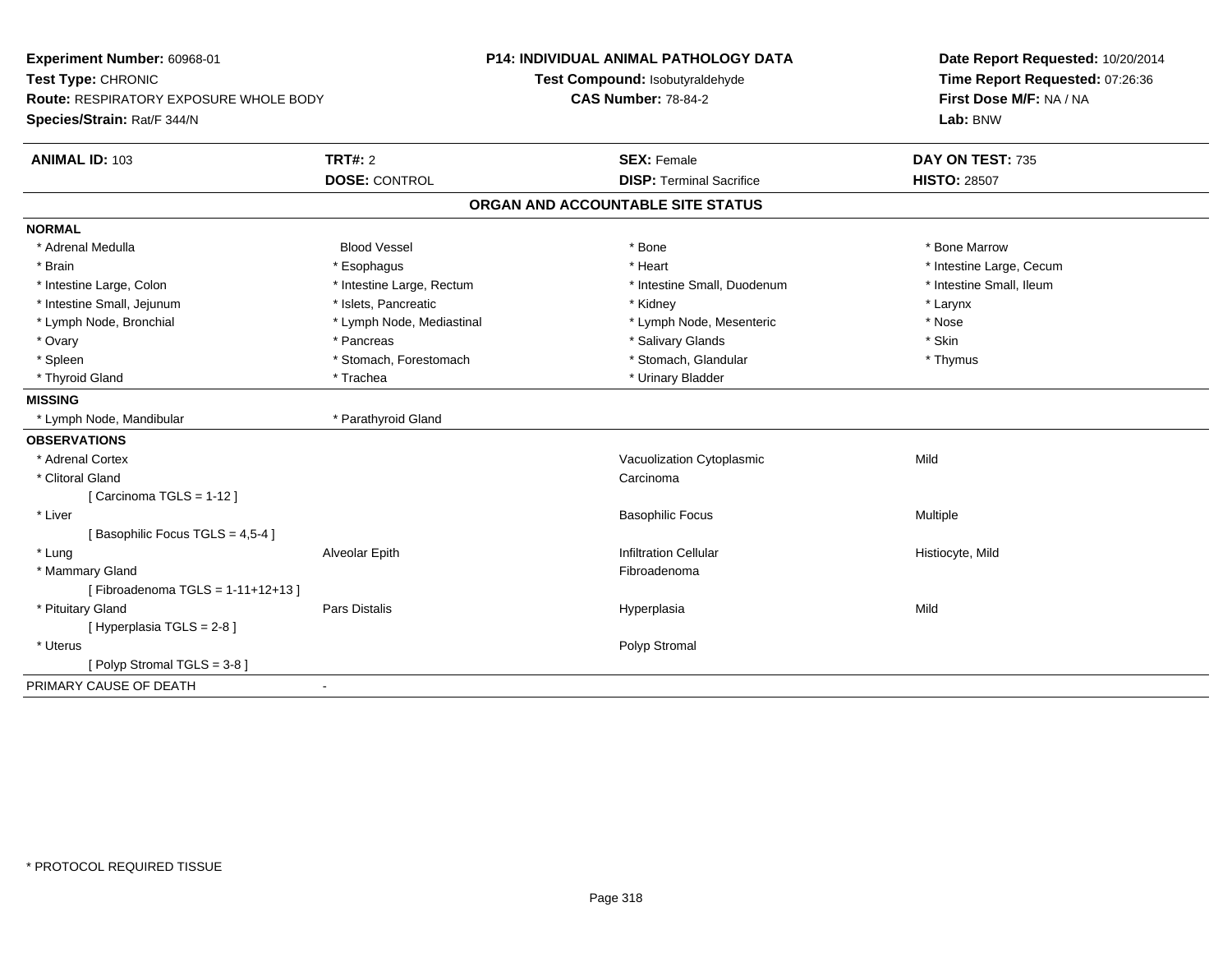**Experiment Number:** 60968-01**Test Type:** CHRONIC **Route:** RESPIRATORY EXPOSURE WHOLE BODY**Species/Strain:** Rat/F 344/N**P14: INDIVIDUAL ANIMAL PATHOLOGY DATATest Compound:** Isobutyraldehyde**CAS Number:** 78-84-2**Date Report Requested:** 10/20/2014**Time Report Requested:** 07:26:36**First Dose M/F:** NA / NA**Lab:** BNW**ANIMAL ID:** 104**TRT#:** 2 **SEX:** Female **DAY ON TEST:** 735 **DOSE:** CONTROL**DISP:** Terminal Sacrifice **HISTO:** 28508 **ORGAN AND ACCOUNTABLE SITE STATUSNORMAL**\* Adrenal Cortex \* Adrenal Medulla \* \* Book \* Blood Vessel \* Book \* Bone \* Bone \* Bone \* Bone \* Bone \* Bone \* Bone \* Bone \* Bone \* Esophagus \* Bone Marrow \* \* Android \* Brain \* Brain \* Clitoral Gland \* Clitoral Gland \* Esophagus \* Esophagus \* Esophagus \* Intestine Small, Duodenum \* Heart \* Intestine Large, Colon \* Intestine Large, Colon \* 11testine Large, Rectum \* Intestine Small, Ileum \* Intestine Small, Jejunum \* Islets, Pancreatic \* Liver \* Lymph Node, Bronchial \* Lymph Node, Mandibular \* Lymph Node, Mediastinal \* Lymph Node, Mesenteric\* Mammary Gland \* \* Andrew \* Nose \* \* Nose \* \* Ovary \* Ovary \* Ovary \* \* Ovary \* \* Pancreas \* \* Pancreas \* \* Pancreas \* \* Pancreas \* \* Pancreas \* \* Pancreas \* \* Pancreas \* \* Pancreas \* \* Pancreas \* \* Pancreas \* \* Pancreas \* Parathyroid Gland \* \* Salivary Glands \* Salivary Glands \* Skin \* Skin \* State \* Spleen \* Spleen \* Spleen \* Spleen \* Trachea \* Stomach, Forestomach \* Thymus \* Stomach, Glandular \* Thymus \* Thymus \* Thymus \* Thymus \* Thymus \* Thymus \* Thymus \* Thymus \* Thymus \* Thymus \* Thymus \* Thymus \* Thymus \* Thymus \* Thymus \* Thymus \* Thymus \* Thymus \* Thymu \* Urinary Bladder \* Uterus **OBSERVATIONS** \* Intestine Large, Cecumm and the contract of the contract of the contract of the contract of the contract of the Metazoan Parasite Metazoan<br>The contract of the contract of the contract of the contract of the contract of the contract of the contr \* Kidneyy the controller of the controller of the controller of the controller of the controller of the controller of the controller of the controller of the controller of the controller of the controller of the controller of the \* Larynxx and the set of the Glands of the Glands of the set of the set of the set of the set of the set of the set of the set of the set of the set of the set of the set of the set of the set of the set of the set of the set of t Inflammation **Suppurative, Moderate**  \* Lung Alveolar Epith Fibrosis Mild Alveolar EpithInfiltration Cellular **Histiocyte**, Minimal \* Pituitary Glandd and the contract of Pars Distalis and the contract of Adenoma and Adenoma and the Adenoma and the Adenoma and  $\lambda$  $[$  Adenoma TGLS = 2-8  $]$  \* Thyroid Glandd Carcinoma **Follicular Cel** Carcinoma Carcinoma Carcinoma Carcinoma Carcinoma Carcinoma Carcinoma Carcinoma Carcinoma Carcinoma Carcinoma Carcinoma Carcinoma Carcinoma Carcinoma Carcinoma Carcinoma Carcinoma Carcinoma Car [ Carcinoma TGLS = 1-2 ]PRIMARY CAUSE OF DEATH-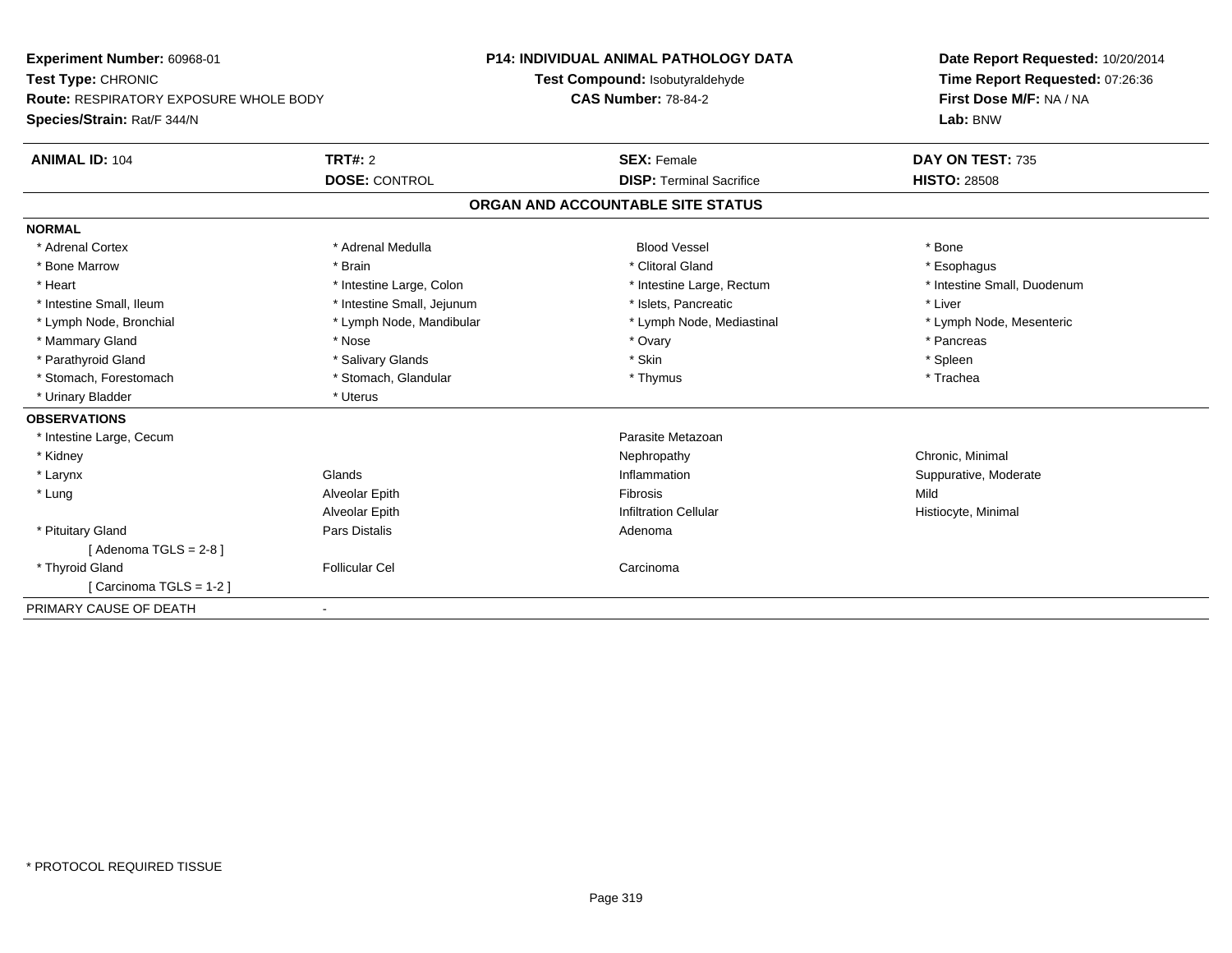| Experiment Number: 60968-01                                         |                          | <b>P14: INDIVIDUAL ANIMAL PATHOLOGY DATA</b> | Date Report Requested: 10/20/2014 |
|---------------------------------------------------------------------|--------------------------|----------------------------------------------|-----------------------------------|
| Test Type: CHRONIC<br><b>Route: RESPIRATORY EXPOSURE WHOLE BODY</b> |                          | Test Compound: Isobutyraldehyde              | Time Report Requested: 07:26:36   |
|                                                                     |                          | <b>CAS Number: 78-84-2</b>                   | First Dose M/F: NA / NA           |
| Species/Strain: Rat/F 344/N                                         |                          |                                              | Lab: BNW                          |
| <b>ANIMAL ID: 105</b>                                               | <b>TRT#: 2</b>           | <b>SEX: Female</b>                           | DAY ON TEST: 735                  |
|                                                                     | <b>DOSE: CONTROL</b>     | <b>DISP: Terminal Sacrifice</b>              | <b>HISTO: 28509</b>               |
|                                                                     |                          | ORGAN AND ACCOUNTABLE SITE STATUS            |                                   |
| <b>NORMAL</b>                                                       |                          |                                              |                                   |
| * Adrenal Cortex                                                    | <b>Blood Vessel</b>      | * Bone                                       | * Bone Marrow                     |
| * Brain                                                             | * Clitoral Gland         | * Esophagus                                  | * Heart                           |
| * Intestine Large, Cecum                                            | * Intestine Large, Colon | * Intestine Small, Duodenum                  | * Intestine Small, Ileum          |
| * Intestine Small, Jejunum                                          | * Islets, Pancreatic     | * Larynx                                     | * Lung                            |
| * Lymph Node, Bronchial                                             | * Lymph Node, Mandibular | * Lymph Node, Mediastinal                    | * Lymph Node, Mesenteric          |
| * Nose                                                              | * Ovary                  | * Pancreas                                   | * Parathyroid Gland               |
| * Salivary Glands                                                   | * Skin                   | * Stomach, Forestomach                       | * Stomach, Glandular              |
| * Thymus                                                            | * Trachea                | * Urinary Bladder                            | * Uterus                          |
| <b>OBSERVATIONS</b>                                                 |                          |                                              |                                   |
| * Adrenal Medulla                                                   |                          | Pheochromocytoma Benign                      |                                   |
| * Intestine Large, Rectum                                           |                          | Parasite Metazoan                            |                                   |
| * Kidney                                                            | <b>Renal Tubule</b>      | Mineralization                               | Minimal                           |
| * Liver                                                             |                          | <b>Basophilic Focus</b>                      | Multiple                          |
|                                                                     |                          | Inflammation                                 | Granulomatous, Mild               |
|                                                                     |                          | Leukemia Mononuclear                         |                                   |
| * Mammary Gland                                                     |                          | Fibroadenoma                                 | Multiple                          |
| [Fibroadenoma TGLS = 2,3-11+12+13]                                  |                          |                                              |                                   |
| Oral Mucosa                                                         | Pharyngeal               | Hyperplasia                                  | Moderate                          |
| Note: palate on xs2.                                                |                          |                                              |                                   |
| * Pituitary Gland                                                   | Pars Distalis            | Hyperplasia                                  | Mild                              |
| [Hyperplasia TGLS = 1-8]                                            |                          |                                              |                                   |
| * Spleen                                                            |                          | Leukemia Mononuclear                         |                                   |
| [ Leukemia Mononuclear TGLS = 1-8 ]                                 |                          |                                              |                                   |
| * Thyroid Gland                                                     | C Cell                   | Hyperplasia                                  | Mild                              |
| PRIMARY CAUSE OF DEATH                                              |                          |                                              |                                   |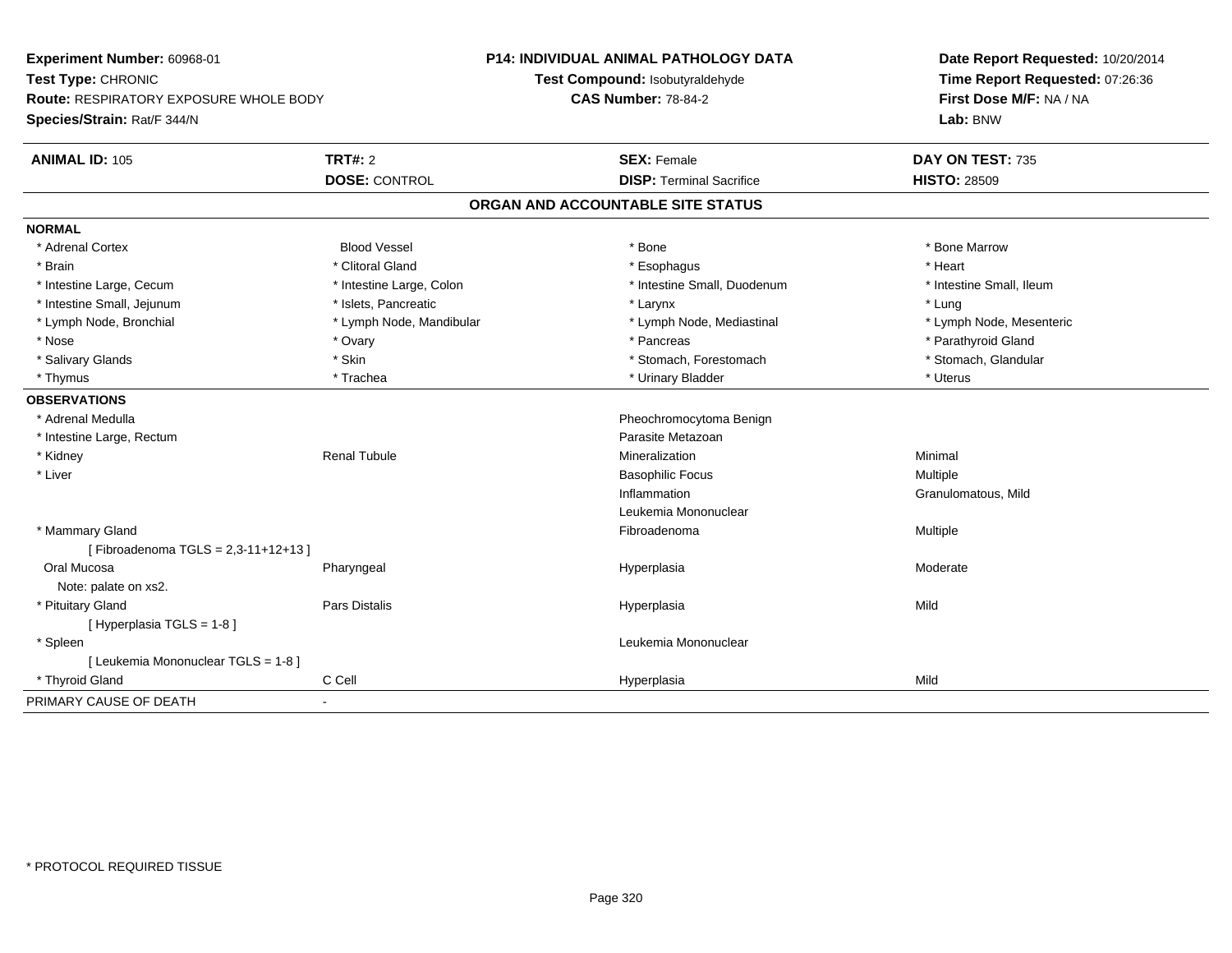| Experiment Number: 60968-01<br>Test Type: CHRONIC                            |                           | <b>P14: INDIVIDUAL ANIMAL PATHOLOGY DATA</b><br>Test Compound: Isobutyraldehyde | Date Report Requested: 10/20/2014<br>Time Report Requested: 07:26:36 |  |
|------------------------------------------------------------------------------|---------------------------|---------------------------------------------------------------------------------|----------------------------------------------------------------------|--|
| <b>Route: RESPIRATORY EXPOSURE WHOLE BODY</b><br>Species/Strain: Rat/F 344/N |                           | <b>CAS Number: 78-84-2</b>                                                      | First Dose M/F: NA / NA<br>Lab: BNW                                  |  |
|                                                                              |                           |                                                                                 |                                                                      |  |
| <b>ANIMAL ID: 106</b>                                                        | <b>TRT#: 2</b>            | <b>SEX: Female</b>                                                              | DAY ON TEST: 734                                                     |  |
|                                                                              | <b>DOSE: CONTROL</b>      | <b>DISP: Terminal Sacrifice</b>                                                 | <b>HISTO: 28510</b>                                                  |  |
|                                                                              |                           | ORGAN AND ACCOUNTABLE SITE STATUS                                               |                                                                      |  |
| <b>NORMAL</b>                                                                |                           |                                                                                 |                                                                      |  |
| * Adrenal Cortex                                                             | * Adrenal Medulla         | <b>Blood Vessel</b>                                                             | * Bone                                                               |  |
| * Bone Marrow                                                                | * Brain                   | * Esophagus                                                                     | * Heart                                                              |  |
| * Intestine Large, Colon                                                     | * Intestine Large, Rectum | * Intestine Small, Duodenum                                                     | * Intestine Small, Ileum                                             |  |
| * Intestine Small, Jejunum                                                   | * Islets, Pancreatic      | * Larynx                                                                        | * Lung                                                               |  |
| * Lymph Node, Bronchial                                                      | * Lymph Node, Mandibular  | * Lymph Node, Mediastinal                                                       | * Lymph Node, Mesenteric                                             |  |
| * Nose                                                                       | * Ovary                   | * Pancreas                                                                      | * Parathyroid Gland                                                  |  |
| * Salivary Glands                                                            | * Skin                    | * Stomach, Forestomach                                                          | * Stomach, Glandular                                                 |  |
| * Thymus                                                                     | * Thyroid Gland           | * Trachea                                                                       | * Urinary Bladder                                                    |  |
| * Uterus                                                                     |                           |                                                                                 |                                                                      |  |
| <b>OBSERVATIONS</b>                                                          |                           |                                                                                 |                                                                      |  |
| * Clitoral Gland                                                             |                           | Carcinoma                                                                       |                                                                      |  |
| [Carcinoma TGLS = 2-7]                                                       |                           |                                                                                 |                                                                      |  |
| * Intestine Large, Cecum                                                     |                           | Parasite Metazoan                                                               |                                                                      |  |
| [ Parasite Metazoan TGLS = 1-11 ]                                            |                           |                                                                                 |                                                                      |  |
| * Kidney                                                                     | <b>Renal Tubule</b>       | Mineralization                                                                  | Minimal                                                              |  |
|                                                                              |                           | Nephropathy                                                                     | Chronic, Minimal                                                     |  |
| * Liver                                                                      |                           | Leukemia Mononuclear                                                            |                                                                      |  |
| * Mammary Gland                                                              |                           | Fibroadenoma                                                                    |                                                                      |  |
| [Fibroadenoma TGLS = 4-13]                                                   |                           |                                                                                 |                                                                      |  |
| * Pituitary Gland                                                            |                           | Cyst                                                                            | Moderate                                                             |  |
| * Spleen                                                                     |                           | Accessory Spleen                                                                |                                                                      |  |
|                                                                              |                           | Leukemia Mononuclear                                                            |                                                                      |  |
| [Accessory Spleen TGLS = 5-12]                                               |                           |                                                                                 |                                                                      |  |
| [ Leukemia Mononuclear TGLS = 3-12 ]                                         |                           |                                                                                 |                                                                      |  |
| Tongue                                                                       | Epithelium                | Hyperplasia                                                                     | Marked                                                               |  |
|                                                                              |                           | Squamous Cell Papilloma                                                         |                                                                      |  |
| [ Hyperplasia TGLS = 1-11 ]                                                  |                           |                                                                                 |                                                                      |  |
| [Squamous Cell Papilloma TGLS = 1-11]                                        |                           |                                                                                 |                                                                      |  |
| PRIMARY CAUSE OF DEATH                                                       |                           |                                                                                 |                                                                      |  |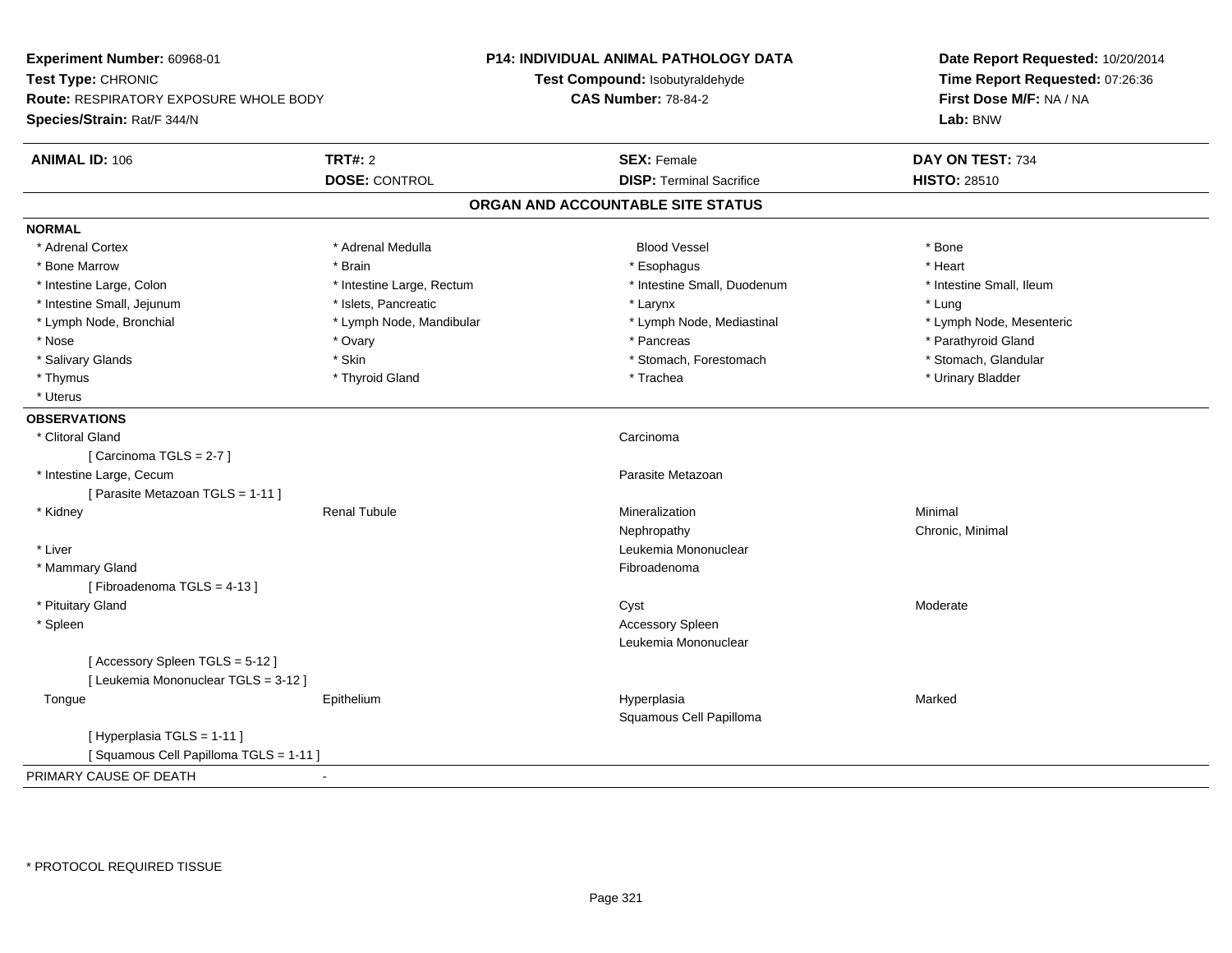| Experiment Number: 60968-01<br>Test Type: CHRONIC<br><b>Route: RESPIRATORY EXPOSURE WHOLE BODY</b><br>Species/Strain: Rat/F 344/N |                            | <b>P14: INDIVIDUAL ANIMAL PATHOLOGY DATA</b><br>Test Compound: Isobutyraldehyde<br><b>CAS Number: 78-84-2</b> | Date Report Requested: 10/20/2014<br>Time Report Requested: 07:26:36<br>First Dose M/F: NA / NA<br>Lab: BNW |
|-----------------------------------------------------------------------------------------------------------------------------------|----------------------------|---------------------------------------------------------------------------------------------------------------|-------------------------------------------------------------------------------------------------------------|
| <b>ANIMAL ID: 107</b>                                                                                                             | <b>TRT#: 2</b>             | <b>SEX: Female</b>                                                                                            | DAY ON TEST: 734                                                                                            |
|                                                                                                                                   | <b>DOSE: CONTROL</b>       | <b>DISP: Terminal Sacrifice</b>                                                                               | <b>HISTO: 28511</b>                                                                                         |
|                                                                                                                                   |                            | ORGAN AND ACCOUNTABLE SITE STATUS                                                                             |                                                                                                             |
| <b>NORMAL</b>                                                                                                                     |                            |                                                                                                               |                                                                                                             |
| * Adrenal Medulla                                                                                                                 | <b>Blood Vessel</b>        | * Bone                                                                                                        | * Bone Marrow                                                                                               |
| * Brain                                                                                                                           | * Clitoral Gland           | * Esophagus                                                                                                   | * Heart                                                                                                     |
| * Intestine Large, Cecum                                                                                                          | * Intestine Large, Colon   | * Intestine Large, Rectum                                                                                     | * Intestine Small, Duodenum                                                                                 |
| * Intestine Small, Ileum                                                                                                          | * Intestine Small, Jejunum | * Islets, Pancreatic                                                                                          | * Larynx                                                                                                    |
| * Liver                                                                                                                           | * Lymph Node, Bronchial    | * Lymph Node, Mandibular                                                                                      | * Lymph Node, Mesenteric                                                                                    |
| * Nose                                                                                                                            | * Ovary                    | * Pancreas                                                                                                    | * Parathyroid Gland                                                                                         |
| * Salivary Glands                                                                                                                 | * Skin                     | * Spleen                                                                                                      | * Stomach, Forestomach                                                                                      |
| * Stomach, Glandular                                                                                                              | * Thyroid Gland            | * Trachea                                                                                                     | * Urinary Bladder                                                                                           |
| * Uterus                                                                                                                          |                            |                                                                                                               |                                                                                                             |
| <b>MISSING</b>                                                                                                                    |                            |                                                                                                               |                                                                                                             |
| * Lymph Node, Mediastinal                                                                                                         | * Thymus                   |                                                                                                               |                                                                                                             |
| <b>OBSERVATIONS</b>                                                                                                               |                            |                                                                                                               |                                                                                                             |
| * Adrenal Cortex                                                                                                                  |                            | Vacuolization Cytoplasmic                                                                                     | Minimal                                                                                                     |
| * Kidney                                                                                                                          |                            | Nephropathy                                                                                                   | Chronic, Moderate                                                                                           |
| * Lung                                                                                                                            |                            | Hemorrhage                                                                                                    | Minimal                                                                                                     |
| * Mammary Gland                                                                                                                   |                            | Fibroadenoma                                                                                                  |                                                                                                             |
| [Fibroadenoma TGLS = 1-11]                                                                                                        |                            |                                                                                                               |                                                                                                             |
| * Pituitary Gland                                                                                                                 | <b>Pars Distalis</b>       | Adenoma                                                                                                       |                                                                                                             |
| [ Adenoma TGLS = 4-8 ]                                                                                                            |                            |                                                                                                               |                                                                                                             |
| PRIMARY CAUSE OF DEATH                                                                                                            | $\blacksquare$             |                                                                                                               |                                                                                                             |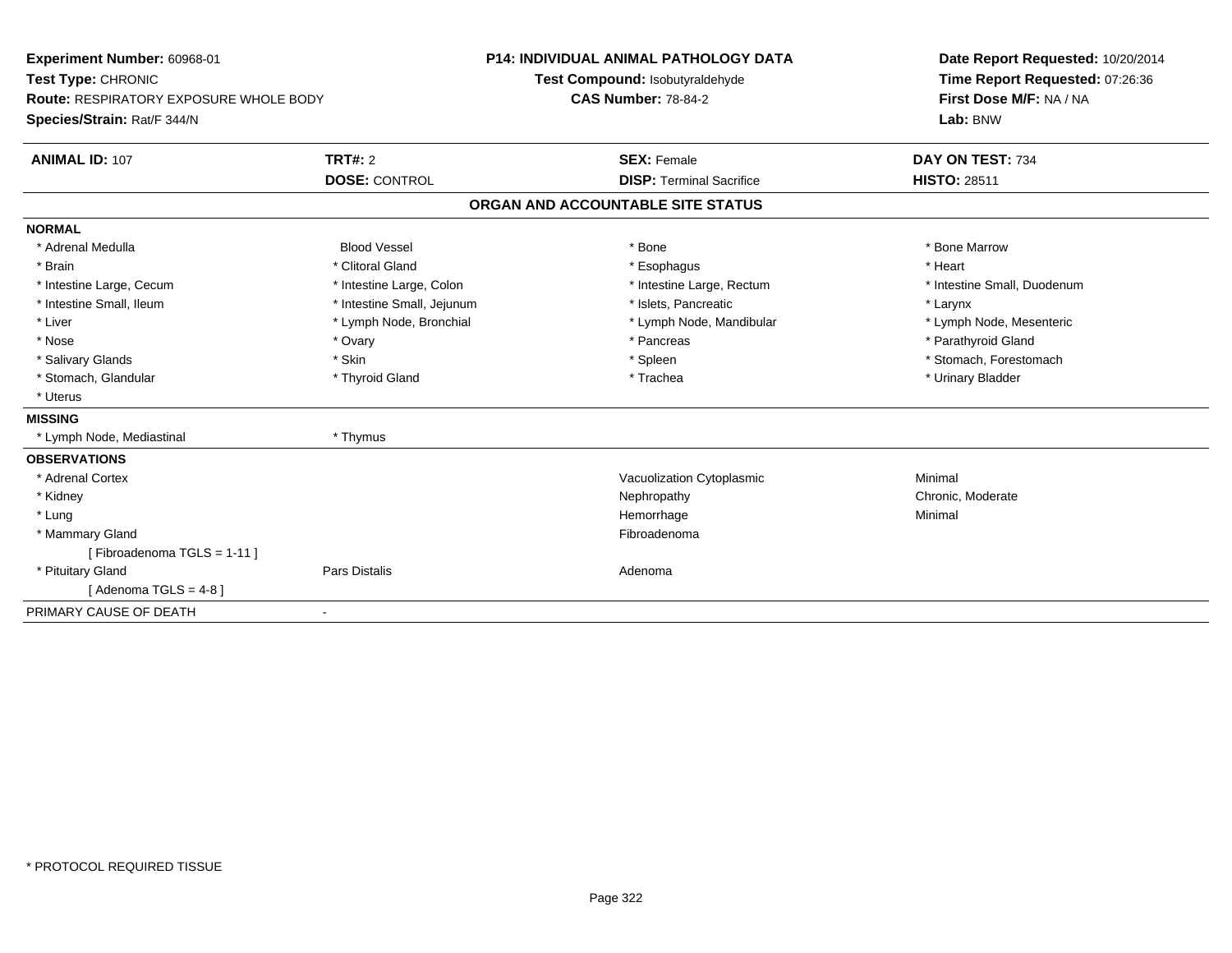| Experiment Number: 60968-01<br>Test Type: CHRONIC<br>Route: RESPIRATORY EXPOSURE WHOLE BODY<br>Species/Strain: Rat/F 344/N |                           | P14: INDIVIDUAL ANIMAL PATHOLOGY DATA<br>Test Compound: Isobutyraldehyde<br><b>CAS Number: 78-84-2</b> | Date Report Requested: 10/20/2014<br>Time Report Requested: 07:26:36<br>First Dose M/F: NA / NA<br>Lab: BNW |
|----------------------------------------------------------------------------------------------------------------------------|---------------------------|--------------------------------------------------------------------------------------------------------|-------------------------------------------------------------------------------------------------------------|
| <b>ANIMAL ID: 108</b>                                                                                                      | <b>TRT#: 2</b>            | <b>SEX: Female</b>                                                                                     | DAY ON TEST: 735                                                                                            |
|                                                                                                                            | <b>DOSE: CONTROL</b>      | <b>DISP: Terminal Sacrifice</b>                                                                        | <b>HISTO: 28512</b>                                                                                         |
|                                                                                                                            |                           | ORGAN AND ACCOUNTABLE SITE STATUS                                                                      |                                                                                                             |
| <b>NORMAL</b>                                                                                                              |                           |                                                                                                        |                                                                                                             |
| * Adrenal Medulla                                                                                                          | <b>Blood Vessel</b>       | * Bone                                                                                                 | * Bone Marrow                                                                                               |
| * Brain                                                                                                                    | * Esophagus               | * Heart                                                                                                | * Intestine Large, Cecum                                                                                    |
| * Intestine Large, Colon                                                                                                   | * Intestine Large, Rectum | * Intestine Small, Duodenum                                                                            | * Intestine Small, Ileum                                                                                    |
| * Intestine Small, Jejunum                                                                                                 | * Islets, Pancreatic      | * Larynx                                                                                               | * Lung                                                                                                      |
| * Lymph Node, Bronchial                                                                                                    | * Lymph Node, Mandibular  | * Lymph Node, Mediastinal                                                                              | * Lymph Node, Mesenteric                                                                                    |
| * Mammary Gland                                                                                                            | * Nose                    | * Ovary                                                                                                | * Pancreas                                                                                                  |
| * Parathyroid Gland                                                                                                        | * Salivary Glands         | * Skin                                                                                                 | * Stomach, Glandular                                                                                        |
| * Thymus                                                                                                                   | * Thyroid Gland           | * Trachea                                                                                              | * Urinary Bladder                                                                                           |
| * Uterus                                                                                                                   |                           |                                                                                                        |                                                                                                             |
| <b>OBSERVATIONS</b>                                                                                                        |                           |                                                                                                        |                                                                                                             |
| * Adrenal Cortex                                                                                                           |                           | Vacuolization Cytoplasmic                                                                              | Moderate                                                                                                    |
| * Clitoral Gland                                                                                                           |                           | Cyst                                                                                                   | Marked                                                                                                      |
|                                                                                                                            |                           | Inflammation                                                                                           | Suppurative, Marked                                                                                         |
| [Cyst TGLS = $2-7$ ]                                                                                                       |                           |                                                                                                        |                                                                                                             |
| * Kidney                                                                                                                   |                           | Nephropathy                                                                                            | Chronic, Minimal                                                                                            |
| * Liver                                                                                                                    |                           | Vacuolization Cytoplasmic                                                                              | Marked                                                                                                      |
| [Vacuolization Cytoplasmic TGLS = 3-4]                                                                                     |                           |                                                                                                        |                                                                                                             |
| * Pituitary Gland                                                                                                          | <b>Pars Distalis</b>      | Adenoma                                                                                                |                                                                                                             |
| [Adenoma TGLS = $1-8$ ]                                                                                                    |                           |                                                                                                        |                                                                                                             |
| * Spleen                                                                                                                   |                           | <b>Accessory Spleen</b>                                                                                |                                                                                                             |
| [Accessory Spleen TGLS = 1-8]                                                                                              |                           |                                                                                                        |                                                                                                             |
| * Stomach, Forestomach                                                                                                     |                           | Hyperplasia                                                                                            | Moderate                                                                                                    |
|                                                                                                                            |                           | Inflammation                                                                                           | Suppurative, Mild                                                                                           |
| PRIMARY CAUSE OF DEATH                                                                                                     | $\blacksquare$            |                                                                                                        |                                                                                                             |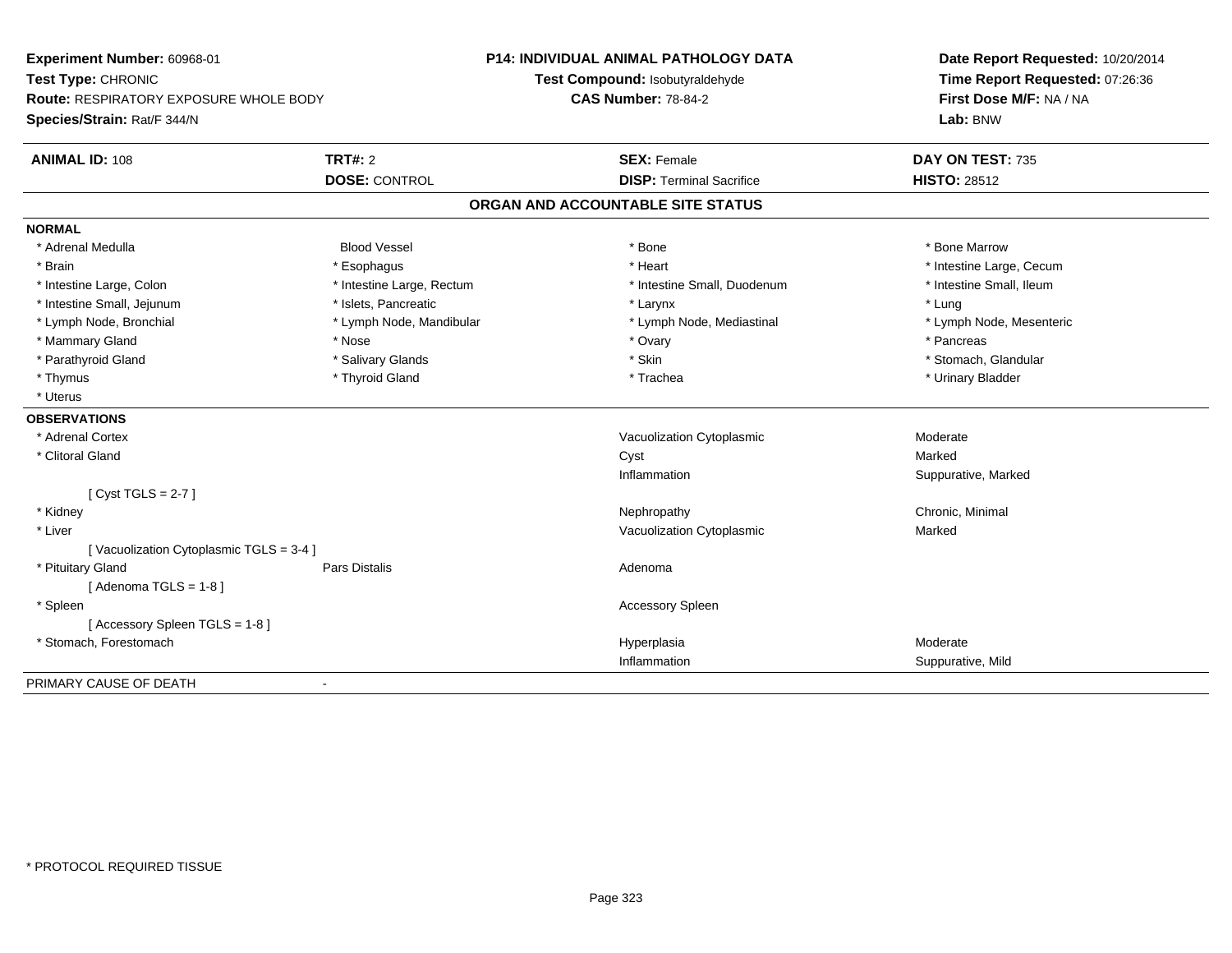| Experiment Number: 60968-01                   |                                 | <b>P14: INDIVIDUAL ANIMAL PATHOLOGY DATA</b> | Date Report Requested: 10/20/2014 |
|-----------------------------------------------|---------------------------------|----------------------------------------------|-----------------------------------|
| Test Type: CHRONIC                            | Test Compound: Isobutyraldehyde |                                              | Time Report Requested: 07:26:36   |
| <b>Route: RESPIRATORY EXPOSURE WHOLE BODY</b> |                                 | <b>CAS Number: 78-84-2</b>                   | First Dose M/F: NA / NA           |
| Species/Strain: Rat/F 344/N                   |                                 |                                              | Lab: BNW                          |
| <b>ANIMAL ID: 109</b>                         | <b>TRT#: 2</b>                  | <b>SEX: Female</b>                           | DAY ON TEST: 547                  |
|                                               | <b>DOSE: CONTROL</b>            | <b>DISP:</b> Moribund Sacrifice              | <b>HISTO: 28513</b>               |
|                                               |                                 | ORGAN AND ACCOUNTABLE SITE STATUS            |                                   |
| <b>NORMAL</b>                                 |                                 |                                              |                                   |
| * Adrenal Medulla                             | <b>Blood Vessel</b>             | * Bone                                       | * Bone Marrow                     |
| * Brain                                       | * Esophagus                     | * Heart                                      | * Intestine Large, Cecum          |
| * Intestine Large, Colon                      | * Intestine Large, Rectum       | * Intestine Small, Duodenum                  | * Intestine Small. Ileum          |
| * Intestine Small, Jejunum                    | * Islets, Pancreatic            | * Kidney                                     | * Larynx                          |
| * Liver                                       | * Lung                          | * Lymph Node, Bronchial                      | * Lymph Node, Mandibular          |
| * Lymph Node, Mediastinal                     | * Lymph Node, Mesenteric        | * Nose                                       | * Ovary                           |
| * Pancreas                                    | * Parathyroid Gland             | * Salivary Glands                            | * Skin                            |
| * Spleen                                      | * Stomach, Forestomach          | * Stomach, Glandular                         | * Thymus                          |
| * Thyroid Gland                               | * Trachea                       | * Urinary Bladder                            | * Uterus                          |
| <b>MISSING</b>                                |                                 |                                              |                                   |
| * Clitoral Gland                              |                                 |                                              |                                   |
| <b>OBSERVATIONS</b>                           |                                 |                                              |                                   |
| * Adrenal Cortex                              |                                 | Vacuolization Cytoplasmic                    | Mild                              |
| * Mammary Gland                               |                                 | Fibroadenoma                                 |                                   |
| [Fibroadenoma TGLS = $1-11+12+13$ ]           |                                 |                                              |                                   |
| Mesentery                                     | Fat                             | Necrosis                                     | Moderate                          |
| [Necrosis TGLS = $2-14$ ]                     |                                 |                                              |                                   |
| * Pituitary Gland                             |                                 | Cyst                                         | Moderate                          |
| PRIMARY CAUSE OF DEATH                        | - Mammary Gland Fibroadenoma    |                                              |                                   |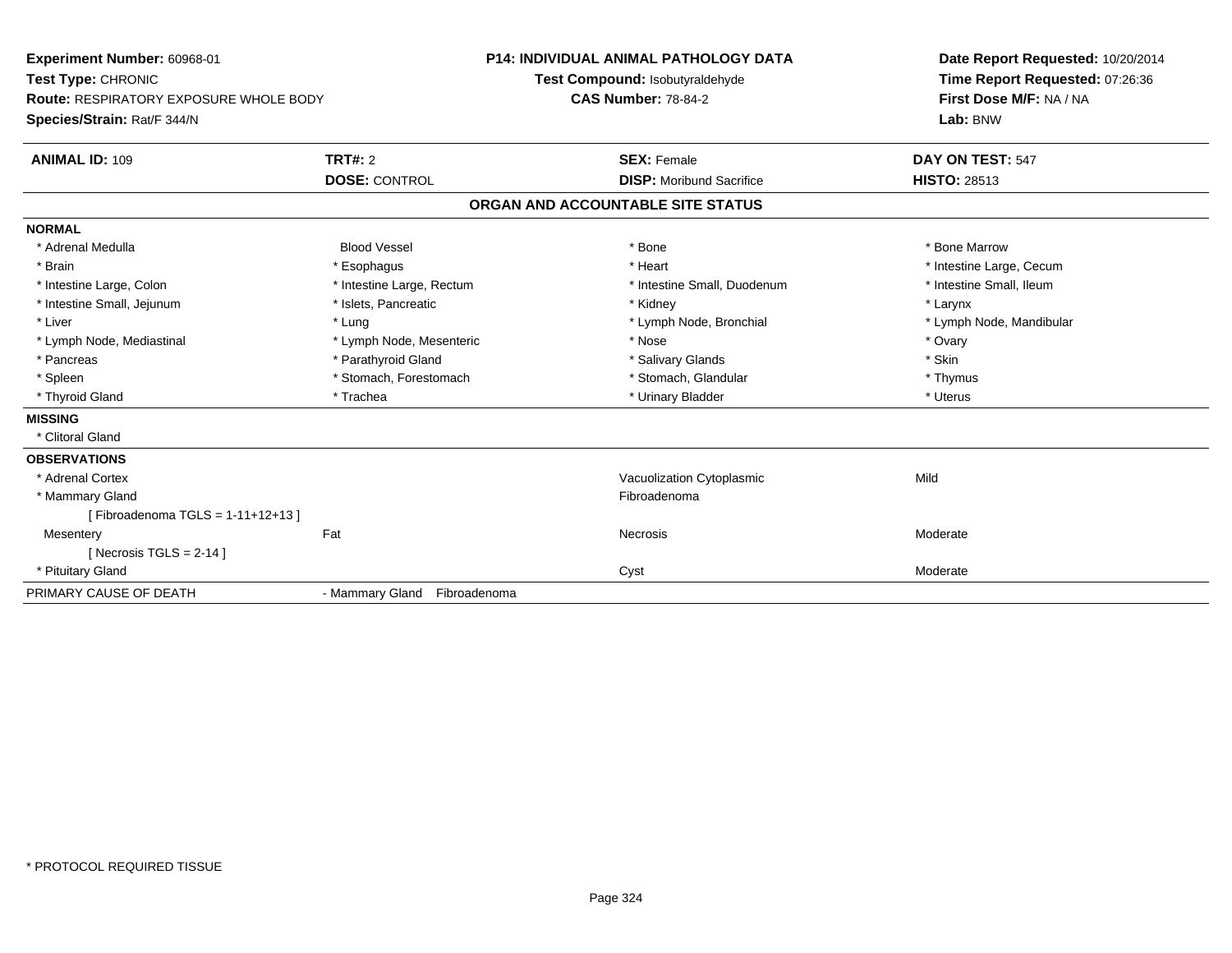| Experiment Number: 60968-01                   |                                         | <b>P14: INDIVIDUAL ANIMAL PATHOLOGY DATA</b> | Date Report Requested: 10/20/2014<br>Time Report Requested: 07:26:36<br>First Dose M/F: NA / NA |
|-----------------------------------------------|-----------------------------------------|----------------------------------------------|-------------------------------------------------------------------------------------------------|
| Test Type: CHRONIC                            |                                         | Test Compound: Isobutyraldehyde              |                                                                                                 |
| <b>Route: RESPIRATORY EXPOSURE WHOLE BODY</b> |                                         | <b>CAS Number: 78-84-2</b>                   |                                                                                                 |
| Species/Strain: Rat/F 344/N                   |                                         |                                              | Lab: BNW                                                                                        |
| <b>ANIMAL ID: 110</b>                         | TRT#: 2                                 | <b>SEX: Female</b>                           | DAY ON TEST: 720                                                                                |
|                                               | <b>DOSE: CONTROL</b>                    | <b>DISP:</b> Moribund Sacrifice              | <b>HISTO: 28514</b>                                                                             |
|                                               |                                         | ORGAN AND ACCOUNTABLE SITE STATUS            |                                                                                                 |
| <b>NORMAL</b>                                 |                                         |                                              |                                                                                                 |
| * Adrenal Cortex                              | * Adrenal Medulla                       | <b>Blood Vessel</b>                          | * Bone                                                                                          |
| * Bone Marrow                                 | * Clitoral Gland                        | * Esophagus                                  | Eye                                                                                             |
| * Heart                                       | * Intestine Large, Cecum                | * Intestine Large, Rectum                    | * Intestine Small, Duodenum                                                                     |
| * Intestine Small, Ileum                      | * Intestine Small, Jejunum              | * Islets, Pancreatic                         | * Larynx                                                                                        |
| * Lung                                        | * Lymph Node, Bronchial                 | * Lymph Node, Mandibular                     | * Lymph Node, Mediastinal                                                                       |
| * Lymph Node, Mesenteric                      | * Nose                                  | * Ovary                                      | * Pancreas                                                                                      |
| * Parathyroid Gland                           | * Salivary Glands                       | * Skin                                       | * Spleen                                                                                        |
| * Stomach, Forestomach                        | * Stomach, Glandular                    | * Thymus                                     | * Trachea                                                                                       |
| * Urinary Bladder                             | * Uterus                                |                                              |                                                                                                 |
| <b>OBSERVATIONS</b>                           |                                         |                                              |                                                                                                 |
| * Brain                                       | Ventricle                               | Hydrocephalus                                | Moderate                                                                                        |
| * Intestine Large, Colon                      |                                         | Parasite Metazoan                            |                                                                                                 |
| * Kidney                                      |                                         | Nephropathy                                  | Chronic, Mild                                                                                   |
| * Liver                                       |                                         | Clear Cell Focus                             | Multiple                                                                                        |
|                                               |                                         | Hepatodiaphragmatic Nodule                   |                                                                                                 |
| [ Clear Cell Focus TGLS = 5,7,8-4+11+12+13 ]  |                                         |                                              |                                                                                                 |
| [ Hepatodiaphragmatic Nodule TGLS = 6-11 ]    |                                         |                                              |                                                                                                 |
| * Mammary Gland                               |                                         | Fibroadenoma                                 |                                                                                                 |
| [Fibroadenoma TGLS = 1-14]                    |                                         |                                              |                                                                                                 |
| * Pituitary Gland                             | <b>Pars Distalis</b>                    | Adenoma                                      |                                                                                                 |
| [Adenoma TGLS = $4-8$ ]                       |                                         |                                              |                                                                                                 |
| * Thyroid Gland                               | C Cell                                  | Hyperplasia                                  | Minimal                                                                                         |
| PRIMARY CAUSE OF DEATH                        | - Pituitary Gland Pars Distalis Adenoma |                                              |                                                                                                 |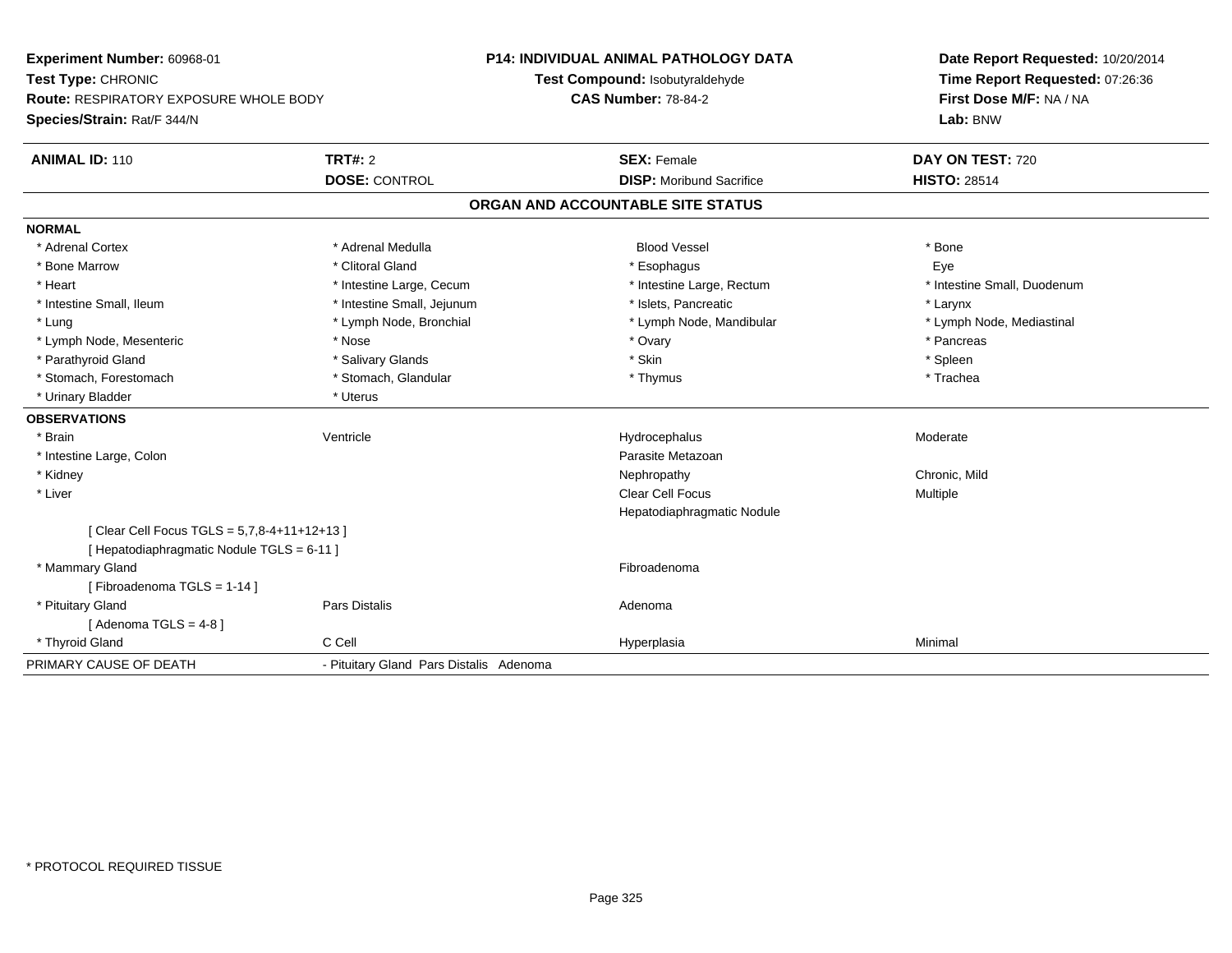| Experiment Number: 60968-01                     |                            | P14: INDIVIDUAL ANIMAL PATHOLOGY DATA | Date Report Requested: 10/20/2014 |  |
|-------------------------------------------------|----------------------------|---------------------------------------|-----------------------------------|--|
| Test Type: CHRONIC                              |                            | Test Compound: Isobutyraldehyde       | Time Report Requested: 07:26:36   |  |
| <b>Route: RESPIRATORY EXPOSURE WHOLE BODY</b>   |                            | <b>CAS Number: 78-84-2</b>            | First Dose M/F: NA / NA           |  |
| Species/Strain: Rat/F 344/N                     |                            |                                       | Lab: BNW                          |  |
| <b>ANIMAL ID: 111</b>                           | <b>TRT#: 2</b>             | <b>SEX: Female</b>                    | DAY ON TEST: 496                  |  |
|                                                 | <b>DOSE: CONTROL</b>       | <b>DISP: Natural Death</b>            | <b>HISTO: 28515</b>               |  |
|                                                 |                            | ORGAN AND ACCOUNTABLE SITE STATUS     |                                   |  |
| <b>NORMAL</b>                                   |                            |                                       |                                   |  |
| <b>Blood Vessel</b>                             | * Bone                     | * Bone Marrow                         | * Esophagus                       |  |
| * Intestine Large, Cecum                        | * Intestine Large, Colon   | * Intestine Large, Rectum             | * Intestine Small, Duodenum       |  |
| * Intestine Small, Ileum                        | * Intestine Small, Jejunum | * Islets, Pancreatic                  | * Larynx                          |  |
| * Mammary Gland                                 | * Ovary                    | * Pancreas                            | * Salivary Glands                 |  |
| * Skin                                          | * Stomach, Forestomach     | * Stomach, Glandular                  | * Thymus                          |  |
| * Thyroid Gland                                 | * Trachea                  |                                       |                                   |  |
| <b>MISSING</b>                                  |                            |                                       |                                   |  |
| * Parathyroid Gland                             |                            |                                       |                                   |  |
| <b>OBSERVATIONS</b>                             |                            |                                       |                                   |  |
| * Adrenal Cortex                                |                            | Leukemia Mononuclear                  |                                   |  |
| * Adrenal Medulla                               |                            | Hyperplasia                           | Minimal                           |  |
| * Brain                                         |                            | Granular Cell Tumor Benign            |                                   |  |
| * Clitoral Gland                                |                            | Cyst                                  | Moderate                          |  |
| [ $Cyst TGLS = 11-7$ ]                          |                            |                                       |                                   |  |
| * Heart                                         | Atrium                     | Thrombosis                            | Mild                              |  |
| * Kidney                                        |                            | Leukemia Mononuclear                  |                                   |  |
|                                                 |                            | Nephropathy                           | Chronic, Mild                     |  |
| * Liver                                         |                            | Hepatodiaphragmatic Nodule            |                                   |  |
|                                                 |                            | Leukemia Mononuclear                  |                                   |  |
|                                                 |                            | Vacuolization Cytoplasmic             | Moderate                          |  |
| [ Hepatodiaphragmatic Nodule TGLS = 5-11 ]      |                            |                                       |                                   |  |
| [ Leukemia Mononuclear TGLS = 6-4+11 ]          |                            |                                       |                                   |  |
| * Lung                                          |                            | Leukemia Mononuclear                  |                                   |  |
| [ Leukemia Mononuclear TGLS = 2-3 ]             |                            |                                       |                                   |  |
| Lymph Node                                      | <b>Iliac</b>               | Leukemia Mononuclear                  |                                   |  |
|                                                 | Pancreatic                 | Leukemia Mononuclear                  |                                   |  |
|                                                 | Renal                      | Leukemia Mononuclear                  |                                   |  |
| Note: This is pancreatic ln, not mesenteric ln. |                            |                                       |                                   |  |
| [ Leukemia Mononuclear TGLS = 10-12 ]           |                            |                                       |                                   |  |
| [ Leukemia Mononuclear TGLS = 9-14 ]            |                            |                                       |                                   |  |
|                                                 |                            |                                       |                                   |  |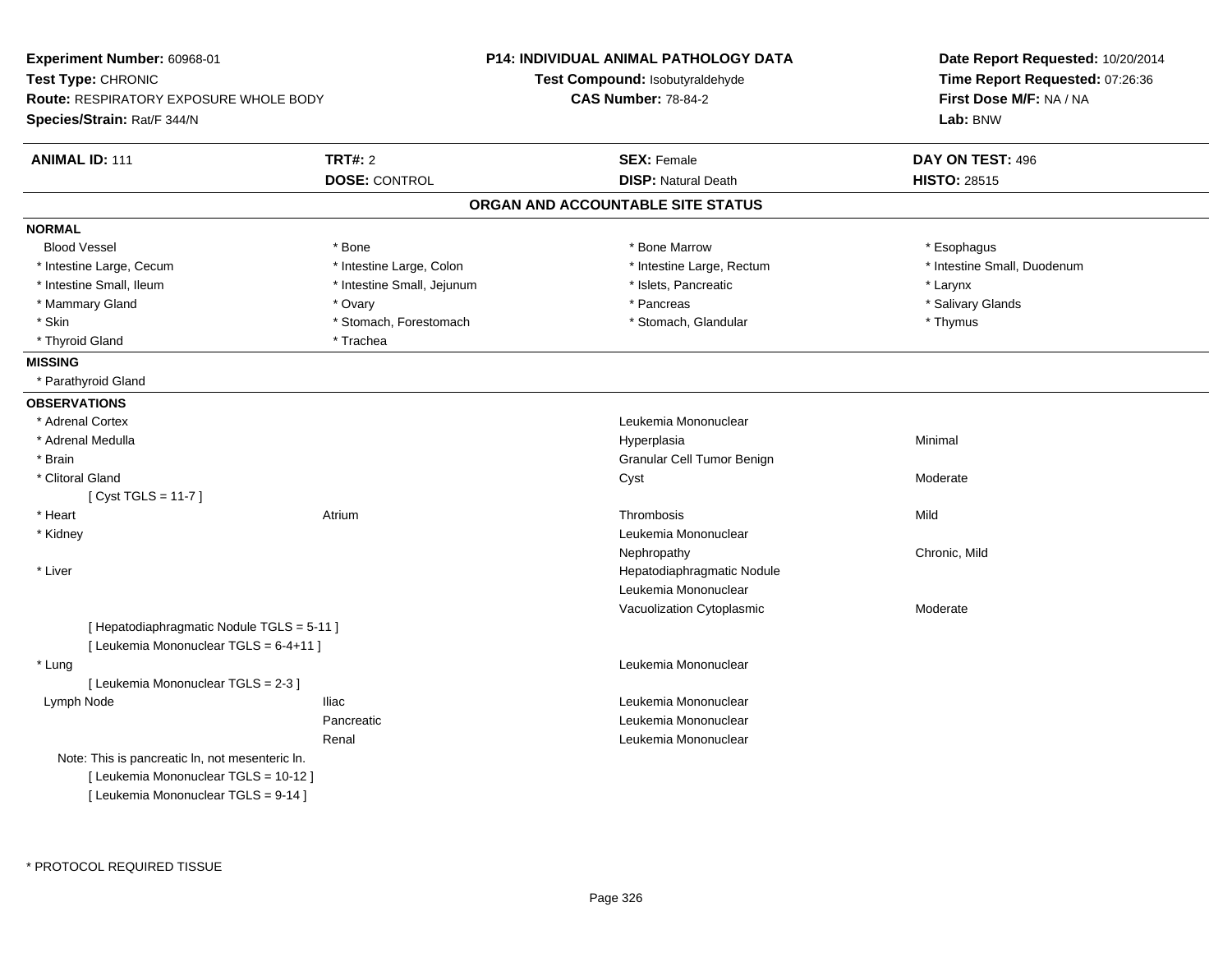| Experiment Number: 60968-01<br>Test Type: CHRONIC<br><b>Route: RESPIRATORY EXPOSURE WHOLE BODY</b><br>Species/Strain: Rat/F 344/N |                                  | <b>P14: INDIVIDUAL ANIMAL PATHOLOGY DATA</b><br>Test Compound: Isobutyraldehyde<br><b>CAS Number: 78-84-2</b> | Date Report Requested: 10/20/2014<br>Time Report Requested: 07:26:36<br>First Dose M/F: NA / NA<br>Lab: BNW |  |
|-----------------------------------------------------------------------------------------------------------------------------------|----------------------------------|---------------------------------------------------------------------------------------------------------------|-------------------------------------------------------------------------------------------------------------|--|
| <b>ANIMAL ID: 111</b>                                                                                                             | TRT#: 2                          | <b>SEX: Female</b>                                                                                            | DAY ON TEST: 496                                                                                            |  |
|                                                                                                                                   | <b>DOSE: CONTROL</b>             | <b>DISP: Natural Death</b>                                                                                    | <b>HISTO: 28515</b>                                                                                         |  |
|                                                                                                                                   |                                  | ORGAN AND ACCOUNTABLE SITE STATUS                                                                             |                                                                                                             |  |
| [ Leukemia Mononuclear TGLS = 8-13 ]                                                                                              |                                  |                                                                                                               |                                                                                                             |  |
| * Lymph Node, Bronchial                                                                                                           |                                  | Leukemia Mononuclear                                                                                          |                                                                                                             |  |
| * Lymph Node, Mandibular                                                                                                          |                                  | Leukemia Mononuclear                                                                                          |                                                                                                             |  |
| * Lymph Node, Mediastinal                                                                                                         |                                  | Leukemia Mononuclear                                                                                          |                                                                                                             |  |
| [ Leukemia Mononuclear TGLS = 3-2 ]                                                                                               |                                  |                                                                                                               |                                                                                                             |  |
| * Lymph Node, Mesenteric                                                                                                          |                                  | Leukemia Mononuclear                                                                                          |                                                                                                             |  |
| * Nose                                                                                                                            | Nasolacrim Dct                   | Inflammation                                                                                                  | Suppurative, Moderate                                                                                       |  |
|                                                                                                                                   |                                  | Inflammation                                                                                                  | Suppurative, Minimal                                                                                        |  |
| * Pituitary Gland                                                                                                                 | Pars Distalis                    | Adenoma                                                                                                       |                                                                                                             |  |
|                                                                                                                                   |                                  | Leukemia Mononuclear                                                                                          |                                                                                                             |  |
| [Adenoma TGLS = $4-8$ ]                                                                                                           |                                  |                                                                                                               |                                                                                                             |  |
| [ Leukemia Mononuclear TGLS = 4-8 ]                                                                                               |                                  |                                                                                                               |                                                                                                             |  |
| * Spleen                                                                                                                          |                                  | Leukemia Mononuclear                                                                                          |                                                                                                             |  |
| [ Leukemia Mononuclear TGLS = 7-4 ]                                                                                               |                                  |                                                                                                               |                                                                                                             |  |
| * Urinary Bladder                                                                                                                 | <b>Transit Epithe</b>            | Hyperplasia                                                                                                   | Mild                                                                                                        |  |
|                                                                                                                                   |                                  | Leukemia Mononuclear                                                                                          |                                                                                                             |  |
| * Uterus                                                                                                                          |                                  | Leukemia Mononuclear                                                                                          |                                                                                                             |  |
| PRIMARY CAUSE OF DEATH                                                                                                            | Leukemia Mononuclear<br>- Spleen |                                                                                                               |                                                                                                             |  |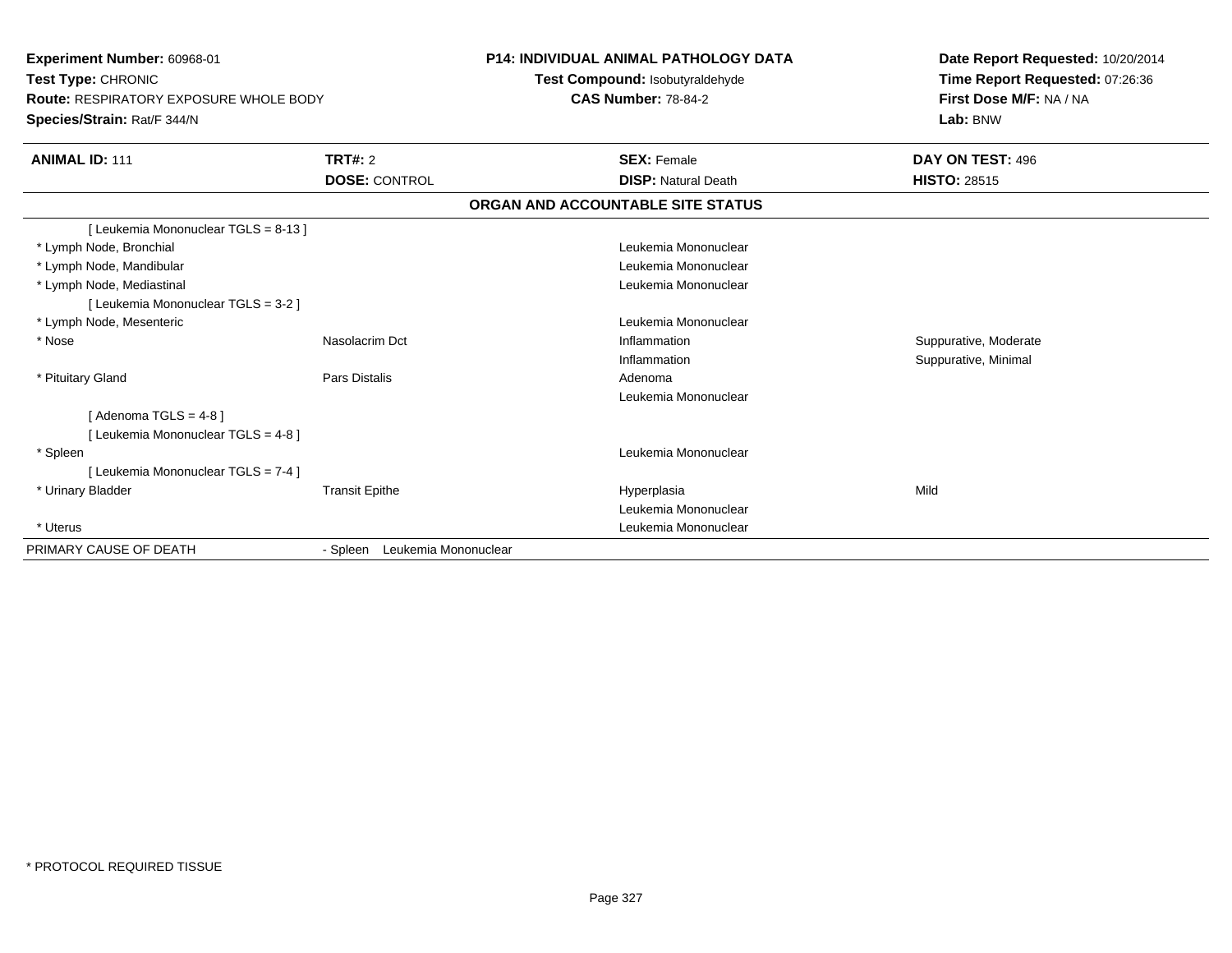**Experiment Number:** 60968-01**Test Type:** CHRONIC **Route:** RESPIRATORY EXPOSURE WHOLE BODY**Species/Strain:** Rat/F 344/N**P14: INDIVIDUAL ANIMAL PATHOLOGY DATATest Compound:** Isobutyraldehyde**CAS Number:** 78-84-2**Date Report Requested:** 10/20/2014**Time Report Requested:** 07:26:36**First Dose M/F:** NA / NA**Lab:** BNW**ANIMAL ID:** 112**TRT#:** 2 **SEX:** Female **DAY ON TEST:** 690 **DOSE:** CONTROL**DISP:** Natural Death **HISTO:** 28516 **ORGAN AND ACCOUNTABLE SITE STATUSNORMALBlood Vessel**  Blood Vessel \* Bone \* Bone Marrow \* Brain\* Intestine Large, Colon \* Esophagus \* **Heart \* Intestine Large, Cecum \* Intestine Large, Cecum \*** Intestine Large, Cecum \* Intestine Large, Rectum \* Thestine Small, Duodenum \* Number of the small, Ileum \* Intestine Small, Jejunum \* Intestine Small, Jejunum \* Kidney \* Larynx \* Liver \* Lung \* Lymph Node, Bronchial \* Lymph Node, Mandibular \* Lymph Node, Mediastinal \* Lymph Node, Mesenteric\* Nose \* Ovary \* Pancreas \* Parathyroid Gland \* Salivary Glands \* The stomach \* Skin \* Spleen \* Spleen \* Stomach, Forestomach \* Stomach, Forestomach \* Stomach, Forestomach \* Stomach, Glandular \* Thymus \* Thymus \* Thymus \* Thyroid Gland \* Thyroid Gland \* Thachea \* Urinary Bladder \* Uterus **OBSERVATIONS** \* Adrenal CortexVacuolization Cytoplasmic **Minimal**  \* Adrenal Medullaa and the state of the state of the state of the Hyperplasia and the Moderate of the Moderate of the Shane and T \* Clitoral Glandd<sub>d</sub> Carcinoma Cyst Marked[ Carcinoma TGLS = 2-7 ][ Cyst TGLS = 2-7 ] \* Islets, Pancreaticc and the contract of the contract of the contract of the contract of the contract of the contract of the contract of the contract of the contract of the contract of the contract of the contract of the contract of the cont [ Adenoma TGLS = 2-7 ] \* Mammary Glandd **Executive Contract of the Contract Contract Contract Contract Contract Contract Contract Contract Contract Contract Contract Contract Contract Contract Contract Contract Contract Contract Contract Contract Contract Cont** [ Fibroadenoma TGLS = 2-7 ] \* Pituitary Glandd and the contract of Pars Distalis and the contract of Adenoma and Adenoma and the Adenoma and the Adenoma and  $\lambda$  $[$  Adenoma TGLS = 1-8  $]$ PRIMARY CAUSE OF DEATH-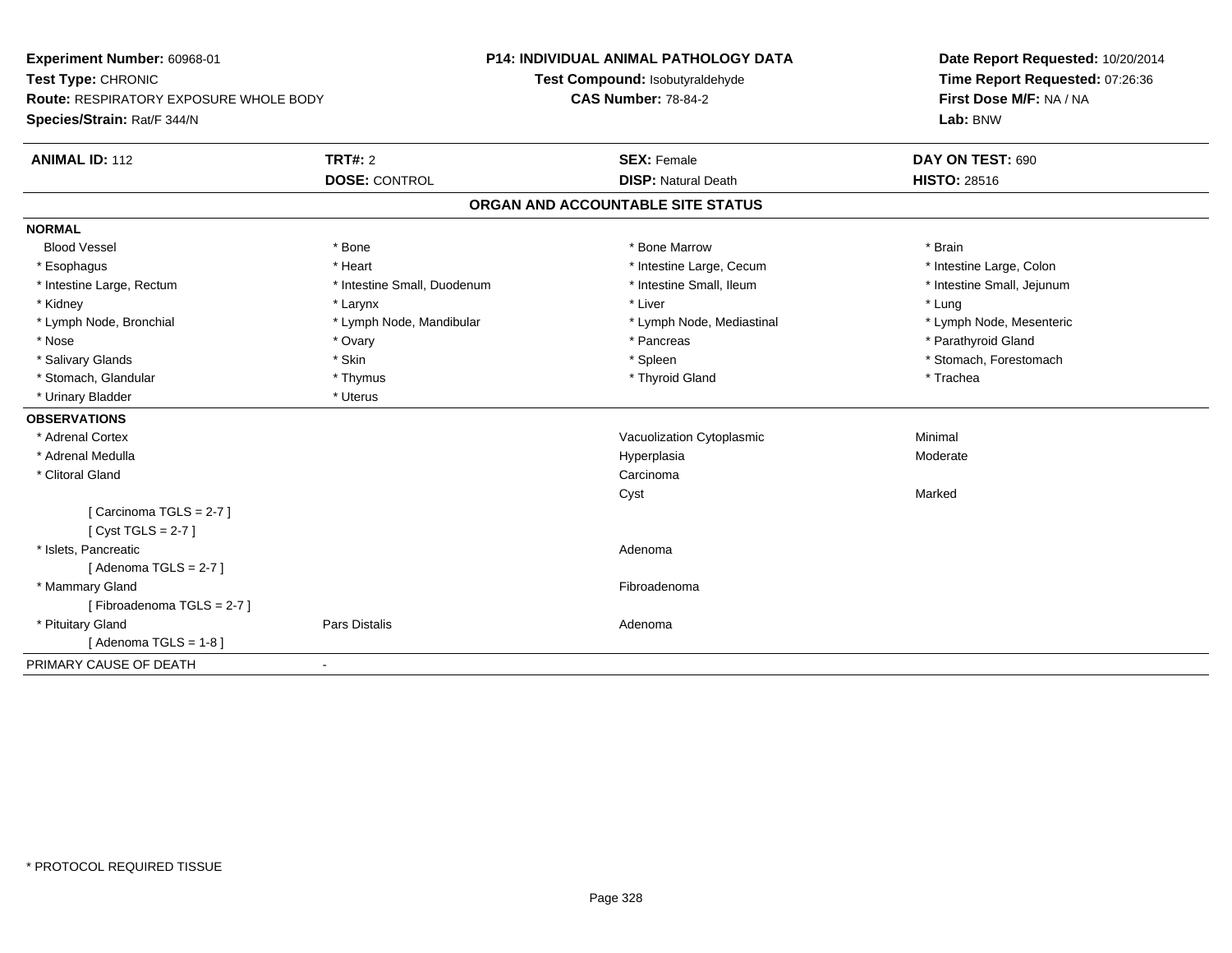| Experiment Number: 60968-01            |                            | P14: INDIVIDUAL ANIMAL PATHOLOGY DATA | Date Report Requested: 10/20/2014 |  |
|----------------------------------------|----------------------------|---------------------------------------|-----------------------------------|--|
| Test Type: CHRONIC                     |                            | Test Compound: Isobutyraldehyde       | Time Report Requested: 07:26:36   |  |
| Route: RESPIRATORY EXPOSURE WHOLE BODY |                            | <b>CAS Number: 78-84-2</b>            | First Dose M/F: NA / NA           |  |
| Species/Strain: Rat/F 344/N            |                            |                                       | Lab: BNW                          |  |
| <b>ANIMAL ID: 113</b>                  | TRT#: 2                    | <b>SEX: Female</b>                    | DAY ON TEST: 734                  |  |
|                                        | <b>DOSE: CONTROL</b>       | <b>DISP: Terminal Sacrifice</b>       | <b>HISTO: 28517</b>               |  |
|                                        |                            | ORGAN AND ACCOUNTABLE SITE STATUS     |                                   |  |
| <b>NORMAL</b>                          |                            |                                       |                                   |  |
| * Adrenal Cortex                       | * Adrenal Medulla          | <b>Blood Vessel</b>                   | * Bone                            |  |
| * Bone Marrow                          | * Brain                    | * Clitoral Gland                      | * Esophagus                       |  |
| * Heart                                | * Intestine Large, Colon   | * Intestine Large, Rectum             | * Intestine Small, Duodenum       |  |
| * Intestine Small, Ileum               | * Intestine Small, Jejunum | * Islets, Pancreatic                  | * Larynx                          |  |
| * Liver                                | * Lung                     | * Lymph Node, Bronchial               | * Lymph Node, Mandibular          |  |
| * Lymph Node, Mediastinal              | * Lymph Node, Mesenteric   | * Nose                                | * Ovary                           |  |
| * Parathyroid Gland                    | * Salivary Glands          | * Skin                                | * Spleen                          |  |
| * Stomach, Forestomach                 | * Stomach, Glandular       | * Thymus                              | * Thyroid Gland                   |  |
| * Trachea                              | * Urinary Bladder          | * Uterus                              |                                   |  |
| <b>OBSERVATIONS</b>                    |                            |                                       |                                   |  |
| * Intestine Large, Cecum               |                            | Parasite Metazoan                     |                                   |  |
| [Parasite Metazoan TGLS = 3-8 ]        |                            |                                       |                                   |  |
| * Kidney                               |                            | Nephropathy                           | Chronic, Minimal                  |  |
| * Mammary Gland                        |                            | Fibroadenoma                          |                                   |  |
| [Fibroadenoma TGLS = 1-11]             |                            |                                       |                                   |  |
| * Pancreas                             |                            | Atrophy                               | Mild                              |  |
| * Pituitary Gland                      | Pars Distalis              | Adenoma                               |                                   |  |
| [Adenoma TGLS = $3-8$ ]                |                            |                                       |                                   |  |
| PRIMARY CAUSE OF DEATH                 |                            |                                       |                                   |  |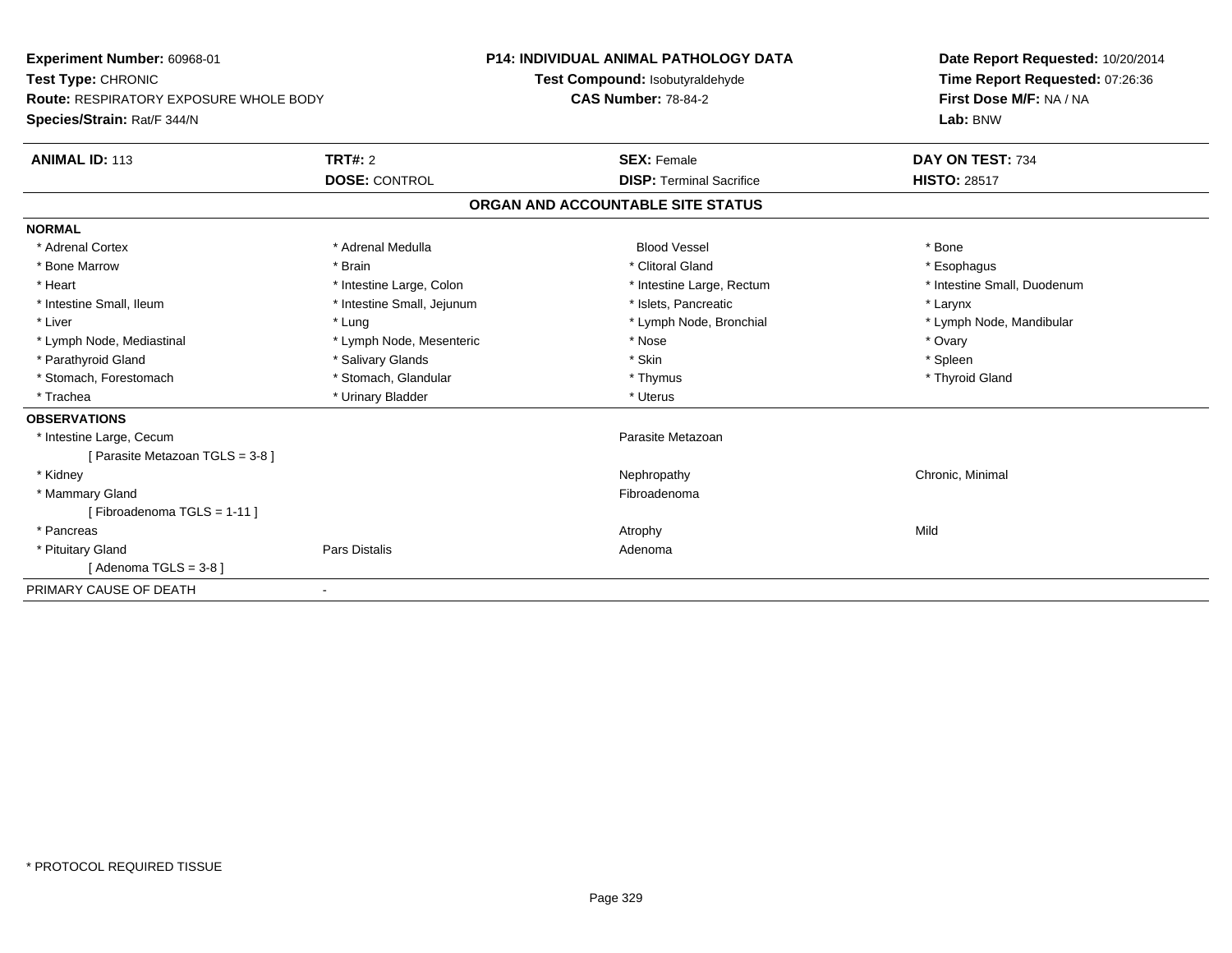| <b>Experiment Number: 60968-01</b><br>Test Type: CHRONIC<br>Route: RESPIRATORY EXPOSURE WHOLE BODY<br>Species/Strain: Rat/F 344/N |                                         | <b>P14: INDIVIDUAL ANIMAL PATHOLOGY DATA</b><br>Test Compound: Isobutyraldehyde<br><b>CAS Number: 78-84-2</b> | Date Report Requested: 10/20/2014<br>Time Report Requested: 07:26:36<br>First Dose M/F: NA / NA<br>Lab: BNW |
|-----------------------------------------------------------------------------------------------------------------------------------|-----------------------------------------|---------------------------------------------------------------------------------------------------------------|-------------------------------------------------------------------------------------------------------------|
| <b>ANIMAL ID: 114</b>                                                                                                             | <b>TRT#: 2</b>                          | <b>SEX: Female</b>                                                                                            | DAY ON TEST: 623                                                                                            |
|                                                                                                                                   | <b>DOSE: CONTROL</b>                    | <b>DISP:</b> Moribund Sacrifice                                                                               | <b>HISTO: 28518</b>                                                                                         |
|                                                                                                                                   |                                         | ORGAN AND ACCOUNTABLE SITE STATUS                                                                             |                                                                                                             |
| <b>NORMAL</b>                                                                                                                     |                                         |                                                                                                               |                                                                                                             |
| * Adrenal Cortex                                                                                                                  | * Adrenal Medulla                       | <b>Blood Vessel</b>                                                                                           | * Bone                                                                                                      |
| * Bone Marrow                                                                                                                     | * Clitoral Gland                        | * Esophagus                                                                                                   | * Heart                                                                                                     |
| * Intestine Large, Cecum                                                                                                          | * Intestine Large, Colon                | * Intestine Large, Rectum                                                                                     | * Intestine Small, Duodenum                                                                                 |
| * Intestine Small, Ileum                                                                                                          | * Intestine Small, Jejunum              | * Islets. Pancreatic                                                                                          | * Kidney                                                                                                    |
| * Larynx                                                                                                                          | * Liver                                 | * Lung                                                                                                        | * Lymph Node, Bronchial                                                                                     |
| * Lymph Node, Mediastinal                                                                                                         | * Lymph Node, Mesenteric                | * Mammary Gland                                                                                               | * Nose                                                                                                      |
| * Ovary                                                                                                                           | * Pancreas                              | * Parathyroid Gland                                                                                           | * Salivary Glands                                                                                           |
| * Skin                                                                                                                            | * Spleen                                | * Stomach, Forestomach                                                                                        | * Stomach, Glandular                                                                                        |
| * Thymus                                                                                                                          | * Thyroid Gland                         | * Trachea                                                                                                     | * Urinary Bladder                                                                                           |
| * Uterus                                                                                                                          |                                         |                                                                                                               |                                                                                                             |
| <b>MISSING</b>                                                                                                                    |                                         |                                                                                                               |                                                                                                             |
| * Lymph Node, Mandibular                                                                                                          |                                         |                                                                                                               |                                                                                                             |
| <b>OBSERVATIONS</b>                                                                                                               |                                         |                                                                                                               |                                                                                                             |
| * Brain                                                                                                                           | Ventricle                               | Hydrocephalus                                                                                                 | Moderate                                                                                                    |
| * Pituitary Gland                                                                                                                 | Pars Distalis                           | Adenoma                                                                                                       |                                                                                                             |
| [Adenoma TGLS = $3-8$ ]                                                                                                           |                                         |                                                                                                               |                                                                                                             |
| PRIMARY CAUSE OF DEATH                                                                                                            | - Pituitary Gland Pars Distalis Adenoma |                                                                                                               |                                                                                                             |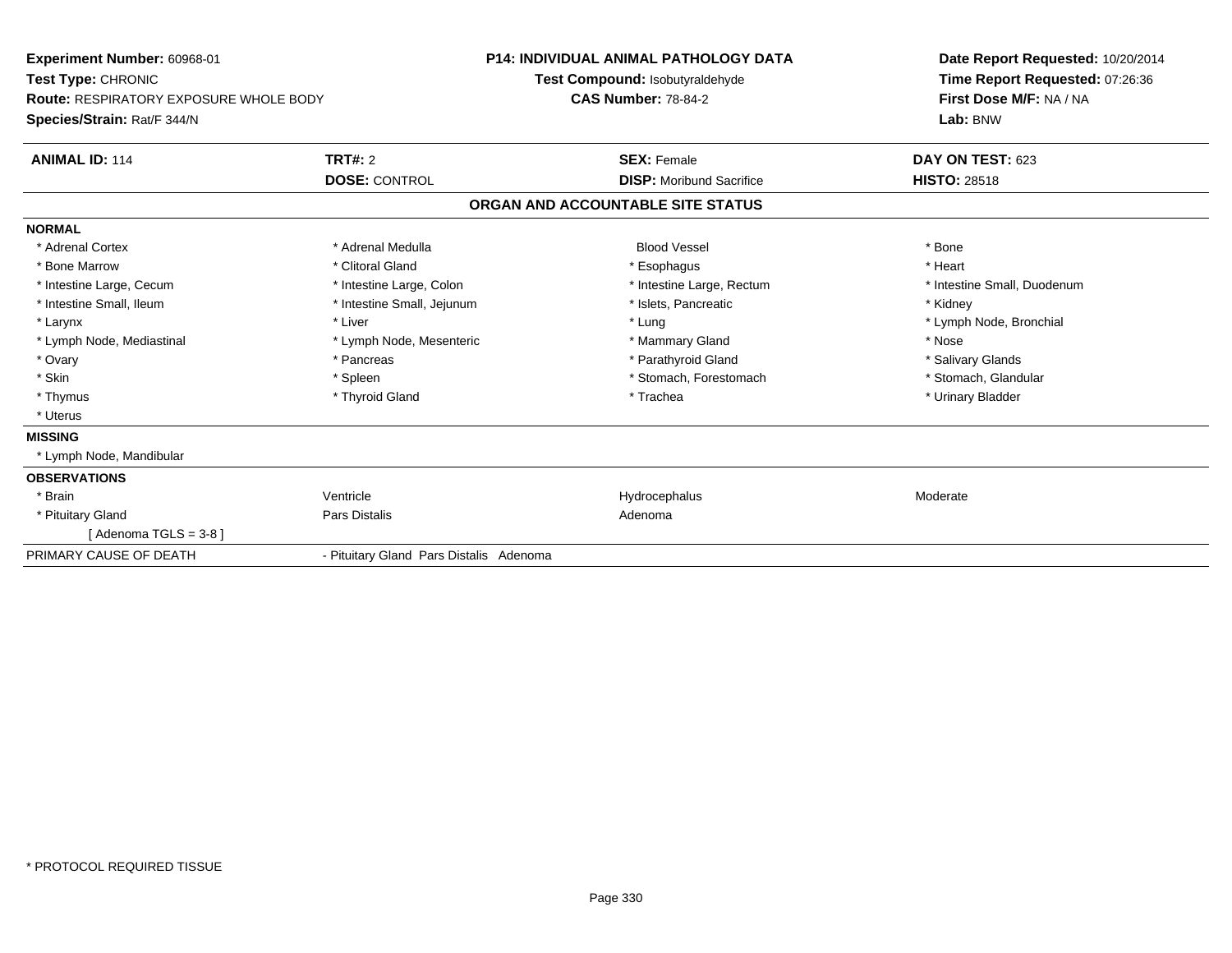| Experiment Number: 60968-01<br>Test Type: CHRONIC<br><b>Route: RESPIRATORY EXPOSURE WHOLE BODY</b> |                                         | <b>P14: INDIVIDUAL ANIMAL PATHOLOGY DATA</b><br>Test Compound: Isobutyraldehyde<br><b>CAS Number: 78-84-2</b> | Date Report Requested: 10/20/2014<br>Time Report Requested: 07:26:36<br>First Dose M/F: NA / NA |
|----------------------------------------------------------------------------------------------------|-----------------------------------------|---------------------------------------------------------------------------------------------------------------|-------------------------------------------------------------------------------------------------|
| Species/Strain: Rat/F 344/N                                                                        |                                         |                                                                                                               | Lab: BNW                                                                                        |
| <b>ANIMAL ID: 115</b>                                                                              | <b>TRT#: 2</b>                          | <b>SEX: Female</b>                                                                                            | DAY ON TEST: 400                                                                                |
|                                                                                                    | <b>DOSE: CONTROL</b>                    | <b>DISP:</b> Moribund Sacrifice                                                                               | <b>HISTO: 28519</b>                                                                             |
|                                                                                                    |                                         | ORGAN AND ACCOUNTABLE SITE STATUS                                                                             |                                                                                                 |
| <b>NORMAL</b>                                                                                      |                                         |                                                                                                               |                                                                                                 |
| * Adrenal Cortex                                                                                   | * Adrenal Medulla                       | <b>Blood Vessel</b>                                                                                           | * Bone                                                                                          |
| * Bone Marrow                                                                                      | * Clitoral Gland                        | * Esophagus                                                                                                   | * Heart                                                                                         |
| * Intestine Large, Cecum                                                                           | * Intestine Large, Colon                | * Intestine Large, Rectum                                                                                     | * Intestine Small, Duodenum                                                                     |
| * Intestine Small, Ileum                                                                           | * Intestine Small, Jejunum              | * Islets, Pancreatic                                                                                          | * Kidney                                                                                        |
| * Larynx                                                                                           | * Lung                                  | * Lymph Node, Bronchial                                                                                       | * Lymph Node, Mandibular                                                                        |
| * Lymph Node, Mediastinal                                                                          | * Lymph Node, Mesenteric                | * Mammary Gland                                                                                               | * Nose                                                                                          |
| * Ovary                                                                                            | * Pancreas                              | * Parathyroid Gland                                                                                           | * Salivary Glands                                                                               |
| * Skin                                                                                             | * Spleen                                | * Stomach, Forestomach                                                                                        | * Stomach, Glandular                                                                            |
| * Thymus                                                                                           | * Thyroid Gland                         | * Trachea                                                                                                     | * Urinary Bladder                                                                               |
| * Uterus                                                                                           |                                         |                                                                                                               |                                                                                                 |
| <b>OBSERVATIONS</b>                                                                                |                                         |                                                                                                               |                                                                                                 |
| * Brain                                                                                            | Ventricle                               | Hydrocephalus                                                                                                 | Mild                                                                                            |
| * Liver                                                                                            |                                         | <b>Clear Cell Focus</b>                                                                                       |                                                                                                 |
| * Pituitary Gland                                                                                  | Pars Distalis                           | Adenoma                                                                                                       |                                                                                                 |
| [Adenoma TGLS = $1-8$ ]                                                                            |                                         |                                                                                                               |                                                                                                 |
| PRIMARY CAUSE OF DEATH                                                                             | - Pituitary Gland Pars Distalis Adenoma |                                                                                                               |                                                                                                 |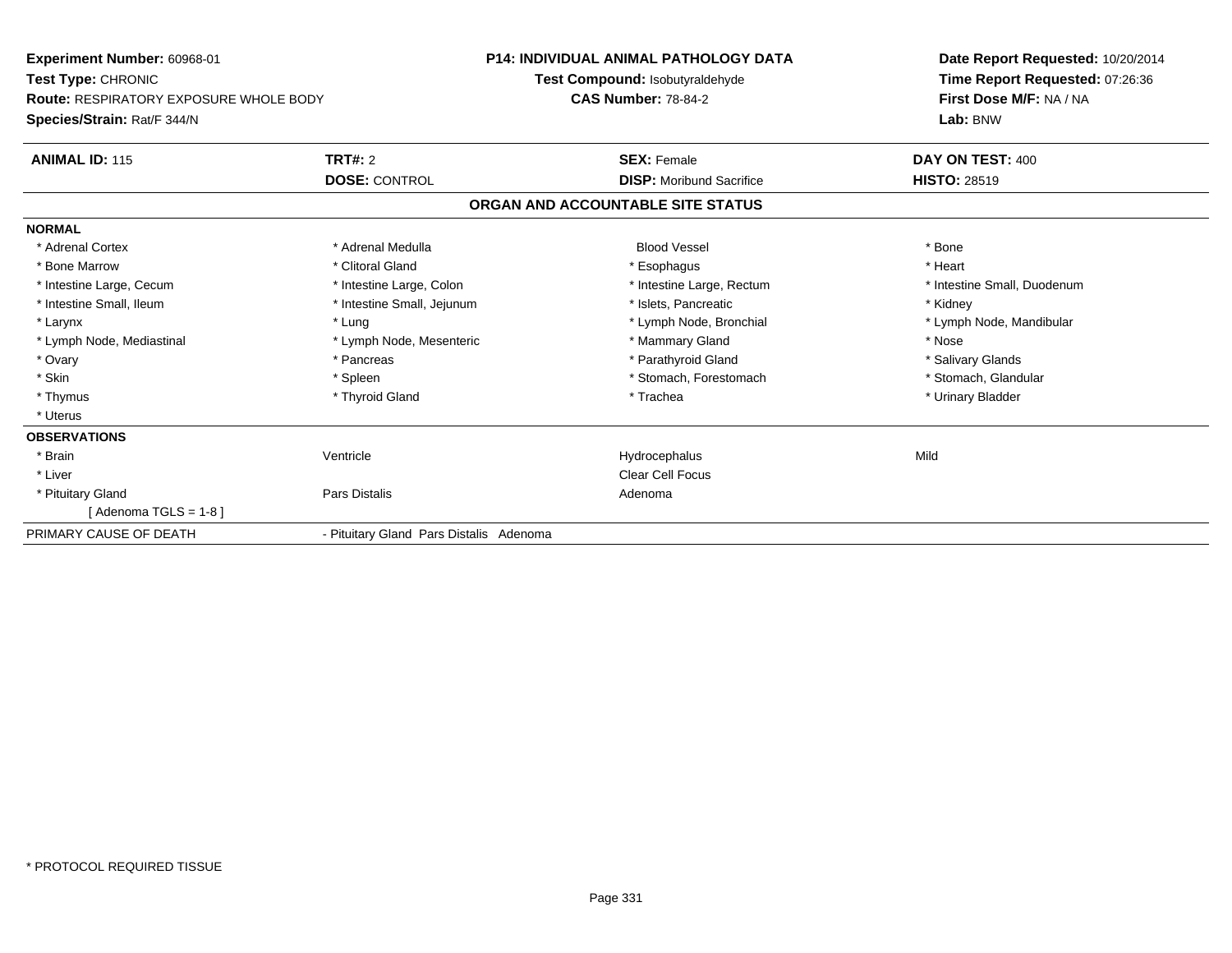| Experiment Number: 60968-01                   |                                         | <b>P14: INDIVIDUAL ANIMAL PATHOLOGY DATA</b> | Date Report Requested: 10/20/2014                          |  |
|-----------------------------------------------|-----------------------------------------|----------------------------------------------|------------------------------------------------------------|--|
| Test Type: CHRONIC                            |                                         | Test Compound: Isobutyraldehyde              | Time Report Requested: 07:26:36<br>First Dose M/F: NA / NA |  |
| <b>Route: RESPIRATORY EXPOSURE WHOLE BODY</b> |                                         | <b>CAS Number: 78-84-2</b>                   |                                                            |  |
| Species/Strain: Rat/F 344/N                   |                                         |                                              | Lab: BNW                                                   |  |
| <b>ANIMAL ID: 116</b>                         | TRT#: 2                                 | <b>SEX: Female</b>                           | DAY ON TEST: 679                                           |  |
|                                               | <b>DOSE: CONTROL</b>                    | <b>DISP: Natural Death</b>                   | <b>HISTO: 28520</b>                                        |  |
|                                               |                                         | ORGAN AND ACCOUNTABLE SITE STATUS            |                                                            |  |
| <b>NORMAL</b>                                 |                                         |                                              |                                                            |  |
| * Adrenal Medulla                             | <b>Blood Vessel</b>                     | * Bone                                       | * Bone Marrow                                              |  |
| * Clitoral Gland                              | * Esophagus                             | * Heart                                      | * Intestine Large, Cecum                                   |  |
| * Intestine Large, Colon                      | * Intestine Large, Rectum               | * Intestine Small, Duodenum                  | * Intestine Small, Ileum                                   |  |
| * Intestine Small, Jejunum                    | * Islets, Pancreatic                    | * Liver                                      | * Lung                                                     |  |
| * Lymph Node, Bronchial                       | * Lymph Node, Mandibular                | * Lymph Node, Mediastinal                    | * Lymph Node, Mesenteric                                   |  |
| * Mammary Gland                               | * Nose                                  | * Ovary                                      | * Pancreas                                                 |  |
| * Parathyroid Gland                           | * Salivary Glands                       | * Skin                                       | * Spleen                                                   |  |
| * Stomach, Forestomach                        | * Stomach, Glandular                    | * Thymus                                     | * Thyroid Gland                                            |  |
| * Trachea                                     | * Urinary Bladder                       |                                              |                                                            |  |
| <b>OBSERVATIONS</b>                           |                                         |                                              |                                                            |  |
| * Adrenal Cortex                              |                                         | Vacuolization Cytoplasmic                    | Mild                                                       |  |
| * Brain                                       |                                         | Hemorrhage                                   | Moderate                                                   |  |
| * Kidney                                      |                                         | Nephropathy                                  | Chronic, Mild                                              |  |
| * Larynx                                      | Epithelium                              | Hyperplasia                                  | Mild                                                       |  |
| * Pituitary Gland                             | <b>Pars Distalis</b>                    | Adenoma                                      |                                                            |  |
| [Adenoma TGLS = $2-8$ ]                       |                                         |                                              |                                                            |  |
| * Uterus                                      |                                         | Polyp Stromal                                |                                                            |  |
| [Polyp Stromal TGLS = 3-8]                    |                                         |                                              |                                                            |  |
| PRIMARY CAUSE OF DEATH                        | - Pituitary Gland Pars Distalis Adenoma |                                              |                                                            |  |
| <b>CONTRIBUTORY CAUSE OF DEATH</b>            | - Brain Hemorrhage                      |                                              |                                                            |  |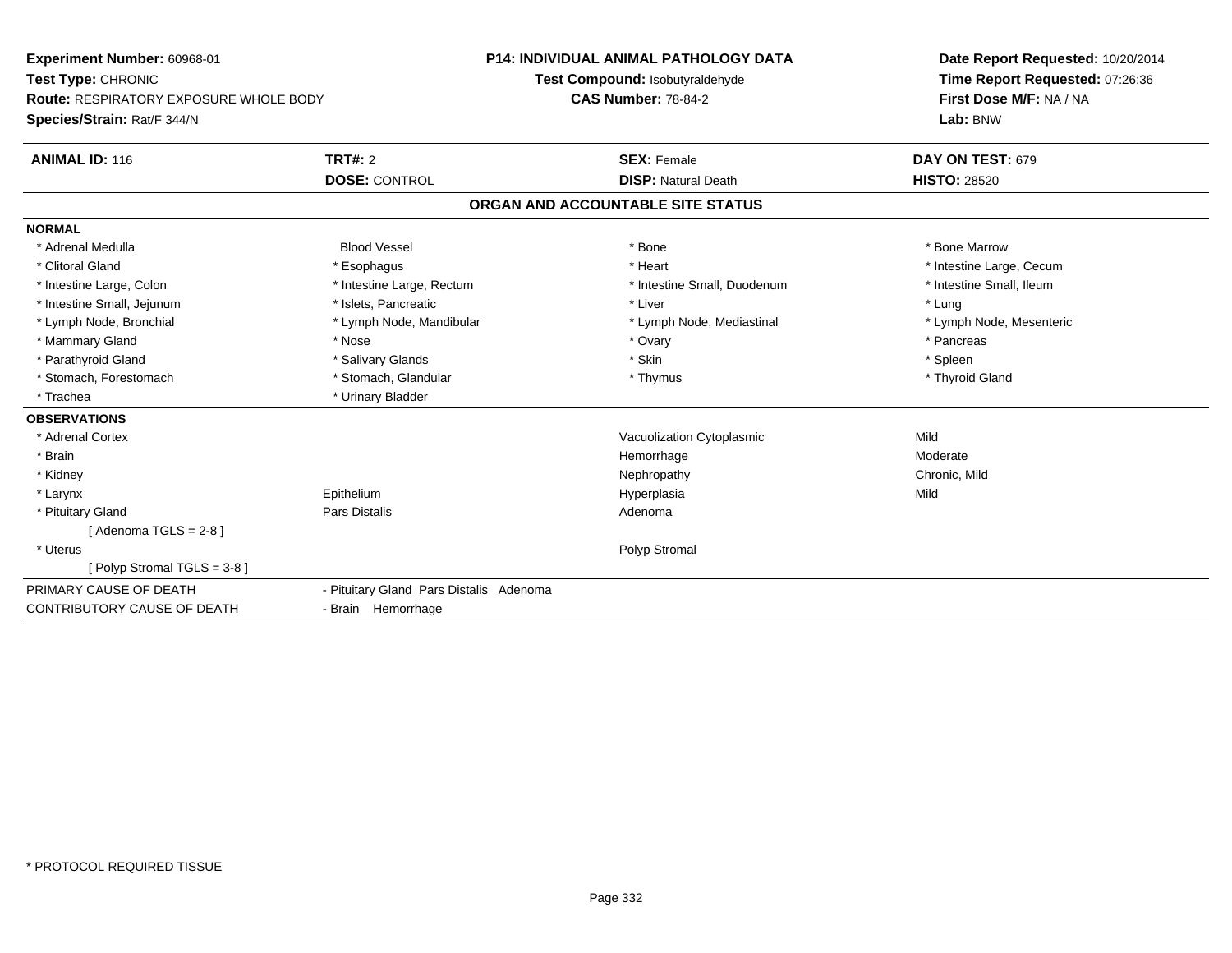| Experiment Number: 60968-01<br>Test Type: CHRONIC<br>Route: RESPIRATORY EXPOSURE WHOLE BODY<br>Species/Strain: Rat/F 344/N |                           | <b>P14: INDIVIDUAL ANIMAL PATHOLOGY DATA</b><br>Test Compound: Isobutyraldehyde<br><b>CAS Number: 78-84-2</b> | Date Report Requested: 10/20/2014<br>Time Report Requested: 07:26:36<br>First Dose M/F: NA / NA<br>Lab: BNW |
|----------------------------------------------------------------------------------------------------------------------------|---------------------------|---------------------------------------------------------------------------------------------------------------|-------------------------------------------------------------------------------------------------------------|
|                                                                                                                            |                           |                                                                                                               |                                                                                                             |
| <b>ANIMAL ID: 117</b>                                                                                                      | <b>TRT#: 2</b>            | <b>SEX: Female</b>                                                                                            | DAY ON TEST: 735                                                                                            |
|                                                                                                                            | <b>DOSE: CONTROL</b>      | <b>DISP: Terminal Sacrifice</b>                                                                               | <b>HISTO: 28521</b>                                                                                         |
|                                                                                                                            |                           | ORGAN AND ACCOUNTABLE SITE STATUS                                                                             |                                                                                                             |
| <b>NORMAL</b>                                                                                                              |                           |                                                                                                               |                                                                                                             |
| * Adrenal Cortex                                                                                                           | * Adrenal Medulla         | <b>Blood Vessel</b>                                                                                           | * Bone                                                                                                      |
| * Bone Marrow                                                                                                              | * Brain                   | * Esophagus                                                                                                   | * Heart                                                                                                     |
| * Intestine Large, Cecum                                                                                                   | * Intestine Large, Rectum | * Intestine Small, Duodenum                                                                                   | * Intestine Small, Ileum                                                                                    |
| * Intestine Small, Jejunum                                                                                                 | * Islets, Pancreatic      | * Larynx                                                                                                      | * Liver                                                                                                     |
| * Lung                                                                                                                     | * Lymph Node, Bronchial   | * Lymph Node, Mandibular                                                                                      | * Lymph Node, Mediastinal                                                                                   |
| * Lymph Node, Mesenteric                                                                                                   | * Ovary                   | * Pancreas                                                                                                    | * Parathyroid Gland                                                                                         |
| * Salivary Glands                                                                                                          | * Skin                    | * Stomach, Forestomach                                                                                        | * Stomach, Glandular                                                                                        |
| * Thymus                                                                                                                   | * Trachea                 | * Urinary Bladder                                                                                             | * Uterus                                                                                                    |
| <b>OBSERVATIONS</b>                                                                                                        |                           |                                                                                                               |                                                                                                             |
| * Clitoral Gland                                                                                                           |                           | Adenoma                                                                                                       |                                                                                                             |
| * Intestine Large, Colon                                                                                                   |                           | Parasite Metazoan                                                                                             |                                                                                                             |
| * Kidney                                                                                                                   |                           | Nephropathy                                                                                                   | Chronic, Minimal                                                                                            |
| * Liver                                                                                                                    |                           |                                                                                                               |                                                                                                             |
| Note: [TGLs=4-4] No Corresponding Lesion                                                                                   |                           |                                                                                                               |                                                                                                             |
| * Lung                                                                                                                     |                           |                                                                                                               |                                                                                                             |
| Note: [TGL = 4-11] No Corresponding Lesion                                                                                 |                           |                                                                                                               |                                                                                                             |
| * Mammary Gland                                                                                                            |                           | Fibroadenoma                                                                                                  |                                                                                                             |
| [Fibroadenoma TGLS = $1-12+13$ ]                                                                                           |                           |                                                                                                               |                                                                                                             |
| * Nose                                                                                                                     |                           | Inflammation                                                                                                  | Suppurative, Mild                                                                                           |
|                                                                                                                            | Nasolacrim Dct            | Metaplasia                                                                                                    | Squamous, Moderate                                                                                          |
| * Pituitary Gland                                                                                                          | Pars Distalis             | Adenoma                                                                                                       |                                                                                                             |
| [Adenoma TGLS = $2-8$ ]                                                                                                    |                           |                                                                                                               |                                                                                                             |
| * Spleen                                                                                                                   |                           | Hemangiosarcoma                                                                                               |                                                                                                             |
| [Hemangiosarcoma TGLS = 3-11]                                                                                              |                           |                                                                                                               |                                                                                                             |
| * Thyroid Gland                                                                                                            | C Cell                    | Adenoma                                                                                                       |                                                                                                             |
|                                                                                                                            | C Cell                    | Hyperplasia                                                                                                   | Mild                                                                                                        |
| PRIMARY CAUSE OF DEATH                                                                                                     |                           |                                                                                                               |                                                                                                             |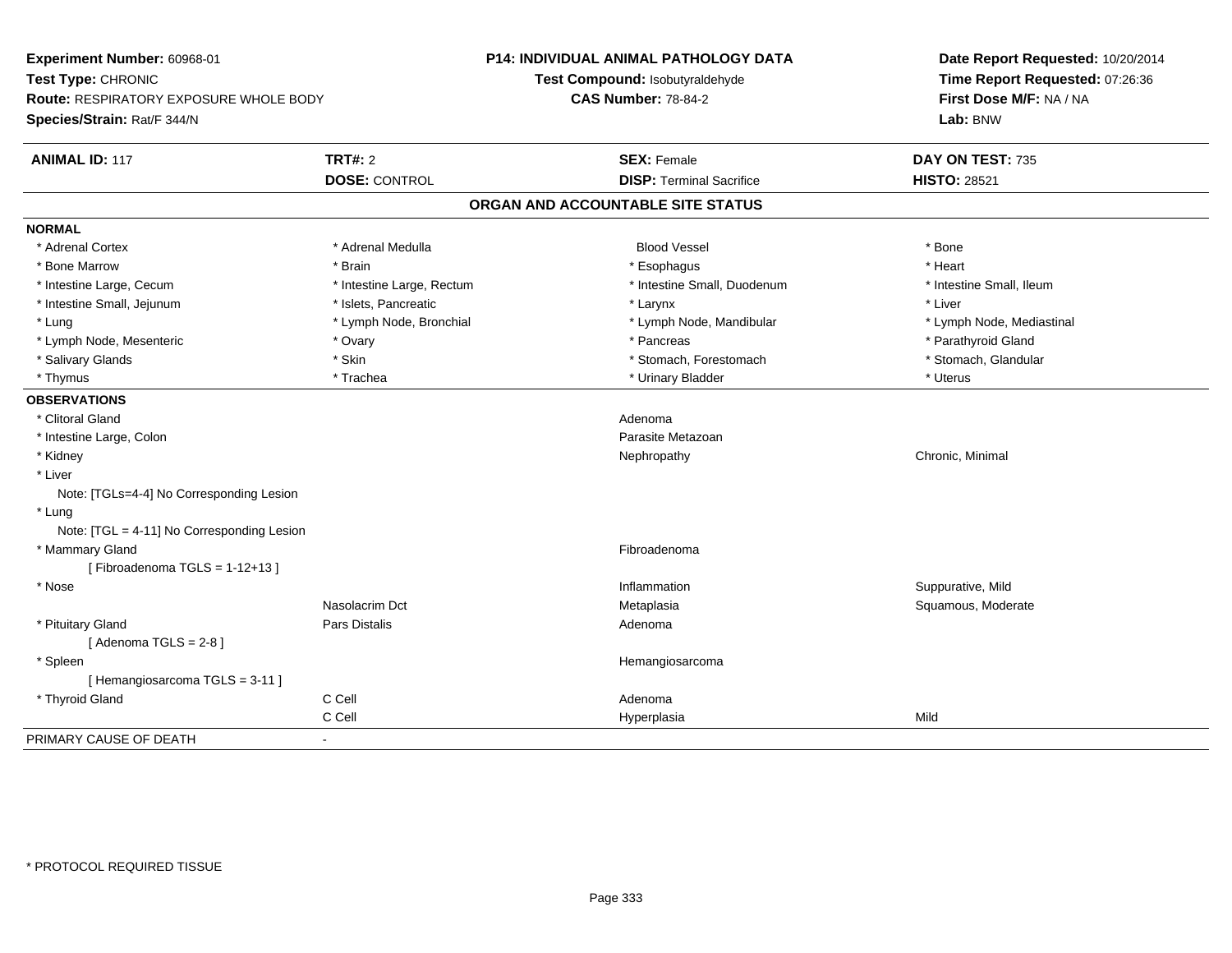| Experiment Number: 60968-01<br>Test Type: CHRONIC<br>Route: RESPIRATORY EXPOSURE WHOLE BODY<br>Species/Strain: Rat/F 344/N |                            | P14: INDIVIDUAL ANIMAL PATHOLOGY DATA<br>Test Compound: Isobutyraldehyde | Date Report Requested: 10/20/2014<br>Time Report Requested: 07:26:36 |
|----------------------------------------------------------------------------------------------------------------------------|----------------------------|--------------------------------------------------------------------------|----------------------------------------------------------------------|
|                                                                                                                            |                            | <b>CAS Number: 78-84-2</b>                                               | First Dose M/F: NA / NA<br>Lab: BNW                                  |
| <b>ANIMAL ID: 118</b>                                                                                                      | TRT#: 2                    | <b>SEX: Female</b>                                                       | DAY ON TEST: 735                                                     |
|                                                                                                                            | <b>DOSE: CONTROL</b>       | <b>DISP: Terminal Sacrifice</b>                                          | <b>HISTO: 28522</b>                                                  |
|                                                                                                                            |                            | ORGAN AND ACCOUNTABLE SITE STATUS                                        |                                                                      |
| <b>NORMAL</b>                                                                                                              |                            |                                                                          |                                                                      |
| * Adrenal Cortex                                                                                                           | * Adrenal Medulla          | <b>Blood Vessel</b>                                                      | * Bone                                                               |
| * Bone Marrow                                                                                                              | * Brain                    | * Clitoral Gland                                                         | * Esophagus                                                          |
| * Heart                                                                                                                    | * Intestine Large, Cecum   | * Intestine Large, Colon                                                 | * Intestine Small, Duodenum                                          |
| * Intestine Small, Ileum                                                                                                   | * Intestine Small, Jejunum | * Islets, Pancreatic                                                     | * Larynx                                                             |
| * Liver                                                                                                                    | * Lung                     | * Lymph Node, Bronchial                                                  | * Lymph Node, Mandibular                                             |
| * Lymph Node, Mediastinal                                                                                                  | * Lymph Node, Mesenteric   | * Mammary Gland                                                          | * Nose                                                               |
| * Ovary                                                                                                                    | * Pancreas                 | * Parathyroid Gland                                                      | * Salivary Glands                                                    |
| * Skin                                                                                                                     | * Spleen                   | * Stomach, Forestomach                                                   | * Stomach, Glandular                                                 |
| * Thymus                                                                                                                   | * Trachea                  | * Urinary Bladder                                                        | * Uterus                                                             |
| <b>OBSERVATIONS</b>                                                                                                        |                            |                                                                          |                                                                      |
| * Intestine Large, Rectum                                                                                                  |                            | Parasite Metazoan                                                        |                                                                      |
| * Kidney                                                                                                                   |                            | Nephropathy                                                              | Chronic, Minimal                                                     |
| * Pituitary Gland                                                                                                          | Pars Distalis              | Adenoma                                                                  |                                                                      |
| [Adenoma TGLS = $1-8$ ]                                                                                                    |                            |                                                                          |                                                                      |
| * Thyroid Gland                                                                                                            | C Cell                     | Carcinoma                                                                |                                                                      |
| PRIMARY CAUSE OF DEATH                                                                                                     |                            |                                                                          |                                                                      |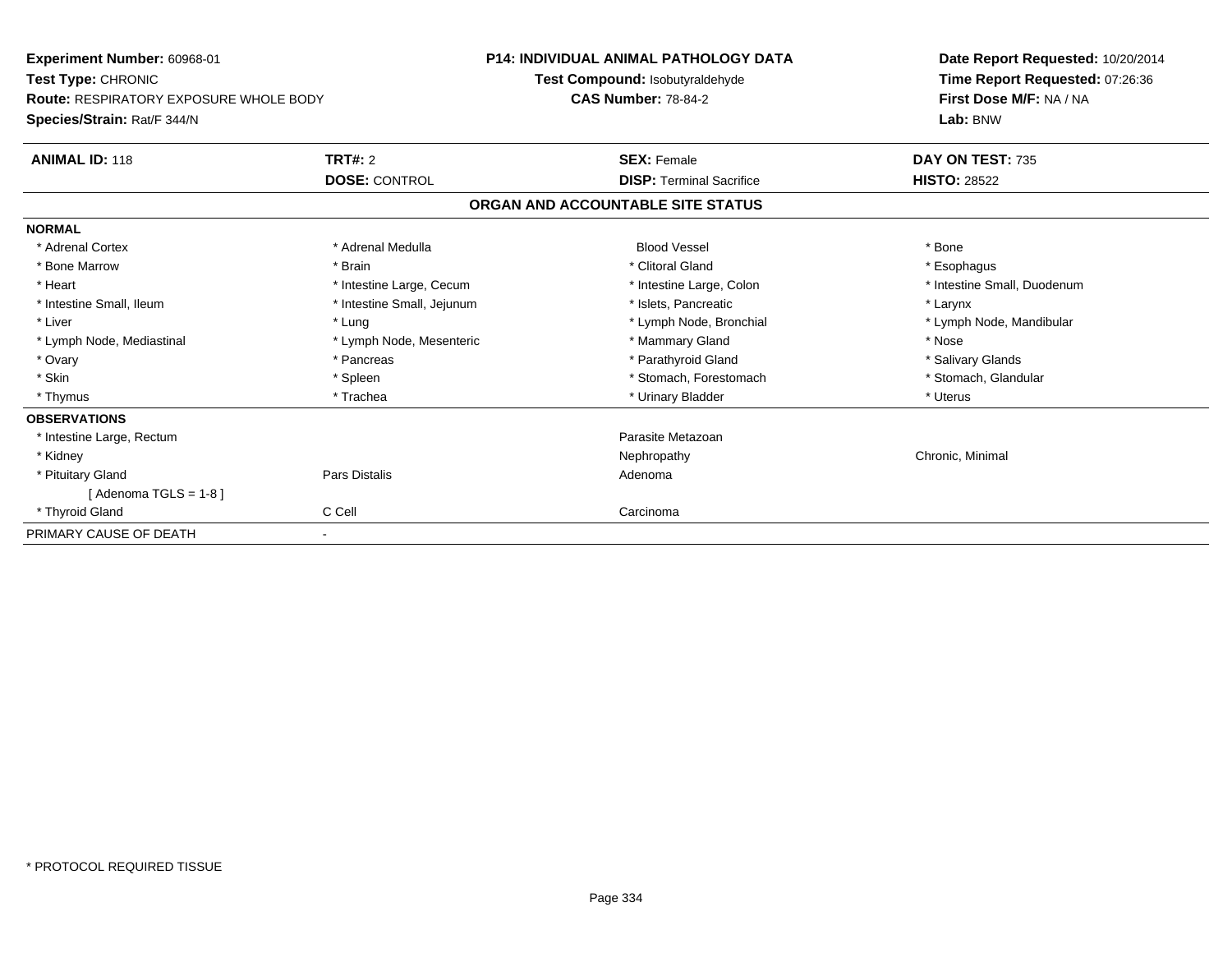| Experiment Number: 60968-01                   |                           | <b>P14: INDIVIDUAL ANIMAL PATHOLOGY DATA</b> |                                   | Date Report Requested: 10/20/2014 |
|-----------------------------------------------|---------------------------|----------------------------------------------|-----------------------------------|-----------------------------------|
| Test Type: CHRONIC                            |                           |                                              | Test Compound: Isobutyraldehyde   | Time Report Requested: 07:26:36   |
| <b>Route: RESPIRATORY EXPOSURE WHOLE BODY</b> |                           | <b>CAS Number: 78-84-2</b>                   |                                   | First Dose M/F: NA / NA           |
| Species/Strain: Rat/F 344/N                   |                           |                                              |                                   | Lab: BNW                          |
| <b>ANIMAL ID: 119</b>                         | <b>TRT#: 2</b>            |                                              | <b>SEX: Female</b>                | DAY ON TEST: 735                  |
|                                               | <b>DOSE: CONTROL</b>      |                                              | <b>DISP: Terminal Sacrifice</b>   | <b>HISTO: 28523</b>               |
|                                               |                           |                                              | ORGAN AND ACCOUNTABLE SITE STATUS |                                   |
| <b>NORMAL</b>                                 |                           |                                              |                                   |                                   |
| * Adrenal Medulla                             | <b>Blood Vessel</b>       |                                              | * Bone                            | * Bone Marrow                     |
| * Brain                                       | * Clitoral Gland          |                                              | * Esophagus                       | * Heart                           |
| * Intestine Large, Colon                      | * Intestine Large, Rectum |                                              | * Intestine Small, Duodenum       | * Intestine Small, Ileum          |
| * Intestine Small, Jejunum                    | * Islets, Pancreatic      |                                              | * Liver                           | * Lung                            |
| * Lymph Node, Bronchial                       | * Lymph Node, Mandibular  |                                              | * Lymph Node, Mediastinal         | * Lymph Node, Mesenteric          |
| * Mammary Gland                               | * Nose                    |                                              | * Ovary                           | * Parathyroid Gland               |
| * Salivary Glands                             | * Skin                    |                                              | * Spleen                          | * Stomach, Forestomach            |
| * Stomach, Glandular                          | * Thymus                  |                                              | * Thyroid Gland                   | * Trachea                         |
| * Urinary Bladder                             | * Uterus                  |                                              |                                   |                                   |
| <b>OBSERVATIONS</b>                           |                           |                                              |                                   |                                   |
| * Adrenal Cortex                              |                           |                                              | Vacuolization Cytoplasmic         | Minimal                           |
| * Intestine Large, Cecum                      |                           |                                              | Parasite Metazoan                 |                                   |
| * Kidney                                      |                           |                                              | Nephropathy                       | Chronic, Minimal                  |
| * Larynx                                      | Epiglottis                |                                              | Metaplasia                        | Squamous, Minimal                 |
|                                               | Epithelium                |                                              | Metaplasia                        | Squamous, Minimal                 |
| Mesentery                                     | Fat                       |                                              | Necrosis                          | Moderate                          |
| [ Necrosis TGLS = 1,2-11+12 ]                 |                           |                                              |                                   |                                   |
| * Pancreas                                    |                           |                                              | Atrophy                           | Mild                              |
| * Pituitary Gland                             | Pars Distalis             |                                              | Hyperplasia                       | Minimal                           |
| PRIMARY CAUSE OF DEATH                        |                           |                                              |                                   |                                   |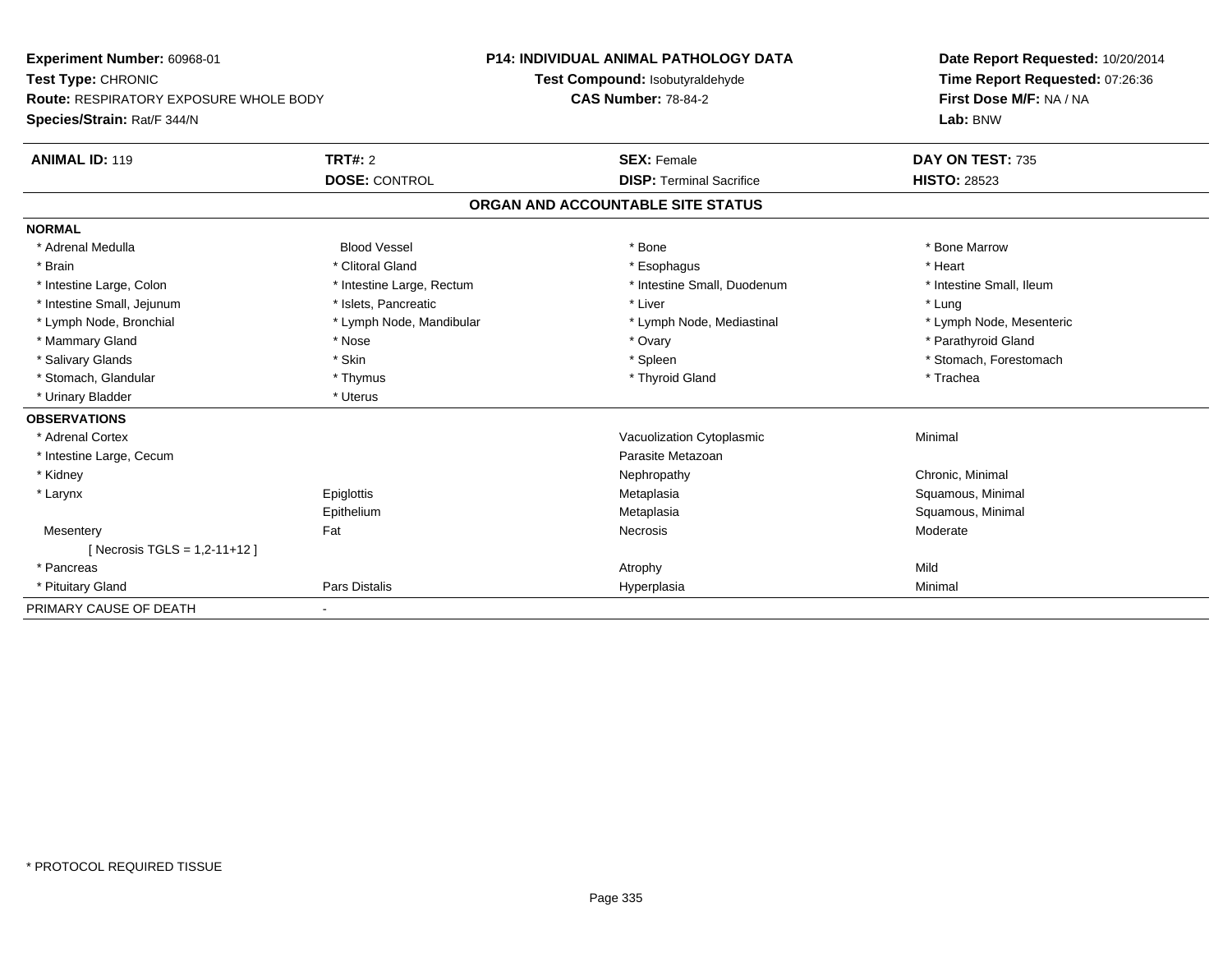**Experiment Number:** 60968-01**Test Type:** CHRONIC **Route:** RESPIRATORY EXPOSURE WHOLE BODY**Species/Strain:** Rat/F 344/N**P14: INDIVIDUAL ANIMAL PATHOLOGY DATATest Compound:** Isobutyraldehyde**CAS Number:** 78-84-2**Date Report Requested:** 10/20/2014**Time Report Requested:** 07:26:36**First Dose M/F:** NA / NA**Lab:** BNW**ANIMAL ID:** 120**CONSOLE SEX:** Female **DAY ON TEST:** 447 **DOSE:** CONTROL**DISP:** Moribund Sacrifice **HISTO:** 28524 **ORGAN AND ACCOUNTABLE SITE STATUSNORMAL**\* Adrenal Cortex \* Adrenal Medulla \* \* Book \* Blood Vessel \* Book \* Bone \* Bone \* Bone \* Bone \* Bone \* Bone \* Bone \* Bone \* Bone \* Clitoral Gland \* \* exphagus \* Esophagus \* \* Heart \* Heart \* Intestine Large, Cecum \* Intestine Small, Ileum \* Intestine Large, Colon \* Intestine Large, Rectum \* Intestine Small, Duodenum \* Intestine Small, Duodenum \* Intestine Small, Jejunum \* \* Mammary Gland \* \* Islets, Pancreatic \* The \* Lymph Node, Mediastinal \* Mammary Gland \* Parathyroid Gland \* Nose \* Ovary \* Pancreas \* Parathyroid Gland \* Stomach, Glandular \* Salivary Glands \* Stomach, Forestomach \* Skin \* Skin \* Stomach, Forestomach \* Stomach, Forestomach \* Thymus \* Thyroid Gland \* Trachea \* Urinary Bladder \* \* Uterus**OBSERVATIONS** \* Bone MarrowLeukemia Mononuclear<br>Hemorrhage \* Brainn and the state of the state of the state of the state of the Mild and the Mild and the Mild and the Mild and the Mild and the Mild and the Mild and the Mild and the Mild and the Mild and the Mild and the Mild and the Mild \* Kidney Renal Tubulee and the matrix of the Mineralization and the Mild Mild of the Mild Mild of the Mild of the Mild of the Mild o \* Larynx Epithelium Hyperplasia Mild \* Liver Leukemia Mononuclear Vacuolization Cytoplasmic Marked[ Leukemia Mononuclear TGLS = 4,5-4+11 ][ Vacuolization Cytoplasmic TGLS = 4-4+11 ] \* Lung Leukemia Mononuclear [ Leukemia Mononuclear TGLS = 4-4+11 ] Lymph NodeIliac **III** Contract Leukemia Mononuclear Pancreatic Leukemia Mononuclear Renal Leukemia Mononuclear[ Leukemia Mononuclear TGLS = 3-15 ][ Leukemia Mononuclear TGLS = 7-14 ][ Leukemia Mononuclear TGLS = 6-13 ] \* Lymph Node, Bronchial Leukemia Mononuclear \* Lymph Node, Mandibular Leukemia Mononuclear \* Lymph Node, Mesenteric Leukemia Mononuclear \* Pituitary Gland Leukemia Mononuclear [ Leukemia Mononuclear TGLS = 6-13 ]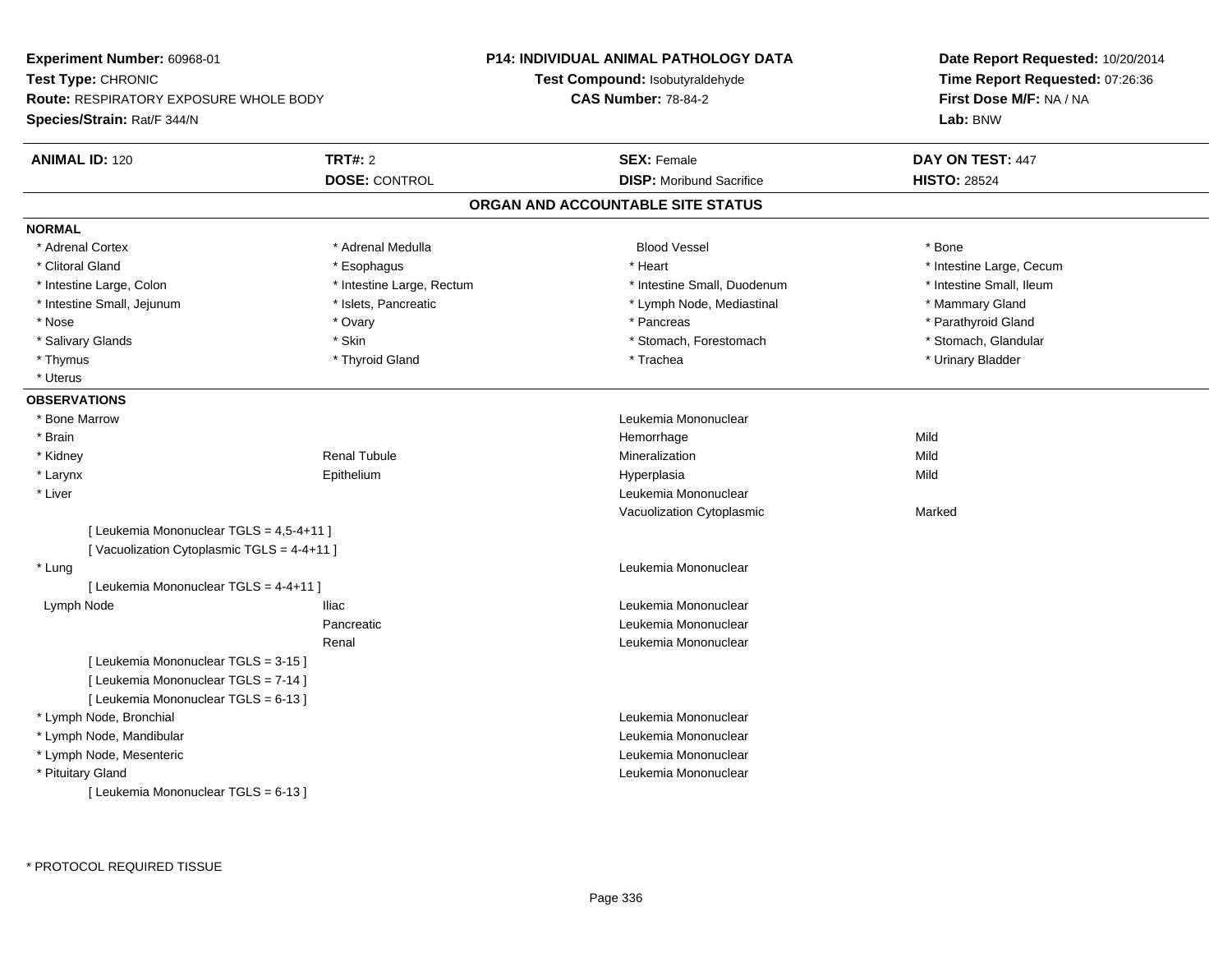| Experiment Number: 60968-01<br>Test Type: CHRONIC |                                  | <b>P14: INDIVIDUAL ANIMAL PATHOLOGY DATA</b><br>Test Compound: Isobutyraldehyde | Date Report Requested: 10/20/2014<br>Time Report Requested: 07:26:36 |
|---------------------------------------------------|----------------------------------|---------------------------------------------------------------------------------|----------------------------------------------------------------------|
| <b>Route: RESPIRATORY EXPOSURE WHOLE BODY</b>     |                                  | <b>CAS Number: 78-84-2</b>                                                      | First Dose M/F: NA / NA                                              |
| Species/Strain: Rat/F 344/N                       |                                  |                                                                                 | Lab: BNW                                                             |
| <b>ANIMAL ID: 120</b>                             | TRT#: 2                          | <b>SEX: Female</b>                                                              | DAY ON TEST: 447                                                     |
|                                                   | <b>DOSE: CONTROL</b>             | <b>DISP:</b> Moribund Sacrifice                                                 | <b>HISTO: 28524</b>                                                  |
|                                                   |                                  | ORGAN AND ACCOUNTABLE SITE STATUS                                               |                                                                      |
| * Spleen                                          |                                  | <b>Accessory Spleen</b>                                                         |                                                                      |
|                                                   |                                  | Leukemia Mononuclear                                                            |                                                                      |
| [Accessory Spleen TGLS = 3-15]                    |                                  |                                                                                 |                                                                      |
| [Leukemia Mononuclear TGLS = 2-12 ]               |                                  |                                                                                 |                                                                      |
| PRIMARY CAUSE OF DEATH                            | Leukemia Mononuclear<br>- Spleen |                                                                                 |                                                                      |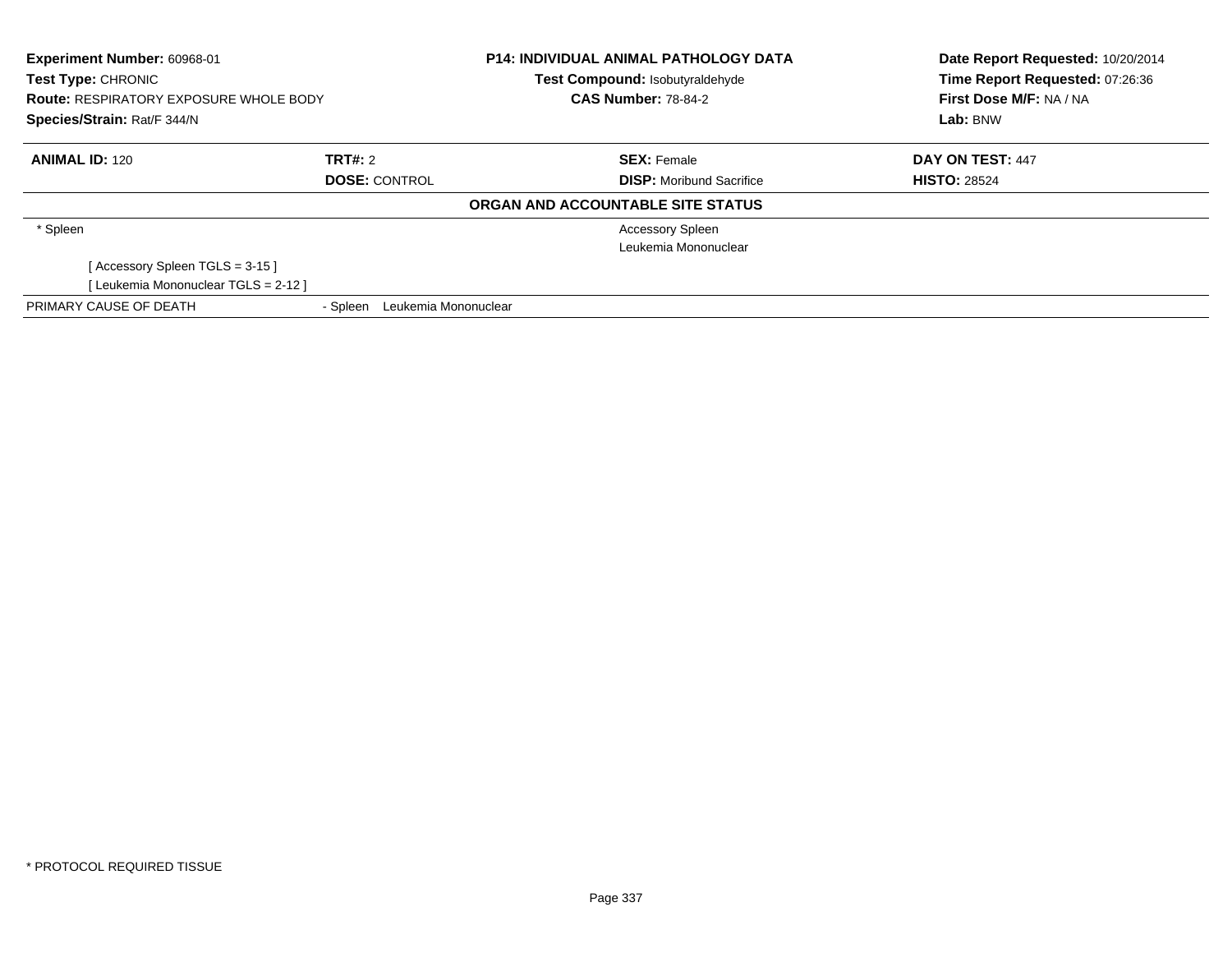| Experiment Number: 60968-01                       |                            | <b>P14: INDIVIDUAL ANIMAL PATHOLOGY DATA</b> | Date Report Requested: 10/20/2014<br>Time Report Requested: 07:26:36 |  |
|---------------------------------------------------|----------------------------|----------------------------------------------|----------------------------------------------------------------------|--|
| Test Type: CHRONIC                                |                            | Test Compound: Isobutyraldehyde              |                                                                      |  |
| <b>Route: RESPIRATORY EXPOSURE WHOLE BODY</b>     |                            | <b>CAS Number: 78-84-2</b>                   | First Dose M/F: NA / NA                                              |  |
| Species/Strain: Rat/F 344/N                       |                            |                                              | Lab: BNW                                                             |  |
| <b>ANIMAL ID: 121</b>                             | TRT#: 2                    | <b>SEX: Female</b>                           | DAY ON TEST: 735                                                     |  |
|                                                   | <b>DOSE: CONTROL</b>       | <b>DISP: Terminal Sacrifice</b>              | <b>HISTO: 28525</b>                                                  |  |
|                                                   |                            | ORGAN AND ACCOUNTABLE SITE STATUS            |                                                                      |  |
| <b>NORMAL</b>                                     |                            |                                              |                                                                      |  |
| * Adrenal Medulla                                 | <b>Blood Vessel</b>        | * Bone                                       | * Bone Marrow                                                        |  |
| * Brain                                           | * Clitoral Gland           | * Esophagus                                  | * Heart                                                              |  |
| * Intestine Large, Cecum                          | * Intestine Large, Colon   | * Intestine Large, Rectum                    | * Intestine Small, Duodenum                                          |  |
| * Intestine Small, Ileum                          | * Intestine Small, Jejunum | * Islets, Pancreatic                         | * Lymph Node, Bronchial                                              |  |
| * Lymph Node, Mandibular                          | * Lymph Node, Mediastinal  | * Lymph Node, Mesenteric                     | * Nose                                                               |  |
| * Ovary                                           | * Pancreas                 | * Parathyroid Gland                          | * Salivary Glands                                                    |  |
| * Spleen                                          | * Stomach, Forestomach     | * Stomach, Glandular                         | * Thymus                                                             |  |
| * Trachea                                         | * Urinary Bladder          | * Uterus                                     |                                                                      |  |
| <b>OBSERVATIONS</b>                               |                            |                                              |                                                                      |  |
| * Adrenal Cortex                                  |                            | Vacuolization Cytoplasmic                    | Moderate                                                             |  |
| * Kidney                                          |                            | Nephropathy                                  | Chronic, Mild                                                        |  |
| * Larynx                                          | Epithelium                 | Hyperplasia                                  | Moderate                                                             |  |
|                                                   | Glands                     | Inflammation                                 | Suppurative, Marked                                                  |  |
| * Liver                                           |                            | <b>Clear Cell Focus</b>                      |                                                                      |  |
| [Clear Cell Focus TGLS = 6-12]                    |                            |                                              |                                                                      |  |
| * Lung                                            | Alveolar Epith             | Fibrosis                                     | Mild                                                                 |  |
|                                                   | Alveolar Epith             | <b>Infiltration Cellular</b>                 | Histiocyte, Minimal                                                  |  |
|                                                   |                            | Inflammation                                 | Granulomatous, Minimal                                               |  |
| * Mammary Gland                                   |                            | Fibroadenoma                                 | Multiple                                                             |  |
| [Fibroadenoma TGLS = 1,4-11+13+14+15+16]          |                            |                                              |                                                                      |  |
| Oral Mucosa                                       | Pharyngeal                 | Hyperplasia                                  | Moderate                                                             |  |
| * Pituitary Gland                                 |                            | Cyst                                         | Mild                                                                 |  |
|                                                   | Pars Distalis              | Hyperplasia                                  | Mild                                                                 |  |
| [Cyst TGLS = $3-8$ ]<br>[ Hyperplasia TGLS = 2-8] |                            |                                              |                                                                      |  |
| * Skin                                            |                            | Keratoacanthoma                              |                                                                      |  |
| [Keratoacanthoma TGLS = 5-17]                     |                            |                                              |                                                                      |  |
| * Thyroid Gland                                   | C Cell                     | Hyperplasia                                  | Mild                                                                 |  |
| PRIMARY CAUSE OF DEATH                            | $\blacksquare$             |                                              |                                                                      |  |
|                                                   |                            |                                              |                                                                      |  |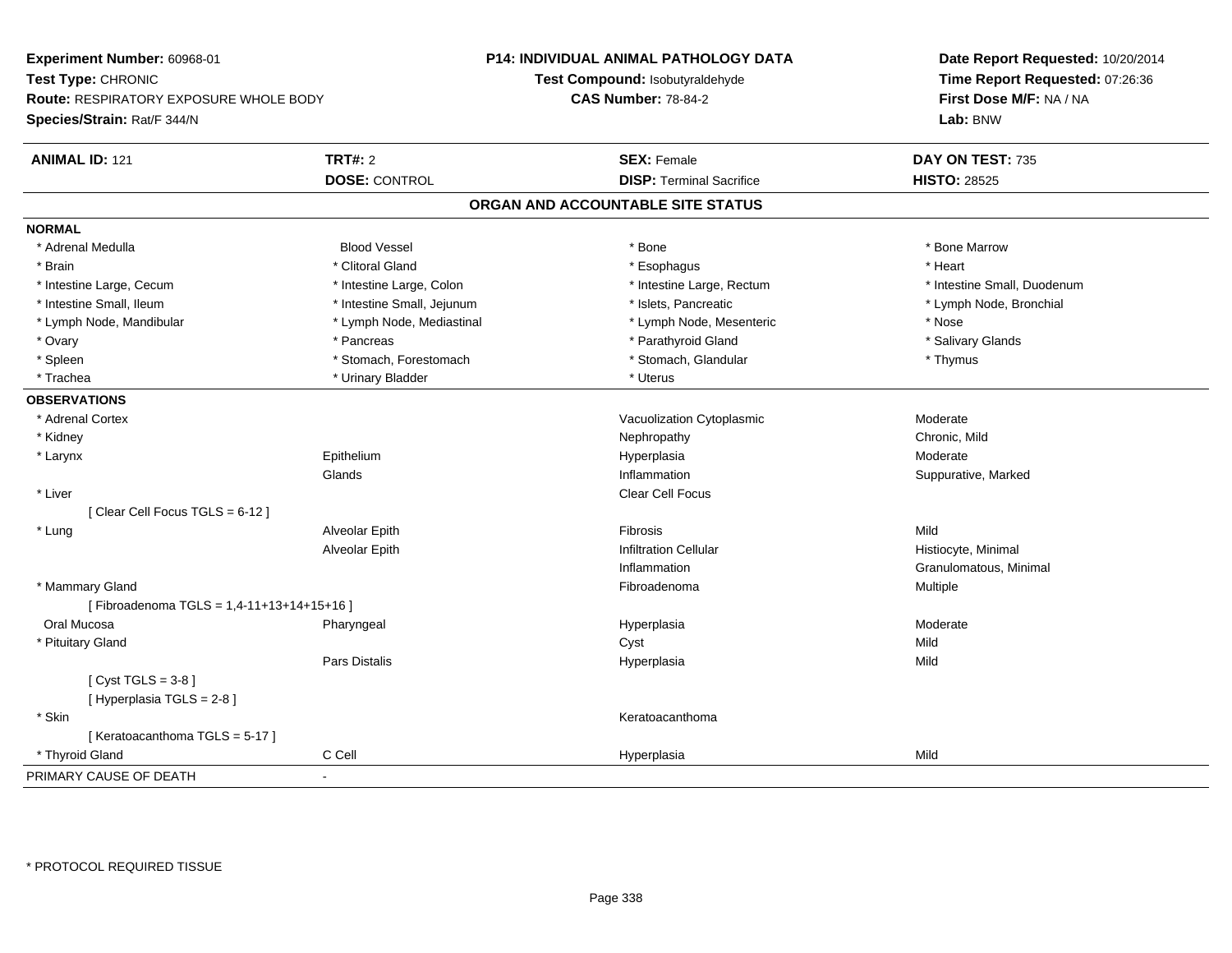| Experiment Number: 60968-01                                                          |                                           | <b>P14: INDIVIDUAL ANIMAL PATHOLOGY DATA</b> | Date Report Requested: 10/20/2014<br>Time Report Requested: 07:26:36 |  |
|--------------------------------------------------------------------------------------|-------------------------------------------|----------------------------------------------|----------------------------------------------------------------------|--|
| Test Type: CHRONIC                                                                   |                                           | Test Compound: Isobutyraldehyde              |                                                                      |  |
| <b>Route: RESPIRATORY EXPOSURE WHOLE BODY</b>                                        |                                           | <b>CAS Number: 78-84-2</b>                   | First Dose M/F: NA / NA                                              |  |
| Species/Strain: Rat/F 344/N                                                          |                                           |                                              | Lab: BNW                                                             |  |
| <b>ANIMAL ID: 122</b>                                                                | <b>TRT#: 2</b>                            | <b>SEX: Female</b>                           | DAY ON TEST: 580                                                     |  |
|                                                                                      | <b>DOSE: CONTROL</b>                      | <b>DISP:</b> Moribund Sacrifice              | <b>HISTO: 28526</b>                                                  |  |
|                                                                                      |                                           | ORGAN AND ACCOUNTABLE SITE STATUS            |                                                                      |  |
| <b>NORMAL</b>                                                                        |                                           |                                              |                                                                      |  |
| * Adrenal Cortex                                                                     | <b>Blood Vessel</b>                       | * Bone                                       | * Bone Marrow                                                        |  |
| * Brain                                                                              | * Clitoral Gland                          | * Esophagus                                  | * Heart                                                              |  |
| * Intestine Large, Cecum                                                             | * Intestine Large, Colon                  | * Intestine Large, Rectum                    | * Intestine Small, Duodenum                                          |  |
| * Intestine Small, Ileum                                                             | * Intestine Small, Jejunum                | * Islets, Pancreatic                         | * Kidney                                                             |  |
| * Liver                                                                              | * Lung                                    | * Lymph Node, Bronchial                      | * Lymph Node, Mandibular                                             |  |
| * Lymph Node, Mediastinal                                                            | * Lymph Node, Mesenteric                  | * Nose                                       | * Ovary                                                              |  |
| * Pancreas                                                                           | * Parathyroid Gland                       | * Salivary Glands                            | * Stomach, Forestomach                                               |  |
| * Stomach, Glandular                                                                 | * Thymus                                  | * Thyroid Gland                              | * Trachea                                                            |  |
| * Urinary Bladder                                                                    | * Uterus                                  |                                              |                                                                      |  |
| <b>OBSERVATIONS</b>                                                                  |                                           |                                              |                                                                      |  |
| * Adrenal Medulla                                                                    |                                           | Hyperplasia                                  | Mild                                                                 |  |
| * Larynx                                                                             |                                           | Foreign Body                                 |                                                                      |  |
|                                                                                      | Epithelium                                | Metaplasia                                   | Squamous, Mild                                                       |  |
| [Foreign Body TGLS = 3-11]                                                           |                                           |                                              |                                                                      |  |
| * Liver                                                                              |                                           |                                              |                                                                      |  |
| Note: TGLs=4-4 No Corresponding Lesion                                               |                                           |                                              |                                                                      |  |
| Note: atypical mcl in spleen and liver; very little mononuclear infiltrate in liver. |                                           |                                              |                                                                      |  |
| * Lung                                                                               |                                           |                                              |                                                                      |  |
| Note: [TGL = 4-4] No Corresponding Lesion                                            |                                           |                                              |                                                                      |  |
| * Mammary Gland                                                                      |                                           | Fibroadenoma                                 |                                                                      |  |
| [Fibroadenoma TGLS = 1-12]                                                           |                                           |                                              |                                                                      |  |
| * Pituitary Gland                                                                    | Pars Distalis                             | Adenoma                                      |                                                                      |  |
|                                                                                      |                                           | Cyst                                         | Moderate                                                             |  |
| [Adenoma TGLS = $2-8$ ]                                                              |                                           |                                              |                                                                      |  |
| [Cyst TGLS = $2-8$ ]                                                                 |                                           |                                              |                                                                      |  |
| * Skin                                                                               | Sebaceous GI                              | Carcinoma                                    |                                                                      |  |
| [Carcinoma TGLS = $5-13$ ]                                                           |                                           |                                              |                                                                      |  |
| * Spleen                                                                             |                                           | Hematopoietic Cell Proliferation             | Moderate                                                             |  |
| [ Hematopoietic Cell Proliferation TGLS = 3-11 ]                                     |                                           |                                              |                                                                      |  |
| PRIMARY CAUSE OF DEATH                                                               | - Spleen Hematopoietic Cell Proliferation |                                              |                                                                      |  |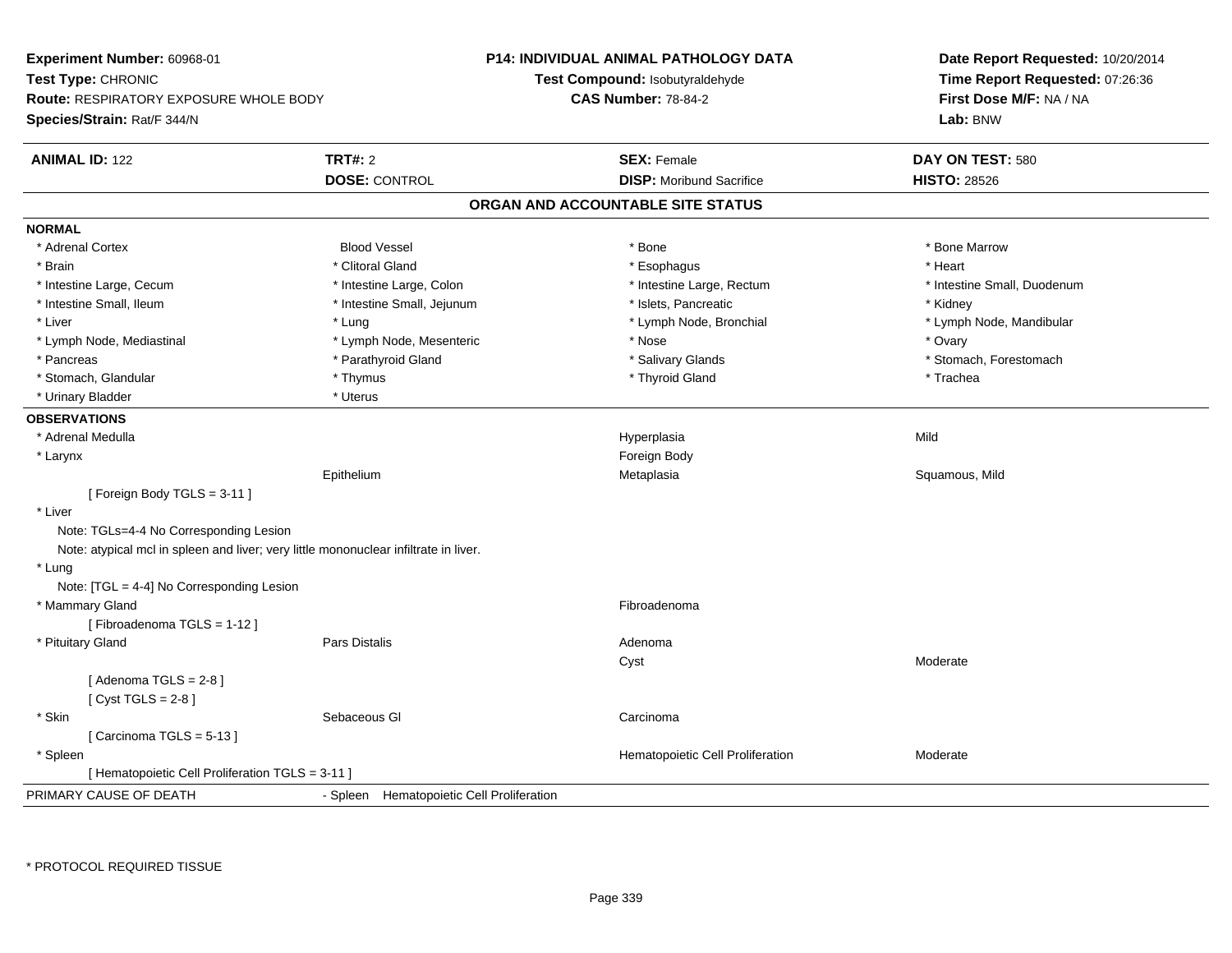| Experiment Number: 60968-01                   |                                                                                                                                    | <b>P14: INDIVIDUAL ANIMAL PATHOLOGY DATA</b> | Date Report Requested: 10/20/2014 |  |
|-----------------------------------------------|------------------------------------------------------------------------------------------------------------------------------------|----------------------------------------------|-----------------------------------|--|
| Test Type: CHRONIC                            |                                                                                                                                    | <b>Test Compound: Isobutyraldehyde</b>       | Time Report Requested: 07:26:36   |  |
| <b>Route: RESPIRATORY EXPOSURE WHOLE BODY</b> |                                                                                                                                    | <b>CAS Number: 78-84-2</b>                   | First Dose M/F: NA / NA           |  |
| Species/Strain: Rat/F 344/N                   |                                                                                                                                    |                                              | Lab: BNW                          |  |
| <b>ANIMAL ID: 123</b>                         | <b>TRT#: 2</b>                                                                                                                     | <b>SEX: Female</b>                           | DAY ON TEST: 695                  |  |
|                                               | <b>DOSE: CONTROL</b>                                                                                                               | <b>DISP:</b> Moribund Sacrifice              | <b>HISTO: 28527</b>               |  |
|                                               |                                                                                                                                    | ORGAN AND ACCOUNTABLE SITE STATUS            |                                   |  |
| <b>NORMAL</b>                                 |                                                                                                                                    |                                              |                                   |  |
| * Adrenal Medulla                             | <b>Blood Vessel</b>                                                                                                                | * Bone                                       | * Brain                           |  |
| * Clitoral Gland                              | * Esophagus                                                                                                                        | * Heart                                      | * Intestine Large, Cecum          |  |
| * Intestine Large, Colon                      | * Intestine Large, Rectum                                                                                                          | * Intestine Small, Duodenum                  | * Intestine Small, Ileum          |  |
| * Islets, Pancreatic                          | * Larynx                                                                                                                           | * Lymph Node, Mandibular                     | * Lymph Node, Mediastinal         |  |
| * Lymph Node, Mesenteric                      | $*$ Nose                                                                                                                           | * Ovary                                      | * Pancreas                        |  |
| * Parathyroid Gland                           | * Salivary Glands                                                                                                                  | * Skin                                       | * Stomach, Glandular              |  |
| * Thymus                                      | * Thyroid Gland                                                                                                                    | * Trachea                                    | * Urinary Bladder                 |  |
| * Uterus                                      |                                                                                                                                    |                                              |                                   |  |
| <b>OBSERVATIONS</b>                           |                                                                                                                                    |                                              |                                   |  |
| * Adrenal Cortex                              |                                                                                                                                    | Leukemia Mononuclear                         |                                   |  |
|                                               |                                                                                                                                    | Vacuolization Cytoplasmic                    | Moderate                          |  |
| * Bone Marrow                                 |                                                                                                                                    | Leukemia Mononuclear                         |                                   |  |
| Eye                                           | Lens                                                                                                                               | Cataract                                     | Moderate                          |  |
| [Cataract TGLS = $1-13$ ]                     |                                                                                                                                    |                                              |                                   |  |
| * Intestine Small, Jejunum                    |                                                                                                                                    | Carcinoma                                    |                                   |  |
|                                               | Note: mucinous adenocarcinoma arising in or adjacent to cystic polypoid lesion. Penetrates muscularis on side opposite large cyst. |                                              |                                   |  |
| [ Carcinoma TGLS = $6-15$ ]                   |                                                                                                                                    |                                              |                                   |  |
| * Kidney                                      | <b>Renal Tubule</b>                                                                                                                | Mineralization                               | Minimal                           |  |
|                                               |                                                                                                                                    | Nephropathy                                  | Chronic, Mild                     |  |
| * Liver                                       |                                                                                                                                    | Hepatodiaphragmatic Nodule                   |                                   |  |
|                                               |                                                                                                                                    | Leukemia Mononuclear                         |                                   |  |
| [ Hepatodiaphragmatic Nodule TGLS = 7-12 ]    |                                                                                                                                    |                                              |                                   |  |
| [ Leukemia Mononuclear TGLS = 5-4+12 ]        |                                                                                                                                    |                                              |                                   |  |
| * Lung                                        |                                                                                                                                    | Leukemia Mononuclear                         |                                   |  |
| [ Leukemia Mononuclear TGLS = 5-4+12 ]        |                                                                                                                                    |                                              |                                   |  |
| * Lymph Node, Bronchial                       |                                                                                                                                    | Leukemia Mononuclear                         |                                   |  |
| [ Leukemia Mononuclear TGLS = 4-11 ]          |                                                                                                                                    |                                              |                                   |  |
| * Mammary Gland                               |                                                                                                                                    | Fibroadenoma                                 | Multiple                          |  |
| [Fibroadenoma TGLS = $3,8-14+16$ ]            |                                                                                                                                    |                                              |                                   |  |
| * Pituitary Gland                             | Pars Distalis                                                                                                                      | Hyperplasia                                  | Mild                              |  |
|                                               |                                                                                                                                    |                                              |                                   |  |

\* PROTOCOL REQUIRED TISSUE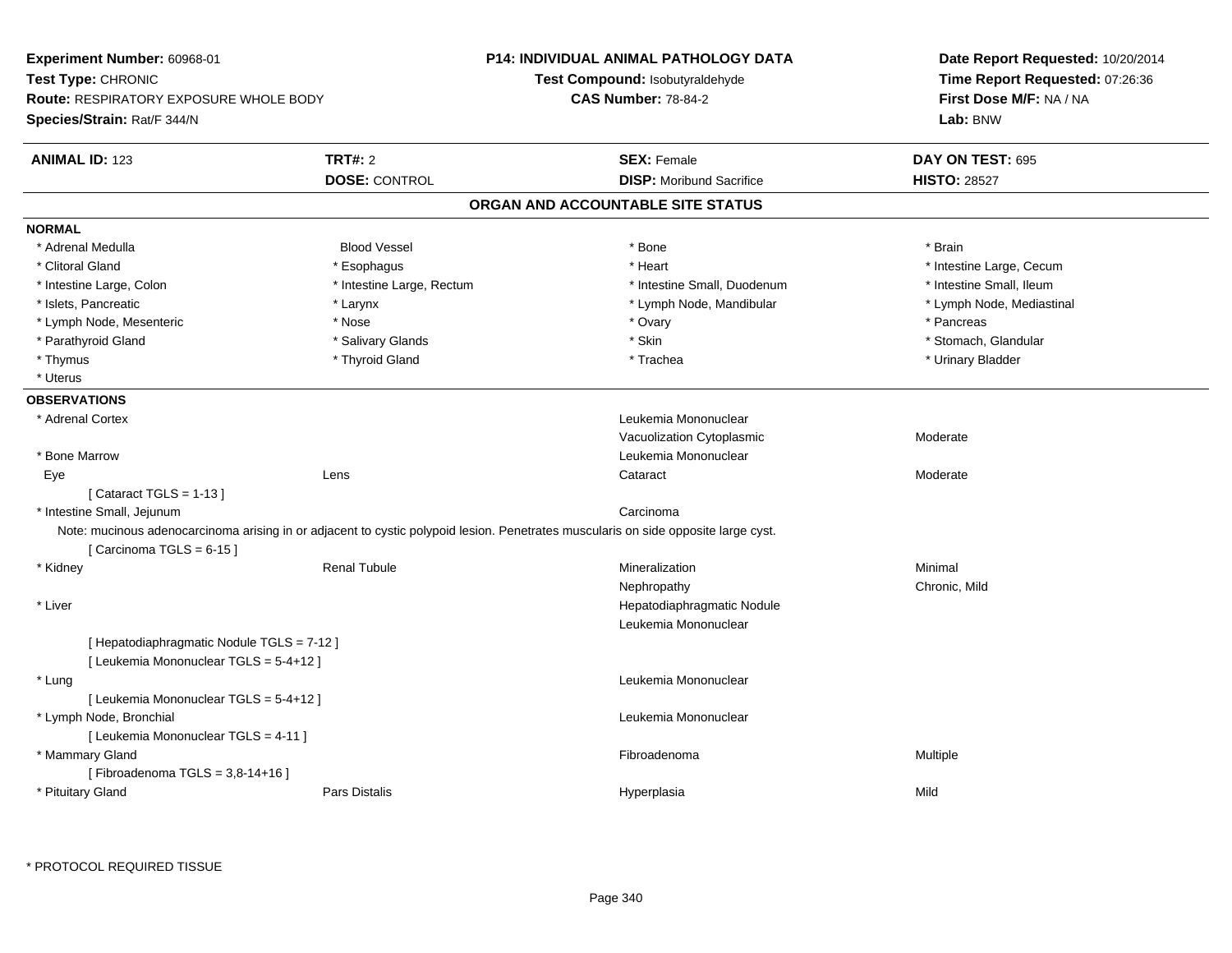| Experiment Number: 60968-01<br>Test Type: CHRONIC<br><b>Route: RESPIRATORY EXPOSURE WHOLE BODY</b><br>Species/Strain: Rat/F 344/N |                                  | <b>P14: INDIVIDUAL ANIMAL PATHOLOGY DATA</b><br>Test Compound: Isobutyraldehyde<br><b>CAS Number: 78-84-2</b> | Date Report Requested: 10/20/2014<br>Time Report Requested: 07:26:36<br>First Dose M/F: NA / NA<br>Lab: BNW |
|-----------------------------------------------------------------------------------------------------------------------------------|----------------------------------|---------------------------------------------------------------------------------------------------------------|-------------------------------------------------------------------------------------------------------------|
| <b>ANIMAL ID: 123</b>                                                                                                             | TRT#: 2                          | <b>SEX: Female</b>                                                                                            | <b>DAY ON TEST: 695</b>                                                                                     |
|                                                                                                                                   | <b>DOSE: CONTROL</b>             | <b>DISP:</b> Moribund Sacrifice                                                                               | <b>HISTO: 28527</b>                                                                                         |
|                                                                                                                                   |                                  | ORGAN AND ACCOUNTABLE SITE STATUS                                                                             |                                                                                                             |
| [Hyperplasia TGLS = 2-8]                                                                                                          |                                  |                                                                                                               |                                                                                                             |
| * Spleen                                                                                                                          |                                  | Leukemia Mononuclear                                                                                          |                                                                                                             |
| [ Leukemia Mononuclear TGLS = 4-11 ]                                                                                              |                                  |                                                                                                               |                                                                                                             |
| * Stomach, Forestomach                                                                                                            |                                  | Hyperplasia                                                                                                   | Moderate                                                                                                    |
|                                                                                                                                   |                                  | Ulcer                                                                                                         | Marked                                                                                                      |
| PRIMARY CAUSE OF DEATH                                                                                                            | Leukemia Mononuclear<br>- Spleen |                                                                                                               |                                                                                                             |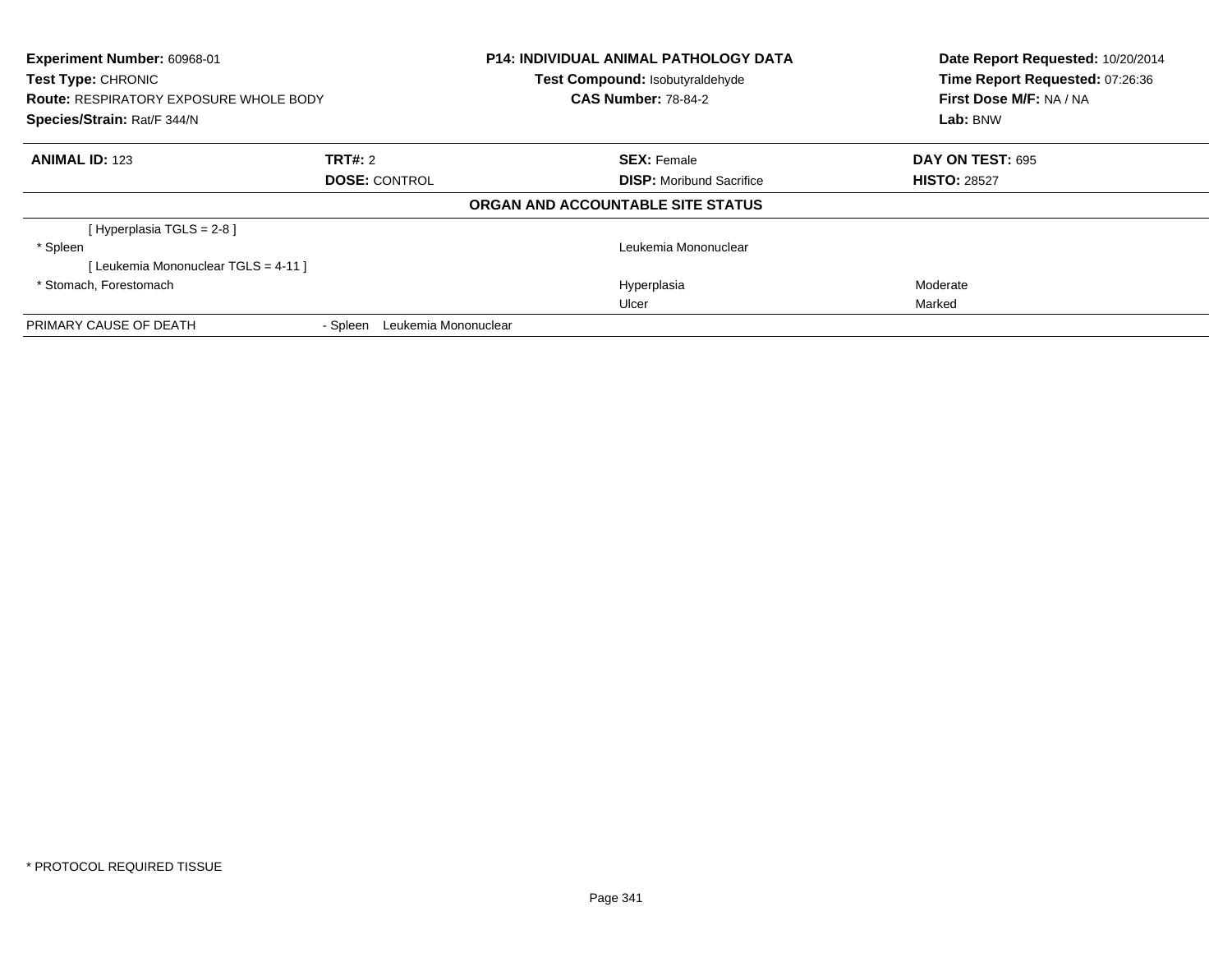| Experiment Number: 60968-01                      |                          | <b>P14: INDIVIDUAL ANIMAL PATHOLOGY DATA</b> | Date Report Requested: 10/20/2014 |  |
|--------------------------------------------------|--------------------------|----------------------------------------------|-----------------------------------|--|
| Test Type: CHRONIC                               |                          | Test Compound: Isobutyraldehyde              | Time Report Requested: 07:26:36   |  |
| <b>Route: RESPIRATORY EXPOSURE WHOLE BODY</b>    |                          | <b>CAS Number: 78-84-2</b>                   | First Dose M/F: NA / NA           |  |
| Species/Strain: Rat/F 344/N                      |                          |                                              | Lab: BNW                          |  |
| <b>ANIMAL ID: 124</b>                            | <b>TRT#: 2</b>           | <b>SEX: Female</b>                           | DAY ON TEST: 734                  |  |
|                                                  | <b>DOSE: CONTROL</b>     | <b>DISP: Terminal Sacrifice</b>              | <b>HISTO: 28528</b>               |  |
|                                                  |                          | ORGAN AND ACCOUNTABLE SITE STATUS            |                                   |  |
| <b>NORMAL</b>                                    |                          |                                              |                                   |  |
| * Adrenal Cortex                                 | * Adrenal Medulla        | <b>Blood Vessel</b>                          | * Bone                            |  |
| * Bone Marrow                                    | * Brain                  | * Clitoral Gland                             | * Esophagus                       |  |
| * Heart                                          | * Intestine Large, Cecum | * Intestine Large, Colon                     | * Intestine Large, Rectum         |  |
| * Intestine Small, Duodenum                      | * Intestine Small. Ileum | * Intestine Small, Jejunum                   | * Islets, Pancreatic              |  |
| * Larynx                                         | * Lymph Node, Bronchial  | * Lymph Node, Mandibular                     | * Lymph Node, Mediastinal         |  |
| * Lymph Node, Mesenteric                         | * Mammary Gland          | * Nose                                       | * Ovary                           |  |
| * Pancreas                                       | * Parathyroid Gland      | * Salivary Glands                            | * Skin                            |  |
| * Stomach, Forestomach                           | * Stomach, Glandular     | * Thymus                                     | * Thyroid Gland                   |  |
| * Trachea                                        | * Urinary Bladder        | * Uterus                                     |                                   |  |
| <b>OBSERVATIONS</b>                              |                          |                                              |                                   |  |
| * Kidney                                         |                          | Nephropathy                                  | Chronic, Minimal                  |  |
| * Liver                                          |                          | Inflammation                                 | Granulomatous, Mild               |  |
| [Inflammation TGLS = 3-4]                        |                          |                                              |                                   |  |
| * Lung                                           |                          | Alveolar/Bronchiolar Carcinoma               |                                   |  |
|                                                  | <b>Bronchiole</b>        | Hyperplasia                                  | Moderate                          |  |
| Note: proximal to lung tumor in xs3.             |                          |                                              |                                   |  |
| Note: mixed a/b and squamous CA.                 |                          |                                              |                                   |  |
| [ Alveolar/Bronchiolar Carcinoma TGLS = 2-3+11 ] |                          |                                              |                                   |  |
| * Pituitary Gland                                | <b>Pars Distalis</b>     | Adenoma                                      |                                   |  |
| [Adenoma TGLS = $1-8$ ]                          |                          |                                              |                                   |  |
| * Spleen                                         |                          | <b>Accessory Spleen</b>                      |                                   |  |
| [Accessory Spleen TGLS = 1-8]                    |                          |                                              |                                   |  |
| PRIMARY CAUSE OF DEATH                           | $\sim$                   |                                              |                                   |  |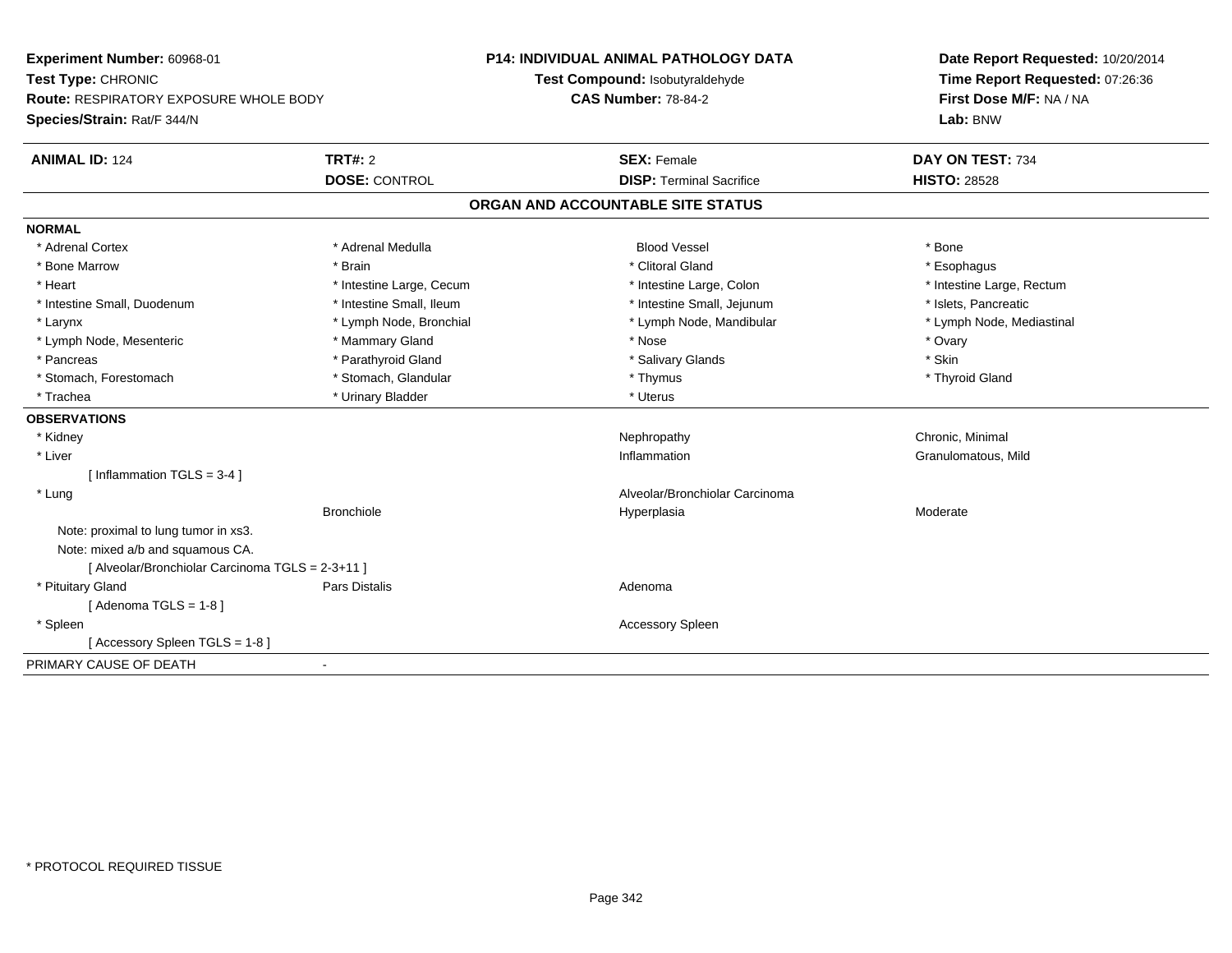| Experiment Number: 60968-01<br>Test Type: CHRONIC<br><b>Route: RESPIRATORY EXPOSURE WHOLE BODY</b><br>Species/Strain: Rat/F 344/N<br><b>ANIMAL ID: 125</b>                              | TRT#: 2<br><b>DOSE: CONTROL</b>                                                                                                                   | <b>P14: INDIVIDUAL ANIMAL PATHOLOGY DATA</b><br>Test Compound: Isobutyraldehyde<br><b>CAS Number: 78-84-2</b><br><b>SEX: Female</b><br><b>DISP: Natural Death</b>     | Date Report Requested: 10/20/2014<br>Time Report Requested: 07:26:36<br>First Dose M/F: NA / NA<br>Lab: BNW<br>DAY ON TEST: 448<br><b>HISTO: 28529</b> |
|-----------------------------------------------------------------------------------------------------------------------------------------------------------------------------------------|---------------------------------------------------------------------------------------------------------------------------------------------------|-----------------------------------------------------------------------------------------------------------------------------------------------------------------------|--------------------------------------------------------------------------------------------------------------------------------------------------------|
|                                                                                                                                                                                         |                                                                                                                                                   | ORGAN AND ACCOUNTABLE SITE STATUS                                                                                                                                     |                                                                                                                                                        |
| <b>NORMAL</b>                                                                                                                                                                           |                                                                                                                                                   |                                                                                                                                                                       |                                                                                                                                                        |
| * Adrenal Cortex<br>* Bone Marrow<br>* Heart<br>* Intestine Small, Duodenum<br>* Lymph Node, Mandibular<br>* Nose<br>* Skin<br>* Thyroid Gland<br><b>MISSING</b><br>* Parathyroid Gland | * Adrenal Medulla<br>* Brain<br>* Intestine Large, Cecum<br>* Islets, Pancreatic<br>* Lymph Node, Mediastinal<br>* Ovary<br>* Spleen<br>* Trachea | <b>Blood Vessel</b><br>* Clitoral Gland<br>* Intestine Large, Colon<br>* Liver<br>* Lymph Node, Mesenteric<br>* Pancreas<br>* Stomach, Glandular<br>* Urinary Bladder | * Bone<br>* Esophagus<br>* Intestine Large, Rectum<br>* Lymph Node, Bronchial<br>* Mammary Gland<br>* Salivary Glands<br>* Thymus<br>* Uterus          |
| <b>AUTO PRECLUDES DIAG.</b>                                                                                                                                                             |                                                                                                                                                   |                                                                                                                                                                       |                                                                                                                                                        |
| * Intestine Small, Ileum                                                                                                                                                                | * Intestine Small, Jejunum                                                                                                                        |                                                                                                                                                                       |                                                                                                                                                        |
| <b>OBSERVATIONS</b><br>* Kidney<br>* Larynx<br>* Lung                                                                                                                                   |                                                                                                                                                   | Nephropathy<br>Foreign Body<br>Hemorrhage                                                                                                                             | Chronic, Minimal<br>Moderate                                                                                                                           |
| [Hemorrhage TGLS = $4-3$ ]<br>* Pituitary Gland<br>* Stomach, Forestomach                                                                                                               | <b>Pars Distalis</b>                                                                                                                              | Adenoma<br>Hyperplasia                                                                                                                                                | Moderate                                                                                                                                               |
| PRIMARY CAUSE OF DEATH                                                                                                                                                                  | - Pituitary Gland Pars Distalis Adenoma                                                                                                           |                                                                                                                                                                       |                                                                                                                                                        |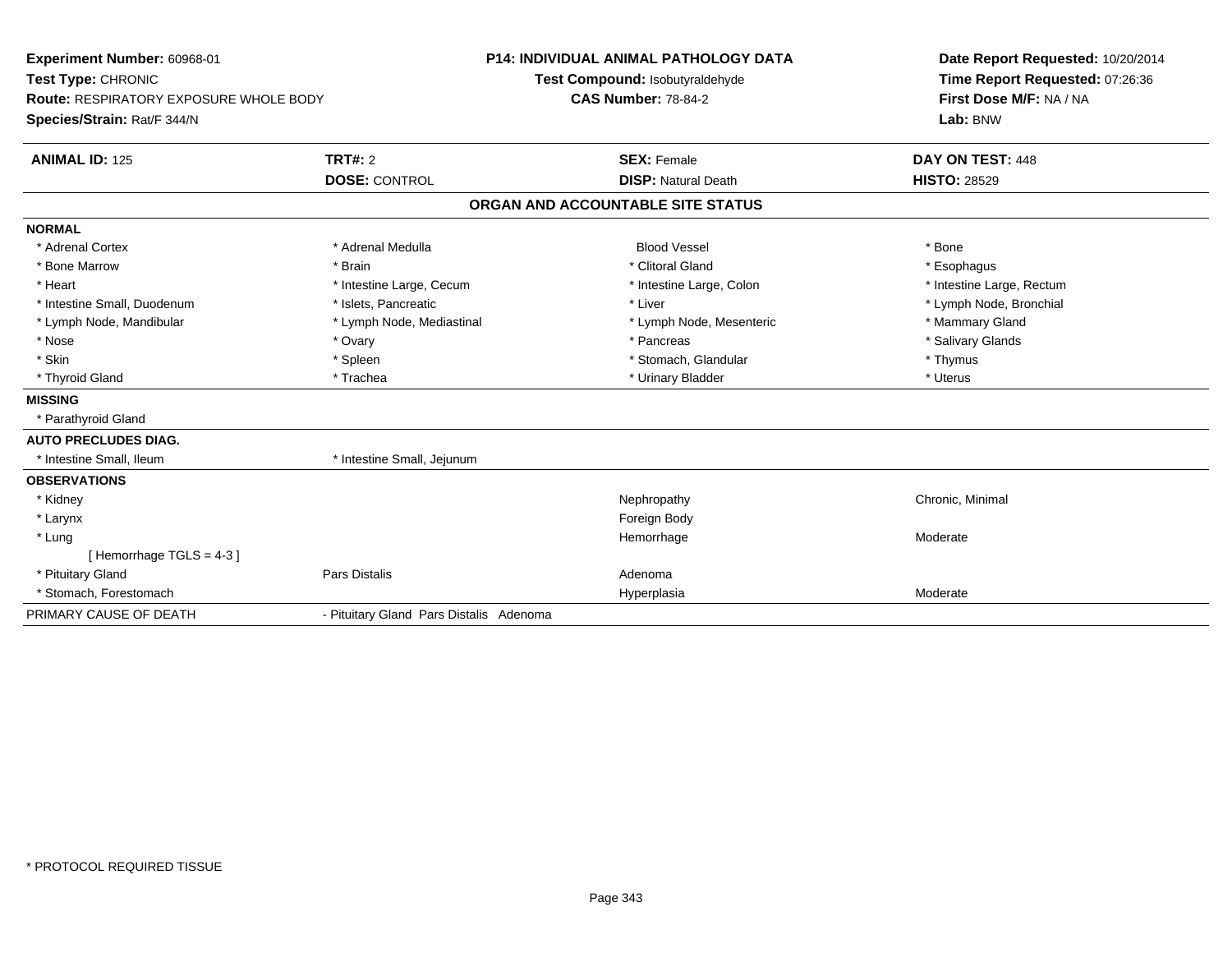| Experiment Number: 60968-01<br>Test Type: CHRONIC<br><b>Route: RESPIRATORY EXPOSURE WHOLE BODY</b><br>Species/Strain: Rat/F 344/N |                                 | <b>P14: INDIVIDUAL ANIMAL PATHOLOGY DATA</b><br>Test Compound: Isobutyraldehyde<br><b>CAS Number: 78-84-2</b> | Date Report Requested: 10/20/2014<br>Time Report Requested: 07:26:36<br>First Dose M/F: NA / NA<br>Lab: BNW |  |
|-----------------------------------------------------------------------------------------------------------------------------------|---------------------------------|---------------------------------------------------------------------------------------------------------------|-------------------------------------------------------------------------------------------------------------|--|
| <b>ANIMAL ID: 126</b>                                                                                                             | TRT#: 2<br><b>DOSE: CONTROL</b> | <b>SEX: Female</b><br><b>DISP: Natural Death</b>                                                              | DAY ON TEST: 428<br><b>HISTO: 28530</b>                                                                     |  |
|                                                                                                                                   |                                 | ORGAN AND ACCOUNTABLE SITE STATUS                                                                             |                                                                                                             |  |
| <b>NORMAL</b>                                                                                                                     |                                 |                                                                                                               |                                                                                                             |  |
| * Adrenal Cortex                                                                                                                  | * Adrenal Medulla               | <b>Blood Vessel</b>                                                                                           | * Bone                                                                                                      |  |
| * Bone Marrow                                                                                                                     | * Clitoral Gland                | * Esophagus                                                                                                   | * Islets, Pancreatic                                                                                        |  |
| * Kidney                                                                                                                          | * Larynx                        | * Lymph Node, Mandibular                                                                                      | * Lymph Node, Mediastinal                                                                                   |  |
| * Mammary Gland                                                                                                                   | * Nose                          | * Ovary                                                                                                       | * Pancreas                                                                                                  |  |
| * Parathyroid Gland                                                                                                               | * Pituitary Gland               | * Salivary Glands                                                                                             | * Skin                                                                                                      |  |
| * Stomach, Forestomach                                                                                                            | * Thymus                        | * Thyroid Gland                                                                                               | * Trachea                                                                                                   |  |
| * Urinary Bladder                                                                                                                 |                                 |                                                                                                               |                                                                                                             |  |
| <b>AUTO PRECLUDES DIAG.</b>                                                                                                       |                                 |                                                                                                               |                                                                                                             |  |
| * Intestine Large, Cecum                                                                                                          | * Intestine Large, Colon        | * Intestine Large, Rectum                                                                                     | * Intestine Small, Duodenum                                                                                 |  |
| * Intestine Small, Ileum                                                                                                          | * Intestine Small, Jejunum      | * Stomach, Glandular                                                                                          | * Uterus                                                                                                    |  |
| <b>OBSERVATIONS</b>                                                                                                               |                                 |                                                                                                               |                                                                                                             |  |
| * Brain                                                                                                                           |                                 | Hemorrhage                                                                                                    | Marked                                                                                                      |  |
| [Hemorrhage TGLS = $3-1$ ]                                                                                                        |                                 |                                                                                                               |                                                                                                             |  |
| * Heart                                                                                                                           | Atrium                          | Thrombosis                                                                                                    | Moderate                                                                                                    |  |
| * Liver                                                                                                                           |                                 | Leukemia Mononuclear                                                                                          |                                                                                                             |  |
| * Lung                                                                                                                            |                                 | Leukemia Mononuclear                                                                                          |                                                                                                             |  |
| [ Leukemia Mononuclear TGLS = 5-3+3a ]                                                                                            |                                 |                                                                                                               |                                                                                                             |  |
| * Lymph Node, Bronchial                                                                                                           |                                 | Leukemia Mononuclear                                                                                          |                                                                                                             |  |
| [ Leukemia Mononuclear TGLS = 4-11 ]                                                                                              |                                 |                                                                                                               |                                                                                                             |  |
| * Lymph Node, Mesenteric                                                                                                          |                                 | Leukemia Mononuclear                                                                                          |                                                                                                             |  |
| [ Leukemia Mononuclear TGLS = 4-11 ]                                                                                              |                                 |                                                                                                               |                                                                                                             |  |
| * Spleen                                                                                                                          |                                 | Leukemia Mononuclear                                                                                          |                                                                                                             |  |
| [ Leukemia Mononuclear TGLS = 4-11 ]                                                                                              |                                 |                                                                                                               |                                                                                                             |  |
| PRIMARY CAUSE OF DEATH                                                                                                            | - Spleen Leukemia Mononuclear   |                                                                                                               |                                                                                                             |  |
| <b>CONTRIBUTORY CAUSE OF DEATH</b>                                                                                                | - Brain Hemorrhage              |                                                                                                               |                                                                                                             |  |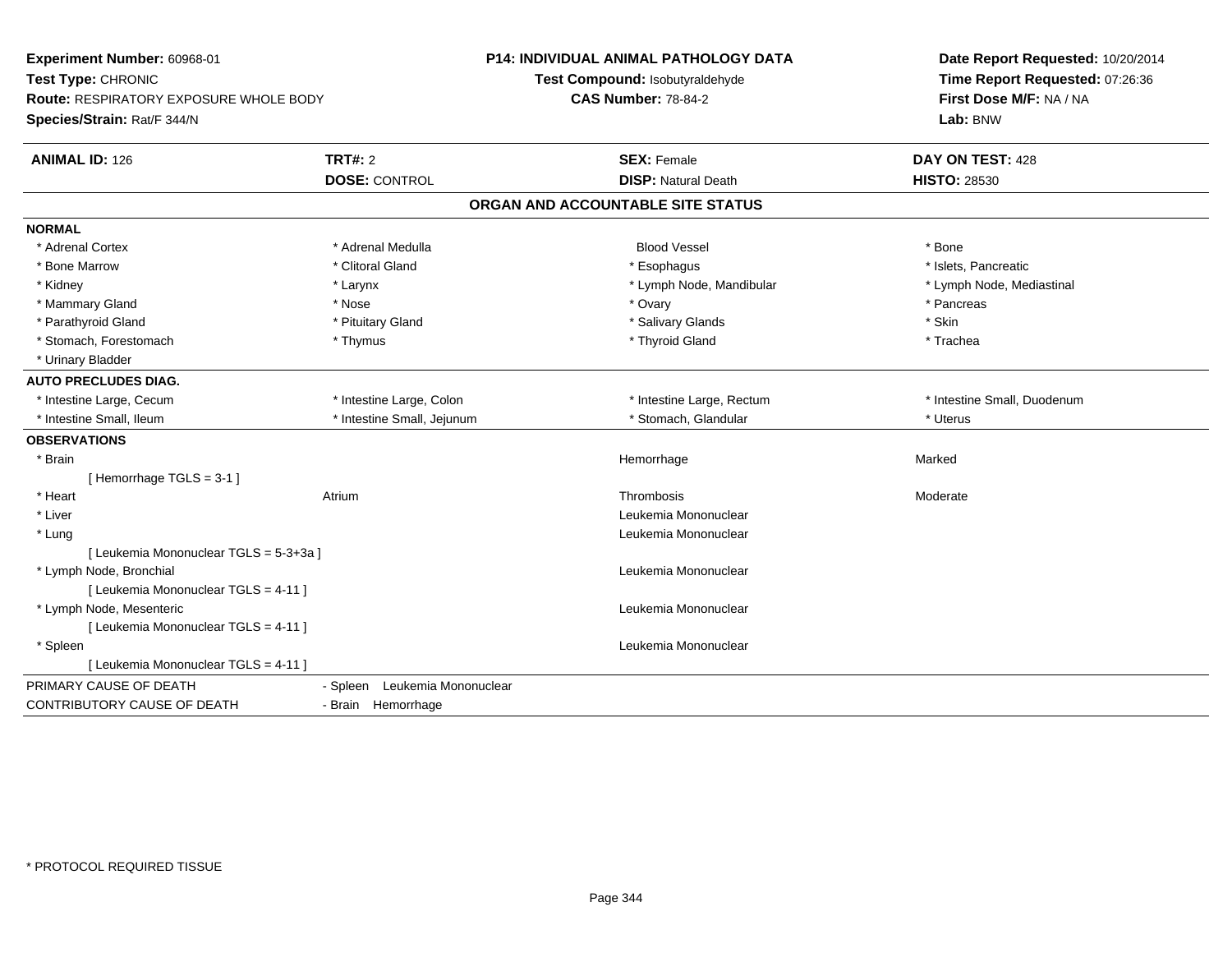| Experiment Number: 60968-01<br>Test Type: CHRONIC<br><b>Route: RESPIRATORY EXPOSURE WHOLE BODY</b><br>Species/Strain: Rat/F 344/N |                          | <b>P14: INDIVIDUAL ANIMAL PATHOLOGY DATA</b><br>Test Compound: Isobutyraldehyde<br><b>CAS Number: 78-84-2</b>                                               | Date Report Requested: 10/20/2014<br>Time Report Requested: 07:26:36<br>First Dose M/F: NA / NA<br>Lab: BNW |
|-----------------------------------------------------------------------------------------------------------------------------------|--------------------------|-------------------------------------------------------------------------------------------------------------------------------------------------------------|-------------------------------------------------------------------------------------------------------------|
| <b>ANIMAL ID: 127</b>                                                                                                             | TRT#: 2                  | <b>SEX: Female</b>                                                                                                                                          | DAY ON TEST: 734                                                                                            |
|                                                                                                                                   | <b>DOSE: CONTROL</b>     | <b>DISP: Terminal Sacrifice</b>                                                                                                                             | <b>HISTO: 28531</b>                                                                                         |
|                                                                                                                                   |                          | ORGAN AND ACCOUNTABLE SITE STATUS                                                                                                                           |                                                                                                             |
| <b>NORMAL</b>                                                                                                                     |                          |                                                                                                                                                             |                                                                                                             |
| * Adrenal Cortex                                                                                                                  | * Adrenal Medulla        | <b>Blood Vessel</b>                                                                                                                                         | * Bone                                                                                                      |
| * Bone Marrow                                                                                                                     | * Brain                  | * Clitoral Gland                                                                                                                                            | * Esophagus                                                                                                 |
| * Heart                                                                                                                           | * Intestine Large, Cecum | * Intestine Large, Colon                                                                                                                                    | * Intestine Large, Rectum                                                                                   |
| * Intestine Small, Duodenum                                                                                                       | * Intestine Small, Ileum | * Intestine Small, Jejunum                                                                                                                                  | * Islets, Pancreatic                                                                                        |
| * Lung                                                                                                                            | * Lymph Node, Bronchial  | * Lymph Node, Mandibular                                                                                                                                    | * Lymph Node, Mediastinal                                                                                   |
| * Lymph Node, Mesenteric                                                                                                          | * Nose                   | * Ovary                                                                                                                                                     | * Pancreas                                                                                                  |
| * Parathyroid Gland                                                                                                               | * Salivary Glands        | * Spleen                                                                                                                                                    | * Stomach, Forestomach                                                                                      |
| * Stomach, Glandular                                                                                                              | * Thymus                 | * Thyroid Gland                                                                                                                                             | * Trachea                                                                                                   |
| * Urinary Bladder                                                                                                                 | * Uterus                 |                                                                                                                                                             |                                                                                                             |
| <b>OBSERVATIONS</b>                                                                                                               |                          |                                                                                                                                                             |                                                                                                             |
| * Kidney                                                                                                                          |                          | Nephropathy                                                                                                                                                 | Chronic, Moderate                                                                                           |
| * Larynx                                                                                                                          |                          | Foreign Body                                                                                                                                                |                                                                                                             |
| * Liver                                                                                                                           |                          | Hepatodiaphragmatic Nodule                                                                                                                                  |                                                                                                             |
| [ Hepatodiaphragmatic Nodule TGLS = 3-4 ]                                                                                         |                          | Note: Mottling of liver: NCL. There are multiple small mineralized foci in liver; these are present to lesser extent in many rats, considered as artifacts. |                                                                                                             |
| * Mammary Gland                                                                                                                   |                          | Fibroadenoma                                                                                                                                                |                                                                                                             |
|                                                                                                                                   |                          | Inflammation                                                                                                                                                | Chronic, Moderate                                                                                           |
| [Fibroadenoma TGLS = 4-11]                                                                                                        |                          |                                                                                                                                                             |                                                                                                             |
| * Pituitary Gland                                                                                                                 | <b>Pars Distalis</b>     | Adenoma                                                                                                                                                     |                                                                                                             |
| [Adenoma TGLS = $1-8$ ]                                                                                                           |                          |                                                                                                                                                             |                                                                                                             |
| * Skin                                                                                                                            |                          | Inflammation                                                                                                                                                | Granulomatous, Moderate                                                                                     |
| PRIMARY CAUSE OF DEATH                                                                                                            | $\blacksquare$           |                                                                                                                                                             |                                                                                                             |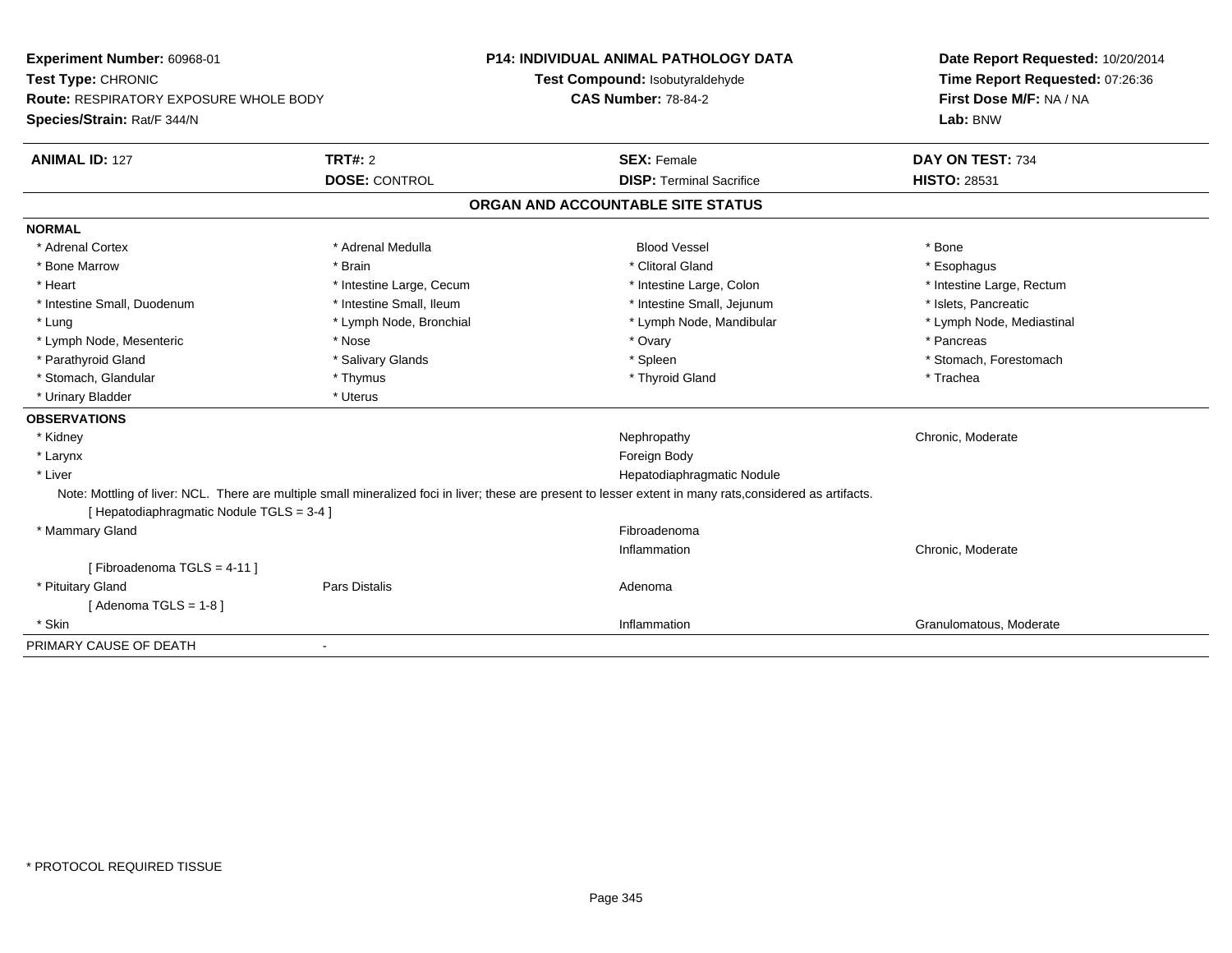| <b>Experiment Number: 60968-01</b><br>Test Type: CHRONIC<br><b>Route: RESPIRATORY EXPOSURE WHOLE BODY</b><br>Species/Strain: Rat/F 344/N<br><b>ANIMAL ID: 128</b> | TRT#: 2                    | <b>P14: INDIVIDUAL ANIMAL PATHOLOGY DATA</b><br>Test Compound: Isobutyraldehyde<br><b>CAS Number: 78-84-2</b><br><b>SEX: Female</b> | Lab: BNW<br>DAY ON TEST: 687 | Date Report Requested: 10/20/2014<br>Time Report Requested: 07:26:36<br>First Dose M/F: NA / NA |
|-------------------------------------------------------------------------------------------------------------------------------------------------------------------|----------------------------|-------------------------------------------------------------------------------------------------------------------------------------|------------------------------|-------------------------------------------------------------------------------------------------|
|                                                                                                                                                                   | <b>DOSE: CONTROL</b>       | <b>DISP: Natural Death</b>                                                                                                          | <b>HISTO: 28532</b>          |                                                                                                 |
|                                                                                                                                                                   |                            | ORGAN AND ACCOUNTABLE SITE STATUS                                                                                                   |                              |                                                                                                 |
| <b>NORMAL</b>                                                                                                                                                     |                            |                                                                                                                                     |                              |                                                                                                 |
| * Heart                                                                                                                                                           |                            |                                                                                                                                     |                              |                                                                                                 |
| <b>AUTO PRECLUDES DIAG.</b>                                                                                                                                       |                            |                                                                                                                                     |                              |                                                                                                 |
| * Adrenal Cortex                                                                                                                                                  | * Adrenal Medulla          | <b>Blood Vessel</b>                                                                                                                 | * Bone                       |                                                                                                 |
| * Bone Marrow                                                                                                                                                     | * Brain                    | * Clitoral Gland                                                                                                                    | * Esophagus                  |                                                                                                 |
| * Intestine Large, Cecum                                                                                                                                          | * Intestine Large, Colon   | * Intestine Large, Rectum                                                                                                           |                              | * Intestine Small, Duodenum                                                                     |
| * Intestine Small, Ileum                                                                                                                                          | * Intestine Small, Jejunum | * Kidney                                                                                                                            | * Larynx                     |                                                                                                 |
| * Liver                                                                                                                                                           | * Lung                     | * Lymph Node, Bronchial                                                                                                             |                              | * Lymph Node, Mandibular                                                                        |
| * Lymph Node, Mediastinal                                                                                                                                         | * Lymph Node, Mesenteric   | * Nose                                                                                                                              | * Ovary                      |                                                                                                 |
| * Pancreas                                                                                                                                                        | * Parathyroid Gland        | * Pituitary Gland                                                                                                                   | * Salivary Glands            |                                                                                                 |
| * Skin                                                                                                                                                            | * Spleen                   | * Stomach, Forestomach                                                                                                              | * Stomach, Glandular         |                                                                                                 |
| * Thymus                                                                                                                                                          | * Thyroid Gland            | * Trachea                                                                                                                           | * Urinary Bladder            |                                                                                                 |
| * Uterus                                                                                                                                                          |                            |                                                                                                                                     |                              |                                                                                                 |
| <b>OBSERVATIONS</b>                                                                                                                                               |                            |                                                                                                                                     |                              |                                                                                                 |
| * Islets, Pancreatic                                                                                                                                              |                            | Adenoma                                                                                                                             |                              |                                                                                                 |
| * Mammary Gland                                                                                                                                                   |                            | Fibroadenoma                                                                                                                        |                              |                                                                                                 |
| [Fibroadenoma TGLS = 1-11]                                                                                                                                        |                            |                                                                                                                                     |                              |                                                                                                 |
| Mesentery                                                                                                                                                         |                            | Fibrosarcoma                                                                                                                        |                              |                                                                                                 |
| [Fibrosarcoma TGLS = 2-12+13]                                                                                                                                     |                            |                                                                                                                                     |                              |                                                                                                 |
| PRIMARY CAUSE OF DEATH                                                                                                                                            | - Mesentery Fibrosarcoma   |                                                                                                                                     |                              |                                                                                                 |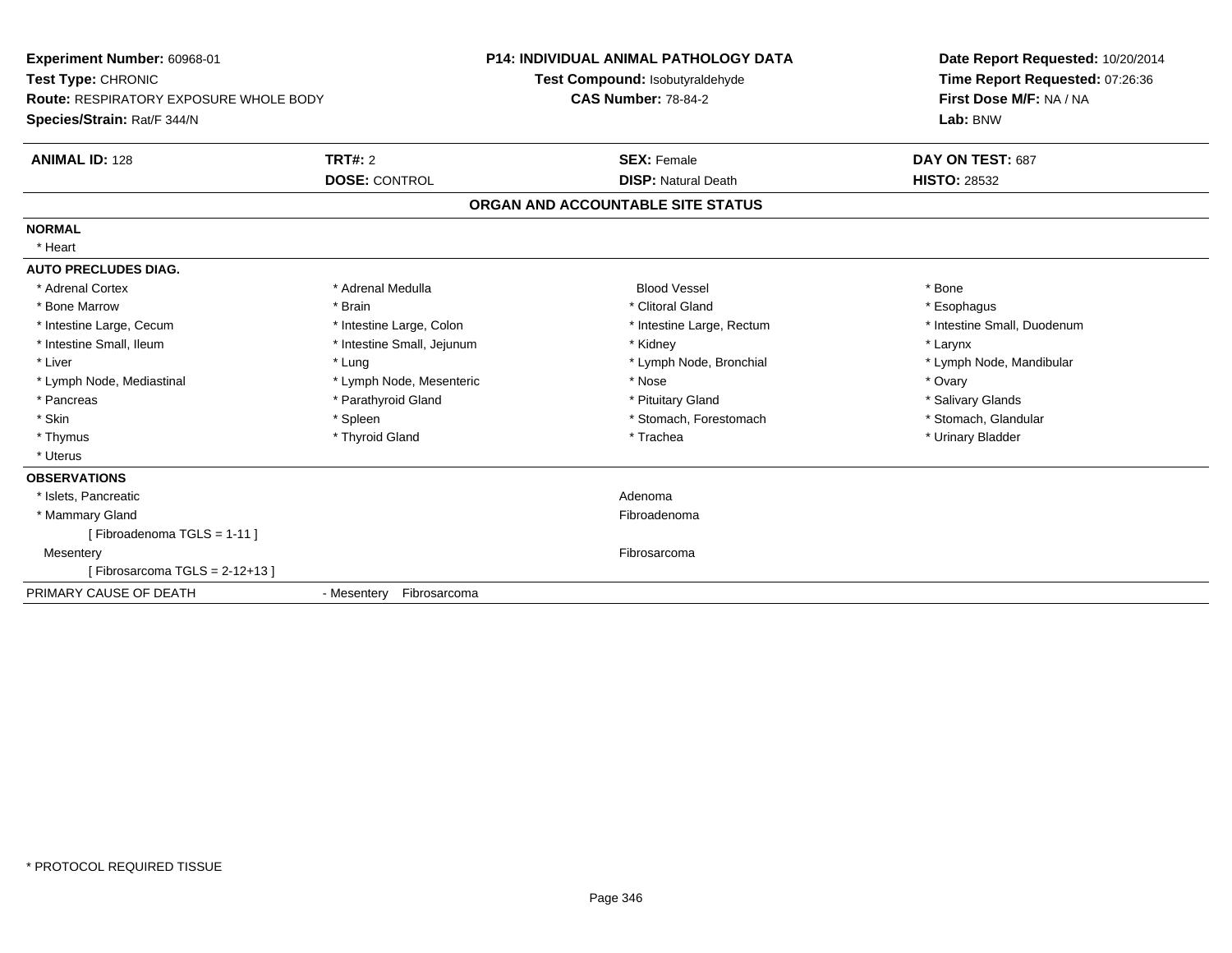| Experiment Number: 60968-01            |                           | <b>P14: INDIVIDUAL ANIMAL PATHOLOGY DATA</b> | Date Report Requested: 10/20/2014 |
|----------------------------------------|---------------------------|----------------------------------------------|-----------------------------------|
| Test Type: CHRONIC                     |                           | Test Compound: Isobutyraldehyde              | Time Report Requested: 07:26:36   |
| Route: RESPIRATORY EXPOSURE WHOLE BODY |                           | <b>CAS Number: 78-84-2</b>                   | First Dose M/F: NA / NA           |
| Species/Strain: Rat/F 344/N            |                           |                                              | Lab: BNW                          |
| <b>ANIMAL ID: 129</b>                  | TRT#: 2                   | <b>SEX: Female</b>                           | DAY ON TEST: 734                  |
|                                        | <b>DOSE: CONTROL</b>      | <b>DISP: Terminal Sacrifice</b>              | <b>HISTO: 28533</b>               |
|                                        |                           | ORGAN AND ACCOUNTABLE SITE STATUS            |                                   |
| <b>NORMAL</b>                          |                           |                                              |                                   |
| * Adrenal Cortex                       | * Adrenal Medulla         | <b>Blood Vessel</b>                          | * Bone                            |
| * Bone Marrow                          | * Brain                   | * Clitoral Gland                             | * Esophagus                       |
| * Heart                                | * Intestine Large, Cecum  | * Intestine Large, Colon                     | * Intestine Large, Rectum         |
| * Intestine Small, Duodenum            | * Intestine Small, Ileum  | * Intestine Small, Jejunum                   | * Islets, Pancreatic              |
| * Larynx                               | * Liver                   | * Lung                                       | * Lymph Node, Bronchial           |
| * Lymph Node, Mandibular               | * Lymph Node, Mediastinal | * Nose                                       | * Ovary                           |
| * Pancreas                             | * Parathyroid Gland       | * Salivary Glands                            | * Skin                            |
| * Spleen                               | * Stomach, Forestomach    | * Stomach, Glandular                         | * Thymus                          |
| * Thyroid Gland                        | * Trachea                 | * Urinary Bladder                            |                                   |
| <b>OBSERVATIONS</b>                    |                           |                                              |                                   |
| * Kidney                               | Medulla, Renal Tubule     | Cyst                                         | Moderate                          |
|                                        |                           | Nephropathy                                  | Chronic, Minimal                  |
| [Cyst TGLS = $2-5$ ]                   |                           |                                              |                                   |
| * Lymph Node, Mesenteric               |                           | Angiectasis                                  | Marked                            |
| [Angiectasis TGLS = 3-12]              |                           |                                              |                                   |
| * Mammary Gland                        |                           | Fibroadenoma                                 |                                   |
| [Fibroadenoma TGLS = 1-13]             |                           |                                              |                                   |
| * Pituitary Gland                      | Pars Distalis             | Hyperplasia                                  | Mild                              |
| * Uterus                               | Endometrium               | Hyperplasia                                  | Marked                            |
| [Hyperplasia TGLS = 4-11]              |                           |                                              |                                   |
| PRIMARY CAUSE OF DEATH                 | $\blacksquare$            |                                              |                                   |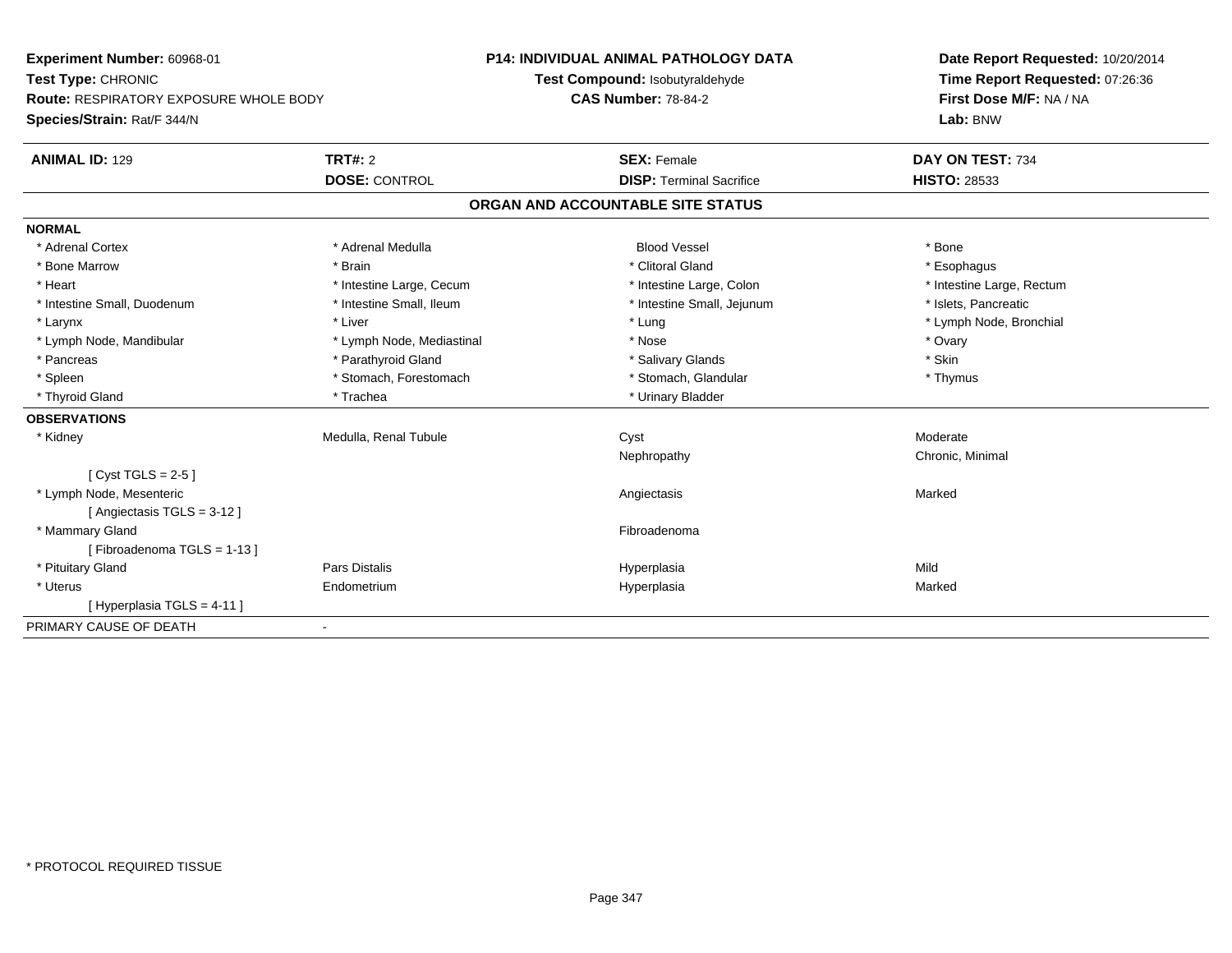| Experiment Number: 60968-01                   |                           | <b>P14: INDIVIDUAL ANIMAL PATHOLOGY DATA</b> | Date Report Requested: 10/20/2014<br>Time Report Requested: 07:26:36<br>First Dose M/F: NA / NA |
|-----------------------------------------------|---------------------------|----------------------------------------------|-------------------------------------------------------------------------------------------------|
| Test Type: CHRONIC                            |                           | Test Compound: Isobutyraldehyde              |                                                                                                 |
| <b>Route: RESPIRATORY EXPOSURE WHOLE BODY</b> |                           | <b>CAS Number: 78-84-2</b>                   |                                                                                                 |
| Species/Strain: Rat/F 344/N                   |                           |                                              | Lab: BNW                                                                                        |
| <b>ANIMAL ID: 130</b>                         | <b>TRT#: 2</b>            | <b>SEX: Female</b>                           | DAY ON TEST: 734                                                                                |
|                                               | <b>DOSE: CONTROL</b>      | <b>DISP: Terminal Sacrifice</b>              | <b>HISTO: 28534</b>                                                                             |
|                                               |                           | ORGAN AND ACCOUNTABLE SITE STATUS            |                                                                                                 |
| <b>NORMAL</b>                                 |                           |                                              |                                                                                                 |
| * Adrenal Cortex                              | * Adrenal Medulla         | <b>Blood Vessel</b>                          | * Bone                                                                                          |
| * Bone Marrow                                 | * Brain                   | * Esophagus                                  | * Intestine Large, Cecum                                                                        |
| * Intestine Large, Colon                      | * Intestine Large, Rectum | * Intestine Small, Duodenum                  | * Intestine Small, Ileum                                                                        |
| * Intestine Small, Jejunum                    | * Islets, Pancreatic      | * Larynx                                     | * Liver                                                                                         |
| * Lung                                        | * Lymph Node, Bronchial   | * Lymph Node, Mandibular                     | * Lymph Node, Mediastinal                                                                       |
| * Lymph Node, Mesenteric                      | * Nose                    | * Ovary                                      | * Pancreas                                                                                      |
| * Parathyroid Gland                           | * Salivary Glands         | * Spleen                                     | * Stomach, Forestomach                                                                          |
| * Stomach, Glandular                          | * Thymus                  | * Thyroid Gland                              | * Trachea                                                                                       |
| * Urinary Bladder                             | * Uterus                  |                                              |                                                                                                 |
| <b>OBSERVATIONS</b>                           |                           |                                              |                                                                                                 |
| * Clitoral Gland                              |                           | Cyst                                         | Marked                                                                                          |
|                                               |                           | Hyperplasia                                  | Marked                                                                                          |
| [Cyst TGLS = $1,2-7$ ]                        |                           |                                              |                                                                                                 |
| [ Hyperplasia TGLS = 1,2-7 ]                  |                           |                                              |                                                                                                 |
| * Heart                                       |                           | Cardiomyopathy                               | Mild                                                                                            |
| * Kidney                                      |                           | Nephropathy                                  | Chronic, Mild                                                                                   |
| * Mammary Gland                               |                           | Fibroadenoma                                 |                                                                                                 |
| [Fibroadenoma TGLS = $3-11$ ]                 |                           |                                              |                                                                                                 |
| * Pituitary Gland                             | Pars Distalis             | Adenoma                                      |                                                                                                 |
| [Adenoma TGLS = $4-8$ ]                       |                           |                                              |                                                                                                 |
| * Skin                                        |                           | Ulcer                                        | Moderate                                                                                        |
| [ Ulcer TGLS = $1-7$ ]                        |                           |                                              |                                                                                                 |
| PRIMARY CAUSE OF DEATH<br>$\blacksquare$      |                           |                                              |                                                                                                 |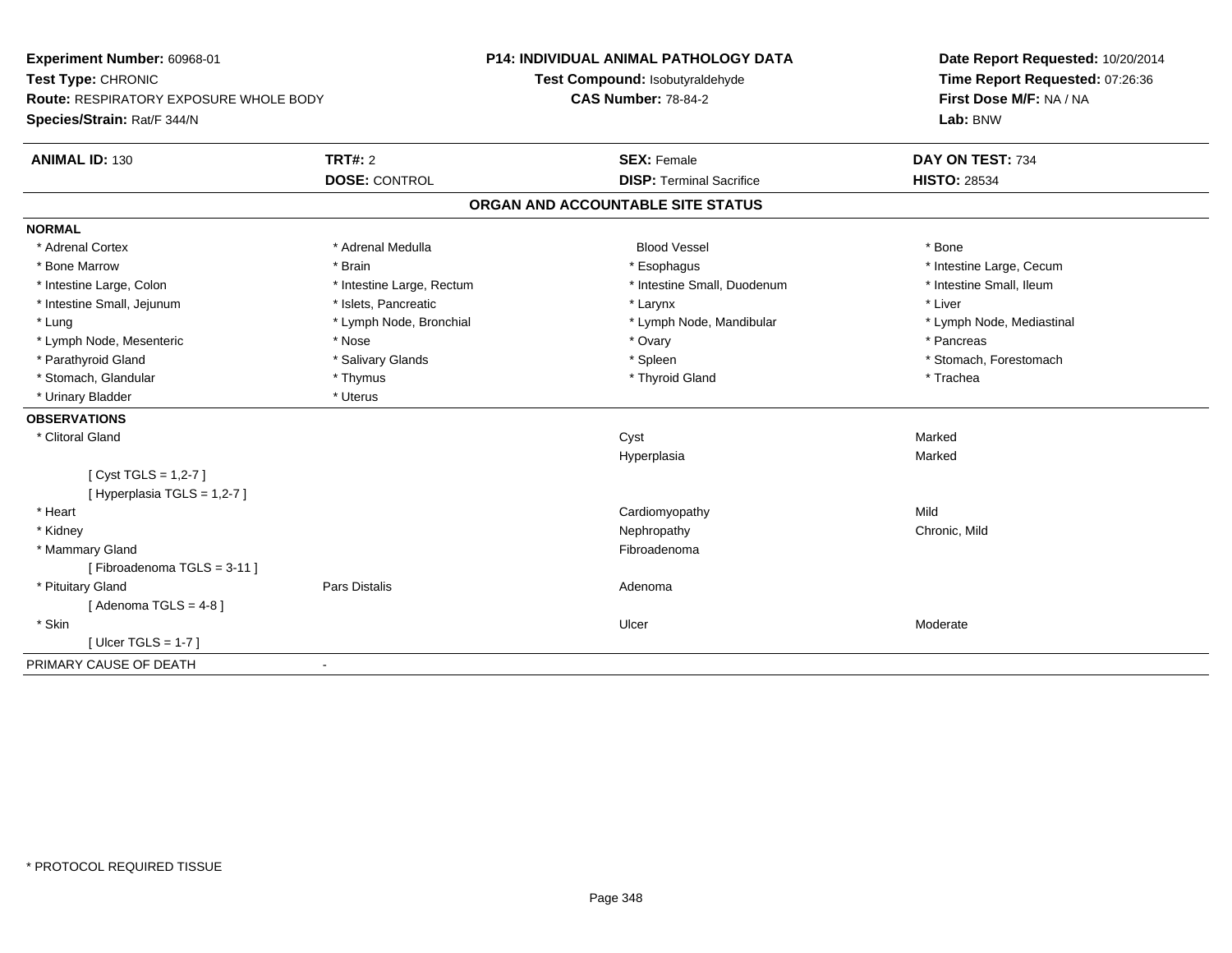| Experiment Number: 60968-01                                    |                          | <b>P14: INDIVIDUAL ANIMAL PATHOLOGY DATA</b> | Date Report Requested: 10/20/2014 |
|----------------------------------------------------------------|--------------------------|----------------------------------------------|-----------------------------------|
| Test Type: CHRONIC                                             |                          | Test Compound: Isobutyraldehyde              | Time Report Requested: 07:26:36   |
| <b>Route: RESPIRATORY EXPOSURE WHOLE BODY</b>                  |                          | <b>CAS Number: 78-84-2</b>                   | First Dose M/F: NA / NA           |
| Species/Strain: Rat/F 344/N                                    |                          |                                              | Lab: BNW                          |
| <b>ANIMAL ID: 131</b>                                          | <b>TRT#: 2</b>           | <b>SEX: Female</b>                           | DAY ON TEST: 734                  |
|                                                                | <b>DOSE: CONTROL</b>     | <b>DISP: Terminal Sacrifice</b>              | <b>HISTO: 28535</b>               |
|                                                                |                          | ORGAN AND ACCOUNTABLE SITE STATUS            |                                   |
| <b>NORMAL</b>                                                  |                          |                                              |                                   |
| * Adrenal Cortex                                               | <b>Blood Vessel</b>      | * Bone                                       | * Bone Marrow                     |
| * Brain                                                        | * Clitoral Gland         | * Esophagus                                  | * Heart                           |
| * Intestine Large, Cecum                                       | * Intestine Large, Colon | * Intestine Small, Duodenum                  | * Intestine Small, Ileum          |
| * Intestine Small, Jejunum                                     | * Islets, Pancreatic     | * Lymph Node, Bronchial                      | * Lymph Node, Mandibular          |
| * Lymph Node, Mediastinal                                      | * Lymph Node, Mesenteric | * Nose                                       | * Ovary                           |
| * Pancreas                                                     | * Parathyroid Gland      | * Salivary Glands                            | * Skin                            |
| * Spleen                                                       | * Stomach, Forestomach   | * Stomach, Glandular                         | * Thymus                          |
| * Thyroid Gland                                                | * Trachea                | * Urinary Bladder                            | * Uterus                          |
| <b>OBSERVATIONS</b>                                            |                          |                                              |                                   |
| * Adrenal Medulla                                              |                          | Hyperplasia                                  | Mild                              |
| * Intestine Large, Rectum                                      |                          | Parasite Metazoan                            |                                   |
| * Kidney                                                       |                          | Nephropathy                                  | Chronic, Moderate                 |
| * Larynx                                                       |                          | Foreign Body                                 |                                   |
|                                                                | Epiglottis               | Metaplasia                                   | Squamous, Mild                    |
|                                                                | Epithelium               | Metaplasia                                   | Squamous, Mild                    |
| Note: fb in caudal lx, squamous metaplasia of adjacent mucosa. |                          |                                              |                                   |
| * Liver                                                        |                          | Clear Cell Focus                             | Multiple                          |
| [Clear Cell Focus TGLS = 3-4]                                  |                          |                                              |                                   |
| * Lung                                                         | Alveolar Epith           | <b>Infiltration Cellular</b>                 | Histiocyte, Minimal               |
| * Mammary Gland                                                |                          | Fibroadenoma                                 |                                   |
| Note: diff dx early adenoca.                                   |                          |                                              |                                   |
| [Fibroadenoma TGLS = 2-11]                                     |                          |                                              |                                   |
| * Pituitary Gland                                              | <b>Pars Distalis</b>     | Adenoma                                      |                                   |
| [Adenoma TGLS = $1-8$ ]                                        |                          |                                              |                                   |
| PRIMARY CAUSE OF DEATH                                         | ٠                        |                                              |                                   |
|                                                                |                          |                                              |                                   |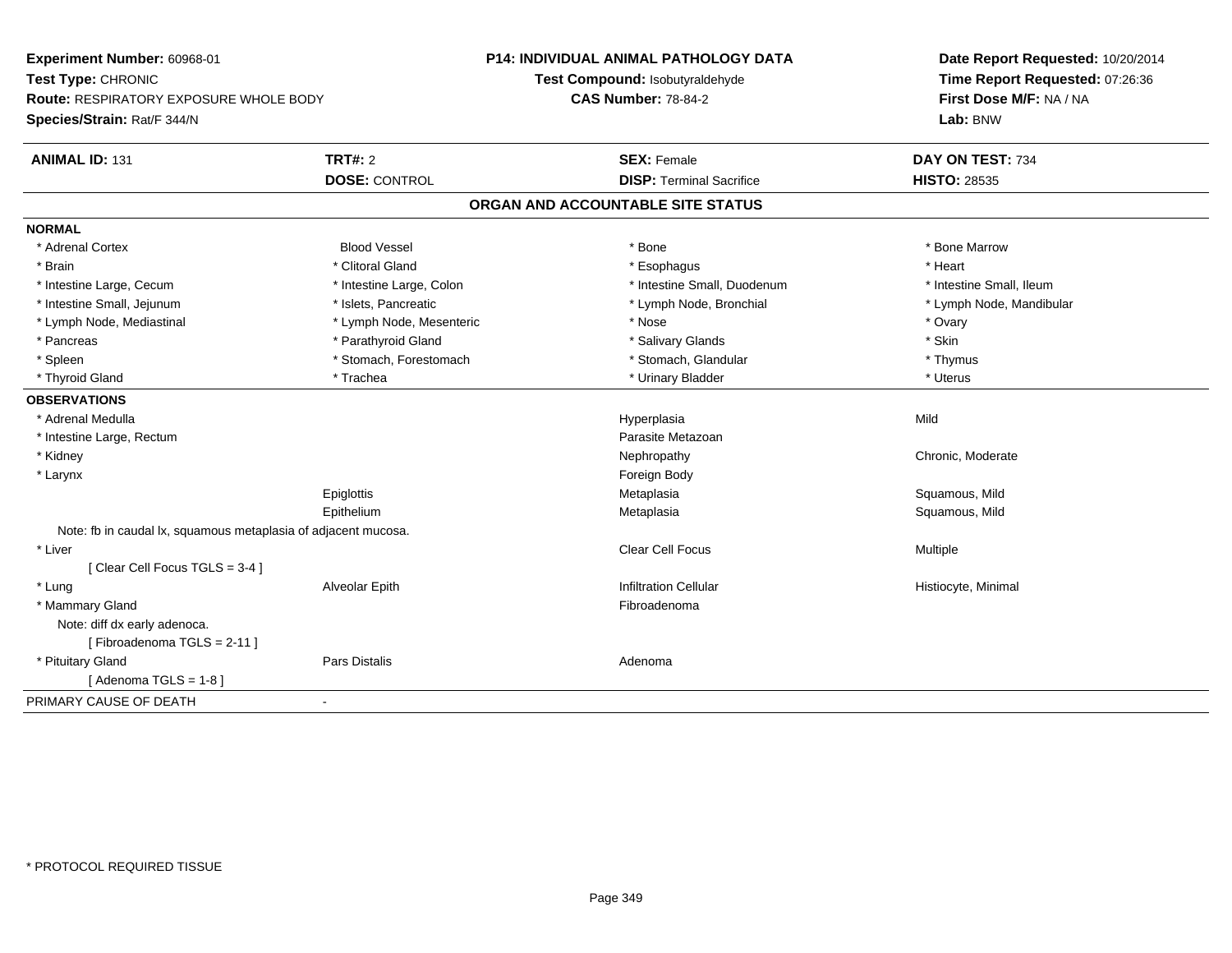| Experiment Number: 60968-01<br>Test Type: CHRONIC<br>Route: RESPIRATORY EXPOSURE WHOLE BODY<br>Species/Strain: Rat/F 344/N |                           | P14: INDIVIDUAL ANIMAL PATHOLOGY DATA<br>Test Compound: Isobutyraldehyde<br><b>CAS Number: 78-84-2</b> | Date Report Requested: 10/20/2014<br>Time Report Requested: 07:26:36<br>First Dose M/F: NA / NA<br>Lab: BNW |
|----------------------------------------------------------------------------------------------------------------------------|---------------------------|--------------------------------------------------------------------------------------------------------|-------------------------------------------------------------------------------------------------------------|
| <b>ANIMAL ID: 132</b>                                                                                                      | <b>TRT#: 2</b>            | <b>SEX: Female</b>                                                                                     | DAY ON TEST: 735                                                                                            |
|                                                                                                                            | <b>DOSE: CONTROL</b>      | <b>DISP: Terminal Sacrifice</b>                                                                        | <b>HISTO: 28536</b>                                                                                         |
|                                                                                                                            |                           | ORGAN AND ACCOUNTABLE SITE STATUS                                                                      |                                                                                                             |
| <b>NORMAL</b>                                                                                                              |                           |                                                                                                        |                                                                                                             |
| * Adrenal Medulla                                                                                                          | <b>Blood Vessel</b>       | * Bone                                                                                                 | * Bone Marrow                                                                                               |
| * Brain                                                                                                                    | * Esophagus               | * Heart                                                                                                | * Intestine Large, Cecum                                                                                    |
| * Intestine Large, Colon                                                                                                   | * Intestine Large, Rectum | * Intestine Small, Duodenum                                                                            | * Intestine Small, Ileum                                                                                    |
| * Intestine Small, Jejunum                                                                                                 | * Islets, Pancreatic      | * Larynx                                                                                               | * Lung                                                                                                      |
| * Lymph Node, Bronchial                                                                                                    | * Lymph Node, Mandibular  | * Lymph Node, Mediastinal                                                                              | * Lymph Node, Mesenteric                                                                                    |
| * Ovary                                                                                                                    | * Pancreas                | * Parathyroid Gland                                                                                    | * Salivary Glands                                                                                           |
| * Skin                                                                                                                     | * Spleen                  | * Stomach, Forestomach                                                                                 | * Stomach, Glandular                                                                                        |
| * Thymus                                                                                                                   | * Thyroid Gland           | * Trachea                                                                                              | * Urinary Bladder                                                                                           |
| * Uterus                                                                                                                   |                           |                                                                                                        |                                                                                                             |
| <b>OBSERVATIONS</b>                                                                                                        |                           |                                                                                                        |                                                                                                             |
| * Adrenal Cortex                                                                                                           |                           | Hyperplasia                                                                                            | Minimal                                                                                                     |
| * Clitoral Gland                                                                                                           |                           | Carcinoma                                                                                              |                                                                                                             |
| [Carcinoma TGLS = 2-7]                                                                                                     |                           |                                                                                                        |                                                                                                             |
| * Kidney                                                                                                                   |                           | Nephropathy                                                                                            | Chronic, Minimal                                                                                            |
| * Liver                                                                                                                    |                           | <b>Basophilic Focus</b>                                                                                |                                                                                                             |
|                                                                                                                            |                           | <b>Clear Cell Focus</b>                                                                                | Multiple                                                                                                    |
| [Basophilic Focus TGLS = 3-11]<br>[Clear Cell Focus TGLS = 3-11]                                                           |                           |                                                                                                        |                                                                                                             |
| * Mammary Gland                                                                                                            |                           | Carcinoma                                                                                              |                                                                                                             |
|                                                                                                                            |                           | Fibroadenoma                                                                                           |                                                                                                             |
| [Carcinoma TGLS = 4-12]                                                                                                    |                           |                                                                                                        |                                                                                                             |
| [Fibroadenoma TGLS = 5-13]                                                                                                 |                           |                                                                                                        |                                                                                                             |
| * Nose                                                                                                                     | <b>Respirat Epith</b>     | Metaplasia                                                                                             | Squamous, Mild                                                                                              |
| Note: right maxillary turbinate in xs1.                                                                                    |                           |                                                                                                        |                                                                                                             |
| * Pituitary Gland                                                                                                          | Pars Distalis             | Adenoma                                                                                                |                                                                                                             |
| [Adenoma TGLS = $1-8$ ]                                                                                                    |                           |                                                                                                        |                                                                                                             |
| PRIMARY CAUSE OF DEATH<br>$\blacksquare$                                                                                   |                           |                                                                                                        |                                                                                                             |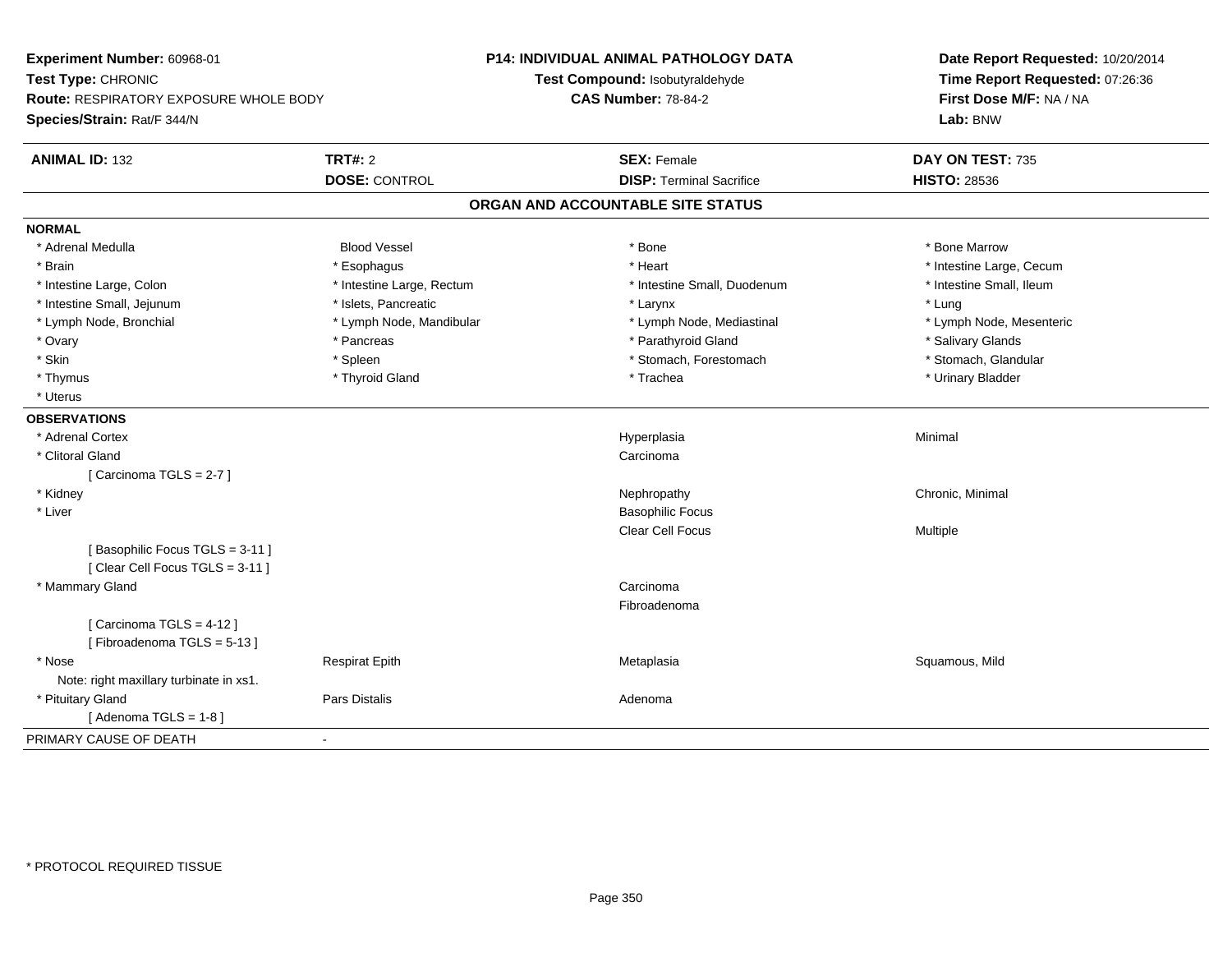| Experiment Number: 60968-01                   | <b>P14: INDIVIDUAL ANIMAL PATHOLOGY DATA</b> |                                   | Date Report Requested: 10/20/2014<br>Time Report Requested: 07:26:36 |
|-----------------------------------------------|----------------------------------------------|-----------------------------------|----------------------------------------------------------------------|
| Test Type: CHRONIC                            |                                              | Test Compound: Isobutyraldehyde   |                                                                      |
| <b>Route: RESPIRATORY EXPOSURE WHOLE BODY</b> |                                              | <b>CAS Number: 78-84-2</b>        | First Dose M/F: NA / NA                                              |
| Species/Strain: Rat/F 344/N                   |                                              |                                   | Lab: BNW                                                             |
| <b>ANIMAL ID: 133</b>                         | <b>TRT#: 2</b>                               | <b>SEX: Female</b>                | DAY ON TEST: 734                                                     |
|                                               | <b>DOSE: CONTROL</b>                         | <b>DISP: Terminal Sacrifice</b>   | <b>HISTO: 28537</b>                                                  |
|                                               |                                              | ORGAN AND ACCOUNTABLE SITE STATUS |                                                                      |
| <b>NORMAL</b>                                 |                                              |                                   |                                                                      |
| * Adrenal Cortex                              | * Adrenal Medulla                            | <b>Blood Vessel</b>               | * Bone                                                               |
| * Bone Marrow                                 | * Brain                                      | * Clitoral Gland                  | * Esophagus                                                          |
| * Heart                                       | * Intestine Large, Cecum                     | * Intestine Large, Colon          | * Intestine Large, Rectum                                            |
| * Intestine Small, Duodenum                   | * Intestine Small, Ileum                     | * Intestine Small, Jejunum        | * Islets, Pancreatic                                                 |
| * Larynx                                      | * Liver                                      | * Lung                            | * Lymph Node, Bronchial                                              |
| * Lymph Node, Mandibular                      | * Lymph Node, Mediastinal                    | * Lymph Node, Mesenteric          | * Mammary Gland                                                      |
| * Nose                                        | * Ovary                                      | * Pancreas                        | * Parathyroid Gland                                                  |
| * Salivary Glands                             | * Skin                                       | * Spleen                          | * Stomach, Forestomach                                               |
| * Stomach, Glandular                          | * Thymus                                     | * Thyroid Gland                   | * Trachea                                                            |
| * Urinary Bladder                             | * Uterus                                     |                                   |                                                                      |
| <b>OBSERVATIONS</b>                           |                                              |                                   |                                                                      |
| * Kidney                                      |                                              | Nephropathy                       | Chronic, Minimal                                                     |
| * Pituitary Gland                             | Pars Distalis                                | Adenoma                           |                                                                      |
| [Adenoma TGLS = $1-8$ ]                       |                                              |                                   |                                                                      |
| PRIMARY CAUSE OF DEATH                        |                                              |                                   |                                                                      |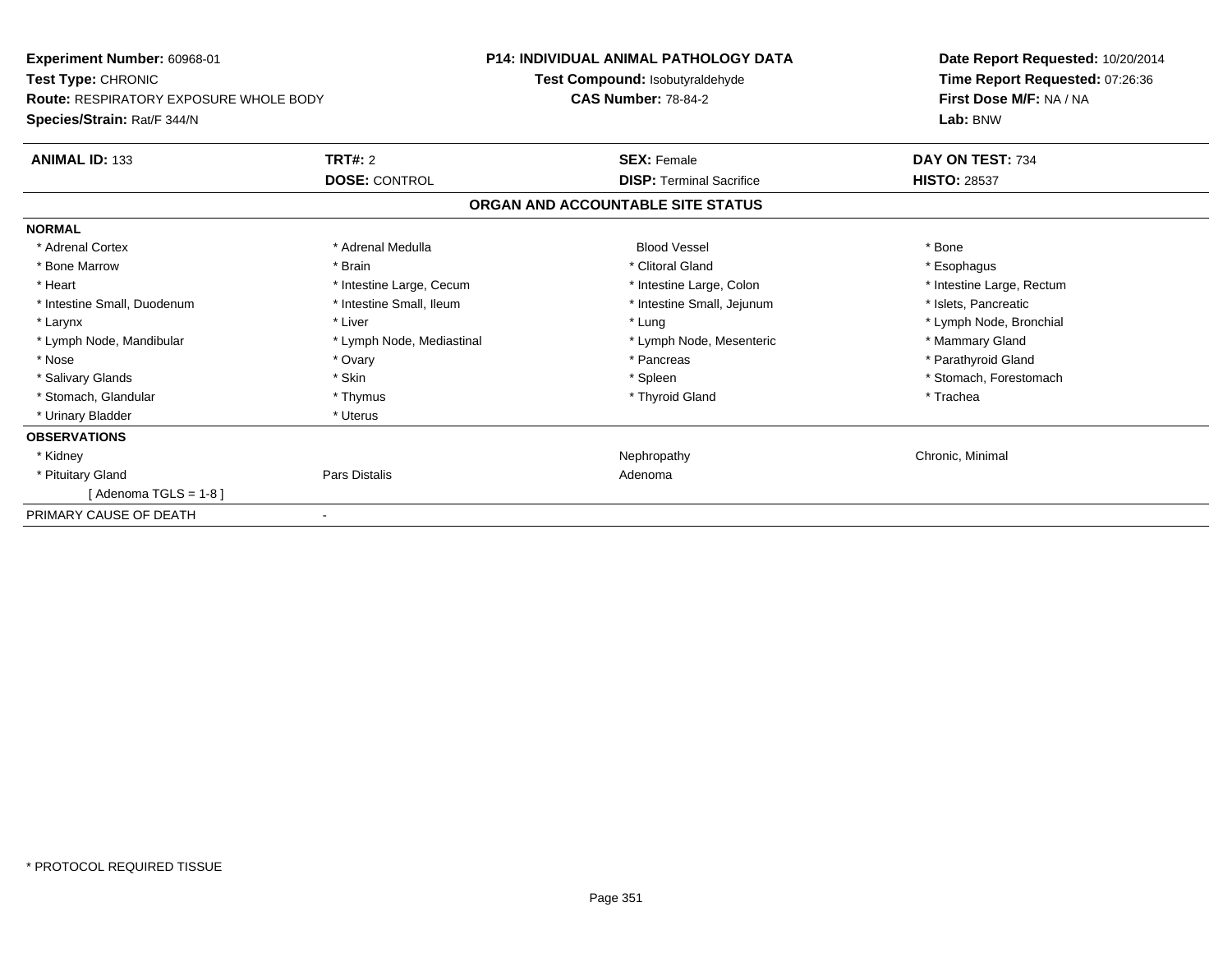| Experiment Number: 60968-01<br>Test Type: CHRONIC<br><b>Route: RESPIRATORY EXPOSURE WHOLE BODY</b><br>Species/Strain: Rat/F 344/N |                            | <b>P14: INDIVIDUAL ANIMAL PATHOLOGY DATA</b>                  | Date Report Requested: 10/20/2014<br>Time Report Requested: 07:26:36 |
|-----------------------------------------------------------------------------------------------------------------------------------|----------------------------|---------------------------------------------------------------|----------------------------------------------------------------------|
|                                                                                                                                   |                            | Test Compound: Isobutyraldehyde<br><b>CAS Number: 78-84-2</b> |                                                                      |
|                                                                                                                                   |                            |                                                               | First Dose M/F: NA / NA<br>Lab: BNW                                  |
| <b>ANIMAL ID: 134</b>                                                                                                             | <b>TRT#: 2</b>             | <b>SEX: Female</b>                                            | DAY ON TEST: 735                                                     |
|                                                                                                                                   | <b>DOSE: CONTROL</b>       | <b>DISP: Terminal Sacrifice</b>                               | <b>HISTO: 28538</b>                                                  |
|                                                                                                                                   |                            | ORGAN AND ACCOUNTABLE SITE STATUS                             |                                                                      |
| <b>NORMAL</b>                                                                                                                     |                            |                                                               |                                                                      |
| * Adrenal Medulla                                                                                                                 | <b>Blood Vessel</b>        | * Bone                                                        | * Bone Marrow                                                        |
| * Brain                                                                                                                           | * Clitoral Gland           | * Esophagus                                                   | * Heart                                                              |
| * Intestine Large, Cecum                                                                                                          | * Intestine Large, Colon   | * Intestine Large, Rectum                                     | * Intestine Small, Duodenum                                          |
| * Intestine Small, Ileum                                                                                                          | * Intestine Small, Jejunum | * Islets, Pancreatic                                          | * Larynx                                                             |
| * Lung                                                                                                                            | * Lymph Node, Bronchial    | * Lymph Node, Mandibular                                      | * Lymph Node, Mediastinal                                            |
| * Lymph Node, Mesenteric                                                                                                          | * Mammary Gland            | * Nose                                                        | * Ovary                                                              |
| * Pancreas                                                                                                                        | * Parathyroid Gland        | * Salivary Glands                                             | * Spleen                                                             |
| * Stomach, Forestomach                                                                                                            | * Stomach, Glandular       | * Thymus                                                      | * Trachea                                                            |
| * Urinary Bladder                                                                                                                 | * Uterus                   |                                                               |                                                                      |
| <b>OBSERVATIONS</b>                                                                                                               |                            |                                                               |                                                                      |
| * Adrenal Cortex                                                                                                                  |                            | Adenoma                                                       |                                                                      |
| * Kidney                                                                                                                          |                            | Nephropathy                                                   | Chronic, Mild                                                        |
| * Liver                                                                                                                           |                            | Hepatodiaphragmatic Nodule                                    |                                                                      |
| [ Hepatodiaphragmatic Nodule TGLS = 3-4 ]                                                                                         |                            |                                                               |                                                                      |
| * Pituitary Gland                                                                                                                 | <b>Pars Distalis</b>       | Adenoma                                                       |                                                                      |
| [Adenoma TGLS = $2-8$ ]                                                                                                           |                            |                                                               |                                                                      |
| * Skin                                                                                                                            |                            | Hyperkeratosis                                                | Marked                                                               |
|                                                                                                                                   |                            | Hyperplasia                                                   | Marked                                                               |
| [ Hyperkeratosis TGLS = 1-11 ]                                                                                                    |                            |                                                               |                                                                      |
| [Hyperplasia TGLS = 1-11]                                                                                                         |                            |                                                               |                                                                      |
| * Thyroid Gland                                                                                                                   | C Cell                     | Hyperplasia                                                   | Minimal                                                              |
| PRIMARY CAUSE OF DEATH                                                                                                            | $\blacksquare$             |                                                               |                                                                      |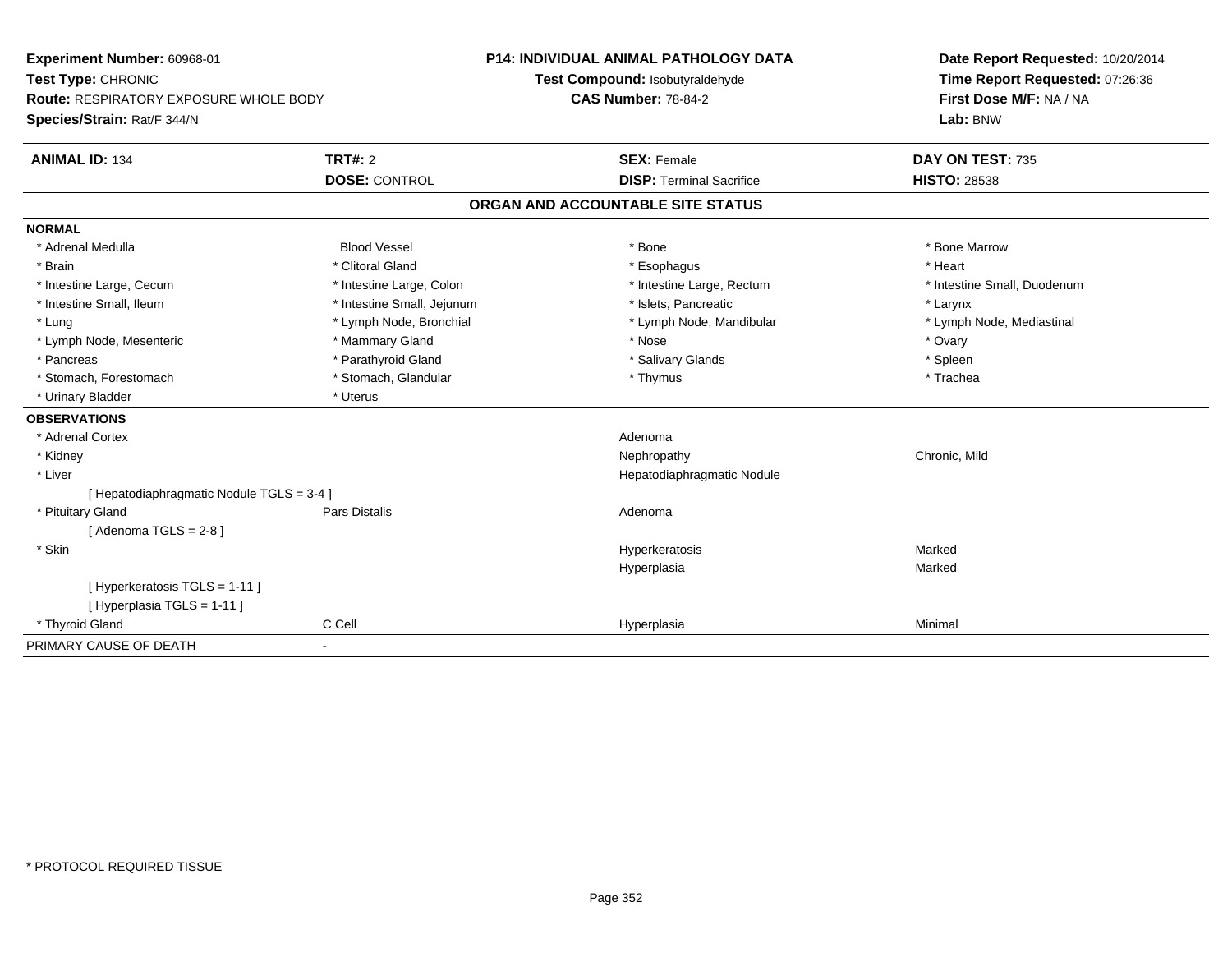| Experiment Number: 60968-01                   |                                         | <b>P14: INDIVIDUAL ANIMAL PATHOLOGY DATA</b> | Date Report Requested: 10/20/2014                          |  |
|-----------------------------------------------|-----------------------------------------|----------------------------------------------|------------------------------------------------------------|--|
| Test Type: CHRONIC                            |                                         | Test Compound: Isobutyraldehyde              | Time Report Requested: 07:26:36<br>First Dose M/F: NA / NA |  |
| <b>Route: RESPIRATORY EXPOSURE WHOLE BODY</b> |                                         | <b>CAS Number: 78-84-2</b>                   |                                                            |  |
| Species/Strain: Rat/F 344/N                   |                                         |                                              | Lab: BNW                                                   |  |
| <b>ANIMAL ID: 135</b>                         | TRT#: 2                                 | <b>SEX: Female</b>                           | DAY ON TEST: 678                                           |  |
|                                               | <b>DOSE: CONTROL</b>                    | <b>DISP:</b> Moribund Sacrifice              | <b>HISTO: 28539</b>                                        |  |
|                                               |                                         | ORGAN AND ACCOUNTABLE SITE STATUS            |                                                            |  |
| <b>NORMAL</b>                                 |                                         |                                              |                                                            |  |
| * Adrenal Cortex                              | * Adrenal Medulla                       | <b>Blood Vessel</b>                          | * Bone                                                     |  |
| * Bone Marrow                                 | * Clitoral Gland                        | * Esophagus                                  | * Heart                                                    |  |
| * Intestine Large, Cecum                      | * Intestine Large, Colon                | * Intestine Large, Rectum                    | * Intestine Small, Duodenum                                |  |
| * Intestine Small, Ileum                      | * Intestine Small, Jejunum              | * Islets, Pancreatic                         | * Larynx                                                   |  |
| * Lung                                        | * Lymph Node, Bronchial                 | * Lymph Node, Mandibular                     | * Lymph Node, Mediastinal                                  |  |
| * Lymph Node, Mesenteric                      | * Nose                                  | * Ovary                                      | * Pancreas                                                 |  |
| * Parathyroid Gland                           | * Salivary Glands                       | * Skin                                       | * Stomach, Forestomach                                     |  |
| * Stomach, Glandular                          | * Thymus                                | * Thyroid Gland                              | * Trachea                                                  |  |
| * Urinary Bladder                             | * Uterus                                |                                              |                                                            |  |
| <b>OBSERVATIONS</b>                           |                                         |                                              |                                                            |  |
| * Brain                                       | Ventricle                               | Hydrocephalus                                | Moderate                                                   |  |
| * Kidney                                      |                                         | Nephropathy                                  | Chronic, Moderate                                          |  |
| * Liver                                       |                                         | <b>Clear Cell Focus</b>                      | Multiple                                                   |  |
| [Clear Cell Focus TGLS = $5,6-4+11$ ]         |                                         |                                              |                                                            |  |
| * Mammary Gland                               |                                         | Fibroadenoma                                 |                                                            |  |
| [Fibroadenoma TGLS = 3-13]                    |                                         |                                              |                                                            |  |
| * Pituitary Gland                             | <b>Pars Distalis</b>                    | Adenoma                                      |                                                            |  |
| [Adenoma TGLS = $2-8$ ]                       |                                         |                                              |                                                            |  |
| * Spleen                                      |                                         | Fibrosis                                     | Moderate                                                   |  |
| [Fibrosis TGLS = 4-4]                         |                                         |                                              |                                                            |  |
| PRIMARY CAUSE OF DEATH                        | - Pituitary Gland Pars Distalis Adenoma |                                              |                                                            |  |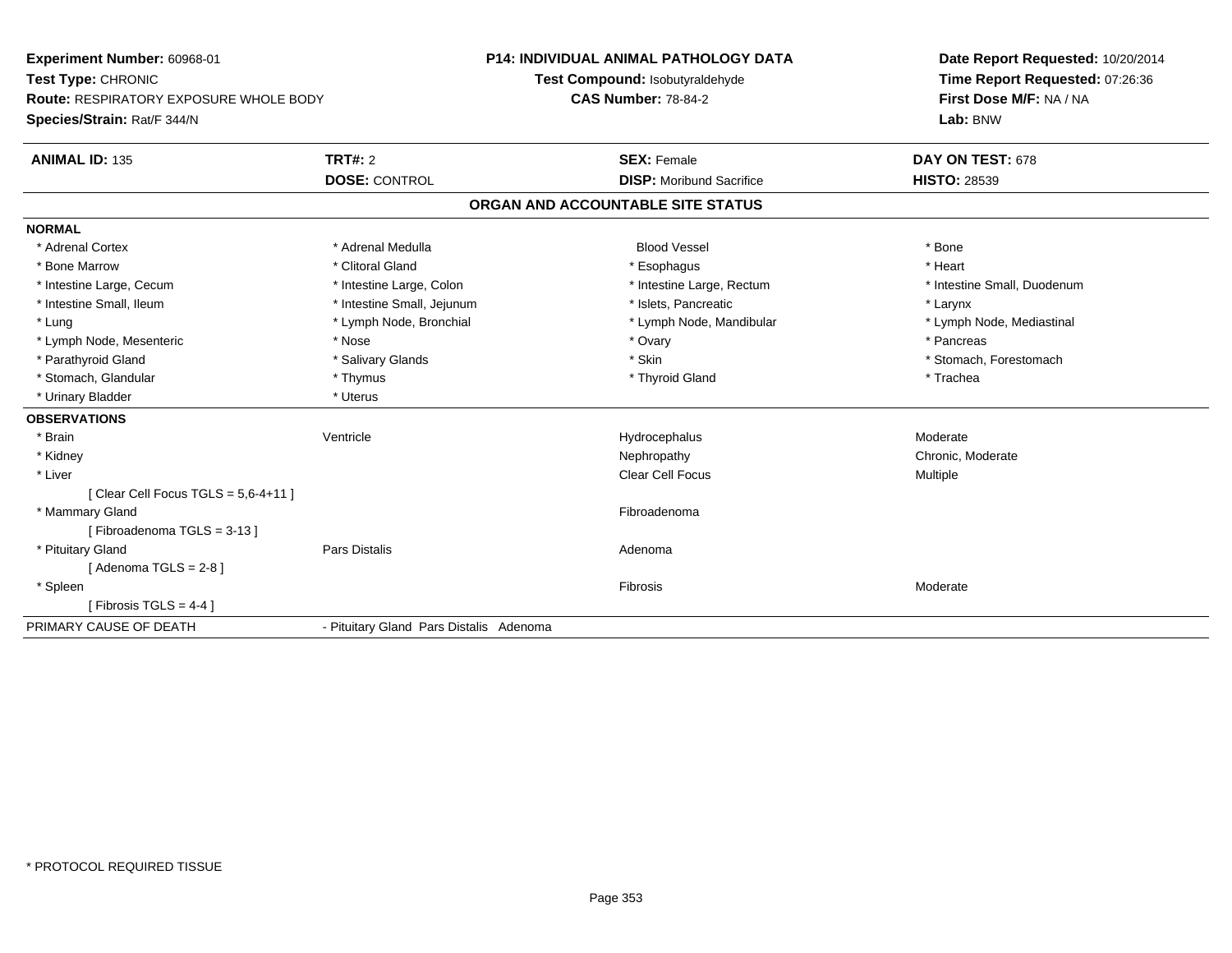| Experiment Number: 60968-01<br>Test Type: CHRONIC<br>Route: RESPIRATORY EXPOSURE WHOLE BODY |                          | <b>P14: INDIVIDUAL ANIMAL PATHOLOGY DATA</b><br>Test Compound: Isobutyraldehyde<br><b>CAS Number: 78-84-2</b> | Date Report Requested: 10/20/2014<br>Time Report Requested: 07:26:37<br>First Dose M/F: NA / NA |
|---------------------------------------------------------------------------------------------|--------------------------|---------------------------------------------------------------------------------------------------------------|-------------------------------------------------------------------------------------------------|
| Species/Strain: Rat/F 344/N                                                                 |                          |                                                                                                               | Lab: BNW                                                                                        |
| <b>ANIMAL ID: 136</b>                                                                       | <b>TRT#: 2</b>           | <b>SEX: Female</b>                                                                                            | DAY ON TEST: 735                                                                                |
|                                                                                             | <b>DOSE: CONTROL</b>     | <b>DISP: Terminal Sacrifice</b>                                                                               | <b>HISTO: 28540</b>                                                                             |
|                                                                                             |                          | ORGAN AND ACCOUNTABLE SITE STATUS                                                                             |                                                                                                 |
| <b>NORMAL</b>                                                                               |                          |                                                                                                               |                                                                                                 |
| * Adrenal Cortex                                                                            | * Adrenal Medulla        | <b>Blood Vessel</b>                                                                                           | * Bone                                                                                          |
| * Bone Marrow                                                                               | * Brain                  | * Clitoral Gland                                                                                              | * Esophagus                                                                                     |
| * Heart                                                                                     | * Intestine Large, Cecum | * Intestine Large, Colon                                                                                      | * Intestine Large, Rectum                                                                       |
| * Intestine Small, Duodenum                                                                 | * Intestine Small, Ileum | * Intestine Small, Jejunum                                                                                    | * Islets, Pancreatic                                                                            |
| * Kidney                                                                                    | * Larynx                 | * Lymph Node, Bronchial                                                                                       | * Lymph Node, Mediastinal                                                                       |
| * Lymph Node, Mesenteric                                                                    | * Nose                   | * Ovary                                                                                                       | * Parathyroid Gland                                                                             |
| * Salivary Glands                                                                           | * Skin                   | * Spleen                                                                                                      | * Stomach, Forestomach                                                                          |
| * Stomach, Glandular                                                                        | * Thymus                 | * Thyroid Gland                                                                                               | * Trachea                                                                                       |
| * Urinary Bladder                                                                           | * Uterus                 |                                                                                                               |                                                                                                 |
| <b>MISSING</b>                                                                              |                          |                                                                                                               |                                                                                                 |
| * Lymph Node, Mandibular                                                                    |                          |                                                                                                               |                                                                                                 |
| <b>OBSERVATIONS</b>                                                                         |                          |                                                                                                               |                                                                                                 |
| * Liver                                                                                     |                          | Hepatodiaphragmatic Nodule                                                                                    |                                                                                                 |
| [ Hepatodiaphragmatic Nodule TGLS = 3-13 ]                                                  |                          |                                                                                                               |                                                                                                 |
| * Lung                                                                                      | Alveolar Epith           | <b>Infiltration Cellular</b>                                                                                  | Histiocyte, Minimal                                                                             |
| Note: tiny focus of pams just under pleura on apical lobe very near cardiac lobe.           |                          |                                                                                                               |                                                                                                 |
| [Infiltration Cellular TGLS = 1-3]                                                          |                          |                                                                                                               |                                                                                                 |
| * Mammary Gland                                                                             |                          | Fibroadenoma                                                                                                  |                                                                                                 |
| [Fibroadenoma TGLS = $2-11+12$ ]                                                            |                          |                                                                                                               |                                                                                                 |
| * Pancreas                                                                                  |                          | Atrophy                                                                                                       | Minimal                                                                                         |
| * Pituitary Gland                                                                           | <b>Pars Distalis</b>     | Hyperplasia                                                                                                   | Moderate                                                                                        |
| PRIMARY CAUSE OF DEATH                                                                      |                          |                                                                                                               |                                                                                                 |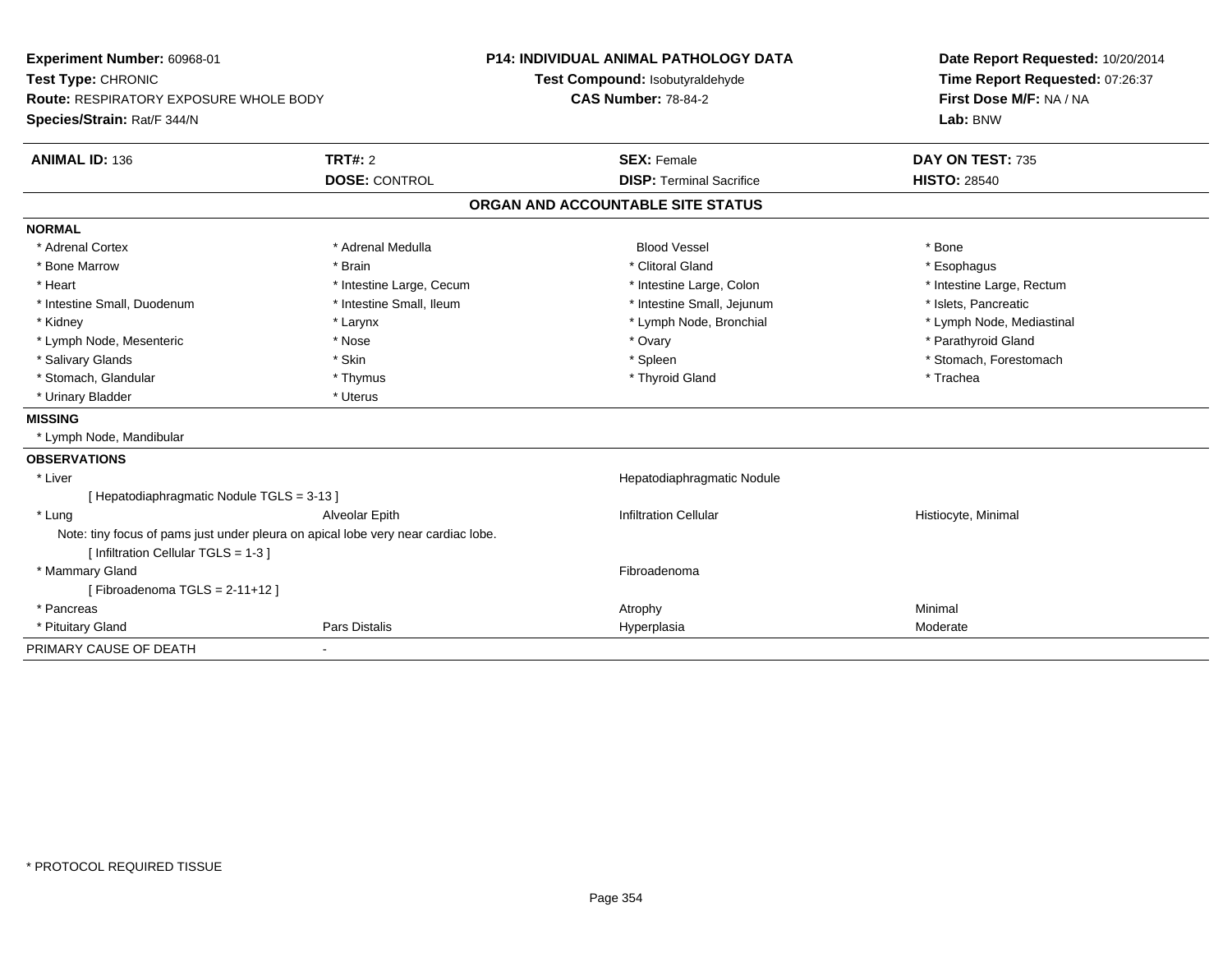| Experiment Number: 60968-01                   |                            | <b>P14: INDIVIDUAL ANIMAL PATHOLOGY DATA</b> | Date Report Requested: 10/20/2014                          |  |
|-----------------------------------------------|----------------------------|----------------------------------------------|------------------------------------------------------------|--|
| Test Type: CHRONIC                            |                            | Test Compound: Isobutyraldehyde              | Time Report Requested: 07:26:37<br>First Dose M/F: NA / NA |  |
| <b>Route: RESPIRATORY EXPOSURE WHOLE BODY</b> |                            | <b>CAS Number: 78-84-2</b>                   |                                                            |  |
| Species/Strain: Rat/F 344/N                   |                            |                                              | Lab: BNW                                                   |  |
| <b>ANIMAL ID: 137</b>                         | <b>TRT#: 2</b>             | <b>SEX: Female</b>                           | DAY ON TEST: 547                                           |  |
|                                               | <b>DOSE: CONTROL</b>       | <b>DISP:</b> Moribund Sacrifice              | <b>HISTO: 28541</b>                                        |  |
|                                               |                            | ORGAN AND ACCOUNTABLE SITE STATUS            |                                                            |  |
| <b>NORMAL</b>                                 |                            |                                              |                                                            |  |
| <b>Blood Vessel</b>                           | * Bone                     | * Brain                                      | * Esophagus                                                |  |
| * Intestine Large, Cecum                      | * Intestine Large, Colon   | * Intestine Large, Rectum                    | * Intestine Small, Duodenum                                |  |
| * Intestine Small, Ileum                      | * Intestine Small, Jejunum | * Islets, Pancreatic                         | * Larynx                                                   |  |
| * Mammary Gland                               | * Nose                     | * Ovary                                      | * Parathyroid Gland                                        |  |
| * Pituitary Gland                             | * Salivary Glands          | * Stomach, Glandular                         | * Thymus                                                   |  |
| * Thyroid Gland                               | * Trachea                  | * Uterus                                     |                                                            |  |
| <b>OBSERVATIONS</b>                           |                            |                                              |                                                            |  |
| * Adrenal Cortex                              |                            | Leukemia Mononuclear                         |                                                            |  |
| [ Leukemia Mononuclear TGLS = 2-14 ]          |                            |                                              |                                                            |  |
| * Adrenal Medulla                             |                            | Leukemia Mononuclear                         |                                                            |  |
| [ Leukemia Mononuclear TGLS = 2-14 ]          |                            |                                              |                                                            |  |
| * Bone Marrow                                 |                            | Leukemia Mononuclear                         |                                                            |  |
| * Clitoral Gland                              |                            | Cyst                                         | Moderate                                                   |  |
|                                               |                            | Leukemia Mononuclear                         |                                                            |  |
| [Cyst TGLS = $8-7$ ]                          |                            |                                              |                                                            |  |
| [ Leukemia Mononuclear TGLS = 8-7 ]           |                            |                                              |                                                            |  |
| * Heart                                       |                            | Leukemia Mononuclear                         |                                                            |  |
| [ Leukemia Mononuclear TGLS = 8-7 ]           |                            |                                              |                                                            |  |
| * Kidney                                      |                            | Nephropathy                                  | Chronic, Minimal                                           |  |
| * Liver                                       |                            | Leukemia Mononuclear                         |                                                            |  |
| * Lung                                        | Alveolar Epith             | <b>Infiltration Cellular</b>                 | Histiocyte, Moderate                                       |  |
|                                               |                            | Leukemia Mononuclear                         |                                                            |  |
| [ Infiltration Cellular TGLS = 6,7-3+3a+11 ]  |                            |                                              |                                                            |  |
| [ Leukemia Mononuclear TGLS = 6,7-3+3a+11 ]   |                            |                                              |                                                            |  |
| Lymph Node                                    | Deep Cervical              | Leukemia Mononuclear                         |                                                            |  |
|                                               | <b>Iliac</b>               | Leukemia Mononuclear                         |                                                            |  |
|                                               | Lumbar                     | Leukemia Mononuclear                         |                                                            |  |
|                                               | Pancreatic                 | Leukemia Mononuclear                         |                                                            |  |
|                                               | Renal                      | Leukemia Mononuclear                         |                                                            |  |
|                                               | Thoracic                   | Leukemia Mononuclear                         |                                                            |  |
|                                               |                            |                                              |                                                            |  |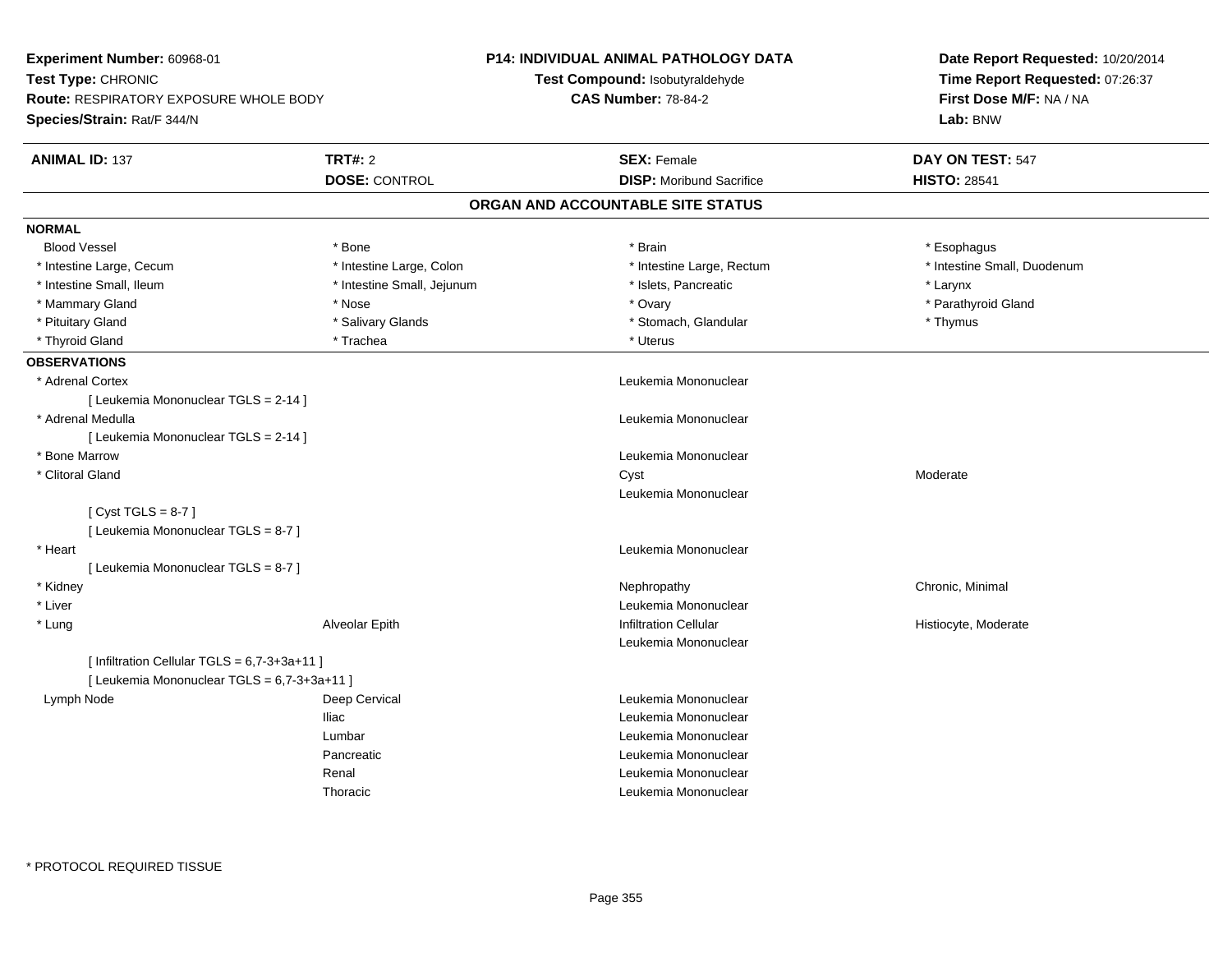| Experiment Number: 60968-01<br>Test Type: CHRONIC<br><b>Route: RESPIRATORY EXPOSURE WHOLE BODY</b><br>Species/Strain: Rat/F 344/N |                               | P14: INDIVIDUAL ANIMAL PATHOLOGY DATA<br>Test Compound: Isobutyraldehyde<br><b>CAS Number: 78-84-2</b> | Date Report Requested: 10/20/2014<br>Time Report Requested: 07:26:37<br>First Dose M/F: NA / NA<br>Lab: BNW |
|-----------------------------------------------------------------------------------------------------------------------------------|-------------------------------|--------------------------------------------------------------------------------------------------------|-------------------------------------------------------------------------------------------------------------|
| <b>ANIMAL ID: 137</b>                                                                                                             | <b>TRT#: 2</b>                | <b>SEX: Female</b>                                                                                     | DAY ON TEST: 547                                                                                            |
|                                                                                                                                   | <b>DOSE: CONTROL</b>          | <b>DISP:</b> Moribund Sacrifice                                                                        | <b>HISTO: 28541</b>                                                                                         |
|                                                                                                                                   |                               | ORGAN AND ACCOUNTABLE SITE STATUS                                                                      |                                                                                                             |
| Note: This is really axillary LN, a choice not available on tdms.                                                                 |                               |                                                                                                        |                                                                                                             |
| [ Leukemia Mononuclear TGLS = 3,4-15+16 ]                                                                                         |                               |                                                                                                        |                                                                                                             |
| [ Leukemia Mononuclear TGLS = 16-12 ]                                                                                             |                               |                                                                                                        |                                                                                                             |
| [ Leukemia Mononuclear TGLS = 17-22 ]                                                                                             |                               |                                                                                                        |                                                                                                             |
| [ Leukemia Mononuclear TGLS = 13-19 ]                                                                                             |                               |                                                                                                        |                                                                                                             |
| [ Leukemia Mononuclear TGLS = 14-20 ]                                                                                             |                               |                                                                                                        |                                                                                                             |
| [ Leukemia Mononuclear TGLS = 15-21 ]                                                                                             |                               |                                                                                                        |                                                                                                             |
| * Lymph Node, Bronchial                                                                                                           |                               | Leukemia Mononuclear                                                                                   |                                                                                                             |
| [ Leukemia Mononuclear TGLS = 2-14 ]                                                                                              |                               |                                                                                                        |                                                                                                             |
| * Lymph Node, Mandibular                                                                                                          |                               | Leukemia Mononuclear                                                                                   |                                                                                                             |
| [ Leukemia Mononuclear TGLS = 2-14 ]                                                                                              |                               |                                                                                                        |                                                                                                             |
| * Lymph Node, Mediastinal                                                                                                         |                               | Leukemia Mononuclear                                                                                   |                                                                                                             |
| [Leukemia Mononuclear TGLS = 5-2]                                                                                                 |                               |                                                                                                        |                                                                                                             |
| * Lymph Node, Mesenteric                                                                                                          |                               | Leukemia Mononuclear                                                                                   |                                                                                                             |
| [ Leukemia Mononuclear TGLS = 9-13 ]                                                                                              |                               |                                                                                                        |                                                                                                             |
| Mesentery                                                                                                                         |                               | Leukemia Mononuclear                                                                                   |                                                                                                             |
| [ Leukemia Mononuclear TGLS = 11-18 ]                                                                                             |                               |                                                                                                        |                                                                                                             |
| * Pancreas                                                                                                                        |                               | Leukemia Mononuclear                                                                                   |                                                                                                             |
| [ Leukemia Mononuclear TGLS = 11-18 ]                                                                                             |                               |                                                                                                        |                                                                                                             |
| * Skin                                                                                                                            | <b>Subcut Tiss</b>            | Leukemia Mononuclear                                                                                   |                                                                                                             |
| [ Leukemia Mononuclear TGLS = 10-17 ]                                                                                             |                               |                                                                                                        |                                                                                                             |
| * Spleen                                                                                                                          |                               | Leukemia Mononuclear                                                                                   |                                                                                                             |
| [ Leukemia Mononuclear TGLS = 12-12 ]                                                                                             |                               |                                                                                                        |                                                                                                             |
| * Stomach, Forestomach                                                                                                            |                               | Leukemia Mononuclear                                                                                   |                                                                                                             |
| [ Leukemia Mononuclear TGLS = 2-14 ]                                                                                              |                               |                                                                                                        |                                                                                                             |
| * Urinary Bladder                                                                                                                 | <b>Transit Epithe</b>         | Hyperplasia<br>Leukemia Mononuclear                                                                    | Moderate                                                                                                    |
| PRIMARY CAUSE OF DEATH                                                                                                            | - Spleen Leukemia Mononuclear |                                                                                                        |                                                                                                             |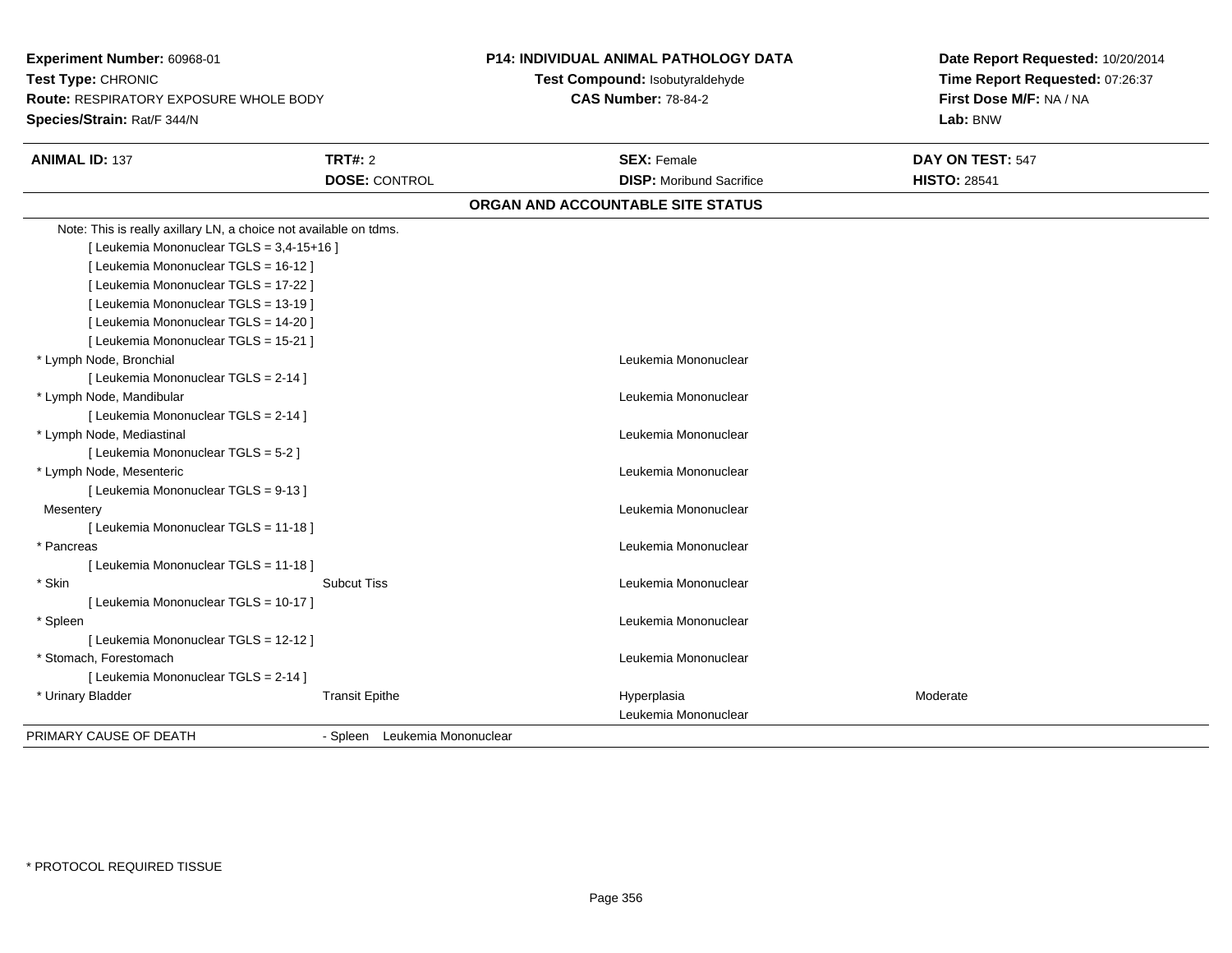| <b>Experiment Number: 60968-01</b>            |                           | <b>P14: INDIVIDUAL ANIMAL PATHOLOGY DATA</b> | Date Report Requested: 10/20/2014 |  |
|-----------------------------------------------|---------------------------|----------------------------------------------|-----------------------------------|--|
| Test Type: CHRONIC                            |                           | Test Compound: Isobutyraldehyde              | Time Report Requested: 07:26:37   |  |
| <b>Route: RESPIRATORY EXPOSURE WHOLE BODY</b> |                           | <b>CAS Number: 78-84-2</b>                   | First Dose M/F: NA / NA           |  |
| Species/Strain: Rat/F 344/N                   |                           |                                              | Lab: BNW                          |  |
| <b>ANIMAL ID: 138</b>                         | <b>TRT#: 2</b>            | <b>SEX: Female</b>                           | DAY ON TEST: 735                  |  |
|                                               | <b>DOSE: CONTROL</b>      | <b>DISP: Terminal Sacrifice</b>              | <b>HISTO: 28542</b>               |  |
|                                               |                           | ORGAN AND ACCOUNTABLE SITE STATUS            |                                   |  |
| <b>NORMAL</b>                                 |                           |                                              |                                   |  |
| * Adrenal Cortex                              | * Adrenal Medulla         | <b>Blood Vessel</b>                          | * Bone                            |  |
| * Bone Marrow                                 | * Brain                   | * Heart                                      | * Intestine Large, Cecum          |  |
| * Intestine Large, Colon                      | * Intestine Large, Rectum | * Intestine Small, Duodenum                  | * Intestine Small, Ileum          |  |
| * Intestine Small, Jejunum                    | * Islets. Pancreatic      | * Liver                                      | * Lymph Node, Bronchial           |  |
| * Lymph Node, Mandibular                      | * Lymph Node, Mediastinal | * Lymph Node, Mesenteric                     | * Mammary Gland                   |  |
| * Nose                                        | * Ovary                   | * Pancreas                                   | * Parathyroid Gland               |  |
| * Salivary Glands                             | * Skin                    | * Spleen                                     | * Stomach, Forestomach            |  |
| * Stomach, Glandular                          | * Thymus                  | * Thyroid Gland                              | * Trachea                         |  |
| * Urinary Bladder                             | * Uterus                  |                                              |                                   |  |
| <b>OBSERVATIONS</b>                           |                           |                                              |                                   |  |
| * Clitoral Gland                              |                           | Cyst                                         | Moderate                          |  |
| [Cyst TGLS = $2-7$ ]                          |                           |                                              |                                   |  |
| * Esophagus                                   | Periesoph Tiss            | Inflammation                                 | Chronic Active, Mild              |  |
| * Kidney                                      |                           | Nephropathy                                  | Chronic, Minimal                  |  |
| * Larynx                                      | Epithelium                | Hyperplasia                                  | Mild                              |  |
|                                               | Glands                    | Inflammation                                 | Suppurative, Mild                 |  |
|                                               | Epithelium                | Metaplasia                                   | Squamous, Mild                    |  |
| * Lung                                        | Alveolar Epith            | Hyperplasia                                  | Mild                              |  |
|                                               | Alveolar Epith            | <b>Infiltration Cellular</b>                 | Histiocyte, Mild                  |  |
| * Pituitary Gland                             | Pars Distalis             | Adenoma                                      |                                   |  |
| [Adenoma TGLS = $1-8$ ]                       |                           |                                              |                                   |  |
| PRIMARY CAUSE OF DEATH<br>$\blacksquare$      |                           |                                              |                                   |  |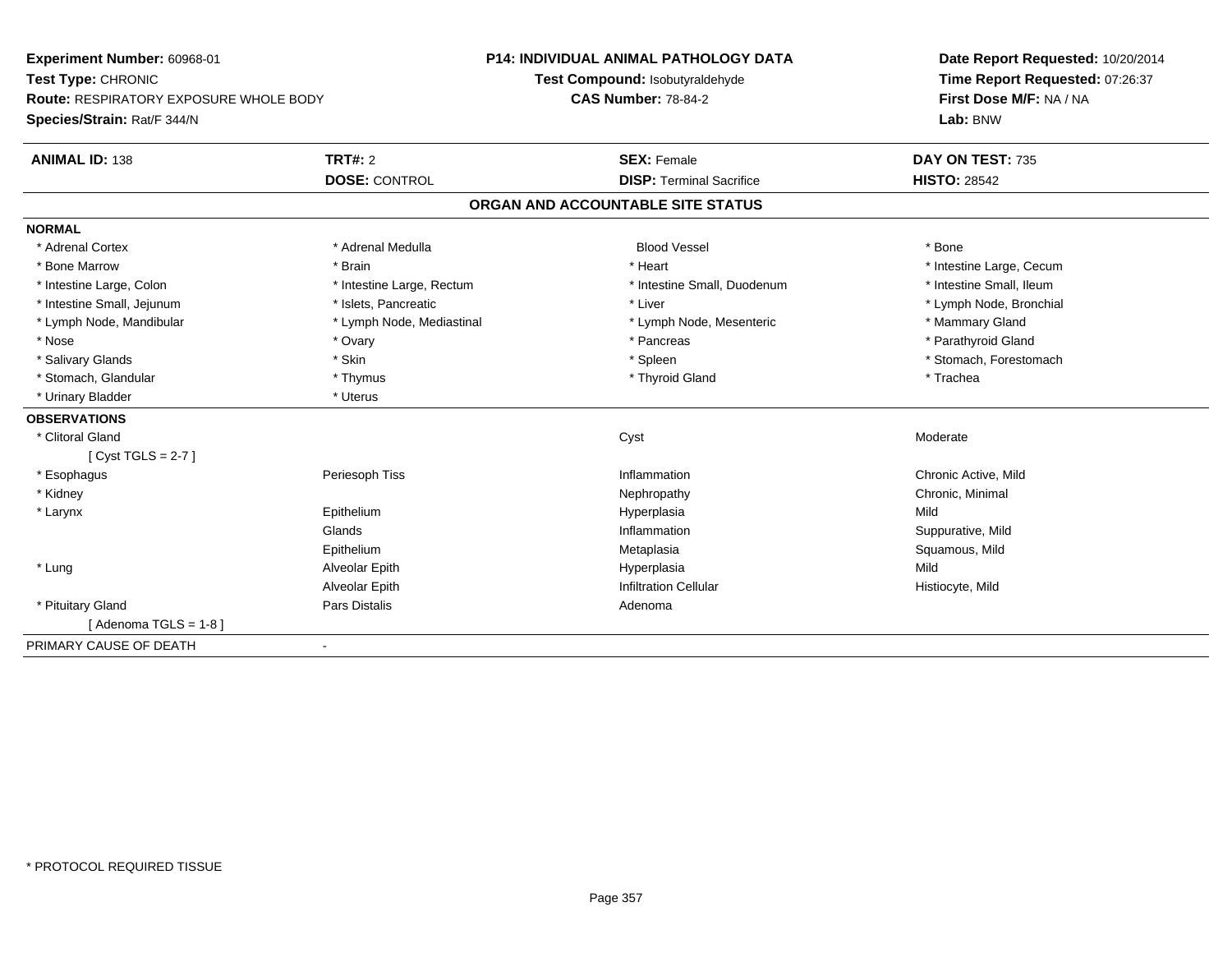| Experiment Number: 60968-01                                    |                            | <b>P14: INDIVIDUAL ANIMAL PATHOLOGY DATA</b> | Date Report Requested: 10/20/2014 |
|----------------------------------------------------------------|----------------------------|----------------------------------------------|-----------------------------------|
| Test Type: CHRONIC                                             |                            | Test Compound: Isobutyraldehyde              | Time Report Requested: 07:26:37   |
| <b>Route: RESPIRATORY EXPOSURE WHOLE BODY</b>                  |                            | <b>CAS Number: 78-84-2</b>                   | First Dose M/F: NA / NA           |
| Species/Strain: Rat/F 344/N                                    |                            |                                              | Lab: BNW                          |
| <b>ANIMAL ID: 139</b>                                          | <b>TRT#: 2</b>             | <b>SEX: Female</b>                           | DAY ON TEST: 734                  |
|                                                                | <b>DOSE: CONTROL</b>       | <b>DISP: Terminal Sacrifice</b>              | <b>HISTO: 28543</b>               |
|                                                                |                            | ORGAN AND ACCOUNTABLE SITE STATUS            |                                   |
| <b>NORMAL</b>                                                  |                            |                                              |                                   |
| * Adrenal Cortex                                               | * Adrenal Medulla          | <b>Blood Vessel</b>                          | * Bone                            |
| * Bone Marrow                                                  | * Brain                    | * Clitoral Gland                             | * Esophagus                       |
| * Heart                                                        | * Intestine Large, Cecum   | * Intestine Large, Colon                     | * Intestine Small, Duodenum       |
| * Intestine Small, Ileum                                       | * Intestine Small, Jejunum | * Lung                                       | * Lymph Node, Bronchial           |
| * Lymph Node, Mandibular                                       | * Lymph Node, Mediastinal  | * Lymph Node, Mesenteric                     | * Mammary Gland                   |
| * Ovary                                                        | * Pancreas                 | * Parathyroid Gland                          | * Salivary Glands                 |
| * Skin                                                         | * Spleen                   | * Stomach, Forestomach                       | * Stomach, Glandular              |
| * Thymus                                                       | * Trachea                  | * Urinary Bladder                            | * Uterus                          |
| <b>OBSERVATIONS</b>                                            |                            |                                              |                                   |
| Eye<br>Lens                                                    |                            | Cataract                                     | Moderate                          |
| [ Cataract TGLS = $1-11$ ]                                     |                            |                                              |                                   |
| * Intestine Large, Rectum                                      |                            | Parasite Metazoan                            |                                   |
| * Islets, Pancreatic                                           |                            | Hyperplasia                                  | Moderate                          |
| * Kidney                                                       |                            | Nephropathy                                  | Chronic, Mild                     |
| * Larynx                                                       |                            | Foreign Body                                 |                                   |
|                                                                | Epithelium                 | Hyperplasia                                  | Mild                              |
| * Liver                                                        |                            | <b>Basophilic Focus</b>                      | <b>Multiple</b>                   |
|                                                                |                            | Clear Cell Focus                             | Multiple                          |
| [Basophilic Focus TGLS = 5-4]<br>[Clear Cell Focus TGLS = 5-4] |                            |                                              |                                   |
| * Nose                                                         |                            | Foreign Body                                 |                                   |
| * Pituitary Gland                                              | <b>Pars Distalis</b>       | Adenoma                                      |                                   |
| [Adenoma TGLS = $4-8$ ]                                        |                            |                                              |                                   |
| * Thyroid Gland                                                | C Cell                     | Hyperplasia                                  | Minimal                           |
| PRIMARY CAUSE OF DEATH<br>$\blacksquare$                       |                            |                                              |                                   |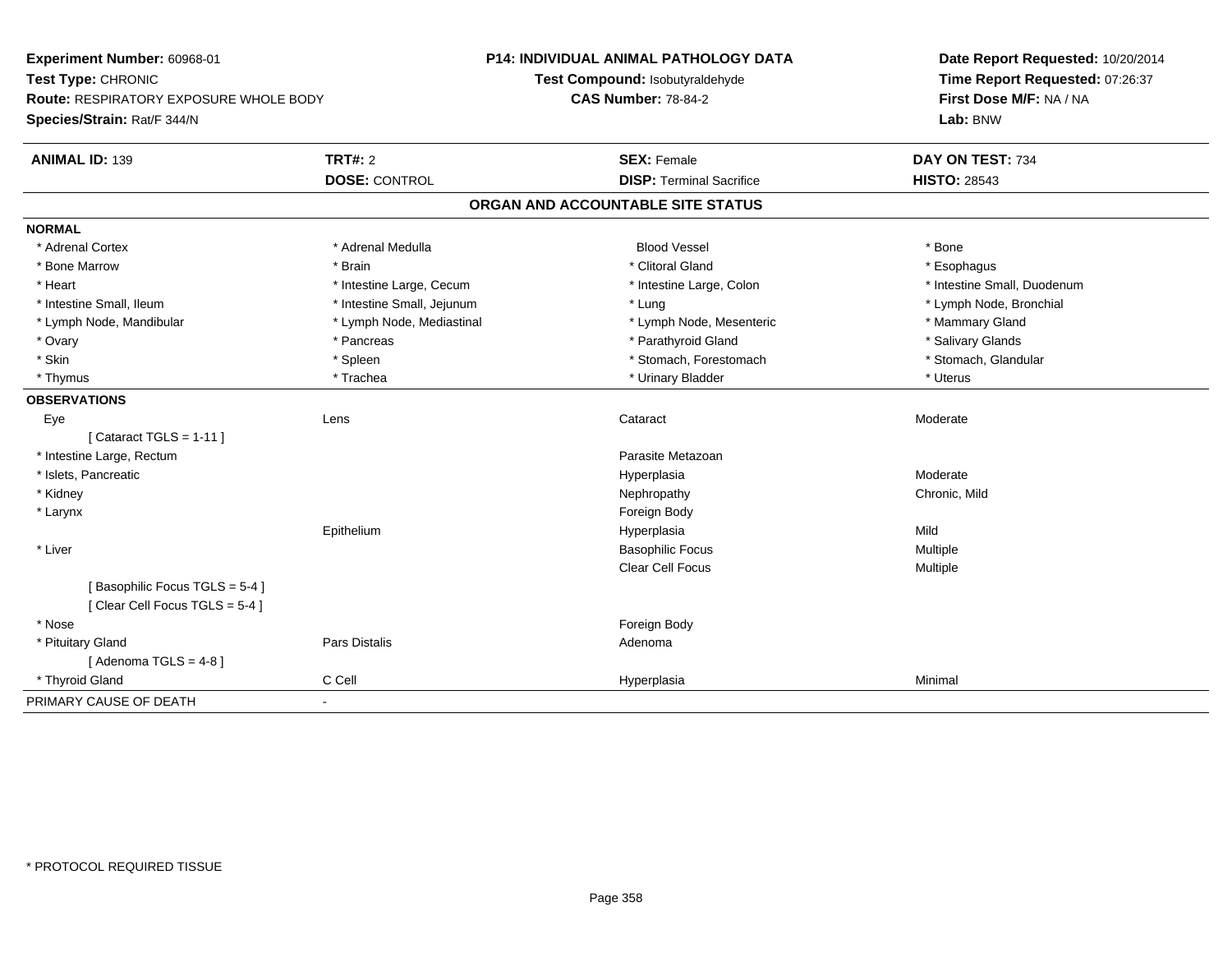| Experiment Number: 60968-01                                               |                           | <b>P14: INDIVIDUAL ANIMAL PATHOLOGY DATA</b> | Date Report Requested: 10/20/2014<br>Time Report Requested: 07:26:37 |  |
|---------------------------------------------------------------------------|---------------------------|----------------------------------------------|----------------------------------------------------------------------|--|
| Test Type: CHRONIC                                                        |                           | Test Compound: Isobutyraldehyde              |                                                                      |  |
| <b>Route: RESPIRATORY EXPOSURE WHOLE BODY</b>                             |                           | <b>CAS Number: 78-84-2</b>                   | First Dose M/F: NA / NA                                              |  |
| Species/Strain: Rat/F 344/N                                               |                           |                                              | Lab: BNW                                                             |  |
| <b>ANIMAL ID: 140</b>                                                     | <b>TRT#: 2</b>            | <b>SEX: Female</b>                           | DAY ON TEST: 734                                                     |  |
|                                                                           | <b>DOSE: CONTROL</b>      | <b>DISP: Terminal Sacrifice</b>              | <b>HISTO: 28544</b>                                                  |  |
|                                                                           |                           | ORGAN AND ACCOUNTABLE SITE STATUS            |                                                                      |  |
| <b>NORMAL</b>                                                             |                           |                                              |                                                                      |  |
| * Adrenal Medulla                                                         | <b>Blood Vessel</b>       | * Bone                                       | * Bone Marrow                                                        |  |
| * Brain                                                                   | * Clitoral Gland          | * Esophagus                                  | * Heart                                                              |  |
| * Intestine Large, Cecum                                                  | * Intestine Large, Colon  | * Intestine Small, Duodenum                  | * Intestine Small, Ileum                                             |  |
| * Intestine Small, Jejunum                                                | * Islets. Pancreatic      | * Liver                                      | * Lymph Node, Bronchial                                              |  |
| * Lymph Node, Mandibular                                                  | * Lymph Node, Mediastinal | * Lymph Node, Mesenteric                     | * Nose                                                               |  |
| * Ovary                                                                   | * Pancreas                | * Parathyroid Gland                          | * Salivary Glands                                                    |  |
| * Skin                                                                    | * Spleen                  | * Stomach, Forestomach                       | * Stomach, Glandular                                                 |  |
| * Thymus                                                                  | * Thyroid Gland           | * Trachea                                    | * Urinary Bladder                                                    |  |
| * Uterus                                                                  |                           |                                              |                                                                      |  |
| <b>OBSERVATIONS</b>                                                       |                           |                                              |                                                                      |  |
| * Adrenal Cortex                                                          |                           | Vacuolization Cytoplasmic                    | Marked                                                               |  |
| * Intestine Large, Rectum                                                 |                           | Parasite Metazoan                            |                                                                      |  |
| * Kidney                                                                  |                           | Nephropathy                                  | Chronic, Mild                                                        |  |
| * Larynx                                                                  | Glands                    | Inflammation                                 | Suppurative, Mild                                                    |  |
| * Liver                                                                   |                           |                                              |                                                                      |  |
| Note: Severe crystalline fb/cell dropout artifact in both liver sections. |                           |                                              |                                                                      |  |
| * Lung                                                                    | Alveolar Epith            | <b>Infiltration Cellular</b>                 | Histiocyte, Mild                                                     |  |
| * Mammary Gland                                                           |                           | Fibroadenoma                                 |                                                                      |  |
| [Fibroadenoma TGLS = 2-11]                                                |                           |                                              |                                                                      |  |
| * Pituitary Gland                                                         | <b>Pars Distalis</b>      | Adenoma                                      |                                                                      |  |
| [Adenoma TGLS = $1-8$ ]                                                   |                           |                                              |                                                                      |  |
| PRIMARY CAUSE OF DEATH                                                    |                           |                                              |                                                                      |  |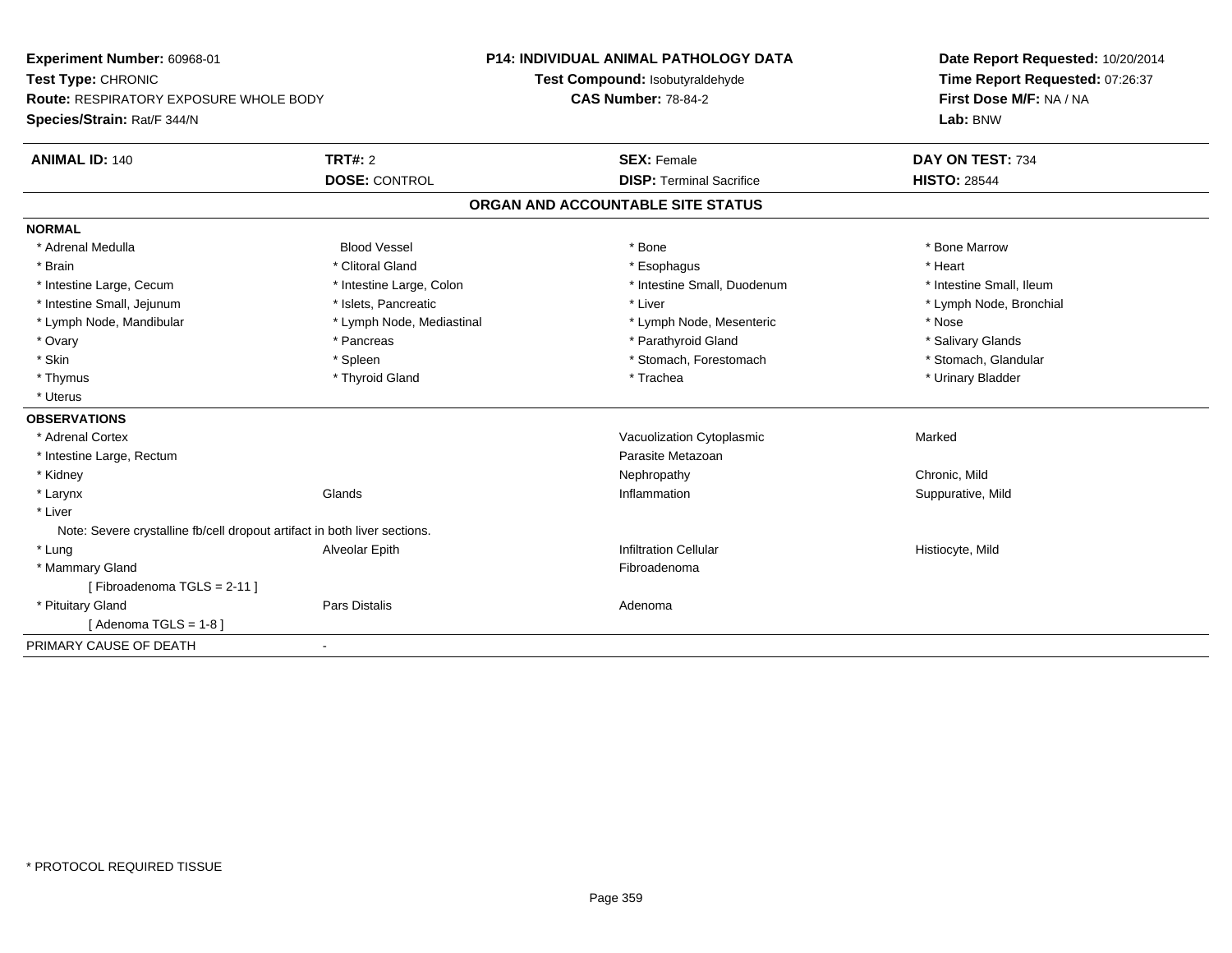| Experiment Number: 60968-01            |                                    | <b>P14: INDIVIDUAL ANIMAL PATHOLOGY DATA</b> | Date Report Requested: 10/20/2014<br>Time Report Requested: 07:26:37 |
|----------------------------------------|------------------------------------|----------------------------------------------|----------------------------------------------------------------------|
| Test Type: CHRONIC                     |                                    | Test Compound: Isobutyraldehyde              |                                                                      |
| Route: RESPIRATORY EXPOSURE WHOLE BODY |                                    | <b>CAS Number: 78-84-2</b>                   | First Dose M/F: NA / NA                                              |
| Species/Strain: Rat/F 344/N            |                                    |                                              | Lab: BNW                                                             |
| <b>ANIMAL ID: 141</b>                  | TRT#: 2                            | <b>SEX: Female</b>                           | DAY ON TEST: 56                                                      |
|                                        | <b>DOSE: CONTROL</b>               | <b>DISP:</b> Moribund Sacrifice              | <b>HISTO: 28545</b>                                                  |
|                                        |                                    | ORGAN AND ACCOUNTABLE SITE STATUS            |                                                                      |
| <b>NORMAL</b>                          |                                    |                                              |                                                                      |
| * Adrenal Cortex                       | * Adrenal Medulla                  | <b>Blood Vessel</b>                          | * Bone                                                               |
| * Bone Marrow                          | * Brain                            | * Clitoral Gland                             | * Esophagus                                                          |
| * Heart                                | * Intestine Large, Cecum           | * Intestine Large, Colon                     | * Intestine Large, Rectum                                            |
| * Intestine Small, Duodenum            | * Intestine Small, Ileum           | * Intestine Small, Jejunum                   | * Islets, Pancreatic                                                 |
| * Kidney                               | * Larynx                           | * Liver                                      | * Lung                                                               |
| * Lymph Node, Bronchial                | * Lymph Node, Mesenteric           | * Mammary Gland                              | * Nose                                                               |
| * Ovary                                | * Pancreas                         | * Parathyroid Gland                          | * Salivary Glands                                                    |
| * Skin                                 | * Spleen                           | * Stomach, Forestomach                       | * Stomach, Glandular                                                 |
| * Thymus                               | * Thyroid Gland                    | * Trachea                                    | * Urinary Bladder                                                    |
| * Uterus                               |                                    |                                              |                                                                      |
| <b>MISSING</b>                         |                                    |                                              |                                                                      |
| * Pituitary Gland                      |                                    |                                              |                                                                      |
| <b>OBSERVATIONS</b>                    |                                    |                                              |                                                                      |
| * Lymph Node, Mandibular               |                                    | Hyperplasia                                  | Lymphoid, Marked                                                     |
| [ Hyperplasia TGLS = 2-7 ]             |                                    |                                              |                                                                      |
| * Lymph Node, Mediastinal              |                                    | Hyperplasia                                  | Lymphoid, Moderate                                                   |
| Oral Mucosa                            |                                    | Fibrosis                                     | Marked                                                               |
|                                        |                                    | Inflammation                                 | Chronic, Moderate                                                    |
| Tooth                                  |                                    | Developmental Malformation                   |                                                                      |
| PRIMARY CAUSE OF DEATH                 | - Tooth Developmental Malformation |                                              |                                                                      |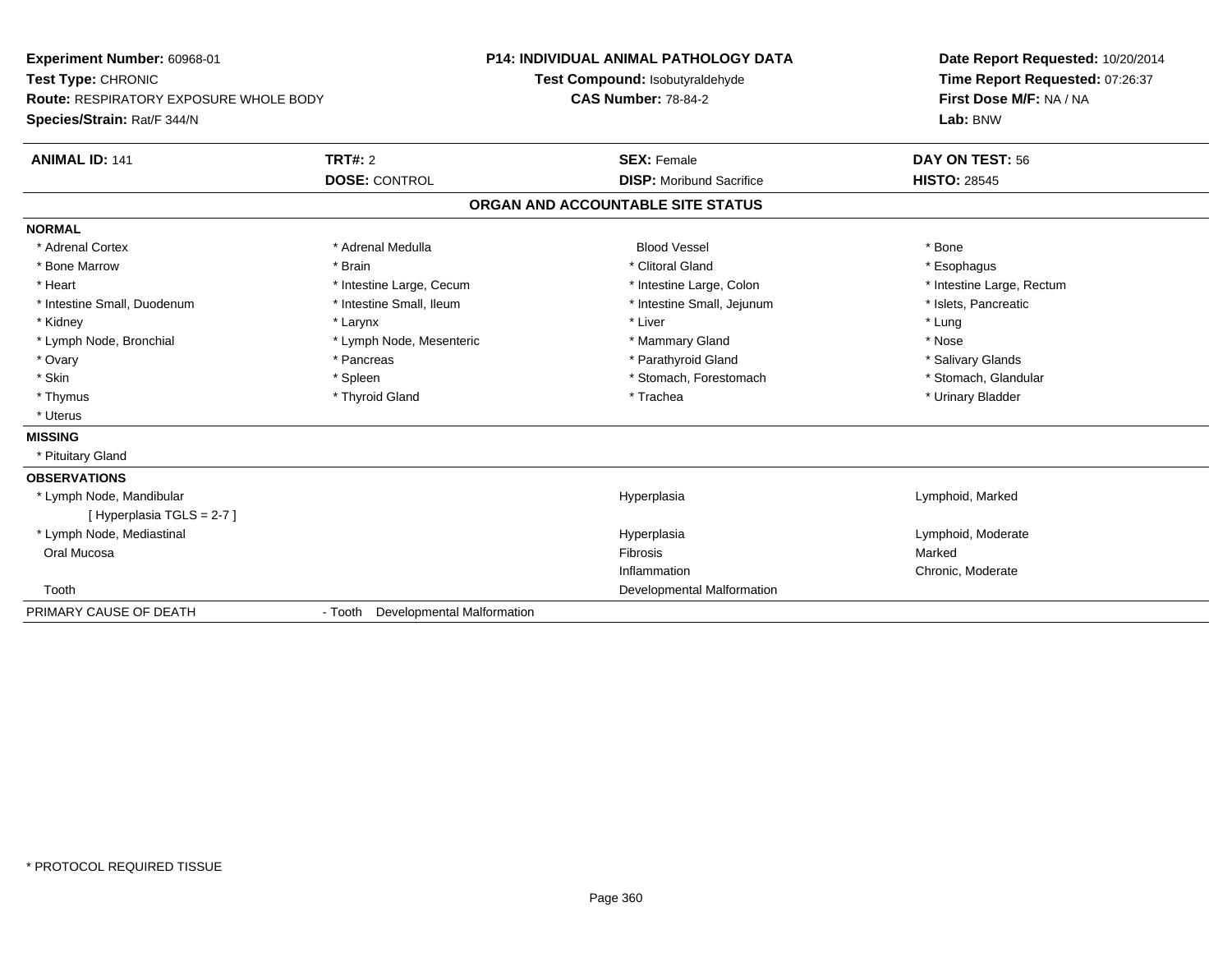| Experiment Number: 60968-01            |                              | <b>P14: INDIVIDUAL ANIMAL PATHOLOGY DATA</b> | Date Report Requested: 10/20/2014 |  |
|----------------------------------------|------------------------------|----------------------------------------------|-----------------------------------|--|
| Test Type: CHRONIC                     |                              | Test Compound: Isobutyraldehyde              | Time Report Requested: 07:26:37   |  |
| Route: RESPIRATORY EXPOSURE WHOLE BODY |                              | <b>CAS Number: 78-84-2</b>                   | First Dose M/F: NA / NA           |  |
| Species/Strain: Rat/F 344/N            |                              |                                              | Lab: BNW                          |  |
| <b>ANIMAL ID: 142</b>                  | <b>TRT#: 2</b>               | <b>SEX: Female</b>                           | DAY ON TEST: 692                  |  |
|                                        | <b>DOSE: CONTROL</b>         | <b>DISP: Moribund Sacrifice</b>              | <b>HISTO: 28546</b>               |  |
|                                        |                              | ORGAN AND ACCOUNTABLE SITE STATUS            |                                   |  |
| NORMAL                                 |                              |                                              |                                   |  |
| * Adrenal Cortex                       | * Adrenal Medulla            | <b>Blood Vessel</b>                          | * Bone                            |  |
| * Bone Marrow                          | * Brain                      | * Clitoral Gland                             | * Esophagus                       |  |
| * Heart                                | * Intestine Large, Cecum     | * Intestine Large, Rectum                    | * Intestine Small, Duodenum       |  |
| * Intestine Small, Ileum               | * Intestine Small, Jejunum   | * Islets, Pancreatic                         | * Kidney                          |  |
| * Larynx                               | * Lung                       | * Lymph Node, Bronchial                      | * Lymph Node, Mandibular          |  |
| * Lymph Node, Mediastinal              | * Lymph Node, Mesenteric     | * Ovary                                      | * Pancreas                        |  |
| * Parathyroid Gland                    | * Salivary Glands            | * Skin                                       | $*$ Spleen                        |  |
| * Stomach, Forestomach                 | * Stomach, Glandular         | * Thymus                                     | * Thyroid Gland                   |  |
| * Trachea                              | * Urinary Bladder            | * Uterus                                     |                                   |  |
| <b>OBSERVATIONS</b>                    |                              |                                              |                                   |  |
| * Intestine Large, Colon               |                              | Parasite Metazoan                            |                                   |  |
| [ Parasite Metazoan TGLS = 4-8 ]       |                              |                                              |                                   |  |
| * Liver                                |                              | <b>Clear Cell Focus</b>                      |                                   |  |
| [Clear Cell Focus TGLS = 5-4]          |                              |                                              |                                   |  |
| * Mammary Gland                        |                              | Fibroadenoma                                 |                                   |  |
| [Fibroadenoma TGLS = 3-11+12+13+14]    |                              |                                              |                                   |  |
| Mesentery                              | Fat                          | Necrosis                                     | Marked                            |  |
| [Necrosis TGLS = $6-15$ ]              |                              |                                              |                                   |  |
| * Nose                                 |                              | Foreign Body                                 |                                   |  |
| [Foreign Body TGLS = 4-8]              |                              |                                              |                                   |  |
| * Pituitary Gland                      | <b>Pars Distalis</b>         | Adenoma                                      |                                   |  |
|                                        |                              | Cyst                                         | Moderate                          |  |
| [Adenoma TGLS = $4-8$ ]                |                              |                                              |                                   |  |
| [ $Cyst TGLS = 4-8$ ]                  |                              |                                              |                                   |  |
| PRIMARY CAUSE OF DEATH                 | - Mammary Gland Fibroadenoma |                                              |                                   |  |
|                                        |                              |                                              |                                   |  |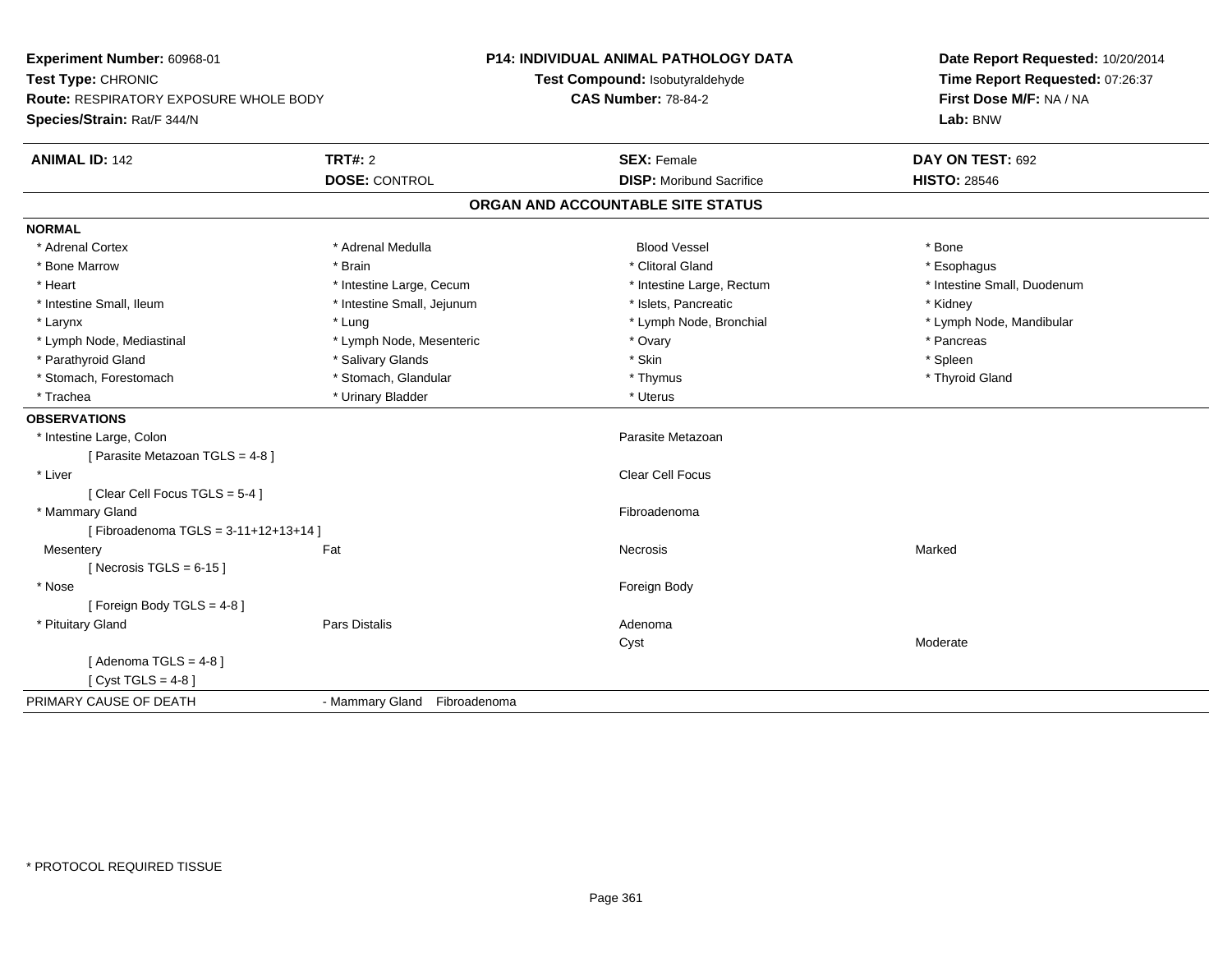**Experiment Number:** 60968-01**Test Type:** CHRONIC **Route:** RESPIRATORY EXPOSURE WHOLE BODY**Species/Strain:** Rat/F 344/N**P14: INDIVIDUAL ANIMAL PATHOLOGY DATATest Compound:** Isobutyraldehyde**CAS Number:** 78-84-2**Date Report Requested:** 10/20/2014**Time Report Requested:** 07:26:37**First Dose M/F:** NA / NA**Lab:** BNW**ANIMAL ID:** 143**TRT#:** 2 **SEX:** Female **DAY ON TEST:** 580 **DOSE:** CONTROL**DISP:** Moribund Sacrifice **HISTO:** 28547 **ORGAN AND ACCOUNTABLE SITE STATUSNORMALBlood Vessel**  Blood Vessel \* Bone \* Bone Marrow \* Brain\* Clitoral Gland \* \* exphagus \* Esophagus \* \* Heart \* Heart \* Intestine Large, Cecum \* Intestine Small, Ileum \* Intestine Large, Colon \* Intestine Large, Rectum \* Intestine Small, Duodenum \* Intestine Small, Duodenum \* Intestine Small, Jejunum \* \* The mannery Gland \* \* Islets, Pancreatic \* The mannery State \* Mammary Gland \* Mammary Gland \* Parathyroid Gland \* Nose \* Ovary \* Pancreas \* Parathyroid Gland \* Salivary Glands \* Thymus \* Skin \* Skin \* \* Stomach, Glandular \* Stomach, Glandular \* Thymus \* Thymus \* Uterus \* Thyroid Gland \* Trachea \* Trachea \* Trachea \* Urinary Bladder \* Urinary Bladder **OBSERVATIONS** \* Adrenal Cortex Leukemia Mononuclear Vacuolization Cytoplasmic Moderate \* Adrenal Medulla Leukemia Mononuclear \* Kidneyy the controller of the controller of the controller of the controller of the controller of the controller of the controller of the controller of the controller of the controller of the controller of the controller of the \* Liver Leukemia Mononuclear Vacuolization Cytoplasmic Marked[ Leukemia Mononuclear TGLS = 4-4 ] \* Lung Leukemia Mononuclear \* Lymph Node, Bronchial Leukemia Mononuclear[ Leukemia Mononuclear TGLS = 3-11 ] \* Lymph Node, Mandibular Leukemia Mononuclear [ Leukemia Mononuclear TGLS = 3-11 ] \* Lymph Node, Mediastinal Leukemia Mononuclear[ Leukemia Mononuclear TGLS = 5-8+12 ] \* Lymph Node, Mesenteric Leukemia Mononuclear [ Leukemia Mononuclear TGLS = 3-11 ] \* Pituitary Glandd and the contract of Pars Distalis and the contract of Adenoma and Adenoma and the Adenoma and the Adenoma and  $\lambda$ Cyst Moderate $[$  Adenoma TGLS = 2-8  $]$  $[$  Cyst TGLS = 2-8  $]$  \* Spleen Leukemia Mononuclear [ Leukemia Mononuclear TGLS = 3-11 ]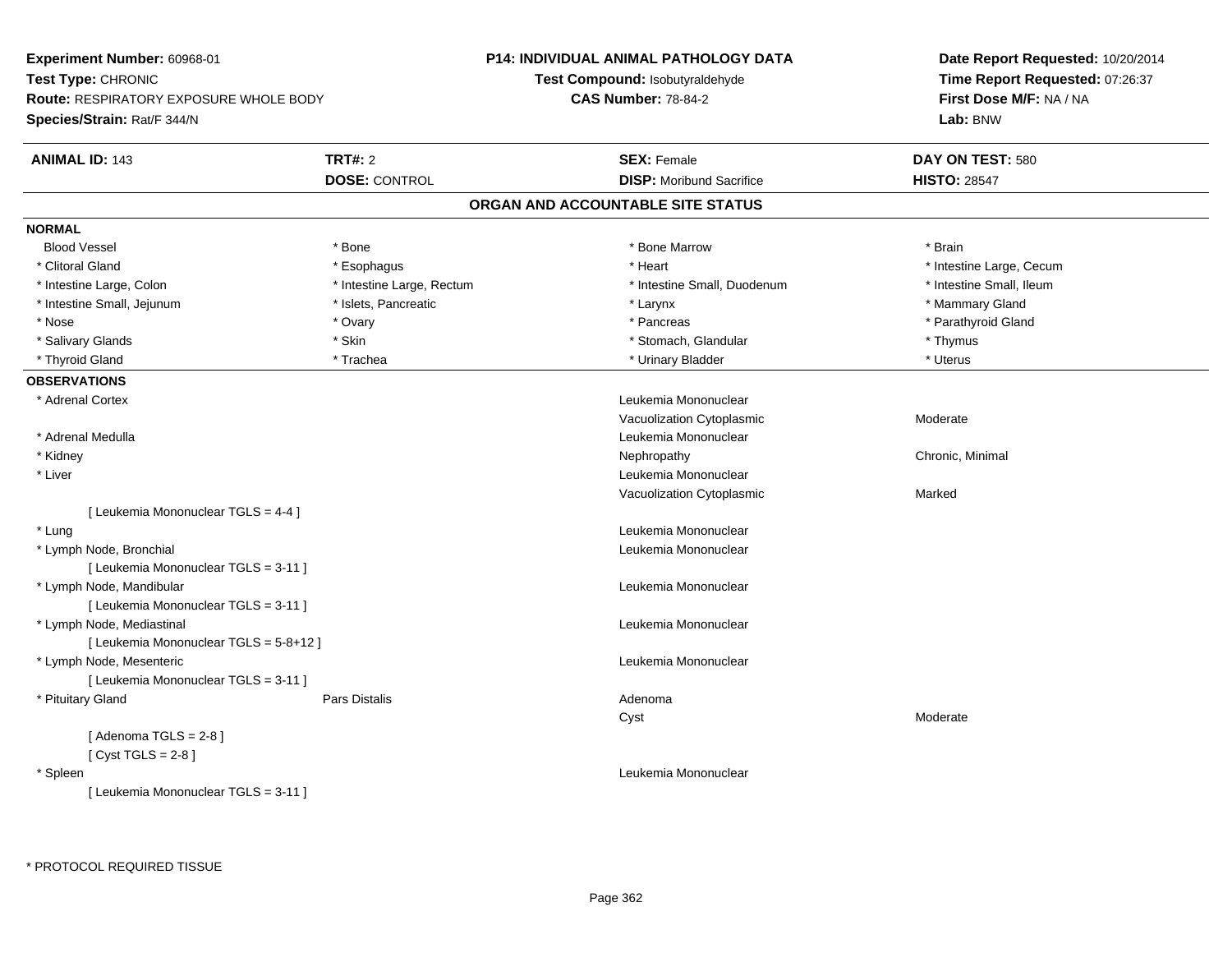| Experiment Number: 60968-01<br><b>Test Type: CHRONIC</b> |                                  | <b>P14: INDIVIDUAL ANIMAL PATHOLOGY DATA</b><br><b>Test Compound: Isobutyraldehyde</b> | Date Report Requested: 10/20/2014<br>Time Report Requested: 07:26:37<br>First Dose M/F: NA / NA |  |
|----------------------------------------------------------|----------------------------------|----------------------------------------------------------------------------------------|-------------------------------------------------------------------------------------------------|--|
| <b>Route: RESPIRATORY EXPOSURE WHOLE BODY</b>            |                                  | <b>CAS Number: 78-84-2</b>                                                             |                                                                                                 |  |
| Species/Strain: Rat/F 344/N                              |                                  |                                                                                        | Lab: BNW                                                                                        |  |
| <b>ANIMAL ID: 143</b>                                    | TRT#: 2                          | <b>SEX: Female</b>                                                                     | DAY ON TEST: 580                                                                                |  |
|                                                          | <b>DOSE: CONTROL</b>             | <b>DISP:</b> Moribund Sacrifice                                                        | <b>HISTO: 28547</b>                                                                             |  |
|                                                          |                                  | ORGAN AND ACCOUNTABLE SITE STATUS                                                      |                                                                                                 |  |
| * Stomach. Forestomach                                   |                                  | Hyperkeratosis                                                                         | Moderate                                                                                        |  |
|                                                          |                                  | Hyperplasia                                                                            | Moderate                                                                                        |  |
| [Hyperkeratosis TGLS = $5-8+12$ ]                        |                                  |                                                                                        |                                                                                                 |  |
| [Hyperplasia TGLS = $5-8+12$ ]                           |                                  |                                                                                        |                                                                                                 |  |
| PRIMARY CAUSE OF DEATH                                   | Leukemia Mononuclear<br>- Spleen |                                                                                        |                                                                                                 |  |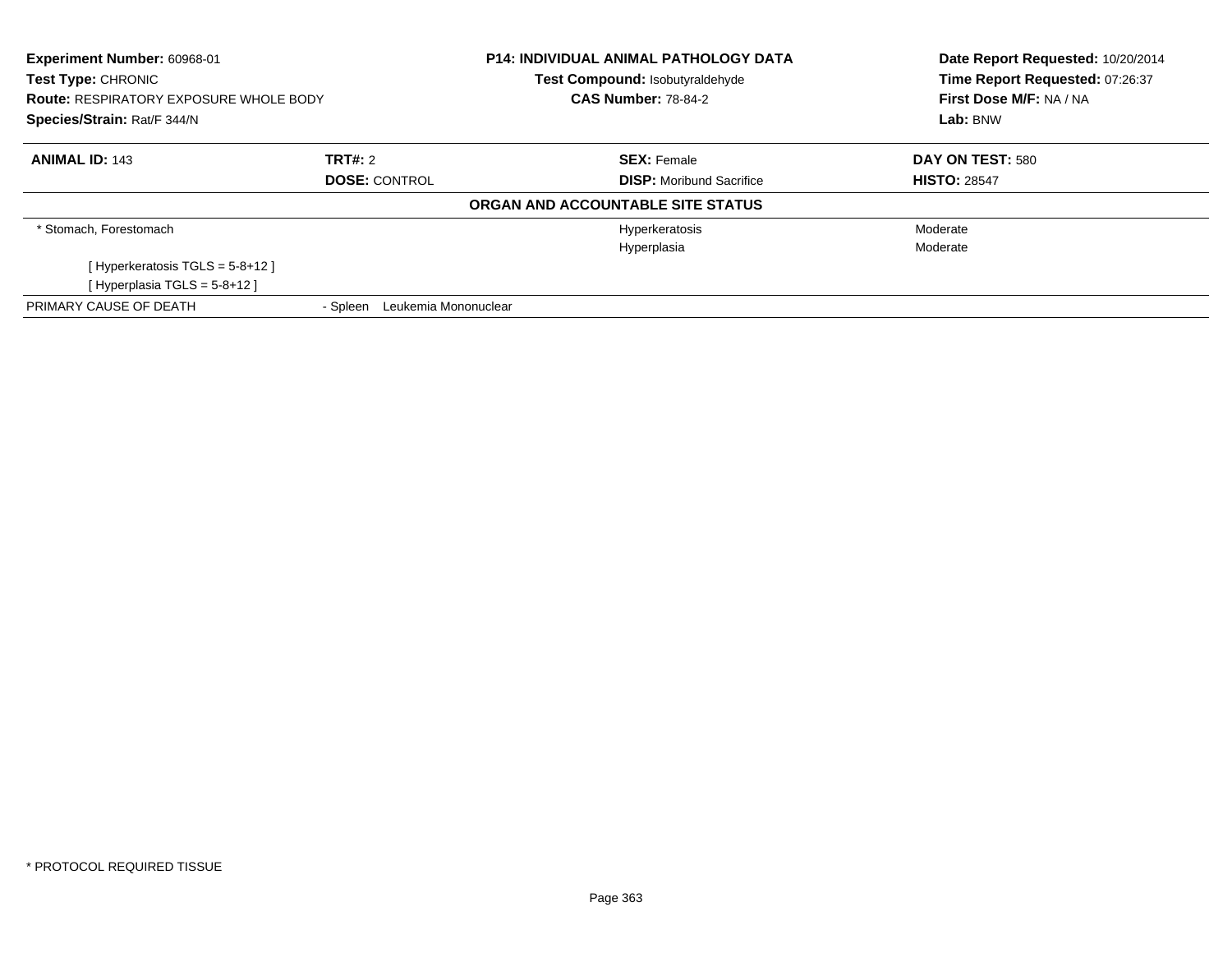| Experiment Number: 60968-01<br>Test Type: CHRONIC<br><b>Route: RESPIRATORY EXPOSURE WHOLE BODY</b>               |                             | <b>P14: INDIVIDUAL ANIMAL PATHOLOGY DATA</b> | Date Report Requested: 10/20/2014<br>Time Report Requested: 07:26:37<br>First Dose M/F: NA / NA |  |
|------------------------------------------------------------------------------------------------------------------|-----------------------------|----------------------------------------------|-------------------------------------------------------------------------------------------------|--|
|                                                                                                                  |                             | Test Compound: Isobutyraldehyde              |                                                                                                 |  |
|                                                                                                                  |                             | <b>CAS Number: 78-84-2</b>                   |                                                                                                 |  |
| Species/Strain: Rat/F 344/N                                                                                      |                             |                                              | Lab: BNW                                                                                        |  |
| <b>ANIMAL ID: 144</b>                                                                                            | <b>TRT#: 2</b>              | <b>SEX: Female</b>                           | DAY ON TEST: 625                                                                                |  |
|                                                                                                                  | <b>DOSE: CONTROL</b>        | <b>DISP:</b> Moribund Sacrifice              | <b>HISTO: 28548</b>                                                                             |  |
|                                                                                                                  |                             | ORGAN AND ACCOUNTABLE SITE STATUS            |                                                                                                 |  |
| <b>NORMAL</b>                                                                                                    |                             |                                              |                                                                                                 |  |
| <b>Blood Vessel</b>                                                                                              | * Bone                      | * Brain                                      | * Clitoral Gland                                                                                |  |
| * Esophagus                                                                                                      | * Heart                     | * Intestine Large, Cecum                     | * Intestine Large, Colon                                                                        |  |
| * Intestine Large, Rectum                                                                                        | * Intestine Small, Duodenum | * Intestine Small, Ileum                     | * Intestine Small, Jejunum                                                                      |  |
| * Islets, Pancreatic                                                                                             | * Larynx                    | * Mammary Gland                              | * Nose                                                                                          |  |
| * Ovary                                                                                                          | * Pancreas                  | * Parathyroid Gland                          | * Salivary Glands                                                                               |  |
| * Skin                                                                                                           | * Stomach, Forestomach      | * Stomach, Glandular                         | * Thymus                                                                                        |  |
| * Thyroid Gland                                                                                                  | * Trachea                   | * Urinary Bladder                            | * Uterus                                                                                        |  |
| <b>OBSERVATIONS</b>                                                                                              |                             |                                              |                                                                                                 |  |
| * Adrenal Cortex                                                                                                 |                             | Leukemia Mononuclear                         |                                                                                                 |  |
|                                                                                                                  |                             | Vacuolization Cytoplasmic                    | Mild                                                                                            |  |
| * Adrenal Medulla                                                                                                |                             | Leukemia Mononuclear                         |                                                                                                 |  |
| * Bone Marrow                                                                                                    |                             | Leukemia Mononuclear                         |                                                                                                 |  |
| [ Leukemia Mononuclear TGLS = 5-8+12 ]                                                                           |                             |                                              |                                                                                                 |  |
| * Kidney                                                                                                         |                             | Nephropathy                                  | Chronic, Minimal                                                                                |  |
| * Liver                                                                                                          |                             | Clear Cell Focus                             |                                                                                                 |  |
|                                                                                                                  |                             | Leukemia Mononuclear                         |                                                                                                 |  |
|                                                                                                                  |                             | Vacuolization Cytoplasmic                    | Moderate                                                                                        |  |
| [Clear Cell Focus TGLS = 7-12]<br>[ Leukemia Mononuclear TGLS = 7-12 ]<br>[Vacuolization Cytoplasmic TGLS = 6-4] |                             |                                              |                                                                                                 |  |
| * Lung                                                                                                           | Alveolar Epith              | Fibrosis                                     | Moderate                                                                                        |  |
|                                                                                                                  | Alveolar Epith              | <b>Infiltration Cellular</b>                 | Histiocyte, Marked                                                                              |  |
|                                                                                                                  |                             | Leukemia Mononuclear                         |                                                                                                 |  |
| [ Infiltration Cellular TGLS = 2-3+3a ]<br>[ Leukemia Mononuclear TGLS = 2-3+3a ]                                |                             |                                              |                                                                                                 |  |
| * Lymph Node, Bronchial                                                                                          |                             | Leukemia Mononuclear                         |                                                                                                 |  |
| [ Leukemia Mononuclear TGLS = 5-11 ]                                                                             |                             |                                              |                                                                                                 |  |
| * Lymph Node, Mandibular                                                                                         |                             | Leukemia Mononuclear                         |                                                                                                 |  |
| [ Leukemia Mononuclear TGLS = 5-11 ]<br>* Lymph Node, Mediastinal                                                |                             | Leukemia Mononuclear                         |                                                                                                 |  |
|                                                                                                                  |                             |                                              |                                                                                                 |  |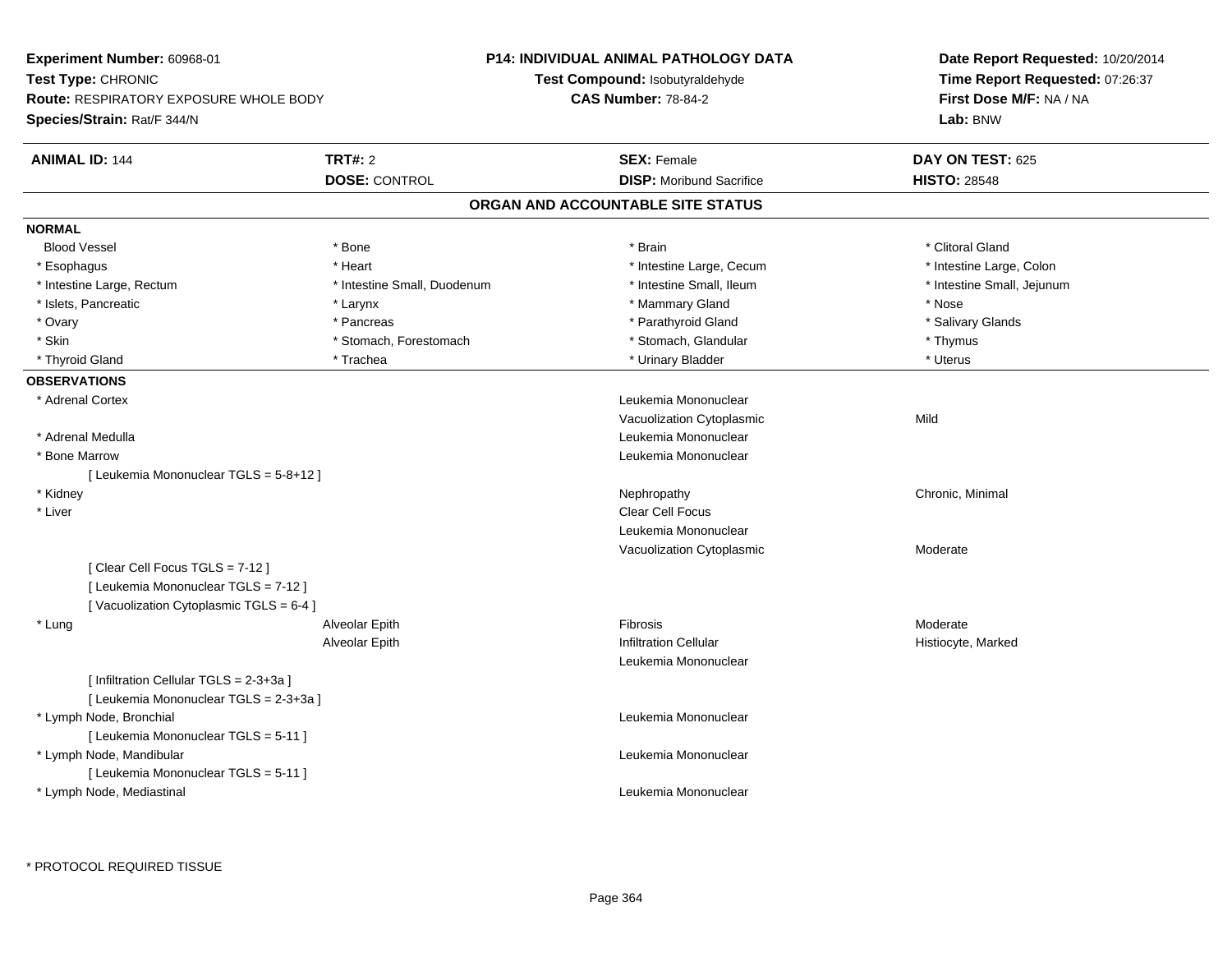| <b>Experiment Number: 60968-01</b><br>Test Type: CHRONIC<br><b>Route: RESPIRATORY EXPOSURE WHOLE BODY</b><br>Species/Strain: Rat/F 344/N |                                  | <b>P14: INDIVIDUAL ANIMAL PATHOLOGY DATA</b><br><b>Test Compound: Isobutyraldehyde</b><br><b>CAS Number: 78-84-2</b> | Date Report Requested: 10/20/2014<br>Time Report Requested: 07:26:37<br>First Dose M/F: NA / NA<br>Lab: BNW |
|------------------------------------------------------------------------------------------------------------------------------------------|----------------------------------|----------------------------------------------------------------------------------------------------------------------|-------------------------------------------------------------------------------------------------------------|
|                                                                                                                                          |                                  |                                                                                                                      |                                                                                                             |
| <b>ANIMAL ID: 144</b>                                                                                                                    | TRT#: 2                          | <b>SEX: Female</b>                                                                                                   | <b>DAY ON TEST: 625</b>                                                                                     |
|                                                                                                                                          | <b>DOSE: CONTROL</b>             | <b>DISP:</b> Moribund Sacrifice                                                                                      | <b>HISTO: 28548</b>                                                                                         |
|                                                                                                                                          |                                  | ORGAN AND ACCOUNTABLE SITE STATUS                                                                                    |                                                                                                             |
| * Lymph Node, Mesenteric                                                                                                                 |                                  | Leukemia Mononuclear                                                                                                 |                                                                                                             |
| [Leukemia Mononuclear TGLS = 5-11]                                                                                                       |                                  |                                                                                                                      |                                                                                                             |
| * Pituitary Gland                                                                                                                        | Pars Distalis                    | Adenoma                                                                                                              |                                                                                                             |
| [Adenoma TGLS = $3-8$ ]                                                                                                                  |                                  |                                                                                                                      |                                                                                                             |
| * Spleen                                                                                                                                 |                                  | <b>Fibrosis</b>                                                                                                      | Moderate                                                                                                    |
|                                                                                                                                          |                                  | Leukemia Mononuclear                                                                                                 |                                                                                                             |
| [Fibrosis TGLS = $5-11$ ]                                                                                                                |                                  |                                                                                                                      |                                                                                                             |
| [ Leukemia Mononuclear TGLS = 4-11 ]                                                                                                     |                                  |                                                                                                                      |                                                                                                             |
| PRIMARY CAUSE OF DEATH                                                                                                                   | Leukemia Mononuclear<br>- Spleen |                                                                                                                      |                                                                                                             |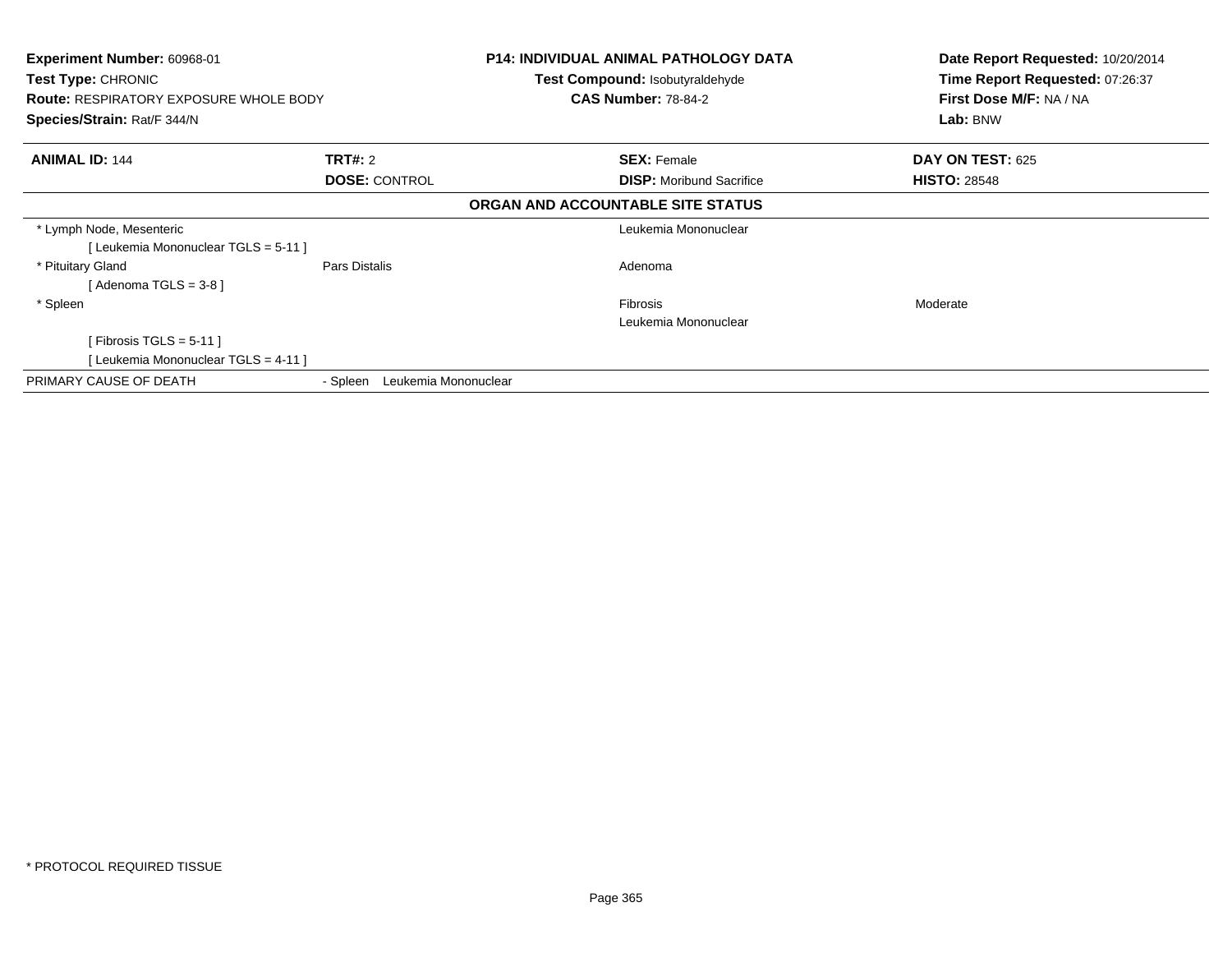| Experiment Number: 60968-01<br>Test Type: CHRONIC<br>Route: RESPIRATORY EXPOSURE WHOLE BODY<br>Species/Strain: Rat/F 344/N |                          | P14: INDIVIDUAL ANIMAL PATHOLOGY DATA<br>Test Compound: Isobutyraldehyde<br><b>CAS Number: 78-84-2</b> | Date Report Requested: 10/20/2014<br>Time Report Requested: 07:26:37<br>First Dose M/F: NA / NA<br>Lab: BNW |
|----------------------------------------------------------------------------------------------------------------------------|--------------------------|--------------------------------------------------------------------------------------------------------|-------------------------------------------------------------------------------------------------------------|
| <b>ANIMAL ID: 145</b>                                                                                                      | TRT#: 2                  | <b>SEX: Female</b>                                                                                     | DAY ON TEST: 734                                                                                            |
|                                                                                                                            | <b>DOSE: CONTROL</b>     | <b>DISP: Terminal Sacrifice</b>                                                                        | <b>HISTO: 28549</b>                                                                                         |
|                                                                                                                            |                          | ORGAN AND ACCOUNTABLE SITE STATUS                                                                      |                                                                                                             |
| <b>NORMAL</b>                                                                                                              |                          |                                                                                                        |                                                                                                             |
| * Adrenal Cortex                                                                                                           | * Adrenal Medulla        | <b>Blood Vessel</b>                                                                                    | * Bone                                                                                                      |
| * Bone Marrow                                                                                                              | * Brain                  | * Clitoral Gland                                                                                       | * Esophagus                                                                                                 |
| * Heart                                                                                                                    | * Intestine Large, Cecum | * Intestine Large, Colon                                                                               | * Intestine Large, Rectum                                                                                   |
| * Intestine Small, Duodenum                                                                                                | * Intestine Small, Ileum | * Intestine Small, Jejunum                                                                             | * Islets, Pancreatic                                                                                        |
| * Larynx                                                                                                                   | * Liver                  | * Lung                                                                                                 | * Lymph Node, Bronchial                                                                                     |
| * Lymph Node, Mediastinal                                                                                                  | * Lymph Node, Mesenteric | * Nose                                                                                                 | * Ovary                                                                                                     |
| * Pancreas                                                                                                                 | * Parathyroid Gland      | Peripheral Nerve                                                                                       | Peritoneum                                                                                                  |
| * Salivary Glands                                                                                                          | * Skin                   | * Spleen                                                                                               | * Stomach, Forestomach                                                                                      |
| * Stomach, Glandular                                                                                                       | * Thymus                 | * Thyroid Gland                                                                                        | * Trachea                                                                                                   |
| * Urinary Bladder                                                                                                          | * Uterus                 |                                                                                                        |                                                                                                             |
| <b>MISSING</b>                                                                                                             |                          |                                                                                                        |                                                                                                             |
| * Lymph Node, Mandibular                                                                                                   |                          |                                                                                                        |                                                                                                             |
| <b>OBSERVATIONS</b>                                                                                                        |                          |                                                                                                        |                                                                                                             |
| * Kidney                                                                                                                   |                          | Nephropathy                                                                                            | Chronic, Minimal                                                                                            |
| * Mammary Gland                                                                                                            |                          | Fibroadenoma                                                                                           |                                                                                                             |
|                                                                                                                            |                          | Galactocele                                                                                            | Mild                                                                                                        |
| [Fibroadenoma TGLS = 1-11]                                                                                                 |                          |                                                                                                        |                                                                                                             |
| Oral Mucosa                                                                                                                |                          | Hyperplasia                                                                                            | Mild                                                                                                        |
| Note: xs2 of nose, oral mucosa has focus of hyperplasia.                                                                   |                          |                                                                                                        |                                                                                                             |
| * Pituitary Gland                                                                                                          | Pars Distalis            | Adenoma                                                                                                |                                                                                                             |
| [Adenoma TGLS = $2-8$ ]                                                                                                    |                          |                                                                                                        |                                                                                                             |
| PRIMARY CAUSE OF DEATH                                                                                                     | ۰                        |                                                                                                        |                                                                                                             |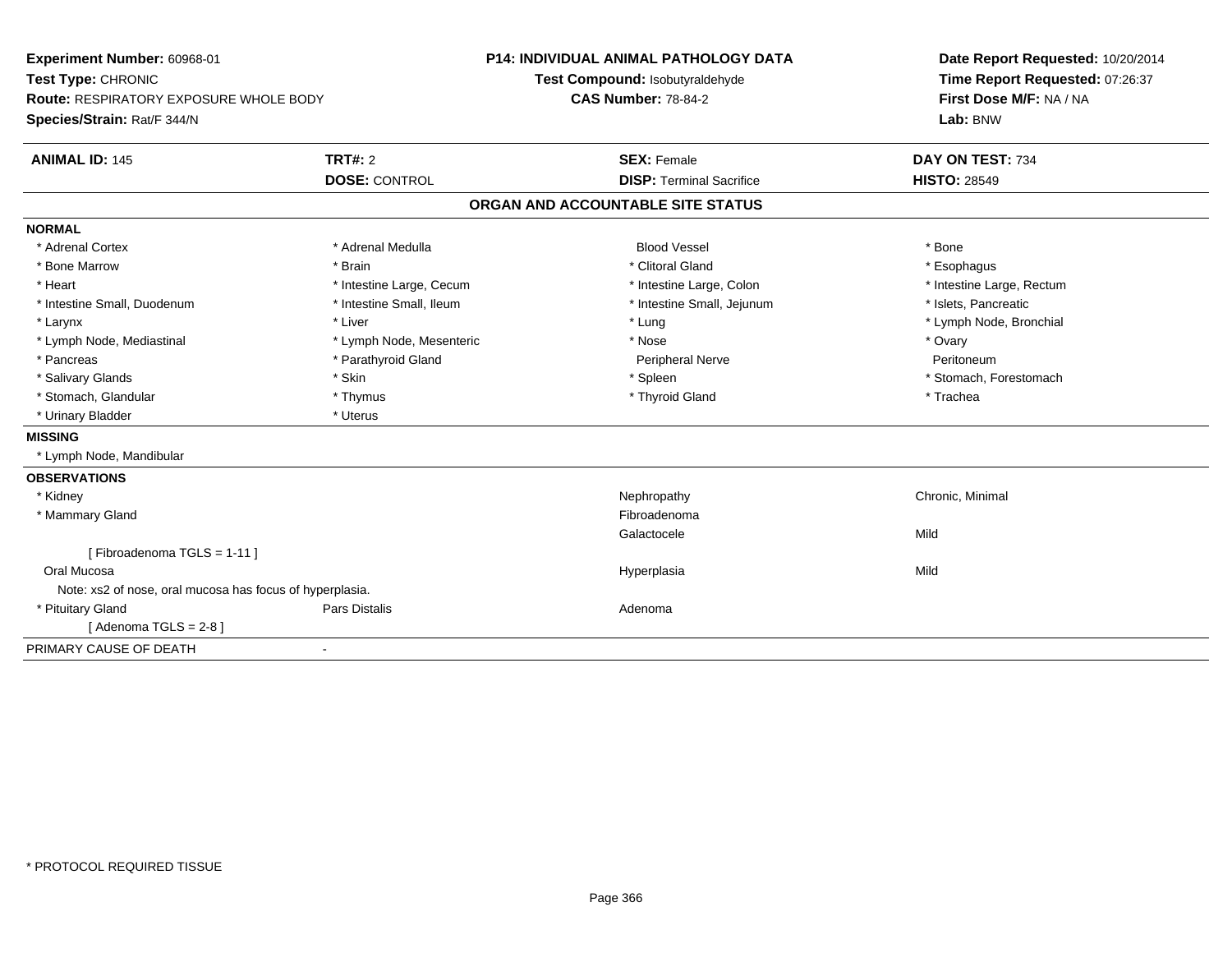| Experiment Number: 60968-01<br>Test Type: CHRONIC<br><b>Route: RESPIRATORY EXPOSURE WHOLE BODY</b><br>Species/Strain: Rat/F 344/N |                          | <b>P14: INDIVIDUAL ANIMAL PATHOLOGY DATA</b> | Date Report Requested: 10/20/2014<br>Time Report Requested: 07:26:37 |  |
|-----------------------------------------------------------------------------------------------------------------------------------|--------------------------|----------------------------------------------|----------------------------------------------------------------------|--|
|                                                                                                                                   |                          | Test Compound: Isobutyraldehyde              |                                                                      |  |
|                                                                                                                                   |                          | <b>CAS Number: 78-84-2</b>                   | First Dose M/F: NA / NA<br>Lab: BNW                                  |  |
|                                                                                                                                   |                          |                                              |                                                                      |  |
| <b>ANIMAL ID: 146</b>                                                                                                             | <b>TRT#: 2</b>           | <b>SEX: Female</b>                           | DAY ON TEST: 561                                                     |  |
|                                                                                                                                   | <b>DOSE: CONTROL</b>     | <b>DISP:</b> Moribund Sacrifice              | <b>HISTO: 28550</b>                                                  |  |
|                                                                                                                                   |                          | ORGAN AND ACCOUNTABLE SITE STATUS            |                                                                      |  |
| <b>NORMAL</b>                                                                                                                     |                          |                                              |                                                                      |  |
| <b>Blood Vessel</b>                                                                                                               | * Bone                   | * Brain                                      | * Clitoral Gland                                                     |  |
| * Esophagus                                                                                                                       | * Intestine Large, Cecum | * Intestine Large, Colon                     | * Intestine Large, Rectum                                            |  |
| * Intestine Small, Duodenum                                                                                                       | * Intestine Small, Ileum | * Intestine Small, Jejunum                   | * Islets, Pancreatic                                                 |  |
| * Larynx                                                                                                                          | * Mammary Gland          | * Nose                                       | * Ovary                                                              |  |
| * Pancreas                                                                                                                        | * Parathyroid Gland      | * Salivary Glands                            | * Skin                                                               |  |
| * Stomach, Forestomach                                                                                                            | * Stomach, Glandular     | * Thymus                                     | * Thyroid Gland                                                      |  |
| * Trachea                                                                                                                         | * Urinary Bladder        | * Uterus                                     |                                                                      |  |
| <b>OBSERVATIONS</b>                                                                                                               |                          |                                              |                                                                      |  |
| * Adrenal Cortex                                                                                                                  |                          | Leukemia Mononuclear                         |                                                                      |  |
| [ Leukemia Mononuclear TGLS = 2-11 ]                                                                                              |                          |                                              |                                                                      |  |
| * Adrenal Medulla                                                                                                                 |                          | Leukemia Mononuclear                         |                                                                      |  |
| [ Leukemia Mononuclear TGLS = 2-11 ]                                                                                              |                          |                                              |                                                                      |  |
| * Bone Marrow                                                                                                                     |                          | Leukemia Mononuclear                         |                                                                      |  |
| * Heart                                                                                                                           |                          | Leukemia Mononuclear                         |                                                                      |  |
| * Kidney                                                                                                                          |                          | Leukemia Mononuclear                         |                                                                      |  |
| * Liver                                                                                                                           |                          | Leukemia Mononuclear                         |                                                                      |  |
| [ Leukemia Mononuclear TGLS = 3,4-4+12 ]                                                                                          |                          |                                              |                                                                      |  |
| * Lung                                                                                                                            |                          | Leukemia Mononuclear                         |                                                                      |  |
| [ Leukemia Mononuclear TGLS = 3,4-4+12 ]                                                                                          |                          |                                              |                                                                      |  |
| * Lymph Node, Bronchial                                                                                                           |                          | Leukemia Mononuclear                         |                                                                      |  |
| [ Leukemia Mononuclear TGLS = 2-11 ]                                                                                              |                          |                                              |                                                                      |  |
| * Lymph Node, Mandibular                                                                                                          |                          | Leukemia Mononuclear                         |                                                                      |  |
| [ Leukemia Mononuclear TGLS = 2-11 ]                                                                                              |                          |                                              |                                                                      |  |
| * Lymph Node, Mediastinal                                                                                                         |                          | Leukemia Mononuclear                         |                                                                      |  |
| [ Leukemia Mononuclear TGLS = 2-11 ]                                                                                              |                          |                                              |                                                                      |  |
| * Lymph Node, Mesenteric                                                                                                          |                          | Leukemia Mononuclear                         |                                                                      |  |
| [ Leukemia Mononuclear TGLS = 2-11 ]                                                                                              |                          |                                              |                                                                      |  |
| * Pituitary Gland                                                                                                                 | Pars Distalis            | Hyperplasia                                  | Marked                                                               |  |
| [Hyperplasia TGLS = 1-8]                                                                                                          |                          |                                              |                                                                      |  |
| * Spleen                                                                                                                          |                          | Leukemia Mononuclear                         |                                                                      |  |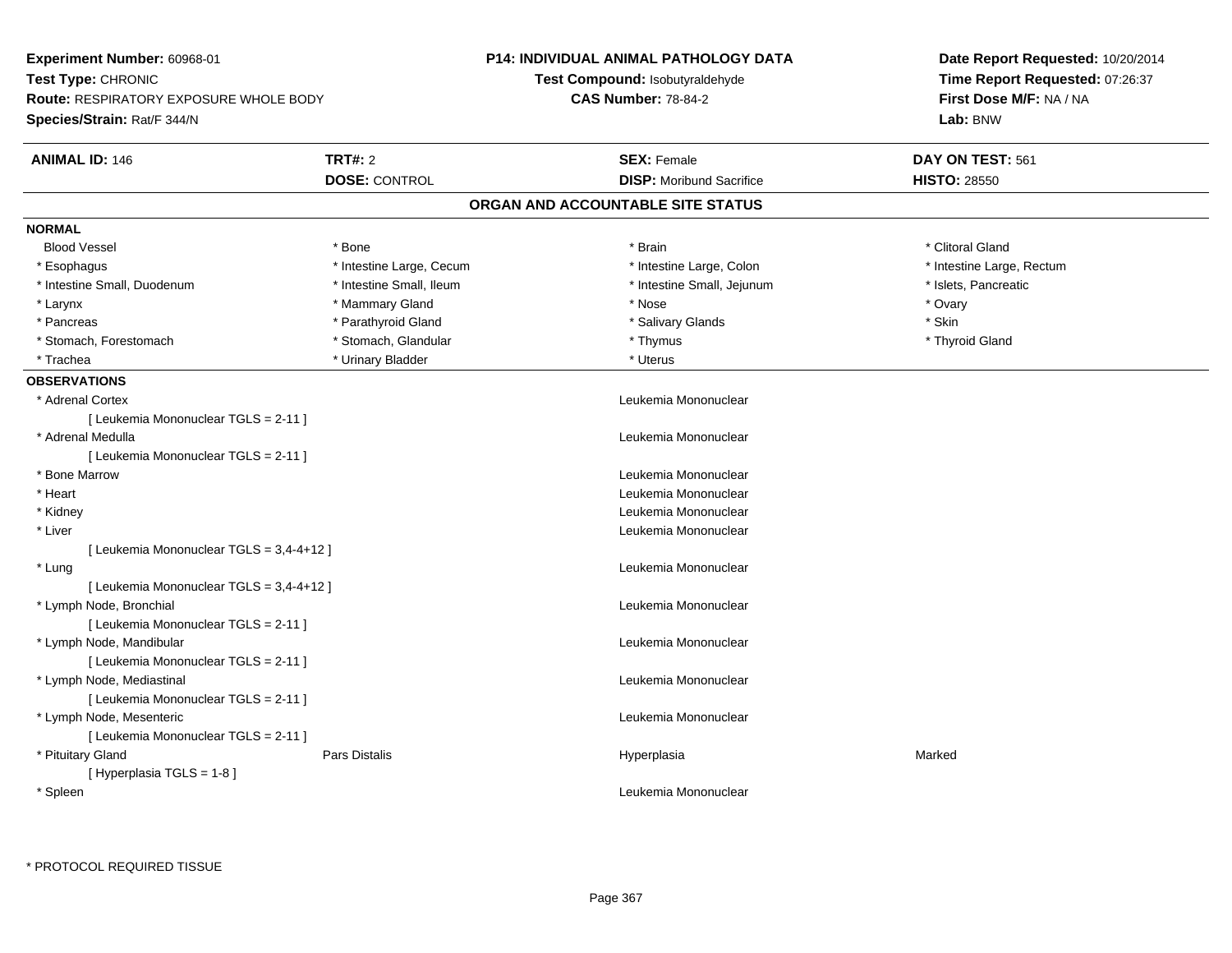| <b>Experiment Number: 60968-01</b><br><b>Test Type: CHRONIC</b><br><b>Route: RESPIRATORY EXPOSURE WHOLE BODY</b><br>Species/Strain: Rat/F 344/N |                                  | <b>P14: INDIVIDUAL ANIMAL PATHOLOGY DATA</b> | Date Report Requested: 10/20/2014<br>Time Report Requested: 07:26:37<br>First Dose M/F: NA / NA<br>Lab: BNW |
|-------------------------------------------------------------------------------------------------------------------------------------------------|----------------------------------|----------------------------------------------|-------------------------------------------------------------------------------------------------------------|
|                                                                                                                                                 |                                  | Test Compound: Isobutyraldehyde              |                                                                                                             |
|                                                                                                                                                 |                                  | <b>CAS Number: 78-84-2</b>                   |                                                                                                             |
|                                                                                                                                                 |                                  |                                              |                                                                                                             |
| <b>ANIMAL ID: 146</b>                                                                                                                           | TRT#: 2                          | <b>SEX: Female</b>                           | <b>DAY ON TEST: 561</b>                                                                                     |
|                                                                                                                                                 | <b>DOSE: CONTROL</b>             | <b>DISP:</b> Moribund Sacrifice              | <b>HISTO: 28550</b>                                                                                         |
|                                                                                                                                                 |                                  | <b>ORGAN AND ACCOUNTABLE SITE STATUS</b>     |                                                                                                             |
| [Leukemia Mononuclear TGLS = 2-11]                                                                                                              |                                  |                                              |                                                                                                             |
| PRIMARY CAUSE OF DEATH                                                                                                                          | Leukemia Mononuclear<br>- Spleen |                                              |                                                                                                             |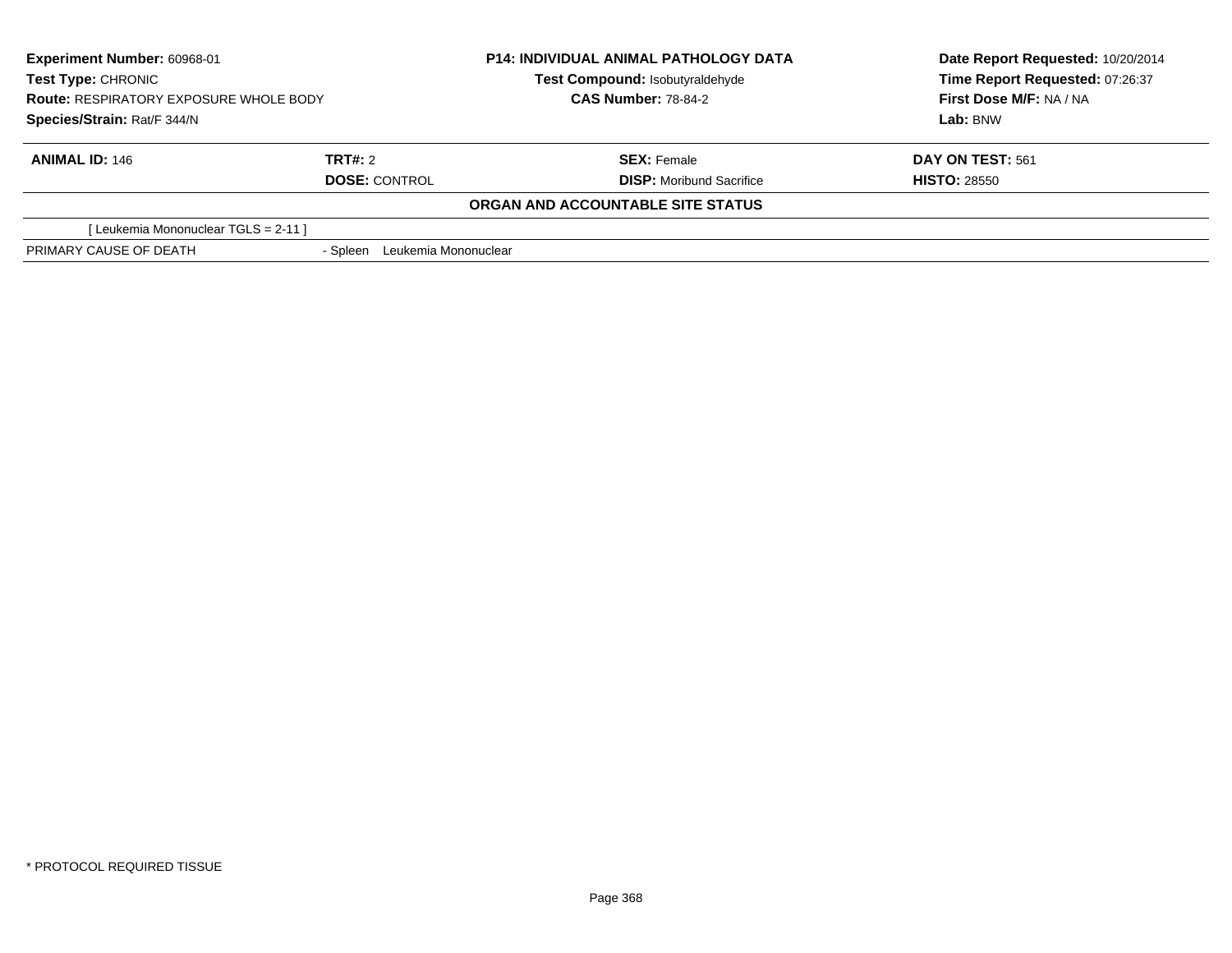| Experiment Number: 60968-01                              |                          | <b>P14: INDIVIDUAL ANIMAL PATHOLOGY DATA</b> |                                 | Date Report Requested: 10/20/2014   |  |
|----------------------------------------------------------|--------------------------|----------------------------------------------|---------------------------------|-------------------------------------|--|
| Test Type: CHRONIC                                       |                          | Test Compound: Isobutyraldehyde              |                                 | Time Report Requested: 07:26:37     |  |
| <b>Route: RESPIRATORY EXPOSURE WHOLE BODY</b>            |                          | <b>CAS Number: 78-84-2</b>                   |                                 | First Dose M/F: NA / NA<br>Lab: BNW |  |
| Species/Strain: Rat/F 344/N                              |                          |                                              |                                 |                                     |  |
| <b>ANIMAL ID: 147</b>                                    | TRT#: 2                  | <b>SEX: Female</b>                           |                                 | DAY ON TEST: 734                    |  |
|                                                          | <b>DOSE: CONTROL</b>     |                                              | <b>DISP: Terminal Sacrifice</b> | <b>HISTO: 28551</b>                 |  |
|                                                          |                          | ORGAN AND ACCOUNTABLE SITE STATUS            |                                 |                                     |  |
| <b>NORMAL</b>                                            |                          |                                              |                                 |                                     |  |
| * Adrenal Cortex                                         | * Adrenal Medulla        | <b>Blood Vessel</b>                          |                                 | * Bone                              |  |
| * Bone Marrow                                            | * Brain                  | * Clitoral Gland                             |                                 | * Esophagus                         |  |
| * Heart                                                  | * Intestine Large, Cecum |                                              | * Intestine Large, Colon        | * Intestine Large, Rectum           |  |
| * Intestine Small, Duodenum                              | * Intestine Small, Ileum |                                              | * Intestine Small, Jejunum      | * Islets, Pancreatic                |  |
| * Larynx                                                 | * Lymph Node, Bronchial  |                                              | * Lymph Node, Mandibular        | * Lymph Node, Mediastinal           |  |
| * Nose                                                   | * Ovary                  | * Pancreas                                   |                                 | * Parathyroid Gland                 |  |
| * Salivary Glands                                        | * Skin                   | * Spleen                                     |                                 | * Stomach, Forestomach              |  |
| * Stomach, Glandular                                     | * Thymus                 | * Thyroid Gland                              |                                 | * Trachea                           |  |
| * Urinary Bladder                                        | * Uterus                 |                                              |                                 |                                     |  |
| <b>OBSERVATIONS</b>                                      |                          |                                              |                                 |                                     |  |
| * Kidney                                                 |                          | Nephropathy                                  |                                 | Chronic, Minimal                    |  |
| * Liver                                                  | Serosa                   | Hemorrhage                                   |                                 | Mild                                |  |
| * Lung                                                   |                          |                                              | Alveolar/Bronchiolar Adenoma    |                                     |  |
| Note: very borderline lesion; diff dx severe hyperplasia |                          |                                              |                                 |                                     |  |
| * Lymph Node, Mesenteric                                 |                          | Hemorrhage                                   |                                 | Mild                                |  |
| * Mammary Gland                                          |                          | Fibroadenoma                                 |                                 | Multiple                            |  |
| [Fibroadenoma TGLS = $2,3-11+12$ ]                       |                          |                                              |                                 |                                     |  |
| * Pituitary Gland                                        | Pars Distalis            | Hyperplasia                                  |                                 | Moderate                            |  |
| PRIMARY CAUSE OF DEATH                                   |                          |                                              |                                 |                                     |  |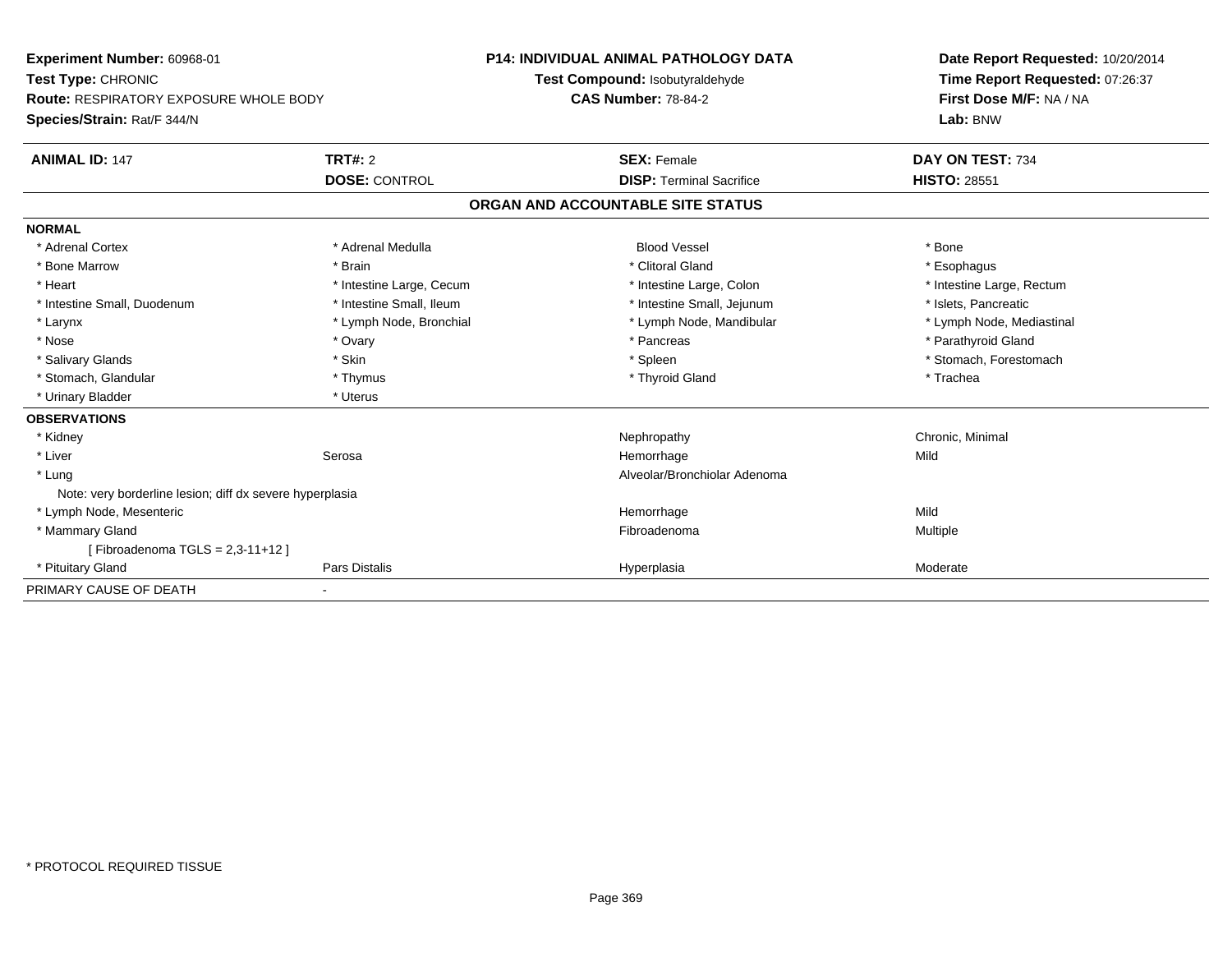| Experiment Number: 60968-01                |                               | <b>P14: INDIVIDUAL ANIMAL PATHOLOGY DATA</b> | Date Report Requested: 10/20/2014 |  |
|--------------------------------------------|-------------------------------|----------------------------------------------|-----------------------------------|--|
| Test Type: CHRONIC                         |                               | Test Compound: Isobutyraldehyde              | Time Report Requested: 07:26:37   |  |
| Route: RESPIRATORY EXPOSURE WHOLE BODY     |                               | <b>CAS Number: 78-84-2</b>                   | First Dose M/F: NA / NA           |  |
| Species/Strain: Rat/F 344/N                |                               |                                              | Lab: BNW                          |  |
| <b>ANIMAL ID: 148</b>                      | TRT#: 2                       | <b>SEX: Female</b>                           | DAY ON TEST: 725                  |  |
|                                            | <b>DOSE: CONTROL</b>          | <b>DISP:</b> Moribund Sacrifice              | <b>HISTO: 28552</b>               |  |
|                                            |                               | ORGAN AND ACCOUNTABLE SITE STATUS            |                                   |  |
| <b>NORMAL</b>                              |                               |                                              |                                   |  |
| * Adrenal Cortex                           | * Adrenal Medulla             | <b>Blood Vessel</b>                          | * Bone                            |  |
| * Bone Marrow                              | * Esophagus                   | * Heart                                      | * Intestine Large, Cecum          |  |
| * Intestine Large, Colon                   | * Intestine Large, Rectum     | * Intestine Small, Duodenum                  | * Intestine Small, Ileum          |  |
| * Intestine Small, Jejunum                 | * Islets, Pancreatic          | * Larynx                                     | * Lymph Node, Bronchial           |  |
| * Lymph Node, Mandibular                   | * Lymph Node, Mesenteric      | * Nose                                       | * Ovary                           |  |
| * Pancreas                                 | * Parathyroid Gland           | * Salivary Glands                            | * Skin                            |  |
| * Stomach, Forestomach                     | * Stomach, Glandular          | * Thymus                                     | * Trachea                         |  |
| * Urinary Bladder                          | * Uterus                      |                                              |                                   |  |
| <b>OBSERVATIONS</b>                        |                               |                                              |                                   |  |
| * Brain                                    | Ventricle                     | Hydrocephalus                                | Mild                              |  |
| * Clitoral Gland                           |                               | Inflammation                                 | Suppurative, Moderate             |  |
| * Kidney                                   |                               | Nephropathy                                  | Chronic, Marked                   |  |
| [Nephropathy TGLS = $8-5$ ]                |                               |                                              |                                   |  |
| * Liver                                    | Hepatocyte                    | Hyperplasia                                  | Moderate                          |  |
|                                            |                               | Leukemia Mononuclear                         |                                   |  |
| [Hyperplasia TGLS = $6,7-11+12$ ]          |                               |                                              |                                   |  |
| [ Leukemia Mononuclear TGLS = 5-4+11+12 ]  |                               |                                              |                                   |  |
| * Lung                                     |                               | Leukemia Mononuclear                         |                                   |  |
| [ Leukemia Mononuclear TGLS = 3,4,5-3+3a ] |                               |                                              |                                   |  |
| * Lymph Node, Mediastinal                  |                               | Leukemia Mononuclear                         |                                   |  |
| * Mammary Gland                            |                               | Fibroadenoma                                 |                                   |  |
| [Fibroadenoma TGLS = $2-13$ ]              |                               |                                              |                                   |  |
| * Pituitary Gland                          | <b>Pars Distalis</b>          | Adenoma                                      |                                   |  |
| [Adenoma TGLS = $1-8$ ]                    |                               |                                              |                                   |  |
| * Spleen                                   |                               | Leukemia Mononuclear                         |                                   |  |
| [ Leukemia Mononuclear TGLS = 1-8]         |                               |                                              |                                   |  |
| * Thyroid Gland                            | C Cell                        | Hyperplasia                                  | Minimal                           |  |
| PRIMARY CAUSE OF DEATH                     | - Spleen Leukemia Mononuclear |                                              |                                   |  |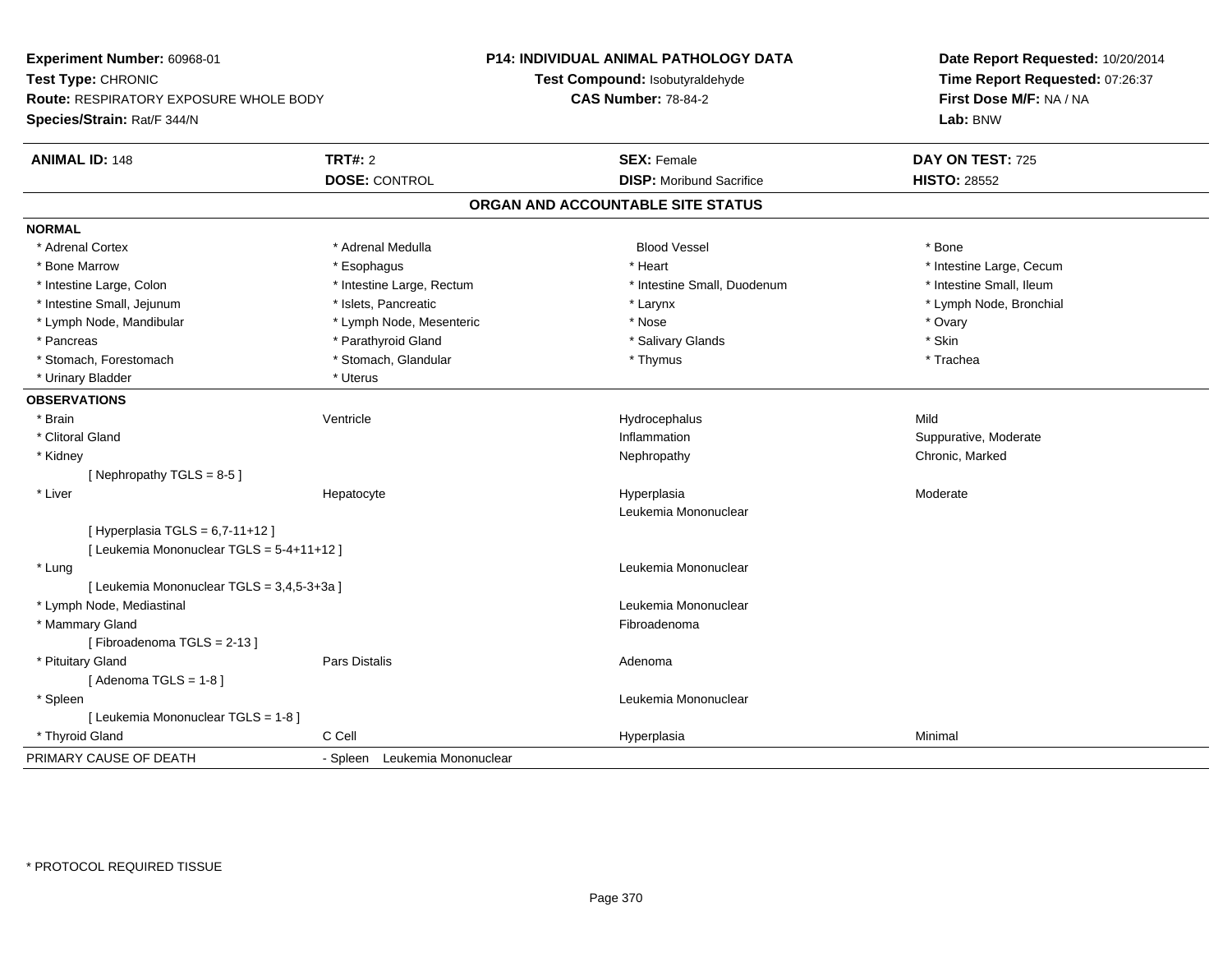| Experiment Number: 60968-01                   |                             | <b>P14: INDIVIDUAL ANIMAL PATHOLOGY DATA</b> | Date Report Requested: 10/20/2014<br>Time Report Requested: 07:26:37<br>First Dose M/F: NA / NA |  |
|-----------------------------------------------|-----------------------------|----------------------------------------------|-------------------------------------------------------------------------------------------------|--|
| Test Type: CHRONIC                            |                             | Test Compound: Isobutyraldehyde              |                                                                                                 |  |
| <b>Route: RESPIRATORY EXPOSURE WHOLE BODY</b> |                             | <b>CAS Number: 78-84-2</b>                   |                                                                                                 |  |
| Species/Strain: Rat/F 344/N                   |                             |                                              | Lab: BNW                                                                                        |  |
| <b>ANIMAL ID: 149</b>                         | <b>TRT#: 2</b>              | <b>SEX: Female</b>                           | DAY ON TEST: 616                                                                                |  |
|                                               | <b>DOSE: CONTROL</b>        | <b>DISP:</b> Moribund Sacrifice              | <b>HISTO: 28553</b>                                                                             |  |
|                                               |                             | ORGAN AND ACCOUNTABLE SITE STATUS            |                                                                                                 |  |
| <b>NORMAL</b>                                 |                             |                                              |                                                                                                 |  |
| * Adrenal Medulla                             | <b>Blood Vessel</b>         | * Bone                                       | * Clitoral Gland                                                                                |  |
| * Esophagus                                   | * Heart                     | * Intestine Large, Cecum                     | * Intestine Large, Colon                                                                        |  |
| * Intestine Large, Rectum                     | * Intestine Small, Duodenum | * Intestine Small, Ileum                     | * Intestine Small, Jejunum                                                                      |  |
| * Islets, Pancreatic                          | * Kidney                    | * Larynx                                     | * Mammary Gland                                                                                 |  |
| * Nose                                        | * Ovary                     | * Pancreas                                   | * Parathyroid Gland                                                                             |  |
| * Salivary Glands                             | * Skin                      | * Stomach, Glandular                         | * Thymus                                                                                        |  |
| * Thyroid Gland                               | * Trachea                   | * Urinary Bladder                            | * Uterus                                                                                        |  |
| <b>OBSERVATIONS</b>                           |                             |                                              |                                                                                                 |  |
| * Adrenal Cortex                              |                             | Leukemia Mononuclear                         |                                                                                                 |  |
| [ Leukemia Mononuclear TGLS = 3-11+12+13 ]    |                             |                                              |                                                                                                 |  |
| * Bone Marrow                                 |                             | Leukemia Mononuclear                         |                                                                                                 |  |
| * Brain                                       |                             | Hemorrhage                                   | Mild                                                                                            |  |
| * Liver                                       |                             | Leukemia Mononuclear                         |                                                                                                 |  |
| [ Leukemia Mononuclear TGLS = 6-4 ]           |                             |                                              |                                                                                                 |  |
| * Lung                                        |                             | Leukemia Mononuclear                         |                                                                                                 |  |
| [ Leukemia Mononuclear TGLS = 6-4 ]           |                             |                                              |                                                                                                 |  |
| Lymph Node                                    | Pancreatic                  | Leukemia Mononuclear                         |                                                                                                 |  |
| * Lymph Node, Bronchial                       |                             | Leukemia Mononuclear                         |                                                                                                 |  |
| [ Leukemia Mononuclear TGLS = 3-11+12+13 ]    |                             |                                              |                                                                                                 |  |
| * Lymph Node, Mandibular                      |                             | Leukemia Mononuclear                         |                                                                                                 |  |
| [Leukemia Mononuclear TGLS = 3-11+12+13]      |                             |                                              |                                                                                                 |  |
| * Lymph Node, Mediastinal                     |                             | Leukemia Mononuclear                         |                                                                                                 |  |
| * Lymph Node, Mesenteric                      |                             | Leukemia Mononuclear                         |                                                                                                 |  |
| [ Leukemia Mononuclear TGLS = 3-11+12+13 ]    |                             |                                              |                                                                                                 |  |
| Mesentery                                     | Fat                         | Necrosis                                     | Moderate                                                                                        |  |
| [Necrosis TGLS = $2-14$ ]                     |                             |                                              |                                                                                                 |  |
| * Pituitary Gland                             | Pars Distalis               | Adenoma                                      |                                                                                                 |  |
| [Adenoma TGLS = $1-8$ ]                       |                             |                                              |                                                                                                 |  |
| * Spleen                                      |                             | Hemorrhage                                   | Marked                                                                                          |  |
|                                               |                             | Leukemia Mononuclear                         |                                                                                                 |  |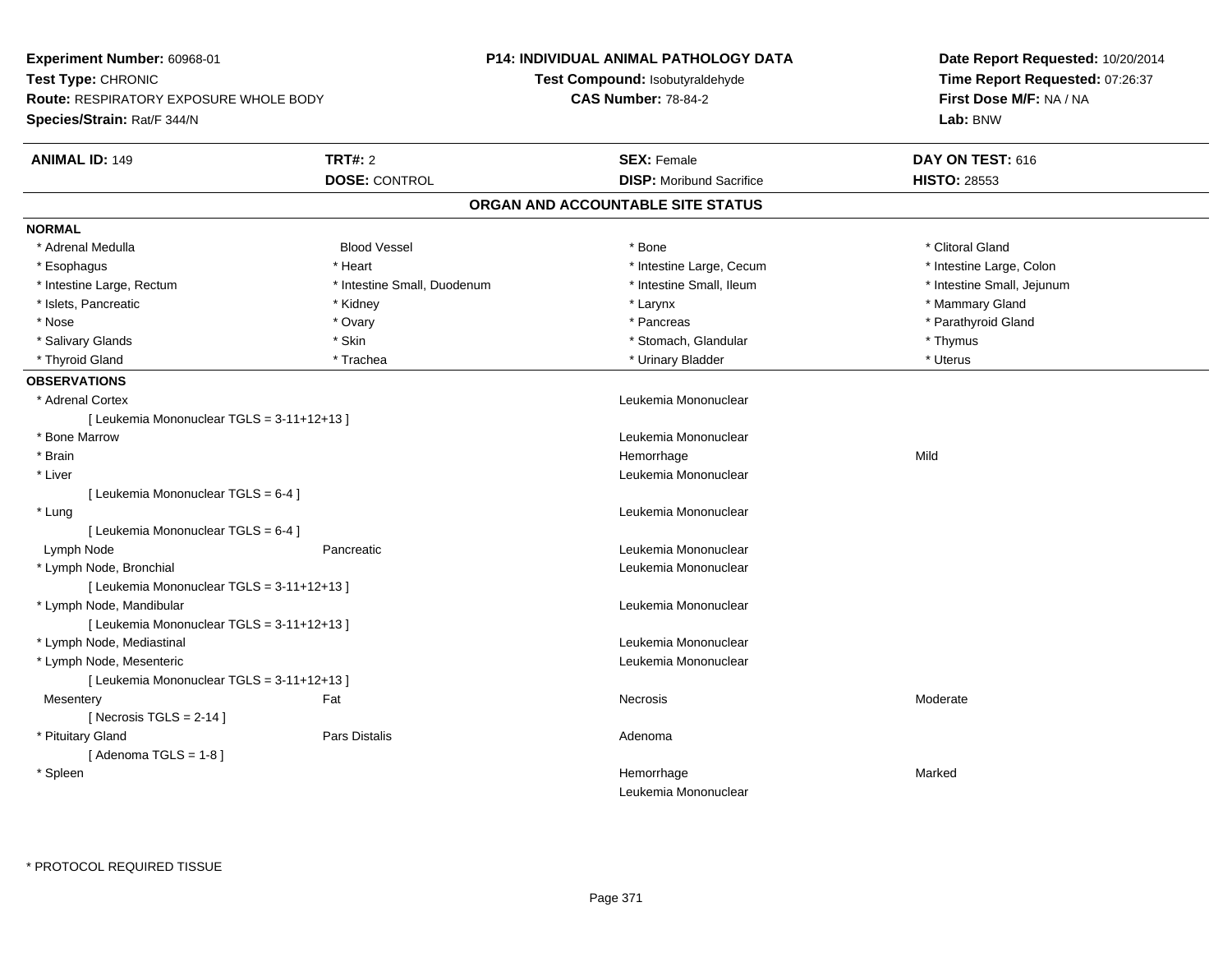| <b>Experiment Number: 60968-01</b><br><b>Test Type: CHRONIC</b><br><b>Route: RESPIRATORY EXPOSURE WHOLE BODY</b><br>Species/Strain: Rat/F 344/N |                                  | <b>P14: INDIVIDUAL ANIMAL PATHOLOGY DATA</b><br><b>Test Compound: Isobutyraldehyde</b><br><b>CAS Number: 78-84-2</b> | Date Report Requested: 10/20/2014<br>Time Report Requested: 07:26:37<br>First Dose M/F: NA / NA<br>Lab: BNW |
|-------------------------------------------------------------------------------------------------------------------------------------------------|----------------------------------|----------------------------------------------------------------------------------------------------------------------|-------------------------------------------------------------------------------------------------------------|
|                                                                                                                                                 |                                  |                                                                                                                      |                                                                                                             |
| <b>ANIMAL ID: 149</b>                                                                                                                           | <b>TRT#:</b> 2                   | <b>SEX: Female</b>                                                                                                   | <b>DAY ON TEST: 616</b>                                                                                     |
|                                                                                                                                                 | <b>DOSE: CONTROL</b>             | <b>DISP:</b> Moribund Sacrifice                                                                                      | <b>HISTO: 28553</b>                                                                                         |
|                                                                                                                                                 |                                  | ORGAN AND ACCOUNTABLE SITE STATUS                                                                                    |                                                                                                             |
| [Hemorrhage TGLS = $4,5-12+13$ ]                                                                                                                |                                  |                                                                                                                      |                                                                                                             |
| [Leukemia Mononuclear TGLS = 3-11+12+13]                                                                                                        |                                  |                                                                                                                      |                                                                                                             |
| * Stomach, Forestomach                                                                                                                          |                                  | Hyperplasia                                                                                                          | Mild                                                                                                        |
| PRIMARY CAUSE OF DEATH                                                                                                                          | Leukemia Mononuclear<br>- Spleen |                                                                                                                      |                                                                                                             |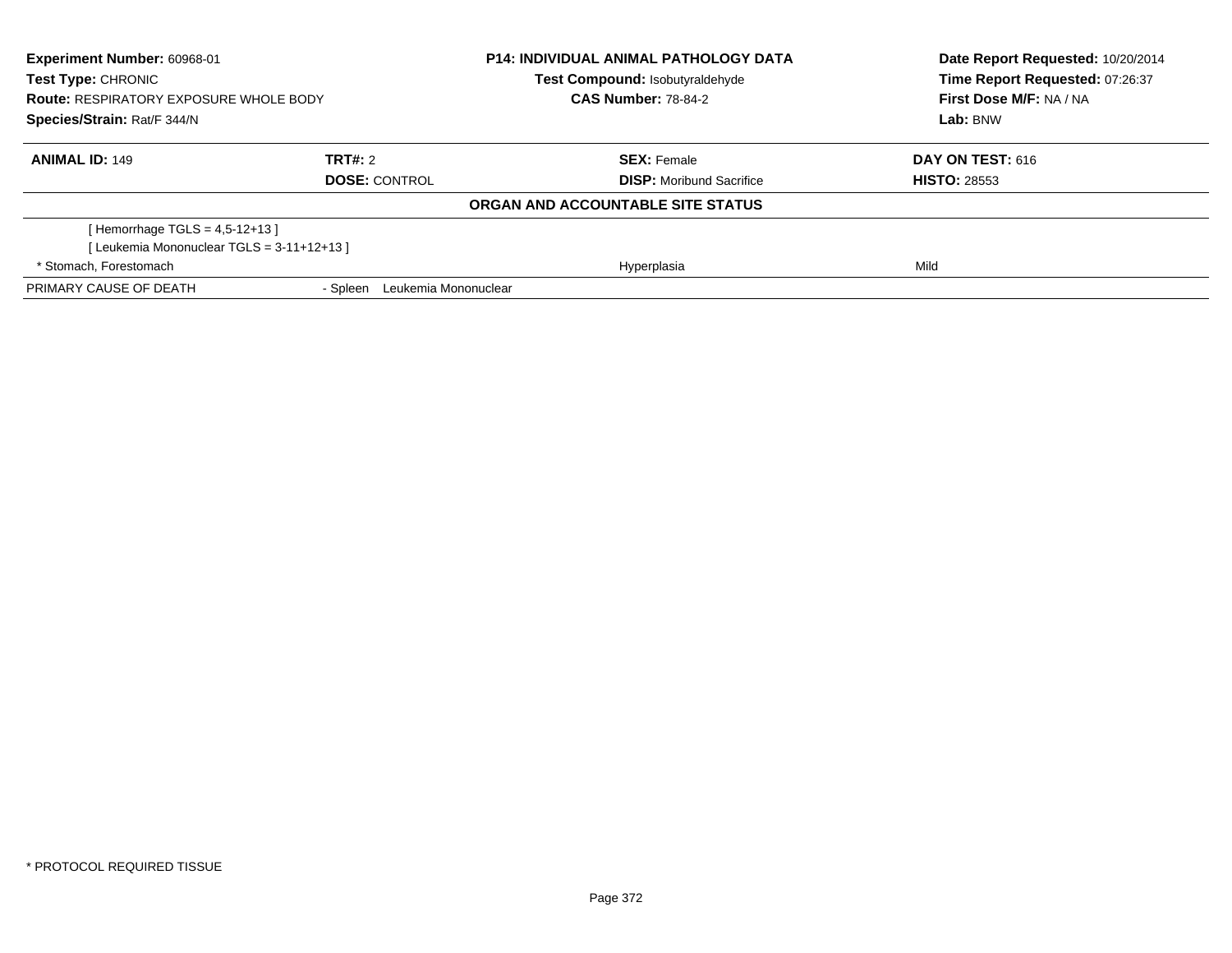| Experiment Number: 60968-01<br>Test Type: CHRONIC<br>Route: RESPIRATORY EXPOSURE WHOLE BODY<br>Species/Strain: Rat/F 344/N |                            | P14: INDIVIDUAL ANIMAL PATHOLOGY DATA | Date Report Requested: 10/20/2014<br>Time Report Requested: 07:26:37<br>First Dose M/F: NA / NA |
|----------------------------------------------------------------------------------------------------------------------------|----------------------------|---------------------------------------|-------------------------------------------------------------------------------------------------|
|                                                                                                                            |                            | Test Compound: Isobutyraldehyde       |                                                                                                 |
|                                                                                                                            |                            | <b>CAS Number: 78-84-2</b>            |                                                                                                 |
|                                                                                                                            |                            |                                       | Lab: BNW                                                                                        |
| <b>ANIMAL ID: 150</b>                                                                                                      | <b>TRT#: 2</b>             | <b>SEX: Female</b>                    | DAY ON TEST: 734                                                                                |
|                                                                                                                            | <b>DOSE: CONTROL</b>       | <b>DISP: Terminal Sacrifice</b>       | <b>HISTO: 28554</b>                                                                             |
|                                                                                                                            |                            | ORGAN AND ACCOUNTABLE SITE STATUS     |                                                                                                 |
| <b>NORMAL</b>                                                                                                              |                            |                                       |                                                                                                 |
| * Adrenal Cortex                                                                                                           | * Adrenal Medulla          | <b>Blood Vessel</b>                   | * Bone                                                                                          |
| * Bone Marrow                                                                                                              | * Brain                    | * Esophagus                           | * Heart                                                                                         |
| * Intestine Large, Cecum                                                                                                   | * Intestine Large, Colon   | * Intestine Large, Rectum             | * Intestine Small, Duodenum                                                                     |
| * Intestine Small, Ileum                                                                                                   | * Intestine Small, Jejunum | * Islets, Pancreatic                  | * Lymph Node, Bronchial                                                                         |
| * Lymph Node, Mandibular                                                                                                   | * Lymph Node, Mediastinal  | * Lymph Node, Mesenteric              | * Ovary                                                                                         |
| * Pancreas                                                                                                                 | * Parathyroid Gland        | * Salivary Glands                     | * Skin                                                                                          |
| * Spleen                                                                                                                   | * Stomach, Forestomach     | * Stomach, Glandular                  | * Thymus                                                                                        |
| * Trachea                                                                                                                  | * Urinary Bladder          | * Uterus                              |                                                                                                 |
| <b>OBSERVATIONS</b>                                                                                                        |                            |                                       |                                                                                                 |
| * Clitoral Gland                                                                                                           |                            | Cyst                                  | Moderate                                                                                        |
|                                                                                                                            |                            | Hyperplasia                           | Moderate                                                                                        |
| * Kidney                                                                                                                   |                            | Nephropathy                           | Chronic, Mild                                                                                   |
| * Larynx                                                                                                                   |                            | Foreign Body                          |                                                                                                 |
|                                                                                                                            | Glands                     | Inflammation                          | Suppurative, Marked                                                                             |
|                                                                                                                            | Epithelium                 | Metaplasia                            | Squamous, Moderate                                                                              |
| * Liver                                                                                                                    |                            | Angiectasis                           | Mild                                                                                            |
| [Angiectasis TGLS = 2-4]                                                                                                   |                            |                                       |                                                                                                 |
| * Lung                                                                                                                     | Alveolar Epith             | Fibrosis                              | Moderate                                                                                        |
|                                                                                                                            | Alveolar Epith             | <b>Infiltration Cellular</b>          | Histiocyte, Minimal                                                                             |
| * Mammary Gland                                                                                                            |                            | Fibroadenoma                          |                                                                                                 |
| Mesentery                                                                                                                  | Fat                        | Necrosis                              | Moderate                                                                                        |
| [Necrosis TGLS = $3,4-11+12$ ]                                                                                             |                            |                                       |                                                                                                 |
| * Nose                                                                                                                     | <b>Respirat Epith</b>      | Hyperplasia                           | Minimal                                                                                         |
| Note: focal squamous metaplasia on median septum in xs2.                                                                   |                            |                                       |                                                                                                 |
| * Pituitary Gland                                                                                                          | <b>Pars Distalis</b>       | Adenoma                               |                                                                                                 |
| [Adenoma TGLS = $1-8$ ]                                                                                                    |                            |                                       |                                                                                                 |
| Pleura                                                                                                                     |                            | Inflammation                          | Moderate                                                                                        |
| * Thyroid Gland                                                                                                            | C Cell                     | Hyperplasia                           | Minimal                                                                                         |
| PRIMARY CAUSE OF DEATH                                                                                                     |                            |                                       |                                                                                                 |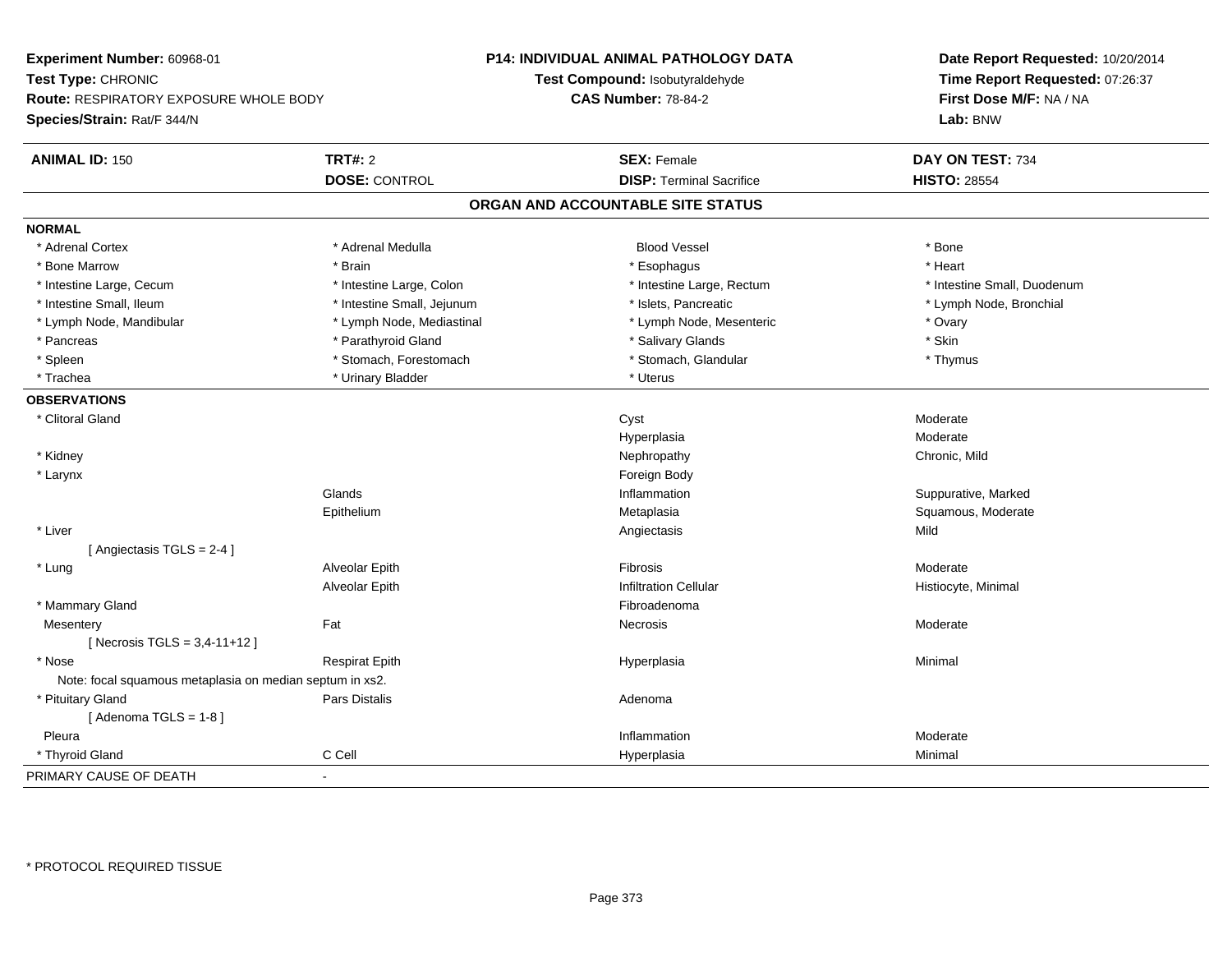| Experiment Number: 60968-01                            | <b>P14: INDIVIDUAL ANIMAL PATHOLOGY DATA</b> | Date Report Requested: 10/20/2014                          |
|--------------------------------------------------------|----------------------------------------------|------------------------------------------------------------|
| Test Type: CHRONIC                                     | Test Compound: Isobutyraldehyde              | Time Report Requested: 07:26:37<br>First Dose M/F: NA / NA |
| <b>Route: RESPIRATORY EXPOSURE WHOLE BODY</b>          | <b>CAS Number: 78-84-2</b>                   |                                                            |
| Species/Strain: Rat/F 344/N                            |                                              | Lab: BNW                                                   |
| <b>TRT#: 4</b><br><b>ANIMAL ID: 301</b>                | <b>SEX: Female</b>                           | DAY ON TEST: 735                                           |
| <b>DOSE: 500 PPM</b>                                   | <b>DISP: Terminal Sacrifice</b>              | <b>HISTO: 28805</b>                                        |
|                                                        | ORGAN AND ACCOUNTABLE SITE STATUS            |                                                            |
| <b>NORMAL</b>                                          |                                              |                                                            |
| * Adrenal Cortex<br>* Adrenal Medulla                  | <b>Blood Vessel</b>                          | * Bone                                                     |
| * Clitoral Gland<br>* Bone Marrow                      | * Esophagus                                  | * Heart                                                    |
| * Intestine Large, Cecum<br>* Intestine Large, Colon   | * Intestine Large, Rectum                    | * Intestine Small, Duodenum                                |
| * Intestine Small, Ileum<br>* Intestine Small, Jejunum | * Islets, Pancreatic                         | * Liver                                                    |
| * Lymph Node, Bronchial<br>* Lymph Node, Mandibular    | * Lymph Node, Mediastinal                    | * Lymph Node, Mesenteric                                   |
| * Ovary<br>* Pancreas                                  | * Parathyroid Gland                          | * Salivary Glands                                          |
| * Skin<br>* Stomach, Forestomach                       | * Stomach, Glandular                         | * Thymus                                                   |
| * Thyroid Gland<br>* Trachea                           | * Urinary Bladder                            | * Uterus                                                   |
| <b>OBSERVATIONS</b>                                    |                                              |                                                            |
| Ventricle<br>* Brain                                   | Hydrocephalus                                | Moderate                                                   |
| * Kidney                                               | Nephropathy                                  | Chronic, Moderate                                          |
| * Larynx<br>Glands                                     | Inflammation                                 | Suppurative, Minimal                                       |
| * Lung<br>Alveolar Epith                               | <b>Infiltration Cellular</b>                 | Histiocyte, Minimal                                        |
| * Mammary Gland                                        | Fibroadenoma                                 | <b>Multiple</b>                                            |
| [Fibroadenoma TGLS = $5,6-11+12$ ]                     |                                              |                                                            |
| * Nose                                                 | Cyst                                         | Minimal                                                    |
| * Pituitary Gland<br>Pars Distalis                     | Adenoma                                      |                                                            |
|                                                        | Cyst                                         | Marked                                                     |
| [Adenoma TGLS = $1-8$ ]<br>[ $Cyst TGLS = 2-8$ ]       |                                              |                                                            |
| * Spleen                                               | Fibrosis                                     | Moderate                                                   |
| [Fibrosis TGLS = $7-4$ ]                               |                                              |                                                            |
| PRIMARY CAUSE OF DEATH<br>$\blacksquare$               |                                              |                                                            |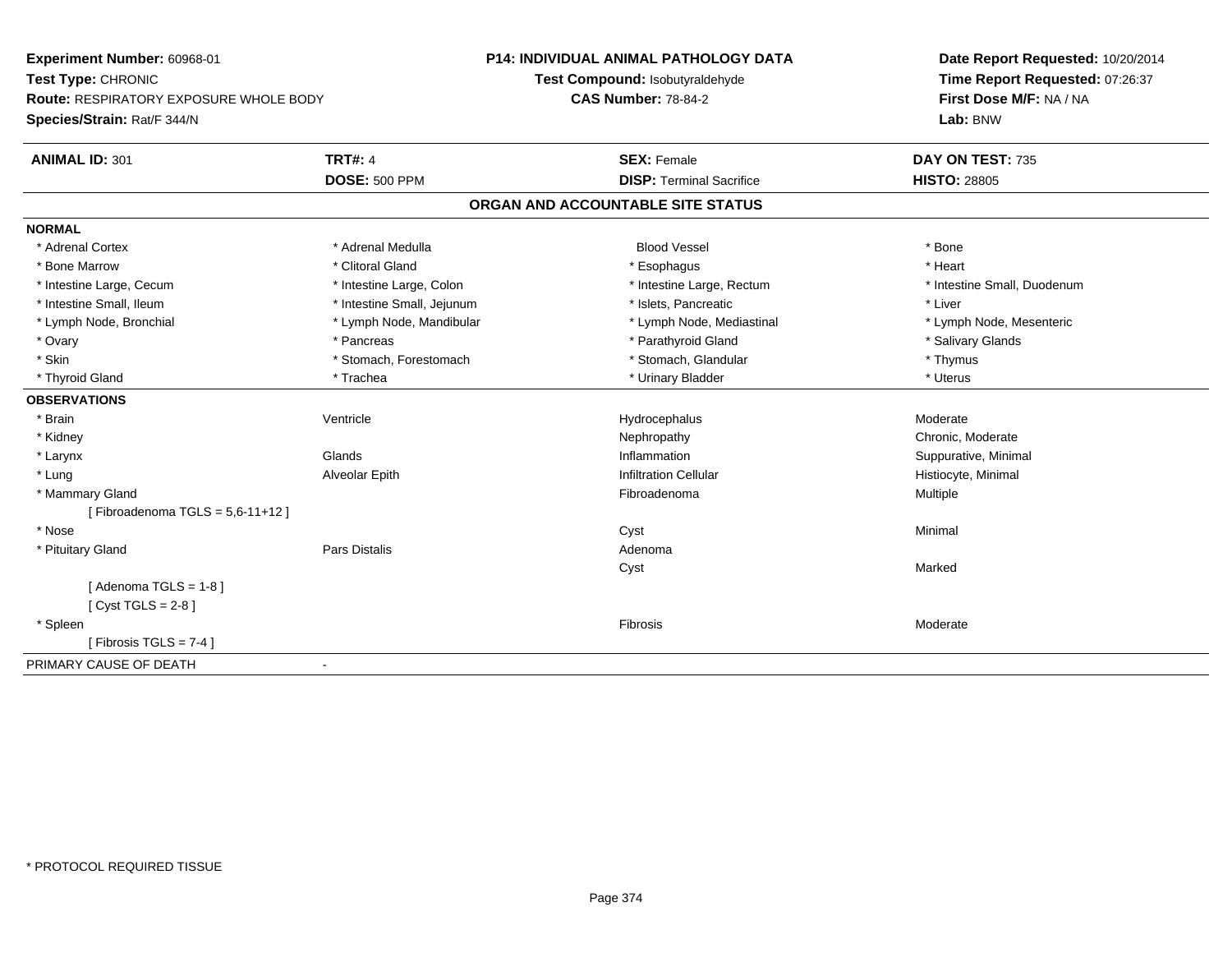| Experiment Number: 60968-01                   |                          | <b>P14: INDIVIDUAL ANIMAL PATHOLOGY DATA</b> |  | Date Report Requested: 10/20/2014 |
|-----------------------------------------------|--------------------------|----------------------------------------------|--|-----------------------------------|
| Test Type: CHRONIC                            |                          | Test Compound: Isobutyraldehyde              |  | Time Report Requested: 07:26:37   |
| <b>Route: RESPIRATORY EXPOSURE WHOLE BODY</b> |                          | <b>CAS Number: 78-84-2</b>                   |  | First Dose M/F: NA / NA           |
| Species/Strain: Rat/F 344/N                   |                          |                                              |  | Lab: BNW                          |
| <b>ANIMAL ID: 302</b>                         | <b>TRT#: 4</b>           | <b>SEX: Female</b>                           |  | DAY ON TEST: 734                  |
|                                               | <b>DOSE: 500 PPM</b>     | <b>DISP: Terminal Sacrifice</b>              |  | <b>HISTO: 28806</b>               |
|                                               |                          | ORGAN AND ACCOUNTABLE SITE STATUS            |  |                                   |
| <b>NORMAL</b>                                 |                          |                                              |  |                                   |
| * Adrenal Cortex                              | * Adrenal Medulla        | <b>Blood Vessel</b>                          |  | * Bone                            |
| * Bone Marrow                                 | * Brain                  | * Clitoral Gland                             |  | * Esophagus                       |
| * Heart                                       | * Intestine Large, Cecum | * Intestine Large, Colon                     |  | * Intestine Large, Rectum         |
| * Intestine Small, Duodenum                   | * Intestine Small, Ileum | * Intestine Small, Jejunum                   |  | * Islets, Pancreatic              |
| * Lymph Node, Mandibular                      | * Lymph Node, Mesenteric | * Mammary Gland                              |  | * Nose                            |
| * Ovary                                       | * Pancreas               | * Parathyroid Gland                          |  | * Salivary Glands                 |
| * Skin                                        | * Stomach, Forestomach   | * Stomach, Glandular                         |  | * Thymus                          |
| * Thyroid Gland                               | * Trachea                | * Urinary Bladder                            |  | * Uterus                          |
| <b>OBSERVATIONS</b>                           |                          |                                              |  |                                   |
| * Kidney                                      |                          | Nephropathy                                  |  | Chronic, Minimal                  |
| * Larynx                                      | Glands                   | Inflammation                                 |  | Suppurative, Minimal              |
| * Liver                                       |                          | Leukemia Mononuclear                         |  |                                   |
| [Leukemia Mononuclear TGLS = 2-4 ]            |                          |                                              |  |                                   |
| * Lung                                        |                          | Leukemia Mononuclear                         |  |                                   |
| [ Leukemia Mononuclear TGLS = 2-4 ]           |                          |                                              |  |                                   |
| * Lymph Node, Bronchial                       |                          | Leukemia Mononuclear                         |  |                                   |
| * Lymph Node, Mediastinal                     |                          | Leukemia Mononuclear                         |  |                                   |
| * Pituitary Gland                             | Pars Distalis            | Hyperplasia                                  |  | Moderate                          |
| * Spleen                                      |                          | Leukemia Mononuclear                         |  |                                   |
| [Leukemia Mononuclear TGLS = 1-4]             |                          |                                              |  |                                   |
| PRIMARY CAUSE OF DEATH                        |                          |                                              |  |                                   |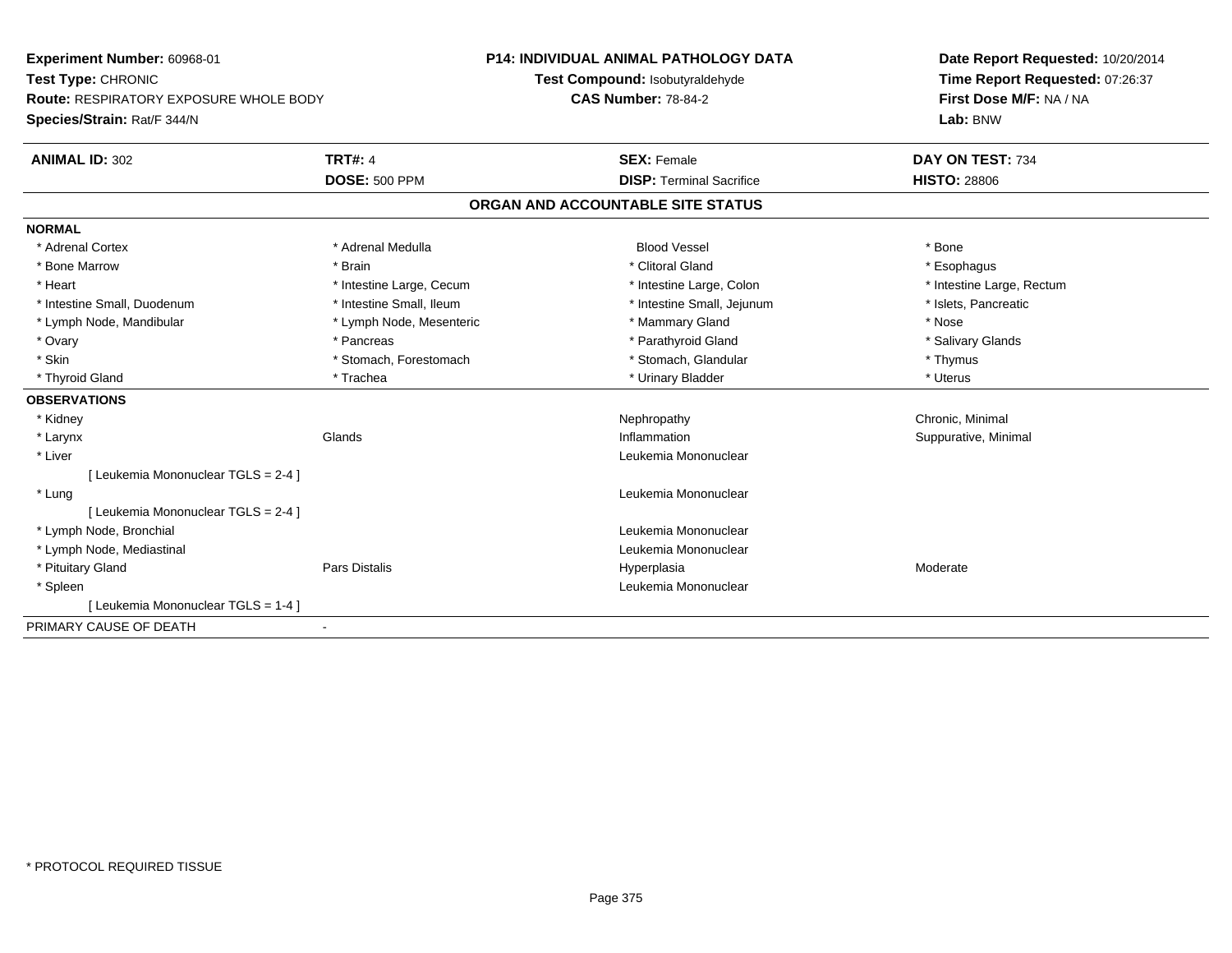| Experiment Number: 60968-01<br>Test Type: CHRONIC<br><b>Route: RESPIRATORY EXPOSURE WHOLE BODY</b> |                            | <b>P14: INDIVIDUAL ANIMAL PATHOLOGY DATA</b><br>Test Compound: Isobutyraldehyde<br><b>CAS Number: 78-84-2</b> |                                   | Date Report Requested: 10/20/2014<br>Time Report Requested: 07:26:37<br>First Dose M/F: NA / NA |  |
|----------------------------------------------------------------------------------------------------|----------------------------|---------------------------------------------------------------------------------------------------------------|-----------------------------------|-------------------------------------------------------------------------------------------------|--|
| Species/Strain: Rat/F 344/N                                                                        |                            |                                                                                                               |                                   | Lab: BNW                                                                                        |  |
| <b>ANIMAL ID: 303</b>                                                                              | <b>TRT#: 4</b>             |                                                                                                               | <b>SEX: Female</b>                | DAY ON TEST: 735                                                                                |  |
|                                                                                                    | <b>DOSE: 500 PPM</b>       |                                                                                                               | <b>DISP: Terminal Sacrifice</b>   | <b>HISTO: 28807</b>                                                                             |  |
|                                                                                                    |                            |                                                                                                               | ORGAN AND ACCOUNTABLE SITE STATUS |                                                                                                 |  |
| <b>NORMAL</b>                                                                                      |                            |                                                                                                               |                                   |                                                                                                 |  |
| * Adrenal Cortex                                                                                   | * Adrenal Medulla          |                                                                                                               | <b>Blood Vessel</b>               | * Bone                                                                                          |  |
| * Bone Marrow                                                                                      | * Brain                    |                                                                                                               | * Esophagus                       | * Heart                                                                                         |  |
| * Intestine Large, Cecum                                                                           | * Intestine Large, Colon   |                                                                                                               | * Intestine Large, Rectum         | * Intestine Small, Duodenum                                                                     |  |
| * Intestine Small, Ileum                                                                           | * Intestine Small, Jejunum |                                                                                                               | * Islets. Pancreatic              | * Kidney                                                                                        |  |
| * Larynx                                                                                           | * Lung                     |                                                                                                               | * Lymph Node, Bronchial           | * Lymph Node, Mandibular                                                                        |  |
| * Lymph Node, Mediastinal                                                                          | * Lymph Node, Mesenteric   |                                                                                                               | * Nose                            | * Ovary                                                                                         |  |
| * Pancreas                                                                                         | * Parathyroid Gland        |                                                                                                               | * Salivary Glands                 | * Skin                                                                                          |  |
| * Stomach, Forestomach                                                                             | * Stomach, Glandular       |                                                                                                               | * Thymus                          | * Thyroid Gland                                                                                 |  |
| * Trachea                                                                                          | * Urinary Bladder          |                                                                                                               | * Uterus                          |                                                                                                 |  |
| <b>OBSERVATIONS</b>                                                                                |                            |                                                                                                               |                                   |                                                                                                 |  |
| * Clitoral Gland                                                                                   |                            |                                                                                                               | Adenoma                           |                                                                                                 |  |
| [Adenoma TGLS = $2-11$ ]                                                                           |                            |                                                                                                               |                                   |                                                                                                 |  |
| * Liver                                                                                            |                            |                                                                                                               | Leukemia Mononuclear              |                                                                                                 |  |
| [ Leukemia Mononuclear TGLS = 2-11 ]                                                               |                            |                                                                                                               |                                   |                                                                                                 |  |
| * Mammary Gland                                                                                    |                            |                                                                                                               | Fibroadenoma                      |                                                                                                 |  |
| [Fibroadenoma TGLS = 1-13]                                                                         |                            |                                                                                                               |                                   |                                                                                                 |  |
| * Pituitary Gland                                                                                  |                            |                                                                                                               | Cyst                              | Moderate                                                                                        |  |
| * Spleen                                                                                           |                            |                                                                                                               | Leukemia Mononuclear              |                                                                                                 |  |
| PRIMARY CAUSE OF DEATH                                                                             |                            |                                                                                                               |                                   |                                                                                                 |  |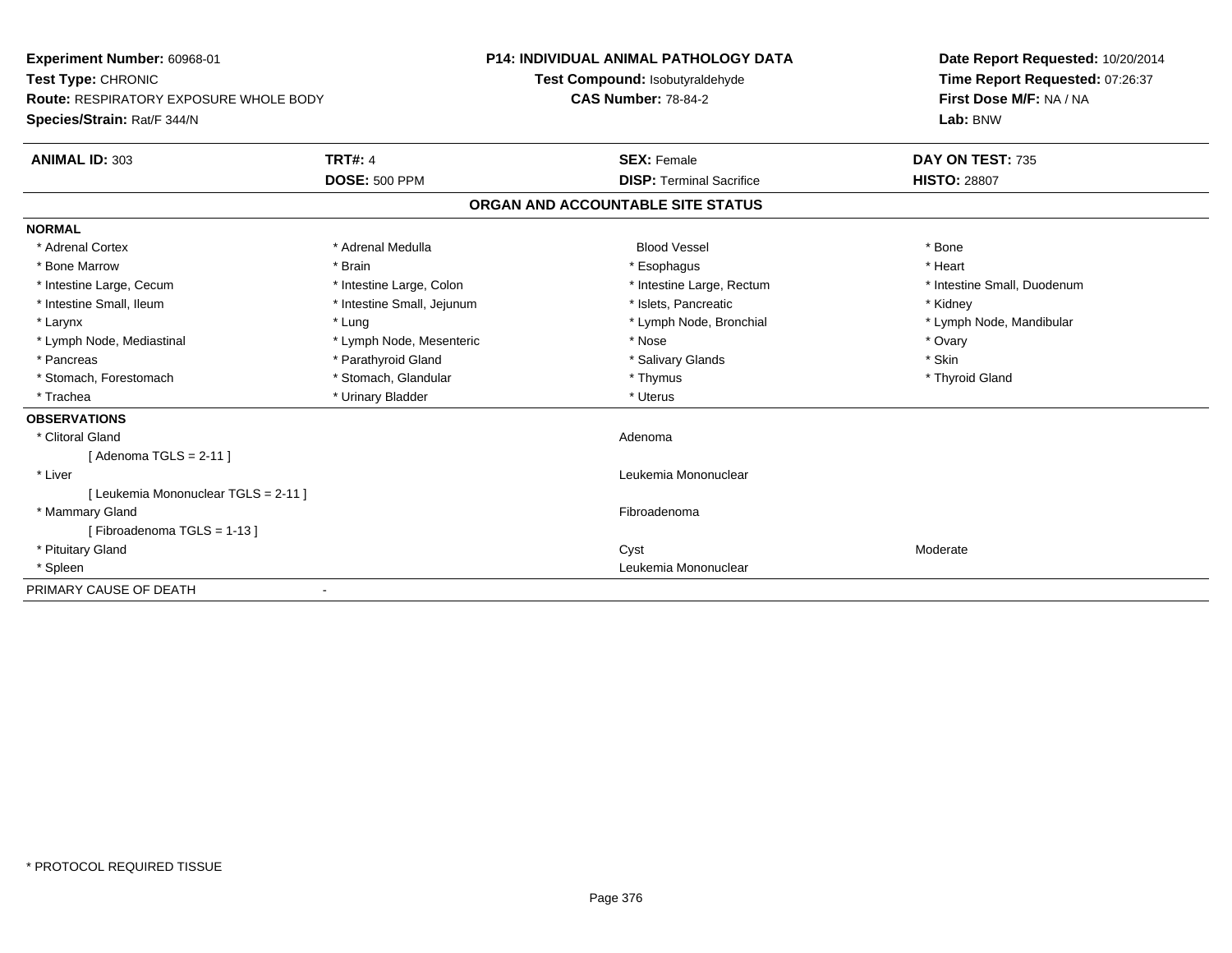| Experiment Number: 60968-01<br>Test Type: CHRONIC<br><b>Route: RESPIRATORY EXPOSURE WHOLE BODY</b><br>Species/Strain: Rat/F 344/N |                              | <b>P14: INDIVIDUAL ANIMAL PATHOLOGY DATA</b><br>Test Compound: Isobutyraldehyde<br><b>CAS Number: 78-84-2</b> | Date Report Requested: 10/20/2014<br>Time Report Requested: 07:26:37<br>First Dose M/F: NA / NA<br>Lab: BNW |
|-----------------------------------------------------------------------------------------------------------------------------------|------------------------------|---------------------------------------------------------------------------------------------------------------|-------------------------------------------------------------------------------------------------------------|
|                                                                                                                                   |                              |                                                                                                               |                                                                                                             |
| <b>ANIMAL ID: 304</b>                                                                                                             | <b>TRT#: 4</b>               | <b>SEX: Female</b>                                                                                            | DAY ON TEST: 591                                                                                            |
|                                                                                                                                   | <b>DOSE: 500 PPM</b>         | <b>DISP: Natural Death</b>                                                                                    | <b>HISTO: 28808</b>                                                                                         |
|                                                                                                                                   |                              | ORGAN AND ACCOUNTABLE SITE STATUS                                                                             |                                                                                                             |
| <b>NORMAL</b>                                                                                                                     |                              |                                                                                                               |                                                                                                             |
| * Adrenal Medulla                                                                                                                 | <b>Blood Vessel</b>          | * Bone                                                                                                        | * Clitoral Gland                                                                                            |
| * Esophagus                                                                                                                       | * Heart                      | * Larynx                                                                                                      | * Lymph Node, Bronchial                                                                                     |
| * Lymph Node, Mandibular                                                                                                          | * Lymph Node, Mediastinal    | * Lymph Node, Mesenteric                                                                                      | * Mammary Gland                                                                                             |
| Mesentery                                                                                                                         | * Nose                       | * Ovary                                                                                                       | * Parathyroid Gland                                                                                         |
| * Salivary Glands                                                                                                                 | * Skin                       | * Thymus                                                                                                      | * Trachea                                                                                                   |
| * Uterus                                                                                                                          |                              |                                                                                                               |                                                                                                             |
| <b>AUTO PRECLUDES DIAG.</b>                                                                                                       |                              |                                                                                                               |                                                                                                             |
| * Adrenal Cortex                                                                                                                  | * Bone Marrow                | * Brain                                                                                                       | * Intestine Large, Cecum                                                                                    |
| * Intestine Large, Colon                                                                                                          | * Intestine Large, Rectum    | * Intestine Small, Duodenum                                                                                   | * Intestine Small, Ileum                                                                                    |
| * Intestine Small, Jejunum                                                                                                        | * Islets, Pancreatic         | * Kidney                                                                                                      | * Pancreas                                                                                                  |
| * Spleen                                                                                                                          | * Stomach, Forestomach       | * Stomach, Glandular                                                                                          | * Thyroid Gland                                                                                             |
| * Urinary Bladder                                                                                                                 |                              |                                                                                                               |                                                                                                             |
| <b>OBSERVATIONS</b>                                                                                                               |                              |                                                                                                               |                                                                                                             |
| * Liver                                                                                                                           |                              | Angiectasis                                                                                                   | Mild                                                                                                        |
| [Angiectasis TGLS = 2-13]                                                                                                         |                              |                                                                                                               |                                                                                                             |
| * Lung                                                                                                                            | Alveolar Epith               | Hyperplasia                                                                                                   | Mild                                                                                                        |
|                                                                                                                                   | Alveolar Epith               | <b>Infiltration Cellular</b>                                                                                  | Histiocyte, Mild                                                                                            |
| [ Hyperplasia TGLS = 3-11 ]                                                                                                       |                              |                                                                                                               |                                                                                                             |
| * Pituitary Gland                                                                                                                 | Pars Distalis                | Adenoma                                                                                                       |                                                                                                             |
|                                                                                                                                   |                              | Hemorrhage                                                                                                    | Marked                                                                                                      |
| [Adenoma TGLS = $1-8$ ]                                                                                                           |                              |                                                                                                               |                                                                                                             |
| [Hemorrhage TGLS = 1-8]                                                                                                           |                              |                                                                                                               |                                                                                                             |
| PRIMARY CAUSE OF DEATH                                                                                                            | - Pituitary Gland Hemorrhage |                                                                                                               |                                                                                                             |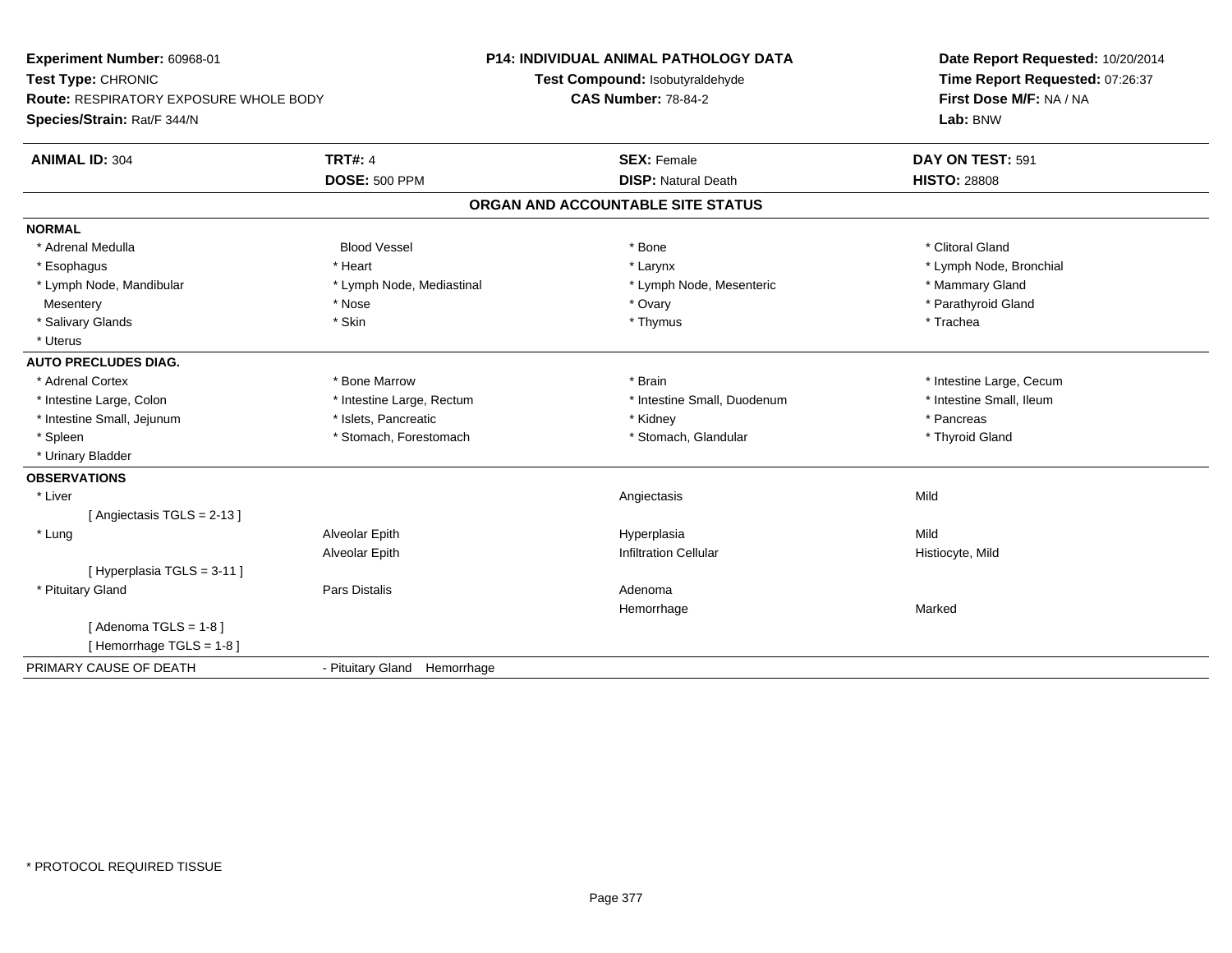**Experiment Number:** 60968-01**Test Type:** CHRONIC **Route:** RESPIRATORY EXPOSURE WHOLE BODY**Species/Strain:** Rat/F 344/N**P14: INDIVIDUAL ANIMAL PATHOLOGY DATATest Compound:** Isobutyraldehyde**CAS Number:** 78-84-2**Date Report Requested:** 10/20/2014**Time Report Requested:** 07:26:37**First Dose M/F:** NA / NA**Lab:** BNW**ANIMAL ID:** 305**TRT#:** 4 **SEX:** Female **SEX: Female DAY ON TEST:** 734 **DOSE:** 500 PPM**DISP:** Terminal Sacrifice **HISTO:** 28809 **ORGAN AND ACCOUNTABLE SITE STATUSNORMAL**\* Adrenal Cortex \* Adrenal Medulla \* \* Book \* Blood Vessel \* Book \* Bone \* Bone \* Bone \* Bone \* Bone \* Bone \* Bone \* Bone \* Bone \* Esophagus \* Bone Marrow \* \* Android \* Brain \* Brain \* Clitoral Gland \* Clitoral Gland \* Esophagus \* Esophagus \* Esophagus \* Intestine Large, Rectum \* Heart \* Intestine Large, Cecum \* Intestine Large, Cecum \* Intestine Large, Colon \* Intestine Small, Duodenum \* Intestine Small, Ileum \* 1ntestine Small, Intestine Small, Jejunum \* Islets, Pancreatic \* Lymph Node, Mandibular \* Kidney \* Liver \* Liver \* Liver \* Liver \* Liver \* Node, Bronchial \* Lymph Node, Bronchial \* Liver \* Node, Mandibular \* Lymph Node, Bronchial \* Lymph Node, Bronchial \* Liver \* Node,  $B$ \* Lymph Node, Mediastinal \* Nose \* Ovary \* Lymph Node, Mesenteric \* Nose \* Nose \* Nose \* Ovary \* Ovary \* Ovary \* Skin \* Pancreas \* **Example 2018** \* Pancreas \* Pancreas \* Salivary Glands \* Salivary Glands \* Structure \* Structure \* Structure \* Structure \* Structure \* Structure \* Structure \* Structure \* Structure \* Structure \* Structure \* St \* Thymus \* Spleen \* Stomach, Forestomach \* Stomach, Spleen \* Stomach, Glandular \* Thymus \* Stomach, Glandular \* Uterus \* Thyroid Gland \* \* Trachea \* \* Trachea \* Trachea \* \* Urinary Bladder \* \* Urinary Bladder \* \* Uterus \* Uterus **OBSERVATIONS** \* Larynxx and the set of the Glands of the Glands of the set of the set of the set of the set of the set of the set of the set of the set of the set of the set of the set of the set of the set of the set of the set of the set of t Inflammation **Suppurative, Minimal**  \* Lung Alveolar Epith Hyperplasia Minimal Alveolar EpithInfiltration Cellular **Histiocyte**, Minimal \* Mammary Glandd **Executive Contract of the Contract Contract Contract Contract Contract Contract Contract Contract Contract Contract Contract Contract Contract Contract Contract Contract Contract Contract Contract Contract Contract Cont**  $[$  Fibroadenoma TGLS = 1-11+12  $]$  \* Pituitary Glandd **Exercise Control of Pars Distalis Pars Distalis Adenoma** PRIMARY CAUSE OF DEATH-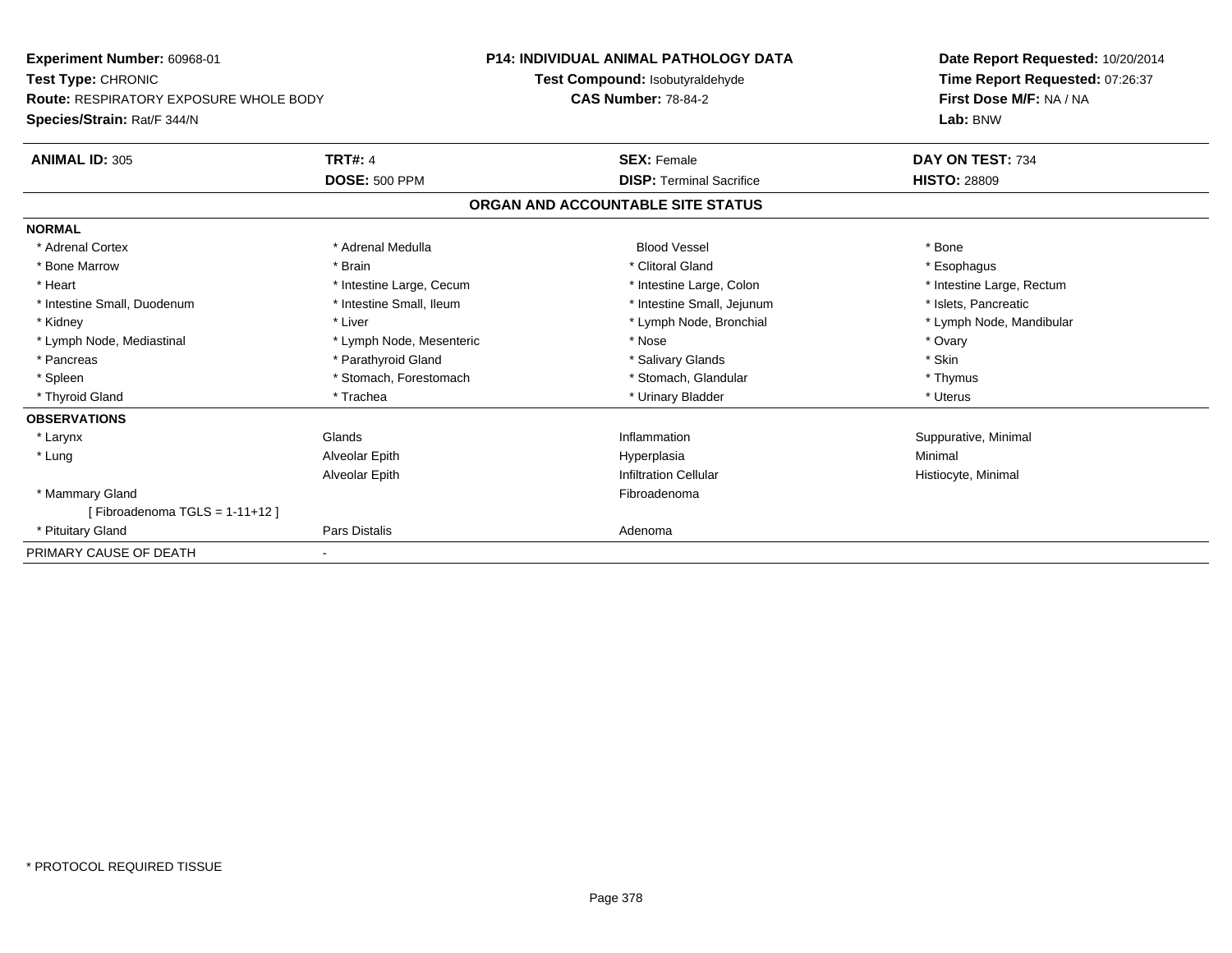**Experiment Number:** 60968-01**Test Type:** CHRONIC **Route:** RESPIRATORY EXPOSURE WHOLE BODY**Species/Strain:** Rat/F 344/N**P14: INDIVIDUAL ANIMAL PATHOLOGY DATATest Compound:** Isobutyraldehyde**CAS Number:** 78-84-2**Date Report Requested:** 10/20/2014**Time Report Requested:** 07:26:37**First Dose M/F:** NA / NA**Lab:** BNW**ANIMAL ID:** 306**6 TRT#:** 4 **TRT#:** 4 **SEX:** Female **SEX: Female DAY ON TEST:** 511 **DOSE:** 500 PPM**DISP:** Moribund Sacrifice **HISTO:** 28810 **ORGAN AND ACCOUNTABLE SITE STATUSNORMAL** \* Adrenal Medulla Blood Vessel \* Bone \* Brain\* Intestine Large, Colon \* Esophagus \* **Intestine Large, Cecum \* Intestine Large, Cecum \* Intestine Large, Cecum \*** Intestine Large, Cecum \* Intestine Large, Rectum \* Thestine Small, Duodenum \* Number of the small, Ileum \* Intestine Small, Jejunum \* Intestine Small, Jejunum \* Islets, Pancreatic \* \* Widney \* Kidney \* \* Kidney \* Larynx \* Larynx \* Larynx \* Letter \* Number \* Larynx \* Lymph Node, Mesenteric \* Nose \* Pancreas \* Pancreas \* Parathyroid Gland \* Parathyroid Gland \* Pituitary Gland \* Pituitary Gland \* Pituitary Computer \* Parathyroid Gland \* Pituitary Gland \* Pituitary Gland \* Pituitary Gland \* Pituitary Gland \* Pi \* Thyroid Gland \* Salivary Glands \* Thymus \* Stomach, Glandular \* Thymus \* Thymus \* Thymus \* Thymus \* Thymus \* Thymus \* Thymus \* Thymus \* Thymus \* Thymus \* Thymus \* Thymus \* Thymus \* Thymus \* Thymus \* Thymus \* Thymus \* Thymus \* Thymus \* T \* Trachea \* Urinary Bladder \* Urinary Bladder \* Urinary Bladder \* Uterus **OBSERVATIONS** \* Adrenal Cortex Fibrous Histiocytoma Metastatic (Skin) \* Bone Marroww which is the extended of the Historytoma Metastatic (Skin) and Metastatic (Skin) [ Fibrous Histiocytoma TGLS = 3-10+11 ] \* Clitoral Glandd and the control of the control of the control of the control of the control of the control of the control of the control of the control of the control of the control of the control of the control of the control of the co [ Cyst TGLS = 7-7 ] \* Liver Fibrous Histiocytoma Metastatic (Skin) [ Fibrous Histiocytoma TGLS = 10,11-14 ] \* Lungg and the state of the state of the state of the state of the state of the state of the state of the state of the state of the state of the state of the state of the state of the state of the state of the state of the stat [ Fibrous Histiocytoma TGLS = 4,5-3+3a ] Lymph Nodee and the state of the state of the state of the state of the state of the state of the state of the state of the state of the state of the state of the state of the state of the state of the state of the state of the stat [ Fibrous Histiocytoma TGLS = 9-17 ] \* Lymph Node, Bronchial Fibrous Histiocytoma Metastatic (Skin) [ Fibrous Histiocytoma TGLS = 6-2+3 ] \* Lymph Node, Mandibular Fibrous Histiocytoma Metastatic (Skin) [ Fibrous Histiocytoma TGLS = 2-7 ] \* Lymph Node, Mediastinal Fibrous Histiocytoma Metastatic (Skin) \* Mammary Glandd **Executive Contract of the Contract Contract Contract Contract Contract Contract Contract Contract Contract Contract Contract Contract Contract Contract Contract Contract Contract Contract Contract Contract Contract Cont** [ Fibroadenoma TGLS = 1-12 ] \* OvaryBilateral Fibrous Histiocytoma Metastatic (Skin) [ Fibrous Histiocytoma TGLS = 8-15+16 ] \* SkinSubcut Tiss **Fibrous Histiocytoma** Note: Large SQ tumor may have arisen in mamm gland fibroadenoma-see slide 12. Diff Dx: anaplastic mammary myoepithelioma, anaplastic granulosa cell tumor.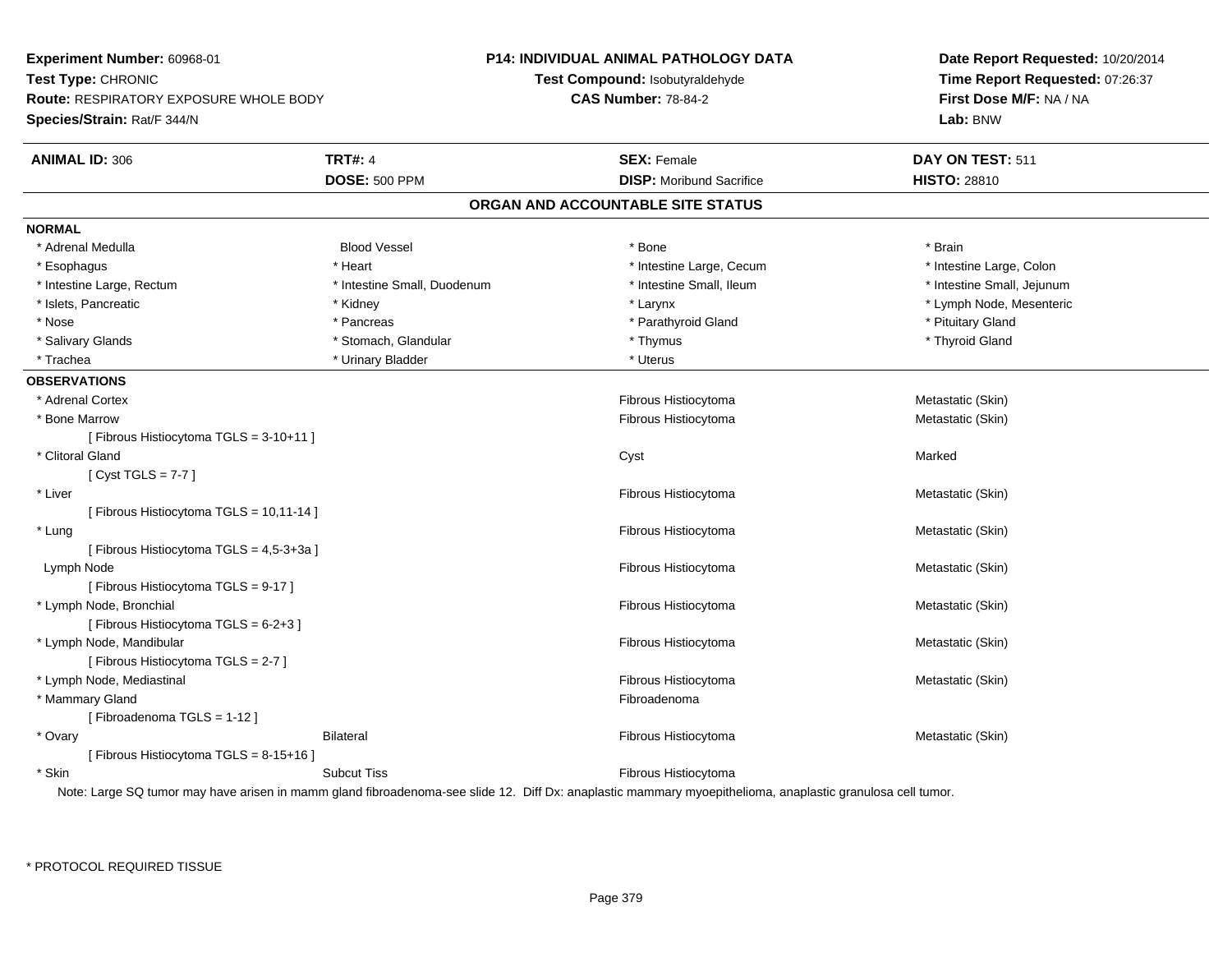| Experiment Number: 60968-01<br>Test Type: CHRONIC |                                         | <b>P14: INDIVIDUAL ANIMAL PATHOLOGY DATA</b> | Date Report Requested: 10/20/2014 |  |
|---------------------------------------------------|-----------------------------------------|----------------------------------------------|-----------------------------------|--|
|                                                   |                                         | Test Compound: Isobutyraldehyde              | Time Report Requested: 07:26:37   |  |
| <b>Route: RESPIRATORY EXPOSURE WHOLE BODY</b>     |                                         | <b>CAS Number: 78-84-2</b>                   | First Dose M/F: NA / NA           |  |
| Species/Strain: Rat/F 344/N                       |                                         |                                              | Lab: BNW                          |  |
| <b>ANIMAL ID: 306</b>                             | <b>TRT#: 4</b>                          | <b>SEX: Female</b>                           | DAY ON TEST: 511                  |  |
|                                                   | <b>DOSE: 500 PPM</b>                    | <b>DISP:</b> Moribund Sacrifice              | <b>HISTO: 28810</b>               |  |
|                                                   |                                         | ORGAN AND ACCOUNTABLE SITE STATUS            |                                   |  |
| [Fibrous Histiocytoma TGLS = 1-12+13]             |                                         |                                              |                                   |  |
| * Spleen                                          |                                         | Hematopoietic Cell Proliferation             | Marked                            |  |
| [Hematopoietic Cell Proliferation TGLS = 12-4 ]   |                                         |                                              |                                   |  |
| * Stomach, Forestomach                            |                                         | Hyperplasia                                  | Moderate                          |  |
|                                                   |                                         | Ulcer                                        | Marked                            |  |
| PRIMARY CAUSE OF DEATH                            | - Skin Subcut Tiss Fibrous Histiocytoma |                                              |                                   |  |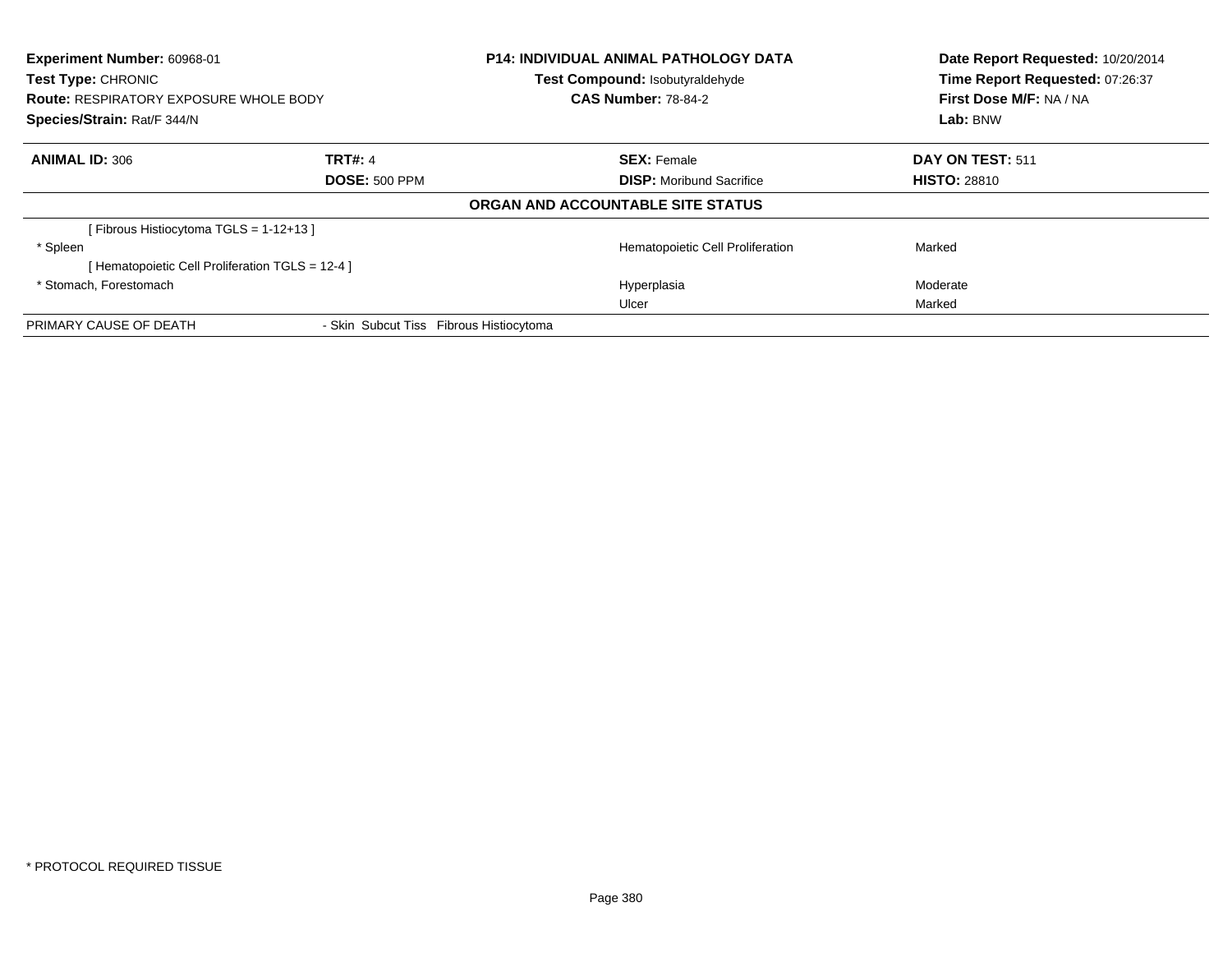**Experiment Number:** 60968-01**Test Type:** CHRONIC **Route:** RESPIRATORY EXPOSURE WHOLE BODY**Species/Strain:** Rat/F 344/N**P14: INDIVIDUAL ANIMAL PATHOLOGY DATATest Compound:** Isobutyraldehyde**CAS Number:** 78-84-2**Date Report Requested:** 10/20/2014**Time Report Requested:** 07:26:37**First Dose M/F:** NA / NA**Lab:** BNW**ANIMAL ID:** 307**TRT#:** 4 **SEX:** Female **SEX: Female DAY ON TEST:** 524 **DOSE:** 500 PPM**DISP:** Moribund Sacrifice **HISTO:** 28811 **ORGAN AND ACCOUNTABLE SITE STATUSNORMAL**\* Adrenal Cortex \* Adrenal Medulla \* \* Book \* Blood Vessel \* Book \* Bone \* Bone \* Bone \* Bone \* Bone \* Bone \* Bone \* Bone \* Bone \* Esophagus \* Bone Marrow \* \* Android \* Brain \* Brain \* Clitoral Gland \* Clitoral Gland \* Esophagus \* Esophagus \* Esophagus \* Intestine Large, Rectum \* Heart \* Intestine Large, Cecum \* Intestine Large, Cecum \* Intestine Large, Colon \* Intestine Small, Duodenum \* Intestine Small, Ileum \* 1ntestine Small, Intestine Small, Jejunum \* Islets, Pancreatic \* Kidney \* Larynx \* Liver \* Lung\* Lymph Node, Mesenteric \* Lymph Node, Bronchial \* Lymph Node, Mandibular \* Lymph Node, Mediastinal \* Lymph Node, Mediastinal \* Nose \* Ovary \* Pancreas \* Parathyroid Gland \* Salivary Glands \* The stomach \* Skin \* Spleen \* Spleen \* Stomach, Forestomach \* Stomach, Forestomach \* Stomach, Forestomach \* Stomach, Glandular \* Thyroid Gland \* Thyroid Gland \* Trachea \* Trachea \* Trachea \* Urinary Bladder \* Uterus**OBSERVATIONS** \* Mammary Glandd and the state of the state of the state of the state of the state of the state of the state of the state of the state of the state of the state of the state of the state of the state of the state of the state of the stat [ Fibroadenoma TGLS = 2,3-11+12+13+14 ] \* Pituitary Glandd and the control of the control of the control of the control of the control of the control of the control of the control of the control of the control of the control of the control of the control of the control of the co [ Cyst TGLS = 1-8 ] \* Thymuss and the contract of the contract of the contract of the contract of the contract of the contract of the contract of the contract of the contract of the contract of the contract of the contract of the contract of the cont PRIMARY CAUSE OF DEATH- Mammary Gland Fibroadenoma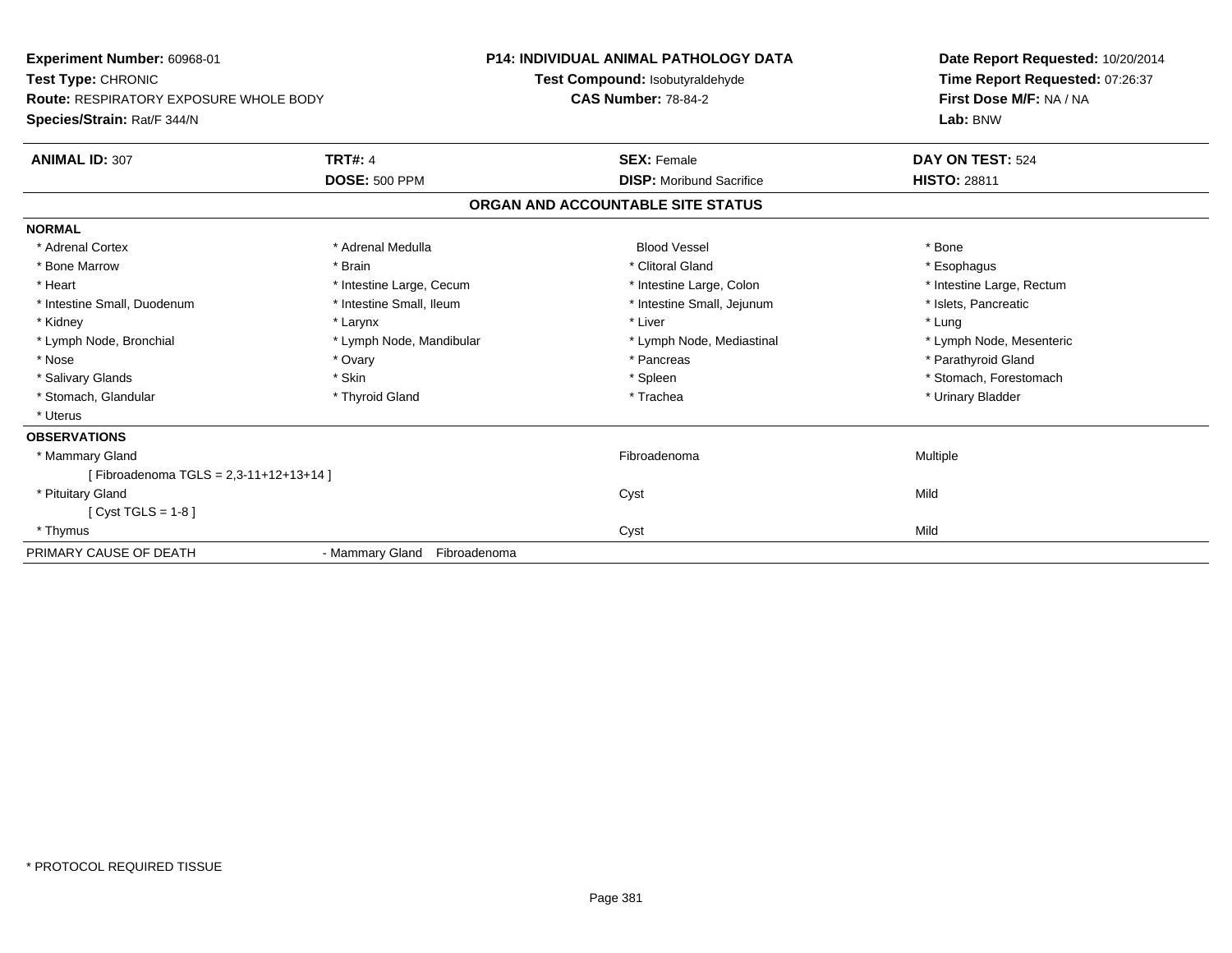| <b>Experiment Number: 60968-01</b><br>Test Type: CHRONIC |                           | <b>P14: INDIVIDUAL ANIMAL PATHOLOGY DATA</b> | Date Report Requested: 10/20/2014 |
|----------------------------------------------------------|---------------------------|----------------------------------------------|-----------------------------------|
|                                                          |                           | Test Compound: Isobutyraldehyde              | Time Report Requested: 07:26:37   |
| <b>Route: RESPIRATORY EXPOSURE WHOLE BODY</b>            |                           | <b>CAS Number: 78-84-2</b>                   | First Dose M/F: NA / NA           |
| Species/Strain: Rat/F 344/N                              |                           |                                              | Lab: BNW                          |
| <b>ANIMAL ID: 308</b>                                    | <b>TRT#: 4</b>            | <b>SEX: Female</b>                           | DAY ON TEST: 734                  |
|                                                          | <b>DOSE: 500 PPM</b>      | <b>DISP: Terminal Sacrifice</b>              | <b>HISTO: 28812</b>               |
|                                                          |                           | ORGAN AND ACCOUNTABLE SITE STATUS            |                                   |
| <b>NORMAL</b>                                            |                           |                                              |                                   |
| * Adrenal Cortex                                         | * Adrenal Medulla         | <b>Blood Vessel</b>                          | * Bone                            |
| * Bone Marrow                                            | * Brain                   | * Clitoral Gland                             | * Esophagus                       |
| * Heart                                                  | * Intestine Large, Cecum  | * Intestine Large, Colon                     | * Intestine Large, Rectum         |
| * Intestine Small, Duodenum                              | * Intestine Small, Ileum  | * Intestine Small, Jejunum                   | * Islets, Pancreatic              |
| * Kidney                                                 | * Larynx                  | * Lung                                       | * Lymph Node, Bronchial           |
| * Lymph Node, Mandibular                                 | * Lymph Node, Mediastinal | * Lymph Node, Mesenteric                     | * Mammary Gland                   |
| * Nose                                                   | * Ovary                   | * Pancreas                                   | * Parathyroid Gland               |
| * Salivary Glands                                        | * Skin                    | * Stomach, Forestomach                       | * Stomach, Glandular              |
| * Thymus                                                 | * Thyroid Gland           | * Trachea                                    | * Urinary Bladder                 |
| * Uterus                                                 |                           |                                              |                                   |
| <b>OBSERVATIONS</b>                                      |                           |                                              |                                   |
| * Liver                                                  |                           | Leukemia Mononuclear                         |                                   |
| * Pituitary Gland                                        |                           | Cyst                                         | Moderate                          |
| * Spleen                                                 |                           | Leukemia Mononuclear                         |                                   |
| PRIMARY CAUSE OF DEATH                                   |                           |                                              |                                   |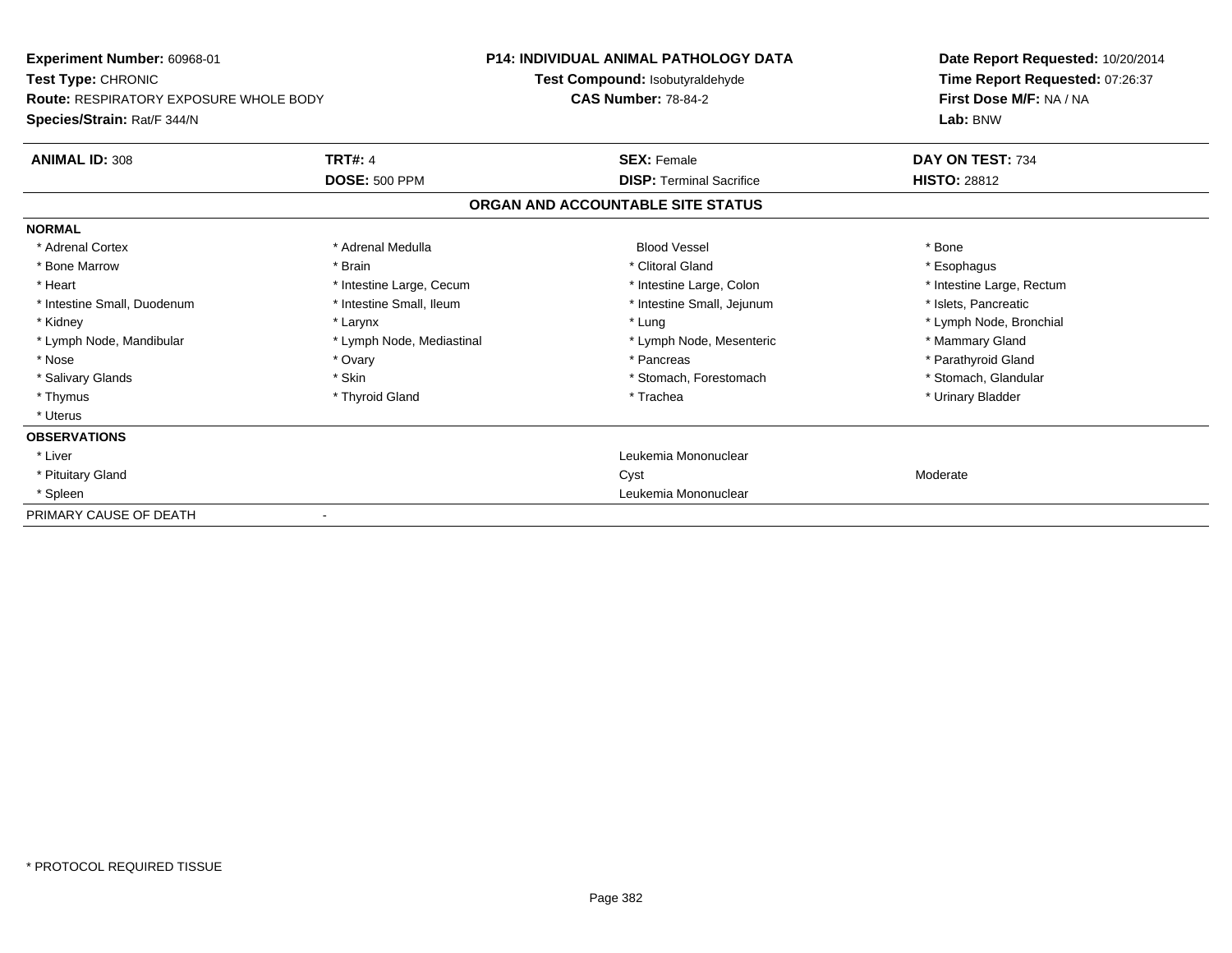| Experiment Number: 60968-01                                                                              |                                         | <b>P14: INDIVIDUAL ANIMAL PATHOLOGY DATA</b> | Date Report Requested: 10/20/2014 |
|----------------------------------------------------------------------------------------------------------|-----------------------------------------|----------------------------------------------|-----------------------------------|
| Test Type: CHRONIC                                                                                       |                                         | Test Compound: Isobutyraldehyde              | Time Report Requested: 07:26:37   |
| <b>Route: RESPIRATORY EXPOSURE WHOLE BODY</b>                                                            |                                         | <b>CAS Number: 78-84-2</b>                   | First Dose M/F: NA / NA           |
| Species/Strain: Rat/F 344/N                                                                              |                                         |                                              | Lab: BNW                          |
| <b>ANIMAL ID: 309</b>                                                                                    | <b>TRT#: 4</b>                          | <b>SEX: Female</b>                           | DAY ON TEST: 663                  |
|                                                                                                          | <b>DOSE: 500 PPM</b>                    | <b>DISP:</b> Moribund Sacrifice              | <b>HISTO: 28813</b>               |
|                                                                                                          |                                         | ORGAN AND ACCOUNTABLE SITE STATUS            |                                   |
| <b>NORMAL</b>                                                                                            |                                         |                                              |                                   |
| * Adrenal Medulla                                                                                        | <b>Blood Vessel</b>                     | * Bone                                       | * Bone Marrow                     |
| * Brain                                                                                                  | * Clitoral Gland                        | * Esophagus                                  | * Heart                           |
| * Intestine Large, Cecum                                                                                 | * Intestine Large, Colon                | * Intestine Large, Rectum                    | * Intestine Small, Duodenum       |
| * Intestine Small, Jejunum                                                                               | * Islets, Pancreatic                    | * Kidney                                     | * Larynx                          |
| * Lung                                                                                                   | * Lymph Node, Bronchial                 | * Lymph Node, Mandibular                     | * Lymph Node, Mediastinal         |
| * Lymph Node, Mesenteric                                                                                 | * Mammary Gland                         | * Ovary                                      | * Pancreas                        |
| * Parathyroid Gland                                                                                      | * Salivary Glands                       | * Skin                                       | * Spleen                          |
| * Stomach, Forestomach                                                                                   | * Stomach, Glandular                    | * Thymus                                     | * Trachea                         |
| * Urinary Bladder                                                                                        | * Uterus                                |                                              |                                   |
| <b>OBSERVATIONS</b>                                                                                      |                                         |                                              |                                   |
| * Adrenal Cortex                                                                                         |                                         | Vacuolization Cytoplasmic                    | Mild                              |
| * Intestine Small, Ileum                                                                                 |                                         | Parasite Metazoan                            |                                   |
| * Liver                                                                                                  |                                         | Hepatodiaphragmatic Nodule                   |                                   |
| [Hepatodiaphragmatic Nodule TGLS = 1-4]                                                                  |                                         |                                              |                                   |
| * Nose                                                                                                   |                                         | Sarcoma                                      |                                   |
| Note: spindle cell mass in xs 3 of nose, in ethmoturb adjacent to median septum. Ordered step sections   |                                         |                                              |                                   |
| Note: Recuts: same song. Diff Dx esthesioneuroblastoma, anaplastic carcinoma, other spindle cell tumors. |                                         |                                              |                                   |
| * Pituitary Gland                                                                                        | Pars Distalis                           | Adenoma                                      |                                   |
| * Thyroid Gland                                                                                          | C Cell                                  | Hyperplasia                                  | Minimal                           |
| PRIMARY CAUSE OF DEATH                                                                                   | - Nose Sarcoma                          |                                              |                                   |
| <b>CONTRIBUTORY CAUSE OF DEATH</b>                                                                       | - Pituitary Gland Pars Distalis Adenoma |                                              |                                   |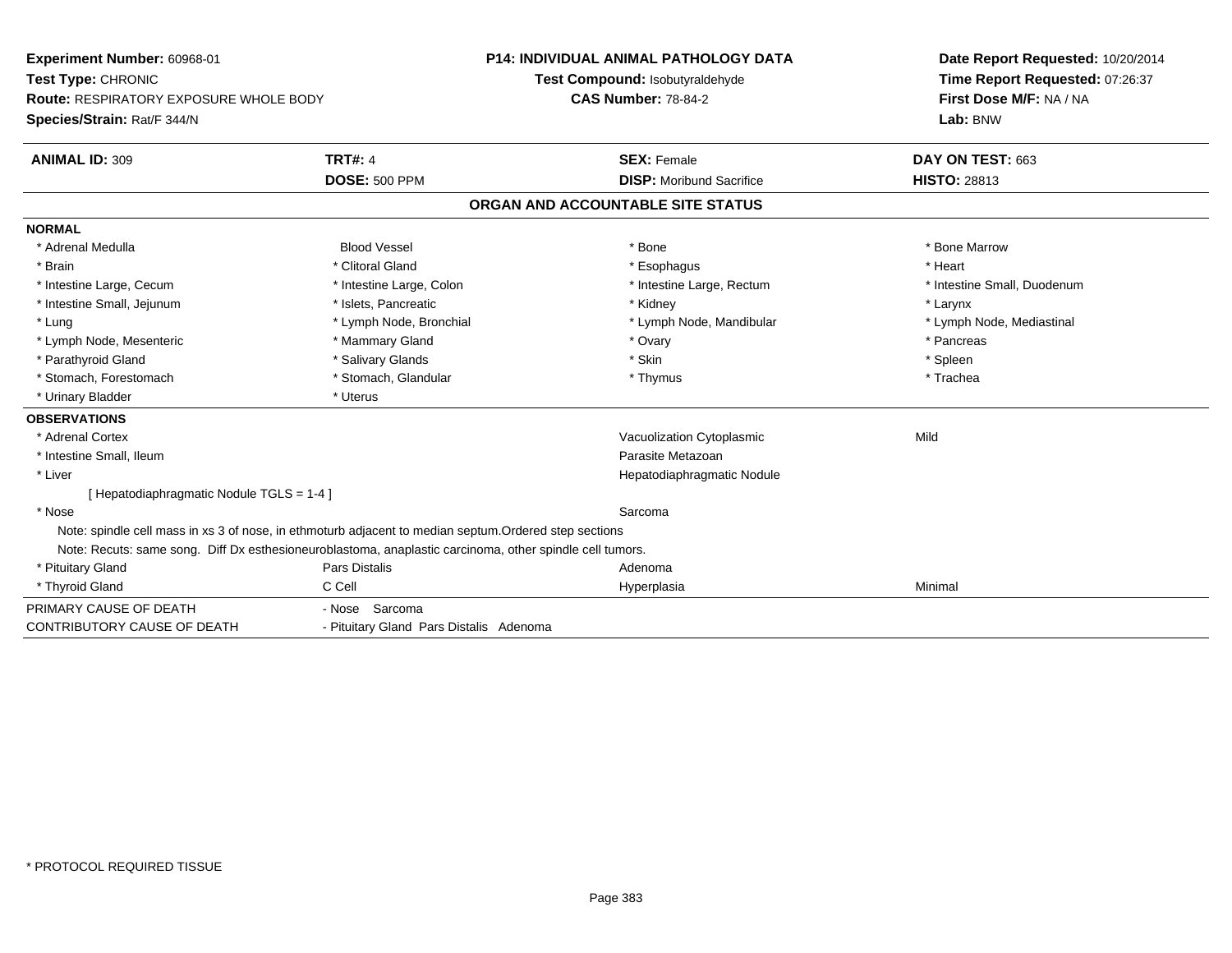| Experiment Number: 60968-01<br>Test Type: CHRONIC<br><b>Route: RESPIRATORY EXPOSURE WHOLE BODY</b> |                                 | <b>P14: INDIVIDUAL ANIMAL PATHOLOGY DATA</b> | Date Report Requested: 10/20/2014 |  |
|----------------------------------------------------------------------------------------------------|---------------------------------|----------------------------------------------|-----------------------------------|--|
|                                                                                                    |                                 | Test Compound: Isobutyraldehyde              | Time Report Requested: 07:26:37   |  |
|                                                                                                    |                                 | <b>CAS Number: 78-84-2</b>                   | First Dose M/F: NA / NA           |  |
| Species/Strain: Rat/F 344/N                                                                        |                                 |                                              | Lab: BNW                          |  |
| <b>ANIMAL ID: 310</b>                                                                              | <b>TRT#: 4</b>                  | <b>SEX: Female</b>                           | DAY ON TEST: 705                  |  |
|                                                                                                    | <b>DOSE: 500 PPM</b>            | <b>DISP:</b> Moribund Sacrifice              | <b>HISTO: 28814</b>               |  |
|                                                                                                    |                                 | ORGAN AND ACCOUNTABLE SITE STATUS            |                                   |  |
| <b>NORMAL</b>                                                                                      |                                 |                                              |                                   |  |
| * Adrenal Cortex                                                                                   | * Adrenal Medulla               | <b>Blood Vessel</b>                          | * Bone                            |  |
| * Bone Marrow                                                                                      | * Brain                         | * Esophagus                                  | * Heart                           |  |
| * Intestine Large, Cecum                                                                           | * Intestine Large, Colon        | * Intestine Large, Rectum                    | * Intestine Small, Duodenum       |  |
| * Intestine Small, Ileum                                                                           | * Intestine Small, Jejunum      | * Islets, Pancreatic                         | * Kidney                          |  |
| * Larynx                                                                                           | * Liver                         | * Lymph Node, Bronchial                      | * Lymph Node, Mandibular          |  |
| * Lymph Node, Mediastinal                                                                          | * Lymph Node, Mesenteric        | * Ovary                                      | * Pancreas                        |  |
| * Parathyroid Gland                                                                                | * Salivary Glands               | * Skin                                       | * Spleen                          |  |
| * Stomach, Forestomach                                                                             | * Stomach, Glandular            | * Thymus                                     | * Thyroid Gland                   |  |
| * Trachea                                                                                          | * Urinary Bladder               | * Uterus                                     |                                   |  |
| <b>OBSERVATIONS</b>                                                                                |                                 |                                              |                                   |  |
| * Clitoral Gland                                                                                   |                                 | Adenoma                                      |                                   |  |
|                                                                                                    |                                 | Cyst                                         | Marked                            |  |
|                                                                                                    |                                 | Hyperplasia                                  | Marked                            |  |
| * Lung                                                                                             | Alveolar Epith                  | <b>Infiltration Cellular</b>                 | Histiocyte, Minimal               |  |
| * Mammary Gland                                                                                    |                                 | Fibroadenoma                                 |                                   |  |
| [Fibroadenoma TGLS = $1-11+12$ ]                                                                   |                                 |                                              |                                   |  |
| * Nose                                                                                             |                                 | Inflammation                                 | Suppurative, Mild                 |  |
|                                                                                                    | <b>Respirat Epith</b>           | Metaplasia                                   | Squamous, Mild                    |  |
| * Pituitary Gland                                                                                  | <b>Pars Distalis</b>            | Adenoma                                      |                                   |  |
| PRIMARY CAUSE OF DEATH                                                                             | - Mammary Gland<br>Fibroadenoma |                                              |                                   |  |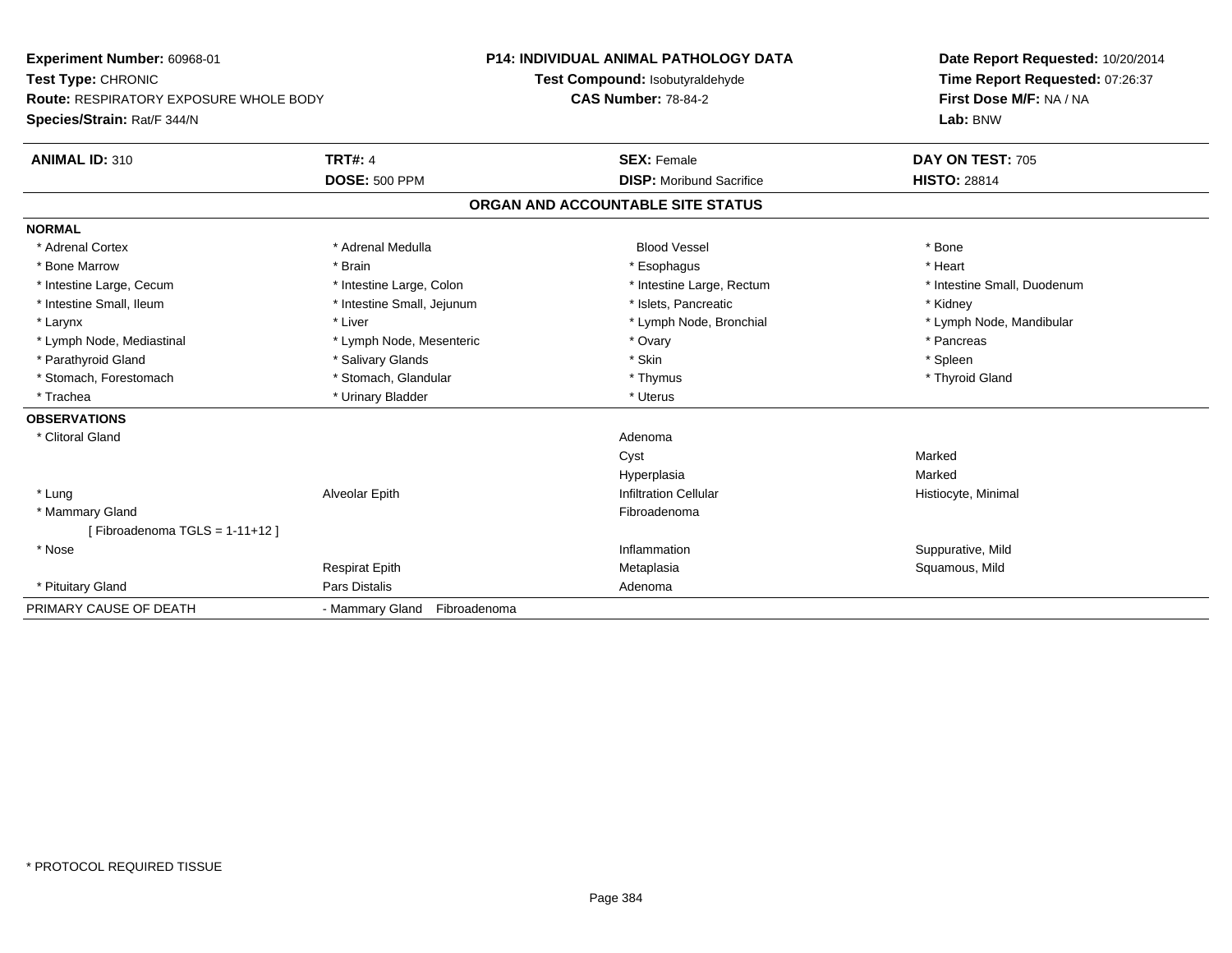| Experiment Number: 60968-01                                  |                                         | <b>P14: INDIVIDUAL ANIMAL PATHOLOGY DATA</b>                  | Date Report Requested: 10/20/2014                          |  |
|--------------------------------------------------------------|-----------------------------------------|---------------------------------------------------------------|------------------------------------------------------------|--|
| Test Type: CHRONIC<br>Route: RESPIRATORY EXPOSURE WHOLE BODY |                                         | Test Compound: Isobutyraldehyde<br><b>CAS Number: 78-84-2</b> | Time Report Requested: 07:26:37<br>First Dose M/F: NA / NA |  |
| Species/Strain: Rat/F 344/N                                  |                                         |                                                               | Lab: BNW                                                   |  |
|                                                              |                                         |                                                               |                                                            |  |
| <b>ANIMAL ID: 311</b>                                        | <b>TRT#: 4</b>                          | <b>SEX: Female</b>                                            | DAY ON TEST: 692                                           |  |
|                                                              | <b>DOSE: 500 PPM</b>                    | <b>DISP:</b> Moribund Sacrifice                               | <b>HISTO: 28815</b>                                        |  |
|                                                              |                                         | ORGAN AND ACCOUNTABLE SITE STATUS                             |                                                            |  |
| <b>NORMAL</b>                                                |                                         |                                                               |                                                            |  |
| * Adrenal Cortex                                             | * Adrenal Medulla                       | <b>Blood Vessel</b>                                           | * Bone                                                     |  |
| * Bone Marrow                                                | * Brain                                 | * Esophagus                                                   | * Intestine Large, Cecum                                   |  |
| * Intestine Large, Colon                                     | * Intestine Large, Rectum               | * Intestine Small, Duodenum                                   | * Intestine Small, Ileum                                   |  |
| * Intestine Small, Jejunum                                   | * Islets, Pancreatic                    | * Larynx                                                      | * Lymph Node, Bronchial                                    |  |
| * Lymph Node, Mandibular                                     | * Lymph Node, Mediastinal               | * Lymph Node, Mesenteric                                      | * Nose                                                     |  |
| * Ovary                                                      | * Pancreas                              | * Parathyroid Gland                                           | * Salivary Glands                                          |  |
| * Skin                                                       | * Stomach, Forestomach                  | * Stomach, Glandular                                          | * Thymus                                                   |  |
| * Thyroid Gland                                              | * Trachea                               | * Urinary Bladder                                             | * Uterus                                                   |  |
| <b>OBSERVATIONS</b>                                          |                                         |                                                               |                                                            |  |
| * Clitoral Gland                                             |                                         | Carcinoma                                                     |                                                            |  |
| [Carcinoma TGLS = 3-12]                                      |                                         |                                                               |                                                            |  |
| * Heart                                                      |                                         | Leukemia Mononuclear                                          |                                                            |  |
| [ Leukemia Mononuclear TGLS = 3-12 ]                         |                                         |                                                               |                                                            |  |
| * Kidney                                                     |                                         | Nephropathy                                                   | Chronic, Minimal                                           |  |
| * Liver                                                      |                                         | Leukemia Mononuclear                                          |                                                            |  |
| [ Leukemia Mononuclear TGLS = 5-4 ]                          |                                         |                                                               |                                                            |  |
| * Lung                                                       |                                         | Leukemia Mononuclear                                          |                                                            |  |
| [ Leukemia Mononuclear TGLS = 5-4 ]                          |                                         |                                                               |                                                            |  |
| * Mammary Gland                                              |                                         | Fibroadenoma                                                  |                                                            |  |
| [Fibroadenoma TGLS = 2-13]                                   |                                         |                                                               |                                                            |  |
| * Pituitary Gland                                            | <b>Pars Distalis</b>                    | Adenoma                                                       |                                                            |  |
| [Adenoma TGLS = $1-8$ ]                                      |                                         |                                                               |                                                            |  |
| * Spleen                                                     |                                         | Leukemia Mononuclear                                          |                                                            |  |
| [ Leukemia Mononuclear TGLS = 4-11 ]                         |                                         |                                                               |                                                            |  |
| PRIMARY CAUSE OF DEATH                                       | - Pituitary Gland Pars Distalis Adenoma |                                                               |                                                            |  |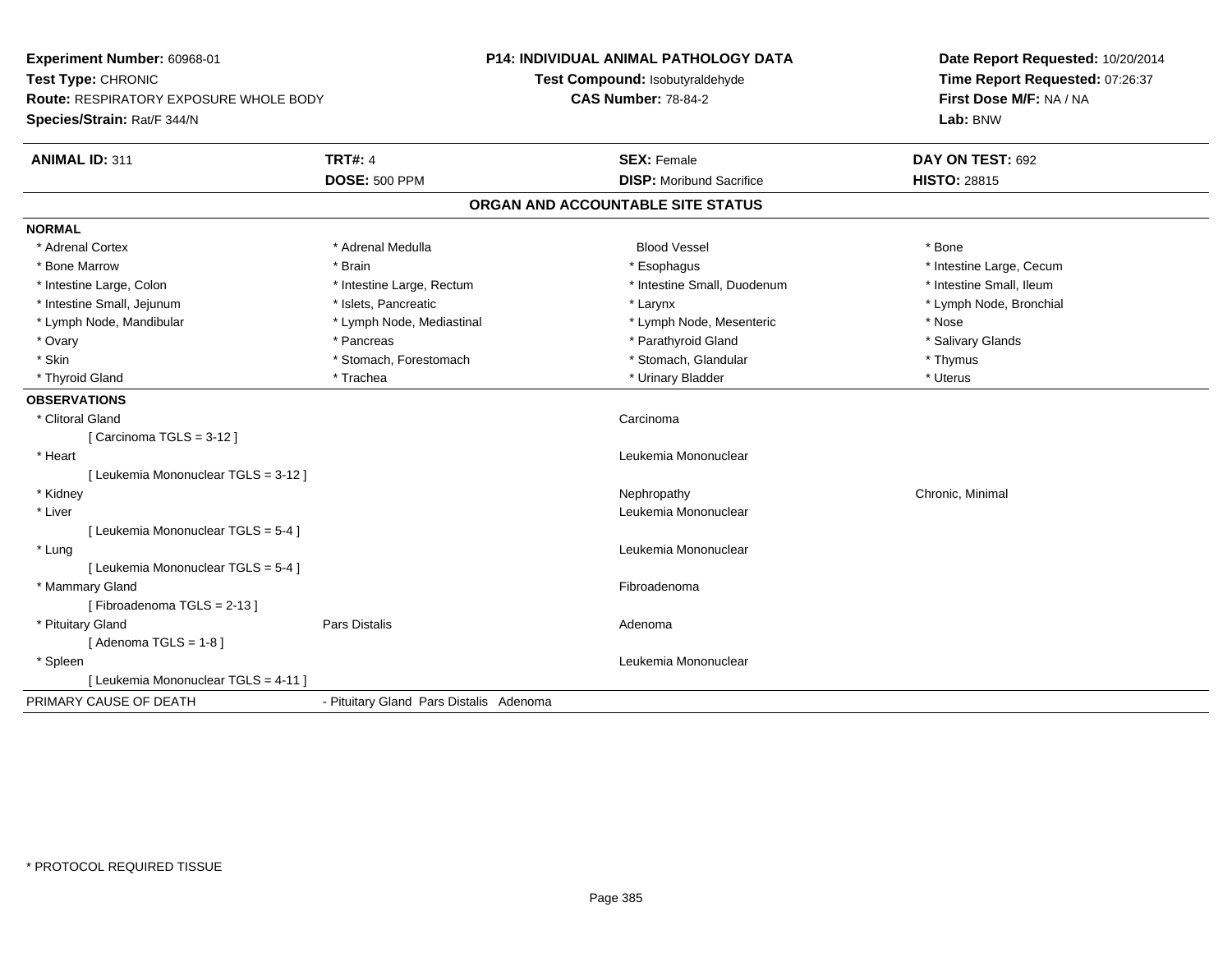| Experiment Number: 60968-01<br>Test Type: CHRONIC<br><b>Route: RESPIRATORY EXPOSURE WHOLE BODY</b><br>Species/Strain: Rat/F 344/N |                               | P14: INDIVIDUAL ANIMAL PATHOLOGY DATA<br>Test Compound: Isobutyraldehyde<br><b>CAS Number: 78-84-2</b> | Date Report Requested: 10/20/2014<br>Time Report Requested: 07:26:37<br>First Dose M/F: NA / NA<br>Lab: BNW |  |
|-----------------------------------------------------------------------------------------------------------------------------------|-------------------------------|--------------------------------------------------------------------------------------------------------|-------------------------------------------------------------------------------------------------------------|--|
| <b>ANIMAL ID: 312</b>                                                                                                             | <b>TRT#: 4</b>                | <b>SEX: Female</b>                                                                                     | DAY ON TEST: 636                                                                                            |  |
|                                                                                                                                   | <b>DOSE: 500 PPM</b>          | <b>DISP: Natural Death</b>                                                                             | <b>HISTO: 28816</b>                                                                                         |  |
|                                                                                                                                   |                               | ORGAN AND ACCOUNTABLE SITE STATUS                                                                      |                                                                                                             |  |
| <b>NORMAL</b>                                                                                                                     |                               |                                                                                                        |                                                                                                             |  |
| * Adrenal Cortex                                                                                                                  | <b>Blood Vessel</b>           | $*$ Bone                                                                                               | * Bone Marrow                                                                                               |  |
| * Brain                                                                                                                           | * Esophagus                   | * Heart                                                                                                | * Kidney                                                                                                    |  |
| * Larynx                                                                                                                          | * Lymph Node, Bronchial       | * Lymph Node, Mandibular                                                                               | * Lymph Node, Mediastinal                                                                                   |  |
| * Lymph Node, Mesenteric                                                                                                          | * Mammary Gland               | * Nose                                                                                                 | * Ovary                                                                                                     |  |
| * Pancreas                                                                                                                        | * Salivary Glands             | * Skin                                                                                                 | * Stomach, Forestomach                                                                                      |  |
| * Stomach, Glandular                                                                                                              | * Thymus                      | * Thyroid Gland                                                                                        | * Trachea                                                                                                   |  |
| * Urinary Bladder                                                                                                                 | * Uterus                      |                                                                                                        |                                                                                                             |  |
| <b>MISSING</b>                                                                                                                    |                               |                                                                                                        |                                                                                                             |  |
| * Adrenal Medulla                                                                                                                 | * Parathyroid Gland           |                                                                                                        |                                                                                                             |  |
| <b>AUTO PRECLUDES DIAG.</b>                                                                                                       |                               |                                                                                                        |                                                                                                             |  |
| * Intestine Large, Cecum                                                                                                          | * Intestine Large, Colon      | * Intestine Large, Rectum                                                                              | * Intestine Small, Duodenum                                                                                 |  |
| * Intestine Small, Ileum                                                                                                          | * Intestine Small, Jejunum    | * Islets, Pancreatic                                                                                   |                                                                                                             |  |
| <b>OBSERVATIONS</b>                                                                                                               |                               |                                                                                                        |                                                                                                             |  |
| * Clitoral Gland                                                                                                                  |                               | Cyst                                                                                                   | Moderate                                                                                                    |  |
| [Cyst TGLS = $2-7$ ]                                                                                                              |                               |                                                                                                        |                                                                                                             |  |
| * Liver                                                                                                                           |                               | <b>Clear Cell Focus</b>                                                                                |                                                                                                             |  |
|                                                                                                                                   |                               | Leukemia Mononuclear                                                                                   |                                                                                                             |  |
| [Clear Cell Focus TGLS = 5-4]                                                                                                     |                               |                                                                                                        |                                                                                                             |  |
| [ Leukemia Mononuclear TGLS = 4-4 ]                                                                                               |                               |                                                                                                        |                                                                                                             |  |
| * Lung                                                                                                                            |                               | Leukemia Mononuclear                                                                                   |                                                                                                             |  |
| [ Leukemia Mononuclear TGLS = 5-4 ]                                                                                               |                               |                                                                                                        |                                                                                                             |  |
| * Pituitary Gland                                                                                                                 | Pars Distalis                 | Adenoma                                                                                                |                                                                                                             |  |
| [Adenoma TGLS = $1-8$ ]                                                                                                           |                               |                                                                                                        |                                                                                                             |  |
| * Spleen                                                                                                                          |                               | Leukemia Mononuclear                                                                                   |                                                                                                             |  |
| [ Leukemia Mononuclear TGLS = 3-11 ]                                                                                              |                               |                                                                                                        |                                                                                                             |  |
| PRIMARY CAUSE OF DEATH                                                                                                            | - Spleen Leukemia Mononuclear |                                                                                                        |                                                                                                             |  |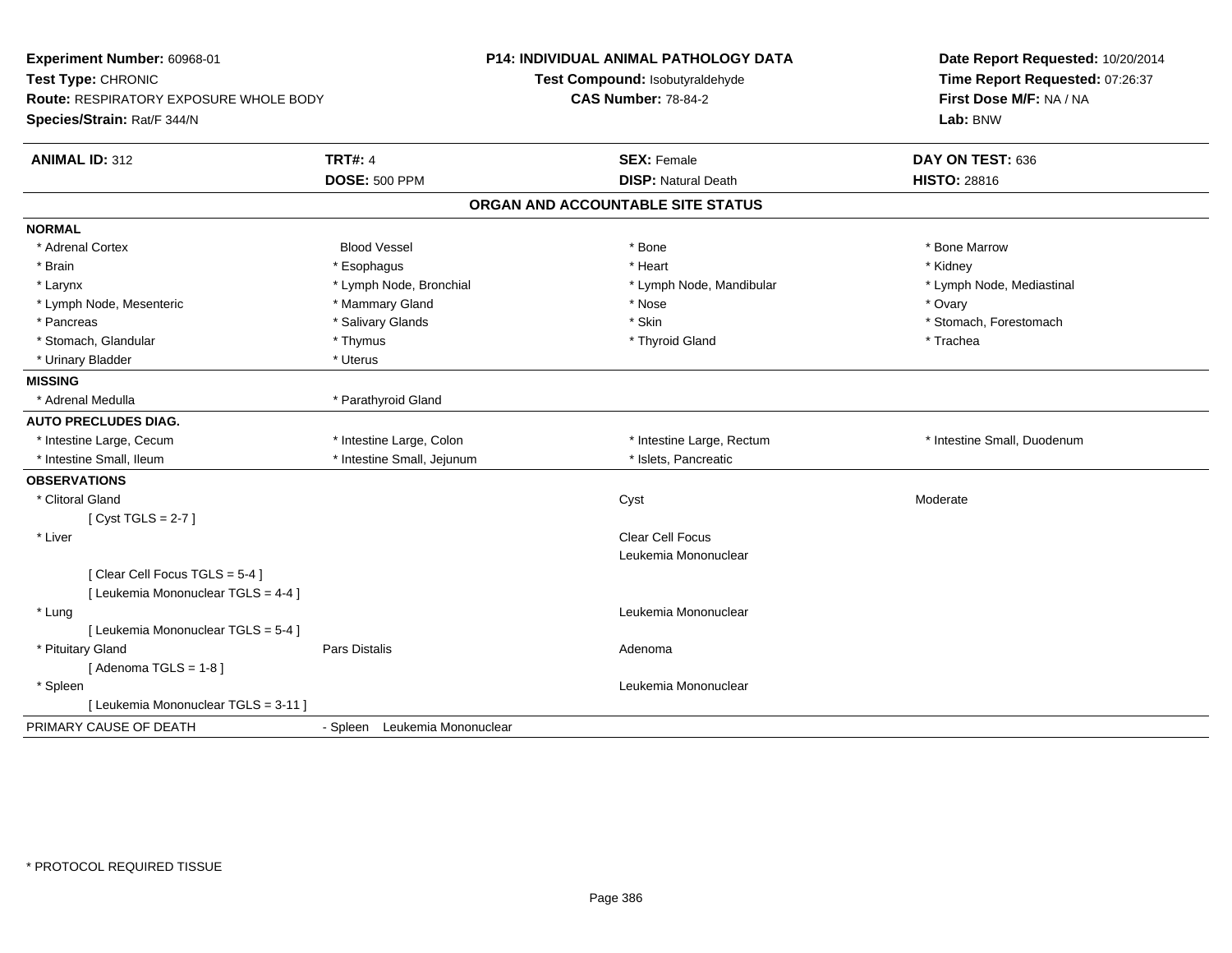| Experiment Number: 60968-01<br>Test Type: CHRONIC<br><b>Route: RESPIRATORY EXPOSURE WHOLE BODY</b><br>Species/Strain: Rat/F 344/N |                           | P14: INDIVIDUAL ANIMAL PATHOLOGY DATA<br>Test Compound: Isobutyraldehyde<br><b>CAS Number: 78-84-2</b> | Date Report Requested: 10/20/2014<br>Time Report Requested: 07:26:37<br>First Dose M/F: NA / NA<br>Lab: BNW |
|-----------------------------------------------------------------------------------------------------------------------------------|---------------------------|--------------------------------------------------------------------------------------------------------|-------------------------------------------------------------------------------------------------------------|
| <b>ANIMAL ID: 313</b>                                                                                                             | <b>TRT#: 4</b>            | <b>SEX: Female</b>                                                                                     | DAY ON TEST: 681                                                                                            |
|                                                                                                                                   | <b>DOSE: 500 PPM</b>      | <b>DISP:</b> Moribund Sacrifice                                                                        | <b>HISTO: 28817</b>                                                                                         |
|                                                                                                                                   |                           | ORGAN AND ACCOUNTABLE SITE STATUS                                                                      |                                                                                                             |
| <b>NORMAL</b>                                                                                                                     |                           |                                                                                                        |                                                                                                             |
| * Adrenal Cortex                                                                                                                  | * Adrenal Medulla         | <b>Blood Vessel</b>                                                                                    | * Bone                                                                                                      |
| * Bone Marrow                                                                                                                     | * Brain                   | * Clitoral Gland                                                                                       | * Esophagus                                                                                                 |
| * Heart                                                                                                                           | * Intestine Large, Cecum  | * Intestine Large, Colon                                                                               | * Intestine Large, Rectum                                                                                   |
| * Intestine Small, Duodenum                                                                                                       | * Intestine Small, Ileum  | * Intestine Small, Jejunum                                                                             | * Islets, Pancreatic                                                                                        |
| * Kidney                                                                                                                          | * Liver                   | * Lung                                                                                                 | * Lymph Node, Bronchial                                                                                     |
| * Lymph Node, Mandibular                                                                                                          | * Lymph Node, Mediastinal | * Lymph Node, Mesenteric                                                                               | * Mammary Gland                                                                                             |
| * Nose                                                                                                                            | * Ovary                   | * Pancreas                                                                                             | * Salivary Glands                                                                                           |
| * Spleen                                                                                                                          | * Stomach, Forestomach    | * Stomach, Glandular                                                                                   | * Thymus                                                                                                    |
| * Thyroid Gland                                                                                                                   | * Trachea                 | * Urinary Bladder                                                                                      |                                                                                                             |
| <b>MISSING</b>                                                                                                                    |                           |                                                                                                        |                                                                                                             |
| * Parathyroid Gland                                                                                                               |                           |                                                                                                        |                                                                                                             |
| <b>OBSERVATIONS</b>                                                                                                               |                           |                                                                                                        |                                                                                                             |
| * Larynx                                                                                                                          | Glands                    | Inflammation                                                                                           | Suppurative, Minimal                                                                                        |
| * Lung                                                                                                                            |                           |                                                                                                        |                                                                                                             |
| Note: piled up epithelium in bronchiole is interpreted as artefact or tangential cut.                                             |                           |                                                                                                        |                                                                                                             |
| * Pituitary Gland                                                                                                                 |                           | Cyst                                                                                                   | Mild                                                                                                        |
| [Cyst TGLS = $2-8$ ]                                                                                                              |                           |                                                                                                        |                                                                                                             |
| * Skin                                                                                                                            |                           | Ulcer                                                                                                  | Moderate                                                                                                    |
| [ Ulcer TGLS = $3-12$ ]                                                                                                           |                           |                                                                                                        |                                                                                                             |
| * Uterus                                                                                                                          |                           | Sarcoma Stromal                                                                                        |                                                                                                             |
| [Sarcoma Stromal TGLS = 4-13+14]                                                                                                  |                           |                                                                                                        |                                                                                                             |
| PRIMARY CAUSE OF DEATH                                                                                                            | - Uterus Sarcoma Stromal  |                                                                                                        |                                                                                                             |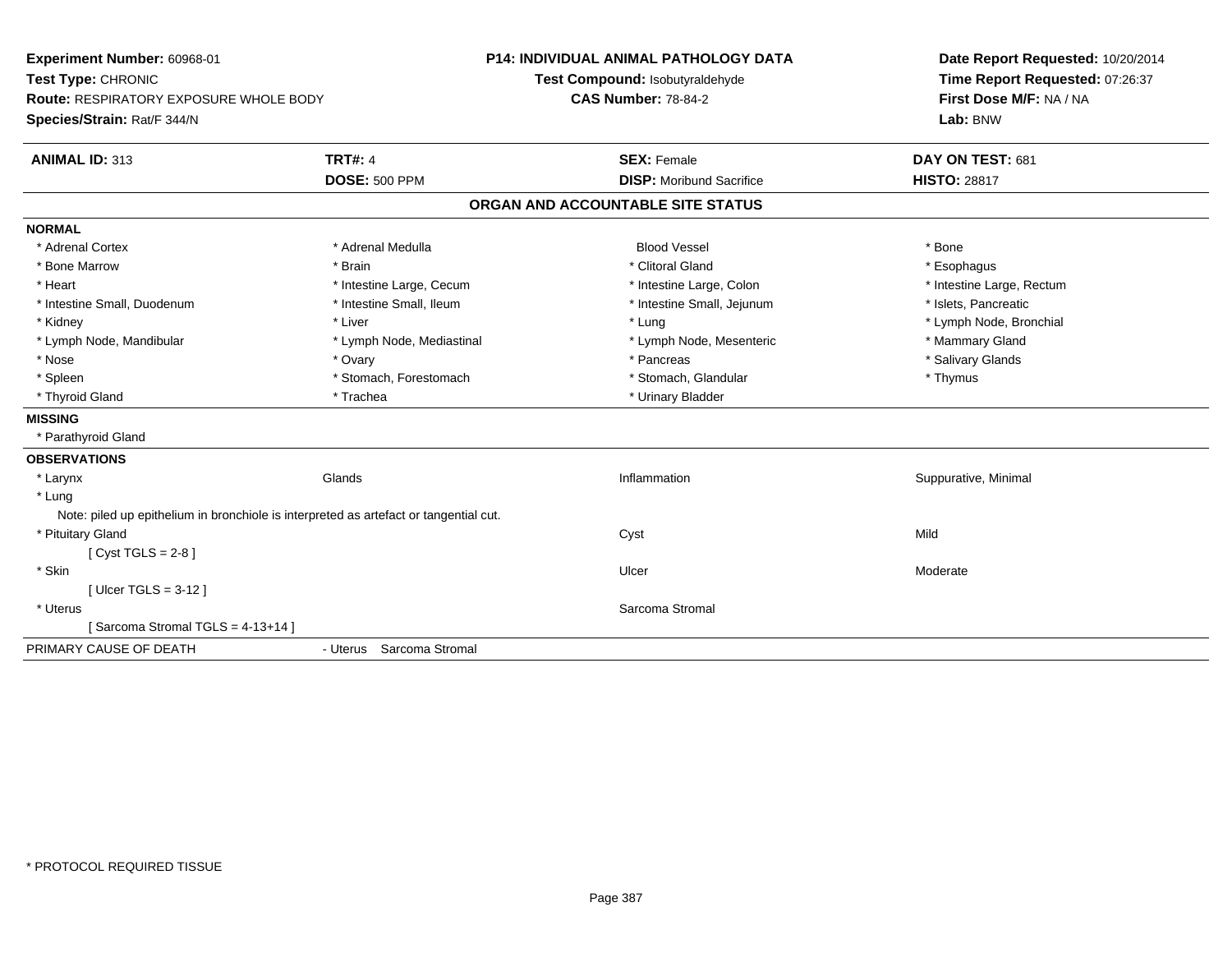| Experiment Number: 60968-01                   | <b>P14: INDIVIDUAL ANIMAL PATHOLOGY DATA</b> |                                   | Date Report Requested: 10/20/2014 |
|-----------------------------------------------|----------------------------------------------|-----------------------------------|-----------------------------------|
| Test Type: CHRONIC                            |                                              | Test Compound: Isobutyraldehyde   | Time Report Requested: 07:26:37   |
| <b>Route: RESPIRATORY EXPOSURE WHOLE BODY</b> |                                              | <b>CAS Number: 78-84-2</b>        | First Dose M/F: NA / NA           |
| Species/Strain: Rat/F 344/N                   |                                              |                                   | Lab: BNW                          |
| <b>ANIMAL ID: 314</b>                         | <b>TRT#: 4</b>                               | <b>SEX: Female</b>                | DAY ON TEST: 735                  |
|                                               | <b>DOSE: 500 PPM</b>                         | <b>DISP: Terminal Sacrifice</b>   | <b>HISTO: 28818</b>               |
|                                               |                                              | ORGAN AND ACCOUNTABLE SITE STATUS |                                   |
| <b>NORMAL</b>                                 |                                              |                                   |                                   |
| * Adrenal Cortex                              | * Adrenal Medulla                            | <b>Blood Vessel</b>               | * Bone                            |
| * Bone Marrow                                 | * Brain                                      | * Clitoral Gland                  | * Esophagus                       |
| * Heart                                       | * Intestine Large, Cecum                     | * Intestine Large, Colon          | * Intestine Large, Rectum         |
| * Intestine Small, Duodenum                   | * Intestine Small, Ileum                     | * Intestine Small, Jejunum        | * Larynx                          |
| * Liver                                       | * Lung                                       | * Lymph Node, Bronchial           | * Lymph Node, Mandibular          |
| * Lymph Node, Mediastinal                     | * Lymph Node, Mesenteric                     | * Nose                            | * Ovary                           |
| * Pancreas                                    | * Parathyroid Gland                          | * Salivary Glands                 | * Skin                            |
| * Spleen                                      | * Stomach, Forestomach                       | * Stomach, Glandular              | * Thymus                          |
| * Trachea                                     | * Urinary Bladder                            | * Uterus                          |                                   |
| <b>OBSERVATIONS</b>                           |                                              |                                   |                                   |
| * Islets, Pancreatic                          |                                              | Adenoma                           |                                   |
|                                               |                                              | Hyperplasia                       | Mild                              |
| * Kidney                                      |                                              | Nephropathy                       | Chronic, Minimal                  |
| * Mammary Gland                               |                                              | Fibroadenoma                      |                                   |
|                                               | Epithelium                                   | Hyperplasia                       | Moderate                          |
| [Fibroadenoma TGLS = $1-11$ ]                 |                                              |                                   |                                   |
| * Pituitary Gland                             |                                              | Cyst                              | Minimal                           |
|                                               | <b>Pars Distalis</b>                         | Hyperplasia                       | Mild                              |
| * Thyroid Gland                               | C Cell                                       | Adenoma                           |                                   |
| PRIMARY CAUSE OF DEATH                        | ۰                                            |                                   |                                   |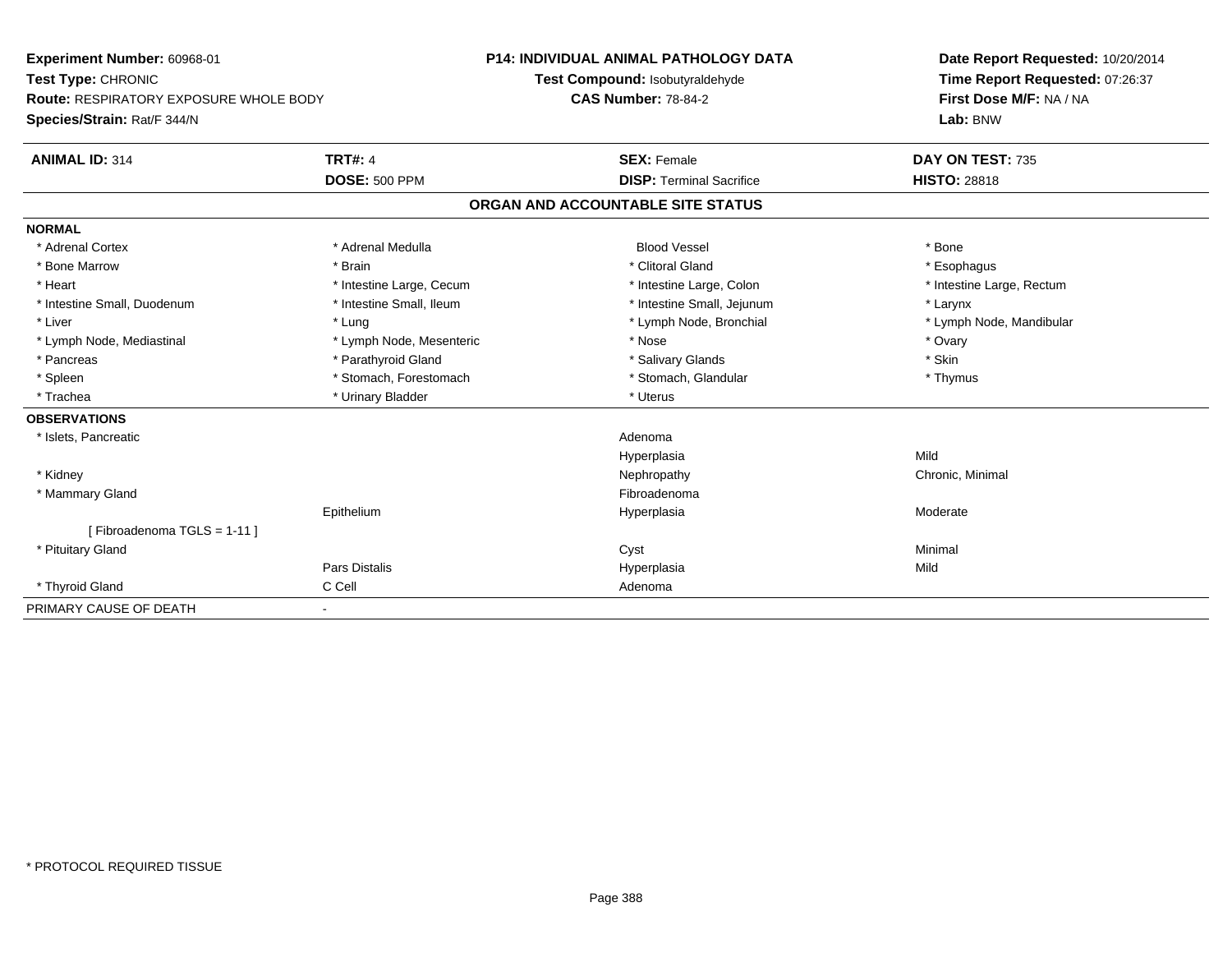| Experiment Number: 60968-01<br>Test Type: CHRONIC<br><b>Route: RESPIRATORY EXPOSURE WHOLE BODY</b><br>Species/Strain: Rat/F 344/N |                            | P14: INDIVIDUAL ANIMAL PATHOLOGY DATA<br>Test Compound: Isobutyraldehyde<br><b>CAS Number: 78-84-2</b> | Date Report Requested: 10/20/2014<br>Time Report Requested: 07:26:37<br>First Dose M/F: NA / NA<br>Lab: BNW |
|-----------------------------------------------------------------------------------------------------------------------------------|----------------------------|--------------------------------------------------------------------------------------------------------|-------------------------------------------------------------------------------------------------------------|
| <b>ANIMAL ID: 315</b>                                                                                                             | <b>TRT#: 4</b>             | <b>SEX: Female</b>                                                                                     | DAY ON TEST: 734                                                                                            |
|                                                                                                                                   | <b>DOSE: 500 PPM</b>       | <b>DISP: Terminal Sacrifice</b>                                                                        | <b>HISTO: 28819</b>                                                                                         |
|                                                                                                                                   |                            | ORGAN AND ACCOUNTABLE SITE STATUS                                                                      |                                                                                                             |
| <b>NORMAL</b>                                                                                                                     |                            |                                                                                                        |                                                                                                             |
| * Adrenal Cortex                                                                                                                  | * Adrenal Medulla          | <b>Blood Vessel</b>                                                                                    | * Bone                                                                                                      |
| * Bone Marrow                                                                                                                     | * Brain                    | * Esophagus                                                                                            | * Heart                                                                                                     |
| * Intestine Large, Cecum                                                                                                          | * Intestine Large, Colon   | * Intestine Large, Rectum                                                                              | * Intestine Small, Duodenum                                                                                 |
| * Intestine Small, Ileum                                                                                                          | * Intestine Small, Jejunum | * Islets, Pancreatic                                                                                   | * Kidney                                                                                                    |
| * Lung                                                                                                                            | * Lymph Node, Bronchial    | * Lymph Node, Mandibular                                                                               | * Mammary Gland                                                                                             |
| * Nose                                                                                                                            | * Ovary                    | * Pancreas                                                                                             | * Parathyroid Gland                                                                                         |
| * Pituitary Gland                                                                                                                 | * Salivary Glands          | * Skin                                                                                                 | * Stomach, Forestomach                                                                                      |
| * Stomach, Glandular                                                                                                              | * Thymus                   | * Thyroid Gland                                                                                        | * Trachea                                                                                                   |
| * Urinary Bladder                                                                                                                 |                            |                                                                                                        |                                                                                                             |
| <b>MISSING</b>                                                                                                                    |                            |                                                                                                        |                                                                                                             |
| * Lymph Node, Mediastinal                                                                                                         |                            |                                                                                                        |                                                                                                             |
| <b>OBSERVATIONS</b>                                                                                                               |                            |                                                                                                        |                                                                                                             |
| * Clitoral Gland                                                                                                                  |                            | Carcinoma                                                                                              |                                                                                                             |
| [ Carcinoma TGLS = 1-11 ]                                                                                                         |                            |                                                                                                        |                                                                                                             |
| * Larynx                                                                                                                          | Glands                     | Inflammation                                                                                           | Suppurative, Minimal                                                                                        |
| * Liver                                                                                                                           |                            | Leukemia Mononuclear                                                                                   |                                                                                                             |
| [ Leukemia Mononuclear TGLS = 1-11 ]                                                                                              |                            |                                                                                                        |                                                                                                             |
| * Lymph Node, Mesenteric                                                                                                          |                            | Leukemia Mononuclear                                                                                   |                                                                                                             |
| * Spleen                                                                                                                          |                            | Leukemia Mononuclear                                                                                   |                                                                                                             |
| [ Leukemia Mononuclear TGLS = 2-4 ]                                                                                               |                            |                                                                                                        |                                                                                                             |
| * Uterus                                                                                                                          |                            | Polyp Stromal                                                                                          |                                                                                                             |
| [Polyp Stromal TGLS = 3-8]                                                                                                        |                            |                                                                                                        |                                                                                                             |
| PRIMARY CAUSE OF DEATH                                                                                                            |                            |                                                                                                        |                                                                                                             |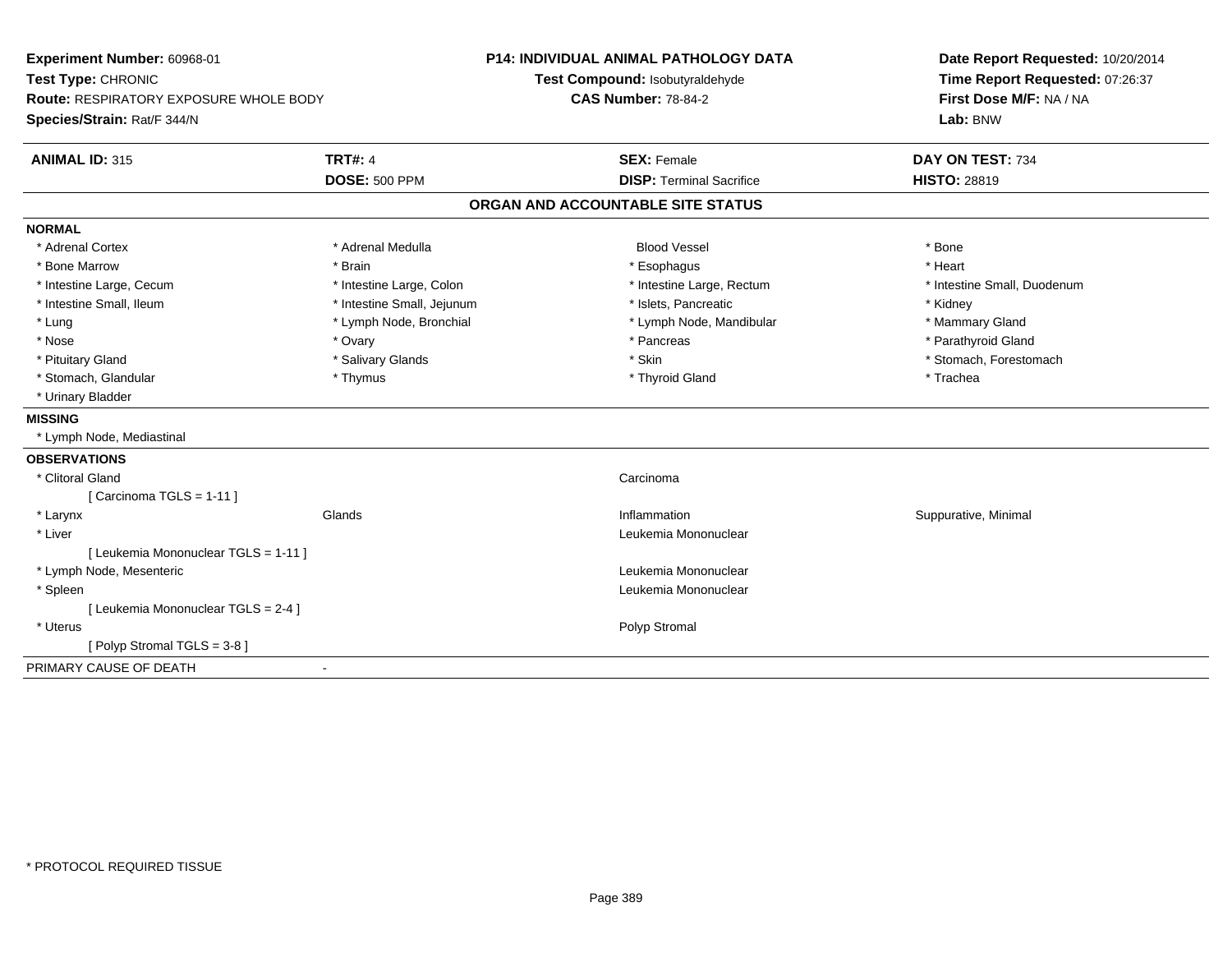| Experiment Number: 60968-01<br>Test Type: CHRONIC<br><b>Route: RESPIRATORY EXPOSURE WHOLE BODY</b><br>Species/Strain: Rat/F 344/N |                          | <b>P14: INDIVIDUAL ANIMAL PATHOLOGY DATA</b> | Date Report Requested: 10/20/2014 |
|-----------------------------------------------------------------------------------------------------------------------------------|--------------------------|----------------------------------------------|-----------------------------------|
|                                                                                                                                   |                          | Test Compound: Isobutyraldehyde              | Time Report Requested: 07:26:37   |
|                                                                                                                                   |                          | <b>CAS Number: 78-84-2</b>                   | First Dose M/F: NA / NA           |
|                                                                                                                                   |                          |                                              | Lab: BNW                          |
| <b>ANIMAL ID: 316</b>                                                                                                             | <b>TRT#: 4</b>           | <b>SEX: Female</b>                           | DAY ON TEST: 735                  |
|                                                                                                                                   | <b>DOSE: 500 PPM</b>     | <b>DISP: Terminal Sacrifice</b>              | <b>HISTO: 28820</b>               |
|                                                                                                                                   |                          | ORGAN AND ACCOUNTABLE SITE STATUS            |                                   |
| <b>NORMAL</b>                                                                                                                     |                          |                                              |                                   |
| * Adrenal Cortex                                                                                                                  | * Adrenal Medulla        | <b>Blood Vessel</b>                          | * Bone                            |
| * Bone Marrow                                                                                                                     | * Brain                  | * Clitoral Gland                             | * Esophagus                       |
| * Heart                                                                                                                           | * Intestine Large, Cecum | * Intestine Large, Colon                     | * Intestine Large, Rectum         |
| * Intestine Small, Duodenum                                                                                                       | * Intestine Small, Ileum | * Intestine Small, Jejunum                   | * Islets, Pancreatic              |
| * Larynx                                                                                                                          | * Lung                   | * Lymph Node, Bronchial                      | * Lymph Node, Mandibular          |
| * Lymph Node, Mediastinal                                                                                                         | * Lymph Node, Mesenteric | * Nose                                       | * Ovary                           |
| * Pancreas                                                                                                                        | * Parathyroid Gland      | * Salivary Glands                            | * Skin                            |
| * Spleen                                                                                                                          | * Stomach, Forestomach   | * Stomach, Glandular                         | * Thymus                          |
| * Thyroid Gland                                                                                                                   | * Trachea                | * Urinary Bladder                            | * Uterus                          |
| <b>OBSERVATIONS</b>                                                                                                               |                          |                                              |                                   |
| * Kidney                                                                                                                          |                          | Nephropathy                                  | Chronic, Minimal                  |
| * Liver                                                                                                                           |                          | Hepatocellular Adenoma                       |                                   |
| [ Hepatocellular Adenoma TGLS = 2-11 ]                                                                                            |                          |                                              |                                   |
| * Mammary Gland                                                                                                                   |                          | Fibroadenoma                                 |                                   |
| [Fibroadenoma TGLS = $4-12$ ]                                                                                                     |                          |                                              |                                   |
| * Pituitary Gland                                                                                                                 | Pars Distalis            | Adenoma                                      |                                   |
| [ Adenoma TGLS = 1-8 ]                                                                                                            |                          |                                              |                                   |
| PRIMARY CAUSE OF DEATH                                                                                                            |                          |                                              |                                   |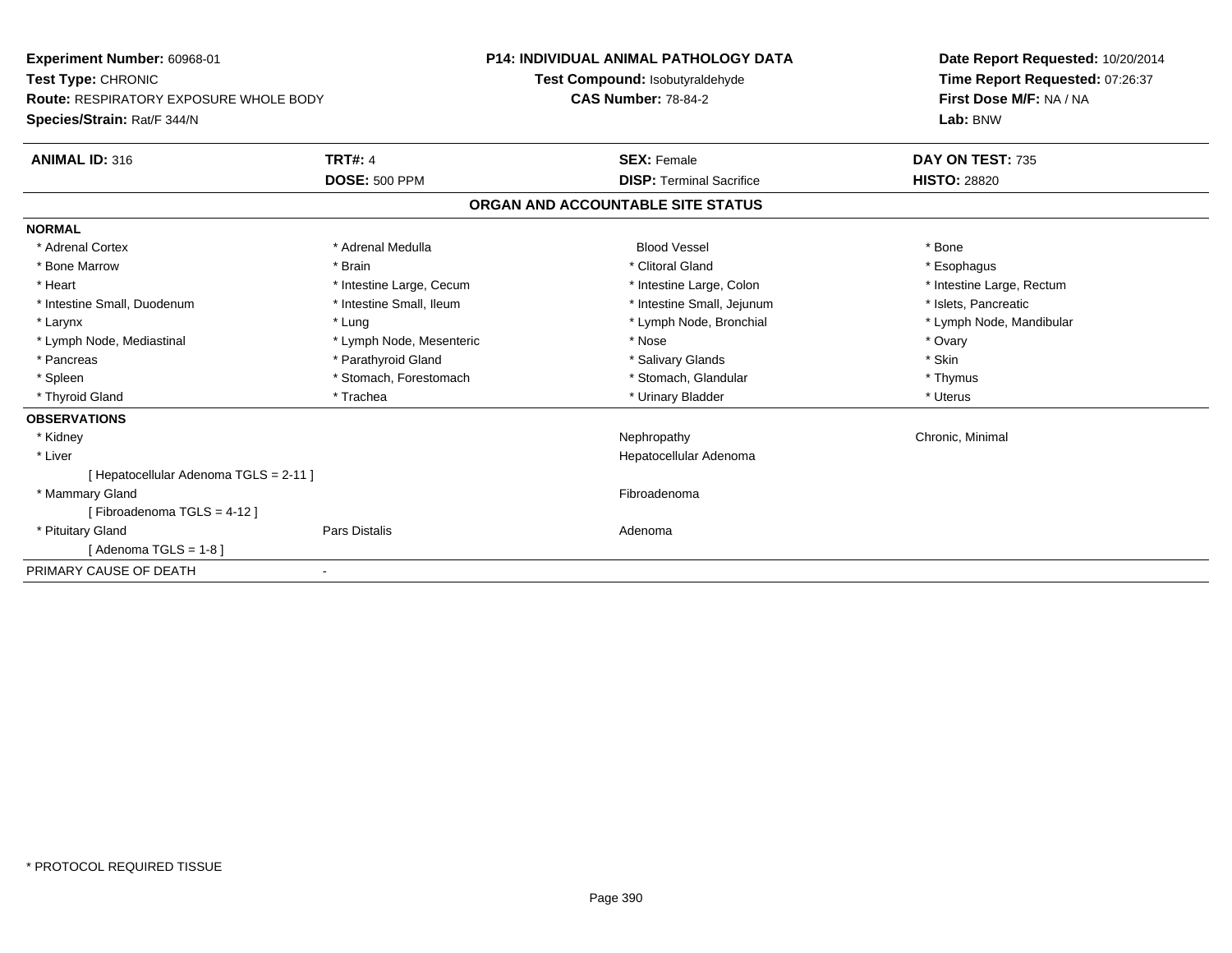| Experiment Number: 60968-01            | <b>P14: INDIVIDUAL ANIMAL PATHOLOGY DATA</b><br>Test Compound: Isobutyraldehyde |                                     | Date Report Requested: 10/20/2014<br>Time Report Requested: 07:26:37 |  |
|----------------------------------------|---------------------------------------------------------------------------------|-------------------------------------|----------------------------------------------------------------------|--|
| Test Type: CHRONIC                     |                                                                                 |                                     |                                                                      |  |
| Route: RESPIRATORY EXPOSURE WHOLE BODY |                                                                                 | <b>CAS Number: 78-84-2</b>          | First Dose M/F: NA / NA<br>Lab: BNW                                  |  |
| Species/Strain: Rat/F 344/N            |                                                                                 |                                     |                                                                      |  |
| <b>ANIMAL ID: 317</b>                  | <b>TRT#: 4</b>                                                                  | <b>SEX: Female</b>                  | DAY ON TEST: 701                                                     |  |
|                                        | <b>DOSE: 500 PPM</b>                                                            | <b>DISP:</b> Moribund Sacrifice     | <b>HISTO: 28821</b>                                                  |  |
|                                        |                                                                                 | ORGAN AND ACCOUNTABLE SITE STATUS   |                                                                      |  |
| <b>NORMAL</b>                          |                                                                                 |                                     |                                                                      |  |
| <b>Blood Vessel</b>                    | $*$ Bone                                                                        | * Bone Marrow                       | * Brain                                                              |  |
| * Esophagus                            | * Intestine Large, Cecum                                                        | * Intestine Large, Colon            | * Intestine Large, Rectum                                            |  |
| * Intestine Small, Duodenum            | * Intestine Small, Ileum                                                        | * Intestine Small, Jejunum          | * Islets, Pancreatic                                                 |  |
| * Kidney                               | * Larynx                                                                        | * Mammary Gland                     | * Ovary                                                              |  |
| * Parathyroid Gland                    | * Salivary Glands                                                               | * Thymus                            | * Thyroid Gland                                                      |  |
| * Trachea                              | * Uterus                                                                        |                                     |                                                                      |  |
| <b>OBSERVATIONS</b>                    |                                                                                 |                                     |                                                                      |  |
| * Adrenal Cortex                       |                                                                                 | Vacuolization Cytoplasmic           | Minimal                                                              |  |
| * Adrenal Medulla                      |                                                                                 | Hyperplasia                         | Marked                                                               |  |
| * Clitoral Gland                       |                                                                                 | Cyst                                | Marked                                                               |  |
|                                        |                                                                                 | Hyperplasia                         | Moderate                                                             |  |
| [Cyst TGLS = $5-14$ ]                  |                                                                                 |                                     |                                                                      |  |
| * Heart                                |                                                                                 | Leukemia Mononuclear                |                                                                      |  |
| * Liver                                |                                                                                 | Leukemia Mononuclear                |                                                                      |  |
|                                        |                                                                                 | Vacuolization Cytoplasmic           | Marked                                                               |  |
| [ Leukemia Mononuclear TGLS = 6-4 ]    |                                                                                 |                                     |                                                                      |  |
| * Lung                                 |                                                                                 | Leukemia Mononuclear                |                                                                      |  |
| [ Leukemia Mononuclear TGLS = 6-4 ]    |                                                                                 |                                     |                                                                      |  |
| * Lymph Node, Bronchial                |                                                                                 | Leukemia Mononuclear                |                                                                      |  |
| [ Leukemia Mononuclear TGLS = 8-13 ]   |                                                                                 |                                     |                                                                      |  |
| * Lymph Node, Mandibular               |                                                                                 | Leukemia Mononuclear                |                                                                      |  |
| [ Leukemia Mononuclear TGLS = 8-13 ]   |                                                                                 |                                     |                                                                      |  |
| * Lymph Node, Mediastinal              |                                                                                 | Leukemia Mononuclear                |                                                                      |  |
| * Lymph Node, Mesenteric               |                                                                                 | Leukemia Mononuclear                |                                                                      |  |
| [ Leukemia Mononuclear TGLS = 8-13 ]   |                                                                                 |                                     |                                                                      |  |
| * Nose                                 | <b>Respirat Epith</b>                                                           | Metaplasia                          | Squamous, Minimal                                                    |  |
| * Pancreas                             |                                                                                 | Leukemia Mononuclear                |                                                                      |  |
| [ Leukemia Mononuclear TGLS = 6-4 ]    |                                                                                 |                                     |                                                                      |  |
| * Pituitary Gland                      | Pars Distalis                                                                   | Hyperplasia<br>Leukemia Mononuclear | Moderate                                                             |  |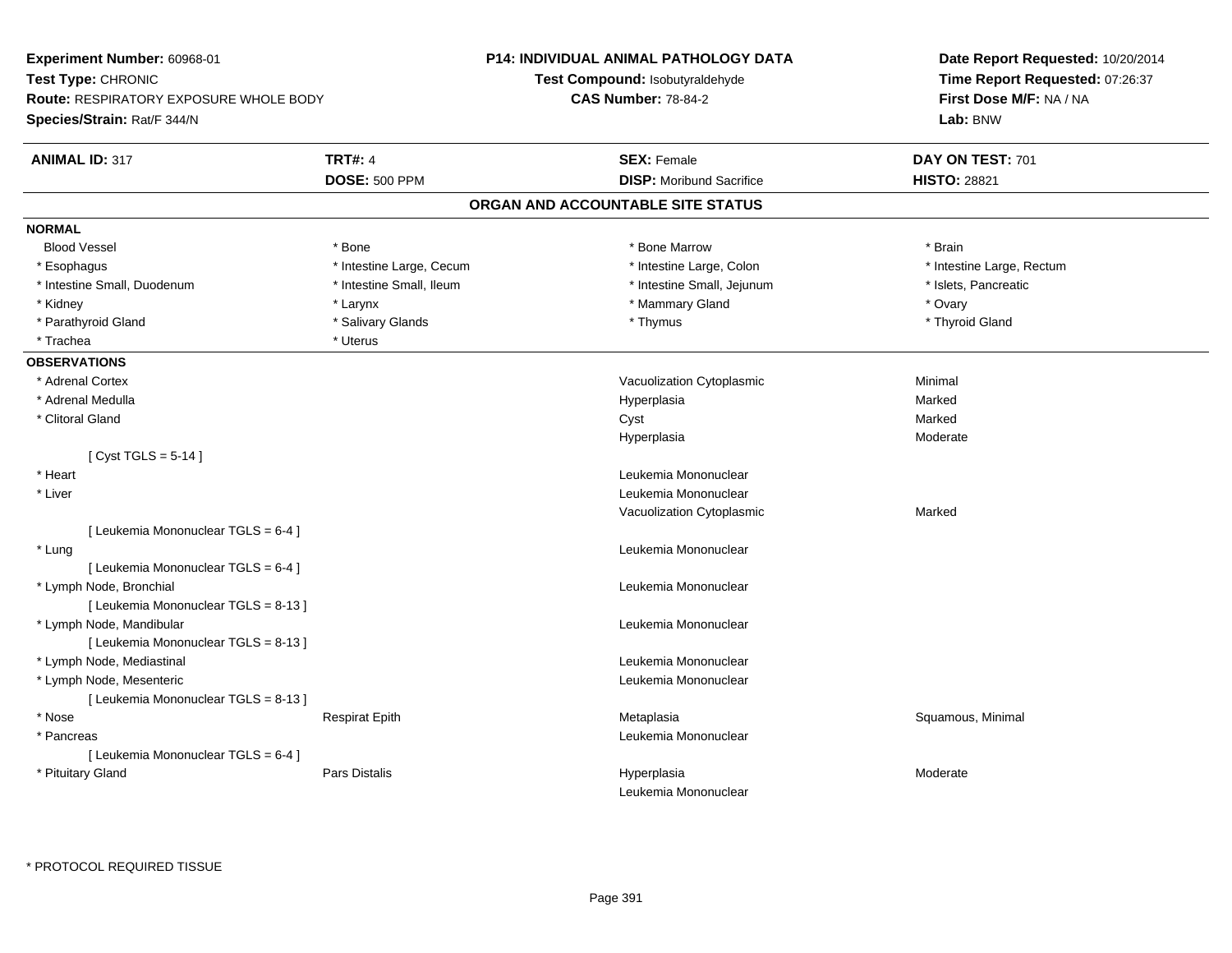| Experiment Number: 60968-01<br>Test Type: CHRONIC<br><b>Route: RESPIRATORY EXPOSURE WHOLE BODY</b><br>Species/Strain: Rat/F 344/N |                      |                      | <b>P14: INDIVIDUAL ANIMAL PATHOLOGY DATA</b><br>Test Compound: Isobutyraldehyde<br><b>CAS Number: 78-84-2</b> | Date Report Requested: 10/20/2014<br>Time Report Requested: 07:26:37<br>First Dose M/F: NA / NA<br>Lab: BNW |
|-----------------------------------------------------------------------------------------------------------------------------------|----------------------|----------------------|---------------------------------------------------------------------------------------------------------------|-------------------------------------------------------------------------------------------------------------|
| <b>ANIMAL ID: 317</b>                                                                                                             | <b>TRT#: 4</b>       |                      | <b>SEX: Female</b>                                                                                            | DAY ON TEST: 701                                                                                            |
|                                                                                                                                   | <b>DOSE: 500 PPM</b> |                      | <b>DISP:</b> Moribund Sacrifice                                                                               | <b>HISTO: 28821</b>                                                                                         |
|                                                                                                                                   |                      |                      | ORGAN AND ACCOUNTABLE SITE STATUS                                                                             |                                                                                                             |
| [Leukemia Mononuclear TGLS = 2-8]                                                                                                 |                      |                      |                                                                                                               |                                                                                                             |
| * Skin                                                                                                                            |                      |                      | Hyperkeratosis                                                                                                | Moderate                                                                                                    |
| [Hyperkeratosis TGLS = 7-11]                                                                                                      |                      |                      |                                                                                                               |                                                                                                             |
| * Spleen                                                                                                                          |                      |                      | <b>Fibrosis</b>                                                                                               | Mild                                                                                                        |
|                                                                                                                                   |                      |                      | Leukemia Mononuclear                                                                                          |                                                                                                             |
| [Fibrosis TGLS = $4-12$ ]                                                                                                         |                      |                      |                                                                                                               |                                                                                                             |
| [Leukemia Mononuclear TGLS = 9-12]                                                                                                |                      |                      |                                                                                                               |                                                                                                             |
| * Stomach, Forestomach                                                                                                            |                      |                      | Leukemia Mononuclear                                                                                          |                                                                                                             |
| * Stomach, Glandular                                                                                                              |                      |                      | Leukemia Mononuclear                                                                                          |                                                                                                             |
| * Urinary Bladder                                                                                                                 |                      |                      | Leukemia Mononuclear                                                                                          |                                                                                                             |
| [Leukemia Mononuclear TGLS = 9-12]                                                                                                |                      |                      |                                                                                                               |                                                                                                             |
| PRIMARY CAUSE OF DEATH                                                                                                            | - Urinary Bladder    | Leukemia Mononuclear |                                                                                                               |                                                                                                             |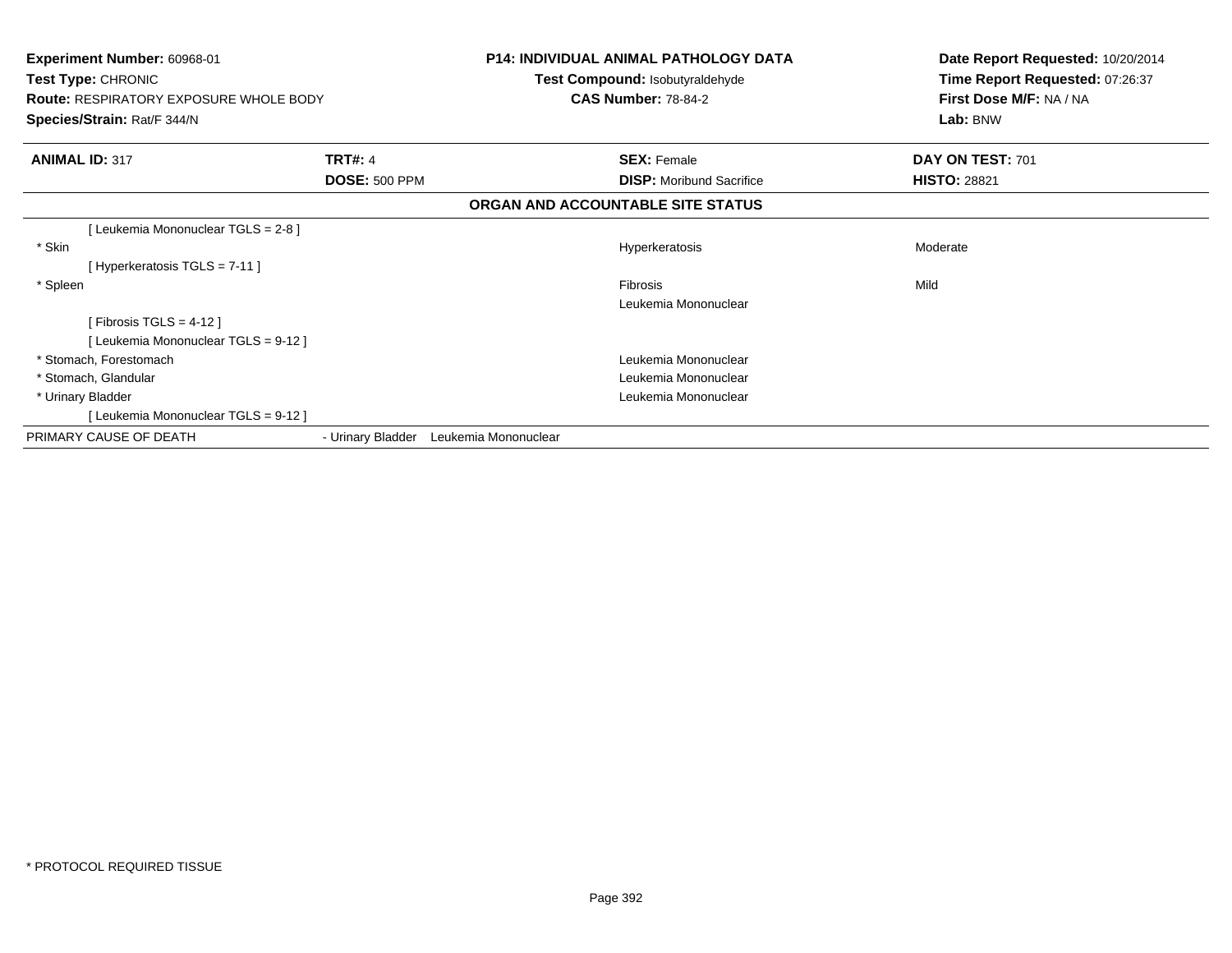| <b>Experiment Number: 60968-01</b><br>Test Type: CHRONIC<br><b>Route: RESPIRATORY EXPOSURE WHOLE BODY</b><br>Species/Strain: Rat/F 344/N |                            | <b>P14: INDIVIDUAL ANIMAL PATHOLOGY DATA</b> | Date Report Requested: 10/20/2014<br>Time Report Requested: 07:26:37<br>First Dose M/F: NA / NA |
|------------------------------------------------------------------------------------------------------------------------------------------|----------------------------|----------------------------------------------|-------------------------------------------------------------------------------------------------|
|                                                                                                                                          |                            | Test Compound: Isobutyraldehyde              |                                                                                                 |
|                                                                                                                                          |                            | <b>CAS Number: 78-84-2</b>                   |                                                                                                 |
|                                                                                                                                          |                            |                                              | Lab: BNW                                                                                        |
| <b>ANIMAL ID: 318</b>                                                                                                                    | <b>TRT#: 4</b>             | <b>SEX: Female</b>                           | DAY ON TEST: 734                                                                                |
|                                                                                                                                          | <b>DOSE: 500 PPM</b>       | <b>DISP: Terminal Sacrifice</b>              | <b>HISTO: 28822</b>                                                                             |
|                                                                                                                                          |                            | ORGAN AND ACCOUNTABLE SITE STATUS            |                                                                                                 |
| <b>NORMAL</b>                                                                                                                            |                            |                                              |                                                                                                 |
| * Adrenal Cortex                                                                                                                         | * Adrenal Medulla          | <b>Blood Vessel</b>                          | * Bone                                                                                          |
| * Bone Marrow                                                                                                                            | * Brain                    | * Clitoral Gland                             | * Esophagus                                                                                     |
| * Heart                                                                                                                                  | * Intestine Large, Cecum   | * Intestine Large, Colon                     | * Intestine Small, Duodenum                                                                     |
| * Intestine Small, Ileum                                                                                                                 | * Intestine Small, Jejunum | * Islets. Pancreatic                         | * Larynx                                                                                        |
| * Liver                                                                                                                                  | * Lung                     | * Lymph Node, Bronchial                      | * Lymph Node, Mandibular                                                                        |
| * Lymph Node, Mediastinal                                                                                                                | * Lymph Node, Mesenteric   | * Nose                                       | * Ovary                                                                                         |
| * Pancreas                                                                                                                               | * Parathyroid Gland        | * Salivary Glands                            | * Skin                                                                                          |
| * Spleen                                                                                                                                 | * Stomach, Forestomach     | * Stomach, Glandular                         | * Thymus                                                                                        |
| * Thyroid Gland                                                                                                                          | * Trachea                  | * Urinary Bladder                            | * Uterus                                                                                        |
| <b>OBSERVATIONS</b>                                                                                                                      |                            |                                              |                                                                                                 |
| * Intestine Large, Rectum                                                                                                                |                            | Parasite Metazoan                            |                                                                                                 |
| * Kidney                                                                                                                                 |                            | Nephropathy                                  | Chronic, Minimal                                                                                |
| * Mammary Gland                                                                                                                          |                            | Fibroadenoma                                 |                                                                                                 |
| * Pituitary Gland                                                                                                                        |                            | Cyst                                         | Moderate                                                                                        |
| PRIMARY CAUSE OF DEATH                                                                                                                   |                            |                                              |                                                                                                 |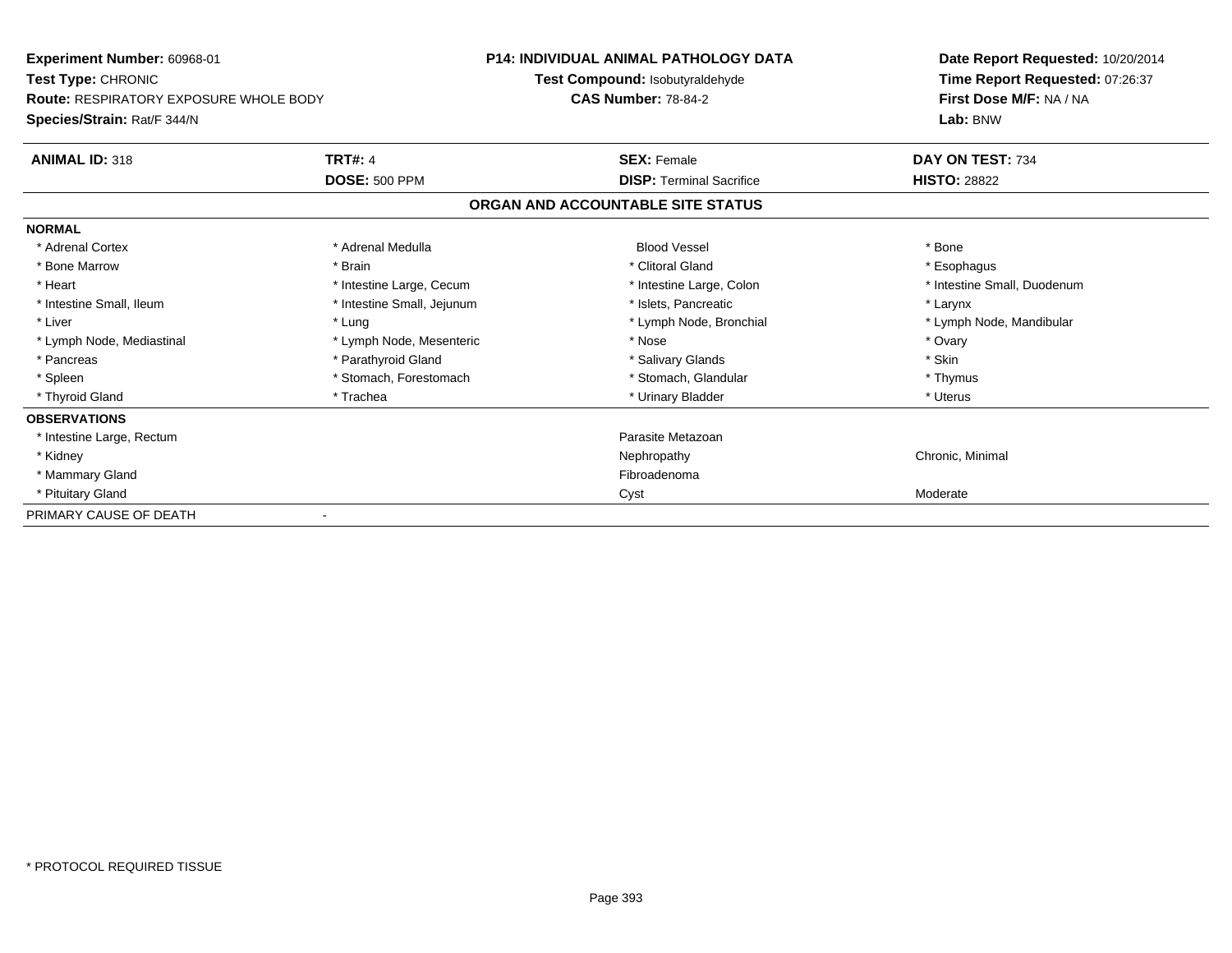**Experiment Number:** 60968-01**Test Type:** CHRONIC **Route:** RESPIRATORY EXPOSURE WHOLE BODY**Species/Strain:** Rat/F 344/N**P14: INDIVIDUAL ANIMAL PATHOLOGY DATATest Compound:** Isobutyraldehyde**CAS Number:** 78-84-2**Date Report Requested:** 10/20/2014**Time Report Requested:** 07:26:37**First Dose M/F:** NA / NA**Lab:** BNW**ANIMAL ID:** 319**TRT#:** 4 **SEX:** Female **SEX: Female DAY ON TEST:** 678 **DOSE:** 500 PPM**DISP:** Moribund Sacrifice **HISTO:** 28823 **ORGAN AND ACCOUNTABLE SITE STATUSNORMAL**\* Adrenal Cortex \* Adrenal Medulla \* \* Book \* Blood Vessel \* Book \* Bone \* Bone \* Bone \* Bone \* Bone \* Bone \* Bone \* Bone \* Bone \* Heart \* Bone Marrow \* Clitoral Gland \* Esophagus \* Heart \* Intestine Large, Cecum \* Intestine Large, Colon \* Intestine Large, Rectum \* Intestine Small, Duodenum\* Intestine Small, Ileum \* Thestine Small, Jejunum \* 1998 \* Islets, Pancreatic \* The manus \* Larynx \* Larynx \* Lymph Node, Mediastinal \* Lung \* Lymph Node, Bronchial \* Lymph Node, Aandibular \* Lymph Node, Mandibular \* Lymph Node, Mesenteric \* \* \* Mammary Gland \* \* Nose \* Nose \* Ovary \* Ovary \* Ovary \* Ovary \* Ovary \* Ovary \* Ovary \* Skin \* Pancreas \* Pancreas \* Pancreas \* Pancreas \* Pancreas \* Salivary Glands \* Salivary Glands \* Salivary Glands \* \* Thymus \* Spleen \* Stomach, Forestomach \* Stomach, Forestomach \* Stomach, Glandular \* Stomach, Glandular \* Trachea \* Urinary Bladder \* Urinary Bladder \* Urinary Bladder \* Urinary Bladder \* Uterus **OBSERVATIONS** \* Brainn and the state of the state of the state of the state of the Mild and the Mild and the Mild and the Mild and the Mild and the Mild and the Mild and the Mild and the Mild and the Mild and the Mild and the Mild and the Mild Ventricle Hydrocephalus Moderate \* Kidney Renal Tubulee and the matrix of the Mineralization and the Mild Mild of the Mild Mild of the Mild of the Mild of the Mild o Nephropathy Chronic, Moderate[ Nephropathy TGLS = 5-5 ] \* Liver Clear Cell Focus Multiple[ Clear Cell Focus TGLS = 3,4-4+11 ] \* Pituitary Glandd and the contract of Pars Distalis and the contract of Adenoma and Adenoma and the Adenoma and the Adenoma and  $\lambda$  $[$  Adenoma TGLS = 2-8  $]$  \* Thyroid Gland C Cell Hyperplasia Minimal PRIMARY CAUSE OF DEATH- Pituitary Gland Pars Distalis Adenoma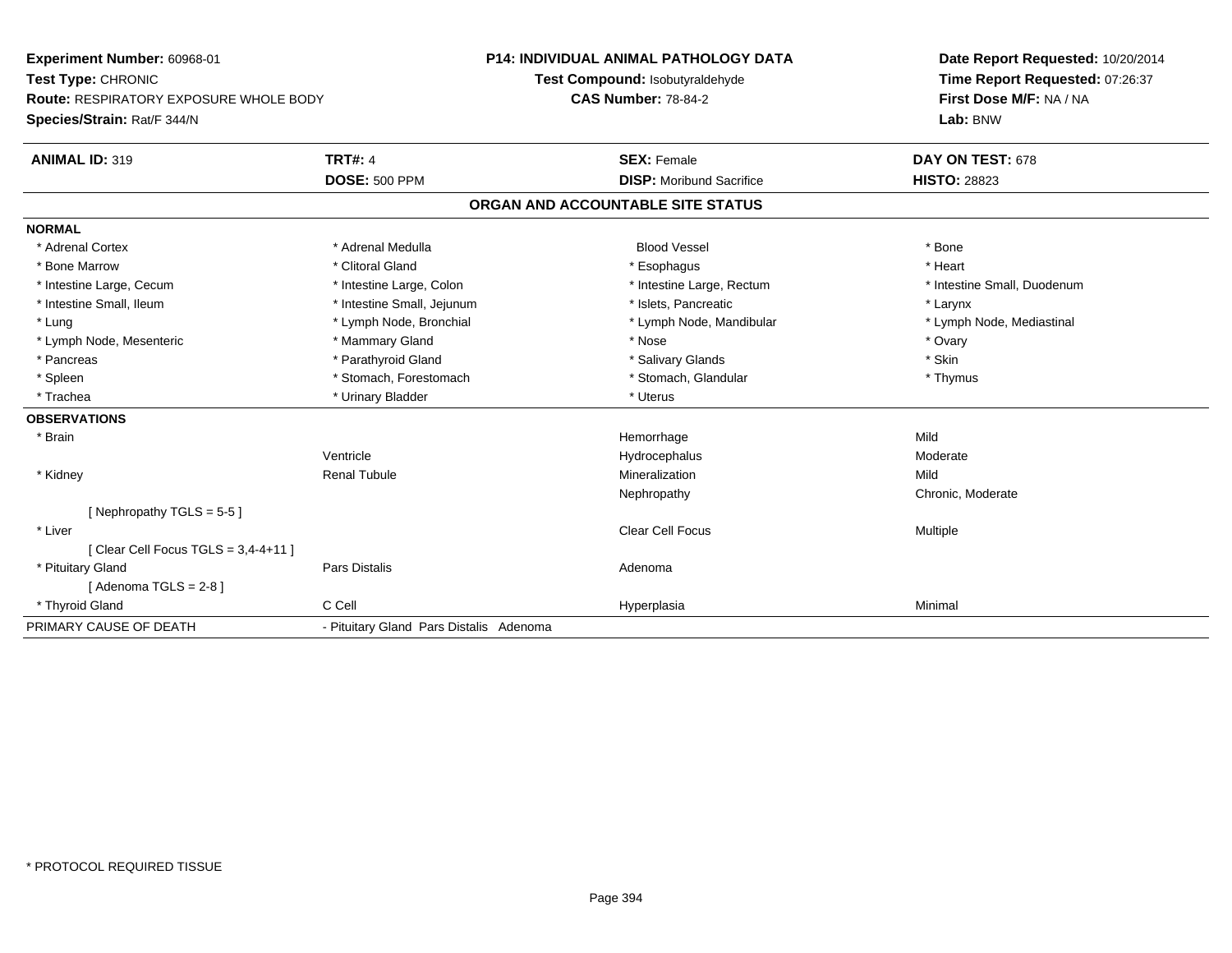| Experiment Number: 60968-01<br>Test Type: CHRONIC<br>Route: RESPIRATORY EXPOSURE WHOLE BODY<br>Species/Strain: Rat/F 344/N |                             | <b>P14: INDIVIDUAL ANIMAL PATHOLOGY DATA</b><br>Test Compound: Isobutyraldehyde<br><b>CAS Number: 78-84-2</b> | Date Report Requested: 10/20/2014<br>Time Report Requested: 07:26:37<br>First Dose M/F: NA / NA<br>Lab: BNW |
|----------------------------------------------------------------------------------------------------------------------------|-----------------------------|---------------------------------------------------------------------------------------------------------------|-------------------------------------------------------------------------------------------------------------|
| <b>ANIMAL ID: 320</b>                                                                                                      | <b>TRT#: 4</b>              | <b>SEX: Female</b>                                                                                            | DAY ON TEST: 734                                                                                            |
|                                                                                                                            | <b>DOSE: 500 PPM</b>        | <b>DISP: Terminal Sacrifice</b>                                                                               | <b>HISTO: 28824</b>                                                                                         |
|                                                                                                                            |                             | ORGAN AND ACCOUNTABLE SITE STATUS                                                                             |                                                                                                             |
| <b>NORMAL</b>                                                                                                              |                             |                                                                                                               |                                                                                                             |
| * Adrenal Cortex                                                                                                           | <b>Blood Vessel</b>         | * Bone Marrow                                                                                                 | * Brain                                                                                                     |
| * Esophagus                                                                                                                | * Heart                     | * Intestine Large, Cecum                                                                                      | * Intestine Large, Colon                                                                                    |
| * Intestine Large, Rectum                                                                                                  | * Intestine Small, Duodenum | * Intestine Small, Ileum                                                                                      | * Intestine Small, Jejunum                                                                                  |
| * Islets, Pancreatic                                                                                                       | * Larynx                    | * Lung                                                                                                        | * Lymph Node, Bronchial                                                                                     |
| * Lymph Node, Mandibular                                                                                                   | * Lymph Node, Mediastinal   | * Lymph Node, Mesenteric                                                                                      | * Ovary                                                                                                     |
| * Pancreas                                                                                                                 | * Salivary Glands           | * Spleen                                                                                                      | * Stomach, Forestomach                                                                                      |
| * Stomach, Glandular                                                                                                       | * Thymus                    | * Thyroid Gland                                                                                               | * Trachea                                                                                                   |
| * Urinary Bladder                                                                                                          | * Uterus                    |                                                                                                               |                                                                                                             |
| <b>MISSING</b>                                                                                                             |                             |                                                                                                               |                                                                                                             |
| * Parathyroid Gland                                                                                                        |                             |                                                                                                               |                                                                                                             |
| <b>OBSERVATIONS</b>                                                                                                        |                             |                                                                                                               |                                                                                                             |
| * Adrenal Medulla                                                                                                          |                             | Hyperplasia                                                                                                   | Mild                                                                                                        |
| * Bone                                                                                                                     | Cranium, Femur              | Osteopetrosis                                                                                                 | Marked                                                                                                      |
| [Osteopetrosis $TGLS = 8-9+10$ ]                                                                                           |                             |                                                                                                               |                                                                                                             |
| * Clitoral Gland                                                                                                           |                             | Carcinoma                                                                                                     |                                                                                                             |
| [Carcinoma TGLS = $4-7$ ]                                                                                                  |                             |                                                                                                               |                                                                                                             |
| * Kidney                                                                                                                   |                             | Nephropathy                                                                                                   | Chronic, Mild                                                                                               |
| * Liver                                                                                                                    |                             | Hepatodiaphragmatic Nodule                                                                                    |                                                                                                             |
| Note: tgl 5 is liver tissue in mediastinum around esophagus.                                                               |                             |                                                                                                               |                                                                                                             |
| [ Hepatodiaphragmatic Nodule TGLS = 5-13 ]                                                                                 |                             |                                                                                                               |                                                                                                             |
| * Mammary Gland                                                                                                            |                             | Fibroadenoma                                                                                                  | Multiple                                                                                                    |
| [Fibroadenoma TGLS = 7,9-14+15]                                                                                            |                             |                                                                                                               |                                                                                                             |
| * Nose                                                                                                                     | <b>Respirat Epith</b>       | Metaplasia                                                                                                    | Squamous, Minimal                                                                                           |
| * Pituitary Gland                                                                                                          | Pars Distalis               | Adenoma                                                                                                       |                                                                                                             |
| [Adenoma TGLS = $6-8$ ]                                                                                                    |                             |                                                                                                               |                                                                                                             |
| * Skin                                                                                                                     |                             | Hyperkeratosis                                                                                                | Mild                                                                                                        |
|                                                                                                                            | Pinna                       | Schwannoma Benign                                                                                             |                                                                                                             |
| [ Hyperkeratosis TGLS = 3-11 ]<br>[Schwannoma Benign TGLS = 2-12]                                                          |                             |                                                                                                               |                                                                                                             |
|                                                                                                                            |                             |                                                                                                               |                                                                                                             |

PRIMARY CAUSE OF DEATH-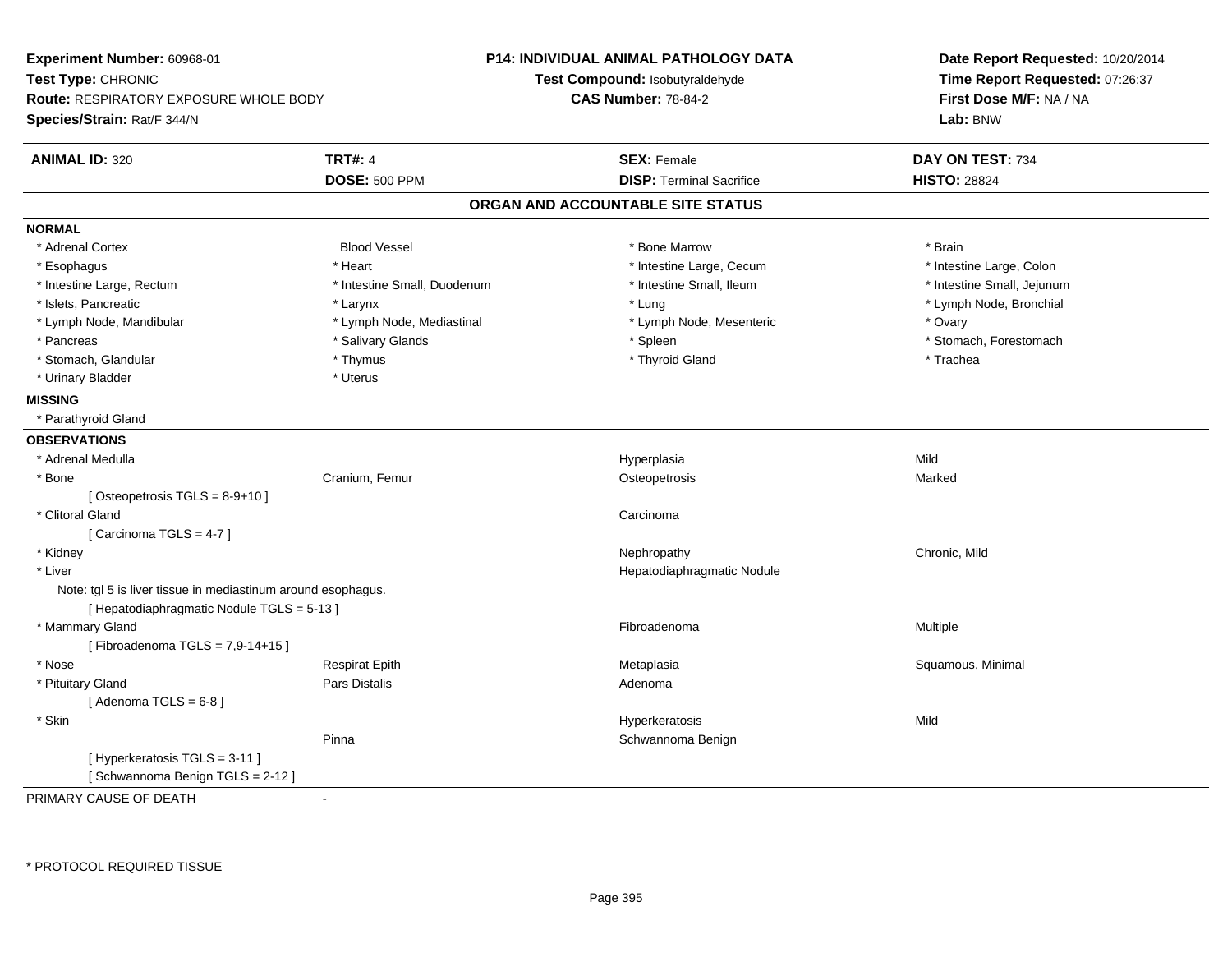| Experiment Number: 60968-01<br><b>Test Type: CHRONIC</b><br><b>Route: RESPIRATORY EXPOSURE WHOLE BODY</b> |                      | <b>P14: INDIVIDUAL ANIMAL PATHOLOGY DATA</b><br>Test Compound: Isobutyraldehyde | Date Report Requested: 10/20/2014<br>Time Report Requested: 07:26:37<br>First Dose M/F: NA / NA |
|-----------------------------------------------------------------------------------------------------------|----------------------|---------------------------------------------------------------------------------|-------------------------------------------------------------------------------------------------|
|                                                                                                           |                      | <b>CAS Number: 78-84-2</b>                                                      |                                                                                                 |
| Species/Strain: Rat/F 344/N                                                                               |                      |                                                                                 | Lab: BNW                                                                                        |
| <b>ANIMAL ID: 320</b>                                                                                     | <b>TRT#: 4</b>       | <b>SEX: Female</b>                                                              | DAY ON TEST: 734                                                                                |
|                                                                                                           | <b>DOSE: 500 PPM</b> | <b>DISP: Terminal Sacrifice</b>                                                 | <b>HISTO: 28824</b>                                                                             |
|                                                                                                           |                      | ORGAN AND ACCOUNTABLE SITE STATUS                                               |                                                                                                 |
|                                                                                                           |                      |                                                                                 |                                                                                                 |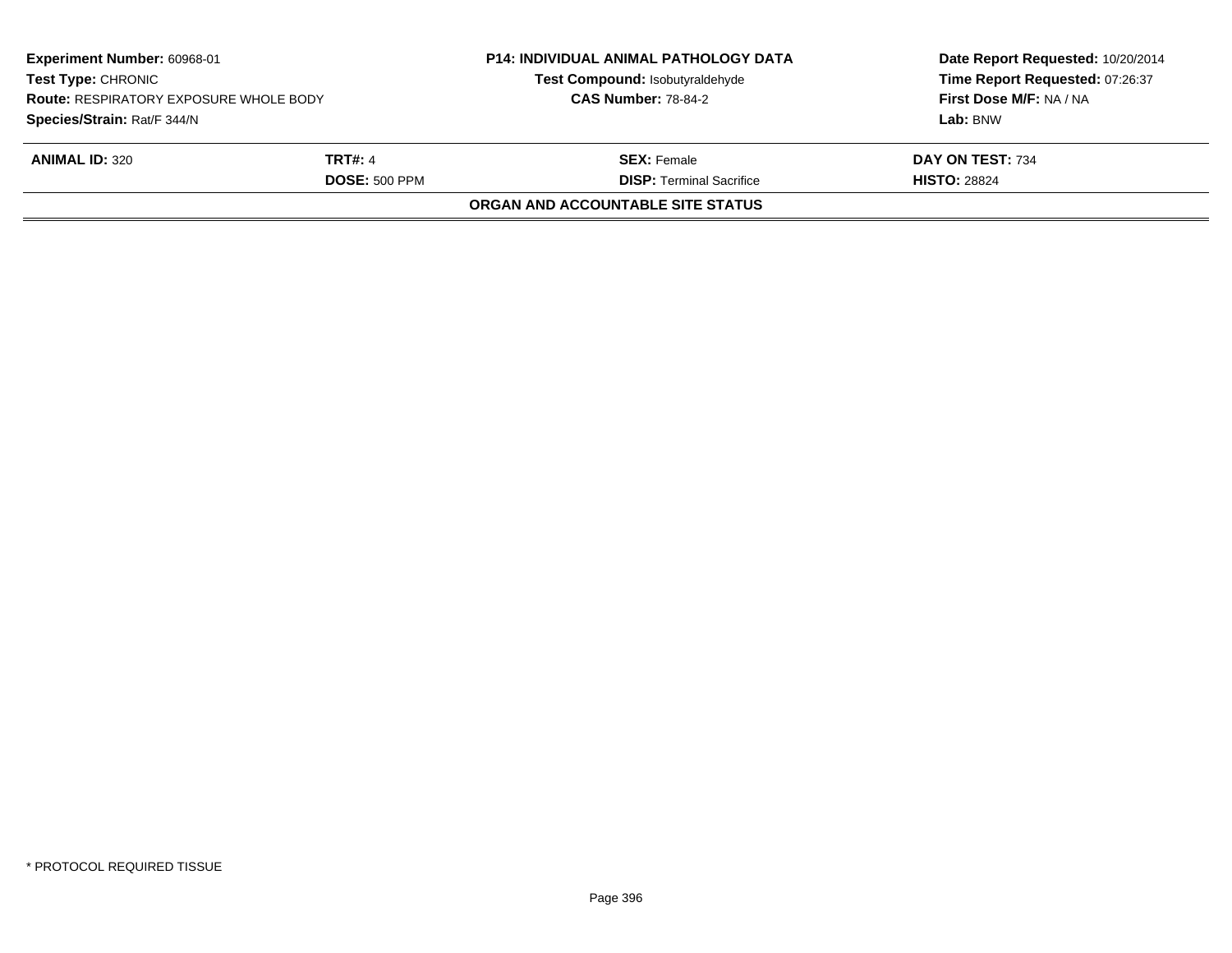| Experiment Number: 60968-01<br>Test Type: CHRONIC<br>Route: RESPIRATORY EXPOSURE WHOLE BODY<br>Species/Strain: Rat/F 344/N |                                           | <b>P14: INDIVIDUAL ANIMAL PATHOLOGY DATA</b><br>Test Compound: Isobutyraldehyde<br><b>CAS Number: 78-84-2</b> | Date Report Requested: 10/20/2014<br>Time Report Requested: 07:26:37<br>First Dose M/F: NA / NA<br>Lab: BNW |
|----------------------------------------------------------------------------------------------------------------------------|-------------------------------------------|---------------------------------------------------------------------------------------------------------------|-------------------------------------------------------------------------------------------------------------|
| <b>ANIMAL ID: 321</b>                                                                                                      | <b>TRT#: 4</b>                            | <b>SEX: Female</b>                                                                                            | DAY ON TEST: 640                                                                                            |
|                                                                                                                            | <b>DOSE: 500 PPM</b>                      | <b>DISP: Natural Death</b>                                                                                    | <b>HISTO: 28825</b>                                                                                         |
|                                                                                                                            |                                           | ORGAN AND ACCOUNTABLE SITE STATUS                                                                             |                                                                                                             |
| <b>NORMAL</b>                                                                                                              |                                           |                                                                                                               |                                                                                                             |
| * Adrenal Cortex                                                                                                           | * Adrenal Medulla                         | <b>Blood Vessel</b>                                                                                           | * Bone                                                                                                      |
| * Bone Marrow                                                                                                              | * Brain                                   | * Clitoral Gland                                                                                              | * Esophagus                                                                                                 |
| * Heart                                                                                                                    | * Islets, Pancreatic                      | * Kidney                                                                                                      | * Liver                                                                                                     |
| * Lung                                                                                                                     | * Lymph Node, Bronchial                   | * Lymph Node, Mandibular                                                                                      | * Lymph Node, Mediastinal                                                                                   |
| * Lymph Node, Mesenteric                                                                                                   | * Mammary Gland                           | * Ovary                                                                                                       | * Pancreas                                                                                                  |
| * Salivary Glands                                                                                                          | * Skin                                    | * Spleen                                                                                                      | * Stomach, Forestomach                                                                                      |
| * Stomach, Glandular                                                                                                       | * Thymus                                  | * Thyroid Gland                                                                                               | * Trachea                                                                                                   |
| * Urinary Bladder                                                                                                          | * Uterus                                  |                                                                                                               |                                                                                                             |
| <b>MISSING</b>                                                                                                             |                                           |                                                                                                               |                                                                                                             |
| * Parathyroid Gland                                                                                                        |                                           |                                                                                                               |                                                                                                             |
| <b>AUTO PRECLUDES DIAG.</b>                                                                                                |                                           |                                                                                                               |                                                                                                             |
| * Intestine Large, Cecum                                                                                                   | * Intestine Large, Colon                  | * Intestine Large, Rectum                                                                                     | * Intestine Small, Duodenum                                                                                 |
| * Intestine Small. Ileum                                                                                                   | * Intestine Small, Jejunum                |                                                                                                               |                                                                                                             |
| <b>OBSERVATIONS</b>                                                                                                        |                                           |                                                                                                               |                                                                                                             |
| Eye                                                                                                                        | Lens                                      | Cataract                                                                                                      | Moderate                                                                                                    |
| [Cataract TGLS = $4-12$ ]                                                                                                  |                                           |                                                                                                               |                                                                                                             |
| * Larynx                                                                                                                   | Glands                                    | Inflammation                                                                                                  | Suppurative, Mild                                                                                           |
| Mesentery                                                                                                                  | Fat                                       | Necrosis                                                                                                      | Mild                                                                                                        |
| [ Necrosis TGLS = $1-11$ ]                                                                                                 |                                           |                                                                                                               |                                                                                                             |
| * Nose                                                                                                                     |                                           | Foreign Body                                                                                                  |                                                                                                             |
| * Pituitary Gland                                                                                                          | <b>Pars Distalis</b>                      | Adenoma                                                                                                       |                                                                                                             |
|                                                                                                                            |                                           | Cyst                                                                                                          | Marked                                                                                                      |
| PRIMARY CAUSE OF DEATH                                                                                                     | - Pituitary Gland Pars Distalis Adenoma   |                                                                                                               |                                                                                                             |
| CONTRIBUTORY CAUSE OF DEATH                                                                                                | - Nose Foreign Body; Pituitary Gland Cyst |                                                                                                               |                                                                                                             |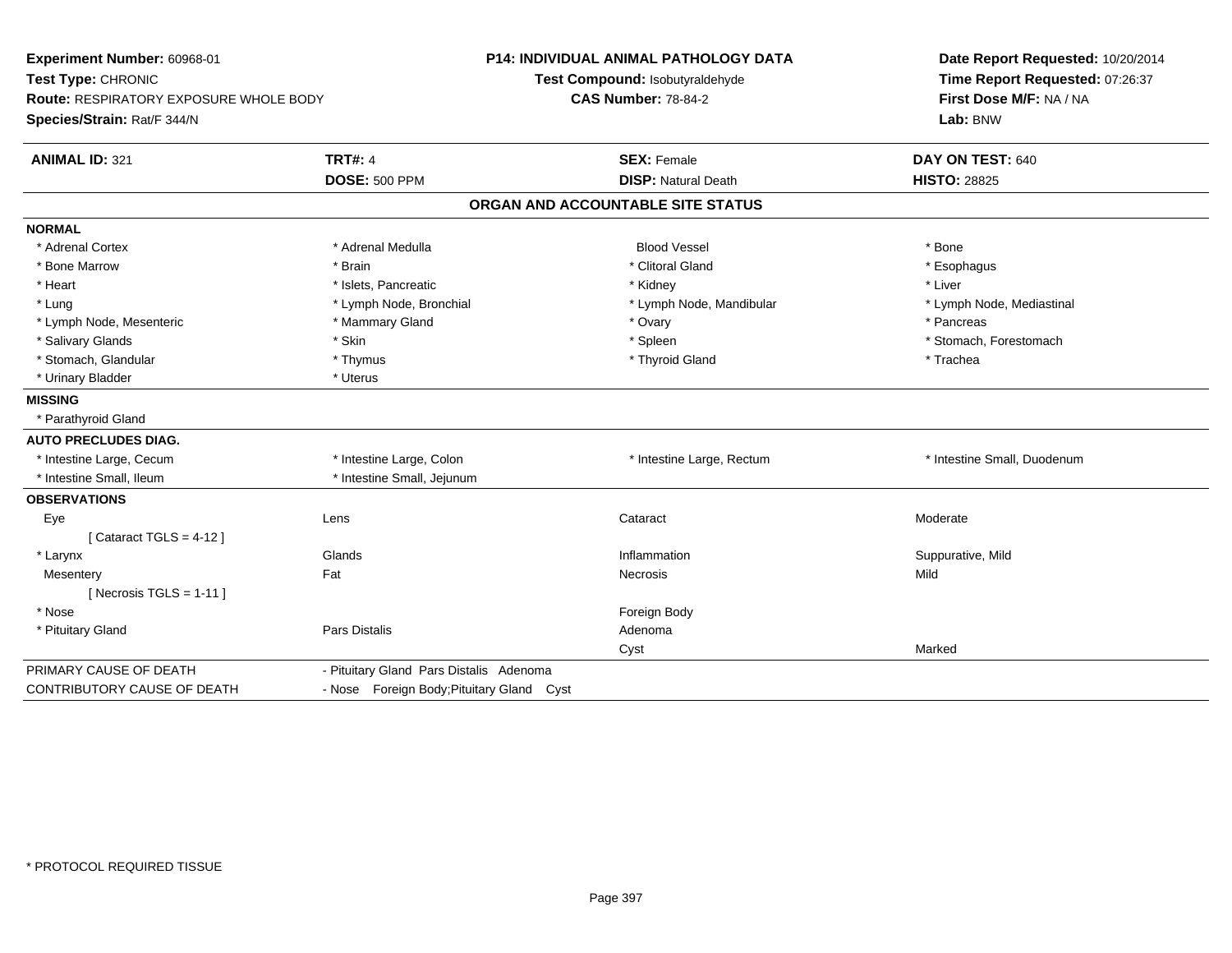| Experiment Number: 60968-01                   |                                         | <b>P14: INDIVIDUAL ANIMAL PATHOLOGY DATA</b> | Date Report Requested: 10/20/2014 |
|-----------------------------------------------|-----------------------------------------|----------------------------------------------|-----------------------------------|
| Test Type: CHRONIC                            |                                         | Test Compound: Isobutyraldehyde              | Time Report Requested: 07:26:37   |
| <b>Route: RESPIRATORY EXPOSURE WHOLE BODY</b> |                                         | <b>CAS Number: 78-84-2</b>                   | First Dose M/F: NA / NA           |
| Species/Strain: Rat/F 344/N                   |                                         |                                              | Lab: BNW                          |
| <b>ANIMAL ID: 322</b>                         | <b>TRT#: 4</b>                          | <b>SEX: Female</b>                           | DAY ON TEST: 552                  |
|                                               | <b>DOSE: 500 PPM</b>                    | <b>DISP:</b> Moribund Sacrifice              | <b>HISTO: 28826</b>               |
|                                               |                                         | ORGAN AND ACCOUNTABLE SITE STATUS            |                                   |
| <b>NORMAL</b>                                 |                                         |                                              |                                   |
| * Adrenal Cortex                              | * Adrenal Medulla                       | <b>Blood Vessel</b>                          | * Bone                            |
| * Bone Marrow                                 | * Brain                                 | * Clitoral Gland                             | * Esophagus                       |
| * Heart                                       | * Intestine Large, Cecum                | * Intestine Large, Colon                     | * Intestine Large, Rectum         |
| * Intestine Small, Duodenum                   | * Intestine Small, Ileum                | * Intestine Small, Jejunum                   | * Islets, Pancreatic              |
| * Larynx                                      | * Lung                                  | * Lymph Node, Bronchial                      | * Lymph Node, Mandibular          |
| * Lymph Node, Mediastinal                     | * Lymph Node, Mesenteric                | * Mammary Gland                              | * Nose                            |
| * Ovary                                       | * Pancreas                              | * Parathyroid Gland                          | * Salivary Glands                 |
| * Spleen                                      | * Stomach, Forestomach                  | * Stomach, Glandular                         | * Thymus                          |
| * Thyroid Gland                               | * Trachea                               | * Urinary Bladder                            | * Uterus                          |
| <b>OBSERVATIONS</b>                           |                                         |                                              |                                   |
| * Kidney                                      |                                         | Nephropathy                                  | Chronic, Minimal                  |
| * Liver                                       |                                         | Hepatodiaphragmatic Nodule                   |                                   |
| [ Hepatodiaphragmatic Nodule TGLS = 3-4 ]     |                                         |                                              |                                   |
| * Pituitary Gland                             | Pars Distalis                           | Adenoma                                      |                                   |
|                                               |                                         | Cyst                                         | Marked                            |
| [Adenoma TGLS = $2-8$ ]                       |                                         |                                              |                                   |
| [ $Cyst TGLS = 2-8$ ]                         |                                         |                                              |                                   |
| * Skin                                        |                                         | Inflammation                                 | Suppurative, Mild                 |
| [Inflammation TGLS = $4-11$ ]                 |                                         |                                              |                                   |
| PRIMARY CAUSE OF DEATH                        | - Pituitary Gland Pars Distalis Adenoma |                                              |                                   |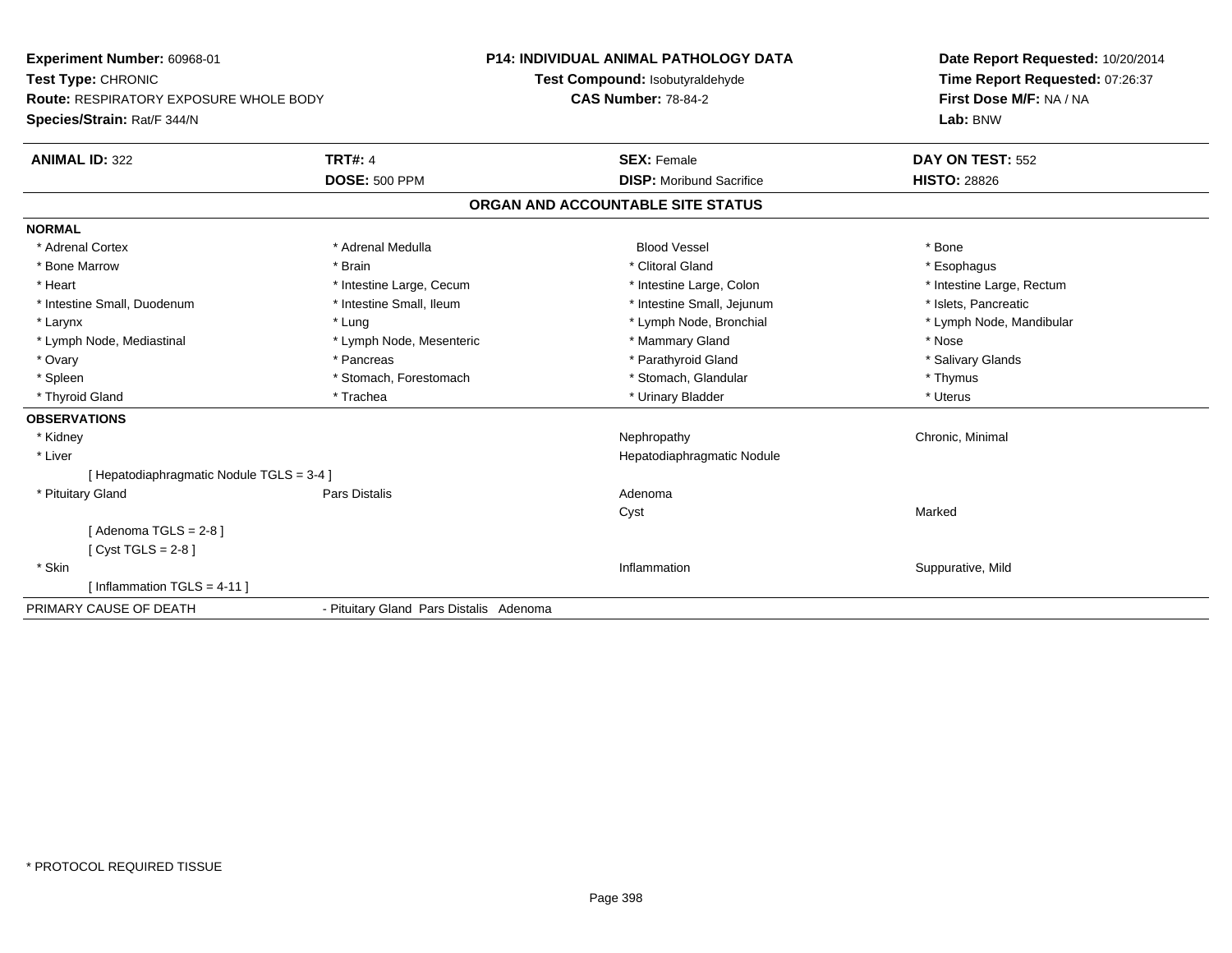| Experiment Number: 60968-01<br>Test Type: CHRONIC<br><b>Route: RESPIRATORY EXPOSURE WHOLE BODY</b> |                          | <b>P14: INDIVIDUAL ANIMAL PATHOLOGY DATA</b> | Date Report Requested: 10/20/2014<br>Time Report Requested: 07:26:37 |
|----------------------------------------------------------------------------------------------------|--------------------------|----------------------------------------------|----------------------------------------------------------------------|
|                                                                                                    |                          | Test Compound: Isobutyraldehyde              |                                                                      |
|                                                                                                    |                          | <b>CAS Number: 78-84-2</b>                   | First Dose M/F: NA / NA                                              |
| Species/Strain: Rat/F 344/N                                                                        |                          |                                              | Lab: BNW                                                             |
| <b>ANIMAL ID: 323</b>                                                                              | <b>TRT#: 4</b>           | <b>SEX: Female</b>                           | DAY ON TEST: 734                                                     |
|                                                                                                    | <b>DOSE: 500 PPM</b>     | <b>DISP: Terminal Sacrifice</b>              | <b>HISTO: 28827</b>                                                  |
|                                                                                                    |                          | ORGAN AND ACCOUNTABLE SITE STATUS            |                                                                      |
| <b>NORMAL</b>                                                                                      |                          |                                              |                                                                      |
| * Adrenal Cortex                                                                                   | * Adrenal Medulla        | <b>Blood Vessel</b>                          | * Bone                                                               |
| * Bone Marrow                                                                                      | * Brain                  | * Clitoral Gland                             | * Esophagus                                                          |
| * Heart                                                                                            | * Intestine Large, Cecum | * Intestine Large, Colon                     | * Intestine Large, Rectum                                            |
| * Intestine Small, Duodenum                                                                        | * Intestine Small, Ileum | * Intestine Small, Jejunum                   | * Islets, Pancreatic                                                 |
| * Larynx                                                                                           | * Lymph Node, Mandibular | * Lymph Node, Mediastinal                    | * Lymph Node, Mesenteric                                             |
| * Nose                                                                                             | * Ovary                  | * Parathyroid Gland                          | * Salivary Glands                                                    |
| * Stomach, Forestomach                                                                             | * Stomach, Glandular     | * Thymus                                     | * Thyroid Gland                                                      |
| * Trachea                                                                                          | * Urinary Bladder        | * Uterus                                     |                                                                      |
| <b>OBSERVATIONS</b>                                                                                |                          |                                              |                                                                      |
| * Kidney                                                                                           |                          | Nephropathy                                  | Chronic, Mild                                                        |
| * Liver                                                                                            |                          | Leukemia Mononuclear                         |                                                                      |
| [ Leukemia Mononuclear TGLS = 4-4 ]                                                                |                          |                                              |                                                                      |
| * Lung                                                                                             | Alveolar Epith           | Hyperplasia                                  | Marked                                                               |
|                                                                                                    |                          | Leukemia Mononuclear                         |                                                                      |
| [Hyperplasia TGLS = 6-13]                                                                          |                          |                                              |                                                                      |
| [ Leukemia Mononuclear TGLS = 6-13 ]                                                               |                          |                                              |                                                                      |
| * Lymph Node, Bronchial                                                                            |                          | Leukemia Mononuclear                         |                                                                      |
| [ Leukemia Mononuclear TGLS = 5-12 ]                                                               |                          |                                              |                                                                      |
| * Mammary Gland                                                                                    |                          | Fibroadenoma                                 |                                                                      |
| [Fibroadenoma TGLS = $2-14$ ]                                                                      |                          |                                              |                                                                      |
| * Pancreas                                                                                         |                          | Atrophy                                      | Moderate                                                             |
| * Pituitary Gland                                                                                  | Pars Distalis            | Adenoma                                      |                                                                      |
| [Adenoma TGLS = $3-8$ ]                                                                            |                          |                                              |                                                                      |
| * Skin                                                                                             |                          | Hyperkeratosis                               | Moderate                                                             |
| [ Hyperkeratosis TGLS = 1-11 ]                                                                     |                          |                                              |                                                                      |
| * Spleen                                                                                           |                          | Leukemia Mononuclear                         |                                                                      |
| [ Leukemia Mononuclear TGLS = 5-12 ]                                                               |                          |                                              |                                                                      |
| PRIMARY CAUSE OF DEATH                                                                             | $\blacksquare$           |                                              |                                                                      |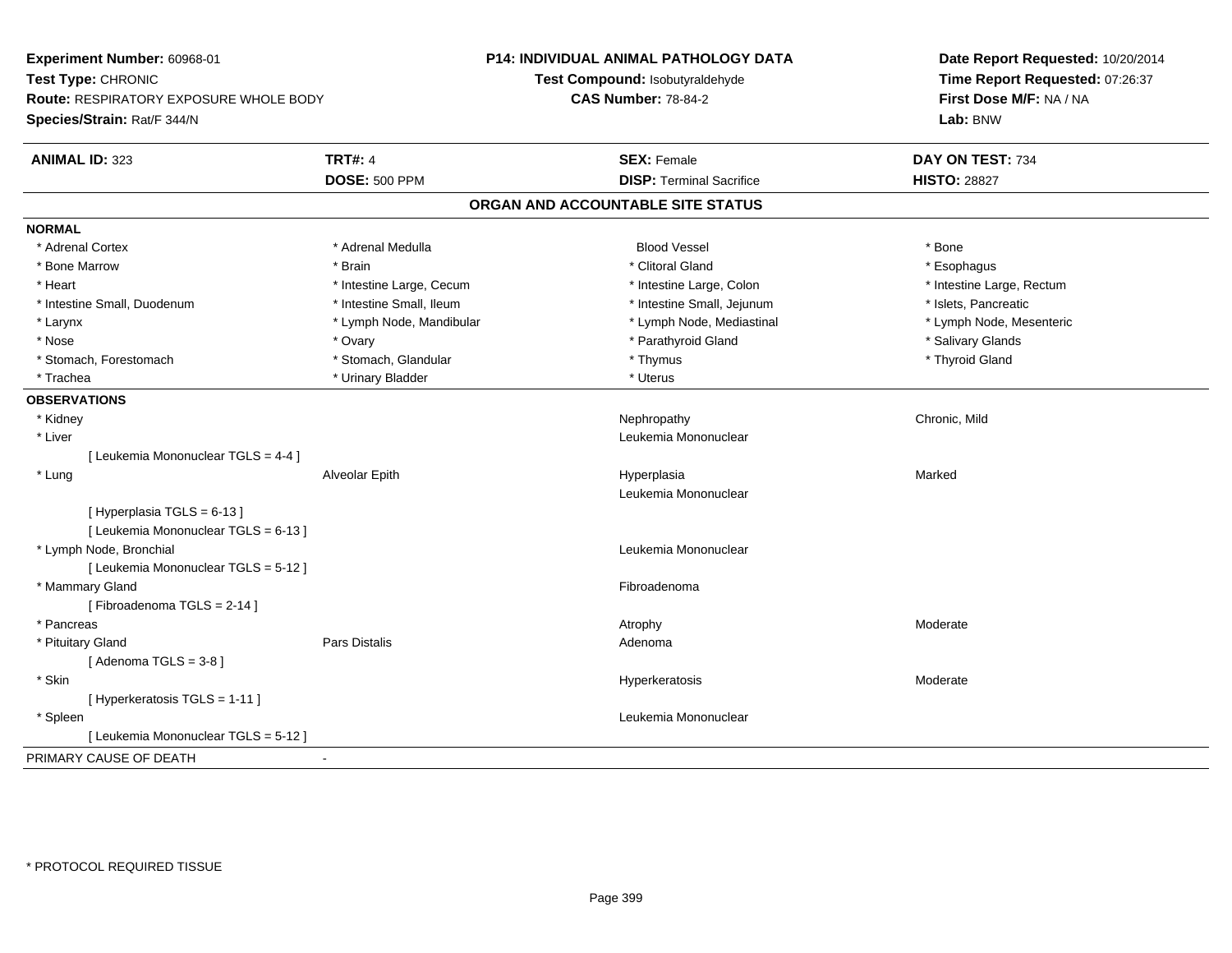| Test Type: CHRONIC<br>Test Compound: Isobutyraldehyde<br>Time Report Requested: 07:26:37<br><b>CAS Number: 78-84-2</b><br>First Dose M/F: NA / NA<br><b>Route: RESPIRATORY EXPOSURE WHOLE BODY</b><br>Species/Strain: Rat/F 344/N<br>Lab: BNW<br><b>TRT#: 4</b><br><b>ANIMAL ID: 324</b><br><b>SEX: Female</b><br>DAY ON TEST: 687<br><b>DOSE: 500 PPM</b><br><b>DISP:</b> Moribund Sacrifice<br><b>HISTO: 28828</b><br>ORGAN AND ACCOUNTABLE SITE STATUS<br><b>NORMAL</b><br>* Adrenal Cortex<br>* Adrenal Medulla<br><b>Blood Vessel</b><br>* Bone<br>* Brain<br>* Clitoral Gland<br>* Bone Marrow<br>* Esophagus<br>* Intestine Large, Cecum<br>* Intestine Large, Colon<br>* Intestine Large, Rectum<br>* Intestine Small, Duodenum<br>* Intestine Small, Ileum<br>* Intestine Small, Jejunum<br>* Islets, Pancreatic<br>* Mammary Gland<br>* Parathyroid Gland<br>* Pituitary Gland<br>* Nose<br>* Ovary<br>$*$ Skin<br>* Salivary Glands<br>* Stomach, Glandular<br>* Thymus<br>* Trachea<br>* Uterus<br>* Thyroid Gland<br><b>OBSERVATIONS</b><br>* Heart<br>Leukemia Mononuclear<br>[ Leukemia Mononuclear TGLS = 5-12 ]<br>* Kidney<br>Leukemia Mononuclear<br>[Leukemia Mononuclear TGLS = 8-5]<br>Glands<br>Inflammation<br>Suppurative, Minimal<br>* Larynx<br>* Liver<br>Leukemia Mononuclear<br>[Leukemia Mononuclear TGLS = 8-5]<br>Fibrosis<br>* Lung<br>Alveolar Epith<br>Mild<br><b>Infiltration Cellular</b><br>Alveolar Epith<br>Histiocyte, Moderate<br>Leukemia Mononuclear<br>[ Infiltration Cellular TGLS = 1-3+3a ]<br>[ Leukemia Mononuclear TGLS = 1-3+3a ]<br>Lymph Node<br>Pancreatic<br>Leukemia Mononuclear<br>[ Leukemia Mononuclear TGLS = 4-11 ]<br>* Lymph Node, Bronchial<br>Leukemia Mononuclear<br>[ Leukemia Mononuclear TGLS = 9-3 ]<br>* Lymph Node, Mandibular<br>Leukemia Mononuclear<br>[ Leukemia Mononuclear TGLS = 11-7 ]<br>* Lymph Node, Mediastinal<br>Leukemia Mononuclear<br>[ Leukemia Mononuclear TGLS = 9-3 ]<br>* Lymph Node, Mesenteric<br>Leukemia Mononuclear<br>[ Leukemia Mononuclear TGLS = 10-13 ] | Experiment Number: 60968-01 |  | <b>P14: INDIVIDUAL ANIMAL PATHOLOGY DATA</b> | Date Report Requested: 10/20/2014 |  |
|-------------------------------------------------------------------------------------------------------------------------------------------------------------------------------------------------------------------------------------------------------------------------------------------------------------------------------------------------------------------------------------------------------------------------------------------------------------------------------------------------------------------------------------------------------------------------------------------------------------------------------------------------------------------------------------------------------------------------------------------------------------------------------------------------------------------------------------------------------------------------------------------------------------------------------------------------------------------------------------------------------------------------------------------------------------------------------------------------------------------------------------------------------------------------------------------------------------------------------------------------------------------------------------------------------------------------------------------------------------------------------------------------------------------------------------------------------------------------------------------------------------------------------------------------------------------------------------------------------------------------------------------------------------------------------------------------------------------------------------------------------------------------------------------------------------------------------------------------------------------------------------------------------------------------------------------------------------------------------------------------------------------------------------------------------------------|-----------------------------|--|----------------------------------------------|-----------------------------------|--|
|                                                                                                                                                                                                                                                                                                                                                                                                                                                                                                                                                                                                                                                                                                                                                                                                                                                                                                                                                                                                                                                                                                                                                                                                                                                                                                                                                                                                                                                                                                                                                                                                                                                                                                                                                                                                                                                                                                                                                                                                                                                                   |                             |  |                                              |                                   |  |
|                                                                                                                                                                                                                                                                                                                                                                                                                                                                                                                                                                                                                                                                                                                                                                                                                                                                                                                                                                                                                                                                                                                                                                                                                                                                                                                                                                                                                                                                                                                                                                                                                                                                                                                                                                                                                                                                                                                                                                                                                                                                   |                             |  |                                              |                                   |  |
|                                                                                                                                                                                                                                                                                                                                                                                                                                                                                                                                                                                                                                                                                                                                                                                                                                                                                                                                                                                                                                                                                                                                                                                                                                                                                                                                                                                                                                                                                                                                                                                                                                                                                                                                                                                                                                                                                                                                                                                                                                                                   |                             |  |                                              |                                   |  |
|                                                                                                                                                                                                                                                                                                                                                                                                                                                                                                                                                                                                                                                                                                                                                                                                                                                                                                                                                                                                                                                                                                                                                                                                                                                                                                                                                                                                                                                                                                                                                                                                                                                                                                                                                                                                                                                                                                                                                                                                                                                                   |                             |  |                                              |                                   |  |
|                                                                                                                                                                                                                                                                                                                                                                                                                                                                                                                                                                                                                                                                                                                                                                                                                                                                                                                                                                                                                                                                                                                                                                                                                                                                                                                                                                                                                                                                                                                                                                                                                                                                                                                                                                                                                                                                                                                                                                                                                                                                   |                             |  |                                              |                                   |  |
|                                                                                                                                                                                                                                                                                                                                                                                                                                                                                                                                                                                                                                                                                                                                                                                                                                                                                                                                                                                                                                                                                                                                                                                                                                                                                                                                                                                                                                                                                                                                                                                                                                                                                                                                                                                                                                                                                                                                                                                                                                                                   |                             |  |                                              |                                   |  |
|                                                                                                                                                                                                                                                                                                                                                                                                                                                                                                                                                                                                                                                                                                                                                                                                                                                                                                                                                                                                                                                                                                                                                                                                                                                                                                                                                                                                                                                                                                                                                                                                                                                                                                                                                                                                                                                                                                                                                                                                                                                                   |                             |  |                                              |                                   |  |
|                                                                                                                                                                                                                                                                                                                                                                                                                                                                                                                                                                                                                                                                                                                                                                                                                                                                                                                                                                                                                                                                                                                                                                                                                                                                                                                                                                                                                                                                                                                                                                                                                                                                                                                                                                                                                                                                                                                                                                                                                                                                   |                             |  |                                              |                                   |  |
|                                                                                                                                                                                                                                                                                                                                                                                                                                                                                                                                                                                                                                                                                                                                                                                                                                                                                                                                                                                                                                                                                                                                                                                                                                                                                                                                                                                                                                                                                                                                                                                                                                                                                                                                                                                                                                                                                                                                                                                                                                                                   |                             |  |                                              |                                   |  |
|                                                                                                                                                                                                                                                                                                                                                                                                                                                                                                                                                                                                                                                                                                                                                                                                                                                                                                                                                                                                                                                                                                                                                                                                                                                                                                                                                                                                                                                                                                                                                                                                                                                                                                                                                                                                                                                                                                                                                                                                                                                                   |                             |  |                                              |                                   |  |
|                                                                                                                                                                                                                                                                                                                                                                                                                                                                                                                                                                                                                                                                                                                                                                                                                                                                                                                                                                                                                                                                                                                                                                                                                                                                                                                                                                                                                                                                                                                                                                                                                                                                                                                                                                                                                                                                                                                                                                                                                                                                   |                             |  |                                              |                                   |  |
|                                                                                                                                                                                                                                                                                                                                                                                                                                                                                                                                                                                                                                                                                                                                                                                                                                                                                                                                                                                                                                                                                                                                                                                                                                                                                                                                                                                                                                                                                                                                                                                                                                                                                                                                                                                                                                                                                                                                                                                                                                                                   |                             |  |                                              |                                   |  |
|                                                                                                                                                                                                                                                                                                                                                                                                                                                                                                                                                                                                                                                                                                                                                                                                                                                                                                                                                                                                                                                                                                                                                                                                                                                                                                                                                                                                                                                                                                                                                                                                                                                                                                                                                                                                                                                                                                                                                                                                                                                                   |                             |  |                                              |                                   |  |
|                                                                                                                                                                                                                                                                                                                                                                                                                                                                                                                                                                                                                                                                                                                                                                                                                                                                                                                                                                                                                                                                                                                                                                                                                                                                                                                                                                                                                                                                                                                                                                                                                                                                                                                                                                                                                                                                                                                                                                                                                                                                   |                             |  |                                              |                                   |  |
|                                                                                                                                                                                                                                                                                                                                                                                                                                                                                                                                                                                                                                                                                                                                                                                                                                                                                                                                                                                                                                                                                                                                                                                                                                                                                                                                                                                                                                                                                                                                                                                                                                                                                                                                                                                                                                                                                                                                                                                                                                                                   |                             |  |                                              |                                   |  |
|                                                                                                                                                                                                                                                                                                                                                                                                                                                                                                                                                                                                                                                                                                                                                                                                                                                                                                                                                                                                                                                                                                                                                                                                                                                                                                                                                                                                                                                                                                                                                                                                                                                                                                                                                                                                                                                                                                                                                                                                                                                                   |                             |  |                                              |                                   |  |
|                                                                                                                                                                                                                                                                                                                                                                                                                                                                                                                                                                                                                                                                                                                                                                                                                                                                                                                                                                                                                                                                                                                                                                                                                                                                                                                                                                                                                                                                                                                                                                                                                                                                                                                                                                                                                                                                                                                                                                                                                                                                   |                             |  |                                              |                                   |  |
|                                                                                                                                                                                                                                                                                                                                                                                                                                                                                                                                                                                                                                                                                                                                                                                                                                                                                                                                                                                                                                                                                                                                                                                                                                                                                                                                                                                                                                                                                                                                                                                                                                                                                                                                                                                                                                                                                                                                                                                                                                                                   |                             |  |                                              |                                   |  |
|                                                                                                                                                                                                                                                                                                                                                                                                                                                                                                                                                                                                                                                                                                                                                                                                                                                                                                                                                                                                                                                                                                                                                                                                                                                                                                                                                                                                                                                                                                                                                                                                                                                                                                                                                                                                                                                                                                                                                                                                                                                                   |                             |  |                                              |                                   |  |
|                                                                                                                                                                                                                                                                                                                                                                                                                                                                                                                                                                                                                                                                                                                                                                                                                                                                                                                                                                                                                                                                                                                                                                                                                                                                                                                                                                                                                                                                                                                                                                                                                                                                                                                                                                                                                                                                                                                                                                                                                                                                   |                             |  |                                              |                                   |  |
|                                                                                                                                                                                                                                                                                                                                                                                                                                                                                                                                                                                                                                                                                                                                                                                                                                                                                                                                                                                                                                                                                                                                                                                                                                                                                                                                                                                                                                                                                                                                                                                                                                                                                                                                                                                                                                                                                                                                                                                                                                                                   |                             |  |                                              |                                   |  |
|                                                                                                                                                                                                                                                                                                                                                                                                                                                                                                                                                                                                                                                                                                                                                                                                                                                                                                                                                                                                                                                                                                                                                                                                                                                                                                                                                                                                                                                                                                                                                                                                                                                                                                                                                                                                                                                                                                                                                                                                                                                                   |                             |  |                                              |                                   |  |
|                                                                                                                                                                                                                                                                                                                                                                                                                                                                                                                                                                                                                                                                                                                                                                                                                                                                                                                                                                                                                                                                                                                                                                                                                                                                                                                                                                                                                                                                                                                                                                                                                                                                                                                                                                                                                                                                                                                                                                                                                                                                   |                             |  |                                              |                                   |  |
|                                                                                                                                                                                                                                                                                                                                                                                                                                                                                                                                                                                                                                                                                                                                                                                                                                                                                                                                                                                                                                                                                                                                                                                                                                                                                                                                                                                                                                                                                                                                                                                                                                                                                                                                                                                                                                                                                                                                                                                                                                                                   |                             |  |                                              |                                   |  |
|                                                                                                                                                                                                                                                                                                                                                                                                                                                                                                                                                                                                                                                                                                                                                                                                                                                                                                                                                                                                                                                                                                                                                                                                                                                                                                                                                                                                                                                                                                                                                                                                                                                                                                                                                                                                                                                                                                                                                                                                                                                                   |                             |  |                                              |                                   |  |
|                                                                                                                                                                                                                                                                                                                                                                                                                                                                                                                                                                                                                                                                                                                                                                                                                                                                                                                                                                                                                                                                                                                                                                                                                                                                                                                                                                                                                                                                                                                                                                                                                                                                                                                                                                                                                                                                                                                                                                                                                                                                   |                             |  |                                              |                                   |  |
|                                                                                                                                                                                                                                                                                                                                                                                                                                                                                                                                                                                                                                                                                                                                                                                                                                                                                                                                                                                                                                                                                                                                                                                                                                                                                                                                                                                                                                                                                                                                                                                                                                                                                                                                                                                                                                                                                                                                                                                                                                                                   |                             |  |                                              |                                   |  |
|                                                                                                                                                                                                                                                                                                                                                                                                                                                                                                                                                                                                                                                                                                                                                                                                                                                                                                                                                                                                                                                                                                                                                                                                                                                                                                                                                                                                                                                                                                                                                                                                                                                                                                                                                                                                                                                                                                                                                                                                                                                                   |                             |  |                                              |                                   |  |
|                                                                                                                                                                                                                                                                                                                                                                                                                                                                                                                                                                                                                                                                                                                                                                                                                                                                                                                                                                                                                                                                                                                                                                                                                                                                                                                                                                                                                                                                                                                                                                                                                                                                                                                                                                                                                                                                                                                                                                                                                                                                   |                             |  |                                              |                                   |  |
|                                                                                                                                                                                                                                                                                                                                                                                                                                                                                                                                                                                                                                                                                                                                                                                                                                                                                                                                                                                                                                                                                                                                                                                                                                                                                                                                                                                                                                                                                                                                                                                                                                                                                                                                                                                                                                                                                                                                                                                                                                                                   |                             |  |                                              |                                   |  |
|                                                                                                                                                                                                                                                                                                                                                                                                                                                                                                                                                                                                                                                                                                                                                                                                                                                                                                                                                                                                                                                                                                                                                                                                                                                                                                                                                                                                                                                                                                                                                                                                                                                                                                                                                                                                                                                                                                                                                                                                                                                                   |                             |  |                                              |                                   |  |
|                                                                                                                                                                                                                                                                                                                                                                                                                                                                                                                                                                                                                                                                                                                                                                                                                                                                                                                                                                                                                                                                                                                                                                                                                                                                                                                                                                                                                                                                                                                                                                                                                                                                                                                                                                                                                                                                                                                                                                                                                                                                   |                             |  |                                              |                                   |  |
|                                                                                                                                                                                                                                                                                                                                                                                                                                                                                                                                                                                                                                                                                                                                                                                                                                                                                                                                                                                                                                                                                                                                                                                                                                                                                                                                                                                                                                                                                                                                                                                                                                                                                                                                                                                                                                                                                                                                                                                                                                                                   |                             |  |                                              |                                   |  |
|                                                                                                                                                                                                                                                                                                                                                                                                                                                                                                                                                                                                                                                                                                                                                                                                                                                                                                                                                                                                                                                                                                                                                                                                                                                                                                                                                                                                                                                                                                                                                                                                                                                                                                                                                                                                                                                                                                                                                                                                                                                                   |                             |  |                                              |                                   |  |
|                                                                                                                                                                                                                                                                                                                                                                                                                                                                                                                                                                                                                                                                                                                                                                                                                                                                                                                                                                                                                                                                                                                                                                                                                                                                                                                                                                                                                                                                                                                                                                                                                                                                                                                                                                                                                                                                                                                                                                                                                                                                   |                             |  |                                              |                                   |  |
|                                                                                                                                                                                                                                                                                                                                                                                                                                                                                                                                                                                                                                                                                                                                                                                                                                                                                                                                                                                                                                                                                                                                                                                                                                                                                                                                                                                                                                                                                                                                                                                                                                                                                                                                                                                                                                                                                                                                                                                                                                                                   |                             |  |                                              |                                   |  |
|                                                                                                                                                                                                                                                                                                                                                                                                                                                                                                                                                                                                                                                                                                                                                                                                                                                                                                                                                                                                                                                                                                                                                                                                                                                                                                                                                                                                                                                                                                                                                                                                                                                                                                                                                                                                                                                                                                                                                                                                                                                                   |                             |  |                                              |                                   |  |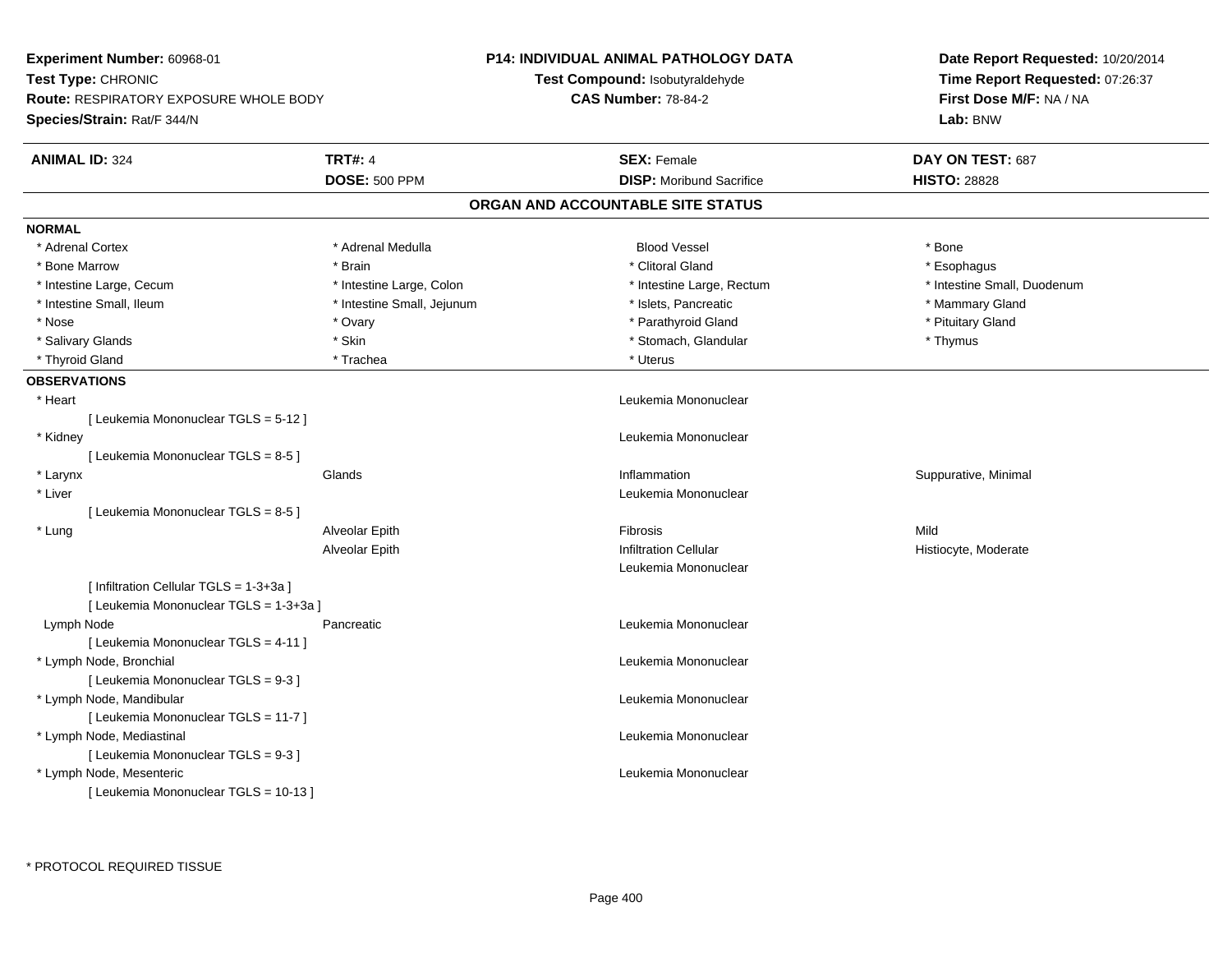| <b>Experiment Number: 60968-01</b><br><b>Test Type: CHRONIC</b> |                      | <b>P14: INDIVIDUAL ANIMAL PATHOLOGY DATA</b><br><b>Test Compound: Isobutyraldehyde</b> | Date Report Requested: 10/20/2014<br>Time Report Requested: 07:26:37 |
|-----------------------------------------------------------------|----------------------|----------------------------------------------------------------------------------------|----------------------------------------------------------------------|
| <b>Route: RESPIRATORY EXPOSURE WHOLE BODY</b>                   |                      | <b>CAS Number: 78-84-2</b>                                                             | First Dose M/F: NA / NA                                              |
| Species/Strain: Rat/F 344/N                                     |                      |                                                                                        | Lab: BNW                                                             |
| <b>ANIMAL ID: 324</b>                                           | <b>TRT#: 4</b>       | <b>SEX: Female</b>                                                                     | DAY ON TEST: 687                                                     |
|                                                                 | <b>DOSE: 500 PPM</b> | <b>DISP:</b> Moribund Sacrifice                                                        | <b>HISTO: 28828</b>                                                  |
|                                                                 |                      | ORGAN AND ACCOUNTABLE SITE STATUS                                                      |                                                                      |
| * Pancreas                                                      |                      | Leukemia Mononuclear                                                                   |                                                                      |
| [ Leukemia Mononuclear TGLS = 6,7-11 ]                          |                      |                                                                                        |                                                                      |
| * Spleen                                                        |                      | Leukemia Mononuclear                                                                   |                                                                      |
| [Leukemia Mononuclear TGLS = 3-11+12]                           |                      |                                                                                        |                                                                      |
| * Stomach, Forestomach                                          |                      | Leukemia Mononuclear                                                                   |                                                                      |
| [Leukemia Mononuclear TGLS = 9-3 ]                              |                      |                                                                                        |                                                                      |
| * Urinary Bladder                                               |                      | Leukemia Mononuclear                                                                   |                                                                      |
| [Leukemia Mononuclear TGLS = 3-11+12 ]                          |                      |                                                                                        |                                                                      |
| PRIMARY CAUSE OF DEATH                                          | - Urinary Bladder    | Leukemia Mononuclear                                                                   |                                                                      |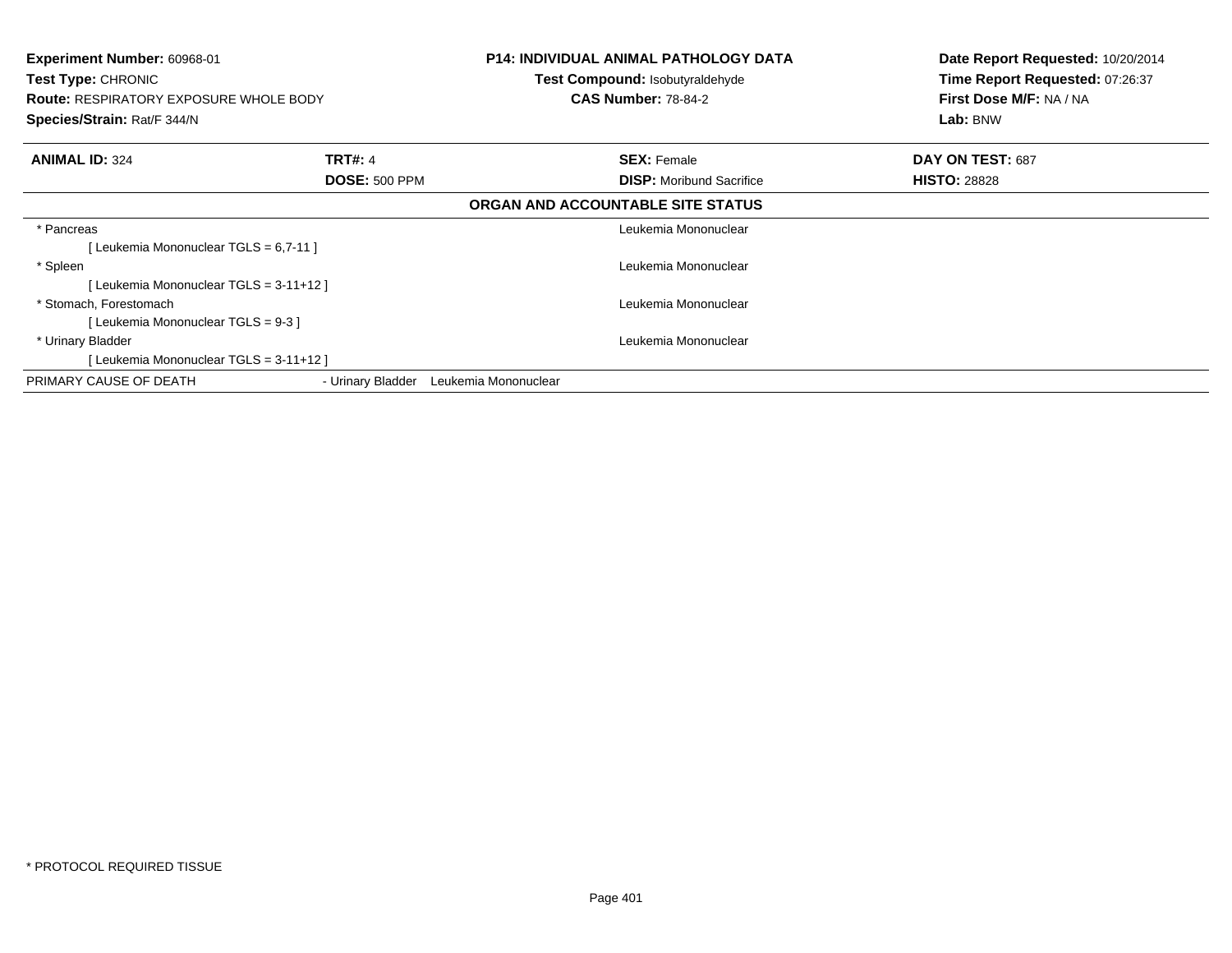| Experiment Number: 60968-01                   |                               | <b>P14: INDIVIDUAL ANIMAL PATHOLOGY DATA</b> | Date Report Requested: 10/20/2014 |  |
|-----------------------------------------------|-------------------------------|----------------------------------------------|-----------------------------------|--|
| Test Type: CHRONIC                            |                               | Test Compound: Isobutyraldehyde              | Time Report Requested: 07:26:37   |  |
| <b>Route: RESPIRATORY EXPOSURE WHOLE BODY</b> |                               | <b>CAS Number: 78-84-2</b>                   | First Dose M/F: NA / NA           |  |
| Species/Strain: Rat/F 344/N                   |                               |                                              | Lab: BNW                          |  |
| <b>ANIMAL ID: 325</b>                         | <b>TRT#: 4</b>                | <b>SEX: Female</b>                           | DAY ON TEST: 701                  |  |
|                                               | <b>DOSE: 500 PPM</b>          | <b>DISP:</b> Moribund Sacrifice              | <b>HISTO: 28829</b>               |  |
|                                               |                               | ORGAN AND ACCOUNTABLE SITE STATUS            |                                   |  |
| <b>NORMAL</b>                                 |                               |                                              |                                   |  |
| * Adrenal Cortex                              | <b>Blood Vessel</b>           | * Bone                                       | * Brain                           |  |
| * Clitoral Gland                              | * Esophagus                   | * Heart                                      | * Intestine Large, Cecum          |  |
| * Intestine Large, Colon                      | * Intestine Large, Rectum     | * Intestine Small, Duodenum                  | * Intestine Small, Ileum          |  |
| * Intestine Small, Jejunum                    | * Islets, Pancreatic          | * Larynx                                     | * Lymph Node, Mandibular          |  |
| * Lymph Node, Mesenteric                      | * Mammary Gland               | * Ovary                                      | * Parathyroid Gland               |  |
| * Salivary Glands                             | * Skin                        | * Stomach, Glandular                         | * Thymus                          |  |
| * Thyroid Gland                               | * Trachea                     | * Urinary Bladder                            |                                   |  |
| <b>OBSERVATIONS</b>                           |                               |                                              |                                   |  |
| * Adrenal Medulla                             |                               | Leukemia Mononuclear                         |                                   |  |
| [ Leukemia Mononuclear TGLS = 4-12 ]          |                               |                                              |                                   |  |
| * Bone Marrow                                 |                               | Leukemia Mononuclear                         |                                   |  |
| [Leukemia Mononuclear TGLS = 9-3]             |                               |                                              |                                   |  |
| * Kidney                                      |                               | Nephropathy                                  | Chronic, Minimal                  |  |
| * Liver                                       |                               | Leukemia Mononuclear                         |                                   |  |
| * Lung                                        | Alveolar Epith                | <b>Infiltration Cellular</b>                 | Histiocyte, Mild                  |  |
|                                               |                               | Leukemia Mononuclear                         |                                   |  |
| * Lymph Node, Bronchial                       |                               | Leukemia Mononuclear                         |                                   |  |
| [ Leukemia Mononuclear TGLS = 4-12 ]          |                               |                                              |                                   |  |
| * Lymph Node, Mediastinal                     |                               | Leukemia Mononuclear                         |                                   |  |
| * Nose                                        |                               | Foreign Body                                 |                                   |  |
| [ Foreign Body TGLS = $4-12$ ]                |                               |                                              |                                   |  |
| * Pancreas                                    |                               | Atrophy                                      | Moderate                          |  |
| * Pituitary Gland                             |                               | Hemorrhage                                   | Moderate                          |  |
| [Hemorrhage TGLS = 3-8]                       |                               |                                              |                                   |  |
| * Spleen                                      |                               | Leukemia Mononuclear                         |                                   |  |
| [ Leukemia Mononuclear TGLS = 5-11 ]          |                               |                                              |                                   |  |
| * Stomach, Forestomach                        |                               | Hyperplasia                                  | Mild                              |  |
| * Uterus                                      |                               | Cyst                                         | Mild                              |  |
| [Cyst TGLS = $4-12$ ]                         |                               |                                              |                                   |  |
| PRIMARY CAUSE OF DEATH                        | - Spleen Leukemia Mononuclear |                                              |                                   |  |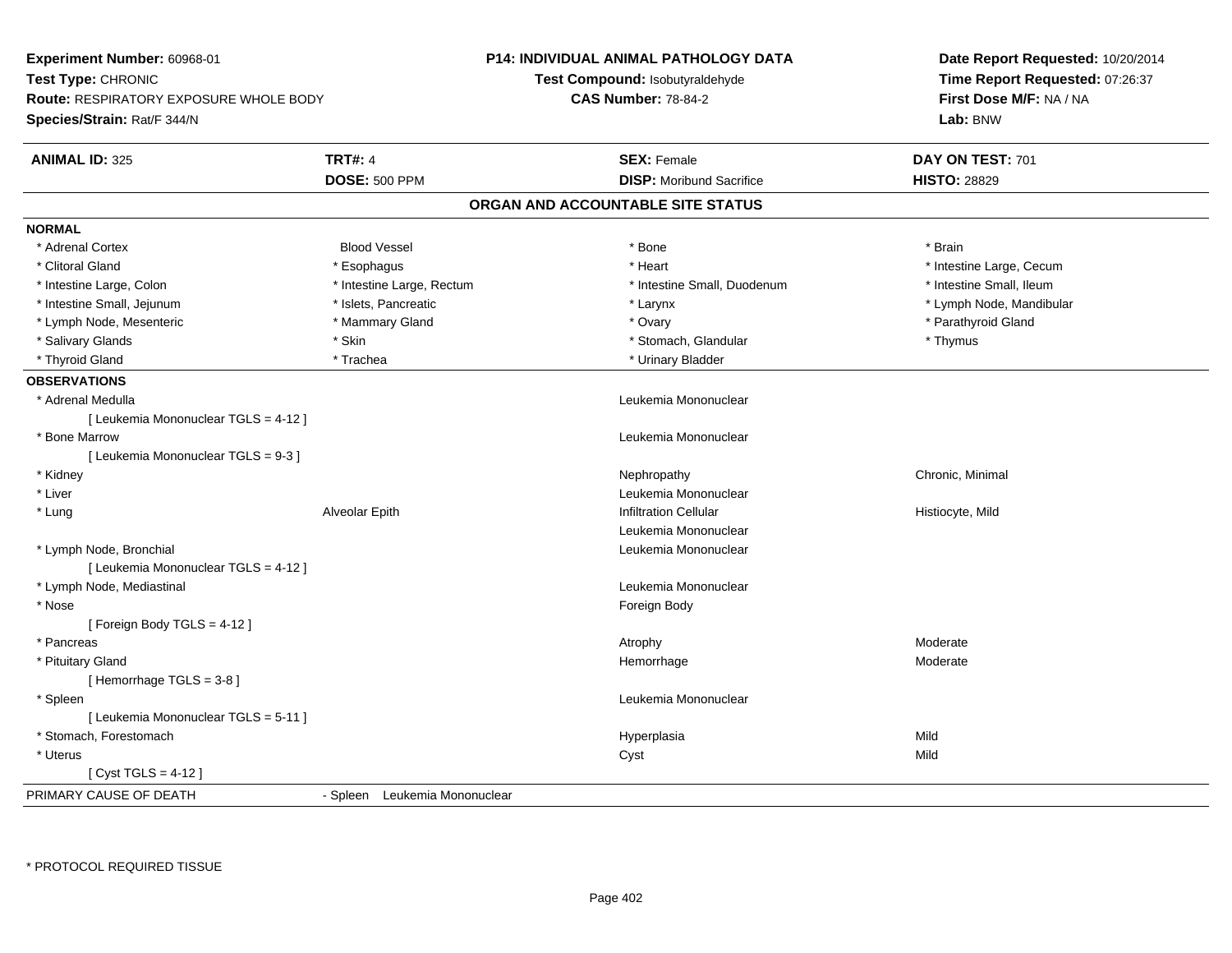**Experiment Number:** 60968-01**Test Type:** CHRONIC **Route:** RESPIRATORY EXPOSURE WHOLE BODY**Species/Strain:** Rat/F 344/N**P14: INDIVIDUAL ANIMAL PATHOLOGY DATATest Compound:** Isobutyraldehyde**CAS Number:** 78-84-2**Date Report Requested:** 10/20/2014**Time Report Requested:** 07:26:37**First Dose M/F:** NA / NA**Lab:** BNW**ANIMAL ID:** 326**6 DAY ON TEST:** 642 **DOSE:** 500 PPM**DISP:** Moribund Sacrifice **HISTO:** 28830 **ORGAN AND ACCOUNTABLE SITE STATUSNORMAL**\* Adrenal Cortex \* Adrenal Cortex \* Adrenal Medulla Blood Vessel \* Bone\* Heart \* Bone Marrow \* Brain \* Esophagus \* Heart \* Intestine Large, Cecum \* Intestine Large, Colon \* Intestine Large, Rectum \* Intestine Small, Duodenum\* Intestine Small, Ileum \* Thestine Small, Jejunum \* 1998 \* Islets, Pancreatic \* The manus \* Larynx \* Larynx \* Lymph Node, Mesenteric \* Lymph Node, Bronchial \* Lymph Node, Mandibular \* Lymph Node, Mediastinal \* Lymph Node, Mediastinal \* Mammary Gland \* \* Andrew \* Nose \* \* Nose \* \* Ovary \* Ovary \* Ovary \* \* Ovary \* \* Pancreas \* \* Pancreas \* \* Pancreas \* \* Pancreas \* \* Pancreas \* \* Pancreas \* \* Pancreas \* \* Pancreas \* \* Pancreas \* \* Pancreas \* \* Pancreas \* Parathyroid Gland \* \* Salivary Glands \* Salivary Glands \* Skin \* \* Skin \* \* Stomach, Forestomach, Forestomach \* Stomach, Glandular \* Thymus \* Thymus \* Thymus \* Trachea \* Trachea \* Trachea \* Urinary Bladder \* Uterus**OBSERVATIONS** \* Clitoral Glandd and the control of the control of the control of the control of the control of the control of the control of the control of the control of the control of the control of the control of the control of the control of the co InflammationInflammation **Example 2 and Suppurative, Moderate**<br>
Mild Mineralization **Mild**  Eyee the cornea cornea communication of the corneal control of the corneal control of the control of the control o<br>Corneal control of the control of the control of the control of the control of the control of the control of t [ Mineralization TGLS = 3-11 ] \* Kidneyy the controller of the controller of the controller of the controller of the controller of the chronic, Mild \* Liver Leukemia Mononuclear Vacuolization Cytoplasmic Marked \* Lung Leukemia Mononuclear \* Pituitary Glandd and the contract of Pars Distalis and the contract of Adenoma and Adenoma and the Adenoma and the Adenoma and  $\lambda$  $[$  Adenoma TGLS = 4-8  $]$  \* Spleen Leukemia Mononuclear [ Leukemia Mononuclear TGLS = 5-4 ] \* Thyroid Gland C Cell Hyperplasia Mild PRIMARY CAUSE OF DEATH- Pituitary Gland Pars Distalis Adenoma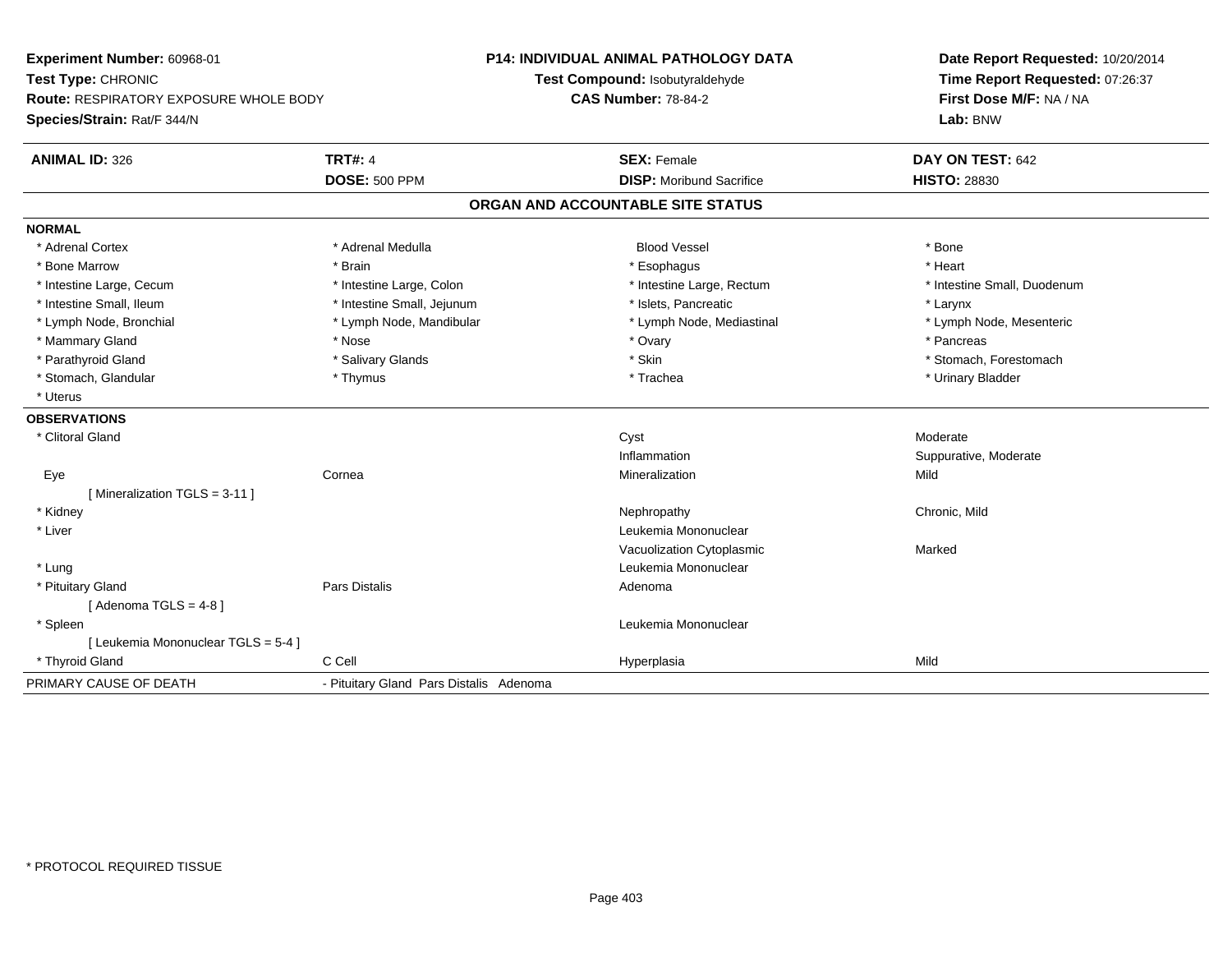**Experiment Number:** 60968-01**Test Type:** CHRONIC **Route:** RESPIRATORY EXPOSURE WHOLE BODY**Species/Strain:** Rat/F 344/N**P14: INDIVIDUAL ANIMAL PATHOLOGY DATATest Compound:** Isobutyraldehyde**CAS Number:** 78-84-2**Date Report Requested:** 10/20/2014**Time Report Requested:** 07:26:37**First Dose M/F:** NA / NA**Lab:** BNW**ANIMAL ID:** 327**TRT#:** 4 **SEX:** Female **SEX: Female DAY ON TEST:** 695 **DOSE:** 500 PPM**DISP:** Moribund Sacrifice **HISTO:** 28831 **ORGAN AND ACCOUNTABLE SITE STATUSNORMAL**\* Adrenal Cortex \* Adrenal Medulla **\*** Adrenal Medulla **blood Vessel \* Bone Marrow** \* Bone Marrow \* Brain \* Alternative \* Esophagus \* \* Esophagus \* \* Heart \* Heart \* Intestine Large, Cecum \* Intestine Large, Cecum \* Intestine Large, Cecum \* Large \* Intestine Large \* Large \* Large \* Large \* Large \* Large \* Large \* Large \* Intestine Small, Jejunum \* Intestine Large, Rectum \* Intestine Small, Duodenum \* Intestine Small, Ileum \* Intestine Small, Ileum \* Islets, Pancreatic \* The method of the state of the state of the state of the state of the state of the state of the state of the state of the state of the state of the state of the state of the state of the state of the \* Lung **\* Lymph Node, Bronchial \*** Lymph Node, Bronchial \* Lymph Node, Mandibular \* Lymph Node, Mediastinal \* Lymph Node, Mesenteric \* \* \* Mammary Gland \* \* Nose \* Nose \* \* Nose \* \* Nose \* Ovary \* Ovary \* Ovary \* Ovary \* Skin \* Pancreas \* **Example 2018** \* Pancreas \* Pancreas \* Salivary Glands \* Salivary Glands \* Structure \* Structure \* Structure \* Structure \* Structure \* Structure \* Structure \* Structure \* Structure \* Structure \* Structure \* St \* Thymus \* Spleen \* Stomach, Forestomach \* Stomach, Spleen \* Stomach, Glandular \* Thymus \* Stomach, Glandular \* Uterus \* Thyroid Gland \* \* Trachea \* \* Trachea \* Trachea \* \* Urinary Bladder \* \* Urinary Bladder \* \* Uterus \* Uterus **OBSERVATIONS** \* Bonee in the settlement of the Rib Controller of the Second Controller of the Osteosarcoma  $[Osteosarcoma TGLS = 1-11+12]$  \* Clitoral Glandd and the control of the control of the control of the control of the control of the control of the control of the control of the control of the control of the control of the control of the control of the control of the co \* Intestine Large, Colon Parasite Metazoan \* Pituitary Gland Pars Distalis Hyperplasia Mild Pleura Osteosarcoma Metastatic (Bone) PRIMARY CAUSE OF DEATH- Bone Rib Osteosarcoma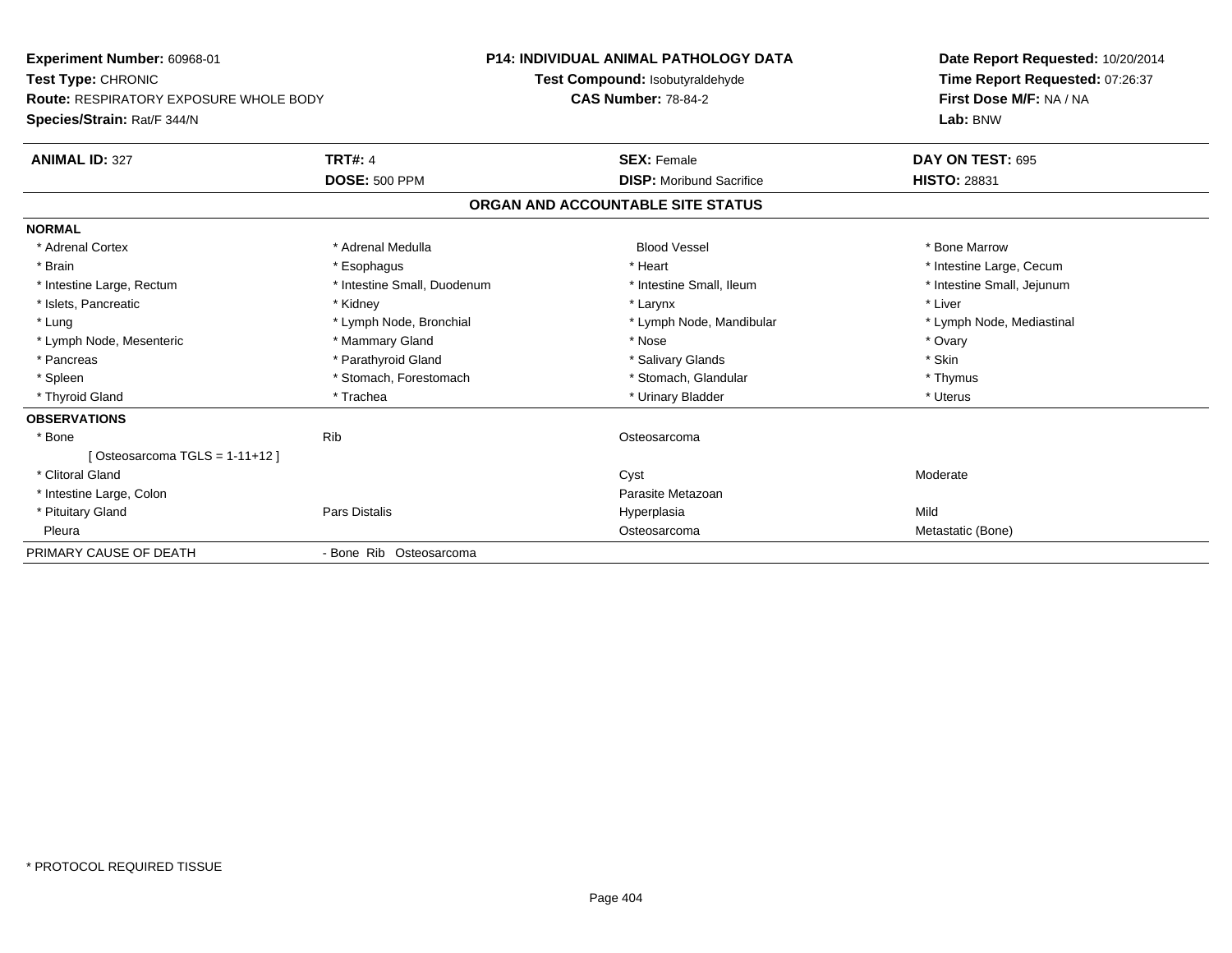| Experiment Number: 60968-01            |                            | P14: INDIVIDUAL ANIMAL PATHOLOGY DATA | Date Report Requested: 10/20/2014<br>Time Report Requested: 07:26:37 |
|----------------------------------------|----------------------------|---------------------------------------|----------------------------------------------------------------------|
| Test Type: CHRONIC                     |                            | Test Compound: Isobutyraldehyde       |                                                                      |
| Route: RESPIRATORY EXPOSURE WHOLE BODY |                            | <b>CAS Number: 78-84-2</b>            | First Dose M/F: NA / NA                                              |
| Species/Strain: Rat/F 344/N            |                            |                                       | Lab: BNW                                                             |
| <b>ANIMAL ID: 328</b>                  | <b>TRT#: 4</b>             | <b>SEX: Female</b>                    | DAY ON TEST: 734                                                     |
|                                        | <b>DOSE: 500 PPM</b>       | <b>DISP: Terminal Sacrifice</b>       | <b>HISTO: 28832</b>                                                  |
|                                        |                            | ORGAN AND ACCOUNTABLE SITE STATUS     |                                                                      |
| <b>NORMAL</b>                          |                            |                                       |                                                                      |
| * Adrenal Cortex                       | * Adrenal Medulla          | <b>Blood Vessel</b>                   | * Bone                                                               |
| * Bone Marrow                          | * Brain                    | * Esophagus                           | * Heart                                                              |
| * Intestine Large, Cecum               | * Intestine Large, Colon   | * Intestine Large, Rectum             | * Intestine Small, Duodenum                                          |
| * Intestine Small, Ileum               | * Intestine Small, Jejunum | * Islets, Pancreatic                  | * Larynx                                                             |
| * Lung                                 | * Lymph Node, Bronchial    | * Lymph Node, Mandibular              | * Lymph Node, Mediastinal                                            |
| * Lymph Node, Mesenteric               | * Nose                     | * Pancreas                            | * Parathyroid Gland                                                  |
| * Salivary Glands                      | * Skin                     | * Stomach, Forestomach                | * Stomach, Glandular                                                 |
| * Thymus                               | * Thyroid Gland            | * Trachea                             | * Urinary Bladder                                                    |
| * Uterus                               |                            |                                       |                                                                      |
| <b>OBSERVATIONS</b>                    |                            |                                       |                                                                      |
| * Clitoral Gland                       |                            | Cyst                                  | Moderate                                                             |
| [Cyst TGLS = $2-7$ ]                   |                            |                                       |                                                                      |
| * Kidney                               |                            | Nephropathy                           | Chronic, Mild                                                        |
| * Liver                                |                            | Clear Cell Focus                      |                                                                      |
|                                        |                            | Leukemia Mononuclear                  |                                                                      |
| [ Leukemia Mononuclear TGLS = 4-4 ]    |                            |                                       |                                                                      |
| * Mammary Gland                        |                            | Fibroadenoma                          |                                                                      |
| [Fibroadenoma TGLS = 5-12]             |                            |                                       |                                                                      |
| * Ovary                                |                            | Cyst                                  | Moderate                                                             |
| [Cyst TGLS = $6-7$ ]                   |                            |                                       |                                                                      |
| * Pituitary Gland                      | Pars Distalis              | Adenoma                               |                                                                      |
| [Adenoma TGLS = $1-8$ ]                |                            |                                       |                                                                      |
| * Spleen                               |                            | Leukemia Mononuclear                  |                                                                      |
| [ Leukemia Mononuclear TGLS = 3-11 ]   |                            |                                       |                                                                      |
| Tooth                                  |                            | Inflammation                          | Suppurative, Moderate                                                |
| PRIMARY CAUSE OF DEATH                 | $\blacksquare$             |                                       |                                                                      |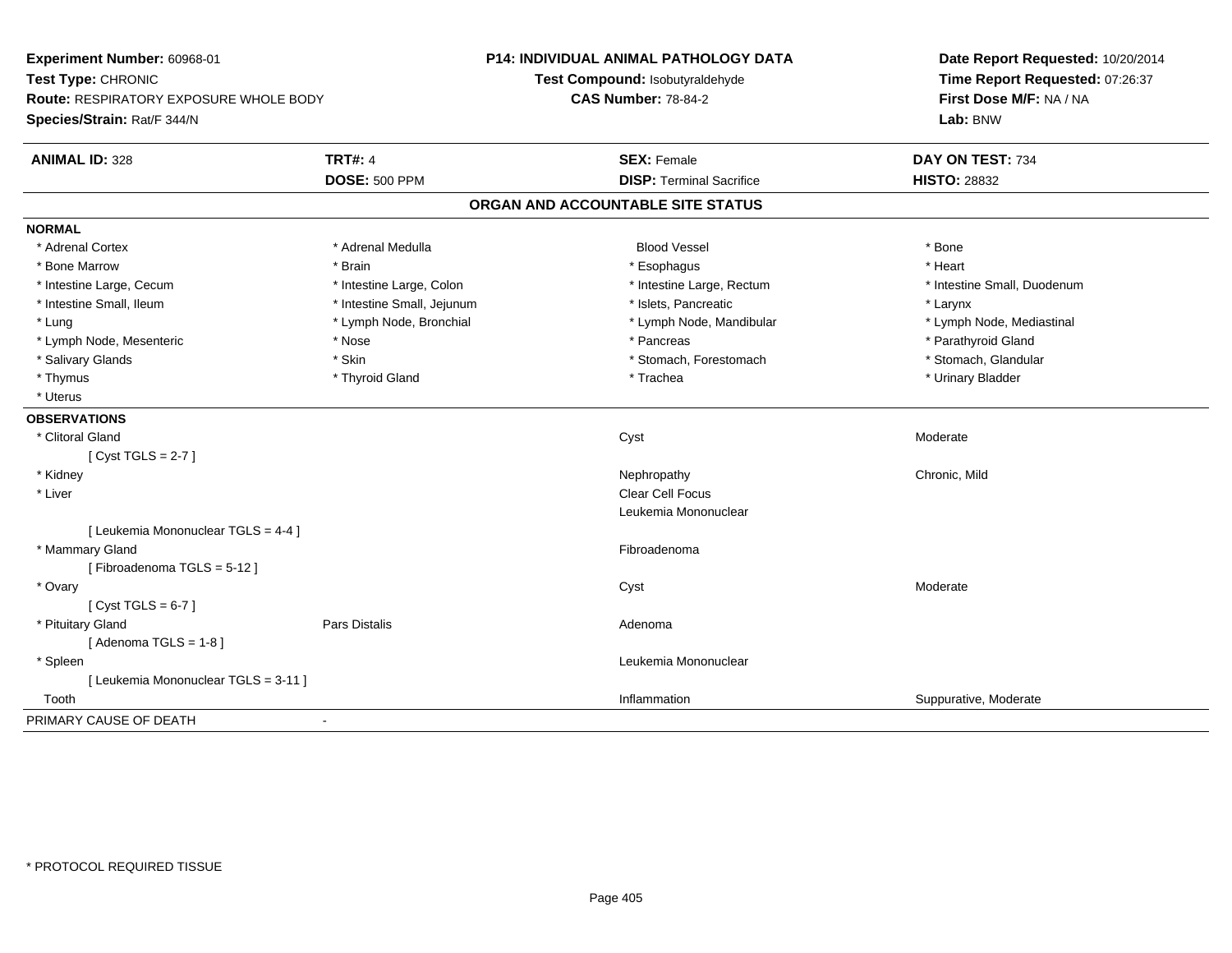| Experiment Number: 60968-01<br>Test Type: CHRONIC |                          | <b>P14: INDIVIDUAL ANIMAL PATHOLOGY DATA</b><br>Test Compound: Isobutyraldehyde |                                   | Date Report Requested: 10/20/2014 |
|---------------------------------------------------|--------------------------|---------------------------------------------------------------------------------|-----------------------------------|-----------------------------------|
|                                                   |                          |                                                                                 |                                   | Time Report Requested: 07:26:37   |
| <b>Route: RESPIRATORY EXPOSURE WHOLE BODY</b>     |                          | <b>CAS Number: 78-84-2</b>                                                      |                                   | First Dose M/F: NA / NA           |
| Species/Strain: Rat/F 344/N                       |                          |                                                                                 |                                   | Lab: BNW                          |
| <b>ANIMAL ID: 329</b>                             | <b>TRT#: 4</b>           |                                                                                 | <b>SEX: Female</b>                | DAY ON TEST: 735                  |
|                                                   | <b>DOSE: 500 PPM</b>     |                                                                                 | <b>DISP: Terminal Sacrifice</b>   | <b>HISTO: 28833</b>               |
|                                                   |                          |                                                                                 | ORGAN AND ACCOUNTABLE SITE STATUS |                                   |
| <b>NORMAL</b>                                     |                          |                                                                                 |                                   |                                   |
| * Adrenal Cortex                                  | * Adrenal Medulla        |                                                                                 | <b>Blood Vessel</b>               | * Bone                            |
| * Bone Marrow                                     | * Brain                  |                                                                                 | * Clitoral Gland                  | * Esophagus                       |
| * Heart                                           | * Intestine Large, Cecum |                                                                                 | * Intestine Large, Colon          | * Intestine Large, Rectum         |
| * Intestine Small, Duodenum                       | * Intestine Small, Ileum |                                                                                 | * Intestine Small, Jejunum        | * Islets, Pancreatic              |
| * Larynx                                          | * Lung                   |                                                                                 | * Lymph Node, Bronchial           | * Lymph Node, Mandibular          |
| * Lymph Node, Mediastinal                         | * Lymph Node, Mesenteric |                                                                                 | * Ovary                           | * Pancreas                        |
| * Parathyroid Gland                               | * Salivary Glands        |                                                                                 | * Skin                            | * Spleen                          |
| * Stomach, Forestomach                            | * Stomach, Glandular     |                                                                                 | * Thymus                          | * Thyroid Gland                   |
| * Trachea                                         | * Urinary Bladder        |                                                                                 | * Uterus                          |                                   |
| <b>OBSERVATIONS</b>                               |                          |                                                                                 |                                   |                                   |
| * Kidney                                          |                          |                                                                                 | Nephropathy                       | Chronic, Mild                     |
| * Liver                                           |                          |                                                                                 | Hepatodiaphragmatic Nodule        |                                   |
| [ Hepatodiaphragmatic Nodule TGLS = 2-4 ]         |                          |                                                                                 |                                   |                                   |
| * Mammary Gland                                   |                          |                                                                                 | Fibroadenoma                      |                                   |
| [Fibroadenoma TGLS = 3-12]                        |                          |                                                                                 |                                   |                                   |
| * Nose                                            | <b>Respirat Epith</b>    |                                                                                 | Metaplasia                        | Squamous, Minimal                 |
| * Pituitary Gland                                 | Pars Distalis            |                                                                                 | Adenoma                           |                                   |
| PRIMARY CAUSE OF DEATH                            |                          |                                                                                 |                                   |                                   |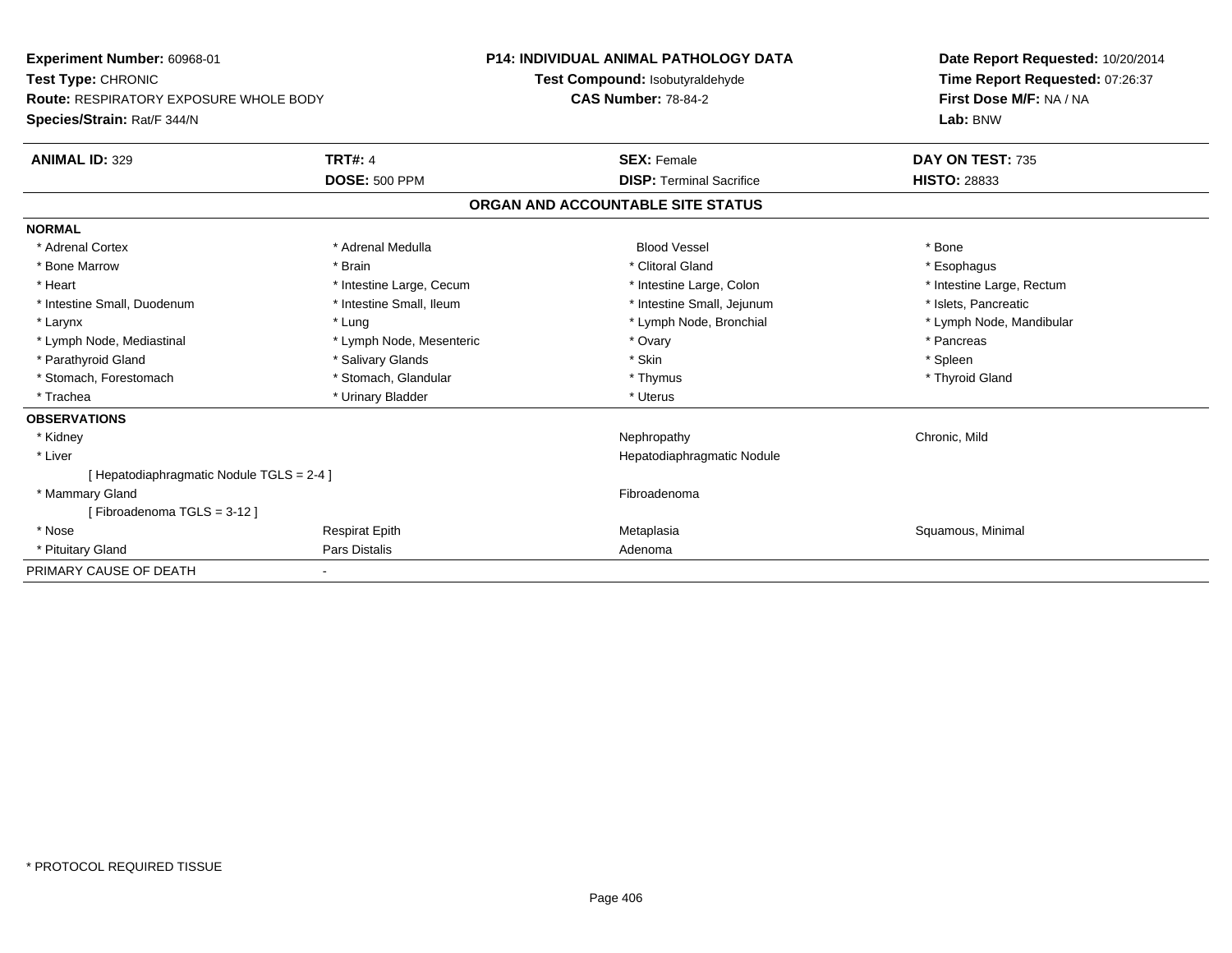**Experiment Number:** 60968-01**Test Type:** CHRONIC **Route:** RESPIRATORY EXPOSURE WHOLE BODY**Species/Strain:** Rat/F 344/N**P14: INDIVIDUAL ANIMAL PATHOLOGY DATATest Compound:** Isobutyraldehyde**CAS Number:** 78-84-2**Date Report Requested:** 10/20/2014**Time Report Requested:** 07:26:37**First Dose M/F:** NA / NA**Lab:** BNW**ANIMAL ID:** 330**C TRT#:** 4 **SEX:** Female **SEX: Female DAY ON TEST:** 734 **DOSE:** 500 PPM**DISP:** Terminal Sacrifice **HISTO:** 28834 **ORGAN AND ACCOUNTABLE SITE STATUSNORMAL**\* Adrenal Cortex \* Adrenal Medulla **\*** Adrenal Medulla **blood Vessel \* Bone Marrow** \* Bone Marrow \* Clitoral Gland \* \* exphagus \* Esophagus \* \* Heart \* Heart \* Heart \* Intestine Large, Cecum \* Intestine Large + \* L \* Intestine Small. Ileum \* Intestine Large, Colon \* Intestine Large, Rectum \* Intestine Small, Duodenum \* Intestine Small, Duodenum \* Lymph Node, Bronchial \* Intestine Small, Jejunum \* Mathematic \* Islets, Pancreatic \* Mathematic \* Lung \* Lung \* Node, Bronchial \* Node, Bronchial \* Node, Bronchial \* Node, Bronchial \* Node, Bronchial \* Node, Bronchial \* Node, Bronchial \* Node, \* Lymph Node, Mandibular \* The state of the state of the Mediastinal \* Lymph Node, Mesenteric \* Nose \* Salivary Glands \* Ovary \* \* Pancreas \* \* Pancreas \* \* Pancreas \* \* Parathyroid Gland \* \* Salivary Glands \* Salivary Glands \* Salivary Glands \* Salivary Glands \* Salivary Glands \* Salivary Glands \* Salivary Glands \* \* Salivary Glands \* \* S \* Spleen \* Stomach, Forestomach \* Stomach \* Stomach, Glandular \* Stomach, Glandular \* Thymus \* Thyroid Gland \* Trachea \* Trachea \* Trachea \* Urinary Bladder **OBSERVATIONS** \* Bonee Cranium m and the state of the Fracture of the Second State of the Marked Marked State of the Marked State of the Marked State of the Marked State of the Marked State of the Marked State of the Marked State of the Marked State of [ Fracture TGLS = 2-12 ] \* Brainn and the control of the control of the control of the control of Gliosis and Clicking and Clicking and Clicking of the control of the control of the control of the control of the control of the control of the control of t Necrosiss and the contract of the Marked  $[$  Necrosis TGLS = 4-1  $]$  \* Kidneyy the controller of the controller of the controller of the controller of the controller of the chronic, Mild \* Larynx**x** and the contract of the contract of the contract of the contract of the contract of the contract of the contract of the contract of the contract of the contract of the contract of the contract of the contract of the co Inflammation Suppurative, Marked \* Liverr and the control of the control of the control of the control of the control of the Clear Cell Focus of the control of the control of the control of the control of the control of the control of the control of the control [ Clear Cell Focus TGLS = 3-4 ] \* Mammary Glandd **Executive Contract of the Contract Contract Contract Contract Contract Contract Contract Contract Contract Contract Contract Contract Contract Contract Contract Contract Contract Contract Contract Contract Contract Cont** [ Fibroadenoma TGLS = 1-13 ] \* Pituitary Glandd and the contract of Pars Distalis and the contract of Adenoma and Adenoma and the Adenoma and the Adenoma and  $\lambda$  $[$  Adenoma TGLS =  $6-8$ ] \* Skin Epidermis Cyst Moderate [ Cyst TGLS = 5-11 ] \* Uteruss and the contract of the contract of the contract of the contract of the contract of the contract of the contract of the contract of the contract of the contract of the contract of the contract of the contract of the cont [ Polyp Stromal TGLS = 5-11 ]PRIMARY CAUSE OF DEATH-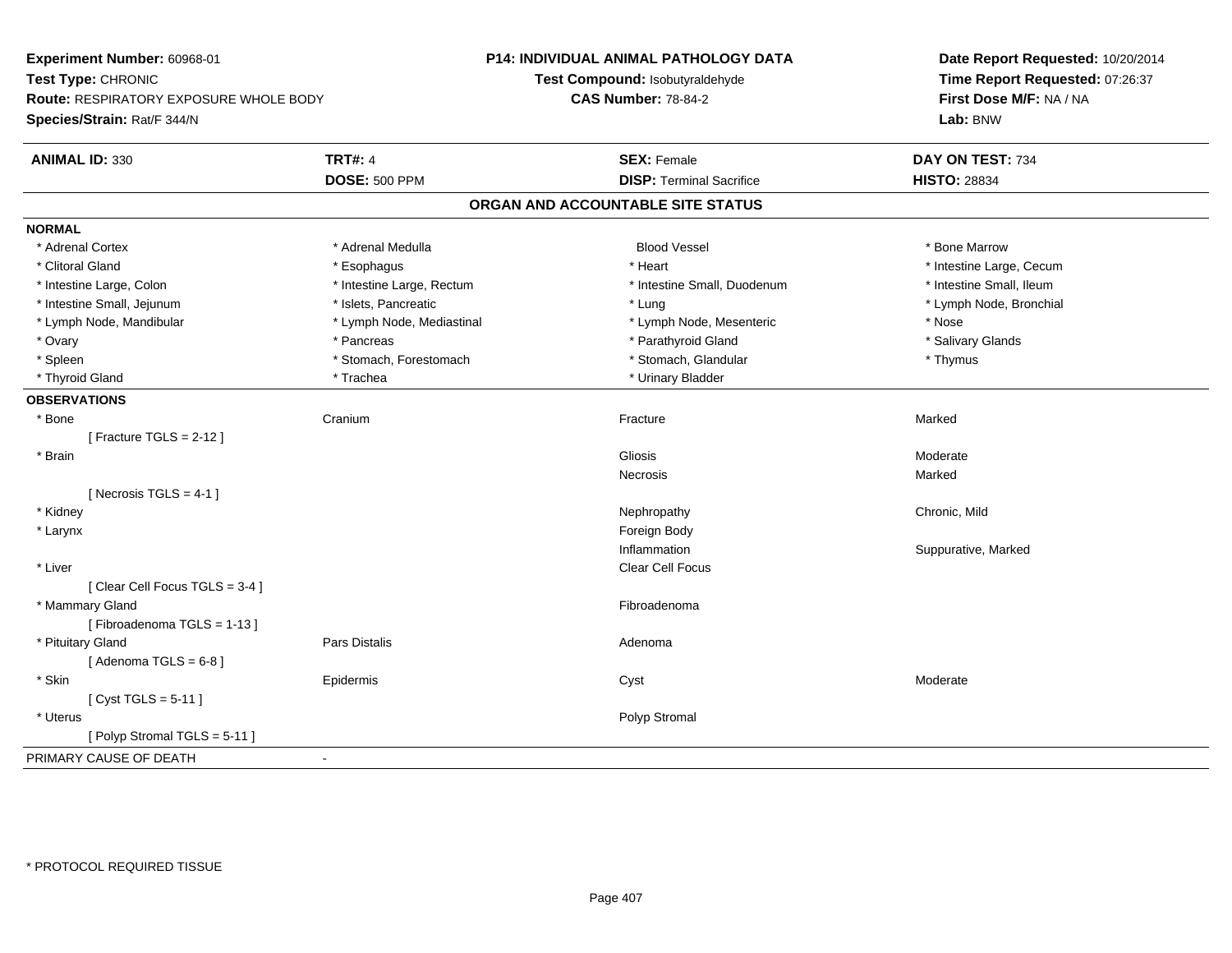**Experiment Number:** 60968-01**Test Type:** CHRONIC **Route:** RESPIRATORY EXPOSURE WHOLE BODY**Species/Strain:** Rat/F 344/N**P14: INDIVIDUAL ANIMAL PATHOLOGY DATATest Compound:** Isobutyraldehyde**CAS Number:** 78-84-2**Date Report Requested:** 10/20/2014**Time Report Requested:** 07:26:37**First Dose M/F:** NA / NA**Lab:** BNW**ANIMAL ID:** 331**TRT#:** 4 **SEX:** Female **SEX: Female DAY ON TEST:** 734 **DOSE:** 500 PPM**DISP:** Terminal Sacrifice **HISTO:** 28835 **ORGAN AND ACCOUNTABLE SITE STATUSNORMAL**\* Adrenal Cortex \* Adrenal Medulla \* \* Book \* Blood Vessel \* Book \* Bone \* Bone \* Bone \* Bone \* Bone \* Bone \* Bone \* Bone \* Bone \* Esophagus \* Bone Marrow \* \* Android \* Brain \* Brain \* Clitoral Gland \* Clitoral Gland \* Esophagus \* Esophagus \* Esophagus \* Intestine Large, Rectum \* Heart \* Intestine Large, Cecum \* Intestine Large, Cecum \* Intestine Large, Colon \* Intestine Small, Duodenum \* Intestine Small, Ileum \* Intestine Small, Intestine Small, Jejunum \* Islets, Pancreatic \* Lymph Node, Mediastinal \* Larynx **\*** Lymph Node, Bronchial \* Lymph Node, Mandibular \* Lymph Node, Mandibular \* Lymph Node, Mesenteric \* \* The matter of the Mammary Gland \* The matter of the matter of the matter of the matter of the matter of the matter of the matter of the Manmary Gland \* Pancreas \* Pancreas \* Pancreas \* Pancreas \* Parathyroid Gland \* \* Salivary Glands \* Salivary Glands \* Skin \* Skin \* State \* Spleen \* Spleen \* Spleen \* Spleen \* Trachea \* Stomach, Forestomach \* Thymus \* Stomach, Glandular \* Thymus \* Thymus \* Thymus \* Thymus \* Thymus \* Thymus \* Thymus \* Thymus \* Thymus \* Thymus \* Thymus \* Thymus \* Thymus \* Thymus \* Thymus \* Thymus \* Thymus \* Thymus \* Thymu \* Urinary Bladder**OBSERVATIONS** \* Kidneyy the controller of the controller of the controller of the controller of the controller of the controller of the controller of the controller of the controller of the controller of the controller of the controller of the \* Liver Hepatodiaphragmatic Nodule[ Hepatodiaphragmatic Nodule TGLS = 3,4-11+12 ] \* Lung Alveolar Epith Hyperplasia Mild Alveolar EpithInfiltration Cellular **Histiocyte**, Mild \* Nose Respirat Epith Metaplasia Squamous, Minimal \* Pituitary Glandd and the control of the control of the control of the control of the control of the control of the control of the control of the control of the control of the control of the control of the control of the control of the co Pars Distalis Hyperplasiaa Mild [ Hyperplasia TGLS = 1-8 ] \* Thyroid Gland C Cell Hyperplasia Mild \* Uterus Leiomyosarcoma[ Leiomyosarcoma TGLS = 2-13 ]PRIMARY CAUSE OF DEATH-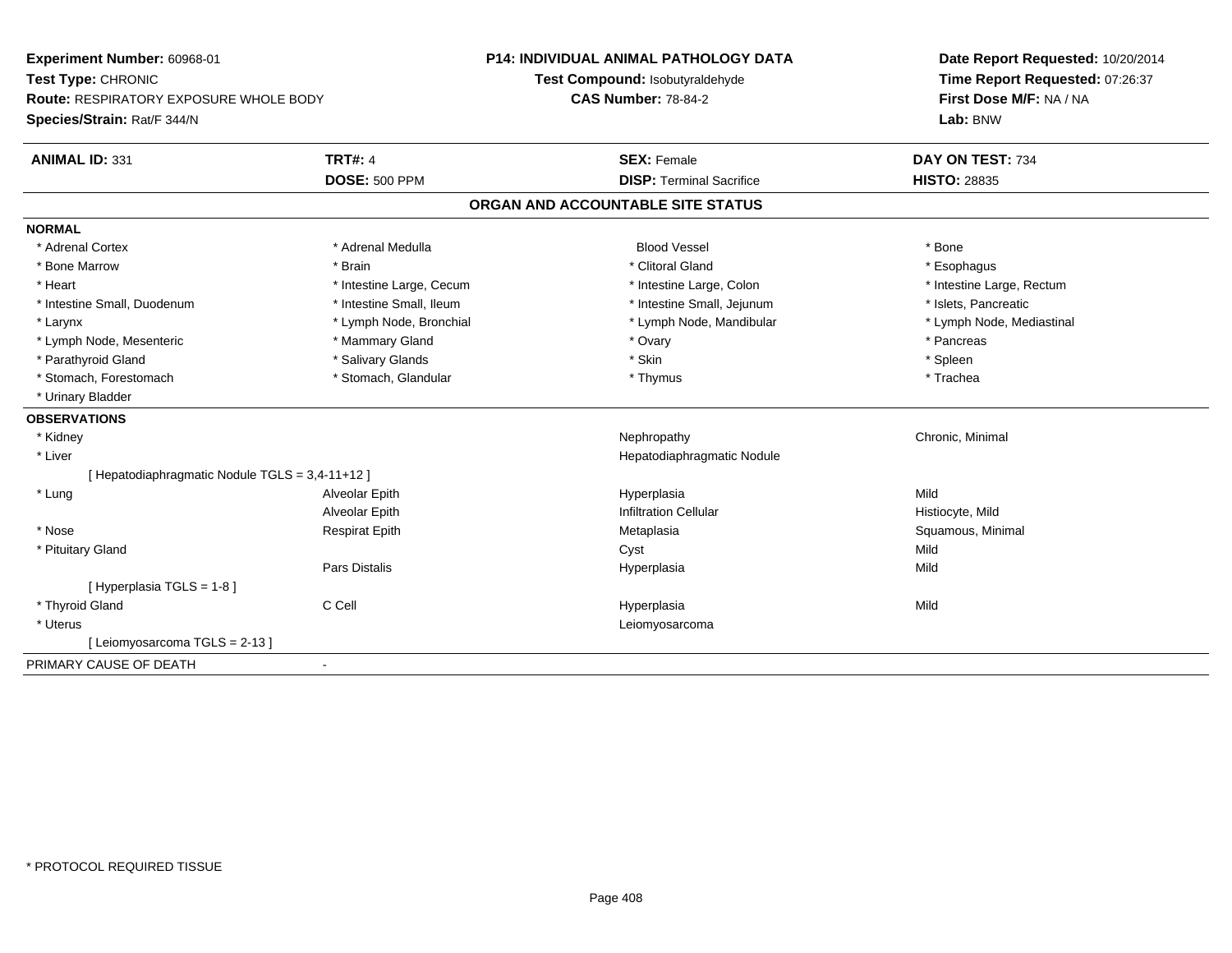**Experiment Number:** 60968-01**Test Type:** CHRONIC **Route:** RESPIRATORY EXPOSURE WHOLE BODY**Species/Strain:** Rat/F 344/N**P14: INDIVIDUAL ANIMAL PATHOLOGY DATATest Compound:** Isobutyraldehyde**CAS Number:** 78-84-2**Date Report Requested:** 10/20/2014**Time Report Requested:** 07:26:37**First Dose M/F:** NA / NA**Lab:** BNW**ANIMAL ID:** 332**TRT#:** 4 **SEX:** Female **DAY ON TEST:** 71 **DOSE:** 500 PPM**DISP:** Accidentally Killed **HISTO:** 28836 **ORGAN AND ACCOUNTABLE SITE STATUSNORMAL**\* Adrenal Cortex \* Adrenal Medulla **\*** Adrenal Medulla **blood Vessel \* Bone Marrow** \* Bone Marrow \* Brain \* Alternative of the state of the state of the state of the state of the state of the state of the state of the state of the state of the state of the state of the state of the state of the state of the state of th \* Intestine Large, Cecum \* Intestine Large, Colon \* Intestine Large, Rectum \* Intestine Small, Duodenum \* Intestine Small, Ileum \* **Alleman \* Intestine Small, Jejunum** \* The \* Islets, Pancreatic \* \* \* Kidney \* Kidney \* Larynx \* Louis \* Liver \* Lung \* Lung \* Lung \* Lung \* Lung \* Lymph Node, Bronchial \* Lymph Node, Bronchial \* \* Lymph Node, Mediastinal \* The metal of the Mesenteric the metal and the Mammary Gland \* Ovary \* Ovary \* Ovary \* Salivary Glands \* Pancreas \* And the section of the section of the section of the section of the section of the section of the section of the section of the section of the section of the section of the section of the section of the sectio \* Stomach, Glandular \* Skin \* Spleen \* Spleen \* Spleen \* Stomach, Forestomach \* Stomach, Forestomach \* Thymus \* Thyroid Gland \* Trachea \* Urinary Bladder \* \* Uterus**OBSERVATIONS** \* Bone Maxilla Fracture \* Lymph Node, Mandibular Hemorrhagee Mild [ Hemorrhage TGLS = 1-7 ] \* Nosee and the state of the state of the state of the state of the Marked Marked of the State of the Marked of the Marked of the State of the Marked of the State of the Marked of the State of the State of the State of the State [ Hemorrhage TGLS = 2-9 ]PRIMARY CAUSE OF DEATH- Bone Maxilla Fracture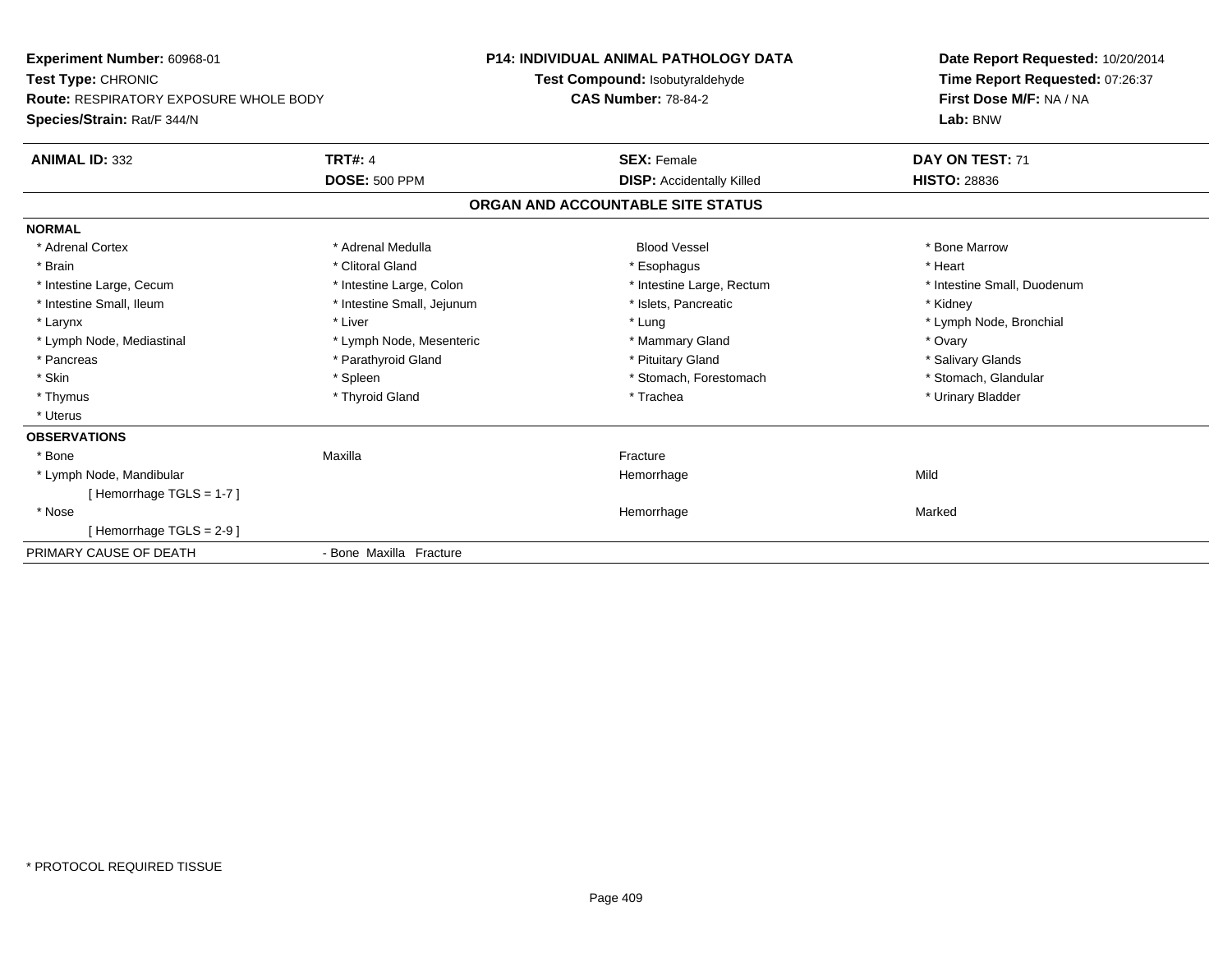| Experiment Number: 60968-01<br>Test Type: CHRONIC<br><b>Route: RESPIRATORY EXPOSURE WHOLE BODY</b><br>Species/Strain: Rat/F 344/N |                            | <b>P14: INDIVIDUAL ANIMAL PATHOLOGY DATA</b><br>Test Compound: Isobutyraldehyde | Date Report Requested: 10/20/2014<br>Time Report Requested: 07:26:37 |
|-----------------------------------------------------------------------------------------------------------------------------------|----------------------------|---------------------------------------------------------------------------------|----------------------------------------------------------------------|
|                                                                                                                                   |                            | <b>CAS Number: 78-84-2</b>                                                      | First Dose M/F: NA / NA<br>Lab: BNW                                  |
| <b>ANIMAL ID: 333</b>                                                                                                             | <b>TRT#: 4</b>             | <b>SEX: Female</b>                                                              | DAY ON TEST: 734                                                     |
|                                                                                                                                   | <b>DOSE: 500 PPM</b>       | <b>DISP: Terminal Sacrifice</b>                                                 | <b>HISTO: 28837</b>                                                  |
|                                                                                                                                   |                            | ORGAN AND ACCOUNTABLE SITE STATUS                                               |                                                                      |
| <b>NORMAL</b>                                                                                                                     |                            |                                                                                 |                                                                      |
| * Adrenal Cortex                                                                                                                  | * Adrenal Medulla          | <b>Blood Vessel</b>                                                             | * Bone                                                               |
| * Bone Marrow                                                                                                                     | * Brain                    | * Esophagus                                                                     | * Heart                                                              |
| * Intestine Large, Cecum                                                                                                          | * Intestine Large, Colon   | * Intestine Large, Rectum                                                       | * Intestine Small, Duodenum                                          |
| * Intestine Small, Ileum                                                                                                          | * Intestine Small, Jejunum | * Islets. Pancreatic                                                            | * Larynx                                                             |
| * Liver                                                                                                                           | * Lung                     | * Lymph Node, Bronchial                                                         | * Lymph Node, Mandibular                                             |
| * Lymph Node, Mediastinal                                                                                                         | * Lymph Node, Mesenteric   | * Nose                                                                          | * Ovary                                                              |
| * Pancreas                                                                                                                        | * Parathyroid Gland        | * Salivary Glands                                                               | * Spleen                                                             |
| * Stomach, Forestomach                                                                                                            | * Stomach, Glandular       | * Thymus                                                                        | * Trachea                                                            |
| * Urinary Bladder                                                                                                                 |                            |                                                                                 |                                                                      |
| <b>OBSERVATIONS</b>                                                                                                               |                            |                                                                                 |                                                                      |
| * Clitoral Gland                                                                                                                  |                            | Cyst                                                                            | Mild                                                                 |
| * Kidney                                                                                                                          |                            | Nephropathy                                                                     | Chronic, Moderate                                                    |
| * Mammary Gland                                                                                                                   |                            | Fibroadenoma                                                                    |                                                                      |
| [Fibroadenoma TGLS = $2-12+13$ ]                                                                                                  |                            |                                                                                 |                                                                      |
| * Pituitary Gland                                                                                                                 | <b>Pars Distalis</b>       | Adenoma                                                                         |                                                                      |
| * Skin                                                                                                                            |                            | Ulcer                                                                           | Moderate                                                             |
| [ Ulcer TGLS = $1-11$ ]                                                                                                           |                            |                                                                                 |                                                                      |
| * Thyroid Gland                                                                                                                   | C Cell                     | Adenoma                                                                         |                                                                      |
| * Uterus                                                                                                                          | Endometrium                | Hyperplasia                                                                     | Moderate                                                             |
|                                                                                                                                   |                            | Polyp Stromal                                                                   |                                                                      |
| [Polyp Stromal TGLS = 3-14]                                                                                                       |                            |                                                                                 |                                                                      |
| PRIMARY CAUSE OF DEATH                                                                                                            | $\blacksquare$             |                                                                                 |                                                                      |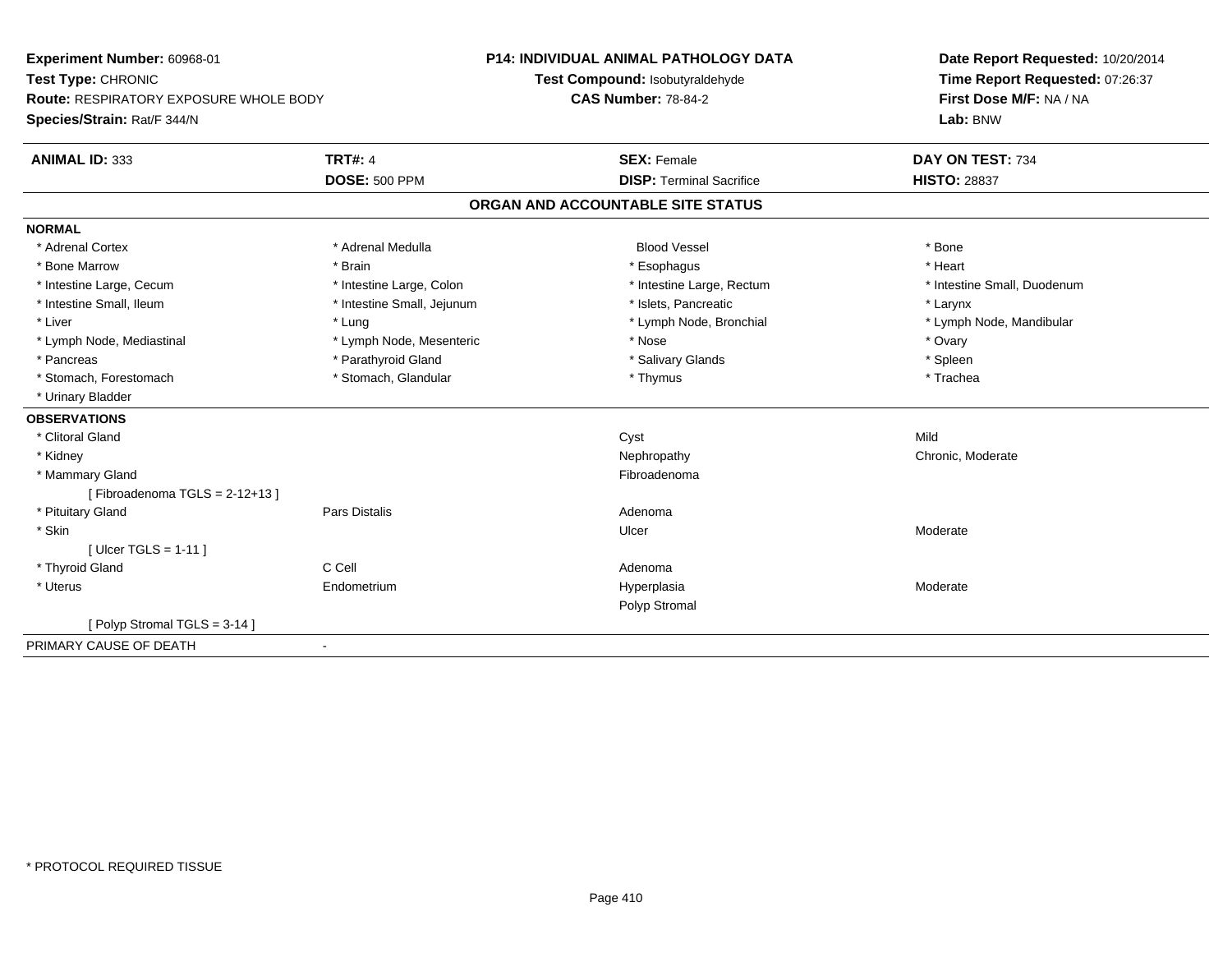**Experiment Number:** 60968-01**Test Type:** CHRONIC **Route:** RESPIRATORY EXPOSURE WHOLE BODY**Species/Strain:** Rat/F 344/N**P14: INDIVIDUAL ANIMAL PATHOLOGY DATATest Compound:** Isobutyraldehyde**CAS Number:** 78-84-2**Date Report Requested:** 10/20/2014**Time Report Requested:** 07:26:37**First Dose M/F:** NA / NA**Lab:** BNW**ANIMAL ID:** 334**TRT#:** 4 **SEX:** Female **DAY ON TEST:** 712 **DOSE:** 500 PPM**DISP:** Moribund Sacrifice **HISTO:** 28838 **ORGAN AND ACCOUNTABLE SITE STATUSNORMAL** \* Adrenal Medulla Blood Vessel \* Bone \* Bone Marrow\* Clitoral Gland \* \* exphagus \* Esophagus \* \* Heart \* Heart \* Heart \* Intestine Large, Cecum \* Intestine Large + \* L \* Intestine Small. Ileum \* Intestine Large, Colon \* Intestine Large, Rectum \* Intestine Small, Duodenum \* Intestine Small, Duodenum \* Lymph Node, Bronchial \* Intestine Small, Jejunum \* Notestine Theory \* Islets, Pancreatic \* Notes \* Larynx \* Larynx \* Larynx \* Larynx \* Larynx \* Larynx \* Larynx \* Larynx \* Larynx \* Larynx \* Larynx \* Larynx \* Larynx \* Larynx \* Larynx \* Larynx \* L \* Lymph Node, Mandibular \* Lymph Node, Mediastinal \* Lymph Node, Mesenteric \* Mammary Gland\* Ovary \* Pancreas \* Pancreas \* Pancreas \* Parathyroid Gland \* Parathyroid Gland \* Pituitary Gland \* Pituitary Stand \* Pituitary Gland \* Stomach. Glandular \* Salivary Glands \* Stomach, Forestomach \* Stomach, Forestomach \* Stomach, Forestomach \* Stomach, Forestomach \* Thymus \* Thyroid Gland \* Trachea \* Urinary Bladder \* \* Uterus**OBSERVATIONS** \* Adrenal Cortex Leukemia Mononuclear Vacuolization Cytoplasmicc Mild Moderate \* Brainhemorrhage and the morrhage of the most defined to the Moderate of the Moderate of the Moderate of the Moderate of the Moderate of the Moderate of the Moderate of the Moderate of the Moderate of the Moderate of the Moderat [ Hemorrhage TGLS = 3-1 ] \* Kidney Renal Tubulee and the matrix of the Mineralization and the Mild Mild of the Mild Mild of the Mild of the Mild of the Mild o Nephropathy Chronic, Mild \* Liver Clear Cell Focus Leukemia Mononuclear[ Clear Cell Focus TGLS = 6-4 ][ Leukemia Mononuclear TGLS = 8-11 ] \* Lung Leukemia Mononuclear [ Leukemia Mononuclear TGLS = 6-4 ] \* Nose Respirat Epith Metaplasia Squamous, Minimal \* Spleenn and the morphonough the morphonough the morphonough the morphonough the morphonough the morphonough the morphonough  $\mathsf{M}$  Moderate Leukemia Mononuclear[ Hemorrhage TGLS = 5-13 ][ Leukemia Mononuclear TGLS = 4,7-12 ]PRIMARY CAUSE OF DEATH - Spleen Leukemia Mononuclear CONTRIBUTORY CAUSE OF DEATH- Brain Hemorrhage;Spleen Hemorrhage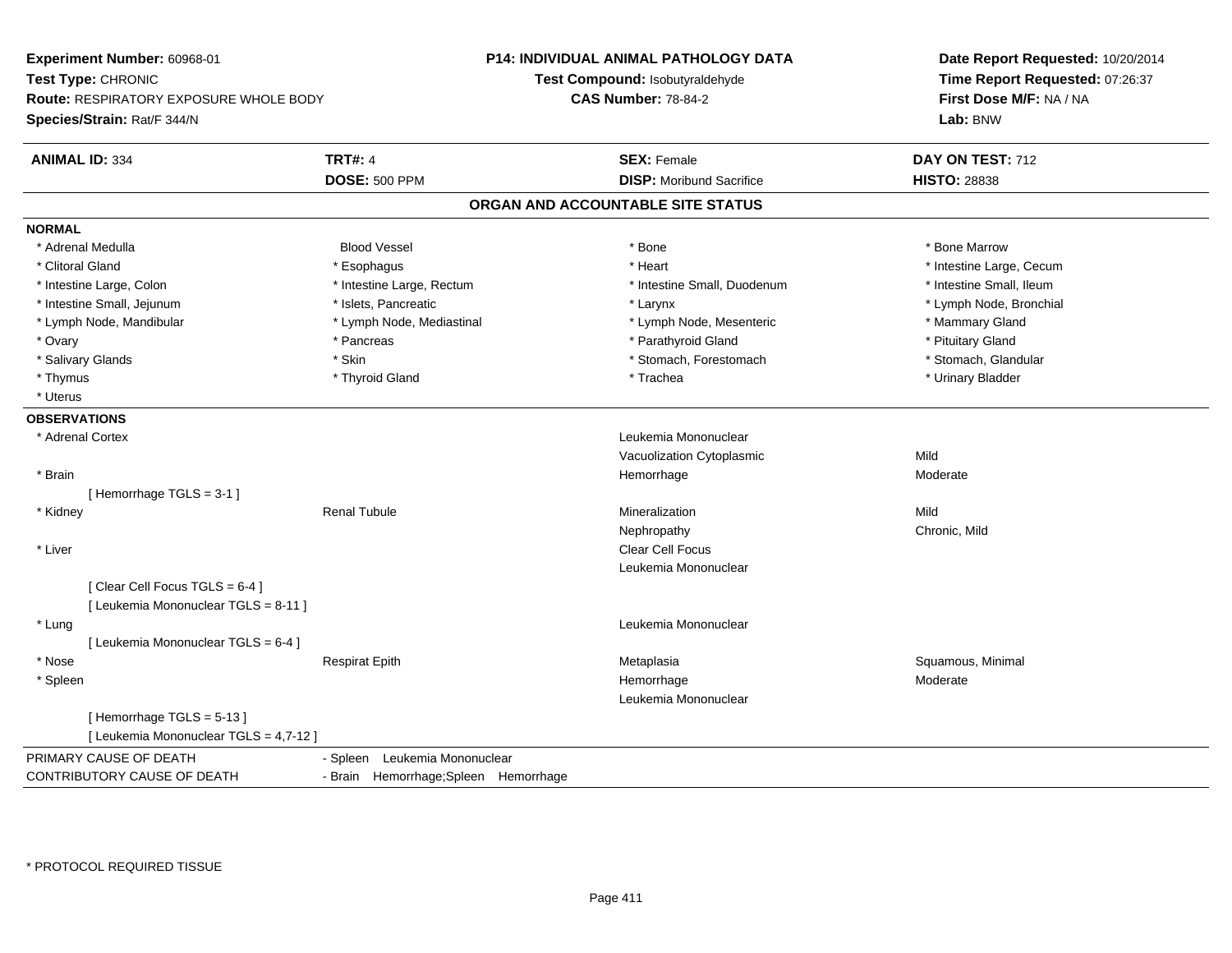| Experiment Number: 60968-01                   |                            | <b>P14: INDIVIDUAL ANIMAL PATHOLOGY DATA</b> | Date Report Requested: 10/20/2014 |
|-----------------------------------------------|----------------------------|----------------------------------------------|-----------------------------------|
| Test Type: CHRONIC                            |                            | Test Compound: Isobutyraldehyde              | Time Report Requested: 07:26:37   |
| <b>Route: RESPIRATORY EXPOSURE WHOLE BODY</b> |                            | <b>CAS Number: 78-84-2</b>                   | First Dose M/F: NA / NA           |
| Species/Strain: Rat/F 344/N                   |                            |                                              | Lab: BNW                          |
| <b>ANIMAL ID: 335</b>                         | <b>TRT#: 4</b>             | <b>SEX: Female</b>                           | DAY ON TEST: 734                  |
|                                               | <b>DOSE: 500 PPM</b>       | <b>DISP: Terminal Sacrifice</b>              | <b>HISTO: 28839</b>               |
|                                               |                            | ORGAN AND ACCOUNTABLE SITE STATUS            |                                   |
| <b>NORMAL</b>                                 |                            |                                              |                                   |
| * Adrenal Medulla                             | <b>Blood Vessel</b>        | * Bone                                       | * Bone Marrow                     |
| * Brain                                       | * Clitoral Gland           | * Esophagus                                  | * Heart                           |
| * Intestine Large, Cecum                      | * Intestine Large, Colon   | * Intestine Large, Rectum                    | * Intestine Small, Duodenum       |
| * Intestine Small, Ileum                      | * Intestine Small, Jejunum | * Islets, Pancreatic                         | * Liver                           |
| * Lung                                        | * Lymph Node, Bronchial    | * Lymph Node, Mandibular                     | * Lymph Node, Mediastinal         |
| * Lymph Node, Mesenteric                      | * Mammary Gland            | * Pancreas                                   | * Salivary Glands                 |
| * Skin                                        | * Spleen                   | * Stomach, Forestomach                       | * Stomach, Glandular              |
| * Thymus                                      | * Thyroid Gland            | * Trachea                                    | * Urinary Bladder                 |
| * Uterus                                      |                            |                                              |                                   |
| <b>MISSING</b>                                |                            |                                              |                                   |
| * Parathyroid Gland                           |                            |                                              |                                   |
| <b>OBSERVATIONS</b>                           |                            |                                              |                                   |
| * Adrenal Cortex                              |                            | Vacuolization Cytoplasmic                    | Mild                              |
| * Kidney                                      |                            | Nephropathy                                  | Chronic, Mild                     |
| * Larynx                                      | Glands                     | Inflammation                                 | Suppurative, Minimal              |
| * Nose                                        |                            | Cyst                                         | Minimal                           |
| * Ovary                                       |                            | Granulosa-Theca Tumor Malignant              |                                   |
| [Granulosa-Theca Tumor Malignant TGLS = 2-7]  |                            |                                              |                                   |
| * Pituitary Gland                             |                            | Cyst                                         | Moderate                          |
| [Cyst TGLS = $1-8$ ]                          |                            |                                              |                                   |
| PRIMARY CAUSE OF DEATH                        |                            |                                              |                                   |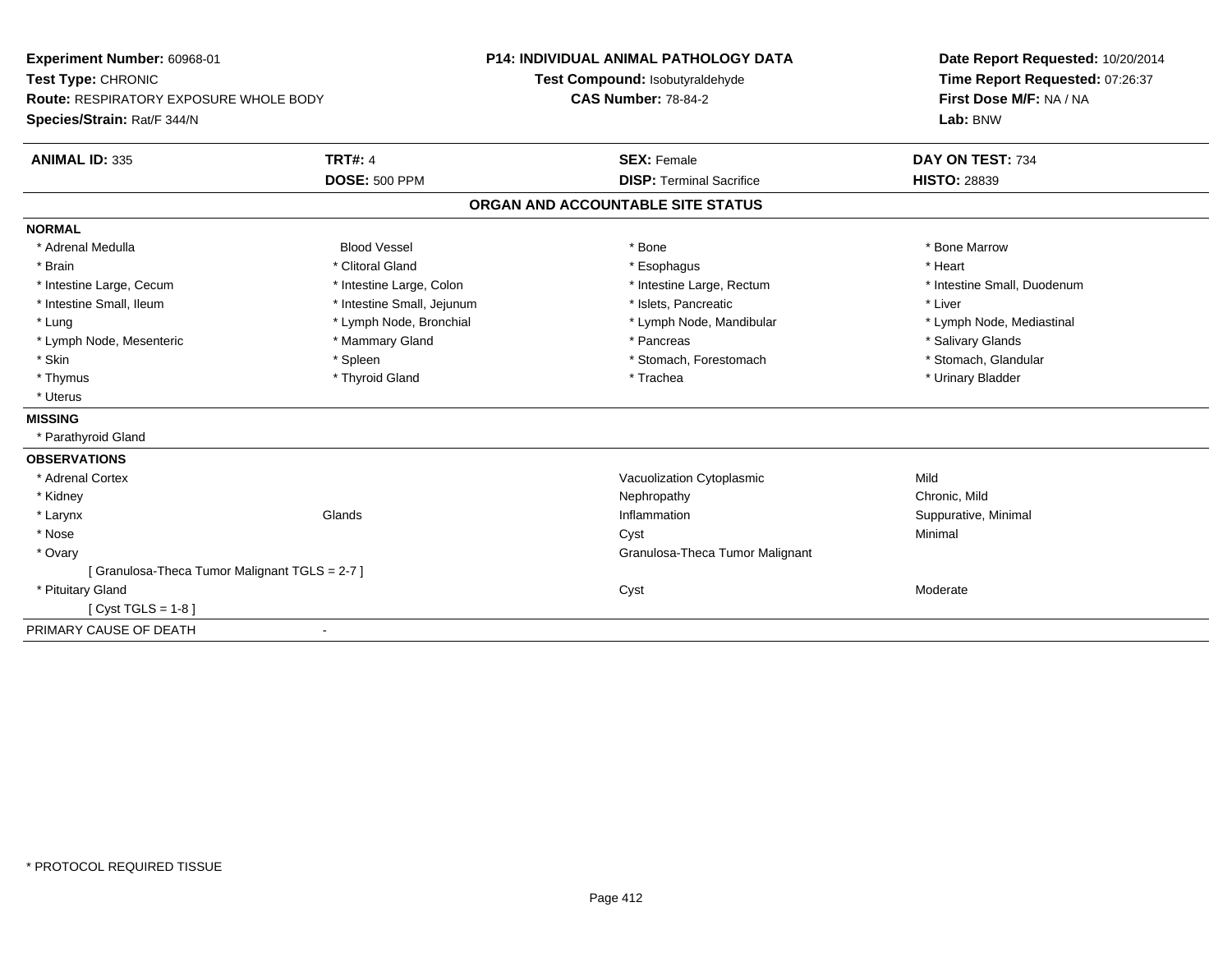**Experiment Number:** 60968-01**Test Type:** CHRONIC **Route:** RESPIRATORY EXPOSURE WHOLE BODY**Species/Strain:** Rat/F 344/N**P14: INDIVIDUAL ANIMAL PATHOLOGY DATATest Compound:** Isobutyraldehyde**CAS Number:** 78-84-2**Date Report Requested:** 10/20/2014**Time Report Requested:** 07:26:37**First Dose M/F:** NA / NA**Lab:** BNW**ANIMAL ID:** 336**6 DAY ON TEST:** 735 **DOSE:** 500 PPM**DISP:** Terminal Sacrifice **HISTO:** 28840 **ORGAN AND ACCOUNTABLE SITE STATUSNORMAL**\* Adrenal Cortex \* Adrenal Medulla \* \* Book \* Blood Vessel \* Book \* Bone \* Bone \* Bone \* Bone \* Bone \* Bone \* Bone \* Bone \* Bone \* Esophagus \* Bone Marrow \* \* Android \* Brain \* Brain \* Clitoral Gland \* Clitoral Gland \* Esophagus \* Esophagus \* Esophagus \* Intestine Large, Rectum \* Heart **\*** Intestine Large, Cecum \* Intestine Large, Cecum \* Intestine Large, Colon \* Intestine Small, Duodenum \* Intestine Small, Ileum \* Intestine Small, Intestine Small, Jejunum \* Islets, Pancreatic \* Larynx \* Louis \* Liver \* Lung \* Lung \* Lung \* Lung \* Lung \* Lymph Node, Bronchial \* Lymph Node, Bronchial \* \* Lymph Node, Mandibular \* Lymph Node, Mediastinal \* Lymph Node, Mesenteric \* Mammary Gland \* Salivary Glands \* Ovary \* \* Pancreas \* \* Pancreas \* \* Pancreas \* \* Parathyroid Gland \* \* Salivary Glands \* Salivary Glands \* Salivary Glands \* Salivary Glands \* Salivary Glands \* Salivary Glands \* Salivary Glands \* \* Salivary Glands \* \* S \* Stomach, Glandular \* Skin \* Spleen \* Spleen \* Spleen \* Stomach, Forestomach \* Stomach, Forestomach \* Thymus \* Trachea \* Trachea \* Urinary Bladder **OBSERVATIONS** \* Kidney Renal Tubule Adenoma Nephropathy Chronic, Minimal \* Nosee inflammation inflammation in the support of the Suppurative, Moderate entry the Suppurative, Moderate entry  $\sim$  Suppurative, Moderate entry  $\sim$  Suppurative, Moderate entry  $\sim$  Suppurative, Moderate entry  $\sim$  Suppurat Respirat Epith Metaplasia Squamous, Moderate \* Pituitary Glandd and the contract of Pars Distalis and the contract of Adenoma and Adenoma and the Adenoma and the Adenoma and  $\lambda$  $[$  Adenoma TGLS = 2-8  $]$  \* Thyroid Glandd C Cell C Cell C Cell Adenoma \* Uteruss and the contract of the contract of the contract of the contract of the contract of the contract of the contract of the contract of the contract of the contract of the contract of the contract of the contract of the cont Sarcoma Stromal[ Polyp Stromal TGLS = 4-8 ][ Sarcoma Stromal TGLS = 3-11 ]PRIMARY CAUSE OF DEATH-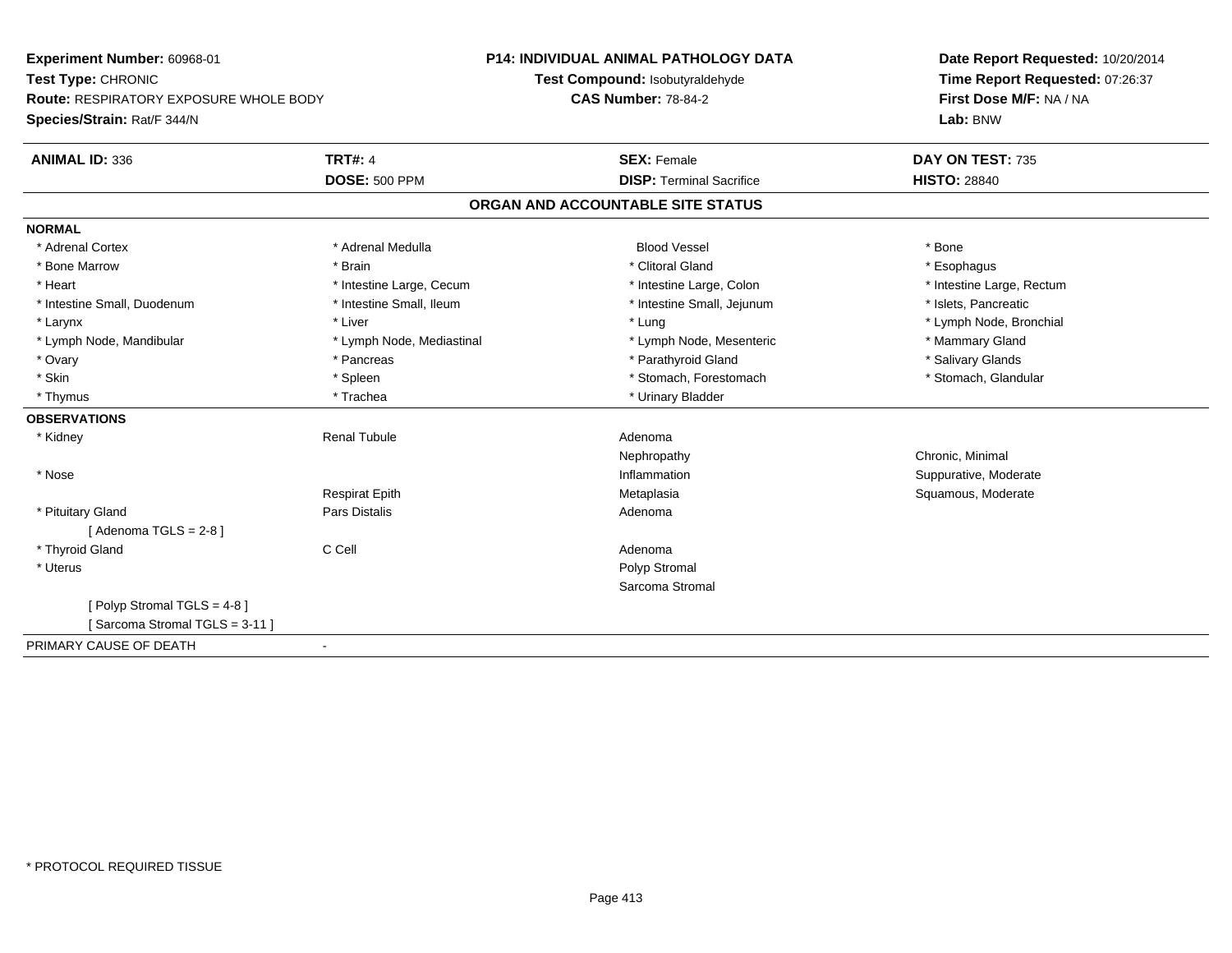| Experiment Number: 60968-01                   |                            | <b>P14: INDIVIDUAL ANIMAL PATHOLOGY DATA</b> | Date Report Requested: 10/20/2014 |
|-----------------------------------------------|----------------------------|----------------------------------------------|-----------------------------------|
| Test Type: CHRONIC                            |                            | Test Compound: Isobutyraldehyde              | Time Report Requested: 07:26:37   |
| <b>Route: RESPIRATORY EXPOSURE WHOLE BODY</b> |                            | <b>CAS Number: 78-84-2</b>                   | First Dose M/F: NA / NA           |
| Species/Strain: Rat/F 344/N                   |                            |                                              | Lab: BNW                          |
| <b>ANIMAL ID: 337</b>                         | <b>TRT#: 4</b>             | <b>SEX: Female</b>                           | DAY ON TEST: 735                  |
|                                               | <b>DOSE: 500 PPM</b>       | <b>DISP: Terminal Sacrifice</b>              | <b>HISTO: 28841</b>               |
|                                               |                            | ORGAN AND ACCOUNTABLE SITE STATUS            |                                   |
| <b>NORMAL</b>                                 |                            |                                              |                                   |
| * Adrenal Cortex                              | * Adrenal Medulla          | <b>Blood Vessel</b>                          | * Bone                            |
| * Bone Marrow                                 | * Brain                    | * Esophagus                                  | * Heart                           |
| * Intestine Large, Cecum                      | * Intestine Large, Colon   | * Intestine Large, Rectum                    | * Intestine Small, Duodenum       |
| * Intestine Small, Ileum                      | * Intestine Small, Jejunum | * Islets. Pancreatic                         | * Larynx                          |
| * Liver                                       | * Lung                     | * Lymph Node, Bronchial                      | * Lymph Node, Mandibular          |
| * Lymph Node, Mediastinal                     | * Lymph Node, Mesenteric   | * Ovary                                      | * Pancreas                        |
| * Parathyroid Gland                           | * Salivary Glands          | * Skin                                       | * Spleen                          |
| * Stomach, Forestomach                        | * Stomach, Glandular       | * Thymus                                     | * Thyroid Gland                   |
| * Trachea                                     | * Urinary Bladder          | * Uterus                                     |                                   |
| <b>OBSERVATIONS</b>                           |                            |                                              |                                   |
| * Clitoral Gland                              |                            | Cyst                                         | Marked                            |
|                                               |                            | Hyperplasia                                  | Moderate                          |
| * Kidney                                      |                            | Nephropathy                                  | Chronic, Mild                     |
| * Mammary Gland                               |                            | Fibroadenoma                                 |                                   |
| [Fibroadenoma TGLS = 2-11]                    |                            |                                              |                                   |
| * Nose                                        | <b>Respirat Epith</b>      | Metaplasia                                   | Squamous, Minimal                 |
| * Pituitary Gland                             | Pars Distalis              | Adenoma                                      |                                   |
| [Adenoma TGLS = $3-8$ ]                       |                            |                                              |                                   |
| PRIMARY CAUSE OF DEATH                        |                            |                                              |                                   |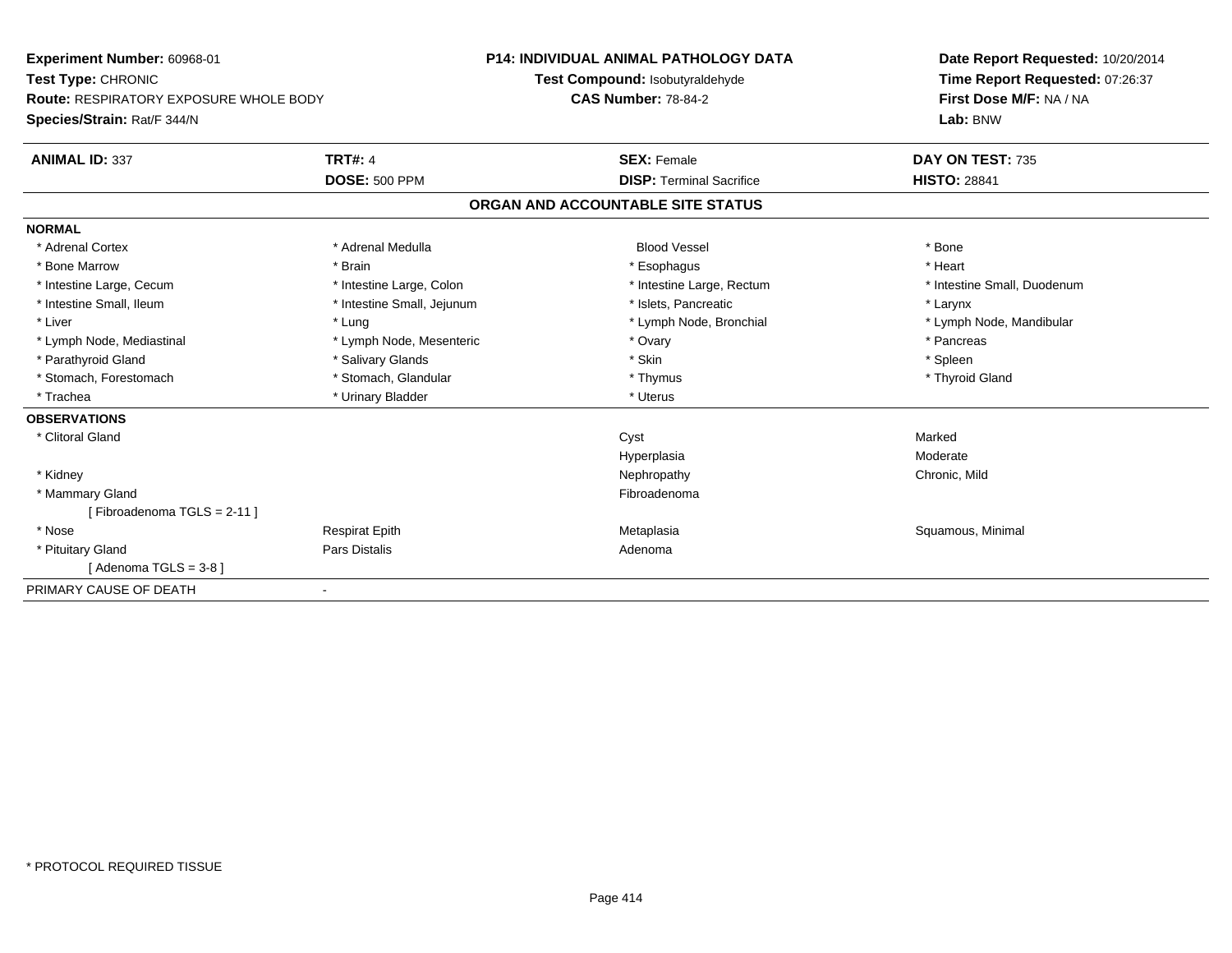| Experiment Number: 60968-01<br>Test Type: CHRONIC<br>Route: RESPIRATORY EXPOSURE WHOLE BODY |                            | P14: INDIVIDUAL ANIMAL PATHOLOGY DATA | Date Report Requested: 10/20/2014<br>Time Report Requested: 07:26:37 |
|---------------------------------------------------------------------------------------------|----------------------------|---------------------------------------|----------------------------------------------------------------------|
|                                                                                             |                            | Test Compound: Isobutyraldehyde       |                                                                      |
|                                                                                             |                            | <b>CAS Number: 78-84-2</b>            | First Dose M/F: NA / NA                                              |
| Species/Strain: Rat/F 344/N                                                                 |                            |                                       | Lab: BNW                                                             |
| <b>ANIMAL ID: 338</b>                                                                       | <b>TRT#: 4</b>             | <b>SEX: Female</b>                    | DAY ON TEST: 735                                                     |
|                                                                                             | <b>DOSE: 500 PPM</b>       | <b>DISP: Terminal Sacrifice</b>       | <b>HISTO: 28842</b>                                                  |
|                                                                                             |                            | ORGAN AND ACCOUNTABLE SITE STATUS     |                                                                      |
| <b>NORMAL</b>                                                                               |                            |                                       |                                                                      |
| * Adrenal Cortex                                                                            | * Adrenal Medulla          | <b>Blood Vessel</b>                   | * Bone                                                               |
| * Bone Marrow                                                                               | * Brain                    | * Clitoral Gland                      | * Esophagus                                                          |
| * Heart                                                                                     | * Intestine Large, Cecum   | * Intestine Large, Colon              | * Intestine Small, Duodenum                                          |
| * Intestine Small, Ileum                                                                    | * Intestine Small, Jejunum | * Islets, Pancreatic                  | * Larynx                                                             |
| * Lymph Node, Mandibular                                                                    | * Lymph Node, Mesenteric   | * Mammary Gland                       | * Nose                                                               |
| * Ovary                                                                                     | * Pancreas                 | * Parathyroid Gland                   | * Salivary Glands                                                    |
| * Skin                                                                                      | * Stomach, Forestomach     | * Stomach, Glandular                  | * Thymus                                                             |
| * Trachea                                                                                   | * Urinary Bladder          | * Uterus                              |                                                                      |
| <b>OBSERVATIONS</b>                                                                         |                            |                                       |                                                                      |
| * Intestine Large, Rectum                                                                   |                            | Parasite Metazoan                     |                                                                      |
| * Kidney                                                                                    |                            | Nephropathy                           | Chronic, Moderate                                                    |
| * Liver                                                                                     |                            | <b>Eosinophilic Focus</b>             |                                                                      |
|                                                                                             |                            | Leukemia Mononuclear                  |                                                                      |
| [ Eosinophilic Focus TGLS = 5-12 ]                                                          |                            |                                       |                                                                      |
| [ Leukemia Mononuclear TGLS = 2-4+12 ]                                                      |                            |                                       |                                                                      |
| * Lung                                                                                      | Alveolar Epith             | Hyperplasia                           | Mild                                                                 |
|                                                                                             | Alveolar Epith             | <b>Infiltration Cellular</b>          | Histiocyte, Mild                                                     |
|                                                                                             |                            | Leukemia Mononuclear                  |                                                                      |
| [ Leukemia Mononuclear TGLS = 3-3b ]                                                        |                            |                                       |                                                                      |
| * Lymph Node, Bronchial                                                                     |                            | Leukemia Mononuclear                  |                                                                      |
| * Lymph Node, Mediastinal                                                                   |                            | Fibrosis                              | Moderate                                                             |
|                                                                                             |                            | Leukemia Mononuclear                  |                                                                      |
| * Pituitary Gland                                                                           | Pars Distalis              | Adenoma                               |                                                                      |
| [Adenoma TGLS = $1-8$ ]                                                                     |                            |                                       |                                                                      |
| * Spleen                                                                                    |                            | Leukemia Mononuclear                  |                                                                      |
| [ Leukemia Mononuclear TGLS = 4-11 ]                                                        |                            |                                       |                                                                      |
| * Thyroid Gland                                                                             | C Cell                     | Hyperplasia                           | Mild                                                                 |
| PRIMARY CAUSE OF DEATH                                                                      | $\blacksquare$             |                                       |                                                                      |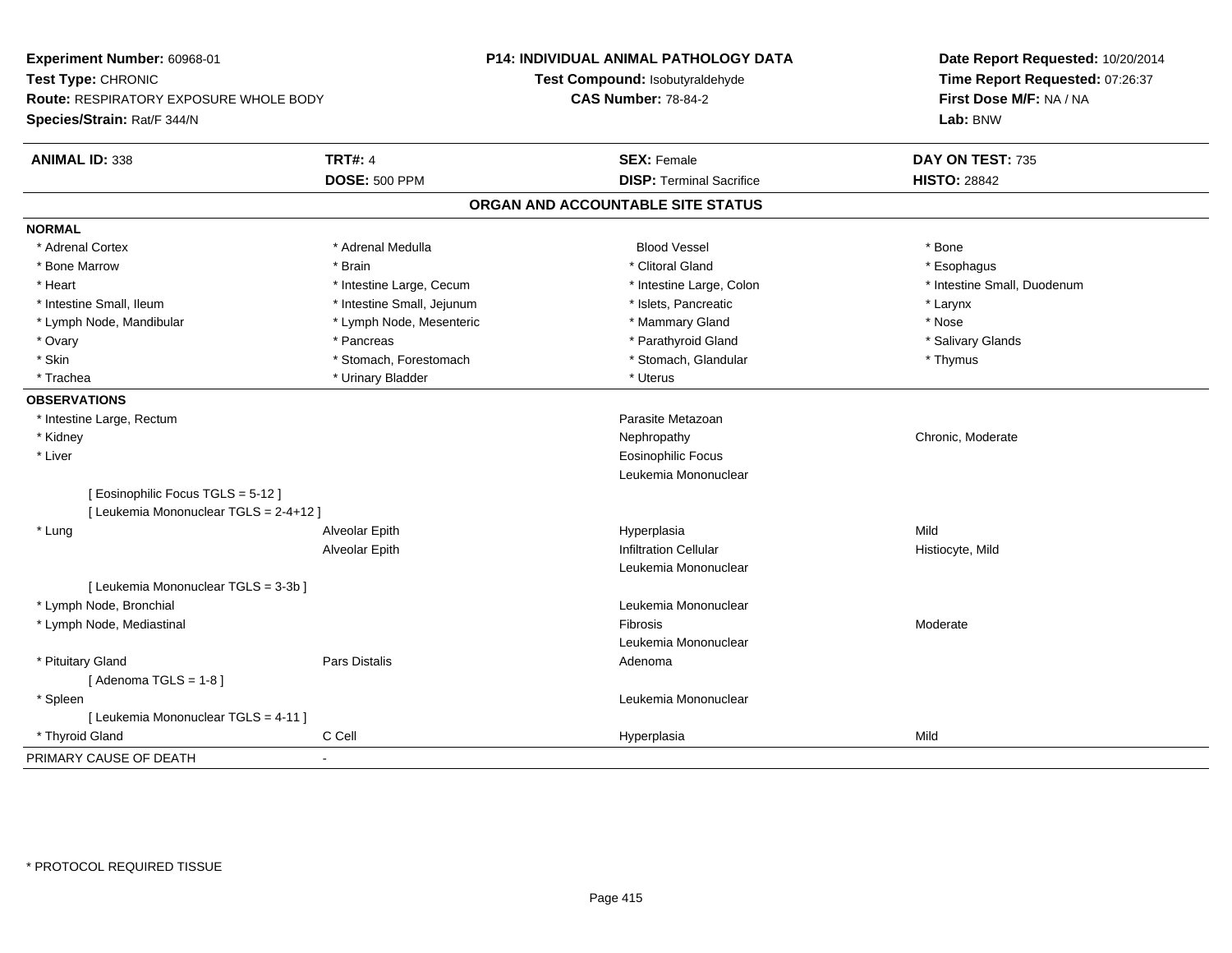| Experiment Number: 60968-01                   |                            | <b>P14: INDIVIDUAL ANIMAL PATHOLOGY DATA</b> | Date Report Requested: 10/20/2014 |
|-----------------------------------------------|----------------------------|----------------------------------------------|-----------------------------------|
| Test Type: CHRONIC                            |                            | Test Compound: Isobutyraldehyde              | Time Report Requested: 07:26:37   |
| <b>Route: RESPIRATORY EXPOSURE WHOLE BODY</b> |                            | <b>CAS Number: 78-84-2</b>                   | First Dose M/F: NA / NA           |
| Species/Strain: Rat/F 344/N                   |                            |                                              | Lab: BNW                          |
| <b>ANIMAL ID: 339</b>                         | <b>TRT#: 4</b>             | <b>SEX: Female</b>                           | DAY ON TEST: 734                  |
|                                               | <b>DOSE: 500 PPM</b>       | <b>DISP: Terminal Sacrifice</b>              | <b>HISTO: 28843</b>               |
|                                               |                            | ORGAN AND ACCOUNTABLE SITE STATUS            |                                   |
| <b>NORMAL</b>                                 |                            |                                              |                                   |
| * Adrenal Cortex                              | * Adrenal Medulla          | <b>Blood Vessel</b>                          | * Bone                            |
| * Bone Marrow                                 | * Brain                    | * Esophagus                                  | * Heart                           |
| * Intestine Large, Cecum                      | * Intestine Large, Colon   | * Intestine Large, Rectum                    | * Intestine Small, Duodenum       |
| * Intestine Small, Ileum                      | * Intestine Small, Jejunum | * Islets, Pancreatic                         | * Larynx                          |
| * Liver                                       | * Lung                     | * Lymph Node, Bronchial                      | * Lymph Node, Mandibular          |
| * Lymph Node, Mediastinal                     | * Lymph Node, Mesenteric   | * Mammary Gland                              | * Nose                            |
| * Ovary                                       | * Pancreas                 | * Parathyroid Gland                          | * Salivary Glands                 |
| * Spleen                                      | * Stomach, Forestomach     | * Stomach, Glandular                         | * Thymus                          |
| * Thyroid Gland                               | * Trachea                  | * Urinary Bladder                            | * Uterus                          |
| <b>OBSERVATIONS</b>                           |                            |                                              |                                   |
| * Clitoral Gland                              |                            | Carcinoma                                    |                                   |
| [Carcinoma TGLS = 2-12]                       |                            |                                              |                                   |
| * Kidney                                      |                            | Nephropathy                                  | Chronic, Minimal                  |
| Mesentery                                     | Fat                        | Necrosis                                     | Moderate                          |
| [Necrosis $TGLS = 5-13$ ]                     |                            |                                              |                                   |
| * Pituitary Gland                             | <b>Pars Distalis</b>       | Adenoma                                      |                                   |
| [Adenoma TGLS = $3-8$ ]                       |                            |                                              |                                   |
| * Skin                                        |                            | Hyperkeratosis                               | Marked                            |
|                                               |                            | Ulcer                                        | Marked                            |
| [ Ulcer TGLS = $1-11$ ]                       |                            |                                              |                                   |
| PRIMARY CAUSE OF DEATH                        | $\blacksquare$             |                                              |                                   |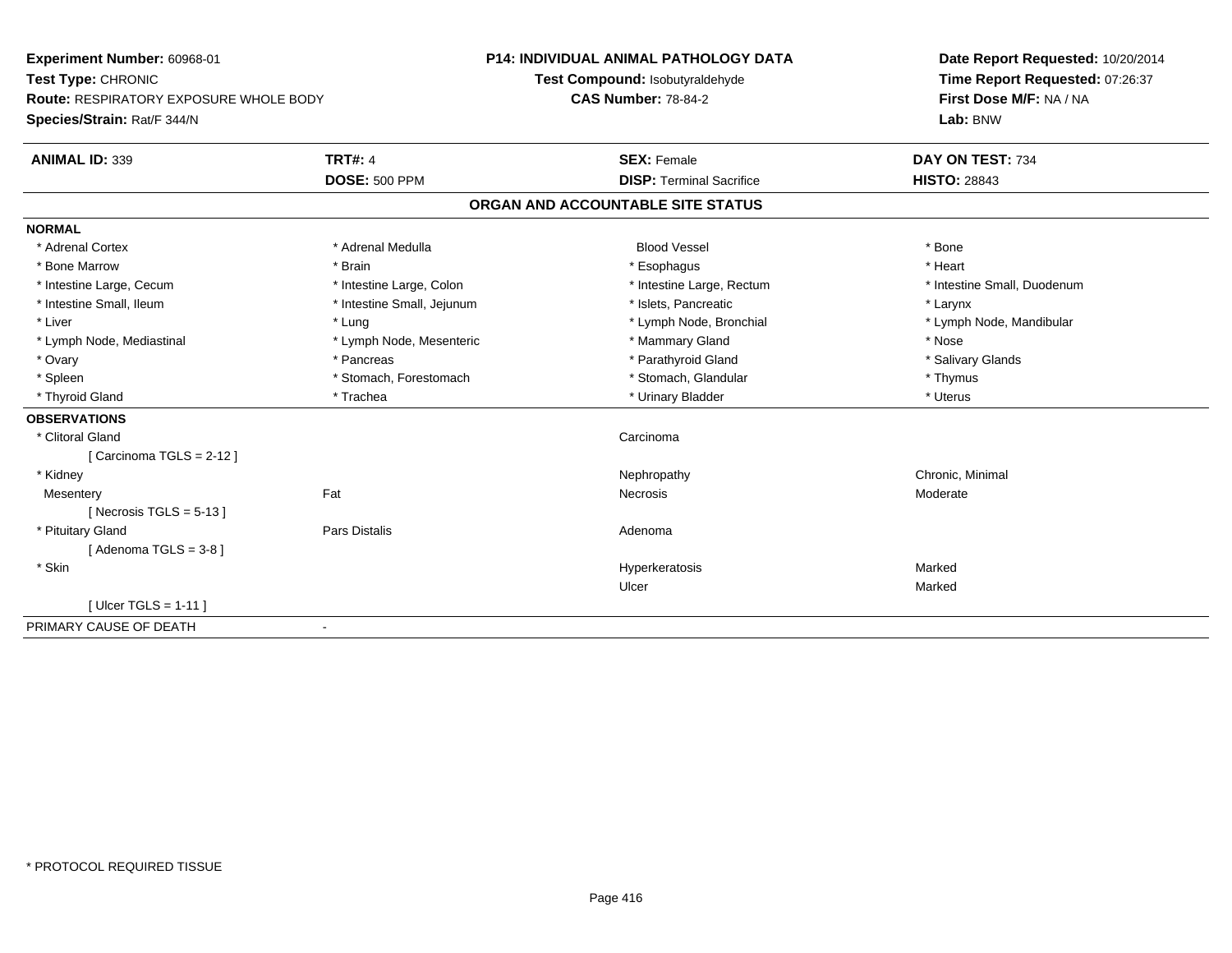| Experiment Number: 60968-01                   |                            | P14: INDIVIDUAL ANIMAL PATHOLOGY DATA | Date Report Requested: 10/20/2014                                      |  |
|-----------------------------------------------|----------------------------|---------------------------------------|------------------------------------------------------------------------|--|
| Test Type: CHRONIC                            |                            | Test Compound: Isobutyraldehyde       | Time Report Requested: 07:26:37<br>First Dose M/F: NA / NA<br>Lab: BNW |  |
| <b>Route: RESPIRATORY EXPOSURE WHOLE BODY</b> |                            | <b>CAS Number: 78-84-2</b>            |                                                                        |  |
| Species/Strain: Rat/F 344/N                   |                            |                                       |                                                                        |  |
| <b>ANIMAL ID: 340</b>                         | <b>TRT#: 4</b>             | <b>SEX: Female</b>                    | DAY ON TEST: 735                                                       |  |
|                                               | <b>DOSE: 500 PPM</b>       | <b>DISP: Terminal Sacrifice</b>       | <b>HISTO: 28844</b>                                                    |  |
|                                               |                            | ORGAN AND ACCOUNTABLE SITE STATUS     |                                                                        |  |
| <b>NORMAL</b>                                 |                            |                                       |                                                                        |  |
| * Adrenal Cortex                              | * Adrenal Medulla          | <b>Blood Vessel</b>                   | * Bone                                                                 |  |
| * Bone Marrow                                 | * Brain                    | * Esophagus                           | * Heart                                                                |  |
| * Intestine Large, Cecum                      | * Intestine Large, Colon   | * Intestine Large, Rectum             | * Intestine Small, Duodenum                                            |  |
| * Intestine Small, Ileum                      | * Intestine Small, Jejunum | * Islets, Pancreatic                  | * Larynx                                                               |  |
| * Liver                                       | * Lung                     | * Lymph Node, Bronchial               | * Lymph Node, Mandibular                                               |  |
| * Lymph Node, Mediastinal                     | * Lymph Node, Mesenteric   | * Nose                                | * Ovary                                                                |  |
| * Pancreas                                    | * Parathyroid Gland        | * Salivary Glands                     | * Skin                                                                 |  |
| * Spleen                                      | * Stomach, Forestomach     | * Stomach, Glandular                  | * Thymus                                                               |  |
| * Thyroid Gland                               | * Trachea                  | * Urinary Bladder                     | * Uterus                                                               |  |
| <b>OBSERVATIONS</b>                           |                            |                                       |                                                                        |  |
| * Clitoral Gland                              |                            | Cyst                                  | Moderate                                                               |  |
|                                               |                            | Hyperplasia                           | Mild                                                                   |  |
| [Cyst TGLS = $2-7$ ]                          |                            |                                       |                                                                        |  |
| [Hyperplasia TGLS = 1-7]                      |                            |                                       |                                                                        |  |
| * Kidney                                      |                            | Nephropathy                           | Chronic, Minimal                                                       |  |
| * Mammary Gland                               |                            | Fibroadenoma                          |                                                                        |  |
| [Fibroadenoma TGLS = 3-11]                    |                            |                                       |                                                                        |  |
| * Pituitary Gland                             |                            | Cyst                                  | Minimal                                                                |  |
| PRIMARY CAUSE OF DEATH                        |                            |                                       |                                                                        |  |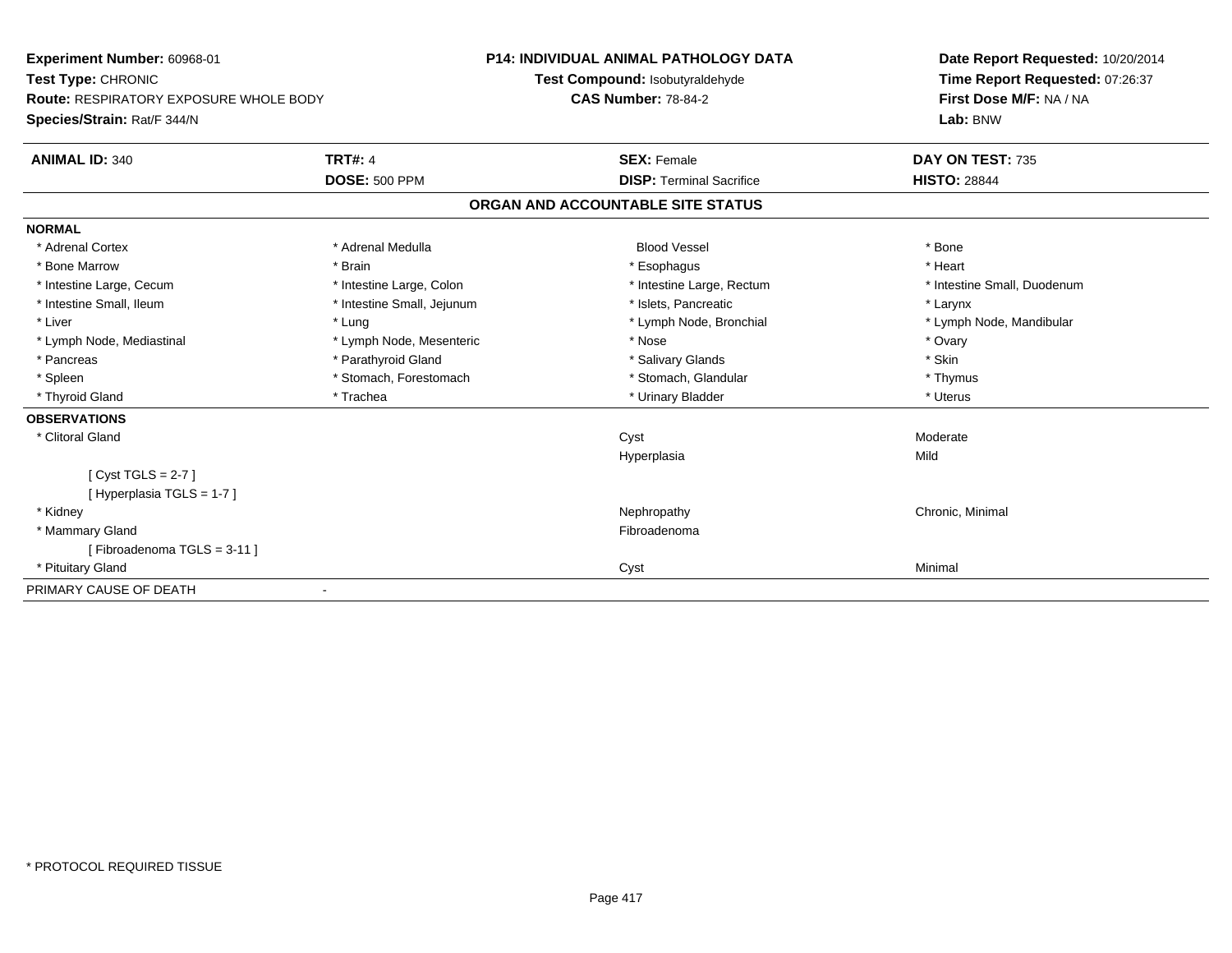**Experiment Number:** 60968-01**Test Type:** CHRONIC **Route:** RESPIRATORY EXPOSURE WHOLE BODY**Species/Strain:** Rat/F 344/N**P14: INDIVIDUAL ANIMAL PATHOLOGY DATATest Compound:** Isobutyraldehyde**CAS Number:** 78-84-2**Date Report Requested:** 10/20/2014**Time Report Requested:** 07:26:37**First Dose M/F:** NA / NA**Lab:** BNW**ANIMAL ID:** 341**TRT#:** 4 **SEX:** Female **SEX: Female DAY ON TEST:** 575 **DOSE:** 500 PPM**DISP:** Moribund Sacrifice **HISTO:** 28845 **ORGAN AND ACCOUNTABLE SITE STATUSNORMAL**\* Adrenal Cortex \* Adrenal Medulla \* \* Book \* Blood Vessel \* Book \* Bone \* Bone \* Bone \* Bone \* Bone \* Bone \* Bone \* Bone \* Bone \* Heart \* Bone Marrow \* Clitoral Gland \* Esophagus \* Heart \* Intestine Large, Cecum \* Intestine Large, Colon \* Intestine Large, Rectum \* Intestine Small, Duodenum \* Intestine Small, Ileum \* Intestine Small, Jejunum \* Islets, Pancreatic \* Liver\* Lung \* Lymph Node, Bronchial \* Lymph Node, and ibular \* Lymph Node, Mandibular \* Lymph Node, Mediastinal \* Lymph Node, Mediastinal \* Lymph Node, Mesenteric \* \* \* Mammary Gland \* \* Nose \* Nose \* Ovary \* Ovary \* Ovary \* Ovary \* Ovary \* Ovary \* Ovary \* Skin \* Pancreas \* Pancreas \* Pancreas \* Pancreas \* Pancreas \* Salivary Glands \* Salivary Glands \* Salivary Glands \* \* Thymus \* Spleen \* Stomach, Forestomach \* Stomach, Forestomach \* Stomach, Glandular \* Stomach, Glandular \* Trachea \* Urinary Bladder**OBSERVATIONS** \* Brainn and the Unit of the Marked School of the Marked School of the Marked School of the Marked School of the Marked School of the Marked School of the Marked School of the Marked School of the Marked School of the Marked Scho \* Kidneyy the controller of the controller of the controller of the controller of the controller of the controller of the controller of the controller of the controller of the controller of the controller of the controller of the \* Larynxx and the set of the Glands of the Glands of the set of the set of the set of the set of the set of the set of the set of the set of the set of the set of the set of the set of the set of the set of the set of the set of t Inflammation **Suppurative, Minimal Mesentery** y the control of the control of the control of the control of the control of the control of the control of the control of the control of the control of the control of the control of the control of the control of the contro  $[$  Necrosis TGLS = 4-11  $]$  \* Pituitary Glandd and the contract of Pars Distalis and the contract of Adenoma and Adenoma and the Adenoma and the Adenoma and  $\lambda$  $[$  Adenoma TGLS = 3-8  $]$  \* Thyroid Gland C Cell Hyperplasia Mild \* Uteruss and the contract of the contract of the contract of the contract of the contract of the contract of the contract of the contract of the contract of the contract of the contract of the contract of the contract of the cont PRIMARY CAUSE OF DEATH- Pituitary Gland Pars Distalis Adenoma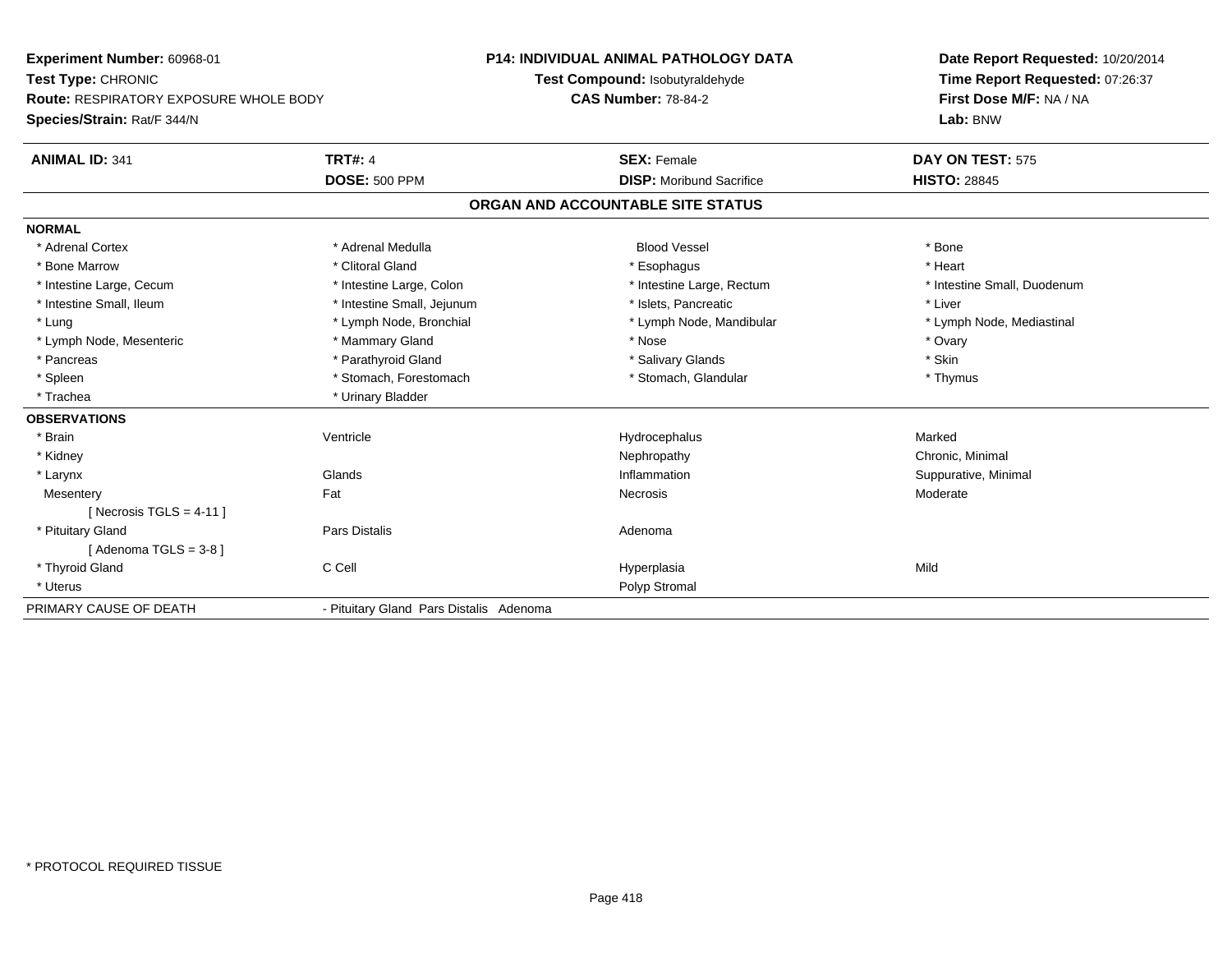| Experiment Number: 60968-01<br>Test Type: CHRONIC<br><b>Route: RESPIRATORY EXPOSURE WHOLE BODY</b><br>Species/Strain: Rat/F 344/N |                                   | <b>P14: INDIVIDUAL ANIMAL PATHOLOGY DATA</b><br>Test Compound: Isobutyraldehyde<br><b>CAS Number: 78-84-2</b> | Date Report Requested: 10/20/2014<br>Time Report Requested: 07:26:37<br>First Dose M/F: NA / NA<br>Lab: BNW |  |
|-----------------------------------------------------------------------------------------------------------------------------------|-----------------------------------|---------------------------------------------------------------------------------------------------------------|-------------------------------------------------------------------------------------------------------------|--|
| <b>ANIMAL ID: 342</b>                                                                                                             | <b>TRT#: 4</b>                    | <b>SEX: Female</b>                                                                                            | DAY ON TEST: 678                                                                                            |  |
|                                                                                                                                   | <b>DOSE: 500 PPM</b>              | <b>DISP:</b> Moribund Sacrifice                                                                               | <b>HISTO: 28846</b>                                                                                         |  |
|                                                                                                                                   |                                   | ORGAN AND ACCOUNTABLE SITE STATUS                                                                             |                                                                                                             |  |
| <b>NORMAL</b>                                                                                                                     |                                   |                                                                                                               |                                                                                                             |  |
| * Adrenal Cortex                                                                                                                  | * Adrenal Medulla                 | <b>Blood Vessel</b>                                                                                           | * Bone                                                                                                      |  |
| * Bone Marrow                                                                                                                     | * Clitoral Gland                  | * Esophagus                                                                                                   | * Heart                                                                                                     |  |
| * Intestine Large, Cecum                                                                                                          | * Intestine Large, Colon          | * Intestine Large, Rectum                                                                                     | * Intestine Small, Duodenum                                                                                 |  |
| * Intestine Small, Ileum                                                                                                          | * Intestine Small, Jejunum        | * Islets, Pancreatic                                                                                          | * Larynx                                                                                                    |  |
| * Lung                                                                                                                            | * Lymph Node, Bronchial           | * Lymph Node, Mandibular                                                                                      | * Lymph Node, Mediastinal                                                                                   |  |
| * Lymph Node, Mesenteric                                                                                                          | * Mammary Gland                   | * Nose                                                                                                        | * Ovary                                                                                                     |  |
| * Pancreas                                                                                                                        | * Parathyroid Gland               | * Salivary Glands                                                                                             | * Stomach, Forestomach                                                                                      |  |
| * Stomach, Glandular                                                                                                              | * Thymus                          | * Thyroid Gland                                                                                               | * Trachea                                                                                                   |  |
| * Urinary Bladder                                                                                                                 | * Uterus                          |                                                                                                               |                                                                                                             |  |
| <b>OBSERVATIONS</b>                                                                                                               |                                   |                                                                                                               |                                                                                                             |  |
| * Brain                                                                                                                           |                                   | Carcinoma                                                                                                     | Metastatic (Pituitary Gland)                                                                                |  |
| [Carcinoma TGLS = $4-12$ ]                                                                                                        |                                   |                                                                                                               |                                                                                                             |  |
| * Kidney                                                                                                                          |                                   | Nephropathy                                                                                                   | Chronic, Mild                                                                                               |  |
| * Liver                                                                                                                           |                                   | Leukemia Mononuclear                                                                                          |                                                                                                             |  |
| * Pituitary Gland                                                                                                                 |                                   | Carcinoma                                                                                                     |                                                                                                             |  |
| [Carcinoma TGLS = 3-8]                                                                                                            |                                   |                                                                                                               |                                                                                                             |  |
| * Skin                                                                                                                            | Epidermis                         | Cyst                                                                                                          | Marked                                                                                                      |  |
| [ $Cyst TGLS = 2-11$ ]                                                                                                            |                                   |                                                                                                               |                                                                                                             |  |
| * Spleen                                                                                                                          |                                   | Leukemia Mononuclear                                                                                          |                                                                                                             |  |
| [ Leukemia Mononuclear TGLS = 2-11 ]                                                                                              |                                   |                                                                                                               |                                                                                                             |  |
| PRIMARY CAUSE OF DEATH                                                                                                            | - Pituitary Gland Carcinoma       |                                                                                                               |                                                                                                             |  |
| <b>CONTRIBUTORY CAUSE OF DEATH</b>                                                                                                | - Brain Carcinoma Pituitary Gland |                                                                                                               |                                                                                                             |  |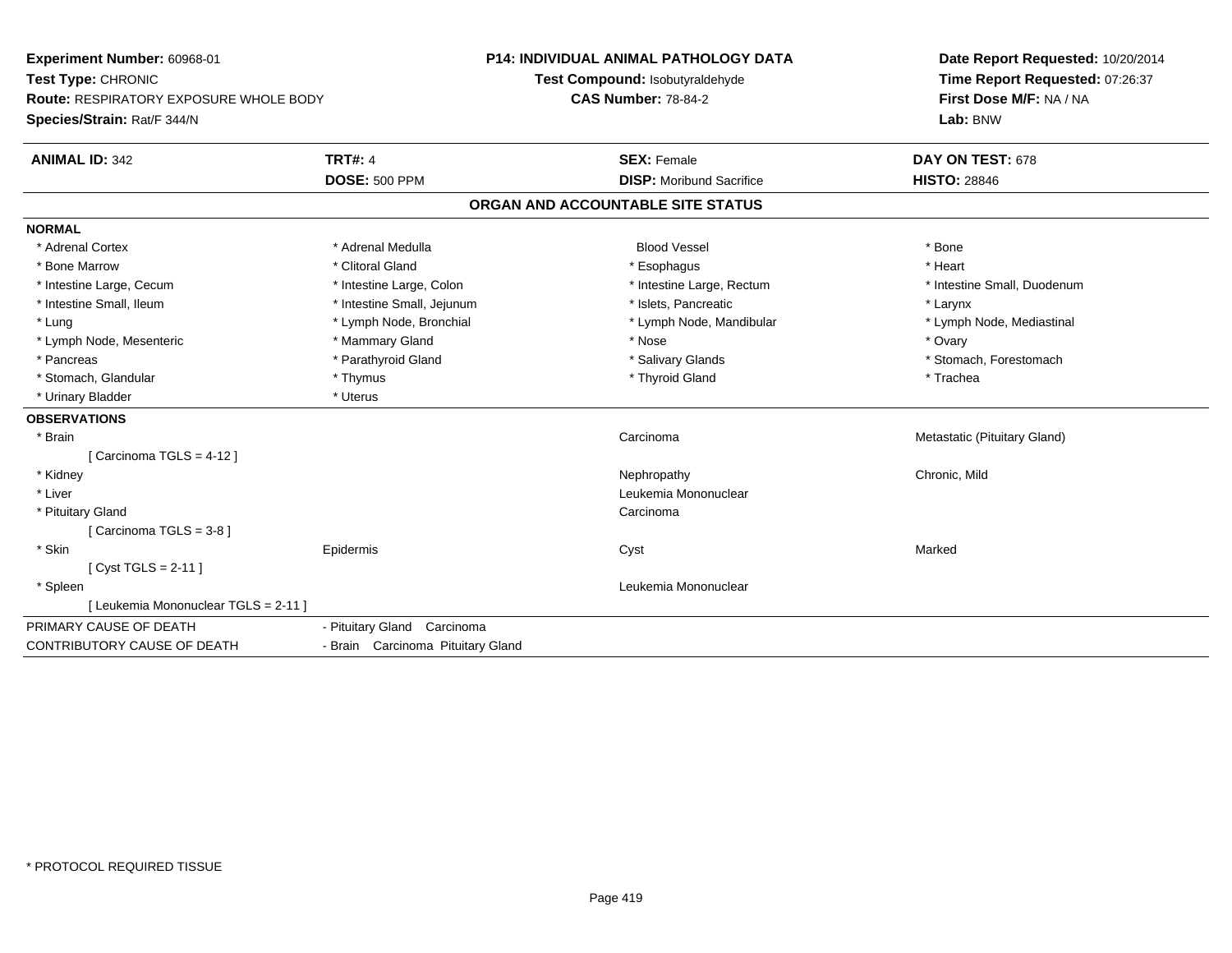| Experiment Number: 60968-01                   |                            | <b>P14: INDIVIDUAL ANIMAL PATHOLOGY DATA</b> | Date Report Requested: 10/20/2014<br>Time Report Requested: 07:26:37 |  |
|-----------------------------------------------|----------------------------|----------------------------------------------|----------------------------------------------------------------------|--|
| Test Type: CHRONIC                            |                            | <b>Test Compound: Isobutyraldehyde</b>       |                                                                      |  |
| <b>Route: RESPIRATORY EXPOSURE WHOLE BODY</b> |                            | <b>CAS Number: 78-84-2</b>                   | First Dose M/F: NA / NA<br>Lab: BNW                                  |  |
| Species/Strain: Rat/F 344/N                   |                            |                                              |                                                                      |  |
| <b>ANIMAL ID: 343</b>                         | <b>TRT#: 4</b>             | <b>SEX: Female</b>                           | DAY ON TEST: 624                                                     |  |
|                                               | <b>DOSE: 500 PPM</b>       | <b>DISP:</b> Moribund Sacrifice              | <b>HISTO: 28847</b>                                                  |  |
|                                               |                            | ORGAN AND ACCOUNTABLE SITE STATUS            |                                                                      |  |
| <b>NORMAL</b>                                 |                            |                                              |                                                                      |  |
| * Adrenal Cortex                              | * Adrenal Medulla          | <b>Blood Vessel</b>                          | * Bone                                                               |  |
| * Brain                                       | * Clitoral Gland           | * Esophagus                                  | * Heart                                                              |  |
| * Intestine Large, Cecum                      | * Intestine Large, Colon   | * Intestine Large, Rectum                    | * Intestine Small, Duodenum                                          |  |
| * Intestine Small, Ileum                      | * Intestine Small, Jejunum | * Islets, Pancreatic                         | * Kidney                                                             |  |
| * Mammary Gland                               | * Nose                     | * Ovary                                      | * Parathyroid Gland                                                  |  |
| * Salivary Glands                             | * Skin                     | * Stomach, Forestomach                       | * Stomach, Glandular                                                 |  |
| * Thymus                                      | * Trachea                  | * Urinary Bladder                            | * Uterus                                                             |  |
| <b>OBSERVATIONS</b>                           |                            |                                              |                                                                      |  |
| * Bone Marrow                                 |                            | Leukemia Mononuclear                         |                                                                      |  |
| [ Leukemia Mononuclear TGLS = 2-11 ]          |                            |                                              |                                                                      |  |
| * Larynx                                      | Glands                     | Inflammation                                 | Suppurative, Minimal                                                 |  |
| * Liver                                       |                            | Leukemia Mononuclear                         |                                                                      |  |
| [ Leukemia Mononuclear TGLS = 2-11 ]          |                            |                                              |                                                                      |  |
| * Lung                                        |                            | Leukemia Mononuclear                         |                                                                      |  |
| [ Leukemia Mononuclear TGLS = 2-11 ]          |                            |                                              |                                                                      |  |
| Lymph Node                                    | Pancreatic                 | Leukemia Mononuclear                         |                                                                      |  |
| [ Leukemia Mononuclear TGLS = 5-14 ]          |                            |                                              |                                                                      |  |
| * Lymph Node, Bronchial                       |                            | Leukemia Mononuclear                         |                                                                      |  |
| [ Leukemia Mononuclear TGLS = 6-13 ]          |                            |                                              |                                                                      |  |
| * Lymph Node, Mandibular                      |                            | Leukemia Mononuclear                         |                                                                      |  |
| [ Leukemia Mononuclear TGLS = 6-13 ]          |                            |                                              |                                                                      |  |
| * Lymph Node, Mediastinal                     |                            | Leukemia Mononuclear                         |                                                                      |  |
| [ Leukemia Mononuclear TGLS = 6-13 ]          |                            |                                              |                                                                      |  |
| * Lymph Node, Mesenteric                      |                            | Leukemia Mononuclear                         |                                                                      |  |
| [ Leukemia Mononuclear TGLS = 6-13 ]          |                            |                                              |                                                                      |  |
| * Pancreas                                    |                            | Leukemia Mononuclear                         |                                                                      |  |
| [ Leukemia Mononuclear TGLS = 5-14 ]          |                            |                                              |                                                                      |  |
| * Pituitary Gland                             |                            | Leukemia Mononuclear                         |                                                                      |  |
| [ Leukemia Mononuclear TGLS = 5-14 ]          |                            |                                              |                                                                      |  |
| * Spleen                                      |                            | <b>Accessory Spleen</b>                      |                                                                      |  |
|                                               |                            |                                              |                                                                      |  |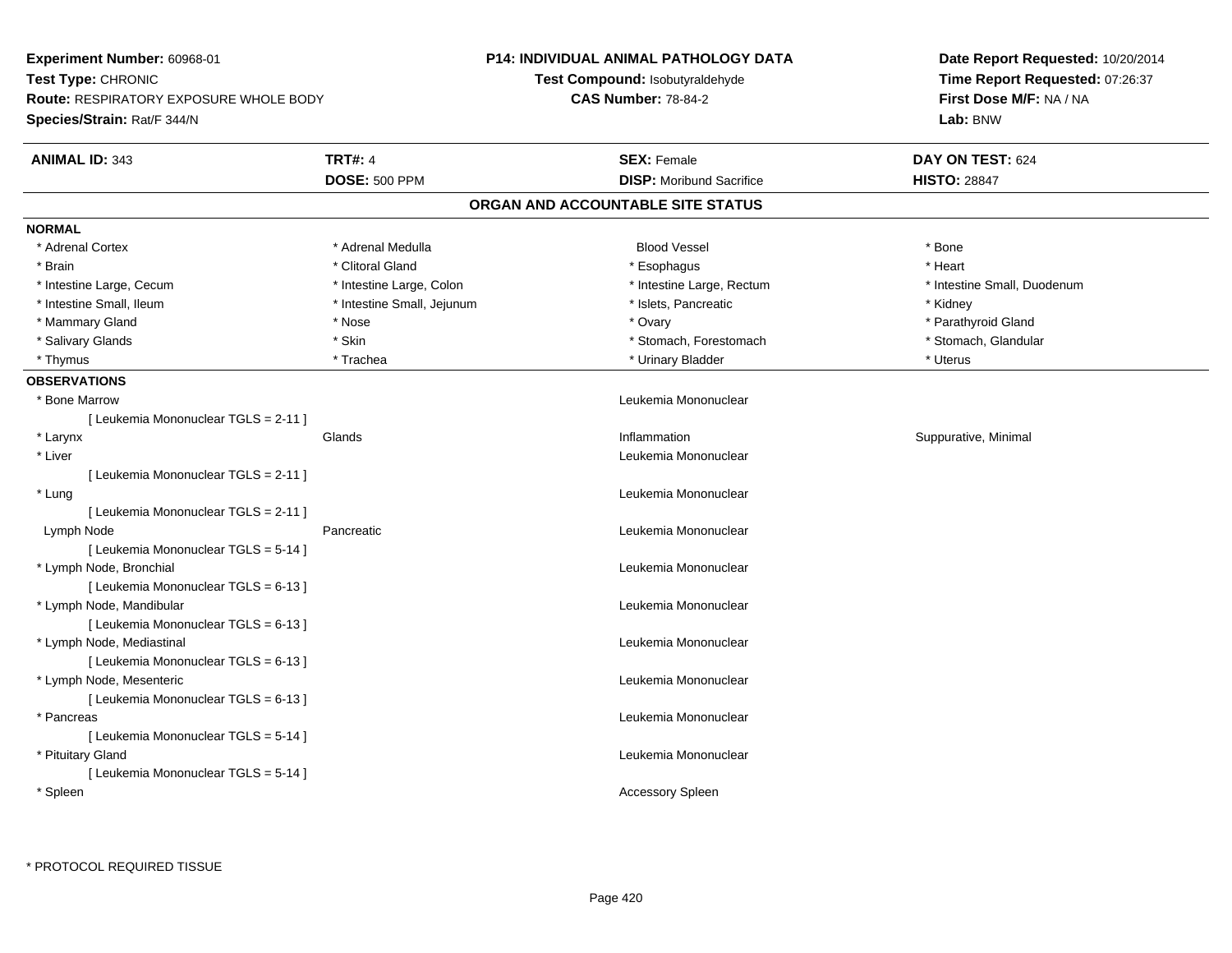| Experiment Number: 60968-01<br>Test Type: CHRONIC<br><b>Route: RESPIRATORY EXPOSURE WHOLE BODY</b><br>Species/Strain: Rat/F 344/N |                                  | <b>P14: INDIVIDUAL ANIMAL PATHOLOGY DATA</b><br>Test Compound: Isobutyraldehyde<br><b>CAS Number: 78-84-2</b> | Date Report Requested: 10/20/2014<br>Time Report Requested: 07:26:37<br>First Dose M/F: NA / NA<br>Lab: BNW |  |
|-----------------------------------------------------------------------------------------------------------------------------------|----------------------------------|---------------------------------------------------------------------------------------------------------------|-------------------------------------------------------------------------------------------------------------|--|
| <b>ANIMAL ID: 343</b>                                                                                                             | <b>TRT#: 4</b>                   | <b>SEX: Female</b>                                                                                            | DAY ON TEST: 624                                                                                            |  |
| <b>DOSE: 500 PPM</b>                                                                                                              |                                  | <b>DISP:</b> Moribund Sacrifice                                                                               | <b>HISTO: 28847</b>                                                                                         |  |
|                                                                                                                                   |                                  | ORGAN AND ACCOUNTABLE SITE STATUS                                                                             |                                                                                                             |  |
|                                                                                                                                   |                                  | Hemorrhage                                                                                                    | Marked                                                                                                      |  |
|                                                                                                                                   |                                  | Leukemia Mononuclear                                                                                          |                                                                                                             |  |
| [Accessory Spleen TGLS = 7-15]                                                                                                    |                                  |                                                                                                               |                                                                                                             |  |
| [Hemorrhage TGLS = $4-12$ ]                                                                                                       |                                  |                                                                                                               |                                                                                                             |  |
| [Leukemia Mononuclear TGLS = 3-11+12 ]                                                                                            |                                  |                                                                                                               |                                                                                                             |  |
| * Thyroid Gland                                                                                                                   | C Cell                           | Adenoma                                                                                                       |                                                                                                             |  |
| PRIMARY CAUSE OF DEATH                                                                                                            | Leukemia Mononuclear<br>- Spleen |                                                                                                               |                                                                                                             |  |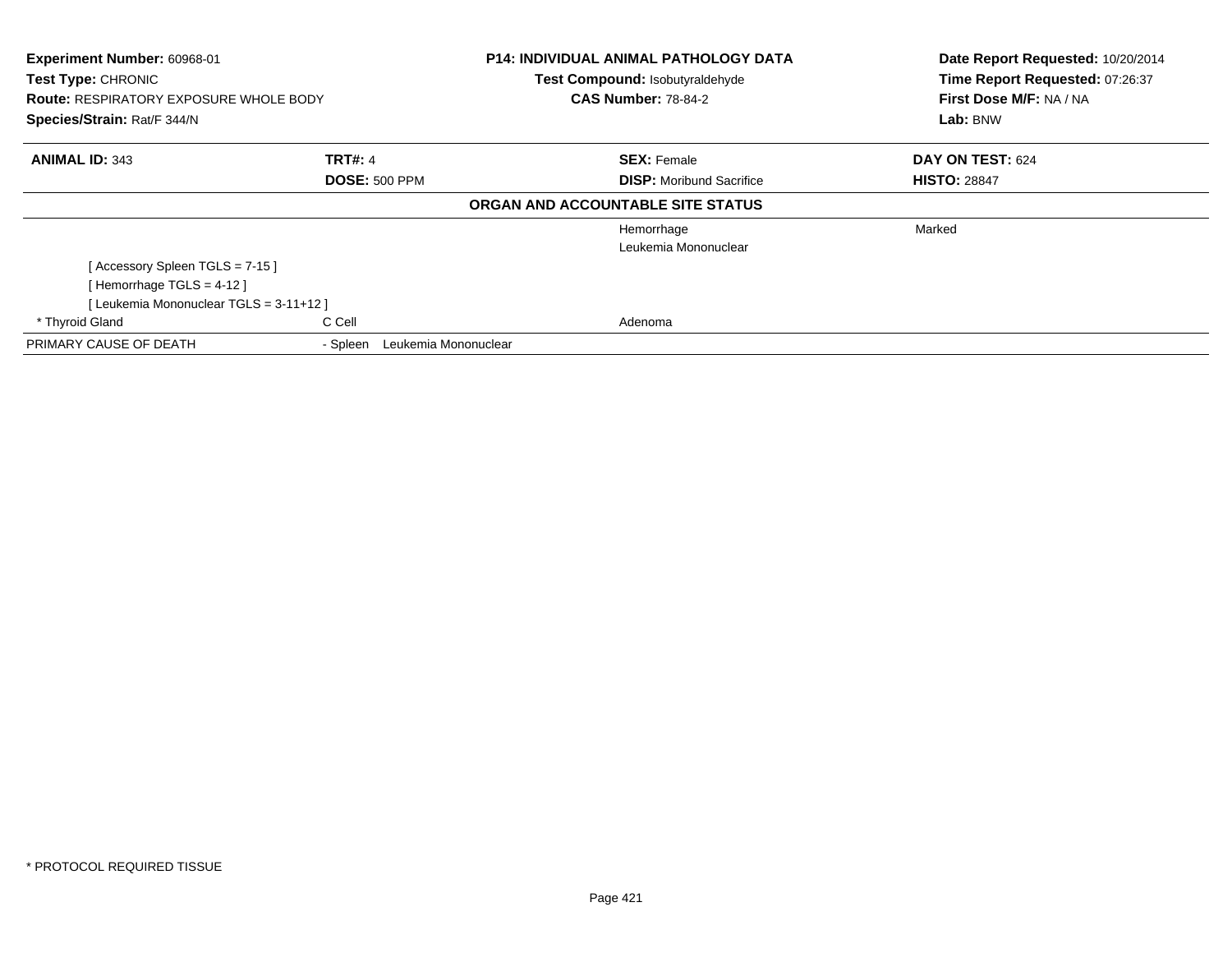**Experiment Number:** 60968-01**Test Type:** CHRONIC **Route:** RESPIRATORY EXPOSURE WHOLE BODY**Species/Strain:** Rat/F 344/N**P14: INDIVIDUAL ANIMAL PATHOLOGY DATATest Compound:** Isobutyraldehyde**CAS Number:** 78-84-2**Date Report Requested:** 10/20/2014**Time Report Requested:** 07:26:37**First Dose M/F:** NA / NA**Lab:** BNW**ANIMAL ID:** 344**TRT#:** 4 **SEX:** Female **SEX: Female DAY ON TEST:** 636 **DOSE:** 500 PPM**DISP:** Moribund Sacrifice **HISTO:** 28848 **ORGAN AND ACCOUNTABLE SITE STATUSNORMAL**\* Adrenal Cortex \* Adrenal Medulla \* \* Book \* Blood Vessel \* Book \* Bone \* Bone \* Bone \* Bone \* Bone \* Bone \* Bone \* Bone \* Bone \* Esophagus \* Bone Marrow \* \* Android \* Brain \* Brain \* Clitoral Gland \* Clitoral Gland \* Esophagus \* Esophagus \* Esophagus \* Intestine Large, Rectum \* Heart \* Intestine Large, Cecum \* Intestine Large, Cecum \* Intestine Large, Colon \* Intestine Small, Duodenum \* Intestine Small, Ileum \* Intestine Small, Intestine Small, Jejunum \* Islets, Pancreatic \* Lymph Node, Mandibular \* Liver \* Liver \* Lung \* Lung \* Lung \* Lung \* Lymph Node, Bronchial \* Lymph Node, Mandibular \* Lymph Node, Mandibular \* Lymph Node, Bronchial \* Lymph Node,  $\frac{1}{2}$ \* Lymph Node, Mediastinal \* Nose \* Ovary \* Lymph Node, Mesenteric \* Nose \* Nose \* Nose \* Ovary \* Ovary \* Ovary \* Skin \* Pancreas \* Pancreas \* Pancreas \* Pancreas \* Pancreas \* Salivary Glands \* Salivary Glands \* Salivary Glands \* \* Thymus \* Spleen \* Stomach, Forestomach \* Stomach, Spleen \* Stomach, Glandular \* Thymus \* Stomach, Glandular \* Uterus \* Thyroid Gland \* \* Trachea \* \* Trachea \* Trachea \* \* Urinary Bladder \* \* Urinary Bladder \* \* Uterus \* Uterus **OBSERVATIONS** \* Kidneyy the controller of the controller of the controller of the controller of the controller of the controller of the controller of the controller of the controller of the controller of the controller of the controller of the \* Larynx**x** and the contract of the contract of the contract of the contract of the contract of the contract of the contract of the contract of the contract of the contract of the contract of the contract of the contract of the co Epithelium Hyperplasia Moderate Epithelium Metaplasia Squamous, Mild [ Foreign Body TGLS = 2-8 ] \* Mammary Glandd **Executive Contract of the Contract Contract Contract Contract Contract Contract Contract Contract Contract Contract Contract Contract Contract Contract Contract Contract Contract Contract Contract Contract Contract Cont**  $[$  Fibroadenoma TGLS = 1-11+12  $]$  \* Pituitary Glandd and the contract of Pars Distalis and the contract of Adenoma and Adenoma and the Adenoma and the Adenoma and  $\lambda$  $[$  Adenoma TGLS = 2-8  $]$ PRIMARY CAUSE OF DEATH- Pituitary Gland Pars Distalis Adenoma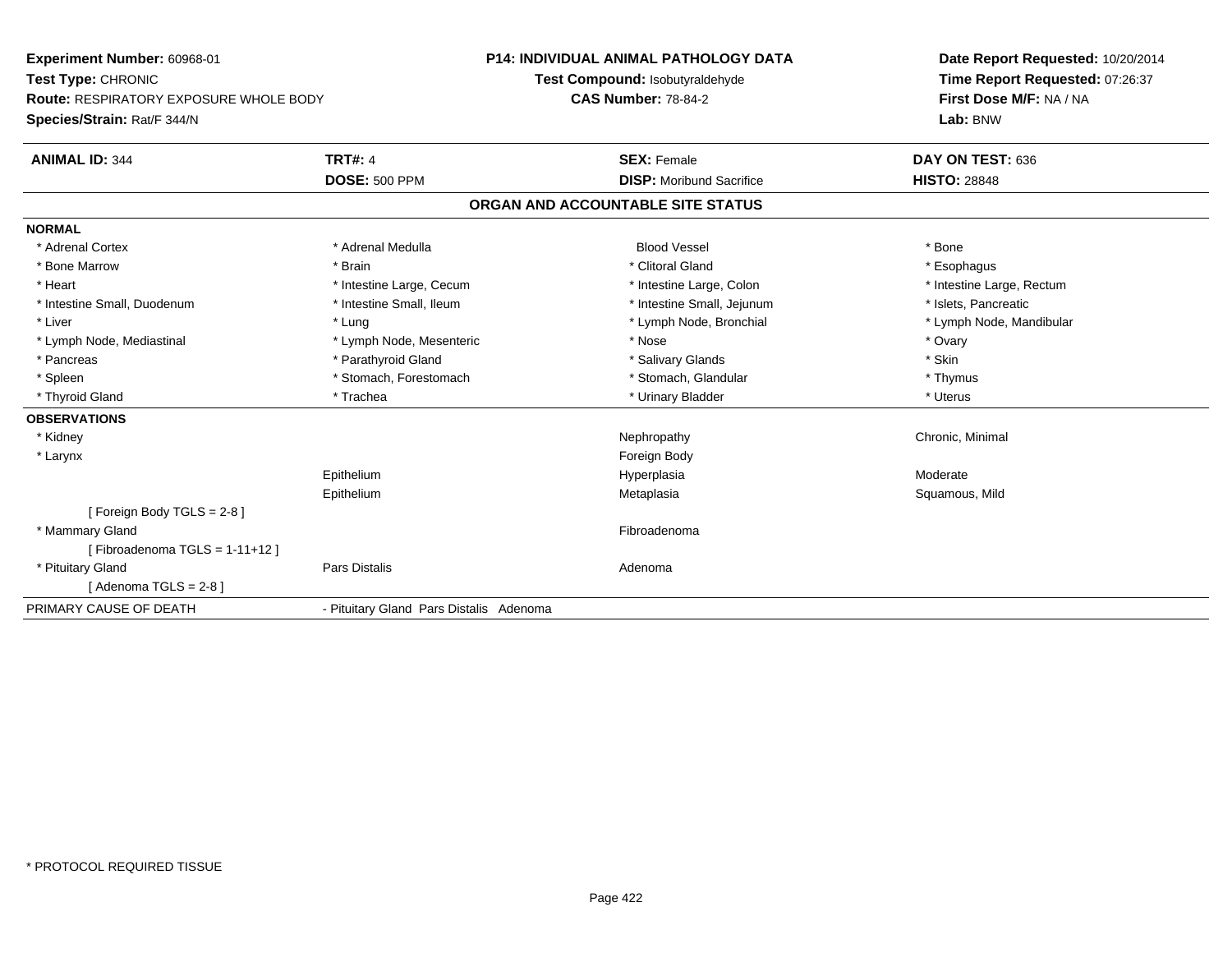**Experiment Number:** 60968-01**Test Type:** CHRONIC **Route:** RESPIRATORY EXPOSURE WHOLE BODY**Species/Strain:** Rat/F 344/N**P14: INDIVIDUAL ANIMAL PATHOLOGY DATATest Compound:** Isobutyraldehyde**CAS Number:** 78-84-2**Date Report Requested:** 10/20/2014**Time Report Requested:** 07:26:37**First Dose M/F:** NA / NA**Lab:** BNW**ANIMAL ID:** 345**TRT#:** 4 **SEX:** Female **SEX: Female DAY ON TEST:** 551 **DOSE:** 500 PPM**DISP:** Moribund Sacrifice **HISTO:** 28849 **ORGAN AND ACCOUNTABLE SITE STATUSNORMAL**\* Adrenal Cortex \* Adrenal Medulla \* \* Book \* Blood Vessel \* Book \* Bone \* Bone \* Bone \* Bone \* Bone \* Bone \* Bone \* Bone \* Bone \* Esophagus \* Bone Marrow \* \* Android \* Brain \* Brain \* Clitoral Gland \* Clitoral Gland \* Esophagus \* Esophagus \* Esophagus \* Intestine Large, Rectum \* Heart \* Intestine Large, Cecum \* Intestine Large, Cecum \* Intestine Large, Colon \* Intestine Small, Duodenum \* Intestine Small, Ileum \* 1ntestine Small, Intestine Small, Jejunum \* Islets, Pancreatic \* Kidney \* Larynx \* Liver \* Lung\* Lymph Node, Mesenteric \* Lymph Node, Bronchial \* Lymph Node, Mandibular \* Lymph Node, Mediastinal \* Lymph Node, Mediastinal \* Mammary Gland \* \* Nose \* \* Nose \* \* Ovary \* Ovary \* Ovary \* The material structure of the term of the term \* Parathyroid Gland \* Parathyroid Gland \* Parathyroid Gland \* Nose \* \* Parathyroid Gland \* \* Parathyroid Gland \* \* Salivary Glands \* The stomach \* Skin \* Spleen \* Spleen \* Stomach, Forestomach \* Stomach, Forestomach \* Stomach, Forestomach \* Stomach, Glandular \* Thymus \* Thymus \* Thymus \* Thyroid Gland \* Thyroid Gland \* Trachea \* Urinary Bladder \* Uterus **OBSERVATIONSMesentery** y the contract of the contract of the contract of the contract of the contract of the contract of the contract of the contract of the contract of the contract of the contract of the contract of the contract of the contract Inflammation **Chronic**, Marked [ Inflammation TGLS = 3-6 ] \* Pancreass and the contract of the contract of the contract of the contract of the contract of the contract of the contract of the contract of the contract of the contract of the contract of the contract of the contract of the cont Inflammation **Chronic, Moderate**  \* Pituitary Glandd and the contract of Pars Distalis and the contract of Adenoma and Adenoma and the Adenoma and the Adenoma and  $\lambda$  $[$  Adenoma TGLS = 2-8  $]$ PRIMARY CAUSE OF DEATH- Pituitary Gland Pars Distalis Adenoma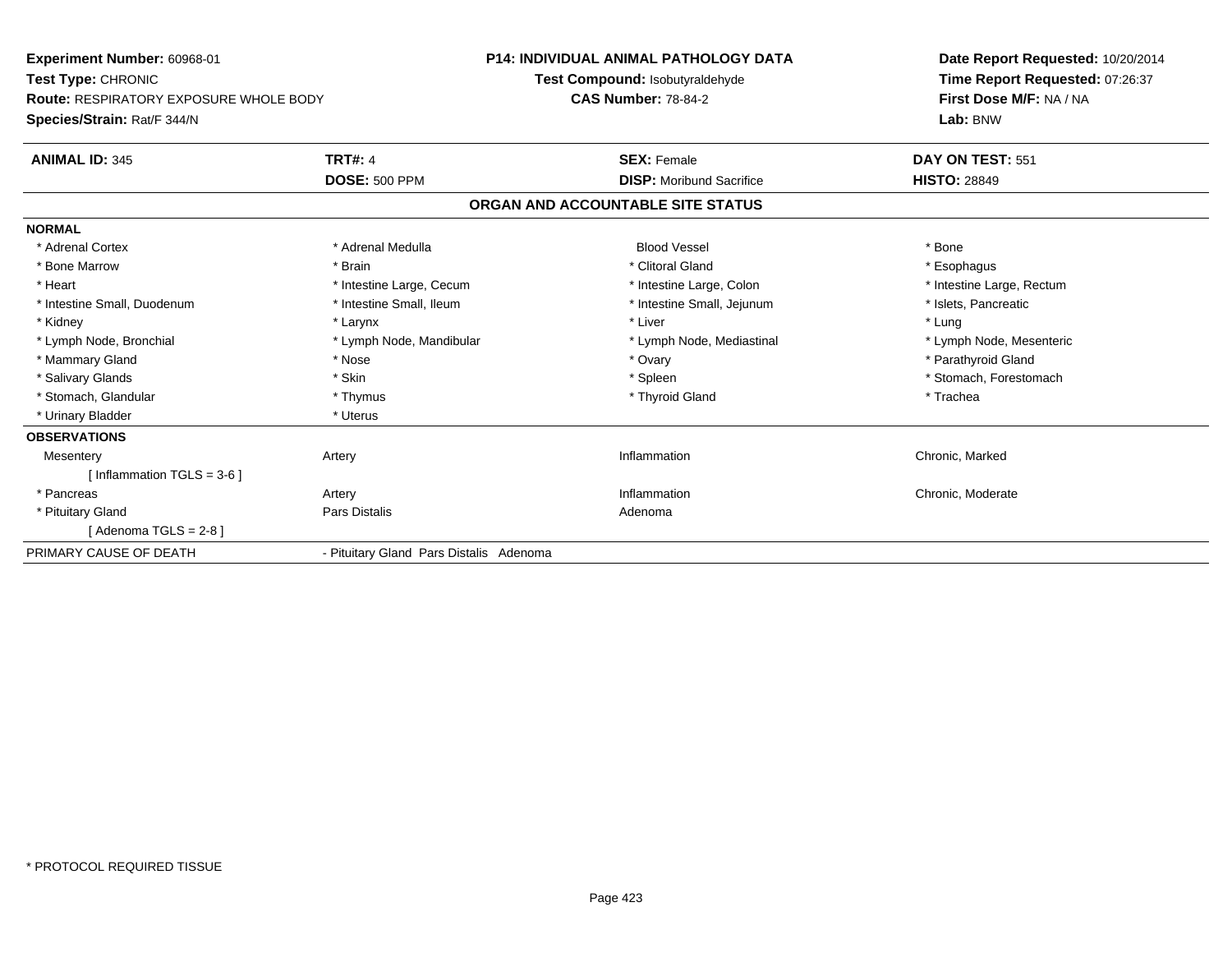**Experiment Number:** 60968-01**Test Type:** CHRONIC **Route:** RESPIRATORY EXPOSURE WHOLE BODY**Species/Strain:** Rat/F 344/N**P14: INDIVIDUAL ANIMAL PATHOLOGY DATATest Compound:** Isobutyraldehyde**CAS Number:** 78-84-2**Date Report Requested:** 10/20/2014**Time Report Requested:** 07:26:37**First Dose M/F:** NA / NA**Lab:** BNW**ANIMAL ID:** 346**6 DAY ON TEST:** 734 **DOSE:** 500 PPM**DISP:** Terminal Sacrifice **HISTO:** 28850 **ORGAN AND ACCOUNTABLE SITE STATUSNORMAL**\* Adrenal Cortex \* Adrenal Cortex \* Adrenal Medulla Blood Vessel \* Bone\* Esophagus \* Bone Marrow \* \* Android \* Brain \* Brain \* Clitoral Gland \* Clitoral Gland \* Esophagus \* Esophagus \* Esophagus \* Intestine Large, Rectum \* Heart **\*** Intestine Large, Cecum \* Intestine Large, Cecum \* Intestine Large, Colon \* Intestine Small, Duodenum \* Intestine Small, Ileum \* Intestine Small, Intestine Small, Jejunum \* Islets, Pancreatic \* Lymph Node, Mesenteric \* Larynx \* Lung \* Lung \* Lung \* Lung \* Larynx \* Lymph Node, Mediastinal \* \* Ovary \* \* Pancreas \* \* Pancreas \* \* Pancreas \* \* Parathyroid Gland \* \* Salivary Glands \* Salivary Glands \* Salivary Glands \* Salivary Glands \* Salivary Glands \* Salivary Glands \* Salivary Glands \* \* Salivary Glands \* \* S \* Skin \* Stomach, Forestomach \* Stomach \* Stomach, Glandular \* Thymus \* Thymus \* Urinary Bladder \* Thyroid Gland \* \* \* The Changes of Tissue NOS \* \* Trachea \* \* Trachea \* \* Trachea \* \* Urinary Bladder \* \* Urinary Bladder \* \* Urinary Bladder \* \* Urinary Bladder \* \* Urinary Bladder \* \* Urinary Bladder \* \* \* Urinary Blad \* Uterus**OBSERVATIONS** \* Kidneyy the controller of the controller of the controller of the controller of the controller of the controller of the controller of the controller of the controller of the controller of the controller of the controller of the \* Liver Hepatodiaphragmatic NoduleLeukemia Mononuclear[ Hepatodiaphragmatic Nodule TGLS = 6-4 ][ Leukemia Mononuclear TGLS = 5-4 ] \* Lymph Node, Bronchial Leukemia Mononuclear \* Lymph Node, Mandibular Leukemia Mononuclear \* Mammary Glandd and the state of the state of the state of the state of the state of the state of the state of the state of the state of the state of the state of the state of the state of the state of the state of the state of the stat [ Fibroadenoma TGLS = 1,7-13+14 ] \* Nosee inflammation inflammation in the suppurative, Minimal (Suppurative, Minimal inflammation in the suppurative, Minimal inflammation in the suppurative, Minimal inflammation in the suppurative, Minimal inflammation in the s Respirat Epith Metaplasia Squamous, Mild \* Pituitary Glandd and the contract of Pars Distalis and the contract of Adenoma and Adenoma and the Adenoma and the Adenoma and  $\lambda$  $[$  Adenoma TGLS = 2-8  $]$  \* Spleenn and the control of the control of the control of the control of the control of the control of the control of the control of the control of the control of the control of the control of the control of the control of the co Leukemia Mononuclear[ Angiectasis TGLS = 3-11 ][ Leukemia Mononuclear TGLS = 4-12 ]PRIMARY CAUSE OF DEATH-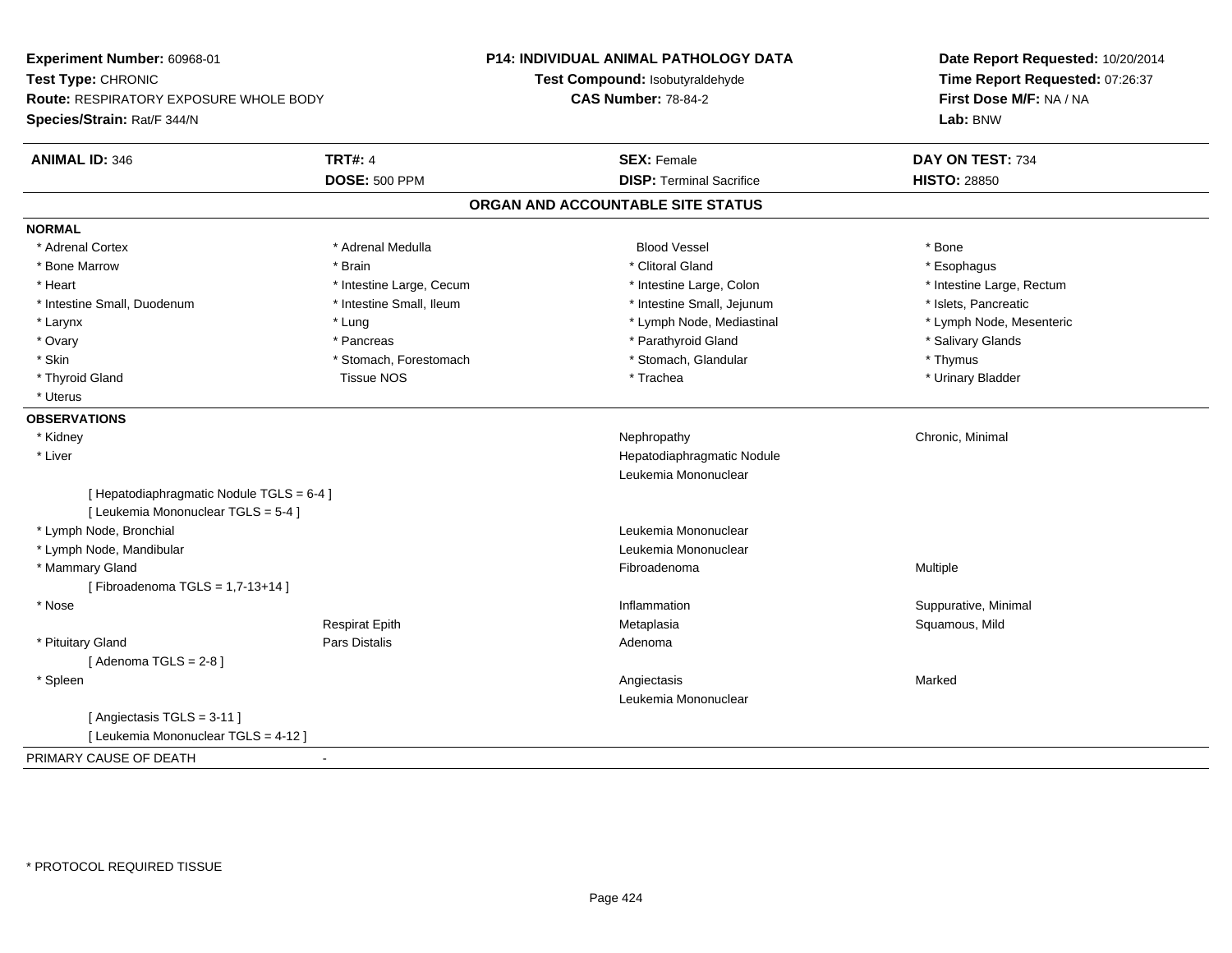| <b>Experiment Number: 60968-01</b>            |                                         | <b>P14: INDIVIDUAL ANIMAL PATHOLOGY DATA</b> | Date Report Requested: 10/20/2014<br>Time Report Requested: 07:26:37 |
|-----------------------------------------------|-----------------------------------------|----------------------------------------------|----------------------------------------------------------------------|
| <b>Test Type: CHRONIC</b>                     |                                         | Test Compound: Isobutyraldehyde              |                                                                      |
| <b>Route: RESPIRATORY EXPOSURE WHOLE BODY</b> |                                         | <b>CAS Number: 78-84-2</b>                   | First Dose M/F: NA / NA                                              |
| Species/Strain: Rat/F 344/N                   |                                         |                                              | Lab: BNW                                                             |
| <b>ANIMAL ID: 347</b>                         | <b>TRT#: 4</b>                          | <b>SEX: Female</b>                           | DAY ON TEST: 706                                                     |
|                                               | <b>DOSE: 500 PPM</b>                    | <b>DISP:</b> Moribund Sacrifice              | <b>HISTO: 28851</b>                                                  |
|                                               |                                         | ORGAN AND ACCOUNTABLE SITE STATUS            |                                                                      |
| <b>NORMAL</b>                                 |                                         |                                              |                                                                      |
| * Adrenal Cortex                              | * Adrenal Medulla                       | <b>Blood Vessel</b>                          | * Bone                                                               |
| * Bone Marrow                                 | * Brain                                 | * Clitoral Gland                             | * Esophagus                                                          |
| * Heart                                       | * Intestine Large, Cecum                | * Intestine Large, Colon                     | * Intestine Large, Rectum                                            |
| * Intestine Small, Duodenum                   | * Intestine Small, Ileum                | * Intestine Small, Jejunum                   | * Islets, Pancreatic                                                 |
| * Larynx                                      | * Liver                                 | * Lung                                       | * Lymph Node, Bronchial                                              |
| * Lymph Node, Mandibular                      | * Lymph Node, Mediastinal               | * Lymph Node, Mesenteric                     | * Nose                                                               |
| * Ovary                                       | * Pancreas                              | * Parathyroid Gland                          | * Salivary Glands                                                    |
| * Skin                                        | * Spleen                                | * Stomach, Forestomach                       | * Stomach, Glandular                                                 |
| * Thymus                                      | * Thyroid Gland                         | * Trachea                                    | * Urinary Bladder                                                    |
| * Uterus                                      |                                         |                                              |                                                                      |
| <b>OBSERVATIONS</b>                           |                                         |                                              |                                                                      |
| * Kidney                                      |                                         | Nephropathy                                  | Chronic, Minimal                                                     |
| Note: tgl 3 is a focus of fat on the capsule. |                                         |                                              |                                                                      |
| * Mammary Gland                               |                                         | Carcinoma                                    |                                                                      |
| [Carcinoma TGLS = $2-12$ ]                    |                                         |                                              |                                                                      |
| * Pituitary Gland                             | Pars Distalis                           | Adenoma                                      |                                                                      |
| [ Adenoma TGLS = 1-8 ]                        |                                         |                                              |                                                                      |
| PRIMARY CAUSE OF DEATH                        | - Pituitary Gland Pars Distalis Adenoma |                                              |                                                                      |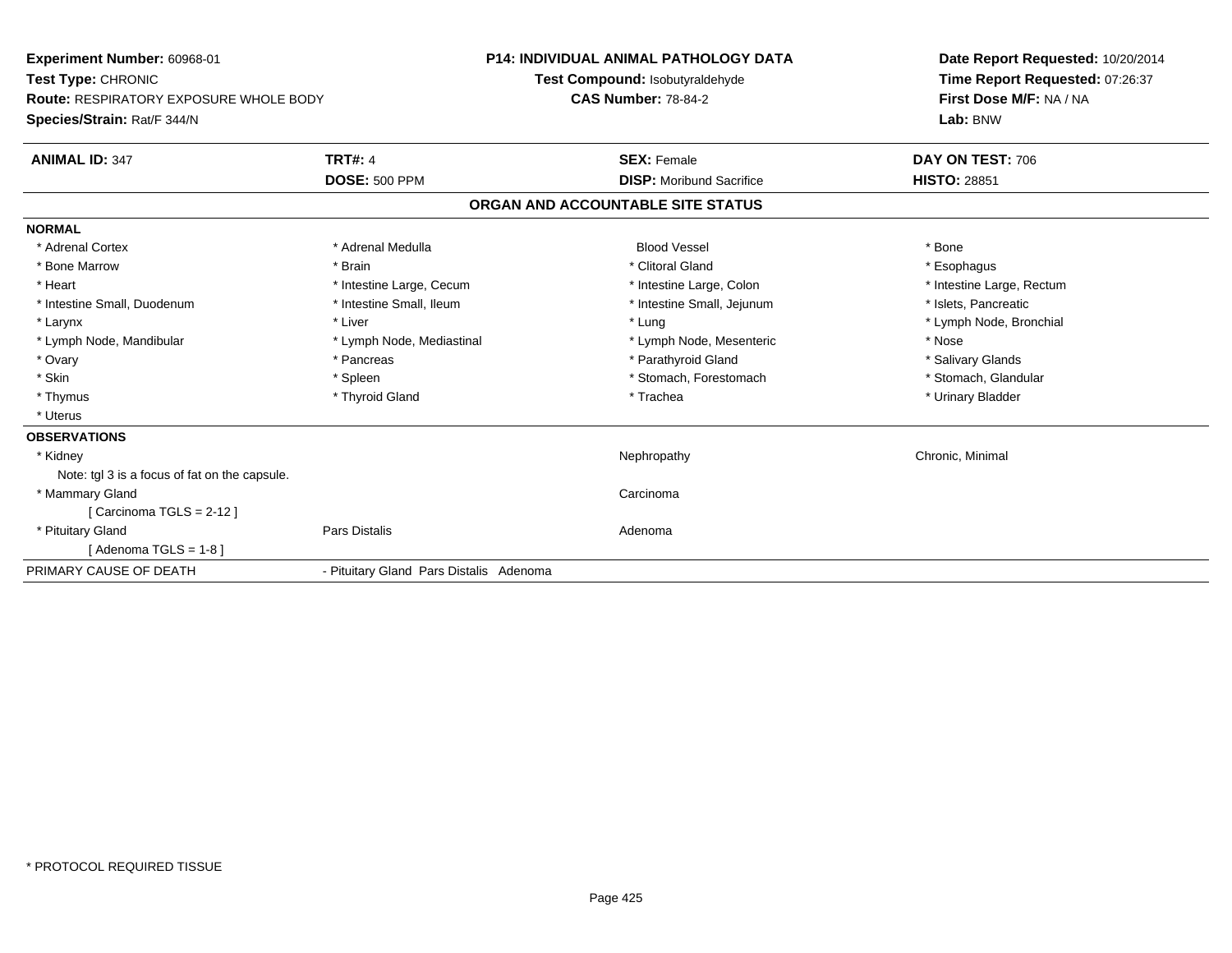| Experiment Number: 60968-01            |                          | <b>P14: INDIVIDUAL ANIMAL PATHOLOGY DATA</b> | Date Report Requested: 10/20/2014<br>Time Report Requested: 07:26:37 |  |
|----------------------------------------|--------------------------|----------------------------------------------|----------------------------------------------------------------------|--|
| Test Type: CHRONIC                     |                          | Test Compound: Isobutyraldehyde              |                                                                      |  |
| Route: RESPIRATORY EXPOSURE WHOLE BODY |                          | <b>CAS Number: 78-84-2</b>                   | First Dose M/F: NA / NA                                              |  |
| Species/Strain: Rat/F 344/N            |                          |                                              | Lab: BNW                                                             |  |
| <b>ANIMAL ID: 348</b>                  | <b>TRT#: 4</b>           | <b>SEX: Female</b>                           | DAY ON TEST: 608                                                     |  |
|                                        | <b>DOSE: 500 PPM</b>     | <b>DISP:</b> Moribund Sacrifice              | <b>HISTO: 28852</b>                                                  |  |
|                                        |                          | ORGAN AND ACCOUNTABLE SITE STATUS            |                                                                      |  |
| <b>NORMAL</b>                          |                          |                                              |                                                                      |  |
| <b>Blood Vessel</b>                    | * Bone                   | * Brain                                      | * Esophagus                                                          |  |
| * Heart                                | * Intestine Large, Cecum | * Intestine Large, Colon                     | * Intestine Large, Rectum                                            |  |
| * Intestine Small, Duodenum            | * Intestine Small, Ileum | * Intestine Small, Jejunum                   | * Islets, Pancreatic                                                 |  |
| * Larynx                               | * Mammary Gland          | * Nose                                       | * Ovary                                                              |  |
| * Pancreas                             | * Parathyroid Gland      | * Salivary Glands                            | * Skin                                                               |  |
| * Stomach, Glandular                   | * Thymus                 | * Thyroid Gland                              | * Trachea                                                            |  |
| * Urinary Bladder                      | * Uterus                 |                                              |                                                                      |  |
| <b>OBSERVATIONS</b>                    |                          |                                              |                                                                      |  |
| * Adrenal Cortex                       |                          | Leukemia Mononuclear                         |                                                                      |  |
| [ Leukemia Mononuclear TGLS = 1-11 ]   |                          |                                              |                                                                      |  |
| * Adrenal Medulla                      |                          | Leukemia Mononuclear                         |                                                                      |  |
| [ Leukemia Mononuclear TGLS = 1-11 ]   |                          |                                              |                                                                      |  |
| * Bone Marrow                          |                          | Leukemia Mononuclear                         |                                                                      |  |
| [ Leukemia Mononuclear TGLS = 1-8 ]    |                          |                                              |                                                                      |  |
| * Clitoral Gland                       |                          | Cyst                                         | Moderate                                                             |  |
| [Cyst TGLS = $5-7$ ]                   |                          |                                              |                                                                      |  |
| * Kidney                               |                          | Nephropathy                                  | Chronic, Minimal                                                     |  |
| * Liver                                |                          | Leukemia Mononuclear                         |                                                                      |  |
| [ Leukemia Mononuclear TGLS = 3-4 ]    |                          |                                              |                                                                      |  |
| * Lung                                 |                          | Leukemia Mononuclear                         |                                                                      |  |
| [ Leukemia Mononuclear TGLS = 3-4 ]    |                          |                                              |                                                                      |  |
| * Lymph Node, Bronchial                |                          | Leukemia Mononuclear                         |                                                                      |  |
| [ Leukemia Mononuclear TGLS = 1-11 ]   |                          |                                              |                                                                      |  |
| * Lymph Node, Mandibular               |                          | Leukemia Mononuclear                         |                                                                      |  |
| [ Leukemia Mononuclear TGLS = 1-11 ]   |                          |                                              |                                                                      |  |
| * Lymph Node, Mediastinal              |                          | Leukemia Mononuclear                         |                                                                      |  |
| * Lymph Node, Mesenteric               |                          | Leukemia Mononuclear                         |                                                                      |  |
| [ Leukemia Mononuclear TGLS = 1-11 ]   |                          |                                              |                                                                      |  |
| Mesentery                              | Fat                      | Necrosis                                     | Marked                                                               |  |
| [Necrosis $TGLS = 4-12$ ]              |                          |                                              |                                                                      |  |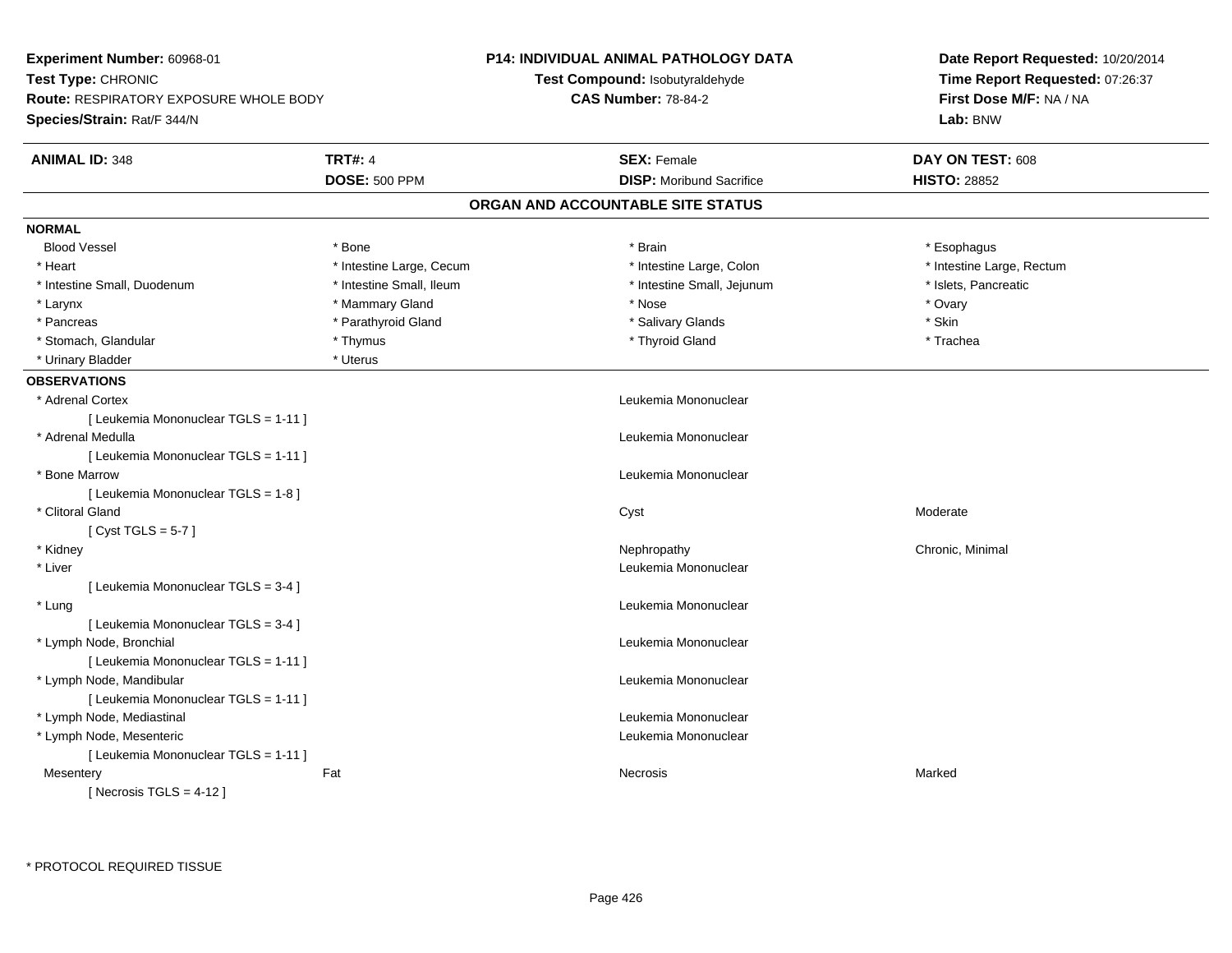| <b>Experiment Number: 60968-01</b><br>Test Type: CHRONIC<br><b>Route: RESPIRATORY EXPOSURE WHOLE BODY</b><br>Species/Strain: Rat/F 344/N |                        | P14: INDIVIDUAL ANIMAL PATHOLOGY DATA | Date Report Requested: 10/20/2014 |
|------------------------------------------------------------------------------------------------------------------------------------------|------------------------|---------------------------------------|-----------------------------------|
|                                                                                                                                          |                        | Test Compound: Isobutyraldehyde       | Time Report Requested: 07:26:37   |
|                                                                                                                                          |                        | <b>CAS Number: 78-84-2</b>            | First Dose M/F: NA / NA           |
|                                                                                                                                          |                        |                                       | Lab: BNW                          |
| <b>ANIMAL ID: 348</b>                                                                                                                    | <b>TRT#: 4</b>         | <b>SEX: Female</b>                    | DAY ON TEST: 608                  |
|                                                                                                                                          | <b>DOSE: 500 PPM</b>   | <b>DISP:</b> Moribund Sacrifice       | <b>HISTO: 28852</b>               |
|                                                                                                                                          |                        | ORGAN AND ACCOUNTABLE SITE STATUS     |                                   |
| * Pituitary Gland                                                                                                                        |                        | Cyst                                  | Marked                            |
|                                                                                                                                          | Pars Distalis          | Hyperplasia                           | Moderate                          |
| $Cvst TGLS = 2-8$                                                                                                                        |                        |                                       |                                   |
| * Spleen                                                                                                                                 |                        | Leukemia Mononuclear                  |                                   |
| [ Leukemia Mononuclear TGLS = 1-11 ]                                                                                                     |                        |                                       |                                   |
| * Stomach, Forestomach                                                                                                                   |                        | Ulcer                                 | Marked                            |
| PRIMARY CAUSE OF DEATH                                                                                                                   | - Pituitary Gland Cyst |                                       |                                   |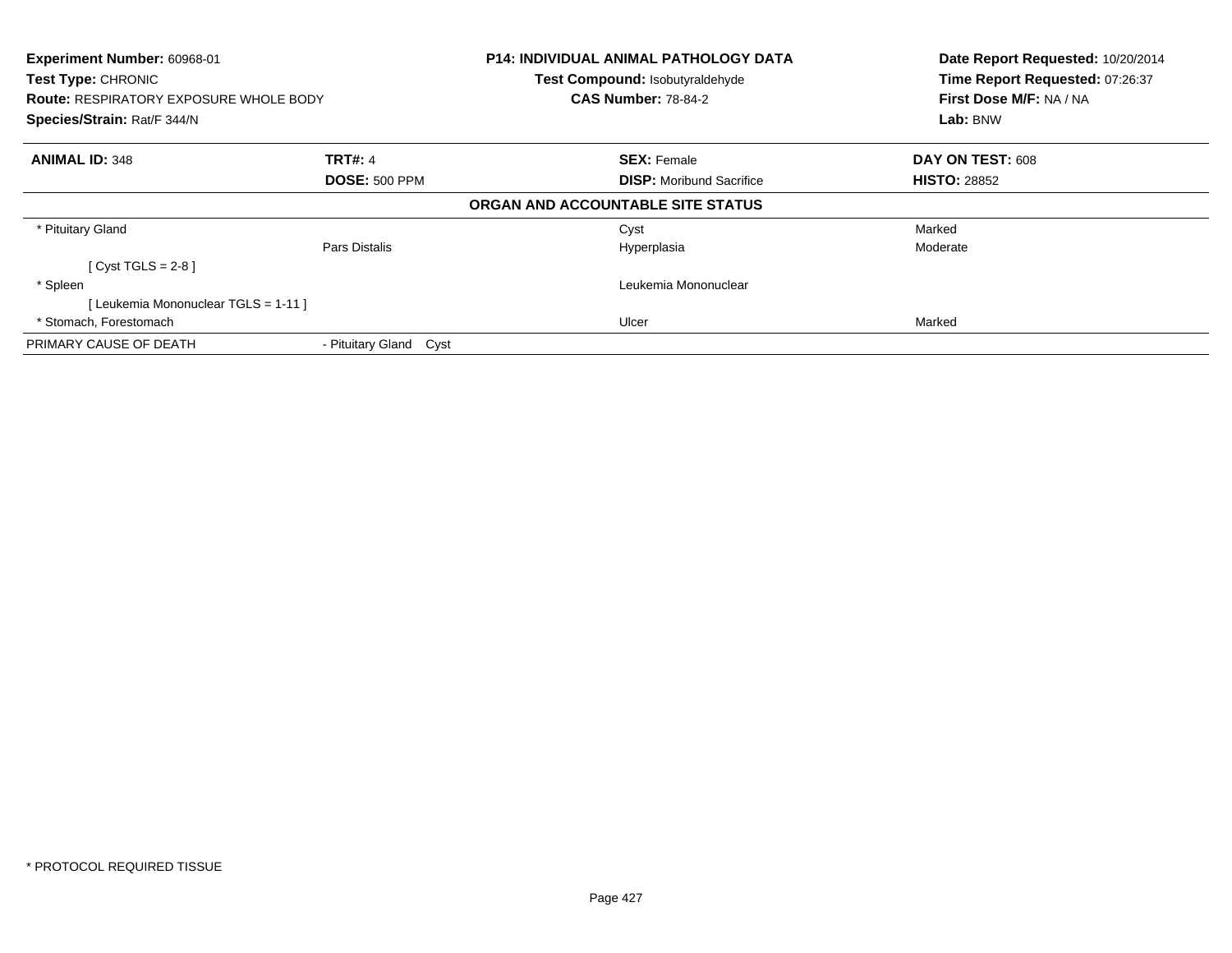| Experiment Number: 60968-01                   |                           | P14: INDIVIDUAL ANIMAL PATHOLOGY DATA | Date Report Requested: 10/20/2014 |  |
|-----------------------------------------------|---------------------------|---------------------------------------|-----------------------------------|--|
| Test Type: CHRONIC                            |                           | Test Compound: Isobutyraldehyde       | Time Report Requested: 07:26:37   |  |
| <b>Route: RESPIRATORY EXPOSURE WHOLE BODY</b> |                           | <b>CAS Number: 78-84-2</b>            | First Dose M/F: NA / NA           |  |
| Species/Strain: Rat/F 344/N                   |                           |                                       | Lab: BNW                          |  |
| <b>ANIMAL ID: 349</b>                         | <b>TRT#: 4</b>            | <b>SEX: Female</b>                    | DAY ON TEST: 734                  |  |
|                                               | <b>DOSE: 500 PPM</b>      | <b>DISP: Terminal Sacrifice</b>       | <b>HISTO: 28853</b>               |  |
|                                               |                           | ORGAN AND ACCOUNTABLE SITE STATUS     |                                   |  |
| <b>NORMAL</b>                                 |                           |                                       |                                   |  |
| * Adrenal Medulla                             | <b>Blood Vessel</b>       | * Bone                                | * Brain                           |  |
| * Clitoral Gland                              | * Esophagus               | * Heart                               | * Intestine Large, Cecum          |  |
| * Intestine Large, Colon                      | * Intestine Large, Rectum | * Intestine Small, Duodenum           | * Intestine Small, Ileum          |  |
| * Intestine Small, Jejunum                    | * Islets, Pancreatic      | * Kidney                              | * Lymph Node, Bronchial           |  |
| * Mammary Gland                               | * Ovary                   | * Pancreas                            | * Parathyroid Gland               |  |
| * Salivary Glands                             | * Skin                    | * Stomach, Forestomach                | * Stomach, Glandular              |  |
| * Thymus                                      | * Trachea                 | * Urinary Bladder                     | * Uterus                          |  |
| <b>OBSERVATIONS</b>                           |                           |                                       |                                   |  |
| * Adrenal Cortex                              |                           | Vacuolization Cytoplasmic             | Mild                              |  |
| * Bone Marrow                                 |                           | Leukemia Mononuclear                  |                                   |  |
| * Larynx                                      | Glands                    | Inflammation                          | Suppurative, Minimal              |  |
| * Liver                                       |                           | Leukemia Mononuclear                  |                                   |  |
| * Lung                                        | Alveolar Epith            | Hyperplasia                           | Minimal                           |  |
|                                               | Alveolar Epith            | <b>Infiltration Cellular</b>          | Histiocyte, Minimal               |  |
|                                               |                           | Leukemia Mononuclear                  |                                   |  |
| [ Leukemia Mononuclear TGLS = 8-3+3a ]        |                           |                                       |                                   |  |
| Lymph Node                                    | Pancreatic                | Leukemia Mononuclear                  |                                   |  |
| [ Leukemia Mononuclear TGLS = 5-14 ]          |                           |                                       |                                   |  |
| * Lymph Node, Mandibular                      |                           | Angiectasis                           | Marked                            |  |
|                                               |                           | Leukemia Mononuclear                  |                                   |  |
| [ Leukemia Mononuclear TGLS = 2-7 ]           |                           |                                       |                                   |  |
| * Lymph Node, Mediastinal                     |                           | Leukemia Mononuclear                  |                                   |  |
| [ Leukemia Mononuclear TGLS = 1-2 ]           |                           |                                       |                                   |  |
| * Lymph Node, Mesenteric                      |                           | Leukemia Mononuclear                  |                                   |  |
| [ Leukemia Mononuclear TGLS = 7-13 ]          |                           |                                       |                                   |  |
| * Nose                                        | <b>Respirat Epith</b>     | Metaplasia                            | Squamous, Minimal                 |  |
| * Pituitary Gland                             | <b>Pars Distalis</b>      | Adenoma                               |                                   |  |
|                                               |                           | Leukemia Mononuclear                  |                                   |  |
| [Adenoma TGLS = $3-8$ ]                       |                           |                                       |                                   |  |
|                                               |                           |                                       |                                   |  |

[ Leukemia Mononuclear TGLS = 3-8 ]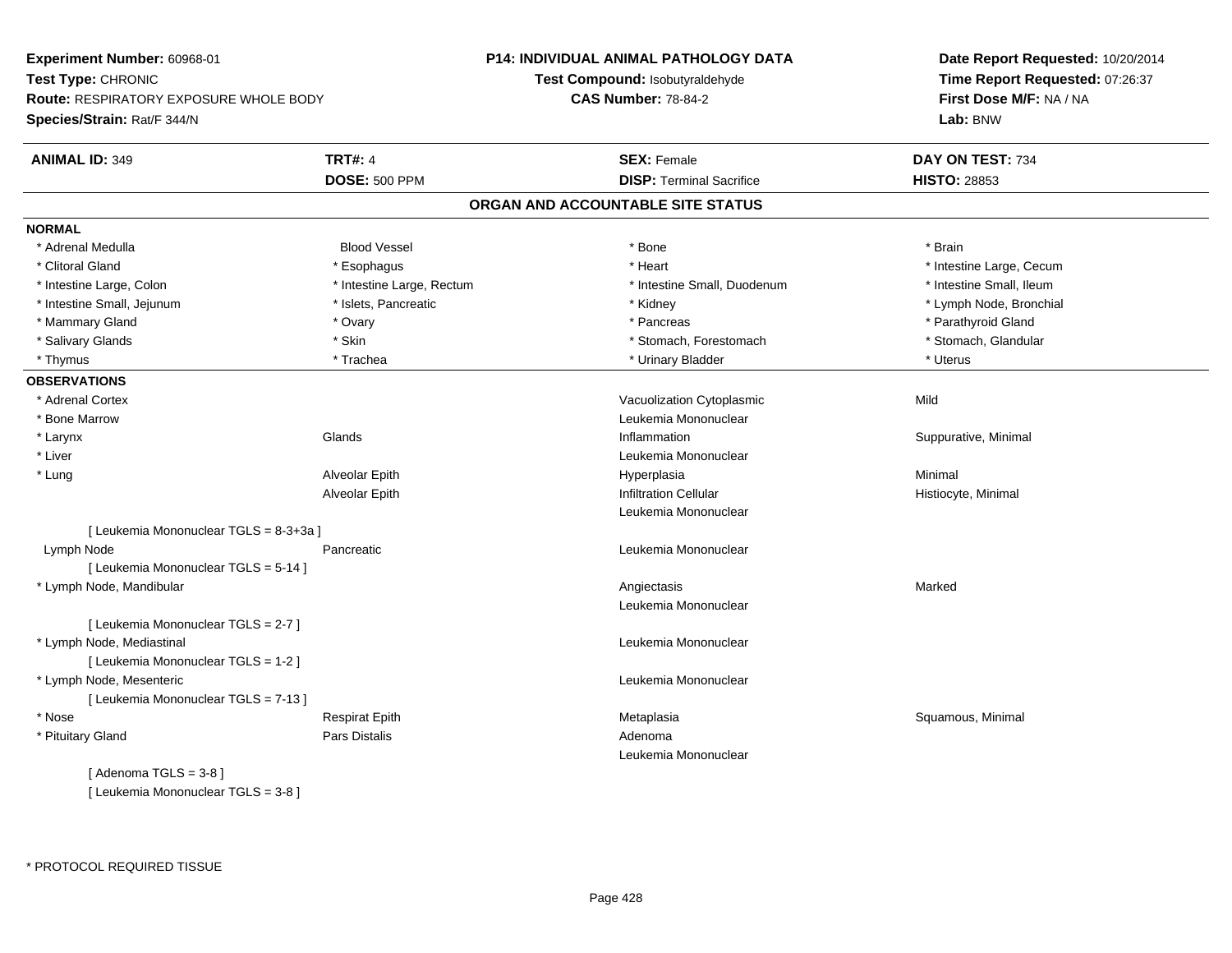| Experiment Number: 60968-01<br><b>Test Type: CHRONIC</b><br><b>Route: RESPIRATORY EXPOSURE WHOLE BODY</b><br>Species/Strain: Rat/F 344/N |                | <b>P14: INDIVIDUAL ANIMAL PATHOLOGY DATA</b> | Date Report Requested: 10/20/2014<br>Time Report Requested: 07:26:37<br>First Dose M/F: NA / NA |
|------------------------------------------------------------------------------------------------------------------------------------------|----------------|----------------------------------------------|-------------------------------------------------------------------------------------------------|
|                                                                                                                                          |                | Test Compound: Isobutyraldehyde              |                                                                                                 |
|                                                                                                                                          |                | <b>CAS Number: 78-84-2</b>                   |                                                                                                 |
|                                                                                                                                          |                |                                              | Lab: BNW                                                                                        |
| <b>ANIMAL ID: 349</b>                                                                                                                    | <b>TRT#: 4</b> | <b>SEX: Female</b>                           | DAY ON TEST: 734                                                                                |
| <b>DOSE: 500 PPM</b>                                                                                                                     |                | <b>DISP:</b> Terminal Sacrifice              | <b>HISTO: 28853</b>                                                                             |
|                                                                                                                                          |                | ORGAN AND ACCOUNTABLE SITE STATUS            |                                                                                                 |
| * Spleen                                                                                                                                 |                | Leukemia Mononuclear                         |                                                                                                 |
| [Leukemia Mononuclear TGLS = 4-12]                                                                                                       |                |                                              |                                                                                                 |
| C Cell<br>* Thyroid Gland                                                                                                                |                | Hyperplasia                                  | Minimal                                                                                         |
| PRIMARY CAUSE OF DEATH                                                                                                                   |                |                                              |                                                                                                 |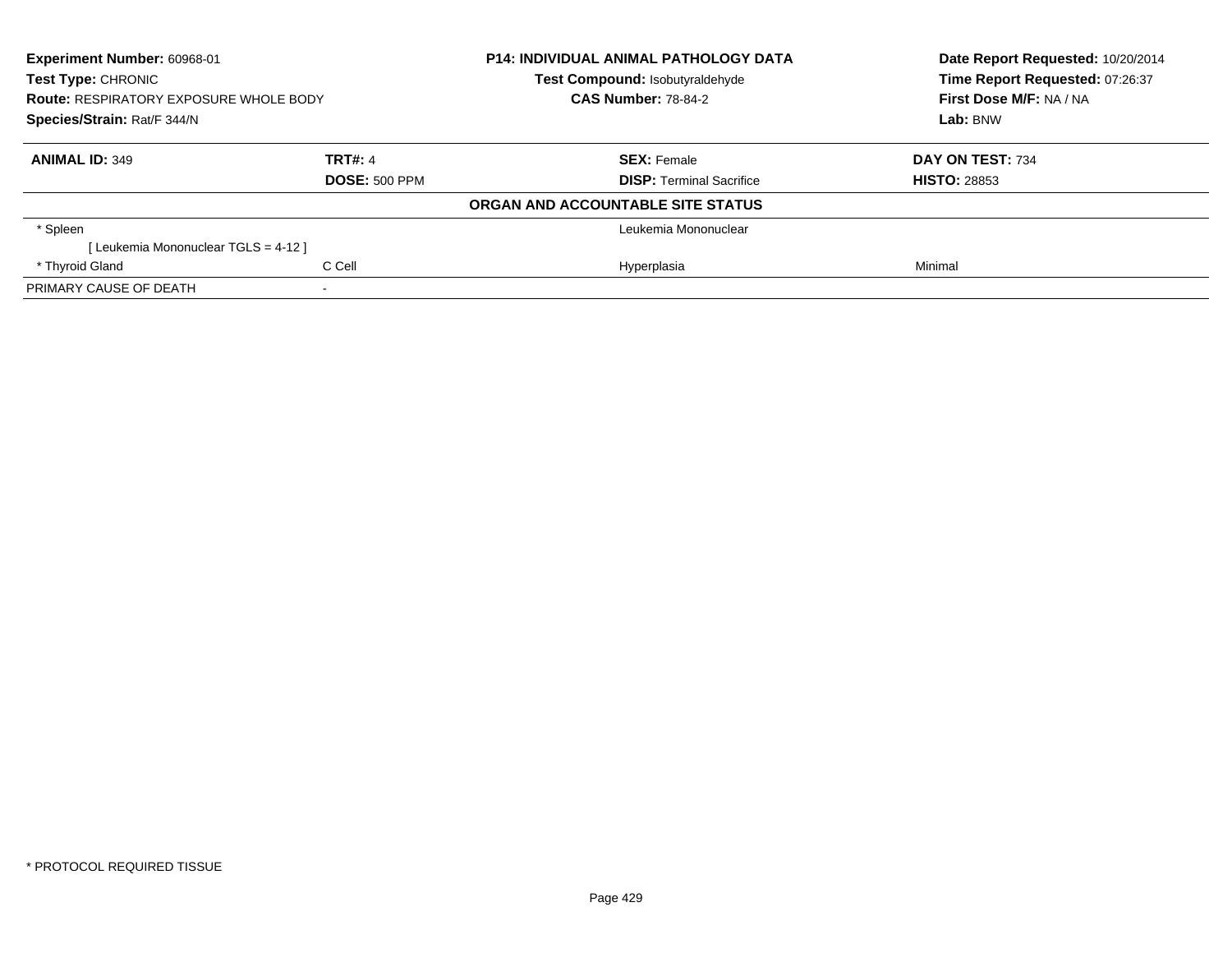| Experiment Number: 60968-01<br>Test Type: CHRONIC<br><b>Route: RESPIRATORY EXPOSURE WHOLE BODY</b> |                           | <b>P14: INDIVIDUAL ANIMAL PATHOLOGY DATA</b> | Date Report Requested: 10/20/2014                          |  |
|----------------------------------------------------------------------------------------------------|---------------------------|----------------------------------------------|------------------------------------------------------------|--|
|                                                                                                    |                           | Test Compound: Isobutyraldehyde              | Time Report Requested: 07:26:37<br>First Dose M/F: NA / NA |  |
|                                                                                                    |                           | <b>CAS Number: 78-84-2</b>                   |                                                            |  |
| Species/Strain: Rat/F 344/N                                                                        |                           |                                              | Lab: BNW                                                   |  |
| <b>ANIMAL ID: 350</b>                                                                              | <b>TRT#: 4</b>            | <b>SEX: Female</b>                           | DAY ON TEST: 544                                           |  |
|                                                                                                    | <b>DOSE: 500 PPM</b>      | <b>DISP:</b> Moribund Sacrifice              | <b>HISTO: 28854</b>                                        |  |
|                                                                                                    |                           | ORGAN AND ACCOUNTABLE SITE STATUS            |                                                            |  |
| <b>NORMAL</b>                                                                                      |                           |                                              |                                                            |  |
| * Adrenal Cortex                                                                                   | * Adrenal Medulla         | <b>Blood Vessel</b>                          | * Bone                                                     |  |
| * Bone Marrow                                                                                      | * Brain                   | * Esophagus                                  | * Heart                                                    |  |
| * Intestine Large, Cecum                                                                           | * Intestine Large, Rectum | * Intestine Small, Duodenum                  | * Intestine Small, Ileum                                   |  |
| * Intestine Small, Jejunum                                                                         | * Islets, Pancreatic      | * Kidney                                     | * Larynx                                                   |  |
| * Lymph Node, Bronchial                                                                            | * Lymph Node, Mandibular  | * Lymph Node, Mediastinal                    | * Lymph Node, Mesenteric                                   |  |
| * Ovary                                                                                            | * Pancreas                | * Parathyroid Gland                          | * Salivary Glands                                          |  |
| * Skin                                                                                             | * Spleen                  | * Stomach, Forestomach                       | * Stomach, Glandular                                       |  |
| * Thymus                                                                                           | * Thyroid Gland           | * Trachea                                    | * Urinary Bladder                                          |  |
| * Uterus                                                                                           |                           |                                              |                                                            |  |
| <b>OBSERVATIONS</b>                                                                                |                           |                                              |                                                            |  |
| * Clitoral Gland                                                                                   |                           | Carcinoma                                    |                                                            |  |
| [Carcinoma TGLS = $4-7+13$ ]                                                                       |                           |                                              |                                                            |  |
| * Intestine Large, Colon                                                                           |                           | Parasite Metazoan                            |                                                            |  |
| * Liver                                                                                            |                           | Clear Cell Focus                             |                                                            |  |
| [Clear Cell Focus TGLS = 3-4]                                                                      |                           |                                              |                                                            |  |
| * Lung                                                                                             | Alveolar Epith            | Fibrosis                                     | Minimal                                                    |  |
|                                                                                                    | Alveolar Epith            | <b>Infiltration Cellular</b>                 | Histiocyte, Minimal                                        |  |
| * Mammary Gland                                                                                    |                           | Fibroadenoma                                 |                                                            |  |
| [Fibroadenoma TGLS = 7-12]                                                                         |                           |                                              |                                                            |  |
| Mesentery                                                                                          |                           | Sarcoma                                      |                                                            |  |
| [Sarcoma TGLS = $6-11$ ]                                                                           |                           |                                              |                                                            |  |
| * Nose                                                                                             | <b>Respirat Epith</b>     | Metaplasia                                   | Squamous, Minimal                                          |  |
| * Pituitary Gland                                                                                  |                           | Cyst                                         | Minimal                                                    |  |
| PRIMARY CAUSE OF DEATH                                                                             | - Mesentery Sarcoma       |                                              |                                                            |  |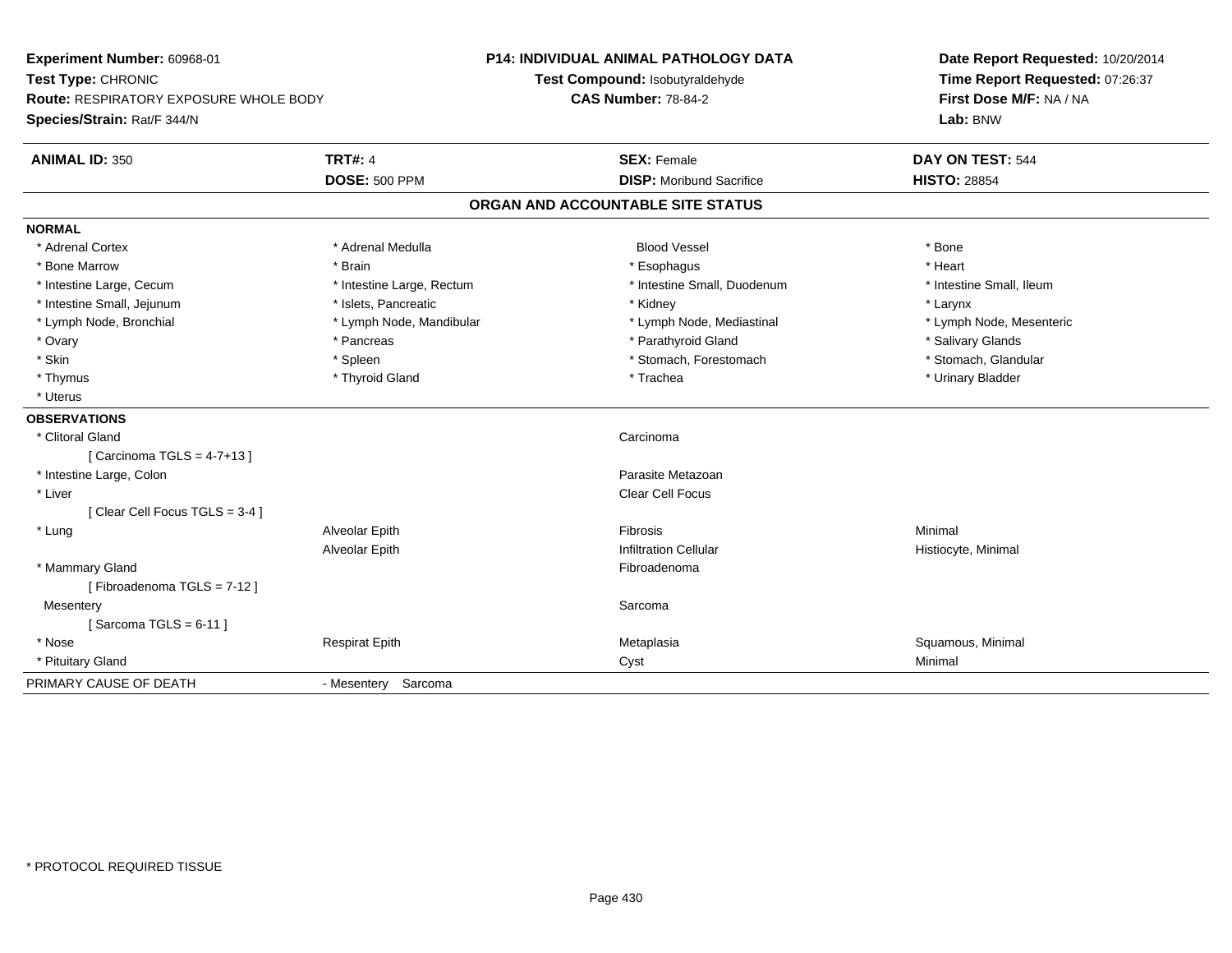| Experiment Number: 60968-01<br>Test Type: CHRONIC<br><b>Route: RESPIRATORY EXPOSURE WHOLE BODY</b> |                            | <b>P14: INDIVIDUAL ANIMAL PATHOLOGY DATA</b><br>Test Compound: Isobutyraldehyde<br><b>CAS Number: 78-84-2</b> |                                 | Date Report Requested: 10/20/2014 |
|----------------------------------------------------------------------------------------------------|----------------------------|---------------------------------------------------------------------------------------------------------------|---------------------------------|-----------------------------------|
|                                                                                                    |                            |                                                                                                               |                                 | Time Report Requested: 07:26:37   |
|                                                                                                    |                            |                                                                                                               |                                 | First Dose M/F: NA / NA           |
| Species/Strain: Rat/F 344/N                                                                        |                            |                                                                                                               |                                 | Lab: BNW                          |
| <b>ANIMAL ID: 501</b>                                                                              | TRT#: 6                    |                                                                                                               | <b>SEX: Female</b>              | DAY ON TEST: 735                  |
|                                                                                                    | <b>DOSE: 1000 PPM</b>      |                                                                                                               | <b>DISP: Terminal Sacrifice</b> | <b>HISTO: 28705</b>               |
|                                                                                                    |                            | ORGAN AND ACCOUNTABLE SITE STATUS                                                                             |                                 |                                   |
| <b>NORMAL</b>                                                                                      |                            |                                                                                                               |                                 |                                   |
| * Adrenal Medulla                                                                                  | <b>Blood Vessel</b>        |                                                                                                               | * Bone                          | * Bone Marrow                     |
| * Brain                                                                                            | * Clitoral Gland           |                                                                                                               | * Esophagus                     | * Heart                           |
| * Intestine Large, Cecum                                                                           | * Intestine Large, Colon   |                                                                                                               | * Intestine Large, Rectum       | * Intestine Small, Duodenum       |
| * Intestine Small, Ileum                                                                           | * Intestine Small, Jejunum |                                                                                                               | * Islets, Pancreatic            | * Larynx                          |
| * Lung                                                                                             | * Lymph Node, Bronchial    |                                                                                                               | * Lymph Node, Mandibular        | * Lymph Node, Mediastinal         |
| * Lymph Node, Mesenteric                                                                           | * Nose                     |                                                                                                               | * Ovary                         | * Pancreas                        |
| * Parathyroid Gland                                                                                | * Salivary Glands          |                                                                                                               | * Skin                          | * Spleen                          |
| * Stomach, Forestomach                                                                             | * Stomach, Glandular       |                                                                                                               | * Thymus                        | * Thyroid Gland                   |
| * Trachea                                                                                          | * Urinary Bladder          |                                                                                                               | * Uterus                        |                                   |
| <b>OBSERVATIONS</b>                                                                                |                            |                                                                                                               |                                 |                                   |
| * Adrenal Cortex                                                                                   |                            |                                                                                                               | Vacuolization Cytoplasmic       | Mild                              |
| * Kidney                                                                                           |                            |                                                                                                               | Nephropathy                     | Chronic, Minimal                  |
| * Liver                                                                                            |                            |                                                                                                               | Hepatodiaphragmatic Nodule      |                                   |
| Hepatodiaphragmatic Nodule TGLS = 2,3-14+15 ]                                                      |                            |                                                                                                               |                                 |                                   |
| * Mammary Gland                                                                                    |                            |                                                                                                               | Fibroadenoma                    |                                   |
| [Fibroadenoma TGLS = $1-11+12+13$ ]                                                                |                            |                                                                                                               |                                 |                                   |
| * Pituitary Gland                                                                                  | <b>Pars Distalis</b>       |                                                                                                               | Hyperplasia                     | Moderate                          |
| PRIMARY CAUSE OF DEATH                                                                             |                            |                                                                                                               |                                 |                                   |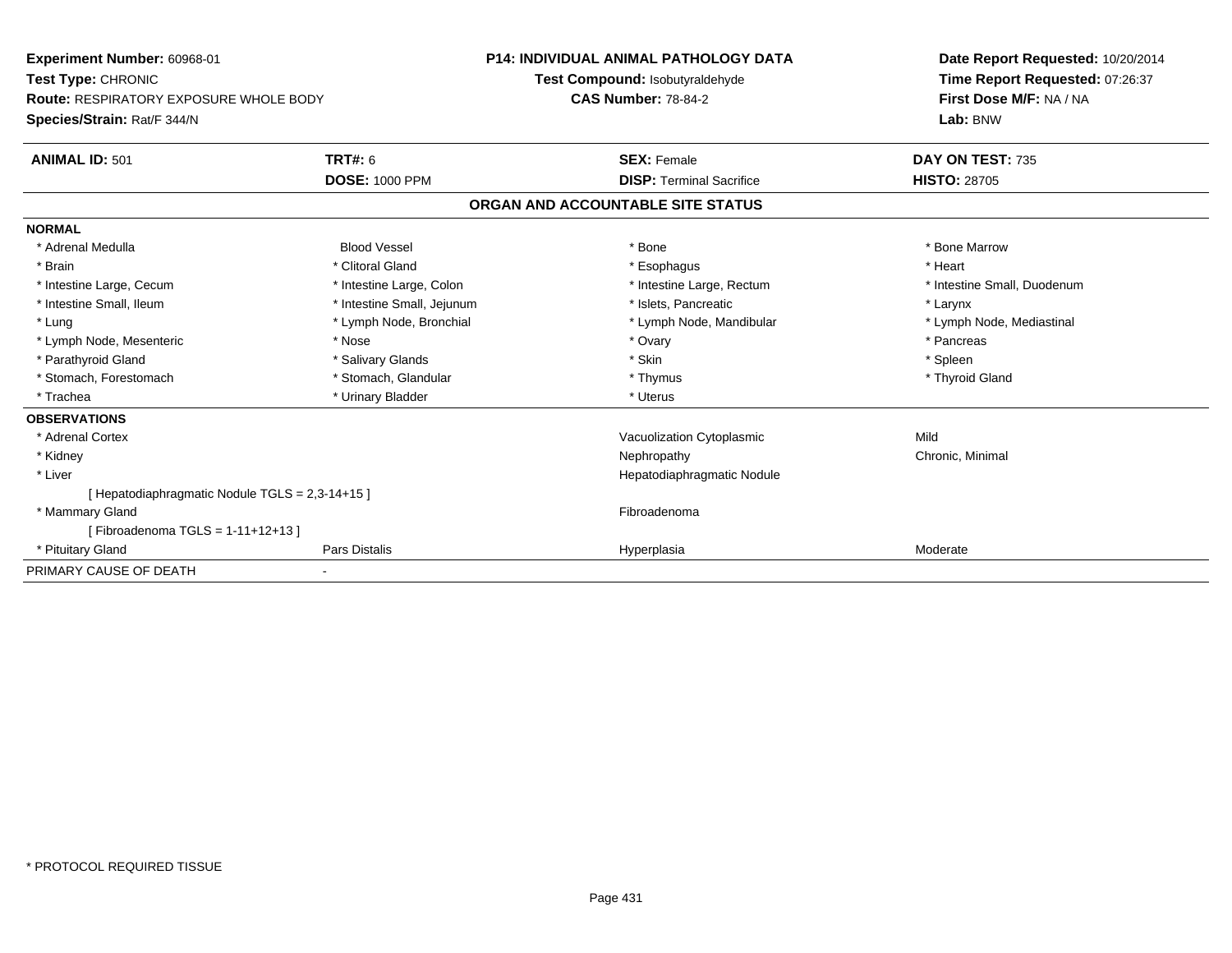| Experiment Number: 60968-01<br>Test Type: CHRONIC<br><b>Route: RESPIRATORY EXPOSURE WHOLE BODY</b><br>Species/Strain: Rat/F 344/N |                          | <b>P14: INDIVIDUAL ANIMAL PATHOLOGY DATA</b><br>Test Compound: Isobutyraldehyde<br><b>CAS Number: 78-84-2</b> | Date Report Requested: 10/20/2014<br>Time Report Requested: 07:26:37<br>First Dose M/F: NA / NA<br>Lab: BNW |
|-----------------------------------------------------------------------------------------------------------------------------------|--------------------------|---------------------------------------------------------------------------------------------------------------|-------------------------------------------------------------------------------------------------------------|
| <b>ANIMAL ID: 502</b>                                                                                                             | <b>TRT#: 6</b>           | <b>SEX: Female</b>                                                                                            | DAY ON TEST: 735                                                                                            |
|                                                                                                                                   | <b>DOSE: 1000 PPM</b>    | <b>DISP: Terminal Sacrifice</b>                                                                               | <b>HISTO: 28706</b>                                                                                         |
|                                                                                                                                   |                          | ORGAN AND ACCOUNTABLE SITE STATUS                                                                             |                                                                                                             |
| <b>NORMAL</b>                                                                                                                     |                          |                                                                                                               |                                                                                                             |
| * Adrenal Cortex                                                                                                                  | * Adrenal Medulla        | <b>Blood Vessel</b>                                                                                           | * Bone                                                                                                      |
| * Bone Marrow                                                                                                                     | * Brain                  | * Clitoral Gland                                                                                              | * Esophagus                                                                                                 |
| * Heart                                                                                                                           | * Intestine Large, Cecum | * Intestine Large, Colon                                                                                      | * Intestine Large, Rectum                                                                                   |
| * Intestine Small, Duodenum                                                                                                       | * Intestine Small, Ileum | * Intestine Small, Jejunum                                                                                    | * Islets, Pancreatic                                                                                        |
| * Larynx                                                                                                                          | * Liver                  | * Lung                                                                                                        | * Lymph Node, Bronchial                                                                                     |
| * Lymph Node, Mediastinal                                                                                                         | * Lymph Node, Mesenteric | * Nose                                                                                                        | * Ovary                                                                                                     |
| * Parathyroid Gland                                                                                                               | * Salivary Glands        | * Skin                                                                                                        | * Spleen                                                                                                    |
| * Stomach, Forestomach                                                                                                            | * Stomach, Glandular     | * Thymus                                                                                                      | * Thyroid Gland                                                                                             |
| * Trachea                                                                                                                         | * Urinary Bladder        | * Uterus                                                                                                      |                                                                                                             |
| <b>MISSING</b>                                                                                                                    |                          |                                                                                                               |                                                                                                             |
| * Lymph Node, Mandibular                                                                                                          |                          |                                                                                                               |                                                                                                             |
| <b>OBSERVATIONS</b>                                                                                                               |                          |                                                                                                               |                                                                                                             |
| * Kidney                                                                                                                          |                          | Nephropathy                                                                                                   | Chronic, Mild                                                                                               |
| * Mammary Gland                                                                                                                   |                          | Fibroadenoma                                                                                                  |                                                                                                             |
| [Fibroadenoma TGLS = 1-11]                                                                                                        |                          |                                                                                                               |                                                                                                             |
| * Pancreas                                                                                                                        |                          | Atrophy                                                                                                       | Minimal                                                                                                     |
| * Pituitary Gland                                                                                                                 | <b>Pars Distalis</b>     | Adenoma                                                                                                       |                                                                                                             |
| [Adenoma TGLS = $2-8$ ]                                                                                                           |                          |                                                                                                               |                                                                                                             |
| PRIMARY CAUSE OF DEATH                                                                                                            |                          |                                                                                                               |                                                                                                             |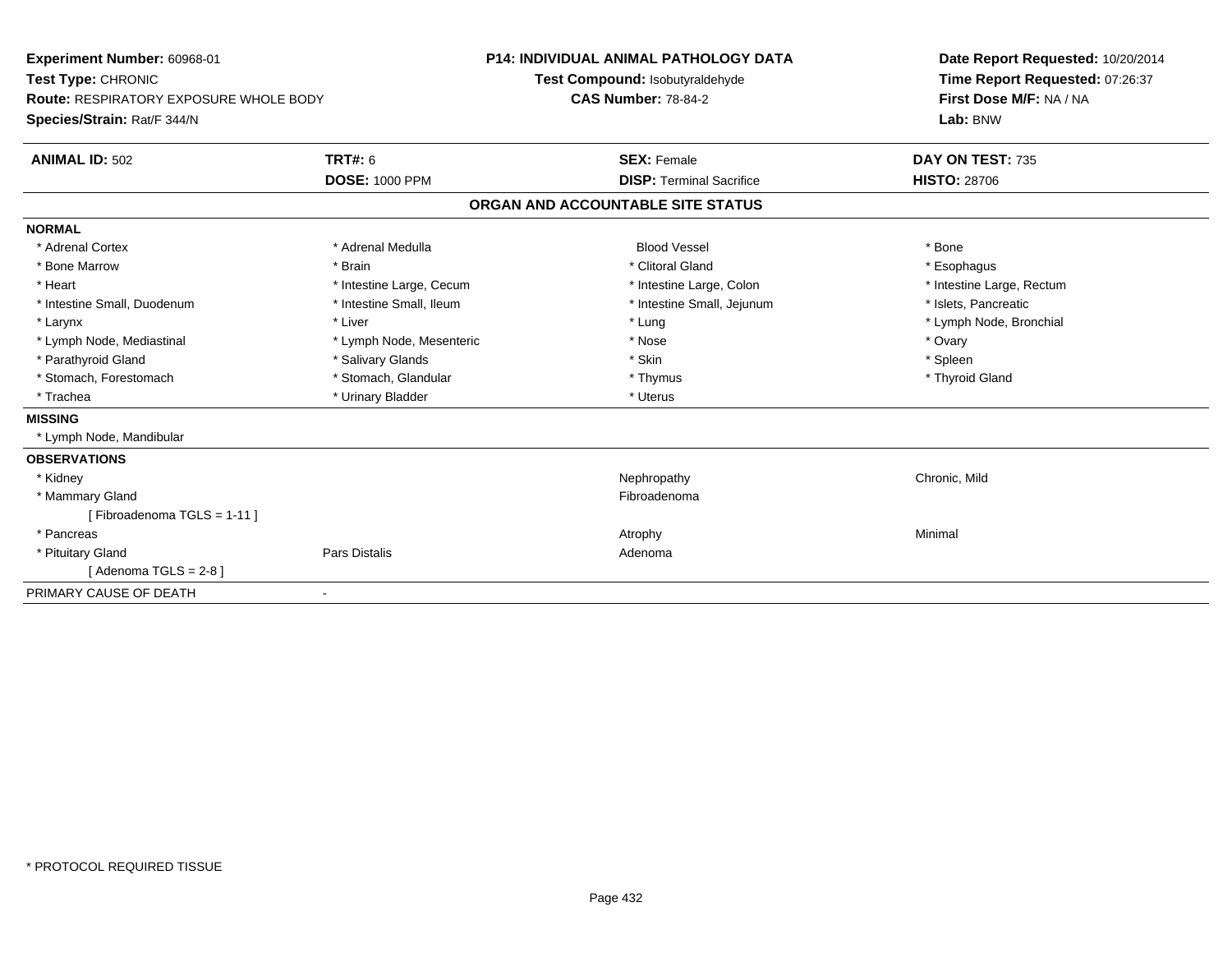**Experiment Number:** 60968-01**Test Type:** CHRONIC **Route:** RESPIRATORY EXPOSURE WHOLE BODY**Species/Strain:** Rat/F 344/N**P14: INDIVIDUAL ANIMAL PATHOLOGY DATATest Compound:** Isobutyraldehyde**CAS Number:** 78-84-2**Date Report Requested:** 10/20/2014**Time Report Requested:** 07:26:37**First Dose M/F:** NA / NA**Lab:** BNW**ANIMAL ID:** 503**TRT#:** 6 **SEX:** Female **SEX: Female DAY ON TEST:** 735 **DOSE:** 1000 PPM**DISP:** Terminal Sacrifice **HISTO:** 28707 **ORGAN AND ACCOUNTABLE SITE STATUSNORMAL**\* Adrenal Cortex \* Adrenal Medulla \* \* Book \* Blood Vessel \* Book \* Bone \* Bone \* Bone \* Bone \* Bone \* Bone \* Bone \* Bone \* Bone \* Esophagus \* Bone Marrow \* \* Android \* Brain \* Brain \* Clitoral Gland \* Clitoral Gland \* Esophagus \* Esophagus \* Esophagus \* Intestine Large, Rectum \* Heart **\*** Intestine Large, Cecum \* Intestine Large, Cecum \* Intestine Large, Colon \* Intestine Small, Duodenum \* Intestine Small, Ileum \* Intestine Small, Intestine Small, Jejunum \* Islets, Pancreatic \* Larynx \* Louis \* Liver \* Lung \* Lung \* Lung \* Lung \* Lung \* Lymph Node, Bronchial \* Lymph Node, Bronchial \* \* Lymph Node, Mandibular \* Notal \* Lymph Node, Mediastinal \* Nammary Gland \* Mammary Gland \* Ovary \* Ovary \* Skin \* Pancreas \* Pancreas \* Pancreas \* Pancreas \* Pancreas \* Salivary Glands \* Salivary Glands \* Salivary Glands \* \* Thymus \* Spleen \* Stomach, Forestomach \* Stomach, Forestomach \* Stomach, Slandular \* Stomach, Glandular \* Trachea \* Urinary Bladder \* Urinary Bladder \* Urinary Bladder \* Uterus **OBSERVATIONS** \* Kidney Renal Tubule Mineralization Minimal Nephropathy Chronic, Minimal \* Lymph Node, Mesentericc and the contract of the contract of the contract of the contract of the contract of the contract of the contract of the contract of the contract of the contract of the contract of the contract of the contract of the cont Hemorrhage Moderate \* Nosee and the state of the state of the state of the state of the state of the state of the state of the state of the state of the state of the state of the state of the state of the state of the state of the state of the stat Inflammation Suppurative, Marked Note: focal inflam in left max turb in xs2, with assoc. fb. \* Pituitary Glandd and the contract of Pars Distalis and the contract of Adenoma and Adenoma and the Adenoma and the Adenoma and  $\lambda$ Cystt behavior of the contract of the contract of the contract of the contract of the contract of the contract of the contract of the contract of the contract of the contract of the contract of the contract of the contract of  $[$  Cyst TGLS = 1-8  $]$  \* Thyroid Gland C Cell Hyperplasia Minimal Follicular Cel Hyperplasiaa Minimal PRIMARY CAUSE OF DEATH-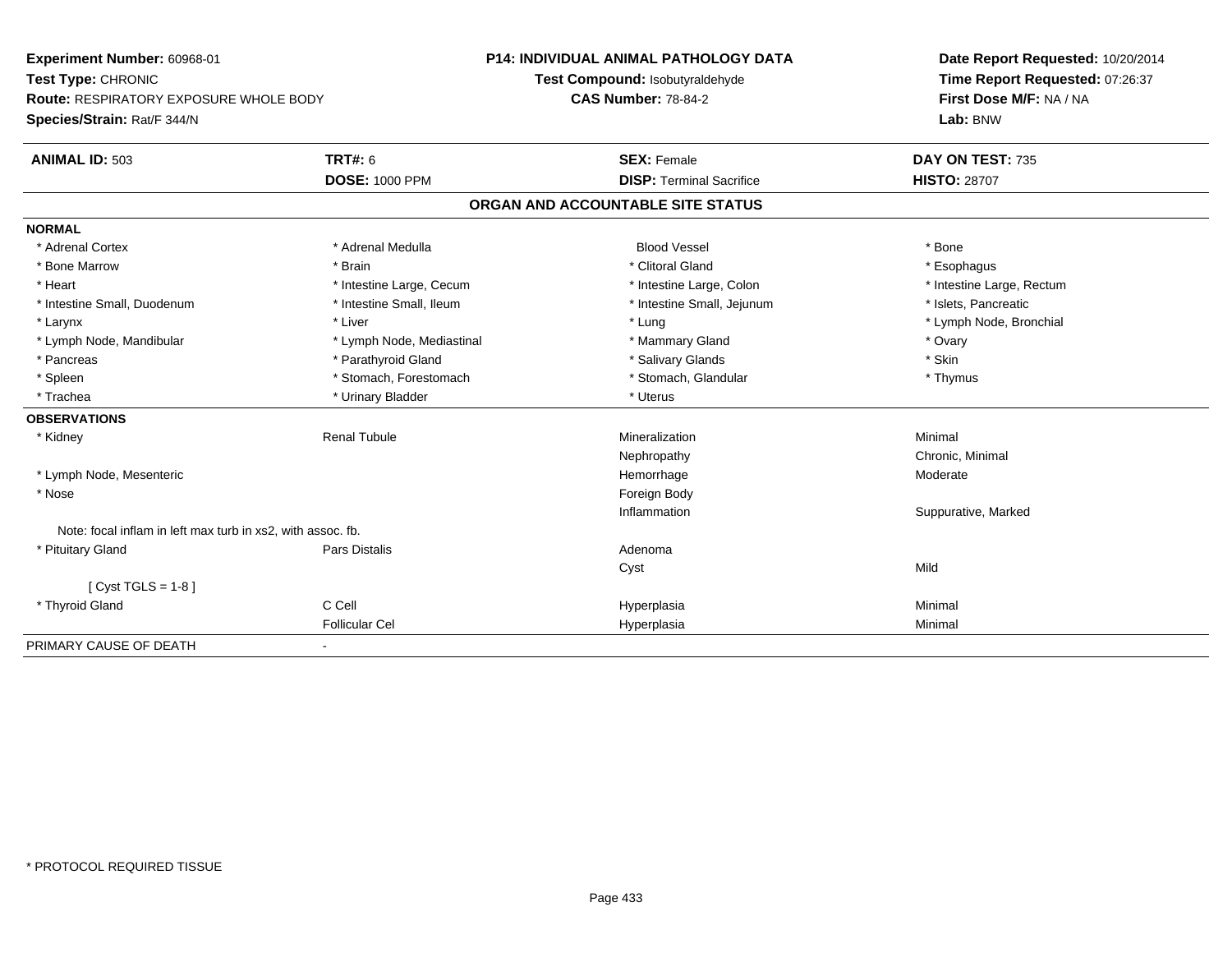| Experiment Number: 60968-01<br>Test Type: CHRONIC<br><b>Route: RESPIRATORY EXPOSURE WHOLE BODY</b><br>Species/Strain: Rat/F 344/N |                            | P14: INDIVIDUAL ANIMAL PATHOLOGY DATA<br>Test Compound: Isobutyraldehyde<br><b>CAS Number: 78-84-2</b> | Date Report Requested: 10/20/2014<br>Time Report Requested: 07:26:37<br>First Dose M/F: NA / NA<br>Lab: BNW |  |
|-----------------------------------------------------------------------------------------------------------------------------------|----------------------------|--------------------------------------------------------------------------------------------------------|-------------------------------------------------------------------------------------------------------------|--|
| <b>ANIMAL ID: 504</b>                                                                                                             | <b>TRT#: 6</b>             | <b>SEX: Female</b>                                                                                     | DAY ON TEST: 685                                                                                            |  |
|                                                                                                                                   | <b>DOSE: 1000 PPM</b>      | <b>DISP: Natural Death</b>                                                                             | <b>HISTO: 28708</b>                                                                                         |  |
|                                                                                                                                   |                            | ORGAN AND ACCOUNTABLE SITE STATUS                                                                      |                                                                                                             |  |
| <b>NORMAL</b>                                                                                                                     |                            |                                                                                                        |                                                                                                             |  |
| * Adrenal Cortex                                                                                                                  | <b>Blood Vessel</b>        | * Bone                                                                                                 | * Bone Marrow                                                                                               |  |
| * Brain                                                                                                                           | * Esophagus                | * Heart                                                                                                | * Lung                                                                                                      |  |
| * Lymph Node, Bronchial                                                                                                           | * Lymph Node, Mandibular   | * Lymph Node, Mediastinal                                                                              | * Lymph Node, Mesenteric                                                                                    |  |
| * Mammary Gland                                                                                                                   | * Ovary                    | * Parathyroid Gland                                                                                    | * Salivary Glands                                                                                           |  |
| * Skin                                                                                                                            | * Stomach, Forestomach     | * Stomach, Glandular                                                                                   | * Thymus                                                                                                    |  |
| * Thyroid Gland                                                                                                                   | * Urinary Bladder          | * Uterus                                                                                               |                                                                                                             |  |
| <b>MISSING</b>                                                                                                                    |                            |                                                                                                        |                                                                                                             |  |
| * Adrenal Medulla                                                                                                                 |                            |                                                                                                        |                                                                                                             |  |
| <b>AUTO PRECLUDES DIAG.</b>                                                                                                       |                            |                                                                                                        |                                                                                                             |  |
| * Intestine Large, Cecum                                                                                                          | * Intestine Large, Colon   | * Intestine Large, Rectum                                                                              | * Intestine Small, Duodenum                                                                                 |  |
| * Intestine Small, Ileum                                                                                                          | * Intestine Small, Jejunum | * Islets, Pancreatic                                                                                   | * Larynx                                                                                                    |  |
| * Nose                                                                                                                            | * Pancreas                 | * Pituitary Gland                                                                                      | * Spleen                                                                                                    |  |
| * Trachea                                                                                                                         |                            |                                                                                                        |                                                                                                             |  |
| <b>OBSERVATIONS</b>                                                                                                               |                            |                                                                                                        |                                                                                                             |  |
| * Clitoral Gland                                                                                                                  |                            | Cyst                                                                                                   | Moderate                                                                                                    |  |
| [Cyst TGLS = $1,4-13+7$ ]                                                                                                         |                            |                                                                                                        |                                                                                                             |  |
| * Kidney                                                                                                                          |                            | Nephropathy                                                                                            | Chronic, Minimal                                                                                            |  |
| * Liver                                                                                                                           |                            | Hepatodiaphragmatic Nodule                                                                             |                                                                                                             |  |
|                                                                                                                                   |                            | Leukemia Mononuclear                                                                                   |                                                                                                             |  |
| [Hepatodiaphragmatic Nodule TGLS = 3-12]                                                                                          |                            |                                                                                                        |                                                                                                             |  |
| [ Leukemia Mononuclear TGLS = 3-12 ]                                                                                              |                            |                                                                                                        |                                                                                                             |  |
| Oral Mucosa                                                                                                                       | Pharyngeal                 | Hyperplasia                                                                                            | Moderate                                                                                                    |  |
|                                                                                                                                   |                            | Inflammation                                                                                           | Suppurative, Mild                                                                                           |  |
| * Spleen                                                                                                                          |                            |                                                                                                        |                                                                                                             |  |
| Note: TGLs= 2-11 Autolysis                                                                                                        |                            |                                                                                                        |                                                                                                             |  |
| PRIMARY CAUSE OF DEATH                                                                                                            | $\blacksquare$             |                                                                                                        |                                                                                                             |  |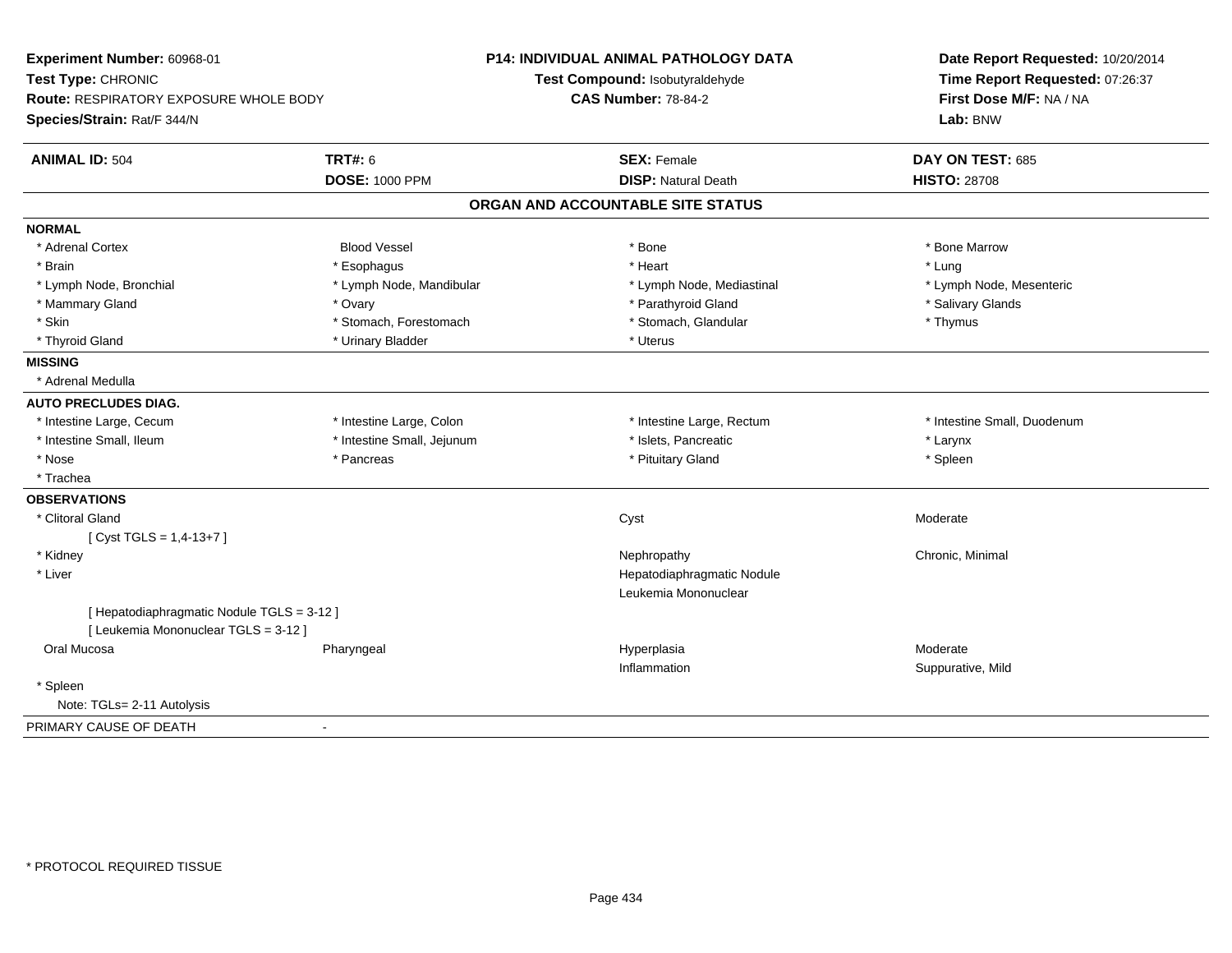| Experiment Number: 60968-01                                   |                               | <b>P14: INDIVIDUAL ANIMAL PATHOLOGY DATA</b> | Date Report Requested: 10/20/2014<br>Time Report Requested: 07:26:37 |  |
|---------------------------------------------------------------|-------------------------------|----------------------------------------------|----------------------------------------------------------------------|--|
| Test Type: CHRONIC                                            |                               | Test Compound: Isobutyraldehyde              |                                                                      |  |
| <b>Route: RESPIRATORY EXPOSURE WHOLE BODY</b>                 |                               | <b>CAS Number: 78-84-2</b>                   | First Dose M/F: NA / NA                                              |  |
| Species/Strain: Rat/F 344/N                                   |                               |                                              | Lab: BNW                                                             |  |
| <b>ANIMAL ID: 505</b>                                         | <b>TRT#: 6</b>                | <b>SEX: Female</b>                           | DAY ON TEST: 608                                                     |  |
|                                                               | <b>DOSE: 1000 PPM</b>         | <b>DISP: Moribund Sacrifice</b>              | <b>HISTO: 28709</b>                                                  |  |
|                                                               |                               | ORGAN AND ACCOUNTABLE SITE STATUS            |                                                                      |  |
| <b>NORMAL</b>                                                 |                               |                                              |                                                                      |  |
| * Adrenal Cortex                                              | * Adrenal Medulla             | <b>Blood Vessel</b>                          | * Bone                                                               |  |
| * Bone Marrow                                                 | * Brain                       | * Clitoral Gland                             | * Heart                                                              |  |
| * Intestine Large, Cecum                                      | * Intestine Large, Colon      | * Intestine Large, Rectum                    | * Intestine Small, Duodenum                                          |  |
| * Intestine Small, Ileum                                      | * Intestine Small, Jejunum    | * Islets, Pancreatic                         | * Larynx                                                             |  |
| * Lung                                                        | * Lymph Node, Bronchial       | * Lymph Node, Mandibular                     | * Lymph Node, Mediastinal                                            |  |
| * Mammary Gland                                               | * Nose                        | * Parathyroid Gland                          | * Pituitary Gland                                                    |  |
| * Salivary Glands                                             | * Skin                        | * Spleen                                     | * Thymus                                                             |  |
| * Trachea                                                     | * Urinary Bladder             |                                              |                                                                      |  |
| <b>OBSERVATIONS</b>                                           |                               |                                              |                                                                      |  |
| * Esophagus                                                   |                               | Lymphoma Malignant                           |                                                                      |  |
| * Kidney                                                      |                               | Lymphoma Malignant                           |                                                                      |  |
| [ Lymphoma Malignant TGLS = 6-5 ]                             |                               |                                              |                                                                      |  |
| * Liver                                                       |                               | Hepatodiaphragmatic Nodule                   |                                                                      |  |
| [ Hepatodiaphragmatic Nodule TGLS = 4-11 ]                    |                               |                                              |                                                                      |  |
| * Lymph Node, Mesenteric                                      |                               | Lymphoma Malignant                           |                                                                      |  |
| Mesentery                                                     |                               | Lymphoma Malignant                           |                                                                      |  |
| [ Lymphoma Malignant TGLS = 5-4+13 ]                          |                               |                                              |                                                                      |  |
| * Ovary                                                       |                               | Lymphoma Malignant                           |                                                                      |  |
| [ Lymphoma Malignant TGLS = 5-4+13 ]                          |                               |                                              |                                                                      |  |
| * Pancreas                                                    |                               | Lymphoma Malignant                           |                                                                      |  |
| [ Lymphoma Malignant TGLS = 5-4+13 ]                          |                               |                                              |                                                                      |  |
| * Stomach, Forestomach                                        |                               | Lymphoma Malignant                           |                                                                      |  |
|                                                               |                               | Ulcer                                        | Mild                                                                 |  |
| [ Lymphoma Malignant TGLS = 7-12 ]<br>[ $Uicer$ TGLS = 7-12 ] |                               |                                              |                                                                      |  |
| * Stomach, Glandular                                          |                               | Lymphoma Malignant                           |                                                                      |  |
| [ Lymphoma Malignant TGLS = 7-12 ]                            |                               |                                              |                                                                      |  |
| * Thyroid Gland                                               | C Cell                        | Hyperplasia                                  | Minimal                                                              |  |
| * Uterus                                                      |                               | Lymphoma Malignant                           |                                                                      |  |
| PRIMARY CAUSE OF DEATH                                        | - Pancreas Lymphoma Malignant |                                              |                                                                      |  |
|                                                               |                               |                                              |                                                                      |  |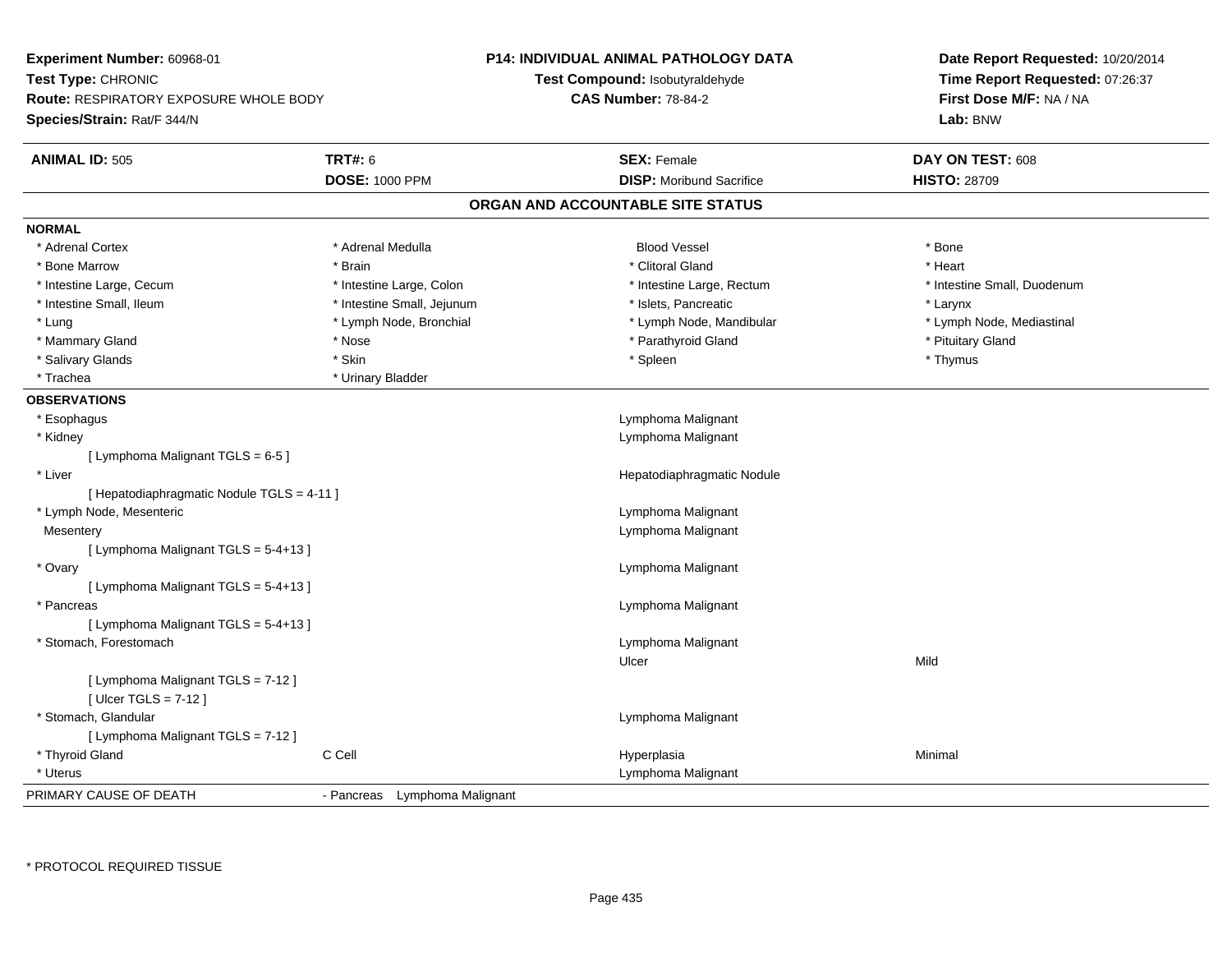| <b>Experiment Number: 60968-01</b><br><b>Test Type: CHRONIC</b><br><b>Route: RESPIRATORY EXPOSURE WHOLE BODY</b><br>Species/Strain: Rat/F 344/N |                                                                                                                 | <b>P14: INDIVIDUAL ANIMAL PATHOLOGY DATA</b><br>Test Compound: Isobutyraldehyde<br><b>CAS Number: 78-84-2</b> | Date Report Requested: 10/20/2014<br>Time Report Requested: 07:26:37<br>First Dose M/F: NA / NA |
|-------------------------------------------------------------------------------------------------------------------------------------------------|-----------------------------------------------------------------------------------------------------------------|---------------------------------------------------------------------------------------------------------------|-------------------------------------------------------------------------------------------------|
|                                                                                                                                                 |                                                                                                                 |                                                                                                               | Lab: BNW                                                                                        |
| <b>ANIMAL ID: 505</b>                                                                                                                           | <b>TRT#:</b> 6                                                                                                  | <b>SEX: Female</b>                                                                                            | DAY ON TEST: 608                                                                                |
| <b>DOSE: 1000 PPM</b>                                                                                                                           |                                                                                                                 | <b>DISP:</b> Moribund Sacrifice                                                                               | <b>HISTO: 28709</b>                                                                             |
|                                                                                                                                                 |                                                                                                                 | <b>ORGAN AND ACCOUNTABLE SITE STATUS</b>                                                                      |                                                                                                 |
|                                                                                                                                                 | Animal Note: multiple site round cell tumor in mesentery, peritoneal surfaces. diff dx: wier d MCL, ovarian CA. |                                                                                                               |                                                                                                 |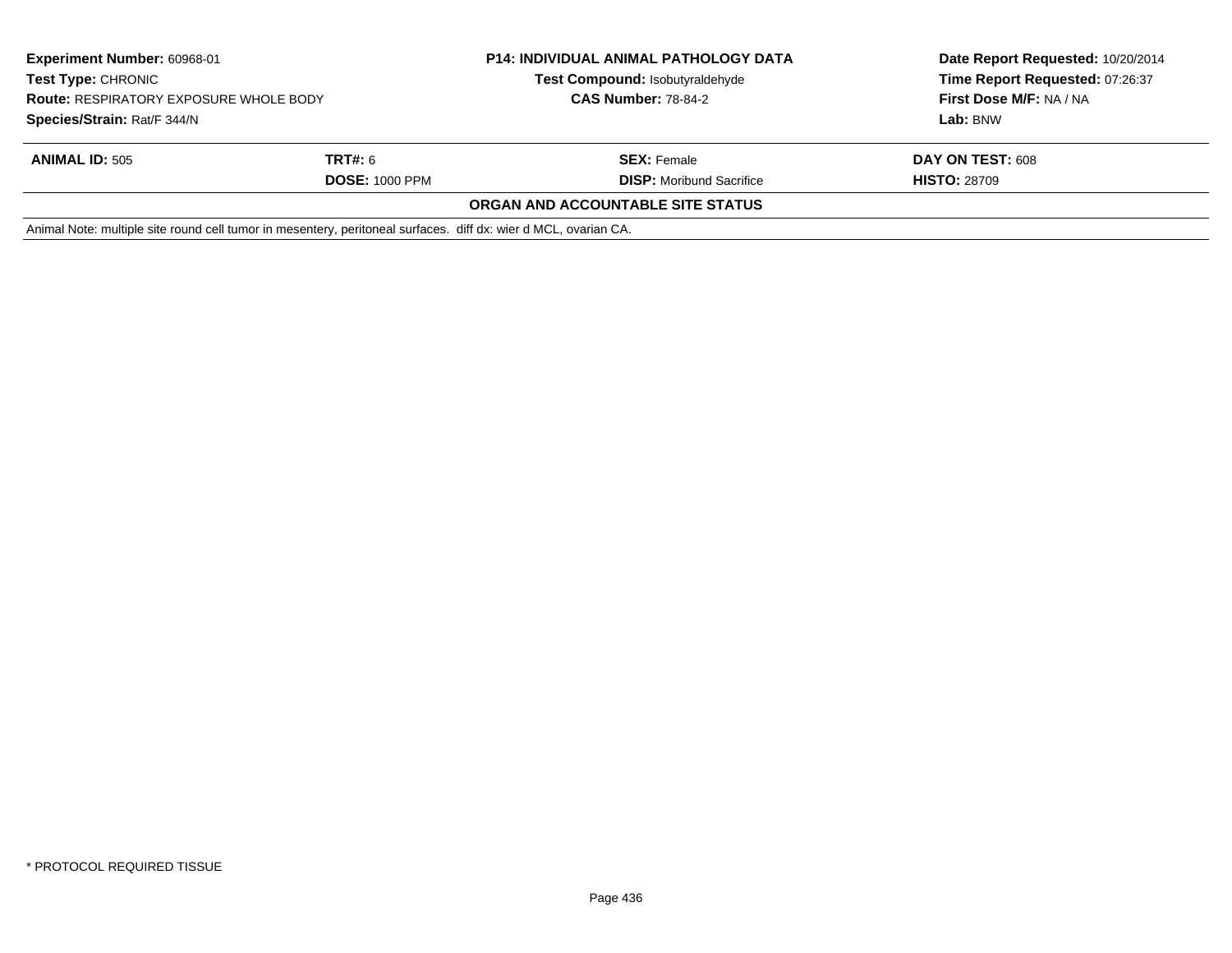| Experiment Number: 60968-01<br>Test Type: CHRONIC                            |                                         | <b>P14: INDIVIDUAL ANIMAL PATHOLOGY DATA</b><br>Test Compound: Isobutyraldehyde | Date Report Requested: 10/20/2014<br>Time Report Requested: 07:26:37 |  |
|------------------------------------------------------------------------------|-----------------------------------------|---------------------------------------------------------------------------------|----------------------------------------------------------------------|--|
| <b>Route: RESPIRATORY EXPOSURE WHOLE BODY</b><br>Species/Strain: Rat/F 344/N | <b>CAS Number: 78-84-2</b>              |                                                                                 | First Dose M/F: NA / NA<br>Lab: BNW                                  |  |
| <b>ANIMAL ID: 506</b>                                                        | <b>TRT#: 6</b>                          | <b>SEX: Female</b>                                                              | DAY ON TEST: 508                                                     |  |
|                                                                              | <b>DOSE: 1000 PPM</b>                   | <b>DISP:</b> Moribund Sacrifice                                                 | <b>HISTO: 28710</b>                                                  |  |
|                                                                              |                                         | ORGAN AND ACCOUNTABLE SITE STATUS                                               |                                                                      |  |
| <b>NORMAL</b>                                                                |                                         |                                                                                 |                                                                      |  |
| * Adrenal Cortex                                                             | * Adrenal Medulla                       | <b>Blood Vessel</b>                                                             | * Bone                                                               |  |
| * Bone Marrow                                                                | * Clitoral Gland                        | * Esophagus                                                                     | * Heart                                                              |  |
| * Intestine Large, Cecum                                                     | * Intestine Large, Colon                | * Intestine Large, Rectum                                                       | * Intestine Small, Duodenum                                          |  |
| * Intestine Small, Ileum                                                     | * Intestine Small, Jejunum              | * Islets, Pancreatic                                                            | * Larynx                                                             |  |
| * Liver                                                                      | * Lung                                  | * Lymph Node, Bronchial                                                         | * Lymph Node, Mandibular                                             |  |
| * Lymph Node, Mediastinal                                                    | * Nose                                  | * Ovary                                                                         | * Pancreas                                                           |  |
| * Salivary Glands                                                            | * Skin                                  | * Spleen                                                                        | * Stomach, Forestomach                                               |  |
| * Stomach, Glandular                                                         | * Thymus                                | * Thyroid Gland                                                                 | * Trachea                                                            |  |
| * Urinary Bladder                                                            | * Uterus                                |                                                                                 |                                                                      |  |
| <b>MISSING</b>                                                               |                                         |                                                                                 |                                                                      |  |
| * Parathyroid Gland                                                          |                                         |                                                                                 |                                                                      |  |
| <b>OBSERVATIONS</b>                                                          |                                         |                                                                                 |                                                                      |  |
| * Brain                                                                      | Ventricle                               | Hydrocephalus                                                                   | Mild                                                                 |  |
| * Kidney                                                                     | <b>Renal Tubule</b>                     | Mineralization                                                                  | Minimal                                                              |  |
|                                                                              |                                         | Nephropathy                                                                     | Chronic, Minimal                                                     |  |
| * Lymph Node, Mesenteric                                                     |                                         | Hyperplasia                                                                     | Lymphoid, Mild                                                       |  |
| [ Hyperplasia TGLS = 4-6 ]                                                   |                                         |                                                                                 |                                                                      |  |
| * Mammary Gland                                                              |                                         | Fibroadenoma                                                                    |                                                                      |  |
| * Pituitary Gland                                                            | Pars Distalis                           | Adenoma                                                                         |                                                                      |  |
| [Adenoma TGLS = $3-8$ ]                                                      |                                         |                                                                                 |                                                                      |  |
| PRIMARY CAUSE OF DEATH                                                       | - Pituitary Gland Pars Distalis Adenoma |                                                                                 |                                                                      |  |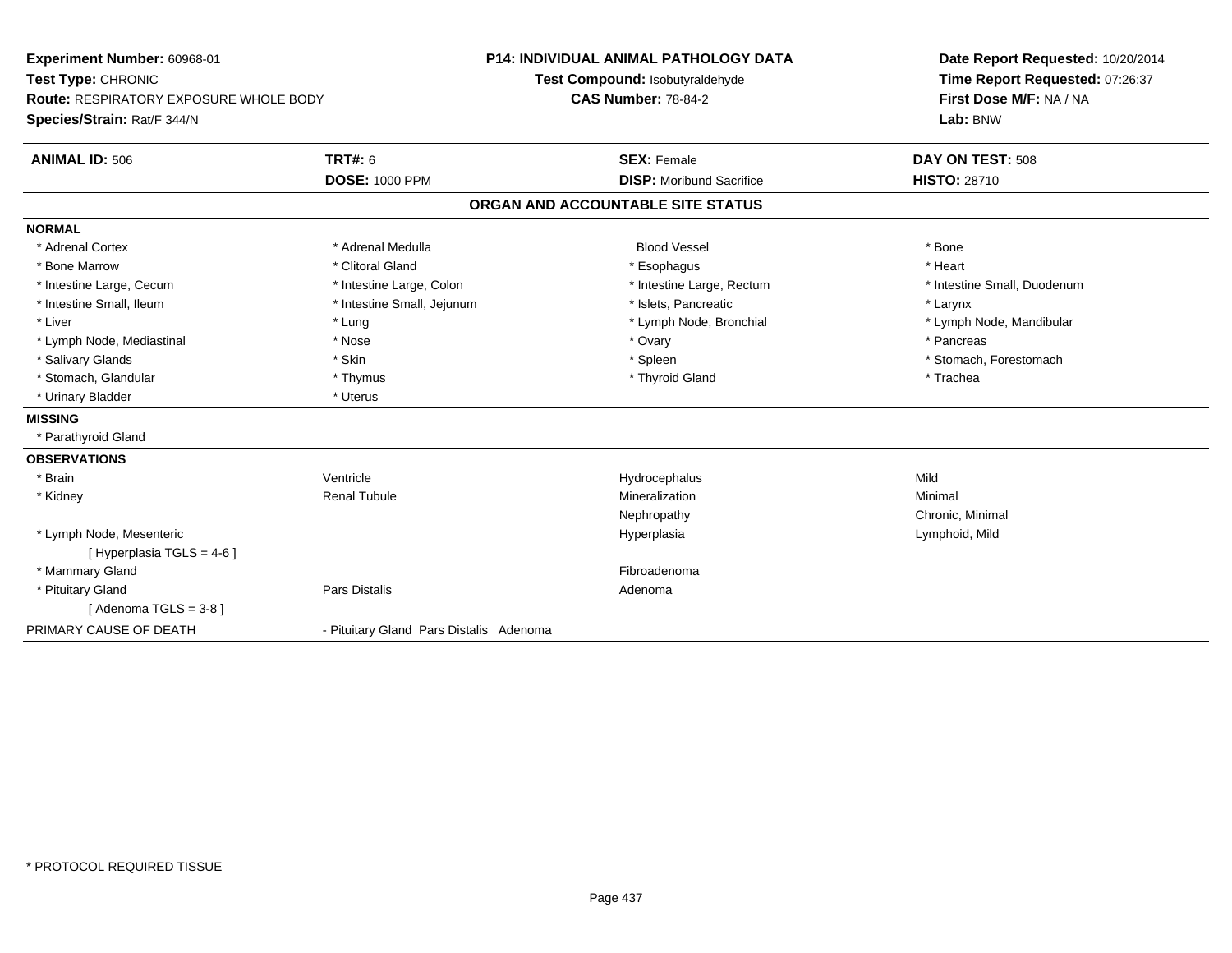**Experiment Number:** 60968-01**Test Type:** CHRONIC **Route:** RESPIRATORY EXPOSURE WHOLE BODY**Species/Strain:** Rat/F 344/N**P14: INDIVIDUAL ANIMAL PATHOLOGY DATATest Compound:** Isobutyraldehyde**CAS Number:** 78-84-2**Date Report Requested:** 10/20/2014**Time Report Requested:** 07:26:37**First Dose M/F:** NA / NA**Lab:** BNW**ANIMAL ID:** 507**TRT#:** 6 **SEX:** Female **SEX: Female DAY ON TEST:** 487 **DOSE:** 1000 PPM**DISP:** Moribund Sacrifice **HISTO:** 28711 **ORGAN AND ACCOUNTABLE SITE STATUSNORMAL**\* Adrenal Cortex \* Adrenal Medulla \* \* Book \* Blood Vessel \* Book \* Bone \* Bone \* Bone \* Bone \* Bone \* Bone \* Bone \* Bone \* Bone \* Heart \* Bone Marrow \* Clitoral Gland \* Esophagus \* Heart \* Intestine Large, Cecum \* Intestine Large, Colon \* Intestine Large, Thestine Large, Rectum \* Intestine Small, Duodenum \* Intestine Small, Ileum \* https://www.fatheratic \* Lung \* Intestine Small, Jejunum \* Islets, Pancreatic \* Lung \* Lung \* Lymph Node, Mesenteric \* Lymph Node, Bronchial \* Lymph Node, Mandibular \* Lymph Node, Mediastinal \* Lymph Node, Mediastinal \* Mammary Gland \* \* Andrew \* Nose \* \* Nose \* \* Ovary \* Ovary \* Ovary \* \* Ovary \* \* Pancreas \* \* Pancreas \* \* Pancreas \* \* Pancreas \* \* Pancreas \* \* Pancreas \* \* Pancreas \* \* Pancreas \* \* Pancreas \* \* Pancreas \* \* Pancreas \* Parathyroid Gland \* \* Salivary Glands \* Salivary Glands \* Skin \* Skin \* State \* Spleen \* Spleen \* Spleen \* Spleen \* Trachea \* Stomach, Glandular \* Thymus \* Thymus \* Thymus \* Thyroid Gland \* Thyroid Gland \* \* Urinary Bladder \* Uterus **OBSERVATIONS** \* Brainn wenne alle the Ventricle wenne and the Hydrocephalus Moderate Moderate Moderate Moderate and the Ventricle o \* Kidney Renal Tubule Mineralization Minimal Nephropathy Chronic, Mild \* Larynx**x** and the contract of the contract of the contract of the contract of the contract of the contract of the contract of the contract of the contract of the contract of the contract of the contract of the contract of the co Epithelium Metaplasia Squamous, Minimal [ Foreign Body TGLS = 2-8 ] \* Liver Vacuolization Cytoplasmic Moderate \* Pituitary Glandd and the contract of Pars Distalis and the contract of Adenoma and Adenoma and the Adenoma and the Adenoma and  $\lambda$  $[$  Adenoma TGLS = 2-8  $]$  \* Stomach, Forestomachh ann an t-ìre ann an t-ìre ann an t-ìre ann an t-ìre ann an t-ìre ann an t-ìre ann an Mild ann an Mild ann an Inflammation Suppurative, Mild Ulcerr Mild PRIMARY CAUSE OF DEATH- Pituitary Gland Pars Distalis Adenoma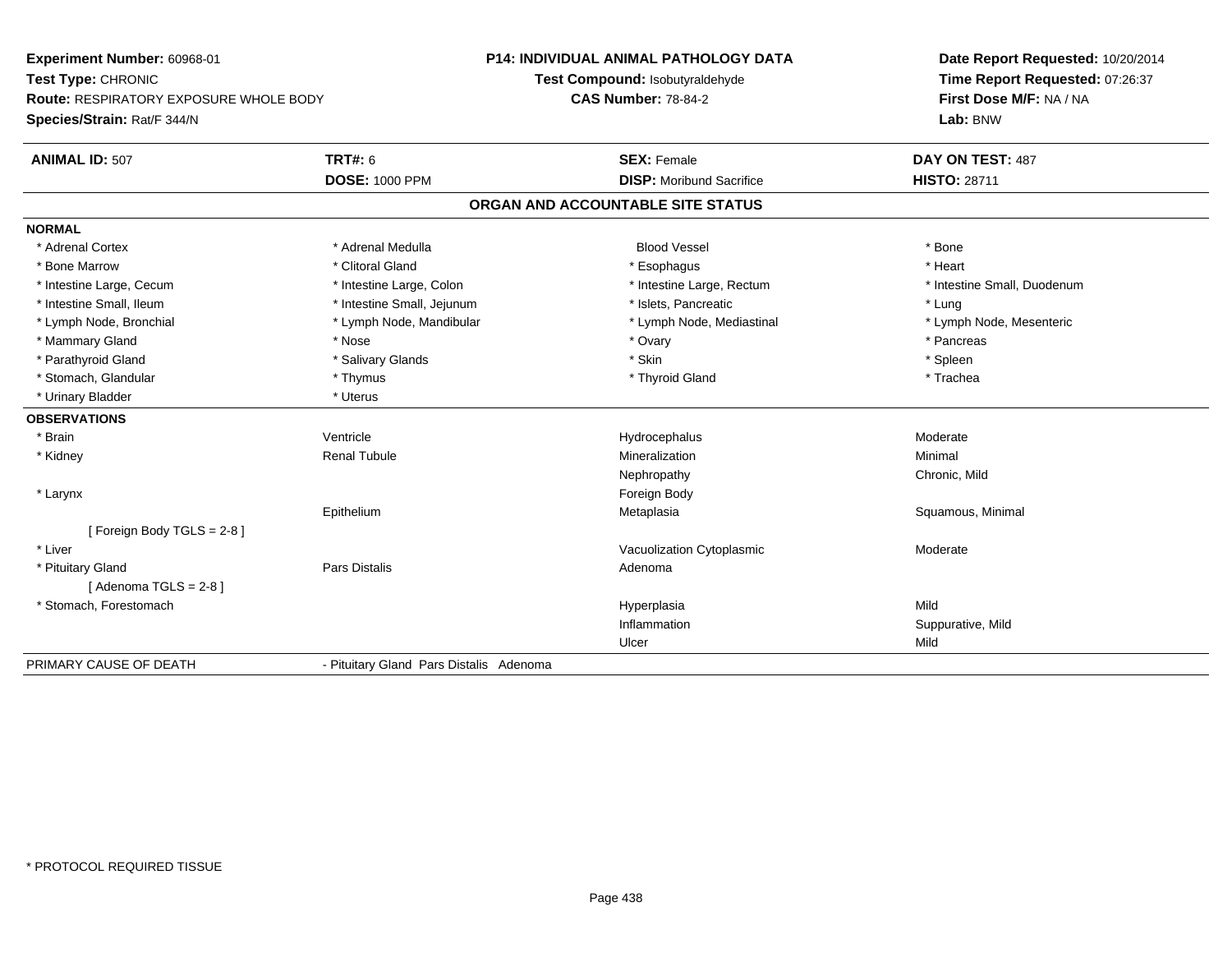| Experiment Number: 60968-01                                                                    |                           | P14: INDIVIDUAL ANIMAL PATHOLOGY DATA | Date Report Requested: 10/20/2014 |  |
|------------------------------------------------------------------------------------------------|---------------------------|---------------------------------------|-----------------------------------|--|
| Test Type: CHRONIC                                                                             |                           | Test Compound: Isobutyraldehyde       | Time Report Requested: 07:26:37   |  |
| Route: RESPIRATORY EXPOSURE WHOLE BODY                                                         |                           | <b>CAS Number: 78-84-2</b>            | First Dose M/F: NA / NA           |  |
| Species/Strain: Rat/F 344/N                                                                    |                           |                                       | Lab: BNW                          |  |
| <b>ANIMAL ID: 508</b>                                                                          | <b>TRT#: 6</b>            | <b>SEX: Female</b>                    | DAY ON TEST: 692                  |  |
|                                                                                                | <b>DOSE: 1000 PPM</b>     | <b>DISP:</b> Moribund Sacrifice       | <b>HISTO: 28712</b>               |  |
|                                                                                                |                           | ORGAN AND ACCOUNTABLE SITE STATUS     |                                   |  |
| <b>NORMAL</b>                                                                                  |                           |                                       |                                   |  |
| * Adrenal Medulla                                                                              | <b>Blood Vessel</b>       | * Bone Marrow                         | * Brain                           |  |
| * Clitoral Gland                                                                               | * Esophagus               | * Heart                               | * Intestine Large, Cecum          |  |
| * Intestine Large, Colon                                                                       | * Intestine Large, Rectum | * Intestine Small, Duodenum           | * Intestine Small, Ileum          |  |
| * Intestine Small, Jejunum                                                                     | * Islets, Pancreatic      | * Larynx                              | * Lymph Node, Bronchial           |  |
| * Lymph Node, Mandibular                                                                       | * Lymph Node, Mediastinal | * Lymph Node, Mesenteric              | * Nose                            |  |
| * Ovary                                                                                        | * Pancreas                | * Parathyroid Gland                   | * Salivary Glands                 |  |
| * Skin                                                                                         | * Spleen                  | * Stomach, Forestomach                | * Stomach, Glandular              |  |
| * Trachea                                                                                      | * Uterus                  |                                       |                                   |  |
| <b>OBSERVATIONS</b>                                                                            |                           |                                       |                                   |  |
| * Adrenal Cortex                                                                               |                           | Vacuolization Cytoplasmic             | Mild                              |  |
| * Bone                                                                                         | Vertebra                  | Chordoma                              |                                   |  |
| [Chordoma TGLS = $3,4-11$ ]                                                                    |                           |                                       |                                   |  |
| * Kidney                                                                                       | Pelvis                    | <b>Dilatation</b>                     | Moderate                          |  |
| * Liver                                                                                        |                           | <b>Basophilic Focus</b>               |                                   |  |
|                                                                                                |                           | <b>Clear Cell Focus</b>               |                                   |  |
| Note: No lesion on slide 12, but clear cell focus on slide 4.<br>[Clear Cell Focus TGLS = 1-4] |                           |                                       |                                   |  |
| * Lung                                                                                         |                           | Chordoma                              | Metastatic (Tissue Nos)           |  |
| * Mammary Gland                                                                                |                           | Fibroadenoma                          |                                   |  |
| [Fibroadenoma TGLS = 2-15]                                                                     |                           |                                       |                                   |  |
| * Pituitary Gland                                                                              |                           | Cyst                                  | Mild                              |  |
| * Thymus                                                                                       |                           | Cyst                                  | Moderate                          |  |
| * Thyroid Gland                                                                                | C Cell                    | Hyperplasia                           | Minimal                           |  |
| * Urinary Bladder                                                                              |                           | Hemorrhage                            | Moderate                          |  |
| [Hemorrhage TGLS = 7-14]                                                                       |                           |                                       |                                   |  |
| PRIMARY CAUSE OF DEATH                                                                         | - Bone Vertebra Chordoma  |                                       |                                   |  |
|                                                                                                |                           |                                       |                                   |  |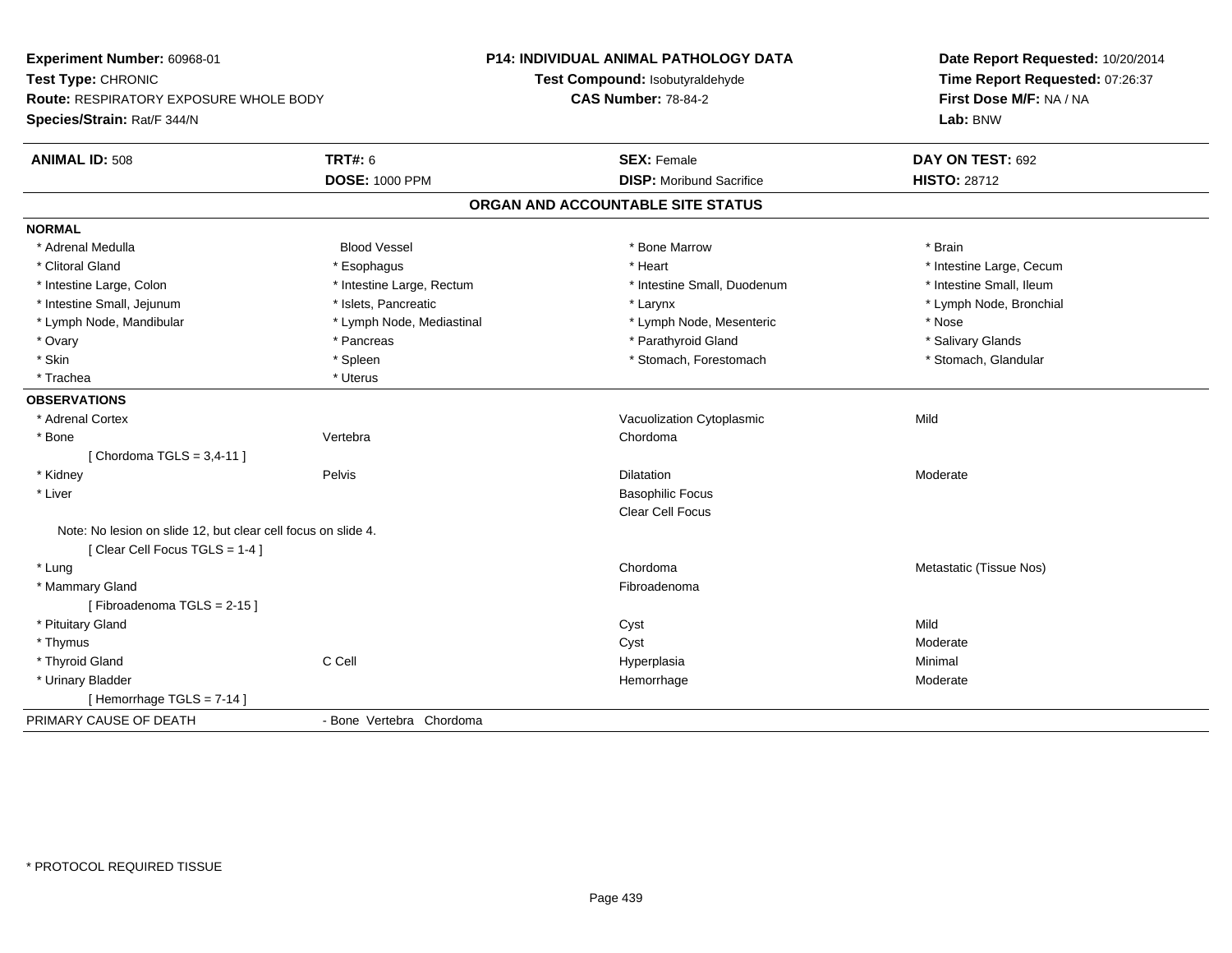**Experiment Number:** 60968-01**Test Type:** CHRONIC **Route:** RESPIRATORY EXPOSURE WHOLE BODY**Species/Strain:** Rat/F 344/N**P14: INDIVIDUAL ANIMAL PATHOLOGY DATATest Compound:** Isobutyraldehyde**CAS Number:** 78-84-2**Date Report Requested:** 10/20/2014**Time Report Requested:** 07:26:37**First Dose M/F:** NA / NA**Lab:** BNW**ANIMAL ID:** 509**TRT#:** 6 **SEX:** Female **SEX: Female DAY ON TEST:** 677 **DOSE:** 1000 PPM**DISP:** Natural Death **HISTO:** 28713 **ORGAN AND ACCOUNTABLE SITE STATUSNORMAL** \* Adrenal Medulla Blood Vessel \* Bone \* Bone Marrow\* Clitoral Gland \* Andrew \* Esophagus \* Andrew \* Heart \* Heart \* Intestine Large, Colon \* Intestine Large, Colon \* \* Intestine Large, Rectum \* Thestine Small, Duodenum \* Number of the small, Ileum \* Intestine Small, Jejunum \* Intestine Small, Jejunum \* Lymph Node, Mediastinal \* Islets, Pancreatic **\* Lymph Node, Bronchial \*** Lymph Node, Bronchial \* Lymph Node, Mandibular \* Nose \* Ovary \* Pancreas \* Parathyroid Gland \* Stomach, Glandular \* Salivary Glands \* Stomach, Forestomach \* Skin \* Skin \* Stomach, Forestomach \* Stomach, Forestomach \* Thymus \* Thyroid Gland \* Trachea \* Urinary Bladder \* **OBSERVATIONS** \* Adrenal CortexVacuolization Cytoplasmic **Minimal**  \* Brainn and the state of the state of the state of the state of the Mild and the Mild and the Mild and the Mild and the Mild and the Mild and the Mild and the Mild and the Mild and the Mild and the Mild and the Mild and the Mild \* Intestine Large, Cecumm and the contract of the contract of the contract of the contract of the contract of the Metazoan Parasite Metazoan<br>The contract of the contract of the contract of the contract of the contract of the contract of the contr \* Kidneyy the controller of the controller of the controller of the controller of the controller of the controller of the controller of the controller of the controller of the controller of the controller of the controller of the \* Larynx**x** and the contract of the contract of the contract of the contract of the contract of the contract of the contract of the contract of the contract of the contract of the contract of the contract of the contract of the co Epithelium Metaplasia Squamous, Minimal [ Foreign Body TGLS = 4-15 ] \* Liver Hepatodiaphragmatic NoduleLeukemia Mononuclear[ Hepatodiaphragmatic Nodule TGLS = 5-11 ] \* Lungg and the state of the state of the state of the state of the Hemorrhage state of the Mild of the Mild of the S  $[$  Hemorrhage TGLS = 1-3+3a  $]$  \* Lymph Node, Mesentericc and the contract of the contract of the contract of the contract of the contract of the contract of the contract of the contract of the contract of the contract of the contract of the contract of the contract of the cont Hemorrhage Moderate \* Mammary Glandd **Executive Contract of the Contract Contract Contract Contract Contract Contract Contract Contract Contract Contract Contract Contract Contract Contract Contract Contract Contract Contract Contract Contract Contract Cont**  $[$  Fibroadenoma TGLS = 6-14  $]$  \* Pituitary Glandd and the contract of Pars Distalis and the contract of Adenoma and Adenoma and the Adenoma and the Adenoma and  $\lambda$  $[$  Adenoma TGLS = 2-8  $]$  \* Spleen Leukemia Mononuclear [ Leukemia Mononuclear TGLS = 3-12+13 ] \* Uteruss the contract of the contract of the contract of the contract of the contract of the contract of the contract of the contract of the contract of the contract of the contract of the contract of the contract of the contract Mild Endometrium Hyperplasia Mild  $[$  Cyst TGLS = 4-15  $]$ 

\* PROTOCOL REQUIRED TISSUE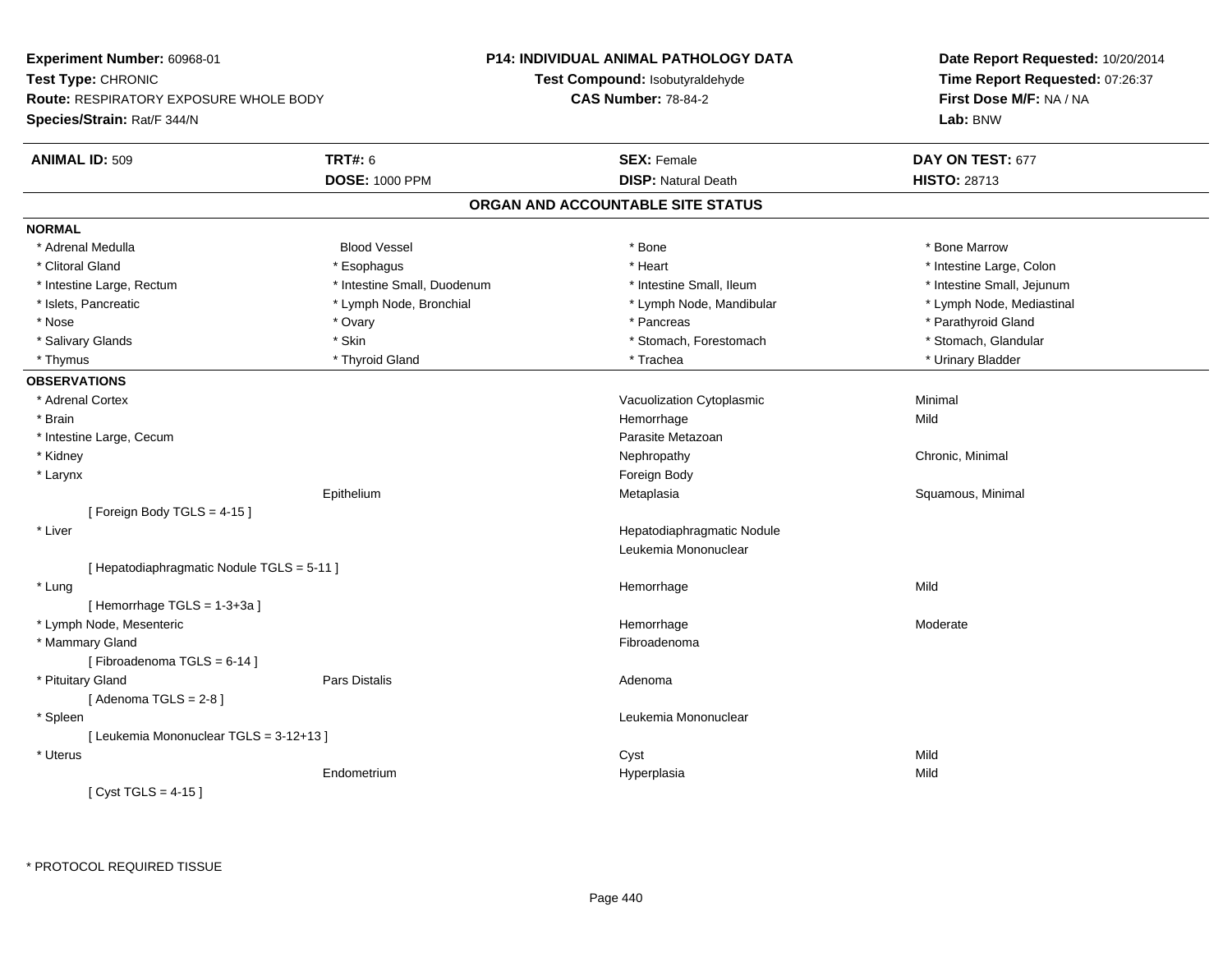| <b>Experiment Number: 60968-01</b><br>Test Type: CHRONIC<br><b>Route: RESPIRATORY EXPOSURE WHOLE BODY</b><br>Species/Strain: Rat/F 344/N |                                         | <b>P14: INDIVIDUAL ANIMAL PATHOLOGY DATA</b><br>Test Compound: Isobutyraldehyde<br><b>CAS Number: 78-84-2</b> | Date Report Requested: 10/20/2014<br>Time Report Requested: 07:26:37<br>First Dose M/F: NA / NA |  |
|------------------------------------------------------------------------------------------------------------------------------------------|-----------------------------------------|---------------------------------------------------------------------------------------------------------------|-------------------------------------------------------------------------------------------------|--|
|                                                                                                                                          |                                         |                                                                                                               | Lab: BNW                                                                                        |  |
| <b>ANIMAL ID: 509</b>                                                                                                                    | TRT#: 6                                 | <b>SEX: Female</b>                                                                                            | <b>DAY ON TEST: 677</b>                                                                         |  |
|                                                                                                                                          | <b>DOSE: 1000 PPM</b>                   | <b>DISP: Natural Death</b>                                                                                    | <b>HISTO: 28713</b>                                                                             |  |
|                                                                                                                                          |                                         | ORGAN AND ACCOUNTABLE SITE STATUS                                                                             |                                                                                                 |  |
| [Hyperplasia TGLS = $4-15$ ]                                                                                                             |                                         |                                                                                                               |                                                                                                 |  |
| PRIMARY CAUSE OF DEATH                                                                                                                   | - Pituitary Gland Pars Distalis Adenoma |                                                                                                               |                                                                                                 |  |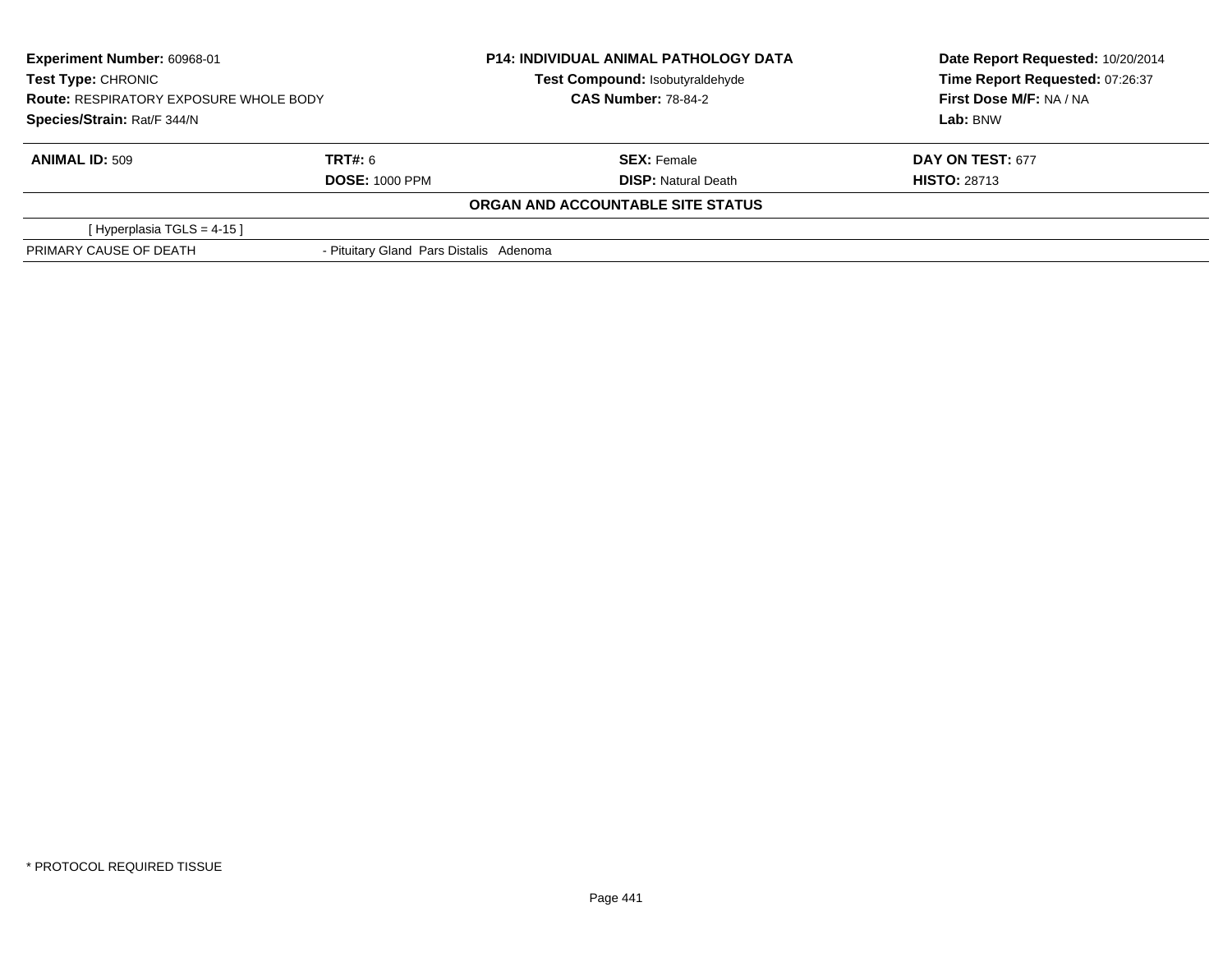| <b>Experiment Number: 60968-01</b><br><b>Test Type: CHRONIC</b><br><b>Route: RESPIRATORY EXPOSURE WHOLE BODY</b><br>Species/Strain: Rat/F 344/N |                              | <b>P14: INDIVIDUAL ANIMAL PATHOLOGY DATA</b><br>Test Compound: Isobutyraldehyde<br><b>CAS Number: 78-84-2</b> | Date Report Requested: 10/20/2014<br>Time Report Requested: 07:26:37<br>First Dose M/F: NA / NA<br>Lab: BNW |
|-------------------------------------------------------------------------------------------------------------------------------------------------|------------------------------|---------------------------------------------------------------------------------------------------------------|-------------------------------------------------------------------------------------------------------------|
| <b>ANIMAL ID: 510</b>                                                                                                                           | TRT#: 6                      | <b>SEX: Female</b>                                                                                            | DAY ON TEST: 489                                                                                            |
|                                                                                                                                                 | <b>DOSE: 1000 PPM</b>        | <b>DISP:</b> Moribund Sacrifice                                                                               | <b>HISTO: 28714</b>                                                                                         |
|                                                                                                                                                 |                              | ORGAN AND ACCOUNTABLE SITE STATUS                                                                             |                                                                                                             |
| <b>NORMAL</b>                                                                                                                                   |                              |                                                                                                               |                                                                                                             |
| * Adrenal Cortex                                                                                                                                | * Adrenal Medulla            | <b>Blood Vessel</b>                                                                                           | * Bone                                                                                                      |
| * Bone Marrow                                                                                                                                   | * Brain                      | * Clitoral Gland                                                                                              | * Esophagus                                                                                                 |
| * Heart                                                                                                                                         | * Intestine Large, Cecum     | * Intestine Large, Colon                                                                                      | * Intestine Large, Rectum                                                                                   |
| * Intestine Small, Duodenum                                                                                                                     | * Intestine Small, Ileum     | * Intestine Small, Jejunum                                                                                    | * Islets, Pancreatic                                                                                        |
| * Kidney                                                                                                                                        | * Larynx                     | * Liver                                                                                                       | * Lymph Node, Bronchial                                                                                     |
| * Lymph Node, Mandibular                                                                                                                        | * Lymph Node, Mediastinal    | * Lymph Node, Mesenteric                                                                                      | * Nose                                                                                                      |
| * Ovary                                                                                                                                         | * Pancreas                   | * Parathyroid Gland                                                                                           | * Pituitary Gland                                                                                           |
| * Salivary Glands                                                                                                                               | * Skin                       | * Spleen                                                                                                      | * Stomach, Forestomach                                                                                      |
| * Stomach, Glandular                                                                                                                            | * Thymus                     | * Thyroid Gland                                                                                               | * Trachea                                                                                                   |
| * Urinary Bladder                                                                                                                               | * Uterus                     |                                                                                                               |                                                                                                             |
| <b>OBSERVATIONS</b>                                                                                                                             |                              |                                                                                                               |                                                                                                             |
| * Lung                                                                                                                                          | Alveolar Epith               | <b>Infiltration Cellular</b>                                                                                  | Histiocyte, Minimal                                                                                         |
| * Mammary Gland                                                                                                                                 |                              | Fibroadenoma                                                                                                  |                                                                                                             |
| [Fibroadenoma TGLS = 1-11+12+13]                                                                                                                |                              |                                                                                                               |                                                                                                             |
| PRIMARY CAUSE OF DEATH                                                                                                                          | - Mammary Gland Fibroadenoma |                                                                                                               |                                                                                                             |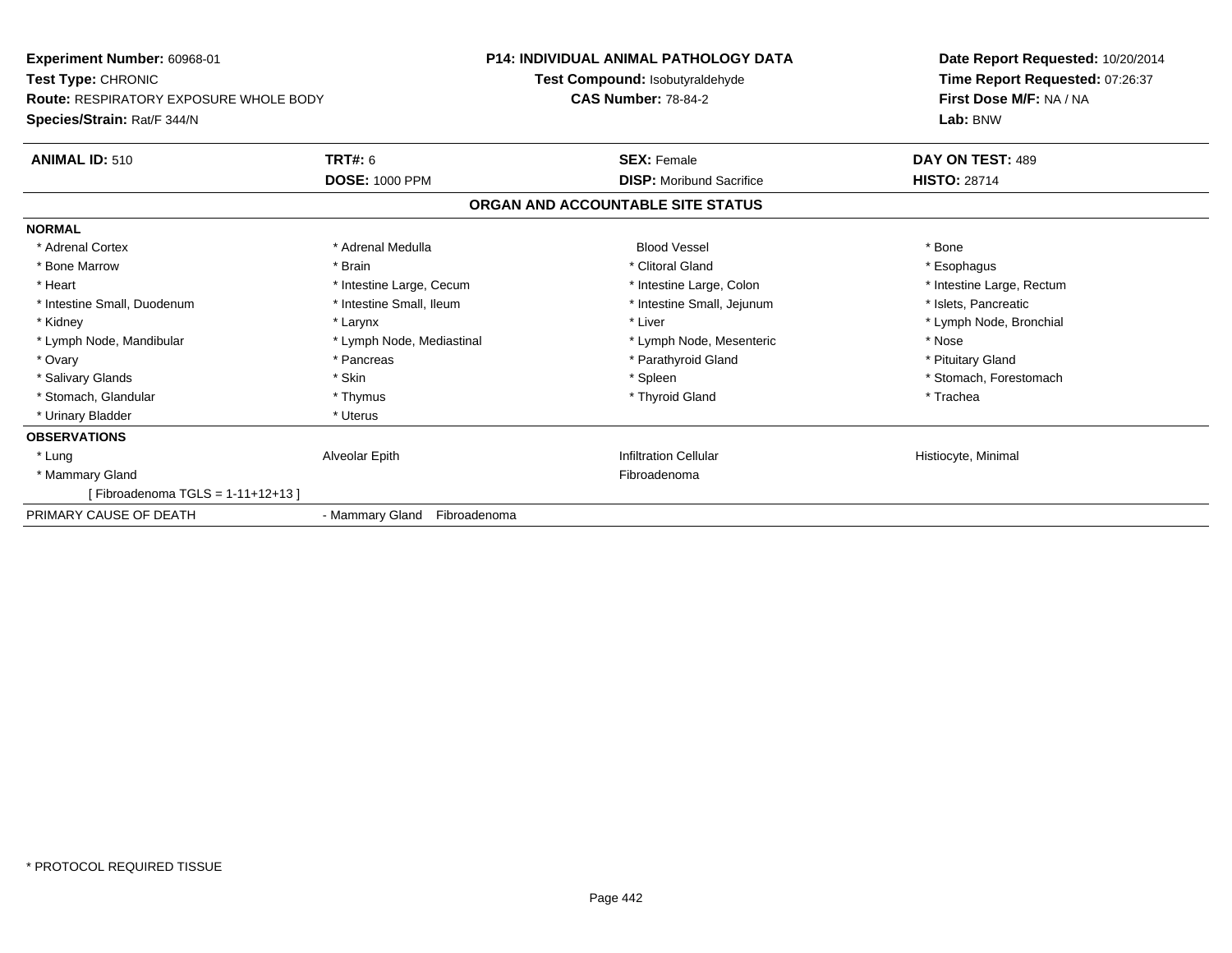| Experiment Number: 60968-01<br>Test Type: CHRONIC |                                                                     | P14: INDIVIDUAL ANIMAL PATHOLOGY DATA<br>Test Compound: Isobutyraldehyde | Date Report Requested: 10/20/2014<br>Time Report Requested: 07:26:37<br>First Dose M/F: NA / NA |  |
|---------------------------------------------------|---------------------------------------------------------------------|--------------------------------------------------------------------------|-------------------------------------------------------------------------------------------------|--|
| <b>Route: RESPIRATORY EXPOSURE WHOLE BODY</b>     |                                                                     | <b>CAS Number: 78-84-2</b>                                               |                                                                                                 |  |
| Species/Strain: Rat/F 344/N                       |                                                                     |                                                                          | Lab: BNW                                                                                        |  |
| <b>ANIMAL ID: 511</b>                             | <b>TRT#: 6</b>                                                      | <b>SEX: Female</b>                                                       | DAY ON TEST: 701                                                                                |  |
|                                                   | <b>DOSE: 1000 PPM</b>                                               | <b>DISP:</b> Moribund Sacrifice                                          | <b>HISTO: 28715</b>                                                                             |  |
|                                                   |                                                                     | ORGAN AND ACCOUNTABLE SITE STATUS                                        |                                                                                                 |  |
| <b>NORMAL</b>                                     |                                                                     |                                                                          |                                                                                                 |  |
| * Adrenal Cortex                                  | * Adrenal Medulla                                                   | <b>Blood Vessel</b>                                                      | * Bone                                                                                          |  |
| * Bone Marrow                                     | * Clitoral Gland                                                    | * Esophagus                                                              | * Heart                                                                                         |  |
| * Intestine Large, Cecum                          | * Intestine Large, Colon                                            | * Intestine Large, Rectum                                                | * Intestine Small, Duodenum                                                                     |  |
| * Intestine Small, Ileum                          | * Intestine Small, Jejunum                                          | * Islets, Pancreatic                                                     | * Lymph Node, Bronchial                                                                         |  |
| * Lymph Node, Mandibular                          | * Lymph Node, Mediastinal                                           | * Lymph Node, Mesenteric                                                 | * Nose                                                                                          |  |
| * Ovary                                           | * Pancreas                                                          | * Parathyroid Gland                                                      | * Salivary Glands                                                                               |  |
| * Skin                                            | * Spleen                                                            | * Stomach, Glandular                                                     | * Thymus                                                                                        |  |
| * Thyroid Gland                                   | * Trachea                                                           | * Urinary Bladder                                                        | * Uterus                                                                                        |  |
| <b>OBSERVATIONS</b>                               |                                                                     |                                                                          |                                                                                                 |  |
| * Brain                                           |                                                                     | Hemorrhage                                                               | Marked                                                                                          |  |
| [Hemorrhage TGLS = 6-12]                          |                                                                     |                                                                          |                                                                                                 |  |
| * Kidney                                          |                                                                     | Nephropathy                                                              | Chronic, Mild                                                                                   |  |
| * Larynx                                          |                                                                     | Foreign Body                                                             | Minimal                                                                                         |  |
|                                                   | Epithelium                                                          | Metaplasia                                                               | Squamous, Minimal                                                                               |  |
| * Liver                                           |                                                                     | Clear Cell Focus                                                         |                                                                                                 |  |
| [ Clear Cell Focus TGLS = 5-4+11 ]                |                                                                     |                                                                          |                                                                                                 |  |
| * Lung                                            | Alveolar Epith                                                      | <b>Infiltration Cellular</b>                                             | Histiocyte, Moderate                                                                            |  |
| * Mammary Gland                                   |                                                                     | Carcinoma                                                                |                                                                                                 |  |
| Note: ca arising in fibroadenoma.                 |                                                                     |                                                                          |                                                                                                 |  |
| [Carcinoma TGLS = 3-14]                           |                                                                     |                                                                          |                                                                                                 |  |
| * Pituitary Gland                                 | Pars Distalis                                                       | Adenoma                                                                  |                                                                                                 |  |
| [Adenoma TGLS = $4-8$ ]                           |                                                                     |                                                                          |                                                                                                 |  |
| * Stomach, Forestomach                            |                                                                     | Ulcer                                                                    | Marked                                                                                          |  |
| [Ulcer TGLS = $7-13$ ]                            |                                                                     |                                                                          |                                                                                                 |  |
| PRIMARY CAUSE OF DEATH                            | - Brain Hemorrhage                                                  |                                                                          |                                                                                                 |  |
| CONTRIBUTORY CAUSE OF DEATH                       | - Pituitary Gland Pars Distalis Adenoma; Stomach; Forestomach Ulcer |                                                                          |                                                                                                 |  |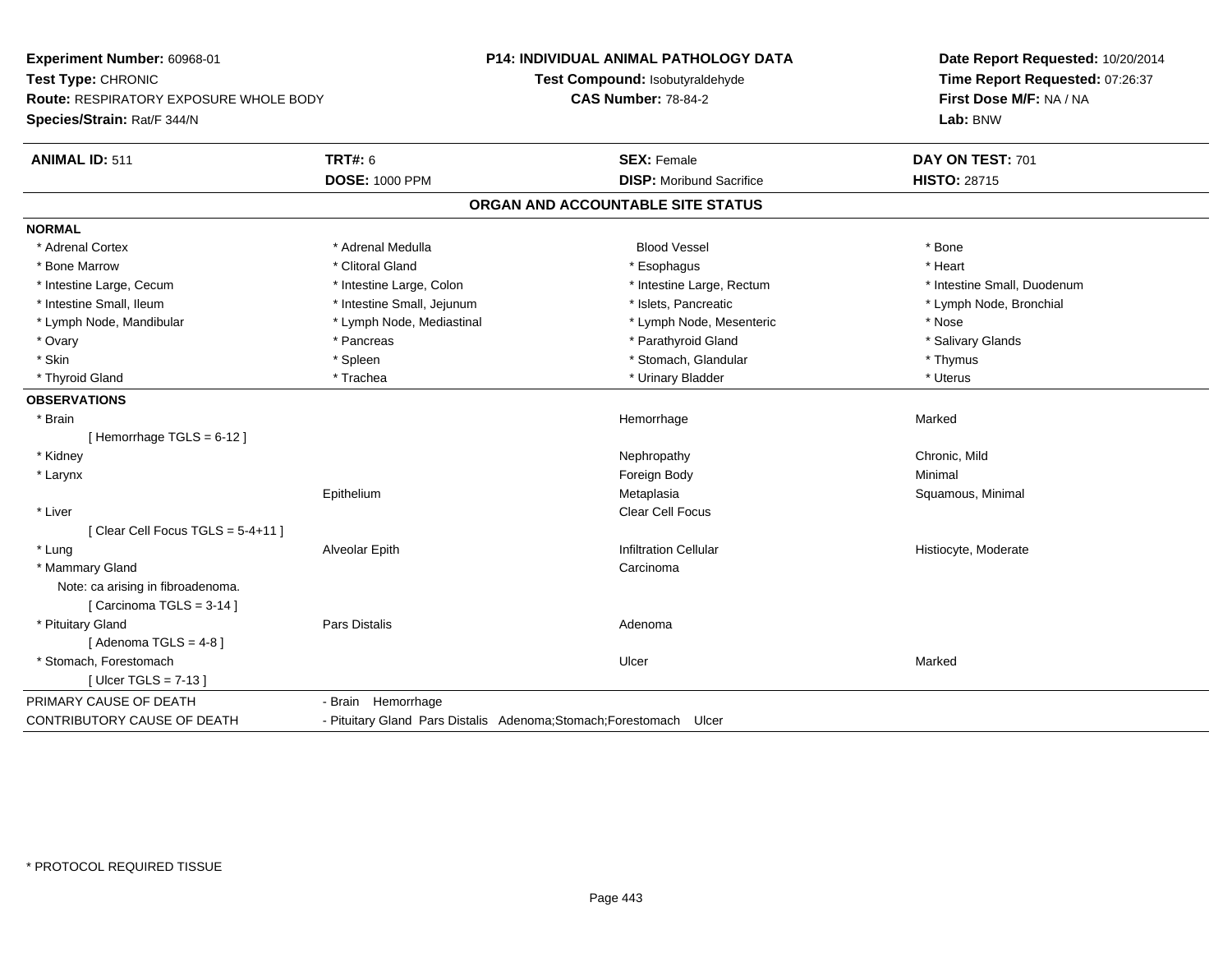| Experiment Number: 60968-01            |                            | <b>P14: INDIVIDUAL ANIMAL PATHOLOGY DATA</b> | Date Report Requested: 10/20/2014                          |  |
|----------------------------------------|----------------------------|----------------------------------------------|------------------------------------------------------------|--|
| <b>Test Type: CHRONIC</b>              |                            | Test Compound: Isobutyraldehyde              | Time Report Requested: 07:26:37<br>First Dose M/F: NA / NA |  |
| Route: RESPIRATORY EXPOSURE WHOLE BODY |                            | <b>CAS Number: 78-84-2</b>                   |                                                            |  |
| Species/Strain: Rat/F 344/N            |                            |                                              | Lab: BNW                                                   |  |
| <b>ANIMAL ID: 512</b>                  | TRT#: 6                    | <b>SEX: Female</b>                           | DAY ON TEST: 735                                           |  |
|                                        | <b>DOSE: 1000 PPM</b>      | <b>DISP: Terminal Sacrifice</b>              | <b>HISTO: 28716</b>                                        |  |
|                                        |                            | ORGAN AND ACCOUNTABLE SITE STATUS            |                                                            |  |
| <b>NORMAL</b>                          |                            |                                              |                                                            |  |
| * Adrenal Cortex                       | * Adrenal Medulla          | <b>Blood Vessel</b>                          | * Bone                                                     |  |
| * Bone Marrow                          | * Brain                    | * Esophagus                                  | * Heart                                                    |  |
| * Intestine Large, Cecum               | * Intestine Large, Colon   | * Intestine Large, Rectum                    | * Intestine Small, Duodenum                                |  |
| * Intestine Small, Ileum               | * Intestine Small, Jejunum | * Islets, Pancreatic                         | * Larynx                                                   |  |
| * Lung                                 | * Lymph Node, Bronchial    | * Lymph Node, Mandibular                     | * Lymph Node, Mediastinal                                  |  |
| * Lymph Node, Mesenteric               | * Mammary Gland            | * Nose                                       | * Ovary                                                    |  |
| * Pancreas                             | * Parathyroid Gland        | * Salivary Glands                            | * Skin                                                     |  |
| * Spleen                               | * Stomach, Forestomach     | * Stomach, Glandular                         | * Thymus                                                   |  |
| * Thyroid Gland                        | <b>Tissue NOS</b>          | * Trachea                                    | * Urinary Bladder                                          |  |
| * Uterus                               |                            |                                              |                                                            |  |
| <b>OBSERVATIONS</b>                    |                            |                                              |                                                            |  |
| * Clitoral Gland                       |                            | Carcinoma                                    |                                                            |  |
| Carcinoma TGLS = 1,2-11+12 ]           |                            |                                              |                                                            |  |
| * Kidney                               |                            | Nephropathy                                  | Chronic, Minimal                                           |  |
| * Liver                                |                            | Clear Cell Focus                             |                                                            |  |
| * Pituitary Gland                      |                            | Cyst                                         | Mild                                                       |  |
| PRIMARY CAUSE OF DEATH                 |                            |                                              |                                                            |  |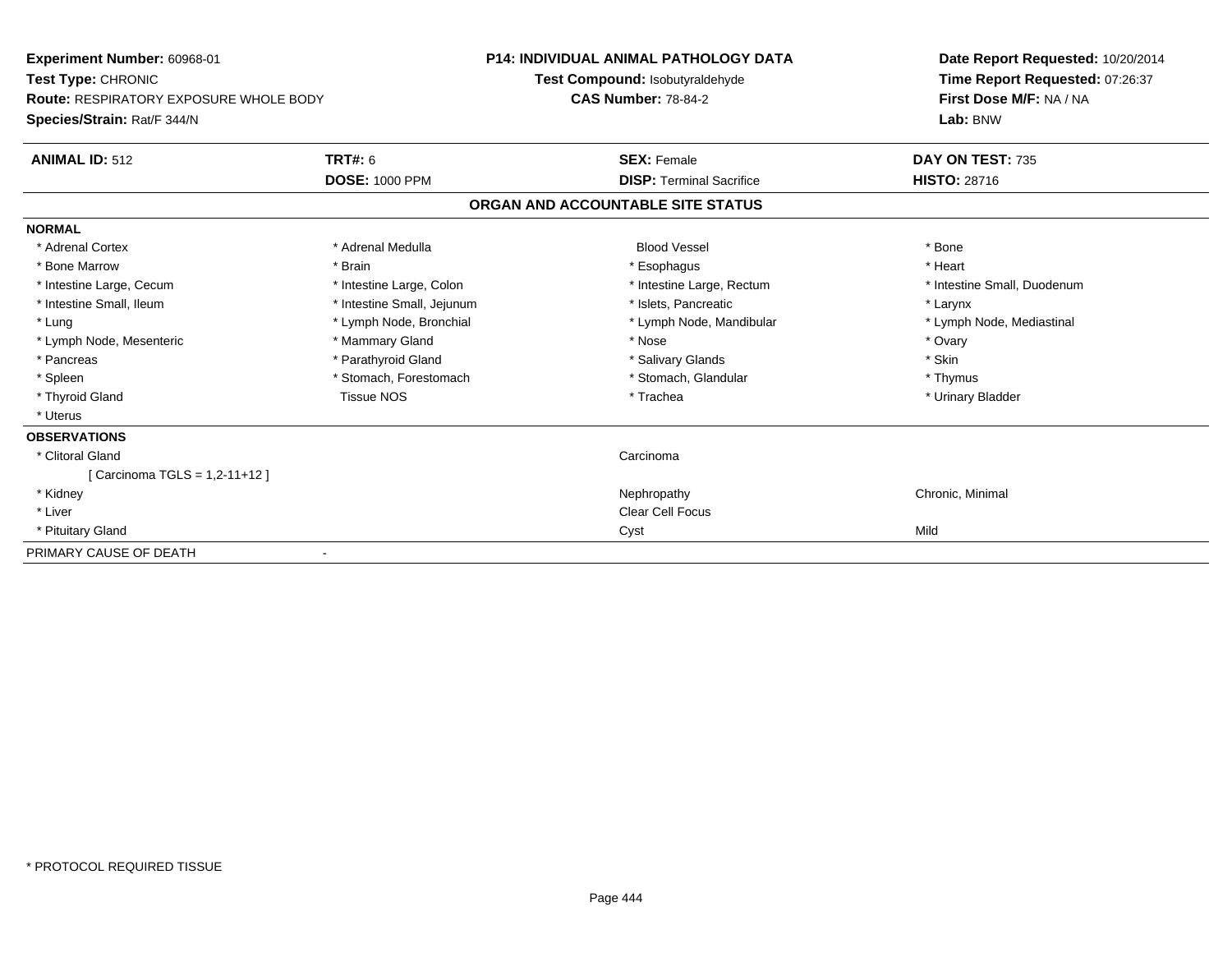| Experiment Number: 60968-01<br>Test Type: CHRONIC |                          | P14: INDIVIDUAL ANIMAL PATHOLOGY DATA | Date Report Requested: 10/20/2014<br>Time Report Requested: 07:26:37 |  |
|---------------------------------------------------|--------------------------|---------------------------------------|----------------------------------------------------------------------|--|
|                                                   |                          | Test Compound: Isobutyraldehyde       |                                                                      |  |
| <b>Route: RESPIRATORY EXPOSURE WHOLE BODY</b>     |                          | <b>CAS Number: 78-84-2</b>            | First Dose M/F: NA / NA                                              |  |
| Species/Strain: Rat/F 344/N                       |                          |                                       | Lab: BNW                                                             |  |
| <b>ANIMAL ID: 513</b>                             | <b>TRT#: 6</b>           | <b>SEX: Female</b>                    | DAY ON TEST: 735                                                     |  |
|                                                   | <b>DOSE: 1000 PPM</b>    | <b>DISP: Terminal Sacrifice</b>       | <b>HISTO: 28717</b>                                                  |  |
|                                                   |                          | ORGAN AND ACCOUNTABLE SITE STATUS     |                                                                      |  |
| <b>NORMAL</b>                                     |                          |                                       |                                                                      |  |
| <b>Blood Vessel</b>                               | * Bone                   | * Bone Marrow                         | * Brain                                                              |  |
| * Esophagus                                       | * Intestine Large, Colon | * Intestine Large, Rectum             | * Islets, Pancreatic                                                 |  |
| * Mammary Gland                                   | * Pancreas               | * Parathyroid Gland                   | * Salivary Glands                                                    |  |
| * Stomach, Forestomach                            | * Stomach, Glandular     | * Thymus                              | * Thyroid Gland                                                      |  |
| * Trachea                                         | * Urinary Bladder        | * Uterus                              |                                                                      |  |
| <b>OBSERVATIONS</b>                               |                          |                                       |                                                                      |  |
| * Adrenal Cortex                                  |                          | Vacuolization Cytoplasmic             | Moderate                                                             |  |
| * Adrenal Medulla                                 |                          | Lymphoma Malignant                    |                                                                      |  |
| * Clitoral Gland                                  |                          | Cyst                                  | Mild                                                                 |  |
| * Heart                                           |                          | Lymphoma Malignant                    |                                                                      |  |
| * Intestine Large, Cecum                          |                          | Diverticulum                          |                                                                      |  |
| [Diverticulum TGLS = $5-11$ ]                     |                          |                                       |                                                                      |  |
| * Intestine Small, Duodenum                       |                          | Lymphoma Malignant                    |                                                                      |  |
| * Intestine Small, Ileum                          |                          | Lymphoma Malignant                    |                                                                      |  |
| * Intestine Small, Jejunum                        |                          | Lymphoma Malignant                    |                                                                      |  |
| * Kidney                                          |                          | Lymphoma Malignant                    |                                                                      |  |
| * Larynx                                          |                          | Lymphoma Malignant                    |                                                                      |  |
| * Liver                                           |                          | Lymphoma Malignant                    |                                                                      |  |
| * Lung                                            |                          | Lymphoma Malignant                    |                                                                      |  |
| * Lymph Node, Bronchial                           |                          | Lymphoma Malignant                    |                                                                      |  |
| * Lymph Node, Mandibular                          |                          | Lymphoma Malignant                    |                                                                      |  |
| * Lymph Node, Mediastinal                         |                          | Lymphoma Malignant                    |                                                                      |  |
| [ Lymphoma Malignant TGLS = 4-2 ]                 |                          |                                       |                                                                      |  |
| * Lymph Node, Mesenteric                          |                          | Lymphoma Malignant                    |                                                                      |  |
| * Nose                                            |                          | Cyst                                  | Minimal                                                              |  |
| * Ovary                                           |                          | Lymphoma Malignant                    |                                                                      |  |
| * Pituitary Gland                                 | <b>Pars Distalis</b>     | Adenoma                               |                                                                      |  |
| [Adenoma TGLS = $2-8$ ]                           |                          |                                       |                                                                      |  |
| * Skin                                            |                          | Lipoma                                |                                                                      |  |
| [ Lipoma TGLS = $1-12$ ]                          |                          |                                       |                                                                      |  |
|                                                   |                          |                                       |                                                                      |  |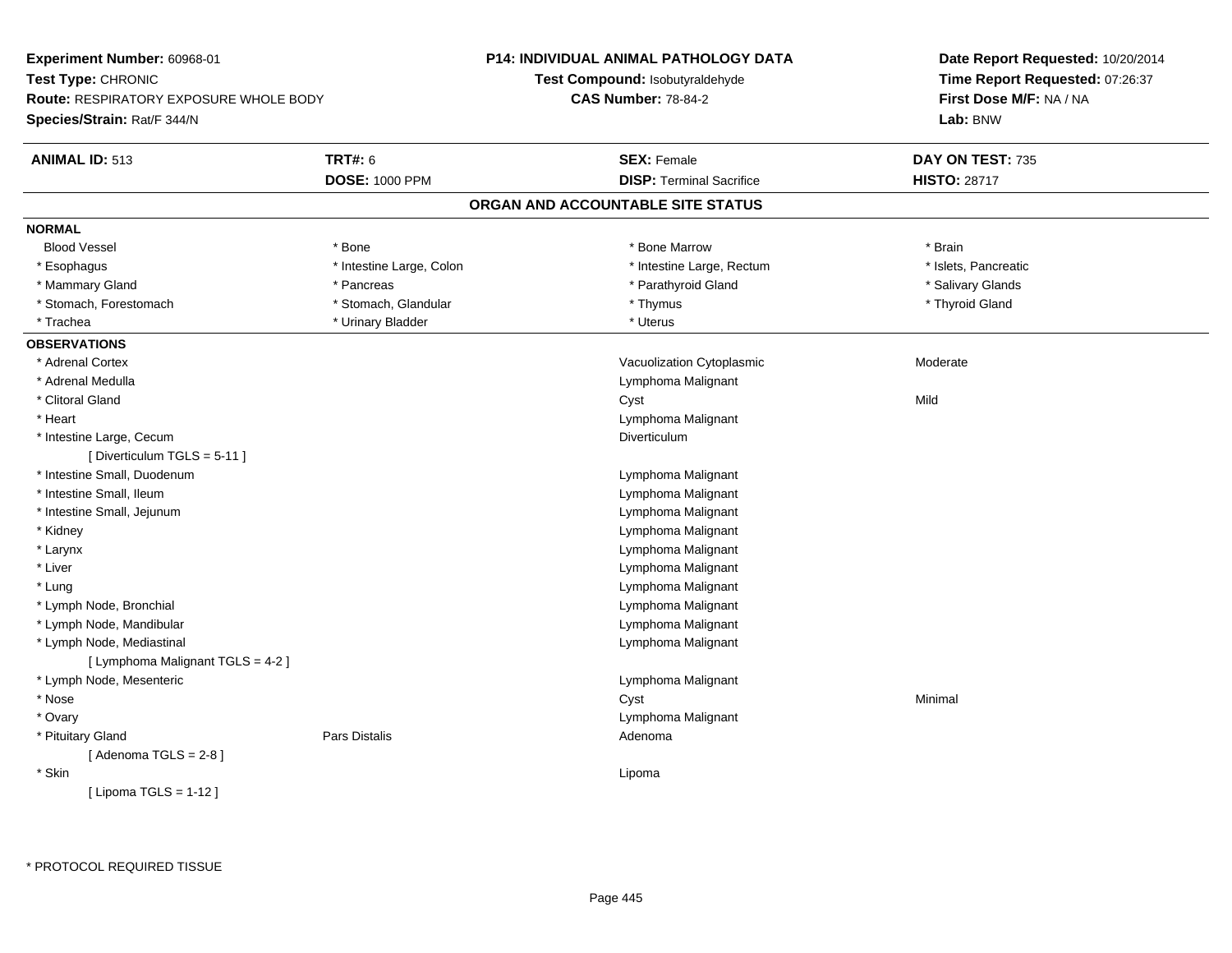| Experiment Number: 60968-01<br><b>Test Type: CHRONIC</b><br><b>Route: RESPIRATORY EXPOSURE WHOLE BODY</b><br>Species/Strain: Rat/F 344/N |                       | <b>P14: INDIVIDUAL ANIMAL PATHOLOGY DATA</b><br>Test Compound: Isobutyraldehyde<br><b>CAS Number: 78-84-2</b> | Date Report Requested: 10/20/2014<br>Time Report Requested: 07:26:37<br>First Dose M/F: NA / NA |  |
|------------------------------------------------------------------------------------------------------------------------------------------|-----------------------|---------------------------------------------------------------------------------------------------------------|-------------------------------------------------------------------------------------------------|--|
|                                                                                                                                          |                       |                                                                                                               | Lab: BNW                                                                                        |  |
| <b>ANIMAL ID: 513</b>                                                                                                                    | TRT#: 6               | <b>SEX: Female</b>                                                                                            | <b>DAY ON TEST: 735</b>                                                                         |  |
|                                                                                                                                          | <b>DOSE: 1000 PPM</b> | <b>DISP:</b> Terminal Sacrifice                                                                               | <b>HISTO: 28717</b>                                                                             |  |
|                                                                                                                                          |                       | ORGAN AND ACCOUNTABLE SITE STATUS                                                                             |                                                                                                 |  |
| * Spleen                                                                                                                                 |                       | Lymphoma Malignant                                                                                            |                                                                                                 |  |
| [Lymphoma Malignant TGLS = 3-4 ]                                                                                                         |                       |                                                                                                               |                                                                                                 |  |
| PRIMARY CAUSE OF DEATH                                                                                                                   |                       |                                                                                                               |                                                                                                 |  |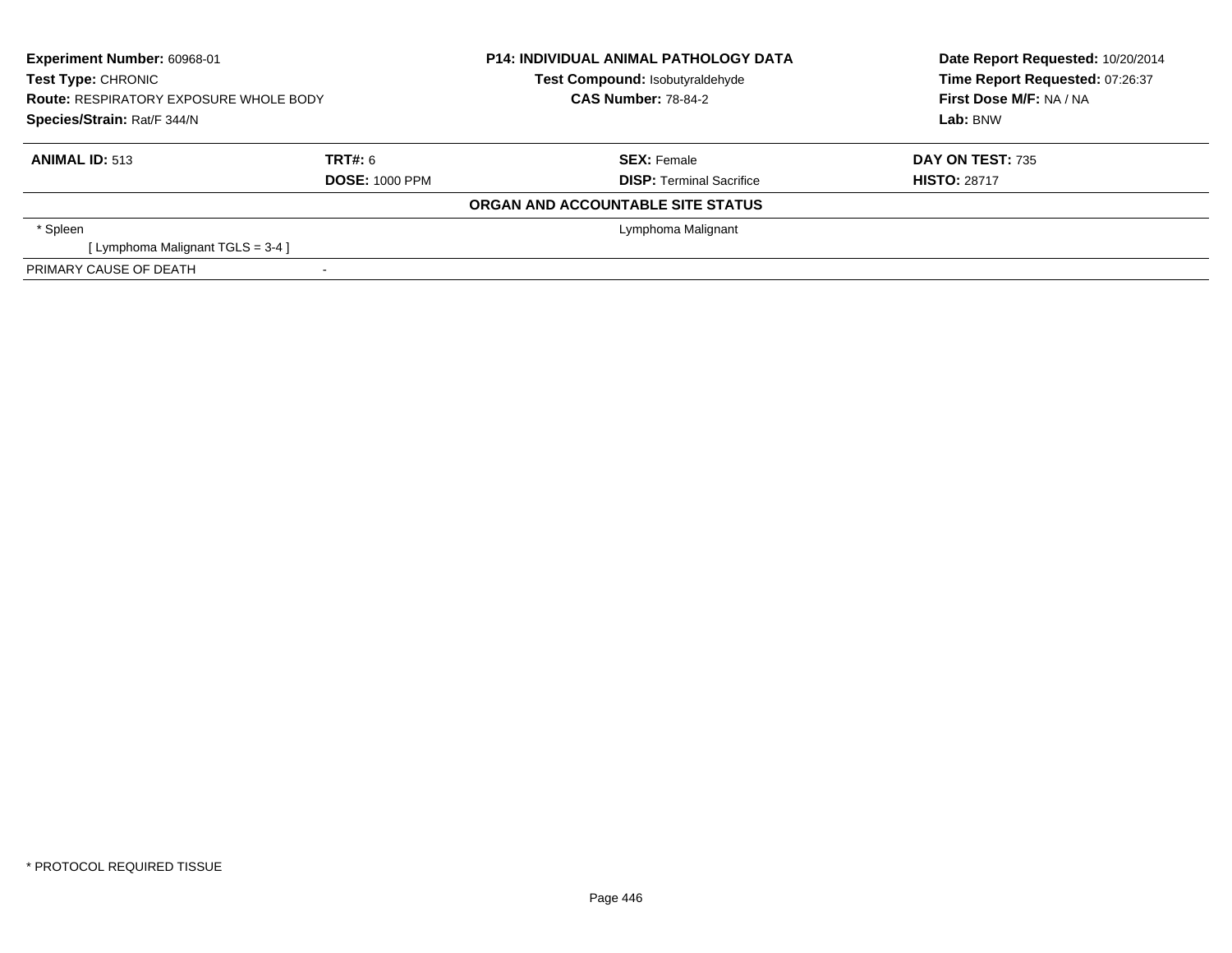| Experiment Number: 60968-01                   | <b>P14: INDIVIDUAL ANIMAL PATHOLOGY DATA</b> |                                 | Date Report Requested: 10/20/2014 |                                 |  |
|-----------------------------------------------|----------------------------------------------|---------------------------------|-----------------------------------|---------------------------------|--|
| Test Type: CHRONIC                            |                                              | Test Compound: Isobutyraldehyde |                                   | Time Report Requested: 07:26:37 |  |
| <b>Route: RESPIRATORY EXPOSURE WHOLE BODY</b> |                                              |                                 | <b>CAS Number: 78-84-2</b>        | First Dose M/F: NA / NA         |  |
| Species/Strain: Rat/F 344/N                   |                                              |                                 | Lab: BNW                          |                                 |  |
| <b>ANIMAL ID: 514</b>                         | <b>TRT#: 6</b>                               |                                 | <b>SEX: Female</b>                | DAY ON TEST: 734                |  |
|                                               | <b>DOSE: 1000 PPM</b>                        |                                 | <b>DISP: Terminal Sacrifice</b>   | <b>HISTO: 28718</b>             |  |
|                                               |                                              |                                 | ORGAN AND ACCOUNTABLE SITE STATUS |                                 |  |
| <b>NORMAL</b>                                 |                                              |                                 |                                   |                                 |  |
| * Adrenal Cortex                              | * Adrenal Medulla                            |                                 | <b>Blood Vessel</b>               | * Bone                          |  |
| * Bone Marrow                                 | * Brain                                      |                                 | * Esophagus                       | * Heart                         |  |
| * Intestine Large, Cecum                      | * Intestine Large, Colon                     |                                 | * Intestine Large, Rectum         | * Intestine Small, Duodenum     |  |
| * Intestine Small, Ileum                      | * Intestine Small, Jejunum                   |                                 | * Islets, Pancreatic              | * Lung                          |  |
| * Lymph Node, Bronchial                       | * Lymph Node, Mandibular                     |                                 | * Lymph Node, Mediastinal         | * Lymph Node, Mesenteric        |  |
| * Mammary Gland                               | * Nose                                       |                                 | * Ovary                           | * Pancreas                      |  |
| * Parathyroid Gland                           | * Salivary Glands                            |                                 | * Skin                            | * Spleen                        |  |
| * Stomach, Forestomach                        | * Stomach, Glandular                         |                                 | * Thymus                          | * Trachea                       |  |
| * Urinary Bladder                             | * Uterus                                     |                                 |                                   |                                 |  |
| <b>OBSERVATIONS</b>                           |                                              |                                 |                                   |                                 |  |
| * Clitoral Gland                              |                                              |                                 | Carcinoma                         |                                 |  |
|                                               |                                              |                                 | Cyst                              | Mild                            |  |
| * Kidney                                      |                                              |                                 | Nephropathy                       | Chronic, Minimal                |  |
| * Larynx                                      |                                              |                                 | Foreign Body                      |                                 |  |
|                                               |                                              |                                 | Inflammation                      | Suppurative, Minimal            |  |
| * Liver                                       |                                              |                                 | Hepatocellular Adenoma            |                                 |  |
| [ Hepatocellular Adenoma TGLS = 3-4 ]         |                                              |                                 |                                   |                                 |  |
| * Pituitary Gland                             | Pars Distalis                                |                                 | Adenoma                           |                                 |  |
| * Thyroid Gland                               | C Cell                                       |                                 | Hyperplasia                       | Minimal                         |  |
| PRIMARY CAUSE OF DEATH                        | $\blacksquare$                               |                                 |                                   |                                 |  |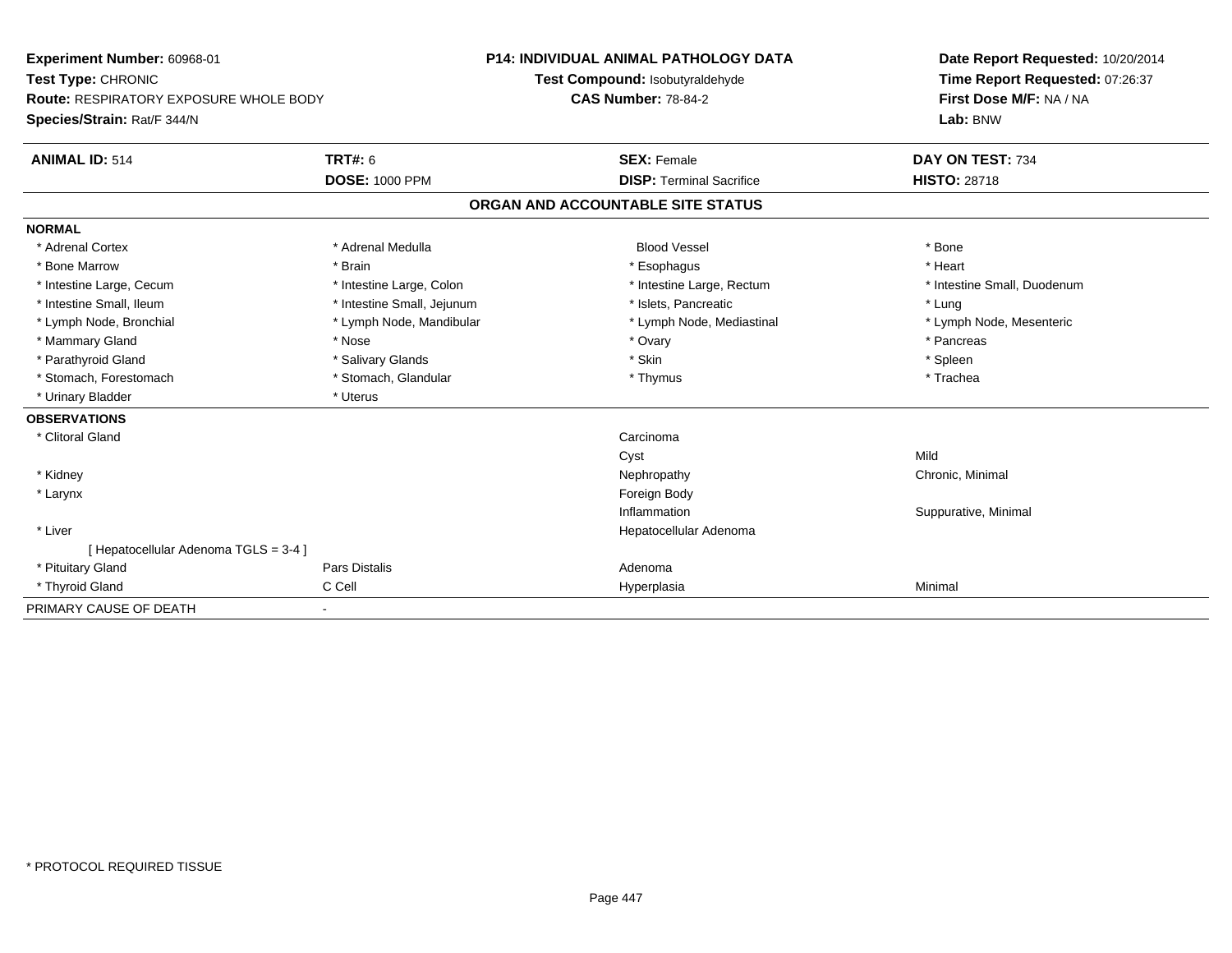| Experiment Number: 60968-01<br>Test Type: CHRONIC |                            | <b>P14: INDIVIDUAL ANIMAL PATHOLOGY DATA</b> | Date Report Requested: 10/20/2014 |  |  |
|---------------------------------------------------|----------------------------|----------------------------------------------|-----------------------------------|--|--|
|                                                   |                            | Test Compound: Isobutyraldehyde              | Time Report Requested: 07:26:37   |  |  |
| Route: RESPIRATORY EXPOSURE WHOLE BODY            |                            | <b>CAS Number: 78-84-2</b>                   | First Dose M/F: NA / NA           |  |  |
| Species/Strain: Rat/F 344/N                       |                            |                                              | Lab: BNW                          |  |  |
| <b>ANIMAL ID: 515</b>                             | <b>TRT#: 6</b>             | <b>SEX: Female</b>                           | DAY ON TEST: 734                  |  |  |
|                                                   | <b>DOSE: 1000 PPM</b>      | <b>DISP: Terminal Sacrifice</b>              | <b>HISTO: 28719</b>               |  |  |
|                                                   |                            | ORGAN AND ACCOUNTABLE SITE STATUS            |                                   |  |  |
| <b>NORMAL</b>                                     |                            |                                              |                                   |  |  |
| * Adrenal Cortex                                  | <b>Blood Vessel</b>        | * Bone                                       | * Bone Marrow                     |  |  |
| * Brain                                           | * Clitoral Gland           | * Esophagus                                  | * Heart                           |  |  |
| * Intestine Large, Cecum                          | * Intestine Large, Colon   | * Intestine Large, Rectum                    | * Intestine Small, Duodenum       |  |  |
| * Intestine Small, Ileum                          | * Intestine Small, Jejunum | * Islets. Pancreatic                         | * Liver                           |  |  |
| * Lymph Node, Bronchial                           | * Lymph Node, Mandibular   | * Lymph Node, Mediastinal                    | * Lymph Node, Mesenteric          |  |  |
| * Ovary                                           | * Pancreas                 | * Parathyroid Gland                          | * Salivary Glands                 |  |  |
| * Skin                                            | * Spleen                   | * Stomach, Forestomach                       | * Stomach, Glandular              |  |  |
| * Thymus                                          | * Trachea                  | * Urinary Bladder                            | * Uterus                          |  |  |
| <b>OBSERVATIONS</b>                               |                            |                                              |                                   |  |  |
| * Adrenal Medulla                                 |                            | Pheochromocytoma Benign                      |                                   |  |  |
| * Kidney                                          |                            | Nephropathy                                  | Chronic, Mild                     |  |  |
| * Larynx                                          |                            | Foreign Body                                 |                                   |  |  |
|                                                   | Glands                     | Inflammation                                 | Suppurative, Moderate             |  |  |
| * Lung                                            |                            | Hemorrhage                                   | Mild                              |  |  |
|                                                   | Alveolar Epith             | <b>Infiltration Cellular</b>                 | Histiocyte, Mild                  |  |  |
| Lymph Node                                        | Renal                      | Pigmentation                                 | Moderate                          |  |  |
| [ Pigmentation TGLS = 3-13 ]                      |                            |                                              |                                   |  |  |
| * Mammary Gland                                   |                            | Fibroadenoma                                 |                                   |  |  |
| [Fibroadenoma TGLS = $2-11+12+7$ ]                |                            |                                              |                                   |  |  |
| * Nose                                            |                            | Cyst                                         | Minimal                           |  |  |
| * Pituitary Gland                                 | <b>Pars Distalis</b>       | Adenoma                                      |                                   |  |  |
| [Adenoma TGLS = $1-8$ ]                           |                            |                                              |                                   |  |  |
| * Thyroid Gland                                   | C Cell                     | Hyperplasia                                  | Mild                              |  |  |
| PRIMARY CAUSE OF DEATH                            | $\blacksquare$             |                                              |                                   |  |  |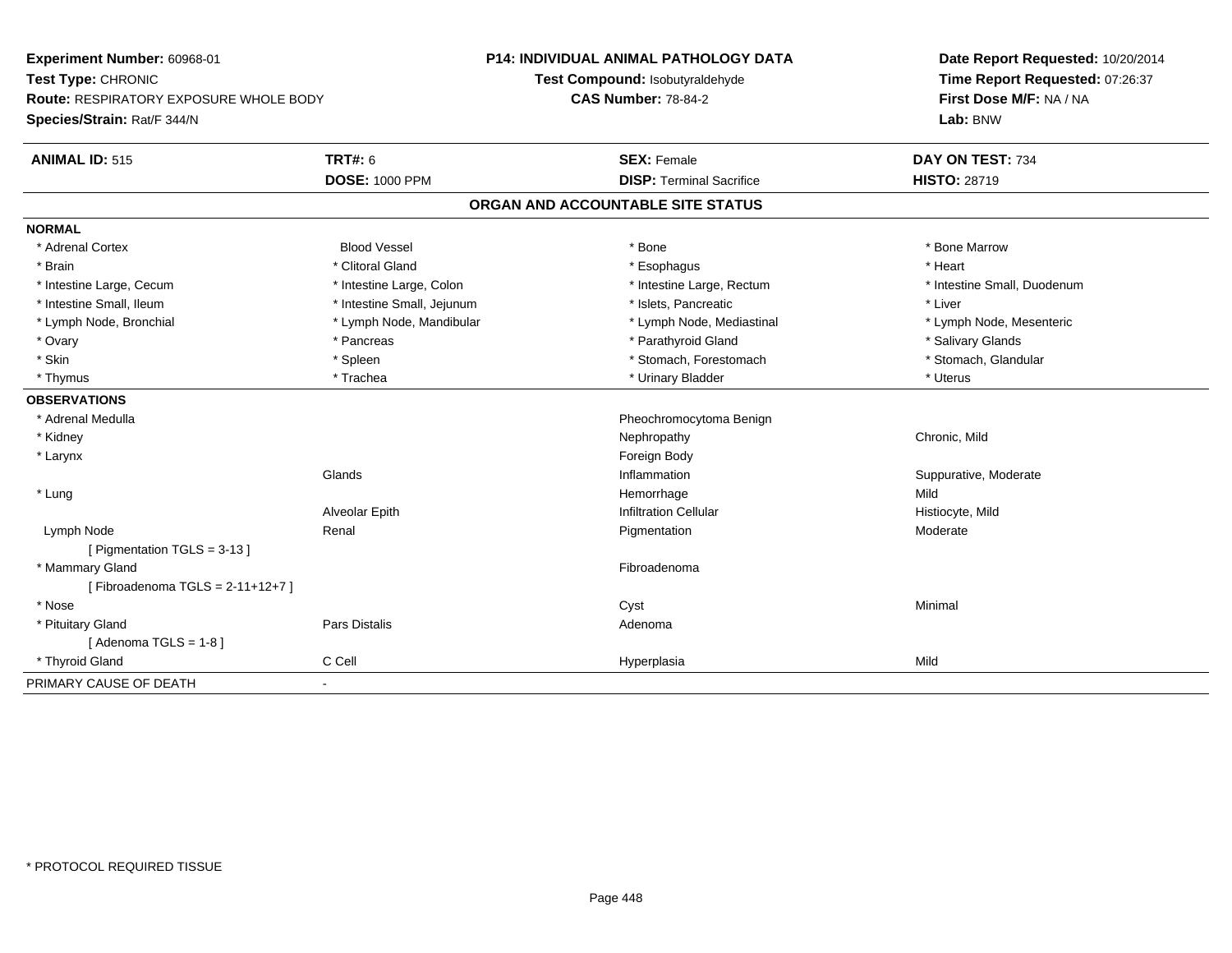| Experiment Number: 60968-01<br>Test Type: CHRONIC       |                          | <b>P14: INDIVIDUAL ANIMAL PATHOLOGY DATA</b> | Date Report Requested: 10/20/2014 |  |  |
|---------------------------------------------------------|--------------------------|----------------------------------------------|-----------------------------------|--|--|
|                                                         |                          | Test Compound: Isobutyraldehyde              | Time Report Requested: 07:26:37   |  |  |
| Route: RESPIRATORY EXPOSURE WHOLE BODY                  |                          | <b>CAS Number: 78-84-2</b>                   | First Dose M/F: NA / NA           |  |  |
| Species/Strain: Rat/F 344/N                             |                          |                                              | Lab: BNW                          |  |  |
| <b>ANIMAL ID: 516</b>                                   | <b>TRT#: 6</b>           | <b>SEX: Female</b>                           | DAY ON TEST: 734                  |  |  |
|                                                         | <b>DOSE: 1000 PPM</b>    | <b>DISP: Terminal Sacrifice</b>              | <b>HISTO: 28720</b>               |  |  |
|                                                         |                          | ORGAN AND ACCOUNTABLE SITE STATUS            |                                   |  |  |
| <b>NORMAL</b>                                           |                          |                                              |                                   |  |  |
| * Adrenal Cortex                                        | * Adrenal Medulla        | <b>Blood Vessel</b>                          | * Bone                            |  |  |
| * Bone Marrow                                           | * Brain                  | * Clitoral Gland                             | * Esophagus                       |  |  |
| * Heart                                                 | * Intestine Large, Cecum | * Intestine Large, Colon                     | * Intestine Large, Rectum         |  |  |
| * Intestine Small, Duodenum                             | * Intestine Small, Ileum | * Intestine Small, Jejunum                   | * Islets, Pancreatic              |  |  |
| * Larynx                                                | * Lymph Node, Bronchial  | * Lymph Node, Mandibular                     | * Lymph Node, Mediastinal         |  |  |
| * Lymph Node, Mesenteric                                | * Nose                   | * Ovary                                      | * Pancreas                        |  |  |
| * Parathyroid Gland                                     | * Salivary Glands        | * Skin                                       | * Spleen                          |  |  |
| * Stomach, Forestomach                                  | * Stomach, Glandular     | * Thymus                                     | * Trachea                         |  |  |
| * Urinary Bladder                                       | * Uterus                 |                                              |                                   |  |  |
| <b>OBSERVATIONS</b>                                     |                          |                                              |                                   |  |  |
| * Kidney                                                |                          | Nephropathy                                  | Chronic, Mild                     |  |  |
| * Liver                                                 |                          | <b>Basophilic Focus</b>                      |                                   |  |  |
|                                                         |                          | Hepatocellular Adenoma                       |                                   |  |  |
| * Lung                                                  | Alveolar Epith           | <b>Infiltration Cellular</b>                 | Histiocyte, Minimal               |  |  |
| * Mammary Gland                                         |                          | Fibroadenoma                                 |                                   |  |  |
|                                                         |                          | Galactocele                                  | Moderate                          |  |  |
| [Fibroadenoma TGLS = 1-11]<br>[Galactocele TGLS = 1-11] |                          |                                              |                                   |  |  |
| * Pituitary Gland                                       | <b>Pars Distalis</b>     | Adenoma                                      |                                   |  |  |
|                                                         |                          | Cyst                                         | Moderate                          |  |  |
| [Adenoma TGLS = $2-8$ ]                                 |                          |                                              |                                   |  |  |
| [Cyst TGLS = $2-8$ ]                                    |                          |                                              |                                   |  |  |
| * Thyroid Gland                                         | C Cell                   | Hyperplasia                                  | Moderate                          |  |  |
| PRIMARY CAUSE OF DEATH                                  | $\blacksquare$           |                                              |                                   |  |  |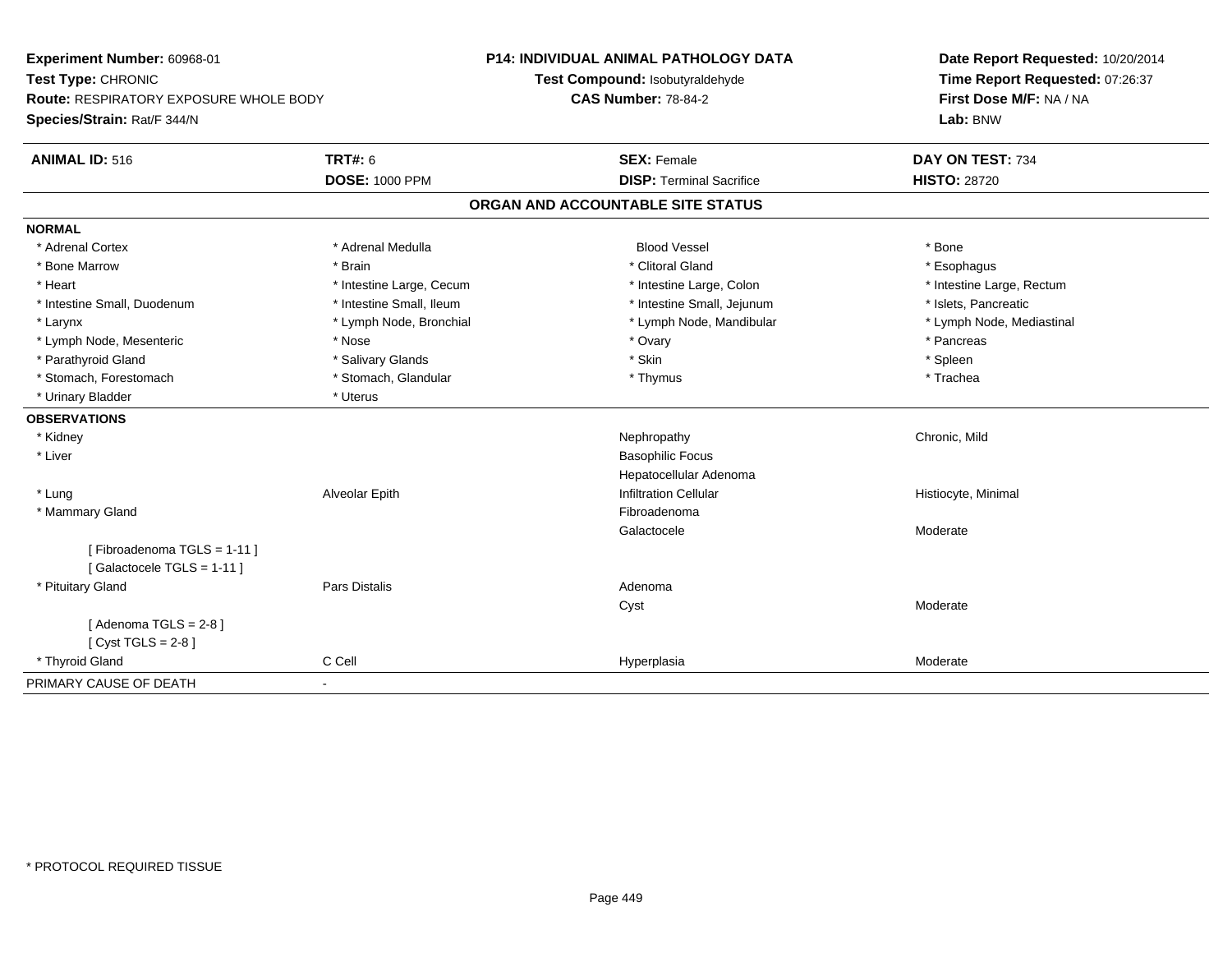| Experiment Number: 60968-01<br>Test Type: CHRONIC<br><b>Route: RESPIRATORY EXPOSURE WHOLE BODY</b> |                           | <b>P14: INDIVIDUAL ANIMAL PATHOLOGY DATA</b><br>Test Compound: Isobutyraldehyde<br><b>CAS Number: 78-84-2</b> | Date Report Requested: 10/20/2014<br>Time Report Requested: 07:26:37<br>First Dose M/F: NA / NA |
|----------------------------------------------------------------------------------------------------|---------------------------|---------------------------------------------------------------------------------------------------------------|-------------------------------------------------------------------------------------------------|
| Species/Strain: Rat/F 344/N                                                                        |                           |                                                                                                               | Lab: BNW                                                                                        |
| <b>ANIMAL ID: 517</b>                                                                              | <b>TRT#: 6</b>            | <b>SEX: Female</b>                                                                                            | DAY ON TEST: 735                                                                                |
|                                                                                                    | <b>DOSE: 1000 PPM</b>     | <b>DISP: Terminal Sacrifice</b>                                                                               | <b>HISTO: 28721</b>                                                                             |
|                                                                                                    |                           | ORGAN AND ACCOUNTABLE SITE STATUS                                                                             |                                                                                                 |
| <b>NORMAL</b>                                                                                      |                           |                                                                                                               |                                                                                                 |
| * Adrenal Medulla                                                                                  | <b>Blood Vessel</b>       | * Bone                                                                                                        | * Bone Marrow                                                                                   |
| * Brain                                                                                            | * Esophagus               | * Heart                                                                                                       | * Intestine Large, Cecum                                                                        |
| * Intestine Large, Colon                                                                           | * Intestine Large, Rectum | * Intestine Small, Duodenum                                                                                   | * Intestine Small, Ileum                                                                        |
| * Intestine Small, Jejunum                                                                         | * Islets, Pancreatic      | * Larynx                                                                                                      | * Lung                                                                                          |
| * Lymph Node, Bronchial                                                                            | * Lymph Node, Mandibular  | * Lymph Node, Mediastinal                                                                                     | * Lymph Node, Mesenteric                                                                        |
| * Nose                                                                                             | * Ovary                   | * Pancreas                                                                                                    | * Parathyroid Gland                                                                             |
| * Salivary Glands                                                                                  | * Stomach, Forestomach    | * Stomach, Glandular                                                                                          | * Thymus                                                                                        |
| * Thyroid Gland                                                                                    | * Trachea                 | * Urinary Bladder                                                                                             | * Uterus                                                                                        |
| <b>OBSERVATIONS</b>                                                                                |                           |                                                                                                               |                                                                                                 |
| * Adrenal Cortex                                                                                   |                           | Vacuolization Cytoplasmic                                                                                     | Mild                                                                                            |
| * Clitoral Gland                                                                                   |                           | Carcinoma                                                                                                     |                                                                                                 |
| [Carcinoma TGLS = $3-12$ ]                                                                         |                           |                                                                                                               |                                                                                                 |
| * Kidney                                                                                           |                           | Nephropathy                                                                                                   | Chronic, Mild                                                                                   |
| * Liver                                                                                            |                           | Leukemia Mononuclear                                                                                          |                                                                                                 |
| * Mammary Gland                                                                                    |                           | Fibroadenoma                                                                                                  | Multiple                                                                                        |
| [Fibroadenoma TGLS = $1,4-13+14$ ]                                                                 |                           |                                                                                                               |                                                                                                 |
| * Pituitary Gland                                                                                  | <b>Pars Distalis</b>      | Adenoma                                                                                                       |                                                                                                 |
| [Adenoma TGLS = $2-8$ ]                                                                            |                           |                                                                                                               |                                                                                                 |
| * Skin                                                                                             |                           | Ulcer                                                                                                         | Moderate                                                                                        |
| [ Ulcer TGLS = $6-15$ ]                                                                            |                           |                                                                                                               |                                                                                                 |
| * Spleen                                                                                           |                           | Leukemia Mononuclear                                                                                          |                                                                                                 |
| [ Leukemia Mononuclear TGLS = 5-11 ]                                                               |                           |                                                                                                               |                                                                                                 |
| PRIMARY CAUSE OF DEATH                                                                             |                           |                                                                                                               |                                                                                                 |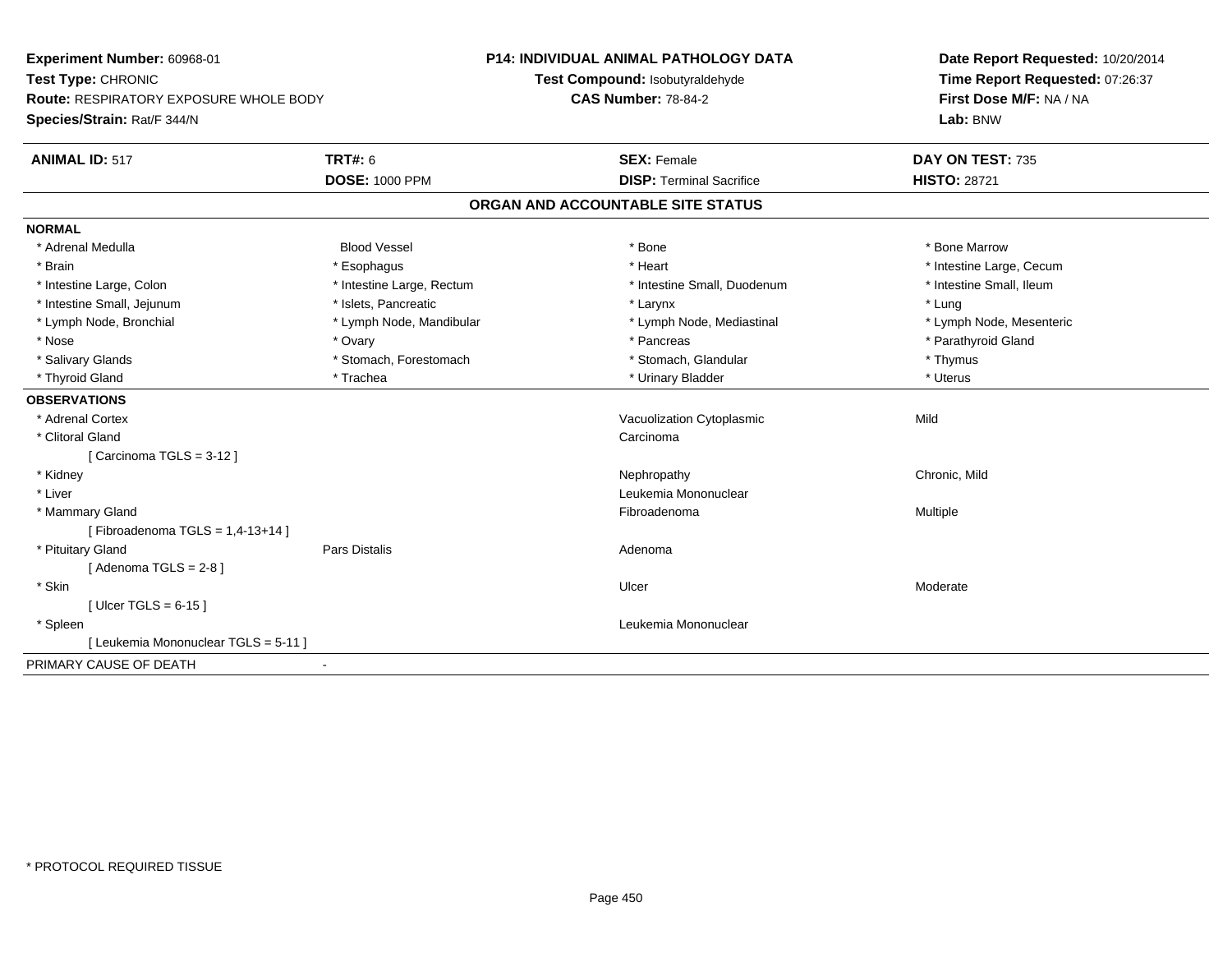| Experiment Number: 60968-01<br>Test Type: CHRONIC<br>Route: RESPIRATORY EXPOSURE WHOLE BODY<br>Species/Strain: Rat/F 344/N |                               | P14: INDIVIDUAL ANIMAL PATHOLOGY DATA<br>Test Compound: Isobutyraldehyde<br><b>CAS Number: 78-84-2</b> | Date Report Requested: 10/20/2014<br>Time Report Requested: 07:26:37<br>First Dose M/F: NA / NA<br>Lab: BNW |  |
|----------------------------------------------------------------------------------------------------------------------------|-------------------------------|--------------------------------------------------------------------------------------------------------|-------------------------------------------------------------------------------------------------------------|--|
| <b>ANIMAL ID: 518</b>                                                                                                      | <b>TRT#: 6</b>                | <b>SEX: Female</b>                                                                                     | DAY ON TEST: 636                                                                                            |  |
|                                                                                                                            | <b>DOSE: 1000 PPM</b>         | <b>DISP:</b> Moribund Sacrifice                                                                        | <b>HISTO: 28722</b>                                                                                         |  |
|                                                                                                                            |                               | ORGAN AND ACCOUNTABLE SITE STATUS                                                                      |                                                                                                             |  |
| <b>NORMAL</b>                                                                                                              |                               |                                                                                                        |                                                                                                             |  |
| * Adrenal Cortex                                                                                                           | * Adrenal Medulla             | <b>Blood Vessel</b>                                                                                    | * Bone                                                                                                      |  |
| * Bone Marrow                                                                                                              | * Brain                       | * Esophagus                                                                                            | * Intestine Large, Cecum                                                                                    |  |
| * Intestine Large, Colon                                                                                                   | * Intestine Large, Rectum     | * Intestine Small, Duodenum                                                                            | * Intestine Small, Ileum                                                                                    |  |
| * Intestine Small, Jejunum                                                                                                 | * Islets, Pancreatic          | * Kidney                                                                                               | * Larynx                                                                                                    |  |
| * Lymph Node, Mandibular                                                                                                   | * Mammary Gland               | * Ovary                                                                                                | * Pancreas                                                                                                  |  |
| * Parathyroid Gland                                                                                                        | * Salivary Glands             | * Skin                                                                                                 | * Stomach, Forestomach                                                                                      |  |
| * Stomach, Glandular                                                                                                       | * Thymus                      | * Thyroid Gland                                                                                        | * Trachea                                                                                                   |  |
| * Urinary Bladder                                                                                                          | * Uterus                      |                                                                                                        |                                                                                                             |  |
| <b>OBSERVATIONS</b>                                                                                                        |                               |                                                                                                        |                                                                                                             |  |
| * Clitoral Gland                                                                                                           |                               | Cyst                                                                                                   | Mild                                                                                                        |  |
| * Heart                                                                                                                    |                               | Leukemia Mononuclear                                                                                   |                                                                                                             |  |
| * Liver                                                                                                                    |                               | Leukemia Mononuclear                                                                                   |                                                                                                             |  |
| [ Leukemia Mononuclear TGLS = 3-4 ]                                                                                        |                               |                                                                                                        |                                                                                                             |  |
| * Lung                                                                                                                     | Alveolar Epith                | <b>Infiltration Cellular</b>                                                                           | Histiocyte, Minimal                                                                                         |  |
|                                                                                                                            |                               | Leukemia Mononuclear                                                                                   |                                                                                                             |  |
| [ Leukemia Mononuclear TGLS = 3-4 ]                                                                                        |                               |                                                                                                        |                                                                                                             |  |
| * Lymph Node, Bronchial                                                                                                    |                               | Leukemia Mononuclear                                                                                   |                                                                                                             |  |
| [ Leukemia Mononuclear TGLS = 4-12 ]                                                                                       |                               |                                                                                                        |                                                                                                             |  |
| * Lymph Node, Mediastinal                                                                                                  |                               | Leukemia Mononuclear                                                                                   |                                                                                                             |  |
| [ Leukemia Mononuclear TGLS = 4-12 ]                                                                                       |                               |                                                                                                        |                                                                                                             |  |
| * Lymph Node, Mesenteric                                                                                                   |                               | Leukemia Mononuclear                                                                                   |                                                                                                             |  |
| [ Leukemia Mononuclear TGLS = 4-12 ]                                                                                       |                               |                                                                                                        |                                                                                                             |  |
| * Nose                                                                                                                     |                               | Foreign Body                                                                                           |                                                                                                             |  |
| [Foreign Body TGLS = 2-11]                                                                                                 |                               |                                                                                                        |                                                                                                             |  |
| * Pituitary Gland                                                                                                          |                               | Hemorrhage                                                                                             | Mild                                                                                                        |  |
| [Hemorrhage TGLS = 1-8]                                                                                                    |                               |                                                                                                        |                                                                                                             |  |
| * Spleen                                                                                                                   |                               | Leukemia Mononuclear                                                                                   |                                                                                                             |  |
| [ Leukemia Mononuclear TGLS = 2-11 ]                                                                                       |                               |                                                                                                        |                                                                                                             |  |
| PRIMARY CAUSE OF DEATH                                                                                                     | - Spleen Leukemia Mononuclear |                                                                                                        |                                                                                                             |  |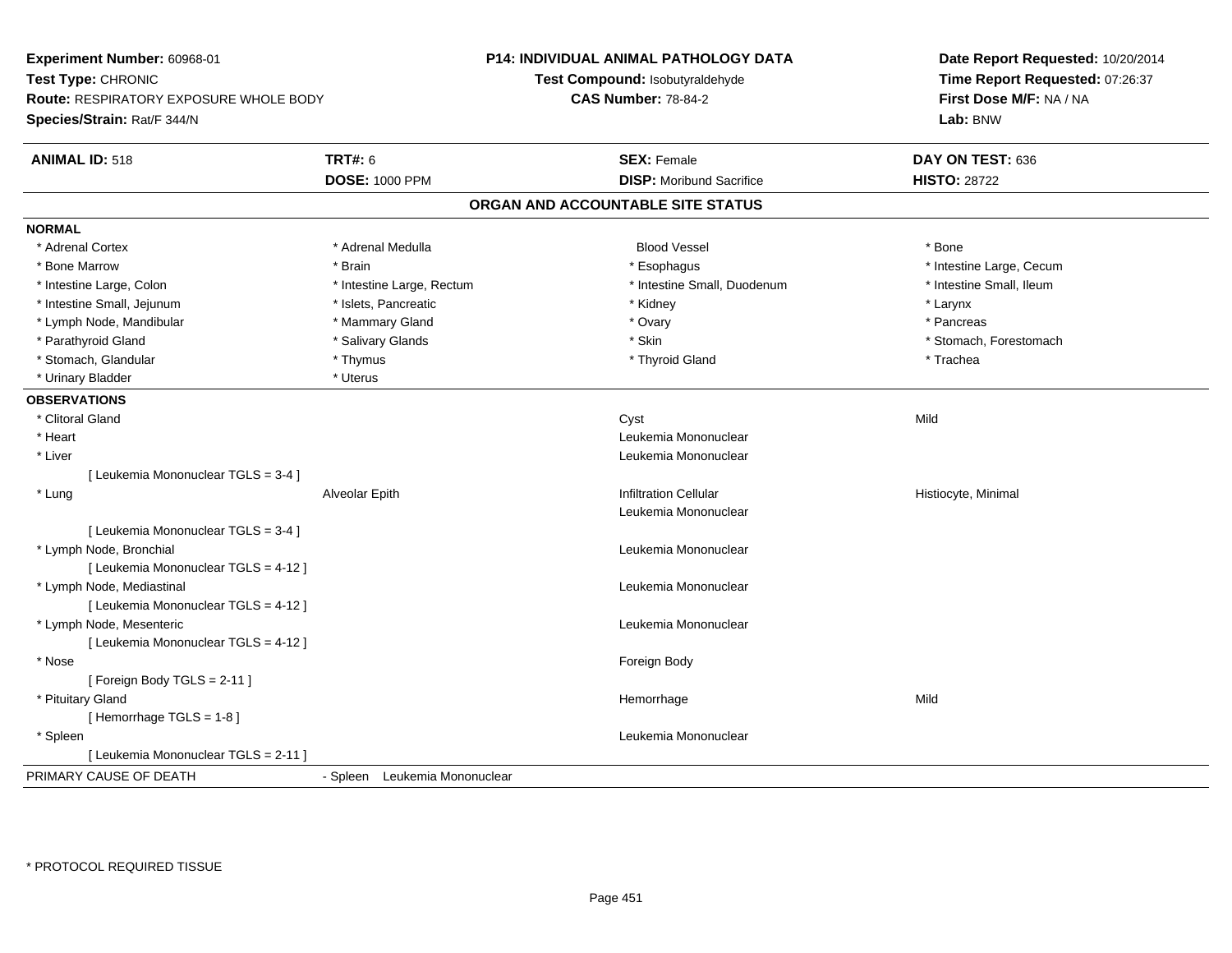| Experiment Number: 60968-01<br>Test Type: CHRONIC |                          | <b>P14: INDIVIDUAL ANIMAL PATHOLOGY DATA</b> | Date Report Requested: 10/20/2014 |
|---------------------------------------------------|--------------------------|----------------------------------------------|-----------------------------------|
|                                                   |                          | Test Compound: Isobutyraldehyde              | Time Report Requested: 07:26:37   |
| <b>Route: RESPIRATORY EXPOSURE WHOLE BODY</b>     |                          | <b>CAS Number: 78-84-2</b>                   | First Dose M/F: NA / NA           |
| Species/Strain: Rat/F 344/N                       |                          |                                              | Lab: BNW                          |
| <b>ANIMAL ID: 519</b>                             | <b>TRT#: 6</b>           | <b>SEX: Female</b>                           | DAY ON TEST: 735                  |
|                                                   | <b>DOSE: 1000 PPM</b>    | <b>DISP: Terminal Sacrifice</b>              | <b>HISTO: 28723</b>               |
|                                                   |                          | ORGAN AND ACCOUNTABLE SITE STATUS            |                                   |
| <b>NORMAL</b>                                     |                          |                                              |                                   |
| * Adrenal Cortex                                  | * Adrenal Medulla        | <b>Blood Vessel</b>                          | * Bone                            |
| * Bone Marrow                                     | * Brain                  | * Clitoral Gland                             | * Esophagus                       |
| * Heart                                           | * Intestine Large, Cecum | * Intestine Large, Colon                     | * Intestine Large, Rectum         |
| * Intestine Small, Duodenum                       | * Intestine Small, Ileum | * Intestine Small, Jejunum                   | * Islets, Pancreatic              |
| * Kidney                                          | * Larynx                 | * Lymph Node, Bronchial                      | * Lymph Node, Mediastinal         |
| * Lymph Node, Mesenteric                          | * Nose                   | * Ovary                                      | * Pancreas                        |
| * Parathyroid Gland                               | * Salivary Glands        | * Skin                                       | * Spleen                          |
| * Stomach, Glandular                              | * Thymus                 | * Thyroid Gland                              | * Trachea                         |
| * Urinary Bladder                                 | * Uterus                 |                                              |                                   |
| <b>OBSERVATIONS</b>                               |                          |                                              |                                   |
| * Liver                                           |                          | Clear Cell Focus                             | Multiple                          |
| [Clear Cell Focus TGLS = 4-11]                    |                          |                                              |                                   |
| * Lung                                            | Alveolar Epith           | <b>Infiltration Cellular</b>                 | Histiocyte, Minimal               |
| * Lymph Node, Mandibular                          |                          | Hyperplasia                                  | Lymphoid, Mild                    |
| Note: related to abscessed incisor tooth.         |                          |                                              |                                   |
| [Hyperplasia TGLS = 5-7]                          |                          |                                              |                                   |
| * Mammary Gland                                   |                          | Fibroadenoma                                 | Multiple                          |
| [Fibroadenoma TGLS = 1,3-12+13+7]                 |                          |                                              |                                   |
| Oral Mucosa                                       | Gingival                 | Inflammation                                 | Suppurative, Marked               |
| * Pituitary Gland                                 | <b>Pars Distalis</b>     | Adenoma                                      |                                   |
| [Adenoma TGLS = $2-8$ ]                           |                          |                                              |                                   |
| * Stomach, Forestomach                            |                          | Hyperplasia                                  | Mild                              |
| Tooth                                             |                          | Inflammation                                 | Suppurative, Marked               |
| PRIMARY CAUSE OF DEATH                            | $\blacksquare$           |                                              |                                   |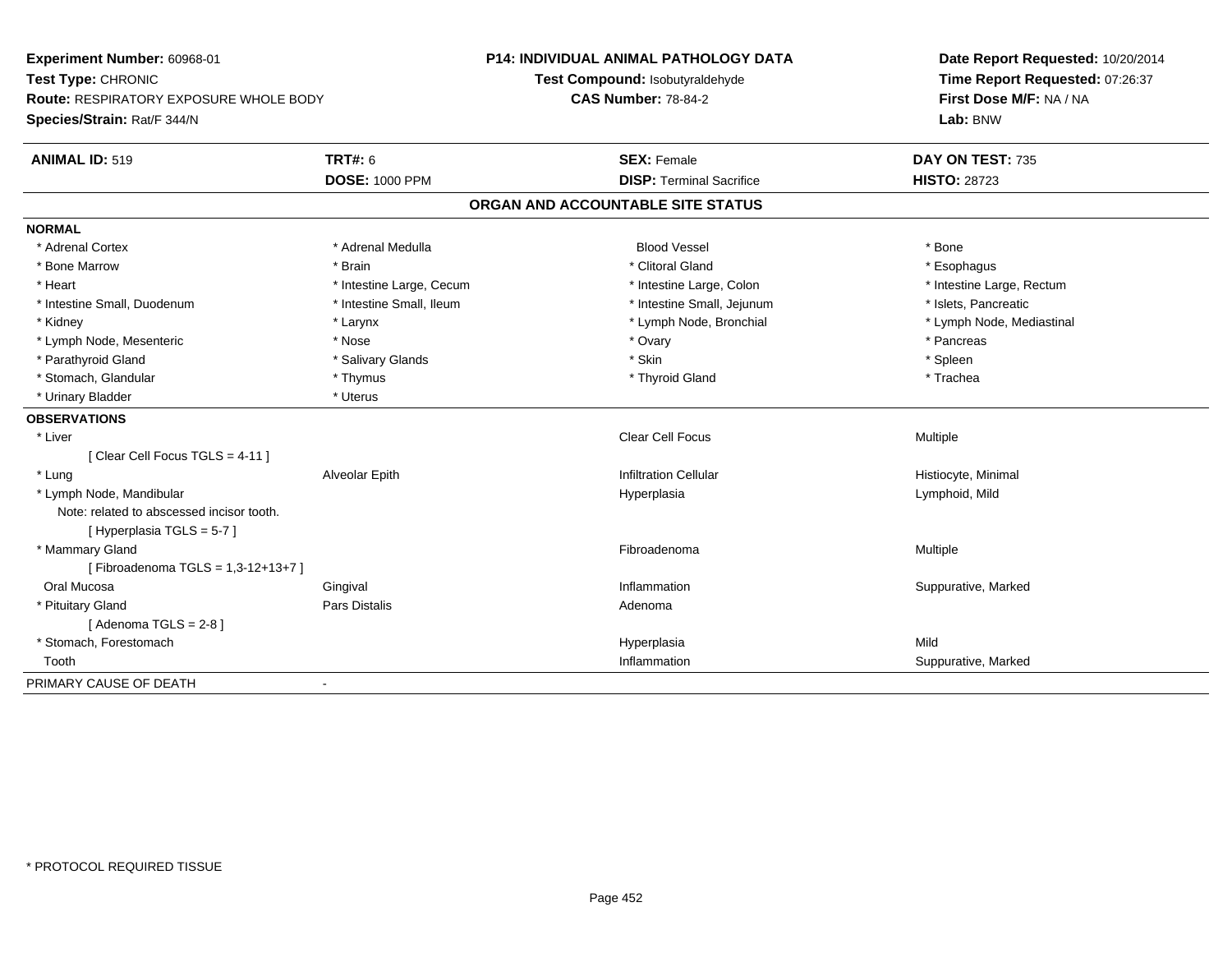| Experiment Number: 60968-01<br>Test Type: CHRONIC |                            | <b>P14: INDIVIDUAL ANIMAL PATHOLOGY DATA</b> | Date Report Requested: 10/20/2014 |  |  |
|---------------------------------------------------|----------------------------|----------------------------------------------|-----------------------------------|--|--|
|                                                   |                            | Test Compound: Isobutyraldehyde              | Time Report Requested: 07:26:37   |  |  |
| <b>Route: RESPIRATORY EXPOSURE WHOLE BODY</b>     |                            | <b>CAS Number: 78-84-2</b>                   | First Dose M/F: NA / NA           |  |  |
| Species/Strain: Rat/F 344/N                       |                            |                                              | Lab: BNW                          |  |  |
| <b>ANIMAL ID: 520</b>                             | <b>TRT#: 6</b>             | <b>SEX: Female</b>                           | DAY ON TEST: 734                  |  |  |
|                                                   | <b>DOSE: 1000 PPM</b>      | <b>DISP: Terminal Sacrifice</b>              | <b>HISTO: 28724</b>               |  |  |
|                                                   |                            | ORGAN AND ACCOUNTABLE SITE STATUS            |                                   |  |  |
| <b>NORMAL</b>                                     |                            |                                              |                                   |  |  |
| * Adrenal Cortex                                  | * Adrenal Medulla          | <b>Blood Vessel</b>                          | * Bone                            |  |  |
| * Bone Marrow                                     | * Brain                    | * Esophagus                                  | * Heart                           |  |  |
| * Intestine Large, Cecum                          | * Intestine Large, Colon   | * Intestine Large, Rectum                    | * Intestine Small, Duodenum       |  |  |
| * Intestine Small, Ileum                          | * Intestine Small, Jejunum | * Islets, Pancreatic                         | * Larynx                          |  |  |
| * Liver                                           | * Lung                     | * Lymph Node, Bronchial                      | * Lymph Node, Mandibular          |  |  |
| * Lymph Node, Mediastinal                         | * Lymph Node, Mesenteric   | * Nose                                       | * Ovary                           |  |  |
| * Parathyroid Gland                               | * Salivary Glands          | * Skin                                       | * Spleen                          |  |  |
| * Stomach, Forestomach                            | * Stomach, Glandular       | * Thymus                                     | * Trachea                         |  |  |
| * Urinary Bladder                                 | * Uterus                   |                                              |                                   |  |  |
| <b>OBSERVATIONS</b>                               |                            |                                              |                                   |  |  |
| * Clitoral Gland                                  |                            | Carcinoma                                    |                                   |  |  |
|                                                   |                            | Hyperplasia                                  | Moderate                          |  |  |
|                                                   |                            | Inflammation                                 | Suppurative, Moderate             |  |  |
| [Carcinoma TGLS = $1-11$ ]                        |                            |                                              |                                   |  |  |
| * Kidney                                          | <b>Renal Tubule</b>        | Mineralization                               | Minimal                           |  |  |
| * Mammary Gland                                   |                            | Carcinoma                                    |                                   |  |  |
| [Carcinoma TGLS = $2-12$ ]                        |                            |                                              |                                   |  |  |
| * Pancreas                                        |                            | Atrophy                                      | Mild                              |  |  |
| * Pituitary Gland                                 | <b>Pars Distalis</b>       | Adenoma                                      |                                   |  |  |
| * Thyroid Gland                                   | C Cell                     | Hyperplasia                                  | Mild                              |  |  |
| PRIMARY CAUSE OF DEATH                            | $\blacksquare$             |                                              |                                   |  |  |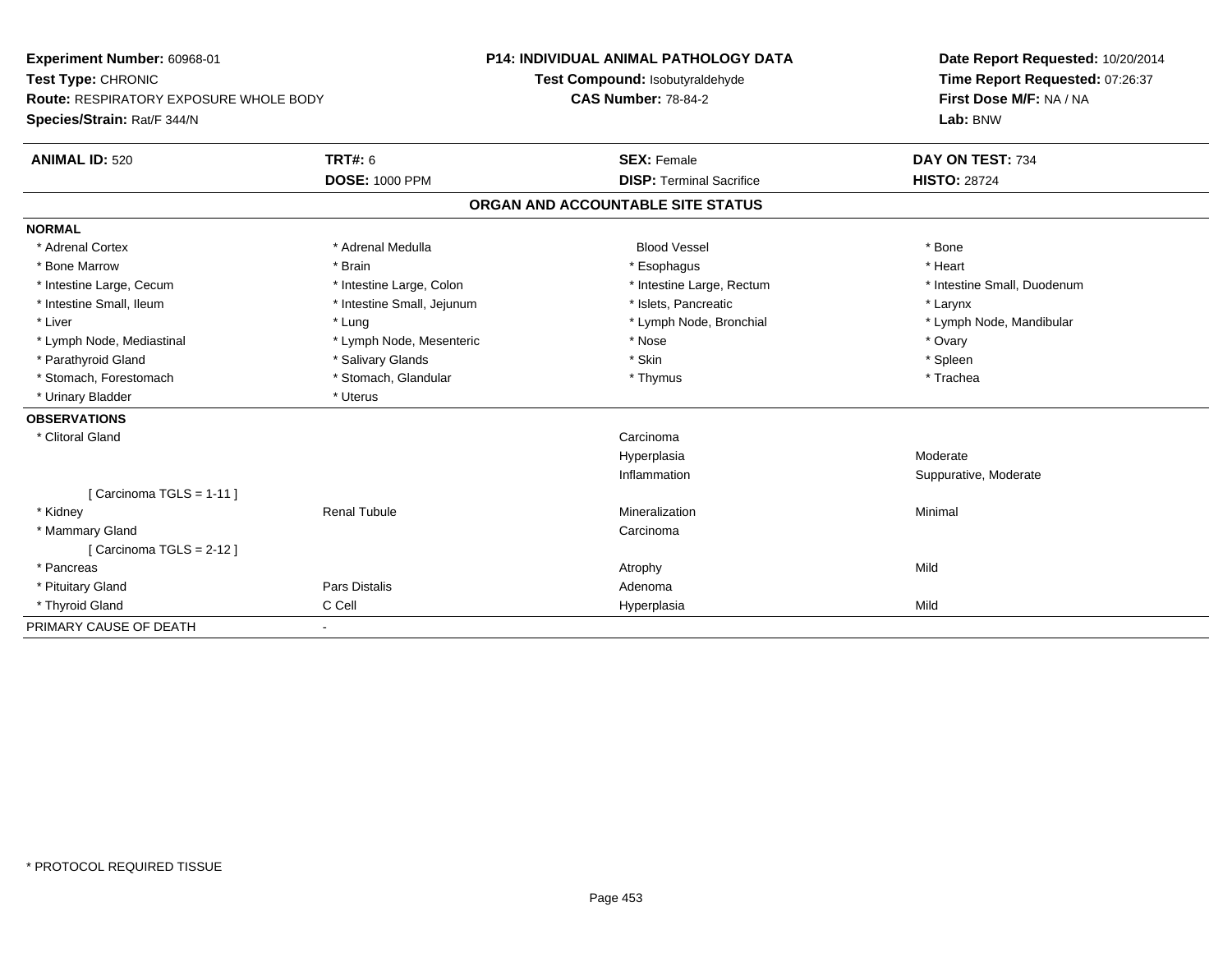**Experiment Number:** 60968-01**Test Type:** CHRONIC **Route:** RESPIRATORY EXPOSURE WHOLE BODY**Species/Strain:** Rat/F 344/N**P14: INDIVIDUAL ANIMAL PATHOLOGY DATATest Compound:** Isobutyraldehyde**CAS Number:** 78-84-2**Date Report Requested:** 10/20/2014**Time Report Requested:** 07:26:37**First Dose M/F:** NA / NA**Lab:** BNW**ANIMAL ID:** 521**TRT#:** 6 **SEX:** Female **SEX: Female DAY ON TEST:** 692 **DOSE:** 1000 PPM**DISP:** Moribund Sacrifice **HISTO:** 28725 **ORGAN AND ACCOUNTABLE SITE STATUSNORMAL**\* Adrenal Cortex \* Adrenal Medulla \* \* Book \* Blood Vessel \* Book \* Bone \* Bone \* Bone \* Bone \* Bone \* Bone \* Bone \* Bone \* Bone \* Esophagus \* Bone Marrow \* \* Android \* Brain \* Brain \* Clitoral Gland \* Clitoral Gland \* Esophagus \* Esophagus \* Esophagus \* Intestine Small, Duodenum \* Heart \* Intestine Large, Cecum \* Intestine Large, Cecum \* Intestine Large, Colon \* Intestine Small, Ileum \* **Alleman \* Intestine Small, Jejunum** \* The \* Islets, Pancreatic \* \* Kidney \* Kidney \* Lymph Node, Mediastinal \* Lung \* Lymph Node, Bronchial \* Lymph Node, Mandibular \* Lymph Node, Mandibular \* Lymph Node, Mesenteric \* \* The matter of the Mammary Gland \* The matter of the matter of the matter of the matter of the matter of the matter of the matter of the Manmary Gland \* Pancreas \* Pancreas \* Pancreas \* Pancreas \* Parathyroid Gland \* \* Salivary Glands \* Salivary Glands \* Skin \* Skin \* State \* Spleen \* Spleen \* Spleen \* Spleen \* Thyroid Gland \* Stomach, Forestomach \* Thymus \* Stomach, Glandular \* Thymus \* Thymus \* Thymus \* Thymus \* Thymus \* Thymus \* Thymus \* Thymus \* Thymus \* Thymus \* Thymus \* Thymus \* Thymus \* Thymus \* Thymus \* Thymus \* Thymus \* Thymus \* Thymu \* Trachea \* Urinary Bladder \* Urinary Bladder \* Urinary Bladder \* Uterus **OBSERVATIONS** \* Intestine Large, Rectumm Parasite Metazoan<br>Parasite Metazoan \* Larynx Epiglottis MetaplasiaMetaplasia **Matagoria and Squamous**, Minimal \* Liver Hepatodiaphragmatic Nodule[ Hepatodiaphragmatic Nodule TGLS = 2-11 ] \* Nosee substitution of the substitution of the substitution of the substitution of the substitution of the substitution  $\mathbf S$ uppurative, Mild Respirat EpithMetaplasia **Squamous, Mild** Note: left maxillary turb in xs1. \* Pituitary Glandd and the contract of Pars Distalis and the contract of Adenoma and Adenoma and the Adenoma and the Adenoma and  $\lambda$  Tooth Developmental Malformation PRIMARY CAUSE OF DEATH- Tooth Developmental Malformation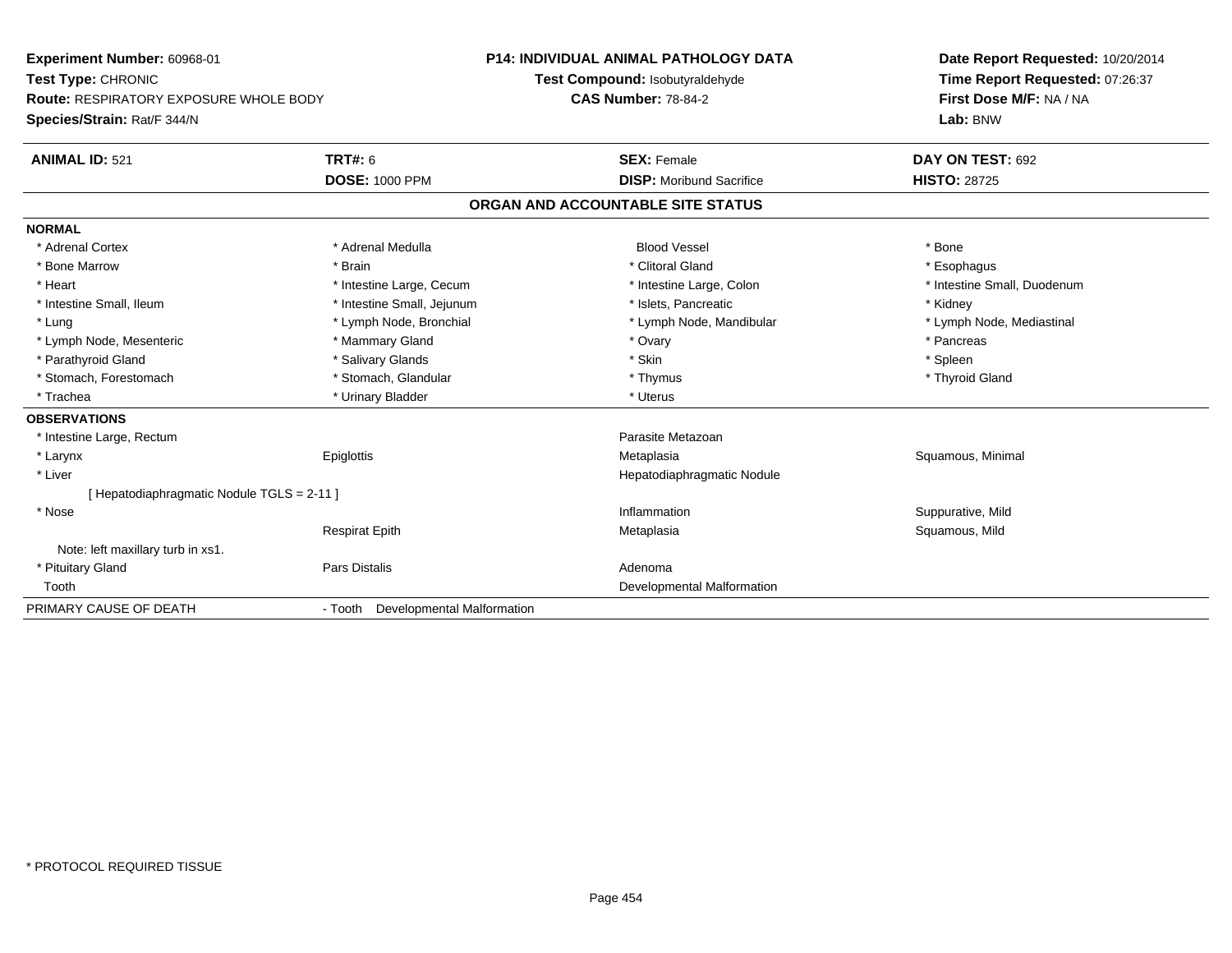| Test Type: CHRONIC<br>Test Compound: Isobutyraldehyde<br>Time Report Requested: 07:26:37<br><b>CAS Number: 78-84-2</b><br>First Dose M/F: NA / NA<br><b>Route: RESPIRATORY EXPOSURE WHOLE BODY</b><br>Species/Strain: Rat/F 344/N<br>Lab: BNW<br><b>TRT#: 6</b><br><b>ANIMAL ID: 522</b><br><b>SEX: Female</b><br>DAY ON TEST: 735<br><b>DOSE: 1000 PPM</b><br><b>DISP: Terminal Sacrifice</b><br><b>HISTO: 28726</b><br>ORGAN AND ACCOUNTABLE SITE STATUS | P14: INDIVIDUAL ANIMAL PATHOLOGY DATA |  | Date Report Requested: 10/20/2014 |  |  |
|------------------------------------------------------------------------------------------------------------------------------------------------------------------------------------------------------------------------------------------------------------------------------------------------------------------------------------------------------------------------------------------------------------------------------------------------------------|---------------------------------------|--|-----------------------------------|--|--|
|                                                                                                                                                                                                                                                                                                                                                                                                                                                            |                                       |  |                                   |  |  |
|                                                                                                                                                                                                                                                                                                                                                                                                                                                            |                                       |  |                                   |  |  |
|                                                                                                                                                                                                                                                                                                                                                                                                                                                            |                                       |  |                                   |  |  |
|                                                                                                                                                                                                                                                                                                                                                                                                                                                            |                                       |  |                                   |  |  |
|                                                                                                                                                                                                                                                                                                                                                                                                                                                            |                                       |  |                                   |  |  |
|                                                                                                                                                                                                                                                                                                                                                                                                                                                            |                                       |  |                                   |  |  |
| <b>NORMAL</b>                                                                                                                                                                                                                                                                                                                                                                                                                                              |                                       |  |                                   |  |  |
| <b>Blood Vessel</b><br>* Bone Marrow<br>* Brain<br>* Bone                                                                                                                                                                                                                                                                                                                                                                                                  |                                       |  |                                   |  |  |
| * Clitoral Gland<br>* Heart<br>* Intestine Large, Cecum<br>* Esophagus                                                                                                                                                                                                                                                                                                                                                                                     |                                       |  |                                   |  |  |
| * Intestine Small, Duodenum<br>* Intestine Small, Ileum<br>* Intestine Small, Jejunum<br>* Intestine Large, Colon                                                                                                                                                                                                                                                                                                                                          |                                       |  |                                   |  |  |
| * Mammary Gland<br>* Islets, Pancreatic<br>* Kidney<br>* Larynx                                                                                                                                                                                                                                                                                                                                                                                            |                                       |  |                                   |  |  |
| * Parathyroid Gland<br>* Salivary Glands<br>* Ovary<br>* Pancreas                                                                                                                                                                                                                                                                                                                                                                                          |                                       |  |                                   |  |  |
| * Skin<br>* Stomach, Glandular<br>* Stomach, Forestomach<br>* Thymus                                                                                                                                                                                                                                                                                                                                                                                       |                                       |  |                                   |  |  |
| * Uterus<br>* Trachea<br>* Urinary Bladder<br>* Thyroid Gland                                                                                                                                                                                                                                                                                                                                                                                              |                                       |  |                                   |  |  |
| <b>OBSERVATIONS</b>                                                                                                                                                                                                                                                                                                                                                                                                                                        |                                       |  |                                   |  |  |
| * Adrenal Cortex<br>Mild<br>Vacuolization Cytoplasmic                                                                                                                                                                                                                                                                                                                                                                                                      |                                       |  |                                   |  |  |
| Leukemia Mononuclear<br>* Adrenal Medulla                                                                                                                                                                                                                                                                                                                                                                                                                  |                                       |  |                                   |  |  |
| * Intestine Large, Rectum<br>Parasite Metazoan                                                                                                                                                                                                                                                                                                                                                                                                             |                                       |  |                                   |  |  |
| [ Parasite Metazoan TGLS = 3-12 ]                                                                                                                                                                                                                                                                                                                                                                                                                          |                                       |  |                                   |  |  |
| * Liver<br>Leukemia Mononuclear                                                                                                                                                                                                                                                                                                                                                                                                                            |                                       |  |                                   |  |  |
| * Lung<br>Alveolar Epith<br>Fibrosis<br>Mild                                                                                                                                                                                                                                                                                                                                                                                                               |                                       |  |                                   |  |  |
| Moderate<br>Alveolar Epith<br>Hyperplasia                                                                                                                                                                                                                                                                                                                                                                                                                  |                                       |  |                                   |  |  |
| <b>Infiltration Cellular</b><br>Alveolar Epith<br>Histiocyte, Mild                                                                                                                                                                                                                                                                                                                                                                                         |                                       |  |                                   |  |  |
| Leukemia Mononuclear                                                                                                                                                                                                                                                                                                                                                                                                                                       |                                       |  |                                   |  |  |
| [ Infiltration Cellular TGLS = 4-3 ]                                                                                                                                                                                                                                                                                                                                                                                                                       |                                       |  |                                   |  |  |
| [ Leukemia Mononuclear TGLS = 4-3 ]                                                                                                                                                                                                                                                                                                                                                                                                                        |                                       |  |                                   |  |  |
| Lymph Node<br>Leukemia Mononuclear<br>Pancreatic                                                                                                                                                                                                                                                                                                                                                                                                           |                                       |  |                                   |  |  |
| [ Leukemia Mononuclear TGLS = 5-13 ]                                                                                                                                                                                                                                                                                                                                                                                                                       |                                       |  |                                   |  |  |
| * Lymph Node, Bronchial<br>Leukemia Mononuclear                                                                                                                                                                                                                                                                                                                                                                                                            |                                       |  |                                   |  |  |
| [ Leukemia Mononuclear TGLS = 3-12 ]                                                                                                                                                                                                                                                                                                                                                                                                                       |                                       |  |                                   |  |  |
| * Lymph Node, Mandibular<br>Leukemia Mononuclear                                                                                                                                                                                                                                                                                                                                                                                                           |                                       |  |                                   |  |  |
| [Leukemia Mononuclear TGLS = 3-12]                                                                                                                                                                                                                                                                                                                                                                                                                         |                                       |  |                                   |  |  |
| * Lymph Node, Mediastinal<br>Leukemia Mononuclear                                                                                                                                                                                                                                                                                                                                                                                                          |                                       |  |                                   |  |  |
| * Lymph Node, Mesenteric<br>Leukemia Mononuclear                                                                                                                                                                                                                                                                                                                                                                                                           |                                       |  |                                   |  |  |
| [ Leukemia Mononuclear TGLS = 3-12 ]                                                                                                                                                                                                                                                                                                                                                                                                                       |                                       |  |                                   |  |  |
| * Nose<br>Foreign Body                                                                                                                                                                                                                                                                                                                                                                                                                                     |                                       |  |                                   |  |  |
| [Foreign Body TGLS = 3-12]                                                                                                                                                                                                                                                                                                                                                                                                                                 |                                       |  |                                   |  |  |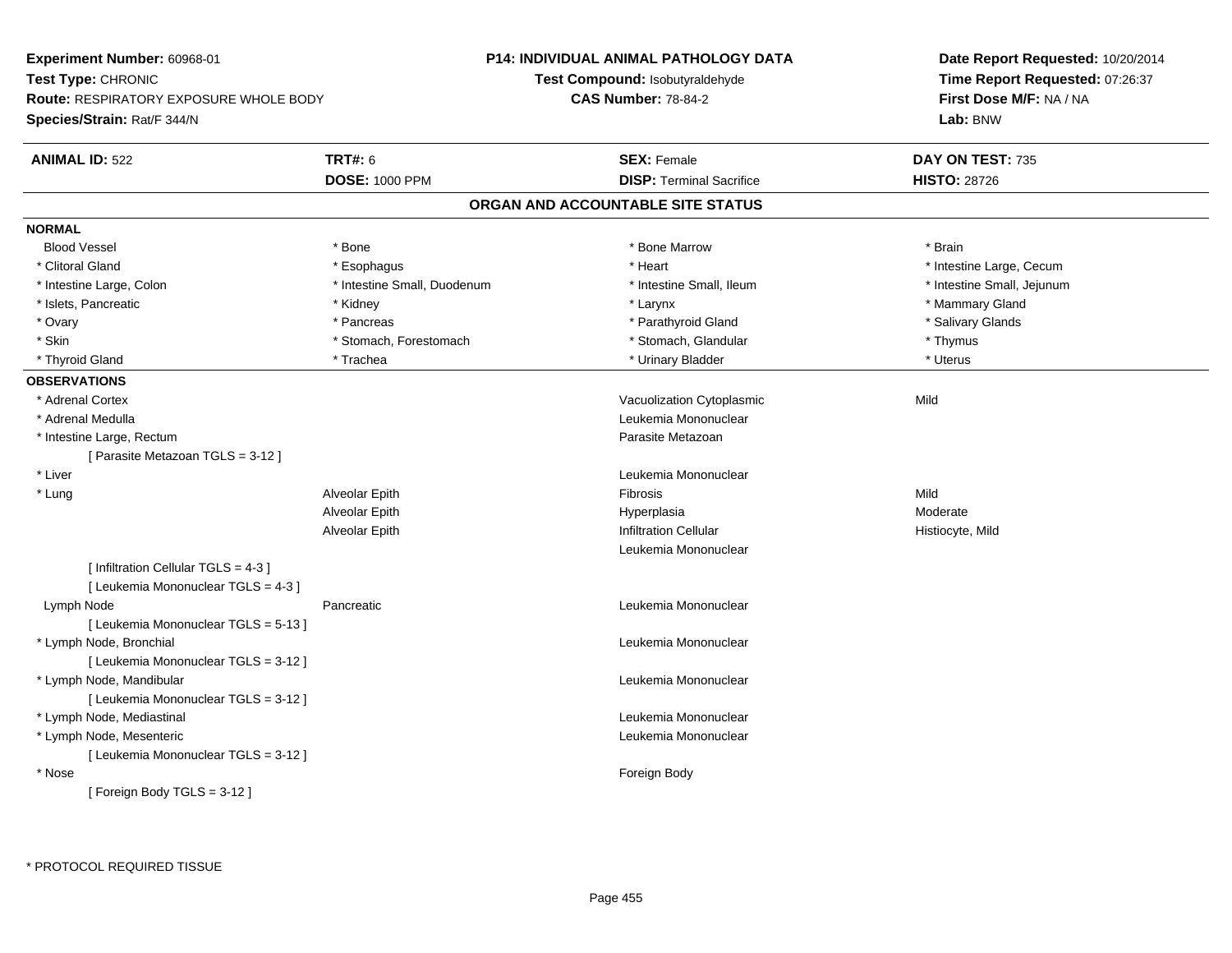| Experiment Number: 60968-01<br>Test Type: CHRONIC<br><b>Route: RESPIRATORY EXPOSURE WHOLE BODY</b><br>Species/Strain: Rat/F 344/N |                                         | <b>P14: INDIVIDUAL ANIMAL PATHOLOGY DATA</b><br>Test Compound: Isobutyraldehyde<br><b>CAS Number: 78-84-2</b> | Date Report Requested: 10/20/2014<br>Time Report Requested: 07:26:37<br>First Dose M/F: NA / NA<br>Lab: BNW |  |
|-----------------------------------------------------------------------------------------------------------------------------------|-----------------------------------------|---------------------------------------------------------------------------------------------------------------|-------------------------------------------------------------------------------------------------------------|--|
| <b>ANIMAL ID: 522</b>                                                                                                             | <b>TRT#:</b> 6<br><b>DOSE: 1000 PPM</b> | <b>SEX: Female</b><br><b>DISP:</b> Terminal Sacrifice                                                         | DAY ON TEST: 735<br><b>HISTO: 28726</b>                                                                     |  |
|                                                                                                                                   |                                         | ORGAN AND ACCOUNTABLE SITE STATUS                                                                             |                                                                                                             |  |
| * Pituitary Gland                                                                                                                 | Pars Distalis                           | Adenoma<br>Cyst                                                                                               | Moderate                                                                                                    |  |
| [ Adenoma TGLS = 2-8 ]<br>[Cyst TGLS = $2-8$ ]                                                                                    |                                         |                                                                                                               |                                                                                                             |  |
| * Spleen<br>[Leukemia Mononuclear TGLS = 3-12]                                                                                    |                                         | Leukemia Mononuclear                                                                                          |                                                                                                             |  |
| PRIMARY CAUSE OF DEATH                                                                                                            |                                         |                                                                                                               |                                                                                                             |  |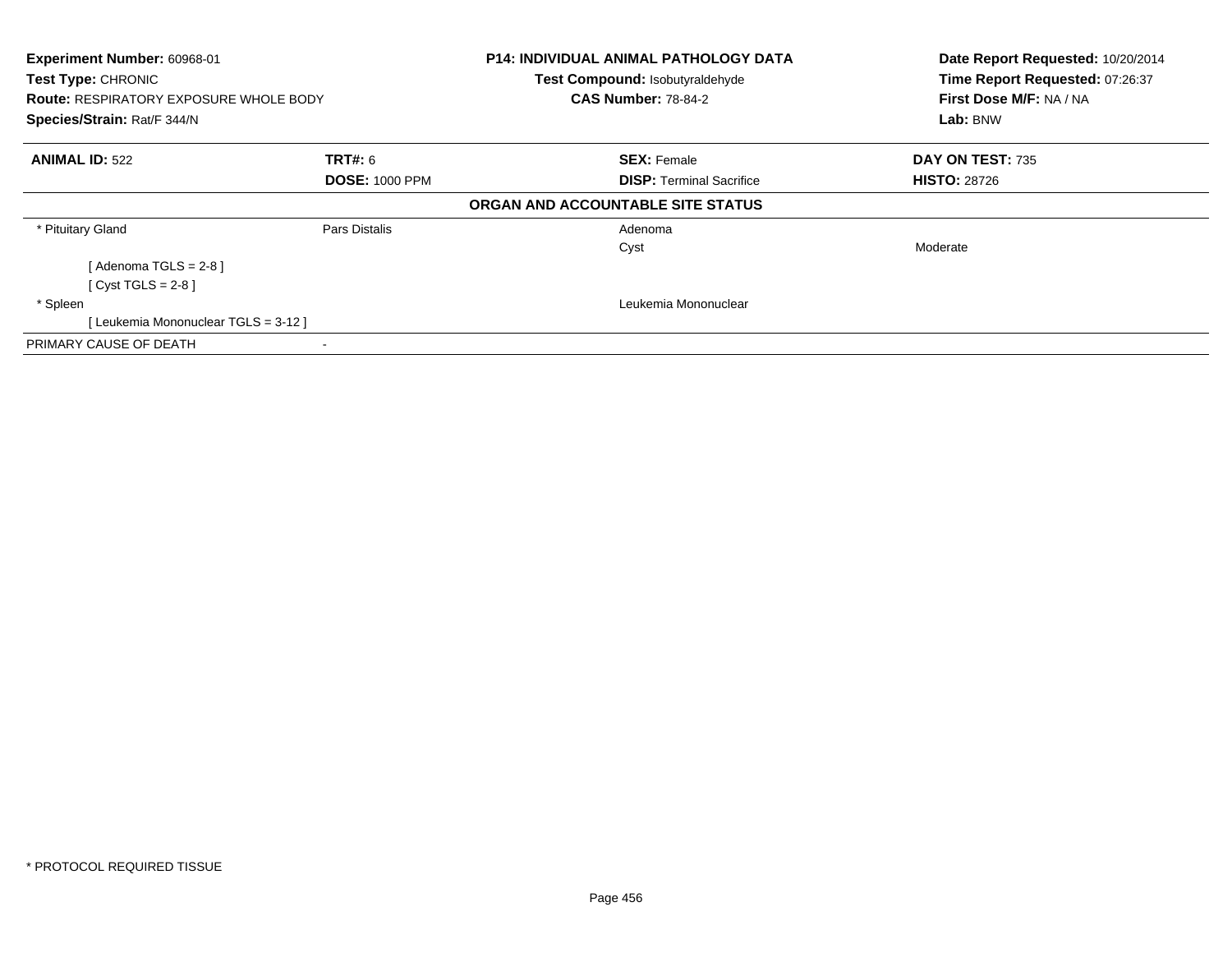| Experiment Number: 60968-01<br>Test Type: CHRONIC<br><b>Route: RESPIRATORY EXPOSURE WHOLE BODY</b><br>Species/Strain: Rat/F 344/N |                              | P14: INDIVIDUAL ANIMAL PATHOLOGY DATA<br>Test Compound: Isobutyraldehyde<br><b>CAS Number: 78-84-2</b> | Date Report Requested: 10/20/2014<br>Time Report Requested: 07:26:37<br>First Dose M/F: NA / NA<br>Lab: BNW |  |
|-----------------------------------------------------------------------------------------------------------------------------------|------------------------------|--------------------------------------------------------------------------------------------------------|-------------------------------------------------------------------------------------------------------------|--|
| <b>ANIMAL ID: 523</b>                                                                                                             | <b>TRT#: 6</b>               | <b>SEX: Female</b>                                                                                     | DAY ON TEST: 637                                                                                            |  |
|                                                                                                                                   | <b>DOSE: 1000 PPM</b>        | <b>DISP:</b> Moribund Sacrifice                                                                        | <b>HISTO: 28727</b>                                                                                         |  |
|                                                                                                                                   |                              | ORGAN AND ACCOUNTABLE SITE STATUS                                                                      |                                                                                                             |  |
| <b>NORMAL</b>                                                                                                                     |                              |                                                                                                        |                                                                                                             |  |
| <b>Blood Vessel</b>                                                                                                               | * Bone                       | * Brain                                                                                                | * Clitoral Gland                                                                                            |  |
| * Esophagus                                                                                                                       | * Heart                      | * Intestine Large, Cecum                                                                               | * Intestine Large, Rectum                                                                                   |  |
| * Intestine Small, Duodenum                                                                                                       | * Intestine Small, Ileum     | * Intestine Small, Jejunum                                                                             | * Islets, Pancreatic                                                                                        |  |
| * Kidney                                                                                                                          | * Larynx                     | * Lung                                                                                                 | * Lymph Node, Bronchial                                                                                     |  |
| * Lymph Node, Mediastinal                                                                                                         | * Lymph Node, Mesenteric     | * Nose                                                                                                 | * Ovary                                                                                                     |  |
| * Pancreas                                                                                                                        | * Parathyroid Gland          | * Salivary Glands                                                                                      | * Skin                                                                                                      |  |
| * Stomach, Forestomach                                                                                                            | * Stomach, Glandular         | * Thymus                                                                                               | * Thyroid Gland                                                                                             |  |
| * Trachea                                                                                                                         | * Urinary Bladder            | * Uterus                                                                                               |                                                                                                             |  |
| <b>MISSING</b>                                                                                                                    |                              |                                                                                                        |                                                                                                             |  |
| * Lymph Node, Mandibular                                                                                                          |                              |                                                                                                        |                                                                                                             |  |
| <b>OBSERVATIONS</b>                                                                                                               |                              |                                                                                                        |                                                                                                             |  |
| * Adrenal Cortex                                                                                                                  |                              | Leukemia Mononuclear                                                                                   |                                                                                                             |  |
| [ Leukemia Mononuclear TGLS = 2-8 ]                                                                                               |                              |                                                                                                        |                                                                                                             |  |
| * Adrenal Medulla                                                                                                                 |                              | Leukemia Mononuclear                                                                                   |                                                                                                             |  |
| [ Leukemia Mononuclear TGLS = 2-8 ]                                                                                               |                              |                                                                                                        |                                                                                                             |  |
| * Bone Marrow                                                                                                                     |                              | Leukemia Mononuclear                                                                                   |                                                                                                             |  |
| * Intestine Large, Colon                                                                                                          |                              | Parasite Metazoan                                                                                      |                                                                                                             |  |
| [ Parasite Metazoan TGLS = 2-8 ]                                                                                                  |                              |                                                                                                        |                                                                                                             |  |
| * Liver                                                                                                                           |                              | Leukemia Mononuclear                                                                                   |                                                                                                             |  |
| * Mammary Gland                                                                                                                   |                              | Fibroadenoma                                                                                           |                                                                                                             |  |
| [Fibroadenoma TGLS = 1-11+12+13+14+15+16]                                                                                         |                              |                                                                                                        |                                                                                                             |  |
| * Pituitary Gland                                                                                                                 | Pars Distalis                | Adenoma                                                                                                |                                                                                                             |  |
| [Adenoma TGLS = $2-8$ ]                                                                                                           |                              |                                                                                                        |                                                                                                             |  |
| * Spleen                                                                                                                          |                              | Leukemia Mononuclear                                                                                   |                                                                                                             |  |
| [ Leukemia Mononuclear TGLS = 2-8 ]                                                                                               |                              |                                                                                                        |                                                                                                             |  |
| PRIMARY CAUSE OF DEATH                                                                                                            | - Mammary Gland Fibroadenoma |                                                                                                        |                                                                                                             |  |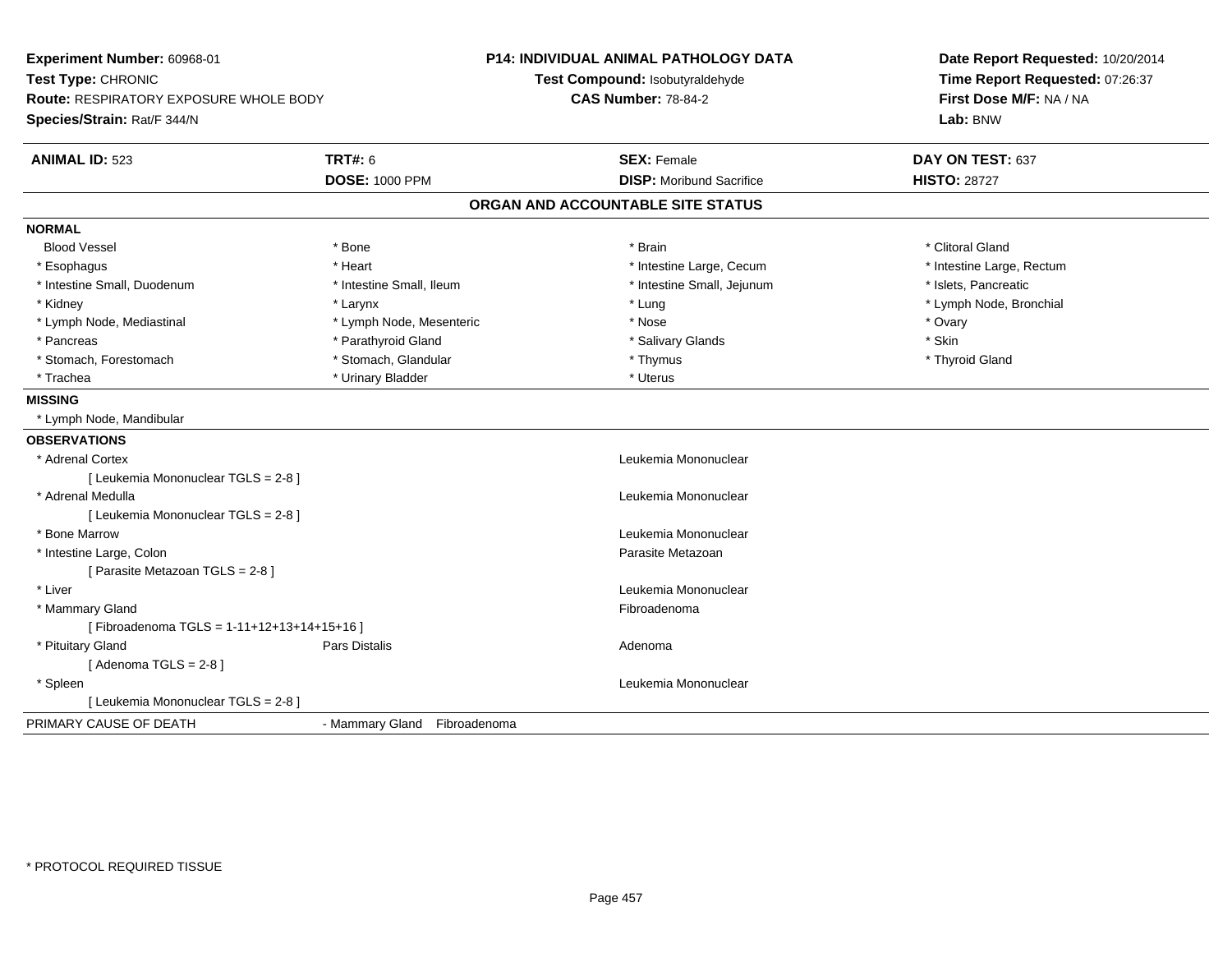| Experiment Number: 60968-01<br>Test Type: CHRONIC |                          | <b>P14: INDIVIDUAL ANIMAL PATHOLOGY DATA</b> | Date Report Requested: 10/20/2014 |  |  |
|---------------------------------------------------|--------------------------|----------------------------------------------|-----------------------------------|--|--|
|                                                   |                          | Test Compound: Isobutyraldehyde              | Time Report Requested: 07:26:37   |  |  |
| Route: RESPIRATORY EXPOSURE WHOLE BODY            |                          | <b>CAS Number: 78-84-2</b>                   | First Dose M/F: NA / NA           |  |  |
| Species/Strain: Rat/F 344/N                       |                          |                                              | Lab: BNW                          |  |  |
| <b>ANIMAL ID: 524</b>                             | <b>TRT#: 6</b>           | <b>SEX: Female</b>                           | DAY ON TEST: 735                  |  |  |
|                                                   | <b>DOSE: 1000 PPM</b>    | <b>DISP: Terminal Sacrifice</b>              | <b>HISTO: 28728</b>               |  |  |
|                                                   |                          | ORGAN AND ACCOUNTABLE SITE STATUS            |                                   |  |  |
| <b>NORMAL</b>                                     |                          |                                              |                                   |  |  |
| * Adrenal Cortex                                  | * Adrenal Medulla        | <b>Blood Vessel</b>                          | * Bone                            |  |  |
| * Bone Marrow                                     | * Brain                  | * Clitoral Gland                             | * Esophagus                       |  |  |
| * Heart                                           | * Intestine Large, Cecum | * Intestine Large, Colon                     | * Intestine Large, Rectum         |  |  |
| * Intestine Small, Duodenum                       | * Intestine Small, Ileum | * Intestine Small, Jejunum                   | * Islets, Pancreatic              |  |  |
| * Lymph Node, Bronchial                           | * Lymph Node, Mandibular | * Lymph Node, Mediastinal                    | * Lymph Node, Mesenteric          |  |  |
| * Nose                                            | * Ovary                  | * Pancreas                                   | * Parathyroid Gland               |  |  |
| * Salivary Glands                                 | * Skin                   | * Spleen                                     | * Stomach, Forestomach            |  |  |
| * Stomach, Glandular                              | * Thymus                 | * Thyroid Gland                              | * Trachea                         |  |  |
| * Urinary Bladder                                 | * Uterus                 |                                              |                                   |  |  |
| <b>OBSERVATIONS</b>                               |                          |                                              |                                   |  |  |
| * Kidney                                          |                          | Nephropathy                                  | Chronic, Minimal                  |  |  |
| * Larynx                                          | Epiglottis               | Metaplasia                                   | Squamous, Minimal                 |  |  |
| * Liver                                           |                          | Hepatodiaphragmatic Nodule                   |                                   |  |  |
| [ Hepatodiaphragmatic Nodule TGLS = 5-4 ]         |                          |                                              |                                   |  |  |
| * Lung                                            | Alveolar Epith           | Hyperplasia                                  | Marked                            |  |  |
| [Hyperplasia TGLS = $3-3$ ]                       |                          |                                              |                                   |  |  |
| * Mammary Gland                                   |                          | Fibroadenoma                                 |                                   |  |  |
| [Fibroadenoma TGLS = 1-11]                        |                          |                                              |                                   |  |  |
| Mesentery                                         | Fat                      | Necrosis                                     | Moderate                          |  |  |
| [ Necrosis $TGLS = 4-12$ ]                        |                          |                                              |                                   |  |  |
| * Pituitary Gland                                 |                          | Cyst                                         | Marked                            |  |  |
|                                                   | Pars Distalis            | Hyperplasia                                  | Marked                            |  |  |
| $\sqrt{C}$ Cyst TGLS = 2-8                        |                          |                                              |                                   |  |  |
| PRIMARY CAUSE OF DEATH                            | $\blacksquare$           |                                              |                                   |  |  |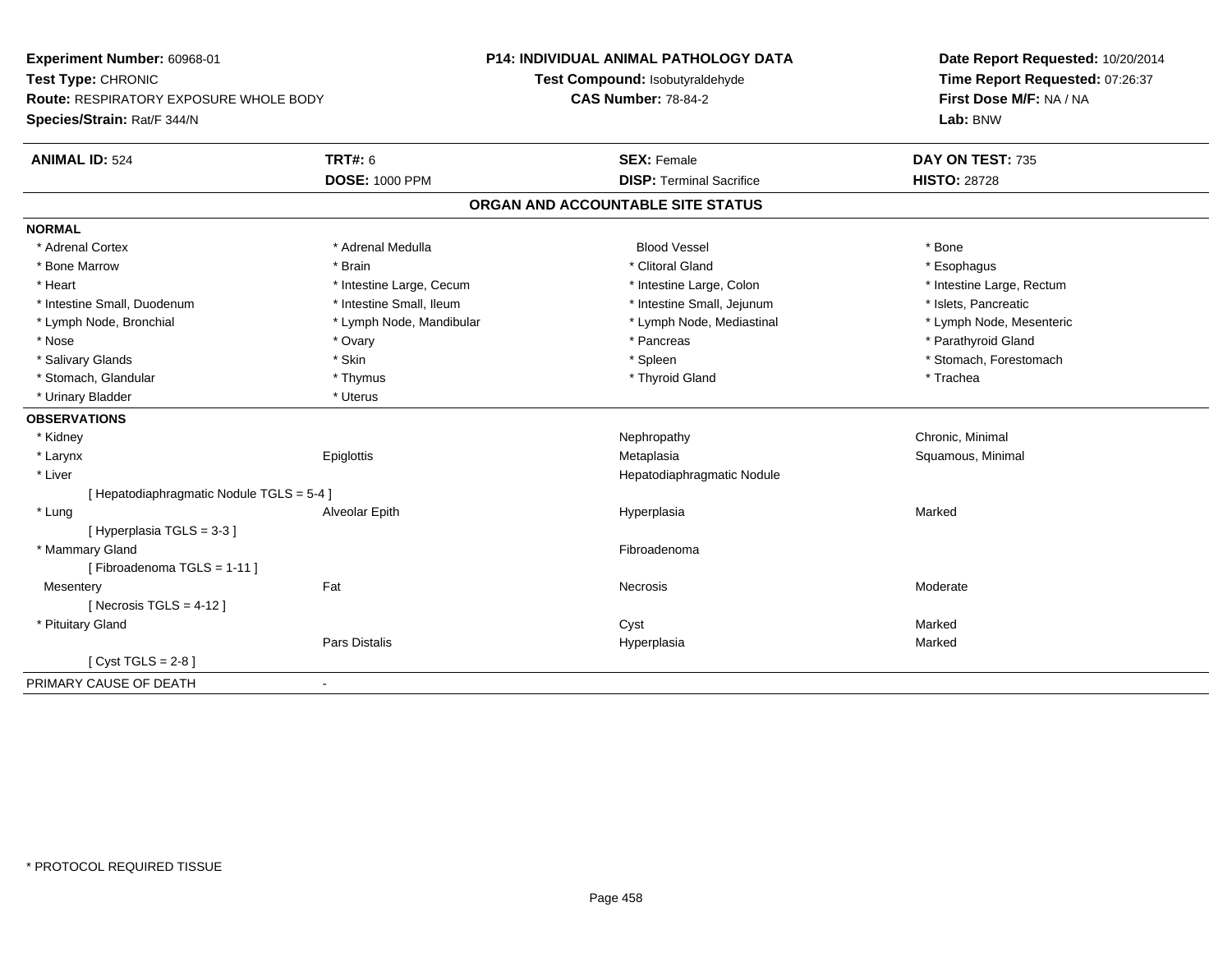**Experiment Number:** 60968-01**Test Type:** CHRONIC **Route:** RESPIRATORY EXPOSURE WHOLE BODY**Species/Strain:** Rat/F 344/N**P14: INDIVIDUAL ANIMAL PATHOLOGY DATATest Compound:** Isobutyraldehyde**CAS Number:** 78-84-2**Date Report Requested:** 10/20/2014**Time Report Requested:** 07:26:37**First Dose M/F:** NA / NA**Lab:** BNW**ANIMAL ID:** 525**TRT#:** 6 **SEX:** Female **SEX: Female DAY ON TEST:** 580 **DOSE:** 1000 PPM**DISP:** Moribund Sacrifice **HISTO:** 28729 **ORGAN AND ACCOUNTABLE SITE STATUSNORMAL**\* Adrenal Medulla \* \* \* Clitoral Gland \* Bood Vessel \* Bood \* Bood \* Bone \* \* Bone \* \* Clitoral Gland \* Clitoral Gland \* Clitoral Gland \* Intestine Large, Colon \* Esophagus \* **Heart \* Intestine Large, Cecum \* Intestine Large, Cecum \*** Intestine Large, Cecum \* Intestine Large, Rectum \* Thestine Small, Duodenum \* Number of the small, Ileum \* Intestine Small, Jejunum \* Intestine Small, Jejunum \* Islets, Pancreatic \* \* Widney \* Kidney \* Kidney \* Kerynx \* Larynx \* Larynx \* Letters \* Lymph Node, Mandibular \* Lymph Node, Mediastinal \* Mammary Gland \* Nose \* Ovary\* Salivary Glands \* Pancreas \* And the section of the section of the section of the section of the section of the section of the section of the section of the section of the section of the section of the section of the section of the sectio \* Skin \* Stomach, Glandular \* \* Stomach, Glandular \* Thymus \* Thymus \* The \* Thyroid Gland \* Thyroid Gland \* \* Thyroid Gland \* \* Thyroid Gland \* \* Thyroid Gland \* \* Thyroid Gland \* \* Thyroid Gland \* \* \* \* \* \* \* \* \* \* \* \* \* \* Trachea \* Urinary Bladder \* Urinary Bladder \* Urinary Bladder \* Uterus **OBSERVATIONS** \* Adrenal Cortex Leukemia Mononuclear Vacuolization Cytoplasmic Minimal \* Bone MarrowLeukemia Mononuclear<br>Hemorrhage \* Brainn and the state of the state of the state of the state of the Marked Marked of the Marked State of the Marked State of the Marked State of the State of the Marked State of the State of the State of the State of the State o [ Hemorrhage TGLS = 3-11+1 ] \* Liver Leukemia Mononuclear [ Leukemia Mononuclear TGLS = 3-11+1 ] \* Lung Alveolar Epith Fibrosis Moderate Leukemia Mononuclear[ Fibrosis TGLS = 2-3+3a+12+13 ][ Leukemia Mononuclear TGLS = 2-3+3a+12+13 ] \* Lymph Node, Bronchial Leukemia Mononuclear[ Leukemia Mononuclear TGLS = 1-14 ] \* Lymph Node, Mesenteric Leukemia Mononuclear [ Leukemia Mononuclear TGLS = 1-14 ] \* Spleen Leukemia Mononuclear [ Leukemia Mononuclear TGLS = 1-14 ] \* Stomach, Forestomachh ann an choimhean ann an t-ainmeile ann an t-ainmeile ann an t-ainmeile an t-ainmeile an t-ainmeile an t-ainm Ulcerr **Marked** [ Ulcer TGLS = 4-15 ]

PRIMARY CAUSE OF DEATH

- Spleen Leukemia Mononuclear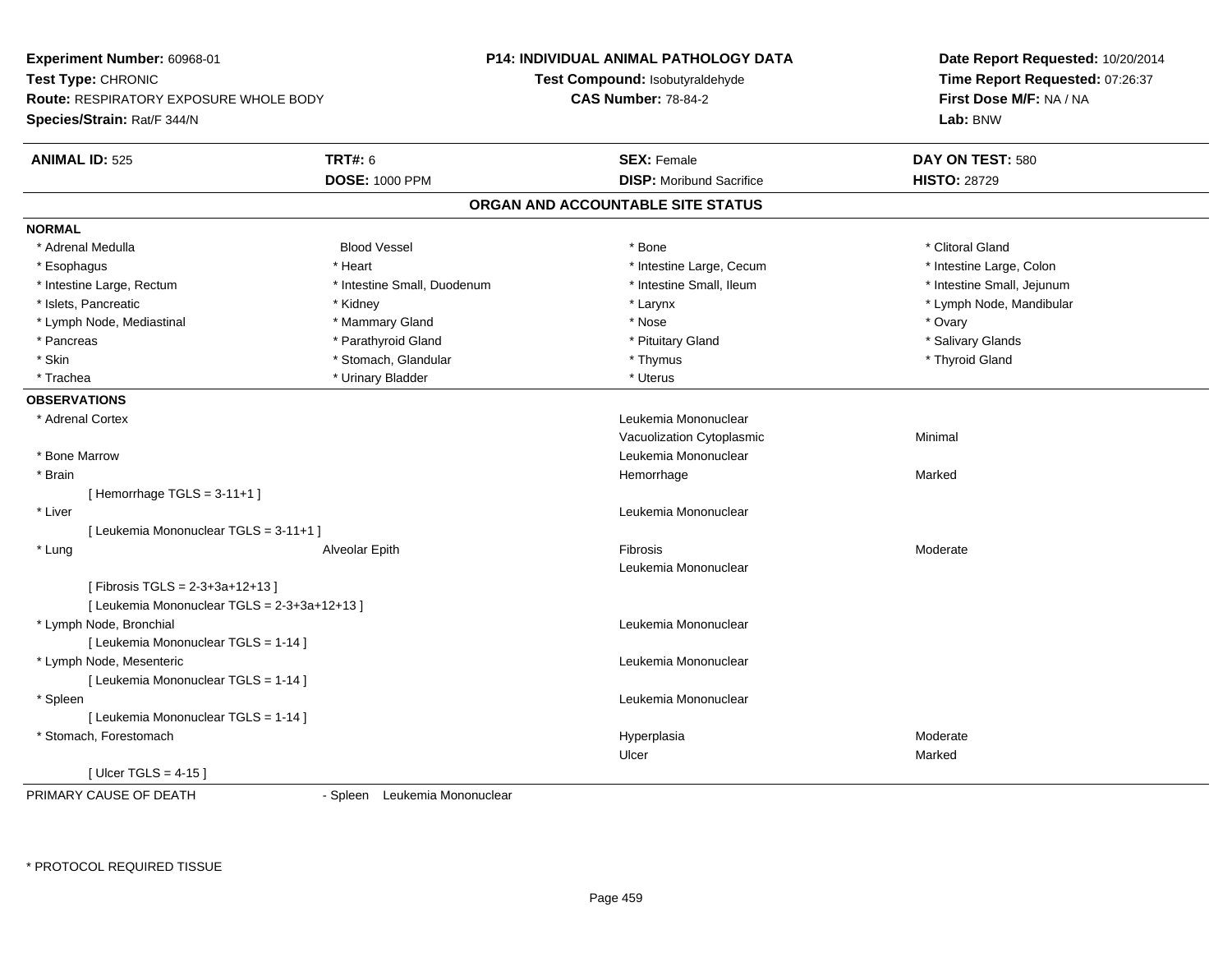| Experiment Number: 60968-01<br><b>Test Type: CHRONIC</b><br><b>Route: RESPIRATORY EXPOSURE WHOLE BODY</b><br>Species/Strain: Rat/F 344/N |                       | <b>P14: INDIVIDUAL ANIMAL PATHOLOGY DATA</b>                               | Date Report Requested: 10/20/2014 |  |
|------------------------------------------------------------------------------------------------------------------------------------------|-----------------------|----------------------------------------------------------------------------|-----------------------------------|--|
|                                                                                                                                          |                       | Test Compound: Isobutyraldehyde                                            | Time Report Requested: 07:26:37   |  |
|                                                                                                                                          |                       | <b>CAS Number: 78-84-2</b>                                                 | First Dose M/F: NA / NA           |  |
|                                                                                                                                          |                       |                                                                            | Lab: BNW                          |  |
| <b>ANIMAL ID: 525</b>                                                                                                                    | <b>TRT#:</b> 6        | <b>SEX: Female</b>                                                         | DAY ON TEST: 580                  |  |
|                                                                                                                                          | <b>DOSE: 1000 PPM</b> | <b>DISP:</b> Moribund Sacrifice                                            | <b>HISTO: 28729</b>               |  |
|                                                                                                                                          |                       | ORGAN AND ACCOUNTABLE SITE STATUS                                          |                                   |  |
| CONTRIBUTORY CAUSE OF DEATH                                                                                                              |                       | - Brain Hemorrhage: Liver Leukemia Mononuclear: Stomach: Forestomach Ulcer |                                   |  |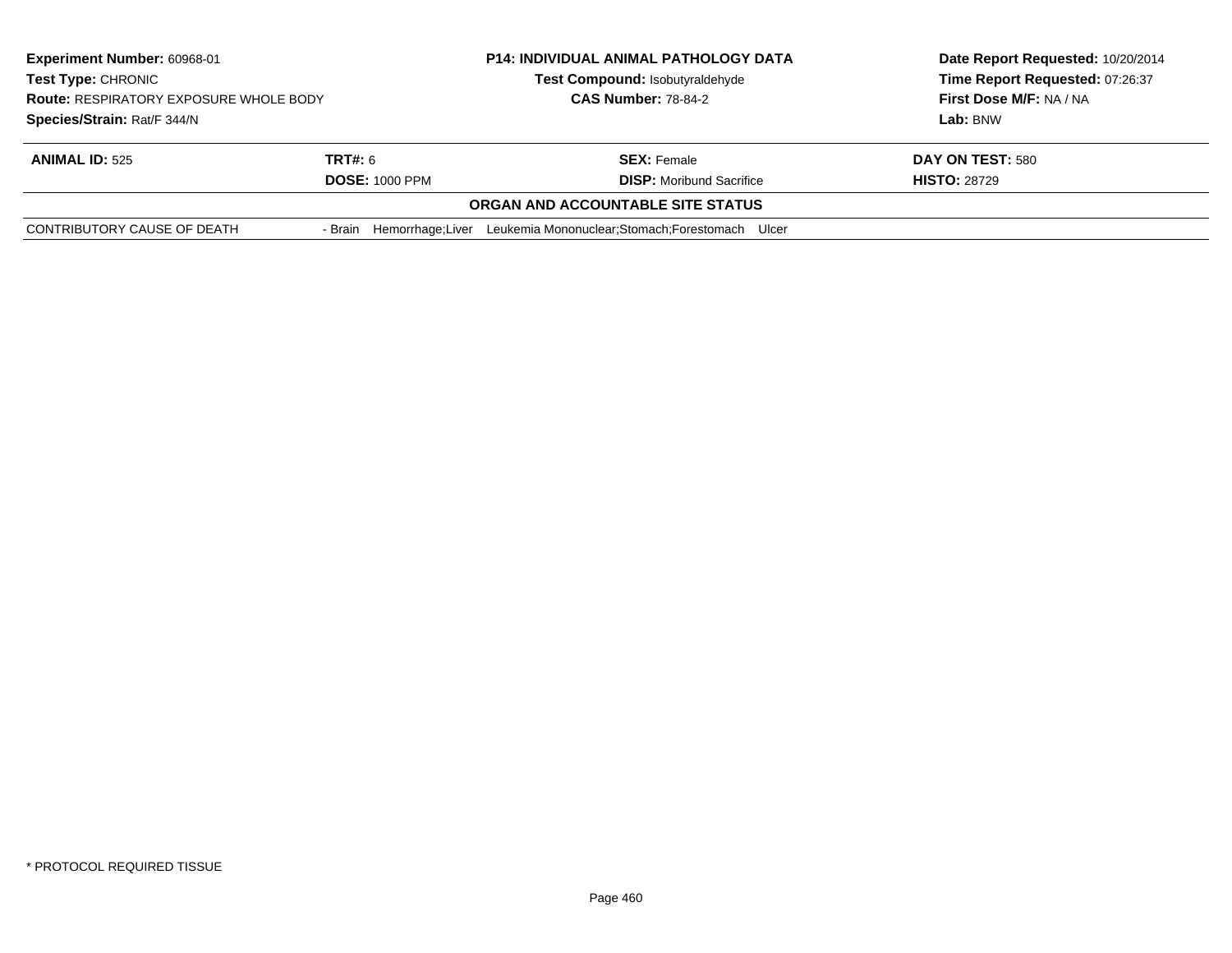| Experiment Number: 60968-01<br>Test Type: CHRONIC |                            | <b>P14: INDIVIDUAL ANIMAL PATHOLOGY DATA</b> |                                   |  | Date Report Requested: 10/20/2014                          |  |  |
|---------------------------------------------------|----------------------------|----------------------------------------------|-----------------------------------|--|------------------------------------------------------------|--|--|
|                                                   |                            |                                              | Test Compound: Isobutyraldehyde   |  | Time Report Requested: 07:26:37<br>First Dose M/F: NA / NA |  |  |
| <b>Route: RESPIRATORY EXPOSURE WHOLE BODY</b>     |                            | <b>CAS Number: 78-84-2</b>                   |                                   |  |                                                            |  |  |
| Species/Strain: Rat/F 344/N                       |                            |                                              |                                   |  | Lab: BNW                                                   |  |  |
| <b>ANIMAL ID: 526</b>                             | <b>TRT#: 6</b>             |                                              | <b>SEX: Female</b>                |  | DAY ON TEST: 735                                           |  |  |
|                                                   | <b>DOSE: 1000 PPM</b>      |                                              | <b>DISP: Terminal Sacrifice</b>   |  | <b>HISTO: 28730</b>                                        |  |  |
|                                                   |                            |                                              | ORGAN AND ACCOUNTABLE SITE STATUS |  |                                                            |  |  |
| <b>NORMAL</b>                                     |                            |                                              |                                   |  |                                                            |  |  |
| * Adrenal Cortex                                  | * Adrenal Medulla          |                                              | <b>Blood Vessel</b>               |  | * Bone                                                     |  |  |
| * Bone Marrow                                     | * Brain                    |                                              | * Esophagus                       |  | * Heart                                                    |  |  |
| * Intestine Large, Cecum                          | * Intestine Large, Colon   |                                              | * Intestine Large, Rectum         |  | * Intestine Small, Duodenum                                |  |  |
| * Intestine Small, Ileum                          | * Intestine Small, Jejunum |                                              | * Islets, Pancreatic              |  | * Kidney                                                   |  |  |
| * Larynx                                          | * Liver                    |                                              | * Lung                            |  | * Lymph Node, Bronchial                                    |  |  |
| * Lymph Node, Mandibular                          | * Lymph Node, Mediastinal  |                                              | * Lymph Node, Mesenteric          |  | * Mammary Gland                                            |  |  |
| * Ovary                                           | * Pancreas                 |                                              | * Parathyroid Gland               |  | * Salivary Glands                                          |  |  |
| * Skin                                            | * Spleen                   |                                              | * Stomach, Forestomach            |  | * Stomach, Glandular                                       |  |  |
| * Thymus                                          | * Thyroid Gland            |                                              | * Trachea                         |  | * Urinary Bladder                                          |  |  |
| <b>OBSERVATIONS</b>                               |                            |                                              |                                   |  |                                                            |  |  |
| * Clitoral Gland                                  |                            |                                              | Cyst                              |  | Marked                                                     |  |  |
| [ Cyst TGLS = 1-11 ]                              |                            |                                              |                                   |  |                                                            |  |  |
| * Nose                                            |                            |                                              | Cyst                              |  | Minimal                                                    |  |  |
|                                                   | <b>Respirat Epith</b>      |                                              | Metaplasia                        |  | Squamous, Minimal                                          |  |  |
| * Pituitary Gland                                 |                            |                                              | Cyst                              |  | Minimal                                                    |  |  |
|                                                   | <b>Pars Distalis</b>       |                                              | Hyperplasia                       |  | Moderate                                                   |  |  |
| * Uterus                                          |                            |                                              | Polyp Stromal                     |  |                                                            |  |  |
| PRIMARY CAUSE OF DEATH                            |                            |                                              |                                   |  |                                                            |  |  |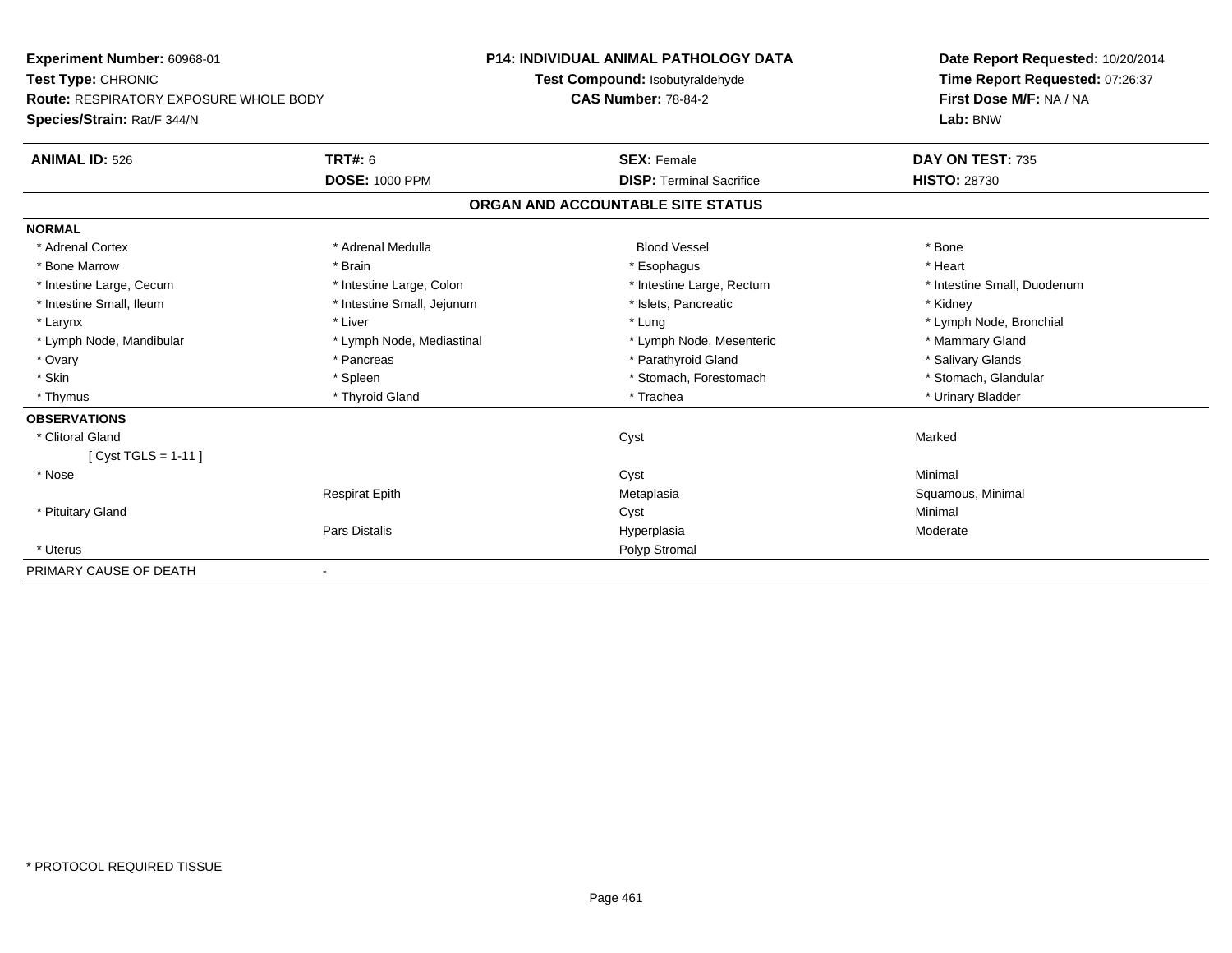| Experiment Number: 60968-01            | P14: INDIVIDUAL ANIMAL PATHOLOGY DATA<br>Test Compound: Isobutyraldehyde |                                   | Date Report Requested: 10/20/2014<br>Time Report Requested: 07:26:37 |
|----------------------------------------|--------------------------------------------------------------------------|-----------------------------------|----------------------------------------------------------------------|
| Test Type: CHRONIC                     |                                                                          |                                   |                                                                      |
| Route: RESPIRATORY EXPOSURE WHOLE BODY |                                                                          | <b>CAS Number: 78-84-2</b>        | First Dose M/F: NA / NA                                              |
| Species/Strain: Rat/F 344/N            |                                                                          |                                   | Lab: BNW                                                             |
| <b>ANIMAL ID: 527</b>                  | <b>TRT#: 6</b>                                                           | <b>SEX: Female</b>                | DAY ON TEST: 706                                                     |
|                                        | <b>DOSE: 1000 PPM</b>                                                    | <b>DISP:</b> Moribund Sacrifice   | <b>HISTO: 28731</b>                                                  |
|                                        |                                                                          | ORGAN AND ACCOUNTABLE SITE STATUS |                                                                      |
| <b>NORMAL</b>                          |                                                                          |                                   |                                                                      |
| * Adrenal Medulla                      | <b>Blood Vessel</b>                                                      | * Bone                            | * Bone Marrow                                                        |
| * Brain                                | * Esophagus                                                              | * Heart                           | * Intestine Large, Cecum                                             |
| * Intestine Large, Colon               | * Intestine Large, Rectum                                                | * Intestine Small, Duodenum       | * Intestine Small, Ileum                                             |
| * Intestine Small, Jejunum             | * Islets, Pancreatic                                                     | * Liver                           | * Lung                                                               |
| * Lymph Node, Bronchial                | * Lymph Node, Mandibular                                                 | * Lymph Node, Mediastinal         | * Lymph Node, Mesenteric                                             |
| * Ovary                                | * Pancreas                                                               | * Parathyroid Gland               | * Salivary Glands                                                    |
| * Skin                                 | * Spleen                                                                 | * Stomach, Forestomach            | * Stomach, Glandular                                                 |
| * Thymus                               | * Thyroid Gland                                                          | * Trachea                         | * Urinary Bladder                                                    |
| <b>OBSERVATIONS</b>                    |                                                                          |                                   |                                                                      |
| * Adrenal Cortex                       |                                                                          | Vacuolization Cytoplasmic         | Mild                                                                 |
| * Clitoral Gland                       |                                                                          | Cyst                              | Marked                                                               |
| [Cyst TGLS = $6-17$ ]                  |                                                                          |                                   |                                                                      |
| * Kidney                               | <b>Renal Tubule</b>                                                      | Inflammation                      | Suppurative, Mild                                                    |
|                                        |                                                                          | Nephropathy                       | Chronic, Moderate                                                    |
| [ Inflammation $TGLS = 4-11$ ]         |                                                                          |                                   |                                                                      |
| * Larynx                               | Glands                                                                   | Inflammation                      | Suppurative, Minimal                                                 |
| * Mammary Gland                        |                                                                          | Fibroadenoma                      |                                                                      |
| [Fibroadenoma TGLS = 2-12+13+14+15]    |                                                                          |                                   |                                                                      |
| * Nose                                 |                                                                          | Foreign Body                      |                                                                      |
|                                        |                                                                          | Inflammation                      | Suppurative, Mild                                                    |
| [ Foreign Body TGLS = $5-16$ ]         |                                                                          |                                   |                                                                      |
| * Pituitary Gland                      | Pars Distalis                                                            | Adenoma                           |                                                                      |
| [Adenoma TGLS = $3-8$ ]                |                                                                          |                                   |                                                                      |
| * Uterus                               | Cervix                                                                   | Hypertrophy                       | Marked                                                               |
| [Hypertrophy TGLS = 5-16]              |                                                                          |                                   |                                                                      |
| PRIMARY CAUSE OF DEATH                 | - Pituitary Gland Pars Distalis Adenoma                                  |                                   |                                                                      |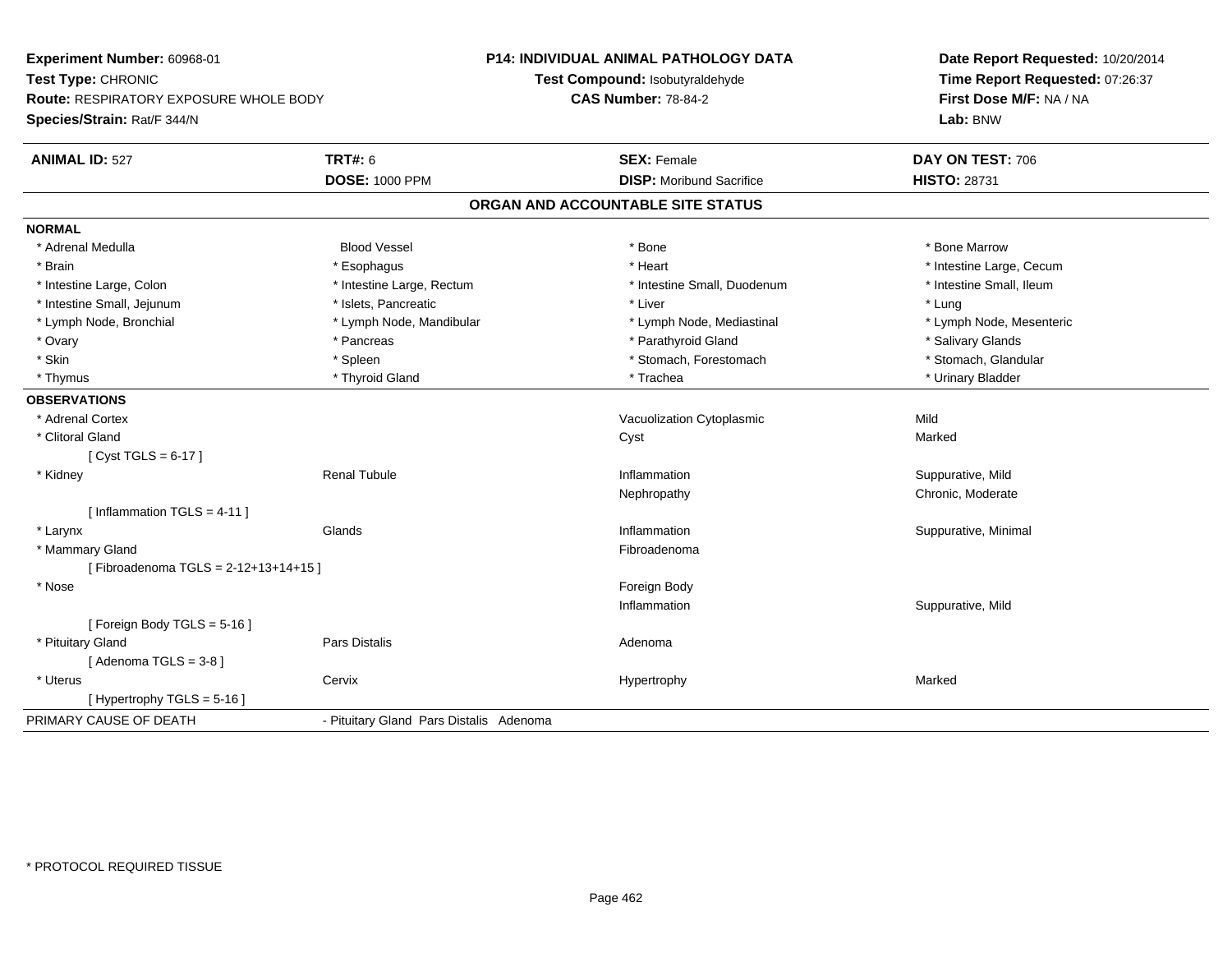| Experiment Number: 60968-01<br>Test Type: CHRONIC<br><b>Route: RESPIRATORY EXPOSURE WHOLE BODY</b><br>Species/Strain: Rat/F 344/N              |                             | <b>P14: INDIVIDUAL ANIMAL PATHOLOGY DATA</b><br>Test Compound: Isobutyraldehyde<br><b>CAS Number: 78-84-2</b> | Date Report Requested: 10/20/2014<br>Time Report Requested: 07:26:37<br>First Dose M/F: NA / NA<br>Lab: BNW |
|------------------------------------------------------------------------------------------------------------------------------------------------|-----------------------------|---------------------------------------------------------------------------------------------------------------|-------------------------------------------------------------------------------------------------------------|
| <b>ANIMAL ID: 528</b>                                                                                                                          | <b>TRT#: 6</b>              | <b>SEX: Female</b>                                                                                            | DAY ON TEST: 727                                                                                            |
|                                                                                                                                                | <b>DOSE: 1000 PPM</b>       | <b>DISP:</b> Moribund Sacrifice                                                                               | <b>HISTO: 28732</b>                                                                                         |
|                                                                                                                                                |                             | ORGAN AND ACCOUNTABLE SITE STATUS                                                                             |                                                                                                             |
| <b>NORMAL</b>                                                                                                                                  |                             |                                                                                                               |                                                                                                             |
| * Adrenal Cortex                                                                                                                               | <b>Blood Vessel</b>         | * Bone                                                                                                        | * Bone Marrow                                                                                               |
| * Brain                                                                                                                                        | * Esophagus                 | * Heart                                                                                                       | * Intestine Large, Cecum                                                                                    |
| * Intestine Large, Colon                                                                                                                       | * Intestine Small, Duodenum | * Intestine Small. Ileum                                                                                      | * Intestine Small, Jejunum                                                                                  |
| * Islets, Pancreatic                                                                                                                           | * Kidney                    | * Larynx                                                                                                      | * Lung                                                                                                      |
| * Lymph Node, Bronchial                                                                                                                        | * Lymph Node, Mediastinal   | * Lymph Node, Mesenteric                                                                                      | * Nose                                                                                                      |
| * Ovary                                                                                                                                        | * Pancreas                  | * Parathyroid Gland                                                                                           | * Pituitary Gland                                                                                           |
| * Salivary Glands                                                                                                                              | * Stomach, Forestomach      | * Stomach, Glandular                                                                                          | * Thymus                                                                                                    |
| * Thyroid Gland                                                                                                                                | * Trachea                   | * Urinary Bladder                                                                                             | * Uterus                                                                                                    |
| <b>MISSING</b>                                                                                                                                 |                             |                                                                                                               |                                                                                                             |
| * Adrenal Medulla                                                                                                                              | * Lymph Node, Mandibular    |                                                                                                               |                                                                                                             |
| <b>OBSERVATIONS</b>                                                                                                                            |                             |                                                                                                               |                                                                                                             |
| * Clitoral Gland                                                                                                                               |                             | Cyst                                                                                                          | Moderate                                                                                                    |
| * Intestine Large, Rectum                                                                                                                      |                             | Parasite Metazoan                                                                                             |                                                                                                             |
| * Liver                                                                                                                                        |                             | Leukemia Mononuclear                                                                                          |                                                                                                             |
| * Mammary Gland                                                                                                                                |                             | Carcinoma                                                                                                     |                                                                                                             |
|                                                                                                                                                |                             | Fibroadenoma                                                                                                  |                                                                                                             |
| [Carcinoma TGLS = $3-15$ ]                                                                                                                     |                             |                                                                                                               |                                                                                                             |
| [Fibroadenoma TGLS = 1-13+14]                                                                                                                  |                             |                                                                                                               |                                                                                                             |
| * Skin                                                                                                                                         | <b>Subcut Tiss</b>          | Osteosarcoma                                                                                                  |                                                                                                             |
| Note: This tumor appears to arise in or adjacent to a fibroadenoma of mamm. gland. diff dx myoepithelioma.<br>[Osteosarcoma TGLS = $2-11+12$ ] |                             |                                                                                                               |                                                                                                             |
| * Spleen                                                                                                                                       |                             | Hematopoietic Cell Proliferation                                                                              | Moderate                                                                                                    |
|                                                                                                                                                |                             | Leukemia Mononuclear                                                                                          |                                                                                                             |
| [ Leukemia Mononuclear TGLS = 2-11+12 ]                                                                                                        |                             |                                                                                                               |                                                                                                             |
| PRIMARY CAUSE OF DEATH                                                                                                                         | - Mammary Gland Carcinoma   |                                                                                                               |                                                                                                             |
| CONTRIBUTORY CAUSE OF DEATH                                                                                                                    |                             | - Skin Subcut Tiss Osteosarcoma; Spleen Leukemia Mononuclear                                                  |                                                                                                             |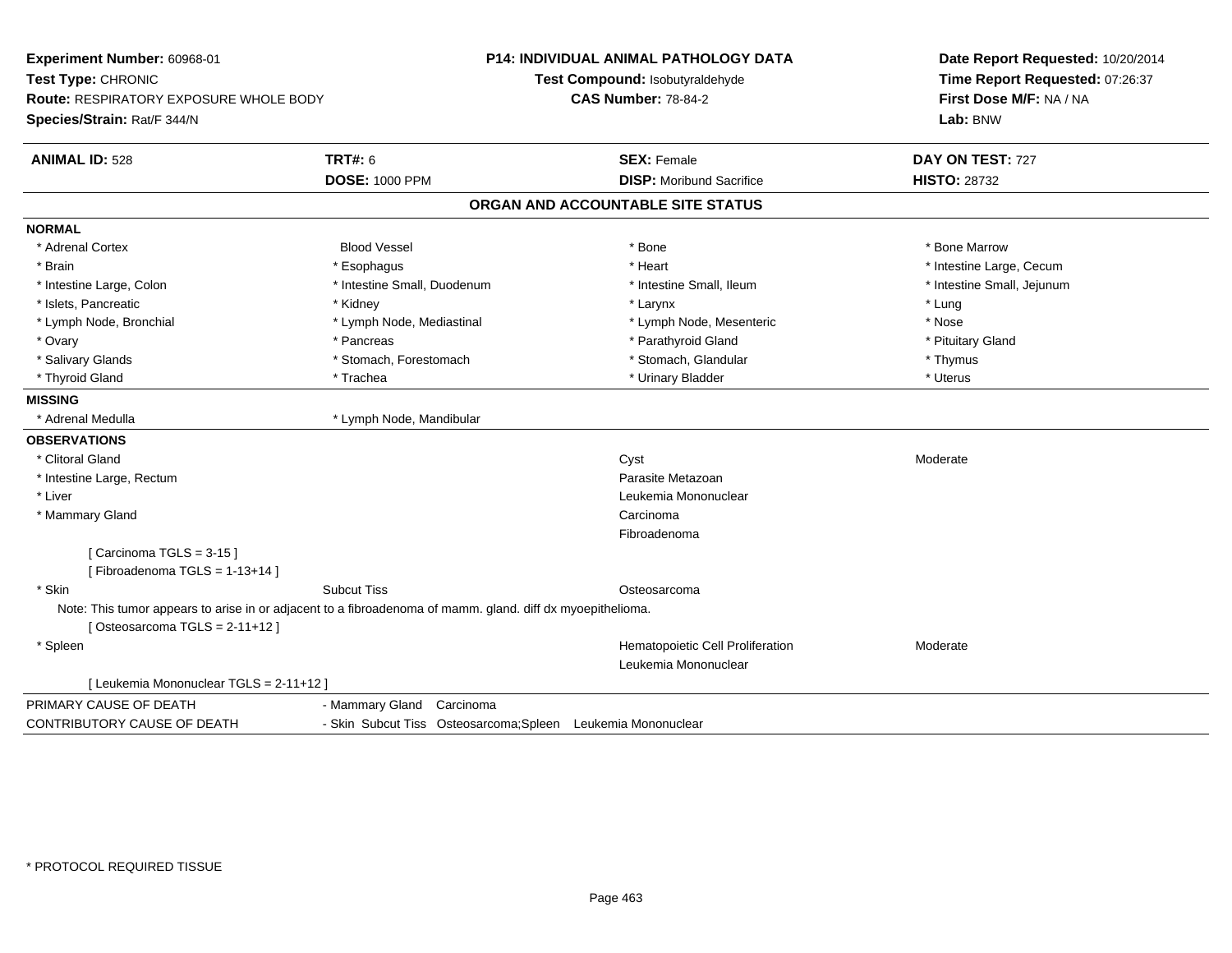| Experiment Number: 60968-01<br>Test Type: CHRONIC                            |                            | P14: INDIVIDUAL ANIMAL PATHOLOGY DATA<br>Test Compound: Isobutyraldehyde | Date Report Requested: 10/20/2014<br>Time Report Requested: 07:26:37 |
|------------------------------------------------------------------------------|----------------------------|--------------------------------------------------------------------------|----------------------------------------------------------------------|
| <b>Route: RESPIRATORY EXPOSURE WHOLE BODY</b><br>Species/Strain: Rat/F 344/N |                            | <b>CAS Number: 78-84-2</b>                                               | First Dose M/F: NA / NA<br>Lab: BNW                                  |
| <b>ANIMAL ID: 529</b>                                                        | <b>TRT#: 6</b>             | <b>SEX: Female</b>                                                       | DAY ON TEST: 656                                                     |
|                                                                              | <b>DOSE: 1000 PPM</b>      | <b>DISP:</b> Moribund Sacrifice                                          | <b>HISTO: 28733</b>                                                  |
|                                                                              |                            | ORGAN AND ACCOUNTABLE SITE STATUS                                        |                                                                      |
| <b>NORMAL</b>                                                                |                            |                                                                          |                                                                      |
| <b>Blood Vessel</b>                                                          | * Bone                     | * Clitoral Gland                                                         | * Esophagus                                                          |
| * Intestine Large, Cecum                                                     | * Intestine Large, Colon   | * Intestine Large, Rectum                                                | * Intestine Small, Duodenum                                          |
| * Intestine Small, Ileum                                                     | * Intestine Small, Jejunum | * Islets, Pancreatic                                                     | * Kidney                                                             |
| * Larynx                                                                     | * Nose                     | * Ovary                                                                  | * Pancreas                                                           |
| * Parathyroid Gland                                                          | * Salivary Glands          | * Skin                                                                   | * Stomach, Forestomach                                               |
| * Stomach, Glandular                                                         | * Thymus                   | * Thyroid Gland                                                          | * Trachea                                                            |
| * Urinary Bladder                                                            | * Uterus                   |                                                                          |                                                                      |
| <b>OBSERVATIONS</b>                                                          |                            |                                                                          |                                                                      |
| * Adrenal Cortex                                                             |                            | Leukemia Mononuclear                                                     |                                                                      |
| [ Leukemia Mononuclear TGLS = 4-11 ]                                         |                            |                                                                          |                                                                      |
| * Adrenal Medulla                                                            |                            | Leukemia Mononuclear                                                     |                                                                      |
| [ Leukemia Mononuclear TGLS = 4-11 ]                                         |                            |                                                                          |                                                                      |
| * Bone Marrow                                                                |                            | Leukemia Mononuclear                                                     |                                                                      |
| * Brain                                                                      |                            | Hemorrhage                                                               | Marked                                                               |
| * Heart                                                                      |                            | Leukemia Mononuclear                                                     |                                                                      |
| * Liver                                                                      |                            | Leukemia Mononuclear                                                     |                                                                      |
| [ Leukemia Mononuclear TGLS = 5-4 ]                                          |                            |                                                                          |                                                                      |
| * Lung                                                                       |                            | Leukemia Mononuclear                                                     |                                                                      |
| [ Leukemia Mononuclear TGLS = 5-4 ]                                          |                            |                                                                          |                                                                      |
| * Lymph Node, Bronchial                                                      |                            | Leukemia Mononuclear                                                     |                                                                      |
| [ Leukemia Mononuclear TGLS = 4-11 ]                                         |                            |                                                                          |                                                                      |
| * Lymph Node, Mandibular                                                     |                            | Leukemia Mononuclear                                                     |                                                                      |
| [ Leukemia Mononuclear TGLS = 4-11 ]                                         |                            |                                                                          |                                                                      |
| * Lymph Node, Mediastinal                                                    |                            | Leukemia Mononuclear                                                     |                                                                      |
| [ Leukemia Mononuclear TGLS = 4-11 ]                                         |                            |                                                                          |                                                                      |
| * Lymph Node, Mesenteric                                                     |                            | Leukemia Mononuclear                                                     |                                                                      |
| [ Leukemia Mononuclear TGLS = 4-11 ]                                         |                            |                                                                          |                                                                      |
| * Mammary Gland                                                              |                            | Fibroadenoma                                                             |                                                                      |
| [Fibroadenoma TGLS = 1,2-12]                                                 |                            |                                                                          |                                                                      |
| Mesentery                                                                    |                            | Leukemia Mononuclear                                                     |                                                                      |
|                                                                              |                            |                                                                          |                                                                      |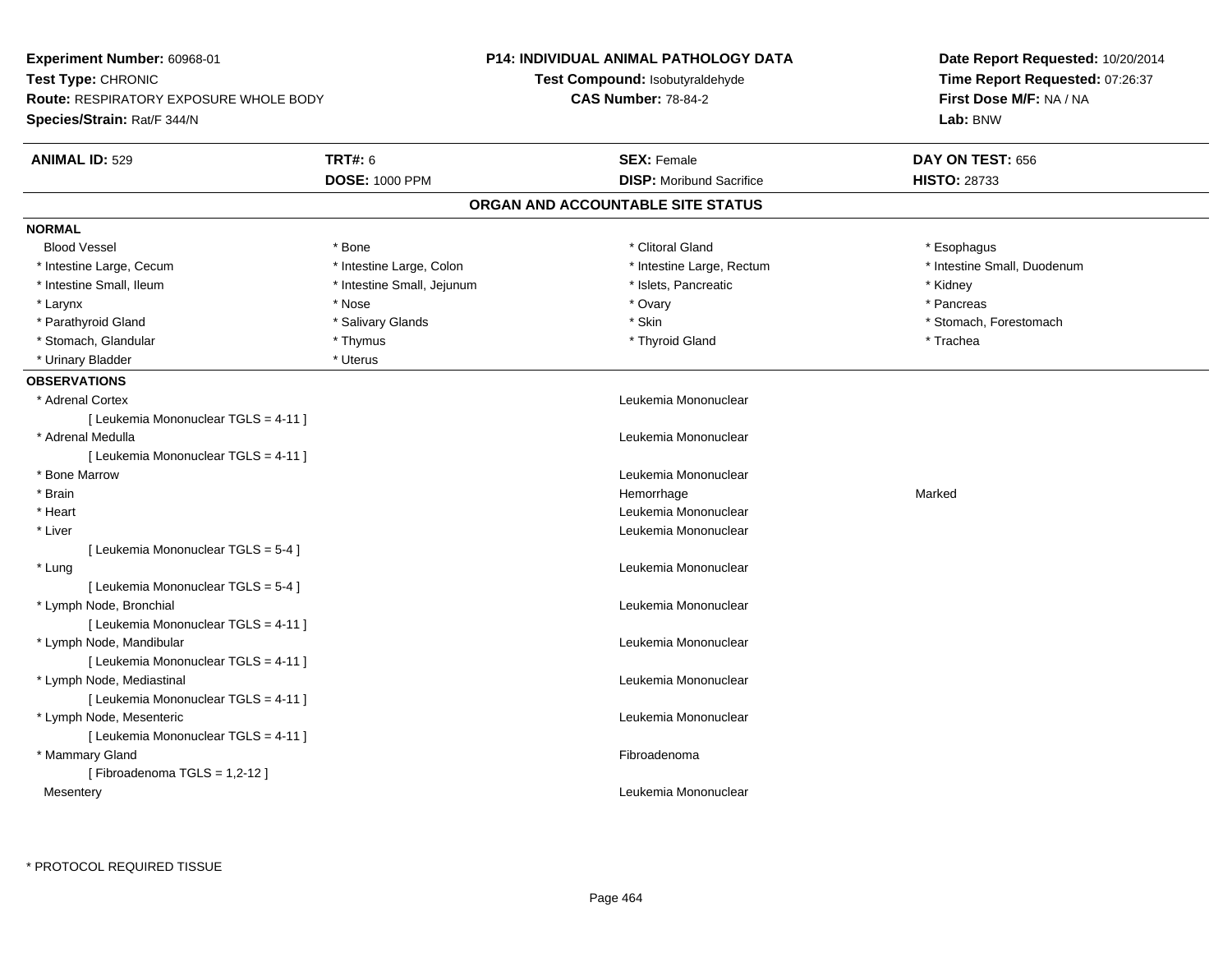| Experiment Number: 60968-01<br><b>Test Type: CHRONIC</b><br><b>Route: RESPIRATORY EXPOSURE WHOLE BODY</b><br>Species/Strain: Rat/F 344/N |                                                   | <b>P14: INDIVIDUAL ANIMAL PATHOLOGY DATA</b><br>Test Compound: Isobutyraldehyde<br><b>CAS Number: 78-84-2</b> | Date Report Requested: 10/20/2014<br>Time Report Requested: 07:26:37<br>First Dose M/F: NA / NA<br>Lab: BNW |
|------------------------------------------------------------------------------------------------------------------------------------------|---------------------------------------------------|---------------------------------------------------------------------------------------------------------------|-------------------------------------------------------------------------------------------------------------|
| <b>ANIMAL ID: 529</b>                                                                                                                    | <b>TRT#: 6</b>                                    | <b>SEX: Female</b>                                                                                            | <b>DAY ON TEST: 656</b>                                                                                     |
|                                                                                                                                          | <b>DOSE: 1000 PPM</b>                             | <b>DISP:</b> Moribund Sacrifice                                                                               | <b>HISTO: 28733</b>                                                                                         |
|                                                                                                                                          |                                                   | ORGAN AND ACCOUNTABLE SITE STATUS                                                                             |                                                                                                             |
| [Leukemia Mononuclear TGLS = 3-13 ]                                                                                                      |                                                   |                                                                                                               |                                                                                                             |
| * Pituitary Gland                                                                                                                        |                                                   | Leukemia Mononuclear                                                                                          |                                                                                                             |
| [Leukemia Mononuclear TGLS = 3-13]                                                                                                       |                                                   |                                                                                                               |                                                                                                             |
| * Spleen                                                                                                                                 |                                                   | Leukemia Mononuclear                                                                                          |                                                                                                             |
| [ Leukemia Mononuclear TGLS = 4-11 ]                                                                                                     |                                                   |                                                                                                               |                                                                                                             |
| PRIMARY CAUSE OF DEATH                                                                                                                   | - Spleen Leukemia Mononuclear                     |                                                                                                               |                                                                                                             |
| CONTRIBUTORY CAUSE OF DEATH                                                                                                              | Hemorrhage; Heart Leukemia Mononuclear<br>- Brain |                                                                                                               |                                                                                                             |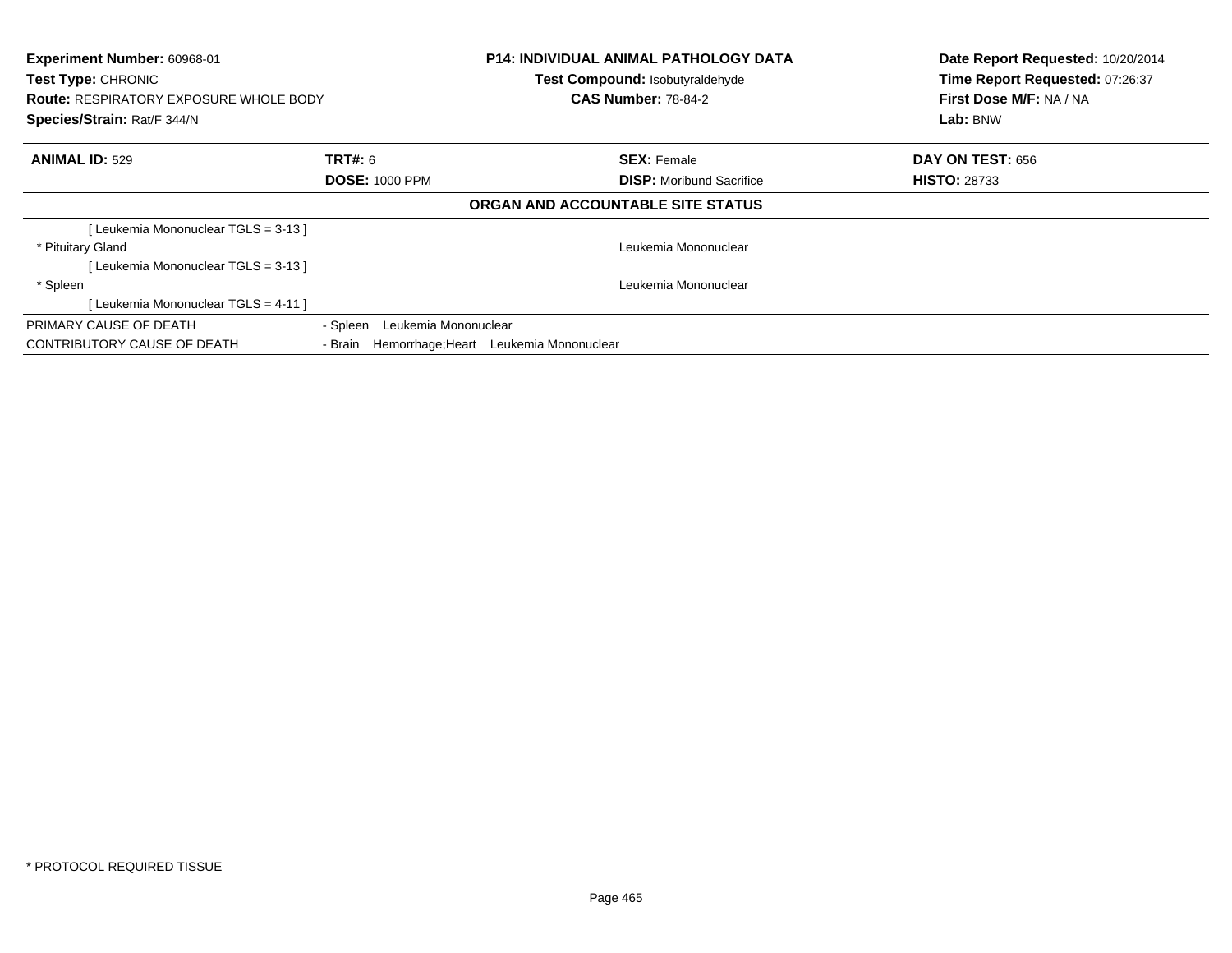| Experiment Number: 60968-01<br>Test Type: CHRONIC |                           | <b>P14: INDIVIDUAL ANIMAL PATHOLOGY DATA</b> | Date Report Requested: 10/20/2014 |
|---------------------------------------------------|---------------------------|----------------------------------------------|-----------------------------------|
|                                                   |                           | Test Compound: Isobutyraldehyde              | Time Report Requested: 07:26:37   |
| <b>Route: RESPIRATORY EXPOSURE WHOLE BODY</b>     |                           | <b>CAS Number: 78-84-2</b>                   | First Dose M/F: NA / NA           |
| Species/Strain: Rat/F 344/N                       |                           |                                              | Lab: BNW                          |
| <b>ANIMAL ID: 530</b>                             | <b>TRT#: 6</b>            | <b>SEX: Female</b>                           | DAY ON TEST: 735                  |
|                                                   | <b>DOSE: 1000 PPM</b>     | <b>DISP: Terminal Sacrifice</b>              | <b>HISTO: 28734</b>               |
|                                                   |                           | ORGAN AND ACCOUNTABLE SITE STATUS            |                                   |
| <b>NORMAL</b>                                     |                           |                                              |                                   |
| * Adrenal Cortex                                  | <b>Blood Vessel</b>       | * Bone                                       | * Bone Marrow                     |
| * Brain                                           | * Esophagus               | * Heart                                      | * Intestine Large, Cecum          |
| * Intestine Large, Colon                          | * Intestine Large, Rectum | * Intestine Small, Duodenum                  | * Intestine Small, Ileum          |
| * Intestine Small, Jejunum                        | * Islets, Pancreatic      | * Larynx                                     | * Liver                           |
| * Lung                                            | * Lymph Node, Bronchial   | * Lymph Node, Mandibular                     | * Lymph Node, Mediastinal         |
| * Lymph Node, Mesenteric                          | * Nose                    | * Ovary                                      | * Pancreas                        |
| * Parathyroid Gland                               | * Salivary Glands         | * Skin                                       | * Spleen                          |
| * Stomach, Forestomach                            | * Stomach, Glandular      | * Thymus                                     | * Thyroid Gland                   |
| * Trachea                                         | * Urinary Bladder         | * Uterus                                     |                                   |
| <b>OBSERVATIONS</b>                               |                           |                                              |                                   |
| * Adrenal Medulla                                 |                           | Pheochromocytoma Benign                      |                                   |
| [ Pheochromocytoma Benign TGLS = 2-8 ]            |                           |                                              |                                   |
| * Clitoral Gland                                  |                           | Cyst                                         | Marked                            |
| [Cyst TGLS = $3-7$ ]                              |                           |                                              |                                   |
| * Kidney                                          |                           | Nephropathy                                  | Chronic, Minimal                  |
| * Mammary Gland                                   |                           | Fibroadenoma                                 |                                   |
| [Fibroadenoma TGLS = 1-11]                        |                           |                                              |                                   |
| * Pituitary Gland                                 | Pars Distalis             | Adenoma                                      |                                   |
| [Adenoma TGLS = $2-8$ ]                           |                           |                                              |                                   |
| PRIMARY CAUSE OF DEATH                            | $\blacksquare$            |                                              |                                   |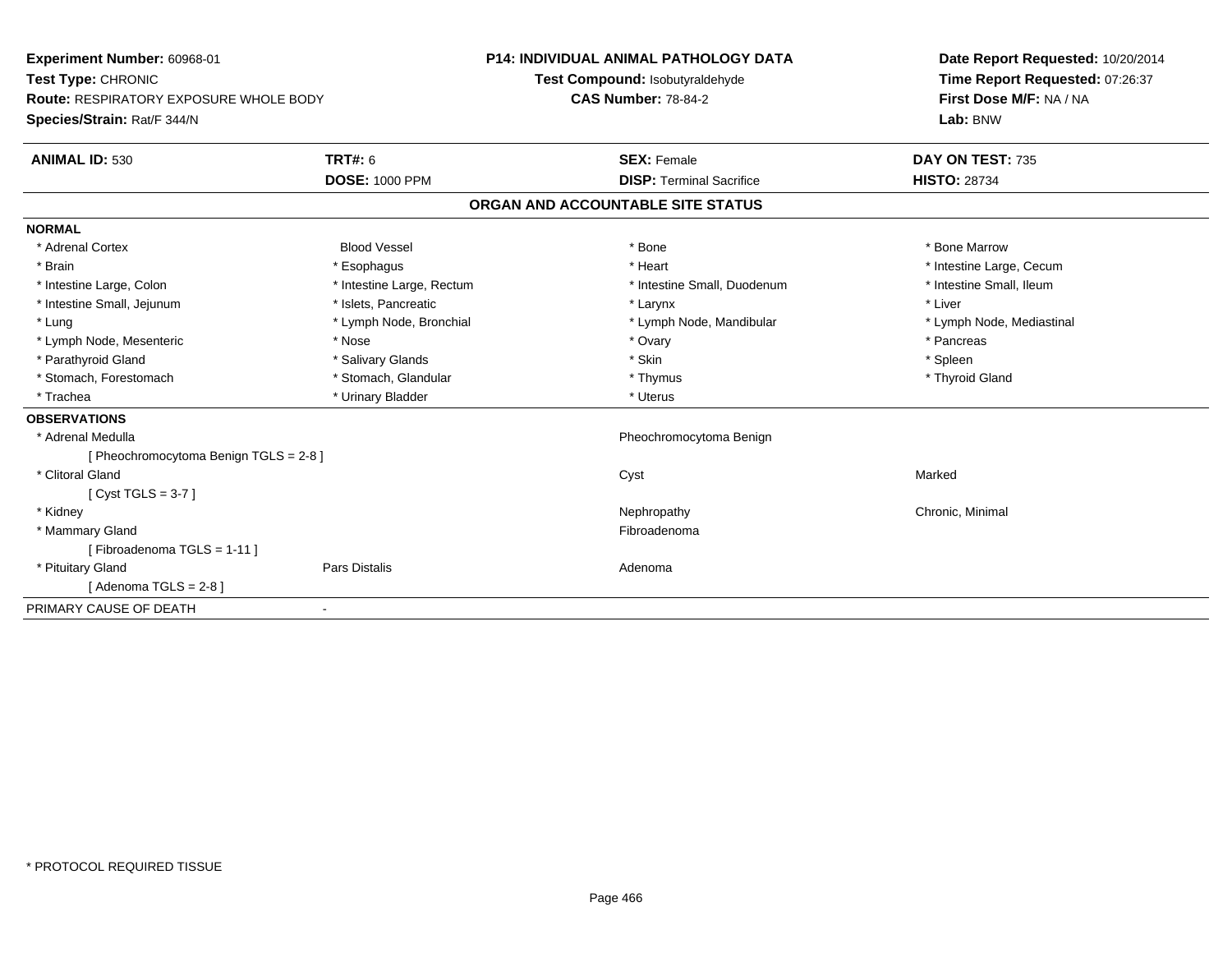| Experiment Number: 60968-01<br>Test Type: CHRONIC<br><b>Route: RESPIRATORY EXPOSURE WHOLE BODY</b><br>Species/Strain: Rat/F 344/N |                                         | P14: INDIVIDUAL ANIMAL PATHOLOGY DATA<br>Test Compound: Isobutyraldehyde<br><b>CAS Number: 78-84-2</b> | Date Report Requested: 10/20/2014<br>Time Report Requested: 07:26:37<br>First Dose M/F: NA / NA<br>Lab: BNW |
|-----------------------------------------------------------------------------------------------------------------------------------|-----------------------------------------|--------------------------------------------------------------------------------------------------------|-------------------------------------------------------------------------------------------------------------|
| <b>ANIMAL ID: 531</b>                                                                                                             | <b>TRT#: 6</b><br><b>DOSE: 1000 PPM</b> | <b>SEX: Female</b><br><b>DISP:</b> Moribund Sacrifice                                                  | DAY ON TEST: 720<br><b>HISTO: 28735</b>                                                                     |
|                                                                                                                                   |                                         | ORGAN AND ACCOUNTABLE SITE STATUS                                                                      |                                                                                                             |
| <b>NORMAL</b>                                                                                                                     |                                         |                                                                                                        |                                                                                                             |
| * Adrenal Cortex                                                                                                                  | * Adrenal Medulla                       | <b>Blood Vessel</b>                                                                                    | * Bone                                                                                                      |
| * Brain                                                                                                                           | * Esophagus                             | * Heart                                                                                                | * Intestine Large, Cecum                                                                                    |
| * Intestine Large, Colon                                                                                                          | * Intestine Large, Rectum               | * Intestine Small, Duodenum                                                                            | * Intestine Small, Ileum                                                                                    |
| * Intestine Small, Jejunum                                                                                                        | * Islets, Pancreatic                    | * Kidney                                                                                               | * Ovary                                                                                                     |
| * Pancreas                                                                                                                        | * Parathyroid Gland                     | * Salivary Glands                                                                                      | * Skin                                                                                                      |
| * Stomach, Forestomach                                                                                                            | * Stomach, Glandular                    | * Thymus                                                                                               | * Thyroid Gland                                                                                             |
| * Trachea                                                                                                                         | * Urinary Bladder                       | * Uterus                                                                                               |                                                                                                             |
| <b>MISSING</b>                                                                                                                    |                                         |                                                                                                        |                                                                                                             |
| * Lymph Node, Mandibular                                                                                                          |                                         |                                                                                                        |                                                                                                             |
| <b>OBSERVATIONS</b>                                                                                                               |                                         |                                                                                                        |                                                                                                             |
| * Bone Marrow                                                                                                                     |                                         | Leukemia Mononuclear                                                                                   |                                                                                                             |
| [ Leukemia Mononuclear TGLS = 2-8 ]                                                                                               |                                         |                                                                                                        |                                                                                                             |
| * Clitoral Gland                                                                                                                  |                                         | Cyst                                                                                                   | Moderate                                                                                                    |
| * Larynx                                                                                                                          | Glands                                  | Inflammation                                                                                           | Suppurative, Minimal                                                                                        |
|                                                                                                                                   | Epithelium                              | Metaplasia                                                                                             | Squamous, Minimal                                                                                           |
| $*$ Liver                                                                                                                         |                                         | Leukemia Mononuclear                                                                                   |                                                                                                             |
| [ Leukemia Mononuclear TGLS = 3-4 ]                                                                                               |                                         |                                                                                                        |                                                                                                             |
| * Lung                                                                                                                            |                                         | Leukemia Mononuclear                                                                                   |                                                                                                             |
| [ Leukemia Mononuclear TGLS = 3-4 ]                                                                                               |                                         |                                                                                                        |                                                                                                             |
| * Lymph Node, Bronchial                                                                                                           |                                         | Leukemia Mononuclear                                                                                   |                                                                                                             |
| * Lymph Node, Mediastinal                                                                                                         |                                         | Leukemia Mononuclear                                                                                   |                                                                                                             |
| * Lymph Node, Mesenteric                                                                                                          |                                         | Leukemia Mononuclear                                                                                   |                                                                                                             |
| * Mammary Gland                                                                                                                   |                                         | Fibroadenoma                                                                                           |                                                                                                             |
| [Fibroadenoma TGLS = 1-12]                                                                                                        |                                         |                                                                                                        |                                                                                                             |
| $*$ Nose                                                                                                                          | <b>Respirat Epith</b>                   | Hyperplasia                                                                                            | Mild                                                                                                        |
|                                                                                                                                   |                                         | Inflammation                                                                                           | Suppurative, Mild                                                                                           |
|                                                                                                                                   | <b>Respirat Epith</b>                   | Metaplasia                                                                                             | Squamous, Mild                                                                                              |
| * Pituitary Gland                                                                                                                 |                                         | Cyst                                                                                                   | Minimal                                                                                                     |
|                                                                                                                                   | <b>Pars Distalis</b>                    | Hyperplasia                                                                                            | Moderate                                                                                                    |
| * Spleen                                                                                                                          |                                         | Leukemia Mononuclear                                                                                   |                                                                                                             |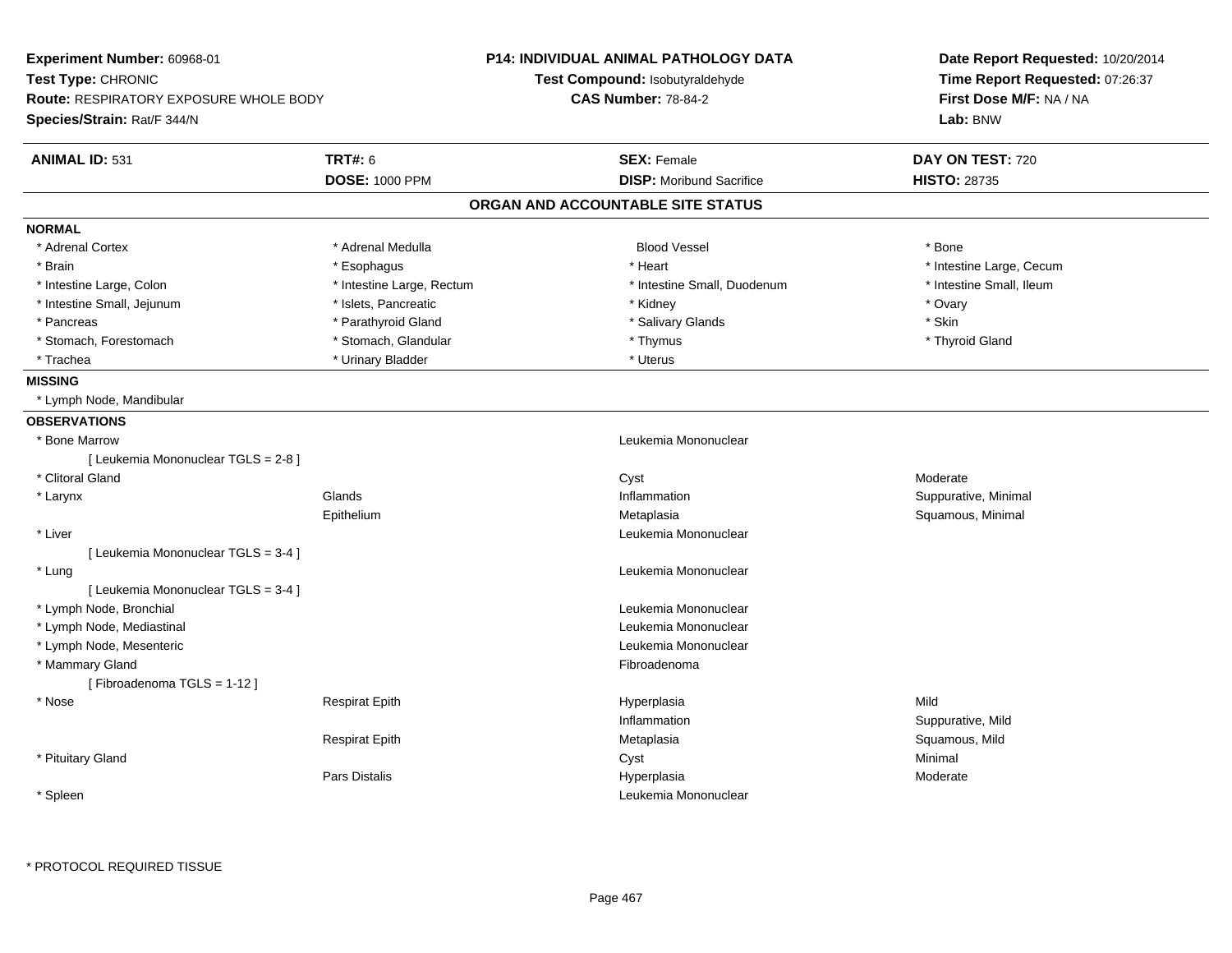| <b>Experiment Number: 60968-01</b><br>Test Type: CHRONIC<br><b>Route: RESPIRATORY EXPOSURE WHOLE BODY</b> |                                  | <b>P14: INDIVIDUAL ANIMAL PATHOLOGY DATA</b> | Date Report Requested: 10/20/2014<br>Time Report Requested: 07:26:37<br>First Dose M/F: NA / NA |
|-----------------------------------------------------------------------------------------------------------|----------------------------------|----------------------------------------------|-------------------------------------------------------------------------------------------------|
|                                                                                                           |                                  | Test Compound: Isobutyraldehyde              |                                                                                                 |
|                                                                                                           |                                  | <b>CAS Number: 78-84-2</b>                   |                                                                                                 |
| Species/Strain: Rat/F 344/N                                                                               |                                  |                                              | Lab: BNW                                                                                        |
| <b>ANIMAL ID: 531</b>                                                                                     | TRT#: 6                          | <b>SEX: Female</b>                           | <b>DAY ON TEST: 720</b>                                                                         |
|                                                                                                           | <b>DOSE: 1000 PPM</b>            | <b>DISP:</b> Moribund Sacrifice              | <b>HISTO: 28735</b>                                                                             |
|                                                                                                           |                                  | ORGAN AND ACCOUNTABLE SITE STATUS            |                                                                                                 |
| [ Leukemia Mononuclear TGLS = 2-11 ]                                                                      |                                  |                                              |                                                                                                 |
| PRIMARY CAUSE OF DEATH                                                                                    | Leukemia Mononuclear<br>- Spleen |                                              |                                                                                                 |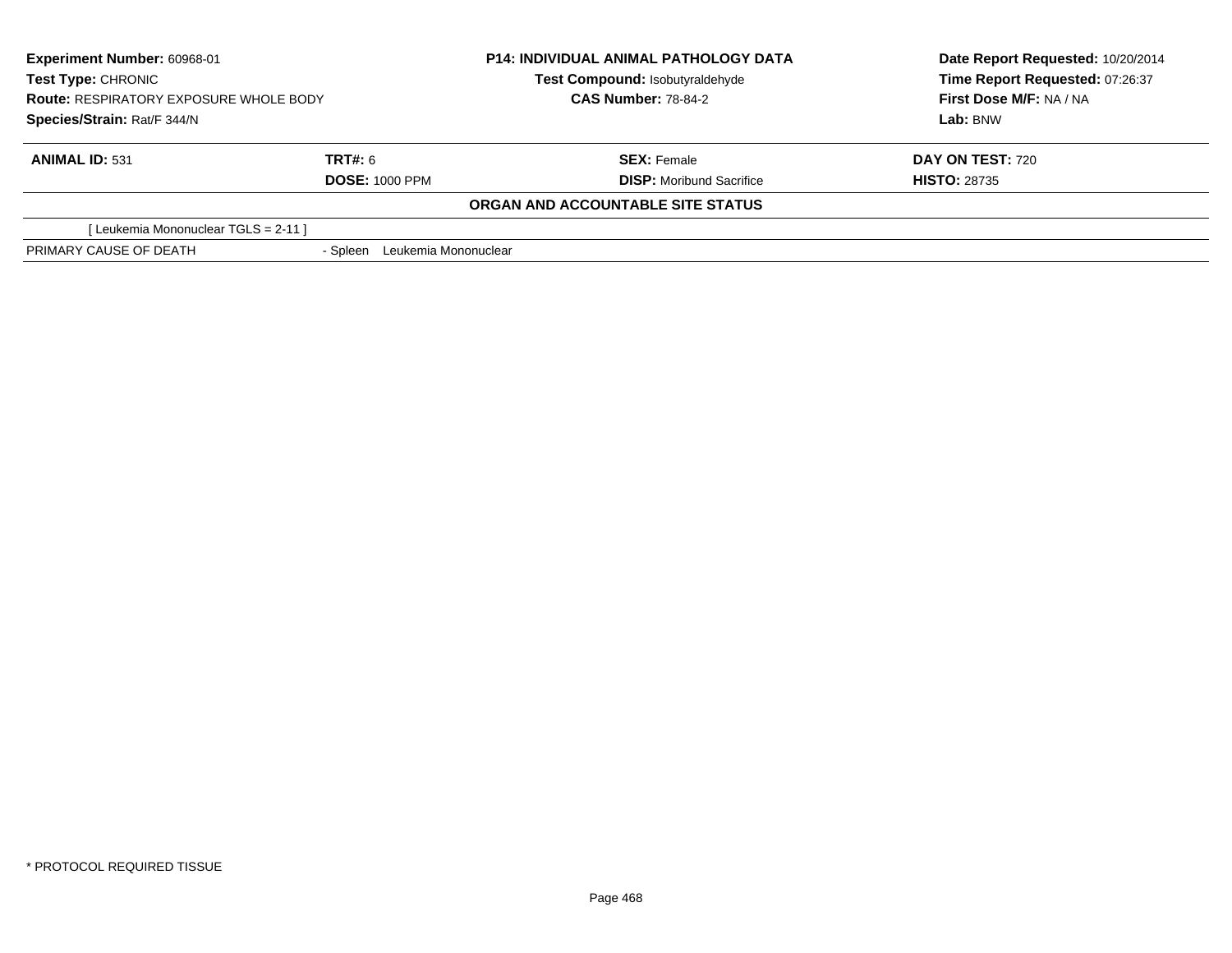| Experiment Number: 60968-01<br>Test Type: CHRONIC<br><b>Route: RESPIRATORY EXPOSURE WHOLE BODY</b><br>Species/Strain: Rat/F 344/N |                            | <b>P14: INDIVIDUAL ANIMAL PATHOLOGY DATA</b><br>Test Compound: Isobutyraldehyde<br><b>CAS Number: 78-84-2</b> | Date Report Requested: 10/20/2014<br>Time Report Requested: 07:26:37<br>First Dose M/F: NA / NA<br>Lab: BNW |  |
|-----------------------------------------------------------------------------------------------------------------------------------|----------------------------|---------------------------------------------------------------------------------------------------------------|-------------------------------------------------------------------------------------------------------------|--|
| <b>ANIMAL ID: 532</b>                                                                                                             | <b>TRT#: 6</b>             | <b>SEX: Female</b>                                                                                            | DAY ON TEST: 734                                                                                            |  |
|                                                                                                                                   | <b>DOSE: 1000 PPM</b>      | <b>DISP: Terminal Sacrifice</b>                                                                               | <b>HISTO: 28736</b>                                                                                         |  |
|                                                                                                                                   |                            | ORGAN AND ACCOUNTABLE SITE STATUS                                                                             |                                                                                                             |  |
| <b>NORMAL</b>                                                                                                                     |                            |                                                                                                               |                                                                                                             |  |
| * Adrenal Cortex                                                                                                                  | <b>Blood Vessel</b>        | * Bone                                                                                                        | * Bone Marrow                                                                                               |  |
| * Brain                                                                                                                           | * Clitoral Gland           | * Esophagus                                                                                                   | * Heart                                                                                                     |  |
| * Intestine Large, Cecum                                                                                                          | * Intestine Large, Colon   | * Intestine Large, Rectum                                                                                     | * Intestine Small, Duodenum                                                                                 |  |
| * Intestine Small, Ileum                                                                                                          | * Intestine Small, Jejunum | * Islets, Pancreatic                                                                                          | * Liver                                                                                                     |  |
| * Lung                                                                                                                            | * Lymph Node, Bronchial    | * Lymph Node, Mandibular                                                                                      | * Lymph Node, Mediastinal                                                                                   |  |
| * Lymph Node, Mesenteric                                                                                                          | * Nose                     | * Ovary                                                                                                       | * Pancreas                                                                                                  |  |
| * Parathyroid Gland                                                                                                               | * Salivary Glands          | * Skin                                                                                                        | * Spleen                                                                                                    |  |
| * Stomach, Forestomach                                                                                                            | * Stomach, Glandular       | * Thymus                                                                                                      | * Thyroid Gland                                                                                             |  |
| * Trachea                                                                                                                         | * Urinary Bladder          | * Uterus                                                                                                      |                                                                                                             |  |
| <b>MISSING</b>                                                                                                                    |                            |                                                                                                               |                                                                                                             |  |
| * Adrenal Medulla                                                                                                                 |                            |                                                                                                               |                                                                                                             |  |
| <b>OBSERVATIONS</b>                                                                                                               |                            |                                                                                                               |                                                                                                             |  |
| * Kidney                                                                                                                          |                            | Nephropathy                                                                                                   | Chronic, Mild                                                                                               |  |
| * Larynx                                                                                                                          | Epiglottis                 | Metaplasia                                                                                                    | Squamous, Mild                                                                                              |  |
|                                                                                                                                   | Epithelium                 | Metaplasia                                                                                                    | Squamous, Mild                                                                                              |  |
| * Mammary Gland                                                                                                                   |                            | Fibroadenoma                                                                                                  | Multiple                                                                                                    |  |
| [Fibroadenoma TGLS = 1,2-11+12+13]                                                                                                |                            |                                                                                                               |                                                                                                             |  |
| Mesentery                                                                                                                         | Fat                        | <b>Necrosis</b>                                                                                               | Moderate                                                                                                    |  |
| [Necrosis TGLS = $4-14$ ]                                                                                                         |                            |                                                                                                               |                                                                                                             |  |
| * Pituitary Gland                                                                                                                 | Pars Distalis              | Adenoma                                                                                                       |                                                                                                             |  |
| [Adenoma TGLS = 3-8]                                                                                                              |                            |                                                                                                               |                                                                                                             |  |
| PRIMARY CAUSE OF DEATH                                                                                                            | $\blacksquare$             |                                                                                                               |                                                                                                             |  |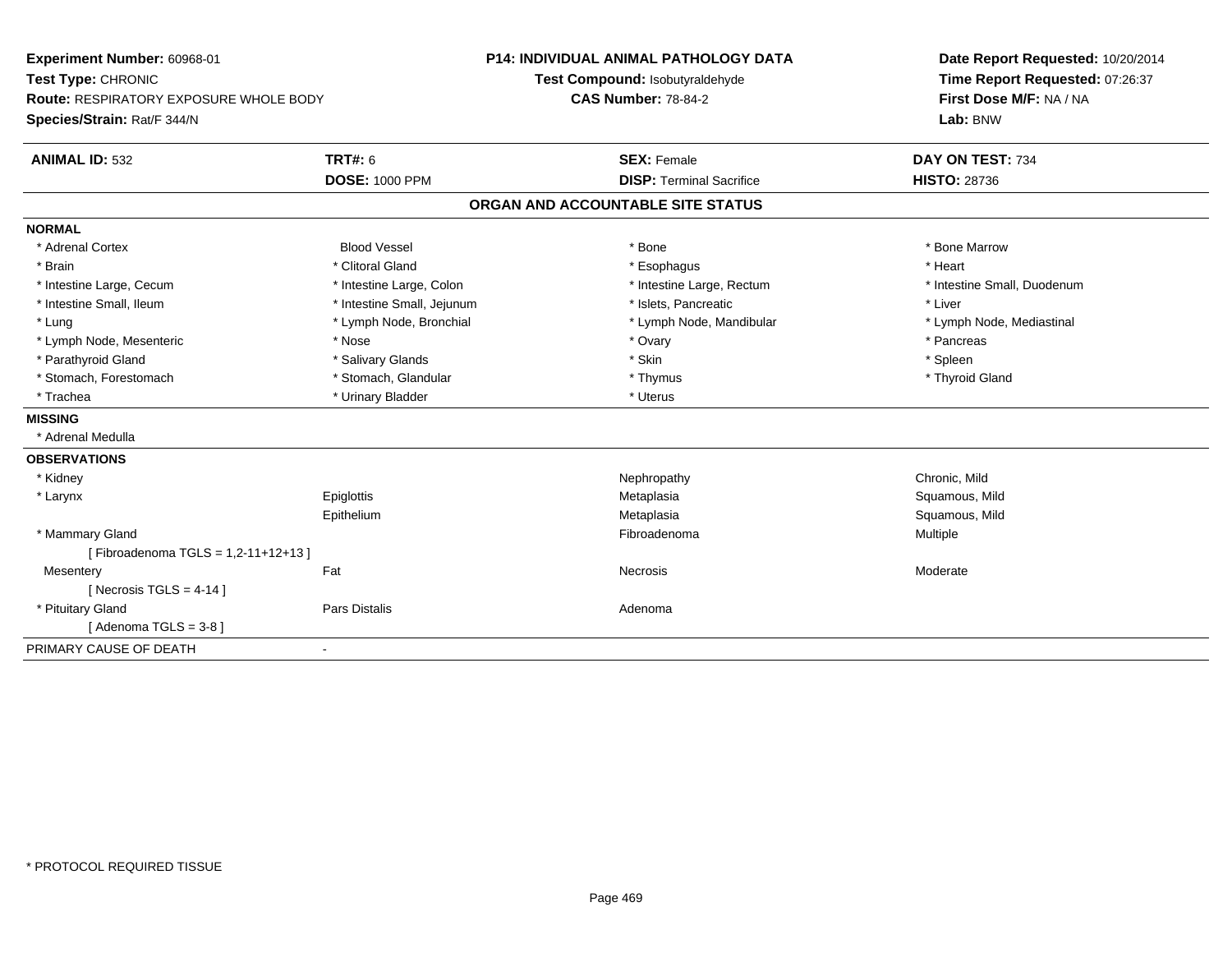| Experiment Number: 60968-01<br>Test Type: CHRONIC<br>Route: RESPIRATORY EXPOSURE WHOLE BODY<br>Species/Strain: Rat/F 344/N |                            | P14: INDIVIDUAL ANIMAL PATHOLOGY DATA<br>Test Compound: Isobutyraldehyde<br><b>CAS Number: 78-84-2</b> | Date Report Requested: 10/20/2014<br>Time Report Requested: 07:26:37<br>First Dose M/F: NA / NA<br>Lab: BNW |  |
|----------------------------------------------------------------------------------------------------------------------------|----------------------------|--------------------------------------------------------------------------------------------------------|-------------------------------------------------------------------------------------------------------------|--|
| <b>ANIMAL ID: 533</b>                                                                                                      | <b>TRT#: 6</b>             | <b>SEX: Female</b>                                                                                     | DAY ON TEST: 734                                                                                            |  |
|                                                                                                                            | <b>DOSE: 1000 PPM</b>      | <b>DISP: Terminal Sacrifice</b>                                                                        | <b>HISTO: 28737</b>                                                                                         |  |
|                                                                                                                            |                            | ORGAN AND ACCOUNTABLE SITE STATUS                                                                      |                                                                                                             |  |
| <b>NORMAL</b>                                                                                                              |                            |                                                                                                        |                                                                                                             |  |
| * Adrenal Medulla                                                                                                          | <b>Blood Vessel</b>        | * Bone                                                                                                 | * Bone Marrow                                                                                               |  |
| * Brain                                                                                                                    | * Clitoral Gland           | * Esophagus                                                                                            | * Heart                                                                                                     |  |
| * Intestine Large, Cecum                                                                                                   | * Intestine Large, Colon   | * Intestine Large, Rectum                                                                              | * Intestine Small, Duodenum                                                                                 |  |
| * Intestine Small, Ileum                                                                                                   | * Intestine Small, Jejunum | * Islets, Pancreatic                                                                                   | * Larynx                                                                                                    |  |
| * Lung                                                                                                                     | * Lymph Node, Bronchial    | * Lymph Node, Mandibular                                                                               | * Lymph Node, Mediastinal                                                                                   |  |
| * Lymph Node, Mesenteric                                                                                                   | * Mammary Gland            | * Salivary Glands                                                                                      | * Stomach, Forestomach                                                                                      |  |
| * Stomach, Glandular                                                                                                       | * Thymus                   | * Thyroid Gland                                                                                        | * Trachea                                                                                                   |  |
| * Urinary Bladder                                                                                                          |                            |                                                                                                        |                                                                                                             |  |
| <b>MISSING</b>                                                                                                             |                            |                                                                                                        |                                                                                                             |  |
| * Parathyroid Gland                                                                                                        |                            |                                                                                                        |                                                                                                             |  |
| <b>OBSERVATIONS</b>                                                                                                        |                            |                                                                                                        |                                                                                                             |  |
| * Adrenal Cortex                                                                                                           |                            | Adenoma                                                                                                |                                                                                                             |  |
| [Adenoma TGLS = $6-12$ ]                                                                                                   |                            |                                                                                                        |                                                                                                             |  |
| * Kidney                                                                                                                   |                            | Nephropathy                                                                                            | Chronic, Moderate                                                                                           |  |
| * Liver                                                                                                                    |                            | Leukemia Mononuclear                                                                                   |                                                                                                             |  |
| Mesentery                                                                                                                  | Fat                        | Necrosis                                                                                               | Moderate                                                                                                    |  |
| [Necrosis TGLS = $5-15$ ]                                                                                                  |                            |                                                                                                        |                                                                                                             |  |
| * Nose                                                                                                                     |                            | Cyst                                                                                                   | Minimal                                                                                                     |  |
|                                                                                                                            | <b>Respirat Epith</b>      | Metaplasia                                                                                             | Squamous, Minimal                                                                                           |  |
| * Ovary                                                                                                                    |                            | Cyst                                                                                                   | Moderate                                                                                                    |  |
|                                                                                                                            |                            | Granulosa-Theca Tumor Malignant                                                                        |                                                                                                             |  |
| [ $Cyst TGLS = 3-13$ ]<br>[ Granulosa-Theca Tumor Malignant TGLS = 4-14 ]                                                  |                            |                                                                                                        |                                                                                                             |  |
| * Pancreas                                                                                                                 |                            | Atrophy                                                                                                | Minimal                                                                                                     |  |
| * Pituitary Gland                                                                                                          |                            | Cyst                                                                                                   | Marked                                                                                                      |  |
|                                                                                                                            | Pars Distalis              | Hyperplasia                                                                                            | Marked                                                                                                      |  |
| [Cyst TGLS = $2-8$ ]                                                                                                       |                            |                                                                                                        |                                                                                                             |  |
| [ Hyperplasia TGLS = 2-8]                                                                                                  |                            |                                                                                                        |                                                                                                             |  |
| * Skin                                                                                                                     | Epidermis                  | Cyst                                                                                                   | Moderate                                                                                                    |  |
| [ $Cyst TGLS = 1-11$ ]                                                                                                     |                            |                                                                                                        |                                                                                                             |  |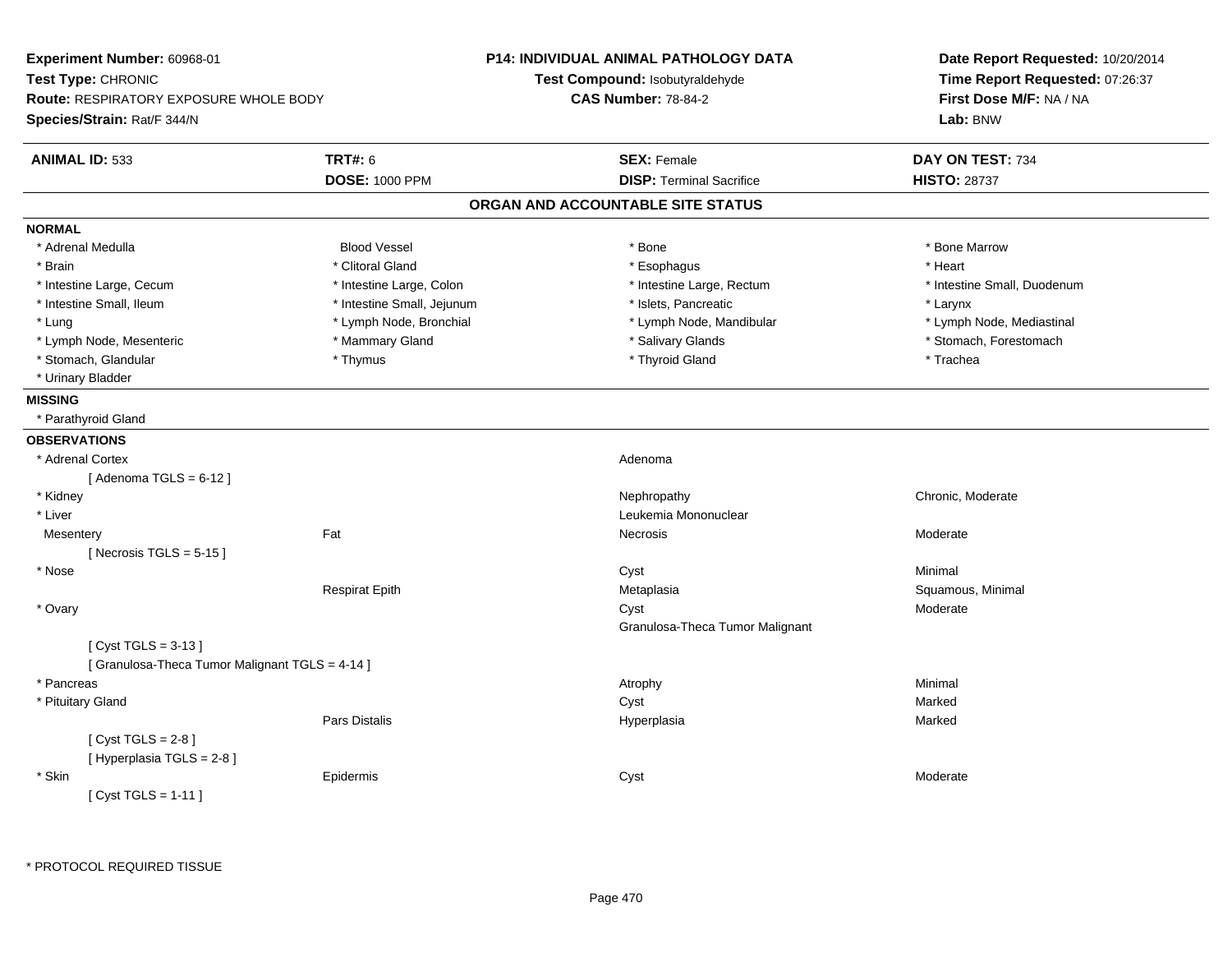| Experiment Number: 60968-01<br>Test Type: CHRONIC<br><b>Route: RESPIRATORY EXPOSURE WHOLE BODY</b><br>Species/Strain: Rat/F 344/N |             | <b>P14: INDIVIDUAL ANIMAL PATHOLOGY DATA</b><br><b>Test Compound: Isobutyraldehyde</b> | Date Report Requested: 10/20/2014<br>Time Report Requested: 07:26:37 |
|-----------------------------------------------------------------------------------------------------------------------------------|-------------|----------------------------------------------------------------------------------------|----------------------------------------------------------------------|
|                                                                                                                                   |             | <b>CAS Number: 78-84-2</b>                                                             | First Dose M/F: NA / NA                                              |
|                                                                                                                                   |             |                                                                                        | Lab: BNW                                                             |
| <b>ANIMAL ID: 533</b>                                                                                                             | TRT#: 6     | <b>SEX: Female</b>                                                                     | DAY ON TEST: 734                                                     |
| <b>DOSE: 1000 PPM</b>                                                                                                             |             | <b>DISP:</b> Terminal Sacrifice                                                        | <b>HISTO: 28737</b>                                                  |
|                                                                                                                                   |             | ORGAN AND ACCOUNTABLE SITE STATUS                                                      |                                                                      |
| * Spleen                                                                                                                          |             | Leukemia Mononuclear                                                                   |                                                                      |
| [ Leukemia Mononuclear TGLS = 1-11 ]                                                                                              |             |                                                                                        |                                                                      |
| * Uterus                                                                                                                          | Endometrium | Hyperplasia                                                                            | Moderate                                                             |
|                                                                                                                                   | Endometrium | Metaplasia                                                                             | Squamous, Moderate                                                   |
| PRIMARY CAUSE OF DEATH                                                                                                            |             |                                                                                        |                                                                      |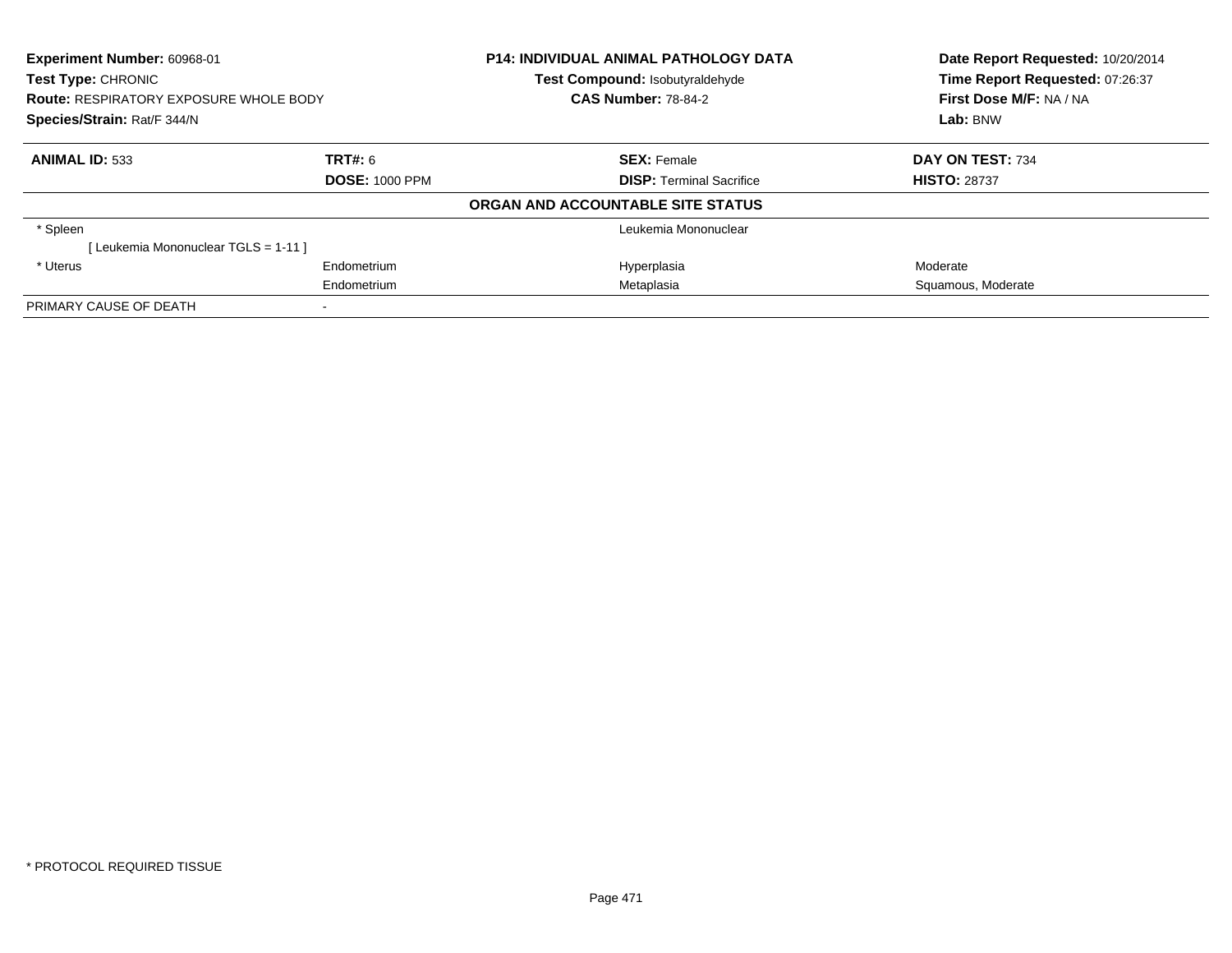| Experiment Number: 60968-01<br><b>Test Type: CHRONIC</b> |                            | <b>P14: INDIVIDUAL ANIMAL PATHOLOGY DATA</b> | Date Report Requested: 10/20/2014 |  |
|----------------------------------------------------------|----------------------------|----------------------------------------------|-----------------------------------|--|
|                                                          |                            | <b>Test Compound: Isobutyraldehyde</b>       | Time Report Requested: 07:26:37   |  |
| <b>Route: RESPIRATORY EXPOSURE WHOLE BODY</b>            |                            | <b>CAS Number: 78-84-2</b>                   | First Dose M/F: NA / NA           |  |
| Species/Strain: Rat/F 344/N                              |                            |                                              | Lab: BNW                          |  |
| <b>ANIMAL ID: 534</b>                                    | <b>TRT#: 6</b>             | <b>SEX: Female</b>                           | DAY ON TEST: 735                  |  |
|                                                          | <b>DOSE: 1000 PPM</b>      | <b>DISP: Terminal Sacrifice</b>              | <b>HISTO: 28738</b>               |  |
|                                                          |                            | ORGAN AND ACCOUNTABLE SITE STATUS            |                                   |  |
| <b>NORMAL</b>                                            |                            |                                              |                                   |  |
| * Adrenal Cortex                                         | * Adrenal Medulla          | <b>Blood Vessel</b>                          | * Bone                            |  |
| * Bone Marrow                                            | * Brain                    | * Esophagus                                  | * Heart                           |  |
| * Intestine Large, Cecum                                 | * Intestine Large, Colon   | * Intestine Large, Rectum                    | * Intestine Small, Duodenum       |  |
| * Intestine Small, Ileum                                 | * Intestine Small, Jejunum | * Islets, Pancreatic                         | * Larynx                          |  |
| * Liver                                                  | * Lung                     | * Lymph Node, Bronchial                      | * Lymph Node, Mandibular          |  |
| * Lymph Node, Mediastinal                                | * Lymph Node, Mesenteric   | * Mammary Gland                              | * Nose                            |  |
| * Ovary                                                  | * Pancreas                 | * Parathyroid Gland                          | * Salivary Glands                 |  |
| * Skin                                                   | * Spleen                   | * Stomach, Forestomach                       | * Stomach, Glandular              |  |
| * Thymus                                                 | * Trachea                  | * Urinary Bladder                            | * Uterus                          |  |
| <b>OBSERVATIONS</b>                                      |                            |                                              |                                   |  |
| * Clitoral Gland                                         |                            | Cyst                                         | Moderate                          |  |
| [Cyst TGLS = $1-7$ ]                                     |                            |                                              |                                   |  |
| * Kidney                                                 |                            | Nephropathy                                  | Chronic, Minimal                  |  |
| * Pituitary Gland                                        |                            | Cyst                                         | Minimal                           |  |
|                                                          | Pars Distalis              | Hypertrophy                                  | Mild                              |  |
| * Thyroid Gland                                          | C Cell                     | Adenoma                                      |                                   |  |
| PRIMARY CAUSE OF DEATH                                   |                            |                                              |                                   |  |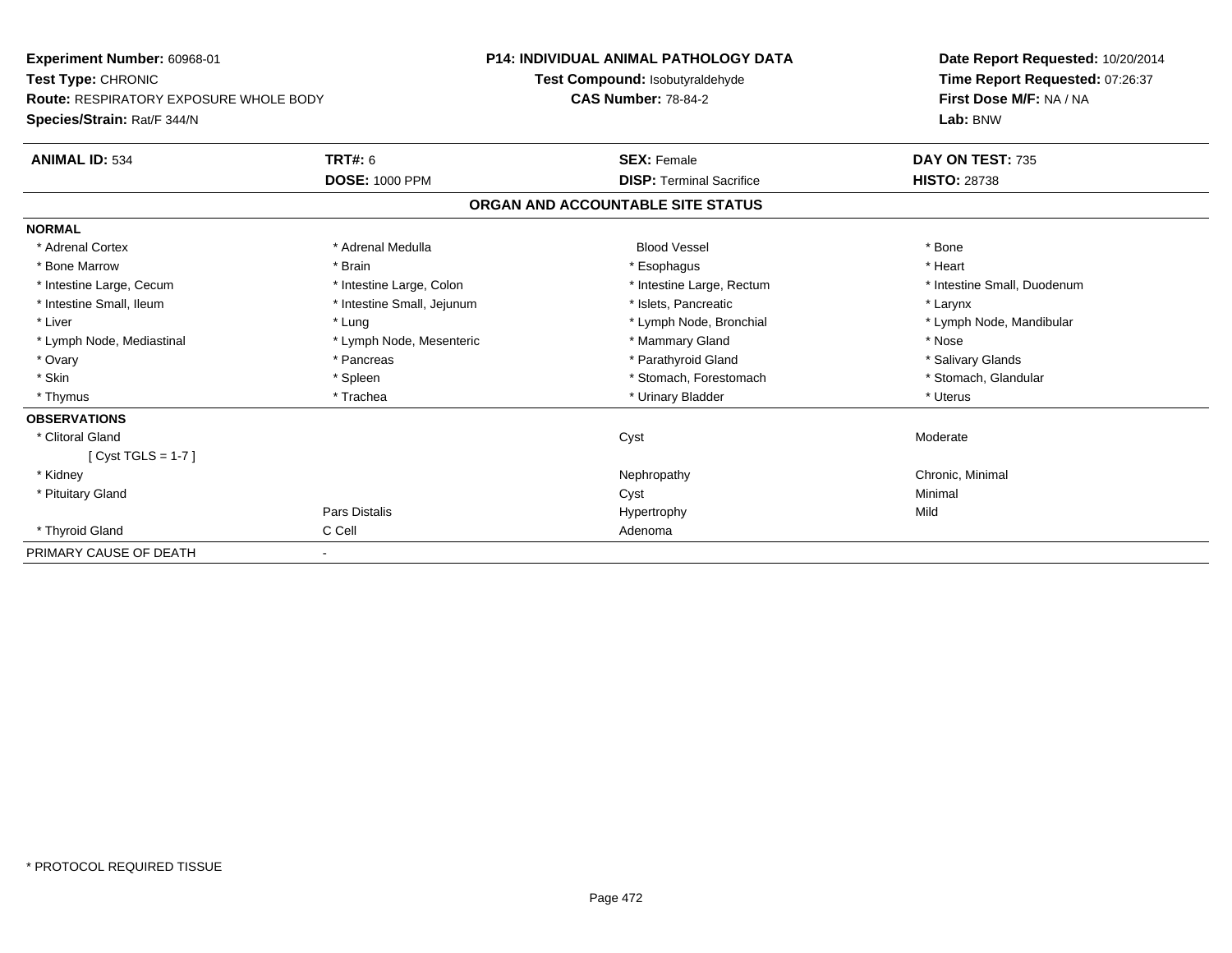| Experiment Number: 60968-01<br>Test Type: CHRONIC<br><b>Route: RESPIRATORY EXPOSURE WHOLE BODY</b><br>Species/Strain: Rat/F 344/N |                           | <b>P14: INDIVIDUAL ANIMAL PATHOLOGY DATA</b><br>Test Compound: Isobutyraldehyde<br><b>CAS Number: 78-84-2</b> | Date Report Requested: 10/20/2014<br>Time Report Requested: 07:26:37<br>First Dose M/F: NA / NA<br>Lab: BNW |  |
|-----------------------------------------------------------------------------------------------------------------------------------|---------------------------|---------------------------------------------------------------------------------------------------------------|-------------------------------------------------------------------------------------------------------------|--|
| <b>TRT#: 6</b><br><b>ANIMAL ID: 535</b>                                                                                           |                           | <b>SEX: Female</b><br><b>DISP: Terminal Sacrifice</b>                                                         | DAY ON TEST: 735<br><b>HISTO: 28739</b>                                                                     |  |
|                                                                                                                                   | <b>DOSE: 1000 PPM</b>     |                                                                                                               |                                                                                                             |  |
|                                                                                                                                   |                           | ORGAN AND ACCOUNTABLE SITE STATUS                                                                             |                                                                                                             |  |
| <b>NORMAL</b>                                                                                                                     |                           |                                                                                                               |                                                                                                             |  |
| * Adrenal Medulla                                                                                                                 | <b>Blood Vessel</b>       | * Bone                                                                                                        | * Bone Marrow                                                                                               |  |
| * Brain                                                                                                                           | * Esophagus               | * Heart                                                                                                       | * Intestine Large, Cecum                                                                                    |  |
| * Intestine Large, Colon                                                                                                          | * Intestine Large, Rectum | * Intestine Small, Duodenum                                                                                   | * Intestine Small, Ileum                                                                                    |  |
| * Intestine Small, Jejunum                                                                                                        | * Islets, Pancreatic      | * Kidney                                                                                                      | * Larynx                                                                                                    |  |
| * Lung                                                                                                                            | * Lymph Node, Bronchial   | * Lymph Node, Mandibular                                                                                      | * Lymph Node, Mediastinal                                                                                   |  |
| * Lymph Node, Mesenteric                                                                                                          | * Pancreas                | * Salivary Glands                                                                                             | * Skin                                                                                                      |  |
| * Stomach, Forestomach                                                                                                            | * Stomach, Glandular      | * Thymus                                                                                                      | * Thyroid Gland                                                                                             |  |
| * Trachea                                                                                                                         | * Urinary Bladder         | * Uterus                                                                                                      |                                                                                                             |  |
| <b>MISSING</b>                                                                                                                    |                           |                                                                                                               |                                                                                                             |  |
| * Parathyroid Gland                                                                                                               |                           |                                                                                                               |                                                                                                             |  |
| <b>OBSERVATIONS</b>                                                                                                               |                           |                                                                                                               |                                                                                                             |  |
| * Adrenal Cortex                                                                                                                  |                           | Vacuolization Cytoplasmic                                                                                     | Minimal                                                                                                     |  |
| * Clitoral Gland                                                                                                                  |                           | Cyst                                                                                                          | Moderate                                                                                                    |  |
| [Cyst TGLS = $5-7$ ]                                                                                                              |                           |                                                                                                               |                                                                                                             |  |
| * Liver                                                                                                                           |                           | Leukemia Mononuclear                                                                                          |                                                                                                             |  |
| [ Leukemia Mononuclear TGLS = 4-4 ]                                                                                               |                           |                                                                                                               |                                                                                                             |  |
| * Mammary Gland                                                                                                                   |                           | Fibroadenoma                                                                                                  | Multiple                                                                                                    |  |
| [Fibroadenoma TGLS = $1,2-11+12$ ]                                                                                                |                           |                                                                                                               |                                                                                                             |  |
| * Nose                                                                                                                            | <b>Respirat Epith</b>     | Metaplasia                                                                                                    | Squamous, Minimal                                                                                           |  |
| * Ovary                                                                                                                           |                           | Cyst                                                                                                          | Minimal                                                                                                     |  |
| * Pituitary Gland                                                                                                                 | Pars Distalis             | Adenoma                                                                                                       |                                                                                                             |  |
|                                                                                                                                   |                           | Cyst                                                                                                          | Minimal                                                                                                     |  |
| [Adenoma TGLS = $3-8$ ]                                                                                                           |                           |                                                                                                               |                                                                                                             |  |
| * Spleen                                                                                                                          |                           | Leukemia Mononuclear                                                                                          |                                                                                                             |  |
| PRIMARY CAUSE OF DEATH                                                                                                            |                           |                                                                                                               |                                                                                                             |  |
|                                                                                                                                   |                           |                                                                                                               |                                                                                                             |  |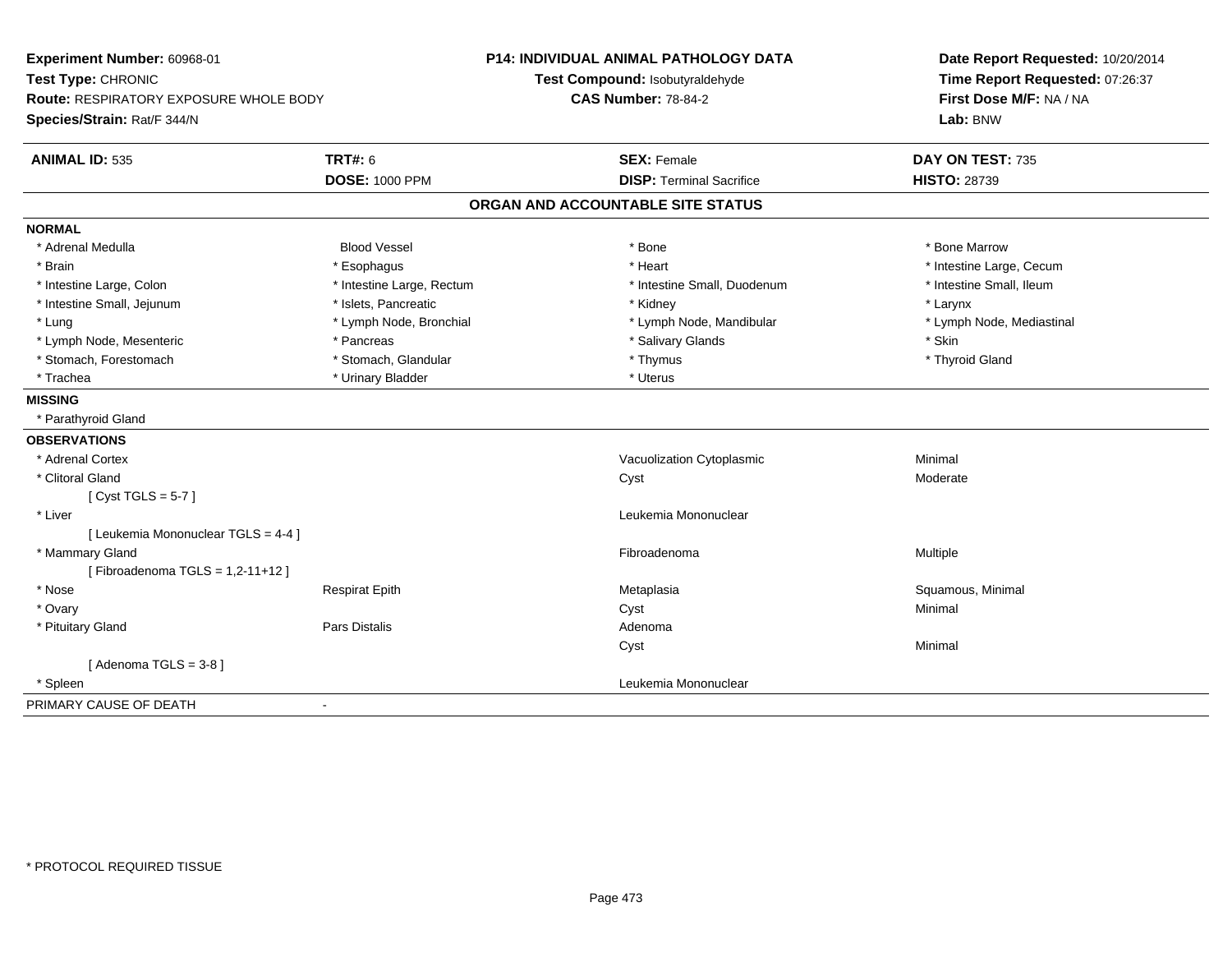**Experiment Number:** 60968-01**Test Type:** CHRONIC **Route:** RESPIRATORY EXPOSURE WHOLE BODY**Species/Strain:** Rat/F 344/N**P14: INDIVIDUAL ANIMAL PATHOLOGY DATATest Compound:** Isobutyraldehyde**CAS Number:** 78-84-2**Date Report Requested:** 10/20/2014**Time Report Requested:** 07:26:37**First Dose M/F:** NA / NA**Lab:** BNW**ANIMAL ID:** 536**6 DAY ON TEST:** 664 **DOSE:** 1000 PPM**DISP:** Moribund Sacrifice **HISTO:** 28740 **ORGAN AND ACCOUNTABLE SITE STATUSNORMAL**\* Adrenal Cortex \* Adrenal Cortex \* Adrenal Medulla Blood Vessel \* Bone\* Esophagus \* Bone Marrow \* \* Android \* Brain \* Brain \* Clitoral Gland \* Clitoral Gland \* Esophagus \* Esophagus \* Esophagus \* Intestine Large, Rectum \* Heart **\*** Intestine Large, Cecum \* Intestine Large, Cecum \* Intestine Large, Colon \* Intestine Small, Duodenum \* Intestine Small, Ileum \* Intestine Small, Intestine Small, Jejunum \* Islets, Pancreatic \* Lymph Node, Mesenteric \* Lymph Node, Bronchial \* Lymph Node, Mandibular \* Lymph Node, Mediastinal \* Lymph Node, Mediastinal \* Ovary \* \* Pancreas \* \* Pancreas \* \* Pancreas \* \* Parathyroid Gland \* \* Salivary Glands \* Salivary Glands \* Salivary Glands \* Salivary Glands \* Salivary Glands \* Salivary Glands \* Salivary Glands \* \* Salivary Glands \* \* S \* Skin \* Stomach, Forestomach \* Stomach \* Stomach, Glandular \* Thymus \* Thymus \* Uterus \* Thyroid Gland \* \* Trachea \* \* Trachea \* Trachea \* \* Urinary Bladder \* \* Urinary Bladder \* \* Uterus \* Uterus **OBSERVATIONS** \* Kidneyy the controller of the controller of the controller of the controller of the controller of the controller of the controller of the controller of the controller of the controller of the controller of the controller of the \* Larynx**x** and the contract of the contract of the contract of the contract of the contract of the contract of the contract of the contract of the contract of the contract of the contract of the contract of the contract of the co Inflammation Suppurative, Mild \* Liver Clear Cell Focus MultipleLeukemia Mononuclear[ Clear Cell Focus TGLS = 3-4 ] \* Lung Alveolar Epith Infiltration Cellular Histiocyte, Mild Leukemia Mononuclear[ Leukemia Mononuclear TGLS = 3-4 ] \* Mammary Glandd<sub>d</sub> Carcinoma [ Carcinoma TGLS = 1-11+12+13+14 ] \* Nosee and the control of the control of the control of the control of the control of the control of the control of the control of the control of the control of the control of the control of the control of the control of the co \* Pituitary Glandd and the contract of Pars Distalis and the contract of Adenoma and Adenoma and the Adenoma and the Adenoma and  $\lambda$  $[$  Adenoma TGLS = 2-8  $]$  \* Spleen Leukemia Mononuclear [ Leukemia Mononuclear TGLS = 2-8 ]PRIMARY CAUSE OF DEATH- Spleen Leukemia Mononuclear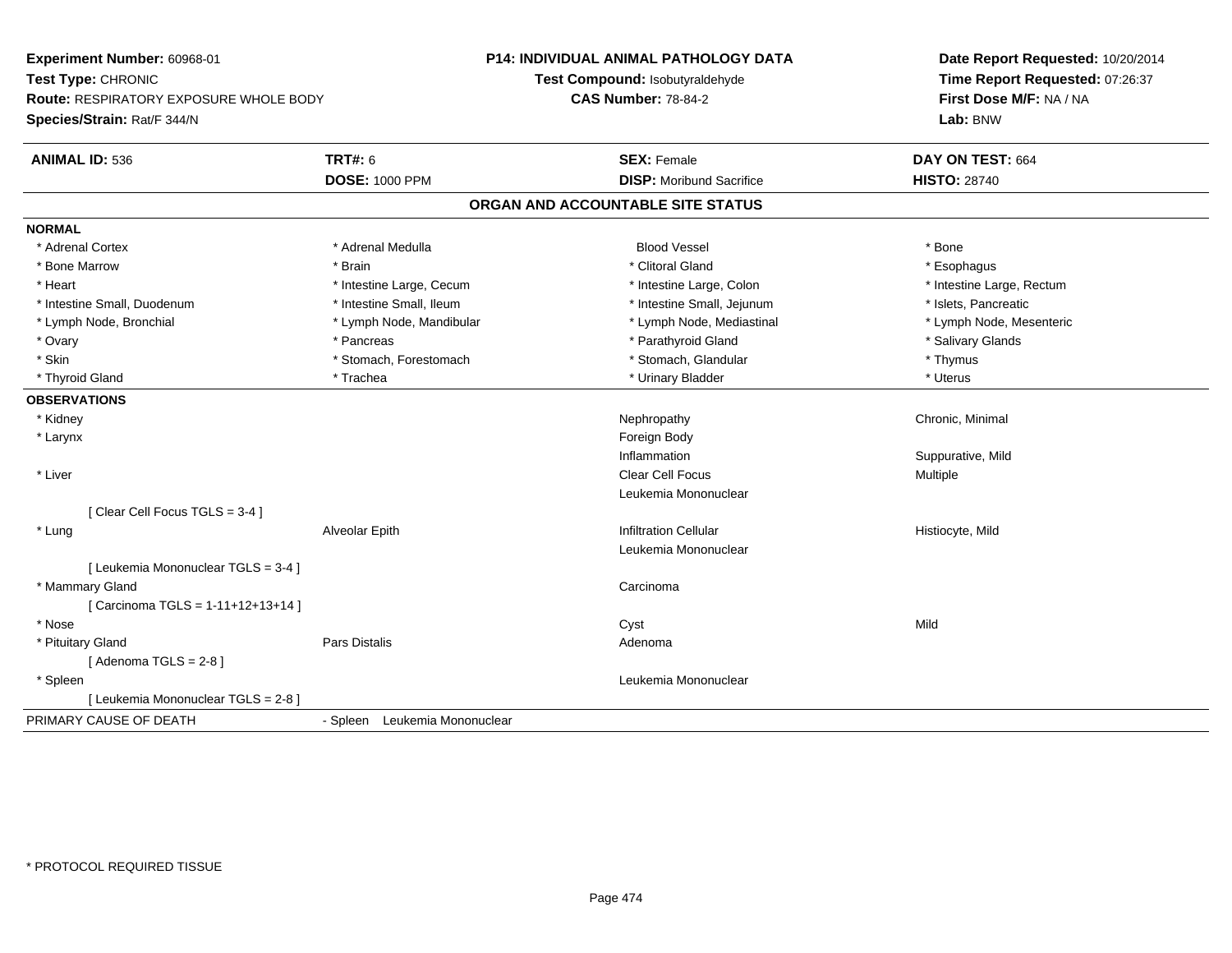| Experiment Number: 60968-01<br>Test Type: CHRONIC<br><b>Route: RESPIRATORY EXPOSURE WHOLE BODY</b> |                           | <b>P14: INDIVIDUAL ANIMAL PATHOLOGY DATA</b><br>Test Compound: Isobutyraldehyde | Date Report Requested: 10/20/2014<br>Time Report Requested: 07:26:37 |
|----------------------------------------------------------------------------------------------------|---------------------------|---------------------------------------------------------------------------------|----------------------------------------------------------------------|
|                                                                                                    |                           | <b>CAS Number: 78-84-2</b>                                                      | First Dose M/F: NA / NA                                              |
| Species/Strain: Rat/F 344/N                                                                        |                           |                                                                                 | Lab: BNW                                                             |
| <b>ANIMAL ID: 537</b>                                                                              | <b>TRT#: 6</b>            | <b>SEX: Female</b>                                                              | DAY ON TEST: 687                                                     |
|                                                                                                    | <b>DOSE: 1000 PPM</b>     | <b>DISP: Moribund Sacrifice</b>                                                 | <b>HISTO: 28741</b>                                                  |
|                                                                                                    |                           | ORGAN AND ACCOUNTABLE SITE STATUS                                               |                                                                      |
| <b>NORMAL</b>                                                                                      |                           |                                                                                 |                                                                      |
| * Adrenal Cortex                                                                                   | * Adrenal Medulla         | <b>Blood Vessel</b>                                                             | * Bone                                                               |
| * Bone Marrow                                                                                      | * Brain                   | * Clitoral Gland                                                                | * Esophagus                                                          |
| * Heart                                                                                            | * Intestine Large, Cecum  | * Intestine Large, Colon                                                        | * Intestine Large, Rectum                                            |
| * Intestine Small, Duodenum                                                                        | * Intestine Small, Ileum  | * Intestine Small, Jejunum                                                      | * Islets, Pancreatic                                                 |
| * Larynx                                                                                           | * Liver                   | * Lung                                                                          | * Lymph Node, Bronchial                                              |
| * Lymph Node, Mandibular                                                                           | * Lymph Node, Mediastinal | * Lymph Node, Mesenteric                                                        | * Nose                                                               |
| * Ovary                                                                                            | * Pancreas                | * Parathyroid Gland                                                             | * Salivary Glands                                                    |
| * Skin                                                                                             | * Stomach, Forestomach    | * Stomach, Glandular                                                            | * Thymus                                                             |
| * Thyroid Gland                                                                                    | * Trachea                 | * Urinary Bladder                                                               | * Uterus                                                             |
| <b>OBSERVATIONS</b>                                                                                |                           |                                                                                 |                                                                      |
| * Kidney                                                                                           |                           | Nephropathy                                                                     | Chronic, Minimal                                                     |
| * Mammary Gland                                                                                    |                           | Fibroadenoma                                                                    |                                                                      |
| [Fibroadenoma TGLS = 2-11+12+13+14+15]                                                             |                           |                                                                                 |                                                                      |
| * Pituitary Gland                                                                                  | Pars Distalis             | Adenoma                                                                         |                                                                      |
| [Adenoma TGLS = $1-8$ ]                                                                            |                           |                                                                                 |                                                                      |
| * Spleen                                                                                           |                           | <b>Accessory Spleen</b>                                                         |                                                                      |
| [Accessory Spleen TGLS = 1-8]                                                                      |                           |                                                                                 |                                                                      |
| PRIMARY CAUSE OF DEATH                                                                             | - Spleen Accessory Spleen |                                                                                 |                                                                      |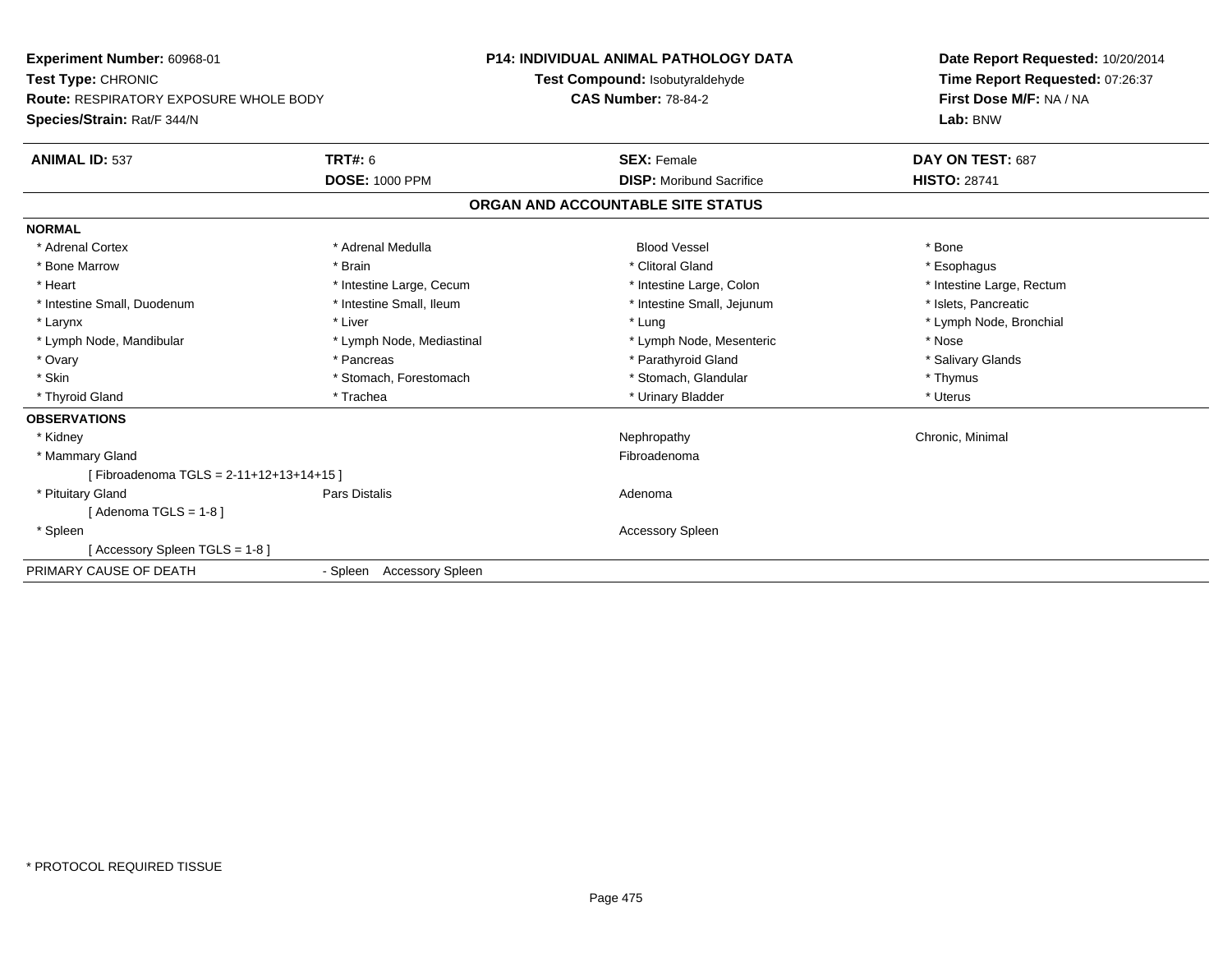**Experiment Number:** 60968-01**Test Type:** CHRONIC **Route:** RESPIRATORY EXPOSURE WHOLE BODY**Species/Strain:** Rat/F 344/N**P14: INDIVIDUAL ANIMAL PATHOLOGY DATATest Compound:** Isobutyraldehyde**CAS Number:** 78-84-2**Date Report Requested:** 10/20/2014**Time Report Requested:** 07:26:37**First Dose M/F:** NA / NA**Lab:** BNW**ANIMAL ID:** 538 **TRT#:** <sup>6</sup> **SEX:** Female **DAY ON TEST:** <sup>681</sup> **DOSE:** 1000 PPM**DISP:** Moribund Sacrifice **HISTO:** 28742 **ORGAN AND ACCOUNTABLE SITE STATUSNORMAL**\* Adrenal Cortex \* Adrenal Medulla \* \* Book \* Blood Vessel \* Book \* Bone \* Bone \* Bone \* Bone \* Bone \* Bone \* Bone \* Bone \* Bone \* Bone Marrow \* The matter of the state of the state of the state of the state of the state of the state of the state of the state of the state of the state of the state of the state of the state of the state of the state \* Intestine Small, Ileum \* Intestine Large, Colon \* Intestine Large, Rectum \* Intestine Small, Duodenum \* Intestine Small, Duodenum \* Intestine Small, Jejunum \* 1992 \* The matrix of the state of the state of the state of the state of the state of the state of the state of the state of the state of the state of the state of the state of the state of the \* Lung \* Lymph Node, Bronchial \* Lymph Node, and ibular \* Lymph Node, Mandibular \* Lymph Node, Mediastinal \* Lymph Node, Mediastinal \* Lymph Node, Mesenteric \* The state of the state of the Nose \* Nose \* Nose \* Ovary \* Pancreas \* Pancreas \* Pancreas \* Parathyroid Gland \* \* Salivary Glands \* Salivary Glands \* Spleen \* Stomach, Forestomach \* Stomach, Glandular \* Thymus \* Thymus \* Thymus \* Trachea \* Trachea \* Trachea \* Urinary Bladder \* Uterus**OBSERVATIONS** \* Brainn and the Unit of the Mentricle Contribution of the Hydrocephalus Contribution of Mild \* Clitoral Glandd and the control of the control of the control of the control of the control of the control of the control of the control of the control of the control of the control of the control of the control of the control of the co [ Cyst TGLS = 3-7 ] \* Kidneyy the controller of the controller of the controller of the controller of the controller of the chronic, Mild \* Mammary Glandd and the control of the control of the control of the Galactocele and the control of the Minimal of the control of the control of the control of the control of the control of the control of the control of the control of t \* Pituitary Glandd and the contract of Pars Distalis and the contract of Adenoma and Adenoma and the Adenoma and the Adenoma and  $\lambda$  $[$  Adenoma TGLS = 2-8  $]$  \* Skin Hyperkeratosis Marked [ Hyperkeratosis TGLS = 1-11 ] \* Thyroid Glandd **Exercise Controllicular Cel Follicular Cel Adenoma** PRIMARY CAUSE OF DEATH- Pituitary Gland Pars Distalis Adenoma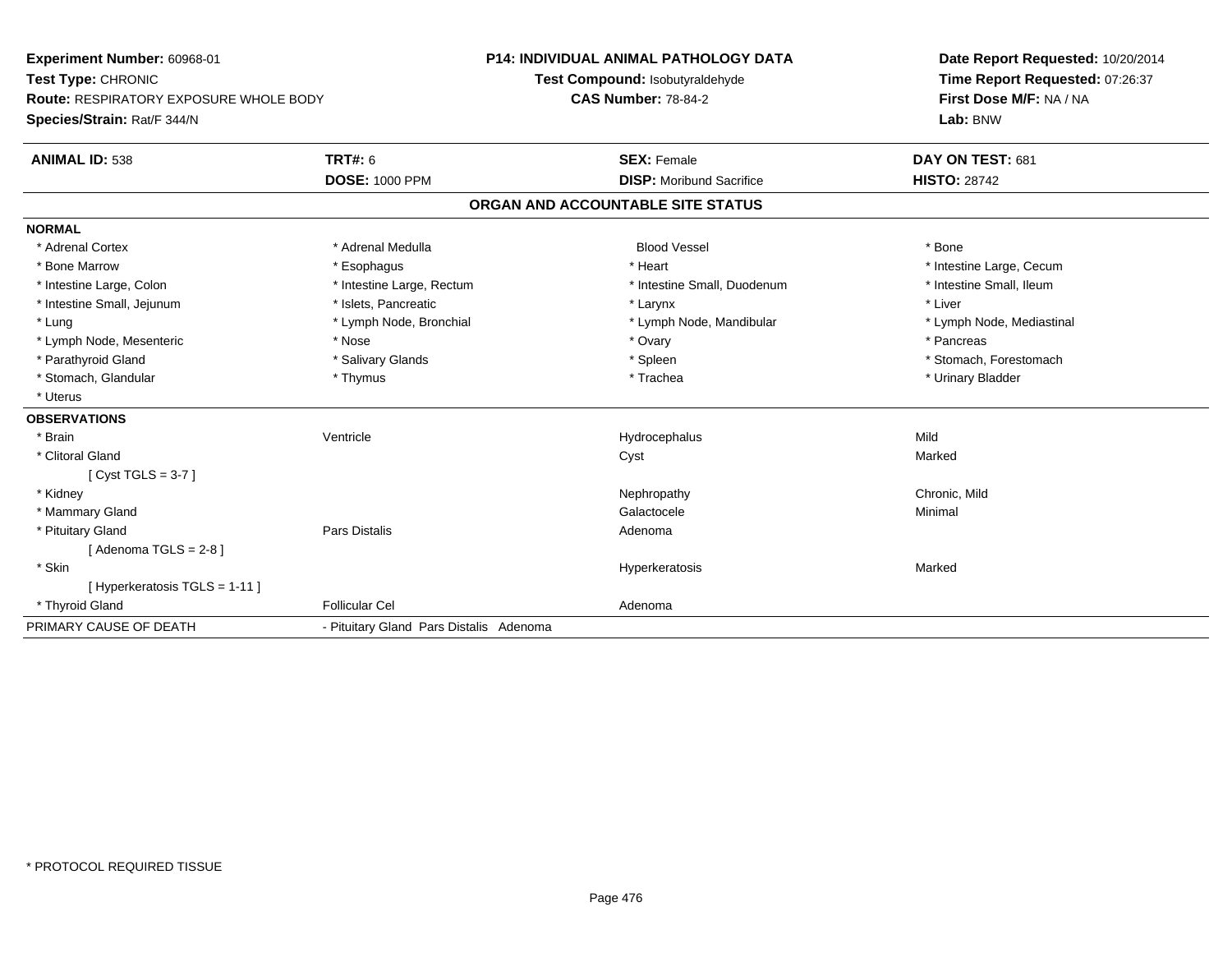| Experiment Number: 60968-01<br>Test Type: CHRONIC |                           | <b>P14: INDIVIDUAL ANIMAL PATHOLOGY DATA</b> | Date Report Requested: 10/20/2014<br>Time Report Requested: 07:26:37 |
|---------------------------------------------------|---------------------------|----------------------------------------------|----------------------------------------------------------------------|
|                                                   |                           | Test Compound: Isobutyraldehyde              |                                                                      |
| <b>Route: RESPIRATORY EXPOSURE WHOLE BODY</b>     |                           | <b>CAS Number: 78-84-2</b>                   | First Dose M/F: NA / NA                                              |
| Species/Strain: Rat/F 344/N                       |                           |                                              | Lab: BNW                                                             |
| <b>ANIMAL ID: 539</b>                             | <b>TRT#: 6</b>            | <b>SEX: Female</b>                           | DAY ON TEST: 734                                                     |
|                                                   | <b>DOSE: 1000 PPM</b>     | <b>DISP: Terminal Sacrifice</b>              | <b>HISTO: 28743</b>                                                  |
|                                                   |                           | ORGAN AND ACCOUNTABLE SITE STATUS            |                                                                      |
| <b>NORMAL</b>                                     |                           |                                              |                                                                      |
| * Adrenal Cortex                                  | * Adrenal Medulla         | <b>Blood Vessel</b>                          | * Bone                                                               |
| * Bone Marrow                                     | * Brain                   | * Clitoral Gland                             | * Esophagus                                                          |
| * Heart                                           | * Intestine Large, Cecum  | * Intestine Large, Colon                     | * Intestine Large, Rectum                                            |
| * Intestine Small, Duodenum                       | * Intestine Small, Ileum  | * Intestine Small, Jejunum                   | * Islets, Pancreatic                                                 |
| * Larynx                                          | * Liver                   | * Lung                                       | * Lymph Node, Bronchial                                              |
| * Lymph Node, Mandibular                          | * Lymph Node, Mediastinal | * Lymph Node, Mesenteric                     | * Mammary Gland                                                      |
| * Nose                                            | * Ovary                   | * Pancreas                                   | * Parathyroid Gland                                                  |
| * Salivary Glands                                 | * Skin                    | * Spleen                                     | * Stomach, Forestomach                                               |
| * Stomach, Glandular                              | * Thymus                  | * Thyroid Gland                              | * Trachea                                                            |
| * Urinary Bladder                                 | * Uterus                  |                                              |                                                                      |
| <b>OBSERVATIONS</b>                               |                           |                                              |                                                                      |
| * Kidney                                          |                           | Nephropathy                                  | Chronic, Minimal                                                     |
| * Pituitary Gland                                 | Pars Distalis             | Adenoma                                      |                                                                      |
| [ Adenoma TGLS = 1-8 ]                            |                           |                                              |                                                                      |
| PRIMARY CAUSE OF DEATH                            |                           |                                              |                                                                      |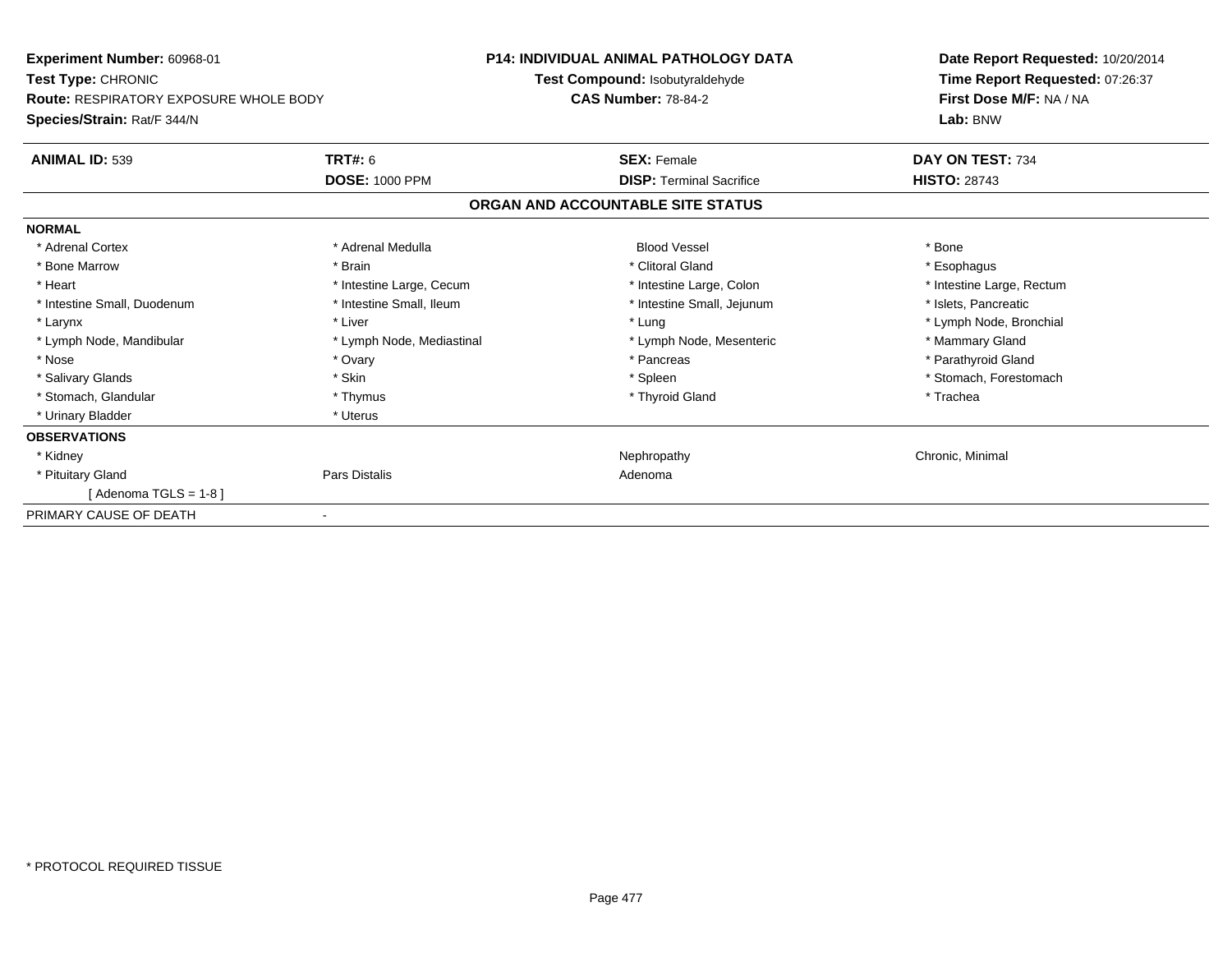| Experiment Number: 60968-01                   |                           | <b>P14: INDIVIDUAL ANIMAL PATHOLOGY DATA</b> |                                 | Date Report Requested: 10/20/2014 |
|-----------------------------------------------|---------------------------|----------------------------------------------|---------------------------------|-----------------------------------|
| Test Type: CHRONIC                            |                           | Test Compound: Isobutyraldehyde              |                                 | Time Report Requested: 07:26:37   |
| <b>Route: RESPIRATORY EXPOSURE WHOLE BODY</b> |                           | <b>CAS Number: 78-84-2</b>                   |                                 | First Dose M/F: NA / NA           |
| Species/Strain: Rat/F 344/N                   |                           |                                              |                                 | Lab: BNW                          |
| <b>ANIMAL ID: 540</b>                         | <b>TRT#: 6</b>            | <b>SEX: Female</b>                           |                                 | DAY ON TEST: 735                  |
|                                               | <b>DOSE: 1000 PPM</b>     |                                              | <b>DISP: Terminal Sacrifice</b> | <b>HISTO: 28744</b>               |
|                                               |                           | ORGAN AND ACCOUNTABLE SITE STATUS            |                                 |                                   |
| <b>NORMAL</b>                                 |                           |                                              |                                 |                                   |
| * Adrenal Cortex                              | * Adrenal Medulla         | <b>Blood Vessel</b>                          |                                 | * Bone                            |
| * Bone Marrow                                 | * Brain                   | * Clitoral Gland                             |                                 | * Esophagus                       |
| * Heart                                       | * Intestine Large, Cecum  |                                              | * Intestine Large, Colon        | * Intestine Large, Rectum         |
| * Intestine Small, Duodenum                   | * Intestine Small, Ileum  |                                              | * Intestine Small, Jejunum      | * Islets, Pancreatic              |
| * Kidney                                      | * Larynx                  | * Lung                                       |                                 | * Lymph Node, Bronchial           |
| * Lymph Node, Mandibular                      | * Lymph Node, Mediastinal |                                              | * Lymph Node, Mesenteric        | * Mammary Gland                   |
| * Ovary                                       | * Pancreas                |                                              | * Parathyroid Gland             | * Salivary Glands                 |
| * Skin                                        | * Stomach, Forestomach    |                                              | * Stomach, Glandular            | * Thymus                          |
| * Trachea                                     | * Urinary Bladder         | * Uterus                                     |                                 |                                   |
| <b>OBSERVATIONS</b>                           |                           |                                              |                                 |                                   |
| * Liver                                       |                           |                                              | Leukemia Mononuclear            |                                   |
| [ Leukemia Mononuclear TGLS = 1-8 ]           |                           |                                              |                                 |                                   |
| * Nose                                        | Olfactory Epi             | Degeneration                                 |                                 | Minimal                           |
|                                               | <b>Respirat Epith</b>     | Metaplasia                                   |                                 | Squamous, Minimal                 |
| * Pituitary Gland                             | <b>Pars Distalis</b>      | Adenoma                                      |                                 |                                   |
| [Adenoma TGLS = $1-8$ ]                       |                           |                                              |                                 |                                   |
| * Spleen                                      |                           |                                              | Leukemia Mononuclear            |                                   |
| [ Leukemia Mononuclear TGLS = 2-11 ]          |                           |                                              |                                 |                                   |
| * Thyroid Gland                               | C Cell                    | Adenoma                                      |                                 |                                   |
|                                               | C Cell                    | Hyperplasia                                  |                                 | Moderate                          |
| PRIMARY CAUSE OF DEATH                        |                           |                                              |                                 |                                   |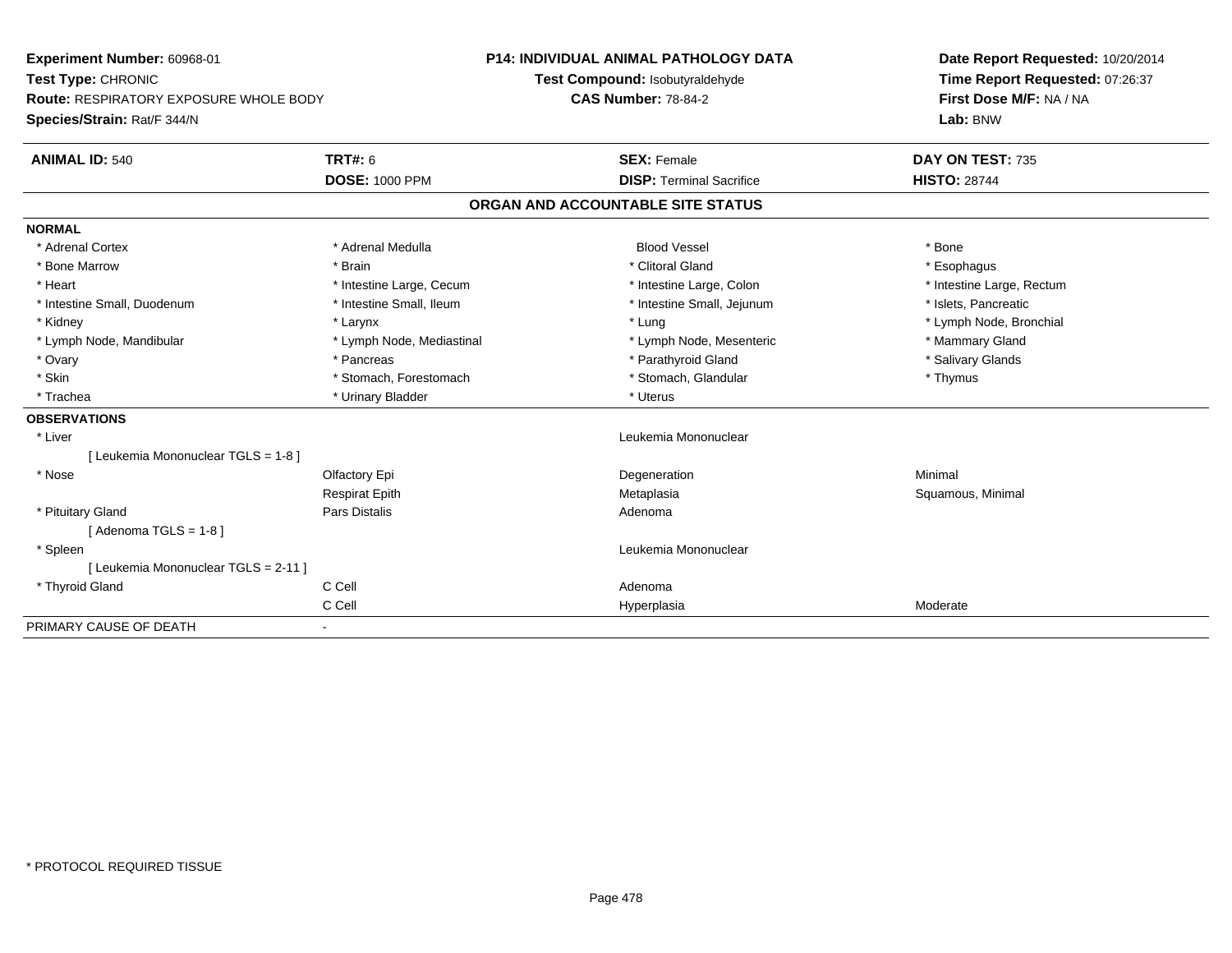**Experiment Number:** 60968-01**Test Type:** CHRONIC **Route:** RESPIRATORY EXPOSURE WHOLE BODY**Species/Strain:** Rat/F 344/N**P14: INDIVIDUAL ANIMAL PATHOLOGY DATATest Compound:** Isobutyraldehyde**CAS Number:** 78-84-2**Date Report Requested:** 10/20/2014**Time Report Requested:** 07:26:37**First Dose M/F:** NA / NA**Lab:** BNW**ANIMAL ID:** 541**TRT#:** 6 **SEX:** Female **SEX: Female DAY ON TEST:** 687 **DOSE:** 1000 PPM**DISP:** Moribund Sacrifice **HISTO:** 28745 **ORGAN AND ACCOUNTABLE SITE STATUSNORMAL**\* Adrenal Cortex \* Adrenal Cortex \* Adrenal Medulla Blood Vessel \* Bone\* Esophagus \* Bone Marrow \* \* Android \* Brain \* Brain \* Clitoral Gland \* Clitoral Gland \* Esophagus \* Esophagus \* Esophagus \* Intestine Large, Rectum \* Heart **\*** Intestine Large, Cecum \* Intestine Large, Cecum \* Intestine Large, Colon \* Intestine Small, Duodenum \* Intestine Small, Ileum \* Intestine Small, Intestine Small, Jejunum \* Islets, Pancreatic \* Lymph Node, Mediastinal \* Larynx **\* Lymph Node, Bronchial \*** Lymph Node, Bronchial \* Lymph Node, Mandibular \* Nose \* Ovary \* Pancreas \* Parathyroid Gland \* Stomach. Glandular \* Salivary Glands \* Stomach, Forestomach \* Stomach, Forestomach \* Stomach, Forestomach \* Stomach, Forestomach \* Thymus \* Thyroid Gland \* Trachea \* Urinary Bladder \* \* Uterus**OBSERVATIONS** \* Kidney Renal Tubule Mineralization Minimal \* Liver Leukemia Mononuclear [ Leukemia Mononuclear TGLS = 3-4 ] \* Lung Leukemia Mononuclear [ Leukemia Mononuclear TGLS = 3-4 ] \* Lymph Node, Mesenteric Leukemia Mononuclear \* Mammary Glandd **Executive Contract of the Contract Contract Contract Contract Contract Contract Contract Contract Contract Contract Contract Contract Contract Contract Contract Contract Contract Contract Contract Contract Contract Cont**  $[$  Fibroadenoma TGLS = 1-11+12 $]$ **Mesentery** y the control of the set of the control of the Moderate of the Moderate of the Moderate of the Moderate of the Moderate of the Moderate of the Moderate of the Moderate of the Moderate of the Moderate of the Moderate of the  $[$  Necrosis TGLS = 4-13  $]$  \* Pituitary Glandd and the contract of Pars Distalis and the contract of Adenoma and Adenoma and the Adenoma and the Adenoma and  $\lambda$  $[$  Adenoma TGLS = 2-8  $]$  \* Spleenn and the state of the state of the state of the state of the state of the state of the state of the state of the state of the state of the state of the state of the state of the state of the state of the state of the stat Leukemia Mononuclear[ Leukemia Mononuclear TGLS = 2-8 ]PRIMARY CAUSE OF DEATH- Spleen Leukemia Mononuclear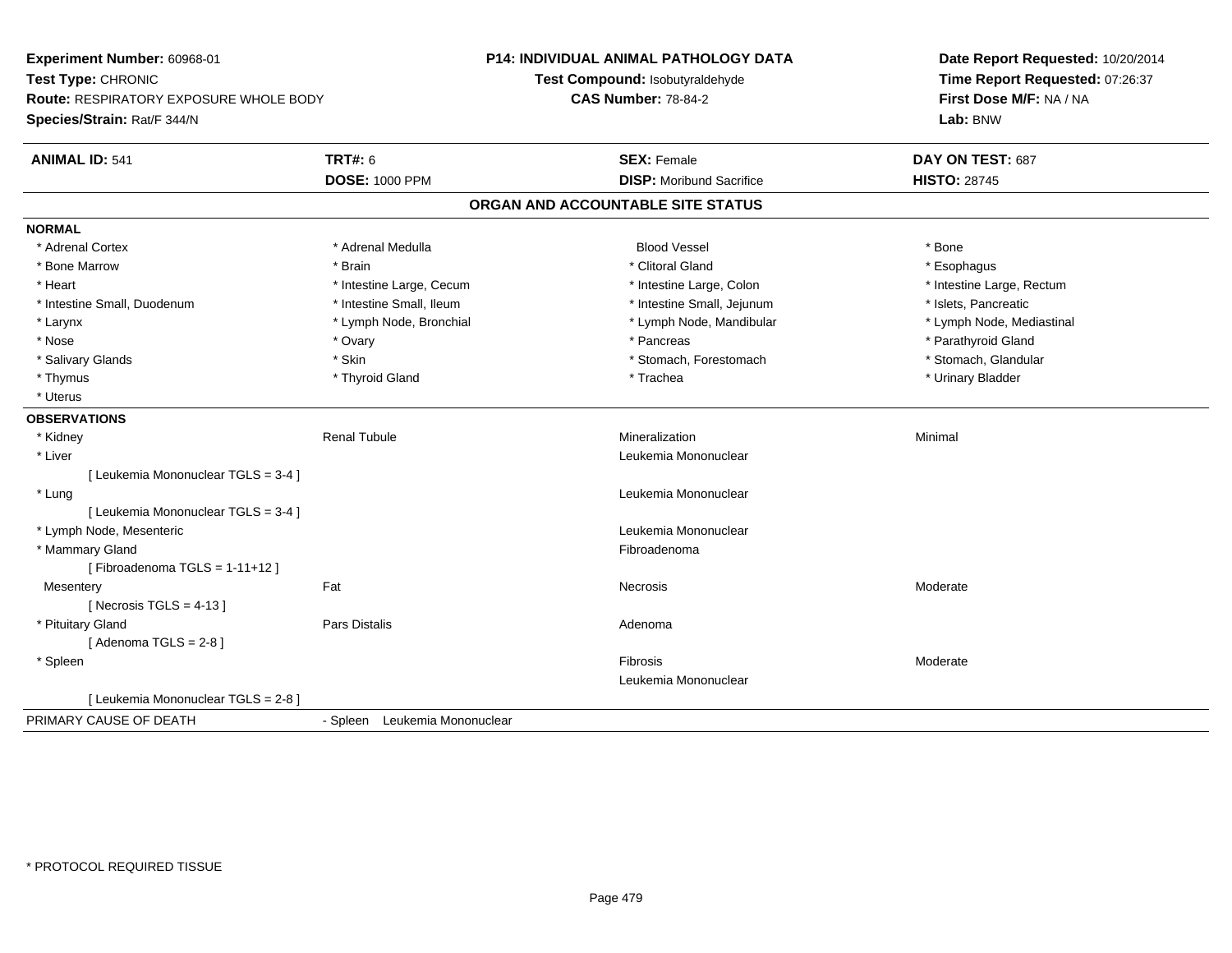| Experiment Number: 60968-01<br>Test Type: CHRONIC<br><b>Route: RESPIRATORY EXPOSURE WHOLE BODY</b><br>Species/Strain: Rat/F 344/N |                                         | <b>P14: INDIVIDUAL ANIMAL PATHOLOGY DATA</b><br>Test Compound: Isobutyraldehyde<br><b>CAS Number: 78-84-2</b> | Date Report Requested: 10/20/2014<br>Time Report Requested: 07:26:37<br>First Dose M/F: NA / NA<br>Lab: BNW |
|-----------------------------------------------------------------------------------------------------------------------------------|-----------------------------------------|---------------------------------------------------------------------------------------------------------------|-------------------------------------------------------------------------------------------------------------|
| <b>ANIMAL ID: 542</b>                                                                                                             | <b>TRT#: 6</b>                          | <b>SEX: Female</b>                                                                                            | DAY ON TEST: 696                                                                                            |
|                                                                                                                                   | <b>DOSE: 1000 PPM</b>                   | <b>DISP: Natural Death</b>                                                                                    | <b>HISTO: 28746</b>                                                                                         |
|                                                                                                                                   |                                         | ORGAN AND ACCOUNTABLE SITE STATUS                                                                             |                                                                                                             |
| <b>NORMAL</b>                                                                                                                     |                                         |                                                                                                               |                                                                                                             |
| * Adrenal Cortex                                                                                                                  | * Adrenal Medulla                       | <b>Blood Vessel</b>                                                                                           | * Bone                                                                                                      |
| * Bone Marrow                                                                                                                     | * Brain                                 | * Clitoral Gland                                                                                              | * Esophagus                                                                                                 |
| * Heart                                                                                                                           | * Intestine Large, Cecum                | * Intestine Large, Colon                                                                                      | * Intestine Large, Rectum                                                                                   |
| * Intestine Small, Duodenum                                                                                                       | * Intestine Small, Ileum                | * Intestine Small, Jejunum                                                                                    | * Islets. Pancreatic                                                                                        |
| * Larynx                                                                                                                          | * Liver                                 | * Lymph Node, Bronchial                                                                                       | * Lymph Node, Mandibular                                                                                    |
| * Lymph Node, Mediastinal                                                                                                         | * Lymph Node, Mesenteric                | * Mammary Gland                                                                                               | * Nose                                                                                                      |
| * Ovary                                                                                                                           | * Pancreas                              | * Parathyroid Gland                                                                                           | * Salivary Glands                                                                                           |
| * Skin                                                                                                                            | * Spleen                                | * Stomach, Forestomach                                                                                        | * Stomach, Glandular                                                                                        |
| * Thymus                                                                                                                          | * Trachea                               | * Urinary Bladder                                                                                             | * Uterus                                                                                                    |
| <b>OBSERVATIONS</b>                                                                                                               |                                         |                                                                                                               |                                                                                                             |
| * Kidney                                                                                                                          |                                         | Nephropathy                                                                                                   | Chronic, Mild                                                                                               |
| * Lung                                                                                                                            |                                         | Hemorrhage                                                                                                    | Mild                                                                                                        |
| * Pituitary Gland                                                                                                                 | <b>Pars Distalis</b>                    | Adenoma                                                                                                       |                                                                                                             |
| [Adenoma TGLS = $3-8$ ]                                                                                                           |                                         |                                                                                                               |                                                                                                             |
| * Thyroid Gland                                                                                                                   | C Cell                                  | Hyperplasia                                                                                                   | Mild                                                                                                        |
| PRIMARY CAUSE OF DEATH                                                                                                            | - Pituitary Gland Pars Distalis Adenoma |                                                                                                               |                                                                                                             |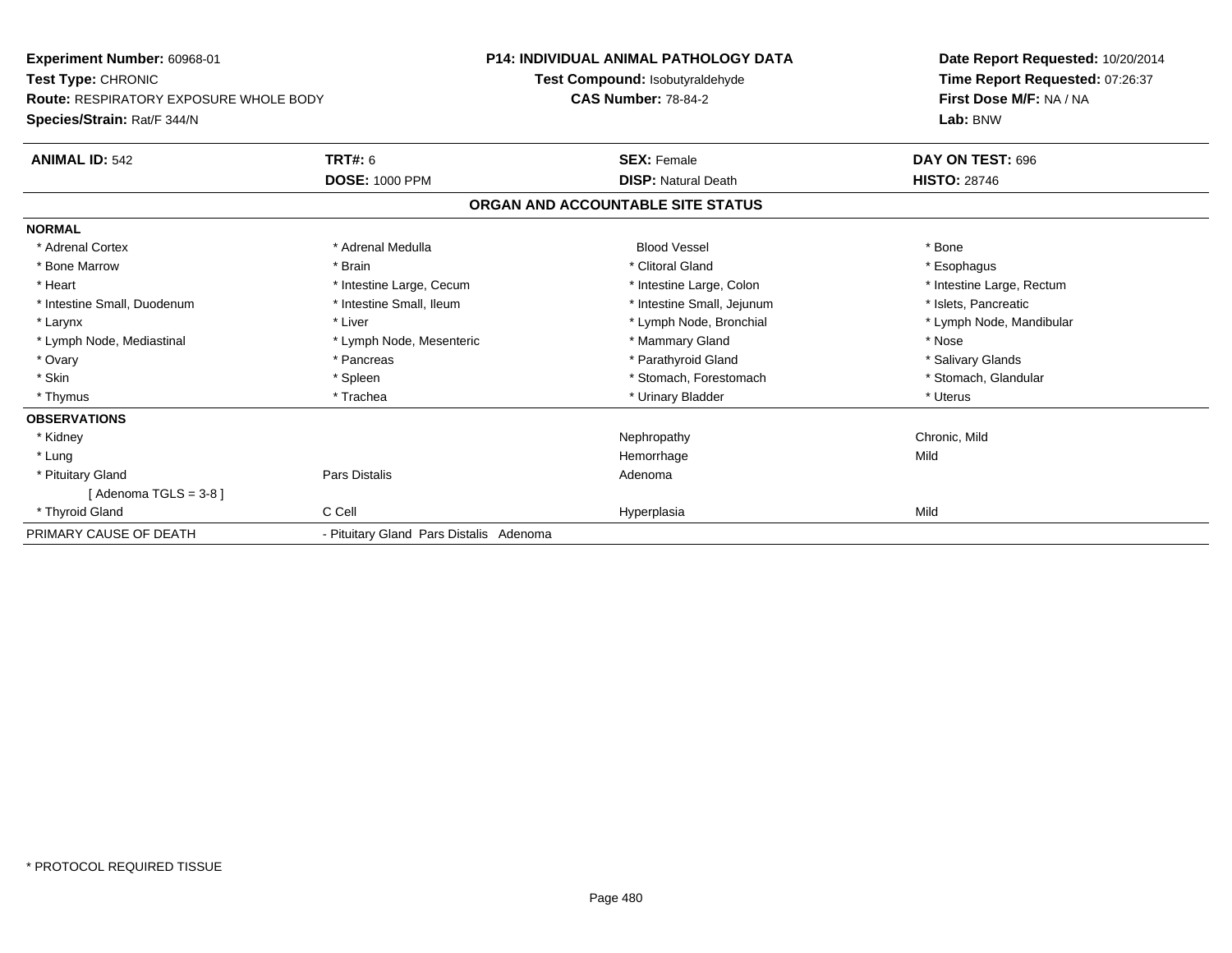| Experiment Number: 60968-01                   |                              | <b>P14: INDIVIDUAL ANIMAL PATHOLOGY DATA</b> | Date Report Requested: 10/20/2014 |
|-----------------------------------------------|------------------------------|----------------------------------------------|-----------------------------------|
| Test Type: CHRONIC                            |                              | Test Compound: Isobutyraldehyde              | Time Report Requested: 07:26:37   |
| <b>Route: RESPIRATORY EXPOSURE WHOLE BODY</b> |                              | <b>CAS Number: 78-84-2</b>                   | First Dose M/F: NA / NA           |
| Species/Strain: Rat/F 344/N                   |                              |                                              | Lab: BNW                          |
| <b>ANIMAL ID: 543</b>                         | <b>TRT#: 6</b>               | <b>SEX: Female</b>                           | DAY ON TEST: 614                  |
|                                               | <b>DOSE: 1000 PPM</b>        | <b>DISP:</b> Moribund Sacrifice              | <b>HISTO: 28747</b>               |
|                                               |                              | ORGAN AND ACCOUNTABLE SITE STATUS            |                                   |
| <b>NORMAL</b>                                 |                              |                                              |                                   |
| * Adrenal Cortex                              | * Adrenal Medulla            | <b>Blood Vessel</b>                          | * Bone                            |
| * Bone Marrow                                 | * Brain                      | * Clitoral Gland                             | * Esophagus                       |
| * Heart                                       | * Intestine Large, Cecum     | * Intestine Large, Colon                     | * Intestine Large, Rectum         |
| * Intestine Small, Duodenum                   | * Intestine Small, Ileum     | * Intestine Small, Jejunum                   | * Islets, Pancreatic              |
| * Kidney                                      | * Liver                      | * Lymph Node, Bronchial                      | * Lymph Node, Mandibular          |
| * Lymph Node, Mediastinal                     | * Lymph Node, Mesenteric     | * Nose                                       | * Ovary                           |
| * Pancreas                                    | * Parathyroid Gland          | * Pituitary Gland                            | * Salivary Glands                 |
| * Skin                                        | * Spleen                     | * Stomach, Forestomach                       | * Stomach, Glandular              |
| * Thymus                                      | * Thyroid Gland              | * Trachea                                    | * Urinary Bladder                 |
| * Uterus                                      |                              |                                              |                                   |
| <b>OBSERVATIONS</b>                           |                              |                                              |                                   |
| * Larynx                                      | Glands                       | Inflammation                                 | Suppurative, Minimal              |
| * Lung                                        |                              | Hemorrhage                                   | Minimal                           |
| * Mammary Gland                               |                              | Fibroadenoma                                 | Multiple                          |
| [Fibroadenoma TGLS = 1,2-11+12+13+14]         |                              |                                              |                                   |
| PRIMARY CAUSE OF DEATH                        | - Mammary Gland Fibroadenoma |                                              |                                   |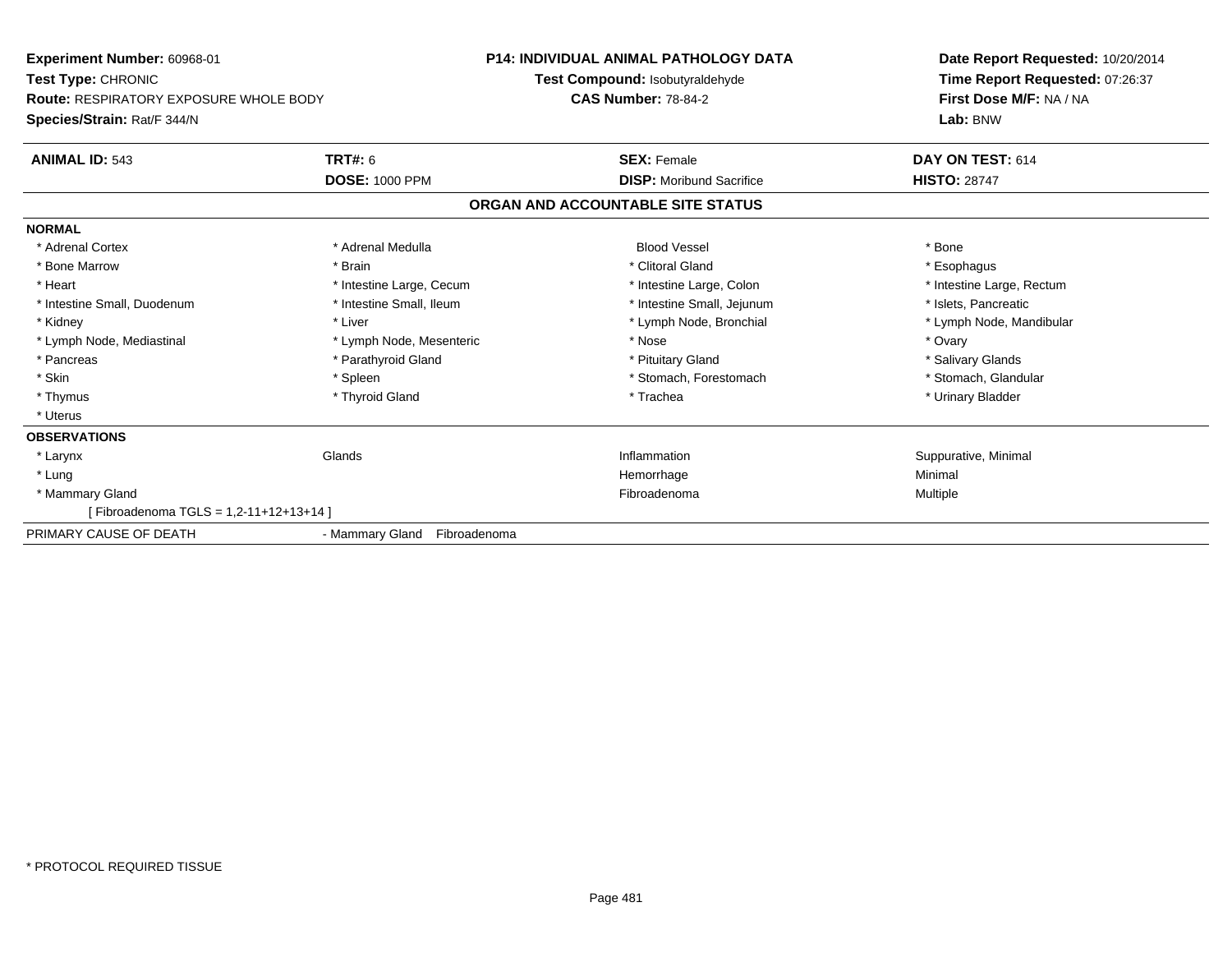| Experiment Number: 60968-01<br>Test Type: CHRONIC<br>Route: RESPIRATORY EXPOSURE WHOLE BODY<br>Species/Strain: Rat/F 344/N |                          | P14: INDIVIDUAL ANIMAL PATHOLOGY DATA<br>Test Compound: Isobutyraldehyde<br><b>CAS Number: 78-84-2</b> | Date Report Requested: 10/20/2014<br>Time Report Requested: 07:26:37<br>First Dose M/F: NA / NA<br>Lab: BNW |
|----------------------------------------------------------------------------------------------------------------------------|--------------------------|--------------------------------------------------------------------------------------------------------|-------------------------------------------------------------------------------------------------------------|
| <b>ANIMAL ID: 544</b>                                                                                                      | <b>TRT#: 6</b>           | <b>SEX: Female</b>                                                                                     | DAY ON TEST: 735                                                                                            |
|                                                                                                                            | <b>DOSE: 1000 PPM</b>    | <b>DISP: Terminal Sacrifice</b>                                                                        | <b>HISTO: 28748</b>                                                                                         |
|                                                                                                                            |                          | ORGAN AND ACCOUNTABLE SITE STATUS                                                                      |                                                                                                             |
| <b>NORMAL</b>                                                                                                              |                          |                                                                                                        |                                                                                                             |
| * Adrenal Cortex                                                                                                           | * Adrenal Medulla        | <b>Blood Vessel</b>                                                                                    | * Bone                                                                                                      |
| * Bone Marrow                                                                                                              | * Brain                  | * Clitoral Gland                                                                                       | * Esophagus                                                                                                 |
| * Heart                                                                                                                    | * Intestine Large, Cecum | * Intestine Large, Colon                                                                               | * Intestine Large, Rectum                                                                                   |
| * Intestine Small, Duodenum                                                                                                | * Intestine Small, Ileum | * Intestine Small, Jejunum                                                                             | * Islets, Pancreatic                                                                                        |
| * Larynx                                                                                                                   | * Lymph Node, Bronchial  | * Lymph Node, Mandibular                                                                               | * Lymph Node, Mediastinal                                                                                   |
| * Lymph Node, Mesenteric                                                                                                   | * Mammary Gland          | * Nose                                                                                                 | * Pancreas                                                                                                  |
| * Parathyroid Gland                                                                                                        | * Salivary Glands        | * Skin                                                                                                 | * Stomach, Forestomach                                                                                      |
| * Stomach, Glandular<br>* Thymus                                                                                           |                          | * Thyroid Gland                                                                                        | * Trachea                                                                                                   |
| * Urinary Bladder                                                                                                          | * Uterus                 |                                                                                                        |                                                                                                             |
| <b>OBSERVATIONS</b>                                                                                                        |                          |                                                                                                        |                                                                                                             |
| * Kidney                                                                                                                   |                          | Nephropathy                                                                                            | Chronic, Mild                                                                                               |
| [Nephropathy TGLS = 4-5]                                                                                                   |                          |                                                                                                        |                                                                                                             |
| * Liver                                                                                                                    |                          | <b>Basophilic Focus</b>                                                                                |                                                                                                             |
|                                                                                                                            |                          | Hepatodiaphragmatic Nodule                                                                             |                                                                                                             |
| [Basophilic Focus TGLS = 8-13]                                                                                             |                          |                                                                                                        |                                                                                                             |
| [ Hepatodiaphragmatic Nodule TGLS = 5,7-12+14 ]                                                                            |                          |                                                                                                        |                                                                                                             |
| * Lung                                                                                                                     | Alveolar Epith           | <b>Infiltration Cellular</b>                                                                           | Histiocyte, Minimal                                                                                         |
| Mesentery                                                                                                                  | Fat                      | <b>Necrosis</b>                                                                                        | Moderate                                                                                                    |
| [Necrosis TGLS = $6-15$ ]                                                                                                  |                          |                                                                                                        |                                                                                                             |
| * Ovary                                                                                                                    |                          | Cyst                                                                                                   | Moderate                                                                                                    |
| [Cyst TGLS = $2-7$ ]                                                                                                       |                          |                                                                                                        |                                                                                                             |
| * Pituitary Gland                                                                                                          | Pars Distalis            | Adenoma                                                                                                |                                                                                                             |
| [Adenoma TGLS = $1-8$ ]                                                                                                    |                          |                                                                                                        |                                                                                                             |
| * Spleen                                                                                                                   |                          | <b>Accessory Spleen</b>                                                                                |                                                                                                             |
| [Accessory Spleen TGLS = 3-11]                                                                                             |                          |                                                                                                        |                                                                                                             |
| PRIMARY CAUSE OF DEATH                                                                                                     |                          |                                                                                                        |                                                                                                             |
|                                                                                                                            |                          |                                                                                                        |                                                                                                             |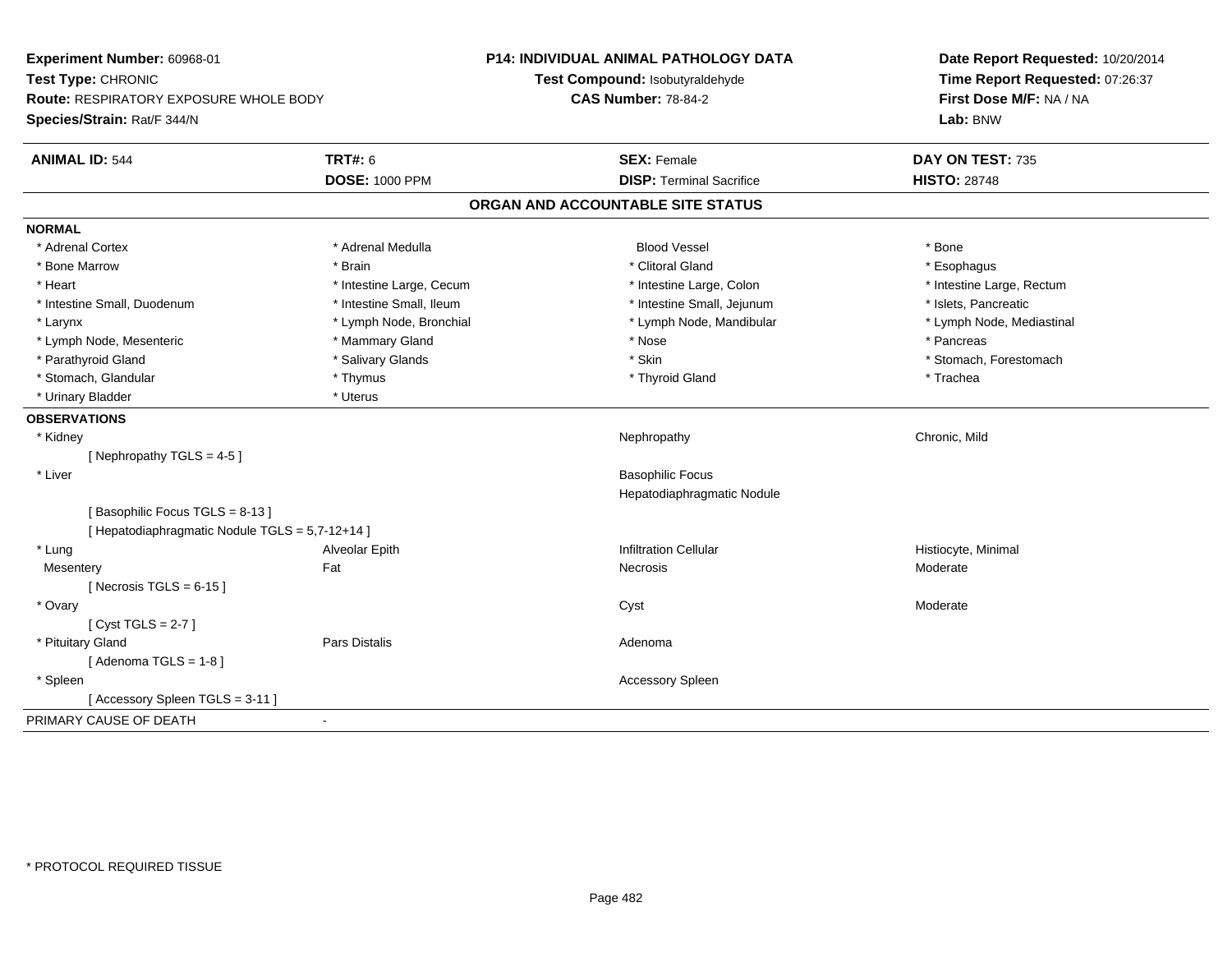**Experiment Number:** 60968-01**Test Type:** CHRONIC **Route:** RESPIRATORY EXPOSURE WHOLE BODY**Species/Strain:** Rat/F 344/N**P14: INDIVIDUAL ANIMAL PATHOLOGY DATATest Compound:** Isobutyraldehyde**CAS Number:** 78-84-2**Date Report Requested:** 10/20/2014**Time Report Requested:** 07:26:37**First Dose M/F:** NA / NA**Lab:** BNW**ANIMAL ID:** 545**TRT#:** 6 **SEX:** Female **SEX: Female DAY ON TEST:** 734 **DOSE:** 1000 PPM**DISP:** Terminal Sacrifice **HISTO:** 28749 **ORGAN AND ACCOUNTABLE SITE STATUSNORMAL**\* Adrenal Cortex \* Adrenal Cortex \* Adrenal Medulla Blood Vessel \* Bone\* Heart \* Bone Marrow \* Brain \* Esophagus \* Heart \* Intestine Large, Cecum \* Intestine Large, Colon \* Intestine Large, Rectum \* Intestine Small, Duodenum \* Intestine Small, Ileum \* Intestine Small, Jejunum \* Islets, Pancreatic \* Lymph Node, Bronchial \* Lymph Node, Mandibular \* Lymph Node, Mediastinal \* Lymph Node, Mesenteric \* Nose\* Salivary Glands \* Ovary \* \* Pancreas \* \* Pancreas \* \* Pancreas \* \* Parathyroid Gland \* \* Salivary Glands \* Salivary Glands \* Salivary Glands \* Salivary Glands \* Salivary Glands \* Salivary Glands \* Salivary Glands \* \* Salivary Glands \* \* S \* Stomach, Forestomach \* Thyroid Gland \* Stomach, Glandular \* Thymus \* Thymus \* Thymus \* Thyroid Gland \* Thyroid Gland Tissue NOS \* Trachea \* Urinary Bladder \* Uterus **OBSERVATIONS** \* Clitoral Glandd and the control of the control of the control of the control of the control of the control of the control of the control of the control of the control of the control of the control of the control of the control of the co [ Cyst TGLS = 3-7 ] \* Kidneyy the controller of the controller of the controller of the controller of the controller of the controller of the controller of the controller of the controller of the controller of the controller of the controller of the \* Larynx**x** and the contract of the contract of the contract of the contract of the contract of the contract of the contract of the contract of the contract of the contract of the contract of the contract of the contract of the co Inflammation Suppurative, Minimal **Epiglottis**  Metaplasia Squamous, Minimal [ Foreign Body TGLS = 2-11 ] \* Liver Leukemia Mononuclear \* Lung Alveolar Epith Infiltration Cellular Histiocyte, Minimal \* Mammary Glandd<sub>d</sub> Carcinoma  $[$  Carcinoma TGLS = 1-13  $]$ **Mesentery** y the control of the Minimal of the Mecrosis of the Minimal of the Minimal of the Minimal of the Minimal of the Minimal of the Minimal of the Minimal of the Minimal of the Minimal of the Minimal of the Minimal of the Minim  $[$  Necrosis TGLS = 5-12  $]$  \* Pituitary Glandd and the contract of Pars Distalis and the contract of Adenoma and Adenoma and the Adenoma and the Adenoma and  $\lambda$  $[$  Adenoma TGLS = 4-8  $]$  \* Skinn and the subset of the Subcut Tiss of the Subset of the Subset of the Subset of the Subset of the Subset of t  $[$  Fibroma TGLS = 2-11  $]$  \* Spleen Leukemia Mononuclear [ Leukemia Mononuclear TGLS = 2-11 ]PRIMARY CAUSE OF DEATH-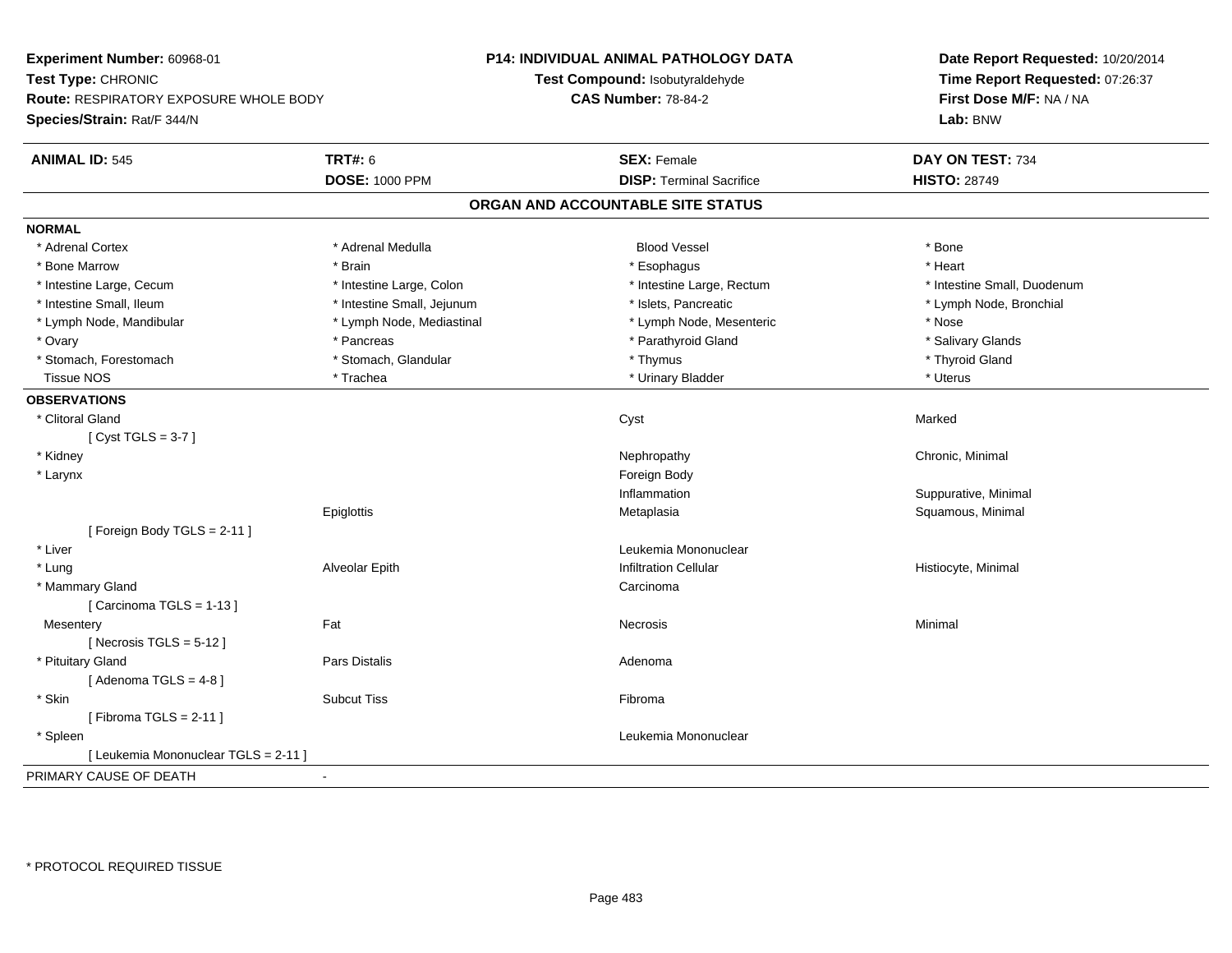**Experiment Number:** 60968-01**Test Type:** CHRONIC **Route:** RESPIRATORY EXPOSURE WHOLE BODY**Species/Strain:** Rat/F 344/N**P14: INDIVIDUAL ANIMAL PATHOLOGY DATATest Compound:** Isobutyraldehyde**CAS Number:** 78-84-2**Date Report Requested:** 10/20/2014**Time Report Requested:** 07:26:37**First Dose M/F:** NA / NA**Lab:** BNW**ANIMAL ID:** 546 **TRT#:** <sup>6</sup> **SEX:** Female **DAY ON TEST:** <sup>706</sup> **DOSE:** 1000 PPM**DISP:** Moribund Sacrifice **HISTO:** 28750 **ORGAN AND ACCOUNTABLE SITE STATUSNORMAL**\* Adrenal Cortex \* Adrenal Cortex \* Adrenal Medulla Blood Vessel \* Bone\* Esophagus \* Bone Marrow \* \* Android \* Brain \* Brain \* Clitoral Gland \* Clitoral Gland \* Esophagus \* Esophagus \* Esophagus \* Intestine Small, Duodenum \* Heart \* Intestine Large, Cecum \* Intestine Large, Cecum \* Intestine Large, Rectum \* Intestine Small, Ileum \* https://www.fatheratic \* Lung \* Intestine Small, Jejunum \* Islets, Pancreatic \* Lung \* Lung \* Lymph Node, Mediastinal Lymph Node **\*** Lymph Node, Bronchial \* Lymph Node, and \* Lymph Node, Mandibular \* Lymph Node, Mesenteric \* The state of the state of the state of the state of the state of the state of the state of the state of the state of the state of the state of the state of the state of the state of the state of \* Stomach. Glandular \* Salivary Glands \* \* Stomach, Glandular \* Skin \* Spleen \* Spleen \* Stomach, Glandular \* Stomach, Glandular \* Stomach, Glandular \* Stomach, Glandular \* Stomach, Glandular \* Stomach, Glandular \* Stomach, Glandular \* Stomach \* Thymus \* Thyroid Gland \* Trachea \* Urinary Bladder \* \* Uterus**MISSING** \* Parathyroid Gland**OBSERVATIONS** Eyee which contains the context of the context of the context of the context of the context of the context of the context of the context of the context of the context of the context of the context of the context of the contex  $[$  Cataract TGLS = 3-13  $]$  \* Intestine Large, Colonn and a state of the state of the state of the state of the state of the state of the state of the state of the state of the state of the state of the state of the state of the state of the state of the state of the state \* Kidneyy the controller of the controller of the controller of the controller of the controller of the chronic, Mild Squamous, Minimal \* Larynx Epitheliumm and the metaplasia state of the Metaplasia state of the Squamous, Minimal state of the Squamous, Minimal state of the Squamous, Minimal state of the Squamous, Minimal state of the Squamous, Minimal state of the Squamous, \* Liverr and the contract of the contract of the contract of the contract of the contract of the contract of the contract of the contract of the contract of the contract of the contract of the contract of the contract of the cont Clear Cell Focus **Multiple**  $[$  Clear Cell Focus TGLS = 6-4+15  $]$  \* Mammary Glandd **Executive Contract of Contract Contract Contract Contract Contract Contract Contract Contract Contract Contract Contract Contract Contract Contract Contract Contract Contract Contract Contract Contract Contract Contract**  $[$  Fibroadenoma TGLS = 1-11+12  $]$  \* Pituitary Glandd and the set of Pars Distalis and the Second Adenomal Adenomal Second Second Pars Distallis  $[$  Adenoma TGLS = 5-8  $]$  \* Stomach, Forestomachh ann an choimhean ann an t-ainmeile ann an t-ainmeile ann an t-ainmeile an t-ainmeile an am Moderate ann an Moderate ann an Amhan an Amhan an Amhan an Amhan an Amhan an Amhan an Amhan an Amhan an Amhan an Amhan an Amhan a Ulcer Moderate**Tongue**  Squamous Cell Papilloma [ Squamous Cell Papilloma TGLS = 7-14 ]PRIMARY CAUSE OF DEATH- Pituitary Gland Pars Distalis Adenoma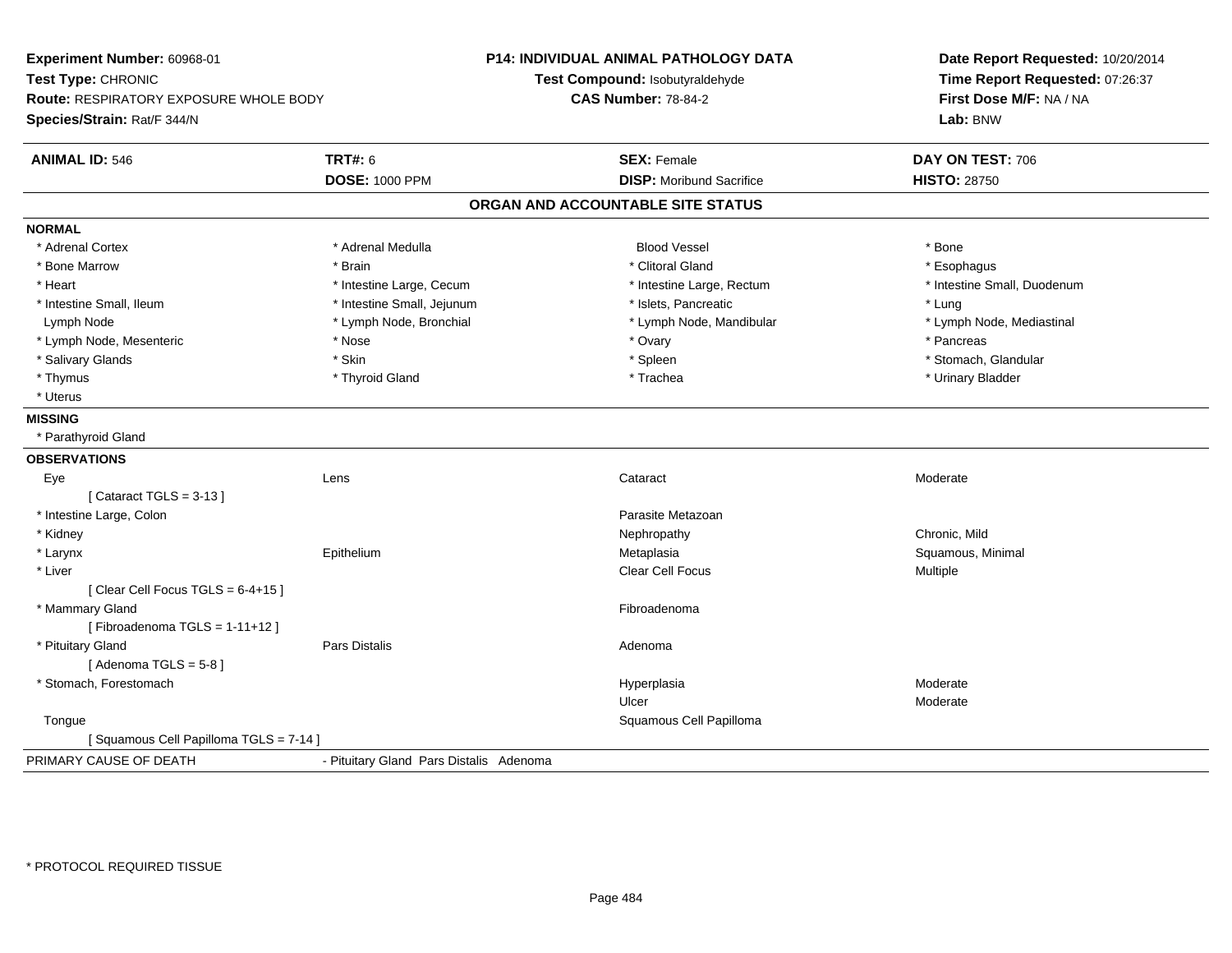| Experiment Number: 60968-01<br>Test Type: CHRONIC |                              | <b>P14: INDIVIDUAL ANIMAL PATHOLOGY DATA</b><br>Test Compound: Isobutyraldehyde |                           | Date Report Requested: 10/20/2014<br>Time Report Requested: 07:26:37 |
|---------------------------------------------------|------------------------------|---------------------------------------------------------------------------------|---------------------------|----------------------------------------------------------------------|
| <b>Route: RESPIRATORY EXPOSURE WHOLE BODY</b>     |                              | <b>CAS Number: 78-84-2</b>                                                      |                           | First Dose M/F: NA / NA                                              |
| Species/Strain: Rat/F 344/N                       |                              |                                                                                 |                           | Lab: BNW                                                             |
| <b>ANIMAL ID: 547</b>                             | <b>TRT#: 6</b>               | <b>SEX: Female</b>                                                              |                           | DAY ON TEST: 735                                                     |
|                                                   | <b>DOSE: 1000 PPM</b>        | <b>DISP: Terminal Sacrifice</b>                                                 |                           | <b>HISTO: 28751</b>                                                  |
|                                                   |                              | ORGAN AND ACCOUNTABLE SITE STATUS                                               |                           |                                                                      |
| <b>NORMAL</b>                                     |                              |                                                                                 |                           |                                                                      |
| * Adrenal Cortex                                  | * Adrenal Medulla            | <b>Blood Vessel</b>                                                             |                           | * Bone                                                               |
| * Bone Marrow                                     | * Brain                      | * Clitoral Gland                                                                |                           | * Esophagus                                                          |
| * Heart                                           | * Intestine Large, Cecum     |                                                                                 | * Intestine Large, Rectum | * Intestine Small, Duodenum                                          |
| * Intestine Small, Ileum                          | * Intestine Small, Jejunum   | * Islets, Pancreatic                                                            |                           | * Liver                                                              |
| * Lung                                            | * Lymph Node, Bronchial      |                                                                                 | * Lymph Node, Mandibular  | * Lymph Node, Mediastinal                                            |
| * Lymph Node, Mesenteric                          | * Ovary                      | * Pancreas                                                                      |                           | * Parathyroid Gland                                                  |
| * Salivary Glands                                 | * Skin                       | * Spleen                                                                        |                           | * Stomach, Forestomach                                               |
| * Stomach, Glandular                              | * Thymus                     | * Thyroid Gland                                                                 |                           | * Trachea                                                            |
| * Urinary Bladder                                 | * Uterus                     |                                                                                 |                           |                                                                      |
| <b>INSUFFICIENT TISSUE</b>                        |                              |                                                                                 |                           |                                                                      |
| * Larynx                                          |                              |                                                                                 |                           |                                                                      |
| <b>OBSERVATIONS</b>                               |                              |                                                                                 |                           |                                                                      |
| * Intestine Large, Colon                          |                              | Parasite Metazoan                                                               |                           |                                                                      |
| * Kidney                                          |                              | Nephropathy                                                                     |                           | Chronic, Mild                                                        |
| * Mammary Gland                                   |                              | Fibroadenoma                                                                    |                           |                                                                      |
| [Fibroadenoma TGLS = 2-11]                        |                              |                                                                                 |                           |                                                                      |
| * Nose                                            | Olfactory Epi                | Degeneration                                                                    |                           | Minimal                                                              |
|                                                   | <b>Respirat Epith</b>        | Metaplasia                                                                      |                           | Squamous, Minimal                                                    |
| * Pituitary Gland                                 | Pars Distalis                | Adenoma                                                                         |                           |                                                                      |
| [Adenoma TGLS = $1-8$ ]                           |                              |                                                                                 |                           |                                                                      |
| PRIMARY CAUSE OF DEATH                            | $\qquad \qquad \blacksquare$ |                                                                                 |                           |                                                                      |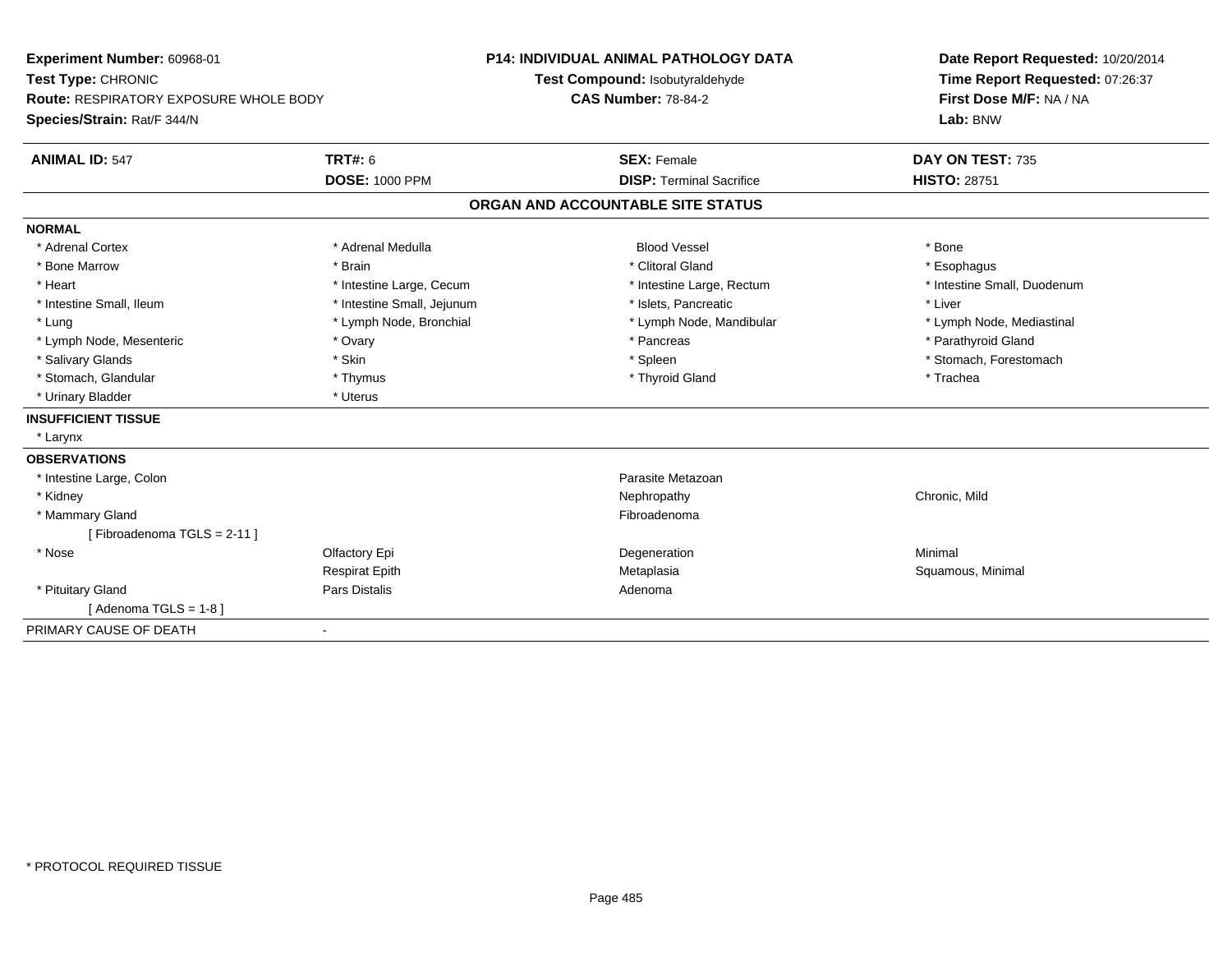| Experiment Number: 60968-01              |                                                         | Date Report Requested: 10/20/2014<br>Time Report Requested: 07:26:37 |
|------------------------------------------|---------------------------------------------------------|----------------------------------------------------------------------|
| Test Type: CHRONIC                       | Test Compound: Isobutyraldehyde                         |                                                                      |
| Route: RESPIRATORY EXPOSURE WHOLE BODY   | <b>CAS Number: 78-84-2</b>                              | First Dose M/F: NA / NA                                              |
| Species/Strain: Rat/F 344/N              |                                                         | Lab: BNW                                                             |
| <b>TRT#: 6</b><br><b>ANIMAL ID: 548</b>  | <b>SEX: Female</b>                                      | DAY ON TEST: 664                                                     |
| <b>DOSE: 1000 PPM</b>                    | <b>DISP:</b> Moribund Sacrifice                         | <b>HISTO: 28752</b>                                                  |
|                                          | ORGAN AND ACCOUNTABLE SITE STATUS                       |                                                                      |
| <b>NORMAL</b>                            |                                                         |                                                                      |
| * Adrenal Medulla<br><b>Blood Vessel</b> | * Bone                                                  | * Brain                                                              |
| * Heart<br>* Esophagus                   | * Intestine Large, Cecum                                | * Intestine Large, Colon                                             |
| * Intestine Large, Rectum                | * Intestine Small, Duodenum<br>* Intestine Small, Ileum | * Intestine Small, Jejunum                                           |
| * Islets, Pancreatic<br>$*$ Larynx       | * Lymph Node, Bronchial                                 | * Mammary Gland                                                      |
| * Ovary<br>* Pancreas                    | * Parathyroid Gland                                     | * Salivary Glands                                                    |
| * Skin<br>* Stomach, Glandular           | * Thymus                                                | * Thyroid Gland                                                      |
| * Trachea<br>* Urinary Bladder           | * Uterus                                                |                                                                      |
| <b>OBSERVATIONS</b>                      |                                                         |                                                                      |
| * Adrenal Cortex                         | Leukemia Mononuclear                                    |                                                                      |
| * Bone Marrow                            | Leukemia Mononuclear                                    |                                                                      |
| * Clitoral Gland                         | Cyst                                                    | Moderate                                                             |
| * Kidney                                 | Nephropathy                                             | Chronic, Minimal                                                     |
| * Liver                                  | Leukemia Mononuclear                                    |                                                                      |
| * Lung                                   | Leukemia Mononuclear                                    |                                                                      |
| Pancreatic<br>Lymph Node                 | Leukemia Mononuclear                                    |                                                                      |
| * Lymph Node, Mandibular                 | Leukemia Mononuclear                                    |                                                                      |
| * Lymph Node, Mediastinal                | Leukemia Mononuclear                                    |                                                                      |
| * Lymph Node, Mesenteric                 | Leukemia Mononuclear                                    |                                                                      |
| * Nose                                   | Foreign Body                                            |                                                                      |
|                                          | Inflammation                                            | Suppurative, Marked                                                  |
| <b>Respirat Epith</b>                    | Metaplasia                                              | Squamous, Mild                                                       |
| [Foreign Body TGLS = 2-11]               |                                                         |                                                                      |
| * Pituitary Gland                        | Cyst                                                    | Minimal                                                              |
| Pars Distalis                            | Hyperplasia                                             | Moderate                                                             |
| [Hyperplasia TGLS = 1-8]                 |                                                         |                                                                      |
| * Spleen                                 | Leukemia Mononuclear                                    |                                                                      |
| [ Leukemia Mononuclear TGLS = 2-11 ]     |                                                         |                                                                      |
| * Stomach, Forestomach                   | Hyperplasia                                             | Marked                                                               |
| PRIMARY CAUSE OF DEATH                   | - Spleen Leukemia Mononuclear                           |                                                                      |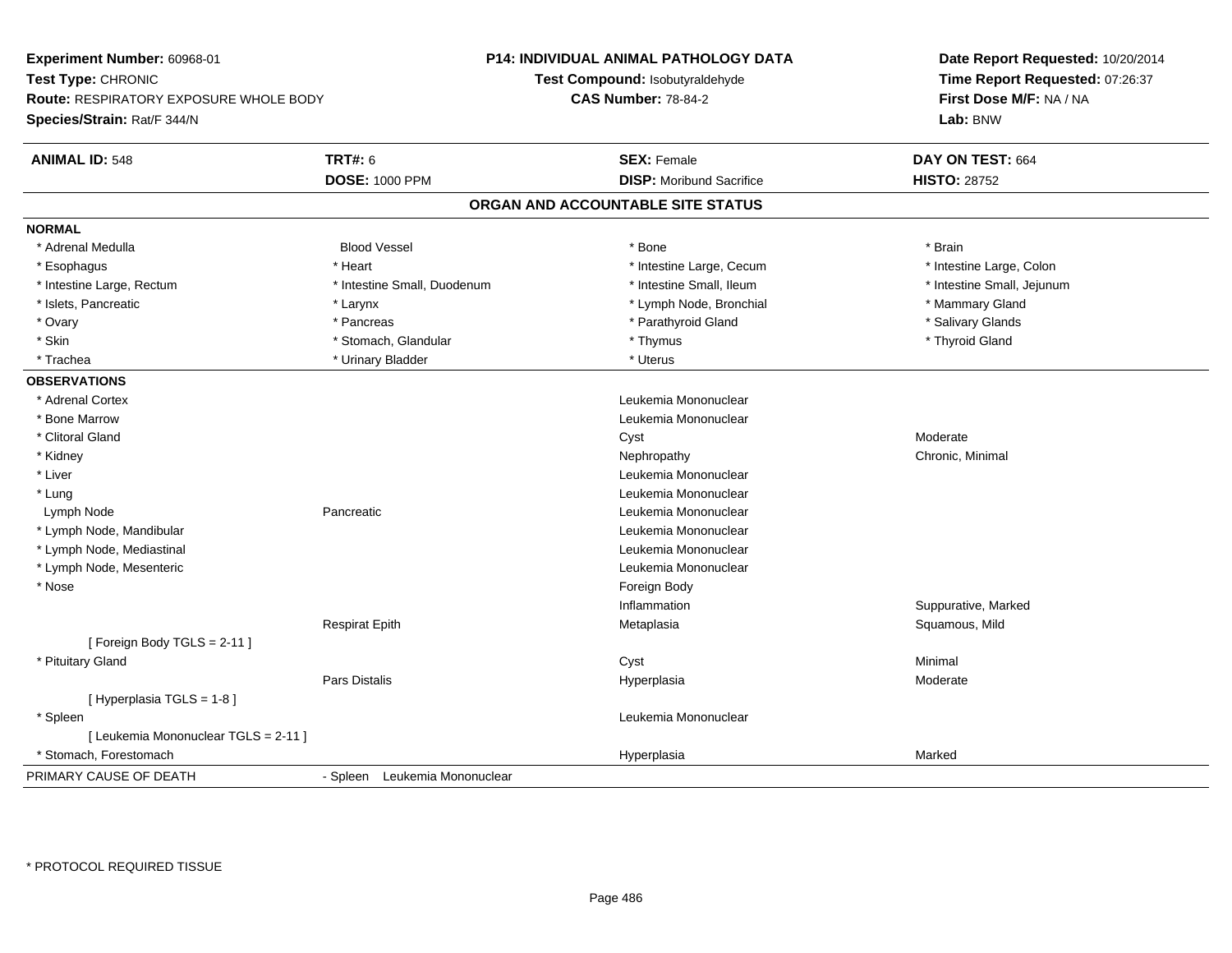| <b>Experiment Number: 60968-01</b><br>Test Type: CHRONIC |                           | <b>P14: INDIVIDUAL ANIMAL PATHOLOGY DATA</b> | Date Report Requested: 10/20/2014 |
|----------------------------------------------------------|---------------------------|----------------------------------------------|-----------------------------------|
|                                                          |                           | Test Compound: Isobutyraldehyde              | Time Report Requested: 07:26:37   |
| <b>Route: RESPIRATORY EXPOSURE WHOLE BODY</b>            |                           | <b>CAS Number: 78-84-2</b>                   | First Dose M/F: NA / NA           |
| Species/Strain: Rat/F 344/N                              |                           |                                              | Lab: BNW                          |
| <b>ANIMAL ID: 549</b>                                    | <b>TRT#: 6</b>            | <b>SEX: Female</b>                           | DAY ON TEST: 706                  |
|                                                          | <b>DOSE: 1000 PPM</b>     | <b>DISP:</b> Moribund Sacrifice              | <b>HISTO: 28753</b>               |
|                                                          |                           | ORGAN AND ACCOUNTABLE SITE STATUS            |                                   |
| <b>NORMAL</b>                                            |                           |                                              |                                   |
| * Adrenal Cortex                                         | * Adrenal Medulla         | <b>Blood Vessel</b>                          | * Bone                            |
| * Bone Marrow                                            | * Brain                   | * Clitoral Gland                             | * Esophagus                       |
| * Heart                                                  | * Intestine Large, Cecum  | * Intestine Large, Colon                     | * Intestine Large, Rectum         |
| * Intestine Small, Duodenum                              | * Intestine Small, Ileum  | * Intestine Small, Jejunum                   | * Islets, Pancreatic              |
| * Kidney                                                 | * Larynx                  | * Lymph Node, Bronchial                      | * Lymph Node, Mandibular          |
| * Lymph Node, Mediastinal                                | * Lymph Node, Mesenteric  | * Ovary                                      | * Pancreas                        |
| * Parathyroid Gland                                      | * Salivary Glands         | * Skin                                       | * Stomach, Forestomach            |
| * Stomach, Glandular                                     | * Thymus                  | * Thyroid Gland                              | <b>Tissue NOS</b>                 |
| * Trachea                                                | * Urinary Bladder         | * Uterus                                     |                                   |
| <b>OBSERVATIONS</b>                                      |                           |                                              |                                   |
| * Liver                                                  |                           | Leukemia Mononuclear                         |                                   |
|                                                          |                           | Vacuolization Cytoplasmic                    | Mild                              |
| * Lung                                                   |                           | Leukemia Mononuclear                         |                                   |
| * Mammary Gland                                          |                           | Carcinoma                                    | Multiple                          |
| [Carcinoma TGLS = 2,3-11+12+13+14+15+16+17+18]           |                           |                                              |                                   |
| * Nose                                                   | <b>Respirat Epith</b>     | Metaplasia                                   | Squamous, Mild                    |
| * Pituitary Gland                                        | Pars Distalis             | Adenoma                                      |                                   |
| [Adenoma TGLS = $1-8$ ]                                  |                           |                                              |                                   |
| * Spleen                                                 |                           | Leukemia Mononuclear                         |                                   |
| [ Leukemia Mononuclear TGLS = 1-8 ]                      |                           |                                              |                                   |
| PRIMARY CAUSE OF DEATH                                   | - Mammary Gland Carcinoma |                                              |                                   |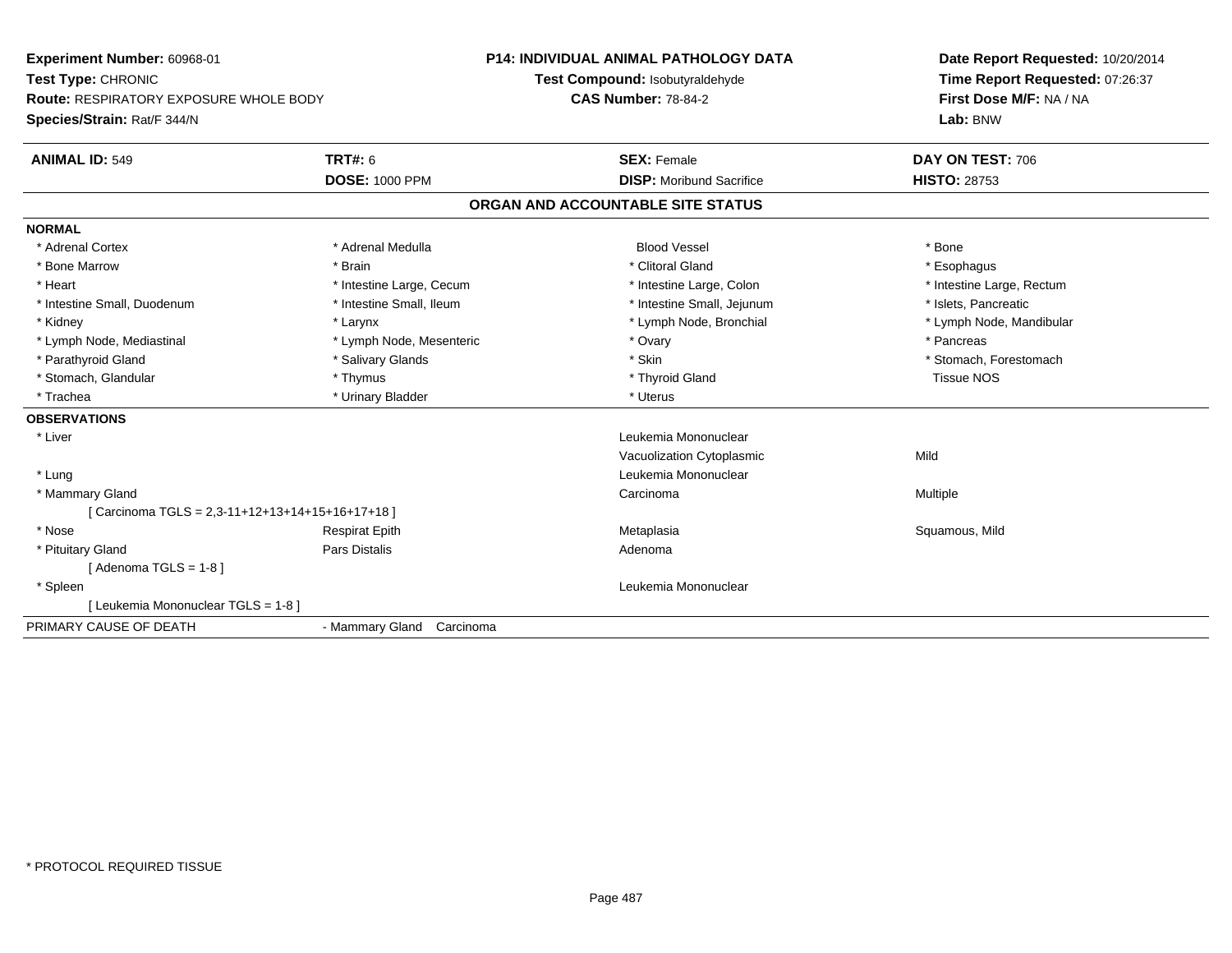**Experiment Number:** 60968-01**Test Type:** CHRONIC **Route:** RESPIRATORY EXPOSURE WHOLE BODY**Species/Strain:** Rat/F 344/N**P14: INDIVIDUAL ANIMAL PATHOLOGY DATATest Compound:** Isobutyraldehyde**CAS Number:** 78-84-2**Date Report Requested:** 10/20/2014**Time Report Requested:** 07:26:37**First Dose M/F:** NA / NA**Lab:** BNW**ANIMAL ID:** 550**TRT#:** 6 **SEX:** Female **SEX: Female DAY ON TEST:** 706 **DOSE:** 1000 PPM**DISP:** Natural Death **HISTO:** 28754 **ORGAN AND ACCOUNTABLE SITE STATUSNORMAL**\* Adrenal Cortex \* Adrenal Medulla \* \* Book \* Blood Vessel \* Book \* Bone \* Bone \* Bone \* Bone \* Bone \* Bone \* Bone \* Bone \* Bone \* Heart \* Bone Marrow \* Clitoral Gland \* Esophagus \* Heart \* Intestine Large, Cecum \* Intestine Large, Colon \* Intestine Large, Rectum \* Intestine Small, Duodenum\* Intestine Small, Ileum \* Thestine Small, Jejunum \* 1998 \* Islets, Pancreatic \* The manus \* Larynx \* Larynx \* Lymph Node, Mediastinal \* Liver \* Lymph Node, Bronchial \* Lymph Node, Mandibular \* Lymph Node, Mandibular \* Lymph Node, Mesenteric \* The state of the state of the Nose \* Ovary \* Ovary \* Pancreas \* Pancreas \* Pancreas \* Parathyroid Gland \* \* Salivary Glands \* Salivary Glands \* Skin \* Skin \* State \* Spleen \* Spleen \* Spleen \* Spleen \* Thyroid Gland \* Stomach, Forestomach \* Thymus \* Stomach, Glandular \* Thymus \* Thymus \* Thymus \* Thymus \* Thymus \* Thymus \* Thymus \* Thymus \* Thymus \* Thymus \* Thymus \* Thymus \* Thymus \* Thymus \* Thymus \* Thymus \* Thymus \* Thymus \* Thymu \* Trachea \* Urinary Bladder \* Urinary Bladder \* Urinary Bladder \* Urinary Bladder \* Urinary Bladder **OBSERVATIONS** \* Brainhemorrhage and the morrhage of the morrhage of the Moderate Moderate  $\sim$  Moderate  $\sim$  Moderate  $\sim$  \* Kidneyy the controller of the controller of the controller of the controller of the controller of the controller of the controller of the controller of the controller of the controller of the controller of the controller of the \* Lung Alveolar Epith Hyperplasia Mild Alveolar EpithInfiltration Cellular **Histiocyte**, Mild  $[$  Hyperplasia TGLS = 3-3a+11 ] \* Mammary Glandd and the control of the control of the control of the Galactocele and the control of the Minimal of the control of the control of the control of the control of the control of the control of the control of the control of t \* Pituitary Glandd and the contract of Pars Distalis and the contract of Adenoma and Adenoma and the Adenoma and the Adenoma and  $\lambda$ Cystt **the contract of the contract of the contract of the contract of the contract of the contract of the contract of the contract of the contract of the contract of the contract of the contract of the contract of the contrac** Marked Hemorrhagee Marked  $[$  Cyst TGLS = 1-8  $]$ [ Hemorrhage TGLS = 1-8 ]PRIMARY CAUSE OF DEATH - Pituitary Gland Hemorrhage CONTRIBUTORY CAUSE OF DEATH- Brain Hemorrhage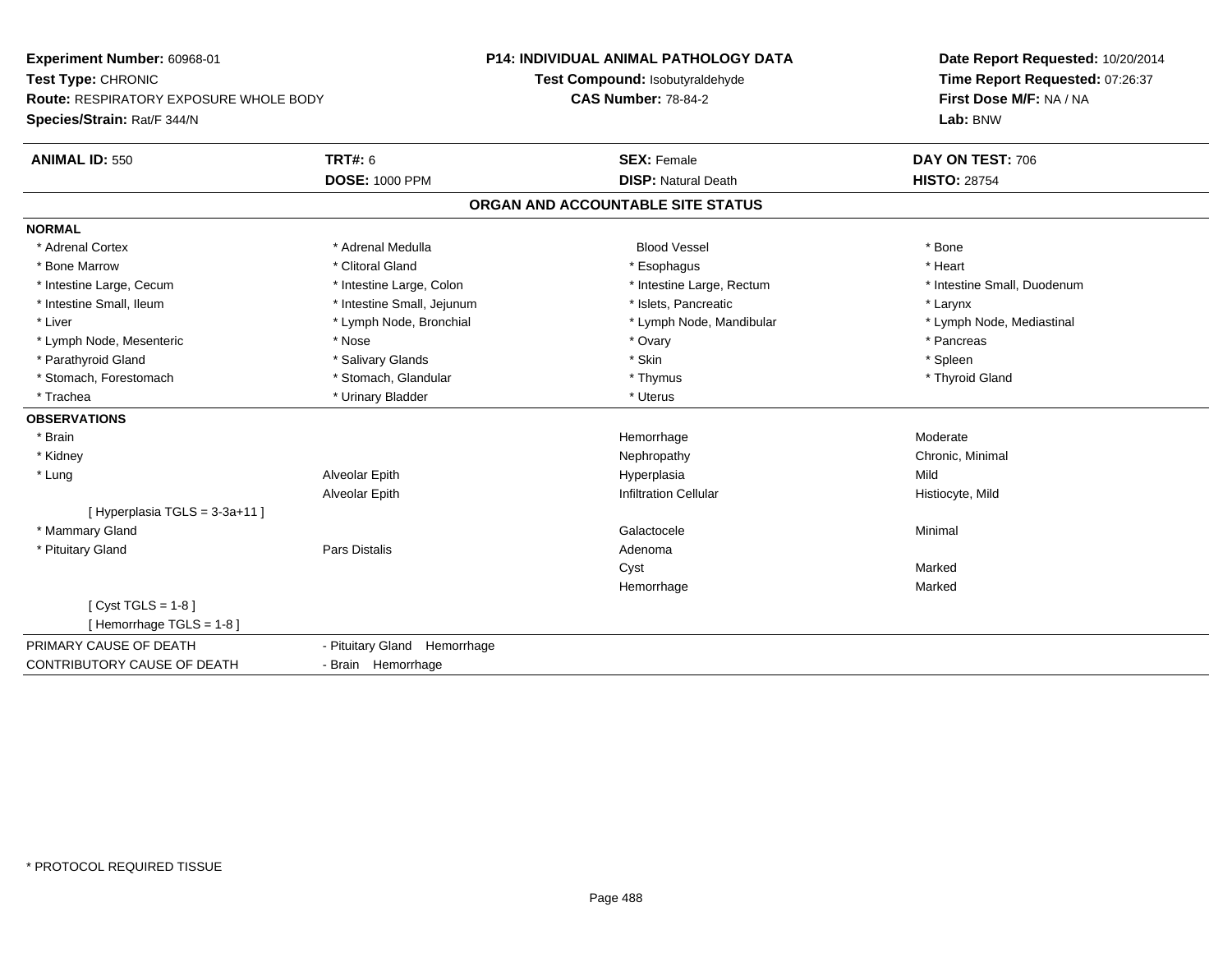| Experiment Number: 60968-01                        |                            | <b>P14: INDIVIDUAL ANIMAL PATHOLOGY DATA</b> | Date Report Requested: 10/20/2014                          |
|----------------------------------------------------|----------------------------|----------------------------------------------|------------------------------------------------------------|
| Test Type: CHRONIC                                 |                            | Test Compound: Isobutyraldehyde              | Time Report Requested: 07:26:37<br>First Dose M/F: NA / NA |
| <b>Route: RESPIRATORY EXPOSURE WHOLE BODY</b>      |                            | <b>CAS Number: 78-84-2</b>                   |                                                            |
| Species/Strain: Rat/F 344/N                        |                            |                                              | Lab: BNW                                                   |
| <b>ANIMAL ID: 701</b>                              | <b>TRT#: 8</b>             | <b>SEX: Female</b>                           | DAY ON TEST: 735                                           |
|                                                    | <b>DOSE: 2000 PPM</b>      | <b>DISP: Terminal Sacrifice</b>              | <b>HISTO: 28605</b>                                        |
|                                                    |                            | ORGAN AND ACCOUNTABLE SITE STATUS            |                                                            |
| <b>NORMAL</b>                                      |                            |                                              |                                                            |
| * Adrenal Medulla                                  | <b>Blood Vessel</b>        | * Bone                                       | * Bone Marrow                                              |
| * Brain                                            | * Clitoral Gland           | * Esophagus                                  | * Heart                                                    |
| * Intestine Large, Cecum                           | * Intestine Large, Colon   | * Intestine Large, Rectum                    | * Intestine Small, Duodenum                                |
| * Intestine Small, Ileum                           | * Intestine Small, Jejunum | * Islets, Pancreatic                         | * Larynx                                                   |
| * Liver                                            | * Lymph Node, Bronchial    | * Lymph Node, Mandibular                     | * Lymph Node, Mediastinal                                  |
| * Lymph Node, Mesenteric                           | * Ovary                    | * Pancreas                                   | * Parathyroid Gland                                        |
| * Salivary Glands                                  | * Skin                     | * Spleen                                     | * Stomach, Forestomach                                     |
| * Stomach, Glandular                               | * Thymus                   | * Thyroid Gland                              | * Trachea                                                  |
| * Urinary Bladder                                  | * Uterus                   |                                              |                                                            |
| <b>OBSERVATIONS</b>                                |                            |                                              |                                                            |
| * Adrenal Cortex                                   |                            | Vacuolization Cytoplasmic                    | Mild                                                       |
| * Kidney                                           |                            | Nephropathy                                  | Chronic, Mild                                              |
| * Lung                                             | Alveolar Epith             | Fibrosis                                     | Minimal                                                    |
|                                                    | Alveolar Epith             | <b>Infiltration Cellular</b>                 | Histiocyte, Mild                                           |
| * Mammary Gland                                    |                            | Fibroadenoma                                 |                                                            |
| [Fibroadenoma TGLS = $3-12+13$ ]                   |                            |                                              |                                                            |
| * Nose                                             | Olfactory Epi              | Degeneration                                 | Minimal                                                    |
|                                                    | <b>Respirat Epith</b>      | Metaplasia                                   | Squamous, Mild                                             |
| Note: squamous metaplasia on median septum in xs1. |                            |                                              |                                                            |
| * Pituitary Gland                                  |                            | Cyst                                         | Marked                                                     |
| [Cyst TGLS = $2-8$ ]                               |                            |                                              |                                                            |
| Tongue                                             | Epithelium                 | Hyperplasia                                  | Moderate                                                   |
| [Hyperplasia TGLS = 1-11]                          |                            |                                              |                                                            |
| PRIMARY CAUSE OF DEATH<br>$\blacksquare$           |                            |                                              |                                                            |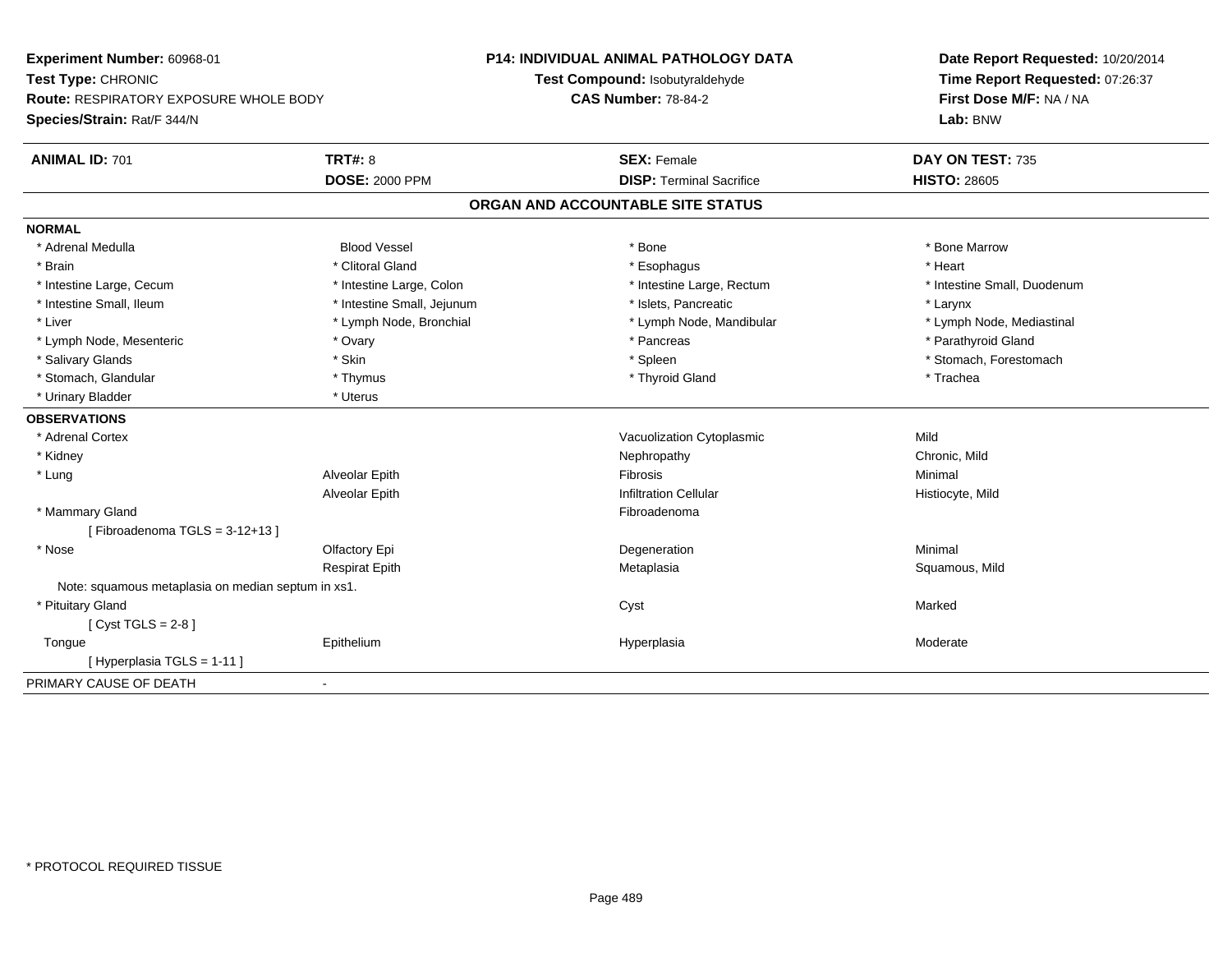| Experiment Number: 60968-01<br>Test Type: CHRONIC<br><b>Route: RESPIRATORY EXPOSURE WHOLE BODY</b><br>Species/Strain: Rat/F 344/N |                               | <b>P14: INDIVIDUAL ANIMAL PATHOLOGY DATA</b><br>Test Compound: Isobutyraldehyde<br><b>CAS Number: 78-84-2</b> | Date Report Requested: 10/20/2014<br>Time Report Requested: 07:26:37<br>First Dose M/F: NA / NA<br>Lab: BNW |
|-----------------------------------------------------------------------------------------------------------------------------------|-------------------------------|---------------------------------------------------------------------------------------------------------------|-------------------------------------------------------------------------------------------------------------|
| <b>ANIMAL ID: 702</b>                                                                                                             | <b>TRT#: 8</b>                | <b>SEX: Female</b>                                                                                            | DAY ON TEST: 624                                                                                            |
|                                                                                                                                   | <b>DOSE: 2000 PPM</b>         | <b>DISP:</b> Moribund Sacrifice                                                                               | <b>HISTO: 28606</b>                                                                                         |
|                                                                                                                                   |                               | ORGAN AND ACCOUNTABLE SITE STATUS                                                                             |                                                                                                             |
| <b>NORMAL</b>                                                                                                                     |                               |                                                                                                               |                                                                                                             |
| * Adrenal Cortex                                                                                                                  | * Adrenal Medulla             | <b>Blood Vessel</b>                                                                                           | * Bone                                                                                                      |
| * Bone Marrow                                                                                                                     | * Brain                       | * Clitoral Gland                                                                                              | * Esophagus                                                                                                 |
| * Heart                                                                                                                           | * Intestine Large, Cecum      | * Intestine Large, Colon                                                                                      | * Intestine Large, Rectum                                                                                   |
| * Intestine Small, Duodenum                                                                                                       | * Intestine Small, Ileum      | * Intestine Small, Jejunum                                                                                    | * Islets, Pancreatic                                                                                        |
| * Larynx                                                                                                                          | * Mammary Gland               | * Ovary                                                                                                       | * Pancreas                                                                                                  |
| * Parathyroid Gland                                                                                                               | * Pituitary Gland             | * Salivary Glands                                                                                             | * Skin                                                                                                      |
| * Stomach, Glandular                                                                                                              | * Thymus                      | * Thyroid Gland                                                                                               | * Trachea                                                                                                   |
| * Urinary Bladder                                                                                                                 | * Uterus                      |                                                                                                               |                                                                                                             |
| <b>OBSERVATIONS</b>                                                                                                               |                               |                                                                                                               |                                                                                                             |
| * Kidney                                                                                                                          |                               | Nephropathy                                                                                                   | Chronic, Minimal                                                                                            |
| * Liver                                                                                                                           |                               | Leukemia Mononuclear                                                                                          |                                                                                                             |
| [ Leukemia Mononuclear TGLS = 2,3-4 ]                                                                                             |                               |                                                                                                               |                                                                                                             |
| * Lung                                                                                                                            |                               | Leukemia Mononuclear                                                                                          |                                                                                                             |
| [ Leukemia Mononuclear TGLS = 2,3-4 ]                                                                                             |                               |                                                                                                               |                                                                                                             |
| * Lymph Node, Bronchial                                                                                                           |                               | Leukemia Mononuclear                                                                                          |                                                                                                             |
| * Lymph Node, Mandibular                                                                                                          |                               | Leukemia Mononuclear                                                                                          |                                                                                                             |
| * Lymph Node, Mediastinal                                                                                                         |                               | Leukemia Mononuclear                                                                                          |                                                                                                             |
| * Lymph Node, Mesenteric                                                                                                          |                               | Leukemia Mononuclear                                                                                          |                                                                                                             |
| * Nose                                                                                                                            | Olfactory Epi                 | Degeneration                                                                                                  | Mild                                                                                                        |
|                                                                                                                                   |                               | Foreign Body                                                                                                  |                                                                                                             |
|                                                                                                                                   |                               | Inflammation                                                                                                  | Suppurative, Minimal                                                                                        |
|                                                                                                                                   | <b>Respirat Epith</b>         | Metaplasia                                                                                                    | Squamous, Mild                                                                                              |
| Note: olfact degen also present unilaterally in xs3.                                                                              |                               |                                                                                                               |                                                                                                             |
| * Spleen                                                                                                                          |                               | Leukemia Mononuclear                                                                                          |                                                                                                             |
| [ Leukemia Mononuclear TGLS = 1-11 ]                                                                                              |                               |                                                                                                               |                                                                                                             |
| * Stomach, Forestomach                                                                                                            |                               | Hyperplasia                                                                                                   | Mild                                                                                                        |
| PRIMARY CAUSE OF DEATH                                                                                                            | - Spleen Leukemia Mononuclear |                                                                                                               |                                                                                                             |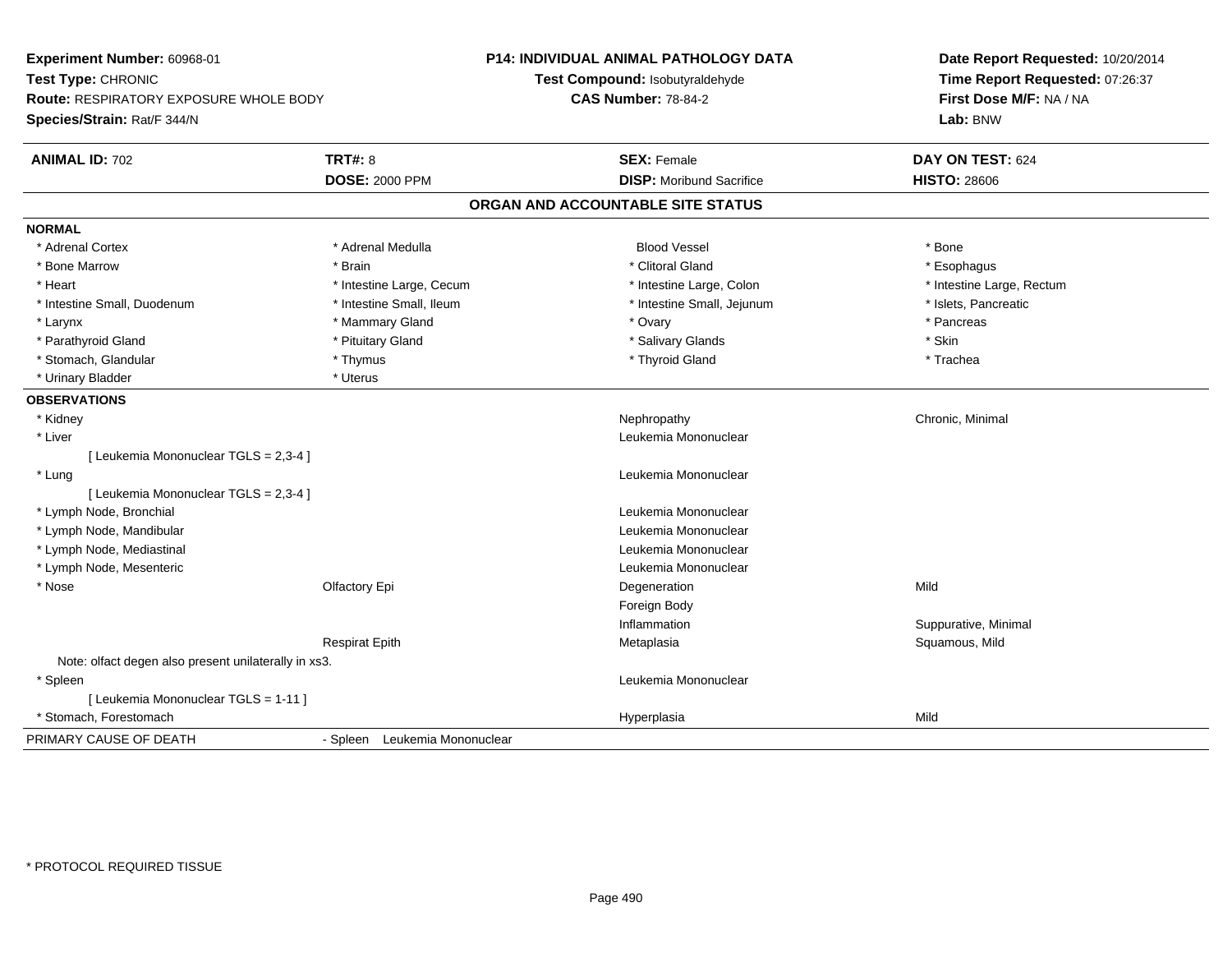| Experiment Number: 60968-01<br>Test Type: CHRONIC |                          | <b>P14: INDIVIDUAL ANIMAL PATHOLOGY DATA</b> | Date Report Requested: 10/20/2014<br>Time Report Requested: 07:26:37 |
|---------------------------------------------------|--------------------------|----------------------------------------------|----------------------------------------------------------------------|
|                                                   |                          | Test Compound: Isobutyraldehyde              |                                                                      |
| Route: RESPIRATORY EXPOSURE WHOLE BODY            |                          | <b>CAS Number: 78-84-2</b>                   | First Dose M/F: NA / NA                                              |
| Species/Strain: Rat/F 344/N                       |                          |                                              | Lab: BNW                                                             |
| <b>ANIMAL ID: 703</b>                             | <b>TRT#: 8</b>           | <b>SEX: Female</b>                           | DAY ON TEST: 735                                                     |
|                                                   | <b>DOSE: 2000 PPM</b>    | <b>DISP: Terminal Sacrifice</b>              | <b>HISTO: 28607</b>                                                  |
|                                                   |                          | ORGAN AND ACCOUNTABLE SITE STATUS            |                                                                      |
| <b>NORMAL</b>                                     |                          |                                              |                                                                      |
| * Adrenal Medulla                                 | <b>Blood Vessel</b>      | * Bone                                       | * Bone Marrow                                                        |
| * Brain                                           | * Clitoral Gland         | * Esophagus                                  | * Heart                                                              |
| * Intestine Large, Cecum                          | * Intestine Large, Colon | * Intestine Small, Duodenum                  | * Intestine Small, Ileum                                             |
| * Intestine Small, Jejunum                        | * Islets, Pancreatic     | * Lymph Node, Bronchial                      | * Lymph Node, Mandibular                                             |
| * Lymph Node, Mediastinal                         | * Lymph Node, Mesenteric | * Ovary                                      | * Pancreas                                                           |
| * Parathyroid Gland                               | * Salivary Glands        | * Skin                                       | * Spleen                                                             |
| * Stomach, Forestomach                            | * Stomach, Glandular     | * Thymus                                     | * Thyroid Gland                                                      |
| * Trachea                                         | * Urinary Bladder        | * Uterus                                     |                                                                      |
| <b>OBSERVATIONS</b>                               |                          |                                              |                                                                      |
| * Adrenal Cortex                                  |                          | Vacuolization Cytoplasmic                    | Minimal                                                              |
| * Intestine Large, Rectum                         |                          | Parasite Metazoan                            |                                                                      |
| * Kidney                                          |                          | Nephropathy                                  | Chronic, Moderate                                                    |
| * Larynx                                          | Glands                   | Inflammation                                 | Suppurative, Minimal                                                 |
| * Liver                                           |                          | <b>Clear Cell Focus</b>                      |                                                                      |
| * Lung                                            |                          | Hemorrhage                                   | Mild                                                                 |
|                                                   | Alveolar Epith           | Hyperplasia                                  | Minimal                                                              |
| * Mammary Gland                                   |                          | Fibroadenoma                                 | Multiple                                                             |
| [Fibroadenoma TGLS = $2,3-11+12$ ]                |                          |                                              |                                                                      |
| * Nose                                            | Olfactory Epi            | Degeneration                                 | Mild                                                                 |
|                                                   | <b>Respirat Epith</b>    | Metaplasia                                   | Squamous, Mild                                                       |
| * Pituitary Gland                                 | <b>Pars Distalis</b>     | Adenoma                                      |                                                                      |
| [Adenoma TGLS = $1-8$ ]                           |                          |                                              |                                                                      |
| PRIMARY CAUSE OF DEATH                            |                          |                                              |                                                                      |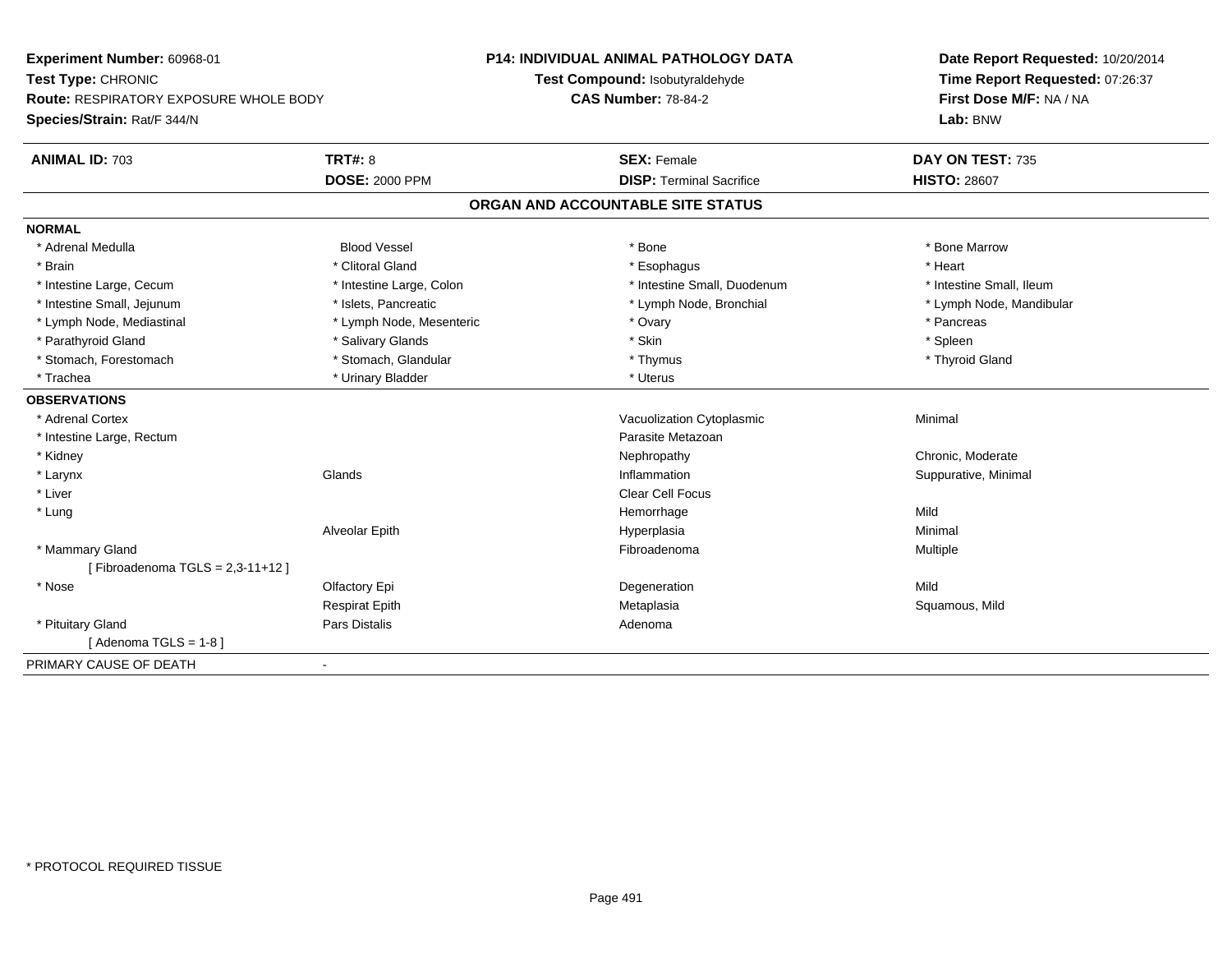**Experiment Number:** 60968-01**Test Type:** CHRONIC **Route:** RESPIRATORY EXPOSURE WHOLE BODY**Species/Strain:** Rat/F 344/N**P14: INDIVIDUAL ANIMAL PATHOLOGY DATATest Compound:** Isobutyraldehyde**CAS Number:** 78-84-2**Date Report Requested:** 10/20/2014**Time Report Requested:** 07:26:37**First Dose M/F:** NA / NA**Lab:** BNW**ANIMAL ID:** 704**TRT#:** 8 **SEX:** Female **SEX: Female DAY ON TEST:** 642 **DOSE:** 2000 PPM**DISP:** Moribund Sacrifice **HISTO:** 28608 **ORGAN AND ACCOUNTABLE SITE STATUSNORMALBlood Vessel** Blood Vessel \* \* Andrew \* Bone \* \* Brain \* \* Brain \* \* Brain \* \* Clitoral Gland \* Clitoral Gland \* Clitoral Gland \* Intestine Large, Colon \* Esophagus \* **Intestine Large, Cecum \* Intestine Large, Cecum \* Intestine Large, Cecum \*** Intestine Large, Cecum \* Intestine Large, Rectum \* Thestine Small, Duodenum \* Number of the small, Ileum \* Intestine Small, Jejunum \* Intestine Small, Jejunum \* Islets, Pancreatic \* \* And \* Ovary \* Larynx \* Larynx \* Mammary Gland \* Mammary Gland \* \* Ovary \* Ovary \* Ovary \* Skin \* Pancreas \* Pancreas \* Parathyroid Gland \* The state of the state of the state of the state of the state of the state of the state of the state of the state of the state of the state of the state of the state of the state \* Thyroid Gland \* Stomach, Forestomach \* Thymus \* Stomach, Glandular \* Thymus \* Thymus \* Thymus \* Thymus \* Thymus \* Thymus \* Thymus \* Thymus \* Thymus \* Thymus \* Thymus \* Thymus \* Thymus \* Thymus \* Thymus \* Thymus \* Thymus \* Thymus \* Thymu \* Trachea \* Urinary Bladder \* Urinary Bladder \* Urinary Bladder \* Uterus **OBSERVATIONS** \* Adrenal Cortex Leukemia Mononuclear Vacuolization Cytoplasmic Moderate \* Adrenal Medulla Leukemia Mononuclear \* Bone MarrowLeukemia Mononuclear<br>Nephropathy \* Kidneyy the controller of the controller of the controller of the controller of the controller of the chronic, Mild \* Liver Leukemia Mononuclear Vacuolization Cytoplasmic Moderate[ Leukemia Mononuclear TGLS = 4-4 ] \* Lungg and the set of the set of the set of the set of the set of the set of the set of the set of the set of the set of the set of the set of the set of the set of the set of the set of the set of the set of the set of the set \* Lymph Node, Bronchial Leukemia Mononuclear[ Leukemia Mononuclear TGLS = 5-13 ] \* Lymph Node, Mandibular Leukemia Mononuclear [ Leukemia Mononuclear TGLS = 5-13 ] \* Lymph Node, Mediastinal Leukemia Mononuclear \* Lymph Node, Mesenteric Leukemia Mononuclear [ Leukemia Mononuclear TGLS = 5-13 ] \* Nosee and the Colombia Colombia Degeneration and the Colombia Degeneration and the Colombia Minimal Minimal of the Minimal State of the Colombia Degeneration and the Minimal of the Colombia Degeneration of the Colombia Degener \* Pituitary GlandPars Distalis **Leukemia Mononuclear** Leukemia Mononuclear[ Leukemia Mononuclear TGLS = 2-12 ] \* Spleen Leukemia Mononuclear [ Leukemia Mononuclear TGLS = 3-11 ]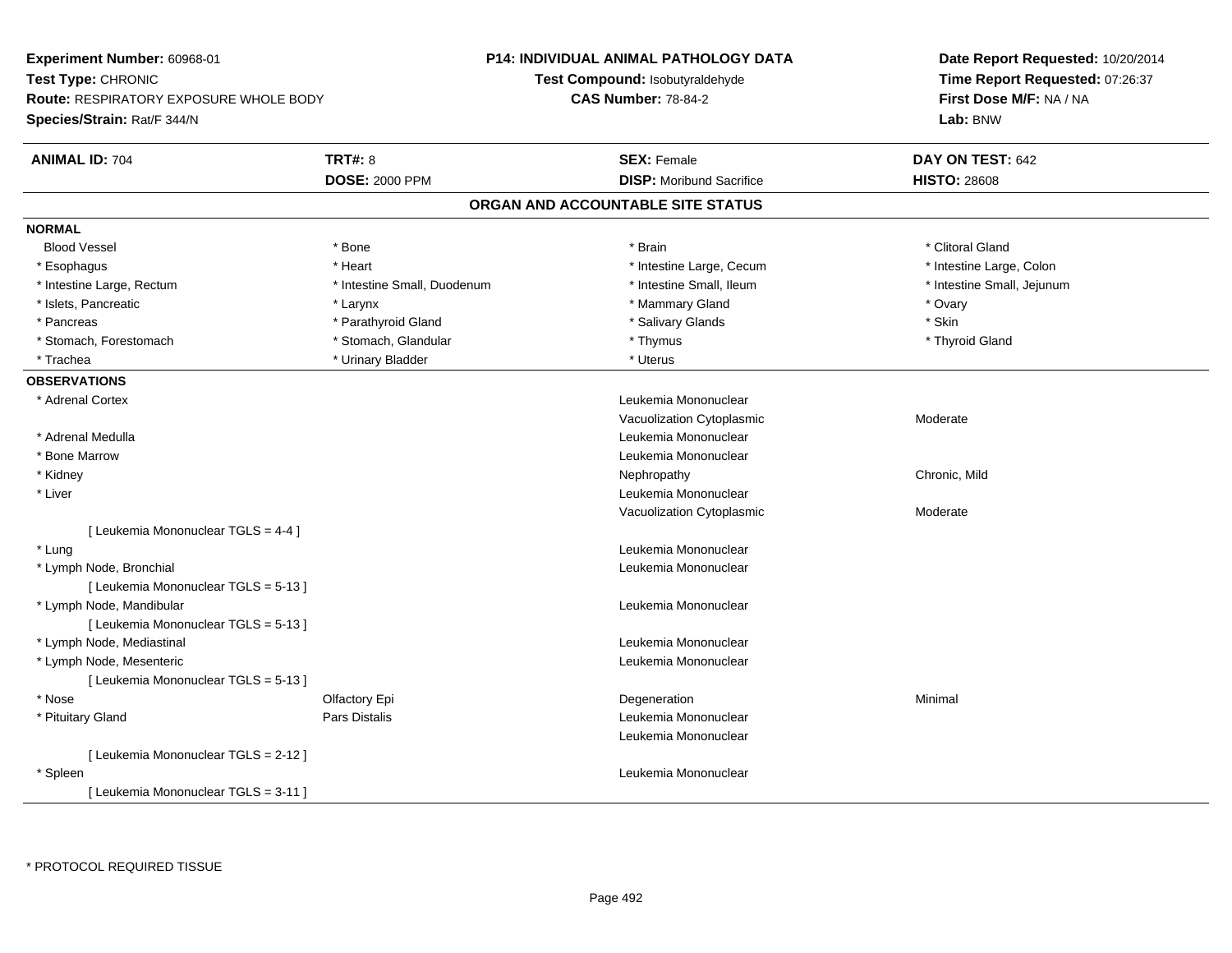| Experiment Number: 60968-01<br><b>Test Type: CHRONIC</b><br><b>Route: RESPIRATORY EXPOSURE WHOLE BODY</b> |                                        | <b>P14: INDIVIDUAL ANIMAL PATHOLOGY DATA</b> | Date Report Requested: 10/20/2014 |
|-----------------------------------------------------------------------------------------------------------|----------------------------------------|----------------------------------------------|-----------------------------------|
|                                                                                                           |                                        | Test Compound: Isobutyraldehyde              | Time Report Requested: 07:26:37   |
|                                                                                                           |                                        | <b>CAS Number: 78-84-2</b>                   | First Dose M/F: NA / NA           |
| Species/Strain: Rat/F 344/N                                                                               |                                        |                                              | Lab: BNW                          |
| <b>ANIMAL ID: 704</b>                                                                                     | TRT#: 8                                | <b>SEX: Female</b>                           | <b>DAY ON TEST: 642</b>           |
|                                                                                                           | <b>DOSE: 2000 PPM</b>                  | <b>DISP:</b> Moribund Sacrifice              | <b>HISTO: 28608</b>               |
|                                                                                                           |                                        | ORGAN AND ACCOUNTABLE SITE STATUS            |                                   |
| PRIMARY CAUSE OF DEATH                                                                                    | - Spleen Leukemia Mononuclear          |                                              |                                   |
| CONTRIBUTORY CAUSE OF DEATH                                                                               | - Pituitary Gland Leukemia Mononuclear |                                              |                                   |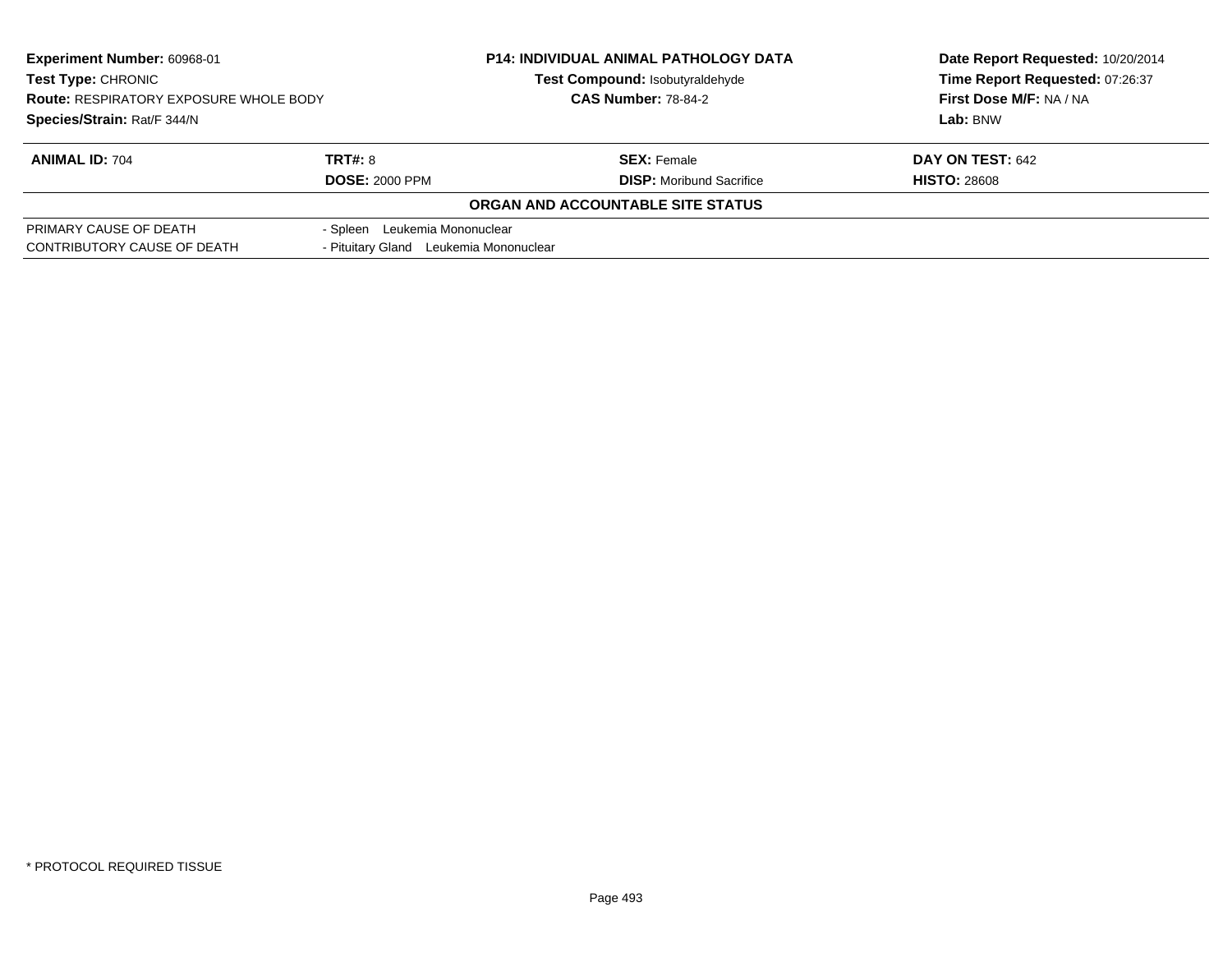| Experiment Number: 60968-01                   |                           | <b>P14: INDIVIDUAL ANIMAL PATHOLOGY DATA</b> | Date Report Requested: 10/20/2014<br>Time Report Requested: 07:26:37 |  |
|-----------------------------------------------|---------------------------|----------------------------------------------|----------------------------------------------------------------------|--|
| Test Type: CHRONIC                            |                           | Test Compound: Isobutyraldehyde              |                                                                      |  |
| <b>Route: RESPIRATORY EXPOSURE WHOLE BODY</b> |                           | <b>CAS Number: 78-84-2</b>                   | First Dose M/F: NA / NA                                              |  |
| Species/Strain: Rat/F 344/N                   |                           |                                              | Lab: BNW                                                             |  |
| <b>ANIMAL ID: 705</b>                         | <b>TRT#: 8</b>            | <b>SEX: Female</b>                           | DAY ON TEST: 586                                                     |  |
|                                               | <b>DOSE: 2000 PPM</b>     | <b>DISP:</b> Moribund Sacrifice              | <b>HISTO: 28609</b>                                                  |  |
|                                               |                           | ORGAN AND ACCOUNTABLE SITE STATUS            |                                                                      |  |
| <b>NORMAL</b>                                 |                           |                                              |                                                                      |  |
| * Adrenal Cortex                              | * Adrenal Medulla         | <b>Blood Vessel</b>                          | * Bone                                                               |  |
| * Brain                                       | * Clitoral Gland          | * Esophagus                                  | * Intestine Large, Cecum                                             |  |
| * Intestine Large, Colon                      | * Intestine Large, Rectum | * Intestine Small, Duodenum                  | * Intestine Small, Ileum                                             |  |
| * Intestine Small, Jejunum                    | * Islets, Pancreatic      | * Ovary                                      | * Pancreas                                                           |  |
| * Parathyroid Gland                           | * Salivary Glands         | * Skin                                       | * Thymus                                                             |  |
| * Thyroid Gland                               | * Trachea                 | * Urinary Bladder                            |                                                                      |  |
| <b>OBSERVATIONS</b>                           |                           |                                              |                                                                      |  |
| * Bone Marrow                                 |                           | Leukemia Mononuclear                         |                                                                      |  |
| * Heart                                       |                           | Leukemia Mononuclear                         |                                                                      |  |
| * Kidney                                      |                           | Nephropathy                                  | Chronic, Mild                                                        |  |
| * Larynx                                      | Glands                    | Inflammation                                 | Suppurative, Minimal                                                 |  |
| * Liver                                       |                           | Leukemia Mononuclear                         |                                                                      |  |
| [ Leukemia Mononuclear TGLS = 4-4 ]           |                           |                                              |                                                                      |  |
| * Lung                                        |                           | Leukemia Mononuclear                         |                                                                      |  |
| [ Leukemia Mononuclear TGLS = 4-4 ]           |                           |                                              |                                                                      |  |
| * Lymph Node, Bronchial                       |                           | Leukemia Mononuclear                         |                                                                      |  |
| * Lymph Node, Mandibular                      |                           | Leukemia Mononuclear                         |                                                                      |  |
| * Lymph Node, Mediastinal                     |                           | Leukemia Mononuclear                         |                                                                      |  |
| * Lymph Node, Mesenteric                      |                           | Leukemia Mononuclear                         |                                                                      |  |
| * Mammary Gland                               |                           | Galactocele                                  | Moderate                                                             |  |
| [ Galactocele TGLS = $2-11$ ]                 |                           |                                              |                                                                      |  |
| * Nose                                        | Olfactory Epi             | Degeneration                                 | Minimal                                                              |  |
| * Pituitary Gland                             |                           | Cyst                                         | Moderate                                                             |  |
| [Cyst TGLS = $1-8$ ]                          |                           |                                              |                                                                      |  |
| * Spleen                                      |                           | Leukemia Mononuclear                         |                                                                      |  |
| [ Leukemia Mononuclear TGLS = 3-12 ]          |                           |                                              |                                                                      |  |
| * Stomach, Forestomach                        |                           | Hyperplasia                                  | Mild                                                                 |  |
|                                               |                           | Leukemia Mononuclear                         |                                                                      |  |
| * Stomach, Glandular                          |                           | Leukemia Mononuclear                         |                                                                      |  |
| * Uterus                                      |                           | Leukemia Mononuclear                         |                                                                      |  |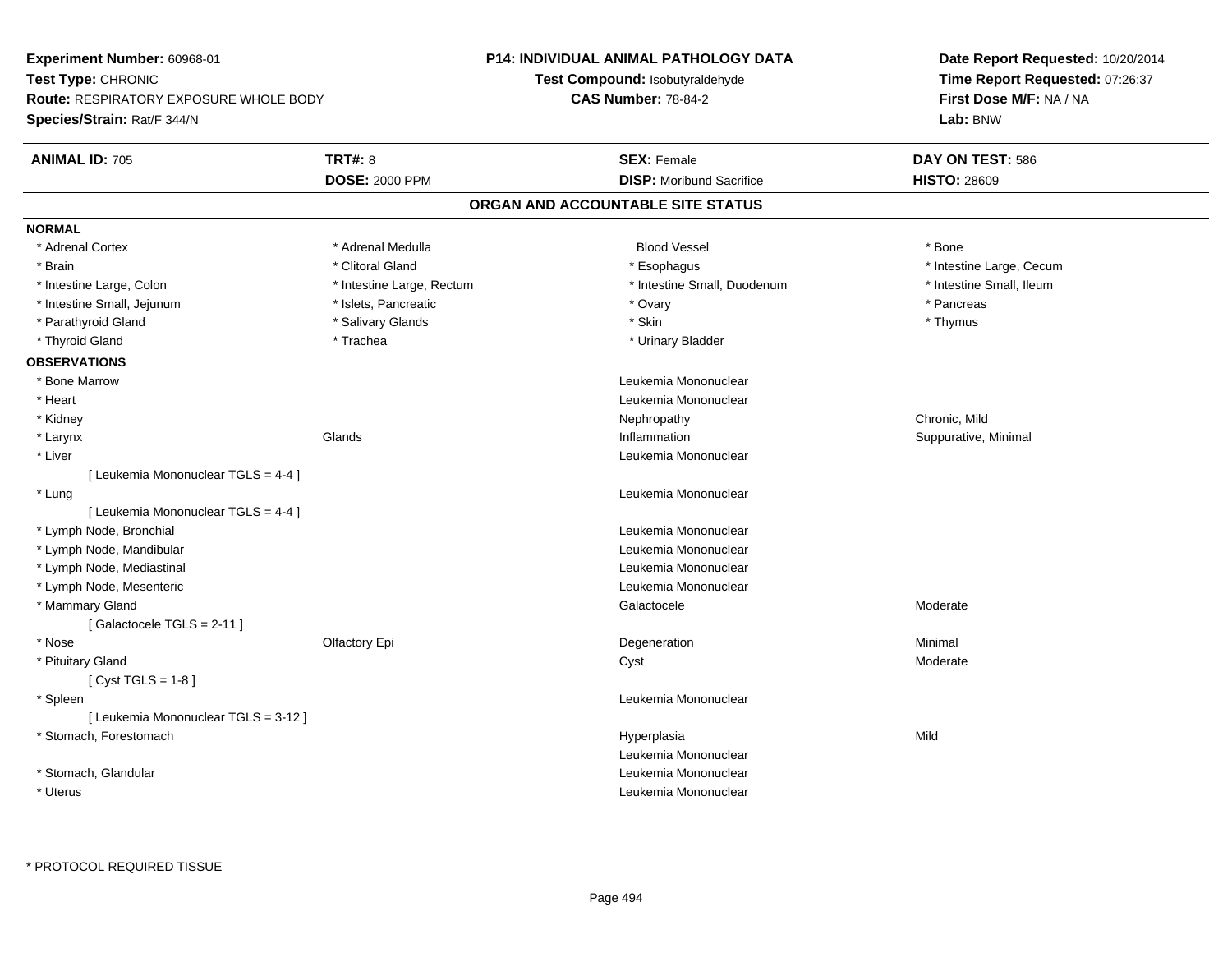| Experiment Number: 60968-01<br><b>Test Type: CHRONIC</b><br><b>Route: RESPIRATORY EXPOSURE WHOLE BODY</b><br>Species/Strain: Rat/F 344/N |                                  | <b>P14: INDIVIDUAL ANIMAL PATHOLOGY DATA</b><br>Test Compound: Isobutyraldehyde<br><b>CAS Number: 78-84-2</b> | Date Report Requested: 10/20/2014<br>Time Report Requested: 07:26:37<br>First Dose M/F: NA / NA<br>Lab: BNW |
|------------------------------------------------------------------------------------------------------------------------------------------|----------------------------------|---------------------------------------------------------------------------------------------------------------|-------------------------------------------------------------------------------------------------------------|
|                                                                                                                                          |                                  |                                                                                                               |                                                                                                             |
| <b>ANIMAL ID: 705</b>                                                                                                                    | <b>TRT#: 8</b>                   | <b>SEX: Female</b>                                                                                            | <b>DAY ON TEST: 586</b>                                                                                     |
|                                                                                                                                          | <b>DOSE: 2000 PPM</b>            | <b>DISP:</b> Moribund Sacrifice                                                                               | <b>HISTO: 28609</b>                                                                                         |
|                                                                                                                                          |                                  | <b>ORGAN AND ACCOUNTABLE SITE STATUS</b>                                                                      |                                                                                                             |
| [ Leukemia Mononuclear TGLS = 5-13 ]                                                                                                     |                                  |                                                                                                               |                                                                                                             |
| PRIMARY CAUSE OF DEATH                                                                                                                   | Leukemia Mononuclear<br>- Spleen |                                                                                                               |                                                                                                             |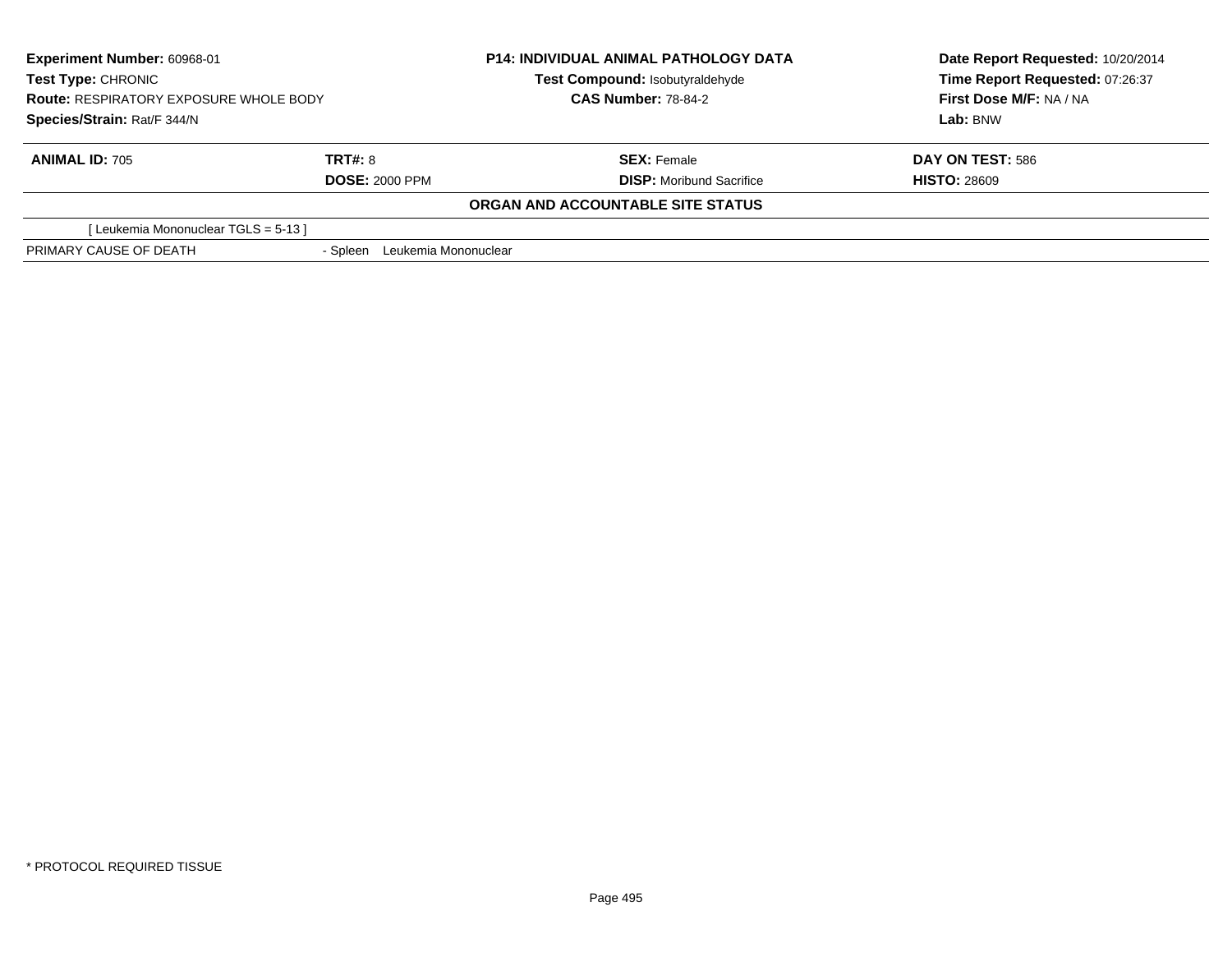| Experiment Number: 60968-01              |                             | P14: INDIVIDUAL ANIMAL PATHOLOGY DATA | Date Report Requested: 10/20/2014<br>Time Report Requested: 07:26:37 |
|------------------------------------------|-----------------------------|---------------------------------------|----------------------------------------------------------------------|
| Test Type: CHRONIC                       |                             | Test Compound: Isobutyraldehyde       |                                                                      |
| Route: RESPIRATORY EXPOSURE WHOLE BODY   |                             | <b>CAS Number: 78-84-2</b>            | First Dose M/F: NA / NA                                              |
| Species/Strain: Rat/F 344/N              |                             |                                       | Lab: BNW                                                             |
| <b>ANIMAL ID: 706</b>                    | <b>TRT#: 8</b>              | <b>SEX: Female</b>                    | DAY ON TEST: 734                                                     |
|                                          | <b>DOSE: 2000 PPM</b>       | <b>DISP: Terminal Sacrifice</b>       | <b>HISTO: 28610</b>                                                  |
|                                          |                             | ORGAN AND ACCOUNTABLE SITE STATUS     |                                                                      |
| <b>NORMAL</b>                            |                             |                                       |                                                                      |
| * Adrenal Medulla                        | <b>Blood Vessel</b>         | * Bone                                | * Brain                                                              |
| * Esophagus                              | * Heart                     | * Intestine Large, Cecum              | * Intestine Large, Colon                                             |
| * Intestine Large, Rectum                | * Intestine Small, Duodenum | * Intestine Small, Ileum              | * Intestine Small, Jejunum                                           |
| * Islets, Pancreatic                     | * Larynx                    | * Lymph Node, Bronchial               | * Lymph Node, Mandibular                                             |
| * Lymph Node, Mediastinal                | * Mammary Gland             | * Ovary                               | * Pancreas                                                           |
| * Parathyroid Gland                      | * Salivary Glands           | * Skin                                | * Stomach, Forestomach                                               |
| * Stomach, Glandular                     | * Thymus                    | * Thyroid Gland                       | * Trachea                                                            |
| * Urinary Bladder                        | * Uterus                    |                                       |                                                                      |
| <b>OBSERVATIONS</b>                      |                             |                                       |                                                                      |
| * Adrenal Cortex                         |                             | Leukemia Mononuclear                  |                                                                      |
| * Bone Marrow                            |                             | Leukemia Mononuclear                  |                                                                      |
| * Clitoral Gland                         |                             | Cyst                                  | Moderate                                                             |
| * Kidney                                 |                             | Nephropathy                           | Chronic, Mild                                                        |
| * Liver                                  |                             | Leukemia Mononuclear                  |                                                                      |
| [ Leukemia Mononuclear TGLS = 2-4 ]      |                             |                                       |                                                                      |
| * Lung                                   | Alveolar Epith              | <b>Infiltration Cellular</b>          | Histiocyte, Mild                                                     |
| * Lymph Node, Mesenteric                 |                             | Leukemia Mononuclear                  |                                                                      |
| * Nose                                   | Olfactory Epi               | Degeneration                          | Mild                                                                 |
|                                          | <b>Respirat Epith</b>       | Metaplasia                            | Squamous, Mild                                                       |
| * Pituitary Gland                        | Pars Distalis               | Adenoma                               |                                                                      |
| [Adenoma TGLS = $1-8$ ]                  |                             |                                       |                                                                      |
| * Spleen                                 |                             | Fibrosis                              | Moderate                                                             |
|                                          |                             | Leukemia Mononuclear                  |                                                                      |
| [Fibrosis TGLS = $4-11$ ]                |                             |                                       |                                                                      |
| [ Leukemia Mononuclear TGLS = 3-11 ]     |                             |                                       |                                                                      |
| PRIMARY CAUSE OF DEATH<br>$\blacksquare$ |                             |                                       |                                                                      |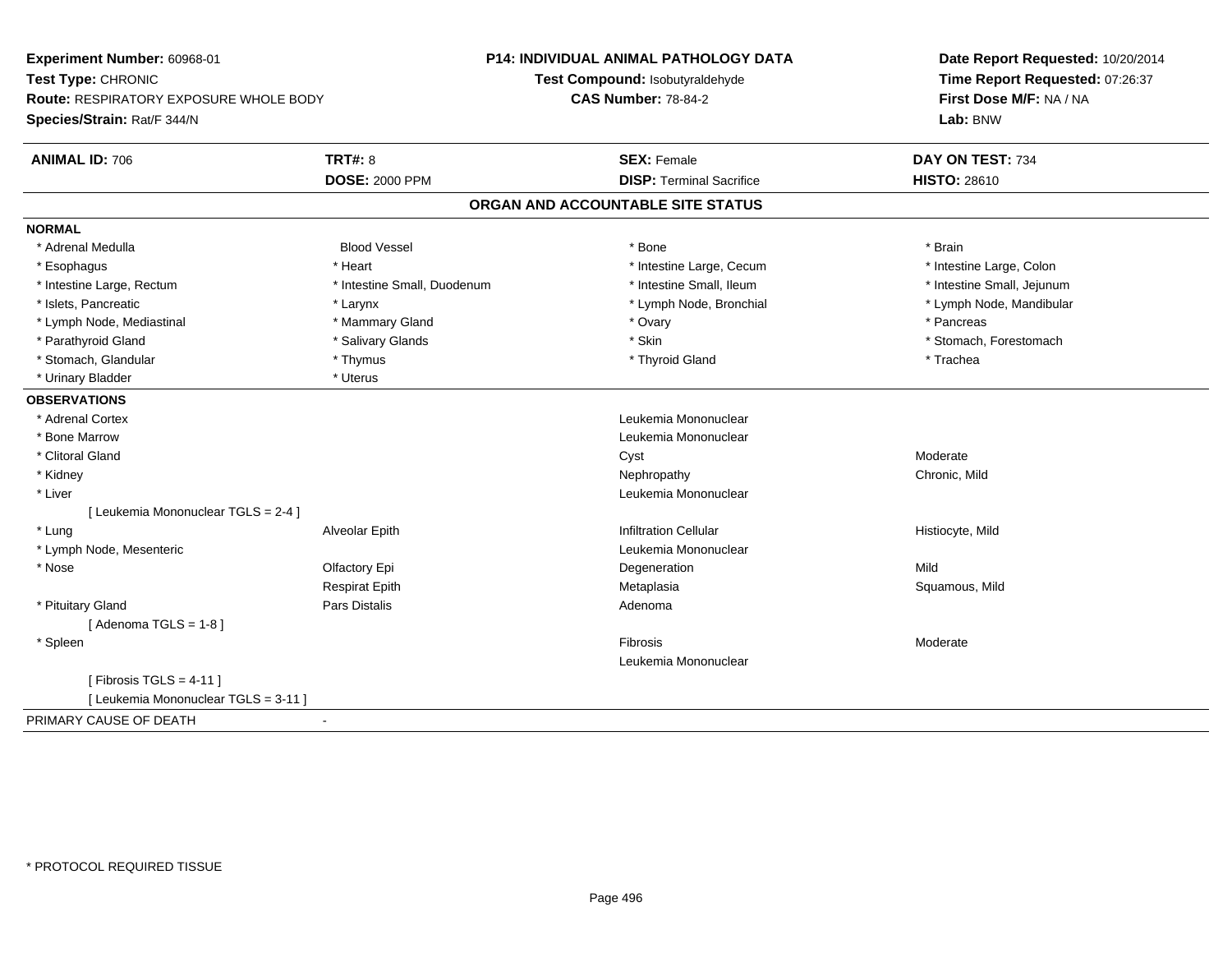**Experiment Number:** 60968-01**Test Type:** CHRONIC **Route:** RESPIRATORY EXPOSURE WHOLE BODY**Species/Strain:** Rat/F 344/N**P14: INDIVIDUAL ANIMAL PATHOLOGY DATATest Compound:** Isobutyraldehyde**CAS Number:** 78-84-2**Date Report Requested:** 10/20/2014**Time Report Requested:** 07:26:37**First Dose M/F:** NA / NA**Lab:** BNW**ANIMAL ID:** 707**TRT#:** 8 **SEX:** Female **SEX: Female DAY ON TEST:** 735 **DOSE:** 2000 PPM**DISP:** Terminal Sacrifice **HISTO:** 28611 **ORGAN AND ACCOUNTABLE SITE STATUSNORMAL**\* Adrenal Cortex \* Adrenal Medulla \* \* Book \* Blood Vessel \* Book \* Bone \* Bone \* Bone \* Bone \* Bone \* Bone \* Bone \* Bone \* Bone \* Esophagus \* Bone Marrow \* \* Android \* Brain \* Brain \* Clitoral Gland \* Clitoral Gland \* Esophagus \* Esophagus \* Esophagus \* Intestine Large, Rectum \* Heart \* Intestine Large, Cecum \* Intestine Large, Cecum \* Intestine Large, Colon \* Intestine Small, Duodenum \* Intestine Small, Ileum \* Intestine Small, Intestine Small, Jejunum \* Islets, Pancreatic \* Larynx \* Louis \* Liver \* Lung \* Lung \* Lung \* Lung \* Lung \* Lymph Node, Bronchial \* Lymph Node, Bronchial \* \* Lymph Node, Mandibular \* Lymph Node, Mediastinal \* Number \* Lymph Node, Mesenteric \* Ovary \* Ovary \* Skin \* Pancreas \* Pancreas \* Pancreas \* Pancreas \* Pancreas \* Salivary Glands \* Salivary Glands \* Salivary Glands \* \* Thymus \* Spleen \* Stomach, Forestomach \* Stomach, Forestomach \* Stomach, Glandular \* Stomach, Glandular \* Uterus \* Thyroid Gland \* \* Trachea \* \* Trachea \* Trachea \* \* Urinary Bladder \* \* Urinary Bladder \* \* Uterus \* Uterus **OBSERVATIONS** \* Kidney Renal TubuleInflammation **Suppurative, Mild** Nephropathy Chronic, Minimal \* Mammary Glandd **Executive Contract of the Contract Contract Contract Contract Contract Contract Contract Contract Contract Contract Contract Contract Contract Contract Contract Contract Contract Contract Contract Contract Contract Cont**  $[$  Fibroadenoma TGLS = 1-11+12  $]$  \* Nosee and the Contractory Epi and the Contractor of the Contractor of the Contractor of the Mild of the Mild of the Mild of the Mild of the Contractor of the Mild of the Contractor of the Contractor of the Contractor of the Co Respirat EpithMetaplasia **Squamous**, Moderate Note: median septum on xs1. \* Pituitary Glandd and the contract of Pars Distalis and the contract of Adenoma and Adenoma and the Adenoma and the Adenoma and  $\lambda$  $[$  Adenoma TGLS = 2-8  $]$ PRIMARY CAUSE OF DEATH-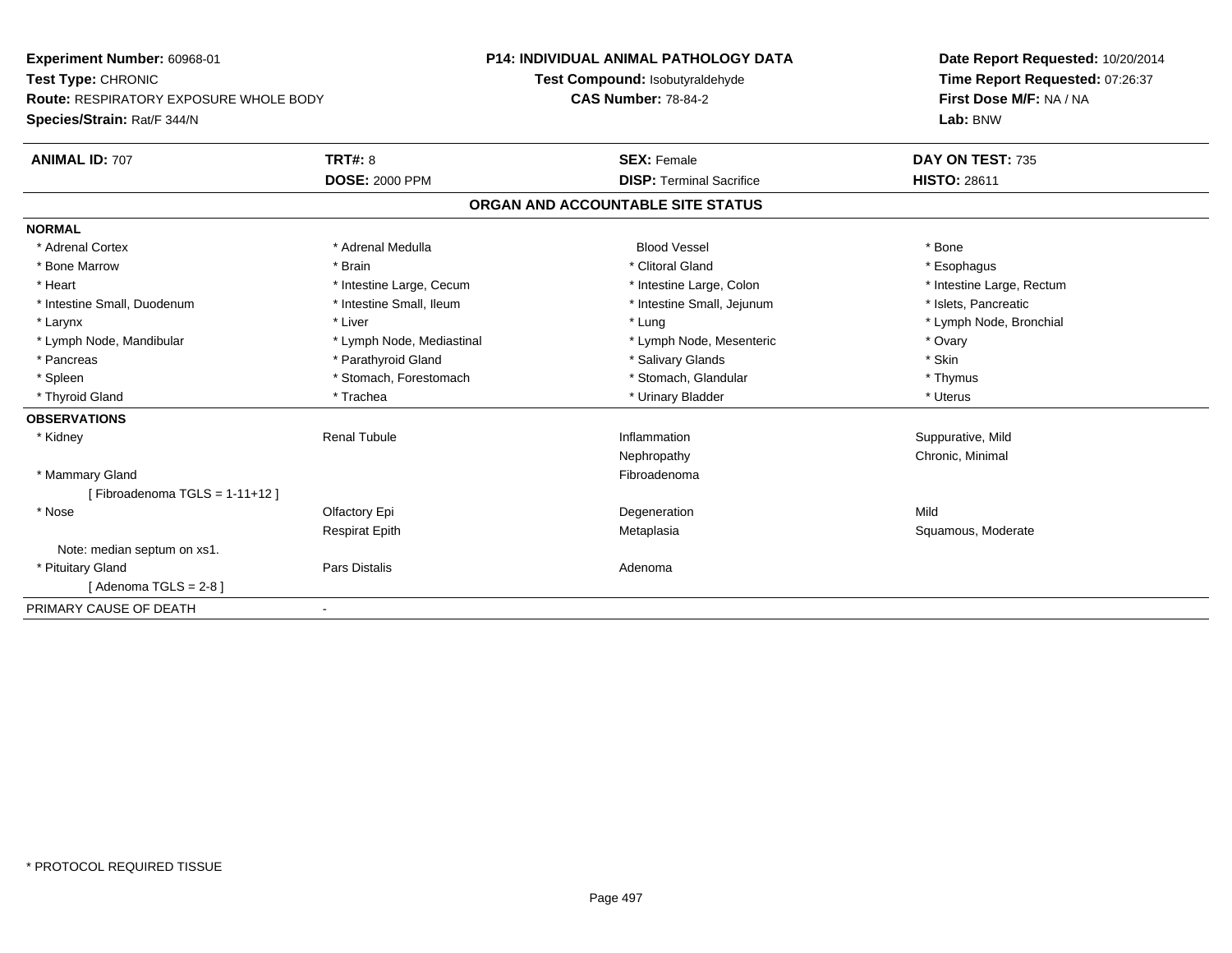| Experiment Number: 60968-01                   |                          | <b>P14: INDIVIDUAL ANIMAL PATHOLOGY DATA</b> | Date Report Requested: 10/20/2014 |
|-----------------------------------------------|--------------------------|----------------------------------------------|-----------------------------------|
| Test Type: CHRONIC                            |                          | Test Compound: Isobutyraldehyde              | Time Report Requested: 07:26:37   |
| <b>Route: RESPIRATORY EXPOSURE WHOLE BODY</b> |                          | <b>CAS Number: 78-84-2</b>                   | First Dose M/F: NA / NA           |
| Species/Strain: Rat/F 344/N                   |                          |                                              | Lab: BNW                          |
| <b>ANIMAL ID: 708</b>                         | <b>TRT#: 8</b>           | <b>SEX: Female</b>                           | DAY ON TEST: 735                  |
|                                               | <b>DOSE: 2000 PPM</b>    | <b>DISP: Terminal Sacrifice</b>              | <b>HISTO: 28612</b>               |
|                                               |                          | ORGAN AND ACCOUNTABLE SITE STATUS            |                                   |
| <b>NORMAL</b>                                 |                          |                                              |                                   |
| * Adrenal Cortex                              | * Adrenal Medulla        | <b>Blood Vessel</b>                          | * Bone                            |
| * Bone Marrow                                 | * Brain                  | * Clitoral Gland                             | * Esophagus                       |
| * Heart                                       | * Intestine Large, Cecum | * Intestine Large, Colon                     | * Intestine Large, Rectum         |
| * Intestine Small, Duodenum                   | * Intestine Small, Ileum | * Intestine Small, Jejunum                   | * Islets, Pancreatic              |
| * Lung                                        | * Lymph Node, Bronchial  | * Lymph Node, Mediastinal                    | * Lymph Node, Mesenteric          |
| * Pancreas                                    | * Parathyroid Gland      | * Salivary Glands                            | * Skin                            |
| * Stomach, Forestomach                        | * Stomach, Glandular     | * Thymus                                     | * Thyroid Gland                   |
| * Trachea                                     | * Urinary Bladder        | * Uterus                                     |                                   |
| <b>MISSING</b>                                |                          |                                              |                                   |
| * Lymph Node, Mandibular                      |                          |                                              |                                   |
| <b>OBSERVATIONS</b>                           |                          |                                              |                                   |
| * Kidney                                      |                          | Nephropathy                                  | Chronic, Minimal                  |
| * Larynx                                      | Glands                   | Inflammation                                 | Suppurative, Minimal              |
|                                               | Epithelium               | Metaplasia                                   | Squamous, Mild                    |
| * Liver                                       |                          | Leukemia Mononuclear                         |                                   |
| * Mammary Gland                               |                          | Fibroadenoma                                 |                                   |
| [Fibroadenoma TGLS = 1-11]                    |                          |                                              |                                   |
| * Nose                                        | Olfactory Epi            | Degeneration                                 | Mild                              |
|                                               | <b>Respirat Epith</b>    | Metaplasia                                   | Squamous, Mild                    |
| * Ovary                                       |                          | Cyst                                         | Moderate                          |
| [Cyst TGLS = $2-7$ ]                          |                          |                                              |                                   |
| * Pituitary Gland                             |                          | Cyst                                         | Moderate                          |
| [Cyst TGLS = $3-8$ ]                          |                          |                                              |                                   |
| * Spleen                                      |                          | Leukemia Mononuclear                         |                                   |
| [ Leukemia Mononuclear TGLS = 3-8 ]           |                          |                                              |                                   |
| PRIMARY CAUSE OF DEATH                        |                          |                                              |                                   |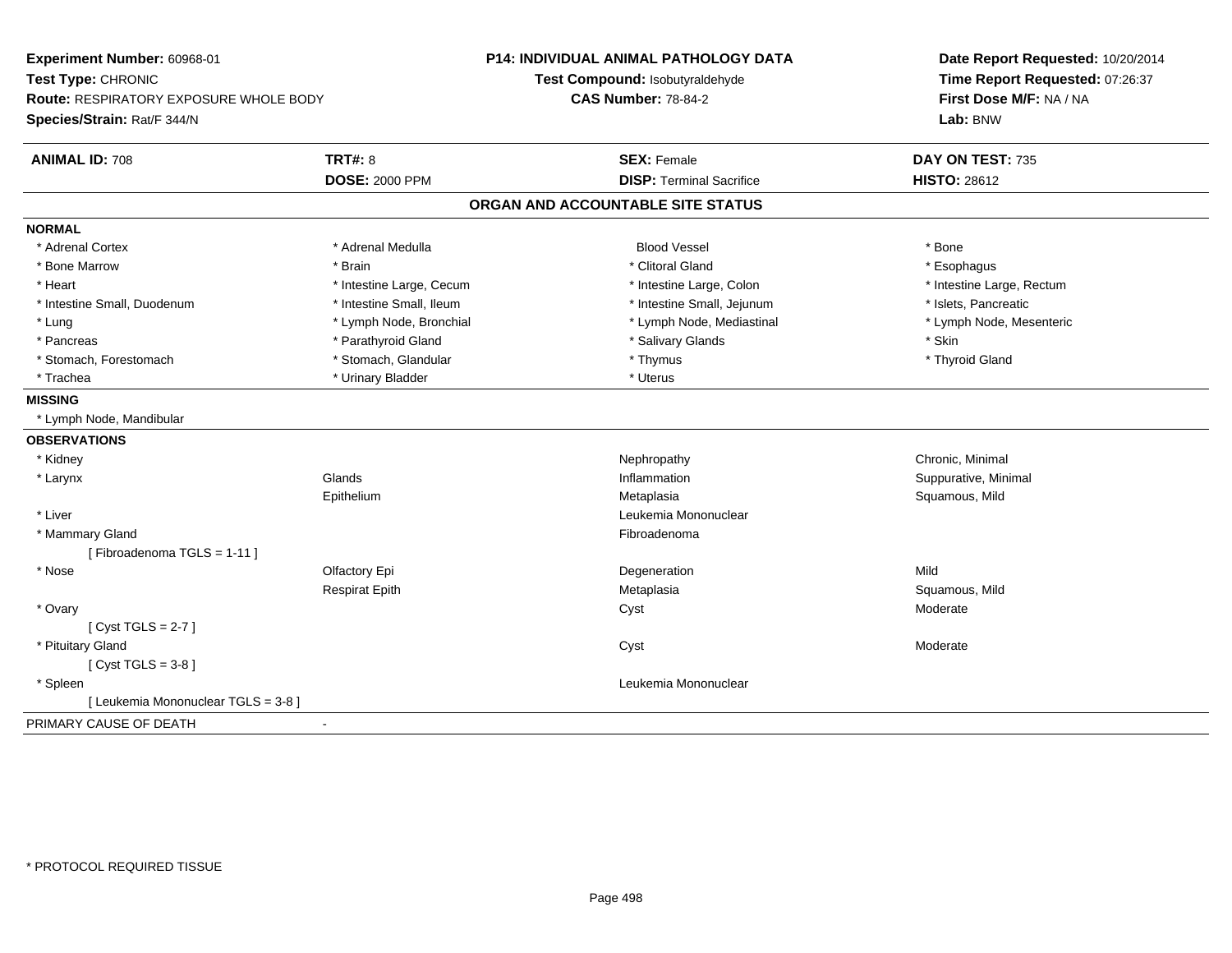| Experiment Number: 60968-01<br>Test Type: CHRONIC                      |                           | P14: INDIVIDUAL ANIMAL PATHOLOGY DATA<br>Test Compound: Isobutyraldehyde | Date Report Requested: 10/20/2014<br>Time Report Requested: 07:26:37 |
|------------------------------------------------------------------------|---------------------------|--------------------------------------------------------------------------|----------------------------------------------------------------------|
| Route: RESPIRATORY EXPOSURE WHOLE BODY                                 |                           | <b>CAS Number: 78-84-2</b>                                               | First Dose M/F: NA / NA                                              |
| Species/Strain: Rat/F 344/N                                            |                           |                                                                          | Lab: BNW                                                             |
| <b>ANIMAL ID: 709</b>                                                  | <b>TRT#: 8</b>            | <b>SEX: Female</b>                                                       | DAY ON TEST: 735                                                     |
|                                                                        | <b>DOSE: 2000 PPM</b>     | <b>DISP: Terminal Sacrifice</b>                                          | <b>HISTO: 28613</b>                                                  |
|                                                                        |                           | ORGAN AND ACCOUNTABLE SITE STATUS                                        |                                                                      |
| <b>NORMAL</b>                                                          |                           |                                                                          |                                                                      |
| * Adrenal Medulla                                                      | <b>Blood Vessel</b>       | * Bone                                                                   | * Bone Marrow                                                        |
| * Brain                                                                | * Esophagus               | * Heart                                                                  | * Intestine Large, Cecum                                             |
| * Intestine Large, Colon                                               | * Intestine Large, Rectum | * Intestine Small, Duodenum                                              | * Intestine Small, Ileum                                             |
| * Intestine Small, Jejunum                                             | * Islets, Pancreatic      | * Larynx                                                                 | * Lymph Node, Bronchial                                              |
| * Lymph Node, Mandibular                                               | * Lymph Node, Mediastinal | * Lymph Node, Mesenteric                                                 | * Mammary Gland                                                      |
| * Ovary                                                                | * Pancreas                | * Parathyroid Gland                                                      | * Salivary Glands                                                    |
| * Skin                                                                 | * Spleen                  | * Stomach, Forestomach                                                   | * Stomach, Glandular                                                 |
| * Thymus                                                               | * Trachea                 | * Urinary Bladder                                                        | * Uterus                                                             |
| <b>MISSING</b>                                                         |                           |                                                                          |                                                                      |
| * Clitoral Gland                                                       |                           |                                                                          |                                                                      |
| <b>OBSERVATIONS</b>                                                    |                           |                                                                          |                                                                      |
| * Adrenal Cortex                                                       |                           | Vacuolization Cytoplasmic                                                | Minimal                                                              |
| Ear                                                                    |                           |                                                                          |                                                                      |
| Note: 3 step sections of slide 7: no clitoral glands or mass observed. |                           |                                                                          |                                                                      |
| * Kidney                                                               |                           | Nephropathy                                                              | Chronic, Mild                                                        |
| * Liver                                                                | Hepatocyte                | Necrosis                                                                 | Mild                                                                 |
|                                                                        |                           | Vacuolization Cytoplasmic                                                | Mild                                                                 |
| [Vacuolization Cytoplasmic TGLS = 3-4]                                 |                           |                                                                          |                                                                      |
| * Lung                                                                 |                           | Hemorrhage                                                               | Minimal                                                              |
|                                                                        | Alveolar Epith            | <b>Infiltration Cellular</b>                                             | Histiocyte, Minimal                                                  |
| * Nose                                                                 | Olfactory Epi             | Degeneration                                                             | Minimal                                                              |
|                                                                        | <b>Respirat Epith</b>     | Metaplasia                                                               | Squamous, Minimal                                                    |
| * Pituitary Gland                                                      | Pars Distalis             | Adenoma                                                                  |                                                                      |
| [Adenoma TGLS = $1-8$ ]                                                |                           |                                                                          |                                                                      |
| * Thyroid Gland                                                        | C Cell                    | Adenoma                                                                  |                                                                      |
| PRIMARY CAUSE OF DEATH                                                 |                           |                                                                          |                                                                      |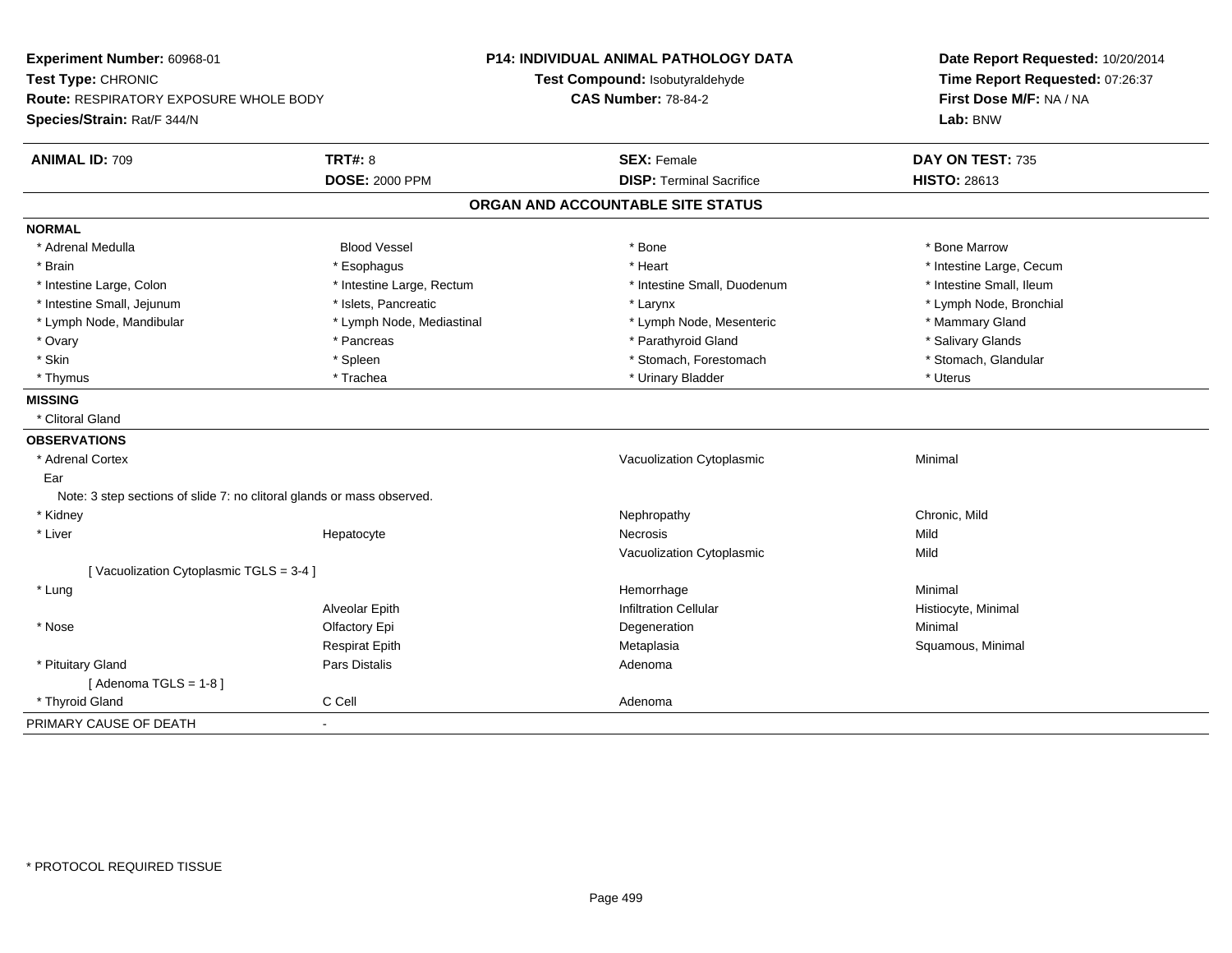| Experiment Number: 60968-01                   |                             | <b>P14: INDIVIDUAL ANIMAL PATHOLOGY DATA</b> | Date Report Requested: 10/20/2014                          |  |
|-----------------------------------------------|-----------------------------|----------------------------------------------|------------------------------------------------------------|--|
| Test Type: CHRONIC                            |                             | Test Compound: Isobutyraldehyde              | Time Report Requested: 07:26:37<br>First Dose M/F: NA / NA |  |
| <b>Route: RESPIRATORY EXPOSURE WHOLE BODY</b> |                             | <b>CAS Number: 78-84-2</b>                   |                                                            |  |
| Species/Strain: Rat/F 344/N                   |                             |                                              | Lab: BNW                                                   |  |
| <b>ANIMAL ID: 710</b>                         | <b>TRT#: 8</b>              | <b>SEX: Female</b>                           | DAY ON TEST: 624                                           |  |
|                                               | <b>DOSE: 2000 PPM</b>       | <b>DISP:</b> Moribund Sacrifice              | <b>HISTO: 28614</b>                                        |  |
|                                               |                             | ORGAN AND ACCOUNTABLE SITE STATUS            |                                                            |  |
| <b>NORMAL</b>                                 |                             |                                              |                                                            |  |
| * Adrenal Medulla                             | <b>Blood Vessel</b>         | * Bone                                       | * Brain                                                    |  |
| * Clitoral Gland                              | * Esophagus                 | * Heart                                      | * Intestine Large, Cecum                                   |  |
| * Intestine Large, Rectum                     | * Intestine Small, Duodenum | * Intestine Small, Ileum                     | * Intestine Small, Jejunum                                 |  |
| * Islets, Pancreatic                          | * Larynx                    | * Mammary Gland                              | * Ovary                                                    |  |
| * Pancreas                                    | * Parathyroid Gland         | * Salivary Glands                            | * Skin                                                     |  |
| * Stomach, Forestomach                        | * Stomach, Glandular        | * Thymus                                     | * Trachea                                                  |  |
| * Urinary Bladder                             |                             |                                              |                                                            |  |
| <b>OBSERVATIONS</b>                           |                             |                                              |                                                            |  |
| * Adrenal Cortex                              |                             | Leukemia Mononuclear                         |                                                            |  |
| [ Leukemia Mononuclear TGLS = 1-7 ]           |                             |                                              |                                                            |  |
| * Bone Marrow                                 |                             | Leukemia Mononuclear                         |                                                            |  |
| * Intestine Large, Colon                      |                             | Parasite Metazoan                            |                                                            |  |
| [ Parasite Metazoan TGLS = 1-7 ]              |                             |                                              |                                                            |  |
| * Kidney                                      | Cortex                      | Necrosis                                     | Mild                                                       |  |
|                                               |                             | Nephropathy                                  | Chronic, Mild                                              |  |
| [Necrosis TGLS = $3-5$ ]                      |                             |                                              |                                                            |  |
| * Liver                                       |                             | Leukemia Mononuclear                         |                                                            |  |
| [ Leukemia Mononuclear TGLS = 3-5 ]           |                             |                                              |                                                            |  |
| * Lung                                        |                             | Leukemia Mononuclear                         |                                                            |  |
| [ Leukemia Mononuclear TGLS = 3-5 ]           |                             |                                              |                                                            |  |
| * Lymph Node, Bronchial                       |                             | Leukemia Mononuclear                         |                                                            |  |
| [ Leukemia Mononuclear TGLS = 1-7 ]           |                             |                                              |                                                            |  |
| * Lymph Node, Mandibular                      |                             | Leukemia Mononuclear                         |                                                            |  |
| [ Leukemia Mononuclear TGLS = 1-7 ]           |                             |                                              |                                                            |  |
| * Lymph Node, Mediastinal                     |                             | Leukemia Mononuclear                         |                                                            |  |
| [ Leukemia Mononuclear TGLS = 2-2 ]           |                             |                                              |                                                            |  |
| * Lymph Node, Mesenteric                      |                             | Leukemia Mononuclear                         |                                                            |  |
| * Nose                                        | Olfactory Epi               | Degeneration                                 | Minimal                                                    |  |
|                                               |                             | Foreign Body                                 |                                                            |  |
|                                               |                             | Inflammation                                 | Suppurative, Mild                                          |  |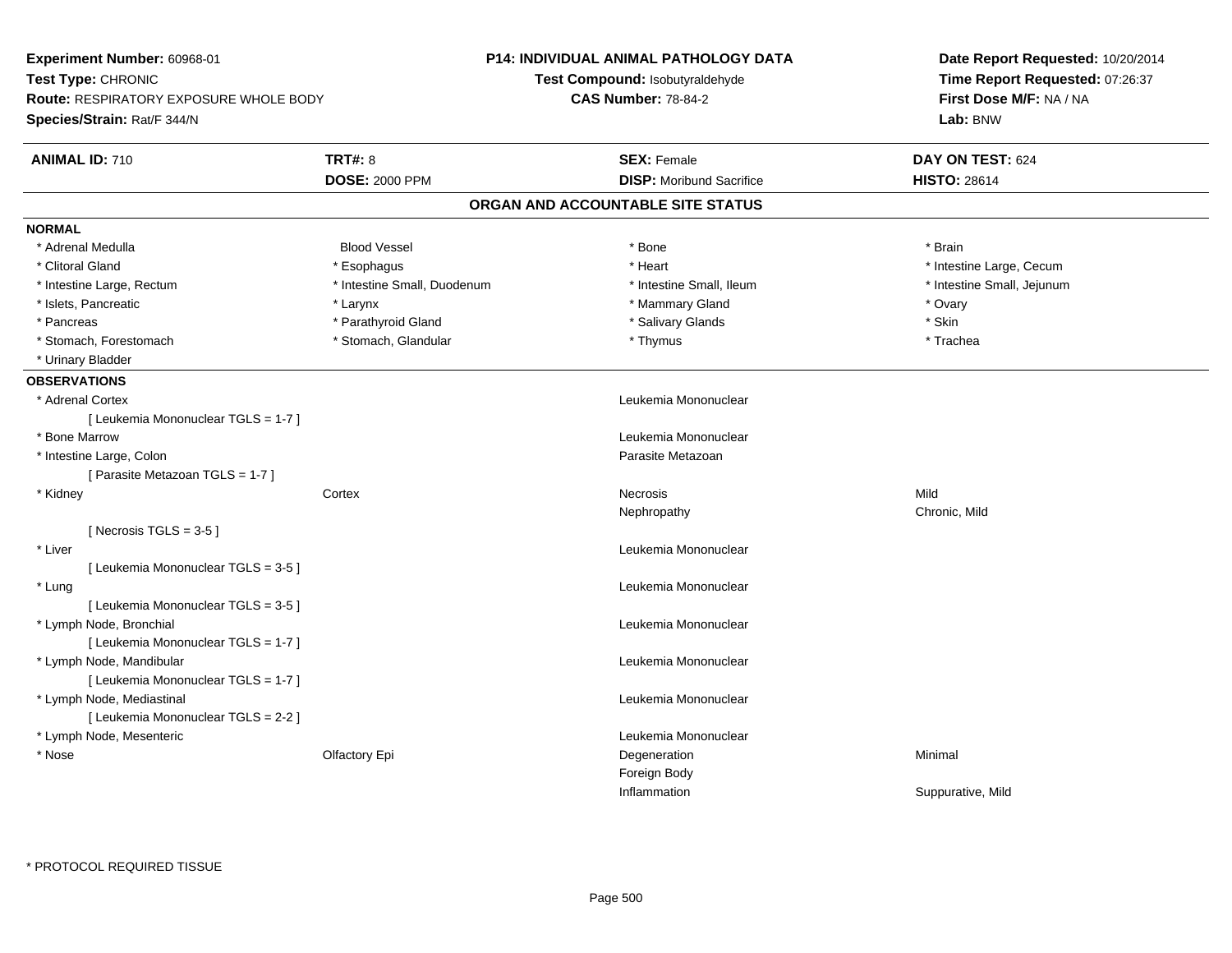| Experiment Number: 60968-01<br><b>Test Type: CHRONIC</b><br><b>Route: RESPIRATORY EXPOSURE WHOLE BODY</b><br>Species/Strain: Rat/F 344/N |                                         | P14: INDIVIDUAL ANIMAL PATHOLOGY DATA<br><b>Test Compound: Isobutyraldehyde</b><br><b>CAS Number: 78-84-2</b> | Date Report Requested: 10/20/2014<br>Time Report Requested: 07:26:37<br>First Dose M/F: NA / NA<br>Lab: BNW |
|------------------------------------------------------------------------------------------------------------------------------------------|-----------------------------------------|---------------------------------------------------------------------------------------------------------------|-------------------------------------------------------------------------------------------------------------|
| <b>ANIMAL ID: 710</b>                                                                                                                    | <b>TRT#: 8</b><br><b>DOSE: 2000 PPM</b> | <b>SEX: Female</b><br><b>DISP:</b> Moribund Sacrifice                                                         | DAY ON TEST: 624<br><b>HISTO: 28614</b>                                                                     |
|                                                                                                                                          |                                         | ORGAN AND ACCOUNTABLE SITE STATUS                                                                             |                                                                                                             |
|                                                                                                                                          | <b>Respirat Epith</b>                   | Metaplasia                                                                                                    | Squamous, Minimal                                                                                           |
| * Pituitary Gland                                                                                                                        | Pars Distalis                           | Adenoma                                                                                                       |                                                                                                             |
| * Spleen                                                                                                                                 |                                         | <b>Fibrosis</b>                                                                                               | Moderate                                                                                                    |
|                                                                                                                                          |                                         | Leukemia Mononuclear                                                                                          |                                                                                                             |
| [ Fibrosis TGLS = 5-12 ]                                                                                                                 |                                         |                                                                                                               |                                                                                                             |
| [ Leukemia Mononuclear TGLS = 4-11 ]                                                                                                     |                                         |                                                                                                               |                                                                                                             |
| * Thyroid Gland                                                                                                                          | C Cell                                  | Hyperplasia                                                                                                   | Mild                                                                                                        |
| * Uterus                                                                                                                                 |                                         | Polyp Stromal                                                                                                 |                                                                                                             |
| PRIMARY CAUSE OF DEATH                                                                                                                   | Leukemia Mononuclear<br>- Spleen        |                                                                                                               |                                                                                                             |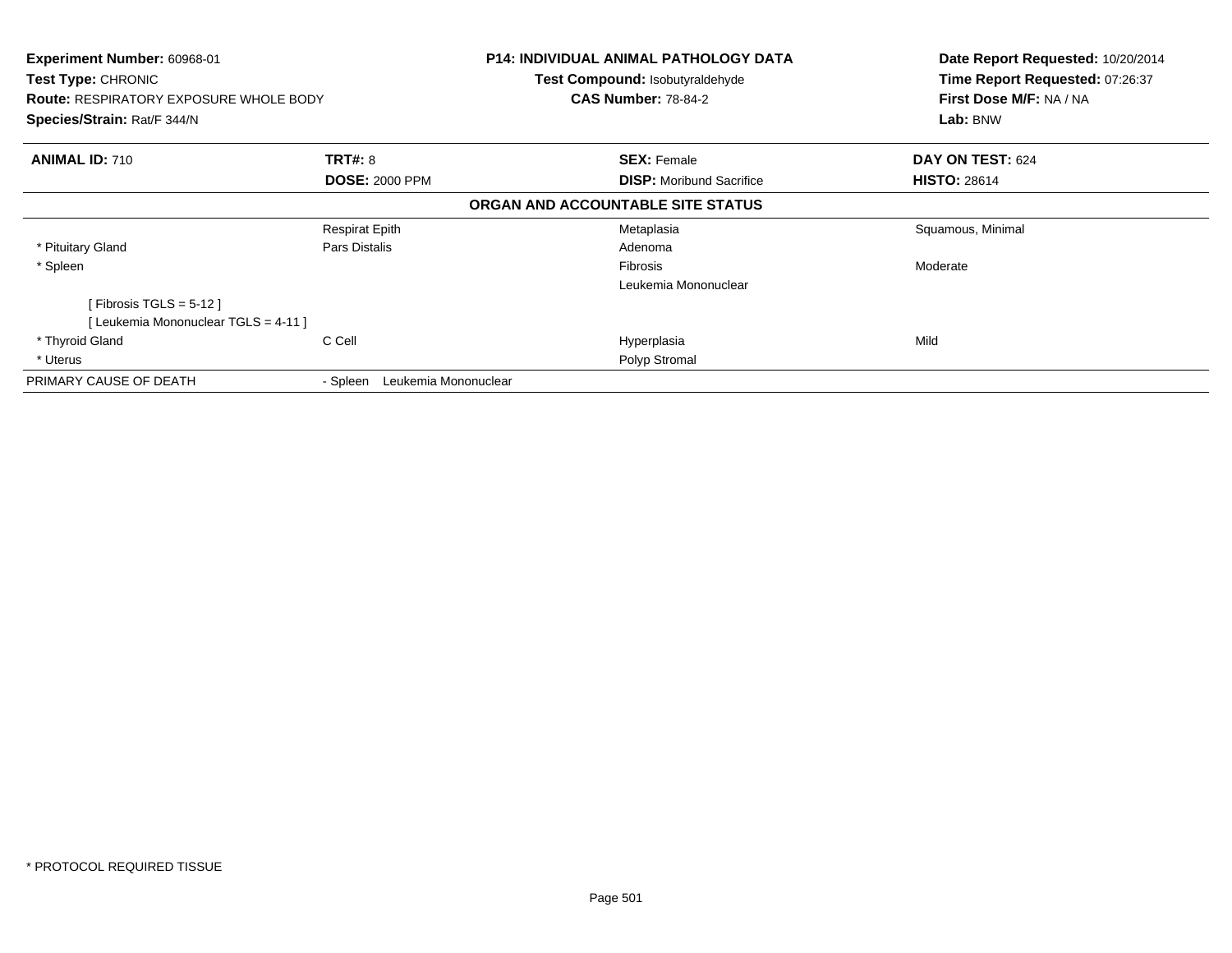| Experiment Number: 60968-01                   |                           | <b>P14: INDIVIDUAL ANIMAL PATHOLOGY DATA</b> | Date Report Requested: 10/20/2014<br>Time Report Requested: 07:26:37<br>First Dose M/F: NA / NA<br>Lab: BNW |
|-----------------------------------------------|---------------------------|----------------------------------------------|-------------------------------------------------------------------------------------------------------------|
| Test Type: CHRONIC                            |                           | Test Compound: Isobutyraldehyde              |                                                                                                             |
| <b>Route: RESPIRATORY EXPOSURE WHOLE BODY</b> |                           | <b>CAS Number: 78-84-2</b>                   |                                                                                                             |
| Species/Strain: Rat/F 344/N                   |                           |                                              |                                                                                                             |
| <b>ANIMAL ID: 711</b>                         | <b>TRT#: 8</b>            | <b>SEX: Female</b>                           | DAY ON TEST: 734                                                                                            |
|                                               | <b>DOSE: 2000 PPM</b>     | <b>DISP: Terminal Sacrifice</b>              | <b>HISTO: 28615</b>                                                                                         |
|                                               |                           | ORGAN AND ACCOUNTABLE SITE STATUS            |                                                                                                             |
| <b>NORMAL</b>                                 |                           |                                              |                                                                                                             |
| * Adrenal Cortex                              | * Adrenal Medulla         | <b>Blood Vessel</b>                          | * Bone                                                                                                      |
| * Bone Marrow                                 | * Brain                   | * Clitoral Gland                             | * Esophagus                                                                                                 |
| * Heart                                       | * Intestine Large, Cecum  | * Intestine Large, Colon                     | * Intestine Large, Rectum                                                                                   |
| * Intestine Small, Duodenum                   | * Intestine Small, Ileum  | * Intestine Small, Jejunum                   | * Islets, Pancreatic                                                                                        |
| * Larynx                                      | * Liver                   | * Lung                                       | * Lymph Node, Bronchial                                                                                     |
| * Lymph Node, Mandibular                      | * Lymph Node, Mediastinal | * Lymph Node, Mesenteric                     | * Mammary Gland                                                                                             |
| * Ovary                                       | * Pancreas                | * Parathyroid Gland                          | * Salivary Glands                                                                                           |
| * Skin                                        | * Spleen                  | * Stomach, Forestomach                       | * Stomach, Glandular                                                                                        |
| * Thymus                                      | * Thyroid Gland           | * Trachea                                    | * Urinary Bladder                                                                                           |
| <b>OBSERVATIONS</b>                           |                           |                                              |                                                                                                             |
| * Kidney                                      |                           | Nephropathy                                  | Chronic, Moderate                                                                                           |
| * Nose                                        | Olfactory Epi             | Degeneration                                 | Minimal                                                                                                     |
|                                               | <b>Respirat Epith</b>     | Metaplasia                                   | Squamous, Minimal                                                                                           |
| * Pituitary Gland                             | Pars Distalis             | Adenoma                                      |                                                                                                             |
| Adenoma TGLS = 1-8 l                          |                           |                                              |                                                                                                             |
| * Uterus                                      |                           | Polyp Stromal                                |                                                                                                             |
| Polyp Stromal TGLS = 2-11 ]                   |                           |                                              |                                                                                                             |
| PRIMARY CAUSE OF DEATH                        | $\blacksquare$            |                                              |                                                                                                             |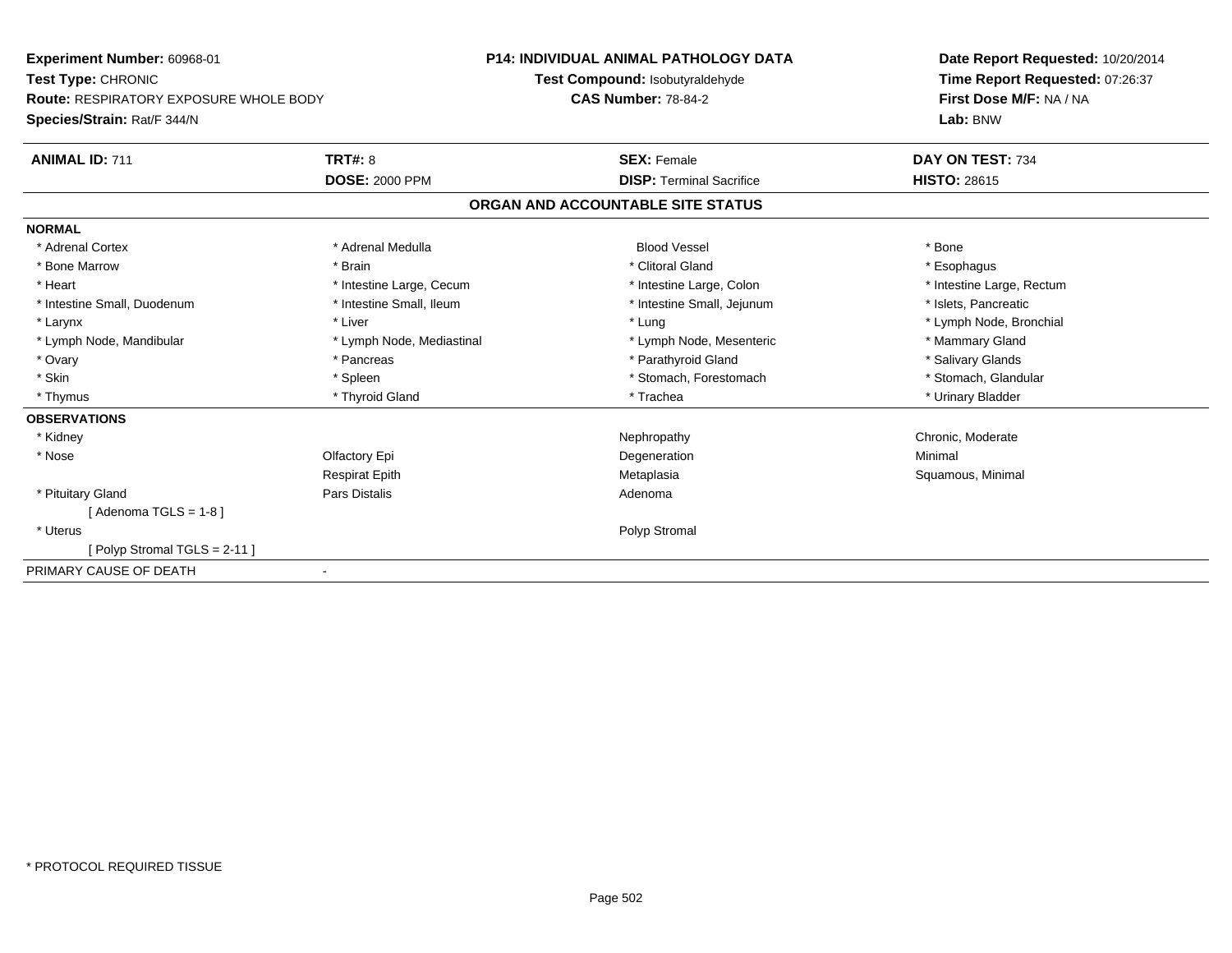| Experiment Number: 60968-01                |                                 | <b>P14: INDIVIDUAL ANIMAL PATHOLOGY DATA</b> | Date Report Requested: 10/20/2014 |
|--------------------------------------------|---------------------------------|----------------------------------------------|-----------------------------------|
| Test Type: CHRONIC                         | Test Compound: Isobutyraldehyde |                                              | Time Report Requested: 07:26:37   |
| Route: RESPIRATORY EXPOSURE WHOLE BODY     |                                 | <b>CAS Number: 78-84-2</b>                   | First Dose M/F: NA / NA           |
| Species/Strain: Rat/F 344/N                |                                 |                                              | Lab: BNW                          |
| <b>ANIMAL ID: 712</b>                      | <b>TRT#: 8</b>                  | <b>SEX: Female</b>                           | DAY ON TEST: 734                  |
|                                            | <b>DOSE: 2000 PPM</b>           | <b>DISP: Terminal Sacrifice</b>              | <b>HISTO: 28616</b>               |
|                                            |                                 | ORGAN AND ACCOUNTABLE SITE STATUS            |                                   |
| <b>NORMAL</b>                              |                                 |                                              |                                   |
| * Adrenal Cortex                           | * Adrenal Medulla               | <b>Blood Vessel</b>                          | * Bone                            |
| * Bone Marrow                              | * Clitoral Gland                | * Esophagus                                  | * Heart                           |
| * Intestine Large, Cecum                   | * Intestine Large, Colon        | * Intestine Large, Rectum                    | * Intestine Small, Duodenum       |
| * Intestine Small, Ileum                   | * Intestine Small, Jejunum      | * Islets, Pancreatic                         | * Larynx                          |
| * Lung                                     | * Lymph Node, Bronchial         | * Lymph Node, Mandibular                     | * Lymph Node, Mediastinal         |
| * Lymph Node, Mesenteric                   | * Mammary Gland                 | * Ovary                                      | * Pancreas                        |
| * Parathyroid Gland                        | * Salivary Glands               | * Spleen                                     | * Stomach, Forestomach            |
| * Stomach, Glandular                       | * Thymus                        | * Thyroid Gland                              | * Trachea                         |
| * Urinary Bladder                          | * Uterus                        |                                              |                                   |
| <b>OBSERVATIONS</b>                        |                                 |                                              |                                   |
| * Brain                                    |                                 | Astrocytoma Malignant                        |                                   |
| [Astrocytoma Malignant TGLS = 1-1+12]      |                                 |                                              |                                   |
| * Kidney                                   |                                 | Nephropathy                                  | Chronic, Mild                     |
| * Liver                                    |                                 | Hepatodiaphragmatic Nodule                   |                                   |
| [ Hepatodiaphragmatic Nodule TGLS = 5-15 ] |                                 |                                              |                                   |
| Mesentery                                  | Fat                             | Necrosis                                     | Moderate                          |
| [Necrosis TGLS = $2-13$ ]                  |                                 |                                              |                                   |
| * Nose                                     | Olfactory Epi                   | Degeneration                                 | Mild                              |
|                                            | <b>Respirat Epith</b>           | Metaplasia                                   | Squamous, Mild                    |
| * Pituitary Gland                          | Pars Distalis                   | Adenoma                                      |                                   |
| * Skin                                     | Epidermis                       | Cyst                                         | Marked                            |
|                                            |                                 | Inflammation                                 | Suppurative, Moderate             |
|                                            |                                 | Keratoacanthoma                              |                                   |
| [ $Cyst TGLS = 4-11$ ]                     |                                 |                                              |                                   |
| [Inflammation TGLS = $4-11$ ]              |                                 |                                              |                                   |
| [Keratoacanthoma TGLS = 3-14]              |                                 |                                              |                                   |
| PRIMARY CAUSE OF DEATH                     | $\sim$                          |                                              |                                   |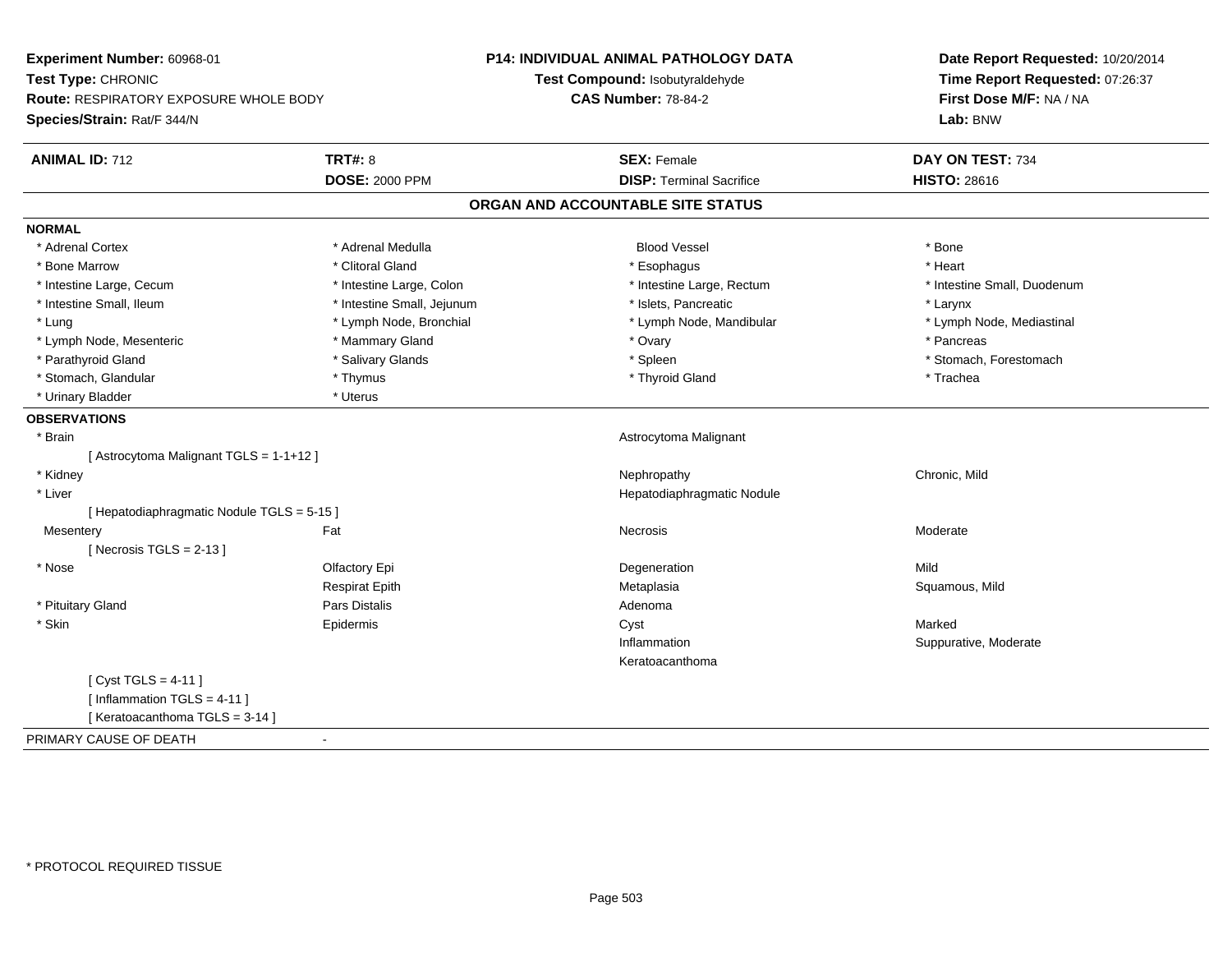| Experiment Number: 60968-01                   | <b>P14: INDIVIDUAL ANIMAL PATHOLOGY DATA</b> |                                   | Date Report Requested: 10/20/2014                          |
|-----------------------------------------------|----------------------------------------------|-----------------------------------|------------------------------------------------------------|
| Test Type: CHRONIC                            |                                              | Test Compound: Isobutyraldehyde   | Time Report Requested: 07:26:37<br>First Dose M/F: NA / NA |
| <b>Route: RESPIRATORY EXPOSURE WHOLE BODY</b> |                                              | <b>CAS Number: 78-84-2</b>        |                                                            |
| Species/Strain: Rat/F 344/N                   |                                              |                                   | Lab: BNW                                                   |
| <b>ANIMAL ID: 713</b>                         | <b>TRT#: 8</b>                               | <b>SEX: Female</b>                | DAY ON TEST: 734                                           |
|                                               | <b>DOSE: 2000 PPM</b>                        | <b>DISP: Terminal Sacrifice</b>   | <b>HISTO: 28617</b>                                        |
|                                               |                                              | ORGAN AND ACCOUNTABLE SITE STATUS |                                                            |
| <b>NORMAL</b>                                 |                                              |                                   |                                                            |
| * Adrenal Cortex                              | * Adrenal Medulla                            | <b>Blood Vessel</b>               | * Bone                                                     |
| * Bone Marrow                                 | * Brain                                      | * Clitoral Gland                  | * Esophagus                                                |
| * Heart                                       | * Intestine Large, Cecum                     | * Intestine Large, Colon          | * Intestine Small, Duodenum                                |
| * Intestine Small, Ileum                      | * Intestine Small, Jejunum                   | * Islets, Pancreatic              | * Lymph Node, Bronchial                                    |
| * Lymph Node, Mandibular                      | * Lymph Node, Mediastinal                    | * Lymph Node, Mesenteric          | * Ovary                                                    |
| * Pancreas                                    | * Parathyroid Gland                          | * Salivary Glands                 | * Skin                                                     |
| * Spleen                                      | * Stomach, Forestomach                       | * Stomach, Glandular              | * Thymus                                                   |
| * Trachea                                     | * Urinary Bladder                            | * Uterus                          |                                                            |
| <b>OBSERVATIONS</b>                           |                                              |                                   |                                                            |
| * Intestine Large, Rectum                     |                                              | Parasite Metazoan                 |                                                            |
| * Kidney                                      |                                              | Nephropathy                       | Chronic, Minimal                                           |
| * Larynx                                      | Epithelium                                   | Metaplasia                        | Squamous, Minimal                                          |
| * Liver                                       |                                              | Vacuolization Cytoplasmic         | Mild                                                       |
| * Lung                                        | Alveolar Epith                               | Hyperplasia                       | Mild                                                       |
|                                               | Alveolar Epith                               | <b>Infiltration Cellular</b>      | Histiocyte, Mild                                           |
| [Hyperplasia TGLS = 3-3a]                     |                                              |                                   |                                                            |
| [ Infiltration Cellular TGLS = 3-3a ]         |                                              |                                   |                                                            |
| * Mammary Gland                               |                                              | Fibroadenoma                      |                                                            |
| [Fibroadenoma TGLS = 2-11]                    |                                              |                                   |                                                            |
| * Nose                                        | Olfactory Epi                                | Degeneration                      | Minimal                                                    |
|                                               | <b>Respirat Epith</b>                        | Metaplasia                        | Squamous, Minimal                                          |
| * Pituitary Gland                             | Pars Distalis                                | Adenoma                           |                                                            |
| [Adenoma TGLS = $1-8$ ]                       |                                              |                                   |                                                            |
| * Thyroid Gland                               | C Cell                                       | Hyperplasia                       | Mild                                                       |
| PRIMARY CAUSE OF DEATH                        |                                              |                                   |                                                            |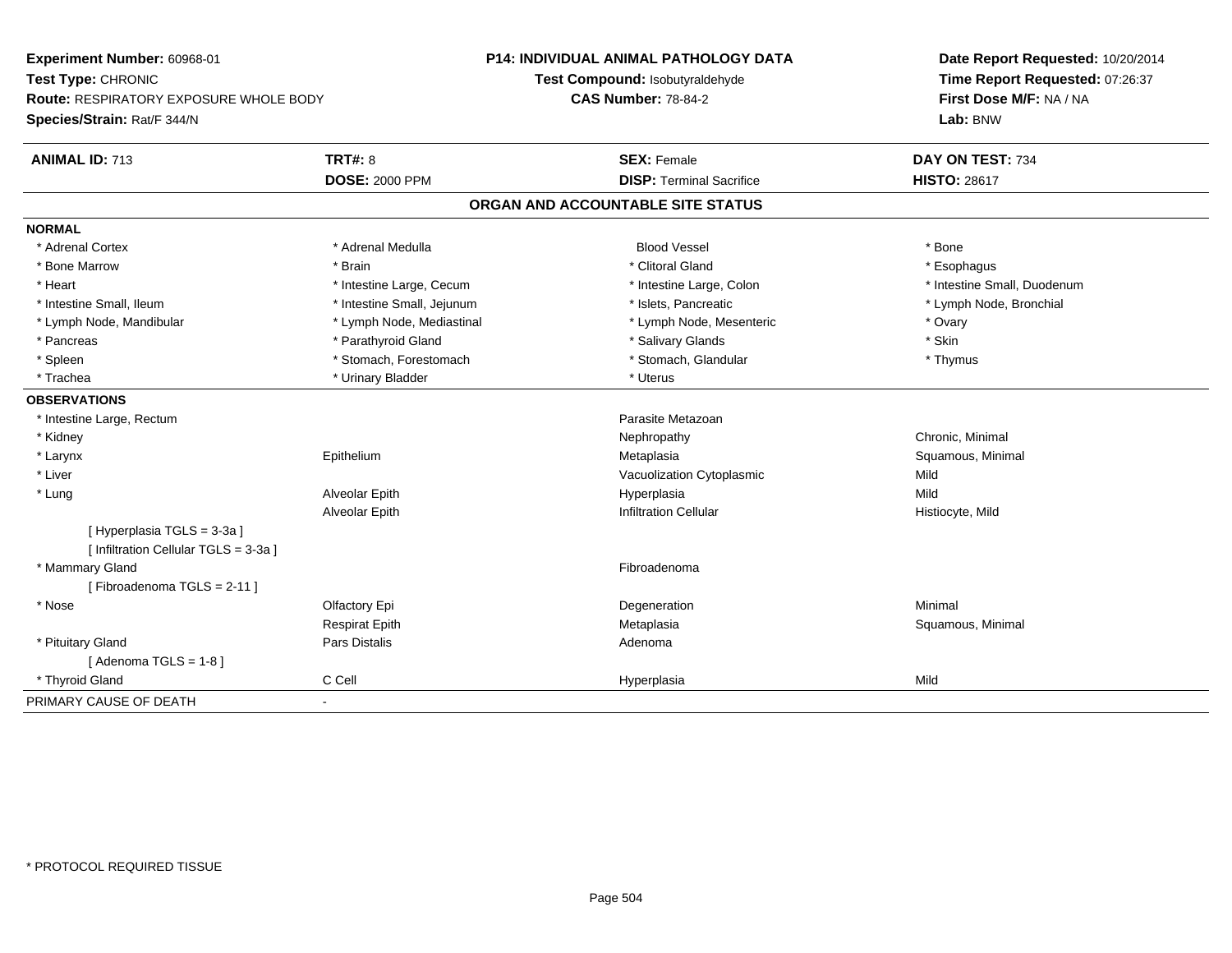**Experiment Number:** 60968-01**Test Type:** CHRONIC **Route:** RESPIRATORY EXPOSURE WHOLE BODY**Species/Strain:** Rat/F 344/N**P14: INDIVIDUAL ANIMAL PATHOLOGY DATATest Compound:** Isobutyraldehyde**CAS Number:** 78-84-2**Date Report Requested:** 10/20/2014**Time Report Requested:** 07:26:37**First Dose M/F:** NA / NA**Lab:** BNW**ANIMAL ID:** 714**TRT#:** 8 **SEX:** Female **DAY ON TEST:** 734 **DOSE:** 2000 PPM**DISP:** Terminal Sacrifice **HISTO:** 28618 **ORGAN AND ACCOUNTABLE SITE STATUSNORMAL**\* Adrenal Cortex \* Adrenal Cortex \* Adrenal Medulla Blood Vessel \* Bone\* Esophagus \* Bone Marrow \* \* Android \* Brain \* Brain \* Clitoral Gland \* Clitoral Gland \* Esophagus \* Esophagus \* Esophagus \* Heart Thestine Large, Cecum Thestine Large, Cecum Assessment Carge, Colon Thestine Large, Rectum \* Intestine Large, Rectum \* Intestine Large, Rectum \* Intestine Small, Duodenum \* Intestine Small, Ileum \* Intestine Small, Intestine Small, Jejunum \* Islets, Pancreatic \* Larynx \* Lung \* Lymph Node, Bronchial \* Lymph Node, Mandibular \* Lymph Node, Mediastinal \* Noter \* Lymph Node, Mesenteric \* Mammary Gland \* Mammary Gland \* Ovary \* Ovary \* Skin \* Pancreas \* Pancreas \* Pancreas \* Pancreas \* Pancreas \* Salivary Glands \* Salivary Glands \* Salivary Glands \* \* Trachea \* Stomach, Forestomach \* Thymus \* Stomach, Glandular \* Thymus \* Thymus \* Thymus \* Thymus \* Thymus \* Thymus \* Thymus \* Thymus \* Thymus \* Thymus \* Thymus \* Thymus \* Thymus \* Thymus \* Thymus \* Thymus \* Thymus \* Thymus \* Thymu \* Urinary Bladder \* Uterus **OBSERVATIONS** \* Kidneyy the controller of the controller of the controller of the controller of the controller of the chronic, Mild \* Liver Hepatodiaphragmatic NoduleLeukemia MononuclearVacuolization Cytoplasmicc Mild [ Hepatodiaphragmatic Nodule TGLS = 2-11 ] \* Nosee and the Colombia Colombia Degeneration and the Colombia Degeneration and the Colombia Minimal Minimal of the Minimal State of the Colombia Degeneration and the Minimal of the Colombia Degeneration of the Colombia Degener Respirat EpithMetaplasia **Squamous, Minimal**  Oral Mucosa Pharyngeal Hyperplasia Marked Note: oral mucosa on xs3 of nose \* Pituitary Glandd and the contract of Pars Distalis and the contract of Adenoma and Adenoma and the Adenoma and the Adenoma and  $\lambda$ Cyst Moderate $[$  Adenoma TGLS = 1-8  $]$  $[$  Cyst TGLS = 1-8  $]$  \* Spleen Leukemia Mononuclear [ Leukemia Mononuclear TGLS = 3-4 ] \* Thyroid Gland C Cell Hyperplasia Minimal PRIMARY CAUSE OF DEATH-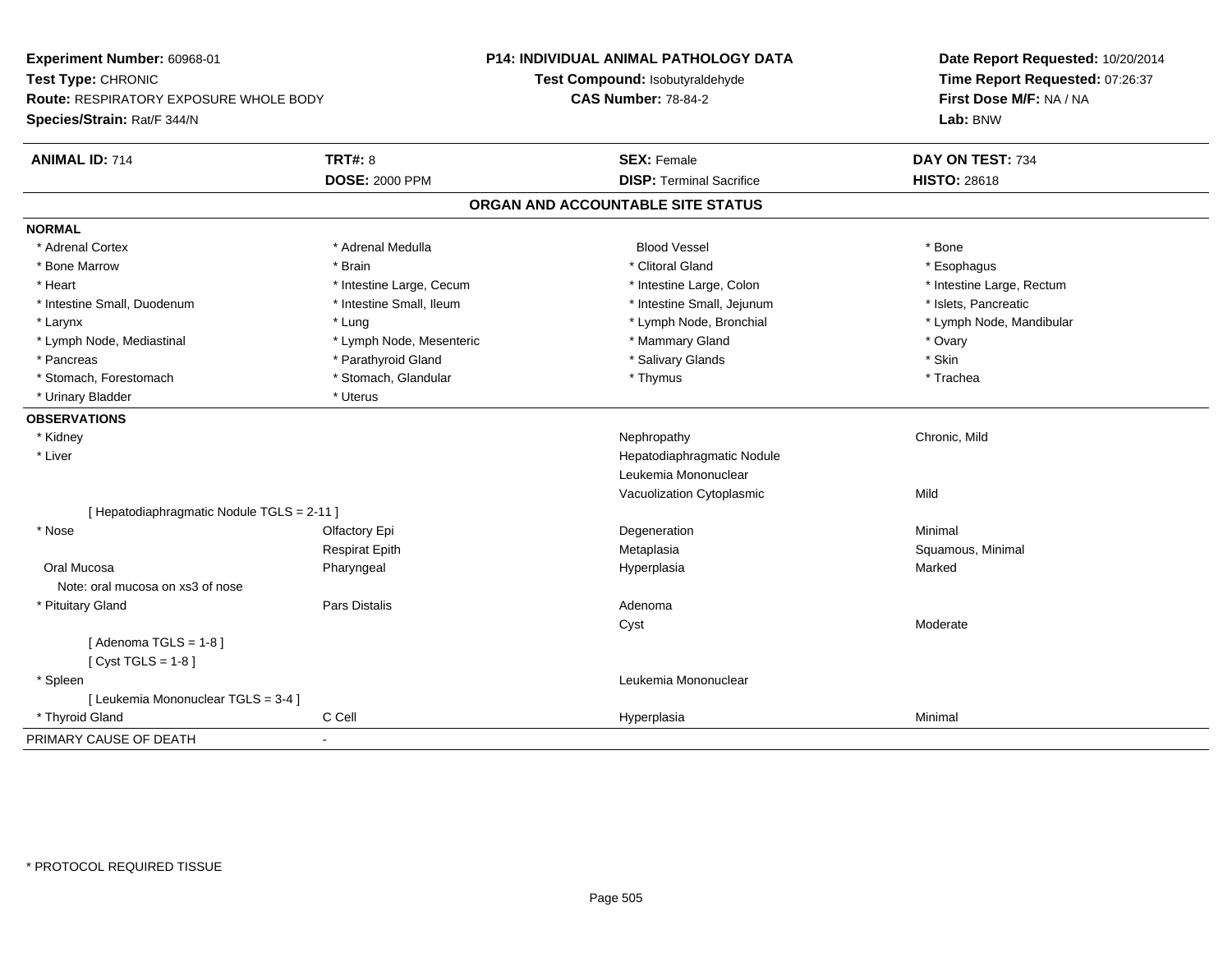| Experiment Number: 60968-01<br>Test Type: CHRONIC<br><b>Route: RESPIRATORY EXPOSURE WHOLE BODY</b> |                          | <b>P14: INDIVIDUAL ANIMAL PATHOLOGY DATA</b><br>Test Compound: Isobutyraldehyde | Date Report Requested: 10/20/2014<br>Time Report Requested: 07:26:37 |
|----------------------------------------------------------------------------------------------------|--------------------------|---------------------------------------------------------------------------------|----------------------------------------------------------------------|
|                                                                                                    |                          | <b>CAS Number: 78-84-2</b>                                                      | First Dose M/F: NA / NA                                              |
| Species/Strain: Rat/F 344/N                                                                        |                          |                                                                                 | Lab: BNW                                                             |
| <b>ANIMAL ID: 715</b>                                                                              | <b>TRT#: 8</b>           | <b>SEX: Female</b>                                                              | DAY ON TEST: 549                                                     |
|                                                                                                    | <b>DOSE: 2000 PPM</b>    | <b>DISP: Natural Death</b>                                                      | <b>HISTO: 28619</b>                                                  |
|                                                                                                    |                          | ORGAN AND ACCOUNTABLE SITE STATUS                                               |                                                                      |
| <b>NORMAL</b>                                                                                      |                          |                                                                                 |                                                                      |
| * Adrenal Cortex                                                                                   | * Adrenal Medulla        | <b>Blood Vessel</b>                                                             | * Bone                                                               |
| * Bone Marrow                                                                                      | * Brain                  | * Clitoral Gland                                                                | * Esophagus                                                          |
| * Heart                                                                                            | * Islets, Pancreatic     | * Kidney                                                                        | * Liver                                                              |
| * Lung                                                                                             | * Lymph Node, Bronchial  | * Lymph Node, Mandibular                                                        | * Lymph Node, Mediastinal                                            |
| * Lymph Node, Mesenteric                                                                           | * Mammary Gland          | * Ovary                                                                         | * Pancreas                                                           |
| * Parathyroid Gland                                                                                | * Salivary Glands        | * Skin                                                                          | * Spleen                                                             |
| * Stomach, Forestomach                                                                             | * Stomach, Glandular     | * Thymus                                                                        | * Thyroid Gland                                                      |
| * Trachea                                                                                          | * Urinary Bladder        |                                                                                 |                                                                      |
| <b>AUTO PRECLUDES DIAG.</b>                                                                        |                          |                                                                                 |                                                                      |
| * Intestine Large, Cecum                                                                           | * Intestine Large, Colon | * Intestine Small, Duodenum                                                     | * Intestine Small, Ileum                                             |
| * Intestine Small, Jejunum                                                                         |                          |                                                                                 |                                                                      |
| <b>OBSERVATIONS</b>                                                                                |                          |                                                                                 |                                                                      |
| * Intestine Large, Rectum                                                                          |                          | Parasite Metazoan                                                               |                                                                      |
| * Larynx                                                                                           | Glands                   | Inflammation                                                                    | Suppurative, Minimal                                                 |
|                                                                                                    | Epiglottis               | Metaplasia                                                                      | Squamous, Minimal                                                    |
| * Nose                                                                                             | <b>Respirat Epith</b>    | Metaplasia                                                                      | Squamous, Minimal                                                    |
| * Pituitary Gland                                                                                  | <b>Pars Distalis</b>     | Hyperplasia                                                                     | Mild                                                                 |
| [Hyperplasia TGLS = 1-8]                                                                           |                          |                                                                                 |                                                                      |
| * Uterus                                                                                           |                          | Polyp Stromal                                                                   |                                                                      |
| [Polyp Stromal TGLS = $2-11+12$ ]                                                                  |                          |                                                                                 |                                                                      |
| PRIMARY CAUSE OF DEATH                                                                             | - Uterus Polyp Stromal   |                                                                                 |                                                                      |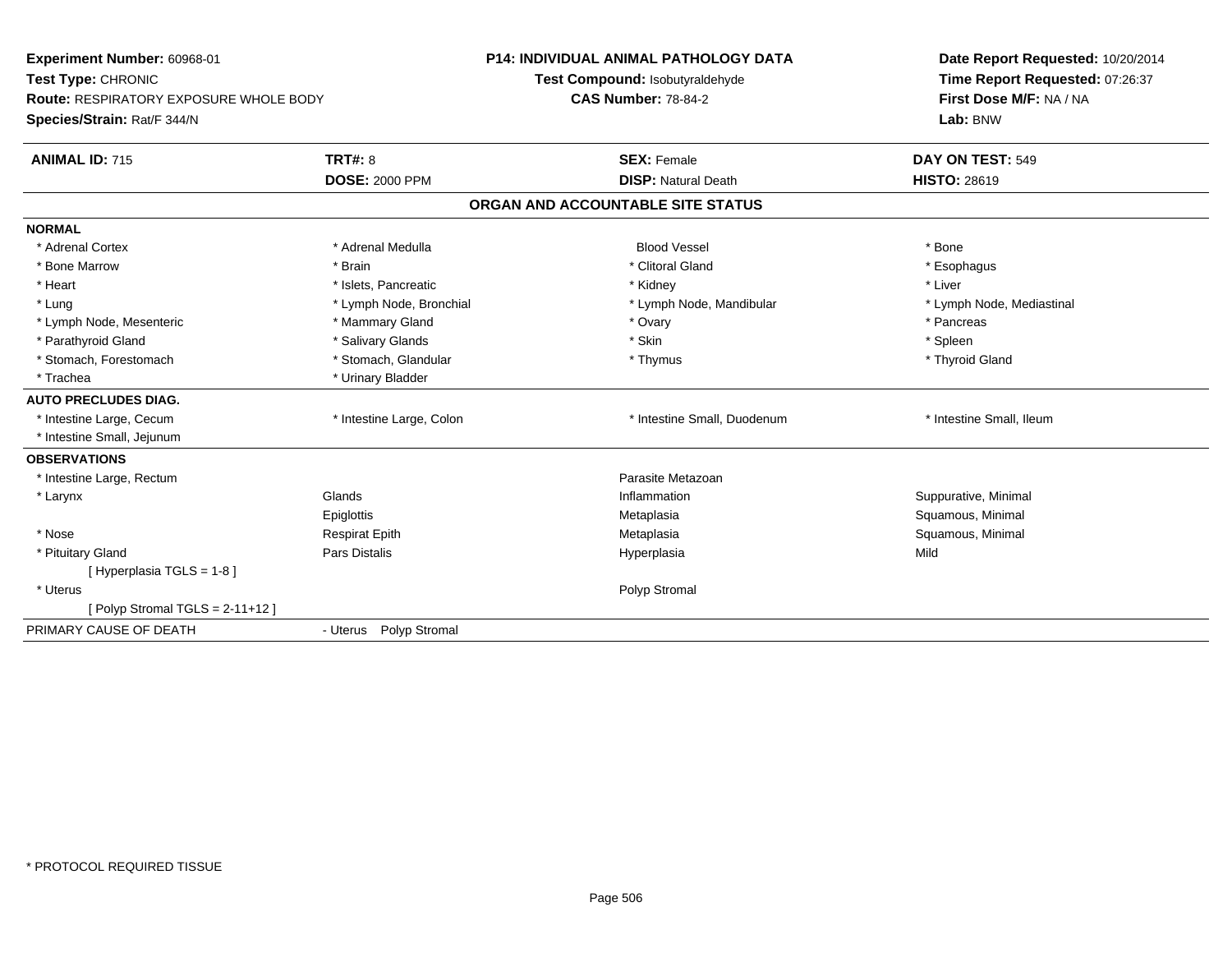**Experiment Number:** 60968-01**Test Type:** CHRONIC **Route:** RESPIRATORY EXPOSURE WHOLE BODY**Species/Strain:** Rat/F 344/N**P14: INDIVIDUAL ANIMAL PATHOLOGY DATATest Compound:** Isobutyraldehyde**CAS Number:** 78-84-2**Date Report Requested:** 10/20/2014**Time Report Requested:** 07:26:37**First Dose M/F:** NA / NA**Lab:** BNW**ANIMAL ID:** 716**6 DAY ON TEST:** 735 **DOSE:** 2000 PPM**DISP:** Terminal Sacrifice **HISTO:** 28620 **ORGAN AND ACCOUNTABLE SITE STATUSNORMAL**\* Adrenal Cortex \* Adrenal Cortex \* Adrenal Medulla Blood Vessel \* Bone\* Heart \* Bone Marrow \* Brain \* Esophagus \* Heart \* Intestine Large, Cecum \* Intestine Large, Colon \* Intestine Large, Rectum \* Intestine Small, Duodenum\* Intestine Small, Ileum \* https://www.fatheratic \* Lung \* Intestine Small, Jejunum \* Islets, Pancreatic \* Management \* Lung \* Lymph Node, Mesenteric \* Lymph Node, Bronchial \* Lymph Node, Mandibular \* Lymph Node, Mediastinal \* Lymph Node, Mediastinal \* Mammary Gland \* \* Andrew \* Ovary \* Andrew \* Ovary \* Pancreas \* Pancreas \* \* Pancreas \* \* Pancreas \* \* Pancreas \* \* Pancreas \* \* Pancreas \* \* Pancreas \* \* Pancreas \* \* Pancreas \* \* Pancreas \* \* Pancreas \* \* Pancreas \* \* P \* Salivary Glands \* The stomach \* Skin \* Spleen \* Spleen \* Stomach, Forestomach \* Stomach, Forestomach \* Stomach, Forestomach \* Stomach, Glandular \* Thymus \* Thymus \* Thymus \* Thyroid Gland \* Thyroid Gland \* Thachea \* Urinary Bladder \* Uterus **OBSERVATIONS** \* Clitoral Glandd inflammation in the suppurative, Minimal of the Suppurative, Minimal of the Suppurative, Minimal of the Suppurative, Minimal of the Suppurative, Minimal of the Suppurative, Minimal of the Suppurative,  $\alpha$ [ Inflammation TGLS = 2-12 ] \* Kidneyy the controller of the controller of the controller of the controller of the controller of the controller of the controller of the controller of the controller of the controller of the controller of the controller of the \* Larynxx and the set of the Glands of the Glands of the set of the set of the set of the set of the set of the set of the set of the set of the set of the set of the set of the set of the set of the set of the set of the set of t Inflammation **Suppurative, Minimal Epiglottis**  Metaplasia Squamous, Minimal EpitheliumMetaplasia **Squamous, Minimal**  \* Liver Clear Cell Focus Multiple[ Clear Cell Focus TGLS = 3,4,5-4+11 ] \* Nosee and the Colombia Colombia Degeneration and the Colombia Degeneration and the Colombia Minimal Minimal of the Minimal State of the Colombia Degeneration and the Minimal of the Colombia Degeneration of the Colombia Degener Foreign Body Inflammation Suppurative, Minimal Respirat EpithMetaplasia **Squamous, Minimal**  \* Pituitary Glandd and the control of the control of the control of the control of the control of the control of the control of the control of the control of the control of the control of the control of the control of the control of the co Pars Distalis Hyperplasiaa Moderate  $[$  Cyst TGLS = 1-8  $]$ [ Hyperplasia TGLS = 1-8 ]PRIMARY CAUSE OF DEATH-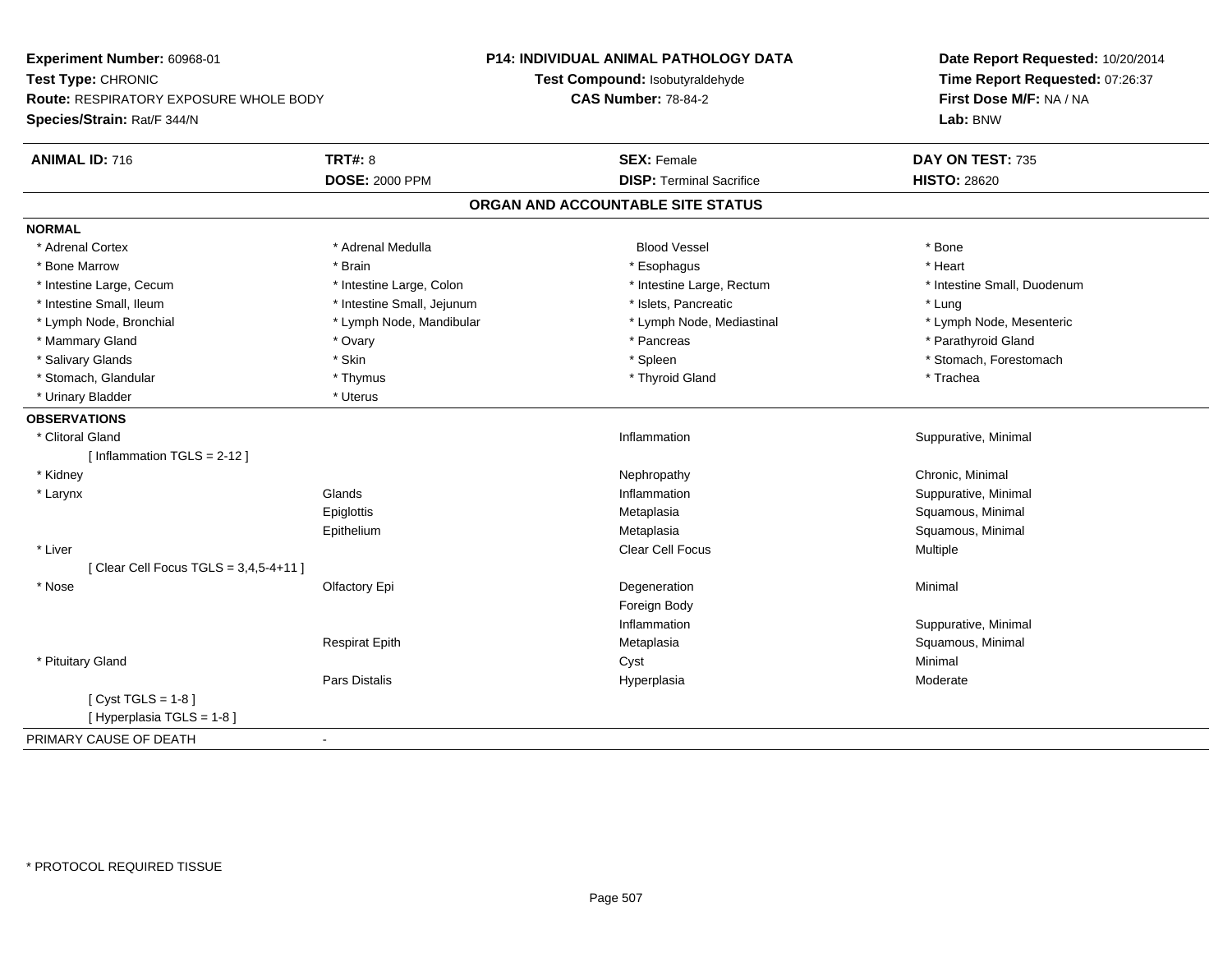| Experiment Number: 60968-01<br>Test Type: CHRONIC<br>Route: RESPIRATORY EXPOSURE WHOLE BODY<br>Species/Strain: Rat/F 344/N |                                  | <b>P14: INDIVIDUAL ANIMAL PATHOLOGY DATA</b><br>Test Compound: Isobutyraldehyde<br><b>CAS Number: 78-84-2</b> | Date Report Requested: 10/20/2014<br>Time Report Requested: 07:26:37<br>First Dose M/F: NA / NA<br>Lab: BNW |
|----------------------------------------------------------------------------------------------------------------------------|----------------------------------|---------------------------------------------------------------------------------------------------------------|-------------------------------------------------------------------------------------------------------------|
| <b>ANIMAL ID: 717</b>                                                                                                      | <b>TRT#: 8</b>                   | <b>SEX: Female</b>                                                                                            | DAY ON TEST: 646                                                                                            |
|                                                                                                                            | <b>DOSE: 2000 PPM</b>            | <b>DISP: Natural Death</b>                                                                                    | <b>HISTO: 28621</b>                                                                                         |
|                                                                                                                            |                                  | ORGAN AND ACCOUNTABLE SITE STATUS                                                                             |                                                                                                             |
| <b>NORMAL</b>                                                                                                              |                                  |                                                                                                               |                                                                                                             |
| * Adrenal Cortex                                                                                                           | <b>Blood Vessel</b>              | * Bone                                                                                                        | * Bone Marrow                                                                                               |
| * Clitoral Gland                                                                                                           | * Esophagus                      | * Heart                                                                                                       | * Islets, Pancreatic                                                                                        |
| * Kidney                                                                                                                   | * Larynx                         | * Mammary Gland                                                                                               | * Ovary                                                                                                     |
| * Pancreas                                                                                                                 | * Parathyroid Gland              | * Salivary Glands                                                                                             | * Skin                                                                                                      |
| * Stomach, Forestomach                                                                                                     | * Stomach, Glandular             | * Thymus                                                                                                      | * Thyroid Gland                                                                                             |
| * Trachea                                                                                                                  | * Urinary Bladder                | * Uterus                                                                                                      |                                                                                                             |
| <b>AUTO PRECLUDES DIAG.</b>                                                                                                |                                  |                                                                                                               |                                                                                                             |
| * Intestine Large, Cecum                                                                                                   | * Intestine Large, Rectum        | * Intestine Small, Duodenum                                                                                   | * Intestine Small, Ileum                                                                                    |
| * Intestine Small, Jejunum                                                                                                 |                                  |                                                                                                               |                                                                                                             |
| <b>OBSERVATIONS</b>                                                                                                        |                                  |                                                                                                               |                                                                                                             |
| * Adrenal Medulla                                                                                                          |                                  | Leukemia Mononuclear                                                                                          |                                                                                                             |
| * Brain                                                                                                                    |                                  | Hemorrhage                                                                                                    | Mild                                                                                                        |
| * Intestine Large, Colon                                                                                                   |                                  | Parasite Metazoan                                                                                             |                                                                                                             |
| * Liver                                                                                                                    |                                  | Leukemia Mononuclear                                                                                          |                                                                                                             |
| [ Leukemia Mononuclear TGLS = 2-12+15 ]                                                                                    |                                  |                                                                                                               |                                                                                                             |
| * Lung                                                                                                                     |                                  | Alveolar/Bronchiolar Adenoma                                                                                  |                                                                                                             |
|                                                                                                                            |                                  | Leukemia Mononuclear                                                                                          |                                                                                                             |
| [ Alveolar/Bronchiolar Adenoma TGLS = 3-11 ]                                                                               |                                  |                                                                                                               |                                                                                                             |
| [ Leukemia Mononuclear TGLS = 2-12+15 ]                                                                                    |                                  |                                                                                                               |                                                                                                             |
| * Lymph Node, Bronchial                                                                                                    |                                  | Leukemia Mononuclear                                                                                          |                                                                                                             |
| * Lymph Node, Mandibular                                                                                                   |                                  | Leukemia Mononuclear                                                                                          |                                                                                                             |
| * Lymph Node, Mediastinal                                                                                                  |                                  | Leukemia Mononuclear                                                                                          |                                                                                                             |
| * Lymph Node, Mesenteric                                                                                                   |                                  | Leukemia Mononuclear                                                                                          |                                                                                                             |
| * Nose                                                                                                                     | Olfactory Epi                    | Degeneration                                                                                                  | Mild                                                                                                        |
|                                                                                                                            | <b>Respirat Epith</b>            | Metaplasia                                                                                                    | Squamous, Minimal                                                                                           |
| * Pituitary Gland                                                                                                          |                                  | Cyst                                                                                                          | Mild                                                                                                        |
| * Spleen                                                                                                                   |                                  | Leukemia Mononuclear                                                                                          |                                                                                                             |
| [ Leukemia Mononuclear TGLS = 1,4-13+14 ]                                                                                  |                                  |                                                                                                               |                                                                                                             |
| PRIMARY CAUSE OF DEATH                                                                                                     | Leukemia Mononuclear<br>- Spleen |                                                                                                               |                                                                                                             |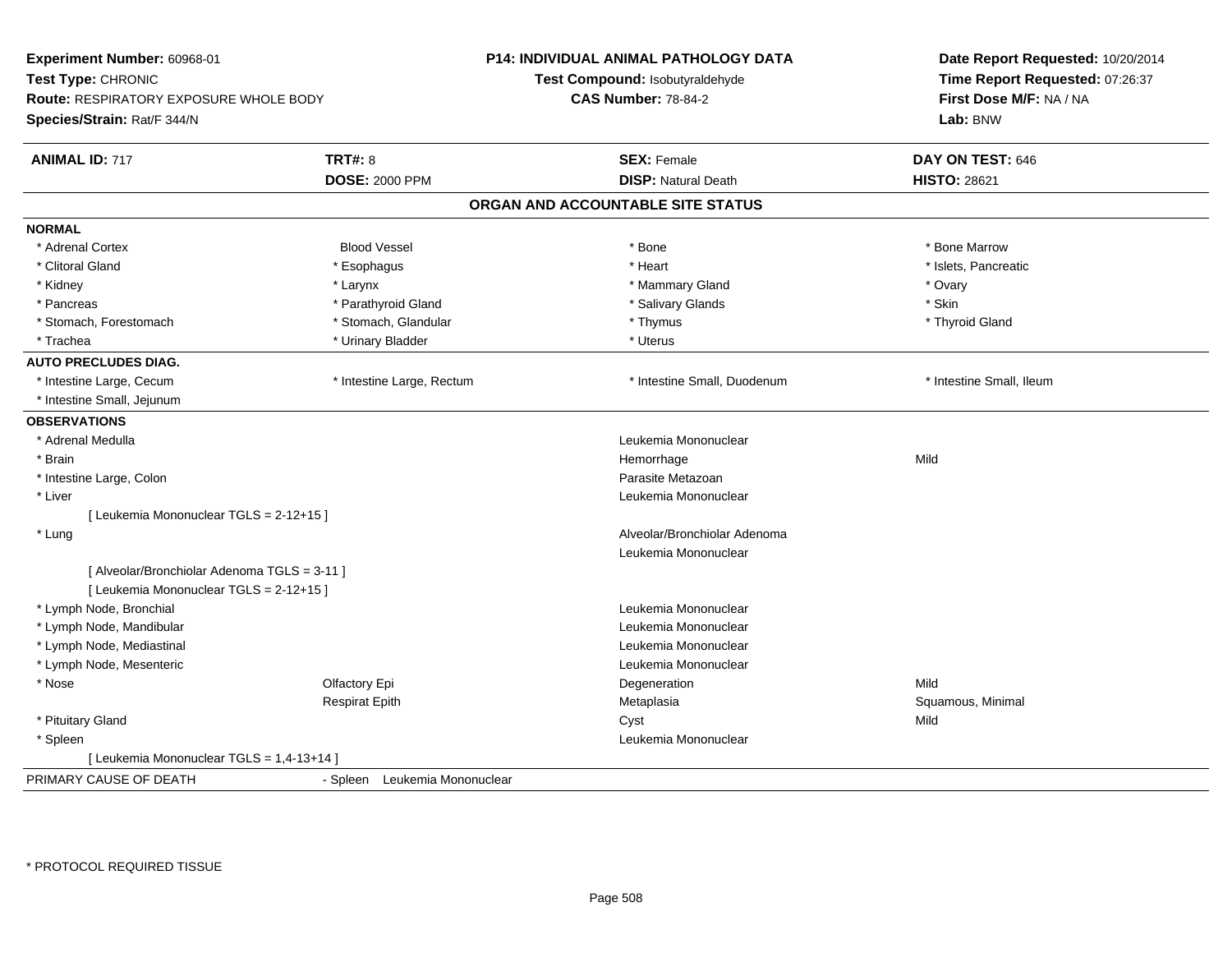**Experiment Number:** 60968-01**Test Type:** CHRONIC **Route:** RESPIRATORY EXPOSURE WHOLE BODY**Species/Strain:** Rat/F 344/N**P14: INDIVIDUAL ANIMAL PATHOLOGY DATATest Compound:** Isobutyraldehyde**CAS Number:** 78-84-2**Date Report Requested:** 10/20/2014**Time Report Requested:** 07:26:37**First Dose M/F:** NA / NA**Lab:** BNW**ANIMAL ID:** 718**EX:** Female **DAY ON TEST:** 734 **DOSE:** 2000 PPM**DISP:** Terminal Sacrifice **HISTO:** 28622 **ORGAN AND ACCOUNTABLE SITE STATUSNORMAL**\* Adrenal Cortex \* Adrenal Cortex \* Adrenal Medulla Blood Vessel \* Bone\* Esophagus \* Bone Marrow \* \* Android \* Brain \* Brain \* Clitoral Gland \* Clitoral Gland \* Esophagus \* Esophagus \* Esophagus \* Heart Thestine Large, Cecum Thestine Large, Cecum Assessment Carge, Colon Thestine Large, Rectum \* Intestine Large, Rectum \* Intestine Large, Rectum \* Intestine Small, Duodenum \* Intestine Small, Ileum \* Intestine Small, Intestine Small, Jejunum \* Islets, Pancreatic \* Lymph Node, Mediastinal \* Liver \* Lymph Node, Bronchial \* Lymph Node, Mandibular \* Lymph Node, Mandibular \* Lymph Node, Mesenteric \* Ovary \* Pancreas \* Parathyroid Gland\* Stomach. Glandular \* Salivary Glands \* Spleen \* Spleen \* Spleen \* Stomach, Forestomach \* Stomach, Forestomach \* Thymus \* Thyroid Gland \* Trachea \* Urinary Bladder \* \* Uterus**OBSERVATIONS** \* Kidneyy the controller of the controller of the controller of the controller of the controller of the controller of the controller of the controller of the controller of the controller of the controller of the controller of the \* Larynx**x** and the contract of the contract of the contract of the contract of the contract of the contract of the contract of the contract of the contract of the contract of the contract of the contract of the contract of the co Inflammation **Suppurative, Moderate Epiglottis**  Metaplasia Squamous, Mild Epithelium Metaplasia Squamous, Moderate \* Lung Alveolar Epith Infiltration Cellular Histiocyte, Minimal \* Mammary Glandd<sub>d</sub> Carcinoma Fibroadenoma $[$  Carcinoma TGLS = 1-11+14  $]$ [ Fibroadenoma TGLS = 4-13 ] \* Nosee and the Colombia Colombia Degeneration and the Colombia Degeneration and the Colombia Minimal Minimal of the Minimal State of the Colombia Degeneration and the Minimal of the Colombia Degeneration of the Colombia Degener Respirat EpithMetaplasia **Squamous, Minimal**  \* Pituitary Glandd and the control of the control of the control of the control of the control of the control of the control of the control of the control of the control of the control of the control of the control of the control of the co Pars Distalis Hyperplasiaa Mild  $[$  Cyst TGLS = 3-8  $]$  \* Skinn and the second of the Sebaceous Glass of the Sebaceous Glass of the Sebaceous Glass of the Adenoma [ Adenoma TGLS = 2-12 ]PRIMARY CAUSE OF DEATH-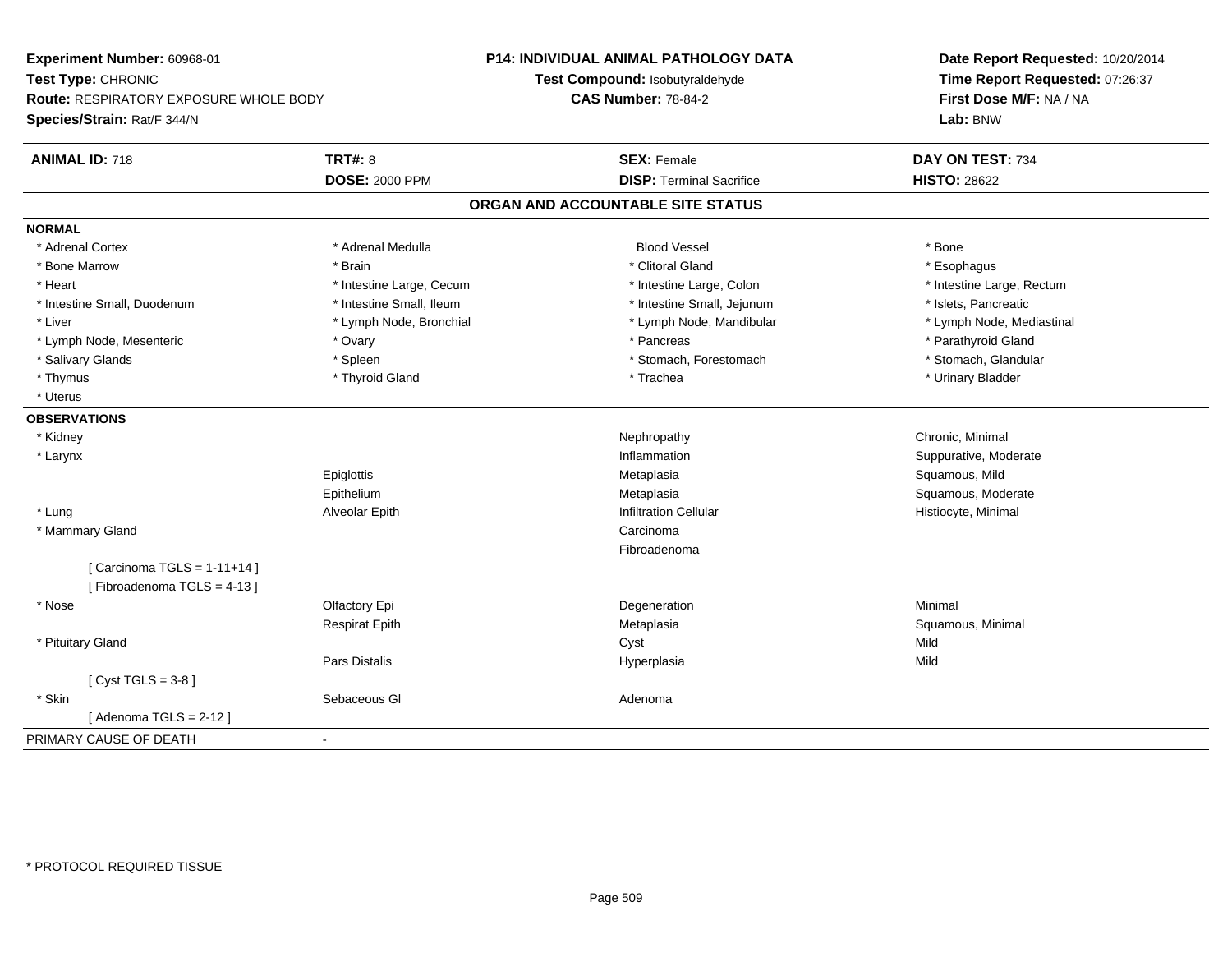| Experiment Number: 60968-01               |                            | P14: INDIVIDUAL ANIMAL PATHOLOGY DATA | Date Report Requested: 10/20/2014<br>Time Report Requested: 07:26:37 |  |
|-------------------------------------------|----------------------------|---------------------------------------|----------------------------------------------------------------------|--|
| Test Type: CHRONIC                        |                            | Test Compound: Isobutyraldehyde       |                                                                      |  |
| Route: RESPIRATORY EXPOSURE WHOLE BODY    |                            | <b>CAS Number: 78-84-2</b>            | First Dose M/F: NA / NA                                              |  |
| Species/Strain: Rat/F 344/N               |                            |                                       | Lab: BNW                                                             |  |
| <b>ANIMAL ID: 719</b>                     | <b>TRT#: 8</b>             | <b>SEX: Female</b>                    | DAY ON TEST: 735                                                     |  |
|                                           | <b>DOSE: 2000 PPM</b>      | <b>DISP: Terminal Sacrifice</b>       | <b>HISTO: 28623</b>                                                  |  |
|                                           |                            | ORGAN AND ACCOUNTABLE SITE STATUS     |                                                                      |  |
| <b>NORMAL</b>                             |                            |                                       |                                                                      |  |
| * Adrenal Cortex                          | * Adrenal Medulla          | <b>Blood Vessel</b>                   | * Bone                                                               |  |
| * Bone Marrow                             | * Brain                    | * Esophagus                           | * Heart                                                              |  |
| * Intestine Large, Cecum                  | * Intestine Large, Colon   | * Intestine Large, Rectum             | * Intestine Small, Duodenum                                          |  |
| * Intestine Small, Ileum                  | * Intestine Small, Jejunum | * Islets, Pancreatic                  | * Larynx                                                             |  |
| * Lymph Node, Bronchial                   | * Lymph Node, Mandibular   | * Lymph Node, Mediastinal             | * Lymph Node, Mesenteric                                             |  |
| * Ovary                                   | * Pancreas                 | * Parathyroid Gland                   | * Salivary Glands                                                    |  |
| * Spleen                                  | * Stomach, Forestomach     | * Stomach, Glandular                  | * Thymus                                                             |  |
| * Thyroid Gland                           | * Trachea                  | * Urinary Bladder                     | * Uterus                                                             |  |
| <b>OBSERVATIONS</b>                       |                            |                                       |                                                                      |  |
| * Clitoral Gland                          |                            | Cyst                                  | Moderate                                                             |  |
| * Kidney                                  |                            | Nephropathy                           | Chronic, Mild                                                        |  |
| * Liver                                   |                            | Hepatodiaphragmatic Nodule            |                                                                      |  |
| [ Hepatodiaphragmatic Nodule TGLS = 6-4 ] |                            |                                       |                                                                      |  |
| * Lung                                    | Alveolar Epith             | <b>Fibrosis</b>                       | Minimal                                                              |  |
| * Mammary Gland                           |                            | Fibroadenoma                          |                                                                      |  |
| [Fibroadenoma TGLS = 1-11]                |                            |                                       |                                                                      |  |
| Mesentery                                 | Fat                        | Necrosis                              | Mild                                                                 |  |
| [Necrosis TGLS = $5-13$ ]                 |                            |                                       |                                                                      |  |
| * Nose                                    | Olfactory Epi              | Degeneration                          | Minimal                                                              |  |
|                                           | <b>Respirat Epith</b>      | Metaplasia                            | Squamous, Minimal                                                    |  |
| * Pituitary Gland                         | Pars Distalis              | Adenoma                               |                                                                      |  |
| [Adenoma TGLS = $3-8$ ]                   |                            |                                       |                                                                      |  |
| * Skin                                    | <b>Subcut Tiss</b>         | Fibroma                               |                                                                      |  |
| [Fibroma TGLS = $2-12$ ]                  |                            |                                       |                                                                      |  |
| PRIMARY CAUSE OF DEATH                    | $\sim$                     |                                       |                                                                      |  |
|                                           |                            |                                       |                                                                      |  |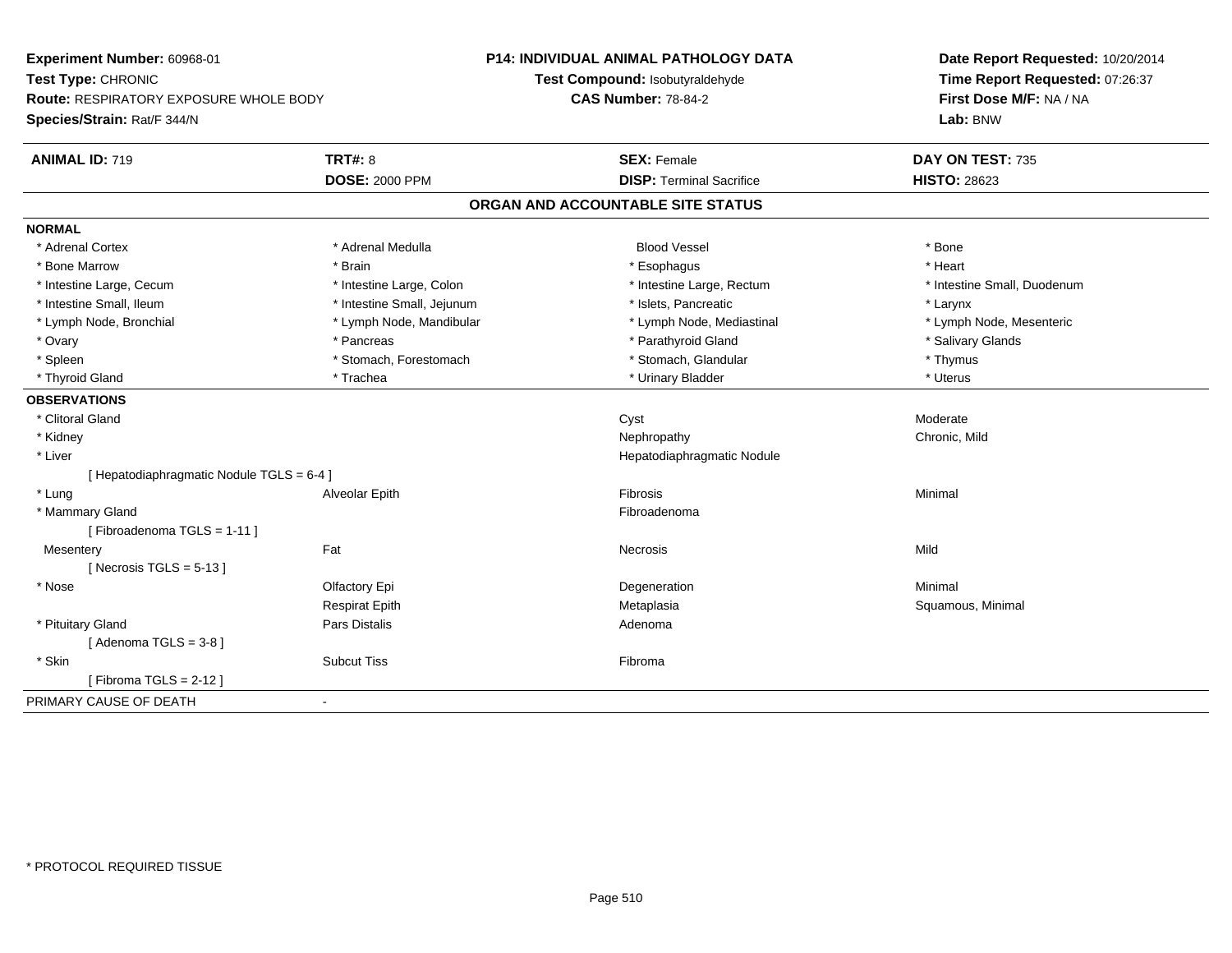| Experiment Number: 60968-01<br>Test Type: CHRONIC<br><b>Route: RESPIRATORY EXPOSURE WHOLE BODY</b><br>Species/Strain: Rat/F 344/N |                            | <b>P14: INDIVIDUAL ANIMAL PATHOLOGY DATA</b><br>Test Compound: Isobutyraldehyde<br><b>CAS Number: 78-84-2</b> | Date Report Requested: 10/20/2014<br>Time Report Requested: 07:26:37<br>First Dose M/F: NA / NA<br>Lab: BNW |
|-----------------------------------------------------------------------------------------------------------------------------------|----------------------------|---------------------------------------------------------------------------------------------------------------|-------------------------------------------------------------------------------------------------------------|
| <b>ANIMAL ID: 720</b>                                                                                                             | <b>TRT#: 8</b>             | <b>SEX: Female</b>                                                                                            | DAY ON TEST: 735                                                                                            |
|                                                                                                                                   | <b>DOSE: 2000 PPM</b>      | <b>DISP: Terminal Sacrifice</b>                                                                               | <b>HISTO: 28624</b>                                                                                         |
|                                                                                                                                   |                            | ORGAN AND ACCOUNTABLE SITE STATUS                                                                             |                                                                                                             |
| <b>NORMAL</b>                                                                                                                     |                            |                                                                                                               |                                                                                                             |
| * Adrenal Cortex                                                                                                                  | * Adrenal Medulla          | <b>Blood Vessel</b>                                                                                           | * Bone                                                                                                      |
| * Bone Marrow                                                                                                                     | * Brain                    | * Esophagus                                                                                                   | * Heart                                                                                                     |
| * Intestine Large, Cecum                                                                                                          | * Intestine Large, Colon   | * Intestine Large, Rectum                                                                                     | * Intestine Small, Duodenum                                                                                 |
| * Intestine Small, Ileum                                                                                                          | * Intestine Small, Jejunum | * Islets, Pancreatic                                                                                          | * Larynx                                                                                                    |
| * Lung                                                                                                                            | * Lymph Node, Bronchial    | * Lymph Node, Mandibular                                                                                      | * Lymph Node, Mediastinal                                                                                   |
| * Lymph Node, Mesenteric                                                                                                          | * Ovary                    | * Pancreas                                                                                                    | * Parathyroid Gland                                                                                         |
| * Salivary Glands                                                                                                                 | * Skin                     | * Stomach, Forestomach                                                                                        | * Stomach, Glandular                                                                                        |
| * Thymus                                                                                                                          | * Thyroid Gland            | * Trachea                                                                                                     | * Urinary Bladder                                                                                           |
| * Uterus                                                                                                                          |                            |                                                                                                               |                                                                                                             |
| <b>OBSERVATIONS</b>                                                                                                               |                            |                                                                                                               |                                                                                                             |
| * Clitoral Gland                                                                                                                  |                            | Hyperplasia                                                                                                   | Minimal                                                                                                     |
| [Hyperplasia TGLS = 3-11]                                                                                                         |                            |                                                                                                               |                                                                                                             |
| * Kidney                                                                                                                          |                            | Nephropathy                                                                                                   | Chronic, Minimal                                                                                            |
| * Liver                                                                                                                           |                            | Leukemia Mononuclear                                                                                          |                                                                                                             |
| * Mammary Gland                                                                                                                   |                            | Fibroadenoma                                                                                                  |                                                                                                             |
| [Fibroadenoma TGLS = 5-13]                                                                                                        |                            |                                                                                                               |                                                                                                             |
| Mesentery                                                                                                                         | Fat                        | Necrosis                                                                                                      | Moderate                                                                                                    |
| [Necrosis TGLS = $2-12$ ]                                                                                                         |                            |                                                                                                               |                                                                                                             |
| * Nose                                                                                                                            | Olfactory Epi              | Degeneration                                                                                                  | Minimal                                                                                                     |
|                                                                                                                                   | <b>Respirat Epith</b>      | Metaplasia                                                                                                    | Squamous, Mild                                                                                              |
| * Pituitary Gland                                                                                                                 | Pars Distalis              | Adenoma                                                                                                       |                                                                                                             |
| [Adenoma TGLS = $1-8$ ]                                                                                                           |                            |                                                                                                               |                                                                                                             |
| * Spleen                                                                                                                          |                            | Leukemia Mononuclear                                                                                          |                                                                                                             |
| [ Leukemia Mononuclear TGLS = 4-4 ]                                                                                               |                            |                                                                                                               |                                                                                                             |
| PRIMARY CAUSE OF DEATH                                                                                                            |                            |                                                                                                               |                                                                                                             |
|                                                                                                                                   |                            |                                                                                                               |                                                                                                             |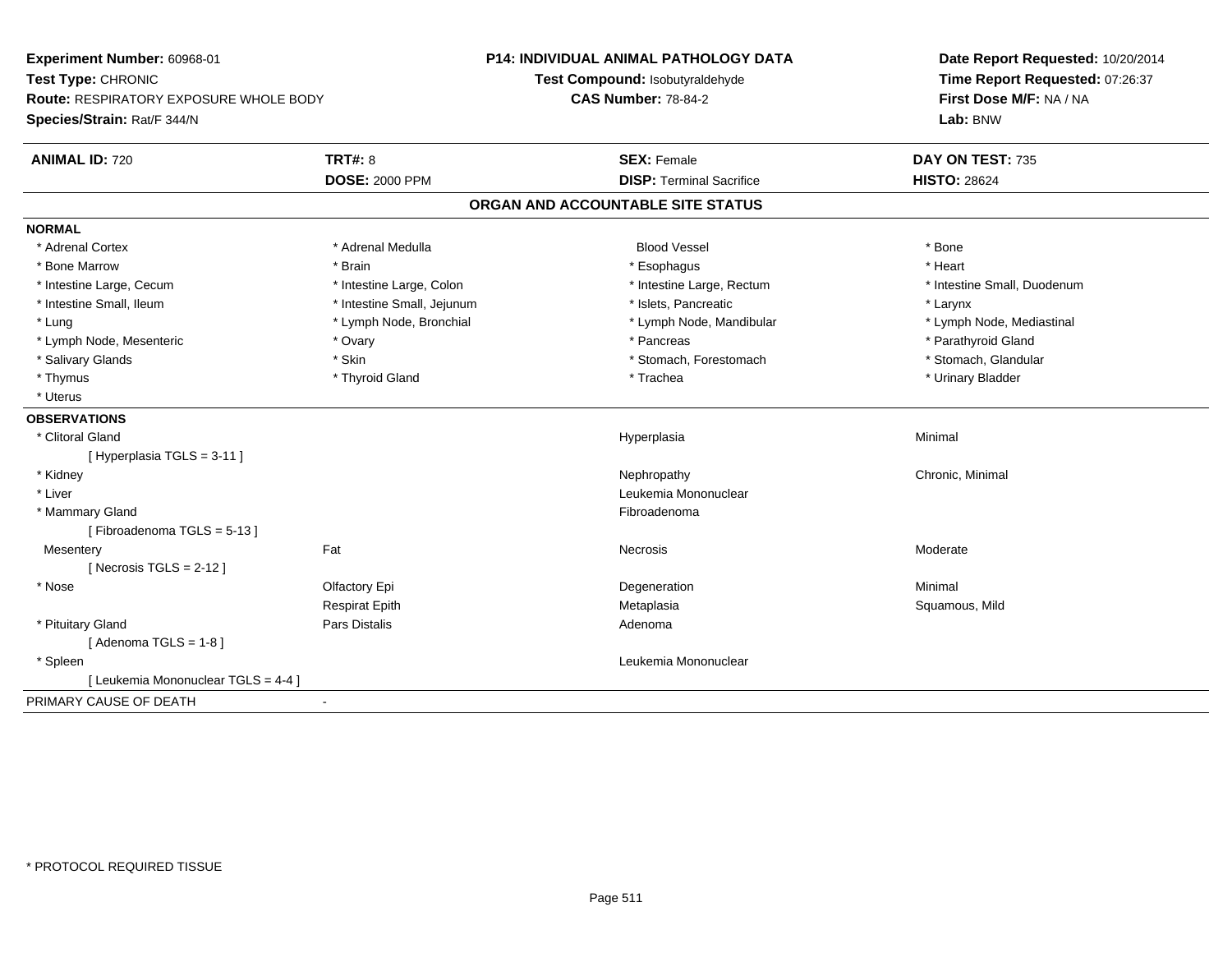| <b>Experiment Number: 60968-01</b><br>Test Type: CHRONIC<br><b>Route: RESPIRATORY EXPOSURE WHOLE BODY</b> |                          | <b>P14: INDIVIDUAL ANIMAL PATHOLOGY DATA</b> | Date Report Requested: 10/20/2014<br>Time Report Requested: 07:26:37 |
|-----------------------------------------------------------------------------------------------------------|--------------------------|----------------------------------------------|----------------------------------------------------------------------|
|                                                                                                           |                          | Test Compound: Isobutyraldehyde              |                                                                      |
|                                                                                                           |                          | <b>CAS Number: 78-84-2</b>                   | First Dose M/F: NA / NA                                              |
| Species/Strain: Rat/F 344/N                                                                               |                          |                                              | Lab: BNW                                                             |
| <b>ANIMAL ID: 721</b>                                                                                     | TRT#: 8                  | <b>SEX: Female</b>                           | DAY ON TEST: 734                                                     |
|                                                                                                           | <b>DOSE: 2000 PPM</b>    | <b>DISP: Terminal Sacrifice</b>              | <b>HISTO: 28625</b>                                                  |
|                                                                                                           |                          | ORGAN AND ACCOUNTABLE SITE STATUS            |                                                                      |
| <b>NORMAL</b>                                                                                             |                          |                                              |                                                                      |
| * Adrenal Cortex                                                                                          | * Adrenal Medulla        | <b>Blood Vessel</b>                          | * Bone                                                               |
| * Bone Marrow                                                                                             | * Brain                  | * Clitoral Gland                             | * Esophagus                                                          |
| * Heart                                                                                                   | * Intestine Large, Cecum | * Intestine Large, Colon                     | * Intestine Large, Rectum                                            |
| * Intestine Small, Duodenum                                                                               | * Intestine Small, Ileum | * Intestine Small, Jejunum                   | * Islets, Pancreatic                                                 |
| * Liver                                                                                                   | * Lung                   | * Lymph Node, Bronchial                      | * Lymph Node, Mandibular                                             |
| * Lymph Node, Mediastinal                                                                                 | * Lymph Node, Mesenteric | * Mammary Gland                              | * Ovary                                                              |
| * Pancreas                                                                                                | * Parathyroid Gland      | * Pituitary Gland                            | * Salivary Glands                                                    |
| * Skin                                                                                                    | * Spleen                 | * Stomach, Forestomach                       | * Stomach, Glandular                                                 |
| * Thymus                                                                                                  | * Thyroid Gland          | * Trachea                                    | * Urinary Bladder                                                    |
| <b>OBSERVATIONS</b>                                                                                       |                          |                                              |                                                                      |
| * Kidney                                                                                                  |                          | Nephropathy                                  | Chronic, Mild                                                        |
| * Larynx                                                                                                  |                          | Foreign Body                                 |                                                                      |
|                                                                                                           | Glands                   | Inflammation                                 | Suppurative, Minimal                                                 |
|                                                                                                           | Epithelium               | Metaplasia                                   | Squamous, Minimal                                                    |
| * Nose                                                                                                    | Olfactory Epi            | Degeneration                                 | Minimal                                                              |
|                                                                                                           | <b>Respirat Epith</b>    | Metaplasia                                   | Squamous, Minimal                                                    |
| * Uterus                                                                                                  |                          | Polyp Stromal                                |                                                                      |
| [Polyp Stromal TGLS = 1-11]                                                                               |                          |                                              |                                                                      |
| PRIMARY CAUSE OF DEATH                                                                                    |                          |                                              |                                                                      |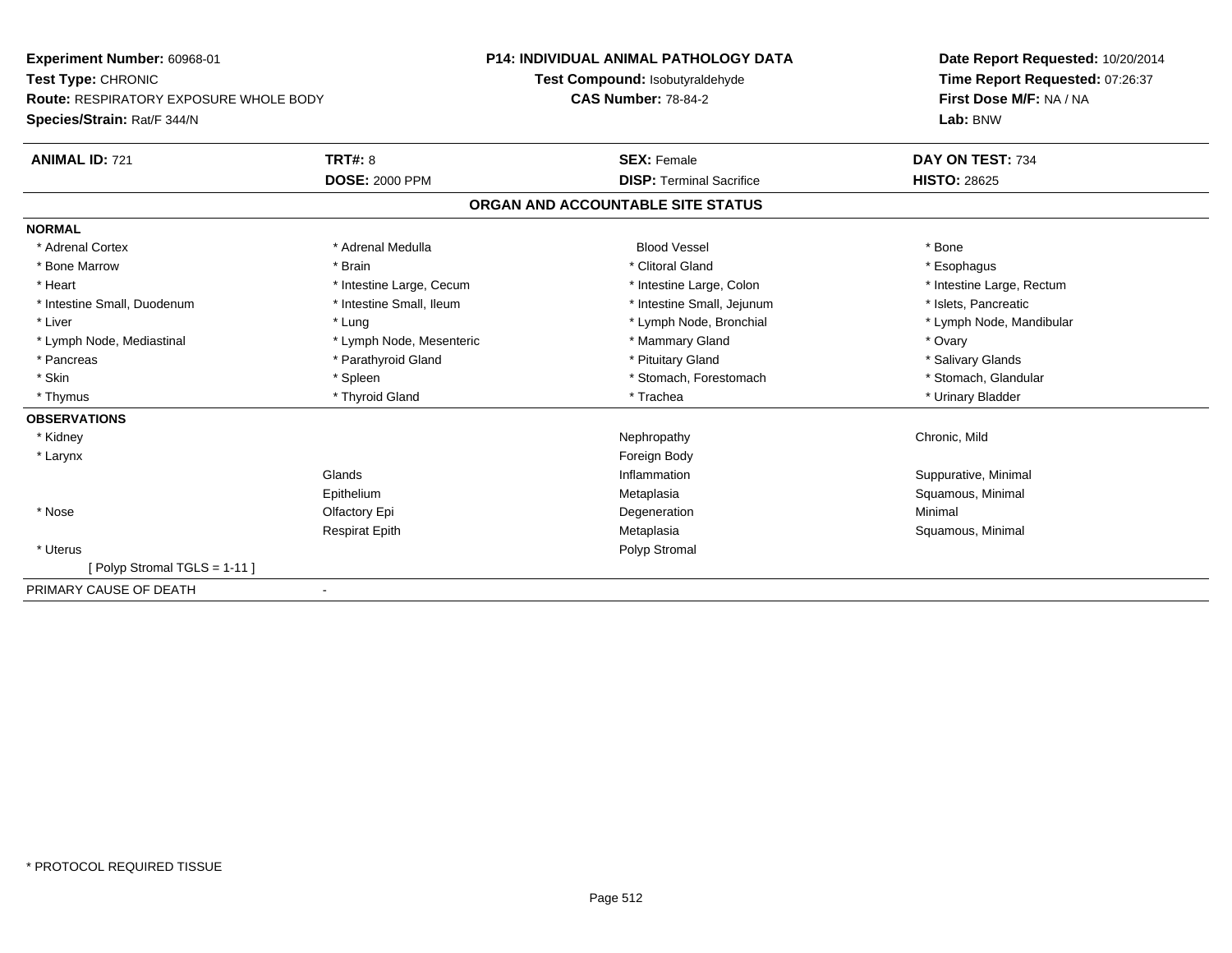| Experiment Number: 60968-01<br>Test Type: CHRONIC<br><b>Route: RESPIRATORY EXPOSURE WHOLE BODY</b><br>Species/Strain: Rat/F 344/N |                                                 | <b>P14: INDIVIDUAL ANIMAL PATHOLOGY DATA</b><br>Test Compound: Isobutyraldehyde<br><b>CAS Number: 78-84-2</b> | Date Report Requested: 10/20/2014<br>Time Report Requested: 07:26:37<br>First Dose M/F: NA / NA<br>Lab: BNW |
|-----------------------------------------------------------------------------------------------------------------------------------|-------------------------------------------------|---------------------------------------------------------------------------------------------------------------|-------------------------------------------------------------------------------------------------------------|
| <b>ANIMAL ID: 722</b>                                                                                                             | <b>TRT#: 8</b>                                  | <b>SEX: Female</b>                                                                                            | DAY ON TEST: 471                                                                                            |
|                                                                                                                                   | <b>DOSE: 2000 PPM</b>                           | <b>DISP:</b> Natural Death                                                                                    | <b>HISTO: 28626</b>                                                                                         |
|                                                                                                                                   |                                                 | ORGAN AND ACCOUNTABLE SITE STATUS                                                                             |                                                                                                             |
| <b>NORMAL</b>                                                                                                                     |                                                 |                                                                                                               |                                                                                                             |
| * Adrenal Cortex                                                                                                                  | <b>Blood Vessel</b>                             | * Bone                                                                                                        | * Bone Marrow                                                                                               |
| * Brain                                                                                                                           | * Clitoral Gland                                | * Esophagus                                                                                                   | * Heart                                                                                                     |
| * Islets, Pancreatic                                                                                                              | * Kidney                                        | * Larynx                                                                                                      | * Liver                                                                                                     |
| * Lung                                                                                                                            | * Lymph Node, Bronchial                         | * Lymph Node, Mandibular                                                                                      | * Lymph Node, Mediastinal                                                                                   |
| * Lymph Node, Mesenteric                                                                                                          | * Mammary Gland                                 | * Ovary                                                                                                       | * Pancreas                                                                                                  |
| * Parathyroid Gland                                                                                                               | * Pituitary Gland                               | * Salivary Glands                                                                                             | * Skin                                                                                                      |
| * Spleen                                                                                                                          | * Stomach, Forestomach                          | * Stomach, Glandular                                                                                          | * Thymus                                                                                                    |
| * Thyroid Gland                                                                                                                   | * Trachea                                       | * Urinary Bladder                                                                                             | * Uterus                                                                                                    |
| <b>AUTO PRECLUDES DIAG.</b>                                                                                                       |                                                 |                                                                                                               |                                                                                                             |
| * Intestine Large, Cecum                                                                                                          | * Intestine Large, Colon                        | * Intestine Large, Rectum                                                                                     | * Intestine Small, Duodenum                                                                                 |
| * Intestine Small. Ileum                                                                                                          | * Intestine Small, Jejunum                      |                                                                                                               |                                                                                                             |
| <b>OBSERVATIONS</b>                                                                                                               |                                                 |                                                                                                               |                                                                                                             |
| * Adrenal Medulla                                                                                                                 |                                                 | Pheochromocytoma Malignant                                                                                    |                                                                                                             |
| [Pheochromocytoma Malignant TGLS = 1-11]                                                                                          |                                                 |                                                                                                               |                                                                                                             |
| * Nose                                                                                                                            | Olfactory Epi                                   | Degeneration                                                                                                  | Minimal                                                                                                     |
|                                                                                                                                   | <b>Respirat Epith</b>                           | Metaplasia                                                                                                    | Squamous, Minimal                                                                                           |
| PRIMARY CAUSE OF DEATH                                                                                                            | - Adrenal Medulla<br>Pheochromocytoma Malignant |                                                                                                               |                                                                                                             |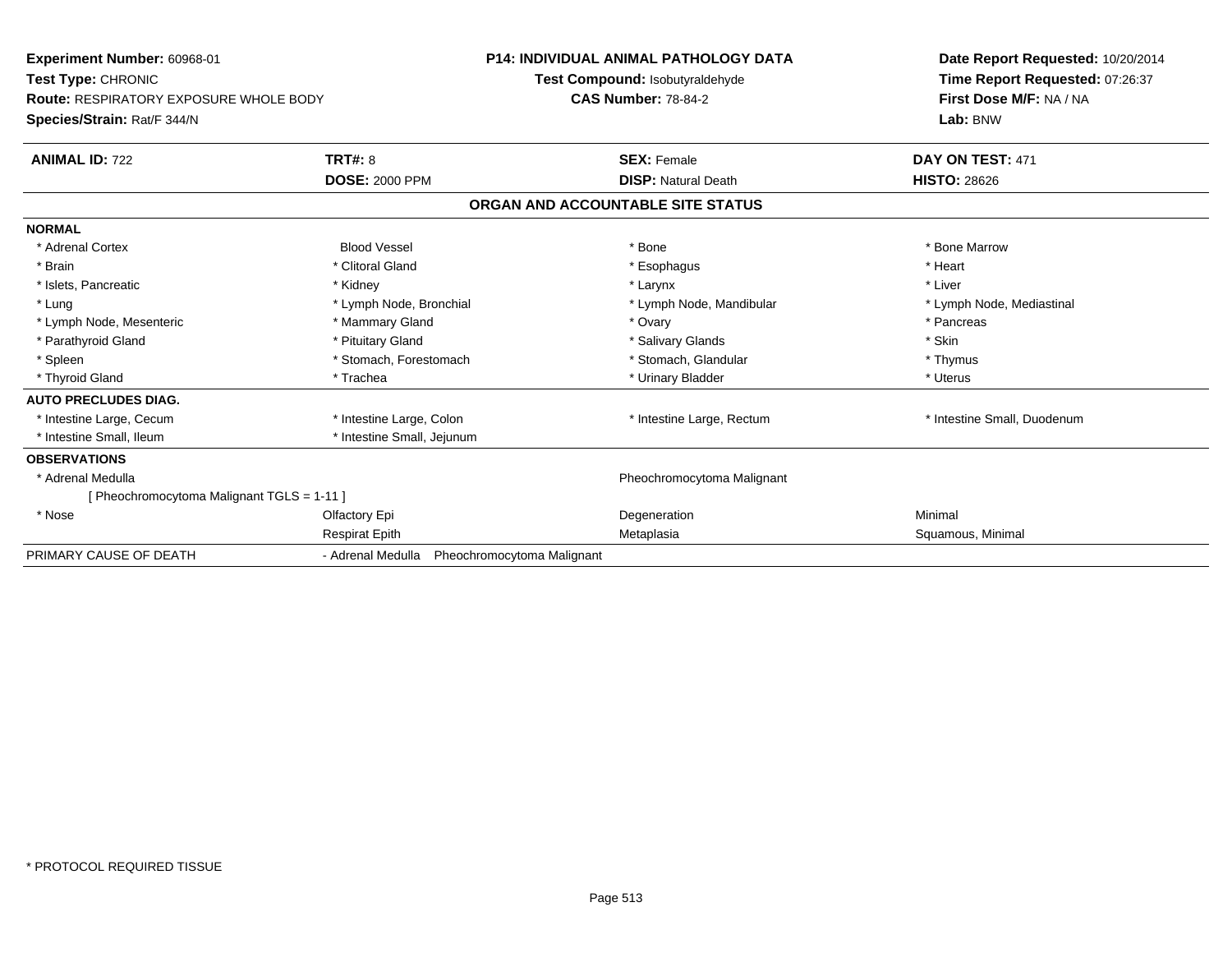| Experiment Number: 60968-01                   |                            | <b>P14: INDIVIDUAL ANIMAL PATHOLOGY DATA</b> | Date Report Requested: 10/20/2014<br>Time Report Requested: 07:26:37 |  |
|-----------------------------------------------|----------------------------|----------------------------------------------|----------------------------------------------------------------------|--|
| Test Type: CHRONIC                            |                            | Test Compound: Isobutyraldehyde              |                                                                      |  |
| <b>Route: RESPIRATORY EXPOSURE WHOLE BODY</b> |                            | <b>CAS Number: 78-84-2</b>                   | First Dose M/F: NA / NA                                              |  |
| Species/Strain: Rat/F 344/N                   |                            |                                              | Lab: BNW                                                             |  |
| <b>ANIMAL ID: 723</b>                         | <b>TRT#: 8</b>             | <b>SEX: Female</b>                           | DAY ON TEST: 735                                                     |  |
|                                               | <b>DOSE: 2000 PPM</b>      | <b>DISP: Terminal Sacrifice</b>              | <b>HISTO: 28627</b>                                                  |  |
|                                               |                            | ORGAN AND ACCOUNTABLE SITE STATUS            |                                                                      |  |
| <b>NORMAL</b>                                 |                            |                                              |                                                                      |  |
| * Adrenal Cortex                              | * Adrenal Medulla          | <b>Blood Vessel</b>                          | * Bone                                                               |  |
| * Bone Marrow                                 | * Brain                    | * Clitoral Gland                             | * Esophagus                                                          |  |
| * Heart                                       | * Intestine Large, Cecum   | * Intestine Large, Colon                     | * Intestine Small, Duodenum                                          |  |
| * Intestine Small, Ileum                      | * Intestine Small, Jejunum | * Islets, Pancreatic                         | * Larynx                                                             |  |
| * Lung                                        | * Lymph Node, Bronchial    | * Lymph Node, Mandibular                     | * Lymph Node, Mesenteric                                             |  |
| * Ovary                                       | * Pancreas                 | * Parathyroid Gland                          | * Salivary Glands                                                    |  |
| * Skin                                        | * Stomach, Forestomach     | * Stomach, Glandular                         | * Thymus                                                             |  |
| * Thyroid Gland                               | * Trachea                  | * Urinary Bladder                            |                                                                      |  |
| <b>OBSERVATIONS</b>                           |                            |                                              |                                                                      |  |
| * Intestine Large, Rectum                     |                            | Parasite Metazoan                            |                                                                      |  |
| * Kidney                                      |                            | Nephropathy                                  | Chronic, Minimal                                                     |  |
| * Liver                                       |                            | Leukemia Mononuclear                         |                                                                      |  |
| [ Leukemia Mononuclear TGLS = 7-4 ]           |                            |                                              |                                                                      |  |
| * Lymph Node, Mediastinal                     |                            | Leukemia Mononuclear                         |                                                                      |  |
| * Mammary Gland                               |                            | Fibroadenoma                                 |                                                                      |  |
| [Fibroadenoma TGLS = 3-12+13+14+15]           |                            |                                              |                                                                      |  |
| * Nose                                        | Olfactory Epi              | Degeneration                                 | Minimal                                                              |  |
|                                               | <b>Respirat Epith</b>      | Metaplasia                                   | Squamous, Minimal                                                    |  |
| * Pituitary Gland                             | Pars Distalis              | Adenoma                                      |                                                                      |  |
| [Adenoma TGLS = $4-8$ ]                       |                            |                                              |                                                                      |  |
| * Spleen                                      |                            | Fibrosis                                     | Moderate                                                             |  |
|                                               |                            | Leukemia Mononuclear                         |                                                                      |  |
| [Fibrosis TGLS = $6-4$ ]                      |                            |                                              |                                                                      |  |
| [ Leukemia Mononuclear TGLS = 6-4 ]           |                            |                                              |                                                                      |  |
| * Uterus                                      |                            | Leiomyoma                                    |                                                                      |  |
| [Leiomyoma TGLS = 5-11]                       |                            |                                              |                                                                      |  |
| PRIMARY CAUSE OF DEATH                        | $\blacksquare$             |                                              |                                                                      |  |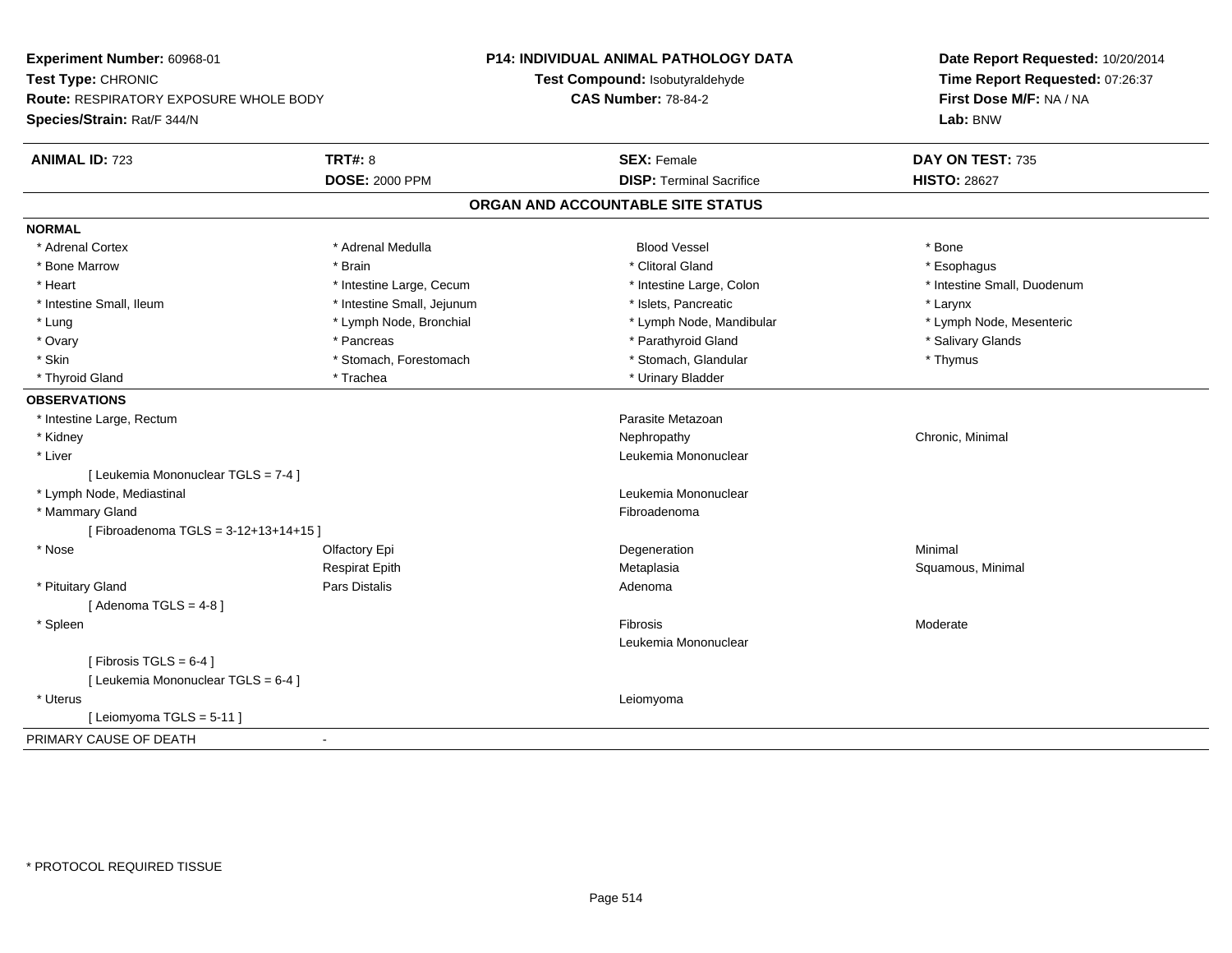| Experiment Number: 60968-01                                     |                          | P14: INDIVIDUAL ANIMAL PATHOLOGY DATA | Date Report Requested: 10/20/2014<br>Time Report Requested: 07:26:37 |
|-----------------------------------------------------------------|--------------------------|---------------------------------------|----------------------------------------------------------------------|
| Test Type: CHRONIC                                              |                          | Test Compound: Isobutyraldehyde       |                                                                      |
| <b>Route: RESPIRATORY EXPOSURE WHOLE BODY</b>                   |                          | <b>CAS Number: 78-84-2</b>            | First Dose M/F: NA / NA                                              |
| Species/Strain: Rat/F 344/N                                     |                          |                                       | Lab: BNW                                                             |
| <b>ANIMAL ID: 724</b>                                           | <b>TRT#: 8</b>           | <b>SEX: Female</b>                    | DAY ON TEST: 632                                                     |
|                                                                 | <b>DOSE: 2000 PPM</b>    | <b>DISP:</b> Moribund Sacrifice       | <b>HISTO: 28628</b>                                                  |
|                                                                 |                          | ORGAN AND ACCOUNTABLE SITE STATUS     |                                                                      |
| <b>NORMAL</b>                                                   |                          |                                       |                                                                      |
| <b>Blood Vessel</b>                                             | * Bone                   | * Brain                               | * Clitoral Gland                                                     |
| * Esophagus                                                     | * Intestine Large, Cecum | * Intestine Large, Colon              | * Intestine Large, Rectum                                            |
| * Intestine Small, Duodenum                                     | * Intestine Small, Ileum | * Intestine Small, Jejunum            | * Islets, Pancreatic                                                 |
| * Mammary Gland                                                 | * Ovary                  | * Pancreas                            | * Parathyroid Gland                                                  |
| * Salivary Glands                                               | * Skin                   | * Stomach, Glandular                  | * Thymus                                                             |
| * Thyroid Gland                                                 | * Trachea                | * Uterus                              |                                                                      |
| <b>OBSERVATIONS</b>                                             |                          |                                       |                                                                      |
| * Adrenal Cortex                                                |                          | Leukemia Mononuclear                  |                                                                      |
| [ Leukemia Mononuclear TGLS = 1-7 ]                             |                          |                                       |                                                                      |
| * Adrenal Medulla                                               |                          | Leukemia Mononuclear                  |                                                                      |
| [ Leukemia Mononuclear TGLS = 1-7 ]                             |                          |                                       |                                                                      |
| * Bone Marrow                                                   |                          | Leukemia Mononuclear                  |                                                                      |
| * Heart                                                         |                          | Leukemia Mononuclear                  |                                                                      |
| * Kidney                                                        |                          | Leukemia Mononuclear                  |                                                                      |
| [ Leukemia Mononuclear TGLS = 9-5 ]                             |                          |                                       |                                                                      |
| * Larynx                                                        |                          | Foreign Body                          |                                                                      |
|                                                                 | Epithelium               | Hyperplasia                           | Marked                                                               |
|                                                                 | Glands                   | Inflammation                          | Suppurative, Minimal                                                 |
|                                                                 |                          | Leukemia Mononuclear                  |                                                                      |
|                                                                 | Epithelium               | Metaplasia                            | Squamous, Mild                                                       |
| * Liver                                                         |                          | Leukemia Mononuclear                  |                                                                      |
| [ Leukemia Mononuclear TGLS = 8-4 ]                             |                          |                                       |                                                                      |
| * Lung                                                          |                          | Leukemia Mononuclear                  |                                                                      |
| [ Leukemia Mononuclear TGLS = 8-4 ]                             |                          |                                       |                                                                      |
| Lymph Node                                                      | Deep Cervical            | Leukemia Mononuclear                  |                                                                      |
|                                                                 | Lumbar                   | Leukemia Mononuclear                  |                                                                      |
|                                                                 | Pancreatic               | Leukemia Mononuclear                  |                                                                      |
|                                                                 | Renal                    | Leukemia Mononuclear                  |                                                                      |
|                                                                 | Thoracic                 | Leukemia Mononuclear                  |                                                                      |
| Note: this is axillary In, not thoracic; not available on tdms. |                          |                                       |                                                                      |
|                                                                 |                          |                                       |                                                                      |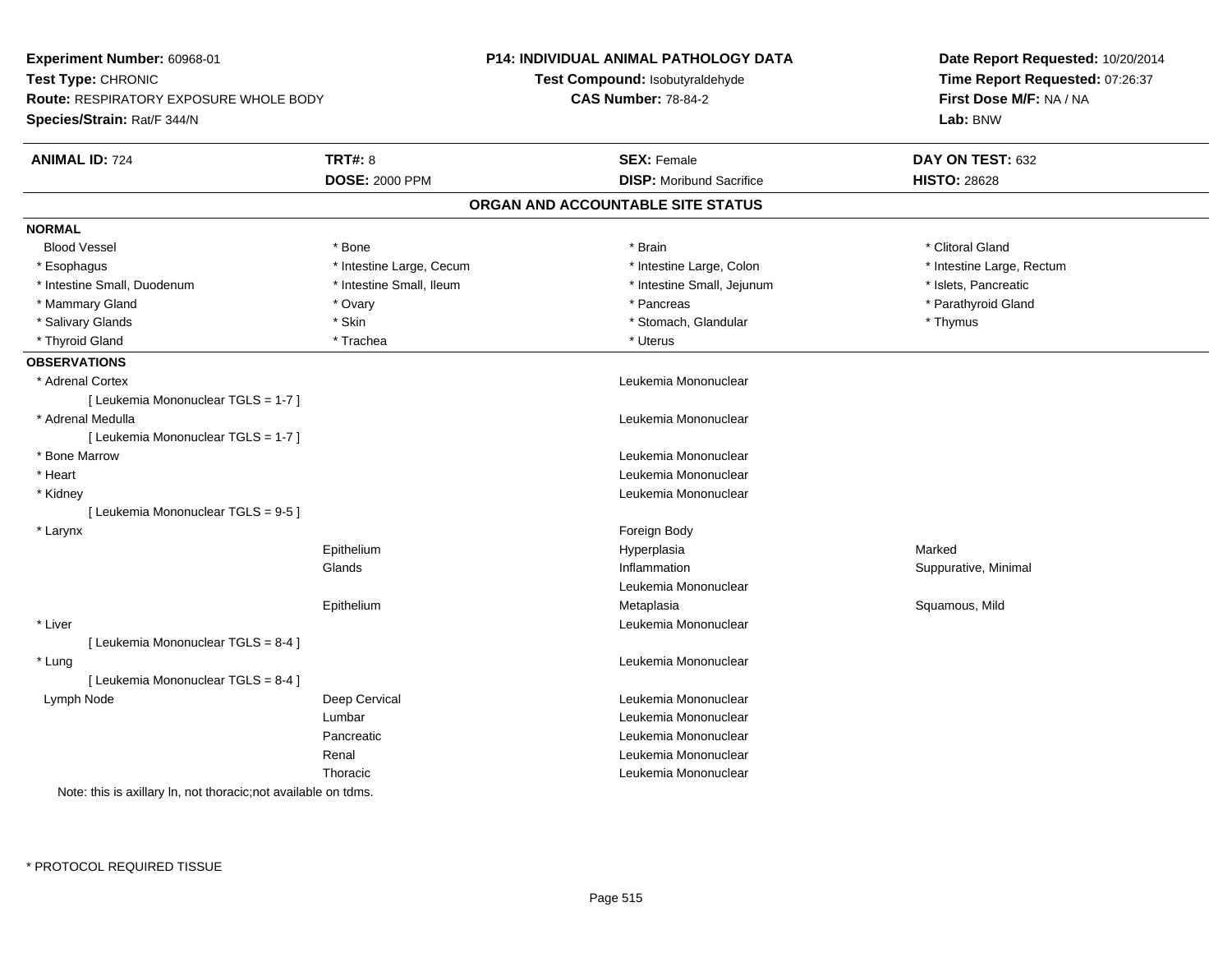**Experiment Number:** 60968-01**Test Type:** CHRONIC **Route:** RESPIRATORY EXPOSURE WHOLE BODY**Species/Strain:** Rat/F 344/N**P14: INDIVIDUAL ANIMAL PATHOLOGY DATATest Compound:** Isobutyraldehyde**CAS Number:** 78-84-2**Date Report Requested:** 10/20/2014**Time Report Requested:** 07:26:37**First Dose M/F:** NA / NA**Lab:** BNW**ANIMAL ID:** 724**TRT#:** 8 **SEX:** Female **DAY ON TEST:** 632 **DOSE:** 2000 PPM**DISP:** Moribund Sacrifice **HISTO:** 28628 **ORGAN AND ACCOUNTABLE SITE STATUS**[ Leukemia Mononuclear TGLS = 11-12 ][ Leukemia Mononuclear TGLS = 7-16 ][ Leukemia Mononuclear TGLS = 4-15 ][ Leukemia Mononuclear TGLS = 3-14 ][ Leukemia Mononuclear TGLS = 10-13 ] \* Lymph Node, Bronchial Leukemia Mononuclear[ Leukemia Mononuclear TGLS = 1-7 ] \* Lymph Node, Mandibular Leukemia Mononuclear [ Leukemia Mononuclear TGLS = 1-7 ] \* Lymph Node, Mediastinal Leukemia Mononuclear[ Leukemia Mononuclear TGLS = 2-2 ] \* Lymph Node, Mesenteric Leukemia Mononuclear [ Leukemia Mononuclear TGLS = 12-6 ] \* Nosee and the Cole of Cole of the Cole of the Cole of the Cole of the Cole of the Cole of the Cole of the Cole of t<br>Cole of the Cole of the Cole of the Cole of the Cole of the Cole of the Cole of the Cole of the Cole of the Co Foreign BodyRespirat EpithMetaplasia **Squamous, Minimal**  $[$  Foreign Body TGLS = 6-11  $]$  \* Pituitary Gland Leukemia Mononuclear [ Leukemia Mononuclear TGLS = 5-8 ] \* Spleen Leukemia Mononuclear [ Leukemia Mononuclear TGLS = 6-11 ] \* Stomach, Forestomachh ann an choimhean ann an t-ainmeile ann an t-ainmeile ann an t-ainmeile an t-ainmeile an am Moderate ann an Moderate ann an Amhan an Amhan an Amhan an Amhan an Amhan an Amhan an Amhan an Amhan an Amhan an Amhan an Amhan a \* Urinary Bladder Leukemia Mononuclear [ Leukemia Mononuclear TGLS = 6-11 ]PRIMARY CAUSE OF DEATH- Urinary Bladder Leukemia Mononuclear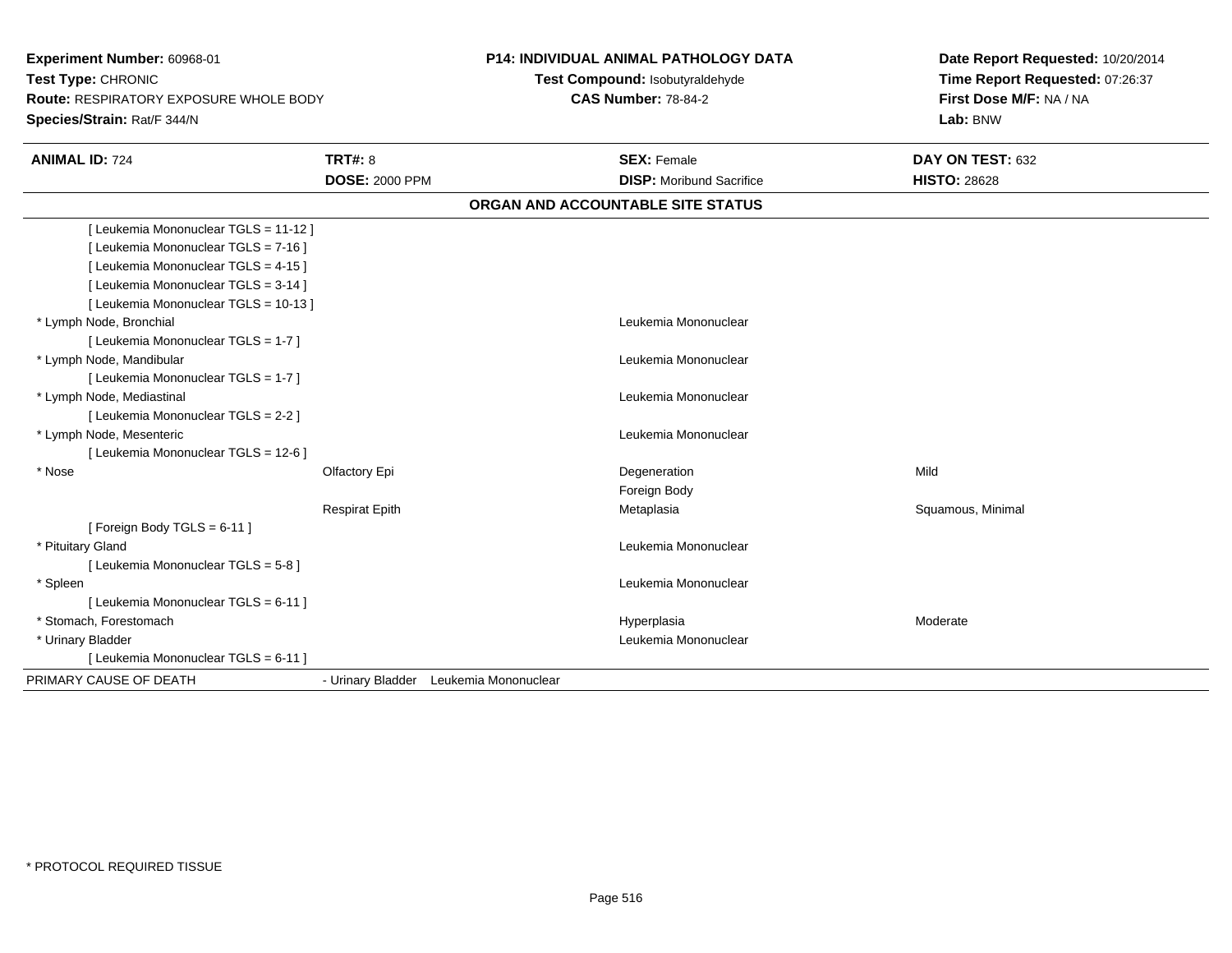**Experiment Number:** 60968-01**Test Type:** CHRONIC **Route:** RESPIRATORY EXPOSURE WHOLE BODY**Species/Strain:** Rat/F 344/N**P14: INDIVIDUAL ANIMAL PATHOLOGY DATATest Compound:** Isobutyraldehyde**CAS Number:** 78-84-2**Date Report Requested:** 10/20/2014**Time Report Requested:** 07:26:37**First Dose M/F:** NA / NA**Lab:** BNW**ANIMAL ID:** 725**TRT#:** 8 **SEX:** Female **DAY ON TEST:** 646 **DOSE:** 2000 PPM**DISP:** Moribund Sacrifice **HISTO:** 28629 **ORGAN AND ACCOUNTABLE SITE STATUSNORMAL**\* Adrenal Cortex \* Adrenal Medulla \* \* Book \* Blood Vessel \* Book \* Bone \* Bone \* Bone \* Bone \* Bone \* Bone \* Bone \* Bone \* Bone \* Esophagus \* Bone Marrow \* \* Android \* Brain \* Brain \* Clitoral Gland \* Clitoral Gland \* Esophagus \* Esophagus \* Esophagus \* Heart Thestine Large, Cecum Thestine Large, Cecum Assessment Carge, Colon Thestine Large, Rectum \* Intestine Large, Rectum \* Intestine Large, Rectum \* Intestine Small, Duodenum \* Intestine Small, Ileum \* Intestine Small, Intestine Small, Jejunum \* Islets, Pancreatic \* Larynx \* Lung \* Lymph Node, Bronchial \* Lymph Node, Mandibular \* Lymph Node, Mediastinal \* Noter \* Lymph Node, Mesenteric \* Mammary Gland \* Mammary Gland \* Ovary \* Ovary \* Skin \* Pancreas \* Pancreas \* Pancreas \* Pancreas \* Pancreas \* Salivary Glands \* Salivary Glands \* Salivary Glands \* \* Thymus \* Spleen \* Stomach, Forestomach \* Stomach, Forestomach \* Stomach, Glandular \* Stomach, Glandular \* Uterus \* Thyroid Gland \* \* Trachea \* \* Trachea \* Trachea \* \* Urinary Bladder \* \* Urinary Bladder \* \* Uterus \* Uterus **OBSERVATIONS** \* Kidneyy the controller of the controller of the controller of the controller of the controller of the chronic, Mild \* Liver Clear Cell Focus Multiple[ Clear Cell Focus TGLS = 2-4 ] \* Nosee and the Colombia Colombia Degeneration and the Colombia Degeneration and the Colombia Minimal Minimal of the Minimal State of the Colombia Degeneration and the Minimal of the Colombia Degeneration of the Colombia Degener Nasolacrim Dct Inflammation Suppurative, Mild Nasolacrim Dct Metaplasia Squamous, Mild Respirat EpithMetaplasia **Squamous, Minimal**  \* Pituitary Glandd and the contract of Pars Distalis and the contract of Adenoma and Adenoma and the Adenoma and the Adenoma and  $\lambda$ Cyst Marked $[$  Adenoma TGLS = 1-11  $]$ [ Cyst TGLS = 1-11 ]PRIMARY CAUSE OF DEATH- Pituitary Gland Pars Distalis Adenoma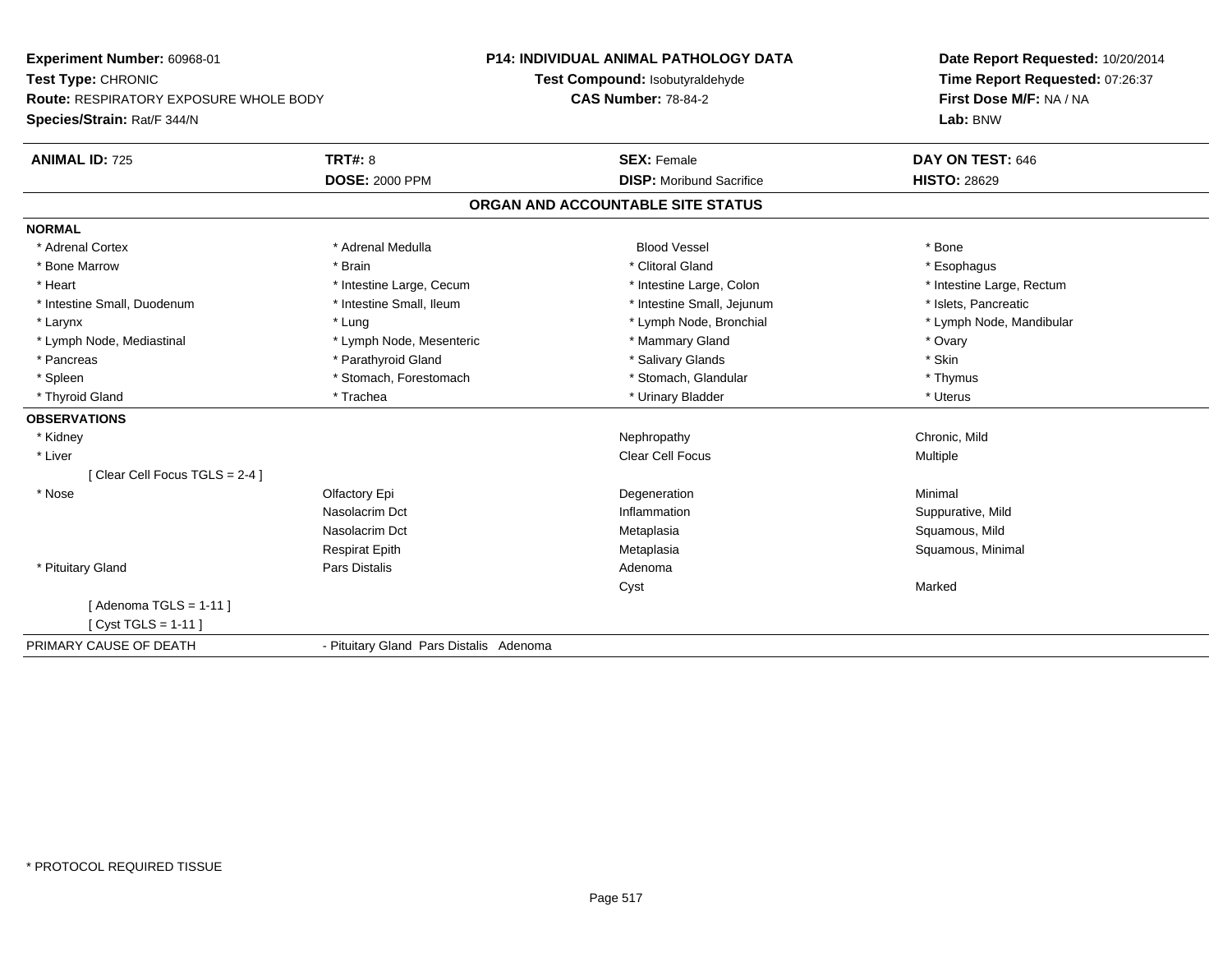| Experiment Number: 60968-01                   |                                                                                                                                      | <b>P14: INDIVIDUAL ANIMAL PATHOLOGY DATA</b> | Date Report Requested: 10/20/2014                          |
|-----------------------------------------------|--------------------------------------------------------------------------------------------------------------------------------------|----------------------------------------------|------------------------------------------------------------|
| Test Type: CHRONIC                            |                                                                                                                                      | Test Compound: Isobutyraldehyde              | Time Report Requested: 07:26:37<br>First Dose M/F: NA / NA |
| <b>Route: RESPIRATORY EXPOSURE WHOLE BODY</b> |                                                                                                                                      | <b>CAS Number: 78-84-2</b>                   |                                                            |
| Species/Strain: Rat/F 344/N                   |                                                                                                                                      |                                              | Lab: BNW                                                   |
| <b>ANIMAL ID: 726</b>                         | <b>TRT#: 8</b>                                                                                                                       | <b>SEX: Female</b>                           | DAY ON TEST: 681                                           |
|                                               | <b>DOSE: 2000 PPM</b>                                                                                                                | <b>DISP:</b> Moribund Sacrifice              | <b>HISTO: 28630</b>                                        |
|                                               |                                                                                                                                      | ORGAN AND ACCOUNTABLE SITE STATUS            |                                                            |
| <b>NORMAL</b>                                 |                                                                                                                                      |                                              |                                                            |
| * Adrenal Cortex                              | * Adrenal Medulla                                                                                                                    | <b>Blood Vessel</b>                          | * Bone                                                     |
| * Bone Marrow                                 | * Brain                                                                                                                              | * Esophagus                                  | * Heart                                                    |
| * Intestine Large, Cecum                      | * Intestine Large, Colon                                                                                                             | * Intestine Large, Rectum                    | * Intestine Small, Duodenum                                |
| * Intestine Small, Ileum                      | * Intestine Small, Jejunum                                                                                                           | * Islets, Pancreatic                         | * Kidney                                                   |
| * Larynx                                      | * Lymph Node, Bronchial                                                                                                              | * Lymph Node, Mediastinal                    | * Lymph Node, Mesenteric                                   |
| * Ovary                                       | * Pancreas                                                                                                                           | * Parathyroid Gland                          | * Salivary Glands                                          |
| * Skin                                        | * Stomach, Forestomach                                                                                                               | * Stomach, Glandular                         | * Thymus                                                   |
| * Thyroid Gland                               | * Trachea                                                                                                                            | * Urinary Bladder                            |                                                            |
| <b>OBSERVATIONS</b>                           |                                                                                                                                      |                                              |                                                            |
| * Clitoral Gland                              |                                                                                                                                      | Cyst                                         | Marked                                                     |
| [Cyst TGLS = $2-7$ ]                          |                                                                                                                                      |                                              |                                                            |
| * Liver                                       |                                                                                                                                      | Leukemia Mononuclear                         |                                                            |
| [ Leukemia Mononuclear TGLS = 2-7 ]           |                                                                                                                                      |                                              |                                                            |
| * Lung                                        |                                                                                                                                      | Alveolar/Bronchiolar Adenoma                 |                                                            |
| [ Alveolar/Bronchiolar Adenoma TGLS = 2-7 ]   | Note: Vacuolated cells in lung lesion are somewhat similar to those in mammary gland mass. Step sections: no change. Dx a/b adenoma. |                                              |                                                            |
| * Lymph Node, Mandibular                      |                                                                                                                                      | Leukemia Mononuclear                         |                                                            |
| [ Leukemia Mononuclear TGLS = 5-13 ]          |                                                                                                                                      |                                              |                                                            |
| * Mammary Gland                               |                                                                                                                                      | Fibroadenoma                                 |                                                            |
| [Fibroadenoma TGLS = 1-11+12]                 |                                                                                                                                      |                                              |                                                            |
| * Nose                                        | Olfactory Epi                                                                                                                        | Degeneration                                 | Minimal                                                    |
|                                               | <b>Respirat Epith</b>                                                                                                                | Metaplasia                                   | Squamous, Moderate                                         |
| Oral Mucosa                                   | Pharyngeal                                                                                                                           | Squamous Cell Carcinoma                      |                                                            |
| [Squamous Cell Carcinoma TGLS = 5-13]         |                                                                                                                                      |                                              |                                                            |
| * Pituitary Gland                             | Pars Distalis                                                                                                                        | Adenoma                                      |                                                            |
|                                               |                                                                                                                                      | Cyst                                         | Moderate                                                   |
| [Cyst TGLS = $3-8$ ]                          |                                                                                                                                      |                                              |                                                            |
| * Spleen                                      |                                                                                                                                      | Leukemia Mononuclear                         |                                                            |
| [ Leukemia Mononuclear TGLS = 3-8 ]           |                                                                                                                                      |                                              |                                                            |
| * Uterus                                      | Endometrium                                                                                                                          | Cyst                                         | Marked                                                     |
|                                               |                                                                                                                                      |                                              |                                                            |

\* PROTOCOL REQUIRED TISSUE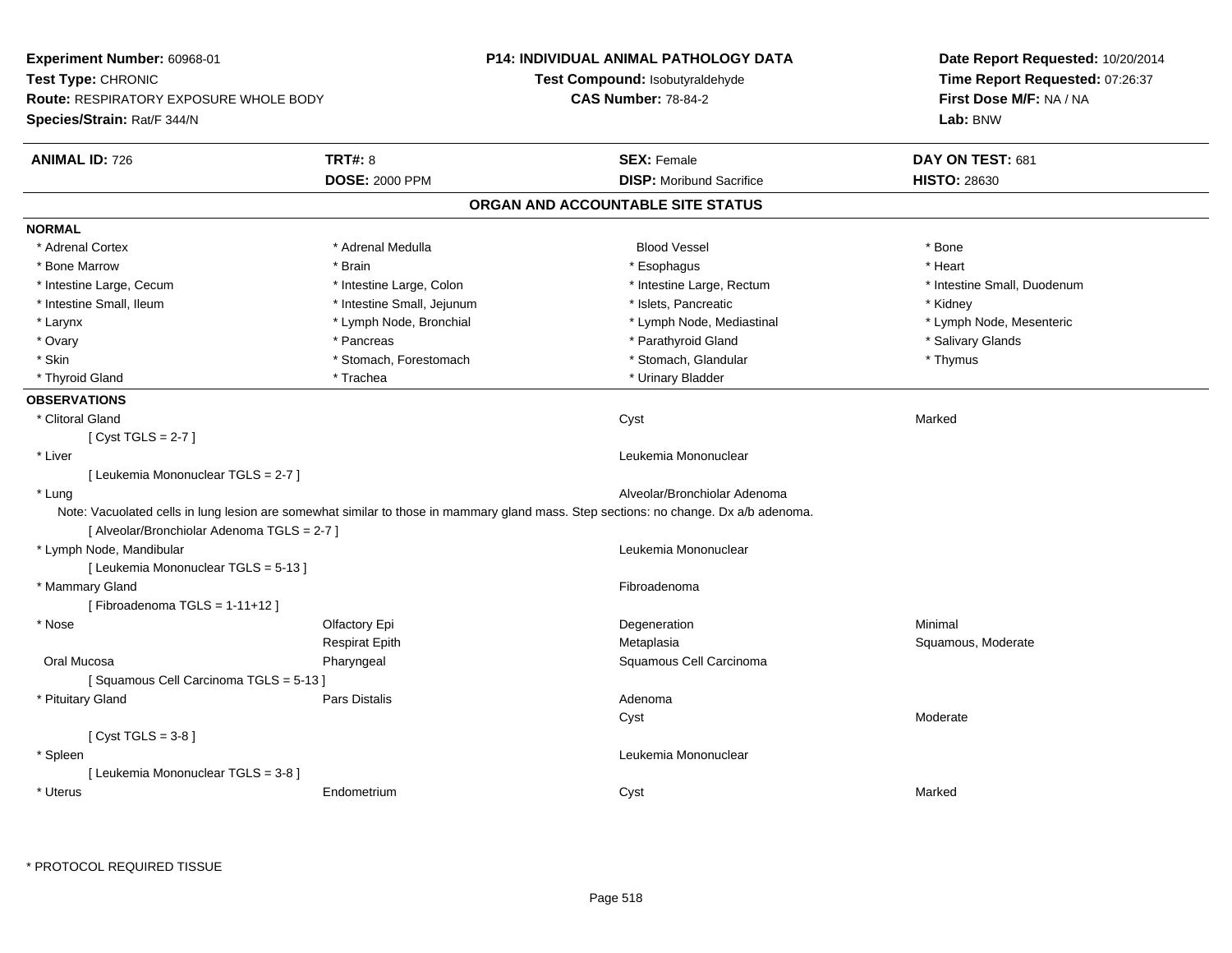| Experiment Number: 60968-01<br>Test Type: CHRONIC<br><b>Route: RESPIRATORY EXPOSURE WHOLE BODY</b> |                | <b>P14: INDIVIDUAL ANIMAL PATHOLOGY DATA</b>        | Date Report Requested: 10/20/2014 |  |
|----------------------------------------------------------------------------------------------------|----------------|-----------------------------------------------------|-----------------------------------|--|
|                                                                                                    |                | <b>Test Compound: Isobutyraldehyde</b>              | Time Report Requested: 07:26:37   |  |
|                                                                                                    |                | <b>CAS Number: 78-84-2</b>                          | First Dose M/F: NA / NA           |  |
| Species/Strain: Rat/F 344/N                                                                        |                |                                                     | Lab: BNW                          |  |
| <b>ANIMAL ID: 726</b>                                                                              | <b>TRT#: 8</b> | <b>SEX: Female</b>                                  | DAY ON TEST: 681                  |  |
| <b>DOSE: 2000 PPM</b>                                                                              |                | <b>DISP:</b> Moribund Sacrifice                     | <b>HISTO: 28630</b>               |  |
|                                                                                                    |                | ORGAN AND ACCOUNTABLE SITE STATUS                   |                                   |  |
| [ Cyst TGLS = $4-8$ ]                                                                              |                |                                                     |                                   |  |
| PRIMARY CAUSE OF DEATH                                                                             |                | - Oral Mucosa Pharyngeal Squamous Cell Carcinoma    |                                   |  |
| CONTRIBUTORY CAUSE OF DEATH                                                                        |                | - Pituitary Gland Cyst; Spleen Leukemia Mononuclear |                                   |  |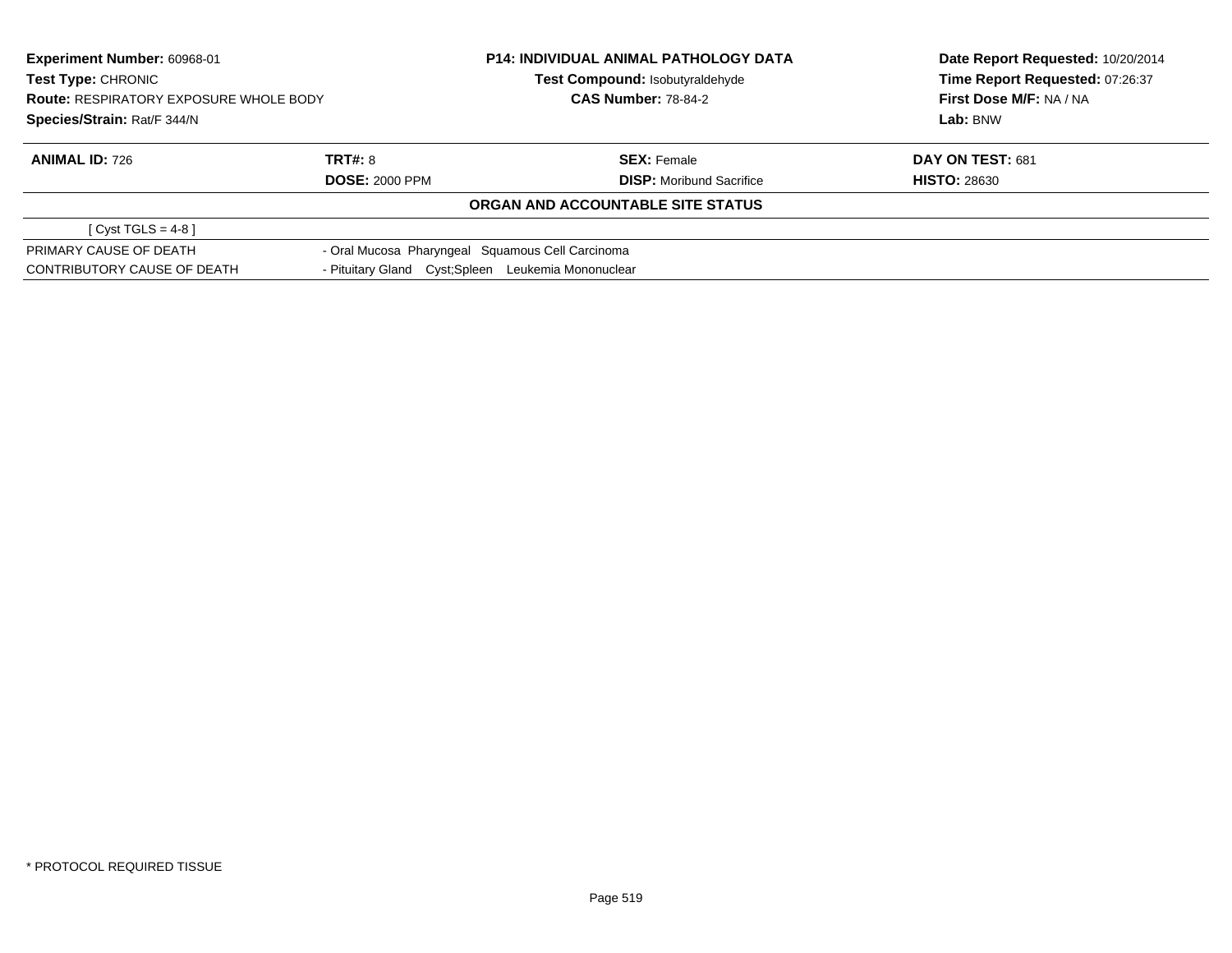| Experiment Number: 60968-01                |                             | <b>P14: INDIVIDUAL ANIMAL PATHOLOGY DATA</b> | Date Report Requested: 10/20/2014<br>Time Report Requested: 07:26:37 |
|--------------------------------------------|-----------------------------|----------------------------------------------|----------------------------------------------------------------------|
| Test Type: CHRONIC                         |                             | Test Compound: Isobutyraldehyde              |                                                                      |
| Route: RESPIRATORY EXPOSURE WHOLE BODY     | <b>CAS Number: 78-84-2</b>  |                                              | First Dose M/F: NA / NA                                              |
| Species/Strain: Rat/F 344/N                |                             |                                              | Lab: BNW                                                             |
| <b>ANIMAL ID: 727</b>                      | <b>TRT#: 8</b>              | <b>SEX: Female</b>                           | DAY ON TEST: 673                                                     |
|                                            | <b>DOSE: 2000 PPM</b>       | <b>DISP: Natural Death</b>                   | <b>HISTO: 28631</b>                                                  |
|                                            |                             | ORGAN AND ACCOUNTABLE SITE STATUS            |                                                                      |
| <b>NORMAL</b>                              |                             |                                              |                                                                      |
| * Adrenal Medulla                          | <b>Blood Vessel</b>         | * Bone                                       | * Brain                                                              |
| * Esophagus                                | * Intestine Small, Duodenum | * Islets, Pancreatic                         | * Kidney                                                             |
| * Larynx                                   | * Lymph Node, Mandibular    | * Mammary Gland                              | * Ovary                                                              |
| * Pancreas                                 | * Parathyroid Gland         | * Salivary Glands                            | * Skin                                                               |
| * Stomach, Forestomach                     | * Stomach, Glandular        | * Thymus                                     | * Thyroid Gland                                                      |
| * Trachea                                  | * Urinary Bladder           | * Uterus                                     |                                                                      |
| <b>AUTO PRECLUDES DIAG.</b>                |                             |                                              |                                                                      |
| * Intestine Large, Cecum                   | * Intestine Large, Colon    | * Intestine Large, Rectum                    | * Intestine Small, Ileum                                             |
| * Intestine Small, Jejunum                 |                             |                                              |                                                                      |
| <b>OBSERVATIONS</b>                        |                             |                                              |                                                                      |
| * Adrenal Cortex                           |                             | Leukemia Mononuclear                         |                                                                      |
|                                            |                             | Vacuolization Cytoplasmic                    | Mild                                                                 |
| * Bone Marrow                              |                             | Leukemia Mononuclear                         |                                                                      |
| [ Leukemia Mononuclear TGLS = 5-13 ]       |                             |                                              |                                                                      |
| * Clitoral Gland                           |                             | Cyst                                         | Moderate                                                             |
| [ $Cyst TGLS = 4-16$ ]                     |                             |                                              |                                                                      |
| * Heart                                    |                             | Cardiomyopathy                               | Mild                                                                 |
| * Liver                                    |                             | Hepatodiaphragmatic Nodule                   |                                                                      |
|                                            |                             | Leukemia Mononuclear                         |                                                                      |
| [ Hepatodiaphragmatic Nodule TGLS = 7-12 ] |                             |                                              |                                                                      |
| [ Leukemia Mononuclear TGLS = 7-12 ]       |                             |                                              |                                                                      |
| * Lung                                     |                             | Hemorrhage                                   | Mild                                                                 |
|                                            |                             | Leukemia Mononuclear                         |                                                                      |
| [Hemorrhage TGLS = 1-11]                   |                             |                                              |                                                                      |
| [ Leukemia Mononuclear TGLS = 1-11 ]       |                             |                                              |                                                                      |
| Lymph Node                                 | Renal                       | Leukemia Mononuclear                         |                                                                      |
| [ Leukemia Mononuclear TGLS = 8-15 ]       |                             |                                              |                                                                      |
| * Lymph Node, Bronchial                    |                             | Leukemia Mononuclear                         |                                                                      |
| * Lymph Node, Mediastinal                  |                             | Leukemia Mononuclear                         |                                                                      |
| * Lymph Node, Mesenteric                   |                             | Leukemia Mononuclear                         |                                                                      |
|                                            |                             |                                              |                                                                      |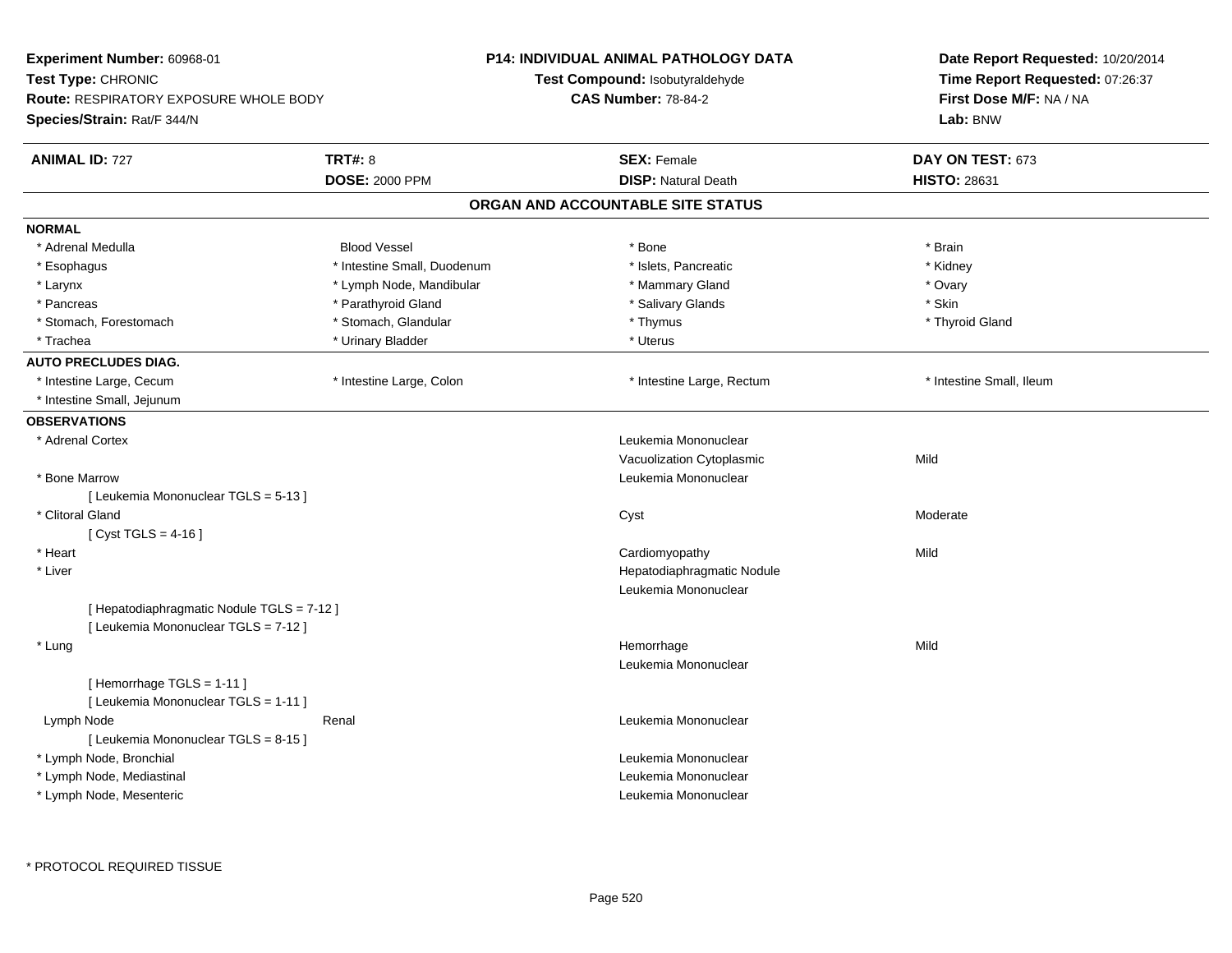| Experiment Number: 60968-01<br><b>Test Type: CHRONIC</b><br><b>Route: RESPIRATORY EXPOSURE WHOLE BODY</b><br>Species/Strain: Rat/F 344/N |                                  | <b>P14: INDIVIDUAL ANIMAL PATHOLOGY DATA</b><br><b>Test Compound: Isobutyraldehyde</b><br><b>CAS Number: 78-84-2</b> | Date Report Requested: 10/20/2014<br>Time Report Requested: 07:26:37<br>First Dose M/F: NA / NA<br>Lab: BNW |
|------------------------------------------------------------------------------------------------------------------------------------------|----------------------------------|----------------------------------------------------------------------------------------------------------------------|-------------------------------------------------------------------------------------------------------------|
| <b>ANIMAL ID: 727</b>                                                                                                                    | <b>TRT#: 8</b>                   | <b>SEX: Female</b>                                                                                                   | DAY ON TEST: 673                                                                                            |
|                                                                                                                                          | <b>DOSE: 2000 PPM</b>            | <b>DISP: Natural Death</b>                                                                                           | <b>HISTO: 28631</b>                                                                                         |
|                                                                                                                                          |                                  | ORGAN AND ACCOUNTABLE SITE STATUS                                                                                    |                                                                                                             |
| * Nose                                                                                                                                   | Olfactory Epi                    | Degeneration                                                                                                         | Minimal                                                                                                     |
|                                                                                                                                          | <b>Respirat Epith</b>            | Metaplasia                                                                                                           | Squamous, Minimal                                                                                           |
| * Pituitary Gland                                                                                                                        |                                  | Cyst                                                                                                                 | Mild                                                                                                        |
|                                                                                                                                          | Pars Distalis                    | Hyperplasia                                                                                                          | Moderate                                                                                                    |
| $[Cyst TGLS = 3-8]$                                                                                                                      |                                  |                                                                                                                      |                                                                                                             |
| * Spleen                                                                                                                                 |                                  | Hemorrhage                                                                                                           | Marked                                                                                                      |
|                                                                                                                                          |                                  | Leukemia Mononuclear                                                                                                 |                                                                                                             |
| [Hemorrhage TGLS = $6-14$ ]                                                                                                              |                                  |                                                                                                                      |                                                                                                             |
| [Leukemia Mononuclear TGLS = 5-13]                                                                                                       |                                  |                                                                                                                      |                                                                                                             |
| PRIMARY CAUSE OF DEATH                                                                                                                   | Leukemia Mononuclear<br>- Spleen |                                                                                                                      |                                                                                                             |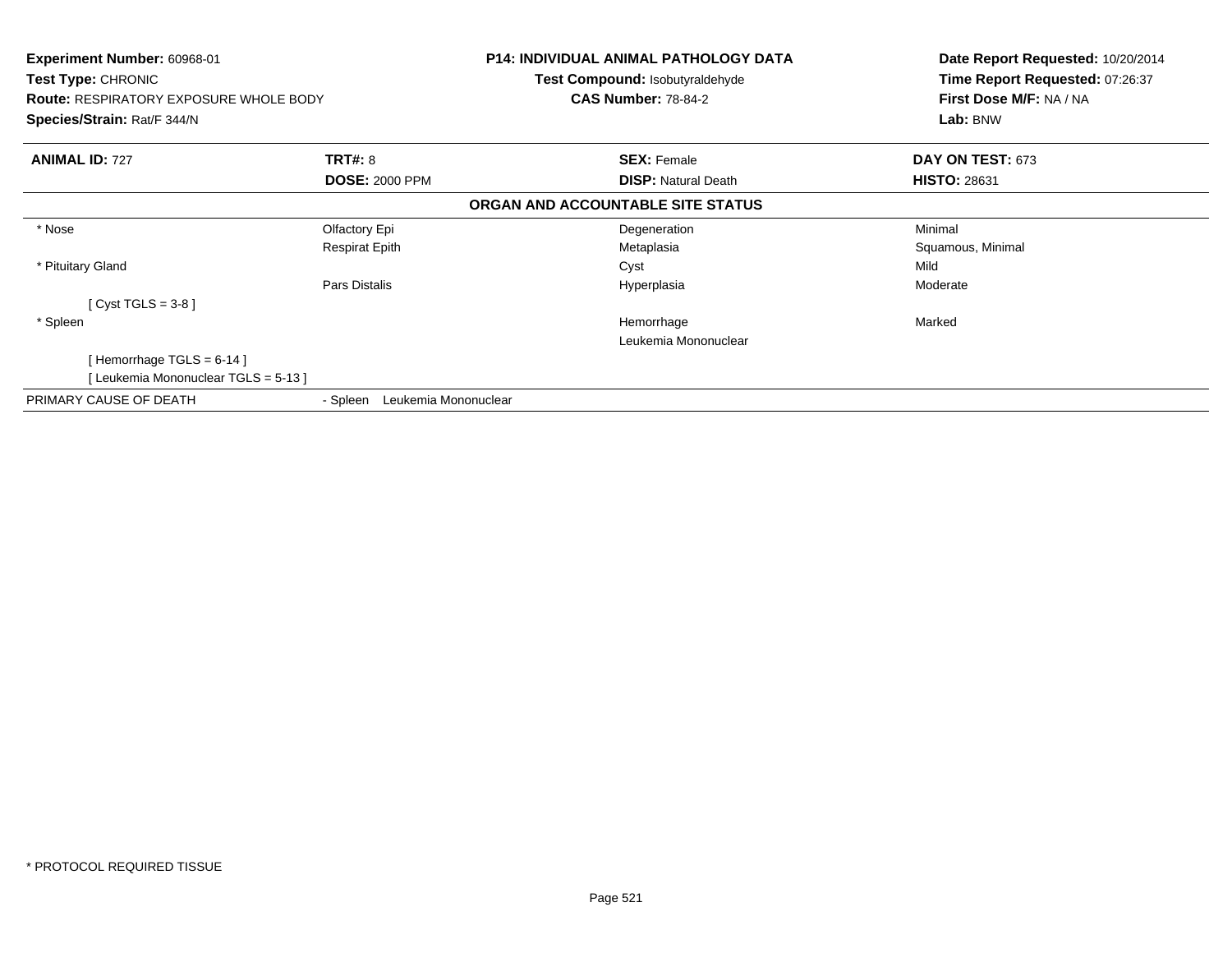| Experiment Number: 60968-01<br>Test Type: CHRONIC<br><b>Route: RESPIRATORY EXPOSURE WHOLE BODY</b> |                           | <b>P14: INDIVIDUAL ANIMAL PATHOLOGY DATA</b>                                                                                                                      | Date Report Requested: 10/20/2014<br>Time Report Requested: 07:26:37 |
|----------------------------------------------------------------------------------------------------|---------------------------|-------------------------------------------------------------------------------------------------------------------------------------------------------------------|----------------------------------------------------------------------|
|                                                                                                    |                           | Test Compound: Isobutyraldehyde                                                                                                                                   |                                                                      |
|                                                                                                    |                           | <b>CAS Number: 78-84-2</b>                                                                                                                                        | First Dose M/F: NA / NA                                              |
| Species/Strain: Rat/F 344/N                                                                        |                           |                                                                                                                                                                   | Lab: BNW                                                             |
| <b>ANIMAL ID: 728</b>                                                                              | TRT#: 8                   | <b>SEX: Female</b>                                                                                                                                                | DAY ON TEST: 735                                                     |
|                                                                                                    | <b>DOSE: 2000 PPM</b>     | <b>DISP: Terminal Sacrifice</b>                                                                                                                                   | <b>HISTO: 28632</b>                                                  |
|                                                                                                    |                           | ORGAN AND ACCOUNTABLE SITE STATUS                                                                                                                                 |                                                                      |
| <b>NORMAL</b>                                                                                      |                           |                                                                                                                                                                   |                                                                      |
| * Adrenal Cortex                                                                                   | * Adrenal Medulla         | <b>Blood Vessel</b>                                                                                                                                               | * Bone                                                               |
| * Bone Marrow                                                                                      | * Brain                   | * Clitoral Gland                                                                                                                                                  | * Esophagus                                                          |
| * Heart                                                                                            | * Intestine Large, Cecum  | * Intestine Large, Colon                                                                                                                                          | * Intestine Large, Rectum                                            |
| * Intestine Small, Duodenum                                                                        | * Intestine Small, Ileum  | * Intestine Small, Jejunum                                                                                                                                        | * Islets, Pancreatic                                                 |
| * Larynx                                                                                           | * Liver                   | Lymph Node                                                                                                                                                        | * Lymph Node, Bronchial                                              |
| * Lymph Node, Mandibular                                                                           | * Lymph Node, Mediastinal | * Lymph Node, Mesenteric                                                                                                                                          | * Ovary                                                              |
| * Pancreas                                                                                         | * Parathyroid Gland       | * Pituitary Gland                                                                                                                                                 | * Salivary Glands                                                    |
| * Skin                                                                                             | * Spleen                  | * Stomach, Forestomach                                                                                                                                            | * Stomach, Glandular                                                 |
| * Thymus                                                                                           | * Trachea                 | * Urinary Bladder                                                                                                                                                 | * Uterus                                                             |
| <b>OBSERVATIONS</b>                                                                                |                           |                                                                                                                                                                   |                                                                      |
| * Kidney                                                                                           |                           | Nephropathy                                                                                                                                                       | Chronic, Minimal                                                     |
| * Lung                                                                                             |                           | Hemorrhage                                                                                                                                                        | Mild                                                                 |
| * Mammary Gland                                                                                    |                           | Fibroadenoma                                                                                                                                                      |                                                                      |
| [Fibroadenoma TGLS = 1-11]                                                                         |                           |                                                                                                                                                                   |                                                                      |
| * Nose                                                                                             | Olfactory Epi             | Degeneration                                                                                                                                                      | Minimal                                                              |
|                                                                                                    |                           | Foreign Body                                                                                                                                                      |                                                                      |
|                                                                                                    |                           | Inflammation                                                                                                                                                      | Suppurative, Minimal                                                 |
|                                                                                                    | <b>Respirat Epith</b>     | Metaplasia                                                                                                                                                        | Squamous, Minimal                                                    |
|                                                                                                    |                           | Note: typical induced nose lesion: minimal sq metapl on left median sept at IvI of max turb in xs 1, and slight flattening of olfact epith in xs 2 dorsal meatus. |                                                                      |
| * Thyroid Gland                                                                                    | C Cell                    | Hyperplasia                                                                                                                                                       | Moderate                                                             |
| PRIMARY CAUSE OF DEATH                                                                             | $\blacksquare$            |                                                                                                                                                                   |                                                                      |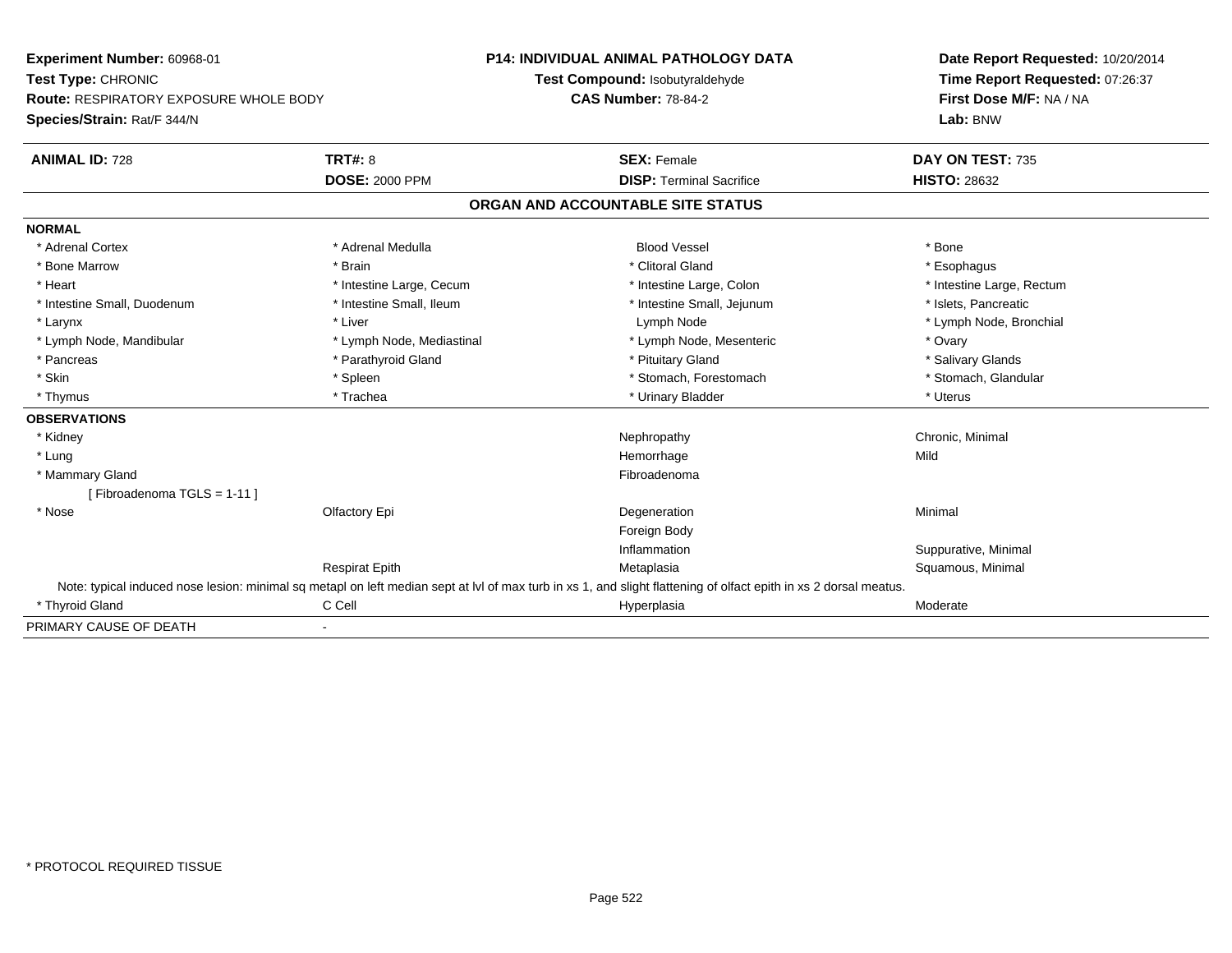| Experiment Number: 60968-01<br>Test Type: CHRONIC<br>Route: RESPIRATORY EXPOSURE WHOLE BODY<br>Species/Strain: Rat/F 344/N |                                                            | <b>P14: INDIVIDUAL ANIMAL PATHOLOGY DATA</b><br>Test Compound: Isobutyraldehyde<br><b>CAS Number: 78-84-2</b>                                  | Date Report Requested: 10/20/2014<br>Time Report Requested: 07:26:37<br>First Dose M/F: NA / NA<br>Lab: BNW |
|----------------------------------------------------------------------------------------------------------------------------|------------------------------------------------------------|------------------------------------------------------------------------------------------------------------------------------------------------|-------------------------------------------------------------------------------------------------------------|
| <b>ANIMAL ID: 729</b>                                                                                                      | <b>TRT#: 8</b>                                             | <b>SEX: Female</b>                                                                                                                             | DAY ON TEST: 441                                                                                            |
|                                                                                                                            | <b>DOSE: 2000 PPM</b>                                      | <b>DISP:</b> Moribund Sacrifice                                                                                                                | <b>HISTO: 28633</b>                                                                                         |
|                                                                                                                            |                                                            | ORGAN AND ACCOUNTABLE SITE STATUS                                                                                                              |                                                                                                             |
| <b>NORMAL</b>                                                                                                              |                                                            |                                                                                                                                                |                                                                                                             |
| * Adrenal Cortex                                                                                                           | <b>Blood Vessel</b>                                        | * Bone                                                                                                                                         | * Bone Marrow                                                                                               |
| * Brain                                                                                                                    | * Clitoral Gland                                           | * Esophagus                                                                                                                                    | * Heart                                                                                                     |
| * Intestine Large, Cecum                                                                                                   | * Intestine Large, Colon                                   | * Intestine Large, Rectum                                                                                                                      | * Intestine Small, Duodenum                                                                                 |
| * Intestine Small, Ileum                                                                                                   | * Intestine Small, Jejunum                                 | * Islets, Pancreatic                                                                                                                           | * Larynx                                                                                                    |
| * Lung                                                                                                                     | * Lymph Node, Bronchial                                    | * Lymph Node, Mandibular                                                                                                                       | * Lymph Node, Mediastinal                                                                                   |
| * Lymph Node, Mesenteric                                                                                                   | * Mammary Gland                                            | * Ovary                                                                                                                                        | * Pancreas                                                                                                  |
| * Parathyroid Gland                                                                                                        | * Pituitary Gland                                          | * Salivary Glands                                                                                                                              | * Skin                                                                                                      |
| * Spleen                                                                                                                   | * Stomach, Glandular                                       | * Thymus                                                                                                                                       | * Thyroid Gland                                                                                             |
| * Trachea                                                                                                                  | * Urinary Bladder                                          |                                                                                                                                                |                                                                                                             |
| <b>MISSING</b>                                                                                                             |                                                            |                                                                                                                                                |                                                                                                             |
| * Adrenal Medulla                                                                                                          |                                                            |                                                                                                                                                |                                                                                                             |
| <b>OBSERVATIONS</b>                                                                                                        |                                                            |                                                                                                                                                |                                                                                                             |
| * Kidney                                                                                                                   | <b>Renal Tubule</b>                                        | Degeneration                                                                                                                                   | Marked                                                                                                      |
|                                                                                                                            | Pelvis                                                     | <b>Dilatation</b>                                                                                                                              | Marked                                                                                                      |
| [ Dilatation TGLS = $5-5$ ]                                                                                                |                                                            |                                                                                                                                                |                                                                                                             |
| * Liver                                                                                                                    |                                                            | Vacuolization Cytoplasmic                                                                                                                      | Mild                                                                                                        |
| [Vacuolization Cytoplasmic TGLS = 4-4 ]                                                                                    |                                                            |                                                                                                                                                |                                                                                                             |
| * Nose                                                                                                                     | Olfactory Epi                                              | Degeneration                                                                                                                                   | Minimal                                                                                                     |
| * Stomach, Forestomach                                                                                                     |                                                            | Ulcer                                                                                                                                          | Mild                                                                                                        |
| * Urin Bladder                                                                                                             |                                                            |                                                                                                                                                |                                                                                                             |
|                                                                                                                            |                                                            | Note: urinary bladder histo normal. This rat's moribund condition was due to blockage of urine flow from large uterine tumor(stromal sarcoma). |                                                                                                             |
| * Uterus                                                                                                                   |                                                            | Sarcoma Stromal                                                                                                                                |                                                                                                             |
| [Sarcoma Stromal TGLS = 6-11+12]                                                                                           |                                                            |                                                                                                                                                |                                                                                                             |
| PRIMARY CAUSE OF DEATH                                                                                                     | - Kidney Pelvis Dilatation                                 |                                                                                                                                                |                                                                                                             |
| <b>CONTRIBUTORY CAUSE OF DEATH</b>                                                                                         | - Kidney Renal Tubule Degeneration; Uterus Sarcoma Stromal |                                                                                                                                                |                                                                                                             |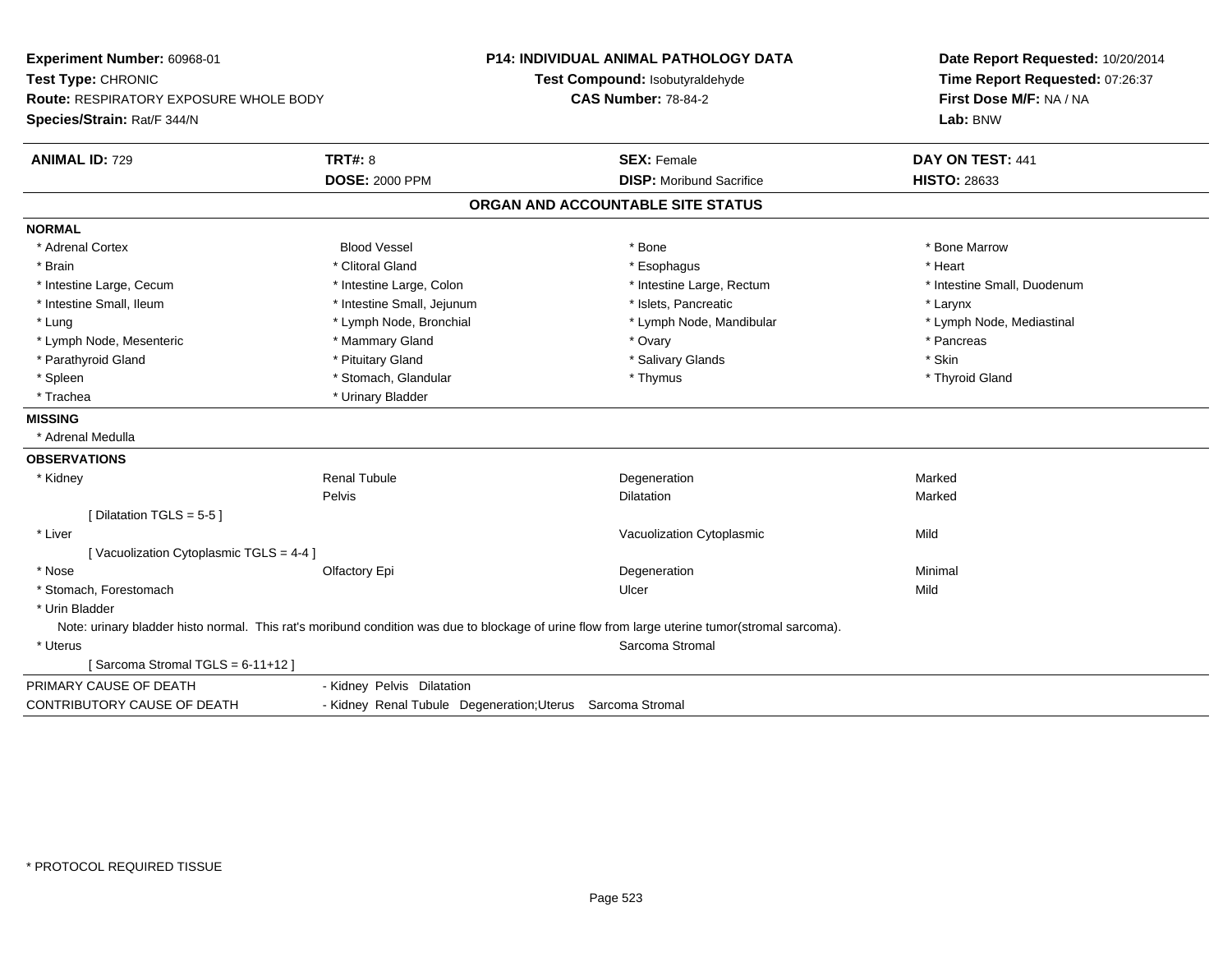| Experiment Number: 60968-01<br><b>Test Type: CHRONIC</b><br><b>Route: RESPIRATORY EXPOSURE WHOLE BODY</b> |                                         | <b>P14: INDIVIDUAL ANIMAL PATHOLOGY DATA</b> | Date Report Requested: 10/20/2014<br>Time Report Requested: 07:26:37<br>First Dose M/F: NA / NA |
|-----------------------------------------------------------------------------------------------------------|-----------------------------------------|----------------------------------------------|-------------------------------------------------------------------------------------------------|
|                                                                                                           |                                         | <b>Test Compound: Isobutyraldehyde</b>       |                                                                                                 |
|                                                                                                           |                                         | <b>CAS Number: 78-84-2</b>                   |                                                                                                 |
| Species/Strain: Rat/F 344/N                                                                               |                                         |                                              | Lab: BNW                                                                                        |
| <b>ANIMAL ID: 730</b>                                                                                     | TRT#: 8                                 | <b>SEX: Female</b>                           | DAY ON TEST: 511                                                                                |
|                                                                                                           | <b>DOSE: 2000 PPM</b>                   | <b>DISP: Moribund Sacrifice</b>              | <b>HISTO: 28634</b>                                                                             |
|                                                                                                           |                                         | ORGAN AND ACCOUNTABLE SITE STATUS            |                                                                                                 |
| <b>NORMAL</b>                                                                                             |                                         |                                              |                                                                                                 |
| * Adrenal Cortex                                                                                          | * Adrenal Medulla                       | <b>Blood Vessel</b>                          | * Bone                                                                                          |
| * Bone Marrow                                                                                             | * Clitoral Gland                        | * Esophagus                                  | * Heart                                                                                         |
| * Intestine Large, Cecum                                                                                  | * Intestine Large, Colon                | * Intestine Large, Rectum                    | * Intestine Small, Duodenum                                                                     |
| * Intestine Small, Ileum                                                                                  | * Intestine Small, Jejunum              | * Islets. Pancreatic                         | * Larynx                                                                                        |
| * Lung                                                                                                    | * Lymph Node, Bronchial                 | * Lymph Node, Mandibular                     | * Lymph Node, Mediastinal                                                                       |
| * Lymph Node, Mesenteric                                                                                  | * Mammary Gland                         | * Nose                                       | * Ovary                                                                                         |
| * Pancreas                                                                                                | * Parathyroid Gland                     | * Salivary Glands                            | * Skin                                                                                          |
| * Spleen                                                                                                  | * Stomach, Forestomach                  | * Stomach, Glandular                         | * Thymus                                                                                        |
| * Thyroid Gland                                                                                           | * Trachea                               | * Urinary Bladder                            | * Uterus                                                                                        |
| <b>OBSERVATIONS</b>                                                                                       |                                         |                                              |                                                                                                 |
| * Brain                                                                                                   | Ventricle                               | Hydrocephalus                                | Moderate                                                                                        |
| * Kidney                                                                                                  |                                         | Nephropathy                                  | Chronic, Mild                                                                                   |
| * Liver                                                                                                   |                                         | <b>Clear Cell Focus</b>                      |                                                                                                 |
| * Pituitary Gland                                                                                         | Pars Distalis                           | Adenoma                                      |                                                                                                 |
| [Adenoma TGLS = $2-8$ ]                                                                                   |                                         |                                              |                                                                                                 |
| PRIMARY CAUSE OF DEATH                                                                                    | - Pituitary Gland Pars Distalis Adenoma |                                              |                                                                                                 |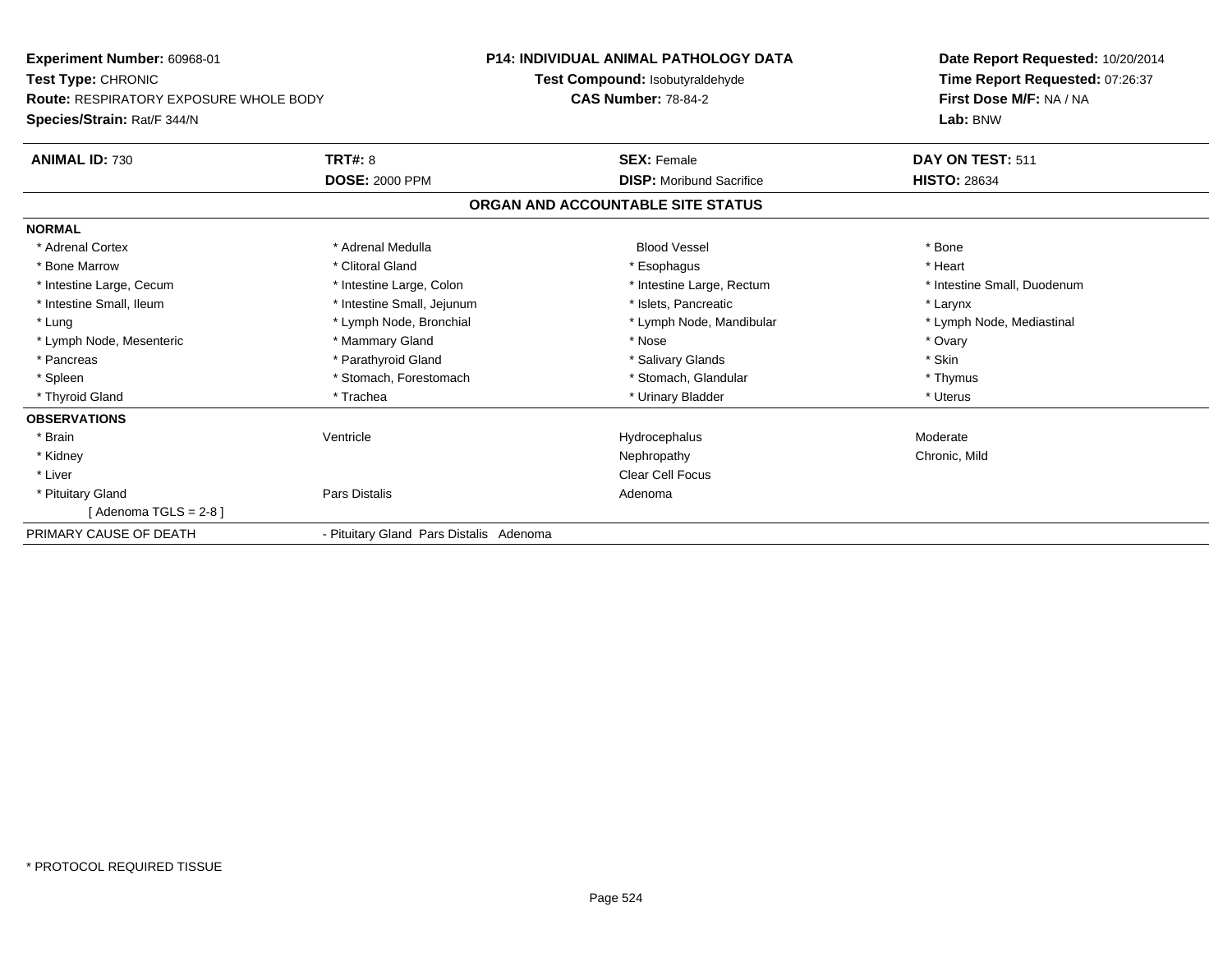| Experiment Number: 60968-01<br>Test Type: CHRONIC<br>Route: RESPIRATORY EXPOSURE WHOLE BODY<br>Species/Strain: Rat/F 344/N |                           | <b>P14: INDIVIDUAL ANIMAL PATHOLOGY DATA</b><br>Test Compound: Isobutyraldehyde<br><b>CAS Number: 78-84-2</b> | Date Report Requested: 10/20/2014<br>Time Report Requested: 07:26:37<br>First Dose M/F: NA / NA<br>Lab: BNW |
|----------------------------------------------------------------------------------------------------------------------------|---------------------------|---------------------------------------------------------------------------------------------------------------|-------------------------------------------------------------------------------------------------------------|
| <b>ANIMAL ID: 731</b>                                                                                                      | TRT#: 8                   | <b>SEX: Female</b>                                                                                            | DAY ON TEST: 735                                                                                            |
|                                                                                                                            | <b>DOSE: 2000 PPM</b>     | <b>DISP: Terminal Sacrifice</b>                                                                               | <b>HISTO: 28635</b>                                                                                         |
|                                                                                                                            |                           | ORGAN AND ACCOUNTABLE SITE STATUS                                                                             |                                                                                                             |
| <b>NORMAL</b>                                                                                                              |                           |                                                                                                               |                                                                                                             |
| * Adrenal Medulla                                                                                                          | <b>Blood Vessel</b>       | * Bone                                                                                                        | * Bone Marrow                                                                                               |
| * Brain                                                                                                                    | * Esophagus               | * Heart                                                                                                       | * Intestine Large, Cecum                                                                                    |
| * Intestine Large, Colon                                                                                                   | * Intestine Large, Rectum | * Intestine Small, Duodenum                                                                                   | * Intestine Small, Ileum                                                                                    |
| * Intestine Small, Jejunum                                                                                                 | * Islets, Pancreatic      | * Larynx                                                                                                      | * Lung                                                                                                      |
| * Lymph Node, Bronchial                                                                                                    | * Lymph Node, Mandibular  | * Lymph Node, Mediastinal                                                                                     | * Lymph Node, Mesenteric                                                                                    |
| * Mammary Gland                                                                                                            | * Ovary                   | * Pancreas                                                                                                    | * Parathyroid Gland                                                                                         |
| * Salivary Glands                                                                                                          | * Skin                    | * Stomach, Forestomach                                                                                        | * Stomach, Glandular                                                                                        |
| * Thymus                                                                                                                   | * Thyroid Gland           | * Trachea                                                                                                     | * Urinary Bladder                                                                                           |
| * Uterus                                                                                                                   |                           |                                                                                                               |                                                                                                             |
| <b>OBSERVATIONS</b>                                                                                                        |                           |                                                                                                               |                                                                                                             |
| * Adrenal Cortex                                                                                                           |                           | Vacuolization Cytoplasmic                                                                                     | Minimal                                                                                                     |
| * Clitoral Gland                                                                                                           |                           | Adenoma                                                                                                       |                                                                                                             |
|                                                                                                                            |                           | Cyst                                                                                                          | Mild                                                                                                        |
| [Adenoma TGLS = $3-7$ ]                                                                                                    |                           |                                                                                                               |                                                                                                             |
| [Cyst TGLS = $3-7$ ]                                                                                                       |                           |                                                                                                               |                                                                                                             |
| Eye                                                                                                                        | Lens                      | Cataract                                                                                                      | Moderate                                                                                                    |
| [Cataract TGLS = $1-11$ ]                                                                                                  |                           |                                                                                                               |                                                                                                             |
| * Kidney                                                                                                                   |                           | Nephropathy                                                                                                   | Chronic, Minimal                                                                                            |
| * Liver                                                                                                                    |                           | Leukemia Mononuclear                                                                                          |                                                                                                             |
| * Nose                                                                                                                     | Olfactory Epi             | Degeneration                                                                                                  | Minimal                                                                                                     |
|                                                                                                                            | <b>Respirat Epith</b>     | Metaplasia                                                                                                    | Squamous, Minimal                                                                                           |
| * Pituitary Gland                                                                                                          | Pars Distalis             | Adenoma                                                                                                       |                                                                                                             |
| [Adenoma TGLS = $2-8$ ]                                                                                                    |                           |                                                                                                               |                                                                                                             |
| * Spleen                                                                                                                   |                           | Leukemia Mononuclear                                                                                          |                                                                                                             |
| [ Leukemia Mononuclear TGLS = 2-8 ]                                                                                        |                           |                                                                                                               |                                                                                                             |
| PRIMARY CAUSE OF DEATH                                                                                                     | $\blacksquare$            |                                                                                                               |                                                                                                             |
|                                                                                                                            |                           |                                                                                                               |                                                                                                             |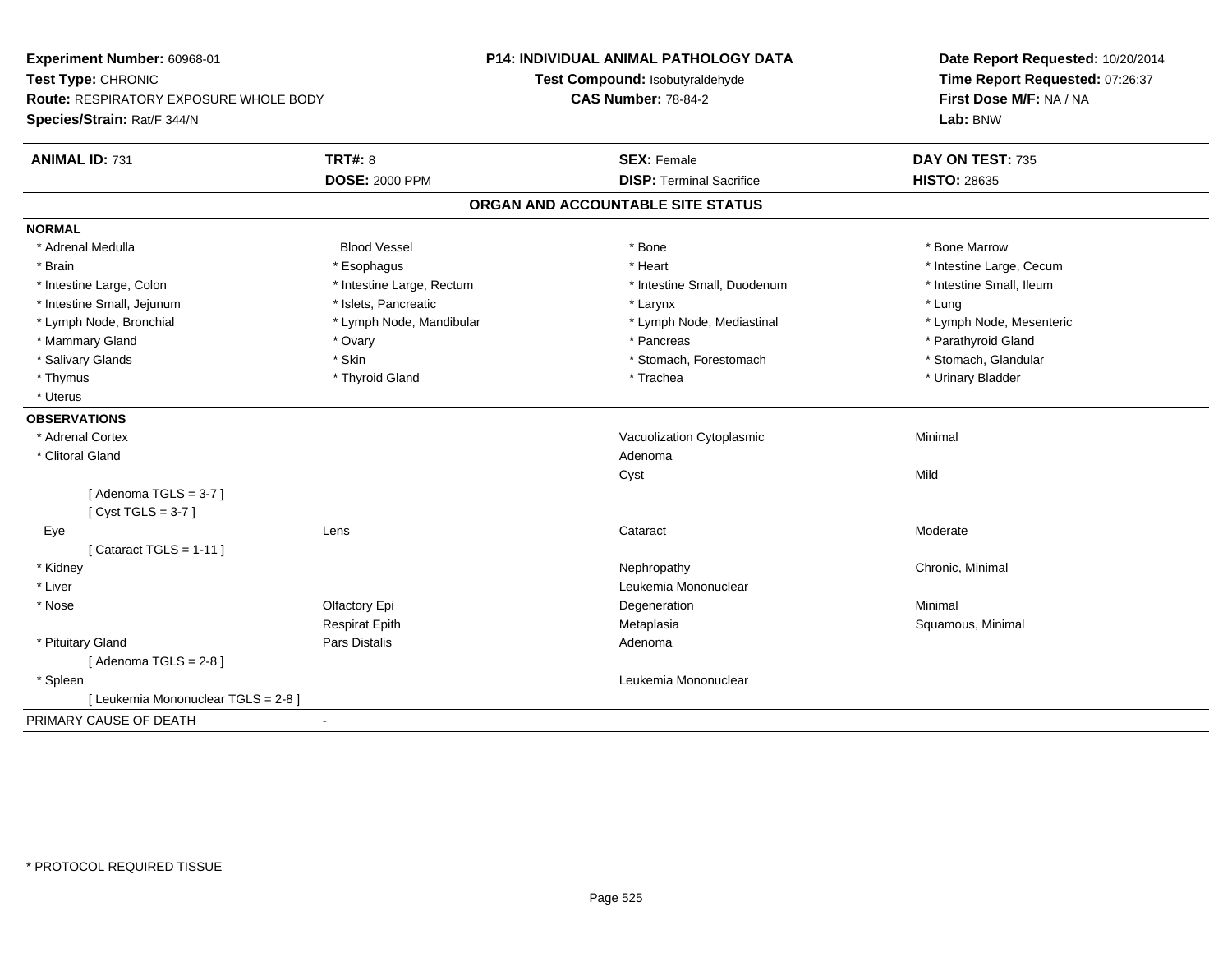| Experiment Number: 60968-01                                                  |                           | <b>P14: INDIVIDUAL ANIMAL PATHOLOGY DATA</b> | Date Report Requested: 10/20/2014<br>Time Report Requested: 07:26:37<br>First Dose M/F: NA / NA |
|------------------------------------------------------------------------------|---------------------------|----------------------------------------------|-------------------------------------------------------------------------------------------------|
| Test Type: CHRONIC                                                           |                           | Test Compound: Isobutyraldehyde              |                                                                                                 |
| <b>Route: RESPIRATORY EXPOSURE WHOLE BODY</b>                                |                           | <b>CAS Number: 78-84-2</b>                   |                                                                                                 |
| Species/Strain: Rat/F 344/N                                                  |                           |                                              | Lab: BNW                                                                                        |
| <b>ANIMAL ID: 732</b>                                                        | <b>TRT#: 8</b>            | <b>SEX: Female</b>                           | DAY ON TEST: 734                                                                                |
|                                                                              | <b>DOSE: 2000 PPM</b>     | <b>DISP: Terminal Sacrifice</b>              | <b>HISTO: 28636</b>                                                                             |
|                                                                              |                           | ORGAN AND ACCOUNTABLE SITE STATUS            |                                                                                                 |
| <b>NORMAL</b>                                                                |                           |                                              |                                                                                                 |
| * Adrenal Medulla                                                            | <b>Blood Vessel</b>       | * Bone                                       | * Bone Marrow                                                                                   |
| * Brain                                                                      | * Esophagus               | * Heart                                      | * Intestine Large, Cecum                                                                        |
| * Intestine Large, Colon                                                     | * Intestine Large, Rectum | * Intestine Small, Duodenum                  | * Intestine Small, Ileum                                                                        |
| * Intestine Small, Jejunum                                                   | * Islets, Pancreatic      | * Larynx                                     | * Lung                                                                                          |
| * Lymph Node, Bronchial                                                      | * Lymph Node, Mandibular  | * Lymph Node, Mediastinal                    | * Lymph Node, Mesenteric                                                                        |
| * Ovary                                                                      | * Pancreas                | * Parathyroid Gland                          | * Salivary Glands                                                                               |
| * Spleen                                                                     | * Stomach, Forestomach    | * Stomach, Glandular                         | * Thymus                                                                                        |
| * Thyroid Gland                                                              | * Trachea                 | * Urinary Bladder                            | * Uterus                                                                                        |
| <b>OBSERVATIONS</b>                                                          |                           |                                              |                                                                                                 |
| * Adrenal Cortex                                                             |                           | Vacuolization Cytoplasmic                    | Mild                                                                                            |
| * Clitoral Gland                                                             |                           | Cyst                                         | Moderate                                                                                        |
| [Cyst TGLS = $2-12$ ]                                                        |                           |                                              |                                                                                                 |
| * Kidney                                                                     | <b>Renal Tubule</b>       | Mineralization                               | Mild                                                                                            |
|                                                                              |                           | Nephropathy                                  | Chronic, Mild                                                                                   |
| * Liver                                                                      |                           | <b>Clear Cell Focus</b>                      |                                                                                                 |
| [Clear Cell Focus TGLS = 5-11]                                               |                           |                                              |                                                                                                 |
| * Mammary Gland                                                              |                           | Fibroadenoma                                 | Multiple                                                                                        |
| [Fibroadenoma TGLS = $3,4-13+14$ ]                                           |                           |                                              |                                                                                                 |
| * Nose                                                                       | Olfactory Epi             | Degeneration                                 | Minimal                                                                                         |
|                                                                              |                           | Inflammation                                 | Suppurative, Mild                                                                               |
|                                                                              | <b>Respirat Epith</b>     | Metaplasia                                   | Squamous, Mild                                                                                  |
| Note: xs1 is too far anterior, but still has squamous metaplasia and inflam. |                           |                                              |                                                                                                 |
| * Pituitary Gland                                                            | Pars Distalis             | Adenoma                                      |                                                                                                 |
| [Adenoma TGLS = $1-8$ ]                                                      |                           |                                              |                                                                                                 |
| * Skin                                                                       |                           | Trichoepithelioma                            |                                                                                                 |
| [Trichoepithelioma TGLS = 6-15]                                              |                           |                                              |                                                                                                 |
| PRIMARY CAUSE OF DEATH                                                       |                           |                                              |                                                                                                 |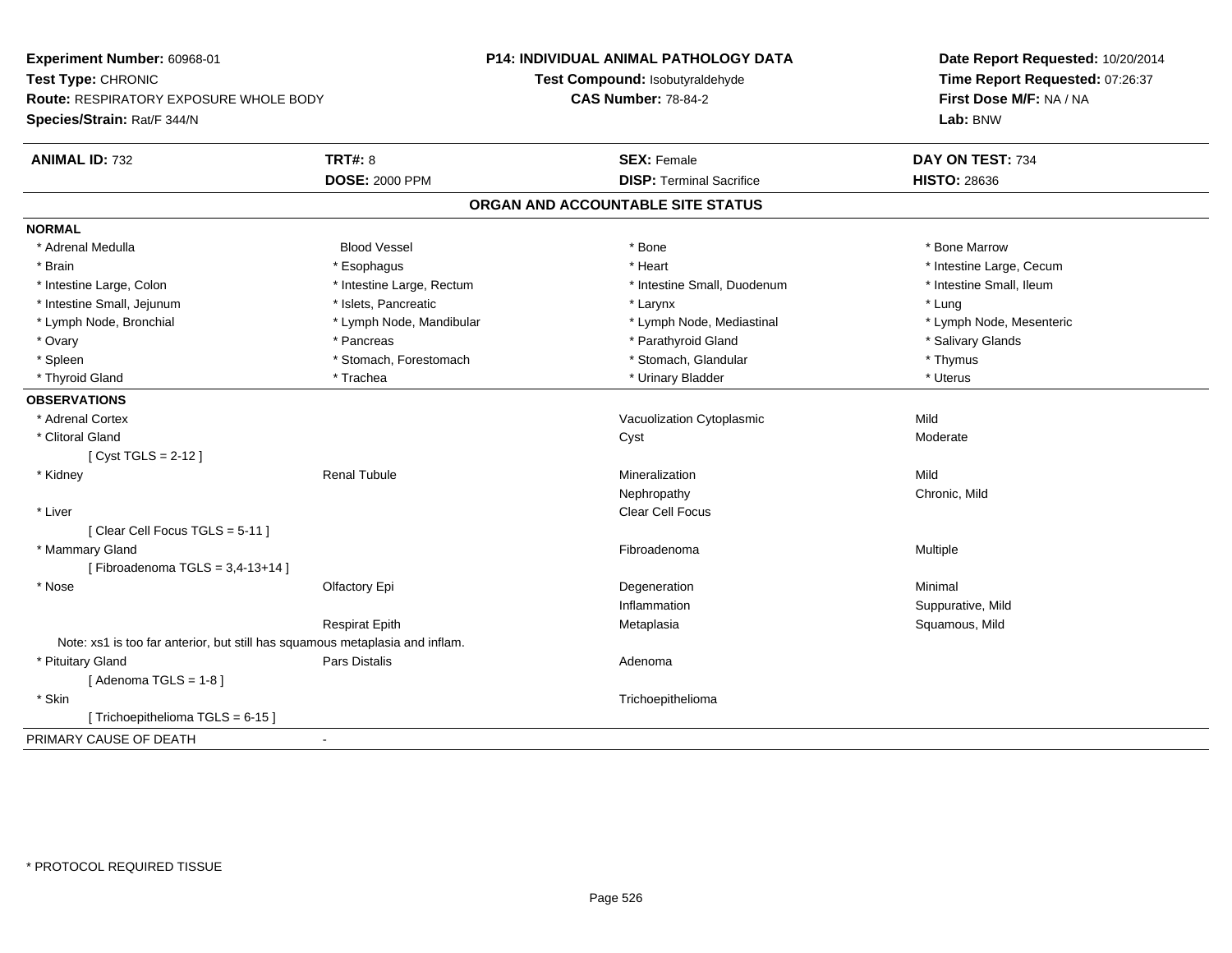| Experiment Number: 60968-01<br>Test Type: CHRONIC                            |                            | <b>P14: INDIVIDUAL ANIMAL PATHOLOGY DATA</b><br>Test Compound: Isobutyraldehyde |                                   | Date Report Requested: 10/20/2014<br>Time Report Requested: 07:26:37 |  |
|------------------------------------------------------------------------------|----------------------------|---------------------------------------------------------------------------------|-----------------------------------|----------------------------------------------------------------------|--|
| <b>Route: RESPIRATORY EXPOSURE WHOLE BODY</b><br>Species/Strain: Rat/F 344/N |                            | <b>CAS Number: 78-84-2</b>                                                      |                                   | First Dose M/F: NA / NA<br>Lab: BNW                                  |  |
| <b>ANIMAL ID: 733</b>                                                        | <b>TRT#: 8</b>             |                                                                                 | <b>SEX: Female</b>                | DAY ON TEST: 735                                                     |  |
|                                                                              | <b>DOSE: 2000 PPM</b>      |                                                                                 | <b>DISP: Terminal Sacrifice</b>   | <b>HISTO: 28637</b>                                                  |  |
|                                                                              |                            |                                                                                 | ORGAN AND ACCOUNTABLE SITE STATUS |                                                                      |  |
| <b>NORMAL</b>                                                                |                            |                                                                                 |                                   |                                                                      |  |
| * Adrenal Cortex                                                             | * Adrenal Medulla          |                                                                                 | <b>Blood Vessel</b>               | * Bone                                                               |  |
| * Bone Marrow                                                                | * Brain                    |                                                                                 | * Esophagus                       | * Heart                                                              |  |
| * Intestine Large, Cecum                                                     | * Intestine Large, Colon   |                                                                                 | * Intestine Large, Rectum         | * Intestine Small, Duodenum                                          |  |
| * Intestine Small, Ileum                                                     | * Intestine Small, Jejunum |                                                                                 | * Islets. Pancreatic              | * Kidney                                                             |  |
| * Larynx                                                                     | * Lung                     |                                                                                 | * Lymph Node, Bronchial           | * Lymph Node, Mandibular                                             |  |
| * Lymph Node, Mediastinal                                                    | * Lymph Node, Mesenteric   |                                                                                 | * Ovary                           | * Pancreas                                                           |  |
| * Parathyroid Gland                                                          | * Salivary Glands          |                                                                                 | * Spleen                          | * Stomach, Forestomach                                               |  |
| * Stomach, Glandular                                                         | * Thymus                   |                                                                                 | * Thyroid Gland                   | * Trachea                                                            |  |
| * Urinary Bladder                                                            | * Uterus                   |                                                                                 |                                   |                                                                      |  |
| <b>OBSERVATIONS</b>                                                          |                            |                                                                                 |                                   |                                                                      |  |
| * Clitoral Gland                                                             |                            |                                                                                 | Carcinoma                         |                                                                      |  |
| [Carcinoma TGLS = $2-12$ ]                                                   |                            |                                                                                 |                                   |                                                                      |  |
| * Liver                                                                      |                            |                                                                                 | <b>Eosinophilic Focus</b>         |                                                                      |  |
| [Eosinophilic Focus TGLS = 4-11]                                             |                            |                                                                                 |                                   |                                                                      |  |
| * Mammary Gland                                                              |                            |                                                                                 | Fibroadenoma                      |                                                                      |  |
| [Fibroadenoma TGLS = $2-12+13+14$ ]                                          |                            |                                                                                 |                                   |                                                                      |  |
| * Nose                                                                       | <b>Respirat Epith</b>      |                                                                                 | Metaplasia                        | Squamous, Minimal                                                    |  |
| * Pituitary Gland                                                            | Pars Distalis              |                                                                                 | Adenoma                           |                                                                      |  |
| [Adenoma TGLS = $3-8$ ]                                                      |                            |                                                                                 |                                   |                                                                      |  |
| * Skin                                                                       | Sebaceous GI               |                                                                                 | Adenoma                           |                                                                      |  |
| [Adenoma TGLS = $1-15$ ]                                                     |                            |                                                                                 |                                   |                                                                      |  |
| PRIMARY CAUSE OF DEATH                                                       | $\blacksquare$             |                                                                                 |                                   |                                                                      |  |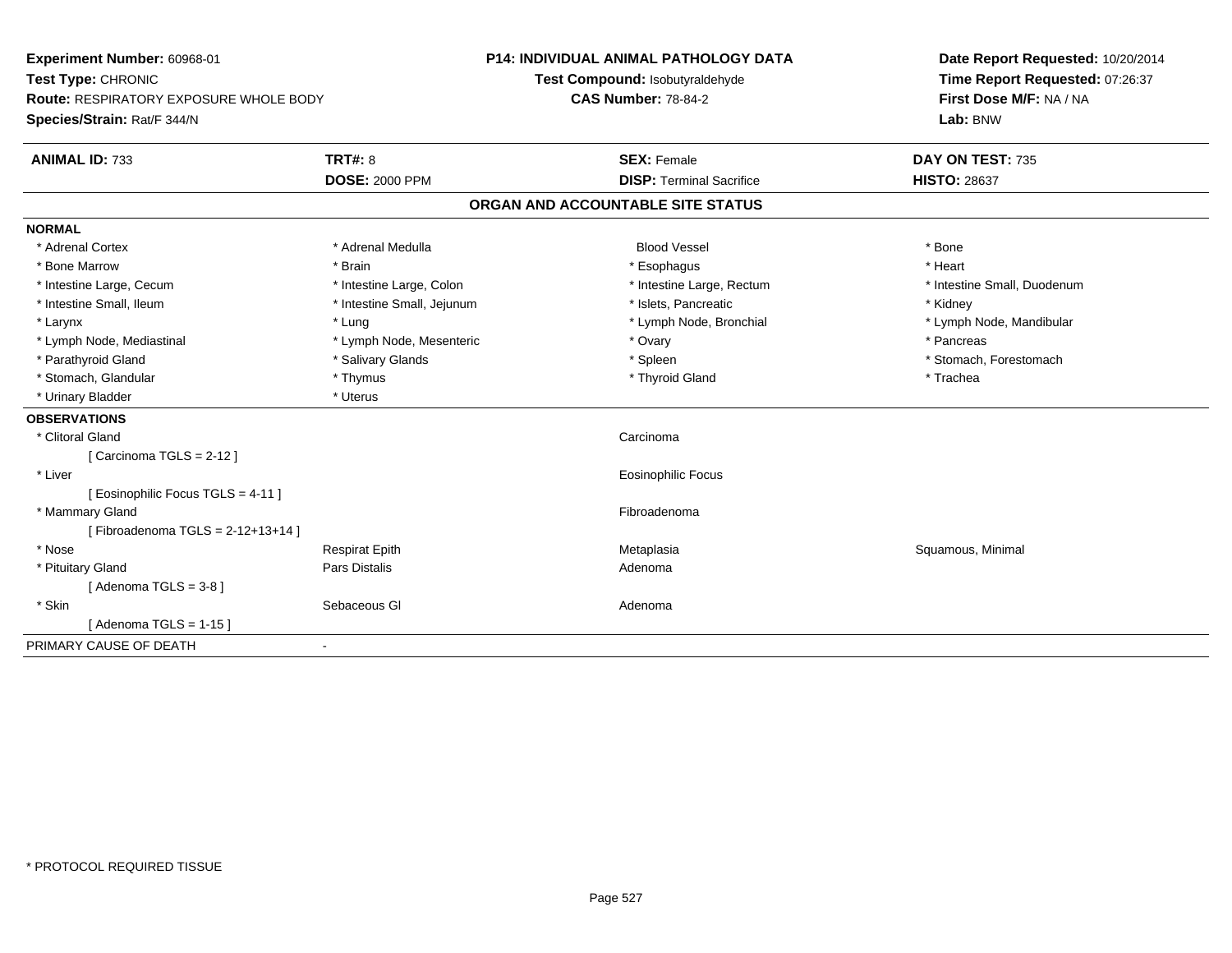| Experiment Number: 60968-01<br>Test Type: CHRONIC<br><b>Route: RESPIRATORY EXPOSURE WHOLE BODY</b><br>Species/Strain: Rat/F 344/N |                            | <b>P14: INDIVIDUAL ANIMAL PATHOLOGY DATA</b><br>Test Compound: Isobutyraldehyde<br><b>CAS Number: 78-84-2</b> | Date Report Requested: 10/20/2014<br>Time Report Requested: 07:26:37<br>First Dose M/F: NA / NA<br>Lab: BNW |
|-----------------------------------------------------------------------------------------------------------------------------------|----------------------------|---------------------------------------------------------------------------------------------------------------|-------------------------------------------------------------------------------------------------------------|
| <b>ANIMAL ID: 734</b>                                                                                                             | <b>TRT#: 8</b>             | <b>SEX: Female</b>                                                                                            | DAY ON TEST: 734                                                                                            |
|                                                                                                                                   | <b>DOSE: 2000 PPM</b>      | <b>DISP: Terminal Sacrifice</b>                                                                               | <b>HISTO: 28638</b>                                                                                         |
|                                                                                                                                   |                            | ORGAN AND ACCOUNTABLE SITE STATUS                                                                             |                                                                                                             |
| <b>NORMAL</b>                                                                                                                     |                            |                                                                                                               |                                                                                                             |
| * Adrenal Medulla                                                                                                                 | <b>Blood Vessel</b>        | * Bone                                                                                                        | * Bone Marrow                                                                                               |
| * Brain                                                                                                                           | * Clitoral Gland           | * Esophagus                                                                                                   | * Heart                                                                                                     |
| * Intestine Large, Cecum                                                                                                          | * Intestine Large, Colon   | * Intestine Large, Rectum                                                                                     | * Intestine Small, Duodenum                                                                                 |
| * Intestine Small, Ileum                                                                                                          | * Intestine Small, Jejunum | * Islets, Pancreatic                                                                                          | * Kidney                                                                                                    |
| * Larynx                                                                                                                          | * Lymph Node, Mandibular   | * Lymph Node, Mediastinal                                                                                     | * Ovary                                                                                                     |
| * Pancreas                                                                                                                        | * Salivary Glands          | * Skin                                                                                                        | * Stomach, Forestomach                                                                                      |
| * Stomach, Glandular                                                                                                              | * Thymus                   | * Thyroid Gland                                                                                               | * Trachea                                                                                                   |
| * Urinary Bladder                                                                                                                 |                            |                                                                                                               |                                                                                                             |
| <b>MISSING</b>                                                                                                                    |                            |                                                                                                               |                                                                                                             |
| * Parathyroid Gland                                                                                                               |                            |                                                                                                               |                                                                                                             |
| <b>OBSERVATIONS</b>                                                                                                               |                            |                                                                                                               |                                                                                                             |
| * Adrenal Cortex                                                                                                                  |                            | Leukemia Mononuclear                                                                                          |                                                                                                             |
|                                                                                                                                   |                            | Vacuolization Cytoplasmic                                                                                     | Minimal                                                                                                     |
| * Liver                                                                                                                           |                            | Leukemia Mononuclear                                                                                          |                                                                                                             |
| [ Leukemia Mononuclear TGLS = 2-4 ]                                                                                               |                            |                                                                                                               |                                                                                                             |
| * Lung                                                                                                                            |                            | Leukemia Mononuclear                                                                                          |                                                                                                             |
| [ Leukemia Mononuclear TGLS = 2-4 ]                                                                                               |                            |                                                                                                               |                                                                                                             |
| * Lymph Node, Bronchial                                                                                                           |                            | Leukemia Mononuclear                                                                                          |                                                                                                             |
| [ Leukemia Mononuclear TGLS = 6-6 ]                                                                                               |                            |                                                                                                               |                                                                                                             |
| * Lymph Node, Mesenteric                                                                                                          |                            | Leukemia Mononuclear                                                                                          |                                                                                                             |
| [ Leukemia Mononuclear TGLS = 6-6 ]                                                                                               |                            |                                                                                                               |                                                                                                             |
| * Mammary Gland                                                                                                                   |                            | Fibroadenoma                                                                                                  |                                                                                                             |
| [Fibroadenoma TGLS = 4-7+12]                                                                                                      |                            |                                                                                                               |                                                                                                             |
| * Nose                                                                                                                            | Olfactory Epi              | Degeneration                                                                                                  | Minimal                                                                                                     |
|                                                                                                                                   | <b>Respirat Epith</b>      | Hyperplasia                                                                                                   | Mild                                                                                                        |
|                                                                                                                                   |                            | Inflammation                                                                                                  | Suppurative, Mild                                                                                           |
|                                                                                                                                   | <b>Respirat Epith</b>      | Metaplasia                                                                                                    | Squamous, Mild                                                                                              |
| Note: inflam and hyperplasia in right nasal turb in xs2.                                                                          |                            |                                                                                                               |                                                                                                             |
| * Pituitary Gland                                                                                                                 | <b>Pars Distalis</b>       | Adenoma                                                                                                       |                                                                                                             |
| [Adenoma TGLS = $1-8$ ]                                                                                                           |                            |                                                                                                               |                                                                                                             |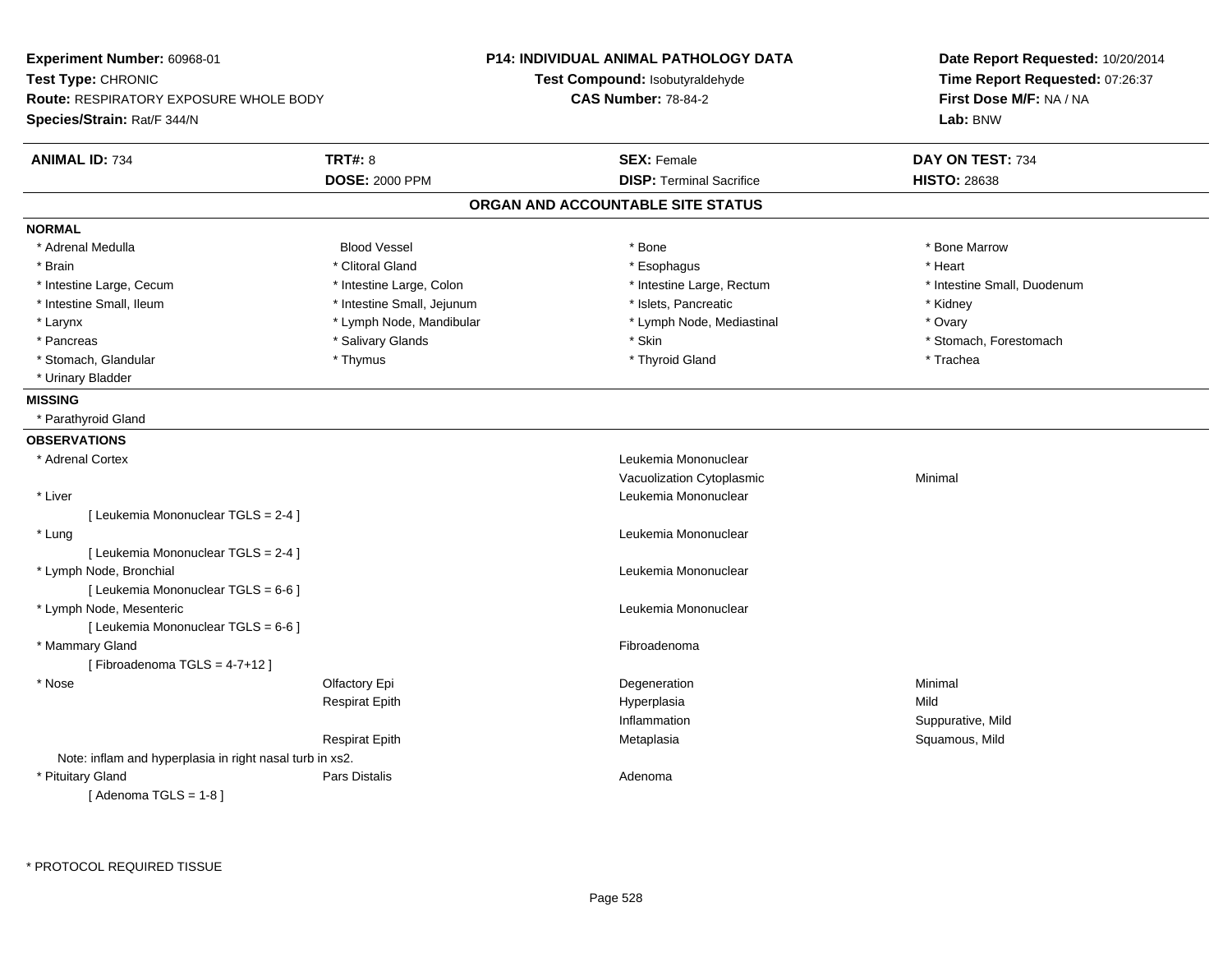| Experiment Number: 60968-01<br>Test Type: CHRONIC<br><b>Route: RESPIRATORY EXPOSURE WHOLE BODY</b><br>Species/Strain: Rat/F 344/N |                       | <b>P14: INDIVIDUAL ANIMAL PATHOLOGY DATA</b><br>Test Compound: Isobutyraldehyde<br><b>CAS Number: 78-84-2</b> | Date Report Requested: 10/20/2014<br>Time Report Requested: 07:26:37<br>First Dose M/F: NA / NA<br>Lab: BNW |
|-----------------------------------------------------------------------------------------------------------------------------------|-----------------------|---------------------------------------------------------------------------------------------------------------|-------------------------------------------------------------------------------------------------------------|
| <b>ANIMAL ID: 734</b>                                                                                                             | <b>TRT#: 8</b>        | <b>SEX: Female</b>                                                                                            | DAY ON TEST: 734                                                                                            |
|                                                                                                                                   | <b>DOSE: 2000 PPM</b> | <b>DISP:</b> Terminal Sacrifice                                                                               | <b>HISTO: 28638</b>                                                                                         |
|                                                                                                                                   |                       | ORGAN AND ACCOUNTABLE SITE STATUS                                                                             |                                                                                                             |
| * Spleen                                                                                                                          |                       | Leukemia Mononuclear                                                                                          |                                                                                                             |
| [Leukemia Mononuclear TGLS = 3-11]                                                                                                |                       |                                                                                                               |                                                                                                             |
| * Uterus                                                                                                                          |                       | Polyp Stromal                                                                                                 |                                                                                                             |
| [ Polyp Stromal TGLS = $5-8$ ]                                                                                                    |                       |                                                                                                               |                                                                                                             |
| PRIMARY CAUSE OF DEATH                                                                                                            |                       |                                                                                                               |                                                                                                             |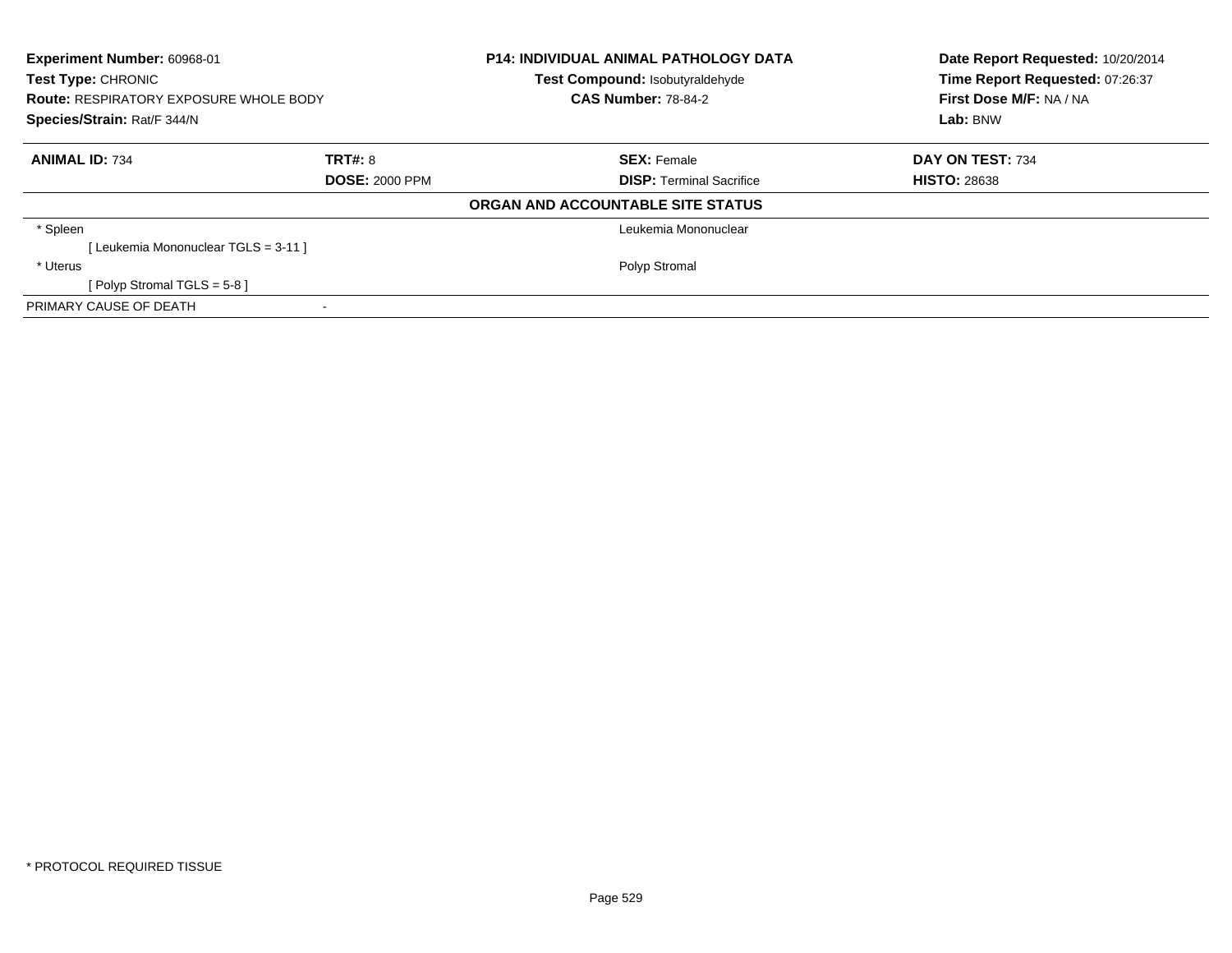| Experiment Number: 60968-01                                                                                                       |                          | <b>P14: INDIVIDUAL ANIMAL PATHOLOGY DATA</b> | Date Report Requested: 10/20/2014 |
|-----------------------------------------------------------------------------------------------------------------------------------|--------------------------|----------------------------------------------|-----------------------------------|
| Test Type: CHRONIC                                                                                                                |                          | Test Compound: Isobutyraldehyde              | Time Report Requested: 07:26:37   |
| <b>Route: RESPIRATORY EXPOSURE WHOLE BODY</b>                                                                                     |                          | <b>CAS Number: 78-84-2</b>                   | First Dose M/F: NA / NA           |
| Species/Strain: Rat/F 344/N                                                                                                       |                          |                                              | Lab: BNW                          |
| <b>ANIMAL ID: 735</b>                                                                                                             | <b>TRT#: 8</b>           | <b>SEX: Female</b>                           | DAY ON TEST: 735                  |
|                                                                                                                                   | <b>DOSE: 2000 PPM</b>    | <b>DISP: Terminal Sacrifice</b>              | <b>HISTO: 28639</b>               |
|                                                                                                                                   |                          | ORGAN AND ACCOUNTABLE SITE STATUS            |                                   |
| <b>NORMAL</b>                                                                                                                     |                          |                                              |                                   |
| * Adrenal Cortex                                                                                                                  | * Adrenal Medulla        | <b>Blood Vessel</b>                          | * Bone                            |
| * Bone Marrow                                                                                                                     | * Brain                  | * Clitoral Gland                             | * Esophagus                       |
| * Heart                                                                                                                           | * Intestine Large, Cecum | * Intestine Large, Colon                     | * Intestine Large, Rectum         |
| * Intestine Small, Duodenum                                                                                                       | * Intestine Small, Ileum | * Intestine Small, Jejunum                   | * Islets. Pancreatic              |
| * Larynx                                                                                                                          | * Lymph Node, Bronchial  | * Lymph Node, Mandibular                     | * Lymph Node, Mediastinal         |
| * Lymph Node, Mesenteric                                                                                                          | * Pancreas               | * Parathyroid Gland                          | * Pituitary Gland                 |
| * Salivary Glands                                                                                                                 | * Skin                   | * Stomach, Forestomach                       | * Stomach, Glandular              |
| * Thymus                                                                                                                          | * Thyroid Gland          | * Trachea                                    | * Urinary Bladder                 |
| * Uterus                                                                                                                          |                          |                                              |                                   |
| <b>OBSERVATIONS</b>                                                                                                               |                          |                                              |                                   |
| * Kidney                                                                                                                          |                          | Nephropathy                                  | Chronic, Minimal                  |
| * Liver                                                                                                                           |                          | Leukemia Mononuclear                         |                                   |
| * Lung                                                                                                                            | Alveolar Epith           | Hyperplasia                                  | Minimal                           |
|                                                                                                                                   | Alveolar Epith           | <b>Infiltration Cellular</b>                 | Histiocyte, Minimal               |
| * Mammary Gland                                                                                                                   |                          | Fibroadenoma                                 | Multiple                          |
| Note: very suspicious area in lower right corner of mammary mass on slide 13;diff dx, CA, would like to hear second opinions. rar |                          |                                              |                                   |
| [Fibroadenoma TGLS = $2,3-12+13$ ]                                                                                                |                          |                                              |                                   |
| * Nose                                                                                                                            | Olfactory Epi            | Degeneration                                 | Minimal                           |
|                                                                                                                                   | <b>Respirat Epith</b>    | Metaplasia                                   | Squamous, Minimal                 |
| * Ovary                                                                                                                           |                          | Cyst                                         | Mild                              |
| * Spleen                                                                                                                          |                          | Leukemia Mononuclear                         |                                   |
| Tongue                                                                                                                            |                          | Squamous Cell Papilloma                      |                                   |
| [Squamous Cell Papilloma TGLS = 1-11]                                                                                             |                          |                                              |                                   |
| PRIMARY CAUSE OF DEATH<br>$\overline{\phantom{a}}$                                                                                |                          |                                              |                                   |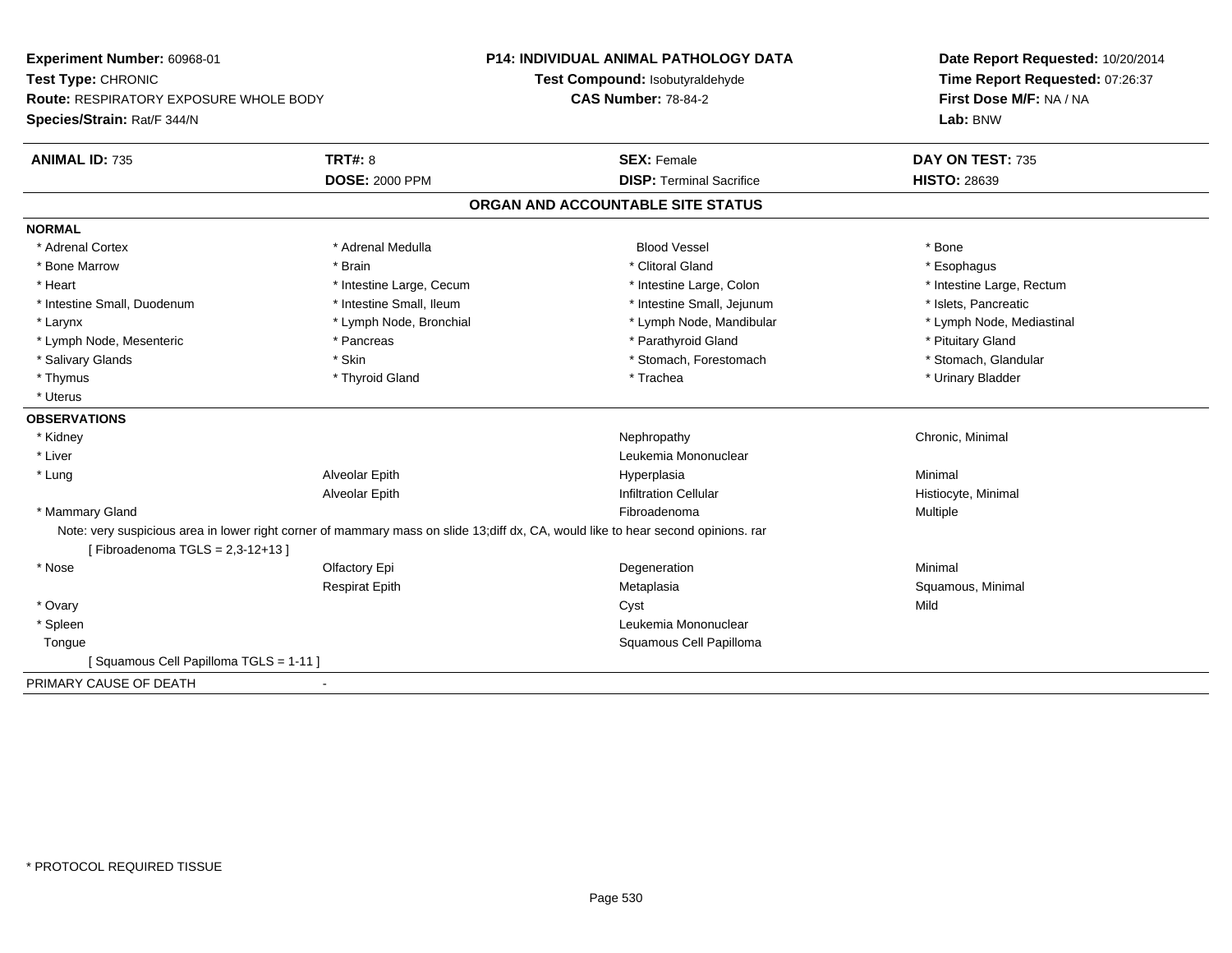| Experiment Number: 60968-01<br>Test Type: CHRONIC<br><b>Route: RESPIRATORY EXPOSURE WHOLE BODY</b><br>Species/Strain: Rat/F 344/N |                           | P14: INDIVIDUAL ANIMAL PATHOLOGY DATA<br>Test Compound: Isobutyraldehyde<br><b>CAS Number: 78-84-2</b> | Date Report Requested: 10/20/2014<br>Time Report Requested: 07:26:37<br>First Dose M/F: NA / NA<br>Lab: BNW |
|-----------------------------------------------------------------------------------------------------------------------------------|---------------------------|--------------------------------------------------------------------------------------------------------|-------------------------------------------------------------------------------------------------------------|
| <b>ANIMAL ID: 736</b>                                                                                                             | <b>TRT#: 8</b>            | <b>SEX: Female</b>                                                                                     | DAY ON TEST: 734                                                                                            |
|                                                                                                                                   | <b>DOSE: 2000 PPM</b>     | <b>DISP: Terminal Sacrifice</b>                                                                        | <b>HISTO: 28640</b>                                                                                         |
|                                                                                                                                   |                           | ORGAN AND ACCOUNTABLE SITE STATUS                                                                      |                                                                                                             |
| <b>NORMAL</b>                                                                                                                     |                           |                                                                                                        |                                                                                                             |
| * Adrenal Medulla                                                                                                                 | <b>Blood Vessel</b>       | * Bone                                                                                                 | * Bone Marrow                                                                                               |
| * Brain                                                                                                                           | * Esophagus               | * Heart                                                                                                | * Intestine Large, Cecum                                                                                    |
| * Intestine Large, Colon                                                                                                          | * Intestine Large, Rectum | * Intestine Small, Duodenum                                                                            | * Intestine Small, Ileum                                                                                    |
| * Intestine Small, Jejunum                                                                                                        | * Islets, Pancreatic      | * Larynx                                                                                               | * Mammary Gland                                                                                             |
| * Ovary                                                                                                                           | * Pancreas                | * Parathyroid Gland                                                                                    | * Pituitary Gland                                                                                           |
| * Salivary Glands                                                                                                                 | * Stomach, Forestomach    | * Stomach, Glandular                                                                                   | * Thymus                                                                                                    |
| * Thyroid Gland                                                                                                                   | * Trachea                 | * Urinary Bladder                                                                                      | * Uterus                                                                                                    |
| <b>OBSERVATIONS</b>                                                                                                               |                           |                                                                                                        |                                                                                                             |
| * Adrenal Cortex                                                                                                                  |                           | Leukemia Mononuclear                                                                                   |                                                                                                             |
| * Clitoral Gland                                                                                                                  |                           | Carcinoma                                                                                              |                                                                                                             |
| [Carcinoma TGLS = 1-12]                                                                                                           |                           |                                                                                                        |                                                                                                             |
| * Kidney                                                                                                                          |                           | Nephropathy                                                                                            | Chronic, Minimal                                                                                            |
| * Liver                                                                                                                           |                           | Leukemia Mononuclear                                                                                   |                                                                                                             |
| * Lung                                                                                                                            |                           | Leukemia Mononuclear                                                                                   |                                                                                                             |
| * Lymph Node, Bronchial                                                                                                           |                           | Leukemia Mononuclear                                                                                   |                                                                                                             |
| * Lymph Node, Mandibular                                                                                                          |                           | Leukemia Mononuclear                                                                                   |                                                                                                             |
| * Lymph Node, Mediastinal                                                                                                         |                           | Leukemia Mononuclear                                                                                   |                                                                                                             |
| * Lymph Node, Mesenteric                                                                                                          |                           | Leukemia Mononuclear                                                                                   |                                                                                                             |
| * Nose                                                                                                                            | Olfactory Epi             | Degeneration                                                                                           | Minimal                                                                                                     |
|                                                                                                                                   | <b>Respirat Epith</b>     | Metaplasia                                                                                             | Squamous, Minimal                                                                                           |
| Note: squamous metaplasia on ventral right max turb, and adjacent median septum.                                                  |                           |                                                                                                        |                                                                                                             |
| * Skin                                                                                                                            | <b>Subcut Tiss</b>        | Fibroma                                                                                                |                                                                                                             |
| [Fibroma TGLS = 3-13+14]                                                                                                          |                           |                                                                                                        |                                                                                                             |
| * Spleen                                                                                                                          |                           | Leukemia Mononuclear                                                                                   |                                                                                                             |
| [ Leukemia Mononuclear TGLS = 2-11 ]                                                                                              |                           |                                                                                                        |                                                                                                             |
| PRIMARY CAUSE OF DEATH                                                                                                            |                           |                                                                                                        |                                                                                                             |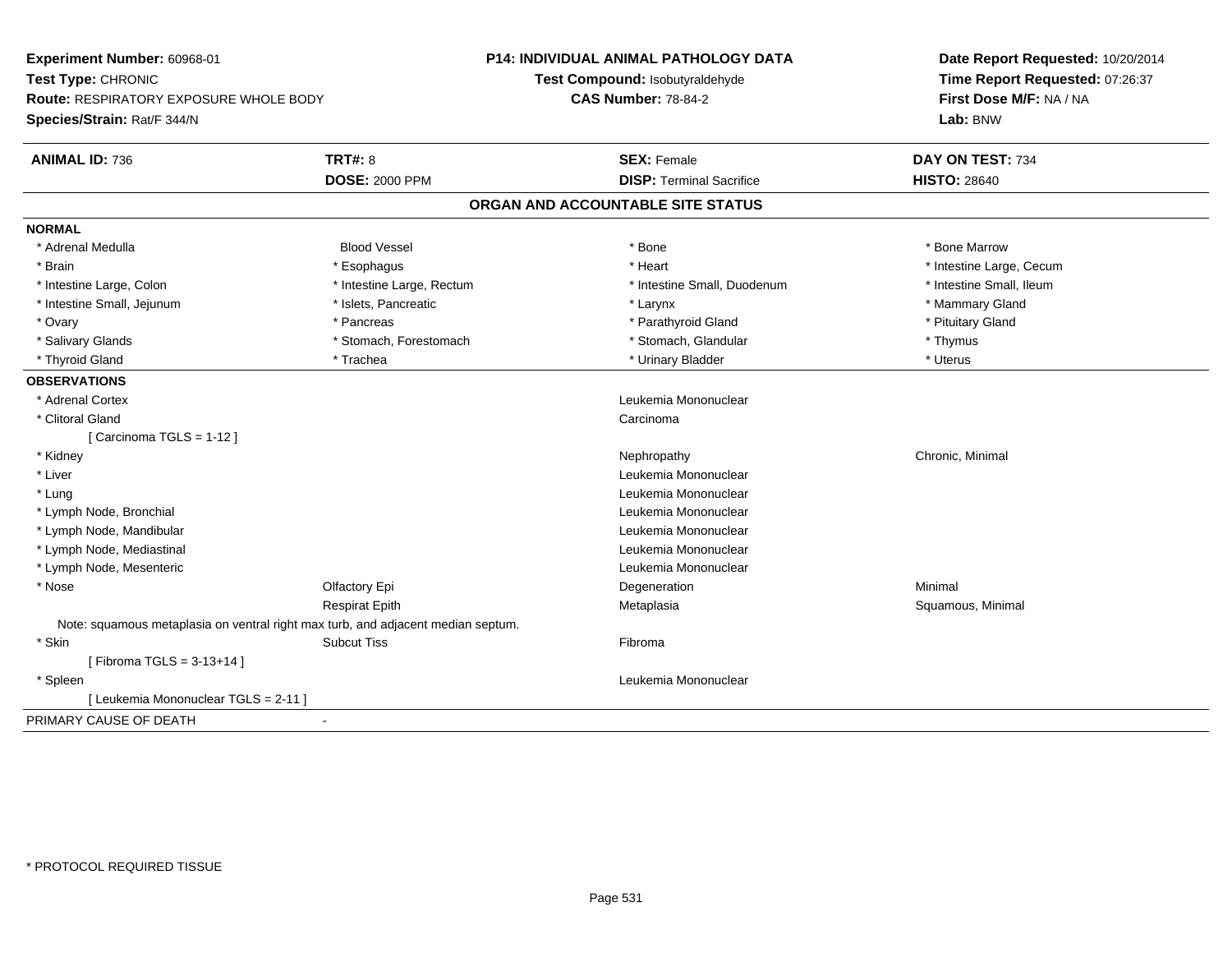| Experiment Number: 60968-01<br>Test Type: CHRONIC<br><b>Route: RESPIRATORY EXPOSURE WHOLE BODY</b> |                            | <b>P14: INDIVIDUAL ANIMAL PATHOLOGY DATA</b> | Date Report Requested: 10/20/2014<br>Time Report Requested: 07:26:37 |
|----------------------------------------------------------------------------------------------------|----------------------------|----------------------------------------------|----------------------------------------------------------------------|
|                                                                                                    |                            | Test Compound: Isobutyraldehyde              |                                                                      |
|                                                                                                    |                            | <b>CAS Number: 78-84-2</b>                   | First Dose M/F: NA / NA                                              |
| Species/Strain: Rat/F 344/N                                                                        |                            |                                              | Lab: BNW                                                             |
| <b>ANIMAL ID: 737</b>                                                                              | TRT#: 8                    | <b>SEX: Female</b>                           | DAY ON TEST: 735                                                     |
|                                                                                                    | <b>DOSE: 2000 PPM</b>      | <b>DISP: Terminal Sacrifice</b>              | <b>HISTO: 28641</b>                                                  |
|                                                                                                    |                            | ORGAN AND ACCOUNTABLE SITE STATUS            |                                                                      |
| <b>NORMAL</b>                                                                                      |                            |                                              |                                                                      |
| * Adrenal Cortex                                                                                   | * Adrenal Medulla          | <b>Blood Vessel</b>                          | * Bone                                                               |
| * Brain                                                                                            | * Clitoral Gland           | * Esophagus                                  | * Heart                                                              |
| * Intestine Large, Cecum                                                                           | * Intestine Large, Colon   | * Intestine Large, Rectum                    | * Intestine Small, Duodenum                                          |
| * Intestine Small, Ileum                                                                           | * Intestine Small, Jejunum | * Islets, Pancreatic                         | * Lymph Node, Bronchial                                              |
| * Lymph Node, Mandibular                                                                           | * Lymph Node, Mediastinal  | * Lymph Node, Mesenteric                     | * Ovary                                                              |
| * Pancreas                                                                                         | * Parathyroid Gland        | * Salivary Glands                            | * Skin                                                               |
| * Stomach, Forestomach                                                                             | * Stomach, Glandular       | * Thymus                                     | * Thyroid Gland                                                      |
| * Trachea                                                                                          | * Urinary Bladder          | * Uterus                                     |                                                                      |
| <b>OBSERVATIONS</b>                                                                                |                            |                                              |                                                                      |
| * Bone Marrow                                                                                      |                            | Leukemia Mononuclear                         |                                                                      |
| * Kidney                                                                                           |                            | Nephropathy                                  | Chronic, Moderate                                                    |
| * Larynx                                                                                           |                            | Inflammation                                 | Suppurative, Mild                                                    |
|                                                                                                    | Epithelium                 | Metaplasia                                   | Squamous, Mild                                                       |
| * Liver                                                                                            |                            | Leukemia Mononuclear                         |                                                                      |
| [ Leukemia Mononuclear TGLS = 4-4 ]                                                                |                            |                                              |                                                                      |
| * Lung                                                                                             |                            | Leukemia Mononuclear                         |                                                                      |
| [ Leukemia Mononuclear TGLS = 4-4 ]                                                                |                            |                                              |                                                                      |
| * Mammary Gland                                                                                    |                            | Fibroadenoma                                 |                                                                      |
| [Fibroadenoma TGLS = 1-12]                                                                         |                            |                                              |                                                                      |
| * Nose                                                                                             | Olfactory Epi              | Degeneration                                 | Mild                                                                 |
| * Pituitary Gland                                                                                  | Pars Distalis              | Adenoma                                      |                                                                      |
| [Adenoma TGLS = $2-8$ ]                                                                            |                            |                                              |                                                                      |
| * Spleen                                                                                           |                            | Leukemia Mononuclear                         |                                                                      |
| [ Leukemia Mononuclear TGLS = 3-11 ]                                                               |                            |                                              |                                                                      |
| PRIMARY CAUSE OF DEATH                                                                             |                            |                                              |                                                                      |
|                                                                                                    |                            |                                              |                                                                      |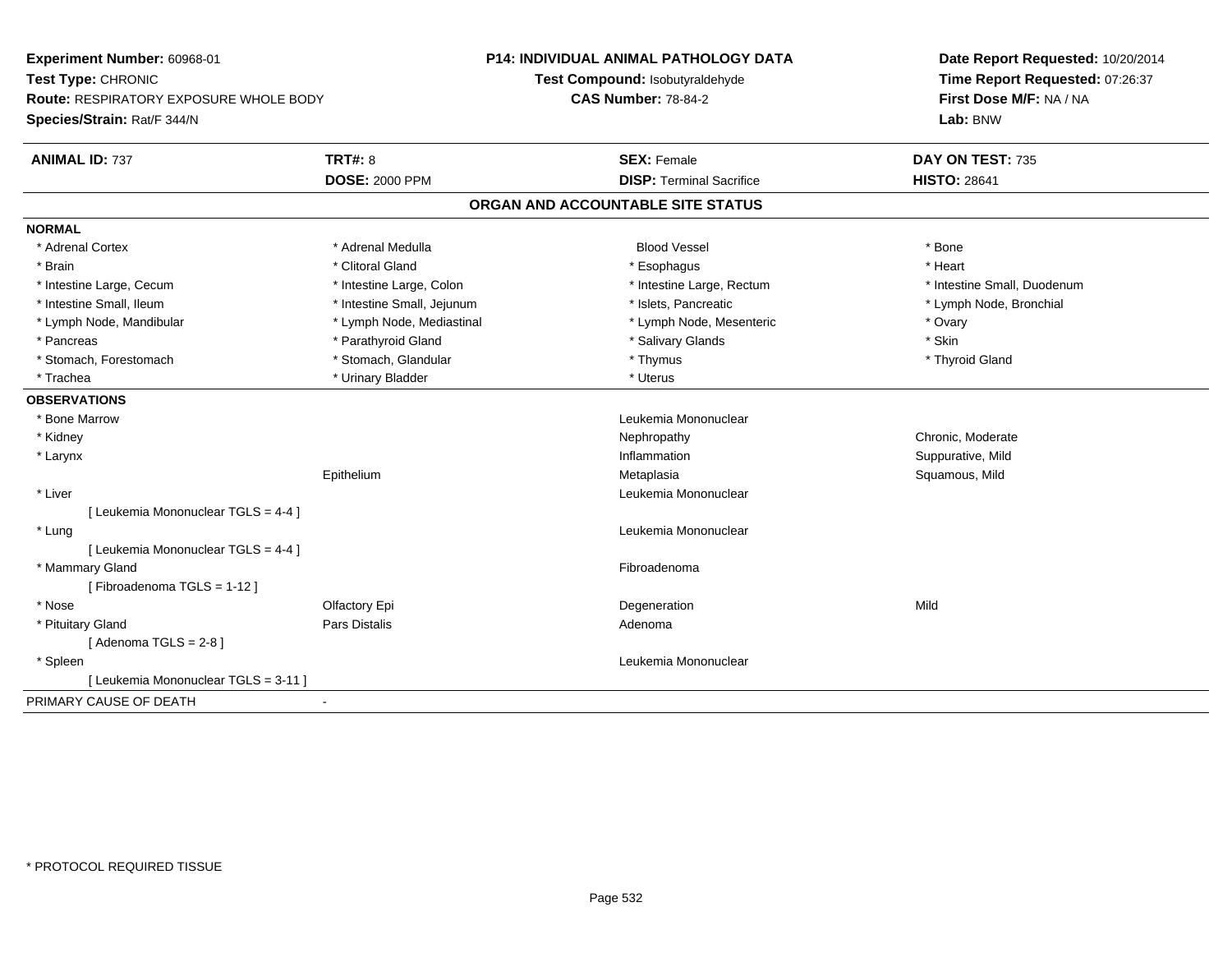| Experiment Number: 60968-01<br>Test Type: CHRONIC<br>Route: RESPIRATORY EXPOSURE WHOLE BODY |                          | <b>P14: INDIVIDUAL ANIMAL PATHOLOGY DATA</b> | Date Report Requested: 10/20/2014 |
|---------------------------------------------------------------------------------------------|--------------------------|----------------------------------------------|-----------------------------------|
|                                                                                             |                          | Test Compound: Isobutyraldehyde              | Time Report Requested: 07:26:37   |
|                                                                                             |                          | <b>CAS Number: 78-84-2</b>                   | First Dose M/F: NA / NA           |
| Species/Strain: Rat/F 344/N                                                                 |                          |                                              | Lab: BNW                          |
| <b>ANIMAL ID: 738</b>                                                                       | <b>TRT#: 8</b>           | <b>SEX: Female</b>                           | DAY ON TEST: 735                  |
|                                                                                             | <b>DOSE: 2000 PPM</b>    | <b>DISP: Terminal Sacrifice</b>              | <b>HISTO: 28642</b>               |
|                                                                                             |                          | ORGAN AND ACCOUNTABLE SITE STATUS            |                                   |
| <b>NORMAL</b>                                                                               |                          |                                              |                                   |
| * Adrenal Cortex                                                                            | * Adrenal Medulla        | <b>Blood Vessel</b>                          | * Bone                            |
| * Bone Marrow                                                                               | * Brain                  | * Clitoral Gland                             | * Esophagus                       |
| * Heart                                                                                     | * Intestine Large, Cecum | * Intestine Large, Colon                     | * Intestine Large, Rectum         |
| * Intestine Small, Duodenum                                                                 | * Intestine Small, Ileum | * Intestine Small, Jejunum                   | * Islets, Pancreatic              |
| * Larynx                                                                                    | * Lymph Node, Bronchial  | * Lymph Node, Mandibular                     | * Lymph Node, Mediastinal         |
| * Lymph Node, Mesenteric                                                                    | * Ovary                  | * Pancreas                                   | * Parathyroid Gland               |
| * Salivary Glands                                                                           | * Skin                   | * Spleen                                     | * Stomach, Forestomach            |
| * Stomach, Glandular                                                                        | * Thymus                 | * Thyroid Gland                              | * Trachea                         |
| * Urinary Bladder                                                                           | * Uterus                 |                                              |                                   |
| <b>OBSERVATIONS</b>                                                                         |                          |                                              |                                   |
| * Kidney                                                                                    |                          | Nephropathy                                  | Chronic, Mild                     |
| * Liver                                                                                     |                          | Hepatodiaphragmatic Nodule                   |                                   |
| [Hepatodiaphragmatic Nodule TGLS = 4-13]                                                    |                          |                                              |                                   |
| * Lung                                                                                      | Alveolar Epith           | <b>Infiltration Cellular</b>                 | Histiocyte, Mild                  |
| * Mammary Gland                                                                             |                          | Fibroadenoma                                 | <b>Multiple</b>                   |
| [Fibroadenoma TGLS = 1,2-11+12+7]                                                           |                          |                                              |                                   |
| * Nose                                                                                      | Olfactory Epi            | Degeneration                                 | Minimal                           |
|                                                                                             |                          | Inflammation                                 | Suppurative, Minimal              |
|                                                                                             | <b>Respirat Epith</b>    | Metaplasia                                   | Squamous, Minimal                 |
| * Pituitary Gland                                                                           |                          | Cyst                                         | Moderate                          |
| [Cyst TGLS = $3-8$ ]                                                                        |                          |                                              |                                   |
| PRIMARY CAUSE OF DEATH<br>$\blacksquare$                                                    |                          |                                              |                                   |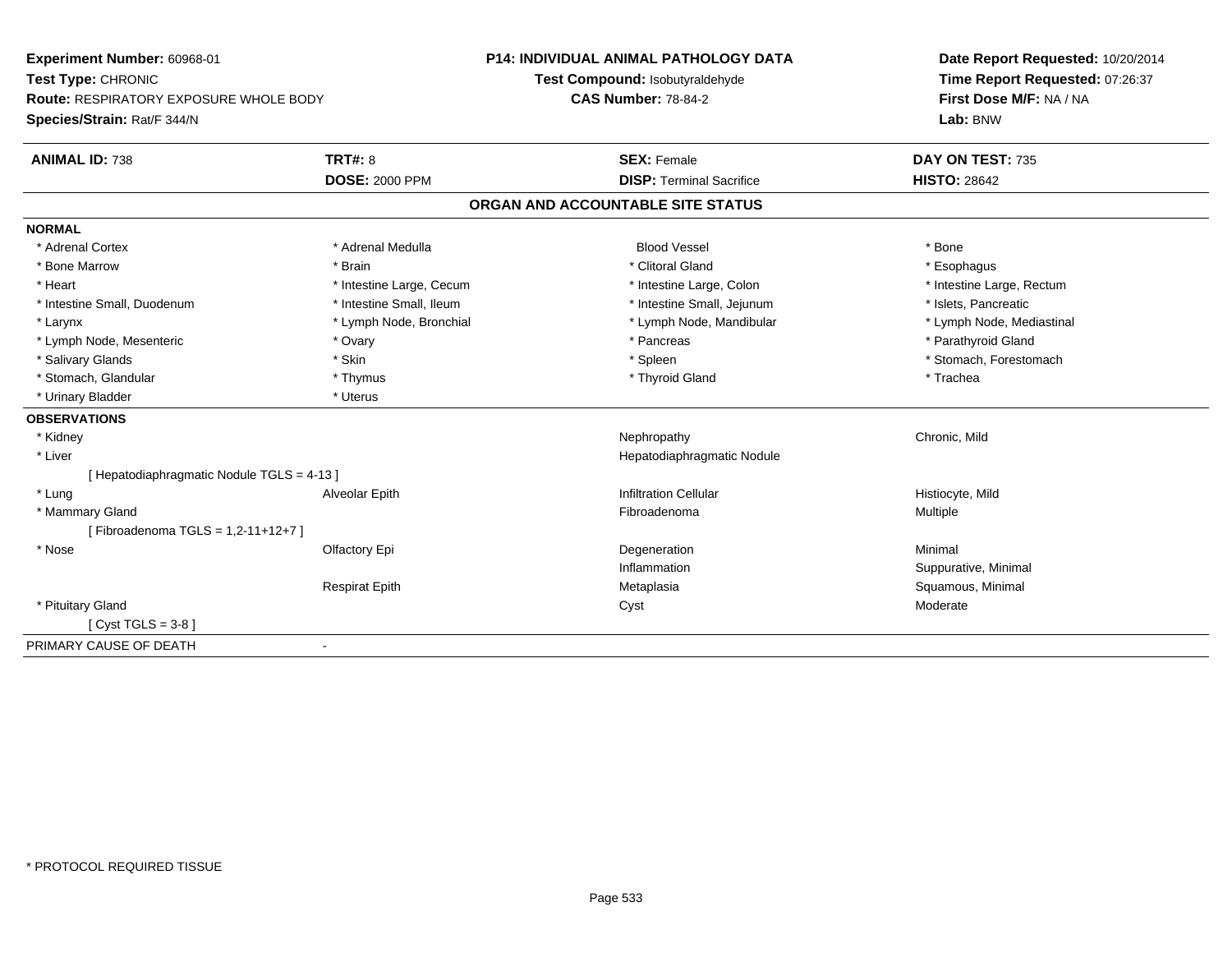| Experiment Number: 60968-01                   | <b>P14: INDIVIDUAL ANIMAL PATHOLOGY DATA</b><br>Test Compound: Isobutyraldehyde |                                   | Date Report Requested: 10/20/2014<br>Time Report Requested: 07:26:38 |  |
|-----------------------------------------------|---------------------------------------------------------------------------------|-----------------------------------|----------------------------------------------------------------------|--|
| Test Type: CHRONIC                            |                                                                                 |                                   |                                                                      |  |
| <b>Route: RESPIRATORY EXPOSURE WHOLE BODY</b> |                                                                                 | <b>CAS Number: 78-84-2</b>        | First Dose M/F: NA / NA                                              |  |
| Species/Strain: Rat/F 344/N                   |                                                                                 |                                   | Lab: BNW                                                             |  |
| <b>ANIMAL ID: 739</b>                         | <b>TRT#: 8</b>                                                                  | <b>SEX: Female</b>                | DAY ON TEST: 734                                                     |  |
|                                               | <b>DOSE: 2000 PPM</b>                                                           | <b>DISP: Terminal Sacrifice</b>   | <b>HISTO: 28643</b>                                                  |  |
|                                               |                                                                                 | ORGAN AND ACCOUNTABLE SITE STATUS |                                                                      |  |
| <b>NORMAL</b>                                 |                                                                                 |                                   |                                                                      |  |
| * Adrenal Cortex                              | * Adrenal Medulla                                                               | <b>Blood Vessel</b>               | * Bone                                                               |  |
| * Bone Marrow                                 | * Brain                                                                         | * Esophagus                       | * Heart                                                              |  |
| * Intestine Large, Cecum                      | * Intestine Large, Colon                                                        | * Intestine Large, Rectum         | * Intestine Small, Duodenum                                          |  |
| * Intestine Small, Ileum                      | * Intestine Small, Jejunum                                                      | * Islets, Pancreatic              | * Liver                                                              |  |
| * Lung                                        | * Lymph Node, Bronchial                                                         | * Lymph Node, Mediastinal         | * Lymph Node, Mesenteric                                             |  |
| * Mammary Gland                               | * Ovary                                                                         | * Pancreas                        | * Parathyroid Gland                                                  |  |
| * Salivary Glands                             | * Skin                                                                          | * Stomach, Forestomach            | * Stomach, Glandular                                                 |  |
| * Thymus                                      | * Trachea                                                                       | * Urinary Bladder                 |                                                                      |  |
| <b>MISSING</b>                                |                                                                                 |                                   |                                                                      |  |
| * Lymph Node, Mandibular                      |                                                                                 |                                   |                                                                      |  |
| <b>OBSERVATIONS</b>                           |                                                                                 |                                   |                                                                      |  |
| * Clitoral Gland                              |                                                                                 | Carcinoma                         |                                                                      |  |
| [Carcinoma TGLS = $1-12$ ]                    |                                                                                 |                                   |                                                                      |  |
| * Kidney                                      |                                                                                 | Nephropathy                       | Chronic, Minimal                                                     |  |
| * Larynx                                      |                                                                                 | Inflammation                      | Suppurative, Minimal                                                 |  |
|                                               | Epiglottis                                                                      | Metaplasia                        | Squamous, Minimal                                                    |  |
| Mesentery                                     | Fat                                                                             | <b>Necrosis</b>                   | Moderate                                                             |  |
| [Necrosis $TGLS = 3-14$ ]                     |                                                                                 |                                   |                                                                      |  |
| * Nose                                        | Olfactory Epi                                                                   | Degeneration                      | Minimal                                                              |  |
|                                               |                                                                                 | Inflammation                      | Suppurative, Moderate                                                |  |
|                                               | <b>Respirat Epith</b>                                                           | Metaplasia                        | Squamous, Moderate                                                   |  |
| Oral Mucosa                                   | Pharyngeal                                                                      | Hyperplasia                       | Marked                                                               |  |
| [ Hyperplasia TGLS = 5-10 ]                   |                                                                                 |                                   |                                                                      |  |
| * Pituitary Gland                             | Pars Distalis                                                                   | Hyperplasia                       | Mild                                                                 |  |
| * Spleen                                      |                                                                                 | Leukemia Mononuclear              |                                                                      |  |
| [ Leukemia Mononuclear TGLS = 4-11 ]          |                                                                                 |                                   |                                                                      |  |
| * Thyroid Gland                               | C Cell                                                                          | Hyperplasia                       | Minimal                                                              |  |
| * Uterus                                      |                                                                                 | Polyp Stromal                     |                                                                      |  |
| [Polyp Stromal TGLS = 2-13]                   |                                                                                 |                                   |                                                                      |  |

PRIMARY CAUSE OF DEATH-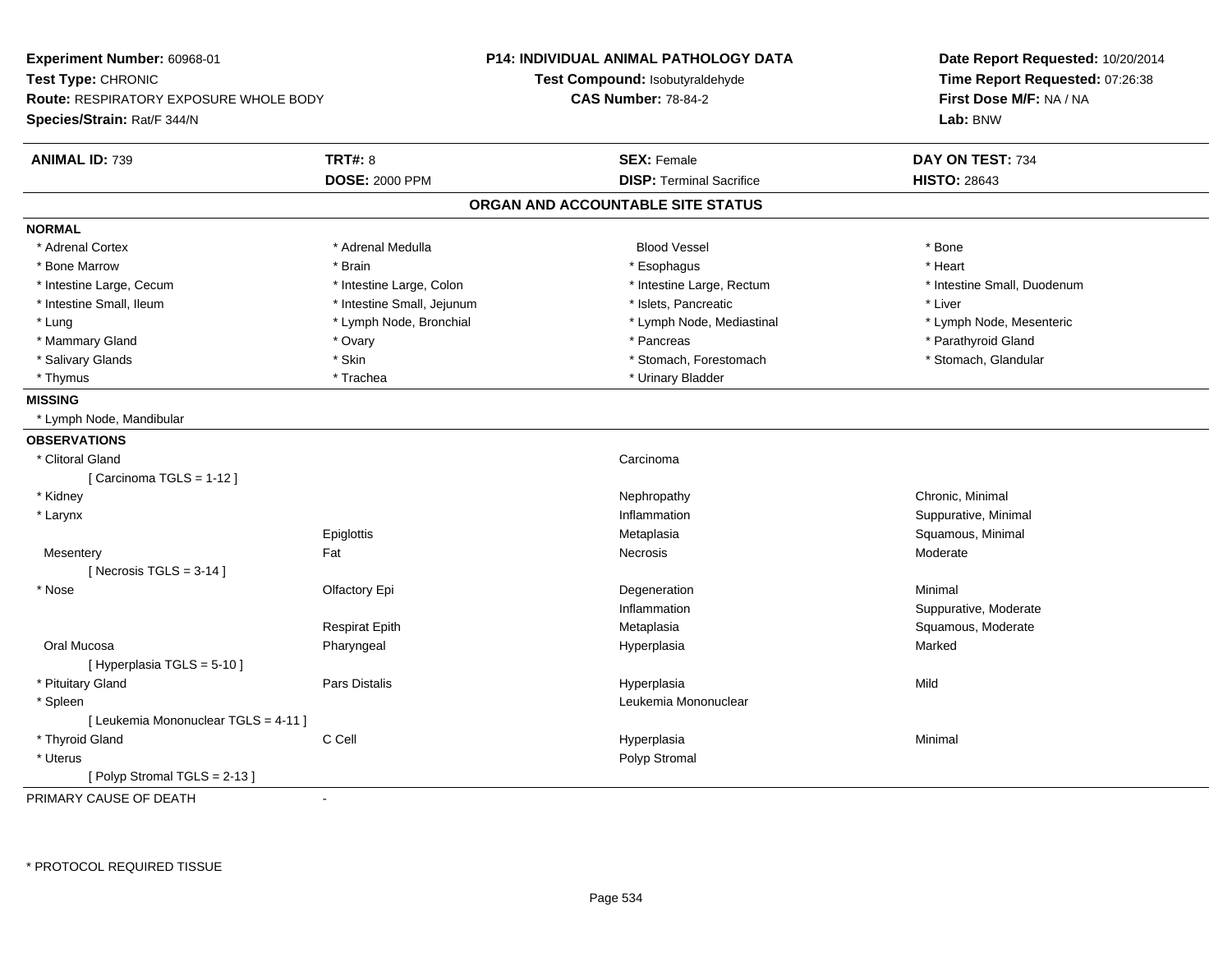| Experiment Number: 60968-01<br><b>Test Type: CHRONIC</b><br><b>Route: RESPIRATORY EXPOSURE WHOLE BODY</b><br>Species/Strain: Rat/F 344/N |                                         | <b>P14: INDIVIDUAL ANIMAL PATHOLOGY DATA</b><br>Test Compound: Isobutyraldehyde<br><b>CAS Number: 78-84-2</b> | Date Report Requested: 10/20/2014<br>Time Report Requested: 07:26:38<br>First Dose M/F: NA / NA<br>Lab: BNW |  |
|------------------------------------------------------------------------------------------------------------------------------------------|-----------------------------------------|---------------------------------------------------------------------------------------------------------------|-------------------------------------------------------------------------------------------------------------|--|
| <b>ANIMAL ID: 739</b>                                                                                                                    | <b>TRT#: 8</b><br><b>DOSE: 2000 PPM</b> | <b>SEX:</b> Female<br><b>DISP: Terminal Sacrifice</b>                                                         | DAY ON TEST: 734                                                                                            |  |
| <b>HISTO: 28643</b><br><b>ORGAN AND ACCOUNTABLE SITE STATUS</b>                                                                          |                                         |                                                                                                               |                                                                                                             |  |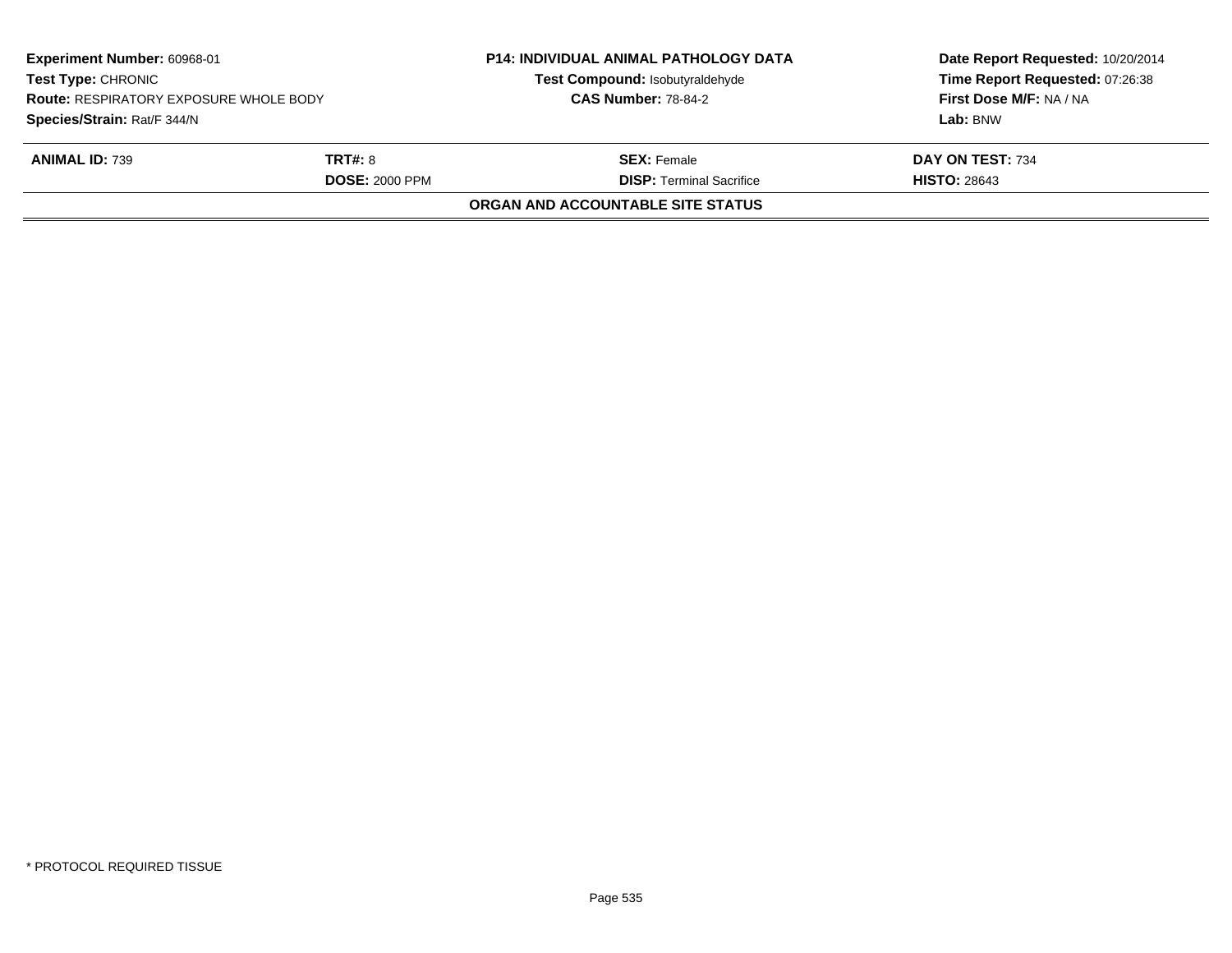| Experiment Number: 60968-01                                                             |                            | <b>P14: INDIVIDUAL ANIMAL PATHOLOGY DATA</b> | Date Report Requested: 10/20/2014 |  |
|-----------------------------------------------------------------------------------------|----------------------------|----------------------------------------------|-----------------------------------|--|
| Test Type: CHRONIC                                                                      |                            | Test Compound: Isobutyraldehyde              | Time Report Requested: 07:26:38   |  |
| Route: RESPIRATORY EXPOSURE WHOLE BODY                                                  |                            | <b>CAS Number: 78-84-2</b>                   | First Dose M/F: NA / NA           |  |
| Species/Strain: Rat/F 344/N                                                             |                            |                                              | Lab: BNW                          |  |
| <b>ANIMAL ID: 740</b>                                                                   | <b>TRT#: 8</b>             | <b>SEX: Female</b>                           | DAY ON TEST: 735                  |  |
|                                                                                         | <b>DOSE: 2000 PPM</b>      | <b>DISP: Terminal Sacrifice</b>              | <b>HISTO: 28644</b>               |  |
|                                                                                         |                            | ORGAN AND ACCOUNTABLE SITE STATUS            |                                   |  |
| <b>NORMAL</b>                                                                           |                            |                                              |                                   |  |
| * Adrenal Medulla                                                                       | <b>Blood Vessel</b>        | * Bone                                       | * Bone Marrow                     |  |
| * Brain                                                                                 | * Clitoral Gland           | * Esophagus                                  | * Heart                           |  |
| * Intestine Large, Cecum                                                                | * Intestine Large, Colon   | * Intestine Large, Rectum                    | * Intestine Small, Duodenum       |  |
| * Intestine Small, Ileum                                                                | * Intestine Small, Jejunum | * Islets, Pancreatic                         | * Larynx                          |  |
| * Lymph Node, Bronchial                                                                 | * Lymph Node, Mandibular   | * Lymph Node, Mediastinal                    | * Lymph Node, Mesenteric          |  |
| * Ovary                                                                                 | * Pancreas                 | * Parathyroid Gland                          | * Salivary Glands                 |  |
| * Skin                                                                                  | * Stomach, Forestomach     | * Stomach, Glandular                         | * Thymus                          |  |
| * Trachea                                                                               | * Urinary Bladder          | * Uterus                                     |                                   |  |
| <b>OBSERVATIONS</b>                                                                     |                            |                                              |                                   |  |
| * Adrenal Cortex                                                                        |                            | Adenoma                                      |                                   |  |
| * Kidney                                                                                |                            | Nephropathy                                  | Chronic, Mild                     |  |
| * Liver                                                                                 |                            | Leukemia Mononuclear                         |                                   |  |
| [ Leukemia Mononuclear TGLS = 3-4 ]                                                     |                            |                                              |                                   |  |
| * Lung                                                                                  |                            | Chordoma                                     | Metastatic (Tissue Nos)           |  |
| * Mammary Gland                                                                         |                            | Fibroadenoma                                 |                                   |  |
| Note: Diff dx early mammary ca; several suspicious areas.                               |                            |                                              |                                   |  |
| [Fibroadenoma TGLS = 2-11]                                                              |                            |                                              |                                   |  |
| * Nose                                                                                  | Olfactory Epi              | Degeneration                                 | Mild                              |  |
|                                                                                         | <b>Respirat Epith</b>      | Metaplasia                                   | Squamous, Minimal                 |  |
| Note: nose: squamous metaplasia, minimal, medial surfaces of both maxillary turbinates. |                            |                                              |                                   |  |
| * Pituitary Gland                                                                       | Pars Distalis              | Adenoma                                      |                                   |  |
| [Adenoma TGLS = $1-8$ ]                                                                 |                            |                                              |                                   |  |
| * Spleen                                                                                |                            | Leukemia Mononuclear                         |                                   |  |
| [ Leukemia Mononuclear TGLS = 1-8 ]                                                     |                            |                                              |                                   |  |
| * Thyroid Gland                                                                         | C Cell                     | Adenoma                                      |                                   |  |
| PRIMARY CAUSE OF DEATH                                                                  | ÷,                         |                                              |                                   |  |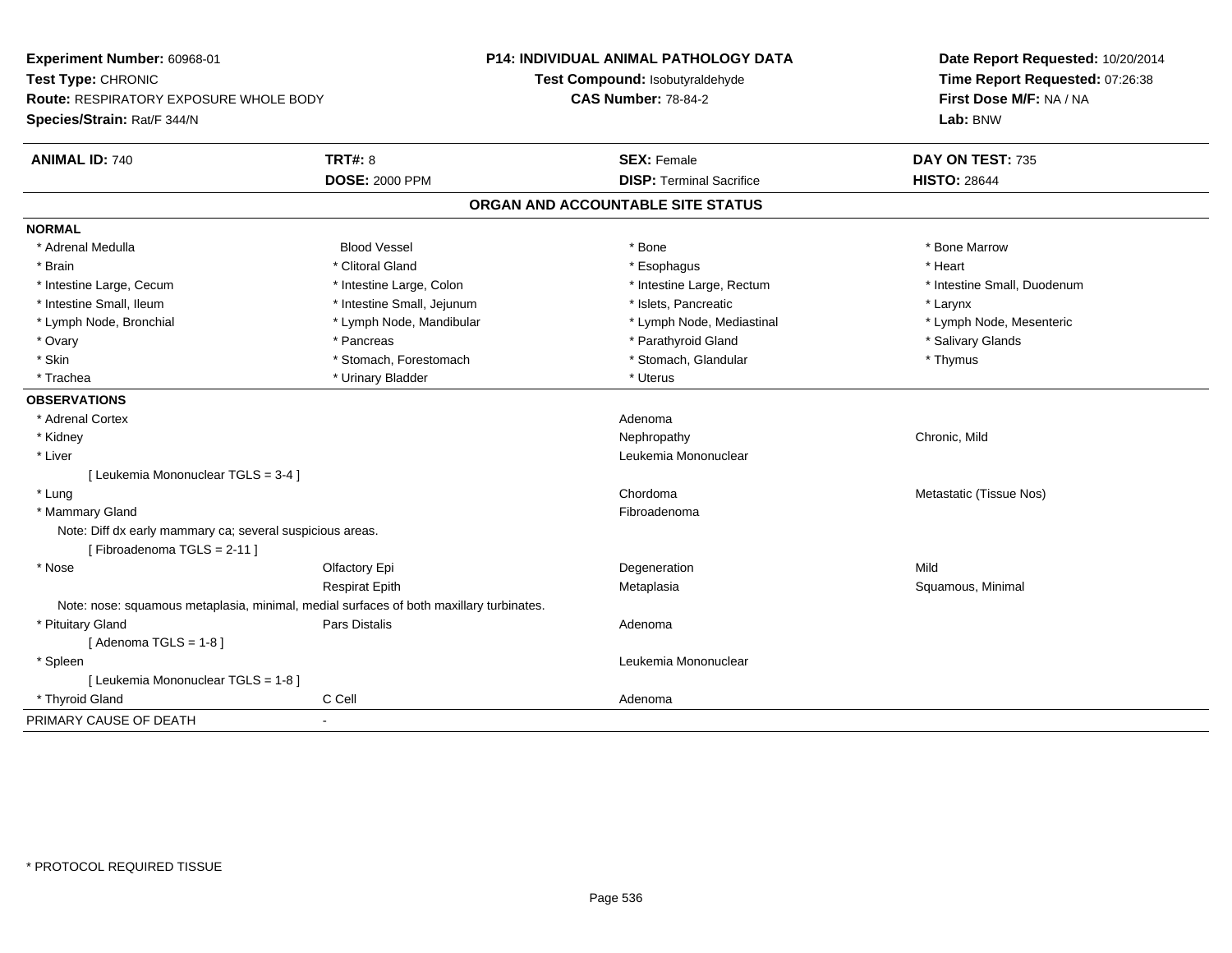| Experiment Number: 60968-01                   |                            | <b>P14: INDIVIDUAL ANIMAL PATHOLOGY DATA</b> | Date Report Requested: 10/20/2014<br>Time Report Requested: 07:26:38<br>First Dose M/F: NA / NA<br>Lab: BNW |
|-----------------------------------------------|----------------------------|----------------------------------------------|-------------------------------------------------------------------------------------------------------------|
| Test Type: CHRONIC                            |                            | Test Compound: Isobutyraldehyde              |                                                                                                             |
| <b>Route: RESPIRATORY EXPOSURE WHOLE BODY</b> |                            | <b>CAS Number: 78-84-2</b>                   |                                                                                                             |
| Species/Strain: Rat/F 344/N                   |                            |                                              |                                                                                                             |
| <b>ANIMAL ID: 741</b>                         | <b>TRT#: 8</b>             | <b>SEX: Female</b>                           | DAY ON TEST: 734                                                                                            |
|                                               | <b>DOSE: 2000 PPM</b>      | <b>DISP: Terminal Sacrifice</b>              | <b>HISTO: 28645</b>                                                                                         |
|                                               |                            | ORGAN AND ACCOUNTABLE SITE STATUS            |                                                                                                             |
| <b>NORMAL</b>                                 |                            |                                              |                                                                                                             |
| * Adrenal Cortex                              | * Adrenal Medulla          | <b>Blood Vessel</b>                          | * Bone                                                                                                      |
| * Bone Marrow                                 | * Brain                    | * Esophagus                                  | * Heart                                                                                                     |
| * Intestine Large, Cecum                      | * Intestine Large, Colon   | * Intestine Large, Rectum                    | * Intestine Small, Duodenum                                                                                 |
| * Intestine Small, Ileum                      | * Intestine Small, Jejunum | * Islets, Pancreatic                         | * Larynx                                                                                                    |
| * Lung                                        | * Lymph Node, Bronchial    | * Lymph Node, Mediastinal                    | * Lymph Node, Mesenteric                                                                                    |
| * Ovary                                       | * Pancreas                 | * Parathyroid Gland                          | * Salivary Glands                                                                                           |
| * Skin                                        | * Stomach, Forestomach     | * Stomach, Glandular                         | * Thymus                                                                                                    |
| * Thyroid Gland                               | <b>Tissue NOS</b>          | * Trachea                                    | * Urinary Bladder                                                                                           |
| * Uterus                                      |                            |                                              |                                                                                                             |
| <b>MISSING</b>                                |                            |                                              |                                                                                                             |
| * Lymph Node, Mandibular                      |                            |                                              |                                                                                                             |
| <b>OBSERVATIONS</b>                           |                            |                                              |                                                                                                             |
| * Clitoral Gland                              |                            | Cyst                                         | Moderate                                                                                                    |
| [ $Cyst TGLS = 1-13$ ]                        |                            |                                              |                                                                                                             |
| * Kidney                                      |                            | Nephropathy                                  | Chronic, Mild                                                                                               |
| * Liver                                       |                            | Leukemia Mononuclear                         |                                                                                                             |
| [ Leukemia Mononuclear TGLS = 5-4 ]           |                            |                                              |                                                                                                             |
| * Mammary Gland                               |                            | Fibroadenoma                                 | Multiple                                                                                                    |
| [Fibroadenoma TGLS = 1,3,4-11+12+13+14]       |                            |                                              |                                                                                                             |
| * Nose                                        | Olfactory Epi              | Degeneration                                 | Minimal                                                                                                     |
|                                               |                            | Inflammation                                 | Suppurative, Mild                                                                                           |
|                                               | <b>Respirat Epith</b>      | Metaplasia                                   | Squamous, Minimal                                                                                           |
| * Pituitary Gland                             | Pars Distalis              | Adenoma                                      |                                                                                                             |
| [Adenoma TGLS = $2-8$ ]                       |                            |                                              |                                                                                                             |
| * Spleen                                      |                            | Leukemia Mononuclear                         |                                                                                                             |
| [ Leukemia Mononuclear TGLS = 2-8 ]           |                            |                                              |                                                                                                             |
| PRIMARY CAUSE OF DEATH                        | $\blacksquare$             |                                              |                                                                                                             |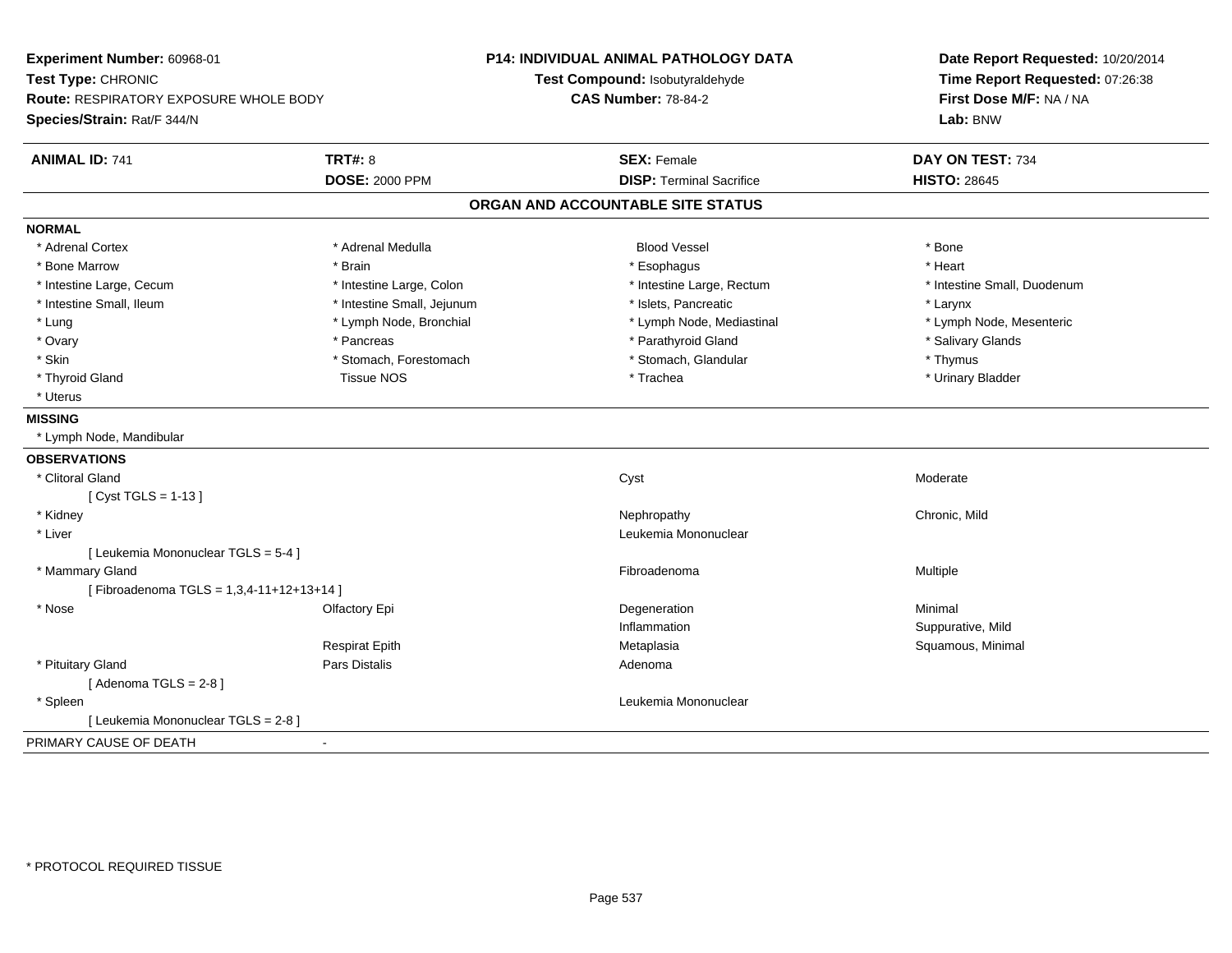**Experiment Number:** 60968-01**Test Type:** CHRONIC **Route:** RESPIRATORY EXPOSURE WHOLE BODY**Species/Strain:** Rat/F 344/N**P14: INDIVIDUAL ANIMAL PATHOLOGY DATATest Compound:** Isobutyraldehyde**CAS Number:** 78-84-2**Date Report Requested:** 10/20/2014**Time Report Requested:** 07:26:38**First Dose M/F:** NA / NA**Lab:** BNW**ANIMAL ID:** 742**TRT#:** 8 **SEX:** Female **SEX: Female DAY ON TEST:** 706 **DOSE:** 2000 PPM**DISP:** Moribund Sacrifice **HISTO:** 28646 **ORGAN AND ACCOUNTABLE SITE STATUSNORMAL**\* Adrenal Cortex \* Adrenal Cortex \* Adrenal Medulla Blood Vessel \* Bone\* Heart \* Bone Marrow \* Brain \* Esophagus \* Heart \* Intestine Large, Cecum \* Intestine Large, Colon \* Intestine Large, Rectum \* Intestine Small, Duodenum\* Intestine Small, Ileum \* Thestine Small, Jejunum \* 1998, Pancreatic \* Kidney \* Kidney \* Kidney \* Kidney \* Liver which is the settlement of the term of the settlement of the settlement of the settlement of the settlement of the settlement of the settlement of the settlement of the settlement of the settlement of the settlemen \* Lymph Node, Mediastinal \* The state of the second text of the second text of the second of the second text of the second text of the second text of the second text of the second text of the second text of the second text \* Parathyroid Gland \* \* Salivary Glands \* Salivary Glands \* Skin \* Skin \* State \* Spleen \* Spleen \* Spleen \* Spleen \* Trachea \* Stomach, Forestomach \* Thymus \* Stomach, Glandular \* Thymus \* Thymus \* Thymus \* Thymus \* Thymus \* Thymus \* Thymus \* Thymus \* Thymus \* Thymus \* Thymus \* Thymus \* Thymus \* Thymus \* Thymus \* Thymus \* Thymus \* Thymus \* Thymu \* Urinary Bladder \* Uterus **OBSERVATIONS** \* Clitoral Glandd and the control of the control of the control of the control of the control of the control of the control of the control of the control of the control of the control of the control of the control of the control of the co Inflammation Suppurative, Moderate \* Larynx Epiglottis MetaplasiaMetaplasia **Mataplasia** Metaplasia Research Metaplasia Research Metaplasia Research Metaplasia Research Metaplasia \* Mammary Glandd and the state of the state of the state of the state of the state of the state of the state of the state of the state of the state of the state of the state of the state of the state of the state of the state of the stat Note: tgl 3 on slide 12: diff dx ca.[ Fibroadenoma TGLS = 2,3-11+12 ] \* Nosee and the Colombia Colombia Degeneration and the Colombia Degeneration and the Colombia Minimal Minimal of the Minimal State of the Colombia Degeneration and the Minimal of the Colombia Degeneration of the Colombia Degener Respirat Epith Metaplasia Squamous, Minimal \* Pituitary Glandd and the contract of Pars Distalis and the contract of Adenoma and Adenoma and the Adenoma and the Adenoma and  $\lambda$  $[$  Adenoma TGLS = 1-8  $]$  \* Thyroid Glandd and the CCell CCell Constants of the Hyperplasia Moderate Moderate Moderate of the Moderate of the Moderate  $\sim$ PRIMARY CAUSE OF DEATH- Mammary Gland Fibroadenoma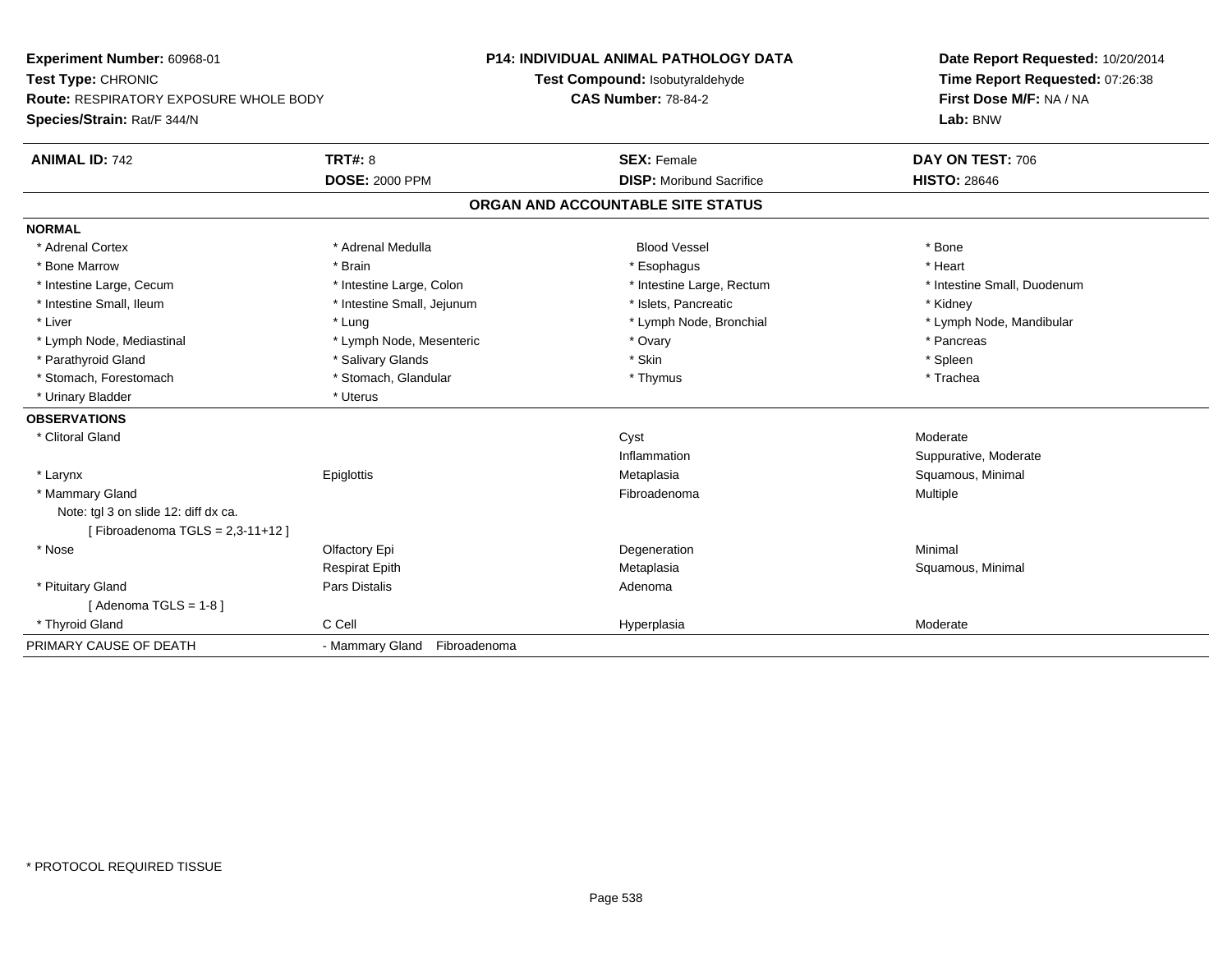| Experiment Number: 60968-01<br>Test Type: CHRONIC<br><b>Route: RESPIRATORY EXPOSURE WHOLE BODY</b><br>Species/Strain: Rat/F 344/N |                                         | P14: INDIVIDUAL ANIMAL PATHOLOGY DATA<br>Test Compound: Isobutyraldehyde<br><b>CAS Number: 78-84-2</b> | Date Report Requested: 10/20/2014<br>Time Report Requested: 07:26:38<br>First Dose M/F: NA / NA<br>Lab: BNW |
|-----------------------------------------------------------------------------------------------------------------------------------|-----------------------------------------|--------------------------------------------------------------------------------------------------------|-------------------------------------------------------------------------------------------------------------|
| <b>ANIMAL ID: 743</b>                                                                                                             | <b>TRT#: 8</b>                          | <b>SEX: Female</b>                                                                                     | DAY ON TEST: 646                                                                                            |
|                                                                                                                                   | <b>DOSE: 2000 PPM</b>                   | <b>DISP:</b> Moribund Sacrifice                                                                        | <b>HISTO: 28647</b>                                                                                         |
|                                                                                                                                   |                                         | ORGAN AND ACCOUNTABLE SITE STATUS                                                                      |                                                                                                             |
| <b>NORMAL</b>                                                                                                                     |                                         |                                                                                                        |                                                                                                             |
| * Adrenal Medulla                                                                                                                 | <b>Blood Vessel</b>                     | * Bone                                                                                                 | * Brain                                                                                                     |
| * Clitoral Gland                                                                                                                  | * Esophagus                             | * Heart                                                                                                | * Intestine Large, Cecum                                                                                    |
| * Intestine Large, Colon                                                                                                          | * Intestine Large, Rectum               | * Intestine Small, Duodenum                                                                            | * Intestine Small, Ileum                                                                                    |
| * Intestine Small, Jejunum                                                                                                        | * Islets, Pancreatic                    | * Larynx                                                                                               | * Lymph Node, Bronchial                                                                                     |
| * Lymph Node, Mediastinal                                                                                                         | * Ovary                                 | * Pancreas                                                                                             | * Parathyroid Gland                                                                                         |
| * Salivary Glands                                                                                                                 | * Skin                                  | * Stomach, Glandular                                                                                   | * Thymus                                                                                                    |
| * Thyroid Gland                                                                                                                   | * Trachea                               | * Urinary Bladder                                                                                      | * Uterus                                                                                                    |
| <b>OBSERVATIONS</b>                                                                                                               |                                         |                                                                                                        |                                                                                                             |
| * Adrenal Cortex                                                                                                                  |                                         | Leukemia Mononuclear                                                                                   |                                                                                                             |
| * Bone Marrow                                                                                                                     |                                         | Leukemia Mononuclear                                                                                   |                                                                                                             |
| * Kidney                                                                                                                          | <b>Renal Tubule</b>                     | Mineralization                                                                                         | Minimal                                                                                                     |
|                                                                                                                                   |                                         | Nephropathy                                                                                            | Chronic, Minimal                                                                                            |
| * Liver                                                                                                                           |                                         | Leukemia Mononuclear                                                                                   |                                                                                                             |
|                                                                                                                                   |                                         | Vacuolization Cytoplasmic                                                                              | Moderate                                                                                                    |
| [ Leukemia Mononuclear TGLS = 4-4 ]                                                                                               |                                         |                                                                                                        |                                                                                                             |
| [Vacuolization Cytoplasmic TGLS = 4-4]                                                                                            |                                         |                                                                                                        |                                                                                                             |
| * Lung                                                                                                                            |                                         | Leukemia Mononuclear                                                                                   |                                                                                                             |
| [ Leukemia Mononuclear TGLS = 4-4 ]                                                                                               |                                         |                                                                                                        |                                                                                                             |
| * Lymph Node, Mandibular                                                                                                          |                                         | Leukemia Mononuclear                                                                                   |                                                                                                             |
| * Lymph Node, Mesenteric                                                                                                          |                                         | Leukemia Mononuclear                                                                                   |                                                                                                             |
| * Mammary Gland                                                                                                                   |                                         | Fibroadenoma                                                                                           |                                                                                                             |
| [Fibroadenoma TGLS = 2-12]                                                                                                        |                                         |                                                                                                        |                                                                                                             |
| * Nose                                                                                                                            | <b>Respirat Epith</b>                   | Metaplasia                                                                                             | Squamous, Minimal                                                                                           |
| * Pituitary Gland                                                                                                                 | Pars Distalis                           | Adenoma                                                                                                |                                                                                                             |
| [Adenoma TGLS = $1-8$ ]                                                                                                           |                                         |                                                                                                        |                                                                                                             |
| * Spleen                                                                                                                          |                                         | Leukemia Mononuclear                                                                                   |                                                                                                             |
| [ Leukemia Mononuclear TGLS = 3-11 ]                                                                                              |                                         |                                                                                                        |                                                                                                             |
| * Stomach, Forestomach                                                                                                            |                                         | Hyperplasia                                                                                            | Mild                                                                                                        |
| PRIMARY CAUSE OF DEATH                                                                                                            | - Pituitary Gland Pars Distalis Adenoma |                                                                                                        |                                                                                                             |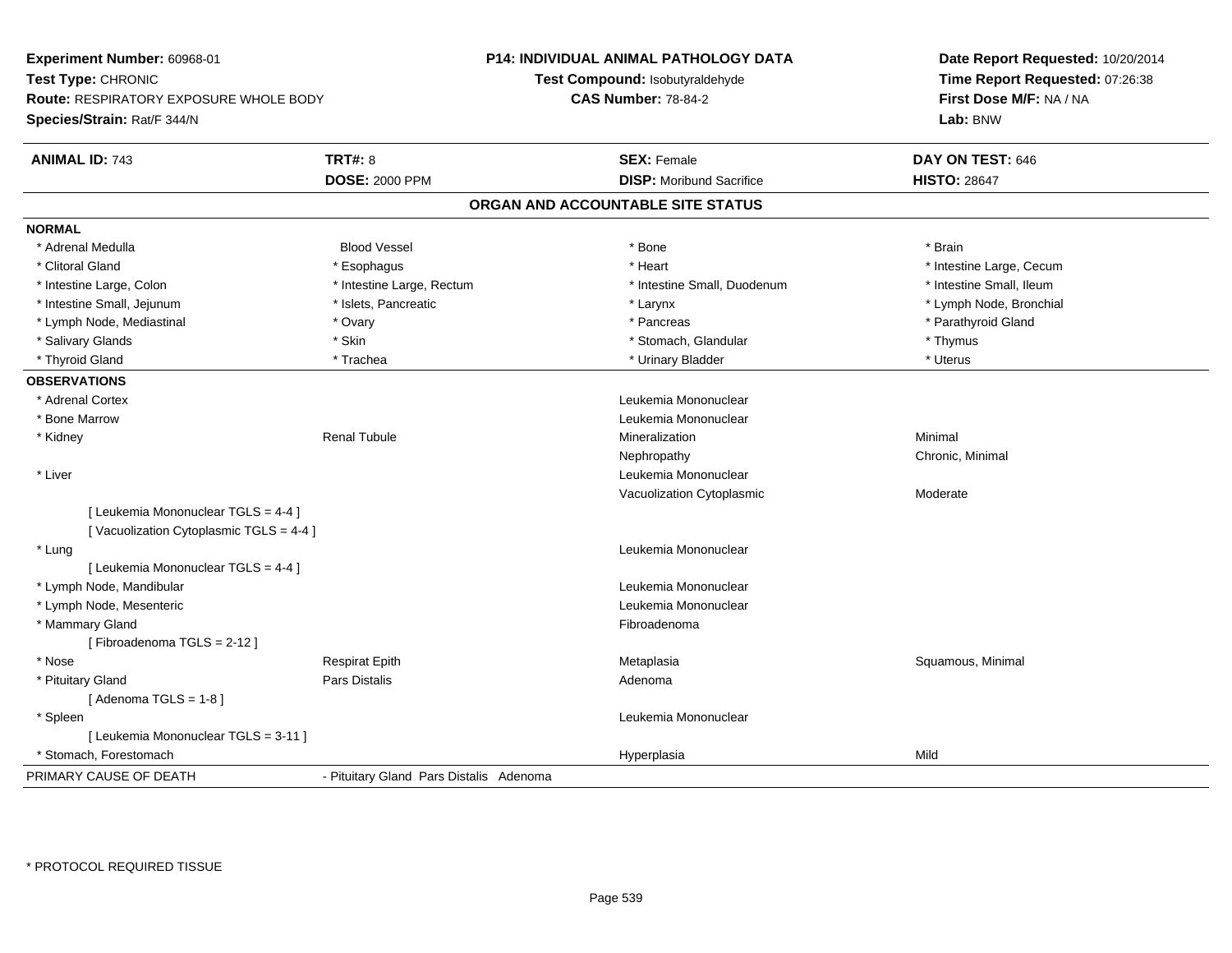| <b>Experiment Number: 60968-01</b>            |                                 | <b>P14: INDIVIDUAL ANIMAL PATHOLOGY DATA</b> | Date Report Requested: 10/20/2014<br>Time Report Requested: 07:26:38 |  |
|-----------------------------------------------|---------------------------------|----------------------------------------------|----------------------------------------------------------------------|--|
| Test Type: CHRONIC                            | Test Compound: Isobutyraldehyde |                                              |                                                                      |  |
| <b>Route: RESPIRATORY EXPOSURE WHOLE BODY</b> |                                 | <b>CAS Number: 78-84-2</b>                   | First Dose M/F: NA / NA                                              |  |
| Species/Strain: Rat/F 344/N                   |                                 |                                              | Lab: BNW                                                             |  |
| <b>ANIMAL ID: 744</b>                         | <b>TRT#: 8</b>                  | <b>SEX: Female</b>                           | DAY ON TEST: 734                                                     |  |
|                                               | <b>DOSE: 2000 PPM</b>           | <b>DISP: Terminal Sacrifice</b>              | <b>HISTO: 28648</b>                                                  |  |
|                                               |                                 | ORGAN AND ACCOUNTABLE SITE STATUS            |                                                                      |  |
| <b>NORMAL</b>                                 |                                 |                                              |                                                                      |  |
| * Adrenal Cortex                              | * Adrenal Medulla               | <b>Blood Vessel</b>                          | * Bone                                                               |  |
| * Bone Marrow                                 | * Clitoral Gland                | * Esophagus                                  | * Heart                                                              |  |
| * Intestine Large, Cecum                      | * Intestine Large, Colon        | * Intestine Large, Rectum                    | * Intestine Small, Duodenum                                          |  |
| * Intestine Small, Ileum                      | * Intestine Small, Jejunum      | * Islets, Pancreatic                         | * Larynx                                                             |  |
| * Liver                                       | * Lymph Node, Bronchial         | * Lymph Node, Mandibular                     | * Lymph Node, Mediastinal                                            |  |
| * Lymph Node, Mesenteric                      | * Mammary Gland                 | * Ovary                                      | * Pancreas                                                           |  |
| * Parathyroid Gland                           | * Salivary Glands               | * Skin                                       | * Spleen                                                             |  |
| * Stomach, Forestomach                        | * Stomach, Glandular            | * Thymus                                     | * Thyroid Gland                                                      |  |
| * Trachea                                     | * Urinary Bladder               | * Uterus                                     |                                                                      |  |
| <b>OBSERVATIONS</b>                           |                                 |                                              |                                                                      |  |
| * Brain                                       | Ventricle                       | Hydrocephalus                                | Moderate                                                             |  |
| * Kidney                                      |                                 | Nephropathy                                  | Chronic, Mild                                                        |  |
| * Lung                                        |                                 | Alveolar/Bronchiolar Adenoma                 |                                                                      |  |
| [Alveolar/Bronchiolar Adenoma TGLS = 2-11 ]   |                                 |                                              |                                                                      |  |
| * Nose                                        | Olfactory Epi                   | Degeneration                                 | Mild                                                                 |  |
|                                               | <b>Respirat Epith</b>           | Metaplasia                                   | Squamous, Minimal                                                    |  |
| * Pituitary Gland                             | Pars Distalis                   | Adenoma                                      |                                                                      |  |
| [Adenoma TGLS = $1-8$ ]                       |                                 |                                              |                                                                      |  |
| PRIMARY CAUSE OF DEATH                        |                                 |                                              |                                                                      |  |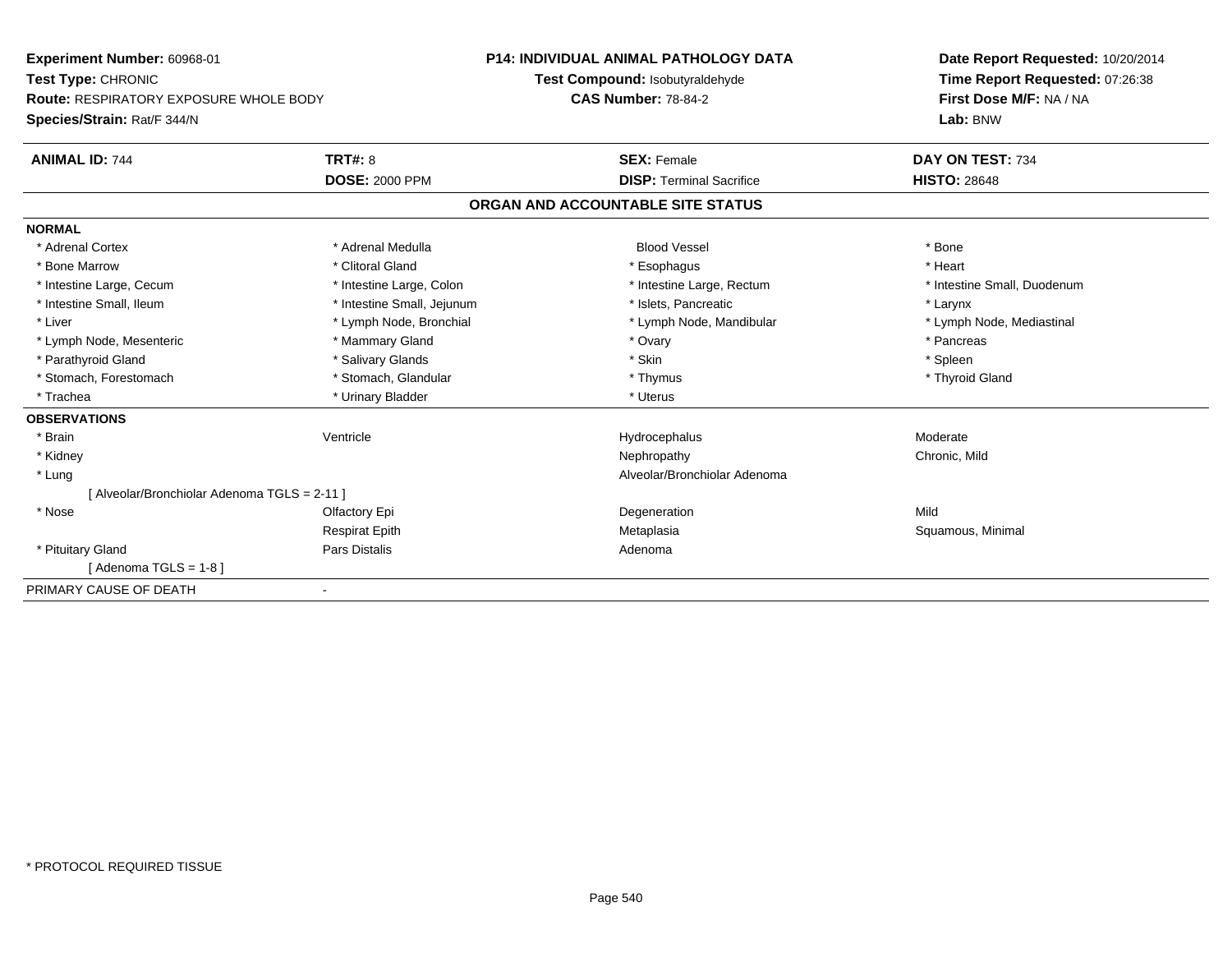| Experiment Number: 60968-01                                         |                             | P14: INDIVIDUAL ANIMAL PATHOLOGY DATA | Date Report Requested: 10/20/2014                          |  |
|---------------------------------------------------------------------|-----------------------------|---------------------------------------|------------------------------------------------------------|--|
| Test Type: CHRONIC<br><b>Route: RESPIRATORY EXPOSURE WHOLE BODY</b> |                             | Test Compound: Isobutyraldehyde       | Time Report Requested: 07:26:38<br>First Dose M/F: NA / NA |  |
|                                                                     |                             | <b>CAS Number: 78-84-2</b>            |                                                            |  |
| Species/Strain: Rat/F 344/N                                         |                             |                                       | Lab: BNW                                                   |  |
| <b>ANIMAL ID: 745</b>                                               | <b>TRT#: 8</b>              | <b>SEX: Female</b>                    | DAY ON TEST: 541                                           |  |
|                                                                     | <b>DOSE: 2000 PPM</b>       | <b>DISP: Natural Death</b>            | <b>HISTO: 28649</b>                                        |  |
|                                                                     |                             | ORGAN AND ACCOUNTABLE SITE STATUS     |                                                            |  |
| <b>NORMAL</b>                                                       |                             |                                       |                                                            |  |
| * Adrenal Medulla                                                   | <b>Blood Vessel</b>         | * Bone                                | * Brain                                                    |  |
| * Clitoral Gland                                                    | * Esophagus                 | * Heart                               | * Intestine Large, Colon                                   |  |
| * Intestine Large, Rectum                                           | * Intestine Small, Duodenum | * Islets, Pancreatic                  | * Kidney                                                   |  |
| * Larynx                                                            | * Mammary Gland             | * Nose                                | * Ovary                                                    |  |
| * Pancreas                                                          | * Parathyroid Gland         | * Pituitary Gland                     | * Salivary Glands                                          |  |
| * Skin                                                              | * Stomach, Glandular        | * Thymus                              | * Thyroid Gland                                            |  |
| * Trachea                                                           | * Urinary Bladder           | * Uterus                              |                                                            |  |
| <b>AUTO PRECLUDES DIAG.</b>                                         |                             |                                       |                                                            |  |
| * Intestine Large, Cecum                                            | * Intestine Small, Ileum    | * Intestine Small, Jejunum            |                                                            |  |
| <b>OBSERVATIONS</b>                                                 |                             |                                       |                                                            |  |
| * Adrenal Cortex                                                    |                             | Leukemia Mononuclear                  |                                                            |  |
| [ Leukemia Mononuclear TGLS = 10-7 ]                                |                             |                                       |                                                            |  |
| <b>Blood Vessel</b>                                                 |                             |                                       |                                                            |  |
| Note: recut of adrenal; no lesion.                                  |                             |                                       |                                                            |  |
| * Bone Marrow                                                       |                             | Leukemia Mononuclear                  |                                                            |  |
| $^\star$ Liver                                                      |                             | Leukemia Mononuclear                  |                                                            |  |
|                                                                     |                             | Vacuolization Cytoplasmic             | Marked                                                     |  |
| [ Leukemia Mononuclear TGLS = 6-4 ]                                 |                             |                                       |                                                            |  |
| * Lung                                                              |                             | Leukemia Mononuclear                  |                                                            |  |
| Lymph Node                                                          | Pancreatic                  | Leukemia Mononuclear                  |                                                            |  |
| [ Leukemia Mononuclear TGLS = 8-12 ]                                |                             |                                       |                                                            |  |
| * Lymph Node, Bronchial                                             |                             | Leukemia Mononuclear                  |                                                            |  |
| [ Leukemia Mononuclear TGLS = 10-7 ]                                |                             |                                       |                                                            |  |
| * Lymph Node, Mandibular                                            |                             | Leukemia Mononuclear                  |                                                            |  |
| [ Leukemia Mononuclear TGLS = 10-7 ]                                |                             |                                       |                                                            |  |
| * Lymph Node, Mediastinal                                           |                             | Leukemia Mononuclear                  |                                                            |  |
| [ Leukemia Mononuclear TGLS = 3-2 ]                                 |                             |                                       |                                                            |  |
| * Lymph Node, Mesenteric                                            |                             | Leukemia Mononuclear                  |                                                            |  |
| [ Leukemia Mononuclear TGLS = 4-11 ]                                |                             |                                       |                                                            |  |
| * Spleen                                                            |                             | Hemorrhage                            | Mild                                                       |  |
|                                                                     |                             |                                       |                                                            |  |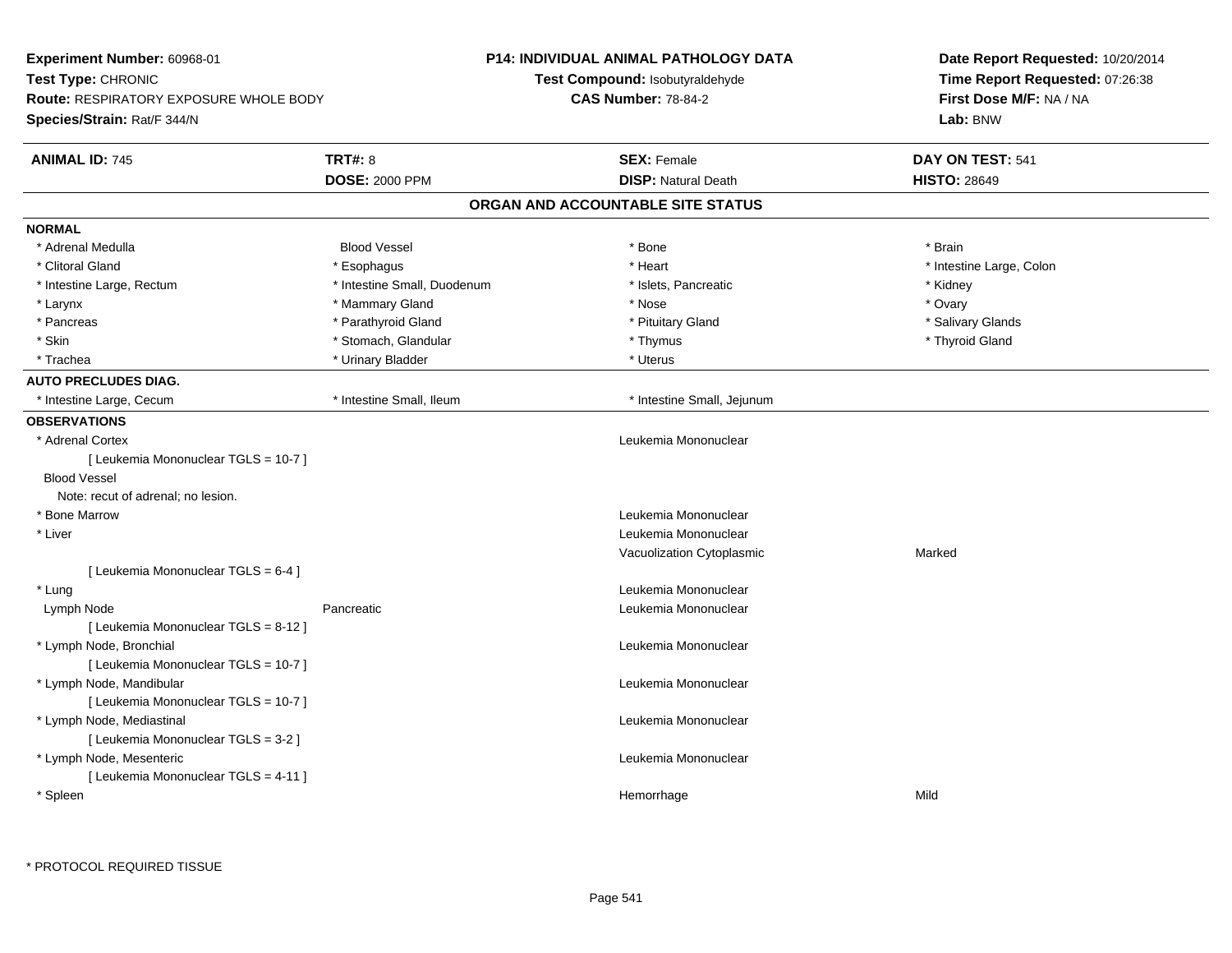| Experiment Number: 60968-01<br>Test Type: CHRONIC<br><b>Route: RESPIRATORY EXPOSURE WHOLE BODY</b><br>Species/Strain: Rat/F 344/N |                               | P14: INDIVIDUAL ANIMAL PATHOLOGY DATA<br><b>Test Compound: Isobutyraldehyde</b><br><b>CAS Number: 78-84-2</b> | Date Report Requested: 10/20/2014<br>Time Report Requested: 07:26:38<br>First Dose M/F: NA / NA<br>Lab: BNW |
|-----------------------------------------------------------------------------------------------------------------------------------|-------------------------------|---------------------------------------------------------------------------------------------------------------|-------------------------------------------------------------------------------------------------------------|
| <b>ANIMAL ID: 745</b>                                                                                                             | <b>TRT#: 8</b>                | <b>SEX: Female</b>                                                                                            | DAY ON TEST: 541                                                                                            |
|                                                                                                                                   | <b>DOSE: 2000 PPM</b>         | <b>DISP:</b> Natural Death                                                                                    | <b>HISTO: 28649</b>                                                                                         |
|                                                                                                                                   |                               | ORGAN AND ACCOUNTABLE SITE STATUS                                                                             |                                                                                                             |
|                                                                                                                                   |                               | Leukemia Mononuclear                                                                                          |                                                                                                             |
| [Hemorrhage TGLS = $5-11$ ]                                                                                                       |                               |                                                                                                               |                                                                                                             |
| [Leukemia Mononuclear TGLS = 4-11]                                                                                                |                               |                                                                                                               |                                                                                                             |
| * Stomach, Forestomach                                                                                                            |                               | Hyperplasia                                                                                                   | Moderate                                                                                                    |
|                                                                                                                                   |                               | Ulcer                                                                                                         | Marked                                                                                                      |
| [ Ulcer TGLS = $9-8$ ]                                                                                                            |                               |                                                                                                               |                                                                                                             |
| PRIMARY CAUSE OF DEATH                                                                                                            | - Spleen Leukemia Mononuclear |                                                                                                               |                                                                                                             |
| CONTRIBUTORY CAUSE OF DEATH                                                                                                       | - Stomach: Forestomach Ulcer  |                                                                                                               |                                                                                                             |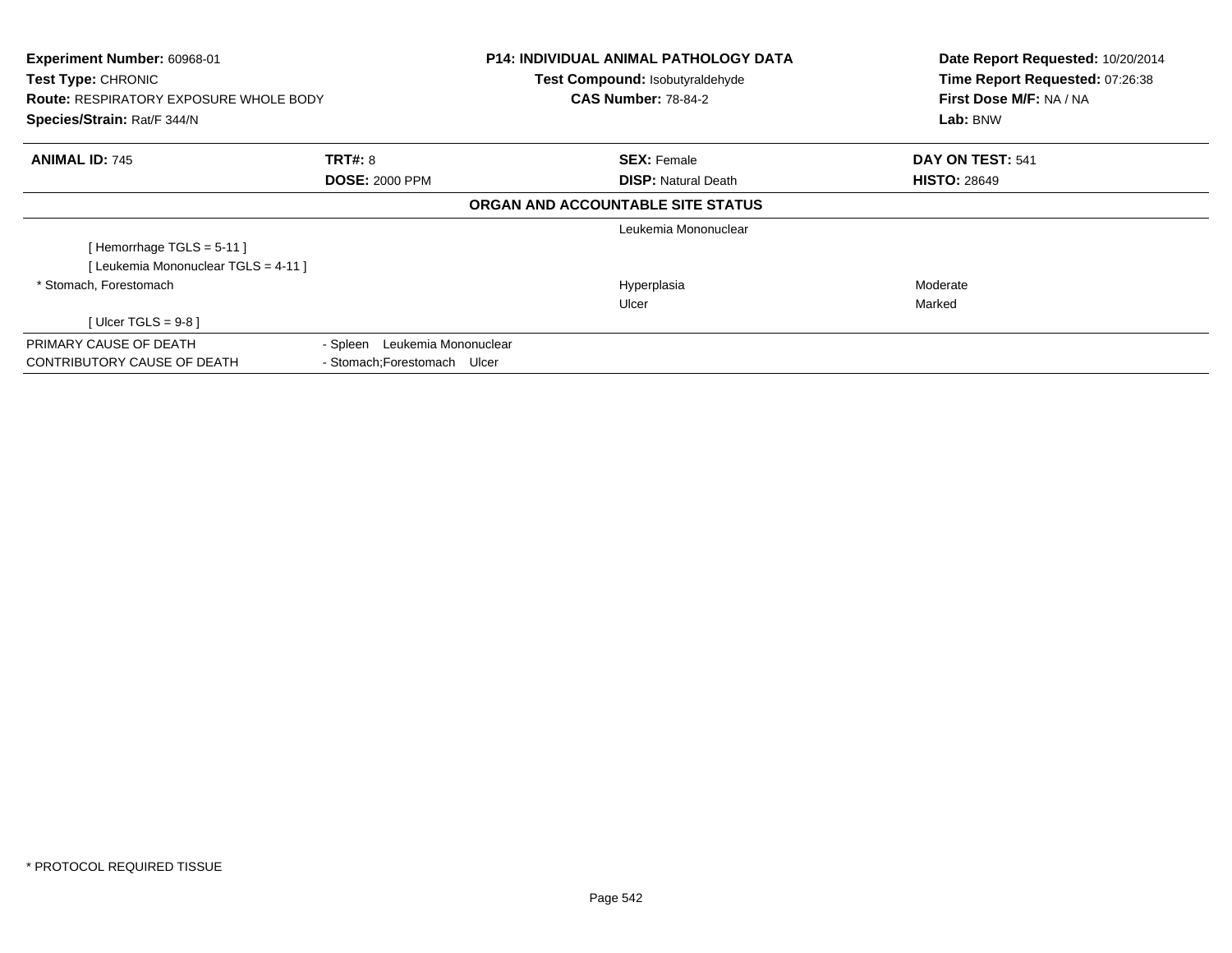**Experiment Number:** 60968-01**Test Type:** CHRONIC **Route:** RESPIRATORY EXPOSURE WHOLE BODY**Species/Strain:** Rat/F 344/N**P14: INDIVIDUAL ANIMAL PATHOLOGY DATATest Compound:** Isobutyraldehyde**CAS Number:** 78-84-2**Date Report Requested:** 10/20/2014**Time Report Requested:** 07:26:38**First Dose M/F:** NA / NA**Lab:** BNW**ANIMAL ID:** 746**6 DAY ON TEST:** 734 **DOSE:** 2000 PPM**DISP:** Natural Death **HISTO:** 28650 **ORGAN AND ACCOUNTABLE SITE STATUSNORMAL** \* Adrenal Medulla Blood Vessel \* Bone \* Bone Marrow\* Brain \* Alternative \* Esophagus \* \* Esophagus \* \* Heart \* Heart \* Intestine Large, Cecum \* Intestine Large, Cecum \* Intestine Large, Cecum \* Large \* Intestine Large \* Large \* Large \* Large \* Large \* Large \* Large \* Large \* Intestine Small, Ileum \* Intestine Large, Colon \* Intestine Large, Rectum \* Intestine Small, Duodenum \* Intestine Small, Duodenum \* Intestine Small, Jejunum \* 1992 \* The state of the state of the state of the state of the state of the state of the state of the state of the state of the state of the state of the state of the state of the state of the \* Lung \* Lymph Node, Bronchial \* Lymph Node, and ibular \* Lymph Node, Mandibular \* Lymph Node, Mediastinal \* Lymph Node, Mediastinal \* Lymph Node, Mesenteric \* \* The mannery Gland \* The mannery Gland \* Ovary \* Ovary \* The mannery State \* Pancreas \* Parathyroid Gland \* \* Salivary Glands \* Salivary Glands \* Spleen \* Stomach, Forestomach \* Stomach, Glandular \* Thymus \* Thymus \* Thymus \* Thyroid Gland \* Thyroid Gland \* Trachea \* Urinary Bladder \* Uterus **MISSING** \* Clitoral Gland**OBSERVATIONS** \* Adrenal CortexVacuolization Cytoplasmic **Moderate** Moderate n Suppurative, Minimal \* Larynxx and the set of the Glands of the Glands of the set of the set of the set of the set of the set of the set of the set of the set of the set of the set of the set of the set of the set of the set of the set of the set of t Epithelium Metaplasia Squamous, Minimal \* Nosee and the Colombia Colombia Defectory Epi and the Colombia Degeneration and the Colombia Minimal Minimal Degeneration Respirat EpithRespirat Epith **Exercise Solution Contraversity Contraversity** Metaplasia **Contraversity Contraversity Contraversity**<br>Pars Distalis **Contraversity Contraversity Contraversity Contraversity Adenoma**  \* Pituitary Glandd and the set of Pars Distalis and the Second Adenomal Adenomal Second Second Pars Distallis  $[$  Adenoma TGLS = 2-11  $]$  \* Skinn and the subcut Tiss and the subcut Tiss of the subset of the subset of the subset of the subset of the subset of the subset of the subset of the subset of the subset of the subset of the subset of the subset of the subse [ Lipoma TGLS = 1-12 ]PRIMARY CAUSE OF DEATH- Pituitary Gland Pars Distalis Adenoma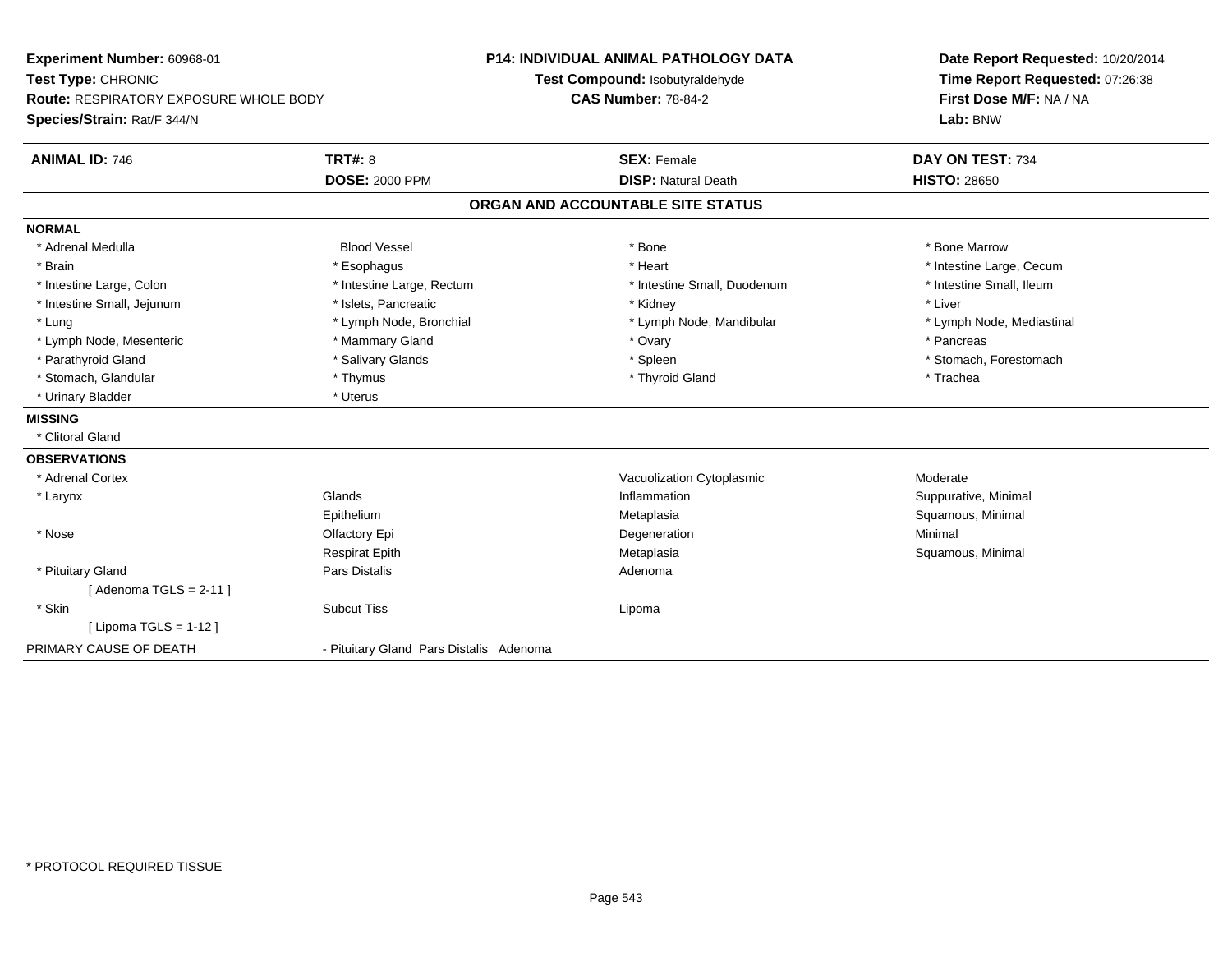| Experiment Number: 60968-01<br>Test Type: CHRONIC                     |                           | <b>P14: INDIVIDUAL ANIMAL PATHOLOGY DATA</b><br>Test Compound: Isobutyraldehyde | Date Report Requested: 10/20/2014<br>Time Report Requested: 07:26:38 |  |  |
|-----------------------------------------------------------------------|---------------------------|---------------------------------------------------------------------------------|----------------------------------------------------------------------|--|--|
|                                                                       |                           | <b>CAS Number: 78-84-2</b>                                                      | First Dose M/F: NA / NA<br>Lab: BNW                                  |  |  |
| Route: RESPIRATORY EXPOSURE WHOLE BODY<br>Species/Strain: Rat/F 344/N |                           |                                                                                 |                                                                      |  |  |
|                                                                       |                           |                                                                                 |                                                                      |  |  |
| <b>ANIMAL ID: 747</b>                                                 | <b>TRT#: 8</b>            | <b>SEX: Female</b>                                                              | DAY ON TEST: 664                                                     |  |  |
|                                                                       | <b>DOSE: 2000 PPM</b>     | <b>DISP:</b> Moribund Sacrifice                                                 | <b>HISTO: 28651</b>                                                  |  |  |
|                                                                       |                           | ORGAN AND ACCOUNTABLE SITE STATUS                                               |                                                                      |  |  |
| <b>NORMAL</b>                                                         |                           |                                                                                 |                                                                      |  |  |
| * Adrenal Medulla                                                     | <b>Blood Vessel</b>       | * Bone Marrow                                                                   | * Brain                                                              |  |  |
| * Clitoral Gland                                                      | * Esophagus               | * Heart                                                                         | * Intestine Large, Cecum                                             |  |  |
| * Intestine Large, Colon                                              | * Intestine Large, Rectum | * Intestine Small, Duodenum                                                     | * Intestine Small, Ileum                                             |  |  |
| * Intestine Small, Jejunum                                            | * Kidney                  | * Mammary Gland                                                                 | * Ovary                                                              |  |  |
| * Parathyroid Gland                                                   | * Salivary Glands         | * Skin                                                                          | * Stomach, Forestomach                                               |  |  |
| * Stomach, Glandular                                                  | * Thymus                  | * Thyroid Gland                                                                 | * Trachea                                                            |  |  |
| * Uterus                                                              |                           |                                                                                 |                                                                      |  |  |
| <b>OBSERVATIONS</b>                                                   |                           |                                                                                 |                                                                      |  |  |
| * Adrenal Cortex                                                      |                           | Vacuolization Cytoplasmic                                                       | Mild                                                                 |  |  |
| * Bone                                                                |                           | Hyperostosis                                                                    | Moderate                                                             |  |  |
| * Islets, Pancreatic                                                  |                           | Carcinoma                                                                       |                                                                      |  |  |
| * Larynx                                                              |                           | Foreign Body                                                                    |                                                                      |  |  |
|                                                                       |                           | Inflammation                                                                    | Suppurative, Minimal                                                 |  |  |
|                                                                       | Epithelium                | Metaplasia                                                                      | Squamous, Minimal                                                    |  |  |
| * Liver                                                               |                           | Leukemia Mononuclear                                                            |                                                                      |  |  |
| [ Leukemia Mononuclear TGLS = 5-4 ]                                   |                           |                                                                                 |                                                                      |  |  |
| * Lung                                                                |                           | Leukemia Mononuclear                                                            |                                                                      |  |  |
| [ Leukemia Mononuclear TGLS = 5-4 ]                                   |                           |                                                                                 |                                                                      |  |  |
| Lymph Node                                                            | Renal                     | Leukemia Mononuclear                                                            |                                                                      |  |  |
| [ Leukemia Mononuclear TGLS = 6-13+15 ]                               |                           |                                                                                 |                                                                      |  |  |
| * Lymph Node, Bronchial                                               |                           | Leukemia Mononuclear                                                            |                                                                      |  |  |
| * Lymph Node, Mandibular                                              |                           | Leukemia Mononuclear                                                            |                                                                      |  |  |
| * Lymph Node, Mediastinal                                             |                           | Leukemia Mononuclear                                                            |                                                                      |  |  |
| [ Leukemia Mononuclear TGLS = 2-11+14 ]                               |                           |                                                                                 |                                                                      |  |  |
| * Lymph Node, Mesenteric                                              |                           | Leukemia Mononuclear                                                            |                                                                      |  |  |
| * Nose                                                                | Olfactory Epi             | Degeneration                                                                    | Minimal                                                              |  |  |
|                                                                       |                           | Inflammation                                                                    | Suppurative, Minimal                                                 |  |  |
|                                                                       | <b>Respirat Epith</b>     | Metaplasia                                                                      | Squamous, Mild                                                       |  |  |
| * Pancreas                                                            |                           | Leukemia Mononuclear                                                            |                                                                      |  |  |
| [Leukemia Mononuclear TGLS = 6-13+15]                                 |                           |                                                                                 |                                                                      |  |  |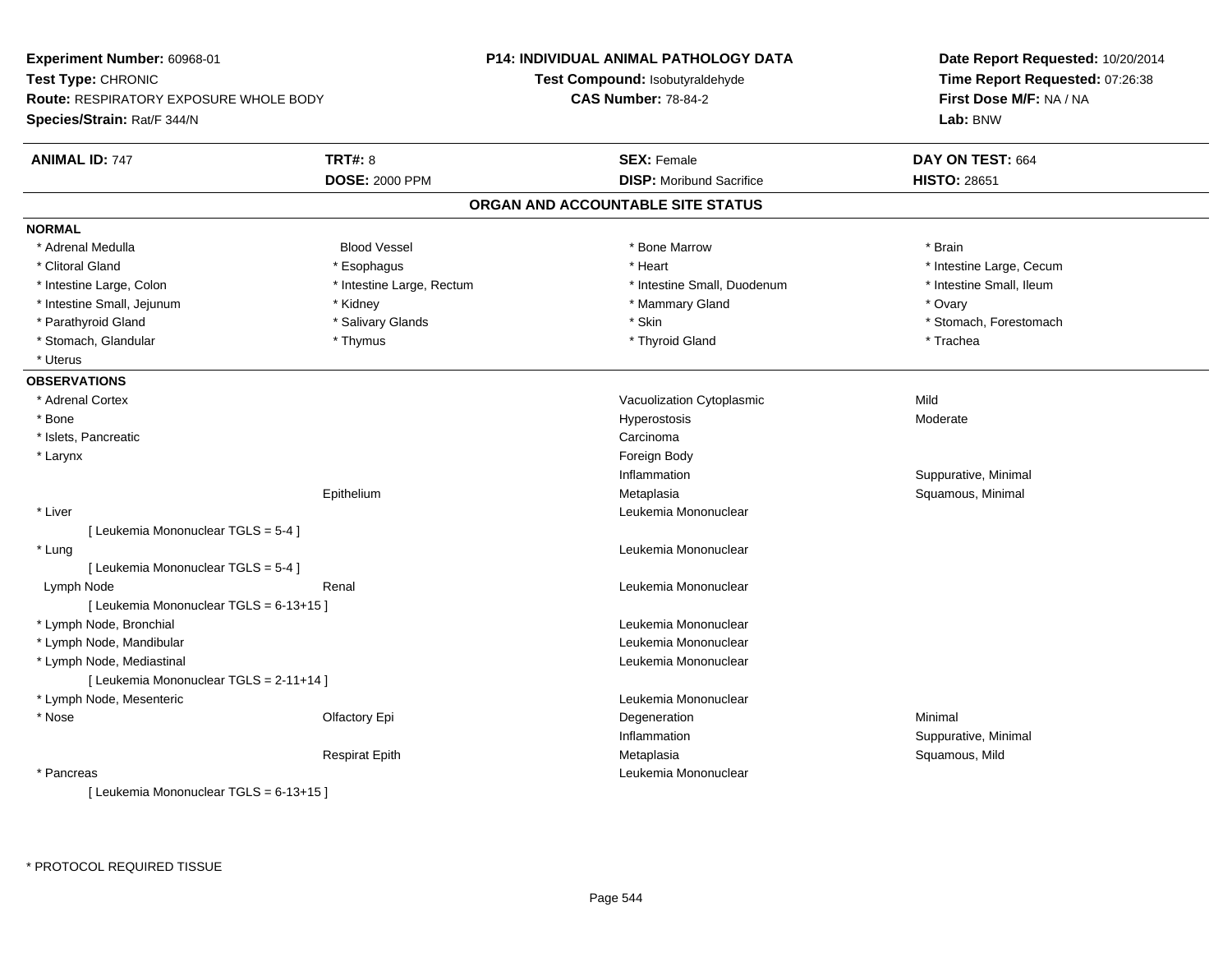| Experiment Number: 60968-01<br>Test Type: CHRONIC<br><b>Route: RESPIRATORY EXPOSURE WHOLE BODY</b><br>Species/Strain: Rat/F 344/N |                                  | <b>P14: INDIVIDUAL ANIMAL PATHOLOGY DATA</b><br>Test Compound: Isobutyraldehyde<br><b>CAS Number: 78-84-2</b> | Date Report Requested: 10/20/2014<br>Time Report Requested: 07:26:38<br>First Dose M/F: NA / NA<br>Lab: BNW |
|-----------------------------------------------------------------------------------------------------------------------------------|----------------------------------|---------------------------------------------------------------------------------------------------------------|-------------------------------------------------------------------------------------------------------------|
| <b>ANIMAL ID: 747</b>                                                                                                             | <b>TRT#: 8</b>                   | <b>SEX: Female</b>                                                                                            | DAY ON TEST: 664                                                                                            |
|                                                                                                                                   | <b>DOSE: 2000 PPM</b>            | <b>DISP:</b> Moribund Sacrifice                                                                               | <b>HISTO: 28651</b>                                                                                         |
|                                                                                                                                   |                                  | ORGAN AND ACCOUNTABLE SITE STATUS                                                                             |                                                                                                             |
| * Pituitary Gland                                                                                                                 | Pars Distalis                    | Adenoma<br>Leukemia Mononuclear                                                                               |                                                                                                             |
| [Adenoma TGLS = $1-8$ ]                                                                                                           |                                  |                                                                                                               |                                                                                                             |
| [Leukemia Mononuclear TGLS = 1-8]                                                                                                 |                                  |                                                                                                               |                                                                                                             |
| * Spleen                                                                                                                          |                                  | Fibrosis                                                                                                      | Moderate                                                                                                    |
|                                                                                                                                   |                                  | Leukemia Mononuclear                                                                                          |                                                                                                             |
| [Leukemia Mononuclear TGLS = 4-12]                                                                                                |                                  |                                                                                                               |                                                                                                             |
| * Urinary Bladder                                                                                                                 |                                  | Hemorrhage                                                                                                    | Moderate                                                                                                    |
|                                                                                                                                   |                                  | Leukemia Mononuclear                                                                                          |                                                                                                             |
| [Hemorrhage $TGLS = 3-8$ ]                                                                                                        |                                  |                                                                                                               |                                                                                                             |
| [Leukemia Mononuclear TGLS = 3-8]                                                                                                 |                                  |                                                                                                               |                                                                                                             |
| PRIMARY CAUSE OF DEATH                                                                                                            | Leukemia Mononuclear<br>- Spleen |                                                                                                               |                                                                                                             |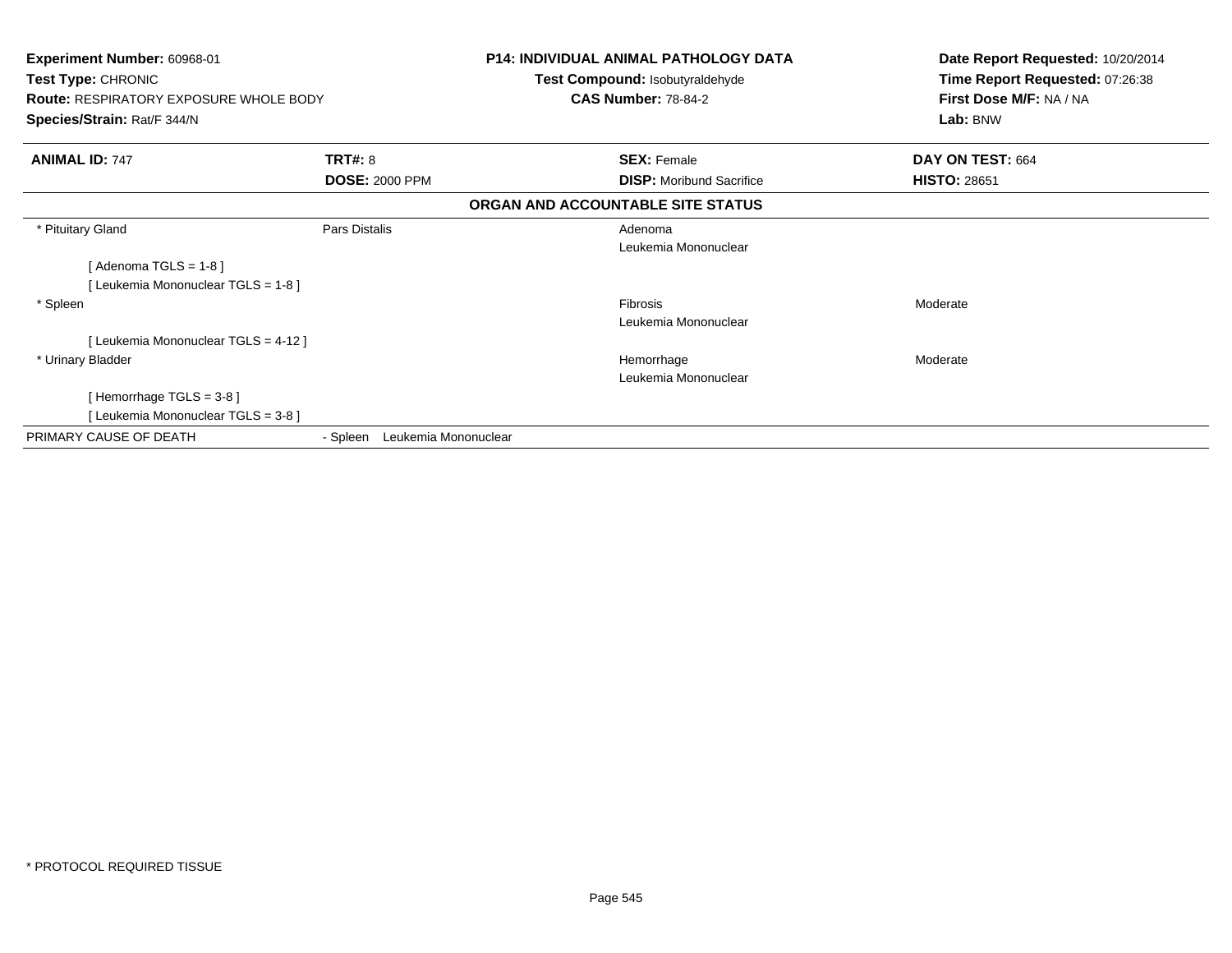| Experiment Number: 60968-01                                    |                             | <b>P14: INDIVIDUAL ANIMAL PATHOLOGY DATA</b> | Date Report Requested: 10/20/2014<br>Time Report Requested: 07:26:38<br>First Dose M/F: NA / NA<br>Lab: BNW |  |
|----------------------------------------------------------------|-----------------------------|----------------------------------------------|-------------------------------------------------------------------------------------------------------------|--|
| Test Type: CHRONIC                                             |                             | Test Compound: Isobutyraldehyde              |                                                                                                             |  |
| <b>Route: RESPIRATORY EXPOSURE WHOLE BODY</b>                  |                             | <b>CAS Number: 78-84-2</b>                   |                                                                                                             |  |
| Species/Strain: Rat/F 344/N                                    |                             |                                              |                                                                                                             |  |
| <b>ANIMAL ID: 748</b>                                          | <b>TRT#: 8</b>              | <b>SEX: Female</b>                           | DAY ON TEST: 734                                                                                            |  |
|                                                                | <b>DOSE: 2000 PPM</b>       | <b>DISP: Terminal Sacrifice</b>              | <b>HISTO: 28652</b>                                                                                         |  |
|                                                                |                             | ORGAN AND ACCOUNTABLE SITE STATUS            |                                                                                                             |  |
| <b>NORMAL</b>                                                  |                             |                                              |                                                                                                             |  |
| * Adrenal Medulla                                              | <b>Blood Vessel</b>         | * Bone                                       | * Bone Marrow                                                                                               |  |
| * Brain                                                        | * Esophagus                 | * Intestine Large, Cecum                     | * Intestine Large, Colon                                                                                    |  |
| * Intestine Large, Rectum                                      | * Intestine Small, Duodenum | * Intestine Small, Ileum                     | * Intestine Small, Jejunum                                                                                  |  |
| * Ovary                                                        | * Pancreas                  | * Parathyroid Gland                          | * Pituitary Gland                                                                                           |  |
| * Salivary Glands                                              | * Skin                      | * Stomach, Forestomach                       | * Stomach, Glandular                                                                                        |  |
| * Thymus                                                       | * Trachea                   | * Urinary Bladder                            | * Uterus                                                                                                    |  |
| <b>OBSERVATIONS</b>                                            |                             |                                              |                                                                                                             |  |
| * Adrenal Cortex                                               |                             | Adenoma                                      |                                                                                                             |  |
|                                                                |                             | Leukemia Mononuclear                         |                                                                                                             |  |
|                                                                |                             | Vacuolization Cytoplasmic                    | Marked                                                                                                      |  |
| [Adenoma TGLS = $4-5$ ]<br>[ Leukemia Mononuclear TGLS = 4-5 ] |                             |                                              |                                                                                                             |  |
| [Vacuolization Cytoplasmic TGLS = 4-5]                         |                             |                                              |                                                                                                             |  |
| * Clitoral Gland                                               |                             | Cyst                                         | Marked                                                                                                      |  |
| [ Cyst TGLS = $1-7$ ]                                          |                             |                                              |                                                                                                             |  |
| * Heart                                                        |                             | Cardiomyopathy                               | Marked                                                                                                      |  |
|                                                                |                             | Leukemia Mononuclear                         |                                                                                                             |  |
| * Islets, Pancreatic                                           |                             | Adenoma                                      |                                                                                                             |  |
| * Kidney                                                       |                             | Nephropathy                                  | Chronic, Minimal                                                                                            |  |
| * Larynx                                                       |                             | Inflammation                                 | Suppurative, Minimal                                                                                        |  |
|                                                                | Epithelium                  | Metaplasia                                   | Squamous, Mild                                                                                              |  |
| * Liver                                                        |                             | Leukemia Mononuclear                         |                                                                                                             |  |
| * Lung                                                         |                             | Leukemia Mononuclear                         |                                                                                                             |  |
| * Lymph Node, Bronchial                                        |                             | Leukemia Mononuclear                         |                                                                                                             |  |
| * Lymph Node, Mandibular                                       |                             | Leukemia Mononuclear                         |                                                                                                             |  |
| * Lymph Node, Mediastinal                                      |                             | Leukemia Mononuclear                         |                                                                                                             |  |
| [ Leukemia Mononuclear TGLS = 4-5 ]                            |                             |                                              |                                                                                                             |  |
| * Lymph Node, Mesenteric                                       |                             | Leukemia Mononuclear                         |                                                                                                             |  |
| * Mammary Gland                                                |                             | Fibroadenoma                                 |                                                                                                             |  |
| [Fibroadenoma TGLS = 1-11+12+13+14]                            |                             |                                              |                                                                                                             |  |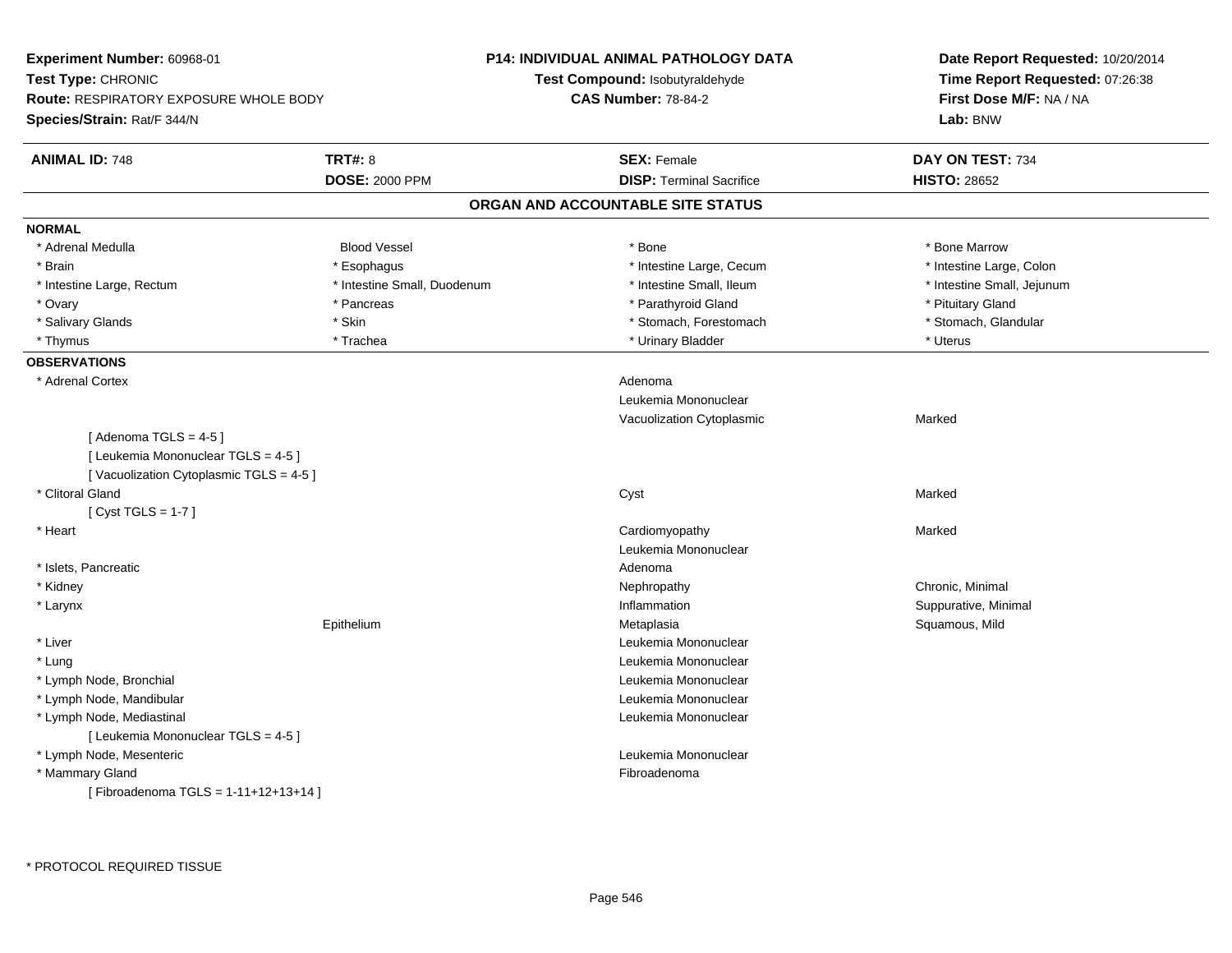| Experiment Number: 60968-01<br>Test Type: CHRONIC<br><b>Route: RESPIRATORY EXPOSURE WHOLE BODY</b><br>Species/Strain: Rat/F 344/N |                       | <b>P14: INDIVIDUAL ANIMAL PATHOLOGY DATA</b><br>Test Compound: Isobutyraldehyde<br><b>CAS Number: 78-84-2</b> | Date Report Requested: 10/20/2014<br>Time Report Requested: 07:26:38<br>First Dose M/F: NA / NA<br>Lab: BNW |  |
|-----------------------------------------------------------------------------------------------------------------------------------|-----------------------|---------------------------------------------------------------------------------------------------------------|-------------------------------------------------------------------------------------------------------------|--|
| <b>ANIMAL ID: 748</b>                                                                                                             | <b>TRT#: 8</b>        | <b>SEX: Female</b>                                                                                            | DAY ON TEST: 734                                                                                            |  |
|                                                                                                                                   | <b>DOSE: 2000 PPM</b> | <b>DISP:</b> Terminal Sacrifice                                                                               | <b>HISTO: 28652</b>                                                                                         |  |
|                                                                                                                                   |                       | ORGAN AND ACCOUNTABLE SITE STATUS                                                                             |                                                                                                             |  |
| * Nose                                                                                                                            | Olfactory Epi         | Degeneration                                                                                                  | Mild                                                                                                        |  |
|                                                                                                                                   |                       | Inflammation                                                                                                  | Suppurative, Moderate                                                                                       |  |
|                                                                                                                                   | <b>Respirat Epith</b> | Metaplasia                                                                                                    | Squamous, Moderate                                                                                          |  |
| * Spleen                                                                                                                          |                       | Leukemia Mononuclear                                                                                          |                                                                                                             |  |
| [Leukemia Mononuclear TGLS = 2-15]                                                                                                |                       |                                                                                                               |                                                                                                             |  |
| * Thyroid Gland                                                                                                                   | C Cell                | Adenoma                                                                                                       |                                                                                                             |  |
| PRIMARY CAUSE OF DEATH                                                                                                            | ۰                     |                                                                                                               |                                                                                                             |  |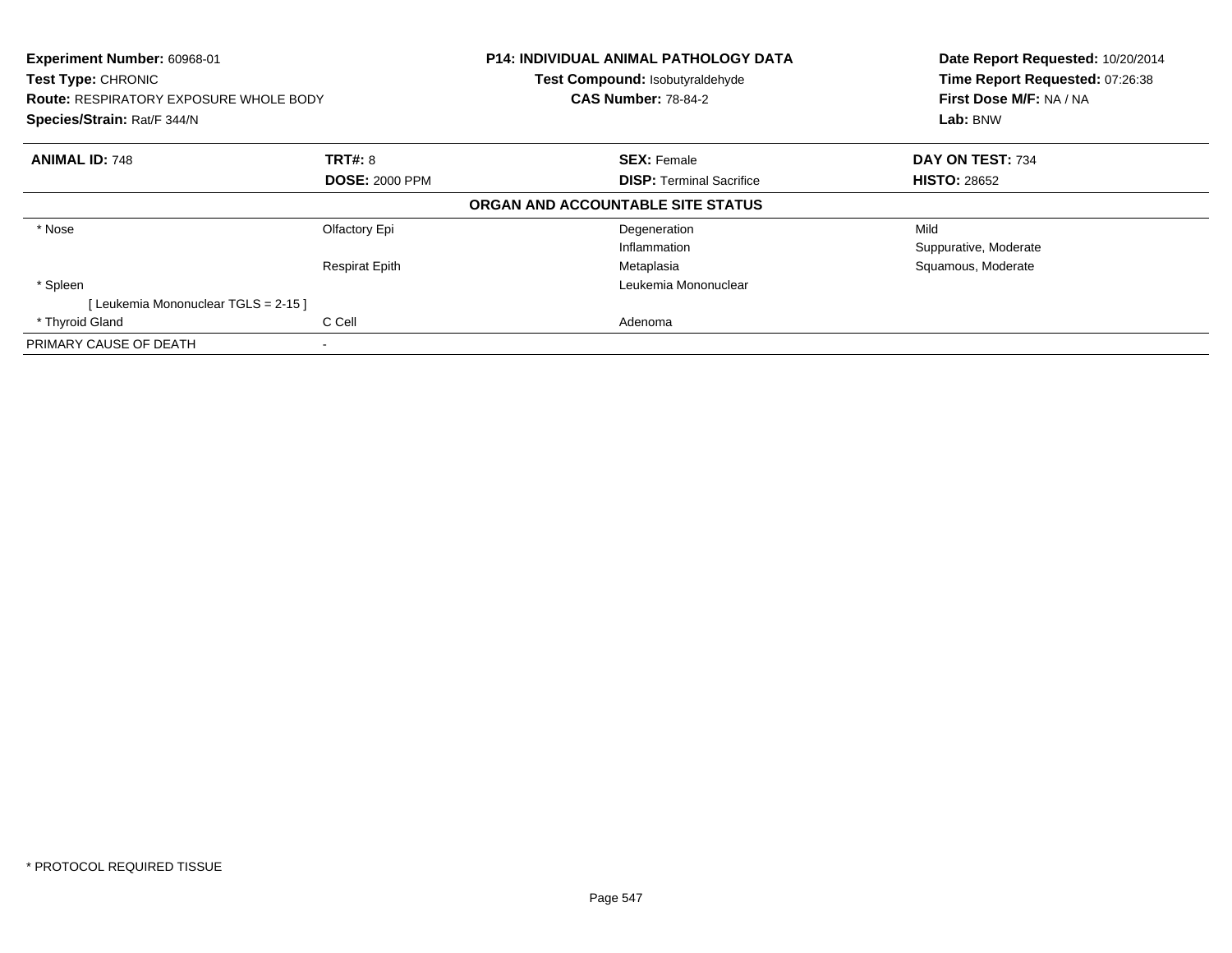| Experiment Number: 60968-01                                                                        |                                         | <b>P14: INDIVIDUAL ANIMAL PATHOLOGY DATA</b> | Date Report Requested: 10/20/2014                                      |  |
|----------------------------------------------------------------------------------------------------|-----------------------------------------|----------------------------------------------|------------------------------------------------------------------------|--|
| Test Type: CHRONIC<br><b>Route: RESPIRATORY EXPOSURE WHOLE BODY</b><br>Species/Strain: Rat/F 344/N |                                         | <b>Test Compound: Isobutyraldehyde</b>       | Time Report Requested: 07:26:38<br>First Dose M/F: NA / NA<br>Lab: BNW |  |
|                                                                                                    |                                         | <b>CAS Number: 78-84-2</b>                   |                                                                        |  |
|                                                                                                    |                                         |                                              |                                                                        |  |
| <b>ANIMAL ID: 749</b>                                                                              | <b>TRT#: 8</b>                          | <b>SEX: Female</b>                           | DAY ON TEST: 664                                                       |  |
|                                                                                                    | <b>DOSE: 2000 PPM</b>                   | <b>DISP:</b> Moribund Sacrifice              | <b>HISTO: 28653</b>                                                    |  |
|                                                                                                    |                                         | ORGAN AND ACCOUNTABLE SITE STATUS            |                                                                        |  |
| <b>NORMAL</b>                                                                                      |                                         |                                              |                                                                        |  |
| * Adrenal Cortex                                                                                   | * Adrenal Medulla                       | <b>Blood Vessel</b>                          | * Bone                                                                 |  |
| * Bone Marrow                                                                                      | * Brain                                 | * Esophagus                                  | * Heart                                                                |  |
| * Intestine Large, Cecum                                                                           | * Intestine Large, Colon                | * Intestine Large, Rectum                    | * Intestine Small, Duodenum                                            |  |
| * Intestine Small, Ileum                                                                           | * Intestine Small, Jejunum              | * Islets, Pancreatic                         | * Liver                                                                |  |
| * Lung                                                                                             | * Lymph Node, Bronchial                 | * Lymph Node, Mediastinal                    | * Lymph Node, Mesenteric                                               |  |
| * Ovary                                                                                            | * Pancreas                              | * Parathyroid Gland                          | * Salivary Glands                                                      |  |
| * Skin                                                                                             | * Stomach, Forestomach                  | * Stomach, Glandular                         | * Thymus                                                               |  |
| * Thyroid Gland                                                                                    | * Trachea                               | * Urinary Bladder                            | * Uterus                                                               |  |
| <b>MISSING</b>                                                                                     |                                         |                                              |                                                                        |  |
| * Lymph Node, Mandibular                                                                           |                                         |                                              |                                                                        |  |
| <b>OBSERVATIONS</b>                                                                                |                                         |                                              |                                                                        |  |
| * Clitoral Gland                                                                                   |                                         | Inflammation                                 | Suppurative, Moderate                                                  |  |
| * Kidney                                                                                           |                                         | Nephropathy                                  | Chronic, Mild                                                          |  |
| * Larynx                                                                                           |                                         | Foreign Body                                 |                                                                        |  |
|                                                                                                    |                                         | Inflammation                                 | Suppurative, Moderate                                                  |  |
|                                                                                                    | Epiglottis                              | Metaplasia                                   | Squamous, Minimal                                                      |  |
| Note: fb is in Lx xs3 submucosa.                                                                   |                                         |                                              |                                                                        |  |
| * Liver                                                                                            |                                         |                                              |                                                                        |  |
| Note: [TGLs= 6-4] No Corresponding Lesion                                                          |                                         |                                              |                                                                        |  |
| * Mammary Gland                                                                                    |                                         | Fibroadenoma                                 | Multiple                                                               |  |
| [Fibroadenoma TGLS = 1,3-12+13]                                                                    |                                         |                                              |                                                                        |  |
| * Nose                                                                                             | Olfactory Epi                           | Degeneration                                 | Minimal                                                                |  |
|                                                                                                    | <b>Respirat Epith</b>                   | Metaplasia                                   | Squamous, Minimal                                                      |  |
| * Pituitary Gland                                                                                  | <b>Pars Distalis</b>                    | Adenoma                                      |                                                                        |  |
| [Adenoma TGLS = $2-8$ ]                                                                            |                                         |                                              |                                                                        |  |
| * Spleen                                                                                           |                                         | Hematopoietic Cell Proliferation             | Marked                                                                 |  |
| [ Hematopoietic Cell Proliferation TGLS = 5-11 ]                                                   |                                         |                                              |                                                                        |  |
| Vagina                                                                                             |                                         | Polyp                                        |                                                                        |  |
| [ Polyp TGLS = $4-14$ ]                                                                            |                                         |                                              |                                                                        |  |
| PRIMARY CAUSE OF DEATH                                                                             | - Pituitary Gland Pars Distalis Adenoma |                                              |                                                                        |  |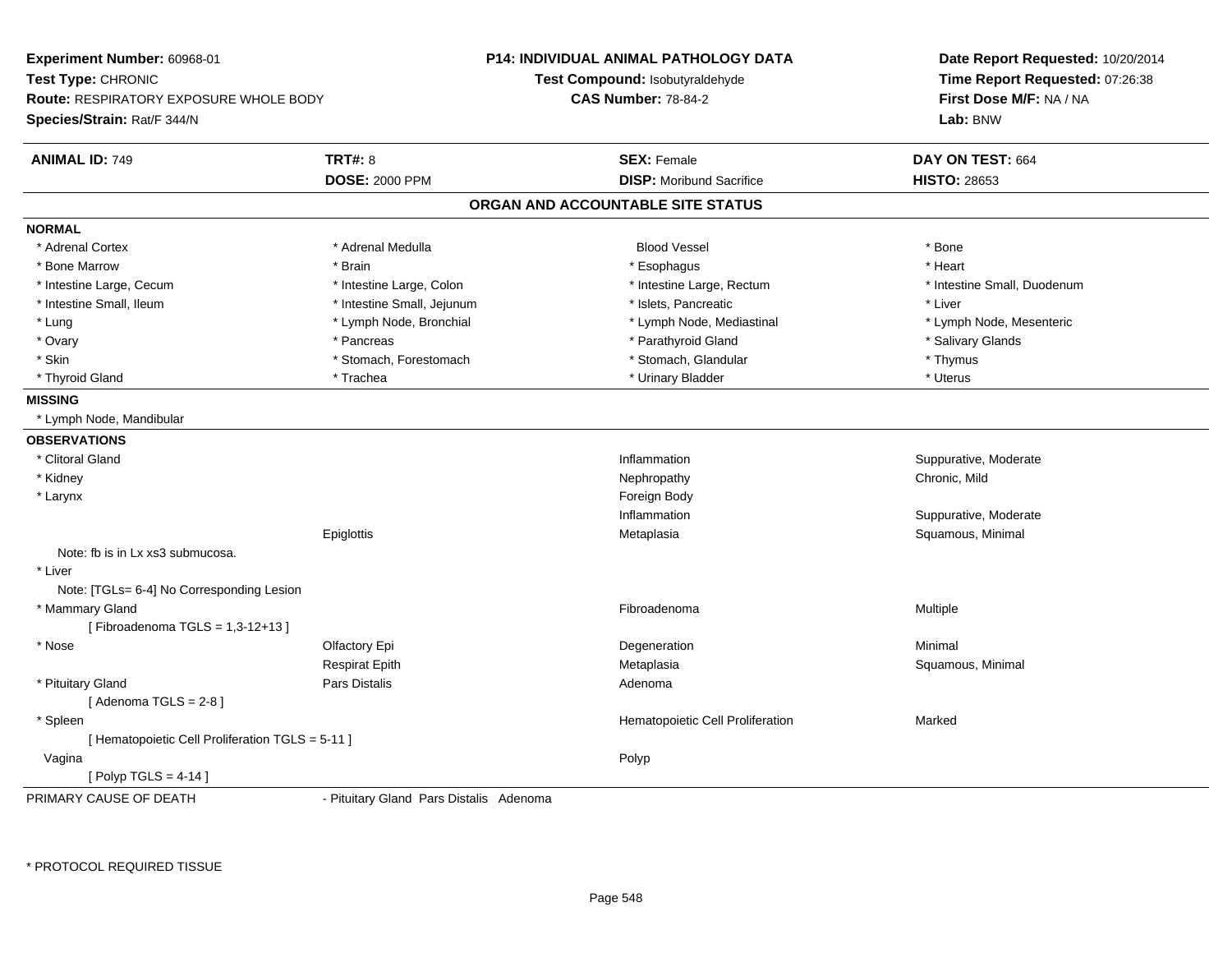| Experiment Number: 60968-01<br><b>Test Type: CHRONIC</b><br><b>Route: RESPIRATORY EXPOSURE WHOLE BODY</b><br>Species/Strain: Rat/F 344/N |  | <b>P14: INDIVIDUAL ANIMAL PATHOLOGY DATA</b><br>Test Compound: Isobutyraldehyde<br><b>CAS Number: 78-84-2</b> | Date Report Requested: 10/20/2014<br>Time Report Requested: 07:26:38<br>First Dose M/F: NA / NA<br>Lab: BNW |
|------------------------------------------------------------------------------------------------------------------------------------------|--|---------------------------------------------------------------------------------------------------------------|-------------------------------------------------------------------------------------------------------------|
| TRT#: 8<br><b>ANIMAL ID: 749</b><br><b>DOSE: 2000 PPM</b>                                                                                |  | <b>SEX:</b> Female<br><b>DISP:</b> Moribund Sacrifice                                                         | DAY ON TEST: 664<br><b>HISTO: 28653</b>                                                                     |
|                                                                                                                                          |  | <b>ORGAN AND ACCOUNTABLE SITE STATUS</b>                                                                      |                                                                                                             |
|                                                                                                                                          |  |                                                                                                               |                                                                                                             |